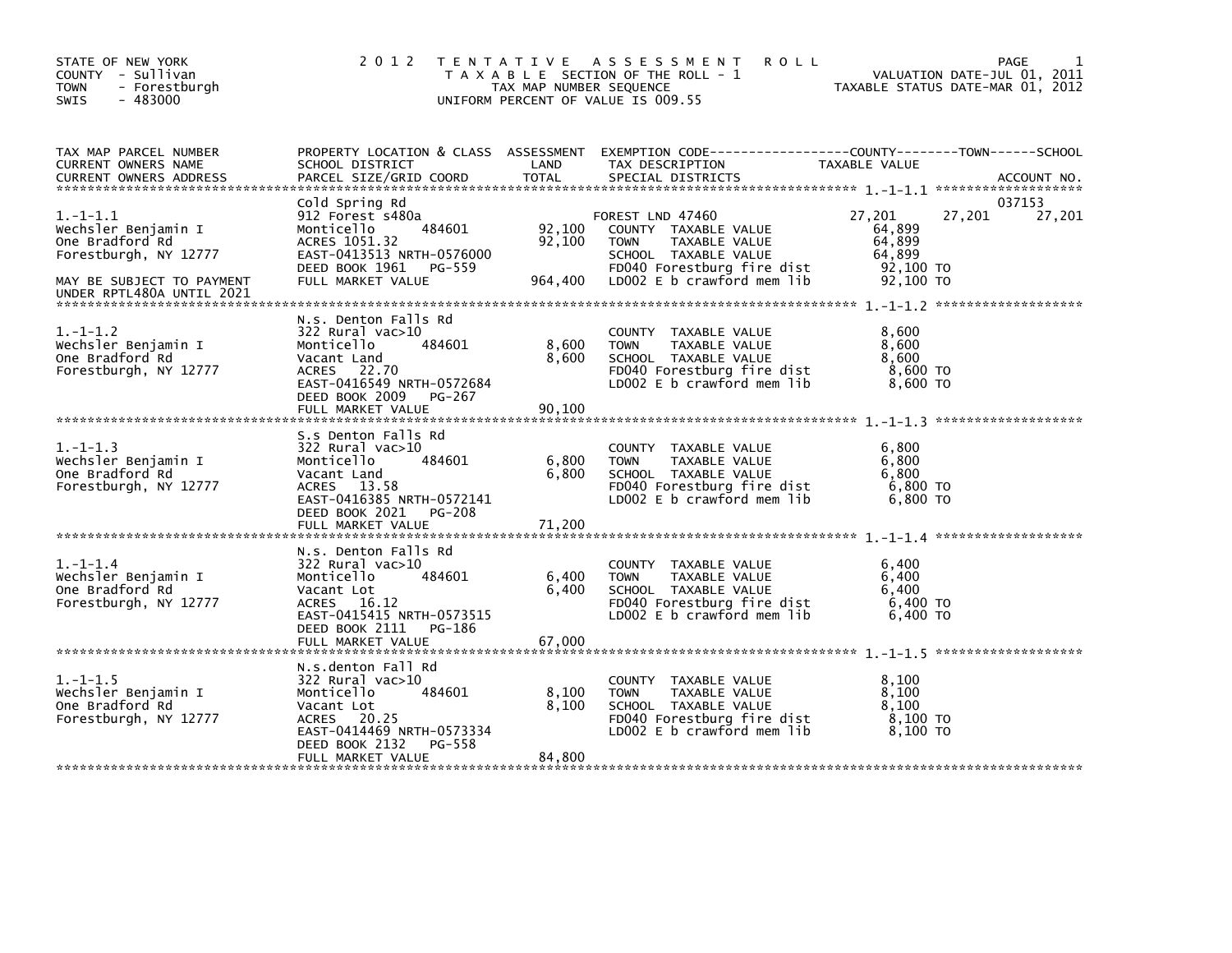| STATE OF NEW YORK<br>COUNTY - Sullivan<br>- Forestburgh<br><b>TOWN</b><br>SWIS<br>$-483000$                    | 2 0 1 2                                                                                                                                                                         | T E N T A T I V E<br>TAX MAP NUMBER SEQUENCE | A S S E S S M E N T<br><b>ROLL</b><br>T A X A B L E SECTION OF THE ROLL - 1<br>UNIFORM PERCENT OF VALUE IS 009.55                                              |                                                               | PAGE<br>VALUATION DATE-JUL 01, 2011<br>TAXABLE STATUS DATE-MAR 01, 2012 |
|----------------------------------------------------------------------------------------------------------------|---------------------------------------------------------------------------------------------------------------------------------------------------------------------------------|----------------------------------------------|----------------------------------------------------------------------------------------------------------------------------------------------------------------|---------------------------------------------------------------|-------------------------------------------------------------------------|
| TAX MAP PARCEL NUMBER<br>CURRENT OWNERS NAME<br><b>CURRENT OWNERS ADDRESS</b>                                  | PROPERTY LOCATION & CLASS ASSESSMENT<br>SCHOOL DISTRICT<br>PARCEL SIZE/GRID COORD                                                                                               | LAND<br><b>TOTAL</b>                         | EXEMPTION CODE-----------------COUNTY-------TOWN------SCHOOL<br>TAX DESCRIPTION<br>SPECIAL DISTRICTS                                                           | TAXABLE VALUE                                                 | ACCOUNT NO.                                                             |
| $1. - 1 - 1.6$<br>Wechsler Benjamin I<br>One Bradford Rd<br>Forestburgh, NY 12777                              | S.s. Denton Falls Rd<br>$314$ Rural vac<10<br>484601<br>Monticello<br>Vacant Lot<br>5.03<br>ACRES<br>EAST-0416966 NRTH-0572308<br>DEED BOOK 2132<br>PG-562<br>FULL MARKET VALUE | 2,600<br>2,600<br>27,200                     | COUNTY TAXABLE VALUE<br>TAXABLE VALUE<br><b>TOWN</b><br>SCHOOL TAXABLE VALUE<br>FD040 Forestburg fire dist<br>LD002 $E$ b crawford mem lib                     | 2,600<br>2,600<br>2,600<br>2,600 TO<br>2,600 TO               |                                                                         |
| $1. - 1 - 1.7$<br>Wechsler<br>One Bradford Rd<br>Forestburgh, NY 12777                                         | Cold Spring Rd Cty Rte 10<br>322 Rural vac>10<br>Monticello<br>484601<br>vacant<br>ACRES 83.10<br>DEED BOOK 3541<br>PG-330<br>FULL MARKET VALUE                                 | 12,900<br>12,900<br>135,100                  | COUNTY TAXABLE VALUE<br>TAXABLE VALUE<br><b>TOWN</b><br>SCHOOL TAXABLE VALUE<br>FD040 Forestburg fire dist<br>LD002 E b crawford mem lib                       | 12,900<br>12,900<br>12,900<br>12,900 TO<br>12,900 TO          |                                                                         |
| $1. -1 - 1.10$<br>Wechsler<br>One Bradford Rd<br>Forestburgh, NY 12777                                         | Cold Spring Road<br>$322$ Rural vac $>10$<br>Monticello<br>484601<br>vacant land<br><b>FRNT 800.00 DPTH</b><br>ACRES 15.23<br>DEED BOOK 3541<br>PG-330<br>FULL MARKET VALUE     | 5,400<br>5,400<br>56,500                     | COUNTY TAXABLE VALUE<br>TAXABLE VALUE<br><b>TOWN</b><br>SCHOOL TAXABLE VALUE<br>FD040 Forestburg fire dist<br>LD002 E b crawford mem lib                       | 5.400<br>5,400<br>5.400<br>5,400 TO<br>5.400 TO               |                                                                         |
| $1. -1 - 1.11$<br>Wechsler Benjamin I<br>One Bradford Rd<br>Forestburgh, NY 12777<br>MAY BE SUBJECT TO PAYMENT | Denton Falls Rd<br>312 Vac w/imprv<br>484601<br>Monticello<br>vacant/w hunt camp<br>ACRES 207.76<br>FULL MARKET VALUE                                                           | 22,000<br>23,900<br>250,300                  | FOREST LND 47460<br>COUNTY TAXABLE VALUE<br>TAXABLE VALUE<br><b>TOWN</b><br>SCHOOL TAXABLE VALUE<br>FD040 Forestburg fire dist<br>LD002 $E$ b crawford mem lib | 3,389<br>20,511<br>20,511<br>20.511<br>23,900 TO<br>23,900 TO | 3,389<br>3,389                                                          |
| UNDER RPTL480A UNTIL 2021                                                                                      |                                                                                                                                                                                 |                                              |                                                                                                                                                                |                                                               |                                                                         |
| $1. - 1 - 1.12$<br>Wechsler Benjamin I<br>One Bradford Rd<br>Forestburgh, NY 12777                             | Wilderness Trl<br>322 Rural vac>10<br>Monticello<br>484601<br>vacant<br>ACRES 208.15<br>FULL MARKET VALUE                                                                       | 22,100<br>22,100<br>231,400                  | FOREST LND 47460<br>COUNTY TAXABLE VALUE<br>TAXABLE VALUE<br><b>TOWN</b><br>SCHOOL TAXABLE VALUE<br>FD040 Forestburg fire dist                                 | 7,645<br>14,455<br>14,455<br>14.455<br>22,100 TO              | 7,645<br>7,645                                                          |
| MAY BE SUBJECT TO PAYMENT<br>UNDER RPTL480A UNTIL 2021                                                         |                                                                                                                                                                                 |                                              | LD002 E b crawford mem lib                                                                                                                                     | 22,100 TO                                                     |                                                                         |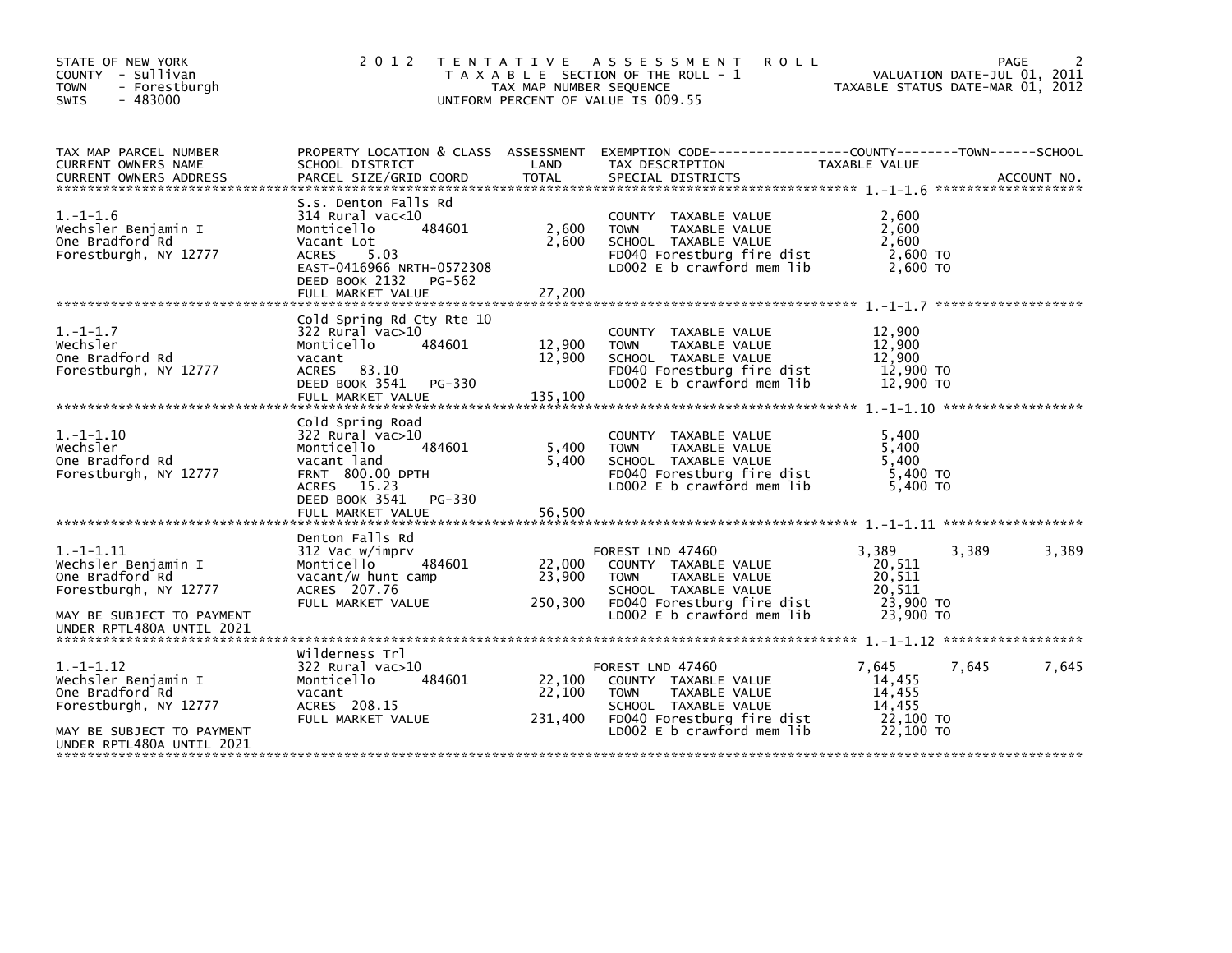| STATE OF NEW YORK<br>- Sullivan<br>COUNTY<br>- Forestburgh<br><b>TOWN</b><br>- 483000<br>SWIS | 2 0 1 2                                                                                                                     |                  | TENTATIVE ASSESSMENT ROLL<br>T A X A B L E SECTION OF THE ROLL - 1<br>TAX MAP NUMBER SEQUENCE<br>UNIFORM PERCENT OF VALUE IS 009.55                 | PAGE<br>VALUATION DATE-JUL 01, 2011<br>TAXABLE STATUS DATE-MAR 01, 2012                                                    |
|-----------------------------------------------------------------------------------------------|-----------------------------------------------------------------------------------------------------------------------------|------------------|-----------------------------------------------------------------------------------------------------------------------------------------------------|----------------------------------------------------------------------------------------------------------------------------|
| TAX MAP PARCEL NUMBER<br><b>CURRENT OWNERS NAME</b><br><b>CURRENT OWNERS ADDRESS</b>          | PROPERTY LOCATION & CLASS ASSESSMENT<br>SCHOOL DISTRICT LAND<br>PARCEL SIZE/GRID COORD TOTAL                                |                  | TAX DESCRIPTION<br>SPECIAL DISTRICTS                                                                                                                | EXEMPTION        CODE-----------------COUNTY--------TOWN------SCHOOL<br>TAXABLE VALUE<br>ACCOUNT NO.<br>****************** |
| 1. -1-1.13<br>Wechsler Benjamin I<br>One Bradford Rd<br>Forestburgh, NY 12777                 | Park Ave South S<br>322 Rural vac>10 - WTRFNT<br>Monticello 484601<br>waterfront vacant<br>ACRES 36.65<br>FULL MARKET VALUE | 14,600<br>14.600 | TAXABLE VALUE<br><b>COUNTY</b><br>TOWN<br>TAXABLE VALUE<br>SCHOOL TAXABLE VALUE<br>FD040 Forestburg fire dist<br>152,900 LDOO2 E b crawford mem lib | 14,600<br>14,600<br>14,600<br>14,600 TO<br>14,600 TO                                                                       |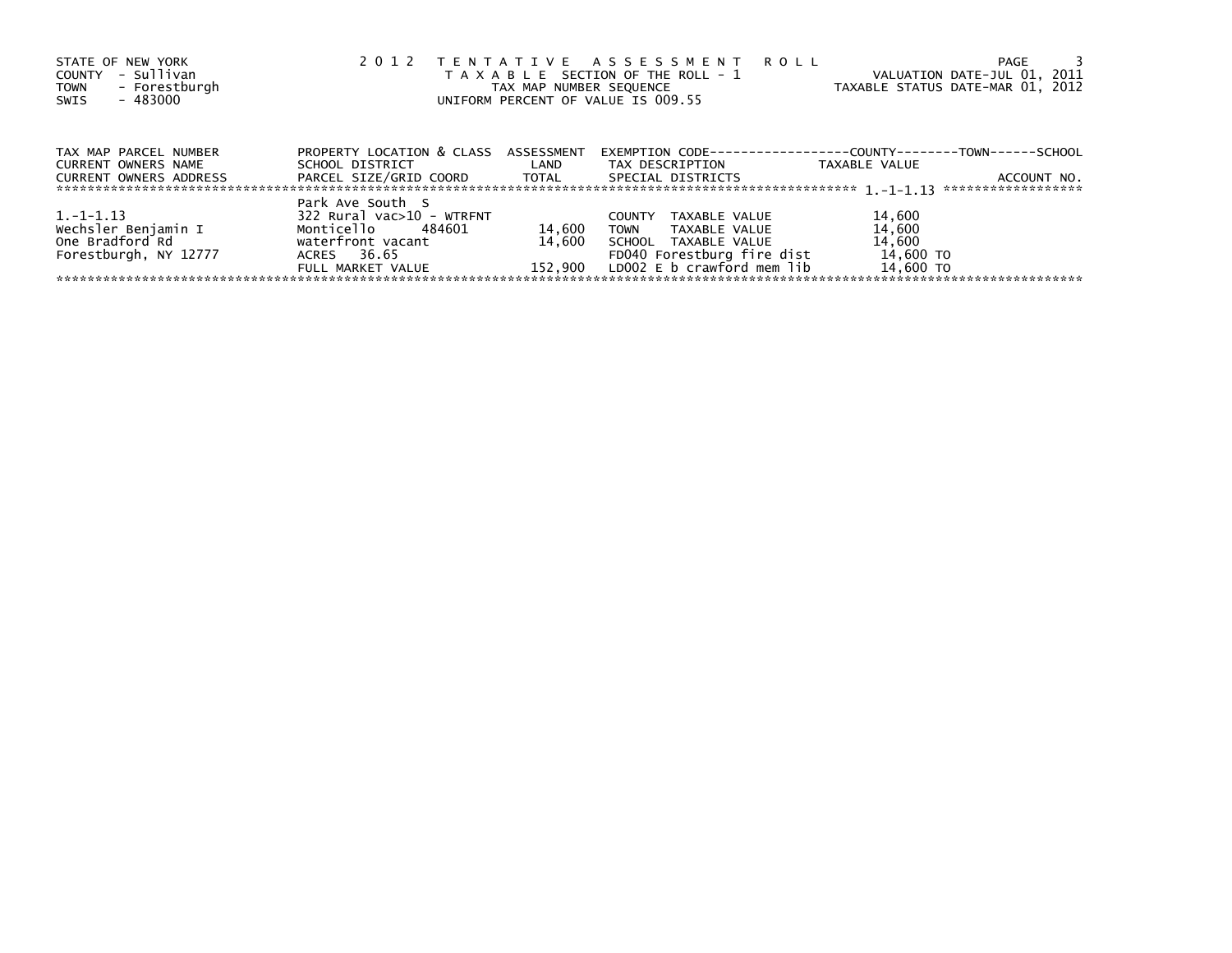| STATE OF NEW YORK            | 2012 TENTATIVE ASSESSMENT ROLL        | PAGE                             |
|------------------------------|---------------------------------------|----------------------------------|
| COUNTY - Sullivan            | T A X A B L E SECTION OF THE ROLL - 1 | VALUATION DATE-JUL 01, 2011      |
| <b>TOWN</b><br>- Forestburgh | MAP SECTION - 001                     | TAXABLE STATUS DATE-MAR 01, 2012 |
| SWIS<br>- 483000             | $SUB - SECTION -$                     | RPS150/V04/L015                  |
|                              | UNIFORM PERCENT OF VALUE IS 009.55    | CURRENT DATE 4/23/2012           |

| CODE | DISTRICT NAME                                | TOTAL<br><b>PARCELS</b> | EXTENSION<br><b>TYPF</b> | <b>FXTENSTON</b><br>VALUE | AD VALOREM<br><b>VALUE</b> | <b>EXEMPT</b><br>AMOUNT | <b>TAXABLE</b><br>VALUE |
|------|----------------------------------------------|-------------------------|--------------------------|---------------------------|----------------------------|-------------------------|-------------------------|
|      | FD040 Forestburg fir<br>LD002 E b crawford m |                         | 11 TOTAL<br>11 TOTAL     |                           | 203,500<br>203.500         |                         | 203,500<br>203.500      |

### \*\*\* S C H O O L D I S T R I C T S U M M A R Y \*\*\*

| <b>CODE</b> | DISTRICT NAME | <b>TOTAL</b><br>PARCELS | ASSESSED<br>LAND | ASSESSED<br>TOTAL | <b>EXEMPT</b><br><b>AMOUNT</b> | <b>TOTAL</b><br><b>TAXABLE</b> | <b>STAR</b><br><b>AMOUNT</b> | <b>STAR</b><br><b>TAXABLE</b> |
|-------------|---------------|-------------------------|------------------|-------------------|--------------------------------|--------------------------------|------------------------------|-------------------------------|
| 484601      | Monticello    | 11                      | 201,600          | 203.500           | 38,235                         | 165,265                        |                              | 165,265                       |
|             | SUB-TOTAL     | 11                      | 201.600          | 203.500           | 38.235                         | 165.265                        |                              | 165,265                       |
|             | <b>TOTAL</b>  | 11                      | 201,600          | 203,500           | 38,235                         | 165,265                        |                              | 165,265                       |

\*\*\* S Y S T E M C O D E S S U M M A R Y \*\*\*

NO SYSTEM EXEMPTIONS AT THIS LEVEL

### \*\*\* E X E M P T I O N S U M M A R Y \*\*\*

| <b>CODE</b> | DESCRIPTION                                 | <b>TOTAL</b><br><b>PARCELS</b> | <b>COUNTY</b>    | <b>TOWN</b>      | <b>SCHOOL</b>    |
|-------------|---------------------------------------------|--------------------------------|------------------|------------------|------------------|
| 47460       | <b>FOREST</b><br><b>LND</b><br><b>TOTAL</b> |                                | 38,235<br>38,235 | 38,235<br>38,235 | 38,235<br>38,235 |

| ROLL       | DESCRIPTION    | <b>TOTAL</b>   | ASSESSED     | <b>\SSESSED</b> | <b>TAXABLE</b> | <b>TAXABLE</b> | <b>TAXABLE</b> | <b>STAR</b>    |
|------------|----------------|----------------|--------------|-----------------|----------------|----------------|----------------|----------------|
| <b>SEC</b> |                | <b>PARCELS</b> | <b>_AND</b>  | <b>TOTAL</b>    | COUNTY         | <b>TOWN</b>    | SCHOOL         | <b>TAXABLE</b> |
|            | <b>TAXABLE</b> | --             | . 600<br>201 | 203,500         | 165,265        | 165,265        | 165,265        | 165,265        |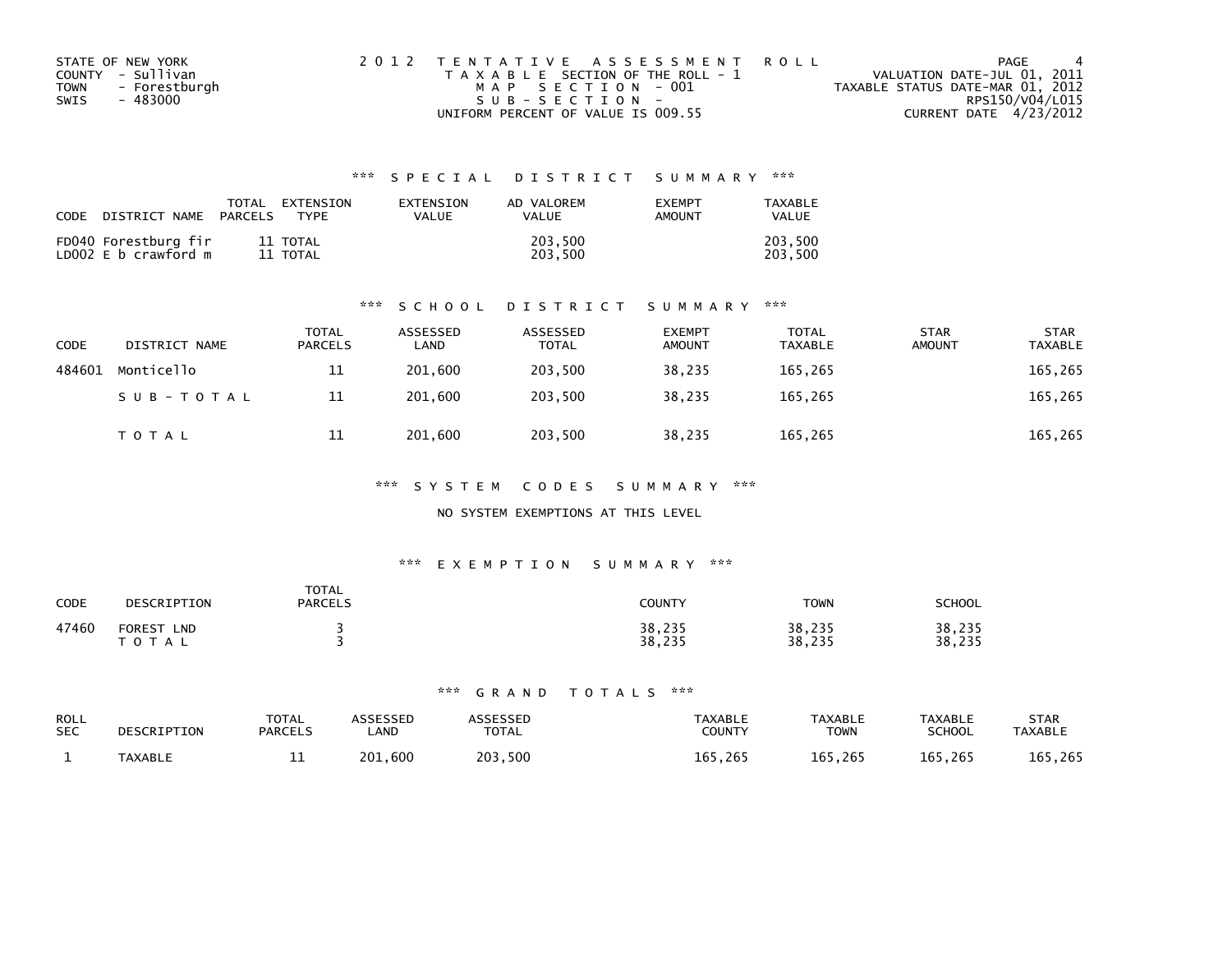| STATE OF NEW YORK<br>COUNTY - Sullivan<br>TOWN - Forestburgh<br>- 483000<br>SWIS |                                      | TAX MAP NUMBER SEQUENCE | 2012 TENTATIVE ASSESSMENT ROLL<br>T A X A B L E SECTION OF THE ROLL - 1<br>UNIFORM PERCENT OF VALUE IS 009.55 | VALUATION DATE-JUL 01, 2011<br>TAXABLE STATUS DATE-MAR 01, 2012 | PAGE   |             |
|----------------------------------------------------------------------------------|--------------------------------------|-------------------------|---------------------------------------------------------------------------------------------------------------|-----------------------------------------------------------------|--------|-------------|
| TAX MAP PARCEL NUMBER                                                            | PROPERTY LOCATION & CLASS ASSESSMENT |                         |                                                                                                               |                                                                 |        |             |
| CURRENT OWNERS NAME<br><b>CURRENT OWNERS ADDRESS</b>                             |                                      |                         | SCHOOL DISTRICT                          LAND         TAX DESCRIPTION                   TAXABLE VALUE         |                                                                 |        | ACCOUNT NO. |
|                                                                                  | Neversink Riv                        |                         |                                                                                                               |                                                                 | 021600 |             |
| $2. -1 - 2$                                                                      | 912 Forest s480a                     |                         | FOREST LND 47460                                                                                              | 22,154                                                          | 22,154 | 22,154      |
|                                                                                  |                                      |                         |                                                                                                               | 10,046                                                          |        |             |
|                                                                                  |                                      |                         | TOWN TAXABLE VALUE                                                                                            | 10,046                                                          |        |             |
| 2 Avenue N                                                                       | Gl 29 Div 1 Pf 14                    |                         | SCHOOL TAXABLE VALUE                                                                                          | 10,046                                                          |        |             |
| Matamoras, PA 18336                                                              | ACRES 611.50                         |                         | FD041 Cuddebackville fire                                                                                     | 32,200 TO                                                       |        |             |
|                                                                                  | EAST-0422930 NRTH-0567580            |                         |                                                                                                               |                                                                 |        |             |
| MAY BE SUBJECT TO PAYMENT                                                        | DEED BOOK 308 PG-440                 |                         |                                                                                                               |                                                                 |        |             |
| UNDER RPTL480A UNTIL 2021                                                        | FULL MARKET VALUE                    | 337,200                 |                                                                                                               |                                                                 |        |             |
|                                                                                  |                                      |                         |                                                                                                               |                                                                 |        |             |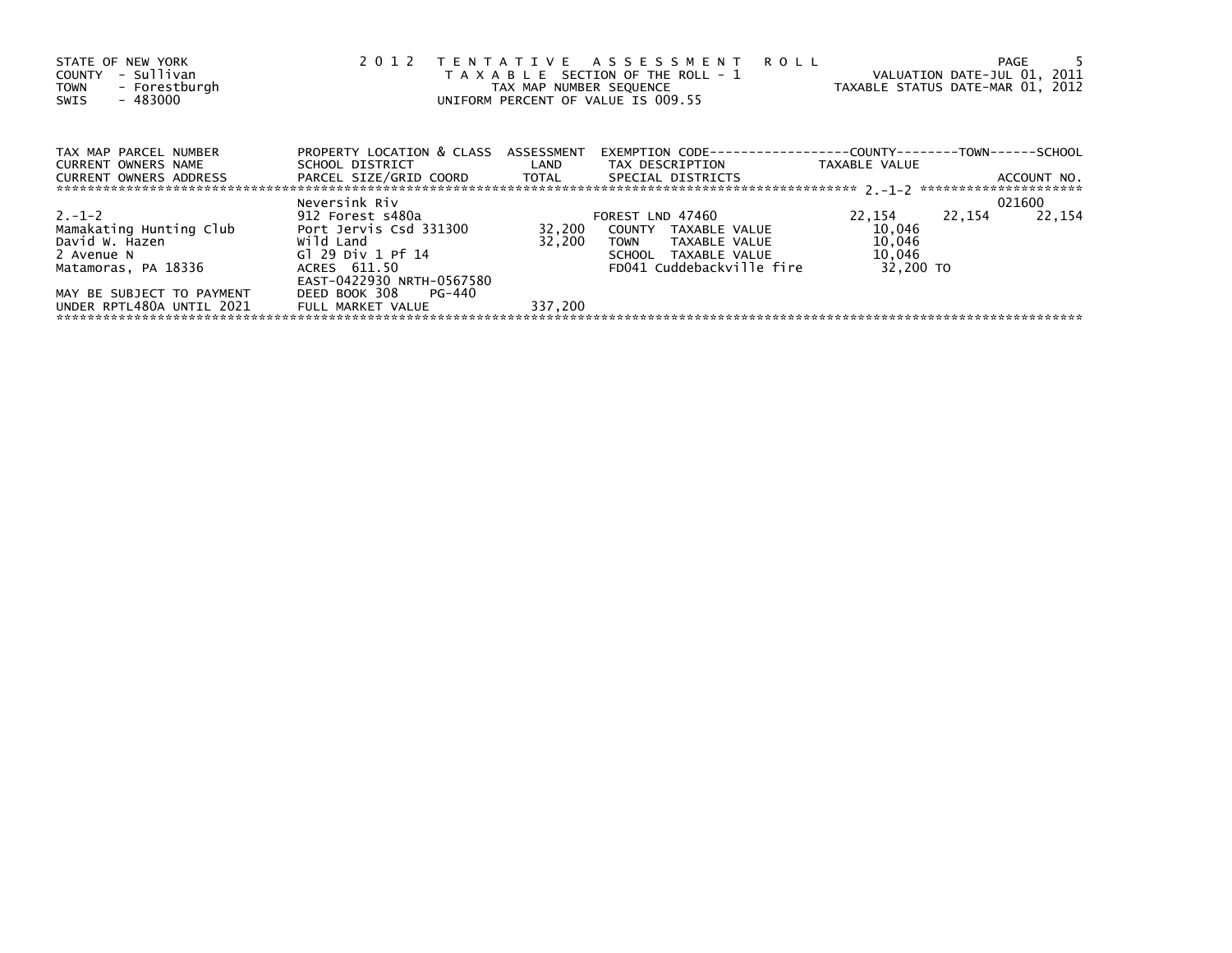|      | STATE OF NEW YORK | 2012 TENTATIVE ASSESSMENT ROLL        | PAGE                             |
|------|-------------------|---------------------------------------|----------------------------------|
|      | COUNTY - Sullivan | T A X A B L E SECTION OF THE ROLL - 1 | VALUATION DATE-JUL 01, 2011      |
| TOWN | - Forestburgh     | MAP SECTION - 002                     | TAXABLE STATUS DATE-MAR 01, 2012 |
| SWIS | - 483000          | $SUB - SECTION -$                     | RPS150/V04/L015                  |
|      |                   | UNIFORM PERCENT OF VALUE IS 009.55    | CURRENT DATE 4/23/2012           |

| <b>CODE</b> | DISTRICT NAME        | PARCELS | TOTAL EXTENSION<br><b>TYPF</b> | EXTENSION<br><b>VALUE</b> | AD VALOREM<br>VALUE | <b>FXFMPT</b><br>AMOUNT | <b>TAXABLE</b><br><b>VALUE</b> |
|-------------|----------------------|---------|--------------------------------|---------------------------|---------------------|-------------------------|--------------------------------|
|             | FD041 Cuddebackville |         | <b>TOTAL</b>                   |                           | 32.200              |                         | 32.200                         |

## \*\*\* S C H O O L D I S T R I C T S U M M A R Y \*\*\*

| <b>CODE</b> | DISTRICT NAME   | <b>TOTAL</b><br>PARCELS | ASSESSED<br>LAND | ASSESSED<br><b>TOTAL</b> | <b>EXEMPT</b><br><b>AMOUNT</b> | <b>TOTAL</b><br><b>TAXABLE</b> | <b>STAR</b><br><b>AMOUNT</b> | <b>STAR</b><br><b>TAXABLE</b> |
|-------------|-----------------|-------------------------|------------------|--------------------------|--------------------------------|--------------------------------|------------------------------|-------------------------------|
| 331300      | Port Jervis Csd |                         | 32,200           | 32.200                   | 22,154                         | 10,046                         |                              | 10,046                        |
|             | SUB-TOTAL       |                         | 32,200           | 32,200                   | 22,154                         | 10,046                         |                              | 10,046                        |
|             | <b>TOTAL</b>    |                         | 32,200           | 32,200                   | 22,154                         | 10,046                         |                              | 10,046                        |

## \*\*\* S Y S T E M C O D E S S U M M A R Y \*\*\*

### NO SYSTEM EXEMPTIONS AT THIS LEVEL

## \*\*\* E X E M P T I O N S U M M A R Y \*\*\*

| CODE  | DESCRIPTION                                    | TOTAL<br><b>PARCELS</b> | <b>COUNTY</b>           | <b>TOWN</b>                         | <b>SCHOOL</b>    |
|-------|------------------------------------------------|-------------------------|-------------------------|-------------------------------------|------------------|
| 47460 | <b>FOREST</b><br><b>LND</b><br>тот<br>$\Delta$ |                         | 22,154<br>ר ר<br>22,154 | 22,154<br>າາ<br>. 154<br><u>_ _</u> | 22,154<br>22,154 |

| ROLL       | DESCRIPTION    | <b>TOTAL</b>   | ASSESSED    | ASSESSED     | <b>TAXABLE</b> | <b>TAXABLE</b> | <b>TAXABLE</b> | <b>STAR</b>    |
|------------|----------------|----------------|-------------|--------------|----------------|----------------|----------------|----------------|
| <b>SEC</b> |                | <b>PARCELS</b> | <b>_AND</b> | <b>TOTAL</b> | <b>COUNTY</b>  | <b>TOWN</b>    | SCHOOL         | <b>TAXABLE</b> |
|            | <b>TAXABLE</b> |                | 32,200      | 32,200       | 046.∟          | 10,046         | 10,046         | 10,046         |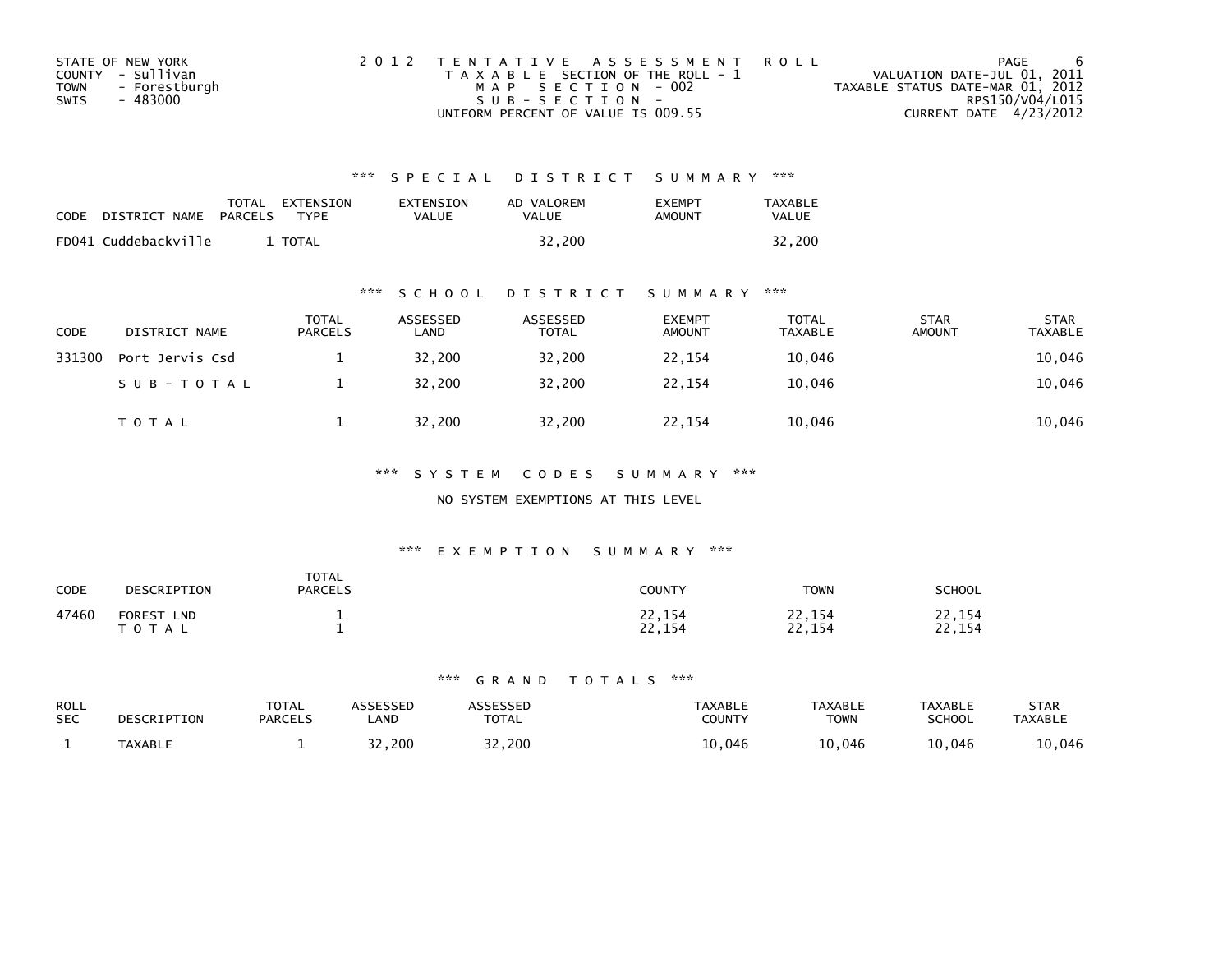| STATE OF NEW YORK<br>COUNTY - Sullivan<br><b>TOWN</b><br>- Forestburgh<br>$-483000$<br><b>SWIS</b>             | 2 0 1 2<br>T E N T A T I V E                                                                                                                                                                             | TAX MAP NUMBER SEQUENCE        | A S S E S S M E N T<br><b>ROLL</b><br>T A X A B L E SECTION OF THE ROLL - 1<br>UNIFORM PERCENT OF VALUE IS 009.55                                                 | TAXABLE STATUS DATE-MAR 01, 2012                                  | VALUATION DATE-JUL 01, 2011 | <b>PAGE</b>            |
|----------------------------------------------------------------------------------------------------------------|----------------------------------------------------------------------------------------------------------------------------------------------------------------------------------------------------------|--------------------------------|-------------------------------------------------------------------------------------------------------------------------------------------------------------------|-------------------------------------------------------------------|-----------------------------|------------------------|
| TAX MAP PARCEL NUMBER<br>CURRENT OWNERS NAME<br><b>CURRENT OWNERS ADDRESS</b>                                  | SCHOOL DISTRICT<br>PARCEL SIZE/GRID COORD                                                                                                                                                                | LAND<br><b>TOTAL</b>           | PROPERTY LOCATION & CLASS ASSESSMENT EXEMPTION CODE-----------------COUNTY-------TOWN------SCHOOL<br>TAX DESCRIPTION<br>SPECIAL DISTRICTS                         | TAXABLE VALUE                                                     |                             | ACCOUNT NO.            |
| $3. - 1 - 1.1$<br>Lost Lake Resort<br>Double Diamond Companies<br>5495 Beltline Rd Ste 200<br>Dallas, TX 75254 | Forestburgh No Line<br>$314$ Rural vac<10<br>484601<br>Monticello<br><b>ACRES</b><br>9.50<br>EAST-0407050 NRTH-0580618<br>DEED BOOK 2010<br>PG-53366<br>FULL MARKET VALUE                                | 3,300<br>3,300<br>34,600       | COUNTY TAXABLE VALUE<br><b>TOWN</b><br>TAXABLE VALUE<br>SCHOOL TAXABLE VALUE<br>FD040 Forestburg fire dist<br>LD002 E b crawford mem lib                          | 3.300<br>3,300<br>3,300<br>3,300 TO<br>3,300 TO                   |                             |                        |
| 3.–1–2.1<br>Lost Lake Resort<br>Double Diamond Companies<br>5495 Beltline Rd Ste 200<br>Dallas, TX 75254       | Forestburgh No Line<br>322 Rural vac>10 - WTRFNT<br>Monticello<br>484601<br>ACRES 850.85<br>EAST-0404130 NRTH-0578931<br>DEED BOOK 2010<br>PG-53366<br>FULL MARKET VALUE                                 | 301,700<br>301,700<br>3159,200 | COUNTY TAXABLE VALUE<br><b>TOWN</b><br>TAXABLE VALUE<br>SCHOOL TAXABLE VALUE<br>FD040 Forestburg fire dist<br>LD002 E b crawford mem lib                          | 301,700<br>301,700<br>301,700<br>301,700 TO<br>301,700 TO         |                             | 009150                 |
| $3. - 1 - 2.3$<br>Schwar Robert W<br>Schwar Joanne V<br>421 Heritage Ln<br>Monroe, NY 10950                    | 1018 Cold Spring Rd<br>210 1 Family Res<br>Monticello<br>484601<br>Single Family House<br>Lot $#1$<br>3.47<br><b>ACRES</b><br>EAST-0407660 NRTH-0579690<br>DEED BOOK 1644<br>PG-099<br>FULL MARKET VALUE | 2,545<br>15,891<br>166,400     | 41854<br>STAR B<br>COUNTY TAXABLE VALUE<br><b>TOWN</b><br>TAXABLE VALUE<br>SCHOOL TAXABLE VALUE<br>FD040 Forestburg fire dist<br>LD002 E b crawford mem lib       | $\Omega$<br>15,891<br>15,891<br>13,161<br>15,891 TO<br>15,891 TO  |                             | 031120<br>2,730        |
|                                                                                                                |                                                                                                                                                                                                          |                                |                                                                                                                                                                   |                                                                   |                             |                        |
| $3. - 1 - 2.4$<br>Schoonmaker Richard J<br>Schoonmaker Nancy E<br>1056 Cold Spring Rd<br>Forestburgh, NY 12777 | 1056 Cold Spring Rd<br>210 1 Family Res<br>Monticello<br>484601<br>House, Garage & Carport<br>Lot $#2$<br><b>ACRES</b><br>3.08 BANKC031881<br>EAST-0407675 NRTH-0579381<br>DEED BOOK 2515<br>PG-254      | 21,287 STAR B                  | 41122<br>WAR VET<br>41123<br>2,259 WAR VET<br>41854<br>COUNTY TAXABLE VALUE<br>TAXABLE VALUE<br><b>TOWN</b><br>SCHOOL TAXABLE VALUE<br>FD040 Forestburg fire dist | 2,457<br>0<br>$\Omega$<br>18,830<br>18,830<br>18,557<br>21,287 TO | $\Omega$<br>2,457<br>0      | 0<br>$\Omega$<br>2,730 |
|                                                                                                                | FULL MARKET VALUE                                                                                                                                                                                        | 222,900                        | LD002 E b crawford mem lib                                                                                                                                        | 21,287 TO                                                         |                             |                        |
| $3. - 1 - 2.5$<br>Kulchinsky Alan<br>Kulchinsky Amy M<br>1068 Cold Spring Rd<br>Forestburgh, NY 12777-0430     | 1068 Cold Spring Rd<br>210 1 Family Res<br>484601<br>Monticello<br>2 Story House<br>Lot $#$ 3<br>5.01<br><b>ACRES</b><br>EAST-0407651 NRTH-0579110<br>DEED BOOK 1849<br>PG-367                           | 3,213<br>32,000                | 41854<br>STAR B<br>COUNTY TAXABLE VALUE<br><b>TOWN</b><br>TAXABLE VALUE<br>SCHOOL TAXABLE VALUE<br>FD040 Forestburg fire dist<br>LD002 $E$ b crawford mem lib     | $\Omega$<br>32,000<br>32,000<br>29.270<br>32,000 TO<br>32,000 TO  | 0                           | 2,730                  |
|                                                                                                                | FULL MARKET VALUE                                                                                                                                                                                        | 335,100                        |                                                                                                                                                                   |                                                                   |                             |                        |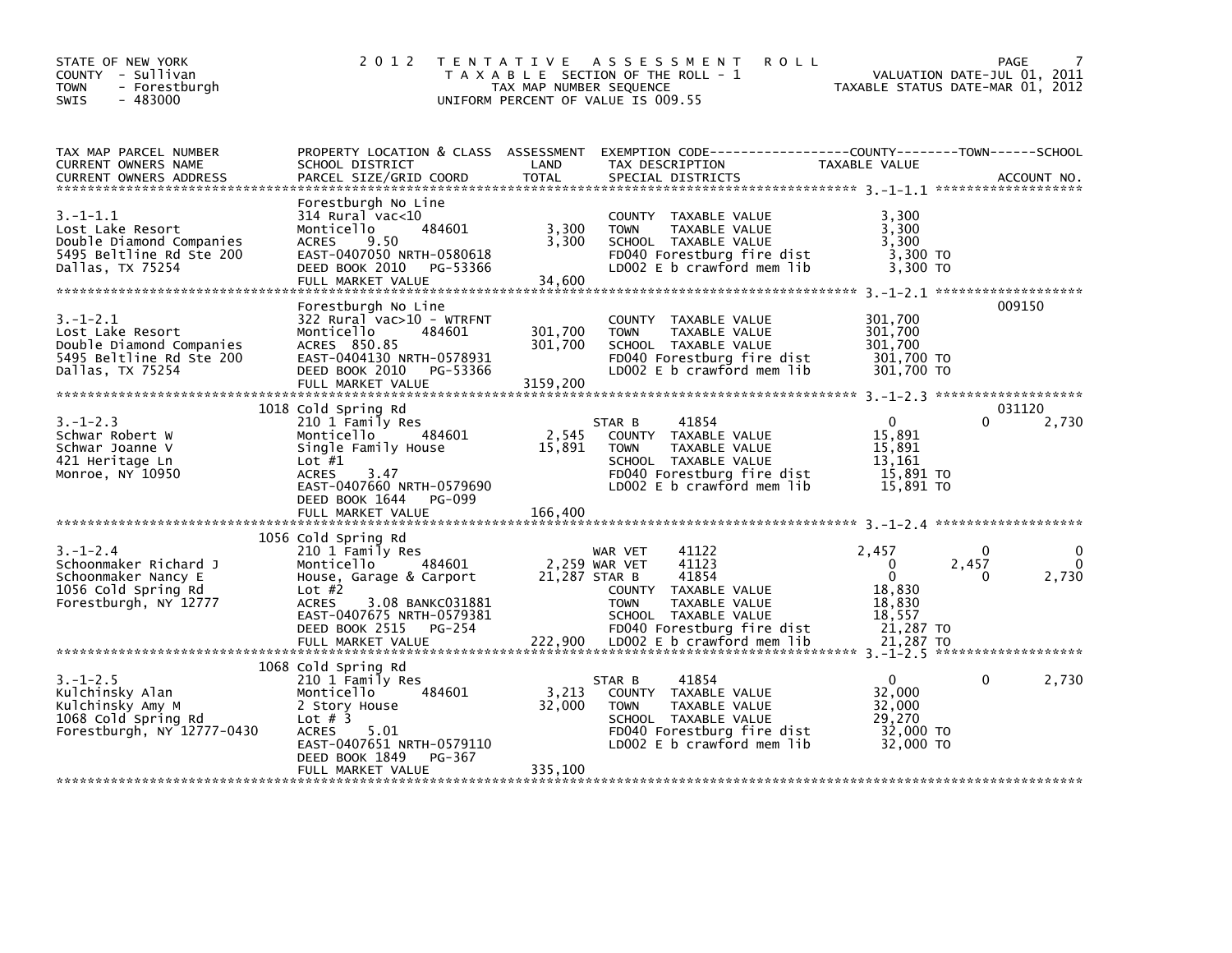| STATE OF NEW YORK<br>COUNTY - Sullivan<br><b>TOWN</b><br>- Forestburgh<br>$-483000$<br>SWIS | 2 0 1 2                                                                                                                                                                                         | TAX MAP NUMBER SEQUENCE    | TENTATIVE ASSESSMENT<br><b>ROLL</b><br>T A X A B L E SECTION OF THE ROLL - 1<br>UNIFORM PERCENT OF VALUE IS 009.55                                          | VALUATION DATE-JUL UI, دون<br>TAXABLE STATUS DATE-MAR 01, 2012       | PAGE<br>VALUATION DATE-JUL 01, 2011 |
|---------------------------------------------------------------------------------------------|-------------------------------------------------------------------------------------------------------------------------------------------------------------------------------------------------|----------------------------|-------------------------------------------------------------------------------------------------------------------------------------------------------------|----------------------------------------------------------------------|-------------------------------------|
| TAX MAP PARCEL NUMBER<br>CURRENT OWNERS NAME<br><b>CURRENT OWNERS ADDRESS</b>               | SCHOOL DISTRICT<br>PARCEL SIZE/GRID COORD                                                                                                                                                       | LAND<br>TOTAL              | PROPERTY LOCATION & CLASS ASSESSMENT EXEMPTION CODE----------------COUNTY-------TOWN-----SCHOOL<br>TAX DESCRIPTION<br>SPECIAL DISTRICTS                     | TAXABLE VALUE                                                        | ACCOUNT NO.                         |
| $3. - 1 - 2.6$<br>Forestburgh Holdings LLC<br>1316 67th St<br>Brooklyn, NY 11219            | Cr 101<br>$314$ Rural vac<10<br>484601<br>Monticello<br>Lot 4<br><b>ACRES</b><br>5.01<br>EAST-0407603 NRTH-0578787<br>DEED BOOK 3643 PG-149                                                     | 3,213<br>3,213             | COUNTY TAXABLE VALUE<br>TAXABLE VALUE<br><b>TOWN</b><br>SCHOOL TAXABLE VALUE<br>FD040 Forestburg fire dist<br>LD002 E b crawford mem lib                    | 3,213<br>3,213<br>3,213<br>3,213 TO<br>3,213 TO                      |                                     |
|                                                                                             | FULL MARKET VALUE                                                                                                                                                                               | 33,600                     |                                                                                                                                                             |                                                                      |                                     |
| $3. - 1 - 2.7$<br>Forestburgh Holdings LLC<br>1316 67th St<br>Brooklyn, NY 11219            | Cr 101<br>$314$ Rural vac<10<br>Monticello<br>484601<br>Lot 5<br><b>ACRES</b><br>5.50<br>EAST-0407529 NRTH-0578461<br>DEED BOOK 3643<br>PG-149<br>FULL MARKET VALUE                             | 3,356<br>3,356<br>35,100   | COUNTY TAXABLE VALUE<br><b>TOWN</b><br>TAXABLE VALUE<br>SCHOOL TAXABLE VALUE<br>FD040 Forestburg fire dist<br>LD002 E b crawford mem lib                    | 3,356<br>3,356<br>3,356<br>3,356 TO<br>3,356 TO                      |                                     |
|                                                                                             | 1106 Cold Spring Rd                                                                                                                                                                             |                            |                                                                                                                                                             |                                                                      |                                     |
| $3. - 1 - 2.8$<br>Desantis Concetta<br>1316 67th St<br>Brooklyn, NY 11219                   | 210 1 Family Res<br>484601<br>Monticello<br>Lot 6<br>House<br>5.01<br><b>ACRES</b><br>EAST-0407455 NRTH-0578150<br>DEED BOOK 3125 PG-197                                                        | 3,200<br>32,987            | 41854<br>STAR B<br>COUNTY TAXABLE VALUE<br>TAXABLE VALUE<br><b>TOWN</b><br>SCHOOL TAXABLE VALUE<br>FD040 Forestburg fire dist<br>LD002 E b crawford mem lib | $\mathbf{0}$<br>32,987<br>32,987<br>30.257<br>32,987 TO<br>32,987 TO | 2,730<br>0                          |
|                                                                                             | FULL MARKET VALUE                                                                                                                                                                               | 345,400                    |                                                                                                                                                             |                                                                      |                                     |
| $3. - 1 - 2.9$<br>Forestburgh Holdings LLC<br>1316 67th St<br>Brooklyn, NY 11219            | Cr 101<br>314 Rural vac<10<br>Monticello<br>484601<br>Lot 7<br>5.01<br><b>ACRES</b><br>EAST-0407340 NRTH-0577848<br>DEED BOOK 3643<br>PG-149<br>FULL MARKET VALUE                               | 3,213<br>3,213<br>33,600   | COUNTY TAXABLE VALUE<br>TAXABLE VALUE<br><b>TOWN</b><br>SCHOOL TAXABLE VALUE<br>FD040 Forestburg fire dist<br>LD002 E b crawford mem lib                    | 3,213<br>3,213<br>3,213<br>$3,213$ TO<br>3,213 TO                    |                                     |
| $3. - 1 - 2.10$<br>Zahurak George J<br>1144 Cold Spring Rd<br>Forestburgh, NY 12777         | 1144 Cold Spring Rd<br>210 1 Family Res<br>Monticello<br>484601<br>Lot 8<br>2 Story House<br><b>ACRES</b><br>5.01<br>EAST-0407265 NRTH-0577518<br>DEED BOOK 1791<br>PG-511<br>FULL MARKET VALUE | 3,213<br>18,636<br>195,100 | COUNTY TAXABLE VALUE<br>TAXABLE VALUE<br><b>TOWN</b><br>SCHOOL TAXABLE VALUE<br>FD040 Forestburg fire dist<br>LD002 $E$ b crawford mem $lib$                | 18,636<br>18,636<br>18,636<br>18,636 TO<br>18,636 TO                 |                                     |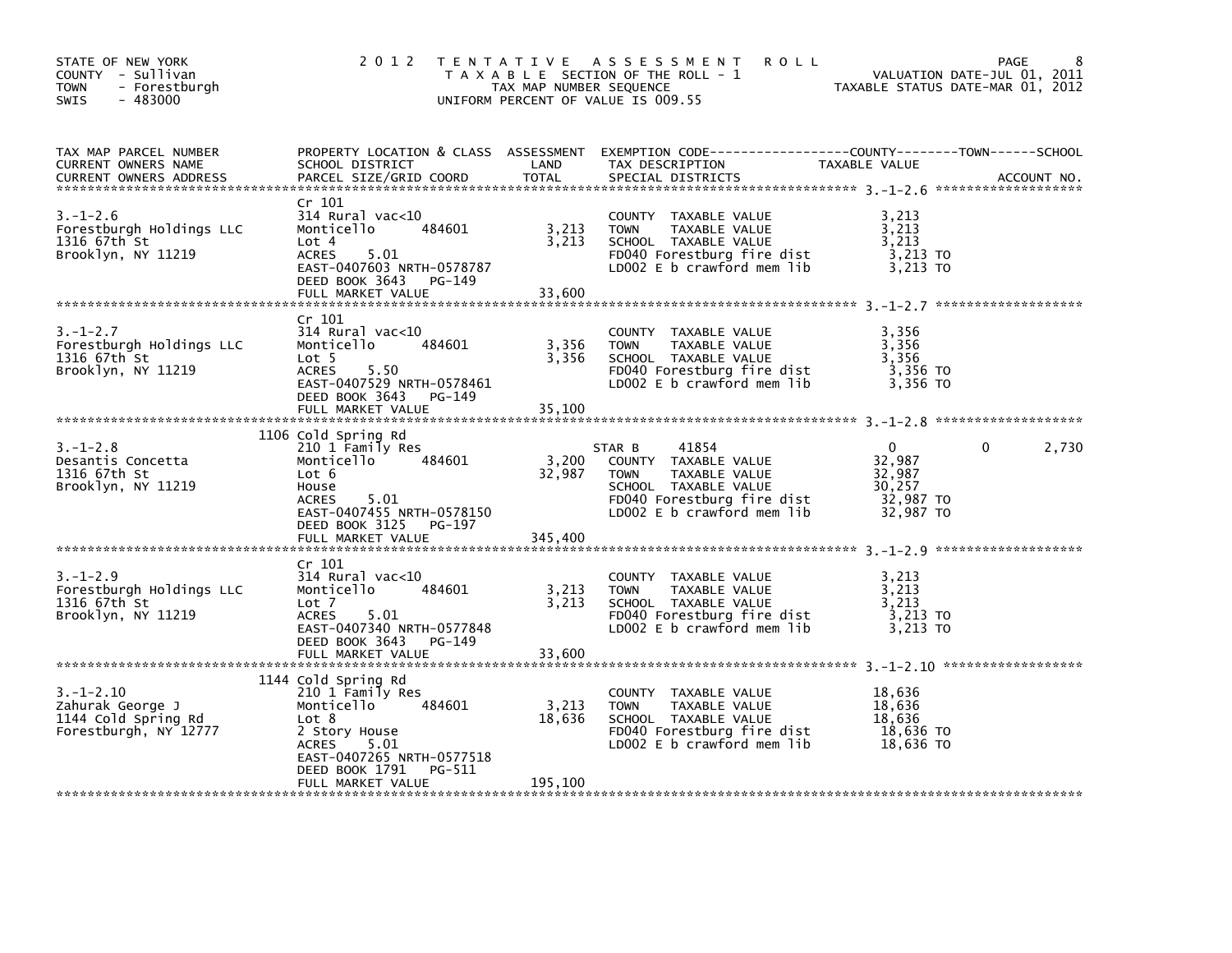| STATE OF NEW YORK<br>COUNTY - Sullivan<br><b>TOWN</b><br>- Forestburgh<br>$-483000$<br>SWIS     | 2 0 1 2                                                                                                                                                                                                           | TAX MAP NUMBER SEQUENCE    | TENTATIVE ASSESSMENT<br><b>ROLL</b><br>T A X A B L E SECTION OF THE ROLL - 1<br>UNIFORM PERCENT OF VALUE IS 009.55                                          | TAXABLE STATUS DATE-MAR 01, 2012                          | PAGE<br>VALUATION DATE-JUL 01, 2011 |
|-------------------------------------------------------------------------------------------------|-------------------------------------------------------------------------------------------------------------------------------------------------------------------------------------------------------------------|----------------------------|-------------------------------------------------------------------------------------------------------------------------------------------------------------|-----------------------------------------------------------|-------------------------------------|
| TAX MAP PARCEL NUMBER<br>CURRENT OWNERS NAME<br>CURRENT OWNERS ADDRESS                          | SCHOOL DISTRICT<br>PARCEL SIZE/GRID COORD                                                                                                                                                                         | LAND<br><b>TOTAL</b>       | PROPERTY LOCATION & CLASS ASSESSMENT EXEMPTION CODE----------------COUNTY-------TOWN------SCHOOL<br>TAX DESCRIPTION<br>SPECIAL DISTRICTS                    | TAXABLE VALUE                                             | ACCOUNT NO.                         |
| $3.-1-2.11$<br>Panzarino Peter J Jr<br>1170 Cold Spring Rd<br>Forestburgh, NY 12777             | Cr 101<br>314 Rural vac<10<br>Monticello<br>484601<br>Lot 9<br><b>ACRES</b><br>5.29<br>EAST-0407195 NRTH-0577167<br>DEED BOOK 2505<br>PG-282<br>FULL MARKET VALUE                                                 | 3,295<br>3,295<br>34,500   | COUNTY TAXABLE VALUE<br>TAXABLE VALUE<br><b>TOWN</b><br>SCHOOL TAXABLE VALUE<br>FD040 Forestburg fire dist<br>LD002 $E$ b crawford mem lib                  | 3,295<br>3,295<br>3,295<br>$3,295$ TO<br>3,295 TO         |                                     |
|                                                                                                 |                                                                                                                                                                                                                   |                            |                                                                                                                                                             |                                                           |                                     |
| 3. –1–2.12<br>Panzarino Peter J Jr<br>1170 Cold Spring Rd<br>Forestburgh, NY 12777              | 1170 Cold Spring Rd<br>210 1 Family Res<br>Monticello<br>484601<br>cape cod<br>Attached Garage<br>Lot $#10$<br>5.06<br><b>ACRES</b><br>EAST-0407146 NRTH-0576859<br>DEED BOOK 2505<br>PG-282<br>FULL MARKET VALUE | 2,977<br>38,500<br>403,100 | STAR B<br>41854<br>COUNTY TAXABLE VALUE<br><b>TOWN</b><br>TAXABLE VALUE<br>SCHOOL TAXABLE VALUE<br>FD040 Forestburg fire dist<br>LD002 E b crawford mem lib | 0<br>38,500<br>38,500<br>35,770<br>38,500 TO<br>38,500 TO | 2,730<br>0                          |
|                                                                                                 |                                                                                                                                                                                                                   |                            |                                                                                                                                                             |                                                           |                                     |
| 3. –1–2.13<br>Desantis Concetta<br>1316 67th St<br>Brooklyn, NY 11219                           | Cr 101<br>$314$ Rural vac< $10$<br>484601<br>Monticello<br>$\textsf{Lot} \; 11$<br>ACRES<br>5.20<br>EAST-0407145 NRTH-0576579<br>DEED BOOK 2787 PG-102                                                            | 3,018<br>3.018             | COUNTY TAXABLE VALUE<br>TAXABLE VALUE<br><b>TOWN</b><br>SCHOOL TAXABLE VALUE<br>FD040 Forestburg fire dist<br>LDOO2 E b crawford mem lib                    | 3,018<br>3,018<br>3,018<br>3,018 TO<br>3,018 TO           |                                     |
|                                                                                                 | FULL MARKET VALUE                                                                                                                                                                                                 | 31,600                     |                                                                                                                                                             |                                                           |                                     |
|                                                                                                 | Cr 101                                                                                                                                                                                                            |                            |                                                                                                                                                             |                                                           |                                     |
| $3. - 1 - 2.14$<br>Maltese Renee L<br>121 Kaufman Rd<br>Monticello, NY 12701                    | $314$ Rural vac< $10$<br>Monticello<br>484601<br>Lot 12<br>Vacant Lot<br>5.10<br>ACRES<br>EAST-0407108 NRTH-0576333                                                                                               | 2,733<br>2,733             | COUNTY TAXABLE VALUE<br>TAXABLE VALUE<br><b>TOWN</b><br>SCHOOL TAXABLE VALUE<br>FD040 Forestburg fire dist<br>LD002 E b crawford mem lib                    | 2,733<br>2,733<br>2,733<br>2,733 TO<br>2,733 TO           |                                     |
|                                                                                                 | DEED BOOK 2717<br>$PG-7$<br>FULL MARKET VALUE                                                                                                                                                                     | 28,600                     |                                                                                                                                                             |                                                           |                                     |
|                                                                                                 |                                                                                                                                                                                                                   |                            |                                                                                                                                                             |                                                           |                                     |
| $3. - 1 - 2.15$<br>Caruso Stephen J<br>Attn: Peter Veltri<br>7 Heather Ct<br>Fishkill, NY 12524 | Cr 101<br>314 Rural vac<10<br>484601<br>Monticello<br>Lot 13<br>5.19<br><b>ACRES</b><br>EAST-0407089 NRTH-0576109<br>DEED BOOK 1284<br>PG-244                                                                     | 2,636<br>2,636             | TAXABLE VALUE<br>COUNTY<br><b>TOWN</b><br>TAXABLE VALUE<br>SCHOOL TAXABLE VALUE<br>FD040 Forestburg fire dist<br>LD002 E b crawford mem lib                 | 2,636<br>2,636<br>2.636<br>2,636 TO<br>2,636 TO           |                                     |
|                                                                                                 | FULL MARKET VALUE                                                                                                                                                                                                 | 27,600                     |                                                                                                                                                             |                                                           |                                     |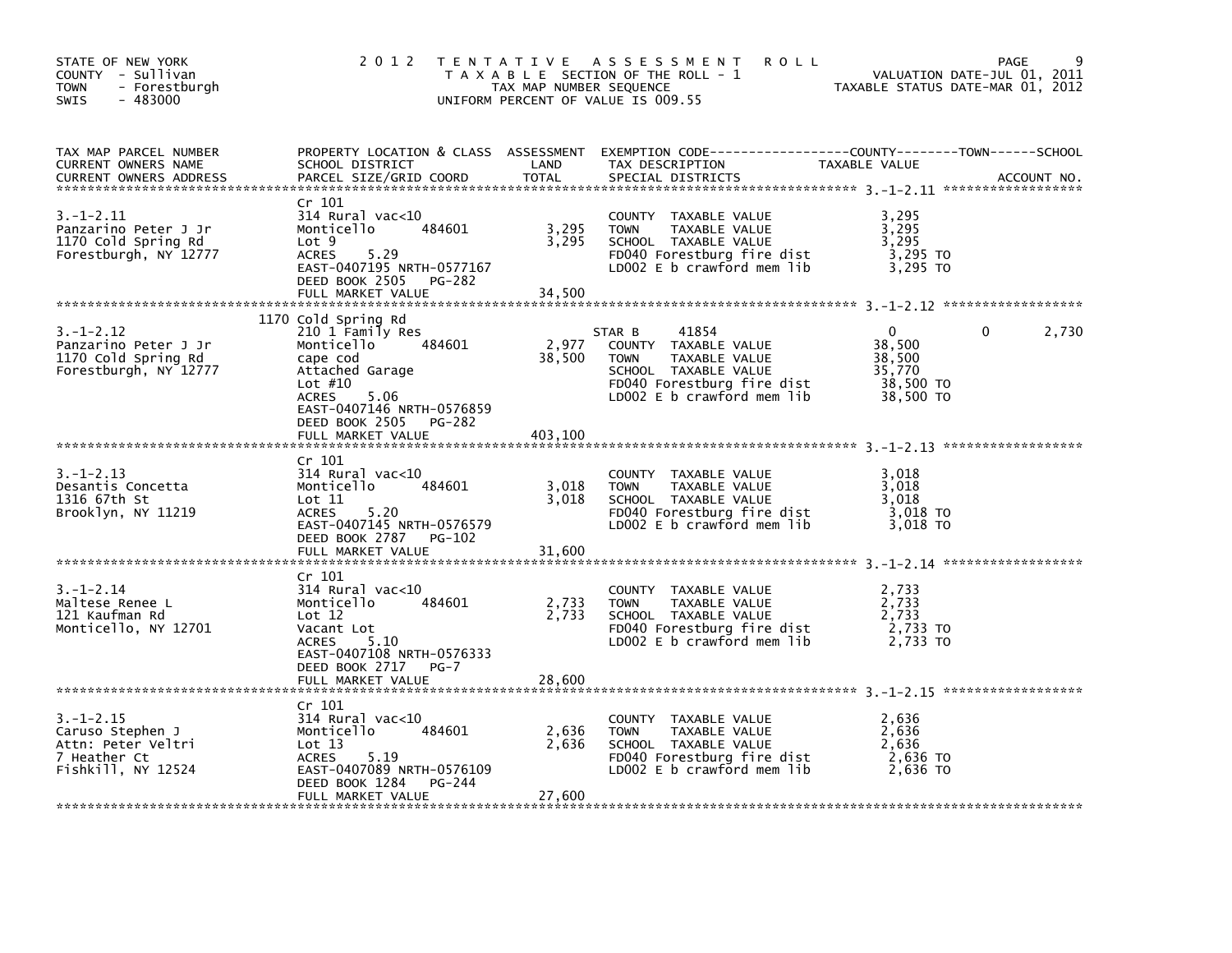| STATE OF NEW YORK<br>COUNTY - Sullivan<br><b>TOWN</b><br>- Forestburgh<br>$-483000$<br>SWIS                 | 2 0 1 2                                                                                                                                                                      | TAX MAP NUMBER SEQUENCE    | TENTATIVE ASSESSMENT<br><b>ROLL</b><br>T A X A B L E SECTION OF THE ROLL - 1<br>UNIFORM PERCENT OF VALUE IS 009.55                                          | VALUATION DATE-JUL UI, ZUII<br>TAXABLE STATUS DATE-MAR 01, 2012      | 10<br>PAGE<br>VALUATION DATE-JUL 01, 2011 |
|-------------------------------------------------------------------------------------------------------------|------------------------------------------------------------------------------------------------------------------------------------------------------------------------------|----------------------------|-------------------------------------------------------------------------------------------------------------------------------------------------------------|----------------------------------------------------------------------|-------------------------------------------|
| TAX MAP PARCEL NUMBER<br>CURRENT OWNERS NAME<br><b>CURRENT OWNERS ADDRESS</b>                               | PROPERTY LOCATION & CLASS ASSESSMENT<br>SCHOOL DISTRICT<br>PARCEL SIZE/GRID COORD                                                                                            | LAND<br>TOTAL              | EXEMPTION CODE-----------------COUNTY-------TOWN------SCHOOL<br>TAX DESCRIPTION<br>SPECIAL DISTRICTS                                                        | TAXABLE VALUE                                                        | ACCOUNT NO.                               |
| $3. - 1 - 2.16$<br>Cerreta Michael<br>21 Huguenot St<br>New Rochelle, NY 10801                              | Cr101<br>$314$ Rural vac< $10$<br>484601<br>Monticello<br>Lot 14<br>5.19<br>ACRES<br>EAST-0407042 NRTH-0575883<br>DEED BOOK 2736 PG-564<br>FULL MARKET VALUE                 | 2,636<br>2,636<br>27,600   | COUNTY TAXABLE VALUE<br>TAXABLE VALUE<br><b>TOWN</b><br>SCHOOL TAXABLE VALUE<br>FD040 Forestburg fire dist<br>LD002 E b crawford mem lib                    | 2,636<br>2,636<br>2,636<br>2,636 TO<br>2,636 TO                      |                                           |
| $3. - 1 - 2.18$<br>Lost Lake Resort, Inc<br>5495 Belt Line Rd Ste 200<br>Dallas, TX 75254                   | Cr 102<br>314 Rural vac<10<br>484601<br>Monticello<br>Vacant Lot<br>ACRES<br>4.13<br>EAST-0407636 NRTH-0580804<br>DEED BOOK 2010 PG-53366<br>FULL MARKET VALUE               | 2,525<br>2,525<br>26,400   | COUNTY TAXABLE VALUE<br>TAXABLE VALUE<br><b>TOWN</b><br>SCHOOL TAXABLE VALUE<br>FD040 Forestburg fire dist<br>$LD002 E b$ crawford mem $lib$                | 2,525<br>2,525<br>2,525<br>2,525 TO<br>2,525 TO                      |                                           |
| $3. - 1 - 2.19$<br>Duffy Joanne M<br>816 Rose Valley Rd<br>Forestburgh, NY 12777                            | 816 Rose Valley Rd<br>210 1 Family Res<br>484601<br>Monticello<br>house,garage<br>ACRES<br>3.12<br>EAST-0408101 NRTH-0580683<br>DEED BOOK 2010 PG-57795<br>FULL MARKET VALUE | 1,907<br>24,600<br>257,600 | COUNTY TAXABLE VALUE<br>TAXABLE VALUE<br><b>TOWN</b><br>SCHOOL TAXABLE VALUE<br>FD040 Forestburg fire dist<br>LD002 E b crawford mem lib                    | 24,600<br>24,600<br>24,600<br>24,600 TO<br>24,600 TO                 |                                           |
| $3. - 1 - 2.20$<br>Cracchiolo Rosalia<br>802 Rose Valley Rd<br>Forestburgh, NY 12777                        | 802 Rose Valley Rd<br>210 1 Family Res<br>Monticello<br>484601<br>house,garage<br>ACRES 2.30<br>EAST-0408599 NRTH-0580763<br>DEED BOOK 3449 PG-455                           | 1,406<br>23,900            | 41854<br>STAR B<br>COUNTY TAXABLE VALUE<br><b>TOWN</b><br>TAXABLE VALUE<br>SCHOOL TAXABLE VALUE<br>FD040 Forestburg fire dist<br>LD002 E b crawford mem lib | $\Omega$<br>23,900<br>23,900<br>21,170<br>23,900 TO<br>23,900 TO     | 0<br>2,730                                |
| $3. - 1 - 2.21$<br>Scaglione Vincent<br>Scaglione Danielle<br>812 Rose Valley Road<br>Forestburgh, NY 12777 | 812 Rose Valley Rd<br>210 1 Family Res<br>484601<br>Monticello<br>house,gagage<br>ACRES 2.30<br>EAST-0408387 NRTH-0580596<br>DEED BOOK 3227<br>PG-497<br>FULL MARKET VALUE   | 2,093<br>23,900<br>250,300 | 41854<br>STAR B<br>COUNTY TAXABLE VALUE<br>TAXABLE VALUE<br>TOWN<br>SCHOOL TAXABLE VALUE<br>FD040 Forestburg fire dist<br>LD002 E b crawford mem lib        | $\mathbf{0}$<br>23,900<br>23,900<br>21,170<br>23,900 TO<br>23,900 TO | $\mathbf{0}$<br>2,730                     |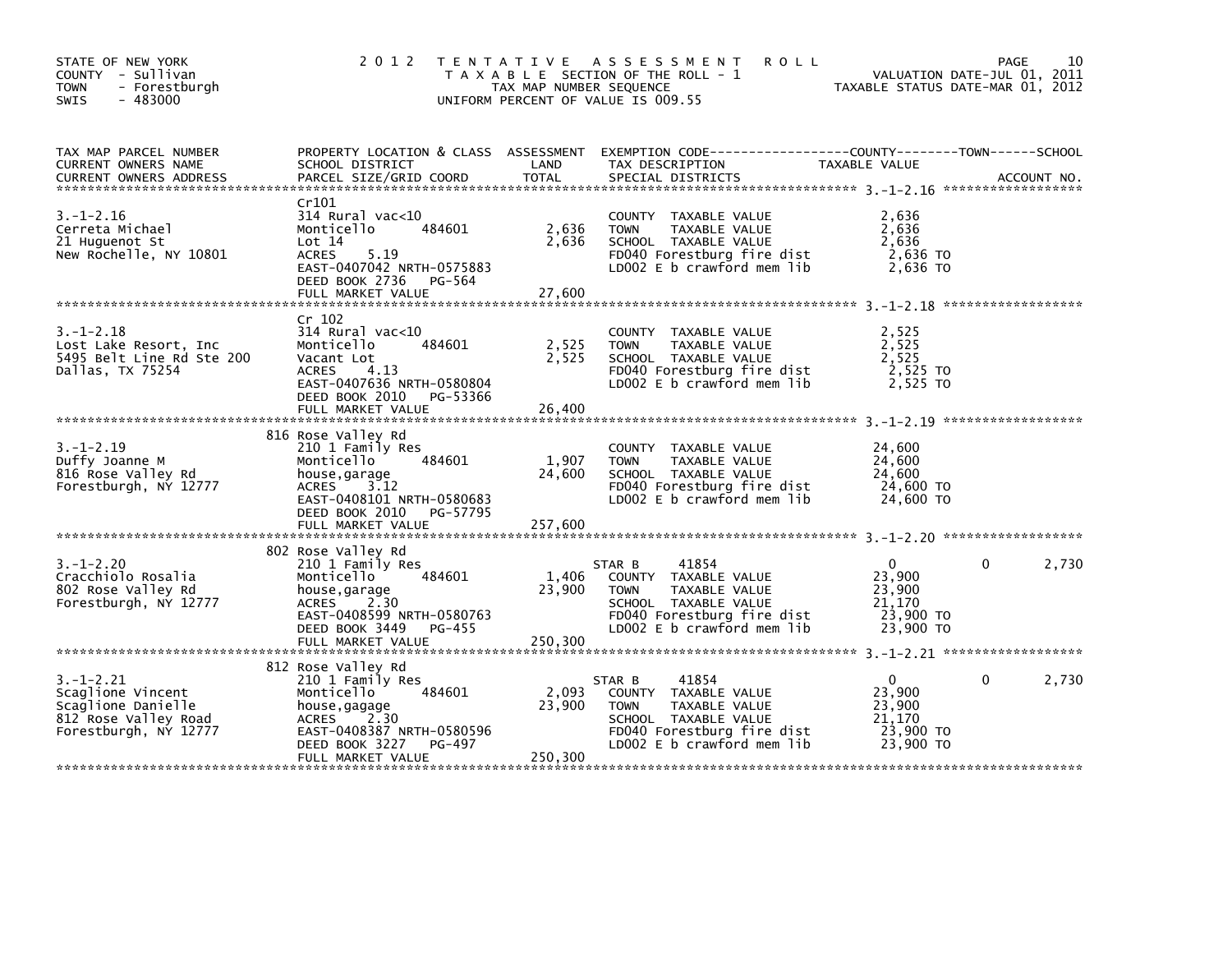| STATE OF NEW YORK<br>COUNTY - Sullivan<br><b>TOWN</b><br>- Forestburgh<br>$-483000$<br><b>SWIS</b>              | 2 0 1 2                                                                                                                                                                                   | TAX MAP NUMBER SEQUENCE    | TENTATIVE ASSESSMENT<br><b>ROLL</b><br>T A X A B L E SECTION OF THE ROLL - 1<br>UNIFORM PERCENT OF VALUE IS 009.55                                   | TAXABLE STATUS DATE-MAR 01, 2012                                     | 11<br>PAGE<br>VALUATION DATE-JUL 01, 2011 |
|-----------------------------------------------------------------------------------------------------------------|-------------------------------------------------------------------------------------------------------------------------------------------------------------------------------------------|----------------------------|------------------------------------------------------------------------------------------------------------------------------------------------------|----------------------------------------------------------------------|-------------------------------------------|
| TAX MAP PARCEL NUMBER<br>CURRENT OWNERS NAME<br><b>CURRENT OWNERS ADDRESS</b>                                   | SCHOOL DISTRICT<br>PARCEL SIZE/GRID COORD                                                                                                                                                 | LAND<br><b>TOTAL</b>       | PROPERTY LOCATION & CLASS ASSESSMENT EXEMPTION CODE---------------COUNTY-------TOWN-----SCHOOL<br>TAX DESCRIPTION<br>SPECIAL DISTRICTS               | TAXABLE VALUE                                                        | ACCOUNT NO.                               |
| $3. - 1 - 2.22$<br>Spinelli Teresa<br>3935 Orion Way<br>Rock Ledge, FL 32955                                    | Cr 102<br>$314$ Rural vac<10<br>484601<br>Monticello<br>Vacant Lot<br>3.94<br>ACRES<br>EAST-0407709 NRTH-0580532<br>DEED BOOK 3141<br>PG-591<br>FULL MARKET VALUE                         | 2,408<br>2,408<br>25,200   | COUNTY TAXABLE VALUE<br><b>TOWN</b><br>TAXABLE VALUE<br>SCHOOL TAXABLE VALUE<br>FD040 Forestburg fire dist<br>LD002 E b crawford mem lib             | 2,408<br>2,408<br>2,408<br>2,408 TO<br>2,408 TO                      |                                           |
| $3. - 1 - 2.23$<br>Point @ Forest Pond LLC<br>Attn: William J Rieber, Jr<br>PO Box 1267<br>Monticello, NY 12701 | Cr 102<br>314 Rural vac<10<br>Monticello<br>484601<br>Vacant Lot<br>ACRES<br>2.59<br>EAST-0407783 NRTH-0580157<br>DEED BOOK 2900<br>PG-130<br>FULL MARKET VALUE                           | 1,583<br>1,583<br>16,600   | COUNTY TAXABLE VALUE<br><b>TOWN</b><br>TAXABLE VALUE<br>SCHOOL TAXABLE VALUE<br>FD040 Forestburg fire dist<br>LD002 E b crawford mem lib             | 1,583<br>1,583<br>1,583<br>1,583 TO<br>1.583 TO                      |                                           |
|                                                                                                                 |                                                                                                                                                                                           |                            |                                                                                                                                                      |                                                                      |                                           |
| $3. - 1 - 2.24$<br>Point @ Forest Pond LLC<br>Attn: William J Rieber, Jr<br>PO Box 1267<br>Monticello, NY 12701 | Tr #21<br>314 Rural vac<10<br>484601<br>Monticello<br>Vacant Lot<br>ACRES<br>5.06<br>EAST-0408135 NRTH-0580225<br>DEED BOOK 2900<br>PG-130                                                | 1,834<br>1,834             | COUNTY TAXABLE VALUE<br><b>TOWN</b><br>TAXABLE VALUE<br>SCHOOL TAXABLE VALUE<br>FD040 Forestburg fire dist<br>LD002 E b crawford mem lib             | 1,834<br>1,834<br>1,834<br>1,834 TO<br>1,834 TO                      |                                           |
|                                                                                                                 | FULL MARKET VALUE                                                                                                                                                                         | 19,200                     |                                                                                                                                                      |                                                                      |                                           |
| $3. - 1 - 2.25$<br>DeLeon Lakasnubay<br>DeLeon Shari<br>848 Rose Valley Rd<br>Forestburgh, NY 12777             | 848 Rose Valley Rd<br>210 1 Family Res<br>484601<br>Monticello<br>house,garage<br>ACRES<br>2.69 BANKN140687<br>EAST-0407973 NRTH-0579817<br>DEED BOOK 3279<br>PG-531<br>FULL MARKET VALUE | 2,467<br>25,800<br>270,200 | 41854<br>STAR B<br>COUNTY TAXABLE VALUE<br>TAXABLE VALUE<br>TOWN<br>SCHOOL TAXABLE VALUE<br>FD040 Forestburg fire dist<br>LD002 E b crawford mem lib | $\mathbf{0}$<br>25,800<br>25,800<br>23,070<br>25,800 TO<br>25,800 TO | 2,730<br>$\Omega$                         |
|                                                                                                                 |                                                                                                                                                                                           |                            |                                                                                                                                                      |                                                                      |                                           |
| $3. - 1 - 3$<br>Lost Lake Resort<br>Double Diamond Companies<br>5495 Beltline Rd Ste 200<br>Dallas, TX 75254    | Railroad<br>322 Rural vac>10<br>484601<br>Monticello<br>ACRES<br>7.75<br>EAST-0407020 NRTH-0578650<br>DEED BOOK 2010<br>PG-53366                                                          | 2,600<br>2,600             | COUNTY TAXABLE VALUE<br><b>TOWN</b><br>TAXABLE VALUE<br>SCHOOL TAXABLE VALUE<br>FD040 Forestburg fire dist<br>LD002 E b crawford mem lib             | 2,600<br>2,600<br>2,600<br>2,600 TO<br>2.600 TO                      | 009155                                    |
|                                                                                                                 | FULL MARKET VALUE                                                                                                                                                                         | 27,200                     |                                                                                                                                                      |                                                                      |                                           |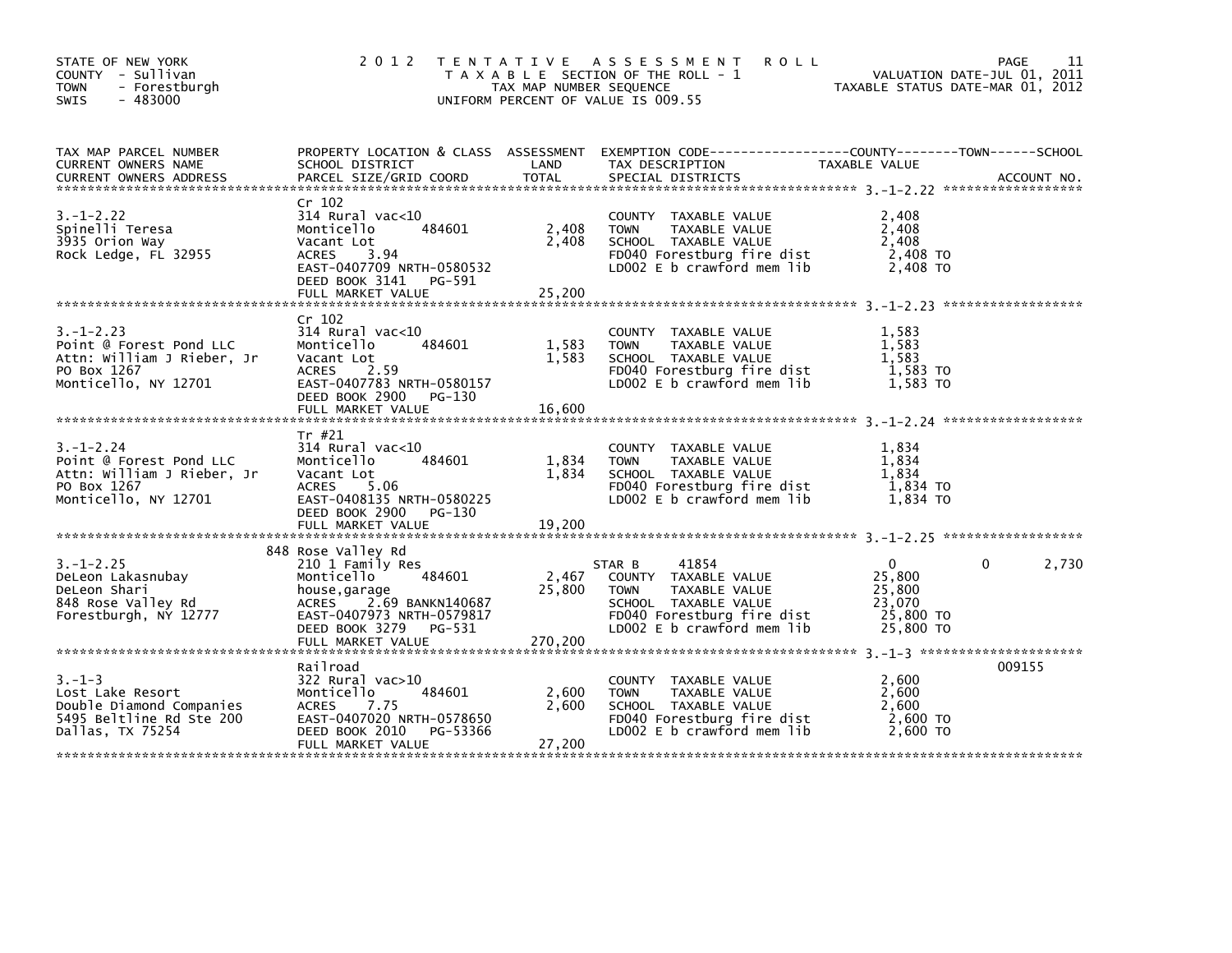| STATE OF NEW YORK            | 2012 TENTATIVE ASSESSMENT ROLL        | - 12<br>PAGE                     |
|------------------------------|---------------------------------------|----------------------------------|
| COUNTY - Sullivan            | T A X A B L E SECTION OF THE ROLL - 1 | VALUATION DATE-JUL 01, 2011      |
| - Forestburgh<br><b>TOWN</b> | MAP SECTION - 003                     | TAXABLE STATUS DATE-MAR 01, 2012 |
| - 483000<br>SWIS             | SUB-SECTION-                          | RPS150/V04/L015                  |
|                              | UNIFORM PERCENT OF VALUE IS 009.55    | CURRENT DATE 4/23/2012           |

| CODE | DISTRICT NAME                                | TOTAL<br>PARCELS | EXTENSION<br><b>TYPF</b> | <b>FXTENSTON</b><br>VALUE | AD VALOREM<br>VALUE | <b>EXEMPT</b><br><b>AMOUNT</b> | TAXABLE<br>VALUE   |
|------|----------------------------------------------|------------------|--------------------------|---------------------------|---------------------|--------------------------------|--------------------|
|      | FD040 Forestburg fir<br>LD002 E b crawford m |                  | 25 TOTAL<br>25 TOTAL     |                           | 597.551<br>597.551  |                                | 597,551<br>597.551 |

### \*\*\* S C H O O L D I S T R I C T S U M M A R Y \*\*\*

| CODE   | DISTRICT NAME | <b>TOTAL</b><br>PARCELS | ASSESSED<br>∟AND | ASSESSED<br><b>TOTAL</b> | <b>EXEMPT</b><br><b>AMOUNT</b> | TOTAL<br>TAXABLE | <b>STAR</b><br><b>AMOUNT</b> | <b>STAR</b><br><b>TAXABLE</b> |
|--------|---------------|-------------------------|------------------|--------------------------|--------------------------------|------------------|------------------------------|-------------------------------|
| 484601 | Monticello    | 25                      | 365.330          | 597,551                  |                                | 597,551          | 21.840                       | 575,711                       |
|        | SUB-TOTAL     | 25                      | 365,330          | 597,551                  |                                | 597,551          | 21,840                       | 575,711                       |
|        | T O T A L     | 25                      | 365,330          | 597,551                  |                                | 597,551          | 21,840                       | 575,711                       |

### \*\*\* S Y S T E M C O D E S S U M M A R Y \*\*\*

### NO SYSTEM EXEMPTIONS AT THIS LEVEL

### \*\*\* E X E M P T I O N S U M M A R Y \*\*\*

| CODE           | DESCRIPTION         | <b>TOTAL</b><br><b>PARCELS</b> | <b>COUNTY</b> | <b>TOWN</b> | SCHOOL           |
|----------------|---------------------|--------------------------------|---------------|-------------|------------------|
| 41122<br>41123 | WAR VET<br>WAR VET  | -                              | 2,457         | 2,457       |                  |
| 41854          | STAR B<br>T O T A L | 10                             | 2,457         | 2,457       | 21,840<br>21,840 |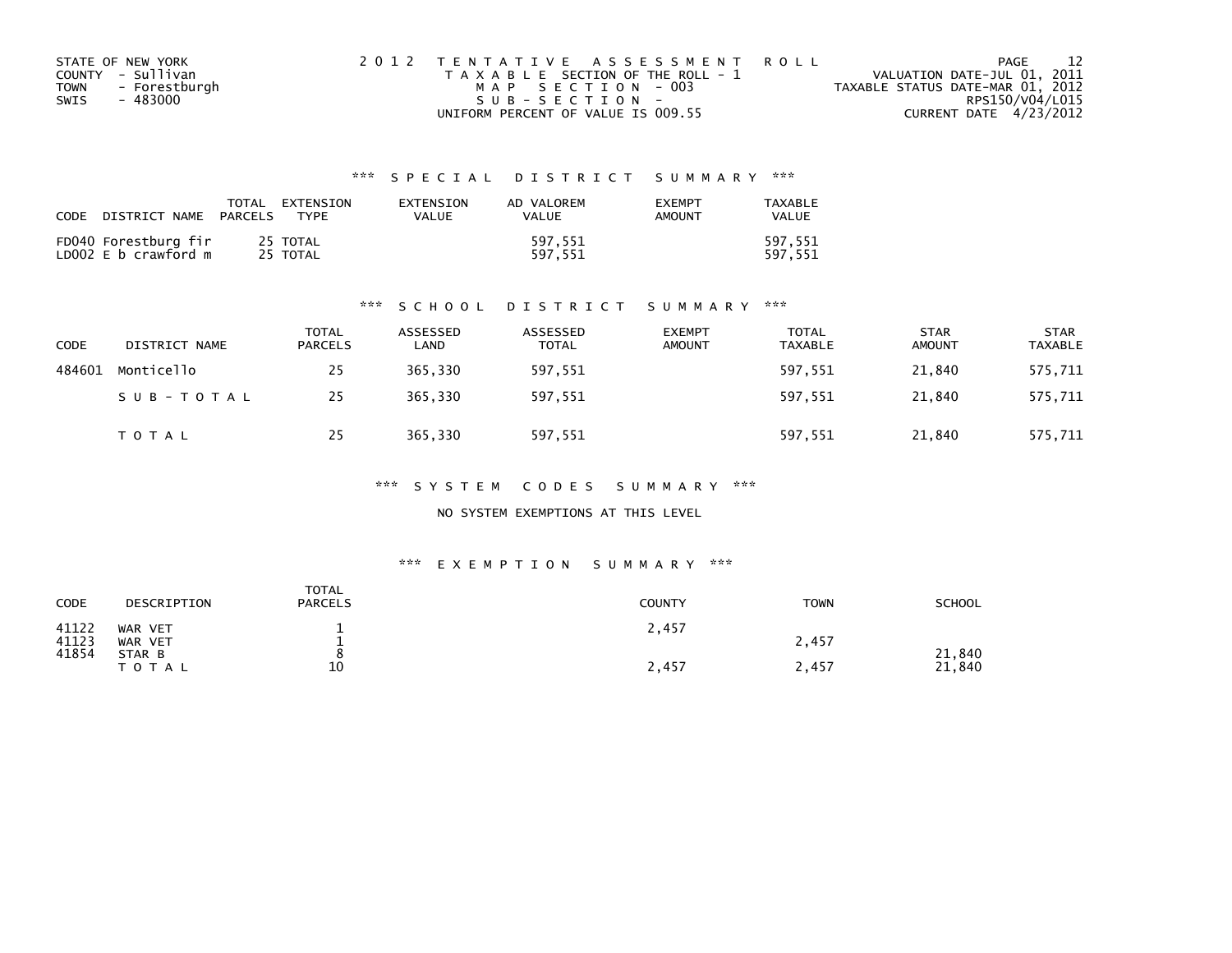|             | STATE OF NEW YORK | 2012 TENTATIVE ASSESSMENT ROLL        | PAGE                             |  |
|-------------|-------------------|---------------------------------------|----------------------------------|--|
|             | COUNTY - Sullivan | T A X A B L E SECTION OF THE ROLL - 1 | VALUATION DATE-JUL 01, 2011      |  |
| <b>TOWN</b> | - Forestburgh     | MAP SECTION - 003                     | TAXABLE STATUS DATE-MAR 01, 2012 |  |
| SWIS        | - 483000          | $SUB - SECTION -$                     | RPS150/V04/L015                  |  |
|             |                   | UNIFORM PERCENT OF VALUE IS 009.55    | CURRENT DATE 4/23/2012           |  |

| <b>ROLL</b> | DESCRIPTION | <b>TOTAL</b>   | ASSESSED | <b>ASSESSED</b> | <b>TAXABLE</b> | <b>TAXABLE</b> | <b>TAXABLE</b> | <b>STAR</b>    |
|-------------|-------------|----------------|----------|-----------------|----------------|----------------|----------------|----------------|
| <b>SEC</b>  |             | <b>PARCELS</b> | ∟AND     | TOTAL           | <b>COUNTY</b>  | <b>TOWN</b>    | <b>SCHOOL</b>  | <b>TAXABLE</b> |
|             | TAXABLE     |                | 365,330  | 597,551         | 595,094        | 595,094        | 597,551        | 575,711        |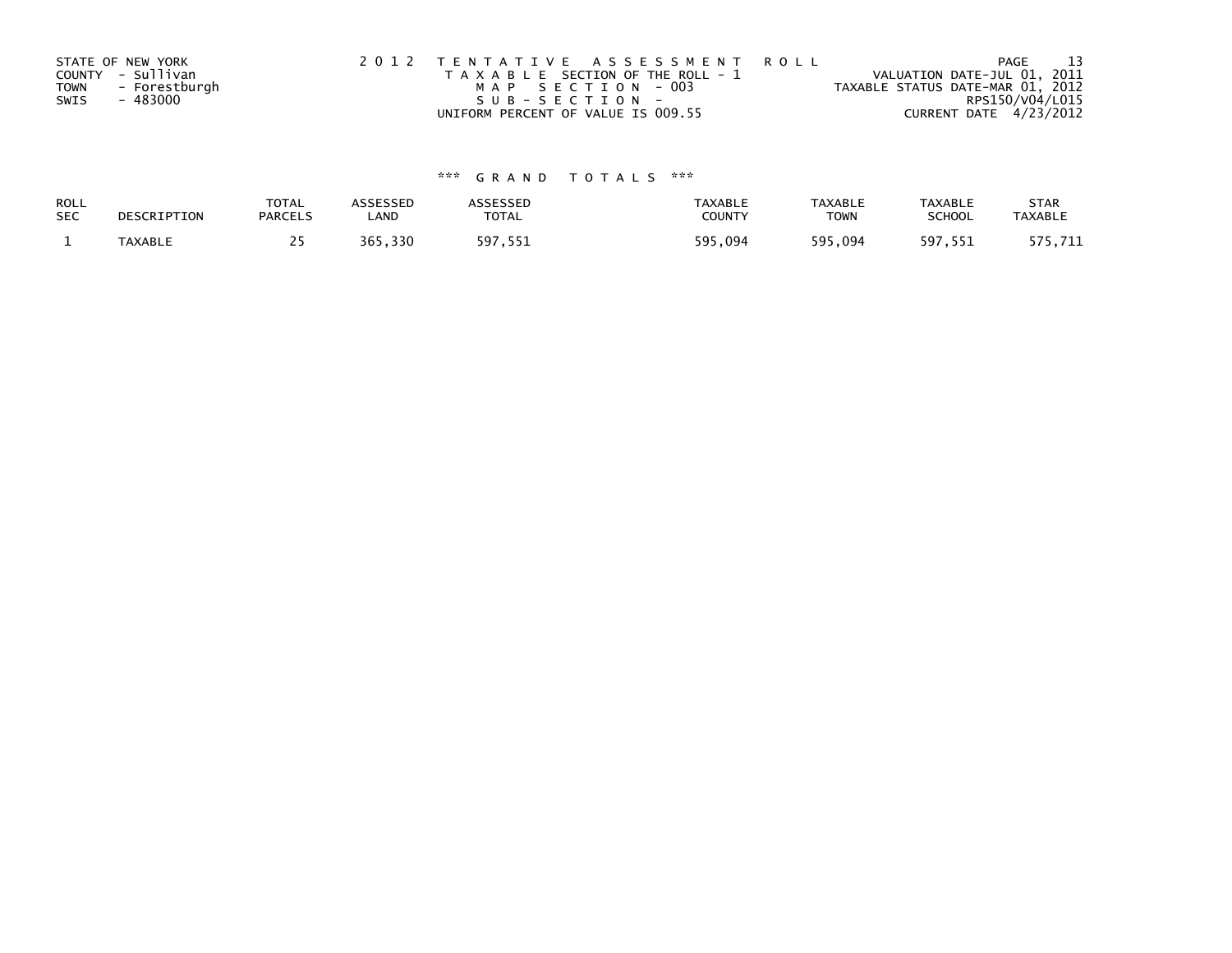| STATE OF NEW YORK<br>COUNTY - Sullivan<br><b>TOWN</b><br>- Forestburgh<br>$-483000$<br><b>SWIS</b>     | 2 0 1 2                                                                                                                                                                                            | TAX MAP NUMBER SEQUENCE     | <b>ROLL</b><br>TENTATIVE ASSESSMENT<br>T A X A B L E SECTION OF THE ROLL - 1<br>UNIFORM PERCENT OF VALUE IS 009.55                                                                              | VALUATION DATE-JUL 01, 2011<br>TAXABLE STATUS DATE-MAR 01, 2012                                                     | PAGE<br>14                           |
|--------------------------------------------------------------------------------------------------------|----------------------------------------------------------------------------------------------------------------------------------------------------------------------------------------------------|-----------------------------|-------------------------------------------------------------------------------------------------------------------------------------------------------------------------------------------------|---------------------------------------------------------------------------------------------------------------------|--------------------------------------|
| TAX MAP PARCEL NUMBER<br>CURRENT OWNERS NAME<br><b>CURRENT OWNERS ADDRESS</b>                          | SCHOOL DISTRICT<br>PARCEL SIZE/GRID COORD                                                                                                                                                          | LAND<br>TOTAL               | PROPERTY LOCATION & CLASS ASSESSMENT EXEMPTION CODE---------------COUNTY-------TOWN-----SCHOOL<br>TAX DESCRIPTION<br>SPECIAL DISTRICTS                                                          | TAXABLE VALUE                                                                                                       | ACCOUNT NO.                          |
| $4. -1 - 1$<br>Kasdan Abraham<br>Kasdan Marcia S<br>64 Hickory St<br>Englewood Cliffs, NJ              | 2 Bradford Rd<br>210 1 Family Res - WTRFNT<br>484601<br>Monticello<br>G1 23 Div 1<br><b>ACRES</b><br>1.81<br>EAST-0408997 NRTH-0574886<br>07632-1539 DEED BOOK 2740<br>PG-164<br>FULL MARKET VALUE | 1,444<br>44,052<br>461,300  | COUNTY TAXABLE VALUE<br><b>TOWN</b><br>TAXABLE VALUE<br>SCHOOL TAXABLE VALUE<br>FD040 Forestburg fire dist<br>LD002 E b crawford mem lib                                                        | 44,052<br>44,052<br>44,052<br>44,052 TO<br>44,052 TO                                                                | 026700                               |
| $4. -1 - 4.1$<br>Nolan Katarzyna<br>129 Metropolitan Ave Apt 2A<br>Brooklyn, NY 11211                  | Philwold Rd<br>312 Vac w/imprv<br>Monticello<br>484601<br><b>ACRES</b><br>6.64<br>EAST-0408012 NRTH-0574662<br>DEED BOOK 2010 PG-55837<br>FULL MARKET VALUE                                        | 4,177<br>4,600<br>48,200    | COUNTY TAXABLE VALUE<br>TAXABLE VALUE<br><b>TOWN</b><br>SCHOOL TAXABLE VALUE<br>FD040 Forestburg fire dist<br>LD002 E b crawford mem lib                                                        | 4,600<br>4,600<br>4,600<br>4,600 TO<br>4,600 TO                                                                     | 037151                               |
| $4. -1 - 4.2$<br>Jonas Joyce P<br>Jonas Gilbert<br>215 E 80th St<br>New York, NY 10021                 | Bradford Rd<br>210 1 Family Res - WTRFNT<br>Monticello<br>484601<br>2 St Hse<br>$G1 23$ Div $1$<br><b>ACRES</b><br>3.00<br>EAST-0408576 NRTH-0574499<br>FULL MARKET VALUE                          | 45,796 STAR EN<br>479,500   | 41122<br>WAR VET<br>41123<br>1,467 WAR VET<br>41834<br>COUNTY TAXABLE VALUE<br><b>TOWN</b><br>TAXABLE VALUE<br>SCHOOL TAXABLE VALUE<br>FD040 Forestburg fire dist<br>LD002 E b crawford mem lib | $\mathbf{0}$<br>2.457<br>$\Omega$<br>2,457<br>$\Omega$<br>0<br>43,339<br>43,339<br>40,136<br>45,796 TO<br>45,796 TO | 018625<br>0<br>$\mathbf{0}$<br>5,660 |
| $4. - 1 - 5$<br>Jones, Jessica Rev.Lv.Trust<br>Jessica Jones<br>4 Philwold Rd<br>Forestburgh, NY 12777 | 4 Philwold Rd<br>250 Estate<br>- WTRFNT<br>Monticello<br>484601<br>2 St Hse &<br>Garage<br>9.67<br><b>ACRES</b><br>EAST-0408244 NRTH-0574280<br>DEED BOOK 3052 PG-490                              | 3,466<br>63,700             | COUNTY TAXABLE VALUE<br><b>TOWN</b><br>TAXABLE VALUE<br>SCHOOL TAXABLE VALUE<br>FD040 Forestburg fire dist<br>LD002 E b crawford mem lib                                                        | 63,700<br>63,700<br>63.700<br>63,700 TO<br>63,700 TO                                                                | 018640                               |
| $4. - 1 - 6$<br>Farrow Jill A<br>36 Benton Ave<br>Monticello, NY 12701                                 | County Road 101 Rd<br>322 Rural vac>10<br>484601<br>Monticello<br>Vacant Land<br>72.97<br><b>ACRES</b><br>EAST-0406927 NRTH-0574330<br>DEED BOOK 3251<br>PG-226<br>FULL MARKET VALUE               | 38,005<br>38,005<br>398,000 | COUNTY TAXABLE VALUE<br><b>TOWN</b><br>TAXABLE VALUE<br>SCHOOL TAXABLE VALUE<br>FD040 Forestburg fire dist<br>LD002 $E$ b crawford mem $lib$                                                    | 38,005<br>38,005<br>38,005<br>38,005 TO<br>38,005 TO                                                                | 037200                               |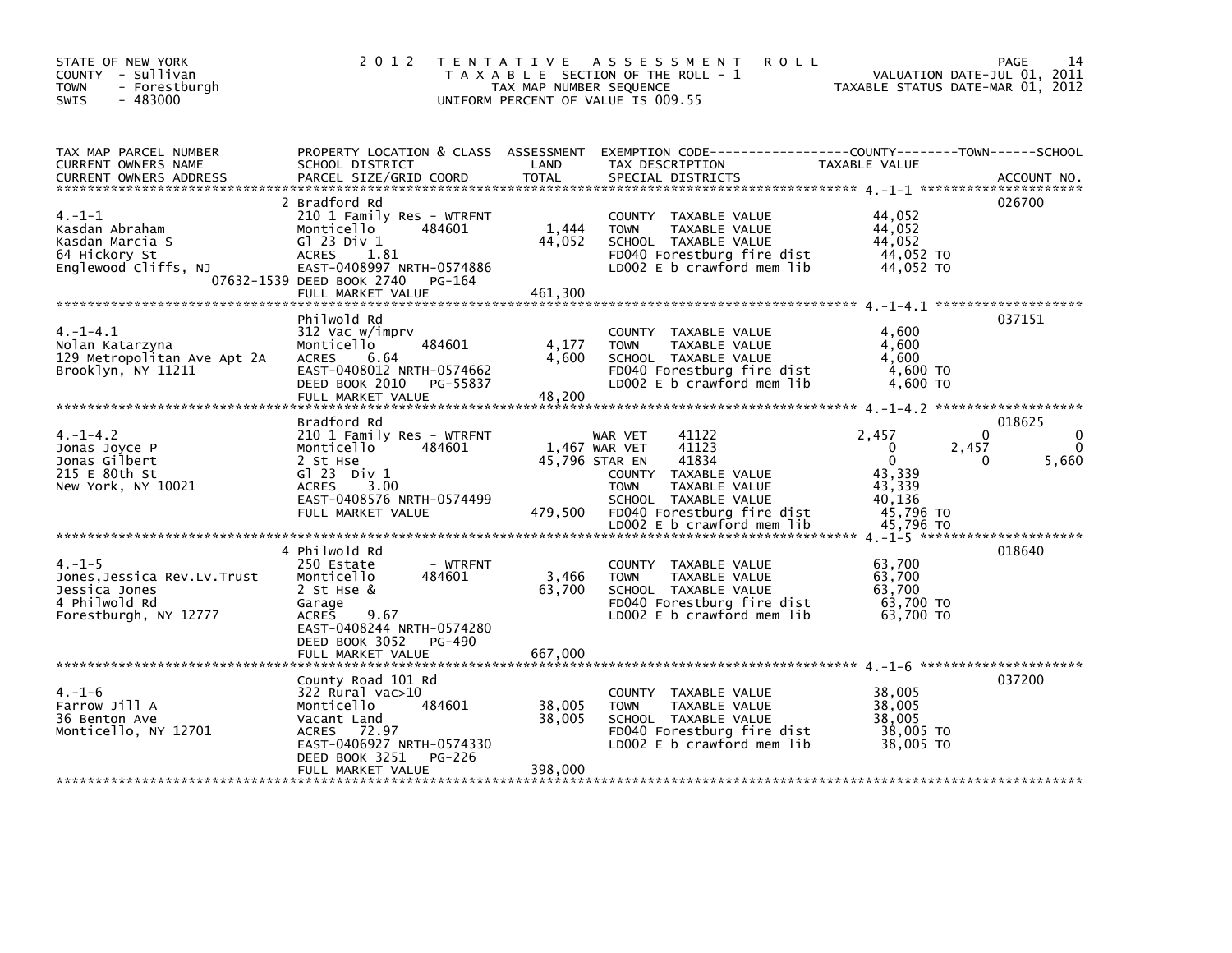| STATE OF NEW YORK<br>COUNTY - Sullivan<br><b>TOWN</b><br>- Forestburgh<br>$-483000$<br><b>SWIS</b>                                                                          | 2 0 1 2                                                                                                                                                                            | TAX MAP NUMBER SEQUENCE     | <b>ROLL</b><br>TENTATIVE ASSESSMENT<br>T A X A B L E SECTION OF THE ROLL - 1<br>UNIFORM PERCENT OF VALUE IS 009.55                                                                   |                                                                    | 15<br>PAGE<br>VALUATION DATE-JUL 01, 2011<br>TAXABLE STATUS DATE-MAR 01, 2012 |
|-----------------------------------------------------------------------------------------------------------------------------------------------------------------------------|------------------------------------------------------------------------------------------------------------------------------------------------------------------------------------|-----------------------------|--------------------------------------------------------------------------------------------------------------------------------------------------------------------------------------|--------------------------------------------------------------------|-------------------------------------------------------------------------------|
| TAX MAP PARCEL NUMBER<br><b>CURRENT OWNERS NAME</b><br><b>CURRENT OWNERS ADDRESS</b>                                                                                        | SCHOOL DISTRICT<br>PARCEL SIZE/GRID COORD                                                                                                                                          | LAND<br><b>TOTAL</b>        | PROPERTY LOCATION & CLASS ASSESSMENT EXEMPTION CODE----------------COUNTY-------TOWN-----SCHOOL<br>TAX DESCRIPTION<br>SPECIAL DISTRICTS                                              | TAXABLE VALUE                                                      | ACCOUNT NO.                                                                   |
| $4. - 1 - 7$<br>Lost Lake Resort<br>Double Diamond Companies<br>5495 Beltline Rd Ste 200<br>Dallas, TX 75254                                                                | Railroad<br>314 Rural vac<10<br>484601<br>Monticello<br>Abandoned Rail Bed<br><b>ACRES</b><br>2.26<br>EAST-0406284 NRTH-0574824<br>DEED BOOK 2010 PG-53366<br>FULL MARKET VALUE    | 700<br>700<br>7,300         | COUNTY TAXABLE VALUE<br><b>TOWN</b><br>TAXABLE VALUE<br>SCHOOL TAXABLE VALUE<br>FD040 Forestburg fire dist<br>LD002 E b crawford mem lib                                             | 700<br>700<br>700<br>700 TO<br>700 TO                              |                                                                               |
| $4. -1 - 10.1$<br>Gillman Pond LLC<br>Stuart Salenger, Member<br>194 Freeman St Fl 1st<br>Brooklyn, NY 11222-1485<br>MAY BE SUBJECT TO PAYMENT<br>UNDER AGDIST LAW TIL 2016 | Bradford Rd<br>184 Xotic lvestk - WTRFNT<br>Monticello<br>484601<br>Vacant Land<br>pond<br>ACRES 100.88<br>EAST-0409155 NRTH-0573416<br>DEED BOOK 3025 PG-549<br>FULL MARKET VALUE | 21,000<br>21,000<br>219,900 | AGRI DIST 41720<br>COUNTY TAXABLE VALUE<br><b>TOWN</b><br>TAXABLE VALUE<br>SCHOOL TAXABLE VALUE<br>FD040 Forestburg fire dist<br>LD002 E b crawford mem lib                          | 19,675<br>1,325<br>1,325<br>1,325<br>21,000 TO<br>21,000 TO        | 026350<br>19,675<br>19,675                                                    |
| $4. -1 - 10.2$<br>Lost Lake Resort<br>Double Diamond Companies<br>5495 Beltline Rd Ste 200<br>Dallas, TX 75254                                                              | Forestburgh No Line<br>322 Rural vac>10<br>484601<br>Monticello<br>Vacant Lot<br>ACRES 19.00<br>EAST-0405811 NRTH-0574470<br>DEED BOOK 2010<br>PG-53366                            | 6,600<br>6,600              | COUNTY TAXABLE VALUE<br><b>TOWN</b><br>TAXABLE VALUE<br>SCHOOL TAXABLE VALUE<br>FD040 Forestburg fire dist<br>LD002 $E$ b crawford mem $lib$                                         | 6,600<br>6.600<br>6,600<br>6,600 TO<br>6,600 TO                    |                                                                               |
| $4. -1 - 10.5$<br>Wechsler Benjamin I<br>One Bradford Rd<br>Forestburgh, NY 12777                                                                                           | Gillman Pond<br>$314$ Rural vac< $10$<br>484601<br>Monticello<br>Vacant Land<br>ACRES<br>8.40<br>EAST-0409323 NRTH-0574823<br>DEED BOOK 1311<br>PG-247<br>FULL MARKET VALUE        | 5,900<br>5,900<br>61,800    | COUNTY TAXABLE VALUE<br><b>TOWN</b><br>TAXABLE VALUE<br>SCHOOL TAXABLE VALUE<br>FD040 Forestburg fire dist<br>LD002 E b crawford mem lib                                             | 5,900<br>5,900<br>5.900<br>5,900 TO<br>5.900 TO                    |                                                                               |
|                                                                                                                                                                             |                                                                                                                                                                                    |                             |                                                                                                                                                                                      |                                                                    |                                                                               |
| $4. -1 - 10.6$<br>Philwold LLC<br>Stuart Salenger-Member<br>194 Freeman St Fl 1st<br>Brooklyn, NY 11222-1485<br>MAY BE SUBJECT TO PAYMENT                                   | 1291 Cold Spring Rd<br>184 Xotic lvestk - WTRFNT<br>484601<br>Monticello<br>Mansion<br>Garage-Shed<br>ACRES 16.02<br>EAST-0407896 NRTH-0573502<br>DEED BOOK 3025<br>PG-618         |                             | AGRI BLDGS 41700<br>11,034 AGRI BLDGS 41700<br>112,814 AGRI DIST 41720<br>COUNTY TAXABLE VALUE<br><b>TOWN</b><br>TAXABLE VALUE<br>SCHOOL TAXABLE VALUE<br>FD040 Forestburg fire dist | 14,900<br>-14<br>5,542<br>92,358<br>92,358<br>92,358<br>112,814 TO | 14,900<br>14,900<br>-14<br>14<br>5,542<br>5,542                               |
| UNDER AGDIST LAW TIL 2017                                                                                                                                                   | FULL MARKET VALUE                                                                                                                                                                  | 1181,298                    | LDOO2 E b crawford mem lib                                                                                                                                                           | 112,814 TO                                                         |                                                                               |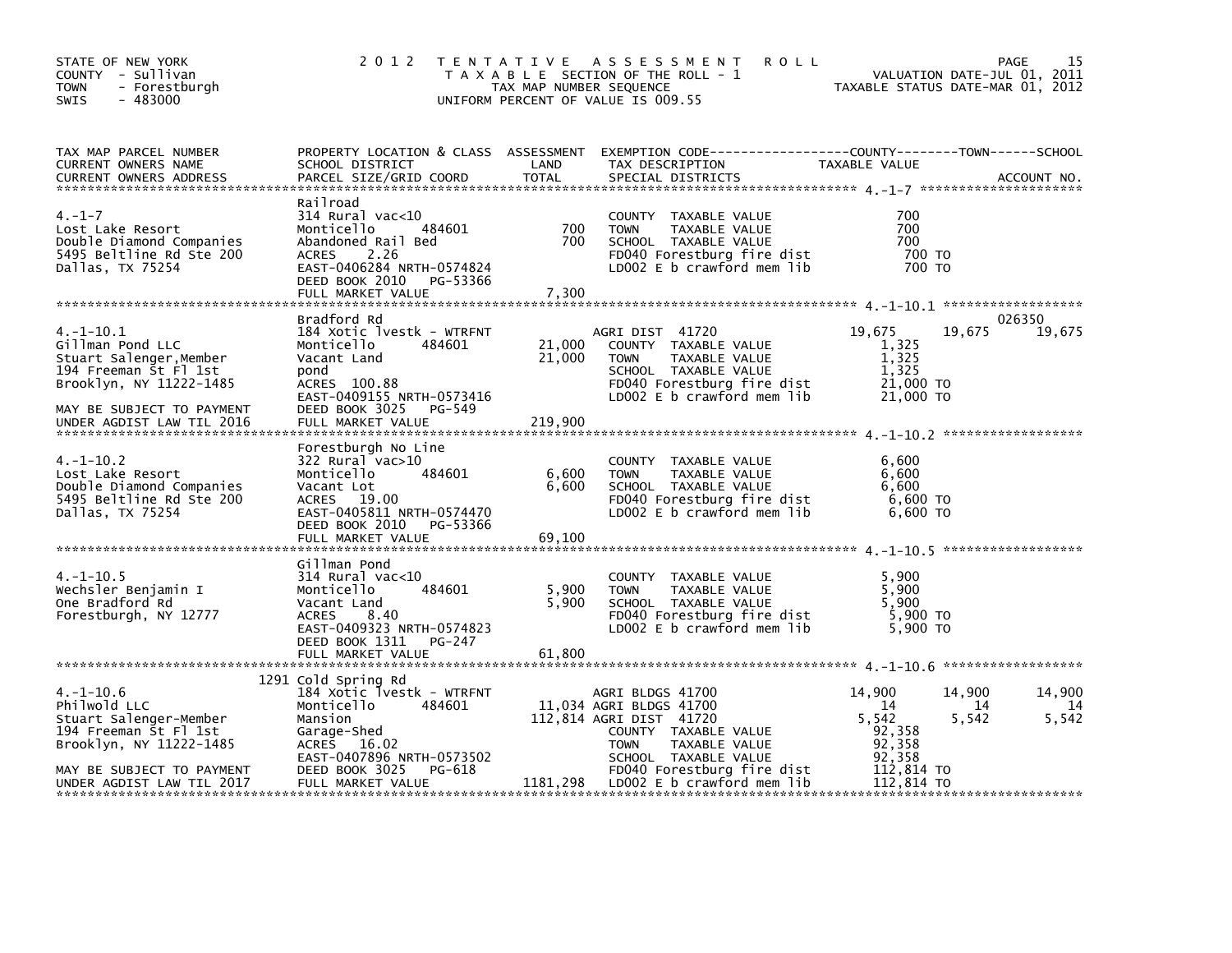| STATE OF NEW YORK<br>COUNTY - Sullivan<br>- Forestburgh<br><b>TOWN</b><br>$-483000$<br><b>SWIS</b>                                                                               | 2 0 1 2                                                                                                                                                                                   | TAX MAP NUMBER SEQUENCE    | TENTATIVE ASSESSMENT<br><b>ROLL</b><br>T A X A B L E SECTION OF THE ROLL - 1<br>UNIFORM PERCENT OF VALUE IS 009.55                                                 | TAXABLE STATUS DATE-MAR 01, 2012                                     | PAGE<br>VALUATION DATE-JUL 01, 2011 | 16          |
|----------------------------------------------------------------------------------------------------------------------------------------------------------------------------------|-------------------------------------------------------------------------------------------------------------------------------------------------------------------------------------------|----------------------------|--------------------------------------------------------------------------------------------------------------------------------------------------------------------|----------------------------------------------------------------------|-------------------------------------|-------------|
| TAX MAP PARCEL NUMBER<br>CURRENT OWNERS NAME<br><b>CURRENT OWNERS ADDRESS</b>                                                                                                    | SCHOOL DISTRICT<br>PARCEL SIZE/GRID COORD                                                                                                                                                 | LAND<br><b>TOTAL</b>       | PROPERTY LOCATION & CLASS ASSESSMENT EXEMPTION CODE----------------COUNTY-------TOWN------SCHOOL<br>TAX DESCRIPTION<br>SPECIAL DISTRICTS                           | TAXABLE VALUE                                                        |                                     | ACCOUNT NO. |
| $4. -1 - 10.7$<br>Barnhart Trust Kathrine<br>4 Bradford Rd<br>Forestburgh, NY 12777                                                                                              | 4 Bradford Rd<br>210 1 Family Res - WTRFNT<br>484601<br>Monticello<br>2 St Hse 2 Car Garage<br>9.64<br>ACRES<br>EAST-0409538 NRTH-0574398<br>DEED BOOK 3624 PG-633<br>FULL MARKET VALUE   | 3,500<br>25,592<br>268,000 | STAR EN<br>41834<br>COUNTY TAXABLE VALUE<br>TAXABLE VALUE<br><b>TOWN</b><br>SCHOOL TAXABLE VALUE<br>FD040 Forestburg fire dist<br>LD002 E b crawford mem lib       | $\mathbf{0}$<br>25,592<br>25,592<br>19,932<br>25,592 TO<br>25,592 TO | 0                                   | 5,660       |
| $4. -1 - 10.8$<br>Black Bear Forest LLC<br>Stuart Salenger, Member<br>194 Freeman St Fl 1st<br>Brooklyn, NY 11222-1485<br>MAY BE SUBJECT TO PAYMENT<br>UNDER AGDIST LAW TIL 2016 | Gilman Pond<br>314 Rural vac<10 - WTRFNT<br>Monticello<br>484601<br><b>ACRES</b><br>4.53<br>EAST-0407928 NRTH-0574084<br>DEED BOOK 3025 PG-623<br>FULL MARKET VALUE                       | 3,207<br>3,207<br>33,600   | AGRI DIST 41720<br>COUNTY TAXABLE VALUE<br><b>TAXABLE VALUE</b><br><b>TOWN</b><br>SCHOOL TAXABLE VALUE<br>FD040 Forestburg fire dist<br>LDOO2 E b crawford mem lib | 3,031<br>176<br>176<br>176<br>3,207 TO<br>3,207 TO                   | 3,031                               | 3,031       |
| $4. -1 - 10.11$<br>Wechsler Benjamin I<br>One Bradford Rd<br>Forestburgh, NY 12777                                                                                               | One Bradford Rd<br>210 1 Family Res - WTRFNT<br>484601<br>Monticello<br>House, Shed<br>7.19<br><b>ACRES</b><br>EAST-0408284 NRTH-0575067<br>DEED BOOK 1652<br>PG-311<br>FULL MARKET VALUE | 3,000<br>38,700<br>405,200 | COUNTY TAXABLE VALUE<br>TAXABLE VALUE<br><b>TOWN</b><br>SCHOOL TAXABLE VALUE<br>FD040 Forestburg fire dist<br>LD002 E b crawford mem lib                           | 38,700<br>38,700<br>38,700<br>38,700 TO<br>38,700 TO                 |                                     |             |
| 4.-1-10.12<br>Anschlowar Jeffrey R<br>Anschlowar Irene S<br>59-30 54th St<br>Maspeth, NY 11378                                                                                   | 225 Hatchery Rd<br>210 1 Family Res<br>484601<br>Monticello<br>house, garage<br>ACRES 5.38<br>EAST-0411398 NRTH-0568838<br>DEED BOOK 3572<br>PG-559<br>FULL MARKET VALUE                  | 2,600<br>19,600<br>205,200 | COUNTY TAXABLE VALUE<br><b>TOWN</b><br>TAXABLE VALUE<br>SCHOOL TAXABLE VALUE<br>FD040 Forestburg fire dist<br>LD002 $E$ b crawford mem $lib$                       | 19,600<br>19,600<br>19,600<br>19,600 TO<br>19,600 TO                 |                                     |             |
| $4. -1 - 10.13$<br>Coleman John J<br>Coleman Peyton King<br>401 W 25th St Apt 10B<br>New York, NY 10001                                                                          | 241 Hatchery Rd<br>260 Seasonal res<br>Monticello<br>484601<br>cabin<br><b>ACRES</b><br>2.51<br>EAST-0411473 NRTH-0568537<br>DEED BOOK 2987<br>PG-55<br>FULL MARKET VALUE                 | 1,227<br>7,900<br>82,700   | COUNTY TAXABLE VALUE<br>TAXABLE VALUE<br><b>TOWN</b><br>SCHOOL TAXABLE VALUE<br>FD040 Forestburg fire dist<br>LD002 E b crawford mem lib                           | 7,900<br>7,900<br>7.900<br>7,900 то<br>7,900 TO                      |                                     |             |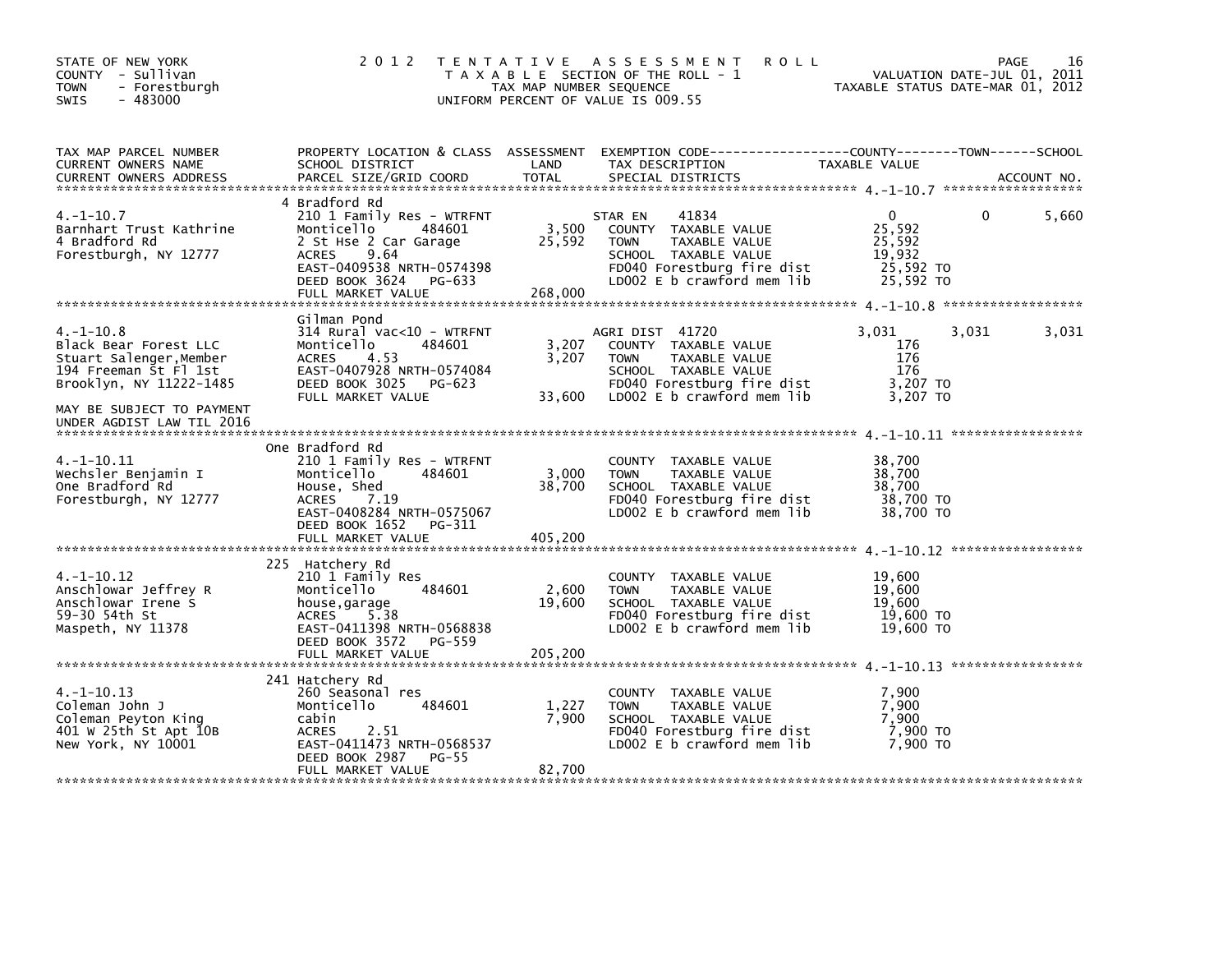| STATE OF NEW YORK<br>COUNTY - Sullivan<br>- Forestburgh<br><b>TOWN</b><br>$-483000$<br><b>SWIS</b>                                                                                 | 2 0 1 2                                                                                                                                                                             | TAX MAP NUMBER SEQUENCE  | TENTATIVE ASSESSMENT<br><b>ROLL</b><br>T A X A B L E SECTION OF THE ROLL - 1<br>UNIFORM PERCENT OF VALUE IS 009.55                                              | VALUATION DATE-JUL 01, 2011<br>TAXABLE STATUS DATE-MAR 01, 2012 | 17<br>PAGE  |
|------------------------------------------------------------------------------------------------------------------------------------------------------------------------------------|-------------------------------------------------------------------------------------------------------------------------------------------------------------------------------------|--------------------------|-----------------------------------------------------------------------------------------------------------------------------------------------------------------|-----------------------------------------------------------------|-------------|
| TAX MAP PARCEL NUMBER<br>CURRENT OWNERS NAME<br><b>CURRENT OWNERS ADDRESS</b>                                                                                                      | SCHOOL DISTRICT<br>PARCEL SIZE/GRID COORD                                                                                                                                           | LAND<br>TOTAL            | PROPERTY LOCATION & CLASS ASSESSMENT EXEMPTION CODE----------------COUNTY-------TOWN-----SCHOOL<br>TAX DESCRIPTION<br>SPECIAL DISTRICTS                         | TAXABLE VALUE                                                   | ACCOUNT NO. |
| $4. -1 - 10.14$<br>Timber Rattlesnake LLC<br>Stuart Salenger- Member<br>194 Freeman St Fl 1st<br>Brooklyn, NY 11222-1485<br>MAY BE SUBJECT TO PAYMENT<br>UNDER AGDIST LAW TIL 2016 | E. Side Hatchery Rd<br>105 Vac farmland<br>Monticello<br>484601<br>Vacant Lot<br><b>ACRES</b><br>7.21<br>EAST-0411373 NRTH-0569316<br>DEED BOOK 2827 PG-692<br>FULL MARKET VALUE    | 1,820<br>1,820<br>19,100 | AGRI DIST 41720<br>COUNTY TAXABLE VALUE<br>TAXABLE VALUE<br><b>TOWN</b><br>SCHOOL TAXABLE VALUE<br>FD040 Forestburg fire dist<br>LD002 $E$ b crawford mem $lib$ | 1,733<br>1,733<br>87<br>87<br>87<br>1,820 TO<br>1,820 TO        | 1,733       |
| $4. -1 - 10.15$<br>Poulakakos Peter<br>Poulakakos Lisa<br>30 West St Apt #8E<br>New York, NY 10004                                                                                 | E. Side Hatchery Rd<br>$314$ Rural vac<10<br>484601<br>Monticello<br>Vacant Lot<br>ACRES<br>5.01<br>EAST-0412753 NRTH-0568300<br>DEED BOOK 2010<br>PG-56997<br>FULL MARKET VALUE    | 2,500<br>2,500<br>26,200 | COUNTY TAXABLE VALUE<br>TAXABLE VALUE<br><b>TOWN</b><br>SCHOOL TAXABLE VALUE<br>FD040 Forestburg fire dist<br>LD002 E b crawford mem lib                        | 2,500<br>2,500<br>2,500<br>2,500 TO<br>2.500 TO                 |             |
| $4. -1 - 10.16$<br>Albert Eugene<br>86 Greenwood Ln<br>Mt.Kisco, NY 10549                                                                                                          | N. Hatchery Rd<br>$322$ Rural vac $>10$ - WTRFNT<br>484601<br>Monticello<br>Vacant Lot<br>ACRES 15.05<br>EAST-0413789 NRTH-0567616<br>DEED BOOK 2098<br>PG-338<br>FULL MARKET VALUE | 7,400<br>7,400<br>77,500 | COUNTY TAXABLE VALUE<br><b>TOWN</b><br>TAXABLE VALUE<br>SCHOOL TAXABLE VALUE<br>FD040 Forestburg fire dist<br>LD002 $E$ b crawford mem $lib$                    | 7,400<br>7,400<br>7,400<br>7,400 TO<br>7,400 TO                 |             |
| $4. -1 - 10.17$<br>Devine Donald<br>10 Tuxedo Rd<br>Rumson, NJ 07760                                                                                                               | E/s Wilderness Trl<br>312 Vac w/imprv<br>Monticello<br>484601<br>cabin<br>5.01<br><b>ACRES</b><br>EAST-0412279 NRTH-0567779<br>DEED BOOK 3510<br>PG-641                             | 2,500<br>7.500           | COUNTY TAXABLE VALUE<br><b>TOWN</b><br>TAXABLE VALUE<br>SCHOOL TAXABLE VALUE<br>FD040 Forestburg fire dist<br>LD002 $E$ b crawford mem $lib$                    | 7,500<br>7,500<br>7.500<br>7,500 TO<br>7.500 TO                 |             |
| $4. -1 - 10.18$<br>Wechsler Benjamin I<br>One Bradford Rd<br>Forestburgh, NY 12777                                                                                                 | N Of Park Ave<br>$322$ Rural vac $>10$ - WTRFNT<br>484601<br>Monticello<br>Vacant Land<br>ACRES 15.09<br>EAST-0413926 NRTH-0568604<br>DEED BOOK 2047<br>PG-350<br>FULL MARKET VALUE | 7,400<br>7,400<br>77,500 | COUNTY TAXABLE VALUE<br>TAXABLE VALUE<br><b>TOWN</b><br>SCHOOL TAXABLE VALUE<br>FD040 Forestburg fire dist<br>LD002 E b crawford mem lib                        | 7,400<br>7,400<br>7.400<br>7,400 TO<br>7,400 TO                 |             |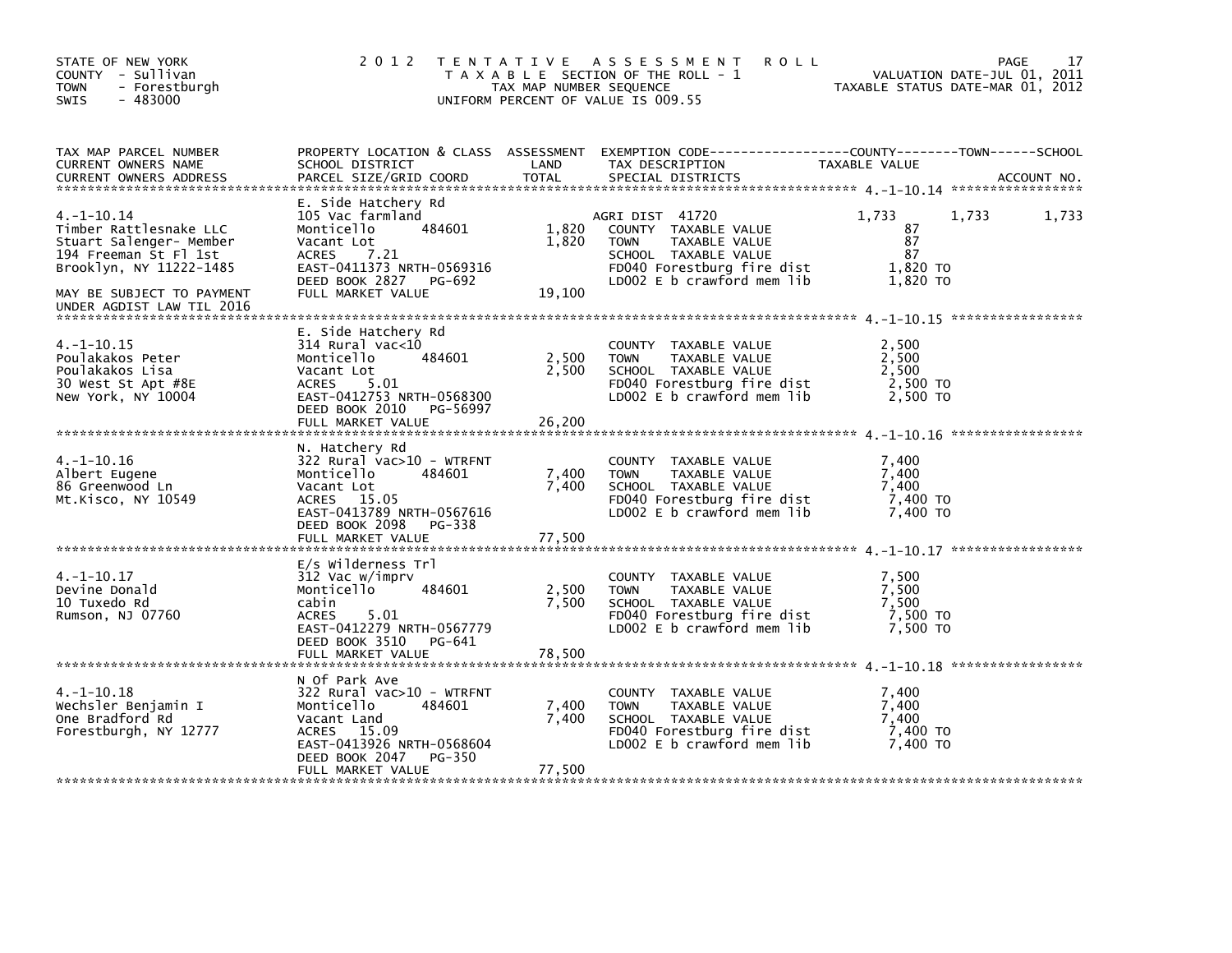| STATE OF NEW YORK<br>- Sullivan<br>COUNTY<br>- Forestburgh<br><b>TOWN</b><br>$-483000$<br>SWIS | 2 0 1 2                                                                                                                                                                             | TAX MAP NUMBER SEQUENCE    | TENTATIVE ASSESSMENT<br><b>ROLL</b><br>T A X A B L E SECTION OF THE ROLL - 1<br>UNIFORM PERCENT OF VALUE IS 009.55                         | 18<br>PAGE<br>VALUATION DATE-JUL 01, 2011<br>TAXABLE STATUS DATE-MAR 01, 2012                                     |  |
|------------------------------------------------------------------------------------------------|-------------------------------------------------------------------------------------------------------------------------------------------------------------------------------------|----------------------------|--------------------------------------------------------------------------------------------------------------------------------------------|-------------------------------------------------------------------------------------------------------------------|--|
| TAX MAP PARCEL NUMBER<br><b>CURRENT OWNERS NAME</b>                                            | SCHOOL DISTRICT                                                                                                                                                                     | LAND                       | TAX DESCRIPTION                                                                                                                            | PROPERTY LOCATION & CLASS ASSESSMENT EXEMPTION CODE----------------COUNTY-------TOWN------SCHOOL<br>TAXABLE VALUE |  |
| $4. -1 - 10.19$<br>Wechsler Benjamin I<br>One Bradford Rd<br>Forestburgh, NY 12777             | N Of Park Ave South<br>$322$ Rural vac $>10$ - WTRFNT<br>Monticello<br>484601<br>Vacant Land<br>ACRES 22.13<br>EAST-0414176 NRTH-0569798<br>DEED BOOK 2165<br>PG-135                | 9,600<br>9,600             | COUNTY TAXABLE VALUE<br><b>TOWN</b><br>TAXABLE VALUE<br>SCHOOL TAXABLE VALUE<br>FD040 Forestburg fire dist<br>LD002 E b crawford mem lib   | 9,600<br>9,600<br>9,600<br>$9,600$ TO<br>9,600 TO                                                                 |  |
| $4. -1 - 10.22$<br>Wechsler Benjamin I<br>One Bradford Rd<br>Forestburgh, NY 12777             | Park Ave<br>$314$ Rural vac<10 - WTRFNT<br>484601<br>Monticello<br>vacant lot<br><b>ACRES</b><br>5.03<br>EAST-0413766 NRTH-0566927<br>DEED BOOK 3035<br>PG-140<br>FULL MARKET VALUE | 2,500<br>2,500<br>26,200   | COUNTY TAXABLE VALUE<br>TAXABLE VALUE<br><b>TOWN</b><br>SCHOOL TAXABLE VALUE<br>FD040 Forestburg fire dist<br>LD002 E b crawford mem lib   | 2,500<br>2,500<br>2,500<br>2,500 TO<br>2,500 TO                                                                   |  |
| $4. -1 - 10.23$<br>Anschlowar Jeffrey R<br>59-30 E 54th St<br>Maspeth, NY 11378                | E Hatchery Rd<br>$322$ Rural vac $>10$<br>Monticello<br>484601<br>ACRES 84.95<br>DEED BOOK 3639<br>PG-286                                                                           | 8,300<br>8,300             | COUNTY TAXABLE VALUE<br>TAXABLE VALUE<br><b>TOWN</b><br>SCHOOL TAXABLE VALUE<br>FD040 Forestburg fire dist                                 | 8,300<br>8,300<br>8,300<br>8.300 TO                                                                               |  |
| $4. -1 - 10.24$<br>DIJO LP<br>Jose Espanil<br>5041 Broadway<br>New York, NY 10034              | E Hatchery Rd<br>210 1 Family Res<br>Monticello<br>484601<br>vacant lot<br><b>ACRES</b><br>5.02<br>DEED BOOK 3621<br>PG-692<br>FULL MARKET VALUE                                    | 2,500<br>25,800<br>270.200 | COUNTY TAXABLE VALUE<br>TAXABLE VALUE<br><b>TOWN</b><br>SCHOOL TAXABLE VALUE<br>FD040 Forestburg fire dist<br>LD002 $E$ b crawford mem lib | 25,800<br>25,800<br>25,800<br>25,800 TO<br>25,800 TO                                                              |  |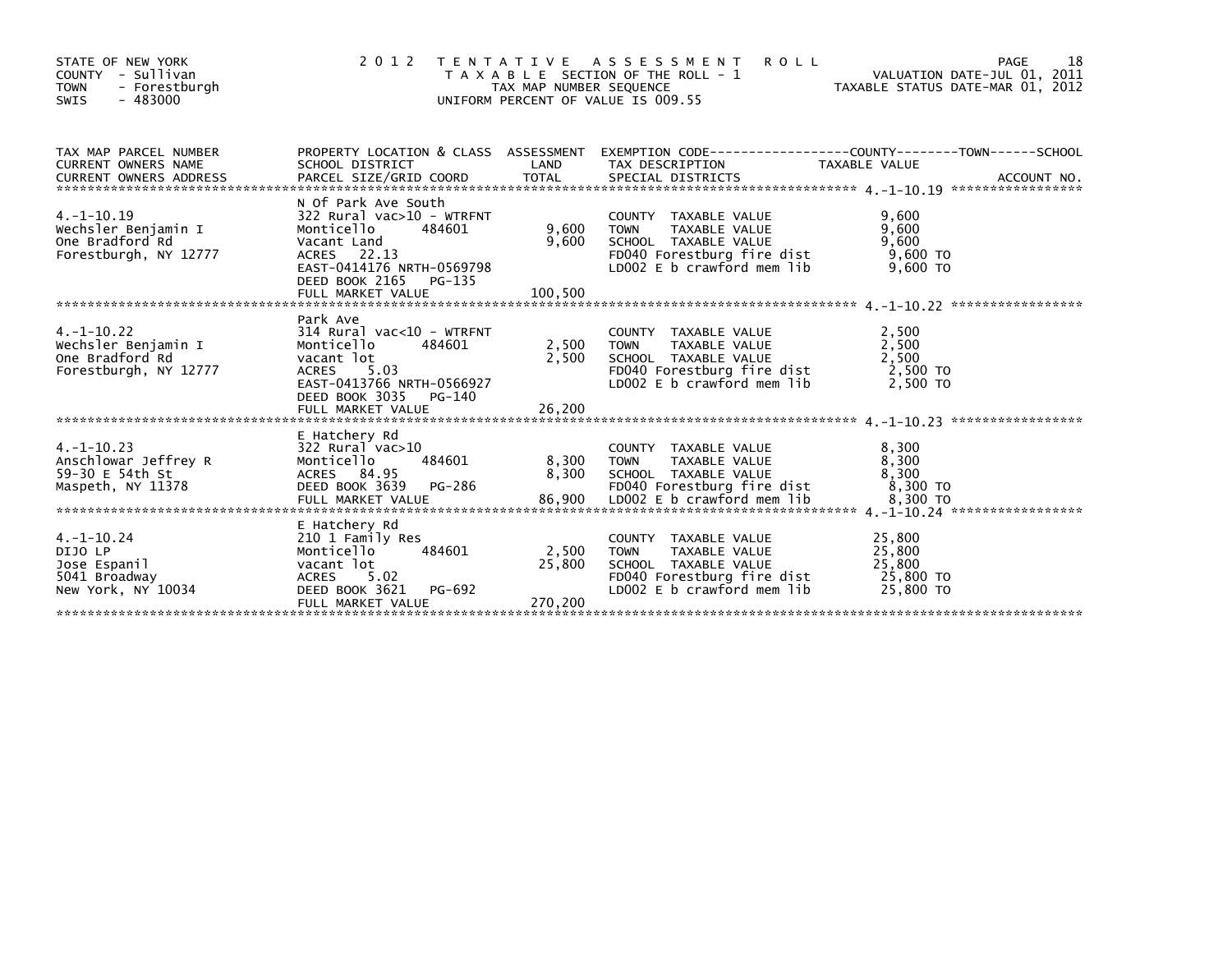| STATE OF NEW YORK     | 2012 TENTATIVE ASSESSMENT ROLL        |                                  | PAGE | 19 |
|-----------------------|---------------------------------------|----------------------------------|------|----|
| COUNTY - Sullivan     | T A X A B L E SECTION OF THE ROLL - 1 | VALUATION DATE-JUL 01, 2011      |      |    |
| - Forestburgh<br>TOWN | MAP SECTION - 004                     | TAXABLE STATUS DATE-MAR 01, 2012 |      |    |
| - 483000<br>SWIS      | $SUB - SECTION -$                     | RPS150/V04/L015                  |      |    |
|                       | UNIFORM PERCENT OF VALUE IS 009.55    | CURRENT DATE 4/23/2012           |      |    |

| CODE | DISTRICT NAME                                | TOTAL<br>PARCELS | EXTENSION<br><b>TYPF</b> | EXTENSION<br>VALUE | AD VALOREM<br>VALUE | <b>EXEMPT</b><br>AMOUNT | TAXABLE<br>VALUE   |
|------|----------------------------------------------|------------------|--------------------------|--------------------|---------------------|-------------------------|--------------------|
|      | FD040 Forestburg fir<br>LD002 E b crawford m |                  | 24 TOTAL<br>24 TOTAL     |                    | 510.986<br>510.986  |                         | 510.986<br>510.986 |

### \*\*\* S C H O O L D I S T R I C T S U M M A R Y \*\*\*

| <b>CODE</b> | DISTRICT NAME | TOTAL<br><b>PARCELS</b> | ASSESSED<br>LAND | ASSESSED<br><b>TOTAL</b> | <b>EXEMPT</b><br><b>AMOUNT</b> | TOTAL<br>TAXABLE | <b>STAR</b><br><b>AMOUNT</b> | <b>STAR</b><br><b>TAXABLE</b> |
|-------------|---------------|-------------------------|------------------|--------------------------|--------------------------------|------------------|------------------------------|-------------------------------|
| 484601      | Monticello    | 24                      | 151,847          | 510,986                  | 44,895                         | 466,091          | 11,320                       | 454,771                       |
|             | SUB-TOTAL     | 24                      | 151.847          | 510.986                  | 44.895                         | 466.091          | 11,320                       | 454,771                       |
|             | T O T A L     | 24                      | 151.847          | 510,986                  | 44,895                         | 466,091          | 11,320                       | 454,771                       |

### \*\*\* S Y S T E M C O D E S S U M M A R Y \*\*\*

### NO SYSTEM EXEMPTIONS AT THIS LEVEL

### \*\*\* E X E M P T I O N S U M M A R Y \*\*\*

| CODE                    | DESCRIPTION                        | <b>TOTAL</b><br><b>PARCELS</b> | <b>COUNTY</b>    | <b>TOWN</b>      | <b>SCHOOL</b>              |
|-------------------------|------------------------------------|--------------------------------|------------------|------------------|----------------------------|
| 41122<br>41123          | WAR VET<br>WAR VET                 |                                | 2,457            | 2,457            |                            |
| 41700<br>41720<br>41834 | AGRI BLDGS<br>AGRI DIST<br>STAR EN |                                | 14,914<br>29,981 | 14,914<br>29,981 | 14,914<br>29,981<br>11,320 |
|                         | TOTAL                              |                                | 47,352           | 47,352           | 56,215                     |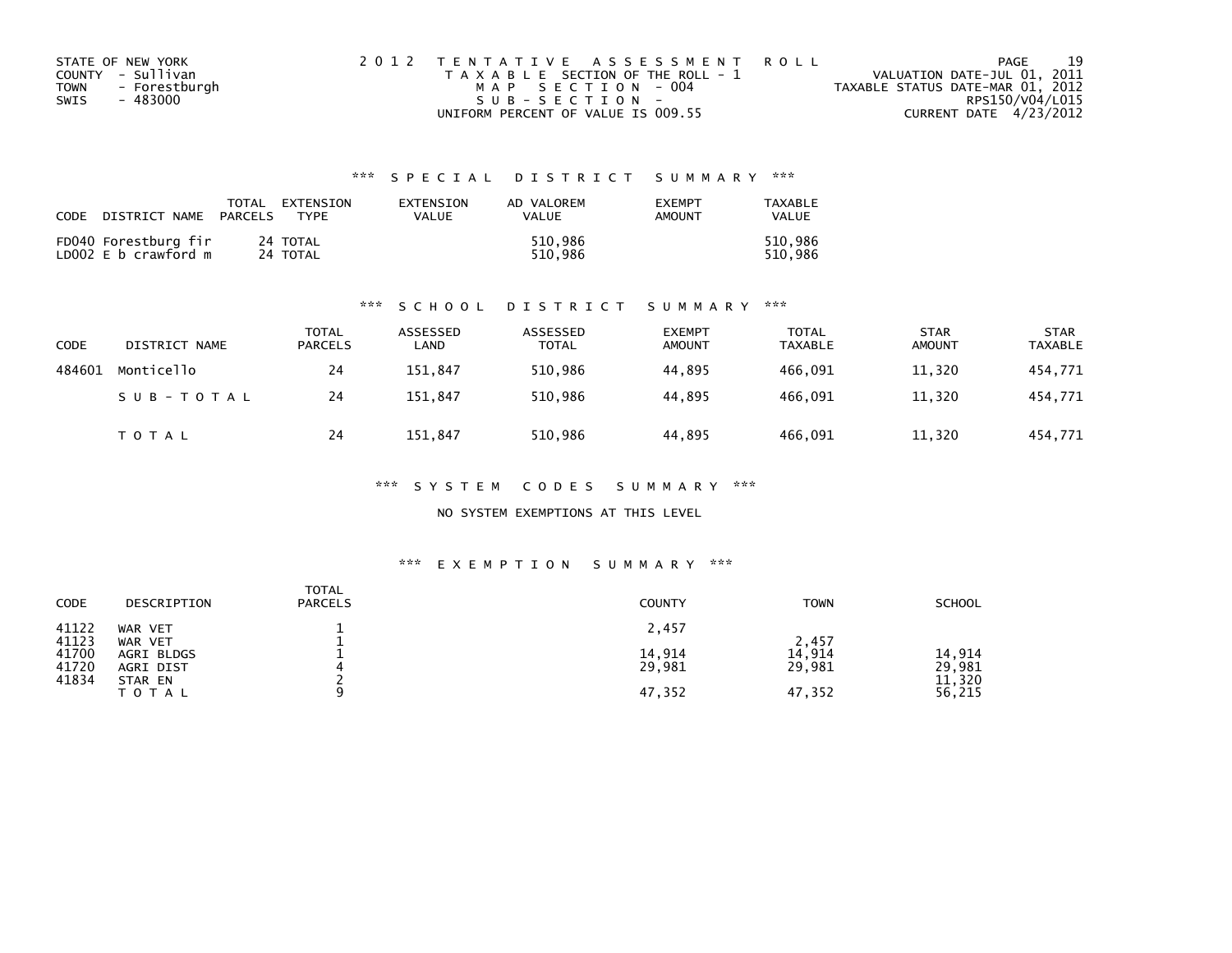| STATE OF NEW YORK            | 2012 TENTATIVE ASSESSMENT ROLL        | PAGE                             | -20 |
|------------------------------|---------------------------------------|----------------------------------|-----|
| COUNTY - Sullivan            | T A X A B L E SECTION OF THE ROLL - 1 | VALUATION DATE-JUL 01, 2011      |     |
| - Forestburgh<br><b>TOWN</b> | MAP SECTION - 004                     | TAXABLE STATUS DATE-MAR 01, 2012 |     |
| SWIS<br>- 483000             | SUB-SECTION-                          | RPS150/V04/L015                  |     |
|                              | UNIFORM PERCENT OF VALUE IS 009.55    | CURRENT DATE 4/23/2012           |     |

| ROLL       | DESCRIPTION | <b>TOTAL</b>   | ASSESSED | <b>ASSESSED</b> | <b>TAXABLE</b> | <b>TAXABLE</b> | <b>TAXABLE</b> | <b>STAR</b>    |
|------------|-------------|----------------|----------|-----------------|----------------|----------------|----------------|----------------|
| <b>SEC</b> |             | <b>PARCELS</b> | ∟AND     | TOTAL           | <b>COUNTY</b>  | TOWN           | <b>SCHOOL</b>  | <b>TAXABLE</b> |
|            | TAXABLE     |                | 151.847  | 510,986         | 463,634        | 463.634        | 466,091        | 454,771        |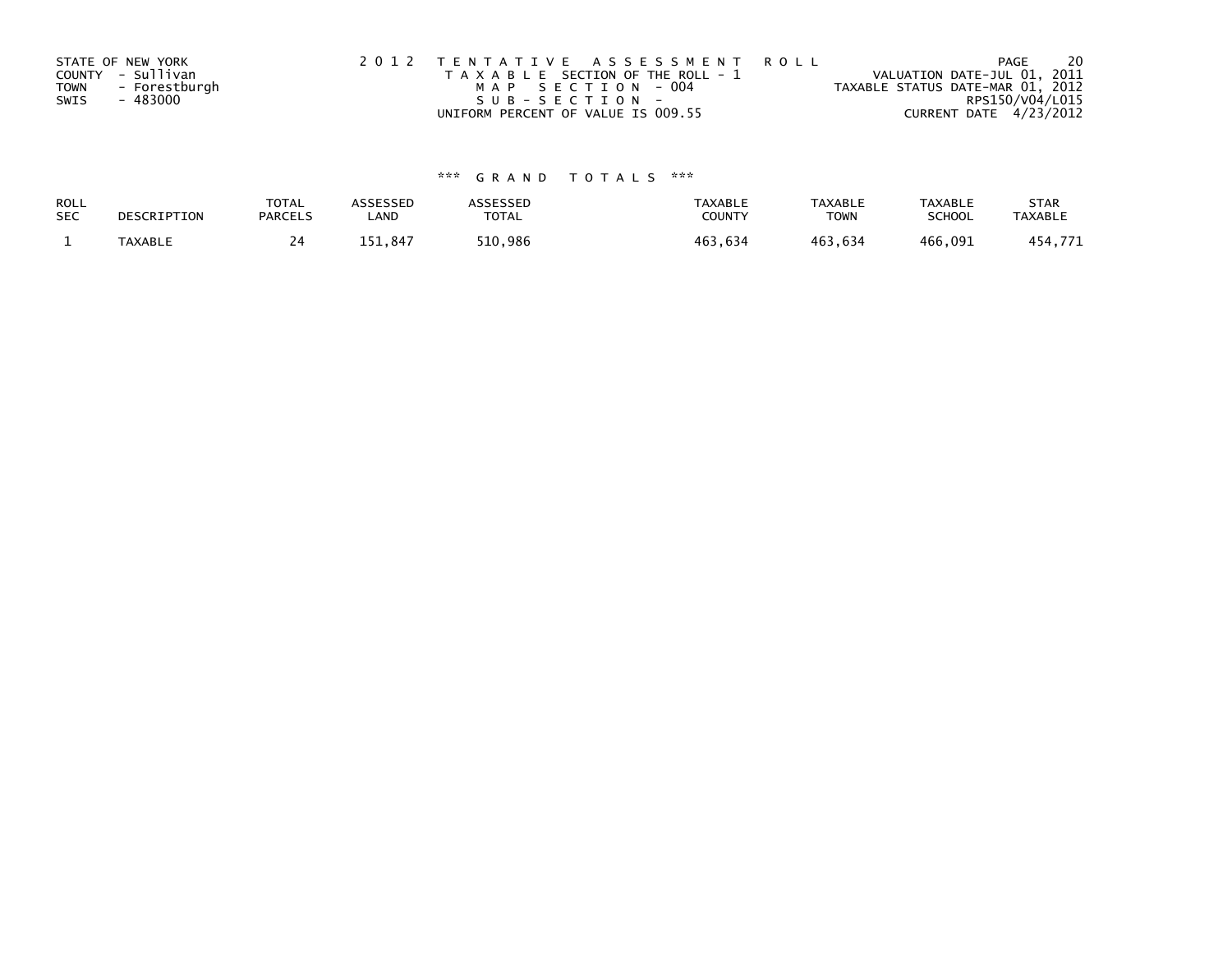| STATE OF NEW YORK<br>- Sullivan<br>COUNTY<br>- Forestburgh<br><b>TOWN</b><br>- 483000<br>SWIS                                                             | 2 0 1 2                                                                                                                                               | TAX MAP NUMBER SEQUENCE | TENTATIVE ASSESSMENT ROLL<br>T A X A B L E SECTION OF THE ROLL - 1<br>UNIFORM PERCENT OF VALUE IS 009.55                      | TAXABLE STATUS DATE-MAR 01, 2012                  |        | -21<br>PAGE<br>VALUATION DATE-JUL 01, 2011 |
|-----------------------------------------------------------------------------------------------------------------------------------------------------------|-------------------------------------------------------------------------------------------------------------------------------------------------------|-------------------------|-------------------------------------------------------------------------------------------------------------------------------|---------------------------------------------------|--------|--------------------------------------------|
| TAX MAP PARCEL NUMBER<br>CURRENT OWNERS NAME<br>CURRENT OWNERS ADDRESS FARCEL SIZE/GRID COORD TOTAL SPECIAL DISTRICTS                                     | PROPERTY LOCATION & CLASS ASSESSMENT<br>SCHOOL DISTRICT                                                                                               | <b>Example 12</b> LAND  | EXEMPTION        CODE-----------------COUNTY--------TOWN------SCHOOL<br>TAX DESCRIPTION                                       | TAXABLE VALUE                                     |        | ACCOUNT NO.                                |
|                                                                                                                                                           | Neversink Riv                                                                                                                                         |                         |                                                                                                                               |                                                   |        | 029290                                     |
| $5. - 1 - 2$<br>Ratcliffe John W<br>Attn: Patricia Ratcliffe<br>15 Moyias Rd<br>Wayne, NJ 07470<br>MAY BE SUBJECT TO PAYMENT<br>UNDER RPTL480A UNTIL 2021 | 912 Forest s480a<br>Port Jervis Csd 331300<br>Lot 30<br>Div 1<br>Fo Casterlin<br>ACRES 759.74<br>EAST-0420530 NRTH-0563490<br>DEED BOOK 1017 PG-00149 | 51,429<br>51,429        | FOREST LND 47460<br>COUNTY TAXABLE VALUE<br>TAXABLE VALUE<br><b>TOWN</b><br>SCHOOL TAXABLE VALUE<br>FD041 Cuddebackville fire | 29,437<br>21,992<br>21,992<br>21,992<br>51,429 TO | 29,437 | 29,437                                     |
|                                                                                                                                                           | FULL MARKET VALUE                                                                                                                                     | 538,500                 |                                                                                                                               |                                                   |        |                                            |
|                                                                                                                                                           |                                                                                                                                                       |                         |                                                                                                                               |                                                   |        |                                            |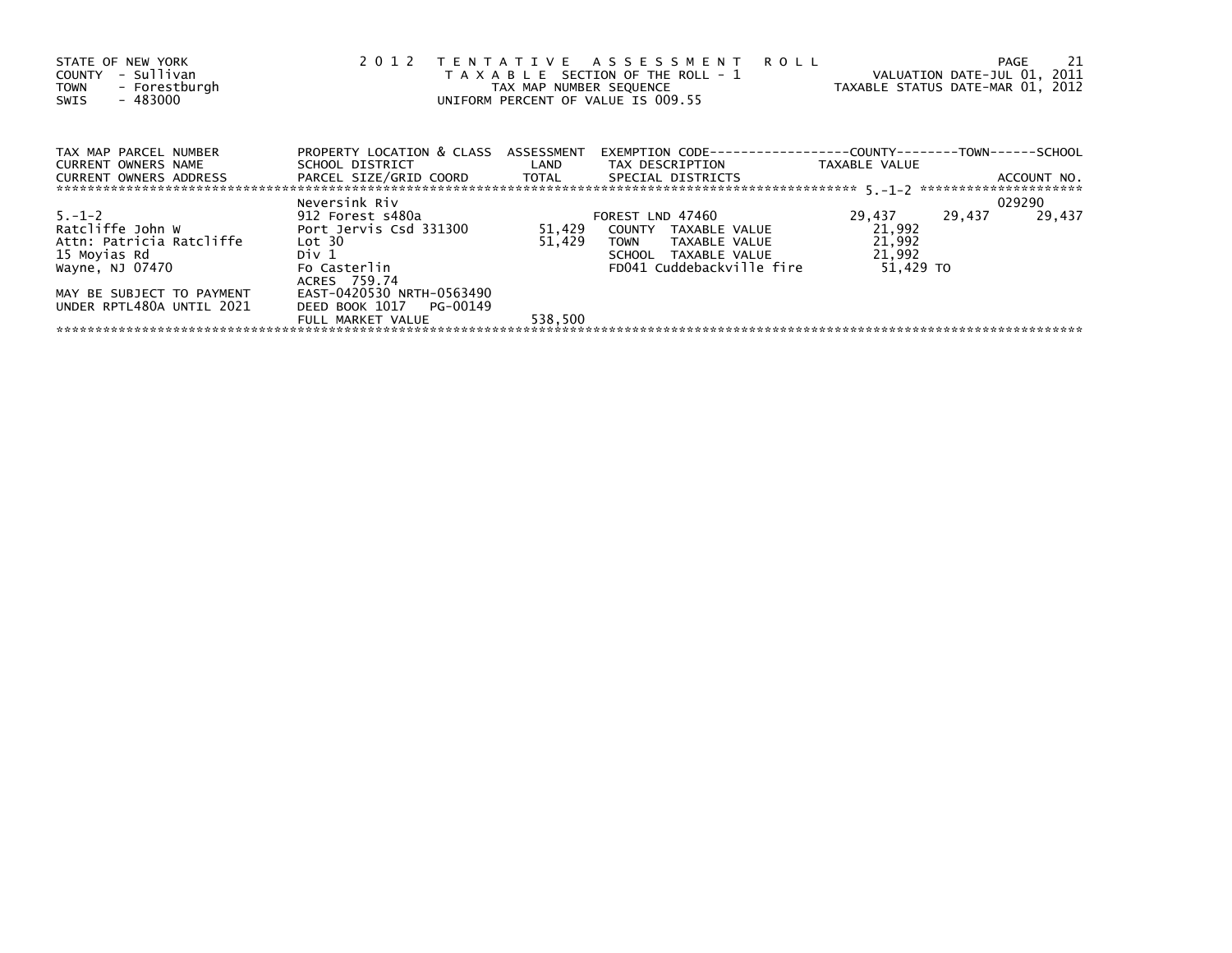|             | STATE OF NEW YORK | 2012 TENTATIVE ASSESSMENT ROLL        | PAGE                             | - 22 |
|-------------|-------------------|---------------------------------------|----------------------------------|------|
|             | COUNTY - Sullivan | T A X A B L E SECTION OF THE ROLL - 1 | VALUATION DATE-JUL 01, 2011      |      |
| <b>TOWN</b> | - Forestburgh     | MAP SECTION - 005                     | TAXABLE STATUS DATE-MAR 01, 2012 |      |
| SWIS        | - 483000          | $SUB - SECTION -$                     | RPS150/V04/L015                  |      |
|             |                   | UNIFORM PERCENT OF VALUE IS 009.55    | CURRENT DATE 4/23/2012           |      |

| <b>CODE</b> | DISTRICT NAME        | <b>PARCELS</b> | TOTAL EXTENSION<br><b>TYPF</b> | EXTENSION<br>VALUE | AD VALOREM<br>VALUE | <b>EXEMPT</b><br>AMOUNT | <b>TAXABLE</b><br><b>VALUE</b> |
|-------------|----------------------|----------------|--------------------------------|--------------------|---------------------|-------------------------|--------------------------------|
|             | FD041 Cuddebackville |                | <b>TOTAL</b>                   |                    | 51.429              |                         | 51.429                         |

## \*\*\* S C H O O L D I S T R I C T S U M M A R Y \*\*\*

| <b>CODE</b> | DISTRICT NAME   | <b>TOTAL</b><br><b>PARCELS</b> | ASSESSED<br>LAND | ASSESSED<br><b>TOTAL</b> | <b>EXEMPT</b><br><b>AMOUNT</b> | TOTAL<br><b>TAXABLE</b> | <b>STAR</b><br><b>AMOUNT</b> | <b>STAR</b><br>TAXABLE |
|-------------|-----------------|--------------------------------|------------------|--------------------------|--------------------------------|-------------------------|------------------------------|------------------------|
| 331300      | Port Jervis Csd |                                | 51.429           | 51.429                   | 29.437                         | 21,992                  |                              | 21,992                 |
|             | SUB-TOTAL       |                                | 51.429           | 51.429                   | 29.437                         | 21,992                  |                              | 21,992                 |
|             | <b>TOTAL</b>    |                                | 51,429           | 51,429                   | 29,437                         | 21,992                  |                              | 21,992                 |

## \*\*\* S Y S T E M C O D E S S U M M A R Y \*\*\*

### NO SYSTEM EXEMPTIONS AT THIS LEVEL

## \*\*\* E X E M P T I O N S U M M A R Y \*\*\*

| <b>CODE</b> | DESCRIPTION                                 | <b>TOTAL</b><br>PARCELS | <b>COUNTY</b>    | <b>TOWN</b>      | <b>SCHOOL</b>    |
|-------------|---------------------------------------------|-------------------------|------------------|------------------|------------------|
| 47460       | <b>FOREST</b><br><b>LND</b><br>тот.<br>`A L |                         | 29,437<br>29,437 | 29,437<br>29,437 | 29,437<br>29,437 |

| ROLL       | DESCRIPTION    | <b>TOTAL</b>   | ASSESSED    | ASSESSED     | <b>TAXABLE</b> | <b>TAXABLE</b> | <b>TAXABLE</b> | <b>STAR</b>    |
|------------|----------------|----------------|-------------|--------------|----------------|----------------|----------------|----------------|
| <b>SEC</b> |                | <b>PARCELS</b> | <b>_AND</b> | <b>TOTAL</b> | <b>COUNTY</b>  | <b>TOWN</b>    | SCHOOL         | <b>TAXABLE</b> |
|            | <b>TAXABLE</b> |                | .429        | 1,429,       | .,992          | 21,992         | 21,992         | .,992          |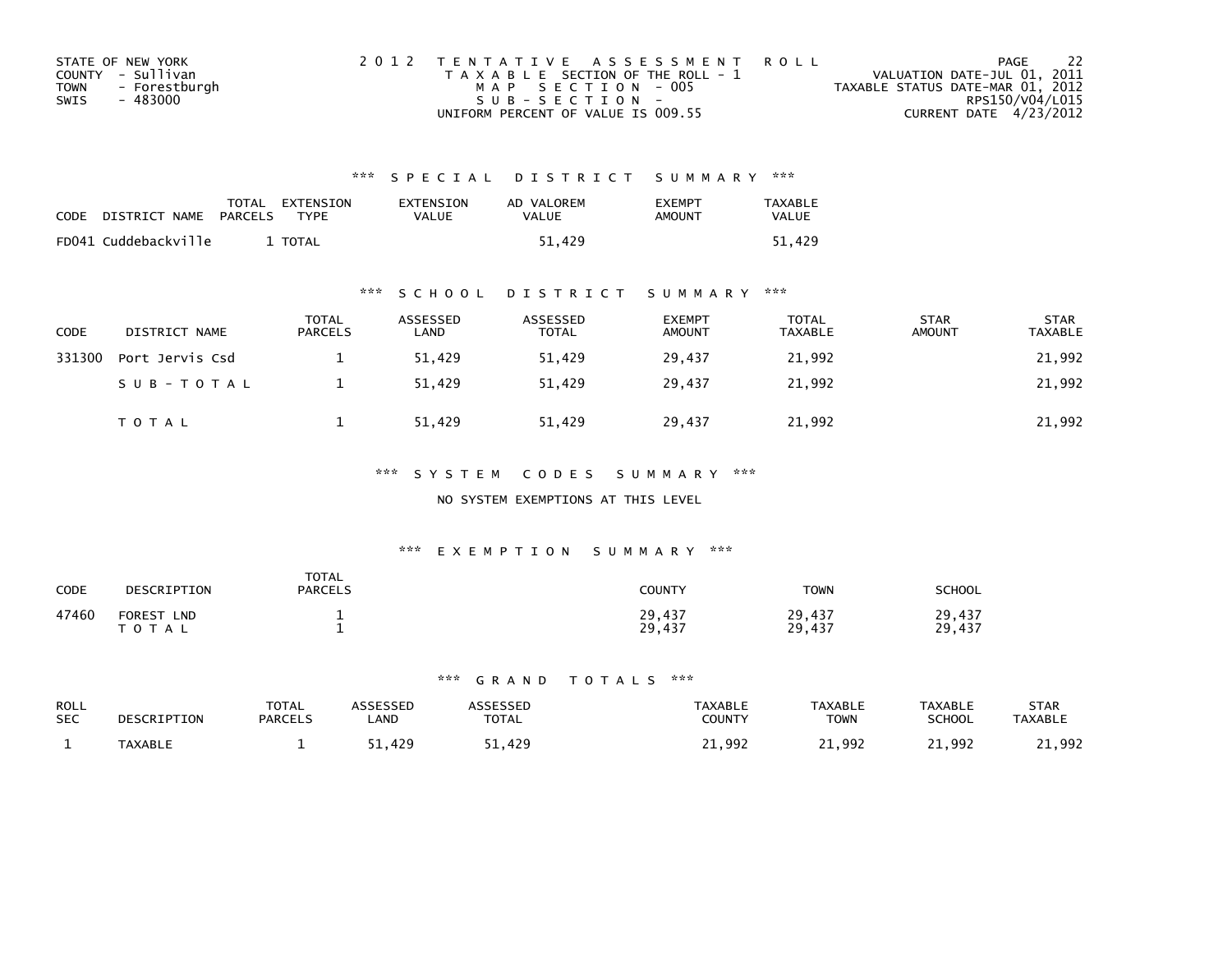| STATE OF NEW YORK<br>COUNTY - Sullivan<br><b>TOWN</b><br>- Forestburgh<br>- 483000<br><b>SWIS</b>        | 2 0 1 2                                                                                                                                               | TAX MAP NUMBER SEQUENCE<br>UNIFORM PERCENT OF VALUE IS 009.55 | <b>ROLL</b><br>TENTATIVE ASSESSMENT<br>T A X A B L E SECTION OF THE ROLL - 1                                                             |                                                      | 23<br><b>PAGE</b><br>VALUATION DATE-JUL 01, 2011<br>TAXABLE STATUS DATE-MAR 01, 2012 |
|----------------------------------------------------------------------------------------------------------|-------------------------------------------------------------------------------------------------------------------------------------------------------|---------------------------------------------------------------|------------------------------------------------------------------------------------------------------------------------------------------|------------------------------------------------------|--------------------------------------------------------------------------------------|
| TAX MAP PARCEL NUMBER<br><b>CURRENT OWNERS NAME</b><br>CURRENT OWNERS ADDRESS                            | SCHOOL DISTRICT                                                                                                                                       | LAND                                                          | PROPERTY LOCATION & CLASS ASSESSMENT EXEMPTION CODE----------------COUNTY-------TOWN-----SCHOOL<br>TAX DESCRIPTION                       | TAXABLE VALUE                                        |                                                                                      |
| $6. - 1 - 1$<br>Newman Pauline<br>Roy Newman<br>3201 Alamo Dr<br>Orlando, FL 32805                       | Dill Rd<br>314 Rural vac<10<br>484601<br>Monticello<br>G1 15 Div 1 V1 9<br>ACRES<br>4.00<br>EAST-0392170 NRTH-0581980<br>FULL MARKET VALUE            | 1,369<br>1,369<br>14,300                                      | COUNTY TAXABLE VALUE<br><b>TOWN</b><br>TAXABLE VALUE<br>SCHOOL TAXABLE VALUE<br>FD040 Forestburg fire dist<br>LD002 E b crawford mem lib | 1,369<br>1,369<br>1,369<br>1,369 TO<br>1,369 TO      | 023800                                                                               |
| $6. - 1 - 2.1$<br>Uqlialoro Santa<br>1921 NE 187 Drive<br>North Miami Beach, FL 33179                    | bill Rd<br>$314$ Rural vac< $10$<br>Monticello<br>484601<br><b>ACRES</b><br>5.59<br>EAST-0393020 NRTH-0582240<br>FULL MARKET VALUE                    | 2,734<br>2,734<br>28,600                                      | COUNTY TAXABLE VALUE<br>TAXABLE VALUE<br><b>TOWN</b><br>SCHOOL TAXABLE VALUE<br>FD040 Forestburg fire dist<br>LD002 E b crawford mem lib | 2,734<br>2,734<br>2,734<br>2,734 TO<br>2,734 TO      | 036450                                                                               |
| $6. - 1 - 2.2$<br>Scuderi Frank<br>149 Dill Rd<br>Forestburgh, NY 12777-0062                             | 149 Dill Rd<br>210 1 Family Res<br>484601<br>Monticello<br><b>ACRES</b><br>5.92<br>EAST-0392350 NRTH-0582190<br>DEED BOOK 1279<br>PG-57               | 2,941<br>13,122                                               | COUNTY TAXABLE VALUE<br><b>TOWN</b><br>TAXABLE VALUE<br>SCHOOL TAXABLE VALUE<br>FD040 Forestburg fire dist<br>LD002 E b crawford mem lib | 13,122<br>13,122<br>13,122<br>13,122 TO<br>13,122 TO | 033210                                                                               |
| $6. -1 - 2.3$<br>Sullivan Realty Dev. LLC<br>PO Box 54<br>Highland Lake, NY 12743                        | Dill Rd<br>$322$ Rural vac $>10$<br>484601<br>Monticello<br>ACRES 11.50<br>EAST-0393513 NRTH-0582189<br>DEED BOOK 2768<br>PG-225<br>FULL MARKET VALUE | 3,700<br>3,700<br>38,700                                      | COUNTY TAXABLE VALUE<br><b>TOWN</b><br>TAXABLE VALUE<br>SCHOOL TAXABLE VALUE<br>FD040 Forestburg fire dist<br>LD002 E b crawford mem lib | 3.700<br>3,700<br>3,700<br>3.700 TO<br>3.700 TO      |                                                                                      |
| $6. - 1 - 2.4$<br>Gallego Lilian Lugo<br>47 Dill Rd<br>Forestburgh, NY 12777<br>PRIOR OWNER ON 3/01/2012 | 47 Dill Rd<br>210 1 Family Res<br>484601<br>Monticello<br>house<br>FRNT 299.19 DPTH<br>2.35 BANKC030982<br><b>ACRES</b><br>EAST-0393939 NRTH-0582385  | 1.150<br>10,900                                               | COUNTY TAXABLE VALUE<br>TAXABLE VALUE<br><b>TOWN</b><br>SCHOOL TAXABLE VALUE<br>FD040 Forestburg fire dist<br>LD002 E b crawford mem lib | 10,900<br>10,900<br>10.900<br>10,900 TO<br>10,900 TO |                                                                                      |
| Gallego Lilian Lugo                                                                                      | DEED BOOK 2012<br>PG-477<br>FULL MARKET VALUE                                                                                                         | 114,100                                                       |                                                                                                                                          |                                                      |                                                                                      |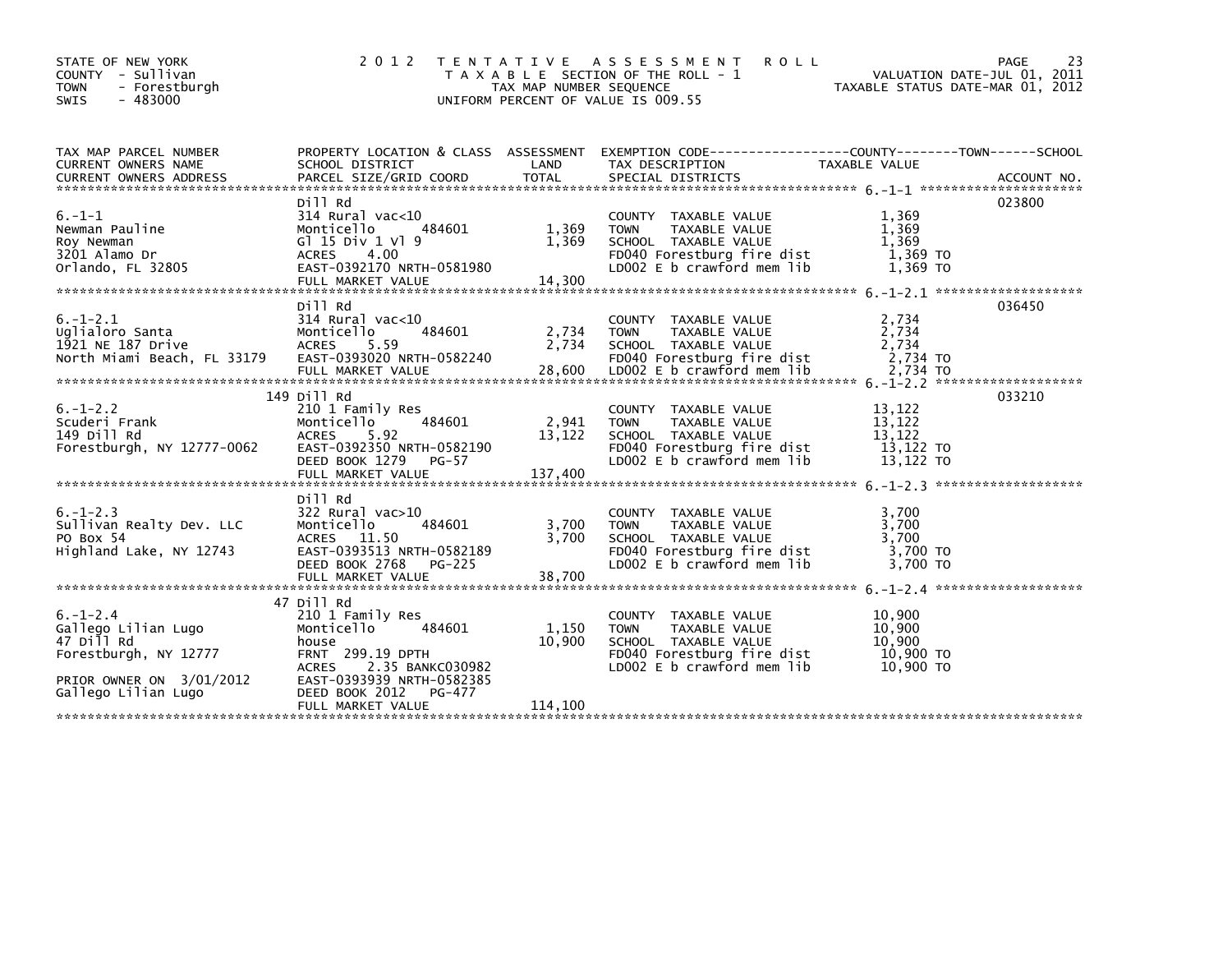| STATE OF NEW YORK<br>COUNTY - Sullivan<br>- Forestburgh<br><b>TOWN</b><br>$-483000$<br><b>SWIS</b>       | 2 0 1 2                                                                                                                                                                                             | TAX MAP NUMBER SEQUENCE    | <b>ROLL</b><br>TENTATIVE ASSESSMENT<br>T A X A B L E SECTION OF THE ROLL - 1<br>UNIFORM PERCENT OF VALUE IS 009.55                                           |                                                                     | 24<br>PAGE<br>VALUATION DATE-JUL 01, 2011<br>TAXABLE STATUS DATE-MAR 01, 2012 |
|----------------------------------------------------------------------------------------------------------|-----------------------------------------------------------------------------------------------------------------------------------------------------------------------------------------------------|----------------------------|--------------------------------------------------------------------------------------------------------------------------------------------------------------|---------------------------------------------------------------------|-------------------------------------------------------------------------------|
| TAX MAP PARCEL NUMBER<br>CURRENT OWNERS NAME<br><b>CURRENT OWNERS ADDRESS</b>                            | SCHOOL DISTRICT<br>PARCEL SIZE/GRID COORD                                                                                                                                                           | LAND<br><b>TOTAL</b>       | PROPERTY LOCATION & CLASS ASSESSMENT EXEMPTION CODE-----------------COUNTY-------TOWN------SCHOOL<br>TAX DESCRIPTION<br>SPECIAL DISTRICTS                    | TAXABLE VALUE                                                       | ACCOUNT NO.                                                                   |
| $6. - 1 - 2.5$<br>GAB Holding LLC<br>Marilyn McKean<br>PO Box 54<br>Highland Lake, NY 12743              | Dill Rd<br>322 Rural vac>10<br>484601<br>Monticello<br>vacant lot<br><b>FRNT 942.08 DPTH</b><br>ACRES 16.40<br>EAST-0392943 NRTH-0582268<br>DEED BOOK 2893<br>PG-530                                | 6,400<br>6,400             | COUNTY TAXABLE VALUE<br>TAXABLE VALUE<br><b>TOWN</b><br>SCHOOL TAXABLE VALUE<br>FD040 Forestburg fire dist<br>LD002 E b crawford mem lib                     | 6,400<br>6,400<br>6.400<br>6,400 TO<br>6,400 TO                     |                                                                               |
|                                                                                                          | FULL MARKET VALUE                                                                                                                                                                                   | 67,000                     |                                                                                                                                                              |                                                                     |                                                                               |
| $6. - 1 - 3$<br>Murphy Kathleen M<br>Attn: Kathleen Murphy Mabey<br>53 Dill Rd<br>Forestburgh, NY 12777  | 53 Dill Rd<br>210 1 Family Res<br>Monticello<br>484601<br>House<br>$G$ <sup>15</sup><br>Div 1<br><b>ACRES</b><br>1.00<br>EAST-0393779 NRTH-0582491<br>FULL MARKET VALUE                             | 489<br>9,135<br>95,700     | STAR EN<br>41834<br>COUNTY TAXABLE VALUE<br>TAXABLE VALUE<br><b>TOWN</b><br>SCHOOL TAXABLE VALUE<br>FD040 Forestburg fire dist<br>LD002 E b crawford mem lib | $\mathbf{0}$<br>9,135<br>9,135<br>3,475<br>9,135 TO<br>9,135 TO     | 023650<br>5,660                                                               |
|                                                                                                          |                                                                                                                                                                                                     |                            |                                                                                                                                                              |                                                                     |                                                                               |
| $6. - 1 - 4.1$<br>Trips To Win LLC<br>John J. Sipos<br>31 Norris Rd<br>Forestburgh, NY 12777             | 11 Dill Rd<br>430 Mtor veh srv<br>Monticello<br>484601<br>garage & rental trlr<br><b>ACRES</b><br>2.51<br>EAST-0394620 NRTH-0582420<br>DEED BOOK 3271<br>PG-446                                     | 3,000<br>17,600            | COUNTY TAXABLE VALUE<br><b>TOWN</b><br>TAXABLE VALUE<br>SCHOOL TAXABLE VALUE<br>FD040 Forestburg fire dist<br>LD002 E b crawford mem lib                     | 17,600<br>17,600<br>17,600<br>17,600 TO<br>17,600 TO                | 023100                                                                        |
|                                                                                                          | FULL MARKET VALUE                                                                                                                                                                                   | 184,300                    |                                                                                                                                                              |                                                                     |                                                                               |
| $6. -1 - 4.2$<br>Rausch Norbert<br>Rausch Susanne<br>20 St Josephs Hill Rd<br>Forestburgh, NY 12777-6419 | Dill Rd<br>464 Office bldg.<br>Monticello<br>484601<br>2 St Hse Rest<br>G] 15 Div 1 Com 10<br>FRNT 276.79 DPTH 216.60<br>EAST-0394910 NRTH-0582390<br>DEED BOOK 1963<br>PG-356<br>FULL MARKET VALUE | 2,443<br>27,061<br>283,400 | COUNTY TAXABLE VALUE<br><b>TOWN</b><br>TAXABLE VALUE<br>SCHOOL TAXABLE VALUE<br>FD040 Forestburg fire dist<br>LD002 $E$ b crawford mem $lib$                 | 27,061<br>27,061<br>27.061<br>27,061 TO<br>27.061 TO                | 004450                                                                        |
|                                                                                                          | 3039 State Route 42                                                                                                                                                                                 |                            |                                                                                                                                                              |                                                                     | 001530                                                                        |
| $6. -1 - 4.3$<br>Armstead Sharon<br>3039 State Route 42<br>Forestburgh, NY 12777                         | 210 1 Family Res<br>Monticello<br>484601<br>FRNT 100.00 DPTH 150.00<br>EAST-0394630 NRTH-0582240<br>DEED BOOK 3582<br>PG-244<br>FULL MARKET VALUE                                                   | 1,000<br>10,657<br>111,600 | 41854<br>STAR B<br>COUNTY TAXABLE VALUE<br>TAXABLE VALUE<br><b>TOWN</b><br>SCHOOL TAXABLE VALUE<br>FD040 Forestburg fire dist<br>LD002 E b crawford mem lib  | $\mathbf{0}$<br>10,657<br>10,657<br>7,927<br>10,657 TO<br>10,657 TO | 2,730<br>0                                                                    |
|                                                                                                          |                                                                                                                                                                                                     |                            |                                                                                                                                                              |                                                                     |                                                                               |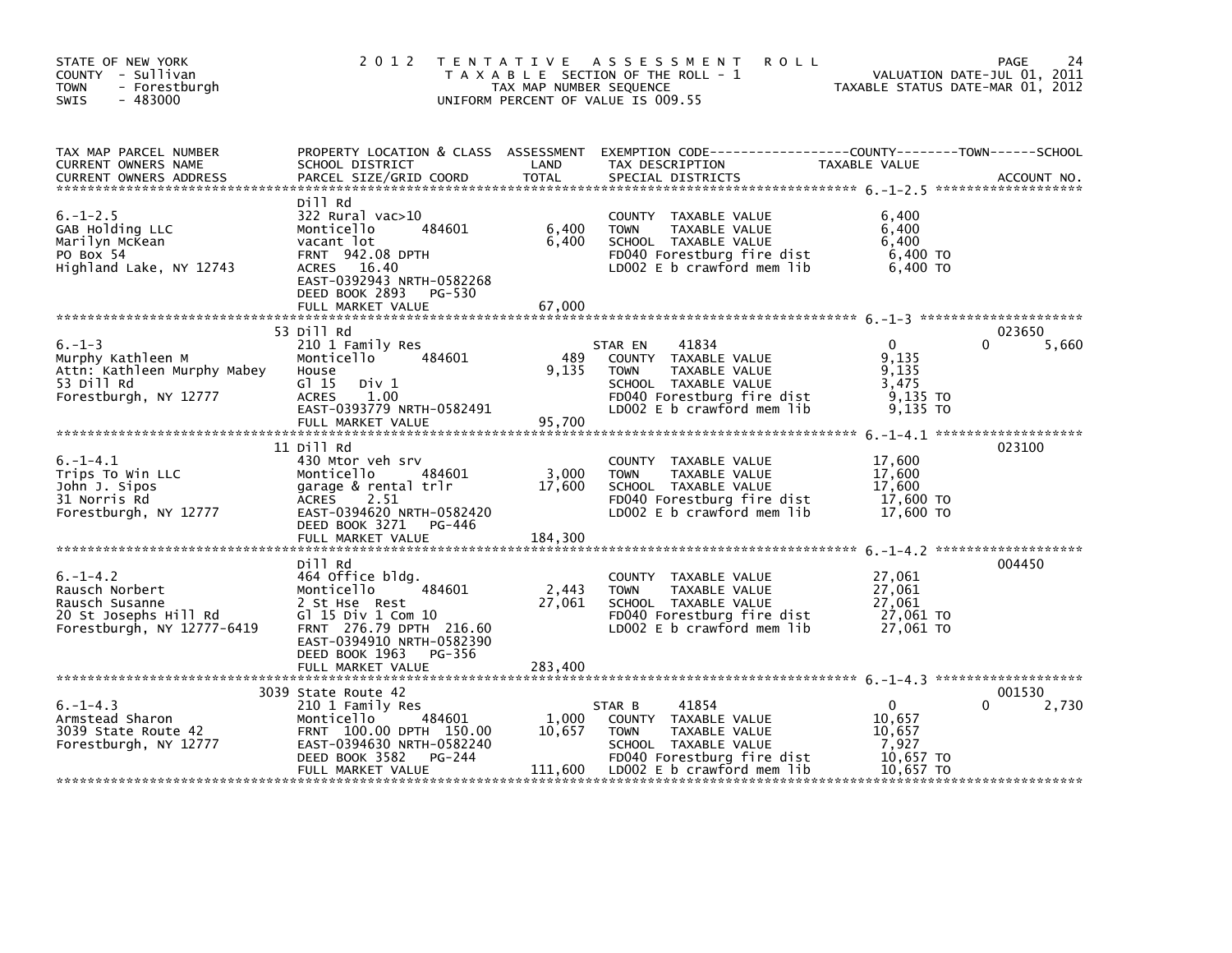| STATE OF NEW YORK<br>COUNTY - Sullivan<br><b>TOWN</b><br>- Forestburgh<br>$-483000$<br><b>SWIS</b> | 2 0 1 2                                                                                                                                                                              | T E N T A T I V E<br>TAX MAP NUMBER SEQUENCE | A S S E S S M E N T<br><b>ROLL</b><br>T A X A B L E SECTION OF THE ROLL - 1<br>UNIFORM PERCENT OF VALUE IS 009.55                           | VALUATION DATE-JUL 01, 2011<br>TAXABLE STATUS DATE-MAR 01, 2012 | 25<br>PAGE |
|----------------------------------------------------------------------------------------------------|--------------------------------------------------------------------------------------------------------------------------------------------------------------------------------------|----------------------------------------------|---------------------------------------------------------------------------------------------------------------------------------------------|-----------------------------------------------------------------|------------|
| TAX MAP PARCEL NUMBER<br>CURRENT OWNERS NAME                                                       | PROPERTY LOCATION & CLASS ASSESSMENT<br>SCHOOL DISTRICT                                                                                                                              | LAND                                         | EXEMPTION CODE-----------------COUNTY-------TOWN------SCHOOL<br>TAX DESCRIPTION                                                             | TAXABLE VALUE                                                   |            |
| $6. - 1 - 4.4$<br>Trips To Win LLC<br>John J Sipos<br>31 Norris Rd<br>Forestburgh, NY 12777        | Dill Rd Tr9<br>$314$ Rural vac< $10$<br>484601<br>Monticello<br>G1 15 Div 1<br>FRNT 100.00 DPTH 150.00<br>EAST-0394720 NRTH-0582290<br>DEED BOOK 3271<br>PG-446<br>FULL MARKET VALUE | 1,000<br>1,000<br>10,500                     | COUNTY TAXABLE VALUE<br>TAXABLE VALUE<br><b>TOWN</b><br>SCHOOL TAXABLE VALUE<br>FD040 Forestburg fire dist<br>LD002 E b crawford mem lib    | 1,000<br>1,000<br>1.000<br>1,000 TO<br>1,000 TO                 | 030420     |
| $6. -1 - 4.5$<br>Trips to win LLC<br>William Sipos<br>31 Norris Rd                                 | State Route 42<br>210 1 Family Res<br>484601<br>Monticello<br>house<br><b>ACRES</b><br>0.45                                                                                          | 1,000<br>18,500                              | COUNTY TAXABLE VALUE<br><b>TOWN</b><br>TAXABLE VALUE<br>SCHOOL TAXABLE VALUE                                                                | 18,500<br>18,500<br>18,500                                      |            |
| $6. - 1 - 5$<br>Trips 2 Win LLC<br>John J Sipos<br>31 Norris Rd<br>Forestburgh, NY 12777           | Route 42 South<br>$314$ Rural vac< $10$<br>Monticello<br>484601<br>Fo Connell<br>$G1$ 15<br>Div 1<br>1.90<br><b>ACRES</b><br>EAST-0394330 NRTH-0582360<br>DEED BOOK 3432<br>PG-567   | 587<br>587                                   | TAXABLE VALUE<br>COUNTY<br>TAXABLE VALUE<br><b>TOWN</b><br>SCHOOL TAXABLE VALUE<br>FD040 Forestburg fire dist<br>LD002 E b crawford mem lib | 587<br>587<br>587<br>587 TO<br>587 TO                           | 023550     |
|                                                                                                    | FULL MARKET VALUE<br>3025 Rt 42                                                                                                                                                      | 6.100                                        |                                                                                                                                             |                                                                 | 000800     |
| $6. - 1 - 6$<br>Armstead Queen<br>Donna Lasher ESQ.<br>PO Box 367                                  | 270 Mfg housing<br>484601<br>Monticello<br><b>ACRES</b><br>1.49<br>EAST-0394190 NRTH-0582250                                                                                         | 837<br>8,932                                 | COUNTY TAXABLE VALUE<br><b>TOWN</b><br>TAXABLE VALUE<br>SCHOOL TAXABLE VALUE<br>FD040 Forestburg fire dist                                  | 8,932<br>8,932<br>8,932<br>8,932 TO                             |            |
| $6. - 1 - 7$<br>Shiells Donald J<br>& James E<br>2995 Route 42<br>Forestburgh, NY 12777-6419       | Rt 42<br>$314$ Rural vac<10<br>Monticello<br>484601<br>G $15 \text{ Div } 1 \text{ V}$ 9<br><b>ACRES</b><br>2.00<br>EAST-0394070 NRTH-0582000<br>DEED BOOK 1123<br>PG-00053          | 1,518<br>1,518                               | COUNTY TAXABLE VALUE<br><b>TOWN</b><br>TAXABLE VALUE<br>SCHOOL TAXABLE VALUE<br>FD040 Forestburg fire dist<br>LDOO2 E b crawford mem lib    | 1,518<br>1,518<br>1.518<br>1,518 TO<br>1.518 TO                 | 003300     |
|                                                                                                    | FULL MARKET VALUE                                                                                                                                                                    | 15,900                                       |                                                                                                                                             |                                                                 |            |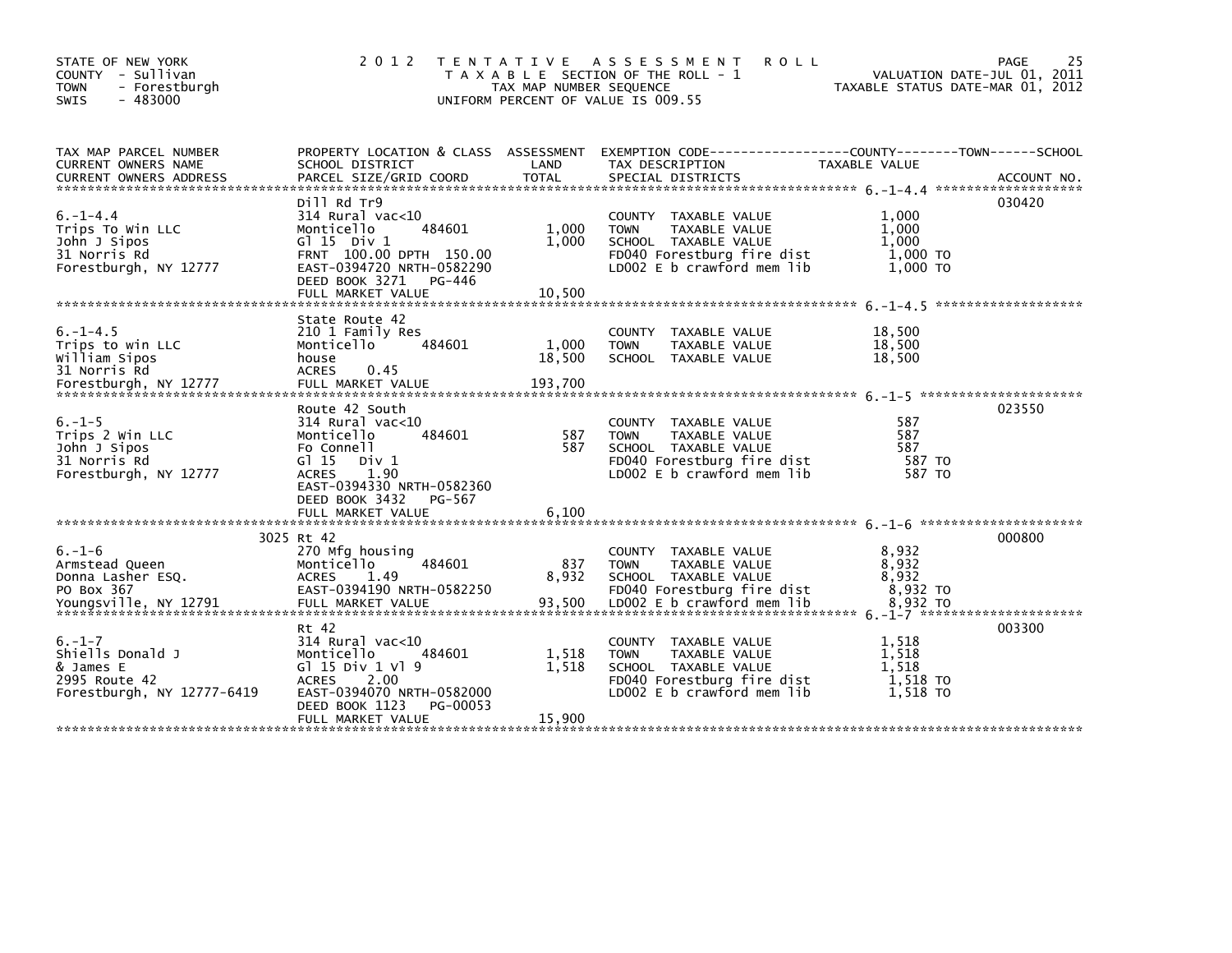| STATE OF NEW YORK<br>COUNTY - Sullivan<br><b>TOWN</b><br>- Forestburgh<br>SWIS<br>$-483000$      | 2 0 1 2                                                                                                                                                                                             | TAX MAP NUMBER SEQUENCE     | TENTATIVE ASSESSMENT<br><b>ROLL</b><br>T A X A B L E SECTION OF THE ROLL - 1<br>UNIFORM PERCENT OF VALUE IS 009.55                                             | TAXABLE STATUS DATE-MAR 01, 2012                                     | 26<br>PAGE<br>VALUATION DATE-JUL 01, 2011 |
|--------------------------------------------------------------------------------------------------|-----------------------------------------------------------------------------------------------------------------------------------------------------------------------------------------------------|-----------------------------|----------------------------------------------------------------------------------------------------------------------------------------------------------------|----------------------------------------------------------------------|-------------------------------------------|
| TAX MAP PARCEL NUMBER<br>CURRENT OWNERS NAME<br><b>CURRENT OWNERS ADDRESS</b>                    | SCHOOL DISTRICT<br>PARCEL SIZE/GRID COORD                                                                                                                                                           | LAND<br><b>TOTAL</b>        | PROPERTY LOCATION & CLASS ASSESSMENT EXEMPTION CODE---------------COUNTY-------TOWN------SCHOOL<br>TAX DESCRIPTION<br>SPECIAL DISTRICTS                        | TAXABLE VALUE                                                        | ACCOUNT NO.                               |
| $6. - 1 - 8$<br>Fredricks Charles<br>Fredricks Nancy<br>203 Lakeside Rd<br>Forestburgh, NY 12777 | Rt 42<br>$314$ Rural vac<10<br>484601<br>Monticello<br>Vacant Lot<br>G1 15 Div 1 V1 9<br>1.20<br><b>ACRES</b><br>EAST-0392503 NRTH-0581374<br>DEED BOOK 3246<br>PG-174                              | 954<br>954                  | COUNTY TAXABLE VALUE<br><b>TOWN</b><br>TAXABLE VALUE<br>SCHOOL TAXABLE VALUE<br>FD040 Forestburg fire dist<br>LD002 E b crawford mem lib                       | 954<br>954<br>954<br>954 TO<br>954 TO                                | 003200                                    |
|                                                                                                  | FULL MARKET VALUE                                                                                                                                                                                   | 10.000                      |                                                                                                                                                                |                                                                      |                                           |
| $6. - 1 - 9$<br>Antosiewicz Robert<br>Antosiewicz Andre<br>330 Ellison Ave<br>Westbury, NY 11590 | 3001 Rt 42<br>210 1 Family Res<br>484601<br>Monticello<br>1 St House & Garage<br>1.84<br><b>ACRES</b><br>EAST-0392403 NRTH-0581247<br>DEED BOOK 2943<br>PG-451                                      | 1,096<br>15,246             | COUNTY TAXABLE VALUE<br><b>TOWN</b><br>TAXABLE VALUE<br>SCHOOL TAXABLE VALUE<br>FD040 Forestburg fire dist<br>LD002 $E$ b crawford mem lib                     | 15,246<br>15,246<br>15,246<br>15,246 TO<br>15,246 TO                 | 001300                                    |
|                                                                                                  | FULL MARKET VALUE                                                                                                                                                                                   | 159,600                     |                                                                                                                                                                |                                                                      |                                           |
| $6. - 1 - 11$<br>Diaz Angel<br>10037 W Cumberland Dr<br>Sun City, AZ 85351                       | Rt 42<br>$314$ Rural vac< $10$<br>Monticello<br>484601<br>Vacant Lot<br>V19<br>G1 14 Div 1<br>FRNT 100.00 DPTH 150.00<br>0.39<br><b>ACRES</b><br>EAST-0392960 NRTH-0580420<br>DEED BOOK 2147 PG-083 | 429<br>429                  | COUNTY TAXABLE VALUE<br><b>TOWN</b><br>TAXABLE VALUE<br>SCHOOL TAXABLE VALUE<br>FD040 Forestburg fire dist<br>LD002 E b crawford mem lib                       | 429<br>429<br>429<br>429 TO<br>429 TO                                | 025000                                    |
|                                                                                                  | FULL MARKET VALUE                                                                                                                                                                                   | 4,500                       |                                                                                                                                                                |                                                                      |                                           |
| $6. -1 - 12.1$<br>Milano Mary<br>44 St.Joseph's Hill Rd<br>Forestburgh, NY 12777                 | 44 St Josephs Hl<br>210 1 Family Res<br>Monticello<br>484601<br>House<br>G1 15 Div 1 Pf 14<br>9.48<br><b>ACRES</b><br>EAST-0393490 NRTH-0580920<br>DEED BOOK 1773<br>PG-235                         | 7,042<br>23,800             | 41834<br>STAR EN<br>COUNTY TAXABLE VALUE<br>TAXABLE VALUE<br><b>TOWN</b><br>SCHOOL TAXABLE VALUE<br>FD040 Forestburg fire dist<br>$LD002 E b$ crawford mem lib | $\mathbf{0}$<br>23,800<br>23,800<br>18,140<br>23,800 TO<br>23,800 TO | 006300<br>5,660                           |
|                                                                                                  | FULL MARKET VALUE                                                                                                                                                                                   | 249,200                     |                                                                                                                                                                |                                                                      |                                           |
| $6. -1 - 12.2$<br>Dumpson Roland<br>Rossi Pat F<br>765 Co-Op City Blvd<br>Bronx, NY 10475        | Rt 42<br>$322$ Rural vac $>10$<br>484601<br>Monticello<br>Pf 14<br>Fo Connell<br>ACRES<br>41.13<br>EAST-0392230 NRTH-0581040<br>DEED BOOK 2010<br>PG-59169<br>FULL MARKET VALUE                     | 10,168<br>10,168<br>106,500 | COUNTY TAXABLE VALUE<br><b>TOWN</b><br>TAXABLE VALUE<br>SCHOOL TAXABLE VALUE<br>FD040 Forestburg fire dist<br>LDOO2 E b crawford mem lib                       | 10,168<br>10,168<br>10,168<br>10,168 TO<br>10,168 TO                 | 023565                                    |
|                                                                                                  |                                                                                                                                                                                                     |                             |                                                                                                                                                                |                                                                      |                                           |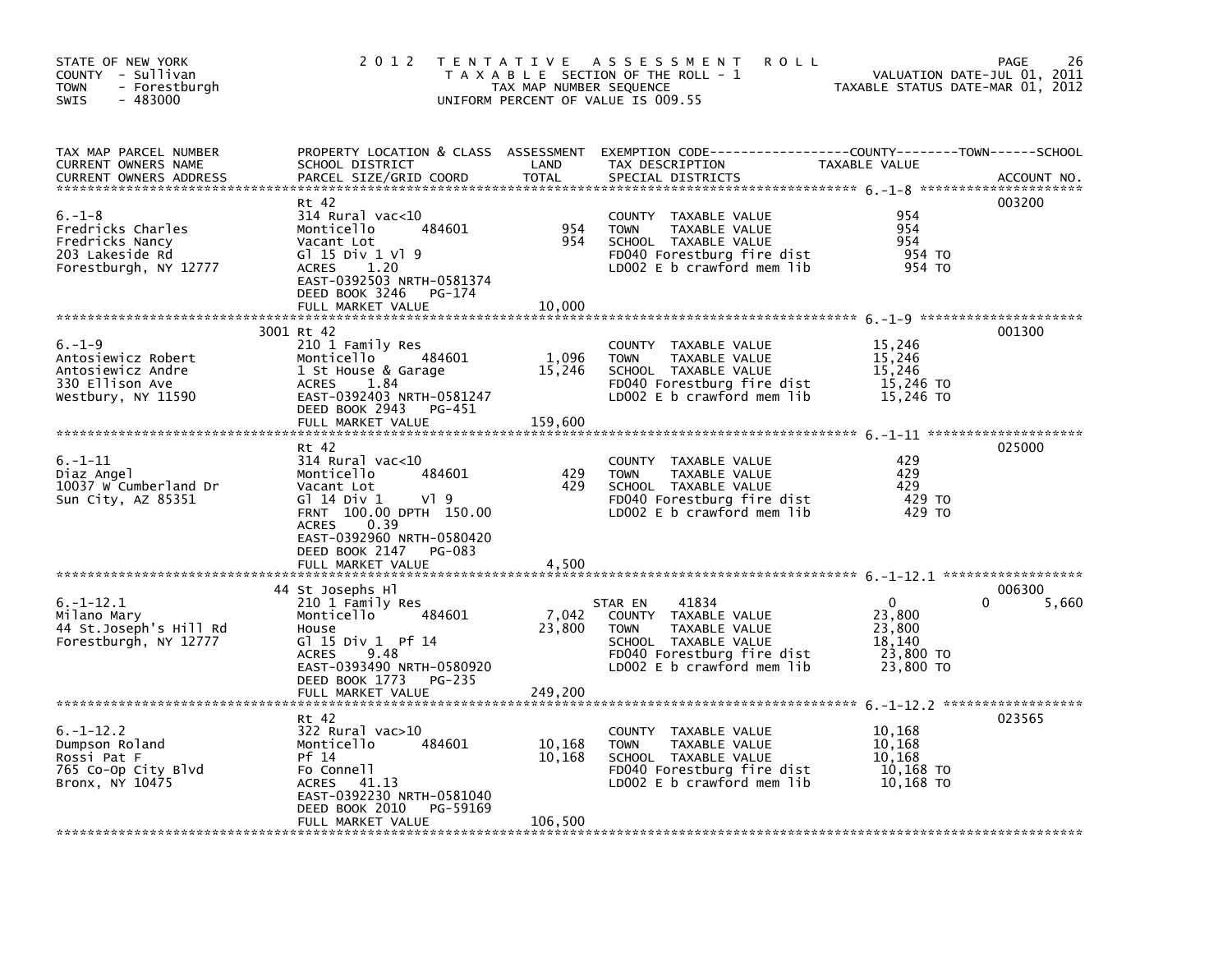| STATE OF NEW YORK<br>COUNTY - Sullivan<br>- Forestburgh<br><b>TOWN</b><br>$-483000$<br>SWIS                                  | 2 0 1 2                                                                                                                                                                                                               | T E N T A T I V E<br>TAX MAP NUMBER SEQUENCE | ASSESSMENT<br><b>ROLL</b><br>T A X A B L E SECTION OF THE ROLL - 1<br>UNIFORM PERCENT OF VALUE IS 009.55                                                                                | VALUATION DATE-JUL 01, 2011<br>TAXABLE STATUS DATE-MAR 01, 2012                                    | 27<br><b>PAGE</b> |
|------------------------------------------------------------------------------------------------------------------------------|-----------------------------------------------------------------------------------------------------------------------------------------------------------------------------------------------------------------------|----------------------------------------------|-----------------------------------------------------------------------------------------------------------------------------------------------------------------------------------------|----------------------------------------------------------------------------------------------------|-------------------|
| TAX MAP PARCEL NUMBER<br>CURRENT OWNERS NAME<br><b>CURRENT OWNERS ADDRESS</b>                                                | PROPERTY LOCATION & CLASS ASSESSMENT<br>SCHOOL DISTRICT<br>PARCEL SIZE/GRID COORD                                                                                                                                     | LAND<br><b>TOTAL</b>                         | EXEMPTION CODE-----------------COUNTY-------TOWN------SCHOOL<br>TAX DESCRIPTION<br>SPECIAL DISTRICTS                                                                                    | TAXABLE VALUE                                                                                      | ACCOUNT NO.       |
| $6. -1 - 12.3$<br>D'abbraccio Angelo<br>D'abbraccio Kerri<br>193 Dill Rd<br>Forestburgh, NY 12777-6110                       | 193 Dill Rd<br>210 1 Family Res<br>484601<br>Monticello<br>House<br>Pool, shed<br><b>ACRES</b><br>5.05<br>EAST-0391338 NRTH-0581873<br>FULL MARKET VALUE                                                              | 1,912<br>22,925<br>240,100                   | 41854<br>STAR B<br>COUNTY TAXABLE VALUE<br>TAXABLE VALUE<br><b>TOWN</b><br>SCHOOL TAXABLE VALUE<br>FD040 Forestburg fire dist<br>LD002 E b crawford mem lib                             | $\mathbf{0}$<br>0<br>22,925<br>22,925<br>20,195<br>22,925 TO<br>22,925 TO                          | 2,730             |
| $6. -1 - 12.4$<br>Douglas Abrom<br>Crawford-Douglas Ida<br>175 Dill Rd<br>Forestburgh, NY 12777                              | 175 Dill Rd<br>240 Rural res<br>Monticello<br>484601<br>House & Garage<br>11.90<br><b>ACRES</b><br>EAST-0391811 NRTH-0581593<br>DEED BOOK 1734<br>PG-40<br>FULL MARKET VALUE                                          | 3,648<br>21,300<br>223,000                   | 41854<br>STAR B<br>COUNTY TAXABLE VALUE<br><b>TOWN</b><br>TAXABLE VALUE<br>SCHOOL TAXABLE VALUE<br>FD040 Forestburg fire dist<br>LD002 E b crawford mem lib                             | $\mathbf{0}$<br>0<br>21,300<br>21,300<br>18,570<br>21,300 TO<br>21,300 TO                          | 2,730             |
| $6. -1 - 12.5$<br>D'abbraccio Angelo<br>D'Abbrraccio Michael<br>Attn: Maria Bova<br>33 Wildwood Way<br>Forestburgh, NY 12777 | 183 Dill Rd<br>210 1 Family Res<br>484601<br>Monticello<br>House<br>5.05<br><b>ACRES</b><br>EAST-0391512 NRTH-0581256<br>DEED BOOK 2099 PG-146<br>FULL MARKET VALUE                                                   | 14,720<br>154,100                            | 41800<br>AGED-CTS<br>1,912 STAR EN<br>41834<br>COUNTY TAXABLE VALUE<br>TAXABLE VALUE<br><b>TOWN</b><br>SCHOOL TAXABLE VALUE<br>FD040 Forestburg fire dist<br>LD002 E b crawford mem lib | 7,360<br>7,360<br>$\mathbf 0$<br><sup>0</sup><br>7,360<br>7,360<br>1,700<br>14,720 TO<br>14,720 TO | 7,360<br>5,660    |
| $6. -1 - 13.1$<br>Neder Glicero<br>303 Roberts Ave<br>Yonkers, NY 10701                                                      | Rt 42<br>$312$ Vac w/imprv - WTRFNT<br>Monticello<br>484601<br>sheds<br>G1 15 Div 1<br>72.32<br><b>ACRES</b><br>EAST-0391690 NRTH-0579680<br>DEED BOOK 1789<br>PG-367<br>FULL MARKET VALUE                            | 15,201<br>15,900<br>166.500                  | COUNTY TAXABLE VALUE<br>TAXABLE VALUE<br><b>TOWN</b><br>SCHOOL TAXABLE VALUE<br>FD040 Forestburg fire dist<br>LD002 E b crawford mem lib                                                | 15,900<br>15,900<br>15,900<br>15,900 TO<br>15,900 TO                                               | 003450            |
| $6. -1 - 13.2$<br>Berson Gary W<br>Berson Rosemary<br>217 Dill Rd<br>Forestburgh, NY 12777-6111                              | 217 Dill Rd<br>210 1 Family Res<br>Monticello<br>484601<br>G $\overline{1}$ Div 15<br>FRNT 200.00 DPTH 196.70<br>0.91<br><b>ACRES</b><br>EAST-0390660 NRTH-0580710<br>DEED BOOK 1094<br>PG-00205<br>FULL MARKET VALUE | 562<br>29,000<br>303,700                     | 41854<br>STAR B<br>COUNTY TAXABLE VALUE<br>TAXABLE VALUE<br><b>TOWN</b><br>SCHOOL TAXABLE VALUE<br>FD040 Forestburg fire dist<br>LD002 E b crawford mem lib                             | 0<br>29,000<br>29,000<br>26,270<br>29,000 TO<br>29,000 TO                                          | 30500<br>2,730    |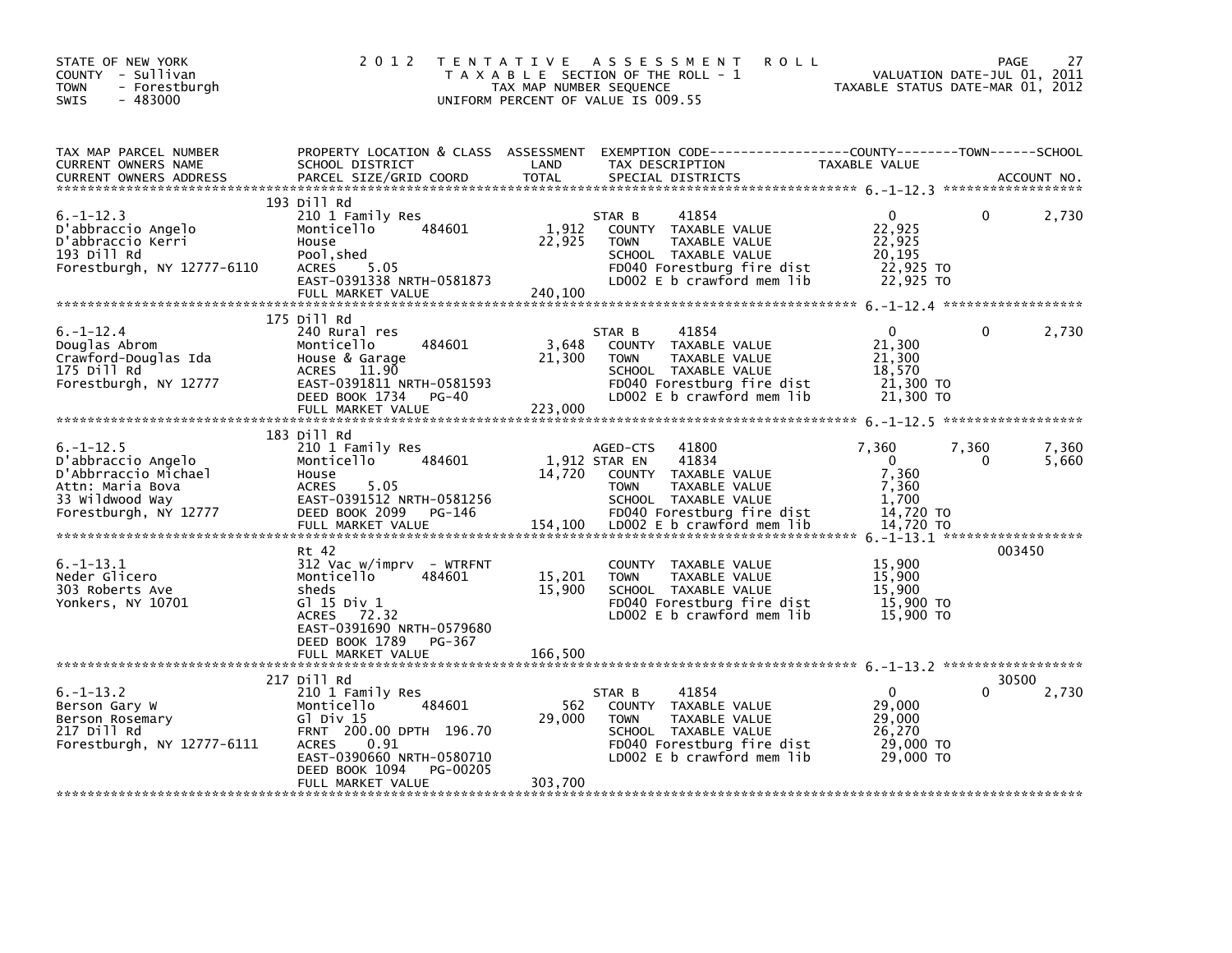| STATE OF NEW YORK<br>COUNTY - Sullivan<br><b>TOWN</b><br>- Forestburgh<br>$-483000$<br>SWIS        | 2 0 1 2                                                                                                                                                                                                                                                     | TAX MAP NUMBER SEQUENCE  | TENTATIVE ASSESSMENT<br><b>ROLL</b><br>T A X A B L E SECTION OF THE ROLL - 1<br>UNIFORM PERCENT OF VALUE IS 009.55                                              | TAXABLE STATUS DATE-MAR 01, 2012                                     | 28<br>PAGE<br>VALUATION DATE-JUL 01, 2011 |
|----------------------------------------------------------------------------------------------------|-------------------------------------------------------------------------------------------------------------------------------------------------------------------------------------------------------------------------------------------------------------|--------------------------|-----------------------------------------------------------------------------------------------------------------------------------------------------------------|----------------------------------------------------------------------|-------------------------------------------|
| TAX MAP PARCEL NUMBER<br>CURRENT OWNERS NAME<br><b>CURRENT OWNERS ADDRESS</b>                      | PROPERTY LOCATION & CLASS ASSESSMENT<br>SCHOOL DISTRICT<br>PARCEL SIZE/GRID COORD                                                                                                                                                                           | LAND<br><b>TOTAL</b>     | EXEMPTION CODE-----------------COUNTY-------TOWN------SCHOOL<br>TAX DESCRIPTION<br>SPECIAL DISTRICTS                                                            | TAXABLE VALUE                                                        | ACCOUNT NO.                               |
| $6. -1 - 13.3$<br>Beamer Charles L<br>Beamer Gloria J<br>209 Dill Rd<br>Forestburgh, NY 12777-6110 | 209 Dill Rd<br>210 1 Family Res<br>484601<br>Monticello<br>Lots $1 & 2$<br>Kleins De Vp<br>FRNT 200.00 DPTH 194.00<br><b>ACRES</b><br>0.89<br>EAST-0391020 NRTH-0581070<br>DEED BOOK 775<br>PG-00178<br>FULL MARKET VALUE                                   | 440<br>18,488<br>193,600 | 41854<br>STAR B<br>COUNTY TAXABLE VALUE<br>TAXABLE VALUE<br><b>TOWN</b><br>SCHOOL TAXABLE VALUE<br>FD040 Forestburg fire dist<br>LD002 $E$ b crawford mem $lib$ | $\mathbf{0}$<br>18,488<br>18,488<br>15,758<br>18,488 TO<br>18,488 TO | 001560<br>0<br>2,730                      |
| $6. -1 - 13.5$<br>Cassidy John T<br>Cassidy Theresa<br>2 Joseph Rd<br>Forestburgh, NY 12777-6119   | 2 Joseph Rd<br>210 1 Family Res<br>Monticello<br>484601<br>House<br>G1 15<br>Div 1<br>Sheds, pool<br>FRNT 200.00 DPTH 199.00<br><b>ACRES</b><br>0.91<br>EAST-0390850 NRTH-0580880<br>DEED BOOK 942<br>PG-00283                                              | 445<br>14,500            | 41854<br>STAR B<br>COUNTY TAXABLE VALUE<br><b>TOWN</b><br>TAXABLE VALUE<br>SCHOOL TAXABLE VALUE<br>FD040 Forestburg fire dist<br>LD002 E b crawford mem lib     | $\mathbf{0}$<br>14,500<br>14,500<br>11,770<br>14,500 TO<br>14,500 TO | 005900<br>2,730                           |
|                                                                                                    | FULL MARKET VALUE                                                                                                                                                                                                                                           | 151,800                  |                                                                                                                                                                 |                                                                      |                                           |
| $6. -1 - 13.7$<br>Birtch Frank W Jr<br>227 Dill Rd<br>Forestburgh, NY 12777-6111                   | 227 Dill Rd<br>210 1 Family Res<br>Monticello<br>484601<br>Lots 7 & 8 Hse<br>$G1 15$ Div 1 V1 9<br>FRNT 200.00 DPTH 195.00<br><b>ACRES</b><br>0.90<br>EAST-0390580 NRTH-0580560<br>DEED BOOK 1837<br>PG-351<br>FULL MARKET VALUE                            | 562<br>13,974<br>146,300 | 41854<br>STAR B<br>COUNTY TAXABLE VALUE<br>TAXABLE VALUE<br><b>TOWN</b><br>SCHOOL TAXABLE VALUE<br>FD040 Forestburg fire dist<br>LD002 E b crawford mem lib     | $\mathbf{0}$<br>13,974<br>13,974<br>11,244<br>13,974 TO<br>13,974 TO | 021250<br>2,730<br>0                      |
| $6. -1 - 13.9$<br>Godinez Adele<br>Martinez Mercedes<br>241 Dill Rd<br>Forestburgh, NY 12777       | 241 Dill Rd<br>210 1 Family Res<br>484601<br>Monticello<br>Lots 9 & 10<br>Kleins Development<br>1 Family House<br>FRNT 200.00 DPTH 196.00<br>0.91 BANKC010739<br><b>ACRES</b><br>EAST-0390440 NRTH-0580430<br>DEED BOOK 2679<br>PG-589<br>FULL MARKET VALUE | 445<br>13,669<br>143,100 | COUNTY TAXABLE VALUE<br>TAXABLE VALUE<br><b>TOWN</b><br>SCHOOL TAXABLE VALUE<br>FD040 Forestburg fire dist<br>LD002 $E$ b crawford mem $lib$                    | 13,669<br>13,669<br>13,669<br>13.669 TO<br>13.669 TO                 | 013050                                    |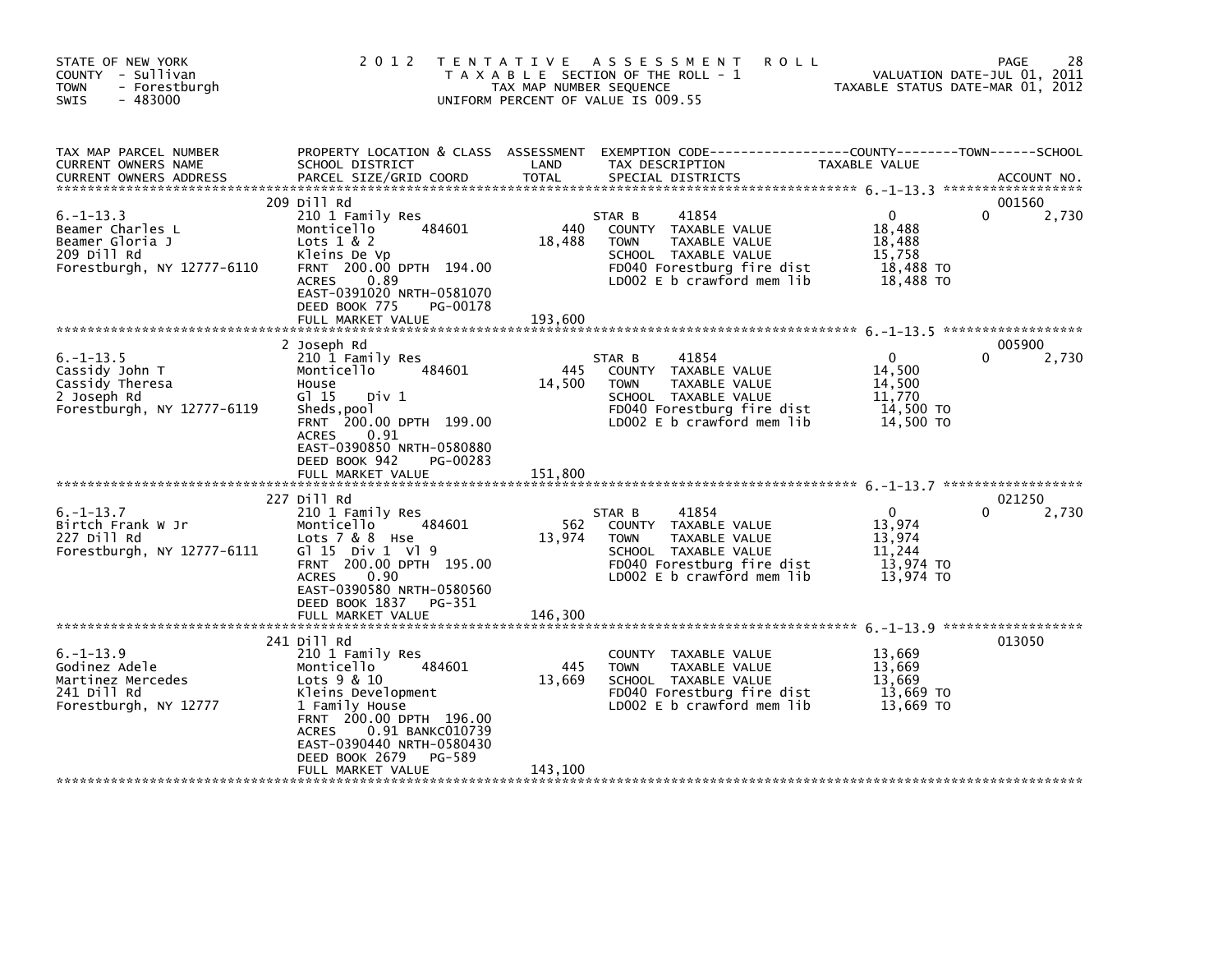| STATE OF NEW YORK<br>COUNTY - Sullivan<br>- Forestburgh<br><b>TOWN</b><br>$-483000$<br><b>SWIS</b>  | 2 0 1 2                                                                                                                                                                                                                                                      | T E N T A T I V E<br>TAX MAP NUMBER SEQUENCE | <b>ROLL</b><br>A S S E S S M E N T<br>T A X A B L E SECTION OF THE ROLL - 1<br>UNIFORM PERCENT OF VALUE IS 009.55                                                                                                                                              |                                                                                                  | 29<br>PAGE<br>VALUATION DATE-JUL 01, 2011<br>TAXABLE STATUS DATE-MAR 01, 2012                           |
|-----------------------------------------------------------------------------------------------------|--------------------------------------------------------------------------------------------------------------------------------------------------------------------------------------------------------------------------------------------------------------|----------------------------------------------|----------------------------------------------------------------------------------------------------------------------------------------------------------------------------------------------------------------------------------------------------------------|--------------------------------------------------------------------------------------------------|---------------------------------------------------------------------------------------------------------|
| TAX MAP PARCEL NUMBER<br>CURRENT OWNERS NAME                                                        | PROPERTY LOCATION & CLASS ASSESSMENT<br>SCHOOL DISTRICT                                                                                                                                                                                                      | LAND                                         | EXEMPTION CODE-----------------COUNTY-------TOWN------SCHOOL<br>TAX DESCRIPTION                                                                                                                                                                                | TAXABLE VALUE                                                                                    |                                                                                                         |
|                                                                                                     | 247 Dill Rd                                                                                                                                                                                                                                                  |                                              |                                                                                                                                                                                                                                                                |                                                                                                  | 008950                                                                                                  |
| $6. -1 - 13.11$<br>Eshelman Thomas A<br>Eshelman Agnes<br>247 Dill Rd<br>Forestburgh, NY 12777-6112 | 210 1 Family Res<br>Monticello<br>484601<br>Lot $11,12$ & House<br>FRNT 200.00 DPTH 195.00<br>0.91<br><b>ACRES</b><br>EAST-0390280 NRTH-0580250                                                                                                              | 13.822                                       | <b>VETERAN</b><br>41101<br>41854<br>439 STAR B<br>COUNTY TAXABLE VALUE<br><b>TOWN</b><br>TAXABLE VALUE<br>SCHOOL TAXABLE VALUE<br>FD040 Forestburg fire dist                                                                                                   | 1.800<br>$\mathbf{0}$<br>12.022<br>12,022<br>11,092<br>13,822 TO                                 | 1,800<br>$\Omega$<br>2,730<br>0                                                                         |
|                                                                                                     | FULL MARKET VALUE                                                                                                                                                                                                                                            | 144,700                                      | LD002 E b crawford mem lib                                                                                                                                                                                                                                     | 13,822 TO                                                                                        |                                                                                                         |
| $6. -1 - 13.13$                                                                                     | 10 Milton Rd<br>210 1 Family Res                                                                                                                                                                                                                             |                                              | 41854<br>STAR B                                                                                                                                                                                                                                                | $\Omega$                                                                                         | 031220<br>$\Omega$<br>2,730                                                                             |
| Monroe Sandra A<br>10 Milton Rd<br>Forestburgh, NY 12777                                            | Monticello<br>484601<br>House<br>Poo <sub>1</sub><br>FRNT 200.00 DPTH 196.70<br>0.91 BANKC030614<br><b>ACRES</b><br>EAST-0390390 NRTH-0580120<br>DEED BOOK 3622<br>PG-485                                                                                    | 450<br>14,500                                | COUNTY TAXABLE VALUE<br><b>TOWN</b><br><b>TAXABLE VALUE</b><br>SCHOOL TAXABLE VALUE<br>FD040 Forestburg fire dist<br>LD002 E b crawford mem lib                                                                                                                | 14.500<br>14,500<br>11,770<br>14,500 TO<br>14,500 TO                                             |                                                                                                         |
|                                                                                                     | FULL MARKET VALUE                                                                                                                                                                                                                                            | 151.800                                      |                                                                                                                                                                                                                                                                |                                                                                                  |                                                                                                         |
| $6. - 1 - 13.14$<br>Steinberg Barbara<br>28 Mildred Rd<br>Forestburgh, NY 12777                     | 28 Dill Rd<br>210 1 Family Res<br>Monticello<br>484601<br>Bi Level Hse<br>FRNT 200.00 DPTH 200.00<br><b>ACRES</b><br>0.92<br>EAST-0390560 NRTH-0580310<br>DEED BOOK 3561<br>PG-474<br>FULL MARKET VALUE                                                      | 126,300                                      | COMBAT VET 41132<br>450 COMBAT VET 41133<br>12.057 DISABL VET 41142<br>DISABL VET 41143<br>STAR EN<br>41834<br>COUNTY TAXABLE VALUE<br><b>TAXABLE VALUE</b><br><b>TOWN</b><br>SCHOOL TAXABLE VALUE<br>FD040 Forestburg fire dist<br>LD002 E b crawford mem lib | 3.014<br>$\Omega$<br>2.110<br>0<br>$\Omega$<br>6.933<br>6,933<br>6,397<br>12,057 TO<br>12,057 TO | 012670<br>0<br>$\Omega$<br>3,014<br>0<br>$\Omega$<br>$\Omega$<br>2,110<br>$\Omega$<br>5,660<br>$\Omega$ |
|                                                                                                     |                                                                                                                                                                                                                                                              |                                              |                                                                                                                                                                                                                                                                |                                                                                                  |                                                                                                         |
| $6. -1 - 13.15$<br>Marino Dominic<br>Marino Jean<br>22 Mildred Rd<br>Forestburgh, NY 12777          | 22 Dill Rd<br>210 1 Family Res<br>Monticello<br>484601<br>Lot 15<br>House<br>G $115$ Div $1 \sqrt{9}$<br>200.00 DPTH 200.00<br><b>FRNT</b><br>0.92 BANKC030982<br><b>ACRES</b><br>EAST-0390690 NRTH-0580450<br>DEED BOOK 2218<br>PG-393<br>FULL MARKET VALUE | 146,600                                      | 41122<br>WAR VET<br>450 WAR VET<br>41123<br>41834<br>14,000 STAR EN<br>COUNTY TAXABLE VALUE<br>TAXABLE VALUE<br><b>TOWN</b><br>SCHOOL TAXABLE VALUE<br>FD040 Forestburg fire dist<br>LD002 E b crawford mem lib                                                | 2,100<br>$\mathbf 0$<br>$\mathbf{0}$<br>11,900<br>11.900<br>8,340<br>14,000 TO<br>14,000 TO      | 029800<br>$\mathbf{0}$<br>$\Omega$<br>2,100<br>0<br>0<br>5,660                                          |
|                                                                                                     |                                                                                                                                                                                                                                                              |                                              |                                                                                                                                                                                                                                                                |                                                                                                  |                                                                                                         |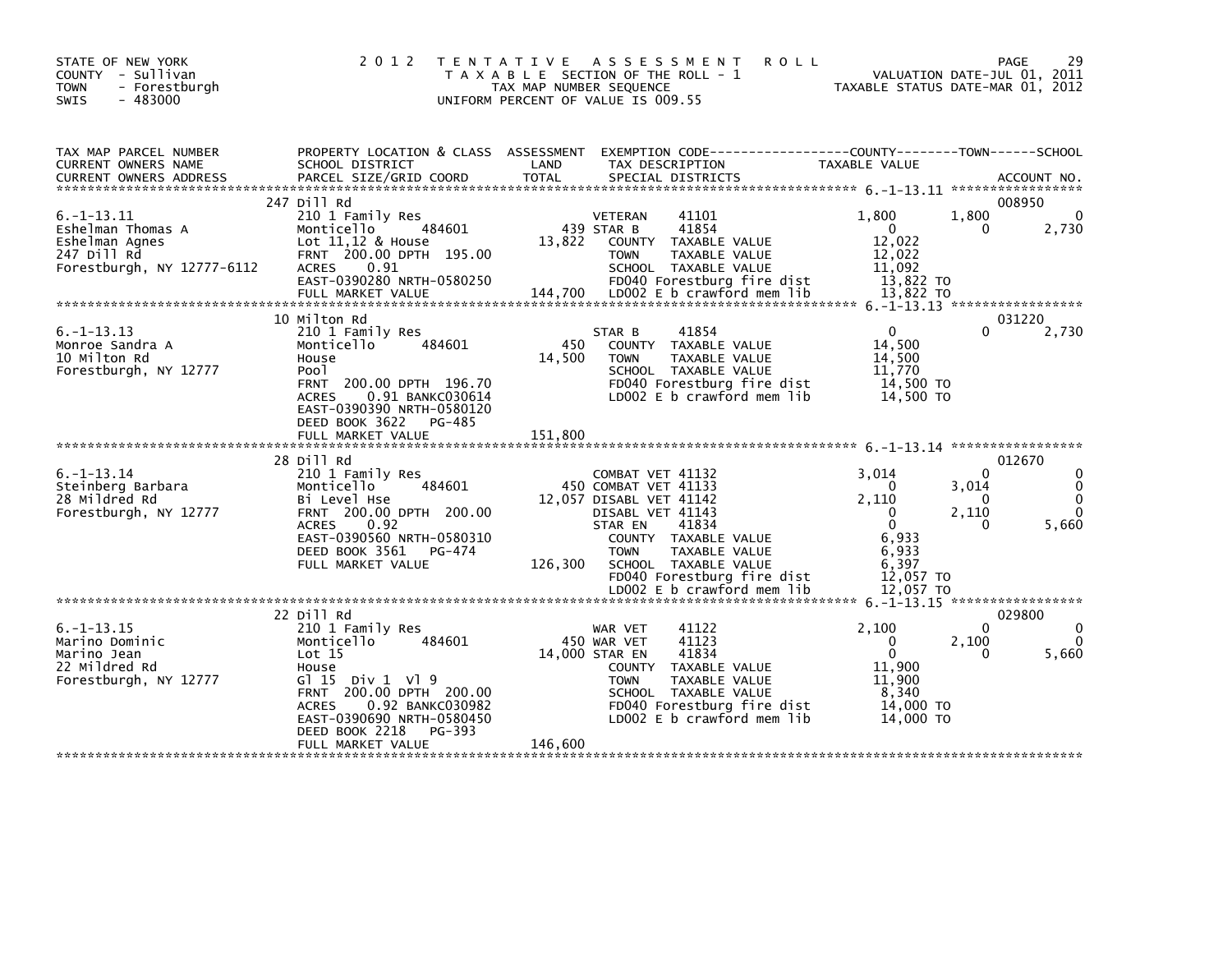| STATE OF NEW YORK<br>- Sullivan<br><b>COUNTY</b><br>- Forestburgh<br><b>TOWN</b><br>$-483000$<br><b>SWIS</b> | 2 0 1 2                                                                                                                                                                                                       | T E N T A T I V E<br>TAX MAP NUMBER SEQUENCE | A S S E S S M E N T<br><b>ROLL</b><br>T A X A B L E SECTION OF THE ROLL - 1<br>UNIFORM PERCENT OF VALUE IS 009.55                                                             | VALUATION DATE-JUL 01, 2011<br>TAXABLE STATUS DATE-MAR 01, 2012 | 30<br><b>PAGE</b> |
|--------------------------------------------------------------------------------------------------------------|---------------------------------------------------------------------------------------------------------------------------------------------------------------------------------------------------------------|----------------------------------------------|-------------------------------------------------------------------------------------------------------------------------------------------------------------------------------|-----------------------------------------------------------------|-------------------|
| TAX MAP PARCEL NUMBER<br>CURRENT OWNERS NAME<br><b>CURRENT OWNERS ADDRESS</b>                                | PROPERTY LOCATION & CLASS ASSESSMENT<br>SCHOOL DISTRICT                                                                                                                                                       | LAND                                         | EXEMPTION CODE--<br>TAX DESCRIPTION                                                                                                                                           | --------COUNTY--------TOWN------SCHOOL<br><b>TAXABLE VALUE</b>  |                   |
| $6. -1 - 13.16$<br>Berson Gary W<br>Berson Rosemary<br>217 Dill Rd<br>Forestburgh, NY 12777-6111             | Dill Rd<br>$314$ Rural vac< $10$<br>484601<br>Monticello<br>Lot 16<br>G1 15 Div 1<br>Fo Milani<br>FRNT 200.00 DPTH 200.00<br>EAST-0390830 NRTH-0580610<br>DEED BOOK 1340<br>PG-101                            | 450<br>450                                   | <b>COUNTY</b><br>TAXABLE VALUE<br>TAXABLE VALUE<br><b>TOWN</b><br>SCHOOL TAXABLE VALUE<br>FD040 Forestburg fire dist<br>LD002 E b crawford mem lib                            | 450<br>450<br>450<br>450 TO<br>450 TO                           | 012825            |
|                                                                                                              | 12 Joseph Rd                                                                                                                                                                                                  |                                              |                                                                                                                                                                               |                                                                 | 012950            |
| $6. -1 - 13.17$<br>Goldberg Dolores<br>12 Joseph Rd<br>Forestburgh, NY 12777-6119                            | 210 1 Family Res<br>Monticello<br>484601<br>One Story House<br>Garage & Shed<br>FRNT 200.00 DPTH 200.00<br><b>ACRES</b><br>0.92<br>EAST-0390960 NRTH-0580750<br>DEED BOOK 1990<br>PG-157<br>FULL MARKET VALUE | 450<br>13,094<br>137,100                     | 41834<br>STAR EN<br>TAXABLE VALUE<br><b>COUNTY</b><br><b>TOWN</b><br><b>TAXABLE VALUE</b><br>SCHOOL TAXABLE VALUE<br>FD040 Forestburg fire dist<br>LD002 E b crawford mem lib | 0<br>13,094<br>13.094<br>7,434<br>13,094 TO<br>13,094 TO        | 0<br>5,660        |
|                                                                                                              | 9 Joseph Rd                                                                                                                                                                                                   |                                              |                                                                                                                                                                               |                                                                 | 032100            |
| $6. -1 - 13.18$<br>Shaw Richard G<br>Shaw Ann M<br>9 Joseph Rd<br>Forestburgh, NY 12777                      | 210 1 Family Res<br>Monticello<br>484601<br>G1 15 Div 1<br>V] 9 Lot 18<br>FRNT 200.00 DPTH 199.20<br><b>ACRES</b><br>0.92<br>EAST-0391110 NRTH-0580930                                                        | 450<br>12,188                                | 41854<br>STAR B<br>TAXABLE VALUE<br><b>COUNTY</b><br>TAXABLE VALUE<br><b>TOWN</b><br>SCHOOL TAXABLE VALUE<br>FD040 Forestburg fire dist<br>LD002 E b crawford mem lib         | $\Omega$<br>12,188<br>12,188<br>9,458<br>12,188 TO<br>12,188 TO | 0<br>2,730        |
|                                                                                                              | FULL MARKET VALUE                                                                                                                                                                                             | 127,600                                      |                                                                                                                                                                               |                                                                 |                   |
|                                                                                                              | 9 Joseph Rd                                                                                                                                                                                                   |                                              |                                                                                                                                                                               |                                                                 | 003452            |
| $6. -1 - 13.19$<br>Shaw Richard G<br>Shaw Ann M<br>9 Joseph Rd<br>Forestburgh, NY 12777                      | $314$ Rural vac<10<br>Monticello<br>484601<br>Lot 19<br>G115 Div1 V19<br>FRNT 150.00 DPTH 194.00<br>EAST-0391240 NRTH-0580820<br>DEED BOOK 1787<br>$PG-7$                                                     | 328<br>328                                   | TAXABLE VALUE<br><b>COUNTY</b><br><b>TOWN</b><br><b>TAXABLE VALUE</b><br>SCHOOL TAXABLE VALUE<br>FD040 Forestburg fire dist<br>LD002 E b crawford mem lib                     | 328<br>328<br>328<br>328 TO<br>328 TO                           |                   |
|                                                                                                              | FULL MARKET VALUE                                                                                                                                                                                             | 3,400                                        |                                                                                                                                                                               |                                                                 |                   |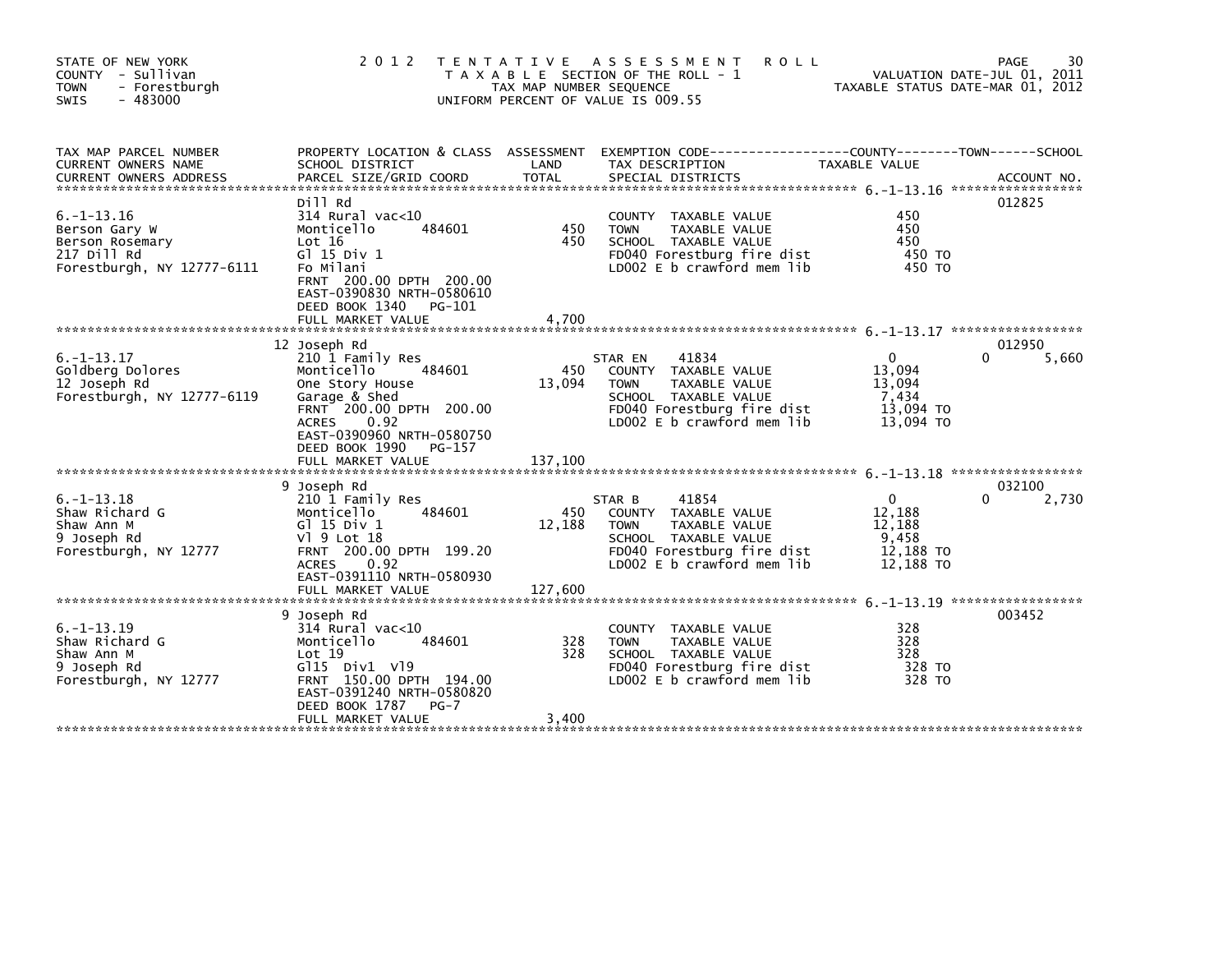| STATE OF NEW YORK<br>COUNTY - Sullivan<br><b>TOWN</b><br>- Forestburgh<br>$-483000$<br>SWIS                  | 2 0 1 2                                                                                                                                                                                             | TAX MAP NUMBER SEQUENCE  | TENTATIVE ASSESSMENT<br><b>ROLL</b><br>T A X A B L E SECTION OF THE ROLL - 1<br>UNIFORM PERCENT OF VALUE IS 009.55                                          | VALUATION DATE-JUL 01, 2011<br>TAXABLE STATUS DATE-MAR 01, 2012      | <b>PAGE</b>        | 31          |
|--------------------------------------------------------------------------------------------------------------|-----------------------------------------------------------------------------------------------------------------------------------------------------------------------------------------------------|--------------------------|-------------------------------------------------------------------------------------------------------------------------------------------------------------|----------------------------------------------------------------------|--------------------|-------------|
| TAX MAP PARCEL NUMBER<br>CURRENT OWNERS NAME<br><b>CURRENT OWNERS ADDRESS</b>                                | PROPERTY LOCATION & CLASS ASSESSMENT<br>SCHOOL DISTRICT<br>PARCEL SIZE/GRID COORD                                                                                                                   | LAND<br><b>TOTAL</b>     | TAX DESCRIPTION<br>SPECIAL DISTRICTS                                                                                                                        | TAXABLE VALUE                                                        |                    | ACCOUNT NO. |
| $6. - 1 - 13.20$<br>Cavello Christopher<br>Cavello Christine<br>18 Milton Rd<br>Forestburgh, NY 12777        | 18 Milton Rd<br>210 1 Family Res<br>484601<br>Monticello<br><b>HOUSE</b><br><b>POOL</b><br>FRNT 150.00 DPTH 195.00<br><b>ACRES</b><br>0.67<br>EAST-0390520 NRTH-0580010<br>DEED BOOK 2637<br>PG-559 | 427<br>13,300            | 41854<br>STAR B<br>COUNTY TAXABLE VALUE<br><b>TOWN</b><br>TAXABLE VALUE<br>SCHOOL TAXABLE VALUE<br>FD040 Forestburg fire dist<br>LD002 E b crawford mem lib | $\mathbf{0}$<br>13,300<br>13,300<br>10,570<br>13,300 TO<br>13,300 TO | 6180<br>0          | 2,730       |
|                                                                                                              | FULL MARKET VALUE                                                                                                                                                                                   | 139,300                  |                                                                                                                                                             |                                                                      |                    |             |
| $6. -1 - 13.21$<br>Martinez Ramon<br>Martinez Maria<br>& Maria<br>23 Milton Rd<br>Forestburgh, NY 12777-6123 | 23 Milton Rd<br>210 1 Family Res<br>484601<br>Monticello<br>House<br>G $115$ Div 1<br><b>ACRES</b><br>1.83<br>EAST-0390810 NRTH-0580080                                                             | 824<br>17,142            | 41854<br>STAR B<br>COUNTY TAXABLE VALUE<br><b>TOWN</b><br>TAXABLE VALUE<br>SCHOOL TAXABLE VALUE<br>FD040 Forestburg fire dist<br>LD002 E b crawford mem lib | $\Omega$<br>17,142<br>17,142<br>14,412<br>17,142 TO<br>17,142 TO     | 021630<br>$\Omega$ | 2,730       |
|                                                                                                              | FULL MARKET VALUE                                                                                                                                                                                   | 179,500                  |                                                                                                                                                             |                                                                      |                    |             |
| $6. -1 - 13.22$<br>Maranzana John A<br>19 Mildred Rd<br>Forestburgh, NY 12777                                | 19 Mildred St<br>210 1 Family Res<br>Monticello<br>484601<br>House<br>FRNT 200.03 DPTH 200.00<br><b>BANKC030385</b><br>EAST-0390852 NRTH-0580268<br>DEED BOOK 2054<br>PG-500<br>FULL MARKET VALUE   | 450<br>17,616<br>184,500 | 41854<br>STAR B<br>COUNTY TAXABLE VALUE<br>TAXABLE VALUE<br><b>TOWN</b><br>SCHOOL TAXABLE VALUE<br>FD040 Forestburg fire dist<br>LD002 E b crawford mem lib | $\Omega$<br>17,616<br>17,616<br>14,886<br>$17,616$ TO<br>17.616 TO   | $\Omega$           | 2,730       |
|                                                                                                              |                                                                                                                                                                                                     |                          |                                                                                                                                                             |                                                                      |                    |             |
| $6. -1 - 13.23$<br>Carmeci Anthony<br>Carmeci Ann<br>24 Milton Rd<br>Forestburgh, NY 12777-0086              | 24 Milton Rd<br>210 1 Family Res<br>484601<br>Monticello<br>1 Story House<br>FRNT 205.00 DPTH 194.00<br>0.92 BANKC030614<br><b>ACRES</b><br>EAST-0390634 NRTH-0579875<br>DEED BOOK 1339<br>PG-67    | 450<br>15,900            | 41854<br>STAR B<br>COUNTY TAXABLE VALUE<br><b>TOWN</b><br>TAXABLE VALUE<br>SCHOOL TAXABLE VALUE<br>FD040 Forestburg fire dist<br>LD002 E b crawford mem lib | $\Omega$<br>15,900<br>15,900<br>13.170<br>15,900 TO<br>15,900 TO     | 0                  | 2,730       |
|                                                                                                              | FULL MARKET VALUE                                                                                                                                                                                   | 166,500                  |                                                                                                                                                             |                                                                      |                    |             |
| $6. - 1 - 13.24$<br>Maranzana John A<br>19 Mildred Rd<br>Forestburgh, NY 12777                               | Dill Rd Dev<br>314 Rural vac<10<br>Monticello<br>484601<br>FRNT 399.54 DPTH<br><b>ACRES</b><br>2.50<br>EAST-0391088 NRTH-0580466<br>DEED BOOK 2657<br><b>PG-400</b><br>FULL MARKET VALUE            | 1,223<br>1,223<br>12,800 | COUNTY TAXABLE VALUE<br>TAXABLE VALUE<br><b>TOWN</b><br>SCHOOL TAXABLE VALUE<br>FD040 Forestburg fire dist<br>LD002 E b crawford mem lib                    | 1,223<br>1,223<br>1,223<br>1,223 TO<br>1,223 TO                      |                    |             |
|                                                                                                              |                                                                                                                                                                                                     |                          |                                                                                                                                                             |                                                                      |                    |             |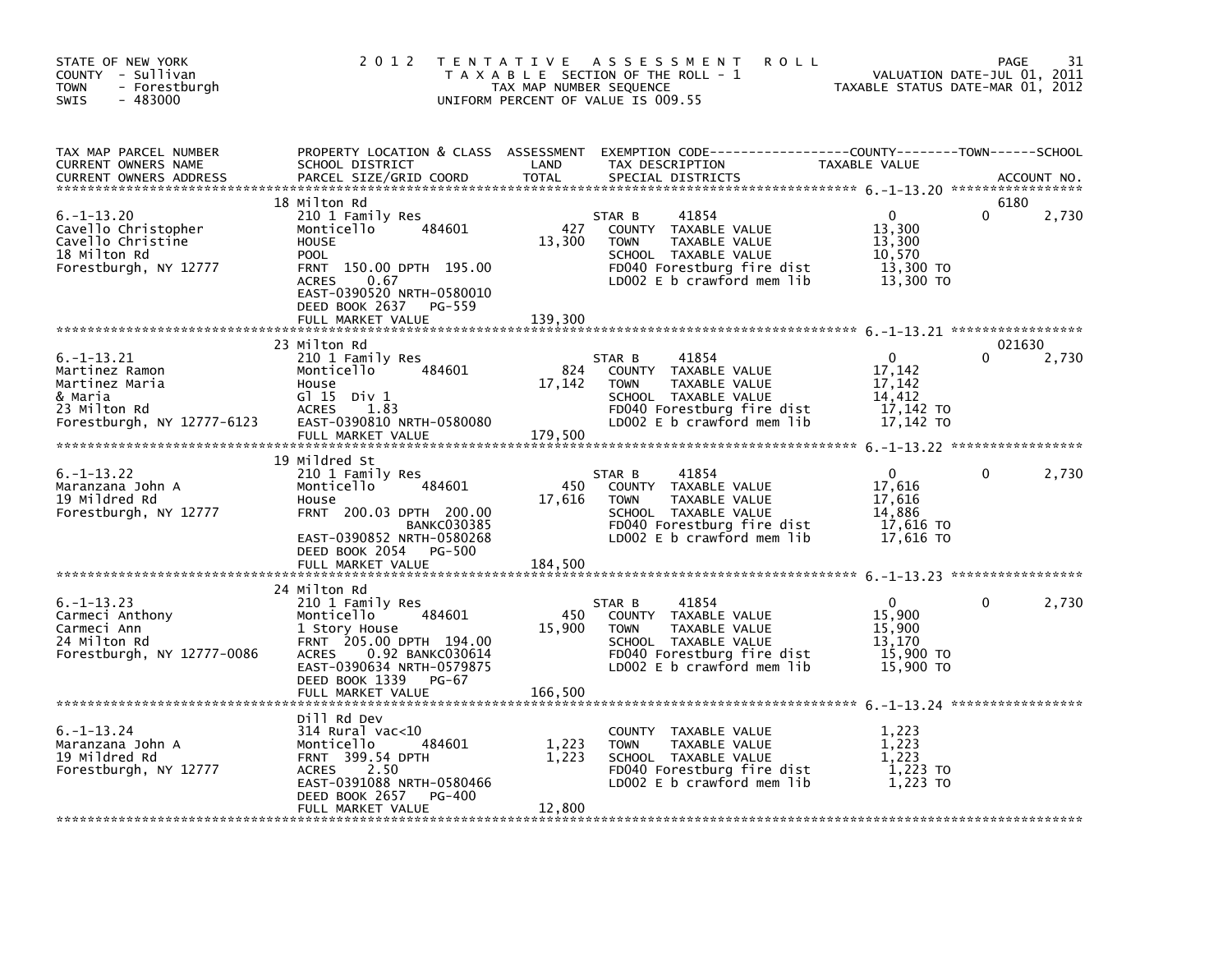| STATE OF NEW YORK<br>COUNTY - Sullivan<br>- Forestburgh<br><b>TOWN</b><br>$-483000$<br><b>SWIS</b>           | 2 0 1 2                                                                                                                                                                                                                   | T E N T A T I V E<br>TAX MAP NUMBER SEQUENCE | A S S E S S M E N T<br><b>ROLL</b><br>T A X A B L E SECTION OF THE ROLL - 1<br>UNIFORM PERCENT OF VALUE IS 009.55                        | VALUATION DATE-JUL 01, 2011<br>TAXABLE STATUS DATE-MAR 01, 2012 | 32<br>PAGE |
|--------------------------------------------------------------------------------------------------------------|---------------------------------------------------------------------------------------------------------------------------------------------------------------------------------------------------------------------------|----------------------------------------------|------------------------------------------------------------------------------------------------------------------------------------------|-----------------------------------------------------------------|------------|
| TAX MAP PARCEL NUMBER<br><b>CURRENT OWNERS NAME</b>                                                          | PROPERTY LOCATION & CLASS ASSESSMENT<br>SCHOOL DISTRICT                                                                                                                                                                   | LAND                                         | TAX DESCRIPTION                                                                                                                          | TAXABLE VALUE                                                   |            |
| 6.-1-14<br>Kotlarich Michael<br>2881 Rt 42<br>Forestburgh, NY 12777                                          | 2881 Rt 42<br>210 1 Family Res<br>484601<br>Monticello<br>1 St Hse<br>Fo Ehrets<br><b>FRNT</b><br>81.00 DPTH 290.00<br>0.40<br><b>ACRES</b><br>EAST-0392560 NRTH-0579070<br>DEED BOOK 3165<br>PG-624<br>FULL MARKET VALUE | 313<br>9,200<br>96,300                       | COUNTY TAXABLE VALUE<br><b>TOWN</b><br>TAXABLE VALUE<br>SCHOOL TAXABLE VALUE<br>FD040 Forestburg fire dist<br>LD002 E b crawford mem lib | 9,200<br>9,200<br>9,200<br>$9,200$ TO<br>9,200 TO               | 036625     |
| $6. - 1 - 15$<br>Kotlarich Mark<br>44 Wildwood Way<br>Forestburgh, NY 12777                                  | Rt 42<br>314 Rural vac<10<br>Monticello<br>484601<br>G1 15 Div 1 V1 9<br>FRNT 75.00 DPTH 290.40<br>EAST-0392580 NRTH-0579140<br>DEED BOOK 3000<br>PG-594<br>FULL MARKET VALUE                                             | 355<br>355<br>3,700                          | COUNTY TAXABLE VALUE<br>TAXABLE VALUE<br><b>TOWN</b><br>SCHOOL TAXABLE VALUE<br>FD040 Forestburg fire dist<br>LD002 E b crawford mem lib | 355<br>355<br>355<br>355 TO<br>355 TO                           | 036630     |
| $6. - 1 - 16$<br>Galligan/Bennet Ent/Inc.<br>James Galligan<br>255 Hartwood Rd<br>Forestburgh, NY 12777-6403 | Rt 42<br>314 Rural vac<10<br>Monticello<br>484601<br>$G$ ] 15 Div 1<br>$V$ <sup>1</sup> 9<br><b>ACRES</b><br>1.67<br>EAST-0392392 NRTH-0578847<br>DEED BOOK 2964<br>PG-102<br>FULL MARKET VALUE                           | 972<br>972<br>10.200                         | COUNTY TAXABLE VALUE<br><b>TOWN</b><br>TAXABLE VALUE<br>SCHOOL TAXABLE VALUE<br>FD040 Forestburg fire dist<br>LD002 E b crawford mem lib | 972<br>972<br>972<br>972 TO<br>972 TO                           | 019900     |
| $6. - 1 - 17$<br>Galligan/Bennett Ent.Inc<br>James Galligan<br>255 Hartwood Rd<br>Forestburgh, NY 12777-6403 | Rt 42<br>210 1 Family Res<br>Monticello<br>484601<br>1 1/2 St Hse & Gar<br>G $\overline{1}$ 15 Div 1<br>4.99<br><b>ACRES</b><br>EAST-0392240 NRTH-0578670<br>DEED BOOK 2785<br>$PG-430$<br>FULL MARKET VALUE              | 2,476<br>13,836<br>144,900                   | COUNTY TAXABLE VALUE<br>TAXABLE VALUE<br><b>TOWN</b><br>SCHOOL TAXABLE VALUE<br>FD040 Forestburg fire dist<br>LD002 E b crawford mem lib | 13,836<br>13,836<br>13,836<br>13,836 TO<br>13.836 TO            | 020200     |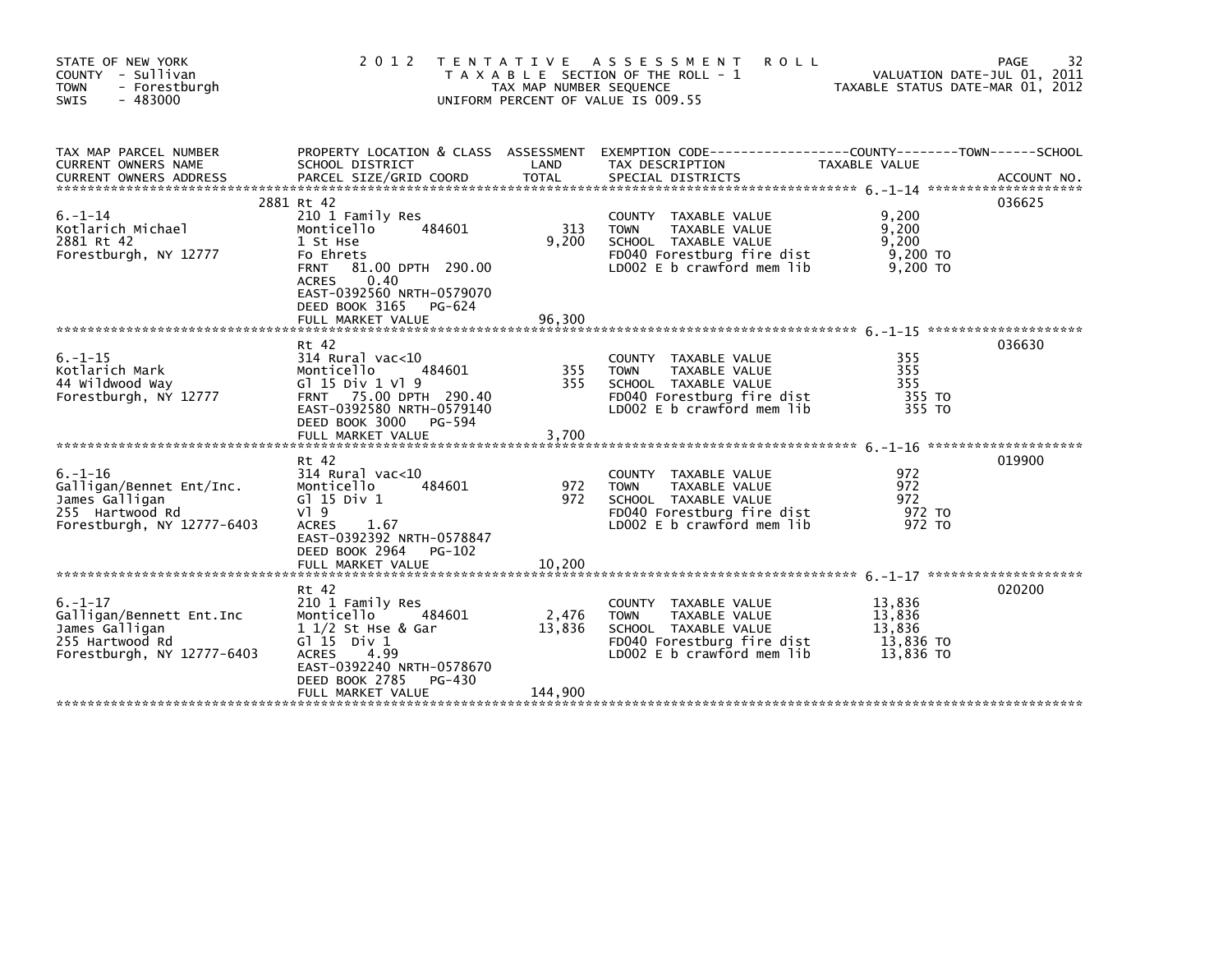| STATE OF NEW YORK<br>COUNTY - Sullivan<br><b>TOWN</b><br>- Forestburgh<br>SWIS<br>$-483000$             | 2 0 1 2                                                                                                                                                                                                            | TAX MAP NUMBER SEQUENCE  | <b>ROLL</b><br>TENTATIVE ASSESSMENT<br>T A X A B L E SECTION OF THE ROLL - 1<br>UNIFORM PERCENT OF VALUE IS 009.55                                                                                             |                                                                                          | 33<br>PAGE<br>VALUATION DATE-JUL 01, 2011<br>TAXABLE STATUS DATE-MAR 01, 2012 |
|---------------------------------------------------------------------------------------------------------|--------------------------------------------------------------------------------------------------------------------------------------------------------------------------------------------------------------------|--------------------------|----------------------------------------------------------------------------------------------------------------------------------------------------------------------------------------------------------------|------------------------------------------------------------------------------------------|-------------------------------------------------------------------------------|
| TAX MAP PARCEL NUMBER<br><b>CURRENT OWNERS NAME</b><br><b>CURRENT OWNERS ADDRESS</b>                    | PROPERTY LOCATION & CLASS ASSESSMENT<br>SCHOOL DISTRICT<br>PARCEL SIZE/GRID COORD                                                                                                                                  | LAND<br><b>TOTAL</b>     | TAX DESCRIPTION<br>SPECIAL DISTRICTS                                                                                                                                                                           | TAXABLE VALUE                                                                            | ACCOUNT NO.                                                                   |
| $6. - 1 - 18$<br>Shiells Donald J<br>2995 State Route 42<br>Forestburgh, NY 12777                       | 2995 State Route 42<br>210 1 Family Res<br>484601<br>Monticello<br>1 St Houes<br>$G1 15$ Div 1<br>R 1<br>FRNT 130.00 DPTH 250.00<br>EAST-0393650 NRTH-0581630<br>DEED BOOK 3620 PG-633<br>FULL MARKET VALUE        | 748<br>12,609<br>132,000 | 41834<br>STAR EN<br>COUNTY TAXABLE VALUE<br><b>TOWN</b><br>TAXABLE VALUE<br>SCHOOL TAXABLE VALUE<br>FD040 Forestburg fire dist<br>LD002 E b crawford mem lib                                                   | $\Omega$<br>12,609<br>12,609<br>6,949<br>12,609 TO<br>12,609 TO                          | 032550<br>5,660                                                               |
| $6. - 1 - 19$<br>Roulett Mary A<br>44 St. Joseph's Hill Rd<br>Forestburgh, NY 12777                     | Rt 42<br>$314$ Rural vac< $10$<br>484601<br>Monticello<br>$G1$ 15 Div 1 Vl 9<br>FRNT 100.00 DPTH 100.00<br>EAST-0392990 NRTH-0580500<br>FULL MARKET VALUE                                                          | 183<br>183<br>1,900      | COUNTY TAXABLE VALUE<br><b>TOWN</b><br>TAXABLE VALUE<br>SCHOOL TAXABLE VALUE<br>FD040 Forestburg fire dist<br>LD002 E b crawford mem lib                                                                       | 183<br>183<br>183<br>183 TO<br>183 TO                                                    | 030160                                                                        |
| $6. -2 - 1.1$<br>Ortiz Socrates<br>Ortiz Evelyn<br>10 St Josephs Hill Rd<br>Forestburgh, NY 12777-6217  | 10 St Joseph Hill Rd<br>210 1 Family Res<br>Monticello<br>484601<br>FRNT 310.00 DPTH 202.00<br>EAST-0393095 NRTH-0582243<br>DEED BOOK 1080 PG-00334<br>FULL MARKET VALUE                                           | 19,290 STAR B<br>202,000 | COMBAT VET 41132<br>1,069 COMBAT VET 41133<br>41854<br>COUNTY TAXABLE VALUE<br><b>TOWN</b><br>TAXABLE VALUE<br>SCHOOL TAXABLE VALUE<br>FD040 Forestburg fire dist<br>LD002 E b crawford mem lib                | 4.095<br>$\Omega$<br>$\Omega$<br>15,195<br>15,195<br>16,560<br>19,290 TO<br>19,290 TO    | 009500<br>$\Omega$<br>4,095<br>2,730<br>0                                     |
| $6. -2 - 2$<br>Rausch Norbert<br>Rausch Susanne<br>20 St Josephs Hill Rd<br>Forestburgh, NY 12777-6217  | 20 St Josephs Hill<br>210 1 Family Res<br>Monticello<br>484601<br>house<br>G $115$ Div $1$ R $1$<br><b>ACRES</b><br>0.54<br>EAST-0393970 NRTH-0581560<br>FULL MARKET VALUE                                         | 331<br>11,500<br>120,400 | 41854<br>STAR B<br>COUNTY TAXABLE VALUE<br>TAXABLE VALUE<br><b>TOWN</b><br>SCHOOL TAXABLE VALUE<br>FD040 Forestburg fire dist<br>LD002 E b crawford mem lib                                                    | $\mathbf 0$<br>11.500<br>11,500<br>8,770<br>11,500 TO<br>11,500 TO                       | 029295<br>2,730                                                               |
| $6. -2 - 3$<br>Grund Mario V<br>Grund Kathleen G<br>24 St Josephs Hill Rd<br>Forestburgh, NY 12777-6217 | 24 St Josephs Hill Rd<br>210 1 Family Res<br>Monticello<br>484601<br>House<br>R 1<br>FRNT 130.00 DPTH 310.00<br><b>BANKH030614</b><br>EAST-0393890 NRTH-0581490<br>DEED BOOK 1190<br>PG-00091<br>FULL MARKET VALUE | 94.900                   | COMBAT VET 41132<br>281 COMBAT VET 41133<br>9,060 STAR EN<br>41834<br>COUNTY TAXABLE VALUE<br><b>TOWN</b><br>TAXABLE VALUE<br>SCHOOL TAXABLE VALUE<br>FD040 Forestburg fire dist<br>LD002 E b crawford mem lib | 2,265<br>$\mathbf{0}$<br>$\mathbf{0}$<br>6,795<br>6,795<br>3,400<br>9,060 TO<br>9,060 TO | 019550<br>$\Omega$<br>2,265<br>5,660<br>0                                     |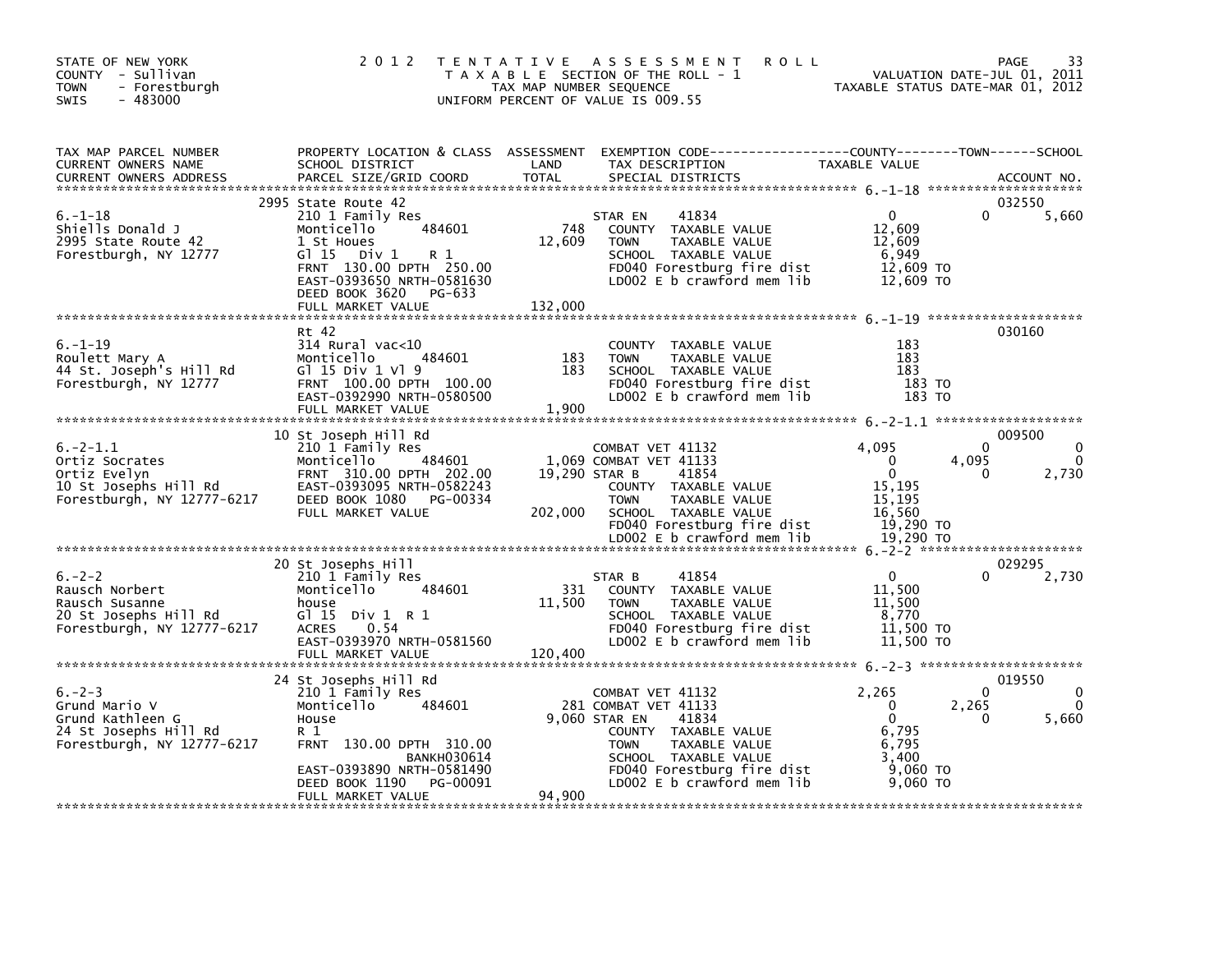| STATE OF NEW YORK<br>COUNTY - Sullivan<br><b>TOWN</b><br>- Forestburgh<br><b>SWIS</b><br>- 483000               | 2 0 1 2<br>T E N T A T I V E                                                                                                                                                                                                                          | TAX MAP NUMBER SEQUENCE  | ASSESSMENT<br><b>ROLL</b><br>T A X A B L E SECTION OF THE ROLL - 1<br>UNIFORM PERCENT OF VALUE IS 009.55                                                      |                                                                      | 34<br>PAGE<br>VALUATION DATE-JUL 01, 2011<br>TAXABLE STATUS DATE-MAR 01, 2012 |
|-----------------------------------------------------------------------------------------------------------------|-------------------------------------------------------------------------------------------------------------------------------------------------------------------------------------------------------------------------------------------------------|--------------------------|---------------------------------------------------------------------------------------------------------------------------------------------------------------|----------------------------------------------------------------------|-------------------------------------------------------------------------------|
| TAX MAP PARCEL NUMBER<br>CURRENT OWNERS NAME<br><b>CURRENT OWNERS ADDRESS</b>                                   | SCHOOL DISTRICT<br>PARCEL SIZE/GRID COORD                                                                                                                                                                                                             | LAND<br><b>TOTAL</b>     | PROPERTY LOCATION & CLASS ASSESSMENT EXEMPTION CODE----------------COUNTY-------TOWN------SCHOOL<br>TAX DESCRIPTION<br>SPECIAL DISTRICTS                      | TAXABLE VALUE                                                        | ACCOUNT NO.                                                                   |
| $6. -2 - 4$<br>Morse Erik<br>Rausch Erinn<br>30 St Josephs Hill Rd<br>Forestburgh, NY 12777                     | 30 St Josephs Hl<br>210 1 Family Res<br>Monticello<br>484601<br><b>Bungalow</b><br>G1 15 Div 1 R1<br>79.50 DPTH 339.10<br><b>FRNT</b><br>0.62<br><b>ACRES</b><br>EAST-0392512 NRTH-0580812<br>DEED BOOK 2841<br>PG-13<br>FULL MARKET VALUE            | 454<br>6,446<br>67,500   | 41854<br>STAR B<br>COUNTY TAXABLE VALUE<br>TAXABLE VALUE<br><b>TOWN</b><br>SCHOOL TAXABLE VALUE<br>FD040 Forestburg fire dist<br>LD002 $E$ b crawford mem lib | $\Omega$<br>6,446<br>6,446<br>3,716<br>6,446 TO<br>6,446 TO          | 004600<br>$\Omega$<br>2,730                                                   |
| $6. -2 - 5$<br>Genna Antonino<br>Genna Serafina<br>68-29 75th St<br>Middle Village, NY 11379                    | St Joseph Hl<br>210 1 Family Res<br>484601<br>Monticello<br>House<br>FRNT 175.00 DPTH 200.00<br><b>ACRES</b><br>0.80<br>EAST-0393830 NRTH-0581220<br>DEED BOOK 1866<br>PG-45<br>FULL MARKET VALUE                                                     | 257<br>17,271<br>180,800 | STAR B<br>41854<br>COUNTY TAXABLE VALUE<br>TAXABLE VALUE<br><b>TOWN</b><br>SCHOOL TAXABLE VALUE<br>FD040 Forestburg fire dist<br>LD002 E b crawford mem lib   | $\mathbf{0}$<br>17,271<br>17,271<br>14,541<br>17,271 TO<br>17,271 TO | 002330<br>2,730<br>0                                                          |
| $6. -2 - 6$<br>Steinberg James E Sr<br>Steinberg Laura R<br>76 St Josephs Hill Rd<br>Forestburgh, NY 12777-6217 | St Joseph Hl<br>$314$ Rural vac<10<br>Monticello<br>484601<br>G $15 \text{ Div } 1 \text{ V}$ 9<br>FRNT 100.00 DPTH 100.00<br>EAST-0393440 NRTH-0580340<br>DEED BOOK 2033<br>PG-201<br>FULL MARKET VALUE                                              | 169<br>169<br>1,800      | COUNTY TAXABLE VALUE<br><b>TOWN</b><br>TAXABLE VALUE<br>SCHOOL TAXABLE VALUE<br>FD040 Forestburg fire dist<br>LD002 E b crawford mem lib                      | 169<br>169<br>169<br>169 TO<br>169 TO                                | 022600                                                                        |
| $6. -2 - 7$<br>Steinberg James E Sr<br>Steinberg Laura R<br>76 St Josephs Hill Rd<br>Forestburgh, NY 12777-6217 | 76 St Josephs Hl<br>210 1 Family Res<br>Monticello<br>484601<br>2 St House Garage<br>Sheds<br>$G1 15$ Div $1$<br>FRNT 100.00 DPTH 348.51<br>0.96<br><b>ACRES</b><br>EAST-0393240 NRTH-0580370<br>DEED BOOK 2033<br><b>PG-201</b><br>FULL MARKET VALUE | 579<br>10,900<br>114,100 | 41854<br>STAR B<br>COUNTY TAXABLE VALUE<br>TAXABLE VALUE<br><b>TOWN</b><br>SCHOOL TAXABLE VALUE<br>FD040 Forestburg fire dist<br>LD002 E b crawford mem lib   | $\mathbf{0}$<br>10,900<br>10,900<br>8,170<br>10,900 TO<br>10,900 TO  | 033600<br>2,730<br>0                                                          |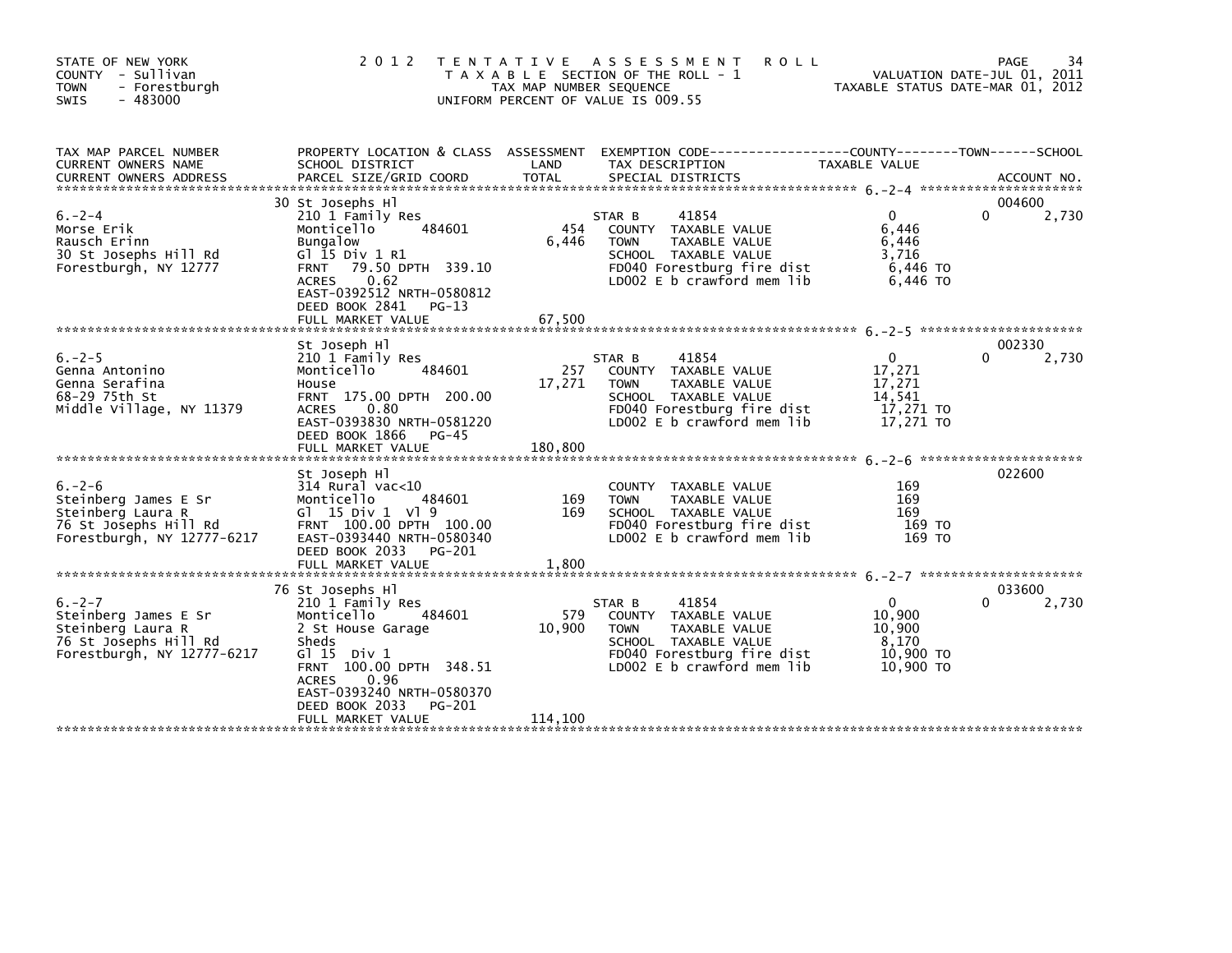| STATE OF NEW YORK<br>COUNTY - Sullivan<br><b>TOWN</b><br>- Forestburgh<br>$-483000$<br><b>SWIS</b>                     | 2 0 1 2                                                                                                                                                                                               | T E N T A T I V E<br>TAX MAP NUMBER SEQUENCE | A S S E S S M E N T<br><b>ROLL</b><br>T A X A B L E SECTION OF THE ROLL - 1<br>UNIFORM PERCENT OF VALUE IS 009.55                                                                                                   | TAXABLE STATUS DATE-MAR 01, 2012                                                       | PAGE<br>VALUATION DATE-JUL 01, 2011          | 35                                    |
|------------------------------------------------------------------------------------------------------------------------|-------------------------------------------------------------------------------------------------------------------------------------------------------------------------------------------------------|----------------------------------------------|---------------------------------------------------------------------------------------------------------------------------------------------------------------------------------------------------------------------|----------------------------------------------------------------------------------------|----------------------------------------------|---------------------------------------|
| TAX MAP PARCEL NUMBER<br><b>CURRENT OWNERS NAME</b><br><b>CURRENT OWNERS ADDRESS</b><br>****************************** | PROPERTY LOCATION & CLASS ASSESSMENT<br>SCHOOL DISTRICT<br>PARCEL SIZE/GRID COORD                                                                                                                     | LAND<br><b>TOTAL</b>                         | EXEMPTION        CODE-----------------COUNTY-------TOWN------SCHOOL<br>TAX DESCRIPTION<br>SPECIAL DISTRICTS                                                                                                         | TAXABLE VALUE                                                                          |                                              | ACCOUNT NO.                           |
| 6.–2–11<br>Carroll Maryjean<br>PO Box 173<br>Forestburgh, NY 12777-0173                                                | St Josephs Hl<br>210 1 Family Res<br>484601<br>Monticello<br>2 Story House<br>Garage 1 Small Build<br>2.50<br><b>ACRES</b><br>EAST-0391983 NRTH-0579190<br>FULL MARKET VALUE                          | 1.900<br>13,705<br>143,500                   | 41854<br>STAR B<br>COUNTY TAXABLE VALUE<br><b>TOWN</b><br>TAXABLE VALUE<br>SCHOOL TAXABLE VALUE<br>FD040 Forestburg fire dist<br>LD002 E b crawford mem lib                                                         | $\mathbf 0$<br>13,705<br>13,705<br>10,975<br>13,705 TO<br>13,705 TO                    | 005000<br>$\Omega$                           | 2,730                                 |
|                                                                                                                        | St Josephs Hill Rd                                                                                                                                                                                    |                                              |                                                                                                                                                                                                                     |                                                                                        | 029300                                       |                                       |
| $6. -2 - 12$<br>Rausch Paul A<br>Rausch Ada M<br>PO Box 162<br>Forestburgh, NY 12777                                   | 210 1 Family Res<br>484601<br>Monticello<br>2 St House<br>Garage In Basement<br>G1 15 Div 1 R 1<br>1.44<br><b>ACRES</b><br>EAST-0391916 NRTH-0578797<br>DEED BOOK 3430<br>PG-436<br>FULL MARKET VALUE | 155,600                                      | 41122<br>WAR VET<br>41123<br>1,005 WAR VET<br>41834<br>14,863 STAR EN<br>COUNTY TAXABLE VALUE<br><b>TOWN</b><br>TAXABLE VALUE<br>SCHOOL TAXABLE VALUE<br>FD040 Forestburg fire dist<br>LD002 $E$ b crawford mem lib | 2,229<br>$\Omega$<br>$\Omega$<br>12.634<br>12,634<br>9,203<br>14,863 TO<br>14.863 TO   | 0<br>2,229<br>0                              | $\mathbf{0}$<br>$\mathbf{0}$<br>5,660 |
|                                                                                                                        | St Josephs HI                                                                                                                                                                                         |                                              |                                                                                                                                                                                                                     |                                                                                        |                                              |                                       |
| $6. -2 - 13$<br>White Earl W<br>White Kimberley S<br>St Josephs Hl<br>PO Box 98<br>Forestburgh, NY 12777               | 210 1 Family Res<br>484601<br>Monticello<br>1 St Hse<br>FRNT 220.03 DPTH 157.23<br><b>BANKC030982</b><br>EAST-0392970 NRTH-0579350<br>DEED BOOK 3092<br>PG-522<br>FULL MARKET VALUE                   | 110,200                                      | WAR VET<br>41122<br>41123<br>540 WAR VET<br>41854<br>10,526 STAR B<br>COUNTY TAXABLE VALUE<br><b>TOWN</b><br>TAXABLE VALUE<br>SCHOOL TAXABLE VALUE<br>FD040 Forestburg fire dist<br>LD002 E b crawford mem lib      | 1,579<br>$\mathbf{0}$<br>$\Omega$<br>8.947<br>8,947<br>7,796<br>10,526 TO<br>10,526 TO | 0<br>1,579<br>0                              | 0<br>$\mathbf{0}$<br>2,730            |
|                                                                                                                        |                                                                                                                                                                                                       |                                              |                                                                                                                                                                                                                     |                                                                                        |                                              |                                       |
| $6. -2 - 14$<br>Garry Diane S<br>124 St Joseph Hill Rd<br>Forestburgh, NY 12777                                        | 124 St Joseph Hill Rd<br>210 1 Family Res<br>Monticello<br>484601<br><b>ACRES</b><br>1.00 BANK0060806<br>EAST-0392910 NRTH-0579160<br>DEED BOOK 2326<br>PG-162<br>FULL MARKET VALUE                   | 626<br>16,274<br>170,400                     | 41854<br>STAR B<br>COUNTY<br>TAXABLE VALUE<br><b>TOWN</b><br>TAXABLE VALUE<br>SCHOOL TAXABLE VALUE<br>FD040 Forestburg fire dist<br>LD002 E b crawford mem lib                                                      | $\Omega$<br>16,274<br>16,274<br>13,544<br>16,274 TO<br>16,274 TO                       | 018450                                       | 2,730                                 |
|                                                                                                                        | St Josephs Hl                                                                                                                                                                                         |                                              |                                                                                                                                                                                                                     |                                                                                        | $6. -2 - 17$ *********************<br>012701 |                                       |
| $6. -2 - 17$<br>Petrowsky Arthur J Jr<br>Petrowsky Anna P<br>PO Box 518<br>Harris, NY 12742                            | 210 1 Family Res<br>Monticello<br>484601<br>1st Hse Store&gar<br>G] 15 Div 1 Comm 10<br>FRNT 288.00 DPTH<br>80.00<br>EAST-0392813 NRTH-0578864<br>DEED BOOK 2289<br>PG-241                            | 475<br>14,390                                | 41854<br>STAR B<br>COUNTY TAXABLE VALUE<br><b>TOWN</b><br>TAXABLE VALUE<br>SCHOOL TAXABLE VALUE<br>FD040 Forestburg fire dist<br>LD002 E b crawford mem lib                                                         | $\Omega$<br>14,390<br>14,390<br>11.660<br>14,390 TO<br>14.390 TO                       | O                                            | 2,730                                 |
|                                                                                                                        | FULL MARKET VALUE                                                                                                                                                                                     | 150,700                                      |                                                                                                                                                                                                                     |                                                                                        |                                              |                                       |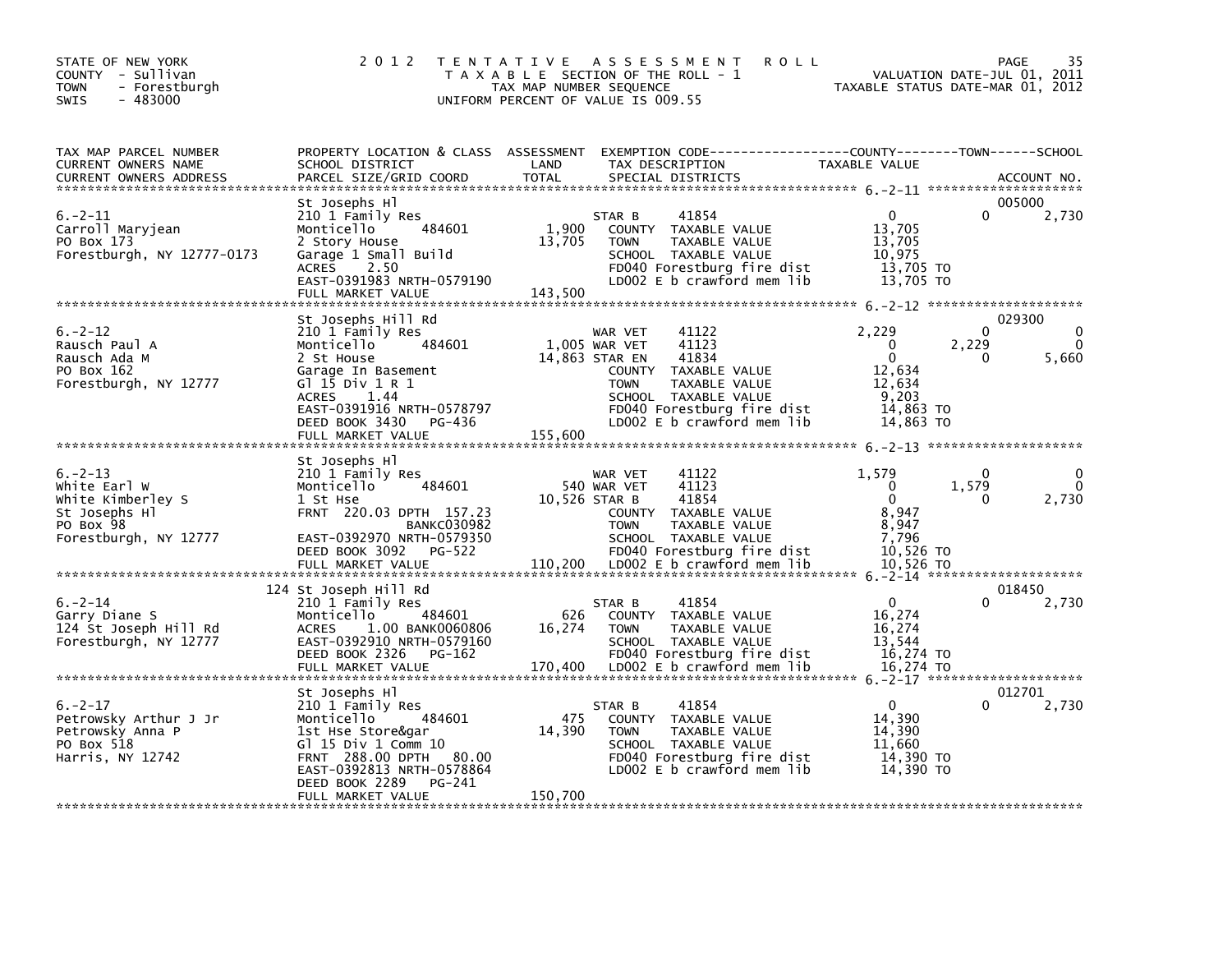| STATE OF NEW YORK<br>COUNTY - Sullivan<br><b>TOWN</b><br>- Forestburgh<br>$-483000$<br><b>SWIS</b> | 2 0 1 2                                                                                                                                                                                                       | T E N T A T I V E<br>TAX MAP NUMBER SEQUENCE | A S S E S S M E N T<br><b>ROLL</b><br>T A X A B L E SECTION OF THE ROLL - 1<br>UNIFORM PERCENT OF VALUE IS 009.55                                                                                               | TAXABLE STATUS DATE-MAR 01, 2012                                                      | 36<br>PAGE<br>VALUATION DATE-JUL 01, 2011 |
|----------------------------------------------------------------------------------------------------|---------------------------------------------------------------------------------------------------------------------------------------------------------------------------------------------------------------|----------------------------------------------|-----------------------------------------------------------------------------------------------------------------------------------------------------------------------------------------------------------------|---------------------------------------------------------------------------------------|-------------------------------------------|
| TAX MAP PARCEL NUMBER<br>CURRENT OWNERS NAME<br><b>CURRENT OWNERS ADDRESS</b>                      | PROPERTY LOCATION & CLASS ASSESSMENT<br>SCHOOL DISTRICT<br>PARCEL SIZE/GRID COORD                                                                                                                             | LAND<br><b>TOTAL</b>                         | TAX DESCRIPTION<br>SPECIAL DISTRICTS                                                                                                                                                                            | TAXABLE VALUE                                                                         | ACCOUNT NO.                               |
| $6. -2 - 18$<br>Spencer Joan M<br>29 St. Josephs Hill Rd<br>Forestburgh, NY 12777                  | 29 St. Josephs Hill Rd<br>210 1 Family Res<br>484601<br>Monticello<br>1 St Hse 2 Car Gar<br>G1 15 Div 1<br>2.85<br><b>ACRES</b><br>EAST-0394220 NRTH-0580980<br>DEED BOOK 3580<br>PG-608<br>FULL MARKET VALUE | 1,427<br>14,294<br>149,700                   | STAR B<br>41854<br>COUNTY TAXABLE VALUE<br>TAXABLE VALUE<br><b>TOWN</b><br>SCHOOL TAXABLE VALUE<br>FD040 Forestburg fire dist<br>LD002 E b crawford mem lib                                                     | 0<br>14,294<br>14,294<br>11,564<br>14,294 TO<br>14,294 TO                             | 033300<br>2,730<br>0                      |
| $6. -2 - 19.1$<br>Milano Mary<br>44 St. Joseph's Hill Rd<br>Forestburgh, NY 12777                  | 44 St Josephs Hill Rd<br>210 1 Family Res<br>Monticello<br>484601<br>2 St Hse<br>G $\overline{1}$ 15 Div 1<br>7.73<br><b>ACRES</b><br>EAST-0393990 NRTH-0580620<br>DEED BOOK 1914<br>$PG-23$                  | 3,044<br>8,755                               | <b>COUNTY</b><br>TAXABLE VALUE<br>TAXABLE VALUE<br><b>TOWN</b><br>SCHOOL TAXABLE VALUE<br>FD040 Forestburg fire dist<br>LD002 E b crawford mem lib                                                              | 8,755<br>8,755<br>8,755<br>8,755 TO<br>8,755 TO                                       | 022500                                    |
|                                                                                                    | FULL MARKET VALUE                                                                                                                                                                                             | 91,700                                       |                                                                                                                                                                                                                 |                                                                                       |                                           |
| $6. -2 - 19.2$<br>Doty Dennis<br>Doty Dorothee<br>39 St Josephs Hill Rd<br>Forestburgh, NY 12777   | 39 St Josephs Hill Rd<br>210 1 Family Res<br>Monticello<br>484601<br>Hse Gar<br>G1 15 Div 1<br>Fo Mc Cormick<br><b>ACRES</b><br>1.77<br>EAST-0394100 NRTH-0580880<br>FULL MARKET VALUE                        | 174,700                                      | COMBAT VET 41132<br>874 COMBAT VET 41133<br>16,682 STAR EN<br>41834<br>COUNTY TAXABLE VALUE<br><b>TOWN</b><br>TAXABLE VALUE<br>SCHOOL TAXABLE VALUE<br>FD040 Forestburg fire dist<br>LD002 E b crawford mem lib | 4,095<br>$\Omega$<br>$\Omega$<br>12,587<br>12,587<br>11,022<br>16,682 TO<br>16,682 TO | 007880<br>$\Omega$<br>4,095<br>5,660<br>0 |
| $6. -2 - 20.1$<br>Landis Susan L<br>79 St Josephs Hill Rd<br>Forestburgh, NY 12777                 | St Joseph Hl<br>314 Rural vac<10<br>484601<br>Monticello<br>vacant lot<br><b>ACRES</b><br>1.48<br>EAST-0394730 NRTH-0579381<br>DEED BOOK 2132<br>PG-316<br>FULL MARKET VALUE                                  | 900<br>900<br>9,400                          | <b>COUNTY</b><br>TAXABLE VALUE<br><b>TOWN</b><br>TAXABLE VALUE<br>SCHOOL TAXABLE VALUE<br>FD040 Forestburg fire dist<br>LD002 E b crawford mem lib                                                              | 900<br>900<br>900<br>900 TO<br>900 TO                                                 | 024510                                    |
|                                                                                                    | 59 St Joseph Hl                                                                                                                                                                                               |                                              |                                                                                                                                                                                                                 |                                                                                       | 000430                                    |
| $6. -2 - 20.2$<br>Theis Karri L<br>59 St Joseph Hill Rd<br>Forestburgh, NY 12777                   | 210 1 Family Res<br>484601<br>Monticello<br>1 Hse<br>R 1<br>Fo Miller<br>FRNT 150.00 DPTH 240.00<br>EAST-0394797 NRTH-0579541<br>DEED BOOK 3496<br>PG-420<br>FULL MARKET VALUE                                | 600<br>10,206<br>106,900                     | 41854<br>STAR B<br>COUNTY TAXABLE VALUE<br>TAXABLE VALUE<br><b>TOWN</b><br>SCHOOL TAXABLE VALUE<br>FD040 Forestburg fire dist<br>LD002 E b crawford mem lib                                                     | $\mathbf{0}$<br>10,206<br>10.206<br>7,476<br>10,206 TO<br>10,206 TO                   | 2,730<br>0                                |
|                                                                                                    |                                                                                                                                                                                                               |                                              |                                                                                                                                                                                                                 |                                                                                       |                                           |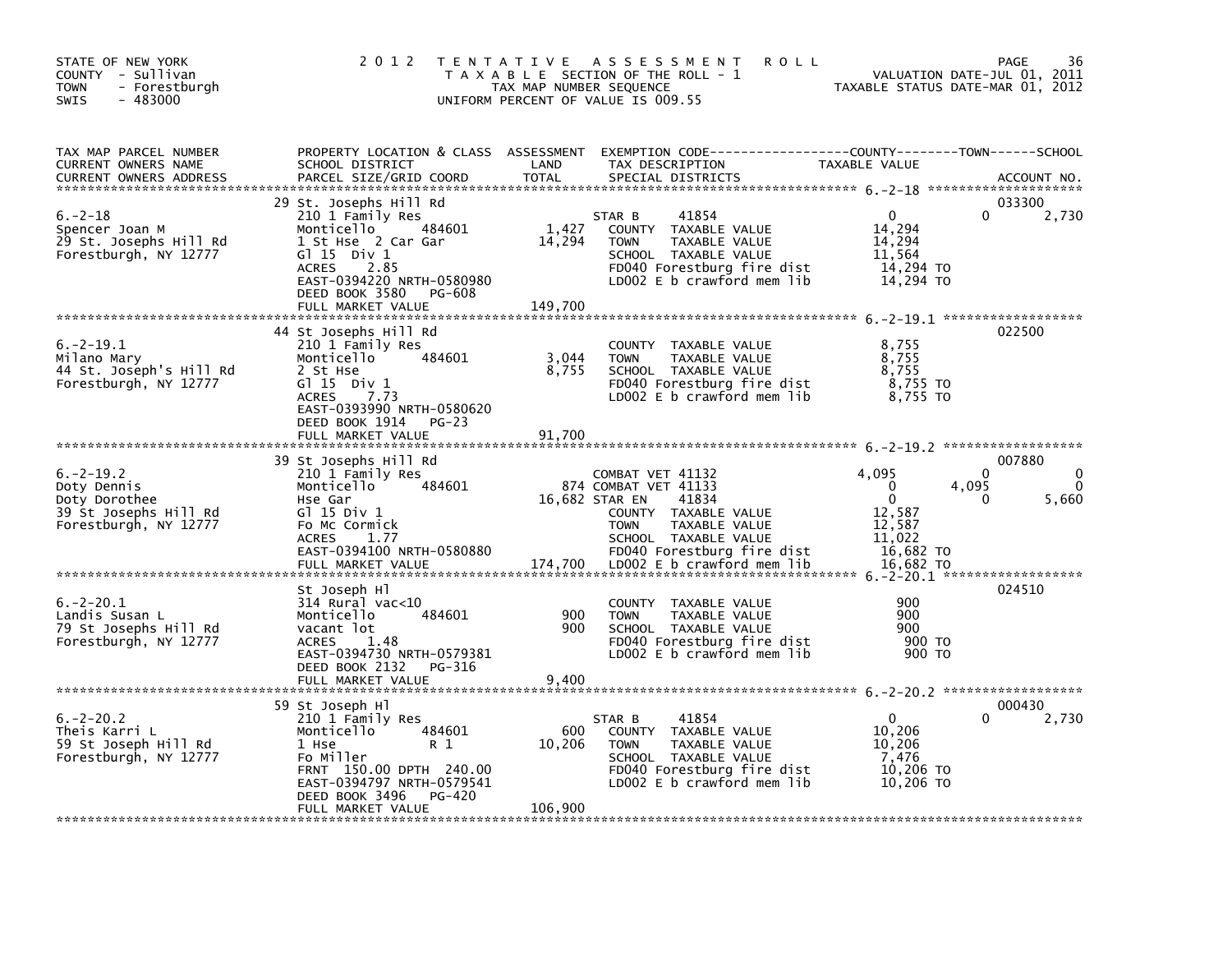| STATE OF NEW YORK<br>COUNTY - Sullivan<br>- Forestburgh<br>TOWN<br>$-483000$<br><b>SWIS</b>                                           | 2 0 1 2                                                                                                                                                                                         | T E N T A T I V E<br>TAX MAP NUMBER SEQUENCE | A S S E S S M E N T<br><b>ROLL</b><br>T A X A B L E SECTION OF THE ROLL - 1<br>UNIFORM PERCENT OF VALUE IS 009.55                                           | TAXABLE STATUS DATE-MAR 01, 2012                                     | PAGE<br>VALUATION DATE-JUL 01, 2011 | 37                                |
|---------------------------------------------------------------------------------------------------------------------------------------|-------------------------------------------------------------------------------------------------------------------------------------------------------------------------------------------------|----------------------------------------------|-------------------------------------------------------------------------------------------------------------------------------------------------------------|----------------------------------------------------------------------|-------------------------------------|-----------------------------------|
| TAX MAP PARCEL NUMBER<br>CURRENT OWNERS NAME<br><b>CURRENT OWNERS ADDRESS</b>                                                         | SCHOOL DISTRICT<br>PARCEL SIZE/GRID COORD                                                                                                                                                       | LAND<br><b>TOTAL</b>                         | PROPERTY LOCATION & CLASS ASSESSMENT EXEMPTION CODE---------------COUNTY-------TOWN-----SCHOOL<br>TAX DESCRIPTION<br>SPECIAL DISTRICTS                      | <b>TAXABLE VALUE</b>                                                 |                                     | ACCOUNT NO.                       |
| $6. -2 - 20.3$<br>Landis Michael J<br>Landis Susan L<br>79 St Joseph Hill Rd<br>Forestburgh, NY 12777                                 | 79 St Joseph Hill Rd<br>210 1 Family Res<br>484601<br>Monticello<br>house/garage<br>3.46 BANK0060806<br><b>ACRES</b><br>EAST-0393696 NRTH-0580053<br>DEED BOOK 3406 PG-448<br>FULL MARKET VALUE | 2,115<br>14,900<br>156,000                   | 41854<br>STAR B<br>COUNTY TAXABLE VALUE<br>TAXABLE VALUE<br><b>TOWN</b><br>SCHOOL TAXABLE VALUE<br>FD040 Forestburg fire dist<br>LD002 E b crawford mem lib | $\mathbf{0}$<br>14,900<br>14,900<br>12,170<br>14.900 TO<br>14,900 TO | 0                                   | 2,730                             |
| $6. -2 - 21$                                                                                                                          | 83 St Joseph<br>210 1 Family Res                                                                                                                                                                |                                              | $CW_15_VET/41161$                                                                                                                                           | 1,092                                                                | 024500<br>1,092                     | 0                                 |
| Parks Evelyn<br>83 St Josephs Hill Rd<br>Forestburgh, NY 12777-6218                                                                   | 484601<br>Monticello<br>FRNT 120.00 DPTH 470.00<br>EAST-0393500 NRTH-0579980<br>FULL MARKET VALUE                                                                                               | 14,934<br>156,400                            | 367 STAR EN<br>41834<br>COUNTY TAXABLE VALUE<br>TAXABLE VALUE<br><b>TOWN</b><br>SCHOOL TAXABLE VALUE<br>FD040 Forestburg fire dist                          | $\overline{0}$<br>13.842<br>13,842<br>9,274<br>14,934 TO             | 0                                   | 5,660                             |
|                                                                                                                                       |                                                                                                                                                                                                 |                                              | LD002 E b crawford mem lib                                                                                                                                  | 14,934 TO                                                            |                                     |                                   |
| $6. -2 - 23$<br>Parks Evelyn M<br>83 St. Joseph Hill Rd<br>Forestburgh, NY 12777                                                      | St Josephs Hill Rd<br>210 1 Family Res<br>Monticello<br>484601<br>1 St House<br>G $1$ 15 Div 1<br>ACRES 2.30<br>EAST-0393610 NRTH-0579800<br>DEED BOOK 2289<br>PG-074                           | 1.000<br>14,800                              | COUNTY TAXABLE VALUE<br>TAXABLE VALUE<br><b>TOWN</b><br>SCHOOL TAXABLE VALUE<br>FD040 Forestburg fire dist<br>LD002 E b crawford mem lib                    | 14,800<br>14,800<br>14.800<br>14,800 TO<br>14,800 TO                 | 009000                              |                                   |
|                                                                                                                                       | FULL MARKET VALUE                                                                                                                                                                               | 155,000                                      |                                                                                                                                                             |                                                                      |                                     |                                   |
| $6. -2 - 24$                                                                                                                          | 95 St Josephs Hill Rd                                                                                                                                                                           |                                              | 41854                                                                                                                                                       | $\mathbf{0}$                                                         | 006800<br>$\Omega$                  |                                   |
| Gregory Karen<br>Rupp Frank<br>95 St Josephs Hill Rd<br>Forestburgh, NY 12777-6218                                                    | 210 1 Family Res<br>Monticello<br>484601<br>1 St House<br>G $1$ 15 Div 1 R1<br>1.80<br><b>ACRES</b><br>EAST-0393570 NRTH-0579680<br>DEED BOOK 1383 PG-183<br>FULL MARKET VALUE                  | 880<br>8,635<br>90,400                       | STAR B<br>COUNTY TAXABLE VALUE<br>TAXABLE VALUE<br><b>TOWN</b><br>SCHOOL TAXABLE VALUE<br>FD040 Forestburg fire dist<br>LD002 E b crawford mem lib          | 8,635<br>8.635<br>5.905<br>8,635 TO<br>8,635 TO                      |                                     | 2,730                             |
|                                                                                                                                       |                                                                                                                                                                                                 |                                              |                                                                                                                                                             |                                                                      |                                     |                                   |
| $6. -2 - 25$<br>Powaltz Debbie Waltzer<br>Powaltz Daniel<br>Minnie & Morris Berger<br>101 St Josephs Hill Rd<br>Forestburgh, NY 12777 | 101 St Josephs Hill Rd<br>210 1 Family Res<br>484601<br>Monticello<br><b>ACRES</b><br>4.00<br>EAST-0393630 NRTH-0579470<br>DEED BOOK 1217<br>PG-00163<br>FULL MARKET VALUE                      | 14,682 STAR B<br>153,700                     | 41122<br>WAR VET<br>2,445 WAR VET<br>41123<br>41854<br>COUNTY TAXABLE VALUE<br><b>TOWN</b><br>TAXABLE VALUE<br>SCHOOL TAXABLE VALUE                         | 2,202<br>$\mathbf 0$<br>$\mathbf{0}$<br>12,480<br>12,480<br>11.952   | 036600<br>$\Omega$<br>2,202<br>o    | $\Omega$<br>$\mathbf{0}$<br>2,730 |
|                                                                                                                                       |                                                                                                                                                                                                 |                                              | FD040 Forestburg fire dist<br>LD002 $E$ b crawford mem $lib$                                                                                                | 14,682 TO<br>14,682 TO                                               |                                     |                                   |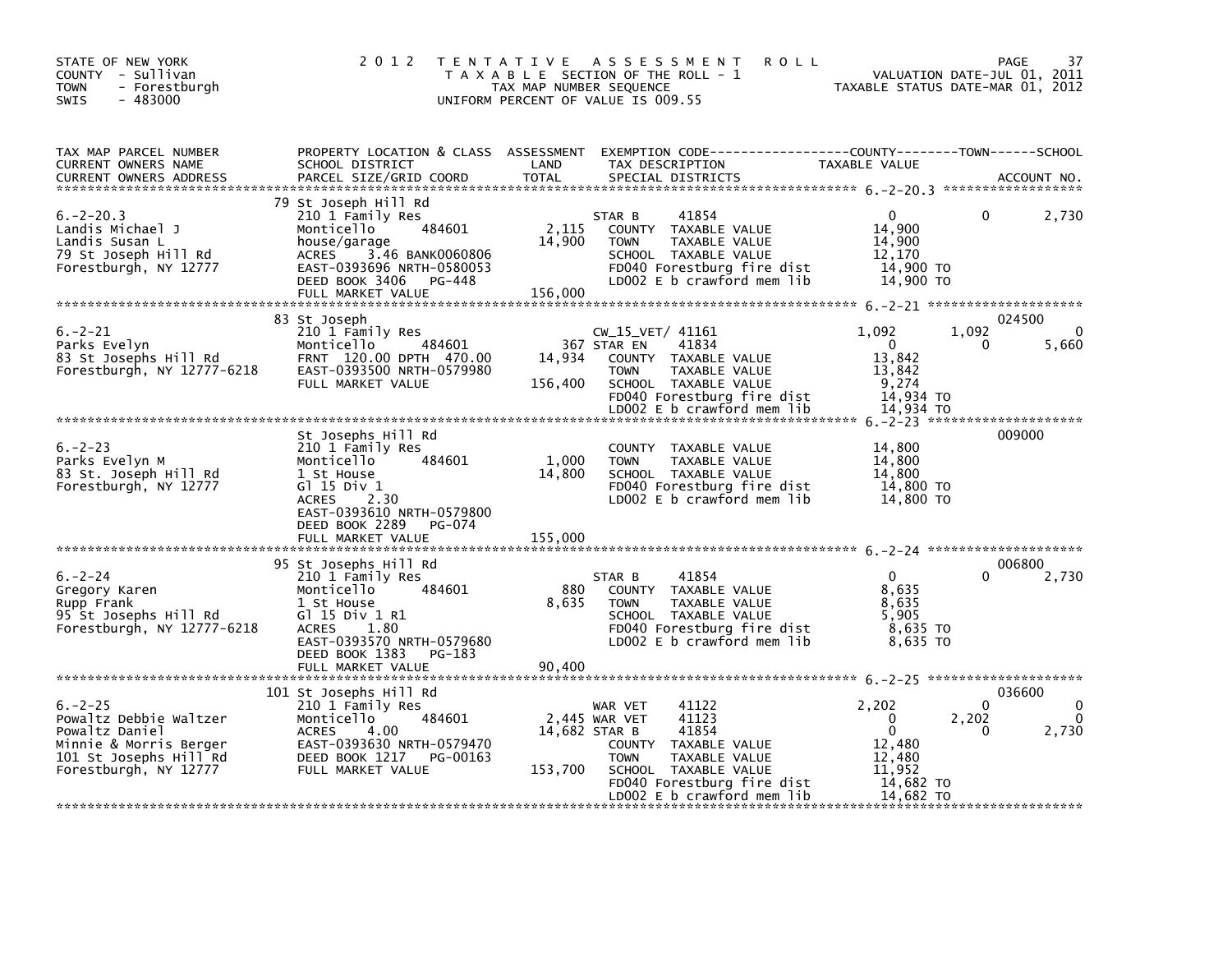| STATE OF NEW YORK<br>COUNTY - Sullivan<br><b>TOWN</b><br>- Forestburgh<br>$-483000$<br><b>SWIS</b>                    | 2012 TENTATIVE                                                                                                                                                                                     | TAX MAP NUMBER SEQUENCE    | ASSESSMENT<br><b>ROLL</b><br>T A X A B L E SECTION OF THE ROLL - 1<br>UNIFORM PERCENT OF VALUE IS 009.55                                                    | TAXABLE STATUS DATE-MAR 01, 2012                                     | 38<br>PAGE<br>VALUATION DATE-JUL 01, 2011 |
|-----------------------------------------------------------------------------------------------------------------------|----------------------------------------------------------------------------------------------------------------------------------------------------------------------------------------------------|----------------------------|-------------------------------------------------------------------------------------------------------------------------------------------------------------|----------------------------------------------------------------------|-------------------------------------------|
| TAX MAP PARCEL NUMBER<br>CURRENT OWNERS NAME                                                                          | PROPERTY LOCATION & CLASS ASSESSMENT<br>SCHOOL DISTRICT                                                                                                                                            | LAND                       | EXEMPTION        CODE-----------------COUNTY--------TOWN------SCHOOL<br>TAX DESCRIPTION                                                                     | TAXABLE VALUE                                                        |                                           |
| $6. -2 - 26.1$<br>Kursawe Connie<br>113 St Josephs Hill Rd<br>Forestburgh, NY 12777                                   | 113 St Josephs Hill Rd<br>210 1 Family Res<br>484601<br>Monticello<br>$G1$ 15 Div 1<br>2 St Hse<br>FRNT 100.00 DPTH 173.50                                                                         | 235<br>8.968               | 41854<br>STAR B<br>COUNTY TAXABLE VALUE<br>TAXABLE VALUE<br><b>TOWN</b><br>SCHOOL TAXABLE VALUE<br>FD040 Forestburg fire dist                               | $\Omega$<br>8,968<br>8,968<br>6,238<br>8,968 TO                      | 007900<br>$\Omega$<br>2,730               |
|                                                                                                                       | <b>BANKC130170</b><br>EAST-0393230 NRTH-0579350<br>DEED BOOK 3200<br>PG-408<br>FULL MARKET VALUE<br>105 St Joseph Hill Rd                                                                          | 93,900                     | LD002 E b crawford mem lib                                                                                                                                  | 8,968 TO                                                             | 032850                                    |
| $6. -2 - 26.2$<br>Silverstrim Living Trust<br>Nelson Silverstrim<br>105 St. Joseph's Hill Rd<br>Forestburgh, NY 12777 | 210 1 Family Res<br>Monticello<br>484601<br>1 St Hse Gar<br>$G$ ] 15 Div 1<br>Fo Doty<br>3.60<br><b>ACRES</b><br>EAST-0393380 NRTH-0579350<br>DEED BOOK 3275<br>$PG-20$                            | 1,030<br>10,474            | STAR B<br>41854<br>COUNTY TAXABLE VALUE<br><b>TOWN</b><br>TAXABLE VALUE<br>SCHOOL TAXABLE VALUE<br>FD040 Forestburg fire dist<br>LD002 E b crawford mem lib | $\Omega$<br>10,474<br>10,474<br>7,744<br>10,474 TO<br>10,474 TO      | 0<br>2,730                                |
|                                                                                                                       | FULL MARKET VALUE                                                                                                                                                                                  | 109,700                    |                                                                                                                                                             |                                                                      |                                           |
| $6. -2 - 27.1$<br>Gonzalez Ramon, Juan, Tomas<br>Attn: Gonzalez Ramon B<br>PO Box 370<br>Monticello, NY 12701-0370    | St Josephs Hl<br>$314$ Rural vac<10<br>Monticello<br>484601<br>$G1$ 15 Div 1<br>V19<br><b>ACRES</b><br>2.59<br>EAST-0393410 NRTH-0579150<br>DEED BOOK 1931                                         | 1,149<br>1,149             | COUNTY TAXABLE VALUE<br>TAXABLE VALUE<br><b>TOWN</b><br>SCHOOL TAXABLE VALUE<br>FD040 Forestburg fire dist<br>LD002 E b crawford mem lib                    | 1,149<br>1,149<br>1,149<br>1.149 TO<br>1.149 TO                      | 013100                                    |
|                                                                                                                       | PG-678<br>FULL MARKET VALUE                                                                                                                                                                        | 12,000                     |                                                                                                                                                             |                                                                      |                                           |
| $6. -2 - 27.2$<br>Gonzalez Ramon, Juan, Tomas<br>Attn: Gonzalez Ramon B<br>PO Box 370<br>Monticello, NY 12701-0370    | St Joseph Hl<br>210 1 Family Res<br>Monticello<br>484601<br>G1 15 Div 1<br>2 St House W/att.garages<br>3.48<br>ACRES<br>EAST-0393310 NRTH-0579030<br>DEED BOOK 1931<br>PG-678<br>FULL MARKET VALUE | 2,670<br>23,570<br>246,800 | 41854<br>STAR B<br>COUNTY TAXABLE VALUE<br><b>TOWN</b><br>TAXABLE VALUE<br>SCHOOL TAXABLE VALUE<br>FD040 Forestburg fire dist<br>LD002 E b crawford mem lib | $\mathbf{0}$<br>23,570<br>23,570<br>20,840<br>23.570 TO<br>23,570 TO | 013200<br>2,730<br>0                      |
|                                                                                                                       |                                                                                                                                                                                                    |                            |                                                                                                                                                             |                                                                      |                                           |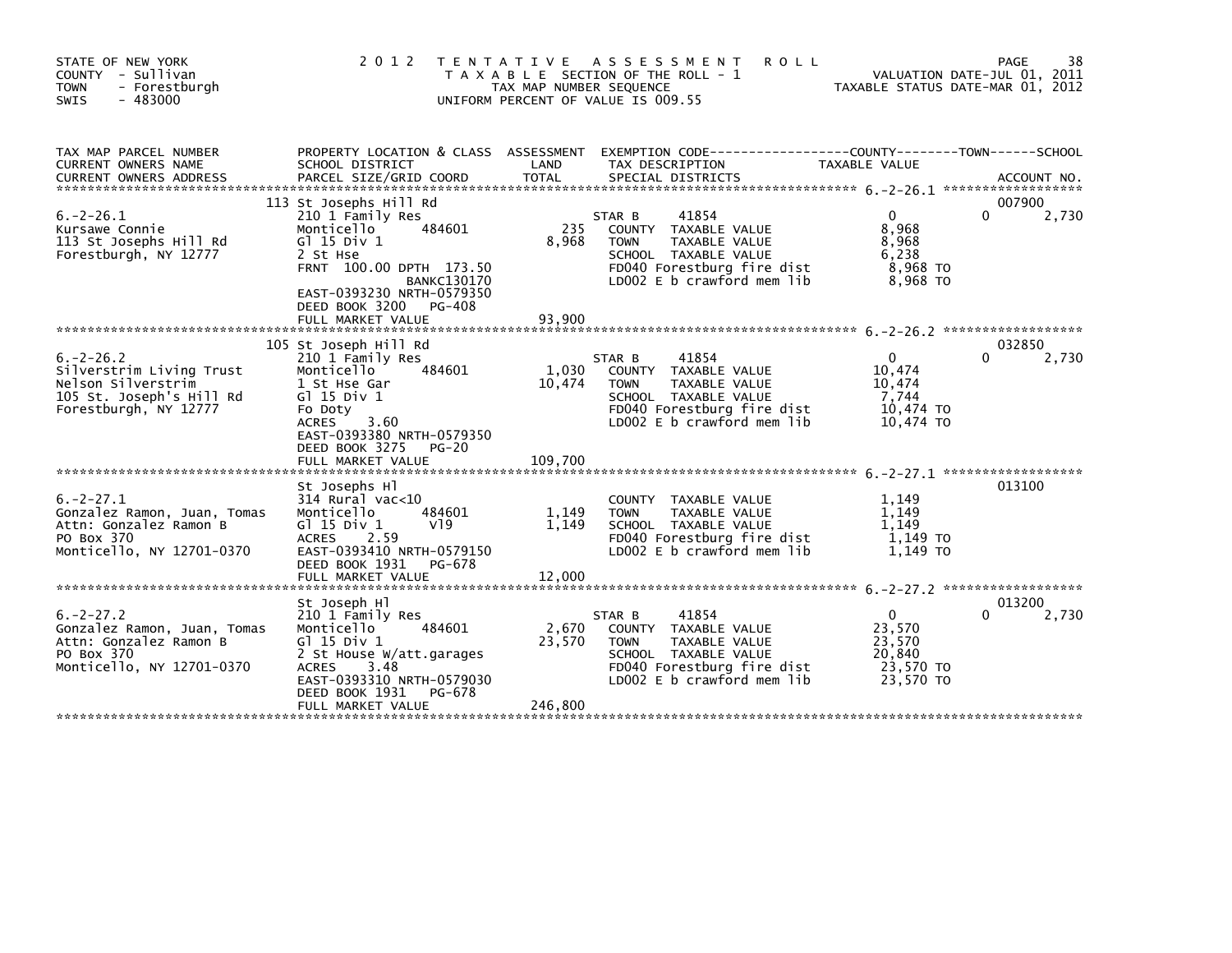| STATE OF NEW YORK<br>COUNTY - Sullivan<br><b>TOWN</b><br>- Forestburgh<br>$-483000$<br>SWIS                        | 2 0 1 2                                                                                                                                                                                                                     | TAX MAP NUMBER SEQUENCE    | TENTATIVE ASSESSMENT<br><b>ROLL</b><br>T A X A B L E SECTION OF THE ROLL - 1<br>UNIFORM PERCENT OF VALUE IS 009.55                                           | TAXABLE STATUS DATE-MAR 01, 2012                                     | 39<br><b>PAGE</b><br>VALUATION DATE-JUL 01, 2011 |
|--------------------------------------------------------------------------------------------------------------------|-----------------------------------------------------------------------------------------------------------------------------------------------------------------------------------------------------------------------------|----------------------------|--------------------------------------------------------------------------------------------------------------------------------------------------------------|----------------------------------------------------------------------|--------------------------------------------------|
| TAX MAP PARCEL NUMBER<br>CURRENT OWNERS NAME<br><b>CURRENT OWNERS ADDRESS</b>                                      | SCHOOL DISTRICT<br>PARCEL SIZE/GRID COORD                                                                                                                                                                                   | LAND<br><b>TOTAL</b>       | PROPERTY LOCATION & CLASS ASSESSMENT EXEMPTION CODE----------------COUNTY-------TOWN------SCHOOL<br>TAX DESCRIPTION<br>SPECIAL DISTRICTS                     | TAXABLE VALUE                                                        | ACCOUNT NO.                                      |
| $6. -2 - 28.1$<br>Gonzalez Ramon, Juan, Tomas<br>Attn: Gonzalez Ramon B<br>PO Box 370<br>Monticello, NY 12701-0370 | St Joseph Hl<br>314 Rural vac<10<br>484601<br>Monticello<br>G1 15 Div 1<br>3.06<br><b>ACRES</b><br>EAST-0393050 NRTH-0578740<br>DEED BOOK 1931 PG-678<br>FULL MARKET VALUE                                                  | 1,864<br>1,864<br>19,500   | COUNTY TAXABLE VALUE<br><b>TOWN</b><br>TAXABLE VALUE<br>SCHOOL TAXABLE VALUE<br>FD040 Forestburg fire dist<br>LD002 E b crawford mem lib                     | 1,864<br>1,864<br>1,864<br>1,864 TO<br>1,864 TO                      | 013220                                           |
| $6. -2 - 28.2$<br>Lipnitsky Elina<br>Millikhov Victor<br>48 Kings Pl<br>Brooklyn, NY 11223                         | St Joseph Hill Rd<br>417 Cottages<br>Monticello<br>484601<br>4-2 Apt Bung<br>2 St Hse Gar<br>Swimming Pool<br>3.99<br><b>ACRES</b><br>EAST-0392930 NRTH-0578460<br>DEED BOOK 3161<br>PG-311                                 | 3,585<br>19,100            | COUNTY TAXABLE VALUE<br>TAXABLE VALUE<br><b>TOWN</b><br>SCHOOL TAXABLE VALUE<br>FD040 Forestburg fire dist<br>LD002 E b crawford mem lib                     | 19,100<br>19,100<br>19,100<br>19,100 TO<br>19,100 TO                 | 018705                                           |
|                                                                                                                    | FULL MARKET VALUE                                                                                                                                                                                                           | 200,000                    |                                                                                                                                                              |                                                                      |                                                  |
| $6. -2 - 29$<br>Case Karen E<br>PO Box 141<br>Forestburgh, NY 12777                                                | St Josephs Rd<br>210 1 Family Res<br>Monticello<br>484601<br>Hse<br>$G1$ 15 Div 1<br><b>ACRES</b><br>8.60<br>EAST-0393650 NRTH-0578540<br>DEED BOOK 1990<br>PG-178                                                          | 5,153<br>20,244            | STAR EN<br>41834<br>COUNTY TAXABLE VALUE<br>TAXABLE VALUE<br><b>TOWN</b><br>SCHOOL TAXABLE VALUE<br>FD040 Forestburg fire dist<br>LD002 E b crawford mem lib | $\mathbf{0}$<br>20,244<br>20,244<br>14,584<br>20,244 TO<br>20,244 TO | 023150<br>5,660                                  |
|                                                                                                                    | FULL MARKET VALUE                                                                                                                                                                                                           | 212,000                    |                                                                                                                                                              |                                                                      |                                                  |
| $6. -2 - 30$<br>Kane Anthony<br>Kane Nancy<br>79 St Joseph's Rd<br>Forestburgh, NY 12777-6211                      | 79 St Josephs Rd<br>210 1 Family Res<br>484601<br>Monticello<br>1 St Hse 2 Car Gar<br>$G1 15$ Div $1$<br><b>ACRES</b><br>6.30<br>EAST-0394090 NRTH-0578920<br>FULL MARKET VALUE                                             | 3,478<br>23,200<br>242.900 | 41854<br>STAR B<br>COUNTY TAXABLE VALUE<br><b>TOWN</b><br>TAXABLE VALUE<br>SCHOOL TAXABLE VALUE<br>FD040 Forestburg fire dist<br>LD002 E b crawford mem lib  | 0<br>23,200<br>23,200<br>20,470<br>23,200 TO<br>23,200 TO            | 018650<br>2,730                                  |
| $6. -2 - 31$<br>Bernstein Leonard<br>Bernstein Harriet<br>PO Box 907<br>Monticello, NY 12701                       | 97 St Josephs Rd<br>210 1 Family Res<br>Monticello<br>484601<br>1 St Hse 2 Car Gar<br>G1 15 Div 1<br>Storage Building<br><b>ACRES</b><br>7.88<br>EAST-0394400 NRTH-0579150<br>DEED BOOK 2353<br>PG-381<br>FULL MARKET VALUE | 3,566<br>19,108<br>200,100 | 41854<br>STAR B<br>COUNTY TAXABLE VALUE<br><b>TOWN</b><br>TAXABLE VALUE<br>SCHOOL TAXABLE VALUE<br>FD040 Forestburg fire dist<br>LD002 E b crawford mem lib  | $\mathbf{0}$<br>19,108<br>19,108<br>16,378<br>19,108 TO<br>19,108 TO | 020450<br>$\Omega$<br>2,730                      |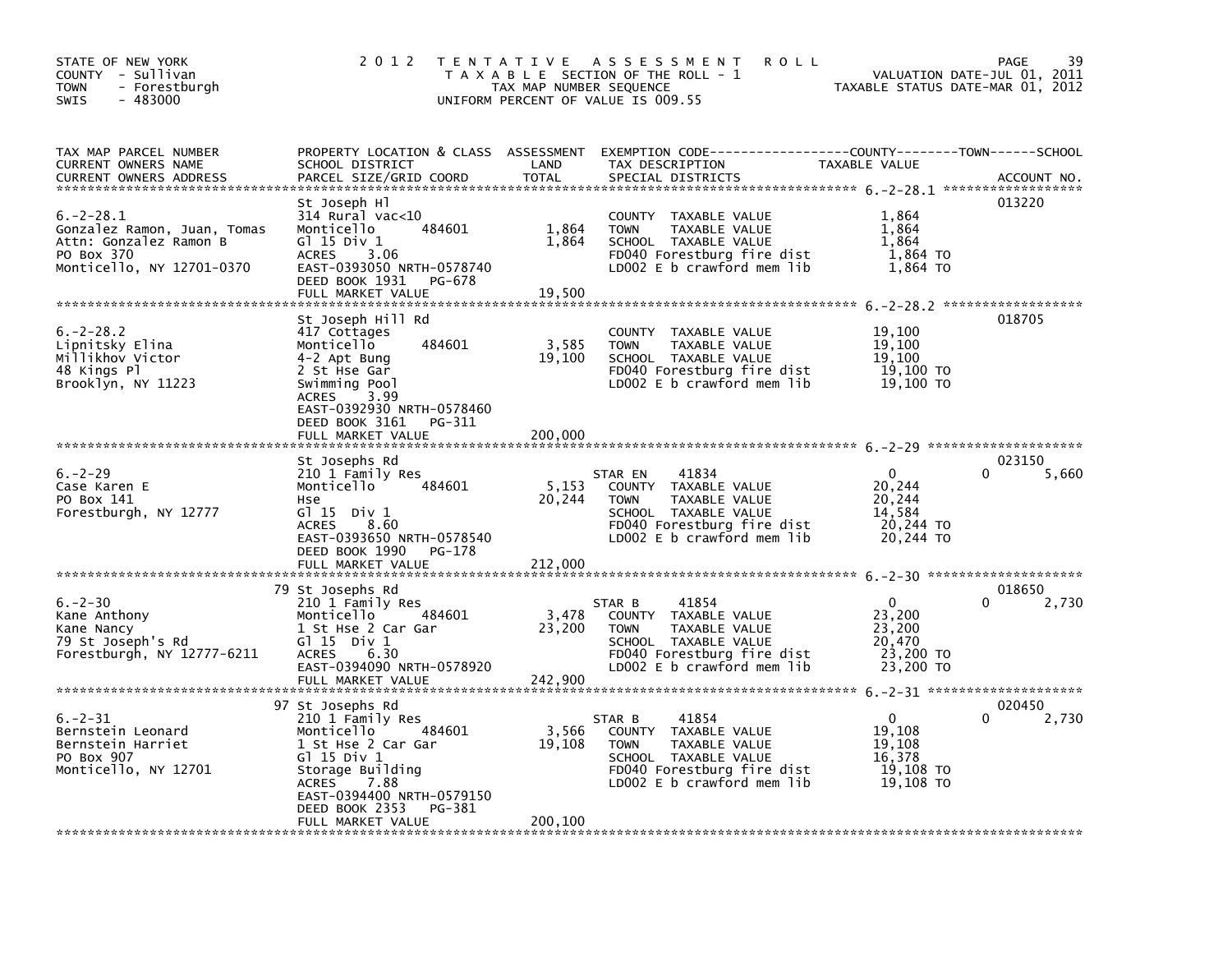| STATE OF NEW YORK<br>COUNTY - Sullivan<br>- Forestburgh<br>TOWN<br>$-483000$<br>SWIS                  | 2 0 1 2                                                                                                                                                                                                                   | TAX MAP NUMBER SEQUENCE        | TENTATIVE ASSESSMENT<br><b>ROLL</b><br>T A X A B L E SECTION OF THE ROLL - 1<br>UNIFORM PERCENT OF VALUE IS 009.55                                          | TAXABLE STATUS DATE-MAR 01, 2012                          | 40<br>PAGE<br>VALUATION DATE-JUL 01, 2011 |
|-------------------------------------------------------------------------------------------------------|---------------------------------------------------------------------------------------------------------------------------------------------------------------------------------------------------------------------------|--------------------------------|-------------------------------------------------------------------------------------------------------------------------------------------------------------|-----------------------------------------------------------|-------------------------------------------|
| TAX MAP PARCEL NUMBER<br>CURRENT OWNERS NAME<br><b>CURRENT OWNERS ADDRESS</b>                         | SCHOOL DISTRICT<br>PARCEL SIZE/GRID COORD                                                                                                                                                                                 | LAND<br><b>TOTAL</b>           | PROPERTY LOCATION & CLASS ASSESSMENT EXEMPTION CODE---------------COUNTY-------TOWN-----SCHOOL<br>TAX DESCRIPTION<br>SPECIAL DISTRICTS                      | TAXABLE VALUE                                             | ACCOUNT NO.                               |
| $6. -2 - 32$<br>Turick Louis<br>23 Waverly Ave<br>Monticello, NY 12701                                | State Route 42<br>411 Apartment<br>484601<br>Monticello<br>2 St Bldg<br>1.60<br><b>ACRES</b><br>EAST-0392670 NRTH-0578210<br>DEED BOOK 3603<br>PG-694<br>FULL MARKET VALUE                                                | 2,164<br>22,300<br>233,500     | COUNTY TAXABLE VALUE<br><b>TOWN</b><br>TAXABLE VALUE<br>SCHOOL TAXABLE VALUE<br>FD040 Forestburg fire dist<br>LD002 $E$ b crawford mem $lib$                | 22,300<br>22,300<br>22,300<br>22,300 TO<br>22,300 TO      | 000210                                    |
| $6. -2 - 33$<br>Klein Kenneth C<br>Klein Elizabeth<br>14 St Joseph's Rd<br>Forestburgh, NY 12777-6209 | 14 St Josephs Rd<br>210 1 Family Res<br>Monticello<br>484601<br>2 St House Breeze Wy<br>2 Car Garage<br>G1 15 Div 1 R1<br>4.33<br><b>ACRES</b><br>EAST-0393020 NRTH-0577970<br>DEED BOOK 1384<br>PG-700                   | 3,400<br>20,500                | 41854<br>STAR B<br>COUNTY TAXABLE VALUE<br><b>TOWN</b><br>TAXABLE VALUE<br>SCHOOL TAXABLE VALUE<br>FD040 Forestburg fire dist<br>LD002 E b crawford mem lib | 0<br>20,500<br>20,500<br>17,770<br>20,500 TO<br>20,500 TO | 019700<br>2,730<br>0                      |
| $6. -2 - 34$<br>Klein Kenneth C<br>Klein Elizabeth<br>14 St Joseph's Rd<br>Forestburgh, NY 12777-6209 | FULL MARKET VALUE<br>St Josephs Rd<br>314 Rural vac<10<br>484601<br>Monticello<br>G $1$ 15 Div 1<br>50.00 DPTH 200.00<br><b>FRNT</b><br>EAST-0393230 NRTH-0578240<br>DEED BOOK 1384<br><b>PG-700</b><br>FULL MARKET VALUE | 214,700<br>141<br>141<br>1,500 | COUNTY TAXABLE VALUE<br><b>TOWN</b><br>TAXABLE VALUE<br>SCHOOL TAXABLE VALUE<br>FD040 Forestburg fire dist<br>LD002 E b crawford mem lib                    | 141<br>141<br>141<br>141 TO<br>141 TO                     | 019800                                    |
| $6. -2 - 35$<br>Klein Kenneth C<br>Klein Elizabeth<br>14 St Joseph's Rd<br>Forestburgh, NY 12777-6209 | St Josephs Rd<br>322 Rural vac>10<br>Monticello<br>484601<br>Wild Land<br>G1 15 Div 1 Pf 14<br>ACRES 18.82<br>EAST-0393690 NRTH-0577870<br>DEED BOOK 1384<br>PG-700<br>FULL MARKET VALUE                                  | 5,091<br>5.091<br>53,300       | <b>COUNTY</b><br>TAXABLE VALUE<br>TAXABLE VALUE<br><b>TOWN</b><br>SCHOOL TAXABLE VALUE<br>FD040 Forestburg fire dist<br>LD002 $E$ b crawford mem lib        | 5,091<br>5,091<br>5.091<br>$5,091$ TO<br>5,091 TO         | 019600                                    |
| $6. -2 - 36.1$<br>Republic Lake Joseph LLC<br>Ben Nehmadi<br>630 First Ave Ste 1<br>NY, NY 10016      | Lake Joseph<br>$322$ Rural vac $>10$ - ASSOC<br>Monticello<br>484601<br>Vacant Land<br>Fo $6.-2-36$<br>ACRES 442.94<br>EAST-0397040 NRTH-0578519<br>DEED BOOK 3637<br>PG-156<br>FULL MARKET VALUE                         | 60,038<br>60,038<br>628,700    | COUNTY TAXABLE VALUE<br><b>TOWN</b><br>TAXABLE VALUE<br>SCHOOL TAXABLE VALUE<br>FD040 Forestburg fire dist<br>LD002 E b crawford mem lib                    | 60,038<br>60,038<br>60.038<br>60,038 TO<br>60,038 TO      |                                           |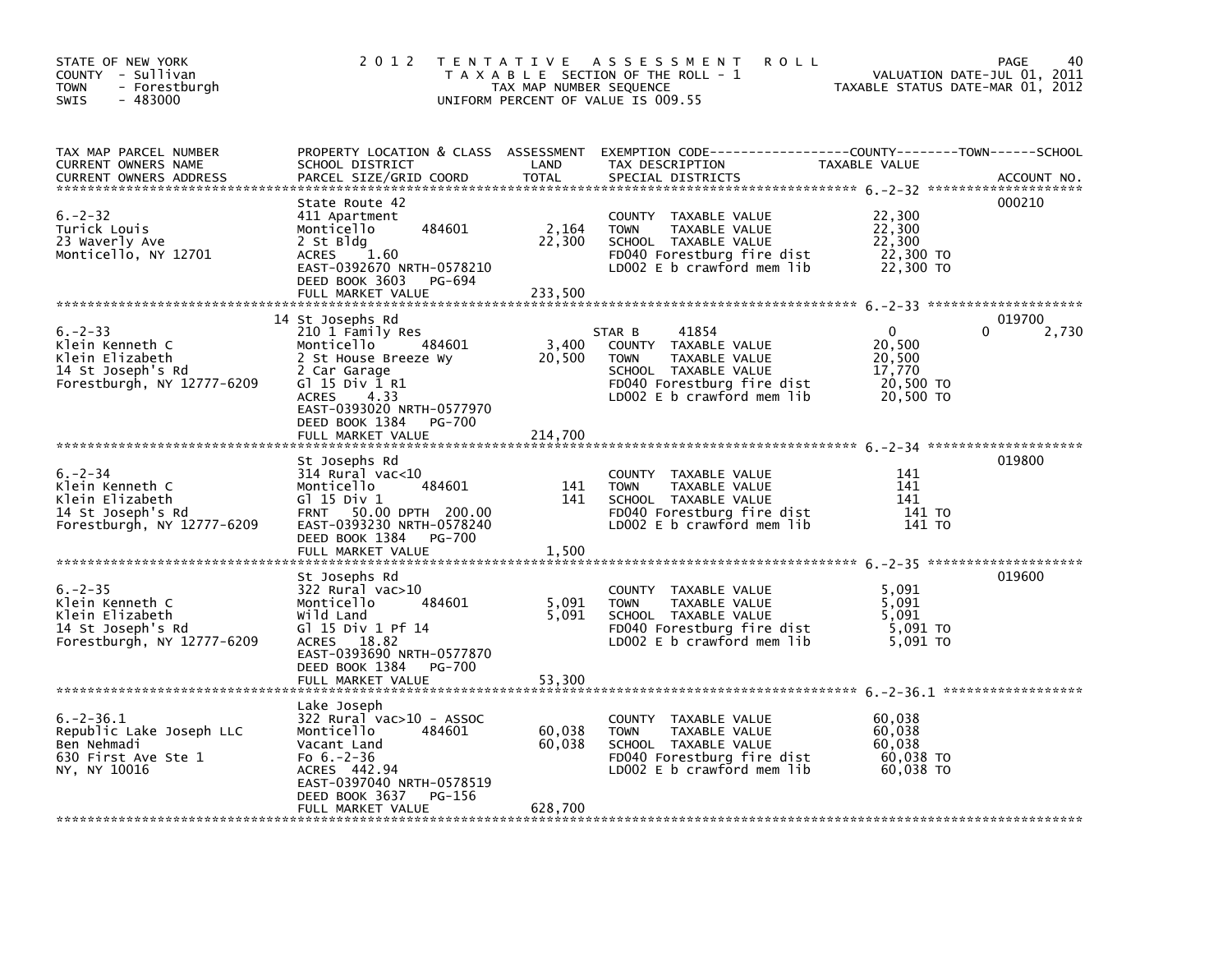| STATE OF NEW YORK<br>COUNTY - Sullivan<br><b>TOWN</b><br>- Forestburgh<br>$-483000$<br>SWIS              | 2 0 1 2                                                                                                                                                                                                          | TAX MAP NUMBER SEQUENCE       | TENTATIVE ASSESSMENT<br><b>ROLL</b><br>T A X A B L E SECTION OF THE ROLL - 1<br>UNIFORM PERCENT OF VALUE IS 009.55                       | PAGE<br>41<br>VALUATION DATE-JUL 01, 2011<br>TAXABLE STATUS DATE-MAR 01, 2012                                                    |
|----------------------------------------------------------------------------------------------------------|------------------------------------------------------------------------------------------------------------------------------------------------------------------------------------------------------------------|-------------------------------|------------------------------------------------------------------------------------------------------------------------------------------|----------------------------------------------------------------------------------------------------------------------------------|
| TAX MAP PARCEL NUMBER<br>CURRENT OWNERS NAME<br><b>CURRENT OWNERS ADDRESS</b>                            | SCHOOL DISTRICT<br>PARCEL SIZE/GRID COORD                                                                                                                                                                        | LAND<br><b>TOTAL</b>          | TAX DESCRIPTION<br>SPECIAL DISTRICTS                                                                                                     | PROPERTY LOCATION & CLASS ASSESSMENT EXEMPTION CODE----------------COUNTY-------TOWN------SCHOOL<br>TAXABLE VALUE<br>ACCOUNT NO. |
| $6. -2 - 36.2$<br>Weinger Properties LLC<br>Ivan Weinger<br>162 St. Joseph's Rd<br>Forestburgh, NY 12777 | 172 St. Joseph's Rd<br>418 Inn/lodge<br>Monticello<br>484601<br>Main House, carriage House<br>Barn w/apt, Cottages,<br>ACRES 19.89<br>EAST-0395366 NRTH-0578570<br>DEED BOOK 3642<br>PG-287<br>FULL MARKET VALUE | 10,758<br>116,200<br>1216,800 | COUNTY TAXABLE VALUE<br><b>TOWN</b><br>TAXABLE VALUE<br>SCHOOL TAXABLE VALUE<br>FD040 Forestburg fire dist<br>LD002 E b crawford mem lib | 116,200<br>116,200<br>116,200<br>116,200 TO<br>116,200 TO                                                                        |
| $6. -2 - 36.3$<br>Frank Brian<br>2545 Beverly Ave<br>Merrick, NY 11566                                   | Lake Joseph<br>314 Rural vac<10 - WFASOC<br>Monticello<br>484601<br>Lot $#1$<br>FRNT 109.00 DPTH 189.00<br>EAST-0395953 NRTH-0580229<br>DEED BOOK 2713 PG-3<br>FULL MARKET VALUE                                 | 14,422<br>14,422<br>151,000   | COUNTY TAXABLE VALUE<br>TAXABLE VALUE<br><b>TOWN</b><br>SCHOOL TAXABLE VALUE<br>FD040 Forestburg fire dist<br>LD002 E b crawford mem lib | 14,422<br>14,422<br>14,422<br>14,422 TO<br>14,422 TO                                                                             |
| $6. -2 - 36.4$<br>Burinescu Kevin<br>Burinescu Trisha<br>415 Grace Church St<br>Rye, NY 10580            | 4 Lena Rd<br>210 1 Family Res - WFASOC<br>Monticello<br>484601<br>Lot $# 2$<br>house/garage<br>FRNT 82.00 DPTH 370.00<br>EAST-0396083 NRTH-0580337<br>DEED BOOK 2580 PG-534                                      | 10,301<br>56,100              | COUNTY TAXABLE VALUE<br><b>TOWN</b><br>TAXABLE VALUE<br>SCHOOL TAXABLE VALUE<br>FD040 Forestburg fire dist<br>LD002 E b crawford mem lib | 56,100<br>56,100<br>56,100<br>56,100 TO<br>56,100 TO                                                                             |
| $6. -2 - 36.5$<br>Sulaymanov Leonard<br>517 2nd St<br>Brooklyn, NY 11215                                 | Lake Joseph<br>314 Rural vac<10 - WFASOC<br>Monticello<br>484601<br>FRNT 91.00 DPTH 306.00<br>EAST-0396079 NRTH-0580443<br>DEED BOOK 3586 PG-402<br>FULL MARKET VALUE                                            | 6,250<br>6,250<br>65,400      | COUNTY TAXABLE VALUE<br><b>TOWN</b><br>TAXABLE VALUE<br>SCHOOL TAXABLE VALUE<br>FD040 Forestburg fire dist<br>LD002 E b crawford mem lib | 6,250<br>6,250<br>6,250<br>6,250 TO<br>6,250 TO                                                                                  |
| $6. -2 - 36.6$<br>Nadler Joseph<br>Nadler Sheila<br>55 Eugene Dr<br>Montville, NJ 07045                  | 8 Lena Rd<br>210 1 Family Res - WFASOC<br>Monticello<br>484601<br>Lake Front House<br>96.00 DPTH 284.00<br><b>FRNT</b><br>EAST-0396078 NRTH-0580546<br>DEED BOOK 2644<br>PG-54<br>FULL MARKET VALUE              | 6,593<br>39,133<br>409,800    | COUNTY TAXABLE VALUE<br>TOWN<br>TAXABLE VALUE<br>SCHOOL TAXABLE VALUE<br>FD040 Forestburg fire dist<br>LD002 E b crawford mem lib        | 39,133<br>39,133<br>39,133<br>39,133 TO<br>39,133 TO                                                                             |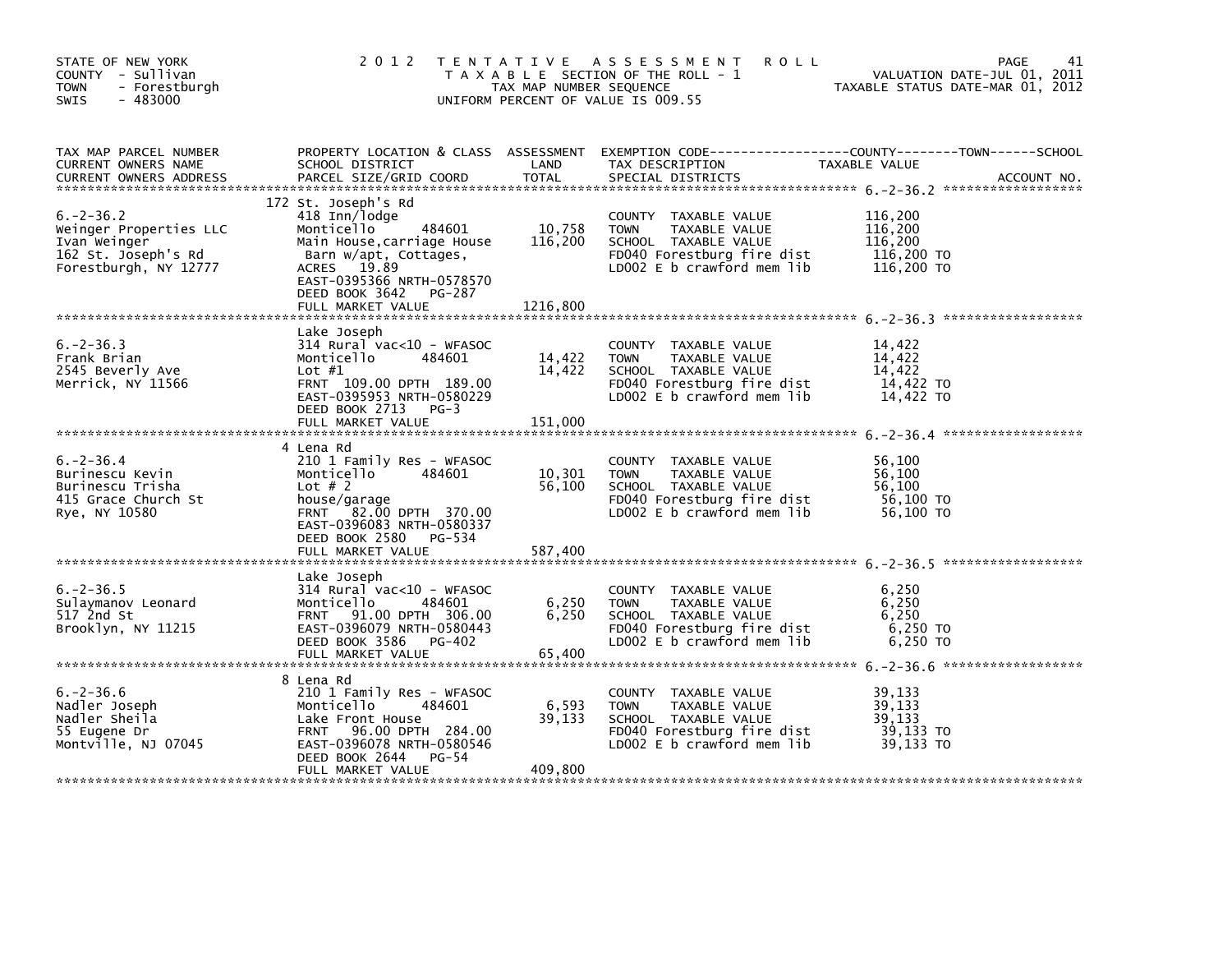| STATE OF NEW YORK<br>COUNTY - Sullivan<br>- Forestburgh<br><b>TOWN</b><br>$-483000$<br><b>SWIS</b>   | 2 0 1 2                                                                                                                                                                                                            | TAX MAP NUMBER SEQUENCE    | <b>ROLL</b><br>TENTATIVE ASSESSMENT<br>T A X A B L E SECTION OF THE ROLL - 1<br>UNIFORM PERCENT OF VALUE IS 009.55                                                                                               | TAXABLE STATUS DATE-MAR 01, 2012                                                             | 42<br>PAGE<br>VALUATION DATE-JUL 01, 2011 |
|------------------------------------------------------------------------------------------------------|--------------------------------------------------------------------------------------------------------------------------------------------------------------------------------------------------------------------|----------------------------|------------------------------------------------------------------------------------------------------------------------------------------------------------------------------------------------------------------|----------------------------------------------------------------------------------------------|-------------------------------------------|
| TAX MAP PARCEL NUMBER<br>CURRENT OWNERS NAME<br><b>CURRENT OWNERS ADDRESS</b>                        | PROPERTY LOCATION & CLASS ASSESSMENT<br>SCHOOL DISTRICT<br>PARCEL SIZE/GRID COORD                                                                                                                                  | LAND<br><b>TOTAL</b>       | EXEMPTION CODE-----------------COUNTY-------TOWN------SCHOOL<br>TAX DESCRIPTION<br>SPECIAL DISTRICTS                                                                                                             | TAXABLE VALUE                                                                                | ACCOUNT NO.                               |
| $6. -2 - 36.7$<br>Gorschman Lera<br>10 Lena Rd<br>Forestburgh, NY 12777                              | 10 Lena Rd<br>210 1 Family Res - WFASOC<br>484601<br>Monticello<br>Lot 5<br>House<br>FRNT 104.00 DPTH 266.00<br><b>ACRES</b><br>0.64<br>EAST-0396074 NRTH-0580662<br>DEED BOOK 3362<br>PG-664<br>FULL MARKET VALUE | 456,100                    | COMBAT VET 41132<br>7,142 COMBAT VET 41133<br>43,555 STAR B<br>41854<br>COUNTY TAXABLE VALUE<br>TAXABLE VALUE<br><b>TOWN</b><br>SCHOOL TAXABLE VALUE<br>FD040 Forestburg fire dist<br>LD002 E b crawford mem lib | 4.095<br>$\mathbf{0}$<br>$\mathbf 0$<br>39,460<br>39,460<br>40,825<br>43,555 TO<br>43,555 TO | 0<br>4,095<br>2,730<br>0                  |
| $6. -2 - 36.8$<br>Yee Jay<br>Yee Lena<br>1 Haynes Ave<br>Dobbs Ferry, NY 10522                       | 12 Lena Rd<br>210 1 Family Res - WFASOC<br>Monticello<br>484601<br>House<br>94.00 DPTH 266.64<br><b>FRNT</b><br>EAST-0396091 NRTH-0580770<br>DEED BOOK 1324<br>PG-167<br>FULL MARKET VALUE                         | 6,456<br>35,052<br>367,000 | COUNTY TAXABLE VALUE<br>TAXABLE VALUE<br><b>TOWN</b><br>SCHOOL TAXABLE VALUE<br>FD040 Forestburg fire dist<br>LD002 $E$ b crawford mem $lib$                                                                     | 35,052<br>35,052<br>35,052<br>35,052 TO<br>35,052 TO                                         |                                           |
| $6. -2 - 36.9$<br>Kemp Bruce<br>Kemp Barbara<br>363 Grosvenor St<br>Douglas Manor, NY 11363          | Lake Joseph<br>210 1 Family Res - WFASOC<br>Monticello<br>484601<br>Lot $#7$<br>FRNT 113.00 DPTH 244.00<br><b>BANKN140687</b><br>EAST-0396101 NRTH-0580893<br>DEED BOOK 2899<br><b>PG-90</b><br>FULL MARKET VALUE  | 7,554<br>30,942<br>324,000 | COUNTY TAXABLE VALUE<br><b>TOWN</b><br>TAXABLE VALUE<br>SCHOOL TAXABLE VALUE<br>FD040 Forestburg fire dist<br>LD002 E b crawford mem lib                                                                         | 30,942<br>30,942<br>30,942<br>30,942 TO<br>30,942 TO                                         |                                           |
| $6. -2 - 36.10$<br>Tan Edward<br>Tan Mary<br>477– 14th St<br>Brooklyn, NY 11215                      | Lake Joseph<br>210 1 Family Res - WFASOC<br>Monticello<br>484601<br>House<br>FRNT 116.81 DPTH 238.00<br>EAST-0396139 NRTH-0581009<br>DEED BOOK 1242 PG-00128<br>FULL MARKET VALUE                                  | 7,898<br>26,984<br>282,600 | COUNTY TAXABLE VALUE<br><b>TOWN</b><br>TAXABLE VALUE<br>SCHOOL TAXABLE VALUE<br>FD040 Forestburg fire dist<br>LD002 E b crawford mem lib                                                                         | 26,984<br>26,984<br>26,984<br>26,984 TO<br>26,984 ТО                                         |                                           |
| $6. -2 - 36.11$<br>Blabey Eugene H II<br>Blabey Shirley R<br>PO Box 92<br>Forestburgh, NY 12777-0092 | Lake Joseph<br>210 1 Family Res - WFASOC<br>Monticello<br>484601<br>99.00 DPTH 259.00<br><b>FRNT</b><br>EAST-0396166 NRTH-0581117<br>DEED BOOK 1303<br>PG-287<br>FULL MARKET VALUE                                 | 6,799<br>39,082<br>409,200 | 41854<br>STAR B<br>COUNTY TAXABLE VALUE<br><b>TOWN</b><br>TAXABLE VALUE<br>SCHOOL TAXABLE VALUE<br>FD040 Forestburg fire dist<br>LD002 E b crawford mem lib                                                      | $\Omega$<br>39,082<br>39,082<br>36,352<br>39,082 TO<br>39,082 TO                             | 0<br>2,730                                |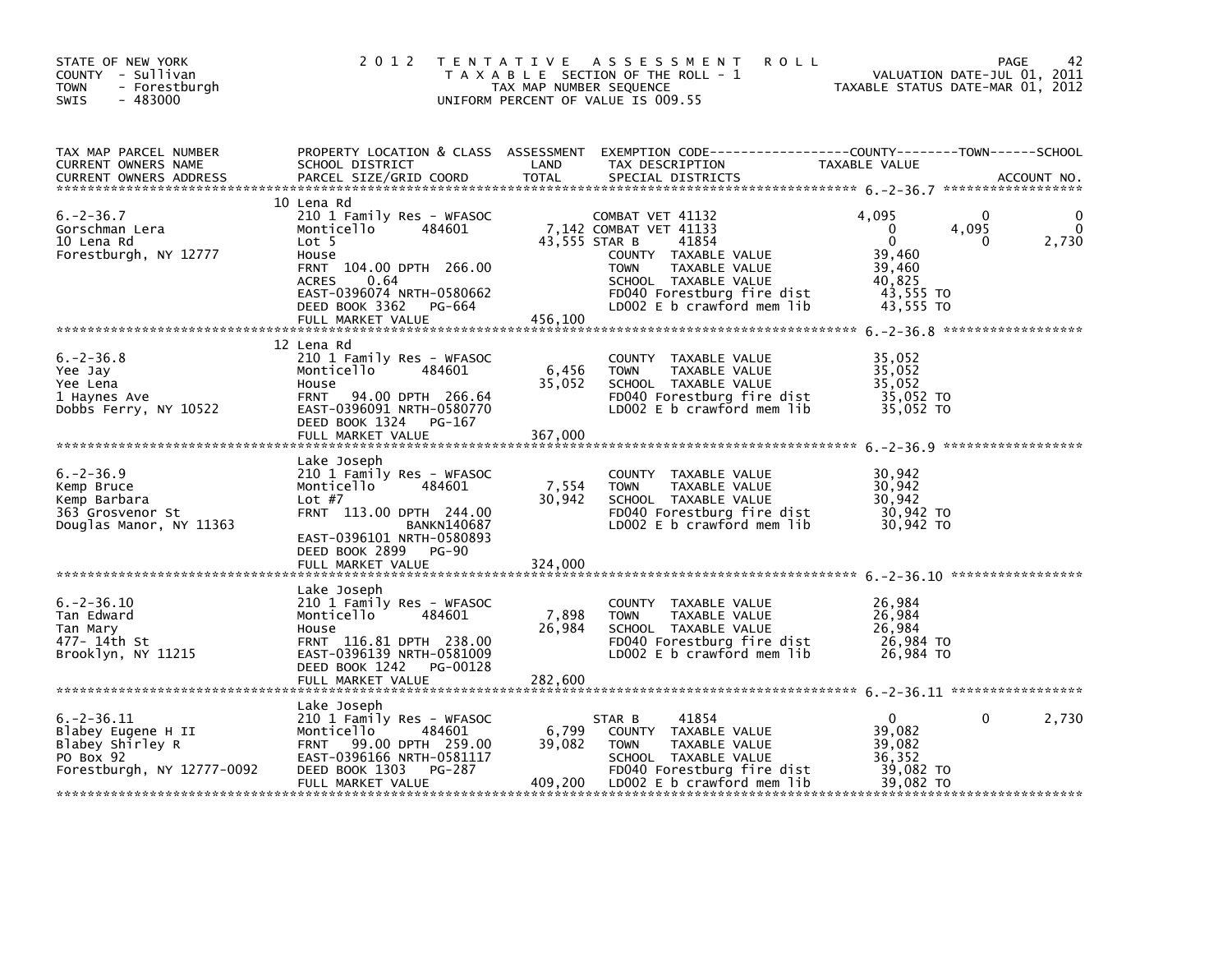| STATE OF NEW YORK<br>COUNTY - Sullivan<br><b>TOWN</b><br>- Forestburgh<br><b>SWIS</b><br>- 483000              | 2 0 1 2                                                                                                                                                                                                                      | T E N T A T I V E<br>TAX MAP NUMBER SEQUENCE | A S S E S S M E N T<br><b>ROLL</b><br>T A X A B L E SECTION OF THE ROLL - 1<br>UNIFORM PERCENT OF VALUE IS 009.55                                             | TAXABLE STATUS DATE-MAR 01, 2012                                     | 43<br>PAGE<br>VALUATION DATE-JUL 01, 2011 |
|----------------------------------------------------------------------------------------------------------------|------------------------------------------------------------------------------------------------------------------------------------------------------------------------------------------------------------------------------|----------------------------------------------|---------------------------------------------------------------------------------------------------------------------------------------------------------------|----------------------------------------------------------------------|-------------------------------------------|
| TAX MAP PARCEL NUMBER<br>CURRENT OWNERS NAME<br><b>CURRENT OWNERS ADDRESS</b>                                  | PROPERTY LOCATION & CLASS ASSESSMENT<br>SCHOOL DISTRICT<br>PARCEL SIZE/GRID COORD                                                                                                                                            | LAND<br><b>TOTAL</b>                         | EXEMPTION CODE-----------------COUNTY-------TOWN------SCHOOL<br>TAX DESCRIPTION<br>SPECIAL DISTRICTS                                                          | TAXABLE VALUE                                                        | ACCOUNT NO.                               |
| $6. -2 - 36.12$<br>Kupfer Corey D<br>26 Lena Rd<br>Forestburgh, NY 12777                                       | 26 Lena Rd<br>210 1 Family Res - WFASOC<br>484601<br>Monticello<br>Lot 10 House<br>FRNT 124.90 DPTH 259.10<br>0.74 BANKC030982<br><b>ACRES</b><br>EAST-0396177 NRTH-0581224<br>DEED BOOK 2222<br>PG-335<br>FULL MARKET VALUE | 6,868<br>30,813<br>322,600                   | 41854<br>STAR B<br>COUNTY TAXABLE VALUE<br><b>TOWN</b><br>TAXABLE VALUE<br>SCHOOL TAXABLE VALUE<br>FD040 Forestburg fire dist<br>LD002 $E$ b crawford mem lib | $\Omega$<br>30,813<br>30,813<br>28,083<br>30,813 TO<br>30,813 TO     | 2,730<br>0                                |
|                                                                                                                |                                                                                                                                                                                                                              |                                              |                                                                                                                                                               |                                                                      |                                           |
| $6. -2 - 36.13$<br>Mancuso Vincent<br>30 Lena Rd<br>Forestburgh, NY 12777                                      | 30 Lena Rd<br>210 1 Family Res - WFASOC<br>Monticello<br>484601<br>House<br>FRNT 100.00 DPTH 215.52<br>EAST-0396200 NRTH-0581333<br>DEED BOOK 2024<br>PG-125<br>FULL MARKET VALUE                                            | 7,211<br>31,725<br>332,200                   | 41854<br>STAR B<br>COUNTY TAXABLE VALUE<br>TAXABLE VALUE<br><b>TOWN</b><br>SCHOOL TAXABLE VALUE<br>FD040 Forestburg fire dist<br>LD002 E b crawford mem lib   | $\mathbf{0}$<br>31.725<br>31,725<br>28,995<br>31,725 TO<br>31,725 TO | 2,730<br>0                                |
|                                                                                                                | Lake Joseph                                                                                                                                                                                                                  |                                              |                                                                                                                                                               |                                                                      |                                           |
| $6. -2 - 36.14$<br>32 Lena LLC<br>Santo Borsellino<br>33 Rolling Meadow Ln<br>Pound Ridge, NY 10576            | 210 1 Family Res - WFASOC<br>Monticello<br>484601<br>House<br>Lot $#12$<br><b>FRNT</b><br>92.00 DPTH 242.00<br><b>BANKC080007</b><br>EAST-0396235 NRTH-0581436<br>DEED BOOK 2958<br>PG-389                                   | 6,318<br>38,900                              | COUNTY TAXABLE VALUE<br><b>TOWN</b><br>TAXABLE VALUE<br>SCHOOL TAXABLE VALUE<br>FD040 Forestburg fire dist<br>LDOO2 E b crawford mem lib                      | 38,900<br>38,900<br>38,900<br>38,900 TO<br>38,900 TO                 |                                           |
|                                                                                                                | FULL MARKET VALUE                                                                                                                                                                                                            | 407,300                                      |                                                                                                                                                               |                                                                      |                                           |
| $6. -2 - 36.15$<br>Fishman Stephen<br>110 Bridgeville Rd<br>Monticello, NY 12701                               | Lake Joseph<br>210 1 Family Res - WFASOC<br>Monticello<br>484601<br>1 St House W/loft<br>2 Car Garage<br>FRNT 156.70 DPTH 278.28<br>EAST-0396267 NRTH-0581535<br>DEED BOOK 2042<br>PG-252                                    | 5,219<br>37,617                              | COUNTY<br>TAXABLE VALUE<br><b>TOWN</b><br>TAXABLE VALUE<br>SCHOOL TAXABLE VALUE<br>FD040 Forestburg fire dist<br>LD002 E b crawford mem lib                   | 37.617<br>37,617<br>37,617<br>37,617 TO<br>37,617 TO                 |                                           |
|                                                                                                                | FULL MARKET VALUE                                                                                                                                                                                                            | 393,900                                      |                                                                                                                                                               |                                                                      |                                           |
| $6. -2 - 36.17$<br>Sadarangani Bhagwan<br>Sadarangani Balvinder<br>247 Third Ave Ste 503<br>New York, NY 10010 | Lake Joseph<br>210 1 Family Res - WFASOC<br>Monticello<br>484601<br>House<br>FRNT 132.18 DPTH 293.32<br>EAST-0396304 NRTH-0581730<br>DEED BOOK 1334<br><b>PG-79</b><br>FULL MARKET VALUE                                     | 8,032<br>42,043<br>440,200                   | COUNTY<br>TAXABLE VALUE<br><b>TOWN</b><br>TAXABLE VALUE<br>SCHOOL TAXABLE VALUE<br>FD040 Forestburg fire dist<br>LD002 $E$ b crawford mem $lib$               | 42,043<br>42,043<br>42.043<br>42,043 TO<br>42,043 TO                 |                                           |
|                                                                                                                |                                                                                                                                                                                                                              |                                              |                                                                                                                                                               |                                                                      |                                           |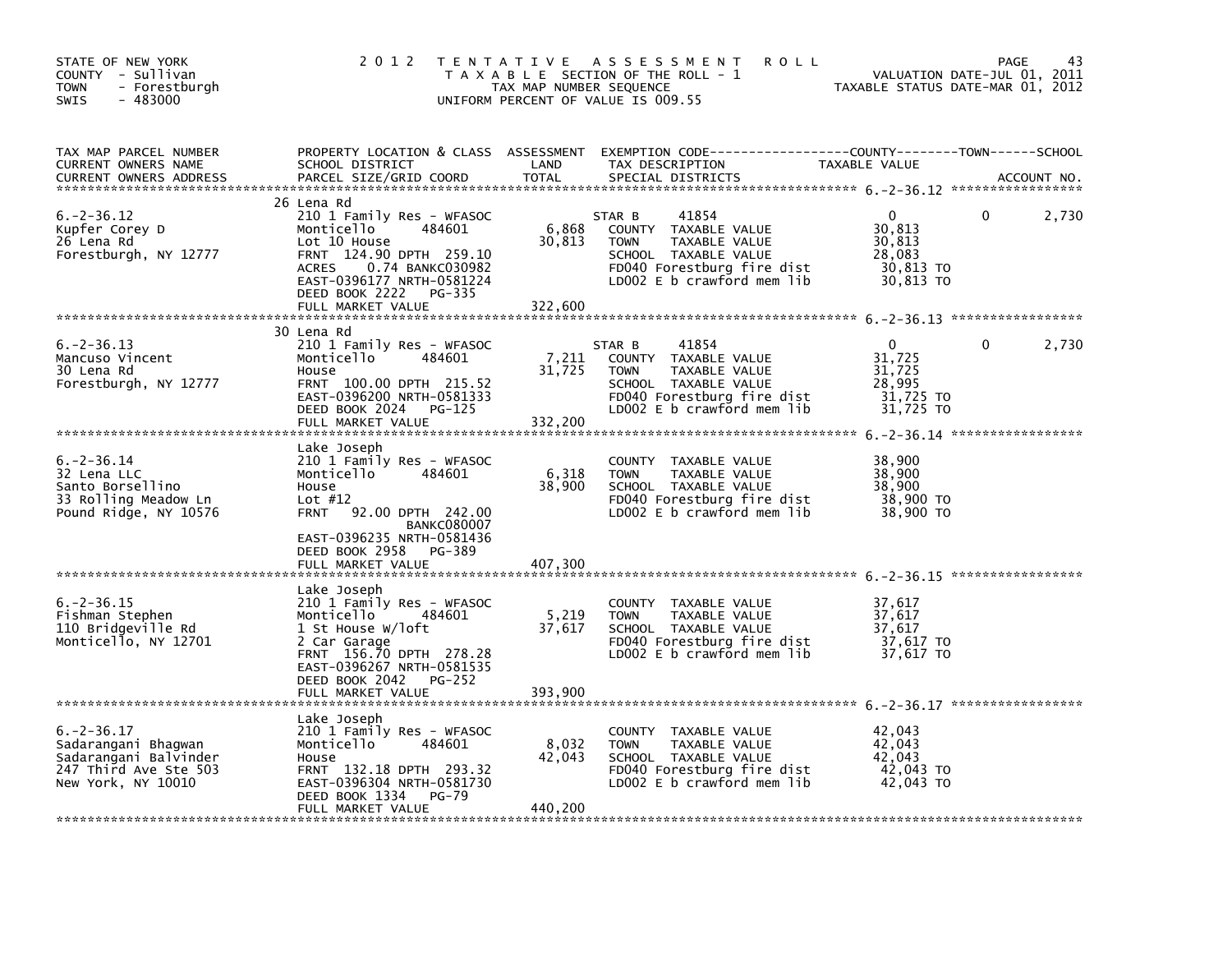| STATE OF NEW YORK<br>COUNTY - Sullivan<br><b>TOWN</b><br>- Forestburgh<br>$-483000$<br><b>SWIS</b>     | 2 0 1 2                                                                                                                                                                                               | TAX MAP NUMBER SEQUENCE    | <b>ROLL</b><br>TENTATIVE ASSESSMENT<br>T A X A B L E SECTION OF THE ROLL - 1<br>UNIFORM PERCENT OF VALUE IS 009.55                                                                         | 1 11 12 - VALUATION DATE-JUL 01, 2011<br>TAXABLE STATUS DATE-MAR 01, 2012      | PAGE<br>44               |
|--------------------------------------------------------------------------------------------------------|-------------------------------------------------------------------------------------------------------------------------------------------------------------------------------------------------------|----------------------------|--------------------------------------------------------------------------------------------------------------------------------------------------------------------------------------------|--------------------------------------------------------------------------------|--------------------------|
| TAX MAP PARCEL NUMBER<br>CURRENT OWNERS NAME<br><b>CURRENT OWNERS ADDRESS</b>                          | SCHOOL DISTRICT<br>PARCEL SIZE/GRID COORD                                                                                                                                                             | LAND<br>TOTAL              | PROPERTY LOCATION & CLASS ASSESSMENT EXEMPTION CODE---------------COUNTY-------TOWN-----SCHOOL<br>TAX DESCRIPTION<br>SPECIAL DISTRICTS                                                     | TAXABLE VALUE                                                                  | ACCOUNT NO.              |
| $6. -2 - 36.18$<br>Goldstein Jordan<br>Goldstein Benita<br>302 NE 7th Ave<br>Delray Beach, FL 33483    | 44 Lena Rd<br>210 1 Family Res - WFASOC<br>Monticello 484601<br>house<br>FRNT 98.00 DPTH 303.65<br>EAST-0396301 NRTH-0581829<br>DEED BOOK 2501 PG-415<br>FULL MARKET VALUE                            | 6,730<br>37,100<br>388,500 | COUNTY TAXABLE VALUE<br>TOWN TAXABLE VALUE 37,100<br>SCHOOL TAXABLE VALUE 37,100<br>FD040 Forestburg fire dist 37,100 TO<br>LD002 E b crawford mem lib                                     | 37,100<br>37,100 TO                                                            |                          |
| $6. -2 - 36.19$<br>Chesley Neal<br>Beitia Laura<br>50 lena Rd<br>Forestburgh, NY 12777                 | 50 Lena Rd<br>210 1 Family Res - WFASOC<br>Monticello 484601<br>House<br>FRNT 101.00 DPTH 289.00<br>EAST-0396288 NRTH-0581929<br>DEED BOOK 3152 PG-620<br>FULL MARKET VALUE                           | 6,936<br>45,375<br>475,100 | COUNTY TAXABLE VALUE<br>TOWN TAXABLE VALUE 45,375<br>SCHOOL TAXABLE VALUE 45,375<br>FDO40 Forestburg fire dist 45,375 TO<br>LDOO2 E b crawford mem lib                                     | 45,375<br>45,375<br>45,375 TO                                                  |                          |
| $6. -2 - 36.20$<br>Pasternack Sheldon<br>Pasternack Linda<br>28 Richards Ave<br>Monticello, NY 12701   | Lake Joseph<br>$314$ Rural vac<10 - WFASOC<br>Monticello<br>484601<br>FRNT 84.00 DPTH 268.00<br>EAST-0396288 NRTH-0582043<br>DEED BOOK 1379 PG-464<br>FULL MARKET VALUE                               | 5,769<br>5,769<br>60,400   | COUNTY TAXABLE VALUE 5,769<br>TOWN TAXABLE VALUE 5,769<br>SCHOOL TAXABLE VALUE 5,769<br>FDO40 Forestburg fire dist 5,769 TO<br>LDO02 E b crawford mem lib 5,769 TO<br>SCHOOL TAXABLE VALUE |                                                                                |                          |
| $6. -2 - 36.21$<br>Vassilev Theodore C<br>Vassileva Simona P<br>345 Eighth Ave Apt 15B<br>NY, NY 10001 | Lake Joseph<br>210 1 Family Res - WFASOC<br>Monticello<br>484601<br>House<br>FRNT 139.28 DPTH 299.95<br><b>BANKF210290</b><br>EAST-0396282 NRTH-0582139<br>DEED BOOK 2446 PG-415<br>FULL MARKET VALUE | 8,173<br>45,055<br>471,800 | COUNTY TAXABLE VALUE<br>TOWN TAXABLE VALUE 45,055<br>SCHOOL TAXABLE VALUE 45,055<br>FDO40 Forestburg fire dist 45,055 TO<br>LDO02 E b crawford mem lib 45,055 TO                           | 45,055<br>45,055                                                               |                          |
| $6. -2 - 36.23$<br>Mascara Harriet L<br>55 Lena Rd<br>Forestburgh, NY 12777                            | 55 Lena Rd<br>210 1 Family Res - ASSOC<br>Monticello<br>484601<br>House & Garage<br>FRNT 185.42 DPTH 324.19<br>ACRES<br>1.38<br>EAST-0395885 NRTH-0582153                                             | 30,100 STAR B              | COMBAT VET 41132<br>1,823 COMBAT VET 41133<br>41854<br>COUNTY TAXABLE VALUE<br>TAXABLE VALUE<br><b>TOWN</b><br>SCHOOL TAXABLE VALUE                                                        | 4,095<br>$\overline{\mathbf{0}}$<br>$\mathbf{0}$<br>26,005<br>26,005<br>27,370 | 0<br>4,095<br>2,730<br>0 |
|                                                                                                        | DEED BOOK 2208<br>PG-116<br>FULL MARKET VALUE                                                                                                                                                         |                            | FD040 Forestburg fire dist<br>315,200 LD002 E b crawford mem lib                                                                                                                           | 30,100 TO<br>30,100 TO                                                         |                          |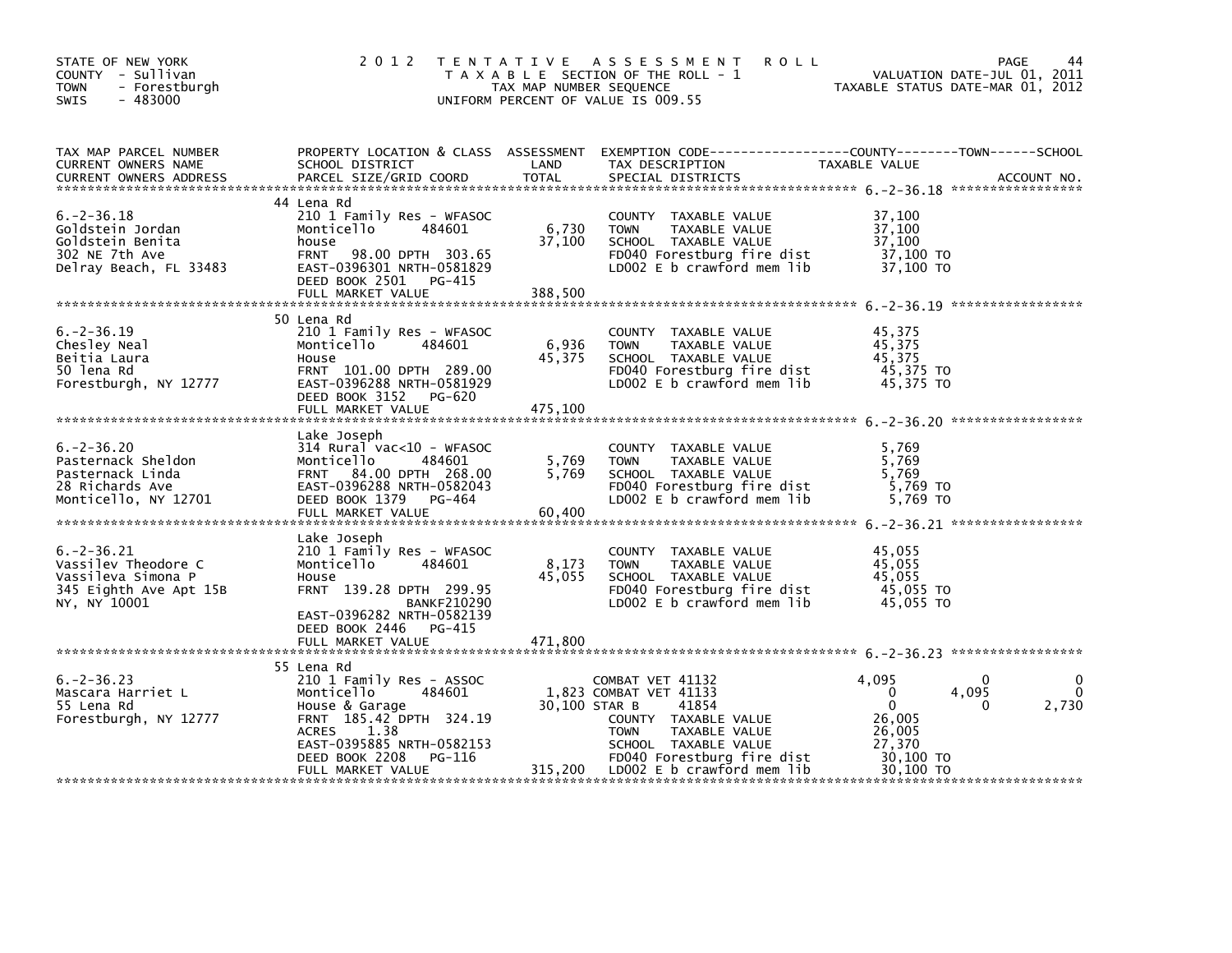| STATE OF NEW YORK<br>COUNTY - Sullivan<br><b>TOWN</b><br>- Forestburgh<br>$-483000$<br>SWIS       | 2 0 1 2                                                                                                                                                                                                | T E N T A T I V E<br>TAX MAP NUMBER SEQUENCE | A S S E S S M E N T<br><b>ROLL</b><br>T A X A B L E SECTION OF THE ROLL - 1<br>UNIFORM PERCENT OF VALUE IS 009.55                                                                                                 | VALUATION DATE-JUL 01, 2011<br>TAXABLE STATUS DATE-MAR 01, 2012                                | PAGE<br>45        |
|---------------------------------------------------------------------------------------------------|--------------------------------------------------------------------------------------------------------------------------------------------------------------------------------------------------------|----------------------------------------------|-------------------------------------------------------------------------------------------------------------------------------------------------------------------------------------------------------------------|------------------------------------------------------------------------------------------------|-------------------|
| TAX MAP PARCEL NUMBER<br><b>CURRENT OWNERS NAME</b><br><b>CURRENT OWNERS ADDRESS</b>              | PROPERTY LOCATION & CLASS ASSESSMENT<br>SCHOOL DISTRICT<br>PARCEL SIZE/GRID COORD                                                                                                                      | LAND<br><b>TOTAL</b>                         | EXEMPTION CODE-----------------COUNTY-------TOWN------SCHOOL<br>TAX DESCRIPTION<br>SPECIAL DISTRICTS                                                                                                              | TAXABLE VALUE                                                                                  | ACCOUNT NO.       |
| $6. -2 - 36.24$<br>Baranyay Barbara<br>49 Lena Rd<br>Forestburgh, NY 12777                        | 49 Lena Rd<br>210 1 Family Res - ASSOC<br>Monticello<br>484601<br>House<br>FRNT 152.00 DPTH 303.00<br><b>BANKC070170</b><br>EAST-0395929 NRTH-0581983<br>DEED BOOK 2992<br>PG-166<br>FULL MARKET VALUE | 1,722<br>23,900<br>250,300                   | 41834<br>STAR EN<br>COUNTY TAXABLE VALUE<br><b>TOWN</b><br>TAXABLE VALUE<br>SCHOOL TAXABLE VALUE<br>FD040 Forestburg fire dist<br>LD002 E b crawford mem lib                                                      | $\mathbf{0}$<br>23,900<br>23,900<br>18,240<br>23,900 TO<br>23,900 TO                           | 5,660<br>0        |
| $6. -2 - 36.25$<br>Chin Tj<br>Chin Paula<br>PO Box 163<br>Forestburgh, NY 12777                   | Lake Joseph<br>210 1 Family Res - ASSOC<br>Monticello<br>484601<br>House<br>Lot $#41$<br>FRNT 148.00 DPTH 325.00<br>EAST-0395940 NRTH-0581817<br>DEED BOOK 1869<br>PG-0523<br>FULL MARKET VALUE        | 1,677<br>35,660<br>373.400                   | <b>COUNTY</b><br>TAXABLE VALUE<br><b>TOWN</b><br>TAXABLE VALUE<br>SCHOOL TAXABLE VALUE<br>FD040 Forestburg fire dist<br>LD002 E b crawford mem lib                                                                | 35,660<br>35,660<br>35,660<br>35,660 TO<br>35,660 TO                                           |                   |
| $6. -2 - 36.26$<br>Weintraub Daniel<br>39 Lena Rd<br>Forestburgh, NY 12777                        | 39 Lena Rd<br>210 1 Family Res - ASSOC<br>Monticello<br>484601<br>House<br>FRNT 149.00 DPTH 322.00<br>EAST-0395922 NRTH-0581647<br>DEED BOOK 2012<br>PG-512<br>FULL MARKET VALUE                       | 316,000                                      | WAR VET<br>41122<br>1,688 WAR VET<br>41123<br>41834<br>30,177 STAR EN<br>COUNTY TAXABLE VALUE<br>TAXABLE VALUE<br><b>TOWN</b><br>SCHOOL TAXABLE VALUE<br>FD040 Forestburg fire dist<br>LDOO2 E b crawford mem lib | 2,457<br>$\Omega$<br>2,457<br>$\Omega$<br>27,720<br>27,720<br>24,517<br>30,177 TO<br>30,177 TO | 0<br>5,660<br>0   |
| $6. -2 - 36.27$<br>Shafir Anatoly<br>Shafir Faina<br>340 E 64th St Apt 6F<br>NY, NY 10021-7503    | 35 Lena Rd<br>210 1 Family Res - ASSOC<br>Monticello<br>484601<br>House & Garage<br>FRNT 148.00 DPTH 299.59<br>EAST-0395924 NRTH-0581502<br>DEED BOOK 2404<br>PG-276<br>FULL MARKET VALUE              | 1,677<br>32,600<br>341,400                   | TAXABLE VALUE<br><b>COUNTY</b><br><b>TOWN</b><br>TAXABLE VALUE<br>SCHOOL TAXABLE VALUE<br>FD040 Forestburg fire dist<br>LD002 E b crawford mem lib                                                                | 32,600<br>32,600<br>32,600<br>32,600 TO<br>32,600 TO                                           | ***************** |
| $6. -2 - 36.28$<br>Mancuso Vincent J<br>Mancuso Kathleen M<br>30 Lena Rd<br>Forestburgh, NY 12777 | Lake Joseph<br>314 Rural vac<10 - ASSOC<br>Monticello<br>484601<br>FRNT 150.00 DPTH 252.00<br>EAST-0395929 NRTH-0581344<br>DEED BOOK 2410<br>PG-179<br>FULL MARKET VALUE                               | 1,699<br>1,699<br>17,800                     | COUNTY TAXABLE VALUE<br>TAXABLE VALUE<br><b>TOWN</b><br>SCHOOL TAXABLE VALUE<br>FD040 Forestburg fire dist<br>LD002 E b crawford mem lib                                                                          | 1.699<br>1,699<br>1.699<br>1,699 TO<br>1.699 TO                                                |                   |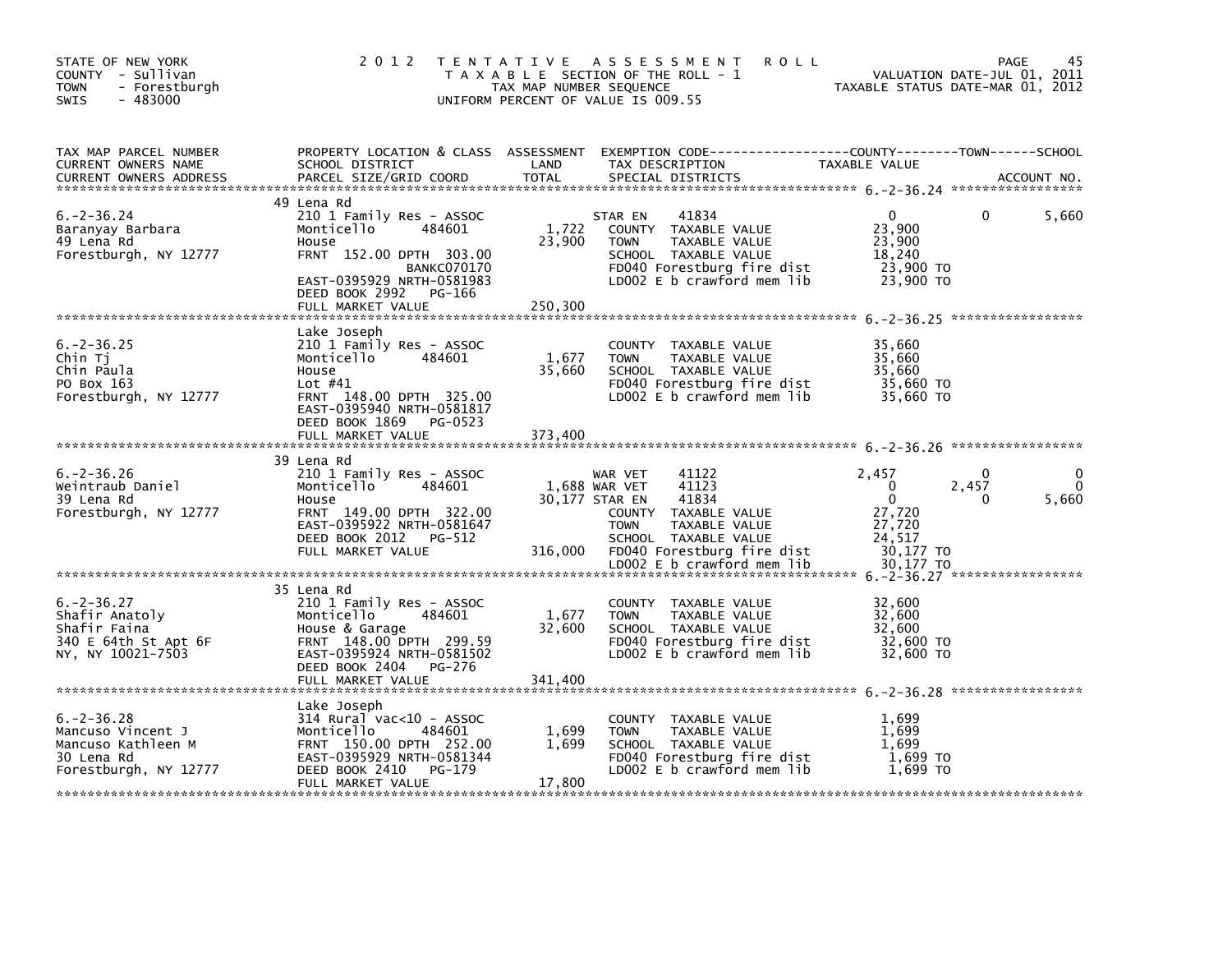| STATE OF NEW YORK<br>COUNTY - Sullivan<br><b>TOWN</b><br>- Forestburgh<br>$-483000$<br>SWIS              | 2 0 1 2                                                                                                                                                                                    | TAX MAP NUMBER SEQUENCE    | TENTATIVE ASSESSMENT ROLL<br>T A X A B L E SECTION OF THE ROLL - 1<br>UNIFORM PERCENT OF VALUE IS 009.55                                                    | VALUATION DATE-JUL 01, 2011<br>TAXABLE STATUS DATE-MAR 01, 2012     | <b>PAGE</b> | 46    |
|----------------------------------------------------------------------------------------------------------|--------------------------------------------------------------------------------------------------------------------------------------------------------------------------------------------|----------------------------|-------------------------------------------------------------------------------------------------------------------------------------------------------------|---------------------------------------------------------------------|-------------|-------|
| TAX MAP PARCEL NUMBER<br>CURRENT OWNERS NAME<br><b>CURRENT OWNERS ADDRESS</b>                            | SCHOOL DISTRICT<br>PARCEL SIZE/GRID COORD                                                                                                                                                  | LAND<br><b>TOTAL</b>       | PROPERTY LOCATION & CLASS ASSESSMENT EXEMPTION CODE---------------COUNTY-------TOWN------SCHOOL<br>TAX DESCRIPTION<br>SPECIAL DISTRICTS                     | TAXABLE VALUE                                                       | ACCOUNT NO. |       |
| $6. -2 - 36.29$<br>Peters Theresa<br>2429 Locust St Apt 506<br>Philadelphia, PA 19103-5559               | 21 Lena Rd<br>210 1 Family Res - ASSOC<br>484601<br>Monticello<br>FRNT 226.00 DPTH 246.00<br><b>BANKC061222</b><br>EAST-0395859 NRTH-0581154<br>DEED BOOK 3642 PG-158<br>FULL MARKET VALUE | 2,565<br>18,272<br>191,300 | COUNTY TAXABLE VALUE<br>TAXABLE VALUE<br><b>TOWN</b><br>SCHOOL TAXABLE VALUE<br>FD040 Forestburg fire dist<br>LD002 E b crawford mem lib                    | 18,272<br>18,272<br>18,272<br>18,272 TO<br>18,272 TO                |             |       |
| $6. -2 - 36.30$<br>Kemp Bruce<br>Kemp Barbara<br>363 Grosvenor St<br>Douglaston, NY 11363                | Lena Rd<br>$314$ Rural vac< $10$ - ASSOC<br>Monticello<br>484601<br>FRNT 185.88 DPTH 145.92<br>EAST-0395819 NRTH-0580936<br>DEED BOOK 2010 PG-59174<br>FULL MARKET VALUE                   | 2,103<br>2,103<br>22,000   | COUNTY TAXABLE VALUE<br><b>TOWN</b><br>TAXABLE VALUE<br>SCHOOL TAXABLE VALUE<br>FD040 Forestburg fire dist<br>LDOO2 E b crawford mem lib                    | 2,103<br>2,103<br>2,103<br>2.103 TO<br>2,103 TO                     |             |       |
| $6. -2 - 36.31$<br>Lake Joseph Homeowners Assn<br>Ruthmary Weinger<br>PO Box 469<br>Monticello, NY 12777 | Lena Rd<br>314 Rural vac<10 - ASSOC<br>Monticello<br>484601<br>Vacant Lot<br>FRNT 352.00 DPTH 168.00<br>EAST-0395774 NRTH-0580659<br>DEED BOOK 2012<br>PG-610<br>FULL MARKET VALUE         | 3,989<br>3,989<br>41.800   | COUNTY TAXABLE VALUE<br>TAXABLE VALUE<br><b>TOWN</b><br>SCHOOL TAXABLE VALUE<br>FD040 Forestburg fire dist<br>$LD002 E b$ crawford mem lib                  | 3,989<br>3,989<br>3,989<br>3,989 TO<br>3.989 TO                     |             |       |
| $6. -2 - 36.32$<br>Rojas Raul F<br>Rojas Martha J<br>95 Lake Joseph Rd<br>Forestburgh, NY 12777          | Lake Joseph<br>210 1 Family Res - ASSOC<br>Monticello<br>484601<br>FRNT 160.00 DPTH 141.00<br>EAST-0395639 NRTH-0580981<br>DEED BOOK 1185<br>PG-00005<br>FULL MARKET VALUE                 | 1,813<br>26,584<br>278,400 | 41854<br>STAR B<br>COUNTY TAXABLE VALUE<br><b>TOWN</b><br>TAXABLE VALUE<br>SCHOOL TAXABLE VALUE<br>FD040 Forestburg fire dist<br>LD002 E b crawford mem lib | $\mathbf 0$<br>26,584<br>26,584<br>23.854<br>26,584 TO<br>26,584 TO | 0           | 2,730 |
| $6. -2 - 36.33$<br>Gruenhagen Todd<br>23 Spring Rock Rd<br>New Windsor, NY 12553                         | E Lake Joseph Rd<br>$314$ Rural vac< $10$ - ASSOC<br>Monticello<br>484601<br>FRNT 149.00 DPTH 379.00<br>EAST-0395600 NRTH-0580660<br>DEED BOOK 3567<br>PG-109<br>FULL MARKET VALUE         | 1,689<br>1,689<br>17,700   | COUNTY TAXABLE VALUE<br>TAXABLE VALUE<br><b>TOWN</b><br>SCHOOL TAXABLE VALUE<br>FD040 Forestburg fire dist<br>LD002 E b crawford mem lib                    | 1,689<br>1,689<br>1,689<br>1,689 TO<br>1.689 TO                     |             |       |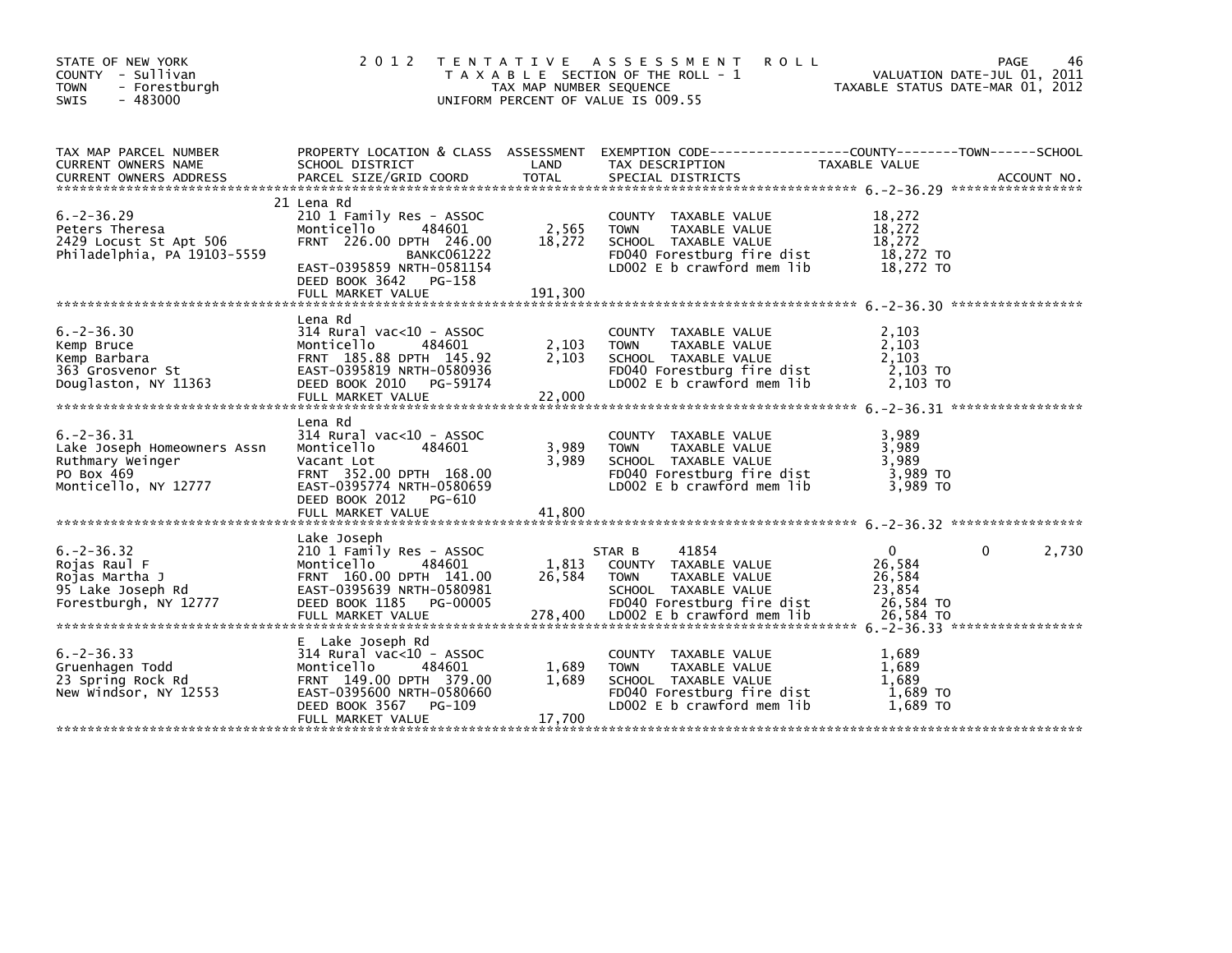| STATE OF NEW YORK<br>COUNTY - Sullivan<br>- Forestburgh<br><b>TOWN</b><br>$-483000$<br><b>SWIS</b>  | 2 0 1 2                                                                                                                                                                                                          | TAX MAP NUMBER SEQUENCE  | TENTATIVE ASSESSMENT<br><b>ROLL</b><br>T A X A B L E SECTION OF THE ROLL - 1<br>UNIFORM PERCENT OF VALUE IS 009.55                         | VALUATION DATE-JUL 01, 2011<br>TAXABLE STATUS DATE-MAR 01, 2012 | 47<br>PAGE  |
|-----------------------------------------------------------------------------------------------------|------------------------------------------------------------------------------------------------------------------------------------------------------------------------------------------------------------------|--------------------------|--------------------------------------------------------------------------------------------------------------------------------------------|-----------------------------------------------------------------|-------------|
| TAX MAP PARCEL NUMBER<br>CURRENT OWNERS NAME<br><b>CURRENT OWNERS ADDRESS</b>                       | SCHOOL DISTRICT<br>PARCEL SIZE/GRID COORD                                                                                                                                                                        | LAND<br><b>TOTAL</b>     | PROPERTY LOCATION & CLASS ASSESSMENT EXEMPTION CODE---------------COUNTY-------TOWN-----SCHOOL<br>TAX DESCRIPTION<br>SPECIAL DISTRICTS     | TAXABLE VALUE                                                   | ACCOUNT NO. |
| 6. – 2 – 36.34<br>Rebublic Lake Joseph LLC<br>Ben Nehmadi<br>630 First Ave Ste 1<br>NY, NY 10016    | Lake Joseph<br>$314$ Rural vac< $10$ - ASSOC<br>Monticello<br>484601<br>Vacant Lot<br>FRNT 209.00 DPTH 395.00<br>1.76<br><b>ACRES</b><br>EAST-0395258 NRTH-0580373<br>DEED BOOK 3637 PG-156<br>FULL MARKET VALUE | 2,368<br>2,368<br>24,800 | COUNTY TAXABLE VALUE<br><b>TOWN</b><br>TAXABLE VALUE<br>SCHOOL TAXABLE VALUE<br>FD040 Forestburg fire dist<br>LD002 E b crawford mem lib   | 2,368<br>2,368<br>2,368<br>2,368 TO<br>2,368 TO                 |             |
| $6. -2 - 36.35$<br>Vaidman Oleg<br>Vaidman Natella<br>20 Waterside Plaza Apt 6F<br>N.Y., NY 10010   | Lake Joseph<br>$314$ Rural vac< $10$ - ASSOC<br>484601<br>Monticello<br>Vacant Lot<br>FRNT 146.00 DPTH 353.00<br>1.13<br>ACRES<br>EAST-0395269 NRTH-0580182<br>DEED BOOK 2425<br>PG-149<br>FULL MARKET VALUE     | 1,654<br>1,654<br>17,300 | COUNTY TAXABLE VALUE<br>TOWN<br>TAXABLE VALUE<br>SCHOOL TAXABLE VALUE<br>FD040 Forestburg fire dist<br>LD002 E b crawford mem lib          | 1,654<br>1,654<br>1,654<br>1,654 TO<br>1,654 TO                 |             |
| $6. -2 - 36.36$<br>Mascara Ann Dapolito<br>Dapolito Thomas<br>7 Niven Dr<br>Monticello, NY 12701    | Lake Joseph<br>314 Rural vac<10 - ASSOC<br>Monticello<br>484601<br>Vacant Lot<br>FRNT 223.00 DPTH 220.00<br>1.30<br><b>ACRES</b><br>EAST-0395234 NRTH-0579991<br>DEED BOOK 2512<br>PG-477<br>FULL MARKET VALUE   | 2,526<br>2,526<br>26,500 | COUNTY TAXABLE VALUE<br>TAXABLE VALUE<br>TOWN<br>SCHOOL TAXABLE VALUE<br>FD040 Forestburg fire dist<br>LD002 E b crawford mem lib          | 2,526<br>2,526<br>2,526<br>2,526 TO<br>2,526 TO                 |             |
| $6. -2 - 36.37$<br>Rebublic Lake Joseph LLC<br>Ben Nehmadi<br>630 First Ave Ste 1<br>NY, NY 10016   | Lake Joseph<br>314 Rural vac<10 - ASSOC<br>Monticello<br>484601<br>Vacant Lot<br>FRNT 296.00 DPTH 280.00<br>1.53<br>ACRES<br>EAST-0394907 NRTH-0579984<br>DEED BOOK 3637<br>PG-156<br>FULL MARKET VALUE          | 3,353<br>3,353<br>35,100 | COUNTY TAXABLE VALUE<br><b>TOWN</b><br>TAXABLE VALUE<br>SCHOOL TAXABLE VALUE<br>FD040 Forestburg fire dist<br>LD002 $E$ b crawford mem lib | 3,353<br>3,353<br>3,353<br>3,353 TO<br>3,353 TO                 |             |
| $6. -2 - 36.38$<br>Lake Joseph Homeowners<br>Ruthmary Weinger<br>PO Box 469<br>Monticello, NY 12701 | Lake Joseph<br>554 Outdr swim<br>- ASSOC<br>Monticello<br>484601<br>Green Area #2<br>Swim Pool<br>ACRES<br>3.76<br>EAST-0395635 NRTH-0581524<br>FULL MARKET VALUE                                                | 200<br>900<br>9,400      | COUNTY TAXABLE VALUE<br><b>TOWN</b><br>TAXABLE VALUE<br>SCHOOL TAXABLE VALUE<br>FD040 Forestburg fire dist<br>LD002 E b crawford mem lib   | 900<br>900<br>900<br>900 TO<br>900 TO                           |             |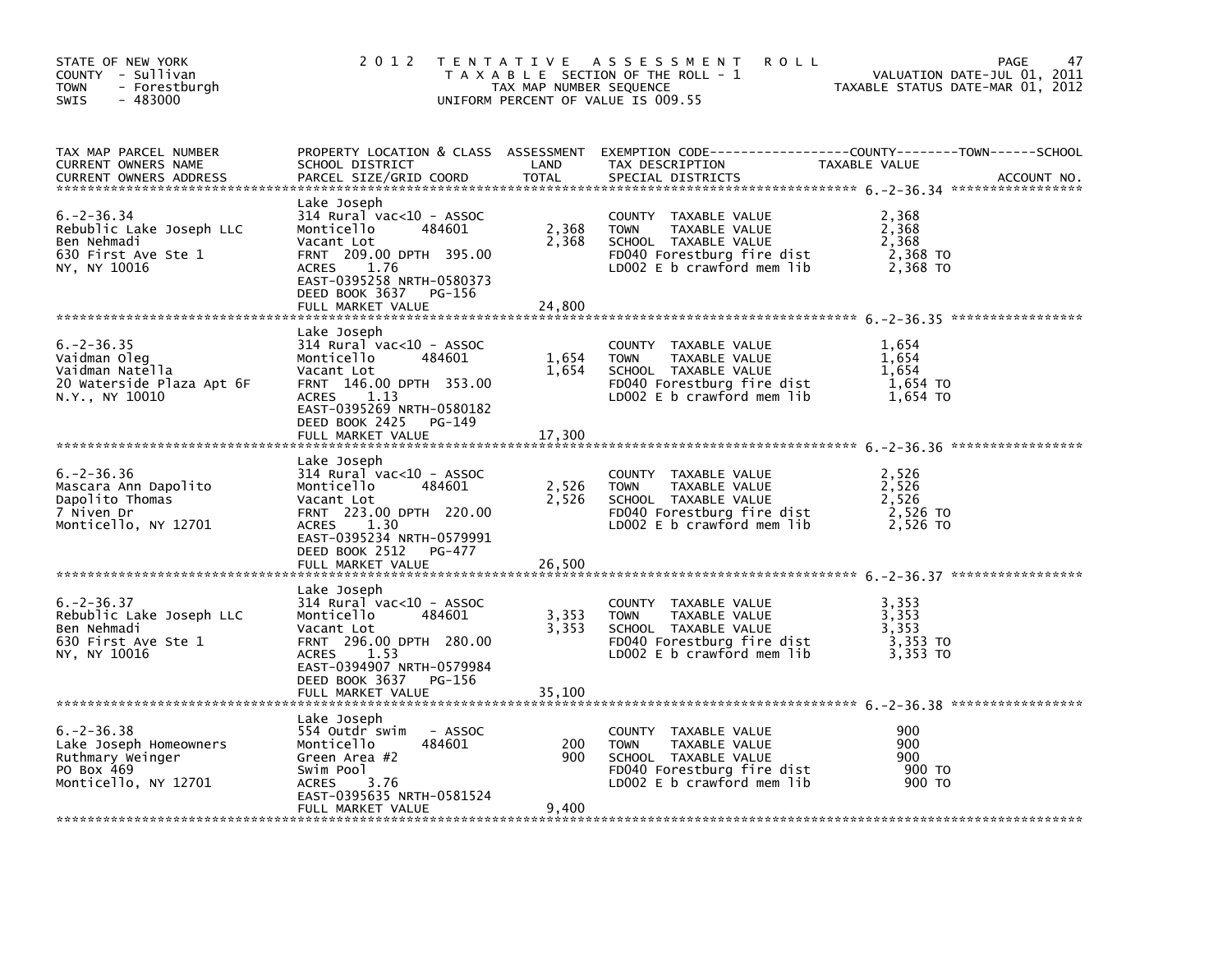| STATE OF NEW YORK<br>COUNTY - Sullivan<br><b>TOWN</b><br>- Forestburgh<br>$-483000$<br><b>SWIS</b>       | 2 0 1 2                                                                                                                                                                       | TAX MAP NUMBER SEQUENCE     | TENTATIVE ASSESSMENT<br><b>ROLL</b><br>T A X A B L E SECTION OF THE ROLL - 1<br>UNIFORM PERCENT OF VALUE IS 009.55                                                                                      | 48<br>PAGE<br>VALUATION DATE-JUL 01, 2011<br>TAXABLE STATUS DATE-MAR 01, 2012                                     |  |
|----------------------------------------------------------------------------------------------------------|-------------------------------------------------------------------------------------------------------------------------------------------------------------------------------|-----------------------------|---------------------------------------------------------------------------------------------------------------------------------------------------------------------------------------------------------|-------------------------------------------------------------------------------------------------------------------|--|
| TAX MAP PARCEL NUMBER<br>CURRENT OWNERS NAME                                                             | SCHOOL DISTRICT                                                                                                                                                               | LAND                        | TAX DESCRIPTION                                                                                                                                                                                         | PROPERTY LOCATION & CLASS ASSESSMENT EXEMPTION CODE----------------COUNTY-------TOWN------SCHOOL<br>TAXABLE VALUE |  |
| $6. -2 - 36.39$<br>Rebublic Lake Joseph LLC<br>Ben Nehmadi<br>630 First Ave Ste 1<br>NY, NY 10016        | Lake Joseph<br>$322$ Rural vac $>10$ - ASSOC<br>Monticello<br>484601<br>Vacant Land<br>ACRES 19.00<br>EAST-0395158 NRTH-0581333<br>DEED BOOK 3637 PG-156<br>FULL MARKET VALUE | 14,160<br>14,160<br>148,300 | COUNTY TAXABLE VALUE<br>TAXABLE VALUE<br><b>TOWN</b><br>SCHOOL TAXABLE VALUE<br>FD040 Forestburg fire dist<br>LD002 $E$ b crawford mem lib                                                              | 14,160<br>14,160<br>14,160<br>14,160 TO<br>14,160 TO                                                              |  |
| $6. -2 - 36.40$<br>Lake Joseph Homeowners<br>Ruthmary Weinger<br>PO Box 469<br>Monticello, NY 12701      | Lake Joseph<br>312 Vac w/imprv - ASSOC<br>Monticello<br>484601<br>Green Area #1<br>ACRES 97.70<br>EAST-0393938 NRTH-0579987<br>FULL MARKET VALUE                              | 1,500<br>1,600<br>16,800    | COUNTY TAXABLE VALUE<br><b>TOWN</b><br>TAXABLE VALUE<br>SCHOOL TAXABLE VALUE<br>FD040 Forestburg fire dist<br>LD002 E b crawford mem lib                                                                | 1,600<br>1,600<br>1,600<br>1,600 TO<br>1,600 TO                                                                   |  |
| $6. -2 - 36.41$<br>Rubin Jay<br>Rubin Shirley<br>93 Rubin Rd<br>Monticello, NY 12701                     | Lake Joseph<br>240 Rural res<br>484601<br>Monticello<br>ACRES 25.87<br>EAST-0393438 NRTH-0581288<br>DEED BOOK 2011<br>PG-2895<br>FULL MARKET VALUE                            | 19,082<br>26,600<br>278,500 | <b>COUNTY</b><br>TAXABLE VALUE<br>TAXABLE VALUE<br><b>TOWN</b><br>SCHOOL TAXABLE VALUE<br>FD040 Forestburg fire dist<br>LD002 E b crawford mem lib                                                      | 26,600<br>26,600<br>26,600<br>26,600 TO<br>26,600 TO                                                              |  |
| $6. -2 - 36.42$<br>Lake Joseph Homeowners<br>Ruthmary Weinger<br>PO Box 469<br>Monticello, NY 12701      | Lake Joseph<br>312 Vac w/imprv - WFASOC<br>Monticello<br>484601<br>Beach Area<br>ACRES 11.23<br>EAST-0395641 NRTH-0579863<br>FULL MARKET VALUE                                | 100<br>1,300<br>13.600      | COUNTY TAXABLE VALUE<br>TAXABLE VALUE<br><b>TOWN</b><br>SCHOOL TAXABLE VALUE<br>FD040 Forestburg fire dist<br>LD002 E b crawford mem lib                                                                | 1,300<br>1,300<br>1,300<br>1,300 TO<br>1,300 TO                                                                   |  |
| $6. -2 - 36.43$<br>Weinger Properties LLC<br>Ivan Weinger<br>162 Lake Joseph Rd<br>Forestburgh, NY 12777 | Lake Joseph<br>312 Vac w/imprv - ASSOC<br>Monticello<br>484601<br>garage<br>6.23<br>ACRES<br>EAST-0395595 NRTH-0579216<br>DEED BOOK 2011<br>PG-5954<br>FULL MARKET VALUE      | 19,000<br>20,000<br>209,400 | <b>COUNTY</b><br>TAXABLE VALUE<br><b>TOWN</b><br>TAXABLE VALUE<br>SCHOOL TAXABLE VALUE<br>FD040 Forestburg fire dist<br>LD002 E b crawford mem lib<br>OT012 2012 omited tax<br>PT011 2011 pro rated tax | 20,000<br>20,000<br>20,000<br>20,000 TO<br>20,000 TO<br>3427.78 MT<br>1017.18 MT                                  |  |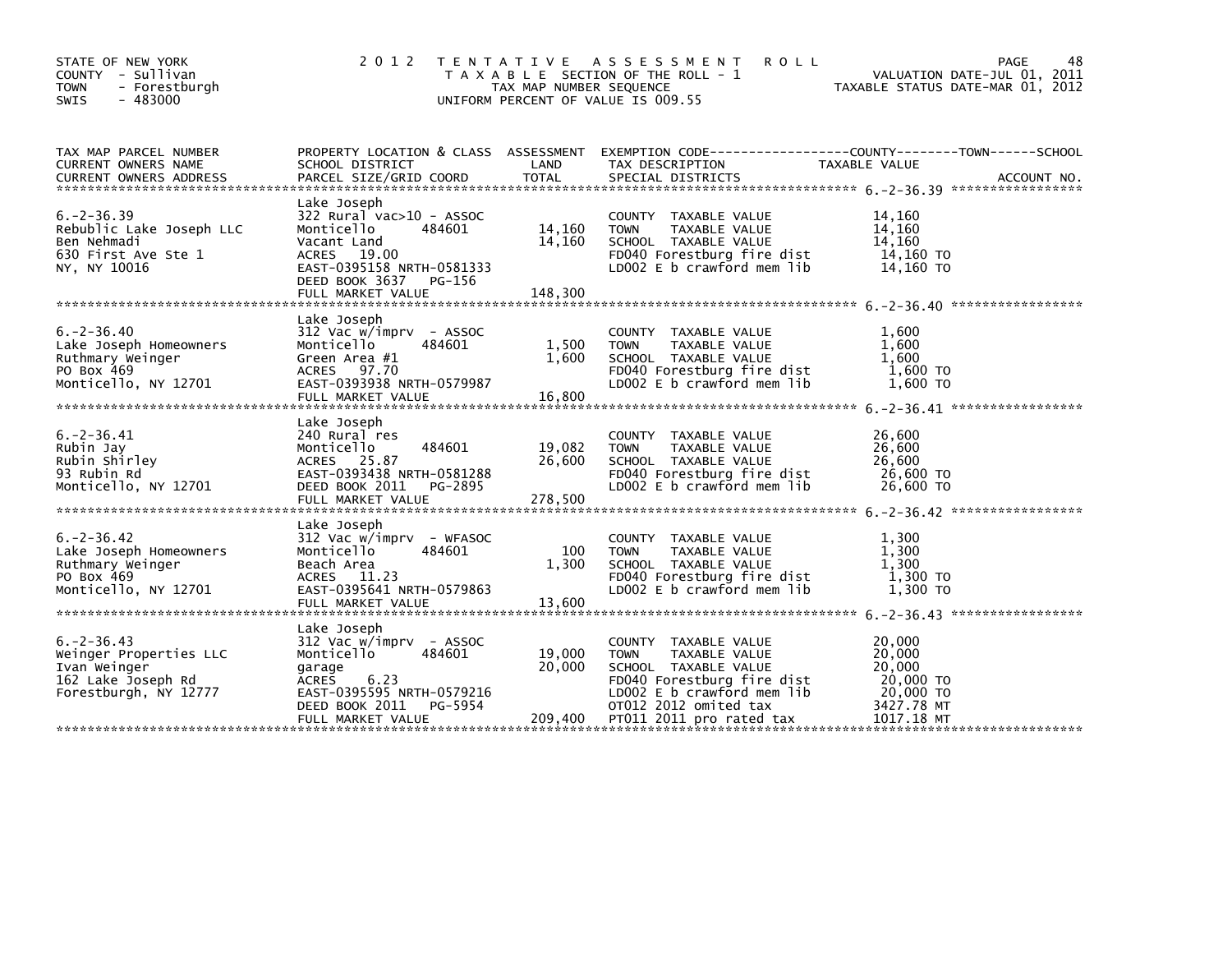| STATE OF NEW YORK<br>COUNTY - Sullivan<br><b>TOWN</b><br>- Forestburgh<br>$-483000$<br>SWIS              | 2 0 1 2                                                                                                                                                                                           | TAX MAP NUMBER SEQUENCE    | TENTATIVE ASSESSMENT<br><b>ROLL</b><br>T A X A B L E SECTION OF THE ROLL - 1<br>UNIFORM PERCENT OF VALUE IS 009.55                       | VALUATION DATE-JUL 01, 2011<br>TAXABLE STATUS DATE-MAR 01, 2012 | 49<br>PAGE  |
|----------------------------------------------------------------------------------------------------------|---------------------------------------------------------------------------------------------------------------------------------------------------------------------------------------------------|----------------------------|------------------------------------------------------------------------------------------------------------------------------------------|-----------------------------------------------------------------|-------------|
| TAX MAP PARCEL NUMBER<br>CURRENT OWNERS NAME<br><b>CURRENT OWNERS ADDRESS</b>                            | SCHOOL DISTRICT<br>PARCEL SIZE/GRID COORD                                                                                                                                                         | LAND<br>TOTAL              | PROPERTY LOCATION & CLASS ASSESSMENT EXEMPTION CODE----------------COUNTY-------TOWN------SCHOOL<br>TAX DESCRIPTION<br>SPECIAL DISTRICTS | TAXABLE VALUE                                                   | ACCOUNT NO. |
| $6. - 2 - 36.44$<br>Siringo Wayne A<br>Siringo Pauline<br>3417 Fillmore Ave<br>Brooklyn, NY 11234        | Lake Joseph Estates<br>210 1 Family Res - ASSOC<br>Monticello<br>484601<br>Single Family Residence<br>1.45<br>ACRES<br>EAST-0394790 NRTH-0579426<br>DEED BOOK 1649<br>PG-665<br>FULL MARKET VALUE | 1,027<br>13,744<br>143,900 | COUNTY TAXABLE VALUE<br><b>TOWN</b><br>TAXABLE VALUE<br>SCHOOL TAXABLE VALUE<br>FD040 Forestburg fire dist<br>LD002 E b crawford mem lib | 13,744<br>13,744<br>13,744<br>13,744 TO<br>13.744 TO            |             |
| $6. -2 - 36.45$<br>Lake Joseph Homeowners Assn<br>Ruthmary Weinger<br>PO Box 469<br>Monticello, NY 12701 | Lake Joseph<br>853 Sewage<br>- ASSOC<br>Monticello<br>484601<br>Sewage Treatment<br>ACRES 22.33<br>EAST-0394408 NRTH-0578154<br>DEED BOOK 3132<br>PG-411<br>FULL MARKET VALUE                     | 9,452<br>9,452<br>99,000   | COUNTY TAXABLE VALUE<br>TAXABLE VALUE<br><b>TOWN</b><br>SCHOOL TAXABLE VALUE<br>FD040 Forestburg fire dist<br>LD002 E b crawford mem lib | 9,452<br>9,452<br>9,452<br>$9,452$ TO<br>9,452 TO               |             |
| $6. -2 - 36.46$<br>Lake Joseph Homeowners<br>Ruthmary Weinger<br>PO Box 469<br>Monticello, NY 12701      | Lake Joseph<br>322 Rural vac>10 - ASSOC<br>Monticello<br>484601<br>Green Area #1<br>ACRES 83.90<br>EAST-0394195 NRTH-0576756<br>FULL MARKET VALUE                                                 | 600<br>600<br>6,300        | COUNTY TAXABLE VALUE<br>TAXABLE VALUE<br><b>TOWN</b><br>SCHOOL TAXABLE VALUE<br>FD040 Forestburg fire dist<br>LD002 E b crawford mem lib | 600<br>600<br>600<br>600 TO<br>600 TO                           |             |
| $6. -2 - 36.47$<br>Lake Joseph Homeowners<br>Ruthmary Weinger<br>PO Box 469<br>Monticello, NY 12701      | Lake Joseph<br>315 Underwtr 1nd - ASSOC<br>Monticello<br>484601<br>St Joseph Lake<br>ACRES 110.35<br>EAST-0397444 NRTH-0580714<br>FULL MARKET VALUE                                               | 1,200<br>1,200<br>12,600   | COUNTY TAXABLE VALUE<br><b>TOWN</b><br>TAXABLE VALUE<br>SCHOOL TAXABLE VALUE<br>FD040 Forestburg fire dist<br>LD002 E b crawford mem lib | 1,200<br>1,200<br>1,200<br>1,200 TO<br>1,200 TO                 |             |
| $6. -2 - 36.49$<br>Lake Joseph Homeowners<br>Ruthmary Weinger<br>PO Box 469<br>Monticello, NY 12701      | Lake Joseph<br>822 Water supply - ASSOC<br>Monticello<br>484601<br>Well<br>0.23<br><b>ACRES</b><br>EAST-0395893 NRTH-0579636<br>DEED BOOK 2153<br>PG-016<br>FULL MARKET VALUE                     | 121<br>500<br>5,200        | COUNTY TAXABLE VALUE<br>TAXABLE VALUE<br><b>TOWN</b><br>SCHOOL TAXABLE VALUE<br>FD040 Forestburg fire dist<br>LD002 E b crawford mem lib | 500<br>500<br>500<br>500 TO<br>500 TO                           |             |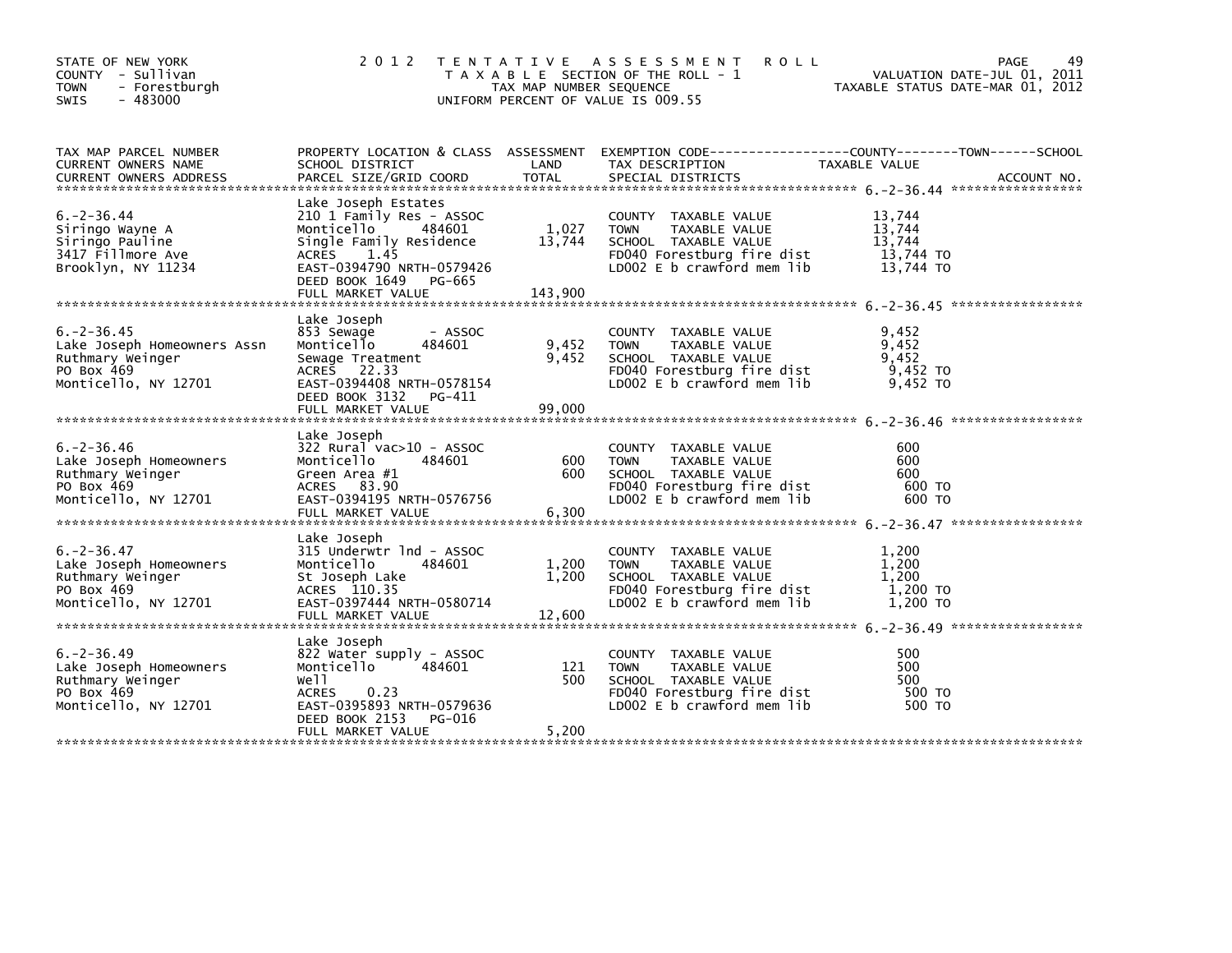| STATE OF NEW YORK<br>COUNTY - Sullivan<br><b>TOWN</b><br>- Forestburgh<br>$-483000$<br>SWIS                                                                                                                                                                | 2 0 1 2                                                                                                                                                                                        | TAX MAP NUMBER SEQUENCE    | TENTATIVE ASSESSMENT<br><b>ROLL</b><br>T A X A B L E SECTION OF THE ROLL - 1<br>UNIFORM PERCENT OF VALUE IS 009.55                                          | VALUATION DATE-JUL 01, 2011<br>TAXABLE STATUS DATE-MAR 01, 2012      | PAGE<br>50            |
|------------------------------------------------------------------------------------------------------------------------------------------------------------------------------------------------------------------------------------------------------------|------------------------------------------------------------------------------------------------------------------------------------------------------------------------------------------------|----------------------------|-------------------------------------------------------------------------------------------------------------------------------------------------------------|----------------------------------------------------------------------|-----------------------|
| TAX MAP PARCEL NUMBER<br>CURRENT OWNERS NAME<br>CONNENT OWNERS ADDRESS FARCEL SIZE/GRID COORD TOTAL SPECIAL DISTRICTS (2001) ACCOUNT NO.<br>EURRENT OWNERS ADDRESS PARCEL SIZE/GRID COORD TOTAL SPECIAL DISTRICTS (2006) 2-36.50 ************************* | SCHOOL DISTRICT                                                                                                                                                                                | LAND                       | PROPERTY LOCATION & CLASS ASSESSMENT EXEMPTION CODE----------------COUNTY-------TOWN------SCHOOL<br>TAX DESCRIPTION                                         | TAXABLE VALUE                                                        |                       |
| $6. -2 - 36.50$<br>Lake Joseph Homeowners<br>Ruthmary Weinger<br>PO Box 469<br>Monticello, NY 12701                                                                                                                                                        | Lake Joseph<br>822 Water supply - ASSOC<br>Monticello<br>484601<br>well<br>0.23<br>ACRES<br>EAST-0395568 NRTH-0580282<br>DEED BOOK 2153 PG-016<br>FULL MARKET VALUE                            | 121<br>500<br>5,200        | COUNTY TAXABLE VALUE<br><b>TOWN</b><br>TAXABLE VALUE<br>SCHOOL TAXABLE VALUE<br>FD040 Forestburg fire dist<br>LD002 E b crawford mem lib                    | 500<br>500<br>500<br>500 TO<br>500 TO                                |                       |
| $6. -2 - 36.55$<br>lake Joseph Homeowners Assn<br>Ruthmary Weinger<br>PO Box 469<br>Monticello, NY 12701                                                                                                                                                   | St Joseph Lake Dr<br>$314$ Rural vac< $10$ - ASSOC<br>484601<br>Monticello<br>Vacant Lot<br>ACRES 1.01<br>EAST-0394338 NRTH-0582097<br>DEED BOOK 2011 PG-6523<br>FULL MARKET VALUE             | 708<br>708<br>7,400        | COUNTY TAXABLE VALUE<br>TAXABLE VALUE<br><b>TOWN</b><br>SCHOOL TAXABLE VALUE<br>FD040 Forestburg fire dist<br>LD002 E b crawford mem lib                    | 708<br>708<br>708<br>708 то<br>708 TO                                |                       |
| $6. -2 - 36.56$<br>Wein Living Trust Ruthmary W. Monticello<br>Wein Ruthmary W.<br>Ruthmary W. Wein<br>162 St. Joseph's Rd<br>Forestburgh, NY 12777                                                                                                        | Lake Joseph<br>210 1 Family Res - ASSOC<br>484601<br>House & Garage<br>ACRES 1.00<br>EAST-0395346 NRTH-0579394<br>DEED BOOK 2011 PG-6722<br>FULL MARKET VALUE                                  | 708<br>14,800<br>155,000   | COUNTY TAXABLE VALUE<br><b>TOWN</b><br>TAXABLE VALUE<br>SCHOOL TAXABLE VALUE<br>FD040 Forestburg fire dist<br>LD002 E b crawford mem lib                    | 14,800<br>14,800<br>14,800<br>14,800 TO<br>14,800 TO                 |                       |
| $6. -2 - 36.57$<br>Carpinone Michael<br>Carpinone Kelly<br>57 Lake Joseph Rd<br>Forestburgh, NY 12777                                                                                                                                                      | 57 Lake Joseph Rd<br>210 1 Family Res - ASSOC<br>Monticello<br>484601<br>1 Story House<br>ACRES 1.37<br>EAST-0396642 NRTH-0582240<br>DEED BOOK 3519<br>PG-16<br>FULL MARKET VALUE              | 2,409<br>24,000<br>251,300 | 41854<br>STAR B<br>COUNTY TAXABLE VALUE<br><b>TOWN</b><br>TAXABLE VALUE<br>SCHOOL TAXABLE VALUE<br>FD040 Forestburg fire dist<br>LD002 E b crawford mem lib | $\mathbf{0}$<br>24,000<br>24,000<br>21,270<br>24,000 TO<br>24,000 TO | $\mathbf{0}$<br>2,730 |
| $6. -2 - 36.58$<br>Republic Lake Joseph LLC<br>Ben Nehmadi<br>630 First Ave Ste 1<br>NY, NY 10016                                                                                                                                                          | St Joseph Lake Rd<br>$314$ Rural vac< $10$ - ASSOC<br>Monticello<br>484601<br>Vacant Lot<br>1.07<br><b>ACRES</b><br>EAST-0396694 NRTH-0582111<br>PG-156<br>DEED BOOK 3637<br>FULL MARKET VALUE | 1,484<br>1,484<br>15,500   | COUNTY TAXABLE VALUE<br><b>TOWN</b><br>TAXABLE VALUE<br>SCHOOL TAXABLE VALUE<br>FD040 Forestburg fire dist<br>LD002 E b crawford mem lib                    | 1,484<br>1,484<br>1.484<br>1,484 TO<br>1,484 TO                      |                       |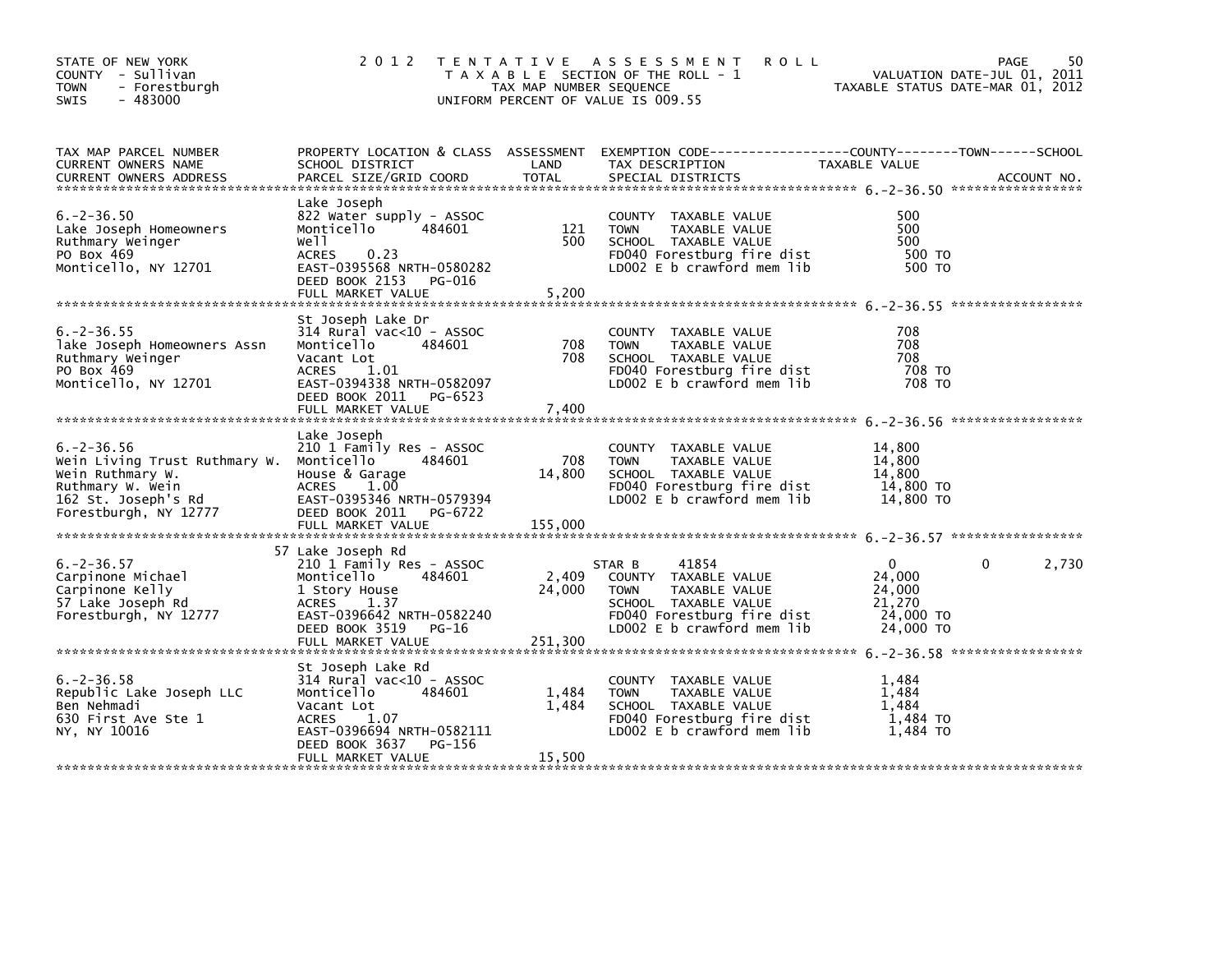| STATE OF NEW YORK<br>- Sullivan<br>COUNTY<br>- Forestburgh<br><b>TOWN</b><br>- 483000<br>SWIS | 2 0 1 2                                                 |                   | TENTATIVE ASSESSMENT<br><b>ROLL</b><br>T A X A B L E SECTION OF THE ROLL - 1<br>TAX MAP NUMBER SEQUENCE<br>UNIFORM PERCENT OF VALUE IS 009.55 | VALUATION DATE-JUL 01, 2011<br>TAXABLE STATUS DATE-MAR 01, 2012 | 51<br>PAGE                       |
|-----------------------------------------------------------------------------------------------|---------------------------------------------------------|-------------------|-----------------------------------------------------------------------------------------------------------------------------------------------|-----------------------------------------------------------------|----------------------------------|
| TAX MAP PARCEL NUMBER<br>CURRENT OWNERS NAME                                                  | PROPERTY LOCATION & CLASS ASSESSMENT<br>SCHOOL DISTRICT | <b>Example 12</b> | EXEMPTION        CODE-----------------COUNTY--------TOWN------SCHOOL<br>TAX DESCRIPTION                                                       | TAXABLE VALUE                                                   |                                  |
| CURRENT OWNERS ADDRESS                                                                        | PARCEL SIZE/GRID COORD TOTAL                            |                   | SPECIAL DISTRICTS                                                                                                                             |                                                                 | ACCOUNT NO.<br>***************** |
|                                                                                               | Lake Joseph Rd                                          |                   |                                                                                                                                               |                                                                 |                                  |
| $6. -2 - 36.59$                                                                               | 822 Water supply                                        |                   | TAXABLE VALUE<br><b>COUNTY</b>                                                                                                                | 1,000                                                           |                                  |
| Lake Joseph Homeowners Assn                                                                   | Monticello<br>484601                                    | 100               | <b>TOWN</b><br>TAXABLE VALUE                                                                                                                  | 1,000                                                           |                                  |
| Ruthmary Weinger                                                                              | ACRES 0.38                                              | 1.000             | SCHOOL TAXABLE VALUE                                                                                                                          | 1,000                                                           |                                  |
| PO Box 469                                                                                    | EAST-0395512 NRTH-0581995                               |                   | FD040 Forestburg fire dist                                                                                                                    | 1,000 TO                                                        |                                  |
| Monticello, NY 12701                                                                          | FULL MARKET VALUE                                       | 10.500            | LDOO2 E b crawford mem lib                                                                                                                    | 1,000 TO                                                        |                                  |
|                                                                                               |                                                         |                   |                                                                                                                                               |                                                                 |                                  |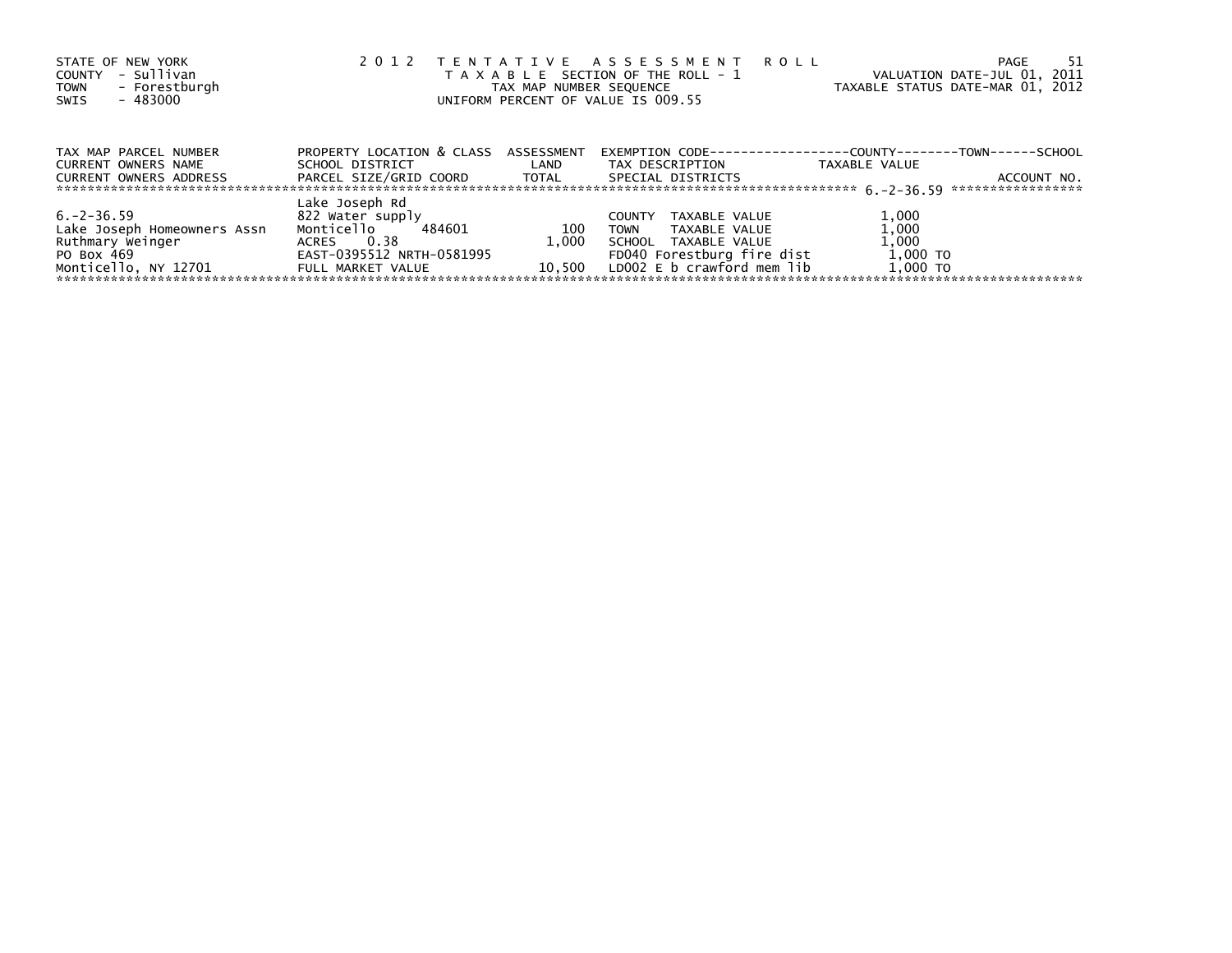| STATE OF NEW YORK            | 2012 TENTATIVE ASSESSMENT ROLL        | PAGE                             | -52             |
|------------------------------|---------------------------------------|----------------------------------|-----------------|
| COUNTY - Sullivan            | T A X A B L E SECTION OF THE ROLL - 1 | VALUATION DATE-JUL 01, 2011      |                 |
| <b>TOWN</b><br>- Forestburgh | MAP SECTION - 006                     | TAXABLE STATUS DATE-MAR 01, 2012 |                 |
| SWIS<br>- 483000             | SUB-SECTION-                          |                                  | RPS150/V04/L015 |
|                              | UNIFORM PERCENT OF VALUE IS 009.55    | CURRENT DATE 4/23/2012           |                 |

| CODE DISTRICT NAME PARCELS | TOTAL | EXTENSION<br><b>TYPF</b> | EXTENSION<br><b>VALUE</b> | AD VALOREM<br>VALUE | <b>EXEMPT</b><br><b>AMOUNT</b> | TAXABLE<br><b>VALUE</b> |
|----------------------------|-------|--------------------------|---------------------------|---------------------|--------------------------------|-------------------------|
| OT012 2012 omited ta       |       | 1 MOVTAX                 | 3427.78                   |                     |                                | 3.427.78                |
| PT011 2011 pro rated       |       | 1 MOVTAX                 | 1017.18                   |                     |                                | 1.017.18                |
| FD040 Forestburg fir       |       | 134 TOTAL                |                           | 2082.831            |                                | 2082.831                |
| LD002 E b crawford m       |       | 134 TOTAL                |                           | 2082.831            |                                | 2082.831                |

#### \*\*\* S C H O O L D I S T R I C T S U M M A R Y \*\*\*

| CODE   | DISTRICT NAME | <b>TOTAL</b><br><b>PARCELS</b> | ASSESSED<br>LAND | ASSESSED<br><b>TOTAL</b> | <b>EXEMPT</b><br><b>AMOUNT</b> | <b>TOTAL</b><br><b>TAXABLE</b> | <b>STAR</b><br><b>AMOUNT</b> | <b>STAR</b><br><b>TAXABLE</b> |
|--------|---------------|--------------------------------|------------------|--------------------------|--------------------------------|--------------------------------|------------------------------|-------------------------------|
| 484601 | Monticello    | 135                            | 451.521          | 2101,331                 | 7.360                          | 2093.971                       | 191.170                      | 1902,801                      |
|        | SUB-TOTAL     | 135                            | 451.521          | 2101.331                 | 7.360                          | 2093.971                       | 191.170                      | 1902,801                      |
|        | T O T A L     | 135                            | 451,521          | 2101,331                 | 7,360                          | 2093,971                       | 191,170                      | 1902,801                      |

#### \*\*\* S Y S T E M C O D E S S U M M A R Y \*\*\*

## NO SYSTEM EXEMPTIONS AT THIS LEVEL

# \*\*\* E X E M P T I O N S U M M A R Y \*\*\*

| CODE  | DESCRIPTION       | TOTAL<br><b>PARCELS</b> | <b>COUNTY</b> | <b>TOWN</b> | <b>SCHOOL</b>   |
|-------|-------------------|-------------------------|---------------|-------------|-----------------|
| 41101 | <b>VETERAN</b>    |                         | 1,800         | 1,800       |                 |
| 41122 | WAR VET           |                         | 10,567        |             |                 |
| 41123 | WAR VET           |                         |               | 10,567      |                 |
| 41132 | <b>COMBAT VET</b> | c                       | 21,659        |             |                 |
| 41133 | <b>COMBAT VET</b> | b                       |               | 21,659      |                 |
| 41142 | DISABL VET        |                         | 2,110         |             |                 |
| 41143 | DISABL VET        |                         |               | 2,110       |                 |
| 41161 | $CW_15_VET/$      |                         | 1,092         | 1,092       |                 |
| 41800 | AGED-CTS          |                         | 7,360         | 7,360       | 7,360<br>79,240 |
| 41834 | STAR EN           | 14                      |               |             |                 |
| 41854 | STAR B            | 41                      |               |             | 111,930         |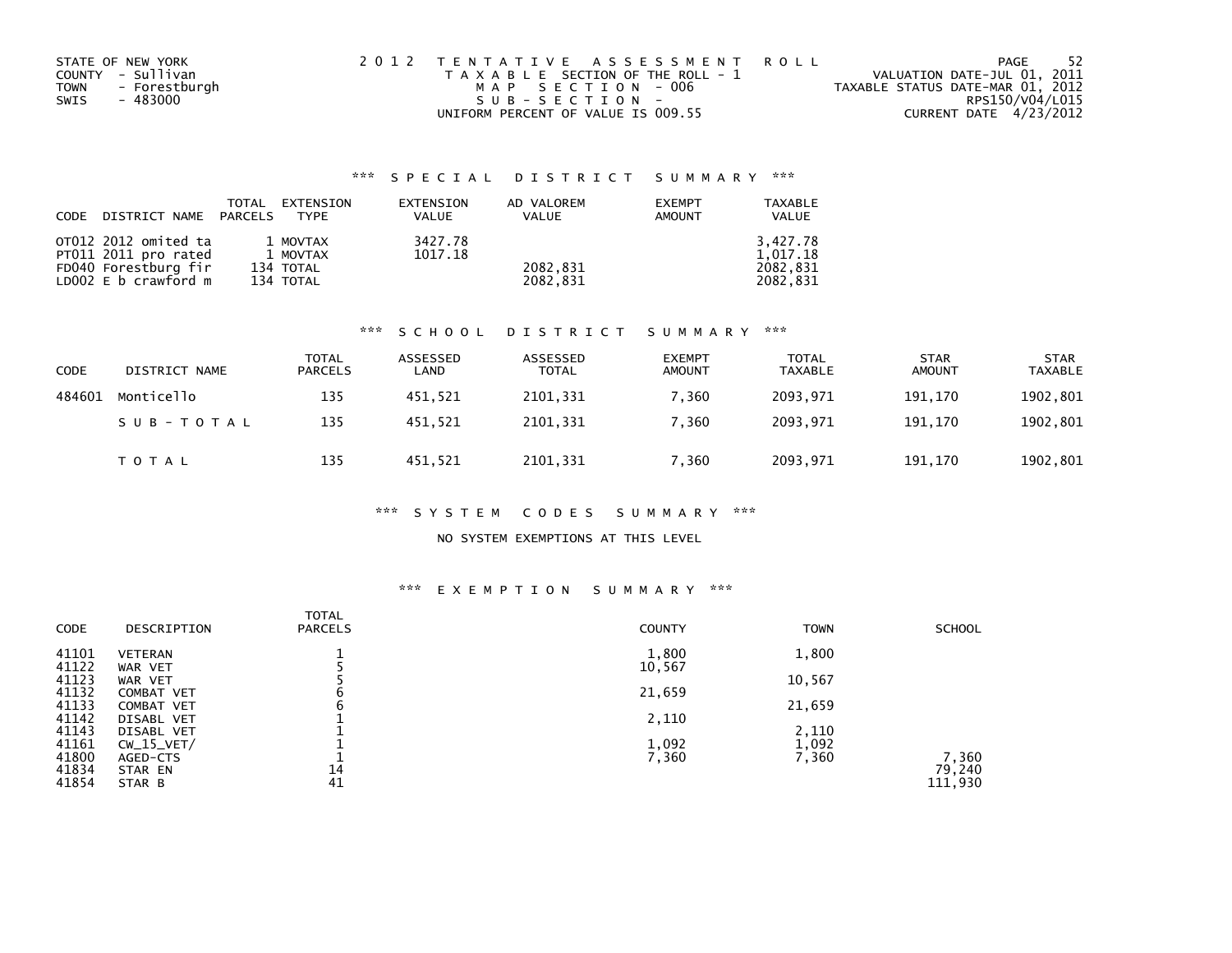| STATE OF NEW YORK            | 2012 TENTATIVE ASSESSMENT ROLL        | PAGE                             | - 53 |
|------------------------------|---------------------------------------|----------------------------------|------|
| COUNTY - Sullivan            | T A X A B L E SECTION OF THE ROLL - 1 | VALUATION DATE-JUL 01, 2011      |      |
| - Forestburgh<br><b>TOWN</b> | MAP SECTION - 006                     | TAXABLE STATUS DATE-MAR 01, 2012 |      |
| - 483000<br>SWIS             | SUB-SECTION-                          | RPS150/V04/L015                  |      |
|                              | UNIFORM PERCENT OF VALUE IS 009.55    | CURRENT DATE 4/23/2012           |      |

# \*\*\* E X E M P T I O N S U M M A R Y \*\*\*

| SCHOOL  | <b>TOWN</b> | COUNTY | <b>TOTAL</b><br><b>PARCELS</b> | DESCRIPTION    | CODE |
|---------|-------------|--------|--------------------------------|----------------|------|
| 198,530 | 44,588      | 44,588 | <u>ດ-</u><br>٥۷<br>$\sim$      | $\tau$ O T A L |      |

| <b>ROLL</b> | DESCRIPTION    | <b>TOTAL</b>   | ASSESSED | <b>ASSESSED</b> | TAXABLE       | <b>TAXABLE</b> | <b>TAXABLE</b> | STAR           |
|-------------|----------------|----------------|----------|-----------------|---------------|----------------|----------------|----------------|
| <b>SEC</b>  |                | <b>PARCELS</b> | LAND     | <b>TOTAL</b>    | <b>COUNTY</b> | TOWN           | <b>SCHOOL</b>  | <b>TAXABLE</b> |
|             | <b>TAXABLE</b> | 135            | 451.521  | 2101.331        | 2056.743      | 2056,743       | 2093,971       | 1902,801       |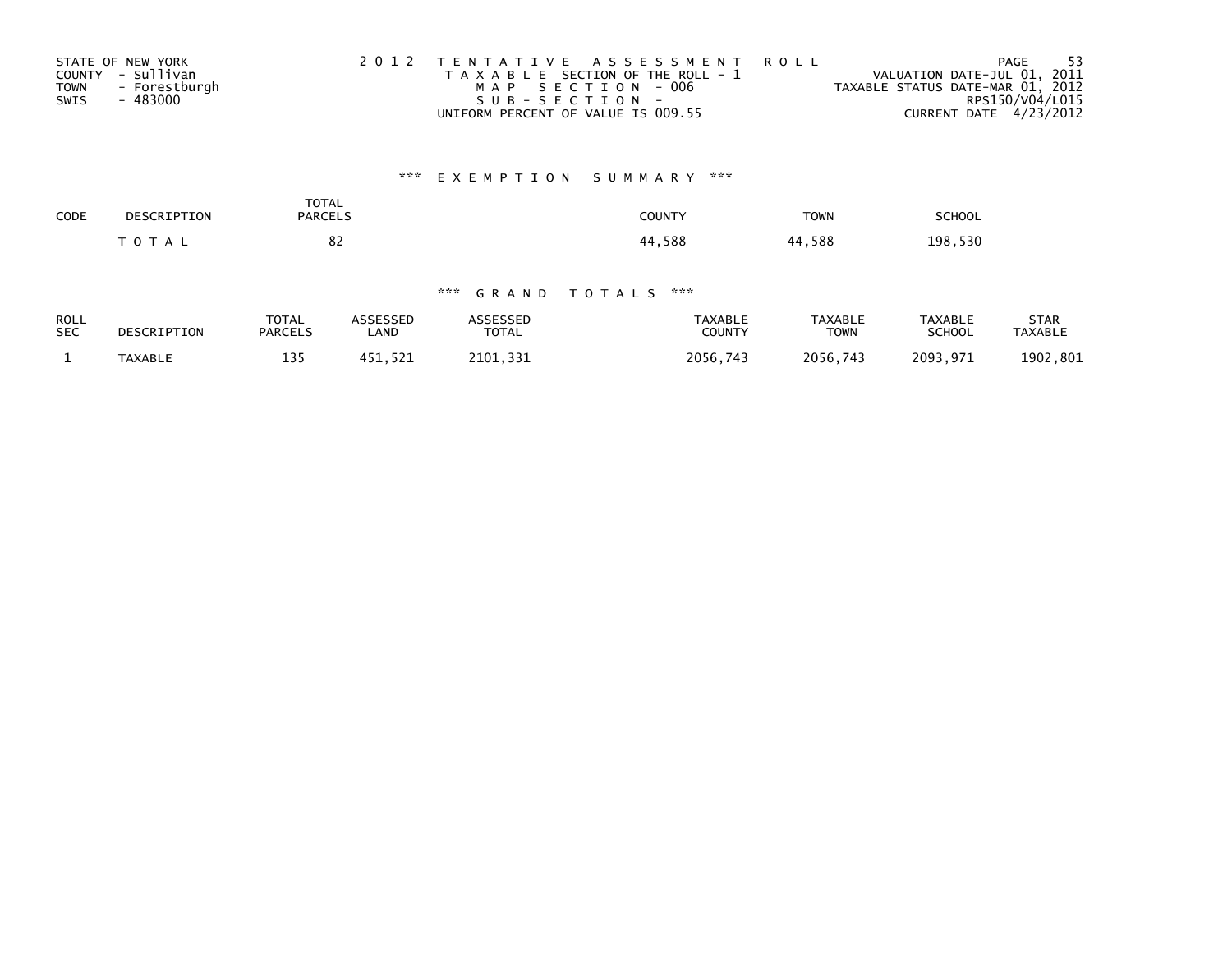| STATE OF NEW YORK<br>- Sullivan<br>COUNTY<br>TOWN - Forestburgh<br>- 483000<br>SWIS |                                                                           |                   | 2012 TENTATIVE ASSESSMENT<br><b>ROLL</b><br>T A X A B L E SECTION OF THE ROLL - 1<br>TAX MAP NUMBER SEQUENCE<br>UNIFORM PERCENT OF VALUE IS 009.55 | VALUATION DATE-JUL 01, 2011<br>TAXABLE STATUS DATE-MAR 01, 2012 | -54<br>PAGE |
|-------------------------------------------------------------------------------------|---------------------------------------------------------------------------|-------------------|----------------------------------------------------------------------------------------------------------------------------------------------------|-----------------------------------------------------------------|-------------|
| TAX MAP PARCEL NUMBER<br><b>CURRENT OWNERS NAME</b>                                 | PROPERTY LOCATION & CLASS ASSESSMENT<br>SCHOOL DISTRICT                   | <b>Example 12</b> | EXEMPTION        CODE-----------------COUNTY--------TOWN------SCHOOL<br>TAX DESCRIPTION                                                            | TAXABLE VALUE                                                   |             |
| CURRENT OWNERS ADDRESS                                                              |                                                                           |                   | SPECIAL DISTRICTS                                                                                                                                  |                                                                 | ACCOUNT NO. |
| $7.-1-1$                                                                            | Forestburgh No Line<br>$322$ Rural vac $>10$                              |                   | TAXABLE VALUE<br><b>COUNTY</b>                                                                                                                     | 70,600                                                          |             |
| Lost Lake Resort<br>Double Diamond Companies                                        | Monticello 484601<br>ACRES 691.14                                         | 70,600<br>70.600  | TOWN<br>TAXABLE VALUE<br>SCHOOL TAXABLE VALUE                                                                                                      | 70,600<br>70,600                                                |             |
| 5495 Beltline Rd Ste 200<br>Dallas, TX 75254                                        | EAST-0401060 NRTH-0574400<br>DEED BOOK 2010 PG-53366<br>FULL MARKET VALUE | 739.300           | FD040 Forestburg fire dist<br>LD002 E b crawford mem lib                                                                                           | 70,600 TO<br>70.600 TO                                          |             |
|                                                                                     |                                                                           |                   |                                                                                                                                                    |                                                                 |             |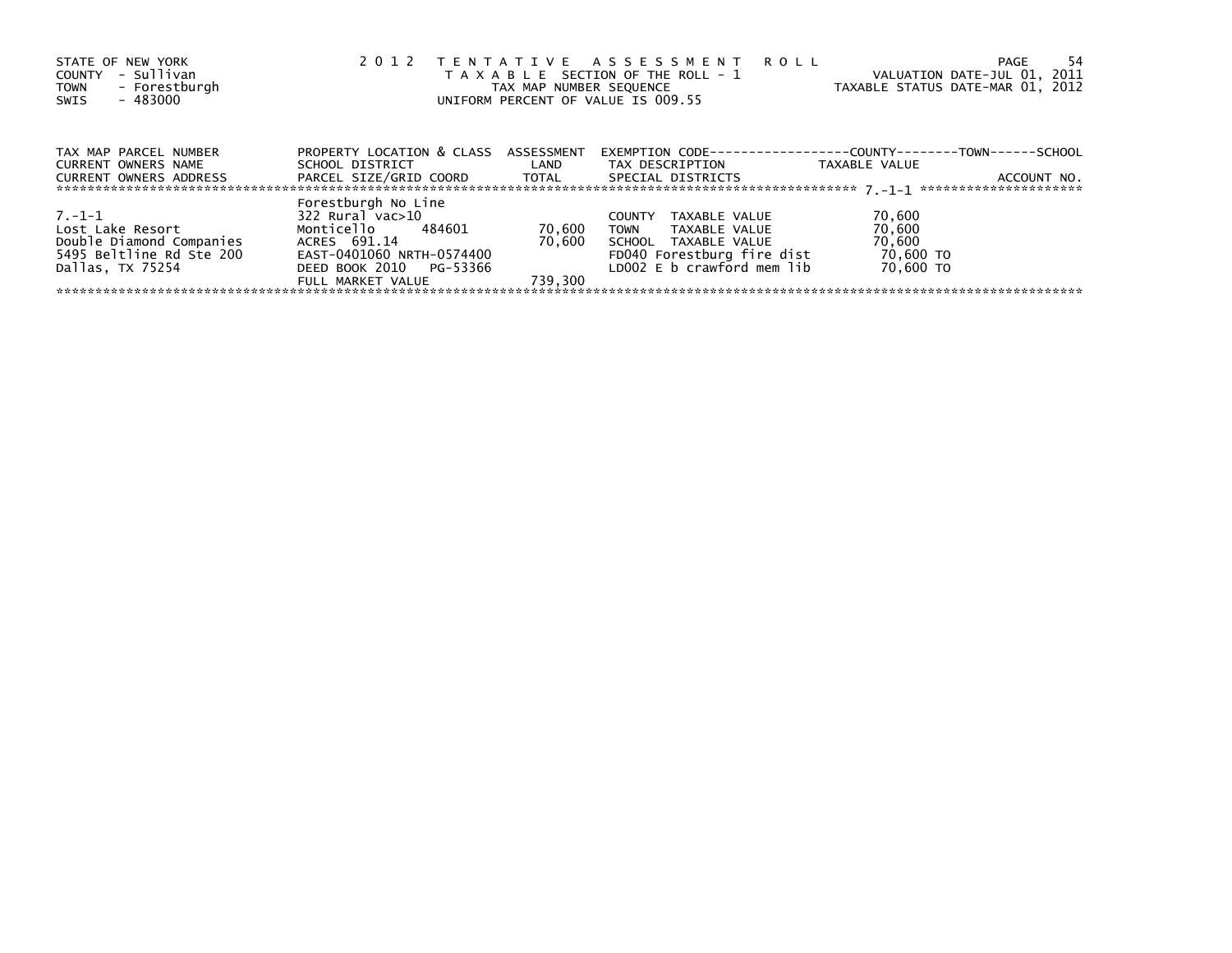| STATE OF NEW YORK            | 2012 TENTATIVE ASSESSMENT ROLL        | - 55<br>PAGE                     |
|------------------------------|---------------------------------------|----------------------------------|
| COUNTY - Sullivan            | T A X A B L E SECTION OF THE ROLL - 1 | VALUATION DATE-JUL 01, 2011      |
| - Forestburgh<br><b>TOWN</b> | MAP SECTION - 007                     | TAXABLE STATUS DATE-MAR 01, 2012 |
| - 483000<br>SWIS             | SUB-SECTION-                          | RPS150/V04/L015                  |
|                              | UNIFORM PERCENT OF VALUE IS 009.55    | CURRENT DATE 4/23/2012           |

| CODE | DISTRICT NAME                                | TOTAL<br>PARCELS | EXTENSION<br><b>TYPF</b> | EXTENSION<br><b>VALUE</b> | AD VALOREM<br>VALUE | <b>EXEMPT</b><br>AMOUNT | TAXABLE<br>VALUE |
|------|----------------------------------------------|------------------|--------------------------|---------------------------|---------------------|-------------------------|------------------|
|      | FD040 Forestburg fir<br>LD002 E b crawford m |                  | 1 TOTAL<br>TOTAL         |                           | 70.600<br>70.600    |                         | 70.600<br>70.600 |

#### \*\*\* S C H O O L D I S T R I C T S U M M A R Y \*\*\*

| CODE   | DISTRICT NAME | <b>TOTAL</b><br><b>PARCELS</b> | ASSESSED<br>LAND | ASSESSED<br><b>TOTAL</b> | <b>EXEMPT</b><br><b>AMOUNT</b> | <b>TOTAL</b><br><b>TAXABLE</b> | <b>STAR</b><br><b>AMOUNT</b> | <b>STAR</b><br><b>TAXABLE</b> |
|--------|---------------|--------------------------------|------------------|--------------------------|--------------------------------|--------------------------------|------------------------------|-------------------------------|
| 484601 | Monticello    |                                | 70.600           | 70,600                   |                                | 70,600                         |                              | 70,600                        |
|        | SUB-TOTAL     |                                | 70.600           | 70,600                   |                                | 70,600                         |                              | 70,600                        |
|        | T O T A L     |                                | 70,600           | 70,600                   |                                | 70,600                         |                              | 70,600                        |

\*\*\* S Y S T E M C O D E S S U M M A R Y \*\*\*

NO SYSTEM EXEMPTIONS AT THIS LEVEL

\*\*\* E X E M P T I O N S U M M A R Y \*\*\*

#### NO EXEMPTIONS AT THIS LEVEL

| ROLL       | DESCRIPTION    | <b>TOTAL</b>   | ASSESSED    | <b>ASSESSED</b> | TAXABLE | <b>TAXABLE</b> | <b>TAXABLE</b> | STAR           |
|------------|----------------|----------------|-------------|-----------------|---------|----------------|----------------|----------------|
| <b>SEC</b> |                | <b>PARCELS</b> | <b>_AND</b> | <b>TOTAL</b>    | COUNTY  | <b>TOWN</b>    | <b>SCHOOL</b>  | <b>TAXABLE</b> |
|            | <b>TAXABLE</b> |                | 70,600      | 70,600          | 70,600  | 70,600         | 70,600         | 70,600         |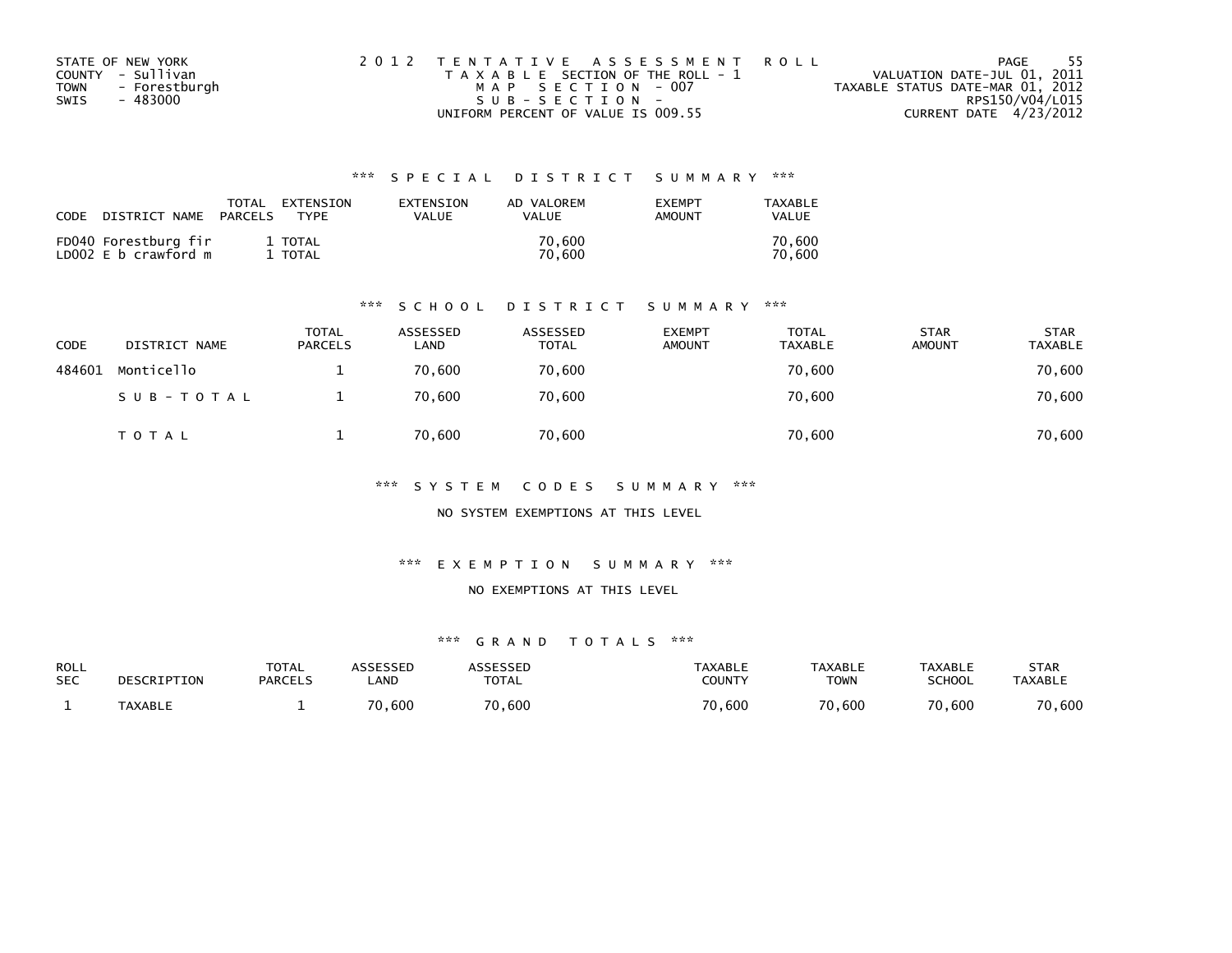| STATE OF NEW YORK<br>COUNTY - Sullivan<br><b>TOWN</b><br>- Forestburgh<br>$-483000$<br><b>SWIS</b>             | 2 0 1 2                                                                                                                                                                                        | TAX MAP NUMBER SEQUENCE     | TENTATIVE ASSESSMENT<br><b>ROLL</b><br>T A X A B L E SECTION OF THE ROLL - 1<br>UNIFORM PERCENT OF VALUE IS 009.55                         |                                                      | 56<br>PAGE<br>VALUATION DATE-JUL 01, 2011<br>TAXABLE STATUS DATE-MAR 01, 2012 |
|----------------------------------------------------------------------------------------------------------------|------------------------------------------------------------------------------------------------------------------------------------------------------------------------------------------------|-----------------------------|--------------------------------------------------------------------------------------------------------------------------------------------|------------------------------------------------------|-------------------------------------------------------------------------------|
| TAX MAP PARCEL NUMBER<br>CURRENT OWNERS NAME                                                                   | SCHOOL DISTRICT                                                                                                                                                                                | LAND<br><b>TOTAL</b>        | PROPERTY LOCATION & CLASS ASSESSMENT EXEMPTION CODE----------------COUNTY-------TOWN------SCHOOL<br>TAX DESCRIPTION                        | TAXABLE VALUE                                        |                                                                               |
| $8. - 1 - 1.2$<br>Lost Lake Resort<br>Double Diamond Companies<br>5495 Beltline Rd Ste 200<br>Dallas, TX 75254 | Forestburgh No Line<br>322 Rural vac>10<br>484601<br>Monticello<br>ACRES 242.97<br>EAST-0404372 NRTH-0571378<br>DEED BOOK 2010<br>PG-53366<br>FULL MARKET VALUE                                | 23,900<br>23,900<br>250,300 | COUNTY TAXABLE VALUE<br>TAXABLE VALUE<br><b>TOWN</b><br>SCHOOL TAXABLE VALUE<br>FD040 Forestburg fire dist<br>LD002 E b crawford mem lib   | 23,900<br>23,900<br>23,900<br>23,900 TO<br>23,900 TO |                                                                               |
| $8. - 1 - 1.3$<br>Torres Ann<br>495 Long Ridge Rd<br>Bedford, NY 10506                                         | County Rd 101<br>$322$ Rural vac>10 - WTRFNT<br>Monticello<br>484601<br>ACRES 29.07<br>EAST-0405907 NRTH-0570338<br>DEED BOOK 1264<br>PG-00332<br>FULL MARKET VALUE                            | 19,425<br>19,425<br>203,400 | COUNTY TAXABLE VALUE<br><b>TOWN</b><br>TAXABLE VALUE<br>SCHOOL TAXABLE VALUE<br>FD040 Forestburg fire dist<br>LD002 E b crawford mem lib   | 19,425<br>19,425<br>19,425<br>19,425 TO<br>19,425 TO | 031130                                                                        |
| $8. - 1 - 1.4$<br>McCreary William<br>McCreary O'Kellon<br>120-35 219th St<br>Cambria Heights, NY 11411        | Cr 101<br>$314$ Rural vac<10<br>484601<br>Monticello<br>Lot 2<br><b>ACRES</b><br>6.26<br>EAST-0405740 NRTH-0569740<br>DEED BOOK 2470 PG-129<br>FULL MARKET VALUE                               | 4,345<br>4,345<br>45,500    | COUNTY TAXABLE VALUE<br>TAXABLE VALUE<br><b>TOWN</b><br>SCHOOL TAXABLE VALUE<br>FD040 Forestburg fire dist<br>LD002 E b crawford mem lib   | 4,345<br>4,345<br>4,345<br>4,345 TO<br>4,345 TO      |                                                                               |
| $8. - 1 - 1.5$<br>McCreary William<br>120-35 219th St<br>Cambria Heights, NY 11411                             | 1486 Cold Spring Rd<br>210 1 Family Res<br>Monticello<br>484601<br>Lot 3<br><b>ACRES</b><br>5.48 BANKF060049<br>EAST-0405641 NRTH-0569556<br>DEED BOOK 3260 PG-534<br>FULL MARKET VALUE        | 3,729<br>22,400<br>234,600  | COUNTY TAXABLE VALUE<br><b>TOWN</b><br>TAXABLE VALUE<br>SCHOOL TAXABLE VALUE<br>FD040 Forestburg fire dist<br>$LD002 E b$ crawford mem lib | 22,400<br>22,400<br>22,400<br>22,400 TO<br>22,400 TO |                                                                               |
| $8. - 1 - 1.6$<br>Dicapua Dominick<br>Dicapua Carmel<br>58 E Dover St<br>Valley Stream, NY 11580               | 1490 Cold Spring Rd<br>210 1 Family Res<br>Monticello<br>484601<br>Lot 4 log cabin house<br>5.18<br><b>ACRES</b><br>EAST-0405544 NRTH-0569375<br>DEED BOOK 2763<br>PG-631<br>FULL MARKET VALUE | 3,628<br>20,200<br>211,500  | COUNTY TAXABLE VALUE<br>TAXABLE VALUE<br><b>TOWN</b><br>SCHOOL TAXABLE VALUE<br>FD040 Forestburg fire dist<br>LD002 E b crawford mem lib   | 20,200<br>20,200<br>20,200<br>20,200 TO<br>20,200 TO |                                                                               |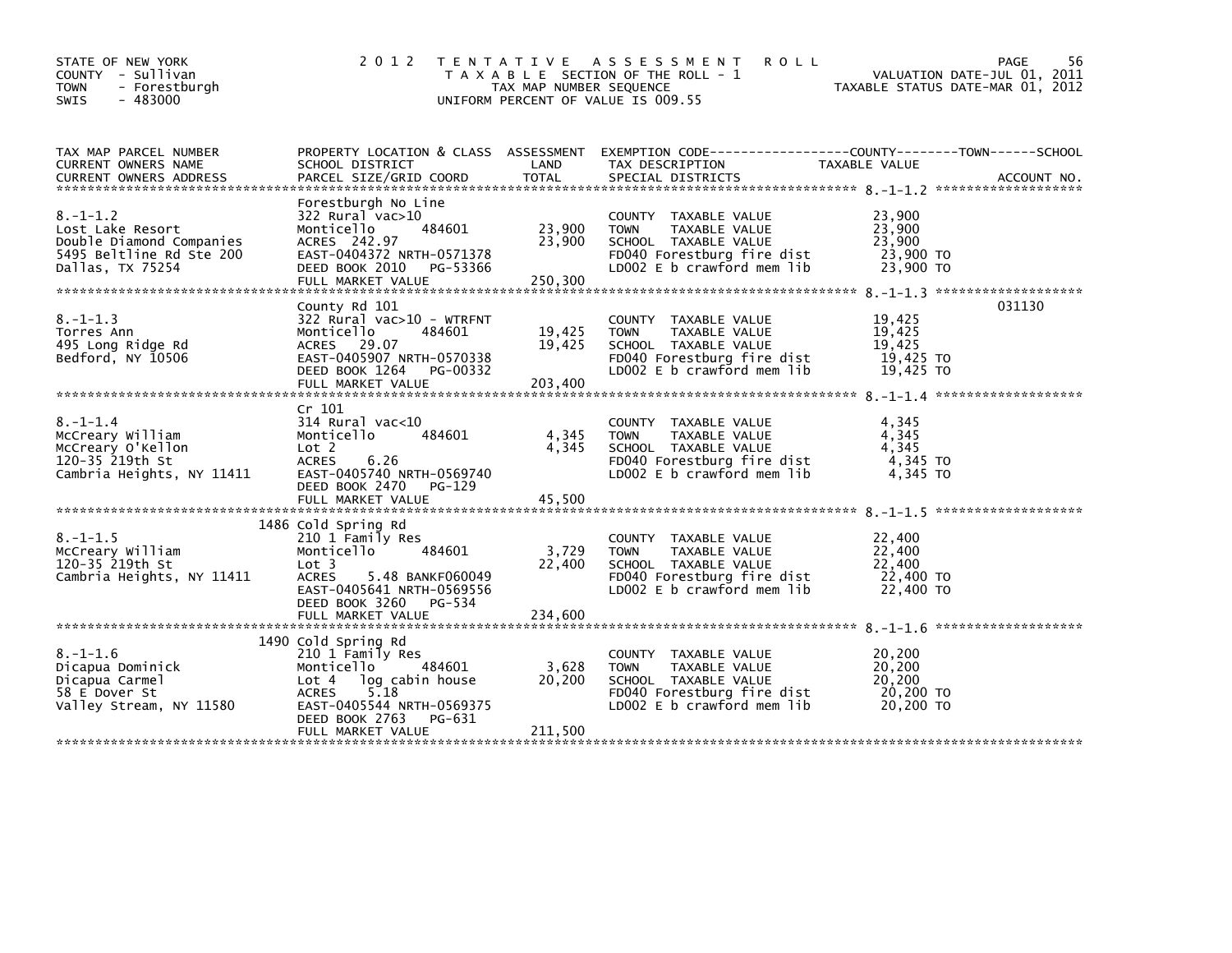| STATE OF NEW YORK<br>COUNTY - Sullivan<br>- Forestburgh<br><b>TOWN</b><br>$-483000$<br><b>SWIS</b>      | 2 0 1 2                                                                                                                                                                                    | TAX MAP NUMBER SEQUENCE    | TENTATIVE ASSESSMENT<br><b>ROLL</b><br>T A X A B L E SECTION OF THE ROLL - 1<br>UNIFORM PERCENT OF VALUE IS 009.55                                          | TAXABLE STATUS DATE-MAR 01, 2012                                     | PAGE<br>VALUATION DATE-JUL 01, 2011 | 57          |
|---------------------------------------------------------------------------------------------------------|--------------------------------------------------------------------------------------------------------------------------------------------------------------------------------------------|----------------------------|-------------------------------------------------------------------------------------------------------------------------------------------------------------|----------------------------------------------------------------------|-------------------------------------|-------------|
| TAX MAP PARCEL NUMBER<br>CURRENT OWNERS NAME<br>CURRENT OWNERS ADDRESS                                  | SCHOOL DISTRICT<br>PARCEL SIZE/GRID COORD                                                                                                                                                  | LAND<br>TOTAL              | PROPERTY LOCATION & CLASS ASSESSMENT EXEMPTION CODE---------------COUNTY-------TOWN-----SCHOOL<br>TAX DESCRIPTION<br>SPECIAL DISTRICTS                      | TAXABLE VALUE                                                        |                                     | ACCOUNT NO. |
| $8. - 1 - 1.7$<br>Speirs Earl J<br>PO Box 2111<br>Hallandale, FL 33008                                  | Cr 101<br>$314$ Rural vac<10<br>484601<br>Monticello<br>Lot 5<br>Auttumn Winds<br><b>ACRES</b><br>5.12<br>EAST-0405456 NRTH-0569208<br>DEED BOOK 2473<br><b>PG-500</b>                     | 3,629<br>3,629             | COUNTY TAXABLE VALUE<br><b>TOWN</b><br>TAXABLE VALUE<br>SCHOOL TAXABLE VALUE<br>FD040 Forestburg fire dist<br>LD002 $E$ b crawford mem $lib$                | 3,629<br>3,629<br>3,629<br>3,629 TO<br>3.629 TO                      |                                     |             |
|                                                                                                         | FULL MARKET VALUE                                                                                                                                                                          | 38,000                     |                                                                                                                                                             |                                                                      |                                     |             |
| $8. - 1 - 1.8$<br>Feller Richard G<br>Feller Kathleen B<br>1506 Cold Spring Rd<br>Forestburgh, NY 12777 | 1506 Cold Spring Rd<br>210 1 Family Res<br>Monticello<br>484601<br>Lot 6<br>Auttumn Winds<br><b>ACRES</b><br>5.58<br>EAST-0405336 NRTH-0569037                                             | 4,093<br>25,402            | 41854<br>STAR B<br>COUNTY TAXABLE VALUE<br><b>TOWN</b><br>TAXABLE VALUE<br>SCHOOL TAXABLE VALUE<br>FD040 Forestburg fire dist<br>LD002 E b crawford mem lib | $\mathbf{0}$<br>25,402<br>25,402<br>22,672<br>25,402 TO<br>25,402 TO | 0                                   | 2,730       |
|                                                                                                         | DEED BOOK 1251 PG-00348<br>FULL MARKET VALUE                                                                                                                                               | 266,000                    |                                                                                                                                                             |                                                                      |                                     |             |
|                                                                                                         |                                                                                                                                                                                            |                            |                                                                                                                                                             |                                                                      |                                     |             |
| $8. - 1 - 1.9$<br>Stawarz Michael<br>Heinsohn Laura<br>1516 Cold Spring Rd<br>Forestburgh, NY 12777     | 1516 Cold Spring Rd<br>210 1 Family Res<br>484601<br>Monticello<br>Lot 7<br><b>ACRES</b><br>5.54 BANKC130170<br>EAST-0405189 NRTH-0568848<br>DEED BOOK 2471<br>PG-463<br>FULL MARKET VALUE | 4,064<br>18,900<br>197,900 | 41854<br>STAR B<br>COUNTY TAXABLE VALUE<br><b>TOWN</b><br>TAXABLE VALUE<br>SCHOOL TAXABLE VALUE<br>FD040 Forestburg fire dist<br>LD002 E b crawford mem lib | $\mathbf{0}$<br>18,900<br>18,900<br>16,170<br>18,900 TO<br>18,900 TO | 0                                   | 2,730       |
|                                                                                                         | 1532 Cold Spring Rd                                                                                                                                                                        |                            |                                                                                                                                                             |                                                                      |                                     |             |
| $8. - 1 - 1.10$<br>Pajak Edward Jr<br>Pajak Helen M<br>1532 Cold Spring Rd<br>Forestburgh, NY 12777     | 210 1 Family Res<br>484601<br>Monticello<br>Lot 8<br>Autumn Winds<br>5.01<br><b>ACRES</b><br>EAST-0405003 NRTH-0568646<br>DEED BOOK 1362<br>PG-672<br>FULL MARKET VALUE                    | 3,640<br>29,848<br>312.500 | 41854<br>STAR B<br>COUNTY TAXABLE VALUE<br><b>TOWN</b><br>TAXABLE VALUE<br>SCHOOL TAXABLE VALUE<br>FD040 Forestburg fire dist<br>LD002 E b crawford mem lib | $\mathbf{0}$<br>29,848<br>29,848<br>27.118<br>29,848 TO<br>29,848 TO | 0                                   | 2,730       |
|                                                                                                         |                                                                                                                                                                                            |                            |                                                                                                                                                             |                                                                      |                                     |             |
| $8. - 1 - 1.11$<br>Pajak Edward Jr<br>Pajak Helen M<br>1532 Cold Spring Rd<br>Forestburgh, NY 12777     | Cr 101<br>$314$ Rural vac<10<br>Monticello<br>484601<br>Lot 9<br>Auttumn Winds<br><b>ACRES</b><br>4.00<br>EAST-0404853 NRTH-0568460<br>PG-409<br>DEED BOOK 1371                            | 2,963<br>2,963             | COUNTY TAXABLE VALUE<br><b>TOWN</b><br>TAXABLE VALUE<br>SCHOOL TAXABLE VALUE<br>FD040 Forestburg fire dist<br>LD002 $E$ b crawford mem lib                  | 2,963<br>2,963<br>2,963<br>2,963 TO<br>2.963 TO                      |                                     |             |
|                                                                                                         | FULL MARKET VALUE                                                                                                                                                                          | 31,000                     |                                                                                                                                                             |                                                                      |                                     |             |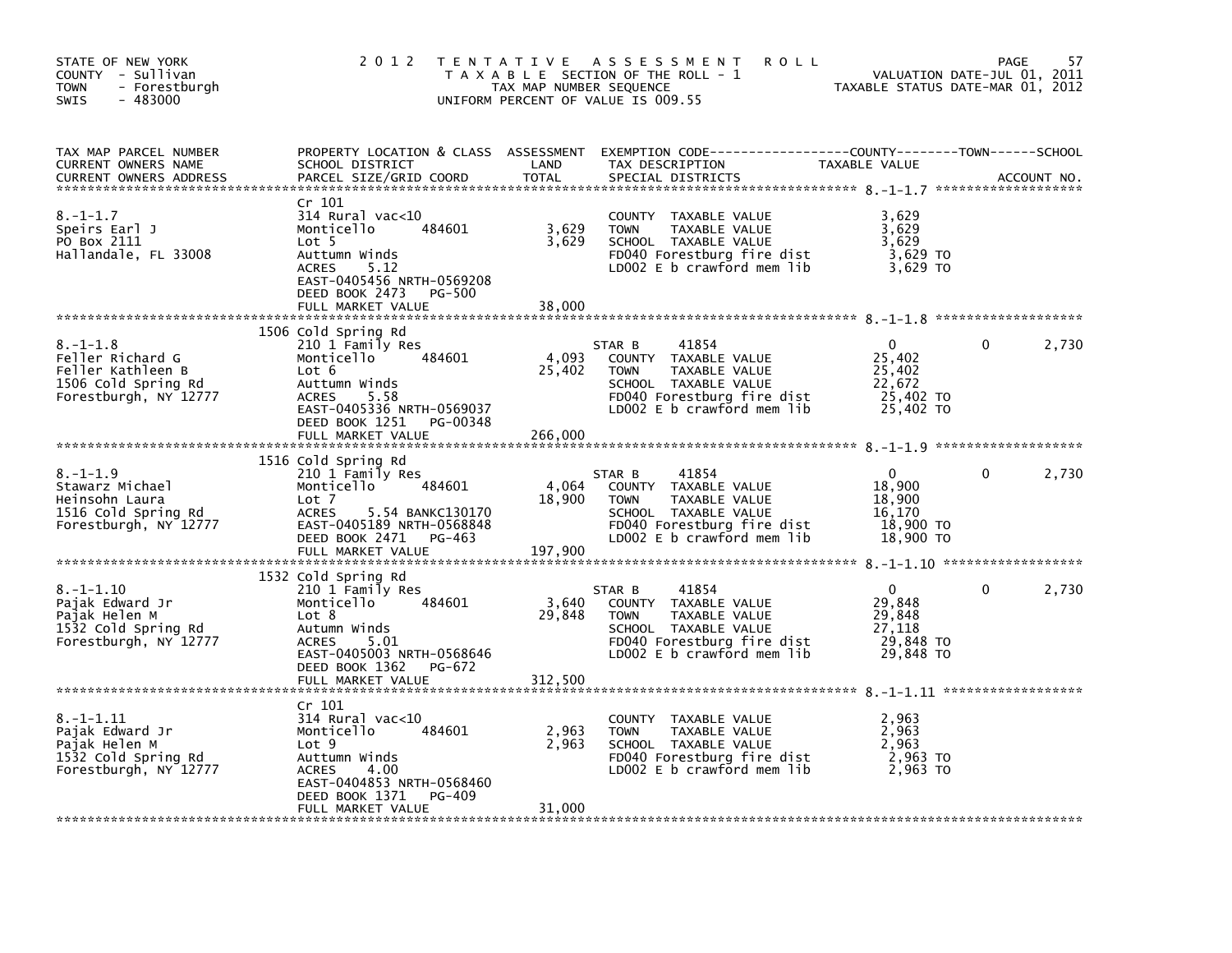| STATE OF NEW YORK<br>COUNTY - Sullivan<br><b>TOWN</b><br>- Forestburgh<br>$-483000$<br><b>SWIS</b>                                                                              | 2012                                                                                                                                                                                          | T E N T A T I V E<br>TAX MAP NUMBER SEQUENCE | A S S E S S M E N T<br><b>ROLL</b><br>T A X A B L E SECTION OF THE ROLL - 1<br>UNIFORM PERCENT OF VALUE IS 009.55                                           | TAXABLE STATUS DATE-MAR 01, 2012                         | VALUATION DATE-JUL 01, 2011 | 58<br>PAGE |
|---------------------------------------------------------------------------------------------------------------------------------------------------------------------------------|-----------------------------------------------------------------------------------------------------------------------------------------------------------------------------------------------|----------------------------------------------|-------------------------------------------------------------------------------------------------------------------------------------------------------------|----------------------------------------------------------|-----------------------------|------------|
| TAX MAP PARCEL NUMBER<br><b>CURRENT OWNERS NAME</b>                                                                                                                             | SCHOOL DISTRICT                                                                                                                                                                               | LAND                                         | PROPERTY LOCATION & CLASS ASSESSMENT EXEMPTION CODE----------------COUNTY-------TOWN-----SCHOOL<br>TAX DESCRIPTION                                          | TAXABLE VALUE                                            |                             |            |
| $8. -1 - 1.12$<br>Gillman Depot LLC<br>Stuart Salenger-Member<br>194 Freeman St Fl 1st<br>Brooklyn, NY 11222-1485<br>MAY BE SUBJECT TO PAYMENT<br>UNDER AGDIST LAW TIL 2016     | County Route 108<br>184 Xotic lyestk<br>484601<br>Monticello<br>Railroad Station--House<br>2.30<br><b>ACRES</b><br>EAST-0405912 NRTH-0573737<br>DEED BOOK 3427<br>PG-375<br>FULL MARKET VALUE | 1,900<br>8,800<br>92,100                     | AGRI DIST 41720<br>COUNTY TAXABLE VALUE<br><b>TOWN</b><br>TAXABLE VALUE<br>SCHOOL TAXABLE VALUE<br>FD040 Forestburg fire dist<br>LD002 E b crawford mem lib | 1.370<br>7,430<br>7,430<br>7,430<br>8,800 TO<br>8,800 TO | 1,370                       | 1,370      |
| $8. - 1 - 1.15$<br>Gillman Mercantile LLC<br>Stuart Salenger-Member<br>194 Freeman St Fl 1<br>Brooklyn, NY 11222-1485<br>MAY BE SUBJECT TO PAYMENT<br>UNDER AGDIST LAW TIL 2016 | County Road 108<br>184 Xotic lyestk<br>Monticello<br>484601<br>house<br><b>ACRES</b><br>1.73<br>EAST-0405790 NRTH-0573291<br>DEED BOOK 3427<br>PG-381<br>FULL MARKET VALUE                    | 1,100<br>10,100<br>105,800                   | AGRI DIST 41720<br>COUNTY TAXABLE VALUE<br><b>TOWN</b><br>TAXABLE VALUE<br>SCHOOL TAXABLE VALUE<br>FD040 Forestburg fire dist<br>LD002 E b crawford mem lib | 555<br>9,545<br>9,545<br>9,545<br>10,100 TO<br>10,100 TO | 555                         | 555        |
| $8. - 1 - 1.16$<br>St Joseph Farm LLC<br>Stuart Salenger-Member<br>194 Freeman St Fl 1<br>Brooklyn, NY 11222-1485<br>MAY BE SUBJECT TO PAYMENT<br>UNDER AGDIST LAW TIL 2016     | County Route 108<br>105 Vac farmland<br>484601<br>Monticello<br>vacant lot<br><b>ACRES</b><br>2.94<br>DEED BOOK 3427<br>PG-396<br>FULL MARKET VALUE                                           | 2,000<br>2.000<br>20,900                     | AGRI DIST 41720<br>COUNTY TAXABLE VALUE<br><b>TOWN</b><br>TAXABLE VALUE<br>SCHOOL TAXABLE VALUE<br>FD040 Forestburg fire dist<br>LD002 E b crawford mem lib | 1.906<br>94<br>94<br>94<br>2,000 TO<br>2,000 TO          | 1,906                       | 1,906      |
| $8. - 1 - 2$<br>Lost Lake Resort<br>Double Diamond Companies<br>5495 Beltline Rd Ste 200<br>Dallas, TX 75254                                                                    | Railroad<br>$322$ Rural vac $>10$<br>484601<br>Monticello<br>9.61<br><b>ACRES</b><br>EAST-0405170 NRTH-0570900<br>DEED BOOK 2010<br>PG-53366<br>FULL MARKET VALUE                             | 800<br>800<br>8,400                          | <b>COUNTY</b><br>TAXABLE VALUE<br><b>TOWN</b><br>TAXABLE VALUE<br>SCHOOL TAXABLE VALUE<br>FD040 Forestburg fire dist<br>LD002 E b crawford mem lib          | 800<br>800<br>800<br>800 TO<br>800 TO                    |                             |            |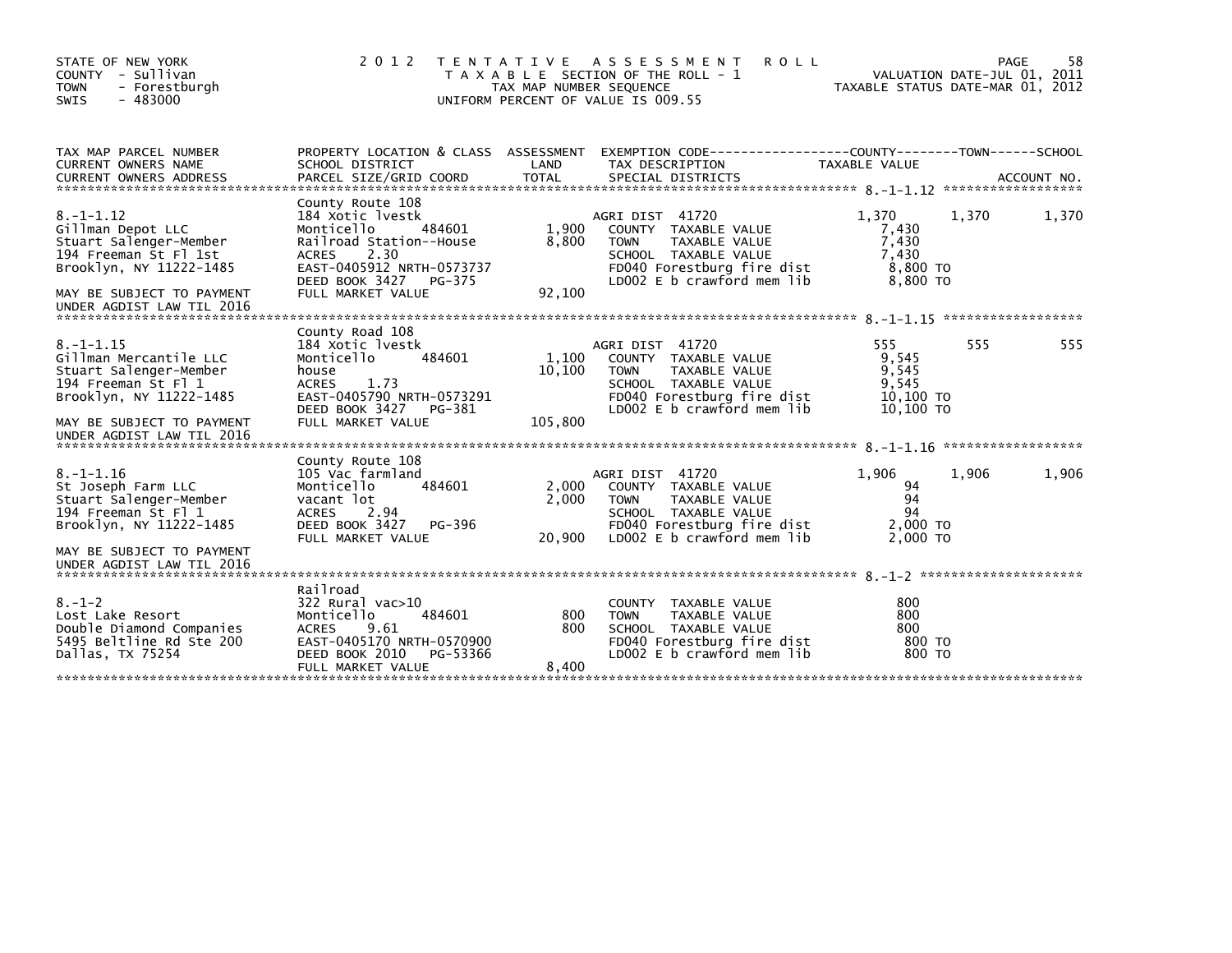| STATE OF NEW YORK            | 2012 TENTATIVE ASSESSMENT ROLL        | PAGE                             | -59 |
|------------------------------|---------------------------------------|----------------------------------|-----|
| COUNTY - Sullivan            | T A X A B L E SECTION OF THE ROLL - 1 | VALUATION DATE-JUL 01, 2011      |     |
| - Forestburgh<br><b>TOWN</b> | MAP SECTION - 008                     | TAXABLE STATUS DATE-MAR 01, 2012 |     |
| - 483000<br>SWIS             | SUB-SECTION-                          | RPS150/V04/L015                  |     |
|                              | UNIFORM PERCENT OF VALUE IS 009.55    | CURRENT DATE 4/23/2012           |     |

| <b>CODE</b> | DISTRICT NAME                                | TOTAL<br>PARCELS | EXTENSION<br>TYPF    | <b>FXTENSTON</b><br>VALUE | AD VALOREM<br>VALUE | <b>EXEMPT</b><br>AMOUNT | TAXARI F<br>VALUE  |
|-------------|----------------------------------------------|------------------|----------------------|---------------------------|---------------------|-------------------------|--------------------|
|             | FD040 Forestburg fir<br>LD002 E b crawford m |                  | 14 TOTAL<br>14 TOTAL |                           | 192,712<br>192.712  |                         | 192,712<br>192.712 |

#### \*\*\* S C H O O L D I S T R I C T S U M M A R Y \*\*\*

| CODE   | DISTRICT NAME | TOTAL<br>PARCELS | ASSESSED<br>LAND | ASSESSED<br><b>TOTAL</b> | <b>EXEMPT</b><br><b>AMOUNT</b> | <b>TOTAL</b><br><b>TAXABLE</b> | <b>STAR</b><br><b>AMOUNT</b> | <b>STAR</b><br><b>TAXABLE</b> |
|--------|---------------|------------------|------------------|--------------------------|--------------------------------|--------------------------------|------------------------------|-------------------------------|
| 484601 | Monticello    | 14               | 79,216           | 192,712                  | 3,831                          | 188,881                        | 8.190                        | 180,691                       |
|        | SUB-TOTAL     | 14               | 79.216           | 192.712                  | 3,831                          | 188.881                        | 8.190                        | 180,691                       |
|        | <b>TOTAL</b>  | 14               | 79,216           | 192,712                  | 3,831                          | 188,881                        | 8,190                        | 180,691                       |

\*\*\* S Y S T E M C O D E S S U M M A R Y \*\*\*

NO SYSTEM EXEMPTIONS AT THIS LEVEL

#### \*\*\* E X E M P T I O N S U M M A R Y \*\*\*

| <b>CODE</b>    | DESCRIPTION         | TOTAL<br><b>PARCELS</b> | <b>COUNTY</b> | <b>TOWN</b> | <b>SCHOOL</b>  |
|----------------|---------------------|-------------------------|---------------|-------------|----------------|
| 41720<br>41854 | AGRI DIST<br>STAR B |                         | 3,831         | 3,831       | 3,831<br>8,190 |
|                | T O T A L           |                         | 3,831         | ,831        | 12,021         |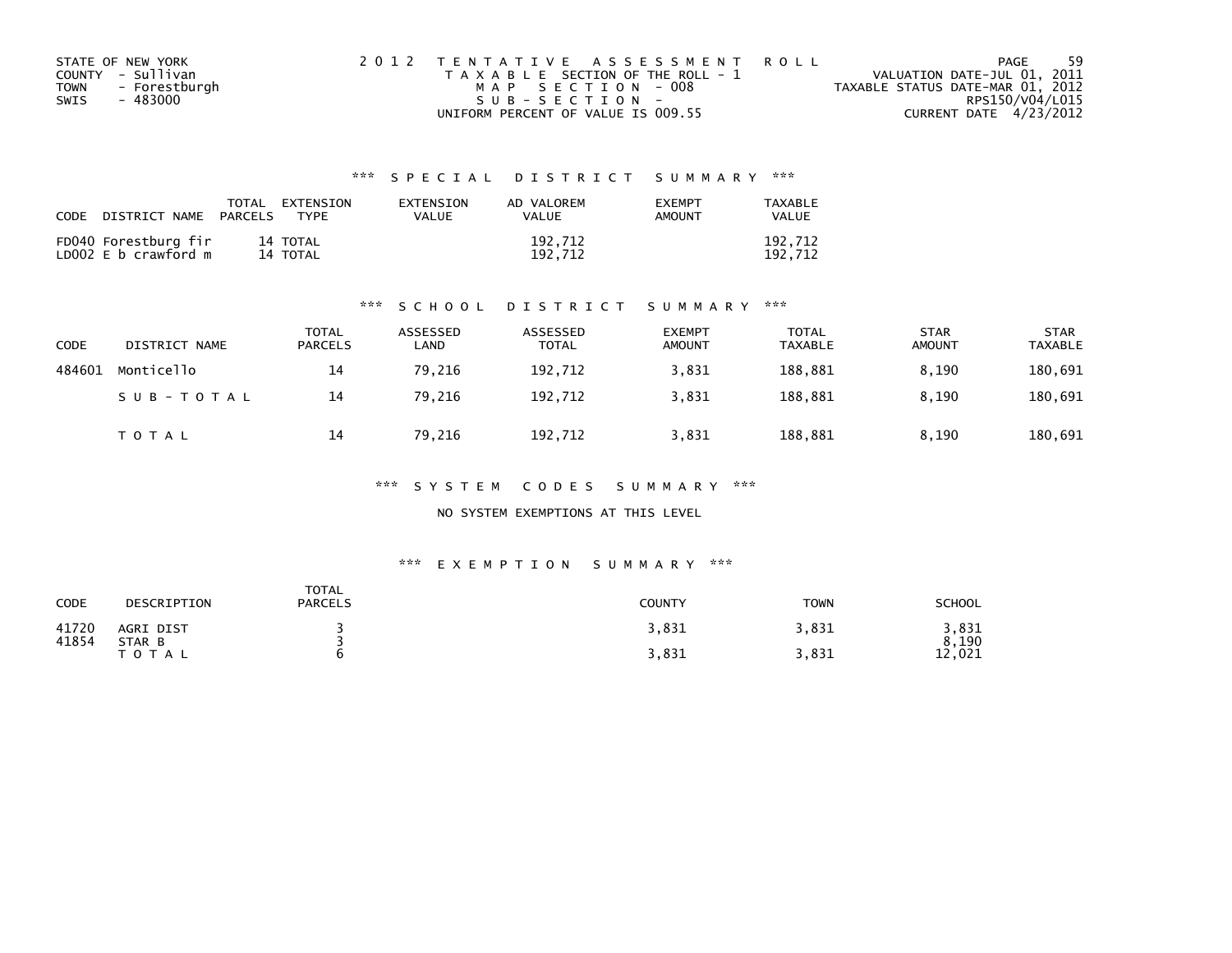|             | STATE OF NEW YORK | 2012 TENTATIVE ASSESSMENT ROLL        | 60<br><b>PAGE</b>                |
|-------------|-------------------|---------------------------------------|----------------------------------|
|             | COUNTY - Sullivan | T A X A B L E SECTION OF THE ROLL - 1 | VALUATION DATE-JUL 01, 2011      |
| <b>TOWN</b> | - Forestburgh     | MAP SECTION - 008                     | TAXABLE STATUS DATE-MAR 01, 2012 |
| SWIS        | - 483000          | SUB-SECTION-                          | RPS150/V04/L015                  |
|             |                   | UNIFORM PERCENT OF VALUE IS 009.55    | CURRENT DATE 4/23/2012           |

| ROLL       | DESCRIPTION | <b>TOTAL</b>   | ASSESSED     | <b>\SSESSED</b> | <b>TAXABLE</b> | <b>TAXABLE</b> | <b>TAXABLE</b> | <b>STAR</b>    |
|------------|-------------|----------------|--------------|-----------------|----------------|----------------|----------------|----------------|
| <b>SEC</b> |             | <b>PARCELS</b> | LAND         | <b>TOTAL</b>    | COUNT          | <b>TOWN</b>    | <b>SCHOOL</b>  | <b>TAXABLE</b> |
|            | TAXABLE     | 4 ا<br>--      | 70.<br>9,216 | 192.712         | 188,881        | 188.881        | 188,881        | 180,691        |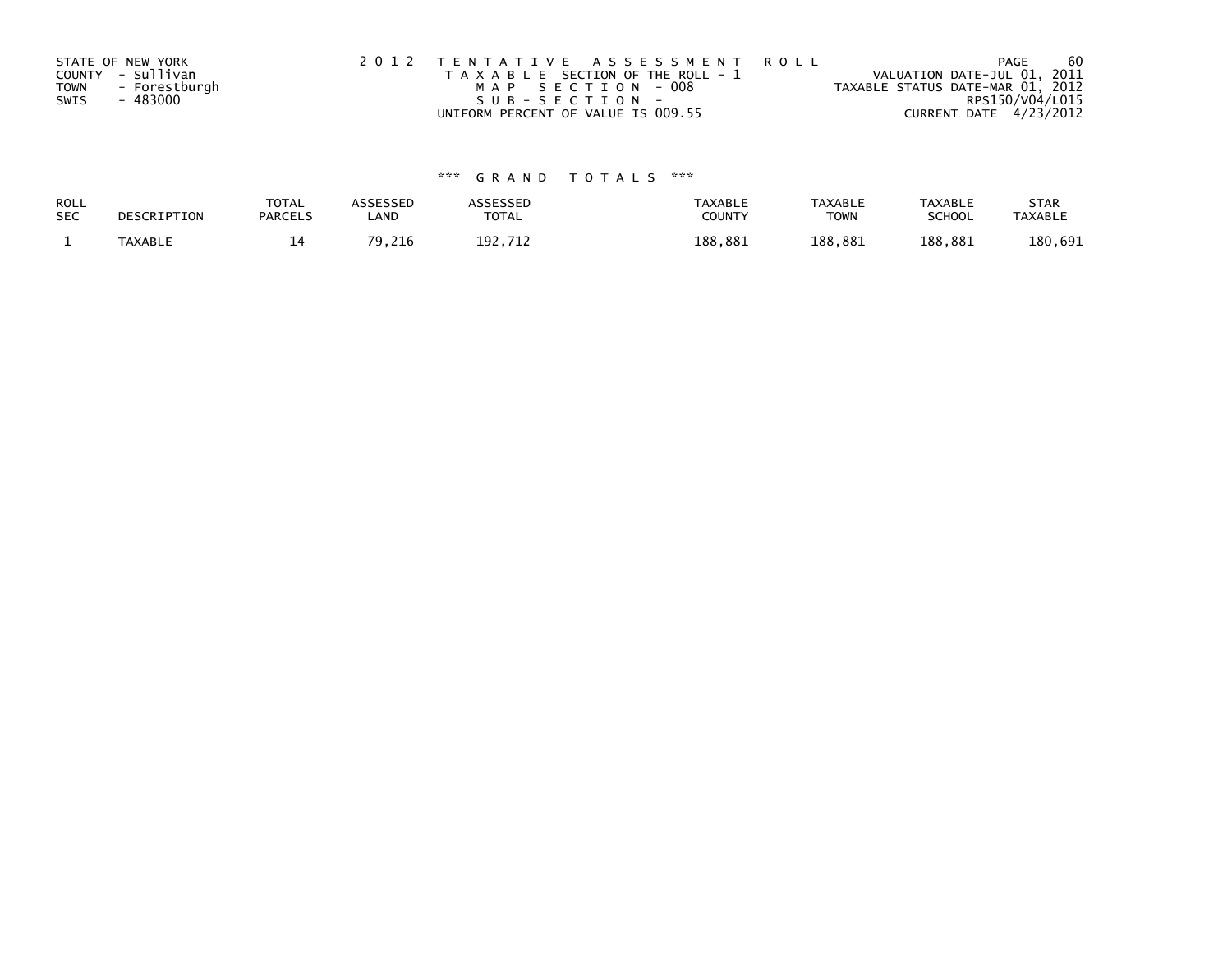| STATE OF NEW YORK<br>COUNTY - Sullivan<br><b>TOWN</b><br>- Forestburgh<br>$-483000$<br>SWIS              | 2 0 1 2                                                                                                                                                                                                       | TAX MAP NUMBER SEQUENCE    | <b>ROLL</b><br>TENTATIVE ASSESSMENT<br>T A X A B L E SECTION OF THE ROLL - 1<br>UNIFORM PERCENT OF VALUE IS 009.55                       |                                                      | 61<br>PAGE<br>VALUATION DATE-JUL 01, 2011<br>TAXABLE STATUS DATE-MAR 01, 2012 |
|----------------------------------------------------------------------------------------------------------|---------------------------------------------------------------------------------------------------------------------------------------------------------------------------------------------------------------|----------------------------|------------------------------------------------------------------------------------------------------------------------------------------|------------------------------------------------------|-------------------------------------------------------------------------------|
| TAX MAP PARCEL NUMBER<br>CURRENT OWNERS NAME<br><b>CURRENT OWNERS ADDRESS</b>                            | PROPERTY LOCATION & CLASS ASSESSMENT<br>SCHOOL DISTRICT<br>PARCEL SIZE/GRID COORD                                                                                                                             | LAND<br>TOTAL              | EXEMPTION CODE-----------------COUNTY-------TOWN------SCHOOL<br>TAX DESCRIPTION<br>SPECIAL DISTRICTS                                     | TAXABLE VALUE                                        | ACCOUNT NO.                                                                   |
| $9. -1 - 1.3$<br>Wechsler Benjamin R<br>One Bradford Rd<br>Forestburgh, NY 12777                         | E. Side Hatchery Rd<br>314 Rural vac<10 - WTRFNT<br>Monticello<br>484601<br>Vacant lot<br><b>FRNT 260.00 DPTH</b><br>ACRES 7.09<br>EAST-0413026 NRTH-0565092<br>DEED BOOK 3529<br>PG-570<br>FULL MARKET VALUE | 4,900<br>4,900<br>51,300   | COUNTY TAXABLE VALUE<br><b>TOWN</b><br>TAXABLE VALUE<br>SCHOOL TAXABLE VALUE<br>FD040 Forestburg fire dist<br>LD002 E b crawford mem lib | 4,900<br>4,900<br>4,900<br>4,900 TO<br>4.900 TO      |                                                                               |
| $9. - 1 - 1.4$<br>Eden Island Inc<br>Attn: Benjamin Wechsler<br>One Bradford Rd<br>Forestburgh, NY 12777 | N Of Hatchery Rd<br>314 Rural vac<10<br>484601<br>Monticello<br>Vacant Lot<br>4.00<br>ACRES<br>EAST-0413295 NRTH-0566174<br>DEED BOOK 2506<br>PG-461<br>FULL MARKET VALUE                                     | 2,200<br>2,200<br>23,000   | COUNTY TAXABLE VALUE<br>TAXABLE VALUE<br><b>TOWN</b><br>SCHOOL TAXABLE VALUE<br>FD040 Forestburg fire dist<br>LD002 E b crawford mem lib | 2,200<br>2,200<br>2,200<br>2,200 TO<br>2,200 TO      |                                                                               |
| $9. - 1 - 1.5$<br>Wechsler Benjamin R<br>One Bradford Rd<br>Forestburgh, NY 12777                        | N Of Hatchery Rd<br>260 Seasonal res<br>484601<br>Monticello<br>seasonal residence<br>ACRES<br>2.58<br>EAST-0413029 NRTH-0565858<br>DEED BOOK 3529<br>PG-570<br>FULL MARKET VALUE                             | 1,868<br>8,000<br>83,800   | COUNTY TAXABLE VALUE<br><b>TOWN</b><br>TAXABLE VALUE<br>SCHOOL TAXABLE VALUE<br>FD040 Forestburg fire dist<br>LD002 E b crawford mem lib | 8,000<br>8,000<br>8,000<br>8,000 TO<br>8,000 TO      |                                                                               |
| $9. - 1 - 1.6$<br>Wechsler Benjamin I<br>One Bradford Rd<br>Forestburgh, NY 12777                        | N Of Hatchery Rd<br>$314$ Rural vac<10<br>Monticello<br>484601<br>Vacant Lot<br>3.33<br>ACRES<br>EAST-0412801 NRTH-0565568<br>DEED BOOK 3444<br>PG-412                                                        | 2,400<br>2,400             | COUNTY TAXABLE VALUE<br>TAXABLE VALUE<br><b>TOWN</b><br>SCHOOL TAXABLE VALUE<br>FD040 Forestburg fire dist<br>LD002 E b crawford mem lib | 2,400<br>2,400<br>2,400<br>2,400 TO<br>2,400 TO      |                                                                               |
| $9. -1 - 1.9$<br>Ashe Patrick<br>Farrar Ashley<br>16 Roosevelt Rd<br>Westport, CT 06880                  | 441 Hatchery Rd<br>210 1 Family Res<br>Monticello<br>484601<br>buildings<br>5.02<br>ACRES<br>EAST-0413782 NRTH-0563005<br>DEED BOOK 2913<br>PG-15<br>FULL MARKET VALUE                                        | 1,715<br>43,600<br>456,500 | COUNTY TAXABLE VALUE<br>TAXABLE VALUE<br><b>TOWN</b><br>SCHOOL TAXABLE VALUE<br>FD040 Forestburg fire dist<br>LD002 E b crawford mem lib | 43,600<br>43,600<br>43,600<br>43,600 TO<br>43,600 TO |                                                                               |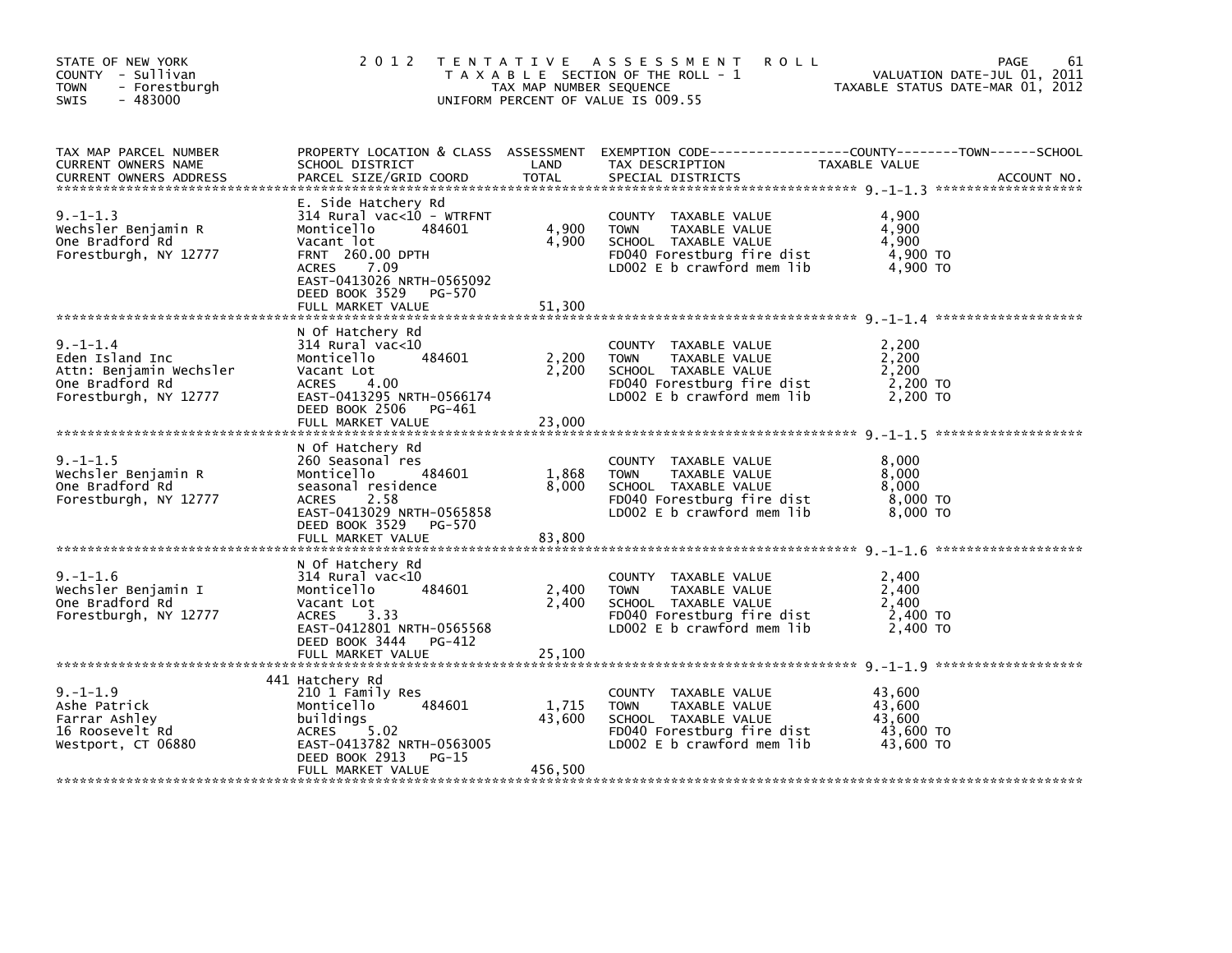| STATE OF NEW YORK<br>COUNTY - Sullivan<br>- Forestburgh<br>TOWN<br>$-483000$<br><b>SWIS</b>                        | 2 0 1 2                                                                                                                                                                                   | TAX MAP NUMBER SEQUENCE    | TENTATIVE ASSESSMENT<br><b>ROLL</b><br>T A X A B L E SECTION OF THE ROLL - 1<br>UNIFORM PERCENT OF VALUE IS 009.55                           | VALUATION DATE-JUL 01, 2011<br>TAXABLE STATUS DATE-MAR 01, 2012 | 62<br>PAGE  |
|--------------------------------------------------------------------------------------------------------------------|-------------------------------------------------------------------------------------------------------------------------------------------------------------------------------------------|----------------------------|----------------------------------------------------------------------------------------------------------------------------------------------|-----------------------------------------------------------------|-------------|
| TAX MAP PARCEL NUMBER<br>CURRENT OWNERS NAME<br><b>CURRENT OWNERS ADDRESS</b>                                      | SCHOOL DISTRICT<br>PARCEL SIZE/GRID COORD                                                                                                                                                 | LAND<br><b>TOTAL</b>       | PROPERTY LOCATION & CLASS ASSESSMENT EXEMPTION CODE---------------COUNTY-------TOWN------SCHOOL<br>TAX DESCRIPTION<br>SPECIAL DISTRICTS      | TAXABLE VALUE                                                   | ACCOUNT NO. |
| $9. - 1 - 1.10$<br>Schmidt's Wholesale Inc<br>Attn: Gary Schmidt<br>PO Box 5100<br>Monticello, NY 12701-5100       | Hatchery Rd<br>$314$ Rural vac<10<br>484601<br>Monticello<br>Vacant Lot<br>ACRES<br>5.01<br>EAST-0412906 NRTH-0564402<br>DEED BOOK 1580<br>PG-425<br>FULL MARKET VALUE                    | 1,713<br>1,713<br>17,900   | COUNTY TAXABLE VALUE<br><b>TOWN</b><br>TAXABLE VALUE<br>SCHOOL TAXABLE VALUE<br>FD040 Forestburg fire dist<br>LD002 E b crawford mem lib     | 1,713<br>1,713<br>1,713<br>1,713 TO<br>1,713 TO                 |             |
| 9. -1-1.11<br>Kipka Alexander<br>217 E 17th St Apt 3<br>N.Y., NY 10003-3659                                        | E. Side Hatchery Rd<br>$314$ Rural vac< $10$<br>484601<br>Monticello<br>Vacant Land<br>5.09<br><b>ACRES</b><br>EAST-0412020 NRTH-0566507<br>DEED BOOK 3419<br>PG-362<br>FULL MARKET VALUE | 1,729<br>1,729<br>18,100   | COUNTY TAXABLE VALUE<br>TAXABLE VALUE<br><b>TOWN</b><br>SCHOOL TAXABLE VALUE<br>FD040 Forestburg fire dist<br>LD002 $E$ b crawford mem $lib$ | 1,729<br>1,729<br>1,729<br>1,729 то<br>1,729 TO                 |             |
| 9. – 1–1.12<br>Farrow Joan R<br>34 Benton Ave<br>Monticello, NY 12701                                              | Hatchery Rd<br>314 Rural vac<10<br>484601<br>Monticello<br>Vacant Lot<br>5.10<br><b>ACRES</b><br>EAST-0413237 NRTH-0564136<br>DEED BOOK 2424<br><b>PG-262</b><br>FULL MARKET VALUE        | 1,713<br>1,713<br>17,900   | COUNTY TAXABLE VALUE<br><b>TOWN</b><br>TAXABLE VALUE<br>SCHOOL TAXABLE VALUE<br>FD040 Forestburg fire dist<br>LD002 E b crawford mem lib     | 1,713<br>1,713<br>1,713<br>1,713 TO<br>1,713 TO                 |             |
| $9. -1 - 1.13$<br>Eden Falls Hunt& Fish Club Inc Monticello<br>Edmund M. Dolan<br>31 Bevy Ct<br>Brooklyn, NY 11229 | Hatchery Rd<br>920 Priv Hunt/Fi<br>484601<br>Private Hunting Camp<br>Shed<br><b>ACRES</b><br>5.30<br>EAST-0412768 NRTH-0564554<br>DEED BOOK 1569<br>PG-120<br>FULL MARKET VALUE           | 1,768<br>24,320<br>254,700 | COUNTY TAXABLE VALUE<br><b>TOWN</b><br>TAXABLE VALUE<br>SCHOOL TAXABLE VALUE<br>FD040 Forestburg fire dist<br>LD002 E b crawford mem lib     | 24,320<br>24,320<br>24,320<br>24,320 TO<br>24,320 TO            |             |
| $9. - 1 - 1.14$<br>Crowninshield Corp<br>Attn: Fredrick N. Eck<br>922 church St<br>Honesdale, PA 18431             | Hatchery Rd<br>312 Vac w/imprv<br>Monticello<br>484601<br>Vacant lot<br>Well<br><b>ACRES</b><br>5.01<br>EAST-0413086 NRTH-0564282<br>DEED BOOK 1572<br>PG-10<br>FULL MARKET VALUE         | 1,713<br>2,900<br>30,400   | COUNTY TAXABLE VALUE<br><b>TOWN</b><br>TAXABLE VALUE<br>SCHOOL TAXABLE VALUE<br>FD040 Forestburg fire dist<br>LD002 E b crawford mem lib     | 2,900<br>2,900<br>2,900<br>2,900 TO<br>2,900 TO                 |             |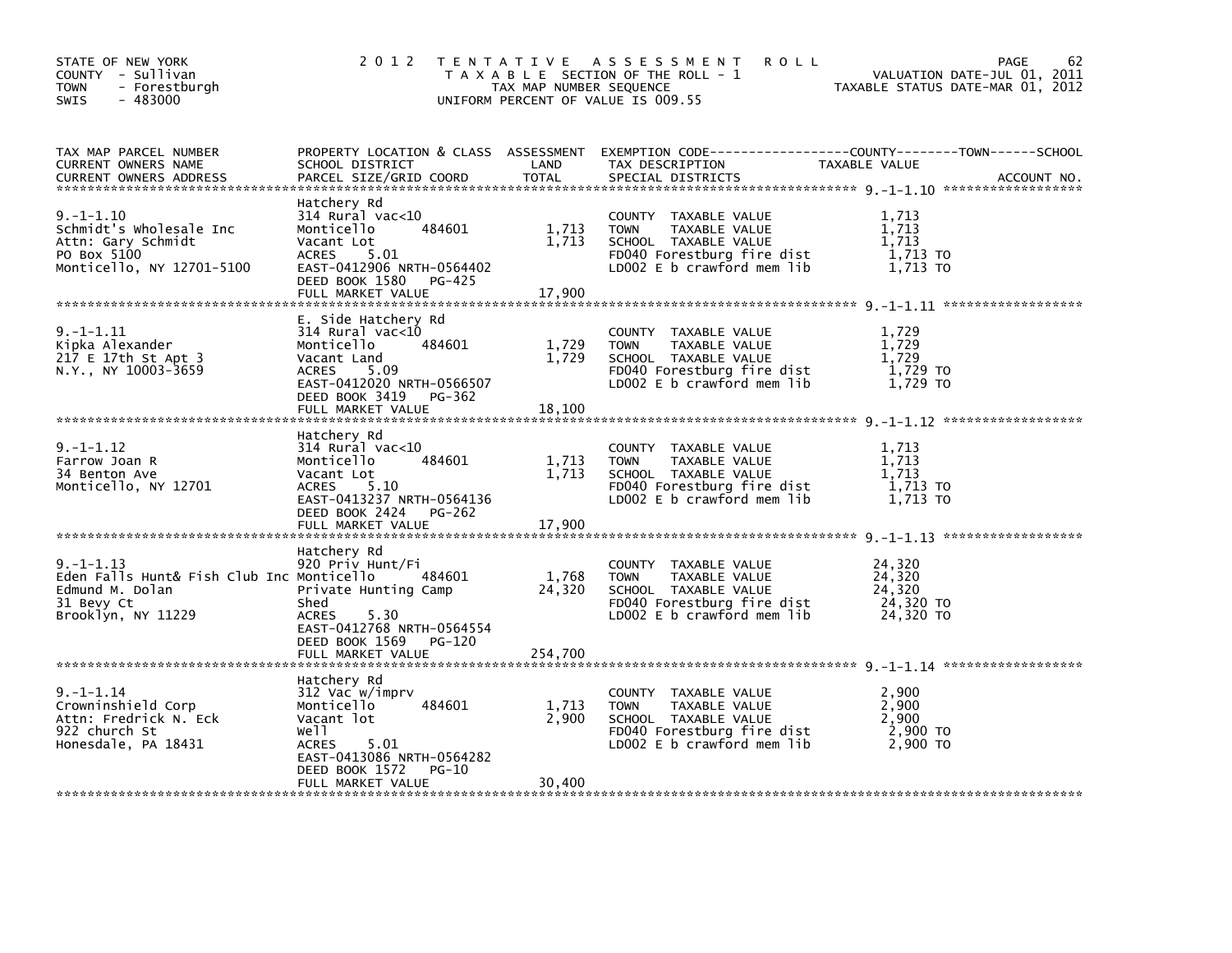| STATE OF NEW YORK<br>COUNTY - Sullivan<br><b>TOWN</b><br>- Forestburgh<br>$-483000$<br>SWIS      | 2 0 1 2                                                                                                                                                                                              | TAX MAP NUMBER SEQUENCE    | TENTATIVE ASSESSMENT<br><b>ROLL</b><br>T A X A B L E SECTION OF THE ROLL - 1<br>UNIFORM PERCENT OF VALUE IS 009.55                         | PAGE<br>VALUATION DATE-JUL 01, 2011<br>TAXABLE STATUS DATE-MAR 01, 2012                                                          | 63 |
|--------------------------------------------------------------------------------------------------|------------------------------------------------------------------------------------------------------------------------------------------------------------------------------------------------------|----------------------------|--------------------------------------------------------------------------------------------------------------------------------------------|----------------------------------------------------------------------------------------------------------------------------------|----|
| TAX MAP PARCEL NUMBER<br>CURRENT OWNERS NAME<br><b>CURRENT OWNERS ADDRESS</b>                    | SCHOOL DISTRICT<br>PARCEL SIZE/GRID COORD                                                                                                                                                            | LAND<br>TOTAL              | TAX DESCRIPTION<br>SPECIAL DISTRICTS                                                                                                       | PROPERTY LOCATION & CLASS ASSESSMENT EXEMPTION CODE----------------COUNTY-------TOWN------SCHOOL<br>TAXABLE VALUE<br>ACCOUNT NO. |    |
| $9. - 1 - 1.16$<br>Raponi Eugene<br>Raponi Marcia<br>295 Hartwood Rd<br>Forestburgh, NY 12777    | E. Side Hatchery Rd<br>$314$ Rural vac<10<br>484601<br>Monticello<br>Vacant Lot<br><b>ACRES</b><br>5.01<br>EAST-0411653 NRTH-0567852<br>DEED BOOK 2011 PG-6208<br>FULL MARKET VALUE                  | 1,713<br>1,713<br>17,900   | COUNTY TAXABLE VALUE<br><b>TOWN</b><br>TAXABLE VALUE<br>SCHOOL TAXABLE VALUE<br>FD040 Forestburg fire dist<br>LD002 E b crawford mem lib   | 1,713<br>1,713<br>1,713<br>1,713 TO<br>1,713 TO                                                                                  |    |
| $9. -1 - 1.18$<br>Eden Island Inc<br>Benjamin Wechsler<br>1 Bradford Rd<br>Forestburgh, NY 12777 | E. Side Hatchery Rd<br>322 Rural vac>10 - WTRFNT<br>Monticello<br>484601<br>Vacant Lot<br>ACRES 11.30<br>EAST-0412973 NRTH-0564558<br>DEED BOOK 1942<br>PG-516<br>FULL MARKET VALUE                  | 2,400<br>2,400<br>25,100   | COUNTY TAXABLE VALUE<br><b>TOWN</b><br>TAXABLE VALUE<br>SCHOOL TAXABLE VALUE<br>FD040 Forestburg fire dist<br>LD002 $E$ b crawford mem lib | 2,400<br>2,400<br>2,400<br>2,400 TO<br>2,400 TO                                                                                  |    |
| 9. – 1–1.19<br>Kipka Alexander<br>217 E 17th St Apt 3<br>New York, NY 10003-3659                 | E. Side Hatchery Rd<br>260 Seasonal res<br>Monticello<br>484601<br>cabin<br>5.09<br><b>ACRES</b><br>EAST-0411972 NRTH-0566754<br>DEED BOOK 2911<br>PG-674<br>FULL MARKET VALUE                       | 1,729<br>17,900<br>187,400 | COUNTY TAXABLE VALUE<br><b>TOWN</b><br>TAXABLE VALUE<br>SCHOOL TAXABLE VALUE<br>FD040 Forestburg fire dist<br>LD002 E b crawford mem lib   | 17,900<br>17,900<br>17,900<br>17,900 TO<br>17,900 TO                                                                             |    |
| $9. -1 - 1.20$<br>Steinberg David<br>573 Forty Eighth St<br>Oakland, CA 94609                    | E.side Hatchery Rd<br>$314$ Rural vac<10<br>Monticello<br>484601<br>Lot B<br>Vacant Lot<br>2.53<br><b>ACRES</b><br>EAST-0410845 NRTH-0570770<br>DEED BOOK 3241<br>PG-679<br>FULL MARKET VALUE        | 1,237<br>1,237<br>13,000   | COUNTY TAXABLE VALUE<br><b>TOWN</b><br>TAXABLE VALUE<br>SCHOOL TAXABLE VALUE<br>FD040 Forestburg fire dist<br>LD002 E b crawford mem lib   | 1,237<br>1,237<br>1,237<br>1,237 TO<br>1,237 TO                                                                                  |    |
| $9. - 1 - 1.21$<br>Bear Cabin Camp LLC<br>Vicki Scosta<br>23 S Old Kings Hwy<br>Darien, CT 06820 | 261 Hatchery Rd<br>210 1 Family Res<br>Monticello<br>484601<br>Lot A<br>recreational residence<br>2.53<br><b>ACRES</b><br>EAST-0410878 NRTH-0570492<br>DEED BOOK 3415<br>PG-688<br>FULL MARKET VALUE | 1,232<br>17,900<br>187,400 | COUNTY TAXABLE VALUE<br><b>TOWN</b><br>TAXABLE VALUE<br>SCHOOL TAXABLE VALUE<br>FD040 Forestburg fire dist<br>LD002 E b crawford mem lib   | 17,900<br>17,900<br>17,900<br>17,900 TO<br>17,900 TO                                                                             |    |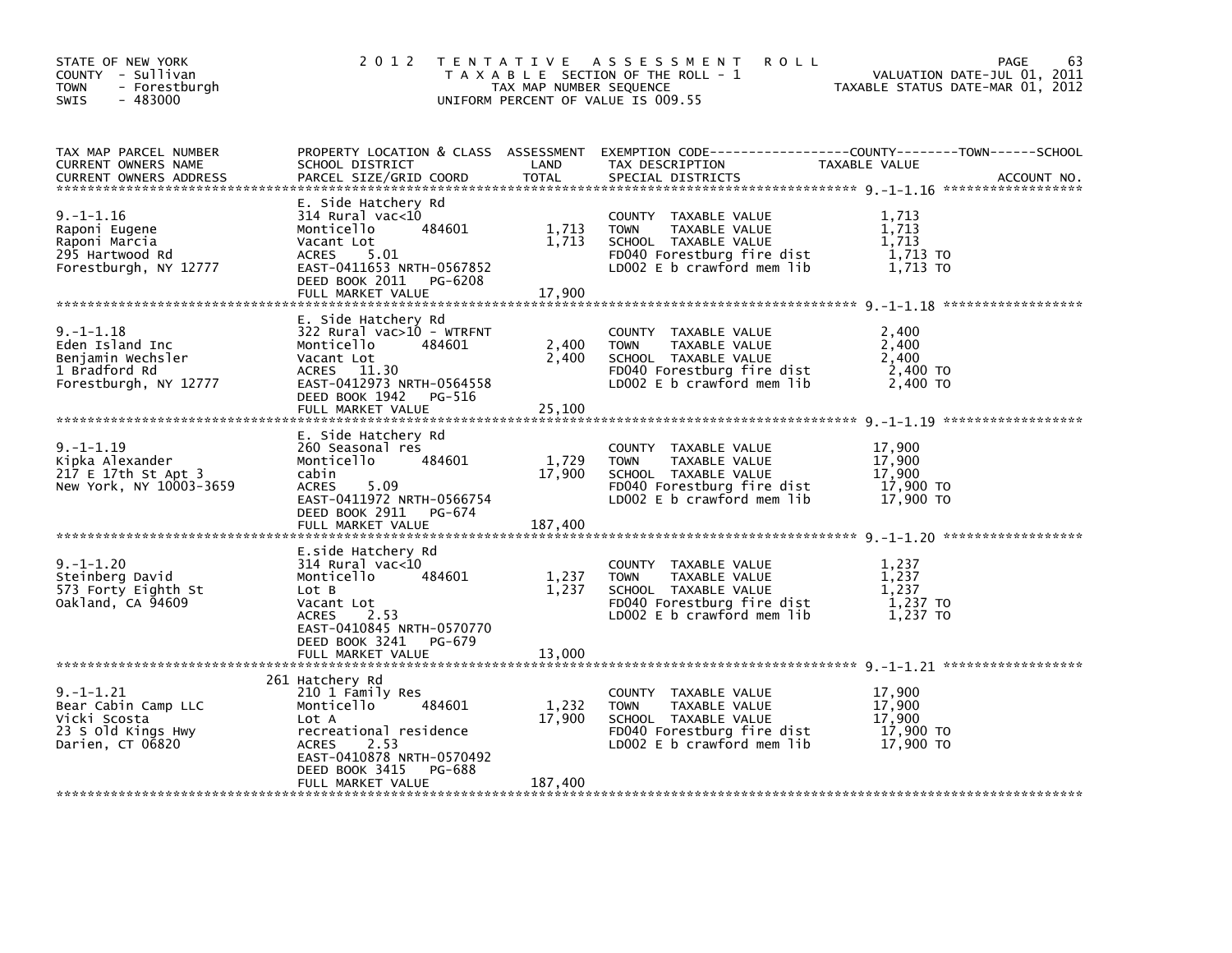| STATE OF NEW YORK<br>COUNTY - Sullivan<br><b>TOWN</b><br>- Forestburgh<br>$-483000$<br>SWIS | 2 0 1 2                                                                                                                                                                           | TAX MAP NUMBER SEQUENCE    | TENTATIVE ASSESSMENT<br><b>ROLL</b><br>T A X A B L E SECTION OF THE ROLL - 1<br>UNIFORM PERCENT OF VALUE IS 009.55                       | VALUATION DATE-JUL 01, 2011<br>TAXABLE STATUS DATE-MAR 01, 2012 | 64<br>PAGE |
|---------------------------------------------------------------------------------------------|-----------------------------------------------------------------------------------------------------------------------------------------------------------------------------------|----------------------------|------------------------------------------------------------------------------------------------------------------------------------------|-----------------------------------------------------------------|------------|
| TAX MAP PARCEL NUMBER<br>CURRENT OWNERS NAME                                                | SCHOOL DISTRICT                                                                                                                                                                   | LAND                       | PROPERTY LOCATION & CLASS ASSESSMENT EXEMPTION CODE----------------COUNTY-------TOWN------SCHOOL<br>TAX DESCRIPTION                      | TAXABLE VALUE                                                   |            |
| $9. -1 - 1.22$<br>Devine Donald<br>10 Tuxedo Rd<br>Rumson, NJ 07760                         | N. Fish Hatchery Rd<br>210 1 Family Res<br>484601<br>Monticello<br>house<br>8.29<br><b>ACRES</b><br>EAST-0412598 NRTH-0566844<br>DEED BOOK 3322 PG-549<br>FULL MARKET VALUE       | 4,800<br>25,400<br>266,000 | COUNTY TAXABLE VALUE<br><b>TOWN</b><br>TAXABLE VALUE<br>SCHOOL TAXABLE VALUE<br>FD040 Forestburg fire dist<br>LD002 E b crawford mem lib | 25,400<br>25,400<br>25,400<br>25,400 TO<br>25,400 TO            |            |
| $9. -1 - 1.23$<br>Wechsler Benjamin I<br>One Bradford Rd<br>Forestburgh, NY 12777           | N. Side Hatchery Rd<br>$314$ Rural vac< $10$<br>Monticello<br>484601<br>Vacant Lot<br>ACRES 9.85<br>EAST-0412896 NRTH-0566451<br>FULL MARKET VALUE                                | 3,394<br>3,394<br>35,500   | COUNTY TAXABLE VALUE<br>TAXABLE VALUE<br><b>TOWN</b><br>SCHOOL TAXABLE VALUE<br>FD040 Forestburg fire dist<br>LD002 E b crawford mem lib | 3,394<br>3,394<br>3,394<br>3,394 TO<br>3.394 TO                 |            |
| $9. - 1 - 1.24$<br>Devine Donald<br>10 Tuxedo Rd<br>Rumson, NJ 07760                        | E.s.fish Hatchery Rd<br>$314$ Rural vac< $10$<br>484601<br>Monticello<br>Vacant Lot<br>5.01<br>ACRES<br>EAST-0411737 NRTH-0567435<br>DEED BOOK 2010 PG-54871<br>FULL MARKET VALUE | 1,713<br>1,713<br>17,900   | COUNTY TAXABLE VALUE<br><b>TOWN</b><br>TAXABLE VALUE<br>SCHOOL TAXABLE VALUE<br>FD040 Forestburg fire dist<br>LD002 E b crawford mem lib | 1,713<br>1,713<br>1,713<br>1.713 TO<br>1.713 TO                 |            |
| $9. -1 - 1.25$<br>Devine Donald<br>10 Tuxedo Rd<br>Rumson, NJ 07760                         | E Hatchery Rd<br>242 Rurl res&rec<br>Monticello<br>484601<br>Garage w/ studio apt<br>ACRES 13.43<br>EAST-0412024 NRTH-0567133<br>DEED BOOK 3322<br>PG-549<br>FULL MARKET VALUE    | 5,900<br>16,900<br>177,000 | COUNTY TAXABLE VALUE<br>TAXABLE VALUE<br><b>TOWN</b><br>SCHOOL TAXABLE VALUE<br>FD040 Forestburg fire dist<br>LD002 E b crawford mem lib | 16,900<br>16,900<br>16,900<br>16,900 TO<br>16,900 TO            |            |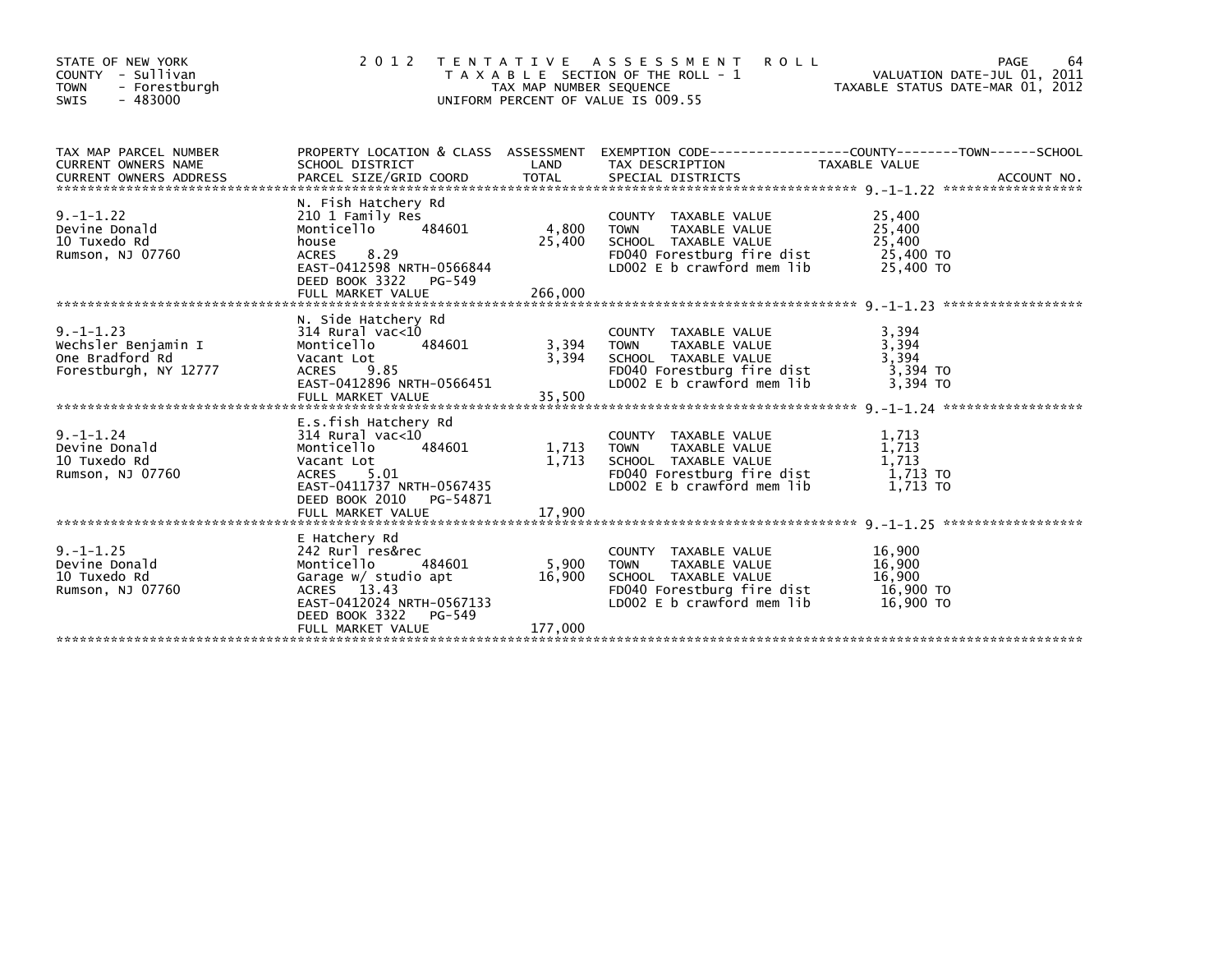| STATE OF NEW YORK            | 2012 TENTATIVE ASSESSMENT ROLL        | -65<br>PAGE                      |
|------------------------------|---------------------------------------|----------------------------------|
| COUNTY - Sullivan            | T A X A B L E SECTION OF THE ROLL - 1 | VALUATION DATE-JUL 01, 2011      |
| - Forestburgh<br><b>TOWN</b> | MAP SECTION - 009                     | TAXABLE STATUS DATE-MAR 01, 2012 |
| - 483000<br>SWIS             | SUB-SECTION-                          | RPS150/V04/L015                  |
|                              | UNIFORM PERCENT OF VALUE IS 009.55    | CURRENT DATE 4/23/2012           |

| CODE | DISTRICT NAME                                | PARCELS | TOTAL EXTENSION<br><b>TYPF</b> | EXTENSION<br>VALUE | AD VALOREM<br><b>VALUE</b> | <b>EXEMPT</b><br>AMOUNT | TAXABLE<br><b>VALUE</b> |
|------|----------------------------------------------|---------|--------------------------------|--------------------|----------------------------|-------------------------|-------------------------|
|      | FD040 Forestburg fir<br>LD002 E b crawford m |         | 19 TOTAL<br>19 TOTAL           |                    | 182,032<br>182.032         |                         | 182.032<br>182.032      |

#### \*\*\* S C H O O L D I S T R I C T S U M M A R Y \*\*\*

| <b>CODE</b> | DISTRICT NAME | <b>TOTAL</b><br><b>PARCELS</b> | ASSESSED<br>LAND | ASSESSED<br><b>TOTAL</b> | <b>EXEMPT</b><br><b>AMOUNT</b> | <b>TOTAL</b><br><b>TAXABLE</b> | <b>STAR</b><br><b>AMOUNT</b> | <b>STAR</b><br><b>TAXABLE</b> |
|-------------|---------------|--------------------------------|------------------|--------------------------|--------------------------------|--------------------------------|------------------------------|-------------------------------|
| 484601      | Monticello    | 19                             | 45.837           | 182,032                  |                                | 182,032                        |                              | 182,032                       |
|             | SUB-TOTAL     | 19                             | 45,837           | 182,032                  |                                | 182,032                        |                              | 182,032                       |
|             | T O T A L     | 19                             | 45,837           | 182,032                  |                                | 182,032                        |                              | 182,032                       |

\*\*\* S Y S T E M C O D E S S U M M A R Y \*\*\*

NO SYSTEM EXEMPTIONS AT THIS LEVEL

\*\*\* E X E M P T I O N S U M M A R Y \*\*\*

#### NO EXEMPTIONS AT THIS LEVEL

| <b>ROLL</b><br><b>SEC</b> | DESCRIPTION    | <b>TOTAL</b><br><b>PARCELS</b> | <b>\SSESSED</b><br>_AND | <b>ARRESSED</b><br><b>TOTAL</b> | <b>TAXABLE</b><br><b>COUNTY</b> | <b>TAXABLE</b><br><b>TOWN</b> | <b>TAXABLE</b><br>SCHOOL | STAR<br><b>TAXABLE</b> |
|---------------------------|----------------|--------------------------------|-------------------------|---------------------------------|---------------------------------|-------------------------------|--------------------------|------------------------|
|                           | <b>TAXABLE</b> | ۰۵.<br>-- -                    | 5,837                   | 182,032                         | 182,032                         | 182,032                       | 182,032                  | 182,032                |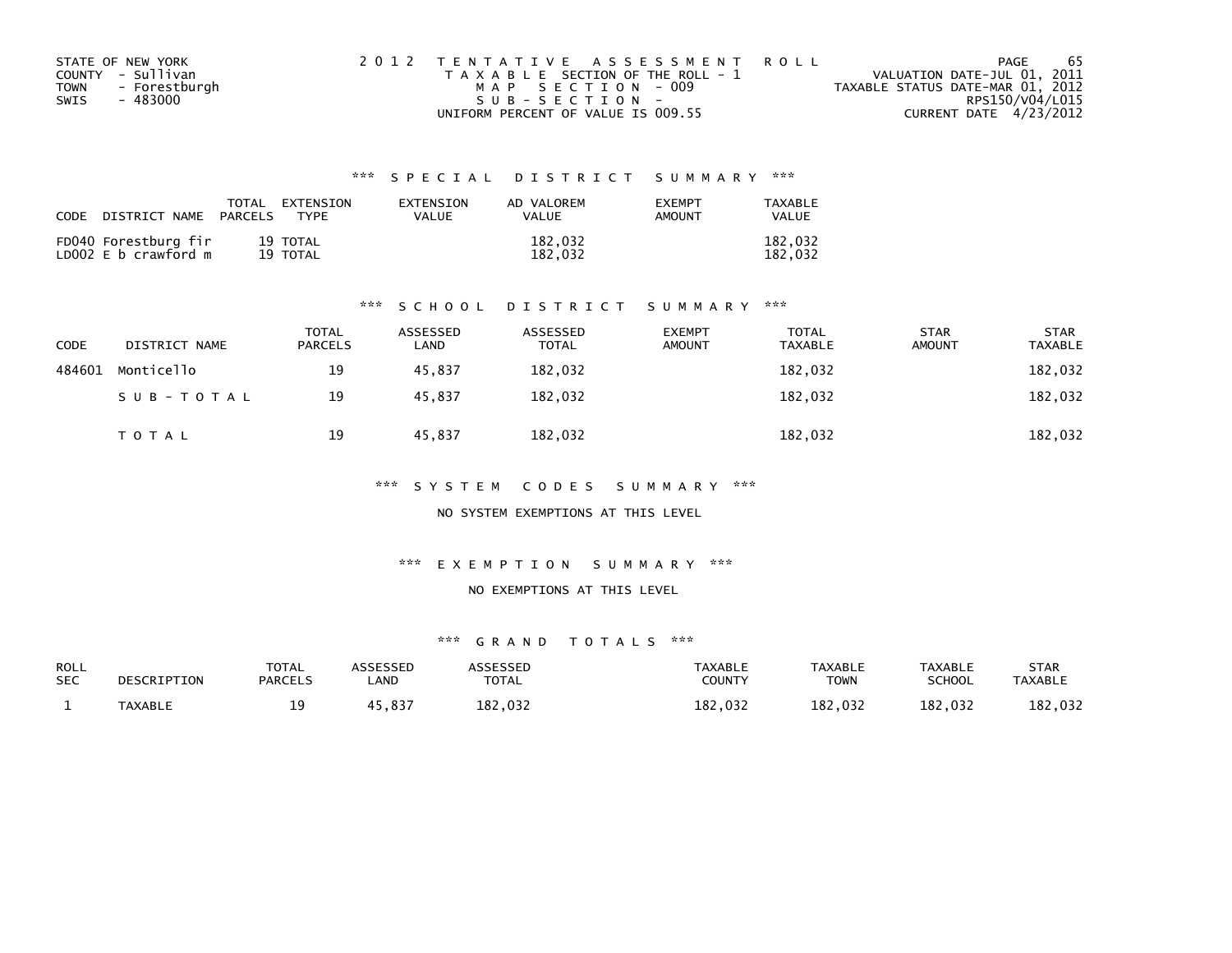| STATE OF NEW YORK<br>COUNTY - Sullivan<br>- Forestburgh<br><b>TOWN</b><br>SWIS<br>$-483000$                                        | 2 0 1 2                                                                                                                                                                | T E N T A T I V E<br>TAX MAP NUMBER SEQUENCE | A S S E S S M E N T<br><b>ROLL</b><br>T A X A B L E SECTION OF THE ROLL - 1<br>UNIFORM PERCENT OF VALUE IS 009.55             |                                                | 66<br>PAGE<br>VALUATION DATE-JUL 01, 2011<br>TAXABLE STATUS DATE-MAR 01, 2012 |
|------------------------------------------------------------------------------------------------------------------------------------|------------------------------------------------------------------------------------------------------------------------------------------------------------------------|----------------------------------------------|-------------------------------------------------------------------------------------------------------------------------------|------------------------------------------------|-------------------------------------------------------------------------------|
| TAX MAP PARCEL NUMBER<br><b>CURRENT OWNERS NAME</b><br><b>CURRENT OWNERS ADDRESS</b>                                               | SCHOOL DISTRICT                                                                                                                                                        | LAND                                         | PROPERTY LOCATION & CLASS ASSESSMENT EXEMPTION CODE----------------COUNTY-------TOWN------SCHOOL<br>TAX DESCRIPTION           | TAXABLE VALUE                                  |                                                                               |
| $11. - 1 - 1$<br>Delaware Hunting Club<br>Attn: Frances E Precht<br>107 B Reserve Ln<br>Morehead City, NC                          | Town Line<br>912 Forest s480a<br>Port Jervis Csd 331300<br>Wild Land<br>G1 33 Div 1 Pf 14<br>ACRES 530.00<br>28557-9632 EAST-0423830 NRTH-0553960<br>FULL MARKET VALUE | 25,917<br>25,917<br>271,400                  | FOREST LND 47460<br>COUNTY TAXABLE VALUE<br><b>TOWN</b><br>TAXABLE VALUE<br>SCHOOL TAXABLE VALUE<br>FD041 Cuddebackville fire | 20.460<br>5,457<br>5,457<br>5,457<br>25.917 TO | 007400<br>20,460<br>20,460                                                    |
| MAY BE SUBJECT TO PAYMENT<br>UNDER RPTL480A UNTIL 2021                                                                             |                                                                                                                                                                        |                                              |                                                                                                                               |                                                |                                                                               |
| $11. - 1 - 2$<br>Griffin Anthony R<br>4 Valley Rd<br>Forestburgh, NY 12777                                                         | Town Line<br>$314$ Rural vac<10<br>Port Jervis Csd 331300<br>$G1$ 31<br>Vacant Land<br><b>ACRES</b><br>9.40<br>EAST-0425520 NRTH-0551590<br>DEED BOOK 1920<br>PG-231   | 460<br>460                                   | <b>COUNTY</b><br>TAXABLE VALUE<br>TAXABLE VALUE<br><b>TOWN</b><br>SCHOOL TAXABLE VALUE<br>FD041 Cuddebackville fire           | 460<br>460<br>460<br>460 TO                    | 034400                                                                        |
|                                                                                                                                    |                                                                                                                                                                        | 4,800                                        |                                                                                                                               |                                                |                                                                               |
| $11. - 1 - 3$<br>Fugere Nancy<br>177 David Rhodes Rd<br>Westbrookville, NY 12785<br>MAY BE SUBJECT TO PAYMENT                      | Town Line<br>912 Forest s480a<br>Port Jervis Csd 331300<br>$G1$ 31<br><b>ACRES</b><br>18.00 BANKC191006<br>EAST-0426280 NRTH-0552520<br>DEED BOOK 1859<br>PG-88        | 880<br>880                                   | FOREST LND 47460<br>COUNTY TAXABLE VALUE<br><b>TOWN</b><br>TAXABLE VALUE<br>SCHOOL TAXABLE VALUE<br>FD041 Cuddebackville fire | 792<br>88<br>88<br>88<br>880 TO                | 014550<br>792<br>792                                                          |
| UNDER RPTL480A UNTIL 2021                                                                                                          | FULL MARKET VALUE                                                                                                                                                      | 9,200                                        |                                                                                                                               |                                                | 031190                                                                        |
| $11. - 1 - 4$<br>Ratcliffe Patricia R<br>15 Moiyas Rd<br>Wayne, NJ 07470<br>MAY BE SUBJECT TO PAYMENT<br>UNDER RPTL480A UNTIL 2021 | Town Line<br>912 Forest s480a<br>Port Jervis Csd 331300<br>$G1$ 31<br>ACRES 106.20<br>EAST-0425920 NRTH-0554210<br>DEED BOOK 1157<br>PG-00105<br>FULL MARKET VALUE     | 4,988<br>4,988<br>52,200                     | FOREST LND 47460<br>COUNTY TAXABLE VALUE<br>TAXABLE VALUE<br><b>TOWN</b><br>SCHOOL TAXABLE VALUE<br>FD041 Cuddebackville fire | 3.293<br>1,695<br>1,695<br>1,695<br>4.988 TO   | 3,293<br>3,293                                                                |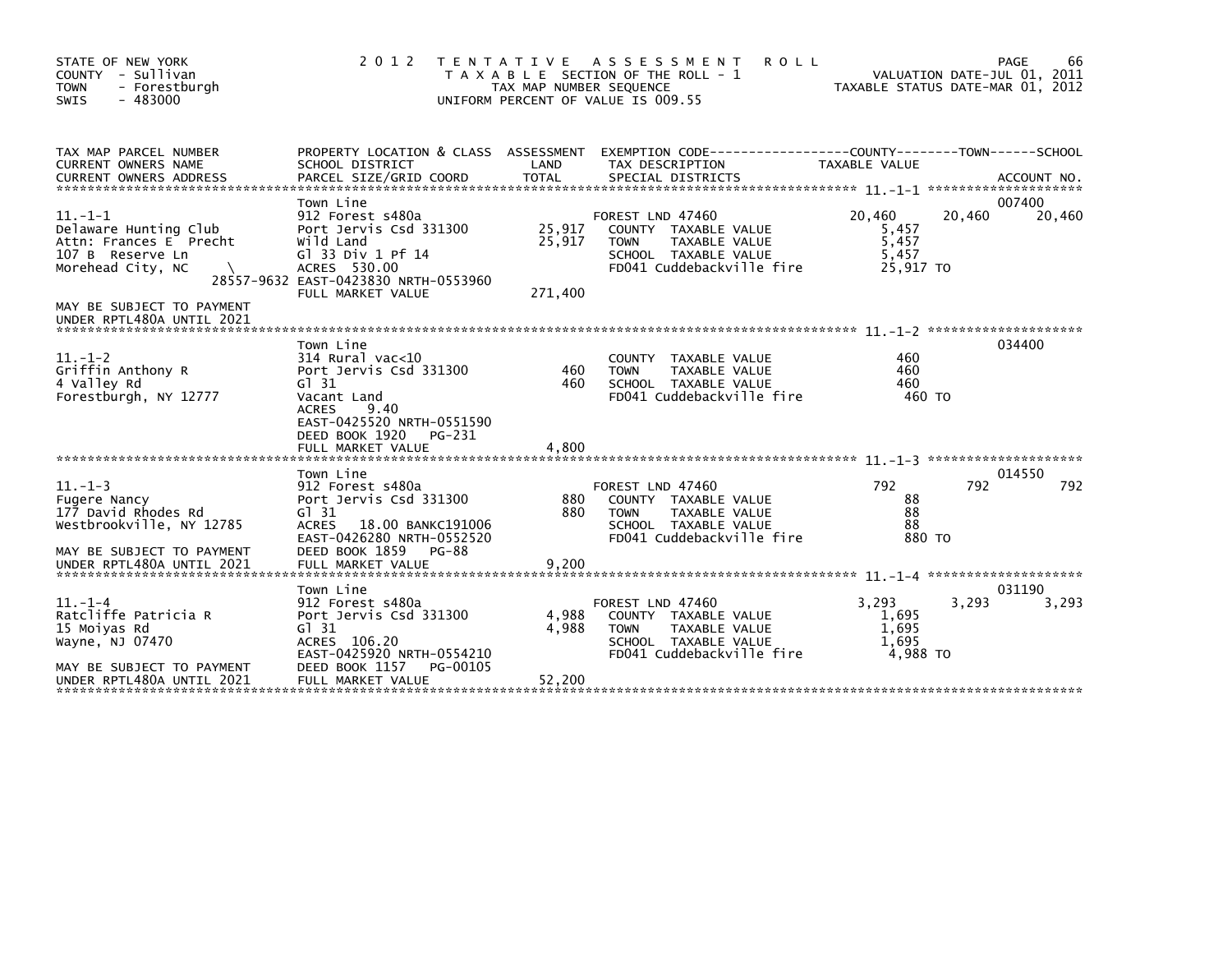| STATE OF NEW YORK            |  | 2012 TENTATIVE ASSESSMENT ROLL        |                                  | PAGE            | -67 |
|------------------------------|--|---------------------------------------|----------------------------------|-----------------|-----|
| COUNTY - Sullivan            |  | T A X A B L E SECTION OF THE ROLL - 1 | VALUATION DATE-JUL 01, 2011      |                 |     |
| - Forestburgh<br><b>TOWN</b> |  | MAP SECTION - 011                     | TAXABLE STATUS DATE-MAR 01, 2012 |                 |     |
| SWIS<br>- 483000             |  | $SUB - SECTION -$                     |                                  | RPS150/V04/L015 |     |
|                              |  | UNIFORM PERCENT OF VALUE IS 009.55    | CURRENT DATE 4/23/2012           |                 |     |

| <b>CODE</b> | DISTRICT NAME        | PARCELS | TOTAL EXTENSION<br><b>TYPF</b> | EXTENSION<br>VALUE | AD VALOREM<br>VALUE | EXEMPT<br>AMOUNT | <b>TAXABLE</b><br><b>VALUE</b> |
|-------------|----------------------|---------|--------------------------------|--------------------|---------------------|------------------|--------------------------------|
|             | FD041 Cuddebackville |         | 4 TOTAL                        |                    | 32.245              |                  | 32.245                         |

## \*\*\* S C H O O L D I S T R I C T S U M M A R Y \*\*\*

| CODE   | DISTRICT NAME   | <b>TOTAL</b><br><b>PARCELS</b> | ASSESSED<br>LAND | ASSESSED<br>TOTAL | <b>EXEMPT</b><br><b>AMOUNT</b> | <b>TOTAL</b><br>TAXABLE | <b>STAR</b><br><b>AMOUNT</b> | <b>STAR</b><br>TAXABLE |
|--------|-----------------|--------------------------------|------------------|-------------------|--------------------------------|-------------------------|------------------------------|------------------------|
| 331300 | Port Jervis Csd |                                | 32,245           | 32,245            | 24,545                         | 7,700                   |                              | 7,700                  |
|        | SUB-TOTAL       |                                | 32.245           | 32.245            | 24.545                         | 7.700                   |                              | 7,700                  |
|        | <b>TOTAL</b>    |                                | 32,245           | 32,245            | 24,545                         | 7,700                   |                              | 7,700                  |

## \*\*\* S Y S T E M C O D E S S U M M A R Y \*\*\*

#### NO SYSTEM EXEMPTIONS AT THIS LEVEL

## \*\*\* E X E M P T I O N S U M M A R Y \*\*\*

| CODE  | DESCRIPTION             | <b>TOTAL</b><br><b>PARCELS</b> | <b>COUNTY</b>    | <b>TOWN</b>      | <b>SCHOOL</b>    |
|-------|-------------------------|--------------------------------|------------------|------------------|------------------|
| 47460 | FOREST LND<br>T O T A L |                                | 24,545<br>24,545 | 24,545<br>24,545 | 24,545<br>24,545 |

| ROLL       | DESCRIPTION    | TOTAL          | <b>\SSESSED</b> | <b>ASSESSED</b> | <b>TAXABLE</b> | <b>TAXABLE</b> | <b>TAXABLE</b> | STAR           |
|------------|----------------|----------------|-----------------|-----------------|----------------|----------------|----------------|----------------|
| <b>SEC</b> |                | <b>PARCELS</b> | _AND            | <b>TOTAL</b>    | COUNTY         | <b>TOWN</b>    | <b>SCHOOL</b>  | <b>TAXABLE</b> |
|            | <b>TAXABLE</b> |                | 32.245          | 32.245          | ,700           | ,700           | ,700           | ,700           |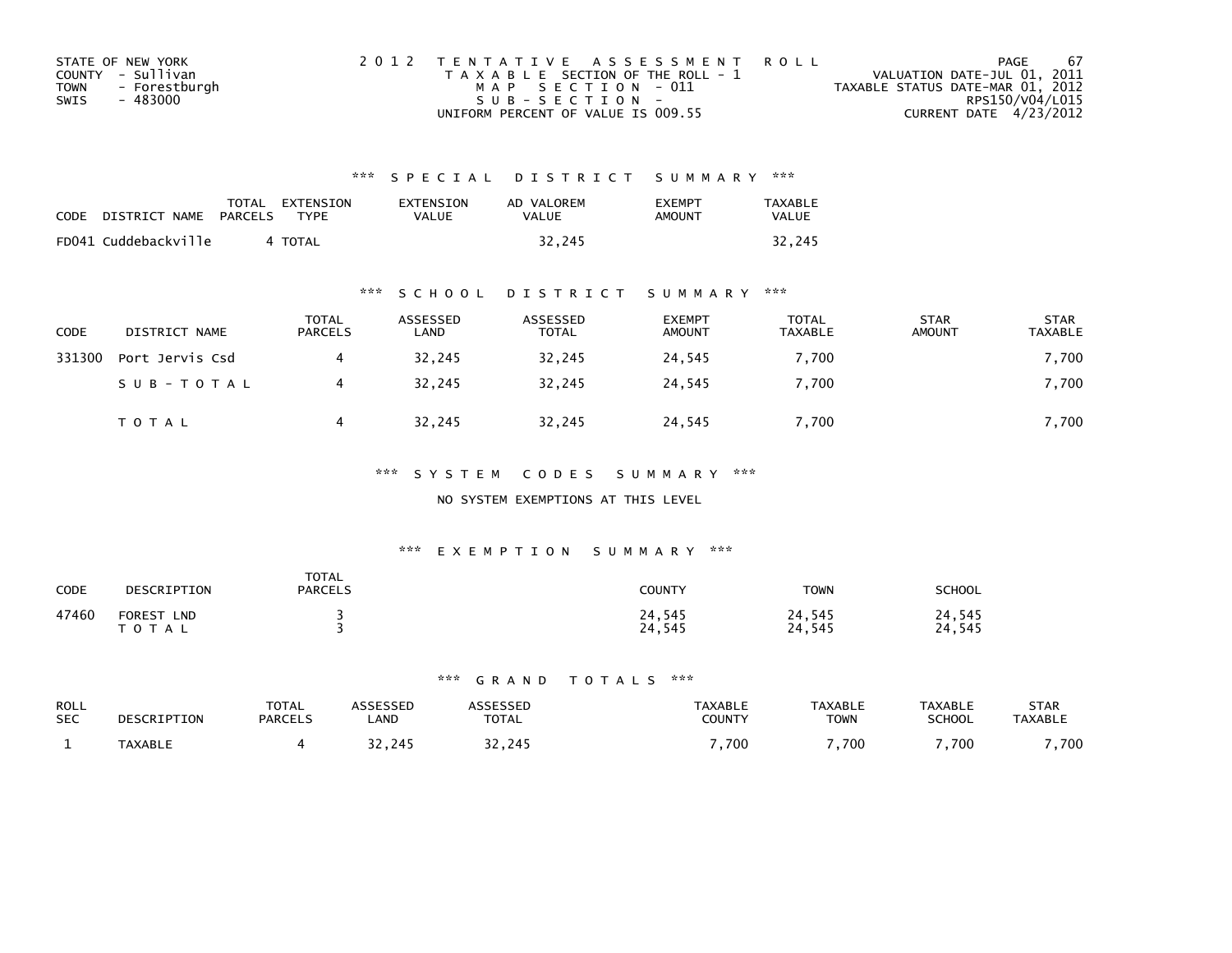| STATE OF NEW YORK<br>COUNTY - Sullivan<br><b>TOWN</b><br>- Forestburgh<br>$-483000$<br>SWIS                  | 2 0 1 2                                                                                                                                                                  | TAX MAP NUMBER SEQUENCE   | TENTATIVE ASSESSMENT<br><b>ROLL</b><br>T A X A B L E SECTION OF THE ROLL - 1<br>UNIFORM PERCENT OF VALUE IS 009.55                             | VALUATION DATE-JUL 01, 2011<br>TAXABLE STATUS DATE-MAR 01, 2012 | 68<br>PAGE<br>VALUATION DATE-JUL 01, 2011 |
|--------------------------------------------------------------------------------------------------------------|--------------------------------------------------------------------------------------------------------------------------------------------------------------------------|---------------------------|------------------------------------------------------------------------------------------------------------------------------------------------|-----------------------------------------------------------------|-------------------------------------------|
| TAX MAP PARCEL NUMBER<br>CURRENT OWNERS NAME                                                                 | SCHOOL DISTRICT                                                                                                                                                          | LAND                      | PROPERTY LOCATION & CLASS ASSESSMENT EXEMPTION CODE----------------COUNTY-------TOWN------SCHOOL<br>TAX DESCRIPTION                            | TAXABLE VALUE                                                   |                                           |
| $12. - 1 - 1.1$<br>Mongiello Anthony<br>139 Starlight Rd<br>Monticello, NY 12701                             | Plank Rd<br>322 Rural vac>10<br>484601<br>Monticello<br>ACRES 43.00<br>EAST-0380950 NRTH-0583970<br>DEED BOOK 3518<br>PG-519<br>FULL MARKET VALUE                        | 1,051<br>11,000           | COUNTY TAXABLE VALUE<br>TAXABLE VALUE<br><b>TOWN</b><br>1,051 SCHOOL TAXABLE VALUE<br>FD040 Forestburg fire dist<br>LDOO2 E b crawford mem lib | 1.051<br>1,051<br>1,051<br>1,051 TO<br>1,051 TO                 | 006060                                    |
| $12. -1 - 1.2$<br>Fritze Kenneth J<br>Fritze Margaret C<br>1439 Plank Road - Sec B<br>Forestburgh, NY 12777  | Plank Rd<br>314 Rural vac<10<br>484601<br>Monticello<br>Vacant Lot<br>6.86<br>ACRES<br>EAST-0379279 NRTH-0583985<br>DEED BOOK 2253 PG-405<br>FULL MARKET VALUE           | 2,554<br>2,554<br>26.700  | COUNTY TAXABLE VALUE<br>TAXABLE VALUE<br><b>TOWN</b><br>SCHOOL TAXABLE VALUE<br>FD040 Forestburg fire dist<br>$LD002 E b$ crawford mem $lib$   | 2,554<br>2,554<br>2,554<br>2,554 TO<br>2,554 TO                 | 006100                                    |
| $12.-1-1.3$<br>Fritze Kenneth J<br>Fritze Margaret C<br>1439 Plank Road -Sec B<br>Forestburgh, NY 12777      | Plank Rd<br>210 1 Family Res<br>Monticello 484601<br>Single Family Residence<br>4.88<br>ACRES<br>EAST-0378720 NRTH-0583870<br>DEED BOOK 2324 PG-275<br>FULL MARKET VALUE | 2,396<br>9,621<br>100,700 | COUNTY TAXABLE VALUE<br><b>TOWN</b><br>TAXABLE VALUE<br>SCHOOL TAXABLE VALUE<br>FD040 Forestburg fire dist<br>LD002 E b crawford mem lib       | 9,621<br>9,621<br>9,621<br>9,621 то<br>9,621 TO                 | 007240                                    |
| $12 - 1 - 1.5$<br>Fritze Kenneth J<br>Fritze Margaret C<br>1439 Plank Road - Sec B<br>Forestburgh, NY 12777  | Plank Rd<br>$314$ Rural vac< $10$<br>484601<br>Monticello<br>Vacant Lot<br>ACRES 1.69<br>EAST-0379495 NRTH-0584458<br>DEED BOOK 2263 PG-539                              | 826<br>826                | COUNTY TAXABLE VALUE<br><b>TOWN</b><br>TAXABLE VALUE<br>SCHOOL TAXABLE VALUE<br>FD040 Forestburg fire dist<br>LD002 E b crawford mem lib       | 826<br>826<br>826<br>826 то<br>826 то                           |                                           |
| $12. - 1 - 1.6$<br>Fritze Kenneth J<br>Fritze Margaret C<br>1439 Plank Road - Sec B<br>Forestburgh, NY 12777 | Plank Rd<br>314 Rural vac<10<br>484601<br>Monticello<br>Vacant Lot<br>6.90<br>ACRES<br>EAST-0378423 NRTH-0584428<br>DEED BOOK 2263<br>PG-539<br>FULL MARKET VALUE        | 3,374<br>3,374<br>35,300  | COUNTY TAXABLE VALUE<br><b>TOWN</b><br>TAXABLE VALUE<br>SCHOOL TAXABLE VALUE<br>FD040 Forestburg fire dist<br>LD002 E b crawford mem lib       | 3,374<br>3,374<br>3,374<br>3,374 TO<br>3.374 TO                 |                                           |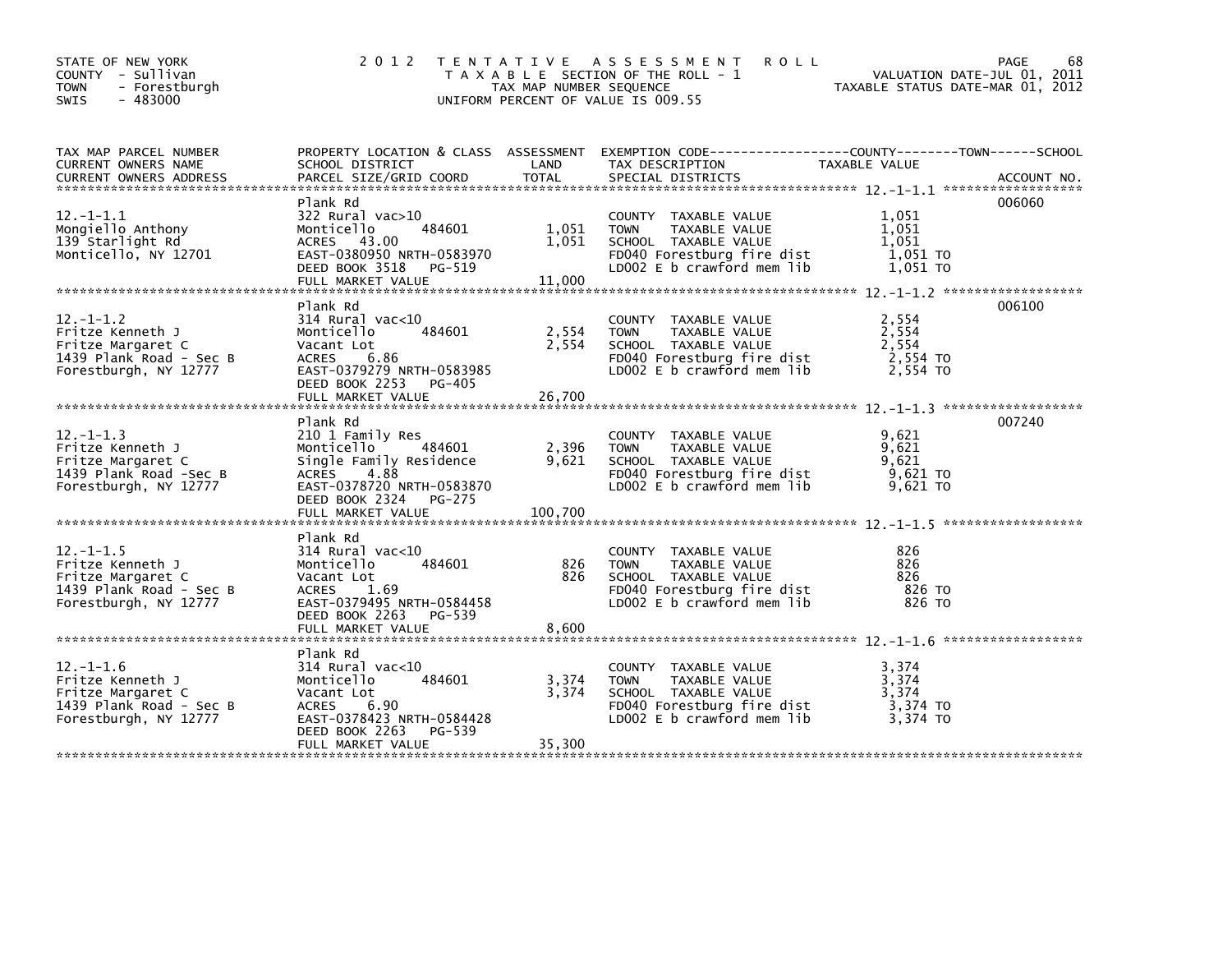| STATE OF NEW YORK<br>COUNTY - Sullivan<br><b>TOWN</b><br>- Forestburgh<br>$-483000$<br>SWIS                  | 2 0 1 2                                                                                                                                                                              | TAX MAP NUMBER SEQUENCE    | TENTATIVE ASSESSMENT<br><b>ROLL</b><br>T A X A B L E SECTION OF THE ROLL - 1<br>UNIFORM PERCENT OF VALUE IS 009.55                                          | TAXABLE STATUS DATE-MAR 01, 2012                                     | 69<br>PAGE<br>VALUATION DATE-JUL 01, 2011 |
|--------------------------------------------------------------------------------------------------------------|--------------------------------------------------------------------------------------------------------------------------------------------------------------------------------------|----------------------------|-------------------------------------------------------------------------------------------------------------------------------------------------------------|----------------------------------------------------------------------|-------------------------------------------|
| TAX MAP PARCEL NUMBER<br>CURRENT OWNERS NAME<br><b>CURRENT OWNERS ADDRESS</b>                                | PROPERTY LOCATION & CLASS ASSESSMENT<br>SCHOOL DISTRICT<br>PARCEL SIZE/GRID COORD                                                                                                    | LAND<br><b>TOTAL</b>       | TAX DESCRIPTION<br>SPECIAL DISTRICTS                                                                                                                        | TAXABLE VALUE                                                        | ACCOUNT NO.                               |
| $12. - 1 - 1.7$<br>Fritze Kenneth J<br>Fritze Margaret C<br>1439 Plank Road - Sec B<br>Forestburgh, NY 12777 | Plank Rd<br>$314$ Rural vac< $10$<br>Monticello<br>484601<br><b>ACRES</b><br>5.08<br>EAST-0377982 NRTH-0584495<br>DEED BOOK 2263<br>PG-40<br>FULL MARKET VALUE                       | 2,484<br>2,484<br>26,000   | COUNTY TAXABLE VALUE<br>TAXABLE VALUE<br><b>TOWN</b><br>SCHOOL TAXABLE VALUE<br>FD040 Forestburg fire dist<br>LD002 E b crawford mem lib                    | 2,484<br>2,484<br>2,484<br>2,484 TO<br>2,484 TO                      |                                           |
| $12 - 1 - 1.8$<br>Sywalski Robert J<br>Sywalski Brenda B<br>1378 Plank Rd<br>Forestburgh, NY 12777           | 1378 Plank Rd<br>210 1 Family Res<br>Monticello<br>484601<br>Log Cabin<br>4.56 BANKC020133<br>ACRES<br>EAST-0379039 NRTH-0584177<br>DEED BOOK 1852 PG-443<br>FULL MARKET VALUE       | 1,605<br>15,120<br>158,300 | 41854<br>STAR B<br>COUNTY TAXABLE VALUE<br><b>TOWN</b><br>TAXABLE VALUE<br>SCHOOL TAXABLE VALUE<br>FD040 Forestburg fire dist<br>LD002 E b crawford mem lib | $\mathbf{0}$<br>15,120<br>15,120<br>12.390<br>15,120 TO<br>15,120 TO | 2,730<br>0                                |
| $12. - 1 - 1.9$<br>Fritze Kenneth<br>Fritze Margaret<br>1439 Plank Road - Sec B<br>Forestburgh, NY 12777     | Plank Rd<br>312 Vac w/imprv<br>484601<br>Monticello<br>garage<br>2.42<br>ACRES<br>EAST-0378730 NRTH-0584299<br>DEED BOOK 2683<br>PG-431<br>FULL MARKET VALUE                         | 1,200<br>14,800<br>155,000 | COUNTY TAXABLE VALUE<br><b>TOWN</b><br>TAXABLE VALUE<br>SCHOOL TAXABLE VALUE<br>FD040 Forestburg fire dist<br>LD002 E b crawford mem lib                    | 14,800<br>14,800<br>14.800<br>14,800 TO<br>14,800 TO                 |                                           |
| $12 - 1 - 2.1$<br>Fritze Kenneth<br>Fritze Margaret<br>1439 Plank Road - Sec B<br>Forestburgh, NY 12777      | Plank Rd<br>322 Rural vac>10<br>484601<br>Monticello<br>G $1$ 6 Div 1<br>ACRES 75.50<br>EAST-0380475 NRTH-0583193<br>DEED BOOK 2411<br>PG-173<br>FULL MARKET VALUE                   | 4,900<br>4,900<br>51,300   | COUNTY TAXABLE VALUE<br>TAXABLE VALUE<br><b>TOWN</b><br>SCHOOL TAXABLE VALUE<br>FD040 Forestburg fire dist<br>LD002 E b crawford mem lib                    | 4,900<br>4,900<br>4,900<br>4,900 TO<br>4.900 TO                      | 037900                                    |
| $12 - 1 - 2.2$<br>Fritze Kenneth<br>Fritze Margaret E<br>1439 Plank Road - Sec B<br>Forestburgh, NY 12777    | S.side Plank Rd<br>$314$ Rural vac< $10$<br>Monticello<br>484601<br>Vacant Lot<br><b>ACRES</b><br>1.34<br>EAST-0379148 NRTH-0583409<br>DEED BOOK 1812<br>PG-207<br>FULL MARKET VALUE | 655<br>655<br>6,900        | COUNTY TAXABLE VALUE<br><b>TOWN</b><br>TAXABLE VALUE<br>SCHOOL TAXABLE VALUE<br>FD040 Forestburg fire dist<br>LD002 E b crawford mem lib                    | 655<br>655<br>655<br>655 TO<br>655 TO                                |                                           |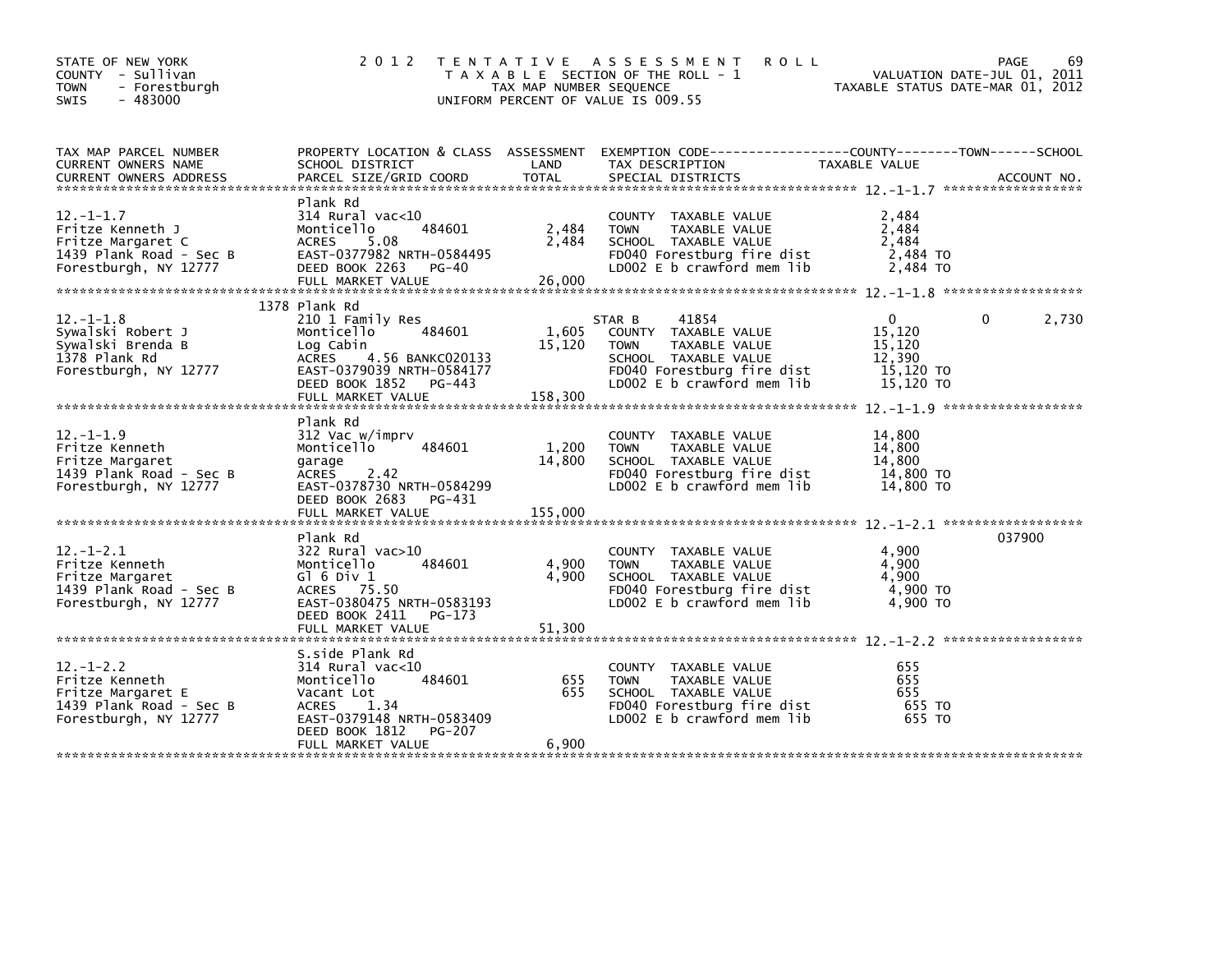| STATE OF NEW YORK<br>COUNTY - Sullivan<br>- Forestburgh<br><b>TOWN</b><br>$-483000$<br>SWIS                                      | 2 0 1 2                                                                                                                                                                             | TAX MAP NUMBER SEQUENCE    | TENTATIVE ASSESSMENT<br><b>ROLL</b><br>T A X A B L E SECTION OF THE ROLL - 1<br>UNIFORM PERCENT OF VALUE IS 009.55                                          | TAXABLE STATUS DATE-MAR 01, 2012                                     | PAGE<br>VALUATION DATE-JUL 01, 2011 | 70 |
|----------------------------------------------------------------------------------------------------------------------------------|-------------------------------------------------------------------------------------------------------------------------------------------------------------------------------------|----------------------------|-------------------------------------------------------------------------------------------------------------------------------------------------------------|----------------------------------------------------------------------|-------------------------------------|----|
| TAX MAP PARCEL NUMBER<br>CURRENT OWNERS NAME                                                                                     | SCHOOL DISTRICT                                                                                                                                                                     | LAND                       | PROPERTY LOCATION & CLASS ASSESSMENT EXEMPTION CODE----------------COUNTY-------TOWN------SCHOOL<br>TAX DESCRIPTION                                         | TAXABLE VALUE                                                        |                                     |    |
| $12 - 1 - 3.1$<br>Birchwood Estates LLC<br>Melvin Ness/Stuart Lippman<br>43 W 23rd St Fl 7<br>New York, NY 10010                 | Rod & Gun Club Rd<br>322 Rural vac>10 - WTRFNT<br>Monticello<br>484601<br>Vacant Land<br>ACRES 245.48<br>EAST-0383131 NRTH-0582486<br>DEED BOOK 2011 PG-2237                        | 44,100<br>44,100           | COUNTY TAXABLE VALUE<br><b>TAXABLE VALUE</b><br><b>TOWN</b><br>SCHOOL TAXABLE VALUE<br>FD040 Forestburg fire dist<br>LD002 E b crawford mem lib             | 44,100<br>44,100<br>44,100<br>44,100 TO<br>44,100 TO                 | 004580                              |    |
| $12. -1 - 3.2$<br>Vaysman Raisa<br>57 Rod & Gun Club Rd<br>PO Box 811<br>Monticello, NY 12701-0811                               | 57 Rod & Gun Club Rd<br>210 1 Family Res<br>484601<br>Monticello<br>house<br><b>ACRES</b><br>3.15<br>EAST-0385076 NRTH-0583125                                                      | 1,423<br>17,200            | STAR B<br>41854<br>COUNTY TAXABLE VALUE<br><b>TOWN</b><br>TAXABLE VALUE<br>SCHOOL TAXABLE VALUE<br>FD040 Forestburg fire dist                               | $\mathbf{0}$<br>17,200<br>17,200<br>14,470<br>17,200 TO              | 2,730<br>0                          |    |
| $12. -1 - 3.3$<br>Leaney-Levenson Arthur R.<br>Leaney-Levenson Shannon K<br>47 Rod And Gun Club Rd<br>Forestburgh, NY 12777-6016 | 47 Rod & Gun Club Rd<br>210 1 Family Res<br>Monticello<br>484601<br>House<br><b>ACRES</b><br>3.18<br>EAST-0385211 NRTH-0583277<br>DEED BOOK 1969<br>PG-225<br>FULL MARKET VALUE     | 1,317<br>17,792<br>186,300 | 41854<br>STAR B<br>COUNTY TAXABLE VALUE<br><b>TOWN</b><br>TAXABLE VALUE<br>SCHOOL TAXABLE VALUE<br>FD040 Forestburg fire dist<br>LD002 E b crawford mem lib | $\mathbf{0}$<br>17,792<br>17,792<br>15.062<br>17,792 TO<br>17.792 TO | 2,730<br>0                          |    |
| $12. - 1 - 3.4$<br>Dwosh Lena Revocable Trust<br>3534 W Route 52<br>PO Box 183<br>White Sulphur SpringsNY 12787                  | E Rod & Gun Club Road<br>314 Rural vac<10<br>Monticello<br>484601<br>vacant lot<br>adjoins town of Thompson<br>ACRES 7.19<br>DEED BOOK 3536<br>PG-617<br>FULL MARKET VALUE          | 2,800<br>2,800<br>29,300   | COUNTY TAXABLE VALUE<br><b>TOWN</b><br>TAXABLE VALUE<br>SCHOOL TAXABLE VALUE<br>FD040 Forestburg fire dist<br>LD002 E b crawford mem lib                    | 2,800<br>2,800<br>2,800<br>2,800 TO<br>2,800 TO                      |                                     |    |
| $12. - 1 - 4$<br>Tow Serena<br>PO Box 555<br>Ferndale, NY 12734                                                                  | Sackett Lk Rd<br>314 Rural vac<10<br>484601<br>Monticello<br>vacant lot<br><b>ACRES</b><br>1.00<br>EAST-0386070 NRTH-0583534<br>DEED BOOK 3373<br><b>PG-92</b><br>FULL MARKET VALUE | 1,500<br>1,500<br>15,700   | COUNTY TAXABLE VALUE<br><b>TOWN</b><br>TAXABLE VALUE<br>SCHOOL TAXABLE VALUE<br>FD040 Forestburg fire dist<br>LD002 E b crawford mem lib                    | 1,500<br>1,500<br>1.500<br>1.500 TO<br>1.500 TO                      | 32200                               |    |
|                                                                                                                                  |                                                                                                                                                                                     |                            |                                                                                                                                                             |                                                                      |                                     |    |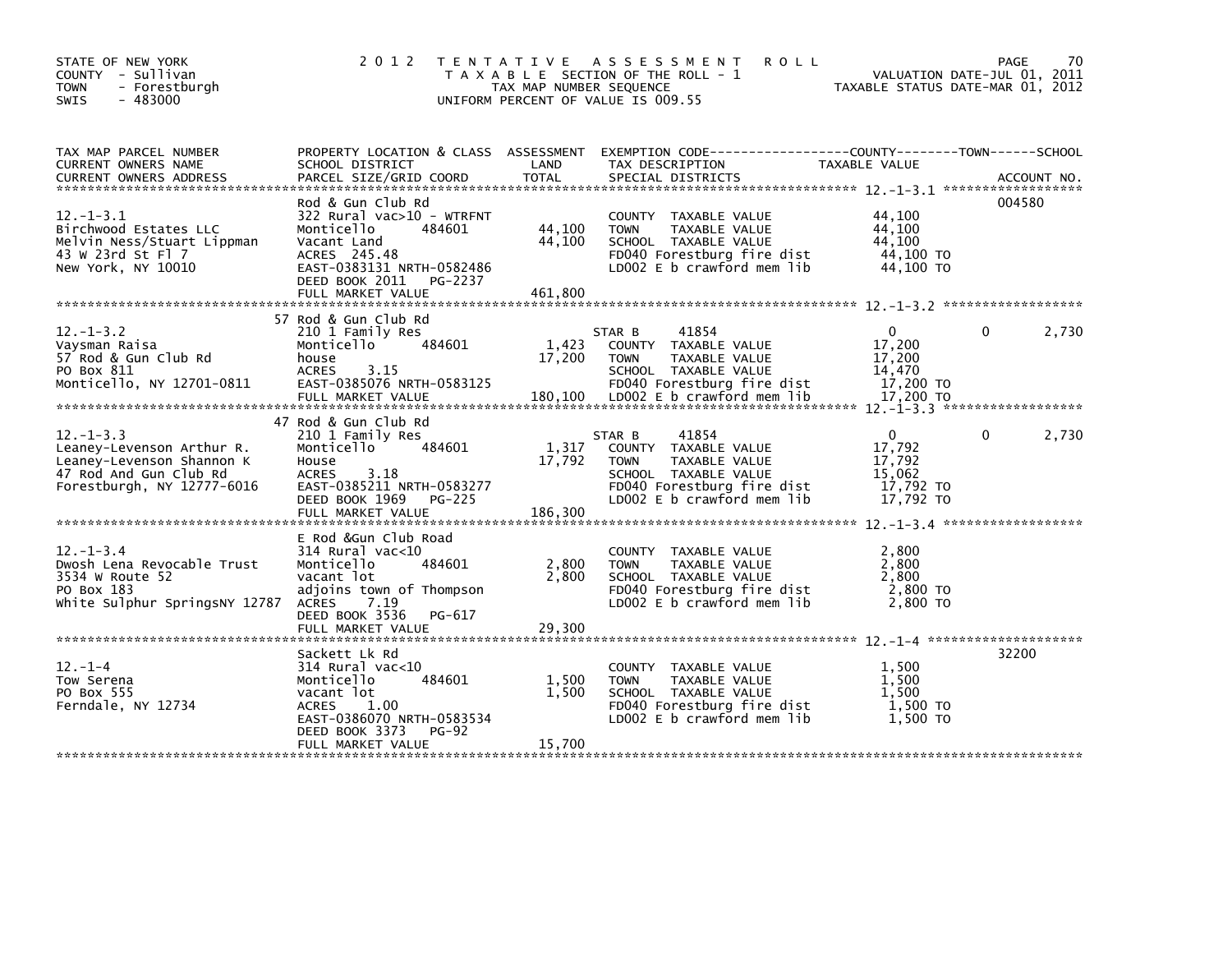| STATE OF NEW YORK<br>COUNTY - Sullivan<br><b>TOWN</b><br>- Forestburgh<br>$-483000$<br>SWIS            | 2 0 1 2                                                                                                                                                                              | TAX MAP NUMBER SEQUENCE    | TENTATIVE ASSESSMENT<br>T A X A B L E SECTION OF THE ROLL - 1<br>UNIFORM PERCENT OF VALUE IS 009.55                                                                                                                         | <b>ROLL</b>                                                                           | PAGE<br>71<br>VALUATION DATE-JUL 01, 2011<br>TAXABLE STATUS DATE-MAR 01, 2012 |
|--------------------------------------------------------------------------------------------------------|--------------------------------------------------------------------------------------------------------------------------------------------------------------------------------------|----------------------------|-----------------------------------------------------------------------------------------------------------------------------------------------------------------------------------------------------------------------------|---------------------------------------------------------------------------------------|-------------------------------------------------------------------------------|
| TAX MAP PARCEL NUMBER<br>CURRENT OWNERS NAME                                                           | PROPERTY LOCATION & CLASS ASSESSMENT<br>SCHOOL DISTRICT                                                                                                                              | LAND                       | EXEMPTION CODE-----------------COUNTY-------TOWN------SCHOOL<br>TAX DESCRIPTION                                                                                                                                             | TAXABLE VALUE                                                                         |                                                                               |
| $12. - 1 - 5.1$<br>Teplitz Michael<br>1084 Sackett Lake Rd<br>Forestburgh, NY 12777                    | 1084 Sackett Lk Rd<br>241 Rural res&ag<br>Monticello<br>484601<br>barn<br>$G15$ Div $1$<br>ACRES 13.63<br>EAST-0385887 NRTH-0581140<br>DEED BOOK 3446<br>PG-582<br>FULL MARKET VALUE |                            | 41122<br>WAR VET<br>41123<br>4,100 WAR VET<br>27,900 STAR EN<br>41834<br>COUNTY TAXABLE VALUE<br>TAXABLE VALUE<br><b>TOWN</b><br>SCHOOL TAXABLE VALUE<br>FD040 Forestburg fire dist<br>$292,100$ LD002 E b crawford mem lib | 2.457<br>$\Omega$<br>$\Omega$<br>25,443<br>25,443<br>22,240<br>27,900 TO<br>27,900 TO | 007250<br>$\Omega$<br>2,457<br>5,660<br>0                                     |
| $12. - 1 - 5.4$<br>Goldstein Jordan<br>Goldstein Benita<br>302 NE 7th Ave<br>Delray Beach, FL 33483    | Sackett Lake Rd<br>314 Rural vac<10<br>484601<br>Monticello<br><b>ACRES</b><br>6.36<br>EAST-0385709 NRTH-0581661<br>DEED BOOK 3229<br>PG-135<br>FULL MARKET VALUE                    | 1,174<br>1,174<br>12,300   | COUNTY TAXABLE VALUE<br>TAXABLE VALUE<br><b>TOWN</b><br>SCHOOL TAXABLE VALUE<br>FD040 Forestburg fire dist<br>LD002 E b crawford mem lib                                                                                    | 1,174<br>1.174<br>1.174<br>1,174 TO<br>1,174 TO                                       | 012050                                                                        |
| $12. -1 - 5.5$<br>Wlodzimierz Fidali<br>Mozdzen Wanda<br>1095 Sackett Lake Rd<br>Forestburgh, NY 12777 | Sackett Lk Rd<br>210 1 Family Res<br>484601<br>Monticello<br>House,gar<br>G $1$ 5 Div 1<br>ACRES 2.03<br>EAST-0385920 NRTH-0581710<br>DEED BOOK 3571<br>PG-201<br>FULL MARKET VALUE  | 978<br>14,700<br>153,900   | COUNTY TAXABLE VALUE<br>TAXABLE VALUE<br><b>TOWN</b><br>SCHOOL TAXABLE VALUE<br>FD040 Forestburg fire dist<br>LD002 E b crawford mem lib                                                                                    | 14,700<br>14,700<br>14,700<br>14,700 TO<br>14,700 TO                                  | 014630                                                                        |
| $12. - 1 - 5.6$<br>Rossabi Victor<br>Rossabi Michele<br>191 Behent Ct<br>Staten Island, NY 10310       | Sackett Lake Rd<br>240 Rural res<br>Monticello<br>484601<br>ACRES 18.38 BANKC030385<br>EAST-0385830 NRTH-0581330<br>DEED BOOK 2720<br>PG-360<br>FULL MARKET VALUE                    | 2,900<br>22,200<br>232,500 | 41854<br>STAR B<br>COUNTY TAXABLE VALUE<br>TAXABLE VALUE<br><b>TOWN</b><br>SCHOOL TAXABLE VALUE<br>FD040 Forestburg fire dist<br>LD002 E b crawford mem lib                                                                 | 0<br>22,200<br>22,200<br>19,470<br>22,200 TO<br>22,200 TO                             | 018642<br>2,730                                                               |
| $12. -1 - 5.7$<br>Grippo Donald R<br>74 S Midland Ave<br>Nyack, NY 10960                               | Sackett Lk<br>314 Rural vac<10<br>484601<br>Monticello<br><b>ACRES</b><br>0.60<br>EAST-0384827 NRTH-0581052<br>DEED BOOK 1795<br>$PG-19$<br>FULL MARKET VALUE                        | 367<br>367<br>3,800        | COUNTY TAXABLE VALUE<br><b>TOWN</b><br>TAXABLE VALUE<br>SCHOOL TAXABLE VALUE<br>FD040 Forestburg fire dist<br>LD002 E b crawford mem lib                                                                                    | 367<br>367<br>367<br>367 TO<br>367 TO                                                 |                                                                               |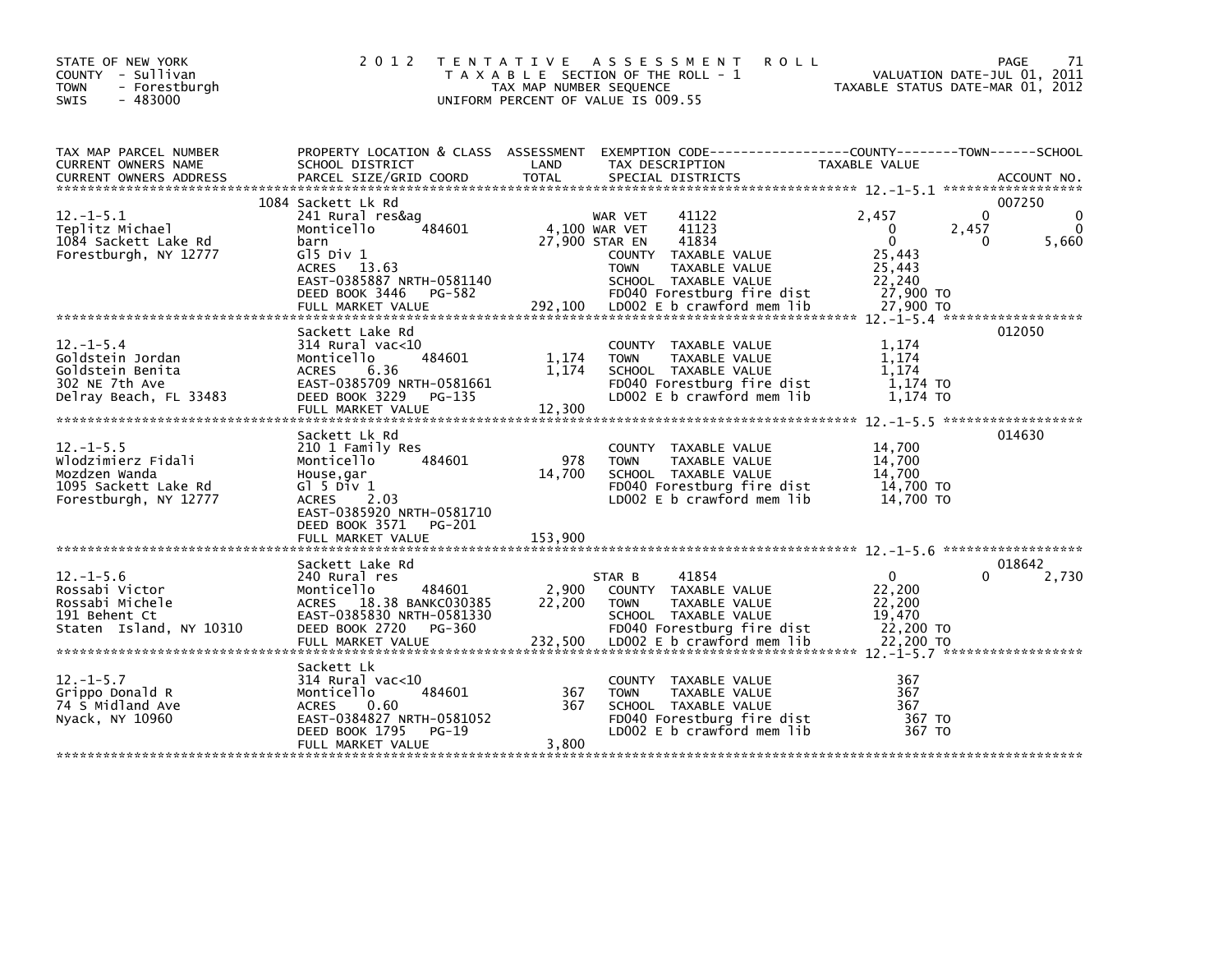| STATE OF NEW YORK<br>COUNTY - Sullivan<br><b>TOWN</b><br>- Forestburgh<br>$-483000$<br><b>SWIS</b>   | 2 0 1 2                                                                                                                                                          | TAX MAP NUMBER SEQUENCE    | TENTATIVE ASSESSMENT<br><b>ROLL</b><br>T A X A B L E SECTION OF THE ROLL - 1<br>UNIFORM PERCENT OF VALUE IS 009.55                                              | VALUATION DATE-MAR 01, 2012                          | PAGE<br>72<br>VALUATION DATE-JUL 01, 2011 |
|------------------------------------------------------------------------------------------------------|------------------------------------------------------------------------------------------------------------------------------------------------------------------|----------------------------|-----------------------------------------------------------------------------------------------------------------------------------------------------------------|------------------------------------------------------|-------------------------------------------|
| TAX MAP PARCEL NUMBER<br>CURRENT OWNERS NAME                                                         | SCHOOL DISTRICT                                                                                                                                                  | LAND                       | PROPERTY LOCATION & CLASS ASSESSMENT EXEMPTION CODE---------------COUNTY-------TOWN------SCHOOL<br>TAX DESCRIPTION                                              | TAXABLE VALUE                                        |                                           |
| $12. -1 - 5.11$<br>Kelly Robert S<br>Kelly Jennifer S<br>13-60 Bell Blvd<br>Bayside, NY 11360        | Sackett Lake Road<br>210 1 Family Res<br>Monticello<br>484601<br>house<br><b>ACRES</b><br>2.31 BANKC080005<br>EAST-0385672 NRTH-0580817<br>DEED BOOK 2719 PG-499 | 1,200<br>17,700            | COUNTY TAXABLE VALUE<br>TAXABLE VALUE<br><b>TOWN</b><br>SCHOOL TAXABLE VALUE<br>FD040 Forestburg fire dist<br>LD002 E b crawford mem lib                        | 17,700<br>17,700<br>17,700<br>17,700 TO<br>17,700 TO | 013555                                    |
| $12. -1 - 5.13$                                                                                      | 1117 Sackett Lk Rd                                                                                                                                               |                            |                                                                                                                                                                 | $\Omega$                                             | $\Omega$                                  |
| Hoque Daniel Jr<br>Hoque Kim<br>1117 Sackett Lake Rd<br>Forestburgh, NY 12777-6003                   | 210 1 Family Res<br>484601<br>Monticello<br>1st House<br>ACRES 2.54<br>EAST-0386687 NRTH-0580530<br>DEED BOOK 1674 PG-552<br>FULL MARKET VALUE                   | 2,418<br>13,739<br>143,900 | STAR B<br>41854<br>COUNTY TAXABLE VALUE<br><b>TOWN</b><br>TAXABLE VALUE<br>SCHOOL TAXABLE VALUE<br>FD040 Forestburg fire dist<br>LD002 $E$ b crawford mem $lib$ | 13,739<br>13,739<br>11.009<br>13,739 TO<br>13,739 TO | 2,730                                     |
|                                                                                                      | Sackett Lake Rd                                                                                                                                                  |                            |                                                                                                                                                                 |                                                      |                                           |
| $12. -1 - 5.14$<br>Goldstein Jordan<br>Goldstein Benita<br>302 NE 7th Ave<br>Delray Beach, FL 33483  | 314 Rural vac<10<br>484601<br>Monticello<br>Vacant Land<br>ACRES<br>6.43<br>EAST-0385555 NRTH-0581240<br>DEED BOOK 3229<br>PG-135                                | 1,174<br>1,174             | COUNTY TAXABLE VALUE<br><b>TOWN</b><br>TAXABLE VALUE<br>SCHOOL TAXABLE VALUE<br>FD040 Forestburg fire dist<br>LD002 E b crawford mem lib                        | 1.174<br>1.174<br>1.174<br>1,174 TO<br>1,174 TO      |                                           |
|                                                                                                      |                                                                                                                                                                  |                            |                                                                                                                                                                 |                                                      |                                           |
| $12. -1 - 5.15$<br>Goldstein Jordan<br>Goldstein Benita<br>302 NE 7th Ave<br>Delray Beach, FL 33483  | Sackett Lake Rd<br>$314$ Rural vac<10<br>484601<br>Monticello<br>Vacant Land<br>ACRES<br>5.53<br>EAST-0385364 NRTH-0580913<br>DEED BOOK 3229<br>PG-135           | 1,174<br>1,174             | COUNTY TAXABLE VALUE<br><b>TOWN</b><br>TAXABLE VALUE<br>SCHOOL TAXABLE VALUE<br>FD040 Forestburg fire dist<br>LD002 E b crawford mem lib                        | 1.174<br>1.174<br>1.174<br>1,174 TO<br>$1,174$ TO    |                                           |
|                                                                                                      |                                                                                                                                                                  |                            |                                                                                                                                                                 |                                                      |                                           |
| $12. - 1 - 5.16$<br>Goldstein Jordan<br>Goldstein Benita<br>302 NE 7th Ave<br>Delray Beach, FL 33483 | Sackett Lake Rd<br>$314$ Rural vac<10<br>484601<br>Monticello<br>Vacant Land<br>ACRES<br>6.56<br>EAST-0385178 NRTH-0580631<br>DEED BOOK 3229<br>PG-135           | 1,174<br>1,174             | COUNTY TAXABLE VALUE<br><b>TOWN</b><br>TAXABLE VALUE<br>SCHOOL TAXABLE VALUE<br>FD040 Forestburg fire dist<br>LD002 E b crawford mem lib                        | 1,174<br>1.174<br>1.174<br>1,174 TO<br>1,174 TO      |                                           |
|                                                                                                      | FULL MARKET VALUE                                                                                                                                                | 12,300                     |                                                                                                                                                                 |                                                      |                                           |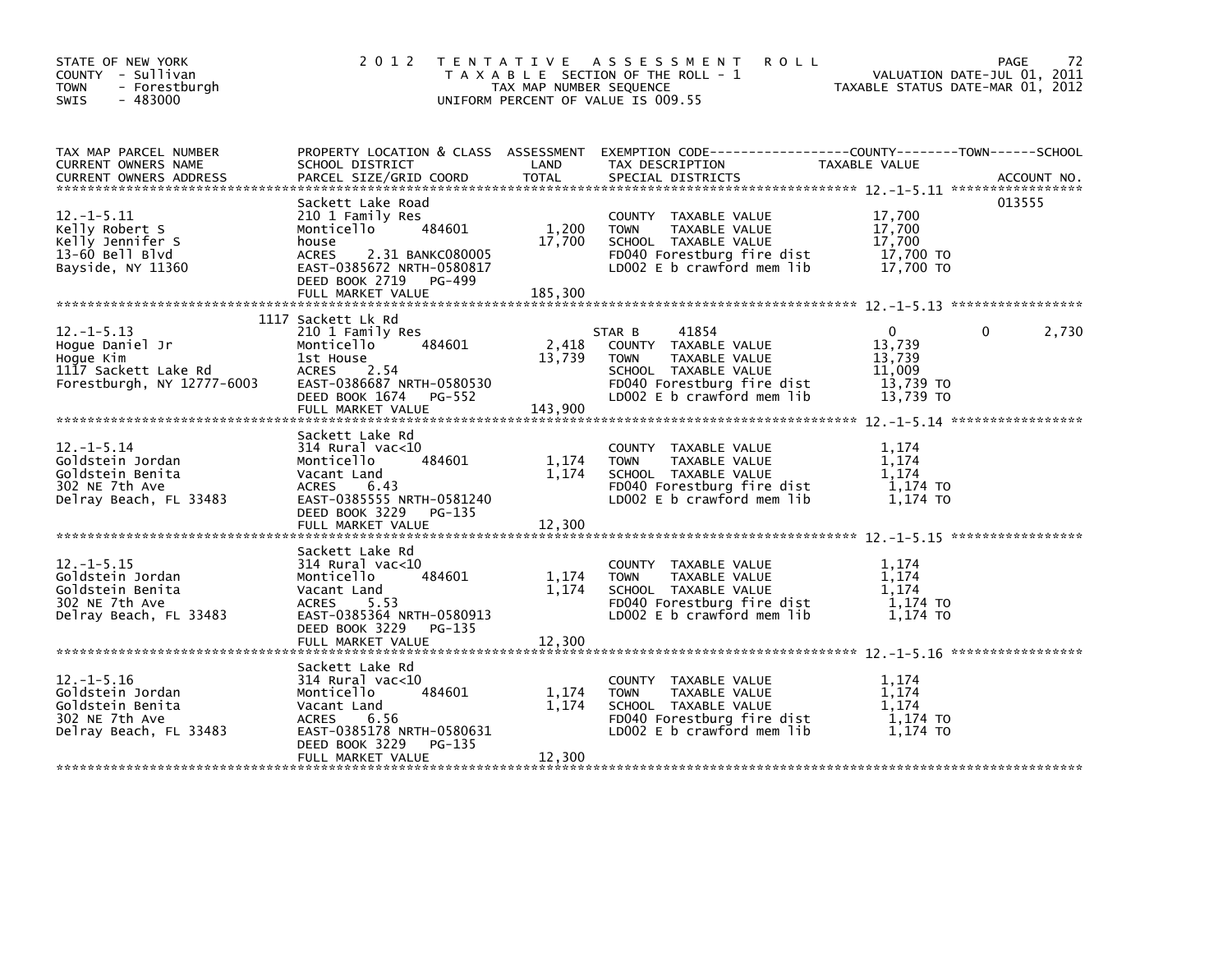| STATE OF NEW YORK<br>COUNTY - Sullivan<br><b>TOWN</b><br>- Forestburgh<br>$-483000$<br>SWIS                  | 2 0 1 2                                                                                                                                                 | TAX MAP NUMBER SEQUENCE | TENTATIVE ASSESSMENT<br><b>ROLL</b><br>T A X A B L E SECTION OF THE ROLL - 1<br>UNIFORM PERCENT OF VALUE IS 009.55                                           | VALUATION DATE-JUL 01, 2011<br>TAXABLE STATUS DATE-MAR 01, 2012     | PAGE       | 73             |
|--------------------------------------------------------------------------------------------------------------|---------------------------------------------------------------------------------------------------------------------------------------------------------|-------------------------|--------------------------------------------------------------------------------------------------------------------------------------------------------------|---------------------------------------------------------------------|------------|----------------|
| TAX MAP PARCEL NUMBER<br>CURRENT OWNERS NAME                                                                 | PROPERTY LOCATION & CLASS ASSESSMENT<br>SCHOOL DISTRICT                                                                                                 | LAND                    | EXEMPTION CODE-----------------COUNTY-------TOWN------SCHOOL<br>TAX DESCRIPTION                                                                              | TAXABLE VALUE                                                       |            |                |
| $12. -1 - 5.17$<br>Hansen Gregory<br>Hansen Mary<br>81-35 247th St<br>Bellrose, NY 11426                     | Sackett Lake Rd<br>312 Vac w/imprv<br>484601<br>Monticello<br>building<br>2.55<br><b>ACRES</b><br>EAST-0384895 NRTH-0581411<br>DEED BOOK 2762 PG-344    | 1,600<br>5,300          | COUNTY TAXABLE VALUE<br>TAXABLE VALUE<br><b>TOWN</b><br>SCHOOL TAXABLE VALUE<br>FD040 Forestburg fire dist<br>LD002 E b crawford mem lib                     | 5,300<br>5,300<br>5,300<br>5,300 TO<br>5.300 TO                     |            |                |
| $12. -1 - 5.18$<br>Thorpe William<br>Thorpe Naoma<br>1119 Sackett Lake Rd<br>Forestburgh, NY 12777           | 1119 Sackett Lake Rd<br>270 Mfg housing<br>Monticello<br>484601<br>Mobile Home<br>ACRES 17.81<br>EAST-0386777 NRTH-0580526<br>DEED BOOK 1794 PG-253     | 2,045<br>5,868          | STAR EN<br>41834<br>COUNTY TAXABLE VALUE<br><b>TOWN</b><br>TAXABLE VALUE<br>SCHOOL TAXABLE VALUE<br>FD040 Forestburg fire dist<br>LD002 E b crawford mem lib | $\mathbf{0}$<br>5.868<br>5,868<br>- 208<br>5,868 TO<br>5,868 TO     | $\Omega$   | 5,660          |
|                                                                                                              | FULL MARKET VALUE                                                                                                                                       | 61,400                  |                                                                                                                                                              |                                                                     |            |                |
| $12. -1 - 5.19$<br>Winston Leslie<br>PO Box 67<br>Mongaup Valley, NY 12762                                   | Sackett Lake Rd<br>210 1 Family Res<br>484601<br>Monticello<br>House<br><b>ACRES</b><br>2.61<br>EAST-0385935 NRTH-0581276<br>FULL MARKET VALUE          | 12,200<br>127,700       | AGED-CTS<br>41800<br>1,300 STAR EN<br>41834<br>COUNTY TAXABLE VALUE<br><b>TOWN</b><br>TAXABLE VALUE<br>SCHOOL TAXABLE VALUE<br>FD040 Forestburg fire dist    | 3,660<br>$\overline{0}$<br>8,540<br>8,540<br>2,880<br>12,200 TO     | 3,660<br>0 | 3,660<br>5,660 |
|                                                                                                              | Sackett Lake Rd                                                                                                                                         |                         |                                                                                                                                                              |                                                                     |            |                |
| $12. - 1 - 5.20$<br>Teplitz Michael<br>1084 Sackett Lk Rd<br>Forestburgh, NY 12777                           | 314 Rural vac<10<br>Monticello<br>484601<br>vacant lot<br>FRNT 567.30 DPTH<br><b>ACRES</b><br>5.25<br>DEED BOOK 3446<br>PG-582                          | 2,600<br>2,600          | COUNTY TAXABLE VALUE<br><b>TOWN</b><br>TAXABLE VALUE<br>SCHOOL TAXABLE VALUE<br>FD040 Forestburg fire dist<br>LD002 E b crawford mem lib                     | 2,600<br>2,600<br>2.600<br>2,600 TO<br>2,600 TO                     |            |                |
|                                                                                                              | FULL MARKET VALUE                                                                                                                                       | 27,200                  |                                                                                                                                                              |                                                                     |            |                |
| $12. -1 - 5.21$<br>Galligan Vincent C 111<br>Russell Jeni M<br>1088 Sackett Lake Rd<br>Forestburgh, NY 12777 | 1088 Sackett Lake Rd<br>210 1 Family Res<br>484601<br>Monticello<br>2st house<br>FRNT 381.45 DPTH<br>ACRES 2.71 BANK0210090<br>DEED BOOK 3193<br>PG-451 | 1,300<br>12,500         | 41854<br>STAR B<br>COUNTY TAXABLE VALUE<br><b>TOWN</b><br>TAXABLE VALUE<br>SCHOOL TAXABLE VALUE<br>FD040 Forestburg fire dist<br>LD002 E b crawford mem lib  | $\mathbf{0}$<br>12,500<br>12,500<br>9,770<br>12,500 TO<br>12.500 TO | 0          | 2,730          |
|                                                                                                              | FULL MARKET VALUE                                                                                                                                       | 130,900                 |                                                                                                                                                              |                                                                     |            |                |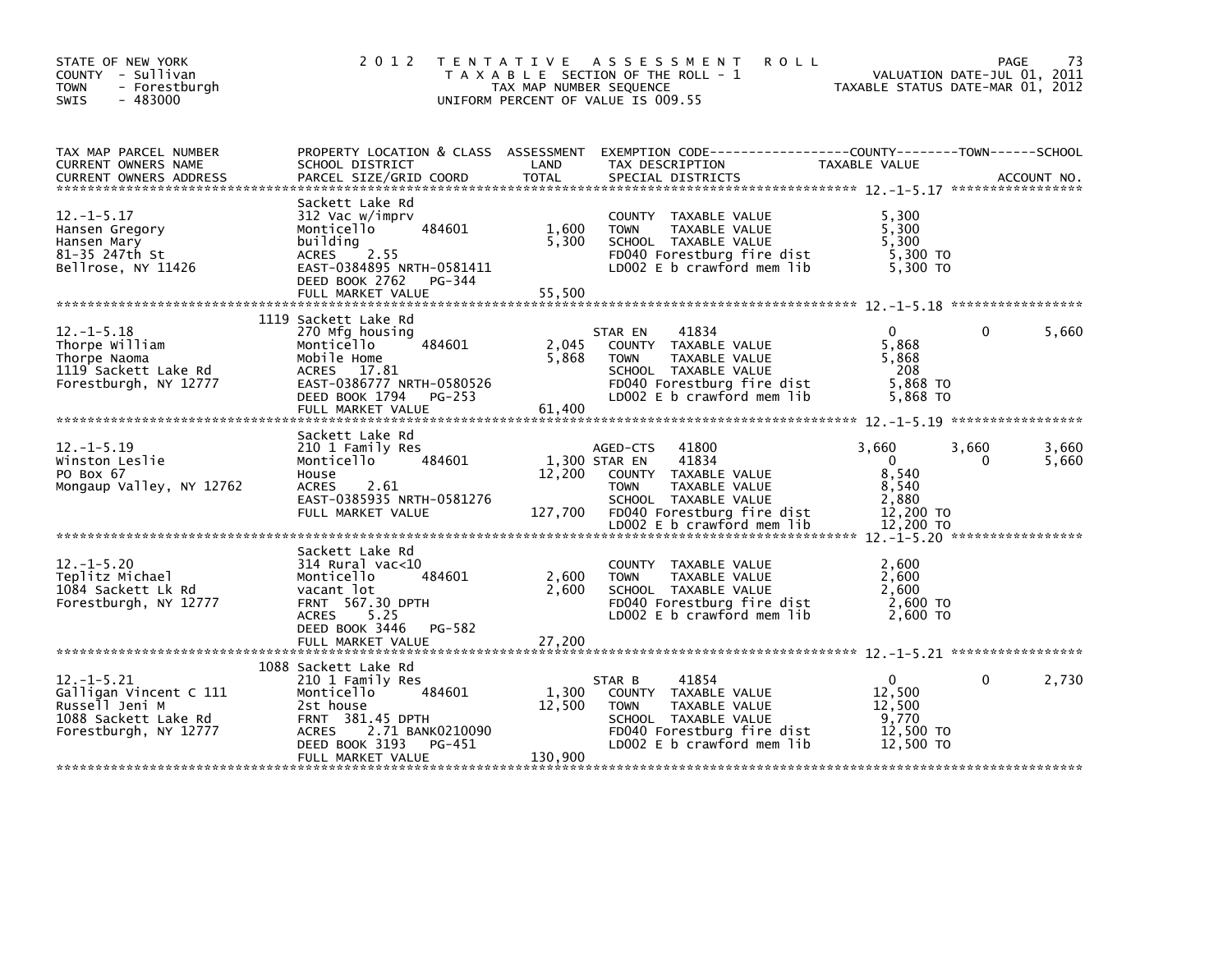| STATE OF NEW YORK<br>COUNTY - Sullivan<br><b>TOWN</b><br>- Forestburgh<br>$-483000$<br><b>SWIS</b>            | 2 0 1 2                                                                                                                                                                                       | TAX MAP NUMBER SEQUENCE    | TENTATIVE ASSESSMENT<br><b>ROLL</b><br>T A X A B L E SECTION OF THE ROLL - 1<br>UNIFORM PERCENT OF VALUE IS 009.55                                          | TAXABLE STATUS DATE-MAR 01, 2012                          | <b>PAGE</b><br>74<br>VALUATION DATE-JUL 01, 2011 |
|---------------------------------------------------------------------------------------------------------------|-----------------------------------------------------------------------------------------------------------------------------------------------------------------------------------------------|----------------------------|-------------------------------------------------------------------------------------------------------------------------------------------------------------|-----------------------------------------------------------|--------------------------------------------------|
| TAX MAP PARCEL NUMBER<br>CURRENT OWNERS NAME<br><b>CURRENT OWNERS ADDRESS</b>                                 | SCHOOL DISTRICT<br>PARCEL SIZE/GRID COORD                                                                                                                                                     | LAND<br><b>TOTAL</b>       | PROPERTY LOCATION & CLASS ASSESSMENT EXEMPTION CODE---------------COUNTY-------TOWN------SCHOOL<br>TAX DESCRIPTION<br>SPECIAL DISTRICTS                     | TAXABLE VALUE                                             | ACCOUNT NO.                                      |
| $12. -1 - 5.31$<br>Brown Arieh<br>156 18th St<br>Brooklyn, NY 11215                                           | Sackett Lk<br>$314$ Rural vac<10<br>Monticello<br>484601<br>Trailer<br><b>ACRES</b><br>2.00<br>EAST-0384654 NRTH-0581190<br>DEED BOOK 1378<br>PG-248<br>FULL MARKET VALUE                     | 978<br>978<br>10.200       | COUNTY TAXABLE VALUE<br><b>TOWN</b><br>TAXABLE VALUE<br>SCHOOL TAXABLE VALUE<br>FD040 Forestburg fire dist<br>LD002 E b crawford mem lib                    | 978<br>978<br>978<br>978 TO<br>978 TO                     | 030040                                           |
| $12. -1 - 5.82$<br>Co-operative Fed.Credit Union Monticello<br>PO Box 307<br>Woodridge, NY 12789              | Sackett Lake Rd<br>210 1 Family Res<br>484601<br>House<br>2.16<br><b>ACRES</b><br>EAST-0385060 NRTH-0581599<br>DEED BOOK 2011 PG-2285<br>FULL MARKET VALUE                                    | 1,056<br>13,300<br>139.300 | COUNTY TAXABLE VALUE<br><b>TAXABLE VALUE</b><br><b>TOWN</b><br>SCHOOL TAXABLE VALUE<br>FD040 Forestburg fire dist<br>LD002 E b crawford mem lib             | 13.300<br>13,300<br>13,300<br>13,300 TO<br>13,300 TO      | 036655                                           |
| $12. -1 - 5.83$<br>Co-operative Fed.Credit Union Monticello<br>PO Box 307<br>Woodridge, NY 12789              | County Hwy 44<br>$314$ Rural vac<10<br>484601<br>Lot 50X500x50x490<br>FRNT 60.00 DPTH 500.00<br>EAST-0385127 NRTH-0581710<br>DEED BOOK 2011 PG-2285<br>FULL MARKET VALUE                      | 293<br>293<br>3,100        | COUNTY TAXABLE VALUE<br><b>TOWN</b><br>TAXABLE VALUE<br>SCHOOL TAXABLE VALUE<br>FD040 Forestburg fire dist<br>LD002 E b crawford mem lib                    | 293<br>293<br>293<br>293 TO<br>293 TO                     | 036650                                           |
| $12. - 1 - 6.1$<br>Clark Iva<br>PO Box 286<br>Rock Hill, NY 12775                                             | Sackett Lk Rd<br>270 Mfg housing<br>484601<br>Monticello<br>7.60<br><b>ACRES</b><br>EAST-0385022 NRTH-0581248<br>DEED BOOK 2268<br>PG-475                                                     | 2,300<br>8,700             | COUNTY TAXABLE VALUE<br>TAXABLE VALUE<br><b>TOWN</b><br>SCHOOL TAXABLE VALUE<br>FD040 Forestburg fire dist<br>LD002 E b crawford mem lib                    | 8,700<br>8,700<br>8.700<br>8,700 TO<br>8,700 TO           | 031500                                           |
| $12. - 1 - 6.2$<br>Patterson David<br>Patterson Kimbley<br>1138 Sackett Lake Rd<br>Forestburgh, NY 12777-6000 | 1138 Sackett Lake Rd<br>210 1 Family Res<br>Monticello<br>484601<br>2st House<br>Garage<br><b>ACRES</b><br>1.00<br>EAST-0385275 NRTH-0580826<br>DEED BOOK 2011<br>PG-592<br>FULL MARKET VALUE | 611<br>19.900<br>208,400   | 41854<br>STAR B<br>COUNTY TAXABLE VALUE<br><b>TOWN</b><br>TAXABLE VALUE<br>SCHOOL TAXABLE VALUE<br>FD040 Forestburg fire dist<br>LD002 E b crawford mem lib | 0<br>19.900<br>19.900<br>17,170<br>19,900 TO<br>19,900 TO | 2,730<br>0                                       |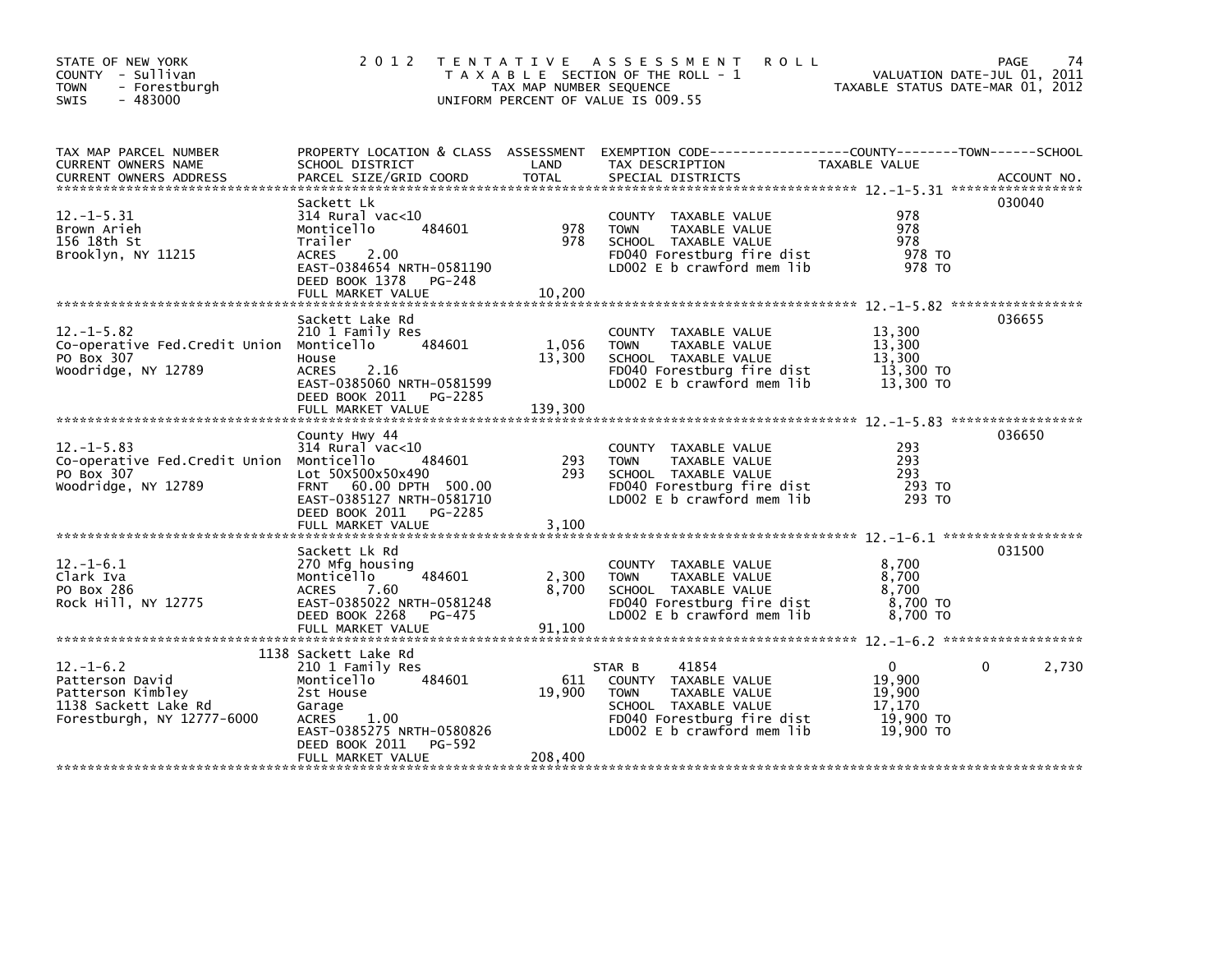| STATE OF NEW YORK<br><b>COUNTY</b><br>- Sullivan<br><b>TOWN</b><br>- Forestburgh<br>$-483000$<br><b>SWIS</b> | 2 0 1 2                                                                                                                                                                            | TAX MAP NUMBER SEQUENCE    | TENTATIVE ASSESSMENT<br><b>ROLL</b><br>T A X A B L E SECTION OF THE ROLL - 1<br>UNIFORM PERCENT OF VALUE IS 009.55                         | PAGE<br>VALUATION DATE-JUL 01, 2011<br>TAXABLE STATUS DATE-MAR 01, 2012                                                        | 75 |
|--------------------------------------------------------------------------------------------------------------|------------------------------------------------------------------------------------------------------------------------------------------------------------------------------------|----------------------------|--------------------------------------------------------------------------------------------------------------------------------------------|--------------------------------------------------------------------------------------------------------------------------------|----|
| TAX MAP PARCEL NUMBER<br>CURRENT OWNERS NAME<br><b>CURRENT OWNERS ADDRESS</b>                                | SCHOOL DISTRICT<br>PARCEL SIZE/GRID COORD                                                                                                                                          | LAND<br><b>TOTAL</b>       | TAX DESCRIPTION<br>SPECIAL DISTRICTS                                                                                                       | PROPERTY LOCATION & CLASS ASSESSMENT EXEMPTION CODE---------------COUNTY-------TOWN-----SCHOOL<br>TAXABLE VALUE<br>ACCOUNT NO. |    |
| $12. - 1 - 6.3$<br>Harding Richard A<br>PO Box 42<br>Forestburgh, NY 12777-0042                              | Sackett Lake Rd<br>281 Multiple res<br>484601<br>Monticello<br>1.06<br><b>ACRES</b><br>EAST-0385386 NRTH-0581048<br>DEED BOOK 1307<br>PG-275<br>FULL MARKET VALUE                  | 519<br>8,300<br>86,900     | COUNTY TAXABLE VALUE<br><b>TOWN</b><br>TAXABLE VALUE<br>SCHOOL TAXABLE VALUE<br>FD040 Forestburg fire dist<br>LD002 E b crawford mem lib   | 8,300<br>8,300<br>8,300<br>8,300 TO<br>8,300 TO                                                                                |    |
| $12. - 1 - 6.4$<br>Clark Iva<br>PO Box 286<br>Rock Hill, NY 12775                                            | Sackett Lake Rd<br>270 Mfg housing<br>Monticello<br>484601<br>Mfg housing<br>2.55<br><b>ACRES</b><br>EAST-0385335 NRTH-0581416<br>DEED BOOK 2488<br>PG-100<br>FULL MARKET VALUE    | 1,850<br>10,500<br>109,900 | COUNTY TAXABLE VALUE<br><b>TOWN</b><br>TAXABLE VALUE<br>SCHOOL TAXABLE VALUE<br>FD040 Forestburg fire dist<br>LD002 E b crawford mem lib   | 10,500<br>10,500<br>10.500<br>10,500 TO<br>10,500 TO                                                                           |    |
| $12. - 1 - 6.5$<br>Pitula Jahn<br>Pitula Tiffany<br>One Morris Dr<br>Mountaindale, NY 12763                  | 1148 Sackett Lake Rd<br>270 Mfg housing<br>Monticello<br>484601<br>manufactured housing<br>ACRES 16.87<br>DEED BOOK 2761<br>PG-594<br>FULL MARKET VALUE                            | 4,900<br>13,700<br>143,500 | COUNTY TAXABLE VALUE<br><b>TOWN</b><br>TAXABLE VALUE<br>SCHOOL TAXABLE VALUE<br>FD040 Forestburg fire dist<br>LD002 E b crawford mem lib   | 13,700<br>13,700<br>13,700<br>13,700 TO<br>13,700 TO                                                                           |    |
| $12. - 1 - 6.7$<br>Pitula Gregg<br>One W Morris Dr<br>Mountaindale, NY 12763                                 | w Sackett Lake Rd<br>322 Rural vac>10<br>484601<br>Monticello<br>ACRES 12.55<br>DEED BOOK 2809<br>PG-430<br>FULL MARKET VALUE                                                      | 4,400<br>4,400<br>46,100   | COUNTY TAXABLE VALUE<br><b>TOWN</b><br>TAXABLE VALUE<br>SCHOOL TAXABLE VALUE<br>FD040 Forestburg fire dist<br>LD002 E b crawford mem lib   | 4,400<br>4,400<br>4,400<br>4,400 TO<br>4,400 TO                                                                                |    |
| $12. - 1 - 6.8$<br>Pitula Gregg<br>1 Morris Dr<br>Mountaindale, NY 12763                                     | Sackett Lake Rd<br>$314$ Rural vac< $10$<br>484601<br>Monticello<br>vacant lot<br><b>FRNT 264.46 DPTH</b><br><b>ACRES</b><br>2.78<br>DEED BOOK 3028<br>$PG-1$<br>FULL MARKET VALUE | 1,700<br>1,700<br>17,800   | COUNTY TAXABLE VALUE<br><b>TOWN</b><br>TAXABLE VALUE<br>SCHOOL TAXABLE VALUE<br>FD040 Forestburg fire dist<br>LD002 $E$ b crawford mem lib | 1,700<br>1,700<br>1.700<br>1,700 TO<br>1,700 TO                                                                                |    |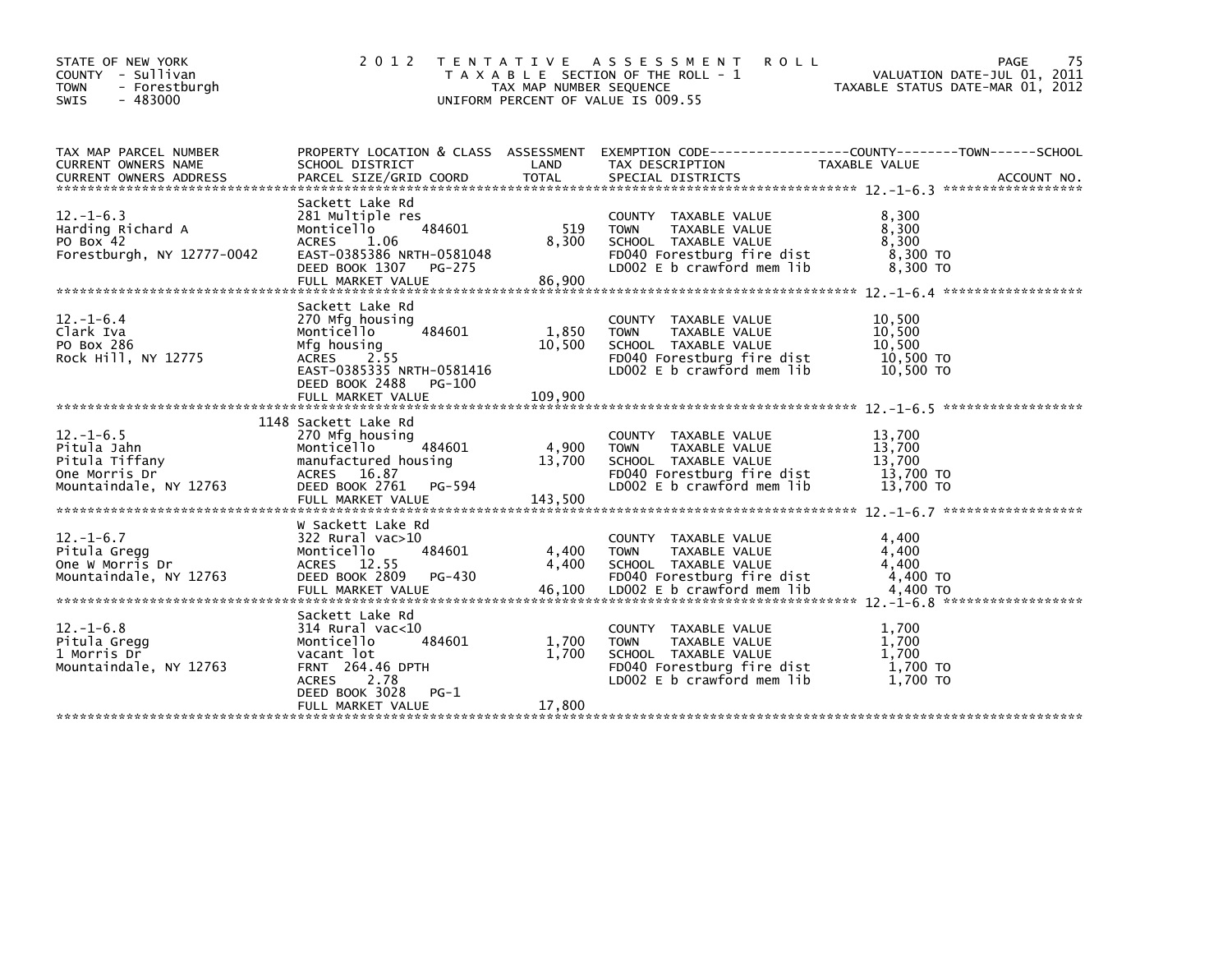| STATE OF NEW YORK<br>COUNTY - Sullivan<br><b>TOWN</b><br>- Forestburgh<br>$-483000$<br><b>SWIS</b>                                                                                                                                                                            |                                                                                                                                                                                                 | TAX MAP NUMBER SEQUENCE    | 2012 TENTATIVE ASSESSMENT<br><b>ROLL</b><br>T A X A B L E SECTION OF THE ROLL - 1<br>UNIFORM PERCENT OF VALUE IS 009.55                                     | VALUATION DATE-JUL 01, 2011<br>TAXABLE STATUS DATE-MAR 01, 2012 | 76<br><b>PAGE</b>           |
|-------------------------------------------------------------------------------------------------------------------------------------------------------------------------------------------------------------------------------------------------------------------------------|-------------------------------------------------------------------------------------------------------------------------------------------------------------------------------------------------|----------------------------|-------------------------------------------------------------------------------------------------------------------------------------------------------------|-----------------------------------------------------------------|-----------------------------|
| TAX MAP PARCEL NUMBER<br>CURRENT OWNERS NAME                                                                                                                                                                                                                                  |                                                                                                                                                                                                 |                            |                                                                                                                                                             |                                                                 |                             |
| CURRENT OWNERS ADDRESS FORCEL SIZE/GRID COORD TOTAL SPECIAL DISTRICTS (2008) ACCOUNT NO.<br>EURRENT OWNERS ADDRESS FARCEL SIZE/GRID COORD TOTAL SPECIAL DISTRICTS (2008) 2014 1204 2014 2014 2014<br>$12. - 1 - 6.9$<br>Pitula Gregg<br>1 Morris Dr<br>Mountaindale, NY 12763 | Sackett Lake Rd<br>314 Rural vac<10<br>484601<br>Monticello<br>vacant lot<br><b>FRNT 200.00 DPTH</b><br>ACRES 2.42<br>DEED BOOK 3028 PG-6                                                       | 1,500<br>1,500             | COUNTY TAXABLE VALUE<br><b>TOWN</b><br>TAXABLE VALUE<br>SCHOOL TAXABLE VALUE<br>FD040 Forestburg fire dist<br>LD002 E b crawford mem lib                    | 1,500<br>1.500<br>1,500<br>1,500 TO<br>1.500 TO                 |                             |
| $12. - 1 - 7.1$<br>Dibble Brian K<br>1192 Sackett Lake Rd<br>Forestburgh, NY 12777                                                                                                                                                                                            | 1192 Sackett Lake Rd<br>270 Mfg housing<br>484601<br>Monticello<br>FRNT 100.00 DPTH 375.00<br>EAST-0384770 NRTH-0579610<br>DEED BOOK 3631<br>$PG-22$                                            | 421<br>4,531               | COUNTY TAXABLE VALUE<br><b>TOWN</b><br>TAXABLE VALUE<br>SCHOOL TAXABLE VALUE<br>FD040 Forestburg fire dist<br>LD002 E b crawford mem lib                    | 4,531<br>4,531<br>4,531<br>$4,531$ TO<br>4,531 TO               | 033670                      |
| $12. - 1 - 7.2$<br>Lorino Richard<br>Lorino Erin<br>1198 Sackett Lake Rd<br>Forestburgh, NY 12777-6000                                                                                                                                                                        | 1198 Sackett Lk Rd<br>270 Mfg housing<br>484601<br>Monticello<br>manuf housing<br>Gl 14 Div 1<br>ACRES 2.70<br>EAST-0384600 NRTH-0579460<br>DEED BOOK 1144<br>PG-00050<br>FULL MARKET VALUE     | 1,347<br>11,700<br>122,500 | STAR B<br>41854<br>COUNTY TAXABLE VALUE<br>TAXABLE VALUE<br><b>TOWN</b><br>SCHOOL TAXABLE VALUE<br>FD040 Forestburg fire dist<br>LD002 E b crawford mem lib | $\Omega$<br>11,700<br>11,700<br>8,970<br>11,700 TO<br>11,700 TO | 037700<br>$\Omega$<br>2,730 |
| $12. - 1 - 7.3$<br>Sauter Maureen A<br>Drobysh<br>104 witte Dr<br>Middletown, NY 10940                                                                                                                                                                                        | Sackett Lk Rd<br>322 Rural vac>10<br>484601<br>Monticello<br>G1 14 Div 1 Pf 14<br>Fo Begbie<br>ACRES 24.07<br>EAST-0384410 NRTH-0579800                                                         | 3,800<br>3,800             | COUNTY TAXABLE VALUE<br><b>TOWN</b><br>TAXABLE VALUE<br>SCHOOL TAXABLE VALUE<br>FD040 Forestburg fire dist<br>LD002 E b crawford mem lib                    | 3,800<br>3,800<br>3,800<br>3,800 TO<br>3,800 TO                 | 028851                      |
| $12. - 1 - 7.4$<br>Gallagher Nadine P<br>1186 Sackett Lake Rd<br>Forestburgh, NY 12777<br>PRIOR OWNER ON 3/01/2012<br>Gallagher Nadine P                                                                                                                                      | 1186 Sackett Lake Rd<br>210 1 Family Res<br>484601<br>Monticello<br>1st Hse Gar Under<br>FRNT 100.00 DPTH 375.00<br>EAST-0384820 NRTH-0579700<br>PG-1369<br>DEED BOOK 2012<br>FULL MARKET VALUE | 421<br>12,318<br>129,000   | COUNTY TAXABLE VALUE<br><b>TOWN</b><br>TAXABLE VALUE<br>SCHOOL TAXABLE VALUE<br>FD040 Forestburg fire dist<br>LD002 E b crawford mem lib                    | 12,318<br>12,318<br>12,318<br>12,318 TO<br>12,318 TO            | 009500                      |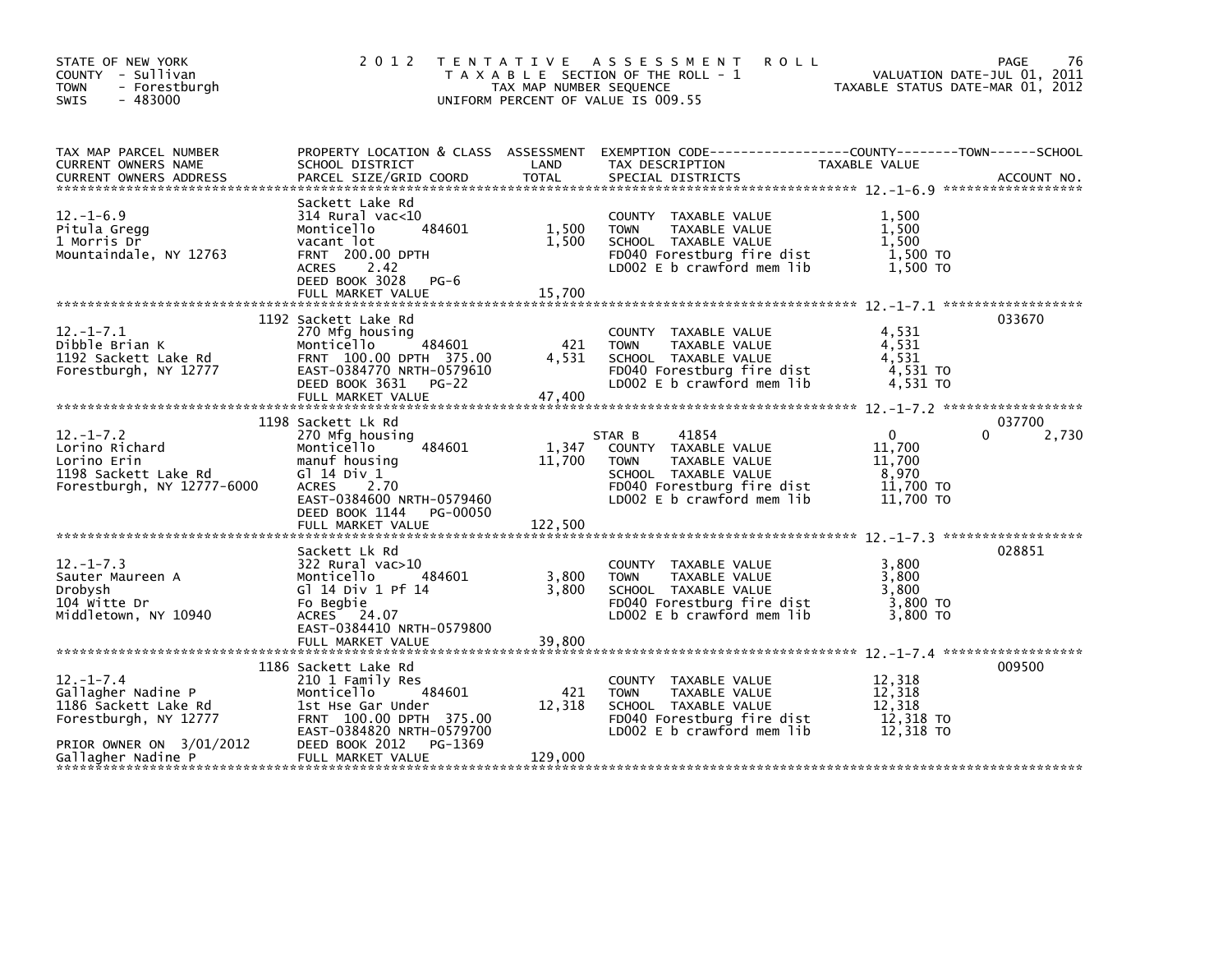| STATE OF NEW YORK<br>COUNTY - Sullivan<br>- Forestburgh<br>TOWN<br>$-483000$<br><b>SWIS</b>                | 2 0 1 2<br>T E N T A T I V E                                                                                                                                                                         | TAX MAP NUMBER SEQUENCE  | A S S E S S M E N T<br><b>ROLL</b><br>T A X A B L E SECTION OF THE ROLL - 1<br>UNIFORM PERCENT OF VALUE IS 009.55                                           | VALUATION DATE-JUL 01, 2011<br>TAXABLE STATUS DATE-MAR 01, 2012 | <b>PAGE</b><br>77    |
|------------------------------------------------------------------------------------------------------------|------------------------------------------------------------------------------------------------------------------------------------------------------------------------------------------------------|--------------------------|-------------------------------------------------------------------------------------------------------------------------------------------------------------|-----------------------------------------------------------------|----------------------|
| TAX MAP PARCEL NUMBER<br>CURRENT OWNERS NAME<br>CURRENT OWNERS ADDRESS                                     | SCHOOL DISTRICT<br>PARCEL SIZE/GRID COORD                                                                                                                                                            | LAND<br><b>TOTAL</b>     | PROPERTY LOCATION & CLASS ASSESSMENT EXEMPTION CODE----------------COUNTY-------TOWN------SCHOOL<br>TAX DESCRIPTION<br>SPECIAL DISTRICTS                    | TAXABLE VALUE                                                   | ACCOUNT NO.          |
| $12 - 1 - 8.1$<br>Sauter Maureen A<br>Drobysh<br>104 Witte Dr<br>Middletown, NY 10940                      | Sackett Lk Rd<br>$314$ Rural vac< $10$<br>Monticello<br>484601<br>G1 14 Div 1 R 1<br>3.60<br><b>ACRES</b><br>EAST-0384564 NRTH-0579183<br>DEED BOOK 935<br>PG-00228<br>FULL MARKET VALUE             | 1,761<br>1,761<br>18,400 | COUNTY TAXABLE VALUE<br>TAXABLE VALUE<br><b>TOWN</b><br>SCHOOL TAXABLE VALUE<br>FD040 Forestburg fire dist<br>LD002 E b crawford mem lib                    | 1,761<br>1,761<br>1,761<br>1,761 TO<br>1,761 TO                 | 028850               |
|                                                                                                            | 1208 Sackett Lk Rd                                                                                                                                                                                   |                          |                                                                                                                                                             |                                                                 | 018000               |
| $12. - 1 - 8.2$<br>Geringer Kenneth<br>1208 Sackett Lk Rd<br>Forestburgh, NY 12777                         | 210 1 Family Res<br>Monticello<br>484601<br>2 St Hse<br><b>ACRES</b><br>1.84<br>EAST-0384442 NRTH-0578972<br>DEED BOOK 2011<br>PG-3037<br>FULL MARKET VALUE                                          | 880<br>17,745<br>185,800 | COUNTY TAXABLE VALUE<br>TAXABLE VALUE<br><b>TOWN</b><br>SCHOOL TAXABLE VALUE<br>FD040 Forestburg fire dist<br>LD002 E b crawford mem lib                    | 17,745<br>17,745<br>17,745<br>17,745 TO<br>17,745 TO            |                      |
|                                                                                                            |                                                                                                                                                                                                      |                          |                                                                                                                                                             |                                                                 |                      |
| $12 - 1 - 10$<br>Alfredson Marie A<br>1222 Sackett Lake Rd<br>Forestburgh, NY 12777                        | 1222 Sackett Lake Rd<br>210 1 Family Res<br>Monticello<br>484601<br>1 St Hse<br>G1 14 Div 1<br>FRNT 209.65 DPTH 114.00<br>EAST-0384580 NRTH-0578780<br>DEED BOOK 2011<br>PG-6860                     | 318<br>9,217             | 41854<br>STAR B<br>COUNTY TAXABLE VALUE<br>TAXABLE VALUE<br><b>TOWN</b><br>SCHOOL TAXABLE VALUE<br>FD040 Forestburg fire dist<br>LD002 E b crawford mem lib | $\Omega$<br>9.217<br>9,217<br>6,487<br>9,217 TO<br>9,217 TO     | 014900<br>0<br>2,730 |
|                                                                                                            | FULL MARKET VALUE                                                                                                                                                                                    | 96.500                   |                                                                                                                                                             |                                                                 |                      |
| $12. -1 - 11.1$<br>Forestburgh Cottages Ltd<br>Attn: Jacob Kaplowitz<br>1523 53rd St<br>Brooklyn, NY 11219 | Sackett Lk Rd<br>417 Cottages<br>- WTRFNT<br>Monticello<br>484601<br>$Co$ -Op<br>16 2 Apt Bung Day Camp<br>1 Bung Casino Swim Pool<br>48.31<br><b>ACRES</b><br>EAST-0386990 NRTH-0583140             | 17,326<br>120,000        | COUNTY TAXABLE VALUE<br>TAXABLE VALUE<br><b>TOWN</b><br>SCHOOL TAXABLE VALUE<br>FD040 Forestburg fire dist<br>LD002 E b crawford mem lib                    | 120,000<br>120,000<br>120,000<br>120,000 TO<br>120,000 TO       | 021200               |
|                                                                                                            | DEED BOOK 1083<br>PG-00341<br>FULL MARKET VALUE                                                                                                                                                      | 1256,500                 |                                                                                                                                                             |                                                                 |                      |
| $12 - 1 - 11.2$<br>Sipos Robert J<br>20 Foster Rd<br>Forestburgh, NY 12777                                 | Sackett Lk Rd<br>$314$ Rural vac<10<br>484601<br>Monticello<br>Fo Shenker, fishken<br>32.00 DPTH 247.00<br><b>FRNT</b><br>EAST-0386370 NRTH-0583020<br>DEED BOOK 1834<br>PG-399<br>FULL MARKET VALUE | 98<br>98<br>1,000        | COUNTY TAXABLE VALUE<br><b>TOWN</b><br>TAXABLE VALUE<br>SCHOOL TAXABLE VALUE<br>FD040 Forestburg fire dist<br>LD002 E b crawford mem lib                    | 98<br>98<br>98<br>98 TO<br>98 TO                                | 009810               |
|                                                                                                            |                                                                                                                                                                                                      |                          |                                                                                                                                                             |                                                                 |                      |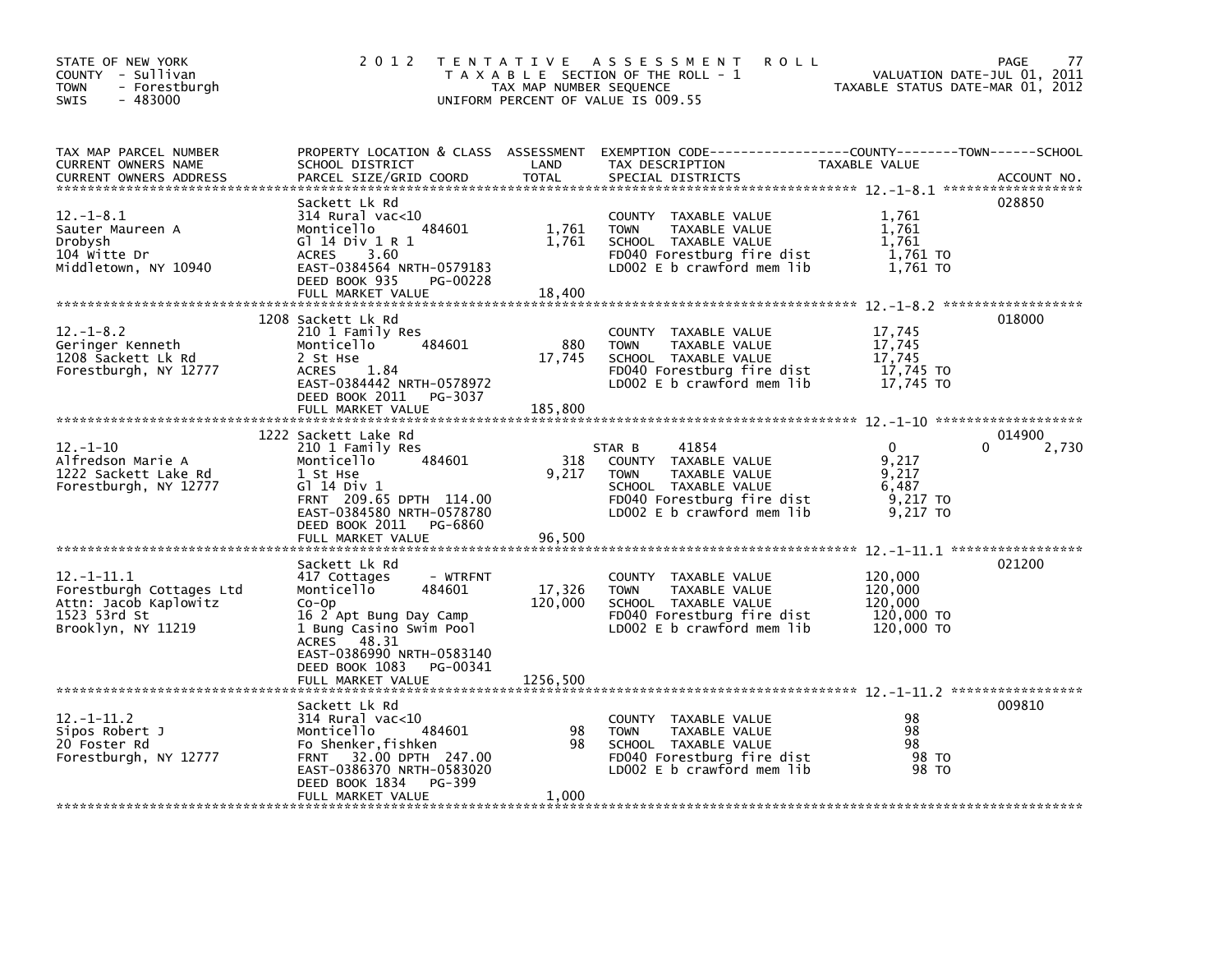| STATE OF NEW YORK<br>COUNTY - Sullivan<br>- Forestburgh<br><b>TOWN</b><br>$-483000$<br>SWIS        | 2 0 1 2                                                                                                                                                                                                | TAX MAP NUMBER SEQUENCE  | TENTATIVE ASSESSMENT<br><b>ROLL</b><br>T A X A B L E SECTION OF THE ROLL - 1<br>UNIFORM PERCENT OF VALUE IS 009.55                                                                   |                                                                           | PAGE<br>78<br>VALUATION DATE-JUL 01, 2011<br>TAXABLE STATUS DATE-MAR 01, 2012 |
|----------------------------------------------------------------------------------------------------|--------------------------------------------------------------------------------------------------------------------------------------------------------------------------------------------------------|--------------------------|--------------------------------------------------------------------------------------------------------------------------------------------------------------------------------------|---------------------------------------------------------------------------|-------------------------------------------------------------------------------|
| TAX MAP PARCEL NUMBER<br>CURRENT OWNERS NAME<br><b>CURRENT OWNERS ADDRESS</b>                      | PROPERTY LOCATION & CLASS ASSESSMENT<br>SCHOOL DISTRICT<br>PARCEL SIZE/GRID COORD                                                                                                                      | LAND<br><b>TOTAL</b>     | TAX DESCRIPTION<br>SPECIAL DISTRICTS                                                                                                                                                 | TAXABLE VALUE                                                             | ACCOUNT NO.                                                                   |
| $12 - 1 - 12$<br>Sipos Robert J<br>20 Foster Rd<br>Forestburgh, NY 12777                           | Sackett Lk Rd<br>210 1 Family Res<br>Monticello<br>484601<br><b>Bungalow</b><br>G $1$ 14 Div 1<br>FRNT 70.00 DPTH 250.00<br>EAST-0386300 NRTH-0582980<br>DEED BOOK 1834<br>PG-399<br>FULL MARKET VALUE | 196<br>6,200<br>64,900   | COUNTY TAXABLE VALUE<br>TAXABLE VALUE<br><b>TOWN</b><br>SCHOOL TAXABLE VALUE<br>FD040 Forestburg fire dist<br>LD002 E b crawford mem lib                                             | 6,200<br>6,200<br>6.200<br>6,200 TO<br>6.200 TO                           | 009800                                                                        |
| $12 - 1 - 13$<br>Sipos William B<br>Mary Ellen<br>21 Valley Rd<br>Forestburgh, NY 12777            | Sackett Lk Rd<br>210 1 Family Res<br>484601<br>Monticello<br>Bungalow & Gar<br>G $\overline{1}$ 5 Div 1<br>ACRES<br>1.33<br>EAST-0386330 NRTH-0582820<br>DEED BOOK 1835 PG-244<br>FULL MARKET VALUE    | 685<br>6,985<br>73,100   | COUNTY TAXABLE VALUE<br><b>TOWN</b><br>TAXABLE VALUE<br>SCHOOL TAXABLE VALUE<br>FD040 Forestburg fire dist<br>LD002 $E$ b crawford mem lib                                           | 6,985<br>6,985<br>6,985<br>6,985 то<br>6.985 TO                           | 032800                                                                        |
| $12 - 1 - 14$<br>Teplitz Alfred<br>1065 Sackett Lake Rd<br>Forestburgh, NY 12777                   | 1065 Sackett Lk Rd<br>210 1 Family Res<br>Monticello<br>484601<br><b>ACRES</b><br>1.00<br>EAST-0386210 NRTH-0582680<br>DEED BOOK 3537 PG-112<br>FULL MARKET VALUE                                      | 489<br>21,880<br>229,100 | COUNTY TAXABLE VALUE<br>TAXABLE VALUE<br><b>TOWN</b><br>SCHOOL TAXABLE VALUE<br>FD040 Forestburg fire dist<br>LD002 E b crawford mem lib                                             | 21,880<br>21,880<br>21,880<br>21,880 TO<br>21,880 TO                      | 21700                                                                         |
| $12. - 1 - 15$<br>Wagner Bernice<br>Scheinman Karla<br>1067 Sackett Lk Rd<br>Forestburgh, NY 12777 | 1067 Sackett Lk Rd<br>210 1 Family Res<br>Monticello<br>484601<br>1 St Hse With Gar<br>FRNT 150.00 DPTH 125.00<br>EAST-0386120 NRTH-0582560<br>DEED BOOK 2943<br>PG-529<br>FULL MARKET VALUE           | 20,458<br>214,200        | 41101<br>VETERAN<br>41834<br>435 STAR EN<br>COUNTY TAXABLE VALUE<br>TAXABLE VALUE<br><b>TOWN</b><br>SCHOOL TAXABLE VALUE<br>FD040 Forestburg fire dist<br>LD002 E b crawford mem lib | 1,901<br>$\Omega$<br>18,557<br>18,557<br>14,798<br>20,458 TO<br>20,458 TO | 037000<br>0<br>1,901<br>5,660<br>0                                            |
| $12 - 1 - 17.1$<br>Hearn B.Carter Jr<br>958 Saigon Rd<br>McLean, VA 22102                          | Sackett Lk Rd<br>240 Rural res<br>484601<br>Monticello<br><b>Bungalows</b><br>ACRES 40.73<br>EAST-0388203 NRTH-0581343<br>DEED BOOK 3528<br>PG-248<br>FULL MARKET VALUE                                | 4,807<br>7,700<br>80,600 | COUNTY TAXABLE VALUE<br><b>TOWN</b><br>TAXABLE VALUE<br>SCHOOL TAXABLE VALUE<br>FD040 Forestburg fire dist<br>LD002 $E$ b crawford mem lib                                           | 7,700<br>7,700<br>7,700<br>7,700 TO<br>7.700 TO                           | 009710                                                                        |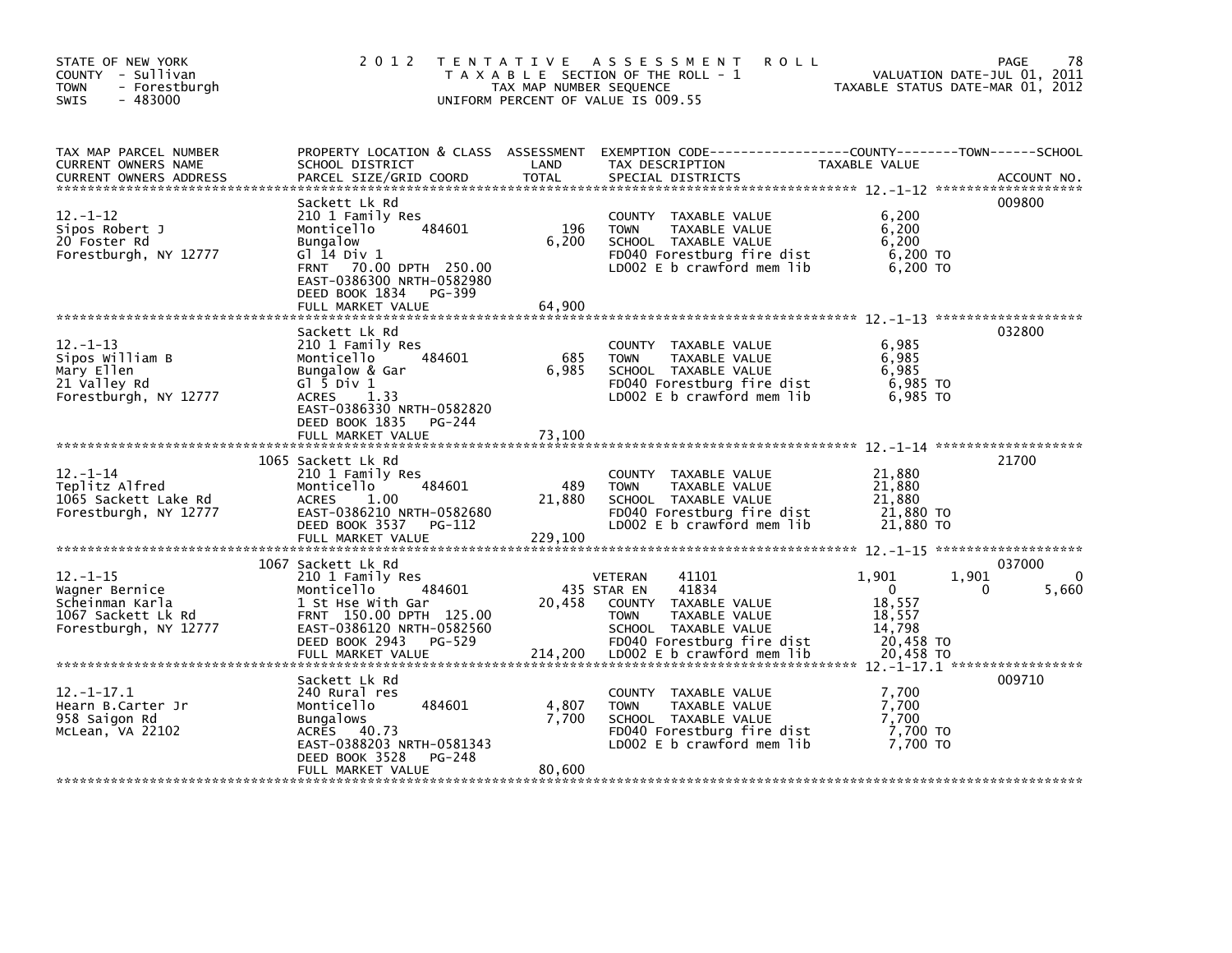| STATE OF NEW YORK<br>COUNTY - Sullivan<br>- Forestburgh<br><b>TOWN</b><br>$-483000$<br><b>SWIS</b>                                 | 2 0 1 2                                                                                                                                                                                                  | T E N T A T I V E<br>TAX MAP NUMBER SEQUENCE | A S S E S S M E N T<br><b>ROLL</b><br>T A X A B L E SECTION OF THE ROLL - 1<br>UNIFORM PERCENT OF VALUE IS 009.55                                                                                               | TAXABLE STATUS DATE-MAR 01, 2012                                                         | <b>PAGE</b><br>VALUATION DATE-JUL 01, 2011 | 79              |
|------------------------------------------------------------------------------------------------------------------------------------|----------------------------------------------------------------------------------------------------------------------------------------------------------------------------------------------------------|----------------------------------------------|-----------------------------------------------------------------------------------------------------------------------------------------------------------------------------------------------------------------|------------------------------------------------------------------------------------------|--------------------------------------------|-----------------|
| TAX MAP PARCEL NUMBER<br><b>CURRENT OWNERS NAME</b><br><b>CURRENT OWNERS ADDRESS</b>                                               | PROPERTY LOCATION & CLASS ASSESSMENT<br>SCHOOL DISTRICT<br>PARCEL SIZE/GRID COORD                                                                                                                        | LAND<br><b>TOTAL</b>                         | TAX DESCRIPTION<br>SPECIAL DISTRICTS                                                                                                                                                                            | <b>TAXABLE VALUE</b>                                                                     |                                            | ACCOUNT NO.     |
| $12. -1 - 17.3$<br>Lorino Joseph F<br>1083 Sackett Lake Rd<br>Forestburgh, NY 12777                                                | 1083 Sackett Lake Rd<br>240 Rural res<br>484601<br>Monticello<br>2 Story House<br>Out Bldgs<br>13.86<br>ACRES<br>EAST-0387045 NRTH-0581755<br>DEED BOOK 1897<br><b>PG-52</b><br>FULL MARKET VALUE        | 4,922<br>17,400<br>182,200                   | 41854<br>STAR B<br>COUNTY TAXABLE VALUE<br>TAXABLE VALUE<br><b>TOWN</b><br>SCHOOL TAXABLE VALUE<br>FD040 Forestburg fire dist<br>LD002 E b crawford mem lib                                                     | 0<br>17,400<br>17,400<br>14,670<br>17,400 TO<br>17,400 TO                                | 0                                          | 2,730           |
| $12 - 1 - 17.4$<br>Pagan Eileen Land<br>Pagan Eileen<br>Attn: Elinor Holland<br>8 Pine Brook Rd<br>Monsey, NY 10952                | Sackett Lake Rd<br>240 Rural res<br>- WTRFNT<br>Monticello<br>484601<br>bungalows<br>ACRES 47.40 BANK0060806<br>EAST-0388486 NRTH-0581850<br>DEED BOOK 2091<br>PG-453<br>FULL MARKET VALUE               | 3,506<br>9,264<br>97,000                     | COUNTY TAXABLE VALUE<br><b>TOWN</b><br>TAXABLE VALUE<br>SCHOOL TAXABLE VALUE<br>FD040 Forestburg fire dist<br>LD002 $E$ b crawford mem $lib$                                                                    | 9,264<br>9,264<br>9.264<br>9,264 TO<br>9.264 TO                                          |                                            |                 |
| $12. - 1 - 18$<br>Gunther Leroy C<br>PO Box 177<br>Forestburgh, NY 12777<br>MAY BE SUBJECT TO PAYMENT<br>UNDER RPTL480A UNTIL 2021 | Dill Rd<br>912 Forest s480a<br>Monticello<br>484601<br>Wild Land<br>G $\overline{5}$ Div 1 Pf 14<br>ACRES 23.00<br>EAST-0388020 NRTH-0581250<br>FULL MARKET VALUE                                        | 734<br>734<br>7,700                          | FOREST LND 47460<br>COUNTY TAXABLE VALUE<br><b>TOWN</b><br>TAXABLE VALUE<br>SCHOOL TAXABLE VALUE<br>FD040 Forestburg fire dist<br>LD002 E b crawford mem lib                                                    | 377<br>357<br>357<br>357<br>734 TO<br>734 TO                                             | 377                                        | 014500<br>377   |
| $12. - 1 - 19$<br>Grajewski Stanley<br>1167 Sackett Lake Rd<br>Forestburgh, NY 12777                                               | 1167 Sackett Lk Rd<br>210 1 Family Res<br>Monticello<br>484601<br>House<br>FRNT 100.00 DPTH 364.83<br><b>ACRES</b><br>0.84<br>EAST-0384567 NRTH-0580996<br>DEED BOOK 3312<br>PG-238<br>FULL MARKET VALUE | 158,200                                      | COMBAT VET 41132<br>411 COMBAT VET 41133<br>15,105 STAR EN<br>41834<br>COUNTY TAXABLE VALUE<br><b>TOWN</b><br>TAXABLE VALUE<br>SCHOOL TAXABLE VALUE<br>FD040 Forestburg fire dist<br>LDOO2 E b crawford mem lib | 3,776<br>$\Omega$<br>$\mathbf{0}$<br>11,329<br>11,329<br>9,445<br>15,105 TO<br>15,105 TO | 0<br>3,776<br>0                            | 013500<br>5,660 |
| $12. - 1 - 20$<br>Eqeland Eric<br>Egeland Donna<br>1173 Sackett Lake Rd<br>Forestburgh, NY 12777-6003                              | 1173 Sackett Lake Rd<br>210 1 Family Res<br>484601<br>Monticello<br><b>ACRES</b><br>1.33<br>EAST-0384448 NRTH-0580884<br>DEED BOOK 912<br>PG-00059<br>FULL MARKET VALUE                                  | 703<br>9.584<br>100,400                      | 41854<br>STAR B<br>COUNTY TAXABLE VALUE<br><b>TOWN</b><br>TAXABLE VALUE<br>SCHOOL TAXABLE VALUE<br>FD040 Forestburg fire dist<br>LD002 $E$ b crawford mem $lib$                                                 | $\mathbf{0}$<br>9,584<br>9,584<br>6.854<br>9.584 TO<br>9.584 TO                          | 0                                          | 008660<br>2,730 |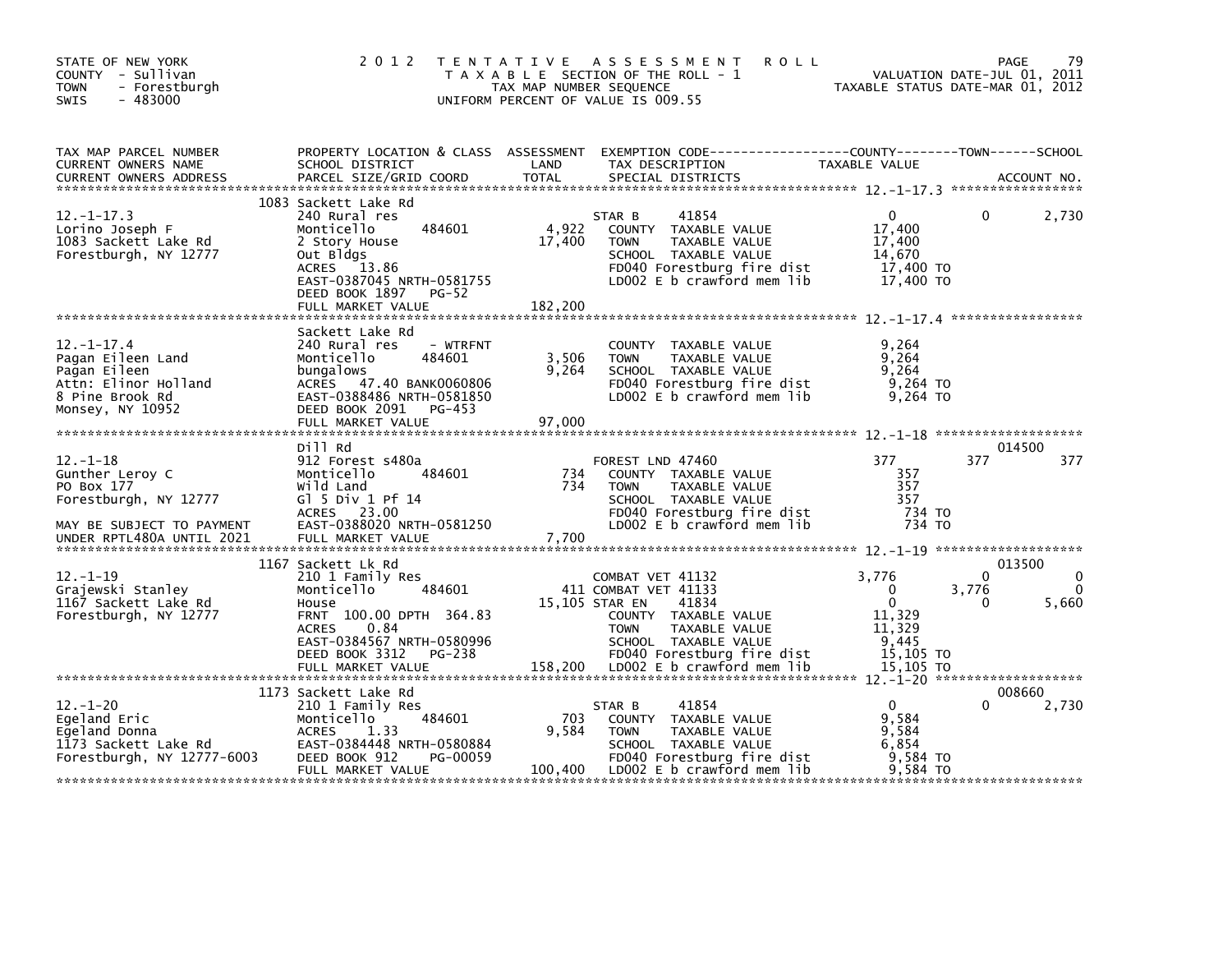| STATE OF NEW YORK<br>COUNTY - Sullivan<br><b>TOWN</b><br>- Forestburgh<br>$-483000$<br><b>SWIS</b> | 2 0 1 2                                                                                                                                                                                                                                | TAX MAP NUMBER SEQUENCE        | TENTATIVE ASSESSMENT<br><b>ROLL</b><br>T A X A B L E SECTION OF THE ROLL - 1<br>UNIFORM PERCENT OF VALUE IS 009.55                                                                              |                                                                            | 80<br>PAGE<br>VALUATION DATE-JUL 01, 2011<br>TAXABLE STATUS DATE-MAR 01, 2012 |
|----------------------------------------------------------------------------------------------------|----------------------------------------------------------------------------------------------------------------------------------------------------------------------------------------------------------------------------------------|--------------------------------|-------------------------------------------------------------------------------------------------------------------------------------------------------------------------------------------------|----------------------------------------------------------------------------|-------------------------------------------------------------------------------|
| TAX MAP PARCEL NUMBER<br>CURRENT OWNERS NAME<br><b>CURRENT OWNERS ADDRESS</b>                      | SCHOOL DISTRICT<br>PARCEL SIZE/GRID COORD                                                                                                                                                                                              | LAND<br><b>TOTAL</b>           | PROPERTY LOCATION & CLASS ASSESSMENT EXEMPTION CODE----------------COUNTY-------TOWN-----SCHOOL<br>TAX DESCRIPTION<br>SPECIAL DISTRICTS                                                         | <b>TAXABLE VALUE</b>                                                       | ACCOUNT NO.                                                                   |
| $12. - 1 - 21$<br>Babcock Bryan T<br>1181 Sackett Lk Rd<br>Forestburgh, NY 12777                   | 1181 Sackett Lk Rd<br>210 1 Family Res<br>484601<br>Monticello<br>house<br>G1 14 Div 1 V1 9<br>FRNT 144.00 DPTH 250.00<br>ACRES 1.40 BANKC200095<br>EAST-0384332 NRTH-0580716<br>DEED BOOK 2011<br>PG-1254                             | 700<br>17,500                  | 41854<br>STAR B<br>COUNTY TAXABLE VALUE<br><b>TOWN</b><br>TAXABLE VALUE<br>SCHOOL TAXABLE VALUE<br>FD040 Forestburg fire dist<br>LD002 E b crawford mem lib                                     | $\Omega$<br>17,500<br>17,500<br>14,770<br>17,500 TO<br>17,500 TO           | 033650<br>0<br>2,730                                                          |
| $12. - 1 - 23$<br>Bunbury Samuel<br>1187 Sackett Lk Rd<br>Forestburgh, NY 12777                    | FULL MARKET VALUE<br>1187 Sackett Lk Rd<br>210 1 Family Res<br>484601<br>Monticello<br>2 Story Hse & Att. Garage<br>G1 14 Div 1<br>FRNT 100.00 DPTH 250.00<br><b>BANKC030614</b><br>EAST-0384203 NRTH-0580507<br>DEED BOOK 2332 PG-442 | 183,200<br>279<br>21,512       | COUNTY TAXABLE VALUE<br>TAXABLE VALUE<br><b>TOWN</b><br>SCHOOL TAXABLE VALUE<br>FD040 Forestburg fire dist<br>LD002 E b crawford mem lib                                                        | 21,512<br>21,512<br>21.512<br>21,512 TO<br>21,512 TO                       | 033700                                                                        |
| $12. - 1 - 24.1$<br>Bunbury Samuel<br>1187 Sackett Lk Rd<br>Forestburgh, NY 12777                  | FULL MARKET VALUE<br>Sackett Lk Rd<br>$314$ Rural vac<10<br>Monticello<br>484601<br>50.00 DPTH 250.00<br><b>FRNT</b><br><b>BANKC030614</b><br>EAST-0384163 NRTH-0580446<br>DEED BOOK 2332 PG-442<br>FULL MARKET VALUE                  | 225,300<br>142<br>142<br>1,500 | COUNTY TAXABLE VALUE<br><b>TAXABLE VALUE</b><br><b>TOWN</b><br>SCHOOL TAXABLE VALUE<br>FD040 Forestburg fire dist<br>LD002 E b crawford mem lib                                                 | 142<br>142<br>142<br>142 TO<br>142 TO                                      | 33710                                                                         |
| $12. - 1 - 24.2$<br>Alenky Elaine<br>1197 Sackett Lake Rd<br>Forestburgh, NY $12777 - 6003$        | Sackett Lk Rd<br>$314$ Rural vac<10<br>484601<br>Monticello<br><b>FRNT</b><br>50.00 DPTH 250.00<br>EAST-0384134 NRTH-0580405<br>FULL MARKET VALUE                                                                                      | 142<br>142<br>1,500            | COUNTY TAXABLE VALUE<br><b>TOWN</b><br>TAXABLE VALUE<br>SCHOOL TAXABLE VALUE<br>FD040 Forestburg fire dist<br>LD002 E b crawford mem lib                                                        | 142<br>142<br>142<br>142 TO<br>142 TO                                      | 410                                                                           |
| $12. - 1 - 25$<br>Alenky Elaine<br>1197 Sackett Lake Rd<br>Forestburgh, NY $12777 - 6003$          | 1197 Sackett Lk Rd<br>210 1 Family Res<br>484601<br>Monticello<br>Hse Gar<br><b>ACRES</b><br>1.00<br>EAST-0384047 NRTH-0580242<br>FULL MARKET VALUE                                                                                    | 12,036<br>126,000              | 41101<br>VETERAN<br>831 STAR EN<br>41834<br>COUNTY TAXABLE VALUE<br><b>TAXABLE VALUE</b><br><b>TOWN</b><br>SCHOOL TAXABLE VALUE<br>FD040 Forestburg fire dist<br>LD002 $E$ b crawford mem $lib$ | 4,089<br>$\mathbf{0}$<br>7,947<br>7,947<br>6,376<br>12,036 TO<br>12.036 TO | 000400<br>4,089<br>$\Omega$<br>5,660<br>0                                     |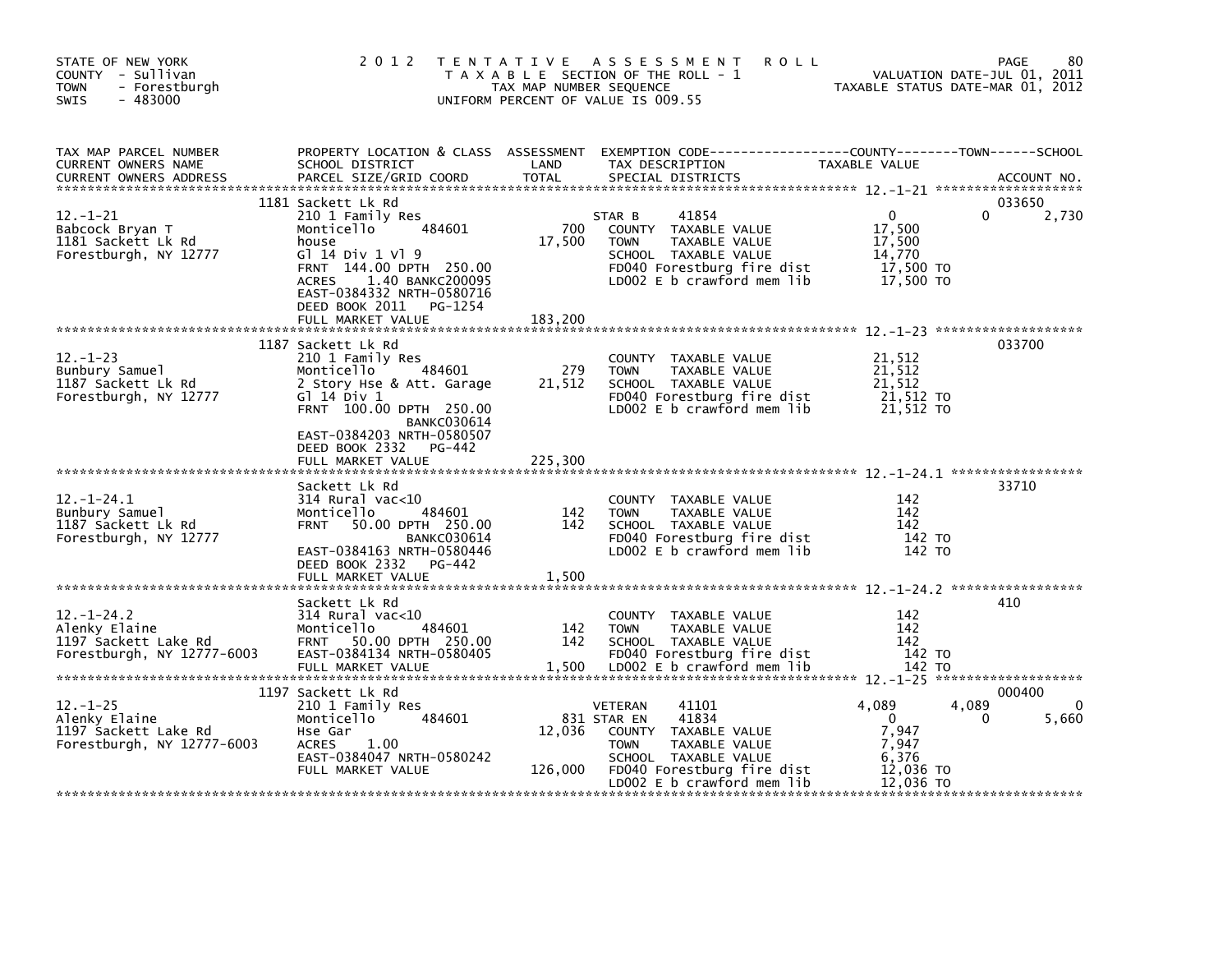| STATE OF NEW YORK<br>COUNTY - Sullivan<br><b>TOWN</b><br>- Forestburgh<br>$-483000$<br>SWIS                           | 2 0 1 2                                                                                                                                                                                | TAX MAP NUMBER SEQUENCE  | TENTATIVE ASSESSMENT<br><b>ROLL</b><br>T A X A B L E SECTION OF THE ROLL - 1<br>UNIFORM PERCENT OF VALUE IS 009.55                                          | VALUATION DATE-JUL 01, 2011<br>TAXABLE STATUS DATE-MAR 01, 2012  | 81<br><b>PAGE</b> |
|-----------------------------------------------------------------------------------------------------------------------|----------------------------------------------------------------------------------------------------------------------------------------------------------------------------------------|--------------------------|-------------------------------------------------------------------------------------------------------------------------------------------------------------|------------------------------------------------------------------|-------------------|
| TAX MAP PARCEL NUMBER<br>CURRENT OWNERS NAME                                                                          | SCHOOL DISTRICT                                                                                                                                                                        | LAND                     | PROPERTY LOCATION & CLASS ASSESSMENT EXEMPTION CODE-----------------COUNTY-------TOWN------SCHOOL<br>TAX DESCRIPTION                                        | TAXABLE VALUE                                                    |                   |
| $12. - 1 - 26$<br>Alenky Elaine<br>& Neill E & Keith D & Elaine<br>1197 Sackett Lake Rd<br>Forestburgh, NY 12777-6003 | Sackett Lake Rd<br>$314$ Rural vac<10<br>Monticello<br>484601<br>1.11A<br>FRNT 110.00 DPTH 150.00<br>EAST-0383890 NRTH-0580087<br>DEED BOOK 829<br>PG-00040<br>FULL MARKET VALUE       | 225<br>225<br>2,400      | COUNTY TAXABLE VALUE<br><b>TOWN</b><br>TAXABLE VALUE<br>SCHOOL TAXABLE VALUE<br>FD040 Forestburg fire dist<br>LD002 E b crawford mem lib                    | 225<br>225<br>225<br>225 TO<br>225 TO                            | 000390            |
|                                                                                                                       | Sackett Lk Rd                                                                                                                                                                          |                          |                                                                                                                                                             |                                                                  | 013900            |
| $12. - 1 - 28.1$<br>Gunther Jacob E<br>PO Box 177<br>Forestburgh, NY 12777-0177                                       | $314$ Rural vac<10<br>484601<br>Monticello<br>G] 14 Div 1<br>V1 9 Vacant Lot<br><b>ACRES</b><br>2.50<br>EAST-0385020 NRTH-0578750                                                      | 562<br>562               | COUNTY TAXABLE VALUE<br>TAXABLE VALUE<br><b>TOWN</b><br>SCHOOL TAXABLE VALUE<br>FD040 Forestburg fire dist<br>LD002 E b crawford mem lib                    | 562<br>562<br>562<br>562 TO<br>562 TO                            |                   |
|                                                                                                                       | FULL MARKET VALUE                                                                                                                                                                      | 5,900                    |                                                                                                                                                             |                                                                  |                   |
| $12. - 1 - 28.3$<br>Gunther Aileen M<br>1215 Sackett Lake Rd<br>Forestburgh, NY 12777                                 | 1215 Sackett Lake Rd<br>210 1 Family Res<br>484601<br>Monticello<br>2 Story House & Pool<br>ACRES<br>- 4.68<br>EAST-0384183 NRTH-0580009<br>DEED BOOK 1383 PG-443<br>FULL MARKET VALUE | 628<br>21,996<br>230,300 | STAR B<br>41854<br>COUNTY TAXABLE VALUE<br>TAXABLE VALUE<br><b>TOWN</b><br>SCHOOL TAXABLE VALUE<br>FD040 Forestburg fire dist<br>LD002 E b crawford mem lib | $\Omega$<br>21,996<br>21,996<br>19,266<br>21,996 το<br>21,996 ТО | 2,730             |
|                                                                                                                       | Sackett Lk Rd                                                                                                                                                                          |                          |                                                                                                                                                             |                                                                  | 014000            |
| $12 - 1 - 29$<br>Gunther Jacob E III<br>Gunther Aileen M<br>1215 Sackett Lake Rd<br>Forestburgh, NY 12777             | 312 Vac w/imprv<br>Monticello<br>484601<br>Barn<br>G1 14 Div 1 R1<br>FRNT 180.61 DPTH 111.00<br>EAST-0383783 NRTH-0579899                                                              | 489<br>1,000             | COUNTY TAXABLE VALUE<br><b>TOWN</b><br>TAXABLE VALUE<br>SCHOOL TAXABLE VALUE<br>FD040 Forestburg fire dist<br>LD002 E b crawford mem lib                    | 1,000<br>1.000<br>1,000<br>1,000 TO<br>1,000 TO                  |                   |
|                                                                                                                       | DEED BOOK 1756<br>PG-103<br>FULL MARKET VALUE                                                                                                                                          | 10,500                   |                                                                                                                                                             |                                                                  |                   |
| $12 - 1 - 30$<br>Allan Eleanor<br>Attn: Elizabeth Verrier<br>260 Roosevelt St<br>Teaneck, NJ 07666-6434               | Sackett Lake Rd<br>210 1 Family Res<br>484601<br>Monticello<br>Trailer & Lot<br>Fo Doucet<br>FRNT 125.00 DPTH 200.00<br>EAST-0383716 NRTH-0579751                                      | 418<br>4,315             | COUNTY TAXABLE VALUE<br><b>TOWN</b><br>TAXABLE VALUE<br>SCHOOL TAXABLE VALUE<br>FD040 Forestburg fire dist<br>LD002 $E$ b crawford mem lib                  | 4,315<br>4,315<br>4,315<br>4,315 TO<br>4.315 TO                  | 000425            |
|                                                                                                                       | PG-00286<br>DEED BOOK 1177<br>FULL MARKET VALUE                                                                                                                                        | 45,200                   |                                                                                                                                                             |                                                                  |                   |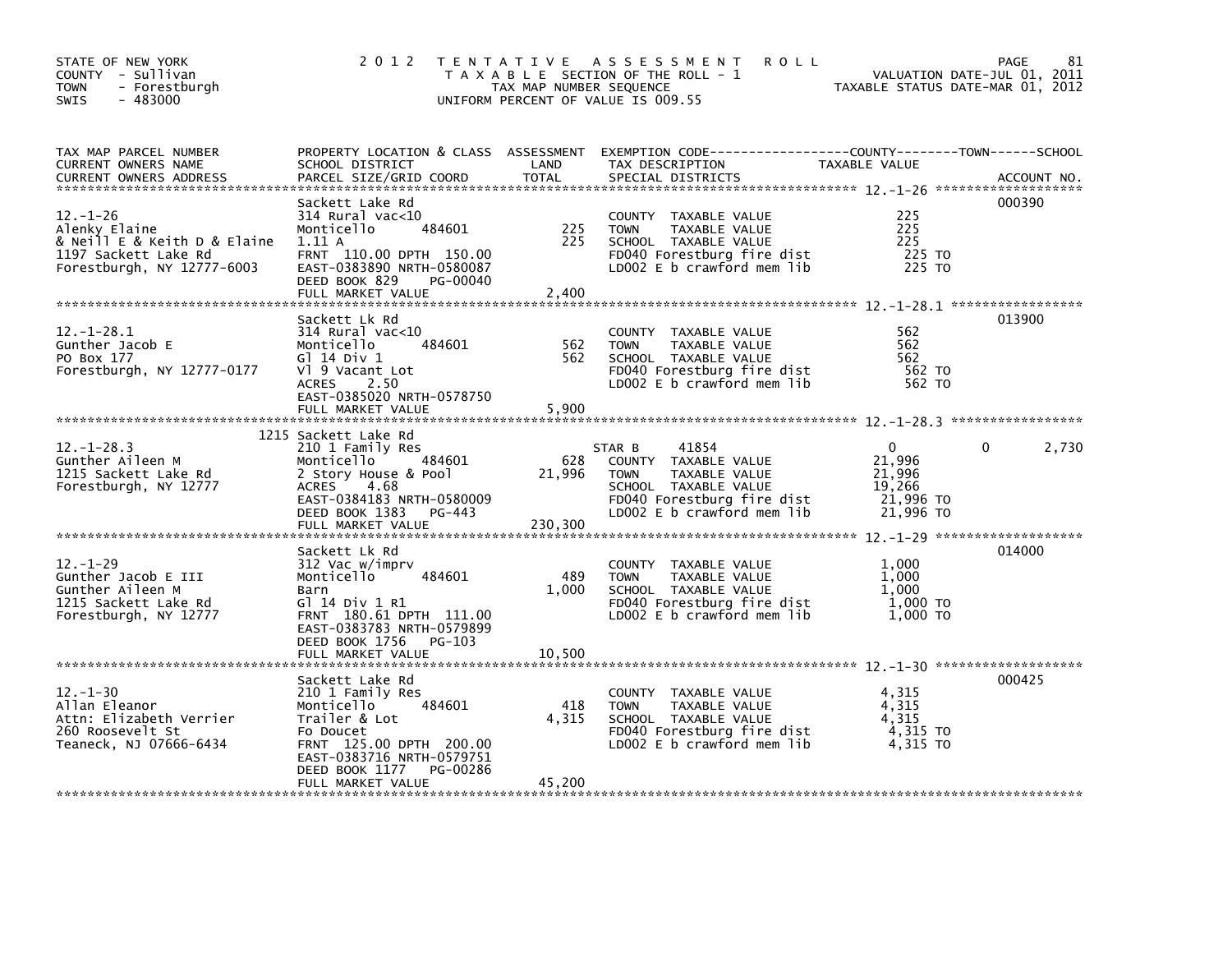| STATE OF NEW YORK<br>COUNTY - Sullivan<br><b>TOWN</b><br>- Forestburgh<br>$-483000$<br><b>SWIS</b> | 2 0 1 2                                                                                                                                                                             | TAX MAP NUMBER SEQUENCE    | TENTATIVE ASSESSMENT<br><b>ROLL</b><br>T A X A B L E SECTION OF THE ROLL - 1<br>UNIFORM PERCENT OF VALUE IS 009.55                                           | TAXABLE STATUS DATE-MAR 01, 2012                                    | 82<br>PAGE<br>VALUATION DATE-JUL 01, 2011 |
|----------------------------------------------------------------------------------------------------|-------------------------------------------------------------------------------------------------------------------------------------------------------------------------------------|----------------------------|--------------------------------------------------------------------------------------------------------------------------------------------------------------|---------------------------------------------------------------------|-------------------------------------------|
| TAX MAP PARCEL NUMBER<br>CURRENT OWNERS NAME<br><b>CURRENT OWNERS ADDRESS</b>                      | SCHOOL DISTRICT<br>PARCEL SIZE/GRID COORD                                                                                                                                           | LAND<br><b>TOTAL</b>       | PROPERTY LOCATION & CLASS ASSESSMENT EXEMPTION CODE---------------COUNTY-------TOWN-----SCHOOL<br>TAX DESCRIPTION<br>SPECIAL DISTRICTS                       | TAXABLE VALUE                                                       | ACCOUNT NO.                               |
| $12. - 1 - 31.1$<br>Hillers Claudia<br>148 Dill Rd<br>Forestburgh, NY 12777                        | 148 Dill Rd<br>240 Rural res<br>484601<br>Monticello<br>House<br>Garage<br>G1 15 Div 1 R 1<br>ACRES 12.00<br>EAST-0391601 NRTH-0582609<br>DEED BOOK 2780 PG-97<br>FULL MARKET VALUE | 3,949<br>15,137<br>158,500 | 41834<br>STAR EN<br>COUNTY TAXABLE VALUE<br><b>TOWN</b><br>TAXABLE VALUE<br>SCHOOL TAXABLE VALUE<br>FD040 Forestburg fire dist<br>LD002 E b crawford mem lib | $\mathbf{0}$<br>15,137<br>15,137<br>9,477<br>15,137 TO<br>15.137 TO | 006500<br>5,660                           |
|                                                                                                    |                                                                                                                                                                                     |                            |                                                                                                                                                              |                                                                     |                                           |
| $12. - 1 - 31.2$<br>Petrowsky Arthur J Jr<br>Petrowsky Anna P<br>PO Box 518<br>Harris, NY 12742    | Dill Rd<br>$322$ Rural vac $>10$<br>484601<br>Monticello<br>ACRES 13.00<br>EAST-0390286 NRTH-0581637<br>DEED BOOK 2289 PG-241                                                       | 2,543<br>2,543             | COUNTY TAXABLE VALUE<br><b>TOWN</b><br>TAXABLE VALUE<br>SCHOOL TAXABLE VALUE<br>FD040 Forestburg fire dist<br>LD002 E b crawford mem lib                     | 2,543<br>2,543<br>2,543<br>2,543 TO<br>2,543 TO                     |                                           |
| $12. -1 - 31.3$<br>Anderson Alan<br>Anderson Diane<br>151 Foster Ave<br>Sayville, NY 11782         | Dill Rd<br>322 Rural vac>10<br>484601<br>Monticello<br>Vacant Land<br>ACRES 33.07 BANK0060806<br>EAST-0390680 NRTH-0582490<br>DEED BOOK 2781<br>PG-204<br>FULL MARKET VALUE         | 5,487<br>5,487<br>57,500   | COUNTY TAXABLE VALUE<br><b>TOWN</b><br>TAXABLE VALUE<br>SCHOOL TAXABLE VALUE<br>FD040 Forestburg fire dist<br>LD002 E b crawford mem lib                     | 5,487<br>5,487<br>5.487<br>5,487 TO<br>5,487 TO                     |                                           |
|                                                                                                    | 124 Dill Rd                                                                                                                                                                         |                            |                                                                                                                                                              |                                                                     |                                           |
| $12. - 1 - 31.4$<br>Thorpe Donald A<br>Thorpe Dorthy<br>35 Spring St<br>Goshen, NY 10924           | $314$ Rural vac<10<br>Monticello<br>484601<br>4.00<br><b>ACRES</b><br>EAST-0391856 NRTH-0582779<br>DEED BOOK 1267<br>PG-00338<br>FULL MARKET VALUE                                  | 1,956<br>1,956<br>20,500   | COUNTY TAXABLE VALUE<br>TAXABLE VALUE<br><b>TOWN</b><br>SCHOOL TAXABLE VALUE<br>FD040 Forestburg fire dist<br>LD002 E b crawford mem lib                     | 1,956<br>1.956<br>1,956<br>1,956 то<br>1.956 TO                     |                                           |
|                                                                                                    |                                                                                                                                                                                     |                            |                                                                                                                                                              |                                                                     |                                           |
| $12. - 1 - 31.5$<br>Petrowsky Arthur J Jr<br>Petrowsky Anna P<br>PO Box 518<br>Harris, NY 12742    | Dill Rd<br>$314$ Rural vac<10<br>Monticello<br>484601<br>FRNT 100.00 DPTH 400.00<br>EAST-0390480 NRTH-0580950<br>DEED BOOK 2289<br>PG-241                                           | 450<br>450                 | COUNTY TAXABLE VALUE<br>TAXABLE VALUE<br><b>TOWN</b><br>SCHOOL TAXABLE VALUE<br>FD040 Forestburg fire dist<br>LD002 E b crawford mem lib                     | 450<br>450<br>450<br>450 TO<br>450 TO                               |                                           |
|                                                                                                    | FULL MARKET VALUE                                                                                                                                                                   | 4,700                      |                                                                                                                                                              |                                                                     |                                           |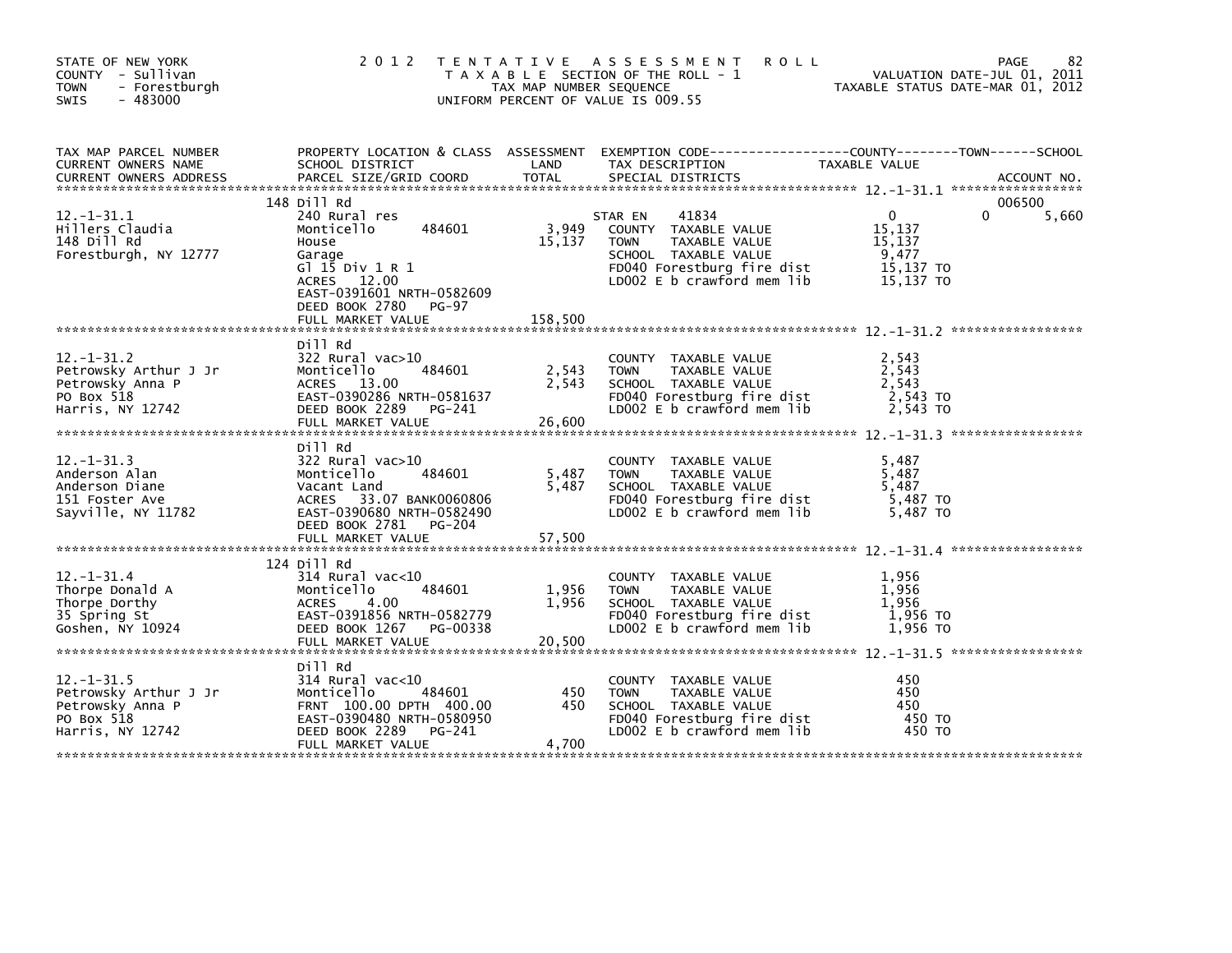| STATE OF NEW YORK<br>COUNTY - Sullivan<br><b>TOWN</b><br>- Forestburgh<br>$-483000$<br><b>SWIS</b> | 2 0 1 2                                                                                                                                                                                            | TAX MAP NUMBER SEQUENCE  | TENTATIVE ASSESSMENT<br><b>ROLL</b><br>T A X A B L E SECTION OF THE ROLL - 1<br>UNIFORM PERCENT OF VALUE IS 009.55                                                                              |                                                                                               | 83<br><b>PAGE</b><br>VALUATION DATE-JUL 01, 2011<br>TAXABLE STATUS DATE-MAR 01, 2012 |
|----------------------------------------------------------------------------------------------------|----------------------------------------------------------------------------------------------------------------------------------------------------------------------------------------------------|--------------------------|-------------------------------------------------------------------------------------------------------------------------------------------------------------------------------------------------|-----------------------------------------------------------------------------------------------|--------------------------------------------------------------------------------------|
| TAX MAP PARCEL NUMBER<br>CURRENT OWNERS NAME<br><b>CURRENT OWNERS ADDRESS</b>                      | SCHOOL DISTRICT<br>PARCEL SIZE/GRID COORD                                                                                                                                                          | LAND<br><b>TOTAL</b>     | PROPERTY LOCATION & CLASS ASSESSMENT EXEMPTION CODE----------------COUNTY-------TOWN------SCHOOL<br>TAX DESCRIPTION<br>SPECIAL DISTRICTS                                                        | TAXABLE VALUE                                                                                 | ACCOUNT NO.                                                                          |
|                                                                                                    | 174 Dill Rd                                                                                                                                                                                        |                          |                                                                                                                                                                                                 |                                                                                               |                                                                                      |
| $12. - 1 - 31.6$<br>Eqqleton Arthur H<br>Hill Diane W<br>174 Dill Rd<br>Forestburgh, NY 12777      | 210 1 Family Res<br>484601<br>Monticello<br>House & Garage<br>2.50<br><b>ACRES</b><br>EAST-0391241 NRTH-0581843<br>DEED BOOK 1594<br>$PG-22$<br>FULL MARKET VALUE                                  | 17,900 STAR B<br>187,400 | 41122<br>WAR VET<br>1,223 WAR VET<br>41123<br>41854<br>COUNTY TAXABLE VALUE<br><b>TOWN</b><br>TAXABLE VALUE<br>SCHOOL TAXABLE VALUE<br>FD040 Forestburg fire dist<br>LD002 E b crawford mem lib | 2,457<br>$\mathbf{0}$<br>$\mathbf{0}$<br>15,443<br>15,443<br>15.170<br>17,900 TO<br>17,900 TO | 0<br>0<br>2,457<br>2,730<br>0                                                        |
|                                                                                                    |                                                                                                                                                                                                    |                          |                                                                                                                                                                                                 |                                                                                               |                                                                                      |
| $12 - 1 - 31.7$<br>Runko Silvano<br>Lisa Anne<br>210 S Congers Ave<br>Congers, NY 10920            | Dill Rd<br>322 Rural vac>10<br>484601<br>Monticello<br>Vacant Land<br>ACRES 25.00<br>EAST-0390218 NRTH-0582063<br>DEED BOOK 1933<br>PG-119                                                         | 4,694<br>4,694           | COUNTY<br>TAXABLE VALUE<br>TAXABLE VALUE<br><b>TOWN</b><br>SCHOOL TAXABLE VALUE<br>FD040 Forestburg fire dist<br>LD002 E b crawford mem lib                                                     | 4,694<br>4,694<br>4.694<br>4,694 TO<br>4,694 TO                                               |                                                                                      |
|                                                                                                    | FULL MARKET VALUE<br>198 Dill Rd                                                                                                                                                                   | 49,200                   |                                                                                                                                                                                                 |                                                                                               | 029000                                                                               |
| $12 - 1 - 33$<br>Price Wayne<br>Price Janet<br>198 Dill Rd<br>Forestburgh, NY 12777-6109           | 210 1 Family Res<br>Monticello<br>484601<br>GT 15 Div 1 R 1<br>0.92 BANKN140687<br><b>ACRES</b><br>EAST-0390837 NRTH-0581315<br>FULL MARKET VALUE                                                  | 489<br>13,603<br>142,400 | 41854<br>STAR B<br>COUNTY TAXABLE VALUE<br><b>TOWN</b><br>TAXABLE VALUE<br>SCHOOL TAXABLE VALUE<br>FD040 Forestburg fire dist<br>LD002 E b crawford mem lib                                     | $\mathbf{0}$<br>13,603<br>13,603<br>10,873<br>13,603 TO<br>13.603 TO                          | 2,730                                                                                |
|                                                                                                    |                                                                                                                                                                                                    |                          |                                                                                                                                                                                                 |                                                                                               |                                                                                      |
| $12 - 1 - 34$<br>Monroe JoAnn<br>Monroe Herman S<br>208 Dill Rd<br>Forestburgh, NY 12777           | 208 Dill Rd<br>210 1 Family Res<br>Monticello<br>484601<br>$1\frac{1}{2}$ St House W/gar<br>FRNT 175.00 DPTH 199.80<br>EAST-0390729 NRTH-0581176<br>DEED BOOK 2872<br>$PG-34$<br>FULL MARKET VALUE | 400<br>18,355<br>192,200 | 41834<br>STAR EN<br>COUNTY TAXABLE VALUE<br><b>TOWN</b><br>TAXABLE VALUE<br>SCHOOL TAXABLE VALUE<br>FD040 Forestburg fire dist<br>LD002 E b crawford mem lib                                    | $\mathbf{0}$<br>18,355<br>18,355<br>12,695<br>18,355 TO<br>18,355 TO                          | 023450<br>5,660                                                                      |
|                                                                                                    |                                                                                                                                                                                                    |                          |                                                                                                                                                                                                 |                                                                                               |                                                                                      |
| $12. - 1 - 35$<br>Petrowsky Arthur J Jr<br>Petrowsky Anna P<br>PO Box 518<br>Harris, NY 12742      | Dill Rd<br>$314$ Rural vac<10<br>484601<br>Monticello<br>G $1$ 15 Div 1<br>$V$ <sup>1</sup> 9<br><b>ACRES</b><br>1.00<br>EAST-0390493 NRTH-0581055<br>DEED BOOK 2289<br>PG-241                     | 489<br>489               | COUNTY<br>TAXABLE VALUE<br><b>TOWN</b><br>TAXABLE VALUE<br>SCHOOL TAXABLE VALUE<br>FD040 Forestburg fire dist<br>LD002 $E$ b crawford mem lib                                                   | 489<br>489<br>489<br>489 TO<br>489 TO                                                         | 006600                                                                               |
|                                                                                                    | FULL MARKET VALUE                                                                                                                                                                                  | 5,100                    |                                                                                                                                                                                                 |                                                                                               |                                                                                      |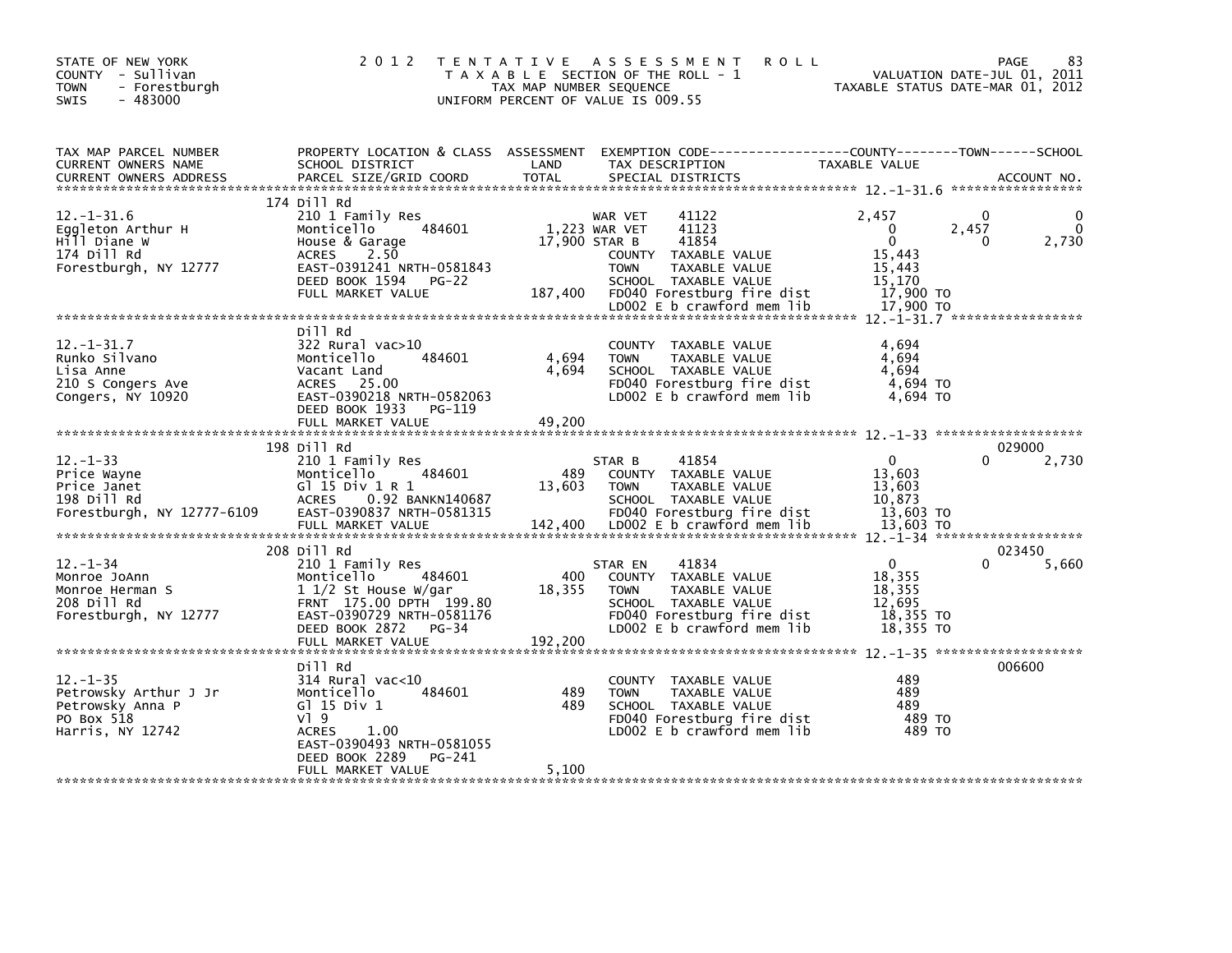| STATE OF NEW YORK<br>COUNTY - Sullivan<br><b>TOWN</b><br>- Forestburgh<br>$-483000$<br>SWIS                                            | 2 0 1 2                                                                                                                         |                                              | <b>ROLL</b><br>TENTATIVE ASSESSMENT<br>PAGE 84<br>VALUATION DATE-JUL 01, 2011<br>UNIFORM PERCENT OF VALUE IS 009.55                                                                 |                                                                       | 84<br>PAGE       |
|----------------------------------------------------------------------------------------------------------------------------------------|---------------------------------------------------------------------------------------------------------------------------------|----------------------------------------------|-------------------------------------------------------------------------------------------------------------------------------------------------------------------------------------|-----------------------------------------------------------------------|------------------|
| TAX MAP PARCEL NUMBER<br>CURRENT OWNERS ADDRESS                                                                                        | PROPERTY LOCATION & CLASS ASSESSMENT<br>SCHOOL DISTRICT                                                                         | LAND                                         | TAX DESCRIPTION                                                                                                                                                                     | TAXABLE VALUE                                                         |                  |
| $12. - 1 - 36$<br>Monroe Herman S<br>Monroe Joann L<br>208 Dill Rd<br>Forestburgh, NY 12777                                            | Dill Rd<br>920 Priv Hunt/Fi<br>Monticello<br>G1 15 Div 1<br>Hunting Camp<br>Seas 8<br>ACRES 1.00<br>EAST-0390555 NRTH-0581112   | i<br>484601                     472<br>4.441 | COUNTY TAXABLE VALUE<br>TAXABLE VALUE<br><b>TOWN</b><br>SCHOOL TAXABLE VALUE<br>FD040 Forestburg fire dist<br>LDOO2 E b crawford mem lib                                            | 4,441<br>4,441<br>4.441<br>4.441 TO<br>4.441 TO                       | 003400           |
|                                                                                                                                        | DEED BOOK 2328 PG-048                                                                                                           |                                              |                                                                                                                                                                                     |                                                                       |                  |
| $12 - 1 - 37$<br>Gunther Leroy C<br>PO Box 177<br>Forestburgh, NY 12777-0177<br>MAY BE SUBJECT TO PAYMENT                              | Dill Rd<br>912 Forest s480a<br>484601<br>Monticello<br>ACRES 130.00<br>EAST-0388987 NRTH-0580421<br>FULL MARKET VALUE           | 23.648<br>23.648<br>247,600                  | FOREST LND 47460<br>COUNTY TAXABLE VALUE<br>TAXABLE VALUE<br><b>TOWN</b><br>SCHOOL TAXABLE VALUE<br>FD040 Forestburg fire dist<br>LD002 E b crawford mem lib                        | 15,863<br>15,863<br>7,785<br>7,785<br>7.785<br>23.648 TO<br>23.648 TO | 014200<br>15.863 |
| UNDER RPTL480A UNTIL 2021                                                                                                              |                                                                                                                                 |                                              |                                                                                                                                                                                     |                                                                       |                  |
| $12. -1 - 38$<br>Gunther Leroy C<br>PO Box 177<br>Forestburgh, NY 12777-0177<br>MAY BE SUBJECT TO PAYMENT<br>UNDER RPTL480A UNTIL 2021 | French Rd<br>912 Forest s480a<br>484601<br>Monticello<br>Lake<br>ACRES 162.08<br>EAST-0386910 NRTH-0578420<br>FULL MARKET VALUE | 17,758<br>17,758<br>185,900                  | FOREST LND 47460<br>COUNTY TAXABLE VALUE<br>TAXABLE VALUE<br><b>TOWN</b><br>SCHOOL TAXABLE VALUE<br>FOO40 Forestburg fire dist<br>FDO40 Forestburg fire dist 17,758 TO<br>17,758 TO | 6,279<br>6,279<br>11,479<br>11,479<br>11,479                          | 014400<br>6,279  |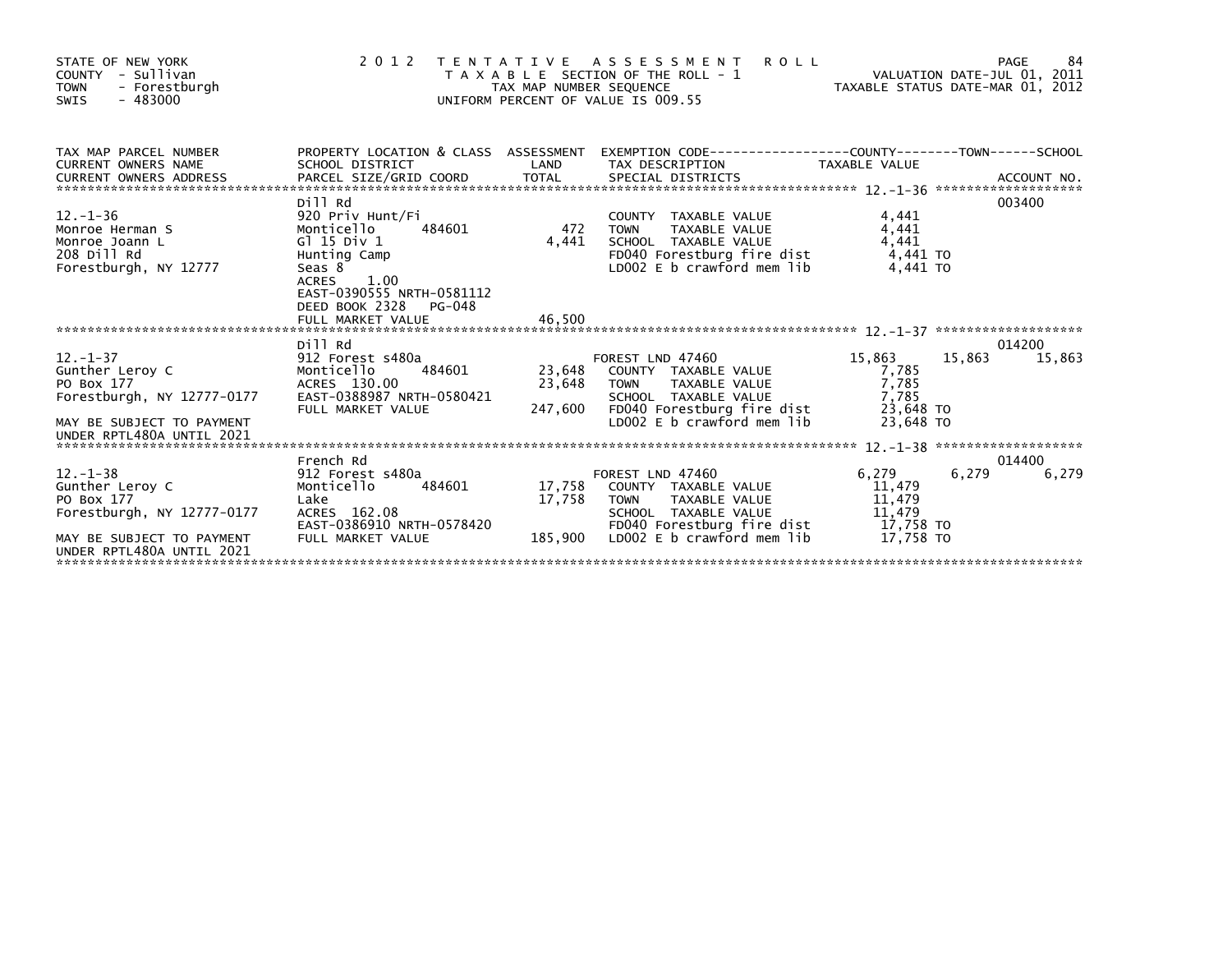|      | STATE OF NEW YORK | 2012 TENTATIVE ASSESSMENT ROLL        | PAGE                             | -85 |
|------|-------------------|---------------------------------------|----------------------------------|-----|
|      | COUNTY - Sullivan | T A X A B L E SECTION OF THE ROLL - 1 | VALUATION DATE-JUL 01, 2011      |     |
| TOWN | - Forestburgh     | MAP SECTION - 012                     | TAXABLE STATUS DATE-MAR 01, 2012 |     |
| SWIS | - 483000          | $SUB - SECTION -$                     | RPS150/V04/L015                  |     |
|      |                   | UNIFORM PERCENT OF VALUE IS 009.55    | CURRENT DATE 4/23/2012           |     |

## \*\*\* S P E C I A L D I S T R I C T S U M M A R Y \*\*\*

| CODE | DISTRICT NAME                                | PARCELS | TOTAL EXTENSION<br>TYPF | EXTENSION<br>VALUE | AD VALOREM<br>VALUE | <b>EXEMPT</b><br>AMOUNT | TAXABLE<br>VALUE   |
|------|----------------------------------------------|---------|-------------------------|--------------------|---------------------|-------------------------|--------------------|
|      | FD040 Forestburg fir<br>LD002 E b crawford m |         | 83 TOTAL<br>83 TOTAL    |                    | 864.189<br>864.189  |                         | 864.189<br>864.189 |

### \*\*\* S C H O O L D I S T R I C T S U M M A R Y \*\*\*

| CODE   | DISTRICT NAME | <b>TOTAL</b><br><b>PARCELS</b> | ASSESSED<br>LAND | ASSESSED<br><b>TOTAL</b> | <b>EXEMPT</b><br><b>AMOUNT</b> | <b>TOTAL</b><br><b>TAXABLE</b> | <b>STAR</b><br><b>AMOUNT</b> | <b>STAR</b><br><b>TAXABLE</b> |
|--------|---------------|--------------------------------|------------------|--------------------------|--------------------------------|--------------------------------|------------------------------|-------------------------------|
| 484601 | Monticello    | 83                             | 229,030          | 864.189                  | 26,179                         | 838,010                        | 86,230                       | 751,780                       |
|        | SUB-TOTAL     | 83                             | 229,030          | 864.189                  | 26,179                         | 838.010                        | 86,230                       | 751,780                       |
|        | T O T A L     | 83                             | 229,030          | 864,189                  | 26,179                         | 838,010                        | 86,230                       | 751,780                       |

\*\*\* S Y S T E M C O D E S S U M M A R Y \*\*\*

NO SYSTEM EXEMPTIONS AT THIS LEVEL

### \*\*\* E X E M P T I O N S U M M A R Y \*\*\*

| CODE  | DESCRIPTION    | <b>TOTAL</b><br><b>PARCELS</b> | <b>COUNTY</b> | <b>TOWN</b> | <b>SCHOOL</b> |
|-------|----------------|--------------------------------|---------------|-------------|---------------|
| 41101 | <b>VETERAN</b> |                                | 5,990         | 5,990       |               |
| 41122 | WAR VET        |                                | 4,914         |             |               |
| 41123 | WAR VET        |                                |               | 4,914       |               |
| 41132 | COMBAT VET     |                                | 3,776         |             |               |
| 41133 | COMBAT VET     |                                |               | 3,776       |               |
| 41800 | AGED-CTS       |                                | 3,660         | 3,660       | 3,660         |
| 41834 | STAR EN        |                                |               |             | 45,280        |
| 41854 | STAR B         | 15                             |               |             | 40,950        |
| 47460 | FOREST LND     |                                | 22,519        | 22,519      | 22,519        |
|       | TOTAL          | 35                             | 40,859        | 40,859      | 112,409       |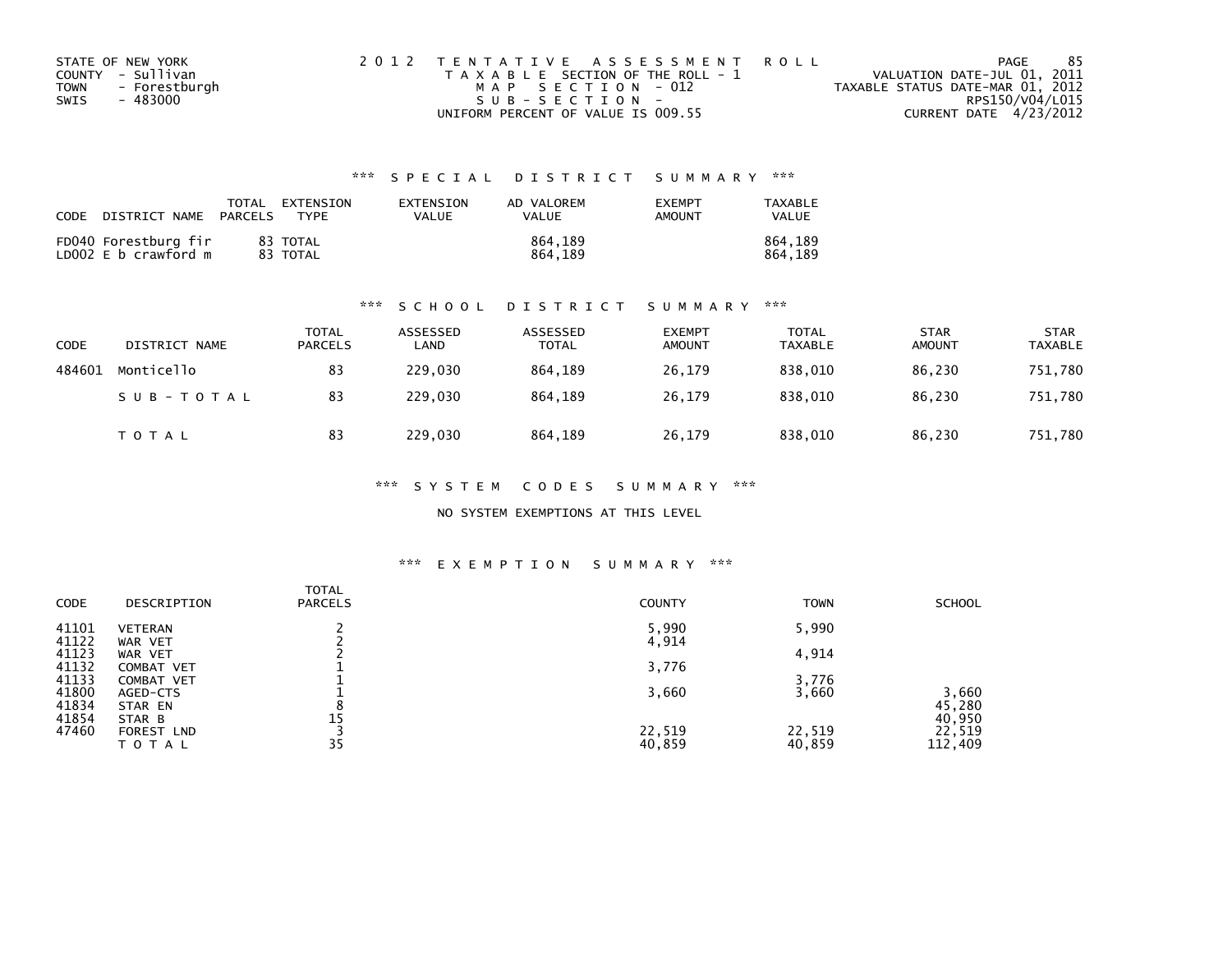|             | STATE OF NEW YORK | 2012 TENTATIVE ASSESSMENT ROLL        | PAGE                             | 86 |
|-------------|-------------------|---------------------------------------|----------------------------------|----|
|             | COUNTY - Sullivan | T A X A B L E SECTION OF THE ROLL - 1 | VALUATION DATE-JUL 01, 2011      |    |
| <b>TOWN</b> | - Forestburgh     | MAP SECTION - 012                     | TAXABLE STATUS DATE-MAR 01, 2012 |    |
| SWIS        | - 483000          | SUB-SECTION-                          | RPS150/V04/L015                  |    |
|             |                   | UNIFORM PERCENT OF VALUE IS 009.55    | CURRENT DATE 4/23/2012           |    |

# \*\*\* G R A N D T O T A L S \*\*\*

| ROLL       | DESCRIPTION | <b>TOTAL</b>   | ASSESSED | ASSESSED | <b>TAXABLE</b> | <b>TAXABLE</b> | <b>TAXABLE</b> | <b>STAR</b>    |
|------------|-------------|----------------|----------|----------|----------------|----------------|----------------|----------------|
| <b>SEC</b> |             | <b>PARCELS</b> | ∟AND     | TOTAL    | <b>COUNTY</b>  | TOWN           | <b>SCHOOL</b>  | <b>TAXABLE</b> |
|            | TAXABLE     |                | 229,030  | 864,189  | 823,330        | 823.330        | 838,010        | 751,780        |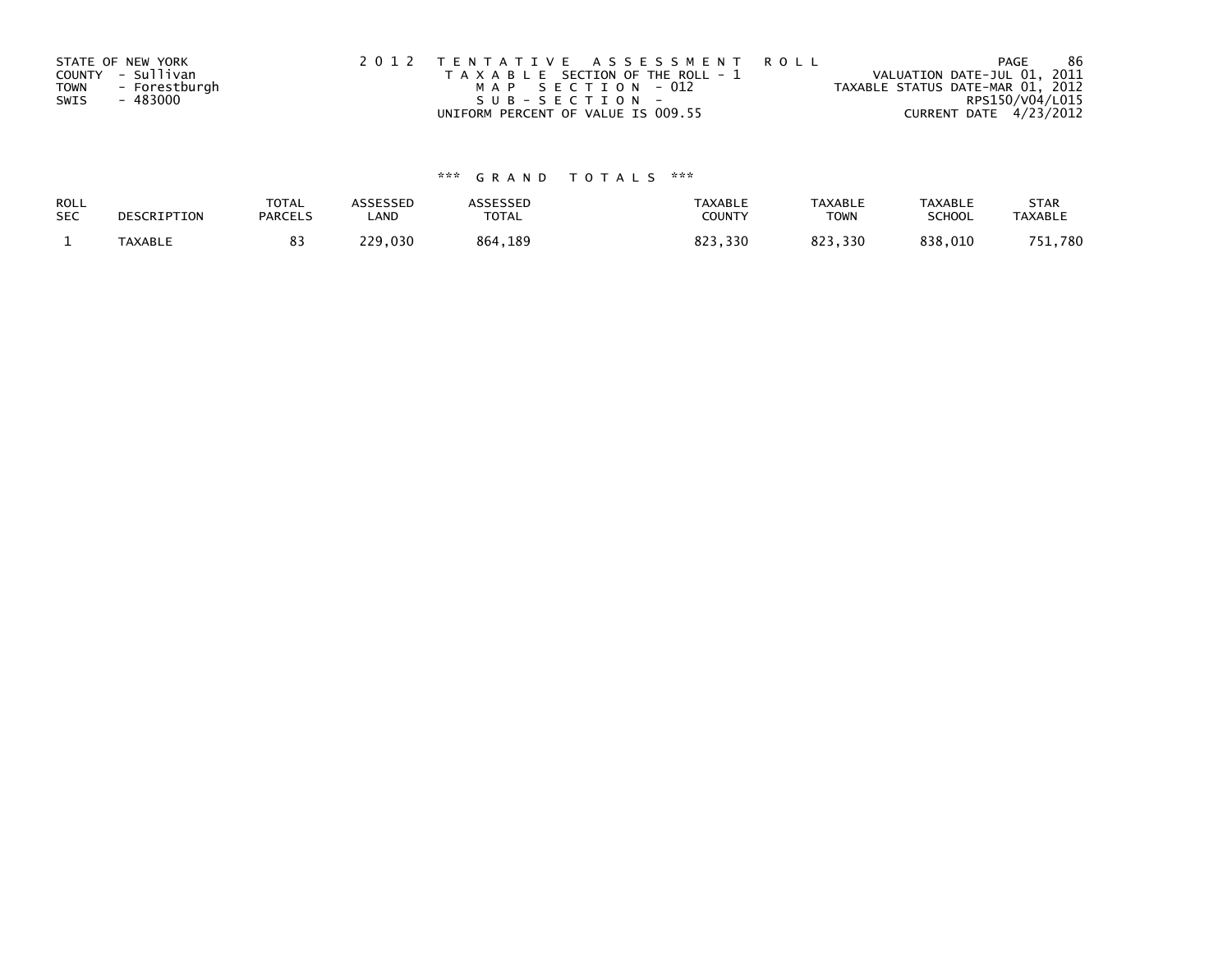| STATE OF NEW YORK<br>COUNTY - Sullivan<br><b>TOWN</b><br>- Forestburgh<br>$-483000$<br>SWIS     | 2 0 1 2                                                                                                                                                                                                          | TAX MAP NUMBER SEQUENCE    | TENTATIVE ASSESSMENT<br><b>ROLL</b><br>T A X A B L E SECTION OF THE ROLL - 1<br>UNIFORM PERCENT OF VALUE IS 009.55                                          | TAXABLE STATUS DATE-MAR 01, 2012                                     | 87<br><b>PAGE</b><br>VALUATION DATE-JUL 01, 2011 |
|-------------------------------------------------------------------------------------------------|------------------------------------------------------------------------------------------------------------------------------------------------------------------------------------------------------------------|----------------------------|-------------------------------------------------------------------------------------------------------------------------------------------------------------|----------------------------------------------------------------------|--------------------------------------------------|
| TAX MAP PARCEL NUMBER<br>CURRENT OWNERS NAME<br><b>CURRENT OWNERS ADDRESS</b>                   | SCHOOL DISTRICT<br>PARCEL SIZE/GRID COORD                                                                                                                                                                        | LAND<br><b>TOTAL</b>       | PROPERTY LOCATION & CLASS ASSESSMENT EXEMPTION CODE----------------COUNTY-------TOWN------SCHOOL<br>TAX DESCRIPTION<br>SPECIAL DISTRICTS                    | TAXABLE VALUE                                                        | ACCOUNT NO.                                      |
| $13 - 1 - 1.1$<br>Sarker Mousume<br>400 E 14th St Apt 3E<br>N.Y., NY 10009                      | Town Rd 7<br>314 Rural vac<10<br>Monticello<br>484601<br>Vacant Lot<br>G1 14 Div 1 Pf 14<br><b>ACRES</b><br>4.67<br>EAST-0391706 NRTH-0578036<br>DEED BOOK 2583<br>PG-195<br>FULL MARKET VALUE                   | 695<br>695<br>7,300        | COUNTY TAXABLE VALUE<br><b>TAXABLE VALUE</b><br><b>TOWN</b><br>SCHOOL TAXABLE VALUE<br>FD040 Forestburg fire dist<br>LD002 E b crawford mem lib             | 695<br>695<br>695<br>695 TO<br>695 TO                                | 002000                                           |
| $13. - 1 - 1.2$<br>Knapp Bruce P<br>196 Sylvan St<br>Rutherford, NJ 07070                       | $E$ S Dill Road Tr #5<br>$314$ Rural vac<10<br>Monticello<br>484601<br>Vacant Lot<br>Lot# $16$<br>ACRES 10.00<br>EAST-0390204 NRTH-0579787<br>DEED BOOK 2340<br>PG-183<br>FULL MARKET VALUE                      | 3,500<br>3,500<br>36,600   | COUNTY TAXABLE VALUE<br><b>TOWN</b><br>TAXABLE VALUE<br>SCHOOL TAXABLE VALUE<br>FD040 Forestburg fire dist<br>LD002 E b crawford mem lib                    | 3,500<br>3,500<br>3,500<br>3,500 TO<br>3.500 TO                      |                                                  |
| $13. - 1 - 1.3$<br>Ruggiero John F<br>Dawn Marie<br>PO Box 7<br>Forestburgh, NY 12777           | 36 French Clearing Rd<br>210 1 Family Res<br>Monticello<br>484601<br>House<br>8.45 BANKC080370<br><b>ACRES</b><br>EAST-0391499 NRTH-0578535<br>DEED BOOK 1691 PG-635<br>FULL MARKET VALUE                        | 3,313<br>17,200<br>180,100 | 41854<br>STAR B<br>COUNTY TAXABLE VALUE<br><b>TOWN</b><br>TAXABLE VALUE<br>SCHOOL TAXABLE VALUE<br>FD040 Forestburg fire dist<br>LD002 E b crawford mem lib | 0<br>17,200<br>17,200<br>14,470<br>17,200 TO<br>17,200 TO            | 2,730<br>0                                       |
| $13 - 1 - 1.4$<br>Magie Walter J<br>French Clearing Rd<br>PO Box 84<br>Forestburgh, NY 12777    | 60 French Clearing Rd<br>210 1 Family Res<br>484601<br>Monticello<br>House & Garage<br>5.10<br><b>ACRES</b><br>EAST-0390950 NRTH-0578423<br>DEED BOOK 2830<br>PG-147<br>FULL MARKET VALUE                        | 3,056<br>17,176<br>179.900 | 41854<br>STAR B<br>COUNTY TAXABLE VALUE<br><b>TOWN</b><br>TAXABLE VALUE<br>SCHOOL TAXABLE VALUE<br>FD040 Forestburg fire dist<br>LD002 E b crawford mem lib | $\mathbf{0}$<br>17,176<br>17,176<br>14,446<br>17,176 TO<br>17,176 TO | $\mathbf{0}$<br>2,730                            |
| $13 - 1 - 1.5$<br>Acosta William<br>Acosta Donna<br>PO Box 354<br>Blooming Grove, NY 10914-0354 | $N/s$ French Clearing Tr #7<br>322 Rural vac>10<br>Monticello<br>484601<br>Vacant Lot<br>Lot $#20$<br>19.96<br><b>ACRES</b><br>EAST-0390758 NRTH-0579008<br>DEED BOOK 2148<br><b>PG-055</b><br>FULL MARKET VALUE | 3,750<br>3,750<br>39,300   | COUNTY TAXABLE VALUE<br><b>TOWN</b><br>TAXABLE VALUE<br>SCHOOL TAXABLE VALUE<br>FD040 Forestburg fire dist<br>LD002 E b crawford mem lib                    | 3,750<br>3,750<br>3,750<br>3,750 TO<br>3.750 TO                      |                                                  |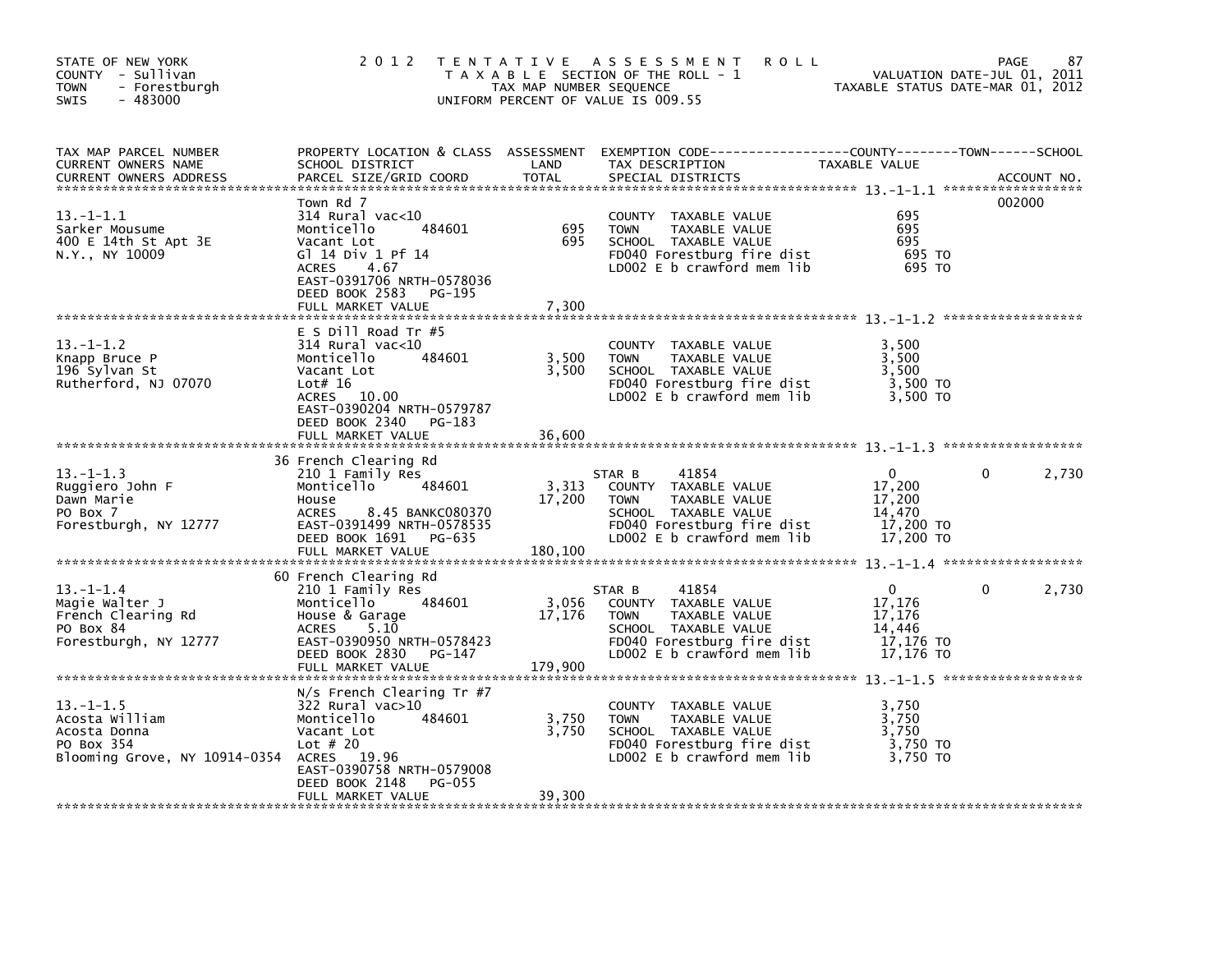| STATE OF NEW YORK<br>COUNTY - Sullivan<br><b>TOWN</b><br>- Forestburgh<br>$-483000$<br><b>SWIS</b>                              | 2 0 1 2                                                                                                                                                                                  | TAX MAP NUMBER SEQUENCE | TENTATIVE ASSESSMENT<br><b>ROLL</b><br>T A X A B L E SECTION OF THE ROLL - 1<br>UNIFORM PERCENT OF VALUE IS 009.55                                           | TAXABLE STATUS DATE-MAR 01, 2012                                     | 88<br>PAGE<br>VALUATION DATE-JUL 01, 2011 |
|---------------------------------------------------------------------------------------------------------------------------------|------------------------------------------------------------------------------------------------------------------------------------------------------------------------------------------|-------------------------|--------------------------------------------------------------------------------------------------------------------------------------------------------------|----------------------------------------------------------------------|-------------------------------------------|
| TAX MAP PARCEL NUMBER<br><b>CURRENT OWNERS NAME</b><br><b>CURRENT OWNERS ADDRESS</b>                                            | SCHOOL DISTRICT<br>PARCEL SIZE/GRID COORD                                                                                                                                                | LAND<br><b>TOTAL</b>    | PROPERTY LOCATION & CLASS ASSESSMENT EXEMPTION CODE---------------COUNTY-------TOWN-----SCHOOL<br>TAX DESCRIPTION<br>SPECIAL DISTRICTS                       | TAXABLE VALUE                                                        | ACCOUNT NO.                               |
| $13. - 1 - 1.6$<br>Ferguson Dudley<br>Ferguson Jean<br>273 Dill Rd 2<br>Forestburgh, NY 12777                                   | 273 Dill Rd<br>210 1 Family Res<br>484601<br>Monticello<br>House & Garage<br>Lot $# 15$<br>6.63<br><b>ACRES</b><br>EAST-0389874 NRTH-0579498<br>DEED BOOK 2663<br>PG-619                 | 2,560<br>21,700         | 41834<br>STAR EN<br>COUNTY TAXABLE VALUE<br><b>TOWN</b><br>TAXABLE VALUE<br>SCHOOL TAXABLE VALUE<br>FD040 Forestburg fire dist<br>LD002 E b crawford mem lib | 0<br>21,700<br>21,700<br>16,040<br>21,700 TO<br>21,700 TO            | 5,660<br>0                                |
|                                                                                                                                 | FULL MARKET VALUE                                                                                                                                                                        | 227,200                 |                                                                                                                                                              |                                                                      |                                           |
| $13 - 1 - 1.7$<br>Morgan Kate M<br>Morgan Richard S<br>407 Old Liberty Rd<br>Monticello, NY 12701                               | $N/s$ French Clearing Tr#7<br>314 Rural vac<10<br>Monticello<br>484601<br>Vacant Lot<br>Lot $# 19$<br>7.00<br><b>ACRES</b><br>EAST-0390200 NRTH-0578799<br>DEED BOOK 3480<br>PG-28       | 2,665<br>2,665          | COUNTY TAXABLE VALUE<br><b>TOWN</b><br>TAXABLE VALUE<br>SCHOOL TAXABLE VALUE<br>FD040 Forestburg fire dist<br>LD002 $E$ b crawford mem lib                   | 2,665<br>2,665<br>2,665<br>2,665 TO<br>2,665 TO                      |                                           |
|                                                                                                                                 | FULL MARKET VALUE                                                                                                                                                                        | 27,900                  |                                                                                                                                                              |                                                                      |                                           |
|                                                                                                                                 | 289 Dill Rd                                                                                                                                                                              |                         |                                                                                                                                                              |                                                                      |                                           |
| $13.-1-1.8$<br>Piscino Joseph A Jr<br>289 Dill Rd<br>Forestburgh, NY 12777                                                      | 210 1 Family Res<br>Monticello<br>484601<br>House & Garage<br>Lot $# 14$<br><b>ACRES</b><br>5.04 BANKC030614<br>EAST-0389594 NRTH-0579226<br>DEED BOOK 3580<br>PG-326                    | 2,715<br>16,600         | 41854<br>STAR B<br>COUNTY TAXABLE VALUE<br><b>TOWN</b><br>TAXABLE VALUE<br>SCHOOL TAXABLE VALUE<br>FD040 Forestburg fire dist<br>LD002 E b crawford mem lib  | $\mathbf{0}$<br>16,600<br>16,600<br>13,870<br>16,600 TO<br>16,600 TO | 2,730<br>0                                |
|                                                                                                                                 | FULL MARKET VALUE                                                                                                                                                                        | 173,800                 |                                                                                                                                                              |                                                                      |                                           |
| $13. - 1 - 1.9$<br>Sheerer James J<br>Sheerer Michelle S<br>72 Jefferson St<br>Monticello, NY 12701<br>PRIOR OWNER ON 3/01/2012 | $N/s$ French Clearing Tr#7<br>$314$ Rural vac< $10$<br>Monticello<br>484601<br>Vacant Lot<br>Lot $# 18$<br>5.06<br><b>ACRES</b><br>EAST-0389832 NRTH-0578727<br>DEED BOOK 2012<br>PG-341 | 2,204<br>2,204          | COUNTY TAXABLE VALUE<br>TAXABLE VALUE<br><b>TOWN</b><br>SCHOOL TAXABLE VALUE<br>FD040 Forestburg fire dist<br>LD002 E b crawford mem lib                     | 2,204<br>2,204<br>2,204<br>2,204 TO<br>2,204 TO                      |                                           |
| Sheerer James J                                                                                                                 | FULL MARKET VALUE                                                                                                                                                                        | 23,100                  |                                                                                                                                                              |                                                                      |                                           |
| $13.-1-1.10$<br>Santurio Marley<br>Montanaro Vincent J<br>PO Box 940757<br>Rockaway Park, NY 11694                              | 309 Dill Rd<br>$314$ Rural vac< $10$<br>484601<br>Monticello<br>Vacant Lot<br>Lot $# 13$<br><b>ACRES</b><br>5.06<br>EAST-0389211 NRTH-0578950<br>DEED BOOK 2313<br>PG-133                | 2,475<br>2,475          | COUNTY TAXABLE VALUE<br><b>TOWN</b><br>TAXABLE VALUE<br>SCHOOL TAXABLE VALUE<br>FD040 Forestburg fire dist<br>LD002 E b crawford mem lib                     | 2,475<br>2,475<br>2,475<br>2,475 TO<br>2.475 TO                      |                                           |
|                                                                                                                                 | FULL MARKET VALUE                                                                                                                                                                        | 25,900                  |                                                                                                                                                              |                                                                      |                                           |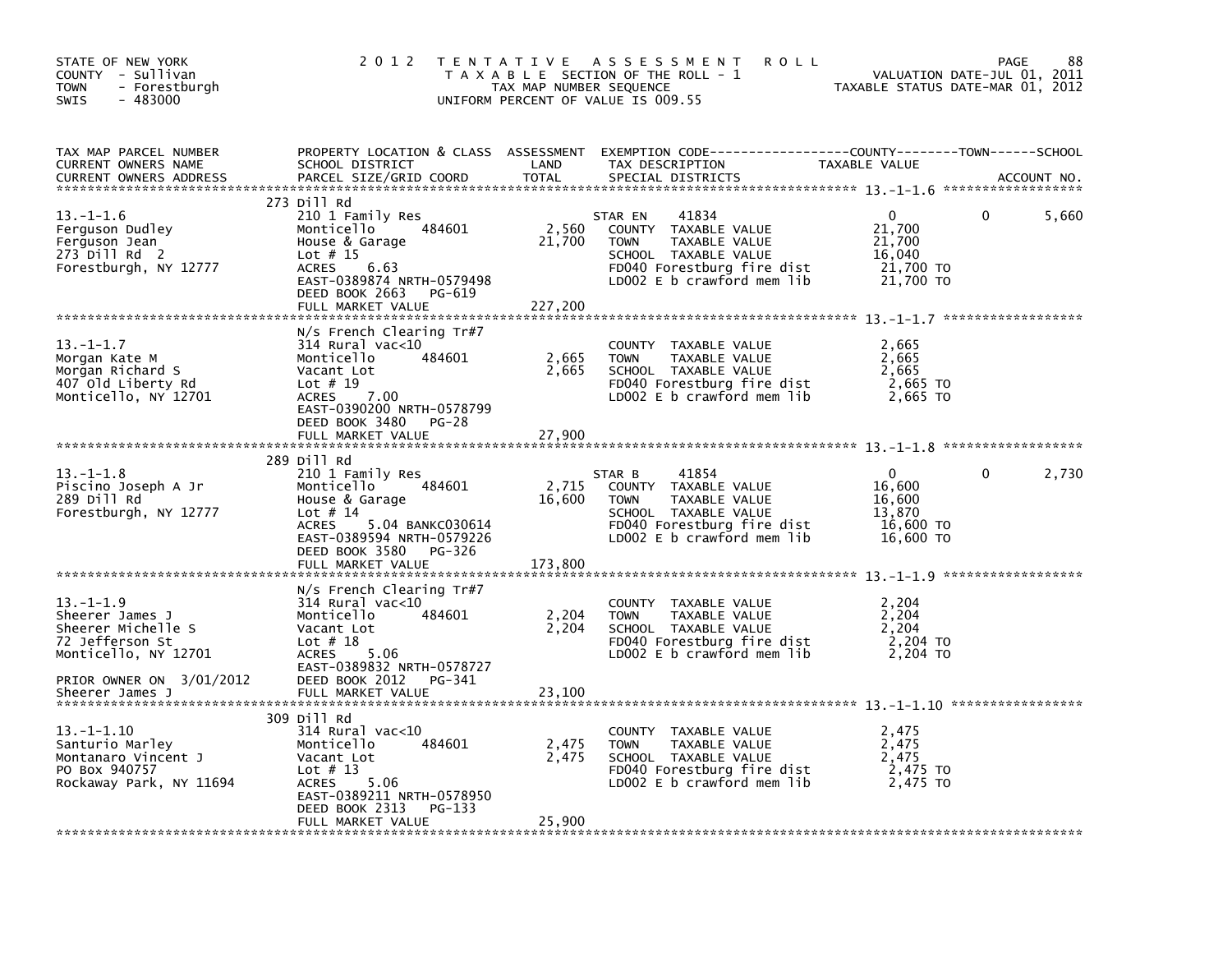| STATE OF NEW YORK<br>COUNTY - Sullivan<br><b>TOWN</b><br>- Forestburgh<br>SWIS<br>$-483000$      | 2 0 1 2                                                                                                                                                                                              | T E N T A T I V E<br>TAX MAP NUMBER SEQUENCE | A S S E S S M E N T<br><b>ROLL</b><br>T A X A B L E SECTION OF THE ROLL - 1<br>UNIFORM PERCENT OF VALUE IS 009.55                                    | TAXABLE STATUS DATE-MAR 01, 2012                         | 89<br>PAGE<br>VALUATION DATE-JUL 01, 2011 |
|--------------------------------------------------------------------------------------------------|------------------------------------------------------------------------------------------------------------------------------------------------------------------------------------------------------|----------------------------------------------|------------------------------------------------------------------------------------------------------------------------------------------------------|----------------------------------------------------------|-------------------------------------------|
| TAX MAP PARCEL NUMBER<br>CURRENT OWNERS NAME<br><b>CURRENT OWNERS ADDRESS</b>                    | SCHOOL DISTRICT<br>PARCEL SIZE/GRID COORD                                                                                                                                                            | LAND<br><b>TOTAL</b>                         | PROPERTY LOCATION & CLASS ASSESSMENT EXEMPTION CODE----------------COUNTY-------TOWN-----SCHOOL<br>TAX DESCRIPTION<br>SPECIAL DISTRICTS              | TAXABLE VALUE                                            | ACCOUNT NO.                               |
| 13. -1-1.11<br>Steinberg Barbara<br>28 Mildred Rd<br>Forestburgh, NY 12777                       | $N/s$ French Clearing Tr#7<br>$314$ Rural vac<10<br>Monticello<br>484601<br>Vacant Lot<br>Lot $# 17$<br>4.69<br><b>ACRES</b><br>EAST-0389380 NRTH-0578622<br>DEED BOOK 2244<br>PG-612                | 2,295<br>2,295                               | COUNTY TAXABLE VALUE<br><b>TOWN</b><br>TAXABLE VALUE<br>SCHOOL TAXABLE VALUE<br>FD040 Forestburg fire dist<br>LD002 $E$ b crawford mem lib           | 2,295<br>2,295<br>2,295<br>2,295 TO<br>2,295 TO          |                                           |
|                                                                                                  | FULL MARKET VALUE                                                                                                                                                                                    | 24,000                                       |                                                                                                                                                      |                                                          |                                           |
| 13. -1-1.12<br>Schwimmer Richard<br>158 French Clearing Rd<br>Forestburgh, NY 12777              | 158 French Clearing Rd<br>210 1 Family Res<br>484601<br>Monticello<br><b>HOUSE</b><br>Lot $# 12$<br>3.88 BANKC130170<br><b>ACRES</b><br>EAST-0388708 NRTH-0578441                                    | 12,400 STAR B                                | COMBAT VET 41132<br>1,900 COMBAT VET 41133<br>41854<br>COUNTY TAXABLE VALUE<br>TAXABLE VALUE<br><b>TOWN</b><br>SCHOOL TAXABLE VALUE                  | 3,100<br>$\Omega$<br>$\Omega$<br>9,300<br>9,300<br>9,670 | 0<br>$\Omega$<br>3,100<br>2,730<br>0      |
|                                                                                                  | DEED BOOK 2149<br>PG-322<br>FULL MARKET VALUE                                                                                                                                                        | 129,800                                      | FD040 Forestburg fire dist<br>LD002 E b crawford mem lib                                                                                             | 12,400 TO<br>12,400 TO                                   |                                           |
| $13. -1 - 1.13$<br>Palmer Stephen<br>Patricia Ann<br>1 Willow Ct<br>Whitehouse Station N J 08889 | S/s French Clearing Tr#7<br>314 Rural vac<10<br>Monticello<br>484601<br>Vacant Lot<br>Lot $# 1$<br>7.83<br><b>ACRES</b><br>EAST-0391160 NRTH-0577884                                                 | 3,830<br>3,830                               | <b>COUNTY</b><br>TAXABLE VALUE<br><b>TOWN</b><br>TAXABLE VALUE<br>SCHOOL TAXABLE VALUE<br>FD040 Forestburg fire dist<br>LD002 $E$ b crawford mem lib | 3,830<br>3,830<br>3,830<br>3,830 TO<br>3,830 TO          |                                           |
|                                                                                                  | DEED BOOK 2142<br>$PG-6$<br>FULL MARKET VALUE                                                                                                                                                        | 40,100                                       |                                                                                                                                                      |                                                          |                                           |
| $13. - 1 - 1.14$<br>Chu IM YON<br>588 Northern Pkwy<br>Ridgewood, NJ 07450                       | State Route 42<br>240 Rural res<br>Monticello<br>484601<br>2 St Hse<br>Lot $#21$<br>ACRES 15.23<br>EAST-0391512 NRTH-0577363<br>DEED BOOK 2597<br>$PG-12$<br>FULL MARKET VALUE                       | 8,085<br>12,500<br>130,900                   | COUNTY TAXABLE VALUE<br><b>TOWN</b><br>TAXABLE VALUE<br>SCHOOL TAXABLE VALUE<br>FD040 Forestburg fire dist<br>LD002 $E$ b crawford mem lib           | 12,500<br>12,500<br>12,500<br>12,500 TO<br>12,500 TO     |                                           |
|                                                                                                  |                                                                                                                                                                                                      |                                              |                                                                                                                                                      |                                                          |                                           |
| $13. - 1 - 1.15$<br>Griffin Anthony R<br>4 Valley Rd<br>Forestburgh, NY 12777                    | S/s French Clearing Tr#7<br>$322$ Rural vac $>10$<br>Monticello<br>484601<br>Vacant Lot<br>Lot $# 2$<br>10.13<br>ACRES<br>EAST-0390705 NRTH-0577672<br>DEED BOOK 2140<br>PG-690<br>FULL MARKET VALUE | 2,895<br>2,895<br>30,300                     | COUNTY TAXABLE VALUE<br><b>TOWN</b><br>TAXABLE VALUE<br>SCHOOL TAXABLE VALUE<br>FD040 Forestburg fire dist<br>LD002 $E$ b crawford mem lib           | 2,895<br>2,895<br>2,895<br>2,895 TO<br>2,895 TO          |                                           |
|                                                                                                  |                                                                                                                                                                                                      |                                              |                                                                                                                                                      |                                                          |                                           |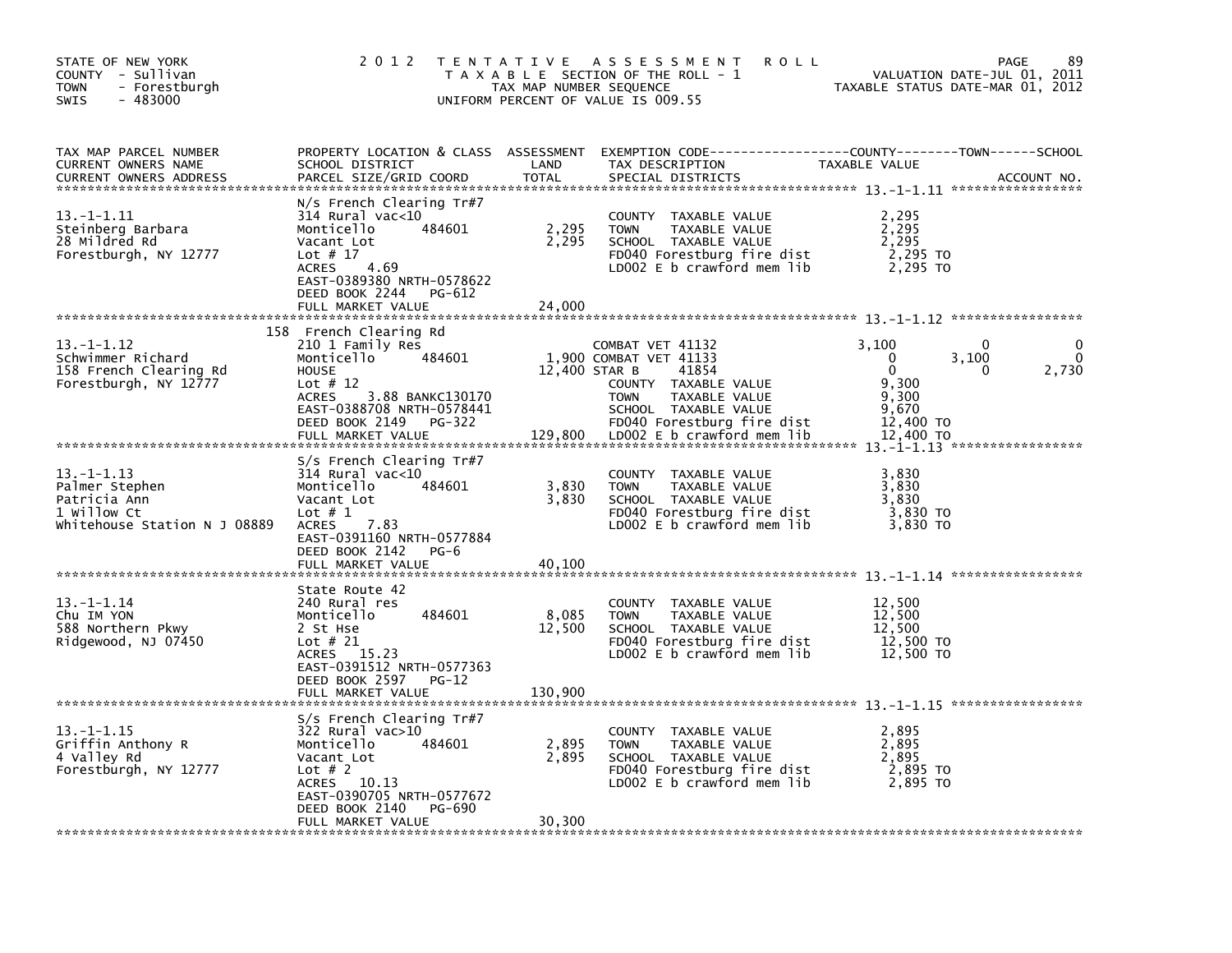| STATE OF NEW YORK<br>COUNTY - Sullivan<br>- Forestburgh<br><b>TOWN</b><br>$-483000$<br><b>SWIS</b>                  | 2 0 1 2                                                                                                                                                                                           | TAX MAP NUMBER SEQUENCE  | TENTATIVE ASSESSMENT<br><b>ROLL</b><br>T A X A B L E SECTION OF THE ROLL - 1<br>UNIFORM PERCENT OF VALUE IS 009.55                           | 90<br>PAGE<br>VALUATION DATE-JUL 01, 2011<br>TAXABLE STATUS DATE-MAR 01, 2012                                                  |
|---------------------------------------------------------------------------------------------------------------------|---------------------------------------------------------------------------------------------------------------------------------------------------------------------------------------------------|--------------------------|----------------------------------------------------------------------------------------------------------------------------------------------|--------------------------------------------------------------------------------------------------------------------------------|
| TAX MAP PARCEL NUMBER<br>CURRENT OWNERS NAME<br><b>CURRENT OWNERS ADDRESS</b>                                       | SCHOOL DISTRICT<br>PARCEL SIZE/GRID COORD                                                                                                                                                         | LAND<br>TOTAL            | TAX DESCRIPTION<br>SPECIAL DISTRICTS                                                                                                         | PROPERTY LOCATION & CLASS ASSESSMENT EXEMPTION CODE---------------COUNTY-------TOWN-----SCHOOL<br>TAXABLE VALUE<br>ACCOUNT NO. |
| $13. - 1 - 1.16$<br>Collins Patrick<br>96 Sterling Ave<br>Staten Island, NY 10306                                   | S/s French Clearing Tr#7<br>$322$ Rural vac $>10$<br>Monticello<br>484601<br>Vacant Lot<br>Lot $# 3$<br>ACRES 15.85<br>EAST-0390301 NRTH-0577557<br>DEED BOOK 2983<br>PG-365<br>FULL MARKET VALUE | 4,220<br>4,220<br>44.200 | COUNTY TAXABLE VALUE<br><b>TOWN</b><br>TAXABLE VALUE<br>SCHOOL TAXABLE VALUE<br>FD040 Forestburg fire dist<br>LD002 $E$ b crawford mem $lib$ | 4,220<br>4,220<br>4,220<br>4,220 TO<br>4,220 TO                                                                                |
| 13. – 1–1.17<br>Garcia Mark Christopher<br>Glin Hartman<br>445 whitton Rd<br>Neshank Station, NJ 08853              | S/s French Clearing Tr#7<br>322 Rural vac>10<br>484601<br>Monticello<br>Vacant Lot<br>Lot $# 4$<br>ACRES 21.29<br>EAST-0389889 NRTH-0577476<br>DEED BOOK 2137 PG-344<br>FULL MARKET VALUE         | 5,120<br>5,120<br>53.600 | COUNTY TAXABLE VALUE<br>TAXABLE VALUE<br><b>TOWN</b><br>SCHOOL TAXABLE VALUE<br>FD040 Forestburg fire dist<br>LD002 E b crawford mem lib     | 5,120<br>5,120<br>5.120<br>5,120 TO<br>5,120 TO                                                                                |
| $13.-1-1.18$<br>Ralicki Raymond<br>4802 Marsha Ln<br>Wichita Falls, TX 76302                                        | 121 French Clearing Rd S<br>$322$ Rural vac $>10$<br>Monticello<br>484601<br>Vacant Lot<br>Lot $# 5$<br>ACRES 24.53<br>EAST-0389450 NRTH-0577376<br>DEED BOOK 2169<br>PG-296<br>FULL MARKET VALUE | 4,415<br>4,415<br>46,200 | COUNTY TAXABLE VALUE<br>TAXABLE VALUE<br><b>TOWN</b><br>SCHOOL TAXABLE VALUE<br>FD040 Forestburg fire dist<br>LD002 $E$ b crawford mem $lib$ | 4,415<br>4,415<br>4,415<br>4,415 TO<br>4.415 TO                                                                                |
| $13. -1 - 1.19$<br>Giacobbe Larry<br>21-14 47th St<br>Astoria, NY 11105                                             | S/s French Clearing Tr#7<br>322 Rural vac>10<br>Monticello<br>484601<br>Vacant Lot<br>Lot $# 6$<br>ACRES 10.02<br>EAST-0388965 NRTH-0577758<br>DEED BOOK 2143<br>PG-303<br>FULL MARKET VALUE      | 3,455<br>3,455<br>36,200 | COUNTY TAXABLE VALUE<br>TAXABLE VALUE<br><b>TOWN</b><br>SCHOOL TAXABLE VALUE<br>FD040 Forestburg fire dist<br>LD002 $E$ b crawford mem lib   | 3,455<br>3,455<br>3,455<br>3,455 TO<br>3,455 TO                                                                                |
| $13. -1 - 1.20$<br>Martorana Dominic V<br>Martorana Jacqueline<br>145 Lincoln Ave Apt 4J<br>Staten Island, NY 10306 | S/s French Clearing Tr#7<br>$314$ Rural vac<10<br>Monticello<br>484601<br>Vacant Lot<br>Lot $# 7$<br>ACRES<br>4.64<br>EAST-0388614 NRTH-0577799<br>DEED BOOK 2500<br>PG-56<br>FULL MARKET VALUE   | 2,270<br>2,270<br>23,800 | COUNTY TAXABLE VALUE<br><b>TOWN</b><br>TAXABLE VALUE<br>SCHOOL TAXABLE VALUE<br>FD040 Forestburg fire dist<br>LD002 $E$ b crawford mem $lib$ | 2,270<br>2,270<br>2,270<br>2,270 TO<br>2,270 TO                                                                                |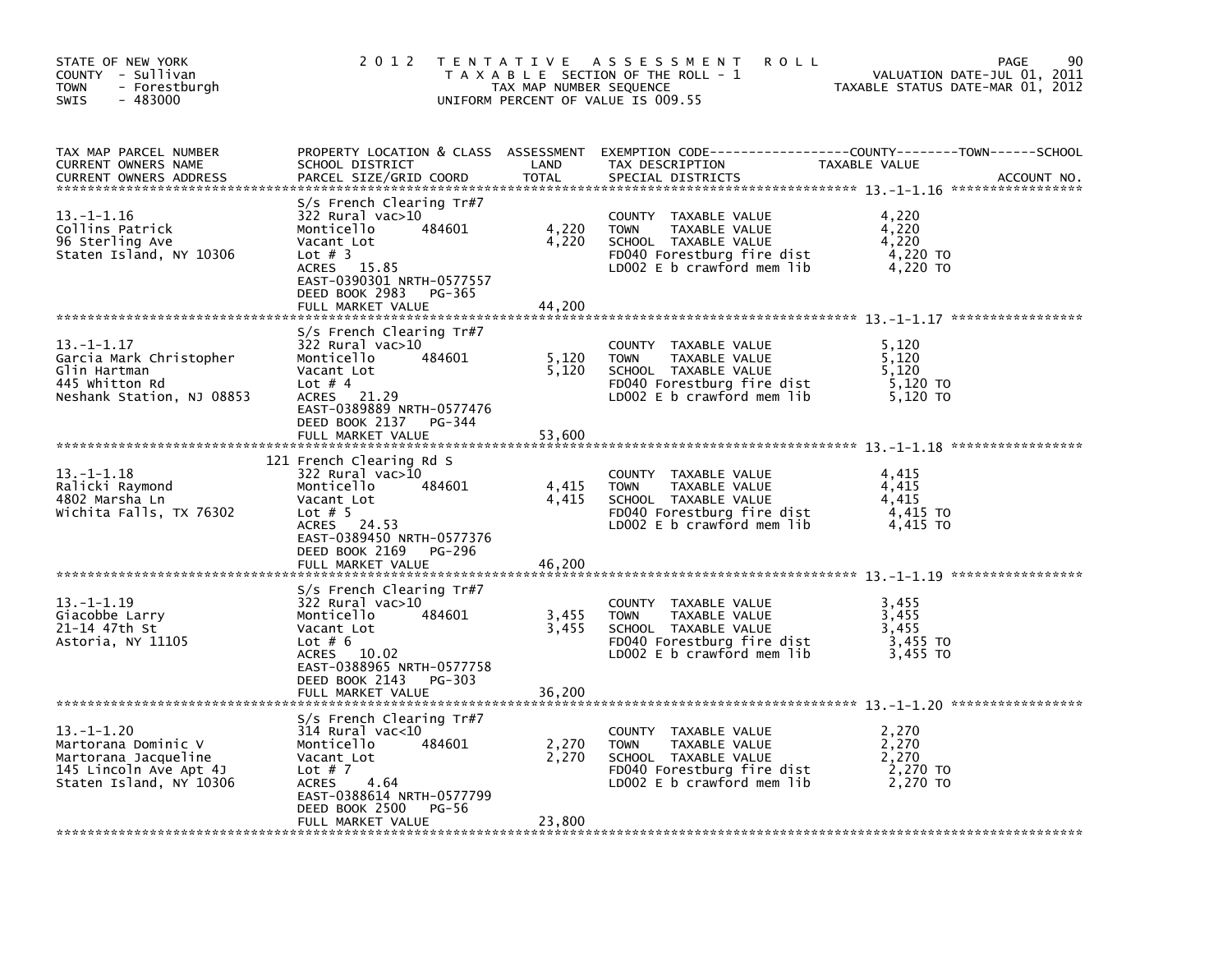| STATE OF NEW YORK<br>COUNTY - Sullivan<br>- Forestburgh<br><b>TOWN</b><br><b>SWIS</b><br>- 483000 | 2 0 1 2                                                                                                                                                                                               | T E N T A T I V E<br>TAX MAP NUMBER SEQUENCE | ASSESSMENT<br><b>ROLL</b><br>T A X A B L E SECTION OF THE ROLL - 1<br>UNIFORM PERCENT OF VALUE IS 009.55                                        | PAGE<br>VALUATION DATE-JUL 01, 2011<br>TAXABLE STATUS DATE-MAR 01, 2012                                                  | 91 |
|---------------------------------------------------------------------------------------------------|-------------------------------------------------------------------------------------------------------------------------------------------------------------------------------------------------------|----------------------------------------------|-------------------------------------------------------------------------------------------------------------------------------------------------|--------------------------------------------------------------------------------------------------------------------------|----|
| TAX MAP PARCEL NUMBER<br>CURRENT OWNERS NAME                                                      | PROPERTY LOCATION & CLASS ASSESSMENT<br>SCHOOL DISTRICT                                                                                                                                               | LAND                                         | TAX DESCRIPTION                                                                                                                                 | EXEMPTION        CODE-----------------COUNTY-------TOWN------SCHOOL<br>TAXABLE VALUE<br>ACCOUNT NO.<br>***************** |    |
| $13.-1-1.21$<br>Albistur Joseph<br>Albistur Susana<br>531 37th St<br>Union City N J. 07087        | Town Rd 7<br>$314$ Rural vac<10<br>Monticello<br>484601<br>Vacant Lot<br>Lot $# 8$<br><b>ACRES</b><br>5.03<br>EAST-0388450 NRTH-0577575<br>DEED BOOK 2169<br>PG-301<br>FULL MARKET VALUE              | 2,204<br>2,204<br>23,100                     | COUNTY TAXABLE VALUE<br><b>TOWN</b><br>TAXABLE VALUE<br>SCHOOL TAXABLE VALUE<br>FD040 Forestburg fire dist<br>LD002 E b crawford mem lib        | 2,204<br>2,204<br>2,204<br>2,204 TO<br>2,204 TO                                                                          |    |
| $13 - 1 - 1.22$<br>Montesino Manuel<br>Montesino Lourdes<br>1 Surrey Ln<br>Long Valley, NJ 07853  | E/s French Clearing Tr#7<br>$322$ Rural vac $>10$<br>484601<br>Monticello<br>Vacant Lot<br>Lot $# 9$<br>ACRES 20.02<br>EAST-0388780 NRTH-0576861<br>DEED BOOK 2166<br>PG-669<br>FULL MARKET VALUE     | 3,610<br>3.610<br>37,800                     | COUNTY TAXABLE VALUE<br>TAXABLE VALUE<br><b>TOWN</b><br>SCHOOL TAXABLE VALUE<br>FD040 Forestburg fire dist<br>LD002 E b crawford mem lib        | 3,610<br>3,610<br>3.610<br>3,610 TO<br>3.610 TO                                                                          |    |
| $13. - 1 - 1.23$<br>Pishtey Wallace S<br>PO Box 19<br>Bloomingburg, NY 12721                      | $E/S$ French Clearing Tr#7<br>$322$ Rural vac $>10$<br>Monticello<br>484601<br>Vacant Lot<br>Lot $# 10$<br>ACRES 40.01<br>EAST-0388323 NRTH-0576238<br>DEED BOOK 2166<br>PG-123<br>FULL MARKET VALUE  | 5,850<br>5.850<br>61,300                     | COUNTY TAXABLE VALUE<br><b>TOWN</b><br>TAXABLE VALUE<br>SCHOOL TAXABLE VALUE<br>FD040 Forestburg fire dist<br>LD002 E b crawford mem lib        | 5,850<br>5,850<br>5,850<br>5,850 TO<br>5.850 TO                                                                          |    |
| $13. - 1 - 1.24$<br>Caso Gary M<br>Caso Alyssa A<br>21 Godfrey Ave<br>Bayville, NY 11709          | 231 French Clearing Rd<br>210 1 Family Res<br>Monticello<br>484601<br>Vacant Lot<br>Lot $# 11$<br>30.71<br><b>ACRES</b><br>EAST-0387326 NRTH-0576318<br>DEED BOOK 2473<br>PG-228<br>FULL MARKET VALUE | 5,155<br>20,900<br>218,800                   | COUNTY TAXABLE VALUE<br><b>TAXABLE VALUE</b><br><b>TOWN</b><br>SCHOOL TAXABLE VALUE<br>FD040 Forestburg fire dist<br>LD002 E b crawford mem lib | 20,900<br>20,900<br>20,900<br>20,900 TO<br>20,900 TO                                                                     |    |
|                                                                                                   |                                                                                                                                                                                                       |                                              |                                                                                                                                                 |                                                                                                                          |    |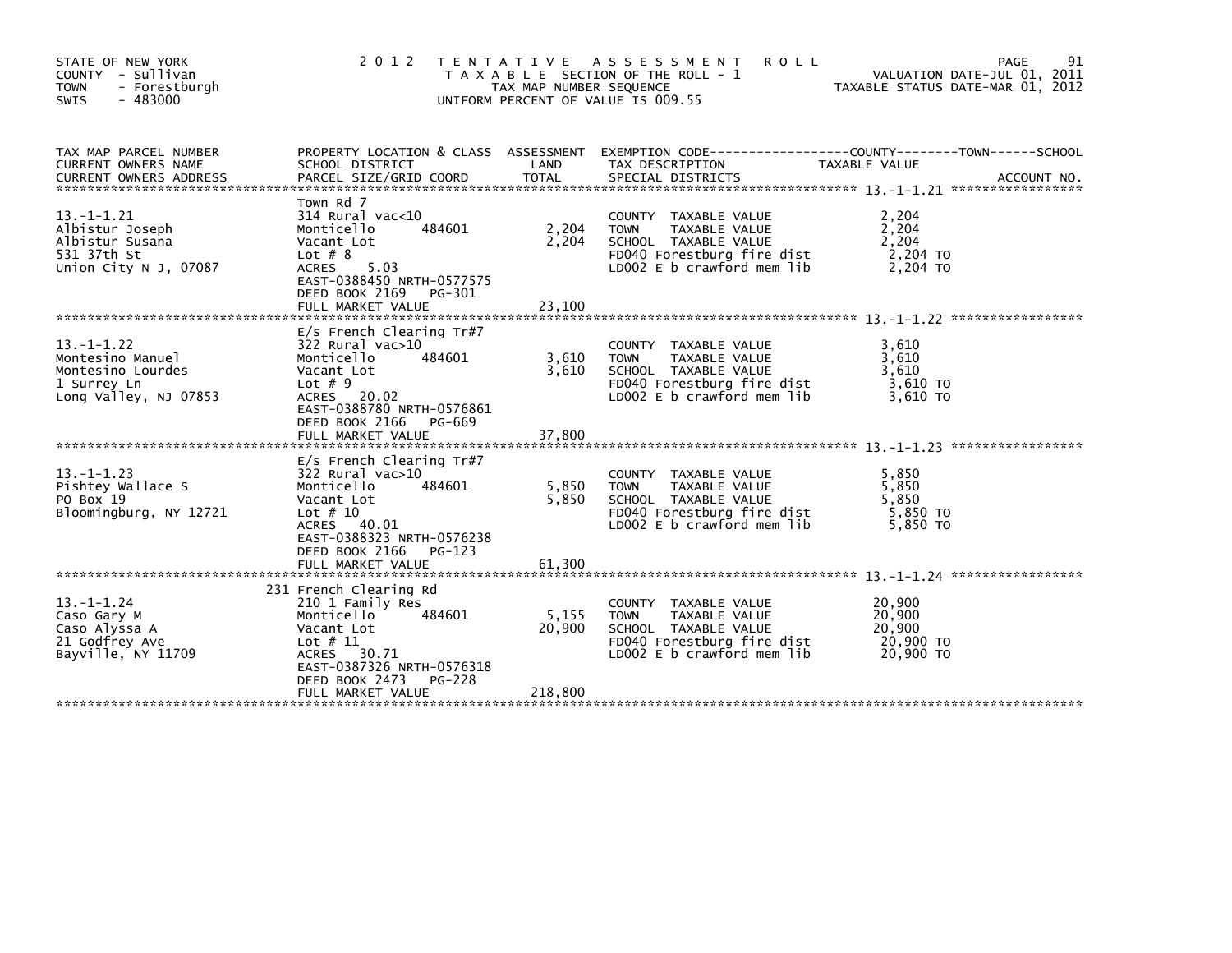| TAX MAP PARCEL NUMBER<br>PROPERTY LOCATION & CLASS ASSESSMENT<br>EXEMPTION CODE-----------------COUNTY-------TOWN------SCHOOL<br>LAND<br>TAX DESCRIPTION<br>CURRENT OWNERS NAME<br>SCHOOL DISTRICT<br>TAXABLE VALUE<br><b>TOTAL</b><br>SPECIAL DISTRICTS<br><b>CURRENT OWNERS ADDRESS</b><br>PARCEL SIZE/GRID COORD<br>24 French Clearing Rd<br>033400<br>$\mathbf{0}$<br>0<br>$13.-1-2$<br>210 1 Family Res<br>41854<br>STAR B<br>318<br>7,800<br>Green Daniel J<br>Monticello<br>484601<br>COUNTY TAXABLE VALUE<br>16 Smith Ln<br>Hse Gar<br>7,800<br><b>TOWN</b><br>TAXABLE VALUE<br>7,800<br>Swan Lake, NY 12783-5417<br>G $11$ Div $1$<br>SCHOOL TAXABLE VALUE<br>5,070<br>FD040 Forestburg fire dist<br>7,800 TO<br>FRNT 147.00 DPTH 147.00<br>LD002 E b crawford mem lib<br>EAST-0391794 NRTH-0578281<br>7,800 TO<br>DEED BOOK 2406 PG-23<br>81,700<br>FULL MARKET VALUE<br>008300<br>Rt 42<br>$13 - 1 - 3.1$<br>$314$ Rural vac<10<br>929<br>COUNTY TAXABLE VALUE<br>484601<br>929<br>929<br>Galligan James P<br>Monticello<br><b>TOWN</b><br>TAXABLE VALUE<br>929<br>929<br>Galligan Ellen B<br><b>ACRES</b><br>SCHOOL TAXABLE VALUE<br>2.50<br>255 Hartwood Rd<br>EAST-0391953 NRTH-0578383<br>FD040 Forestburg fire dist<br>929 TO<br>DEED BOOK 1027<br>LD002 E b crawford mem lib<br>929 TO<br>Forestburgh, NY 12777-6403<br>PG-00070<br>9.700<br>FULL MARKET VALUE<br>Rt 42<br>$13. - 1 - 3.2$<br>$314$ Rural vac< $10$<br>1,100<br>COUNTY TAXABLE VALUE<br>Galligan James P<br>484601<br>1,100<br>1.100<br>Monticello<br><b>TOWN</b><br>TAXABLE VALUE<br>255 Hartwood Rd<br>1.79<br>1,100<br>SCHOOL TAXABLE VALUE<br>1.100<br><b>ACRES</b><br>EAST-0392113 NRTH-0578245<br>FD040 Forestburg fire dist<br>1.100 TO<br>Forestburgh, NY $12777 - 6403$<br>11,500<br>LD002 E b crawford mem lib<br>FULL MARKET VALUE<br>1,100 TO<br>State Route 42<br>$13. - 1 - 3.3$<br>41854<br>$\overline{0}$<br>$\mathbf{0}$<br>210 1 Family Res<br>STAR B<br>484601<br>756<br>COUNTY TAXABLE VALUE<br>15,300<br>Jahn Matthew<br>Monticello<br>Jahn Michelle<br>15,300<br>15,300<br>House/pool<br>TAXABLE VALUE<br><b>TOWN</b><br>12,570<br>PO Box 66<br>SCHOOL TAXABLE VALUE<br>Play-House<br>15,300 TO<br>Forestburgh, NY 12777-6403<br>ACRES 1.03<br>FD040 Forestburg fire dist<br>EAST-0392267 NRTH-0578124<br>LD002 $E$ b crawford mem lib<br>15,300 TO<br>DEED BOOK 1891<br>PG-150<br>160,200<br>FULL MARKET VALUE<br>010855<br>State Route 42<br>29,800<br>$13. - 1 - 4$<br>283 Res w/Comuse<br>COUNTY TAXABLE VALUE<br>484601<br>1,034<br>29,800<br>Jalaram Realty Corp.<br>Monticello<br><b>TOWN</b><br>TAXABLE VALUE<br>29,800<br>29,800<br>Pravin<br>2 St Hse & Store<br>SCHOOL TAXABLE VALUE<br>29,800 TO<br>fuel tank/pumps<br>FD040 Forestburg fire dist<br>Patel<br>$G$ ] 15 Div 1<br>LD002 E b crawford mem lib<br>29,800 TO<br>18 Richardson Ct<br>FRNT 282.00 DPTH 137.00<br>Monticello, NY 12701 | STATE OF NEW YORK<br>COUNTY - Sullivan<br>- Forestburgh<br><b>TOWN</b><br>$-483000$<br><b>SWIS</b> | 2 0 1 2            | TAX MAP NUMBER SEQUENCE | TENTATIVE ASSESSMENT<br><b>ROLL</b><br>T A X A B L E SECTION OF THE ROLL - 1<br>UNIFORM PERCENT OF VALUE IS 009.55 | TAXABLE STATUS DATE-MAR 01, 2012 | 92<br>PAGE<br>VALUATION DATE-JUL 01, 2011 |
|-------------------------------------------------------------------------------------------------------------------------------------------------------------------------------------------------------------------------------------------------------------------------------------------------------------------------------------------------------------------------------------------------------------------------------------------------------------------------------------------------------------------------------------------------------------------------------------------------------------------------------------------------------------------------------------------------------------------------------------------------------------------------------------------------------------------------------------------------------------------------------------------------------------------------------------------------------------------------------------------------------------------------------------------------------------------------------------------------------------------------------------------------------------------------------------------------------------------------------------------------------------------------------------------------------------------------------------------------------------------------------------------------------------------------------------------------------------------------------------------------------------------------------------------------------------------------------------------------------------------------------------------------------------------------------------------------------------------------------------------------------------------------------------------------------------------------------------------------------------------------------------------------------------------------------------------------------------------------------------------------------------------------------------------------------------------------------------------------------------------------------------------------------------------------------------------------------------------------------------------------------------------------------------------------------------------------------------------------------------------------------------------------------------------------------------------------------------------------------------------------------------------------------------------------------------------------------------------------------------------------------------------------------------------------------------------------------------------------------------------------------------------------------------------------------------------------------------------------------------------------------------------------------------------|----------------------------------------------------------------------------------------------------|--------------------|-------------------------|--------------------------------------------------------------------------------------------------------------------|----------------------------------|-------------------------------------------|
|                                                                                                                                                                                                                                                                                                                                                                                                                                                                                                                                                                                                                                                                                                                                                                                                                                                                                                                                                                                                                                                                                                                                                                                                                                                                                                                                                                                                                                                                                                                                                                                                                                                                                                                                                                                                                                                                                                                                                                                                                                                                                                                                                                                                                                                                                                                                                                                                                                                                                                                                                                                                                                                                                                                                                                                                                                                                                                                   |                                                                                                    |                    |                         |                                                                                                                    |                                  | ACCOUNT NO.                               |
|                                                                                                                                                                                                                                                                                                                                                                                                                                                                                                                                                                                                                                                                                                                                                                                                                                                                                                                                                                                                                                                                                                                                                                                                                                                                                                                                                                                                                                                                                                                                                                                                                                                                                                                                                                                                                                                                                                                                                                                                                                                                                                                                                                                                                                                                                                                                                                                                                                                                                                                                                                                                                                                                                                                                                                                                                                                                                                                   |                                                                                                    |                    |                         |                                                                                                                    |                                  | 2,730                                     |
|                                                                                                                                                                                                                                                                                                                                                                                                                                                                                                                                                                                                                                                                                                                                                                                                                                                                                                                                                                                                                                                                                                                                                                                                                                                                                                                                                                                                                                                                                                                                                                                                                                                                                                                                                                                                                                                                                                                                                                                                                                                                                                                                                                                                                                                                                                                                                                                                                                                                                                                                                                                                                                                                                                                                                                                                                                                                                                                   |                                                                                                    |                    |                         |                                                                                                                    |                                  |                                           |
|                                                                                                                                                                                                                                                                                                                                                                                                                                                                                                                                                                                                                                                                                                                                                                                                                                                                                                                                                                                                                                                                                                                                                                                                                                                                                                                                                                                                                                                                                                                                                                                                                                                                                                                                                                                                                                                                                                                                                                                                                                                                                                                                                                                                                                                                                                                                                                                                                                                                                                                                                                                                                                                                                                                                                                                                                                                                                                                   |                                                                                                    |                    |                         |                                                                                                                    |                                  |                                           |
|                                                                                                                                                                                                                                                                                                                                                                                                                                                                                                                                                                                                                                                                                                                                                                                                                                                                                                                                                                                                                                                                                                                                                                                                                                                                                                                                                                                                                                                                                                                                                                                                                                                                                                                                                                                                                                                                                                                                                                                                                                                                                                                                                                                                                                                                                                                                                                                                                                                                                                                                                                                                                                                                                                                                                                                                                                                                                                                   |                                                                                                    |                    |                         |                                                                                                                    |                                  | 2,730                                     |
| EAST-0392230 NRTH-0578020<br>DEED BOOK 3264<br>$PG-37$<br>312,000<br>FULL MARKET VALUE                                                                                                                                                                                                                                                                                                                                                                                                                                                                                                                                                                                                                                                                                                                                                                                                                                                                                                                                                                                                                                                                                                                                                                                                                                                                                                                                                                                                                                                                                                                                                                                                                                                                                                                                                                                                                                                                                                                                                                                                                                                                                                                                                                                                                                                                                                                                                                                                                                                                                                                                                                                                                                                                                                                                                                                                                            |                                                                                                    | <b>BANK0060806</b> |                         |                                                                                                                    |                                  |                                           |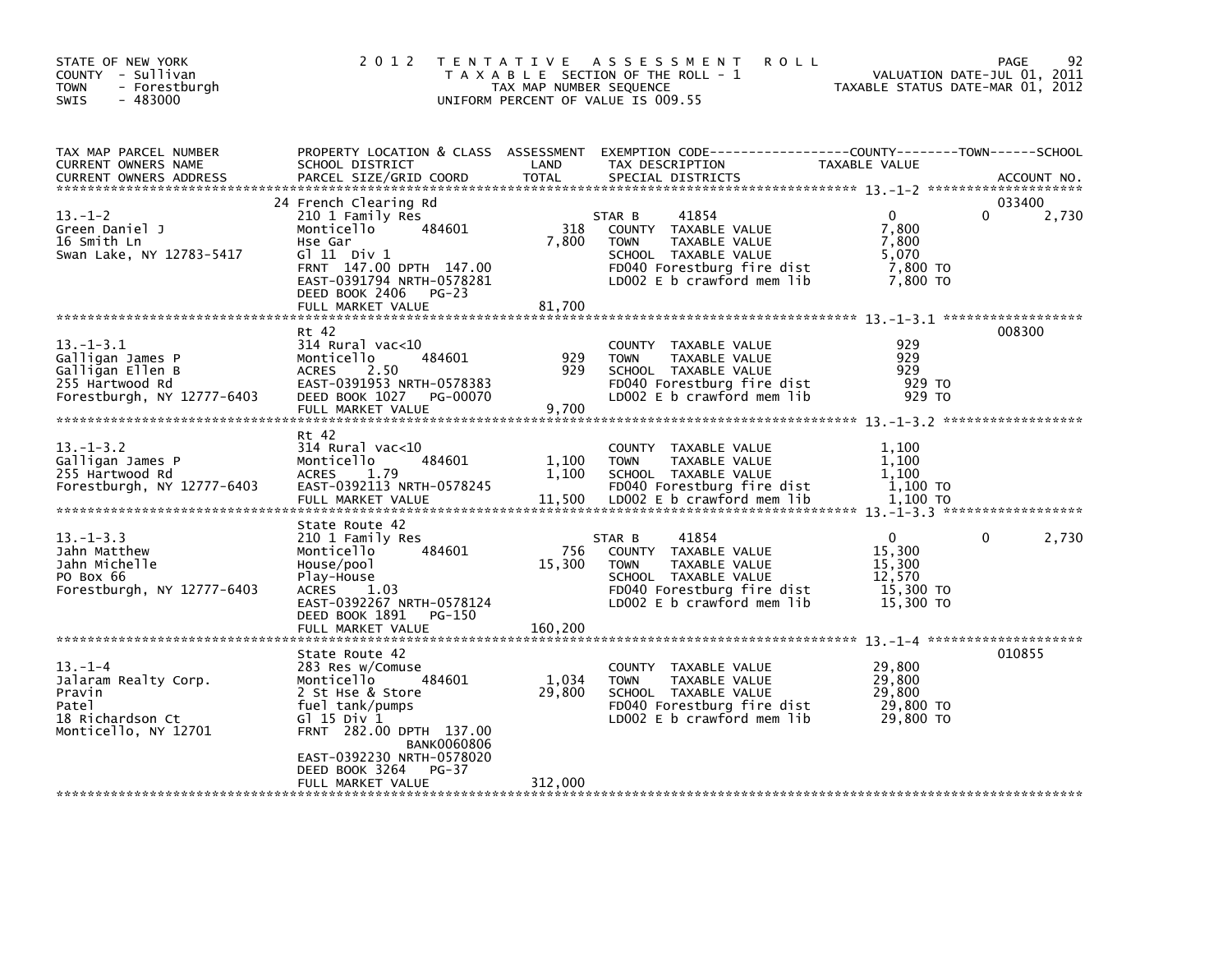| STATE OF NEW YORK<br>COUNTY - Sullivan<br>- Forestburgh<br><b>TOWN</b><br><b>SWIS</b><br>- 483000      |                                                                                                                                                                                                                             | TAX MAP NUMBER SEQUENCE  | 2012 TENTATIVE ASSESSMENT<br><b>ROLL</b><br>T A X A B L E SECTION OF THE ROLL - 1<br>UNIFORM PERCENT OF VALUE IS 009.55                                     | TAXABLE STATUS DATE-MAR 01, 2012                                | 93<br>PAGE<br>VALUATION DATE-JUL 01, 2011 |
|--------------------------------------------------------------------------------------------------------|-----------------------------------------------------------------------------------------------------------------------------------------------------------------------------------------------------------------------------|--------------------------|-------------------------------------------------------------------------------------------------------------------------------------------------------------|-----------------------------------------------------------------|-------------------------------------------|
| TAX MAP PARCEL NUMBER<br>CURRENT OWNERS NAME<br><b>CURRENT OWNERS ADDRESS</b>                          | SCHOOL DISTRICT<br>PARCEL SIZE/GRID COORD                                                                                                                                                                                   | LAND<br><b>TOTAL</b>     | PROPERTY LOCATION & CLASS ASSESSMENT EXEMPTION CODE----------------COUNTY-------TOWN------SCHOOL<br>TAX DESCRIPTION<br>SPECIAL DISTRICTS                    | TAXABLE VALUE                                                   | ACCOUNT NO.                               |
| $13. - 1 - 5$<br>Dzhanashvili Vissarion<br>2817 State Route 42<br>PO Box 36<br>Forestburgh, NY 12777   | 2817 State Route 42<br>210 1 Family Res<br>Monticello<br>484601<br>Cabin<br>$G1$ 15 Div 1<br><b>ACRES</b><br>1.35<br>EAST-0392053 NRTH-0577825<br>DEED BOOK 2662<br>PG-385<br>FULL MARKET VALUE                             | 935<br>3,672<br>38,500   | COUNTY TAXABLE VALUE<br><b>TOWN</b><br>TAXABLE VALUE<br>SCHOOL TAXABLE VALUE<br>FD040 Forestburg fire dist<br>LD002 E b crawford mem lib                    | 3,672<br>3.672<br>3,672<br>$3,672$ TO<br>3.672 TO               | 000200                                    |
| $13. - 1 - 6$<br>Cancredi Brett A<br>Cancredi Autumn D<br>2813 State Route 42<br>Forestburgh, NY 12777 | 2813 State Route 42<br>210 1 Family Res<br>Monticello<br>484601<br>2 St Hse<br>$G1 15$ Div 1<br>Fo Sandquist<br><b>ACRES</b><br>0.91<br>EAST-0391929 NRTH-0577667<br>DEED BOOK 2998<br><b>PG-20</b>                         | 688<br>10,567            | 41854<br>STAR B<br>COUNTY TAXABLE VALUE<br><b>TOWN</b><br>TAXABLE VALUE<br>SCHOOL TAXABLE VALUE<br>FD040 Forestburg fire dist<br>LD002 E b crawford mem lib | $\Omega$<br>10,567<br>10,567<br>7,837<br>10,567 TO<br>10,567 TO | 033250<br>2,730                           |
| $13 - 1 - 7.1$<br>Sipos William B<br>Sipos Robert J<br>21 Valley Rd<br>Forestburgh, NY 12777           | Rt 42<br>312 Vac w/imprv<br>Monticello<br>484601<br>1 St Building<br>R 1<br>FRNT 213.74 DPTH 100.77<br>0.40<br><b>ACRES</b><br>EAST-0391587 NRTH-0576775<br>DEED BOOK 2167<br>PG-417<br>FULL MARKET VALUE                   | 367<br>2,500<br>26,200   | COUNTY TAXABLE VALUE<br>TAXABLE VALUE<br><b>TOWN</b><br>SCHOOL TAXABLE VALUE<br>FD040 Forestburg fire dist<br>LD002 $E$ b crawford mem $lib$                | 2,500<br>2,500<br>2.500<br>2,500 TO<br>2.500 TO                 | 018510                                    |
| $13. -1 - 8$<br>Manzo Maria L<br>Pappas Michael M<br>2773 State Route 42<br>Forestburgh, NY 12777      | 2773 State Route 42<br>210 1 Family Res<br>484601<br>Monticello<br>$11/2$ St Hse<br>Tool Hse & Gar<br>$G1 14$ Div $1$<br><b>ACRES</b><br>1.99<br>EAST-0391404 NRTH-0576754<br>DEED BOOK 2837<br>PG-546<br>FULL MARKET VALUE | 800<br>14,100<br>147,600 | 41854<br>STAR B<br>COUNTY TAXABLE VALUE<br><b>TOWN</b><br>TAXABLE VALUE<br>SCHOOL TAXABLE VALUE<br>FD040 Forestburg fire dist<br>LD002 E b crawford mem lib | 0<br>14,100<br>14,100<br>11,370<br>14,100 TO<br>$14,100$ TO     | 018500<br>2,730                           |
|                                                                                                        |                                                                                                                                                                                                                             |                          |                                                                                                                                                             |                                                                 |                                           |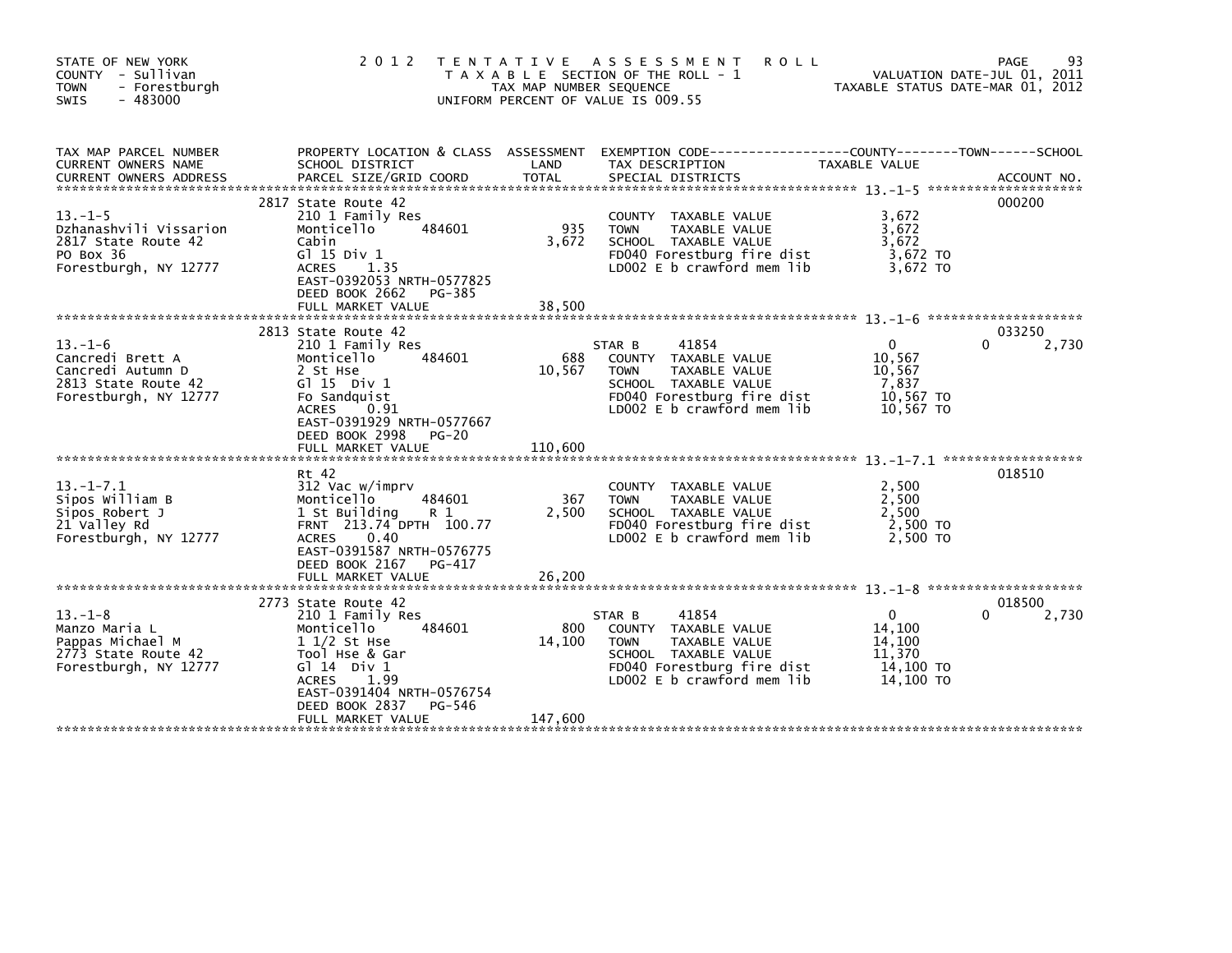| STATE OF NEW YORK<br>COUNTY - Sullivan<br><b>TOWN</b><br>- Forestburgh<br>$-483000$<br><b>SWIS</b>           | 2 0 1 2                                                                                                                                                                                                                                      | TAX MAP NUMBER SEQUENCE<br>UNIFORM PERCENT OF VALUE IS 009.55 | TENTATIVE ASSESSMENT<br><b>ROLL</b><br>T A X A B L E SECTION OF THE ROLL - 1                                                                                                          | TAXABLE STATUS DATE-MAR 01, 2012                                                         | 94<br>PAGE<br>VALUATION DATE-JUL 01, 2011 |
|--------------------------------------------------------------------------------------------------------------|----------------------------------------------------------------------------------------------------------------------------------------------------------------------------------------------------------------------------------------------|---------------------------------------------------------------|---------------------------------------------------------------------------------------------------------------------------------------------------------------------------------------|------------------------------------------------------------------------------------------|-------------------------------------------|
| TAX MAP PARCEL NUMBER<br>CURRENT OWNERS NAME                                                                 | PROPERTY LOCATION & CLASS ASSESSMENT<br>SCHOOL DISTRICT                                                                                                                                                                                      | LAND                                                          | EXEMPTION CODE-----------------COUNTY--------TOWN------SCHOOL<br>TAX DESCRIPTION                                                                                                      | TAXABLE VALUE                                                                            |                                           |
| $13. -1 - 9$<br>ESCO OF NY CORP<br>Hector Fabio Escobar<br>3457 S Rt 42<br><b>PO Box 25</b>                  | Rt 42<br>$314$ Rural vac<10<br>484601<br>Monticello<br><b>ACRES</b><br>2.59<br>EAST-0391339 NRTH-0576504<br>DEED BOOK 3455<br>PG-355                                                                                                         | 1,900<br>1,900                                                | COUNTY TAXABLE VALUE<br><b>TOWN</b><br>TAXABLE VALUE<br>SCHOOL TAXABLE VALUE<br>FD040 Forestburg fire dist<br>LD002 E b crawford mem lib                                              | 1,900<br>1,900<br>1.900<br>1,900 TO<br>1.900 TO                                          |                                           |
| $13 - 1 - 10$<br>Hoque Daniel S<br>Hoque Mildred A<br>3 Blackbrook Dr<br>Forestburgh, NY 12777-6105          | 3 Blackbrook Dr<br>312 Vac w/imprv<br>Monticello<br>484601<br>G1 14 Div 1<br>$V1$ 9<br>Corner Rt 42 & Blackbrook<br>FRNT 145.00 DPTH 200.00<br>EAST-0391295 NRTH-0576279<br>DEED BOOK 1384<br>PG-264<br>FULL MARKET VALUE                    | 900<br>1.012<br>10.600                                        | COUNTY TAXABLE VALUE<br>TAXABLE VALUE<br><b>TOWN</b><br>SCHOOL TAXABLE VALUE<br>FD040 Forestburg fire dist<br>LD002 E b crawford mem lib                                              | 1,012<br>1,012<br>1,012<br>1,012 TO<br>1.012 TO                                          | 007100                                    |
| $13. - 1 - 11$<br>Williams Marion<br>15 Blackbrook Dr<br>Forestburgh, NY 12777                               | 15 Blackbrook Rd<br>210 1 Family Res<br>484601<br>Monticello<br>Split Leve Hse<br>G $\overline{1}$ 14 Div 1<br>FRNT 150.00 DPTH 200.00<br>0.80<br><b>ACRES</b><br>EAST-0390860 NRTH-0576250<br>DEED BOOK 2314<br>PG-127<br>FULL MARKET VALUE | 16,600<br>173.800                                             | CW_15_VET/ 41161<br>500 STAR EN<br>41834<br>COUNTY TAXABLE VALUE<br>TAXABLE VALUE<br><b>TOWN</b><br>SCHOOL TAXABLE VALUE<br>FD040 Forestburg fire dist<br>LD002 E b crawford mem lib  | 1,092<br>1,092<br>$\overline{0}$<br>15,508<br>15,508<br>10,940<br>16,600 TO<br>16,600 TO | 014600<br>0<br>5,660<br>0                 |
| $13 - 1 - 12$<br>Hoque Daniel<br>Hoque Mildred<br>& Mildred<br>3 Blackbrook Dr<br>Forestburgh, NY 12777-6105 | 3 Blackbrook Rd<br>210 1 Family Res<br>484601<br>Monticello<br>1 St Hse & Gar<br>Lot 100X164x100x170<br>$G1 14$ Div $1$<br>0.36<br><b>ACRES</b><br>EAST-0391260 NRTH-0576080<br>FULL MARKET VALUE                                            | 12,300<br>128,800                                             | $CW_15_VET/41161$<br>41834<br>264 STAR EN<br>COUNTY TAXABLE VALUE<br><b>TOWN</b><br>TAXABLE VALUE<br>SCHOOL TAXABLE VALUE<br>FD040 Forestburg fire dist<br>LD002 E b crawford mem lib | 1,092<br>1,092<br>$\mathbf{0}$<br>11,208<br>11,208<br>6,640<br>12,300 TO<br>12,300 TO    | 017150<br>0<br>5,660<br>0                 |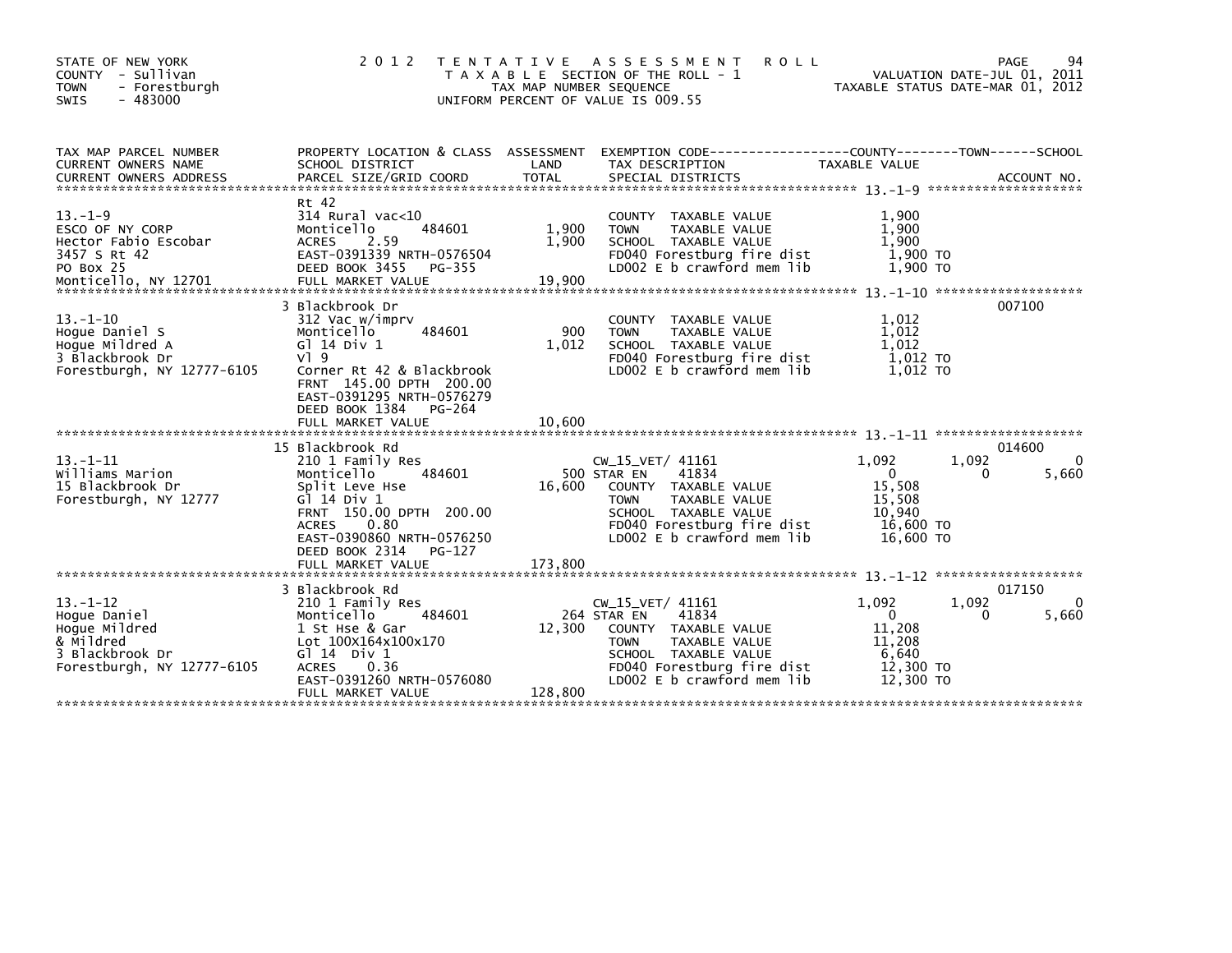| STATE OF NEW YORK<br>COUNTY - Sullivan<br><b>TOWN</b><br>- Forestburgh<br><b>SWIS</b><br>- 483000                   | 2 0 1 2                                                                                                                                                                                                                                           | T E N T A T I V E<br>TAX MAP NUMBER SEQUENCE | ASSESSMENT<br><b>ROLL</b><br>T A X A B L E SECTION OF THE ROLL - 1<br>UNIFORM PERCENT OF VALUE IS 009.55                                                                             |                                                                             | 95<br>PAGE<br>VALUATION DATE-JUL 01, 2011<br>TAXABLE STATUS DATE-MAR 01, 2012 |
|---------------------------------------------------------------------------------------------------------------------|---------------------------------------------------------------------------------------------------------------------------------------------------------------------------------------------------------------------------------------------------|----------------------------------------------|--------------------------------------------------------------------------------------------------------------------------------------------------------------------------------------|-----------------------------------------------------------------------------|-------------------------------------------------------------------------------|
| TAX MAP PARCEL NUMBER<br>CURRENT OWNERS NAME<br><b>CURRENT OWNERS ADDRESS</b>                                       | PROPERTY LOCATION & CLASS ASSESSMENT<br>SCHOOL DISTRICT<br>PARCEL SIZE/GRID COORD                                                                                                                                                                 | LAND<br><b>TOTAL</b>                         | TAX DESCRIPTION<br>SPECIAL DISTRICTS                                                                                                                                                 | TAXABLE VALUE                                                               | ACCOUNT NO.                                                                   |
| $13 - 1 - 13$<br>Laporte Kenneth P<br>Laporte Deborah L<br>2743 State Route 42<br>Forestburgh, NY 12777-6417        | 2743 State Route 42<br>210 1 Family Res<br>Monticello<br>484601<br>1 St Hse Gar Under<br>G1 14 Div 1<br>FRNT 100.00 DPTH 175.00<br><b>ACRES</b><br>0.37<br>EAST-0391210 NRTH-0576000<br>DEED BOOK 1463<br>PG-128<br>FULL MARKET VALUE             | 251<br>11,200<br>117,300                     | 41854<br>STAR B<br>COUNTY TAXABLE VALUE<br><b>TOWN</b><br>TAXABLE VALUE<br>SCHOOL TAXABLE VALUE<br>FD040 Forestburg fire dist<br>LD002 E b crawford mem lib                          | $\Omega$<br>11,200<br>11,200<br>8,470<br>11,200 TO<br>11,200 TO             | 021620<br>2,730<br>$\Omega$                                                   |
|                                                                                                                     |                                                                                                                                                                                                                                                   |                                              |                                                                                                                                                                                      |                                                                             |                                                                               |
| $13 - 1 - 14$<br>Horton William<br>Horton Lucille<br>& Lucille<br>2739 State Route 42<br>Forestburgh, NY 12777-6417 | 2739 State Route 42<br>210 1 Family Res<br>Monticello<br>484601<br>FRNT 150.00 DPTH 175.00<br>EAST-0391140 NRTH-0575890<br>FULL MARKET VALUE                                                                                                      | 13,196<br>138,200                            | 41101<br>VETERAN<br>41834<br>367 STAR EN<br>COUNTY TAXABLE VALUE<br><b>TOWN</b><br>TAXABLE VALUE<br>SCHOOL TAXABLE VALUE<br>FD040 Forestburg fire dist<br>LD002 E b crawford mem lib | 3.131<br>$\mathbf 0$<br>10,065<br>10,065<br>7,536<br>13,196 TO<br>13.196 TO | 017300<br>$\Omega$<br>3,131<br>5,660<br>0                                     |
|                                                                                                                     |                                                                                                                                                                                                                                                   |                                              |                                                                                                                                                                                      |                                                                             | *******************<br>017100                                                 |
| $13 - 1 - 16$<br>Gaydey Oleg<br>2733 State Route 42<br>Forestburgh, NY 12777-6417                                   | 2733 State Route 42<br>210 1 Family Res<br>Monticello<br>484601<br>$1\frac{1}{2}$ St House<br>Gar Swimming Pool<br>FRNT 150.24 DPTH 161.27<br>0.52<br><b>ACRES</b><br>EAST-0391050 NRTH-0575770<br>DEED BOOK 2011<br>PG-8389<br>FULL MARKET VALUE | 381<br>17,493<br>183,200                     | 41854<br>STAR B<br>COUNTY TAXABLE VALUE<br><b>TAXABLE VALUE</b><br><b>TOWN</b><br>SCHOOL TAXABLE VALUE<br>FD040 Forestburg fire dist<br>LD002 E b crawford mem lib                   | $\Omega$<br>17,493<br>17,493<br>14.763<br>17,493 TO<br>17,493 TO            | 2,730                                                                         |
|                                                                                                                     | Blackbrook Dr                                                                                                                                                                                                                                     |                                              |                                                                                                                                                                                      |                                                                             | 006810                                                                        |
| $13. - 1 - 17.1$<br>Hoey-De Graw<br>Water Works Inc<br>2733 Route 42<br>Forestburgh, NY 12777-6417                  | 822 Water supply<br>Monticello<br>484601<br>Pump Hse<br>$V$ ] 9<br>well<br>4.56<br><b>ACRES</b><br>EAST-0390810 NRTH-0575910<br>DEED BOOK 965<br>PG-00020<br>FULL MARKET VALUE                                                                    | 1,903<br>6,202<br>64,900                     | <b>COUNTY</b><br>TAXABLE VALUE<br><b>TOWN</b><br>TAXABLE VALUE<br>SCHOOL TAXABLE VALUE<br>FD040 Forestburg fire dist<br>LD002 $E$ b crawford mem $lib$                               | 6,202<br>6,202<br>6,202<br>$6,202$ TO<br>6.202 TO                           |                                                                               |
|                                                                                                                     |                                                                                                                                                                                                                                                   |                                              |                                                                                                                                                                                      |                                                                             |                                                                               |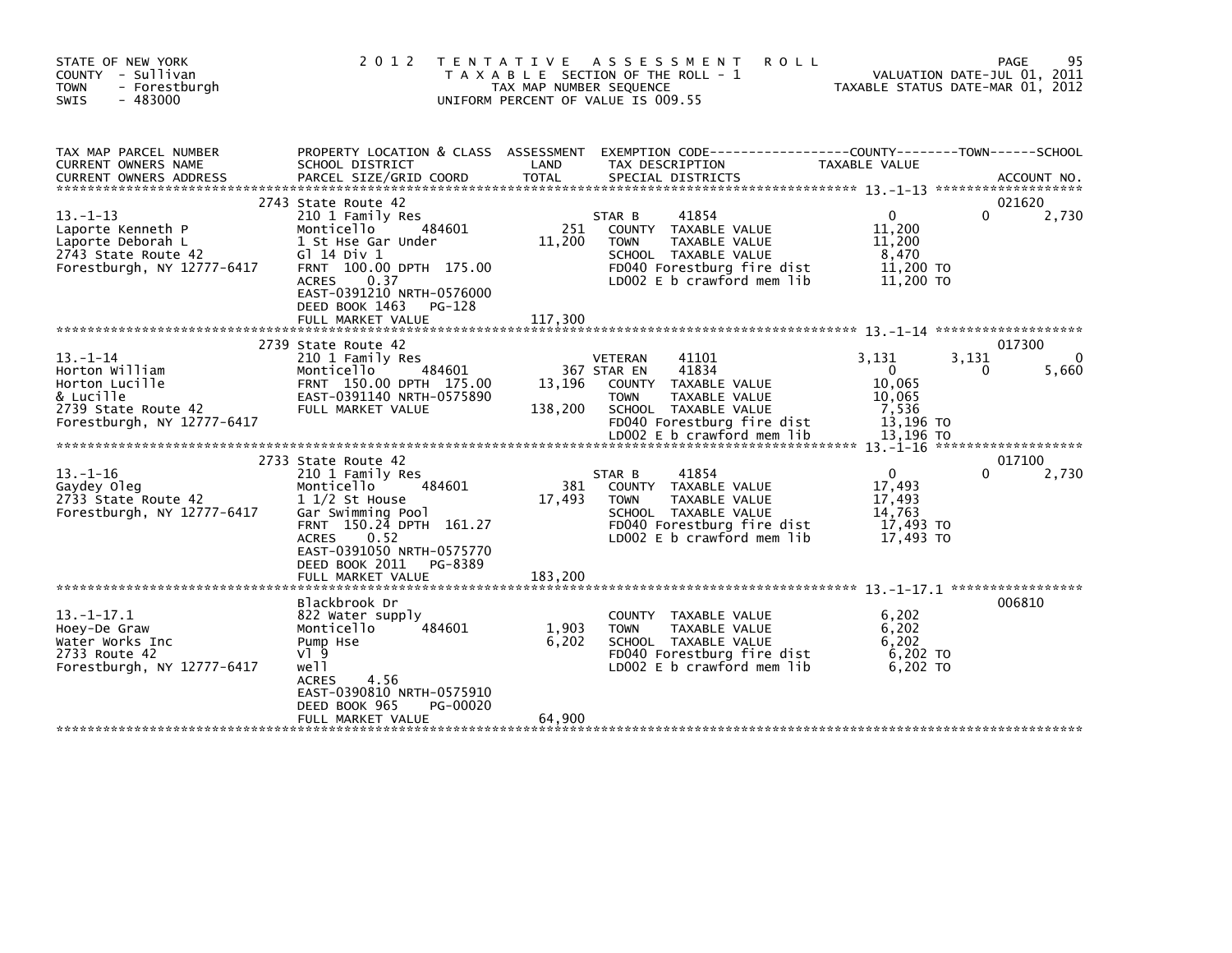| STATE OF NEW YORK<br>COUNTY - Sullivan<br><b>TOWN</b><br>- Forestburgh<br>$-483000$<br><b>SWIS</b>   | 2 0 1 2                                                                                                                                                                                                 | TENTATIVE ASSESSMENT<br><b>ROLL</b><br>T A X A B L E SECTION OF THE ROLL - 1<br>TAX MAP NUMBER SEQUENCE<br>UNIFORM PERCENT OF VALUE IS 009.55                                           | PAGE<br>96<br>VALUATION DATE-JUL 01, 2011<br>TAXABLE STATUS DATE-MAR 01, 2012                       |
|------------------------------------------------------------------------------------------------------|---------------------------------------------------------------------------------------------------------------------------------------------------------------------------------------------------------|-----------------------------------------------------------------------------------------------------------------------------------------------------------------------------------------|-----------------------------------------------------------------------------------------------------|
| TAX MAP PARCEL NUMBER<br>CURRENT OWNERS NAME<br><b>CURRENT OWNERS ADDRESS</b>                        | SCHOOL DISTRICT<br>PARCEL SIZE/GRID COORD                                                                                                                                                               | PROPERTY LOCATION & CLASS ASSESSMENT EXEMPTION CODE----------------COUNTY-------TOWN------SCHOOL<br>LAND<br>TAX DESCRIPTION<br><b>TOTAL</b><br>SPECIAL DISTRICTS                        | TAXABLE VALUE<br>ACCOUNT NO.                                                                        |
| $13 - 1 - 17.2$<br>Sipos William B<br>Sipos Mary E<br>21 Valley Rd<br>Forestburgh, NY 12777          | 21 Valley Rd<br>210 1 Family Res<br>484601<br>Monticello<br>Split Level Hse<br>G1 14 Div 1<br>R 1<br>FRNT 150.00 DPTH 200.00<br>EAST-0390730 NRTH-0576320<br>DEED BOOK 2377<br>PG-278                   | 41854<br>STAR B<br>506<br>COUNTY TAXABLE VALUE<br>19,800<br><b>TOWN</b><br>TAXABLE VALUE<br>SCHOOL TAXABLE VALUE<br>FD040 Forestburg fire dist<br>LD002 E b crawford mem lib            | 004300<br>$\mathbf{0}$<br>$\Omega$<br>2,730<br>19,800<br>19,800<br>17,070<br>19,800 TO<br>19,800 TO |
|                                                                                                      | FULL MARKET VALUE                                                                                                                                                                                       | 207,300                                                                                                                                                                                 |                                                                                                     |
| $13. -1 - 17.3$<br>Sheerer Marian<br>29 Valley Rd<br>Forestburgh, NY 12777-6104                      | 29 Valley Rd<br>210 1 Family Res<br>Monticello<br>484601<br>1st Hse & Gar<br>G $\overline{1}$ 14 Div 1<br>FRNT 150.00 DPTH 175.00<br>EAST-0390560 NRTH-0576060<br>DEED BOOK 1875<br>PG-0436             | STAR B<br>41854<br>293<br>COUNTY TAXABLE VALUE<br>15,100<br>TAXABLE VALUE<br><b>TOWN</b><br>SCHOOL TAXABLE VALUE<br>FD040 Forestburg fire dist<br>LD002 E b crawford mem lib            | 032150<br>2,730<br>0<br>15,100<br>15,100<br>12.370<br>15,100 TO<br>15,100 TO                        |
|                                                                                                      | FULL MARKET VALUE                                                                                                                                                                                       | 158,100                                                                                                                                                                                 |                                                                                                     |
| $13.-1-17.4$<br>Hugel Richard<br>Huge   Denise<br>33 Valley Rd<br>Forestburgh, NY 12777              | 33 Valley Rd<br>210 1 Family Res<br>Monticello<br>484601<br>1 Split Level<br>$G$ 114 Div 1 R1<br>FRNT 150.00 DPTH 175.00<br><b>BANKC030614</b><br>EAST-0390480 NRTH-0575930<br>DEED BOOK 3007<br>PG-613 | 41854<br>STAR B<br>293<br>COUNTY TAXABLE VALUE<br>13,566<br><b>TOWN</b><br>TAXABLE VALUE<br>SCHOOL TAXABLE VALUE<br>FD040 Forestburg fire dist<br>LD002 E b crawford mem lib            | 007500<br>$\Omega$<br>2,730<br>13,566<br>13,566<br>10,836<br>13,566 TO<br>13,566 TO                 |
|                                                                                                      | FULL MARKET VALUE                                                                                                                                                                                       | 142,100                                                                                                                                                                                 |                                                                                                     |
| $13.-1-17.5$<br>Kaufmann Edward J Jr<br>Kaufmann Nancy L<br>7 Blackbrook Dr<br>Forestburgh, NY 12777 | 7 Blackbrook Dr<br>210 1 Family Res<br>Monticello<br>484601<br>FRNT 200.00 DPTH 125.00<br>EAST-0391110 NRTH-0576130<br>DEED BOOK 900<br>PG-00009<br>FULL MARKET VALUE                                   | 41854<br>STAR B<br>279<br>COUNTY TAXABLE VALUE<br>12,200<br><b>TOWN</b><br>TAXABLE VALUE<br>SCHOOL TAXABLE VALUE<br>FD040 Forestburg fire dist<br>127,700<br>LD002 E b crawford mem lib | 018675<br>0<br>2,730<br>12,200<br>12,200<br>9,470<br>12,200 TO<br>12,200 TO                         |
|                                                                                                      | 37 Valley Rd                                                                                                                                                                                            |                                                                                                                                                                                         | 032900                                                                                              |
| $13.-1-17.6$<br>Taylor Dana L<br>37 Valley Rd<br>Forestburgh, NY 12777                               | 210 1 Family Res<br>Monticello<br>484601<br>1 St Hse Lot<br>$G1$ 14 Div 1<br>Fo Cross<br>FRNT 175.00 DPTH 150.00<br>EAST-0390410 NRTH-0575800<br>DEED BOOK 3323<br>PG-244                               | 41854<br>STAR B<br>528<br>COUNTY TAXABLE VALUE<br>13,800<br><b>TOWN</b><br>TAXABLE VALUE<br>SCHOOL TAXABLE VALUE<br>FD040 Forestburg fire dist<br>LD002 E b crawford mem lib            | 0<br>2,730<br>13,800<br>13,800<br>11.070<br>13,800 TO<br>13,800 TO                                  |
|                                                                                                      | FULL MARKET VALUE                                                                                                                                                                                       | 144,500                                                                                                                                                                                 |                                                                                                     |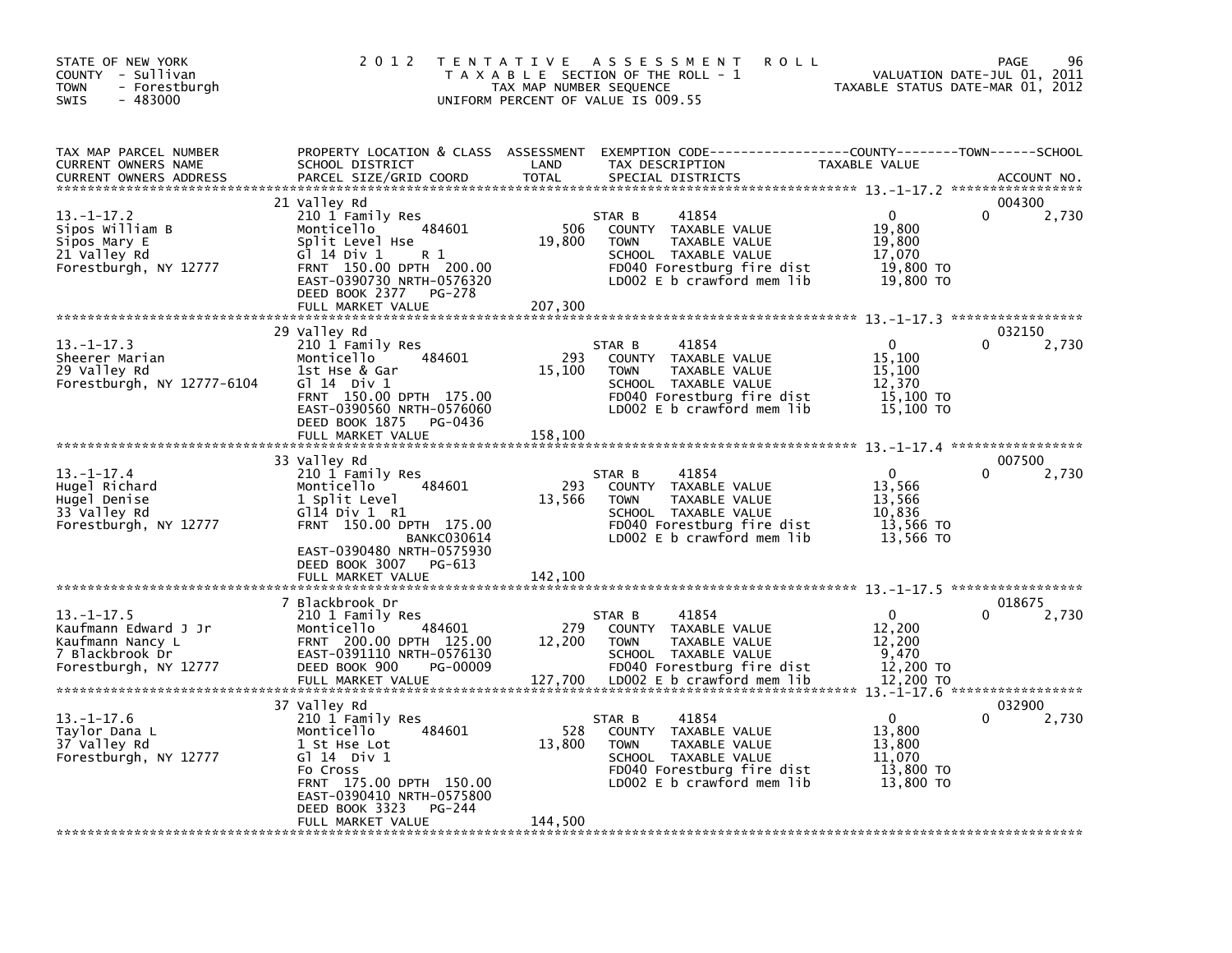| STATE OF NEW YORK<br>COUNTY - Sullivan<br>- Forestburgh<br><b>TOWN</b><br>$-483000$<br><b>SWIS</b>                  | 2 0 1 2                                                                                                                                                                                                      | TAX MAP NUMBER SEQUENCE  | <b>ROLL</b><br>TENTATIVE ASSESSMENT<br>T A X A B L E SECTION OF THE ROLL - 1<br>UNIFORM PERCENT OF VALUE IS 009.55                                                                            |                                                                                               | 97<br>PAGE<br>VALUATION DATE-JUL 01, 2011<br>TAXABLE STATUS DATE-MAR 01, 2012 |
|---------------------------------------------------------------------------------------------------------------------|--------------------------------------------------------------------------------------------------------------------------------------------------------------------------------------------------------------|--------------------------|-----------------------------------------------------------------------------------------------------------------------------------------------------------------------------------------------|-----------------------------------------------------------------------------------------------|-------------------------------------------------------------------------------|
| TAX MAP PARCEL NUMBER<br>CURRENT OWNERS NAME<br><b>CURRENT OWNERS ADDRESS</b>                                       | SCHOOL DISTRICT<br>PARCEL SIZE/GRID COORD                                                                                                                                                                    | LAND<br><b>TOTAL</b>     | PROPERTY LOCATION & CLASS ASSESSMENT EXEMPTION CODE----------------COUNTY-------TOWN------SCHOOL<br>TAX DESCRIPTION<br>SPECIAL DISTRICTS                                                      | TAXABLE VALUE                                                                                 | ACCOUNT NO.                                                                   |
| $13. - 1 - 17.7$<br>Wissman Kenneth<br>Lisa Jane<br>11 Blackbrook Dr<br>Forestburgh, NY 12777                       | 11 Blackbrook Dr<br>210 1 Family Res<br>484601<br>Monticello<br>1 St House & Lot<br>$G$ ] 14 Div 1<br>FRNT 150.00 DPTH 200.00<br><b>BANKC080007</b><br>EAST-0390980 NRTH-0576170<br>DEED BOOK 1846<br>PG-685 | 337<br>13,903            | 41854<br>STAR B<br>COUNTY TAXABLE VALUE<br>TAXABLE VALUE<br><b>TOWN</b><br>SCHOOL TAXABLE VALUE<br>FD040 Forestburg fire dist<br>LD002 E b crawford mem lib                                   | $\Omega$<br>13,903<br>13,903<br>11,173<br>$13,903$ TO<br>13,903 TO                            | 004590<br>2,730<br>0                                                          |
|                                                                                                                     | FULL MARKET VALUE<br>4 Cross St                                                                                                                                                                              | 145,600                  |                                                                                                                                                                                               |                                                                                               | 012805                                                                        |
| $13 - 1 - 17.8$<br>Geysen Ronald<br>Geysen Eileen<br>4 Cross St<br>Forestburgh, NY 12777                            | 210 1 Family Res<br>484601<br>Monticello<br>house<br>FRNT 180.00 DPTH 175.00<br>EAST-0390840 NRTH-0575510<br>DEED BOOK 930<br>PG-00124<br>FULL MARKET VALUE                                                  | 636<br>10,900<br>114,100 | 41854<br>STAR B<br>COUNTY TAXABLE VALUE<br><b>TOWN</b><br>TAXABLE VALUE<br>SCHOOL TAXABLE VALUE<br>FD040 Forestburg fire dist<br>LD002 E b crawford mem lib                                   | $\mathbf{0}$<br>10,900<br>10.900<br>8.170<br>10,900 TO<br>10,900 TO                           | 2,730                                                                         |
|                                                                                                                     | Rt #42                                                                                                                                                                                                       |                          |                                                                                                                                                                                               |                                                                                               | 006820                                                                        |
| $13 - 1 - 17.9$<br>Geysen Ronald E<br>Gevsen Eileen<br>4 Cross St<br>Forestburgh, NY 12777-6108                     | 314 Rural vac<10<br>Monticello<br>484601<br>Lot 10<br>FRNT 184.00 DPTH 176.00<br>EAST-0390960 NRTH-0575660<br>DEED BOOK 1231<br>PG-00078<br>FULL MARKET VALUE                                                | 543<br>543<br>5,700      | COUNTY TAXABLE VALUE<br><b>TOWN</b><br><b>TAXABLE VALUE</b><br>SCHOOL TAXABLE VALUE<br>FD040 Forestburg fire dist<br>LD002 E b crawford mem lib                                               | 543<br>543<br>543<br>543 TO<br>543 TO                                                         |                                                                               |
|                                                                                                                     | 8 Cross St                                                                                                                                                                                                   |                          |                                                                                                                                                                                               |                                                                                               | 003460                                                                        |
| $13. - 1 - 17.10$<br>Buckstadt Carl H<br>Buckstadt Marie B<br>& Marie B<br>8 Cross St<br>Forestburgh, NY 12777-6108 | 210 1 Family Res<br>Monticello<br>484601<br>2st Hse & Lot<br>150x200x174.9x201.5<br>Attached Garage<br><b>ACRES</b><br>0.69<br>EAST-0390720 NRTH-0575640<br>FULL MARKET VALUE                                | 21,700 STAR B<br>227,200 | 41122<br>WAR VET<br>337 WAR VET<br>41123<br>41854<br>COUNTY TAXABLE VALUE<br><b>TOWN</b><br>TAXABLE VALUE<br>SCHOOL TAXABLE VALUE<br>FD040 Forestburg fire dist<br>LDOO2 E b crawford mem lib | 2.457<br>$\mathbf{0}$<br>$\mathbf{0}$<br>19,243<br>19,243<br>18,970<br>21,700 TO<br>21,700 TO | 0<br>2,457<br>2,730<br>0                                                      |
|                                                                                                                     | 25 Valley Rd                                                                                                                                                                                                 |                          |                                                                                                                                                                                               |                                                                                               | 034075                                                                        |
| $13. -1 - 17.11$<br>Surerus Donald S<br>25 Valley Rd<br>Forestburgh, NY 12777                                       | 210 1 Family Res<br>Monticello<br>484601<br>House<br>FRNT 132.10 DPTH 175.90<br><b>BANKC030217</b><br>EAST-0390640 NRTH-0576170<br>DEED BOOK 3186<br>PG-666<br>FULL MARKET VALUE                             | 259<br>10,446<br>109,400 | 41854<br>STAR B<br>COUNTY TAXABLE VALUE<br>TAXABLE VALUE<br><b>TOWN</b><br>SCHOOL TAXABLE VALUE<br>FD040 Forestburg fire dist<br>LD002 E b crawford mem lib                                   | $\Omega$<br>10,446<br>10,446<br>7,716<br>10,446 TO<br>10.446 TO                               | 2,730                                                                         |
|                                                                                                                     |                                                                                                                                                                                                              |                          |                                                                                                                                                                                               |                                                                                               |                                                                               |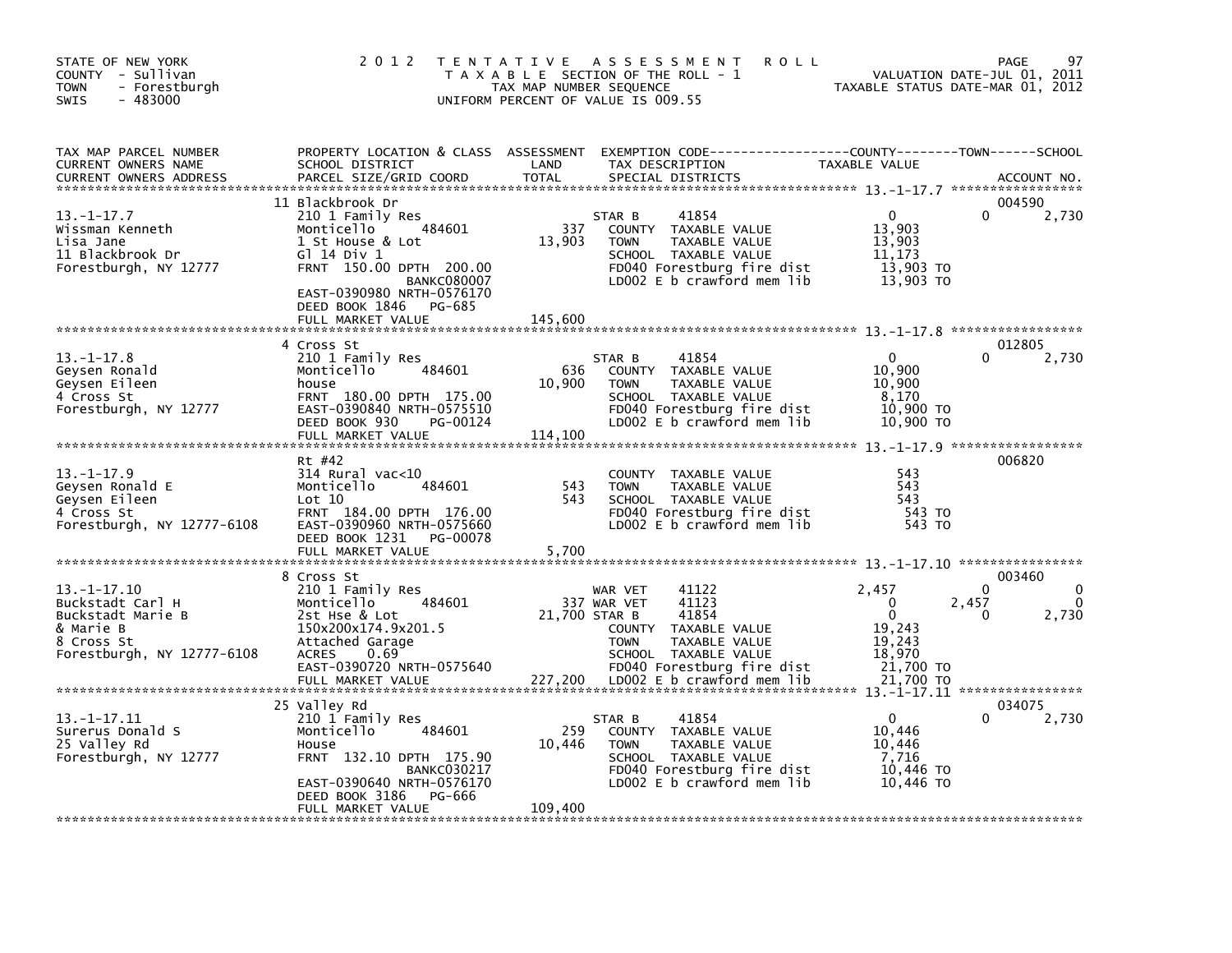| STATE OF NEW YORK<br>COUNTY - Sullivan<br>- Forestburgh<br><b>TOWN</b><br>$-483000$<br><b>SWIS</b>        | 2 0 1 2                                                                                                                                                                                                      | TAX MAP NUMBER SEQUENCE    | TENTATIVE ASSESSMENT<br><b>ROLL</b><br>T A X A B L E SECTION OF THE ROLL - 1<br>UNIFORM PERCENT OF VALUE IS 009.55                                                                    | VALUATION DATE-JUL 01, 2011<br>TAXABLE STATUS DATE-MAR 01, 2012              | PAGE                            | 98                    |
|-----------------------------------------------------------------------------------------------------------|--------------------------------------------------------------------------------------------------------------------------------------------------------------------------------------------------------------|----------------------------|---------------------------------------------------------------------------------------------------------------------------------------------------------------------------------------|------------------------------------------------------------------------------|---------------------------------|-----------------------|
| TAX MAP PARCEL NUMBER<br>CURRENT OWNERS NAME<br><b>CURRENT OWNERS ADDRESS</b>                             | SCHOOL DISTRICT<br>PARCEL SIZE/GRID COORD                                                                                                                                                                    | LAND<br><b>TOTAL</b>       | PROPERTY LOCATION & CLASS ASSESSMENT EXEMPTION CODE----------------COUNTY-------TOWN-----SCHOOL<br>TAX DESCRIPTION<br>SPECIAL DISTRICTS                                               | TAXABLE VALUE                                                                | ACCOUNT NO.                     |                       |
| 13. –1–19.1<br>Daus John M<br>Daus Virginia E<br>2671 Route 42<br>Forestburgh, NY 12777                   | 2671 State Route 42<br>281 Multiple res<br>484601<br>Monticello<br>Manufactured Housing<br>G1 14 Div 1<br><b>ACRES</b><br>5.14<br>EAST-0389969 NRTH-0574718<br>DEED BOOK 2310<br>PG-641<br>FULL MARKET VALUE | 3,269<br>22,600<br>236,600 | 41854<br>STAR B<br>COUNTY TAXABLE VALUE<br><b>TOWN</b><br>TAXABLE VALUE<br>SCHOOL TAXABLE VALUE<br>FD040 Forestburg fire dist<br>LD002 E b crawford mem lib                           | $\mathbf{0}$<br>22,600<br>22,600<br>19,870<br>22,600 TO<br>22,600 TO         |                                 | 2,730                 |
| $13 - 1 - 19.2$<br>Hough Edward P<br>Hough Carol<br>14 Blackbrook Dr<br>Forestburgh, NY 12777-6106        | 14 Blackbrook Dr<br>210 1 Family Res<br>Monticello<br>484601<br>1-Split Level<br>2 Car Gar<br>Lot 170x200x<br><b>ACRES</b><br>1.00<br>EAST-0390980 NRTH-0576450                                              | 619<br>12,900              | 41834<br>STAR EN<br>COUNTY TAXABLE VALUE<br>TAXABLE VALUE<br><b>TOWN</b><br>SCHOOL TAXABLE VALUE<br>FD040 Forestburg fire dist<br>LD002 E b crawford mem lib                          | $\Omega$<br>12,900<br>12,900<br>7,240<br>12,900 TO<br>12,900 TO              | 017400                          | 5,660                 |
| $13.-1-19.3$<br>Amaditz Carl W<br>Amaditz Paula F<br>18 Blackbrook Dr<br>Forestburgh, NY 12777-6106       | 18 Blackbrook Dr<br>210 1 Family Res<br>484601<br>Monticello<br>Bilevel Hse & Lot<br>1.25<br><b>ACRES</b><br>EAST-0390886 NRTH-0576576<br>FULL MARKET VALUE                                                  | 17,000<br>178,000          | 41101<br>VETERAN<br>41854<br>746 STAR B<br>COUNTY TAXABLE VALUE<br><b>TOWN</b><br>TAXABLE VALUE<br>SCHOOL TAXABLE VALUE<br>FD040 Forestburg fire dist<br>LD002 $E$ b crawford mem lib | 5,000<br>$\mathbf 0$<br>12,000<br>12,000<br>14,270<br>17,000 TO<br>17,000 TO | 000435<br>5,000<br><sup>0</sup> | $\mathbf{0}$<br>2,730 |
|                                                                                                           |                                                                                                                                                                                                              |                            |                                                                                                                                                                                       |                                                                              |                                 |                       |
| $13.-1-19.4$<br>Levine Arthur<br>Levine Diana<br>& Diana<br>8 Blackbrook Dr<br>Forestburgh, NY 12777-6106 | 8 Blackbrook Dr<br>210 1 Family Res<br>Monticello<br>484601<br>House & Lot<br>200x103.9x200x115.1<br>$G1 14$ Div 1<br>ACRES<br>0.48<br>EAST-0391187 NRTH-0576324<br>FULL MARKET VALUE                        | 230<br>11,718<br>122,700   | 41854<br>STAR B<br>COUNTY TAXABLE VALUE<br><b>TOWN</b><br>TAXABLE VALUE<br>SCHOOL TAXABLE VALUE<br>FD040 Forestburg fire dist<br>LD002 E b crawford mem lib                           | 0<br>11,718<br>11,718<br>8,988<br>11,718 TO<br>11,718 TO                     | 021100                          | 2,730                 |
|                                                                                                           | 4 Valley Rd                                                                                                                                                                                                  |                            |                                                                                                                                                                                       |                                                                              | 016750                          |                       |
| $13. - 1 - 19.5$<br>Griffin Anthony<br>4 Valley Rd<br>Forestburgh, NY 12777                               | 210 1 Family Res<br>484601<br>Monticello<br>Raised Ranch<br>Fo Morgan<br>1.30 BANKC230040<br><b>ACRES</b><br>EAST-0390878 NRTH-0577000<br>DEED BOOK 1917<br>PG-67<br>FULL MARKET VALUE                       | 636<br>11,900<br>124,600   | 41854<br>STAR B<br>COUNTY TAXABLE VALUE<br>TAXABLE VALUE<br><b>TOWN</b><br>SCHOOL TAXABLE VALUE<br>FD040 Forestburg fire dist<br>LD002 $E$ b crawford mem lib                         | $\Omega$<br>11,900<br>11,900<br>9.170<br>11,900 TO<br>11,900 TO              |                                 | 2,730                 |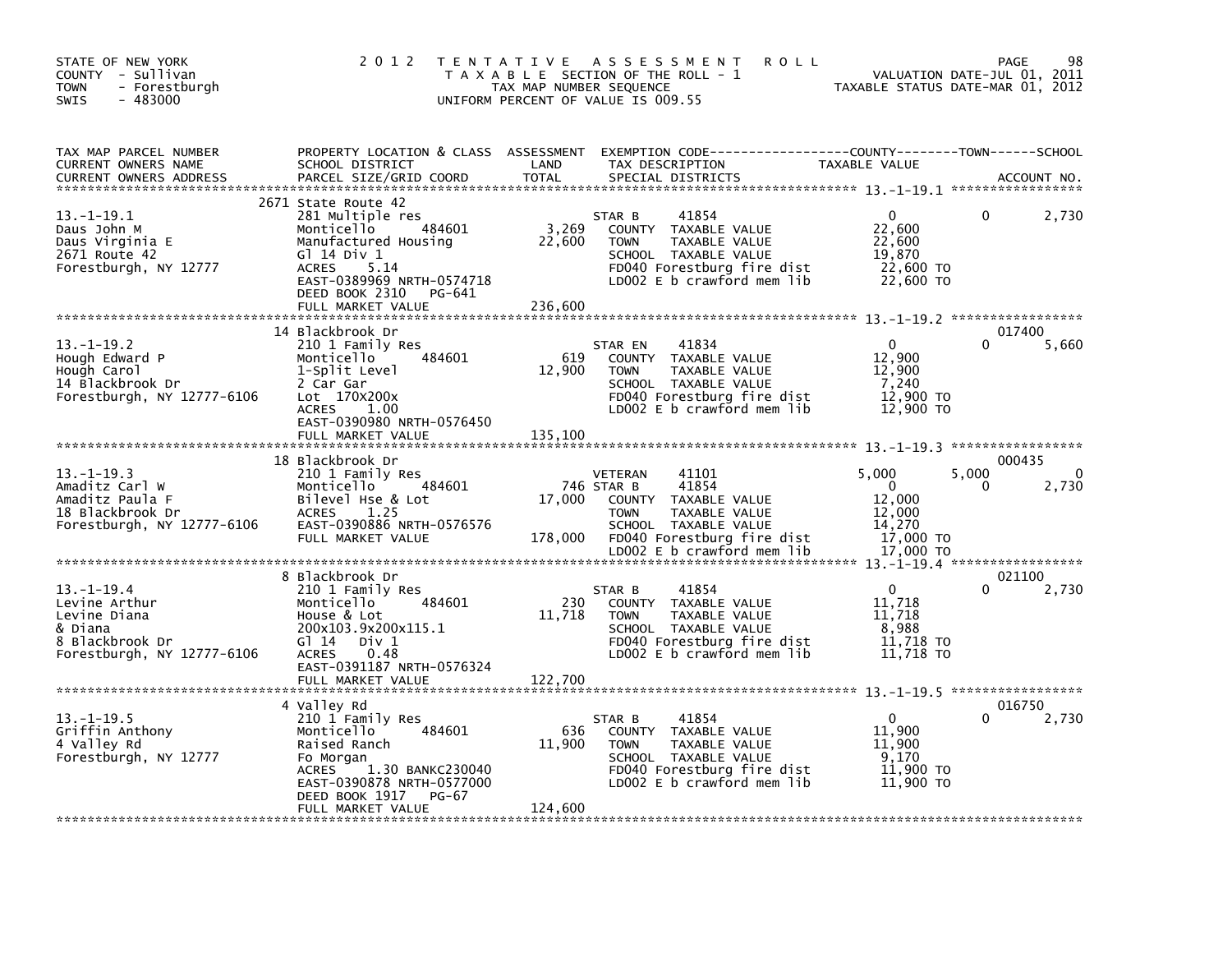| STATE OF NEW YORK<br>COUNTY - Sullivan<br><b>TOWN</b><br>- Forestburgh<br>$-483000$<br><b>SWIS</b>              | 2 0 1 2                                                                                                                                                                                                         | T E N T A T I V E<br>TAX MAP NUMBER SEQUENCE<br>UNIFORM PERCENT OF VALUE IS 009.55 | A S S E S S M E N T<br><b>ROLL</b><br>T A X A B L E SECTION OF THE ROLL - 1                                                                                            | TAXABLE STATUS DATE-MAR 01, 2012                                    | 99<br>PAGE<br>VALUATION DATE-JUL 01, 2011 |
|-----------------------------------------------------------------------------------------------------------------|-----------------------------------------------------------------------------------------------------------------------------------------------------------------------------------------------------------------|------------------------------------------------------------------------------------|------------------------------------------------------------------------------------------------------------------------------------------------------------------------|---------------------------------------------------------------------|-------------------------------------------|
| TAX MAP PARCEL NUMBER<br>CURRENT OWNERS NAME                                                                    | PROPERTY LOCATION & CLASS ASSESSMENT<br>SCHOOL DISTRICT                                                                                                                                                         | LAND                                                                               | EXEMPTION CODE-----------------COUNTY-------TOWN------SCHOOL<br>TAX DESCRIPTION                                                                                        | TAXABLE VALUE                                                       | ACCOUNT NO.<br>*****************          |
| $13.-1-19.6$<br>Griffin David M<br>Griffin Margaret M<br>7 Valley Rd<br>Forestburgh, NY 12777-6103              | 7 Vallev Rd<br>210 1 Family Res<br>Monticello<br>484601<br>Hse & Gar.<br>1.27<br><b>ACRES</b><br>EAST-0391079 NRTH-0576734<br>FULL MARKET VALUE                                                                 | 876<br>15,350<br>160,700                                                           | 41834<br>STAR EN<br>TAXABLE VALUE<br><b>COUNTY</b><br>TAXABLE VALUE<br><b>TOWN</b><br>SCHOOL TAXABLE VALUE<br>FD040 Forestburg fire dist<br>LD002 E b crawford mem lib | $\mathbf 0$<br>15,350<br>15,350<br>9,690<br>15,350 TO<br>15,350 TO  | 013630<br>5,660<br>0                      |
| $13 - 1 - 19.8$<br>Huseinovic Mustafa<br>Vishnevsky Nadia<br>3 Valley Rd<br>Forestburgh, NY 12777               | 3 Valley Rd<br>210 1 Family Res<br>Monticello<br>484601<br>Raised Ranch<br>& Lot 235X163<br>Fo Pecylak<br>FRNT 59.50 DPTH 224.10<br>EAST-0391180 NRTH-0576910<br>DEED BOOK 2173<br>PG-478<br>FULL MARKET VALUE  | 478<br>12,100<br>126,700                                                           | 41854<br>STAR B<br>COUNTY TAXABLE VALUE<br><b>TOWN</b><br><b>TAXABLE VALUE</b><br>SCHOOL TAXABLE VALUE<br>FD040 Forestburg fire dist<br>LD002 E b crawford mem lib     | $\mathbf{0}$<br>12,100<br>12,100<br>9,370<br>12,100 TO<br>12,100 TO | 004400<br>0<br>2,730                      |
| $13. - 1 - 19.9$<br>Ippolito Jill<br>Onorato Gerald G<br>12 Valley Rd<br>Forestburgh, NY 12777                  | 12 Valley Rd<br>210 1 Family Res<br>Monticello<br>484601<br>Lot $#C-16$<br>164.5x222x215sx238<br>House<br>FRNT 164.50 DPTH 222.00<br>EAST-0390800 NRTH-0576830<br>DEED BOOK 2625<br>PG-204<br>FULL MARKET VALUE | 513<br>15.100<br>158,100                                                           | 41854<br>STAR B<br>COUNTY TAXABLE VALUE<br><b>TAXABLE VALUE</b><br><b>TOWN</b><br>SCHOOL TAXABLE VALUE<br>FD040 Forestburg fire dist<br>LD002 E b crawford mem lib     | $\Omega$<br>15,100<br>15,100<br>12,370<br>15,100 TO<br>15,100 TO    | 006870<br>2,730                           |
| $13. -1 - 19.10$<br>Urciuoli Eugene V<br>Urciuoli Kathleen<br>18 Harbour Isle W Unit 105<br>Ft Pierce, FL 34949 | Rt 42<br>$314$ Rural vac<10<br>484601<br>Monticello<br>G $\overline{1}$ 14 Div 1<br>Fo Cross<br>1.80<br><b>ACRES</b><br>EAST-0390590 NRTH-0575370<br>DEED BOOK 2904<br>PG-481<br>FULL MARKET VALUE              | 1,709<br>1.709<br>17.900                                                           | COUNTY TAXABLE VALUE<br><b>TOWN</b><br>TAXABLE VALUE<br>SCHOOL TAXABLE VALUE<br>FD040 Forestburg fire dist<br>LD002 E b crawford mem lib                               | 1,709<br>1,709<br>1.709<br>1.709 TO<br>1,709 TO                     | 004560                                    |
|                                                                                                                 |                                                                                                                                                                                                                 |                                                                                    |                                                                                                                                                                        |                                                                     |                                           |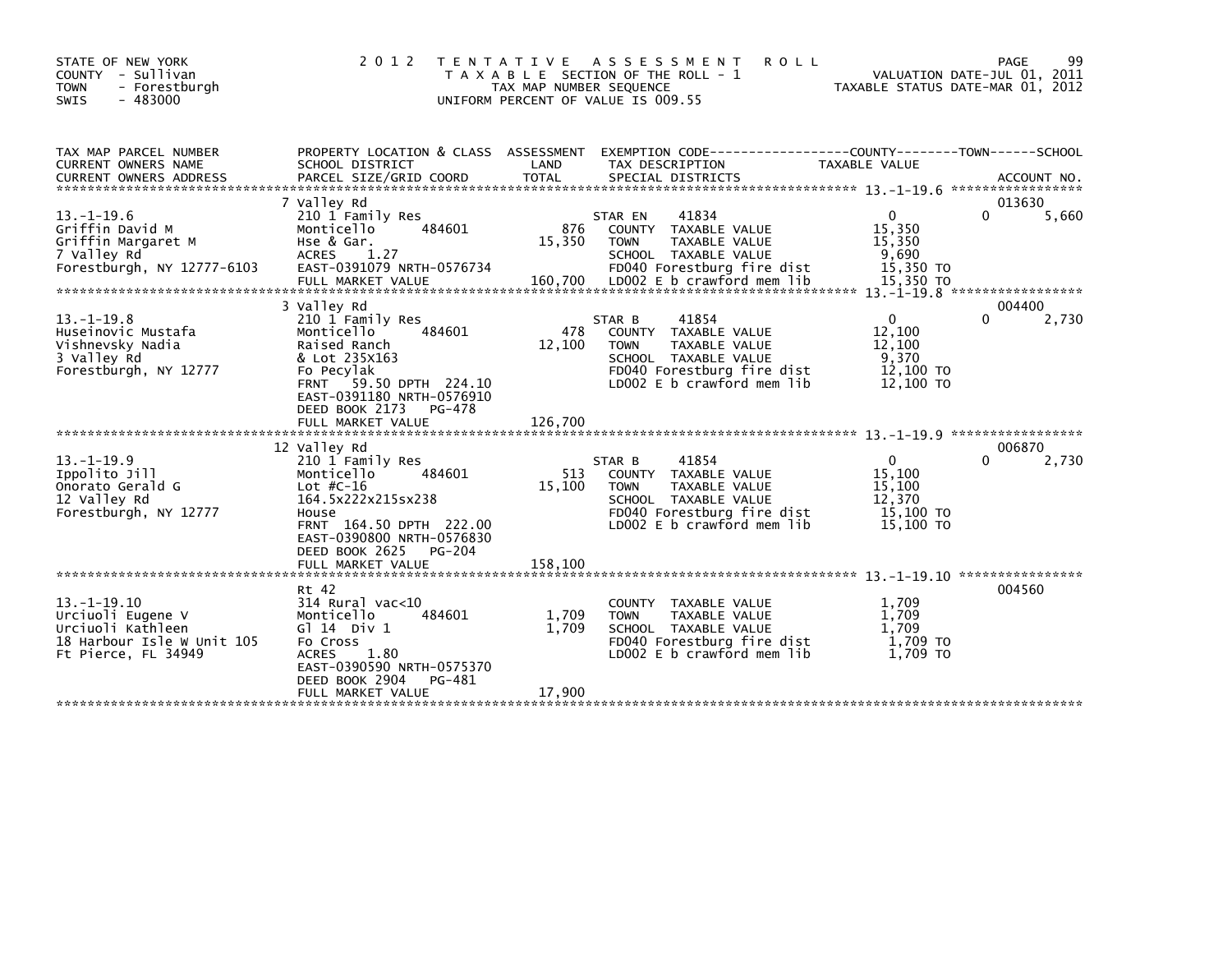| STATE OF NEW YORK<br>COUNTY - Sullivan<br><b>TOWN</b><br>- Forestburgh<br>$-483000$<br>SWIS                            |                                                                                                                                                                                                                     | 2012 TENTATIVE ASSESSMENT<br>T A X A B L E SECTION OF THE ROLL - 1<br>TAX MAP NUMBER SEQUENCE<br>UNIFORM PERCENT OF VALUE IS 009.55                                                                                         | 100<br><b>ROLL</b><br>PAGE<br>VALUATION DATE-JUL 01, 2011<br>TAXABLE STATUS DATE-MAR 01, 2012                                   |
|------------------------------------------------------------------------------------------------------------------------|---------------------------------------------------------------------------------------------------------------------------------------------------------------------------------------------------------------------|-----------------------------------------------------------------------------------------------------------------------------------------------------------------------------------------------------------------------------|---------------------------------------------------------------------------------------------------------------------------------|
| TAX MAP PARCEL NUMBER<br>CURRENT OWNERS NAME<br><b>CURRENT OWNERS ADDRESS</b>                                          | PROPERTY LOCATION & CLASS ASSESSMENT<br>SCHOOL DISTRICT<br>PARCEL SIZE/GRID COORD                                                                                                                                   | LAND<br>TAX DESCRIPTION<br>TOTAL<br>SPECIAL DISTRICTS                                                                                                                                                                       | EXEMPTION CODE-----------------COUNTY-------TOWN------SCHOOL<br>TAXABLE VALUE<br>ACCOUNT NO.                                    |
| $13. - 1 - 19.11$<br>Stewart Jon W<br>Wolownik Heather A<br>Robert L. Stewart<br>14 Valley Rd<br>Forestburgh, NY 12777 | 14 Valley Rd<br>210 1 Family Res<br>484601<br>Monticello<br><b>Hse</b><br>$G$ 14 Div 1<br>Fo Cross & Osborn<br><b>ACRES</b><br>1.52<br>EAST-0390660 NRTH-0576700<br>DEED BOOK 2010<br>PG-60331<br>FULL MARKET VALUE | 41854<br>STAR B<br>675<br>COUNTY TAXABLE VALUE<br>15,990<br>TAXABLE VALUE<br><b>TOWN</b><br>SCHOOL TAXABLE VALUE<br>FD040 Forestburg fire dist<br>LD002 E b crawford mem lib<br>167,400                                     | 033960<br>$\mathbf{0}$<br>0<br>2,730<br>15,990<br>15,990<br>13,260<br>15,990 TO<br>15,990 TO                                    |
| $13. -1 - 19.12$<br>Mcmahon George Iv J<br>Sean Charles Mcmahon<br>2685 Route 42<br>Forestburgh, NY 12777              | 2685 State Route 42<br>210 1 Family Res<br>484601<br>Monticello<br>Hse Gar Shed<br>ACRES<br>3.16<br>EAST-0390430 NRTH-0575160<br>DEED BOOK 2086 PG-670<br>FULL MARKET VALUE                                         | 41122<br>WAR VET<br>2,278 WAR VET<br>41123<br>12,482 STAR B<br>41854<br>COUNTY TAXABLE VALUE<br><b>TOWN</b><br>TAXABLE VALUE<br>SCHOOL TAXABLE VALUE<br>130,700<br>FD040 Forestburg fire dist<br>LD002 E b crawford mem lib | 031300<br>936<br>$\Omega$<br>$\Omega$<br>1,872<br>$\Omega$<br>2,730<br>0<br>11,546<br>10,610<br>9,752<br>12,482 TO<br>12,482 TO |
| $13. - 1 - 19.13$<br>Turick Louis<br>23 Waverly Ave<br>Monticello, NY 12701                                            | State Route 42<br>270 Mfg housing<br>Monticello<br>484601<br>4.94<br><b>ACRES</b><br>EAST-0390297 NRTH-0575240<br>DEED BOOK 3593 PG-335<br>FULL MARKET VALUE                                                        | COUNTY TAXABLE VALUE<br>3,430<br><b>TOWN</b><br>TAXABLE VALUE<br>8,800<br>SCHOOL TAXABLE VALUE<br>FD040 Forestburg fire dist<br>LD002 E b crawford mem lib<br>92,100                                                        | 8,800<br>8,800<br>8.800<br>8,800 TO<br>8,800 TO                                                                                 |
| $13. - 1 - 19.14$<br>Mrozek Marianna<br>Mrozek Chmura<br>234 Kingsland Ave<br>Brooklyn, NY 11222                       | Valley Rd<br>210 1 Family Res<br>484601<br>Monticello<br>Raised Ranch<br>1.36<br>ACRES<br>EAST-0390512 NRTH-0576582<br>DEED BOOK 2114 PG-590<br>FULL MARKET VALUE                                                   | COUNTY TAXABLE VALUE<br>489<br>TAXABLE VALUE<br><b>TOWN</b><br>16,900<br>SCHOOL TAXABLE VALUE<br>FD040 Forestburg fire dist<br>LD002 E b crawford mem lib<br>177,000                                                        | 16,900<br>16,900<br>16,900<br>16,900 TO<br>16,900 TO                                                                            |
| $13. -1 - 19.15$<br>Banks Lillian<br>Banks David<br>695 Central Ave<br>Massapequa, NY 11758                            | Valley Rd<br>322 Rural vac>10<br>484601<br>Monticello<br><b>ACRES</b><br>34.67<br>EAST-0390043 NRTH-0575740<br>DEED BOOK 3034<br>PG-380<br>FULL MARKET VALUE                                                        | COUNTY TAXABLE VALUE<br>7,789<br><b>TOWN</b><br>TAXABLE VALUE<br>7,789<br>SCHOOL TAXABLE VALUE<br>FD040 Forestburg fire dist<br>LD002 E b crawford mem lib<br>81,600                                                        | 7,789<br>7,789<br>7,789<br>7,789 то<br>7,789 то                                                                                 |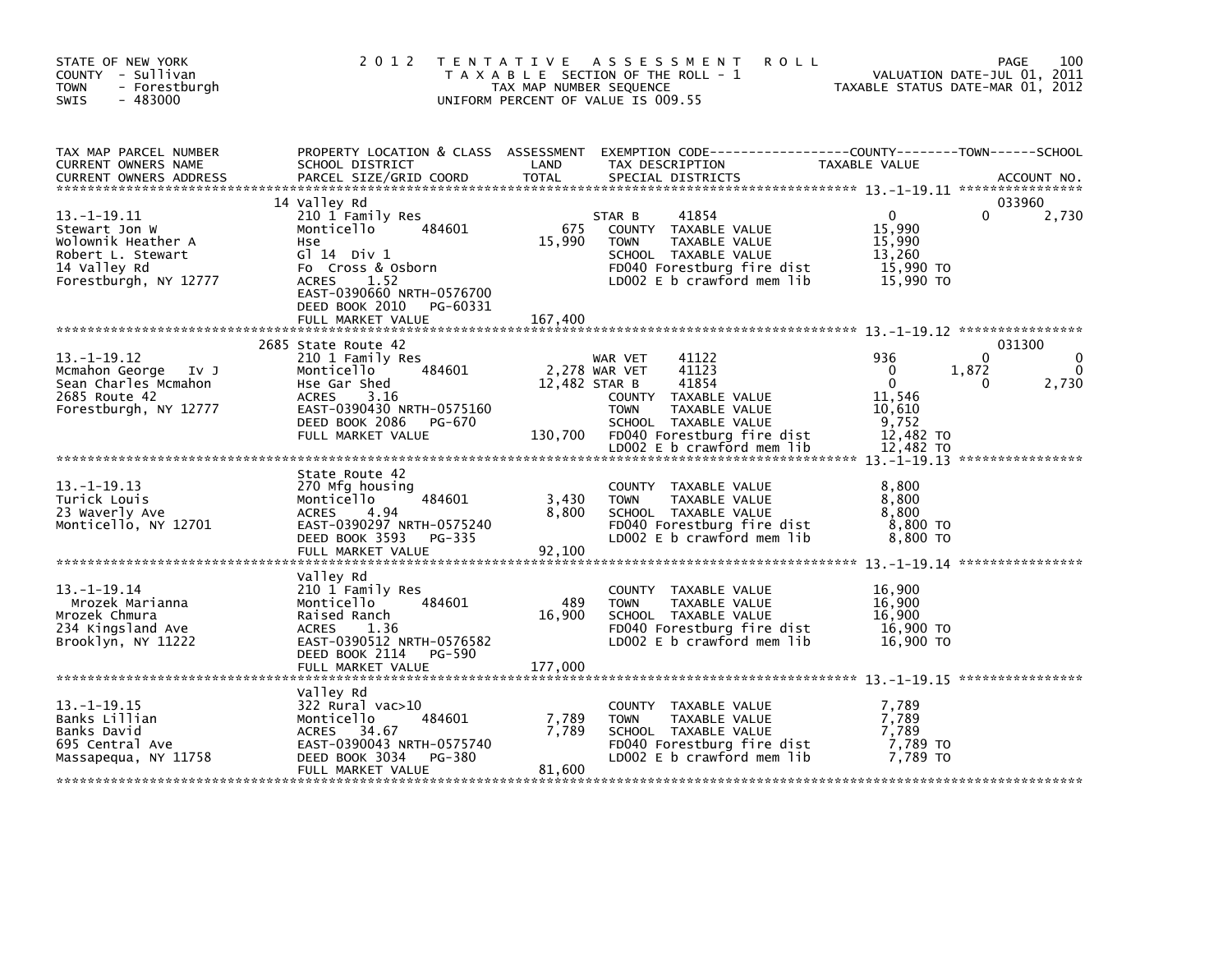| STATE OF NEW YORK<br>- Sullivan<br>COUNTY<br>- Forestburgh<br><b>TOWN</b><br>$-483000$<br>SWIS | 2 0 1 2                                                 | TAX MAP NUMBER SEQUENCE | TENTATIVE ASSESSMENT ROLL<br>T A X A B L E SECTION OF THE ROLL - 1<br>UNIFORM PERCENT OF VALUE IS 009.55 | VALUATION DATE-JUL 01, 2011<br>TAXABLE STATUS DATE-MAR 01, 2012 | 101<br>PAGE                     |
|------------------------------------------------------------------------------------------------|---------------------------------------------------------|-------------------------|----------------------------------------------------------------------------------------------------------|-----------------------------------------------------------------|---------------------------------|
| TAX MAP PARCEL NUMBER<br>CURRENT OWNERS NAME                                                   | PROPERTY LOCATION & CLASS ASSESSMENT<br>SCHOOL DISTRICT | LAND                    | EXEMPTION CODE-----------------COUNTY-------<br>TAX DESCRIPTION                                          | TAXABLE VALUE                                                   | -TOWN------SCHOOL               |
| <b>CURRENT OWNERS ADDRESS</b>                                                                  | PARCEL SIZE/GRID COORD TOTAL                            |                         | SPECIAL DISTRICTS                                                                                        |                                                                 | ACCOUNT NO.<br>**************** |
|                                                                                                | Valley Rd                                               |                         |                                                                                                          |                                                                 |                                 |
| 13. –1–19.17                                                                                   | 314 Rural vac<10                                        |                         | TAXABLE VALUE<br><b>COUNTY</b>                                                                           | 1,223                                                           |                                 |
| Budofsky Steven<br>Budofsky Ilona                                                              | Monticello<br>484601<br>Vacant Lot                      | 1,223<br>1.223          | TAXABLE VALUE<br><b>TOWN</b><br>SCHOOL TAXABLE VALUE                                                     | 1,223<br>1,223                                                  |                                 |
| 91 Wildwood Dr                                                                                 | 2.50<br>ACRES                                           |                         | FD040 Forestburg fire dist                                                                               | 1,223 TO                                                        |                                 |
| Pearl River, NY 10965                                                                          | EAST-0390400 NRTH-0576365                               |                         | LD002 E b crawford mem lib                                                                               | 1.223 TO                                                        |                                 |
|                                                                                                | DEED BOOK 2227 PG-147                                   |                         |                                                                                                          |                                                                 |                                 |
|                                                                                                | FULL MARKET VALUE                                       | 12,800                  |                                                                                                          |                                                                 |                                 |
|                                                                                                |                                                         |                         |                                                                                                          |                                                                 |                                 |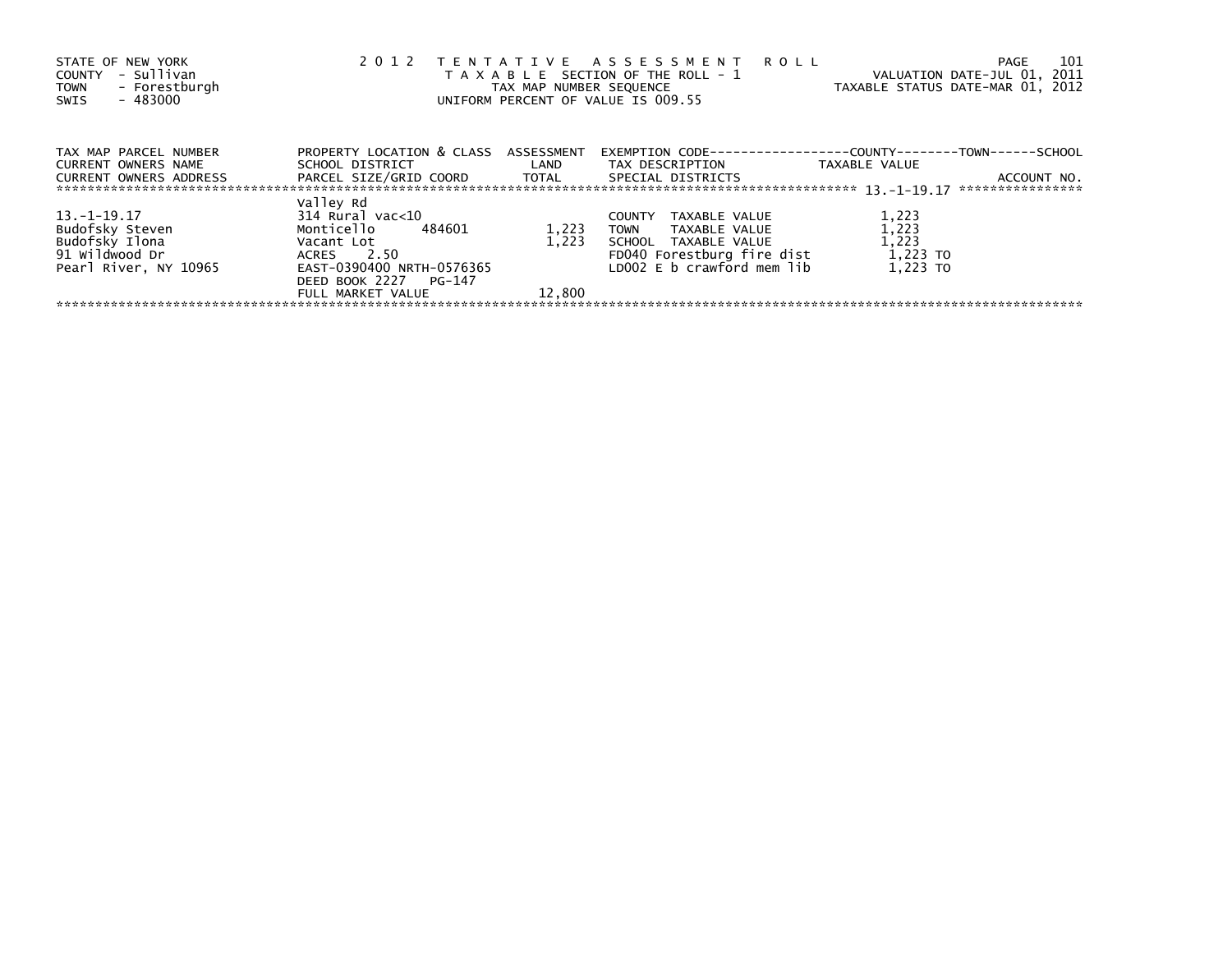| STATE OF NEW YORK            | 2012 TENTATIVE ASSESSMENT ROLL        | 102<br>PAGE                      |
|------------------------------|---------------------------------------|----------------------------------|
| COUNTY - Sullivan            | T A X A B L E SECTION OF THE ROLL - 1 | VALUATION DATE-JUL 01, 2011      |
| - Forestburgh<br><b>TOWN</b> | MAP SECTION - 013                     | TAXABLE STATUS DATE-MAR 01, 2012 |
| - 483000<br>SWIS             | SUB-SECTION-                          | RPS150/V04/L015                  |
|                              | UNIFORM PERCENT OF VALUE IS 009.55    | CURRENT DATE 4/23/2012           |

## \*\*\* S P E C I A L D I S T R I C T S U M M A R Y \*\*\*

| CODE | DISTRICT NAME                                | TOTAL<br><b>PARCELS</b> | <b>FXTENSTON</b><br><b>TYPF</b> | <b>FXTENSTON</b><br>VALUE | AD VALOREM<br><b>VALUE</b> | <b>EXEMPT</b><br>AMOUNT | TAXARI F<br>VALUE  |
|------|----------------------------------------------|-------------------------|---------------------------------|---------------------------|----------------------------|-------------------------|--------------------|
|      | FD040 Forestburg fir<br>LD002 E b crawford m |                         | 66 TOTAL<br>66 TOTAL            |                           | 655.119<br>655.119         |                         | 655.119<br>655.119 |

### \*\*\* S C H O O L D I S T R I C T S U M M A R Y \*\*\*

| CODE   | DISTRICT NAME | <b>TOTAL</b><br><b>PARCELS</b> | ASSESSED<br>LAND | ASSESSED<br><b>TOTAL</b> | <b>EXEMPT</b><br><b>AMOUNT</b> | <b>TOTAL</b><br><b>TAXABLE</b> | <b>STAR</b><br><b>AMOUNT</b> | <b>STAR</b><br><b>TAXABLE</b> |
|--------|---------------|--------------------------------|------------------|--------------------------|--------------------------------|--------------------------------|------------------------------|-------------------------------|
| 484601 | Monticello    | 66                             | 124,601          | 655.119                  |                                | 655,119                        | 107.670                      | 547,449                       |
|        | SUB-TOTAL     | 66                             | 124.601          | 655.119                  |                                | 655.119                        | 107.670                      | 547,449                       |
|        | <b>TOTAL</b>  | 66                             | 124,601          | 655,119                  |                                | 655,119                        | 107,670                      | 547,449                       |

\*\*\* S Y S T E M C O D E S S U M M A R Y \*\*\*

NO SYSTEM EXEMPTIONS AT THIS LEVEL

### \*\*\* E X E M P T I O N S U M M A R Y \*\*\*

| <b>CODE</b> | DESCRIPTION    | <b>TOTAL</b><br><b>PARCELS</b> | <b>COUNTY</b>  | <b>TOWN</b> | <b>SCHOOL</b> |
|-------------|----------------|--------------------------------|----------------|-------------|---------------|
| 41101       | <b>VETERAN</b> |                                | 8,131<br>3,393 | 8,131       |               |
| 41122       | WAR VET        |                                |                |             |               |
| 41123       | WAR VET        |                                |                | 4,329       |               |
| 41132       | COMBAT VET     |                                | 3,100          |             |               |
| 41133       | COMBAT VET     |                                |                | 3,100       |               |
| 41161       | $CW_15_VET/$   |                                | 2,184          | 2,184       |               |
| 41834       | STAR EN        | b                              |                |             | 33,960        |
| 41854       | STAR B         | 27                             |                |             | 73,710        |
|             | TOTAL          | 43                             | 16,808         | 17,744      | 107,670       |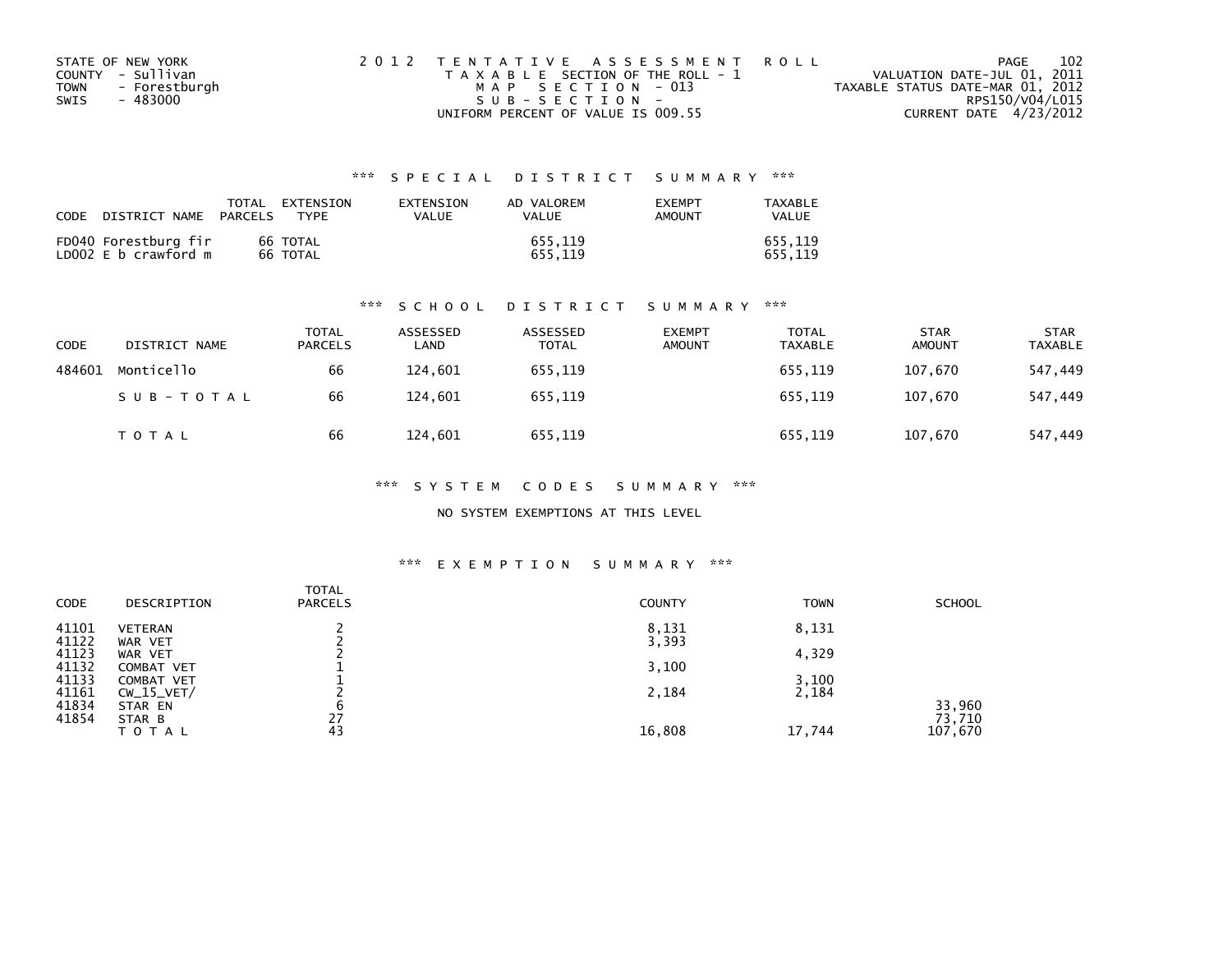| STATE OF NEW YORK            | 2012 TENTATIVE ASSESSMENT ROLL        | 103<br>PAGE                      |
|------------------------------|---------------------------------------|----------------------------------|
| COUNTY - Sullivan            | T A X A B L E SECTION OF THE ROLL - 1 | VALUATION DATE-JUL 01, 2011      |
| - Forestburgh<br><b>TOWN</b> | MAP SECTION - 013                     | TAXABLE STATUS DATE-MAR 01, 2012 |
| SWIS<br>- 483000             | SUB-SECTION-                          | RPS150/V04/L015                  |
|                              | UNIFORM PERCENT OF VALUE IS 009.55    | CURRENT DATE 4/23/2012           |

# \*\*\* G R A N D T O T A L S \*\*\*

| ROLL<br><b>SEC</b> | DESCRIPTION    | <b>TOTAL</b><br><b>PARCELS</b> | <b>ISSESSED</b><br>LAND | <b>TOTAL</b> | TAXABLE<br>COUNTY   | <b>TAXABLE</b><br><b>TOWN</b> | <b>TAXABLE</b><br>SCHOOL | <b>STAR</b><br><b>TAXABLI</b> |
|--------------------|----------------|--------------------------------|-------------------------|--------------|---------------------|-------------------------------|--------------------------|-------------------------------|
|                    | <b>TAXABLE</b> | bb                             | 601<br>ュつオー             | 9 E E<br>119 | 638<br>$\mathbf{a}$ | <b>637</b>                    | $- - -$<br>11 Q          | 547<br>449                    |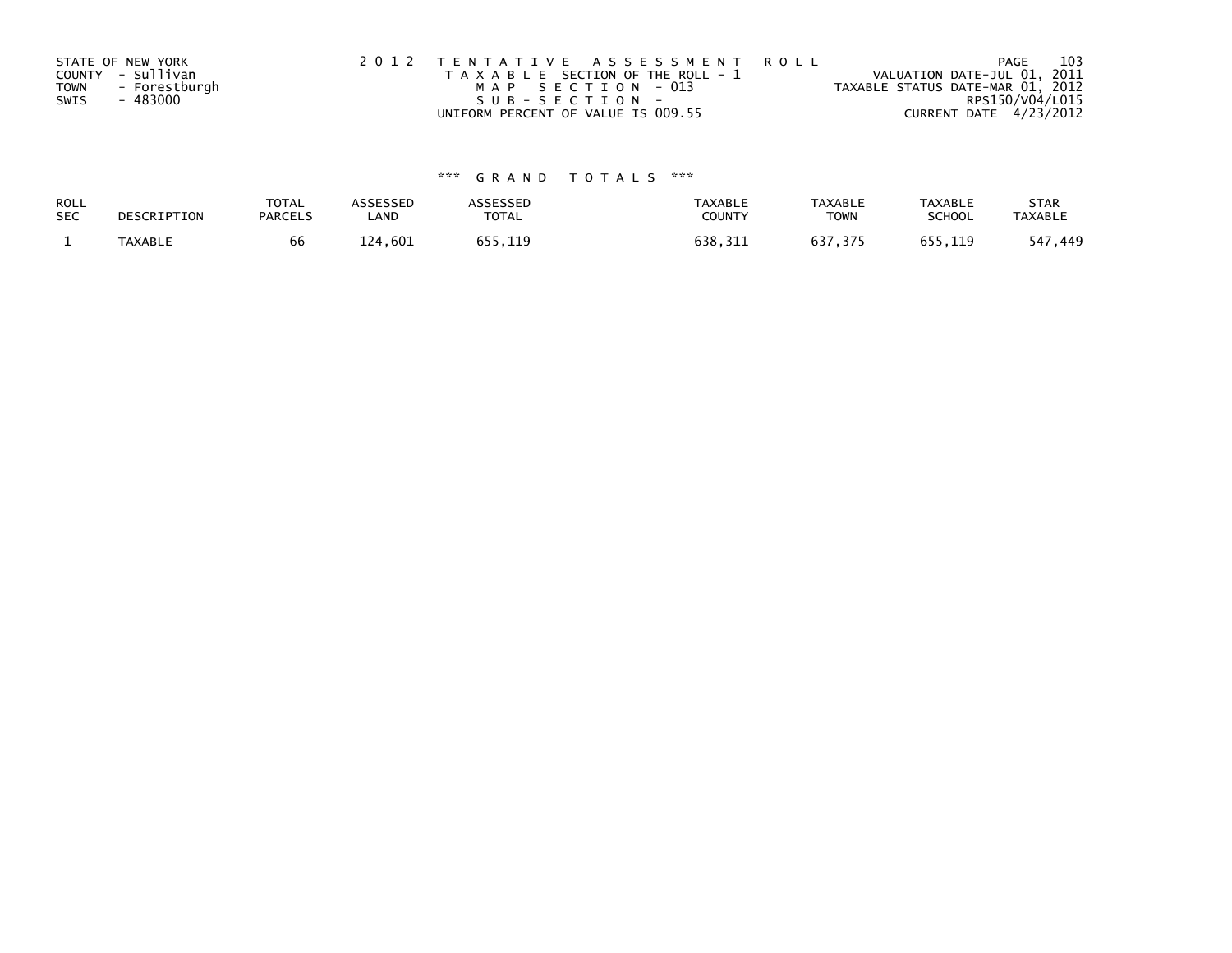| STATE OF NEW YORK<br>COUNTY - Sullivan<br><b>TOWN</b><br>- Forestburgh<br>$-483000$<br><b>SWIS</b>                                      | 2 0 1 2                                                                                                                                                                       | TAX MAP NUMBER SEQUENCE     | <b>ROLL</b><br>TENTATIVE ASSESSMENT<br>T A X A B L E SECTION OF THE ROLL - 1<br>UNIFORM PERCENT OF VALUE IS 009.55                                                                            | VALUATION DATE-JUL 01, 2011<br>TAXABLE STATUS DATE-MAR 01, 2012                      | PAGE<br>104                 |
|-----------------------------------------------------------------------------------------------------------------------------------------|-------------------------------------------------------------------------------------------------------------------------------------------------------------------------------|-----------------------------|-----------------------------------------------------------------------------------------------------------------------------------------------------------------------------------------------|--------------------------------------------------------------------------------------|-----------------------------|
| TAX MAP PARCEL NUMBER<br>CURRENT OWNERS NAME                                                                                            | SCHOOL DISTRICT                                                                                                                                                               | LAND                        | PROPERTY LOCATION & CLASS ASSESSMENT EXEMPTION CODE-----------------COUNTY-------TOWN------SCHOOL<br>TAX DESCRIPTION                                                                          | TAXABLE VALUE                                                                        |                             |
| $14. -1 - 1$<br>Pavese John<br>348 Dingle Daisy Rd<br>Monticello, NY 12701                                                              | Rt 42<br>$314$ Rural vac<10<br>484601<br>Monticello<br>FRNT 130.96 DPTH 149.63<br>EAST-0392696 NRTH-0578001<br>DEED BOOK 1028 PG-00147<br>FULL MARKET VALUE                   | 1,400<br>1.400<br>14,700    | COUNTY TAXABLE VALUE<br><b>TOWN</b><br>TAXABLE VALUE<br>SCHOOL TAXABLE VALUE<br>FD040 Forestburg fire dist<br>LD002 E b crawford mem lib                                                      | 1,400<br>1,400<br>1.400<br>1,400 TO<br>1,400 TO                                      | 007890                      |
| $14. - 1 - 2$<br>Pavese John<br>348 Dingle Daisy Rd<br>Monticello, NY 12701                                                             | Rt 42<br>314 Rural vac<10<br>Monticello<br>484601<br>Shed<br>FRNT 230.80 DPTH 116.90<br>EAST-0392488 NRTH-0577898                                                             | 1,100<br>1.100              | COUNTY TAXABLE VALUE<br><b>TOWN</b><br>TAXABLE VALUE<br>SCHOOL TAXABLE VALUE<br>FD040 Forestburg fire dist<br>LD002 E b crawford mem lib                                                      | 1,100<br>1,100<br>1.100<br>$1,100$ TO<br>1,100 TO                                    |                             |
|                                                                                                                                         | 2758 State Route 42                                                                                                                                                           |                             |                                                                                                                                                                                               |                                                                                      | 024600                      |
| $14. - 1 - 3.1$<br>Parlow Olga<br>2758 Route 42<br>Forestburgh, NY 12777-6411<br>MAY BE SUBJECT TO PAYMENT<br>UNDER RPTL480A UNTIL 2021 | 912 Forest s480a<br>484601<br>Monticello<br>2 Story House, 3 trailers<br>cabins<br>G] 14 Div 1 R1<br>ACRES 110.30<br>EAST-0392931 NRTH-0576546                                |                             | 41854<br>STAR B<br>20,645 FOREST LND 47460<br>42,700 COUNTY TAXABLE VALUE<br><b>TOWN</b><br>TAXABLE VALUE<br>SCHOOL TAXABLE VALUE<br>FD040 Forestburg fire dist<br>LD002 E b crawford mem lib | $\Omega$<br>12,534<br>12,534<br>30,166<br>30,166<br>27,436<br>42,700 TO<br>42,700 TO | 2,730<br>$\Omega$<br>12,534 |
| $14. - 1 - 3.2$<br>Nagoda Kevin<br>Nagoda Joanne<br>2752 Route 42<br>Forestburgh, NY 12777                                              | 2752 State Route 42<br>210 1 Family Res<br>Monticello<br>484601<br><b>ACRES</b><br>2.50<br>EAST-0391646 NRTH-0575898<br>DEED BOOK 1224<br>PG-00285<br>FULL MARKET VALUE       | 2,347<br>18,159<br>190,100  | 41854<br>STAR B<br>COUNTY TAXABLE VALUE<br><b>TOWN</b><br>TAXABLE VALUE<br>SCHOOL TAXABLE VALUE<br>FD040 Forestburg fire dist<br>LD002 E b crawford mem lib                                   | $\Omega$<br>18.159<br>18.159<br>15,429<br>18,159 TO<br>18,159 TO                     | 2,730<br>0                  |
| $14. - 1 - 4.1$<br>Merriwold Club Inc<br>2674 Route 42<br>Forestburgh, NY 12777-6411                                                    | Merriwold Pk<br>240 Rural res<br>Monticello<br>484601<br>2st House, barn, shop, & Gar<br>Gatehouse,pole Barn<br>ACRES 57.30<br>EAST-0393375 NRTH-0575173<br>FULL MARKET VALUE | 18,757<br>47,900<br>501,600 | COUNTY TAXABLE VALUE<br>TAXABLE VALUE<br><b>TOWN</b><br>SCHOOL TAXABLE VALUE<br>FD040 Forestburg fire dist<br>LD002 E b crawford mem lib                                                      | 47,900<br>47,900<br>47,900<br>47,900 TO<br>47,900 TO                                 | 108200                      |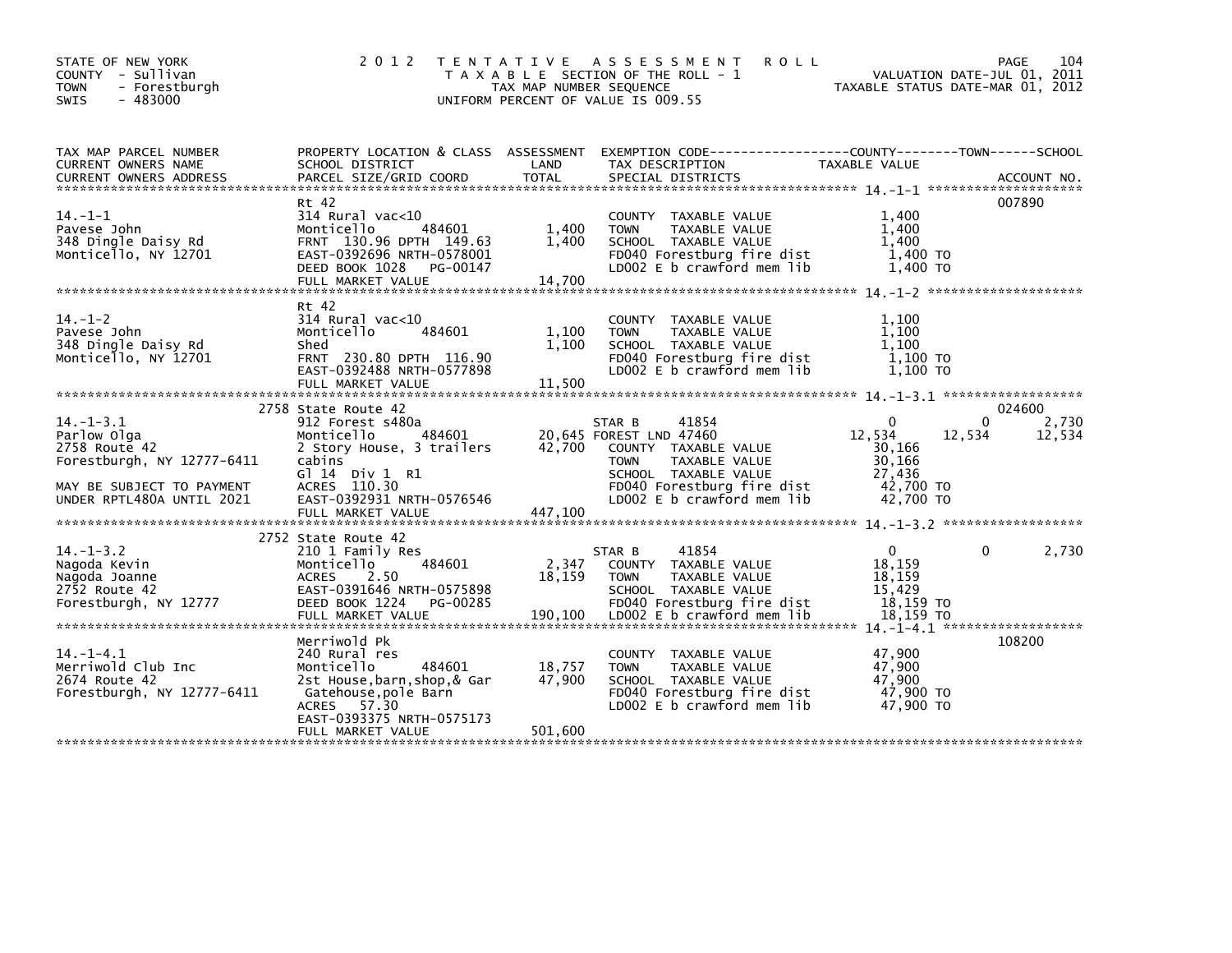| STATE OF NEW YORK<br>COUNTY - Sullivan<br><b>TOWN</b><br>- Forestburgh<br>$-483000$<br>SWIS                                                                                                                                           |                                                                                                                                                        | TAX MAP NUMBER SEQUENCE | <b>ROLL</b><br>2012 TENTATIVE ASSESSMENT<br>T A X A B L E SECTION OF THE ROLL - 1<br>UNIFORM PERCENT OF VALUE IS 009.55                                                                                                 | VALUATION DATE-JUL 01, 2011<br>VALUATION DATE-JUL 01, 2011<br>TAXABLE STATUS DATE-MAR 01, 2012 | 105<br>PAGE |
|---------------------------------------------------------------------------------------------------------------------------------------------------------------------------------------------------------------------------------------|--------------------------------------------------------------------------------------------------------------------------------------------------------|-------------------------|-------------------------------------------------------------------------------------------------------------------------------------------------------------------------------------------------------------------------|------------------------------------------------------------------------------------------------|-------------|
| TAX MAP PARCEL NUMBER<br><b>CURRENT OWNERS NAME</b><br>CURRENT OWNERS ADDRESS                                                                                                                                                         | SCHOOL DISTRICT                                                                                                                                        | LAND                    | PROPERTY LOCATION & CLASS ASSESSMENT EXEMPTION CODE-----------------COUNTY-------TOWN------SCHOOL<br>TAX DESCRIPTION TAXABLE VALUE                                                                                      |                                                                                                |             |
| For Robbins Holly V<br>Attn: Clifford<br>Anderson Vivian Louise Robbins ACRES<br>284 Godwin Ave                                                                                                                                       | Merriwold Pk<br>484601<br>Vacant Lot<br>V19<br>Plot B<br>3.66                                                                                          | 2,549 TOWN<br>2,549     | COUNTY TAXABLE VALUE<br>TAXABLE VALUE<br>SCHOOL TAXABLE VALUE<br>FD040 Forestburg fire dist<br>LD002 E b crawford mem lib                                                                                               | 2,549<br>2,549<br>2,549<br>2,549 TO<br>2.549 TO                                                | 111750      |
| $14. - 1 - 4.3$<br>SHO FU DEN, LLC Monticello<br>Attn: Takihyo Inc Workshop Pumphouse<br>45 W 45th St<br>New York, NY 10036                                                                                                           | 36 Merriewold Rd<br>281 Multiple res<br>484601<br>2 Bungs , house<br>2 Garages<br>ACRES 15.33<br>EAST-0391045 NRTH-0574615<br>DEED BOOK 2412<br>PG-319 | 12,277 TOWN             | COUNTY TAXABLE VALUE<br>TAXABLE VALUE<br>112,500 SCHOOL TAXABLE VALUE<br>FDO40 Forestburg fire<br>LDO22 5 b crawford mom<br>TOWN TAXABLE VALUE<br>SCHOOL TAXABLE VALUE 112,500<br>FDO40 Forestburg fire dist 112,500 TO | 112,500<br>112,500                                                                             | 112300      |
| $14. -1 - 5$<br>Monticello 484601<br>Monticello 484601<br>Att Treas ACRES 392.00<br>2674 Route 42 EAST-0396230 NRTH-0568947<br>Forestburgh, NY 12777-6411 FULL MARKET VALUE<br>MAY BE SUBJECT TO PAYMENT<br>UNDER RPTL480A UNTIL 2021 | Merriwold Park<br>912 Forest s480a                                                                                                                     |                         | FOREST LND 47460<br>13,900 COUNTY TAXABLE VALUE<br>13,900 TOWN TAXABLE VALUE<br>SCHOOL TAXABLE VALUE<br>145,600 FD040 Forestburg fire dist<br>LD002 E b crawford mem lib                                                | 10,139<br>10,139<br>3,761<br>3,761<br>3,761<br>13,900 TO<br>13,900 TO                          | 10,139      |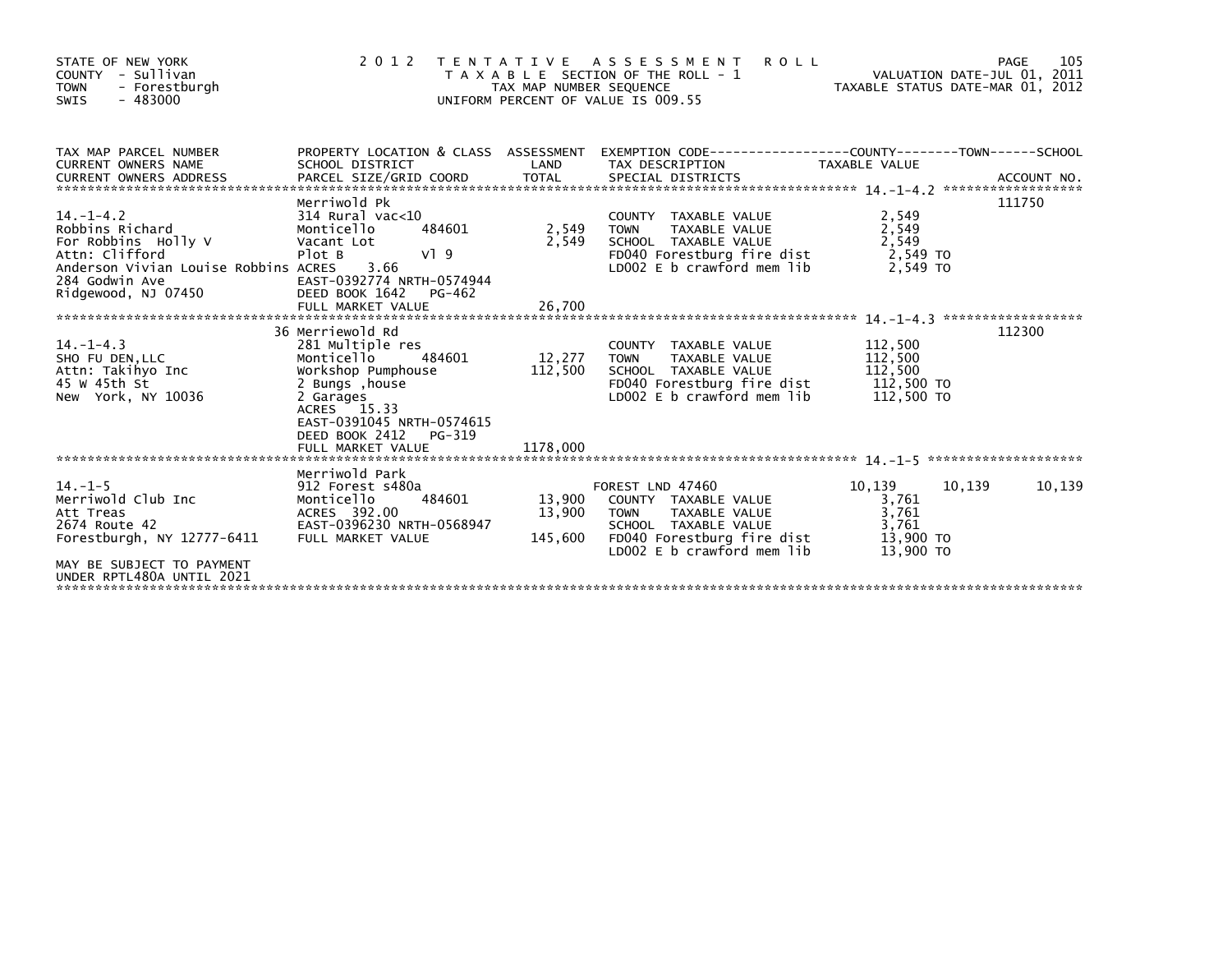|      | STATE OF NEW YORK | 2012 TENTATIVE ASSESSMENT ROLL        | PAGE                             | 106 |
|------|-------------------|---------------------------------------|----------------------------------|-----|
|      | COUNTY - Sullivan | T A X A B L E SECTION OF THE ROLL - 1 | VALUATION DATE-JUL 01, 2011      |     |
| TOWN | - Forestburgh     | MAP SECTION - 014                     | TAXABLE STATUS DATE-MAR 01, 2012 |     |
| SWIS | - 483000          | $SUB - SECTION -$                     | RPS150/V04/L015                  |     |
|      |                   | UNIFORM PERCENT OF VALUE IS 009.55    | CURRENT DATE 4/23/2012           |     |

## \*\*\* S P E C I A L D I S T R I C T S U M M A R Y \*\*\*

| CODE | DISTRICT NAME                                | TOTAL<br>PARCELS | EXTENSION<br><b>TYPF</b> | EXTENSION<br>VALUE | AD VALOREM<br><b>VALUE</b> | <b>EXEMPT</b><br>AMOUNT | TAXABLE<br><b>VALUE</b> |
|------|----------------------------------------------|------------------|--------------------------|--------------------|----------------------------|-------------------------|-------------------------|
|      | FD040 Forestburg fir<br>LD002 E b crawford m |                  | 8 TOTAL<br>8 TOTAL       |                    | 240.208<br>240.208         |                         | 240.208<br>240.208      |

### \*\*\* S C H O O L D I S T R I C T S U M M A R Y \*\*\*

| CODE   | DISTRICT NAME | <b>TOTAL</b><br><b>PARCELS</b> | ASSESSED<br>LAND | ASSESSED<br>TOTAL | <b>EXEMPT</b><br><b>AMOUNT</b> | <b>TOTAL</b><br><b>TAXABLE</b> | <b>STAR</b><br><b>AMOUNT</b> | <b>STAR</b><br><b>TAXABLE</b> |
|--------|---------------|--------------------------------|------------------|-------------------|--------------------------------|--------------------------------|------------------------------|-------------------------------|
| 484601 | Monticello    |                                | 72,975           | 240,208           | 22,673                         | 217,535                        | 5,460                        | 212,075                       |
|        | SUB-TOTAL     |                                | 72,975           | 240.208           | 22,673                         | 217,535                        | 5,460                        | 212,075                       |
|        | TOTAL         |                                | 72,975           | 240,208           | 22,673                         | 217,535                        | 5,460                        | 212,075                       |

\*\*\* S Y S T E M C O D E S S U M M A R Y \*\*\*

NO SYSTEM EXEMPTIONS AT THIS LEVEL

### \*\*\* E X E M P T I O N S U M M A R Y \*\*\*

| CODE           | DESCRIPTION                                        | TOTAL<br><b>PARCELS</b> | <b>COUNTY</b>    | <b>TOWN</b>      | <b>SCHOOL</b>            |
|----------------|----------------------------------------------------|-------------------------|------------------|------------------|--------------------------|
| 41854<br>47460 | STAR B<br><b>FOREST</b><br><b>LND</b><br>T O T A L |                         | 22,673<br>22,673 | 22,673<br>22,673 | ,460<br>22,673<br>28,133 |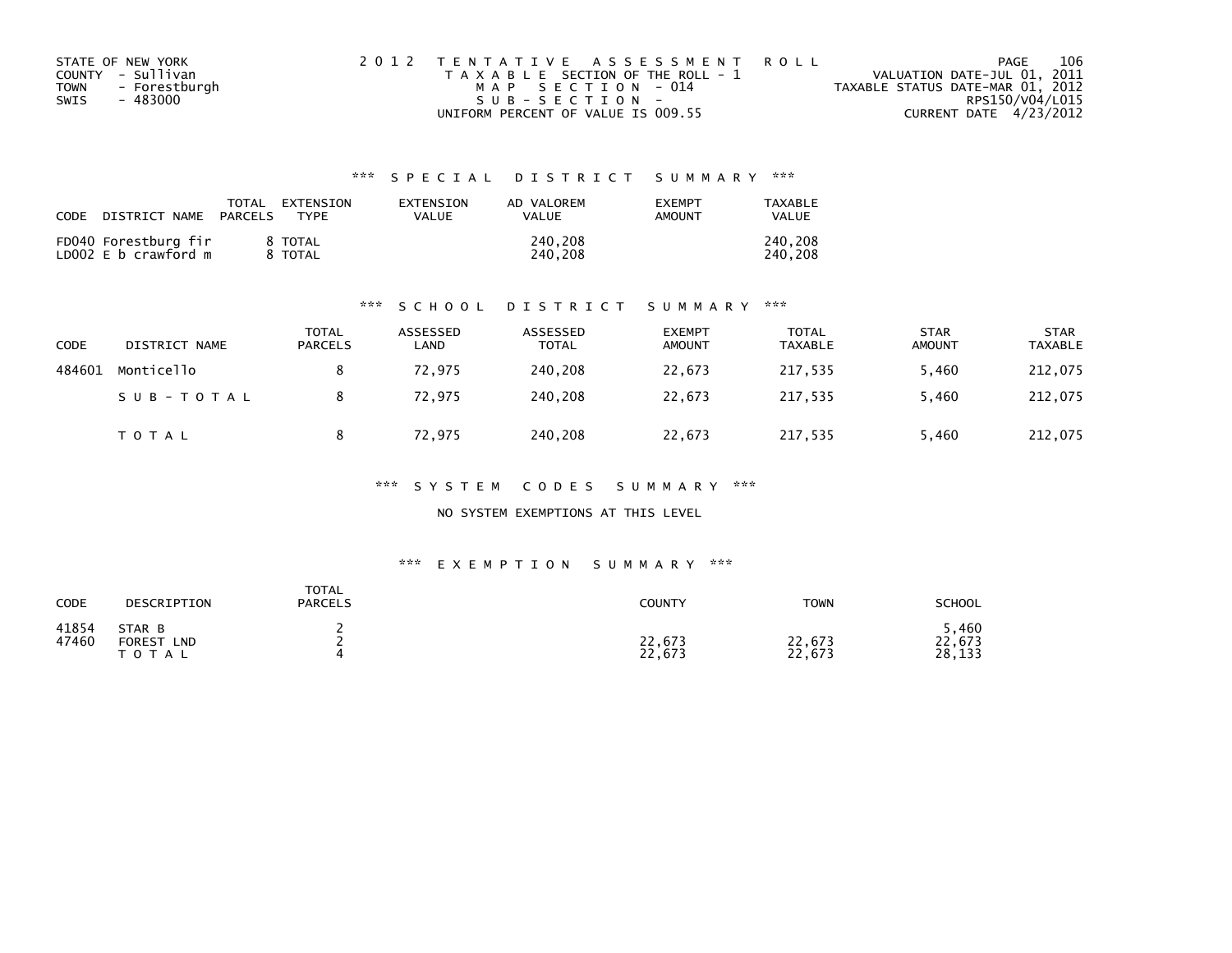|             | STATE OF NEW YORK | 2012 TENTATIVE ASSESSMENT ROLL        | 107<br>PAGE                      |  |
|-------------|-------------------|---------------------------------------|----------------------------------|--|
|             | COUNTY - Sullivan | T A X A B L E SECTION OF THE ROLL - 1 | VALUATION DATE-JUL 01, 2011      |  |
| <b>TOWN</b> | - Forestburgh     | MAP SECTION - 014                     | TAXABLE STATUS DATE-MAR 01, 2012 |  |
| SWIS        | - 483000          | $SUB - SECTION -$                     | RPS150/V04/L015                  |  |
|             |                   | UNIFORM PERCENT OF VALUE IS 009.55    | CURRENT DATE 4/23/2012           |  |

# \*\*\* G R A N D T O T A L S \*\*\*

| ROLL       | DESCRIPTION    | <b>TOTAL</b>   | ASSESSED      | <b>ASSESSED</b> | <b>TAXABLE</b> | <b>TAXABLE</b> | <b>TAXABLE</b> | <b>STAR</b>    |
|------------|----------------|----------------|---------------|-----------------|----------------|----------------|----------------|----------------|
| <b>SEC</b> |                | <b>PARCELS</b> | LAND          | TOTAL           | <b>COUNTY</b>  | <b>TOWN</b>    | <b>SCHOOL</b>  | <b>TAXABLE</b> |
|            | <b>TAXABLE</b> |                | 70.<br>72.975 | 240,208         | 717<br>, 535   | 217,535        | 217,535        | 212,075        |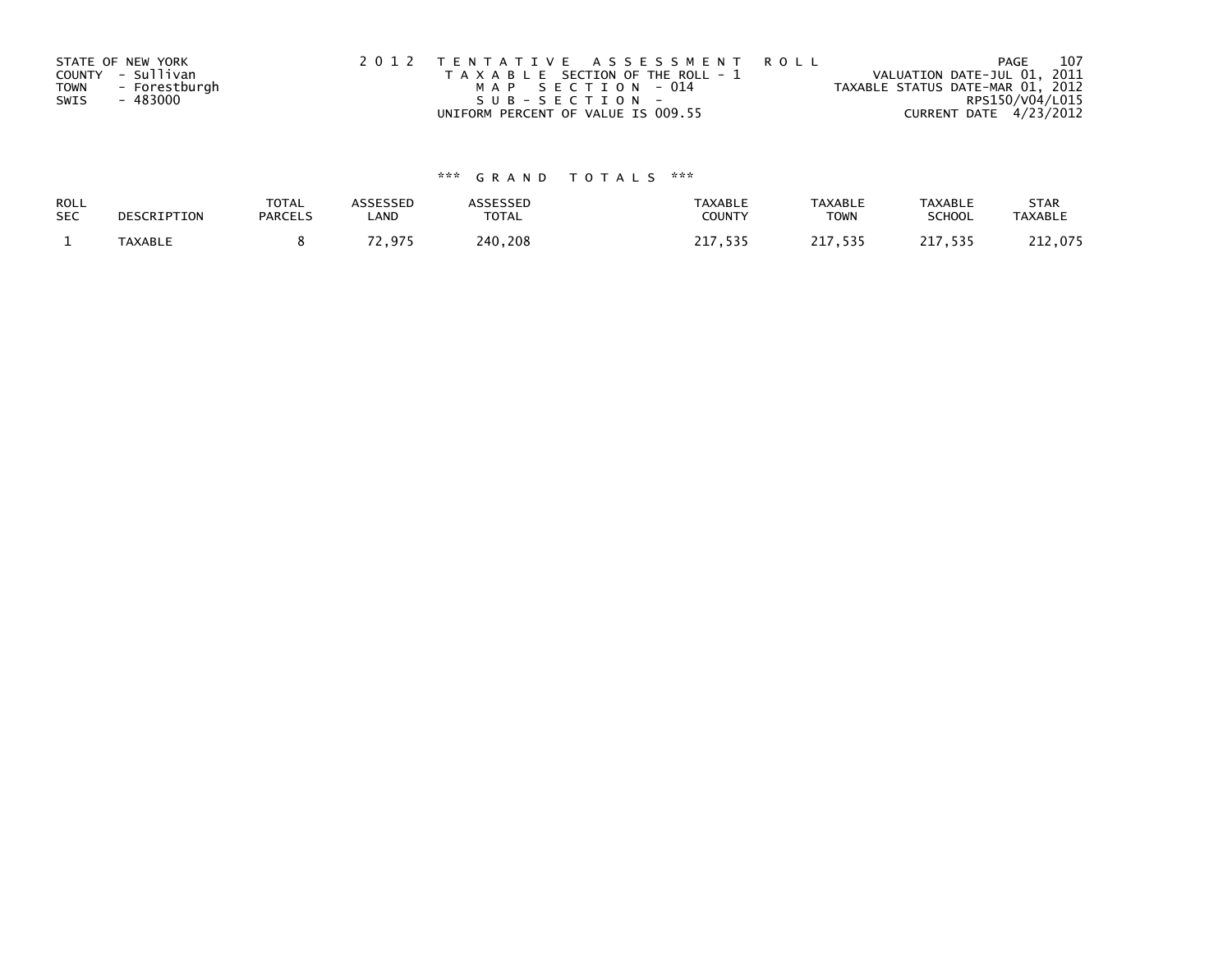| STATE OF NEW YORK<br>COUNTY - Sullivan<br><b>TOWN</b><br>- Forestburgh<br>$-483000$<br><b>SWIS</b>                                                        | 2 0 1 2                                                                                                                                                                               | TAX MAP NUMBER SEQUENCE  | TENTATIVE ASSESSMENT<br><b>ROLL</b><br>T A X A B L E SECTION OF THE ROLL - 1<br>UNIFORM PERCENT OF VALUE IS 009.55                                             | VALUATION DATE-JUL 01, 2011<br>TAXABLE STATUS DATE-MAR 01, 2012   | 108<br>PAGE     |
|-----------------------------------------------------------------------------------------------------------------------------------------------------------|---------------------------------------------------------------------------------------------------------------------------------------------------------------------------------------|--------------------------|----------------------------------------------------------------------------------------------------------------------------------------------------------------|-------------------------------------------------------------------|-----------------|
| TAX MAP PARCEL NUMBER<br><b>CURRENT OWNERS NAME</b>                                                                                                       | PROPERTY LOCATION & CLASS ASSESSMENT<br>SCHOOL DISTRICT                                                                                                                               | LAND                     | EXEMPTION CODE-----------------COUNTY-------TOWN------SCHOOL<br>TAX DESCRIPTION                                                                                | TAXABLE VALUE                                                     |                 |
| $15. - 1 - 2$<br>Merriwold Club Inc<br>Att Treas<br>2674 Route 42<br>Forestburgh, NY 12777-6411<br>MAY BE SUBJECT TO PAYMENT<br>UNDER RPTL480A UNTIL 2021 | Merriwold Pk<br>912 Forest s480a<br>484601<br>Monticello<br>Plot D<br>$G$ ] 14 Div 1<br>Lot 1To10 Inclusive<br>5.00<br><b>ACRES</b><br>EAST-0394340 NRTH-0575630<br>FULL MARKET VALUE | 4,719<br>4,719<br>49,400 | FOREST LND 47460<br>COUNTY TAXABLE VALUE<br>TAXABLE VALUE<br><b>TOWN</b><br>SCHOOL TAXABLE VALUE<br>FD040 Forestburg fire dist<br>LD002 E b crawford mem lib   | 3.775<br>3.775<br>944<br>944<br>944<br>4,719 TO<br>4.719 TO       | 108500<br>3,775 |
|                                                                                                                                                           |                                                                                                                                                                                       |                          |                                                                                                                                                                |                                                                   |                 |
| $15. -1 - 3$<br>Merriwold Club Inc<br>Att Treas<br>2674 Route 42<br>Forestburgh, NY 12777-6411<br>MAY BE SUBJECT TO PAYMENT<br>UNDER RPTL480A UNTIL 2021  | Merriwold Pk<br>912 Forest s480a<br>Monticello<br>484601<br>Lot 11<br>Plot D<br>Fo Nys<br>80.00 DPTH 270.00<br><b>FRNT</b><br>EAST-0394630 NRTH-0575300<br>FULL MARKET VALUE          | 354<br>354<br>3,700      | FOREST LND 47460<br>COUNTY TAXABLE VALUE<br><b>TOWN</b><br>TAXABLE VALUE<br>SCHOOL TAXABLE VALUE<br>FD040 Forestburg fire dist<br>LD002 E b crawford mem lib   | 283<br>283<br>71<br>71<br>71<br>354 TO<br>354 TO                  | 108300<br>283   |
|                                                                                                                                                           |                                                                                                                                                                                       |                          |                                                                                                                                                                |                                                                   |                 |
| $15. - 1 - 4$<br>Merriwold Club Inc<br>Att Treas<br>2674 Route 42<br>Forestburgh, NY 12777-6411                                                           | Merriwold Pk<br>912 Forest s480a<br>Monticello<br>484601<br>& 63<br>Lots 12-31<br>G $\overline{1}$ 14 Div 1<br>4.50<br><b>ACRES</b>                                                   | 3,995<br>3.995           | FOREST LND 47460<br>COUNTY TAXABLE VALUE<br><b>TOWN</b><br>TAXABLE VALUE<br>SCHOOL TAXABLE VALUE<br>FD040 Forestburg fire dist<br>$LD002 E b$ crawford mem lib | 3,197<br>3.197<br>798<br>798<br>798<br>3,995 TO<br>3.995 TO       | 108600<br>3,197 |
| MAY BE SUBJECT TO PAYMENT<br>UNDER RPTL480A UNTIL 2021                                                                                                    | EAST-0394310 NRTH-0575320<br>FULL MARKET VALUE                                                                                                                                        | 41.800                   |                                                                                                                                                                |                                                                   |                 |
| $15 - 2 - 1.1$<br>Merriwold Club Inc<br>Attn: Treasurer<br>2674 Route 42<br>Forestburgh, NY 12777-6411                                                    | Merriwold Park<br>912 Forest s480a<br>Monticello<br>484601<br>ACRES 10.00<br>EAST-0395124 NRTH-0575226<br>FULL MARKET VALUE                                                           | 5,466<br>5,466<br>57,200 | FOREST LND 47460<br>COUNTY TAXABLE VALUE<br><b>TOWN</b><br>TAXABLE VALUE<br>SCHOOL TAXABLE VALUE<br>FD040 Forestburg fire dist<br>LD002 E b crawford mem lib   | 4.380<br>4,380<br>1,086<br>1,086<br>1.086<br>5,466 TO<br>5,466 TO | 4,380           |
| MAY BE SUBJECT TO PAYMENT<br>UNDER RPTL480A UNTIL 2021                                                                                                    |                                                                                                                                                                                       |                          |                                                                                                                                                                |                                                                   |                 |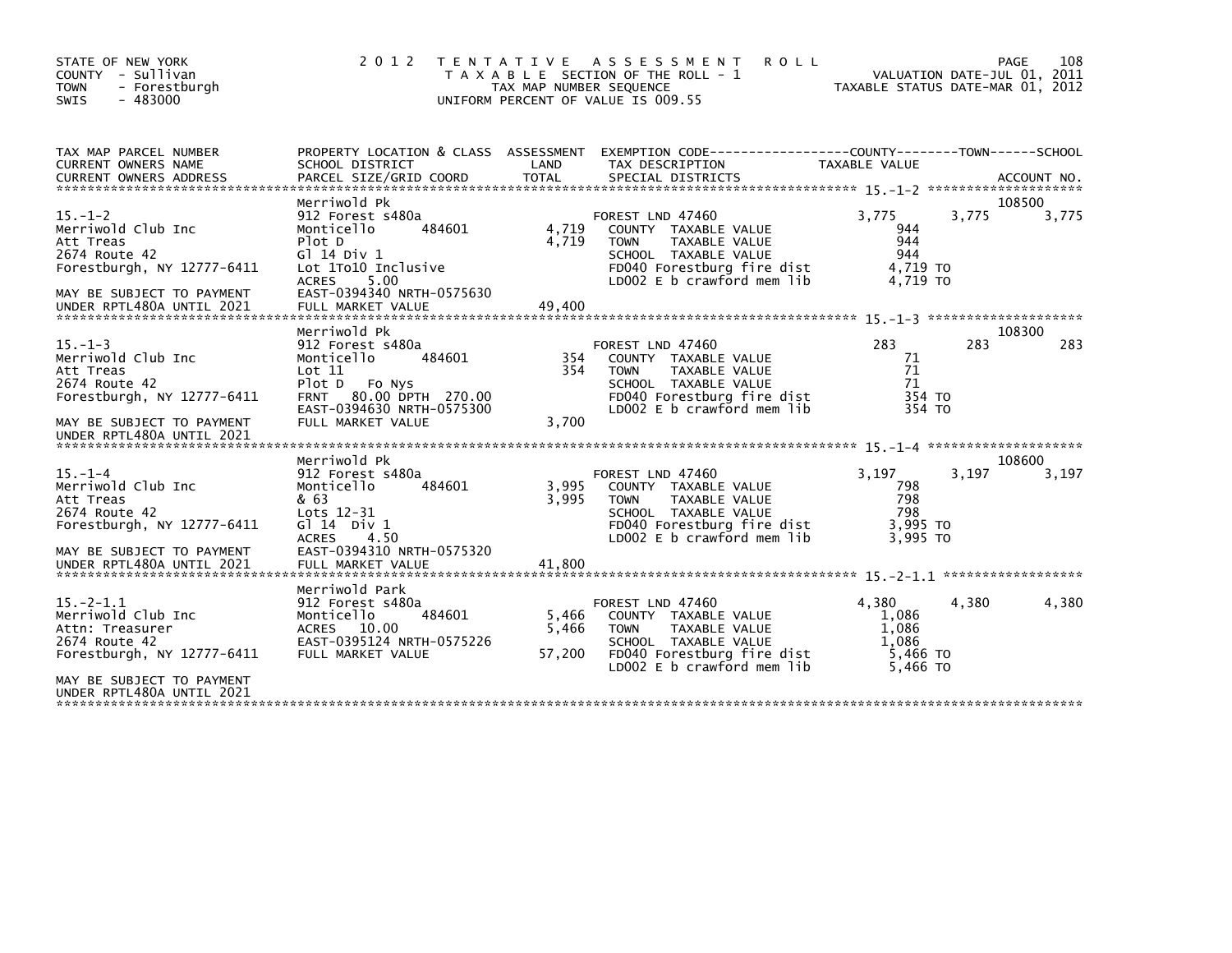| STATE OF NEW YORK<br>COUNTY - Sullivan<br>- Forestburgh<br><b>TOWN</b><br>$-483000$<br><b>SWIS</b>                                                       | 2 0 1 2                                                                                                                                                                                              | TAX MAP NUMBER SEQUENCE  | TENTATIVE ASSESSMENT<br><b>ROLL</b><br>T A X A B L E SECTION OF THE ROLL - 1<br>UNIFORM PERCENT OF VALUE IS 009.55                                                  | TAXABLE STATUS DATE-MAR 01, 2012                         | PAGE<br>VALUATION DATE-JUL 01, 2011 | 109             |
|----------------------------------------------------------------------------------------------------------------------------------------------------------|------------------------------------------------------------------------------------------------------------------------------------------------------------------------------------------------------|--------------------------|---------------------------------------------------------------------------------------------------------------------------------------------------------------------|----------------------------------------------------------|-------------------------------------|-----------------|
| TAX MAP PARCEL NUMBER<br>CURRENT OWNERS NAME                                                                                                             | SCHOOL DISTRICT                                                                                                                                                                                      | LAND                     | PROPERTY LOCATION & CLASS ASSESSMENT EXEMPTION CODE----------------COUNTY-------TOWN------SCHOOL<br>TAX DESCRIPTION                                                 | TAXABLE VALUE                                            |                                     |                 |
| $15 - 2 - 2$<br>Merriwold Club Inc<br>Att Treas<br>2674 Route 42<br>Forestburgh, NY 12777-6411<br>MAY BE SUBJECT TO PAYMENT                              | Merriwold Pk<br>912 Forest s480a<br>484601<br>Monticello<br>Plot D<br>G] 14 Div 1 Lot 58<br>$V$ <sup>1</sup> 9<br><b>FRNT</b><br>80.00 DPTH 270.00<br>EAST-0395250 NRTH-0575120                      | 354<br>354               | FOREST LND 47460<br>COUNTY TAXABLE VALUE<br>TAXABLE VALUE<br><b>TOWN</b><br>SCHOOL TAXABLE VALUE<br>FD040 Forestburg fire dist<br>LD002 E b crawford mem lib        | 283<br>71<br>71<br>71<br>354 TO<br>354 TO                | 283                                 | 109700<br>283   |
|                                                                                                                                                          |                                                                                                                                                                                                      |                          |                                                                                                                                                                     |                                                          |                                     |                 |
| $15. -2 - 3$<br>Merriwold Club Inc<br>Att Treas<br>2674 Route 42<br>Forestburgh, NY 12777-6411<br>MAY BE SUBJECT TO PAYMENT<br>UNDER RPTL480A UNTIL 2021 | Merriwold Pk<br>912 Forest s480a<br>Monticello<br>484601<br>Plot D<br>G] 14 Div 1 Lot 64<br>$V$ <sup>1</sup> 9<br><b>FRNT</b><br>90.00 DPTH 270.00<br>EAST-0394820 NRTH-0574870<br>FULL MARKET VALUE | 396<br>396<br>4,100      | FOREST LND 47460<br>COUNTY TAXABLE VALUE<br><b>TOWN</b><br><b>TAXABLE VALUE</b><br>SCHOOL TAXABLE VALUE<br>FD040 Forestburg fire dist<br>LD002 E b crawford mem lib | 317<br>79<br>79<br>79<br>396 TO<br>396 TO                | 317                                 | 108800<br>317   |
| $15. -2 - 4$<br>Merriwold Club Inc<br>Att Treas<br>2674 Route 42<br>Forestburgh, NY $12777 - 6411$<br>MAY BE SUBJECT TO PAYMENT                          | Merriwold Pk<br>912 Forest s480a<br>Monticello<br>484601<br>Gl 14 Plot D<br>Div 1 Lot 65 66 67<br><b>ACRES</b><br>1.67<br>EAST-0394970 NRTH-0574760<br>FULL MARKET VALUE                             | 1,774<br>1.774<br>18,600 | FOREST LND 47460<br>COUNTY TAXABLE VALUE<br><b>TOWN</b><br>TAXABLE VALUE<br>SCHOOL TAXABLE VALUE<br>FD040 Forestburg fire dist<br>LD002 E b crawford mem lib        | 1,420<br>354<br>354<br>354<br>1,774 TO<br>1.774 TO       | 1,420                               | 111000<br>1,420 |
| UNDER RPTL480A UNTIL 2021                                                                                                                                |                                                                                                                                                                                                      |                          |                                                                                                                                                                     |                                                          |                                     |                 |
| $15. -3 - 1$<br>Merriwold Club Inc<br>Att Treas<br>2674 Route 42<br>Forestburgh, NY 12777-6411<br>MAY BE SUBJECT TO PAYMENT                              | Merriwold Pk<br>912 Forest s480a<br>Monticello<br>484601<br>Plot D<br>$G$ ] 14 Div 1<br>Lot 86To103<br>ACRES 11.00<br>EAST-0395720 NRTH-0574850                                                      | 7,838<br>7,838           | FOREST LND 47460<br>COUNTY TAXABLE VALUE<br><b>TOWN</b><br>TAXABLE VALUE<br>SCHOOL TAXABLE VALUE<br>FD040 Forestburg fire dist<br>LD002 E b crawford mem lib        | 6.270<br>1,568<br>1,568<br>1.568<br>7,838 TO<br>7,838 TO | 6,270                               | 108900<br>6,270 |
| UNDER RPTL480A UNTIL 2021                                                                                                                                | FULL MARKET VALUE                                                                                                                                                                                    | 82,100                   |                                                                                                                                                                     |                                                          |                                     |                 |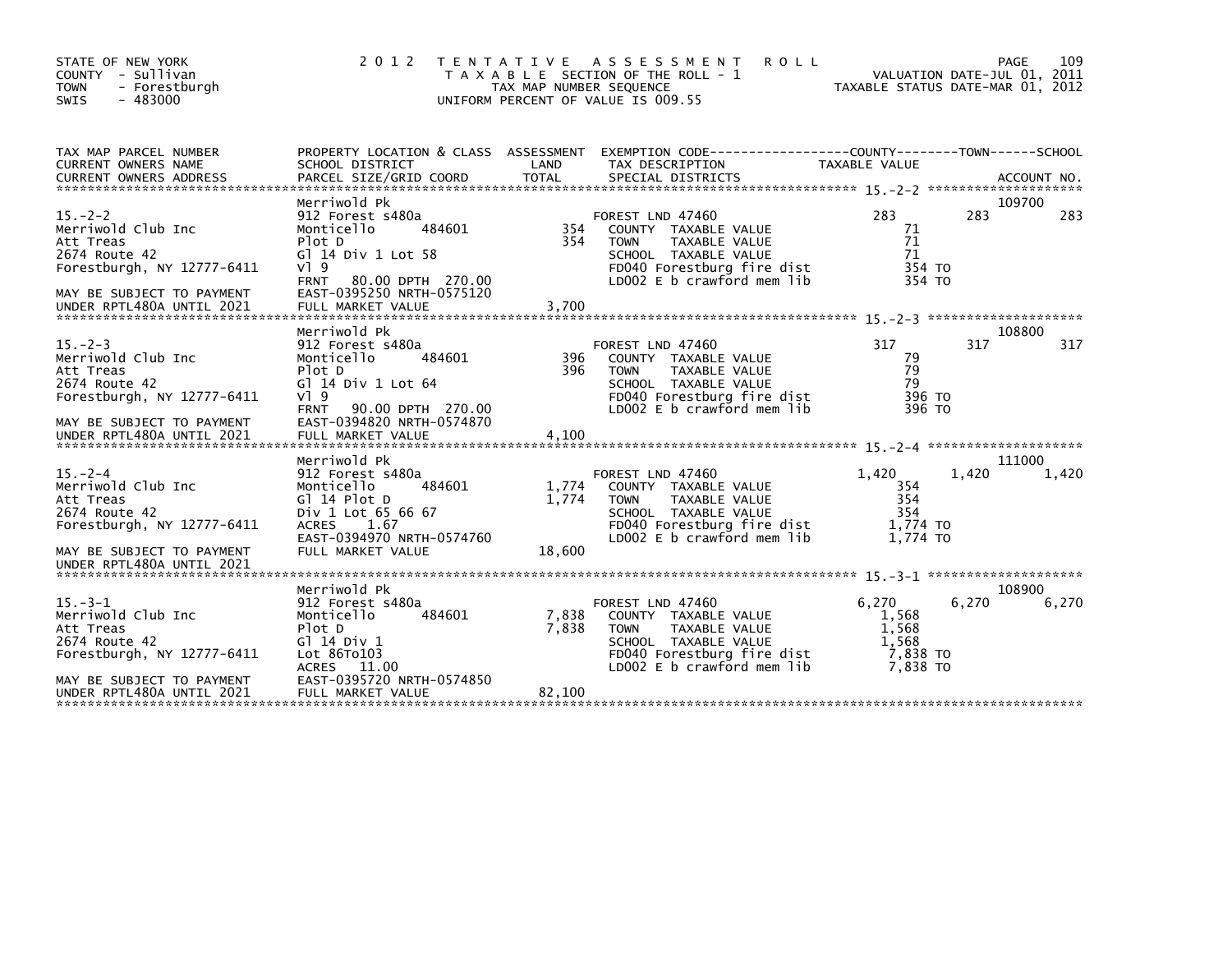| STATE OF NEW YORK<br>COUNTY - Sullivan<br><b>TOWN</b><br>- Forestburgh<br>$-483000$<br><b>SWIS</b> | 2 0 1 2                                                                                                                     | TAX MAP NUMBER SEQUENCE | TENTATIVE ASSESSMENT<br><b>ROLL</b><br>T A X A B L E SECTION OF THE ROLL - 1<br>UNIFORM PERCENT OF VALUE IS 009.55                                           |                                                    | 110<br>PAGE<br>VALUATION DATE-JUL 01, 2011<br>TAXABLE STATUS DATE-MAR 01, 2012 |
|----------------------------------------------------------------------------------------------------|-----------------------------------------------------------------------------------------------------------------------------|-------------------------|--------------------------------------------------------------------------------------------------------------------------------------------------------------|----------------------------------------------------|--------------------------------------------------------------------------------|
| TAX MAP PARCEL NUMBER<br><b>CURRENT OWNERS NAME</b>                                                | SCHOOL DISTRICT                                                                                                             | LAND                    | PROPERTY LOCATION & CLASS ASSESSMENT EXEMPTION CODE---------------COUNTY-------TOWN------SCHOOL<br>TAX DESCRIPTION                                           | TAXABLE VALUE                                      |                                                                                |
| $15. - 3 - 2$<br>Merriwold Club Inc<br>Att Treas                                                   | Merriwold Pk<br>912 Forest s480a<br>Monticello<br>484601<br>Lot 104                                                         | 627<br>627              | FOREST LND 47460<br>COUNTY TAXABLE VALUE<br>TAXABLE VALUE<br><b>TOWN</b>                                                                                     | 502<br>125<br>125                                  | 103325<br>502<br>502                                                           |
| 2674 Route 42<br>Forestburgh, NY 12777<br>MAY BE SUBJECT TO PAYMENT                                | Laurel Rd<br>Plot D<br>Fo Nys<br>95.00 DPTH 270.00<br><b>FRNT</b><br>EAST-0395190 NRTH-0574640                              |                         | SCHOOL TAXABLE VALUE<br>FD040 Forestburg fire dist<br>LD002 E b crawford mem lib                                                                             | 125<br>627 TO<br>627 TO                            |                                                                                |
| UNDER RPTL480A UNTIL 2021                                                                          | DEED BOOK 1826<br>PG-683<br>FULL MARKET VALUE<br>Merriwold Pk                                                               | 6,600                   |                                                                                                                                                              |                                                    | 109000                                                                         |
| $15. - 3 - 3$<br>Merriwold Club Inc<br>Att Treas<br>2674 Route 42<br>Forestburgh, NY 12777-6411    | 912 Forest s480a<br>Monticello<br>484601<br>Plot D<br>G1 14 Div 1<br>Lot 105 To 115 Vl 9                                    | 3,169<br>3.169          | FOREST LND 47460<br>COUNTY TAXABLE VALUE<br>TAXABLE VALUE<br><b>TOWN</b><br>SCHOOL TAXABLE VALUE<br>FD040 Forestburg fire dist                               | 2,537<br>632<br>632<br>632<br>3,169 TO             | 2,537<br>2,537                                                                 |
| MAY BE SUBJECT TO PAYMENT<br>UNDER RPTL480A UNTIL 2021                                             | 4.30<br><b>ACRES</b><br>EAST-0395450 NRTH-0574440<br>FULL MARKET VALUE                                                      | 33,200                  | LD002 E b crawford mem lib                                                                                                                                   | 3.169 TO                                           |                                                                                |
|                                                                                                    | Merriwold Pk                                                                                                                |                         |                                                                                                                                                              |                                                    | 109200                                                                         |
| $15. -4 - 1$<br>Merriwold Club Inc<br>Att Treas<br>2674 Route 42<br>Forestburgh, NY 12777-6411     | 912 Forest s480a<br>484601<br>Monticello<br>Plot D<br>G1 14 Div 1<br>Lot 132To137<br>ACRES 2.50                             | 1,869<br>1,869          | FOREST LND 47460<br>COUNTY TAXABLE VALUE<br>TAXABLE VALUE<br><b>TOWN</b><br>SCHOOL TAXABLE VALUE<br>FD040 Forestburg fire dist<br>LD002 E b crawford mem lib | 1,495<br>374<br>374<br>374<br>1,869 TO<br>1.869 TO | 1,495<br>1,495                                                                 |
| MAY BE SUBJECT TO PAYMENT<br>UNDER RPTL480A UNTIL 2021                                             | EAST-0396180 NRTH-0574620<br>FULL MARKET VALUE                                                                              | 19,600                  |                                                                                                                                                              |                                                    |                                                                                |
| $15. -4-2$<br>Merriwold Club Inc<br>Att Treas<br>2674 Route 42<br>Forestburgh, NY 12777-6411       | Merriwold Pk<br>912 Forest s480a<br>Monticello<br>484601<br>Plot D<br>G1 14 Div 1<br>Lot 138 To 140<br><b>ACRES</b><br>1.50 | 935<br>935              | FOREST LND 47460<br>COUNTY TAXABLE VALUE<br>TAXABLE VALUE<br><b>TOWN</b><br>SCHOOL TAXABLE VALUE<br>FD040 Forestburg fire dist<br>LD002 E b crawford mem lib | 747<br>188<br>188<br>188<br>935 TO<br>935 TO       | 109300<br>747<br>747                                                           |
| MAY BE SUBJECT TO PAYMENT<br>UNDER RPTL480A UNTIL 2021                                             | EAST-0395970 NRTH-0574350<br>FULL MARKET VALUE                                                                              | 9,800                   |                                                                                                                                                              |                                                    |                                                                                |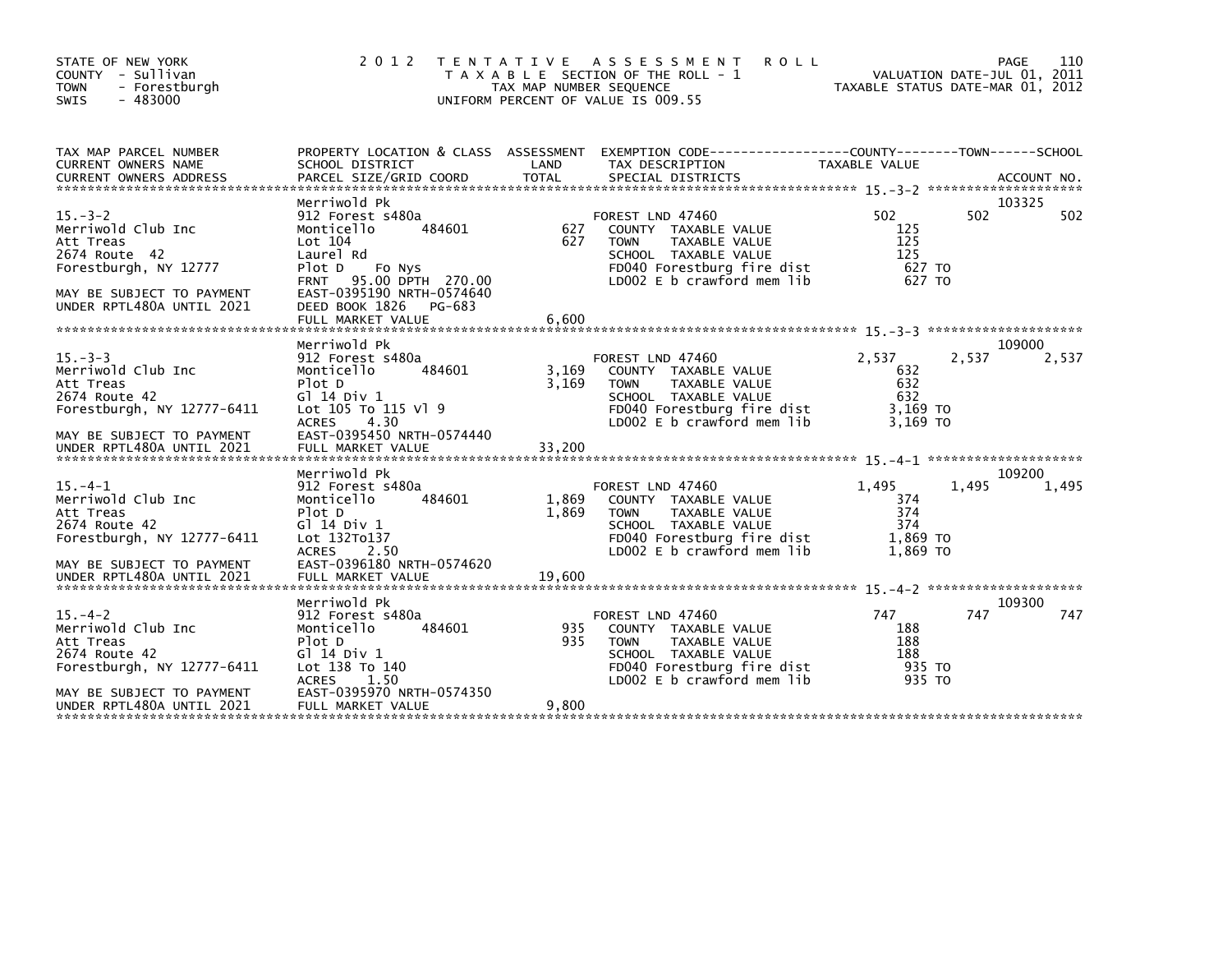| STATE OF NEW YORK<br>COUNTY - Sullivan<br><b>TOWN</b><br>- Forestburgh<br>$-483000$<br><b>SWIS</b>                                                        | 2 0 1 2                                                                                                                                                                               | TAX MAP NUMBER SEQUENCE    | TENTATIVE ASSESSMENT<br><b>ROLL</b><br>T A X A B L E SECTION OF THE ROLL - 1<br>UNIFORM PERCENT OF VALUE IS 009.55                                           | VALUATION DATE-JUL 01, 2011<br>TAXABLE STATUS DATE-MAR 01, 2012   | 111<br>PAGE          |
|-----------------------------------------------------------------------------------------------------------------------------------------------------------|---------------------------------------------------------------------------------------------------------------------------------------------------------------------------------------|----------------------------|--------------------------------------------------------------------------------------------------------------------------------------------------------------|-------------------------------------------------------------------|----------------------|
| TAX MAP PARCEL NUMBER<br>CURRENT OWNERS NAME<br>CURRENT OWNERS ADDRESS                                                                                    | SCHOOL DISTRICT<br>PARCEL SIZE/GRID COORD                                                                                                                                             | LAND<br><b>TOTAL</b>       | PROPERTY LOCATION & CLASS ASSESSMENT EXEMPTION CODE----------------COUNTY-------TOWN------SCHOOL<br>TAX DESCRIPTION<br>SPECIAL DISTRICTS                     | TAXABLE VALUE                                                     | ACCOUNT NO.          |
| $15. -4 - 3$<br>Merriwold Club Inc<br>Att Treas<br>2674 Route 42<br>Forestburgh, NY 12777-6411<br>MAY BE SUBJECT TO PAYMENT                               | Merriwold Pk<br>912 Forest s480a<br>Monticello<br>484601<br>Gl 14 Div 1 Plot D<br>6.20<br><b>ACRES</b><br>EAST-0396250 NRTH-0574280<br>FULL MARKET VALUE                              | 4,436<br>4,436<br>46,500   | FOREST LND 47460<br>COUNTY TAXABLE VALUE<br><b>TOWN</b><br>TAXABLE VALUE<br>SCHOOL TAXABLE VALUE<br>FD040 Forestburg fire dist<br>LD002 E b crawford mem lib | 3,546<br>3,546<br>890<br>890<br>890<br>4,436 TO<br>4,436 TO       | 110900<br>3,546      |
| UNDER RPTL480A UNTIL 2021                                                                                                                                 |                                                                                                                                                                                       |                            |                                                                                                                                                              |                                                                   |                      |
| $15. -4 - 4$<br>Merriwold Club Inc<br>Att Treas<br>2674 Route 42<br>Forestburgh, NY 12777-6411                                                            | Merriwold Pk<br>912 Forest s480a<br>Monticello<br>484601<br>Plot D<br>G] 14 Div 1<br>FRNT 79.10 DPTH 270.00<br>EAST-0396070 NRTH-0573950                                              | 499<br>499                 | FOREST LND 47460<br>COUNTY TAXABLE VALUE<br>TAXABLE VALUE<br><b>TOWN</b><br>SCHOOL TAXABLE VALUE<br>FD040 Forestburg fire dist<br>LD002 E b crawford mem lib | 399<br>100<br>100<br>100<br>499 TO<br>499 TO                      | 111010<br>399<br>399 |
| MAY BE SUBJECT TO PAYMENT<br>UNDER RPTL480A UNTIL 2021                                                                                                    | FULL MARKET VALUE                                                                                                                                                                     | 5,200                      |                                                                                                                                                              |                                                                   |                      |
| $15. - 5 - 1$<br>Merriwold Club Inc<br>Att Treas<br>2674 Route 42<br>Forestburgh, NY 12777-6411<br>MAY BE SUBJECT TO PAYMENT<br>UNDER RPTL480A UNTIL 2021 | Merriwold Pk<br>912 Forest s480a<br>Monticello<br>484601<br>Plot D<br>G1 14 Div 1<br>Lots 169-186<br><b>ACRES</b><br>7.90<br>EAST-0396640 NRTH-0574120<br>FULL MARKET VALUE           | 5,558<br>5,558<br>58,200   | FOREST LND 47460<br>COUNTY TAXABLE VALUE<br>TAXABLE VALUE<br><b>TOWN</b><br>SCHOOL TAXABLE VALUE<br>FD040 Forestburg fire dist<br>LD002 E b crawford mem lib | 4,392<br>4.392<br>1,166<br>1,166<br>1,166<br>5,558 TO<br>5,558 TO | 109400<br>4,392      |
| $15. - 5 - 2$<br>Vig Vernon Edward<br>1 Grace Ct<br>Brooklyn, NY 11201                                                                                    | Merriwold Pk<br>210 1 Family Res<br>Monticello<br>484601<br>Cottage Plot D<br>Lots 187 & 188<br>G1 14 Div 1<br><b>ACRES</b><br>1.00<br>EAST-0396210 NRTH-0573840<br>FULL MARKET VALUE | 1,062<br>18,600<br>194,800 | COUNTY TAXABLE VALUE<br><b>TOWN</b><br>TAXABLE VALUE<br>SCHOOL TAXABLE VALUE<br>FD040 Forestburg fire dist<br>LD002 E b crawford mem lib                     | 18,600<br>18,600<br>18,600<br>18,600 TO<br>18,600 TO              | 116300               |
| $15. - 5 - 3$<br>Merriwold Club Inc<br>Att Treas<br>2674 Route 42<br>Forestburgh, NY 12777-6411                                                           | Merriwold Pk<br>314 Rural vac<10<br>Monticello<br>484601<br>Lot 189<br><b>FRNT</b><br>80.00 DPTH 270.00<br>EAST-0396300 NRTH-0573760<br>FULL MARKET VALUE                             | 354<br>354<br>3,700        | COUNTY TAXABLE VALUE<br>TAXABLE VALUE<br><b>TOWN</b><br>SCHOOL TAXABLE VALUE<br>FD040 Forestburg fire dist<br>LD002 E b crawford mem lib                     | 354<br>354<br>354<br>354 TO<br>354 TO                             | 111030               |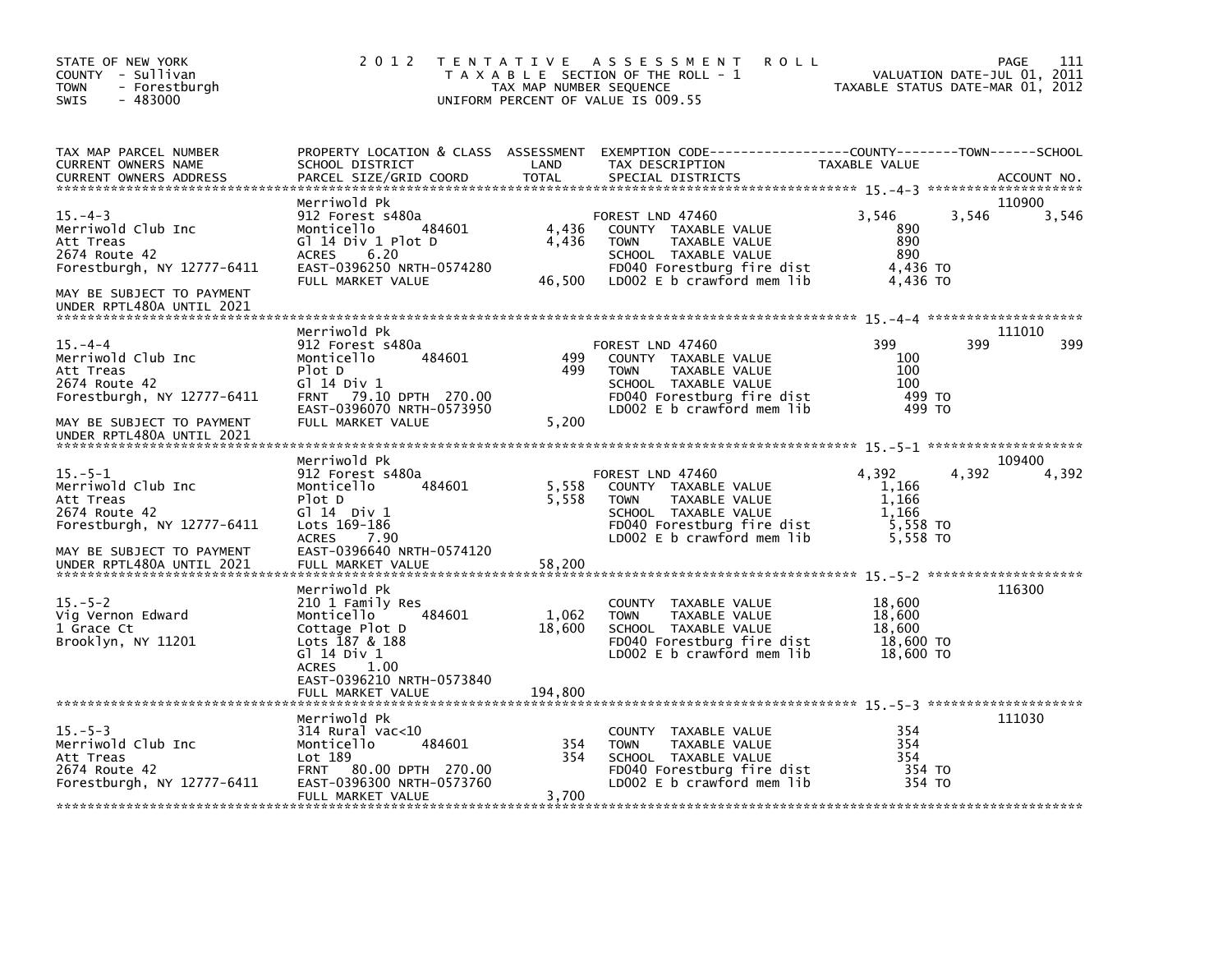| STATE OF NEW YORK<br>COUNTY - Sullivan<br>- Forestburgh<br><b>TOWN</b><br>$-483000$<br><b>SWIS</b>                    | 2 0 1 2                                                                                                                                                                              | TAX MAP NUMBER SEQUENCE<br>UNIFORM PERCENT OF VALUE IS 009.55 | TENTATIVE ASSESSMENT<br><b>ROLL</b><br>T A X A B L E SECTION OF THE ROLL - 1                                                             | TAXABLE STATUS DATE-MAR 01, 2012                     | 112<br>PAGE<br>VALUATION DATE-JUL 01, 2011 |
|-----------------------------------------------------------------------------------------------------------------------|--------------------------------------------------------------------------------------------------------------------------------------------------------------------------------------|---------------------------------------------------------------|------------------------------------------------------------------------------------------------------------------------------------------|------------------------------------------------------|--------------------------------------------|
| TAX MAP PARCEL NUMBER<br>CURRENT OWNERS NAME                                                                          | SCHOOL DISTRICT                                                                                                                                                                      | LAND                                                          | PROPERTY LOCATION & CLASS ASSESSMENT EXEMPTION CODE---------------COUNTY-------TOWN-----SCHOOL<br>TAX DESCRIPTION                        | TAXABLE VALUE                                        |                                            |
| $15. - 5 - 4$<br>Merriwold Club Inc<br>Att Treas<br>2674 Route 42<br>Forestburgh, NY 12777-6411                       | Merriwold Pk<br>$314$ Rural vac<10<br>Monticello<br>484601<br>Plot D<br>Lot 190<br>Gl $14$ Div $1$ Cp $9$<br>80.00 DPTH 270.00<br><b>FRNT</b><br>EAST-0396370 NRTH-0573710           | 312<br>312                                                    | COUNTY TAXABLE VALUE<br>TAXABLE VALUE<br><b>TOWN</b><br>SCHOOL TAXABLE VALUE<br>FD040 Forestburg fire dist<br>LD002 E b crawford mem lib | 312<br>312<br>312<br>312 TO<br>312 TO                | 111020                                     |
|                                                                                                                       | FULL MARKET VALUE                                                                                                                                                                    | 3,300                                                         |                                                                                                                                          |                                                      |                                            |
| $15. - 5 - 5$<br>Merriwold Club Inc<br>Att Treas<br>2674 Route 42<br>Forestburgh, NY 12777-6411                       | Merriwold Pk<br>$314$ Rural vac< $10$<br>Monticello<br>484601<br>Plot D<br>G1 14 Div 1<br>Lot 191&192 Vl 9<br><b>ACRES</b><br>1.00<br>EAST-0396460 NRTH-0573640<br>FULL MARKET VALUE | 1,030<br>1,030<br>10,800                                      | COUNTY TAXABLE VALUE<br><b>TOWN</b><br>TAXABLE VALUE<br>SCHOOL TAXABLE VALUE<br>FD040 Forestburg fire dist<br>LD002 E b crawford mem lib | 1,030<br>1,030<br>1.030<br>1,030 TO<br>1,030 TO      | 109500                                     |
|                                                                                                                       |                                                                                                                                                                                      |                                                               |                                                                                                                                          |                                                      | 113000                                     |
| $15. -6 - 1$<br>Guy Robbins Art.111 trust w/w Monticello<br>Richard Robbins<br>284 Goodwin Ave<br>Ridgewood, NJ 07450 | Merriwold Pk<br>210 1 Family Res<br>484601<br>Plot B Lot 1<br>2 St House<br><b>ACRES</b><br>2.17<br>EAST-0392833 NRTH-0574692<br>DEED BOOK 2866<br>PG-417<br>FULL MARKET VALUE       | 2,294<br>25,789<br>270,000                                    | COUNTY TAXABLE VALUE<br>TAXABLE VALUE<br><b>TOWN</b><br>SCHOOL TAXABLE VALUE<br>FD040 Forestburg fire dist<br>LD002 E b crawford mem lib | 25,789<br>25,789<br>25,789<br>25,789 TO<br>25,789 TO |                                            |
|                                                                                                                       | Merriwold Pk                                                                                                                                                                         |                                                               |                                                                                                                                          |                                                      | 113100                                     |
| $15. -6-2$<br>Robbins Richard A<br>Nancy Orr<br>284 Godwin Ave<br>Ridgewood, NJ 07450                                 | 210 1 Family Res<br>484601<br>Monticello<br>House, shed<br>Plot B Lots 2 3 & 4<br>Gl 14 Div 1 Seas 8<br>3.72<br><b>ACRES</b><br>EAST-0393198 NRTH-0574809<br>DEED BOOK 1351          | 4,234<br>23,054<br>PG-120                                     | COUNTY TAXABLE VALUE<br><b>TOWN</b><br>TAXABLE VALUE<br>SCHOOL TAXABLE VALUE<br>FD040 Forestburg fire dist<br>LD002 E b crawford mem lib | 23,054<br>23,054<br>23,054<br>23,054 TO<br>23,054 TO |                                            |
|                                                                                                                       | FULL MARKET VALUE                                                                                                                                                                    | 241,400                                                       |                                                                                                                                          |                                                      |                                            |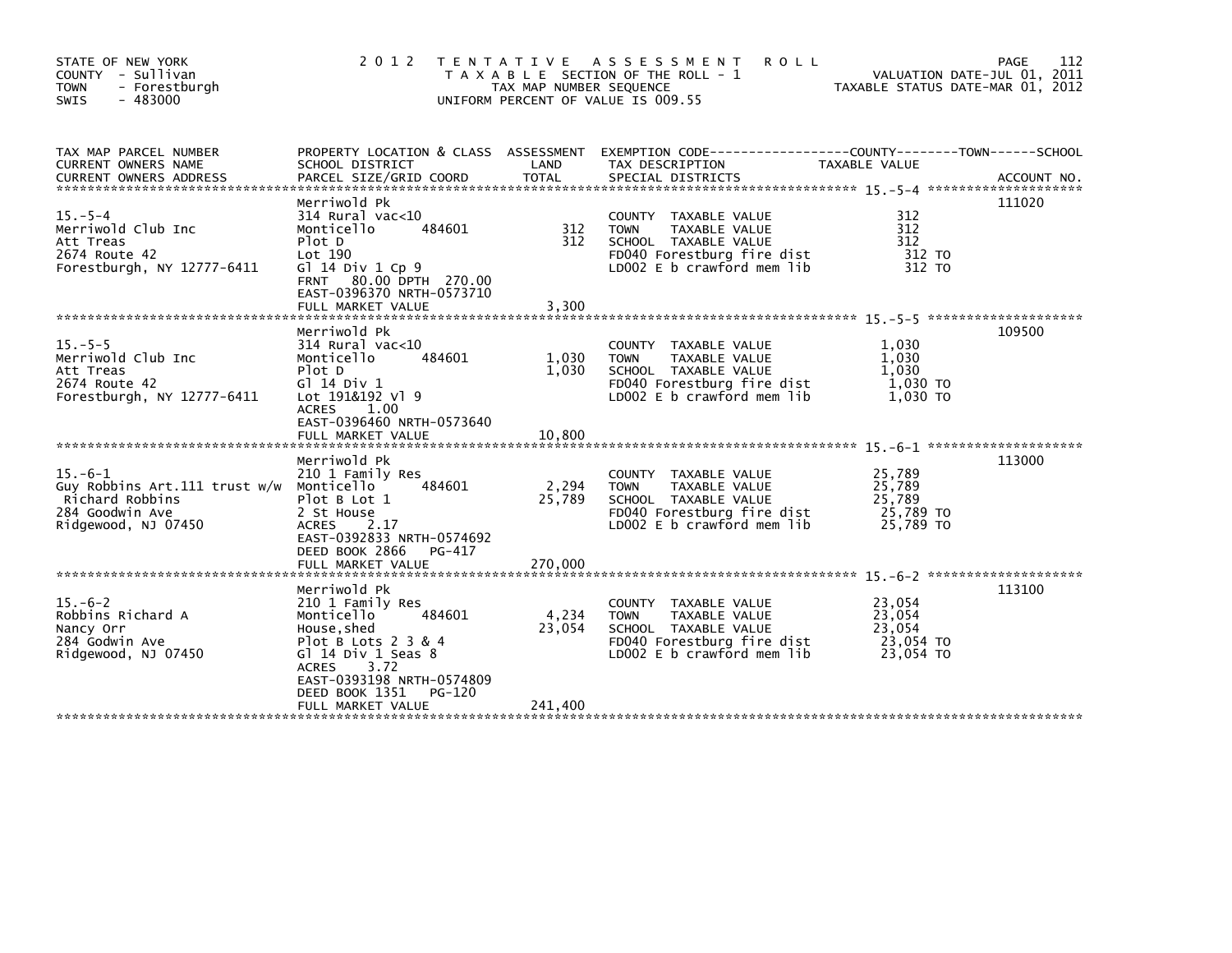| STATE OF NEW YORK<br>COUNTY - Sullivan<br><b>TOWN</b><br>- Forestburgh<br>$-483000$<br><b>SWIS</b>               | 2 0 1 2                                                                                                                                                                                                                                       | TAX MAP NUMBER SEQUENCE | TENTATIVE ASSESSMENT<br><b>ROLL</b><br>T A X A B L E SECTION OF THE ROLL - 1<br>UNIFORM PERCENT OF VALUE IS 009.55                       | PAGE<br>VALUATION DATE-JUL 01, 2011<br>TAXABLE STATUS DATE-MAR 01, 2012                                          | 113 |
|------------------------------------------------------------------------------------------------------------------|-----------------------------------------------------------------------------------------------------------------------------------------------------------------------------------------------------------------------------------------------|-------------------------|------------------------------------------------------------------------------------------------------------------------------------------|------------------------------------------------------------------------------------------------------------------|-----|
| TAX MAP PARCEL NUMBER<br><b>CURRENT OWNERS NAME</b>                                                              | SCHOOL DISTRICT                                                                                                                                                                                                                               | LAND                    | TAX DESCRIPTION                                                                                                                          | PROPERTY LOCATION & CLASS ASSESSMENT EXEMPTION CODE---------------COUNTY-------TOWN------SCHOOL<br>TAXABLE VALUE |     |
| $15. -7 - 1$<br>Merriwold Club Inc<br>Att Treas<br>2674 Route 42                                                 | Merriwold Park<br>$314$ Rural vac<10<br>484601<br>Monticello<br>5.50<br><b>ACRES</b><br>EAST-0394060 NRTH-0575060                                                                                                                             | 4,883<br>4,883          | COUNTY TAXABLE VALUE<br>TAXABLE VALUE<br><b>TOWN</b><br>SCHOOL TAXABLE VALUE<br>FD040 Forestburg fire dist                               | 4,883<br>4,883<br>4,883<br>4,883 TO                                                                              |     |
| $15. - 7 - 2$<br>Merriwold Club Inc<br>Att Treas<br>2674 Route 42                                                | Merriwold Park<br>$314$ Rural vac< $10$<br>484601<br>Monticello<br>FRNT 73.00 DPTH 270.00<br>EAST-0394180 NRTH-0574730                                                                                                                        | 326<br>326              | COUNTY TAXABLE VALUE<br>TAXABLE VALUE<br><b>TOWN</b><br>SCHOOL TAXABLE VALUE<br>FD040 Forestburg fire dist                               | 326<br>326<br>326<br>326 TO                                                                                      |     |
| $15. -7 - 3$<br>Merriwold Club Inc<br>Att Treas<br>2674 Route 42                                                 | Merriwold Park<br>$314$ Rural vac< $10$<br>Monticello<br>484601<br>FRNT 103.00 DPTH 320.00<br>EAST-0393850 NRTH-0574940                                                                                                                       | 760<br>760              | COUNTY TAXABLE VALUE<br><b>TOWN</b><br>TAXABLE VALUE<br>SCHOOL TAXABLE VALUE<br>FD040 Forestburg fire dist                               | 760<br>760<br>760<br>760 TO                                                                                      |     |
| $15. -7 - 4$<br>Goodreds John S Jr.<br>Schlachtenhaufen Cynthia A<br>74 Spinning Wheel Ln<br>Stamford, CT 06903  | Merriwold Pk<br>$314$ Rural vac<10<br>484601<br>Monticello<br>Plot D Vacant Lot<br>G] 14 Div 1 Lot 32<br>$V$ <sup>1</sup> 9<br><b>FRNT</b><br>80.00 DPTH 270.00<br>EAST-0393660 NRTH-0574820<br>DEED BOOK 2650<br>PG-288<br>FULL MARKET VALUE | 510<br>510<br>5,300     | COUNTY TAXABLE VALUE<br>TAXABLE VALUE<br><b>TOWN</b><br>SCHOOL TAXABLE VALUE<br>FD040 Forestburg fire dist<br>LD002 E b crawford mem lib | 116800<br>510<br>510<br>510<br>510 TO<br>510 TO                                                                  |     |
| $15. - 7 - 5$<br>Goodreds John S Jr.<br>Schlachtenhaufen Cynthia A<br>74 Spinning Wheel Ln<br>Stamford, CT 06903 | Merriwold Park<br>210 1 Family Res<br>Monticello<br>484601<br>Lot 33<br>2 Story<br>FRNT 80.00 DPTH 256.00<br>EAST-0393740 NRTH-0574790<br>DEED BOOK 2650<br>PG-288                                                                            | 326<br>28,500           | COUNTY TAXABLE VALUE<br><b>TOWN</b><br>TAXABLE VALUE<br>SCHOOL TAXABLE VALUE<br>FD040 Forestburg fire dist<br>LD002 E b crawford mem lib | 105200<br>28,500<br>28,500<br>28,500<br>28,500 TO<br>28,500 TO                                                   |     |
|                                                                                                                  | FULL MARKET VALUE                                                                                                                                                                                                                             | 298,400                 |                                                                                                                                          |                                                                                                                  |     |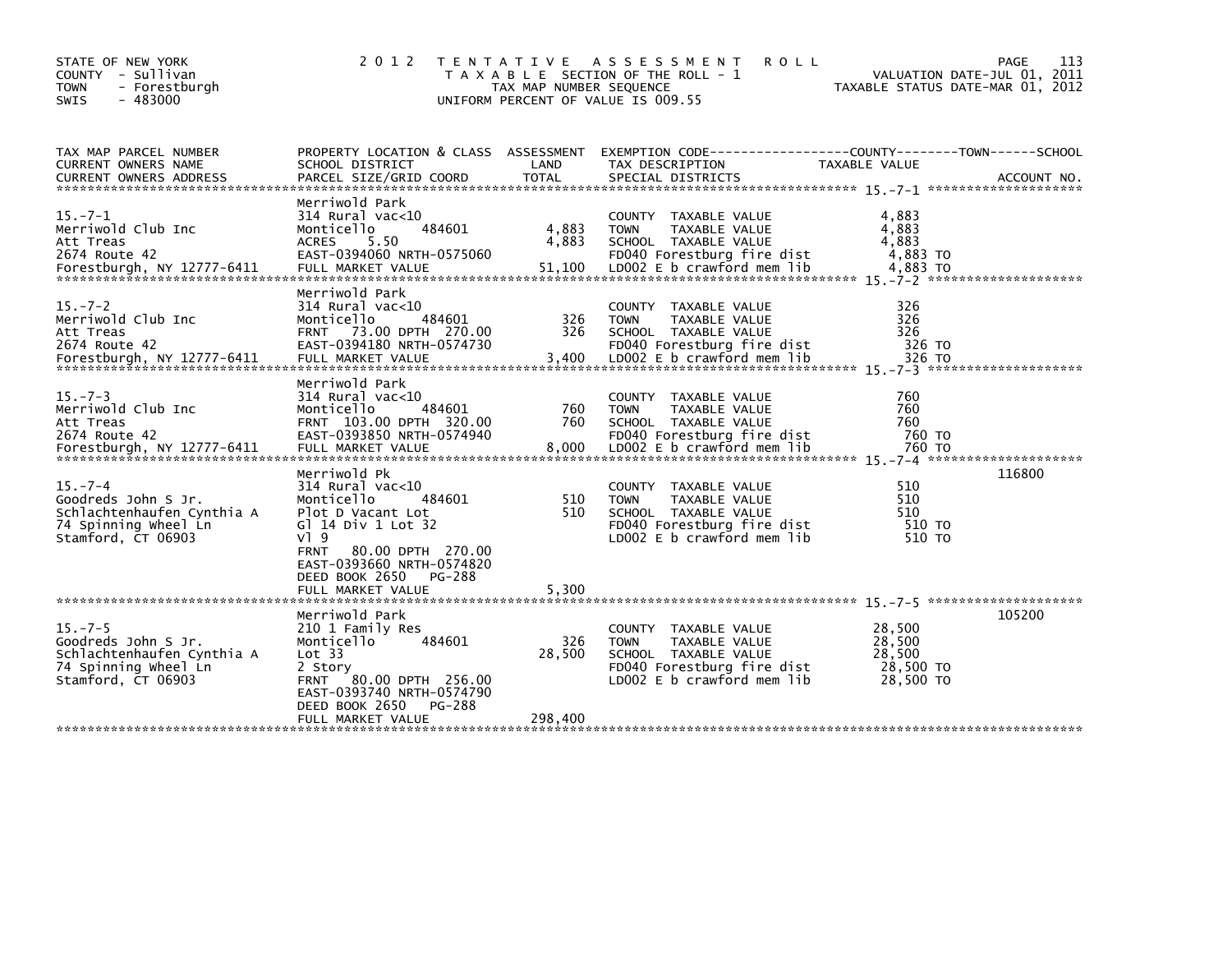| STATE OF NEW YORK<br>COUNTY - Sullivan<br>- Forestburgh<br><b>TOWN</b><br>$-483000$<br><b>SWIS</b>               |                                                                                                                                                                                                                                   | TAX MAP NUMBER SEQUENCE | 2012 TENTATIVE ASSESSMENT<br><b>ROLL</b><br>T A X A B L E SECTION OF THE ROLL - 1<br>UNIFORM PERCENT OF VALUE IS 009.55                    | VALUATION DATE-JUL 01, 2011<br>TAXABLE STATUS DATE-MAR 01, 2012 | 114<br><b>PAGE</b> |
|------------------------------------------------------------------------------------------------------------------|-----------------------------------------------------------------------------------------------------------------------------------------------------------------------------------------------------------------------------------|-------------------------|--------------------------------------------------------------------------------------------------------------------------------------------|-----------------------------------------------------------------|--------------------|
| TAX MAP PARCEL NUMBER<br>CURRENT OWNERS NAME                                                                     | SCHOOL DISTRICT                                                                                                                                                                                                                   | LAND                    | PROPERTY LOCATION & CLASS ASSESSMENT EXEMPTION CODE----------------COUNTY-------TOWN------SCHOOL<br>TAX DESCRIPTION                        | TAXABLE VALUE                                                   |                    |
| $15. - 7 - 6$<br>Goodreds John S Jr.<br>Schlachtenhaufen Cynthia A<br>74 Spinning Wheel Ln<br>Stamford, CT 06903 | Merriwold<br>$314$ Rural vac< $10$<br>Monticello<br>484601<br>Lot 34<br>Vacant Lot<br>80.00 DPTH 250.00<br><b>FRNT</b><br>EAST-0393810 NRTH-0574770<br>DEED BOOK 2650 PG-288<br>FULL MARKET VALUE                                 | 319<br>319<br>3,300     | COUNTY TAXABLE VALUE<br><b>TOWN</b><br>TAXABLE VALUE<br>SCHOOL TAXABLE VALUE<br>FD040 Forestburg fire dist<br>LD002 $E$ b crawford mem lib | 319<br>319<br>319<br>319 TO<br>319 TO                           | 105210             |
| $15. -7 - 7$<br>Shriver Gifford<br>Stevenson Bryan<br>2900 North Hills Dr<br>Atlanta, GA 30305                   | Merriwold Pk<br>$314$ Rural vac<10<br>Monticello<br>484601<br>Plot D Lot 35<br>G1 14 Div 1<br>$V$ <sup>1</sup> 9<br><b>FRNT</b><br>85.00 DPTH 250.00<br>EAST-0393920 NRTH-0574730<br>DEED BOOK 2726<br>$PG-45$                    | 375<br>375              | COUNTY TAXABLE VALUE<br><b>TOWN</b><br>TAXABLE VALUE<br>SCHOOL TAXABLE VALUE<br>FD040 Forestburg fire dist<br>LD002 E b crawford mem lib   | 375<br>375<br>375<br>375 TO<br>375 TO                           | 105650             |
|                                                                                                                  | FULL MARKET VALUE                                                                                                                                                                                                                 | 3,900                   |                                                                                                                                            |                                                                 |                    |
| $15. - 7 - 8$<br>Shriver Gifford<br>Stevenson Bryan<br>2900 North Hills Dr<br>Atlanta, GA 30305                  | Merriwold Pk<br>$314$ Rural vac<10<br>484601<br>Monticello<br>Plot D<br>G] 14 Div 1 Lot 36<br>$V$ <sup>1</sup> 9<br><b>FRNT</b><br>90.00 DPTH 266.80<br>EAST-0394010 NRTH-0574660<br>DEED BOOK 2726<br>PG-45<br>FULL MARKET VALUE | 396<br>396<br>4,100     | COUNTY TAXABLE VALUE<br>TAXABLE VALUE<br><b>TOWN</b><br>SCHOOL TAXABLE VALUE<br>FD040 Forestburg fire dist<br>LD002 E b crawford mem lib   | 396<br>396<br>396<br>396 TO<br>396 TO                           | 105660             |
|                                                                                                                  | Merriewold Rd                                                                                                                                                                                                                     |                         |                                                                                                                                            |                                                                 | 105640             |
| $15. - 7 - 9$<br>Shriver Gifford<br>Stevenson Bryan<br>2900 North Hills Dr<br>Atlanta, GA 30305                  | 210 1 Family Res<br>Monticello<br>484601<br>Plot D Lots 37 & 38<br>Plot D Lots 37 & 38<br>G $14$ Div $1$ Seas 8<br>FRNT 190.00 DPTH 266.00<br>EAST-0394110 NRTH-0574580<br>DEED BOOK 2726<br>$PG-45$                              | 1,204<br>16,783         | COUNTY TAXABLE VALUE<br>TAXABLE VALUE<br><b>TOWN</b><br>SCHOOL TAXABLE VALUE<br>FD040 Forestburg fire dist<br>LD002 E b crawford mem lib   | 16,783<br>16,783<br>16.783<br>16,783 TO<br>16,783 TO            |                    |
|                                                                                                                  | FULL MARKET VALUE                                                                                                                                                                                                                 | 175,700                 |                                                                                                                                            |                                                                 |                    |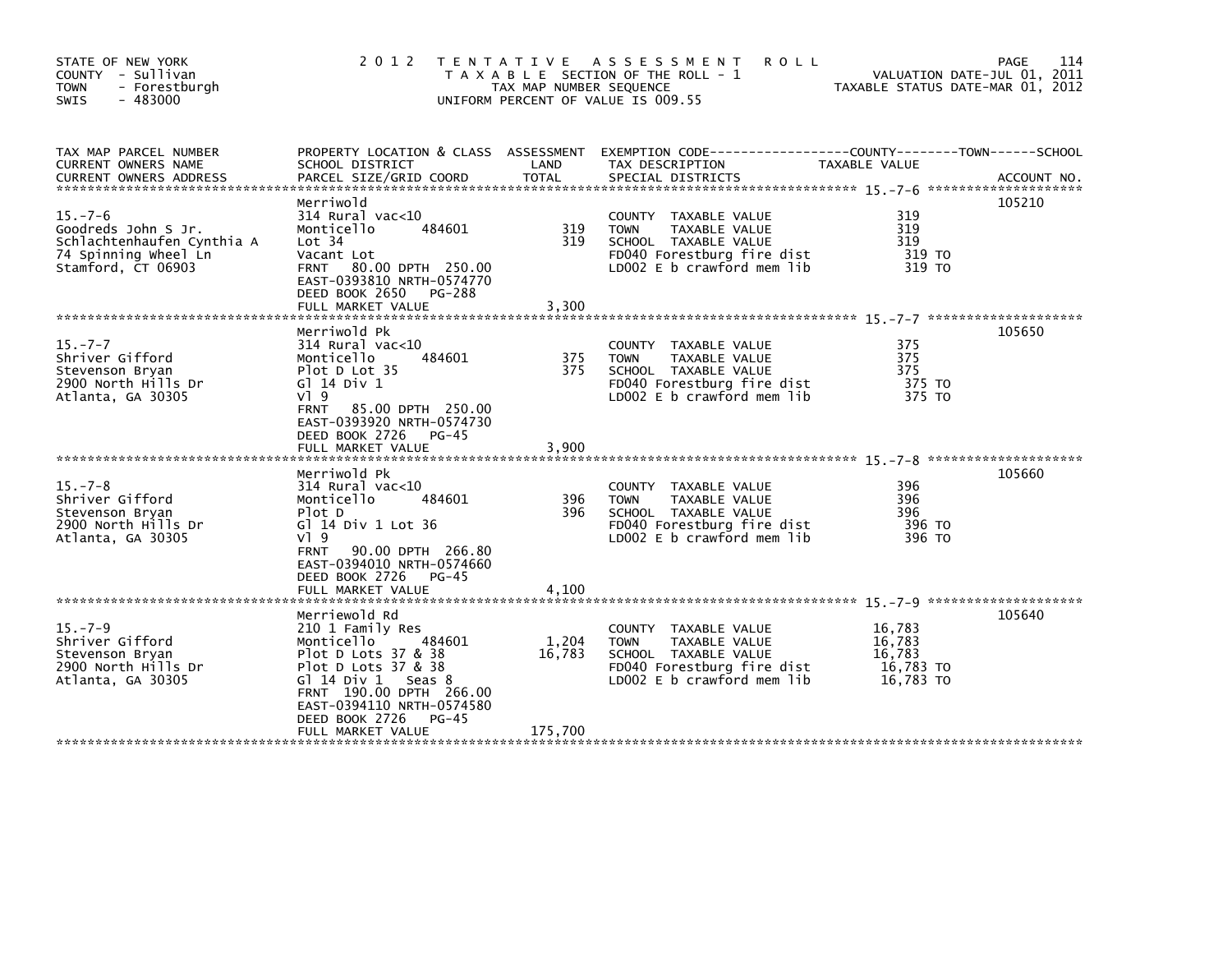| STATE OF NEW YORK<br>COUNTY - Sullivan<br><b>TOWN</b><br>- Forestburgh<br>$-483000$<br>SWIS | 2 0 1 2                                                                                                                                                                                                                       | TAX MAP NUMBER SEQUENCE    | TENTATIVE ASSESSMENT<br><b>ROLL</b><br>T A X A B L E SECTION OF THE ROLL - 1<br>UNIFORM PERCENT OF VALUE IS 009.55                        | TAXABLE STATUS DATE-MAR 01, 2012                     | 115<br>PAGE<br>VALUATION DATE-JUL 01, 2011 |
|---------------------------------------------------------------------------------------------|-------------------------------------------------------------------------------------------------------------------------------------------------------------------------------------------------------------------------------|----------------------------|-------------------------------------------------------------------------------------------------------------------------------------------|------------------------------------------------------|--------------------------------------------|
| TAX MAP PARCEL NUMBER<br>CURRENT OWNERS NAME<br><b>CURRENT OWNERS ADDRESS</b>               | SCHOOL DISTRICT<br>PARCEL SIZE/GRID COORD                                                                                                                                                                                     | LAND<br><b>TOTAL</b>       | PROPERTY LOCATION & CLASS ASSESSMENT EXEMPTION CODE-----------------COUNTY-------TOWN------SCHOOL<br>TAX DESCRIPTION<br>SPECIAL DISTRICTS | TAXABLE VALUE                                        | ACCOUNT NO.                                |
| $15. -8 - 1$<br>Wiley Maxwell<br>Rosenthal Ellen<br>41 Warren St<br>N.Y., NY 10007          | Merriwold Pk<br>314 Rural vac<10<br>484601<br>Monticello<br>Plot D Lots 68-79<br>G1 14 Div 1<br>VI 9<br><b>ACRES</b><br>5.50<br>EAST-0394670 NRTH-0574560<br>DEED BOOK 3219 PG-40<br>FULL MARKET VALUE                        | 6,298<br>6,298<br>65,900   | COUNTY TAXABLE VALUE<br><b>TOWN</b><br>TAXABLE VALUE<br>SCHOOL TAXABLE VALUE<br>FD040 Forestburg fire dist<br>LD002 E b crawford mem lib  | 6,298<br>6,298<br>6,298<br>6,298 TO<br>6,298 то      | 104310                                     |
| $15. -8 - 2$<br>wiley Maxwell<br>Rosenthal Ellen<br>41 Warren St<br>N.Y., NY 10007          | Merriwold Pk<br>210 1 Family Res<br>484601<br>Monticello<br>Bungalow Garage<br>Plot D Lots $80 & 81$<br>1 Acre<br>Seas 8<br>FRNT 185.00 DPTH 248.00<br>EAST-0394270 NRTH-0574400<br>DEED BOOK 3219 PG-40<br>FULL MARKET VALUE | 1,062<br>23,900<br>250,300 | COUNTY TAXABLE VALUE<br><b>TOWN</b><br>TAXABLE VALUE<br>SCHOOL TAXABLE VALUE<br>FD040 Forestburg fire dist<br>LD002 E b crawford mem lib  | 23,900<br>23,900<br>23,900<br>23,900 TO<br>23,900 TO | 104320                                     |
| $15. - 8 - 3$<br>Wiley Maxwell<br>Rosenthal Ellen<br>41 Warren St<br>N.Y., NY 10007         | Merriwold Pk<br>$314$ Rural vac<10<br>Monticello<br>484601<br>Plot D Lot 82<br>FRNT 98.00 DPTH 248.00<br>EAST-0394340 NRTH-0574270<br>DEED BOOK 3219 PG-40<br>FULL MARKET VALUE                                               | 396<br>396<br>4,100        | COUNTY TAXABLE VALUE<br>TAXABLE VALUE<br><b>TOWN</b><br>SCHOOL TAXABLE VALUE<br>FD040 Forestburg fire dist<br>LD002 E b crawford mem lib  | 396<br>396<br>396<br>396 TO<br>396 TO                | 104300                                     |
| $15 - 8 - 4$<br>Leahy Raymond<br>46 Bainton St<br>Yonkers, NY 10704                         | Merriwold Pk<br>260 Seasonal res<br>Monticello<br>484601<br>Merriwold Club Inc<br>Plot D Lots 83 84 85<br>1 St House Garage<br>FRNT 270.00 DPTH 142.00<br>EAST-0394420 NRTH-0574050<br>FULL MARKET VALUE                      | 1,719<br>7,616<br>79,700   | COUNTY TAXABLE VALUE<br>TAXABLE VALUE<br><b>TOWN</b><br>SCHOOL TAXABLE VALUE<br>FD040 Forestburg fire dist<br>LD002 E b crawford mem lib  | 7,616<br>7,616<br>7,616<br>7,616 то<br>7.616 TO      | 106600                                     |
| $15 - 8 - 5$<br>Wiley Maxwell<br>Rosenthal Ellen<br>41 Warren St<br>N.Y., NY 10007          | Rte 42<br>$314$ Rural vac<10<br>Monticello<br>484601<br>EAST-0394374 NRTH-0574474<br>DEED BOOK 3219 PG-40<br>FULL MARKET VALUE                                                                                                | 304<br>304<br>3,200        | COUNTY TAXABLE VALUE<br><b>TOWN</b><br>TAXABLE VALUE<br>SCHOOL TAXABLE VALUE<br>FD040 Forestburg fire dist<br>LD002 E b crawford mem lib  | 304<br>304<br>304<br>304 TO<br>304 TO                |                                            |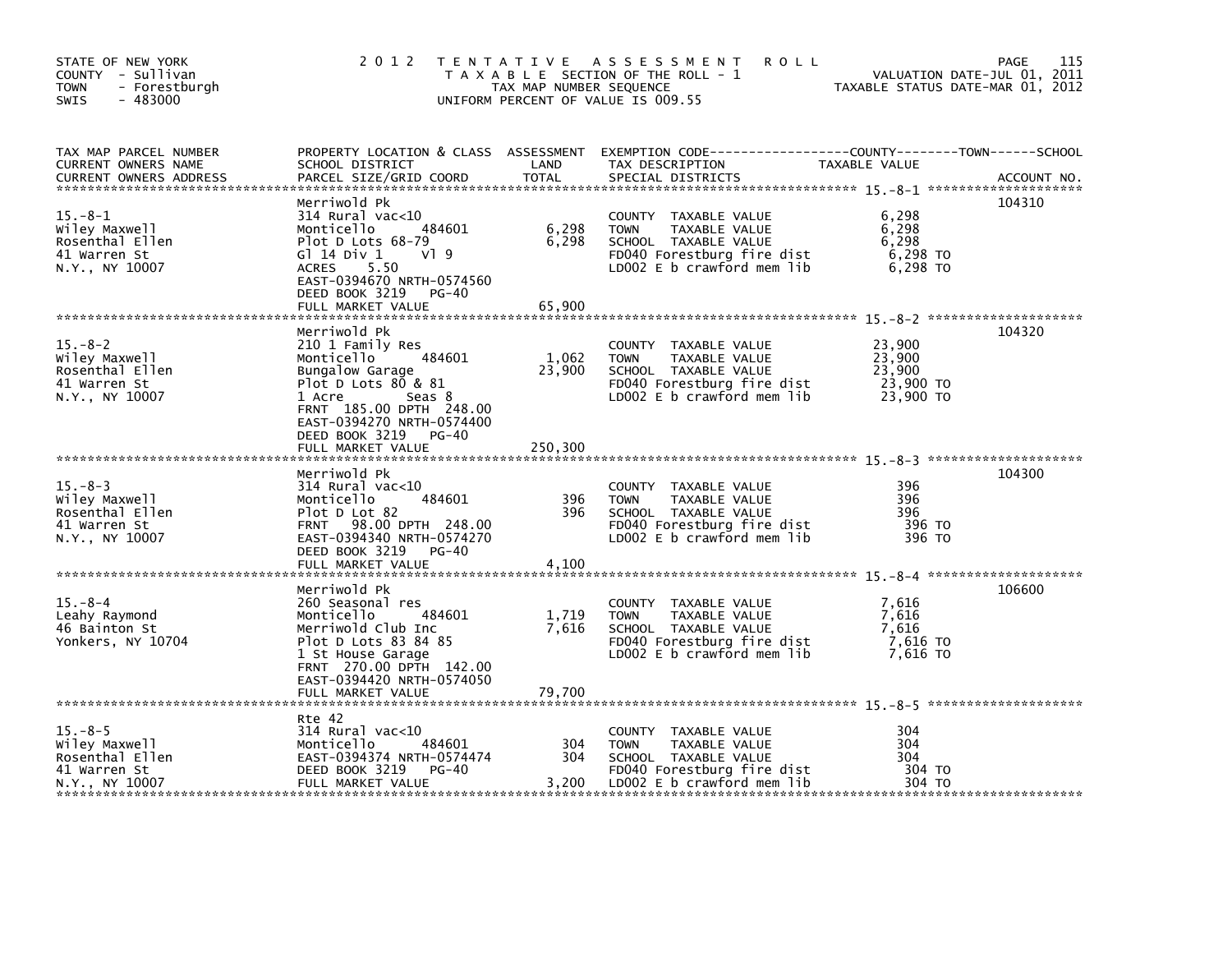| STATE OF NEW YORK<br>COUNTY - Sullivan<br>TOWN<br>- Forestburgh<br>$-483000$<br><b>SWIS</b>   | 2 0 1 2                                                                                                                                                                                | TAX MAP NUMBER SEQUENCE | TENTATIVE ASSESSMENT<br><b>ROLL</b><br>T A X A B L E SECTION OF THE ROLL - 1<br>UNIFORM PERCENT OF VALUE IS 009.55                                   | VALUATION DATE-JUL 01, 2011<br>TAXABLE STATUS DATE-MAR 01, 2012 | 116<br>PAGE |
|-----------------------------------------------------------------------------------------------|----------------------------------------------------------------------------------------------------------------------------------------------------------------------------------------|-------------------------|------------------------------------------------------------------------------------------------------------------------------------------------------|-----------------------------------------------------------------|-------------|
| TAX MAP PARCEL NUMBER<br>CURRENT OWNERS NAME<br><b>CURRENT OWNERS ADDRESS</b>                 | PROPERTY LOCATION & CLASS ASSESSMENT<br>SCHOOL DISTRICT<br>PARCEL SIZE/GRID COORD                                                                                                      | LAND<br><b>TOTAL</b>    | EXEMPTION CODE-----------------COUNTY-------TOWN------SCHOOL<br>TAX DESCRIPTION<br>SPECIAL DISTRICTS                                                 | TAXABLE VALUE                                                   | ACCOUNT NO. |
| $15.-9-1$<br>Merriwold Club Inc<br>Att Treas<br>2674 Route 42                                 | Merriwold Pk<br>$314$ Rural vac< $10$<br>484601<br>Monticello<br><b>ACRES</b><br>1.80<br>EAST-0395030 NRTH-0574310                                                                     | 1,327<br>1,327          | COUNTY TAXABLE VALUE<br>TAXABLE VALUE<br><b>TOWN</b><br>SCHOOL TAXABLE VALUE<br>FD040 Forestburg fire dist                                           | 1,327<br>1,327<br>1.327<br>1,327 TO                             |             |
| $15.-9-2.1$<br>Merriwold Club Inc<br>Att Treas<br>2674 Route 42<br>Forestburgh, NY 12777-6411 | Merriwold Pk<br>$314$ Rural vac<10<br>Monticello<br>484601<br>Plot D<br>G1 14 Div 1<br>Lot 116&117 Vl 9<br>ACRES 0.62<br>EAST-0394849 NRTH-0574147                                     | 439<br>439              | <b>COUNTY</b><br>TAXABLE VALUE<br>TAXABLE VALUE<br><b>TOWN</b><br>SCHOOL TAXABLE VALUE<br>FD040 Forestburg fire dist<br>LD002 $E$ b crawford mem lib | 439<br>439<br>439<br>439 TO<br>439 TO                           | 109100      |
|                                                                                               | FULL MARKET VALUE                                                                                                                                                                      | 4,600                   |                                                                                                                                                      |                                                                 |             |
| $15. - 9 - 2.2$<br>Travis Carol B<br>199 Merriewold Rd<br>Forestburgh, NY 12777               | Merriewold Park<br>$314$ Rural vac< $10$<br>Monticello<br>484601<br>Vacant Lot<br>FRNT 160.00 DPTH 100.00<br>EAST-0394948 NRTH-0574063<br>DEED BOOK 1893<br>PG-19<br>FULL MARKET VALUE | 283<br>283<br>3,000     | COUNTY TAXABLE VALUE<br>TAXABLE VALUE<br><b>TOWN</b><br>SCHOOL TAXABLE VALUE<br>FD040 Forestburg fire dist<br>LD002 E b crawford mem lib             | 283<br>283<br>283<br>283 TO<br>283 TO                           |             |
| $15. -9 - 3.1$<br>Travis Carol B<br>199 Merriewold Rd<br>Forestburgh, NY 12777                | Merriwold Park<br>$314$ Rural vac< $10$<br>Monticello<br>484601<br>Plot D<br>Gl 14 Div 1 Seas 8<br><b>ACRES</b><br>1.00<br>EAST-0395275 NRTH-0574236<br>FULL MARKET VALUE              | 800<br>800<br>8,400     | <b>COUNTY</b><br>TAXABLE VALUE<br>TAXABLE VALUE<br><b>TOWN</b><br>SCHOOL TAXABLE VALUE<br>FD040 Forestburg fire dist<br>LD002 E b crawford mem lib   | 800<br>800<br>800<br>800 TO<br>800 TO                           | 116200      |
|                                                                                               | Merriwold Pk                                                                                                                                                                           |                         |                                                                                                                                                      |                                                                 | 106700      |
| $15. -9 - 4$<br>Hartman Raymond F<br>5 Maple St<br>Mastic Beach, NY 11951                     | $314$ Rural vac< $10$<br>484601<br>Monticello<br>Plot D Lot 121<br>G $1$ 14 Div 1<br>80.00 DPTH 240.00<br><b>FRNT</b><br>EAST-0395370 NRTH-0574080<br>DEED BOOK 1061<br>PG-00275       | 312<br>312              | <b>COUNTY</b><br>TAXABLE VALUE<br><b>TOWN</b><br>TAXABLE VALUE<br>SCHOOL TAXABLE VALUE<br>FD040 Forestburg fire dist<br>LD002 $E$ b crawford mem lib | 312<br>312<br>312<br>312 TO<br>312 TO                           |             |
|                                                                                               | FULL MARKET VALUE                                                                                                                                                                      | 3,300                   |                                                                                                                                                      |                                                                 |             |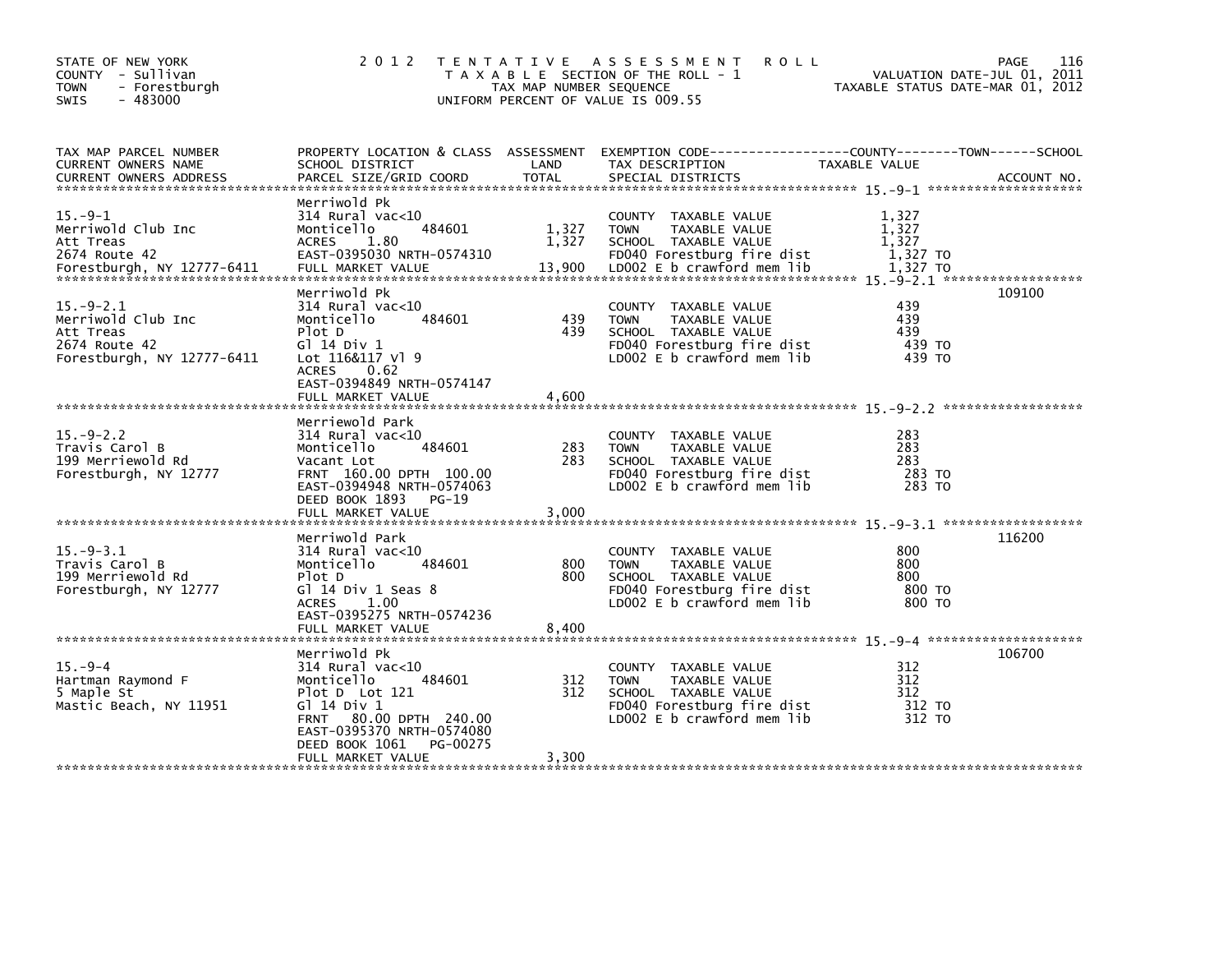| STATE OF NEW YORK<br>COUNTY - Sullivan<br><b>TOWN</b><br>- Forestburgh<br>$-483000$<br>SWIS         | 2 0 1 2                                                                                                                                                                                                       | TAX MAP NUMBER SEQUENCE  | TENTATIVE ASSESSMENT<br><b>ROLL</b><br>T A X A B L E SECTION OF THE ROLL - 1<br>UNIFORM PERCENT OF VALUE IS 009.55                                                                                              | VALUATION DATE-JUL 01, 2011<br>TAXABLE STATUS DATE-MAR 01, 2012                            | 117<br><b>PAGE</b>                             |
|-----------------------------------------------------------------------------------------------------|---------------------------------------------------------------------------------------------------------------------------------------------------------------------------------------------------------------|--------------------------|-----------------------------------------------------------------------------------------------------------------------------------------------------------------------------------------------------------------|--------------------------------------------------------------------------------------------|------------------------------------------------|
| TAX MAP PARCEL NUMBER<br>CURRENT OWNERS NAME<br><b>CURRENT OWNERS ADDRESS</b>                       | PROPERTY LOCATION & CLASS ASSESSMENT<br>SCHOOL DISTRICT<br>PARCEL SIZE/GRID COORD                                                                                                                             | LAND<br><b>TOTAL</b>     | TAX DESCRIPTION<br>SPECIAL DISTRICTS                                                                                                                                                                            | TAXABLE VALUE                                                                              | ACCOUNT NO.                                    |
| $15. -9-5$<br>Nelson Constance L<br>Writer Christina C<br>207 Merriwold Rd<br>Forestburgh, NY 12777 | Merriwold Pk<br>314 Rural vac<10<br>Monticello<br>484601<br>Lots 122,123<br>G1 14 Div 1<br>FRNT 160.00 DPTH 240.00<br>EAST-0395300 NRTH-0573980<br>DEED BOOK 2010<br>PG-59285<br>FULL MARKET VALUE            | 633<br>633<br>6,600      | COUNTY<br>TAXABLE VALUE<br><b>TOWN</b><br>TAXABLE VALUE<br>SCHOOL TAXABLE VALUE<br>FD040 Forestburg fire dist<br>LD002 $E$ b crawford mem lib                                                                   | 633<br>633<br>633<br>633 TO<br>633 TO                                                      | 111060                                         |
| $15. -9-6$<br>Merriwold Club Inc<br>Attn: Treasurer<br>2674 Route 42<br>Forestburgh, NY 12777       | Merriwold Pk<br>$314$ Rural vac<10<br>484601<br>Monticello<br>Plot D<br>G1 14 Div 1<br>Lot 124&125 Vl 9<br><b>ACRES</b><br>1.10<br>EAST-0394710 NRTH-0573990<br>DEED BOOK 1815<br>PG-088<br>FULL MARKET VALUE | 1,614<br>1,614<br>16.900 | COUNTY TAXABLE VALUE<br><b>TOWN</b><br>TAXABLE VALUE<br>SCHOOL TAXABLE VALUE<br>FD040 Forestburg fire dist<br>LD002 E b crawford mem lib                                                                        | 1,614<br>1.614<br>1.614<br>1,614 TO<br>1,614 TO                                            | 115300                                         |
| $15. -9 - 7$<br>Travis Carol B<br>199 Merriewold Rd<br>Forestburgh, NY 12777                        | Merriwold Park<br>$314$ Rural vac<10<br>484601<br>Monticello<br>FRNT 110.00 DPTH 180.00<br>EAST-0394840 NRTH-0573940<br>FULL MARKET VALUE                                                                     | 397<br>397<br>4,200      | COUNTY TAXABLE VALUE<br>TAXABLE VALUE<br><b>TOWN</b><br>SCHOOL TAXABLE VALUE<br>FD040 Forestburg fire dist<br>LD002 E b crawford mem lib                                                                        | 397<br>397<br>397<br>397 TO<br>397 TO                                                      |                                                |
| $15. -9 - 8$<br>Travis Carol B<br>199 Merriewold Rd<br>Forestburgh, NY 12777                        | 199 Merriwold Rd<br>210 1 Family Res<br>Monticello<br>484601<br>Merriwold Park<br>Bungalow, garage<br>Plot D<br>80.00 DPTH 300.00<br><b>FRNT</b><br>EAST-0394970 NRTH-0573950<br>FULL MARKET VALUE            | 150,800                  | COMBAT VET 41132<br>439 COMBAT VET 41133<br>14,400 STAR EN<br>41834<br>COUNTY TAXABLE VALUE<br>TAXABLE VALUE<br><b>TOWN</b><br>SCHOOL TAXABLE VALUE<br>FD040 Forestburg fire dist<br>LDOO2 E b crawford mem lib | 3,600<br>0<br>3,600<br>$\mathbf{0}$<br>10,800<br>10,800<br>8,740<br>14,400 TO<br>14.400 TO | 115900<br>$\Omega$<br>0<br>5,660<br>$^{\circ}$ |
| $15. -9-9$<br>Travis Carol B<br>199 Merriewold Rd<br>Forestburgh, NY 12777                          | Merriwold Pk<br>314 Rural vac<10<br>Monticello<br>484601<br>Merriwold Park<br>Plot D<br>Gl 14 Div 1 Lot 128<br>80.00 DPTH 260.00<br><b>FRNT</b><br>EAST-0395020 NRTH-0573910<br>FULL MARKET VALUE             | 361<br>361<br>3,800      | <b>COUNTY</b><br>TAXABLE VALUE<br><b>TOWN</b><br>TAXABLE VALUE<br>SCHOOL TAXABLE VALUE<br>FD040 Forestburg fire dist<br>LD002 E b crawford mem lib                                                              | 361<br>361<br>361<br>361 TO<br>361 TO                                                      | 116000                                         |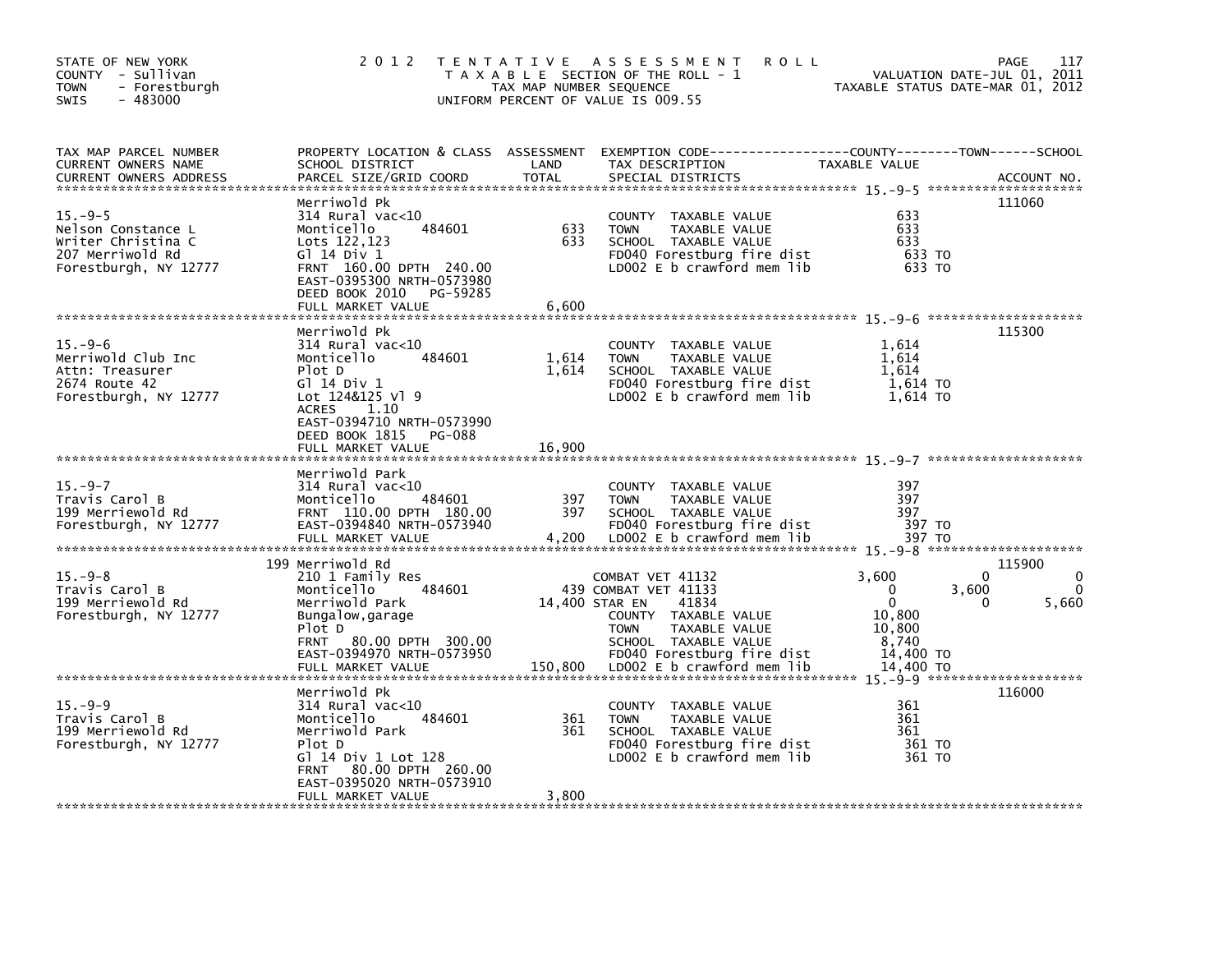| STATE OF NEW YORK<br>COUNTY - Sullivan<br><b>TOWN</b><br>- Forestburgh<br>$-483000$<br><b>SWIS</b>                         | 2 0 1 2                                                                                                                                                                                                                            | T E N T A T I V E<br>TAX MAP NUMBER SEQUENCE | A S S E S S M E N T<br><b>ROLL</b><br>T A X A B L E SECTION OF THE ROLL - 1<br>UNIFORM PERCENT OF VALUE IS 009.55                                             |                                                                     | 118<br><b>PAGE</b><br>VALUATION DATE-JUL 01, 2011<br>TAXABLE STATUS DATE-MAR 01, 2012 |
|----------------------------------------------------------------------------------------------------------------------------|------------------------------------------------------------------------------------------------------------------------------------------------------------------------------------------------------------------------------------|----------------------------------------------|---------------------------------------------------------------------------------------------------------------------------------------------------------------|---------------------------------------------------------------------|---------------------------------------------------------------------------------------|
| TAX MAP PARCEL NUMBER<br>CURRENT OWNERS NAME<br><b>CURRENT OWNERS ADDRESS</b>                                              | PROPERTY LOCATION & CLASS ASSESSMENT<br>SCHOOL DISTRICT<br>PARCEL SIZE/GRID COORD                                                                                                                                                  | LAND<br><b>TOTAL</b>                         | EXEMPTION CODE-----------------COUNTY-------TOWN------SCHOOL<br>TAX DESCRIPTION<br>SPECIAL DISTRICTS                                                          | TAXABLE VALUE                                                       | ACCOUNT NO.                                                                           |
| $15. - 9 - 10$<br>Writer Christina C<br>Hahn Claudia C<br>Constance 1. Nelson<br>207 Merriwold Rd<br>Forestburgh, NY 12777 | Merriwold Pk<br>$314$ Rural vac< $10$<br>Monticello<br>484601<br>Merriwold Park<br>Plot D<br>G] 14 Div 1 Lot 129<br>90.00 DPTH 230.40<br><b>FRNT</b><br>EAST-0395110 NRTH-0573900<br>DEED BOOK 2011<br>PG-522<br>FULL MARKET VALUE | 382<br>382<br>4.000                          | COUNTY<br>TAXABLE VALUE<br>TAXABLE VALUE<br><b>TOWN</b><br>SCHOOL TAXABLE VALUE<br>FD040 Forestburg fire dist<br>LDOO2 E b crawford mem lib                   | 382<br>382<br>382<br>382 TO<br>382 TO                               | 116100                                                                                |
|                                                                                                                            |                                                                                                                                                                                                                                    |                                              |                                                                                                                                                               |                                                                     |                                                                                       |
| $15. -9 - 11$<br>Nelson Constance L<br>Writer Christina C<br>207 Merriwold Rd<br>Forestburgh, NY 12777                     | 207 Merriwold Rd<br>210 1 Family Res<br>Monticello<br>484601<br>Camp & Cottage<br>G1 14 Div 1<br><b>FRNT</b><br>90.00 DPTH 230.40<br>EAST-0395180 NRTH-0573850<br>DEED BOOK 2010<br>PG-59285<br>FULL MARKET VALUE                  | 340<br>10,272<br>107,600                     | 41854<br>STAR B<br>COUNTY TAXABLE VALUE<br><b>TOWN</b><br>TAXABLE VALUE<br>SCHOOL TAXABLE VALUE<br>FD040 Forestburg fire dist<br>LD002 $E$ b crawford mem lib | $\mathbf{0}$<br>10,272<br>10,272<br>7,542<br>10,272 TO<br>10,272 TO | 111070<br>0<br>2,730                                                                  |
| $15. -9 - 12$<br>Nelson Constance L<br>Writer Christina C<br>207 Merriwold Rd<br>Forestburgh, NY 12777                     | Merriwold Pk<br>314 Rural vac<10<br>484601<br>Monticello<br>Plot D<br>G] 14 Div 1 Lot 131<br>VI 9<br>90.00 DPTH 231.70<br><b>FRNT</b><br>EAST-0395250 NRTH-0573800<br>DEED BOOK 2010<br>PG-59285<br>FULL MARKET VALUE              | 510<br>510<br>5,300                          | <b>COUNTY</b><br>TAXABLE VALUE<br><b>TOWN</b><br>TAXABLE VALUE<br>SCHOOL TAXABLE VALUE<br>FD040 Forestburg fire dist<br>LD002 $E$ b crawford mem lib          | 510<br>510<br>510<br>510 TO<br>510 TO                               | 111080                                                                                |
|                                                                                                                            | Merriwold Pk                                                                                                                                                                                                                       |                                              |                                                                                                                                                               |                                                                     |                                                                                       |
| $15. - 10 - 1$<br>Merriwold Club Inc<br>Att Treas<br>2674 Route 42<br>Forestburgh, NY 12777-6411                           | 314 Rural vac<10<br>Monticello<br>484601<br><b>ACRES</b><br>1.30<br>EAST-0395600 NRTH-0573870<br>FULL MARKET VALUE                                                                                                                 | 1,646<br>1,646<br>17,200                     | COUNTY TAXABLE VALUE<br><b>TOWN</b><br>TAXABLE VALUE<br>SCHOOL TAXABLE VALUE<br>FD040 Forestburg fire dist<br>LD002 $E$ b crawford mem lib                    | 1,646<br>1,646<br>1,646<br>1,646 TO<br>1.646 TO                     |                                                                                       |
| $15. - 10 - 2$<br>Merriwold Club Inc<br>Att Treas<br>2674 Rt 42<br>Forestburgh, NY 12777                                   | Merriwold Pk<br>314 Rural vac<10<br>Monticello<br>484601<br>Plot D<br>G1 14 Div 1<br>Lot 159 Vl 9<br>80.00 DPTH 239.10<br><b>FRNT</b><br>EAST-0395520 NRTH-0573760<br>DEED BOOK 1893<br>$PG-22$<br>FULL MARKET VALUE               | 312<br>312<br>3,300                          | COUNTY<br>TAXABLE VALUE<br><b>TOWN</b><br>TAXABLE VALUE<br>SCHOOL TAXABLE VALUE<br>FD040 Forestburg fire dist<br>LDOO2 E b crawford mem lib                   | 312<br>312<br>312<br>312 TO<br>312 TO                               | 111090                                                                                |
|                                                                                                                            |                                                                                                                                                                                                                                    |                                              |                                                                                                                                                               |                                                                     |                                                                                       |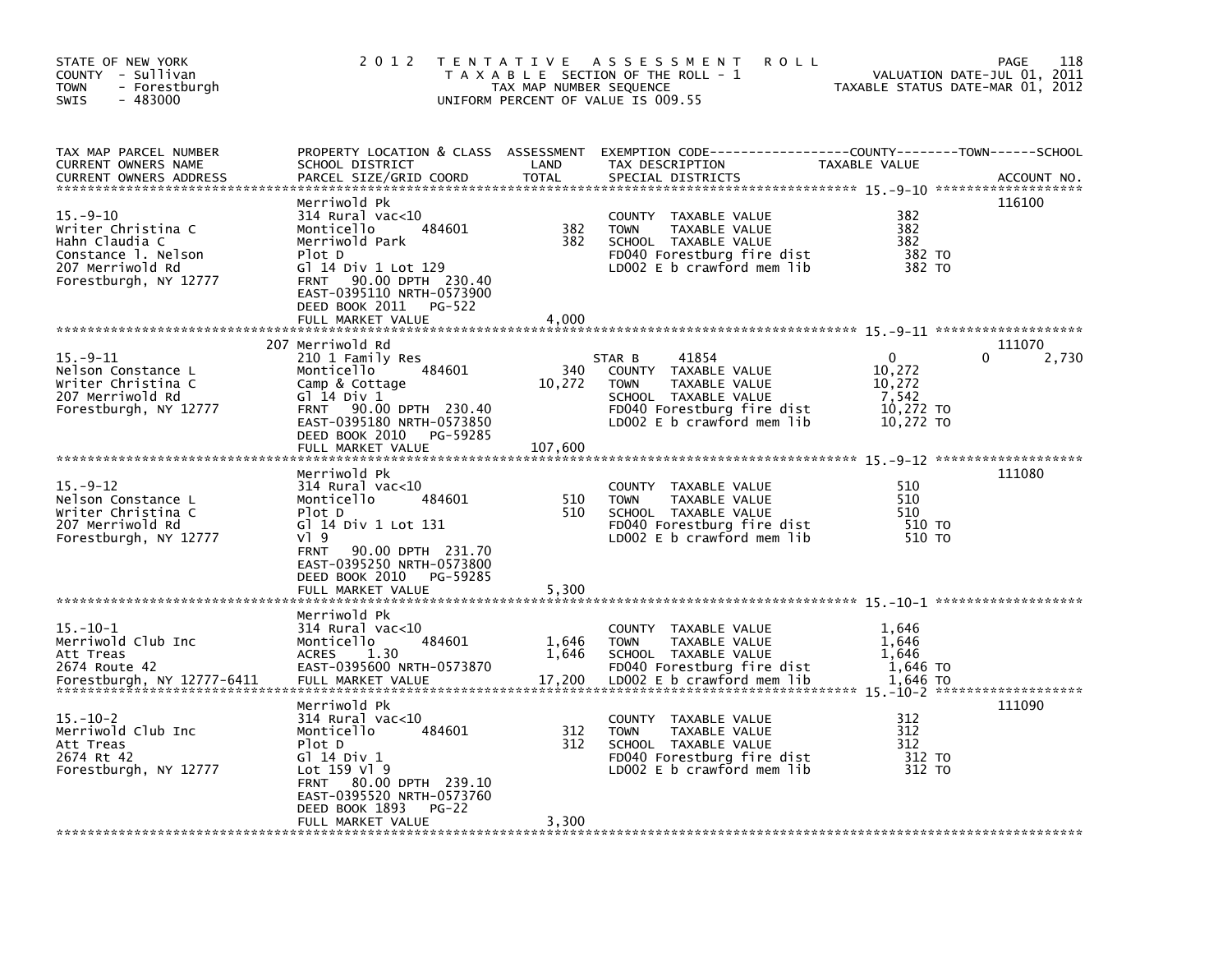| STATE OF NEW YORK<br>COUNTY - Sullivan<br>- Forestburgh<br><b>TOWN</b><br>$-483000$<br>SWIS                                 | 2 0 1 2                                                                                                                                                                                              | TAX MAP NUMBER SEQUENCE  | TENTATIVE ASSESSMENT<br><b>ROLL</b><br>T A X A B L E SECTION OF THE ROLL - 1<br>UNIFORM PERCENT OF VALUE IS 009.55                          |                                                 | 119<br><b>PAGE</b><br>VALUATION DATE-JUL 01, 2011<br>TAXABLE STATUS DATE-MAR 01, 2012 |
|-----------------------------------------------------------------------------------------------------------------------------|------------------------------------------------------------------------------------------------------------------------------------------------------------------------------------------------------|--------------------------|---------------------------------------------------------------------------------------------------------------------------------------------|-------------------------------------------------|---------------------------------------------------------------------------------------|
| TAX MAP PARCEL NUMBER<br><b>CURRENT OWNERS NAME</b><br><b>CURRENT OWNERS ADDRESS</b>                                        | SCHOOL DISTRICT<br>PARCEL SIZE/GRID COORD                                                                                                                                                            | LAND<br><b>TOTAL</b>     | PROPERTY LOCATION & CLASS ASSESSMENT EXEMPTION CODE----------------COUNTY-------TOWN-----SCHOOL<br>TAX DESCRIPTION<br>SPECIAL DISTRICTS     | TAXABLE VALUE                                   | ACCOUNT NO.                                                                           |
| $15. - 10 - 3$<br>Weiner Earl D<br>Gina Ingoglia<br>18 Garden Pl<br>Brooklyn, NY 11201                                      | Merriwold Pk<br>$314$ Rural vac<10<br>484601<br>Monticello<br>Vacant Lot<br>FRNT 80.00 DPTH 239.10<br>EAST-0395840 NRTH-0573800<br>DEED BOOK 1863<br>$PG-179$<br>FULL MARKET VALUE                   | 499<br>499<br>5,200      | COUNTY TAXABLE VALUE<br><b>TOWN</b><br>TAXABLE VALUE<br>SCHOOL TAXABLE VALUE<br>FD040 Forestburg fire dist<br>LD002 $E$ b crawford mem lib  | 499<br>499<br>499<br>499 TO<br>499 TO           |                                                                                       |
| $15. - 10 - 4$<br>Weiner Earl D<br>18 Garden Pl<br>Brooklyn, NY 11201                                                       | Merriwold Pk<br>314 Rural vac<10<br>Monticello<br>484601<br>Plot D Lot 161<br>G1 14 Div 1<br>FRNT 80.00 DPTH 239.00<br>EAST-0395800 NRTH-0573740<br>FULL MARKET VALUE                                | 312<br>312<br>3,300      | COUNTY<br>TAXABLE VALUE<br>TAXABLE VALUE<br><b>TOWN</b><br>SCHOOL TAXABLE VALUE<br>FD040 Forestburg fire dist<br>LD002 E b crawford mem lib | 312<br>312<br>312<br>312 TO<br>312 TO           | 116960                                                                                |
| $15. - 10 - 5$<br>Roome Kenneth<br>Attn: Gordon L Logan Jr<br>Successor Trust<br>509 Cascade Rd<br>Mechanicsburgh, PA 17055 | Merriwold Pk<br>$314$ Rural vac<10<br>Monticello<br>484601<br>Plot D<br>G1 14 Div 1<br>Lots 162 163 Vl 9<br><b>ACRES</b><br>1.00<br>EAST-0395720 NRTH-0573640<br>FULL MARKET VALUE                   | 510<br>510<br>5,300      | COUNTY TAXABLE VALUE<br>TAXABLE VALUE<br><b>TOWN</b><br>SCHOOL TAXABLE VALUE<br>FD040 Forestburg fire dist<br>LD002 E b crawford mem lib    | 510<br>510<br>510<br>510 TO<br>510 TO           | 113500                                                                                |
| $15. - 10 - 6$<br>Merriewold Club Inc<br>2674 Route #42<br>Forestburgh, NY 12777                                            | Merriwold Pk<br>314 Rural vac<10<br>484601<br>Monticello<br>Plot D<br>Lot 164&165 Vl 9<br>Gl 14 Div 1<br>ACRES<br>1.00<br>EAST-0395410 NRTH-0573680<br>DEED BOOK 2457<br>PG-325<br>FULL MARKET VALUE | 1,094<br>1,094<br>11,500 | COUNTY TAXABLE VALUE<br><b>TOWN</b><br>TAXABLE VALUE<br>SCHOOL TAXABLE VALUE<br>FD040 Forestburg fire dist<br>LD002 E b crawford mem lib    | 1,094<br>1.094<br>1.094<br>1,094 TO<br>1.094 TO | 116600                                                                                |
| $15. - 10 - 7$<br>Merriewold Club Inc<br>2674 Route 42<br>Forestburgh, NY 12777                                             | Merriwold Pk<br>$314$ Rural vac< $10$<br>484601<br>Monticello<br>Vacant Lot<br>G1 14 Div 1<br>FRNT 96.00 DPTH 211.10<br>EAST-0395520 NRTH-0573590<br>DEED BOOK 2457<br>$PG-245$<br>FULL MARKET VALUE | 333<br>333<br>3,500      | COUNTY TAXABLE VALUE<br><b>TOWN</b><br>TAXABLE VALUE<br>SCHOOL TAXABLE VALUE<br>FD040 Forestburg fire dist<br>LD002 E b crawford mem lib    | 333<br>333<br>333<br>333 TO<br>333 TO           | 112700                                                                                |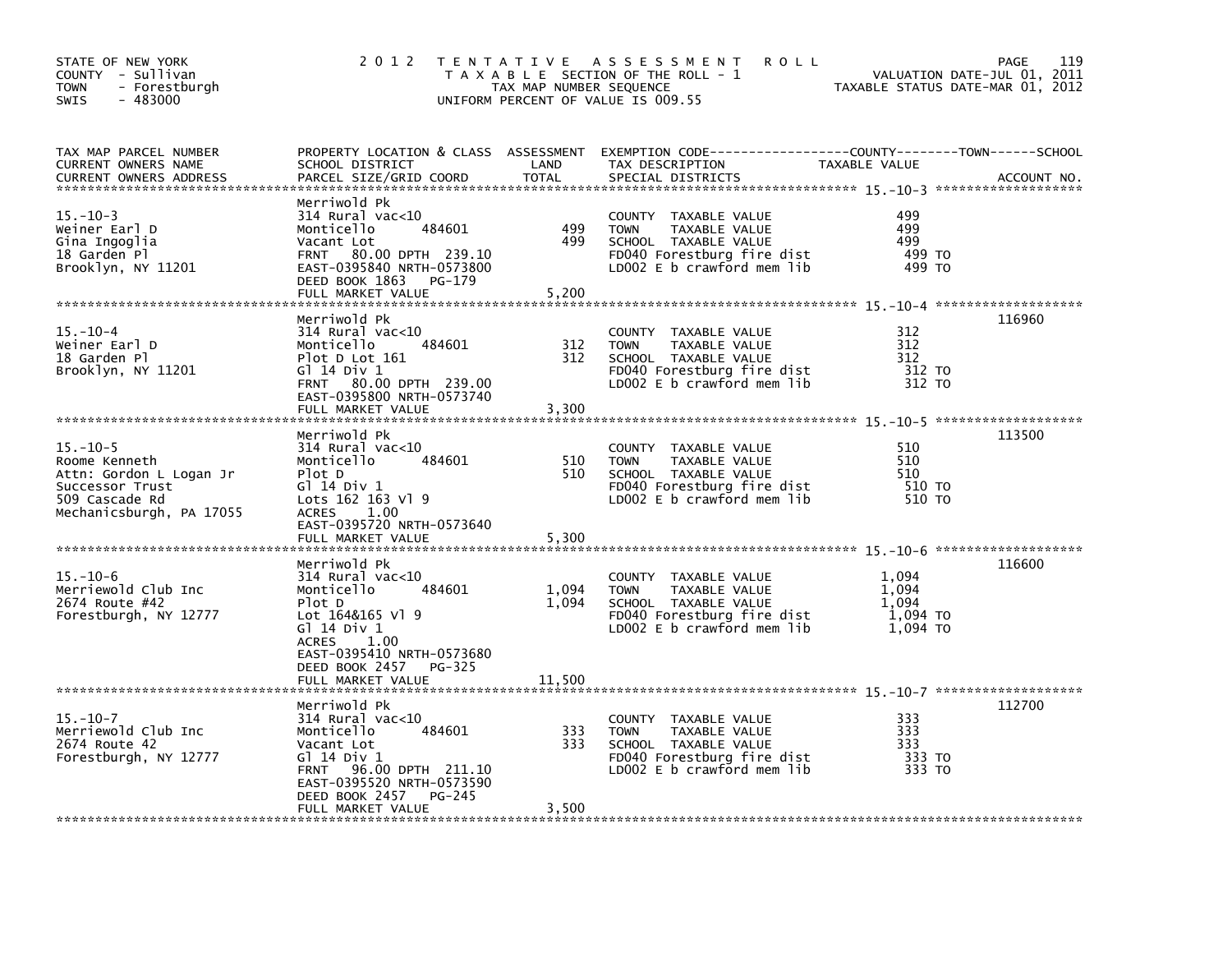| STATE OF NEW YORK<br>COUNTY - Sullivan<br>- Forestburgh<br>TOWN<br>$-483000$<br><b>SWIS</b>                                   | 2 0 1 2                                                                                                                                                                               | TAX MAP NUMBER SEQUENCE  | TENTATIVE ASSESSMENT<br><b>ROLL</b><br>T A X A B L E SECTION OF THE ROLL - 1<br>UNIFORM PERCENT OF VALUE IS 009.55                         | VALUATION DATE-JUL 01, 2011<br>TAXABLE STATUS DATE-MAR 01, 2012 | 120<br>PAGE |
|-------------------------------------------------------------------------------------------------------------------------------|---------------------------------------------------------------------------------------------------------------------------------------------------------------------------------------|--------------------------|--------------------------------------------------------------------------------------------------------------------------------------------|-----------------------------------------------------------------|-------------|
| TAX MAP PARCEL NUMBER<br>CURRENT OWNERS NAME<br><b>CURRENT OWNERS ADDRESS</b>                                                 | SCHOOL DISTRICT<br>PARCEL SIZE/GRID COORD                                                                                                                                             | LAND<br><b>TOTAL</b>     | PROPERTY LOCATION & CLASS ASSESSMENT EXEMPTION CODE---------------COUNTY-------TOWN------SCHOOL<br>TAX DESCRIPTION<br>SPECIAL DISTRICTS    | <b>TAXABLE VALUE</b>                                            | ACCOUNT NO. |
| $15. - 10 - 8$<br>Merriewold Club Inc<br>2674 State Route #42<br>Forestburgh, NY 12777                                        | Merriwold Pk<br>$314$ Rural vac< $10$<br>Monticello<br>484601<br>G1 14 Div 1<br>FRNT 194.00 DPTH 210.50<br>EAST-0395630 NRTH-0573500<br>DEED BOOK 3158<br>PG-542<br>FULL MARKET VALUE | 998<br>998<br>10,500     | COUNTY TAXABLE VALUE<br>TAXABLE VALUE<br><b>TOWN</b><br>SCHOOL TAXABLE VALUE<br>FD040 Forestburg fire dist<br>LD002 E b crawford mem lib   | 998<br>998<br>998<br>998 TO<br>998 TO                           | 102100      |
| $15.-11-1$<br>Weiner Earl D<br>Gina Ingoglia<br>18 Garden Pl<br>Brooklyn, NY 11201                                            | Merriwold Pk<br>312 Vac w/imprv<br>484601<br>Monticello<br>Lot 193<br>$V$ ] 9<br>Plot D<br>FRNT 236.50 DPTH 80.00<br>EAST-0396090 NRTH-0573600<br>DEED BOOK 1863<br>PG-179            | 457<br>2,717             | COUNTY TAXABLE VALUE<br><b>TOWN</b><br>TAXABLE VALUE<br>SCHOOL TAXABLE VALUE<br>FD040 Forestburg fire dist<br>LD002 E b crawford mem lib   | 2,717<br>2,717<br>2,717<br>2,717 TO<br>2,717 TO                 | 108100      |
|                                                                                                                               | FULL MARKET VALUE                                                                                                                                                                     | 28,500                   |                                                                                                                                            |                                                                 |             |
| $15. - 11 - 2$<br>Weiner Earl D<br>18 Garden Pl<br>Brooklyn, NY 11201                                                         | Merriwold<br>210 1 Family Res<br>Monticello<br>484601<br>House<br><b>FRNT</b><br>80.00 DPTH 236.50<br>EAST-0396040 NRTH-0573550<br>FULL MARKET VALUE                                  | 304<br>29,200<br>305,800 | COUNTY TAXABLE VALUE<br>TAXABLE VALUE<br><b>TOWN</b><br>SCHOOL TAXABLE VALUE<br>FD040 Forestburg fire dist<br>$LD002 E b$ crawford mem lib | 29,200<br>29,200<br>29,200<br>29,200 TO<br>29,200 TO            | 116950      |
| $15. - 11 - 3$<br>Roome Kenneth<br>Attn: Gordon L Logan Jr<br>Successor Trustee<br>509 Cascade Rd<br>Mechanicsburgh, PA 17055 | Merriwold Park<br>260 Seasonal res<br>Monticello<br>484601<br>Plot D<br>G1 14 Div 1<br>Lots 195 196 200<br><b>ACRES</b><br>1.50<br>EAST-0395960 NRTH-0573450                          | 920<br>9,836             | COUNTY TAXABLE VALUE<br><b>TOWN</b><br>TAXABLE VALUE<br>SCHOOL TAXABLE VALUE<br>FD040 Forestburg fire dist<br>LD002 E b crawford mem lib   | 9,836<br>9,836<br>9,836<br>9,836 TO<br>9,836 TO                 | 113600      |
|                                                                                                                               | FULL MARKET VALUE                                                                                                                                                                     | 103,000                  |                                                                                                                                            |                                                                 |             |
| $15. - 11 - 4$<br>Merriwold Club Inc<br>Att Treas<br>2674 Route 42<br>Forestburgh, NY 12777-6411                              | Merriwold Pk<br>$314$ Rural vac<10<br>Monticello<br>484601<br>Plot D<br>G] 14 Div 1<br>Lots 197&198 Vl 9<br><b>ACRES</b><br>1.00<br>EAST-0396240 NRTH-0573430                         | 924<br>924               | COUNTY TAXABLE VALUE<br>TAXABLE VALUE<br><b>TOWN</b><br>SCHOOL TAXABLE VALUE<br>FD040 Forestburg fire dist<br>LD002 E b crawford mem lib   | 924<br>924<br>924<br>924 TO<br>924 TO                           | 109600      |
|                                                                                                                               | FULL MARKET VALUE                                                                                                                                                                     | 9,700                    |                                                                                                                                            |                                                                 |             |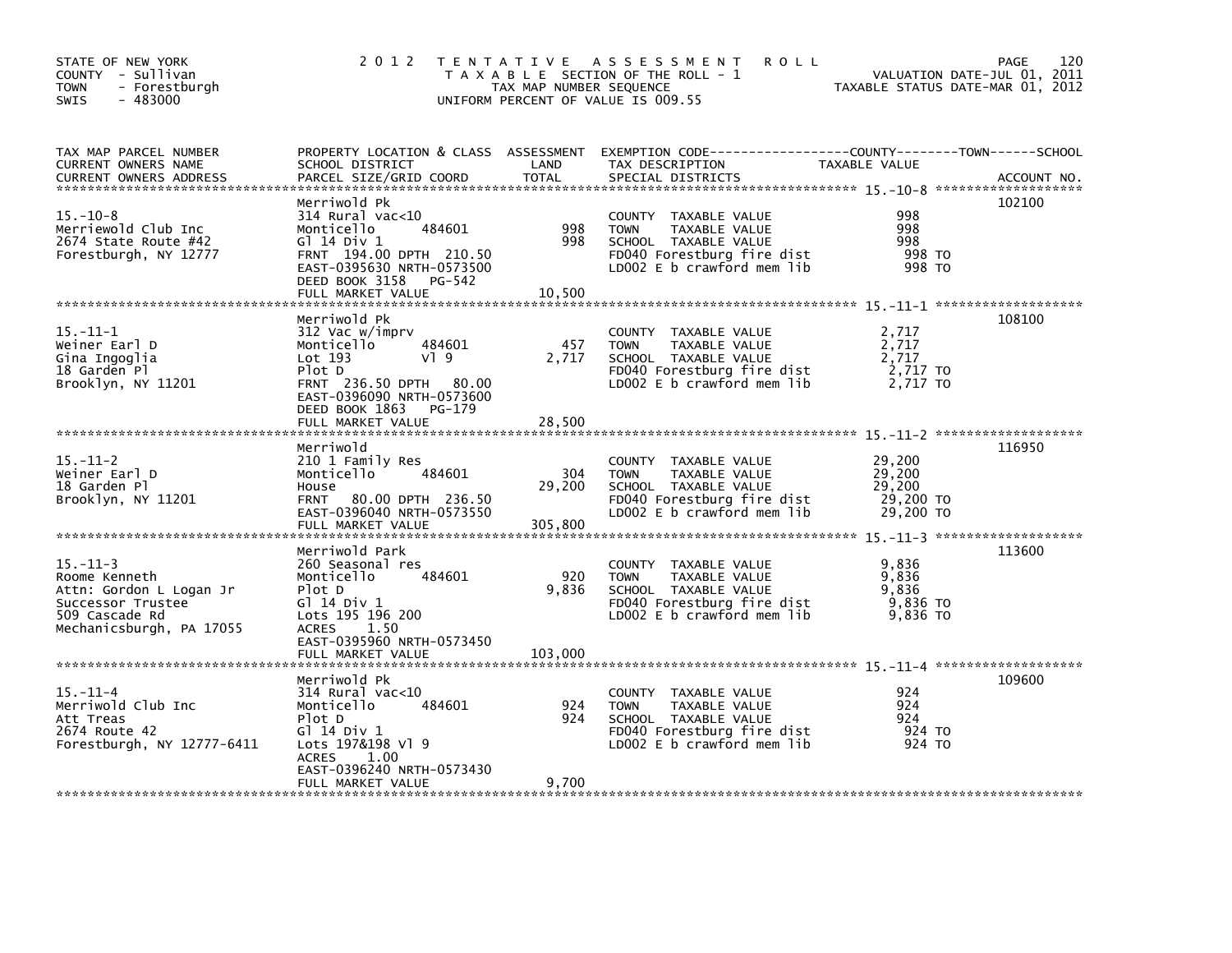| STATE OF NEW YORK<br>COUNTY - Sullivan<br><b>TOWN</b><br>- Forestburgh<br>$-483000$<br><b>SWIS</b>                                                                 | 2 0 1 2<br>T E N T A T I V E                                                                                                                                                                                    | TAX MAP NUMBER SEQUENCE  | ASSESSMENT<br><b>ROLL</b><br>T A X A B L E SECTION OF THE ROLL - 1<br>UNIFORM PERCENT OF VALUE IS 009.55                                                     |                                                    | 121<br>PAGE<br>VALUATION DATE-JUL 01, 2011<br>TAXABLE STATUS DATE-MAR 01, 2012 |
|--------------------------------------------------------------------------------------------------------------------------------------------------------------------|-----------------------------------------------------------------------------------------------------------------------------------------------------------------------------------------------------------------|--------------------------|--------------------------------------------------------------------------------------------------------------------------------------------------------------|----------------------------------------------------|--------------------------------------------------------------------------------|
| TAX MAP PARCEL NUMBER<br>CURRENT OWNERS NAME<br><b>CURRENT OWNERS ADDRESS</b>                                                                                      | PROPERTY LOCATION & CLASS ASSESSMENT<br>SCHOOL DISTRICT<br>PARCEL SIZE/GRID COORD                                                                                                                               | LAND<br><b>TOTAL</b>     | TAX DESCRIPTION<br>SPECIAL DISTRICTS                                                                                                                         | TAXABLE VALUE                                      | ACCOUNT NO.                                                                    |
| $15. - 11 - 5$<br>Merriwold Club Inc<br>Att Treas<br>2674 Route 42<br>Forestburgh, NY 12777-6411                                                                   | Merriwold Pk<br>$314$ Rural vac<10<br>Monticello<br>484601<br>Lot 199<br>Plot D<br>Fo Nys<br><b>FRNT</b><br>80.00 DPTH 236.50<br>EAST-0396170 NRTH-0573340<br>FULL MARKET VALUE                                 | 3,844<br>3,844<br>40,300 | COUNTY TAXABLE VALUE<br>TAXABLE VALUE<br><b>TOWN</b><br>SCHOOL TAXABLE VALUE<br>FD040 Forestburg fire dist<br>LD002 E b crawford mem lib                     | 3,844<br>3.844<br>3.844<br>3,844 TO<br>3,844 TO    | 110660                                                                         |
| $15. - 11 - 6$<br>Merriewold Club Inc<br>2674 State Route #42<br>Forestburgh, NY 12777                                                                             | Merriwold Pk<br>314 Rural vac<10<br>Monticello<br>484601<br>Plot D<br>G1 14 Div 1<br>Lot 201 To 203 V1 9<br>1.50<br><b>ACRES</b><br>EAST-0395870 NRTH-0573330<br>DEED BOOK 3158<br>PG-542<br>FULL MARKET VALUE  | 1,221<br>1,221<br>12,800 | <b>COUNTY</b><br>TAXABLE VALUE<br>TAXABLE VALUE<br><b>TOWN</b><br>SCHOOL TAXABLE VALUE<br>FD040 Forestburg fire dist<br>LD002 $E$ b crawford mem $lib$       | 1,221<br>1,221<br>1,221<br>1,221 TO<br>1.221 TO    | 102200                                                                         |
| $15. - 11 - 7$<br>Schucker Joan Hamon<br>3128 Gracefield Rd Apt 502<br>Silver Springs, MD 20904                                                                    | Merriwold Pk<br>$314$ Rural vac<10<br>Monticello<br>484601<br>Plot D<br>G1 14 Div 1<br>Lot 204 V1 9<br>FRNT 270.00 DPTH<br>30.00<br>EAST-0396040 NRTH-0573220<br>DEED BOOK 961<br>PG-00296<br>FULL MARKET VALUE | 924<br>924<br>9,700      | COUNTY TAXABLE VALUE<br>TAXABLE VALUE<br><b>TOWN</b><br>SCHOOL TAXABLE VALUE<br>FD040 Forestburg fire dist<br>LD002 E b crawford mem lib                     | 924<br>924<br>924<br>924 TO<br>924 TO              | 114500                                                                         |
| $15 - 12 - 1$<br>Merriewold Club Inc<br>Attn. Treasurer<br>2674 State Route # 42<br>Forestburg, NY 12777<br>MAY BE SUBJECT TO PAYMENT<br>UNDER RPTL480A UNTIL 2021 | Merriewold Park<br>912 Forest s480a<br>484601<br>Monticello<br>lots39-43<br>FRNT 400.00 DPTH 265.00<br><b>ACRES</b><br>2.48<br>FULL MARKET VALUE                                                                | 1,800<br>1,800<br>18,800 | FOREST LND 47460<br>COUNTY TAXABLE VALUE<br><b>TOWN</b><br>TAXABLE VALUE<br>SCHOOL TAXABLE VALUE<br>FD040 Forestburg fire dist<br>LD002 E b crawford mem lib | 1.440<br>360<br>360<br>360<br>1,800 TO<br>1,800 TO | 1,440<br>1,440                                                                 |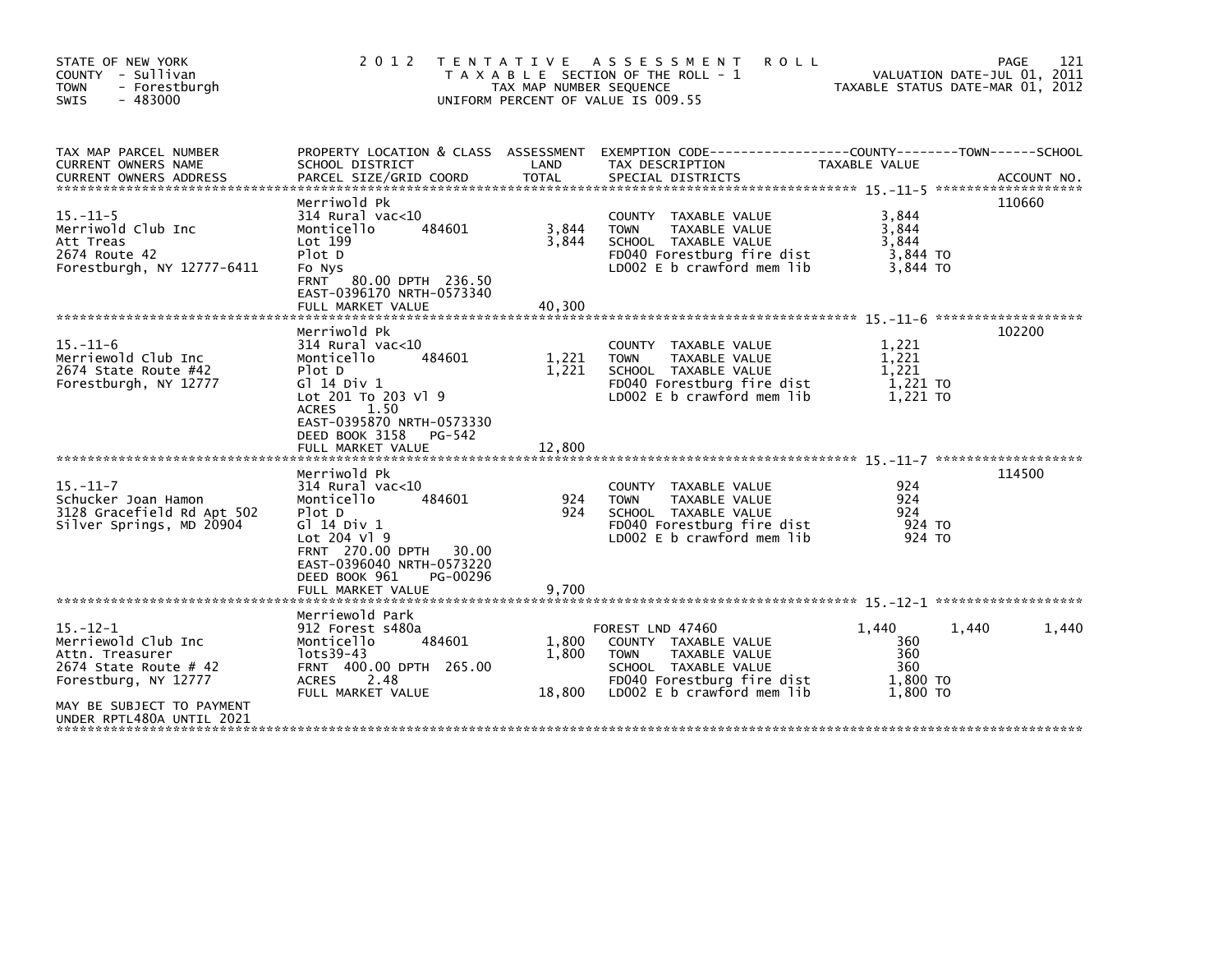| STATE OF NEW YORK     | 2012 TENTATIVE ASSESSMENT ROLL        |                                  | PAGE | 122 |
|-----------------------|---------------------------------------|----------------------------------|------|-----|
| COUNTY - Sullivan     | T A X A B L E SECTION OF THE ROLL - 1 | VALUATION DATE-JUL 01, 2011      |      |     |
| - Forestburgh<br>TOWN | MAP SECTION - 015                     | TAXABLE STATUS DATE-MAR 01, 2012 |      |     |
| - 483000<br>SWIS      | $SUB - SECTION -$                     | RPS150/V04/L015                  |      |     |
|                       | UNIFORM PERCENT OF VALUE IS 009.55    | CURRENT DATE 4/23/2012           |      |     |

## \*\*\* S P E C I A L D I S T R I C T S U M M A R Y \*\*\*

| CODE DISTRICT NAME                           | PARCELS | TOTAL EXTENSION<br><b>TYPF</b> | EXTENSION<br>VALUE | AD VALOREM<br><b>VALUE</b> | <b>EXEMPT</b><br>AMOUNT | TAXABLE<br>VALUE   |
|----------------------------------------------|---------|--------------------------------|--------------------|----------------------------|-------------------------|--------------------|
| FD040 Forestburg fir<br>LD002 E b crawford m |         | 64 TOTAL<br>64 TOTAL           |                    | 290,394<br>290,394         |                         | 290.394<br>290.394 |

### \*\*\* S C H O O L D I S T R I C T S U M M A R Y \*\*\*

| <b>CODE</b> | DISTRICT NAME | TOTAL<br><b>PARCELS</b> | ASSESSED<br>LAND | ASSESSED<br><b>TOTAL</b> | <b>EXEMPT</b><br><b>AMOUNT</b> | <b>TOTAL</b><br><b>TAXABLE</b> | <b>STAR</b><br><b>AMOUNT</b> | <b>STAR</b><br><b>TAXABLE</b> |
|-------------|---------------|-------------------------|------------------|--------------------------|--------------------------------|--------------------------------|------------------------------|-------------------------------|
| 484601      | Monticello    | 64                      | 94,088           | 290,394                  | 34,983                         | 255,411                        | 8,390                        | 247,021                       |
|             | SUB-TOTAL     | 64                      | 94.088           | 290.394                  | 34.983                         | 255.411                        | 8.390                        | 247,021                       |
|             | T O T A L     | 64                      | 94.088           | 290,394                  | 34,983                         | 255,411                        | 8,390                        | 247,021                       |

\*\*\* S Y S T E M C O D E S S U M M A R Y \*\*\*

NO SYSTEM EXEMPTIONS AT THIS LEVEL

### \*\*\* E X E M P T I O N S U M M A R Y \*\*\*

| CODE                    | DESCRIPTION                             | <b>TOTAL</b><br><b>PARCELS</b> | <b>COUNTY</b>    | <b>TOWN</b>      | <b>SCHOOL</b>             |
|-------------------------|-----------------------------------------|--------------------------------|------------------|------------------|---------------------------|
| 41132<br>41133<br>41834 | COMBAT VET<br>COMBAT VET<br>STAR EN     |                                | 3,600            | 3,600            | 5,660                     |
| 41854<br>47460          | STAR B<br>FOREST<br><b>LND</b><br>TOTAL | 16<br>20                       | 34,983<br>38,583 | 34,983<br>38,583 | 2,730<br>34,983<br>43,373 |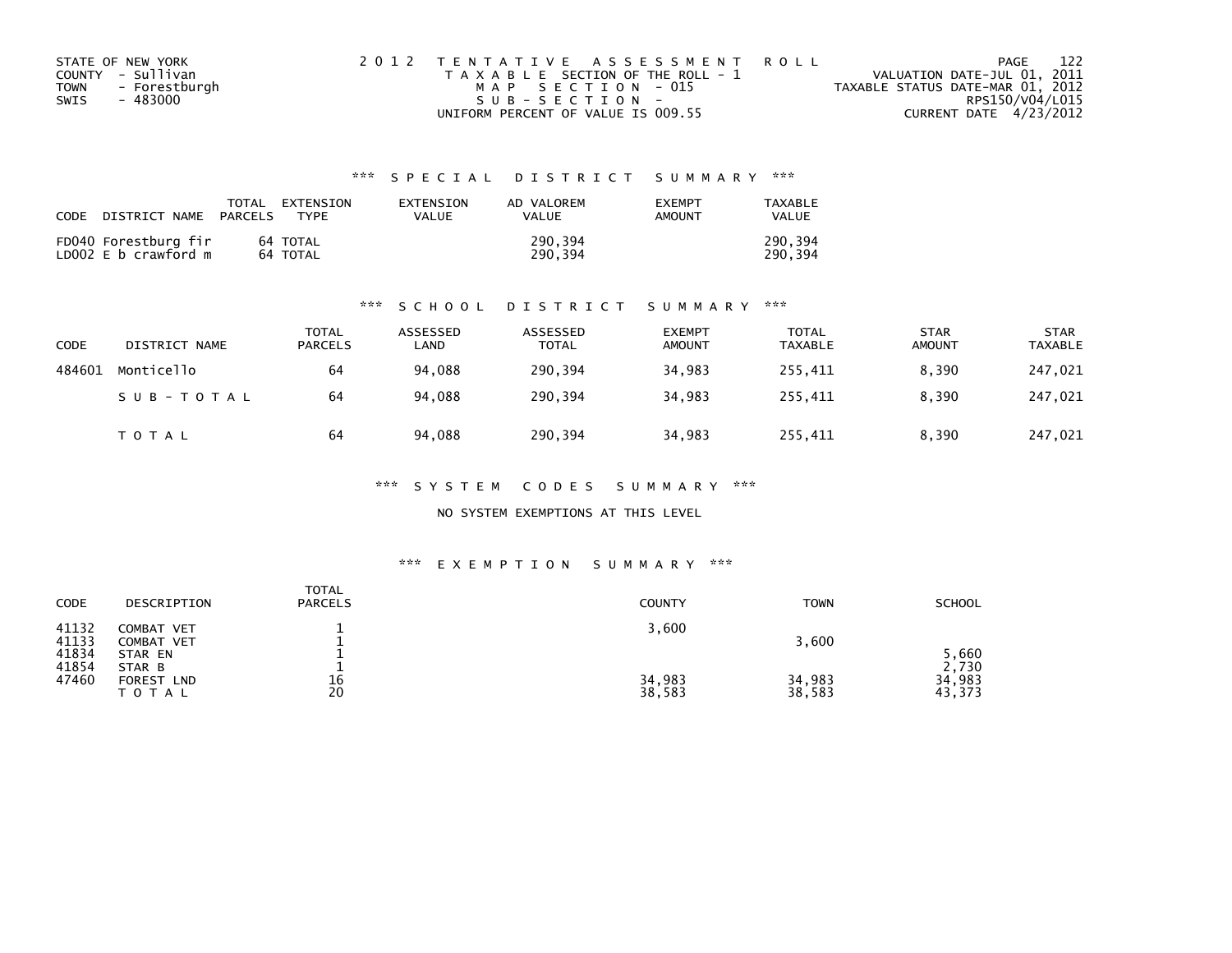|      | STATE OF NEW YORK | 2012 TENTATIVE ASSESSMENT ROLL        | PAGE                             | 123 |
|------|-------------------|---------------------------------------|----------------------------------|-----|
|      | COUNTY - Sullivan | T A X A B L E SECTION OF THE ROLL - 1 | VALUATION DATE-JUL 01, 2011      |     |
| TOWN | - Forestburgh     | MAP SECTION - 015                     | TAXABLE STATUS DATE-MAR 01, 2012 |     |
| SWIS | - 483000          | SUB-SECTION-                          | RPS150/V04/L015                  |     |
|      |                   | UNIFORM PERCENT OF VALUE IS 009.55    | CURRENT DATE 4/23/2012           |     |

# \*\*\* G R A N D T O T A L S \*\*\*

| ROLL<br><b>SEC</b> | DESCRIPTION    | <b>TOTAL</b><br><b>PARCELS</b> | ASSESSEP<br>LAND | <b>\SSESSED</b><br>TOTAL | <b>TAXABLE</b><br><b>COUNT</b> | <b>TAXABLE</b><br><b>TOWN</b> | <b>TAXABLE</b><br>SCHOOL | <b>STAR</b><br><b>TAXABLE</b> |
|--------------------|----------------|--------------------------------|------------------|--------------------------|--------------------------------|-------------------------------|--------------------------|-------------------------------|
|                    | <b>TAXABLE</b> | 64                             | ,088<br>۹4       | 290.<br>. 394            | つちつ<br><b>R1</b>               | R1                            | 411                      | .021                          |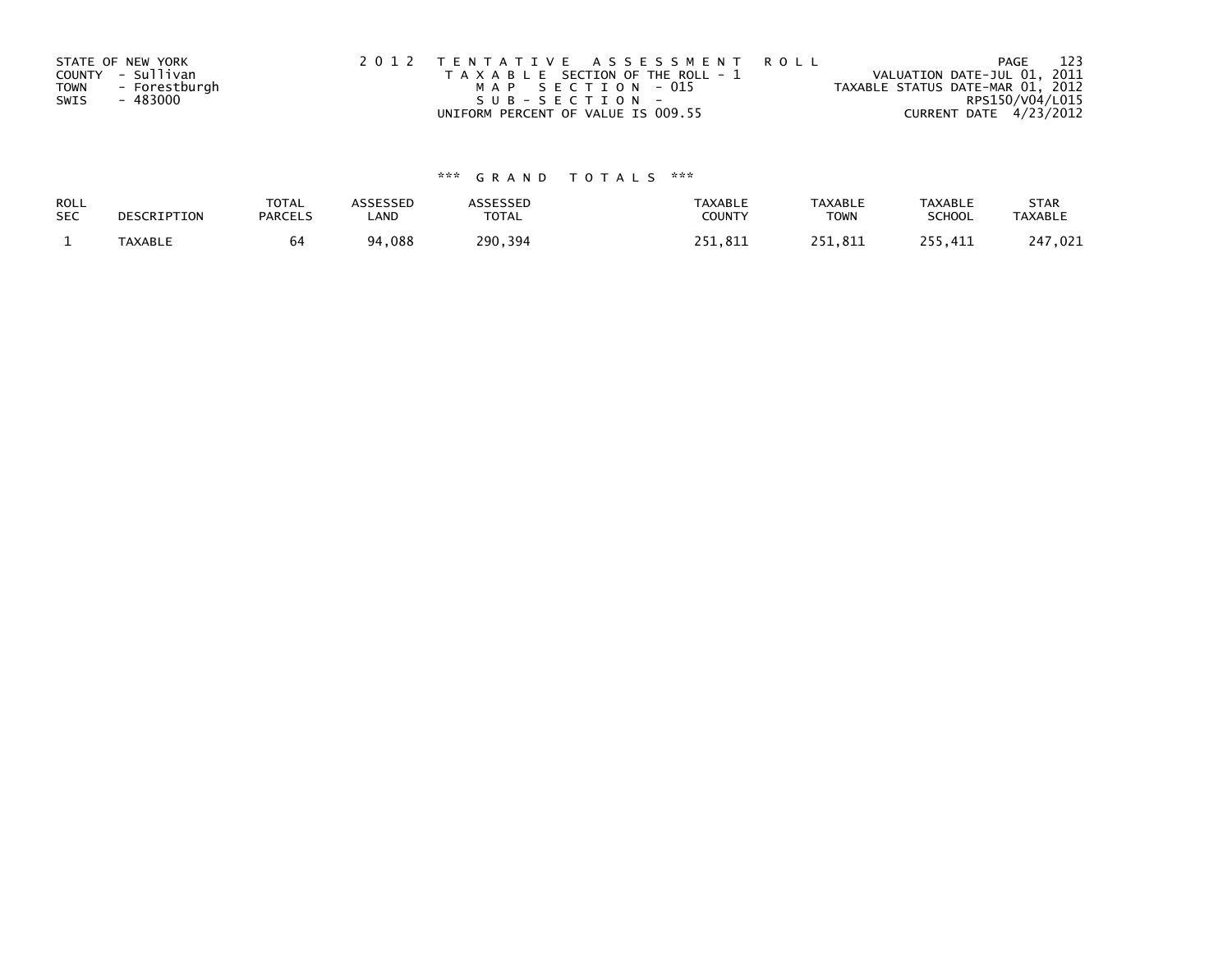| STATE OF NEW YORK<br>COUNTY - Sullivan<br><b>TOWN</b><br>- Forestburgh<br>$-483000$<br>SWIS      | 2 0 1 2                                                                                                                                                                                        | T E N T A T I V E<br>TAX MAP NUMBER SEQUENCE | A S S E S S M E N T<br><b>ROLL</b><br>T A X A B L E SECTION OF THE ROLL - 1<br>UNIFORM PERCENT OF VALUE IS 009.55                        | VALUATION DATE-JUL 01, 2011<br>TAXABLE STATUS DATE-MAR 01, 2012 | 124<br>PAGE |
|--------------------------------------------------------------------------------------------------|------------------------------------------------------------------------------------------------------------------------------------------------------------------------------------------------|----------------------------------------------|------------------------------------------------------------------------------------------------------------------------------------------|-----------------------------------------------------------------|-------------|
| TAX MAP PARCEL NUMBER<br>CURRENT OWNERS NAME<br><b>CURRENT OWNERS ADDRESS</b>                    | PROPERTY LOCATION & CLASS ASSESSMENT<br>SCHOOL DISTRICT<br>PARCEL SIZE/GRID COORD                                                                                                              | LAND<br><b>TOTAL</b>                         | EXEMPTION CODE-----------------COUNTY-------TOWN------SCHOOL<br>TAX DESCRIPTION<br>SPECIAL DISTRICTS                                     | TAXABLE VALUE                                                   | ACCOUNT NO. |
| $16. - 1 - 1$<br>Merriwold Club Inc<br>Att Treas<br>2674 Route 42<br>Forestburgh, NY 12777-6411  | Merriwold Pk<br>322 Rural vac>10<br>484601<br>Monticello<br>Plot F<br>GT 14 Div 1 Lot 7 To<br>32 V1 9<br>ACRES 12.50<br>EAST-0396822 NRTH-0573471<br>FULL MARKET VALUE                         | 8,156<br>8,156<br>85,400                     | COUNTY TAXABLE VALUE<br>TAXABLE VALUE<br><b>TOWN</b><br>SCHOOL TAXABLE VALUE<br>FD040 Forestburg fire dist<br>LDOO2 E b crawford mem lib | 8,156<br>8,156<br>8,156<br>8,156 TO<br>8,156 то                 | 110300      |
| $16. - 1 - 2$<br>Jennings Kevin<br>McDonald John<br>281 Merriewold Rd<br>Forestburgh, NY 12777   | Merriwold Pk<br>314 Rural vac<10<br>484601<br>Monticello<br><b>ACRES</b><br>2.77 BANKC030614<br>EAST-0396533 NRTH-0573114<br>DEED BOOK 2661<br>PG-691<br>FULL MARKET VALUE                     | 2,124<br>2,124<br>22,200                     | COUNTY TAXABLE VALUE<br>TAXABLE VALUE<br><b>TOWN</b><br>SCHOOL TAXABLE VALUE<br>FD040 Forestburg fire dist<br>LDOO2 E b crawford mem lib | 2,124<br>2,124<br>2,124<br>2,124 TO<br>2,124 TO                 |             |
| $16. -2 - 1$<br>Merriwold Club Inc<br>Att Treas<br>2674 Route 42<br>Forestburgh, NY 12777-6411   | Merriwold Rd<br>314 Rural vac<10<br>484601<br>Monticello<br><b>ACRES</b><br>5.90<br>EAST-0397250 NRTH-0573360<br>FULL MARKET VALUE                                                             | 885<br>885<br>9,300                          | COUNTY TAXABLE VALUE<br>TAXABLE VALUE<br><b>TOWN</b><br>SCHOOL TAXABLE VALUE<br>FD040 Forestburg fire dist<br>LD002 E b crawford mem lib | 885<br>885<br>885<br>885 TO<br>885 TO                           |             |
| $16. - 2 - 2$<br>Merriwold Club Inc<br>Att Treas<br>2674 Route 42<br>Forestburgh, NY 12777-6411  | Merriwold Rd<br>$314$ Rural vac< $10$<br>484601<br>Monticello<br><b>ACRES</b><br>4.30<br>EAST-0397480 NRTH-0573220<br>FULL MARKET VALUE                                                        | 645<br>645<br>6,800                          | COUNTY TAXABLE VALUE<br><b>TOWN</b><br>TAXABLE VALUE<br>SCHOOL TAXABLE VALUE<br>FD040 Forestburg fire dist<br>LDOO2 E b crawford mem lib | 645<br>645<br>645<br>645 TO<br>645 TO                           |             |
| $16. - 2 - 3.1$<br>Jennings Kevin<br>McDonald John<br>281 Merriewold Rd<br>Forestburgh, NY 12777 | Merriwold Park<br>$314$ Rural vac< $10$<br>484601<br>Monticello<br><b>ACRES</b><br>3.05 BANKC030614<br>EAST-0397024 NRTH-0572819<br>DEED BOOK 2661<br>PG-691<br>FULL MARKET VALUE              | 2,159<br>2,159<br>22,600                     | COUNTY TAXABLE VALUE<br><b>TOWN</b><br>TAXABLE VALUE<br>SCHOOL TAXABLE VALUE<br>FD040 Forestburg fire dist<br>LD002 E b crawford mem lib | 2,159<br>2,159<br>2,159<br>2,159 TO<br>2,159 TO                 |             |
| $16. - 2 - 3.2$<br>Fiero Raymond S<br>Fiero Christy<br>75-40 Austin St<br>Forest Hills, NY 11375 | Merriwold Park<br>$314$ Rural vac< $10$<br>484601<br>Monticello<br>FRNT 125.00 DPTH 160.00<br><b>BANKC030614</b><br>EAST-0397092 NRTH-0572678<br>DEED BOOK 3599<br>PG-394<br>FULL MARKET VALUE | 325<br>325<br>3,400                          | COUNTY TAXABLE VALUE<br><b>TOWN</b><br>TAXABLE VALUE<br>SCHOOL TAXABLE VALUE<br>FD040 Forestburg fire dist<br>LD002 E b crawford mem lib | 325<br>325<br>325<br>325 TO<br>325 TO                           |             |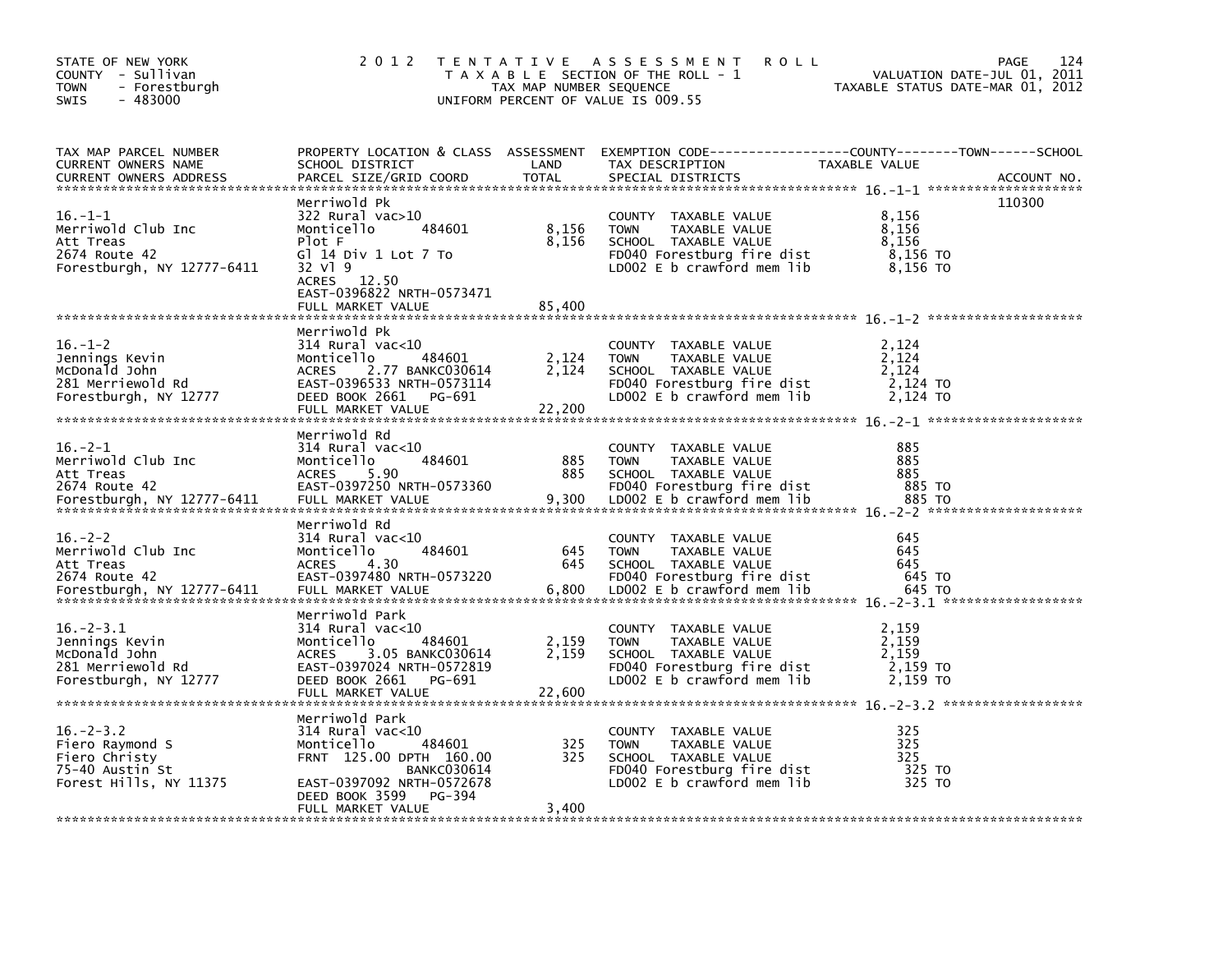| STATE OF NEW YORK<br>COUNTY - Sullivan<br>- Forestburgh<br><b>TOWN</b><br>$-483000$<br><b>SWIS</b>                          | 2 0 1 2                                                                                                                                                                                                                                        | TAX MAP NUMBER SEQUENCE    | TENTATIVE ASSESSMENT<br><b>ROLL</b><br>T A X A B L E SECTION OF THE ROLL - 1<br>UNIFORM PERCENT OF VALUE IS 009.55                                           | TAXABLE STATUS DATE-MAR 01, 2012                     |       | 125<br>PAGE<br>VALUATION DATE-JUL 01, 2011 |
|-----------------------------------------------------------------------------------------------------------------------------|------------------------------------------------------------------------------------------------------------------------------------------------------------------------------------------------------------------------------------------------|----------------------------|--------------------------------------------------------------------------------------------------------------------------------------------------------------|------------------------------------------------------|-------|--------------------------------------------|
| TAX MAP PARCEL NUMBER<br>CURRENT OWNERS NAME<br><b>CURRENT OWNERS ADDRESS</b>                                               | PROPERTY LOCATION & CLASS ASSESSMENT<br>SCHOOL DISTRICT<br>PARCEL SIZE/GRID COORD                                                                                                                                                              | LAND<br><b>TOTAL</b>       | EXEMPTION CODE-----------------COUNTY-------TOWN------SCHOOL<br>TAX DESCRIPTION<br>SPECIAL DISTRICTS                                                         | TAXABLE VALUE                                        |       | ACCOUNT NO.                                |
| $16. -3 - 1$<br>Merriwold Club Inc<br>Att Treas<br>2674 Route 42<br>Forestburgh, NY 12777-6411<br>MAY BE SUBJECT TO PAYMENT | Merriwold Rd<br>912 Forest s480a<br>Monticello<br>484601<br>ACRES 15.20<br>EAST-0397750 NRTH-0572860<br>FULL MARKET VALUE                                                                                                                      | 2,280<br>2,280<br>23,900   | FOREST LND 47460<br>COUNTY TAXABLE VALUE<br>TAXABLE VALUE<br><b>TOWN</b><br>SCHOOL TAXABLE VALUE<br>FD040 Forestburg fire dist<br>LD002 E b crawford mem lib | 1,824<br>456<br>456<br>456<br>2,280 TO<br>2,280 TO   | 1,824 | 1,824                                      |
| UNDER RPTL480A UNTIL 2021                                                                                                   |                                                                                                                                                                                                                                                |                            |                                                                                                                                                              |                                                      |       |                                            |
| $16. -4 - 1$<br>Merriwold Club Inc<br>Att Treas<br>2674 Route 42<br>Forestburgh, NY 12777-6411                              | Merriwold Rd<br>912 Forest s480a<br>Monticello<br>484601<br>12.60<br>ACRES<br>EAST-0398230 NRTH-0572450<br>FULL MARKET VALUE                                                                                                                   | 1,890<br>1,890<br>19,800   | FOREST LND 47460<br>COUNTY TAXABLE VALUE<br><b>TOWN</b><br>TAXABLE VALUE<br>SCHOOL TAXABLE VALUE<br>FD040 Forestburg fire dist<br>LD002 E b crawford mem lib | 1,512<br>378<br>378<br>378<br>1,890 TO<br>1,890 TO   | 1,512 | 1,512                                      |
| MAY BE SUBJECT TO PAYMENT<br>UNDER RPTL480A UNTIL 2021                                                                      |                                                                                                                                                                                                                                                |                            |                                                                                                                                                              |                                                      |       |                                            |
| $16. - 5 - 1$<br>Merriwold Club Inc<br>Att Treas<br>2674 Route 42<br>Forestburgh, NY 12777-6411                             | Merriwold Rd<br>912 Forest s480a<br>484601<br>Monticello<br>12.00<br><b>ACRES</b><br>EAST-0398670 NRTH-0572090<br>FULL MARKET VALUE                                                                                                            | 1,800<br>1,800<br>18,800   | FOREST LND 47460<br>COUNTY TAXABLE VALUE<br>TAXABLE VALUE<br><b>TOWN</b><br>SCHOOL TAXABLE VALUE<br>FD040 Forestburg fire dist<br>LD002 E b crawford mem lib | 1,440<br>360<br>360<br>360<br>1,800 TO<br>1,800 TO   | 1,440 | 1,440                                      |
| MAY BE SUBJECT TO PAYMENT<br>UNDER RPTL480A UNTIL 2021                                                                      |                                                                                                                                                                                                                                                |                            |                                                                                                                                                              |                                                      |       |                                            |
| $16. -6 - 1$<br>Merriwold Club Inc<br>Att Treas<br>2674 Route 42<br>Forestburgh, NY 12777-6411                              | Merriwold Rd<br>912 Forest s480a<br>Monticello<br>484601<br>ACRES 10.00<br>EAST-0398950 NRTH-0571640<br>FULL MARKET VALUE                                                                                                                      | 1,500<br>1,500<br>15,700   | FOREST LND 47460<br>COUNTY TAXABLE VALUE<br><b>TOWN</b><br>TAXABLE VALUE<br>SCHOOL TAXABLE VALUE<br>FD040 Forestburg fire dist                               | 1,200<br>300<br>300<br>300<br>1,500 TO               | 1.200 | 1,200                                      |
| MAY BE SUBJECT TO PAYMENT<br>UNDER RPTL480A UNTIL 2021                                                                      |                                                                                                                                                                                                                                                |                            | $LD002 E b$ crawford mem lib                                                                                                                                 | 1,500 TO                                             |       |                                            |
| $16. -7 - 1$<br>Jennings Kevin<br>McDonald John<br>281 Merriewold Rd<br>Forestburgh, NY 12777                               | Merriwold Park<br>210 1 Family Res<br>Monticello<br>484601<br>148-149-160-161-172-516<br>Ice House Shed Bung &<br>Gar Pump-H<br><b>ACRES</b><br>2.57 BANKC030614<br>EAST-0396356 NRTH-0572889<br>DEED BOOK 2661<br>PG-691<br>FULL MARKET VALUE | 1,912<br>30,023<br>314,400 | COUNTY<br>TAXABLE VALUE<br><b>TOWN</b><br>TAXABLE VALUE<br>SCHOOL TAXABLE VALUE<br>FD040 Forestburg fire dist<br>LD002 E b crawford mem lib                  | 30,023<br>30,023<br>30.023<br>30,023 TO<br>30,023 TO |       | 114007                                     |
|                                                                                                                             |                                                                                                                                                                                                                                                |                            |                                                                                                                                                              |                                                      |       |                                            |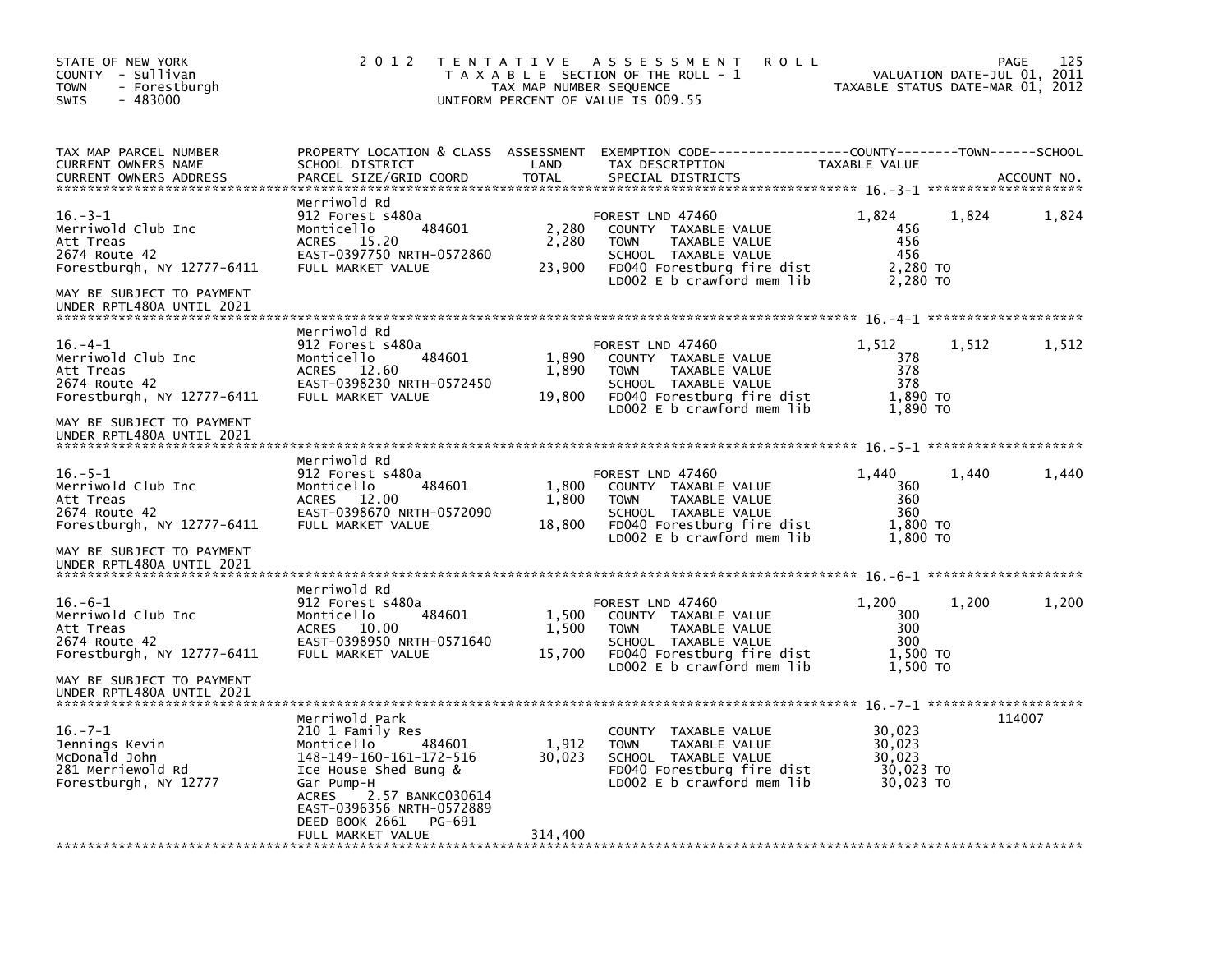| STATE OF NEW YORK<br>COUNTY - Sullivan<br><b>TOWN</b><br>- Forestburgh<br>$-483000$<br>SWIS               | 2 0 1 2                                                                                                                                                                                                               | TAX MAP NUMBER SEQUENCE    | TENTATIVE ASSESSMENT<br><b>ROLL</b><br>T A X A B L E SECTION OF THE ROLL - 1<br>UNIFORM PERCENT OF VALUE IS 009.55                         | TAXABLE STATUS DATE-MAR 01, 2012                     | 126<br>PAGE<br>VALUATION DATE-JUL 01, 2011 |
|-----------------------------------------------------------------------------------------------------------|-----------------------------------------------------------------------------------------------------------------------------------------------------------------------------------------------------------------------|----------------------------|--------------------------------------------------------------------------------------------------------------------------------------------|------------------------------------------------------|--------------------------------------------|
| TAX MAP PARCEL NUMBER<br>CURRENT OWNERS NAME<br><b>CURRENT OWNERS ADDRESS</b>                             | SCHOOL DISTRICT<br>PARCEL SIZE/GRID COORD                                                                                                                                                                             | LAND<br>TOTAL              | PROPERTY LOCATION & CLASS ASSESSMENT EXEMPTION CODE----------------COUNTY-------TOWN------SCHOOL<br>TAX DESCRIPTION<br>SPECIAL DISTRICTS   | TAXABLE VALUE                                        | ACCOUNT NO.                                |
| $16. - 7 - 2$<br>Merriewold Club Inc<br>2674 Route 42<br>Forestburgh, NY 12777                            | Merriwold Pk<br>$314$ Rural vac<10<br>484601<br>Monticello<br>Plot H Lots 151-159<br>G1 14 Div 1<br>$1/2$ Of Lot $150$<br>ACRES<br>4.80<br>EAST-0395930 NRTH-0572580<br>DEED BOOK 2457<br>PG-245<br>FULL MARKET VALUE | 3,565<br>3,565<br>37,300   | COUNTY TAXABLE VALUE<br><b>TOWN</b><br>TAXABLE VALUE<br>SCHOOL TAXABLE VALUE<br>FD040 Forestburg fire dist<br>LD002 $E$ b crawford mem lib | 3,565<br>3,565<br>3,565<br>3,565 TO<br>3,565 TO      | 102600                                     |
| $16. - 7 - 3.1$<br>Brown James D<br>Brown Mary M<br>210 W Washington Sq Apt 6NE<br>Philadelphia, PA 19106 | Merriwold Park<br>210 1 Family Res<br>Monticello<br>484601<br>Plot E<br>G1 14 Div 1<br>2 St House<br>4.56<br>ACRES<br>EAST-0394101 NRTH-0572354<br>DEED BOOK 3495<br>PG-306<br>FULL MARKET VALUE                      | 4,843<br>22,997<br>240,800 | COUNTY TAXABLE VALUE<br><b>TOWN</b><br>TAXABLE VALUE<br>SCHOOL TAXABLE VALUE<br>FD040 Forestburg fire dist<br>LD002 E b crawford mem lib   | 22,997<br>22,997<br>22.997<br>22,997 TO<br>22,997 TO |                                            |
| $16. - 7 - 3.3$<br>Merriewold Club Inc<br>2674 Route 42<br>Forestburgh, NY 12777                          | Merriwold Park<br>314 Rural vac<10<br>484601<br>Monticello<br>Vacant Lot<br>35.00 DPTH 245.00<br><b>FRNT</b><br>EAST-0396434 NRTH-0572641<br>DEED BOOK 2457<br>PG-245<br>FULL MARKET VALUE                            | 142<br>142<br>1,500        | COUNTY TAXABLE VALUE<br>TAXABLE VALUE<br>TOWN<br>SCHOOL TAXABLE VALUE<br>FD040 Forestburg fire dist<br>LD002 E b crawford mem lib          | 142<br>142<br>142<br>142 TO<br>142 TO                |                                            |
| $16. -8 - 1$<br>Jennings Kevin<br>McDonald John<br>281 Merriewold Rd<br>Forestburgh, NY 12777             | Merriwold Pk<br>$314$ Rural vac<10<br>484601<br>Monticello<br>FRNT 250.00 DPTH 154.00<br><b>BANKC030614</b><br>EAST-0396780 NRTH-0572640<br>DEED BOOK 2661 PG-691<br>FULL MARKET VALUE                                | 283<br>283<br>3,000        | COUNTY TAXABLE VALUE<br>TAXABLE VALUE<br><b>TOWN</b><br>SCHOOL TAXABLE VALUE<br>FD040 Forestburg fire dist<br>LD002 E b crawford mem lib   | 283<br>283<br>283<br>283 TO<br>283 TO                |                                            |
| $16.-8-2.1$<br>Moore Paul<br>Moore Cassandra<br>282 Merriwold Pk<br>Forestburgh, NY 12777                 | Merriwold Pk<br>$314$ Rural vac< $10$<br>Monticello<br>484601<br>Plot E<br>G1 14 Div 1<br>ACRES<br>2.73<br>EAST-0396215 NRTH-0571913<br>DEED BOOK 3313<br>PG-67<br>FULL MARKET VALUE                                  | 1,933<br>1,933<br>20,200   | COUNTY TAXABLE VALUE<br>TAXABLE VALUE<br><b>TOWN</b><br>SCHOOL TAXABLE VALUE<br>FD040 Forestburg fire dist<br>LD002 E b crawford mem lib   | 1,933<br>1,933<br>1.933<br>1,933 TO<br>1.933 TO      | 102800                                     |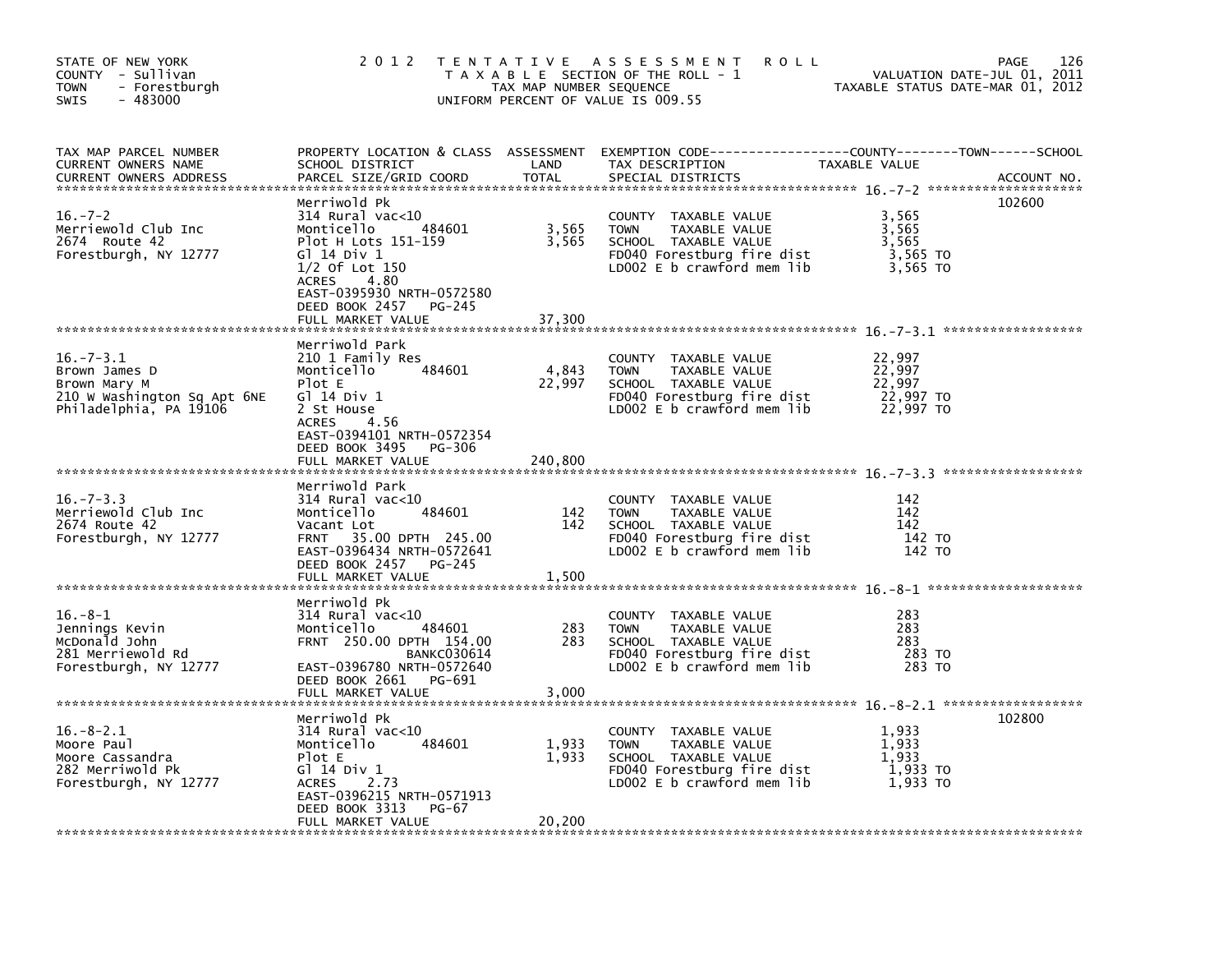| TAX MAP NUMBER SEQUENCE<br>TOWN<br>- Forestburgh<br>$-483000$<br>UNIFORM PERCENT OF VALUE IS 009.55<br>SWIS                                                                                                                                                                                                                                                                                                                                                                                                                                                                                      | VALUATION DATE-JUL 01, 2011<br>TAXABLE STATUS DATE-MAR 01, 2012 |
|--------------------------------------------------------------------------------------------------------------------------------------------------------------------------------------------------------------------------------------------------------------------------------------------------------------------------------------------------------------------------------------------------------------------------------------------------------------------------------------------------------------------------------------------------------------------------------------------------|-----------------------------------------------------------------|
| TAX MAP PARCEL NUMBER<br>PROPERTY LOCATION & CLASS ASSESSMENT EXEMPTION CODE---------------COUNTY-------TOWN-----SCHOOL<br>CURRENT OWNERS NAME<br>SCHOOL DISTRICT<br>LAND<br>TAX DESCRIPTION<br>TAXABLE VALUE<br>PARCEL SIZE/GRID COORD<br><b>TOTAL</b><br>SPECIAL DISTRICTS<br><b>CURRENT OWNERS ADDRESS</b>                                                                                                                                                                                                                                                                                    | ACCOUNT NO.                                                     |
| Merriewold Park<br>$16. - 8 - 2.2$<br>210 1 Family Res<br>41854<br>0<br>0<br>STAR B<br>1,961<br>27,200<br>Moore Paul G<br>484601<br>COUNTY TAXABLE VALUE<br>Monticello<br>27,200<br>27,200<br>Casssandra Phifer<br>House/shed<br><b>TOWN</b><br>TAXABLE VALUE<br>Merriwold Park<br><b>FRNT 486.78 DPTH</b><br>24,470<br>SCHOOL TAXABLE VALUE<br>27,200 TO<br>282 Merriwold Rd<br>2.77<br>FD040 Forestburg fire dist<br><b>ACRES</b><br>EAST-0396513 NRTH-0572310<br>LD002 E b crawford mem lib<br>27,200 TO<br>Forestburgh, NY 12777<br>DEED BOOK 1755<br>PG-101<br>284.800<br>FULL MARKET VALUE | 2,730                                                           |
| E Field Rd<br>$16. - 8 - 3.1$<br>314 Rural vac<10<br>500<br>COUNTY TAXABLE VALUE<br>Ferrell Robert A<br>500<br>500<br>Monticello<br>484601<br><b>TOWN</b><br>TAXABLE VALUE<br>500<br>500<br>Lumbard Dirk<br>vacant lot<br>SCHOOL TAXABLE VALUE<br>320 W 56 th St Apt 2D<br>FD040 Forestburg fire dist<br>500 TO<br><b>FRNT</b><br>70.00 DPTH 240.00<br>EAST-0396843 NRTH-0572438<br>NY, NY 10019<br>LD002 $E$ b crawford mem lib<br>500 TO<br>DEED BOOK 3314<br><b>PG-109</b><br>5,200<br>FULL MARKET VALUE                                                                                      |                                                                 |
| 291 Merriwold Rd<br>$16. - 8 - 3.2$<br>260 Seasonal res<br>13,500<br>COUNTY<br>TAXABLE VALUE<br>13,500<br>Fiero Raymond S<br>Monticello<br>484601<br>1,141<br>TAXABLE VALUE<br><b>TOWN</b><br>13,500<br>13.500<br>Fiero Christy<br>SCHOOL TAXABLE VALUE<br>Bung<br>75-40 Austin St<br>Lot 533 534 535 Plh<br>FD040 Forestburg fire dist<br>13,500 TO<br>13,500 TO<br>Forest Hills, NY 11375<br>Fo Clark<br>LD002 E b crawford mem lib<br>FRNT 168.00 DPTH 229.00<br>0.95 BANKC030614<br><b>ACRES</b><br>EAST-0396913 NRTH-0572526<br>DEED BOOK 3599<br>PG-394<br>FULL MARKET VALUE<br>141,400    | 106150                                                          |
| Merriwold Rd<br>$16. - 8 - 4$<br>15<br>314 Rural vac<10<br>COUNTY TAXABLE VALUE<br>Merriwold Club Inc<br>15<br>Monticello<br>484601<br><b>TOWN</b><br>TAXABLE VALUE<br>15<br>15<br>15<br><b>FRNT</b><br>90.00 DPTH 240.00<br>SCHOOL TAXABLE VALUE<br>Att Treas<br>EAST-0396800 NRTH-0572380<br>FD040 Forestburg fire dist<br>15 TO<br>2674 Route 42<br>LD002 E b crawford mem lib<br>15 TO<br>Forestburgh, NY 12777-6411<br>FULL MARKET VALUE<br>200                                                                                                                                             |                                                                 |
| Merriwold Pk<br>$16. - 8 - 5$<br>$314$ Rural vac<10<br>354<br>COUNTY<br>TAXABLE VALUE<br>354<br>Merriewold Club Inc<br>Monticello<br>484601<br>354<br><b>TOWN</b><br>TAXABLE VALUE<br>354<br>2674 Route 42<br>Plot H<br>354<br>SCHOOL TAXABLE VALUE<br>G] 14 Div 1 Lot 537<br>354 TO<br>Forestburgh, NY 12777<br>FD040 Forestburg fire dist<br>VI 9<br>LD002 E b crawford mem lib<br>354 TO<br>90.00 DPTH 240.00<br><b>FRNT</b><br>EAST-0396730 NRTH-0572300<br>DEED BOOK 2457<br>PG-245<br>FULL MARKET VALUE<br>3,700                                                                           | 103000                                                          |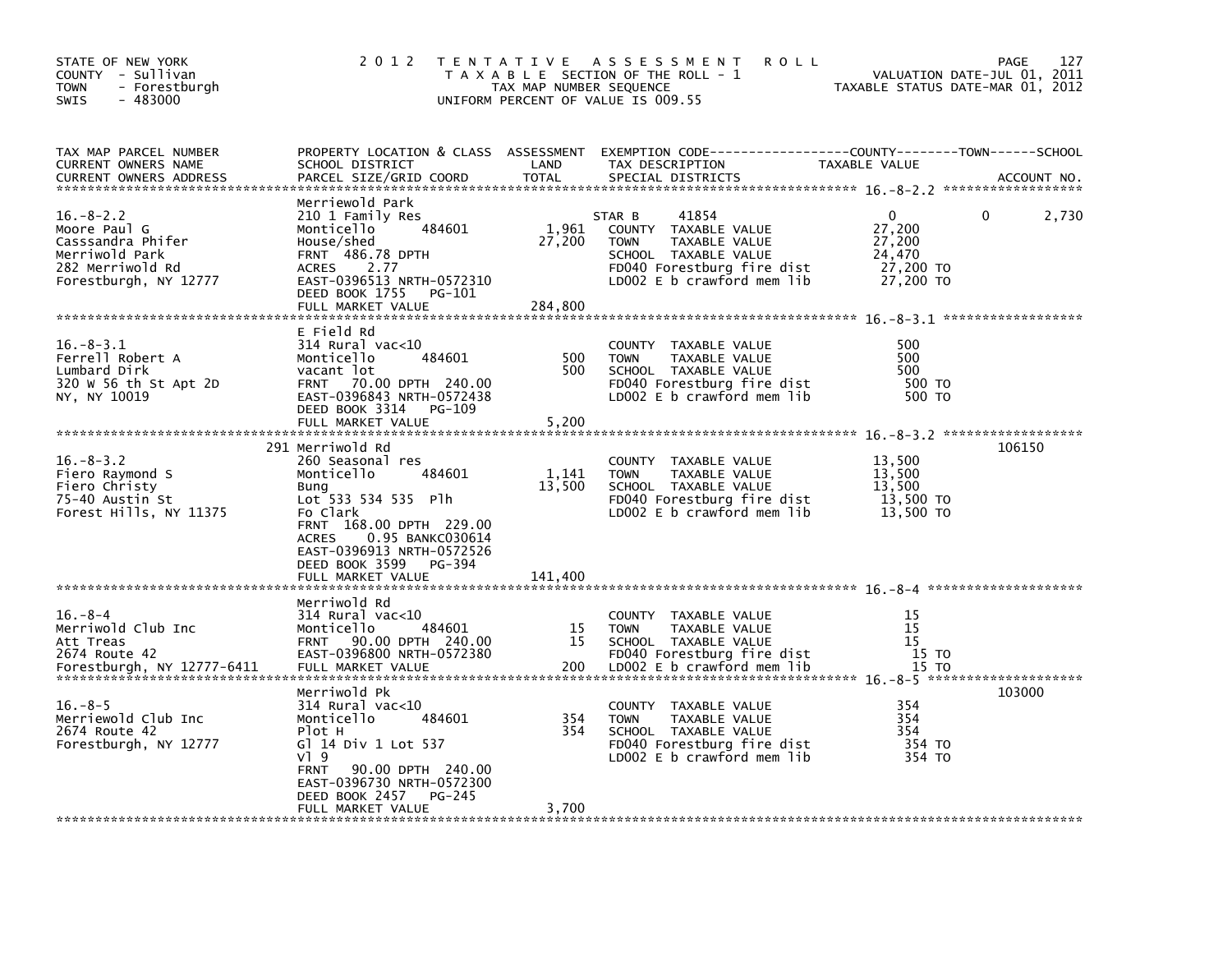| PROPERTY LOCATION & CLASS ASSESSMENT EXEMPTION CODE-----------------COUNTY-------TOWN------SCHOOL<br>TAX MAP PARCEL NUMBER<br>LAND<br>TAX DESCRIPTION<br><b>CURRENT OWNERS NAME</b><br>SCHOOL DISTRICT<br>TAXABLE VALUE<br>PARCEL SIZE/GRID COORD<br><b>TOTAL</b><br><b>CURRENT OWNERS ADDRESS</b><br>SPECIAL DISTRICTS<br>ACCOUNT NO.<br>Merriwold Park<br>$16. - 8 - 6$<br>314 Rural vac<10<br>354<br>COUNTY TAXABLE VALUE<br>354<br>Merriwold Club Inc<br>484601<br>354<br>Monticello<br><b>TOWN</b><br>TAXABLE VALUE<br>FRNT 90.00 DPTH 240.00<br>354<br>354<br>Attn: Treas<br>SCHOOL TAXABLE VALUE<br>FD040 Forestburg fire dist<br>354 TO<br>2674 Route 42<br>EAST-0396680 NRTH-0572230<br>3,700<br>FULL MARKET VALUE<br>LD002 E b crawford mem lib<br>354 TO<br>Forestburgh, NY 12777-6411<br>Merriwold Pk<br>103100<br>$16. - 8 - 7$<br>$314$ Rural vac<10<br>406<br>COUNTY TAXABLE VALUE<br>Merriewold Club Inc<br>484601<br>406<br>406<br>Monticello<br><b>TOWN</b><br>TAXABLE VALUE<br>Lot 539<br>406<br>2674 Route 42<br>406<br>SCHOOL TAXABLE VALUE<br>Forestburgh, NY 12777<br>Gl 14 Div 1 Plot H<br>FD040 Forestburg fire dist<br>406 TO | 128<br>VALUATION DATE-JUL 01, 2011<br>TAXABLE STATUS DATE-MAR 01, 2012 |
|---------------------------------------------------------------------------------------------------------------------------------------------------------------------------------------------------------------------------------------------------------------------------------------------------------------------------------------------------------------------------------------------------------------------------------------------------------------------------------------------------------------------------------------------------------------------------------------------------------------------------------------------------------------------------------------------------------------------------------------------------------------------------------------------------------------------------------------------------------------------------------------------------------------------------------------------------------------------------------------------------------------------------------------------------------------------------------------------------------------------------------------------------------|------------------------------------------------------------------------|
|                                                                                                                                                                                                                                                                                                                                                                                                                                                                                                                                                                                                                                                                                                                                                                                                                                                                                                                                                                                                                                                                                                                                                         |                                                                        |
|                                                                                                                                                                                                                                                                                                                                                                                                                                                                                                                                                                                                                                                                                                                                                                                                                                                                                                                                                                                                                                                                                                                                                         |                                                                        |
| FRNT 90.00 DPTH 240.00<br>LD002 E b crawford mem lib<br>406 TO<br>EAST-0396620 NRTH-0572160<br>DEED BOOK 2457 PG-245<br>FULL MARKET VALUE<br>4,300                                                                                                                                                                                                                                                                                                                                                                                                                                                                                                                                                                                                                                                                                                                                                                                                                                                                                                                                                                                                      |                                                                        |
| Merriwold Rd<br>$16. - 8 - 8$<br>75<br>314 Rural vac<10<br>COUNTY TAXABLE VALUE<br>75<br>Merriwold Club Inc<br>484601<br>75<br>Monticello<br><b>TOWN</b><br>TAXABLE VALUE<br>75<br>2674 Route 42<br>FRNT 90.00 DPTH 240.00<br>75<br>SCHOOL TAXABLE VALUE<br>EAST-0396570 NRTH-0572090<br>FD040 Forestburg fire dist<br>75 TO<br>Forestburgh, NY 12777-6411<br>LD002 E b crawford mem lib<br>FULL MARKET VALUE<br>800<br>75 TO                                                                                                                                                                                                                                                                                                                                                                                                                                                                                                                                                                                                                                                                                                                           |                                                                        |
| Merriwold Park<br>$16. - 8 - 9$<br>314 Rural vac<10<br>406<br>COUNTY TAXABLE VALUE<br>Merriewold Club Inc<br>484601<br>406<br>Monticello<br>406<br><b>TOWN</b><br>TAXABLE VALUE<br>2674 Route 42<br>90.00 DPTH 240.00<br>406<br>406<br><b>FRNT</b><br>SCHOOL TAXABLE VALUE<br>EAST-0396510 NRTH-0572030<br>FD040 Forestburg fire dist<br>406 TO<br>Forestburgh, NY 12777<br>DEED BOOK 2457<br>LD002 E b crawford mem lib<br>406 TO<br>PG-245<br>4,300<br>FULL MARKET VALUE                                                                                                                                                                                                                                                                                                                                                                                                                                                                                                                                                                                                                                                                              |                                                                        |
| Merriwold Rd<br>$16. - 8 - 10$<br>75<br>314 Rural vac<10<br>COUNTY TAXABLE VALUE<br>75<br>484601<br>75<br>Merriwold Club Inc<br>Monticello<br>TAXABLE VALUE<br><b>TOWN</b><br>75<br>2674 Route 42<br>FRNT 90.00 DPTH 240.00<br>75<br>SCHOOL TAXABLE VALUE<br>EAST-0396450 NRTH-0571960<br>FD040 Forestburg fire dist<br>75 TO<br>Forestburgh, NY 12777-6411                                                                                                                                                                                                                                                                                                                                                                                                                                                                                                                                                                                                                                                                                                                                                                                             |                                                                        |
| Merriwold Park<br>$16. - 8 - 11$<br>406<br>314 Rural vac<10<br>COUNTY TAXABLE VALUE<br>Merriewold Club Inc<br>406<br>Monticello<br>484601<br>406<br><b>TOWN</b><br>TAXABLE VALUE<br>90.00 DPTH 240.00<br>406<br>406<br>2674 Route 42<br><b>FRNT</b><br>SCHOOL TAXABLE VALUE<br>FD040 Forestburg fire dist<br>406 TO<br>Forestburgh, NY 12777<br>EAST-0396390 NRTH-0571890<br>LD002 E b crawford mem lib<br>DEED BOOK 2457<br>PG-245<br>406 TO<br>4,300<br>FULL MARKET VALUE                                                                                                                                                                                                                                                                                                                                                                                                                                                                                                                                                                                                                                                                             |                                                                        |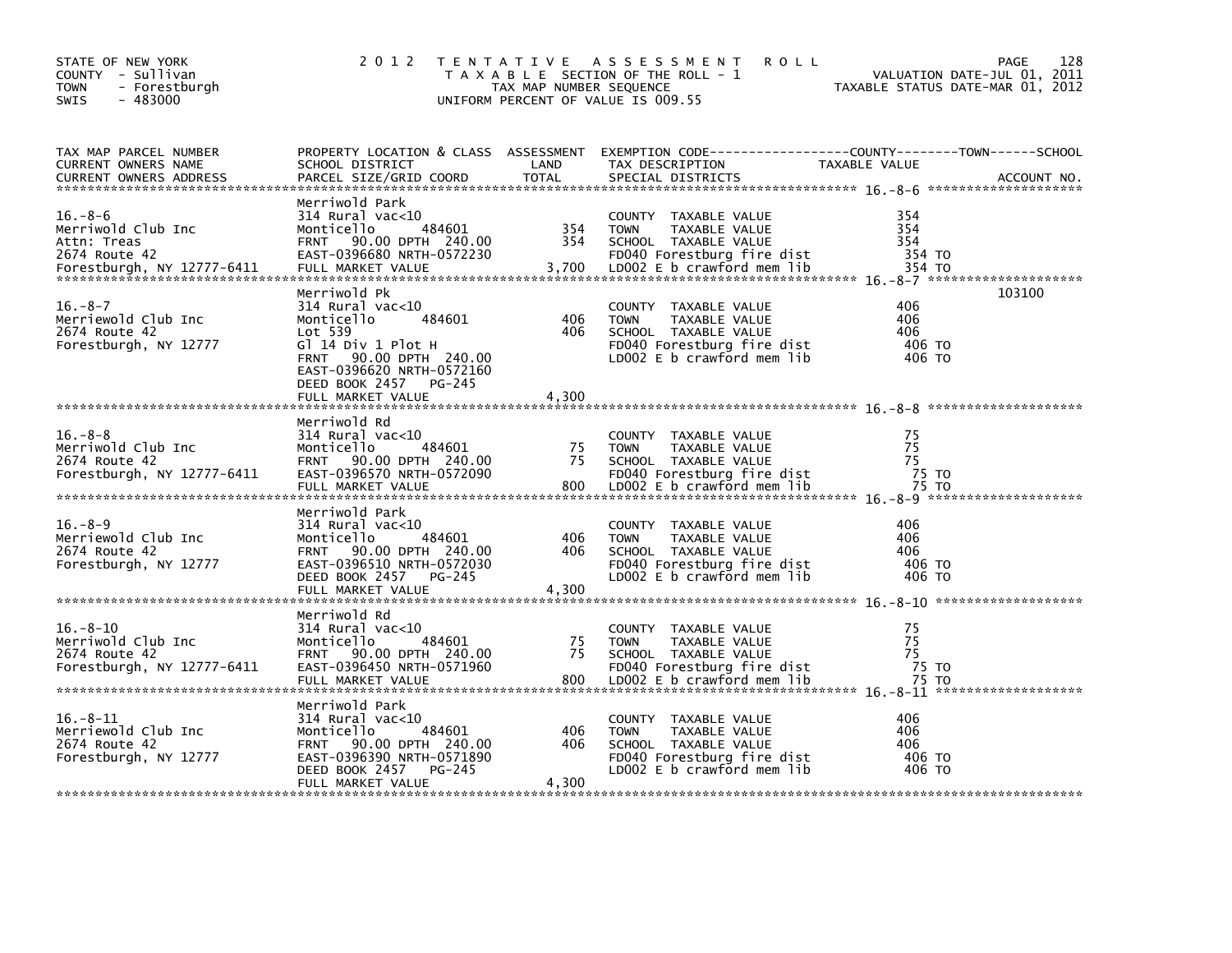| STATE OF NEW YORK<br>COUNTY - Sullivan<br><b>TOWN</b><br>- Forestburgh<br>$-483000$<br>SWIS                              | 2 0 1 2                                                                                                                                                                                              | TAX MAP NUMBER SEQUENCE  | TENTATIVE ASSESSMENT<br><b>ROLL</b><br>T A X A B L E SECTION OF THE ROLL - 1<br>UNIFORM PERCENT OF VALUE IS 009.55                                             | VALUATION DATE-JUL 01, 2011<br>TAXABLE STATUS DATE-MAR 01, 2012 | <b>PAGE</b><br>129 |
|--------------------------------------------------------------------------------------------------------------------------|------------------------------------------------------------------------------------------------------------------------------------------------------------------------------------------------------|--------------------------|----------------------------------------------------------------------------------------------------------------------------------------------------------------|-----------------------------------------------------------------|--------------------|
| TAX MAP PARCEL NUMBER<br>CURRENT OWNERS NAME                                                                             | PROPERTY LOCATION & CLASS ASSESSMENT<br>SCHOOL DISTRICT                                                                                                                                              | LAND                     | EXEMPTION CODE-----------------COUNTY-------TOWN------SCHOOL<br>TAX DESCRIPTION                                                                                | TAXABLE VALUE                                                   |                    |
| $16. - 8 - 12$<br>Merriwold Club Inc<br>2674 Route 42<br>Forestburgh, NY 12777-6411                                      | Merriwold Rd<br>$314$ Rural vac< $10$<br>Monticello<br>484601<br>FRNT 90.00 DPTH 240.00<br>EAST-0396340 NRTH-0571810<br>FULL MARKET VALUE                                                            | 75<br>75<br>800          | COUNTY TAXABLE VALUE<br>TAXABLE VALUE<br><b>TOWN</b><br>SCHOOL TAXABLE VALUE<br>FD040 Forestburg fire dist<br>LD002 E b crawford mem lib                       | 75<br>75<br>75<br>75 TO<br>75 TO                                |                    |
| $16. - 8 - 13$<br>Merriewold Club Inc<br>2674 Route 42<br>Forestburgh, NY 12777                                          | Merriwold Park<br>314 Rural vac<10<br>484601<br>Monticello<br>FRNT 92.00 DPTH 240.00<br>EAST-0396290 NRTH-0571740<br>DEED BOOK 2457<br>PG-245<br>FULL MARKET VALUE                                   | 407<br>407<br>4,300      | COUNTY TAXABLE VALUE<br><b>TOWN</b><br>TAXABLE VALUE<br>SCHOOL TAXABLE VALUE<br>FD040 Forestburg fire dist<br>LD002 E b crawford mem lib                       | 407<br>407<br>407<br>407 TO<br>407 TO                           |                    |
| $16. - 8 - 14$<br>Fiero Raymond S<br>Fiero Christy<br>75-40 Austin St<br>Forest Hills, NY 11375                          | Merriwold Park<br>$314$ Rural vac<10<br>484601<br>Monticello<br><b>FRNT</b><br>65.00 DPTH 240.00<br><b>BANKC030614</b><br>EAST-0397004 NRTH-0572627<br>DEED BOOK 3599<br>PG-394<br>FULL MARKET VALUE | 253<br>253<br>2.600      | COUNTY TAXABLE VALUE<br>TAXABLE VALUE<br><b>TOWN</b><br>SCHOOL TAXABLE VALUE<br>FD040 Forestburg fire dist<br>LD002 E b crawford mem lib                       | 253<br>253<br>253<br>253 TO<br>253 TO                           |                    |
| $16.-9-1$<br>Merriwold Club Inc<br>Att Treas<br>2674 Route 42<br>Forestburgh, NY 12777-6411<br>MAY BE SUBJECT TO PAYMENT | Merriwold Rd<br>912 Forest s480a<br>484601<br>Monticello<br>ACRES 13.40<br>EAST-0396980 NRTH-0571910<br>FULL MARKET VALUE                                                                            | 2,010<br>2,010<br>21,000 | FOREST LND 47460<br>COUNTY TAXABLE VALUE<br><b>TOWN</b><br>TAXABLE VALUE<br>SCHOOL TAXABLE VALUE<br>FD040 Forestburg fire dist<br>LD002 $E$ b crawford mem lib | 1,608<br>1,608<br>402<br>402<br>402<br>2,010 TO<br>2,010 TO     | 1,608              |
| UNDER RPTL480A UNTIL 2021                                                                                                | Merriwold Rd                                                                                                                                                                                         |                          |                                                                                                                                                                |                                                                 |                    |
| $16.-10-1$<br>Merriwold Club Inc<br>Att Treas<br>2674 Route 42<br>Forestburgh, NY 12777-6411                             | 912 Forest s480a<br>484601<br>Monticello<br><b>ACRES</b><br>12.80<br>EAST-0397420 NRTH-0571570<br>FULL MARKET VALUE                                                                                  | 1,920<br>1,920<br>20,100 | FOREST LND 47460<br>COUNTY TAXABLE VALUE<br><b>TOWN</b><br>TAXABLE VALUE<br>SCHOOL TAXABLE VALUE<br>FD040 Forestburg fire dist<br>LD002 E b crawford mem lib   | 1,536<br>1.536<br>384<br>384<br>384<br>1,920 TO<br>1,920 TO     | 1,536              |
| MAY BE SUBJECT TO PAYMENT<br>UNDER RPTL480A UNTIL 2021                                                                   |                                                                                                                                                                                                      |                          |                                                                                                                                                                |                                                                 |                    |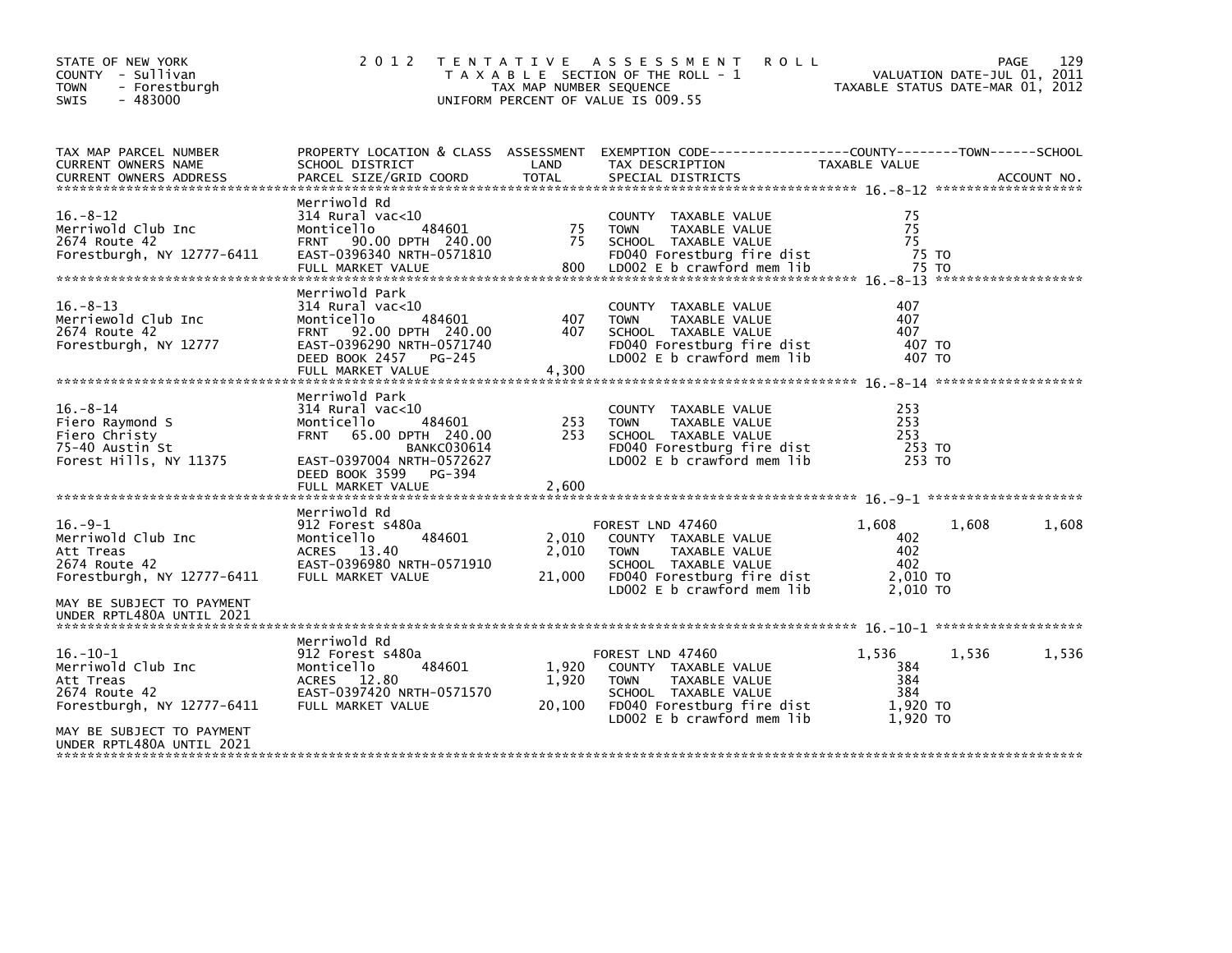| STATE OF NEW YORK<br>COUNTY - Sullivan<br>- Forestburgh<br><b>TOWN</b><br>$-483000$<br><b>SWIS</b>                                                         | 2 0 1 2                                                                                                                                                                                   | TAX MAP NUMBER SEQUENCE  | TENTATIVE ASSESSMENT<br><b>ROLL</b><br>T A X A B L E SECTION OF THE ROLL - 1<br>UNIFORM PERCENT OF VALUE IS 009.55                                                 | VALUATION DATE-JUL 01, 2011<br>TAXABLE STATUS DATE-MAR 01, 2012 |       | 130<br>PAGE   |
|------------------------------------------------------------------------------------------------------------------------------------------------------------|-------------------------------------------------------------------------------------------------------------------------------------------------------------------------------------------|--------------------------|--------------------------------------------------------------------------------------------------------------------------------------------------------------------|-----------------------------------------------------------------|-------|---------------|
| TAX MAP PARCEL NUMBER<br>CURRENT OWNERS NAME                                                                                                               | SCHOOL DISTRICT                                                                                                                                                                           | LAND                     | PROPERTY LOCATION & CLASS ASSESSMENT EXEMPTION CODE----------------COUNTY-------TOWN-----SCHOOL<br>TAX DESCRIPTION                                                 | TAXABLE VALUE                                                   |       |               |
| $16. - 11 - 1$<br>Merriwold Club Inc<br>Att Treas<br>2674 Route 42<br>Forestburgh, NY 12777-6411<br>MAY BE SUBJECT TO PAYMENT<br>UNDER RPTL480A UNTIL 2021 | Merriwold Pk<br>912 Forest s480a<br>Monticello<br>484601<br>Plot H<br>G] 14 Div 1 Lot 613<br>$V$ <sup>1</sup> 9<br>9.80<br><b>ACRES</b><br>EAST-0398050 NRTH-0571410<br>FULL MARKET VALUE | 361<br>3,800             | FOREST LND 47460<br>361 COUNTY TAXABLE VALUE<br>TAXABLE VALUE<br><b>TOWN</b><br>SCHOOL TAXABLE VALUE<br>FD040 Forestburg fire dist<br>$LD002 E b$ crawford mem lib | 294<br>67<br>67<br>67<br>361 TO<br>361 TO                       | 294   | 110600<br>294 |
| $16. - 12 - 1$<br>Merriwold Club Inc<br>Att Treas<br>2674 Route 42<br>Forestburgh, NY 12777-6411<br>MAY BE SUBJECT TO PAYMENT<br>UNDER RPTL480A UNTIL 2021 | Merriwold Rd<br>912 Forest s480a<br>484601<br>Monticello<br>ACRES 19.90<br>EAST-0398290 NRTH-0570880<br>FULL MARKET VALUE                                                                 | 2,985<br>2,985<br>31,300 | FOREST LND 47460<br>COUNTY TAXABLE VALUE<br><b>TOWN</b><br>TAXABLE VALUE<br>SCHOOL TAXABLE VALUE<br>FD040 Forestburg fire dist<br>LD002 E b crawford mem lib       | 2,388<br>597<br>597<br>597<br>2,985 TO<br>2.985 TO              | 2,388 | 2,388         |
| $16. - 13 - 1$<br>Merriwold Club Inc<br>Att Treas<br>2674 Route 42<br>Forestburgh, NY 12777-6411<br>MAY BE SUBJECT TO PAYMENT<br>UNDER RPTL480A UNTIL 2021 | Merriwold Rd<br>912 Forest s480a<br>Monticello<br>484601<br>ACRES 10.80<br>EAST-0398850 NRTH-0570660<br>FULL MARKET VALUE                                                                 | 1,620<br>1,620<br>17,000 | FOREST LND 47460<br>COUNTY TAXABLE VALUE<br><b>TOWN</b><br>TAXABLE VALUE<br>SCHOOL TAXABLE VALUE<br>FD040 Forestburg fire dist<br>LD002 E b crawford mem lib       | 1,296<br>324<br>324<br>324<br>1,620 TO<br>1,620 TO              | 1,296 | 1,296         |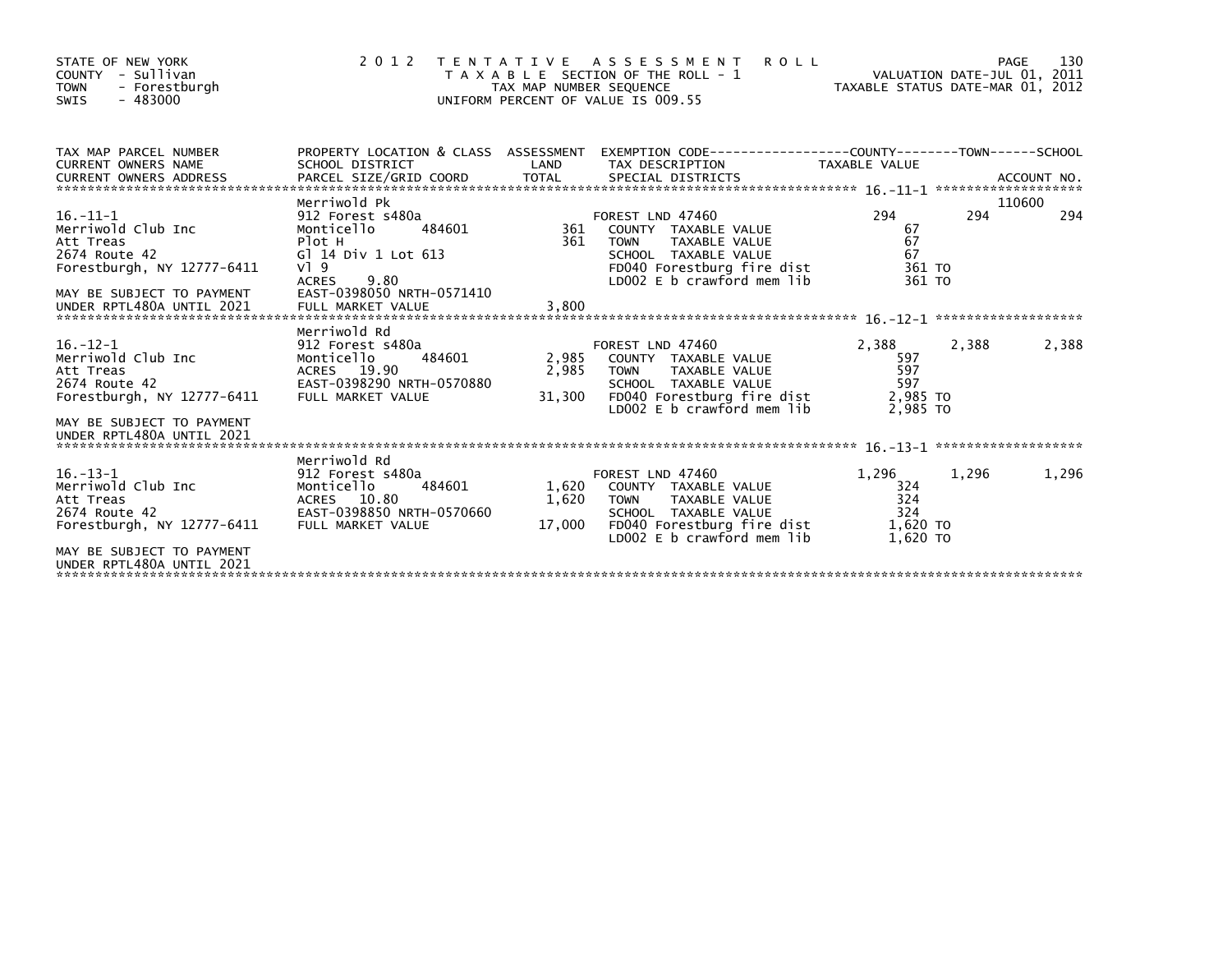| STATE OF NEW YORK            | 2012 TENTATIVE ASSESSMENT ROLL        | PAGE                             | - 131 |
|------------------------------|---------------------------------------|----------------------------------|-------|
| COUNTY - Sullivan            | T A X A B L E SECTION OF THE ROLL - 1 | VALUATION DATE-JUL 01, 2011      |       |
| - Forestburgh<br><b>TOWN</b> | MAP SECTION - 016                     | TAXABLE STATUS DATE-MAR 01, 2012 |       |
| - 483000<br>SWIS             | SUB-SECTION-                          | RPS150/V04/L015                  |       |
|                              | UNIFORM PERCENT OF VALUE IS 009.55    | CURRENT DATE 4/23/2012           |       |

## \*\*\* S P E C I A L D I S T R I C T S U M M A R Y \*\*\*

| CODE | DISTRICT NAME                                | TOTAL<br>PARCELS | <b>FXTENSTON</b><br><b>TYPF</b> | <b>FXTENSTON</b><br>VALUE | AD VALOREM<br>VALUE | <b>EXEMPT</b><br><b>AMOUNT</b> | TAXARI F<br>VALUE  |
|------|----------------------------------------------|------------------|---------------------------------|---------------------------|---------------------|--------------------------------|--------------------|
|      | FD040 Forestburg fir<br>LD002 E b crawford m |                  | 35 TOTAL<br>35 TOTAL            |                           | 133,629<br>133.629  |                                | 133.629<br>133.629 |

### \*\*\* S C H O O L D I S T R I C T S U M M A R Y \*\*\*

| <b>CODE</b> | DISTRICT NAME | TOTAL<br><b>PARCELS</b> | ASSESSED<br>∟AND | ASSESSED<br><b>TOTAL</b> | <b>EXEMPT</b><br><b>AMOUNT</b> | <b>TOTAL</b><br>TAXABLE | <b>STAR</b><br><b>AMOUNT</b> | <b>STAR</b><br><b>TAXABLE</b> |
|-------------|---------------|-------------------------|------------------|--------------------------|--------------------------------|-------------------------|------------------------------|-------------------------------|
| 484601      | Monticello    | 35                      | 49.766           | 133,629                  | 13,098                         | 120,531                 | 2,730                        | 117,801                       |
|             | SUB-TOTAL     | 35                      | 49.766           | 133.629                  | 13,098                         | 120,531                 | 2,730                        | 117,801                       |
|             | TOTAL         | 35                      | 49,766           | 133,629                  | 13,098                         | 120,531                 | 2,730                        | 117,801                       |

\*\*\* S Y S T E M C O D E S S U M M A R Y \*\*\*

NO SYSTEM EXEMPTIONS AT THIS LEVEL

### \*\*\* E X E M P T I O N S U M M A R Y \*\*\*

| CODE           | DESCRIPTION                                 | <b>TOTAL</b><br><b>PARCELS</b> | <b>COUNTY</b>    | <b>TOWN</b>      | <b>SCHOOL</b>             |
|----------------|---------------------------------------------|--------------------------------|------------------|------------------|---------------------------|
| 41854<br>47460 | STAR B<br><b>FOREST</b><br>LND<br>T O T A L | 10                             | 13,098<br>13,098 | 13,098<br>13,098 | 2,730<br>13,098<br>15,828 |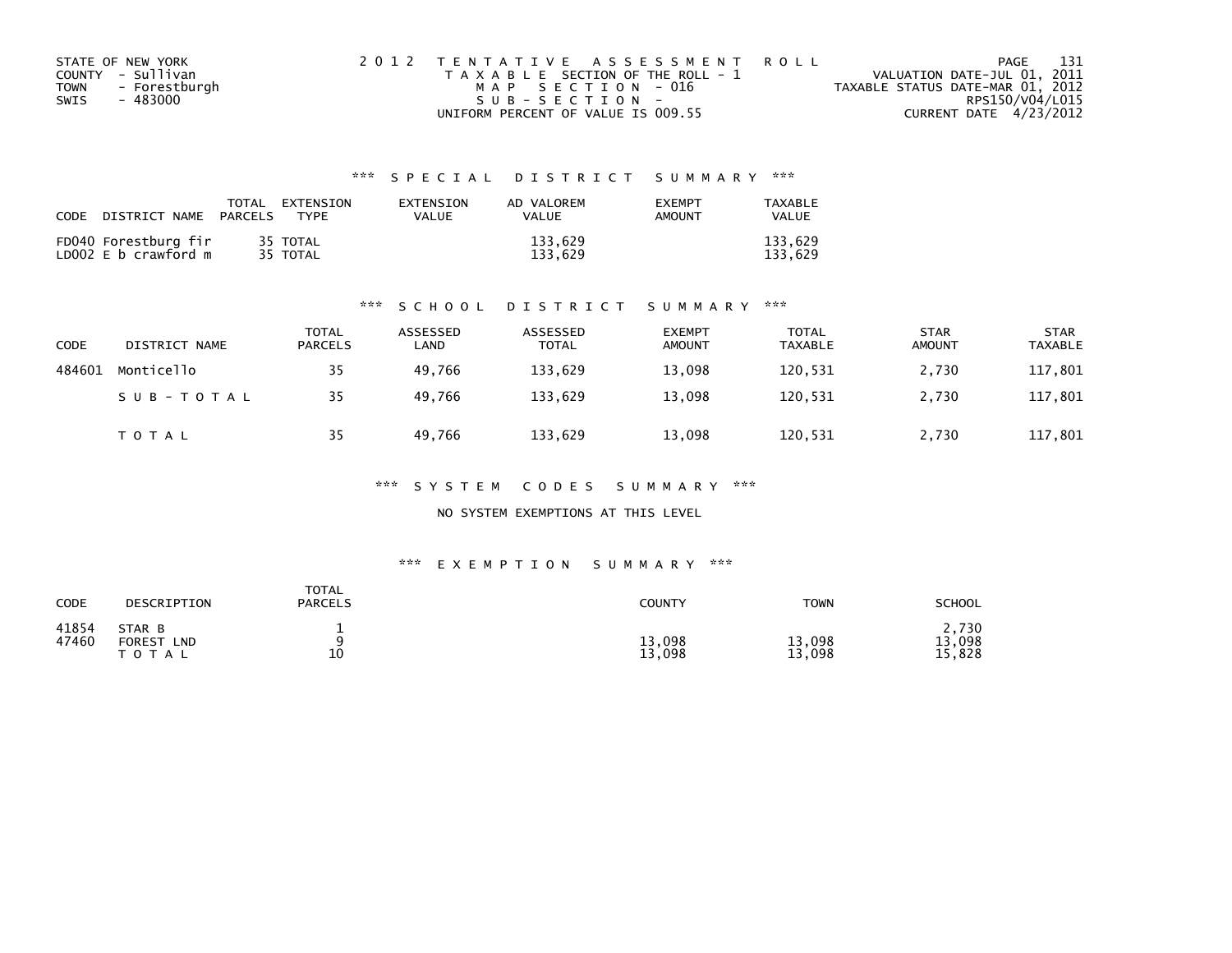|             | STATE OF NEW YORK | 2012 TENTATIVE ASSESSMENT ROLL        | PAGE                             | 132 |
|-------------|-------------------|---------------------------------------|----------------------------------|-----|
|             | COUNTY - Sullivan | T A X A B L E SECTION OF THE ROLL - 1 | VALUATION DATE-JUL 01, 2011      |     |
| <b>TOWN</b> | - Forestburgh     | MAP SECTION - 016                     | TAXABLE STATUS DATE-MAR 01, 2012 |     |
| SWIS        | - 483000          | $SUB - SECTION -$                     | RPS150/V04/L015                  |     |
|             |                   | UNIFORM PERCENT OF VALUE IS 009.55    | CURRENT DATE 4/23/2012           |     |

# \*\*\* G R A N D T O T A L S \*\*\*

| <b>ROLL</b> | DESCRIPTION | <b>TOTAL</b>   | ASSESSED | <b>ASSESSED</b> | <b>TAXABLE</b> | <b>TAXABLE</b> | <b>TAXABLE</b> | <b>STAR</b>    |
|-------------|-------------|----------------|----------|-----------------|----------------|----------------|----------------|----------------|
| <b>SEC</b>  |             | <b>PARCELS</b> | ∟AND     | TOTAL           | <b>COUNTY</b>  | TOWN           | <b>SCHOOL</b>  | <b>TAXABLE</b> |
|             | TAXABLE     |                | 49,766   | 133,629         | 120.531        | 120.531        | 120.531        | 801. '<br>ᆂᆂ   |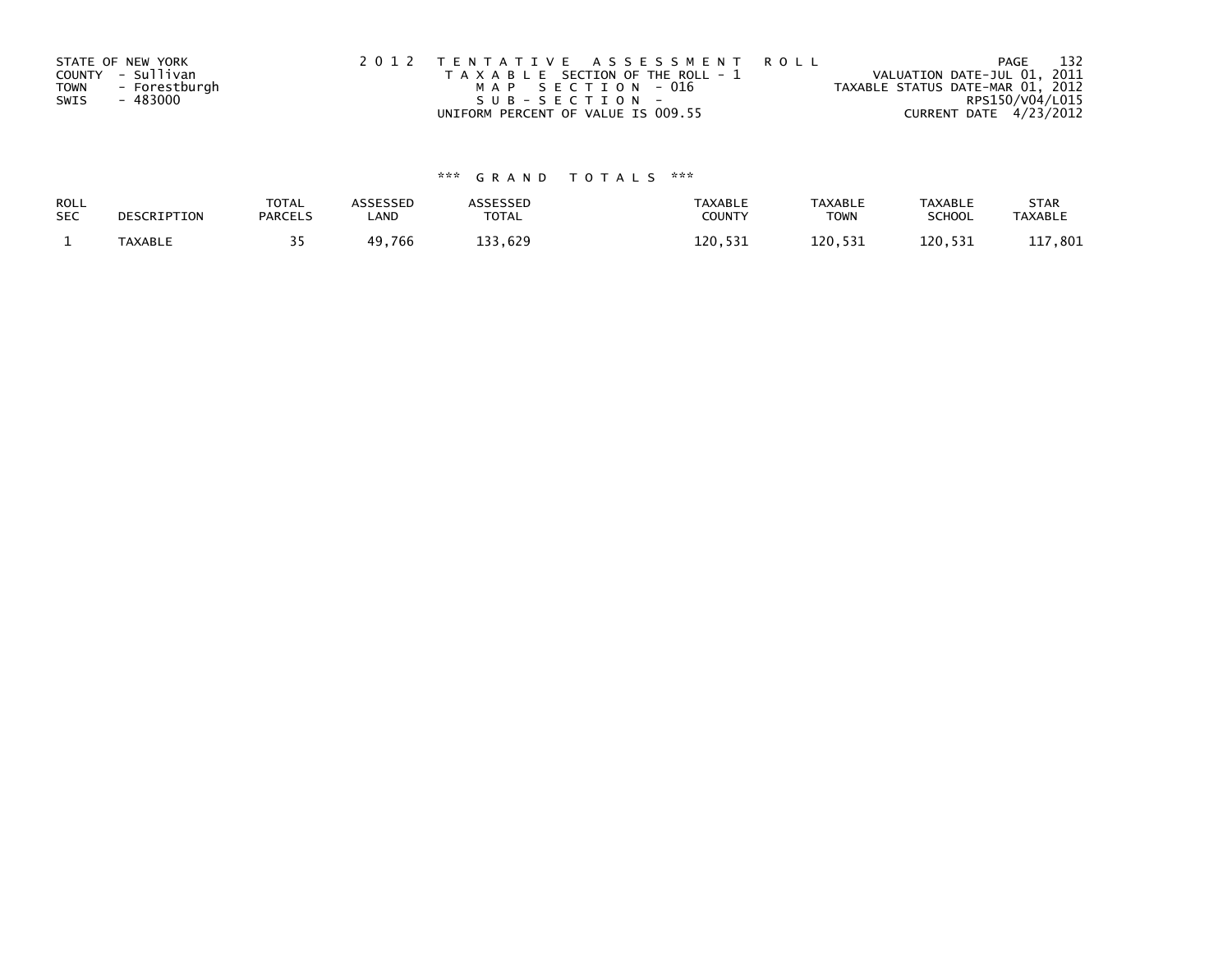| STATE OF NEW YORK<br>COUNTY - Sullivan<br>- Forestburgh<br><b>TOWN</b><br><b>SWIS</b><br>$-483000$                            | 2 0 1 2                                                                                                                                                                                           | TAX MAP NUMBER SEQUENCE    | TENTATIVE ASSESSMENT<br><b>ROLL</b><br>T A X A B L E SECTION OF THE ROLL - 1<br>UNIFORM PERCENT OF VALUE IS 009.55                       | VALUATION DATE-JUL 01, 2011<br>TAXABLE STATUS DATE-MAR 01, 2012 | PAGE<br>133 |
|-------------------------------------------------------------------------------------------------------------------------------|---------------------------------------------------------------------------------------------------------------------------------------------------------------------------------------------------|----------------------------|------------------------------------------------------------------------------------------------------------------------------------------|-----------------------------------------------------------------|-------------|
| TAX MAP PARCEL NUMBER<br>CURRENT OWNERS NAME                                                                                  | SCHOOL DISTRICT                                                                                                                                                                                   | LAND                       | PROPERTY LOCATION & CLASS ASSESSMENT EXEMPTION CODE----------------COUNTY-------TOWN------SCHOOL<br>TAX DESCRIPTION                      | TAXABLE VALUE                                                   |             |
| $17. - 1 - 2$<br>Rosenthal Marjorie<br>15 West 81St Street #85 Apt 8J Plot A Lot 3 & 4<br>NY, NY 10024                        | Merriwold Park<br>210 1 Family Res<br>Monticello<br>484601<br>2 St House<br>Gl 14 Div 1 Seas 8<br>1.97<br><b>ACRES</b><br>EAST-0391700 NRTH-0574510<br>DEED BOOK 2131 PG-168                      | 1,416<br>19,954            | COUNTY TAXABLE VALUE<br><b>TOWN</b><br>TAXABLE VALUE<br>SCHOOL TAXABLE VALUE<br>FD040 Forestburg fire dist<br>LD002 E b crawford mem lib | 19,954<br>19,954<br>19,954<br>19,954 TO<br>19,954 TO            | 101300      |
| $17. - 1 - 3.1$<br>Sedaka Neil<br>Sedaka Leba<br>Attn: Daramarc Int LTD<br>Prager & Fenton<br>675 Third Ave<br>N.Y., NY 10017 | Merriwold Pk<br>$314$ Rural vac<10<br>484601<br>Monticello<br>Lot 7 & 8<br>Plot A<br>2.81<br><b>ACRES</b><br>EAST-0392040 NRTH-0574470<br>FULL MARKET VALUE                                       | 2,030<br>2.030<br>21,300   | COUNTY TAXABLE VALUE<br><b>TOWN</b><br>TAXABLE VALUE<br>SCHOOL TAXABLE VALUE<br>FD040 Forestburg fire dist<br>LD002 E b crawford mem lib | 2,030<br>2,030<br>2.030<br>2,030 TO<br>2,030 TO                 | 114041      |
| $17. - 1 - 3.2$<br>Schumann Ortrud I<br>Schumann Peter Karl<br>155 Ocean Lane Dr<br>Key Biscayne, FL 33149                    | Merriwold Park<br>210 1 Family Res<br>Monticello<br>484601<br>House, cottage, sheds<br>Plot A<br>Lots 9 10 11<br><b>ACRES</b><br>3.50<br>EAST-0392280 NRTH-0574360<br>DEED BOOK 1767<br>PG-566    | 2,336<br>33,772            | COUNTY TAXABLE VALUE<br>TAXABLE VALUE<br><b>TOWN</b><br>SCHOOL TAXABLE VALUE<br>FD040 Forestburg fire dist<br>LD002 E b crawford mem lib | 33,772<br>33,772<br>33,772<br>33,772 TO<br>33,772 TO            | 114012      |
|                                                                                                                               | 60 Merriwold Rd                                                                                                                                                                                   |                            |                                                                                                                                          |                                                                 | 114040      |
| $17. - 1 - 3.3$<br>Kim Albert K<br>Joan Kwangja<br>60 Merriwold Rd<br>Forestburgh, NY 12777                                   | 210 1 Family Res<br>Monticello<br>484601<br>Ranch Hse<br>Lot $5 & 6$ Plot A<br>Swimming Pool<br>2.35<br><b>ACRES</b><br>EAST-0391860 NRTH-0574480<br>DEED BOOK 1319<br>PG-51<br>FULL MARKET VALUE | 1,873<br>52,691<br>551,700 | COUNTY TAXABLE VALUE<br>TAXABLE VALUE<br><b>TOWN</b><br>SCHOOL TAXABLE VALUE<br>FD040 Forestburg fire dist<br>LD002 E b crawford mem lib | 52,691<br>52,691<br>52,691<br>52,691 TO<br>52,691 TO            |             |
|                                                                                                                               |                                                                                                                                                                                                   |                            |                                                                                                                                          |                                                                 |             |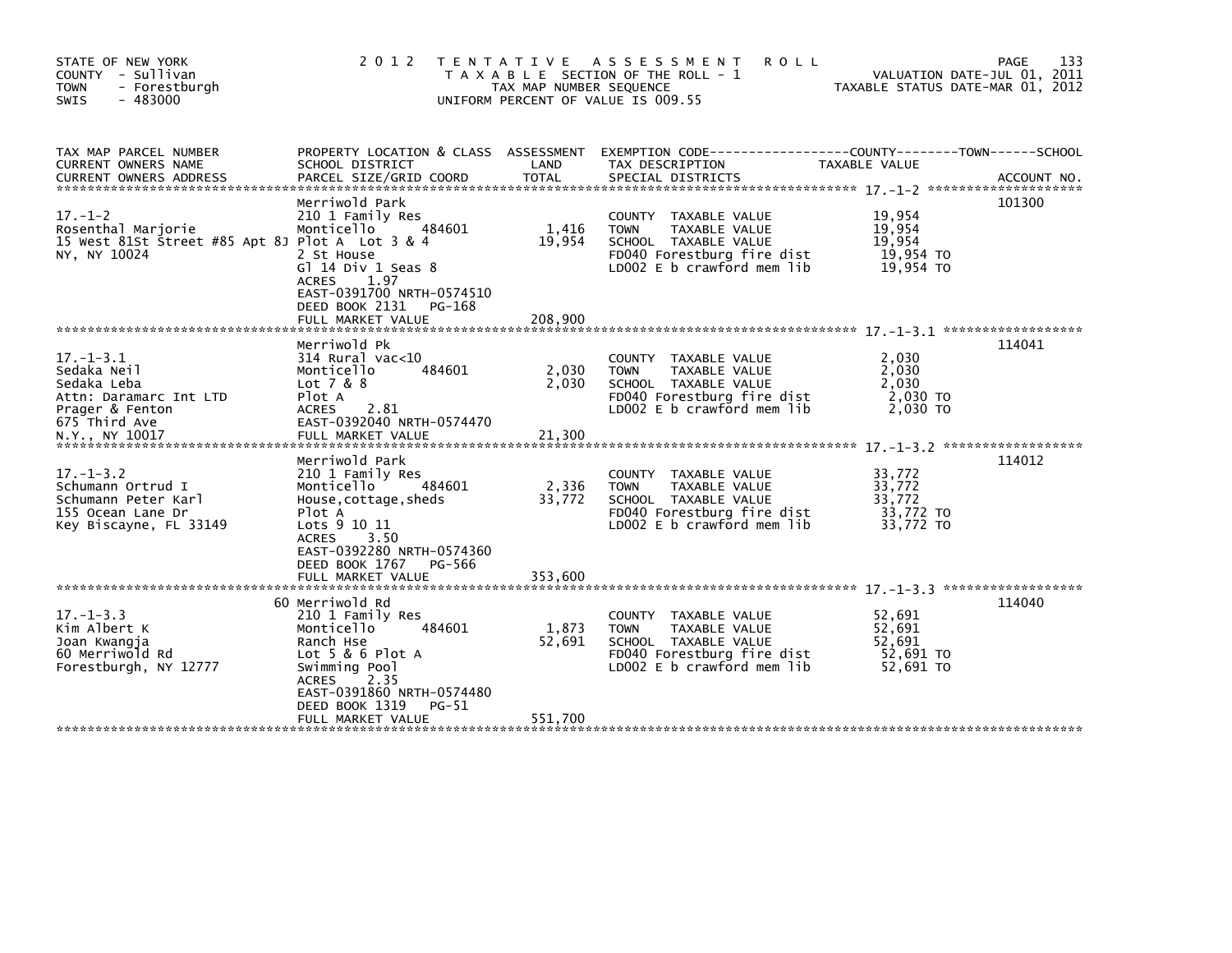| STATE OF NEW YORK<br>COUNTY - Sullivan<br>- Forestburgh<br><b>TOWN</b><br><b>SWIS</b><br>$-483000$ | 2 0 1 2                                                                                                                                                                                                     | T E N T A T I V E<br>TAX MAP NUMBER SEQUENCE | ASSESSMENT<br><b>ROLL</b><br>T A X A B L E SECTION OF THE ROLL - 1<br>UNIFORM PERCENT OF VALUE IS 009.55                                   | VALUATION DATE-JUL 01, 2011<br>TAXABLE STATUS DATE-MAR 01, 2012 | 134<br><b>PAGE</b> |
|----------------------------------------------------------------------------------------------------|-------------------------------------------------------------------------------------------------------------------------------------------------------------------------------------------------------------|----------------------------------------------|--------------------------------------------------------------------------------------------------------------------------------------------|-----------------------------------------------------------------|--------------------|
| TAX MAP PARCEL NUMBER<br>CURRENT OWNERS NAME<br><b>CURRENT OWNERS ADDRESS</b>                      | SCHOOL DISTRICT<br>PARCEL SIZE/GRID COORD                                                                                                                                                                   | LAND<br><b>TOTAL</b>                         | PROPERTY LOCATION & CLASS ASSESSMENT EXEMPTION CODE----------------COUNTY-------TOWN------SCHOOL<br>TAX DESCRIPTION<br>SPECIAL DISTRICTS   | TAXABLE VALUE                                                   | ACCOUNT NO.        |
| $17. - 1 - 4$<br>Cardona John C<br>Pitman Ida<br>80 Random Farms Dr<br>Chappagua, NY 10514         | Merriwold Park<br>210 1 Family Res<br>Monticello<br>484601<br>Plot A<br>Lots 12 13<br>Shed 2 St House<br>2.00<br><b>ACRES</b><br>EAST-0392380 NRTH-0574090<br>DEED BOOK 1503<br>PG-439<br>FULL MARKET VALUE | 1,671<br>23,096<br>241.800                   | COUNTY TAXABLE VALUE<br><b>TOWN</b><br>TAXABLE VALUE<br>SCHOOL TAXABLE VALUE<br>FD040 Forestburg fire dist<br>LD002 E b crawford mem lib   | 23,096<br>23,096<br>23.096<br>23,096 TO<br>23.096 TO            |                    |
| $17. - 1 - 5$<br>MJIC CORP<br>Cardona<br>80 Random Farms Dr<br>Chappagua, NY 10514                 | Merriwold Park<br>210 1 Family Res<br>484601<br>Monticello<br>Garage 2 St House<br>Plot A<br>G] 14 Div 1<br><b>ACRES</b><br>2.15<br>EAST-0392520 NRTH-0573920<br>DEED BOOK 2241<br>PG-592                   | 1,671<br>23,649                              | COUNTY TAXABLE VALUE<br><b>TOWN</b><br>TAXABLE VALUE<br>SCHOOL TAXABLE VALUE<br>FD040 Forestburg fire dist<br>$LD002 E b$ crawford mem lib | 23,649<br>23,649<br>23,649<br>23,649 TO<br>23.649 TO            | 107200             |
|                                                                                                    | FULL MARKET VALUE                                                                                                                                                                                           | 247,600                                      |                                                                                                                                            |                                                                 |                    |
| $17. - 1 - 6$<br>Merriwold Club Inc<br>Att Treas<br>2674 Route 42<br>Forestburgh, NY 12777-6411    | Merriwold Pk<br>$314$ Rural vac<10<br>Monticello<br>484601<br>Plot A<br>G1 14 Div 1<br>Lot $16$ Vl $9$<br>ACRES 1.50<br>EAST-0392610 NRTH-0573640<br>FULL MARKET VALUE                                      | 1,731<br>1,731<br>18,100                     | COUNTY TAXABLE VALUE<br>TAXABLE VALUE<br><b>TOWN</b><br>SCHOOL TAXABLE VALUE<br>FD040 Forestburg fire dist<br>LD002 E b crawford mem lib   | 1,731<br>1,731<br>1,731<br>1,731 TO<br>1,731 TO                 | 107710             |
|                                                                                                    | 18 Lakeside Rd                                                                                                                                                                                              |                                              |                                                                                                                                            |                                                                 | 114015             |
| $17. - 2 - 1.1$<br>Schumann Peter Karl<br>155 Ocean Lane Dr<br>Key Biscayne, FL 33149              | 210 1 Family Res<br>484601<br>Monticello<br>Plot G Lots 29-33<br>Gl 14 Div 1 cottage<br>Part Of 26 & 27<br>3.52<br><b>ACRES</b><br>EAST-0391897 NRTH-0573928                                                | 4,021<br>16,300                              | COUNTY TAXABLE VALUE<br>TAXABLE VALUE<br><b>TOWN</b><br>SCHOOL TAXABLE VALUE<br>FD040 Forestburg fire dist<br>LD002 E b crawford mem lib   | 16,300<br>16,300<br>16,300<br>16,300 TO<br>16,300 TO            |                    |
|                                                                                                    | DEED BOOK 1767<br>PG-547<br>FULL MARKET VALUE                                                                                                                                                               | 170,700                                      |                                                                                                                                            |                                                                 |                    |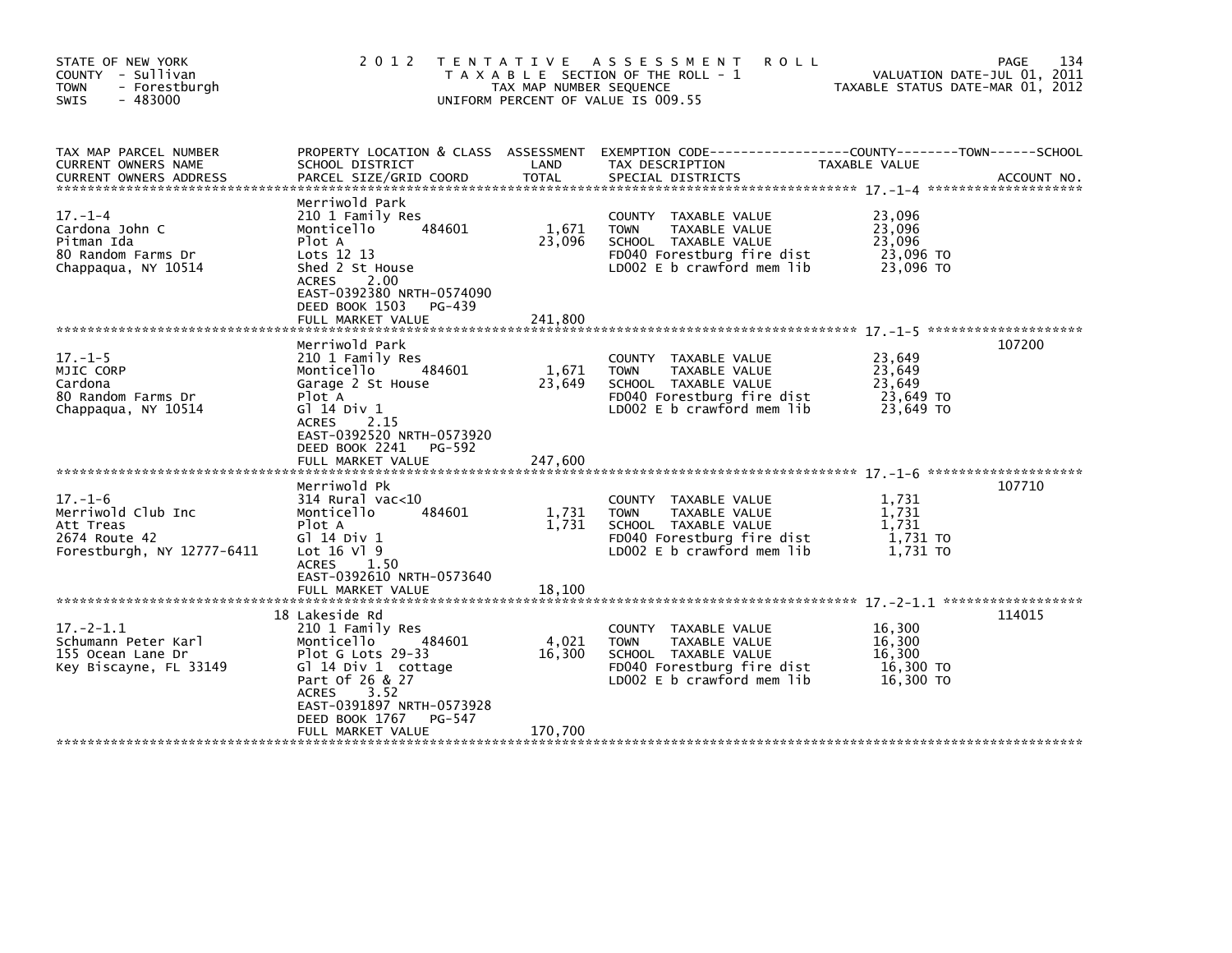| STATE OF NEW YORK<br>COUNTY - Sullivan<br><b>TOWN</b><br>- Forestburgh<br>- 483000<br><b>SWIS</b>                                                     | 2 0 1 2                                                                                                                                                                                                   | TAX MAP NUMBER SEQUENCE  | TENTATIVE ASSESSMENT<br><b>ROLL</b><br>T A X A B L E SECTION OF THE ROLL - 1<br>UNIFORM PERCENT OF VALUE IS 009.55                              | VALUATION DATE-JUL 01, 2011<br>TAXABLE STATUS DATE-MAR 01, 2012 | PAGE<br>135 |
|-------------------------------------------------------------------------------------------------------------------------------------------------------|-----------------------------------------------------------------------------------------------------------------------------------------------------------------------------------------------------------|--------------------------|-------------------------------------------------------------------------------------------------------------------------------------------------|-----------------------------------------------------------------|-------------|
| TAX MAP PARCEL NUMBER<br>CURRENT OWNERS NAME                                                                                                          | SCHOOL DISTRICT                                                                                                                                                                                           | LAND                     | PROPERTY LOCATION & CLASS ASSESSMENT EXEMPTION CODE----------------COUNTY-------TOWN------SCHOOL<br>TAX DESCRIPTION                             | TAXABLE VALUE                                                   |             |
| $17 - 2 - 1.2$<br>Merriwold Club Inc<br>Att Treas<br>2674 Route 42<br>Forestburgh, NY 12777-6411                                                      | Merriwold Pk<br>$314$ Rural vac<10<br>484601<br>Monticello<br>1.57<br><b>ACRES</b><br>EAST-0391582 NRTH-0574124<br>DEED BOOK 956<br>PG-00179                                                              | 2,010<br>2,010           | COUNTY TAXABLE VALUE<br>TAXABLE VALUE<br><b>TOWN</b><br>SCHOOL TAXABLE VALUE<br>FD040 Forestburg fire dist<br>LD002 E b crawford mem lib        | 2,010<br>2.010<br>2,010<br>2,010 TO<br>2.010 TO                 | 110750      |
| $17. - 2 - 2$<br>Athmann Debra Coe<br>Coe Jennifer Lean<br>968 Cliffwood Dr<br>Mt Pleasant, SC 29464                                                  | Merriwold Pk<br>$314$ Rural vac<10<br>Monticello<br>484601<br>Plot G<br>G] 14 Div 1 Lot 34<br>VI 9<br><b>FRNT</b><br>66.00 DPTH 435.00<br>EAST-0392030 NRTH-0573800<br>DEED BOOK 1515<br>PG-145           | 467<br>467               | COUNTY TAXABLE VALUE<br>TAXABLE VALUE<br><b>TOWN</b><br>SCHOOL TAXABLE VALUE<br>FD040 Forestburg fire dist<br>LD002 E b crawford mem lib        | 467<br>467<br>467<br>467 TO<br>467 TO                           | 101400      |
| $17. - 2 - 3$<br>Dehart Credit Shelter Trust Ch Monticello<br>DeHart Charles J Jr<br>Charles DeHart Jr.<br>59 Eldredge Ave<br>Staten Island, NY 10302 | Merriwold Park<br>210 1 Family Res<br>484601<br>Log Home<br>$GI^2$ 14 Div 1 Lot 35<br>V19<br>66.00 DPTH 430.00<br><b>FRNT</b><br>EAST-0392070 NRTH-0573750<br>DEED BOOK 3563<br>PG-176                    | 460<br>31,200            | COUNTY TAXABLE VALUE<br>TAXABLE VALUE<br><b>TOWN</b><br>SCHOOL TAXABLE VALUE<br>FD040 Forestburg fire dist<br>$LD002 E b$ crawford mem lib      | 31,200<br>31,200<br>31,200<br>31,200 TO<br>31,200 TO            | 116900      |
| $17. - 2 - 4$<br>Rodrigues Carmen<br>17 Sunset Dr<br>Monticello, NY 12701                                                                             | Merriwold Pk<br>$314$ Rural vac<10<br>Monticello<br>484601<br>Plot G<br>Lot 36 To 38<br>G1 14 Div 1<br>2.00<br><b>ACRES</b><br>EAST-0392130 NRTH-0573640<br>DEED BOOK 1852<br>PG-335<br>FULL MARKET VALUE | 1,416<br>1.416<br>14.800 | COUNTY TAXABLE VALUE<br><b>TAXABLE VALUE</b><br><b>TOWN</b><br>SCHOOL TAXABLE VALUE<br>FD040 Forestburg fire dist<br>LD002 E b crawford mem lib | 1.416<br>1.416<br>1.416<br>1.416 TO<br>1,416 TO                 | 113200      |
|                                                                                                                                                       |                                                                                                                                                                                                           |                          |                                                                                                                                                 |                                                                 |             |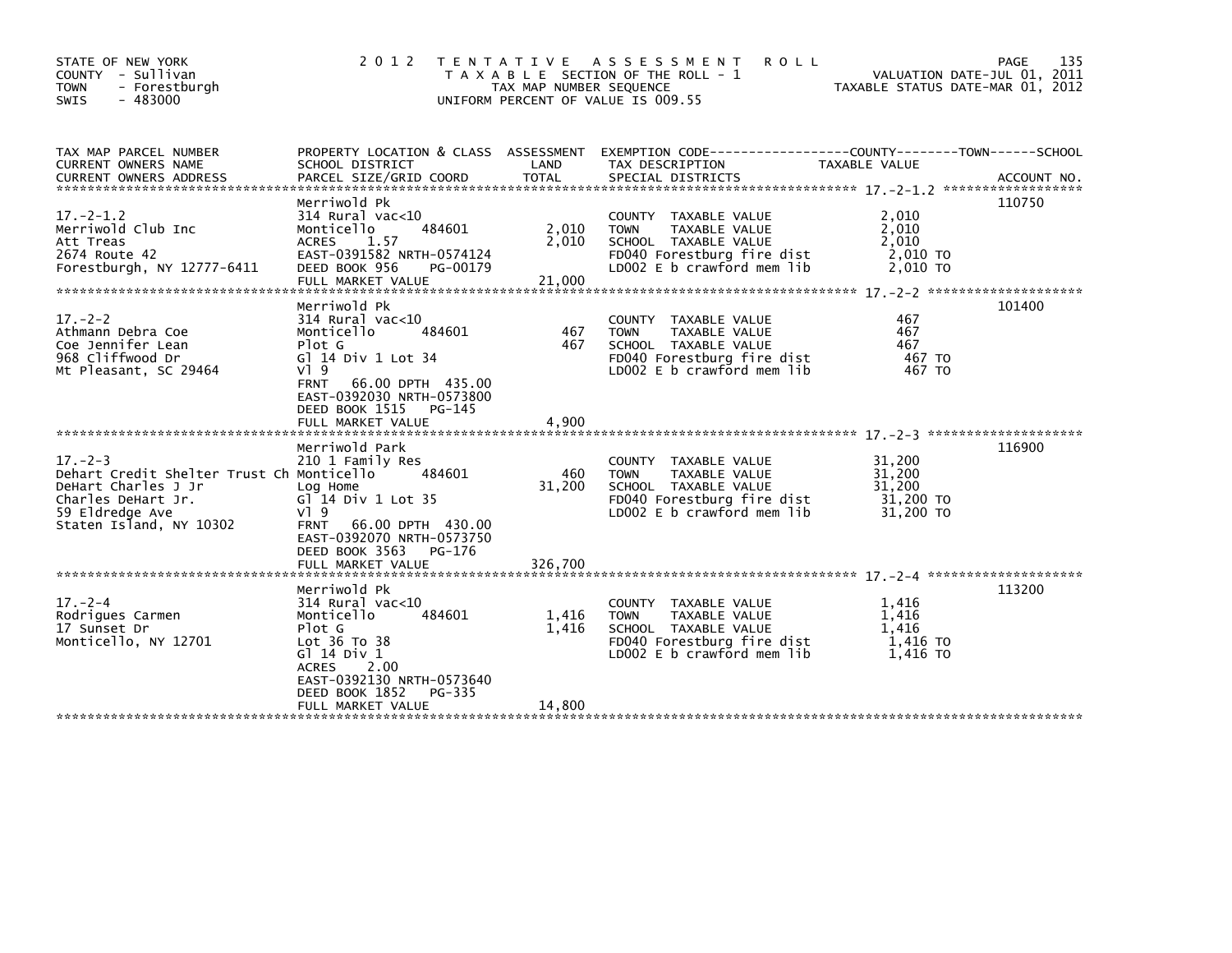| STATE OF NEW YORK<br>COUNTY - Sullivan<br>- Forestburgh<br><b>TOWN</b><br>$-483000$<br><b>SWIS</b> | 2 0 1 2                                                                                                                                                                                          | TAX MAP NUMBER SEQUENCE | TENTATIVE ASSESSMENT<br><b>ROLL</b><br>T A X A B L E SECTION OF THE ROLL - 1<br>UNIFORM PERCENT OF VALUE IS 009.55                       | VALUATION DATE-JUL 01, 2011<br>TAXABLE STATUS DATE-MAR 01, 2012 | 136<br>PAGE |
|----------------------------------------------------------------------------------------------------|--------------------------------------------------------------------------------------------------------------------------------------------------------------------------------------------------|-------------------------|------------------------------------------------------------------------------------------------------------------------------------------|-----------------------------------------------------------------|-------------|
| TAX MAP PARCEL NUMBER<br>CURRENT OWNERS NAME                                                       | SCHOOL DISTRICT                                                                                                                                                                                  | LAND                    | PROPERTY LOCATION & CLASS ASSESSMENT EXEMPTION CODE----------------COUNTY-------TOWN-----SCHOOL<br>TAX DESCRIPTION                       | <b>TAXABLE VALUE</b>                                            |             |
| $17. - 2 - 5$<br>Merriwold Club Inc<br>Att Treas<br>2674 Route 42<br>Forestburgh, NY 12777-6411    | Merriwold Pk<br>$314$ Rural vac<10<br>484601<br>Monticello<br>Plot G Lot 39-44<br>G1 14 Div 1 V1 9<br>ACRES 3.50<br>EAST-0392330 NRTH-0573410                                                    | 2,570<br>2,570          | COUNTY TAXABLE VALUE<br>TAXABLE VALUE<br><b>TOWN</b><br>SCHOOL TAXABLE VALUE<br>FD040 Forestburg fire dist<br>LD002 E b crawford mem lib | 2,570<br>2,570<br>2,570<br>2,570 TO<br>2,570 TO                 | 107720      |
| $17. - 2 - 6$<br>Jagel Christopher<br>1340 S Winton Rd<br>Rochester, NY 14618                      | Merriwold Pk<br>$314$ Rural vac<10<br>484601<br>Monticello<br>Plot G Lot 45<br>G1 14 Div 1 V1 9<br>Merriwold Park Corp<br>ACRES<br>0.61<br>EAST-0392480 NRTH-0573210<br>DEED BOOK 2865<br>PG-253 | 432<br>432              | COUNTY TAXABLE VALUE<br>TAXABLE VALUE<br><b>TOWN</b><br>SCHOOL TAXABLE VALUE<br>FD040 Forestburg fire dist<br>LD002 E b crawford mem lib | 432<br>432<br>432<br>432 TO<br>432 TO                           | 106500      |
|                                                                                                    |                                                                                                                                                                                                  |                         |                                                                                                                                          |                                                                 |             |
| $17. - 2 - 7$<br>Jagel Christopher<br>1340 S Winton Rd<br>Rochester, NY 14618                      | Merriwold Pk<br>210 1 Family Res<br>484601<br>Monticello<br>Plot G Lot 46<br>2 St House<br>Shed<br>FRNT 130.00 DPTH 380.00<br>EAST-0392530 NRTH-0573140                                          | 1,200<br>34,950         | COUNTY TAXABLE VALUE<br><b>TOWN</b><br>TAXABLE VALUE<br>SCHOOL TAXABLE VALUE<br>FD040 Forestburg fire dist<br>LD002 E b crawford mem lib | 34,950<br>34,950<br>34,950<br>34,950 TO<br>34,950 TO            | 106400      |
|                                                                                                    | DEED BOOK 2865 PG-253<br>FULL MARKET VALUE                                                                                                                                                       | 366,000                 |                                                                                                                                          |                                                                 |             |
| $17. - 2 - 8$<br>Merriwold Club Inc<br>Att Treas<br>2674 Route 42<br>Forestburgh, NY 12777-6411    | Merriwold Pk<br>$314$ Rural vac<10<br>484601<br>Monticello<br>Plot C<br>$G1$ 14 Div 1 Lot 0<br>$V$ ] 9<br>FRNT 130.00 DPTH 330.00                                                                | 715<br>715              | COUNTY TAXABLE VALUE<br>TAXABLE VALUE<br><b>TOWN</b><br>SCHOOL TAXABLE VALUE<br>FD040 Forestburg fire dist<br>LD002 E b crawford mem lib | 715<br>715<br>715<br>715 TO<br>715 TO                           | 108400      |
|                                                                                                    | EAST-0392560 NRTH-0573040<br>FULL MARKET VALUE                                                                                                                                                   | 7,500                   |                                                                                                                                          |                                                                 |             |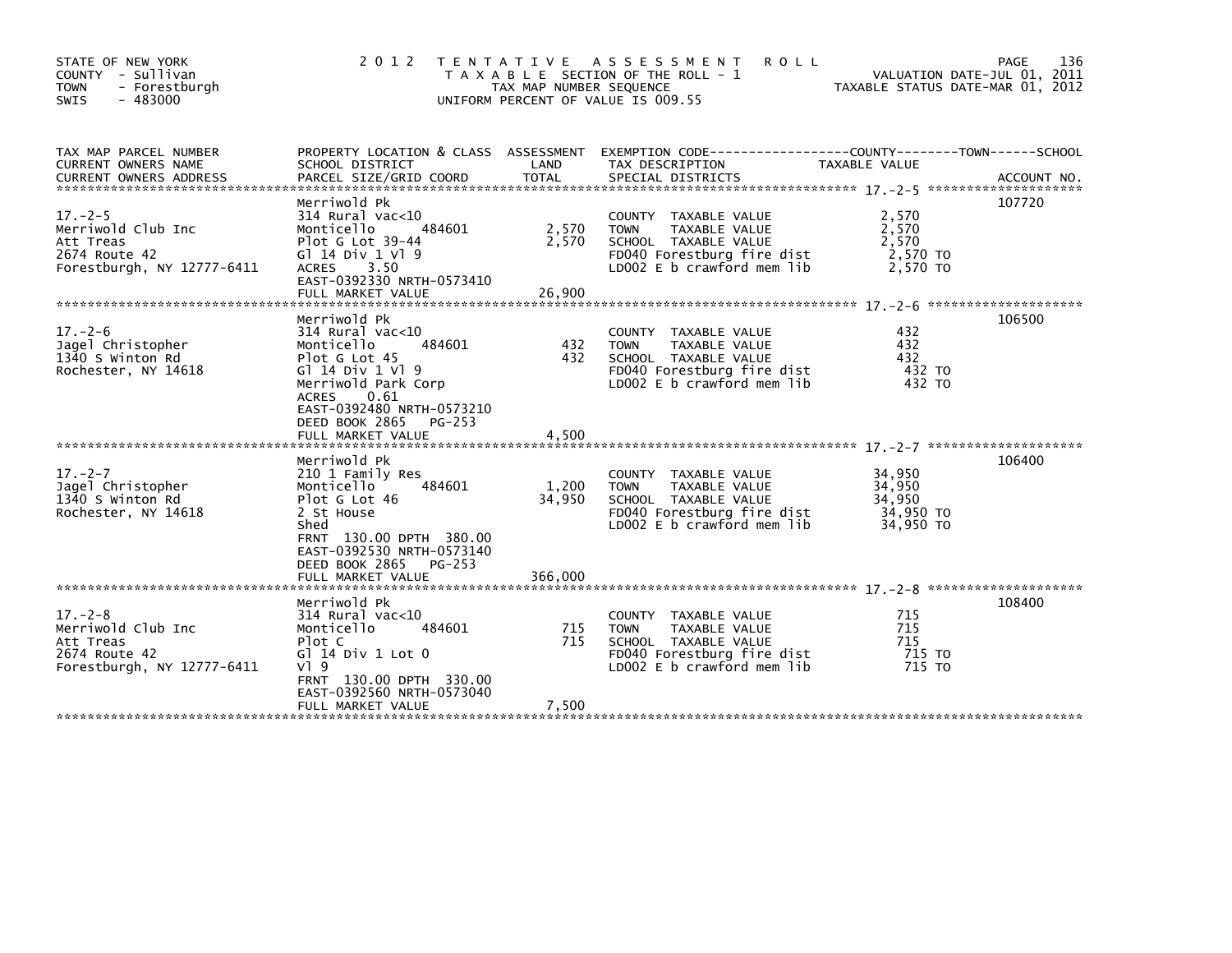| STATE OF NEW YORK<br>COUNTY - Sullivan<br><b>TOWN</b><br>- Forestburgh<br>$-483000$<br>SWIS                                | 2 0 1 2                                                                                                                                                                        | TAX MAP NUMBER SEQUENCE<br>UNIFORM PERCENT OF VALUE IS 009.55 | TENTATIVE ASSESSMENT<br><b>ROLL</b><br>T A X A B L E SECTION OF THE ROLL - 1                                                                                 | VALUATION DATE-JUL 01, 2011<br>TAXABLE STATUS DATE-MAR 01, 2012       | PAGE<br>137 |
|----------------------------------------------------------------------------------------------------------------------------|--------------------------------------------------------------------------------------------------------------------------------------------------------------------------------|---------------------------------------------------------------|--------------------------------------------------------------------------------------------------------------------------------------------------------------|-----------------------------------------------------------------------|-------------|
| TAX MAP PARCEL NUMBER<br>CURRENT OWNERS NAME<br><b>CURRENT OWNERS ADDRESS</b>                                              | SCHOOL DISTRICT<br>PARCEL SIZE/GRID COORD                                                                                                                                      | LAND<br><b>TOTAL</b>                                          | PROPERTY LOCATION & CLASS ASSESSMENT EXEMPTION CODE---------------COUNTY-------TOWN------SCHOOL<br>TAX DESCRIPTION<br>SPECIAL DISTRICTS                      | TAXABLE VALUE                                                         | ACCOUNT NO. |
| $17. - 2 - 9$<br>Scullion William T<br>7 Chasmar Rd<br>old Greenwich, CT 06870                                             | Merriwold Park<br>210 1 Family Res<br>Monticello<br>House<br>FRNT 100.00 DPTH 355.00<br>EAST-0392510 NRTH-0572940<br>FULL MARKET VALUE                                         | 616<br>484601<br>16,288<br>170,600                            | COUNTY TAXABLE VALUE<br><b>TOWN</b><br>TAXABLE VALUE<br>SCHOOL TAXABLE VALUE<br>FD040 Forestburg fire dist<br>LD002 E b crawford mem lib                     | 16,288<br>16,288<br>16,288<br>16,288 TO<br>16,288 TO                  | 114020      |
| 17. –2–10                                                                                                                  | Lakeside Rd Merriwold Par<br>$314$ Rural vac< $10$                                                                                                                             |                                                               | COUNTY TAXABLE VALUE                                                                                                                                         | 729                                                                   | 111101      |
| Scullion William<br>Scullion Tsugiko<br>7 Chasmar Rd<br>old Greenwich, CT 06870                                            | Monticello<br>Vacant Lot<br>1.03<br><b>ACRES</b><br>EAST-0392530 NRTH-0572840<br>DEED BOOK 2475 PG-562                                                                         | 484601<br>729<br>729                                          | <b>TOWN</b><br>TAXABLE VALUE<br>SCHOOL TAXABLE VALUE<br>FD040 Forestburg fire dist<br>LDOO2 E b crawford mem lib                                             | 729<br>729<br>729 TO<br>729 TO                                        |             |
|                                                                                                                            | FULL MARKET VALUE                                                                                                                                                              | 7,600                                                         |                                                                                                                                                              |                                                                       |             |
| $17 - 2 - 11$<br>Atkins Thomas C<br>1310 Redding Rd<br>Fairfield, CT 06824<br>PRIOR OWNER ON 3/01/2012                     | Merriwold Pk<br>$314$ Rural vac<10<br>Monticello<br>Plot C<br>G $1$ 14 Div 1 Lot 3<br>ACRES 1.00<br>EAST-0392510 NRTH-0572730                                                  | 484601<br>729<br>729                                          | COUNTY TAXABLE VALUE<br>TAXABLE VALUE<br><b>TOWN</b><br>SCHOOL TAXABLE VALUE<br>FD040 Forestburg fire dist<br>LD002 E b crawford mem lib                     | 729<br>729<br>729<br>729 TO<br>729 TO                                 | 101900      |
| Atkins Thomas C                                                                                                            | DEED BOOK 2012<br>FULL MARKET VALUE                                                                                                                                            | PG-1829<br>7,600                                              |                                                                                                                                                              |                                                                       |             |
| $17. - 2 - 12$<br>Atkins Thomas C<br>1310 Redding Rd<br>Fairfield, CT 06824<br>PRIOR OWNER ON 3/01/2012<br>Atkins Thomas C | Merriwold Pk<br>$314$ Rural vac<10<br>Monticello<br>Plot C<br>G1 14 Div 1<br>Lot 4<br><b>ACRES</b><br>1.00<br>EAST-0392510 NRTH-0572630<br>DEED BOOK 2012<br>FULL MARKET VALUE | 484601<br>729<br>729<br>PG-1829<br>7,600                      | COUNTY TAXABLE VALUE<br><b>TOWN</b><br>TAXABLE VALUE<br>SCHOOL TAXABLE VALUE<br>FD040 Forestburg fire dist<br>LD002 E b crawford mem lib                     | 729<br>729<br>729<br>729 TO<br>729 TO                                 | 112600      |
|                                                                                                                            | Merriwold Pk                                                                                                                                                                   |                                                               |                                                                                                                                                              |                                                                       | 112500      |
| $17 - 2 - 13$<br>Atkins Thomas C<br>1310 Redding Rd<br>Fairfield, CT 06824<br>PRIOR OWNER ON 3/01/2012<br>Atkins Thomas C  | 210 1 Family Res<br>Monticello<br>Hse<br>Lot $5$ Plot C<br>FRNT 100.00 DPTH 430.00<br>1.00<br><b>ACRES</b><br>EAST-0392530 NRTH-0572540<br>DEED BOOK 2012                      | 484601<br>701<br>23,300<br>PG-1829                            | 41834<br>STAR EN<br>COUNTY TAXABLE VALUE<br><b>TOWN</b><br>TAXABLE VALUE<br>SCHOOL TAXABLE VALUE<br>FD040 Forestburg fire dist<br>LD002 E b crawford mem lib | $\Omega$<br>0<br>23,300<br>23,300<br>17,640<br>23,300 TO<br>23,300 TO | 5,660       |
|                                                                                                                            | FULL MARKET VALUE                                                                                                                                                              | 244,000                                                       |                                                                                                                                                              |                                                                       |             |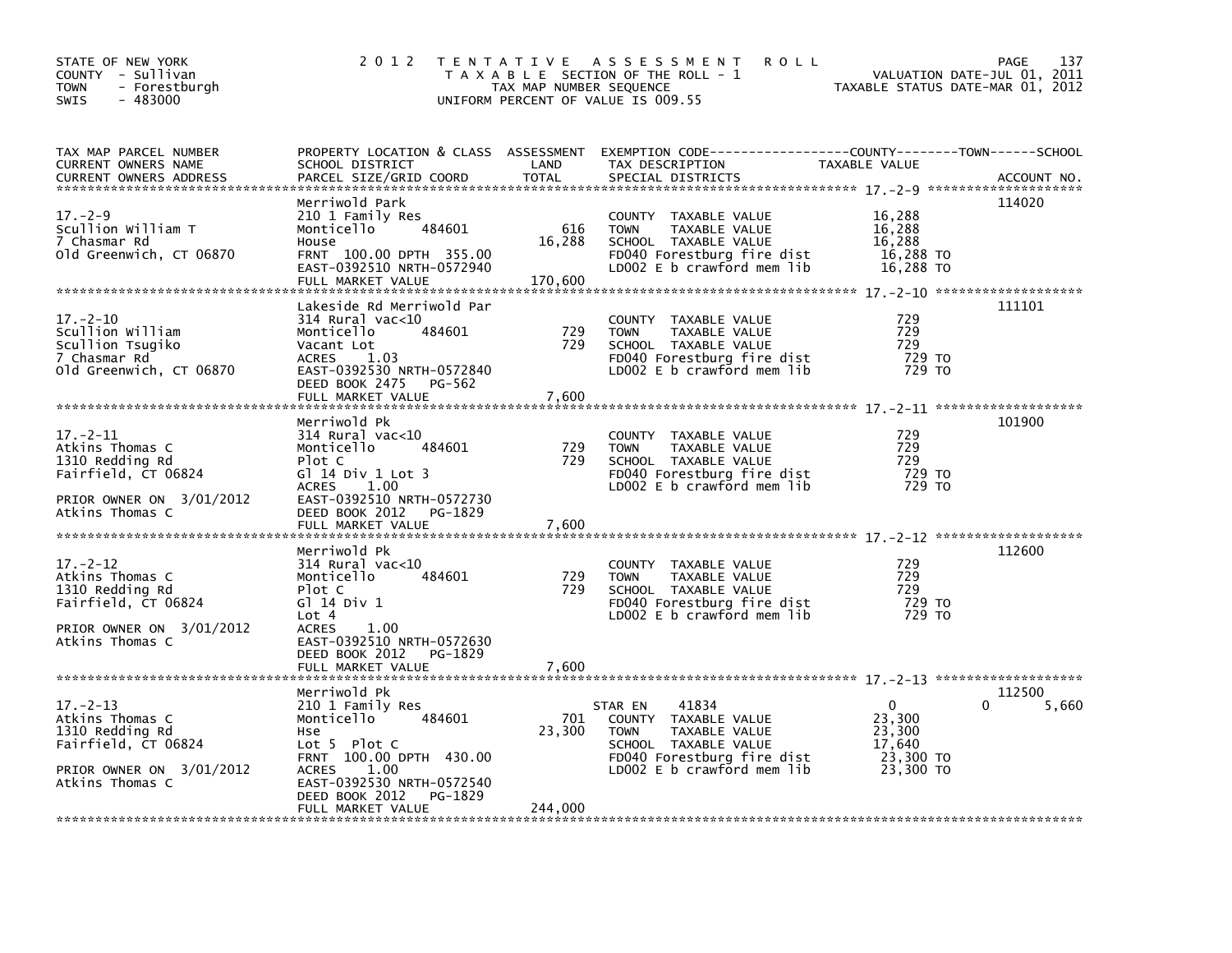| STATE OF NEW YORK<br>COUNTY - Sullivan<br>- Forestburgh<br><b>TOWN</b><br>$-483000$<br>SWIS                                | 2 0 1 2                                                                                                                                                                                                                 | TAX MAP NUMBER SEQUENCE  | TENTATIVE ASSESSMENT<br><b>ROLL</b><br>T A X A B L E SECTION OF THE ROLL - 1<br>UNIFORM PERCENT OF VALUE IS 009.55                              |                                                      | 138<br>PAGE<br>VALUATION DATE-JUL 01, 2011<br>TAXABLE STATUS DATE-MAR 01, 2012 |
|----------------------------------------------------------------------------------------------------------------------------|-------------------------------------------------------------------------------------------------------------------------------------------------------------------------------------------------------------------------|--------------------------|-------------------------------------------------------------------------------------------------------------------------------------------------|------------------------------------------------------|--------------------------------------------------------------------------------|
| TAX MAP PARCEL NUMBER<br>CURRENT OWNERS NAME                                                                               | SCHOOL DISTRICT                                                                                                                                                                                                         | LAND                     | PROPERTY LOCATION & CLASS ASSESSMENT EXEMPTION CODE----------------COUNTY-------TOWN------SCHOOL<br>TAX DESCRIPTION                             | TAXABLE VALUE                                        |                                                                                |
| $17. - 2 - 14$<br>Atkins Thomas C<br>1310 Redding Rd<br>Fairfield, CT 06824<br>PRIOR OWNER ON 3/01/2012<br>Atkins Thomas C | Lakeside Rd Merri<br>314 Rural vac<10<br>Monticello<br>484601<br>Plot C<br>Lots $67$<br><b>ACRES</b><br>2.00<br>EAST-0392550 NRTH-0572390<br>DEED BOOK 2012<br>PG-1829<br>FULL MARKET VALUE                             | 1,395<br>1.395<br>14,600 | COUNTY TAXABLE VALUE<br><b>TOWN</b><br>TAXABLE VALUE<br>SCHOOL TAXABLE VALUE<br>FD040 Forestburg fire dist<br>LD002 E b crawford mem lib        | 1,395<br>1,395<br>1.395<br>1,395 TO<br>1.395 TO      | 112601                                                                         |
| $17. - 2 - 15$<br>Glaser Randy<br>719 E 17th St<br>Brooklyn, NY 11230                                                      | Merriwold Park<br>210 1 Family Res<br>Monticello<br>484601<br>1 St House Pool<br>Plot C<br>$V$ ] 9<br>FRNT 100.00 DPTH 430.00<br>EAST-0392540 NRTH-0572240<br>DEED BOOK 1775<br>$PG-1$<br>FULL MARKET VALUE             | 404<br>37,748<br>395,300 | COUNTY TAXABLE VALUE<br><b>TOWN</b><br>TAXABLE VALUE<br>SCHOOL TAXABLE VALUE<br>FD040 Forestburg fire dist<br>LD002 E b crawford mem lib        | 37,748<br>37,748<br>37,748<br>37,748 TO<br>37,748 TO | 111300                                                                         |
| $17. - 2 - 16$<br>Glaser Randy<br>719 E 17th St<br>Brooklyn, NY 11230                                                      | Merriwold Pk<br>$314$ Rural vac< $10$<br>Monticello<br>484601<br>Plot C Lot 9<br>1 St House<br>G] 14 Div 1<br>FRNT 100.00 DPTH 450.00<br>EAST-0392550 NRTH-0572140<br>DEED BOOK 1775<br>$PG-1$<br>FULL MARKET VALUE     | 729<br>729<br>7,600      | COUNTY TAXABLE VALUE<br><b>TOWN</b><br><b>TAXABLE VALUE</b><br>SCHOOL TAXABLE VALUE<br>FD040 Forestburg fire dist<br>LD002 E b crawford mem lib | 729<br>729<br>729<br>729 TO<br>729 TO                | 111700                                                                         |
| $17. -2 - 17.1$<br>Glaser Yudenfriend Randy<br>719 E 17th St<br>Brooklyn, NY 11230                                         | Merriwold Pk<br>$314$ Rural vac<10<br>Monticello<br>484601<br>Plot C<br>G] 14 Div 1 Lot 10<br>$V$ ] 9<br>52.28 DPTH 434.26<br><b>FRNT</b><br>EAST-0392559 NRTH-0572066<br>DEED BOOK 2131<br>PG-179<br>FULL MARKET VALUE | 700<br>700<br>7,300      | COUNTY TAXABLE VALUE<br><b>TOWN</b><br>TAXABLE VALUE<br>SCHOOL TAXABLE VALUE<br>FD040 Forestburg fire dist<br>LD002 E b crawford mem lib        | 700<br>700<br>700<br>700 TO<br>700 TO                | 114000                                                                         |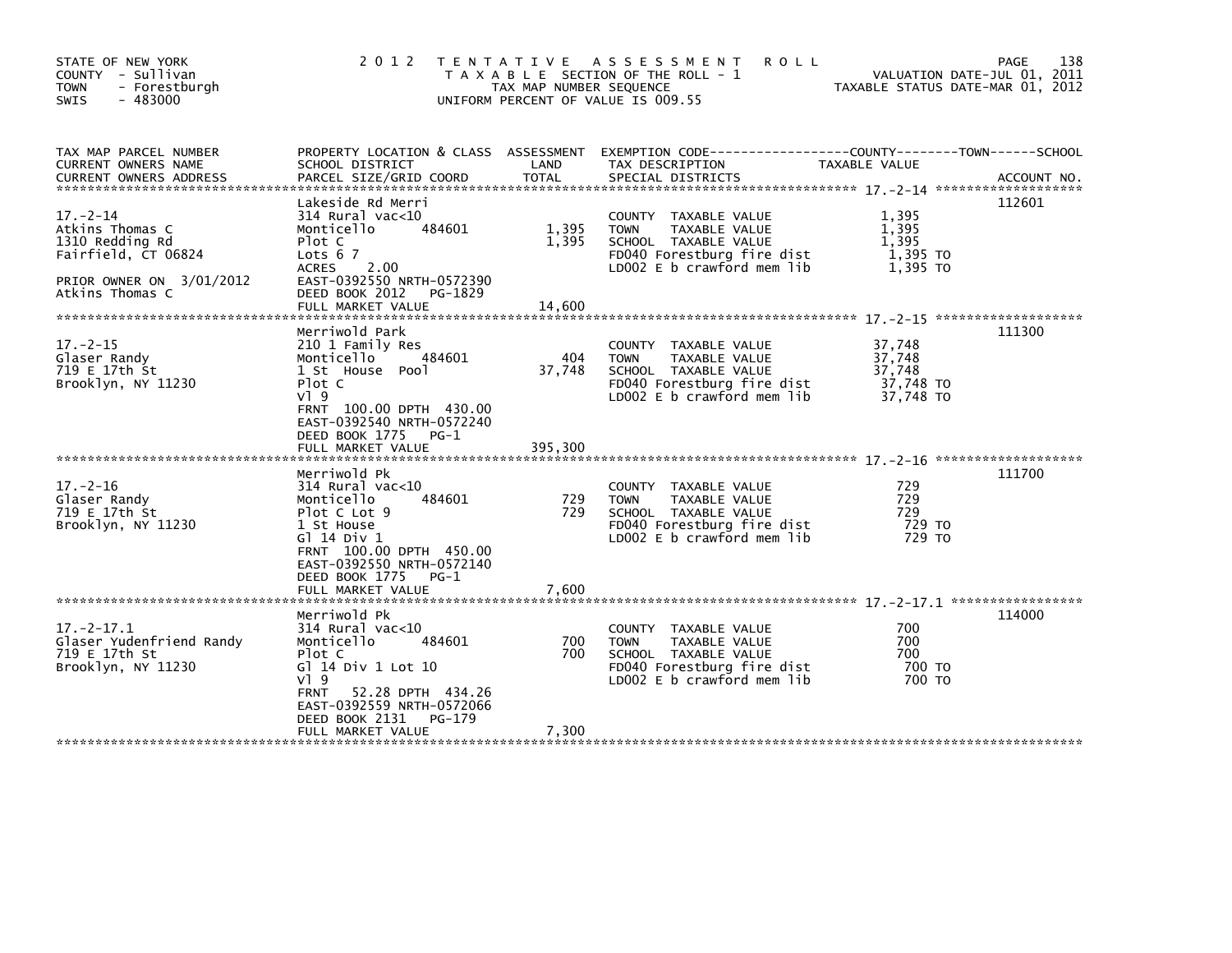| STATE OF NEW YORK<br>COUNTY - Sullivan<br>- Forestburgh<br><b>TOWN</b><br>$-483000$<br><b>SWIS</b>      | 2 0 1 2                                                                                                                                                                                                          | TAX MAP NUMBER SEQUENCE    | TENTATIVE ASSESSMENT<br><b>ROLL</b><br>T A X A B L E SECTION OF THE ROLL - 1<br>UNIFORM PERCENT OF VALUE IS 009.55                                             |                                                                  | 139<br><b>PAGE</b><br>VALUATION DATE-JUL 01, 2011<br>TAXABLE STATUS DATE-MAR 01, 2012 |
|---------------------------------------------------------------------------------------------------------|------------------------------------------------------------------------------------------------------------------------------------------------------------------------------------------------------------------|----------------------------|----------------------------------------------------------------------------------------------------------------------------------------------------------------|------------------------------------------------------------------|---------------------------------------------------------------------------------------|
| TAX MAP PARCEL NUMBER<br>CURRENT OWNERS NAME                                                            | SCHOOL DISTRICT                                                                                                                                                                                                  | LAND                       | PROPERTY LOCATION & CLASS ASSESSMENT EXEMPTION CODE-----------------COUNTY-------TOWN------SCHOOL<br>TAX DESCRIPTION                                           | TAXABLE VALUE                                                    |                                                                                       |
| $17 - 2 - 17.2$<br>Schwab Alfred P Jr<br>Doreen Fitzpatrick<br>130 Lakeside Dr<br>Forestburgh, NY 12777 | Lakeside Rd<br>$314$ Rural vac<10<br>Monticello<br>484601<br>Vacant Lot<br>Plot C Merriewold Park<br>52.28 DPTH 434.47<br><b>FRNT</b><br>EAST-0392558 NRTH-0572019<br>DEED BOOK 2131 PG-176<br>FULL MARKET VALUE | 700<br>700<br>7,300        | TAXABLE VALUE<br><b>COUNTY</b><br>TAXABLE VALUE<br><b>TOWN</b><br>SCHOOL TAXABLE VALUE<br>FD040 Forestburg fire dist<br>LD002 E b crawford mem lib             | 700<br>700<br>700<br>700 TO<br>700 TO                            |                                                                                       |
|                                                                                                         |                                                                                                                                                                                                                  |                            |                                                                                                                                                                |                                                                  |                                                                                       |
| $17. - 2 - 18$<br>Schwab Alfred P Jr<br>Fitzpatrick Doreen<br>130 Lakeside Dr<br>Forestburgh, NY 12777  | Merriwold<br>210 1 Family Res<br>484601<br>Monticello<br>Plot C Lots 11 & 12<br>G1 14 Div 1<br>House/decks/porch/garage<br><b>ACRES</b><br>2.08<br>EAST-0392590 NRTH-0571900<br>DEED BOOK 220<br>PG-50           | 1,466<br>37,030            | 41854<br>STAR B<br>COUNTY<br>TAXABLE VALUE<br><b>TOWN</b><br>TAXABLE VALUE<br>SCHOOL TAXABLE VALUE<br>FD040 Forestburg fire dist<br>LD002 E b crawford mem lib | $\Omega$<br>37,030<br>37,030<br>34,300<br>37,030 TO<br>37,030 TO | 101800<br>2,730<br>0                                                                  |
|                                                                                                         |                                                                                                                                                                                                                  |                            |                                                                                                                                                                |                                                                  |                                                                                       |
| $17. - 2 - 19$<br>Mayer Paul A<br>Rachael Mayer<br>202 Walnut St<br>Montclair, NJ 07042                 | Lakeside Rd Merri<br>$314$ Rural vac<10<br>484601<br>Monticello<br>Plot C<br>Lots 13 14 15<br><b>ACRES</b><br>3.20<br>EAST-0392620 NRTH-0571640<br>DEED BOOK 2240<br>PG-119                                      | 2,195<br>2.195             | COUNTY TAXABLE VALUE<br><b>TOWN</b><br>TAXABLE VALUE<br>SCHOOL TAXABLE VALUE<br>FD040 Forestburg fire dist<br>LD002 E b crawford mem lib                       | 2,195<br>2,195<br>2.195<br>2,195 TO<br>2.195 TO                  | 107705                                                                                |
|                                                                                                         | FULL MARKET VALUE                                                                                                                                                                                                | 23,000                     |                                                                                                                                                                |                                                                  |                                                                                       |
| $17 - 2 - 20$<br>Mayer Paul A<br>Rachael Mayer<br>202 Walnut St<br>Montclair, NJ 07042                  | Merriwold Park<br>210 1 Family Res<br>Monticello<br>484601<br>Plot H Lots 216<br>Lots 217 218 219<br>3.10<br><b>ACRES</b><br>EAST-0392650 NRTH-0571360<br>DEED BOOK 893<br>PG-00108<br>FULL MARKET VALUE         | 2,562<br>32,340<br>338,600 | COUNTY TAXABLE VALUE<br><b>TOWN</b><br>TAXABLE VALUE<br>SCHOOL TAXABLE VALUE<br>FD040 Forestburg fire dist<br>LD002 E b crawford mem lib                       | 32,340<br>32.340<br>32.340<br>32,340 TO<br>32,340 TO             | 107706                                                                                |
|                                                                                                         |                                                                                                                                                                                                                  |                            |                                                                                                                                                                |                                                                  |                                                                                       |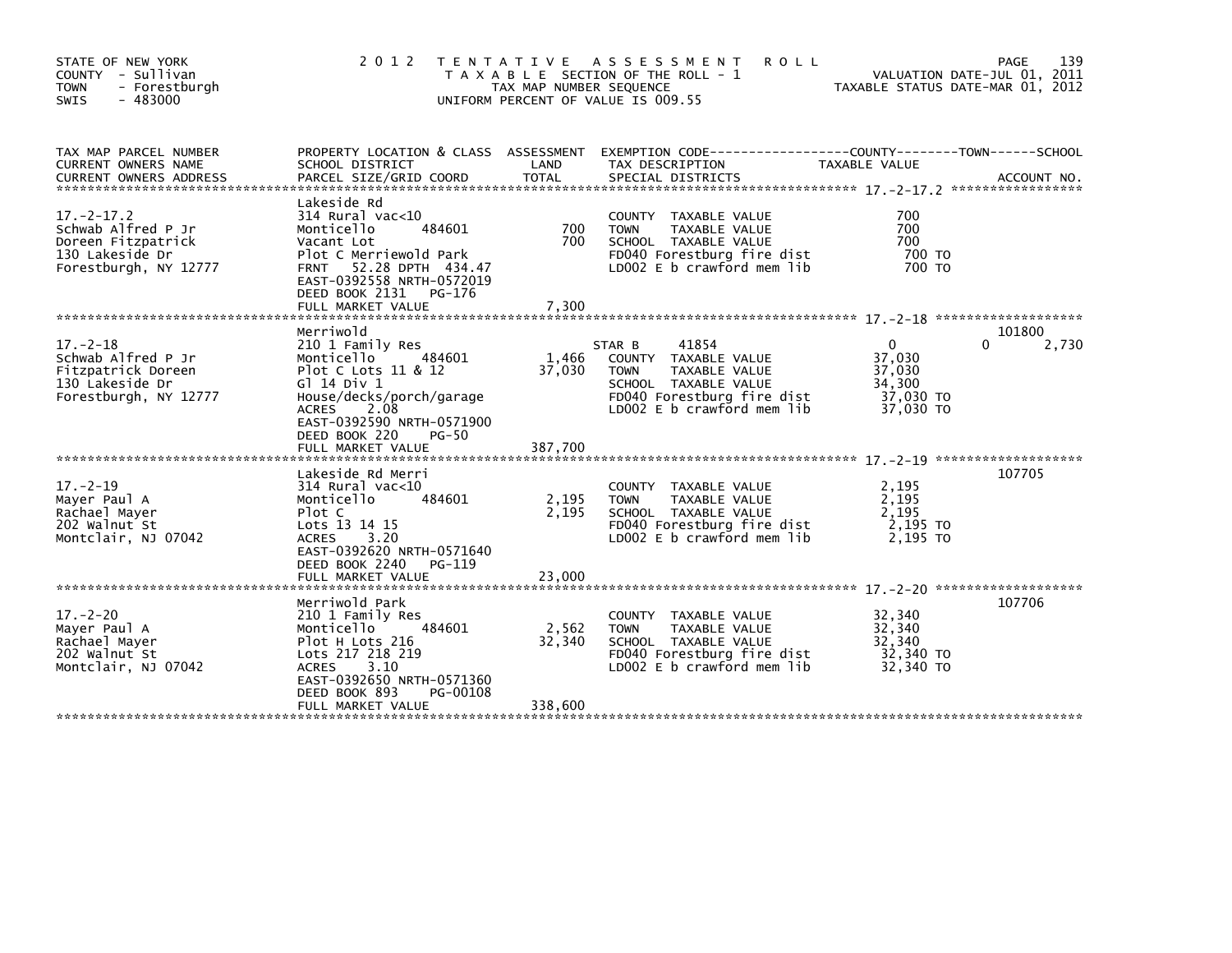| STATE OF NEW YORK<br>COUNTY - Sullivan<br><b>TOWN</b><br>- Forestburgh<br>$-483000$<br>SWIS     | 2 0 1 2                                                                                                                                                                                            | TAX MAP NUMBER SEQUENCE     | TENTATIVE ASSESSMENT<br><b>ROLL</b><br>T A X A B L E SECTION OF THE ROLL - 1<br>UNIFORM PERCENT OF VALUE IS 009.55                         | TAXABLE STATUS DATE-MAR 01, 2012                     | 140<br>PAGE<br>VALUATION DATE-JUL 01, 2011 |
|-------------------------------------------------------------------------------------------------|----------------------------------------------------------------------------------------------------------------------------------------------------------------------------------------------------|-----------------------------|--------------------------------------------------------------------------------------------------------------------------------------------|------------------------------------------------------|--------------------------------------------|
| TAX MAP PARCEL NUMBER<br>CURRENT OWNERS NAME<br><b>CURRENT OWNERS ADDRESS</b>                   | PROPERTY LOCATION & CLASS ASSESSMENT<br>SCHOOL DISTRICT<br>PARCEL SIZE/GRID COORD                                                                                                                  | LAND<br>TOTAL               | EXEMPTION        CODE------------------COUNTY-------TOWN------SCHOOL<br>TAX DESCRIPTION<br>SPECIAL DISTRICTS                               | TAXABLE VALUE                                        | ACCOUNT NO.                                |
| $17. - 2 - 21$<br>Mayer Paul A<br>Rachael Mayer<br>202 Walnut St<br>Montclair, NJ 07042         | Holland Rd Merri<br>$314$ Rural vac< $10$<br>484601<br>Monticello<br>Plot H<br>Lots 112-114<br><b>ACRES</b><br>3.30<br>EAST-0392250 NRTH-0571480<br>DEED BOOK 893<br>PG-00108<br>FULL MARKET VALUE | 947<br>947<br>9,900         | COUNTY TAXABLE VALUE<br><b>TOWN</b><br>TAXABLE VALUE<br>SCHOOL TAXABLE VALUE<br>FD040 Forestburg fire dist<br>LD002 E b crawford mem lib   | 947<br>947<br>947<br>947 TO<br>947 TO                | 107707                                     |
| $17 - 2 - 22$<br>Merriwold Club Inc<br>Att Treas<br>2674 Route 42<br>Forestburgh, NY 12777-6411 | Merriwold Rd<br>$314$ Rural vac<10<br>484601<br>Monticello<br><b>ACRES</b><br>4.40<br>EAST-0391920 NRTH-0571580<br>FULL MARKET VALUE                                                               | 660<br>660<br>6,900         | COUNTY TAXABLE VALUE<br><b>TOWN</b><br>TAXABLE VALUE<br>SCHOOL TAXABLE VALUE<br>FD040 Forestburg fire dist<br>LD002 E b crawford mem lib   | 660<br>660<br>660<br>660 TO<br>660 TO                |                                            |
| $17 - 2 - 23$<br>Merriwold Club Inc<br>Att Treas<br>2674 Route 42<br>Forestburgh, NY 12777-6411 | Merriwold Pk<br>$314$ Rural vac< $10$<br>484601<br>Monticello<br>Wild Land<br>Lot 13<br>ACRES<br>6.40<br>EAST-0392177 NRTH-0572103<br>FULL MARKET VALUE                                            | 223<br>223<br>2,300         | COUNTY TAXABLE VALUE<br><b>TOWN</b><br>TAXABLE VALUE<br>SCHOOL TAXABLE VALUE<br>FD040 Forestburg fire dist<br>LD002 $E$ b crawford mem lib | 223<br>223<br>223<br>223 TO<br>223 TO                | 111040                                     |
| $17 - 3 - 1$<br>Merriwold Club Inc<br>Att Treas<br>2674 Route 42<br>Forestburgh, NY 12777-6411  | Merriwold Lk<br>920 Priv Hunt/Fi<br>484601<br>Monticello<br>Road System<br>Lake<br>club house<br>ACRES 208.73<br>EAST-0393390 NRTH-0572110<br>DEED BOOK 904<br>PG-00265<br>FULL MARKET VALUE       | 24,297<br>48,300<br>505,800 | COUNTY TAXABLE VALUE<br><b>TOWN</b><br>TAXABLE VALUE<br>SCHOOL TAXABLE VALUE<br>FD040 Forestburg fire dist<br>LD002 E b crawford mem lib   | 48,300<br>48.300<br>48,300<br>48,300 TO<br>48,300 TO | 110400                                     |
| $17. - 3 - 2$<br>Travis John R Jr<br>Travis David L<br>41 Robert Ln<br>Monticello, NY 12701     | 72 Stevenson Rd<br>210 1 Family Res<br>484601<br>Monticello<br>FRNT 80.00 DPTH 226.00<br>EAST-0393345 NRTH-0572909<br>DEED BOOK 3374<br><b>PG-88</b><br>FULL MARKET VALUE                          | 354<br>12,700<br>133,000    | COUNTY TAXABLE VALUE<br><b>TOWN</b><br>TAXABLE VALUE<br>SCHOOL TAXABLE VALUE<br>FD040 Forestburg fire dist<br>LD002 E b crawford mem lib   | 12,700<br>12,700<br>12,700<br>12,700 TO<br>12,700 TO | 116250                                     |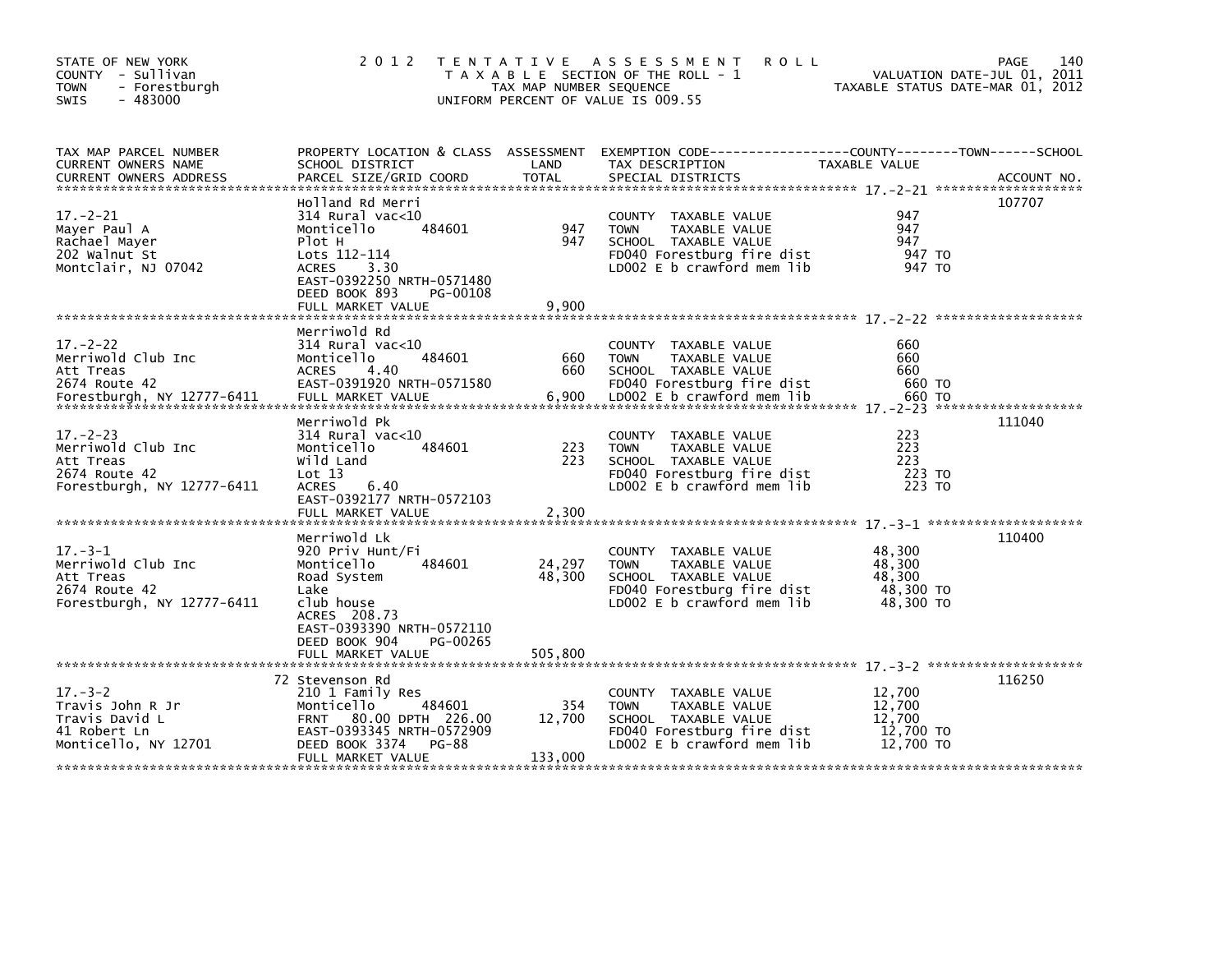| STATE OF NEW YORK<br>COUNTY - Sullivan<br><b>TOWN</b><br>- Forestburgh<br>$-483000$<br>SWIS                                              | 2 0 1 2                                                                                                                                                                                   | TAX MAP NUMBER SEQUENCE | TENTATIVE ASSESSMENT<br><b>ROLL</b><br>T A X A B L E SECTION OF THE ROLL - 1<br>UNIFORM PERCENT OF VALUE IS 009.55                       | VALUATION DATE-JUL 01, 2011<br>TAXABLE STATUS DATE-MAR 01, 2012 | 141<br>PAGE |
|------------------------------------------------------------------------------------------------------------------------------------------|-------------------------------------------------------------------------------------------------------------------------------------------------------------------------------------------|-------------------------|------------------------------------------------------------------------------------------------------------------------------------------|-----------------------------------------------------------------|-------------|
| TAX MAP PARCEL NUMBER<br><b>CURRENT OWNERS NAME</b><br><b>CURRENT OWNERS ADDRESS</b>                                                     | SCHOOL DISTRICT<br>PARCEL SIZE/GRID COORD                                                                                                                                                 | LAND<br><b>TOTAL</b>    | PROPERTY LOCATION & CLASS ASSESSMENT EXEMPTION CODE---------------COUNTY-------TOWN-----SCHOOL<br>TAX DESCRIPTION<br>SPECIAL DISTRICTS   | TAXABLE VALUE                                                   | ACCOUNT NO. |
| $17. - 3 - 3$<br>Cameron Kimberly<br>Shriver Alexander D<br>PO Box 79<br>Tully, NY 13159<br>PRIOR OWNER ON 3/01/2012<br>Cameron Kimberly | Merriewold Pk<br>314 Rural vac<10 - WTRFNT<br>Monticello<br>484601<br>Vacant Lot<br>1.32<br><b>ACRES</b><br>EAST-0395184 NRTH-0572349<br>DEED BOOK 2012<br>PG-2046<br>FULL MARKET VALUE   | 935<br>935<br>9,800     | COUNTY TAXABLE VALUE<br>TAXABLE VALUE<br><b>TOWN</b><br>SCHOOL TAXABLE VALUE<br>FD040 Forestburg fire dist<br>LD002 E b crawford mem lib | 935<br>935<br>935<br>935 TO<br>935 TO                           |             |
|                                                                                                                                          |                                                                                                                                                                                           |                         |                                                                                                                                          |                                                                 |             |
| $17 - 3 - 4$<br>Cameron Kimberly<br>Shriver Alexander D<br>PO Box 79<br>Tully, NY 13159                                                  | Lake Side Road<br>314 Rural vac<10<br>484601<br>Monticello<br>vacant<br>85.00 DPTH 568.00<br><b>FRNT</b><br>DEED BOOK 2012<br>PG-2046<br>FULL MARKET VALUE                                | 800<br>800<br>8,400     | COUNTY TAXABLE VALUE<br><b>TOWN</b><br>TAXABLE VALUE<br>SCHOOL TAXABLE VALUE<br>LD002 $E$ b crawford mem $lib$                           | 800<br>800<br>800<br>800 TO                                     |             |
| PRIOR OWNER ON 3/01/2012<br>Cameron Kimberly                                                                                             |                                                                                                                                                                                           |                         |                                                                                                                                          |                                                                 |             |
| 17. –4–1.1<br>Smith Thomas H<br>Smith Joan A<br>15 Wo Bauer Ln<br>Orangeburg, NY 10962                                                   | Merriwold<br>$314$ Rural vac<10<br>Monticello<br>484601<br>Plot B<br>Lots $56$<br>FRNT 116.00 DPTH<br>55.00<br>EAST-0393010 NRTH-0574330<br>DEED BOOK 1348<br>PG-196<br>FULL MARKET VALUE | 324<br>324<br>3.400     | COUNTY TAXABLE VALUE<br><b>TOWN</b><br>TAXABLE VALUE<br>SCHOOL TAXABLE VALUE<br>FD040 Forestburg fire dist<br>LD002 E b crawford mem lib | 324<br>324<br>324<br>324 TO<br>324 TO                           | 105500      |
|                                                                                                                                          | Merriwold Park                                                                                                                                                                            |                         |                                                                                                                                          |                                                                 | 105300      |
| $17. - 4 - 1.2$<br>Jagel Peter<br>Jagel Deborah<br>209 E Jefferson Ave<br>Naperville, IL 60540                                           | 210 1 Family Res<br>Monticello<br>484601<br>2 Story House<br>Plot B Part $L$ 5 & 6<br>1.02 BANKN140687<br>ACRES<br>EAST-0392810 NRTH-0574490<br>DEED BOOK 1659<br>PG-493                  | 1,946<br>29,239         | COUNTY TAXABLE VALUE<br><b>TOWN</b><br>TAXABLE VALUE<br>SCHOOL TAXABLE VALUE<br>FD040 Forestburg fire dist<br>LD002 E b crawford mem lib | 29,239<br>29,239<br>29,239<br>29,239 TO<br>29,239 TO            |             |
|                                                                                                                                          | FULL MARKET VALUE                                                                                                                                                                         | 306,200                 |                                                                                                                                          |                                                                 |             |
| $17. - 4 - 1.3$<br>Fleming Thomas C<br>Ross Heather<br>90 William St Apt 8H<br>N.Y., NY 10038                                            | Merriwold Pk<br>$314$ Rural vac< $10$<br>Monticello<br>484601<br>FRNT 134.00 DPTH 148.00<br>EAST-0392983 NRTH-0574211<br>DEED BOOK 2010<br>PG-59044<br>FULL MARKET VALUE                  | 649<br>649<br>6,800     | COUNTY TAXABLE VALUE<br>TAXABLE VALUE<br><b>TOWN</b><br>SCHOOL TAXABLE VALUE<br>FD040 Forestburg fire dist<br>LD002 E b crawford mem lib | 649<br>649<br>649<br>649 TO<br>649 TO                           | 114470      |
|                                                                                                                                          |                                                                                                                                                                                           |                         |                                                                                                                                          |                                                                 |             |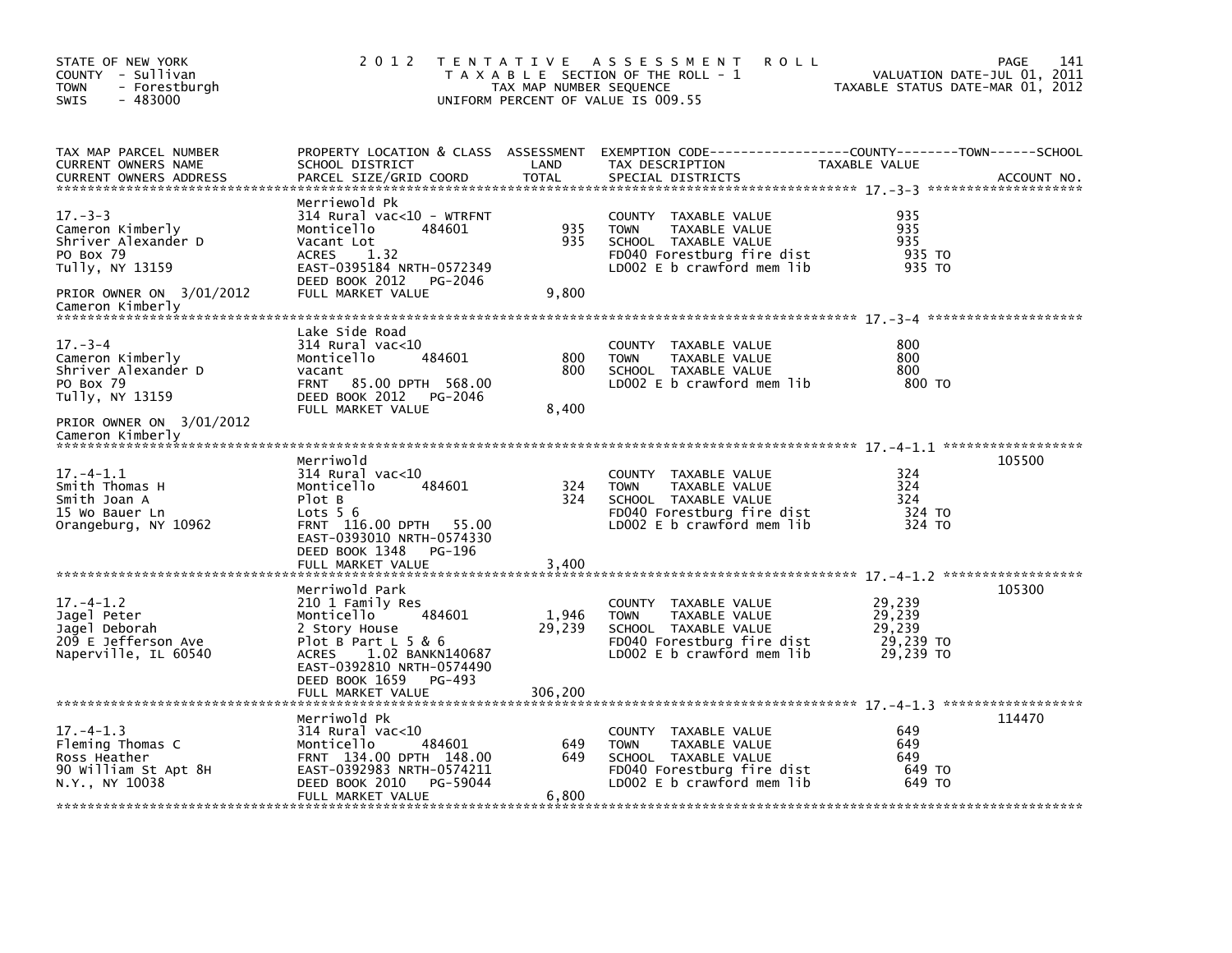| STATE OF NEW YORK<br>COUNTY - Sullivan<br>- Forestburgh<br><b>TOWN</b><br>$-483000$<br><b>SWIS</b> |                                                                                                                                                                                                                      | TAX MAP NUMBER SEQUENCE    | 2012 TENTATIVE ASSESSMENT<br><b>ROLL</b><br>T A X A B L E SECTION OF THE ROLL - 1<br>UNIFORM PERCENT OF VALUE IS 009.55                  | VALUATION DATE-JUL 01, 2011<br>TAXABLE STATUS DATE-MAR 01, 2012 | 142<br><b>PAGE</b> |
|----------------------------------------------------------------------------------------------------|----------------------------------------------------------------------------------------------------------------------------------------------------------------------------------------------------------------------|----------------------------|------------------------------------------------------------------------------------------------------------------------------------------|-----------------------------------------------------------------|--------------------|
| TAX MAP PARCEL NUMBER<br>CURRENT OWNERS NAME<br><b>CURRENT OWNERS ADDRESS</b>                      | SCHOOL DISTRICT<br>PARCEL SIZE/GRID COORD                                                                                                                                                                            | LAND<br>TOTAL              | PROPERTY LOCATION & CLASS ASSESSMENT EXEMPTION CODE----------------COUNTY-------TOWN------SCHOOL<br>TAX DESCRIPTION<br>SPECIAL DISTRICTS | TAXABLE VALUE                                                   | ACCOUNT NO.        |
| $17. - 4 - 2$<br>Fleming Thomas C<br>Ross Heather<br>90 William St Apt 8H<br>N.Y., NY 10038        | Merriewold Park<br>210 1 Family Res<br>Monticello 484601<br>3 St House Shed<br>Lot 7 8 9 Parts Of<br>$5 & 6$ Plot B<br>4.17<br>ACRES<br>EAST-0393280 NRTH-0574390<br>DEED BOOK 2010<br>PG-59044<br>FULL MARKET VALUE | 2,478<br>33,300<br>348,700 | COUNTY TAXABLE VALUE<br><b>TOWN</b><br>TAXABLE VALUE<br>SCHOOL TAXABLE VALUE<br>FD040 Forestburg fire dist<br>LD002 E b crawford mem lib | 33,300<br>33,300<br>33.300<br>33,300 TO<br>33,300 TO            | 114450             |
| $17. - 4 - 3$                                                                                      | Merriwold Pk<br>314 Rural vac<10                                                                                                                                                                                     |                            | COUNTY TAXABLE VALUE                                                                                                                     | 977                                                             | 113150             |
| Merriewold Club Inc.<br>2674 Route 42<br>Forestburgh, NY 12777                                     | 484601<br>Monticello<br>Plot B<br>G] 14 Div 1 Lot 10<br>$V$ <sup>1</sup> 9<br>FRNT 118.00 DPTH 394.00<br>EAST-0393480 NRTH-0574410<br>DEED BOOK 2335<br>PG-230                                                       | 977<br>977                 | <b>TOWN</b><br>TAXABLE VALUE<br>SCHOOL TAXABLE VALUE<br>FD040 Forestburg fire dist<br>LD002 E b crawford mem lib                         | 977<br>977<br>977 TO<br>977 TO                                  |                    |
|                                                                                                    | FULL MARKET VALUE                                                                                                                                                                                                    | 10,200                     |                                                                                                                                          |                                                                 |                    |
| $17 - 4 - 4$<br>Smith Thomas H<br>Smith Joan E<br>15 Wo Bauer Ln<br>Orangeburg, NY 10962           | 23 East Brook Rd<br>210 1 Family Res<br>Monticello<br>484601<br>House, Guest House<br>Plot B<br>Gl 14 Div 1 Bung<br>ACRES 2.00<br>EAST-0393390 NRTH-0574070<br>DEED BOOK 1348<br>PG-196                              | 1,586<br>45,900            | COUNTY TAXABLE VALUE<br>TAXABLE VALUE<br><b>TOWN</b><br>SCHOOL TAXABLE VALUE<br>FD040 Forestburg fire dist<br>LD002 E b crawford mem lib | 45,900<br>45,900<br>45,900<br>45,900 TO<br>45,900 TO            | 105510             |
|                                                                                                    | Merriewold Pk                                                                                                                                                                                                        |                            |                                                                                                                                          |                                                                 |                    |
| $17. - 4 - 5$<br>Smith Thomas H<br>Smith Joan E<br>15 Wo Bauer Ln<br>Orangeburg, NY 10962          | $314$ Rural vac<10<br>Monticello<br>484601<br>Plot E<br>Lots $1-2-3$<br>1.50<br>ACRES<br>EAST-0393280 NRTH-0573830<br>DEED BOOK 1672<br><b>PG-96</b>                                                                 | 1,095<br>1,095             | COUNTY TAXABLE VALUE<br>TAXABLE VALUE<br><b>TOWN</b><br>SCHOOL TAXABLE VALUE<br>FD040 Forestburg fire dist<br>LD002 E b crawford mem lib | 1,095<br>1,095<br>1,095<br>1,095 TO<br>1,095 TO                 |                    |
|                                                                                                    | FULL MARKET VALUE                                                                                                                                                                                                    | 11,500                     |                                                                                                                                          |                                                                 |                    |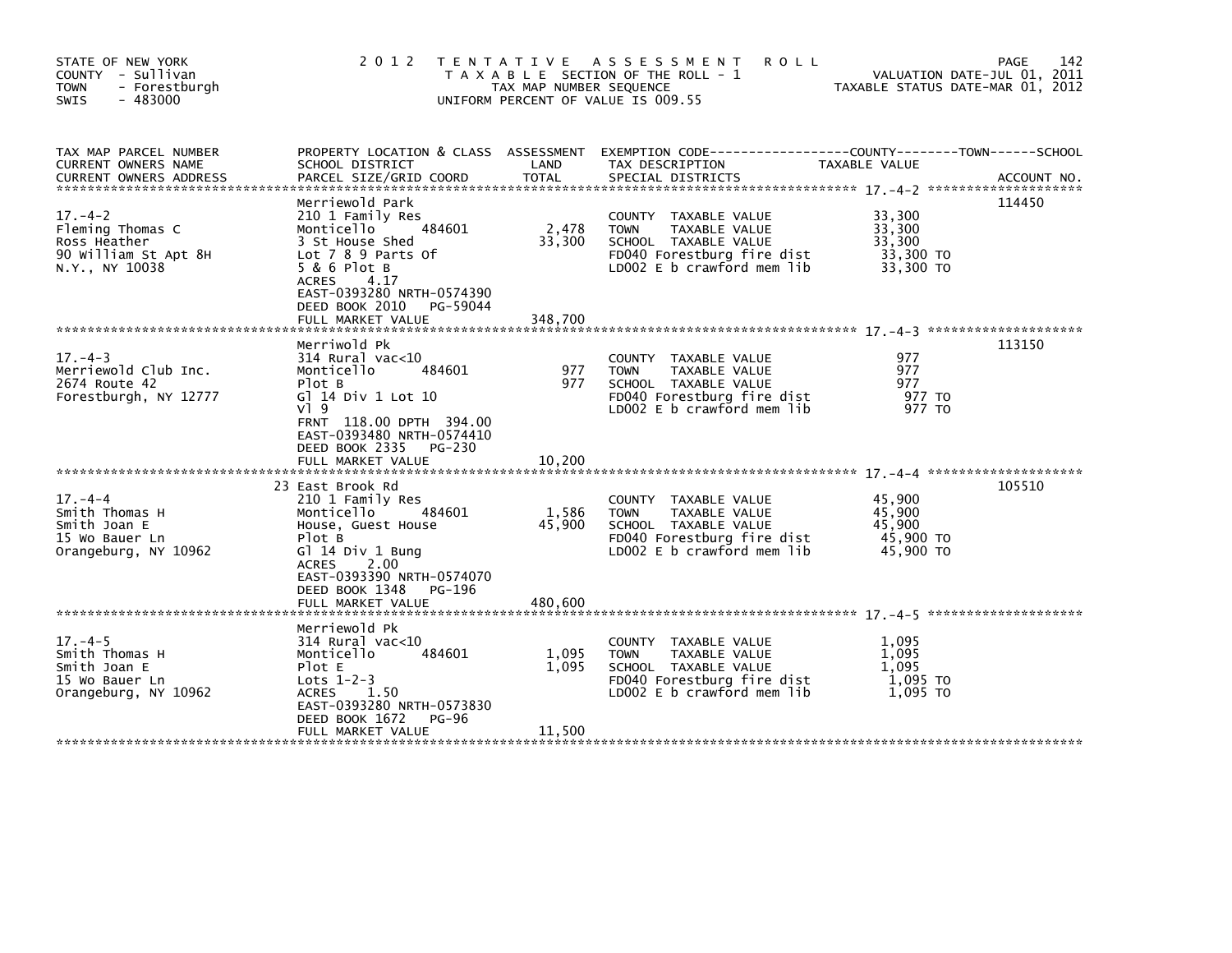| STATE OF NEW YORK<br>COUNTY - Sullivan<br><b>TOWN</b><br>- Forestburgh<br>SWIS<br>$-483000$   | 2 0 1 2                                                                                                                                                                                   | TAX MAP NUMBER SEQUENCE  | TENTATIVE ASSESSMENT<br><b>ROLL</b><br>T A X A B L E SECTION OF THE ROLL - 1<br>UNIFORM PERCENT OF VALUE IS 009.55                       | TAXABLE STATUS DATE-MAR 01, 2012                | 143<br>PAGE<br>VALUATION DATE-JUL 01, 2011 |
|-----------------------------------------------------------------------------------------------|-------------------------------------------------------------------------------------------------------------------------------------------------------------------------------------------|--------------------------|------------------------------------------------------------------------------------------------------------------------------------------|-------------------------------------------------|--------------------------------------------|
| TAX MAP PARCEL NUMBER<br>CURRENT OWNERS NAME<br><b>CURRENT OWNERS ADDRESS</b>                 | SCHOOL DISTRICT<br>PARCEL SIZE/GRID COORD                                                                                                                                                 | LAND<br><b>TOTAL</b>     | PROPERTY LOCATION & CLASS ASSESSMENT EXEMPTION CODE----------------COUNTY-------TOWN-----SCHOOL<br>TAX DESCRIPTION<br>SPECIAL DISTRICTS  | TAXABLE VALUE                                   | ACCOUNT NO.                                |
| $17. - 4 - 6.1$<br>Davidson Amy Clark<br>1160 Regeny Ln<br>Lake Forest, IL 60045              | Merriwold Pk<br>$314$ Rural vac< $10$<br>484601<br>Monticello<br><b>ACRES</b><br>9.26<br>EAST-0393647 NRTH-0573542<br>DEED BOOK 1249 PG-00256<br>FULL MARKET VALUE                        | 6,556<br>6,556<br>68,600 | COUNTY TAXABLE VALUE<br><b>TOWN</b><br>TAXABLE VALUE<br>SCHOOL TAXABLE VALUE<br>FD040 Forestburg fire dist<br>LD002 E b crawford mem lib | 6,556<br>6,556<br>6,556<br>6,556 TO<br>6,556 TO | 100010                                     |
| $17. - 4 - 6.2$<br>Hansley Susannah<br>172 Rowayton Woods Dr<br>Norwalk, CT 06854             | Merriewold Park<br>$314$ Rural vac< $10$<br>484601<br>Monticello<br>FRNT 80.00 DPTH 280.00<br>EAST-0393494 NRTH-0573097<br>FULL MARKET VALUE                                              | 468<br>468<br>4,900      | COUNTY TAXABLE VALUE<br><b>TOWN</b><br>TAXABLE VALUE<br>SCHOOL TAXABLE VALUE<br>FD040 Forestburg fire dist<br>LD002 E b crawford mem lib | 468<br>468<br>468<br>468 TO<br>468 TO           |                                            |
| $17. - 4 - 6.3$<br>Smith Thomas H<br>Smith Joan E<br>15 Wo Bauer Ln<br>Orangeburg, NY 10962   | Merriwold Park<br>$314$ Rural vac<10<br>Monticello<br>484601<br>Vacant Lot<br>Portion Sold To Park-95<br>FRNT 80.00 DPTH 270.00<br>EAST-0393537 NRTH-0573990<br>DEED BOOK 1790 PG-535     | 400<br>400               | COUNTY TAXABLE VALUE<br><b>TOWN</b><br>TAXABLE VALUE<br>SCHOOL TAXABLE VALUE<br>FD040 Forestburg fire dist<br>LDOO2 E b crawford mem lib | 400<br>400<br>400<br>400 TO<br>400 TO           |                                            |
|                                                                                               | FULL MARKET VALUE                                                                                                                                                                         | 4,200                    |                                                                                                                                          |                                                 |                                            |
| $17. - 4 - 6.4$<br>Merriwold Club Inc<br>Att Treas<br>2674 Route #42<br>Forestburgh, NY 12777 | $314$ Rural vac< $10$<br>484601<br>Monticello<br>Vacant Lot<br>0.55<br><b>ACRES</b><br>EAST-0393312 NRTH-0573665<br>FULL MARKET VALUE                                                     | 400<br>400<br>4,200      | COUNTY TAXABLE VALUE<br><b>TOWN</b><br>TAXABLE VALUE<br>SCHOOL TAXABLE VALUE<br>FD040 Forestburg fire dist<br>LD002 E b crawford mem lib | 400<br>400<br>400<br>400 TO<br>400 TO           |                                            |
| $17. - 4 - 6.5$<br>Merriwold Club Inc<br>Att Treas<br>2674 Route #42<br>Forestburgh, NY 12777 | $314$ Rural vac<10<br>Monticello<br>484601<br><b>ACRES</b><br>1.00<br>EAST-0393573 NRTH-0573870<br>FULL MARKET VALUE                                                                      | 708<br>708<br>7,400      | COUNTY TAXABLE VALUE<br><b>TOWN</b><br>TAXABLE VALUE<br>SCHOOL TAXABLE VALUE<br>FD040 Forestburg fire dist<br>LD002 E b crawford mem lib | 708<br>708<br>708<br>708 TO<br>708 TO           |                                            |
| $17. - 4 - 7$<br>Merriwold Club Inc<br>Att Treas<br>2674 Rt #42<br>Forestburgh, NY 12777      | Merriwold Pk<br>314 Rural vac<10<br>484601<br>Monticello<br>G1 14 Div 1<br>Plot E<br>FRNT 80.00 DPTH 265.00<br>EAST-0393500 NRTH-0573190<br>DEED BOOK 1811<br>PG-071<br>FULL MARKET VALUE | 354<br>354<br>3,700      | COUNTY TAXABLE VALUE<br><b>TOWN</b><br>TAXABLE VALUE<br>SCHOOL TAXABLE VALUE<br>FD040 Forestburg fire dist<br>LD002 E b crawford mem lib | 354<br>354<br>354<br>354 TO<br>354 TO           | 112400                                     |
|                                                                                               |                                                                                                                                                                                           |                          |                                                                                                                                          |                                                 |                                            |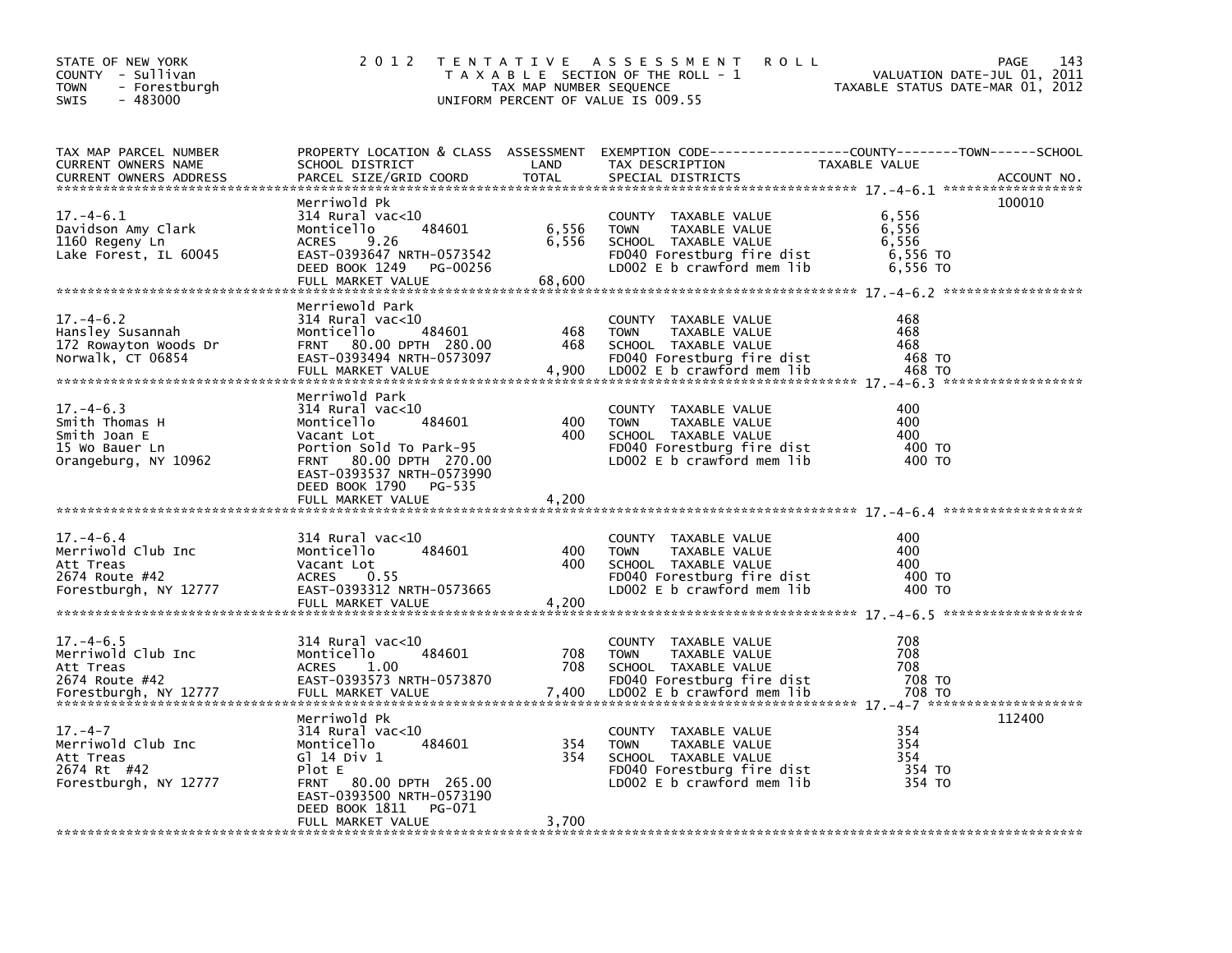| STATE OF NEW YORK<br>COUNTY - Sullivan<br>- Forestburgh<br><b>TOWN</b><br>$-483000$<br>SWIS          | 2 0 1 2                                                                                                                                                                                 | TAX MAP NUMBER SEQUENCE  | TENTATIVE ASSESSMENT<br><b>ROLL</b><br>T A X A B L E SECTION OF THE ROLL - 1<br>UNIFORM PERCENT OF VALUE IS 009.55                                           | VALUATION DATE-JUL 01, 2011<br>TAXABLE STATUS DATE-MAR 01, 2012 | PAGE<br>144 |
|------------------------------------------------------------------------------------------------------|-----------------------------------------------------------------------------------------------------------------------------------------------------------------------------------------|--------------------------|--------------------------------------------------------------------------------------------------------------------------------------------------------------|-----------------------------------------------------------------|-------------|
| TAX MAP PARCEL NUMBER<br>CURRENT OWNERS NAME<br><b>CURRENT OWNERS ADDRESS</b>                        | SCHOOL DISTRICT<br>PARCEL SIZE/GRID COORD                                                                                                                                               | LAND<br><b>TOTAL</b>     | PROPERTY LOCATION & CLASS ASSESSMENT EXEMPTION CODE---------------COUNTY-------TOWN------SCHOOL<br>TAX DESCRIPTION<br>SPECIAL DISTRICTS                      | TAXABLE VALUE                                                   | ACCOUNT NO. |
| $17. - 4 - 9$<br>Hansley Susannah<br>172 Rowayton Woods Dr<br>Norwalk, CT 06854                      | Meriwold Park<br>210 1 Family Res<br>484601<br>Monticello<br>1st Hse<br>FRNT 160.00 DPTH 280.00<br>EAST-0393540 NRTH-0572940<br>DEED BOOK 1195<br>PG-00042<br>FULL MARKET VALUE         | 701<br>19,995<br>209,400 | COUNTY TAXABLE VALUE<br>TAXABLE VALUE<br><b>TOWN</b><br>SCHOOL TAXABLE VALUE<br>FD040 Forestburg fire dist<br>LD002 E b crawford mem lib                     | 19,995<br>19,995<br>19,995<br>19,995 TO<br>19,995 TO            | 101353      |
|                                                                                                      |                                                                                                                                                                                         |                          |                                                                                                                                                              |                                                                 |             |
| $17. - 4 - 10$<br>Merriwold Club Inc<br>Att Treas<br>2674 Route 42<br>Forestburgh, NY 12777-6411     | Merriwold Pk<br>$314$ Rural vac<10<br>Monticello<br>484601<br>Plot E<br>Lots 27&28 Vl 9<br>G1 14 Div 1<br><b>ACRES</b><br>1.00                                                          | 701<br>701               | COUNTY TAXABLE VALUE<br>TAXABLE VALUE<br><b>TOWN</b><br>SCHOOL TAXABLE VALUE<br>FD040 Forestburg fire dist<br>LD002 E b crawford mem lib                     | 701<br>701<br>701<br>701 TO<br>701 TO                           | 110650      |
|                                                                                                      | EAST-0393700 NRTH-0572960<br>FULL MARKET VALUE                                                                                                                                          | 7,300                    |                                                                                                                                                              |                                                                 |             |
| $17. - 4 - 11$<br>Studer Harold<br>15 Bauer Ln<br>Orangeburg, NY 10962                               | Merriwold<br>$314$ Rural vac< $10$<br>Monticello<br>484601<br>Plot E<br>G1 14 Div 1<br>Lot 29 & 30<br>1.00<br>ACRES                                                                     | 1,115<br>1.115           | COUNTY TAXABLE VALUE<br><b>TOWN</b><br>TAXABLE VALUE<br>SCHOOL TAXABLE VALUE<br>FD040 Forestburg fire dist<br>LD002 E b crawford mem lib                     | 1.115<br>1,115<br>1,115<br>1,115 TO<br>1,115 TO                 | 115510      |
|                                                                                                      | EAST-0393860 NRTH-0572980                                                                                                                                                               |                          |                                                                                                                                                              |                                                                 |             |
| $17. - 5 - 1$<br>Cayea John W Jr<br>Hawvermale Susan H<br>126 Merriewold Rd<br>Forestburgh, NY 12777 | Merriwold Park<br>210 1 Family Res<br>Monticello<br>484601<br>Hse<br>G1 14 Div 1<br>FRNT 110.00 DPTH 220.00<br>EAST-0393650 NRTH-0574470<br>DEED BOOK 2595<br>PG-559                    | 658<br>28,200            | COUNTY TAXABLE VALUE<br>TAXABLE VALUE<br><b>TOWN</b><br>SCHOOL TAXABLE VALUE<br>FD040 Forestburg fire dist<br>LD002 E b crawford mem lib                     | 28,200<br>28,200<br>28,200<br>28,200 TO<br>28,200 TO            | 105630      |
|                                                                                                      | FULL MARKET VALUE                                                                                                                                                                       | 295,300                  |                                                                                                                                                              |                                                                 |             |
|                                                                                                      | 132 Merriewold Rd                                                                                                                                                                       |                          |                                                                                                                                                              |                                                                 | 111900      |
| $17. - 5 - 2$<br>Odowd Edwin<br>Odowd Joyce A<br>132 Merriwold Rd<br>Forestburgh, NY 12777-6411      | 210 1 Family Res<br>484601<br>Monticello<br>2 St House Garage, shed<br>Plot E<br>G] 14 Div 1 Lot 32<br>FRNT 180.00 DPTH 170.00<br>EAST-0393770 NRTH-0574460<br>DEED BOOK 1338<br>PG-147 | 457<br>15,346            | 41834<br>STAR EN<br>COUNTY TAXABLE VALUE<br><b>TOWN</b><br>TAXABLE VALUE<br>SCHOOL TAXABLE VALUE<br>FD040 Forestburg fire dist<br>LD002 E b crawford mem lib | 0<br>15,346<br>15,346<br>9,686<br>15,346 TO<br>15,346 TO        | 5,660<br>0  |
|                                                                                                      | FULL MARKET VALUE                                                                                                                                                                       | 160,700                  |                                                                                                                                                              |                                                                 |             |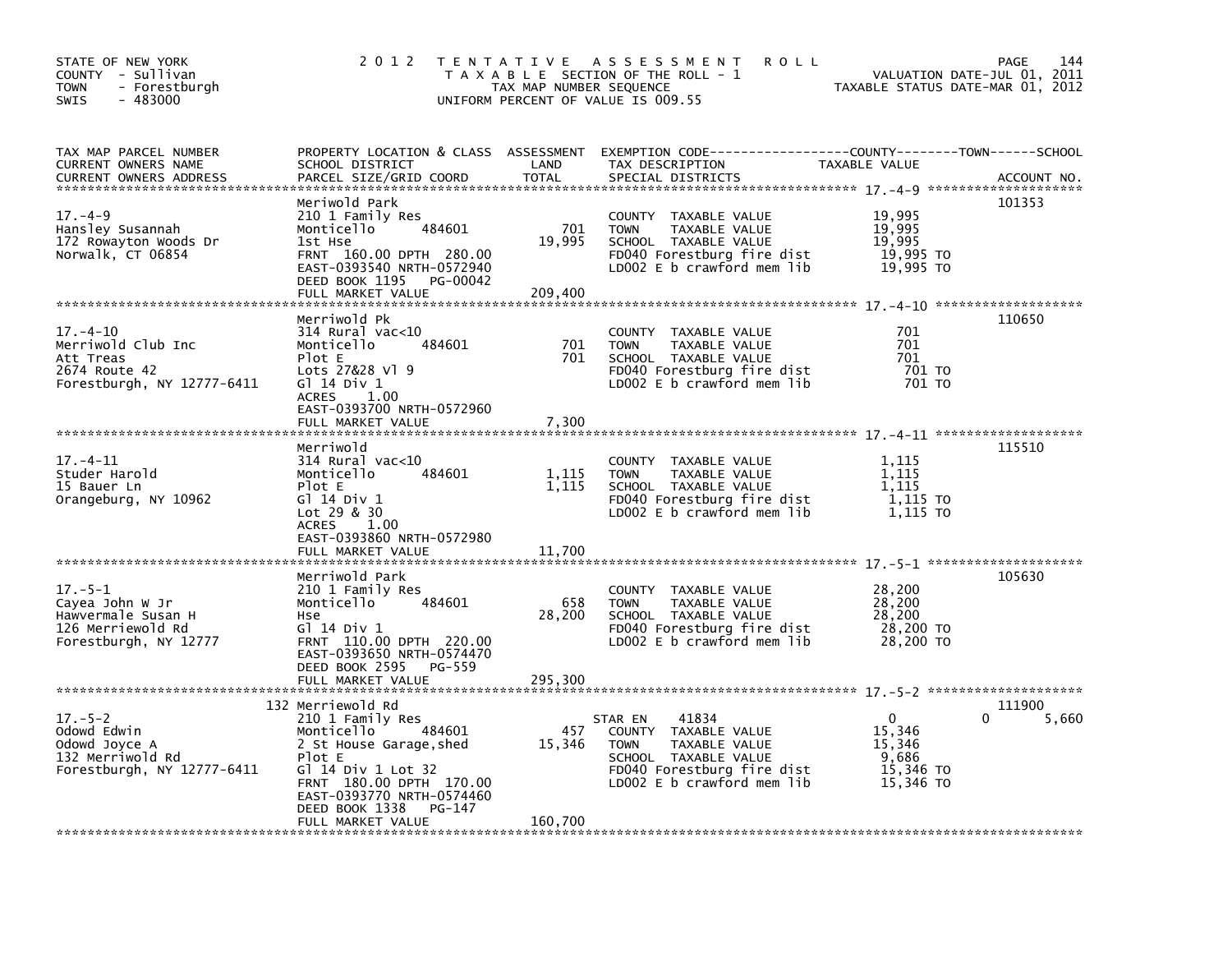| STATE OF NEW YORK<br>COUNTY - Sullivan<br>TOWN<br>- Forestburgh<br>$-483000$<br><b>SWIS</b>            | 2 0 1 2                                                                                                                                                                                                              | TAX MAP NUMBER SEQUENCE  | TENTATIVE ASSESSMENT<br><b>ROLL</b><br>T A X A B L E SECTION OF THE ROLL - 1<br>UNIFORM PERCENT OF VALUE IS 009.55                           | TAXABLE STATUS DATE-MAR 01, 2012                | 145<br>PAGE<br>VALUATION DATE-JUL 01, 2011 |
|--------------------------------------------------------------------------------------------------------|----------------------------------------------------------------------------------------------------------------------------------------------------------------------------------------------------------------------|--------------------------|----------------------------------------------------------------------------------------------------------------------------------------------|-------------------------------------------------|--------------------------------------------|
| TAX MAP PARCEL NUMBER<br>CURRENT OWNERS NAME<br><b>CURRENT OWNERS ADDRESS</b>                          | SCHOOL DISTRICT<br>PARCEL SIZE/GRID COORD                                                                                                                                                                            | LAND<br><b>TOTAL</b>     | PROPERTY LOCATION & CLASS ASSESSMENT EXEMPTION CODE---------------COUNTY-------TOWN-----SCHOOL<br>TAX DESCRIPTION<br>SPECIAL DISTRICTS       | TAXABLE VALUE                                   | ACCOUNT NO.                                |
| 17. – 5–3.1<br>Odowd Edwin<br>Odowd Joyce A<br>132 Merriwold Rd<br>Forestburgh, NY 12777-6411          | Merriwold Pk<br>$314$ Rural vac< $10$<br>484601<br>Monticello<br>Lots $35 & 49$<br>G1 14 Div 1 V1 9<br>1.01<br>ACRES<br>EAST-0393920 NRTH-0574230<br>DEED BOOK 1338<br>PG-147<br>FULL MARKET VALUE                   | 1,423<br>1,423<br>14,900 | COUNTY TAXABLE VALUE<br><b>TOWN</b><br>TAXABLE VALUE<br>SCHOOL TAXABLE VALUE<br>FD040 Forestburg fire dist<br>LD002 $E$ b crawford mem $lib$ | 1,423<br>1,423<br>1.423<br>1,423 TO<br>1,423 TO | 112000                                     |
| $17. - 5 - 3.2$<br>Cayea John W Jr<br>Hawvermale Susan H<br>126 Merriewold Rd<br>Forestburgh, NY 12777 | Merriwold Pk<br>$314$ Rural vac< $10$<br>484601<br>Monticello<br>Lots 33 & 34<br>G1 14 Div 1 V1 9<br>FRNT 160.00 DPTH 133.00<br>EAST-0393780 NRTH-0574310<br>DEED BOOK 2595<br>PG-559<br>FULL MARKET VALUE           | 354<br>354<br>3,700      | COUNTY TAXABLE VALUE<br><b>TOWN</b><br>TAXABLE VALUE<br>SCHOOL TAXABLE VALUE<br>FD040 Forestburg fire dist<br>LD002 E b crawford mem lib     | 354<br>354<br>354<br>354 TO<br>354 TO           | 112050                                     |
| $17. - 5 - 3.3$<br>Odowd Edwin<br>Odowd Joyce A<br>132 Merriwold Rd<br>Forestburgh, NY 12777-6411      | Merriwold Park<br>314 Rural vac<10<br>484601<br>Monticello<br>FRNT 160.00 DPTH 137.00<br>EAST-0393797 NRTH-0574320<br>DEED BOOK 1338<br>PG-147<br>FULL MARKET VALUE                                                  | 354<br>354<br>3,700      | COUNTY TAXABLE VALUE<br>TAXABLE VALUE<br><b>TOWN</b><br>SCHOOL TAXABLE VALUE<br>FD040 Forestburg fire dist<br>LD002 $E$ b crawford mem lib   | 354<br>354<br>354<br>354 TO<br>354 TO           |                                            |
| $17. - 5 - 4$<br>Odowd Edwin<br>Odowd Joyce A<br>132 Merriwold Rd<br>Forestburgh, NY 12777-6411        | Merriwold Pk<br>$314$ Rural vac<10<br>484601<br>Monticello<br>Plot E<br>G1 14 Div 1<br>Lot 36 V1 9<br>80.00 DPTH 270.00<br><b>FRNT</b><br>EAST-0393840 NRTH-0574110<br>DEED BOOK 1338<br>PG-147<br>FULL MARKET VALUE | 354<br>354<br>3,700      | COUNTY TAXABLE VALUE<br>TAXABLE VALUE<br><b>TOWN</b><br>SCHOOL TAXABLE VALUE<br>FD040 Forestburg fire dist<br>LD002 E b crawford mem lib     | 354<br>354<br>354<br>354 TO<br>354 TO           | 112100                                     |
| $17. - 5 - 5$<br>Merriwold Club Inc<br>Att Treas<br>2674 Route 42<br>Forestburgh, NY 12777-6411        | Merriwold Pk<br>$314$ Rural vac<10<br>Monticello<br>484601<br>Plot E<br>G1 14 Div 1<br>Lot 37To48 Inclusive<br>5.50<br><b>ACRES</b><br>EAST-0393960 NRTH-0573590<br>FULL MARKET VALUE                                | 4,128<br>4,128<br>43,200 | COUNTY TAXABLE VALUE<br><b>TOWN</b><br>TAXABLE VALUE<br>SCHOOL TAXABLE VALUE<br>FD040 Forestburg fire dist<br>LDOO2 E b crawford mem lib     | 4,128<br>4,128<br>4.128<br>4,128 TO<br>4.128 TO | 109800                                     |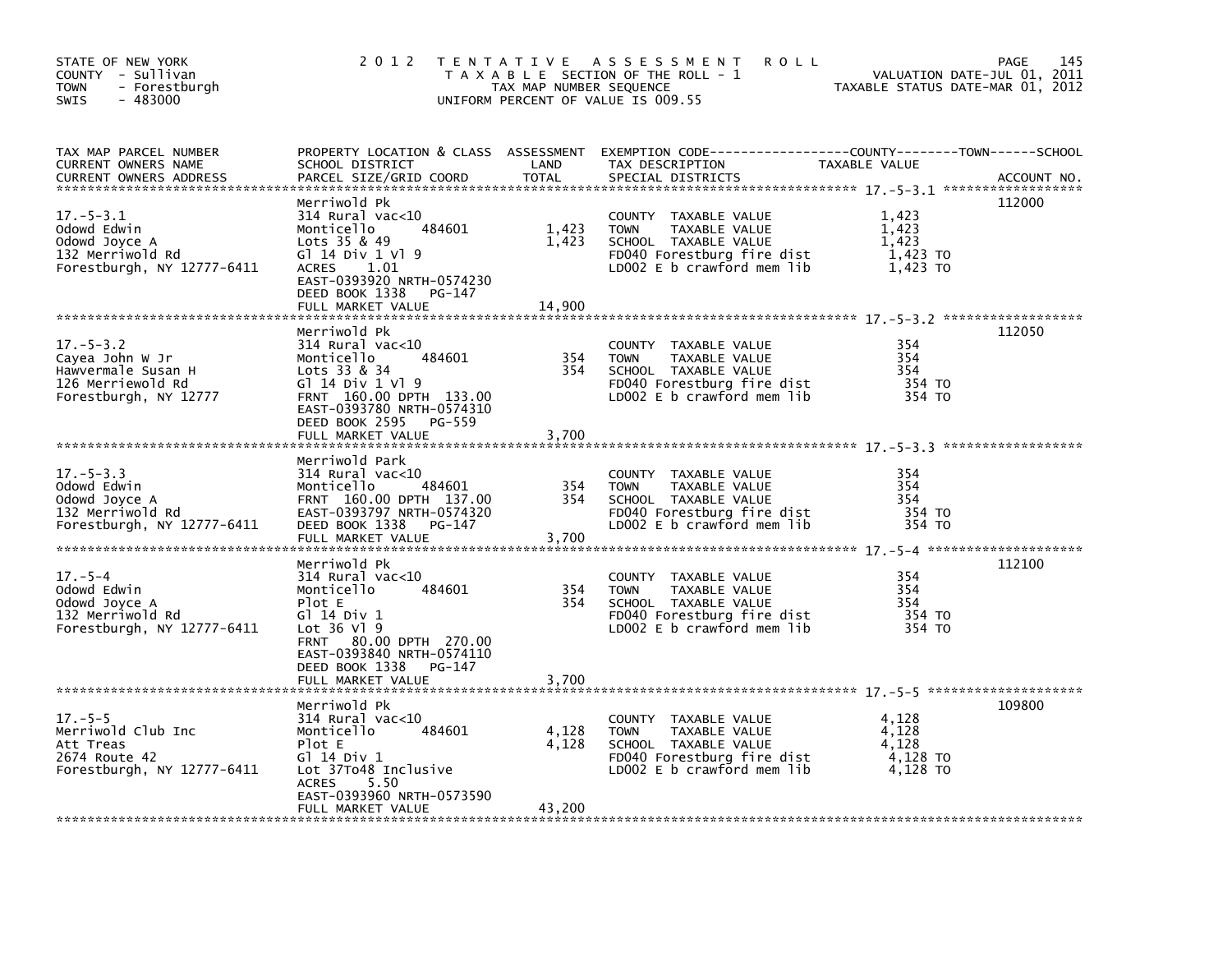| STATE OF NEW YORK<br>COUNTY - Sullivan<br>- Forestburgh<br><b>TOWN</b><br>SWIS<br>- 483000                       | 2 0 1 2                                                                                                                                                                                                                            | T E N T A T I V E<br>TAX MAP NUMBER SEQUENCE | A S S E S S M E N T<br><b>ROLL</b><br>T A X A B L E SECTION OF THE ROLL - 1<br>UNIFORM PERCENT OF VALUE IS 009.55                        | VALUATION DATE-JUL 01, 2011<br>TAXABLE STATUS DATE-MAR 01, 2012 | 146<br>PAGE |
|------------------------------------------------------------------------------------------------------------------|------------------------------------------------------------------------------------------------------------------------------------------------------------------------------------------------------------------------------------|----------------------------------------------|------------------------------------------------------------------------------------------------------------------------------------------|-----------------------------------------------------------------|-------------|
| TAX MAP PARCEL NUMBER<br><b>CURRENT OWNERS NAME</b><br><b>CURRENT OWNERS ADDRESS</b>                             | SCHOOL DISTRICT<br>PARCEL SIZE/GRID COORD                                                                                                                                                                                          | LAND<br><b>TOTAL</b>                         | PROPERTY LOCATION & CLASS ASSESSMENT EXEMPTION CODE---------------COUNTY-------TOWN------SCHOOL<br>TAX DESCRIPTION<br>SPECIAL DISTRICTS  | TAXABLE VALUE                                                   | ACCOUNT NO. |
| $17. - 5 - 6$<br>Merriwold Club Inc<br>Attn: Treasurer<br>2674 Route 42<br>Forestburgh, NY 12777                 | Merriwold Pk<br>$314$ Rural vac<10<br>Monticello<br>484601<br>Plot E<br>Lots 50 51 Vl 9<br>G] 14 Div 1<br><b>ACRES</b><br>1.00<br>EAST-0394040 NRTH-0574170<br>DEED BOOK 1998<br>PG-414<br>FULL MARKET VALUE                       | 666<br>666<br>7,000                          | COUNTY TAXABLE VALUE<br>TAXABLE VALUE<br><b>TOWN</b><br>SCHOOL TAXABLE VALUE<br>FD040 Forestburg fire dist<br>LD002 E b crawford mem lib | 666<br>666<br>666<br>666 TO<br>666 TO                           | 106100      |
| $17. - 5 - 7$<br>Goodreds John S<br>Goodreds Susan T<br>162 Merriewold Rd<br>PO Box 127<br>Forestburgh, NY 12777 | Merriwold Rd Merri<br>$314$ Rural vac<10<br>484601<br>Monticello<br>Plot E<br>Lot <sub>52</sub><br>FRNT 220.00 DPTH 80.00<br>EAST-0394110 NRTH-0574070<br>DEED BOOK 2467<br>PG-223                                                 | 354<br>354                                   | COUNTY TAXABLE VALUE<br>TAXABLE VALUE<br><b>TOWN</b><br>SCHOOL TAXABLE VALUE<br>FD040 Forestburg fire dist<br>LD002 E b crawford mem lib | 354<br>354<br>354<br>354 TO<br>354 TO                           | 107702      |
| $17. - 5 - 8$<br>Goodreds John S<br>Goodreds Susan T<br>162 Merriewold Rd<br>PO Box 127<br>Forestburgh, NY 12777 | 162 Merriwold Rd<br>210 1 Family Res<br>Monticello<br>484601<br>Plot E<br>Lot <sub>53</sub><br>FRNT 265.00 DPTH 80.00<br>EAST-0394140 NRTH-0574000<br>DEED BOOK 2467<br>PG-223                                                     | 326<br>25,600                                | COUNTY TAXABLE VALUE<br>TAXABLE VALUE<br><b>TOWN</b><br>SCHOOL TAXABLE VALUE<br>FD040 Forestburg fire dist<br>LD002 E b crawford mem lib | 25,600<br>25,600<br>25,600<br>25,600 TO<br>25,600 TO            | 107703      |
| $17. - 5 - 9$<br>Merriwold Club Inc<br>Att Treas<br>2674 Route #42<br>Forestburgh, NY 12777                      | Merriwold Pk<br>$314$ Rural vac<10<br>Monticello<br>484601<br>Plot E<br>G $\overline{1}$ 14 Div 1<br>Lot 54 Vl 9<br>80.00 DPTH 250.00<br><b>FRNT</b><br>EAST-0394160 NRTH-0573920<br>DEED BOOK 1978<br>PG-511<br>FULL MARKET VALUE | 326<br>326<br>3,400                          | COUNTY TAXABLE VALUE<br><b>TOWN</b><br>TAXABLE VALUE<br>SCHOOL TAXABLE VALUE<br>FD040 Forestburg fire dist<br>LD002 E b crawford mem lib | 326<br>326<br>326<br>326 TO<br>326 TO                           | 103900      |
|                                                                                                                  |                                                                                                                                                                                                                                    |                                              |                                                                                                                                          |                                                                 |             |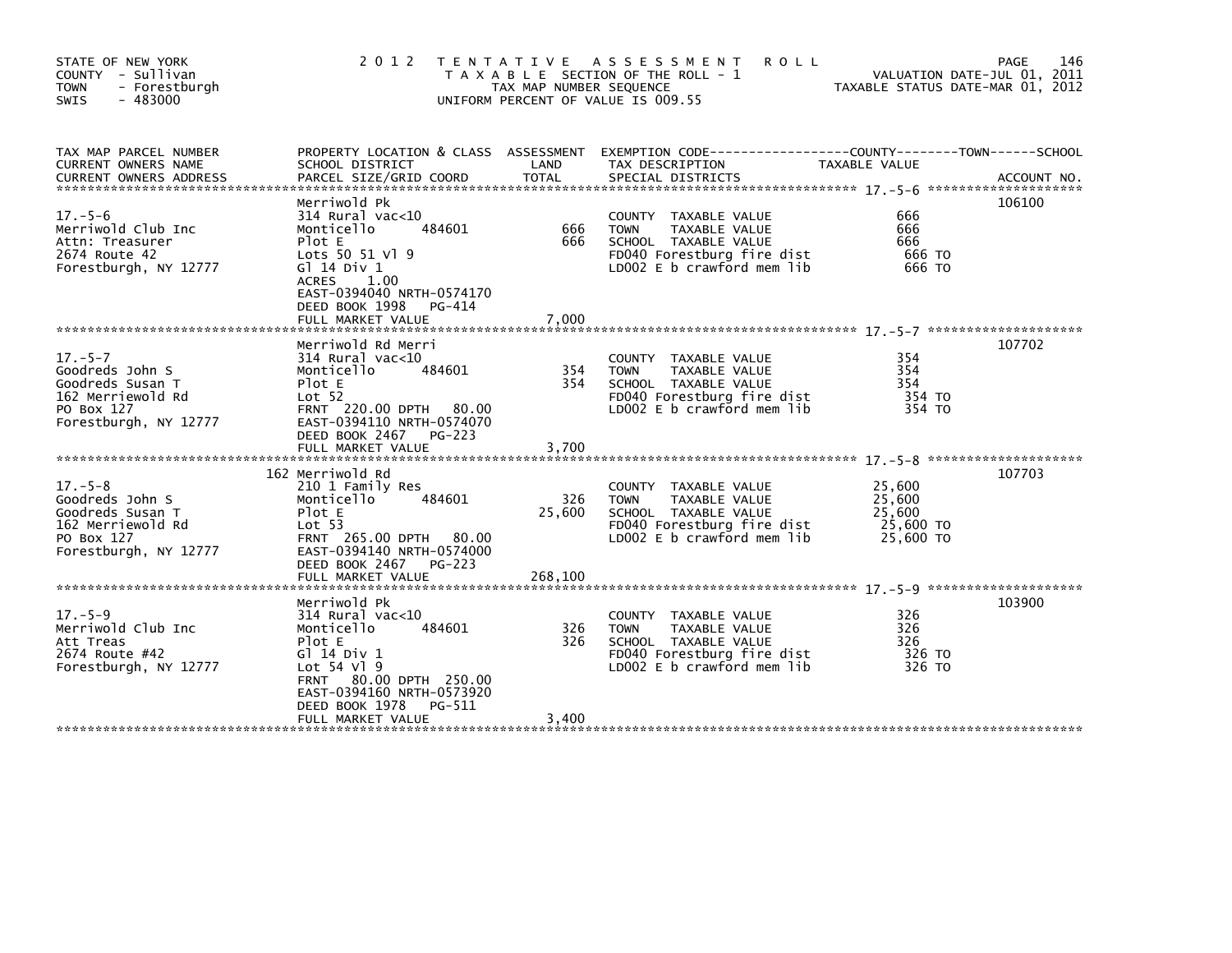| STATE OF NEW YORK<br>COUNTY - Sullivan<br>- Forestburgh<br><b>TOWN</b><br>$-483000$<br><b>SWIS</b> | 2 0 1 2                                                                                                                                                                                                         | T E N T A T I V E<br>TAX MAP NUMBER SEQUENCE | <b>ROLL</b><br>ASSESSMENT<br>T A X A B L E SECTION OF THE ROLL - 1<br>UNIFORM PERCENT OF VALUE IS 009.55                                   | TAXABLE STATUS DATE-MAR 01, 2012                     | 147<br><b>PAGE</b><br>VALUATION DATE-JUL 01, 2011 |
|----------------------------------------------------------------------------------------------------|-----------------------------------------------------------------------------------------------------------------------------------------------------------------------------------------------------------------|----------------------------------------------|--------------------------------------------------------------------------------------------------------------------------------------------|------------------------------------------------------|---------------------------------------------------|
| TAX MAP PARCEL NUMBER<br>CURRENT OWNERS NAME<br><b>CURRENT OWNERS ADDRESS</b>                      | PROPERTY LOCATION & CLASS ASSESSMENT<br>SCHOOL DISTRICT<br>PARCEL SIZE/GRID COORD                                                                                                                               | LAND<br>TOTAL                                | EXEMPTION CODE-----------------COUNTY-------TOWN------SCHOOL<br>TAX DESCRIPTION<br>SPECIAL DISTRICTS                                       | TAXABLE VALUE                                        | ACCOUNT NO.                                       |
| $17. - 5 - 10$<br>Merriwold Club Inc<br>Att Treas<br>2674 Route #42<br>Forestburgh, NY 12777       | Merriwold Pk<br>$314$ Rural vac<10<br>Monticello<br>484601<br>Plot E<br>G1 14 Div 1<br>Lot 55 Vl 9<br>FRNT 65.00 DPTH 250.00<br>EAST-0394180 NRTH-0573860<br>DEED BOOK 1978<br>PG-511<br>FULL MARKET VALUE      | 290<br>290<br>3,000                          | COUNTY TAXABLE VALUE<br>TAXABLE VALUE<br><b>TOWN</b><br>SCHOOL TAXABLE VALUE<br>FD040 Forestburg fire dist<br>LD002 E b crawford mem lib   | 290<br>290<br>290<br>290 TO<br>290 TO                | 103800                                            |
| $17. - 5 - 11$<br>O'Neil Catherine M<br>33 Byron Rd<br>Short Hills, NJ 07078                       | Merriwold Pk<br>210 1 Family Res<br>484601<br>Monticello<br>Plot E Lot 56<br>1 Story Hse<br>$G1$ 14 $Div 1$ Seas 8<br>FRNT 100.00 DPTH 280.00<br>EAST-0394300 NRTH-0573810<br>FULL MARKET VALUE                 | 860<br>22,146<br>231,900                     | COUNTY TAXABLE VALUE<br><b>TOWN</b><br>TAXABLE VALUE<br>SCHOOL TAXABLE VALUE<br>FD040 Forestburg fire dist<br>LD002 E b crawford mem lib   | 22,146<br>22,146<br>22,146<br>22,146 TO<br>22,146 TO | 112200                                            |
| $17. - 5 - 12$<br>Calvin Teresa<br>Calvin Richard<br>12 Twin Pond Ct<br>New Fairfield, CT 06812    | Merriwold Pk<br>$314$ Rural vac< $10$<br>Monticello<br>484601<br>Plot E<br>G1 14 Div 1<br>Lot 57 V1 9<br>FRNT 80.00 DPTH 320.00<br>EAST-0394260 NRTH-0573690<br>DEED BOOK 1253<br>PG-00145<br>FULL MARKET VALUE | 418<br>418<br>4,400                          | COUNTY TAXABLE VALUE<br>TAXABLE VALUE<br><b>TOWN</b><br>SCHOOL TAXABLE VALUE<br>FD040 Forestburg fire dist<br>LD002 E b crawford mem lib   | 418<br>418<br>418<br>418 TO<br>418 TO                | 101980                                            |
| $17. - 5 - 13$<br>Smith Lawrence L<br>PO Box 898<br>Bar Harbor, ME 04609                           | Merriwold Pk<br>$314$ Rural vac<10<br>Monticello<br>484601<br>Plot E<br>G1 14 Div 1<br>Lots 58 59 V1 9<br>ACRES<br>1.00<br>EAST-0394270 NRTH-0573570<br>DEED BOOK 959<br>PG-00194<br>FULL MARKET VALUE          | 779<br>779<br>8,200                          | COUNTY TAXABLE VALUE<br>TAXABLE VALUE<br><b>TOWN</b><br>SCHOOL TAXABLE VALUE<br>FD040 Forestburg fire dist<br>$LD002 E b$ crawford mem lib | 779<br>779<br>779<br>779 TO<br>779 TO                | 115100                                            |
|                                                                                                    |                                                                                                                                                                                                                 |                                              |                                                                                                                                            |                                                      |                                                   |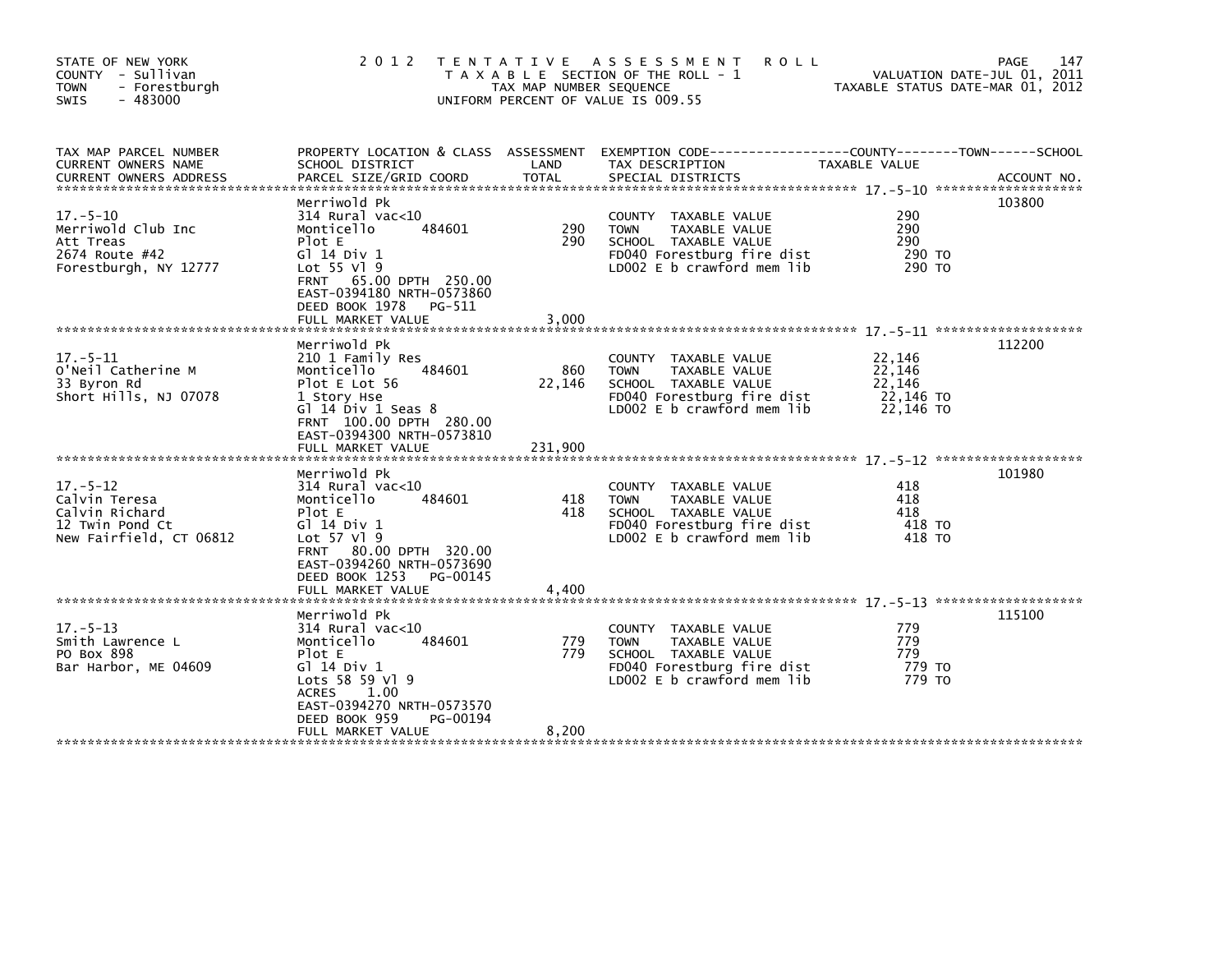| STATE OF NEW YORK<br>COUNTY - Sullivan<br>- Forestburgh<br><b>TOWN</b><br>$-483000$<br>SWIS           | 2 0 1 2                                                                                                                                                                                                            | TAX MAP NUMBER SEQUENCE  | <b>ROLL</b><br>TENTATIVE ASSESSMENT<br>T A X A B L E SECTION OF THE ROLL - 1<br>UNIFORM PERCENT OF VALUE IS 009.55                       |                                                      | 148<br>PAGE<br>VALUATION DATE-JUL 01, 2011<br>TAXABLE STATUS DATE-MAR 01, 2012 |
|-------------------------------------------------------------------------------------------------------|--------------------------------------------------------------------------------------------------------------------------------------------------------------------------------------------------------------------|--------------------------|------------------------------------------------------------------------------------------------------------------------------------------|------------------------------------------------------|--------------------------------------------------------------------------------|
| TAX MAP PARCEL NUMBER<br>CURRENT OWNERS NAME<br><b>CURRENT OWNERS ADDRESS</b>                         | SCHOOL DISTRICT<br>PARCEL SIZE/GRID COORD                                                                                                                                                                          | LAND<br><b>TOTAL</b>     | PROPERTY LOCATION & CLASS ASSESSMENT EXEMPTION CODE---------------COUNTY-------TOWN-----SCHOOL<br>TAX DESCRIPTION<br>SPECIAL DISTRICTS   | TAXABLE VALUE                                        | ACCOUNT NO.                                                                    |
| $17. - 5 - 14$<br>Tobey William Reed<br>Downing Joan Tobey<br>1966 Barton Hill Rd<br>Reston, VA 22090 | Merriwold Pk<br>260 Seasonal res<br>Monticello<br>484601<br>Plot E Lot $60 & 61$<br>old Style<br>G1 14 Div 1<br><b>ACRES</b><br>1.00<br>EAST-0394310 NRTH-0573420<br>DEED BOOK 1479<br>PG-608<br>FULL MARKET VALUE | 758<br>18,061<br>189,100 | COUNTY TAXABLE VALUE<br><b>TOWN</b><br>TAXABLE VALUE<br>SCHOOL TAXABLE VALUE<br>FD040 Forestburg fire dist<br>LD002 E b crawford mem lib | 18,061<br>18,061<br>18,061<br>18,061 TO<br>18,061 TO | 115740                                                                         |
| $17. - 5 - 15$<br>Tobey Donald R<br>1966 Barton Hill Rd<br>Reston, VA 20191                           | Merriwold Pk<br>$314$ Rural vac< $10$<br>484601<br>Monticello<br>Lot $62$ $63$<br>Plot E<br>G1 14 Div 1 V1 9<br>1.00<br>ACRES<br>EAST-0394390 NRTH-0573270                                                         | 680<br>680               | COUNTY TAXABLE VALUE<br><b>TOWN</b><br>TAXABLE VALUE<br>SCHOOL TAXABLE VALUE<br>FD040 Forestburg fire dist<br>LD002 E b crawford mem lib | 680<br>680<br>680<br>680 TO<br>680 TO                | 115700                                                                         |
| $17. - 5 - 16$                                                                                        | FULL MARKET VALUE<br>Merriwold Park<br>260 Seasonal res                                                                                                                                                            | 7,100                    | COUNTY TAXABLE VALUE                                                                                                                     | 13,123                                               | 115500                                                                         |
| Studer Harold<br>15 Bauer Ln<br>Orangeburg, NY 10962                                                  | Monticello<br>484601<br>old StylePlot E<br>Lot 64&65 Seas 8<br>Gl 14 Div 1<br><b>ACRES</b><br>1.00<br>EAST-0394120 NRTH-0573010                                                                                    | 1,179<br>13,123          | TAXABLE VALUE<br><b>TOWN</b><br>SCHOOL TAXABLE VALUE<br>FD040 Forestburg fire dist<br>LD002 E b crawford mem lib                         | 13,123<br>13,123<br>13,123 TO<br>13,123 TO           |                                                                                |
|                                                                                                       | FULL MARKET VALUE                                                                                                                                                                                                  | 137,400                  |                                                                                                                                          |                                                      |                                                                                |
| $17. - 5 - 17$<br>Colson David<br>Colson Cherrill<br>328 Sprout Brook Rd<br>Garrison, NY 10524        | Merriwold Park<br>$314$ Rural vac<10<br>Monticello<br>484601<br>Lot 66<br>FRNT 80.00 DPTH 270.00<br>EAST-0394240 NRTH-0573030<br>FULL MARKET VALUE                                                                 | 345<br>345<br>3,600      | COUNTY TAXABLE VALUE<br>TAXABLE VALUE<br><b>TOWN</b><br>SCHOOL TAXABLE VALUE<br>FD040 Forestburg fire dist<br>LD002 E b crawford mem lib | 345<br>345<br>345<br>345 TO<br>345 TO                |                                                                                |
| $17. - 5 - 18$                                                                                        | Merriwold Pk<br>$314$ Rural vac<10                                                                                                                                                                                 |                          | COUNTY TAXABLE VALUE                                                                                                                     | 354                                                  | 109900                                                                         |
| Merriwold Club Inc<br>Att Treas<br>2674 Route 42<br>Forestburgh, NY 12777-6411                        | Monticello<br>484601<br>Plot E<br>G1 14 Div 1<br>Lot $67$ Vl $9$<br>FRNT 80.00 DPTH 270.00<br>EAST-0394320 NRTH-0573050                                                                                            | 354<br>354               | TAXABLE VALUE<br><b>TOWN</b><br>SCHOOL TAXABLE VALUE<br>FD040 Forestburg fire dist<br>LD002 E b crawford mem lib                         | 354<br>354<br>354 TO<br>354 TO                       |                                                                                |
|                                                                                                       | FULL MARKET VALUE                                                                                                                                                                                                  | 3,700                    |                                                                                                                                          |                                                      |                                                                                |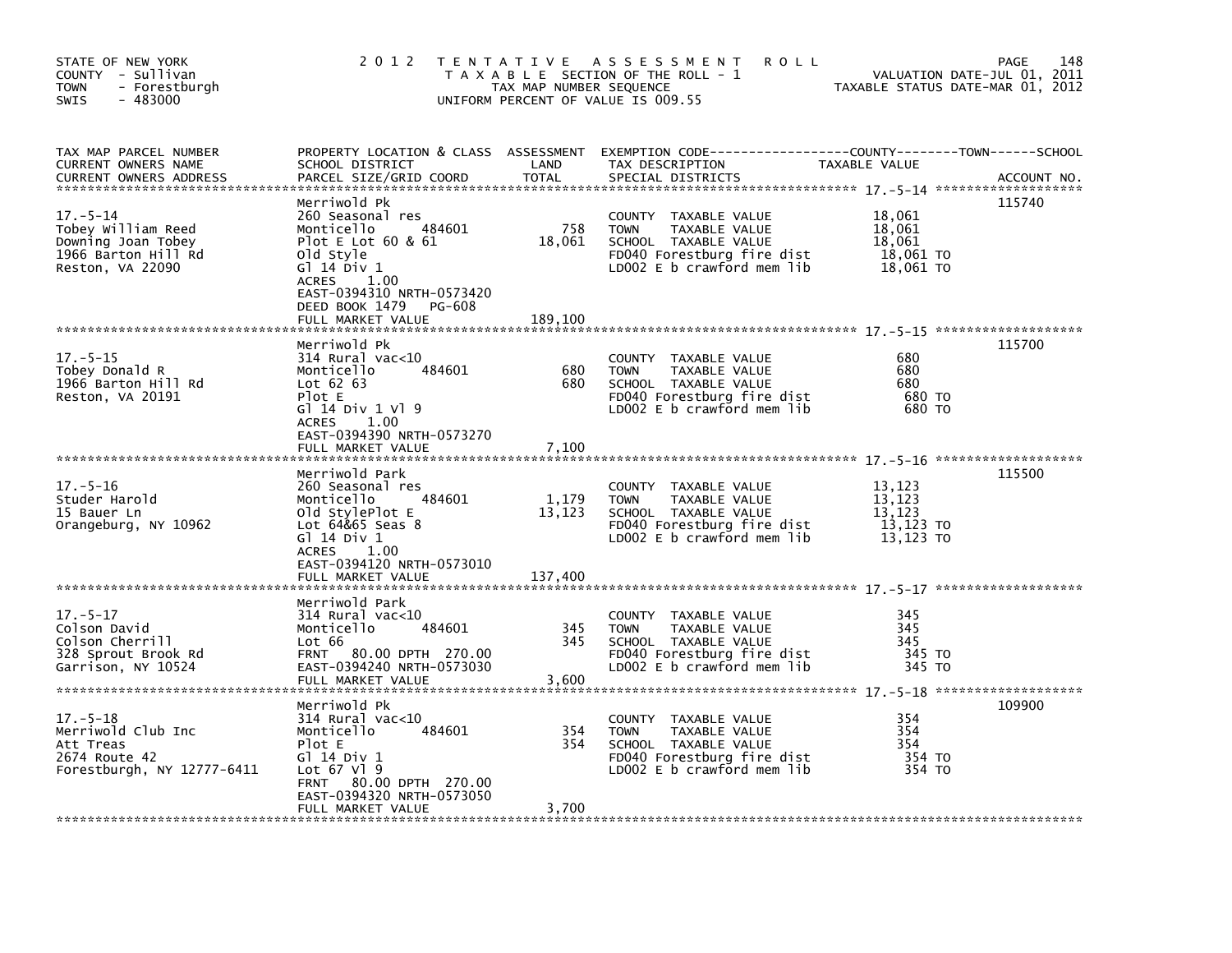| STATE OF NEW YORK<br>COUNTY - Sullivan<br><b>TOWN</b><br>- Forestburgh<br>$-483000$<br>SWIS                                         | 2 0 1 2                                                                                                                                                                                         | TAX MAP NUMBER SEQUENCE | TENTATIVE ASSESSMENT<br><b>ROLL</b><br>T A X A B L E SECTION OF THE ROLL - 1<br>UNIFORM PERCENT OF VALUE IS 009.55                           | VALUATION DATE-JUL 01, 2011<br>TAXABLE STATUS DATE-MAR 01, 2012 | 149<br>PAGE |
|-------------------------------------------------------------------------------------------------------------------------------------|-------------------------------------------------------------------------------------------------------------------------------------------------------------------------------------------------|-------------------------|----------------------------------------------------------------------------------------------------------------------------------------------|-----------------------------------------------------------------|-------------|
| TAX MAP PARCEL NUMBER<br>CURRENT OWNERS NAME<br><b>CURRENT OWNERS ADDRESS</b>                                                       | SCHOOL DISTRICT<br>PARCEL SIZE/GRID COORD                                                                                                                                                       | LAND<br><b>TOTAL</b>    | PROPERTY LOCATION & CLASS ASSESSMENT EXEMPTION CODE----------------COUNTY-------TOWN-----SCHOOL<br>TAX DESCRIPTION<br>SPECIAL DISTRICTS      | TAXABLE VALUE                                                   | ACCOUNT NO. |
| $17. - 5 - 19$<br>Merriwold Club Inc<br>Att Treas<br>2674 Route 42<br>Forestburgh, NY 12777-6411                                    | Merriwold<br>$314$ Rural vac<10<br>484601<br>Monticello<br>Plot E<br>G1 14 Div 1<br>Lot 68 Vl 9<br>FRNT 80.00 DPTH 270.00<br>EAST-0394400 NRTH-0573060                                          | 354<br>354              | COUNTY TAXABLE VALUE<br><b>TOWN</b><br>TAXABLE VALUE<br>SCHOOL TAXABLE VALUE<br>FD040 Forestburg fire dist<br>LD002 $E$ b crawford mem lib   | 354<br>354<br>354<br>354 TO<br>354 TO                           | 110000      |
|                                                                                                                                     | FULL MARKET VALUE                                                                                                                                                                               | 3,700                   |                                                                                                                                              |                                                                 |             |
| $17. - 5 - 20$<br>Tobey Donald R<br>1966 Barton Hill Rd<br>Reston, VA 20191                                                         | Merriwold Pk<br>$314$ Rural vac< $10$<br>484601<br>Monticello<br>Plot E<br>G] 14 Div 1<br>Lot $69$ Vl $9$<br>FRNT 80.00 DPTH 270.00<br>EAST-0394480 NRTH-0573070                                | 531<br>531              | COUNTY TAXABLE VALUE<br><b>TOWN</b><br>TAXABLE VALUE<br>SCHOOL TAXABLE VALUE<br>FD040 Forestburg fire dist<br>LD002 $E$ b crawford mem $lib$ | 531<br>531<br>531<br>531 TO<br>531 TO                           | 115750      |
|                                                                                                                                     | FULL MARKET VALUE                                                                                                                                                                               | 5,600                   |                                                                                                                                              |                                                                 |             |
| $17.-6-1$<br>Block Anne Hahn E<br>Block Jeffrey P<br>Attn: Jeffrey P. Block<br>517 Lakeview Canyon Dr<br>Westlake Village, CA 91362 | Merriwold Park<br>210 1 Family Res<br>Monticello<br>484601<br>Lot $103 & P/O$ Lot $109$<br>FRNT 125.00 DPTH 271.00<br>0.78<br><b>ACRES</b><br>EAST-0394533 NRTH-0573678<br>DEED BOOK 2101 PG-19 | 669<br>14,213           | COUNTY TAXABLE VALUE<br><b>TOWN</b><br>TAXABLE VALUE<br>SCHOOL TAXABLE VALUE<br>FD040 Forestburg fire dist<br>LD002 $E$ b crawford mem lib   | 14,213<br>14,213<br>14,213<br>14,213 TO<br>14,213 TO            | 103950      |
|                                                                                                                                     | FULL MARKET VALUE                                                                                                                                                                               | 148,800                 |                                                                                                                                              |                                                                 |             |
| $17.-6-2.1$<br>Beatty Suzanne R<br>Rohrer Sally<br>35 Deerfield Rd<br>Pound Ridge, NY 10576                                         | Merriwold Park<br>$314$ Rural vac< $10$<br>484601<br>Monticello<br>Vacant Lot<br>FRNT 99.00 DPTH 223.00<br>EAST-0394630 NRTH-0573510<br>DEED BOOK 1559<br>PG-571<br>FULL MARKET VALUE           | 203<br>203<br>2,100     | COUNTY TAXABLE VALUE<br>TAXABLE VALUE<br><b>TOWN</b><br>SCHOOL TAXABLE VALUE<br>FD040 Forestburg fire dist<br>LD002 E b crawford mem lib     | 203<br>203<br>203<br>203 TO<br>203 TO                           |             |
|                                                                                                                                     | Merriwold Pk                                                                                                                                                                                    |                         |                                                                                                                                              |                                                                 | 115600      |
| $17. -6 - 3.1$<br>Hanley Gerald S<br>108 Captaine Graves<br>Williamsburg, VA 23185                                                  | 260 Seasonal res<br>484601<br>Monticello<br>Old styl,garage<br>Plot E<br>G] 14 Div 1 Lot 110<br>FRNT 197.00 DPTH 208.00<br>EAST-0394600 NRTH-0573380<br>DEED BOOK 1306<br>PG-247                | 333<br>13,700           | COUNTY TAXABLE VALUE<br><b>TOWN</b><br>TAXABLE VALUE<br>SCHOOL TAXABLE VALUE<br>FD040 Forestburg fire dist<br>LDOO2 E b crawford mem lib     | 13,700<br>13,700<br>13,700<br>13,700 TO<br>13,700 TO            |             |
|                                                                                                                                     | FULL MARKET VALUE                                                                                                                                                                               | 143,500                 |                                                                                                                                              |                                                                 |             |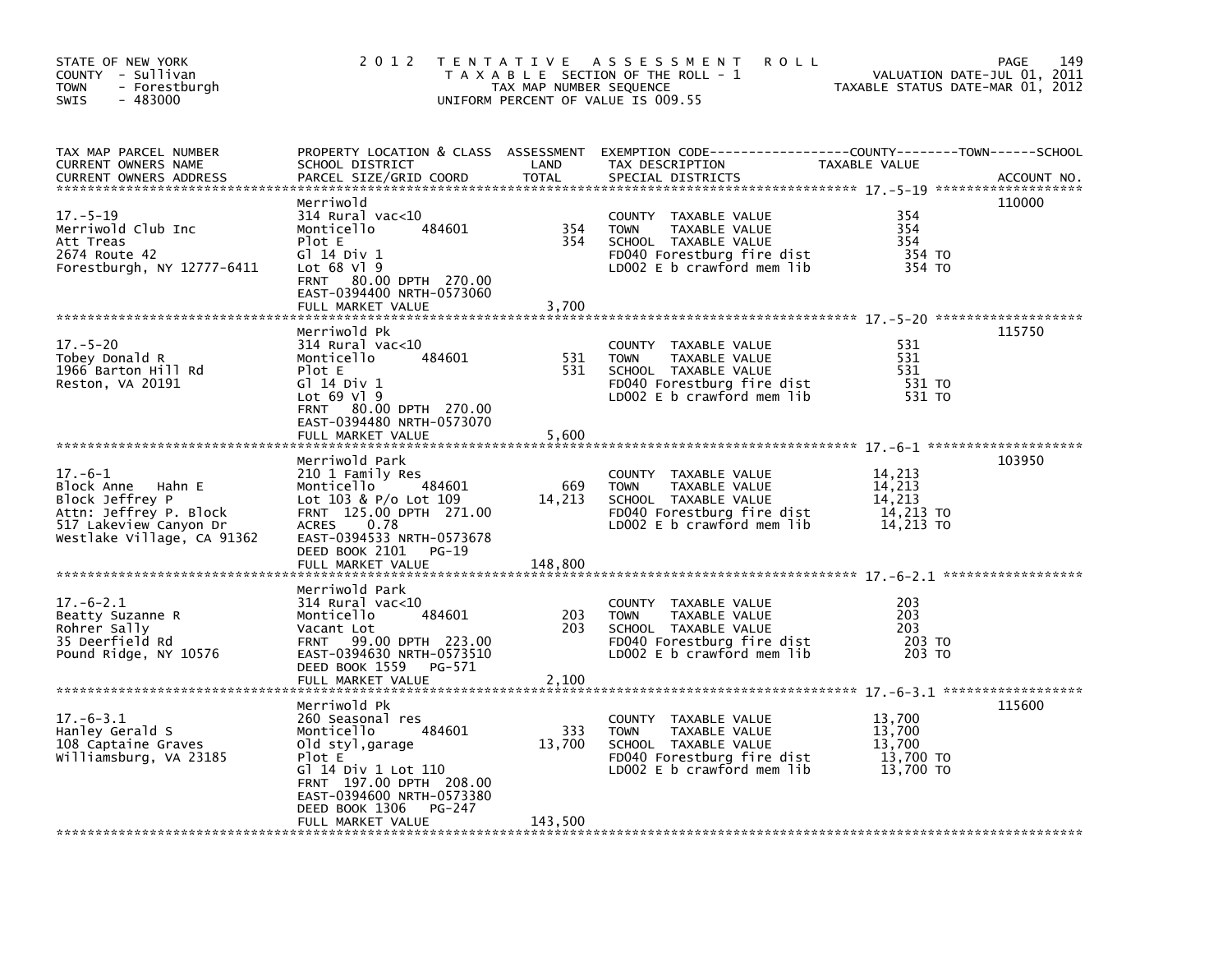| STATE OF NEW YORK<br>COUNTY - Sullivan<br>- Forestburgh<br><b>TOWN</b><br>$-483000$<br><b>SWIS</b> | 2012 TENTATIVE                                                                                                                                                                                                                             | TAX MAP NUMBER SEQUENCE    | ASSESSMENT<br><b>ROLL</b><br>T A X A B L E SECTION OF THE ROLL - 1<br>UNIFORM PERCENT OF VALUE IS 009.55                                     | TAXABLE STATUS DATE-MAR 01, 2012                     | 150<br>PAGE<br>VALUATION DATE-JUL 01, 2011 |
|----------------------------------------------------------------------------------------------------|--------------------------------------------------------------------------------------------------------------------------------------------------------------------------------------------------------------------------------------------|----------------------------|----------------------------------------------------------------------------------------------------------------------------------------------|------------------------------------------------------|--------------------------------------------|
| TAX MAP PARCEL NUMBER<br>CURRENT OWNERS NAME<br><b>CURRENT OWNERS ADDRESS</b>                      | SCHOOL DISTRICT<br>PARCEL SIZE/GRID COORD                                                                                                                                                                                                  | LAND<br>TOTAL              | PROPERTY LOCATION & CLASS ASSESSMENT EXEMPTION CODE---------------COUNTY-------TOWN------SCHOOL<br>TAX DESCRIPTION<br>SPECIAL DISTRICTS      | TAXABLE VALUE                                        | ACCOUNT NO.                                |
| $17. - 6 - 3.2$<br>Beatty Suzanne R<br>Rohrer Sally R<br>35 Deerfield Rd<br>Pound Ridge, NY 10576  | Merriwold Park<br>260 Seasonal res<br>484601<br>Monticello<br>House & Garage<br>Plot $E$ Lot 109<br>Seas 8 Gl 14 Div 1<br>18.00 DPTH 208.00<br><b>FRNT</b><br>EAST-0394650 NRTH-0573460<br>DEED BOOK 1559<br>PG-571<br>FULL MARKET VALUE   | 204<br>22,124<br>231,700   | COUNTY TAXABLE VALUE<br>TAXABLE VALUE<br><b>TOWN</b><br>SCHOOL TAXABLE VALUE<br>FD040 Forestburg fire dist<br>LD002 $E$ b crawford mem $lib$ | 22,124<br>22,124<br>22.124<br>22,124 TO<br>22.124 TO | 112950                                     |
| $17. - 6 - 4$<br>Hamon Charles B<br>Hamon Pamela W<br>17056 NW Viking Way<br>Poulsbo, WA 98370     | Merriwold Park<br>210 1 Family Res<br>484601<br>Monticello<br>House<br>G] 14 Div 1 Seas 8 Plote<br>Lot 104&105&106<br><b>ACRES</b><br>1.62<br>EAST-0394760 NRTH-0573670<br>DEED BOOK 2529<br>PG-694<br>FULL MARKET VALUE                   | 1,119<br>27,033<br>283,100 | COUNTY TAXABLE VALUE<br><b>TOWN</b><br>TAXABLE VALUE<br>SCHOOL TAXABLE VALUE<br>FD040 Forestburg fire dist<br>LD002 E b crawford mem lib     | 27,033<br>27,033<br>27,033<br>27,033 TO<br>27.033 TO | 115200                                     |
| $17. -6 - 5.1$<br>Devitt Mary A<br>Devitt William J<br>7 Boxwood Ln<br>Montgomery, NY 12549        | Merriwold Pk<br>210 1 Family Res<br>Monticello<br>484601<br>Garage, bungalow<br>G $1\overline{14}$ Div $\overline{1}$ Lot $108$<br>Seasonal<br>0.56<br>ACRES<br>EAST-0395037 NRTH-0573545<br>DEED BOOK 3326<br>PG-611<br>FULL MARKET VALUE | 900<br>40,300<br>422,000   | COUNTY TAXABLE VALUE<br><b>TOWN</b><br>TAXABLE VALUE<br>SCHOOL TAXABLE VALUE<br>FD040 Forestburg fire dist<br>LD002 E b crawford mem lib     | 40,300<br>40,300<br>40,300<br>40,300 TO<br>40,300 TO |                                            |
| $17. -6 - 5.2$<br>Devitt Mary A<br>Devitt William J<br>7 Boxwood Ln<br>Montgomery, NY 12549        | Merriewold Park<br>$314$ Rural vac<10<br>484601<br>Monticello<br>Vacant Lot<br>Lot 107<br>90.00 DPTH 270.00<br><b>FRNT</b><br>EAST-0394957 NRTH-0573589<br>DEED BOOK 3326<br>PG-611<br>FULL MARKET VALUE                                   | 400<br>400<br>4,200        | COUNTY TAXABLE VALUE<br><b>TOWN</b><br>TAXABLE VALUE<br>SCHOOL TAXABLE VALUE<br>FD040 Forestburg fire dist<br>LD002 E b crawford mem lib     | 400<br>400<br>400<br>400 TO<br>400 TO                |                                            |
|                                                                                                    |                                                                                                                                                                                                                                            |                            |                                                                                                                                              |                                                      |                                            |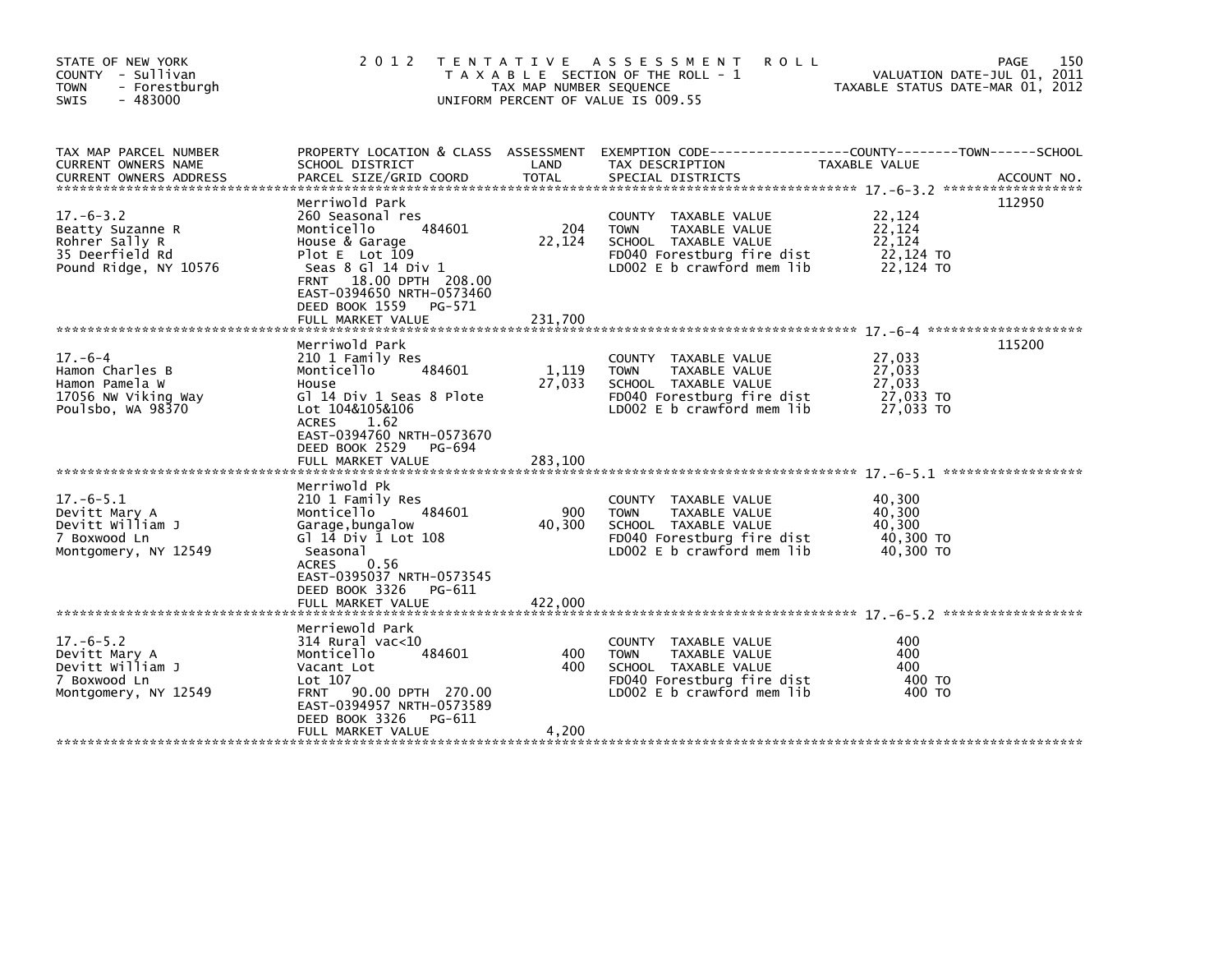| STATE OF NEW YORK<br>COUNTY - Sullivan<br>- Forestburgh<br>TOWN<br>$-483000$<br>SWIS              | 2 0 1 2                                                                                                                                                                                                                   | TAX MAP NUMBER SEQUENCE  | TENTATIVE ASSESSMENT<br><b>ROLL</b><br>T A X A B L E SECTION OF THE ROLL - 1<br>UNIFORM PERCENT OF VALUE IS 009.55                                          | VALUATION DATE-JUL 01, 2011<br>TAXABLE STATUS DATE-MAR 01, 2012  | PAGE<br>151          |
|---------------------------------------------------------------------------------------------------|---------------------------------------------------------------------------------------------------------------------------------------------------------------------------------------------------------------------------|--------------------------|-------------------------------------------------------------------------------------------------------------------------------------------------------------|------------------------------------------------------------------|----------------------|
| TAX MAP PARCEL NUMBER<br>CURRENT OWNERS NAME<br><b>CURRENT OWNERS ADDRESS</b>                     | SCHOOL DISTRICT<br>PARCEL SIZE/GRID COORD                                                                                                                                                                                 | LAND<br>TOTAL            | PROPERTY LOCATION & CLASS ASSESSMENT EXEMPTION CODE----------------COUNTY-------TOWN------SCHOOL<br>TAX DESCRIPTION<br>SPECIAL DISTRICTS                    | TAXABLE VALUE                                                    | ACCOUNT NO.          |
| $17. -6 - 6$<br>Jacobs Carroll T<br>Jacobs Claire<br>711 Amsterdam Ave<br>New York, NY 10025      | Merriwold Rd<br>260 Seasonal res<br>484601<br>Monticello<br>Plot E<br>Lots 111 112<br>FRNT 240.00 DPTH 180.00<br>EAST-0394830 NRTH-0573410<br>DEED BOOK 908<br>PG-00316<br>FULL MARKET VALUE                              | 701<br>15,787<br>165,300 | COUNTY TAXABLE VALUE<br>TAXABLE VALUE<br><b>TOWN</b><br>SCHOOL TAXABLE VALUE<br>FD040 Forestburg fire dist<br>LD002 E b crawford mem lib                    | 15,787<br>15,787<br>15,787<br>15,787 TO<br>15,787 TO             | 106125               |
| $17. - 6 - 7$                                                                                     | Merriwold Pk<br>$314$ Rural vac<10                                                                                                                                                                                        |                          | COUNTY TAXABLE VALUE                                                                                                                                        | 354                                                              | 103400               |
| Emerson Basil B<br>Emerson Nora<br>34 Jefferson Rd<br>Forestburgh, NY 12777-6411                  | 484601<br>Monticello<br>Plot E<br>G] 14 Div 1 Lot 113<br>$V$ ] 9<br>90.00 DPTH 240.00<br><b>FRNT</b><br>EAST-0394750 NRTH-0573300<br>FULL MARKET VALUE                                                                    | 354<br>354<br>3,700      | <b>TOWN</b><br>TAXABLE VALUE<br>SCHOOL TAXABLE VALUE<br>FD040 Forestburg fire dist<br>LD002 E b crawford mem lib                                            | 354<br>354<br>354 TO<br>354 TO                                   |                      |
|                                                                                                   |                                                                                                                                                                                                                           |                          |                                                                                                                                                             |                                                                  |                      |
| $17. - 6 - 8$<br>Emerson Basil B<br>Emerson Nora<br>34 Jefferson Rd<br>Forestburgh, NY 12777-6411 | 34 Jefferson Rd<br>210 1 Family Res<br>484601<br>Monticello<br>Bungalow Plot E<br>G $\overline{1}$ $\overline{1}$ 4 Div 1<br>Lot 114&115 Seas 8<br><b>ACRES</b><br>1.00<br>EAST-0394680 NRTH-0573190<br>FULL MARKET VALUE | 701<br>18,434<br>193,000 | STAR B<br>41854<br>COUNTY TAXABLE VALUE<br>TAXABLE VALUE<br><b>TOWN</b><br>SCHOOL TAXABLE VALUE<br>FD040 Forestburg fire dist<br>LD002 E b crawford mem lib | $\Omega$<br>18,434<br>18,434<br>15,704<br>18,434 TO<br>18,434 TO | 103500<br>∩<br>2,730 |
|                                                                                                   | Merriwold Pk                                                                                                                                                                                                              |                          |                                                                                                                                                             |                                                                  | 103600               |
| $17. - 6 - 9$<br>Emerson Basil B<br>Emerson Nora<br>34 Jefferson Rd<br>Forestburgh, NY 12777-6411 | $314$ Rural vac<10<br>Monticello<br>484601<br>Plot E<br>GT 14 Div 1 Lot 116<br>V19                                                                                                                                        | 322<br>322               | COUNTY TAXABLE VALUE<br>TAXABLE VALUE<br><b>TOWN</b><br>SCHOOL TAXABLE VALUE<br>FD040 Forestburg fire dist<br>LD002 E b crawford mem lib                    | 322<br>322<br>322<br>322 TO<br>322 TO                            |                      |
|                                                                                                   | FRNT 140.00 DPTH 182.00<br>EAST-0394630 NRTH-0573050<br>FULL MARKET VALUE                                                                                                                                                 | 3,400                    |                                                                                                                                                             |                                                                  |                      |
|                                                                                                   | Merriwold Pk                                                                                                                                                                                                              |                          |                                                                                                                                                             |                                                                  | 116400               |
| $17. - 7 - 1$<br>Merriewold Club Inc<br>2674 Route #42<br>Forestburgh, NY 12777                   | $314$ Rural vac< $10$<br>Monticello<br>484601<br>Plot E<br>GT 14 Div 1 Lot 117<br>$V$ ] 9                                                                                                                                 | 478<br>478               | COUNTY TAXABLE VALUE<br><b>TOWN</b><br>TAXABLE VALUE<br>SCHOOL TAXABLE VALUE<br>FD040 Forestburg fire dist<br>LD002 E b crawford mem lib                    | 478<br>478<br>478<br>478 TO<br>478 TO                            |                      |
|                                                                                                   | 81.60 DPTH 239.10<br>FRNT<br>EAST-0395290 NRTH-0573480<br>DEED BOOK 2457<br>PG-325<br>FULL MARKET VALUE                                                                                                                   | 5,000                    |                                                                                                                                                             |                                                                  |                      |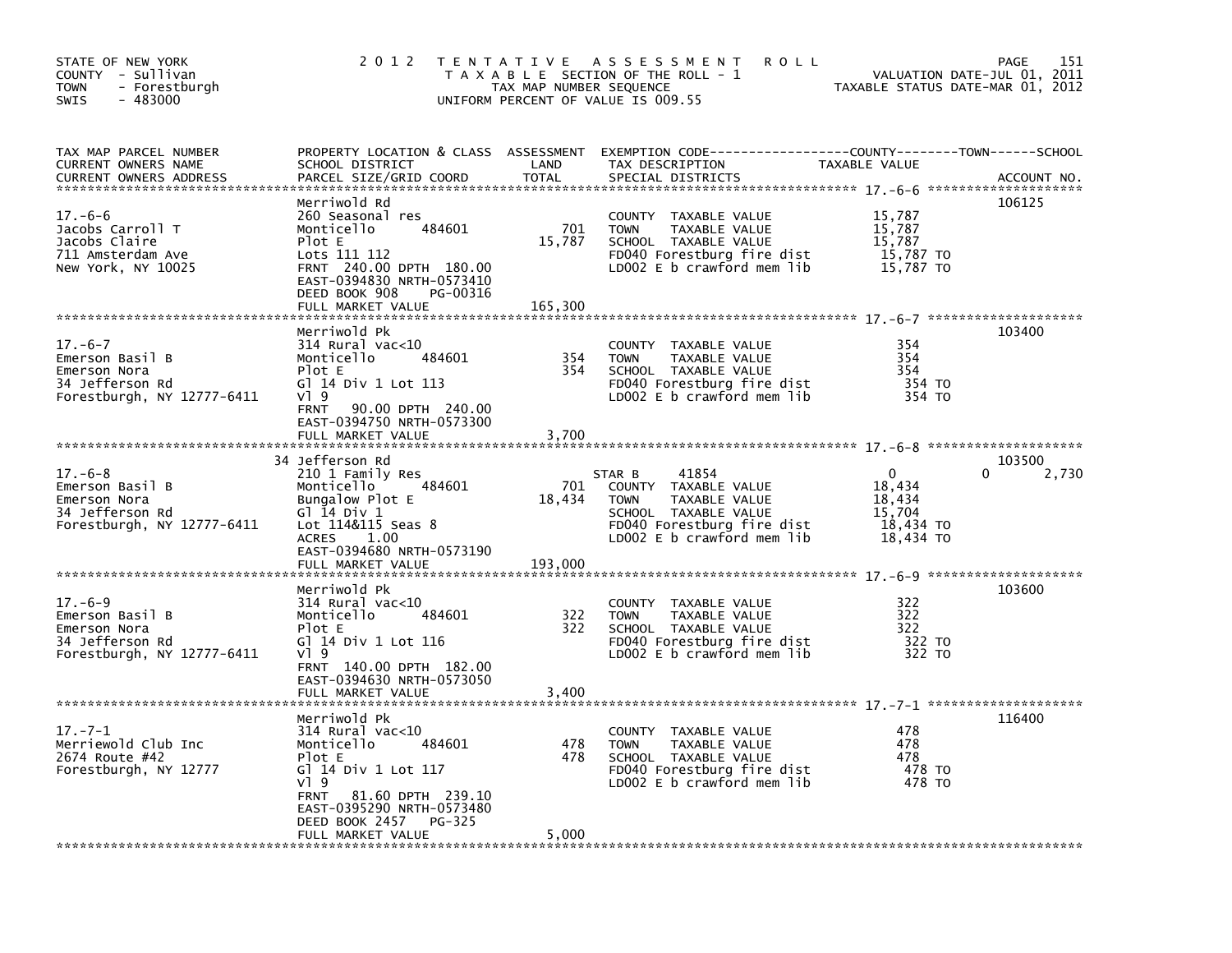| STATE OF NEW YORK<br>COUNTY - Sullivan<br>- Forestburgh<br><b>TOWN</b><br>$-483000$<br><b>SWIS</b>           | 2 0 1 2                                                                                                                                                                                        | TAX MAP NUMBER SEQUENCE  | TENTATIVE ASSESSMENT<br><b>ROLL</b><br>T A X A B L E SECTION OF THE ROLL - 1<br>UNIFORM PERCENT OF VALUE IS 009.55                       | TAXABLE STATUS DATE-MAR 01, 2012                | 152<br>PAGE<br>VALUATION DATE-JUL 01, 2011 |
|--------------------------------------------------------------------------------------------------------------|------------------------------------------------------------------------------------------------------------------------------------------------------------------------------------------------|--------------------------|------------------------------------------------------------------------------------------------------------------------------------------|-------------------------------------------------|--------------------------------------------|
| TAX MAP PARCEL NUMBER<br>CURRENT OWNERS NAME<br><b>CURRENT OWNERS ADDRESS</b>                                | PROPERTY LOCATION & CLASS ASSESSMENT<br>SCHOOL DISTRICT<br>PARCEL SIZE/GRID COORD                                                                                                              | LAND<br><b>TOTAL</b>     | EXEMPTION CODE-----------------COUNTY-------TOWN------SCHOOL<br>TAX DESCRIPTION<br>SPECIAL DISTRICTS                                     | TAXABLE VALUE                                   | ACCOUNT NO.                                |
| $17. - 7 - 2.1$<br>Merriwold Club Inc<br>Att Treas<br>2674 Route 42<br>Forestburgh, NY 12777-6411            | Merriwold Pk<br>$314$ Rural vac< $10$<br>484601<br>Monticello<br>Vacant Lot<br>Lots 120-122<br>$G1$ 14 Div 1<br><b>ACRES</b><br>1.48<br>EAST-0395054 NRTH-0573196<br>FULL MARKET VALUE         | 1,072<br>1,072<br>11,200 | COUNTY TAXABLE VALUE<br><b>TOWN</b><br>TAXABLE VALUE<br>SCHOOL TAXABLE VALUE<br>FD040 Forestburg fire dist<br>LD002 E b crawford mem lib | 1,072<br>1,072<br>1,072<br>1,072 TO<br>1,072 TO | 110100                                     |
| $17. - 7 - 2.2$                                                                                              | Merriewold Park<br>$314$ Rural vac< $10$                                                                                                                                                       |                          | COUNTY TAXABLE VALUE                                                                                                                     | 708                                             |                                            |
| Merriewold Club Inc<br>2674 Route #42<br>Forestburgh, NY 12777                                               | 484601<br>Monticello<br>Vacant Lot<br>FRNT 180.00 DPTH 239.10<br>EAST-0395204 NRTH-0573375<br>DEED BOOK 2457 PG-325<br>FULL MARKET VALUE                                                       | 708<br>708<br>7,400      | <b>TOWN</b><br>TAXABLE VALUE<br>SCHOOL TAXABLE VALUE<br>FD040 Forestburg fire dist<br>LD002 E b crawford mem lib                         | 708<br>708<br>708 TO<br>708 TO                  |                                            |
|                                                                                                              | Merriwold Pk                                                                                                                                                                                   |                          |                                                                                                                                          |                                                 | 103700                                     |
| $17. - 7 - 3$<br>Emerson Basil B<br>Emerson Nora<br>34 Jefferson Rd<br>Forestburgh, NY 12777-6411            | 314 Rural vac<10<br>Monticello<br>484601<br>Plot E<br>G1 14 Div 1<br>Lot $123$ Vl $9$<br>FRNT 90.00 DPTH 239.10<br>EAST-0394950 NRTH-0573050                                                   | 319<br>319               | COUNTY TAXABLE VALUE<br>TAXABLE VALUE<br><b>TOWN</b><br>SCHOOL TAXABLE VALUE<br>FD040 Forestburg fire dist<br>LD002 E b crawford mem lib | 319<br>319<br>319<br>319 TO<br>319 TO           |                                            |
|                                                                                                              | FULL MARKET VALUE<br>Merriwold Park                                                                                                                                                            | 3,300                    |                                                                                                                                          |                                                 |                                            |
| $17. - 7 - 4$<br>Merriwold Club Inc<br>Att Treas<br>2674 Route 42<br>Forestburgh, NY 12777-6411              | 314 Rural vac<10<br>Monticello<br>484601<br>FRNT 90.00 DPTH 239.10<br>EAST-0394900 NRTH-0572980<br>FULL MARKET VALUE                                                                           | 351<br>351<br>3,700      | COUNTY TAXABLE VALUE<br><b>TOWN</b><br>TAXABLE VALUE<br>SCHOOL TAXABLE VALUE<br>FD040 Forestburg fire dist<br>LD002 E b crawford mem lib | 351<br>351<br>351<br>351 TO<br>351 TO           |                                            |
| $17. - 7 - 5$<br>Wallace Richard V<br>Wallace Patricia B<br>1 Silver Spring Farm Ln<br>Goshen, NY 10924-6411 | Merriwold Pk<br>314 Rural vac<10<br>Monticello<br>484601<br>Plot E<br>Lot 187 V1 9<br>G1 14 Div 1<br>92.00 DPTH 239.10<br><b>FRNT</b><br>EAST-0394850 NRTH-0572900<br>DEED BOOK 1717<br>PG-569 | 361<br>361               | COUNTY TAXABLE VALUE<br>TAXABLE VALUE<br><b>TOWN</b><br>SCHOOL TAXABLE VALUE<br>FD040 Forestburg fire dist<br>LD002 E b crawford mem lib | 361<br>361<br>361<br>361 TO<br>361 TO           | 101700                                     |
|                                                                                                              | FULL MARKET VALUE                                                                                                                                                                              | 3,800                    |                                                                                                                                          |                                                 |                                            |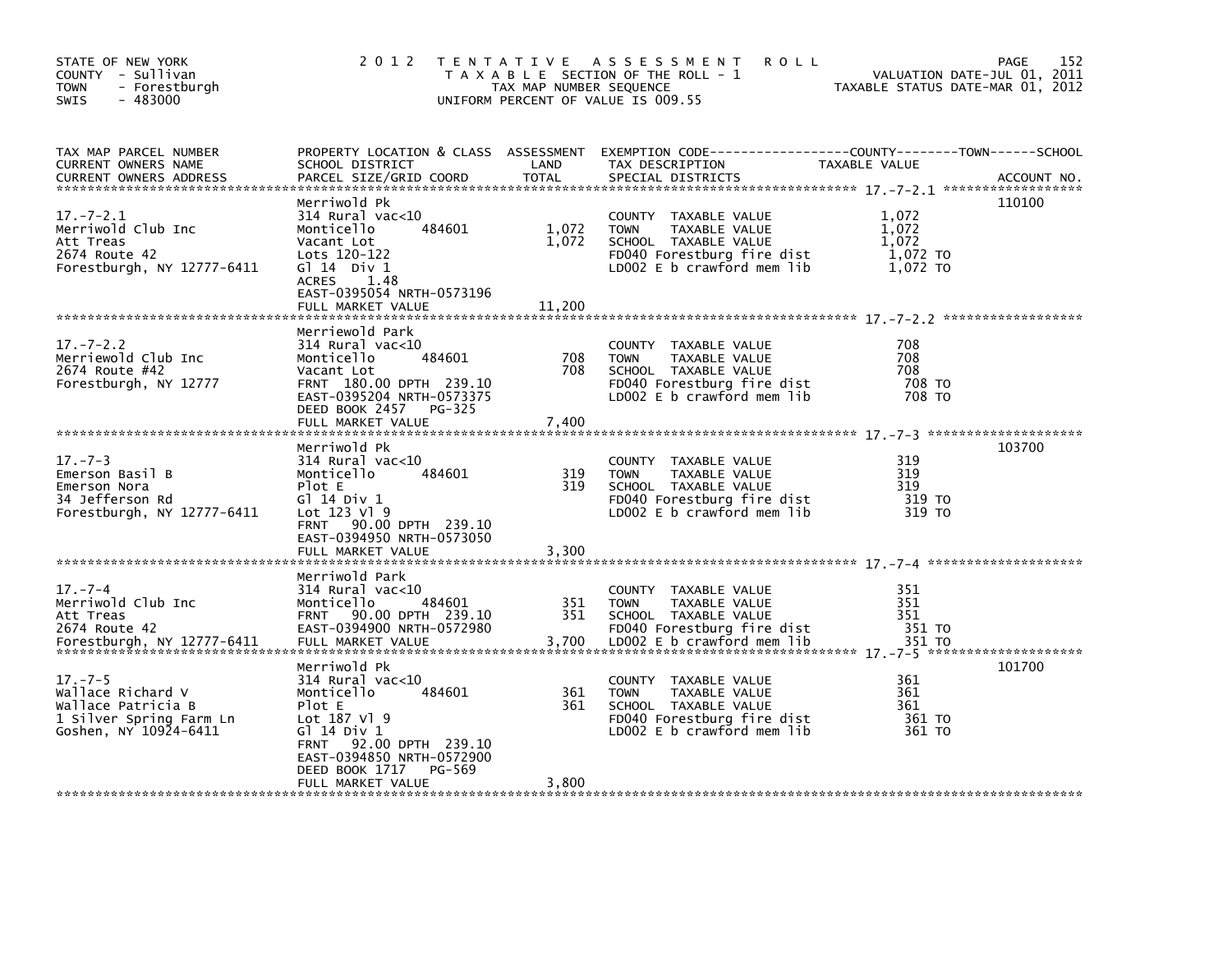| STATE OF NEW YORK<br>COUNTY - Sullivan<br><b>TOWN</b><br>- Forestburgh<br>$-483000$<br><b>SWIS</b>           |                                                                                                                                                                                        | TAX MAP NUMBER SEQUENCE  | 2012 TENTATIVE ASSESSMENT<br><b>ROLL</b><br>T A X A B L E SECTION OF THE ROLL - 1<br>UNIFORM PERCENT OF VALUE IS 009.55                  | VALUATION DATE-JUL 01, 2011<br>TAXABLE STATUS DATE-MAR 01, 2012 | 153<br>PAGE |
|--------------------------------------------------------------------------------------------------------------|----------------------------------------------------------------------------------------------------------------------------------------------------------------------------------------|--------------------------|------------------------------------------------------------------------------------------------------------------------------------------|-----------------------------------------------------------------|-------------|
| TAX MAP PARCEL NUMBER<br>CURRENT OWNERS NAME<br><b>CURRENT OWNERS ADDRESS</b>                                | SCHOOL DISTRICT<br>PARCEL SIZE/GRID COORD                                                                                                                                              | LAND<br><b>TOTAL</b>     | PROPERTY LOCATION & CLASS ASSESSMENT EXEMPTION CODE----------------COUNTY-------TOWN------SCHOOL<br>TAX DESCRIPTION<br>SPECIAL DISTRICTS | TAXABLE VALUE                                                   | ACCOUNT NO. |
| $17. - 7 - 6$<br>Wallace Richard V<br>Wallace Patricia B<br>1 Silver Spring Farm Ln<br>Goshen, NY 10924-6411 | Merriwold Pk<br>314 Rural vac<10<br>484601<br>Monticello<br>Lot 188 Plot<br>$V$ <sup>1</sup> 9<br>Fo Merriewold<br>ACRES<br>1.00<br>EAST-0394810 NRTH-0572850<br>DEED BOOK 1717 PG-569 | 234<br>234               | COUNTY TAXABLE VALUE<br><b>TOWN</b><br>TAXABLE VALUE<br>SCHOOL TAXABLE VALUE<br>FD040 Forestburg fire dist<br>LD002 E b crawford mem lib | 234<br>234<br>234<br>234 TO<br>234 TO                           | 101550      |
|                                                                                                              | Merriwold Pk                                                                                                                                                                           |                          |                                                                                                                                          |                                                                 | 114350      |
| $17. - 7 - 7$<br>Shriver Catherine<br>PO Box 439<br>North Waterboro, ME 04061                                | $314$ Rural vac< $10$<br>Monticello<br>484601<br>Plot $E$ Vl $9$<br>G $1$ 14 Div 1 Lot 85<br>1.00<br>ACRES<br>EAST-0394740 NRTH-0572760<br>DEED BOOK 2011 PG-4211<br>FULL MARKET VALUE | 1,097<br>1,097<br>11,500 | COUNTY TAXABLE VALUE<br><b>TOWN</b><br>TAXABLE VALUE<br>SCHOOL TAXABLE VALUE<br>FD040 Forestburg fire dist<br>LD002 E b crawford mem lib | 1,097<br>1,097<br>1.097<br>1,097 TO<br>1,097 TO                 |             |
|                                                                                                              | Merriwold Pk                                                                                                                                                                           |                          |                                                                                                                                          |                                                                 | 114055      |
| $17. - 7 - 8.1$<br>Colson David C<br>Colson Cherrill W<br>328 Sprout Brook Rd<br>Garrison, NY 10524          | 314 Rural vac<10<br>Monticello<br>484601<br>Lot $81$<br>FRNT 80.00 DPTH 130.00<br>EAST-0394330 NRTH-0572770<br>DEED BOOK 1001 PG-00343<br>FULL MARKET VALUE                            | 170<br>170<br>1,800      | COUNTY TAXABLE VALUE<br>TAXABLE VALUE<br><b>TOWN</b><br>SCHOOL TAXABLE VALUE<br>FD040 Forestburg fire dist<br>LD002 E b crawford mem lib | 170<br>170<br>170<br>170 то<br>170 TO                           |             |
|                                                                                                              |                                                                                                                                                                                        |                          |                                                                                                                                          |                                                                 |             |
| $17. - 7 - 8.2$<br>Merriewold H-2010, LLC<br>Harding & Carbone<br>3903 Bellaire Blvd<br>Houston, TX 77025    | Merriwold Pk<br>$314$ Rural vac<10<br>484601<br>Monticello<br>Lots 82-84 Vl 9<br>FRNT 238.00 DPTH 130.00<br>EAST-0394500 NRTH-0572810<br>DEED BOOK 2011 PG-1949<br>FULL MARKET VALUE   | 673<br>673<br>7,000      | COUNTY TAXABLE VALUE<br>TAXABLE VALUE<br><b>TOWN</b><br>SCHOOL TAXABLE VALUE<br>FD040 Forestburg fire dist<br>LD002 E b crawford mem lib | 673<br>673<br>673<br>673 TO<br>673 TO                           | 105560      |
|                                                                                                              | Merriwold Park                                                                                                                                                                         |                          |                                                                                                                                          |                                                                 |             |
| $17. - 7 - 9$<br>Colson David<br>Colson Cherrill<br>328 Sprout Brook Rd<br>Garrison, NY 10524                | $314$ Rural vac<10<br>484601<br>Monticello<br>Lot 80<br>FRNT 80.00 DPTH 130.00<br>EAST-0394250 NRTH-0572770<br>FULL MARKET VALUE                                                       | 173<br>173<br>1,800      | COUNTY TAXABLE VALUE<br><b>TOWN</b><br>TAXABLE VALUE<br>SCHOOL TAXABLE VALUE<br>FD040 Forestburg fire dist<br>LD002 E b crawford mem lib | 173<br>173<br>173<br>173 TO<br>173 TO                           |             |
|                                                                                                              |                                                                                                                                                                                        |                          |                                                                                                                                          |                                                                 |             |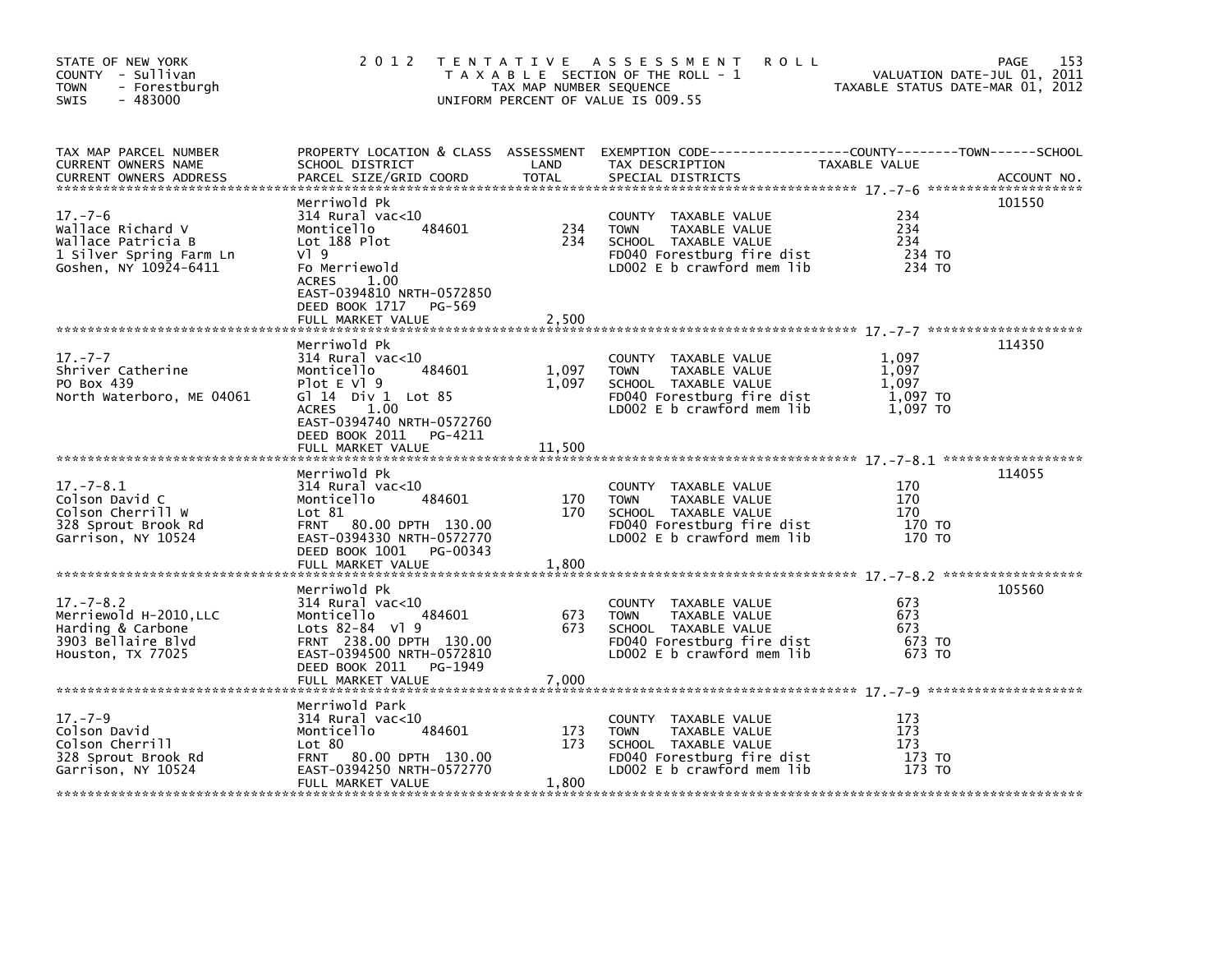| STATE OF NEW YORK<br>COUNTY - Sullivan<br>- Forestburgh<br>TOWN<br>$-483000$<br>SWIS                    | 2 0 1 2                                                                                                                                                                                                                        | TAX MAP NUMBER SEQUENCE  | TENTATIVE ASSESSMENT<br><b>ROLL</b><br>T A X A B L E SECTION OF THE ROLL - 1<br>UNIFORM PERCENT OF VALUE IS 009.55                           | VALUATION DATE-JUL 01, 2011<br>TAXABLE STATUS DATE-MAR 01, 2012 | 154<br><b>PAGE</b> |
|---------------------------------------------------------------------------------------------------------|--------------------------------------------------------------------------------------------------------------------------------------------------------------------------------------------------------------------------------|--------------------------|----------------------------------------------------------------------------------------------------------------------------------------------|-----------------------------------------------------------------|--------------------|
| TAX MAP PARCEL NUMBER<br>CURRENT OWNERS NAME<br>CURRENT OWNERS ADDRESS                                  | SCHOOL DISTRICT<br>PARCEL SIZE/GRID COORD                                                                                                                                                                                      | LAND<br><b>TOTAL</b>     | PROPERTY LOCATION & CLASS ASSESSMENT EXEMPTION CODE-----------------COUNTY-------TOWN------SCHOOL<br>TAX DESCRIPTION<br>SPECIAL DISTRICTS    | TAXABLE VALUE                                                   | ACCOUNT NO.        |
| $17. - 7 - 10$<br>Colson David<br>Colson Cherrill<br>328 Sprout Brook Rd<br>Garrison, NY 10524          | Merriwold Park<br>210 1 Family Res<br>484601<br>Monticello<br>Two Story House/garage<br>$Lot$ 79<br>FRNT 80.00 DPTH 130.00<br>EAST-0394170 NRTH-0572750<br>FULL MARKET VALUE                                                   | 173<br>17,284<br>181,000 | COUNTY TAXABLE VALUE<br>TAXABLE VALUE<br><b>TOWN</b><br>SCHOOL TAXABLE VALUE<br>FD040 Forestburg fire dist<br>LD002 $E$ b crawford mem $lib$ | 17,284<br>17,284<br>17,284<br>17,284 TO<br>17,284 TO            | 114050             |
| $17. - 7 - 11$<br>Colson David<br>Colson Cherrill W<br>328 Sprout Brook Rd<br>Garrison, NY 10524        | Merriwold Park<br>$314$ Rural vac< $10$<br>484601<br>Monticello<br>Lot 78 Plot E<br>FRNT 80.00 DPTH 130.00<br>EAST-0394090 NRTH-0572740<br>DEED BOOK 1001 PG-00342<br>FULL MARKET VALUE                                        | 173<br>173<br>1,800      | COUNTY TAXABLE VALUE<br><b>TOWN</b><br>TAXABLE VALUE<br>SCHOOL TAXABLE VALUE<br>FD040 Forestburg fire dist<br>LD002 $E$ b crawford mem lib   | 173<br>173<br>173<br>173 TO<br>173 TO                           |                    |
| $17. - 7 - 12$<br>Rogers John Veach Jr<br>& Margaret Hall<br>40 Fifth Ave Apt 10d<br>New York, NY 10011 | Merriwold Pk<br>$314$ Rural vac<10<br>484601<br>Monticello<br>Plot E<br>G1 14 Div 1<br>Lot 75 To 77<br>VI 9<br>1.50<br><b>ACRES</b>                                                                                            | 510<br>510               | COUNTY TAXABLE VALUE<br><b>TOWN</b><br>TAXABLE VALUE<br>SCHOOL TAXABLE VALUE<br>FD040 Forestburg fire dist<br>LD002 E b crawford mem lib     | 510<br>510<br>510<br>510 TO<br>510 TO                           | 113420             |
| $17. - 7 - 13$<br>Juergens Family<br>The<br>6 Avondale Dr<br>Wyomissing, PA 19610                       | EAST-0393930 NRTH-0572720<br>FULL MARKET VALUE<br>Merriwold Park<br>260 Seasonal res - WTRFNT<br>Monticello<br>484601<br><b>Bungalow</b><br>Gl 14 Div 1 Lot 70&<br>Plot E<br><b>ACRES</b><br>1.43<br>EAST-0393700 NRTH-0572610 | 5,300<br>1,586<br>5,489  | COUNTY TAXABLE VALUE<br><b>TOWN</b><br>TAXABLE VALUE<br>SCHOOL TAXABLE VALUE<br>FD040 Forestburg fire dist<br>LD002 E b crawford mem lib     | 5,489<br>5,489<br>5.489<br>5,489 TO<br>5.489 TO                 | 106200             |
|                                                                                                         | DEED BOOK 2175<br>PG-122<br>FULL MARKET VALUE                                                                                                                                                                                  | 57,500                   |                                                                                                                                              |                                                                 |                    |
| $17. - 7 - 14$<br>Juergens Family<br>The<br>6 Avondale Dr<br>Wyomissing, PA 19610-2684                  | Merriwold Park<br>$314$ Rural vac< $10$<br>Monticello<br>484601<br>Lot 70<br>FRNT 230.00 DPTH 80.00<br>EAST-0393560 NRTH-0572700<br>DEED BOOK 2175<br>PG-122<br>FULL MARKET VALUE                                              | 304<br>304<br>3,200      | COUNTY TAXABLE VALUE<br><b>TOWN</b><br>TAXABLE VALUE<br>SCHOOL TAXABLE VALUE<br>FD040 Forestburg fire dist<br>LD002 $E$ b crawford mem lib   | 304<br>304<br>304<br>304 TO<br>304 TO                           |                    |
|                                                                                                         |                                                                                                                                                                                                                                |                          |                                                                                                                                              |                                                                 |                    |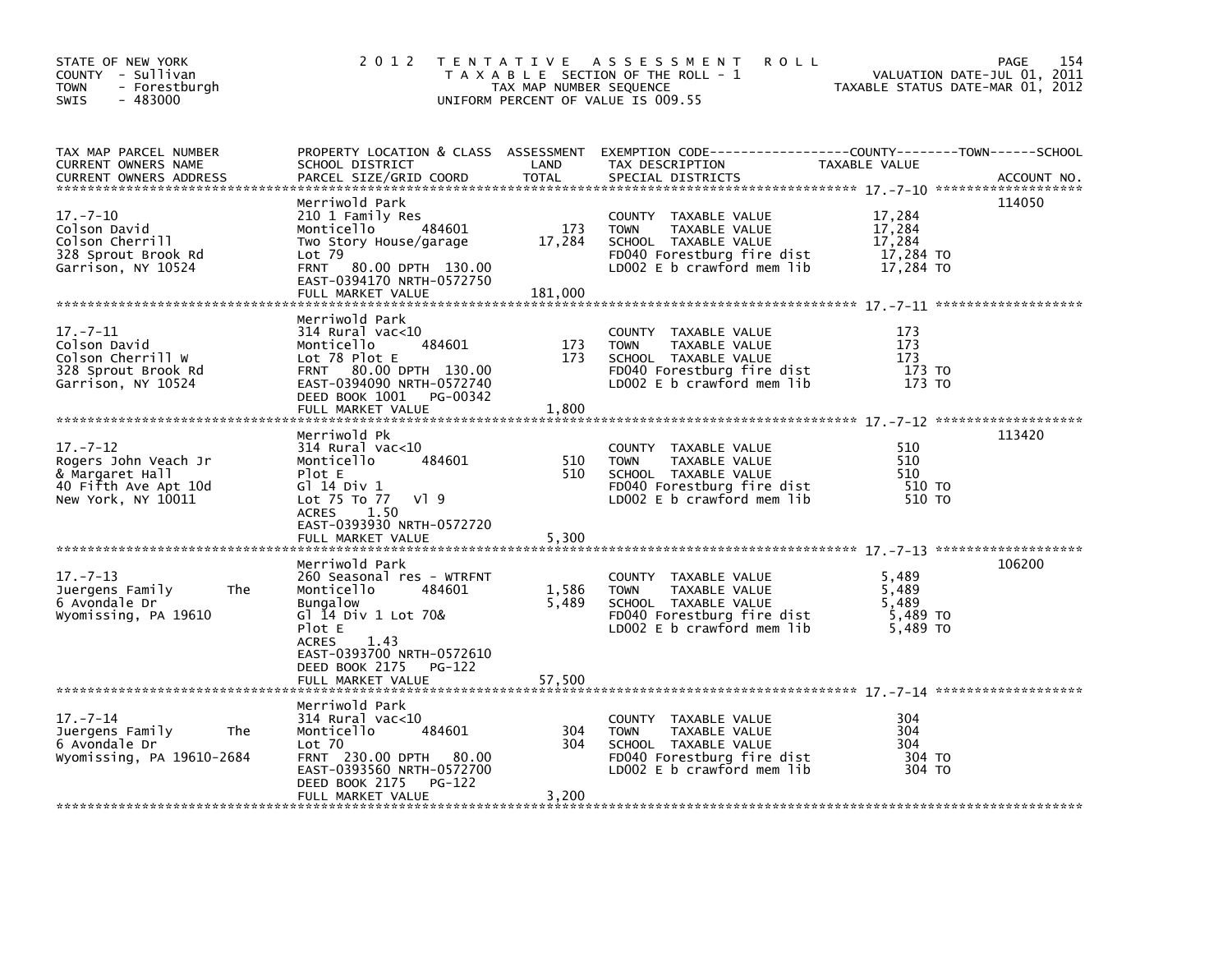| STATE OF NEW YORK<br>COUNTY - Sullivan<br>- Forestburgh<br><b>TOWN</b><br>$-483000$<br><b>SWIS</b>       | 2 0 1 2                                                                                                                                                                                                       | TAX MAP NUMBER SEQUENCE    | TENTATIVE ASSESSMENT<br><b>ROLL</b><br>T A X A B L E SECTION OF THE ROLL - 1<br>UNIFORM PERCENT OF VALUE IS 009.55                              |                                                      | 155<br>PAGE<br>VALUATION DATE-JUL 01, 2011<br>TAXABLE STATUS DATE-MAR 01, 2012 |
|----------------------------------------------------------------------------------------------------------|---------------------------------------------------------------------------------------------------------------------------------------------------------------------------------------------------------------|----------------------------|-------------------------------------------------------------------------------------------------------------------------------------------------|------------------------------------------------------|--------------------------------------------------------------------------------|
| TAX MAP PARCEL NUMBER<br><b>CURRENT OWNERS NAME</b><br><b>CURRENT OWNERS ADDRESS</b>                     | SCHOOL DISTRICT<br>PARCEL SIZE/GRID COORD                                                                                                                                                                     | LAND<br><b>TOTAL</b>       | PROPERTY LOCATION & CLASS ASSESSMENT EXEMPTION CODE----------------COUNTY-------TOWN------SCHOOL<br>TAX DESCRIPTION<br>SPECIAL DISTRICTS        | TAXABLE VALUE                                        | ACCOUNT NO.                                                                    |
| $17. - 7 - 15$<br>Juergens Family<br><b>The</b><br>6 Avondale Dr<br>Wyomissing, PA 19610-2684            | Merriwold Park<br>$314$ Rural vac<10 - WTRFNT<br>Monticello<br>484601<br>Lot 86<br>FRNT 85.00 DPTH 230.00<br>EAST-0393650 NRTH-0572470<br>DEED BOOK 2175 PG-122<br>FULL MARKET VALUE                          | 283<br>283<br>3,000        | COUNTY TAXABLE VALUE<br><b>TOWN</b><br>TAXABLE VALUE<br>SCHOOL TAXABLE VALUE<br>FD040 Forestburg fire dist<br>LD002 E b crawford mem lib        | 283<br>283<br>283<br>283 TO<br>283 TO                |                                                                                |
| $17. - 7 - 16$<br>Juergens Family<br>The<br>6 Avondale Dr<br>Wyomissing, PA 19610                        | Merriwold Pk<br>$314$ Rural vac<10<br>484601<br>Monticello<br>Plot E<br>G] 14 Div 1 Lot 86&<br>87&88&89&90 v1 9<br>ACRES<br>1.36<br>EAST-0393760 NRTH-0572380                                                 | 1,898<br>1,898             | COUNTY TAXABLE VALUE<br>TAXABLE VALUE<br><b>TOWN</b><br>SCHOOL TAXABLE VALUE<br>FD040 Forestburg fire dist<br>LD002 E b crawford mem lib        | 1,898<br>1,898<br>1,898<br>1,898 TO<br>1.898 TO      | 106300                                                                         |
|                                                                                                          | DEED BOOK 2175<br>PG-122<br>FULL MARKET VALUE                                                                                                                                                                 | 19.900                     |                                                                                                                                                 |                                                      |                                                                                |
| $17. - 7 - 17$<br>Rogers John Veach Jr<br>Margaret Hall<br>40 Fifth Ave Apt 10d<br>New York, NY 10011    | Merriwold Park<br>210 1 Family Res - WTRFNT<br>Monticello<br>484601<br>2 Bung Gar<br>Lot $9\overline{1}$ $92$ $93$ Plot E<br>Seas 8<br>1.50<br><b>ACRES</b><br>EAST-0393950 NRTH-0572550<br>FULL MARKET VALUE | 1,487<br>20,412<br>213,700 | COUNTY TAXABLE VALUE<br>TAXABLE VALUE<br><b>TOWN</b><br>SCHOOL TAXABLE VALUE<br>FD040 Forestburg fire dist<br>LD002 E b crawford mem lib        | 20,412<br>20,412<br>20,412<br>20,412 TO<br>20,412 TO | 113430                                                                         |
|                                                                                                          | Merriwold Park                                                                                                                                                                                                |                            |                                                                                                                                                 |                                                      | 105600                                                                         |
| $17. - 7 - 18$<br>Merriewold H-2010, LLC<br>Harding & Carbone<br>3903 Bellaire Blvd<br>Houston, TX 77025 | 210 1 Family Res - WTRFNT<br>Monticello<br>484601<br>Plot E Lots 94 To 96<br>2 St Hse Gar<br>G1 14 Div 1<br><b>ACRES</b><br>1.50<br>EAST-0394190 NRTH-0572570<br>DEED BOOK 2011<br>PG-1949                    | 857<br>18,400              | COUNTY TAXABLE VALUE<br><b>TAXABLE VALUE</b><br><b>TOWN</b><br>SCHOOL TAXABLE VALUE<br>FD040 Forestburg fire dist<br>LD002 E b crawford mem lib | 18,400<br>18,400<br>18,400<br>18,400 TO<br>18,400 TO |                                                                                |
|                                                                                                          | FULL MARKET VALUE                                                                                                                                                                                             | 192,700                    |                                                                                                                                                 |                                                      |                                                                                |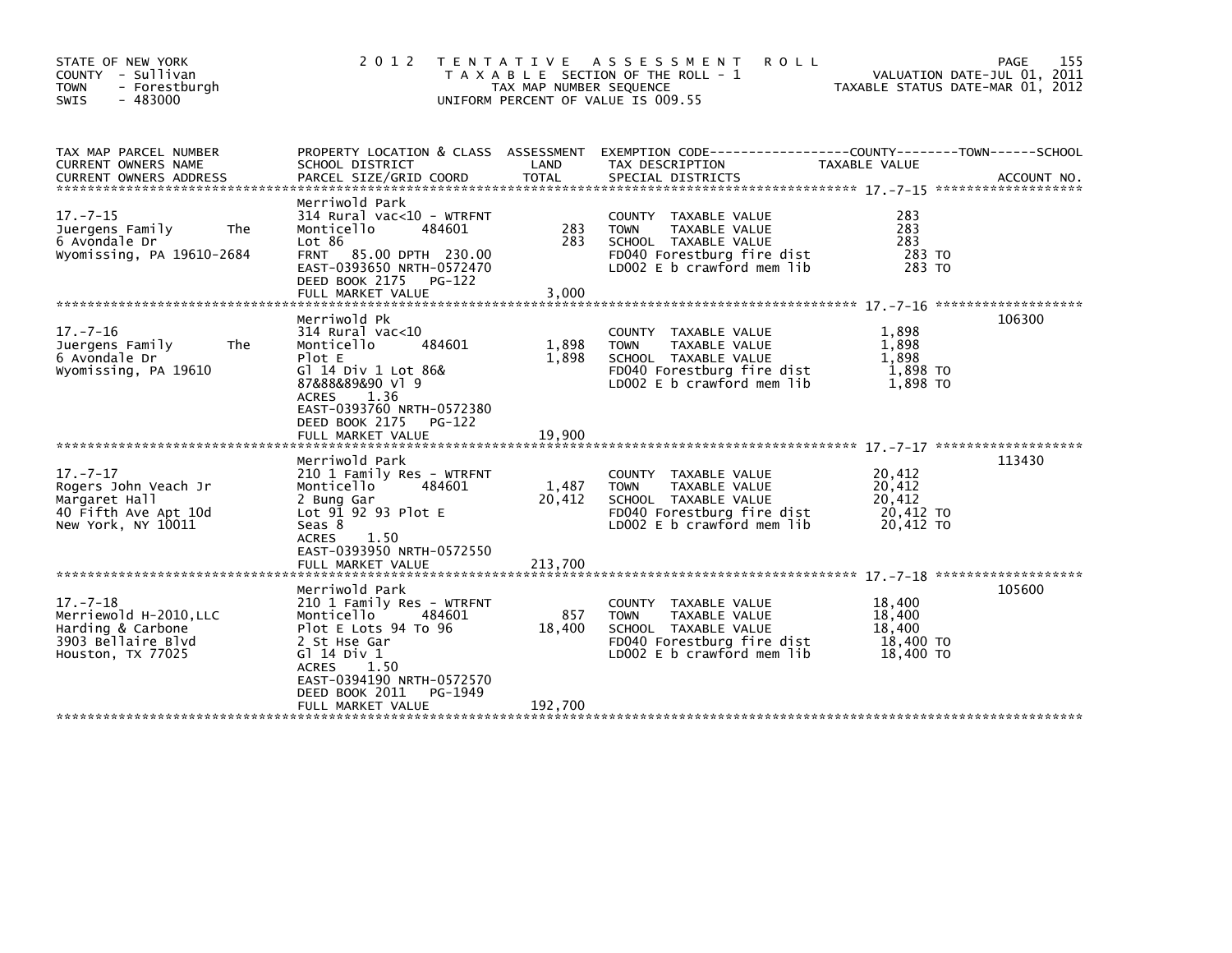| STATE OF NEW YORK<br>COUNTY - Sullivan<br>- Forestburgh<br><b>TOWN</b><br>$-483000$<br><b>SWIS</b>         | 2 0 1 2                                                                                                                                                                                                                       | T E N T A T I V E<br>TAX MAP NUMBER SEQUENCE | A S S E S S M E N T<br><b>ROLL</b><br>T A X A B L E SECTION OF THE ROLL - 1<br>UNIFORM PERCENT OF VALUE IS 009.55                                           | TAXABLE STATUS DATE-MAR 01, 2012                                 | 156<br>PAGE<br>VALUATION DATE-JUL 01, 2011 |
|------------------------------------------------------------------------------------------------------------|-------------------------------------------------------------------------------------------------------------------------------------------------------------------------------------------------------------------------------|----------------------------------------------|-------------------------------------------------------------------------------------------------------------------------------------------------------------|------------------------------------------------------------------|--------------------------------------------|
| TAX MAP PARCEL NUMBER<br>CURRENT OWNERS NAME<br><b>CURRENT OWNERS ADDRESS</b>                              | PROPERTY LOCATION & CLASS ASSESSMENT<br>SCHOOL DISTRICT<br>PARCEL SIZE/GRID COORD                                                                                                                                             | LAND<br><b>TOTAL</b>                         | TAX DESCRIPTION<br>SPECIAL DISTRICTS                                                                                                                        | TAXABLE VALUE                                                    | ACCOUNT NO.                                |
| $17. - 7 - 19.1$<br>Merriewold H-2010, LLC<br>Harding & Carbone<br>3903 Bellaire Blvd<br>Houston, TX 77025 | Merriwold Pk<br>314 Rural vac<10 - WTRFNT<br>Monticello<br>484601<br>170x185x160x225<br>$V$ ] 9<br>Plot E Lots 98 & 99<br>0.90<br><b>ACRES</b><br>EAST-0394460 NRTH-0572630<br>DEED BOOK 2011<br>PG-1949<br>FULL MARKET VALUE | 1,756<br>1,756<br>18,400                     | COUNTY TAXABLE VALUE<br><b>TOWN</b><br>TAXABLE VALUE<br>SCHOOL TAXABLE VALUE<br>FD040 Forestburg fire dist<br>LD002 E b crawford mem lib                    | 1,756<br>1,756<br>1.756<br>1,756 TO<br>1.756 TO                  | 105570                                     |
| $17. - 7 - 19.2$<br>Merriewold H-2010, LLC<br>Harding & Carbone<br>3903 Bellaire Blvd<br>Houston, TX 77025 | Merriwold Pk<br>314 Rural vac<10 - WTRFNT<br>Monticello<br>484601<br>90x220x80x185<br>Plot E Lot 97<br>VI 9<br>Fo Caruso<br>90.00 DPTH 180.00<br><b>FRNT</b><br>EAST-0394350 NRTH-0572620<br>DEED BOOK 2011<br>PG-1949        | 319<br>319                                   | COUNTY TAXABLE VALUE<br><b>TOWN</b><br>TAXABLE VALUE<br>SCHOOL TAXABLE VALUE<br>FD040 Forestburg fire dist<br>LD002 E b crawford mem lib                    | 319<br>319<br>319<br>319 TO<br>319 TO                            | 105550                                     |
|                                                                                                            | FULL MARKET VALUE                                                                                                                                                                                                             | 3,300                                        |                                                                                                                                                             |                                                                  |                                            |
| $17. - 7 - 20$<br>Di Virgilio Gabriella D<br>DiVirgilio Nicholas A<br>70 Inn Rd<br>Forestburgh, NY 12777   | 70 Inn Road<br>210 1 Family Res - WTRFNT<br>Monticello<br>484601<br>Plot E Lot 100<br>Lots 101 & 102<br><b>ACRES</b><br>1.47<br>EAST-0394670 NRTH-0572560<br>DEED BOOK 1989<br>$PG-53$<br>FULL MARKET VALUE                   | 1,168<br>17,650<br>184,800                   | 41854<br>STAR B<br>COUNTY TAXABLE VALUE<br><b>TOWN</b><br>TAXABLE VALUE<br>SCHOOL TAXABLE VALUE<br>FD040 Forestburg fire dist<br>LD002 E b crawford mem lib | $\Omega$<br>17,650<br>17,650<br>14,920<br>17,650 TO<br>17,650 TO | 103350<br>2,730                            |
|                                                                                                            | Merriwold Park                                                                                                                                                                                                                |                                              |                                                                                                                                                             |                                                                  | 114400                                     |
| $17. - 7 - 21$<br>Shriver Catherine<br>PO Box 439<br>North Waterboro, ME 04061                             | 260 Seasonal res<br>Monticello<br>484601<br>2 St House<br>Plot E Lot 186<br>Gl $14$ Div 1 Seas $8$<br>FRNT 239.94 DPTH 160.00<br>EAST-0394910 NRTH-0572580<br>DEED BOOK 2011<br>PG-4212                                       | 1,657<br>17,759                              | TAXABLE VALUE<br><b>COUNTY</b><br>TAXABLE VALUE<br><b>TOWN</b><br>SCHOOL TAXABLE VALUE<br>FD040 Forestburg fire dist<br>LD002 E b crawford mem lib          | 17,759<br>17,759<br>17.759<br>17,759 TO<br>17,759 TO             |                                            |
|                                                                                                            | FULL MARKET VALUE                                                                                                                                                                                                             | 186,000                                      |                                                                                                                                                             |                                                                  |                                            |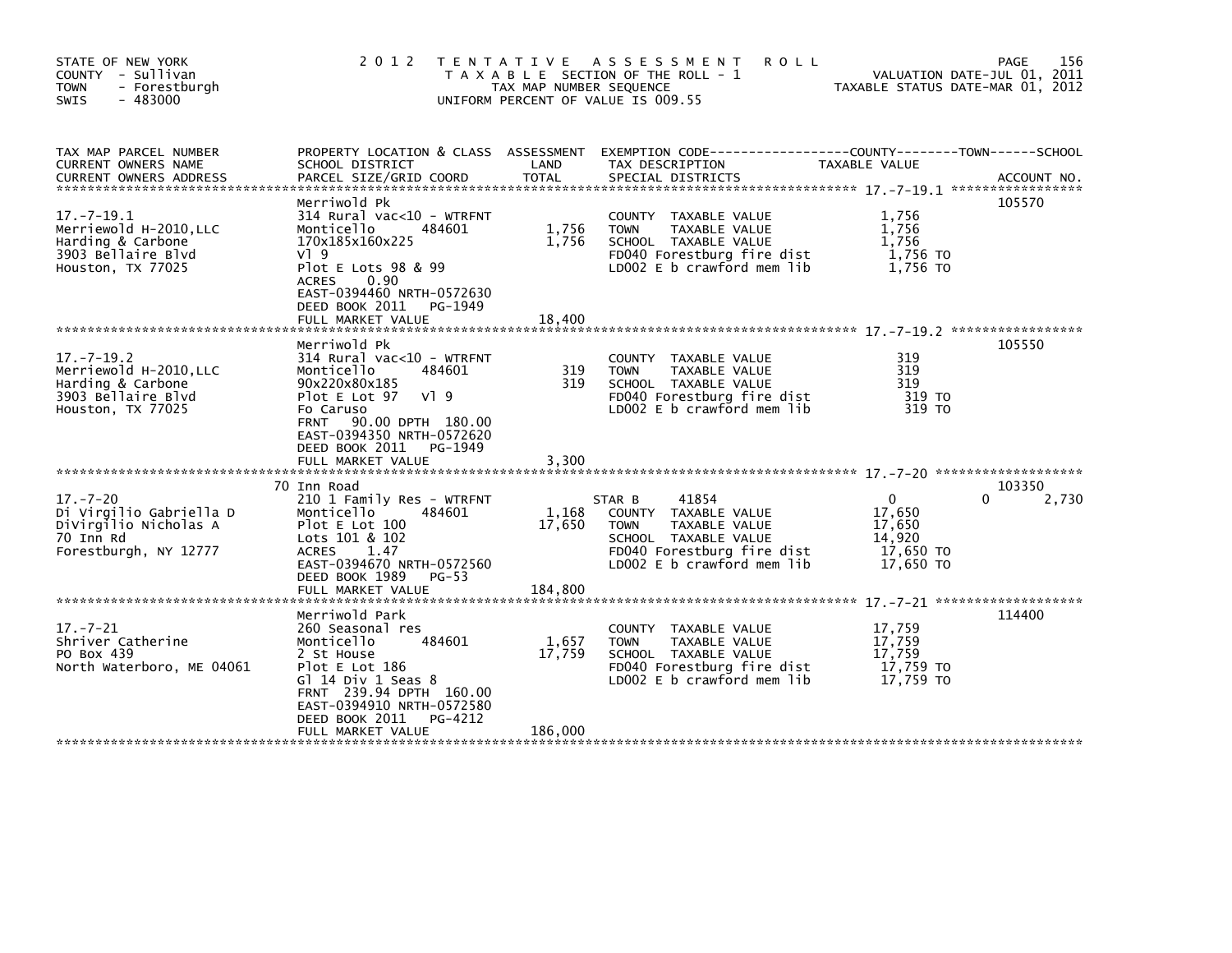| STATE OF NEW YORK<br>COUNTY - Sullivan<br><b>TOWN</b><br>- Forestburgh<br>$-483000$<br>SWIS                  | 2 0 1 2                                                                                                                                                                                                   | TAX MAP NUMBER SEQUENCE  | TENTATIVE ASSESSMENT<br><b>ROLL</b><br>T A X A B L E SECTION OF THE ROLL - 1<br>UNIFORM PERCENT OF VALUE IS 009.55                       | VALUATION DATE-JUL 01, 2011<br>TAXABLE STATUS DATE-MAR 01, 2012 | <b>PAGE</b><br>157 |
|--------------------------------------------------------------------------------------------------------------|-----------------------------------------------------------------------------------------------------------------------------------------------------------------------------------------------------------|--------------------------|------------------------------------------------------------------------------------------------------------------------------------------|-----------------------------------------------------------------|--------------------|
| TAX MAP PARCEL NUMBER<br>CURRENT OWNERS NAME<br>CURRENT OWNERS ADDRESS                                       | SCHOOL DISTRICT<br>PARCEL SIZE/GRID COORD                                                                                                                                                                 | LAND<br><b>TOTAL</b>     | PROPERTY LOCATION & CLASS ASSESSMENT EXEMPTION CODE---------------COUNTY-------TOWN-----SCHOOL<br>TAX DESCRIPTION<br>SPECIAL DISTRICTS   | TAXABLE VALUE                                                   | ACCOUNT NO.        |
| $17. - 7 - 22$<br>Wallace Van Duzer R<br>Wallace Patricia B<br>One Silver Spring Farm Ln<br>Goshen, NY 10924 | Merriwold Park<br>260 Seasonal res<br>484601<br>Monticello<br>Bungalow Plot E<br>Lot 184-185<br>G $1$ 14 Div 1 Seas 8<br>ACRES 1.00<br>EAST-0395000 NRTH-0572740<br>FULL MARKET VALUE                     | 588<br>10,304<br>107,900 | COUNTY TAXABLE VALUE<br><b>TOWN</b><br>TAXABLE VALUE<br>SCHOOL TAXABLE VALUE<br>FD040 Forestburg fire dist<br>LD002 E b crawford mem lib | 10,304<br>10,304<br>10,304<br>10,304 TO<br>10,304 TO            | 116700             |
| $17. - 7 - 23.1$<br>Merriwold Club Inc<br>Att Treas<br>2674 Route 42<br>Forestburgh, NY 12777-6411           | Merriwold Pk<br>$314$ Rural vac<10<br>Monticello<br>484601<br>Plot E<br>G1 14 Div 1<br><b>ACRES</b><br>1.65<br>EAST-0395139 NRTH-0572917<br>PG-00273<br>DEED BOOK 1233<br>FULL MARKET VALUE               | 1,168<br>1,168<br>12,200 | COUNTY TAXABLE VALUE<br><b>TOWN</b><br>TAXABLE VALUE<br>SCHOOL TAXABLE VALUE<br>FD040 Forestburg fire dist<br>LD002 E b crawford mem lib | 1,168<br>1,168<br>1,168<br>1,168 TO<br>1,168 TO                 | 114200             |
| $17. - 7 - 23.2$<br>Juergens Family<br>The<br>6 Avondale Dr<br>Wyomissing, PA 19601                          | Merriwold Park<br>260 Seasonal res<br>Monticello<br>484601<br>FRNT 150.00 DPTH 239.10<br>EAST-0395292 NRTH-0573092<br>DEED BOOK 2175 PG-122                                                               | 588<br>8.888             | COUNTY TAXABLE VALUE<br>TAXABLE VALUE<br><b>TOWN</b><br>SCHOOL TAXABLE VALUE<br>FD040 Forestburg fire dist<br>LD002 E b crawford mem lib | 8,888<br>8,888<br>8.888<br>8,888 TO<br>8,888 TO                 |                    |
| $17. - 7 - 24$<br>Juergens Family<br>The<br>6 Avondale Dr<br>Wyomissing, PA 19610                            | Merriwold Pk<br>$314$ Rural vac<10<br>Monticello<br>484601<br>Plot $E$ Lot 127<br>G114 Div 1 V1 9<br>FRNT 90.00 DPTH 239.10<br>EAST-0395340 NRTH-0573200<br>DEED BOOK 2175<br>PG-122<br>FULL MARKET VALUE | 354<br>354<br>3,700      | COUNTY TAXABLE VALUE<br>TAXABLE VALUE<br><b>TOWN</b><br>SCHOOL TAXABLE VALUE<br>FD040 Forestburg fire dist<br>LD002 E b crawford mem lib | 354<br>354<br>354<br>354 TO<br>354 TO                           | 112800             |
| $17. - 7 - 25$<br>Merriewold Club Inc<br>2674 State Route #42<br>Forestburgh, NY 12777                       | Merriwold Pk<br>$314$ Rural vac<10<br>Monticello<br>484601<br>Plot E<br>G1 14 Div 1<br>Lot 125&126 Vl 9<br>ACRES 1.00<br>EAST-0395420 NRTH-0573320<br>DEED BOOK 3158<br>PG-542<br>FULL MARKET VALUE       | 1,497<br>1,497<br>15,700 | COUNTY TAXABLE VALUE<br>TAXABLE VALUE<br><b>TOWN</b><br>SCHOOL TAXABLE VALUE<br>FD040 Forestburg fire dist<br>LD002 E b crawford mem lib | 1,497<br>1,497<br>1,497<br>1,497 TO<br>1,497 TO                 | 102300             |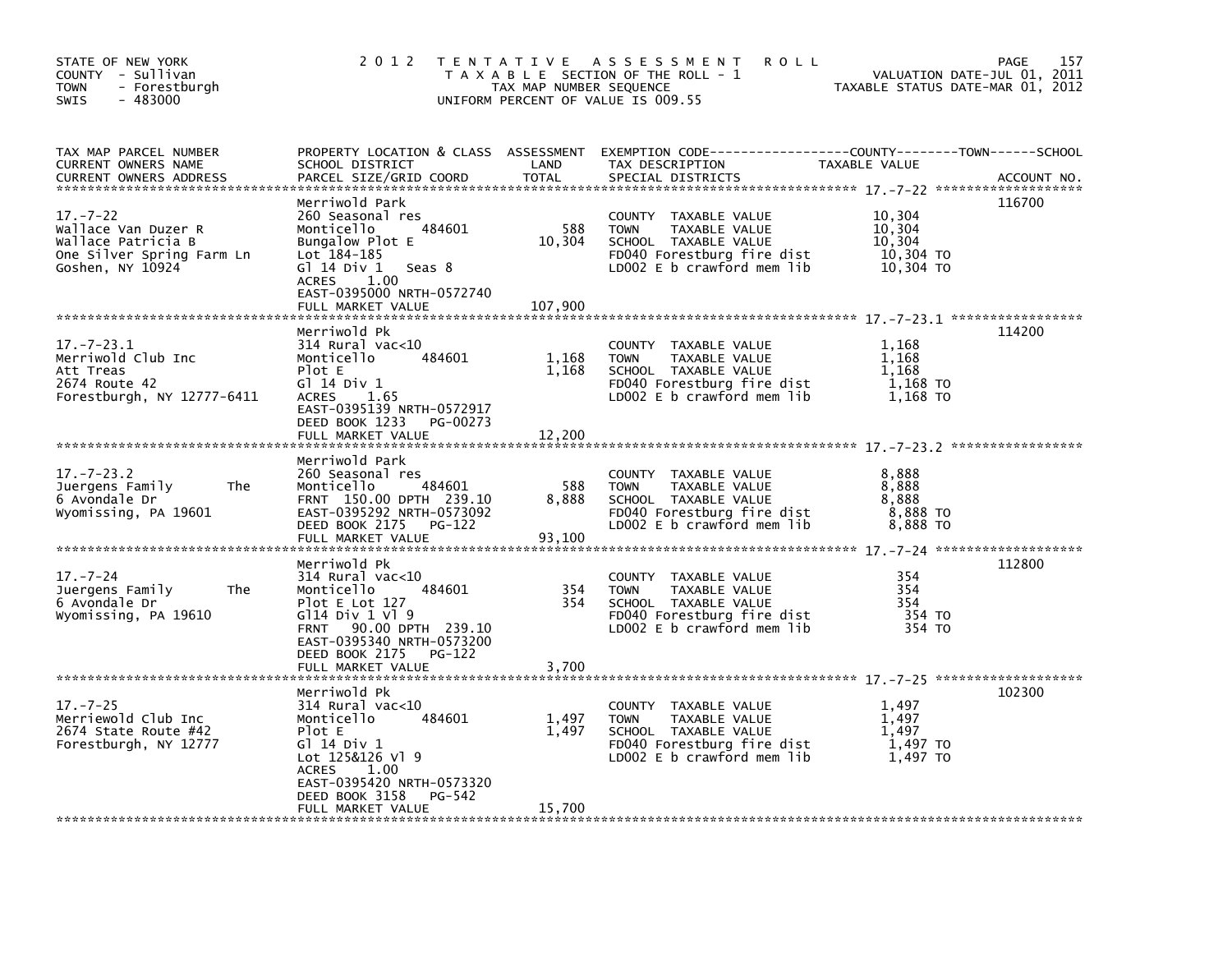| STATE OF NEW YORK<br>COUNTY - Sullivan<br><b>TOWN</b><br>- Forestburgh<br>$-483000$<br><b>SWIS</b> | 2 0 1 2                                                                                                                                                                                                               | TAX MAP NUMBER SEQUENCE    | TENTATIVE ASSESSMENT<br><b>ROLL</b><br>T A X A B L E SECTION OF THE ROLL - 1<br>UNIFORM PERCENT OF VALUE IS 009.55                                                                                              | VALUATION DATE-JUL 01, 2011<br>TAXABLE STATUS DATE-MAR 01, 2012                         | 158<br>PAGE                           |
|----------------------------------------------------------------------------------------------------|-----------------------------------------------------------------------------------------------------------------------------------------------------------------------------------------------------------------------|----------------------------|-----------------------------------------------------------------------------------------------------------------------------------------------------------------------------------------------------------------|-----------------------------------------------------------------------------------------|---------------------------------------|
| TAX MAP PARCEL NUMBER<br>CURRENT OWNERS NAME                                                       | SCHOOL DISTRICT                                                                                                                                                                                                       | LAND                       | PROPERTY LOCATION & CLASS ASSESSMENT EXEMPTION CODE----------------COUNTY-------TOWN------SCHOOL<br>TAX DESCRIPTION                                                                                             | TAXABLE VALUE                                                                           |                                       |
| $17.-8-1$<br>Fexy G.Demetrius<br>Cramer Lauren B<br>13 Jay St Apt 5<br>N.Y., NY 10013              | Merriwold Pk<br>210 1 Family Res<br>Monticello<br>484601<br>2 St House Ice House<br>Plot E<br>Lot 128 & 129<br><b>ACRES</b><br>2.88<br>EAST-0395700 NRTH-0573140<br>DEED BOOK 3502<br>PG-339<br>FULL MARKET VALUE     | 3,060<br>53,600<br>561,300 | COUNTY TAXABLE VALUE<br>TAXABLE VALUE<br><b>TOWN</b><br>SCHOOL TAXABLE VALUE<br>FD040 Forestburg fire dist<br>LD002 E b crawford mem lib                                                                        | 53,600<br>53,600<br>53,600<br>53,600 TO<br>53,600 TO                                    | 112740                                |
| $17 - 8 - 2$<br>Clark Iva<br>PO Box 286<br>Rock Hill, NY 12775                                     | Merriwold Pk<br>210 1 Family Res<br>484601<br>Monticello<br>Plot E Lot 130<br>1 St Hse Gar<br>$G$ ] 14 Div 1<br>FRNT 130.00 DPTH 233.00<br>EAST-0395570 NRTH-0573000<br>DEED BOOK 2268<br>PG-467<br>FULL MARKET VALUE | 531<br>12,369<br>129,500   | COUNTY TAXABLE VALUE<br>TAXABLE VALUE<br><b>TOWN</b><br>SCHOOL TAXABLE VALUE<br>FD040 Forestburg fire dist<br>LD002 E b crawford mem lib                                                                        | 12,369<br>12,369<br>12,369<br>12,369 TO<br>12.369 TO                                    | 112900                                |
| $17. - 8 - 3$<br>Merriwold Club Inc<br>Att Treas<br>2674 Route 42<br>Forestburgh, NY 12777-6411    | Merriwold<br>$314$ Rural vac<10<br>Monticello<br>484601<br>2 Plote<br>Lot 131 132<br>G1 14 Div 1<br>VI 9<br>ACRES 0.72<br>EAST-0395490 NRTH-0572890<br>FULL MARKET VALUE                                              | 701<br>701<br>7,300        | COUNTY TAXABLE VALUE<br>TAXABLE VALUE<br><b>TOWN</b><br>SCHOOL TAXABLE VALUE<br>FD040 Forestburg fire dist<br>LD002 E b crawford mem lib                                                                        | 701<br>701<br>701<br>701 TO<br>701 TO                                                   | 110200                                |
| $17. - 8 - 4$<br>Cuff George W<br>Cuff Joan T<br>2674 Route 42<br>Forestburgh, NY 12777-6411       | 57 Inn Rd<br>210 1 Family Res<br>Monticello<br>484601<br>2 St House<br>G1 14 Div 1<br>Lot 136& Half of 137<br>FRNT 182.00 DPTH 160.00<br>EAST-0395250 NRTH-0572550<br>DEED BOOK 1084<br>PG-00149<br>FULL MARKET VALUE | 276,500                    | 41123<br>WAR VET<br>41834<br>510 STAR EN<br>41122<br>26,401 WAR VET<br>COUNTY TAXABLE VALUE<br>TAXABLE VALUE<br><b>TOWN</b><br>SCHOOL TAXABLE VALUE<br>FD040 Forestburg fire dist<br>LD002 E b crawford mem lib | 2,457<br>0<br>$\Omega$<br>2,457<br>23.944<br>23,944<br>20,741<br>26,401 TO<br>26,401 TO | 101850<br>$\Omega$<br>5,660<br>0<br>0 |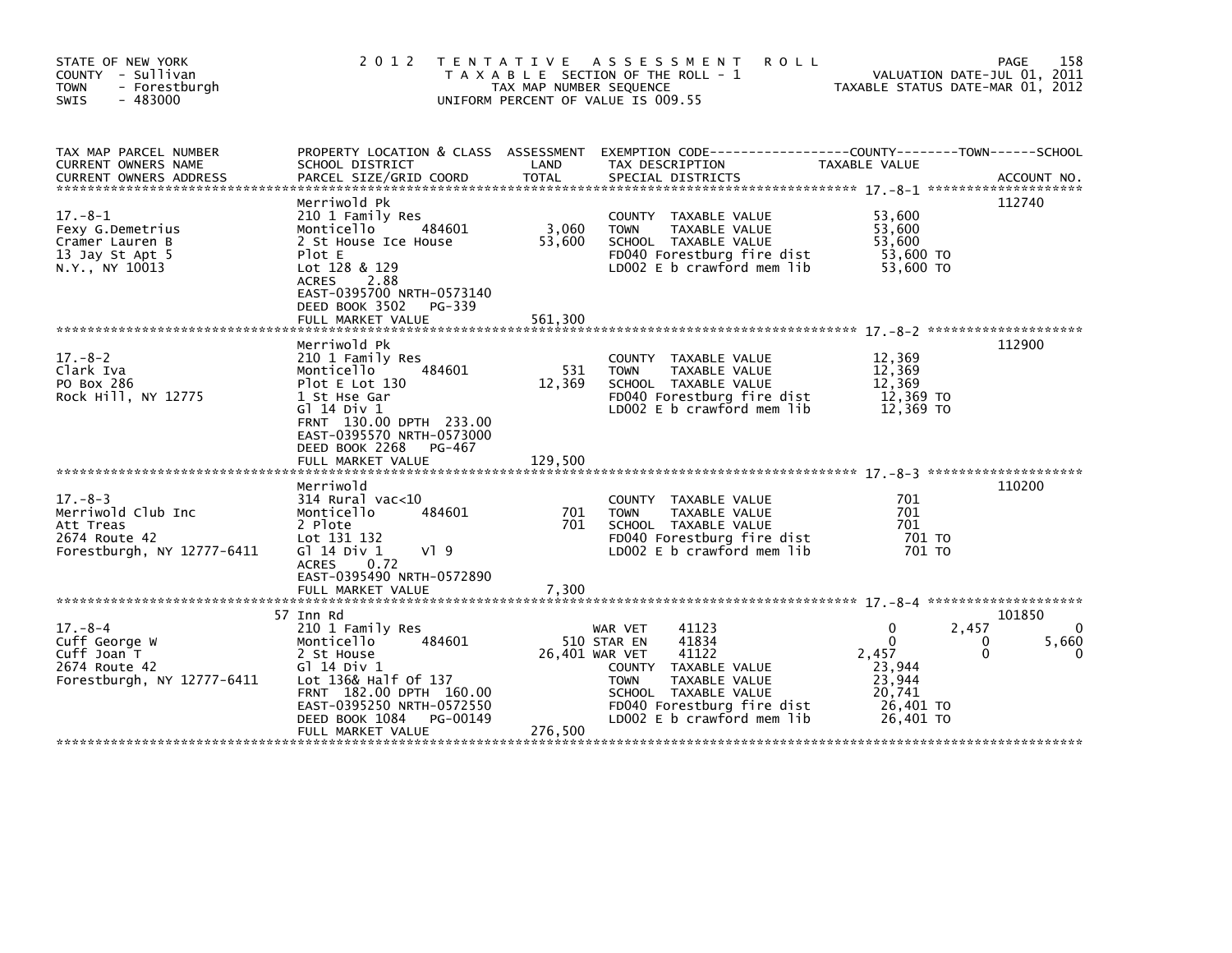| STATE OF NEW YORK<br>COUNTY - Sullivan<br><b>TOWN</b><br>- Forestburgh<br>$-483000$<br><b>SWIS</b> | 2 0 1 2                                                                                                                                                                                    | TAX MAP NUMBER SEQUENCE    | TENTATIVE ASSESSMENT<br><b>ROLL</b><br>T A X A B L E SECTION OF THE ROLL - 1<br>UNIFORM PERCENT OF VALUE IS 009.55                       | VALUATION DATE-JUL 01, 2011<br>TAXABLE STATUS DATE-MAR 01, 2012 | PAGE<br>159 |
|----------------------------------------------------------------------------------------------------|--------------------------------------------------------------------------------------------------------------------------------------------------------------------------------------------|----------------------------|------------------------------------------------------------------------------------------------------------------------------------------|-----------------------------------------------------------------|-------------|
| TAX MAP PARCEL NUMBER<br>CURRENT OWNERS NAME                                                       | SCHOOL DISTRICT                                                                                                                                                                            | LAND                       | PROPERTY LOCATION & CLASS ASSESSMENT EXEMPTION CODE-----------------COUNTY-------TOWN-----SCHOOL<br>TAX DESCRIPTION                      | TAXABLE VALUE                                                   |             |
| $17. - 8 - 5$<br>Cameron Kimberly<br>Shriver Alexander D<br>PO Box 79<br>Tully, NY 13159           | Merriwold Park<br>260 Seasonal res<br>Monticello<br>484601<br>Plot E Half Of L 137<br>House $& 2$ Cabins<br>FRNT 160.00 DPTH 210.00<br>EAST-0395110 NRTH-0572480<br>DEED BOOK 2012 PG-2045 | 627<br>30,700              | COUNTY TAXABLE VALUE<br>TAXABLE VALUE<br><b>TOWN</b><br>SCHOOL TAXABLE VALUE<br>FD040 Forestburg fire dist<br>LD002 E b crawford mem lib | 30,700<br>30,700<br>30,700<br>30,700 TO<br>30,700 TO            | 114300      |
| $17.-8-7.1$<br>Merriwold Club Inc<br>Att Treas<br>2674 Route 42<br>Forestburgh, NY 12777-6411      | Merriwold Park<br>$314$ Rural vac< $10$<br>484601<br>Monticello<br><b>ACRES</b><br>1.69<br>EAST-0395731 NRTH-0572800<br>DEED BOOK 1055 PG-00165<br>FULL MARKET VALUE                       | 1,197<br>1,197<br>12,500   | COUNTY TAXABLE VALUE<br><b>TOWN</b><br>TAXABLE VALUE<br>SCHOOL TAXABLE VALUE<br>FD040 Forestburg fire dist<br>LD002 E b crawford mem lib | 1,197<br>1.197<br>1.197<br>1,197 TO<br>1,197 TO                 | 107700      |
| $17. - 8 - 7.2$<br>Deutsch Susan<br>130 E 94Th St<br>New York, NY 10128                            | Merriwold Park<br>210 1 Family Res<br>484601<br>Monticello<br>House & Garage<br>ACRES 2.33<br>EAST-0395476 NRTH-0572658<br>DEED BOOK 1940 PG-409<br>FULL MARKET VALUE                      | 1,650<br>15,396<br>161,200 | COUNTY TAXABLE VALUE<br><b>TOWN</b><br>TAXABLE VALUE<br>SCHOOL TAXABLE VALUE<br>FD040 Forestburg fire dist<br>LD002 E b crawford mem lib | 15,396<br>15,396<br>15,396<br>15,396 TO<br>$15,396$ TO          |             |
| $17. - 8 - 7.3$<br>Merriwold Club Inc<br>Att Treas<br>2674 Route 42<br>Forestburgh, NY 12777-6411  | Merriwold Park<br>$314$ Rural vac< $10$<br>484601<br>Monticello<br>Vacant Lot<br>FRNT 135.00 DPTH 433.00<br>EAST-0395434 NRTH-0572491<br>DEED BOOK 1214 PG-00196                           | 952<br>952                 | COUNTY TAXABLE VALUE<br><b>TOWN</b><br>TAXABLE VALUE<br>SCHOOL TAXABLE VALUE<br>FD040 Forestburg fire dist<br>LD002 E b crawford mem lib | 952<br>952<br>952<br>952 TO<br>952 TO                           |             |
|                                                                                                    | FULL MARKET VALUE                                                                                                                                                                          | 10,000                     |                                                                                                                                          |                                                                 |             |
| $17. - 8 - 7.4$<br>Cuff George W<br>Cuff Joan<br>2674 Route 42<br>Forestburgh, NY 12777-6411       | Merriwold Park<br>314 Rural vac<10<br>484601<br>Monticello<br>FRNT 45.00 DPTH 233.00<br>EAST-0395295 NRTH-0572644<br>DEED BOOK 1234<br>PG-00224<br>FULL MARKET VALUE                       | 171<br>171<br>1,800        | COUNTY TAXABLE VALUE<br><b>TOWN</b><br>TAXABLE VALUE<br>SCHOOL TAXABLE VALUE<br>FD040 Forestburg fire dist<br>LD002 E b crawford mem lib | 171<br>171<br>171<br>171 TO<br>171 TO                           |             |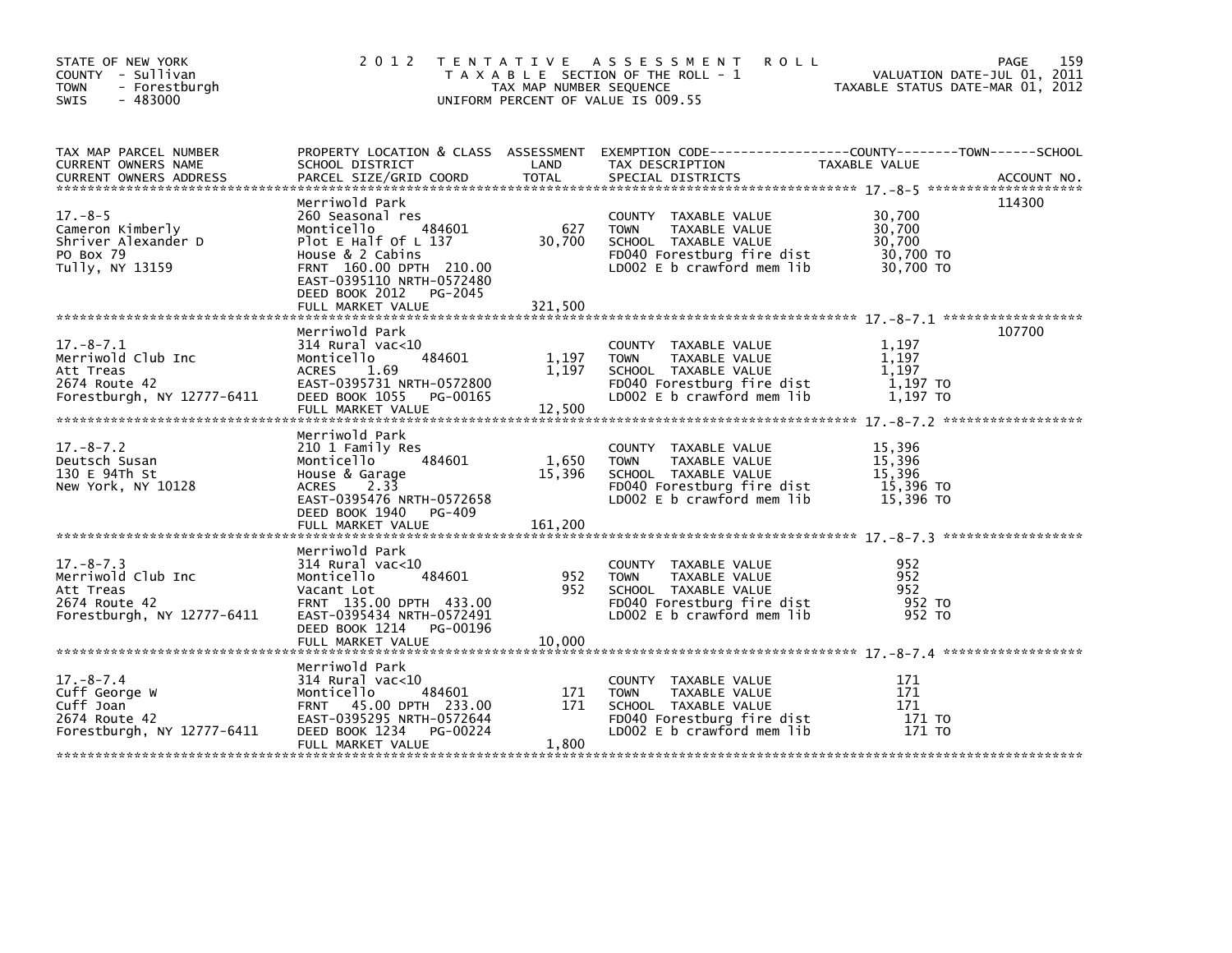| STATE OF NEW YORK            | 2012 TENTATIVE ASSESSMENT ROLL        | PAGE                             | 160 |
|------------------------------|---------------------------------------|----------------------------------|-----|
| COUNTY - Sullivan            | T A X A B L E SECTION OF THE ROLL - 1 | VALUATION DATE-JUL 01, 2011      |     |
| - Forestburgh<br><b>TOWN</b> | MAP SECTION - 017                     | TAXABLE STATUS DATE-MAR 01, 2012 |     |
| SWIS<br>- 483000             | $SUB - SECTION -$                     | RPS150/V04/L015                  |     |
|                              | UNIFORM PERCENT OF VALUE IS 009.55    | CURRENT DATE 4/23/2012           |     |

| CODE DISTRICT NAME                           | PARCELS | TOTAL EXTENSION<br><b>TYPF</b> | EXTENSION<br><b>VALUE</b> | AD VALOREM<br><b>VALUE</b> | <b>FXFMPT</b><br>AMOUNT | TAXABLE<br><b>VALUE</b> |
|----------------------------------------------|---------|--------------------------------|---------------------------|----------------------------|-------------------------|-------------------------|
| FD040 Forestburg fir<br>LD002 E b crawford m |         | 122 TOTAL<br>123 TOTAL         |                           | 1166,168<br>1166,968       |                         | 1166,168<br>1166.968    |

#### \*\*\* S C H O O L D I S T R I C T S U M M A R Y \*\*\*

| CODE   | DISTRICT NAME | <b>TOTAL</b><br><b>PARCELS</b> | ASSESSED<br>∟AND | ASSESSED<br><b>TOTAL</b> | <b>EXEMPT</b><br><b>AMOUNT</b> | <b>TOTAL</b><br><b>TAXABLE</b> | <b>STAR</b><br><b>AMOUNT</b> | <b>STAR</b><br><b>TAXABLE</b> |
|--------|---------------|--------------------------------|------------------|--------------------------|--------------------------------|--------------------------------|------------------------------|-------------------------------|
| 484601 | Monticello    | 123                            | 141.603          | 1166.968                 |                                | 1166,968                       | 25.170                       | 1141,798                      |
|        | SUB-TOTAL     | 123                            | 141.603          | 1166,968                 |                                | 1166,968                       | 25,170                       | 1141,798                      |
|        | <b>TOTAL</b>  | 123                            | 141,603          | 1166,968                 |                                | 1166,968                       | 25,170                       | 1141,798                      |

#### \*\*\* S Y S T E M C O D E S S U M M A R Y \*\*\*

### NO SYSTEM EXEMPTIONS AT THIS LEVEL

#### \*\*\* E X E M P T I O N S U M M A R Y \*\*\*

| CODE                             | DESCRIPTION                             | <b>TOTAL</b><br><b>PARCELS</b> | <b>COUNTY</b> | <b>TOWN</b> | <b>SCHOOL</b>   |
|----------------------------------|-----------------------------------------|--------------------------------|---------------|-------------|-----------------|
| 41122<br>41123<br>41834<br>41854 | WAR VET<br>WAR VET<br>STAR EN<br>STAR B |                                | 2,457         | 2,457       | 16,980<br>8,190 |
|                                  | T O T A L                               |                                | 2,457         | 2,457       | 25,170          |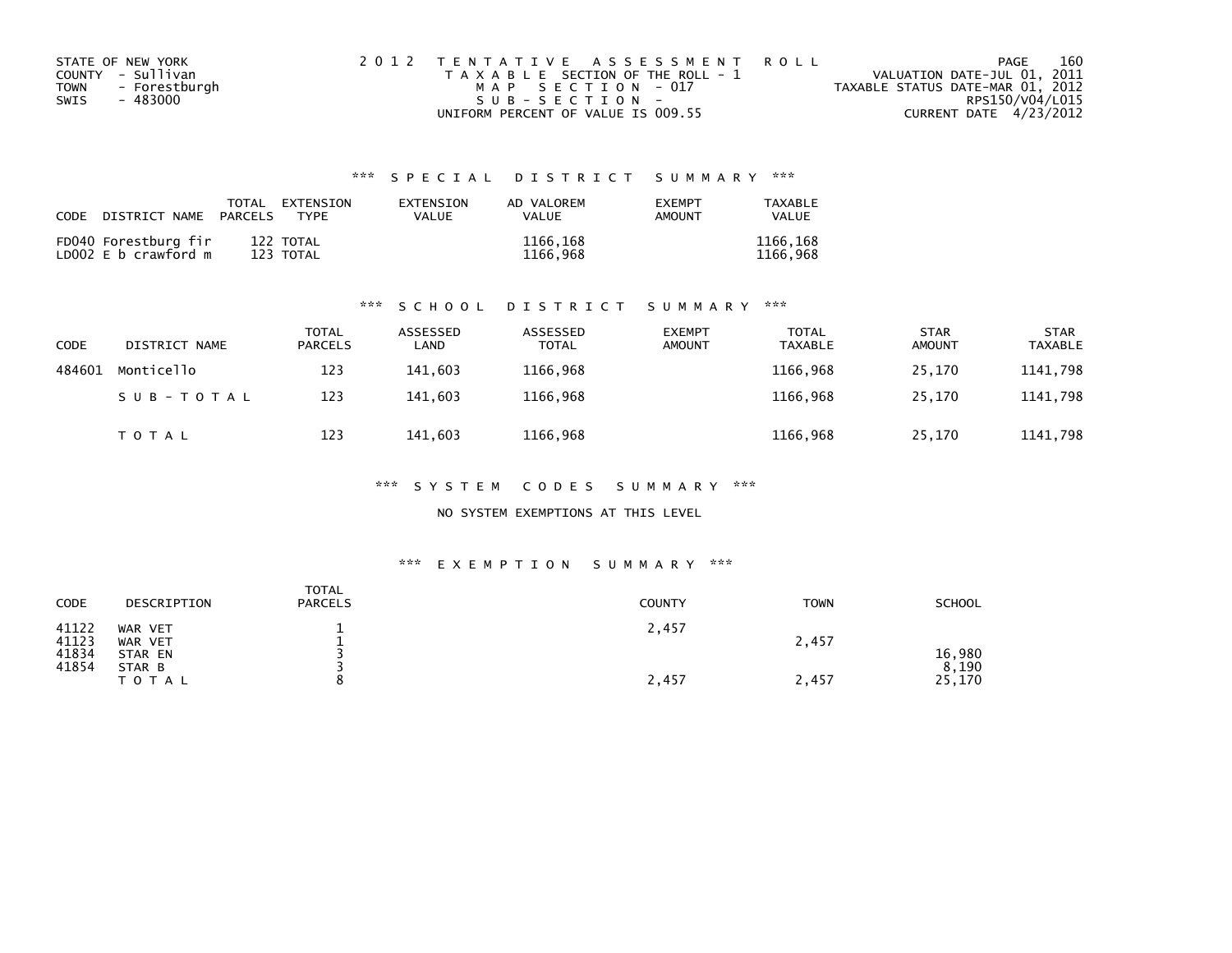| STATE OF NEW YORK     | 2012 TENTATIVE ASSESSMENT ROLL        | PAGE                             |                 | 161 |
|-----------------------|---------------------------------------|----------------------------------|-----------------|-----|
| COUNTY - Sullivan     | T A X A B L E SECTION OF THE ROLL - 1 | VALUATION DATE-JUL 01, 2011      |                 |     |
| - Forestburgh<br>TOWN | MAP SECTION - 017                     | TAXABLE STATUS DATE-MAR 01, 2012 |                 |     |
| SWIS<br>- 483000      | $SUB - SECTION -$                     |                                  | RPS150/V04/L015 |     |
|                       | UNIFORM PERCENT OF VALUE IS 009.55    | CURRENT DATE 4/23/2012           |                 |     |

| ROLL       | DESCRIPTION | <b>TOTAL</b>   | <b>ASSESSED</b> | <b>ASSESSED</b> | <b>TAXABLE</b> | <b>TAXABLE</b> | <b>TAXABLE</b> | <b>STAR</b>    |
|------------|-------------|----------------|-----------------|-----------------|----------------|----------------|----------------|----------------|
| <b>SEC</b> |             | <b>PARCELS</b> | LAND            | TOTAL           | COUNT          | <b>TOWN</b>    | <b>SCHOOL</b>  | <b>TAXABLE</b> |
|            | TAXABLE     | 123            | 141.603         | 1166,968        | 1164,511       | 1164,511       | 1166,968       | 1141,798       |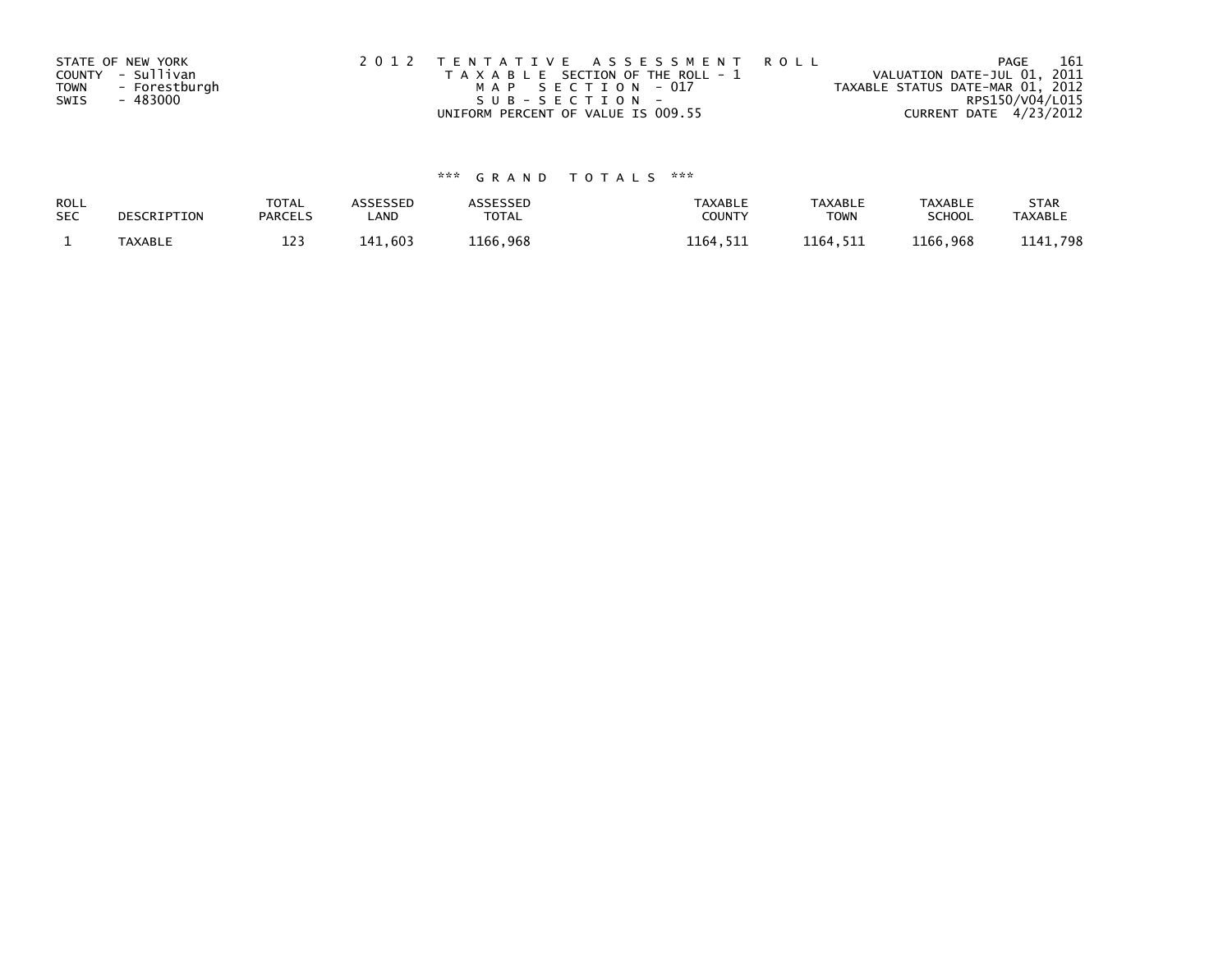| STATE OF NEW YORK<br>COUNTY - Sullivan<br><b>TOWN</b><br>- Forestburgh<br>$-483000$<br><b>SWIS</b> | 2 0 1 2                                                                                                                                                                                                             | T E N T A T I V E<br>TAX MAP NUMBER SEQUENCE | A S S E S S M E N T<br><b>ROLL</b><br>T A X A B L E SECTION OF THE ROLL - 1<br>UNIFORM PERCENT OF VALUE IS 009.55                                              | TAXABLE STATUS DATE-MAR 01, 2012                   | VALUATION DATE-JUL 01, 2011 | 162<br><b>PAGE</b> |
|----------------------------------------------------------------------------------------------------|---------------------------------------------------------------------------------------------------------------------------------------------------------------------------------------------------------------------|----------------------------------------------|----------------------------------------------------------------------------------------------------------------------------------------------------------------|----------------------------------------------------|-----------------------------|--------------------|
| TAX MAP PARCEL NUMBER<br><b>CURRENT OWNERS NAME</b><br><b>CURRENT OWNERS ADDRESS</b>               | PROPERTY LOCATION & CLASS ASSESSMENT<br>SCHOOL DISTRICT<br>PARCEL SIZE/GRID COORD                                                                                                                                   | LAND<br><b>TOTAL</b>                         | EXEMPTION CODE-----------------COUNTY-------TOWN------SCHOOL<br>TAX DESCRIPTION<br>SPECIAL DISTRICTS                                                           | TAXABLE VALUE                                      |                             | ACCOUNT NO.        |
| $18. - 1 - 1$<br>Merriewold Club Inc<br>2674 Route 42<br>Forestburgh, NY 12777                     | Merriwold Pk<br>$314$ Rural vac< $10$<br>484601<br>Monticello<br>Plot H<br>G1 14 Div 1<br>Lot 333 To 337 V1 9<br><b>ACRES</b><br>2.00<br>EAST-0395450 NRTH-0571960<br>DEED BOOK 2457<br>PG-245                      | 1,791<br>1,791                               | <b>COUNTY</b><br>TAXABLE VALUE<br><b>TOWN</b><br>TAXABLE VALUE<br>SCHOOL TAXABLE VALUE<br>FD040 Forestburg fire dist<br>LDOO2 E b crawford mem lib             | 1.791<br>1,791<br>1.791<br>1,791 TO<br>1.791 TO    |                             | 103300             |
|                                                                                                    | FULL MARKET VALUE                                                                                                                                                                                                   | 18,800                                       |                                                                                                                                                                |                                                    |                             |                    |
| $18. - 1 - 2$<br>Merriewold Club Inc<br>2674 Route 42<br>Forestburgh, NY 12777                     | Merriwold Pk<br>$314$ Rural vac<10<br>Monticello<br>484601<br>Plot H<br>$G$ ] 14 Div 1<br>Lot 347 To 351 Vl 9<br>2.00<br><b>ACRES</b><br>EAST-0395670 NRTH-0571850<br>DEED BOOK 2457<br>PG-245<br>FULL MARKET VALUE | 1,791<br>1,791<br>18,800                     | COUNTY<br>TAXABLE VALUE<br><b>TOWN</b><br>TAXABLE VALUE<br>SCHOOL TAXABLE VALUE<br>FD040 Forestburg fire dist<br>$LD002 E b$ crawford mem lib                  | 1,791<br>1,791<br>1,791<br>1,791 TO<br>1.791 TO    |                             | 102900             |
|                                                                                                    |                                                                                                                                                                                                                     |                                              |                                                                                                                                                                |                                                    |                             |                    |
| $18. - 1 - 3$<br>Merriwold Club Inc<br>Att Treas<br>2674 Route 42<br>Forestburgh, NY 12777-6411    | Merriwold Rd<br>$314$ Rural vac<10<br>Monticello<br>484601<br>9.20<br><b>ACRES</b><br>EAST-0395200 NRTH-0571440<br>FULL MARKET VALUE                                                                                | 1,380<br>1,380<br>14,500                     | <b>COUNTY</b><br>TAXABLE VALUE<br><b>TOWN</b><br>TAXABLE VALUE<br>SCHOOL TAXABLE VALUE<br>FD040 Forestburg fire dist<br>$LD002 E b$ crawford mem lib           | 1,380<br>1.380<br>1,380<br>1,380 TO<br>1,380 TO    |                             |                    |
| $18. - 2 - 1$<br>Merriwold Club Inc<br>Att Treas<br>2674 Route 42<br>Forestburgh, NY 12777-6411    | Meriwold Rd<br>912 Forest s480a<br>Monticello<br>484601<br>ACRES<br>14.70<br>EAST-0395750 NRTH-0571250<br>FULL MARKET VALUE                                                                                         | 2,205<br>2,205<br>23,100                     | FOREST LND 47460<br>COUNTY TAXABLE VALUE<br><b>TOWN</b><br>TAXABLE VALUE<br>SCHOOL TAXABLE VALUE<br>FD040 Forestburg fire dist<br>$LD002 E b$ crawford mem lib | 1,764<br>441<br>441<br>441<br>2,205 TO<br>2.205 TO | 1,764                       | 1,764              |
| MAY BE SUBJECT TO PAYMENT<br>UNDER RPTL480A UNTIL 2021                                             |                                                                                                                                                                                                                     |                                              |                                                                                                                                                                |                                                    |                             |                    |
| $18. - 3 - 1$<br>Merriwold Club Inc<br>Att Treas<br>2674 Route 42<br>Forestburgh, NY 12777-6411    | Merriwold Rd<br>912 Forest s480a<br>Monticello<br>484601<br><b>ACRES</b><br>9.80<br>EAST-0396250 NRTH-0571100<br>FULL MARKET VALUE                                                                                  | 1,470<br>1,470<br>15,400                     | FOREST LND 47460<br>COUNTY TAXABLE VALUE<br><b>TOWN</b><br>TAXABLE VALUE<br>SCHOOL TAXABLE VALUE<br>FD040 Forestburg fire dist                                 | 1,176<br>294<br>294<br>294<br>1,470 TO             | 1,176                       | 1,176              |
| MAY BE SUBJECT TO PAYMENT<br>UNDER RPTL480A UNTIL 2021                                             |                                                                                                                                                                                                                     |                                              | LD002 E b crawford mem lib                                                                                                                                     | 1,470 TO                                           |                             |                    |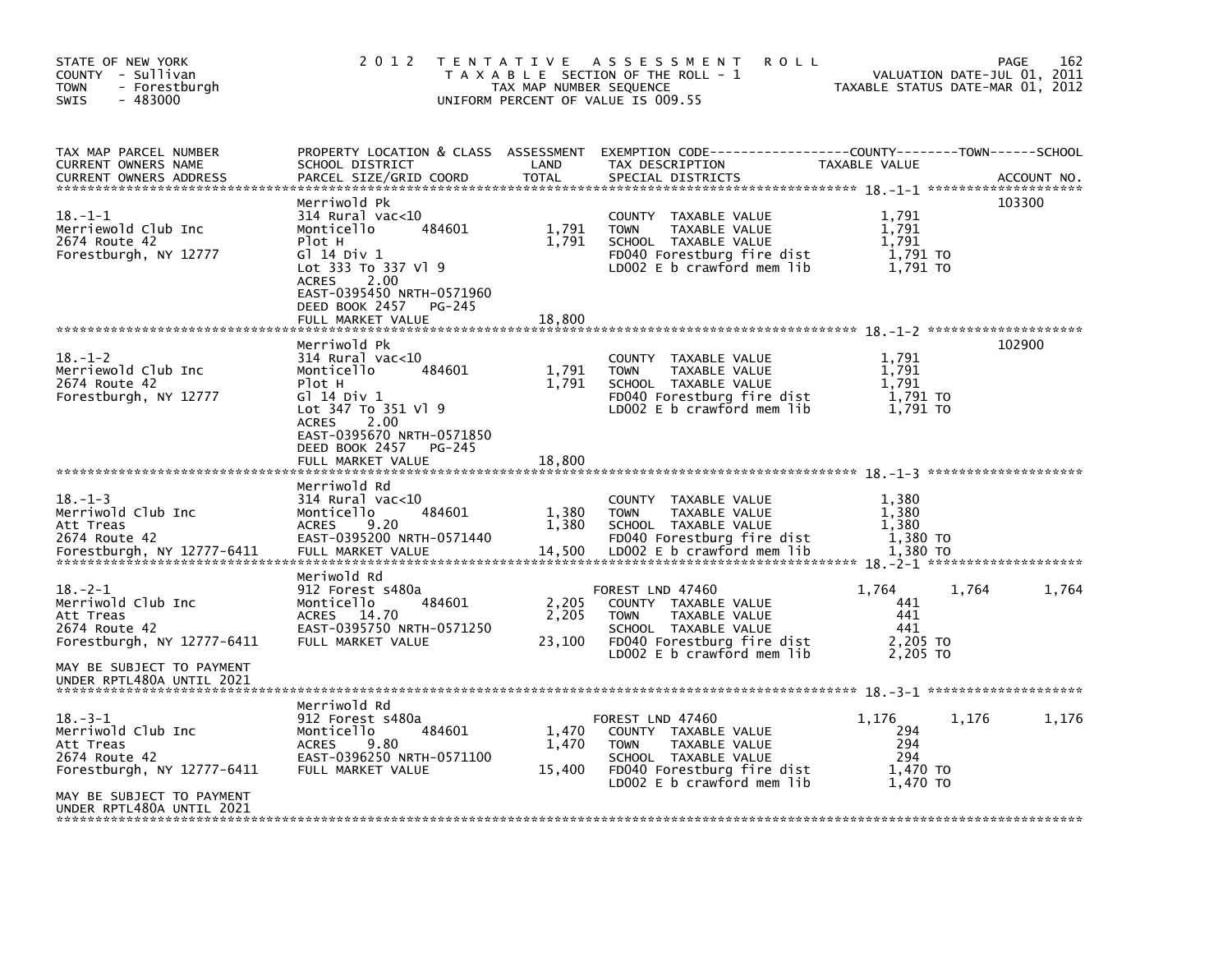| STATE OF NEW YORK<br>COUNTY - Sullivan<br><b>TOWN</b><br>- Forestburgh<br>SWIS<br>$-483000$                                                              | 2012                                                                                                                               | T E N T A T I V E<br>TAX MAP NUMBER SEQUENCE | ASSESSMENT<br><b>ROLL</b><br>T A X A B L E SECTION OF THE ROLL - 1<br>UNIFORM PERCENT OF VALUE IS 009.55                                                            | TAXABLE STATUS DATE-MAR 01, 2012                   |       | 163<br><b>PAGE</b><br>VALUATION DATE-JUL 01, 2011 |
|----------------------------------------------------------------------------------------------------------------------------------------------------------|------------------------------------------------------------------------------------------------------------------------------------|----------------------------------------------|---------------------------------------------------------------------------------------------------------------------------------------------------------------------|----------------------------------------------------|-------|---------------------------------------------------|
| TAX MAP PARCEL NUMBER<br><b>CURRENT OWNERS NAME</b><br><b>CURRENT OWNERS ADDRESS</b>                                                                     | PROPERTY LOCATION & CLASS ASSESSMENT<br>SCHOOL DISTRICT<br>PARCEL SIZE/GRID COORD                                                  | LAND<br><b>TOTAL</b>                         | EXEMPTION CODE-----------------COUNTY-------TOWN------SCHOOL<br>TAX DESCRIPTION<br>SPECIAL DISTRICTS                                                                | TAXABLE VALUE                                      |       | ACCOUNT NO.                                       |
| $18. -4 - 1$<br>Merriwold Club Inc<br>Att Treas<br>2674 Route 42<br>Forestburgh, NY 12777-6411<br>MAY BE SUBJECT TO PAYMENT<br>UNDER RPTL480A UNTIL 2021 | Merriwold Rd<br>912 Forest s480a<br>484601<br>Monticello<br>3.50<br><b>ACRES</b><br>EAST-0396820 NRTH-0570990<br>FULL MARKET VALUE | 525<br>525<br>5,500                          | FOREST LND 47460<br>COUNTY TAXABLE VALUE<br><b>TAXABLE VALUE</b><br><b>TOWN</b><br>SCHOOL TAXABLE VALUE<br>FD040 Forestburg fire dist<br>LD002 E b crawford mem lib | 420<br>105<br>105<br>105<br>525 TO<br>525 TO       | 420   | 420                                               |
| $18. - 5 - 1$<br>Merriwold Club Inc<br>Att Treas<br>2674 Route 42<br>Forestburgh, NY 12777-6411<br>MAY BE SUBJECT TO PAYMENT                             | Merriwold Rd<br>912 Forest s480a<br>484601<br>Monticello<br>4.30<br><b>ACRES</b><br>EAST-0397080 NRTH-0570530<br>FULL MARKET VALUE | 645<br>645<br>6,800                          | FOREST LND 47460<br>COUNTY TAXABLE VALUE<br>TAXABLE VALUE<br><b>TOWN</b><br>SCHOOL TAXABLE VALUE<br>FD040 Forestburg fire dist<br>LD002 E b crawford mem lib        | 516<br>129<br>129<br>129<br>645 TO<br>645 TO       | 516   | 516                                               |
| UNDER RPTL480A UNTIL 2021                                                                                                                                | Merriwold Rd                                                                                                                       |                                              |                                                                                                                                                                     |                                                    |       |                                                   |
| $18. - 5 - 2$<br>Merriwold Club Inc<br>Att Treas<br>2674 Route 42<br>Forestburgh, NY 12777-6411                                                          | 912 Forest s480a<br>Monticello<br>484601<br>ACRES 15.78<br>EAST-0397550 NRTH-0570220<br>FULL MARKET VALUE                          | 2,359<br>2,359<br>24,700                     | FOREST LND 47460<br>COUNTY TAXABLE VALUE<br><b>TOWN</b><br>TAXABLE VALUE<br>SCHOOL TAXABLE VALUE<br>FD040 Forestburg fire dist<br>LD002 E b crawford mem lib        | 1,884<br>475<br>475<br>475<br>2,359 TO<br>2.359 TO | 1,884 | 1,884                                             |
| MAY BE SUBJECT TO PAYMENT<br>UNDER RPTL480A UNTIL 2021                                                                                                   |                                                                                                                                    |                                              |                                                                                                                                                                     |                                                    |       |                                                   |
| $18. -6 - 1$<br>Merriwold Club Inc<br>Att Treas<br>2674 Route 42<br>Forestburgh, NY 12777-6411                                                           | Merriwold Rd<br>912 Forest s480a<br>484601<br>Monticello<br><b>ACRES</b><br>6.90<br>EAST-0396310 NRTH-0570340<br>FULL MARKET VALUE | 1,035<br>1,035<br>10,800                     | FOREST LND 47460<br>COUNTY TAXABLE VALUE<br>TAXABLE VALUE<br><b>TOWN</b><br>SCHOOL TAXABLE VALUE<br>FD040 Forestburg fire dist<br>LD002 E b crawford mem lib        | 828<br>207<br>207<br>207<br>1,035 TO<br>1,035 TO   | 828   | 828                                               |
| MAY BE SUBJECT TO PAYMENT<br>UNDER RPTL480A UNTIL 2021                                                                                                   |                                                                                                                                    |                                              |                                                                                                                                                                     |                                                    |       |                                                   |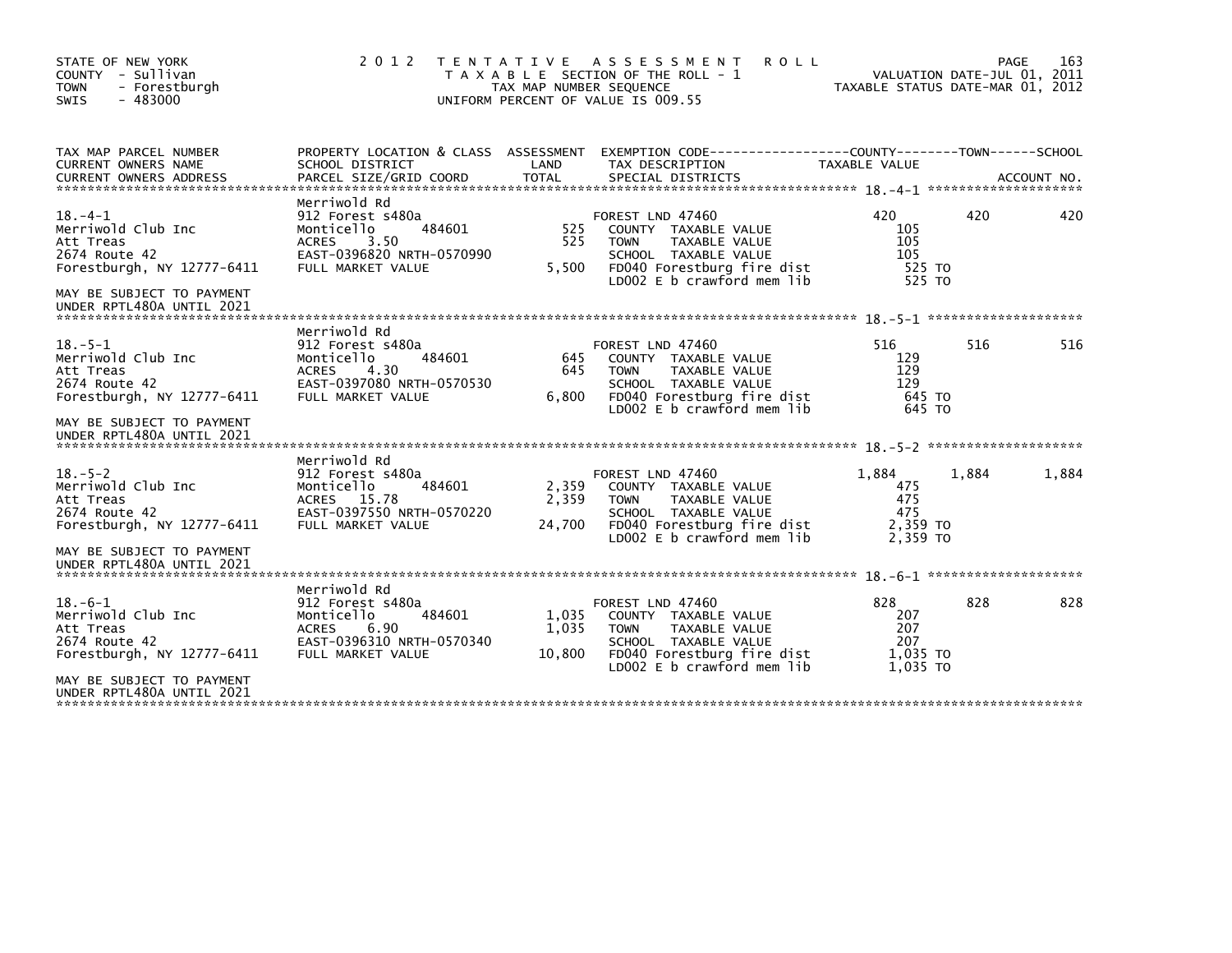| 2 0 1 2                                                                                                                                                                                                                                  |                          |                                                                                                                                          |                                                                                                                                                                        | 164<br>PAGE<br>VALUATION DATE-JUL 01, 2011<br>TAXABLE STATUS DATE-MAR 01, 2012                                                                                                                                                                                                                    |
|------------------------------------------------------------------------------------------------------------------------------------------------------------------------------------------------------------------------------------------|--------------------------|------------------------------------------------------------------------------------------------------------------------------------------|------------------------------------------------------------------------------------------------------------------------------------------------------------------------|---------------------------------------------------------------------------------------------------------------------------------------------------------------------------------------------------------------------------------------------------------------------------------------------------|
| SCHOOL DISTRICT<br>PARCEL SIZE/GRID COORD                                                                                                                                                                                                | LAND<br><b>TOTAL</b>     | TAX DESCRIPTION<br>SPECIAL DISTRICTS                                                                                                     | TAXABLE VALUE                                                                                                                                                          | ACCOUNT NO.                                                                                                                                                                                                                                                                                       |
| Merriwold Rd<br>912 Forest s480a<br>484601<br>Monticello<br>3.40<br><b>ACRES</b><br>EAST-0396630 NRTH-0570020<br>FULL MARKET VALUE                                                                                                       | 510<br>510<br>5,300      | COUNTY TAXABLE VALUE<br><b>TOWN</b><br>TAXABLE VALUE<br>SCHOOL TAXABLE VALUE<br>FD040 Forestburg fire dist<br>LD002 E b crawford mem lib | 408<br>102<br>102<br>102                                                                                                                                               | 408<br>408                                                                                                                                                                                                                                                                                        |
|                                                                                                                                                                                                                                          |                          |                                                                                                                                          |                                                                                                                                                                        |                                                                                                                                                                                                                                                                                                   |
| Merriwold Rd<br>912 Forest s480a<br>484601<br>Monticello<br>ACRES 12.60<br>EAST-0397070 NRTH-0569640<br>FULL MARKET VALUE                                                                                                                | 1,890<br>1,890<br>19,800 | COUNTY TAXABLE VALUE<br><b>TOWN</b><br>TAXABLE VALUE<br>SCHOOL TAXABLE VALUE<br>LD002 $E$ b crawford mem lib                             | 1,512<br>378<br>378<br>378                                                                                                                                             | 1,512<br>1,512                                                                                                                                                                                                                                                                                    |
| Merriwold Pk<br>$314$ Rural vac< $10$<br>Monticello<br>484601<br>Plot H<br>G] 14 Div 1 Lot 1<br>$V$ ] 9<br>FRNT 640.00 DPTH 220.00<br>1.50<br><b>ACRES</b><br>EAST-0395060 NRTH-0571860<br>DEED BOOK 2457<br>PG-245<br>FULL MARKET VALUE | 1,211<br>1,211<br>12,700 | <b>COUNTY</b><br>TAXABLE VALUE<br><b>TOWN</b><br>TAXABLE VALUE<br>SCHOOL TAXABLE VALUE<br>LD002 E b crawford mem lib                     | 1,211<br>1,211<br>1,211                                                                                                                                                | 103200                                                                                                                                                                                                                                                                                            |
| Merriwold Pk<br>314 Rural vac<10<br>Monticello<br>484601<br>Plot H<br>G] 14 Div 1 Lot 2<br>V113<br><b>FRNT</b><br>80.00 DPTH 220.00<br>EAST-0394840 NRTH-0571660<br>FULL MARKET VALUE                                                    | 297<br>297<br>3,100      | <b>COUNTY</b><br>TAXABLE VALUE<br><b>TOWN</b><br>TAXABLE VALUE<br>SCHOOL TAXABLE VALUE<br>LD002 E b crawford mem lib                     | 297<br>297<br>297                                                                                                                                                      | 110800                                                                                                                                                                                                                                                                                            |
|                                                                                                                                                                                                                                          |                          |                                                                                                                                          | TENTATIVE ASSESSMENT<br>T A X A B L E SECTION OF THE ROLL - 1<br>TAX MAP NUMBER SEQUENCE<br>UNIFORM PERCENT OF VALUE IS 009.55<br>FOREST LND 47460<br>FOREST LND 47460 | <b>ROLL</b><br>PROPERTY LOCATION & CLASS ASSESSMENT EXEMPTION CODE----------------COUNTY-------TOWN------SCHOOL<br>510 TO<br>510 TO<br>1,890 TO<br>FD040 Forestburg fire dist<br>1.890 TO<br>1,211 TO<br>FD040 Forestburg fire dist<br>1.211 TO<br>FD040 Forestburg fire dist<br>297 TO<br>297 TO |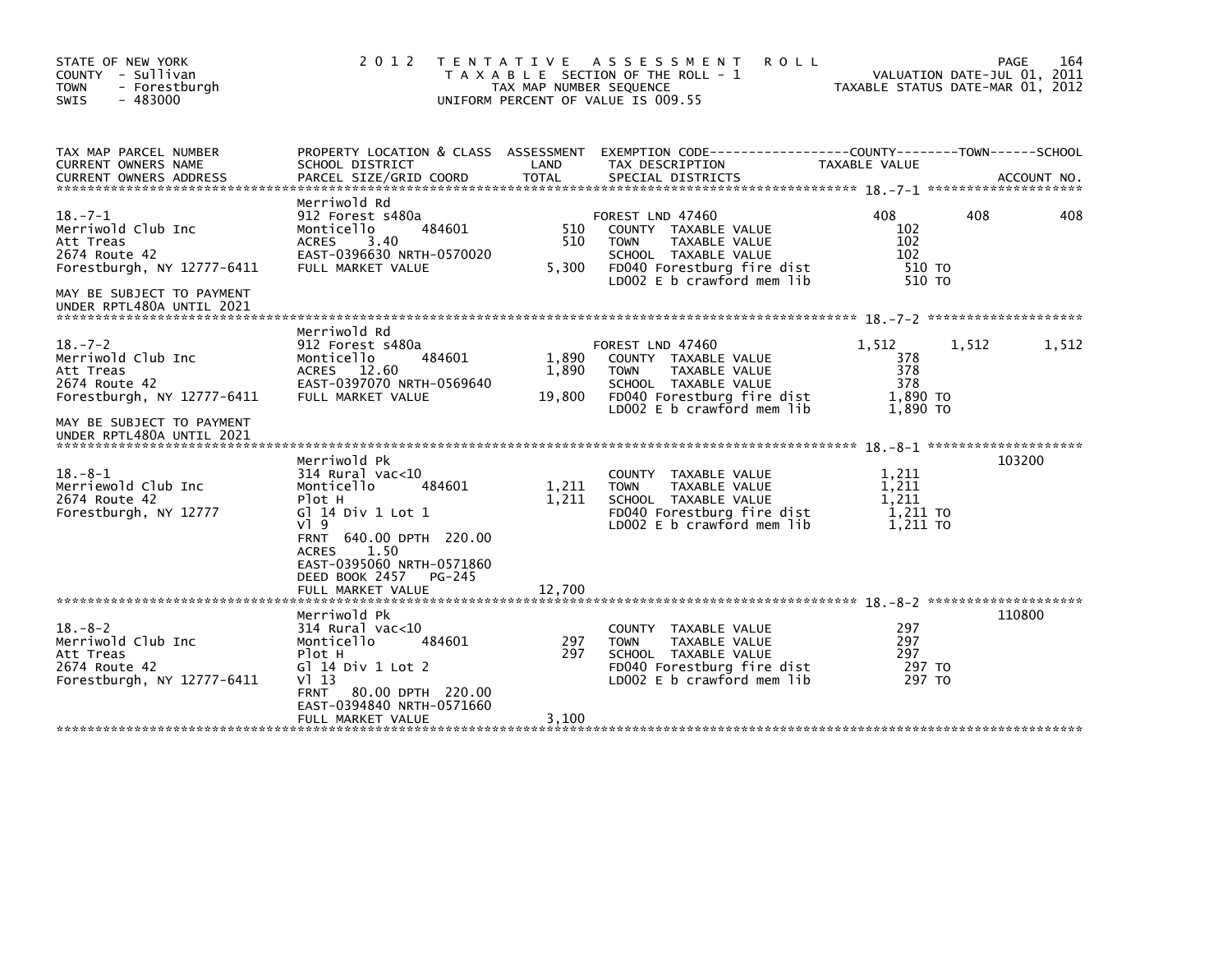| STATE OF NEW YORK<br>COUNTY - Sullivan<br>- Forestburgh<br><b>TOWN</b><br>$-483000$<br><b>SWIS</b>      | 2 0 1 2                                                                                                                                                                     | TAX MAP NUMBER SEQUENCE    | TENTATIVE ASSESSMENT<br><b>ROLL</b><br>T A X A B L E SECTION OF THE ROLL - 1<br>UNIFORM PERCENT OF VALUE IS 009.55                                            | TAXABLE STATUS DATE-MAR 01, 2012                                     | 165<br>PAGE<br>VALUATION DATE-JUL 01, 2011 |
|---------------------------------------------------------------------------------------------------------|-----------------------------------------------------------------------------------------------------------------------------------------------------------------------------|----------------------------|---------------------------------------------------------------------------------------------------------------------------------------------------------------|----------------------------------------------------------------------|--------------------------------------------|
| TAX MAP PARCEL NUMBER<br><b>CURRENT OWNERS NAME</b><br><b>CURRENT OWNERS ADDRESS</b>                    | SCHOOL DISTRICT<br>PARCEL SIZE/GRID COORD                                                                                                                                   | LAND<br><b>TOTAL</b>       | PROPERTY LOCATION & CLASS ASSESSMENT EXEMPTION CODE----------------COUNTY-------TOWN------SCHOOL<br>TAX DESCRIPTION<br>SPECIAL DISTRICTS                      | TAXABLE VALUE                                                        | ACCOUNT NO.                                |
| $18. - 8 - 3$<br>Merriwold Club Inc<br>Att Treas<br>2674 Route 42<br>Forestburgh, NY 12777-6411         | 314 Rural vac<10<br>484601<br>Monticello<br><b>ACRES</b><br>4.60<br>EAST-0394570 NRTH-0571540<br>FULL MARKET VALUE                                                          | 558<br>558<br>5,800        | COUNTY TAXABLE VALUE<br><b>TOWN</b><br>TAXABLE VALUE<br>SCHOOL TAXABLE VALUE<br>FD040 Forestburg fire dist<br>LD002 E b crawford mem lib                      | 558<br>558<br>558<br>558 TO<br>558 TO                                |                                            |
| $18. - 8 - 4$<br>Fredericks Charles 111<br>Fredericks Nancy<br>203 Lakeside Rd<br>Forestburgh, NY 12777 | Merriwold Pk<br>260 Seasonal res<br>Monticello<br>484601<br>Bungalow, Garage<br>1.30<br>ACRES<br>EAST-0394280 NRTH-0571350<br>DEED BOOK 3054<br>PG-354<br>FULL MARKET VALUE | 946<br>9,181<br>96,100     | COUNTY TAXABLE VALUE<br>TAXABLE VALUE<br><b>TOWN</b><br>SCHOOL TAXABLE VALUE<br>FD040 Forestburg fire dist<br>LD002 E b crawford mem lib                      | 9,181<br>9,181<br>9,181<br>9,181 TO<br>9,181 TO                      |                                            |
| $18. - 8 - 5$<br>Fredericks Charles 111<br>Fredericks Nancy<br>203 Lakeside Rd<br>Forestburgh, NY 12777 | Merriwold Park<br>314 Rural vac<10<br>484601<br>Monticello<br><b>ACRES</b><br>1.00<br>EAST-0394170 NRTH-0571270<br>DEED BOOK 3054<br>PG-354<br>FULL MARKET VALUE            | 1,310<br>1,310<br>13,700   | COUNTY TAXABLE VALUE<br><b>TOWN</b><br>TAXABLE VALUE<br>SCHOOL TAXABLE VALUE<br>FD040 Forestburg fire dist<br>LD002 E b crawford mem lib                      | 1,310<br>1,310<br>1,310<br>1,310 TO<br>1,310 TO                      |                                            |
| $18. - 8 - 6$<br>Fredericks Charles 111<br>Fredericks Nancy<br>203 Lakeside Rd<br>Forestburgh, NY 12777 | Merriwold Pk<br>210 1 Family Res<br>Monticello<br>484601<br>Raised Ranch<br>Garage, Storage Bldg<br>ACRES 1.80<br>EAST-0394040 NRTH-0571150<br>DEED BOOK 3054<br>PG-354     | 728<br>23,465              | STAR B<br>41854<br>COUNTY TAXABLE VALUE<br><b>TOWN</b><br>TAXABLE VALUE<br>SCHOOL TAXABLE VALUE<br>FD040 Forestburg fire dist<br>LD002 $E$ b crawford mem lib | $\mathbf{0}$<br>23,465<br>23,465<br>20.735<br>23,465 TO<br>23,465 TO | 104700<br>0<br>2,730                       |
|                                                                                                         | FULL MARKET VALUE                                                                                                                                                           | 245,700                    |                                                                                                                                                               |                                                                      |                                            |
| $18. - 8 - 7$<br>Hawvermale Erik H<br>327 Guilds Hollow Rd<br>Bethlehem, CT 06751                       | Merriwold Rd<br>210 1 Family Res<br>484601<br>Monticello<br><b>ACRES</b><br>2.10<br>EAST-0393900 NRTH-0571120<br>DEED BOOK 2915<br>PG-319<br>FULL MARKET VALUE              | 1,699<br>18,210<br>190,700 | COUNTY TAXABLE VALUE<br><b>TOWN</b><br>TAXABLE VALUE<br>SCHOOL TAXABLE VALUE<br>FD040 Forestburg fire dist<br>LD002 E b crawford mem lib                      | 18,210<br>18,210<br>18,210<br>18,210 TO<br>18,210 TO                 |                                            |
|                                                                                                         |                                                                                                                                                                             |                            |                                                                                                                                                               |                                                                      |                                            |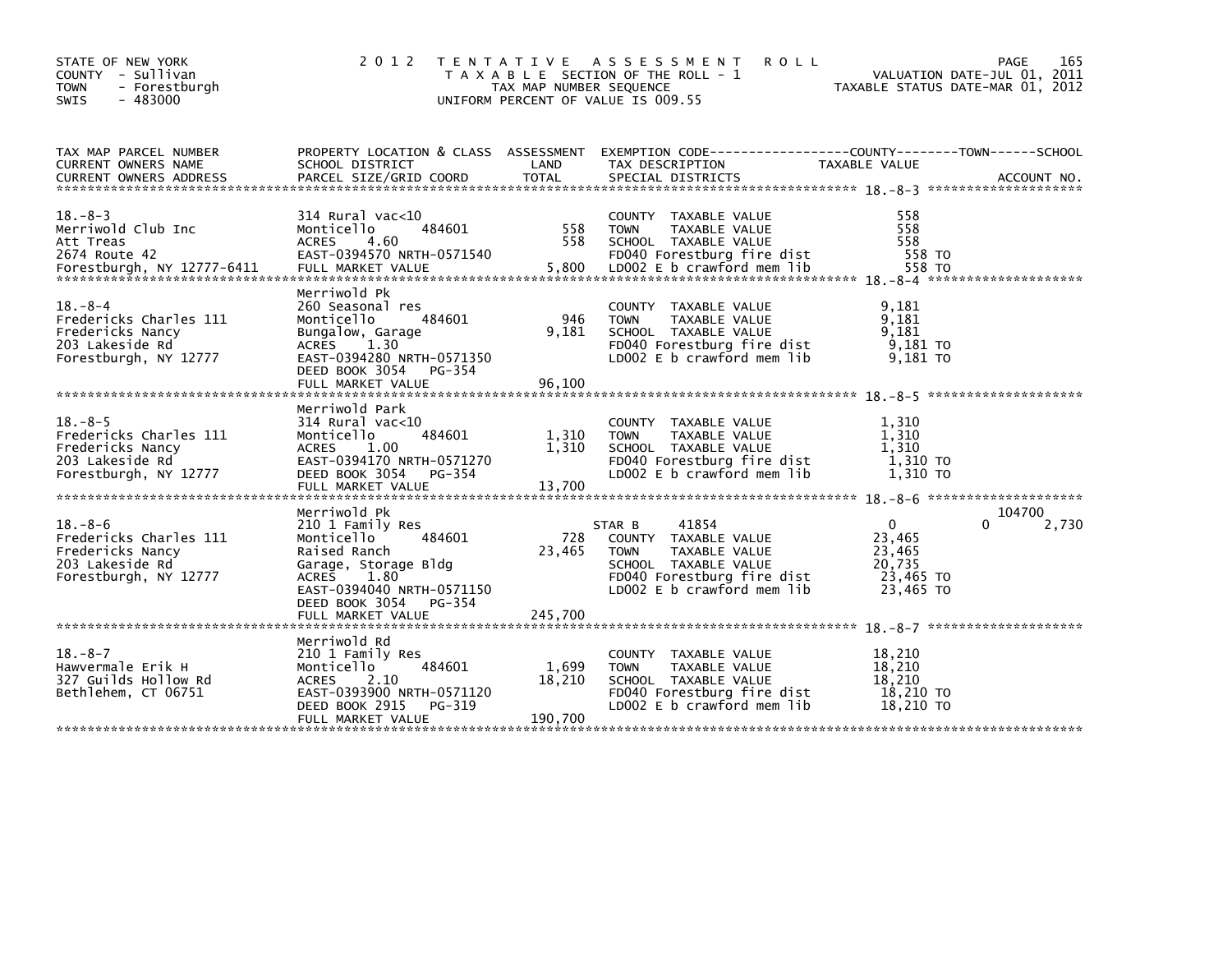| STATE OF NEW YORK<br>COUNTY - Sullivan<br><b>TOWN</b><br>- Forestburgh<br>$-483000$<br>SWIS               | 2 0 1 2                                                                                                                                                                                       | TAX MAP NUMBER SEQUENCE  | TENTATIVE ASSESSMENT<br><b>ROLL</b><br>T A X A B L E SECTION OF THE ROLL - 1<br>UNIFORM PERCENT OF VALUE IS 009.55                                           | VALUATION DATE-JUL 01, 2011<br>TAXABLE STATUS DATE-MAR 01, 2012 | PAGE | 166 |
|-----------------------------------------------------------------------------------------------------------|-----------------------------------------------------------------------------------------------------------------------------------------------------------------------------------------------|--------------------------|--------------------------------------------------------------------------------------------------------------------------------------------------------------|-----------------------------------------------------------------|------|-----|
| TAX MAP PARCEL NUMBER<br><b>CURRENT OWNERS NAME</b>                                                       | PROPERTY LOCATION & CLASS ASSESSMENT<br>SCHOOL DISTRICT                                                                                                                                       | LAND                     | TAX DESCRIPTION                                                                                                                                              | TAXABLE VALUE                                                   |      |     |
| $18. - 8 - 8.2$<br>Fredericks Charles 111<br>Fredericks Nancy<br>203 Lakeside Rd<br>Forestburgh, NY 12777 | Merriewold Park<br>314 Rural vac<10<br>484601<br>Monticello<br>FRNT 64.00 DPTH 270.00<br>EAST-0391203 NRTH-0573438<br>DEED BOOK 3054<br>PG-354<br>FULL MARKET VALUE                           | 425<br>425<br>4,500      | COUNTY TAXABLE VALUE<br>TAXABLE VALUE<br>TOWN<br>SCHOOL TAXABLE VALUE<br>FD040 Forestburg fire dist<br>LD002 E b crawford mem lib                            | 425<br>425<br>425<br>425 TO<br>425 TO                           |      |     |
| $18. -9 - 1$<br>Gonzalez Ramon B JR<br>Gonzalez Susan A<br>12 Scheibe Rd<br>Liberty, NY 12754             | Merriwold Park<br>$314$ Rural vac<10<br>484601<br>Monticello<br>Plot H Lots 365,366,367<br>2.00<br><b>ACRES</b><br>EAST-0394360 NRTH-0570850<br>DEED BOOK 3386<br>PG-681<br>FULL MARKET VALUE | 1,454<br>1,454<br>15,200 | <b>COUNTY</b><br>TAXABLE VALUE<br>TAXABLE VALUE<br><b>TOWN</b><br>SCHOOL TAXABLE VALUE<br>FD040 Forestburg fire dist<br>LD002 E b crawford mem lib           | 1,454<br>1,454<br>1,454<br>1,454 TO<br>1,454 TO                 |      |     |
| $18. - 9 - 2$<br>Merriwold Club Inc<br>Att Treas<br>2674 Route 42<br>Forestburgh, NY 12777-6411           | Merriwold Rd<br>$314$ Rural vac< $10$<br>Monticello<br>484601<br><b>ACRES</b><br>7.80<br>EAST-0394740 NRTH-0570870<br>FULL MARKET VALUE                                                       | 1,170<br>1,170<br>12,300 | COUNTY TAXABLE VALUE<br>TAXABLE VALUE<br><b>TOWN</b><br>SCHOOL TAXABLE VALUE<br>FD040 Forestburg fire dist<br>LD002 E b crawford mem lib                     | 1,170<br>1,170<br>1.170<br>1,170 TO<br>1.170 TO                 |      |     |
| $18. - 10 - 1$<br>Merriwold Club Inc<br>Att Treas<br>2674 Route 42<br>Forestburgh, NY 12777-6411          | Merriwold Rd<br>912 Forest s480a<br>484601<br>Monticello<br><b>ACRES</b><br>3.50<br>EAST-0395110 NRTH-0570650<br>FULL MARKET VALUE                                                            | 525<br>525<br>5,500      | FOREST LND 47460<br>COUNTY TAXABLE VALUE<br><b>TOWN</b><br>TAXABLE VALUE<br>SCHOOL TAXABLE VALUE<br>FD040 Forestburg fire dist<br>LD002 E b crawford mem lib | 420<br>105<br>105<br>105<br>525 TO<br>525 TO                    | 420  | 420 |
| MAY BE SUBJECT TO PAYMENT<br>UNDER RPTL480A UNTIL 2021                                                    |                                                                                                                                                                                               |                          |                                                                                                                                                              |                                                                 |      |     |
| $18. - 11 - 1$<br>Merriwold Club Inc<br>Att Treas<br>2674 Route 42<br>Forestburgh, NY 12777-6411          | Merriwold Rd<br>912 Forest s480a<br>484601<br>Monticello<br>7.90<br><b>ACRES</b><br>EAST-0395370 NRTH-0570240<br>FULL MARKET VALUE                                                            | 1,185<br>1,185<br>12,400 | FOREST LND 47460<br>COUNTY TAXABLE VALUE<br><b>TOWN</b><br>TAXABLE VALUE<br>SCHOOL TAXABLE VALUE<br>FD040 Forestburg fire dist<br>LD002 E b crawford mem lib | 948<br>237<br>237<br>237<br>1.185 TO<br>1.185 TO                | 948  | 948 |
| MAY BE SUBJECT TO PAYMENT<br>UNDER RPTL480A UNTIL 2021                                                    |                                                                                                                                                                                               |                          |                                                                                                                                                              |                                                                 |      |     |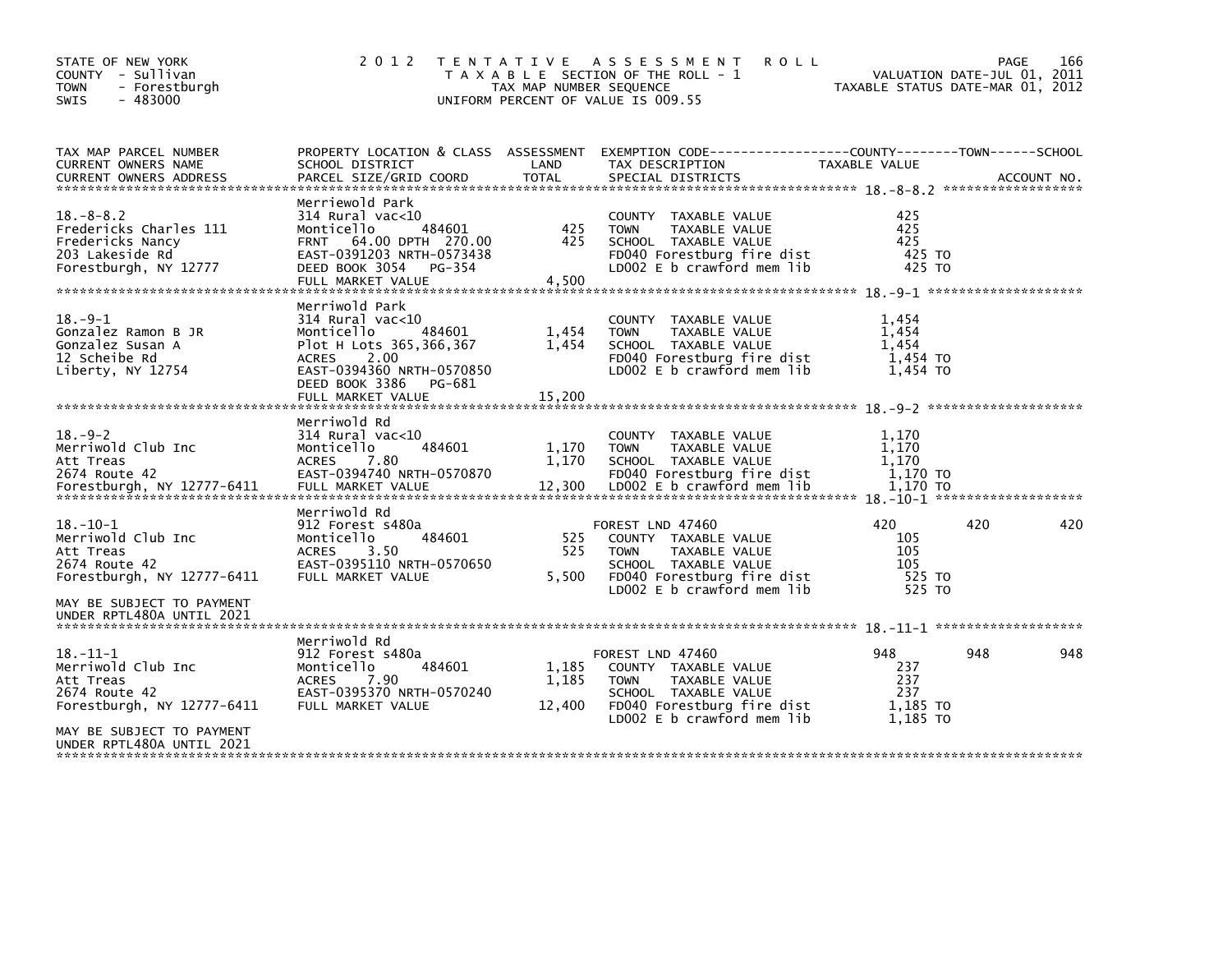| STATE OF NEW YORK<br>COUNTY - Sullivan<br>- Forestburgh<br><b>TOWN</b><br>SWIS<br>$-483000$                                                                | 2 0 1 2                                                                                                                                                      | T E N T A T I V E<br>TAX MAP NUMBER SEQUENCE | A S S E S S M E N T<br><b>ROLL</b><br>T A X A B L E SECTION OF THE ROLL - 1<br>UNIFORM PERCENT OF VALUE IS 009.55                                            | TAXABLE STATUS DATE-MAR 01, 2012                   | VALUATION DATE-JUL 01, 2011 | 167<br>PAGE |
|------------------------------------------------------------------------------------------------------------------------------------------------------------|--------------------------------------------------------------------------------------------------------------------------------------------------------------|----------------------------------------------|--------------------------------------------------------------------------------------------------------------------------------------------------------------|----------------------------------------------------|-----------------------------|-------------|
| TAX MAP PARCEL NUMBER<br>CURRENT OWNERS NAME                                                                                                               | PROPERTY LOCATION & CLASS ASSESSMENT<br>SCHOOL DISTRICT                                                                                                      | LAND                                         | EXEMPTION        CODE-----------------COUNTY-------TOWN------SCHOOL<br>TAX DESCRIPTION                                                                       | TAXABLE VALUE                                      |                             |             |
| $18. - 12 - 1$<br>Merriwold Club Inc<br>Att Treas<br>2674 Route 42<br>Forestburgh, NY 12777-6411<br>MAY BE SUBJECT TO PAYMENT<br>UNDER RPTL480A UNTIL 2021 | Merriwold Rd<br>912 Forest s480a<br>484601<br>Monticello<br><b>ACRES</b><br>6.90<br>EAST-0395850 NRTH-0569890<br>FULL MARKET VALUE                           | 1,035<br>1,035<br>10,800                     | FOREST LND 47460<br>COUNTY TAXABLE VALUE<br>TAXABLE VALUE<br><b>TOWN</b><br>SCHOOL TAXABLE VALUE<br>FD040 Forestburg fire dist<br>LD002 E b crawford mem lib | 828<br>207<br>207<br>207<br>1.035 TO<br>1.035 TO   | 828                         | 828         |
| $18. - 13 - 1$<br>Merriwold Club Inc<br>Att Treas<br>2674 Route 42<br>Forestburgh, NY 12777-6411                                                           | Merriwold Rd<br>912 Forest s480a<br>Monticello<br>484601<br>ACRES 17.00<br>EAST-0396550 NRTH-0569240<br>FULL MARKET VALUE                                    | 2,550<br>2,550<br>26,700                     | FOREST LND 47460<br>COUNTY TAXABLE VALUE<br><b>TOWN</b><br>TAXABLE VALUE<br>SCHOOL TAXABLE VALUE<br>FD040 Forestburg fire dist<br>LD002 E b crawford mem lib | 2,040<br>510<br>510<br>510<br>2.550 TO<br>2,550 TO | 2,040                       | 2,040       |
| MAY BE SUBJECT TO PAYMENT<br>UNDER RPTL480A UNTIL 2021                                                                                                     |                                                                                                                                                              |                                              |                                                                                                                                                              |                                                    |                             |             |
| $18. - 14 - 1$<br>Merriwold Club Inc<br>Att Treas<br>2674 Route 42<br>Forestburgh, NY 12777-6411                                                           | S.s. Kipling Rd<br>912 Forest s480a<br>Monticello<br>484601<br>Formerly $18.-10-2$<br>0.50<br><b>ACRES</b><br>EAST-0394321 NRTH-0570552<br>FULL MARKET VALUE | 263<br>263<br>2,800                          | FOREST LND 47460<br>COUNTY TAXABLE VALUE<br><b>TOWN</b><br>TAXABLE VALUE<br>SCHOOL TAXABLE VALUE<br>FD040 Forestburg fire dist<br>LD002 E b crawford mem lib | 210<br>53<br>53<br>53<br>263 TO<br>263 TO          | 210                         | 210         |
| MAY BE SUBJECT TO PAYMENT<br>UNDER RPTL480A UNTIL 2021                                                                                                     |                                                                                                                                                              |                                              |                                                                                                                                                              |                                                    |                             |             |
| $18. -15 - 1$<br>Merriwold Club Inc<br>Att Treas<br>2674 Route 42<br>Forestburgh, NY 12777-6411                                                            | N.s. Barrie Rd<br>912 Forest s480a<br>Monticello<br>484601<br>Formerly $18.-3-2$<br>2.00<br><b>ACRES</b><br>EAST-0395444 NRTH-0570745<br>FULL MARKET VALUE   | 300<br>300<br>3,100                          | FOREST LND 47460<br>COUNTY TAXABLE VALUE<br><b>TOWN</b><br>TAXABLE VALUE<br>SCHOOL TAXABLE VALUE<br>FD040 Forestburg fire dist<br>LD002 E b crawford mem lib | 240<br>60<br>60<br>60<br>300 TO<br>300 TO          | 240                         | 240         |
| MAY BE SUBJECT TO PAYMENT<br>UNDER RPTL480A UNTIL 2021                                                                                                     |                                                                                                                                                              |                                              |                                                                                                                                                              |                                                    |                             |             |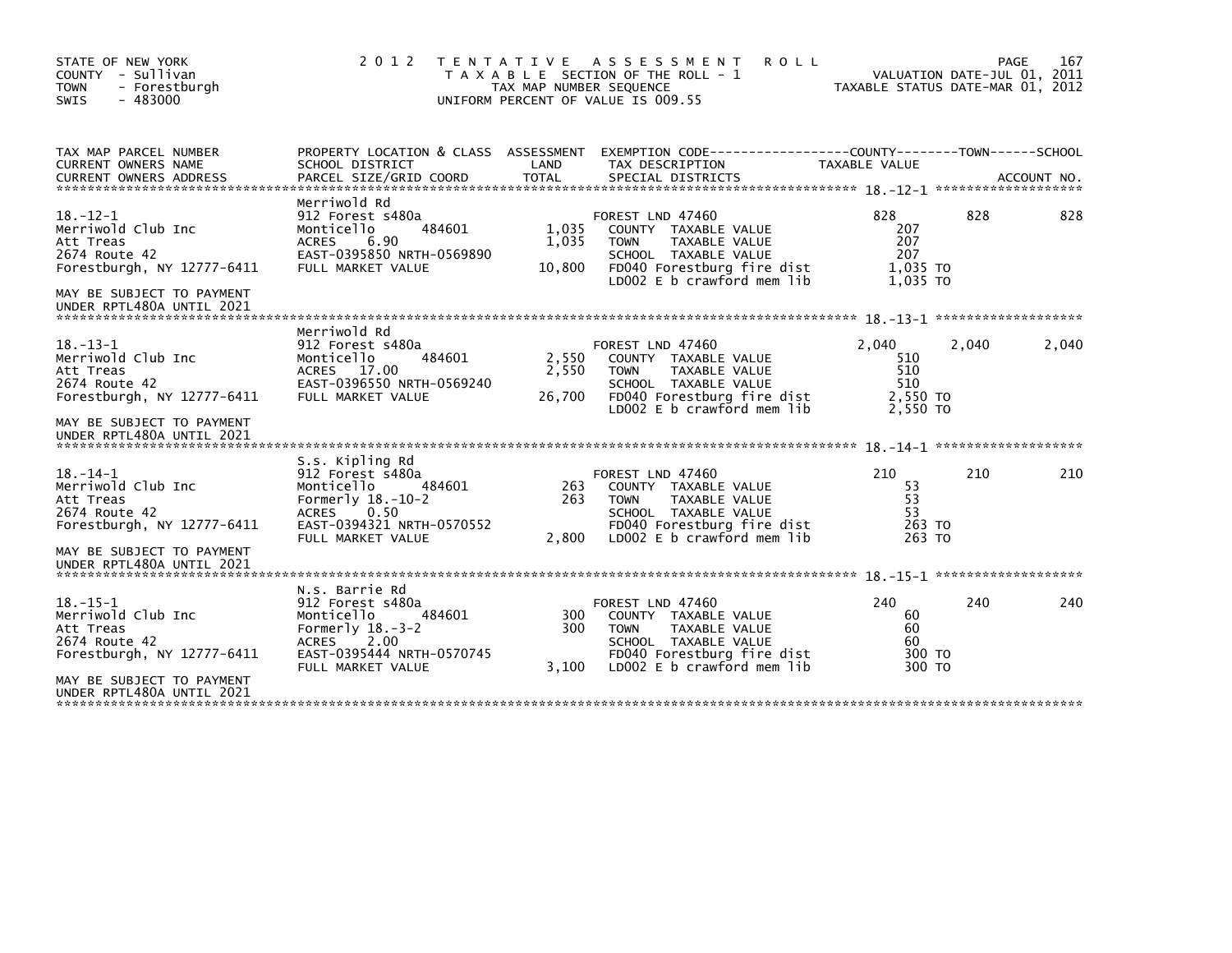| STATE OF NEW YORK<br>COUNTY - Sullivan<br>- Forestburgh<br><b>TOWN</b><br>- 483000<br>SWIS                                                                 | 2 0 1 2                                                                                                                                             | TAX MAP NUMBER SEQUENCE | TENTATIVE ASSESSMENT<br><b>ROLL</b><br>T A X A B L E SECTION OF THE ROLL - 1<br>UNIFORM PERCENT OF VALUE IS 009.55                                           | VALUATION DATE-JUL 01, 2011<br>VALUALING DATE-MAR 01, 2012 | <b>PAGE</b> | 168 |
|------------------------------------------------------------------------------------------------------------------------------------------------------------|-----------------------------------------------------------------------------------------------------------------------------------------------------|-------------------------|--------------------------------------------------------------------------------------------------------------------------------------------------------------|------------------------------------------------------------|-------------|-----|
| TAX MAP PARCEL NUMBER<br><b>CURRENT OWNERS NAME</b>                                                                                                        | PROPERTY LOCATION & CLASS ASSESSMENT<br>SCHOOL DISTRICT                                                                                             | LAND                    | EXEMPTION CODE-----------------COUNTY-------TOWN------SCHOOL<br>TAX DESCRIPTION                                                                              | TAXABLE VALUE                                              |             |     |
| 18.–16–1<br>Merriwold Club Inc<br>Att Treas<br>2674 Route 42<br>Forestburgh, NY 12777-6411                                                                 | N.s. Weyman Rd<br>912 Forest s480a<br>Monticello<br>484601<br>Formerly $18.-4-2$<br>ACRES 3.40<br>EAST-0396463 NRTH-0570928<br>FULL MARKET VALUE    | 510<br>510<br>5,300     | FOREST LND 47460<br>COUNTY TAXABLE VALUE<br>TAXABLE VALUE<br><b>TOWN</b><br>SCHOOL TAXABLE VALUE<br>FD040 Forestburg fire dist<br>LD002 E b crawford mem lib | 408<br>102<br>102<br>102<br>510 TO<br>510 TO               | 408         | 408 |
| MAY BE SUBJECT TO PAYMENT<br>UNDER RPTL480A UNTIL 2021                                                                                                     |                                                                                                                                                     |                         |                                                                                                                                                              |                                                            |             |     |
| $18. - 17 - 1$<br>Merriwold Club Inc<br>Att Treas<br>2674 Route 42<br>Forestburgh, NY 12777-6411<br>MAY BE SUBJECT TO PAYMENT<br>UNDER RPTL480A UNTIL 2021 | S.s. Stevenson Rd<br>912 Forest s480a<br>484601<br>Monticello<br>Formerly $18.-5-3$<br>ACRES 1.80<br>EAST-0398161 NRTH-0570133<br>FULL MARKET VALUE | 270<br>270<br>2,800     | FOREST LND 47460<br>COUNTY TAXABLE VALUE<br>TAXABLE VALUE<br><b>TOWN</b><br>SCHOOL TAXABLE VALUE<br>FD040 Forestburg fire dist<br>LD002 E b crawford mem lib | 216<br>54<br>54<br>54<br>270 TO<br>270 TO                  | 216         | 216 |
|                                                                                                                                                            |                                                                                                                                                     |                         |                                                                                                                                                              |                                                            |             |     |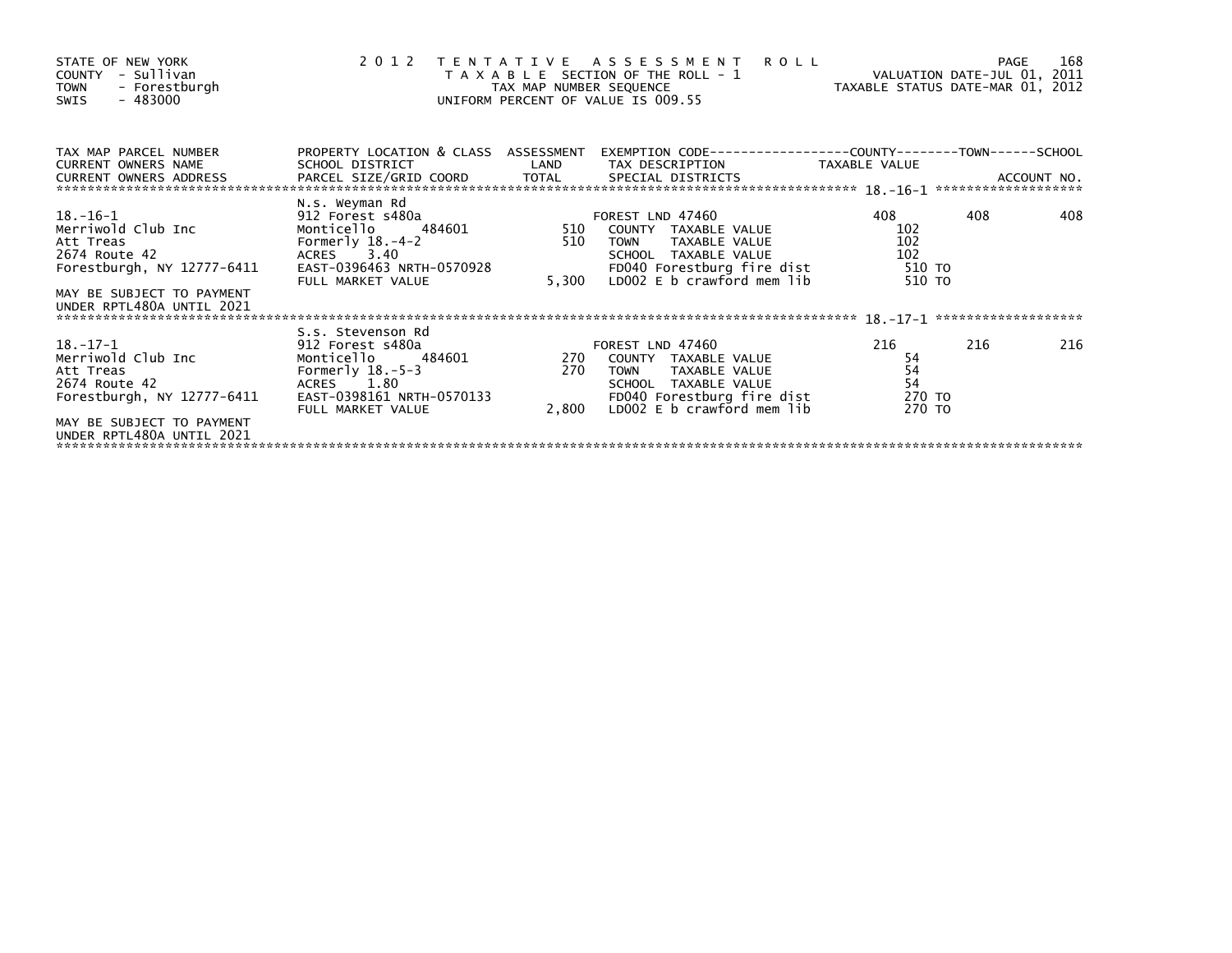| STATE OF NEW YORK            | 2012 TENTATIVE ASSESSMENT ROLL        | 169<br>PAGE                      |  |
|------------------------------|---------------------------------------|----------------------------------|--|
| COUNTY - Sullivan            | T A X A B L E SECTION OF THE ROLL - 1 | VALUATION DATE-JUL 01, 2011      |  |
| - Forestburgh<br><b>TOWN</b> | MAP SECTION - 018                     | TAXABLE STATUS DATE-MAR 01, 2012 |  |
| - 483000<br>SWIS             | SUB-SECTION-                          | RPS150/V04/L015                  |  |
|                              | UNIFORM PERCENT OF VALUE IS 009.55    | CURRENT DATE 4/23/2012           |  |

| CODE | DISTRICT NAME                                | TOTAL<br>PARCELS | EXTENSION<br><b>TYPF</b> | <b>FXTENSTON</b><br>VALUE | AD VALOREM<br>VALUE | <b>EXEMPT</b><br>AMOUNT | TAXABLE<br>VALUE |
|------|----------------------------------------------|------------------|--------------------------|---------------------------|---------------------|-------------------------|------------------|
|      | FD040 Forestburg fir<br>LD002 E b crawford m |                  | 29 TOTAL<br>29 TOTAL     |                           | 79.520<br>79.520    |                         | 79.520<br>79.520 |

#### \*\*\* S C H O O L D I S T R I C T S U M M A R Y \*\*\*

| <b>CODE</b> | DISTRICT NAME | <b>TOTAL</b><br><b>PARCELS</b> | ASSESSED<br>LAND | ASSESSED<br><b>TOTAL</b> | <b>EXEMPT</b><br><b>AMOUNT</b> | TOTAL<br><b>TAXABLE</b> | <b>STAR</b><br><b>AMOUNT</b> | <b>STAR</b><br>TAXABLE |
|-------------|---------------|--------------------------------|------------------|--------------------------|--------------------------------|-------------------------|------------------------------|------------------------|
| 484601      | Monticello    | 29                             | 32,037           | 79,520                   | 13,818                         | 65,702                  | 2,730                        | 62,972                 |
|             | SUB-TOTAL     | 29                             | 32.037           | 79.520                   | 13,818                         | 65.702                  | 2,730                        | 62,972                 |
|             | TOTAL         | 29                             | 32,037           | 79,520                   | 13,818                         | 65,702                  | 2,730                        | 62,972                 |

\*\*\* S Y S T E M C O D E S S U M M A R Y \*\*\*

NO SYSTEM EXEMPTIONS AT THIS LEVEL

#### \*\*\* E X E M P T I O N S U M M A R Y \*\*\*

| CODE           | DESCRIPTION                                  | <b>TOTAL</b><br><b>PARCELS</b> | <b>COUNTY</b>    | <b>TOWN</b>      | SCHOOL                    |
|----------------|----------------------------------------------|--------------------------------|------------------|------------------|---------------------------|
| 41854<br>47460 | STAR B<br><b>FOREST</b><br>LND<br>тот<br>A L | 16<br>17                       | 13,818<br>13,818 | 13,818<br>13,818 | 2,730<br>13,818<br>16.548 |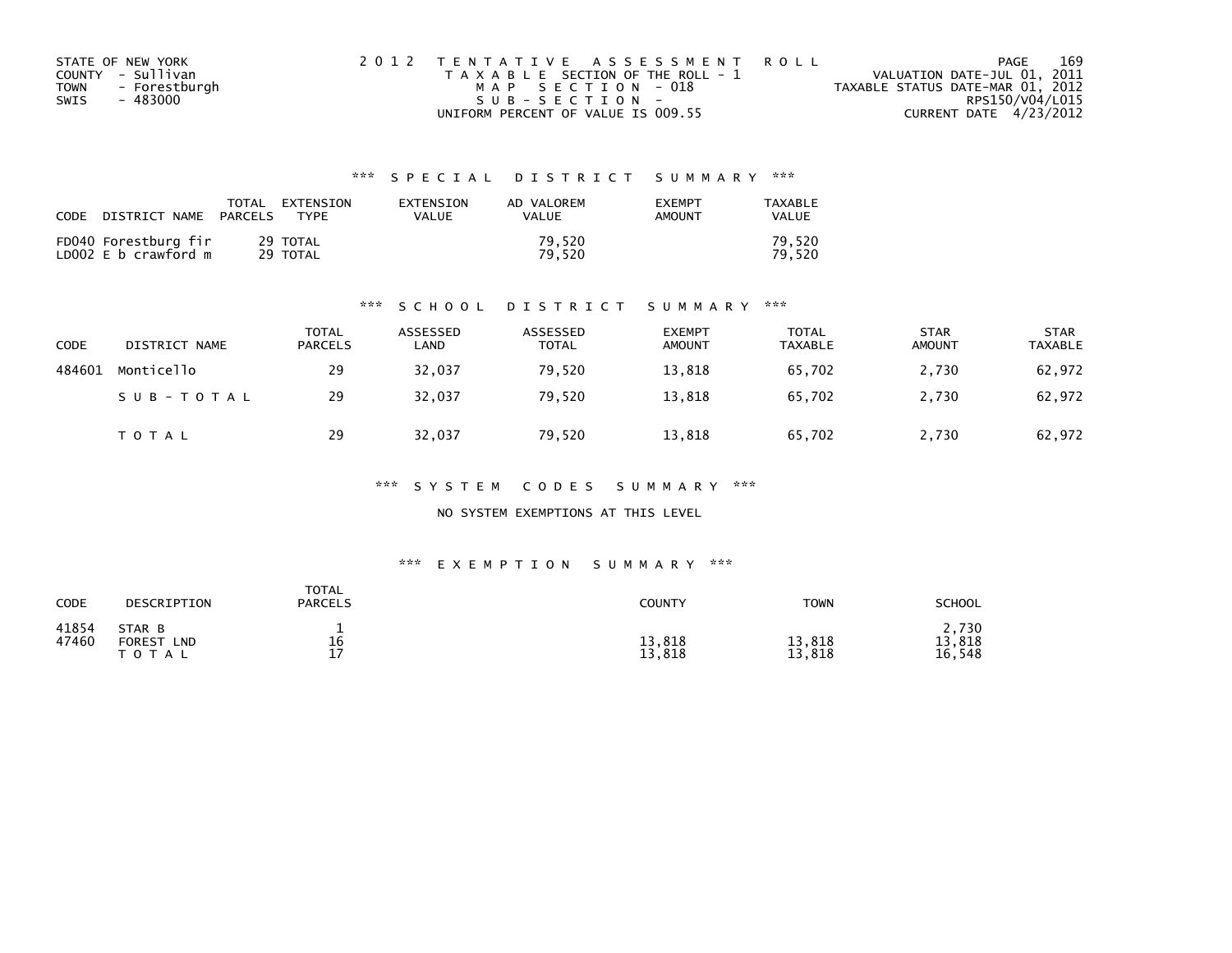|             | STATE OF NEW YORK | 2012 TENTATIVE ASSESSMENT ROLL        | PAGE                             | 170 |
|-------------|-------------------|---------------------------------------|----------------------------------|-----|
|             | COUNTY - Sullivan | T A X A B L E SECTION OF THE ROLL - 1 | VALUATION DATE-JUL 01, 2011      |     |
| <b>TOWN</b> | - Forestburgh     | MAP SECTION - 018                     | TAXABLE STATUS DATE-MAR 01, 2012 |     |
| SWIS        | - 483000          | SUB-SECTION-                          | RPS150/V04/L015                  |     |
|             |                   | UNIFORM PERCENT OF VALUE IS 009.55    | CURRENT DATE 4/23/2012           |     |

| ROLL       | DESCRIPTION    | <b>TOTAL</b>   | <b>ASSESSED</b> | <b><i>SSESSED</i></b> | <b>TAXABLE</b> | <b>TAXABLE</b> | <b>TAXABLE</b> | <b>STAR</b>    |
|------------|----------------|----------------|-----------------|-----------------------|----------------|----------------|----------------|----------------|
| <b>SEC</b> |                | <b>PARCELS</b> | LAND            | <b>TOTAL</b>          | COUNTY         | <b>TOWN</b>    | SCHOOL         | <b>TAXABLE</b> |
|            | <b>TAXABLE</b> | っぺ             | 32,037          | 79,520                | 65,702         | 65,702         | 65,702         | 62,972         |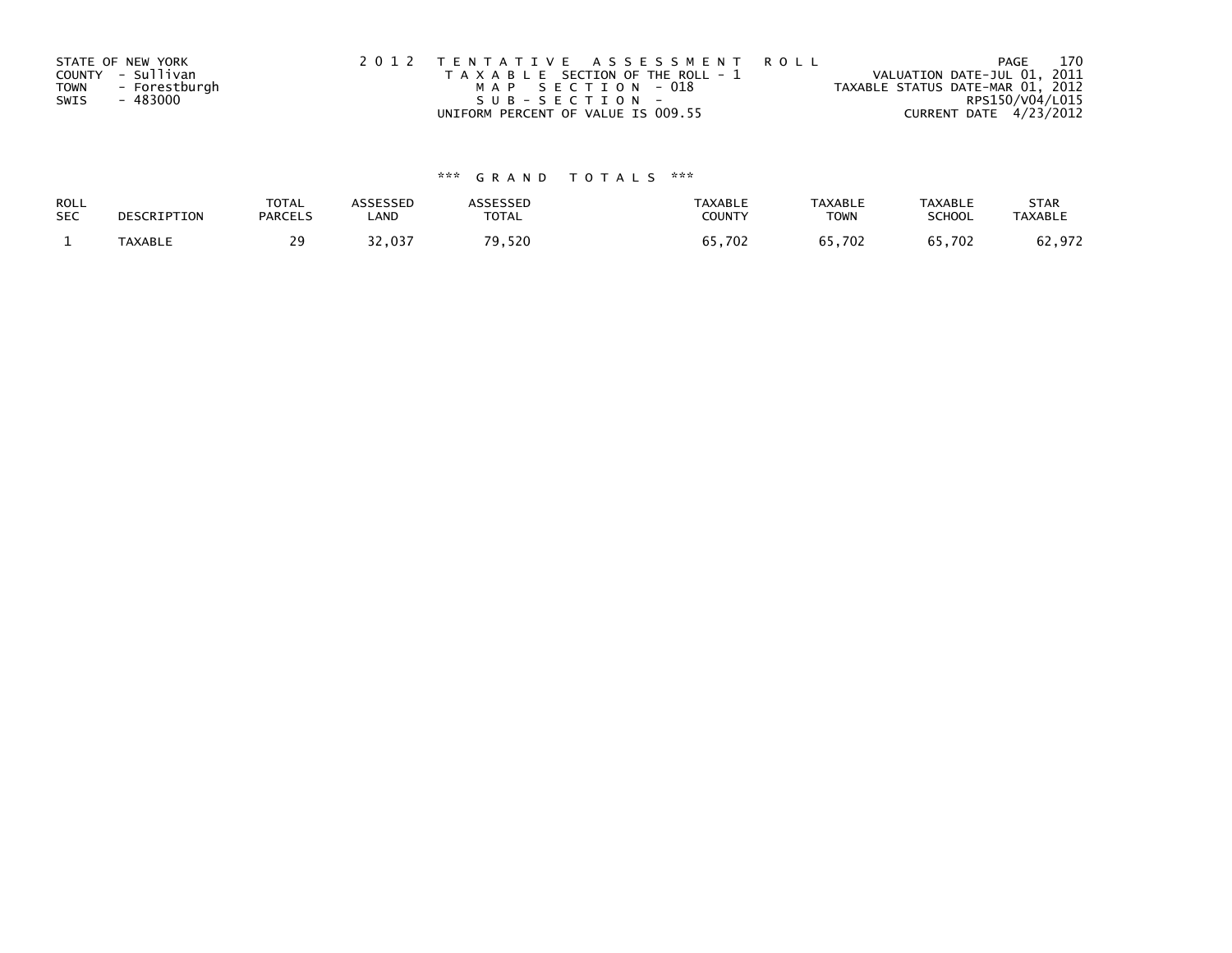| STATE OF NEW YORK<br>COUNTY - Sullivan<br><b>TOWN</b><br>- Forestburgh<br>$-483000$<br>SWIS        | 2 0 1 2                                                                                                                                                                                           | TAX MAP NUMBER SEQUENCE    | TENTATIVE ASSESSMENT<br><b>ROLL</b><br>T A X A B L E SECTION OF THE ROLL - 1<br>UNIFORM PERCENT OF VALUE IS 009.55                       | TAXABLE STATUS DATE-MAR 01, 2012                     | 171<br>PAGE<br>VALUATION DATE-JUL 01, 2011 |
|----------------------------------------------------------------------------------------------------|---------------------------------------------------------------------------------------------------------------------------------------------------------------------------------------------------|----------------------------|------------------------------------------------------------------------------------------------------------------------------------------|------------------------------------------------------|--------------------------------------------|
| TAX MAP PARCEL NUMBER<br><b>CURRENT OWNERS NAME</b><br><b>CURRENT OWNERS ADDRESS</b>               | PROPERTY LOCATION & CLASS ASSESSMENT<br>SCHOOL DISTRICT<br>PARCEL SIZE/GRID COORD                                                                                                                 | LAND<br><b>TOTAL</b>       | EXEMPTION CODE-----------------COUNTY-------TOWN------SCHOOL<br>TAX DESCRIPTION<br>SPECIAL DISTRICTS                                     | TAXABLE VALUE                                        | ACCOUNT NO.                                |
| $19. -1 - 1.1$<br>Merriwold Club Inc<br>Att Treas<br>2674 Route 42                                 | Merriwold Rd<br>$314$ Rural vac< $10$<br>Monticello<br>484601<br><b>ACRES</b><br>6.53<br>EAST-0391810 NRTH-0571000                                                                                | 1,400<br>1,400             | COUNTY TAXABLE VALUE<br><b>TOWN</b><br>TAXABLE VALUE<br>SCHOOL TAXABLE VALUE<br>FD040 Forestburg fire dist                               | 1,400<br>1,400<br>1.400<br>1,400 TO                  |                                            |
| $19. - 1 - 1.2$<br>Colson Christopher<br>Colson Emily<br>3800 Lancaster Rd<br>Doylestown, PA 18901 | Holland Rd<br>210 1 Family Res<br>Monticello<br>484601<br><b>FRNT 600.00 DPTH</b><br><b>ACRES</b><br>3.07<br>DEED BOOK 3078<br>PG-236<br>FULL MARKET VALUE                                        | 3,300<br>62,100<br>650.300 | COUNTY TAXABLE VALUE<br><b>TOWN</b><br>TAXABLE VALUE<br>SCHOOL TAXABLE VALUE<br>FD040 Forestburg fire dist<br>LD002 E b crawford mem lib | 62,100<br>62,100<br>62,100<br>62,100 TO<br>62,100 TO |                                            |
| $19 - 2 - 1.1$<br>Merriwold Club Inc<br>Att Treas<br>2674 Route 42<br>Forestburgh, NY 12777-6411   | s/s Holland Rd<br>$314$ Rural vac<10<br>484601<br>Monticello<br>FRNT 300.00 DPTH 600.00<br><b>ACRES</b><br>5.50<br>EAST-0392332 NRTH-0570790                                                      | 1,245<br>1.245             | COUNTY TAXABLE VALUE<br><b>TOWN</b><br>TAXABLE VALUE<br>SCHOOL TAXABLE VALUE<br>FD040 Forestburg fire dist<br>LD002 E b crawford mem lib | 1,245<br>1,245<br>1.245<br>1,245 TO<br>1,245 TO      |                                            |
| $19 - 2 - 1.2$<br>Friscia Anthony J<br>Friscia Carol T<br>28 Denny Rd<br>Chestnut Hill, MA 02167   | Holland Rd<br>210 1 Family Res<br>Monticello<br>484601<br>House<br>FRNT 300.00 DPTH 400.00<br>2.74<br><b>ACRES</b><br>EAST-0392688 NRTH-0570907<br>DEED BOOK 2275<br>$PG-57$<br>FULL MARKET VALUE | 1,950<br>39,900<br>417,800 | COUNTY TAXABLE VALUE<br><b>TOWN</b><br>TAXABLE VALUE<br>SCHOOL TAXABLE VALUE<br>FD040 Forestburg fire dist<br>LD002 E b crawford mem lib | 39,900<br>39,900<br>39,900<br>39,900 TO<br>39,900 TO |                                            |
| $19 - 3 - 1.1$<br>Gonzales Ramon B JR<br>Gonzalez Susan A<br>12 Scheibe Rd<br>Liberty, NY 12754    | Merriwold Pk<br>312 Vac w/imprv<br>Monticello<br>484601<br>Plot H Lots 25 & 26<br>G1 14 Div 1<br>ACRES<br>1.01<br>EAST-0393109 NRTH-0570886<br>DEED BOOK 3386<br>PG-681<br>FULL MARKET VALUE      | 722<br>5,800<br>60,700     | COUNTY TAXABLE VALUE<br><b>TOWN</b><br>TAXABLE VALUE<br>SCHOOL TAXABLE VALUE<br>FD040 Forestburg fire dist<br>LD002 E b crawford mem lib | 5.800<br>5,800<br>5.800<br>$5,800$ TO<br>5,800 TO    | 104800                                     |
|                                                                                                    |                                                                                                                                                                                                   |                            |                                                                                                                                          |                                                      |                                            |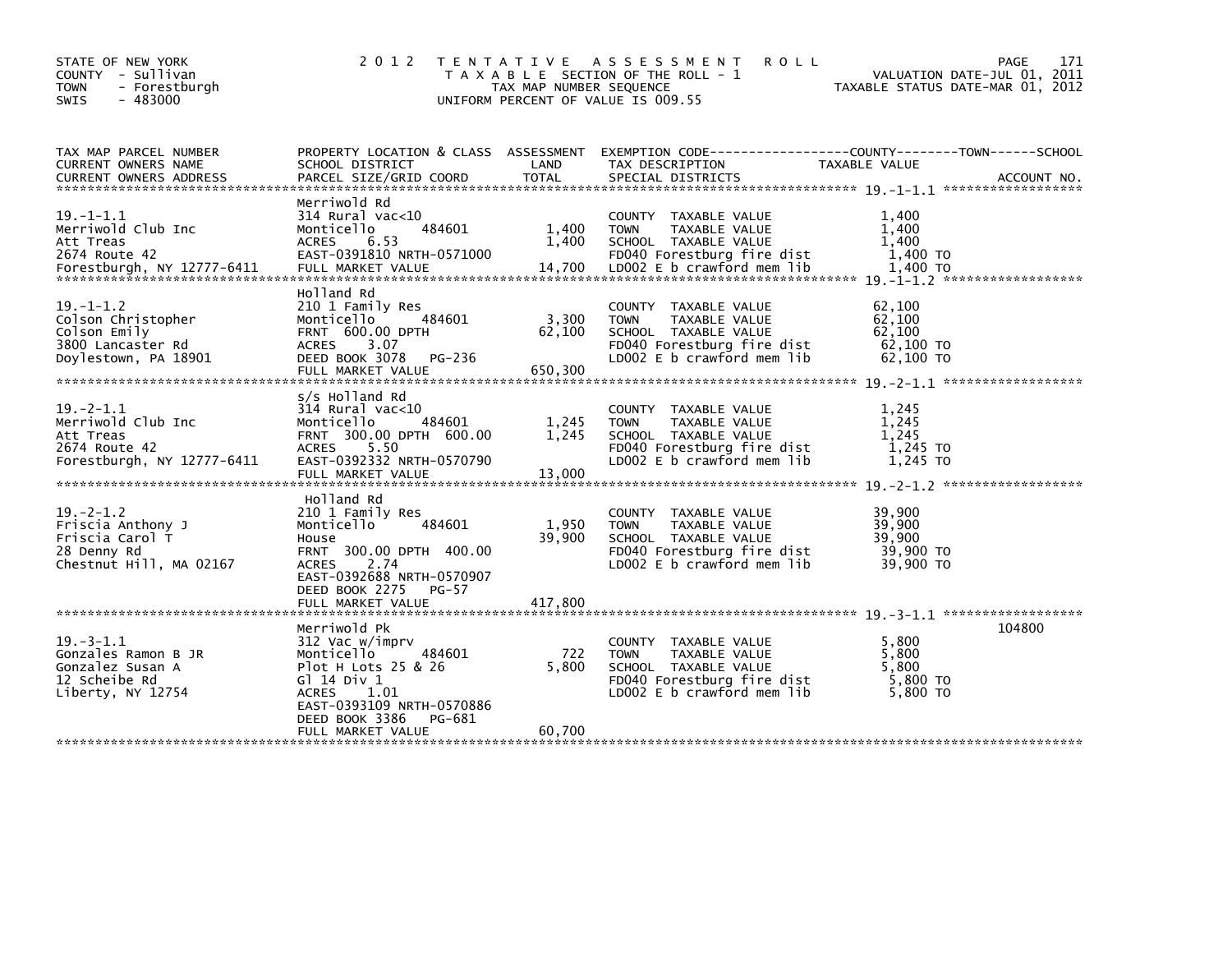| STATE OF NEW YORK<br>COUNTY - Sullivan<br><b>TOWN</b><br>- Forestburgh                                                                                                 | 2 0 1 2                                                                                                                                                                                                       | TAX MAP NUMBER SEQUENCE | TENTATIVE ASSESSMENT<br><b>ROLL</b><br>T A X A B L E SECTION OF THE ROLL - 1                                                             | PAGE<br>VALUATION DATE-JUL 01, 2011<br>TAXABLE STATUS DATE-MAR 01, 2012 | 172         |
|------------------------------------------------------------------------------------------------------------------------------------------------------------------------|---------------------------------------------------------------------------------------------------------------------------------------------------------------------------------------------------------------|-------------------------|------------------------------------------------------------------------------------------------------------------------------------------|-------------------------------------------------------------------------|-------------|
| $-483000$<br><b>SWIS</b>                                                                                                                                               |                                                                                                                                                                                                               |                         | UNIFORM PERCENT OF VALUE IS 009.55                                                                                                       |                                                                         |             |
| TAX MAP PARCEL NUMBER<br>CURRENT OWNERS NAME<br><b>CURRENT OWNERS ADDRESS</b>                                                                                          | SCHOOL DISTRICT<br>PARCEL SIZE/GRID COORD                                                                                                                                                                     | LAND<br><b>TOTAL</b>    | PROPERTY LOCATION & CLASS ASSESSMENT EXEMPTION CODE----------------COUNTY-------TOWN-----SCHOOL<br>TAX DESCRIPTION<br>SPECIAL DISTRICTS  | TAXABLE VALUE                                                           | ACCOUNT NO. |
|                                                                                                                                                                        |                                                                                                                                                                                                               |                         |                                                                                                                                          |                                                                         |             |
| $19 - 3 - 1.2$<br>Merriewold Club Inc<br>Attn: Treasurer<br>2674 Route #42<br>Forestburgh, NY 12777                                                                    | Merriwold Pk<br>$314$ Rural vac<10<br>Monticello<br>484601<br>Lots 27 And 28<br>FRNT 160.00 DPTH 300.00<br><b>ACRES</b><br>1.04<br>EAST-0392941 NRTH-0570898<br>DEED BOOK 2184<br>PG-430<br>FULL MARKET VALUE | 999<br>999<br>10,500    | COUNTY TAXABLE VALUE<br>TAXABLE VALUE<br><b>TOWN</b><br>SCHOOL TAXABLE VALUE<br>FD040 Forestburg fire dist<br>LD002 E b crawford mem lib | 112780<br>999<br>999<br>999<br>999 TO<br>999 TO                         |             |
|                                                                                                                                                                        | Merriewold Pk                                                                                                                                                                                                 |                         |                                                                                                                                          |                                                                         |             |
| $19. -3 - 1.3$<br>Merriwold Club Inc<br>Att Treas<br>2674 Route 42<br>Forestburgh, NY 12777-6411                                                                       | $314$ Rural vac< $10$<br>Monticello<br>484601<br>Plot H, Lots 23 & 24<br>ACRES 1.13<br>EAST-0393277 NRTH-0570849<br>FULL MARKET VALUE                                                                         | 800<br>800<br>8,400     | COUNTY TAXABLE VALUE<br><b>TOWN</b><br>TAXABLE VALUE<br>SCHOOL TAXABLE VALUE<br>FD040 Forestburg fire dist<br>LD002 E b crawford mem lib | 800<br>800<br>800<br>800 TO<br>800 TO                                   |             |
|                                                                                                                                                                        | Merriwold Rd                                                                                                                                                                                                  |                         |                                                                                                                                          |                                                                         |             |
| $19. - 3 - 2$<br>Merriwold Club Inc<br>Att Treas<br>2674 Route 42<br>Forestburgh, NY 12777-6411 FULL MARKET VALUE 50000 6,000 LDOO2 E b crawford mem 11b 570 TO 570 TO | $314$ Rural vac< $10$<br>Monticello<br>484601<br><b>ACRES</b><br>3.80<br>EAST-0393090 NRTH-0570560                                                                                                            | 570<br>570              | COUNTY TAXABLE VALUE<br>TAXABLE VALUE<br><b>TOWN</b><br>SCHOOL TAXABLE VALUE<br>FD040 Forestburg fire dist                               | 570<br>570<br>570<br>570 TO                                             |             |
| $19. - 4 - 1.2$<br>Winer Richard<br>180 S Middleneck Rd Apt 1m<br>Greatneck, NY 11021                                                                                  | Merriwold Park<br>210 1 Family Res<br>Monticello<br>484601<br>Hse<br>3.74<br>ACRES<br>EAST-0393590 NRTH-0570830<br>DEED BOOK 1109<br>PG-00052                                                                 | 3,953<br>82,900         | COUNTY TAXABLE VALUE<br>TAXABLE VALUE<br><b>TOWN</b><br>SCHOOL TAXABLE VALUE<br>FD040 Forestburg fire dist<br>LD002 E b crawford mem lib | 111050<br>82,900<br>82,900<br>82,900<br>82,900 TO<br>82,900 TO          |             |
|                                                                                                                                                                        |                                                                                                                                                                                                               |                         |                                                                                                                                          |                                                                         |             |
| $19. -4 - 1.3$<br>Merriwold Club Inc<br>Att Treas<br>2674 Route 42<br>Forestburgh, NY 12777-6411                                                                       | Merriwold Park<br>314 Rural vac<10<br>484601<br>Monticello<br>FRNT 282.00 DPTH 108.00<br>EAST-0393503 NRTH-0570533<br>DEED BOOK 1096<br>PG-00308<br>FULL MARKET VALUE                                         | 962<br>962<br>10,100    | COUNTY TAXABLE VALUE<br>TAXABLE VALUE<br><b>TOWN</b><br>SCHOOL TAXABLE VALUE<br>FD040 Forestburg fire dist<br>LD002 E b crawford mem lib | 962<br>962<br>962<br>962 TO<br>962 TO                                   |             |
|                                                                                                                                                                        |                                                                                                                                                                                                               |                         |                                                                                                                                          |                                                                         |             |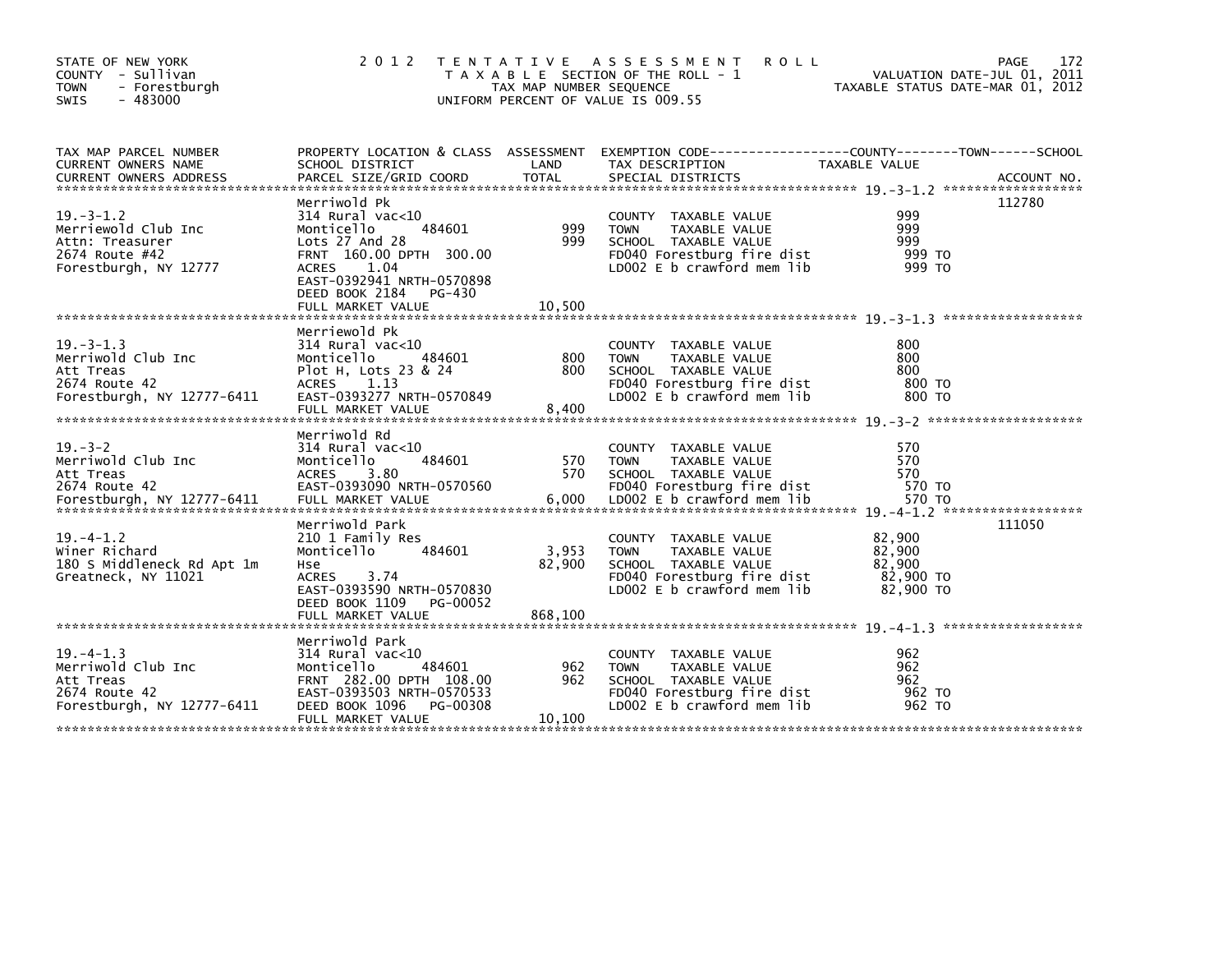| STATE OF NEW YORK<br>COUNTY - Sullivan<br><b>TOWN</b><br>- Forestburgh<br>$-483000$<br><b>SWIS</b> | 2 0 1 2                                                                                                                                                             | TAX MAP NUMBER SEQUENCE  | TENTATIVE ASSESSMENT<br><b>ROLL</b><br>T A X A B L E SECTION OF THE ROLL - 1<br>UNIFORM PERCENT OF VALUE IS 009.55                                           | TAXABLE STATUS DATE-MAR 01, 2012                   | VALUATION DATE-JUL 01, 2011 | 173<br>PAGE |
|----------------------------------------------------------------------------------------------------|---------------------------------------------------------------------------------------------------------------------------------------------------------------------|--------------------------|--------------------------------------------------------------------------------------------------------------------------------------------------------------|----------------------------------------------------|-----------------------------|-------------|
| TAX MAP PARCEL NUMBER<br>CURRENT OWNERS NAME<br><b>CURRENT OWNERS ADDRESS</b>                      | SCHOOL DISTRICT<br>PARCEL SIZE/GRID COORD                                                                                                                           | LAND<br><b>TOTAL</b>     | PROPERTY LOCATION & CLASS ASSESSMENT EXEMPTION CODE----------------COUNTY-------TOWN------SCHOOL<br>TAX DESCRIPTION<br>SPECIAL DISTRICTS                     | TAXABLE VALUE                                      |                             | ACCOUNT NO. |
| $19. - 4 - 2$<br>Wiener Richard<br>180 South Middleneck Rd Apt 1m FRNT<br>Greatneck, NY 11021      | Merriwold Park<br>314 Rural vac<10<br>Monticello<br>484601<br>53.54 DPTH<br>52.05<br>EAST-0393579 NRTH-0571116<br>DEED BOOK 1109<br>PG-00052<br>FULL MARKET VALUE   | 64<br>64<br>700          | COUNTY TAXABLE VALUE<br>TAXABLE VALUE<br><b>TOWN</b><br>SCHOOL TAXABLE VALUE<br>FD040 Forestburg fire dist<br>LD002 E b crawford mem lib                     | 64<br>64<br>64                                     | 64 TO<br>64 TO              |             |
| $19. - 5 - 1$<br>Merriewold Club Inc<br>Att Treas<br>2674 Route 42<br>Forestburgh, NY 12777-6411   | Merriwold Pk<br>912 Forest s480a<br>Monticello<br>484601<br>FRNT 180.00 DPTH 200.00<br>EAST-0394110 NRTH-0570700<br>DEED BOOK 1271<br>PG-00197<br>FULL MARKET VALUE | 1,113<br>1,113<br>11,700 | FOREST LND 47460<br>COUNTY TAXABLE VALUE<br><b>TOWN</b><br>TAXABLE VALUE<br>SCHOOL TAXABLE VALUE<br>FD040 Forestburg fire dist<br>LD002 E b crawford mem lib | 891<br>222<br>222<br>222<br>1,113 TO<br>1.113 TO   | 891                         | 891         |
| MAY BE SUBJECT TO PAYMENT<br>UNDER RPTL480A UNTIL 2021                                             |                                                                                                                                                                     |                          |                                                                                                                                                              |                                                    |                             |             |
| $19. - 5 - 2$<br>Merriwold Club Inc<br>Att Treas<br>2674 Route 42<br>Forestburgh, NY 12777-6411    | Merriwold Rd<br>912 Forest s480a<br>484601<br>Monticello<br><b>ACRES</b><br>5.20<br>EAST-0394120 NRTH-0570470<br>FULL MARKET VALUE                                  | 780<br>780<br>8,200      | FOREST LND 47460<br>COUNTY TAXABLE VALUE<br><b>TOWN</b><br>TAXABLE VALUE<br>SCHOOL TAXABLE VALUE<br>FD040 Forestburg fire dist<br>LD002 E b crawford mem lib | 624<br>156<br>156<br>156<br>780 TO<br>780 TO       | 624                         | 624         |
| MAY BE SUBJECT TO PAYMENT<br>UNDER RPTL480A UNTIL 2021                                             |                                                                                                                                                                     |                          |                                                                                                                                                              |                                                    |                             |             |
| $19. -6 - 1$<br>Merriwold Club Inc<br>Att Treas<br>2674 Route 42<br>Forestburgh, NY 12777-6411     | Merriwold Rd<br>912 Forest s480a<br>Monticello<br>484601<br><b>ACRES</b><br>13.10<br>EAST-0394340 NRTH-0570020<br>FULL MARKET VALUE                                 | 1,965<br>1,965<br>20,600 | FOREST LND 47460<br>COUNTY TAXABLE VALUE<br><b>TOWN</b><br>TAXABLE VALUE<br>SCHOOL TAXABLE VALUE<br>FD040 Forestburg fire dist<br>LD002 E b crawford mem lib | 1,572<br>393<br>393<br>393<br>1.965 TO<br>1.965 TO | 1,572                       | 1,572       |
| MAY BE SUBJECT TO PAYMENT<br>UNDER RPTL480A UNTIL 2021                                             |                                                                                                                                                                     |                          |                                                                                                                                                              |                                                    |                             |             |
| $19. - 7 - 1$<br>Merriwold Club Inc<br>Att Treas<br>2674 Route 42<br>Forestburgh, NY 12777-6411    | Merriwold Rd<br>912 Forest s480a<br>Monticello<br>484601<br>ACRES 11.50<br>EAST-0394850 NRTH-0569590<br>FULL MARKET VALUE                                           | 1,725<br>1,725<br>18,100 | FOREST LND 47460<br>COUNTY TAXABLE VALUE<br><b>TOWN</b><br>TAXABLE VALUE<br>SCHOOL TAXABLE VALUE<br>FD040 Forestburg fire dist<br>LD002 E b crawford mem lib | 1,380<br>345<br>345<br>345<br>1,725 TO<br>1.725 TO | 1,380                       | 1,380       |
| MAY BE SUBJECT TO PAYMENT<br>UNDER RPTL480A UNTIL 2021                                             |                                                                                                                                                                     |                          |                                                                                                                                                              |                                                    |                             |             |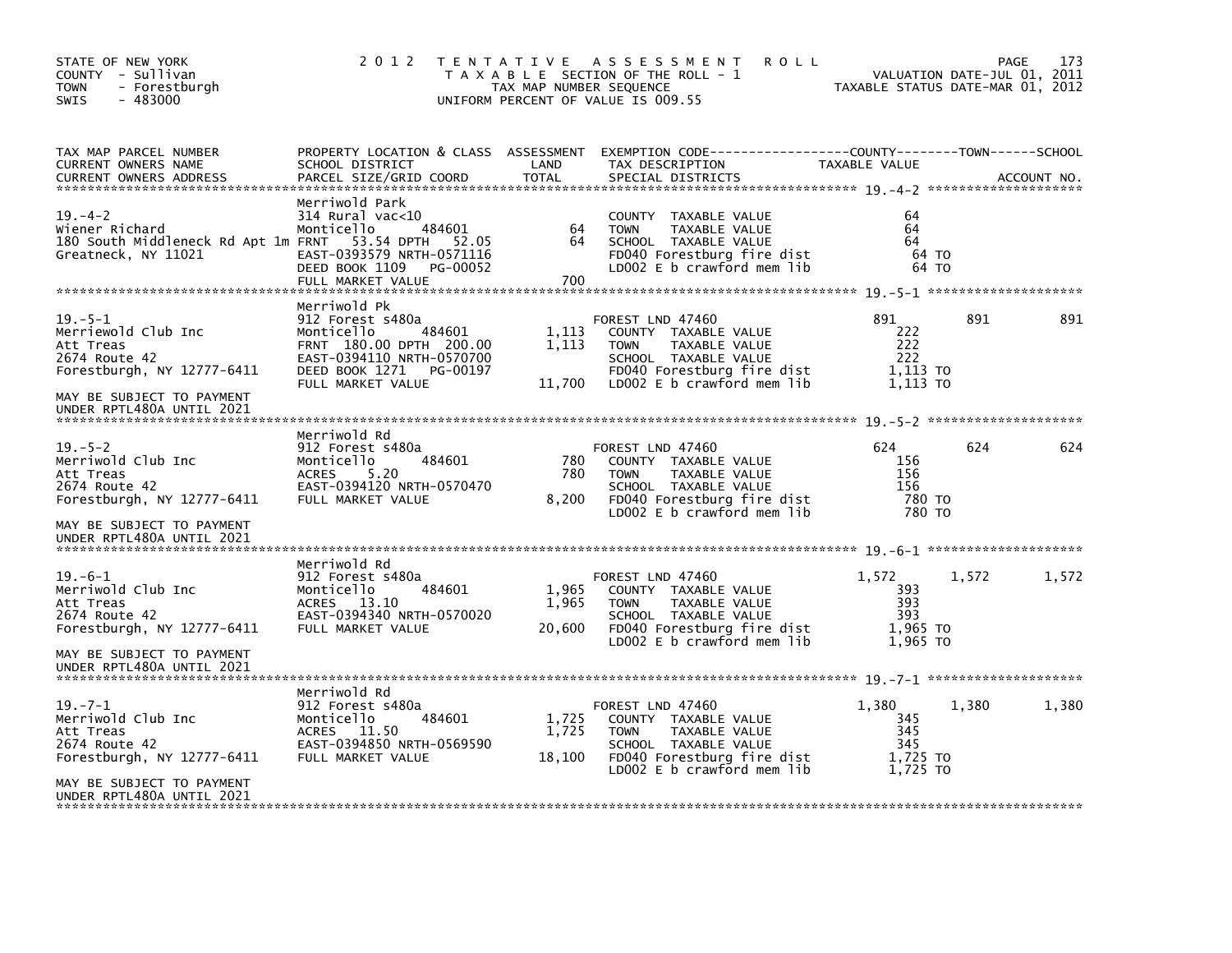| STATE OF NEW YORK<br>COUNTY - Sullivan<br><b>TOWN</b><br>- Forestburgh<br>$-483000$<br><b>SWIS</b>                            | 2 0 1 2                                                                                                                                                                                        | TAX MAP NUMBER SEQUENCE  | TENTATIVE ASSESSMENT<br><b>ROLL</b><br>T A X A B L E SECTION OF THE ROLL - 1<br>UNIFORM PERCENT OF VALUE IS 009.55                                           |                                                 | 174<br><b>PAGE</b><br>VALUATION DATE-JUL 01, 2011<br>TAXABLE STATUS DATE-MAR 01, 2012 |
|-------------------------------------------------------------------------------------------------------------------------------|------------------------------------------------------------------------------------------------------------------------------------------------------------------------------------------------|--------------------------|--------------------------------------------------------------------------------------------------------------------------------------------------------------|-------------------------------------------------|---------------------------------------------------------------------------------------|
| TAX MAP PARCEL NUMBER<br>CURRENT OWNERS NAME                                                                                  | PROPERTY LOCATION & CLASS ASSESSMENT<br>SCHOOL DISTRICT                                                                                                                                        | LAND                     | EXEMPTION CODE-----------------COUNTY-------TOWN------SCHOOL<br>TAX DESCRIPTION                                                                              | <b>TAXABLE VALUE</b>                            |                                                                                       |
| $19. - 8 - 1$<br>Merriwold Club Inc<br>Att Treas<br>2674 Route 42                                                             | Merriwold Rd<br>$322$ Rural vac $>10$<br>484601<br>Monticello<br>ACRES 14.20<br>EAST-0391750 NRTH-0570340                                                                                      | 2,130<br>2,130           | COUNTY TAXABLE VALUE<br><b>TOWN</b><br>TAXABLE VALUE<br>SCHOOL TAXABLE VALUE<br>FD040 Forestburg fire dist                                                   | 2,130<br>2,130<br>2,130<br>2,130 TO             |                                                                                       |
| $19. -9 - 1$<br>Merriwold Club Inc<br>Att Treas<br>2674 Route 42                                                              | Merriwold Rd<br>$314$ Rural vac<10<br>484601<br>Monticello<br><b>ACRES</b><br>2.10<br>EAST-0392560 NRTH-0570400                                                                                | 315<br>315               | COUNTY TAXABLE VALUE<br><b>TAXABLE VALUE</b><br><b>TOWN</b><br>SCHOOL TAXABLE VALUE<br>FD040 Forestburg fire dist                                            | 315<br>315<br>315<br>315 TO                     |                                                                                       |
| $19. - 9 - 2$<br>Merriwold Club Inc<br>Att Treas<br>2674 Route 42                                                             | Merriwold Rd<br>$314$ Rural vac< $10$<br>Monticello<br>484601<br>4.90<br><b>ACRES</b><br>EAST-0392270 NRTH-0569910                                                                             | 579<br>579               | COUNTY TAXABLE VALUE<br><b>TOWN</b><br>TAXABLE VALUE<br>SCHOOL TAXABLE VALUE<br>FD040 Forestburg fire dist                                                   | 579<br>579<br>579<br>579 TO                     |                                                                                       |
| $19. - 9 - 3$<br>Merriwold Club Inc<br>Att Treas<br>2674 Route 42<br>Forestburgh, NY 12777-6411                               | Plot H Merr Pk<br>$314$ Rural vac<10<br>Monticello<br>484601<br>$54 - 56 - 58 - 60 - 62$<br>$64 - 66 - 68 - 69 - 70$<br>8.00<br><b>ACRES</b><br>EAST-0392590 NRTH-0569890<br>FULL MARKET VALUE | 2,862<br>2,862<br>30.000 | COUNTY TAXABLE VALUE<br>TAXABLE VALUE<br><b>TOWN</b><br>SCHOOL TAXABLE VALUE<br>FD040 Forestburg fire dist<br>LD002 E b crawford mem lib                     | 2,862<br>2,862<br>2,862<br>2,862 TO<br>2,862 TO | 108001                                                                                |
| $19. - 10 - 1$<br>Merriwold Club Inc<br>Att Treas<br>2674 Route 42<br>Forestburgh, NY 12777-6411<br>MAY BE SUBJECT TO PAYMENT | Merriwold Rd<br>912 Forest s480a<br>Monticello<br>484601<br>FRNT 500.00 DPTH 160.00<br>EAST-0393020 NRTH-0570320<br>FULL MARKET VALUE                                                          | 300<br>300<br>3,100      | FOREST LND 47460<br>COUNTY TAXABLE VALUE<br>TAXABLE VALUE<br><b>TOWN</b><br>SCHOOL TAXABLE VALUE<br>FD040 Forestburg fire dist<br>LD002 E b crawford mem lib | 240<br>60<br>60<br>60<br>300 TO<br>300 TO       | 240<br>240                                                                            |
| UNDER RPTL480A UNTIL 2021                                                                                                     |                                                                                                                                                                                                |                          |                                                                                                                                                              |                                                 |                                                                                       |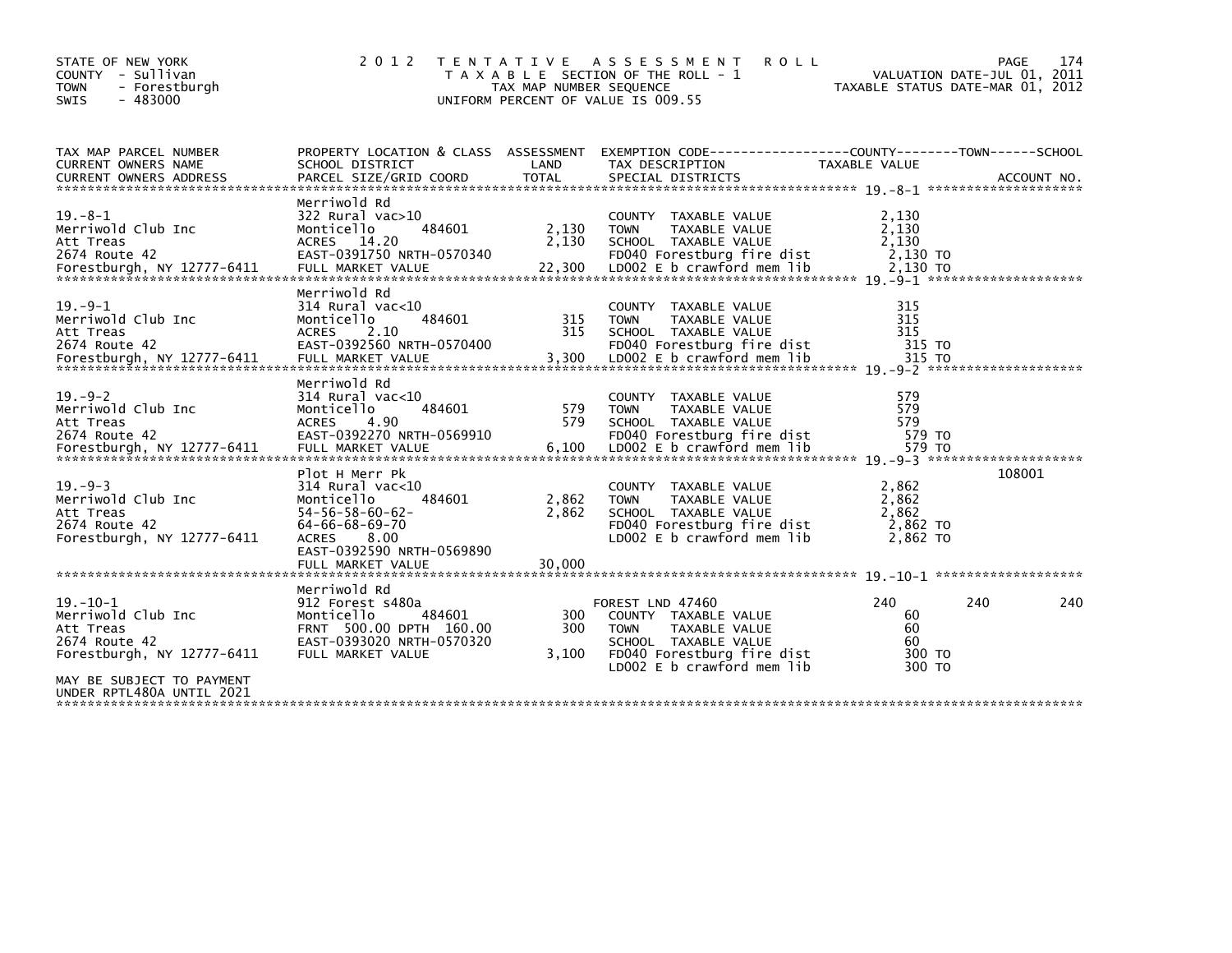| STATE OF NEW YORK<br>COUNTY - Sullivan<br><b>TOWN</b><br>- Forestburgh<br>$-483000$<br><b>SWIS</b>                                                         |                                                                                                                                                | TAX MAP NUMBER SEQUENCE  | 2012 TENTATIVE ASSESSMENT<br><b>ROLL</b><br>T A X A B L E SECTION OF THE ROLL - 1<br>UNIFORM PERCENT OF VALUE IS 009.55                                      | TAXABLE STATUS DATE-MAR 01, 2012                   | VALUATION DATE-JUL 01, 2011 | 175<br><b>PAGE</b> |
|------------------------------------------------------------------------------------------------------------------------------------------------------------|------------------------------------------------------------------------------------------------------------------------------------------------|--------------------------|--------------------------------------------------------------------------------------------------------------------------------------------------------------|----------------------------------------------------|-----------------------------|--------------------|
| TAX MAP PARCEL NUMBER<br><b>CURRENT OWNERS NAME</b><br><b>CURRENT OWNERS ADDRESS</b>                                                                       | SCHOOL DISTRICT<br>PARCEL SIZE/GRID COORD                                                                                                      | LAND<br><b>TOTAL</b>     | PROPERTY LOCATION & CLASS ASSESSMENT EXEMPTION CODE----------------COUNTY-------TOWN------SCHOOL<br>TAX DESCRIPTION<br>SPECIAL DISTRICTS                     | TAXABLE VALUE                                      |                             | ACCOUNT NO.        |
| $19. - 10 - 2$<br>Merriwold Club Inc<br>Att Treas<br>2674 Route 42<br>Forestburgh, NY 12777-6411<br>MAY BE SUBJECT TO PAYMENT<br>UNDER RPTL480A UNTIL 2021 | Merriwold Rd<br>912 Forest s480a<br>484601<br>Monticello<br>80.00 DPTH 250.00<br><b>FRNT</b><br>EAST-0393200 NRTH-0570220<br>FULL MARKET VALUE | 75<br>75<br>800          | FOREST LND 47460<br>COUNTY TAXABLE VALUE<br>TAXABLE VALUE<br><b>TOWN</b><br>SCHOOL TAXABLE VALUE<br>FD040 Forestburg fire dist<br>LD002 E b crawford mem lib | 60.<br>15<br>15<br>15<br>75 TO<br>75 TO            | 60                          | 60                 |
| $19. - 10 - 3$<br>Merriwold Club Inc<br>Att Treas<br>2674 Route 42<br>Forestburgh, NY 12777-6411<br>MAY BE SUBJECT TO PAYMENT<br>UNDER RPTL480A UNTIL 2021 | Merriwold Park Plot H<br>912 Forest s480a<br>Monticello<br>484601<br>6.20<br><b>ACRES</b><br>EAST-0393050 NRTH-0570020<br>FULL MARKET VALUE    | 2,217<br>2,217<br>23,200 | FOREST LND 47460<br>COUNTY TAXABLE VALUE<br>TAXABLE VALUE<br><b>TOWN</b><br>SCHOOL TAXABLE VALUE<br>FD040 Forestburg fire dist<br>LD002 E b crawford mem lib | 1.773<br>444<br>444<br>444<br>2,217 TO<br>2.217 TO | 1,773                       | 1,773              |
| $19. - 10 - 4$<br>Merriwold Club Inc<br>Att Treas<br>2674 Route 42<br>Forestburgh, NY 12777-6411<br>MAY BE SUBJECT TO PAYMENT<br>UNDER RPTL480A UNTIL 2021 | Merriwold Rd<br>912 Forest s480a<br>484601<br>Monticello<br><b>ACRES</b><br>8.20<br>EAST-0393035 NRTH-0569365<br>FULL MARKET VALUE             | 1.230<br>1,230<br>12,900 | FOREST LND 47460<br>COUNTY TAXABLE VALUE<br><b>TOWN</b><br>TAXABLE VALUE<br>SCHOOL TAXABLE VALUE<br>FD040 Forestburg fire dist<br>LD002 E b crawford mem lib | 984<br>246<br>246<br>246<br>1.230 TO<br>1.230 TO   | 984                         | 984                |
| $19. - 11 - 1$<br>Merriwold Club Inc<br>Att Treas<br>2674 Route 42<br>Forestburgh, NY 12777-6411<br>MAY BE SUBJECT TO PAYMENT<br>UNDER RPTL480A UNTIL 2021 | Merriwold Rd<br>912 Forest s480a<br>484601<br>Monticello<br><b>ACRES</b><br>1.56<br>EAST-0393500 NRTH-0570100<br>FULL MARKET VALUE             | 600<br>600<br>6,300      | FOREST LND 47460<br>COUNTY TAXABLE VALUE<br>TAXABLE VALUE<br><b>TOWN</b><br>SCHOOL TAXABLE VALUE<br>FD040 Forestburg fire dist<br>LD002 E b crawford mem lib | 480<br>120<br>120<br>120<br>600 TO<br>600 TO       | 480                         | 480                |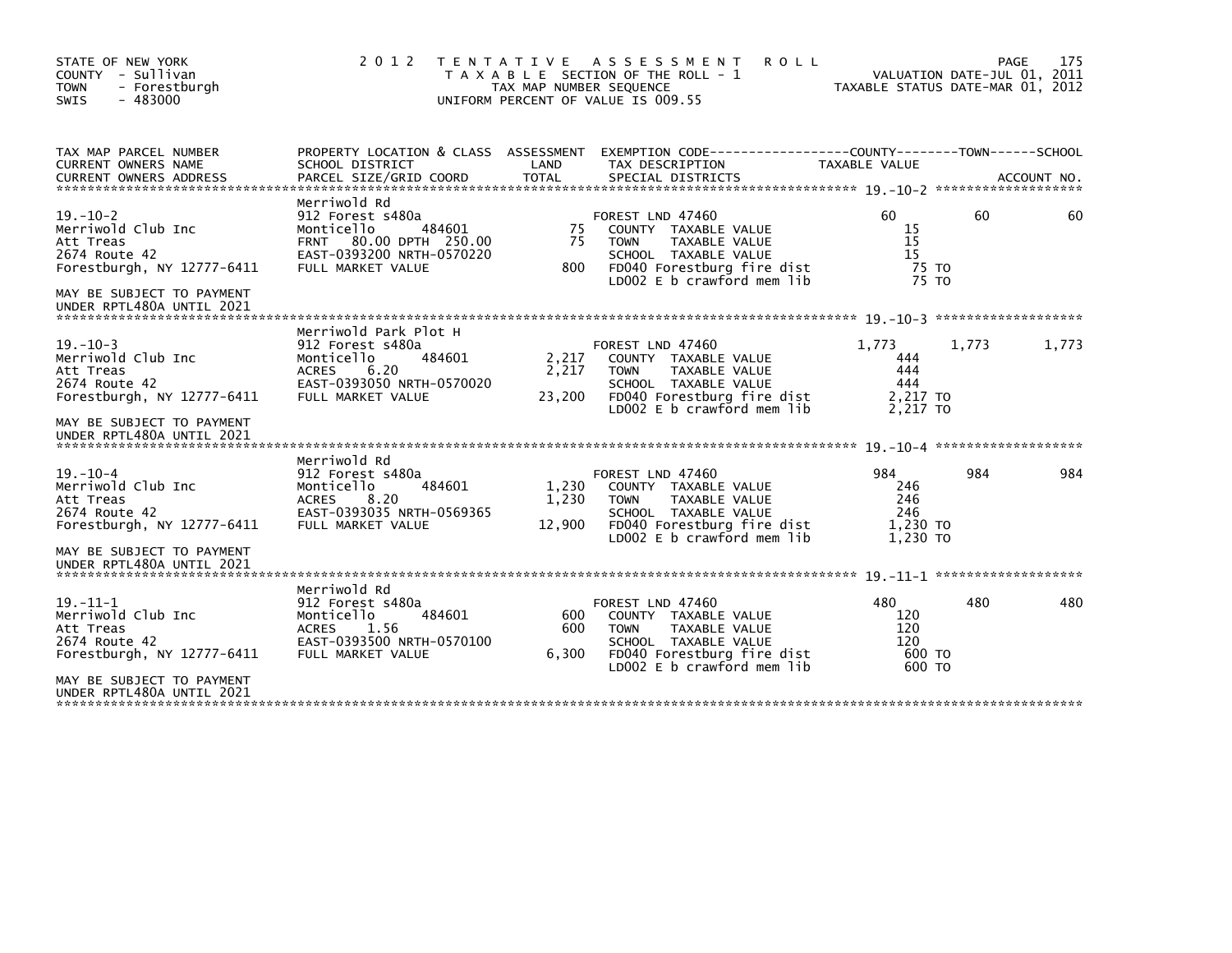| STATE OF NEW YORK<br>COUNTY - Sullivan<br><b>TOWN</b><br>- Forestburgh<br>$-483000$<br>SWIS      | 2 0 1 2                                                                                                                       | TAX MAP NUMBER SEQUENCE  | TENTATIVE ASSESSMENT<br><b>ROLL</b><br>T A X A B L E SECTION OF THE ROLL - 1<br>UNIFORM PERCENT OF VALUE IS 009.55                                           | TAXABLE STATUS DATE-MAR 01, 2012                   | PAGE<br>VALUATION DATE-JUL 01, 2011 | 176   |
|--------------------------------------------------------------------------------------------------|-------------------------------------------------------------------------------------------------------------------------------|--------------------------|--------------------------------------------------------------------------------------------------------------------------------------------------------------|----------------------------------------------------|-------------------------------------|-------|
| TAX MAP PARCEL NUMBER<br><b>CURRENT OWNERS NAME</b>                                              | SCHOOL DISTRICT                                                                                                               | LAND                     | PROPERTY LOCATION & CLASS ASSESSMENT EXEMPTION CODE----------------COUNTY-------TOWN-----SCHOOL<br>TAX DESCRIPTION                                           | <b>TAXABLE VALUE</b>                               |                                     |       |
| $19. - 11 - 2$<br>Merriwold Club Inc<br>Att Treas<br>2674 Route 42<br>Forestburgh, NY 12777-6411 | Plot H Merr Pk<br>912 Forest s480a<br>Monticello<br>484601<br>ACRES<br>1.10<br>EAST-0393500 NRTH-0569820<br>FULL MARKET VALUE | 394<br>394<br>4,100      | FOREST LND 47460<br>COUNTY TAXABLE VALUE<br>TAXABLE VALUE<br><b>TOWN</b><br>SCHOOL TAXABLE VALUE<br>FD040 Forestburg fire dist<br>LD002 E b crawford mem lib | 315<br>79<br>79<br>79<br>394 TO<br>394 TO          | 315                                 | 315   |
| MAY BE SUBJECT TO PAYMENT<br>UNDER RPTL480A UNTIL 2021                                           |                                                                                                                               |                          |                                                                                                                                                              |                                                    |                                     |       |
| $19. - 11 - 3$<br>Merriwold Club Inc<br>Att Treas<br>2674 Route 42<br>Forestburgh, NY 12777-6411 | Merriwold Rd<br>912 Forest s480a<br>484601<br>Monticello<br>ACRES 19.00<br>EAST-0393740 NRTH-0569460<br>FULL MARKET VALUE     | 2,850<br>2,850<br>29,800 | FOREST LND 47460<br>COUNTY TAXABLE VALUE<br><b>TOWN</b><br>TAXABLE VALUE<br>SCHOOL TAXABLE VALUE<br>FD040 Forestburg fire dist<br>LD002 E b crawford mem lib | 2,280<br>570<br>570<br>570<br>2,850 TO<br>2.850 TO | 2,280                               | 2,280 |
| MAY BE SUBJECT TO PAYMENT<br>UNDER RPTL480A UNTIL 2021                                           |                                                                                                                               |                          |                                                                                                                                                              |                                                    |                                     |       |
| $19. - 12 - 1$<br>Merriwold Club Inc<br>Att Treas<br>2674 Route 42<br>Forestburgh, NY 12777-6411 | Merriwold Rd<br>912 Forest s480a<br>484601<br>Monticello<br>ACRES 18.40<br>EAST-0394210 NRTH-0568890<br>FULL MARKET VALUE     | 2,760<br>2,760<br>28,900 | FOREST LND 47460<br>COUNTY TAXABLE VALUE<br><b>TOWN</b><br>TAXABLE VALUE<br>SCHOOL TAXABLE VALUE<br>FD040 Forestburg fire dist<br>LD002 E b crawford mem lib | 2,208<br>552<br>552<br>552<br>2,760 TO<br>2.760 TO | 2,208                               | 2,208 |
| MAY BE SUBJECT TO PAYMENT<br>UNDER RPTL480A UNTIL 2021                                           |                                                                                                                               |                          |                                                                                                                                                              |                                                    |                                     |       |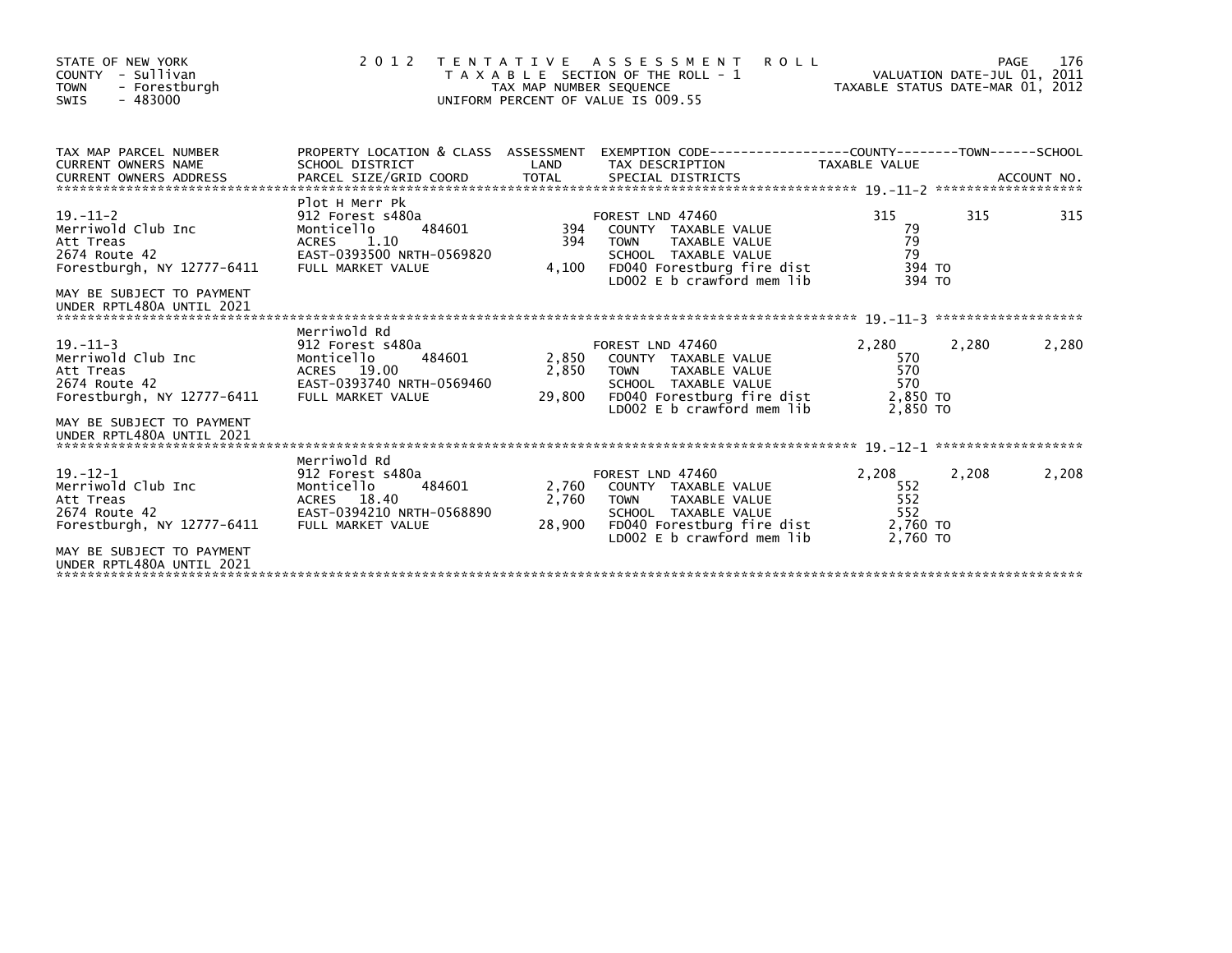| STATE OF NEW YORK            | 2012 TENTATIVE ASSESSMENT ROLL        | 177<br>PAGE                      |
|------------------------------|---------------------------------------|----------------------------------|
| COUNTY - Sullivan            | T A X A B L E SECTION OF THE ROLL - 1 | VALUATION DATE-JUL 01, 2011      |
| - Forestburgh<br><b>TOWN</b> | MAP SECTION - 019                     | TAXABLE STATUS DATE-MAR 01, 2012 |
| - 483000<br>SWIS             | SUB-SECTION-                          | RPS150/V04/L015                  |
|                              | UNIFORM PERCENT OF VALUE IS 009.55    | CURRENT DATE 4/23/2012           |

| <b>CODE</b> | DISTRICT NAME                                | TOTAL<br>PARCELS | EXTENSION<br><b>TYPF</b> | <b>FXTENSTON</b><br>VALUE | AD VALOREM<br>VALUE | <b>EXEMPT</b><br>AMOUNT | <b>TAXARIF</b><br>VALUE |
|-------------|----------------------------------------------|------------------|--------------------------|---------------------------|---------------------|-------------------------|-------------------------|
|             | FD040 Forestburg fir<br>LD002 E b crawford m |                  | 27 TOTAL<br>27 TOTAL     |                           | 218,635<br>218.635  |                         | 218.635<br>218.635      |

#### \*\*\* S C H O O L D I S T R I C T S U M M A R Y \*\*\*

| CODE   | DISTRICT NAME | TOTAL<br><b>PARCELS</b> | ASSESSED<br>∟AND | ASSESSED<br><b>TOTAL</b> | <b>EXEMPT</b><br><b>AMOUNT</b> | <b>TOTAL</b><br><b>TAXABLE</b> | <b>STAR</b><br><b>AMOUNT</b> | <b>STAR</b><br><b>TAXABLE</b> |
|--------|---------------|-------------------------|------------------|--------------------------|--------------------------------|--------------------------------|------------------------------|-------------------------------|
| 484601 | Monticello    | 27                      | 37,860           | 218,635                  | 12,807                         | 205,828                        |                              | 205,828                       |
|        | SUB-TOTAL     | 27                      | 37,860           | 218,635                  | 12,807                         | 205,828                        |                              | 205,828                       |
|        | <b>TOTAL</b>  | 27                      | 37,860           | 218,635                  | 12,807                         | 205,828                        |                              | 205,828                       |

#### \*\*\* S Y S T E M C O D E S S U M M A R Y \*\*\*

### NO SYSTEM EXEMPTIONS AT THIS LEVEL

#### \*\*\* E X E M P T I O N S U M M A R Y \*\*\*

| CODE  | DESCRIPTION                              | <b>TOTAL</b><br><b>PARCELS</b> | <b>COUNTY</b>    | <b>TOWN</b>      | SCHOOL           |
|-------|------------------------------------------|--------------------------------|------------------|------------------|------------------|
| 47460 | <b>FOREST</b><br><b>LND</b><br>T O T A L | ᅩ<br>$\sim$<br>--              | 12,807<br>12,807 | 12,807<br>12,807 | 12,807<br>12,807 |

| <b>ROLL</b> | DESCRIPTION    | <b>TOTAL</b>   | ASSESSED | <b>SSESSED</b> | <b>TAXABLE</b> | <b>TAXABLE</b> | <b>TAXABLE</b> | <b>STAR</b>    |
|-------------|----------------|----------------|----------|----------------|----------------|----------------|----------------|----------------|
| <b>SEC</b>  |                | <b>PARCELS</b> | _AND     | <b>TOTAL</b>   | COUNTY         | ⊤OWN           | SCHOOL         | <b>TAXABLE</b> |
|             | <b>TAXABLE</b> |                | 37,860   | 218.635        | 205.828        | 205,828        | 205.828        | 205,828        |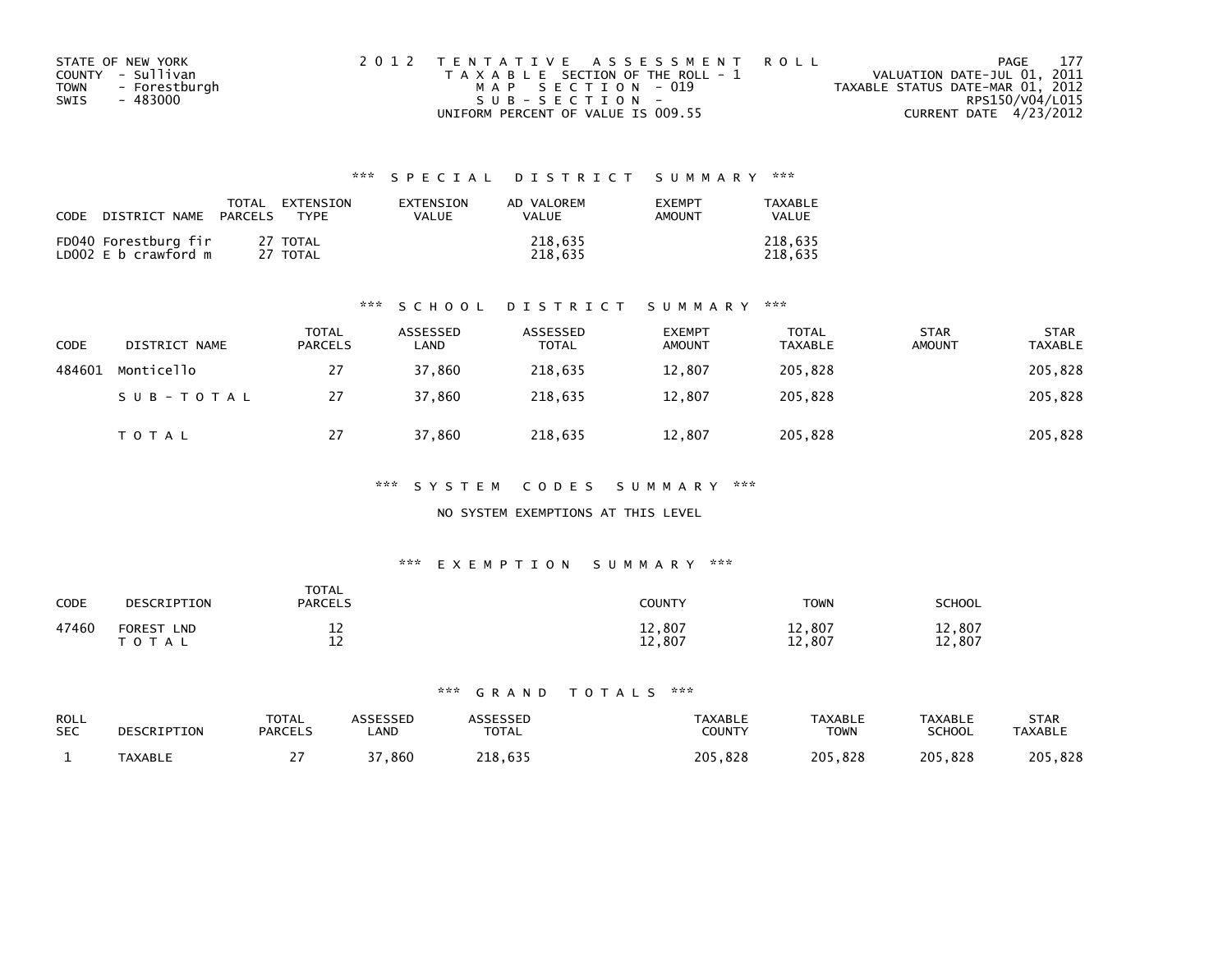| STATE OF NEW YORK<br>COUNTY - Sullivan<br>TOWN - Forestburgh<br>- 483000<br>SWIS                                                           |                                                                                                                                                                                                                                                             |          | 2012 TENTATIVE ASSESSMENT ROLL<br>PAGE 178<br>TAX MAP NUMBER SEQUENCE TAX MAP NOWER SEQUENCE TAX ALUATION DATE-JUL 01, 2011<br>UNIFORM PERCENT OF VALUE IS 009.55                              |                                                       | PAGE 178 |
|--------------------------------------------------------------------------------------------------------------------------------------------|-------------------------------------------------------------------------------------------------------------------------------------------------------------------------------------------------------------------------------------------------------------|----------|------------------------------------------------------------------------------------------------------------------------------------------------------------------------------------------------|-------------------------------------------------------|----------|
| TAX MAP PARCEL NUMBER<br>CURRENT OWNERS NAME                                                                                               |                                                                                                                                                                                                                                                             |          | PROPERTY LOCATION & CLASS ASSESSMENT EXEMPTION CODE----------------COUNTY-------TOWN------SCHOOL<br>SCHOOL DISTRICT                     LAND       TAX DESCRIPTION               TAXABLE VALUE |                                                       |          |
|                                                                                                                                            |                                                                                                                                                                                                                                                             |          |                                                                                                                                                                                                |                                                       |          |
| 20.-1-6.1<br>Bushkill Joint Venture<br>195 Baer Rd<br>Forestburgh, NY 12777-6601<br>MAY BE SUBJECT TO PAYMENT<br>UNDER RPTL480A UNTIL 2021 | Rt 48<br>912 Forest s480a<br>Vacant Land<br>FULL MARKET VALUE                                                                                                                                                                                               | 2369,300 | FOREST LND 47460<br>Monticello 484601 226,272 COUNTY TAXABLE VALUE<br>226,272 TOWN TAXABLE VALUE<br>SCHOOL TAXABLE VALUE                                                                       | 163,595 163,595 163,595<br>62,677<br>62,677<br>62,677 | 016100   |
|                                                                                                                                            |                                                                                                                                                                                                                                                             |          |                                                                                                                                                                                                |                                                       |          |
| $20. -1 - 6.9$<br>Kellogg Peter R<br>48 Wall St. 30th Floor<br>N.Y., NY 10005<br>MAY BE SUBJECT TO PAYMENT                                 | Tr <sub>9</sub><br>912 Forest s480a and the state of the state of the state of the state of the state of the state of the state o<br>Monticello 484601<br>Vacant Land<br>ACRES 155.94<br>ALKES 155.94<br>EAST-0401234 NRTH-0555912<br>DEED BOOK 1513 PG-306 |          | FOREST LND 47460<br>79,263 COUNTY TAXABLE VALUE<br>79,263 TOWN TAXABLE VALUE 15,853<br>LD002 E b crawford mem $lib$ 79,263 TO                                                                  | 63,410 63,410<br>15,853                               | 63,410   |
|                                                                                                                                            | FULL MARKET VALUE                                                                                                                                                                                                                                           | 830,000  |                                                                                                                                                                                                |                                                       |          |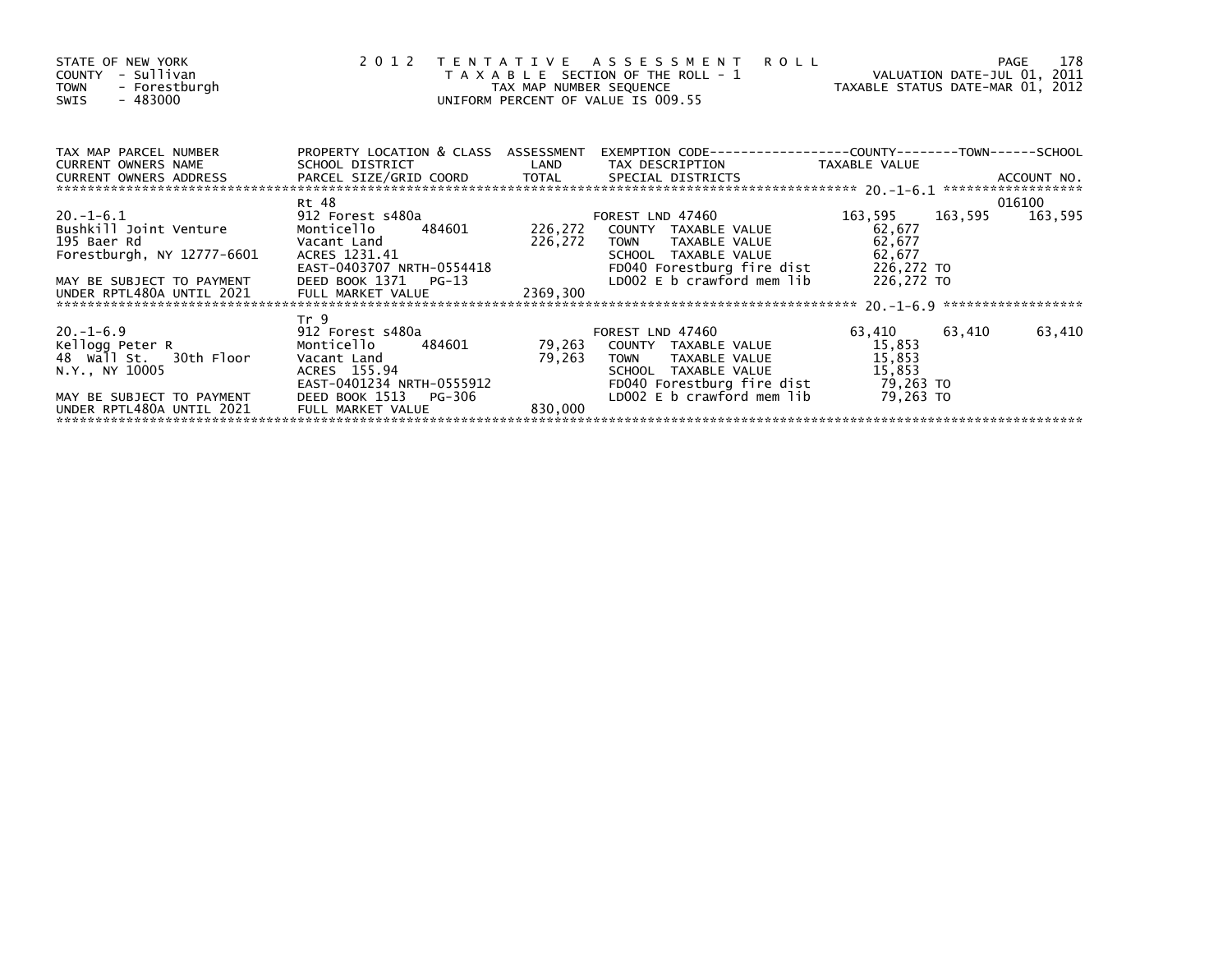| STATE OF NEW YORK     | 2012 TENTATIVE ASSESSMENT ROLL        | 179<br>PAGE                      |
|-----------------------|---------------------------------------|----------------------------------|
| COUNTY - Sullivan     | T A X A B L E SECTION OF THE ROLL - 1 | VALUATION DATE-JUL 01, 2011      |
| - Forestburgh<br>TOWN | MAP SECTION - 020                     | TAXABLE STATUS DATE-MAR 01, 2012 |
| - 483000<br>SWIS      | SUB-SECTION-                          | RPS150/V04/L015                  |
|                       | UNIFORM PERCENT OF VALUE IS 009.55    | CURRENT DATE 4/23/2012           |

| <b>CODE</b> | DISTRICT NAME                                | TOTAL<br>PARCELS | EXTENSION<br>TYPF | <b>FXTENSTON</b><br>VALUE | AD VALOREM<br>VALUE | <b>EXEMPT</b><br>AMOUNT | TAXARI F<br>VALUE  |
|-------------|----------------------------------------------|------------------|-------------------|---------------------------|---------------------|-------------------------|--------------------|
|             | FD040 Forestburg fir<br>LD002 E b crawford m |                  | 2 TOTAL<br>TOTAL  |                           | 305,535<br>305.535  |                         | 305.535<br>305.535 |

#### \*\*\* S C H O O L D I S T R I C T S U M M A R Y \*\*\*

| <b>CODE</b> | DISTRICT NAME | <b>TOTAL</b><br><b>PARCELS</b> | ASSESSED<br>LAND | ASSESSED<br><b>TOTAL</b> | <b>EXEMPT</b><br><b>AMOUNT</b> | <b>TOTAL</b><br>TAXABLE | <b>STAR</b><br><b>AMOUNT</b> | <b>STAR</b><br><b>TAXABLE</b> |
|-------------|---------------|--------------------------------|------------------|--------------------------|--------------------------------|-------------------------|------------------------------|-------------------------------|
| 484601      | Monticello    |                                | 305,535          | 305,535                  | 227,005                        | 78,530                  |                              | 78,530                        |
|             | SUB-TOTAL     |                                | 305.535          | 305,535                  | 227,005                        | 78,530                  |                              | 78,530                        |
|             | T O T A L     |                                | 305,535          | 305,535                  | 227,005                        | 78,530                  |                              | 78,530                        |

\*\*\* S Y S T E M C O D E S S U M M A R Y \*\*\*

#### NO SYSTEM EXEMPTIONS AT THIS LEVEL

#### \*\*\* E X E M P T I O N S U M M A R Y \*\*\*

| <b>CODE</b> | DESCRIPTION                                 | <b>TOTAL</b><br><b>PARCELS</b> | <b>COUNTY</b>          | <b>TOWN</b>             | <b>SCHOOL</b>      |
|-------------|---------------------------------------------|--------------------------------|------------------------|-------------------------|--------------------|
| 47460       | <b>FOREST</b><br><b>LND</b><br><b>TOTAL</b> |                                | .005<br>227<br>227,005 | 227,005<br>227.<br>,005 | 227,005<br>227,005 |

| <b>ROLL</b><br><b>SEC</b> | DESCRIPTION    | <b>TOTAL</b><br><b>PARCELS</b> | <b>\SSESSED</b><br>_AND | <b>TOTAL</b> | <b>TAXABLE</b><br>COUNTY | <b>TAXABLE</b><br><b>TOWN</b> | <b>TAXABLE</b><br>SCHOOL | <b>STAR</b><br><b>TAXABLE</b> |
|---------------------------|----------------|--------------------------------|-------------------------|--------------|--------------------------|-------------------------------|--------------------------|-------------------------------|
|                           | <b>TAXABLE</b> |                                | 525<br><b>205</b>       | 305,535      | ,530<br>70               | 78,530                        | 78,530                   | 78,530                        |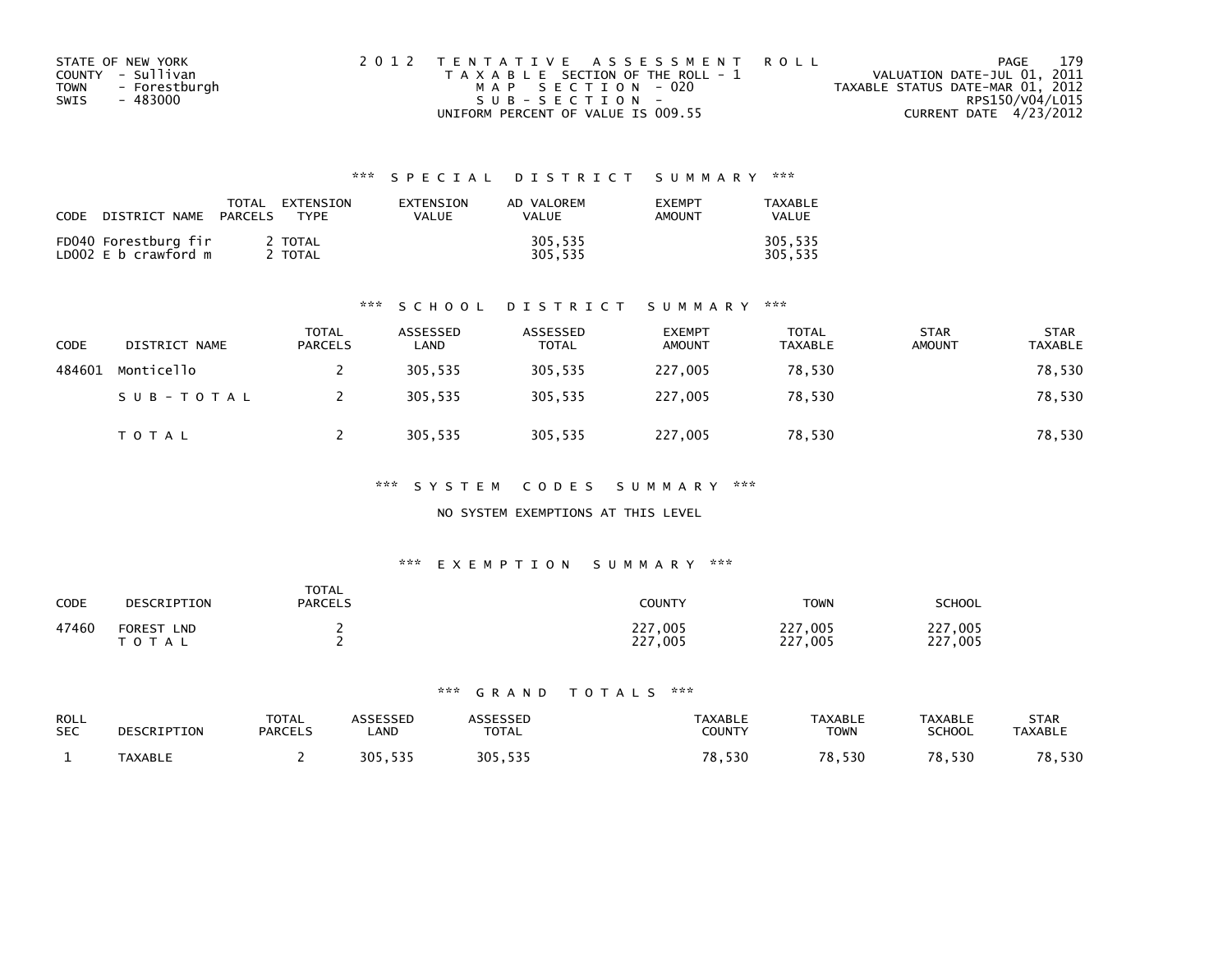| STATE OF NEW YORK<br>COUNTY - Sullivan<br>- Forestburgh<br><b>TOWN</b><br>$-483000$<br><b>SWIS</b>                                  | 2 0 1 2                                                                                                                                                                                  | TAX MAP NUMBER SEQUENCE     | TENTATIVE ASSESSMENT<br><b>ROLL</b><br>T A X A B L E SECTION OF THE ROLL - 1<br>UNIFORM PERCENT OF VALUE IS 009.55                                                  | VALUATION DATE-JUL 01, 2011<br>TAXABLE STATUS DATE-MAR 01, 2012  |        | 180<br>PAGE     |
|-------------------------------------------------------------------------------------------------------------------------------------|------------------------------------------------------------------------------------------------------------------------------------------------------------------------------------------|-----------------------------|---------------------------------------------------------------------------------------------------------------------------------------------------------------------|------------------------------------------------------------------|--------|-----------------|
| TAX MAP PARCEL NUMBER<br>CURRENT OWNERS NAME<br><b>CURRENT OWNERS ADDRESS</b>                                                       | SCHOOL DISTRICT<br>PARCEL SIZE/GRID COORD                                                                                                                                                | LAND<br>TOTAL               | PROPERTY LOCATION & CLASS ASSESSMENT EXEMPTION CODE---------------COUNTY-------TOWN------SCHOOL<br>TAX DESCRIPTION<br>SPECIAL DISTRICTS                             | TAXABLE VALUE                                                    |        | ACCOUNT NO.     |
| $20.A-1-1$<br>Lost Lake Resort<br>Double Diamond Companies<br>5495 Beltline Rd Ste 200<br>Dallas, TX 75254                          | Forestburgh No Line<br>322 Rural vac>10<br>Monticello<br>484601<br>ACRES 250.75<br>EAST-0402472 NRTH-0567859<br>DEED BOOK 2010<br>PG-53366<br>FULL MARKET VALUE                          | 24,360<br>24,360<br>255,100 | COUNTY TAXABLE VALUE<br>TAXABLE VALUE<br><b>TOWN</b><br>SCHOOL TAXABLE VALUE<br>FD040 Forestburg fire dist<br>LD002 $E$ b crawford mem $lib$                        | 24,360<br>24,360<br>24,360<br>24,360 TO<br>24,360 TO             |        |                 |
| $20.A-1-2$<br>Hartwood LLC<br>1737 Veterans Hwy<br>Islandia, NY 11749<br>MAY BE SUBJECT TO PAYMENT<br>UNDER RPTL480A UNTIL 2021     | County Rd 101<br>912 Forest s480a<br>Monticello<br>484601<br>Wild Land<br>ACRES 100.00<br>EAST-0398635 NRTH-0568054<br>DEED BOOK 2451<br>PG-618<br>FULL MARKET VALUE                     | 7,080<br>7,080<br>74.100    | FOREST LND 47460<br>COUNTY TAXABLE VALUE<br><b>TOWN</b><br>TAXABLE VALUE<br>SCHOOL TAXABLE VALUE<br>FD040 Forestburg fire dist<br>LD002 E b crawford mem lib        | 5,607<br>1,473<br>1,473<br>1.473<br>7,080 TO<br>7.080 TO         | 5,607  | 015600<br>5,607 |
| $20.A - 1 - 3$<br>Hartwood LLC<br>1737 Veterans Hwy<br>Islandia, NY 11749<br>MAY BE SUBJECT TO PAYMENT<br>UNDER RPTL480A UNTIL 2021 | Cr 101<br>912 Forest s480a - WTRFNT<br>Monticello<br>484601<br>Vacant Land<br>ACRES 289.93<br>EAST-0401935 NRTH-0565178<br>DEED BOOK 2451<br>PG-618<br>FULL MARKET VALUE                 | 64,156<br>64,156<br>671,800 | FOREST LND 47460<br>COUNTY TAXABLE VALUE<br><b>TOWN</b><br>TAXABLE VALUE<br>SCHOOL TAXABLE VALUE<br>FD040 Forestburg fire dist<br>LD002 $E$ b crawford mem $lib$    | 49,200<br>14,956<br>14,956<br>14,956<br>64,156 TO<br>64.156 TO   | 49,200 | 49,200          |
| $20.A-1-4.1$<br>Hartwood LLC<br>1737 Veterans Hwy<br>Islandia, NY 11749<br>MAY BE SUBJECT TO PAYMENT                                | Cr 101<br>912 Forest s480a - WTRFNT<br>484601<br>Monticello<br>Vacant Land<br>ACRES 294.42<br>EAST-0402308 NRTH-0561348<br>DEED BOOK 2451<br>PG-618                                      | 91,798<br>91,798            | FOREST LND 47460<br>COUNTY TAXABLE VALUE<br><b>TAXABLE VALUE</b><br><b>TOWN</b><br>SCHOOL TAXABLE VALUE<br>FD040 Forestburg fire dist<br>LD002 E b crawford mem lib | 65,706<br>26,092<br>26,092<br>26,092<br>91,798 TO<br>91,798 TO   | 65,706 | 65,706          |
| $20.A - 1 - 4.2$<br>Veeder Mark A<br>59 Crosby St<br>New York, NY 10012                                                             | Hartwood Rd<br>281 Multiple res<br>Monticello<br>484601<br>House/quest House/bldgs<br><b>ACRES</b><br>6.47<br>EAST-0403401 NRTH-0559749<br>PG-001<br>DEED BOOK 2118<br>FULL MARKET VALUE | 6,438<br>39,400<br>412,600  | 41854<br>STAR B<br>COUNTY TAXABLE VALUE<br>TAXABLE VALUE<br><b>TOWN</b><br>SCHOOL TAXABLE VALUE<br>FD040 Forestburg fire dist<br>LD002 E b crawford mem lib         | $\Omega$<br>39,400<br>39,400<br>36,670<br>39,400 TO<br>39.400 TO | 0      | 2,730           |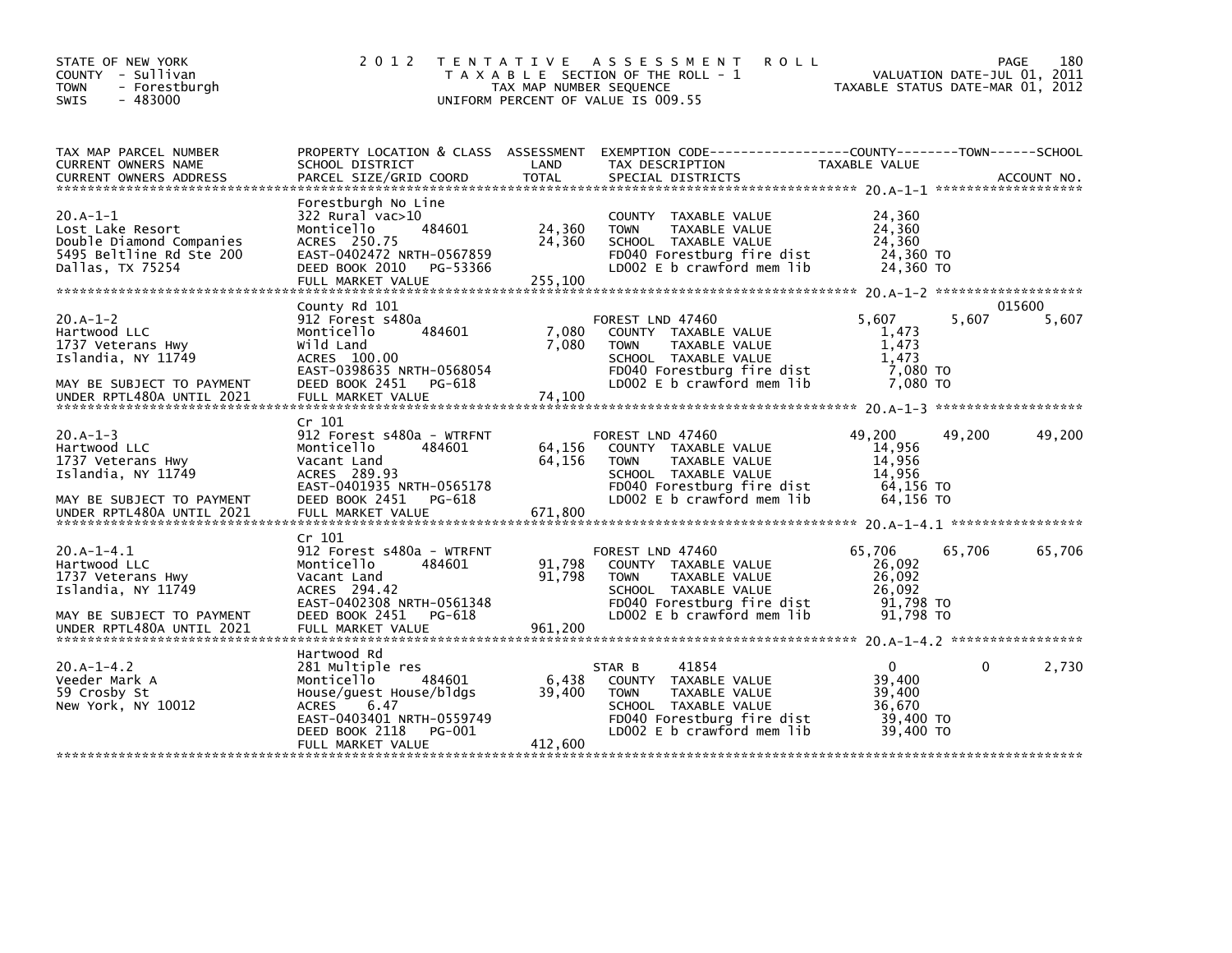| STATE OF NEW YORK |               | 2012 TENTATIVE ASSESSMENT ROLL        |  |                                  |                        | PAGE | 181 |
|-------------------|---------------|---------------------------------------|--|----------------------------------|------------------------|------|-----|
| COUNTY - Sullivan |               | T A X A B L E SECTION OF THE ROLL - 1 |  | VALUATION DATE-JUL 01, 2011      |                        |      |     |
| <b>TOWN</b>       | - Forestburgh | MAP SECTION - 020                     |  | TAXABLE STATUS DATE-MAR 01, 2012 |                        |      |     |
| SWIS              | - 483000      | SUB-SECTION - A                       |  |                                  | RPS150/V04/L015        |      |     |
|                   |               | UNIFORM PERCENT OF VALUE IS 009.55    |  |                                  | CURRENT DATE 4/23/2012 |      |     |

| <b>CODE</b> | DISTRICT NAME                                | TOTAL<br>PARCELS | EXTENSION<br>TYPF | <b>FXTENSTON</b><br>VALUE | AD VALOREM<br>VALUE | <b>EXEMPT</b><br>AMOUNT | TAXABLE<br>VALUE   |
|-------------|----------------------------------------------|------------------|-------------------|---------------------------|---------------------|-------------------------|--------------------|
|             | FD040 Forestburg fir<br>LD002 E b crawford m |                  | TOTAL T<br>TOTAL  |                           | 226,794<br>226.794  |                         | 226.794<br>226.794 |

## \*\*\* S C H O O L D I S T R I C T S U M M A R Y \*\*\*

| CODE   | DISTRICT NAME | TOTAL<br>PARCELS | ASSESSED<br>LAND | ASSESSED<br><b>TOTAL</b> | <b>EXEMPT</b><br><b>AMOUNT</b> | TOTAL<br><b>TAXABLE</b> | <b>STAR</b><br><b>AMOUNT</b> | <b>STAR</b><br><b>TAXABLE</b> |
|--------|---------------|------------------|------------------|--------------------------|--------------------------------|-------------------------|------------------------------|-------------------------------|
| 484601 | Monticello    |                  | 193,832          | 226,794                  | 120,513                        | 106,281                 | 2,730                        | 103,551                       |
|        | SUB-TOTAL     |                  | 193,832          | 226.794                  | 120,513                        | 106,281                 | 2,730                        | 103,551                       |
|        | TOTAL         |                  | 193,832          | 226,794                  | 120,513                        | 106,281                 | 2,730                        | 103,551                       |

\*\*\* S Y S T E M C O D E S S U M M A R Y \*\*\*

NO SYSTEM EXEMPTIONS AT THIS LEVEL

## \*\*\* E X E M P T I O N S U M M A R Y \*\*\*

| CODE           | DESCRIPTION                                           | TOTAL<br><b>PARCELS</b> | COUNTY             | <b>TOWN</b>        | <b>SCHOOL</b>               |
|----------------|-------------------------------------------------------|-------------------------|--------------------|--------------------|-----------------------------|
| 41854<br>47460 | STAR B<br><b>FOREST</b><br>LND<br><b>T O T</b><br>A L |                         | 120,513<br>120,513 | 120,513<br>120,513 | 2,730<br>120,513<br>123,243 |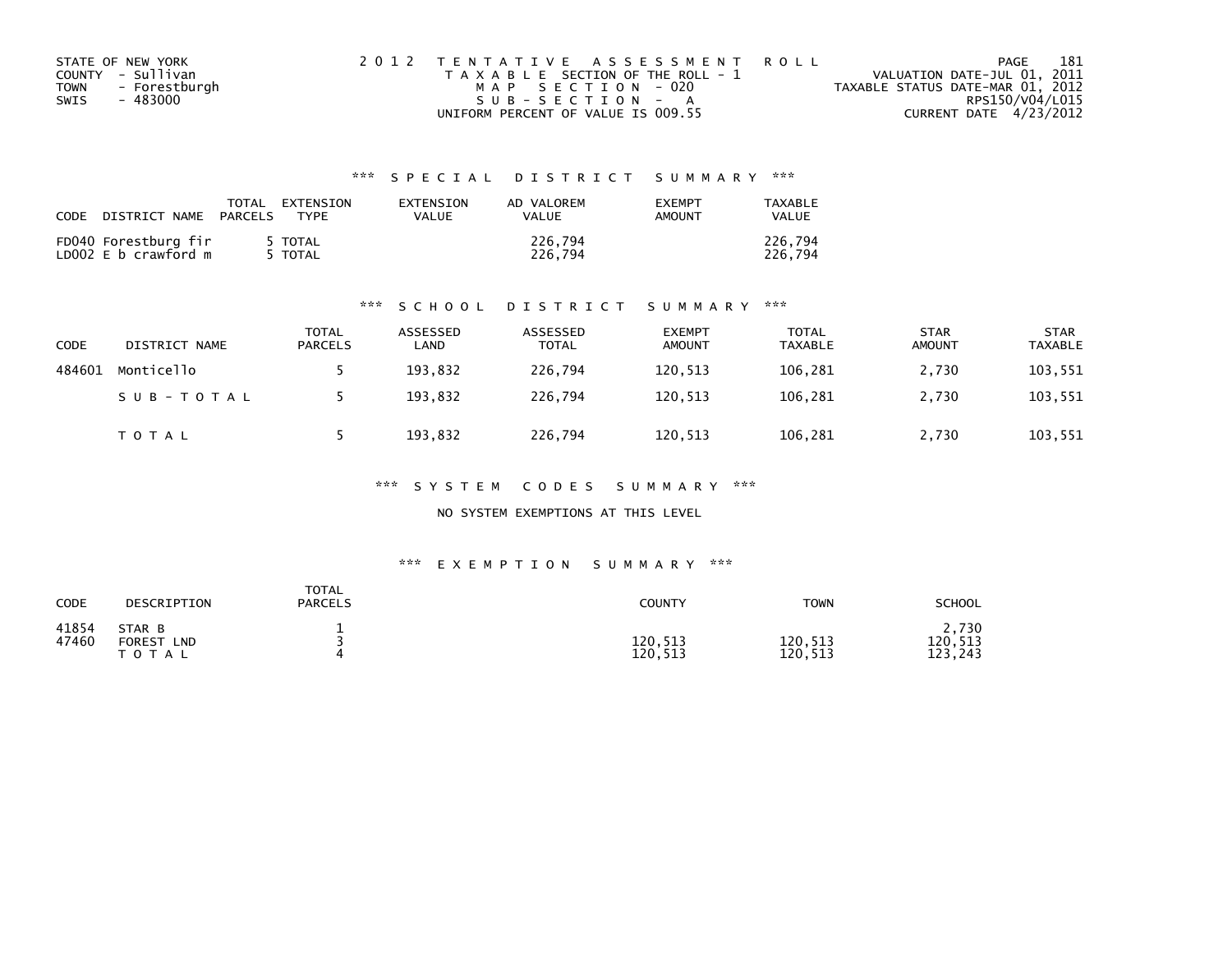|             | STATE OF NEW YORK | 2012 TENTATIVE ASSESSMENT ROLL        | 182<br>PAGE                      |
|-------------|-------------------|---------------------------------------|----------------------------------|
|             | COUNTY - Sullivan | T A X A B L E SECTION OF THE ROLL - 1 | VALUATION DATE-JUL 01, 2011      |
| <b>TOWN</b> | - Forestburgh     | MAP SECTION - 020                     | TAXABLE STATUS DATE-MAR 01, 2012 |
| SWIS        | - 483000          | SUB-SECTION - A                       | RPS150/V04/L015                  |
|             |                   | UNIFORM PERCENT OF VALUE IS 009.55    | CURRENT DATE 4/23/2012           |

| ROLL<br><b>SEC</b> | DESCRIPTION    | <b>TOTAL</b><br><b>PARCELS</b> | <b>\SSESSED</b><br>LAND | <b>\SSESSED</b><br>TOTAL | <b>TAXABLE</b><br><b>COUNT</b> | <b>TAXABLE</b><br><b>TOWN</b> | TAXABLE<br><b>SCHOOL</b> | <b>STAR</b><br><b>TAXABLI</b> |
|--------------------|----------------|--------------------------------|-------------------------|--------------------------|--------------------------------|-------------------------------|--------------------------|-------------------------------|
|                    | <b>TAXABLE</b> |                                | <b>R</b> 31<br>۵R       | 226<br>794               | 106<br>-281                    | 106.<br>.281                  | 106.281                  | 551<br>1 N D                  |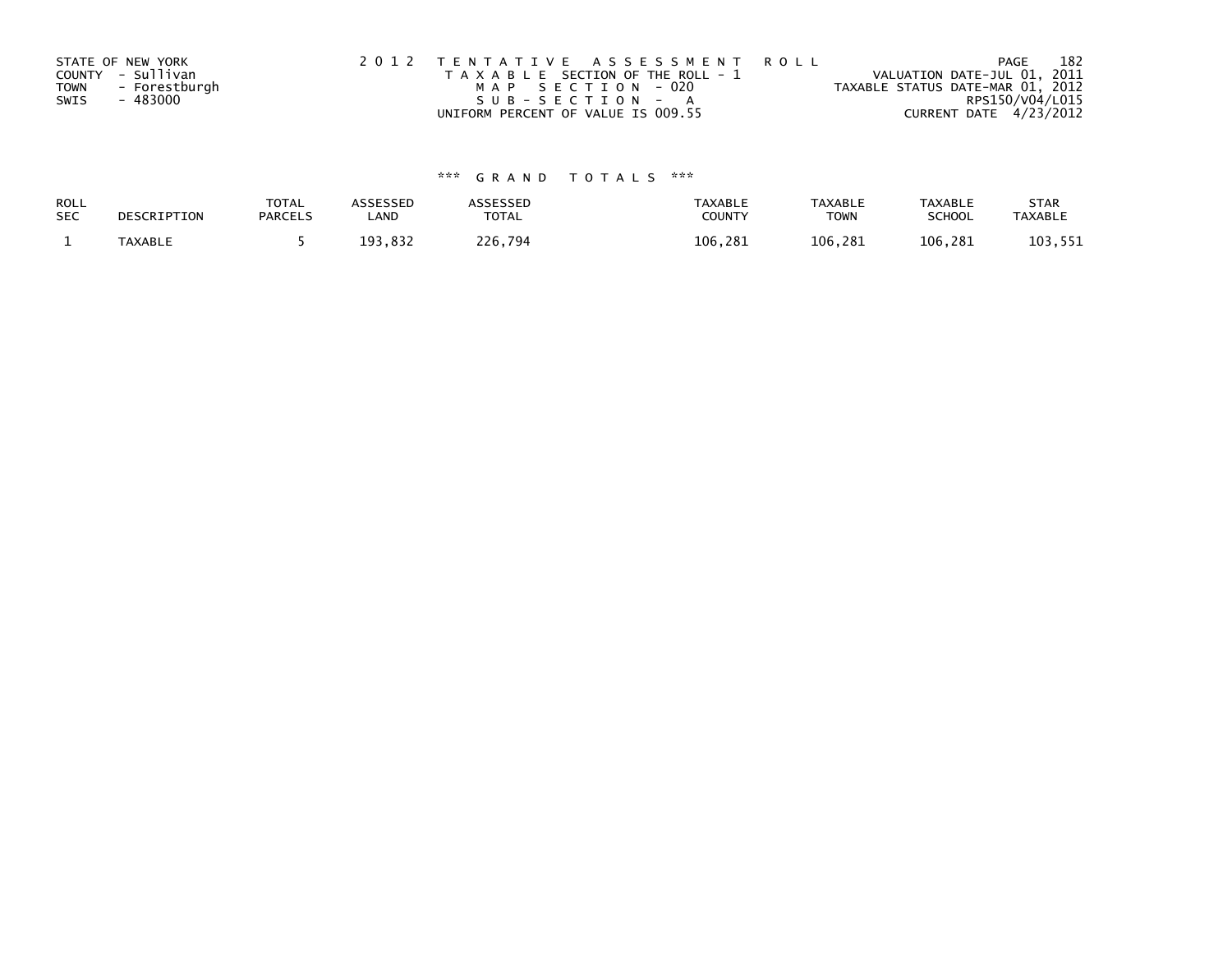| STATE OF NEW YORK<br>COUNTY - Sullivan<br>- Forestburgh<br><b>TOWN</b><br><b>SWIS</b><br>- 483000          | 2012                                                                                                                                                   | TAX MAP NUMBER SEQUENCE | TENTATIVE ASSESSMENT<br><b>ROLL</b><br>T A X A B L E SECTION OF THE ROLL - 1<br>UNIFORM PERCENT OF VALUE IS 009.55                                           | VALUATION DATE-JUL 01, 2011<br>TAXABLE STATUS DATE-MAR 01, 2012 |        | 183<br>PAGE |
|------------------------------------------------------------------------------------------------------------|--------------------------------------------------------------------------------------------------------------------------------------------------------|-------------------------|--------------------------------------------------------------------------------------------------------------------------------------------------------------|-----------------------------------------------------------------|--------|-------------|
| TAX MAP PARCEL NUMBER                                                                                      |                                                                                                                                                        |                         | PROPERTY LOCATION & CLASS ASSESSMENT EXEMPTION CODE----------------COUNTY-------TOWN------SCHOOL                                                             |                                                                 |        |             |
| CURRENT OWNERS NAME<br><b>CURRENT OWNERS ADDRESS</b>                                                       | SCHOOL DISTRICT<br>PARCEL SIZE/GRID COORD                                                                                                              | LAND<br><b>TOTAL</b>    | TAX DESCRIPTION<br>SPECIAL DISTRICTS                                                                                                                         | TAXABLE VALUE                                                   |        | ACCOUNT NO. |
|                                                                                                            | County Rd 49                                                                                                                                           |                         |                                                                                                                                                              |                                                                 |        | 016120      |
| $20.B-1-1$<br>Lost Lake Resort<br>Double Diamond Companies<br>5495 Beltline Rd Ste 200<br>Dallas, TX 75254 | $314$ Rural vac< $10$<br>Monticello<br>484601<br>Fo R R O & W Lines<br>7.23<br><b>ACRES</b><br>EAST-0403863 NRTH-0566653<br>DEED BOOK 2010<br>PG-53366 | 500<br>500              | COUNTY TAXABLE VALUE<br><b>TOWN</b><br>TAXABLE VALUE<br>SCHOOL TAXABLE VALUE<br>FD040 Forestburg fire dist<br>LD002 E b crawford mem lib                     | 500<br>500<br>500<br>500 TO<br>500 TO                           |        |             |
|                                                                                                            | FULL MARKET VALUE                                                                                                                                      | 5,200                   |                                                                                                                                                              |                                                                 |        |             |
|                                                                                                            | County Rd 101                                                                                                                                          |                         |                                                                                                                                                              |                                                                 |        | 016200      |
| $20.B-1-3$<br>Hartwood LLC<br>Donald Partrick<br>1737 Veterans Hwy<br>Islandia, NY 11749                   | 912 Forest s480a<br>Monticello<br>484601<br>Wild Land<br>G1 21 Div 1 Pf 14<br>ACRES 377.60<br>EAST-0407221 NRTH-0560506<br>DEED BOOK 2451<br>PG-618    | 76,081<br>76,081        | FOREST LND 47460<br>COUNTY TAXABLE VALUE<br><b>TOWN</b><br>TAXABLE VALUE<br>SCHOOL TAXABLE VALUE<br>FD040 Forestburg fire dist<br>LD002 E b crawford mem lib | 57,928<br>18,153<br>18,153<br>18,153<br>76,081 TO<br>76,081 TO  | 57,928 | 57,928      |
| MAY BE SUBJECT TO PAYMENT<br>UNDER RPTL480A UNTIL 2021                                                     | FULL MARKET VALUE                                                                                                                                      | 796,700                 |                                                                                                                                                              |                                                                 |        |             |
|                                                                                                            | Cr 49                                                                                                                                                  |                         |                                                                                                                                                              |                                                                 |        |             |
| $20.B-1-4$<br>Hartwood LLC<br>Donald Partrick<br>1737 Veterans Hwy<br>Islandia, NY 11749                   | 912 Forest s480a<br>Monticello<br>484601<br>Vacant Land<br>ACRES 269.90<br>EAST-0406388 NRTH-0559062                                                   | 94,836<br>94,836        | FOREST LND 47460<br>COUNTY TAXABLE VALUE<br>TAXABLE VALUE<br><b>TOWN</b><br>SCHOOL TAXABLE VALUE<br>FD040 Forestburg fire dist                               | 80.652<br>14,184<br>14,184<br>14,184<br>94,836 TO               | 80,652 | 80,652      |
| MAY BE SUBJECT TO PAYMENT                                                                                  | DEED BOOK 2451 PG-618<br>FULL MARKET VALUE                                                                                                             | 993,000                 | LD002 E b crawford mem lib                                                                                                                                   | 94,836 TO                                                       |        |             |
| UNDER RPTL480A UNTIL 2021                                                                                  |                                                                                                                                                        |                         |                                                                                                                                                              |                                                                 |        |             |
|                                                                                                            | Hartwood Rd                                                                                                                                            |                         |                                                                                                                                                              |                                                                 |        | 030180      |
| $20.B-1-5$<br>Rousseau Charlotte<br>1957 Cold Spring Rd<br>Forestburgh, NY 12777                           | 210 1 Family Res<br>Monticello<br>484601<br>2 1/2 St Stone Hse<br>2 Car Stone Gar<br>G1 20 Div 1<br>8.36<br><b>ACRES</b><br>EAST-0404360 NRTH-0560178  | 7,363<br>55,648         | COUNTY TAXABLE VALUE<br><b>TOWN</b><br>TAXABLE VALUE<br>SCHOOL TAXABLE VALUE<br>FD040 Forestburg fire dist<br>LD002 E b crawford mem lib                     | 55,648<br>55,648<br>55.648<br>55,648 TO<br>55,648 TO            |        |             |
|                                                                                                            | PG-431<br>DEED BOOK 1774<br>FULL MARKET VALUE                                                                                                          | 582,700                 |                                                                                                                                                              |                                                                 |        |             |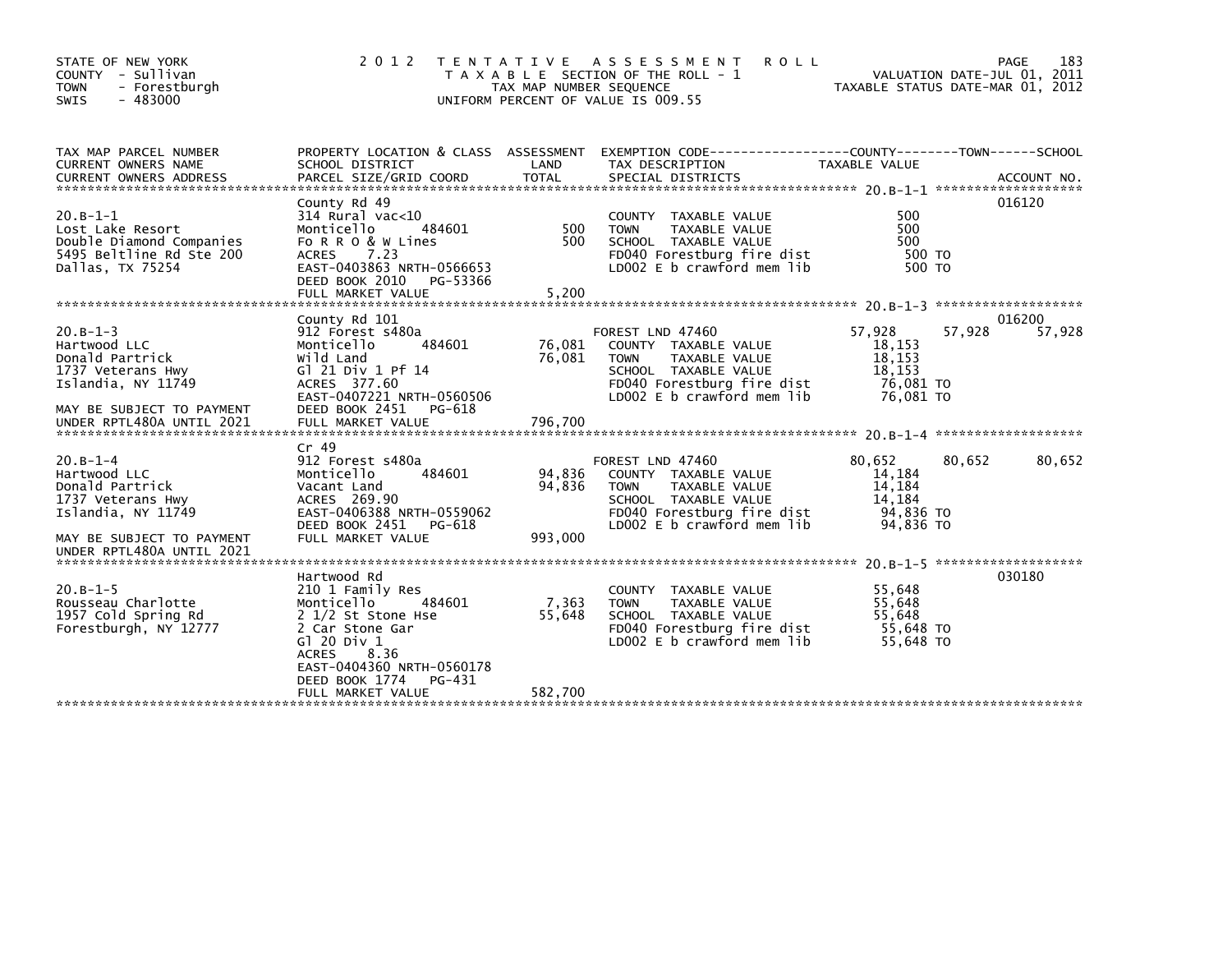| STATE OF NEW YORK     | 2012 TENTATIVE ASSESSMENT ROLL        | 184<br>PAGE                      |
|-----------------------|---------------------------------------|----------------------------------|
| COUNTY - Sullivan     | T A X A B L E SECTION OF THE ROLL - 1 | VALUATION DATE-JUL 01, 2011      |
| - Forestburgh<br>TOWN | MAP SECTION - 020                     | TAXABLE STATUS DATE-MAR 01, 2012 |
| - 483000<br>SWIS      | SUB-SECTION - B                       | RPS150/V04/L015                  |
|                       | UNIFORM PERCENT OF VALUE IS 009.55    | CURRENT DATE 4/23/2012           |

| CODE | DISTRICT NAME                                | TOTAL<br>PARCELS | FXTFNSTON<br><b>TYPF</b> | <b>FXTENSTON</b><br>VALUE | AD VALOREM<br>VALUE | <b>EXEMPT</b><br><b>AMOUNT</b> | TAXARI F<br>VALUE  |
|------|----------------------------------------------|------------------|--------------------------|---------------------------|---------------------|--------------------------------|--------------------|
|      | FD040 Forestburg fir<br>LD002 E b crawford m |                  | 4 TOTAL<br>4 TOTAL       |                           | 227,065<br>227.065  |                                | 227,065<br>227,065 |

## \*\*\* S C H O O L D I S T R I C T S U M M A R Y \*\*\*

| <b>CODE</b> | DISTRICT NAME | <b>TOTAL</b><br>PARCELS | ASSESSED<br>∟AND | ASSESSED<br><b>TOTAL</b> | <b>EXEMPT</b><br><b>AMOUNT</b> | <b>TOTAL</b><br><b>TAXABLE</b> | <b>STAR</b><br><b>AMOUNT</b> | <b>STAR</b><br><b>TAXABLE</b> |
|-------------|---------------|-------------------------|------------------|--------------------------|--------------------------------|--------------------------------|------------------------------|-------------------------------|
| 484601      | Monticello    |                         | 178.780          | 227,065                  | 138,580                        | 88,485                         |                              | 88,485                        |
|             | SUB-TOTAL     |                         | 178.780          | 227,065                  | 138.580                        | 88,485                         |                              | 88,485                        |
|             | T O T A L     |                         | 178,780          | 227,065                  | 138,580                        | 88,485                         |                              | 88,485                        |

\*\*\* S Y S T E M C O D E S S U M M A R Y \*\*\*

## NO SYSTEM EXEMPTIONS AT THIS LEVEL

## \*\*\* E X E M P T I O N S U M M A R Y \*\*\*

| CODE  | DESCRIPTION                              | <b>TOTAL</b><br><b>PARCELS</b> | <b>COUNTY</b>      | <b>TOWN</b>        | <b>SCHOOL</b>      |
|-------|------------------------------------------|--------------------------------|--------------------|--------------------|--------------------|
| 47460 | <b>FOREST</b><br><b>LND</b><br>T O T A L |                                | 138,580<br>138,580 | 138,580<br>138,580 | 138,580<br>138,580 |

| ROLL       | DESCRIPTION    | <b>TOTAL</b>   | ASSESSED | <b>ASSESSED</b> | TAXABLE | <b>TAXABLE</b> | <b>TAXABLE</b> | <b>STAR</b>    |
|------------|----------------|----------------|----------|-----------------|---------|----------------|----------------|----------------|
| <b>SEC</b> |                | <b>PARCELS</b> | _AND     | <b>TOTAL</b>    | COUNTY  | TOWN           | <b>SCHOOL</b>  | <b>TAXABLE</b> |
|            | <b>TAXABLE</b> |                | 178,780  | 227,065         | 88,485  | 88,485         | 88,485         | 88,485         |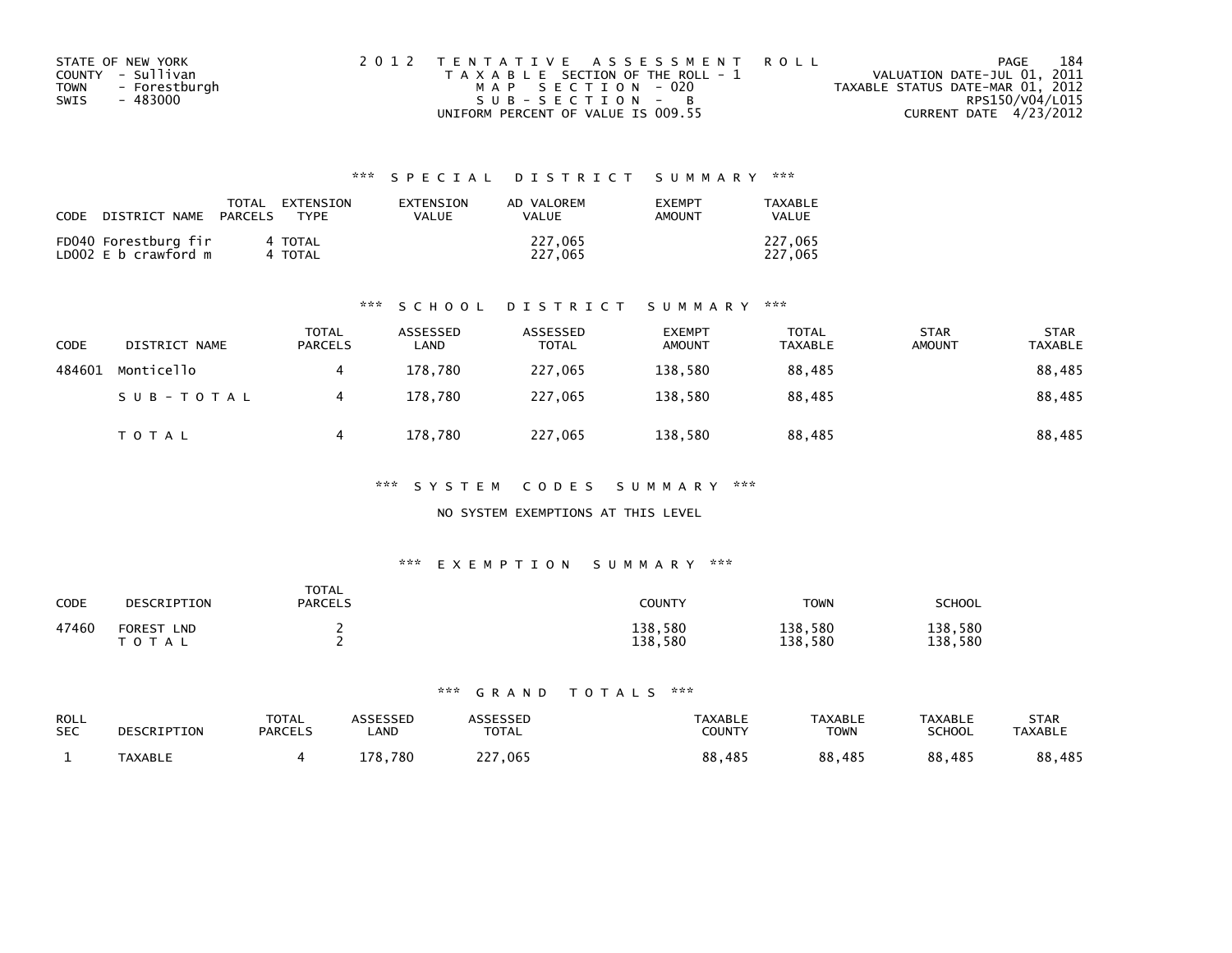| STATE OF NEW YORK<br>COUNTY - Sullivan<br><b>TOWN</b><br>- Forestburgh<br>$-483000$<br>SWIS                                                                                                                                                                                       |                                                                                                                                                                                | TAX MAP NUMBER SEQUENCE | 2012 TENTATIVE ASSESSMENT<br><b>ROLL</b><br>T A X A B L E SECTION OF THE ROLL - 1<br>UNIFORM PERCENT OF VALUE IS 009.55    | VALUATION DATE-JUL 01, 2011<br>VALUATION DATE-JUL 01, 2011<br>TAXABLE STATUS DATE-MAR 01, 2012 | 185<br>PAGE          |
|-----------------------------------------------------------------------------------------------------------------------------------------------------------------------------------------------------------------------------------------------------------------------------------|--------------------------------------------------------------------------------------------------------------------------------------------------------------------------------|-------------------------|----------------------------------------------------------------------------------------------------------------------------|------------------------------------------------------------------------------------------------|----------------------|
| TAX MAP PARCEL NUMBER<br>CURRENT OWNERS NAME<br>CURRENT UNIVERS ANDRESS TO A THE CONFIDENT ON THE CONFIDENT ON THE CONTROL OF A SECTIAL SPECIAL DISTRICTS ACCOUNT NO<br>CURRENT OWNERS ADDRESS PARCEL SIZE/GRID COORD TOTAL SPECIAL DISTRICTS (22.1-1 *************************** | <b>Example 18 Service CAND</b><br>SCHOOL DISTRICT                                                                                                                              |                         | PROPERTY LOCATION & CLASS ASSESSMENT EXEMPTION CODE----------------COUNTY-------TOWN-----SCHOOL<br>TAX DESCRIPTION         | TAXABLE VALUE                                                                                  |                      |
| 22.-1-1<br>Carbone Frank<br>Cannon Maureen<br>4219 Whispiring Hills Dr<br>Chester, NY 10918                                                                                                                                                                                       | Griffin Rd<br>322 Rural vac>10<br>Port Jervis Csd 331300<br>Wild Land<br>G1 33 Div 1 Pf 14<br>ACRES 85.86<br>EAST-0419447 NRTH-0547017<br>DEED BOOK 2392<br>PG-562             | 4,200<br>4,200          | COUNTY TAXABLE VALUE<br>TAXABLE VALUE<br>TAXABLE VALUE<br><b>TOWN</b><br>SCHOOL TAXABLE VALUE<br>FD041 Cuddebackville fire | 4,200<br>4,200<br>4,200<br>4,200 TO                                                            | 012350               |
|                                                                                                                                                                                                                                                                                   |                                                                                                                                                                                |                         |                                                                                                                            |                                                                                                |                      |
| $22 - 1 - 2$<br>Carbone Frank <b>Port Jervis Csd</b> 331300 1.400<br>Cannon Maureen<br>4219 whispiring Hills Dr<br>Chester, NY 10918                                                                                                                                              | Griffin Rd<br>322 Rural vac>10<br>Wild Land<br>G1 33 Div 1<br>ACRES 28.13<br>EAST-0420687 NRTH-0546630<br>DEED BOOK 2392 PG-562                                                | 1,400                   | COUNTY TAXABLE VALUE<br>TAXABLE VALUE<br><b>TOWN</b><br>SCHOOL TAXABLE VALUE<br>FD041 Cuddebackville fire                  | 1,400<br>1,400<br>1,400<br>1.400 TO                                                            | 011600               |
|                                                                                                                                                                                                                                                                                   |                                                                                                                                                                                |                         |                                                                                                                            |                                                                                                |                      |
| $22. -1 - 3$<br>Buyske Susan G.& Steven G.<br>350 W 42nd St Apt 57A<br>N.Y., NY 10036<br>MAY BE SUBJECT TO PAYMENT<br>UNDER RPTL480A UNTIL 2021                                                                                                                                   | 544 Oakland Valley Rd<br>912 Forest s480a<br>Port Jervis Csd 331300<br>Vacant Lot<br>$G1$ 33 Div 1 V1 9<br>ACRES 11.08<br>EAST-0421325 NRTH-0546461<br>DEED BOOK 3011<br>PG-76 | $550$ FC<br>550         | FOREST LND 47460<br>COUNTY TAXABLE VALUE<br>TOWN     TAXABLE VALUE<br>SCHOOL TAXABLE VALUE<br>FD041 Cuddebackville fire    | 358<br>192<br>192<br>192<br>550 TO                                                             | 033050<br>358<br>358 |
|                                                                                                                                                                                                                                                                                   | FULL MARKET VALUE                                                                                                                                                              | 5,800                   |                                                                                                                            |                                                                                                |                      |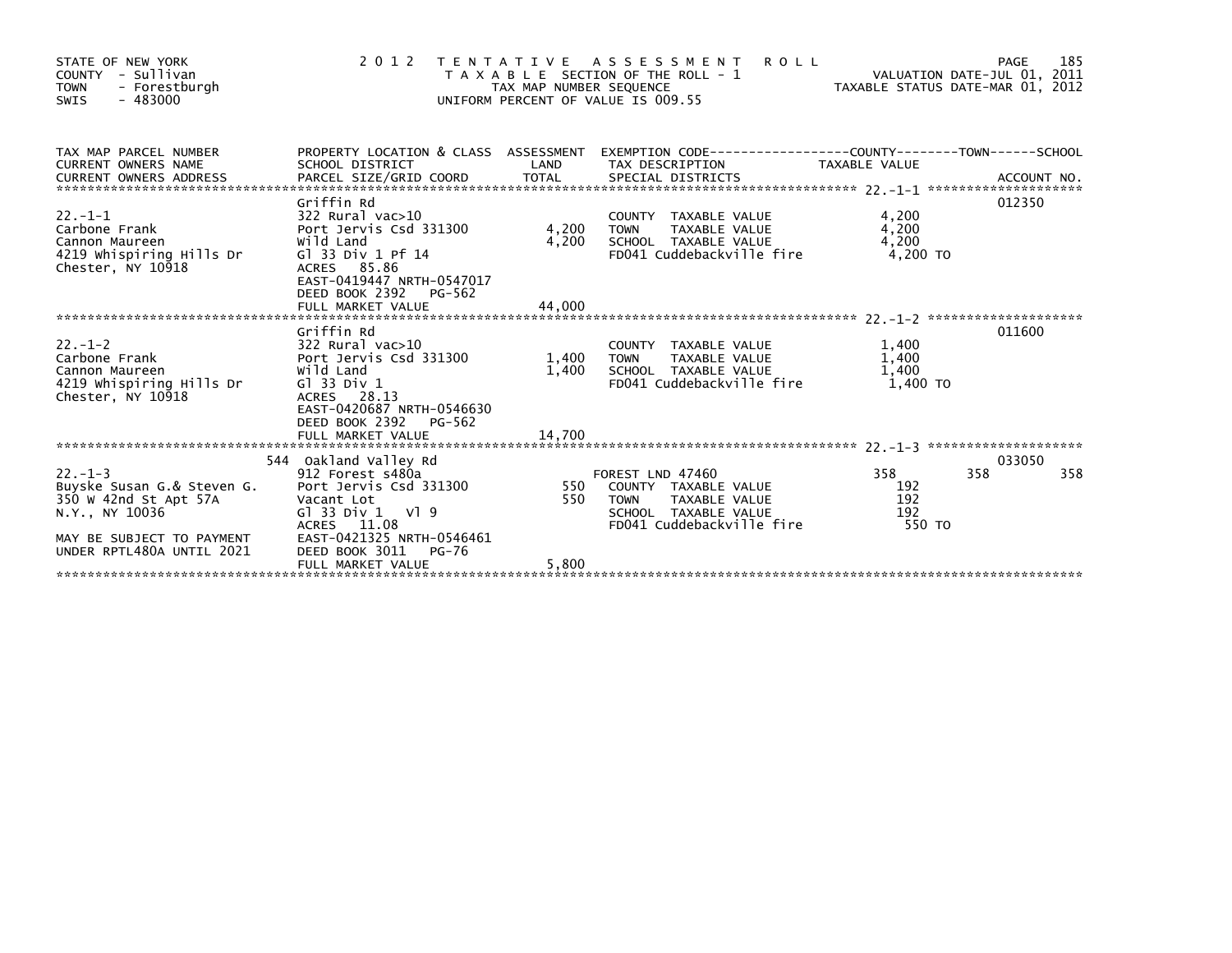| STATE OF NEW YORK            | 2012 TENTATIVE ASSESSMENT ROLL        | PAGE                             | 186 |
|------------------------------|---------------------------------------|----------------------------------|-----|
| COUNTY - Sullivan            | T A X A B L E SECTION OF THE ROLL - 1 | VALUATION DATE-JUL 01, 2011      |     |
| <b>TOWN</b><br>- Forestburgh | MAP SECTION - 022                     | TAXABLE STATUS DATE-MAR 01, 2012 |     |
| SWIS<br>- 483000             | $SUB - SECTION -$                     | RPS150/V04/L015                  |     |
|                              | UNIFORM PERCENT OF VALUE IS 009.55    | CURRENT DATE 4/23/2012           |     |

| <b>CODE</b> | DISTRICT NAME        | <b>PARCELS</b> | TOTAL EXTENSION<br><b>TYPF</b> | <b>EXTENSION</b><br><b>VALUE</b> | AD VALOREM<br>VALUE | <b>FXFMPT</b><br>AMOUNT | <b>TAXABLE</b><br>VALUE |
|-------------|----------------------|----------------|--------------------------------|----------------------------------|---------------------|-------------------------|-------------------------|
|             | FD041 Cuddebackville |                | <b>TOTAL</b>                   |                                  | 6.150               |                         | 6.150                   |

## \*\*\* S C H O O L D I S T R I C T S U M M A R Y \*\*\*

| <b>CODE</b> | DISTRICT NAME   | <b>TOTAL</b><br><b>PARCELS</b> | ASSESSED<br>LAND | ASSESSED<br><b>TOTAL</b> | <b>EXEMPT</b><br><b>AMOUNT</b> | TOTAL<br><b>TAXABLE</b> | <b>STAR</b><br><b>AMOUNT</b> | <b>STAR</b><br>TAXABLE |
|-------------|-----------------|--------------------------------|------------------|--------------------------|--------------------------------|-------------------------|------------------------------|------------------------|
| 331300      | Port Jervis Csd |                                | 6.150            | 6,150                    | 358                            | 5,792                   |                              | 5,792                  |
|             | SUB-TOTAL       |                                | 6.150            | 6,150                    | 358                            | 5,792                   |                              | 5,792                  |
|             | T O T A L       |                                | 6.150            | 6,150                    | 358                            | 5,792                   |                              | 5,792                  |

## \*\*\* S Y S T E M C O D E S S U M M A R Y \*\*\*

## NO SYSTEM EXEMPTIONS AT THIS LEVEL

## \*\*\* E X E M P T I O N S U M M A R Y \*\*\*

| <b>CODE</b> | DESCRIPTION                        | <b>TOTAL</b><br><b>PARCELS</b> | COUNTY     | <b>TOWN</b> | <b>SCHOOL</b> |
|-------------|------------------------------------|--------------------------------|------------|-------------|---------------|
| 47460       | <b>FOREST</b><br><b>LND</b><br>A L |                                | 358<br>358 | 358<br>358  | 358<br>358    |

| ROLL       | DESCRIPTION    | <b>TOTAL</b>   | <b>ASSESSED</b> | <b>ASSESSED</b> | <b>TAXABLE</b> | <b>TAXABLE</b> | TAXABLE       | STAR           |
|------------|----------------|----------------|-----------------|-----------------|----------------|----------------|---------------|----------------|
| <b>SEC</b> |                | <b>PARCELS</b> | <b>_AND</b>     | <b>TOTAL</b>    | COUNTY         | <b>TOWN</b>    | <b>SCHOOL</b> | <b>TAXABLE</b> |
|            | <b>TAXABLE</b> |                | ,150            | 6,150           | , 792          | . 792. ر       | ,792          | 792.           |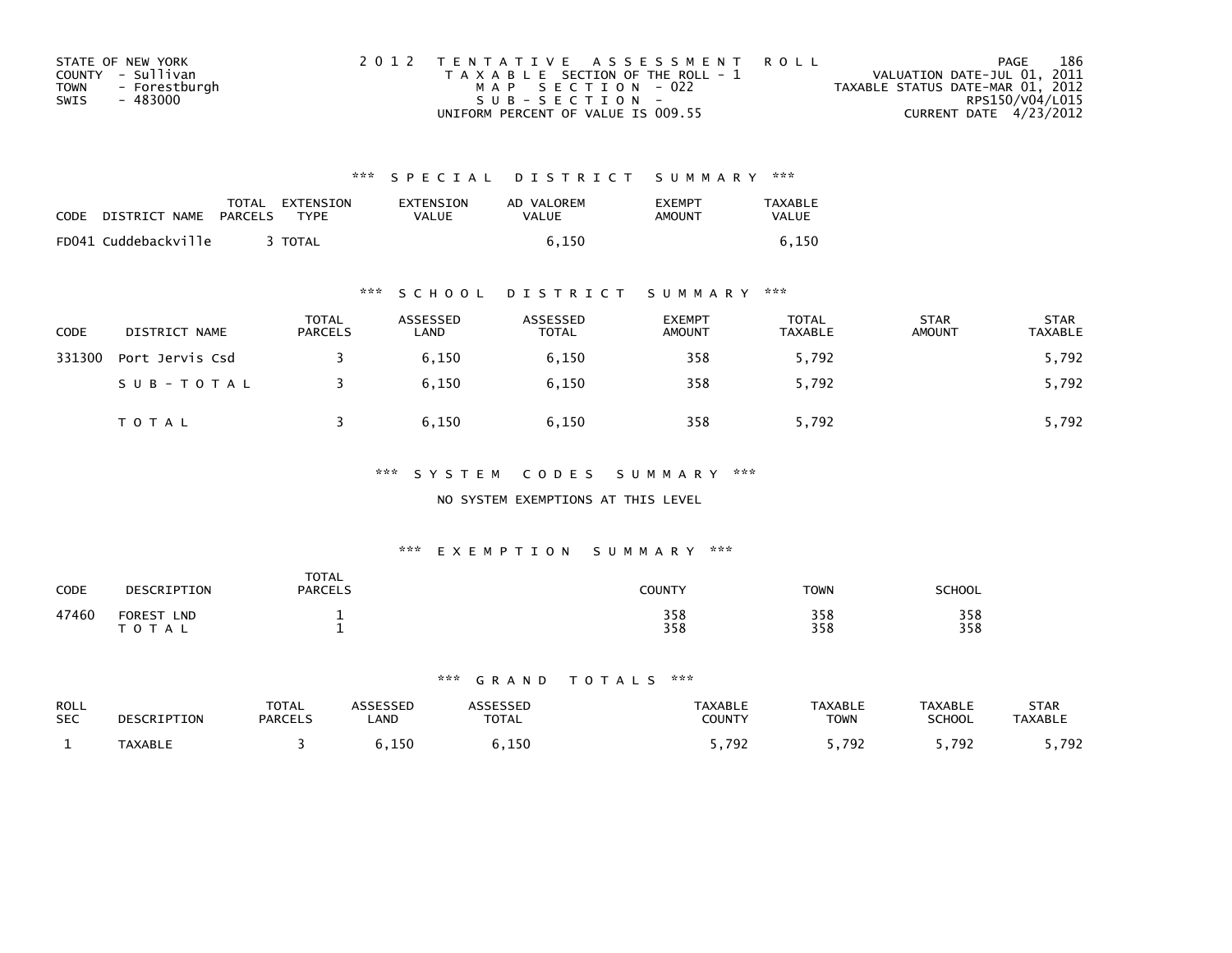| 2 0 1 2                                                                                                                    | ASSESSMENT<br><b>ROLL</b>                                                                                                                                                                 | 187<br>PAGE<br>VALUATION DATE-JUL 01, 2011<br>TAXABLE STATUS DATE-MAR 01, 2012                                                                                                                                                                                                                                                                                                                                                                                                                                      |
|----------------------------------------------------------------------------------------------------------------------------|-------------------------------------------------------------------------------------------------------------------------------------------------------------------------------------------|---------------------------------------------------------------------------------------------------------------------------------------------------------------------------------------------------------------------------------------------------------------------------------------------------------------------------------------------------------------------------------------------------------------------------------------------------------------------------------------------------------------------|
| SCHOOL DISTRICT<br>PARCEL SIZE/GRID COORD                                                                                  | TAX DESCRIPTION<br>LAND<br><b>TOTAL</b><br>SPECIAL DISTRICTS                                                                                                                              | <b>TAXABLE VALUE</b><br>ACCOUNT NO.                                                                                                                                                                                                                                                                                                                                                                                                                                                                                 |
| 484601<br>Monticello<br>House<br>Lot $# 1$<br><b>ACRES</b><br>DEED BOOK 3075<br>PG-619<br>FULL MARKET VALUE                | 41854<br>STAR B<br>5,790<br>COUNTY TAXABLE VALUE<br>40,136<br>TAXABLE VALUE<br><b>TOWN</b><br>SCHOOL TAXABLE VALUE<br>FD040 Forestburg fire dist<br>LD002 E b crawford mem lib            | 006030<br>$\Omega$<br>2,730<br>40,136<br>40,136<br>37,406<br>40,136 TO<br>40,136 TO                                                                                                                                                                                                                                                                                                                                                                                                                                 |
|                                                                                                                            |                                                                                                                                                                                           |                                                                                                                                                                                                                                                                                                                                                                                                                                                                                                                     |
| 484601<br>Monticello<br>house/garage<br>Lot $#2$<br><b>ACRES</b>                                                           | 41122<br>WAR VET<br>4,431 WAR VET<br>41123<br>32,800 STAR EN<br>41834<br>COUNTY TAXABLE VALUE<br><b>TOWN</b><br>TAXABLE VALUE<br>SCHOOL TAXABLE VALUE                                     | 2,457<br>0<br>$\mathbf{0}$<br>2,457<br>$\Omega$<br>$\mathbf{0}$<br>5,660<br>$\Omega$<br>30,343<br>30,343<br>27,140<br>32,800 TO                                                                                                                                                                                                                                                                                                                                                                                     |
| FULL MARKET VALUE                                                                                                          | 343,500<br>LD002 E b crawford mem lib                                                                                                                                                     | 32,800 TO                                                                                                                                                                                                                                                                                                                                                                                                                                                                                                           |
|                                                                                                                            |                                                                                                                                                                                           |                                                                                                                                                                                                                                                                                                                                                                                                                                                                                                                     |
| Monticello<br>484601<br>2 Story House<br>Lot $#3$<br><b>ACRES</b><br>6.51<br>DEED BOOK 1566<br>PG-544<br>FULL MARKET VALUE | 41854<br>STAR B<br>4,792<br>COUNTY TAXABLE VALUE<br>47,900<br><b>TOWN</b><br>TAXABLE VALUE<br>SCHOOL TAXABLE VALUE<br>FD040 Forestburg fire dist<br>LD002 E b crawford mem lib<br>501,600 | $\Omega$<br>2,730<br>0<br>47,900<br>47,900<br>45.170<br>47,900 TO<br>47,900 TO                                                                                                                                                                                                                                                                                                                                                                                                                                      |
|                                                                                                                            |                                                                                                                                                                                           |                                                                                                                                                                                                                                                                                                                                                                                                                                                                                                                     |
| 484601<br>Monticello<br>Vacant Land<br>Lot $#4$<br>ACRES<br>15.17<br>DEED BOOK 1851 PG-13                                  | COUNTY TAXABLE VALUE<br>10,987<br><b>TOWN</b><br>TAXABLE VALUE<br>10,987<br>SCHOOL TAXABLE VALUE<br>FD040 Forestburg fire dist<br>LD002 $E$ b crawford mem lib                            | 10,987<br>10,987<br>10,987<br>10,987 TO<br>10,987 TO                                                                                                                                                                                                                                                                                                                                                                                                                                                                |
|                                                                                                                            |                                                                                                                                                                                           |                                                                                                                                                                                                                                                                                                                                                                                                                                                                                                                     |
| 240 Rural res<br>Monticello<br>484601<br>House<br>Lot $#4A$<br>16.86<br>ACRES<br>PG-207                                    | COUNTY TAXABLE VALUE<br>13,690<br><b>TOWN</b><br>TAXABLE VALUE<br>67,100<br>SCHOOL TAXABLE VALUE<br>FD040 Forestburg fire dist<br>LD002 E b crawford mem lib                              | 67,100<br>67,100<br>67,100<br>67,100 TO<br>67,100 TO                                                                                                                                                                                                                                                                                                                                                                                                                                                                |
| FULL MARKET VALUE                                                                                                          | 702,600                                                                                                                                                                                   |                                                                                                                                                                                                                                                                                                                                                                                                                                                                                                                     |
|                                                                                                                            | 1775 Plank Rd<br>1763 Plank Rd<br>DEED BOOK 2886<br>$PG-1$<br>1749 Plank Rd<br>Lakeside Forest Dev<br>FULL MARKET VALUE<br>Plank Rd<br>EAST-0378716 NRTH-0583173<br>DEED BOOK 1812        | T E N T A T I V E<br>T A X A B L E SECTION OF THE ROLL - 1<br>TAX MAP NUMBER SEQUENCE<br>UNIFORM PERCENT OF VALUE IS 009.55<br>PROPERTY LOCATION & CLASS ASSESSMENT<br>210 1 Family Res - WTRFNT<br>5.66 BANKC130170<br>EAST-0377363 NRTH-0584528<br>420,300<br>210 1 Family Res - WTRFNT<br>6.01 BANKC130170<br>EAST-0377493 NRTH-0584166<br>FD040 Forestburg fire dist<br>210 1 Family Res - WTRFNT<br>EAST-0037774 NRTH-0583925<br>322 Rural vac>10 - WTRFNT<br>EAST-0378199 NRTH-0583582<br>115,000<br>- WTRFNT |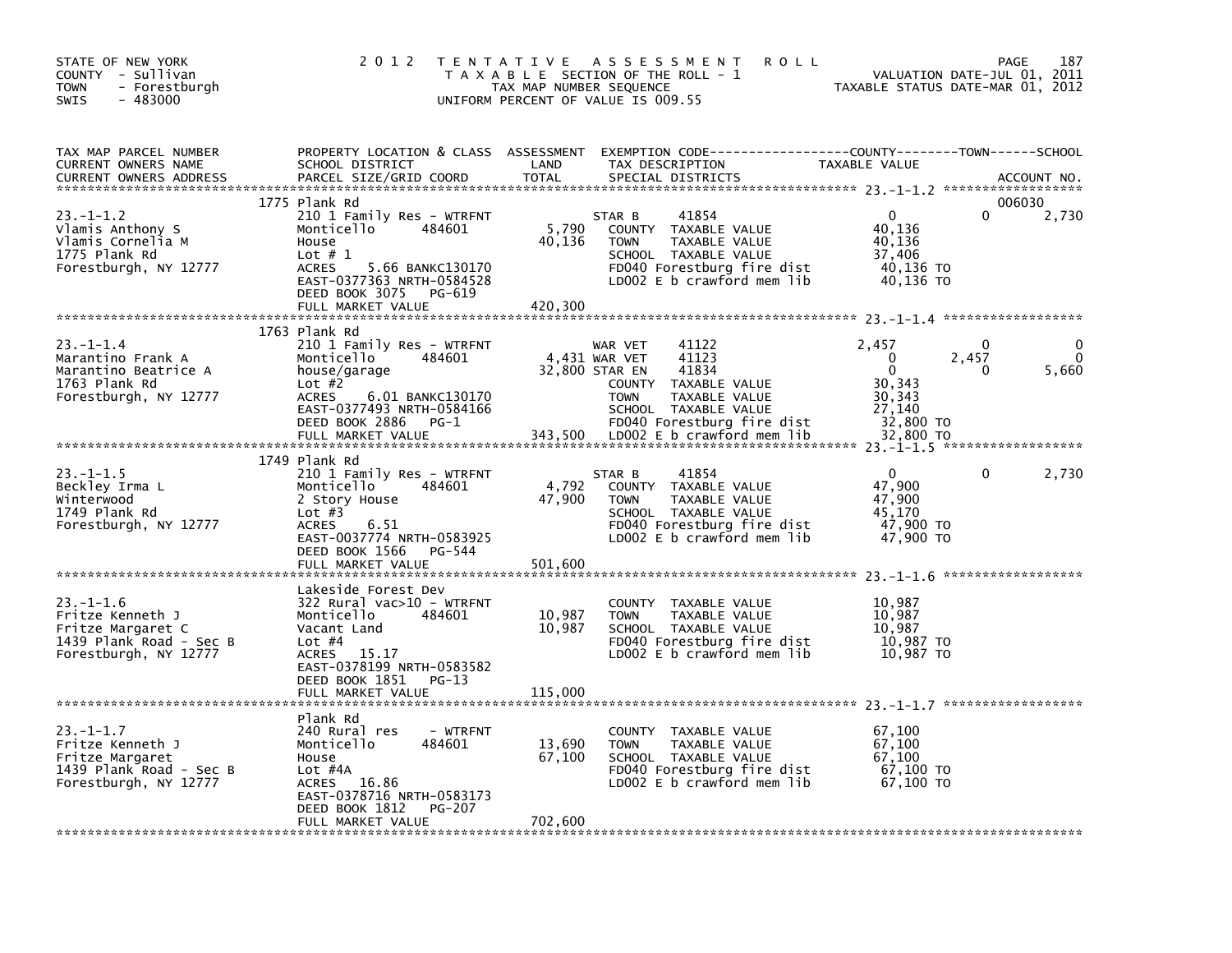| STATE OF NEW YORK<br>COUNTY - Sullivan<br><b>TOWN</b><br>- Forestburgh<br>$-483000$<br><b>SWIS</b>          | 2 0 1 2                                                                                                                                                                                                      | TAX MAP NUMBER SEQUENCE    | TENTATIVE ASSESSMENT<br><b>ROLL</b><br>T A X A B L E SECTION OF THE ROLL - 1<br>UNIFORM PERCENT OF VALUE IS 009.55                       | PAGE<br>VALUATION DATE-JUL 01, 2011<br>TAXABLE STATUS DATE-MAR 01, 2012                                                        | 188 |
|-------------------------------------------------------------------------------------------------------------|--------------------------------------------------------------------------------------------------------------------------------------------------------------------------------------------------------------|----------------------------|------------------------------------------------------------------------------------------------------------------------------------------|--------------------------------------------------------------------------------------------------------------------------------|-----|
| TAX MAP PARCEL NUMBER<br><b>CURRENT OWNERS NAME</b><br><b>CURRENT OWNERS ADDRESS</b>                        | SCHOOL DISTRICT<br>PARCEL SIZE/GRID COORD                                                                                                                                                                    | LAND<br>TOTAL              | TAX DESCRIPTION<br>SPECIAL DISTRICTS                                                                                                     | PROPERTY LOCATION & CLASS ASSESSMENT EXEMPTION CODE---------------COUNTY-------TOWN-----SCHOOL<br>TAXABLE VALUE<br>ACCOUNT NO. |     |
| $23 - 1 - 1.8$<br>Fritze Kenneth J<br>Fritze Margaret C<br>1439 Plank Road - Sec B<br>Forestburgh, NY 12777 | Lakeside Forest Dev<br>314 Rural vac<10 - WTRFNT<br>Monticello<br>484601<br>Vacant Land<br>Lot $# 5$<br>5.39<br><b>ACRES</b><br>EAST-0379353 NRTH-0582678<br>DEED BOOK 2021<br>PG-289<br>FULL MARKET VALUE   | 5,641<br>5,641<br>59,100   | COUNTY TAXABLE VALUE<br>TAXABLE VALUE<br><b>TOWN</b><br>SCHOOL TAXABLE VALUE<br>FD040 Forestburg fire dist<br>LD002 E b crawford mem lib | 5,641<br>5,641<br>5.641<br>5,641 TO<br>5,641 TO                                                                                |     |
| 23. –1–1.9<br>Fritze Kenneth J<br>Fritze Margaret C<br>1439 Plank Road - Sec B<br>Forestburgh, NY 12777     | Lakeside Forest Dev<br>314 Rural vac<10 - WTRFNT<br>Monticello<br>484601<br>Vacant Land<br>Lot $# 6$<br><b>ACRES</b><br>5.33<br>EAST-0379377 NRTH-0582282<br>DEED BOOK 2094<br>PG-590<br>FULL MARKET VALUE   | 3,922<br>3,922<br>41.100   | COUNTY TAXABLE VALUE<br><b>TOWN</b><br>TAXABLE VALUE<br>SCHOOL TAXABLE VALUE<br>FD040 Forestburg fire dist<br>LD002 E b crawford mem lib | 3,922<br>3,922<br>3,922<br>3,922 TO<br>3,922 TO                                                                                |     |
| $23. -1 - 1.10$<br>Dworkin Keith M<br>Ward Frances<br>7 Amanda Ct<br>Fort Salonga, NY 11768                 | Lakeside Forest Dev<br>$314$ Rural vac<10 - WTRFNT<br>Monticello<br>484601<br>Vacant Land<br>Lot $# 7$<br>5.96<br>ACRES<br>EAST-0379384 NRTH-0581960<br>DEED BOOK 1680<br>PG-458<br>FULL MARKET VALUE        | 3,386<br>3,386<br>35,500   | COUNTY TAXABLE VALUE<br><b>TOWN</b><br>TAXABLE VALUE<br>SCHOOL TAXABLE VALUE<br>FD040 Forestburg fire dist<br>LD002 E b crawford mem lib | 3,386<br>3,386<br>3,386<br>3,386 TO<br>3.386 TO                                                                                |     |
| $23. -1 - 1.11$<br>Wesley John<br>220 W 71st St Apt 71<br>New York, NY 10023                                | 1615 Plank Road<br>210 1 Family Res - WTRFNT<br>484601<br>Monticello<br>Vacant Lot<br>Lot $#8$<br>6.52 BANK0060806<br>ACRES<br>EAST-0379382 NRTH-0581647<br>DEED BOOK 2084<br>PG-153<br>FULL MARKET VALUE    | 3,931<br>36,400<br>381,200 | COUNTY TAXABLE VALUE<br>TAXABLE VALUE<br><b>TOWN</b><br>SCHOOL TAXABLE VALUE<br>FD040 Forestburg fire dist<br>LD002 E b crawford mem lib | 36,400<br>36,400<br>36.400<br>36,400 TO<br>36,400 TO                                                                           |     |
| $23. -1 - 1.12$<br>Oberg Josephine<br>400 Lafayette Ave<br>Westwood, NJ 07675                               | Lakeside Forest Dev<br>$314$ Rural vac<10 - WTRFNT<br>Monticello<br>484601<br>Vacant Land<br>Lot $# 9$<br><b>ACRES</b><br>7.62<br>EAST-0379354 NRTH-0581335<br>DEED BOOK 1517<br>PG-109<br>FULL MARKET VALUE | 4,613<br>4,613<br>48,300   | COUNTY TAXABLE VALUE<br><b>TOWN</b><br>TAXABLE VALUE<br>SCHOOL TAXABLE VALUE<br>FD040 Forestburg fire dist<br>LD002 E b crawford mem lib | 4,613<br>4,613<br>4,613<br>4,613 TO<br>4,613 TO                                                                                |     |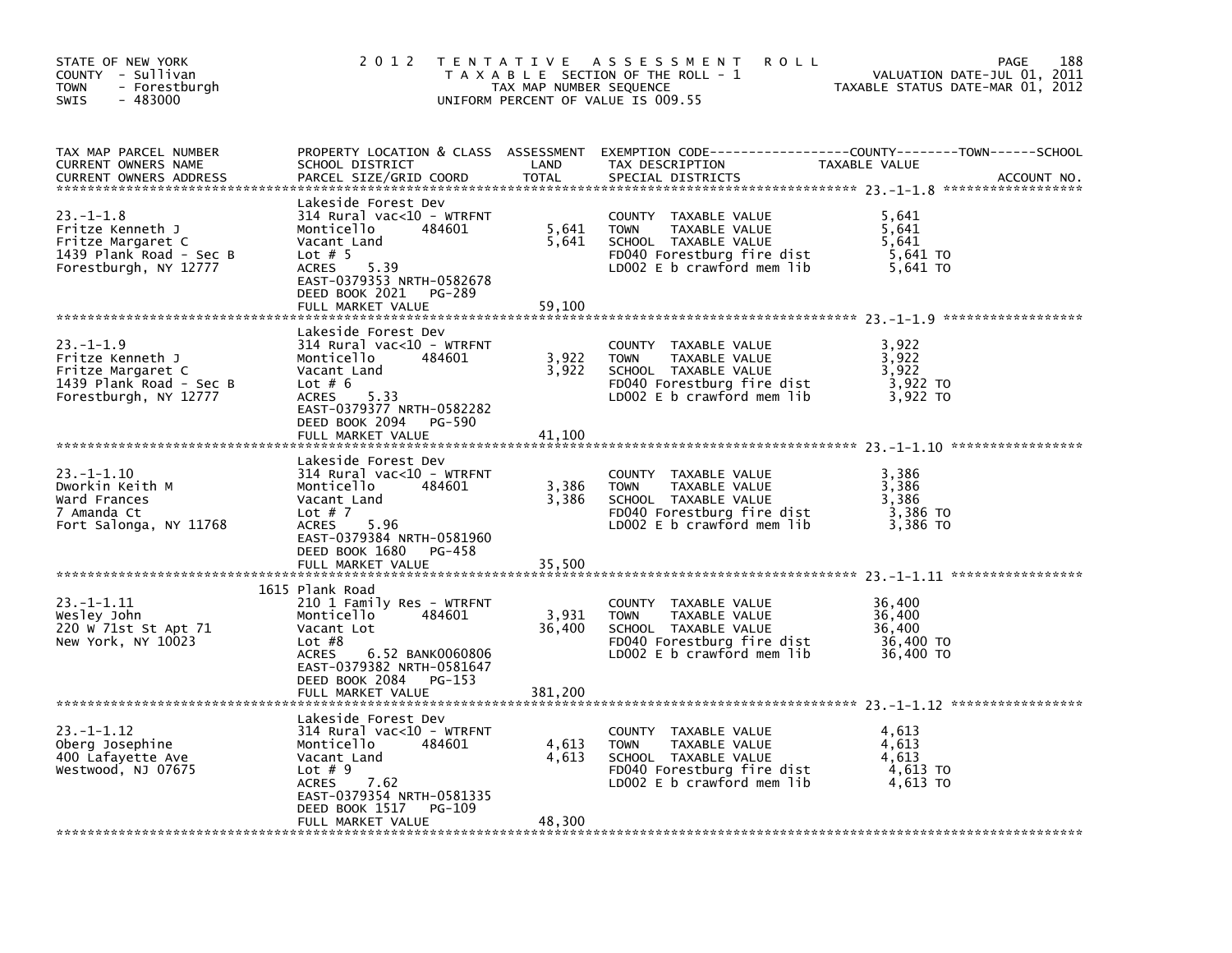| STATE OF NEW YORK<br>COUNTY - Sullivan<br>- Forestburgh<br><b>TOWN</b><br>$-483000$<br><b>SWIS</b> | 2 0 1 2                                                                                                                                                                                             | TAX MAP NUMBER SEQUENCE  | TENTATIVE ASSESSMENT<br><b>ROLL</b><br>T A X A B L E SECTION OF THE ROLL - 1<br>UNIFORM PERCENT OF VALUE IS 009.55                           | VALUATION DATE-JUL 01, 2011<br>TAXABLE STATUS DATE-MAR 01, 2012 | 189<br>PAGE |
|----------------------------------------------------------------------------------------------------|-----------------------------------------------------------------------------------------------------------------------------------------------------------------------------------------------------|--------------------------|----------------------------------------------------------------------------------------------------------------------------------------------|-----------------------------------------------------------------|-------------|
| TAX MAP PARCEL NUMBER<br>CURRENT OWNERS NAME<br><b>CURRENT OWNERS ADDRESS</b>                      | SCHOOL DISTRICT<br>PARCEL SIZE/GRID COORD                                                                                                                                                           | LAND<br>TOTAL            | PROPERTY LOCATION & CLASS ASSESSMENT EXEMPTION CODE---------------COUNTY-------TOWN-----SCHOOL<br>TAX DESCRIPTION<br>SPECIAL DISTRICTS       | TAXABLE VALUE                                                   | ACCOUNT NO. |
| $23. -1 - 1.13$<br>Bedwell Adam<br>Bedwell Barbara<br>902 Jenny Ter<br>Southlake, TX 76092         | Lakeside Forest Dev<br>314 Rural vac<10 - WTRFNT<br>Monticello<br>484601<br>Vacant Land<br>Lot $# 10$<br>6.40<br><b>ACRES</b><br>EAST-0379370 NRTH-0581043<br>DEED BOOK 2010<br>PG-56027            | 3,723<br>3,723           | COUNTY TAXABLE VALUE<br><b>TOWN</b><br>TAXABLE VALUE<br>SCHOOL TAXABLE VALUE<br>FD040 Forestburg fire dist<br>LD002 $E$ b crawford mem $lib$ | 3,723<br>3,723<br>3,723<br>3,723 TO<br>3,723 TO                 |             |
|                                                                                                    | FULL MARKET VALUE                                                                                                                                                                                   | 39,000                   |                                                                                                                                              |                                                                 |             |
| 23. -1-1.14<br>Burga Juan C<br>55-46 Ellwell Cres<br>Rego Park, NY 11374                           | Plank Rd<br>210 1 Family Res - WTRFNT<br>484601<br>Monticello<br>Single Family Residence<br>Lot $#11$<br><b>ACRES</b><br>5.22<br>EAST-0379332 NRTH-0580702                                          | 2,944<br>38,458          | COUNTY TAXABLE VALUE<br><b>TOWN</b><br>TAXABLE VALUE<br>SCHOOL TAXABLE VALUE<br>FD040 Forestburg fire dist<br>LD002 E b crawford mem lib     | 38,458<br>38,458<br>38,458<br>38,458 TO<br>38,458 TO            |             |
|                                                                                                    | DEED BOOK 2010<br>PG-54896<br>FULL MARKET VALUE                                                                                                                                                     | 402.700                  |                                                                                                                                              |                                                                 |             |
|                                                                                                    |                                                                                                                                                                                                     |                          |                                                                                                                                              |                                                                 |             |
| $23 - 1 - 1.15$<br>Icso Andre<br>Icso Esther<br>30 Rena Marie Cir<br>Washingtonville, NY 10992     | Lakeside Forest Dev<br>$314$ Rural vac<10 - WTRFNT<br>Monticello<br>484601<br>Vacant Land<br>Lot $# 12$<br>5.06<br><b>ACRES</b><br>EAST-0379386 NRTH-0580392<br>DEED BOOK 3461 PG-84                | 2,845<br>2,845           | COUNTY TAXABLE VALUE<br>TAXABLE VALUE<br><b>TOWN</b><br>SCHOOL TAXABLE VALUE<br>FD040 Forestburg fire dist<br>LD002 $E$ b crawford mem $lib$ | 2,845<br>2,845<br>2,845<br>2,845 TO<br>2.845 TO                 |             |
|                                                                                                    | FULL MARKET VALUE                                                                                                                                                                                   | 29,800                   |                                                                                                                                              |                                                                 |             |
| $23. -1 - 1.16$<br>Laifer Nancy. LLC<br>Lincoln Trust Co.<br>PO Box 666<br>Alpine, NJ 07620-0666   | Lakeside Forest Dev<br>314 Rural vac<10 - WTRFNT<br>Monticello<br>484601<br>Vacant Land<br>Lot $#13$<br>ACRES<br>6.65<br>EAST-0379503 NRTH-0580117<br>DEED BOOK 2999<br>PG-425<br>FULL MARKET VALUE | 3,675<br>3,675<br>38,500 | COUNTY TAXABLE VALUE<br><b>TOWN</b><br>TAXABLE VALUE<br>SCHOOL TAXABLE VALUE<br>FD040 Forestburg fire dist<br>LD002 $E$ b crawford mem lib   | 3,675<br>3,675<br>3,675<br>3,675 TO<br>3,675 TO                 |             |
|                                                                                                    |                                                                                                                                                                                                     |                          |                                                                                                                                              |                                                                 |             |
| $23. -1 - 1.17$<br>Espaillat Priamo<br>121 78th St<br>North Bergen, NJ 07047                       | Lakeside Forest Dev<br>$314$ Rural vac<10 - WTRFNT<br>Monticello<br>484601<br>Vacant Land<br>Lot $#14$<br>ACRES<br>7.74<br>EAST-0379616 NRTH-0579807<br>DEED BOOK 2117<br>PG-263                    | 4,496<br>4,496<br>47,100 | COUNTY TAXABLE VALUE<br><b>TOWN</b><br>TAXABLE VALUE<br>SCHOOL TAXABLE VALUE<br>FD040 Forestburg fire dist<br>LD002 $E$ b crawford mem $lib$ | 4,496<br>4,496<br>4,496<br>4,496 TO<br>4,496 TO                 |             |
|                                                                                                    | FULL MARKET VALUE                                                                                                                                                                                   |                          |                                                                                                                                              |                                                                 |             |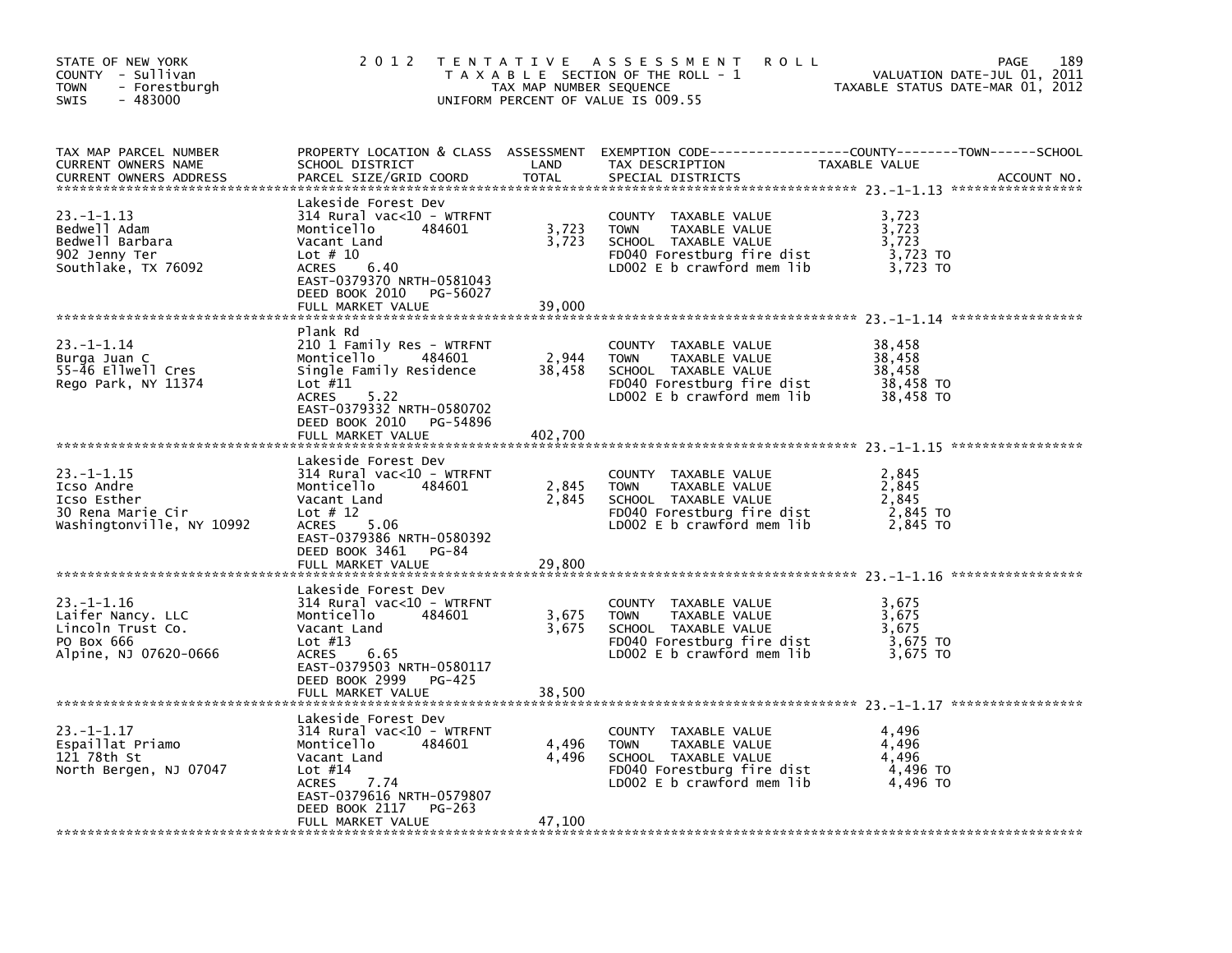| STATE OF NEW YORK<br>COUNTY - Sullivan<br><b>TOWN</b><br>- Forestburgh<br>$-483000$<br><b>SWIS</b>        | 2 0 1 2                                                                                                                                                                                                               | TAX MAP NUMBER SEQUENCE  | TENTATIVE ASSESSMENT<br><b>ROLL</b><br>T A X A B L E SECTION OF THE ROLL - 1<br>UNIFORM PERCENT OF VALUE IS 009.55                       | 190<br>PAGE<br>VALUATION DATE-JUL 01, 2011<br>TAXABLE STATUS DATE-MAR 01, 2012                                                 |
|-----------------------------------------------------------------------------------------------------------|-----------------------------------------------------------------------------------------------------------------------------------------------------------------------------------------------------------------------|--------------------------|------------------------------------------------------------------------------------------------------------------------------------------|--------------------------------------------------------------------------------------------------------------------------------|
| TAX MAP PARCEL NUMBER<br>CURRENT OWNERS NAME<br><b>CURRENT OWNERS ADDRESS</b>                             | SCHOOL DISTRICT<br>PARCEL SIZE/GRID COORD                                                                                                                                                                             | LAND<br><b>TOTAL</b>     | TAX DESCRIPTION<br>SPECIAL DISTRICTS                                                                                                     | PROPERTY LOCATION & CLASS ASSESSMENT EXEMPTION CODE---------------COUNTY-------TOWN-----SCHOOL<br>TAXABLE VALUE<br>ACCOUNT NO. |
| $23. -1 - 1.18$<br>Espaillat Priamo<br>121 78th St<br>North Bergen, NJ 07047                              | Lakeside Forest Dev<br>314 Rural vac<10 - WTRFNT<br>484601<br>Monticello<br>Vacant Land<br>Lot $#15$<br><b>ACRES</b><br>9.97<br>EAST-0379784 NRTH-0579486<br>DEED BOOK 2117<br>PG-263                                 | 7,118<br>7,118           | COUNTY TAXABLE VALUE<br>TAXABLE VALUE<br><b>TOWN</b><br>SCHOOL TAXABLE VALUE<br>FD040 Forestburg fire dist<br>LD002 E b crawford mem lib | 7.118<br>7,118<br>7,118<br>7,118 TO<br>7,118 TO                                                                                |
|                                                                                                           | FULL MARKET VALUE                                                                                                                                                                                                     | 74,500                   |                                                                                                                                          |                                                                                                                                |
| $23. -1 - 1.19$<br>Kwon Sungo Ho<br>In Sook<br>50-12 39th Ave<br>Woodside, NY 11377                       | Lakeside Forest Dev<br>$314$ Rural vac<10 - WTRFNT<br>Monticello<br>484601<br>Vacant Land<br>Lot $#16$<br>8.20<br>ACRES<br>EAST-0379824 NRTH-0579119                                                                  | 5,575<br>5,575           | COUNTY TAXABLE VALUE<br><b>TOWN</b><br>TAXABLE VALUE<br>SCHOOL TAXABLE VALUE<br>FD040 Forestburg fire dist<br>LD002 E b crawford mem lib | 5,575<br>5,575<br>5,575<br>5,575 TO<br>5,575 TO                                                                                |
|                                                                                                           | DEED BOOK 2108<br>PG-510<br>FULL MARKET VALUE                                                                                                                                                                         | 58,400                   |                                                                                                                                          |                                                                                                                                |
| $23. -1 - 1.20$<br>Iskenderian Viken<br>Iskenderian Angela<br>56 Hudson Ter<br>Englewood Cliffs, NJ 07632 | Lakeside Forest Dev<br>$314$ Rural vac<10 - WTRFNT<br>Monticello<br>484601<br>Vacant Lot<br>Lot $#17$<br>8.76<br>ACRES<br>EAST-0379881 NRTH-0578800<br>DEED BOOK 2535 PG-283                                          | 6,710<br>6,710           | COUNTY TAXABLE VALUE<br>TAXABLE VALUE<br><b>TOWN</b><br>SCHOOL TAXABLE VALUE<br>FD040 Forestburg fire dist<br>LD002 E b crawford mem lib | 6,710<br>6,710<br>6,710<br>6,710 TO<br>6.710 TO                                                                                |
|                                                                                                           | FULL MARKET VALUE                                                                                                                                                                                                     | 70,300                   |                                                                                                                                          |                                                                                                                                |
| $23 - 1 - 1.21$<br>Tawfik George<br>427 Nome Ave<br>Staten Island, NY 10314                               | Lakeside Forest Dev<br>314 Rural vac<10 - WTRFNT<br>484601<br>Monticello<br>Vacant Lot<br>Lot $#18$<br>9.30 BANK0060806<br><b>ACRES</b><br>EAST-0379888 NRTH-0578516<br>DEED BOOK 3018<br>PG-445<br>FULL MARKET VALUE | 6,507<br>6,507<br>68,100 | COUNTY TAXABLE VALUE<br>TAXABLE VALUE<br><b>TOWN</b><br>SCHOOL TAXABLE VALUE<br>FD040 Forestburg fire dist<br>LD002 E b crawford mem lib | 6,507<br>6,507<br>6,507<br>6,507 TO<br>6,507 TO                                                                                |
| $23. -1 - 1.22$<br>Lincoln Trust Co. Trustee<br>Attn: Nancy Laifer<br>PO Box 666<br>Alpine, NJ 07620-0666 | Lakeside Forest Dev<br>$314$ Rural vac<10 - WTRFNT<br>Monticello<br>484601<br>Vacant Land<br>Lot $#19$<br>ACRES<br>9.80<br>EAST-0379843 NRTH-0578209<br>DEED BOOK 2924<br>PG-256<br>FULL MARKET VALUE                 | 6,876<br>6,876<br>72,000 | COUNTY TAXABLE VALUE<br><b>TOWN</b><br>TAXABLE VALUE<br>SCHOOL TAXABLE VALUE<br>FD040 Forestburg fire dist<br>LD002 E b crawford mem lib | 6,876<br>6,876<br>6,876<br>6,876 TO<br>6,876 TO                                                                                |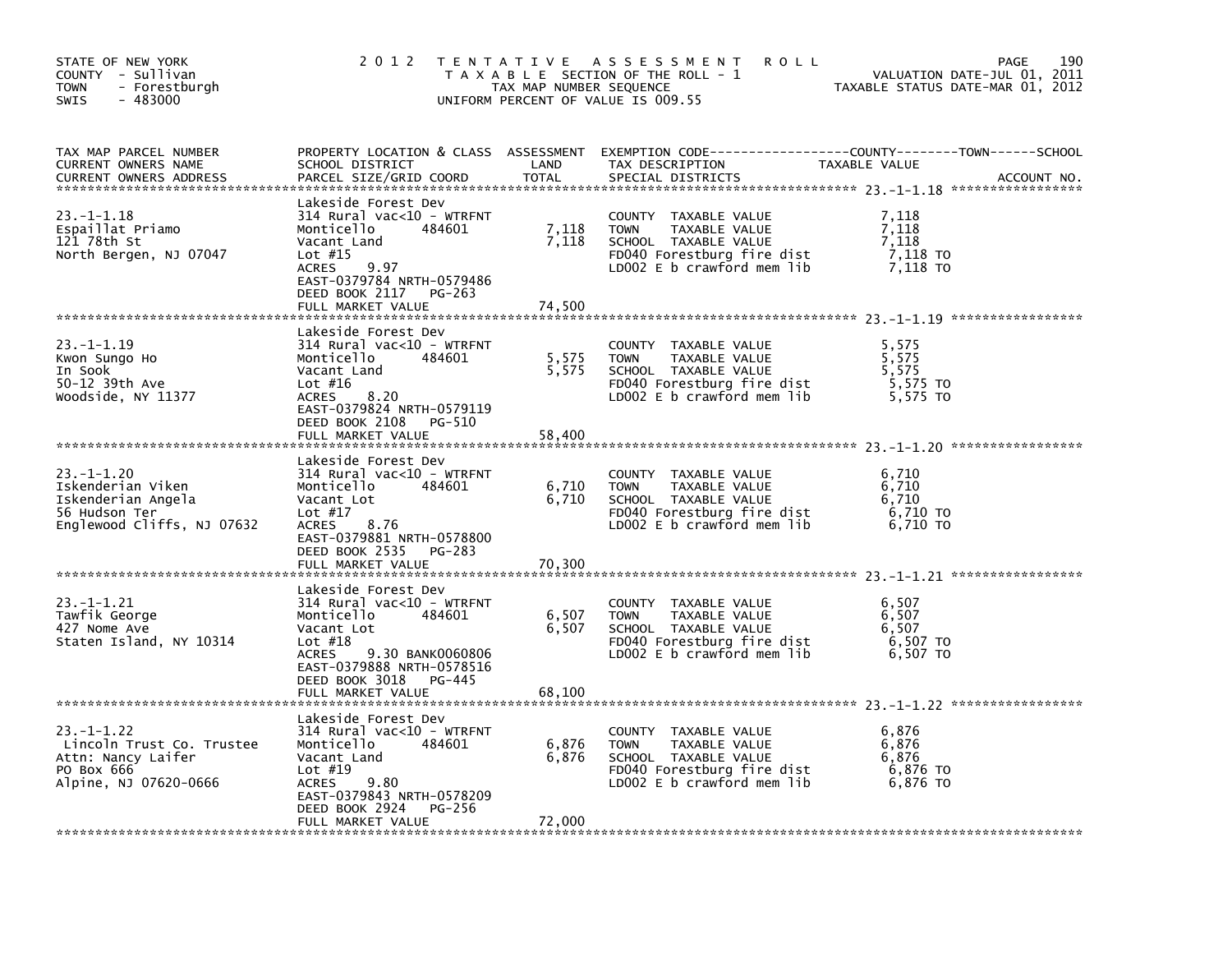| STATE OF NEW YORK<br>COUNTY - Sullivan<br>- Forestburgh<br><b>TOWN</b><br>$-483000$<br>SWIS                                       | 2 0 1 2                                                                                                                                                                                                     | TAX MAP NUMBER SEQUENCE     | TENTATIVE ASSESSMENT<br><b>ROLL</b><br>T A X A B L E SECTION OF THE ROLL - 1<br>UNIFORM PERCENT OF VALUE IS 009.55                         | VALUATION DATE-JUL 01, 2011<br>TAXABLE STATUS DATE-MAR 01, 2012 | 191<br>PAGE |
|-----------------------------------------------------------------------------------------------------------------------------------|-------------------------------------------------------------------------------------------------------------------------------------------------------------------------------------------------------------|-----------------------------|--------------------------------------------------------------------------------------------------------------------------------------------|-----------------------------------------------------------------|-------------|
| TAX MAP PARCEL NUMBER<br>CURRENT OWNERS NAME<br><b>CURRENT OWNERS ADDRESS</b>                                                     | SCHOOL DISTRICT<br>PARCEL SIZE/GRID COORD                                                                                                                                                                   | LAND<br><b>TOTAL</b>        | PROPERTY LOCATION & CLASS ASSESSMENT EXEMPTION CODE---------------COUNTY-------TOWN------SCHOOL<br>TAX DESCRIPTION<br>SPECIAL DISTRICTS    | TAXABLE VALUE                                                   | ACCOUNT NO. |
| 23. –1–1.23<br>Sullivan County<br>100 North St<br>M onticello, NY 12701<br>PRIOR OWNER ON 3/01/2012<br>Sullivan County            | Lakeside Forest Dev<br>322 Rural vac>10 - WTRFNT<br>Monticello<br>484601<br>Vacant Land<br>Lot #20<br>ACRES 10.98<br>EAST-0379838 NRTH-0577898<br>DEED BOOK 2012<br>PG-1350<br>FULL MARKET VALUE            | 8,937<br>8,937<br>93,600    | COUNTY TAXABLE VALUE<br><b>TOWN</b><br>TAXABLE VALUE<br>SCHOOL TAXABLE VALUE<br>FD040 Forestburg fire dist<br>LDOO2 E b crawford mem lib   | 8,937<br>8,937<br>8,937<br>8,937 TO<br>8,937 TO                 |             |
| 23.–1–1.24<br>Goodman Family Rev.Trust<br>Goodman Janet K<br>Janet K. Goodman<br>31 Terra Verde Ct<br>Walnut Creek, CA 94598-4857 | Lakeside Forest Dev<br>322 Rural vac>10 - WTRFNT<br>Monticello<br>484601<br>Vacant Land<br>Lot $#21$<br>13.28<br><b>ACRES</b><br>EAST-0379671 NRTH-0577604<br>DEED BOOK 3426<br>PG-372<br>FULL MARKET VALUE | 10,270<br>10,270<br>107,500 | COUNTY TAXABLE VALUE<br>TAXABLE VALUE<br><b>TOWN</b><br>SCHOOL TAXABLE VALUE<br>FD040 Forestburg fire dist<br>LD002 E b crawford mem lib   | 10,270<br>10,270<br>10,270<br>10,270 TO<br>10,270 TO            |             |
| $23. -1 - 1.25$<br>Dudnikov George Jr<br>Hughes Susan J<br>5747 Trowbridge Way<br>San Hose, CA 95138                              | Lakeside Forest Dev<br>322 Rural vac>10 - WTRFNT<br>Monticello<br>484601<br>Vacant Lot<br>Lot $#22$<br>ACRES 22.94<br>EAST-0379594 NRTH-0577202<br>DEED BOOK 2225<br>PG-278<br>FULL MARKET VALUE            | 18,554<br>18,554<br>194,300 | COUNTY TAXABLE VALUE<br><b>TOWN</b><br>TAXABLE VALUE<br>SCHOOL TAXABLE VALUE<br>FD040 Forestburg fire dist<br>LD002 E b crawford mem lib   | 18,554<br>18,554<br>18,554<br>18,554 TO<br>18,554 TO            |             |
| 23. –1–1.26<br>Vita Anthony<br>Vita Diana L<br>31 Park Ave<br>Port Chester, NY 10573                                              | Lakeside Forest Dev<br>322 Rural vac>10 - WTRFNT<br>Monticello<br>484601<br>Vacant Land<br>Lot $#23$<br>20.08<br><b>ACRES</b><br>EAST-0380029 NRTH-0576637<br>DEED BOOK 3485<br>PG-576<br>FULL MARKET VALUE | 13,000<br>13,000<br>136,100 | COUNTY TAXABLE VALUE<br><b>TOWN</b><br>TAXABLE VALUE<br>SCHOOL TAXABLE VALUE<br>FD040 Forestburg fire dist<br>LD002 $E$ b crawford mem lib | 13,000<br>13,000<br>13,000<br>13,000 TO<br>13,000 TO            |             |
| $23 - 1 - 2$<br>Fritze Kenneth<br>Fritze Margaret<br>1439 Plank Road - Sec B<br>Forestburgh, NY 12777                             | Plank Rd<br>322 Rural vac>10 - WTRFNT<br>Monticello<br>484601<br>$G1 6$ Div $1$<br>ACRES 120.66<br>EAST-0380703 NRTH-0580812<br>DEED BOOK 2411<br>PG-173<br>FULL MARKET VALUE                               | 28,800<br>28,800<br>301,600 | COUNTY TAXABLE VALUE<br>TAXABLE VALUE<br><b>TOWN</b><br>SCHOOL TAXABLE VALUE<br>FD040 Forestburg fire dist<br>LD002 $E$ b crawford mem lib | 28,800<br>28,800<br>28,800<br>28,800 TO<br>28,800 TO            | 038000      |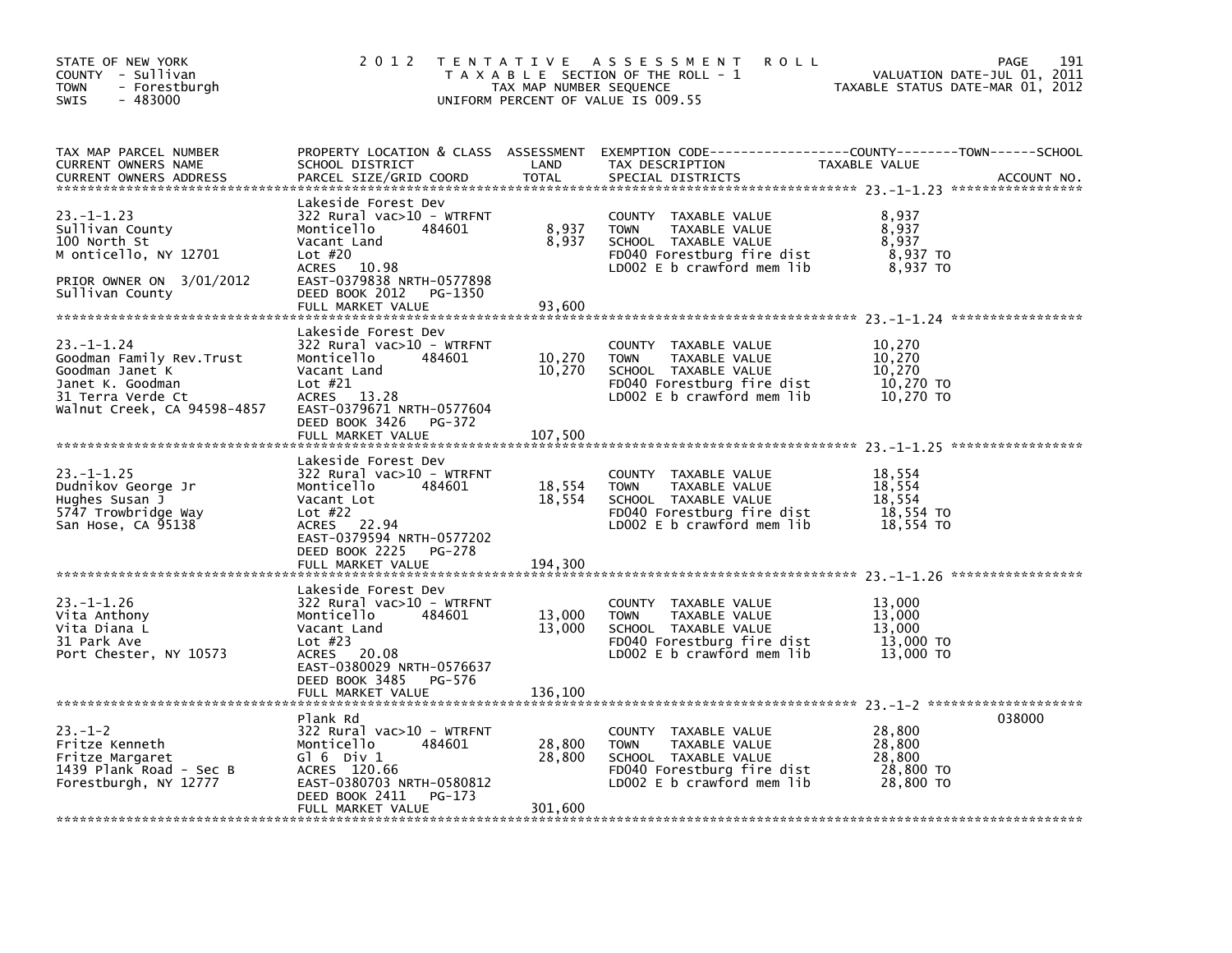| STATE OF NEW YORK<br>COUNTY - Sullivan<br><b>TOWN</b><br>- Forestburgh<br>$-483000$<br>SWIS                                               | 2 0 1 2                                                                                                                                                                                                                                       | T E N T A T I V E<br>TAX MAP NUMBER SEQUENCE | ASSESSMENT<br><b>ROLL</b><br>T A X A B L E SECTION OF THE ROLL - 1<br>UNIFORM PERCENT OF VALUE IS 009.55                                                                              | VALUATION DATE-JUL 01, 2011<br>TAXABLE STATUS DATE-MAR 01, 2012                       | 192<br>PAGE                   |
|-------------------------------------------------------------------------------------------------------------------------------------------|-----------------------------------------------------------------------------------------------------------------------------------------------------------------------------------------------------------------------------------------------|----------------------------------------------|---------------------------------------------------------------------------------------------------------------------------------------------------------------------------------------|---------------------------------------------------------------------------------------|-------------------------------|
| TAX MAP PARCEL NUMBER<br><b>CURRENT OWNERS NAME</b><br><b>CURRENT OWNERS ADDRESS</b>                                                      | PROPERTY LOCATION & CLASS ASSESSMENT<br>SCHOOL DISTRICT<br>PARCEL SIZE/GRID COORD                                                                                                                                                             | LAND<br><b>TOTAL</b>                         | TAX DESCRIPTION<br>SPECIAL DISTRICTS                                                                                                                                                  | TAXABLE VALUE                                                                         | ACCOUNT NO.                   |
| $23. - 1 - 3$<br>Giannone Nick<br>Giannone Antoinette<br>34-26 75th St<br>Jackson Heights, NY 11372                                       | Rod & Gun Club Rd<br>$314$ Rural vac<10 - WTRFNT<br>Monticello<br>484601<br>$G$ 6 Div 1<br>VI 9<br>Fo Ferrara<br>7.42<br><b>ACRES</b><br>EAST-0381882 NRTH-0579842<br>FULL MARKET VALUE                                                       | 4,800<br>4,800<br>50,300                     | COUNTY TAXABLE VALUE<br><b>TOWN</b><br>TAXABLE VALUE<br>SCHOOL TAXABLE VALUE<br>FD040 Forestburg fire dist<br>LD002 E b crawford mem lib                                              | 4,800<br>4,800<br>4,800<br>4,800 TO<br>4,800 TO                                       | 013350                        |
| $23 - 1 - 4.1$<br>Ort Susan A<br>197 Rod & Gun Club Rd<br>Forestburgh, NY 12777<br>MAY BE SUBJECT TO PAYMENT<br>UNDER AGDIST LAW TIL 2019 | 197 Rod & Gun Club Rd<br>117 Horse farm<br>Monticello<br>484601<br>1 St House<br>& 1 Pole Barn<br>G $16$ Div $1R1$<br>7.44 BANKC030982<br><b>ACRES</b><br>EAST-0382659 NRTH-0579970<br>DEED BOOK 2806<br>PG-322<br>FULL MARKET VALUE          | 14,500<br>151,800                            | AG DIS IND 41730<br>41854<br>2,871 STAR B<br>COUNTY TAXABLE VALUE<br><b>TOWN</b><br>TAXABLE VALUE<br>SCHOOL TAXABLE VALUE<br>FD040 Forestburg fire dist<br>LD002 E b crawford mem lib | 2,769<br>2,769<br>$\mathbf{0}$<br>11,731<br>11,731<br>9,001<br>14,500 TO<br>14,500 TO | 030020<br>2,769<br>2,730<br>0 |
| $23. - 1 - 4.2$<br>Gannon Ruth<br>181 Rod & Gun Club Rd<br>Forestburgh, NY 12777                                                          | 181 Rod and Gun Club Rd<br>270 Mfg housing<br>484601<br>Monticello<br>Manufactured Housing<br>Shed<br><b>ACRES</b><br>1.00<br>EAST-0382495 NRTH-0580288<br>DEED BOOK 2084<br>PG-306<br>FULL MARKET VALUE                                      | 489<br>5,500<br>57,600                       | 41834<br>STAR EN<br>COUNTY TAXABLE VALUE<br>TAXABLE VALUE<br><b>TOWN</b><br>SCHOOL TAXABLE VALUE<br>FD040 Forestburg fire dist<br>LD002 E b crawford mem lib                          | $\mathbf{0}$<br>5,500<br>5,500<br>$\Omega$<br>5,500 TO<br>5,500 TO                    | 007310<br>5,500<br>0          |
| $23. -1 - 5.1$<br>Ehrets Walter<br>Ehrets Carol<br>201 Rod & Gun Club Rd<br>Forestburgh, NY 12777-6016                                    | Rod & Gun Club Rd<br>312 Vac w/imprv<br>Monticello<br>484601<br>garage<br>Gl $6$ Div 1 Pf 14<br>1.64<br><b>ACRES</b><br>EAST-0382713 NRTH-0579516<br>FULL MARKET VALUE                                                                        | 802<br>3,400<br>35,600                       | COUNTY TAXABLE VALUE<br>TAXABLE VALUE<br><b>TOWN</b><br>SCHOOL TAXABLE VALUE<br>FD040 Forestburg fire dist<br>LD002 E b crawford mem lib                                              | 3,400<br>3,400<br>3,400<br>3,400 TO<br>3,400 TO                                       | 008860                        |
| 23. –1–5.2<br>Wilson Joseph L 111<br>211 Rod & Gun Club Rd<br>Forestburgh, NY 12777                                                       | 211 Rod & Gun Club Rd<br>210 1 Family Res<br>Monticello<br>484601<br>1 St Hse Barn<br>Gl $6$ Div 1 Pf 14<br>Fo Ehrets<br>2.93 BANKC120345<br><b>ACRES</b><br>EAST-0382180 NRTH-0579709<br>DEED BOOK 3122<br><b>PG-90</b><br>FULL MARKET VALUE | 1,570<br>15,846<br>165,900                   | 41854<br>STAR B<br>COUNTY TAXABLE VALUE<br>TAXABLE VALUE<br><b>TOWN</b><br>SCHOOL TAXABLE VALUE<br>FD040 Forestburg fire dist<br>LDOO2 E b crawford mem lib                           | $\mathbf 0$<br>15,846<br>15,846<br>13,116<br>15,846 TO<br>15,846 TO                   | 004550<br>2,730<br>0          |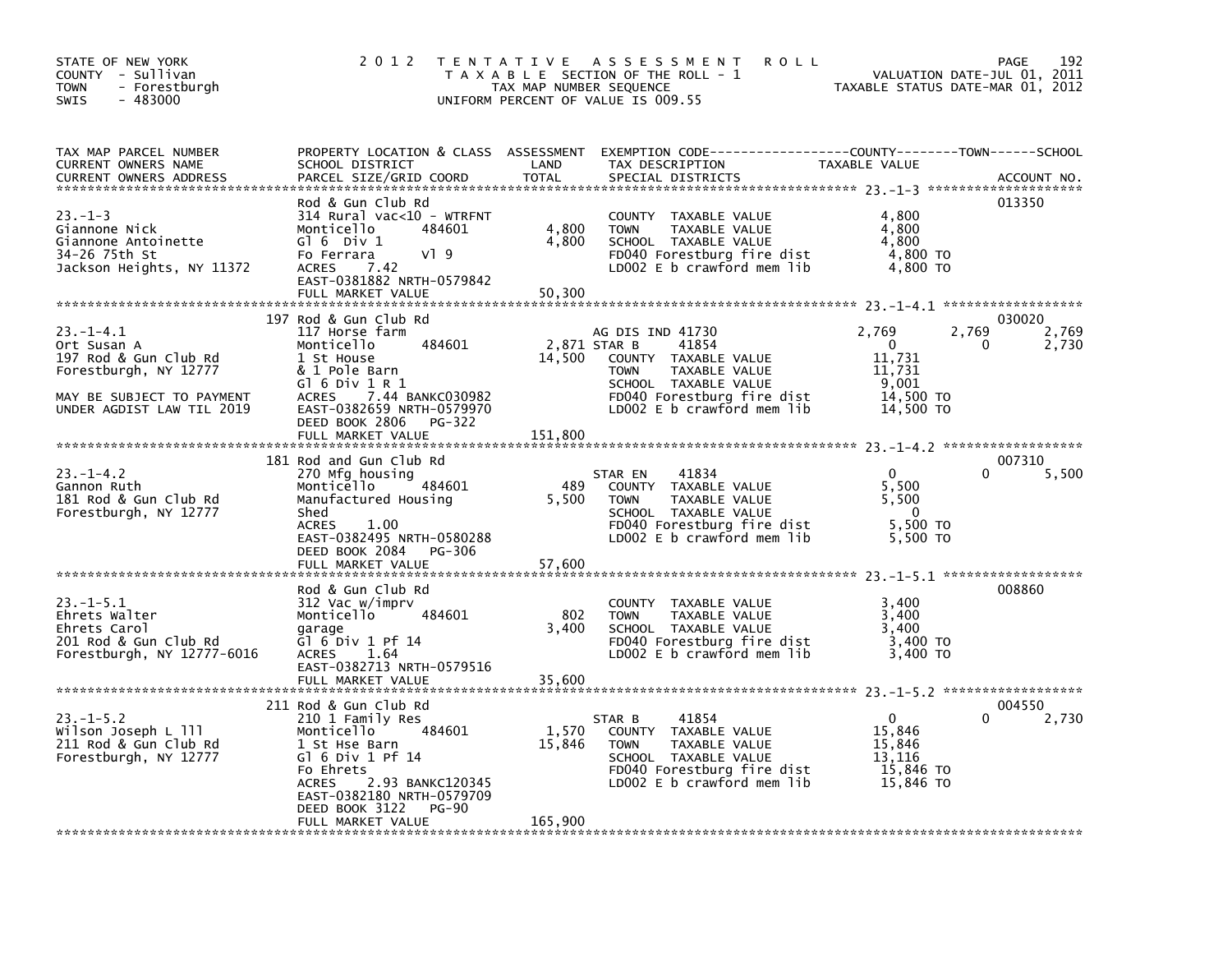| STATE OF NEW YORK<br>COUNTY - Sullivan<br>- Forestburgh<br>TOWN<br>$-483000$<br>SWIS                          | 2 0 1 2                                                                                                                                                                                                                                             | TAX MAP NUMBER SEQUENCE    | TENTATIVE ASSESSMENT<br><b>ROLL</b><br>T A X A B L E SECTION OF THE ROLL - 1<br>UNIFORM PERCENT OF VALUE IS 009.55                                                                      | TAXABLE STATUS DATE-MAR 01, 2012                                         | 193<br>PAGE<br>VALUATION DATE-JUL 01, 2011 |
|---------------------------------------------------------------------------------------------------------------|-----------------------------------------------------------------------------------------------------------------------------------------------------------------------------------------------------------------------------------------------------|----------------------------|-----------------------------------------------------------------------------------------------------------------------------------------------------------------------------------------|--------------------------------------------------------------------------|--------------------------------------------|
| TAX MAP PARCEL NUMBER<br>CURRENT OWNERS NAME<br><b>CURRENT OWNERS ADDRESS</b>                                 | SCHOOL DISTRICT<br>PARCEL SIZE/GRID COORD                                                                                                                                                                                                           | LAND<br><b>TOTAL</b>       | PROPERTY LOCATION & CLASS ASSESSMENT EXEMPTION CODE----------------COUNTY-------TOWN------SCHOOL<br>TAX DESCRIPTION<br>SPECIAL DISTRICTS                                                | TAXABLE VALUE                                                            | ACCOUNT NO.                                |
| $23. -1 - 5.3$<br>Ehrets Carol M<br>Ehrets Walter J<br>201 Rod & Gun Club Rd<br>Forestburgh, NY 12777-6016    | 201 Rod & Gun Club Rd<br>210 1 Family Res<br>484601<br>Monticello<br>Single Family Residence<br>2.52<br>ACRES<br>EAST-0382473 NRTH-0579618<br>DEED BOOK 1264<br>PG-00082<br>FULL MARKET VALUE                                                       | 827<br>14,741<br>154,400   | 41854<br>STAR B<br>COUNTY TAXABLE VALUE<br><b>TOWN</b><br>TAXABLE VALUE<br>SCHOOL TAXABLE VALUE<br>FD040 Forestburg fire dist<br>LD002 E b crawford mem lib                             | $\Omega$<br>14,741<br>14,741<br>12,011<br>14,741 TO<br>14,741 TO         | 2,730<br>0                                 |
| $23. -1 - 6.1$<br>O'rourke Marian<br>231 Rod & Gun Club Road<br>Forestburgh, NY 12777                         | 231 Rod & Gun Club Rd<br>210 1 Family Res<br>484601<br>Monticello<br>Bi Level House<br><b>ACRES</b><br>8.67<br>EAST-0382832 NRTH-0578987<br>FULL MARKET VALUE                                                                                       | 13,235<br>138,600          | AGED-CTS<br>41800<br>1,891 STAR EN<br>41834<br>COUNTY TAXABLE VALUE<br>TAXABLE VALUE<br><b>TOWN</b><br>SCHOOL TAXABLE VALUE<br>FD040 Forestburg fire dist<br>LD002 E b crawford mem lib | 6,618<br>$\mathbf{0}$<br>6,617<br>6,617<br>957<br>13,235 TO<br>13,235 TO | 024150<br>6,618<br>6,618<br>0<br>5,660     |
| $23 - 1 - 6.2$<br>O'Rourke William J<br>O'rourke Barbara G<br>227 Rod & Gun Club Rd<br>Forestburgh, NY 12777  | 227 Rod & Gun Club Rd<br>210 1 Family Res<br>484601<br>Monticello<br>Ranch House<br>5.00 BANKN230183<br>ACRES<br>EAST-0382420 NRTH-0578843<br>DEED BOOK 1671 PG-411<br>FULL MARKET VALUE                                                            | 1,720<br>14,456<br>151,400 | 41854<br>STAR B<br>COUNTY TAXABLE VALUE<br><b>TOWN</b><br>TAXABLE VALUE<br>SCHOOL TAXABLE VALUE<br>FD040 Forestburg fire dist<br>LD002 E b crawford mem lib                             | 0<br>14.456<br>14,456<br>11.726<br>14,456 TO<br>14,456 TO                | 0<br>2,730                                 |
| $23. -1 - 7.1$<br>McDonald Barry<br>Mc Donald Dianna L<br>225 Rod & Gun Club Rd<br>Forestburgh, NY 12777-6016 | 225 Rod & Gun Club Rd<br>210 1 Family Res<br>Monticello<br>484601<br>1 Story House &<br>2 Car Gar<br>$G1$ 6 Div 1<br>FRNT 141.00 DPTH 270.00<br><b>ACRES</b><br>0.85<br>EAST-0381991 NRTH-0579408<br>DEED BOOK 951<br>PG-00061<br>FULL MARKET VALUE | 435<br>13,468<br>141,000   | STAR B<br>41854<br>COUNTY TAXABLE VALUE<br>TAXABLE VALUE<br><b>TOWN</b><br>SCHOOL TAXABLE VALUE<br>FD040 Forestburg fire dist<br>LD002 E b crawford mem lib                             | $\Omega$<br>13,468<br>13.468<br>10,738<br>13,468 TO<br>13,468 TO         | 022650<br>0<br>2,730                       |
| $23. - 1 - 7.2$<br>Sandell Sue Ellen<br>221 Rod & Gun Club Rd<br>Forestburgh, NY 12777                        | 221 Rod & Gun Club Rd<br>210 1 Family Res<br>484601<br>Monticello<br><b>ACRES</b><br>4.91<br>EAST-0382372 NRTH-0579345<br>PG-320<br>DEED BOOK 2921<br>FULL MARKET VALUE                                                                             | 950<br>16,600<br>173,800   | 41854<br>STAR B<br>COUNTY TAXABLE VALUE<br><b>TOWN</b><br>TAXABLE VALUE<br>SCHOOL TAXABLE VALUE<br>FD040 Forestburg fire dist<br>LD002 E b crawford mem lib                             | $\Omega$<br>16,600<br>16,600<br>13,870<br>16,600 TO<br>16,600 TO         | 004500<br>2,730                            |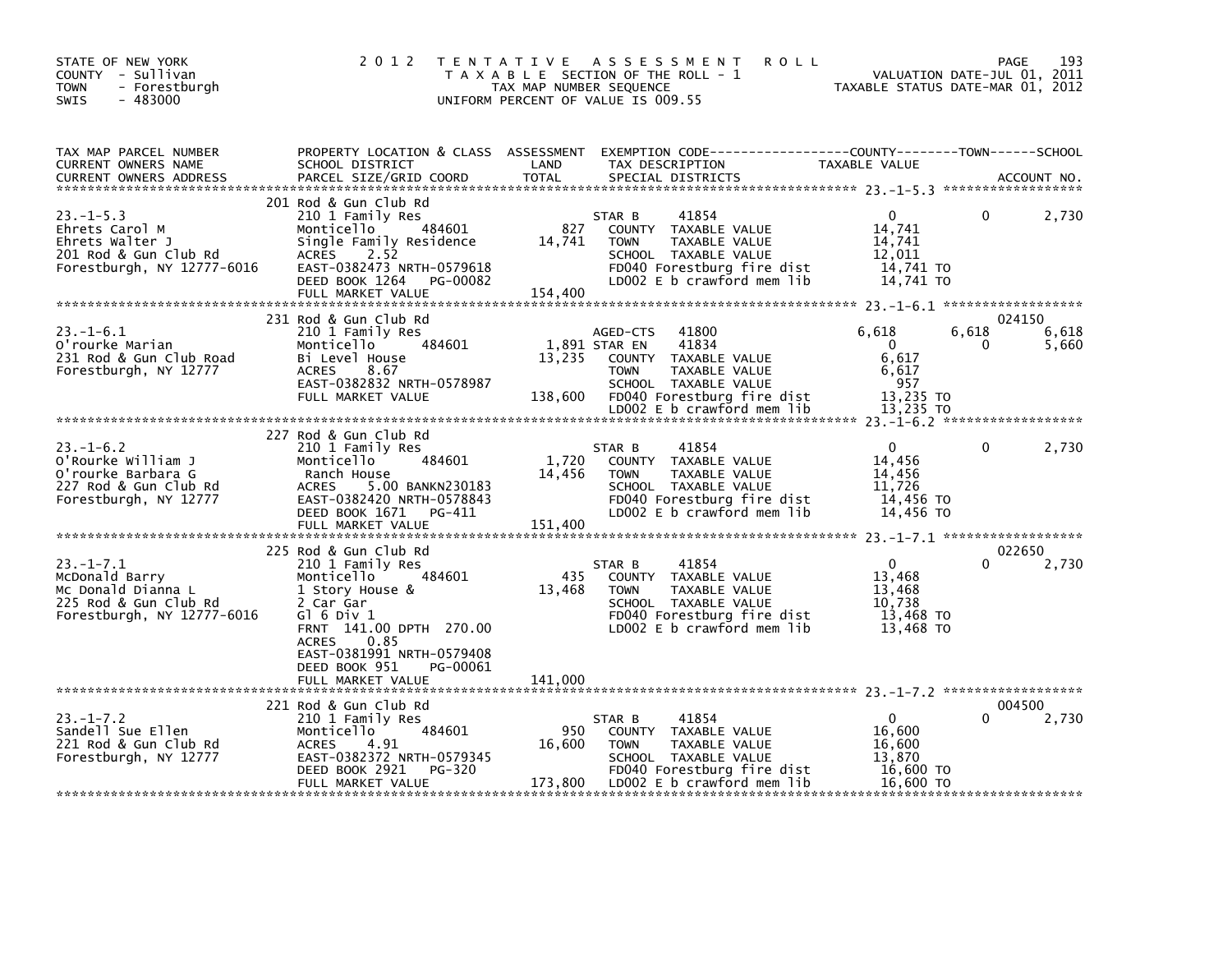| STATE OF NEW YORK<br>COUNTY - Sullivan<br><b>TOWN</b><br>- Forestburgh<br>$-483000$<br>SWIS                                                                  | 2 0 1 2<br>T E N T A T I V E                                                                                                                                                           | TAX MAP NUMBER SEQUENCE     | ASSESSMENT<br><b>ROLL</b><br>T A X A B L E SECTION OF THE ROLL - 1<br>UNIFORM PERCENT OF VALUE IS 009.55                                                                                                 |                                                                           | 194<br>PAGE<br>VALUATION DATE-JUL 01, 2011<br>TAXABLE STATUS DATE-MAR 01, 2012 |
|--------------------------------------------------------------------------------------------------------------------------------------------------------------|----------------------------------------------------------------------------------------------------------------------------------------------------------------------------------------|-----------------------------|----------------------------------------------------------------------------------------------------------------------------------------------------------------------------------------------------------|---------------------------------------------------------------------------|--------------------------------------------------------------------------------|
| TAX MAP PARCEL NUMBER<br>CURRENT OWNERS NAME                                                                                                                 | PROPERTY LOCATION & CLASS ASSESSMENT<br>SCHOOL DISTRICT                                                                                                                                | LAND                        | EXEMPTION CODE-----------------COUNTY-------TOWN------SCHOOL<br>TAX DESCRIPTION                                                                                                                          | TAXABLE VALUE                                                             |                                                                                |
| $23 - 1 - 8$<br>Schilling Carl W<br>Attn: Schilling Mark<br>7182 Strand Cir<br>Bradenton, FL 34203<br>MAY BE SUBJECT TO PAYMENT<br>UNDER RPTL480A UNTIL 2021 | Plank Rd<br>912 Forest s480a<br>484601<br>Monticello<br>$G$ ] 6 Div 1<br>ACRES 114.67<br>EAST-0381271 NRTH-0577738<br>DEED BOOK 1524 PG-24<br>FULL MARKET VALUE                        | 18,900<br>18,900<br>197,900 | FOREST LND 47460<br>COUNTY TAXABLE VALUE<br>TAXABLE VALUE<br><b>TOWN</b><br>SCHOOL TAXABLE VALUE<br>FD040 Forestburg fire dist<br>LD002 E b crawford mem lib                                             | 13,609<br>5,291<br>5,291<br>5,291<br>18,900 TO<br>18,900 TO               | 030900<br>13,609<br>13,609                                                     |
| $23 - 1 - 9.1$<br>Ehrets George<br>Ehrets Alice I<br>1256 Sackett Lake Rd<br>Forestburgh, NY 12777-6000                                                      | 1256 Sackett Lk Rd<br>240 Rural res<br>484601<br>Monticello<br>2st Hse Gar<br>Shed<br>R 1<br>G $\overline{0}$ 6 Div 1<br>ACRES 41.00<br>EAST-0383756 NRTH-0578866<br>FULL MARKET VALUE | 183,800                     | COMBAT VET 41132<br>5,962 COMBAT VET 41133<br>17,554 AGED-CTS<br>41800<br>41834<br>STAR EN<br>COUNTY TAXABLE VALUE<br><b>TOWN</b><br>TAXABLE VALUE<br>SCHOOL TAXABLE VALUE<br>FD040 Forestburg fire dist | 4,095<br>0<br>2,692<br>$\Omega$<br>10,767<br>10,767<br>8,383<br>17,554 TO | 008700<br>$\Omega$<br>$\mathbf 0$<br>4,095<br>3,511<br>2,692<br>5,660<br>0     |
|                                                                                                                                                              |                                                                                                                                                                                        |                             |                                                                                                                                                                                                          |                                                                           |                                                                                |
| $23. - 1 - 9.2$<br>Siska John<br>& Janet<br>60 Nottingham Ave<br>Valley Stream, NY 11580                                                                     | Sackett Lake Rd<br>322 Rural vac>10<br>Monticello<br>484601<br>G] 14 Div 1<br>Fo Ehrets<br>ACRES 79.00<br>EAST-0383023 NRTH-0577480<br>DEED BOOK 1294<br>$PG-24$                       | 5,643<br>5,643              | COUNTY TAXABLE VALUE<br>TAXABLE VALUE<br><b>TOWN</b><br>SCHOOL TAXABLE VALUE<br>FD040 Forestburg fire dist<br>LD002 E b crawford mem lib                                                                 | 5,643<br>5,643<br>5.643<br>5,643 TO<br>5.643 TO                           | 014850                                                                         |
|                                                                                                                                                              | FULL MARKET VALUE                                                                                                                                                                      | 59.100                      |                                                                                                                                                                                                          |                                                                           |                                                                                |
| $23. - 1 - 9.3$<br>Ehrets Raymond<br>1245 Sackett Lake Rd<br>Forestburgh, NY 12777-6003                                                                      | 1245 Sackett Lake Rd<br>270 Mfg housing<br>Monticello<br>484601<br>Trailer<br>$G1$ 6 Div 1<br>FRNT 170.00 DPTH 98.00<br>EAST-0384769 NRTH-0578254                                      | 2,002                       | 41800<br>AGED-CTS<br>318 STAR EN<br>41834<br>COUNTY TAXABLE VALUE<br><b>TOWN</b><br>TAXABLE VALUE<br>SCHOOL TAXABLE VALUE<br>FD040 Forestburg fire dist                                                  | 1,001<br>$\mathbf{0}$<br>1,001<br>1,001<br>$\Omega$<br>2.002 TO           | 008850<br>1,001<br>1,001<br>1,001<br>$\Omega$                                  |
|                                                                                                                                                              | FULL MARKET VALUE                                                                                                                                                                      | 21,000                      | LDOO2 E b crawford mem lib                                                                                                                                                                               | 2,002 TO                                                                  |                                                                                |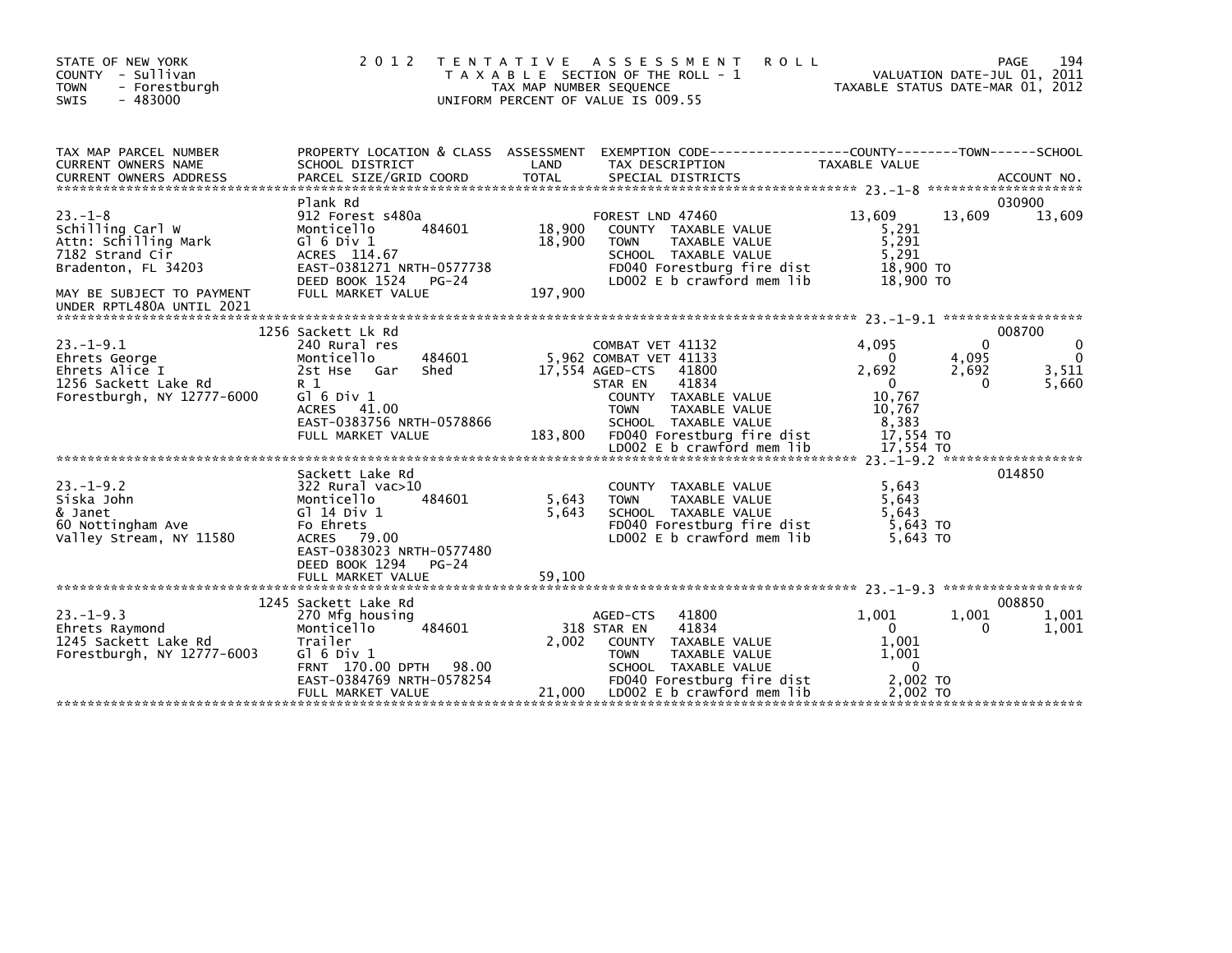| STATE OF NEW YORK<br>COUNTY - Sullivan<br>- Forestburgh<br><b>TOWN</b><br>$-483000$<br><b>SWIS</b> | 2 0 1 2                                                 | T E N T A T I V E<br>TAX MAP NUMBER SEQUENCE | A S S E S S M E N T<br><b>ROLL</b><br>T A X A B L E SECTION OF THE ROLL - 1<br>UNIFORM PERCENT OF VALUE IS 009.55 | TAXABLE STATUS DATE-MAR 01, 2012 | VALUATION DATE-JUL 01, | 195<br>PAGE<br>2011 |
|----------------------------------------------------------------------------------------------------|---------------------------------------------------------|----------------------------------------------|-------------------------------------------------------------------------------------------------------------------|----------------------------------|------------------------|---------------------|
| TAX MAP PARCEL NUMBER                                                                              | PROPERTY LOCATION & CLASS ASSESSMENT                    |                                              | EXEMPTION CODE-----------------COUNTY-------TOWN------SCHOOL                                                      |                                  |                        |                     |
| CURRENT OWNERS NAME<br><b>CURRENT OWNERS ADDRESS</b>                                               | SCHOOL DISTRICT<br>PARCEL SIZE/GRID COORD               | LAND<br><b>TOTAL</b>                         | TAX DESCRIPTION<br>SPECIAL DISTRICTS                                                                              | TAXABLE VALUE                    |                        | ACCOUNT NO.         |
|                                                                                                    | Sackett Lake Rd                                         |                                              |                                                                                                                   |                                  |                        | 014100              |
| $23 - 1 - 10$                                                                                      | 912 Forest s480a                                        |                                              | FOREST LND 47460                                                                                                  | 7,216<br>1,659                   | 7,216                  | 7,216               |
| Gunther Leroy C<br>PO Box 177                                                                      | Monticello<br>484601<br>Wild Land                       | 8,875<br>8,875                               | COUNTY TAXABLE VALUE<br>TAXABLE VALUE<br><b>TOWN</b>                                                              | 1,659                            |                        |                     |
| Forestburgh, NY 12777-0177                                                                         | $G1$ 5 Div 1 Pf 14                                      |                                              | SCHOOL TAXABLE VALUE                                                                                              | 1,659                            |                        |                     |
|                                                                                                    | <b>ACRES</b><br>93.00                                   |                                              | FD040 Forestburg fire dist                                                                                        | 8,875 TO                         |                        |                     |
| MAY BE SUBJECT TO PAYMENT<br>UNDER RPTL480A UNTIL 2021                                             | EAST-0383254 NRTH-0574243<br>FULL MARKET VALUE          | 92,900                                       | LD002 E b crawford mem lib                                                                                        | 8,875 TO                         |                        |                     |
|                                                                                                    |                                                         |                                              |                                                                                                                   |                                  |                        |                     |
|                                                                                                    | Plank Rd                                                |                                              |                                                                                                                   |                                  |                        | 031000              |
| $23 - 1 - 11$<br>Schilling Carl W                                                                  | 912 Forest s480a<br>484601                              |                                              | FOREST LND 47460<br>COUNTY TAXABLE VALUE                                                                          | 8,764<br>29,436                  | 8.764                  | 8,764               |
| Attn: Schilling Mark                                                                               | Monticello<br>2 St House Garage                         | 16,845<br>38,200                             | TAXABLE VALUE<br><b>TOWN</b>                                                                                      | 29,436                           |                        |                     |
| 7182 Strand Cir                                                                                    | G $\overline{0}$ 6 Div 1                                |                                              | SCHOOL TAXABLE VALUE                                                                                              | 29,436                           |                        |                     |
| Bradenton, FL 34203                                                                                | <b>ACRES</b><br>57.00                                   |                                              | FD040 Forestburg fire dist                                                                                        | 38,200 TO                        |                        |                     |
|                                                                                                    | EAST-0381273 NRTH-0575716<br>DEED BOOK 1524             |                                              | LD002 $E$ b crawford mem lib                                                                                      | 38,200 TO                        |                        |                     |
| MAY BE SUBJECT TO PAYMENT<br>UNDER RPTL480A UNTIL 2021                                             | PG-24<br>FULL MARKET VALUE                              | 400,000                                      |                                                                                                                   |                                  |                        |                     |
|                                                                                                    |                                                         |                                              |                                                                                                                   |                                  |                        |                     |
|                                                                                                    | Sackett Lk Rd                                           |                                              |                                                                                                                   |                                  |                        | 031400              |
| $23 - 1 - 12$<br>Clark Iva                                                                         | 210 1 Family Res<br>484601<br>Monticello                | 489                                          | COUNTY TAXABLE VALUE<br><b>TOWN</b><br>TAXABLE VALUE                                                              | 8,046<br>8,046                   |                        |                     |
| PO Box 286                                                                                         | Hse Barn Shed                                           | 8,046                                        | SCHOOL TAXABLE VALUE                                                                                              | 8,046                            |                        |                     |
| Rock Hill, NY 12775                                                                                | G $\overline{1}$ 5 Div 1                                |                                              | FD040 Forestburg fire dist                                                                                        | 8,046 TO                         |                        |                     |
|                                                                                                    | 1.14<br><b>ACRES</b>                                    |                                              | LD002 E b crawford mem lib                                                                                        | 8,046 TO                         |                        |                     |
|                                                                                                    | EAST-0384713 NRTH-0578442<br>DEED BOOK 2268<br>PG-471   |                                              |                                                                                                                   |                                  |                        |                     |
|                                                                                                    | FULL MARKET VALUE                                       | 84.300                                       |                                                                                                                   |                                  |                        |                     |
|                                                                                                    |                                                         |                                              |                                                                                                                   |                                  |                        |                     |
|                                                                                                    | French Clearing                                         |                                              |                                                                                                                   |                                  |                        | 014300              |
| $23. -1 - 13.1$<br>Gunther Leroy C                                                                 | 912 Forest s480a<br>484601<br>Monticello                | 24,020                                       | FOREST LND 47460<br>COUNTY TAXABLE VALUE                                                                          | 19,217<br>5,062                  | 19,217                 | 19,217              |
| PO Box 177                                                                                         | 56.24<br><b>ACRES</b>                                   | 24,279                                       | <b>TOWN</b><br>TAXABLE VALUE                                                                                      | 5,062                            |                        |                     |
| Forestburgh, NY 12777-0177                                                                         | EAST-0385897 NRTH-0576779                               |                                              | SCHOOL TAXABLE VALUE                                                                                              | 5,062                            |                        |                     |
|                                                                                                    | FULL MARKET VALUE                                       | 254,200                                      | FD040 Forestburg fire dist                                                                                        | 24,279 TO                        |                        |                     |
| MAY BE SUBJECT TO PAYMENT<br>UNDER RPTL480A UNTIL 2021                                             |                                                         |                                              | LD002 E b crawford mem lib                                                                                        | 24,279 TO                        |                        |                     |
|                                                                                                    |                                                         |                                              |                                                                                                                   |                                  |                        |                     |
|                                                                                                    | 332 French Clearing Rd                                  |                                              |                                                                                                                   |                                  |                        |                     |
| $23. - 1 - 13.2$                                                                                   | 210 1 Family Res - WTRFNT<br>484601                     |                                              | <b>VETERAN</b><br>41101<br>1,224 STAR EN<br>41834                                                                 | 5,000<br>$\mathbf 0$             | 5,000                  | 0                   |
| Gunther Jacob E<br>PO Box 177                                                                      | Monticello<br>2 St House                                | 12,578                                       | <b>COUNTY</b><br>TAXABLE VALUE                                                                                    | 7,578                            | 0                      | 5,660               |
| Forestburgh, NY 12777-0177                                                                         | House                                                   |                                              | TAXABLE VALUE<br><b>TOWN</b>                                                                                      | 7,578                            |                        |                     |
|                                                                                                    | Swimming Pool                                           |                                              | SCHOOL TAXABLE VALUE                                                                                              | 6.918                            |                        |                     |
|                                                                                                    | 3.13<br><b>ACRES</b>                                    |                                              | FD040 Forestburg fire dist                                                                                        | 12.578 TO                        |                        |                     |
|                                                                                                    | EAST-0385113 NRTH-0577838<br>DEED BOOK 1167<br>PG-00329 |                                              | LD002 $E$ b crawford mem lib                                                                                      | 12.578 TO                        |                        |                     |
|                                                                                                    | FULL MARKET VALUE                                       | 131,700                                      |                                                                                                                   |                                  |                        |                     |
|                                                                                                    |                                                         |                                              |                                                                                                                   |                                  |                        |                     |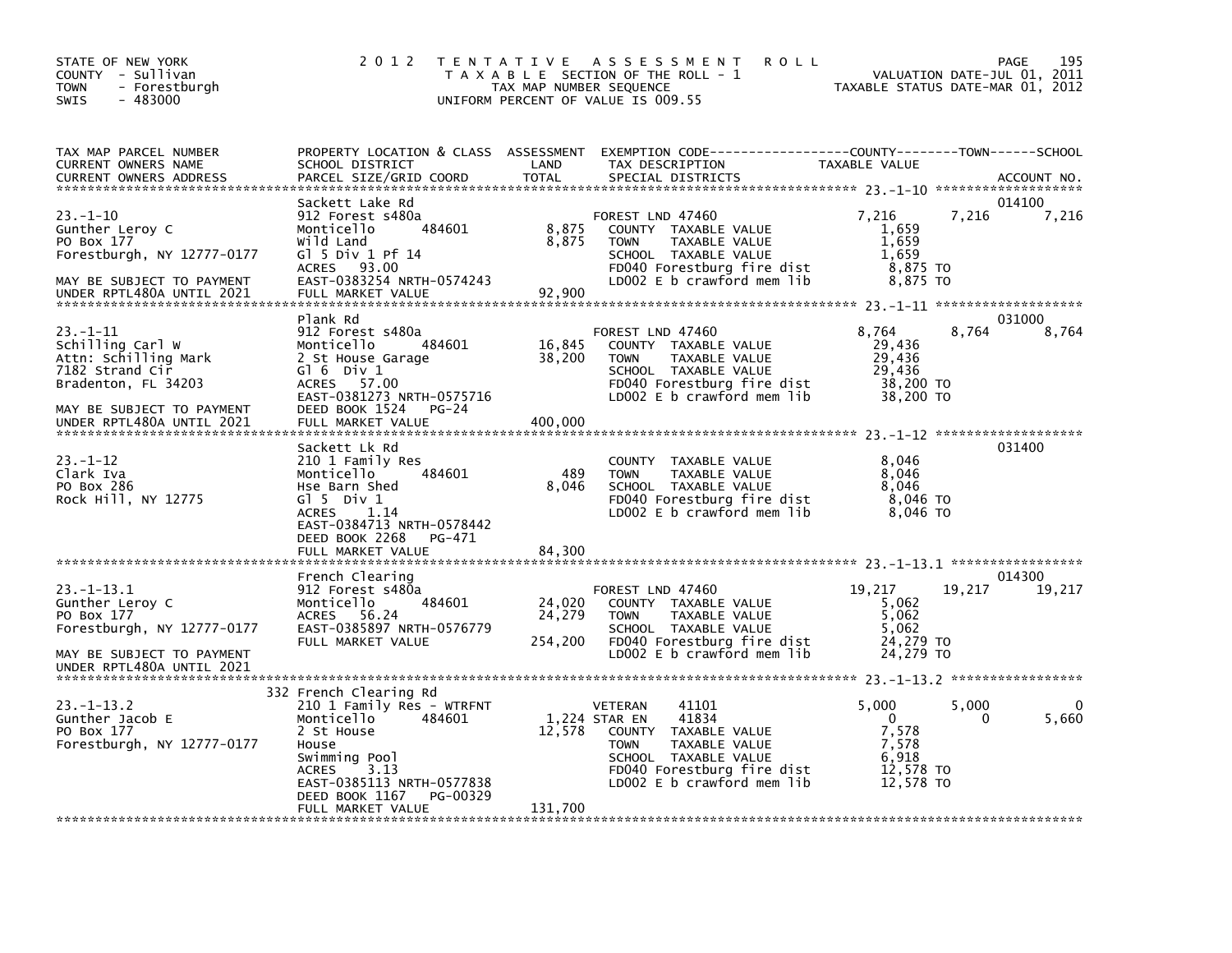| STATE OF NEW YORK<br>COUNTY - Sullivan<br>TOWN - Forestburgh<br>- 483000<br>SWIS                                                                                                                                                                                                  |                                                                                                                                  |         | 2012 TENTATIVE ASSESSMENT ROLL<br>T A X A B L E SECTION OF THE ROLL - 1 VALUATION DATE-JUL 01, 2011<br>TAX MAP NUMBER SEQUENCE TAX TAXABLE STATUS DATE-MAR 01, 2012<br>UNIFORM PERCENT OF VALUE IS 009.55 |                                     | 196<br>PAGE      |
|-----------------------------------------------------------------------------------------------------------------------------------------------------------------------------------------------------------------------------------------------------------------------------------|----------------------------------------------------------------------------------------------------------------------------------|---------|-----------------------------------------------------------------------------------------------------------------------------------------------------------------------------------------------------------|-------------------------------------|------------------|
|                                                                                                                                                                                                                                                                                   |                                                                                                                                  |         |                                                                                                                                                                                                           |                                     |                  |
| $23. -1 - 13.3$<br>Miller Barbara G<br>Miller Eric S<br>Elise Mathews<br>4514 N 100 E<br>New Castle, IN 12029                                                                                                                                                                     | French Clearing Rd<br>1-1/2 Story House<br>ACRES 3.13<br>EAST-0384908 NRTH-0578081<br>DEED BOOK 2140 PG-267<br>FULL MARKET VALUE | 87,400  | COUNTY TAXABLE VALUE<br>TOWN      TAXABLE VALUE<br>LD002 E $b$ crawford mem lib 8,350 TO                                                                                                                  | 8,350<br>8,350<br>8,350<br>8,350 TO |                  |
| 33.-1-14<br>Cronin Patricia L<br>Cronin Patricia L<br>County TAXABLE VALUE<br>Lee Joseph E 11/2 St House Barn<br>1016 Laurel Trl 2 Car Garage<br>Martinsville, NJ 08836 G15 Div 1<br>ACRES 140.00<br>ACRES 140.00<br>CRES 140.00<br>CRES 140.00<br>C<br>UNDER RPTL480A UNTIL 2021 | DEED BOOK 3066<br>PG-509                                                                                                         |         |                                                                                                                                                                                                           | 22,790                              | 001920<br>22,790 |
|                                                                                                                                                                                                                                                                                   | FULL MARKET VALUE                                                                                                                | 425,400 |                                                                                                                                                                                                           |                                     |                  |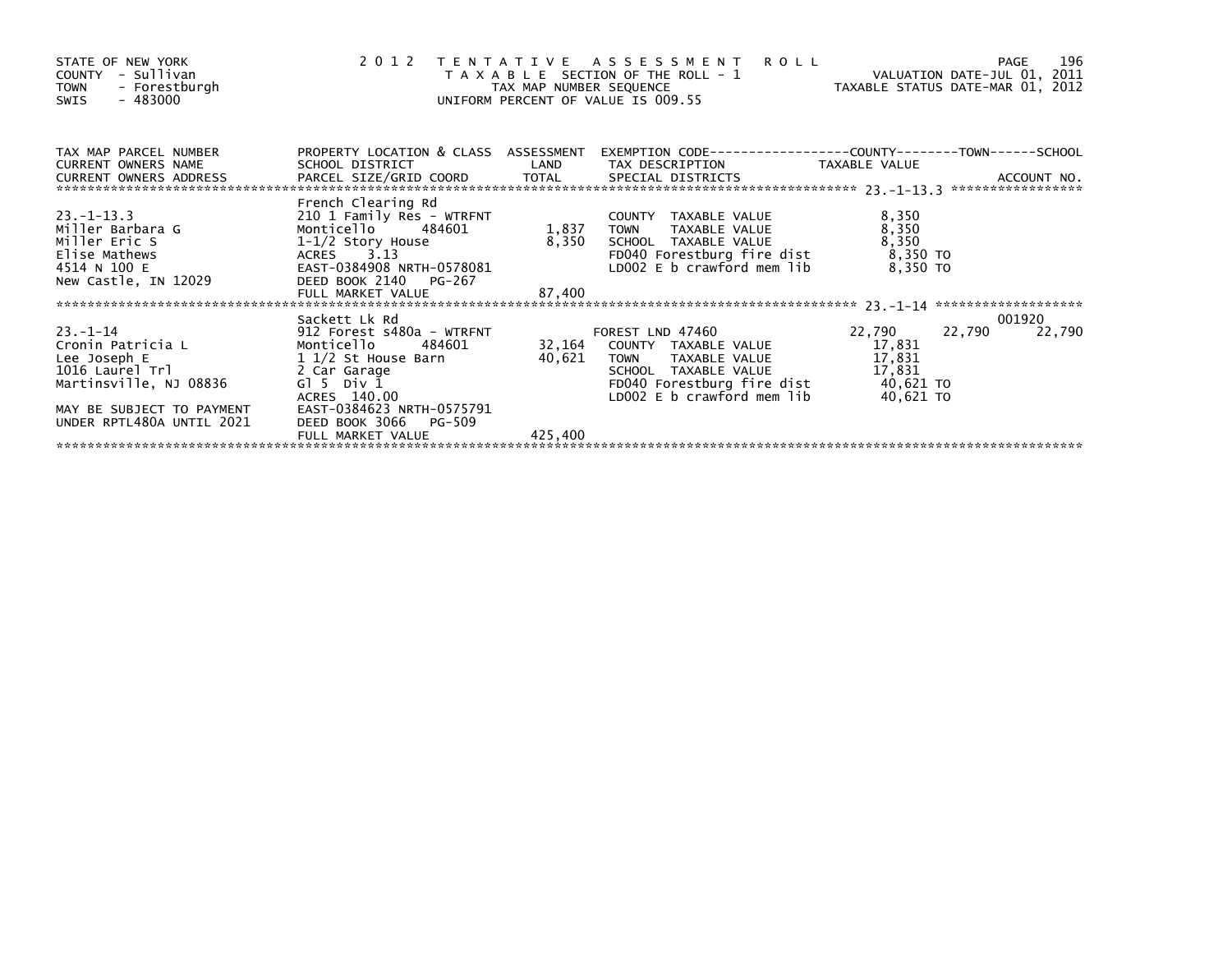| STATE OF NEW YORK            | 2012 TENTATIVE ASSESSMENT ROLL        | PAGE                             | 197 |
|------------------------------|---------------------------------------|----------------------------------|-----|
| COUNTY - Sullivan            | T A X A B L E SECTION OF THE ROLL - 1 | VALUATION DATE-JUL 01, 2011      |     |
| - Forestburgh<br><b>TOWN</b> | MAP SECTION - 023                     | TAXABLE STATUS DATE-MAR 01, 2012 |     |
| - 483000<br>SWIS             | SUB-SECTION-                          | RPS150/V04/L015                  |     |
|                              | UNIFORM PERCENT OF VALUE IS 009.55    | CURRENT DATE 4/23/2012           |     |

| CODE | DISTRICT NAME                                | TOTAL<br>PARCELS | FXTFNSTON<br><b>TYPF</b> | <b>FXTENSTON</b><br>VALUE | AD VALOREM<br>VALUE | <b>EXEMPT</b><br>AMOUNT | TAXARI F<br><b>VALUE</b> |
|------|----------------------------------------------|------------------|--------------------------|---------------------------|---------------------|-------------------------|--------------------------|
|      | FD040 Forestburg fir<br>LD002 E b crawford m |                  | 46 TOTAL<br>46 TOTAL     |                           | 720.023<br>720.023  |                         | 720.023<br>720.023       |

## \*\*\* S C H O O L D I S T R I C T S U M M A R Y \*\*\*

| <b>CODE</b> | DISTRICT NAME | <b>TOTAL</b><br>PARCELS | ASSESSED<br>LAND | ASSESSED<br><b>TOTAL</b> | <b>EXEMPT</b><br><b>AMOUNT</b> | <b>TOTAL</b><br><b>TAXABLE</b> | <b>STAR</b><br><b>AMOUNT</b> | <b>STAR</b><br><b>TAXABLE</b> |
|-------------|---------------|-------------------------|------------------|--------------------------|--------------------------------|--------------------------------|------------------------------|-------------------------------|
| 484601      | Monticello    | 46                      | 323,845          | 720,023                  | 85.495                         | 634.528                        | 50,981                       | 583,547                       |
|             | SUB-TOTAL     | 46                      | 323.845          | 720.023                  | 85.495                         | 634.528                        | 50,981                       | 583,547                       |
|             | T O T A L     | 46                      | 323,845          | 720,023                  | 85.495                         | 634,528                        | 50,981                       | 583,547                       |

## \*\*\* S Y S T E M C O D E S S U M M A R Y \*\*\*

## NO SYSTEM EXEMPTIONS AT THIS LEVEL

## \*\*\* E X E M P T I O N S U M M A R Y \*\*\*

| <b>CODE</b>    | DESCRIPTION                            | <b>TOTAL</b><br><b>PARCELS</b> | <b>COUNTY</b>   | <b>TOWN</b>     | <b>SCHOOL</b>    |
|----------------|----------------------------------------|--------------------------------|-----------------|-----------------|------------------|
| 41101<br>41122 | <b>VETERAN</b><br>WAR VET              |                                | 5,000<br>2,457  | 5,000           |                  |
| 41123          | WAR VET                                |                                |                 | 2,457           |                  |
| 41132<br>41133 | <b>COMBAT VET</b><br><b>COMBAT VET</b> |                                | 4,095           | 4,095           |                  |
| 41730<br>41800 | AG DIS IND<br>AGED-CTS                 |                                | 2,769<br>10,311 | 2,769<br>10,311 | 2,769<br>11,130  |
| 41834          | STAR EN                                | b                              |                 |                 | 29,141           |
| 41854<br>47460 | STAR B<br>FOREST LND                   |                                | 71,596          | 71,596          | 21,840<br>71,596 |
|                | TOTAL                                  | 28                             | 96,228          | 96,228          | 136,476          |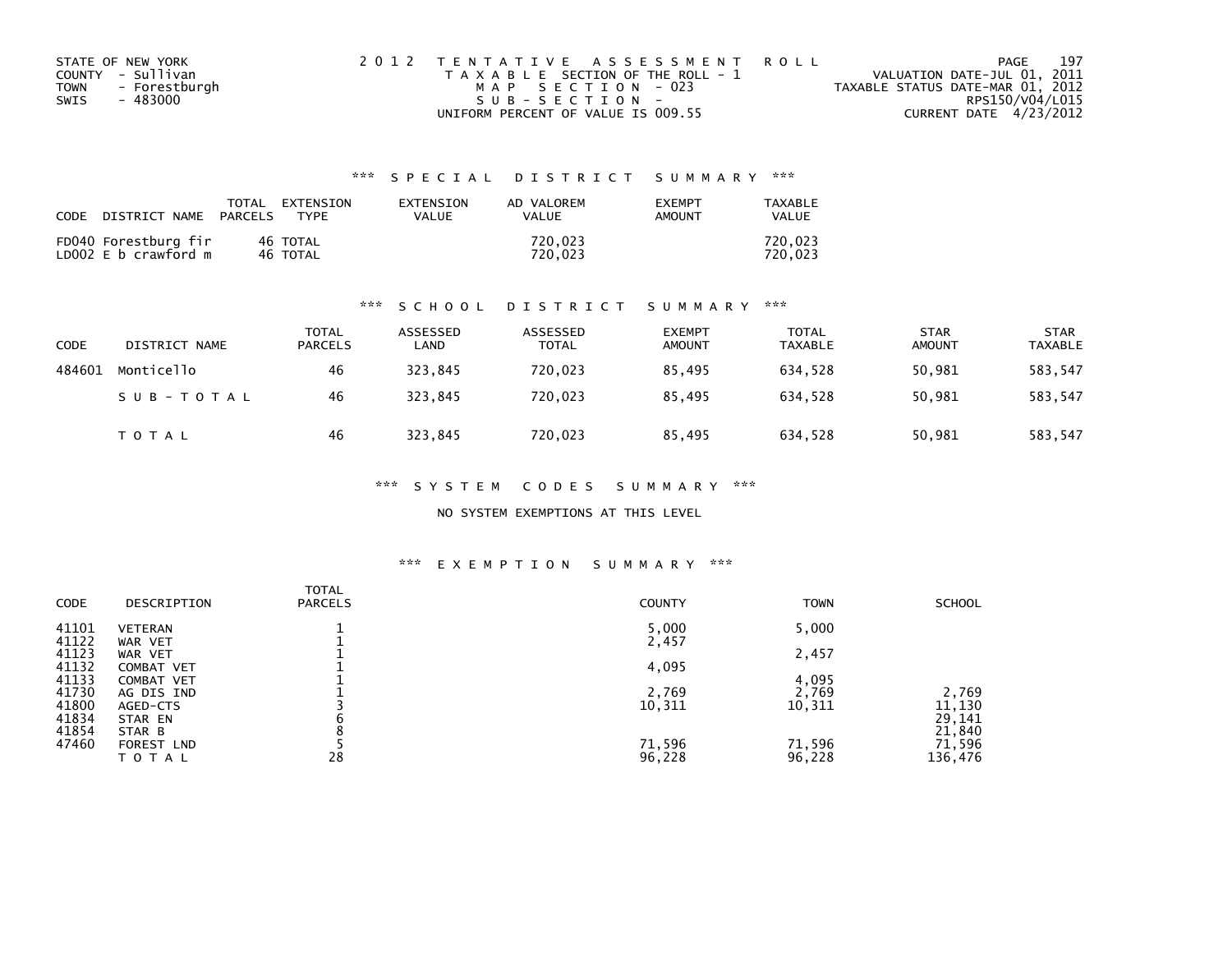|             | STATE OF NEW YORK | 2012 TENTATIVE ASSESSMENT ROLL        | 198<br>PAGE                      |
|-------------|-------------------|---------------------------------------|----------------------------------|
|             | COUNTY - Sullivan | T A X A B L E SECTION OF THE ROLL - 1 | VALUATION DATE-JUL 01, 2011      |
| <b>TOWN</b> | - Forestburgh     | MAP SECTION - 023                     | TAXABLE STATUS DATE-MAR 01, 2012 |
| SWIS        | - 483000          | SUB-SECTION-                          | RPS150/V04/L015                  |
|             |                   | UNIFORM PERCENT OF VALUE IS 009.55    | CURRENT DATE 4/23/2012           |

| ROLL       | DESCRIPTION | <b>TOTAL</b>   | <b>ASSESSED</b> | <b>\SSESSED</b> | <b>TAXABLE</b> | <b>TAXABLE</b> | <b>TAXABLE</b> | <b>STAR</b>    |
|------------|-------------|----------------|-----------------|-----------------|----------------|----------------|----------------|----------------|
| <b>SEC</b> |             | <b>PARCELS</b> | LAND            | <b>TOTAL</b>    | COUNTY         | <b>TOWN</b>    | <b>SCHOOL</b>  | <b>TAXABLE</b> |
|            | TAXABLE     | 46             | つつつ<br>323.845  | 720,023         | 623,795        | 623.795        | 634,528        | 583,547        |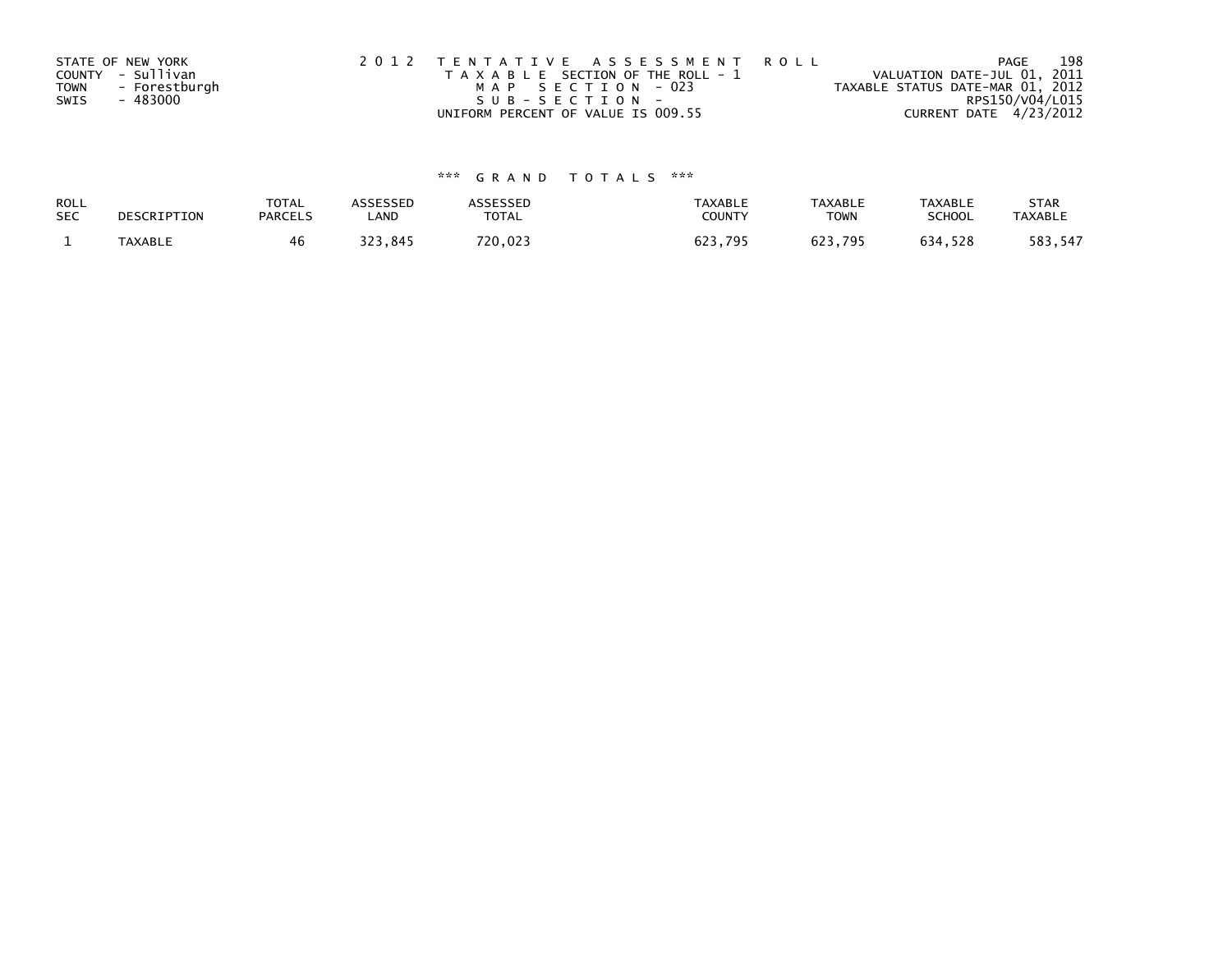| STATE OF NEW YORK<br>COUNTY - Sullivan<br><b>TOWN</b><br>- Forestburgh<br>$-483000$<br><b>SWIS</b> | 2 0 1 2                                                                                                                                                                                | TAX MAP NUMBER SEQUENCE    | TENTATIVE ASSESSMENT<br><b>ROLL</b><br>T A X A B L E SECTION OF THE ROLL - 1<br>UNIFORM PERCENT OF VALUE IS 009.55                                          | TAXABLE STATUS DATE-MAR 01, 2012                                    | 199<br>PAGE<br>VALUATION DATE-JUL 01, 2011 |
|----------------------------------------------------------------------------------------------------|----------------------------------------------------------------------------------------------------------------------------------------------------------------------------------------|----------------------------|-------------------------------------------------------------------------------------------------------------------------------------------------------------|---------------------------------------------------------------------|--------------------------------------------|
| TAX MAP PARCEL NUMBER<br>CURRENT OWNERS NAME<br><b>CURRENT OWNERS ADDRESS</b>                      | SCHOOL DISTRICT<br>PARCEL SIZE/GRID COORD                                                                                                                                              | LAND<br>TOTAL              | PROPERTY LOCATION & CLASS ASSESSMENT EXEMPTION CODE---------------COUNTY-------TOWN-----SCHOOL<br>TAX DESCRIPTION<br>SPECIAL DISTRICTS                      | TAXABLE VALUE                                                       | ACCOUNT NO.                                |
| $24. - 1 - 2.1$<br>Leu Shu<br>Juan Shuying<br>PO Box 365<br>Monticello, NY 12701                   | Foster Rd<br>210 1 Family Res<br>Monticello 484601<br>1 St Hse Hen Hse<br>$G1$ 13 Div 1<br>ACRES<br>6.76<br>EAST-0387768 NRTH-0575016<br>DEED BOOK 2637<br>PG-249<br>FULL MARKET VALUE | 2,831<br>14,981<br>156,900 | 41854<br>STAR B<br>COUNTY TAXABLE VALUE<br><b>TOWN</b><br>TAXABLE VALUE<br>SCHOOL TAXABLE VALUE<br>FD040 Forestburg fire dist<br>LD002 E b crawford mem lib | 0<br>14,981<br>14,981<br>12,251<br>14,981 TO<br>14,981 TO           | 2,730<br>0                                 |
|                                                                                                    |                                                                                                                                                                                        |                            |                                                                                                                                                             |                                                                     |                                            |
| $24. - 1 - 2.2$<br>Fost LLC<br>Donald Partrick<br>1737 Veterans Hwy<br>Islandia, NY 11749          | Foster Road, Town Road 6<br>322 Rural vac>10<br>Monticello<br>484601<br>Type 311<br>$G^{\dagger}$ 13 Div 1 & Prop<br>ACRES 80.90<br>EAST-0387180 NRTH-0574760<br>DEED BOOK 2804 PG-287 | 10,420<br>10,420           | COUNTY TAXABLE VALUE<br><b>TOWN</b><br>TAXABLE VALUE<br>SCHOOL TAXABLE VALUE<br>FD040 Forestburg fire dist<br>LD002 E b crawford mem lib                    | 10,420<br>10,420<br>10,420<br>10,420 TO<br>10,420 TO                | 037850                                     |
|                                                                                                    | FULL MARKET VALUE                                                                                                                                                                      | 109.100                    |                                                                                                                                                             |                                                                     |                                            |
| $24. - 1 - 3$<br>Forestburgh Consv League LLC<br>330 Elm St<br>West Hempstead, NY 11552            | Tannery Rd<br>552 Golf course<br>Monticello<br>484601<br>House, garage, club House<br>Private Golf Course<br>$G113$ Div 1 Pf14<br>ACRES 200.69<br>EAST-0385828 NRTH-0572886            | 22,448<br>111,693          | COUNTY TAXABLE VALUE<br>TAXABLE VALUE<br><b>TOWN</b><br>SCHOOL TAXABLE VALUE<br>FD040 Forestburg fire dist<br>LD002 $E$ b crawford mem $lib$                | 111,693<br>111,693<br>111,693<br>111,693 TO<br>111,693 TO           | 010000                                     |
|                                                                                                    | DEED BOOK 3201 PG-536<br>FULL MARKET VALUE                                                                                                                                             | 1169.600                   |                                                                                                                                                             |                                                                     |                                            |
|                                                                                                    | 2621 State Route 42                                                                                                                                                                    |                            |                                                                                                                                                             |                                                                     | 032300                                     |
| $24. - 1 - 4.1$<br>Reynolds Fred B<br>2621 Route 42<br>Forestburgh, NY 12777                       | 210 1 Family Res<br>484601<br>Monticello<br>1 St Hse Gar<br>ACRES<br>7.46<br>EAST-0389477 NRTH-0573449<br>DEED BOOK 1824 PG-403<br>FULL MARKET VALUE                                   | 8,527<br>18,637<br>195,200 | 41854<br>STAR B<br>COUNTY TAXABLE VALUE<br><b>TOWN</b><br>TAXABLE VALUE<br>SCHOOL TAXABLE VALUE<br>FD040 Forestburg fire dist<br>LDOO2 E b crawford mem lib | $\mathbf 0$<br>18,637<br>18,637<br>15,907<br>18,637 TO<br>18,637 TO | 2,730                                      |
|                                                                                                    |                                                                                                                                                                                        |                            |                                                                                                                                                             |                                                                     |                                            |
| $24. - 1 - 4.2$<br>Mader Johann<br>Mader Anni<br>8341 Penelope Ave<br>Middle Village, NY 11379     | Rt 42<br>314 Rural vac<10<br>484601<br>Monticello<br>Lot $# 4$<br>Vacant Lot<br>ACRES<br>7.14<br>EAST-0389134 NRTH-0574393<br>DEED BOOK 1872<br>PG-663                                 | 3,907<br>3,907             | COUNTY TAXABLE VALUE<br>TAXABLE VALUE<br><b>TOWN</b><br>SCHOOL TAXABLE VALUE<br>FD040 Forestburg fire dist<br>LD002 E b crawford mem lib                    | 3,907<br>3,907<br>3,907<br>3,907 TO<br>3,907 TO                     | 032500                                     |
|                                                                                                    | FULL MARKET VALUE                                                                                                                                                                      | 40,900                     |                                                                                                                                                             |                                                                     |                                            |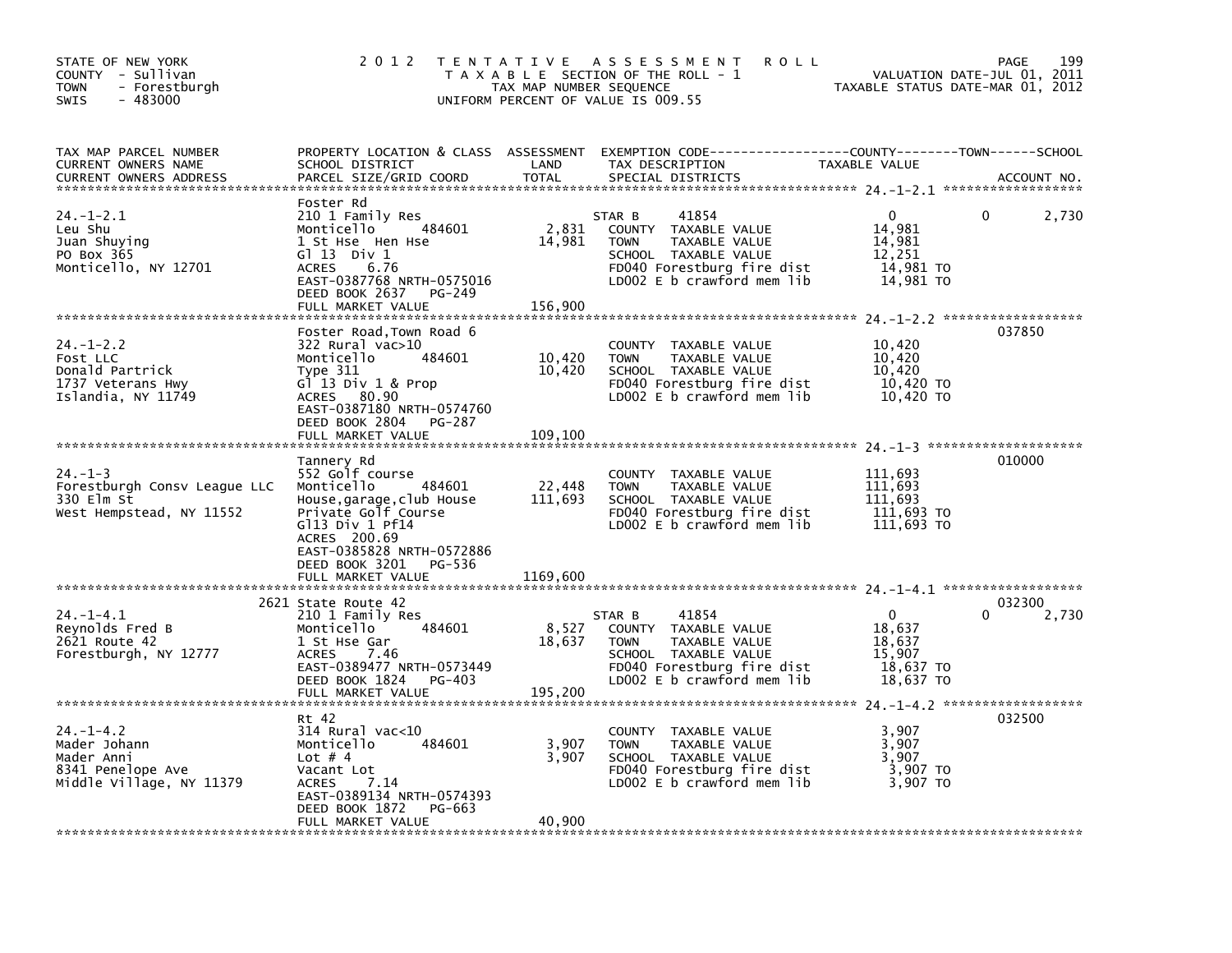| STATE OF NEW YORK<br>COUNTY - Sullivan<br>- Forestburgh<br><b>TOWN</b><br>$-483000$<br>SWIS | 2 0 1 2                                                                                                                                                                                                             | T E N T A T I V E<br>TAX MAP NUMBER SEQUENCE | A S S E S S M E N T<br><b>ROLL</b><br>T A X A B L E SECTION OF THE ROLL - 1<br>UNIFORM PERCENT OF VALUE IS 009.55                                           | TAXABLE STATUS DATE-MAR 01, 2012                                       | 200<br>PAGE<br>VALUATION DATE-JUL 01, 2011 |
|---------------------------------------------------------------------------------------------|---------------------------------------------------------------------------------------------------------------------------------------------------------------------------------------------------------------------|----------------------------------------------|-------------------------------------------------------------------------------------------------------------------------------------------------------------|------------------------------------------------------------------------|--------------------------------------------|
| TAX MAP PARCEL NUMBER<br><b>CURRENT OWNERS NAME</b>                                         | PROPERTY LOCATION & CLASS ASSESSMENT<br>SCHOOL DISTRICT                                                                                                                                                             | LAND                                         | TAX DESCRIPTION                                                                                                                                             | TAXABLE VALUE                                                          |                                            |
| $24. - 1 - 4.3$<br>Sipos Robert J<br>30 Foster Rd<br>Forestburgh, NY 12777                  | 30 Foster Rd<br>240 Rural res<br>Monticello<br>484601<br>Lot $# 5$<br>House , Barn, greenhouse<br>ACRES 10.00<br>EAST-0389335 NRTH-0574141<br>DEED BOOK 1895<br>PG-444<br>FULL MARKET VALUE                         | 5,240<br>13,612<br>142,500                   | 41854<br>STAR B<br>COUNTY TAXABLE VALUE<br>TAXABLE VALUE<br><b>TOWN</b><br>SCHOOL TAXABLE VALUE<br>FD040 Forestburg fire dist<br>LD002 E b crawford mem lib | $\mathbf 0$<br>13,612<br>13,612<br>10,882<br>13,612 TO<br>13,612 TO    | 032500<br>0<br>2,730                       |
| $24. - 1 - 4.4$<br>Burns William M Jr<br>2645 Route 42<br>Forestburgh, NY 12777             | 2645 State Route 42<br>210 1 Family Res<br>484601<br>Monticello<br>1 1/2 Story House<br>Lot $# 7$<br><b>ACRES</b><br>4.21 BANKC030614<br>EAST-0389854 NRTH-0574327<br>DEED BOOK 1872<br>PG-663<br>FULL MARKET VALUE | 3,081<br>21,515<br>225,300                   | STAR B<br>41854<br>COUNTY TAXABLE VALUE<br>TAXABLE VALUE<br><b>TOWN</b><br>SCHOOL TAXABLE VALUE<br>FD040 Forestburg fire dist<br>LD002 E b crawford mem lib | $\overline{0}$<br>21,515<br>21,515<br>18,785<br>21,515 TO<br>21,515 TO | 032500<br>2,730<br>0                       |
| $24. -1 - 4.5$<br>Sutula Stanislaw<br>1375 E 18Th St Apt F10<br>Brooklyn, NY 11230          | 2635 State Route 42<br>270 Mfg housing<br>Monticello<br>484601<br>Lot $# 6$<br>garage<br>manuf housing<br><b>ACRES</b><br>5.20<br>EAST-0389660 NRTH-0573924<br>DEED BOOK 1923<br>PG-152<br>FULL MARKET VALUE        | 3,656<br>7,400<br>77,500                     | COUNTY TAXABLE VALUE<br>TAXABLE VALUE<br><b>TOWN</b><br>SCHOOL TAXABLE VALUE<br>FD040 Forestburg fire dist<br>LD002 E b crawford mem lib                    | 7,400<br>7,400<br>7,400<br>7,400 TO<br>7,400 TO                        | 032500                                     |
| $24. - 1 - 4.6$<br>Pelton Keith L<br>Box 62<br>Sparrowbush, NY 12780                        | 35 Foster Rd<br>210 1 Family Res<br>Monticello<br>484601<br>Lot $#$ 3<br><b>ACRES</b><br>2.30 BANKN140687<br>EAST-0388828 NRTH-0573672<br>DEED BOOK 1829<br>PG-040<br>FULL MARKET VALUE                             | 1,687<br>14,500<br>151,800                   | 41854<br>STAR B<br>COUNTY TAXABLE VALUE<br>TAXABLE VALUE<br><b>TOWN</b><br>SCHOOL TAXABLE VALUE<br>FD040 Forestburg fire dist<br>LD002 E b crawford mem lib | $\mathbf{0}$<br>14,500<br>14,500<br>11.770<br>14,500 TO<br>14.500 TO   | 032500<br>2,730                            |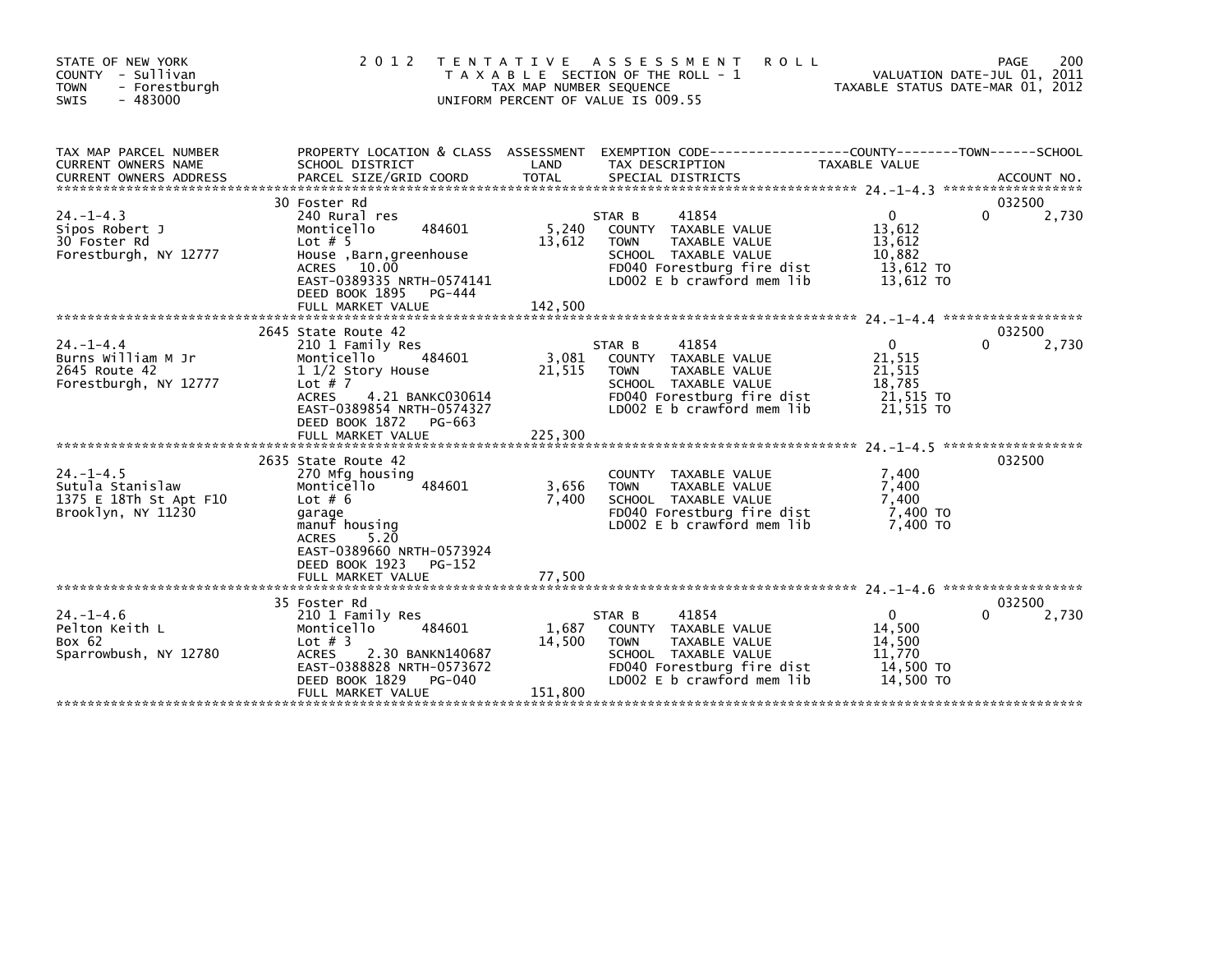| STATE OF NEW YORK<br>- Sullivan<br>COUNTY<br>- Forestburgh<br><b>TOWN</b><br>$-483000$<br>SWIS    | 2 0 1 2                                                                                                                                                                                   | T E N T A T I V E<br>TAX MAP NUMBER SEQUENCE | A S S E S S M E N T<br><b>ROLL</b><br>T A X A B L E SECTION OF THE ROLL - 1<br>UNIFORM PERCENT OF VALUE IS 009.55                                                                                                                             | TAXABLE STATUS DATE-MAR 01, 2012                                                            |                          | 201<br>PAGE<br>VALUATION DATE-JUL 01, 2011       |
|---------------------------------------------------------------------------------------------------|-------------------------------------------------------------------------------------------------------------------------------------------------------------------------------------------|----------------------------------------------|-----------------------------------------------------------------------------------------------------------------------------------------------------------------------------------------------------------------------------------------------|---------------------------------------------------------------------------------------------|--------------------------|--------------------------------------------------|
| TAX MAP PARCEL NUMBER<br><b>CURRENT OWNERS NAME</b>                                               | PROPERTY LOCATION & CLASS ASSESSMENT<br>SCHOOL DISTRICT                                                                                                                                   | LAND                                         | EXEMPTION CODE-----------------COUNTY-------TOWN------SCHOOL<br>TAX DESCRIPTION                                                                                                                                                               | TAXABLE VALUE                                                                               | ******************       | ACCOUNT NO.                                      |
| $24. - 1 - 4.7$<br>Frangopoulos Peter G<br>27 Foster Rd<br>Forestburgh, NY 12777                  | 27 Foster Rd<br>270 Mfg housing<br>484601<br>Monticello<br>Lot $# 2$<br>Double Wide<br><b>ACRES</b><br>3.70<br>EAST-0388794 NRTH-0573325<br>DEED BOOK 1848<br>PG-682<br>FULL MARKET VALUE | 111,900                                      | 41122<br><b>WAR VET</b><br>2,098 WAR VET<br>41123<br>10,687 AGED-CTS<br>41800<br>41834<br>STAR EN<br>COUNTY TAXABLE VALUE<br><b>TOWN</b><br>TAXABLE VALUE<br>SCHOOL TAXABLE VALUE<br>FD040 Forestburg fire dist<br>LD002 E b crawford mem lib | 1,603<br>$\Omega$<br>2,271<br>$\Omega$<br>6,813<br>6,813<br>2.355<br>10,687 TO<br>10.687 TO | 0<br>1,603<br>2,271<br>0 | 032500<br>$\Omega$<br>$\Omega$<br>2,672<br>5,660 |
|                                                                                                   |                                                                                                                                                                                           |                                              |                                                                                                                                                                                                                                               |                                                                                             |                          |                                                  |
| $24. -1 - 4.8$<br>Imperato Pasquale<br>Imperato Margaret<br>21 Foster Rd<br>Forestburgh, NY 12777 | 21 Foster Rd<br>270 Mfg housing<br>Monticello<br>484601<br>Lot $# 1$<br>Double Wide<br><b>ACRES</b><br>2.53<br>EAST-0389053 NRTH-0573244<br>DEED BOOK 1847<br><b>PG-98</b>                | 1,746<br>8,020                               | COUNTY<br>TAXABLE VALUE<br>TAXABLE VALUE<br><b>TOWN</b><br>SCHOOL TAXABLE VALUE<br>FD040 Forestburg fire dist<br>LD002 E b crawford mem lib                                                                                                   | 8,020<br>8.020<br>8.020<br>8.020 TO<br>8,020 TO                                             |                          | 032500                                           |
|                                                                                                   | 68 Foster Rd                                                                                                                                                                              |                                              |                                                                                                                                                                                                                                               |                                                                                             |                          |                                                  |
| $24. -1 - 5.1$<br>Burger Arnold H<br>68 Foster Rd<br>Forestburgh, NY 12777                        | 210 1 Family Res<br>Monticello<br>484601<br>1 house<br>Shed<br>7.59<br><b>ACRES</b><br>EAST-0388784 NRTH-0574653<br>DEED BOOK 2306<br>PG-508<br>FULL MARKET VALUE                         | 10.700 STAR B<br>112,000                     | COMBAT VET 41132<br>3.054 COMBAT VET 41133<br>41854<br>COUNTY TAXABLE VALUE<br>TAXABLE VALUE<br><b>TOWN</b><br>SCHOOL TAXABLE VALUE<br>FD040 Forestburg fire dist<br>LD002 E b crawford mem lib                                               | 2,675<br>$\Omega$<br>$\Omega$<br>8.025<br>8.025<br>7.970<br>10.700 TO<br>10.700 TO          | 0<br>2,675<br>0          | 0<br>0<br>2,730                                  |
|                                                                                                   |                                                                                                                                                                                           |                                              |                                                                                                                                                                                                                                               |                                                                                             |                          |                                                  |
| $24. -1 - 5.2$<br>Andersen Steen<br>61 Foster Rd<br>Forestburgh, NY 12777-6114                    | 61 Foster Rd<br>240 Rural res<br>Monticello<br>484601<br>11.47<br><b>ACRES</b><br>EAST-0388119 NRTH-0574022<br>DEED BOOK 994<br>PG-00020<br>FULL MARKET VALUE                             | 15,047<br>157,600                            | <b>VETERAN</b><br>41101<br>41834<br>1,719 STAR EN<br>COUNTY TAXABLE VALUE<br>TAXABLE VALUE<br><b>TOWN</b><br>SCHOOL TAXABLE VALUE<br>FD040 Forestburg fire dist<br>LD002 E b crawford mem lib                                                 | 5,000<br>$\mathbf{0}$<br>10.047<br>10.047<br>9.387<br>15.047 TO<br>15.047 TO                | 5,000<br>0               | 0<br>5,660                                       |
|                                                                                                   |                                                                                                                                                                                           |                                              |                                                                                                                                                                                                                                               |                                                                                             |                          |                                                  |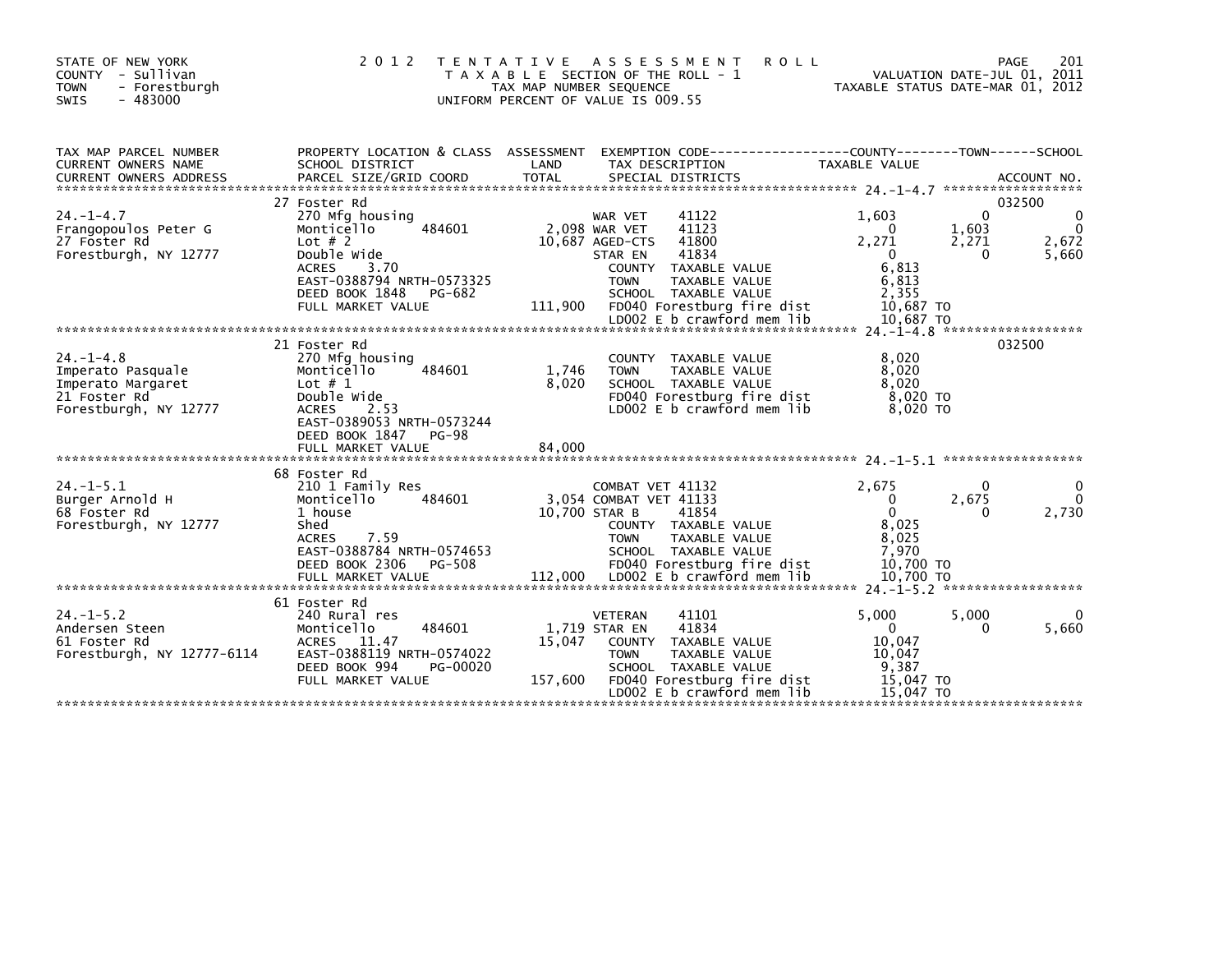| STATE OF NEW YORK<br>COUNTY - Sullivan<br>TOWN<br>- Forestburgh<br>$-483000$<br>SWIS        | 2 0 1 2                                                                                                                                                                                          | TAX MAP NUMBER SEQUENCE           | TENTATIVE ASSESSMENT<br><b>ROLL</b><br>T A X A B L E SECTION OF THE ROLL - 1<br>UNIFORM PERCENT OF VALUE IS 009.55                                                      | VALUATION DATE-JUL 01, 2011<br>VALUATION DATE-JUL 01, 2011<br>TAXABLE STATUS DATE-MAR 01, 2012 | PAGE<br>202 |
|---------------------------------------------------------------------------------------------|--------------------------------------------------------------------------------------------------------------------------------------------------------------------------------------------------|-----------------------------------|-------------------------------------------------------------------------------------------------------------------------------------------------------------------------|------------------------------------------------------------------------------------------------|-------------|
| TAX MAP PARCEL NUMBER<br>CURRENT OWNERS NAME                                                | SCHOOL DISTRICT                                                                                                                                                                                  | LAND                              | PROPERTY LOCATION & CLASS ASSESSMENT EXEMPTION CODE----------------COUNTY-------TOWN-----SCHOOL<br>TAX DESCRIPTION                                                      | TAXABLE VALUE                                                                                  |             |
| $24. -1 - 5.3$<br>Devlin Alan<br>Devlin Viola<br>56 Foster Rd<br>Forestburgh, NY 12777-0104 | 56 Foster Rd<br>281 Multiple res<br>484601<br>Monticello<br>2 Houses<br>Shed<br><b>ACRES</b><br>7.10 BANKN140687<br>EAST-0388987 NRTH-0574705<br>DEED BOOK 1208<br>PG-00069<br>FULL MARKET VALUE | 2,031 STAR B<br>11,000<br>115,200 | $CW_15_VET/ 41161$<br>41854<br>COUNTY TAXABLE VALUE<br><b>TOWN</b><br>TAXABLE VALUE<br>SCHOOL TAXABLE VALUE<br>FD040 Forestburg fire dist<br>LD002 E b crawford mem lib | 1,092<br>1,092<br>$\overline{0}$<br>0<br>9,908<br>9,908<br>8,270<br>11,000 TO<br>11,000 TO     | 0<br>2,730  |
| $24. - 1 - 12$<br>Andersen Steen<br>61 Foster Rd<br>Forestburgh, NY 12777-6114              | Foster Rd<br>314 Rural vac<10<br>484601<br>Monticello<br>FRNT 60.00 DPTH 275.00<br>EAST-0388590 NRTH-0574127                                                                                     | 142<br>142                        | COUNTY TAXABLE VALUE<br>TAXABLE VALUE<br><b>TOWN</b><br>SCHOOL TAXABLE VALUE<br>FD040 Forestburg fire dist<br>1,500 LD002 E b crawford mem lib                          | 142<br>142<br>142<br>142 то                                                                    |             |
| $24. - 1 - 13$<br>Andersen Steen<br>61 Foster Rd                                            | S Of Foster Rd<br>314 Rural vac<10<br>484601<br>Monticello<br>FRNT 270.00 DPTH 60.00                                                                                                             | 143<br>143                        | COUNTY TAXABLE VALUE<br><b>TOWN</b><br>TAXABLE VALUE<br>SCHOOL TAXABLE VALUE                                                                                            | 143<br>143<br>143                                                                              |             |
| $24. -1 - 14.1$<br>Andersen Steen<br>61 Foster Rd<br>Forestburgh, NY 12777-6114             | Foster Rd<br>$314$ Rural vac<10<br>484601<br>Monticello<br><b>ACRES</b><br>1.66<br>EAST-0388338 NRTH-0573809                                                                                     | 750<br>750                        | COUNTY TAXABLE VALUE<br><b>TOWN</b><br>TAXABLE VALUE<br>SCHOOL TAXABLE VALUE<br>FD040 Forestburg fire dist                                                              | 750<br>750<br>750<br>750 TO                                                                    |             |
| $24. -1 - 14.2$<br>Andersen Steen<br>61 Foster Rd<br>Forestburgh, NY 12777-6114             | Foster Rd<br>314 Rural vac<10<br>Monticello<br>484601<br><b>ACRES</b><br>1.75<br>EAST-0388310 NRTH-0573869<br>FULL MARKET VALUE                                                                  | 800<br>800<br>8,400               | COUNTY TAXABLE VALUE<br>TAXABLE VALUE<br><b>TOWN</b><br>SCHOOL TAXABLE VALUE<br>FD040 Forestburg fire dist<br>LD002 E b crawford mem lib                                | 800<br>800<br>800<br>800 то<br>800 то                                                          |             |
| $24. - 1 - 15$<br>Andersen Steen<br>61 Foster Rd<br>Forestburgh, NY 12777-6114              | Foster Rd<br>314 Rural vac<10<br>484601<br>Monticello<br>3.00<br><b>ACRES</b><br>EAST-0388641 NRTH-0573828<br>FULL MARKET VALUE                                                                  | 1,467<br>1,467                    | COUNTY TAXABLE VALUE<br>TAXABLE VALUE<br><b>TOWN</b><br>SCHOOL TAXABLE VALUE<br>FD040 Forestburg fire dist<br>15,400 LDOO2 E b crawford mem lib                         | 1,467<br>1,467<br>1,467<br>1,467 TO<br>1,467 TO                                                | 013650      |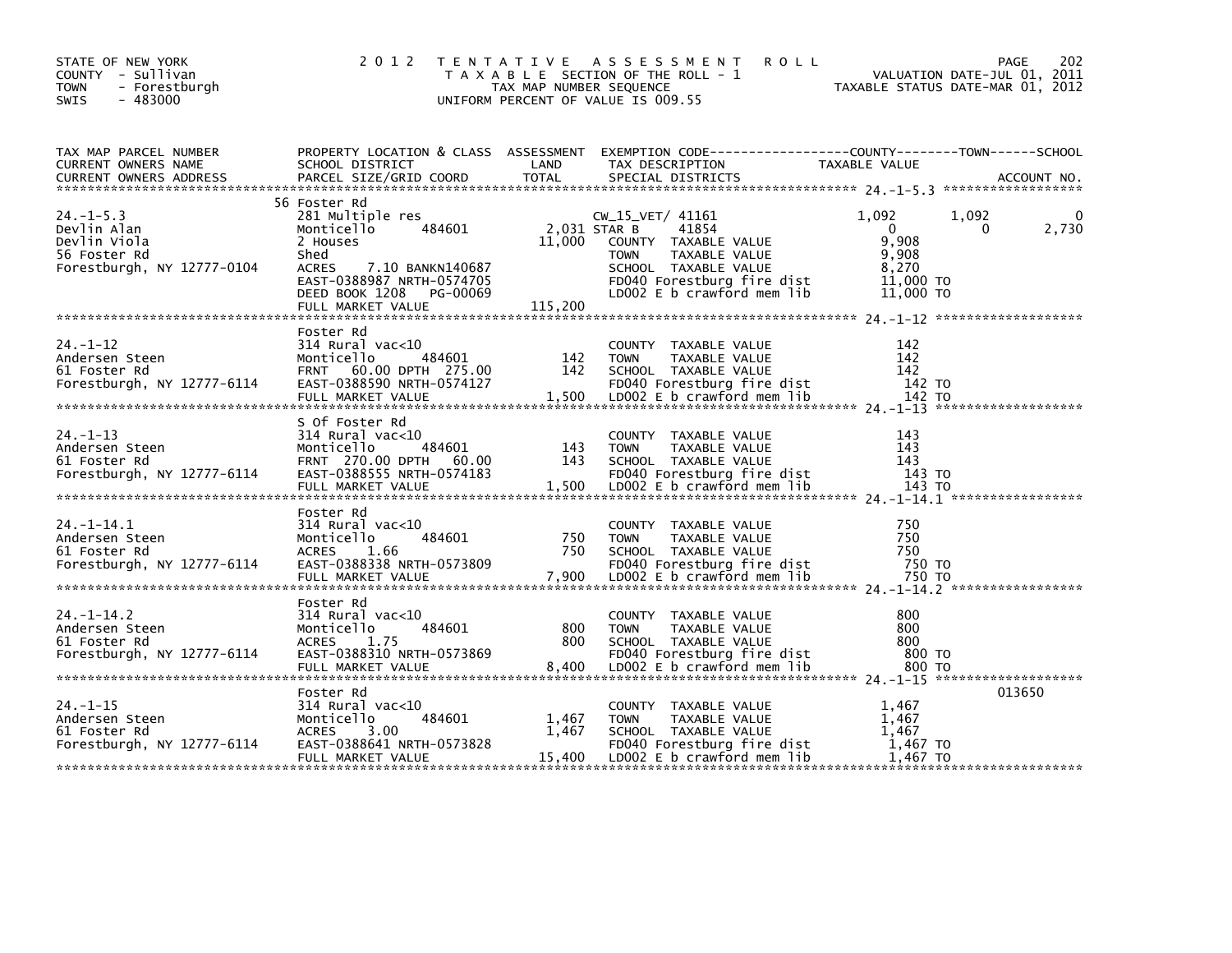| STATE OF NEW YORK<br>COUNTY - Sullivan<br><b>TOWN</b><br>- Forestburgh<br>$-483000$<br><b>SWIS</b> | 2 0 1 2                                                                                                                                                                        | TAX MAP NUMBER SEQUENCE<br>UNIFORM PERCENT OF VALUE IS 009.55 | TENTATIVE ASSESSMENT<br><b>ROLL</b><br>T A X A B L E SECTION OF THE ROLL - 1                                                                                                 | VALUATION DATE-JUL 01, 2011<br>TAXABLE STATUS DATE-MAR 01, 2012                      | 203<br><b>PAGE</b>   |
|----------------------------------------------------------------------------------------------------|--------------------------------------------------------------------------------------------------------------------------------------------------------------------------------|---------------------------------------------------------------|------------------------------------------------------------------------------------------------------------------------------------------------------------------------------|--------------------------------------------------------------------------------------|----------------------|
| TAX MAP PARCEL NUMBER<br>CURRENT OWNERS NAME<br><b>CURRENT OWNERS ADDRESS</b>                      | SCHOOL DISTRICT<br>PARCEL SIZE/GRID COORD                                                                                                                                      | LAND<br><b>TOTAL</b>                                          | PROPERTY LOCATION & CLASS ASSESSMENT EXEMPTION CODE----------------COUNTY-------TOWN------SCHOOL<br>TAX DESCRIPTION<br>SPECIAL DISTRICTS                                     | TAXABLE VALUE                                                                        | ACCOUNT NO.          |
| $24. -1 - 16.1$<br>Koelling Klaus<br>166-44 25th Ave<br>Whitestone, NY 11357                       | Rt 42<br>$314$ Rural vac<10<br>484601<br>Monticello<br>$G113$ Div $1$<br>V19<br><b>ACRES</b><br>3.67<br>EAST-0388136 NRTH-0573299<br>DEED BOOK 1327 PG-41<br>FULL MARKET VALUE | 382<br>382<br>4,000                                           | COUNTY TAXABLE VALUE<br><b>TOWN</b><br>TAXABLE VALUE<br>SCHOOL TAXABLE VALUE<br>FD040 Forestburg fire dist<br>LD002 E b crawford mem lib                                     | 382<br>382<br>382<br>382 TO<br>382 TO                                                | 020271               |
| $24. - 1 - 16.2$<br>Andersen Steen<br>61 Foster Rd<br>Forestburgh, NY 12777-6114                   | Foster Rd<br>314 Rural vac<10<br>484601<br>Monticello<br>3.20<br><b>ACRES</b><br>EAST-0388424 NRTH-0573522                                                                     | 1,500<br>1,500                                                | COUNTY TAXABLE VALUE<br><b>TOWN</b><br>TAXABLE VALUE<br>SCHOOL TAXABLE VALUE<br>FD040 Forestburg fire dist                                                                   | 1,500<br>1,500<br>1.500<br>$1,500$ TO                                                |                      |
| $24. - 1 - 17$<br>Koelling Klaus<br>166-44 25th Ave<br>Whitestone, NY 11357                        | 2601 State Route 42<br>210 1 Family Res<br>Monticello<br>484601<br>2 St Hse<br>G $110$ Div $1$<br>4.50<br><b>ACRES</b><br>EAST-0388961 NRTH-0572957<br>DEED BOOK 1329<br>PG-41 | 2,362<br>11,510                                               | COUNTY TAXABLE VALUE<br><b>TAXABLE VALUE</b><br><b>TOWN</b><br>SCHOOL TAXABLE VALUE<br>FD040 Forestburg fire dist<br>LD002 E b crawford mem lib                              | 11,510<br>11.510<br>11,510<br>11,510 TO<br>11,510 TO                                 | 020272               |
|                                                                                                    | FULL MARKET VALUE                                                                                                                                                              | 120,500                                                       |                                                                                                                                                                              |                                                                                      |                      |
| $24. -1 - 18.1$<br>Koelling Klaus<br>166-44 25th Ave<br>Whitestone, NY 11357                       | Rt 42<br>$314$ Rural vac<10<br>Monticello<br>484601<br>G1 13 Div 1<br>Fo Pick<br><b>ACRES</b><br>4.90<br>EAST-0388976 NRTH-0572729<br>DEED BOOK 1327 PG-38                     | 2,988<br>2,988                                                | COUNTY TAXABLE VALUE<br><b>TOWN</b><br>TAXABLE VALUE<br>SCHOOL TAXABLE VALUE<br>FD040 Forestburg fire dist<br>LD002 $E$ b crawford mem $lib$                                 | 2,988<br>2,988<br>2,988<br>2,988 TO<br>2.988 TO                                      | 020270               |
|                                                                                                    |                                                                                                                                                                                |                                                               |                                                                                                                                                                              |                                                                                      |                      |
| $24. -1 - 18.2$<br>Koelling Klaus<br>166-44 25th Ave<br>Whitestone, NY 11357                       | 22 Tannery Rd<br>210 1 Family Res<br>484601<br>Monticello<br>ACRES 10.00<br>EAST-0388751 NRTH-0572387<br>DEED BOOK 1327<br>PG-44<br>FULL MARKET VALUE                          | 5,788 STAR B<br>13,845<br>145,000                             | 41101<br><b>VETERAN</b><br>41854<br>COUNTY TAXABLE VALUE<br>TAXABLE VALUE<br><b>TOWN</b><br>SCHOOL TAXABLE VALUE<br>FD040 Forestburg fire dist<br>LD002 E b crawford mem lib | 5,000<br>5,000<br>$\mathbf{0}$<br>8,845<br>8,845<br>11.115<br>13,845 TO<br>13,845 TO | 020275<br>0<br>2,730 |
|                                                                                                    |                                                                                                                                                                                |                                                               |                                                                                                                                                                              |                                                                                      |                      |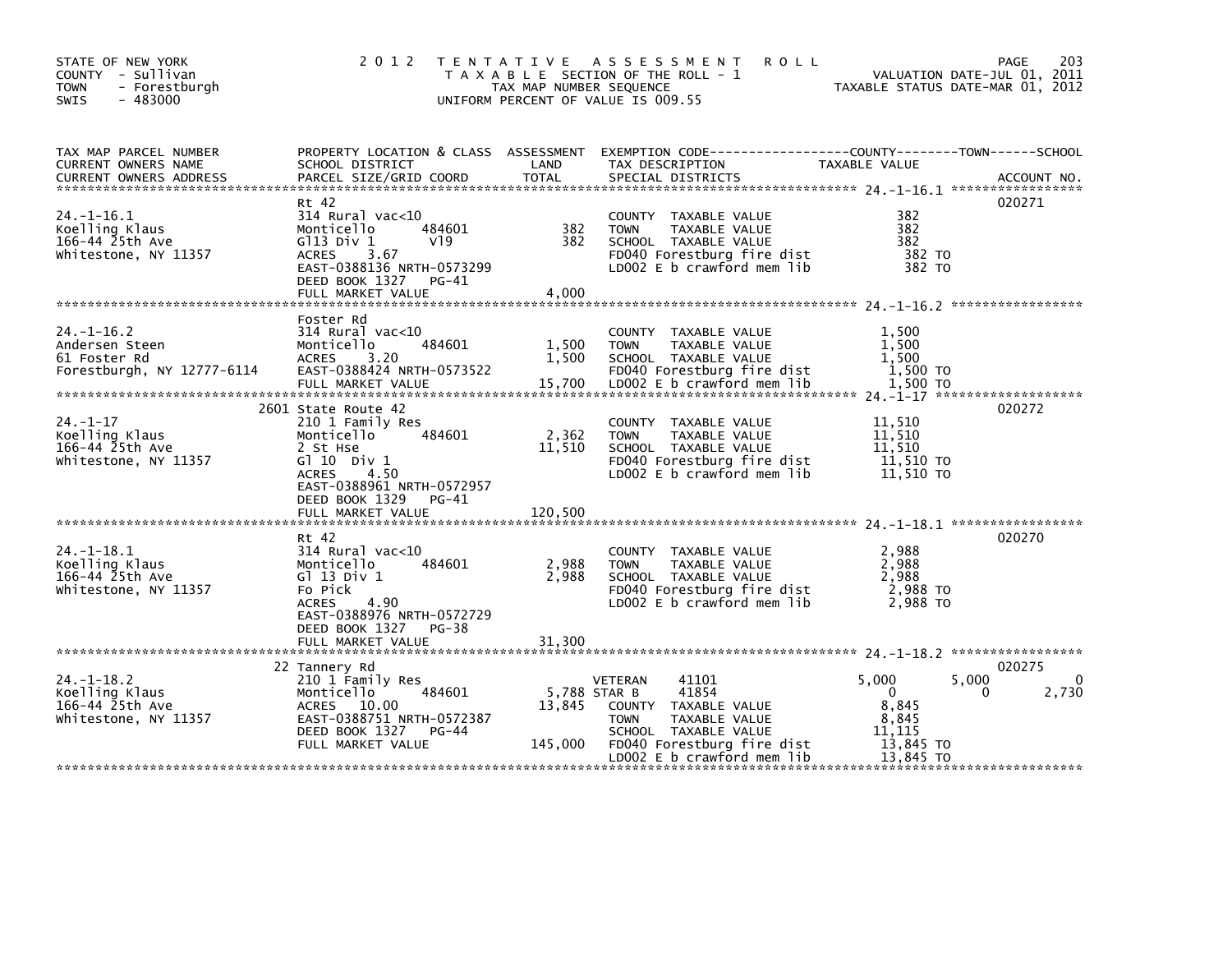| STATE OF NEW YORK<br>COUNTY - Sullivan<br><b>TOWN</b><br>- Forestburgh<br>$-483000$<br><b>SWIS</b> | 2 0 1 2                                                                                                                                                                                                                          | TAX MAP NUMBER SEQUENCE  | TENTATIVE ASSESSMENT<br><b>ROLL</b><br>T A X A B L E SECTION OF THE ROLL - 1<br>UNIFORM PERCENT OF VALUE IS 009.55                                                                                                        |                                                                                               | 204<br>PAGE<br>VALUATION DATE-JUL 01, 2011<br>TAXABLE STATUS DATE-MAR 01, 2012 |
|----------------------------------------------------------------------------------------------------|----------------------------------------------------------------------------------------------------------------------------------------------------------------------------------------------------------------------------------|--------------------------|---------------------------------------------------------------------------------------------------------------------------------------------------------------------------------------------------------------------------|-----------------------------------------------------------------------------------------------|--------------------------------------------------------------------------------|
| TAX MAP PARCEL NUMBER<br><b>CURRENT OWNERS NAME</b><br><b>CURRENT OWNERS ADDRESS</b>               | SCHOOL DISTRICT<br>PARCEL SIZE/GRID COORD                                                                                                                                                                                        | LAND<br><b>TOTAL</b>     | PROPERTY LOCATION & CLASS ASSESSMENT EXEMPTION CODE----------------COUNTY-------TOWN------SCHOOL<br>TAX DESCRIPTION<br>SPECIAL DISTRICTS                                                                                  | TAXABLE VALUE                                                                                 | ACCOUNT NO.                                                                    |
| $24. - 1 - 20$<br>Applegate Robert<br>17 Tannery Rd<br>Forestburgh, NY 12777-6101                  | 17 Tannery Road<br>210 1 Family Res<br>Monticello<br>484601<br>House<br>3.54<br><b>ACRES</b><br>EAST-0388534 NRTH-0571973<br>DEED BOOK 1897 PG-660<br>FULL MARKET VALUE                                                          | 101,600                  | COMBAT VET 41132<br>1,552 COMBAT VET 41133<br>9.700 DISABL VET 41142<br>DISABL VET 41143<br>STAR B<br>41854<br>COUNTY TAXABLE VALUE<br><b>TOWN</b><br>TAXABLE VALUE<br>SCHOOL TAXABLE VALUE<br>FD040 Forestburg fire dist | 2.425<br>$\mathbf{0}$<br>2.425<br>$\Omega$<br>$\Omega$<br>4,850<br>4,850<br>6,970<br>9,700 TO | 000700<br>$\Omega$<br>2,425<br>0<br>2,425<br>2,730<br>$\Omega$                 |
| $24. - 1 - 21$<br>Applegate Gloria<br>Roosevelt Dean<br>90 Buck Brook Rd<br>Roscoe, NY 12776-5608  | Rt 42<br>270 Mfg housing<br>484601<br>Monticello<br>Gl 13 Div 1 Trailer<br>FRNT 90.00 DPTH 200.00<br>EAST-0388796 NRTH-0571811<br>DEED BOOK 3551 PG-609<br>FULL MARKET VALUE                                                     | 227<br>2,021<br>21,200   | COUNTY TAXABLE VALUE<br><b>TOWN</b><br>TAXABLE VALUE<br>SCHOOL TAXABLE VALUE<br>FD040 Forestburg fire dist<br>LD002 E b crawford mem lib                                                                                  | 2,021<br>2,021<br>2,021<br>2,021 TO<br>2.021 TO                                               | 000600                                                                         |
| $24. - 1 - 22$<br>Tuzzio Denise<br>Tuzzio Louis<br>2545 Rte # 42<br>Forestburgh, NY 12777          | 2545 State Route 42<br>210 1 Family Res<br>Monticello<br>484601<br>1 St House & Gar<br>$G1$ 13 Div 1<br>FRNT 100.00 DPTH 200.00<br><b>BANKC030614</b><br>EAST-0388751 NRTH-0571732<br>DEED BOOK 3344 PG-510<br>FULL MARKET VALUE | 334<br>9.891<br>103,600  | 41854<br>STAR B<br>COUNTY TAXABLE VALUE<br>TAXABLE VALUE<br><b>TOWN</b><br>SCHOOL TAXABLE VALUE<br>FD040 Forestburg fire dist<br>LD002 E b crawford mem lib                                                               | $\mathbf{0}$<br>9,891<br>9.891<br>7.161<br>9,891 TO<br>9.891 TO                               | 036500<br>2,730<br>0                                                           |
| $24. - 1 - 24$<br>Cardillo Louis<br>Cardillo Anmaria<br>83-14 246th St<br>Bellerose, NY 11426      | State Route 42<br>270 Mfg housing<br>484601<br>Monticello<br>Fo Seligmann<br>2.70<br><b>ACRES</b><br>EAST-0388343 NRTH-0571168<br>DEED BOOK 2160<br>PG-196<br>FULL MARKET VALUE                                                  | 1,945<br>6,233<br>65,300 | COUNTY TAXABLE VALUE<br><b>TAXABLE VALUE</b><br><b>TOWN</b><br>SCHOOL TAXABLE VALUE<br>FD040 Forestburg fire dist<br>LD002 E b crawford mem lib                                                                           | 6,233<br>6,233<br>6,233<br>6,233 TO<br>6,233 TO                                               | 004570                                                                         |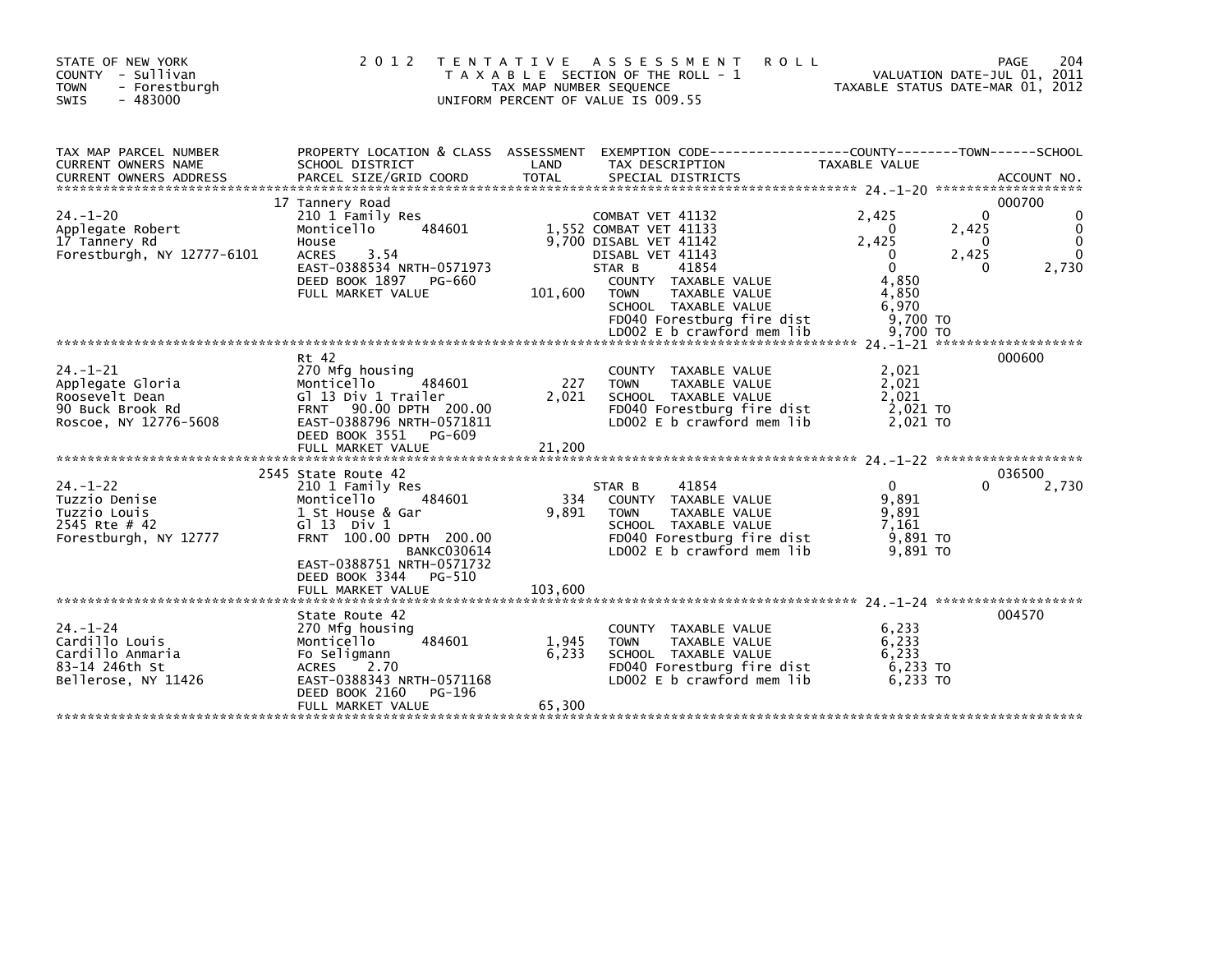| STATE OF NEW YORK<br>COUNTY - Sullivan<br>- Forestburgh<br><b>TOWN</b><br>$-483000$<br><b>SWIS</b>          | 2 0 1 2                                                                                                                                                                                             | TAX MAP NUMBER SEQUENCE  | TENTATIVE ASSESSMENT<br><b>ROLL</b><br>T A X A B L E SECTION OF THE ROLL - 1<br>UNIFORM PERCENT OF VALUE IS 009.55                           | VALUATION DATE-JUL 01, 2011<br>TAXABLE STATUS DATE-MAR 01, 2012 | 205<br>PAGE |
|-------------------------------------------------------------------------------------------------------------|-----------------------------------------------------------------------------------------------------------------------------------------------------------------------------------------------------|--------------------------|----------------------------------------------------------------------------------------------------------------------------------------------|-----------------------------------------------------------------|-------------|
| TAX MAP PARCEL NUMBER<br>CURRENT OWNERS NAME<br><b>CURRENT OWNERS ADDRESS</b>                               | PROPERTY LOCATION & CLASS ASSESSMENT<br>SCHOOL DISTRICT<br>PARCEL SIZE/GRID COORD                                                                                                                   | LAND<br><b>TOTAL</b>     | EXEMPTION CODE-----------------COUNTY-------TOWN------SCHOOL<br>TAX DESCRIPTION<br>SPECIAL DISTRICTS                                         | TAXABLE VALUE                                                   | ACCOUNT NO. |
| $24. - 1 - 26.2$<br>Koelling Klaus<br>166-44 25th Ave<br>Whitestone, NY 11357                               | State Rte. $#$ 42<br>$314$ Rural vac<10<br>Monticello<br>484601<br>Vacant Land<br>20.00 DPTH 20.00<br><b>FRNT</b><br>EAST-0388426 NRTH-0573211<br>DEED BOOK 1634<br>PG-451<br>FULL MARKET VALUE     | 489<br>489<br>5,100      | COUNTY TAXABLE VALUE<br>TAXABLE VALUE<br><b>TOWN</b><br>SCHOOL TAXABLE VALUE<br>FD040 Forestburg fire dist<br>LD002 E b crawford mem lib     | 489<br>489<br>489<br>489 TO<br>489 TO                           |             |
|                                                                                                             |                                                                                                                                                                                                     |                          |                                                                                                                                              |                                                                 |             |
| $24. - 1 - 26.3$<br>Forestburgh Consy. League LLC<br>Joann Ehrlich<br>PO Box 1040<br>Bloomingburg, NY 12721 | Tannery Rd<br>$322$ Rural vac $>10$<br>Monticello<br>484601<br>vacant lot<br><b>FRNT 1190.83 DPTH</b><br>ACRES 20.21<br>DEED BOOK 3415<br>PG-34<br>FULL MARKET VALUE                                | 8,000<br>8,000<br>83,800 | COUNTY TAXABLE VALUE<br>TAXABLE VALUE<br><b>TOWN</b><br>SCHOOL TAXABLE VALUE<br>FD040 Forestburg fire dist<br>LD002 $E$ b crawford mem $lib$ | 8,000<br>8,000<br>8,000<br>8,000 TO<br>8,000 TO                 |             |
|                                                                                                             | Tannery Rd                                                                                                                                                                                          |                          |                                                                                                                                              |                                                                 |             |
| $24. - 1 - 26.4$<br>Forestburgh Consv. League<br>Joann Ehrlich<br>PO Box 1040<br>Bloomingburg, NY 12721     | $322$ Rural vac $>10$<br>Monticello<br>484601<br>vacant lot<br><b>FRNT 1190.83 DPTH</b><br>ACRES 20.53<br>EAST-0387921 NRTH-0571813<br>DEED BOOK 3361<br>PG-312<br>FULL MARKET VALUE                | 8,000<br>8,000<br>83,800 | COUNTY TAXABLE VALUE<br>TAXABLE VALUE<br><b>TOWN</b><br>SCHOOL TAXABLE VALUE<br>FD040 Forestburg fire dist<br>LD002 E b crawford mem lib     | 8.000<br>8,000<br>8,000<br>8,000 TO<br>8,000 TO                 |             |
|                                                                                                             |                                                                                                                                                                                                     |                          |                                                                                                                                              |                                                                 |             |
| $24. - 1 - 26.5$<br>Forestburgh Consv. League<br>Joann Ehrlich<br>PO Box 1040<br>Bloomingburg, NY 12721     | Route $# 42$<br>$322$ Rural vac $>10$<br>Monticello<br>484601<br>vacant lot<br><b>FRNT 635.47 DPTH</b><br>ACRES 15.03<br>EAST-0387855 NRTH-0570883<br>DEED BOOK 3361<br>PG-312<br>FULL MARKET VALUE | 6,300<br>6,300<br>66,000 | COUNTY TAXABLE VALUE<br>TAXABLE VALUE<br><b>TOWN</b><br>SCHOOL TAXABLE VALUE<br>FD040 Forestburg fire dist<br>LD002 E b crawford mem lib     | 6,300<br>6,300<br>6,300<br>6,300 TO<br>6,300 TO                 |             |
|                                                                                                             |                                                                                                                                                                                                     |                          |                                                                                                                                              |                                                                 |             |
| $24. - 1 - 26.6$<br>Forestburgh Consv. League<br>Joann Ehrlich<br>PO Box 1040<br>Bloomingburg, NY 12721     | Route#42<br>312 Vac w/imprv<br>Monticello<br>484601<br>vacant lot<br>FRNT 574.58 DPTH<br>ACRES 15.04<br>EAST-0387505 NRTH-0570486<br>DEED BOOK 3361<br>PG-312                                       | 5,900<br>7,800           | COUNTY TAXABLE VALUE<br>TAXABLE VALUE<br><b>TOWN</b><br>SCHOOL TAXABLE VALUE<br>FD040 Forestburg fire dist<br>LD002 E b crawford mem lib     | 7,800<br>7,800<br>7.800<br>7,800 TO<br>7.800 TO                 |             |
|                                                                                                             | FULL MARKET VALUE                                                                                                                                                                                   | 81,700                   |                                                                                                                                              |                                                                 |             |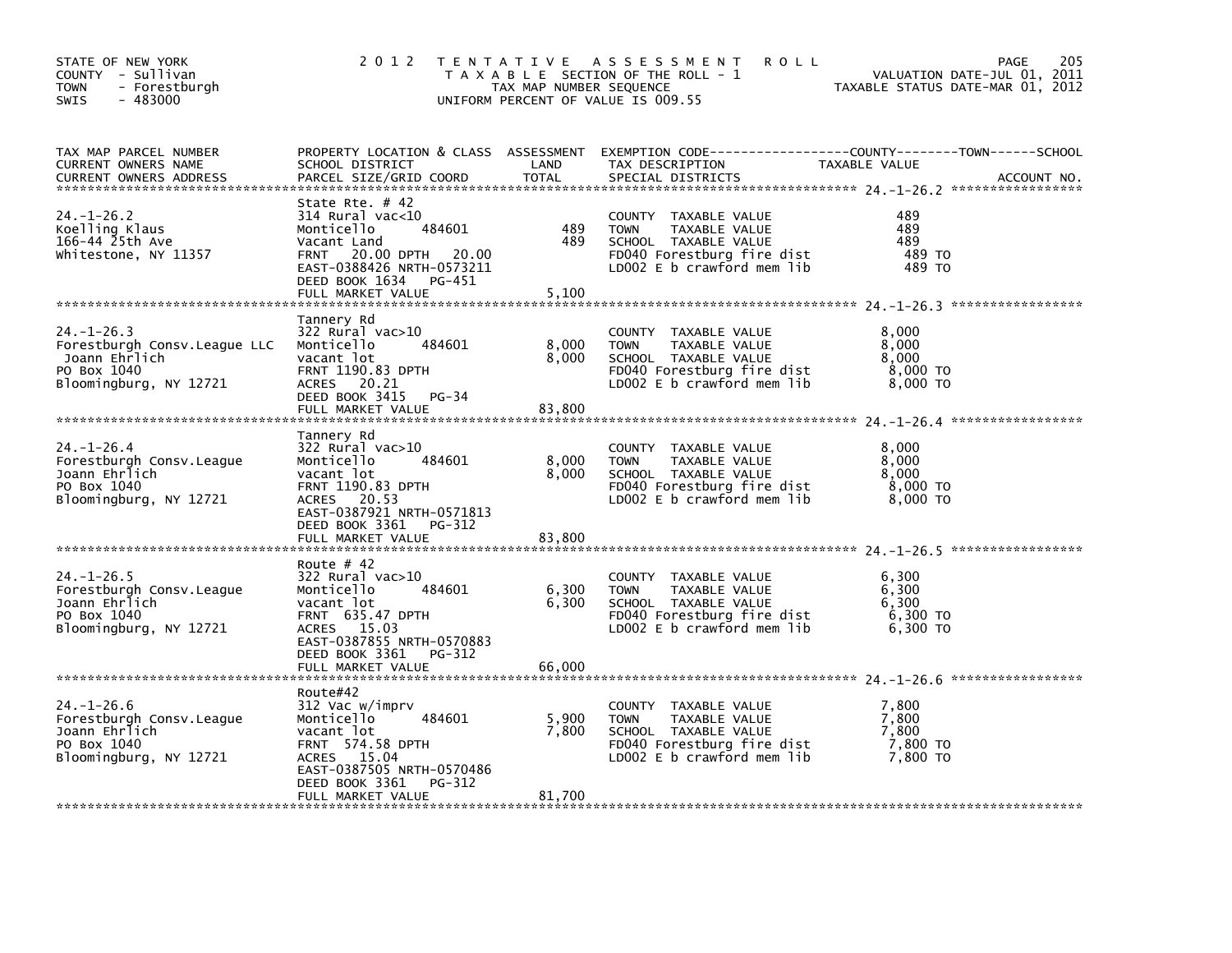| PROPERTY LOCATION & CLASS ASSESSMENT EXEMPTION CODE---------------COUNTY-------TOWN------SCHOOL<br>TAX MAP PARCEL NUMBER<br>LAND<br>CURRENT OWNERS NAME<br>SCHOOL DISTRICT<br>TAX DESCRIPTION<br>TAXABLE VALUE<br><b>TOTAL</b><br>PARCEL SIZE/GRID COORD<br>SPECIAL DISTRICTS<br><b>CURRENT OWNERS ADDRESS</b><br>ACCOUNT NO.<br>N.Y.S. Route #42 W<br>24. –1–26.7<br>$322$ Rural vac $>10$<br>6,400<br>COUNTY TAXABLE VALUE<br>484601<br>6,400<br>6,400<br>Forestburgh Consv. League<br>Monticello<br><b>TOWN</b><br>TAXABLE VALUE<br>Joann Ehrlich<br>6,400<br>SCHOOL TAXABLE VALUE<br>6.400<br>vacant lot<br>PO Box 1040<br><b>FRNT 515.80 DPTH</b><br>FD040 Forestburg fire dist<br>6,400 TO<br>ACRES 15.02<br>LD002 E b crawford mem lib<br>6,400 TO<br>Bloomingburg, NY 12721<br>EAST-0387219 NRTH-0570144<br>DEED BOOK 3361 PG-312<br>67,000<br>FULL MARKET VALUE<br>Tannery Rd SE<br>322 Rural vac>10<br>$24. - 1 - 26.8$<br>5,700<br>COUNTY TAXABLE VALUE<br>5,700<br>5,700<br>Forestburgh Consy. League<br>Monticello<br>484601<br>TAXABLE VALUE<br><b>TOWN</b><br>5,700<br>5,700<br>Joann Ehrlich<br>vacant lot<br>SCHOOL TAXABLE VALUE<br>FD040 Forestburg fire dist<br>PO Box 1040<br>5,700 TO<br><b>FRNT 1040.62 DPTH</b><br>LD002 E b crawford mem lib<br>Bloomingburg, NY 12721<br>ACRES 20.03<br>5,700 TO<br>EAST-0386814 NRTH-0571153<br>DEED BOOK 3361 PG-312<br>NYS Route # 42<br>$24. - 1 - 26.9$<br>$\Omega$<br>$\mathbf{0}$<br>5,660<br>240 Rural res<br>41834<br>STAR EN<br>9,100<br>Halmi Pal<br>484601<br>COUNTY TAXABLE VALUE<br>30,200<br>Monticello<br>PO Box 46<br>30,200<br>TAXABLE VALUE<br>30.200<br>House<br><b>TOWN</b><br>Forestburgh, NY 12777<br>out buildings<br>SCHOOL TAXABLE VALUE<br>24,540<br>FD040 Forestburg fire dist<br>FRNT 662.34 DPTH<br>30,200 TO<br>LD002 E b crawford mem lib<br>ACRES 28.48<br>30,200 TO<br>EAST-0389183 NRTH-0569987<br>DEED BOOK 2892 PG-38<br>316,200<br>FULL MARKET VALUE<br>024200<br>Rt 42<br>$24. - 1 - 27.1$<br>322 Rural vac>10<br>14,024<br>COUNTY TAXABLE VALUE<br>484601<br>14,024<br>14,024<br>SHO FU DEN, LLC<br>Monticello<br><b>TOWN</b><br>TAXABLE VALUE<br>14,024<br>ACRES 81.76<br>SCHOOL TAXABLE VALUE<br>14,024<br>Attn: Takihyo Inc<br>EAST-0391130 NRTH-0573200<br>45 W 45th St<br>FD040 Forestburg fire dist<br>14,024 TO<br>LD002 E b crawford mem lib<br>New York, NY 10036<br>DEED BOOK 2412 PG-319<br>14,024 TO<br>146,800<br>FULL MARKET VALUE<br>2622 State Route 42<br>020350<br>$24. - 1 - 27.3$<br>$\Omega$<br>2,730<br>210 1 Family Res<br>41854<br>0<br>STAR B<br>1,225<br>484601<br>15,801<br>Kozachuk Steven Jr<br>Monticello<br>COUNTY TAXABLE VALUE<br>Kozachuk Linda<br>15,801<br>15,801<br>House<br><b>TOWN</b><br>TAXABLE VALUE<br>2622 Route 42<br>SCHOOL TAXABLE VALUE<br>13,071<br>Garage<br>FD040 Forestburg fire dist<br>15,801 TO<br>Forestburgh, NY 12777-6411<br>5.00<br>ACRES<br>LD002 E b crawford mem lib<br>15,801 TO<br>EAST-0390308 NRTH-0573015<br>DEED BOOK 862<br>PG-00301<br>165,500<br>FULL MARKET VALUE | STATE OF NEW YORK<br>COUNTY - Sullivan<br>- Forestburgh<br>TOWN<br>$-483000$<br>SWIS | 2 0 1 2 | TAX MAP NUMBER SEQUENCE | TENTATIVE ASSESSMENT<br><b>ROLL</b><br>T A X A B L E SECTION OF THE ROLL - 1<br>UNIFORM PERCENT OF VALUE IS 009.55 | VALUATION DATE-JUL 01, 2011<br>TAXABLE STATUS DATE-MAR 01, 2012 | 206<br>PAGE |
|----------------------------------------------------------------------------------------------------------------------------------------------------------------------------------------------------------------------------------------------------------------------------------------------------------------------------------------------------------------------------------------------------------------------------------------------------------------------------------------------------------------------------------------------------------------------------------------------------------------------------------------------------------------------------------------------------------------------------------------------------------------------------------------------------------------------------------------------------------------------------------------------------------------------------------------------------------------------------------------------------------------------------------------------------------------------------------------------------------------------------------------------------------------------------------------------------------------------------------------------------------------------------------------------------------------------------------------------------------------------------------------------------------------------------------------------------------------------------------------------------------------------------------------------------------------------------------------------------------------------------------------------------------------------------------------------------------------------------------------------------------------------------------------------------------------------------------------------------------------------------------------------------------------------------------------------------------------------------------------------------------------------------------------------------------------------------------------------------------------------------------------------------------------------------------------------------------------------------------------------------------------------------------------------------------------------------------------------------------------------------------------------------------------------------------------------------------------------------------------------------------------------------------------------------------------------------------------------------------------------------------------------------------------------------------------------------------------------------------------------------------------------------------------------------------------------------------------------------------------------------------------------------------------------------------------------------------------------------------------------------------------------------------------------|--------------------------------------------------------------------------------------|---------|-------------------------|--------------------------------------------------------------------------------------------------------------------|-----------------------------------------------------------------|-------------|
|                                                                                                                                                                                                                                                                                                                                                                                                                                                                                                                                                                                                                                                                                                                                                                                                                                                                                                                                                                                                                                                                                                                                                                                                                                                                                                                                                                                                                                                                                                                                                                                                                                                                                                                                                                                                                                                                                                                                                                                                                                                                                                                                                                                                                                                                                                                                                                                                                                                                                                                                                                                                                                                                                                                                                                                                                                                                                                                                                                                                                                              |                                                                                      |         |                         |                                                                                                                    |                                                                 |             |
|                                                                                                                                                                                                                                                                                                                                                                                                                                                                                                                                                                                                                                                                                                                                                                                                                                                                                                                                                                                                                                                                                                                                                                                                                                                                                                                                                                                                                                                                                                                                                                                                                                                                                                                                                                                                                                                                                                                                                                                                                                                                                                                                                                                                                                                                                                                                                                                                                                                                                                                                                                                                                                                                                                                                                                                                                                                                                                                                                                                                                                              |                                                                                      |         |                         |                                                                                                                    |                                                                 |             |
|                                                                                                                                                                                                                                                                                                                                                                                                                                                                                                                                                                                                                                                                                                                                                                                                                                                                                                                                                                                                                                                                                                                                                                                                                                                                                                                                                                                                                                                                                                                                                                                                                                                                                                                                                                                                                                                                                                                                                                                                                                                                                                                                                                                                                                                                                                                                                                                                                                                                                                                                                                                                                                                                                                                                                                                                                                                                                                                                                                                                                                              |                                                                                      |         |                         |                                                                                                                    |                                                                 |             |
|                                                                                                                                                                                                                                                                                                                                                                                                                                                                                                                                                                                                                                                                                                                                                                                                                                                                                                                                                                                                                                                                                                                                                                                                                                                                                                                                                                                                                                                                                                                                                                                                                                                                                                                                                                                                                                                                                                                                                                                                                                                                                                                                                                                                                                                                                                                                                                                                                                                                                                                                                                                                                                                                                                                                                                                                                                                                                                                                                                                                                                              |                                                                                      |         |                         |                                                                                                                    |                                                                 |             |
|                                                                                                                                                                                                                                                                                                                                                                                                                                                                                                                                                                                                                                                                                                                                                                                                                                                                                                                                                                                                                                                                                                                                                                                                                                                                                                                                                                                                                                                                                                                                                                                                                                                                                                                                                                                                                                                                                                                                                                                                                                                                                                                                                                                                                                                                                                                                                                                                                                                                                                                                                                                                                                                                                                                                                                                                                                                                                                                                                                                                                                              |                                                                                      |         |                         |                                                                                                                    |                                                                 |             |
|                                                                                                                                                                                                                                                                                                                                                                                                                                                                                                                                                                                                                                                                                                                                                                                                                                                                                                                                                                                                                                                                                                                                                                                                                                                                                                                                                                                                                                                                                                                                                                                                                                                                                                                                                                                                                                                                                                                                                                                                                                                                                                                                                                                                                                                                                                                                                                                                                                                                                                                                                                                                                                                                                                                                                                                                                                                                                                                                                                                                                                              |                                                                                      |         |                         |                                                                                                                    |                                                                 |             |
|                                                                                                                                                                                                                                                                                                                                                                                                                                                                                                                                                                                                                                                                                                                                                                                                                                                                                                                                                                                                                                                                                                                                                                                                                                                                                                                                                                                                                                                                                                                                                                                                                                                                                                                                                                                                                                                                                                                                                                                                                                                                                                                                                                                                                                                                                                                                                                                                                                                                                                                                                                                                                                                                                                                                                                                                                                                                                                                                                                                                                                              |                                                                                      |         |                         |                                                                                                                    |                                                                 |             |
|                                                                                                                                                                                                                                                                                                                                                                                                                                                                                                                                                                                                                                                                                                                                                                                                                                                                                                                                                                                                                                                                                                                                                                                                                                                                                                                                                                                                                                                                                                                                                                                                                                                                                                                                                                                                                                                                                                                                                                                                                                                                                                                                                                                                                                                                                                                                                                                                                                                                                                                                                                                                                                                                                                                                                                                                                                                                                                                                                                                                                                              |                                                                                      |         |                         |                                                                                                                    |                                                                 |             |
|                                                                                                                                                                                                                                                                                                                                                                                                                                                                                                                                                                                                                                                                                                                                                                                                                                                                                                                                                                                                                                                                                                                                                                                                                                                                                                                                                                                                                                                                                                                                                                                                                                                                                                                                                                                                                                                                                                                                                                                                                                                                                                                                                                                                                                                                                                                                                                                                                                                                                                                                                                                                                                                                                                                                                                                                                                                                                                                                                                                                                                              |                                                                                      |         |                         |                                                                                                                    |                                                                 |             |
|                                                                                                                                                                                                                                                                                                                                                                                                                                                                                                                                                                                                                                                                                                                                                                                                                                                                                                                                                                                                                                                                                                                                                                                                                                                                                                                                                                                                                                                                                                                                                                                                                                                                                                                                                                                                                                                                                                                                                                                                                                                                                                                                                                                                                                                                                                                                                                                                                                                                                                                                                                                                                                                                                                                                                                                                                                                                                                                                                                                                                                              |                                                                                      |         |                         |                                                                                                                    |                                                                 |             |
|                                                                                                                                                                                                                                                                                                                                                                                                                                                                                                                                                                                                                                                                                                                                                                                                                                                                                                                                                                                                                                                                                                                                                                                                                                                                                                                                                                                                                                                                                                                                                                                                                                                                                                                                                                                                                                                                                                                                                                                                                                                                                                                                                                                                                                                                                                                                                                                                                                                                                                                                                                                                                                                                                                                                                                                                                                                                                                                                                                                                                                              |                                                                                      |         |                         |                                                                                                                    |                                                                 |             |
|                                                                                                                                                                                                                                                                                                                                                                                                                                                                                                                                                                                                                                                                                                                                                                                                                                                                                                                                                                                                                                                                                                                                                                                                                                                                                                                                                                                                                                                                                                                                                                                                                                                                                                                                                                                                                                                                                                                                                                                                                                                                                                                                                                                                                                                                                                                                                                                                                                                                                                                                                                                                                                                                                                                                                                                                                                                                                                                                                                                                                                              |                                                                                      |         |                         |                                                                                                                    |                                                                 |             |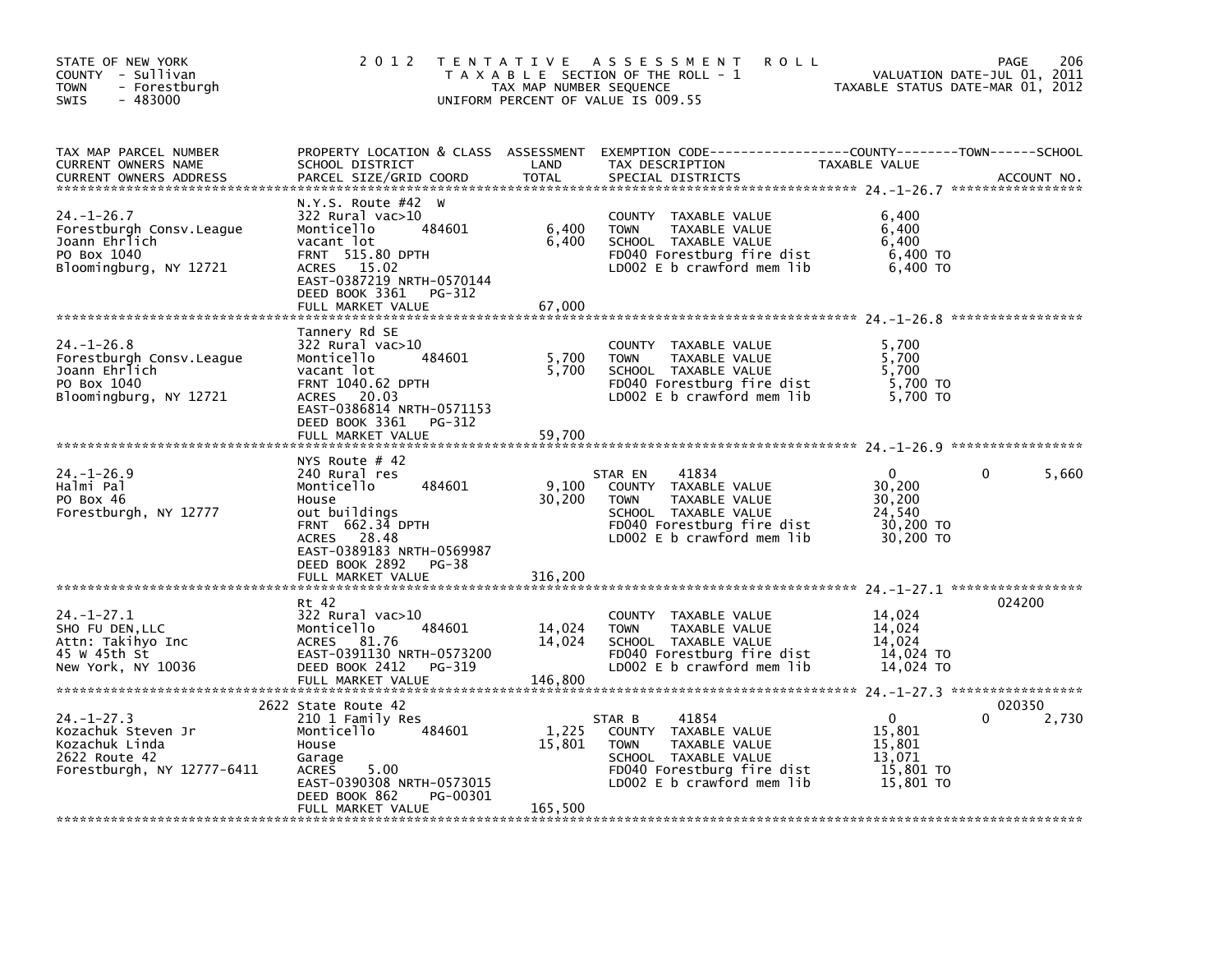| STATE OF NEW YORK<br>COUNTY - Sullivan<br>- Forestburgh<br><b>TOWN</b><br>SWIS<br>$-483000$          | 2 0 1 2<br>T E N T A T I V E                                                                                                                                                                                           | TAX MAP NUMBER SEQUENCE    | A S S E S S M E N T<br><b>ROLL</b><br>T A X A B L E SECTION OF THE ROLL - 1<br>UNIFORM PERCENT OF VALUE IS 009.55                                                                                                                                                |                                                                                | 207<br>PAGE<br>VALUATION DATE-JUL 01, 2011<br>TAXABLE STATUS DATE-MAR 01, 2012 |
|------------------------------------------------------------------------------------------------------|------------------------------------------------------------------------------------------------------------------------------------------------------------------------------------------------------------------------|----------------------------|------------------------------------------------------------------------------------------------------------------------------------------------------------------------------------------------------------------------------------------------------------------|--------------------------------------------------------------------------------|--------------------------------------------------------------------------------|
| TAX MAP PARCEL NUMBER<br><b>CURRENT OWNERS NAME</b>                                                  | PROPERTY LOCATION & CLASS ASSESSMENT<br>SCHOOL DISTRICT                                                                                                                                                                | LAND                       | EXEMPTION CODE-----------------COUNTY-------TOWN------SCHOOL<br>TAX DESCRIPTION                                                                                                                                                                                  | TAXABLE VALUE                                                                  |                                                                                |
| $24. - 1 - 28$<br>Jasuta David<br>Heins-Jasuta Sally<br>2618 State Route 42<br>Forestburgh, NY 12777 | 2618 State Route 42<br>210 1 Family Res<br>484601<br>Monticello<br>1 St Stone Hse<br>2 Car Gar Shed<br><b>ACRES</b><br>3.03<br>EAST-0389777 NRTH-0573061<br>DEED BOOK 3252<br>PG-144<br>FULL MARKET VALUE              | 2,600<br>17,200<br>180,100 | 41854<br>STAR B<br>COUNTY TAXABLE VALUE<br>TAXABLE VALUE<br><b>TOWN</b><br>SCHOOL TAXABLE VALUE<br>FD040 Forestburg fire dist<br>LD002 E b crawford mem lib                                                                                                      | $\Omega$<br>17,200<br>17,200<br>14,470<br>17,200 TO<br>17,200 TO               | 2,730<br>0                                                                     |
| $24. - 1 - 29$<br>Miller Edward<br>Miller Diane<br>2598 State Route 42<br>Forestburgh, NY 12777      | 2598 State Route 42<br>270 Mfg housing<br>Monticello<br>484601<br>$V$ ] 9<br>G $\overline{1}$ 13 Div 1<br>ACRES 15.90<br>EAST-0389945 NRTH-0572582<br>DEED BOOK 1025<br>PG-00148<br>FULL MARKET VALUE                  | 7,603<br>10,200<br>106,800 | 41854<br>STAR B<br>COUNTY TAXABLE VALUE<br>TAXABLE VALUE<br><b>TOWN</b><br>SCHOOL TAXABLE VALUE<br>FD040 Forestburg fire dist<br>LD002 E b crawford mem lib                                                                                                      | $\Omega$<br>10,200<br>10,200<br>7.470<br>10,200 TO<br>10,200 TO                | 038750<br>2,730<br>$\Omega$                                                    |
| $24. - 1 - 30.1$<br>Rupp George<br>Rupp Valerie<br>2566 Route 42<br>Forestburgh, NY 12777            | Rt 42<br>$322$ Rural vac $>10$<br>Monticello<br>484601<br>Vacant Land<br>G $1$ 13 Div 1 R 1<br>ACRES 42.70<br>EAST-0389625 NRTH-0571454<br>DEED BOOK 2128<br>PG-225                                                    | 13,000<br>13,000           | TAXABLE VALUE<br><b>COUNTY</b><br>TAXABLE VALUE<br><b>TOWN</b><br>SCHOOL TAXABLE VALUE<br>FD040 Forestburg fire dist<br>LD002 E b crawford mem lib                                                                                                               | 13,000<br>13,000<br>13,000<br>13,000 TO<br>13,000 TO                           | 030200                                                                         |
| $24. - 1 - 30.2$<br>Rupp George M Jr<br>Rupp Valerie<br>2566 Route 42<br>Forestburgh, NY 12777-6411  | 2566 State Route 42<br>210 1 Family Res<br>484601<br>Monticello<br>Ptl 2 St Hse<br>Garage & 2 Barns<br>Prop Type 1309<br>5.00<br>ACRES<br>EAST-0389276 NRTH-0572070<br>DEED BOOK 1182<br>PG-00343<br>FULL MARKET VALUE | 169,600                    | 98 PCT OF VALUE USED FOR EXEMPTION PURPOSES<br>41122<br>WAR VET<br>41123<br>3.500 WAR VET<br>41834<br>16,200 STAR EN<br>COUNTY TAXABLE VALUE<br>TAXABLE VALUE<br><b>TOWN</b><br>SCHOOL TAXABLE VALUE<br>FD040 Forestburg fire dist<br>LD002 E b crawford mem lib | 2,381<br>0<br>$\Omega$<br>13,819<br>13.819<br>10.540<br>16,200 TO<br>16,200 TO | 030210<br>$\Omega$<br>2,381<br>$\Omega$<br>5,660<br>0                          |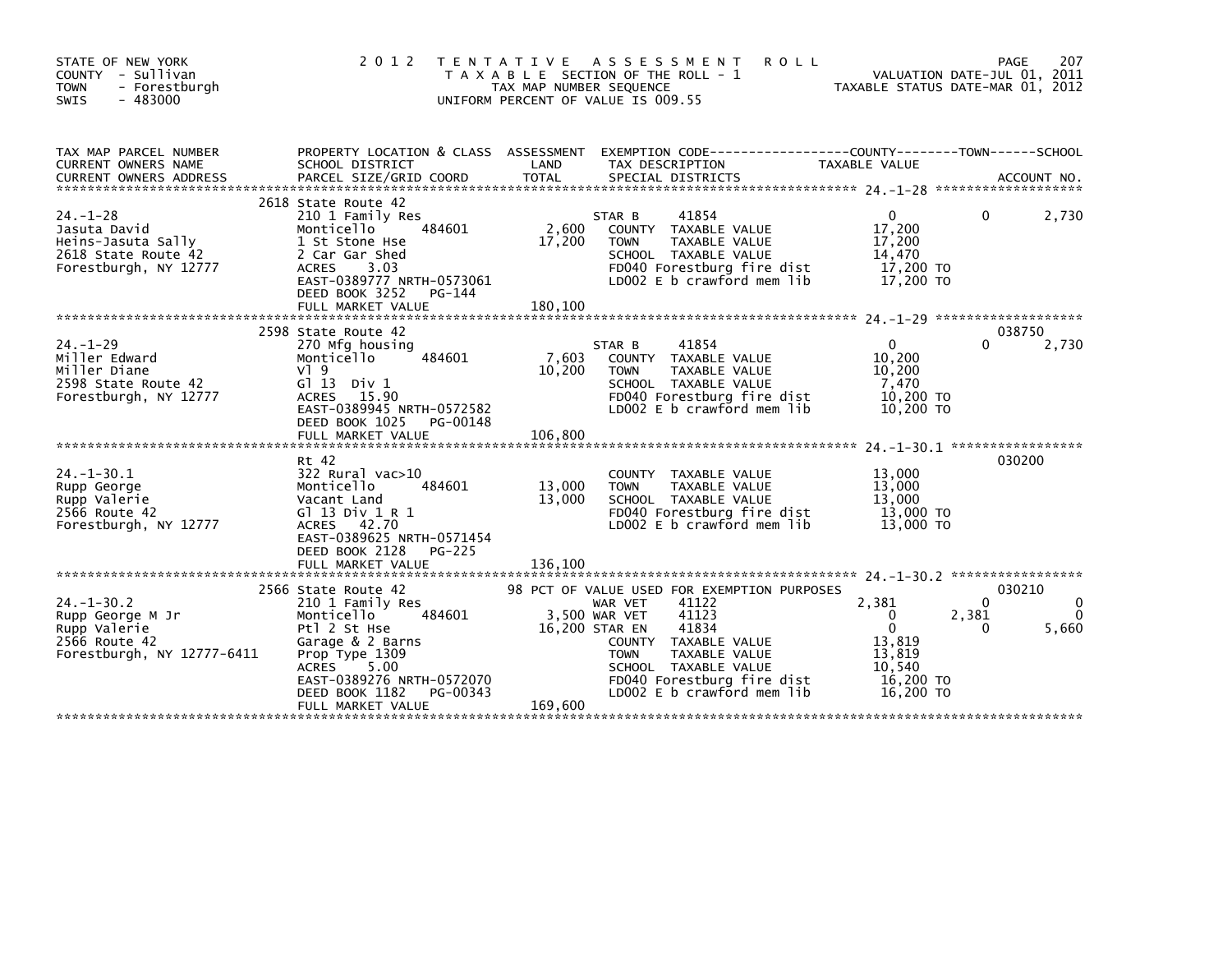| STATE OF NEW YORK<br>COUNTY - Sullivan<br><b>TOWN</b><br>- Forestburgh<br>$-483000$<br>SWIS                                                                                                                                                | 2012 TENTATIVE ASSESSMENI KULL<br>TAXABLE SECTION OF THE ROLL -1 VALUATION DATE-JUL 01, 2011<br>TAX MAP NUMBER SEQUENCE TAXABLE STATUS DATE-MAR 01, 2012<br>UNIFORM PERCENT OF VALUE IS 009.55 |       |                                                                                                                                                                                                                                                      |                    |                           |
|--------------------------------------------------------------------------------------------------------------------------------------------------------------------------------------------------------------------------------------------|------------------------------------------------------------------------------------------------------------------------------------------------------------------------------------------------|-------|------------------------------------------------------------------------------------------------------------------------------------------------------------------------------------------------------------------------------------------------------|--------------------|---------------------------|
| TAX MAP PARCEL NUMBER PROPERTY LOCATION & CLASS ASSESSMENT EXEMPTION CODE---------------COUNTY--------TOWN-----SCHOOL<br>CURRENT OWNERS NAME SCHOOL DISTRICT LAND TAX DESCRIPTION TAXABLE VALUE<br>CURRENT OWNERS ADDRESS PARCEL SIZ       |                                                                                                                                                                                                |       |                                                                                                                                                                                                                                                      |                    |                           |
| 24.-1-30.3<br>Church @ Circleville Inc Montified 10<br>James Beamesderfer vacant lot 1,700<br>80 Shaw Rd (1,700)<br>20011 1,700<br>20011 1,700<br>20011 1,700<br>20011 204.29 DPTH<br>2012 23.0<br>Middletown, NY 10941                    | N.Y.S. State Route #42<br>ACRES 2.30<br>DEED BOOK 2900 PG-686<br>ACRES 2.30                                                                                                                    |       | 1.700<br>1.700<br>20 COUNTY TAXABLE VALUE<br>1.700<br>1.700<br>2010 COUNTY TAXABLE VALUE<br>2010 COUNTY TAXABLE VALUE<br>2010 COUNTY TAXABLE VALUE<br>2010 COUNTAINE VALUE<br>2010 FDD40 Forestburg fire dist<br>2020 Longwing mem lib<br>2020 Longw |                    |                           |
|                                                                                                                                                                                                                                            |                                                                                                                                                                                                |       |                                                                                                                                                                                                                                                      |                    |                           |
| 24.1-33<br>Orisek Olga Montice11o 484601<br>Orisek Ivan 1 St House Garage 10,407 10,40<br>2488 State Route 42 G1 14 Div 1 Seas 8<br>2488 State Route 42 G1 14 Div 1 Seas 8<br>2488 State Route 42 G1 14 Div 1 Seas 8<br>22,141 COUNTY TAXA | 2488 State Route 42                                                                                                                                                                            |       | 94 PCT OF VALUE USED FOR EXEMPTION PURPOSES<br>AGED-CTS 41800 10,407 10                                                                                                                                                                              | 10,407<br>$\Omega$ | 029200<br>10,407<br>5,660 |
|                                                                                                                                                                                                                                            |                                                                                                                                                                                                |       |                                                                                                                                                                                                                                                      |                    |                           |
| Forestburgh, NY 12777-6411                                                                                                                                                                                                                 | FULL MARKET VALUE                                                                                                                                                                              | 2,300 | COUNTY TAXABLE VALUE $216$<br>TOWN TAXABLE VALUE $216$<br>SCHOOL TAXABLE VALUE $216$<br>FDO40 Forestburg fire dist $216$<br>LDO02 E b crawford mem lib $216$ TO<br><b>TOWN</b><br>SCHOOL TAXABLE VALUE                                               |                    |                           |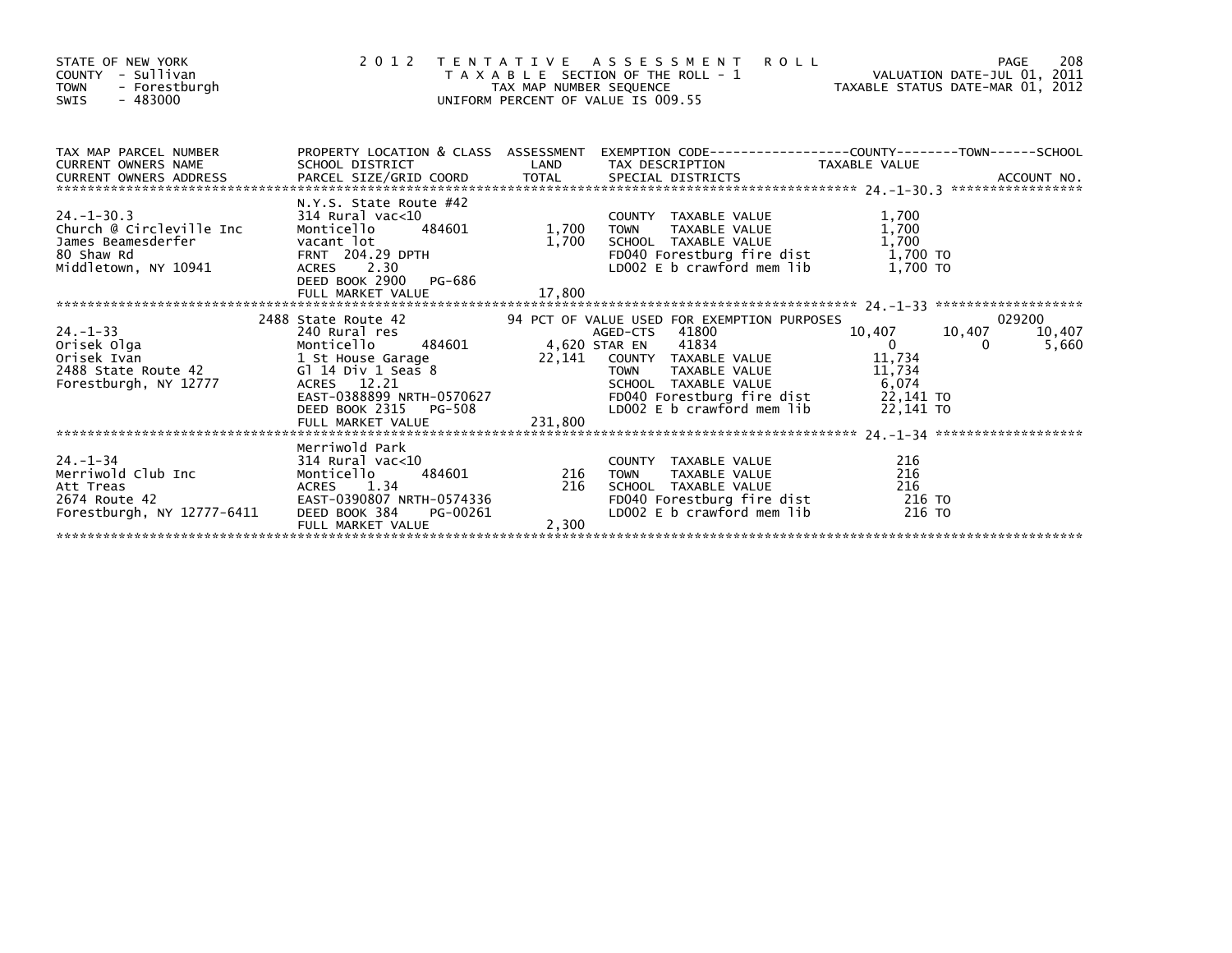|      | STATE OF NEW YORK | 2012 TENTATIVE ASSESSMENT ROLL        | PAGE                             | 209 |
|------|-------------------|---------------------------------------|----------------------------------|-----|
|      | COUNTY - Sullivan | T A X A B L E SECTION OF THE ROLL - 1 | VALUATION DATE-JUL 01, 2011      |     |
| TOWN | - Forestburgh     | MAP SECTION - 024                     | TAXABLE STATUS DATE-MAR 01, 2012 |     |
| SWIS | - 483000          | $SUB - SECTION -$                     | RPS150/V04/L015                  |     |
|      |                   | UNIFORM PERCENT OF VALUE IS 009.55    | CURRENT DATE 4/23/2012           |     |

| CODE | DISTRICT NAME                                | TOTAL<br>PARCELS | EXTENSION<br><b>TYPF</b> | EXTENSION<br>VALUE | AD VALOREM<br>VALUE | <b>EXEMPT</b><br>AMOUNT | TAXABLE<br><b>VALUE</b> |
|------|----------------------------------------------|------------------|--------------------------|--------------------|---------------------|-------------------------|-------------------------|
|      | FD040 Forestburg fir<br>LD002 E b crawford m |                  | 45 TOTAL<br>45 TOTAL     |                    | 516.862<br>516.862  |                         | 516.862<br>516.862      |

## \*\*\* S C H O O L D I S T R I C T S U M M A R Y \*\*\*

| CODE   | DISTRICT NAME | <b>TOTAL</b><br><b>PARCELS</b> | ASSESSED<br>LAND | ASSESSED<br><b>TOTAL</b> | <b>EXEMPT</b><br><b>AMOUNT</b> | <b>TOTAL</b><br><b>TAXABLE</b> | <b>STAR</b><br><b>AMOUNT</b> | <b>STAR</b><br><b>TAXABLE</b> |
|--------|---------------|--------------------------------|------------------|--------------------------|--------------------------------|--------------------------------|------------------------------|-------------------------------|
| 484601 | Monticello    | 45                             | 191,202          | 516,862                  | 13,079                         | 503,783                        | 63.790                       | 439,993                       |
|        | SUB-TOTAL     | 45                             | 191,202          | 516,862                  | 13.079                         | 503.783                        | 63.790                       | 439,993                       |
|        | T O T A L     | 45                             | 191,202          | 516,862                  | 13,079                         | 503,783                        | 63,790                       | 439,993                       |

\*\*\* S Y S T E M C O D E S S U M M A R Y \*\*\*

NO SYSTEM EXEMPTIONS AT THIS LEVEL

## \*\*\* E X E M P T I O N S U M M A R Y \*\*\*

| CODE  | DESCRIPTION       | <b>TOTAL</b><br><b>PARCELS</b> | <b>COUNTY</b> | <b>TOWN</b> | <b>SCHOOL</b> |
|-------|-------------------|--------------------------------|---------------|-------------|---------------|
| 41101 | <b>VETERAN</b>    |                                | 10,000        | 10,000      |               |
| 41122 | WAR VET           |                                | 3,984         |             |               |
| 41123 | WAR VET           |                                |               | 3,984       |               |
| 41132 | <b>COMBAT VET</b> |                                | 5,100         |             |               |
| 41133 | COMBAT VET        |                                |               | 5,100       |               |
| 41142 | DISABL VET        |                                | 2,425         |             |               |
| 41143 | DISABL VET        |                                |               | 2,425       |               |
| 41161 | $CW_15_VET/$      |                                | 1,092         | 1,092       |               |
| 41800 | AGED-CTS          |                                | 12,678        | 12,678      | 13,079        |
| 41834 | STAR EN           |                                |               |             | 28,300        |
| 41854 | STAR B            | 13                             |               |             | 35,490        |
|       | TOTAL             | 33                             | 35,279        | 35,279      | 76,869        |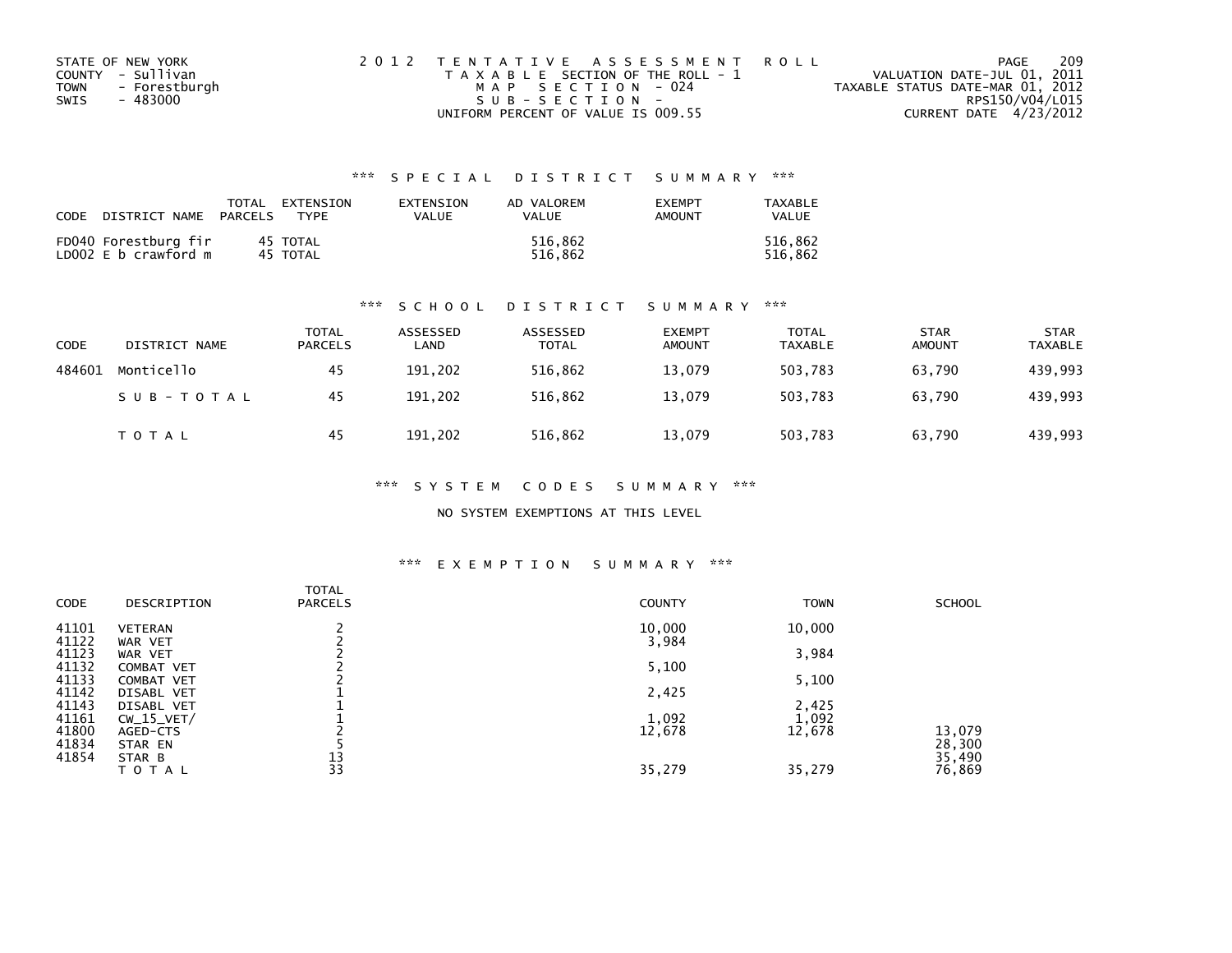|             | STATE OF NEW YORK | 2012 TENTATIVE ASSESSMENT ROLL        | 210<br>PAGE                      |  |
|-------------|-------------------|---------------------------------------|----------------------------------|--|
|             | COUNTY - Sullivan | T A X A B L E SECTION OF THE ROLL - 1 | VALUATION DATE-JUL 01, 2011      |  |
| <b>TOWN</b> | - Forestburgh     | MAP SECTION - 024                     | TAXABLE STATUS DATE-MAR 01, 2012 |  |
| SWIS        | - 483000          | $SUB - SECTION -$                     | RPS150/V04/L015                  |  |
|             |                   | UNIFORM PERCENT OF VALUE IS 009.55    | CURRENT DATE 4/23/2012           |  |

| ROLL       | DESCRIPTION | <b>TOTAL</b>   | ASSESSED | <b>ASSESSED</b> | <b>TAXABLE</b> | <b>TAXABLE</b> | <b>TAXABLE</b> | <b>STAR</b>    |
|------------|-------------|----------------|----------|-----------------|----------------|----------------|----------------|----------------|
| <b>SEC</b> |             | <b>PARCELS</b> | ∟AND     | TOTAL           | <b>COUNTY</b>  | TOWN           | <b>SCHOOL</b>  | <b>TAXABLE</b> |
|            | TAXABLE     |                | 191.202  | 516,862         | 481,583        | 481,583        | 503,783        | 439,993        |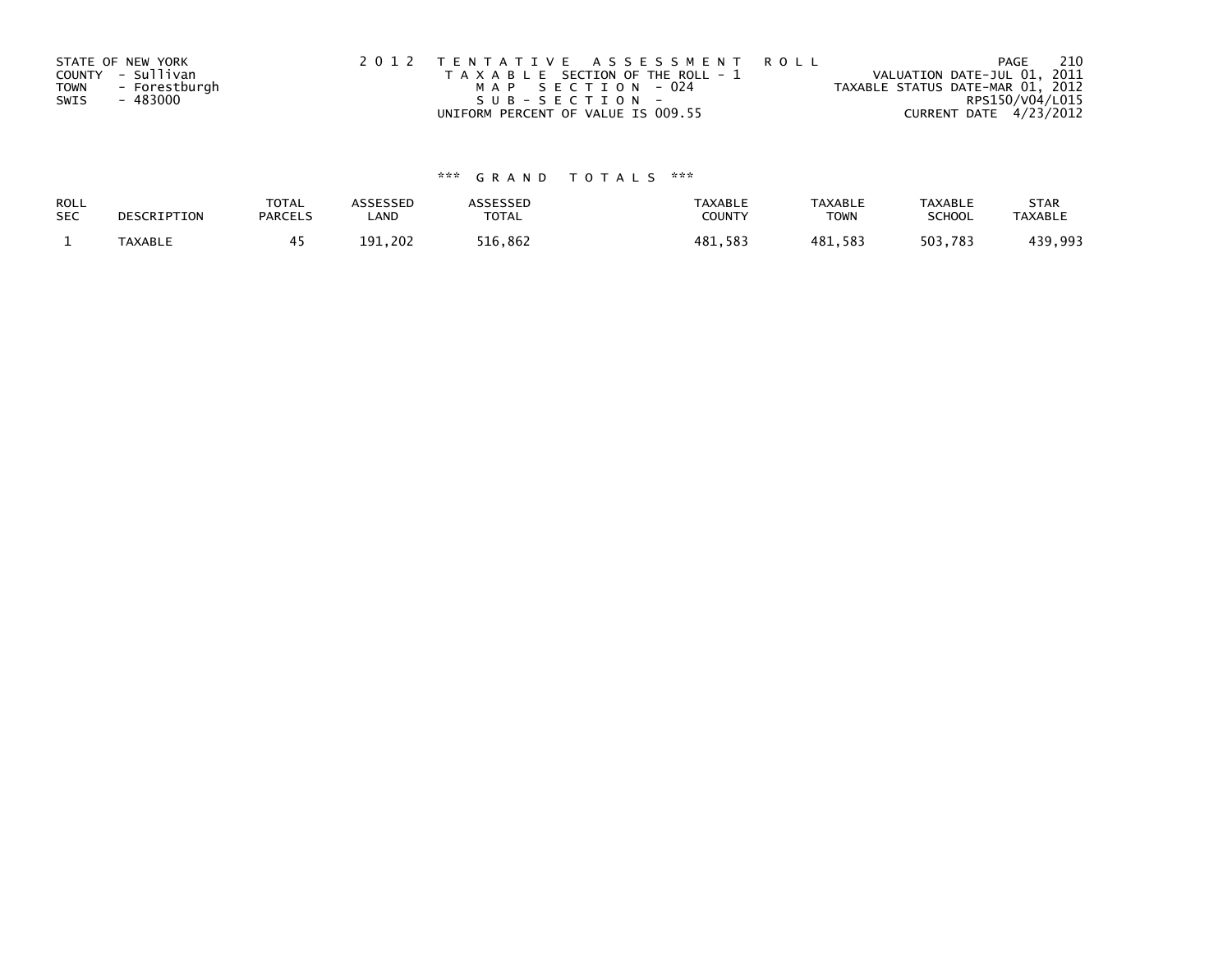| STATE OF NEW YORK<br>COUNTY - Sullivan<br><b>TOWN</b><br>- Forestburgh<br>SWIS<br>- 483000                                                            | 2 0 1 2                                                                                                                                                                                                      | TAX MAP NUMBER SEQUENCE     | TENTATIVE ASSESSMENT<br><b>ROLL</b><br>T A X A B L E SECTION OF THE ROLL - 1<br>UNIFORM PERCENT OF VALUE IS 009.55                                           | TAXABLE STATUS DATE-MAR 01, 2012                               | 211<br>PAGE<br>VALUATION DATE-JUL 01, 2011 |
|-------------------------------------------------------------------------------------------------------------------------------------------------------|--------------------------------------------------------------------------------------------------------------------------------------------------------------------------------------------------------------|-----------------------------|--------------------------------------------------------------------------------------------------------------------------------------------------------------|----------------------------------------------------------------|--------------------------------------------|
| TAX MAP PARCEL NUMBER<br>CURRENT OWNERS NAME<br><b>CURRENT OWNERS ADDRESS</b>                                                                         | PROPERTY LOCATION & CLASS ASSESSMENT<br>SCHOOL DISTRICT<br>PARCEL SIZE/GRID COORD                                                                                                                            | LAND<br><b>TOTAL</b>        | EXEMPTION CODE-----------------COUNTY-------TOWN------SCHOOL<br>TAX DESCRIPTION<br>SPECIAL DISTRICTS                                                         | TAXABLE VALUE                                                  | ACCOUNT NO.                                |
| $25. - 1 - 1$<br>Hartwood LLC<br>Donald Partrick<br>1737 Veterans Hwy<br>Islandia, NY 11749<br>MAY BE SUBJECT TO PAYMENT<br>UNDER RPTL480A UNTIL 2021 | Rt 48<br>912 Forest s480a<br>484601<br>Monticello<br>Wild Land<br>ACRES 481.31<br>EAST-0395957 NRTH-0566151<br>DEED BOOK 2451 PG-618<br>FULL MARKET VALUE                                                    | 33,787<br>33,787<br>353,800 | FOREST LND 47460<br>COUNTY TAXABLE VALUE<br>TAXABLE VALUE<br><b>TOWN</b><br>SCHOOL TAXABLE VALUE<br>FD040 Forestburg fire dist<br>LD002 E b crawford mem lib | 22,635<br>11,152<br>11,152<br>11,152<br>33,787 TO<br>33,787 TO | 016000<br>22,635<br>22,635                 |
|                                                                                                                                                       |                                                                                                                                                                                                              |                             |                                                                                                                                                              |                                                                |                                            |
| $25. - 1 - 2$<br>Hartwood LLC<br>Donald Partrick<br>1737 Veterans Hwy<br>Islandia, NY 11749                                                           | N Of Rt 48<br>912 Forest s480a<br>484601<br>Monticello<br>Vacant Land<br>ACRES 201.09<br>EAST-0398876 NRTH-0563770                                                                                           | 27,226<br>27,226            | FOREST LND 47460<br>COUNTY TAXABLE VALUE<br>TAXABLE VALUE<br>TOWN<br>SCHOOL TAXABLE VALUE<br>FD040 Forestburg fire dist                                      | 21,456<br>5,770<br>5,770<br>5,770<br>27,226 TO                 | 21,456<br>21,456                           |
| MAY BE SUBJECT TO PAYMENT<br>UNDER RPTL480A UNTIL 2021                                                                                                | DEED BOOK 2451 PG-618<br>FULL MARKET VALUE                                                                                                                                                                   | 285,100                     | LDOO2 E b crawford mem lib                                                                                                                                   | 27,226 TO                                                      |                                            |
| $25. -1 - 3.1$<br>McCormick Thomas B III<br>McCormick Janice H<br>501 Vista Hermosa Dr<br>PO Box 1528<br>Ojai, CA 93024                               | Route 48<br>240 Rural res<br>484601<br>Monticello<br>1 House & Garage<br>G120 Div 1<br>ACRES 112.00<br>EAST-0400400 NRTH-0562345<br>DEED BOOK 3217<br>PG-340<br>FULL MARKET VALUE                            | 6,664<br>14,569<br>152,600  | COUNTY TAXABLE VALUE<br><b>TOWN</b><br>TAXABLE VALUE<br>SCHOOL TAXABLE VALUE<br>FD040 Forestburg fire dist<br>LD002 E b crawford mem lib                     | 14,569<br>14,569<br>14,569<br>14,569 TO<br>14,569 TO           | 022300                                     |
|                                                                                                                                                       |                                                                                                                                                                                                              |                             |                                                                                                                                                              |                                                                |                                            |
| $25. - 1 - 3.2$<br>Hartwood LLC<br>Donald Partrick<br>1737 Veterans Hwy<br>Islandia, NY 11749                                                         | County Rd #48<br>912 Forest s480a - WTRFNT<br>Monticello<br>484601<br>Wild Land<br>ACRES 78.62<br>EAST-0399637 NRTH-0563211                                                                                  | 11,133<br>11,133            | FOREST LND 47460<br>COUNTY TAXABLE VALUE<br><b>TOWN</b><br>TAXABLE VALUE<br>SCHOOL TAXABLE VALUE<br>FD040 Forestburg fire dist                               | 7,250<br>3,883<br>3,883<br>3,883<br>11,133 TO                  | 7,250<br>7,250                             |
| MAY BE SUBJECT TO PAYMENT<br>UNDER RPTL480A UNTIL 2021                                                                                                | DEED BOOK 2451 PG-618<br>FULL MARKET VALUE                                                                                                                                                                   | 116,600                     | LD002 $E$ b crawford mem lib                                                                                                                                 | 11,133 TO                                                      |                                            |
| $25. - 1 - 3.3$<br>McCormick Thomas B III<br>McCormick Janice H<br>501 Vista Hermosa Dr<br>PO Box 1528<br>Ojai, CA 93024                              | Route 48<br>210 1 Family Res<br>Monticello<br>484601<br>House, attached Garage<br>R 1<br>G120<br>Div 1<br>2.81<br><b>ACRES</b><br>EAST-0399573 NRTH-0560088<br>DEED BOOK 3217<br>PG-352<br>FULL MARKET VALUE | 1,828<br>16,236<br>170,000  | COUNTY TAXABLE VALUE<br>TAXABLE VALUE<br><b>TOWN</b><br>SCHOOL TAXABLE VALUE<br>FD040 Forestburg fire dist<br>LD002 E b crawford mem lib                     | 16,236<br>16,236<br>16,236<br>16,236 TO<br>16,236 TO           | 022250                                     |
|                                                                                                                                                       |                                                                                                                                                                                                              |                             |                                                                                                                                                              |                                                                |                                            |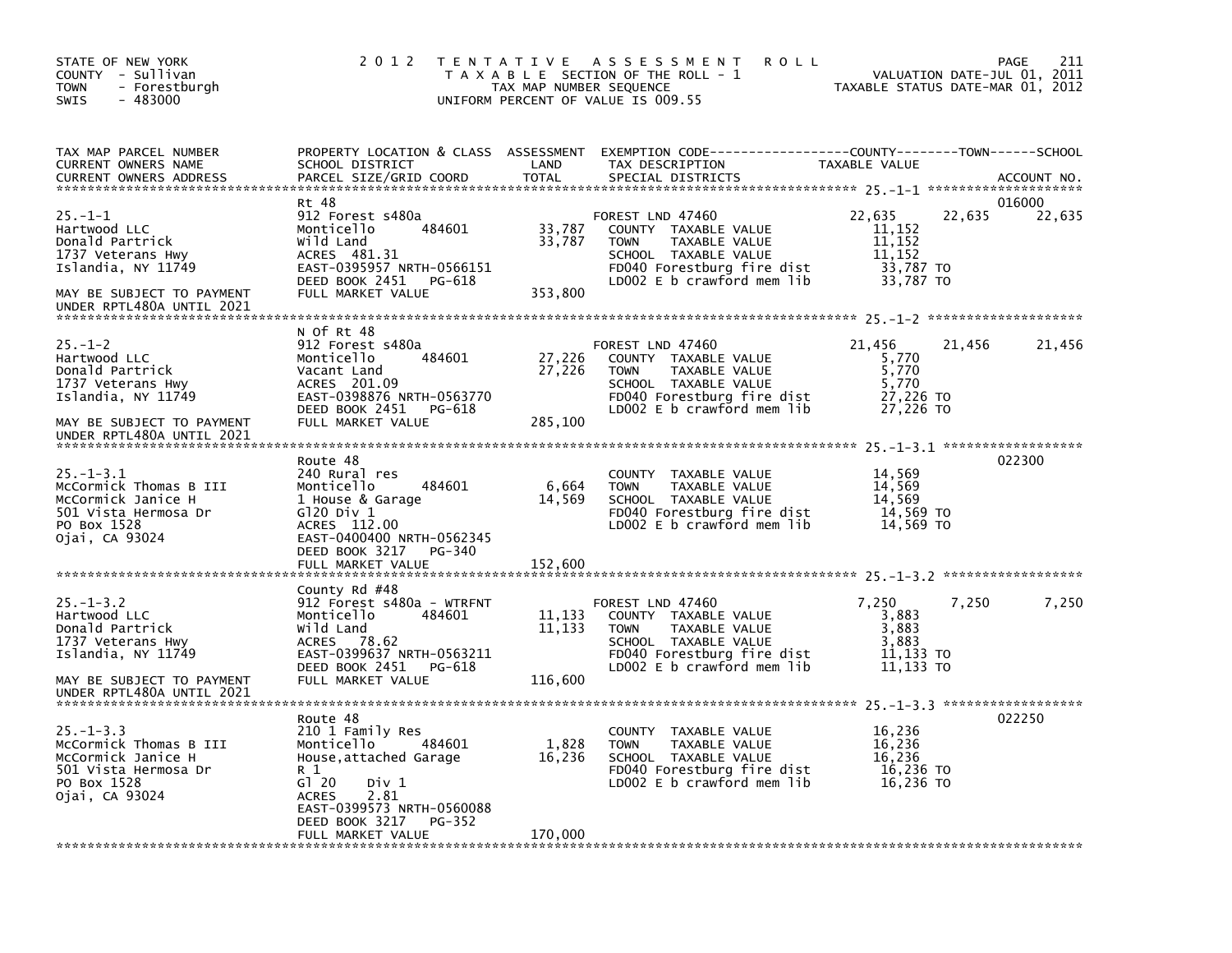| STATE OF NEW YORK<br>COUNTY - Sullivan<br><b>TOWN</b><br>- Forestburgh<br><b>SWIS</b><br>$-483000$                       | 2 0 1 2                                                                                                                                                                                                               | TAX MAP NUMBER SEQUENCE    | TENTATIVE ASSESSMENT<br><b>ROLL</b><br>T A X A B L E SECTION OF THE ROLL - 1<br>UNIFORM PERCENT OF VALUE IS 009.55                                                                              | TAXABLE STATUS DATE-MAR 01, 2012                                                         | 212<br>PAGE<br>VALUATION DATE-JUL 01, 2011 |
|--------------------------------------------------------------------------------------------------------------------------|-----------------------------------------------------------------------------------------------------------------------------------------------------------------------------------------------------------------------|----------------------------|-------------------------------------------------------------------------------------------------------------------------------------------------------------------------------------------------|------------------------------------------------------------------------------------------|--------------------------------------------|
| TAX MAP PARCEL NUMBER<br><b>CURRENT OWNERS NAME</b><br><b>CURRENT OWNERS ADDRESS</b>                                     | SCHOOL DISTRICT<br>PARCEL SIZE/GRID COORD                                                                                                                                                                             | LAND<br><b>TOTAL</b>       | PROPERTY LOCATION & CLASS ASSESSMENT EXEMPTION CODE----------------COUNTY-------TOWN-----SCHOOL<br>TAX DESCRIPTION<br>SPECIAL DISTRICTS                                                         | TAXABLE VALUE                                                                            | ACCOUNT NO.                                |
| $25. - 1 - 3.4$<br>McCormick Thomas B III<br>McCormick Janice H<br>501 Vista Hermosa Dr<br>PO Box 1528<br>Ojai, CA 93024 | Rt 48<br>210 1 Family Res<br>484601<br>Monticello<br>90.00 DPTH 350.00<br>FRNT<br>EAST-0399757 NRTH-0559997<br>DEED BOOK 3217<br>PG-348<br>FULL MARKET VALUE                                                          | 311<br>4,714<br>49,400     | COUNTY TAXABLE VALUE<br>TAXABLE VALUE<br><b>TOWN</b><br>SCHOOL TAXABLE VALUE<br>FD040 Forestburg fire dist<br>LD002 E b crawford mem lib                                                        | 4,714<br>4,714<br>4,714<br>4,714 TO<br>4,714 TO                                          |                                            |
| $25. - 1 - 4$<br>Koelling Dieter<br>12 Highland Rd<br>Montvale, NJ 07645                                                 | County Road $#$ 48<br>210 1 Family Res<br>484601<br>Monticello<br>2 St Hse Gar<br>G1 12 19 Div 1<br>Fo Leininger<br><b>ACRES</b><br>2.94<br>EAST-0394511 NRTH-0561468<br>DEED BOOK 3491<br>PG-57<br>FULL MARKET VALUE | 1,473<br>10,802<br>113,100 | <b>COUNTY</b><br>TAXABLE VALUE<br><b>TOWN</b><br>TAXABLE VALUE<br>SCHOOL TAXABLE VALUE<br>FD040 Forestburg fire dist<br>LD002 E b crawford mem lib                                              | 10,802<br>10,802<br>10,802<br>10,802 TO<br>10,802 TO                                     | 020280                                     |
| $25. - 1 - 5.1$<br>Gibney Richard<br>Gibney Phyliss<br>317 Hartwood Road<br>Forestburgh, NY 12777-6403                   | 317 Hartwood Rd<br>210 1 Family Res<br>484601<br>Monticello<br>1.5 Story House<br><b>ACRES</b><br>3.23<br>EAST-0393352 NRTH-0561902<br>DEED BOOK 1238<br>PG-00303<br>FULL MARKET VALUE                                | 313,500                    | 41122<br>WAR VET<br>1,843 WAR VET<br>41123<br>41834<br>29,939 STAR EN<br>COUNTY TAXABLE VALUE<br>TAXABLE VALUE<br><b>TOWN</b><br>SCHOOL TAXABLE VALUE<br>FD040 Forestburg fire dist             | 2,457<br>0<br>$\Omega$<br>27,482<br>27,482<br>24.279<br>29,939 TO                        | 001120<br>$\Omega$<br>2,457<br>5,660<br>0  |
|                                                                                                                          |                                                                                                                                                                                                                       |                            | LD002 E b crawford mem lib                                                                                                                                                                      | 29.939 TO                                                                                |                                            |
| $25. - 1 - 5.2$<br>Salomon Arthur<br>PO Box 95<br>Forestburgh, NY 12777-0095                                             | Route 48<br>210 1 Family Res<br>Monticello<br>484601<br>Single Family Residence<br>Lot $#2$<br><b>ACRES</b><br>3.27<br>EAST-0393572 NRTH-0561833<br>DEED BOOK 1470<br>PG-669<br>FULL MARKET VALUE                     | 23,525 STAR B<br>246,300   | 41122<br>WAR VET<br>1,852 WAR VET<br>41123<br>41854<br>COUNTY TAXABLE VALUE<br><b>TOWN</b><br>TAXABLE VALUE<br>SCHOOL TAXABLE VALUE<br>FD040 Forestburg fire dist<br>LD002 E b crawford mem lib | 2,457<br>$\Omega$<br>$\mathbf 0$<br>21,068<br>21,068<br>20,795<br>23,525 TO<br>23,525 TO | 0<br>2,457<br>2,730<br>0                   |
|                                                                                                                          | 17 Lorraine Dr                                                                                                                                                                                                        |                            |                                                                                                                                                                                                 |                                                                                          |                                            |
| $25. -1 - 5.3$<br>Paccione Michael<br>Susan Rebecca<br>17 Lorraine Dr<br>Forestburgh, NY 12777                           | 210 1 Family Res<br>Monticello<br>484601<br>Houset Lot<br>Lot $#3$<br>17 Lorraine Drive<br><b>ACRES</b><br>3.28 BANKC020040<br>EAST-0393817 NRTH-0561768<br>DEED BOOK 1380<br>PG-171<br>FULL MARKET VALUE             | 1,855<br>28,696<br>300,500 | 41834<br>STAR EN<br>COUNTY TAXABLE VALUE<br><b>TOWN</b><br>TAXABLE VALUE<br>SCHOOL TAXABLE VALUE<br>FD040 Forestburg fire dist<br>LD002 E b crawford mem lib                                    | 0<br>28,696<br>28,696<br>23,036<br>28,696 TO<br>28,696 TO                                | 5,660<br>0                                 |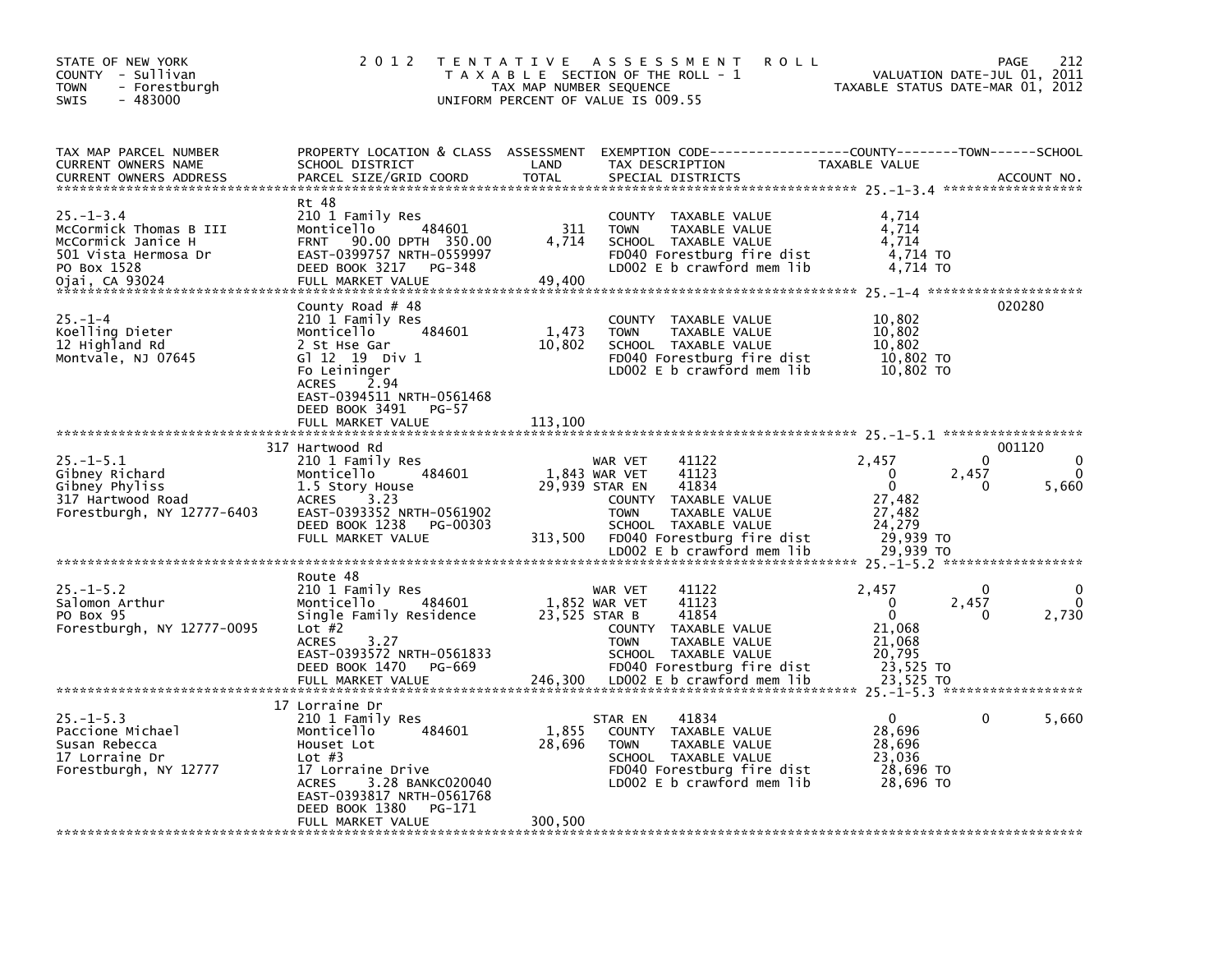| STATE OF NEW YORK<br>COUNTY - Sullivan<br><b>TOWN</b><br>- Forestburgh<br>$-483000$<br>SWIS              | 2 0 1 2                                                                                                                                                                       | TAX MAP NUMBER SEQUENCE  | TENTATIVE ASSESSMENT<br><b>ROLL</b><br>T A X A B L E SECTION OF THE ROLL - 1<br>UNIFORM PERCENT OF VALUE IS 009.55                                          | TAXABLE STATUS DATE-MAR 01, 2012                                     | 213<br>PAGE<br>VALUATION DATE-JUL 01, 2011 |
|----------------------------------------------------------------------------------------------------------|-------------------------------------------------------------------------------------------------------------------------------------------------------------------------------|--------------------------|-------------------------------------------------------------------------------------------------------------------------------------------------------------|----------------------------------------------------------------------|--------------------------------------------|
| TAX MAP PARCEL NUMBER<br>CURRENT OWNERS NAME<br><b>CURRENT OWNERS ADDRESS</b>                            | PROPERTY LOCATION & CLASS ASSESSMENT<br>SCHOOL DISTRICT<br>PARCEL SIZE/GRID COORD                                                                                             | LAND<br>TOTAL            | EXEMPTION CODE-----------------COUNTY-------TOWN------SCHOOL<br>TAX DESCRIPTION<br>SPECIAL DISTRICTS                                                        | TAXABLE VALUE                                                        | ACCOUNT NO.                                |
| $25. -1 - 5.5$<br>Nor48 LLC<br>Donald Partrick<br>1737 Veterans Hwy<br>Islandia, NY 11749                | County Rd 48<br>314 Rural vac<10<br>484601<br>Monticello<br>Vacant Land<br>5.37<br><b>ACRES</b><br>EAST-0394492 NRTH-0561885<br>DEED BOOK 2451<br>PG-647<br>FULL MARKET VALUE | 1,680<br>1,680<br>17,600 | COUNTY TAXABLE VALUE<br><b>TOWN</b><br>TAXABLE VALUE<br>SCHOOL TAXABLE VALUE<br>FD040 Forestburg fire dist<br>LD002 E b crawford mem lib                    | 1,680<br>1,680<br>1,680<br>1,680 TO<br>1,680 TO                      |                                            |
|                                                                                                          |                                                                                                                                                                               |                          |                                                                                                                                                             |                                                                      |                                            |
| $25. - 1 - 5.6$<br>Galligan James P<br>Galligan Ellen B<br>255 Hartwood Rd<br>Forestburgh, NY 12777-6403 | Rt48<br>314 Rural vac<10<br>Monticello<br>484601<br>Vacant Lot<br>5.37<br><b>ACRES</b><br>EAST-0393856 NRTH-0562356<br>DEED BOOK 2026<br>PG-596                               | 1,700<br>1,700           | COUNTY TAXABLE VALUE<br><b>TOWN</b><br>TAXABLE VALUE<br>SCHOOL TAXABLE VALUE<br>FD040 Forestburg fire dist<br>LD002 E b crawford mem lib                    | 1,700<br>1,700<br>1.700<br>1,700 TO<br>1,700 TO                      |                                            |
|                                                                                                          | FULL MARKET VALUE                                                                                                                                                             | 17,800                   |                                                                                                                                                             |                                                                      |                                            |
| $25. - 1 - 5.7$<br>Donovan Denise<br>34 Lorraine Dr<br>Forestburgh, NY 12777                             | 34 Lorraine Dr<br>210 1 Family Res<br>484601<br>Monticello<br>Two Story House<br>Garage<br><b>ACRES</b><br>10.91<br>EAST-0394681 NRTH-0562681                                 | 2,074<br>17,808          | 41854<br>STAR B<br>COUNTY TAXABLE VALUE<br><b>TOWN</b><br>TAXABLE VALUE<br>SCHOOL TAXABLE VALUE<br>FD040 Forestburg fire dist<br>LD002 E b crawford mem lib | $\mathbf{0}$<br>17,808<br>17,808<br>15,078<br>17,808 TO<br>17,808 TO | 2,730<br>$\mathbf{0}$                      |
|                                                                                                          | DEED BOOK 1539<br>PG-509<br>FULL MARKET VALUE                                                                                                                                 | 186,500                  |                                                                                                                                                             |                                                                      |                                            |
| $25. - 1 - 5.8$<br>Nor25 LLC<br>Donald Partrick<br>1737 Veterans Hwy<br>Islandia, NY 11749               | $N/s$ County Road #48<br>322 Rural vac>10<br>Monticello<br>484601<br>Vacant Land<br>ACRES 10.47<br>EAST-0394859 NRTH-0562400<br>DEED BOOK 2451 PG-668                         | 2,927<br>2,927           | COUNTY TAXABLE VALUE<br>TAXABLE VALUE<br><b>TOWN</b><br>SCHOOL TAXABLE VALUE<br>FD040 Forestburg fire dist<br>LD002 $E$ b crawford mem lib                  | 2,927<br>2,927<br>2,927<br>2,927 TO<br>2,927 TO                      |                                            |
|                                                                                                          |                                                                                                                                                                               |                          |                                                                                                                                                             |                                                                      |                                            |
|                                                                                                          | 27 Lorraine Dr                                                                                                                                                                |                          |                                                                                                                                                             |                                                                      |                                            |
| $25. -1 - 5.9$<br>Kozachuk Steven W Jr<br>Kozachuk Sara L<br>27 Lorraine Dr<br>Forestburgh, NY 12777     | 210 1 Family Res<br>484601<br>Monticello<br>House<br>Garage<br>2.50<br><b>ACRES</b><br>DEED BOOK 2398<br>PG-544                                                               | 1,200<br>18,400          | 41854<br>STAR B<br>COUNTY TAXABLE VALUE<br><b>TOWN</b><br>TAXABLE VALUE<br>SCHOOL TAXABLE VALUE                                                             | $\mathbf{0}$<br>18,400<br>18,400<br>15,670                           | 2,730<br>0                                 |
|                                                                                                          | FULL MARKET VALUE                                                                                                                                                             | 192,700                  |                                                                                                                                                             |                                                                      |                                            |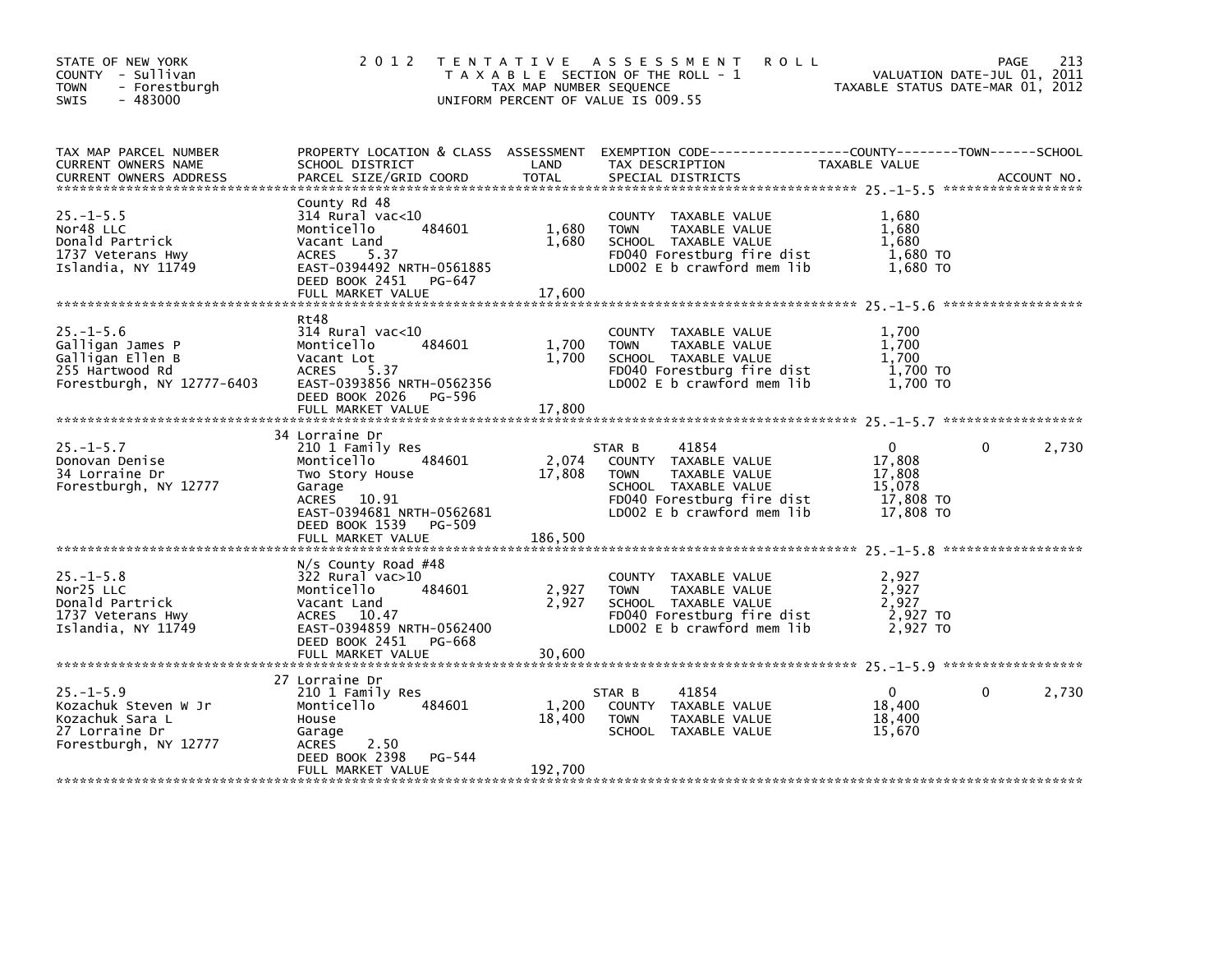| STATE OF NEW YORK<br>COUNTY - Sullivan<br>- Forestburgh<br><b>TOWN</b><br>$-483000$<br>SWIS                    |                                                                                                                                                                          | TAX MAP NUMBER SEQUENCE    | 2012 TENTATIVE ASSESSMENT<br><b>ROLL</b><br>T A X A B L E SECTION OF THE ROLL - 1<br>UNIFORM PERCENT OF VALUE IS 009.55                                     | TAXABLE STATUS DATE-MAR 01, 2012                                     | 214<br>PAGE<br>VALUATION DATE-JUL 01, 2011 |
|----------------------------------------------------------------------------------------------------------------|--------------------------------------------------------------------------------------------------------------------------------------------------------------------------|----------------------------|-------------------------------------------------------------------------------------------------------------------------------------------------------------|----------------------------------------------------------------------|--------------------------------------------|
| TAX MAP PARCEL NUMBER<br>CURRENT OWNERS NAME                                                                   | SCHOOL DISTRICT                                                                                                                                                          | LAND                       | PROPERTY LOCATION & CLASS ASSESSMENT EXEMPTION CODE----------------COUNTY-------TOWN------SCHOOL<br>TAX DESCRIPTION                                         | TAXABLE VALUE                                                        |                                            |
| $25. - 1 - 6.1$<br>Sipos John J<br>Sipos Virginia L<br>31 Norris Rd<br>Forestburgh, NY 12777                   | 31 Norris Rd<br>210 1 Family Res<br>484601<br>Monticello<br>House & Shed<br>ACRES 5.03<br>EAST-0396404 NRTH-0561646<br>DEED BOOK 2469 PG-122<br>FULL MARKET VALUE        | 2,460<br>26,200<br>274,300 | STAR B<br>41854<br>COUNTY TAXABLE VALUE<br><b>TOWN</b><br>TAXABLE VALUE<br>SCHOOL TAXABLE VALUE<br>FD040 Forestburg fire dist<br>LD002 E b crawford mem lib | $\mathbf{0}$<br>26,200<br>26,200<br>23,470<br>26,200 TO<br>26,200 TO | 001110<br>2,730<br>0                       |
| $25. - 1 - 6.2$<br>Black Brook Rod<br>Black Gun<br>Attn: George Fugger<br>7 Elm St Unit 5<br>Norwalk, CT 06850 | Rt 48<br>920 Priv Hunt/Fi<br>Monticello<br>484601<br>House<br>2.76<br><b>ACRES</b><br>EAST-0395727 NRTH-0561174<br>DEED BOOK 1979 PG-693<br>FULL MARKET VALUE            | 1,687<br>10,619<br>111,200 | COUNTY TAXABLE VALUE<br>TAXABLE VALUE<br><b>TOWN</b><br>SCHOOL TAXABLE VALUE<br>FD040 Forestburg fire dist<br>LD002 E b crawford mem lib                    | 10,619<br>10,619<br>10,619<br>10,619 TO<br>10,619 TO                 |                                            |
| $25. - 1 - 6.3$<br>Steeber Allen F<br>Steeber & Father Co, Inc<br>2701 W Cary St<br>Richmond, VA 23220         | Rt 48<br>$314$ Rural vac<10<br>484601<br>Monticello<br>vacant lot<br><b>ACRES</b><br>6.12<br>EAST-0396043 NRTH-0561533<br>DEED BOOK 2011 PG-4983                         | 2,212<br>2,212             | COUNTY TAXABLE VALUE<br>TAXABLE VALUE<br><b>TOWN</b><br>SCHOOL TAXABLE VALUE<br>FD040 Forestburg fire dist<br>LD002 E b crawford mem lib                    | 2,212<br>2,212<br>2,212<br>2,212 TO<br>$2,212$ TO                    |                                            |
| $25. - 1 - 6.4$<br>Hartwood LLC<br>Donald Partrick<br>1737 Veterans Hwy<br>Islandia, NY 11749                  | Rt 48<br>$314$ Rural vac< $10$<br>484601<br>Monticello<br>Vacant Lot<br>2.52<br>ACRES<br>EAST-0396202 NRTH-0561163<br>DEED BOOK 2451<br>PG-618                           | 1,232<br>1,232             | COUNTY TAXABLE VALUE<br>TAXABLE VALUE<br><b>TOWN</b><br>SCHOOL TAXABLE VALUE<br>FD040 Forestburg fire dist<br>LD002 E b crawford mem lib                    | 1,232<br>1,232<br>1.232<br>1,232 TO<br>$1,232$ TO                    |                                            |
| $25. - 1 - 6.5$<br>Norris Robert<br>One Norris Rd<br>Forestburgh, NY 12777                                     | One Norris Rd<br>210 1 Family Res<br>484601<br>Monticello<br>1 Story Ranch<br>ACRES<br>2.51<br>EAST-0396396 NRTH-0561089<br>PG-42<br>DEED BOOK 1820<br>FULL MARKET VALUE | 1,534<br>20,055<br>210,000 | STAR B<br>41854<br>COUNTY TAXABLE VALUE<br><b>TOWN</b><br>TAXABLE VALUE<br>SCHOOL TAXABLE VALUE<br>FD040 Forestburg fire dist<br>LD002 E b crawford mem lib | $\mathbf{0}$<br>20,055<br>20,055<br>17,325<br>20,055 TO<br>20,055 TO | 2,730<br>0                                 |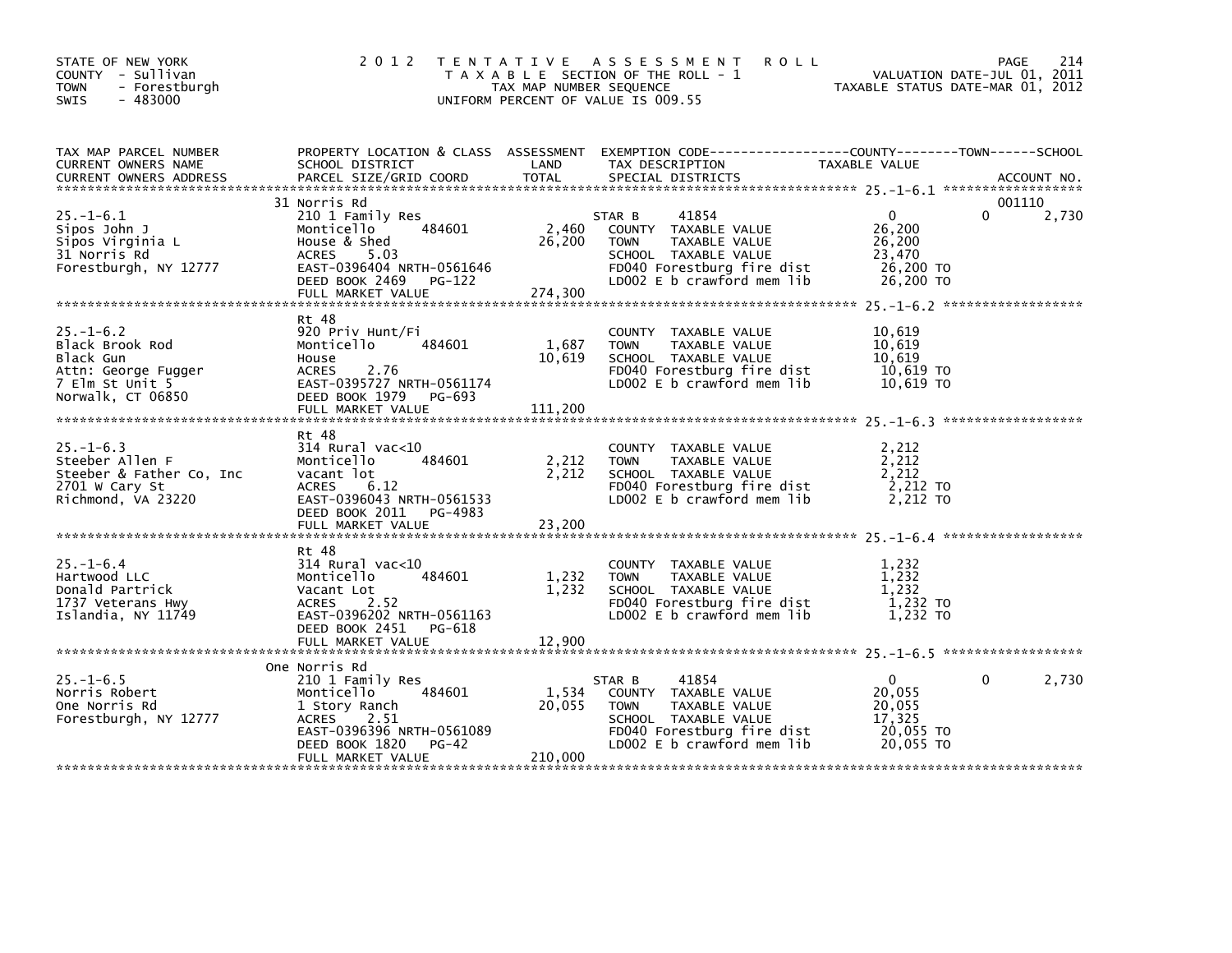| STATE OF NEW YORK<br>COUNTY - Sullivan<br>- Forestburgh<br><b>TOWN</b><br>$-483000$<br><b>SWIS</b>          | 2 0 1 2                                                                                                                                                               | TAX MAP NUMBER SEQUENCE    | TENTATIVE ASSESSMENT<br><b>ROLL</b><br>T A X A B L E SECTION OF THE ROLL - 1<br>UNIFORM PERCENT OF VALUE IS 009.55                                          | TAXABLE STATUS DATE-MAR 01, 2012                                     | 215<br>PAGE<br>VALUATION DATE-JUL 01, 2011 |
|-------------------------------------------------------------------------------------------------------------|-----------------------------------------------------------------------------------------------------------------------------------------------------------------------|----------------------------|-------------------------------------------------------------------------------------------------------------------------------------------------------------|----------------------------------------------------------------------|--------------------------------------------|
| TAX MAP PARCEL NUMBER<br>CURRENT OWNERS NAME<br><b>CURRENT OWNERS ADDRESS</b>                               | SCHOOL DISTRICT<br>PARCEL SIZE/GRID COORD                                                                                                                             | LAND<br><b>TOTAL</b>       | PROPERTY LOCATION & CLASS ASSESSMENT EXEMPTION CODE----------------COUNTY-------TOWN-----SCHOOL<br>TAX DESCRIPTION<br>SPECIAL DISTRICTS                     | TAXABLE VALUE                                                        | ACCOUNT NO.                                |
| $25. - 1 - 6.6$<br>Johnston Martha<br>451 Route 48<br>Forestburgh, NY 12777-0024                            | 451 Route 48<br>210 1 Family Res<br>484601<br>Monticello<br>House<br><b>ACRES</b><br>5.02<br>EAST-0396682 NRTH-0561321<br>DEED BOOK 1749 PG-681<br>FULL MARKET VALUE  | 2,071<br>26,938<br>282,100 | 41854<br>STAR B<br>COUNTY TAXABLE VALUE<br><b>TOWN</b><br>TAXABLE VALUE<br>SCHOOL TAXABLE VALUE<br>FD040 Forestburg fire dist<br>LD002 E b crawford mem lib | $\Omega$<br>26,938<br>26,938<br>24,208<br>26,938 TO<br>26,938 TO     | 2,730<br>0                                 |
| $25. - 1 - 6.7$<br>Johnston Martha<br>451 Route # 48<br>Forestburgh, NY 12777-0024                          | Rt 48<br>314 Rural vac<10<br>484601<br>Monticello<br>Vacant Lot<br>5.03<br><b>ACRES</b><br>EAST-0396877 NRTH-0561248<br>DEED BOOK 1749<br>PG-681<br>FULL MARKET VALUE | 2,073<br>2,073<br>21,700   | COUNTY TAXABLE VALUE<br>TAXABLE VALUE<br><b>TOWN</b><br>SCHOOL TAXABLE VALUE<br>FD040 Forestburg fire dist<br>LD002 $E$ b crawford mem lib                  | 2,073<br>2.073<br>2.073<br>2,073 TO<br>2.073 TO                      |                                            |
|                                                                                                             | 461 Rt 48                                                                                                                                                             |                            |                                                                                                                                                             |                                                                      |                                            |
| $25. - 1 - 6.8$<br>Stawarz Edward J Jr<br>Stawarz Catherine G<br>461 Route 48<br>Forestburgh, NY 12777-6404 | 210 1 Family Res<br>484601<br>Monticello<br>house<br>5.03 BANKC130170<br><b>ACRES</b><br>EAST-0397075 NRTH-0561197<br>DEED BOOK 1230<br>PG-00108<br>FULL MARKET VALUE | 2,073<br>14,500<br>151,800 | STAR B<br>41854<br>COUNTY TAXABLE VALUE<br><b>TOWN</b><br>TAXABLE VALUE<br>SCHOOL TAXABLE VALUE<br>FD040 Forestburg fire dist<br>LD002 E b crawford mem lib | $\mathbf{0}$<br>14,500<br>14,500<br>11,770<br>14,500 TO<br>14,500 TO | 2,730<br>0                                 |
|                                                                                                             | Cr 48                                                                                                                                                                 |                            |                                                                                                                                                             |                                                                      |                                            |
| $25. - 1 - 6.9$<br>Curtis Gurney W<br>Curtis Angela D<br>129 Wildcat Rd<br>Monticello, NY 12701             | $314$ Rural vac<10<br>Monticello<br>484601<br>Vacant Lot<br>Lot 8<br>5.01<br><b>ACRES</b><br>EAST-0396387 NRTH-0562125                                                | 2,221<br>2,221             | COUNTY TAXABLE VALUE<br>TAXABLE VALUE<br><b>TOWN</b><br>SCHOOL TAXABLE VALUE<br>FD040 Forestburg fire dist<br>LDOO2 E b crawford mem lib                    | 2,221<br>2,221<br>2,221<br>2,221 TO<br>2,221 TO                      |                                            |
|                                                                                                             | DEED BOOK 1886<br>PG-306<br>FULL MARKET VALUE                                                                                                                         | 23,300                     |                                                                                                                                                             |                                                                      |                                            |
|                                                                                                             |                                                                                                                                                                       |                            |                                                                                                                                                             |                                                                      |                                            |
| $25. - 1 - 6.10$<br>Nor25 LLC<br>Donald Partrick<br>1737 Veterans Hwy<br>Islandia, NY 11749                 | Cr 48<br>$314$ Rural vac<10<br>Monticello<br>484601<br>Vacant Lot<br>Lot 9<br><b>ACRES</b><br>5.01<br>EAST-0396444 NRTH-0562434<br>DEED BOOK 2451<br>PG-668           | 2,095<br>2,095             | COUNTY TAXABLE VALUE<br>TAXABLE VALUE<br><b>TOWN</b><br>SCHOOL TAXABLE VALUE<br>FD040 Forestburg fire dist<br>LD002 E b crawford mem lib                    | 2,095<br>2,095<br>2,095<br>2,095 TO<br>2.095 TO                      |                                            |
|                                                                                                             | FULL MARKET VALUE                                                                                                                                                     | 21,900                     |                                                                                                                                                             |                                                                      |                                            |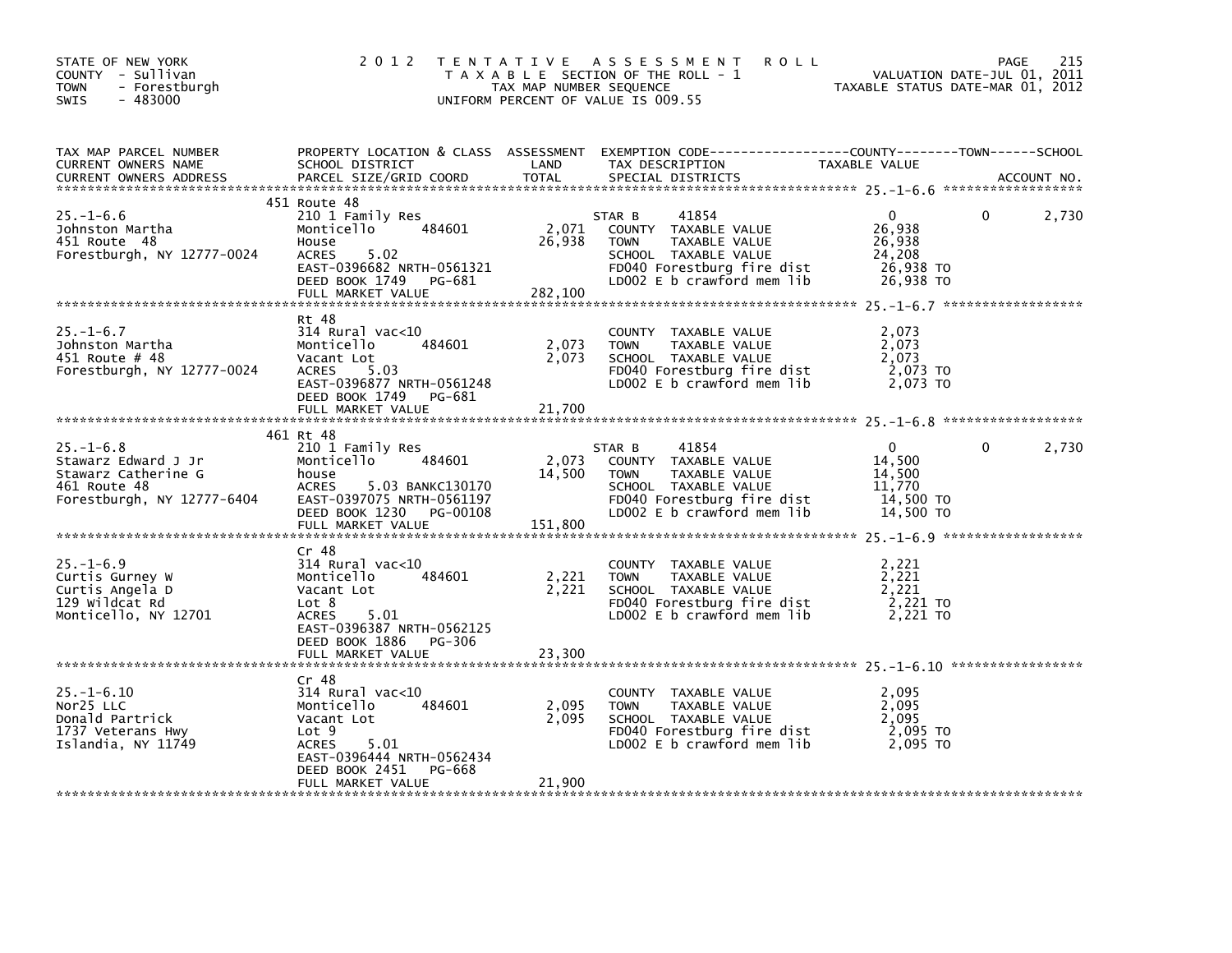| STATE OF NEW YORK<br>COUNTY - Sullivan<br><b>TOWN</b><br>- Forestburgh<br>SWIS<br>$-483000$    | 2 0 1 2                                                                                                                                                                             | TAX MAP NUMBER SEQUENCE | TENTATIVE ASSESSMENT<br><b>ROLL</b><br>T A X A B L E SECTION OF THE ROLL - 1<br>UNIFORM PERCENT OF VALUE IS 009.55                                          | TAXABLE STATUS DATE-MAR 01, 2012                          | 216<br>PAGE<br>VALUATION DATE-JUL 01, 2011 |
|------------------------------------------------------------------------------------------------|-------------------------------------------------------------------------------------------------------------------------------------------------------------------------------------|-------------------------|-------------------------------------------------------------------------------------------------------------------------------------------------------------|-----------------------------------------------------------|--------------------------------------------|
| TAX MAP PARCEL NUMBER<br>CURRENT OWNERS NAME<br><b>CURRENT OWNERS ADDRESS</b>                  | SCHOOL DISTRICT<br>PARCEL SIZE/GRID COORD                                                                                                                                           | LAND<br><b>TOTAL</b>    | PROPERTY LOCATION & CLASS ASSESSMENT EXEMPTION CODE---------------COUNTY-------TOWN-----SCHOOL<br>TAX DESCRIPTION<br>SPECIAL DISTRICTS                      | TAXABLE VALUE                                             | ACCOUNT NO.                                |
| $25. - 1 - 6.11$<br>Nor48 LLC<br>Donald Partrick<br>1737 Veterans Hwy<br>Islandia, NY 11749    | Cr 48<br>314 Rural vac<10<br>484601<br>Monticello<br>Vacant Lot<br>Lot 10<br>5.01<br><b>ACRES</b><br>EAST-0396497 NRTH-0562757<br>DEED BOOK 2451<br>PG-647                          | 2,101<br>2,101          | COUNTY TAXABLE VALUE<br><b>TOWN</b><br>TAXABLE VALUE<br>SCHOOL TAXABLE VALUE<br>FD040 Forestburg fire dist<br>LDOO2 E b crawford mem lib                    | 2,101<br>2,101<br>2,101<br>2,101 TO<br>2,101 TO           |                                            |
|                                                                                                | FULL MARKET VALUE                                                                                                                                                                   | 22,000                  |                                                                                                                                                             |                                                           |                                            |
| $25. - 1 - 6.12$<br>Falcone Robert<br>Falcone Frances<br>71 Norris Rd<br>Forestburgh, NY 12777 | 71 Norris Rd<br>210 1 Family Res<br>484601<br>Monticello<br>House & Garage<br>$\mathsf{Lot} \; 11$<br><b>ACRES</b><br>5.02<br>EAST-0396576 NRTH-0563079<br>DEED BOOK 1950<br>PG-322 | 2,098<br>16,786         | STAR B<br>41854<br>COUNTY TAXABLE VALUE<br><b>TOWN</b><br>TAXABLE VALUE<br>SCHOOL TAXABLE VALUE<br>FD040 Forestburg fire dist<br>LDOO2 E b crawford mem lib | 0<br>16,786<br>16,786<br>14,056<br>16,786 TO<br>16,786 TO | 2,730<br>0                                 |
|                                                                                                | FULL MARKET VALUE                                                                                                                                                                   | 175,800                 |                                                                                                                                                             |                                                           |                                            |
| $25. - 1 - 6.13$<br>Nor25 LLC<br>Donald Partrick<br>1737 Veterans Hwy<br>Islandia, NY 11749    | Cr 48<br>314 Rural vac<10<br>Monticello<br>484601<br>Vacant Land<br>Lot 12<br><b>ACRES</b><br>5.01<br>EAST-0396627 NRTH-0563425                                                     | 2,101<br>2,101          | <b>COUNTY</b><br>TAXABLE VALUE<br><b>TOWN</b><br>TAXABLE VALUE<br>SCHOOL TAXABLE VALUE<br>FD040 Forestburg fire dist<br>LD002 E b crawford mem lib          | 2,101<br>2,101<br>2,101<br>2,101 TO<br>2,101 TO           |                                            |
|                                                                                                | DEED BOOK 2451 PG-668<br>FULL MARKET VALUE                                                                                                                                          | 22,000                  |                                                                                                                                                             |                                                           |                                            |
| $25. - 1 - 6.14$<br>Nor48 LLC<br>Donald Partrick<br>1737 Veterans Hwy<br>Islandia, NY 11749    | Cr 48<br>314 Rural vac<10<br>Monticello<br>484601<br>Vacant Lot<br>Lot 13<br>6.14<br>ACRES<br>EAST-0396732 NRTH-0563850<br>DEED BOOK 2451<br>PG-647                                 | 2,917<br>2,917          | COUNTY TAXABLE VALUE<br>TAXABLE VALUE<br><b>TOWN</b><br>SCHOOL TAXABLE VALUE<br>FD040 Forestburg fire dist<br>LD002 E b crawford mem lib                    | 2,917<br>2,917<br>2,917<br>2,917 TO<br>2,917 TO           |                                            |
|                                                                                                | FULL MARKET VALUE                                                                                                                                                                   | 30,500                  |                                                                                                                                                             |                                                           |                                            |
| $25. - 1 - 6.15$<br>Nor25 LLC<br>Donald Partrick<br>1737 Veterans Hwy<br>Islandia, NY 11749    | Cr 48<br>314 Rural vac<10<br>484601<br>Monticello<br>Vacant Lot<br>Lot 19<br><b>ACRES</b><br>5.38<br>EAST-0397347 NRTH-0563750<br>DEED BOOK 2451<br>PG-668                          | 2,404<br>2,404          | COUNTY TAXABLE VALUE<br><b>TOWN</b><br>TAXABLE VALUE<br>SCHOOL TAXABLE VALUE<br>FD040 Forestburg fire dist<br>LD002 E b crawford mem lib                    | 2,404<br>2,404<br>2,404<br>2,404 TO<br>2,404 TO           |                                            |
|                                                                                                | FULL MARKET VALUE                                                                                                                                                                   | 25,200                  |                                                                                                                                                             |                                                           |                                            |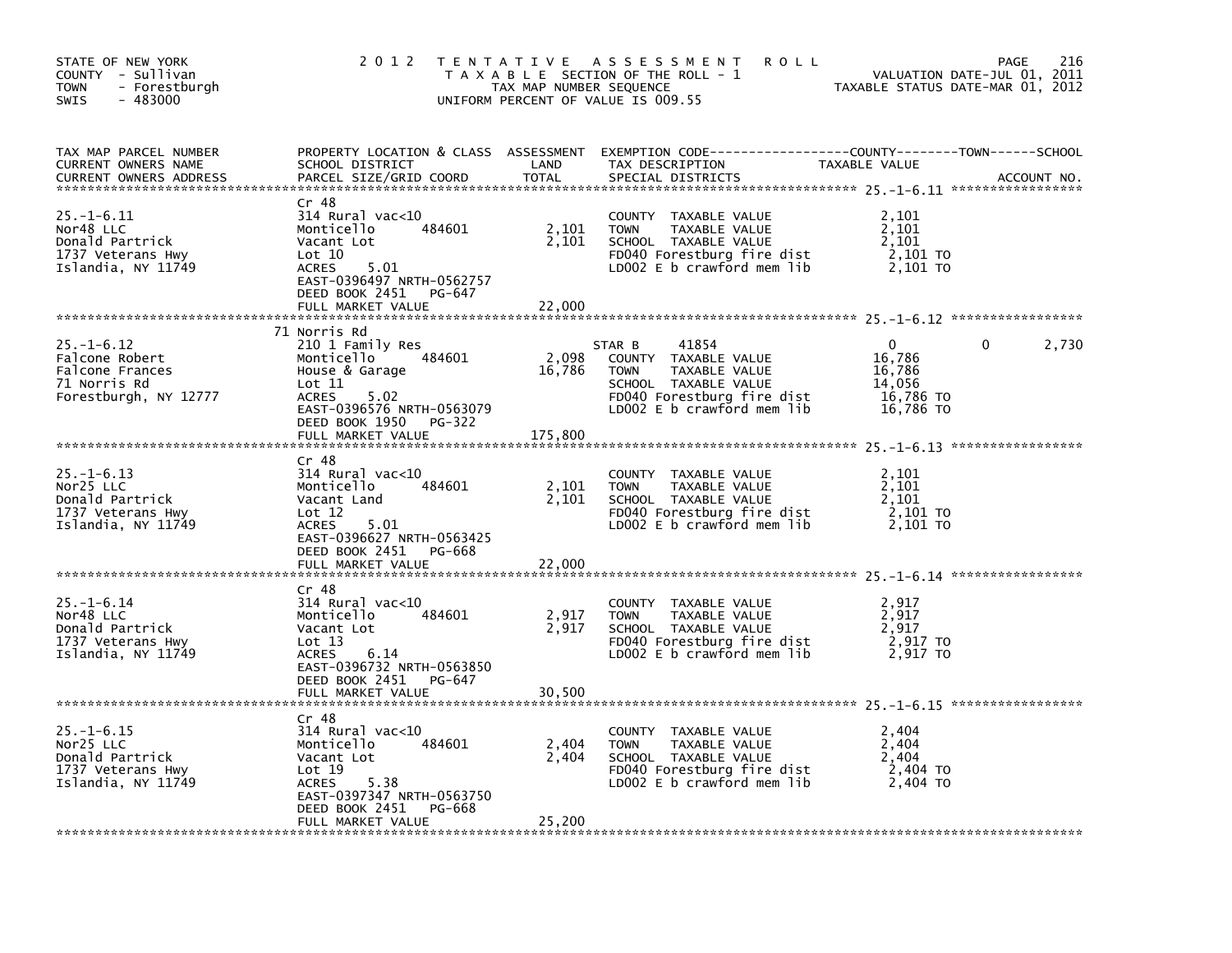| STATE OF NEW YORK<br>COUNTY - Sullivan<br><b>TOWN</b><br>- Forestburgh<br>SWIS<br>$-483000$ | 2 0 1 2                                                                                                                                                       | TAX MAP NUMBER SEQUENCE | TENTATIVE ASSESSMENT<br><b>ROLL</b><br>T A X A B L E SECTION OF THE ROLL - 1<br>UNIFORM PERCENT OF VALUE IS 009.55                                 | 217<br>PAGE<br>VALUATION DATE-JUL 01, 2011<br>TAXABLE STATUS DATE-MAR 01, 2012                                                  |
|---------------------------------------------------------------------------------------------|---------------------------------------------------------------------------------------------------------------------------------------------------------------|-------------------------|----------------------------------------------------------------------------------------------------------------------------------------------------|---------------------------------------------------------------------------------------------------------------------------------|
| TAX MAP PARCEL NUMBER<br>CURRENT OWNERS NAME<br><b>CURRENT OWNERS ADDRESS</b>               | SCHOOL DISTRICT<br>PARCEL SIZE/GRID COORD                                                                                                                     | LAND<br><b>TOTAL</b>    | TAX DESCRIPTION<br>SPECIAL DISTRICTS                                                                                                               | PROPERTY LOCATION & CLASS ASSESSMENT EXEMPTION CODE----------------COUNTY-------TOWN-----SCHOOL<br>TAXABLE VALUE<br>ACCOUNT NO. |
| $25. - 1 - 6.16$<br>Nor48 LLC<br>Donald Partrick<br>1737 Veterans Hwy<br>Islandia, NY 11749 | Cr 48<br>$314$ Rural vac<10<br>484601<br>Monticello<br>Vacant Land<br>Lot 18<br>5.01<br><b>ACRES</b><br>EAST-0397287 NRTH-0563402<br>DEED BOOK 2451<br>PG-647 | 2,168<br>2,168          | COUNTY TAXABLE VALUE<br><b>TOWN</b><br>TAXABLE VALUE<br>SCHOOL TAXABLE VALUE<br>FD040 Forestburg fire dist<br>LDOO2 E b crawford mem lib           | 2,168<br>2,168<br>2,168<br>2,168 TO<br>2,168 TO                                                                                 |
|                                                                                             | FULL MARKET VALUE                                                                                                                                             | 22,700                  |                                                                                                                                                    |                                                                                                                                 |
| $25. - 1 - 6.17$<br>Nor48 LLC<br>Donald Partrick<br>1737 Veterans Hwy<br>Islandia, NY 11749 | Cr 48<br>$314$ Rural vac< $10$<br>484601<br>Monticello<br>Vacant Lot<br>Lot 17<br><b>ACRES</b><br>5.01<br>EAST-0397211 NRTH-0563003                           | 2,180<br>2,180          | COUNTY TAXABLE VALUE<br><b>TOWN</b><br>TAXABLE VALUE<br>SCHOOL TAXABLE VALUE<br>FD040 Forestburg fire dist<br>LD002 E b crawford mem lib           | 2,180<br>2,180<br>2.180<br>2,180 TO<br>2,180 TO                                                                                 |
|                                                                                             | DEED BOOK 2451<br>PG-647<br>FULL MARKET VALUE                                                                                                                 | 22,800                  |                                                                                                                                                    |                                                                                                                                 |
| $25. - 1 - 6.18$<br>Nor25 LLC<br>Donald Partrick<br>1737 Veterans Hwy<br>Islandia, NY 11749 | Cr 48<br>$314$ Rural vac< $10$<br>Monticello<br>484601<br>Vacant Lot<br>Lot 16<br>5.01<br>ACRES<br>EAST-0397139 NRTH-0562634                                  | 2,189<br>2,189          | <b>COUNTY</b><br>TAXABLE VALUE<br><b>TOWN</b><br>TAXABLE VALUE<br>SCHOOL TAXABLE VALUE<br>FD040 Forestburg fire dist<br>LD002 E b crawford mem lib | 2,189<br>2,189<br>2,189<br>$2,189$ TO<br>2,189 TO                                                                               |
|                                                                                             | DEED BOOK 2451 PG-668<br>FULL MARKET VALUE                                                                                                                    | 22,900                  |                                                                                                                                                    |                                                                                                                                 |
| $25. - 1 - 6.19$<br>Nor48 LLC<br>Donald Partrick<br>1737 Veterans Hwy<br>Islandia, NY 11749 | Cr 48<br>314 Rural vac<10<br>Monticello<br>484601<br>Vacant Lot<br>Lot 15<br>5.01<br>ACRES<br>EAST-0397073 NRTH-0562285<br>DEED BOOK 2451<br>PG-647           | 2,204<br>2,204          | COUNTY TAXABLE VALUE<br>TAXABLE VALUE<br><b>TOWN</b><br>SCHOOL TAXABLE VALUE<br>FD040 Forestburg fire dist<br>LD002 $E$ b crawford mem lib         | 2,204<br>2,204<br>2,204<br>2,204 TO<br>2,204 TO                                                                                 |
|                                                                                             | FULL MARKET VALUE                                                                                                                                             | 23,100                  |                                                                                                                                                    |                                                                                                                                 |
| $25. - 1 - 6.20$<br>Nor25 LLC<br>Donald Partrick<br>1737 Veterans Hwy<br>Islandia, NY 11749 | Cr 48<br>314 Rural vac<10<br>484601<br>Monticello<br>Vacant Lot<br>Lot 14<br><b>ACRES</b><br>5.02<br>EAST-0396996 NRTH-0561940<br>DEED BOOK 2451<br>PG-668    | 2,097<br>2,097          | COUNTY TAXABLE VALUE<br>TAXABLE VALUE<br><b>TOWN</b><br>SCHOOL TAXABLE VALUE<br>FD040 Forestburg fire dist<br>LD002 E b crawford mem lib           | 2,097<br>2,097<br>2,097<br>2,097 TO<br>2,097 TO                                                                                 |
|                                                                                             | FULL MARKET VALUE                                                                                                                                             | 22,000                  |                                                                                                                                                    |                                                                                                                                 |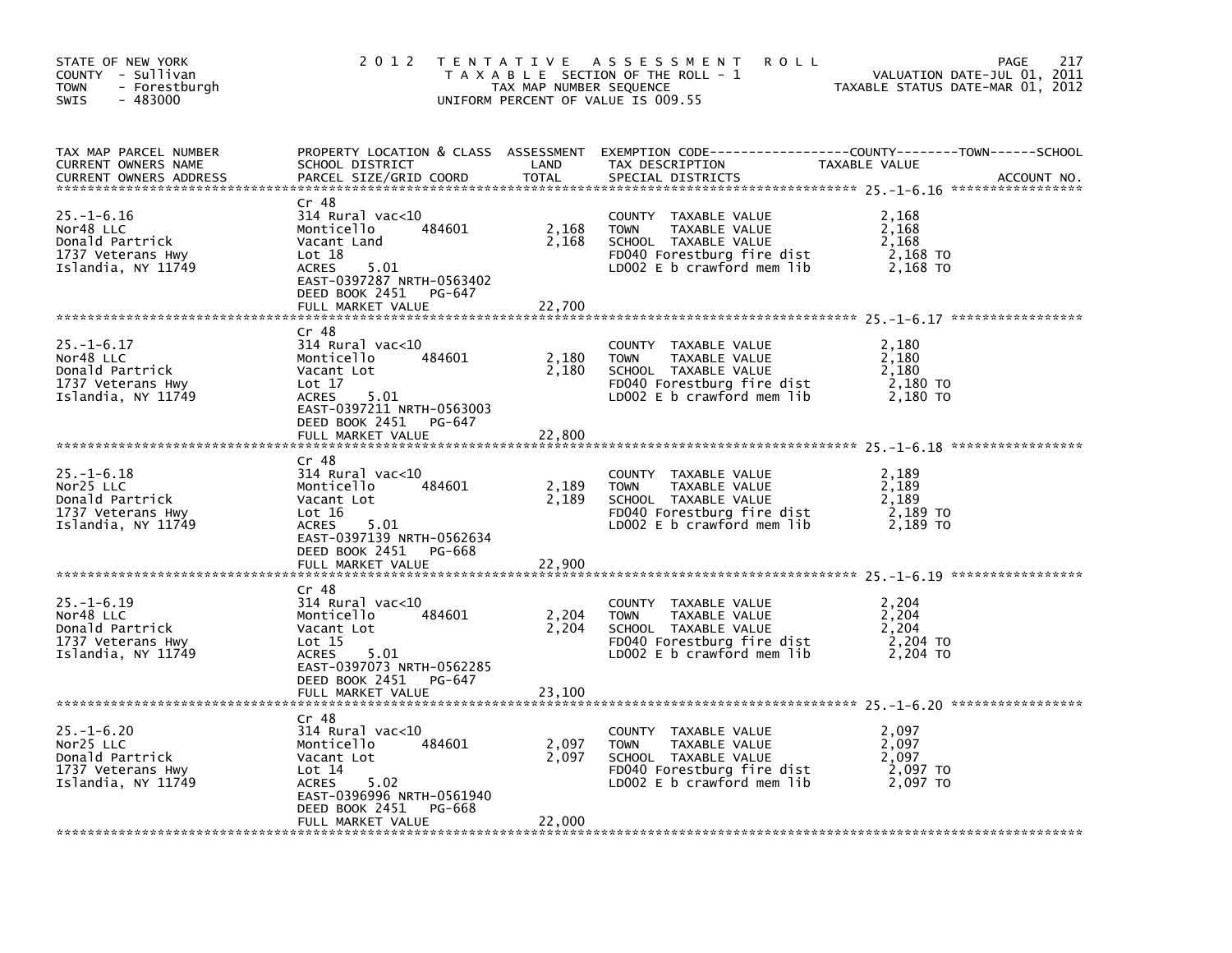| STATE OF NEW YORK<br>COUNTY - Sullivan<br><b>TOWN</b><br>- Forestburgh<br>$-483000$<br>SWIS                                      | 2 0 1 2                                                                                                                                                                                                                   | TAX MAP NUMBER SEQUENCE    | TENTATIVE ASSESSMENT<br><b>ROLL</b><br>T A X A B L E SECTION OF THE ROLL - 1<br>UNIFORM PERCENT OF VALUE IS 009.55                         | TAXABLE STATUS DATE-MAR 01, 2012                     | 218<br>PAGE<br>VALUATION DATE-JUL 01, 2011 |
|----------------------------------------------------------------------------------------------------------------------------------|---------------------------------------------------------------------------------------------------------------------------------------------------------------------------------------------------------------------------|----------------------------|--------------------------------------------------------------------------------------------------------------------------------------------|------------------------------------------------------|--------------------------------------------|
| TAX MAP PARCEL NUMBER<br>CURRENT OWNERS NAME<br><b>CURRENT OWNERS ADDRESS</b>                                                    | SCHOOL DISTRICT<br>PARCEL SIZE/GRID COORD                                                                                                                                                                                 | LAND<br><b>TOTAL</b>       | PROPERTY LOCATION & CLASS ASSESSMENT EXEMPTION CODE----------------COUNTY-------TOWN------SCHOOL<br>TAX DESCRIPTION<br>SPECIAL DISTRICTS   | TAXABLE VALUE                                        | ACCOUNT NO.                                |
| $25. - 1 - 6.21$<br>Nor25 LLC<br>Donald Partrick<br>1737 Veterans Hwy<br>Islandia, NY 11749                                      | Cr 48<br>$314$ Rural vac< $10$<br>484601<br>Monticello<br>Vacant<br>Access Road<br>50.00 DPTH 600.00<br><b>FRNT</b><br>0.69<br><b>ACRES</b><br>EAST-0397234 NRTH-0563189<br>DEED BOOK 2451<br>PG-668<br>FULL MARKET VALUE | 69<br>69<br>700            | COUNTY TAXABLE VALUE<br><b>TOWN</b><br>TAXABLE VALUE<br>SCHOOL TAXABLE VALUE<br>FD040 Forestburg fire dist<br>LD002 E b crawford mem lib   | 69<br>69<br>69<br>69 TO<br>69 TO                     |                                            |
| $25. - 1 - 6.22$<br>Hartwood LLC<br>Donald Partrick<br>1737 Veterans Hwy<br>Islandia, NY 11749                                   | W.s. Norris Rd<br>$314$ Rural vac< $10$<br>484601<br>Monticello<br>Vacant Land<br><b>ACRES</b><br>1.69<br>EAST-0396478 NRTH-0564044<br>DEED BOOK 2451 PG-609<br>FULL MARKET VALUE                                         | 330<br>330<br>3,500        | COUNTY TAXABLE VALUE<br><b>TOWN</b><br>TAXABLE VALUE<br>SCHOOL TAXABLE VALUE<br>FD040 Forestburg fire dist<br>LDOO2 E b crawford mem lib   | 330<br>330<br>330<br>330 TO<br>330 TO                |                                            |
| $25. - 1 - 8$<br>CR48 LLC<br>Donald Partrick<br>1737 Veterans Memorial Hwy<br>Islandia, NY 11749                                 | Rt 48<br>322 Rural vac>10<br>Monticello<br>484601<br>Gl 19 Div 1<br>seas 8<br>Fo Tonn<br>ACRES<br>51.12<br>EAST-0397618 NRTH-0562222<br>DEED BOOK 2010<br>PG-60021<br>FULL MARKET VALUE                                   | 6,079<br>6,079<br>63,700   | COUNTY TAXABLE VALUE<br><b>TOWN</b><br>TAXABLE VALUE<br>SCHOOL TAXABLE VALUE<br>FD040 Forestburg fire dist<br>LD002 E b crawford mem lib   | 6,079<br>6,079<br>6.079<br>6,079 TO<br>6,079 TO      | 006050                                     |
| $25. - 1 - 9$<br>CR48 LLC<br>Donald Partrick<br>1737 Veterans Memorial Hwy<br>Islandia, NY 11749                                 | Rt 48<br>322 Rural vac>10<br>484601<br>Monticello<br><b>Bungalow</b><br>ACRES 24.93<br>EAST-0398085 NRTH-0561388<br>DEED BOOK 2010 PG-60021                                                                               | 6,962<br>6,962             | COUNTY TAXABLE VALUE<br><b>TOWN</b><br>TAXABLE VALUE<br>SCHOOL TAXABLE VALUE<br>FD040 Forestburg fire dist<br>LD002 E b crawford mem lib   | 6,962<br>6,962<br>6,962<br>6,962 TO<br>6,962 TO      |                                            |
| $25. - 1 - 10$<br>MCCormick Trust Thomas &Janice Monticello<br>Thomas McCormick III<br>501 Vista<br>Hermosa Dr<br>Ojai, CA 93023 | Rt 48<br>$215$ 1 Fam Res w/<br>484601<br>2 St Hse Gar Barn<br>3 Sheds<br>5.00<br><b>ACRES</b><br>EAST-0400540 NRTH-0559870<br>DEED BOOK 3621<br>PG-521<br>FULL MARKET VALUE                                               | 2,201<br>33,800<br>353,900 | COUNTY TAXABLE VALUE<br><b>TOWN</b><br>TAXABLE VALUE<br>SCHOOL TAXABLE VALUE<br>FD040 Forestburg fire dist<br>LD002 $E$ b crawford mem lib | 33,800<br>33,800<br>33.800<br>33,800 TO<br>33,800 TO | 022400                                     |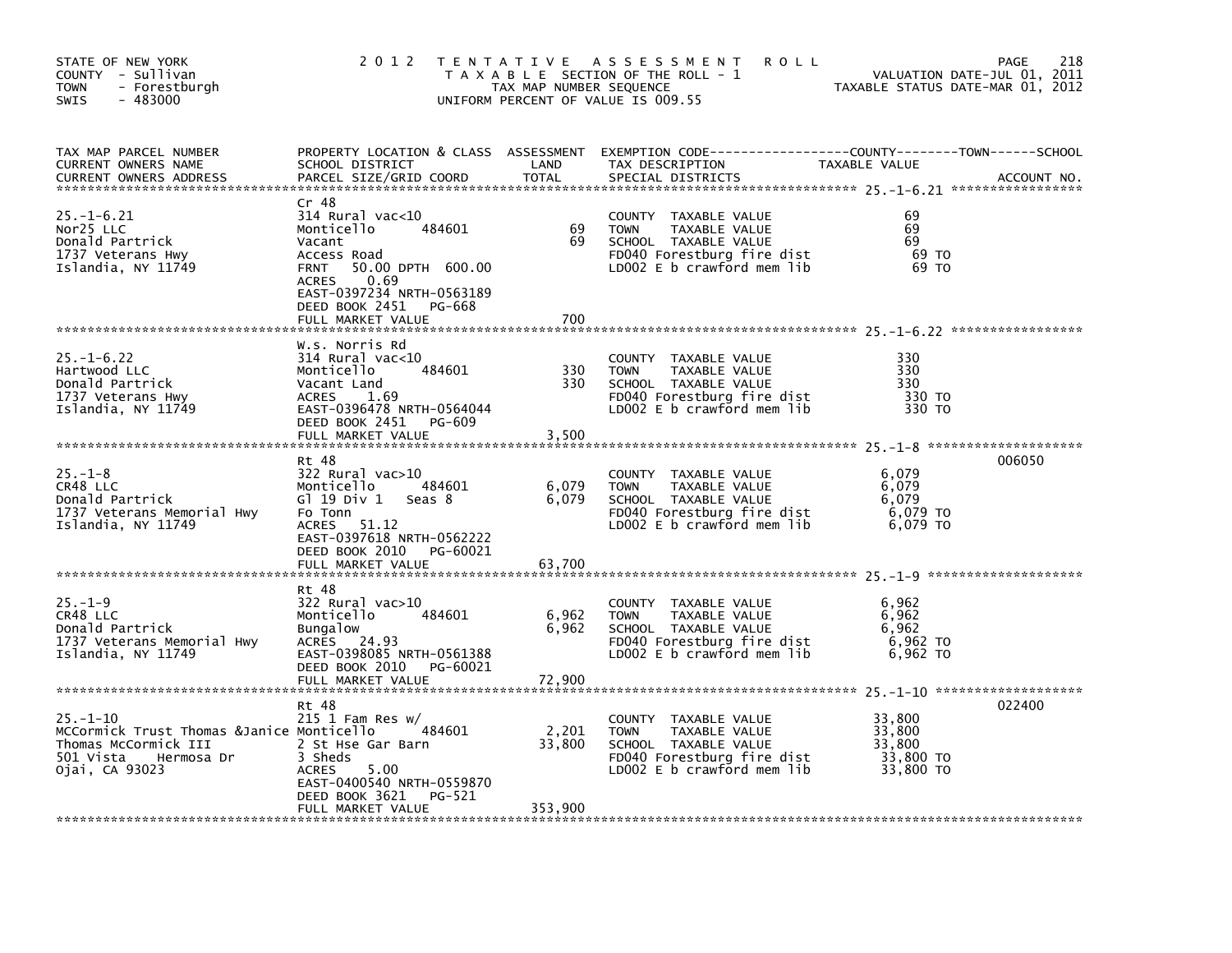| STATE OF NEW YORK<br>COUNTY - Sullivan<br><b>TOWN</b><br>- Forestburgh<br>$-483000$<br><b>SWIS</b>                      | 2 0 1 2                                                                                                                                                                                     | TAX MAP NUMBER SEQUENCE  | TENTATIVE ASSESSMENT<br><b>ROLL</b><br>T A X A B L E SECTION OF THE ROLL - 1<br>UNIFORM PERCENT OF VALUE IS 009.55                       |                                                 | 219<br>PAGE<br>VALUATION DATE-JUL 01, 2011<br>TAXABLE STATUS DATE-MAR 01, 2012 |
|-------------------------------------------------------------------------------------------------------------------------|---------------------------------------------------------------------------------------------------------------------------------------------------------------------------------------------|--------------------------|------------------------------------------------------------------------------------------------------------------------------------------|-------------------------------------------------|--------------------------------------------------------------------------------|
| TAX MAP PARCEL NUMBER<br>CURRENT OWNERS NAME<br><b>CURRENT OWNERS ADDRESS</b>                                           | SCHOOL DISTRICT<br>PARCEL SIZE/GRID COORD                                                                                                                                                   | LAND<br><b>TOTAL</b>     | PROPERTY LOCATION & CLASS ASSESSMENT EXEMPTION CODE----------------COUNTY-------TOWN------SCHOOL<br>TAX DESCRIPTION<br>SPECIAL DISTRICTS | TAXABLE VALUE                                   | ACCOUNT NO.                                                                    |
| $25. - 1 - 13$<br>McCormick Thomas B III<br>McCormick Janice H<br>501 Vista Hermosa Dr<br>PO Box 1528<br>Ojai, CA 93024 | S Of Rt 48<br>314 Rural vac<10<br>484601<br>Monticello<br>Vacant Lot<br><b>ACRES</b><br>8.00<br>EAST-0400803 NRTH-0559201<br>DEED BOOK 3217 PG-344<br>FULL MARKET VALUE                     | 5,709<br>5,709<br>59,800 | COUNTY TAXABLE VALUE<br><b>TOWN</b><br>TAXABLE VALUE<br>SCHOOL TAXABLE VALUE<br>FD040 Forestburg fire dist<br>LD002 E b crawford mem lib | 5,709<br>5,709<br>5.709<br>5,709 TO<br>5.709 TO |                                                                                |
| $25. - 1 - 14$<br>Dimock Peter<br>Reale Nancy<br>41 Cheever Pl Apt 1<br>Brooklyn, NY 11231                              | Rt 48<br>$314$ Rural vac<10<br>Monticello<br>484601<br>Wild Land<br>G1 20 Div 1 Pf 14<br>4.54<br><b>ACRES</b><br>EAST-0400348 NRTH-0558985<br>DEED BOOK 1371<br>PG-009<br>FULL MARKET VALUE | 1,784<br>1,784<br>18,700 | COUNTY TAXABLE VALUE<br>TAXABLE VALUE<br><b>TOWN</b><br>SCHOOL TAXABLE VALUE<br>FD040 Forestburg fire dist<br>LD002 E b crawford mem lib | 1,784<br>1,784<br>1.784<br>1,784 TO<br>1,784 TO | 016600                                                                         |
| $25. - 1 - 15$<br>Hartwood Club<br>195 Baer Rd<br>Forestburgh, NY 12777-6601                                            | Hartwood<br>314 Rural vac<10<br>484601<br>Monticello<br>Vacant Land<br>Stephen Crain Subdivision<br>2.39<br><b>ACRES</b><br>EAST-0399494 NRTH-0559379<br>FULL MARKET VALUE                  | 1,695<br>1,695<br>17,700 | COUNTY TAXABLE VALUE<br>TAXABLE VALUE<br><b>TOWN</b><br>SCHOOL TAXABLE VALUE<br>FD040 Forestburg fire dist<br>LD002 E b crawford mem lib | 1,695<br>1,695<br>1.695<br>1,695 то<br>1,695 TO | 015520                                                                         |
| $25. - 1 - 16$<br>Hartwood Club<br>195 Baer Rd<br>Forestburgh, NY 12777-6601                                            | Hartwood<br>314 Rural vac<10<br>Monticello<br>484601<br>Vacant Land<br>Stephen Crain Subdivision<br>2.46<br>ACRES<br>EAST-0399874 NRTH-0559206<br>FULL MARKET VALUE                         | 1,742<br>1,742<br>18,200 | COUNTY TAXABLE VALUE<br>TAXABLE VALUE<br><b>TOWN</b><br>SCHOOL TAXABLE VALUE<br>FD040 Forestburg fire dist<br>LD002 E b crawford mem lib | 1,742<br>1,742<br>1.742<br>1,742 TO<br>1,742 TO | 015520                                                                         |
| $25. - 1 - 17$<br>Hartwood Club<br>195 Baer Rd<br>Forestburgh, NY 12777-6601                                            | Hartwood<br>$314$ Rural vac< $10$<br>484601<br>Monticello<br>Vacant Land<br>Stephen Crain Subdivision<br><b>ACRES</b><br>2.37<br>EAST-0399335 NRTH-0558990<br>FULL MARKET VALUE             | 1,678<br>1,678<br>17,600 | COUNTY TAXABLE VALUE<br>TAXABLE VALUE<br><b>TOWN</b><br>SCHOOL TAXABLE VALUE<br>FD040 Forestburg fire dist<br>LD002 E b crawford mem lib | 1,678<br>1,678<br>1,678<br>1,678 TO<br>1,678 TO | 015520                                                                         |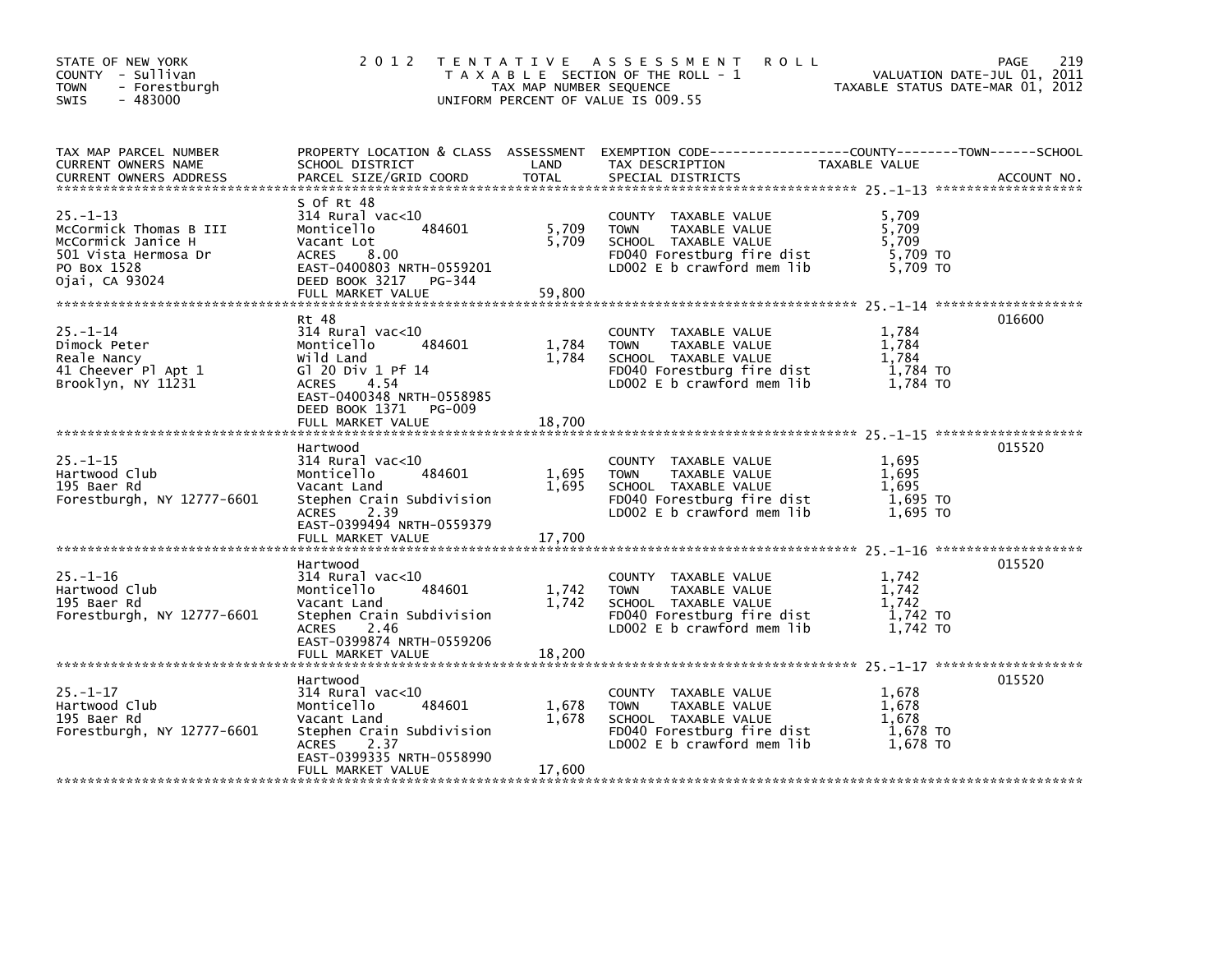| STATE OF NEW YORK<br>- Sullivan<br>COUNTY<br>- Forestburgh<br><b>TOWN</b><br>- 483000<br>SWIS | 2 0 1 2                                                      | TAX MAP NUMBER SEQUENCE | TENTATIVE ASSESSMENT ROLL<br>T A X A B L E SECTION OF THE ROLL - 1<br>UNIFORM PERCENT OF VALUE IS 009.55 | VALUATION DATE-JUL 01, 2011<br>TAXABLE STATUS DATE-MAR 01, 2012 | - 220<br>PAGE |
|-----------------------------------------------------------------------------------------------|--------------------------------------------------------------|-------------------------|----------------------------------------------------------------------------------------------------------|-----------------------------------------------------------------|---------------|
| TAX MAP PARCEL NUMBER<br>CURRENT OWNERS NAME                                                  | PROPERTY LOCATION & CLASS ASSESSMENT<br>SCHOOL DISTRICT LAND |                         | EXEMPTION        CODE-----------------COUNTY-------TOWN------SCHOOL<br>TAX DESCRIPTION                   | TAXABLE VALUE                                                   |               |
| CURRENT OWNERS ADDRESS                                                                        | PARCEL SIZE/GRID COORD   TOTAL   SPECIAL DISTRICTS           |                         |                                                                                                          |                                                                 | ACCOUNT NO.   |
|                                                                                               | Hartwood                                                     |                         |                                                                                                          |                                                                 | 015520        |
| $25. - 1 - 18$                                                                                | 314 Rural vac<10                                             |                         | TAXABLE VALUE<br><b>COUNTY</b>                                                                           | 1,777                                                           |               |
| Hartwood Club                                                                                 | Monticello 484601                                            | 1,777                   | TOWN TAXABLE VALUE                                                                                       | 1,777                                                           |               |
| 195 Baer Rd                                                                                   | Vacant Land                                                  | 1,777                   | SCHOOL TAXABLE VALUE                                                                                     | 1,777                                                           |               |
| Forestburgh, NY 12777-6601                                                                    | Stephen Crain Subdivision                                    |                         | FD040 Forestburg fire dist                                                                               | 1,777 TO                                                        |               |
|                                                                                               | ACRES 2.51                                                   |                         | LD002 $E$ b crawford mem $lib$                                                                           | 1.777 TO                                                        |               |
|                                                                                               | EAST-0399797 NRTH-0558835                                    |                         |                                                                                                          |                                                                 |               |
|                                                                                               | FULL MARKET VALUE                                            | 18,600                  |                                                                                                          |                                                                 |               |
|                                                                                               |                                                              |                         |                                                                                                          |                                                                 |               |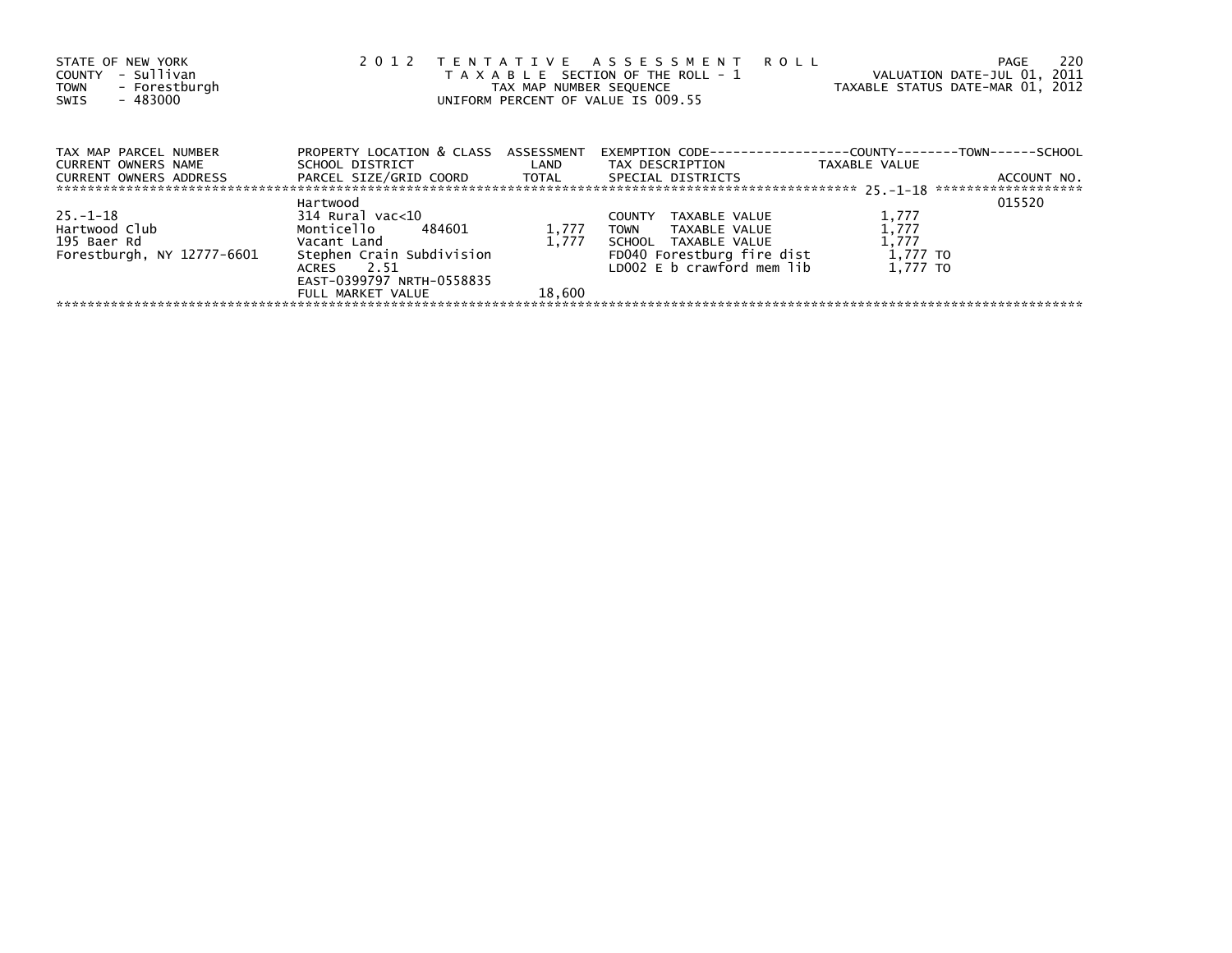|      | STATE OF NEW YORK | 2012 TENTATIVE ASSESSMENT ROLL        | - 221<br>PAGE                    |
|------|-------------------|---------------------------------------|----------------------------------|
|      | COUNTY - Sullivan | T A X A B L E SECTION OF THE ROLL - 1 | VALUATION DATE-JUL 01, 2011      |
| TOWN | - Forestburgh     | MAP SECTION - 025                     | TAXABLE STATUS DATE-MAR 01, 2012 |
| SWIS | - 483000          | $SUB - SECTION -$                     | RPS150/V04/L015                  |
|      |                   | UNIFORM PERCENT OF VALUE IS 009.55    | CURRENT DATE 4/23/2012           |

| CODE | DISTRICT NAME                                | TOTAL<br>PARCELS | EXTENSION<br><b>TYPF</b> | EXTENSION<br>VALUE | AD VALOREM<br>VALUE | <b>EXEMPT</b><br>AMOUNT | TAXABLE<br><b>VALUE</b> |
|------|----------------------------------------------|------------------|--------------------------|--------------------|---------------------|-------------------------|-------------------------|
|      | FD040 Forestburg fir<br>LD002 E b crawford m |                  | 45 TOTAL<br>45 TOTAL     |                    | 431.659<br>431.659  |                         | 431.659<br>431.659      |

#### \*\*\* S C H O O L D I S T R I C T S U M M A R Y \*\*\*

| <b>CODE</b> | DISTRICT NAME | TOTAL<br><b>PARCELS</b> | ASSESSED<br>LAND | ASSESSED<br><b>TOTAL</b> | <b>EXEMPT</b><br><b>AMOUNT</b> | <b>TOTAL</b><br>TAXABLE | <b>STAR</b><br><b>AMOUNT</b> | <b>STAR</b><br><b>TAXABLE</b> |
|-------------|---------------|-------------------------|------------------|--------------------------|--------------------------------|-------------------------|------------------------------|-------------------------------|
| 484601      | Monticello    | 46                      | 169,696          | 450.059                  | 51,341                         | 398,718                 | 33,160                       | 365,558                       |
|             | SUB-TOTAL     | 46                      | 169.696          | 450.059                  | 51,341                         | 398.718                 | 33.160                       | 365,558                       |
|             | T O T A L     | 46                      | 169.696          | 450,059                  | 51,341                         | 398,718                 | 33,160                       | 365,558                       |

\*\*\* S Y S T E M C O D E S S U M M A R Y \*\*\*

NO SYSTEM EXEMPTIONS AT THIS LEVEL

| CODE                                      | DESCRIPTION                                                           | <b>TOTAL</b><br><b>PARCELS</b> | <b>COUNTY</b>             | <b>TOWN</b>               | <b>SCHOOL</b>                        |
|-------------------------------------------|-----------------------------------------------------------------------|--------------------------------|---------------------------|---------------------------|--------------------------------------|
| 41122<br>41123<br>41834<br>41854<br>47460 | WAR VET<br>WAR VET<br>STAR EN<br>STAR B<br>FOREST LND<br><b>TOTAL</b> | 17                             | 4,914<br>51,341<br>56,255 | 4,914<br>51,341<br>56,255 | 11,320<br>21,840<br>51,341<br>84,501 |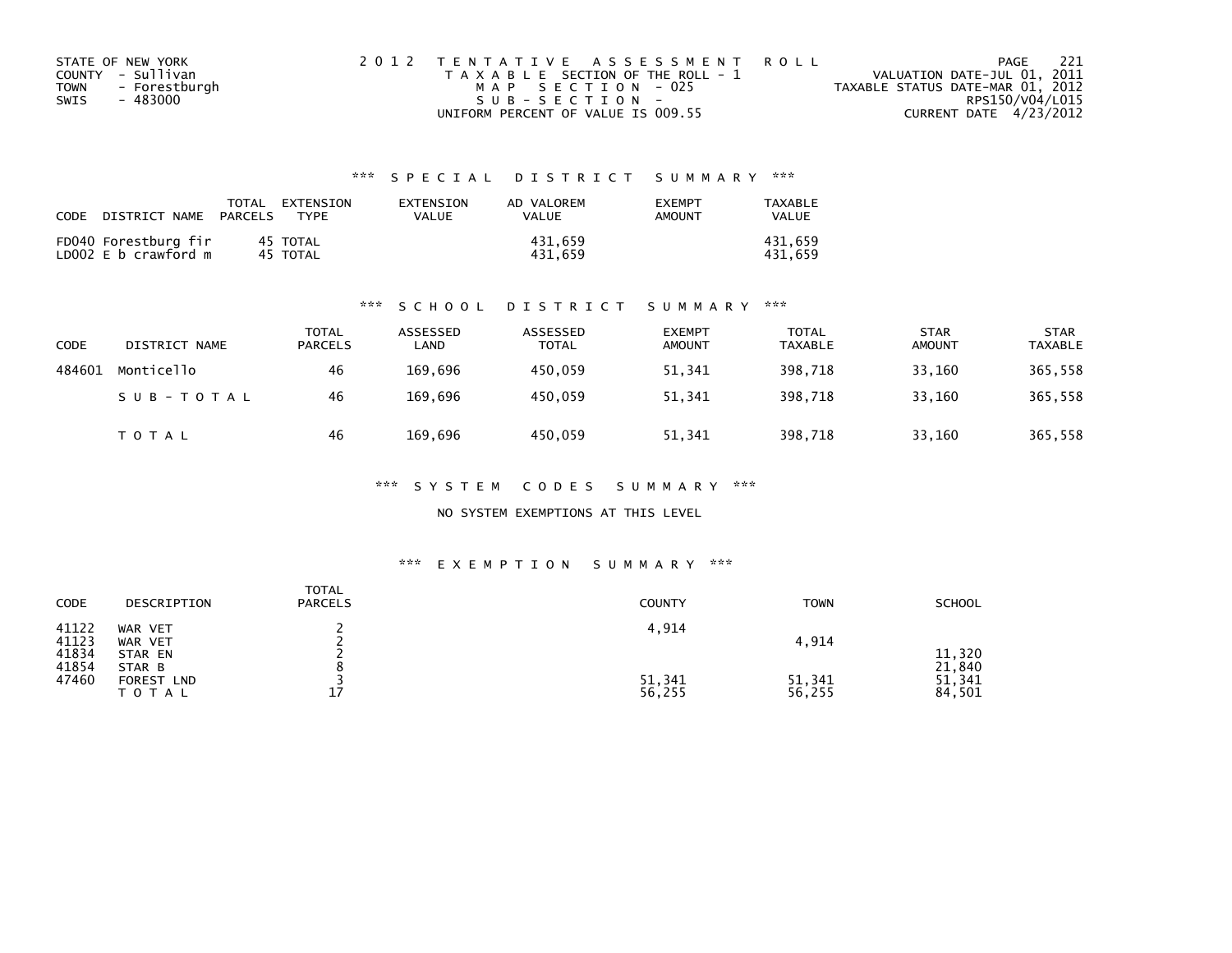| STATE OF NEW YORK            | 2012 TENTATIVE ASSESSMENT ROLL        | - 222<br>PAGE                    |
|------------------------------|---------------------------------------|----------------------------------|
| COUNTY - Sullivan            | T A X A B L E SECTION OF THE ROLL - 1 | VALUATION DATE-JUL 01, 2011      |
| - Forestburgh<br><b>TOWN</b> | MAP SECTION - 025                     | TAXABLE STATUS DATE-MAR 01, 2012 |
| SWIS<br>- 483000             | SUB-SECTION-                          | RPS150/V04/L015                  |
|                              | UNIFORM PERCENT OF VALUE IS 009.55    | CURRENT DATE 4/23/2012           |

| ROLL       | DESCRIPTION | <b>TOTAL</b>   | <b>ASSESSED</b> | <b>\SSESSED</b> | TAXABLE | <b>TAXABLE</b> | <b>TAXABLE</b> | <b>STAR</b>    |
|------------|-------------|----------------|-----------------|-----------------|---------|----------------|----------------|----------------|
| <b>SEC</b> |             | <b>PARCELS</b> | LAND            | <b>TOTAL</b>    | COUNTY  | <b>TOWN</b>    | <b>SCHOOL</b>  | <b>TAXABLE</b> |
|            | TAXABLE     |                | 169,696         | 450,059         | 393,804 | 393,804        | 398,718        | 365,558        |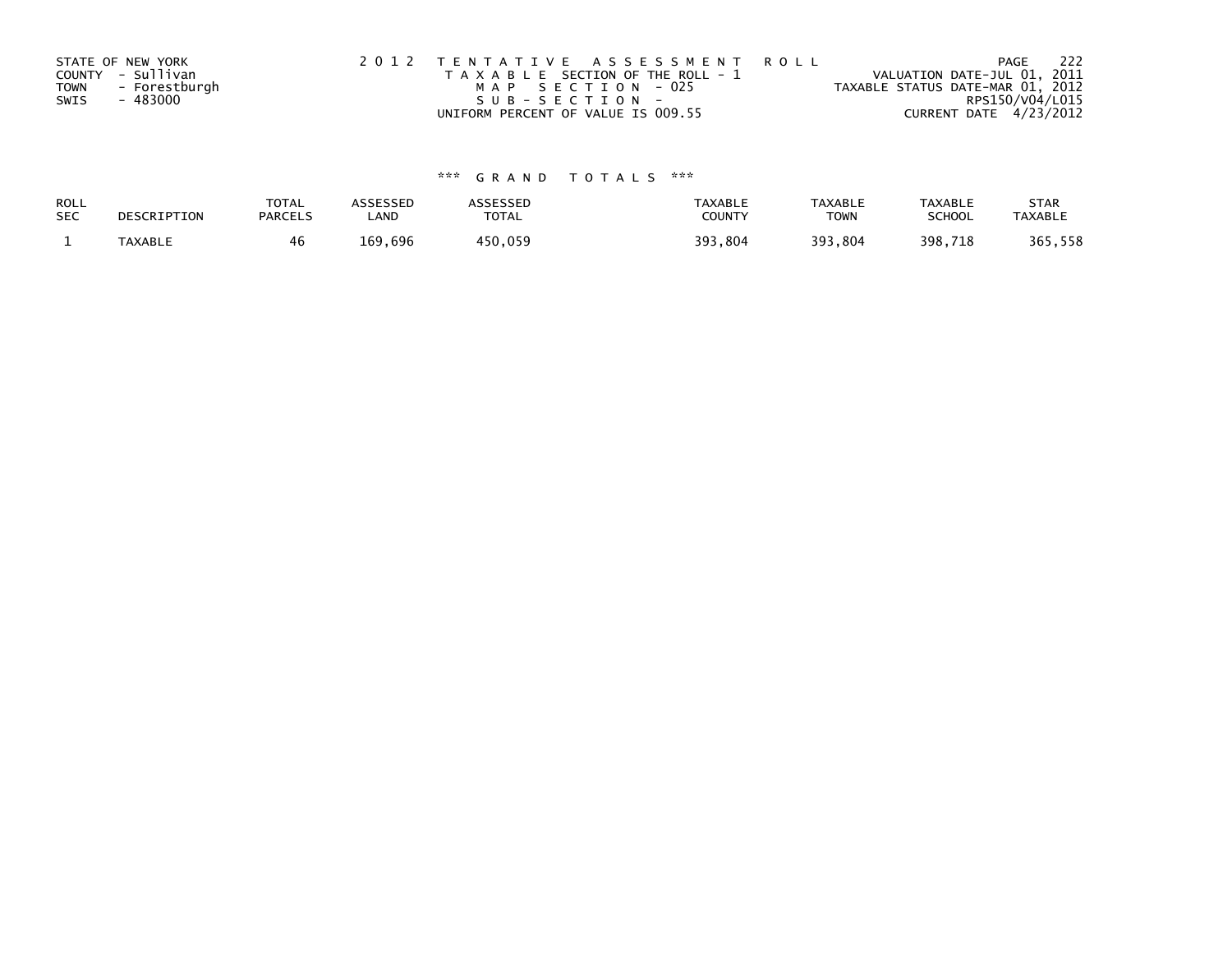| STATE OF NEW YORK<br>COUNTY - Sullivan<br><b>TOWN</b><br>- Forestburgh<br>$-483000$<br><b>SWIS</b>                                                   | 2 0 1 2                                                                                                                                                                                                                    | TAX MAP NUMBER SEQUENCE     | TENTATIVE ASSESSMENT<br><b>ROLL</b><br>T A X A B L E SECTION OF THE ROLL - 1<br>UNIFORM PERCENT OF VALUE IS 009.55                     | VALUATION DATE-JUL 01, 2011<br>TAXABLE STATUS DATE-MAR 01, 2012 | 223<br>PAGE      |
|------------------------------------------------------------------------------------------------------------------------------------------------------|----------------------------------------------------------------------------------------------------------------------------------------------------------------------------------------------------------------------------|-----------------------------|----------------------------------------------------------------------------------------------------------------------------------------|-----------------------------------------------------------------|------------------|
| TAX MAP PARCEL NUMBER<br>CURRENT OWNERS NAME<br><b>CURRENT OWNERS ADDRESS</b>                                                                        | SCHOOL DISTRICT<br>PARCEL SIZE/GRID COORD                                                                                                                                                                                  | LAND<br><b>TOTAL</b>        | PROPERTY LOCATION & CLASS ASSESSMENT EXEMPTION CODE---------------COUNTY-------TOWN-----SCHOOL<br>TAX DESCRIPTION<br>SPECIAL DISTRICTS | TAXABLE VALUE                                                   | ACCOUNT NO.      |
| $26. -1 - 1$<br>Barbers Eddy Gun Club<br>Dave Hawkins<br>10 Matthews St<br>Goshen, NY 10924                                                          | 93 Eden Rd<br>912 Forest s480a<br>Port Jervis Csd 331300<br>2 St House Barn<br>G1 33 Div 1 Pf 14<br>ACRES 377.94<br>EAST-0412350 NRTH-0553670                                                                              | 35,226<br>52,927            | FOREST LND 47460<br>COUNTY TAXABLE VALUE<br><b>TOWN</b><br>TAXABLE VALUE<br>SCHOOL TAXABLE VALUE<br>FD041 Cuddebackville fire          | 24,180<br>24,180<br>28,747<br>28,747<br>28,747<br>52.927 TO     | 001200<br>24,180 |
| MAY BE SUBJECT TO PAYMENT<br>UNDER RPTL480A UNTIL 2021                                                                                               | FULL MARKET VALUE                                                                                                                                                                                                          | 554,200                     |                                                                                                                                        |                                                                 |                  |
| $26. - 1 - 2$<br>Antler Hunting<br>Attn: Robert Murray Jr<br>Fishing Club<br>848 Samsonville Rd<br>Kerhonkson, NY 12446<br>MAY BE SUBJECT TO PAYMENT | Rt 49<br>912 Forest s480a - WTRFNT<br>Port Jervis Csd 331300<br>Camp<br>Gl 33 Div 1<br>85.50<br>ACRES<br>EAST-0411050 NRTH-0553010<br>FULL MARKET VALUE                                                                    | 12,572<br>20,420<br>213,800 | FOREST LND 47460<br>COUNTY TAXABLE VALUE<br>TAXABLE VALUE<br><b>TOWN</b><br>SCHOOL TAXABLE VALUE<br>FD041 Cuddebackville fire          | 8.940<br>8,940<br>11,480<br>11,480<br>11,480<br>20,420 TO       | 000500<br>8,940  |
| UNDER RPTL480A UNTIL 2021<br>$26. - 1 - 3$<br>Scott Dana<br>Scott Maureen B<br>16 Church Rd<br>Cuddebackville, NY 12729                              | Eden Rd<br>240 Rural res<br>Port Jervis Csd 331300<br><b>Bungalow</b><br>Gl 33 Div 1 R1<br>43.00<br>ACRES<br>EAST-0413310 NRTH-0550680<br>DEED BOOK 1941<br>PG-268<br>FULL MARKET VALUE                                    | 3,452<br>6,910<br>72,400    | COUNTY TAXABLE VALUE<br><b>TOWN</b><br>TAXABLE VALUE<br>SCHOOL TAXABLE VALUE<br>FD041 Cuddebackville fire                              | 6,910<br>6,910<br>6.910<br>6,910 TO                             | 005300           |
| $26. - 1 - 4$<br>Scott Dana J<br>Scott Maureen B<br>16 Church Rd                                                                                     | Rt 49<br>322 Rural vac>10<br>Port Jervis Csd 331300<br>Wild Land<br>G1 33 Div 1 Pf 14                                                                                                                                      | 6,736<br>6,736              | COUNTY TAXABLE VALUE<br>TAXABLE VALUE<br><b>TOWN</b><br>SCHOOL TAXABLE VALUE<br>FD041 Cuddebackville fire                              | 6,736<br>6,736<br>6,736<br>6,736 TO                             | 005400           |
| Cuddebackville, NY 12729                                                                                                                             | ACRES<br>48.48<br>EAST-0412220 NRTH-0550650<br>DEED BOOK 1941<br>PG-97<br>FULL MARKET VALUE                                                                                                                                | 70,500                      |                                                                                                                                        |                                                                 |                  |
| $26. - 1 - 5$<br>Tison Paul A<br>Tison Christina<br>1026 Oakland Valley Rd<br>Cuddebackville, NY 12729                                               | 1026 Oakland Valley Rd<br>210 1 Family Res<br>Port Jervis Csd 331300<br>2 St House<br>Gl 33 Div 1<br>1.27 BANKC080007<br><b>ACRES</b><br>EAST-0412471 NRTH-0549909<br>DEED BOOK 1382<br><b>PG-299</b><br>FULL MARKET VALUE | 1,051<br>9,896<br>103,600   | COUNTY TAXABLE VALUE<br>TAXABLE VALUE<br><b>TOWN</b><br>SCHOOL TAXABLE VALUE<br>FD041 Cuddebackville fire                              | 9,896<br>9,896<br>9,896<br>9,896 TO                             | 036300           |
|                                                                                                                                                      |                                                                                                                                                                                                                            |                             |                                                                                                                                        |                                                                 |                  |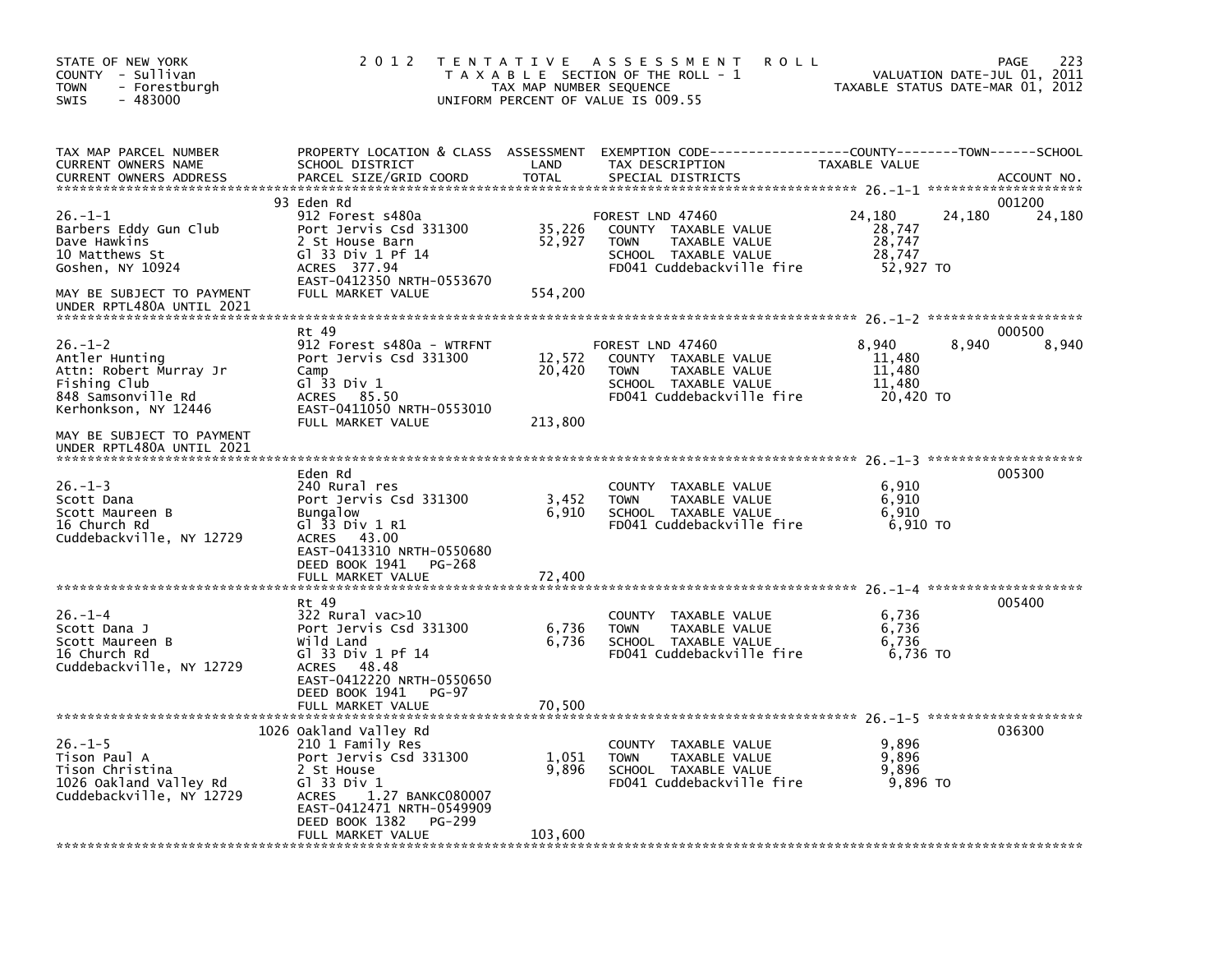| STATE OF NEW YORK<br>COUNTY - Sullivan<br><b>TOWN</b><br>- Forestburgh<br>$-483000$<br>SWIS                  | 2 0 1 2                                                                                                                                                                                                        | TAX MAP NUMBER SEQUENCE    | TENTATIVE ASSESSMENT<br><b>ROLL</b><br>T A X A B L E SECTION OF THE ROLL - 1<br>UNIFORM PERCENT OF VALUE IS 009.55                                                               | VALUATION DATE-JUL 01, 2011<br>TAXABLE STATUS DATE-MAR 01, 2012                 | 224<br>PAGE<br>VALUATION DATE-JUL 01, 2011       |
|--------------------------------------------------------------------------------------------------------------|----------------------------------------------------------------------------------------------------------------------------------------------------------------------------------------------------------------|----------------------------|----------------------------------------------------------------------------------------------------------------------------------------------------------------------------------|---------------------------------------------------------------------------------|--------------------------------------------------|
| TAX MAP PARCEL NUMBER<br>CURRENT OWNERS NAME<br><b>CURRENT OWNERS ADDRESS</b>                                | PROPERTY LOCATION & CLASS ASSESSMENT EXEMPTION CODE----------------COUNTY-------TOWN------SCHOOL<br>SCHOOL DISTRICT<br>PARCEL SIZE/GRID COORD                                                                  | LAND<br><b>TOTAL</b>       | TAX DESCRIPTION<br>SPECIAL DISTRICTS                                                                                                                                             | TAXABLE VALUE                                                                   | ACCOUNT NO.                                      |
| $26. - 1 - 6$<br>Scott Dana<br>Scott Maureen<br>16 Church Rd<br>Cuddebackville, NY 12729                     | 16 Church Rd<br>210 1 Family Res<br>Port Jervis Csd 331300<br>House<br>Garage<br>3.89<br>ACRES<br>EAST-0413229 NRTH-0549617<br>DEED BOOK 2077 PG-361<br>FULL MARKET VALUE                                      | 1,897<br>17,528<br>183,500 | STAR B<br>41854<br>COUNTY TAXABLE VALUE<br>TAXABLE VALUE<br><b>TOWN</b><br>SCHOOL TAXABLE VALUE<br>FD041 Cuddebackville fire                                                     | $\overline{0}$<br>17,528<br>17,528<br>14,798<br>17,528 TO                       | 022700<br>2,730<br>0                             |
| $26. - 1 - 7$<br>Schaer Sidney<br>59 Mt Pleasant Rd<br>Smithtown, NY 11787                                   | Schaefer Lane<br>260 Seasonal res<br>Port Jervis Csd 331300<br><b>Bungalow</b><br>Gl 33 Div 1 Seas 8<br>1.50<br>ACRES<br>EAST-0413366 NRTH-0549347<br>FULL MARKET VALUE                                        | 734<br>3.044<br>31,900     | COUNTY TAXABLE VALUE<br><b>TOWN</b><br>TAXABLE VALUE<br>SCHOOL TAXABLE VALUE<br>FD041 Cuddebackville fire                                                                        | 3.044<br>3,044<br>3,044<br>3,044 TO                                             | 030000                                           |
| $26. - 1 - 8$<br>Klein Alfred<br>& Sally<br>227 Norman Rd<br>New Rochelle, NY 10804                          | Rt 49<br>314 Rural vac<10<br>Port Jervis Csd 331300<br>$G1$ 33 Div 1<br>FRNT 75.00 DPTH 165.00<br>EAST-0413549 NRTH-0549314<br>FULL MARKET VALUE                                                               | 137<br>137<br>1,400        | COUNTY TAXABLE VALUE<br>TAXABLE VALUE<br><b>TOWN</b><br>SCHOOL TAXABLE VALUE<br>FD041 Cuddebackville fire                                                                        | 137<br>137<br>137<br>137 TO                                                     | 019450                                           |
| $26. - 1 - 9$<br>Cronin Patrick<br>Cronin Kathleen<br>15 Church Rd<br>Cuddebackville, NY 12729               | 15 Church Rd<br>210 1 Family Res<br>Port Jervis Csd 331300<br>House,, shed<br>$G1 23$ Div $1$<br>73.00 DPTH 94.00<br><b>FRNT</b><br>EAST-0413065 NRTH-0549574<br>DEED BOOK 1330<br>PG-289<br>FULL MARKET VALUE | 141,100                    | 41122<br>WAR VET<br>41123<br>153 WAR VET<br>13,477 STAR EN<br>41834<br>COUNTY TAXABLE VALUE<br><b>TOWN</b><br>TAXABLE VALUE<br>SCHOOL TAXABLE VALUE<br>FD041 Cuddebackville fire | 2,022<br>$\mathbf{0}$<br>$\mathbf{0}$<br>11,455<br>11.455<br>7,817<br>13.477 TO | 029100<br>$\Omega$<br>2,022<br>5,660<br>$\Omega$ |
| $26. - 1 - 10.1$<br>Schaefer Paul<br>Schaefer Frances<br>& Frances<br>28 Eden Rd<br>Cuddebackville, NY 12729 | 28 Eden Rd<br>210 1 Family Res<br>Port Jervis Csd 331300<br>2 St Hse, garage<br>3.80<br>ACRES<br>EAST-0413911 NRTH-0549481<br>FULL MARKET VALUE                                                                | 562<br>7,788<br>81,600     | 41854<br>STAR B<br>COUNTY TAXABLE VALUE<br>TAXABLE VALUE<br><b>TOWN</b><br>SCHOOL TAXABLE VALUE<br>FD041 Cuddebackville fire                                                     | $\overline{0}$<br>7,788<br>7,788<br>5,058<br>7,788 TO                           | 030610<br>2,730<br>$\Omega$                      |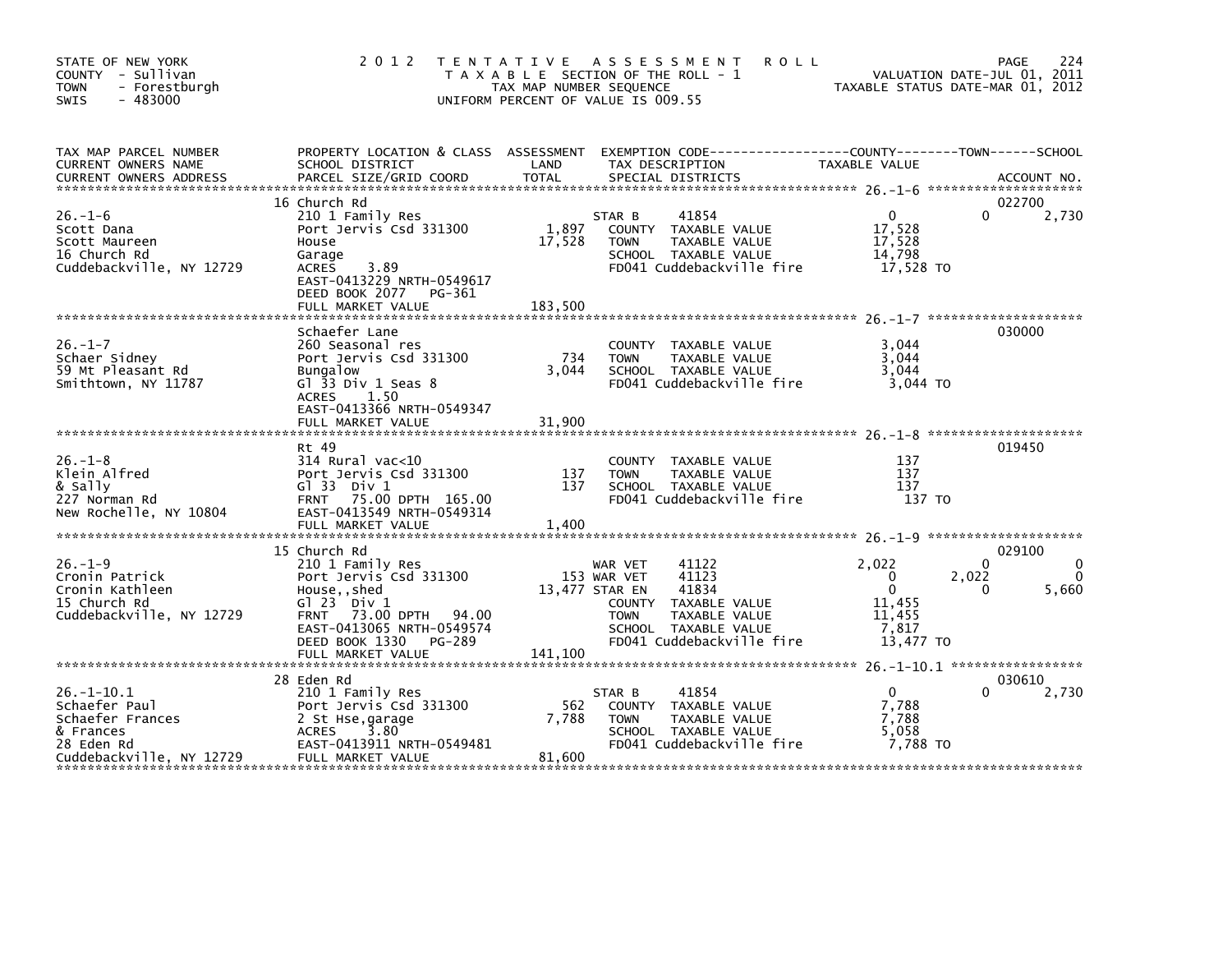| STATE OF NEW YORK<br>COUNTY - Sullivan<br><b>TOWN</b><br>- Forestburgh<br>$-483000$<br><b>SWIS</b> | 2012 TENTATIVE                                                                                                                                                                           | TAX MAP NUMBER SEQUENCE  | A S S E S S M E N T<br><b>ROLL</b><br>T A X A B L E SECTION OF THE ROLL - 1<br>UNIFORM PERCENT OF VALUE IS 009.55            | TAXABLE STATUS DATE-MAR 01, 2012                       | 225<br>PAGE<br>VALUATION DATE-JUL 01, 2011 |
|----------------------------------------------------------------------------------------------------|------------------------------------------------------------------------------------------------------------------------------------------------------------------------------------------|--------------------------|------------------------------------------------------------------------------------------------------------------------------|--------------------------------------------------------|--------------------------------------------|
| TAX MAP PARCEL NUMBER<br>CURRENT OWNERS NAME<br><b>CURRENT OWNERS ADDRESS</b>                      | PROPERTY LOCATION & CLASS ASSESSMENT<br>SCHOOL DISTRICT<br>PARCEL SIZE/GRID COORD                                                                                                        | LAND<br><b>TOTAL</b>     | EXEMPTION CODE-----------------COUNTY-------TOWN------SCHOOL<br>TAX DESCRIPTION<br>SPECIAL DISTRICTS                         | TAXABLE VALUE                                          | ACCOUNT NO.                                |
| $26. - 1 - 10.2$<br>Klar Charles J<br>1901 Tarpon Rd<br>Naples Fla, 34102                          | 10 Church Rd<br>260 Seasonal res<br>Port Jervis Csd 331300<br>seasonal residence<br>1.33<br>ACRES<br>EAST-0413561 NRTH-0549480<br>FULL MARKET VALUE                                      | 813<br>7,480<br>78,300   | COUNTY TAXABLE VALUE<br><b>TOWN</b><br>TAXABLE VALUE<br>SCHOOL TAXABLE VALUE<br>FD041 Cuddebackville fire                    | 7,480<br>7,480<br>7,480<br>7,480 TO                    | 019320                                     |
| $26. - 1 - 11$<br>Schaefer Paul<br>Schaefer Frances<br>28 Eden Rd<br>Cuddebackville, NY 12729      | 28 Eden Rd<br>210 1 Family Res<br>Port Jervis Csd 331300<br>House<br>$G1$ 33 Div 1<br>ACRES<br>1.25<br>EAST-0413766 NRTH-0549332<br>DEED BOOK 1363<br><b>PG-222</b><br>FULL MARKET VALUE | 611<br>8,336<br>87,300   | COUNTY TAXABLE VALUE<br>TAXABLE VALUE<br><b>TOWN</b><br>SCHOOL TAXABLE VALUE<br>FD041 Cuddebackville fire                    | 8,336<br>8,336<br>8,336<br>8,336 TO                    | 030400                                     |
| $26. - 1 - 12$<br>Raia Christina<br>28 Eden Rd<br>Cuddebackville, NY 12720                         | Eden Rd<br>418 Inn/lodge<br>Port Jervis Csd 331300<br>House, pool, shed<br>ACRES<br>2.00<br>EAST-0414140 NRTH-0549350<br>DEED BOOK 3341<br>PG-69<br>FULL MARKET VALUE                    | 861<br>20,800<br>217,800 | COUNTY TAXABLE VALUE<br>TAXABLE VALUE<br><b>TOWN</b><br>SCHOOL TAXABLE VALUE<br>FD041 Cuddebackville fire                    | 20,800<br>20,800<br>20,800<br>20,800 TO                | 030600                                     |
| $26. -1 - 13$<br>Cruz Anibal Jr<br>Cruz Maria D<br>62 Eden Rd<br>Cuddebackville, NY 12729          | 62 Eden Rd<br>210 1 Family Res<br>Port Jervis Csd 331300<br>2 St House<br>Swimming Pool<br>Gl 33 Div $1 \t R 1$<br>2.90<br>ACRES<br>EAST-0414350 NRTH-0549700                            | 1,418<br>12,399          | 41854<br>STAR B<br>COUNTY TAXABLE VALUE<br>TAXABLE VALUE<br><b>TOWN</b><br>SCHOOL TAXABLE VALUE<br>FD041 Cuddebackville fire | $\mathbf{0}$<br>12,399<br>12,399<br>9,669<br>12,399 TO | 028800<br>2,730                            |
|                                                                                                    | DEED BOOK 2253 PG-436<br>FULL MARKET VALUE                                                                                                                                               | 129,800                  |                                                                                                                              |                                                        |                                            |
| $26. -1 - 14.1$<br>Olesnycky Nestor<br>Olesnycky Ivanka<br>54 Eden Rd<br>Cuddebackville, NY 12729  | Rt 1<br>314 Rural vac<10 - WTRFNT<br>Port Jervis Csd 331300<br>G1 33 Div 1<br>FRNT 50.00 DPTH 329.94<br>EAST-0414942 NRTH-0549524<br>DEED BOOK 2867<br>PG-277<br>FULL MARKET VALUE       | 232<br>232<br>2,400      | COUNTY TAXABLE VALUE<br><b>TOWN</b><br>TAXABLE VALUE<br>SCHOOL TAXABLE VALUE<br>FD041 Cuddebackville fire                    | 232<br>232<br>232<br>232 TO                            | 033951                                     |
|                                                                                                    |                                                                                                                                                                                          |                          |                                                                                                                              |                                                        |                                            |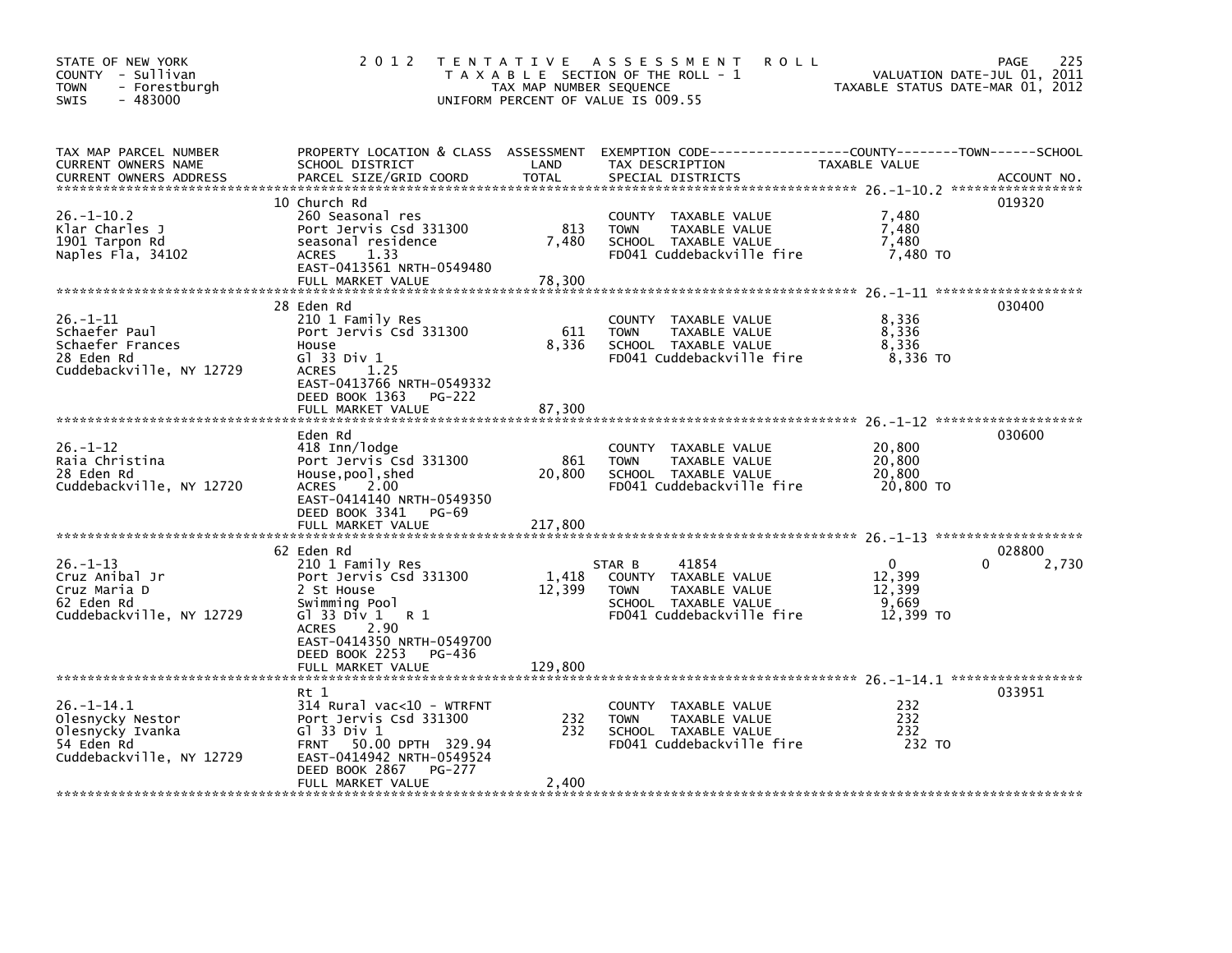| STATE OF NEW YORK<br>COUNTY - Sullivan<br>- Forestburgh<br><b>TOWN</b><br>$-483000$<br><b>SWIS</b>                   | 2 0 1 2                                                                                                                                                                                                                                             | T E N T A T I V E<br>TAX MAP NUMBER SEQUENCE | A S S E S S M E N T<br><b>ROLL</b><br>T A X A B L E SECTION OF THE ROLL - 1<br>UNIFORM PERCENT OF VALUE IS 009.55            | TAXABLE STATUS DATE-MAR 01, 2012                       | 226<br>PAGE<br>VALUATION DATE-JUL 01, 2011 |
|----------------------------------------------------------------------------------------------------------------------|-----------------------------------------------------------------------------------------------------------------------------------------------------------------------------------------------------------------------------------------------------|----------------------------------------------|------------------------------------------------------------------------------------------------------------------------------|--------------------------------------------------------|--------------------------------------------|
| TAX MAP PARCEL NUMBER<br>CURRENT OWNERS NAME                                                                         | SCHOOL DISTRICT                                                                                                                                                                                                                                     | LAND                                         | PROPERTY LOCATION & CLASS ASSESSMENT EXEMPTION CODE----------------COUNTY-------TOWN------SCHOOL<br>TAX DESCRIPTION          | TAXABLE VALUE                                          |                                            |
| $26. -1 - 14.2$<br>Groskin David<br>Frost Kathleen<br>78 Eden Rd<br>Cuddebackville, NY 12728                         | 78 Eden Rd<br>210 1 Family Res<br>Port Jervis Csd 331300<br>2 St Hse<br>G1 33 Div 1<br>1.71 BANKC030614<br><b>ACRES</b><br>EAST-0414590 NRTH-0550020<br>DEED BOOK 2954<br>PG-547<br>FULL MARKET VALUE                                               | 1,760<br>14,800<br>155,000                   | 41854<br>STAR B<br>COUNTY TAXABLE VALUE<br><b>TOWN</b><br>TAXABLE VALUE<br>SCHOOL TAXABLE VALUE<br>FD041 Cuddebackville fire | $\Omega$<br>14,800<br>14,800<br>12,070<br>14,800 TO    | 033200<br>$\Omega$<br>2,730                |
| $26 - 1 - 14.3$<br>Neversink White Water Club<br>Attn: Audrey Nolte<br>5350 Hanover Dr<br>Wescosville, PA 18106-1545 | $Rt$ 1<br>$314$ Rural vac<10 - WTRFNT<br>Port Jervis Csd 331300<br>G1 33 Div 1<br>$V$ ] 9<br><b>ACRES</b><br>4.10<br>EAST-0414820 NRTH-0549750<br>FULL MARKET VALUE                                                                                 | 802<br>802<br>8.400                          | TAXABLE VALUE<br><b>COUNTY</b><br>TAXABLE VALUE<br><b>TOWN</b><br>SCHOOL TAXABLE VALUE<br>FD041 Cuddebackville fire          | 802<br>802<br>802<br>802 TO                            | 023700                                     |
| $26. - 1 - 15$<br>Card Stephen W<br>Card Judy A<br>56 Eden Rd<br>Cuddebackville, NY 12727                            | 56 Eden Rd<br>210 1 Family Res - WTRFNT<br>Port Jervis Csd 331300<br>House<br>G $\overline{3}$ 33 Div 1<br>VI 9<br>Fo Losi<br><b>ACRES</b><br>1.01 BANKN140687<br>EAST-0414791 NRTH-0549527<br>DEED BOOK 3452<br>PG-164<br>FULL MARKET VALUE        | 562<br>11,420<br>119,600                     | 41854<br>STAR B<br>COUNTY TAXABLE VALUE<br>TAXABLE VALUE<br><b>TOWN</b><br>SCHOOL TAXABLE VALUE<br>FD041 Cuddebackville fire | $\mathbf{0}$<br>11,420<br>11,420<br>8,690<br>11,420 TO | 033950<br>2,730<br>0                       |
| $26. - 1 - 16$<br>Olesnycky Nestor<br>Olesnycky Ivanka<br>54 Eden Rd<br>Cuddebackville, NY 12729                     | 54 Eden Rd<br>314 Rural vac<10<br>Port Jervis Csd 331300<br>G $\overline{1}$ 33 Div 1<br>$V1$ 9<br>Vacant Lot<br>FRNT 107.00 DPTH 267.00<br><b>BANK0190290</b><br>EAST-0414620 NRTH-0549458<br>DEED BOOK 2867<br><b>PG-277</b><br>FULL MARKET VALUE | 400<br>400<br>4,200                          | COUNTY TAXABLE VALUE<br><b>TOWN</b><br>TAXABLE VALUE<br>SCHOOL TAXABLE VALUE<br>FD041 Cuddebackville fire                    | 400<br>400<br>400<br>400 TO                            | 037400                                     |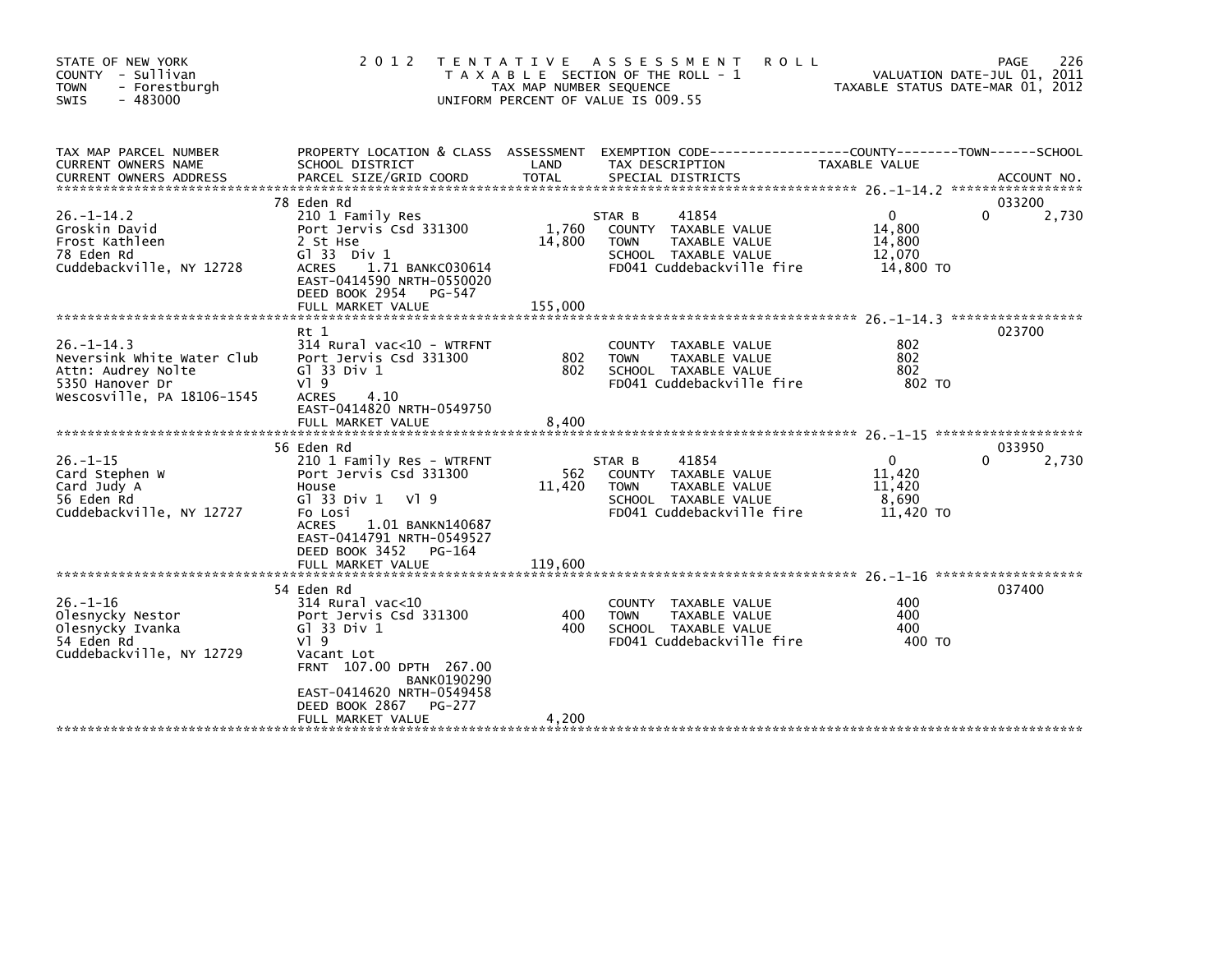| STATE OF NEW YORK<br>COUNTY - Sullivan<br>- Forestburgh<br><b>TOWN</b><br>$-483000$<br><b>SWIS</b>            | 2 0 1 2                                                                                                                                                                                  | T E N T A T I V E<br>TAX MAP NUMBER SEQUENCE | A S S E S S M E N T<br><b>ROLL</b><br>T A X A B L E SECTION OF THE ROLL - 1<br>UNIFORM PERCENT OF VALUE IS 009.55                       | TAXABLE STATUS DATE-MAR 01, 2012        | 227<br>PAGE<br>VALUATION DATE-JUL 01, 2011 |
|---------------------------------------------------------------------------------------------------------------|------------------------------------------------------------------------------------------------------------------------------------------------------------------------------------------|----------------------------------------------|-----------------------------------------------------------------------------------------------------------------------------------------|-----------------------------------------|--------------------------------------------|
| TAX MAP PARCEL NUMBER<br><b>CURRENT OWNERS NAME</b><br><b>CURRENT OWNERS ADDRESS</b>                          | SCHOOL DISTRICT<br>PARCEL SIZE/GRID COORD                                                                                                                                                | LAND<br><b>TOTAL</b>                         | PROPERTY LOCATION & CLASS ASSESSMENT EXEMPTION CODE---------------COUNTY-------TOWN------SCHOOL<br>TAX DESCRIPTION<br>SPECIAL DISTRICTS | TAXABLE VALUE                           | ACCOUNT NO.                                |
| $26. - 1 - 17$<br>Olesnycky Nestor<br>Olesnycky Ivanka<br>54 Eden Rd<br>Cuddebackville, NY 12729              | 54 Eden Rd<br>210 1 Family Res - WTRFNT<br>Port Jervis Csd 331300<br>$11/2$ St Hse<br>$G1$ 33 Div 1<br>2.00<br><b>ACRES</b><br>EAST-0414734 NRTH-0549339<br>DEED BOOK 2867<br>PG-277     | 900<br>17,600                                | COUNTY TAXABLE VALUE<br><b>TOWN</b><br>TAXABLE VALUE<br>SCHOOL TAXABLE VALUE<br>FD041 Cuddebackville fire                               | 17,600<br>17,600<br>17,600<br>17,600 TO | 037500                                     |
| $26. - 1 - 18$<br>Scott Charles J<br>Scott Gloria J<br>18 Eden Rd<br>Cuddebackville, NY 12729                 | FULL MARKET VALUE<br>18 Eden Rd<br>210 1 Family Res - WTRFNT<br>Port Jervis Csd 331300<br>1st Hse<br>Garage<br>$G1$ 33 Div 1<br>R 1<br><b>ACRES</b><br>4.00<br>EAST-0414420 NRTH-0549170 | 184,300<br>1,966<br>15,589                   | COUNTY<br>TAXABLE VALUE<br>TAXABLE VALUE<br><b>TOWN</b><br>SCHOOL TAXABLE VALUE<br>FD041 Cuddebackville fire                            | 15,589<br>15,589<br>15,589<br>15,589 TO | 020400                                     |
| $26. - 1 - 19$                                                                                                | DEED BOOK 3197<br><b>PG-405</b><br>FULL MARKET VALUE<br>Eden Rd<br>210 1 Family Res - WTRFNT                                                                                             | 163,200                                      | TAXABLE VALUE<br>COUNTY                                                                                                                 | 12,600                                  | 023500                                     |
| Moran Denis<br>& James & Arthur<br>269 Watson Hollow Rd<br>West Shokan, NY 12494                              | Port Jervis Csd 331300<br>Hse<br>$G1$ 33 Div 1<br>Gar Vl 9<br><b>ACRES</b><br>1.00<br>EAST-0414280 NRTH-0549020<br>FULL MARKET VALUE                                                     | 489<br>12,600<br>131,900                     | TAXABLE VALUE<br><b>TOWN</b><br>SCHOOL TAXABLE VALUE<br>FD041 Cuddebackville fire                                                       | 12,600<br>12,600<br>12,600 TO           |                                            |
|                                                                                                               | Rt 49                                                                                                                                                                                    |                                              |                                                                                                                                         |                                         | 001100                                     |
| $26. - 1 - 20$<br>Wilde Mary Jo<br>189 S Middletown Rd<br>Pearl River, NY 10965                               | $314$ Rural vac< $10$<br>Port Jervis Csd 331300<br>G] 33 Div $1 \vee 62$<br><b>ACRES</b><br>1.00<br>EAST-0409340 NRTH-0553830<br>DEED BOOK 1181<br>PG-00305                              | 2,613<br>2.613                               | COUNTY TAXABLE VALUE<br>TAXABLE VALUE<br><b>TOWN</b><br>SCHOOL TAXABLE VALUE<br>FD041 Cuddebackville fire                               | 2,613<br>2,613<br>2.613<br>2,613 TO     |                                            |
|                                                                                                               | FULL MARKET VALUE                                                                                                                                                                        | 27,400                                       |                                                                                                                                         |                                         |                                            |
| $26. - 1 - 21$<br>Bushkill Corporation<br>Attn: H.L. McVickar<br>553 Bellevue Ave Apt 13<br>Newport, RI 02840 | Antlers Rd<br>210 1 Family Res - WTRFNT<br>Port Jervis Csd 331300<br>2 St House G133<br>Div 1 R 13<br>8.00<br><b>ACRES</b><br>EAST-0411200 NRTH-0551865<br>FULL MARKET VALUE             | 3,604<br>12,895<br>135,000                   | COUNTY TAXABLE VALUE<br><b>TOWN</b><br>TAXABLE VALUE<br>SCHOOL TAXABLE VALUE<br>FD041 Cuddebackville fire                               | 12,895<br>12.895<br>12,895<br>12,895 TO | 004000                                     |
|                                                                                                               |                                                                                                                                                                                          |                                              |                                                                                                                                         |                                         |                                            |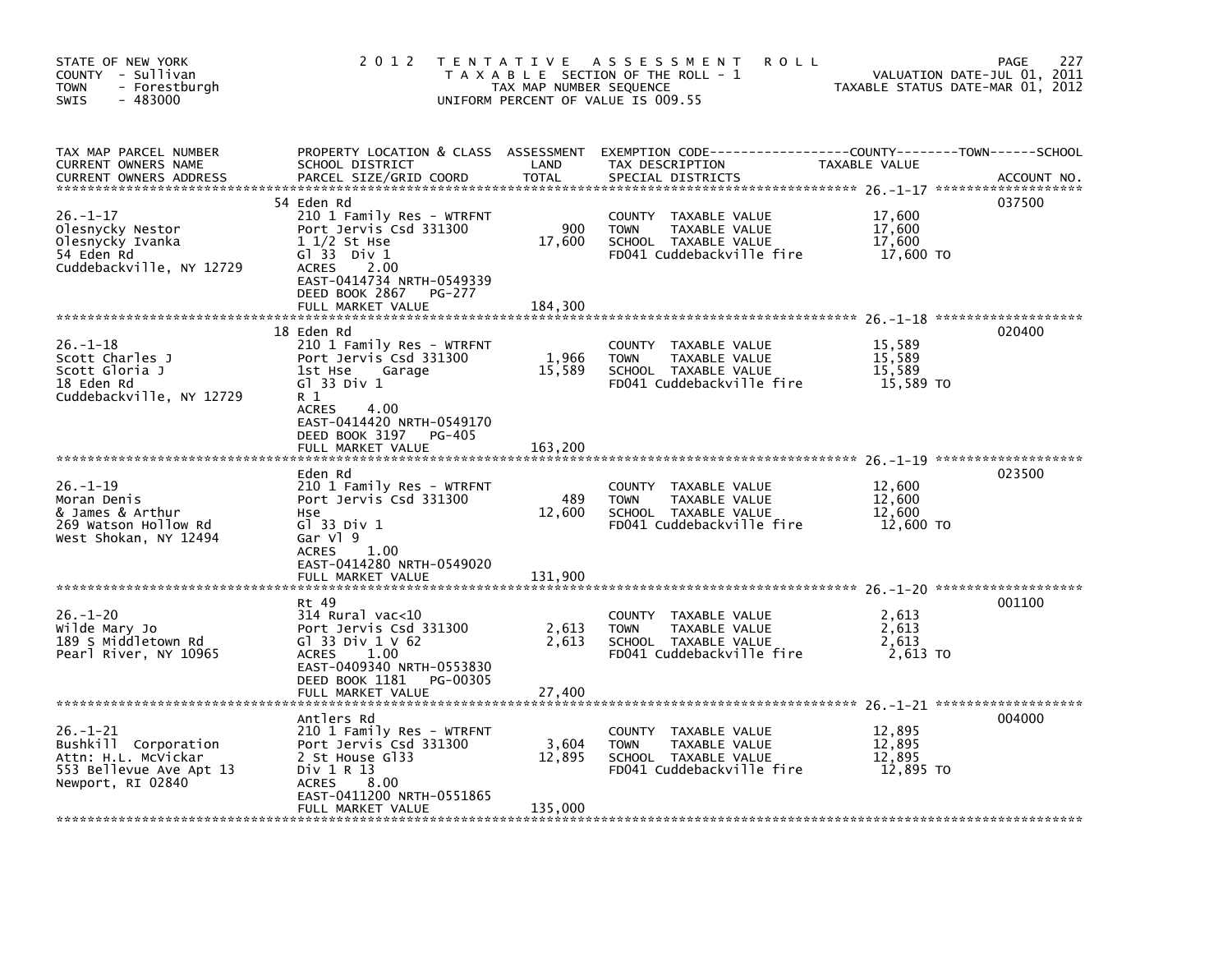| STATE OF NEW YORK<br>COUNTY - Sullivan<br><b>TOWN</b><br>- Forestburgh<br>$-483000$<br>SWIS                   | 2 0 1 2                                                                                                                                                                                                                | TAX MAP NUMBER SEQUENCE  | TENTATIVE ASSESSMENT<br><b>ROLL</b><br>T A X A B L E SECTION OF THE ROLL - 1<br>UNIFORM PERCENT OF VALUE IS 009.55 | TAXABLE STATUS DATE-MAR 01, 2012    | 228<br><b>PAGE</b><br>VALUATION DATE-JUL 01, 2011 |
|---------------------------------------------------------------------------------------------------------------|------------------------------------------------------------------------------------------------------------------------------------------------------------------------------------------------------------------------|--------------------------|--------------------------------------------------------------------------------------------------------------------|-------------------------------------|---------------------------------------------------|
| TAX MAP PARCEL NUMBER<br><b>CURRENT OWNERS NAME</b><br><b>CURRENT OWNERS ADDRESS</b>                          | PROPERTY LOCATION & CLASS ASSESSMENT<br>SCHOOL DISTRICT<br>PARCEL SIZE/GRID COORD                                                                                                                                      | LAND<br><b>TOTAL</b>     | EXEMPTION CODE-----------------COUNTY-------TOWN------SCHOOL<br>TAX DESCRIPTION<br>SPECIAL DISTRICTS               | TAXABLE VALUE                       | ACCOUNT NO.                                       |
| $26. - 1 - 22$<br>Bushkill Corporation<br>Attn: H.L. McVickar<br>553 Bellevue Ave Apt 13<br>Newport, RI 02840 | Rt 49<br>314 Rural vac<10<br>Port Jervis Csd 331300<br>Wild Land<br>$G$ ]33 Div 1 Pf 14<br>1.50<br>ACRES<br>EAST-0409690 NRTH-0553430<br>FULL MARKET VALUE                                                             | 630<br>630<br>6,600      | TAXABLE VALUE<br>COUNTY<br><b>TOWN</b><br>TAXABLE VALUE<br>SCHOOL TAXABLE VALUE<br>FD041 Cuddebackville fire       | 630<br>630<br>630<br>630 TO         | 004200                                            |
|                                                                                                               |                                                                                                                                                                                                                        |                          |                                                                                                                    |                                     |                                                   |
| $26. - 1 - 23$<br>Bushkill Corporation<br>Attn: H.L. McVickar<br>553 Bellevue Ave<br>Newport, RI 02840        | Antlers Rd<br>240 Rural res<br>- WTRFNT<br>Port Jervis Csd 331300<br>One & Half Mile Brook<br>Bungalow Gl33 Div 1 Pf15<br>ACRES 20.00<br>EAST-0411150 NRTH-0551080<br>FULL MARKET VALUE                                | 2,345<br>5,800<br>60,700 | COUNTY<br>TAXABLE VALUE<br><b>TOWN</b><br>TAXABLE VALUE<br>SCHOOL TAXABLE VALUE<br>FD041 Cuddebackville fire       | 5,800<br>5,800<br>5,800<br>5,800 TO | 004100                                            |
|                                                                                                               | Rt 49                                                                                                                                                                                                                  |                          |                                                                                                                    |                                     | 011700                                            |
| $26. - 1 - 24.1$<br>Galligan Vincent C<br>15 Paradise Rd<br>Cuddebackville, NY 12729                          | 322 Rural vac>10 - WTRFNT<br>Port Jervis Csd 331300<br>Wild Land<br>G1 33 Div 1 Pf 14<br>ACRES 78.11<br>EAST-0409671 NRTH-0552258<br>DEED BOOK 2164<br>PG-298<br>FULL MARKET VALUE                                     | 3,820<br>3,820<br>40.000 | COUNTY<br>TAXABLE VALUE<br>TAXABLE VALUE<br><b>TOWN</b><br>SCHOOL TAXABLE VALUE<br>FD041 Cuddebackville fire       | 3.820<br>3,820<br>3,820<br>3,820 TO |                                                   |
|                                                                                                               |                                                                                                                                                                                                                        |                          |                                                                                                                    |                                     |                                                   |
| $26. - 1 - 24.2$<br>Galligan Vincent C<br>15 Paradise Rd<br>Cuddebackville, NY 12729                          | Cty Rte. 49<br>314 Rural vac<10 - WTRFNT<br>Port Jervis Csd 331300<br>Waterfront Lot<br>FRNT 480.00 DPTH 190.00<br>1.00<br><b>ACRES</b><br>EAST-0410409 NRTH-0552710<br>DEED BOOK 2164<br>PG-2980<br>FULL MARKET VALUE | 500<br>500<br>5,200      | COUNTY TAXABLE VALUE<br>TAXABLE VALUE<br><b>TOWN</b><br>SCHOOL TAXABLE VALUE<br>FD041 Cuddebackville fire          | 500<br>500<br>500<br>500 TO         |                                                   |
|                                                                                                               |                                                                                                                                                                                                                        |                          |                                                                                                                    |                                     |                                                   |
| $26. - 1 - 24.3$<br>Galligan Vincent C<br>15 Paradise Rd<br>Cuddebackville, NY 12729                          | Ct.rte.49<br>$314$ Rural vac<10 - WTRFNT<br>Port Jervis Csd 331300<br>Waterfront Lot<br>FRNT 710.00 DPTH 750.00<br><b>ACRES</b><br>0.89<br>EAST-0410699 NRTH-0552010<br>DEED BOOK 2164<br>PG-298                       | 500<br>500               | COUNTY TAXABLE VALUE<br><b>TOWN</b><br>TAXABLE VALUE<br>SCHOOL TAXABLE VALUE<br>FD041 Cuddebackville fire          | 500<br>500<br>500<br>500 TO         |                                                   |
|                                                                                                               | FULL MARKET VALUE                                                                                                                                                                                                      | 5,200                    |                                                                                                                    |                                     |                                                   |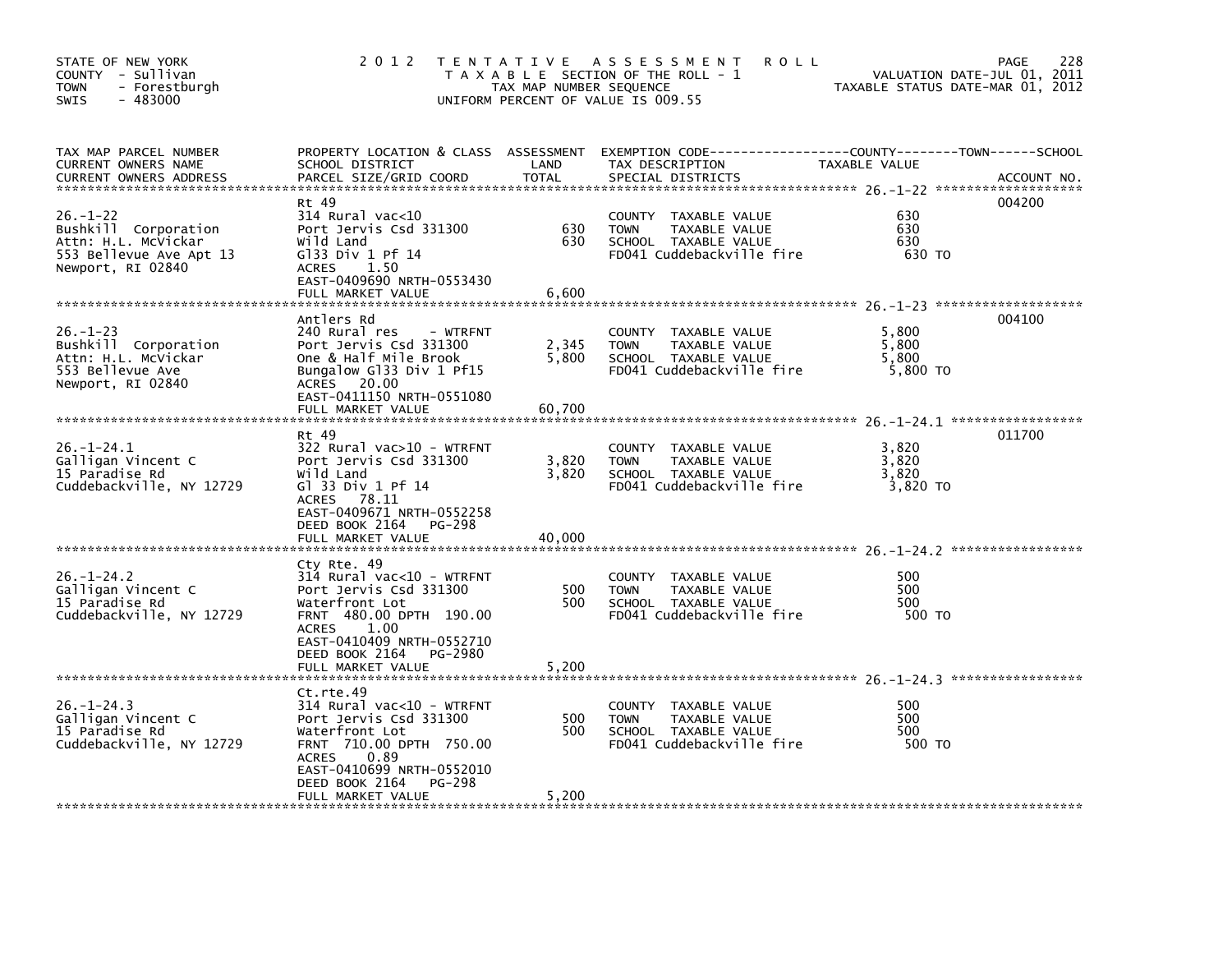| STATE OF NEW YORK<br>COUNTY - Sullivan<br>- Forestburgh<br><b>TOWN</b><br>$-483000$<br><b>SWIS</b>                                                                                                               | 2 0 1 2                                                                                                                                                   | TAX MAP NUMBER SEQUENCE | <b>ROLL</b><br>TENTATIVE ASSESSMENT<br>T A X A B L E SECTION OF THE ROLL - 1<br>UNIFORM PERCENT OF VALUE IS 009.55           | VALUATION DATE-JUL 01, 2011<br>TAXABLE STATIIS DATE-MAP 01, 2011<br>TAXABLE STATUS DATE-MAR 01, 2012 | 229<br><b>PAGE</b> |
|------------------------------------------------------------------------------------------------------------------------------------------------------------------------------------------------------------------|-----------------------------------------------------------------------------------------------------------------------------------------------------------|-------------------------|------------------------------------------------------------------------------------------------------------------------------|------------------------------------------------------------------------------------------------------|--------------------|
| TAX MAP PARCEL NUMBER<br>CURRENT OWNERS NAME<br>CUNNENT OWNERS ADDRESS FORCEL SIZE/GRID COORD TOTAL SPECIAL DISTRICTS 7.1.1 CONNENT OWNERS ADDRESS FARCEL SIZE/GRID COORD TOTAL SPECIAL DISTRICTS 7.1 ACCOUNT NO | SCHOOL DISTRICT                                                                                                                                           | LAND                    | PROPERTY LOCATION & CLASS ASSESSMENT EXEMPTION CODE---------------COUNTY-------TOWN------SCHOOL<br>TAX DESCRIPTION           | TAXABLE VALUE                                                                                        |                    |
| $26. - 1 - 26.1$<br>Galligan John<br>Galligan Geraldine<br>PO Box 71<br>Monticello, NY 12701                                                                                                                     | Galligan Rd<br>314 Rural vac<10 - WTRFNT<br>Port Jervis Csd 331300<br>Vacant Lot<br>ACRES 2.50<br>EAST-0412020 NRTH-0549550<br>DEED BOOK 917<br>PG-00261  | 611<br>611              | COUNTY TAXABLE VALUE<br>TAXABLE VALUE<br><b>TOWN</b><br>SCHOOL TAXABLE VALUE<br>FD041 Cuddebackville fire                    | 611<br>611<br>611<br>611 TO                                                                          | 011230             |
|                                                                                                                                                                                                                  | 58 Galligan Rd                                                                                                                                            |                         |                                                                                                                              |                                                                                                      |                    |
| $26. - 1 - 26.2$<br>Andrews Lewis M III<br>Andrews Kathleen T<br>58 Galligan Rd<br>Cuddebackville, NY 12729                                                                                                      | 210 1 Family Res<br>Port Jervis Csd 331300<br>1 1/2 Story House<br>ACRES 2.50<br>EAST-0412065 NRTH-0549424<br>DEED BOOK 1393 PG-638                       | 1,223<br>10,410         | 41854<br>STAR B<br>COUNTY TAXABLE VALUE<br>TAXABLE VALUE<br><b>TOWN</b><br>SCHOOL TAXABLE VALUE<br>FD041 Cuddebackville fire | $\Omega$<br>10,410<br>10,410<br>7,680<br>10,410 TO                                                   | $\Omega$<br>2,730  |
|                                                                                                                                                                                                                  | FULL MARKET VALUE                                                                                                                                         | 109,000                 |                                                                                                                              |                                                                                                      |                    |
| $26. - 1 - 27$<br>Galligan Vincent C<br>15 Paradise Rd<br>Cuddebackville, NY 12729                                                                                                                               | Rt 49<br>314 Rural vac<10 - WTRFNT<br>Port Jervis Csd 331300<br>G1 33 Div 1<br><b>ACRES</b><br>1.80<br>EAST-0412350 NRTH-0549720<br>DEED BOOK 2164 PG-298 | 191<br>191              | COUNTY TAXABLE VALUE<br><b>TAXABLE VALUE</b><br><b>TOWN</b><br>SCHOOL TAXABLE VALUE<br>FD041 Cuddebackville fire             | 191<br>191<br>191<br>191 TO                                                                          | 012100             |
|                                                                                                                                                                                                                  |                                                                                                                                                           |                         |                                                                                                                              |                                                                                                      |                    |
| $26. - 1 - 28.1$<br>Galligan John<br>83 Galligan Rd<br>Cuddebackville, NY 12729                                                                                                                                  | 83 Galligan Rd<br>210 1 Family Res<br>Port Jervis Csd 331300<br>2st Hse Barn Gar<br>ACRES 7.64<br>EAST-0412716 NRTH-0548094<br>DEED BOOK 2989 PG-169      | 3,666<br>17,753         | 41854<br>STAR B<br>COUNTY TAXABLE VALUE<br>TAXABLE VALUE<br><b>TOWN</b><br>SCHOOL TAXABLE VALUE<br>FD041 Cuddebackville fire | $\overline{0}$<br>17,753<br>17,753<br>15,023<br>17,753 TO                                            | 011220<br>2,730    |
|                                                                                                                                                                                                                  |                                                                                                                                                           |                         |                                                                                                                              |                                                                                                      |                    |
| $26. - 1 - 28.2$<br>Jeffersonville First Nat. Bank Port Jervis Csd 331300<br>4864 State Route 52<br>PO Box 398<br>Jeffersonville, NY 12748                                                                       | Galligan Rd<br>270 Mfg housing<br>manuf . housing<br><b>ACRES</b><br>2.19<br>EAST-0412865 NRTH-0548364                                                    | 1,051<br>2,400          | COUNTY TAXABLE VALUE<br>TAXABLE VALUE<br><b>TOWN</b><br>SCHOOL TAXABLE VALUE<br>FD041 Cuddebackville fire                    | 2,400<br>2,400<br>2,400<br>2,400 TO                                                                  |                    |
|                                                                                                                                                                                                                  | PG-5095<br>DEED BOOK 2011<br>FULL MARKET VALUE                                                                                                            | 25,100                  |                                                                                                                              |                                                                                                      |                    |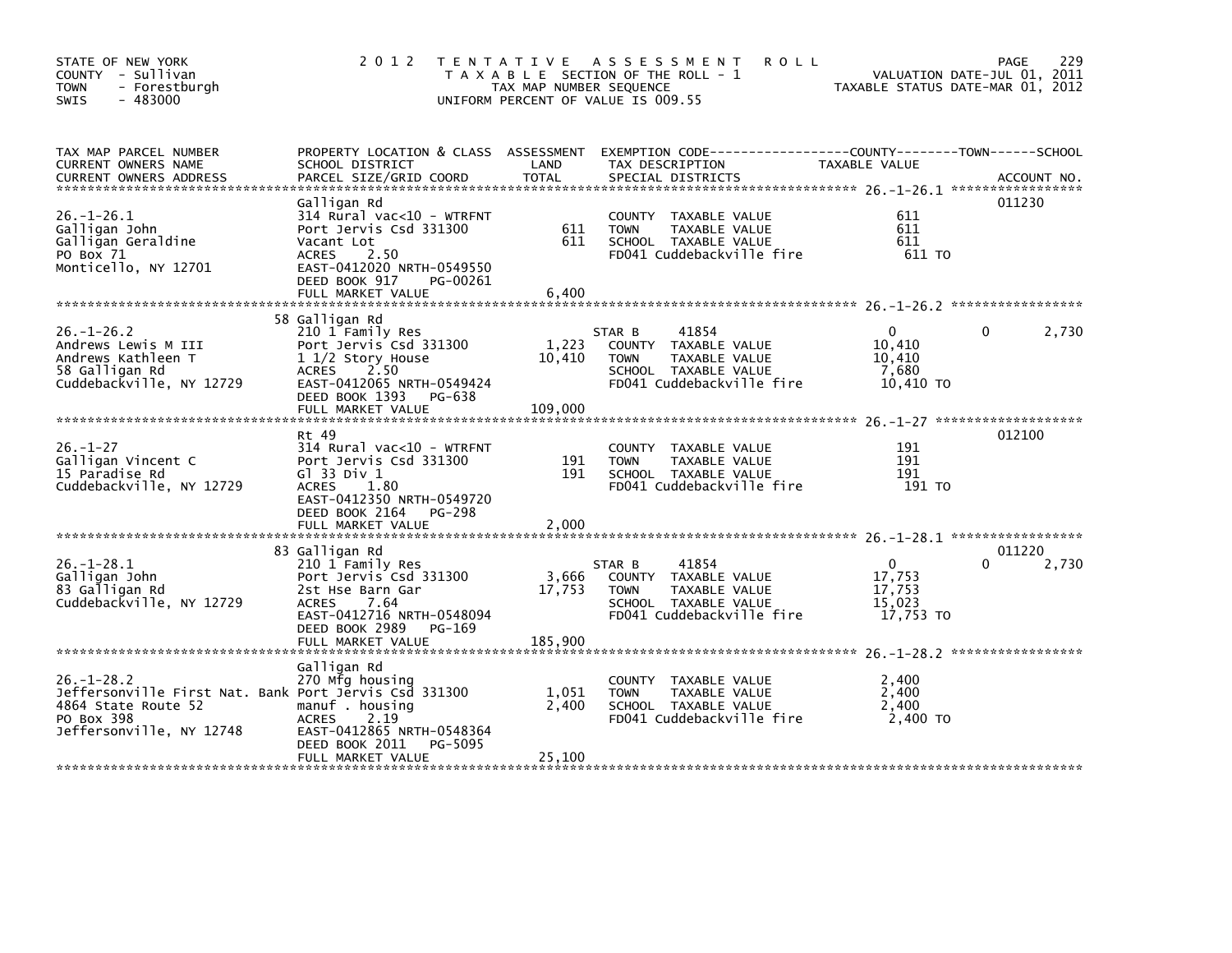| STATE OF NEW YORK<br>- Sullivan<br>COUNTY<br>- Forestburgh<br><b>TOWN</b><br>$-483000$<br>SWIS                    | 2 0 1 2                                                                                                                                                                                         | T E N T A T I V E<br>TAX MAP NUMBER SEQUENCE | A S S E S S M E N T<br><b>ROLL</b><br>T A X A B L E SECTION OF THE ROLL - 1<br>UNIFORM PERCENT OF VALUE IS 009.55                | TAXABLE STATUS DATE-MAR 01, 2012                            | PAGE<br>VALUATION DATE-JUL 01, 2011 | 230   |
|-------------------------------------------------------------------------------------------------------------------|-------------------------------------------------------------------------------------------------------------------------------------------------------------------------------------------------|----------------------------------------------|----------------------------------------------------------------------------------------------------------------------------------|-------------------------------------------------------------|-------------------------------------|-------|
| TAX MAP PARCEL NUMBER<br>CURRENT OWNERS NAME<br><b>CURRENT OWNERS ADDRESS</b>                                     | PROPERTY LOCATION & CLASS ASSESSMENT<br>SCHOOL DISTRICT<br>PARCEL SIZE/GRID COORD                                                                                                               | LAND<br><b>TOTAL</b>                         | EXEMPTION CODE----<br>TAX DESCRIPTION<br>SPECIAL DISTRICTS                                                                       | ------------COUNTY--------TOWN------SCHOOL<br>TAXABLE VALUE | ACCOUNT NO.                         |       |
| $26. -1 - 29.1$<br>Galligan Patricia<br>69 Galligan Rd<br>Cuddebackville, NY 12729                                | 69 Galligan Rd<br>281 Multiple res - WTRFNT<br>Port Jervis Csd 331300<br>2 Houses, garage<br>Shed, Trailer<br>ACRES 11.53<br>EAST-0412706 NRTH-0548915<br>FULL MARKET VALUE                     | 4,480<br>35,254<br>369,200                   | 41834<br>STAR EN<br>COUNTY<br>TAXABLE VALUE<br>TAXABLE VALUE<br><b>TOWN</b><br>SCHOOL TAXABLE VALUE<br>FD041 Cuddebackville fire | $\Omega$<br>35,254<br>35,254<br>29,594<br>35,254 TO         | 010860<br>U                         | 5,660 |
| $26. - 1 - 29.2$<br>Phillips Charles<br>Phillips Phyllis<br>Galligan Rd<br>PO Box 273<br>Cuddebackville, NY 12729 | Galligan Rd<br>210 1 Family Res - WTRFNT<br>Port Jervis Csd 331300<br>3.85<br><b>ACRES</b><br>EAST-0412241 NRTH-0549499<br>DEED BOOK 2427<br>PG-465<br>FULL MARKET VALUE                        | 1,883<br>12,026<br>125,900                   | 41854<br>STAR B<br>TAXABLE VALUE<br>COUNTY<br>TAXABLE VALUE<br><b>TOWN</b><br>SCHOOL TAXABLE VALUE<br>FD041 Cuddebackville fire  | $\Omega$<br>12.026<br>12,026<br>9,296<br>12,026 TO          | 0                                   | 2,730 |
| $26. - 1 - 29.3$<br>Pokorny Ludvik<br>Pokorny Jennie<br>PO Box 143<br>Cuddebackville, NY 12729                    | 34 Burns Rd<br>210 1 Family Res<br>Port Jervis Csd 331300<br><b>ACRES</b><br>3.00 BANKN140687<br>EAST-0413156 NRTH-0548601<br>DEED BOOK 2824<br>PG-631<br>FULL MARKET VALUE                     | 1,467<br>14,200<br>148,700                   | 41854<br>STAR B<br>COUNTY TAXABLE VALUE<br><b>TOWN</b><br>TAXABLE VALUE<br>SCHOOL TAXABLE VALUE<br>FD041 Cuddebackville fire     | $\Omega$<br>14,200<br>14,200<br>11,470<br>14,200 TO         | 0<br>*******************            | 2,730 |
| $26. - 1 - 30$<br>Scopino Hedy F<br>Scopino Richard Sr<br>12 Burns Rd<br>Cuddebackville, NY 12729                 | Burns Rd<br>$314$ Rural vac<10 - WTRFNT<br>Port Jervis Csd 331300<br>Gl 33 Div 1 Seas 8<br><b>ACRES</b><br>2.00<br>EAST-0413590 NRTH-0548430<br>DEED BOOK 2010<br>PG-55801<br>FULL MARKET VALUE | 1,614<br>1,614<br>16,900                     | TAXABLE VALUE<br><b>COUNTY</b><br>TAXABLE VALUE<br><b>TOWN</b><br>SCHOOL TAXABLE VALUE<br>FD041 Cuddebackville fire              | 1,614<br>1,614<br>1,614<br>1,614 TO                         | 003710                              |       |
| $26 - 1 - 31.2$<br>Herz Oliver<br>65 N Main St<br>Allentown N J. 08501                                            | Neversink<br>322 Rural vac>10 - WTRFNT<br>Port Jervis Csd 331300<br>ACRES 18.18<br>EAST-0413220 NRTH-0547800<br>DEED BOOK 946<br>PG-00180<br>FULL MARKET VALUE                                  | 2,950<br>2,950<br>30,900                     | <b>COUNTY</b><br>TAXABLE VALUE<br>TAXABLE VALUE<br>TOWN<br>SCHOOL TAXABLE VALUE<br>FD041 Cuddebackville fire                     | 2,950<br>2,950<br>2,950<br>2.950 TO                         | 016770                              |       |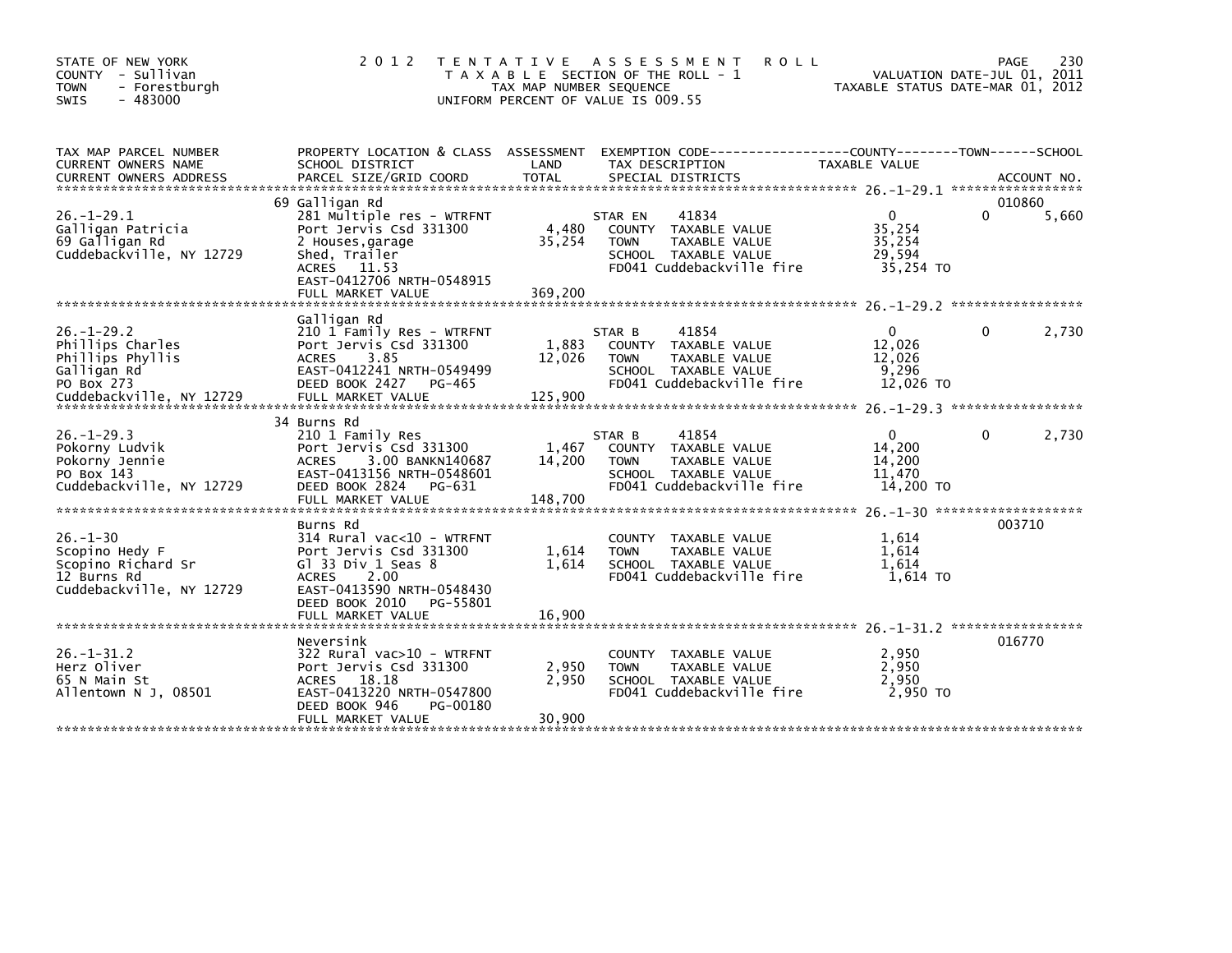| STATE OF NEW YORK<br>COUNTY - Sullivan<br>- Forestburgh<br><b>TOWN</b><br>$-483000$<br><b>SWIS</b>    | 2 0 1 2                                                                                                                                                                                         | T E N T A T I V E<br>TAX MAP NUMBER SEQUENCE | A S S E S S M E N T<br><b>ROLL</b><br>T A X A B L E SECTION OF THE ROLL - 1<br>UNIFORM PERCENT OF VALUE IS 009.55                                                                                             |                                                                                 | 231<br>PAGE<br>VALUATION DATE-JUL 01, 2011<br>TAXABLE STATUS DATE-MAR 01, 2012 |
|-------------------------------------------------------------------------------------------------------|-------------------------------------------------------------------------------------------------------------------------------------------------------------------------------------------------|----------------------------------------------|---------------------------------------------------------------------------------------------------------------------------------------------------------------------------------------------------------------|---------------------------------------------------------------------------------|--------------------------------------------------------------------------------|
| TAX MAP PARCEL NUMBER<br>CURRENT OWNERS NAME<br><b>CURRENT OWNERS ADDRESS</b>                         | PROPERTY LOCATION & CLASS ASSESSMENT<br>SCHOOL DISTRICT<br>PARCEL SIZE/GRID COORD                                                                                                               | LAND<br><b>TOTAL</b>                         | EXEMPTION CODE-----------------COUNTY-------TOWN------SCHOOL<br>TAX DESCRIPTION<br>SPECIAL DISTRICTS                                                                                                          | TAXABLE VALUE                                                                   | ACCOUNT NO.                                                                    |
| $26. -1 - 31.3$<br>Lybolt David<br>PO Box 87<br>Huguenot, NY 12746                                    | South Of Neversink Riv<br>$314$ Rural vac<10 - WTRFNT<br>Port Jervis Csd 331300<br>Vacant Lot<br>1.51<br><b>ACRES</b><br>EAST-0413577 NRTH-0546927<br>DEED BOOK 1507 PG-68                      | 236<br>236                                   | COUNTY TAXABLE VALUE<br><b>TOWN</b><br>TAXABLE VALUE<br>SCHOOL TAXABLE VALUE<br>FD041 Cuddebackville fire                                                                                                     | 236<br>236<br>236<br>236 TO                                                     | 021320                                                                         |
|                                                                                                       | FULL MARKET VALUE                                                                                                                                                                               | 2,500                                        |                                                                                                                                                                                                               |                                                                                 |                                                                                |
| $26. - 1 - 31.4$<br>Crawford William R<br>Crawford Susanne J<br>883 Oswego Ave<br>Sebastian, FL 32958 | South Of Neversink Riv<br>314 Rural vac<10 - WTRFNT<br>Port Jervis Csd 331300<br>3.54<br><b>ACRES</b><br>EAST-0413428 NRTH-0547223<br>DEED BOOK 2011<br>PG-3888<br>FULL MARKET VALUE            | 474<br>474<br>5,000                          | COUNTY TAXABLE VALUE<br><b>TOWN</b><br>TAXABLE VALUE<br>SCHOOL TAXABLE VALUE<br>FD041 Cuddebackville fire                                                                                                     | 474<br>474<br>474<br>474 TO                                                     |                                                                                |
| $26. - 1 - 32$<br>Hopkins Doris Ann<br>71 Bartlett Ave<br>Staten Island, NY 10312                     | 77 Burns Rd<br>281 Multiple res<br>Port Jervis Csd 331300<br>1 Bung, 1 St Hse, garage<br>G1 33 Div 1<br>Seas 8<br>2.20<br><b>ACRES</b><br>EAST-0412880 NRTH-0547580<br>DEED BOOK 1812<br>PG-561 | 15,969 STAR B                                | 74 PCT OF VALUE USED FOR EXEMPTION PURPOSES<br>COMBAT VET 41132<br>538 COMBAT VET 41133<br>41854<br>COUNTY TAXABLE VALUE<br><b>TOWN</b><br>TAXABLE VALUE<br>SCHOOL TAXABLE VALUE<br>FD041 Cuddebackville fire | 2,954<br>$\mathbf 0$<br>$\mathbf{0}$<br>13,015<br>13,015<br>13,239<br>15,969 TO | 017200<br>0<br>2,954<br>0<br>2,730<br>0                                        |
|                                                                                                       | 79 Burns Rd                                                                                                                                                                                     |                                              |                                                                                                                                                                                                               |                                                                                 | 012800                                                                         |
| $26. -1 - 33$<br>Gelfman Jane R<br>Personal<br>250 West 57Th St Ste 2122<br>New York, NY 10107        | 210 1 Family Res<br>Port Jervis Csd 331300<br>2 St House Barn<br>G1 33 Div 1 R1<br>ACRES 15.50<br>EAST-0412750 NRTH-0547320                                                                     | 6,776<br>18,600                              | COUNTY TAXABLE VALUE<br><b>TOWN</b><br>TAXABLE VALUE<br>SCHOOL TAXABLE VALUE<br>FD041 Cuddebackville fire                                                                                                     | 18,600<br>18,600<br>18,600<br>18,600 TO                                         |                                                                                |
|                                                                                                       | DEED BOOK 1859<br>PG-372<br>FULL MARKET VALUE                                                                                                                                                   | 194,800                                      |                                                                                                                                                                                                               |                                                                                 |                                                                                |
| $26. - 1 - 34$                                                                                        | 121 Galligan Rd<br>281 Multiple res                                                                                                                                                             |                                              | 41854<br>STAR B                                                                                                                                                                                               | $\mathbf{0}$                                                                    | 020500<br>2,730<br>0                                                           |
| Mack Edward<br>Mack Evan E<br>121 Galligan Rd<br>Cuddebackville, NY 12729                             | Port Jervis Csd 331300<br>1-2 Story House<br>2-1 Story House<br><b>ACRES</b><br>0.47<br>EAST-0412397 NRTH-0547216<br>DEED BOOK 2555<br>PG-574                                                   | 400<br>23,413                                | COUNTY TAXABLE VALUE<br><b>TOWN</b><br>TAXABLE VALUE<br>SCHOOL TAXABLE VALUE<br>FD041 Cuddebackville fire                                                                                                     | 23,413<br>23,413<br>20,683<br>23,413 TO                                         |                                                                                |
|                                                                                                       | FULL MARKET VALUE                                                                                                                                                                               | 245,200                                      |                                                                                                                                                                                                               |                                                                                 |                                                                                |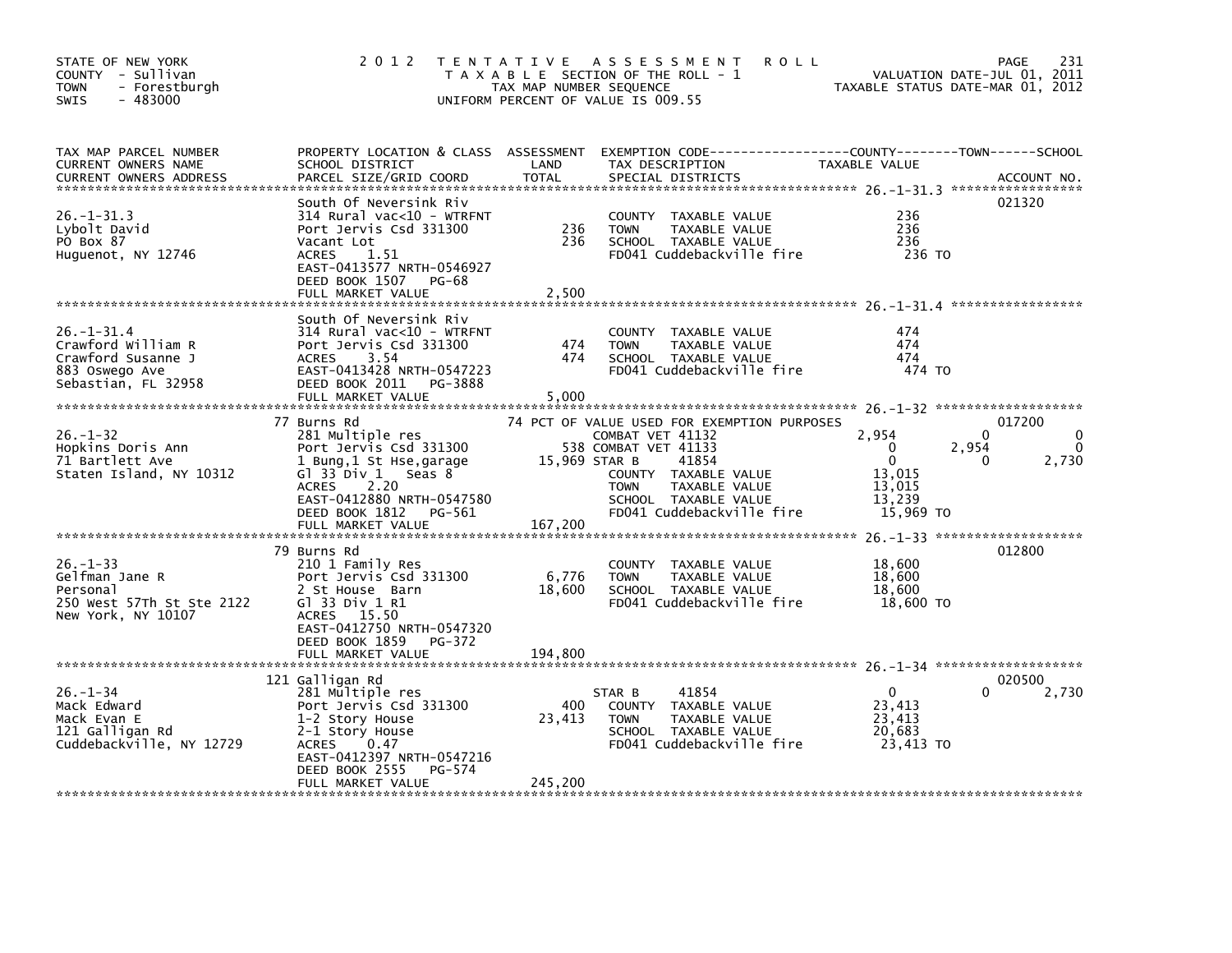| STATE OF NEW YORK<br>COUNTY - Sullivan<br>- Forestburgh<br><b>TOWN</b><br>$-483000$<br>SWIS                 | 2 0 1 2                                                                                                                                                          | TAX MAP NUMBER SEQUENCE    | TENTATIVE ASSESSMENT<br><b>ROLL</b><br>T A X A B L E SECTION OF THE ROLL - 1<br>UNIFORM PERCENT OF VALUE IS 009.55                                                       | VALUATION DATE-JUL 01, 2011<br>TAXABLE STATUS DATE-MAR 01, 2012 | 232<br><b>PAGE</b> |
|-------------------------------------------------------------------------------------------------------------|------------------------------------------------------------------------------------------------------------------------------------------------------------------|----------------------------|--------------------------------------------------------------------------------------------------------------------------------------------------------------------------|-----------------------------------------------------------------|--------------------|
| TAX MAP PARCEL NUMBER<br>CURRENT OWNERS NAME                                                                | SCHOOL DISTRICT                                                                                                                                                  | LAND                       | PROPERTY LOCATION & CLASS ASSESSMENT EXEMPTION CODE---------------COUNTY-------TOWN------SCHOOL<br>SCHOOL DISTRICT (AND TAX DESCRIPTION TAXARLE VALUE<br>TAX DESCRIPTION | TAXABLE VALUE                                                   |                    |
| $26. - 1 - 35.1$<br>Galligan Vincent C<br>Galligan Kathleen R<br>15 Paradise Rd<br>Cuddebackville, NY 12729 | Oakland Vly<br>322 Rural vac>10<br>Port Jervis Csd 331300<br>Vacant Land<br>ACRES 28.01<br>EAST-0411994 NRTH-0546344<br>DEED BOOK 2934 PG-6<br>FULL MARKET VALUE | 1,381<br>1,381<br>14,500   | COUNTY TAXABLE VALUE<br>TAXABLE VALUE<br><b>TOWN</b><br>SCHOOL TAXABLE VALUE<br>FD041 Cuddebackville fire                                                                | 1,381<br>1,381<br>1.381<br>1,381 TO                             | 011050             |
| $26. - 1 - 35.3$<br>Galligan Vincent C<br>Galligan Kathleen R<br>15 Paradise Rd<br>Cuddebackville, NY 12729 | Oakland Vly<br>314 Rural vac<10<br>Port Jervis Csd 331300<br>Vacnt Land<br>ACRES 1.52<br>EAST-0413590 NRTH-0546954<br>DEED BOOK 2934 PG-6<br>FULL MARKET VALUE   | 74<br>74<br>800            | COUNTY TAXABLE VALUE<br>TAXABLE VALUE<br><b>TOWN</b><br>SCHOOL TAXABLE VALUE<br>FD041 Cuddebackville fire                                                                | 74<br>74<br>74<br>74 TO                                         |                    |
| $26. - 1 - 36.1$<br>Galligan Vincent C<br>Galligan Kathleen R<br>15 Paradise Rd<br>Cuddebackville, NY 12729 | Paradise Rd<br>314 Rural vac<10 - WTRFNT<br>Port Jervis Csd 331300<br>Vacant Lot<br>ACRES 5.05<br>EAST-0413220 NRTH-0546360<br>DEED BOOK 2934 PG-6               | 1,672<br>1,672             | COUNTY TAXABLE VALUE<br><b>TOWN</b><br>TAXABLE VALUE<br>SCHOOL TAXABLE VALUE<br>FD041 Cuddebackville fire                                                                | 1,672<br>1.672<br>1,672<br>1,672 TO                             | 012340             |
| $26. - 1 - 36.2$<br>Finnegan David<br>PO Box 351<br>Cuddebackville, NY 12729-0119                           | Orange Co Line<br>260 Seasonal res - WTRFNT<br>Port Jervis Csd 331300<br>House & Lot<br>ACRES 5.10<br>EAST-0413395 NRTH-0546475<br>DEED BOOK 2009 PG-401         | 1,107<br>6,300             | 41854<br>STAR B<br>COUNTY TAXABLE VALUE<br>TAXABLE VALUE<br><b>TOWN</b><br>SCHOOL TAXABLE VALUE<br>FD041 Cuddebackville fire                                             | $\Omega$<br>6,300<br>6,300<br>3,570<br>6,300 TO                 | $\Omega$<br>2,730  |
| $26. - 1 - 36.3$<br>Wylie Mary K<br>721 Ridgewood Rd<br>Millburn, NJ 07041                                  | Paradise Rd<br>240 Rural res<br>Port Jervis Csd 331300<br>House, Shed<br>ACRES 11.54<br>EAST-0412839 NRTH-0546518<br>DEED BOOK 2012 PG-411<br>FULL MARKET VALUE  | 1,574<br>12,600<br>131,900 | COUNTY TAXABLE VALUE<br><b>TOWN</b><br>TAXABLE VALUE<br>SCHOOL TAXABLE VALUE<br>FD041 Cuddebackville fire                                                                | 12,600<br>12,600<br>12,600<br>12,600 TO                         |                    |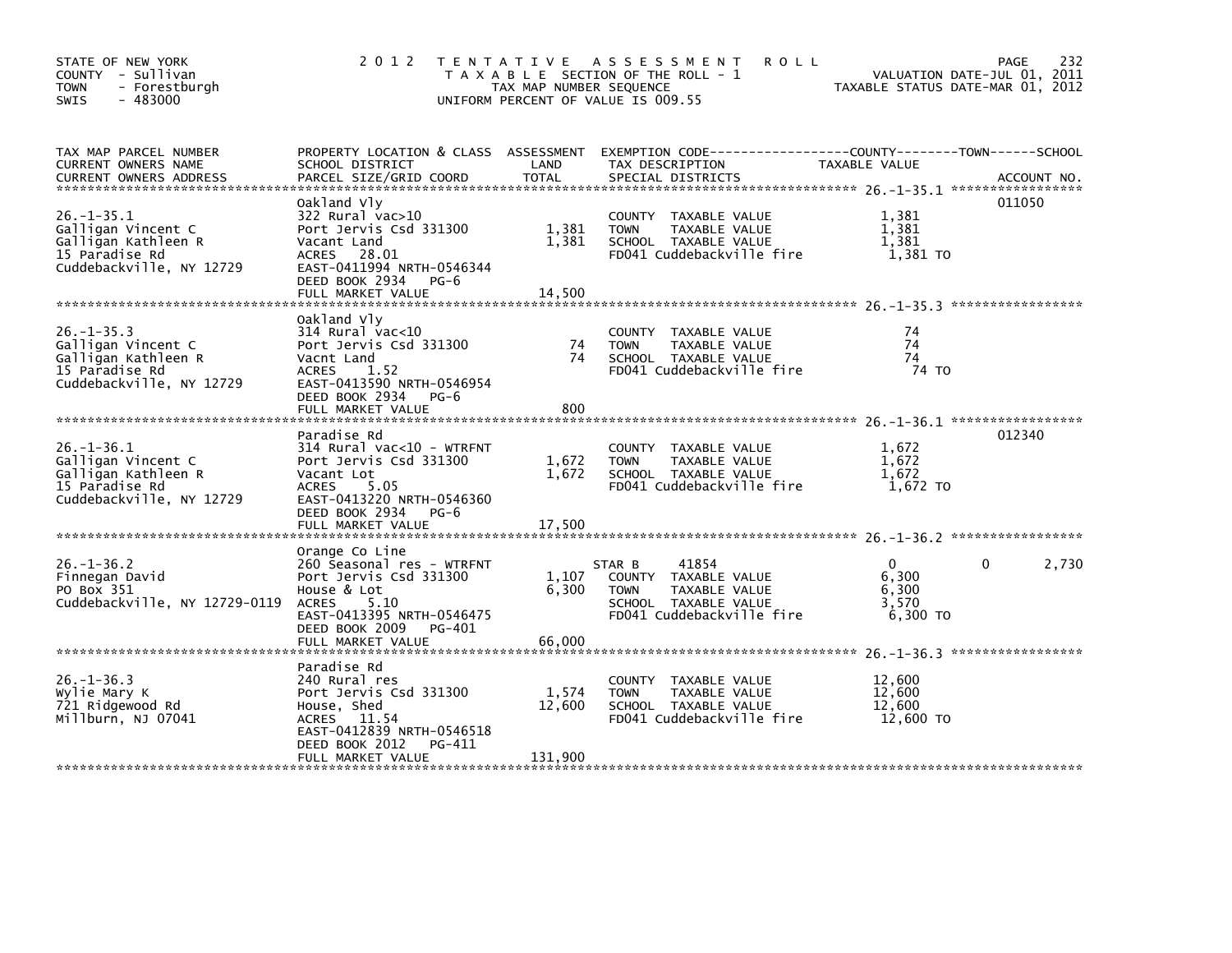| STATE OF NEW YORK<br>COUNTY - Sullivan<br>- Forestburgh<br><b>TOWN</b><br>$-483000$<br><b>SWIS</b>          |                                                                                                                                                                  |                     | <b>ROLL</b><br>2012 TENTATIVE ASSESSMENT<br>PAGE 233<br>VALUATION DATE-JUL 01, 2011 TAX MAP NUMBER SEQUENCE<br>UNIFORM PERCENT OF VALUE IS 009.55                         |                                     | 233<br>PAGE |
|-------------------------------------------------------------------------------------------------------------|------------------------------------------------------------------------------------------------------------------------------------------------------------------|---------------------|---------------------------------------------------------------------------------------------------------------------------------------------------------------------------|-------------------------------------|-------------|
| TAX MAP PARCEL NUMBER                                                                                       |                                                                                                                                                                  |                     | PROPERTY LOCATION & CLASS ASSESSMENT EXEMPTION CODE----------------COUNTY--------TOWN------SCHOOL                                                                         |                                     |             |
| $26. - 1 - 36.4$<br>Galligan Vincent C<br>Galligan Kathleen R<br>15 Paradise Rd<br>Cuddebackville, NY 12729 | Paridise Rd<br>$314$ Rural vac< $10$<br>Port Jervis Csd 331300<br>Vacant Lot<br>ACRES 8.00<br>EAST-0413039 NRTH-0546060<br>DEED BOOK 2934 PG-6                   | 1,623 TOWN          | COUNTY TAXABLE VALUE<br>TAXABLE VALUE<br>1,623 SCHOOL TAXABLE VALUE<br>FD041 Cuddebackville fire                                                                          | 1,623<br>1,623<br>1,623<br>1.623 TO |             |
|                                                                                                             |                                                                                                                                                                  |                     |                                                                                                                                                                           |                                     |             |
| $26. - 1 - 37$<br>Argenti Caesar<br>486 Tappan Rd<br>Norwood, NJ 07648                                      | Orange Co Line<br>210 1 Family Res - WTRFNT<br>Port Jervis Csd 331300<br>house<br>5.20<br><b>ACRES</b><br>EAST-0413980 NRTH-0545910<br>DEED BOOK 898<br>PG-00323 |                     | TAXABLE VALUE 12,372<br>TAXABLE VALUE 12,372<br>TAXABLE VALUE<br>COUNTY TAXABLE VALUE<br>2,455 TOWN<br>12,372 SCHOOL TAXABLE VALUE<br>FD041 Cuddebackville fire 12,372 TO |                                     | 000750      |
|                                                                                                             | Co Rd 49                                                                                                                                                         |                     |                                                                                                                                                                           |                                     |             |
| $26. - 1 - 38$<br>Cronin Patrick<br>Cronin Kathleen<br>15 Church Rd<br>Cuddebackville, NY 12729             | $314$ Rural vac< $10$<br>Port Jervis Csd 331300<br>Vacant Lot<br>ACRES 2.46<br>EAST-0413712 NRTH-0549174<br>DEED BOOK 1330<br>PG-289                             | 1,504 TOWN<br>1,504 | COUNTY TAXABLE VALUE<br>TOWN - TAXABLE VALUE<br>SCHOOL - TAXABLE VALUE<br>FD041 Cuddebackville fire                                                                       | 1,504<br>1,504<br>1,504<br>1.504 TO |             |
|                                                                                                             | FULL MARKET VALUE                                                                                                                                                | 15,700              |                                                                                                                                                                           |                                     |             |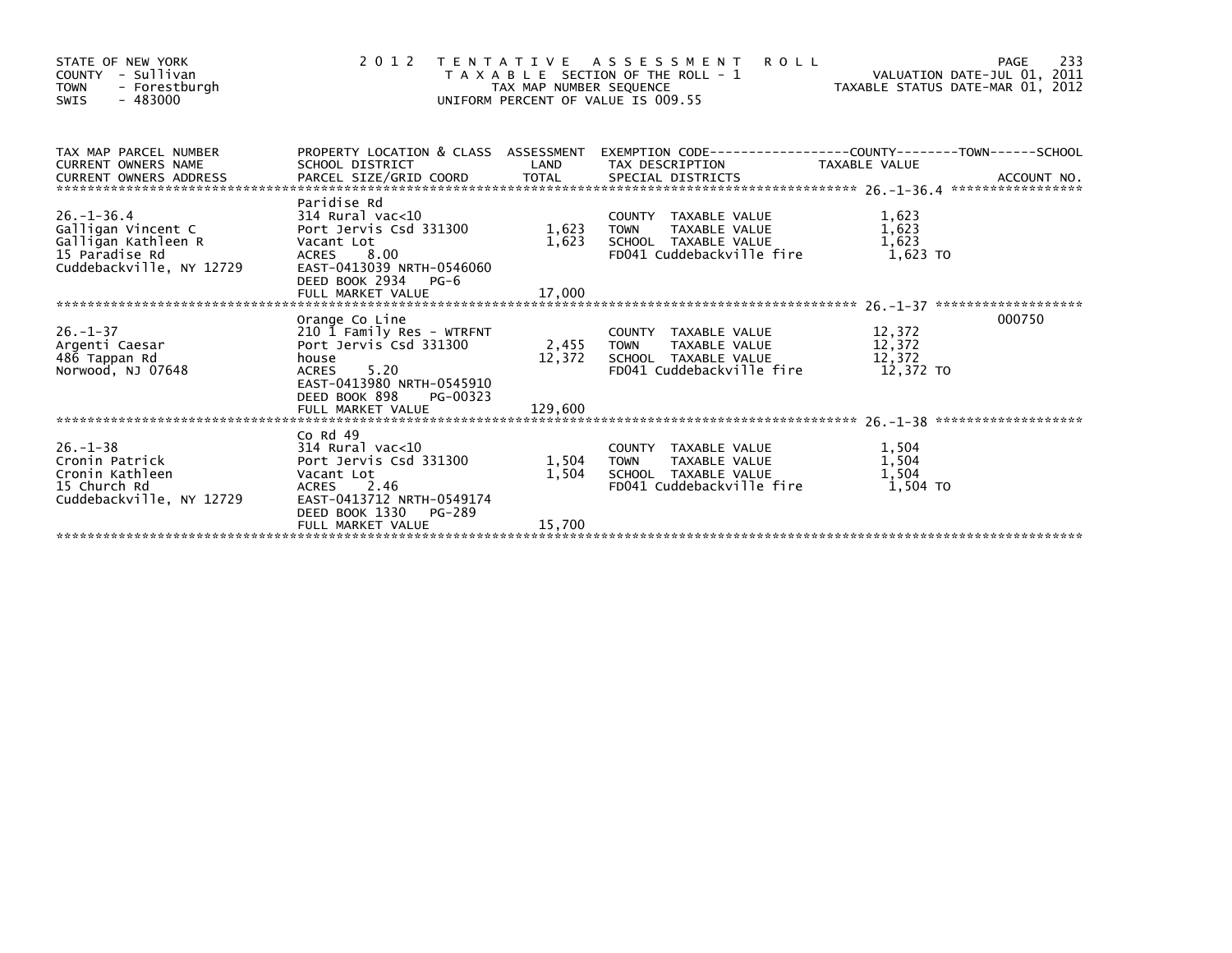| STATE OF NEW YORK            | 2012 TENTATIVE ASSESSMENT ROLL        | - 234<br>PAGE                    |
|------------------------------|---------------------------------------|----------------------------------|
| COUNTY - Sullivan            | T A X A B L E SECTION OF THE ROLL - 1 | VALUATION DATE-JUL 01, 2011      |
| - Forestburgh<br><b>TOWN</b> | MAP SECTION - 026                     | TAXABLE STATUS DATE-MAR 01, 2012 |
| SWIS<br>- 483000             | $SUB - SECTION -$                     | RPS150/V04/L015                  |
|                              | UNIFORM PERCENT OF VALUE IS 009.55    | CURRENT DATE 4/23/2012           |

| CODE | DISTRICT NAME PARCELS | TOTAL EXTENSION<br>TYPF | EXTENSION<br>VALUE | AD VALOREM<br>VALUE | <b>EXEMPT</b><br>AMOUNT | <b>TAXABLE</b><br>VALUE |
|------|-----------------------|-------------------------|--------------------|---------------------|-------------------------|-------------------------|
|      | FD041 Cuddebackville  | 52 TOTAL                |                    | 481.706             |                         | 481.706                 |

## \*\*\* S C H O O L D I S T R I C T S U M M A R Y \*\*\*

| <b>CODE</b> | DISTRICT NAME   | <b>TOTAL</b><br><b>PARCELS</b> | ASSESSED<br>LAND | ASSESSED<br><b>TOTAL</b> | <b>EXEMPT</b><br><b>AMOUNT</b> | TOTAL<br><b>TAXABLE</b> | <b>STAR</b><br><b>AMOUNT</b> | <b>STAR</b><br><b>TAXABLE</b> |
|-------------|-----------------|--------------------------------|------------------|--------------------------|--------------------------------|-------------------------|------------------------------|-------------------------------|
| 331300      | Port Jervis Csd | 52                             | 126,296          | 481.706                  | 33,120                         | 448,586                 | 44,080                       | 404,506                       |
|             | SUB-TOTAL       | 52                             | 126.296          | 481.706                  | 33,120                         | 448.586                 | 44.080                       | 404,506                       |
|             | TOTAL           | 52                             | 126,296          | 481,706                  | 33,120                         | 448,586                 | 44,080                       | 404,506                       |

### \*\*\* S Y S T E M C O D E S S U M M A R Y \*\*\*

NO SYSTEM EXEMPTIONS AT THIS LEVEL

| <b>CODE</b>    | DESCRIPTION                 | <b>TOTAL</b><br><b>PARCELS</b> | <b>COUNTY</b> | <b>TOWN</b> | <b>SCHOOL</b>    |
|----------------|-----------------------------|--------------------------------|---------------|-------------|------------------|
| 41122          | WAR VET                     |                                | 2,022         |             |                  |
| 41123<br>41132 | WAR VET<br>COMBAT VET       |                                | 2,954         | 2,022       |                  |
| 41133          | COMBAT VET                  |                                |               | 2,954       |                  |
| 41834          | STAR EN                     |                                |               |             | 11,320           |
| 41854<br>47460 | STAR B<br><b>FOREST LND</b> | 12                             | 33,120        | 33,120      | 32,760<br>33,120 |
|                | TOTAL                       | 20                             | 38,096        | 38,096      | 77,200           |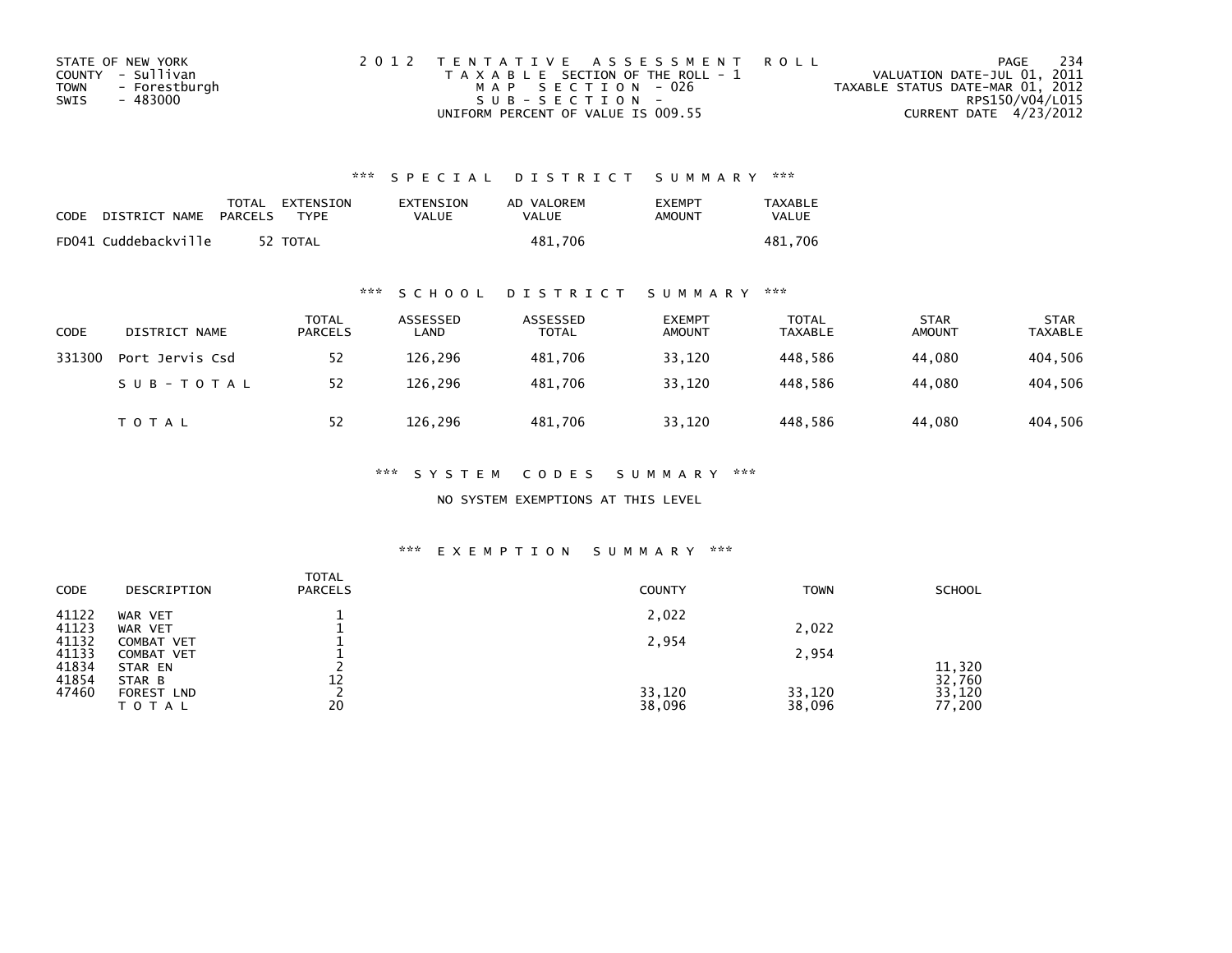|             | STATE OF NEW YORK | 2012 TENTATIVE ASSESSMENT ROLL        | - 235<br>PAGE                    |
|-------------|-------------------|---------------------------------------|----------------------------------|
|             | COUNTY - Sullivan | T A X A B L E SECTION OF THE ROLL - 1 | VALUATION DATE-JUL 01, 2011      |
| <b>TOWN</b> | - Forestburgh     | MAP SECTION - 026                     | TAXABLE STATUS DATE-MAR 01, 2012 |
| SWIS        | - 483000          | SUB-SECTION-                          | RPS150/V04/L015                  |
|             |                   | UNIFORM PERCENT OF VALUE IS 009.55    | CURRENT DATE 4/23/2012           |

| ROLL<br><b>SEC</b> | DESCRIPTION    | <b>TOTAL</b><br><b>PARCELS</b> | ASSESSEP<br>LAND | <b>\SSESSED</b><br>TOTAL | <b>TAXABLE</b><br><b>COUNT</b> | <b>TAXABLE</b><br><b>TOWN</b> | <b>TAXABLE</b><br>SCHOOL | <b>STAR</b><br><b>TAXABLE</b> |
|--------------------|----------------|--------------------------------|------------------|--------------------------|--------------------------------|-------------------------------|--------------------------|-------------------------------|
|                    | <b>TAXABLE</b> |                                | 296<br>126       | 481,706                  | .610<br>443                    | 1 1 2<br><b>610</b>           | 448,586                  | ,506<br>404                   |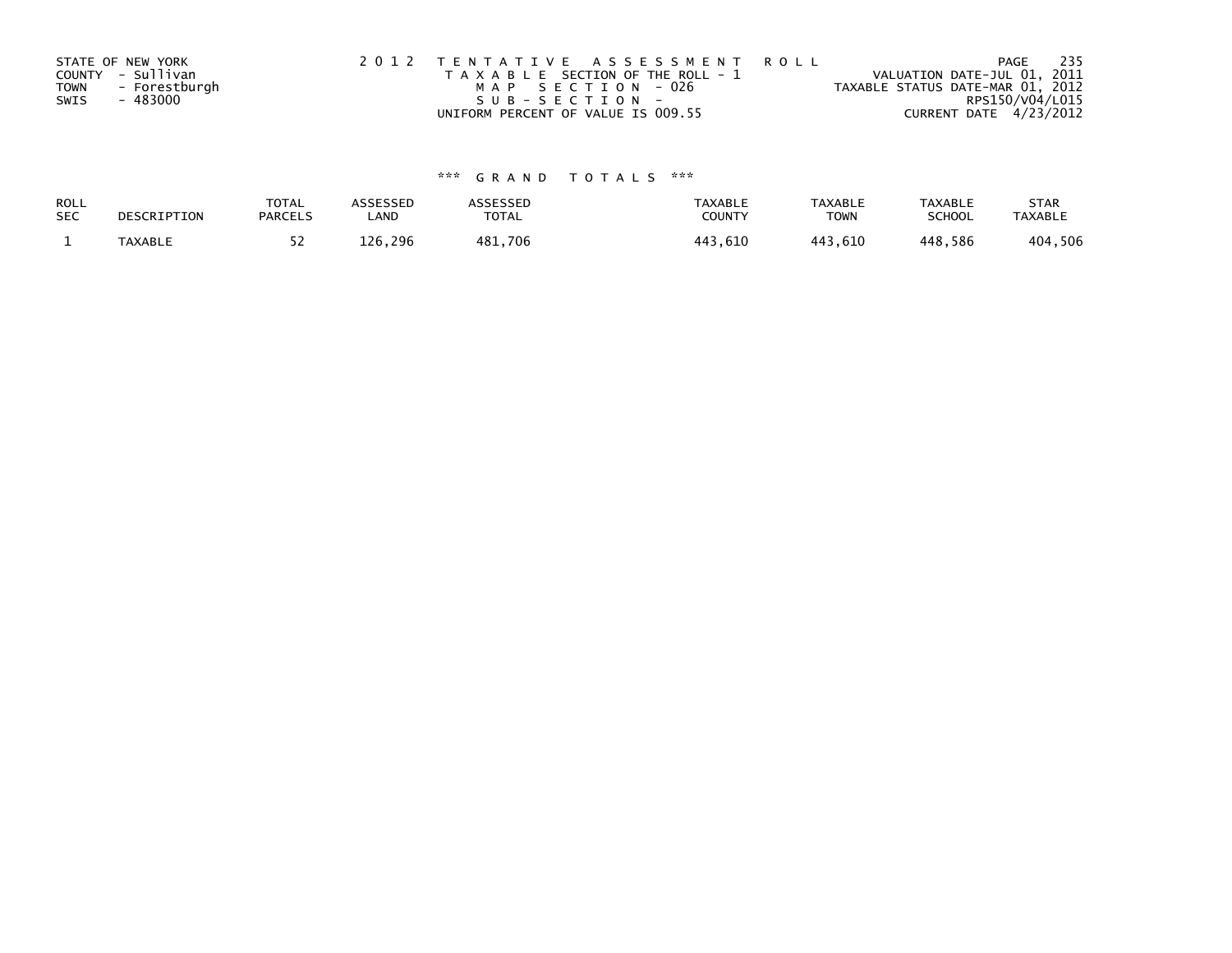| STATE OF NEW YORK<br>COUNTY - Sullivan<br><b>TOWN</b><br>- Forestburgh<br>$-483000$<br>SWIS                                        | 2 0 1 2                                                                                                                                                                                        | TAX MAP NUMBER SEQUENCE  | TENTATIVE ASSESSMENT<br><b>ROLL</b><br>T A X A B L E SECTION OF THE ROLL - 1<br>UNIFORM PERCENT OF VALUE IS 009.55                       | VALUATION DATE-JUL 01, 2011<br>TAXABLE STATUS DATE-MAR 01, 2012 | 236<br>PAGE |
|------------------------------------------------------------------------------------------------------------------------------------|------------------------------------------------------------------------------------------------------------------------------------------------------------------------------------------------|--------------------------|------------------------------------------------------------------------------------------------------------------------------------------|-----------------------------------------------------------------|-------------|
| TAX MAP PARCEL NUMBER<br>CURRENT OWNERS NAME<br><b>CURRENT OWNERS ADDRESS</b>                                                      | SCHOOL DISTRICT<br>PARCEL SIZE/GRID COORD                                                                                                                                                      | LAND<br><b>TOTAL</b>     | PROPERTY LOCATION & CLASS ASSESSMENT EXEMPTION CODE----------------COUNTY-------TOWN------SCHOOL<br>TAX DESCRIPTION<br>SPECIAL DISTRICTS | TAXABLE VALUE                                                   | ACCOUNT NO. |
| $27. - 1 - 1$<br>Settineri Frank<br>28 Polk St<br>Sparta, NJ 07871                                                                 | Rt 49<br>314 Rural vac<10<br>Port Jervis Csd 331300<br>G $\overline{1}$ 33 Div 1<br><b>ACRES</b><br>0.34<br>EAST-0413310 NRTH-0549010<br>DEED BOOK 3189 PG-566<br>FULL MARKET VALUE            | 264<br>264<br>2,800      | COUNTY TAXABLE VALUE<br>TAXABLE VALUE<br><b>TOWN</b><br>SCHOOL TAXABLE VALUE<br>FD041 Cuddebackville fire                                | 264<br>264<br>264<br>264 TO                                     | 022000      |
| $27 - 1 - 2.1$<br>Crowell Hendrick<br>256 Cloverleaf Cir<br>Suissun City, CA 94585<br>PRIOR OWNER ON 3/01/2012<br>Crowell Hendrick | 11 Schaefer Ln<br>210 1 Family Res<br>Port Jervis Csd 331300<br>2 Story House<br>2 Sheds<br>1.30<br><b>ACRES</b><br>EAST-0413610 NRTH-0549070<br>DEED BOOK 2012<br>PG-129<br>FULL MARKET VALUE | 636<br>20,400<br>213,600 | COUNTY TAXABLE VALUE<br><b>TOWN</b><br>TAXABLE VALUE<br>SCHOOL TAXABLE VALUE<br>FD041 Cuddebackville fire                                | 20,400<br>20,400<br>20,400<br>20,400 TO                         | 019330      |
| $27. - 1 - 2.2$<br>Schaefer Paul<br>Schaefer Frances<br>28 Eden Rd<br>Cuddebackville, NY 12729                                     | Schaefer Ln<br>210 1 Family Res<br>Port Jervis Csd 331300<br>House<br><b>ACRES</b><br>0.77<br>EAST-0413430 NRTH-0549160<br>DEED BOOK 1247 PG-00212<br>FULL MARKET VALUE                        | 377<br>6,406<br>67,100   | COUNTY TAXABLE VALUE<br>TAXABLE VALUE<br><b>TOWN</b><br>SCHOOL TAXABLE VALUE<br>FD041 Cuddebackville fire                                | 6,406<br>6,406<br>6,406<br>6,406 TO                             | 038425      |
| $27. - 1 - 3$<br>Galligan Vincent C<br>15 Paradise Rd<br>Cuddebackville, NY 12729                                                  | Rt 49<br>$314$ Rural vac<10<br>Port Jervis Csd 331300<br>G1 33 Div 1<br>FRNT 26.00 DPTH 208.00<br>EAST-0413690 NRTH-0549000<br>DEED BOOK 2164 PG-2989<br>FULL MARKET VALUE                     | 59<br>59<br>600          | COUNTY TAXABLE VALUE<br>TAXABLE VALUE<br><b>TOWN</b><br>SCHOOL TAXABLE VALUE<br>FD041 Cuddebackville fire                                | 59<br>59<br>59<br>59 TO                                         | 012200      |
| $27. - 1 - 4$<br>Galligan Vincent C<br>15 Paradise Rd<br>Cuddebackville, NY 12729                                                  | Rt 49<br>$314$ Rural vac<10<br>Port Jervis Csd 331300<br>G1 33 Div 1<br>FRNT 52.00 DPTH 208.00<br>EAST-0413710 NRTH-0548950<br>DEED BOOK 2164<br>PG-298<br>FULL MARKET VALUE                   | 122<br>122<br>1,300      | COUNTY TAXABLE VALUE<br><b>TOWN</b><br>TAXABLE VALUE<br>SCHOOL TAXABLE VALUE<br>FD041 Cuddebackville fire                                | 122<br>122<br>122<br>122 TO                                     | 012400      |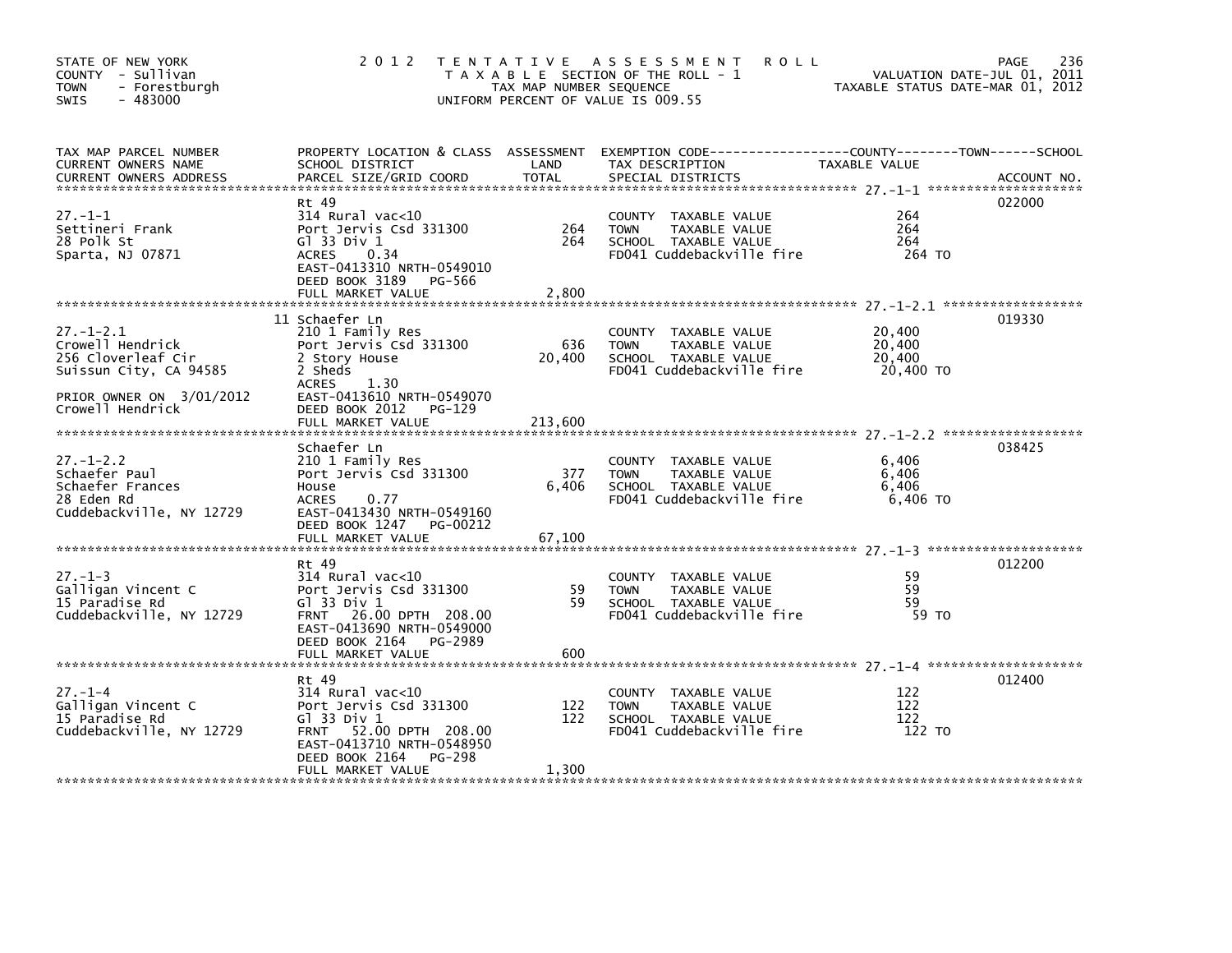| STATE OF NEW YORK<br>COUNTY - Sullivan<br><b>TOWN</b><br>- Forestburgh<br>$-483000$<br>SWIS                 | 2 0 1 2                                                                                                                                                                                    | TAX MAP NUMBER SEQUENCE    | TENTATIVE ASSESSMENT<br><b>ROLL</b><br>T A X A B L E SECTION OF THE ROLL - 1<br>UNIFORM PERCENT OF VALUE IS 009.55 | VALUATION DATE-JUL 01, 2011<br>TAXABLE STATUS DATE-MAR 01, 2012 | 237<br>PAGE |
|-------------------------------------------------------------------------------------------------------------|--------------------------------------------------------------------------------------------------------------------------------------------------------------------------------------------|----------------------------|--------------------------------------------------------------------------------------------------------------------|-----------------------------------------------------------------|-------------|
| TAX MAP PARCEL NUMBER<br>CURRENT OWNERS NAME<br><b>CURRENT OWNERS ADDRESS</b>                               | PROPERTY LOCATION & CLASS ASSESSMENT<br>SCHOOL DISTRICT<br>PARCEL SIZE/GRID COORD                                                                                                          | LAND<br>TOTAL              | EXEMPTION CODE-----------------COUNTY-------TOWN------SCHOOL<br>TAX DESCRIPTION<br>SPECIAL DISTRICTS               | TAXABLE VALUE                                                   | ACCOUNT NO. |
| $27. - 1 - 5.1$<br>Galligan Vincent C<br>15 Paradise Rd<br>Cuddebackville, NY 12729                         | Rt 49<br>$314$ Rural vac<10<br>Port Jervis Csd 331300<br>G $1$ 33 Div $1$<br>ACRES<br>1.06<br>EAST-0413848 NRTH-0548899<br>DEED BOOK 2164<br>PG-298<br>FULL MARKET VALUE                   | 648<br>648<br>6,800        | COUNTY TAXABLE VALUE<br><b>TOWN</b><br>TAXABLE VALUE<br>SCHOOL TAXABLE VALUE<br>FD041 Cuddebackville fire          | 648<br>648<br>648<br>648 TO                                     | 012500      |
| $27. - 1 - 5.2$<br>Galligan Vincent C<br>15 Paradise Rd<br>Cuddebackville, NY 12729                         | Town Rd 26<br>314 Rural vac<10<br>Port Jervis Csd 331300<br>FRNT 218.41 DPTH<br>0.90<br>EAST-0413825 NRTH-0549029<br>DEED BOOK 2164<br>PG-298<br>FULL MARKET VALUE                         | 460<br>460<br>4,800        | COUNTY TAXABLE VALUE<br><b>TOWN</b><br>TAXABLE VALUE<br>SCHOOL TAXABLE VALUE<br>FD041 Cuddebackville fire          | 460<br>460<br>460<br>460 TO                                     |             |
| $27. - 1 - 6$<br>Galligan Vincent C<br>15 Paradise Rd<br>Cuddebackville, NY 12729                           | Rt 49<br>314 Rural vac<10<br>Port Jervis Csd 331300<br>Vacant Lot<br>FRNT 80.00 DPTH 200.00<br>EAST-0413860 NRTH-0548790<br>DEED BOOK 2164<br>PG-298<br>FULL MARKET VALUE                  | 208<br>208<br>2,200        | COUNTY TAXABLE VALUE<br><b>TOWN</b><br>TAXABLE VALUE<br>SCHOOL TAXABLE VALUE<br>FD041 Cuddebackville fire          | 208<br>208<br>208<br>208 TO                                     | 011540      |
| $27. - 2 - 1.1$<br>Galligan Vincent C Jr<br>Galligan Kathleen<br>15 Paradise Rd<br>Cuddebackville, NY 12729 | Eden Rd<br>220 2 Family Res - WTRFNT<br>Port Jervis Csd 331300<br>2 St Hse<br>3.80<br>ACRES<br>EAST-0414219 NRTH-0548825<br>DEED BOOK 1267<br>PG-00268<br>FULL MARKET VALUE                | 1,467<br>12,630<br>132,300 | COUNTY TAXABLE VALUE<br><b>TOWN</b><br>TAXABLE VALUE<br>SCHOOL TAXABLE VALUE<br>FD041 Cuddebackville fire          | 12,630<br>12,630<br>12,630<br>12,630 TO                         | 012650      |
| $27 - 2 - 3.1$<br>Galligan Vincent C<br>Galligan Suzanne<br>8 Eden Rd<br>Cuddebackville, NY 12729           | Rt 49<br>314 Rural vac<10 - WTRFNT<br>Port Jervis Csd 331300<br>waterfront lot<br>FRNT 230.00 DPTH 175.00<br><b>ACRES</b><br>0.84<br>EAST-0413945 NRTH-0548618<br>DEED BOOK 2460<br>PG-275 | 1,000<br>1,000             | COUNTY TAXABLE VALUE<br>TAXABLE VALUE<br><b>TOWN</b><br>SCHOOL TAXABLE VALUE<br>FD041 Cuddebackville fire          | 1,000<br>1,000<br>1,000<br>1,000 TO                             | 011650      |
|                                                                                                             | FULL MARKET VALUE                                                                                                                                                                          | 10,500                     |                                                                                                                    |                                                                 |             |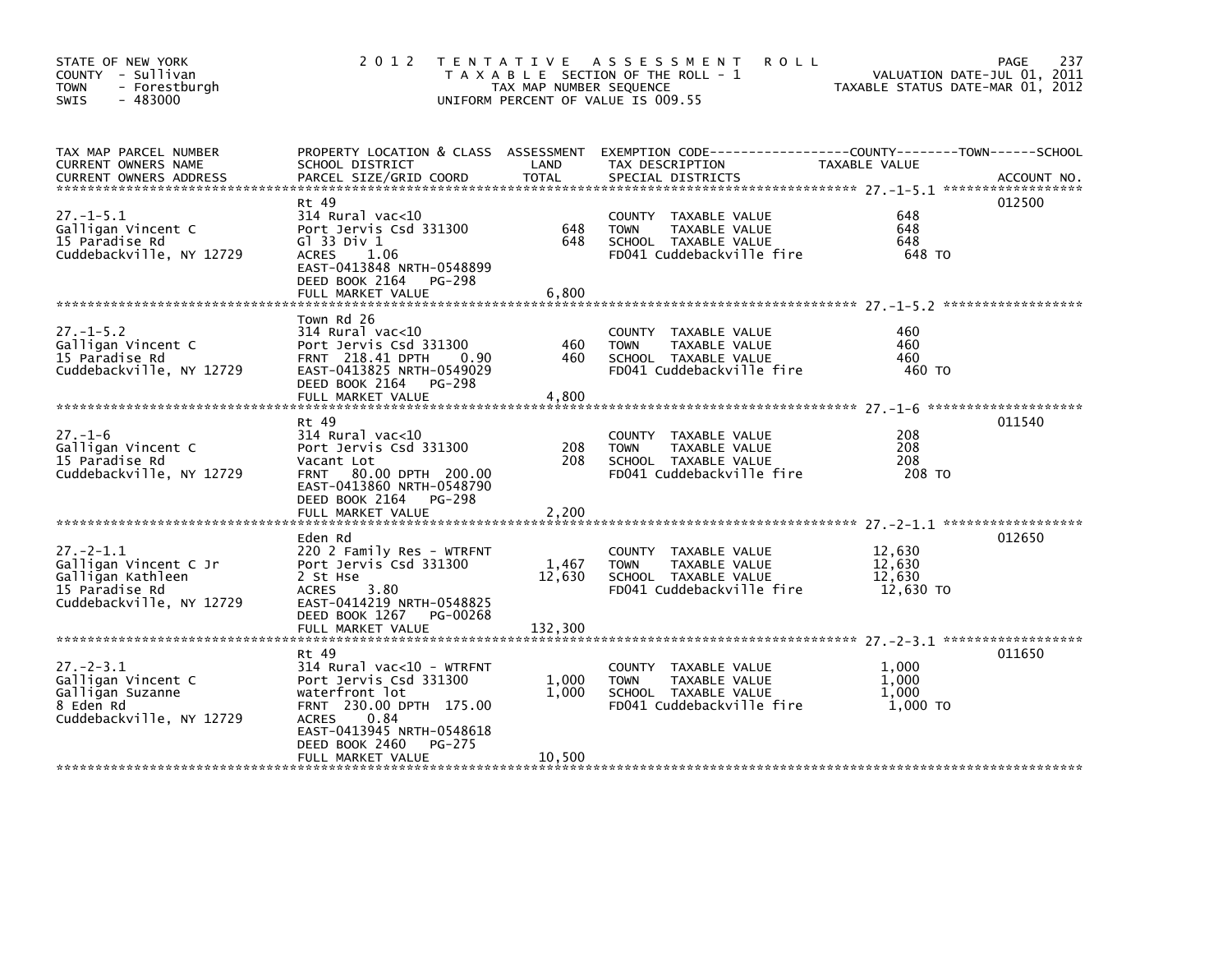| STATE OF NEW YORK<br>COUNTY - Sullivan<br>- Forestburgh<br>TOWN<br><b>SWIS</b><br>- 483000              | 2 0 1 2                                                                                                                                                                                  | TAX MAP NUMBER SEQUENCE | TENTATIVE ASSESSMENT<br><b>ROLL</b><br>T A X A B L E SECTION OF THE ROLL - 1<br>UNIFORM PERCENT OF VALUE IS 009.55                                   | TAXABLE STATUS DATE-MAR 01, 2012                          | 238<br>PAGE<br>VALUATION DATE-JUL 01, 2011 |
|---------------------------------------------------------------------------------------------------------|------------------------------------------------------------------------------------------------------------------------------------------------------------------------------------------|-------------------------|------------------------------------------------------------------------------------------------------------------------------------------------------|-----------------------------------------------------------|--------------------------------------------|
| TAX MAP PARCEL NUMBER<br>CURRENT OWNERS NAME<br><b>CURRENT OWNERS ADDRESS</b>                           | SCHOOL DISTRICT<br>PARCEL SIZE/GRID COORD                                                                                                                                                | LAND<br>TOTAL           | PROPERTY LOCATION & CLASS ASSESSMENT EXEMPTION CODE---------------COUNTY-------TOWN-----SCHOOL<br>TAX DESCRIPTION<br>SPECIAL DISTRICTS               | TAXABLE VALUE                                             | ACCOUNT NO.                                |
| $27. - 2 - 3.2$<br>Galligan Vincent C Jr<br>Galligan Suzanne A<br>8 Eden Rd<br>Cuddebackville, NY 12729 | 8 Eden Rd<br>210 1 Family Res - WTRFNT<br>Port Jervis Csd 331300<br>2 St Hse, garage<br>Gl 33 Div 1<br>FRNT 105.00 DPTH 70.00<br>EAST-0414043 NRTH-0548668<br>DEED BOOK 1267<br>PG-00268 | 450<br>14,858           | 41854<br>STAR B<br>COUNTY TAXABLE VALUE<br>TAXABLE VALUE<br><b>TOWN</b><br>SCHOOL TAXABLE VALUE<br>FD041 Cuddebackville fire                         | $\mathbf{0}$<br>14,858<br>14,858<br>12,128<br>14,858 TO   | 010800<br>0<br>2,730                       |
|                                                                                                         | FULL MARKET VALUE                                                                                                                                                                        | 155,600                 |                                                                                                                                                      |                                                           |                                            |
| $27. - 2 - 3.3$<br>Galligan Vincent C<br>15 Paradise Rd<br>Cuddebackville, NY 12729                     | $Cr$ 49<br>314 Rural vac<10 - WTRFNT<br>Port Jervis Csd 331300<br>waterfront lot<br>FRNT 330.00 DPTH 110.00<br>0.53<br>ACRES<br>EAST-0413942 NRTH-0548704                                | 489<br>489              | COUNTY TAXABLE VALUE<br>TAXABLE VALUE<br><b>TOWN</b><br>SCHOOL TAXABLE VALUE<br>FD041 Cuddebackville fire                                            | 489<br>489<br>489<br>489 TO                               |                                            |
|                                                                                                         | DEED BOOK 2164<br>PG-298<br>FULL MARKET VALUE                                                                                                                                            | 5,100                   |                                                                                                                                                      |                                                           |                                            |
| $27 - 3 - 1$<br>Scopino Richard<br>Scopino Hedy<br>12 Burns Rd<br>Cuddebackville, NY 12729              | 12 Burns Rd<br>210 1 Family Res<br>Port Jervis Csd 331300<br><b>Bungalow</b><br>G1 33 Div 1<br>FRNT 50.00 DPTH 176.00<br>EAST-0413500 NRTH-0548840<br>DEED BOOK 2023<br>PG-660           | 4,874                   | CW_15_VET/ 41161<br>99 STAR EN<br>41834<br>COUNTY TAXABLE VALUE<br><b>TOWN</b><br>TAXABLE VALUE<br>SCHOOL TAXABLE VALUE<br>FD041 Cuddebackville fire | 731<br>$\Omega$<br>4,143<br>4,143<br>$\Omega$<br>4,874 TO | 031330<br>731<br>4,874<br>0                |
|                                                                                                         | FULL MARKET VALUE                                                                                                                                                                        | 51,000                  |                                                                                                                                                      |                                                           |                                            |
| $27 - 3 - 2$<br>Scopino Richard<br>Scopino Hedy<br>12 Burns Rd<br>Cuddebackville, NY 12729              | Burns Rd<br>312 Vac w/imprv<br>Port Jervis Csd 331300<br>Storage Shed<br>G1 33 Div 1<br>FRNT 76.00 DPTH 126.00                                                                           | 108<br>994              | COUNTY TAXABLE VALUE<br><b>TOWN</b><br>TAXABLE VALUE<br>SCHOOL TAXABLE VALUE<br>FD041 Cuddebackville fire                                            | 994<br>994<br>994<br>994 TO                               | 031350                                     |
|                                                                                                         | EAST-0413400 NRTH-0548790<br>DEED BOOK 2023<br>PG-660<br>FULL MARKET VALUE                                                                                                               | 10,400                  |                                                                                                                                                      |                                                           |                                            |
| $27 - 3 - 3$<br>Scopino Richard<br>Scopino Hedy<br>12 Burns Rd<br>Cuddebackville, NY 12729              | Burns Rd<br>$314$ Rural vac< $10$<br>Port Jervis Csd 331300<br>vacant lot<br>G1 33 Div 1<br>FRNT 48.00 DPTH 126.00<br>EAST-0413380 NRTH-0548710<br>DEED BOOK 2023<br>PG-660              | 68<br>68                | COUNTY TAXABLE VALUE<br>TAXABLE VALUE<br><b>TOWN</b><br>SCHOOL TAXABLE VALUE<br>FD041 Cuddebackville fire                                            | 68<br>68<br>68<br>68 TO                                   | 031340                                     |
|                                                                                                         | FULL MARKET VALUE                                                                                                                                                                        | 700                     |                                                                                                                                                      |                                                           |                                            |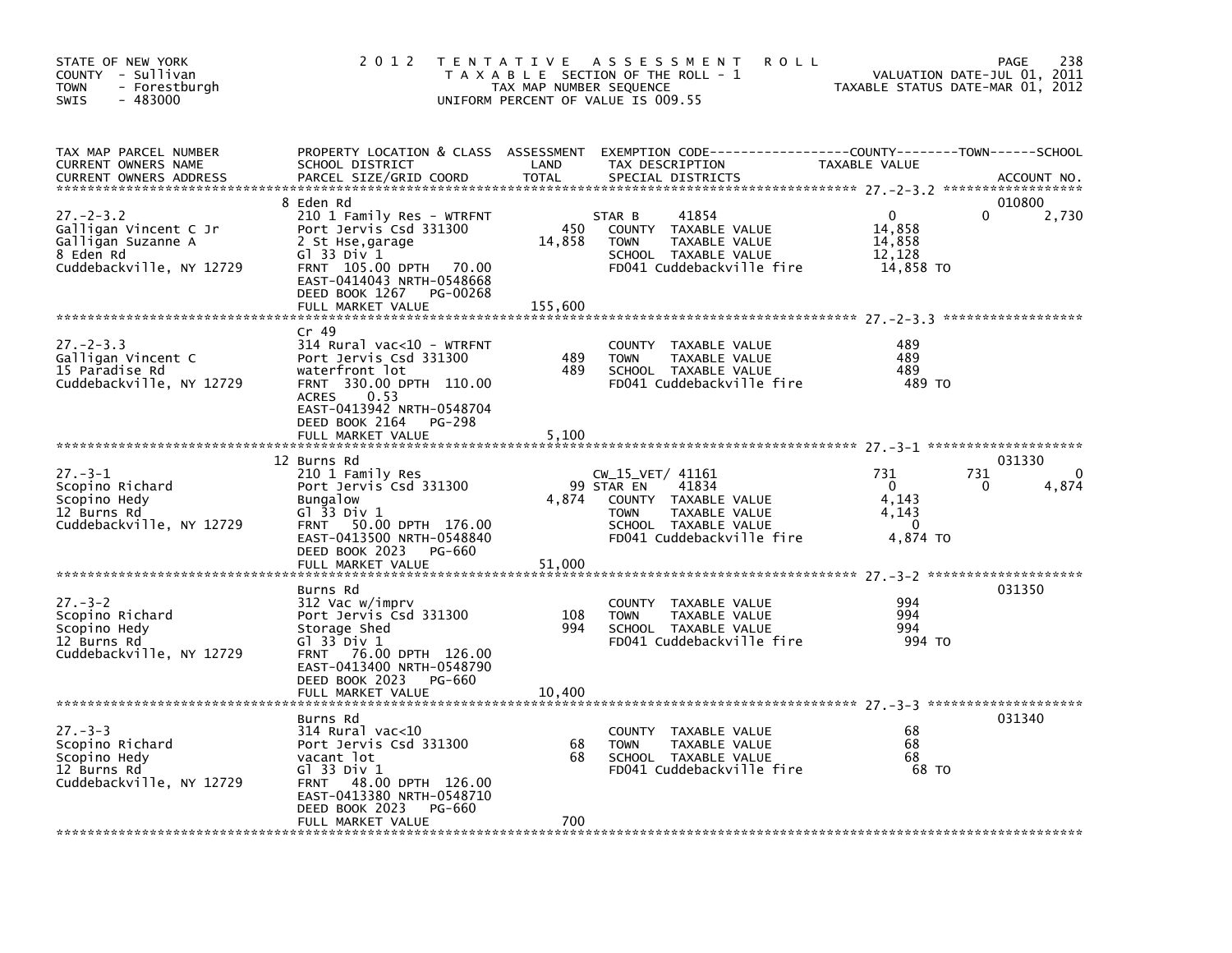|      | STATE OF NEW YORK | 2012 TENTATIVE ASSESSMENT ROLL        | PAGE                             | - 239 |
|------|-------------------|---------------------------------------|----------------------------------|-------|
|      | COUNTY - Sullivan | T A X A B L E SECTION OF THE ROLL - 1 | VALUATION DATE-JUL 01, 2011      |       |
| TOWN | - Forestburgh     | MAP SECTION - 027                     | TAXABLE STATUS DATE-MAR 01, 2012 |       |
| SWIS | - 483000          | $SUB - SECTION -$                     | RPS150/V04/L015                  |       |
|      |                   | UNIFORM PERCENT OF VALUE IS 009.55    | CURRENT DATE 4/23/2012           |       |

| CODE | DISTRICT NAME        | <b>PARCELS</b> | TOTAL EXTENSION<br><b>TYPF</b> | EXTENSION<br>VALUE | AD VALOREM<br>VALUE | <b>FXFMPT</b><br>AMOUNT | <b>TAXABLE</b><br>VALUE |
|------|----------------------|----------------|--------------------------------|--------------------|---------------------|-------------------------|-------------------------|
|      | FD041 Cuddebackville |                | 15 TOTAL                       |                    | 63.480              |                         | 63.<br>480              |

## \*\*\* S C H O O L D I S T R I C T S U M M A R Y \*\*\*

| CODE   | DISTRICT NAME   | <b>TOTAL</b><br><b>PARCELS</b> | ASSESSED<br>LAND | ASSESSED<br>TOTAL | <b>EXEMPT</b><br><b>AMOUNT</b> | TOTAL<br>TAXABLE | <b>STAR</b><br><b>AMOUNT</b> | <b>STAR</b><br>TAXABLE |
|--------|-----------------|--------------------------------|------------------|-------------------|--------------------------------|------------------|------------------------------|------------------------|
| 331300 | Port Jervis Csd | 15                             | 6,455            | 63,480            |                                | 63,480           | 7.604                        | 55,876                 |
|        | SUB-TOTAL       | 15                             | 6.455            | 63.480            |                                | 63.480           | 7.604                        | 55,876                 |
|        | <b>TOTAL</b>    | 15                             | 6.455            | 63,480            |                                | 63,480           | 7.604                        | 55,876                 |

### \*\*\* S Y S T E M C O D E S S U M M A R Y \*\*\*

NO SYSTEM EXEMPTIONS AT THIS LEVEL

| CODE           | DESCRIPTION             | <b>TOTAL</b><br><b>PARCELS</b> | <b>COUNTY</b> | <b>TOWN</b> | <b>SCHOOL</b>           |
|----------------|-------------------------|--------------------------------|---------------|-------------|-------------------------|
| 41161<br>41834 | $CW_15_VET/$<br>STAR EN |                                | 731           | 731         | 4.874                   |
| 41854          | STAR B<br><b>TOTAL</b>  |                                | 731           | 731         | 730<br>$^{\prime}$ ,604 |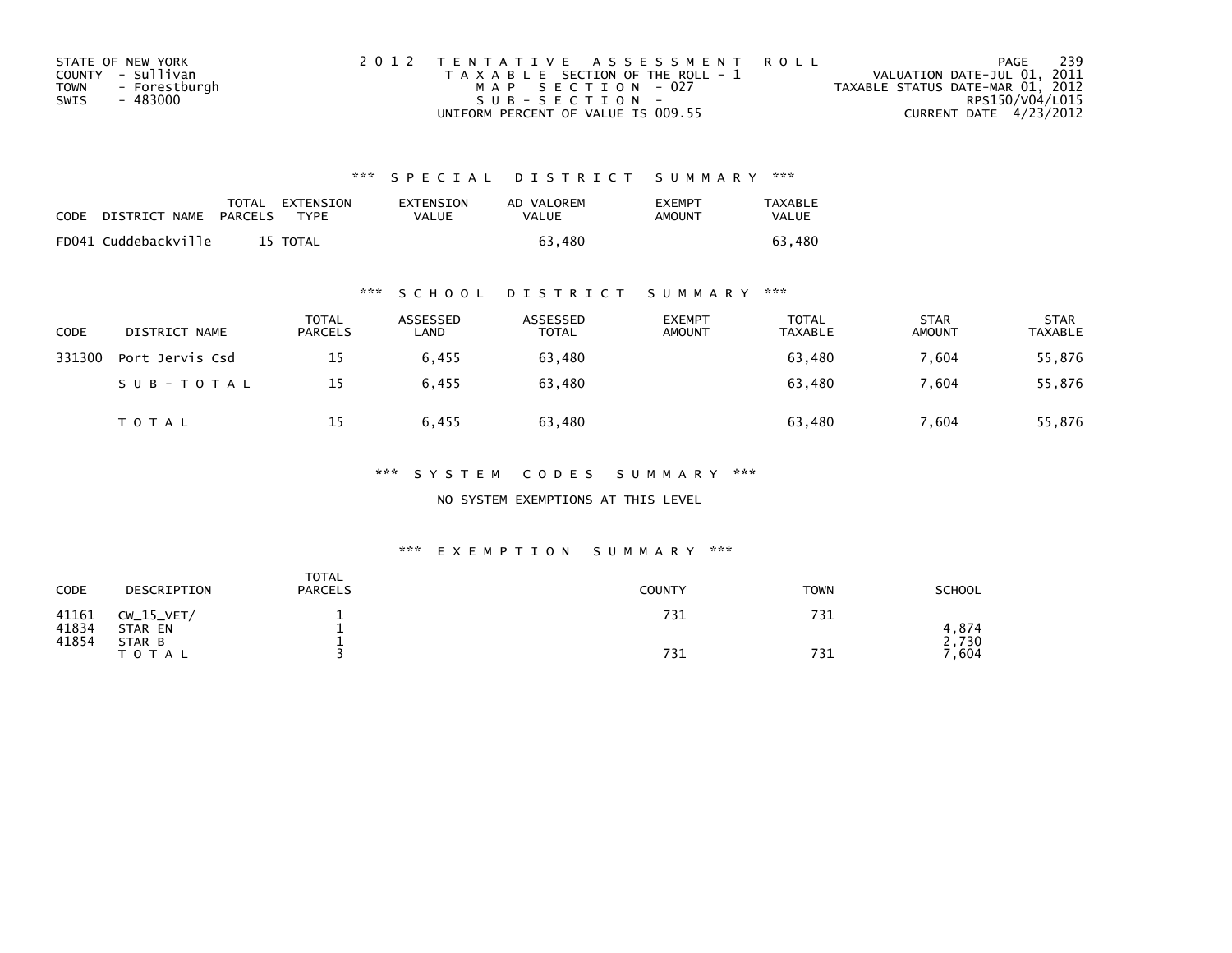| STATE OF NEW YORK            | 2012 TENTATIVE ASSESSMENT ROLL        | PAGE                             | 240 |
|------------------------------|---------------------------------------|----------------------------------|-----|
| COUNTY - Sullivan            | T A X A B L E SECTION OF THE ROLL - 1 | VALUATION DATE-JUL 01, 2011      |     |
| - Forestburgh<br><b>TOWN</b> | MAP SECTION - 027                     | TAXABLE STATUS DATE-MAR 01, 2012 |     |
| SWIS<br>- 483000             | SUB-SECTION-                          | RPS150/V04/L015                  |     |
|                              | UNIFORM PERCENT OF VALUE IS 009.55    | CURRENT DATE 4/23/2012           |     |

| ROLL       | DESCRIPTION | <b>TOTAL</b>   | <b>ASSESSED</b> | <b><i>SSESSED</i></b> | <b>TAXABLE</b> | <b>TAXABLE</b> | <b>TAXABLE</b> | <b>STAR</b>    |
|------------|-------------|----------------|-----------------|-----------------------|----------------|----------------|----------------|----------------|
| <b>SEC</b> |             | <b>PARCELS</b> | LAND            | <b>TOTAL</b>          | COUNTY         | <b>TOWN</b>    | SCHOOL         | <b>TAXABLE</b> |
|            | TAXABLE     | --             | 5,455           | 63,480                | 62,749         | 62,749         | 63,480         | 5,876          |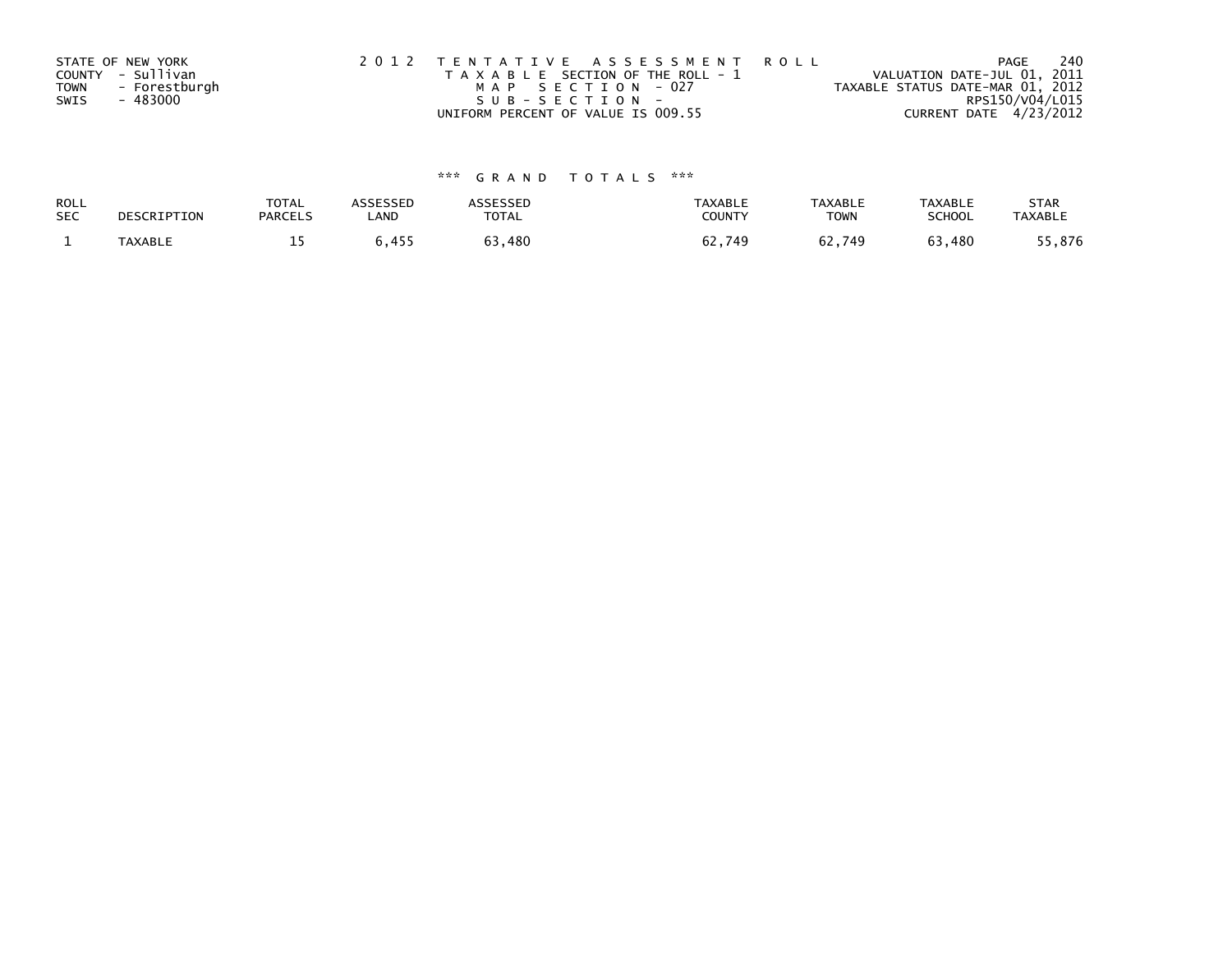| STATE OF NEW YORK<br>COUNTY - Sullivan<br><b>TOWN</b><br>- Forestburgh<br><b>SWIS</b><br>- 483000                                    | 2 0 1 2                                                                                                                                                                     | T E N T A T I V E<br>TAX MAP NUMBER SEQUENCE | ASSESSMENT<br><b>ROLL</b><br>T A X A B L E SECTION OF THE ROLL - 1<br>UNIFORM PERCENT OF VALUE IS 009.55                             | TAXABLE STATUS DATE-MAR 01, 2012                        | 241<br>PAGE<br>VALUATION DATE-JUL 01, 2011 |
|--------------------------------------------------------------------------------------------------------------------------------------|-----------------------------------------------------------------------------------------------------------------------------------------------------------------------------|----------------------------------------------|--------------------------------------------------------------------------------------------------------------------------------------|---------------------------------------------------------|--------------------------------------------|
| TAX MAP PARCEL NUMBER<br>CURRENT OWNERS NAME                                                                                         | PROPERTY LOCATION & CLASS ASSESSMENT<br>SCHOOL DISTRICT                                                                                                                     | LAND                                         | TAX DESCRIPTION                                                                                                                      | TAXABLE VALUE                                           |                                            |
| $28. - 1 - 1$<br>Baby Bear Hunting Club Inc<br>Attn: Erik Eltz<br>46 Creeden Dr<br>Middletown, NY 10940<br>MAY BE SUBJECT TO PAYMENT | Neversink Riv<br>912 Forest s480a - WTRFNT<br>Port Jervis Csd 331300<br>Gl 33 Div Ut16<br>ACRES 22.00<br>EAST-0415690 NRTH-0550330<br>FULL MARKET VALUE                     | 3,007<br>3,007<br>31,500                     | FOREST LND 47460<br>COUNTY TAXABLE VALUE<br><b>TOWN</b><br>TAXABLE VALUE<br>SCHOOL TAXABLE VALUE<br>FD041 Cuddebackville fire        | 2,078<br>929<br>929<br>929<br>3,007 TO                  | 001050<br>2,078<br>2,078                   |
| UNDER RPTL480A UNTIL 2021                                                                                                            |                                                                                                                                                                             |                                              |                                                                                                                                      |                                                         |                                            |
| $28. - 1 - 2$<br>Baby Bear Hunting Club Inc<br>Attn: Erik Eltz<br>46 Creeden Dr<br>Middletown, NY 10940<br>MAY BE SUBJECT TO PAYMENT | Griffin Rd<br>912 Forest s480a<br>Port Jervis Csd 331300<br>2 houses<br>$G1$ 33 Div 1<br>67.00<br><b>ACRES</b><br>EAST-0416290 NRTH-0549634<br>FULL MARKET VALUE            | 10,968<br>26,710<br>279,700                  | FOREST LND 47460<br>COUNTY TAXABLE VALUE<br><b>TAXABLE VALUE</b><br><b>TOWN</b><br>SCHOOL TAXABLE VALUE<br>FD041 Cuddebackville fire | 6,255<br>20,455<br>20,455<br>20.455<br>26.710 TO        | 001051<br>6,255<br>6,255                   |
| UNDER RPTL480A UNTIL 2021                                                                                                            |                                                                                                                                                                             |                                              |                                                                                                                                      |                                                         |                                            |
| $28. -1 - 3.1$<br>Bluestone Quarry Road<br>Consy Club Llc<br>William H. Hellings<br>72 Griffin Rd<br>Cuddebackville, NY 12729        | Griffin Rd<br>912 Forest s480a<br>Port Jervis Csd 331300<br>Vacant Land<br>G1 33<br>Div 1<br><b>ACRES</b><br>58.10<br>EAST-0417066 NRTH-0548981<br>DEED BOOK 1828<br>PG-599 | 11,018<br>11,018                             | FOREST LND 47460<br>COUNTY TAXABLE VALUE<br>TAXABLE VALUE<br><b>TOWN</b><br>SCHOOL TAXABLE VALUE<br>FD041 Cuddebackville fire        | 6.389<br>4,629<br>4,629<br>4,629<br>11,018 TO           | 001000<br>6,389<br>6,389                   |
| MAY BE SUBJECT TO PAYMENT<br>UNDER RPTL480A UNTIL 2021                                                                               | FULL MARKET VALUE                                                                                                                                                           | 115,400                                      |                                                                                                                                      |                                                         |                                            |
| $28 - 1 - 3.2$<br>Gordon Lee M<br>Gordon Laura J<br>133 Griffin Rd<br>Cuddebackville, NY 12729                                       | 133 Griffin Rd<br>210 1 Family Res - WTRFNT<br>Port Jervis Csd 331300<br>2 St Hse<br>River Front Property<br>Swim Pool<br>ACRES 10.00<br>EAST-0416231 NRTH-0547269          | 4,890<br>28,980                              | 41854<br>STAR B<br>COUNTY TAXABLE VALUE<br><b>TOWN</b><br>TAXABLE VALUE<br>SCHOOL TAXABLE VALUE<br>FD041 Cuddebackville fire         | $\mathbf{0}$<br>28,980<br>28,980<br>26,250<br>28,980 TO | 013250<br>0<br>2,730                       |
|                                                                                                                                      | FULL MARKET VALUE                                                                                                                                                           | 303,500                                      |                                                                                                                                      |                                                         |                                            |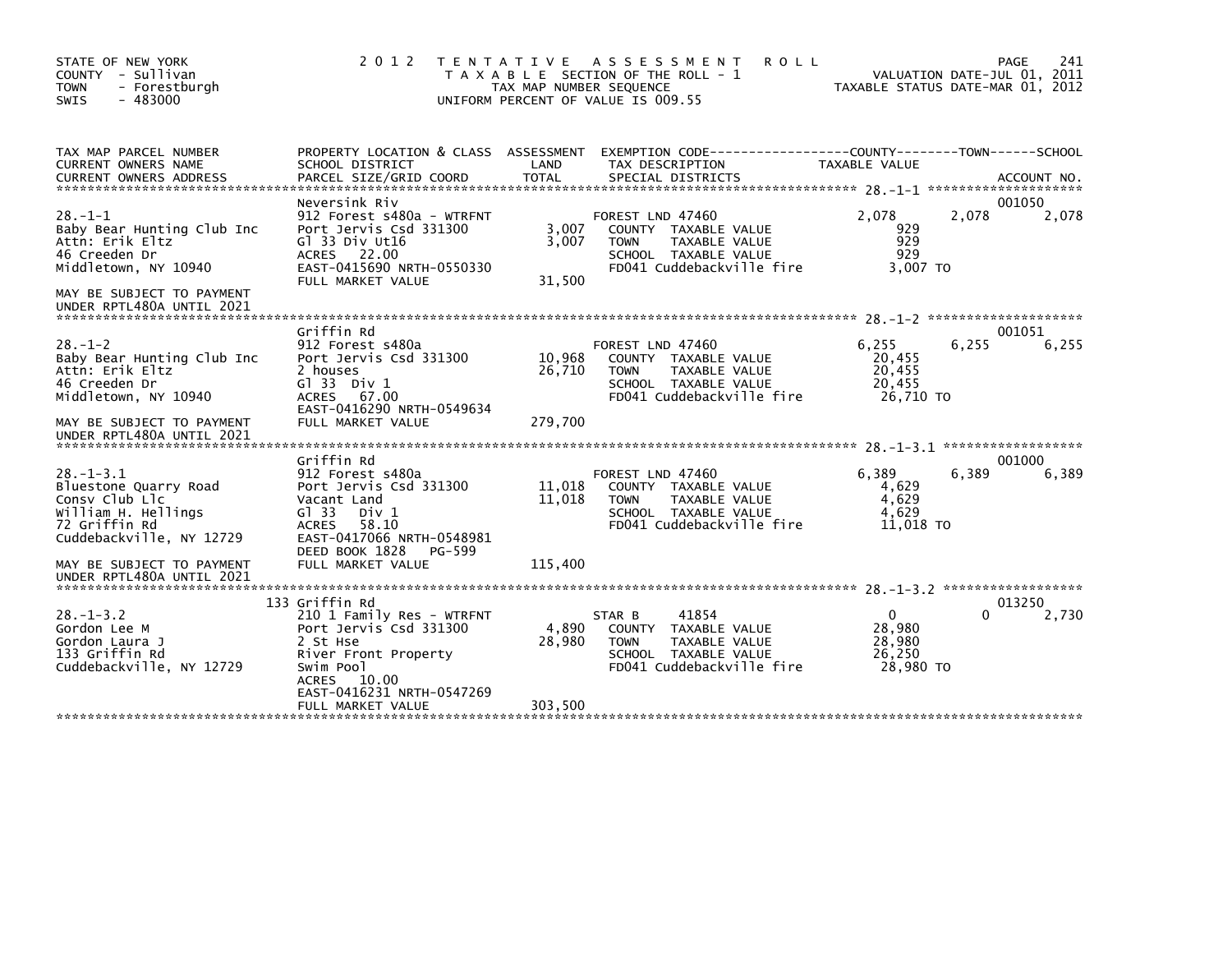| STATE OF NEW YORK<br>COUNTY - Sullivan<br>- Forestburgh<br><b>TOWN</b><br>$-483000$<br>SWIS                                  | 2 0 1 2                                                                                                                                                                                                                  | TAX MAP NUMBER SEQUENCE            | TENTATIVE ASSESSMENT<br><b>ROLL</b><br>T A X A B L E SECTION OF THE ROLL - 1<br>UNIFORM PERCENT OF VALUE IS 009.55                       | TAXABLE STATUS DATE-MAR 01, 2012                    | 242<br>PAGE<br>VALUATION DATE-JUL 01, 2011 |
|------------------------------------------------------------------------------------------------------------------------------|--------------------------------------------------------------------------------------------------------------------------------------------------------------------------------------------------------------------------|------------------------------------|------------------------------------------------------------------------------------------------------------------------------------------|-----------------------------------------------------|--------------------------------------------|
| TAX MAP PARCEL NUMBER<br>CURRENT OWNERS NAME<br><b>CURRENT OWNERS ADDRESS</b>                                                | SCHOOL DISTRICT<br>PARCEL SIZE/GRID COORD                                                                                                                                                                                | LAND<br><b>TOTAL</b>               | PROPERTY LOCATION & CLASS ASSESSMENT EXEMPTION CODE----------------COUNTY-------TOWN------SCHOOL<br>TAX DESCRIPTION<br>SPECIAL DISTRICTS | TAXABLE VALUE                                       | ACCOUNT NO.                                |
| $28. - 1 - 3.3$<br>Schlein Leland<br>Schlein Monique<br>127 Griffin Rd<br>Cuddebackville, NY 12727                           | 127 Griffin Rd<br>240 Rural res<br>Port Jervis Csd 331300<br>2 story house<br>ACRES 12.65 BANKC031871<br>EAST-0413313 NRTH-0552328<br>DEED BOOK 1182<br>PG-00158<br>FULL MARKET VALUE                                    | 2,729<br>21,500<br>225,100         | 41854<br>STAR B<br>COUNTY TAXABLE VALUE<br>TAXABLE VALUE<br><b>TOWN</b><br>SCHOOL TAXABLE VALUE<br>FD041 Cuddebackville fire             | $\Omega$<br>21,500<br>21,500<br>18,770<br>21,500 TO | 033920<br>2,730                            |
| $28. - 1 - 3.4$<br>Cassaro Vincent C<br>Cassaro Jennifer<br>Vincent C. Cassaro<br>131 Griffin Rd<br>Cuddebackville, NY 12729 | 131 Griffin Rd<br>210 1 Family Res - WTRFNT<br>Port Jervis Csd 331300<br>house/garage<br>River Front Property<br>ACRES<br>5.03 BANKC030614<br>EAST-0416383 NRTH-0547384<br>DEED BOOK 2930<br>PG-207<br>FULL MARKET VALUE | 2,445<br>21,000<br>219,900         | STAR B<br>41854<br>COUNTY TAXABLE VALUE<br><b>TOWN</b><br>TAXABLE VALUE<br>SCHOOL TAXABLE VALUE<br>FD041 Cuddebackville fire             | 0<br>21,000<br>21,000<br>18,270<br>21,000 TO        | 0<br>2,730                                 |
| $28. - 1 - 3.5$<br>Baisley Frederick A<br>Baisley Tina M<br>PO Box 126<br>Westbrookville, NY 12785                           | Griffin Rd<br>210 1 Family Res<br>Port Jervis Csd 331300<br>2 story house<br>garage<br>ACRES<br>2.54 BANKC030385<br>EAST-0412483 NRTH-0552338<br>DEED BOOK 3136<br>PG-281<br>FULL MARKET VALUE                           | 1,242<br>22,800<br>238,700         | 41854<br>STAR B<br>COUNTY TAXABLE VALUE<br>TAXABLE VALUE<br><b>TOWN</b><br>SCHOOL TAXABLE VALUE<br>FD041 Cuddebackville fire             | 0<br>22,800<br>22,800<br>20,070<br>22,800 TO        | 2,730<br>0                                 |
| $28. - 1 - 4$<br>Keating Carrie Boretz<br>Edward Keating<br>425 Riverside Drive # 8-A<br>N Y, NY 10025                       | 124 Griffin Rd<br>260 Seasonal res<br>Port Jervis Csd 331300<br>Bung<br>G $1$ 33 Div 1 R 1<br>FRNT 100.00 DPTH 150.00<br>EAST-0416100 NRTH-0547680<br>DEED BOOK 2133<br>PG-088                                           | 166<br>4,290                       | COUNTY<br>TAXABLE VALUE<br>TAXABLE VALUE<br><b>TOWN</b><br>SCHOOL TAXABLE VALUE<br>FD041 Cuddebackville fire                             | 4,290<br>4,290<br>4,290<br>4,290 TO                 | 020700                                     |
| $28. - 1 - 5.1$<br>Barnes John<br>Barnes All<br>74 Griffin Rd<br>Cuddebackville, NY 12729                                    | FULL MARKET VALUE<br>Griffin Rd<br>322 Rural vac>10<br>Port Jervis Csd 331300<br>$G1$ 33 Div 1<br>53.37<br><b>ACRES</b><br>EAST-0417480 NRTH-0548023<br>DEED BOOK 2161<br>PG-191<br>FULL MARKET VALUE                    | 44,900<br>7,200<br>7,200<br>75,400 | COUNTY TAXABLE VALUE<br><b>TOWN</b><br>TAXABLE VALUE<br>SCHOOL TAXABLE VALUE<br>FD041 Cuddebackville fire                                | 7,200<br>7,200<br>7,200<br>7,200 TO                 | 038200                                     |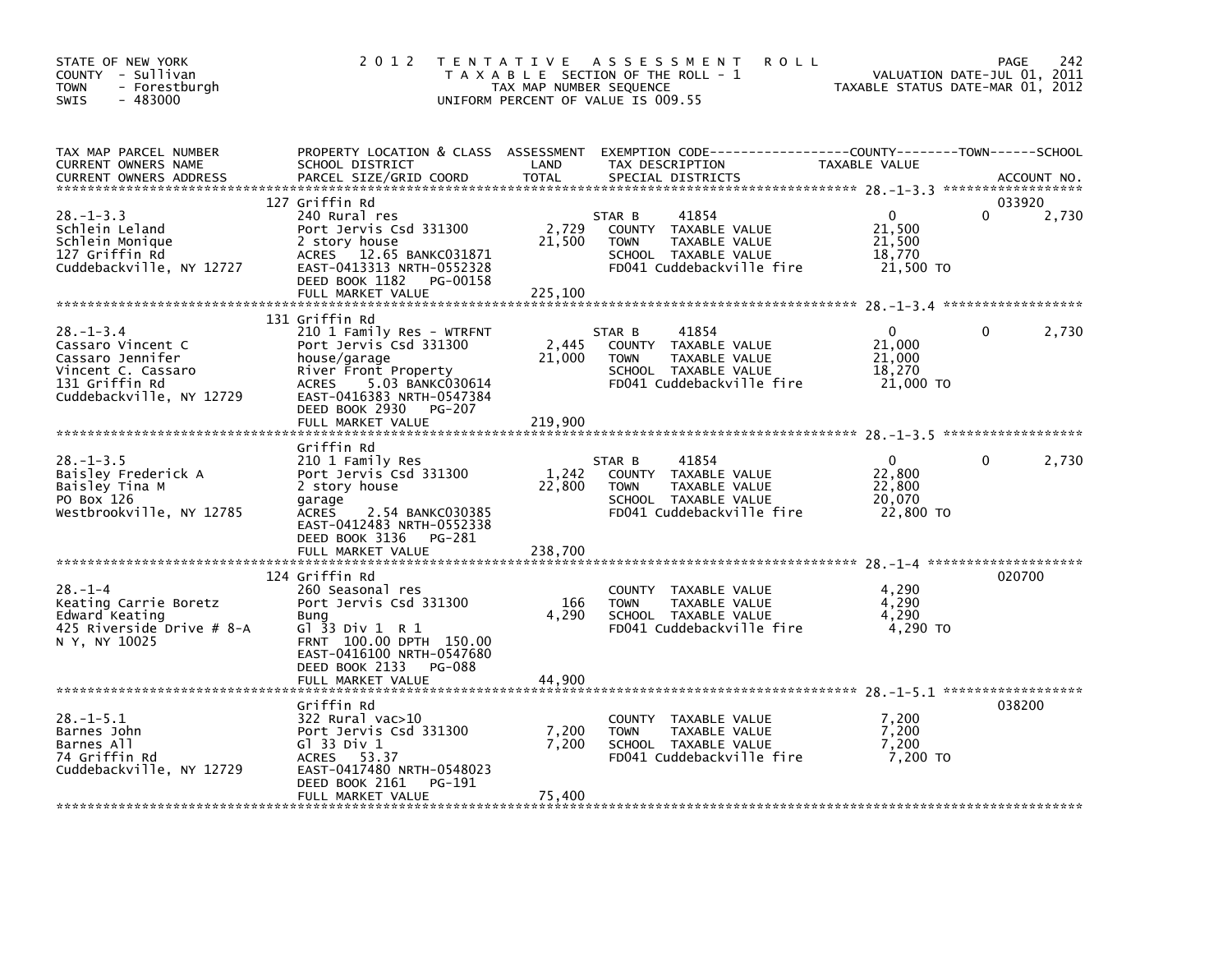| STATE OF NEW YORK<br>COUNTY - Sullivan<br><b>TOWN</b><br>- Forestburgh<br>$-483000$<br>SWIS                         | 2 0 1 2                                                                                                                                                                                      | TAX MAP NUMBER SEQUENCE    | TENTATIVE ASSESSMENT<br><b>ROLL</b><br>T A X A B L E SECTION OF THE ROLL - 1<br>UNIFORM PERCENT OF VALUE IS 009.55           | VALUATION DATE-JUL 01, 2011<br>TAXABLE STATUS DATE-MAR 01, 2012 | PAGE     | 243    |
|---------------------------------------------------------------------------------------------------------------------|----------------------------------------------------------------------------------------------------------------------------------------------------------------------------------------------|----------------------------|------------------------------------------------------------------------------------------------------------------------------|-----------------------------------------------------------------|----------|--------|
| TAX MAP PARCEL NUMBER<br>CURRENT OWNERS NAME                                                                        | SCHOOL DISTRICT                                                                                                                                                                              | LAND                       | PROPERTY_LOCATION & CLASS ASSESSMENT EXEMPTION CODE---------------COUNTY-------TOWN------SCHOOL<br>TAX DESCRIPTION           | TAXABLE VALUE                                                   |          |        |
| $28 - 1 - 5.2$<br>Keating Carrie Boretz<br>Edward Keating<br>425 Riverside Drive #8-A<br>N Y, NY 10025              | Tr 8<br>$314$ Rural vac<10<br>Port Jervis Csd 331300<br>G1 33 Div 1 R 1<br>Fo Williams<br><b>ACRES</b><br>2.35<br>EAST-0416250 NRTH-0547620<br>DEED BOOK 2133<br>PG-088<br>FULL MARKET VALUE | 1,149<br>1,149<br>12,000   | COUNTY TAXABLE VALUE<br>TAXABLE VALUE<br><b>TOWN</b><br>SCHOOL TAXABLE VALUE<br>FD041 Cuddebackville fire                    | 1,149<br>1,149<br>1,149<br>1,149 TO                             |          | 021275 |
|                                                                                                                     | 111 Griffin Rd                                                                                                                                                                               |                            |                                                                                                                              |                                                                 |          |        |
| $28. - 1 - 5.3$<br>Novak Milena<br>Novak Joseph<br>111 Griffin Rd<br>Cuddebackville, NY 12729                       | 210 1 Family Res<br>Port Jervis Csd 331300<br>$11/2$ story house<br>ACRES 9.78 BANKC070170<br>EAST-0415762 NRTH-0547135<br>FULL MARKET VALUE                                                 | 4,782<br>22,665<br>237,330 | 41854<br>STAR B<br>COUNTY TAXABLE VALUE<br>TAXABLE VALUE<br><b>TOWN</b><br>SCHOOL TAXABLE VALUE<br>FD041 Cuddebackville fire | $\overline{0}$<br>22,665<br>22,665<br>19,935<br>22,665 TO       | 0        | 2,730  |
| $28 - 1 - 5.4$<br>Schlein Peter E<br>Schlein Lisa<br>22A Ave Bouchet<br>1209 Geneva Switzerland<br>(41 22)734 1382, | Griffin Rd<br>$314$ Rural vac<10<br>Port Jervis Csd 331300<br>Vacant Lot<br><b>ACRES</b><br>3.98<br>EAST-0415695 NRTH-0547541<br>DEED BOOK 1286 PG-250                                       | 1,946<br>1,946             | COUNTY TAXABLE VALUE<br><b>TOWN</b><br>TAXABLE VALUE<br>SCHOOL TAXABLE VALUE<br>FD041 Cuddebackville fire                    | 1,946<br>1,946<br>1,946<br>1,946 то                             |          |        |
|                                                                                                                     |                                                                                                                                                                                              |                            |                                                                                                                              |                                                                 |          |        |
|                                                                                                                     | 108 Griffin Rd                                                                                                                                                                               |                            |                                                                                                                              |                                                                 |          |        |
| $28. -1 - 5.5$<br>Pastor Lou<br>108 Griffin Rd<br>Cuddebackville, NY 12729                                          | 210 1 Family Res<br>Port Jervis Csd 331300<br>2 story house<br>ACRES<br>5.01<br>EAST-0416460 NRTH-0547410<br>DEED BOOK 1775 PG-607                                                           | 1,997<br>10,905            | 41854<br>STAR B<br>COUNTY TAXABLE VALUE<br>TAXABLE VALUE<br><b>TOWN</b><br>SCHOOL TAXABLE VALUE<br>FD041 Cuddebackville fire | $\mathbf{0}$<br>10,905<br>10,905<br>8,175<br>10,905 TO          | 0        | 2,730  |
|                                                                                                                     |                                                                                                                                                                                              |                            |                                                                                                                              |                                                                 |          |        |
|                                                                                                                     | 102 Griffin Rd                                                                                                                                                                               |                            |                                                                                                                              |                                                                 |          |        |
| $28. - 1 - 5.6$<br>Murray Terry L<br>102 Griffin Rd<br>Cuddebackville, NY 12729                                     | 210 1 Family Res<br>Port Jervis Csd 331300<br>house/attached garage<br>5.16<br>ACRES<br>EAST-0416539 NRTH-0547115<br>DEED BOOK 2698<br>PG-140                                                | 2,022<br>19,400            | 41854<br>STAR B<br>COUNTY TAXABLE VALUE<br>TAXABLE VALUE<br><b>TOWN</b><br>SCHOOL TAXABLE VALUE<br>FD041 Cuddebackville fire | $\mathbf{0}$<br>19,400<br>19,400<br>16,670<br>19,400 TO         | $\Omega$ | 2,730  |
|                                                                                                                     | FULL MARKET VALUE                                                                                                                                                                            | 203,100                    |                                                                                                                              |                                                                 |          |        |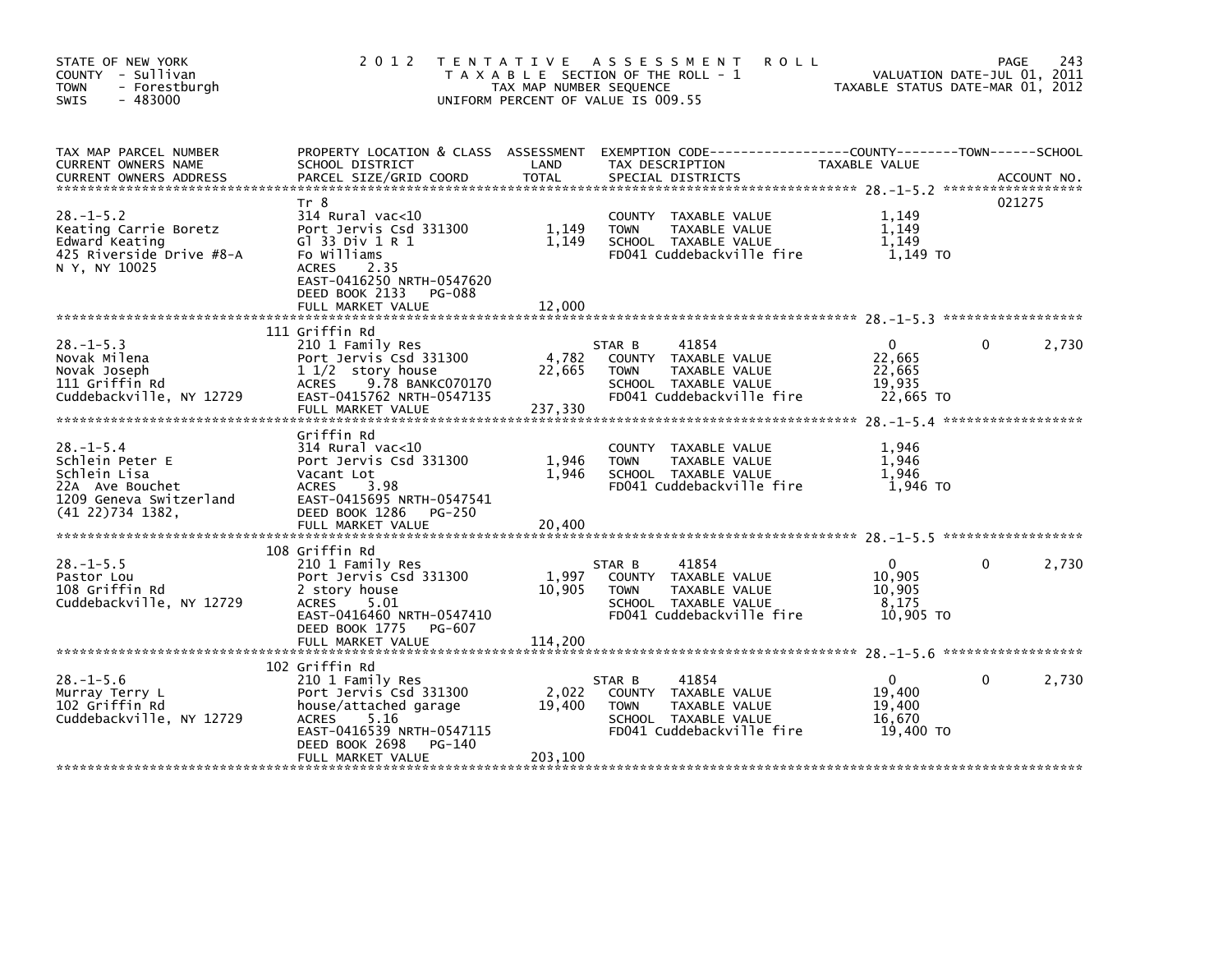| STATE OF NEW YORK<br>COUNTY - Sullivan<br>- Forestburgh<br><b>TOWN</b><br>$-483000$<br>SWIS                           | 2 0 1 2                                                                                                                                                                                   | TAX MAP NUMBER SEQUENCE    | <b>ROLL</b><br>TENTATIVE ASSESSMENT<br>T A X A B L E SECTION OF THE ROLL - 1<br>UNIFORM PERCENT OF VALUE IS 009.55                                               | VALUATION DATE-JUL 01, 2011<br>TAXABLE STATUS DATE-MAR 01, 2012                             | PAGE<br>244                           |
|-----------------------------------------------------------------------------------------------------------------------|-------------------------------------------------------------------------------------------------------------------------------------------------------------------------------------------|----------------------------|------------------------------------------------------------------------------------------------------------------------------------------------------------------|---------------------------------------------------------------------------------------------|---------------------------------------|
| TAX MAP PARCEL NUMBER<br>CURRENT OWNERS NAME<br><b>CURRENT OWNERS ADDRESS</b>                                         | SCHOOL DISTRICT<br>PARCEL SIZE/GRID COORD                                                                                                                                                 | LAND<br><b>TOTAL</b>       | PROPERTY LOCATION & CLASS ASSESSMENT EXEMPTION CODE---------------COUNTY-------TOWN-----SCHOOL<br>TAX DESCRIPTION<br>SPECIAL DISTRICTS                           | TAXABLE VALUE                                                                               | ACCOUNT NO.                           |
| $28. - 1 - 5.8$<br>Morley Kevin<br>Morley Donna J<br>Griffin Rd<br>PO Box 592<br>Cuddebackville, NY 12729             | 96 E Griffin Rd<br>210 1 Family Res<br>Port Jervis Csd 331300<br>house<br>5.01<br><b>ACRES</b><br>EAST-0416347 NRTH-0546798<br>DEED BOOK 2884 PG-281<br>FULL MARKET VALUE                 | 2,000<br>17,200<br>180,100 | 41854<br>STAR B<br>COUNTY TAXABLE VALUE<br><b>TOWN</b><br>TAXABLE VALUE<br>SCHOOL TAXABLE VALUE<br>FD041 Cuddebackville fire                                     | $\mathbf{0}$<br>$\Omega$<br>17,200<br>17,200<br>14,470<br>17,200 TO                         | 2,730                                 |
| $28. - 1 - 6.1$<br>Barnes John<br>Barnes Tracy E<br>74 Griffin Rd<br>Cuddebackville, NY 12729                         | Griffin Rd<br>322 Rural vac>10<br>Port Jervis Csd 331300<br>Vacant Land<br>G1 33 Div 1 Pf 14<br>ACRES 75.00<br>EAST-0418250 NRTH-0547431<br>DEED BOOK 1057 PG-00218<br>FULL MARKET VALUE  | 4,677<br>4,677<br>49,000   | COUNTY TAXABLE VALUE<br><b>TOWN</b><br>TAXABLE VALUE<br>SCHOOL TAXABLE VALUE<br>FD041 Cuddebackville fire                                                        | 4,677<br>4,677<br>4,677<br>4.677 TO                                                         | 005800                                |
| $28. - 1 - 6.2$<br>Barnes Tracy E<br>Barnes John<br>74 Griffin Rd<br>Cuddbackville, NY 12729                          | 74 Griffin Rd<br>210 1 Family Res<br>Port Jervis Csd 331300<br>2 Story House<br>Out Bldgs<br>5.00<br>ACRES<br>EAST-0417587 NRTH-0546635<br>FULL MARKET VALUE                              | 17,946 STAR B<br>187,900   | WAR VET<br>41122<br>2,325 WAR VET<br>41123<br>41854<br>COUNTY TAXABLE VALUE<br><b>TOWN</b><br>TAXABLE VALUE<br>SCHOOL TAXABLE VALUE<br>FD041 Cuddebackville fire | 2,457<br>$\Omega$<br>2,457<br>0<br>$\Omega$<br>0<br>15,489<br>15,489<br>15,216<br>17,946 TO | $\mathbf{0}$<br>$\mathbf{0}$<br>2,730 |
| $28. - 1 - 7$<br>Colegrove Ralph<br>88 Kennel Rd<br>Cuddebackville, NY 12729                                          | Rt 49<br>322 Rural vac>10 - WTRFNT<br>Port Jervis Csd 331300<br>Wild Land<br>G1 33 Div 1 Pf 14<br>ACRES 10.27<br>EAST-0414430 NRTH-0548220<br>DEED BOOK 2123 PG-119<br>FULL MARKET VALUE  | 502<br>502<br>5,300        | COUNTY TAXABLE VALUE<br><b>TOWN</b><br>TAXABLE VALUE<br>SCHOOL TAXABLE VALUE<br>FD041 Cuddebackville fire                                                        | 502<br>502<br>502<br>502 TO                                                                 | 005500                                |
| $28. - 1 - 8$<br>Bradley Thomas Joseph<br>Fastiff Anne<br>Bernadette Scanlon<br>36 N Park Cir<br>Palm Coast, FL 32137 | 904 Oakland Valley Rd<br>210 1 Family Res<br>Port Jervis Csd 331300<br>Gl 33 Div 1 2 St Hse<br>ACRES 1.30<br>EAST-0414240 NRTH-0547660<br>DEED BOOK 2007<br>PG-30531<br>FULL MARKET VALUE | 10,686<br>111,900          | AGED-CTS<br>41800<br>41834<br>734 STAR EN<br>COUNTY TAXABLE VALUE<br>TAXABLE VALUE<br><b>TOWN</b><br>SCHOOL TAXABLE VALUE<br>FD041 Cuddebackville fire           | 5,343<br>5,343<br>$\Omega$<br>5,343<br>5,343<br>$\mathbf{0}$<br>10,686 TO                   | 003100<br>5,343<br>5,343              |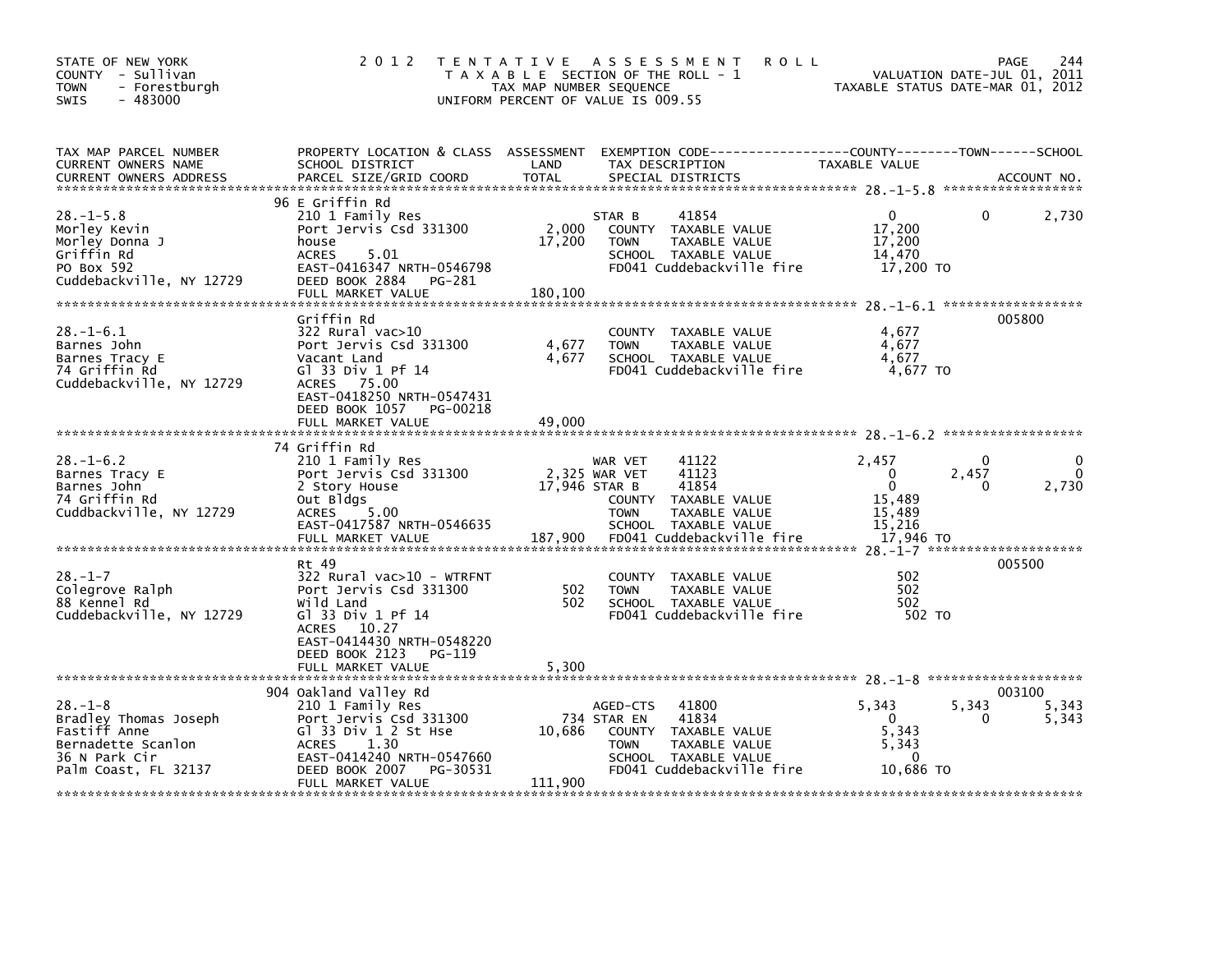| STATE OF NEW YORK<br>COUNTY - Sullivan<br><b>TOWN</b><br>- Forestburgh<br>$-483000$<br>SWIS                  | 2 0 1 2                                                                                                                                                                                                              | TAX MAP NUMBER SEQUENCE    | TENTATIVE ASSESSMENT<br><b>ROLL</b><br>T A X A B L E SECTION OF THE ROLL - 1<br>UNIFORM PERCENT OF VALUE IS 009.55            | TAXABLE STATUS DATE-MAR 01, 2012                    | 245<br>PAGE<br>VALUATION DATE-JUL 01, 2011 |
|--------------------------------------------------------------------------------------------------------------|----------------------------------------------------------------------------------------------------------------------------------------------------------------------------------------------------------------------|----------------------------|-------------------------------------------------------------------------------------------------------------------------------|-----------------------------------------------------|--------------------------------------------|
| TAX MAP PARCEL NUMBER<br>CURRENT OWNERS NAME<br><b>CURRENT OWNERS ADDRESS</b>                                | PROPERTY LOCATION & CLASS ASSESSMENT<br>SCHOOL DISTRICT<br>PARCEL SIZE/GRID COORD                                                                                                                                    | LAND<br><b>TOTAL</b>       | TAX DESCRIPTION<br>SPECIAL DISTRICTS                                                                                          | TAXABLE VALUE                                       | ACCOUNT NO.                                |
| $28. - 1 - 9.1$<br>Galligan Shawn E<br>Galligan Candice<br>878 Oakland Valley Rd<br>Cuddebackville, NY 12729 | E.S. C R # 49<br>314 Rural vac<10<br>Port Jervis Csd 331300<br>Vacant Lot<br>4.13 BANKN140687<br><b>ACRES</b><br>EAST-0411590 NRTH-0549942<br>DEED BOOK 2132<br>PG-196                                               | 1,214<br>1,214             | COUNTY TAXABLE VALUE<br>TAXABLE VALUE<br><b>TOWN</b><br>SCHOOL TAXABLE VALUE<br>FD041 Cuddebackville fire                     | 1,214<br>1,214<br>1,214<br>1,214 TO                 |                                            |
|                                                                                                              | FULL MARKET VALUE                                                                                                                                                                                                    | 12,700                     |                                                                                                                               |                                                     |                                            |
| $28. - 1 - 9.2$<br>Galligan Shawn E<br>Galligan Candice<br>878 Oakland Valley Rd<br>Cuddebackville, NY 12729 | 878 Oakland Valley Rd<br>240 Rural res<br>Port Jervis Csd 331300<br>1 St House & Garage<br>ACRES 19.63 BANKN140687<br>EAST-0411793 NRTH-0549458<br>DEED BOOK 2132 PG-96<br>FULL MARKET VALUE                         | 5,166<br>16,000<br>167,500 | 41854<br>STAR B<br>COUNTY TAXABLE VALUE<br>TAXABLE VALUE<br><b>TOWN</b><br>SCHOOL TAXABLE VALUE<br>FD041 Cuddebackville fire  | $\Omega$<br>16,000<br>16,000<br>13,270<br>16,000 TO | $\mathbf{0}$<br>2,730                      |
|                                                                                                              |                                                                                                                                                                                                                      |                            |                                                                                                                               |                                                     |                                            |
| $28. -1 - 9.3$<br>Gavriele-Gold Joel<br>901 Oakland Valley Rd<br>Cuddebackville, NY 12729                    | Rt 49<br>$314$ Rural vac< $10$<br>Port Jervis Csd 331300<br>Vacant Land<br>ACRES<br>5.01<br>EAST-0414691 NRTH-0546893<br>DEED BOOK 1466<br>PG-377<br>FULL MARKET VALUE                                               | 1,600<br>1,600<br>16,800   | COUNTY TAXABLE VALUE<br><b>TOWN</b><br>TAXABLE VALUE<br>SCHOOL TAXABLE VALUE<br>FD041 Cuddebackville fire                     | 1,600<br>1.600<br>1,600<br>1,600 TO                 |                                            |
|                                                                                                              |                                                                                                                                                                                                                      |                            |                                                                                                                               |                                                     |                                            |
| $28. - 1 - 9.4$<br>Cabrera John<br>848 Oakland Valley Rd<br>Cuddebackville, NY 12729                         | 848 Oakland Valley Rd<br>210 1 Family Res<br>Port Jervis Csd 331300<br>House, Garage<br>5.01<br><b>ACRES</b><br>EAST-0414811 NRTH-0546692<br>DEED BOOK 1466 PG-379                                                   | 1,640<br>17,769            | 41834<br>STAR EN<br>COUNTY TAXABLE VALUE<br><b>TOWN</b><br>TAXABLE VALUE<br>SCHOOL TAXABLE VALUE<br>FD041 Cuddebackville fire | 0<br>17,769<br>17,769<br>12,109<br>17,769 TO        | 5,660<br>0                                 |
|                                                                                                              | FULL MARKET VALUE                                                                                                                                                                                                    | 186,100                    |                                                                                                                               |                                                     |                                            |
| $28. - 1 - 10$<br>Argenti Daniel<br>Argenti Laurie<br>307 Martin St<br>Rivervale, NJ 07675                   | 907 Oakland Valley Rd<br>210 1 Family Res - WTRFNT<br>Port Jervis Csd 331300<br>Work Shop Bungalow<br>2 Car Gar<br>G1 33 Div 1 R1<br>7.60<br><b>ACRES</b><br>EAST-0413820 NRTH-0548070<br>DEED BOOK 2010<br>PG-53975 | 4,212<br>12,129            | COUNTY TAXABLE VALUE<br>TAXABLE VALUE<br><b>TOWN</b><br>SCHOOL TAXABLE VALUE<br>FD041 Cuddebackville fire                     | 12,129<br>12,129<br>12,129<br>12,129 TO             | 005700                                     |
|                                                                                                              | FULL MARKET VALUE                                                                                                                                                                                                    | 127,000                    |                                                                                                                               |                                                     |                                            |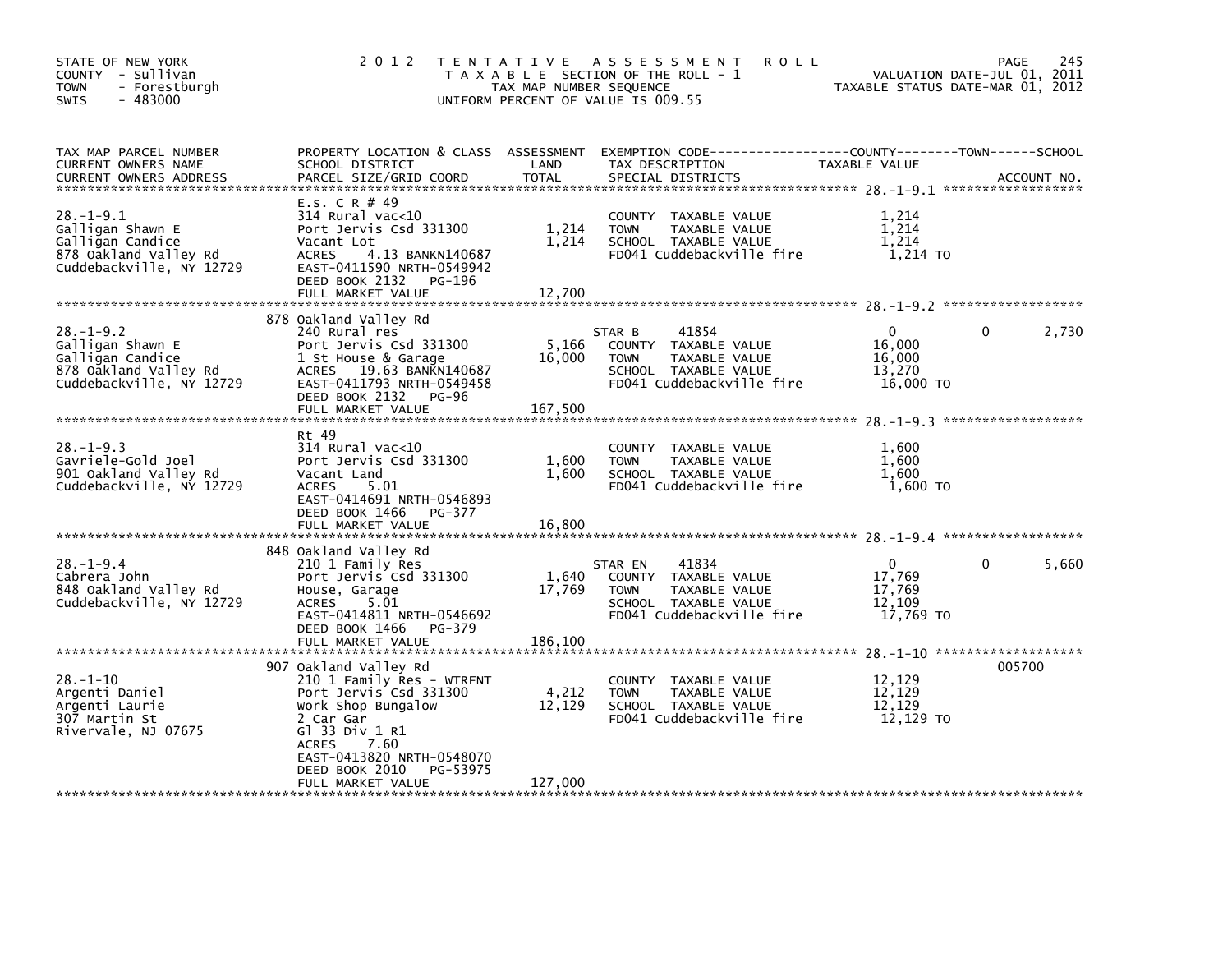| STATE OF NEW YORK<br>COUNTY - Sullivan<br><b>TOWN</b><br>- Forestburgh<br>$-483000$<br><b>SWIS</b> | 2 0 1 2                                                                                                                                                                                                                                              | TAX MAP NUMBER SEQUENCE    | TENTATIVE ASSESSMENT<br><b>ROLL</b><br>T A X A B L E SECTION OF THE ROLL - 1<br>UNIFORM PERCENT OF VALUE IS 009.55           |                                                     | 246<br>PAGE<br>VALUATION DATE-JUL 01, 2011<br>TAXABLE STATUS DATE-MAR 01, 2012 |
|----------------------------------------------------------------------------------------------------|------------------------------------------------------------------------------------------------------------------------------------------------------------------------------------------------------------------------------------------------------|----------------------------|------------------------------------------------------------------------------------------------------------------------------|-----------------------------------------------------|--------------------------------------------------------------------------------|
| TAX MAP PARCEL NUMBER<br>CURRENT OWNERS NAME<br><b>CURRENT OWNERS ADDRESS</b>                      | PROPERTY LOCATION & CLASS ASSESSMENT<br>SCHOOL DISTRICT<br>PARCEL SIZE/GRID COORD                                                                                                                                                                    | LAND<br><b>TOTAL</b>       | EXEMPTION CODE-----------------COUNTY-------TOWN------SCHOOL<br>TAX DESCRIPTION<br>SPECIAL DISTRICTS                         | TAXABLE VALUE                                       | ACCOUNT NO.                                                                    |
| $28. - 1 - 11$<br>Gavriele Gold Joel<br>901 Oakland Valley Rd<br>Cuddebackville, NY 12729          | 901 Oakland Valley Rd<br>210 1 Family Res - WTRFNT<br>Port Jervis Csd 331300<br>cape cod house<br>G $\overline{1}$ 33 Div 1<br>V19<br>garage<br>3.69<br><b>ACRES</b><br>EAST-0413860 NRTH-0547640<br>DEED BOOK 1099<br>PG-00256<br>FULL MARKET VALUE | 2,312<br>17,208<br>180,200 | 41854<br>STAR B<br>COUNTY TAXABLE VALUE<br><b>TOWN</b><br>TAXABLE VALUE<br>SCHOOL TAXABLE VALUE<br>FD041 Cuddebackville fire | $\Omega$<br>17,208<br>17,208<br>14,478<br>17,208 TO | 005200<br>0<br>2,730                                                           |
| $28. - 1 - 12$<br>Colgrove Ralph<br>88 Kennel Rd<br>Cuddebackville, NY 12729                       | Rt 49<br>$314$ Rural vac< $10$ - WTRFNT<br>Port Jervis Csd 331300<br>Wild Land<br>G] 33 Div 1 Pf 14<br>5.45<br><b>ACRES</b><br>EAST-0413970 NRTH-0547210<br>DEED BOOK 3078<br>PG-443<br>FULL MARKET VALUE                                            | 2,665<br>2,665<br>27,900   | COUNTY TAXABLE VALUE<br>TAXABLE VALUE<br><b>TOWN</b><br>SCHOOL TAXABLE VALUE<br>FD041 Cuddebackville fire                    | 2,665<br>2,665<br>2,665<br>2,665 TO                 | 005600                                                                         |
| $28. - 1 - 13$<br>Galligan Thomas C<br>PO Box 2156<br>New London, NH 03257                         | Oakland Valley Rd<br>210 1 Family Res - WTRFNT<br>Port Jervis Csd 331300<br>1 Hse 2 Garages<br>1 Trailer<br>$G1$ 33 Div 1 Seas 8<br>1.00<br>ACRES<br>EAST-0414030 NRTH-0546900<br>FULL MARKET VALUE                                                  | 630<br>5,400<br>56,500     | COUNTY TAXABLE VALUE<br>TAXABLE VALUE<br><b>TOWN</b><br>SCHOOL TAXABLE VALUE<br>FD041 Cuddebackville fire                    | 5,400<br>5,400<br>5.400<br>5,400 TO                 | 011360                                                                         |
| $28. - 1 - 14$<br>Galligan Thomas C<br>PO Box 2156<br>New London, NH 03257                         | Oakland Valley Rd<br>270 Mfg housing - WTRFNT<br>Port Jervis Csd 331300<br>3 Cabins 1 Trlr<br>Gl33 Div1 Fo Nester<br>Seas 9<br>1.00<br><b>ACRES</b><br>EAST-0414110 NRTH-0546740<br>FULL MARKET VALUE                                                | 611<br>2,500<br>26,200     | COUNTY TAXABLE VALUE<br>TAXABLE VALUE<br><b>TOWN</b><br>SCHOOL TAXABLE VALUE<br>FD041 Cuddebackville fire                    | 2,500<br>2,500<br>2,500<br>2,500 TO                 | 011350                                                                         |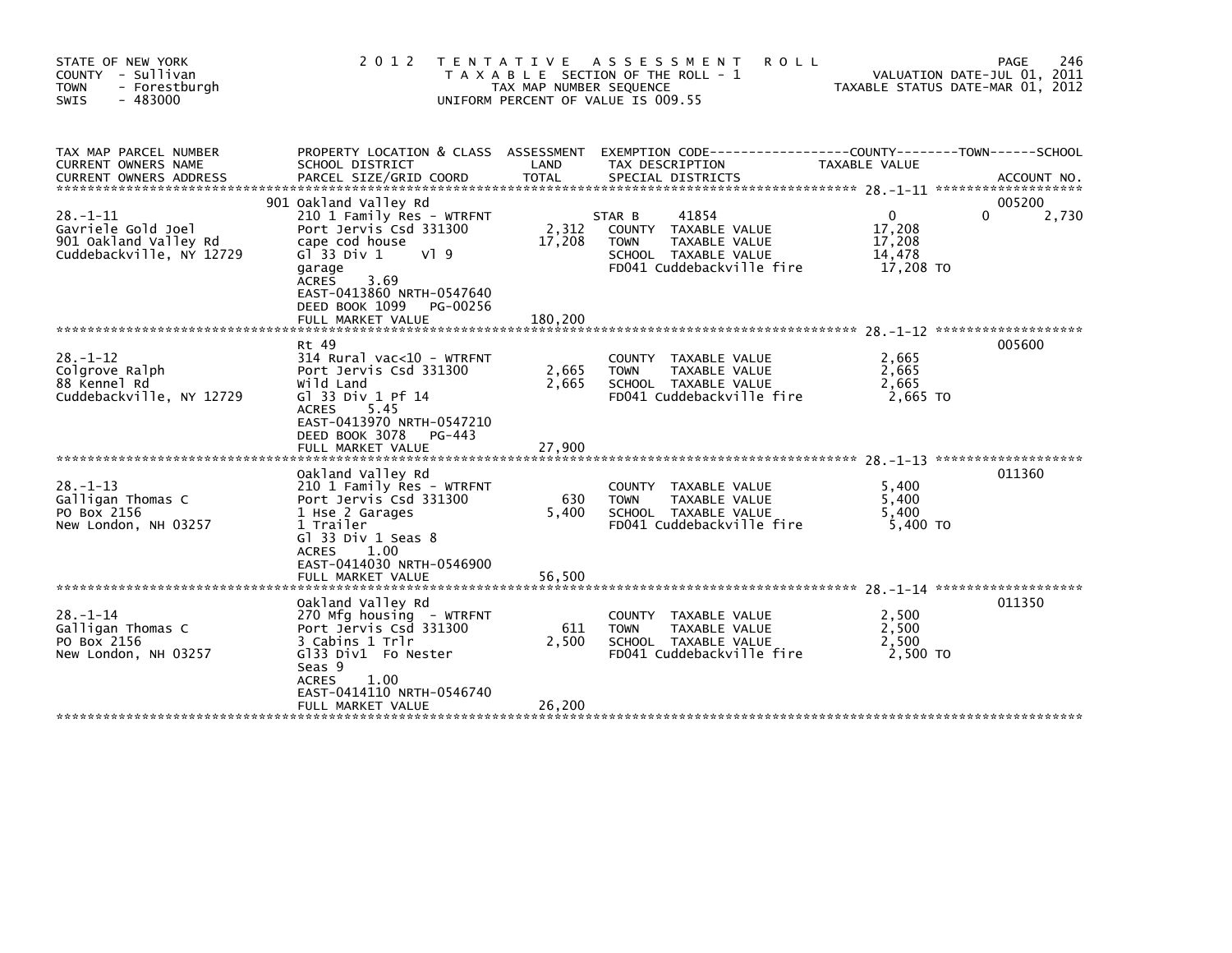| STATE OF NEW YORK<br>COUNTY - Sullivan<br>- Forestburgh<br><b>TOWN</b><br>$-483000$<br><b>SWIS</b>       | 2 0 1 2                                                                                                                                                                                                                            | TAX MAP NUMBER SEQUENCE  | TENTATIVE ASSESSMENT<br><b>ROLL</b><br>T A X A B L E SECTION OF THE ROLL - 1<br>UNIFORM PERCENT OF VALUE IS 009.55                                                                |                                                                                 | 247<br>PAGE<br>VALUATION DATE-JUL 01, 2011<br>TAXABLE STATUS DATE-MAR 01, 2012 |
|----------------------------------------------------------------------------------------------------------|------------------------------------------------------------------------------------------------------------------------------------------------------------------------------------------------------------------------------------|--------------------------|-----------------------------------------------------------------------------------------------------------------------------------------------------------------------------------|---------------------------------------------------------------------------------|--------------------------------------------------------------------------------|
| TAX MAP PARCEL NUMBER<br>CURRENT OWNERS NAME<br><b>CURRENT OWNERS ADDRESS</b>                            | PROPERTY LOCATION & CLASS ASSESSMENT<br>SCHOOL DISTRICT<br>PARCEL SIZE/GRID COORD                                                                                                                                                  | LAND<br><b>TOTAL</b>     | EXEMPTION CODE------------------COUNTY--------TOWN------SCHOOL<br>TAX DESCRIPTION<br>SPECIAL DISTRICTS                                                                            | TAXABLE VALUE                                                                   | ACCOUNT NO.                                                                    |
| $28. - 1 - 15$<br>Woolsey Jonnie<br>Woolsey Albert<br>861 Oakland Valley Rd<br>Cuddebackville, NY 12729  | 861 Oakland Valley Rd<br>210 1 Family Res - WTRFNT<br>Port Jervis Csd 331300<br>1story Hse,garage<br>G $1$ 33 Div $1$<br>VI 9<br><b>ACRES</b><br>0.83<br>EAST-0414155 NRTH-0546572<br>DEED BOOK 1094 PG-00016<br>FULL MARKET VALUE | 352<br>7,173<br>75,100   | 41854<br>STAR B<br>COUNTY TAXABLE VALUE<br><b>TOWN</b><br>TAXABLE VALUE<br>SCHOOL TAXABLE VALUE<br>FD041 Cuddebackville fire                                                      | $\Omega$<br>7,173<br>7,173<br>4,443<br>7,173 TO                                 | 005110<br>2,730<br>0                                                           |
| $28. - 1 - 16$<br>Cabrera John<br>848 Oakland Valley Rd<br>Cuddebackville, NY 12729                      | W.s. County Hwy # 49<br>314 Rural vac<10 - WTRFNT<br>Port Jervis Csd 331300<br>$G$ ] 33 Div 1<br>FRNT 230.00 DPTH 80.00<br>EAST-0414218 NRTH-0546419<br>DEED BOOK 2131 PG-601<br>FULL MARKET VALUE                                 | 171<br>171<br>1,800      | COUNTY TAXABLE VALUE<br><b>TOWN</b><br>TAXABLE VALUE<br>SCHOOL TAXABLE VALUE<br>FD041 Cuddebackville fire                                                                         | 171<br>171<br>171<br>171 TO                                                     | 034000                                                                         |
| $28 - 1 - 17.1$<br>Carbone Frank<br>Cannon Maureen<br>4219 Whispiring Hills Dr<br>Chester, NY 10918      | Town Line<br>322 Rural vac>10 - WTRFNT<br>Port Jervis Csd 331300<br>Vacant Land<br>GT 33 Div 1 Fo O&r<br>ACRES 22.27<br>EAST-0416865 NRTH-0546201<br>DEED BOOK 2392<br>PG-562<br>FULL MARKET VALUE                                 | 2,098<br>2,098<br>22,000 | COUNTY TAXABLE VALUE<br>TAXABLE VALUE<br><b>TOWN</b><br>SCHOOL TAXABLE VALUE<br>FD041 Cuddebackville fire                                                                         | 2,098<br>2,098<br>2,098<br>2,098 TO                                             | 012330                                                                         |
| $28. - 1 - 17.2$<br>Cohen Martin I<br>Cohen Babette<br>840 Oakland Valley Rd<br>Cuddebackville, NY 12728 | 840 Oakland Valley Rd<br>210 1 Family Res<br>Port Jervis Csd 331300<br>ranch house<br>5.76<br><b>ACRES</b><br>EAST-0414995 NRTH-0546506<br>DEED BOOK 1018<br>PG-00122<br>FULL MARKET VALUE                                         | 200,100                  | COMBAT VET 41132<br>2,406 COMBAT VET 41133<br>19,114 STAR B<br>41854<br>COUNTY TAXABLE VALUE<br>TAXABLE VALUE<br><b>TOWN</b><br>SCHOOL TAXABLE VALUE<br>FD041 Cuddebackville fire | 4.095<br>$\mathbf 0$<br>$\mathbf{0}$<br>15,019<br>15,019<br>16,384<br>19,114 TO | $\Omega$<br>4,095<br>2,730<br>0                                                |
| $28. -1 - 17.3$<br>Racanelli Vito<br>Carmina<br>2000 S Ocean Blvd Apt 2H<br>Boca Raton, FL 33432-8084    | County Road 48<br>314 Rural vac<10 - WTRFNT<br>Port Jervis Csd 331300<br>vacant<br><b>ACRES</b><br>6.74<br>EAST-0414947 NRTH-0546293<br>DEED BOOK 1018<br>PG-00124<br>FULL MARKET VALUE                                            | 2,697<br>2,697<br>28,200 | TAXABLE VALUE<br>COUNTY<br>TAXABLE VALUE<br><b>TOWN</b><br>SCHOOL TAXABLE VALUE<br>FD041 Cuddebackville fire                                                                      | 2,697<br>2,697<br>2,697<br>2.697 TO                                             |                                                                                |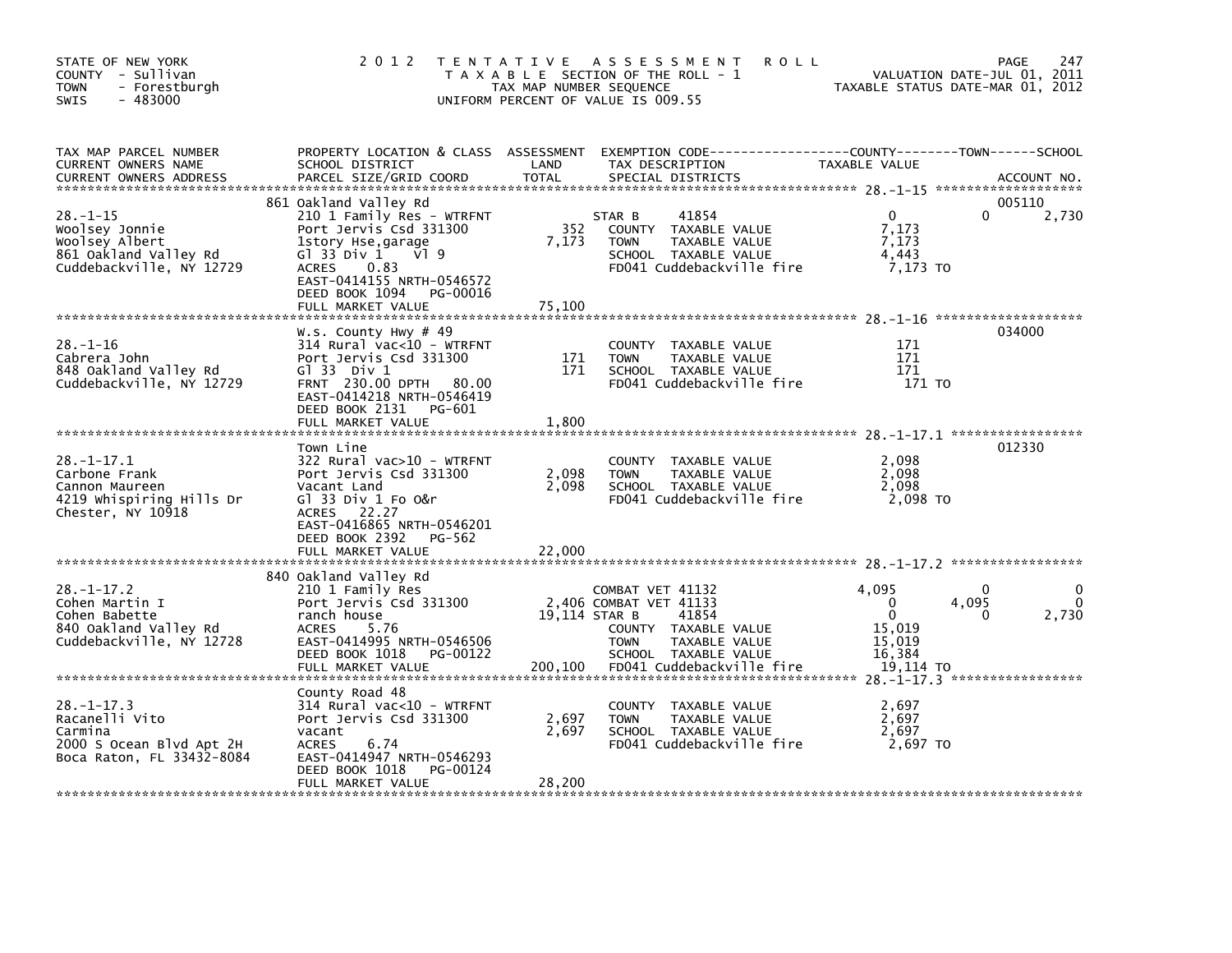| STATE OF NEW YORK<br>COUNTY - Sullivan<br><b>TOWN</b><br>- Forestburgh<br>$-483000$<br>SWIS                             | 2 0 1 2                                                                                                                                                                                              | TAX MAP NUMBER SEQUENCE    | TENTATIVE ASSESSMENT<br><b>ROLL</b><br>T A X A B L E SECTION OF THE ROLL - 1<br>UNIFORM PERCENT OF VALUE IS 009.55           | VALUATION DATE-JUL 01, 2011<br>TAXABLE STATUS DATE-MAR 01, 2012 | PAGE | 248   |
|-------------------------------------------------------------------------------------------------------------------------|------------------------------------------------------------------------------------------------------------------------------------------------------------------------------------------------------|----------------------------|------------------------------------------------------------------------------------------------------------------------------|-----------------------------------------------------------------|------|-------|
| TAX MAP PARCEL NUMBER<br>CURRENT OWNERS NAME                                                                            | SCHOOL DISTRICT                                                                                                                                                                                      | LAND                       | PROPERTY LOCATION & CLASS ASSESSMENT EXEMPTION CODE----------------COUNTY-------TOWN------SCHOOL<br>TAX DESCRIPTION          | TAXABLE VALUE                                                   |      |       |
| $28. - 1 - 17.4$<br>Hildebrand Matthew P<br>Zhang Lingdi<br>830 Oakland Valley Rd<br>Cuddebackville, NY 12729           | 830 Oakland Valley Rd<br>210 1 Family Res - WTRFNT<br>Port Jervis Csd 331300<br>house<br><b>ACRES</b><br>5.82 BANKC031426<br>EAST-0414890 NRTH-0546026<br>DEED BOOK 3538 PG-610<br>FULL MARKET VALUE | 4,000<br>17,600<br>184,300 | 41854<br>STAR B<br>COUNTY TAXABLE VALUE<br>TAXABLE VALUE<br><b>TOWN</b><br>SCHOOL TAXABLE VALUE<br>FD041 Cuddebackville fire | $\mathbf{0}$<br>17,600<br>17,600<br>14,870<br>17,600 TO         | 0    | 2,730 |
| $28. -1 - 17.5$<br>Berg Thomas J<br>Berg Margaret M<br>40 Griffin Rd<br>Cuddebackville, NY 12729                        | 40 Griffin Rd<br>210 1 Family Res<br>Port Jervis Csd 331300<br>Raised Ranch<br>ACRES<br>5.01<br>EAST-0415638 NRTH-0546022<br>DEED BOOK 1044 PG-00143<br>FULL MARKET VALUE                            | 2,445<br>21,900<br>229,300 | 41854<br>STAR B<br>COUNTY TAXABLE VALUE<br><b>TOWN</b><br>TAXABLE VALUE<br>SCHOOL TAXABLE VALUE<br>FD041 Cuddebackville fire | $\mathbf{0}$<br>21,900<br>21,900<br>19.170<br>21,900 TO         | 0    | 2,730 |
|                                                                                                                         |                                                                                                                                                                                                      |                            |                                                                                                                              |                                                                 |      |       |
| $28. - 1 - 17.6$<br>Hellings William<br>Hellings Frances R<br>72 Griffin Rd<br>Cuddebackville, NY 12729                 | 72 Griffin Rd<br>210 1 Family Res<br>Port Jervis Csd 331300<br>House<br>Garage<br><b>ACRES</b><br>5.02<br>EAST-0416042 NRTH-0546406<br>DEED BOOK 1377 PG-390<br>FULL MARKET VALUE                    | 1,994<br>16,145<br>169,100 | 41854<br>STAR B<br>COUNTY TAXABLE VALUE<br><b>TOWN</b><br>TAXABLE VALUE<br>SCHOOL TAXABLE VALUE<br>FD041 Cuddebackville fire | $\mathbf{0}$<br>16,145<br>16,145<br>13,415<br>16,145 TO         | 0    | 2,730 |
| $28. - 1 - 17.7$<br>Carbone Frank<br>Cannon Maureen<br>4219 Whispiring Hills Dr<br>Chester, NY 10918                    | GRIFFIN East Side Griffin Rd<br>314 Rural vac<10<br>Port Jervis Csd 331300<br>Vacant Lot<br>FRNT 201.89 DPTH 110.00<br>EAST-0415262 NRTH-0545933<br>DEED BOOK 2392 PG-562<br>FULL MARKET VALUE       | 250<br>250<br>2,600        | COUNTY TAXABLE VALUE<br>TAXABLE VALUE<br><b>TOWN</b><br>SCHOOL TAXABLE VALUE<br>FD041 Cuddebackville fire                    | 250<br>250<br>250<br>250 TO                                     |      |       |
| $28. - 1 - 18$<br>Case Maple Mountain LLC<br>Attn: Billie Mae Case<br>684 Oakland Valley Rd<br>Cuddebackville, NY 12729 | E Of Tr $#8$<br>314 Rural vac<10<br>Port Jervis Csd 331300<br><b>ACRES</b><br>2.80<br>EAST-0417974 NRTH-0546053<br>DEED BOOK 2264<br>PG-264<br>FULL MARKET VALUE                                     | 122<br>122<br>1,300        | COUNTY TAXABLE VALUE<br>TAXABLE VALUE<br><b>TOWN</b><br>SCHOOL TAXABLE VALUE<br>FD041 Cuddebackville fire                    | 122<br>122<br>122<br>122 TO                                     |      |       |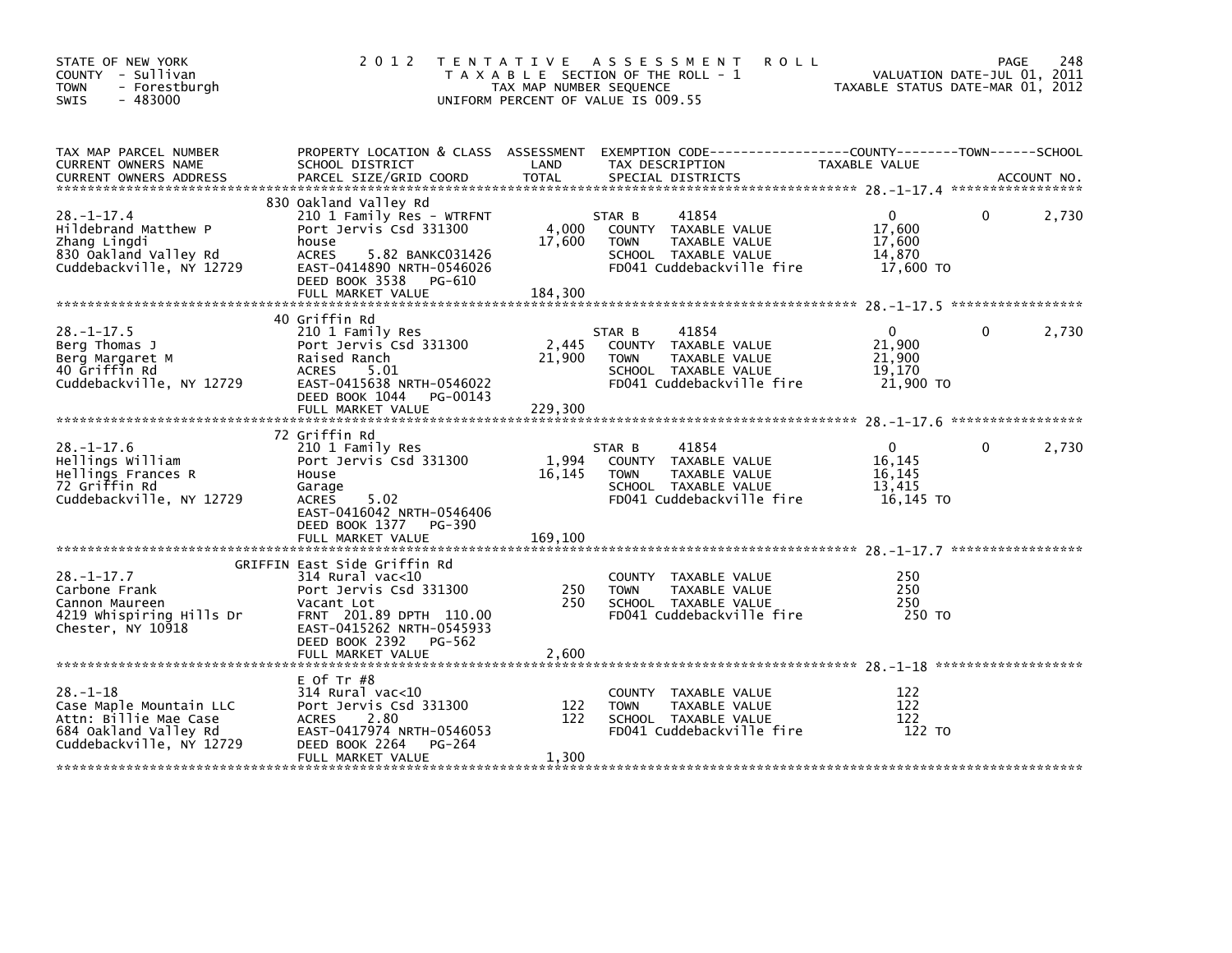| STATE OF NEW YORK |               | 2012 TENTATIVE ASSESSMENT ROLL        |  |                                  | PAGE                   | 249 |
|-------------------|---------------|---------------------------------------|--|----------------------------------|------------------------|-----|
| COUNTY - Sullivan |               | T A X A B L E SECTION OF THE ROLL - 1 |  | VALUATION DATE-JUL 01, 2011      |                        |     |
| <b>TOWN</b>       | - Forestburgh | MAP SECTION - 028                     |  | TAXABLE STATUS DATE-MAR 01, 2012 |                        |     |
| SWIS              | - 483000      | $SUB - SECTION -$                     |  |                                  | RPS150/V04/L015        |     |
|                   |               | UNIFORM PERCENT OF VALUE IS 009.55    |  |                                  | CURRENT DATE 4/23/2012 |     |

| CODE | DISTRICT NAME PARCELS | TOTAL EXTENSION<br>TYPF. | EXTENSION<br>VALUE | AD VALOREM<br><b>VALUE</b> | <b>EXEMPT</b><br><b>AMOUNT</b> | <b>TAXABLE</b><br><b>VALUE</b> |
|------|-----------------------|--------------------------|--------------------|----------------------------|--------------------------------|--------------------------------|
|      | FD041 Cuddebackville  | 38 TOTAL                 |                    | 417.336                    |                                | 417,336                        |

## \*\*\* S C H O O L D I S T R I C T S U M M A R Y \*\*\*

| CODE   | DISTRICT NAME   | <b>TOTAL</b><br><b>PARCELS</b> | ASSESSED<br>LAND | ASSESSED<br><b>TOTAL</b> | <b>EXEMPT</b><br><b>AMOUNT</b> | <b>TOTAL</b><br>TAXABLE | <b>STAR</b><br><b>AMOUNT</b> | <b>STAR</b><br><b>TAXABLE</b> |
|--------|-----------------|--------------------------------|------------------|--------------------------|--------------------------------|-------------------------|------------------------------|-------------------------------|
| 331300 | Port Jervis Csd | 38                             | 102,384          | 417,336                  | 20,065                         | 397,271                 | 54,683                       | 342,588                       |
|        | SUB-TOTAL       | 38                             | 102.384          | 417.336                  | 20,065                         | 397,271                 | 54,683                       | 342,588                       |
|        | <b>TOTAL</b>    | 38                             | 102,384          | 417,336                  | 20,065                         | 397,271                 | 54,683                       | 342,588                       |

### \*\*\* S Y S T E M C O D E S S U M M A R Y \*\*\*

NO SYSTEM EXEMPTIONS AT THIS LEVEL

| CODE           | DESCRIPTION                     | <b>TOTAL</b><br><b>PARCELS</b> | <b>COUNTY</b> | <b>TOWN</b> | <b>SCHOOL</b>    |
|----------------|---------------------------------|--------------------------------|---------------|-------------|------------------|
| 41122<br>41123 | WAR VET<br>WAR VET              |                                | 2,457         | 2,457       |                  |
| 41132<br>41133 | <b>COMBAT VET</b><br>COMBAT VET |                                | 4,095         | 4,095       |                  |
| 41800<br>41834 | AGED-CTS<br>STAR EN             |                                | 5,343         | 5,343       | 5.343<br>11,003  |
| 41854<br>47460 | STAR B<br>FOREST LND            | 16                             | 14,722        | 14,722      | 43,680<br>14,722 |
|                | T O T A L                       | 26                             | 26,617        | 26,617      | 74,748           |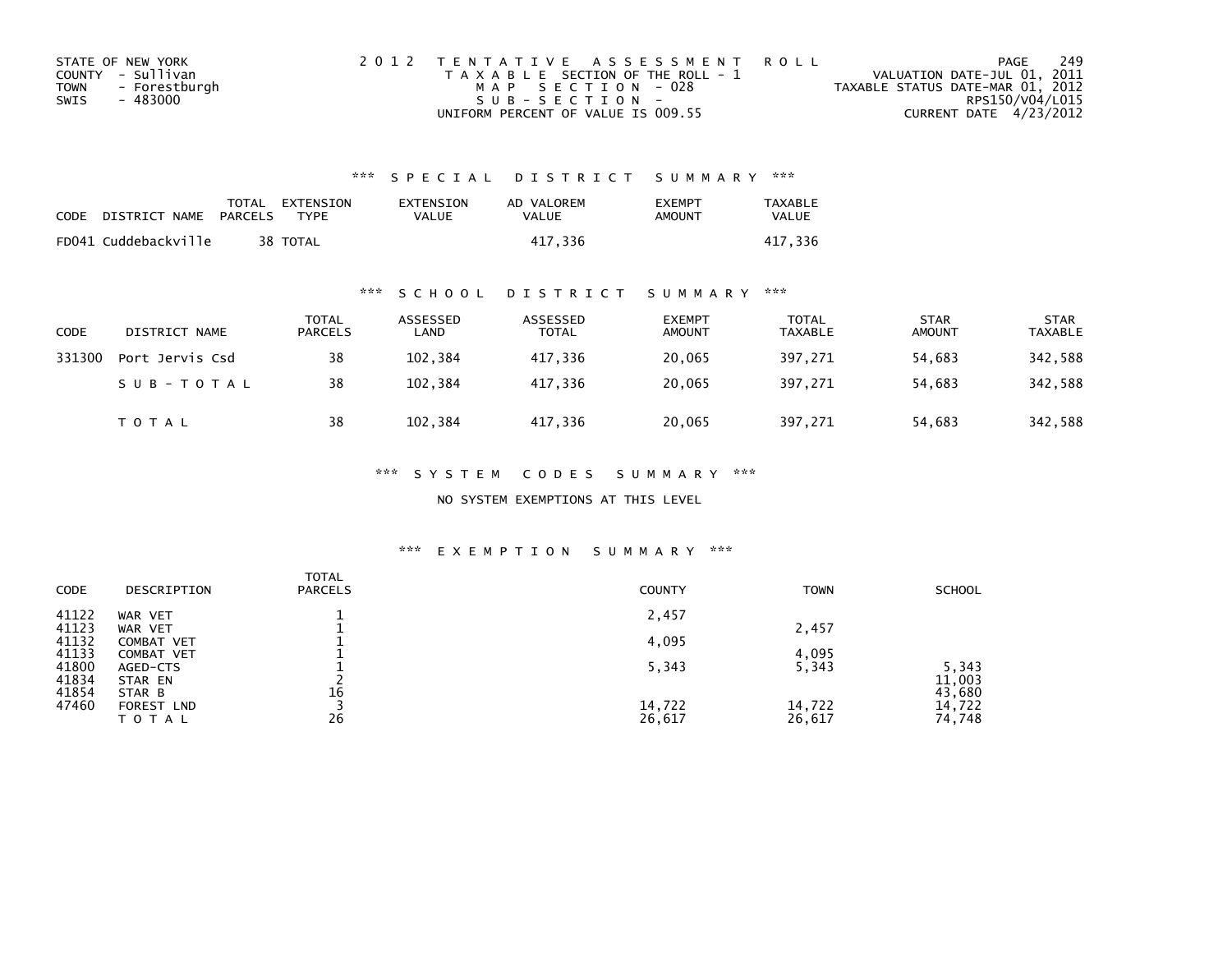|             | STATE OF NEW YORK | 2012 TENTATIVE ASSESSMENT ROLL        | PAGE                             | -250 |
|-------------|-------------------|---------------------------------------|----------------------------------|------|
|             | COUNTY - Sullivan | T A X A B L E SECTION OF THE ROLL - 1 | VALUATION DATE-JUL 01, 2011      |      |
| <b>TOWN</b> | - Forestburgh     | MAP SECTION - 028                     | TAXABLE STATUS DATE-MAR 01, 2012 |      |
| SWIS        | - 483000          | $SUB - SECTION -$                     | RPS150/V04/L015                  |      |
|             |                   | UNIFORM PERCENT OF VALUE IS 009.55    | CURRENT DATE 4/23/2012           |      |

| ROLL       | DESCRIPTION | <b>TOTAL</b>   | ASSESSED | <b>ASSESSED</b> | <b>TAXABLE</b> | <b>TAXABLE</b> | <b>TAXABLE</b> | <b>STAR</b>    |
|------------|-------------|----------------|----------|-----------------|----------------|----------------|----------------|----------------|
| <b>SEC</b> |             | <b>PARCELS</b> | ∟AND     | TOTAL           | <b>COUNTY</b>  | TOWN           | <b>SCHOOL</b>  | <b>TAXABLE</b> |
|            | TAXABLE     | 38             | 102,384  | 417,336         | 390,719        | 390,719<br>719 | 397,271        | 342,588        |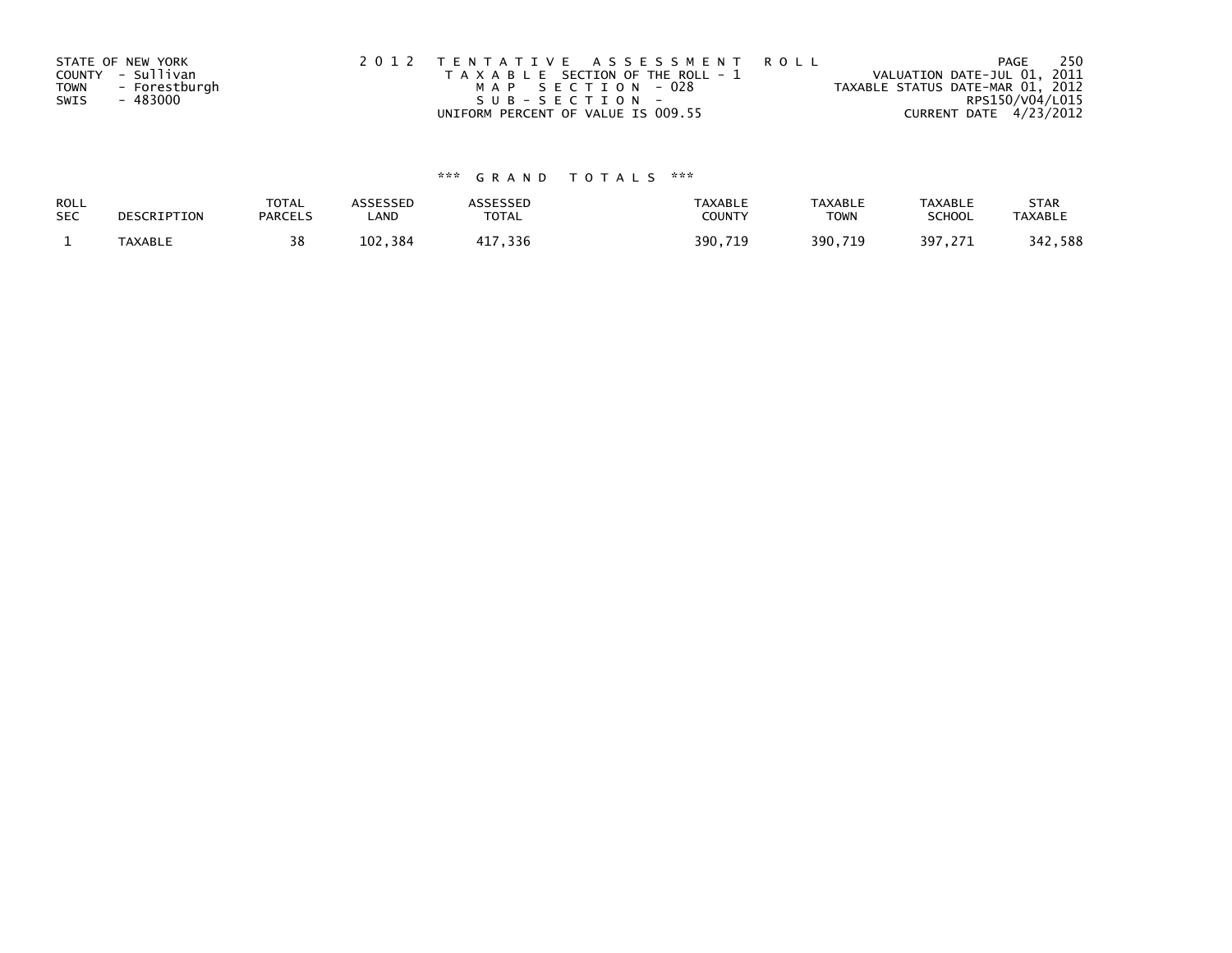| STATE OF NEW YORK<br>COUNTY - Sullivan<br>- Forestburgh<br><b>TOWN</b><br>$-483000$<br><b>SWIS</b> | 2 0 1 2                                                                                                                                                                                        | TAX MAP NUMBER SEQUENCE    | TENTATIVE ASSESSMENT<br><b>ROLL</b><br>T A X A B L E SECTION OF THE ROLL - 1<br>UNIFORM PERCENT OF VALUE IS 009.55                                                                                      | VALUATION DATE-JUL 01, 2011<br>TAXABLE STATUS DATE-MAR 01, 2012                                       | 251<br><b>PAGE</b>                             |
|----------------------------------------------------------------------------------------------------|------------------------------------------------------------------------------------------------------------------------------------------------------------------------------------------------|----------------------------|---------------------------------------------------------------------------------------------------------------------------------------------------------------------------------------------------------|-------------------------------------------------------------------------------------------------------|------------------------------------------------|
| TAX MAP PARCEL NUMBER<br><b>CURRENT OWNERS NAME</b><br><b>CURRENT OWNERS ADDRESS</b>               | SCHOOL DISTRICT<br>PARCEL SIZE/GRID COORD                                                                                                                                                      | LAND<br>TOTAL              | PROPERTY LOCATION & CLASS ASSESSMENT EXEMPTION CODE----------------COUNTY-------TOWN------SCHOOL<br>TAX DESCRIPTION<br>SPECIAL DISTRICTS                                                                | <b>TAXABLE VALUE</b>                                                                                  | ACCOUNT NO.                                    |
| $29. - 1 - 2.2$<br>Meaney Kevin<br>250 W 59th St Apt 7D<br>New York, NY 10025                      | 203 Wildwood Way<br>210 1 Family Res - ASSOC<br>484601<br>Monticello<br>Lot $L-14$<br>2 story house<br>ACRES 5.01 BANKN140687<br>EAST-0380648 NRTH-0575193<br>DEED BOOK 2011 PG-7392           | 4,106<br>26,500            | COUNTY TAXABLE VALUE<br><b>TOWN</b><br>TAXABLE VALUE<br>SCHOOL TAXABLE VALUE<br>FD040 Forestburg fire dist<br>LD002 E b crawford mem lib                                                                | 26,500<br>26,500<br>26,500<br>26,500 TO<br>26,500 TO                                                  |                                                |
|                                                                                                    | FULL MARKET VALUE                                                                                                                                                                              | 277,500                    |                                                                                                                                                                                                         |                                                                                                       |                                                |
| $29. - 1 - 2.3$<br>Lenz Matthew<br>Rodriguez Nicholas<br>165 W 20th St Apt 3B<br>N.Y., NY 10011    | 1327 Plank Rd<br>210 1 Family Res - ASSOC<br>484601<br>Monticello<br>$Lot L-6$<br>$11/2$ story house<br>ACRES 5.01 BANKC030614<br>EAST-0380684 NRTH-0574713                                    | 3,967<br>26,500            | COUNTY TAXABLE VALUE<br><b>TOWN</b><br>TAXABLE VALUE<br>SCHOOL TAXABLE VALUE<br>FD040 Forestburg fire dist<br>LD002 $E$ b crawford mem $lib$                                                            | 26,500<br>26,500<br>26,500<br>26,500 TO<br>26,500 TO                                                  |                                                |
|                                                                                                    | DEED BOOK 3420 PG-360<br>FULL MARKET VALUE                                                                                                                                                     | 277,500                    |                                                                                                                                                                                                         |                                                                                                       |                                                |
| $29. - 1 - 2.4$<br>Tsang Carl<br>Moy Perry<br>2 Holly Dr<br>Chatham $N$ J, 07928                   | w Of North Rd<br>$314$ Rural vac< $10$ - WFASOC<br>Monticello<br>484601<br>Lot $L-5$<br>ACRES<br>5.00<br>EAST-0380770 NRTH-0574242<br>DEED BOOK 1033 PG-00067<br>FULL MARKET VALUE             | 4,633<br>4,633<br>48,500   | COUNTY TAXABLE VALUE<br><b>TOWN</b><br>TAXABLE VALUE<br>SCHOOL TAXABLE VALUE<br>FD040 Forestburg fire dist<br>LD002 E b crawford mem lib                                                                | 4,633<br>4,633<br>4,633<br>4,633 TO<br>4,633 TO                                                       |                                                |
|                                                                                                    |                                                                                                                                                                                                |                            |                                                                                                                                                                                                         |                                                                                                       |                                                |
| $29. - 1 - 2.5$<br>Casey John J<br>1289 Plank Rd<br>Forestburgh, NY 12777                          | 1289 Plank Rd<br>210 1 Family Res - WFASOC<br>Monticello<br>484601<br>Lot $L-4$<br>House<br>5.00<br><b>ACRES</b><br>EAST-0380826 NRTH-0573859<br>DEED BOOK 2353 PG-468<br>FULL MARKET VALUE    | 209,400                    | COMBAT VET 41132<br>4,642 COMBAT VET 41133<br>20,000 DISABL VET 41142<br>DISABL VET 41143<br>COUNTY TAXABLE VALUE<br>TAXABLE VALUE<br><b>TOWN</b><br>SCHOOL TAXABLE VALUE<br>FD040 Forestburg fire dist | 4,095<br>4,095<br>$\overline{0}$<br>500<br>500<br>$\Omega$<br>15.405<br>15,405<br>20,000<br>20,000 TO | 0<br>0<br>$\Omega$<br>$\mathbf{0}$<br>$\Omega$ |
|                                                                                                    |                                                                                                                                                                                                |                            | LD002 E b crawford mem lib                                                                                                                                                                              | 20,000 TO                                                                                             |                                                |
| $29. - 1 - 2.6$<br>Harriot Marsel<br>Beckman Janette<br>1269 Plank Rd<br>Forestburgh, NY 12777     | 1269 Plank Rd<br>210 1 Family Res - WFASOC<br>Monticello<br>484601<br>House<br>Lot $L-3$<br>5.00<br><b>ACRES</b><br>EAST-0380841 NRTH-0573507<br>DEED BOOK 2972<br>PG-657<br>FULL MARKET VALUE | 3,774<br>26,800<br>280,600 | COUNTY TAXABLE VALUE<br>TAXABLE VALUE<br>TOWN<br>SCHOOL TAXABLE VALUE<br>FD040 Forestburg fire dist<br>LD002 E b crawford mem lib                                                                       | 26,800<br>26,800<br>26,800<br>26,800 TO<br>26,800 TO                                                  |                                                |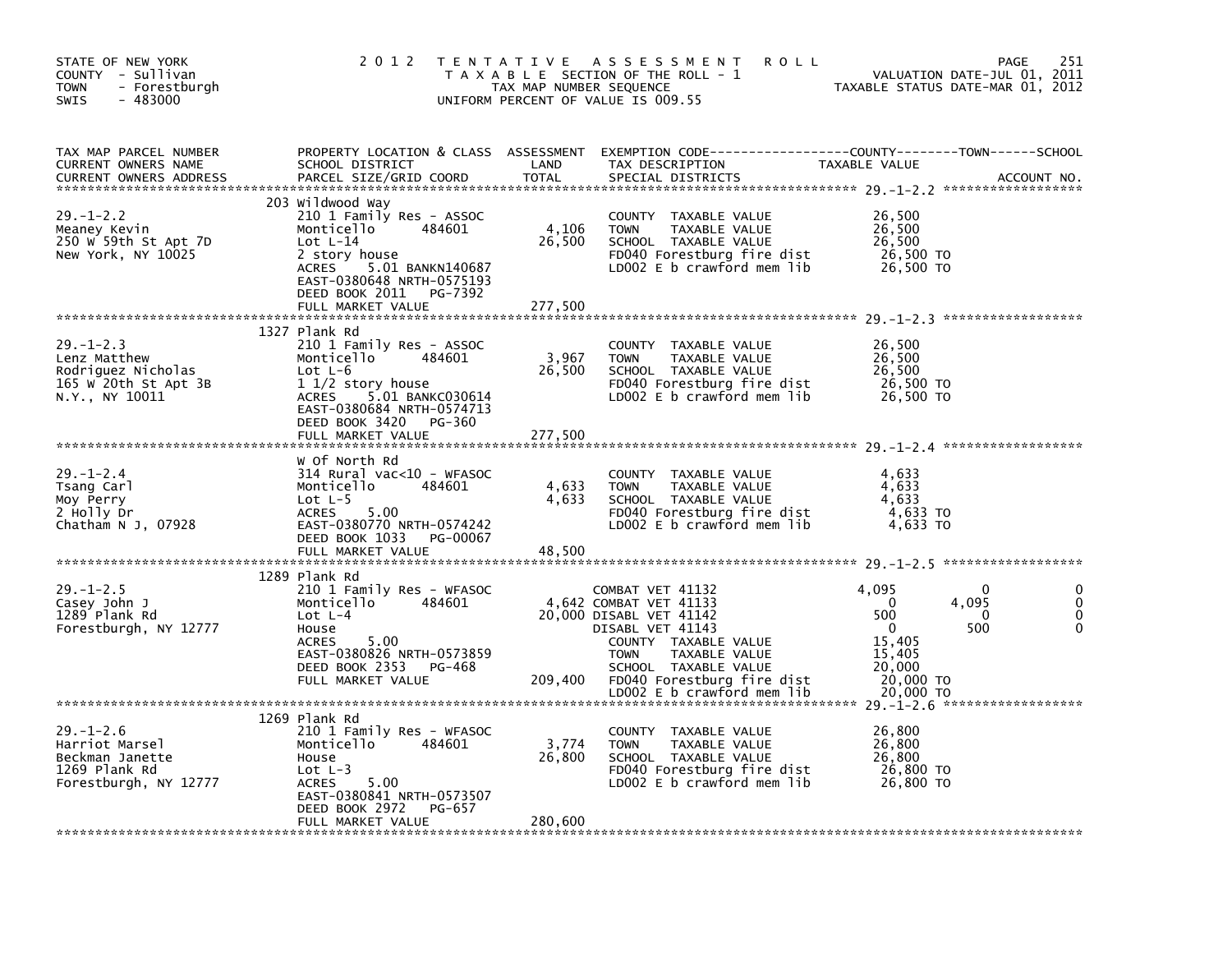| STATE OF NEW YORK<br>COUNTY - Sullivan<br><b>TOWN</b><br>- Forestburgh<br>$-483000$<br><b>SWIS</b>                 | 2 0 1 2                                                                                                                                                                                                                | T E N T A T I V E<br>TAX MAP NUMBER SEQUENCE | A S S E S S M E N T<br><b>ROLL</b><br>T A X A B L E SECTION OF THE ROLL - 1<br>UNIFORM PERCENT OF VALUE IS 009.55                                           | TAXABLE STATUS DATE-MAR 01, 2012                                 | 252<br>PAGE<br>VALUATION DATE-JUL 01, 2011 |
|--------------------------------------------------------------------------------------------------------------------|------------------------------------------------------------------------------------------------------------------------------------------------------------------------------------------------------------------------|----------------------------------------------|-------------------------------------------------------------------------------------------------------------------------------------------------------------|------------------------------------------------------------------|--------------------------------------------|
| TAX MAP PARCEL NUMBER<br>CURRENT OWNERS NAME<br><b>CURRENT OWNERS ADDRESS</b>                                      | SCHOOL DISTRICT<br>PARCEL SIZE/GRID COORD                                                                                                                                                                              | LAND<br><b>TOTAL</b>                         | PROPERTY LOCATION & CLASS ASSESSMENT EXEMPTION CODE----------------COUNTY-------TOWN------SCHOOL<br>TAX DESCRIPTION<br>SPECIAL DISTRICTS                    | TAXABLE VALUE                                                    | ACCOUNT NO.                                |
| $29. - 1 - 2.7$<br>Vedder James C<br>Vedder Elaine A<br>33 Bayview Ave<br>Blue Point, NY 11715                     | 1261 Plank Rd<br>312 Vac w/imprv - WFASOC<br>Monticello<br>484601<br>Lot $L-2$<br>Shed/deck<br>5.02<br>ACRES<br>EAST-0381009 NRTH-0573213<br>DEED BOOK 1321<br>PG-333<br>FULL MARKET VALUE                             | 4,323<br>4,907<br>51,400                     | COUNTY TAXABLE VALUE<br><b>TOWN</b><br>TAXABLE VALUE<br>SCHOOL TAXABLE VALUE<br>FD040 Forestburg fire dist<br>LD002 E b crawford mem lib                    | 4,907<br>4,907<br>4,907<br>4,907 TO<br>4,907 TO                  |                                            |
| $29. - 1 - 2.8$<br>Jones Natalie C<br>19 Richmond Hill<br>9 Cardigan Mansions<br>Richmond Surrey, U.K.<br>TW10-6RD | 1253 Plank Rd<br>314 Rural vac<10 - WFASOC<br>Monticello<br>484601<br>$Lot L-1$<br>Vavant Lot<br><b>ACRES</b><br>5.00<br>EAST-0380897 NRTH-0572780<br>DEED BOOK 2282<br>PG-424<br>FULL MARKET VALUE                    | 3,809<br>3,809<br>39.900                     | COUNTY TAXABLE VALUE<br><b>TOWN</b><br>TAXABLE VALUE<br>SCHOOL TAXABLE VALUE<br>FD040 Forestburg fire dist<br>LD002 $E$ b crawford mem lib                  | 3,809<br>3,809<br>3.809<br>3,809 TO<br>3,809 TO                  |                                            |
| $29. - 1 - 2.9$<br>Sharoff Steven A<br>Sharoff Nancy<br>1251 Plank Rd<br>Forestburgh, NY 12777                     | 1251 Plank Rd<br>210 1 Family Res - WFASOC<br>Monticello<br>484601<br>$Lot-R-2$<br>1 1/2 story house<br><b>ACRES</b><br>4.98 BANKC041417<br>EAST-0381297 NRTH-0572832<br>DEED BOOK 2319<br>PG-221<br>FULL MARKET VALUE | 4,414<br>34,800<br>364,400                   | STAR B<br>41854<br>COUNTY TAXABLE VALUE<br>TAXABLE VALUE<br><b>TOWN</b><br>SCHOOL TAXABLE VALUE<br>FD040 Forestburg fire dist<br>LD002 E b crawford mem lib | $\Omega$<br>34,800<br>34,800<br>32.070<br>34,800 TO<br>34,800 TO | 2,730<br>0                                 |
| $29. - 1 - 2.10$<br>Schneider Jeffery<br>2550 Independence Ave<br>Bronx, NY 10463                                  | W Of North Rd<br>210 1 Family Res - WFASOC<br>Monticello<br>484601<br>House, garage, shed<br>5.01<br><b>ACRES</b><br>EAST-0381487 NRTH-0572158<br>DEED BOOK 1151<br>PG-00127<br>FULL MARKET VALUE                      | 4,956<br>22,866<br>239,400                   | COUNTY<br>TAXABLE VALUE<br>TAXABLE VALUE<br><b>TOWN</b><br>SCHOOL TAXABLE VALUE<br>FD040 Forestburg fire dist<br>LD002 $E$ b crawford mem lib               | 22,866<br>22,866<br>22,866<br>22,866 TO<br>22,866 TO             |                                            |
| $29. - 1 - 2.11$<br>Wolfson George<br>Wolfson Maureen K<br>212 Steilen Ave<br>Ridgewood, NJ 07450                  | 50 North Rd<br>210 1 Family Res - WFASOC<br>Monticello<br>484601<br>1 1/2 story house<br>4.90<br><b>ACRES</b><br>EAST-0380979 NRTH-0571382<br>DEED BOOK 2290<br>PG-346<br>FULL MARKET VALUE                            | 5,655<br>23,500<br>246,100                   | COUNTY TAXABLE VALUE<br><b>TOWN</b><br>TAXABLE VALUE<br>SCHOOL TAXABLE VALUE<br>FD040 Forestburg fire dist<br>LD002 E b crawford mem lib                    | 23,500<br>23,500<br>23.500<br>23,500 TO<br>23,500 TO             |                                            |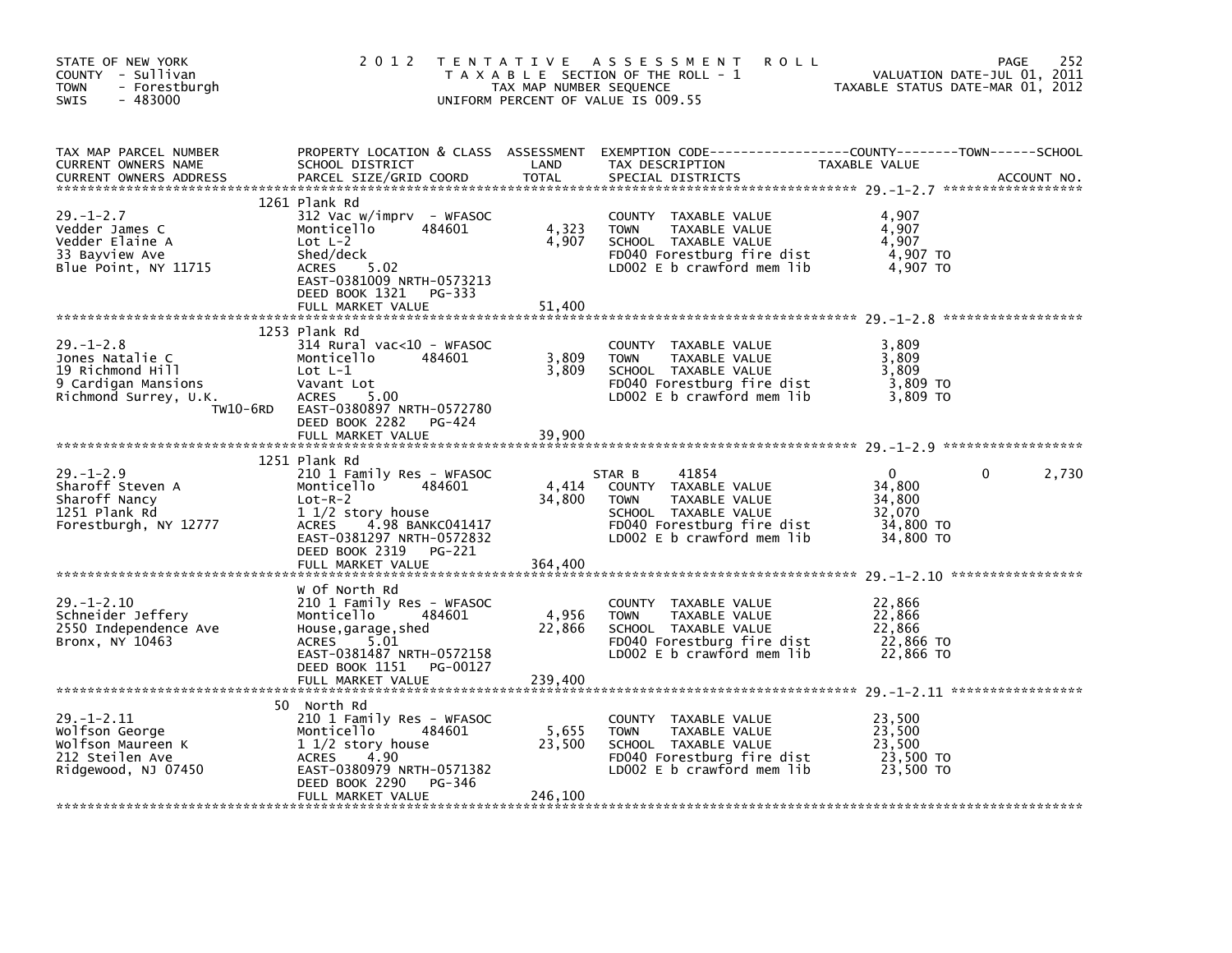| STATE OF NEW YORK<br>COUNTY - Sullivan<br>- Forestburgh<br><b>TOWN</b><br>$-483000$<br><b>SWIS</b> | 2 0 1 2                                                                                                                                                                                               | TAX MAP NUMBER SEQUENCE                            | TENTATIVE ASSESSMENT<br><b>ROLL</b><br>T A X A B L E SECTION OF THE ROLL - 1<br>UNIFORM PERCENT OF VALUE IS 009.55                                                                                                                     |                                                                                      | 253<br>PAGE<br>VALUATION DATE-JUL 01, 2011<br>TAXABLE STATUS DATE-MAR 01, 2012 |
|----------------------------------------------------------------------------------------------------|-------------------------------------------------------------------------------------------------------------------------------------------------------------------------------------------------------|----------------------------------------------------|----------------------------------------------------------------------------------------------------------------------------------------------------------------------------------------------------------------------------------------|--------------------------------------------------------------------------------------|--------------------------------------------------------------------------------|
| TAX MAP PARCEL NUMBER<br>CURRENT OWNERS NAME<br><b>CURRENT OWNERS ADDRESS</b>                      | PROPERTY LOCATION & CLASS ASSESSMENT<br>SCHOOL DISTRICT<br>PARCEL SIZE/GRID COORD                                                                                                                     | LAND<br><b>TOTAL</b>                               | EXEMPTION CODE-----------------COUNTY-------TOWN------SCHOOL<br>TAX DESCRIPTION<br>SPECIAL DISTRICTS                                                                                                                                   | TAXABLE VALUE                                                                        | ACCOUNT NO.                                                                    |
| $29. - 1 - 2.12$<br>Toomey Marylin<br>PO Box 118<br>Forestburgh, NY 12777                          | W Of North Rd<br>210 1 Family Res - ASSOC<br>Monticello<br>484601<br>Lot $R - 8R$<br>1 St House<br><b>ACRES</b><br>5.09<br>EAST-0380498 NRTH-0570803<br>DEED BOOK 1358<br>PG-399<br>FULL MARKET VALUE | 196,300                                            | WAR VET<br>41122<br>41123<br>4,324 WAR VET<br>18,750 AGED-CTS<br>41800<br>41834<br>STAR EN<br>COUNTY TAXABLE VALUE<br><b>TOWN</b><br>TAXABLE VALUE<br>SCHOOL TAXABLE VALUE<br>FD040 Forestburg fire dist<br>LD002 E b crawford mem lib | 2,457<br>0<br>8,147<br>$\Omega$<br>8.146<br>8,146<br>3,715<br>18,750 TO<br>18,750 TO | 0<br>2,457<br>0<br>9,375<br>8,147<br>5,660<br>0                                |
| $29. - 1 - 2.13$<br>Bockman Justin S<br>4 Scarborough Cir<br>Rock Hill, NY 12775                   | w of North Rd<br>$314$ Rural vac< $10$ - ASSOC<br>Monticello<br>484601<br>$Lot R - 9R$<br>5.10<br><b>ACRES</b><br>EAST-0380863 NRTH-0570728<br>DEED BOOK 3143<br>PG-111<br>FULL MARKET VALUE          | 4,247<br>4,247<br>44,500                           | COUNTY TAXABLE VALUE<br>TAXABLE VALUE<br><b>TOWN</b><br>SCHOOL TAXABLE VALUE<br>FD040 Forestburg fire dist<br>LD002 E b crawford mem lib                                                                                               | 4,247<br>4,247<br>4,247<br>4,247 TO<br>4,247 TO                                      |                                                                                |
| $29. - 1 - 2.14$<br>Andryshak Mark<br>Andryshak Gayle<br>98 North Rd<br>Forestburgh, NY 12777-6011 | 98 North Rd<br>210 1 Family Res - ASSOC<br>Monticello<br>484601<br>$Lot R-10$<br>House, garage<br>5.00<br>ACRES<br>EAST-0380569 NRTH-0570309<br>DEED BOOK 1294<br>PG-62<br>FULL MARKET VALUE          | 4,298<br>21,290<br>222,900                         | 41854<br>STAR B<br>COUNTY TAXABLE VALUE<br><b>TOWN</b><br>TAXABLE VALUE<br>SCHOOL TAXABLE VALUE<br>FD040 Forestburg fire dist<br>LD002 E b crawford mem lib                                                                            | 0<br>21,290<br>21,290<br>18,560<br>21,290 TO<br>21,290 TO                            | 2,730<br>0                                                                     |
| $29. - 1 - 2.15$<br>Wereszczynski Marek<br>2021 57th St<br>Brooklyn, NY 11204                      | w Of North Rd<br>$314$ Rural vac< $10$ - ASSOC<br>Monticello<br>484601<br>Lot $W-7$<br><b>ACRES</b><br>5.01<br>EAST-0381110 NRTH-0569937<br>DEED BOOK 2011<br>PG-5580<br>FULL MARKET VALUE            | 4,387<br>4,387<br>45.900                           | COUNTY TAXABLE VALUE<br><b>TOWN</b><br>TAXABLE VALUE<br>SCHOOL TAXABLE VALUE<br>FD040 Forestburg fire dist<br>LD002 E b crawford mem lib                                                                                               | 4,387<br>4,387<br>4,387<br>4,387 TO<br>4,387 TO                                      |                                                                                |
| $29. - 1 - 2.16$<br>Banks David<br>21 Rogers St<br>Blue Point, NY 11715                            | w Of North Rd<br>314 Rural vac<10 - ASSOC<br>Monticello<br>484601<br>Lot $W-6$<br><b>ACRES</b><br>5.01<br>EAST-0381279 NRTH-0570259<br>DEED BOOK 2011<br>PG-3638<br>FULL MARKET VALUE                 | 4,247<br>4,247<br>44,500<br>وہ بڑھ بڑھ بڑھ بڑھ بڑھ | COUNTY TAXABLE VALUE<br><b>TOWN</b><br>TAXABLE VALUE<br>SCHOOL TAXABLE VALUE<br>FD040 Forestburg fire dist<br>LD002 E b crawford mem lib                                                                                               | 4,247<br>4,247<br>4,247<br>4,247 TO<br>4.247 TO                                      |                                                                                |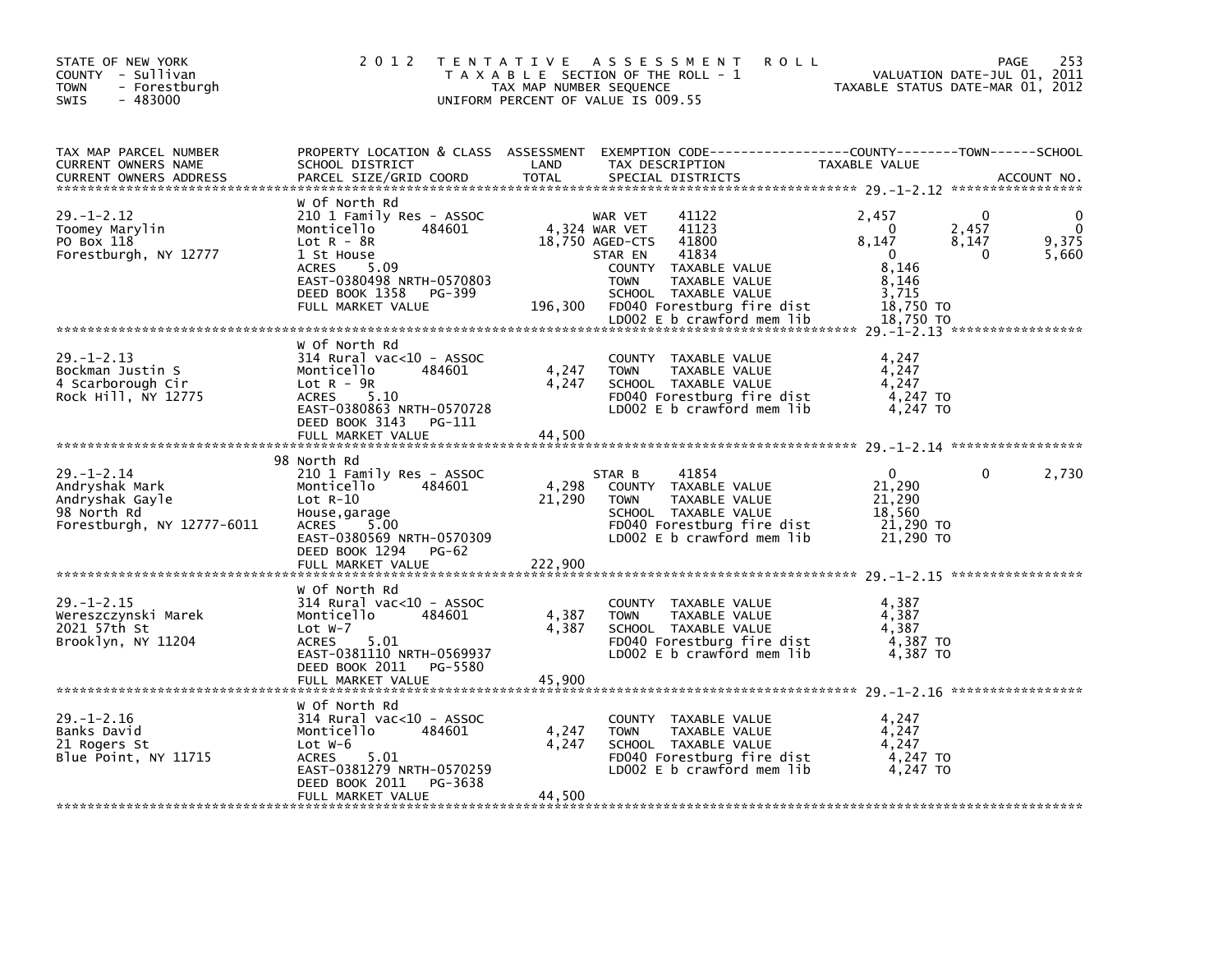| STATE OF NEW YORK<br>COUNTY - Sullivan<br><b>TOWN</b><br>- Forestburgh<br><b>SWIS</b><br>$-483000$              | 2 0 1 2                                                                                                                                                                                                       | T E N T A T I V E<br>A S S E S S M E N T<br>T A X A B L E SECTION OF THE ROLL - 1<br>TAX MAP NUMBER SEQUENCE<br>UNIFORM PERCENT OF VALUE IS 009.55                                                                           | <b>ROLL</b><br>VALUATION DATE-JUL 01, 2011<br>TAXABLE STATUS DATE-MAR 01, 2012                                  | 254<br>PAGE |
|-----------------------------------------------------------------------------------------------------------------|---------------------------------------------------------------------------------------------------------------------------------------------------------------------------------------------------------------|------------------------------------------------------------------------------------------------------------------------------------------------------------------------------------------------------------------------------|-----------------------------------------------------------------------------------------------------------------|-------------|
| TAX MAP PARCEL NUMBER<br>CURRENT OWNERS NAME<br><b>CURRENT OWNERS ADDRESS</b>                                   | PROPERTY LOCATION & CLASS ASSESSMENT<br>SCHOOL DISTRICT<br>PARCEL SIZE/GRID COORD                                                                                                                             | LAND<br>TAX DESCRIPTION<br>TOTAL<br>SPECIAL DISTRICTS                                                                                                                                                                        | EXEMPTION CODE-----------------COUNTY-------TOWN------SCHOOL<br>TAXABLE VALUE                                   | ACCOUNT NO. |
| $29. - 1 - 2.17$<br>Fannin Cloice<br>63 North Rd<br>Forestburgh, NY 12777                                       | 63 North Rd<br>210 1 Family Res - ASSOC<br>484601<br>Monticello<br>Lot $W-5$<br>House<br>5.55<br><b>ACRES</b><br>EAST-0381374 NRTH-0570586<br>DEED BOOK 1033<br>PG-00048<br>FULL MARKET VALUE                 | 41122<br>WAR VET<br>41123<br>5,059 WAR VET<br>22,500 STAR EN<br>41834<br>COUNTY TAXABLE VALUE<br><b>TOWN</b><br>TAXABLE VALUE<br>SCHOOL TAXABLE VALUE<br>FD040 Forestburg fire dist<br>235,600<br>LD002 E b crawford mem lib | 2,457<br>0<br>$\mathbf{0}$<br>2,457<br>$\mathbf 0$<br>0<br>20,043<br>20,043<br>16,840<br>22,500 TO<br>22,500 TO | 0<br>5,660  |
| $29. - 1 - 2.18$<br>Carey Sherri<br>1165 Plank Rd<br>PO Box 87<br>Forestburgh, NY 12777                         | 1165 Plank Rd<br>210 1 Family Res - ASSOC<br>Monticello<br>484601<br>House & Garage<br>Highway Taking--1999<br>5.53<br><b>ACRES</b><br>EAST-0381730 NRTH-0570728<br>DEED BOOK 2435 PG-79<br>FULL MARKET VALUE | 41854<br>STAR B<br>4,306<br>COUNTY TAXABLE VALUE<br>33,900<br><b>TOWN</b><br>TAXABLE VALUE<br>SCHOOL TAXABLE VALUE<br>FD040 Forestburg fire dist<br>LD002 $E$ b crawford mem $lib$<br>355,000                                | $\Omega$<br>0<br>33,900<br>33,900<br>31,170<br>33,900 TO<br>33,900 TO                                           | 2,730       |
| $29. - 1 - 2.19$<br>Schneider Michael A<br>53 North Rd<br>Forestburgh, NY 12777                                 | 53 North Rd<br>210 1 Family Res - ASSOC<br>Monticello<br>484601<br>$1/1/2$ Story House<br>Pole Barn<br>5.60<br><b>ACRES</b><br>EAST-0381392 NRTH-0571173<br>DEED BOOK 1924 PG-539                             | 41854<br>STAR B<br>5,014<br>COUNTY TAXABLE VALUE<br>22,340<br><b>TOWN</b><br>TAXABLE VALUE<br>SCHOOL TAXABLE VALUE<br>FD040 Forestburg fire dist<br>LD002 E b crawford mem lib                                               | $\Omega$<br>$\Omega$<br>22,340<br>22,340<br>19,610<br>22,340 TO<br>22,340 TO                                    | 2,730       |
|                                                                                                                 | FULL MARKET VALUE                                                                                                                                                                                             | 233,900                                                                                                                                                                                                                      |                                                                                                                 |             |
| $29. - 1 - 2.20$<br>Murphy Gerald P<br>Murphy Kathleen M<br>219 Kensington Rd<br>Lynbrook, NY 11563             | W of North Rd<br>210 1 Family Res - ASSOC<br>484601<br>Monticello<br>Lot $W-2$<br><b>ACRES</b><br>5.05<br>EAST-0381813 NRTH-0571243<br>DEED BOOK 1375<br>PG-392<br>FULL MARKET VALUE                          | COUNTY<br>TAXABLE VALUE<br>4,460<br>TAXABLE VALUE<br><b>TOWN</b><br>22,942<br>SCHOOL TAXABLE VALUE<br>FD040 Forestburg fire dist<br>LD002 E b crawford mem lib<br>240.200                                                    | 22,942<br>22,942<br>22.942<br>22,942 TO<br>22,942 TO                                                            |             |
|                                                                                                                 | W Of North Rd                                                                                                                                                                                                 |                                                                                                                                                                                                                              |                                                                                                                 |             |
| $29. - 1 - 2.21$<br>Nafpliotis Harry<br>Nafpliotis Gloria<br>15 Rising Ridge Rd<br>Upper Saddle River, NJ 07458 | 210 1 Family Res - ASSOC<br>Monticello<br>484601<br>Lot $W-1$<br>House & Shed<br><b>ACRES</b><br>5.09<br>EAST-0381635 NRTH-0571729<br>DEED BOOK 1546<br>PG-471                                                | COUNTY TAXABLE VALUE<br>6,718<br><b>TOWN</b><br>TAXABLE VALUE<br>35,146<br>SCHOOL TAXABLE VALUE<br>FD040 Forestburg fire dist<br>LD002 $E$ b crawford mem lib                                                                | 35,146<br>35,146<br>35,146<br>35,146 TO<br>35,146 TO                                                            |             |
|                                                                                                                 | FULL MARKET VALUE                                                                                                                                                                                             | 368,000                                                                                                                                                                                                                      |                                                                                                                 |             |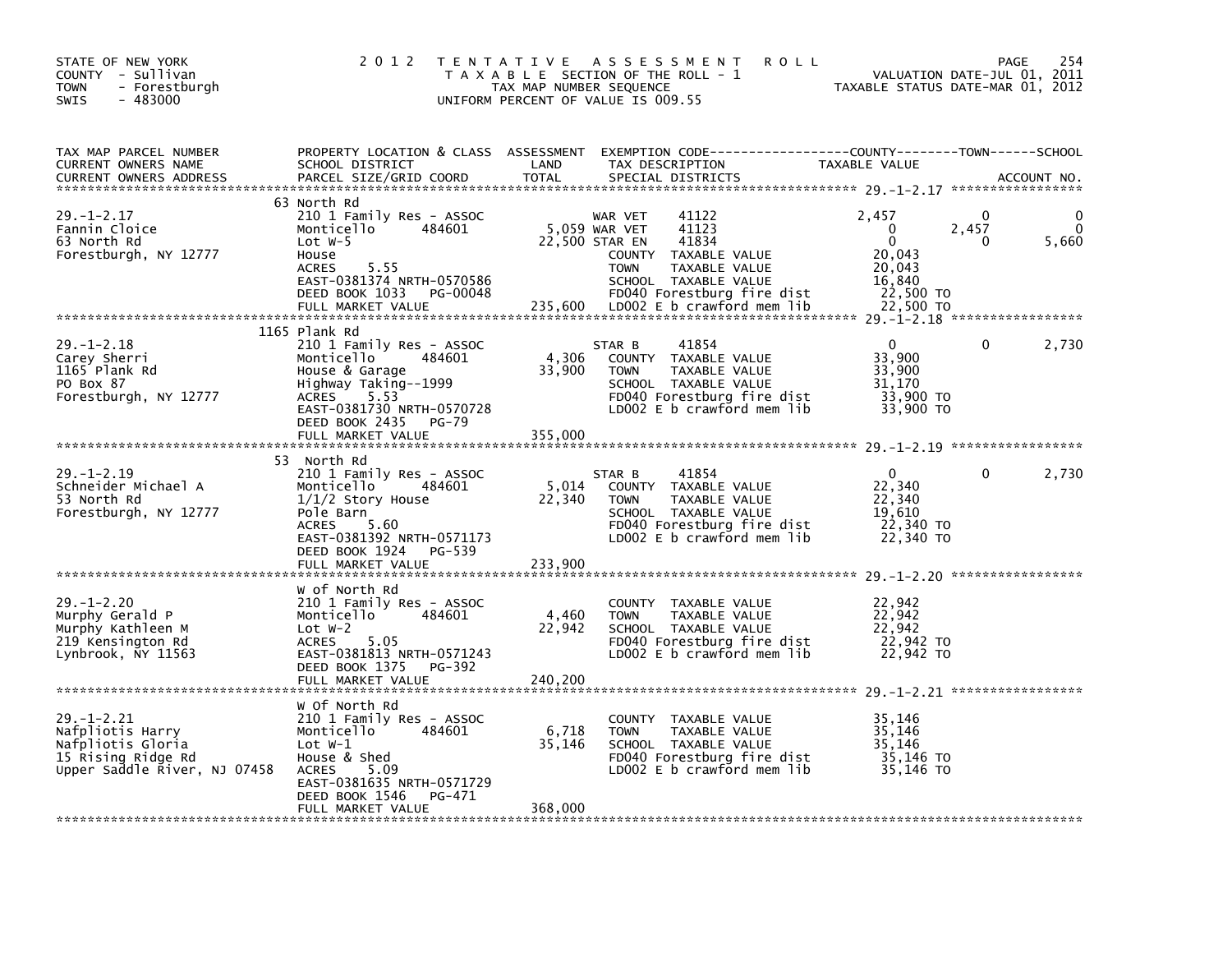| STATE OF NEW YORK<br>COUNTY - Sullivan<br>- Forestburgh<br><b>TOWN</b><br>$-483000$<br>SWIS                         | 2 0 1 2                                                                                                                                                                                                                 | TAX MAP NUMBER SEQUENCE    | TENTATIVE ASSESSMENT<br><b>ROLL</b><br>T A X A B L E SECTION OF THE ROLL - 1<br>UNIFORM PERCENT OF VALUE IS 009.55                                          | VALUATION DATE-JUL 01, 2011<br>TAXABLE STATUS DATE-MAR 01, 2012  | PAGE     | 255         |
|---------------------------------------------------------------------------------------------------------------------|-------------------------------------------------------------------------------------------------------------------------------------------------------------------------------------------------------------------------|----------------------------|-------------------------------------------------------------------------------------------------------------------------------------------------------------|------------------------------------------------------------------|----------|-------------|
| TAX MAP PARCEL NUMBER<br>CURRENT OWNERS NAME<br><b>CURRENT OWNERS ADDRESS</b>                                       | PROPERTY LOCATION & CLASS ASSESSMENT<br>SCHOOL DISTRICT<br>PARCEL SIZE/GRID COORD                                                                                                                                       | LAND<br><b>TOTAL</b>       | TAX DESCRIPTION<br>SPECIAL DISTRICTS                                                                                                                        | TAXABLE VALUE                                                    |          | ACCOUNT NO. |
| $29. - 1 - 2.23$<br>Kotlarich Mark J<br>Kotlarich Deeana L<br>44 Wildwood Way<br>Forestburgh, NY 12777              | 44 Wildwood Way<br>210 1 Family Res - WFASOC<br>Monticello<br>484601<br>$Lot R-6$<br>5.36<br><b>ACRES</b><br>EAST-0380549 NRTH-0571669<br>DEED BOOK 2423<br>PG-581<br>FULL MARKET VALUE                                 | 4,542<br>38,600<br>404,200 | 41854<br>STAR B<br>COUNTY TAXABLE VALUE<br><b>TOWN</b><br>TAXABLE VALUE<br>SCHOOL TAXABLE VALUE<br>FD040 Forestburg fire dist<br>LD002 E b crawford mem lib | 0<br>38,600<br>38,600<br>35,870<br>38,600 TO<br>38,600 TO        | 0        | 2,730       |
| $29. - 1 - 2.24$<br>Wallach Jon W<br>Wallach Resa<br>60 Wildwood Way<br>Forestburgh, NY 12777                       | 60 Wildwood Way<br>210 1 Family Res - WFASOC<br>Monticello<br>484601<br>Lot $R-5$<br>2 Story House, garage<br>5.01<br>ACRES<br>EAST-0380401 NRTH-0571895<br>DEED BOOK 3623<br>PG-430<br>FULL MARKET VALUE               | 4,488<br>30,400<br>318,300 | 41854<br>STAR B<br>COUNTY TAXABLE VALUE<br>TAXABLE VALUE<br><b>TOWN</b><br>SCHOOL TAXABLE VALUE<br>FD040 Forestburg fire dist<br>LD002 E b crawford mem lib | $\Omega$<br>30,400<br>30,400<br>27,670<br>30,400 TO<br>30,400 TO | $\Omega$ | 2,730       |
| $29. - 1 - 2.25$<br>Liebman Jed<br>15 Broad St Apt 1501<br>New York, NY 10005                                       | Wildwood Way<br>210 1 Family Res - WFASOC<br>Monticello<br>484601<br>$Lot R-4$<br>House, Garage, Pool<br>5.00 BANKN140687<br><b>ACRES</b><br>EAST-0380314 NRTH-0572162<br>DEED BOOK 2325<br>PG-277<br>FULL MARKET VALUE | 4,375<br>21,700<br>227,200 | COUNTY TAXABLE VALUE<br><b>TOWN</b><br>TAXABLE VALUE<br>SCHOOL TAXABLE VALUE<br>FD040 Forestburg fire dist<br>$LD002 E b$ crawford mem lib                  | 21,700<br>21,700<br>21,700<br>21,700 TO<br>21,700 TO             |          |             |
| $29. - 1 - 2.26$<br>Stasi Antoinette<br>Attn: Antoinette Torillo<br>109-15 Queens Blvd 6E<br>Forest Hills, NY 11375 | North Rd<br>$314$ Rural vac< $10$ - WFASOC<br>Monticello<br>484601<br>$Lot R-3$<br>ACRES<br>5.00<br>EAST-0380425 NRTH-0572465<br>DEED BOOK 1600<br>PG-491<br>FULL MARKET VALUE                                          | 4,241<br>4,241<br>44.400   | COUNTY TAXABLE VALUE<br><b>TOWN</b><br>TAXABLE VALUE<br>SCHOOL TAXABLE VALUE<br>FD040 Forestburg fire dist<br>LD002 E b crawford mem lib                    | 4,241<br>4.241<br>4,241<br>4,241 TO<br>4,241 TO                  |          |             |
| $29. - 1 - 2.27$<br>McKean Michael<br>PO Box 182<br>Barryville, NY 12719                                            | North Rd<br>314 Rural vac<10 - WFASOC<br>Monticello<br>484601<br>$Lot-L-12$<br>Vacant Lot<br><b>ACRES</b><br>5.00<br>EAST-0380360 NRTH-0572708<br>DEED BOOK 2680<br>PG-575<br>FULL MARKET VALUE                         | 4,332<br>4,332<br>45,400   | COUNTY TAXABLE VALUE<br><b>TOWN</b><br>TAXABLE VALUE<br>SCHOOL TAXABLE VALUE<br>FD040 Forestburg fire dist<br>LD002 E b crawford mem lib                    | 4,332<br>4,332<br>4,332<br>4,332 TO<br>4,332 TO                  |          |             |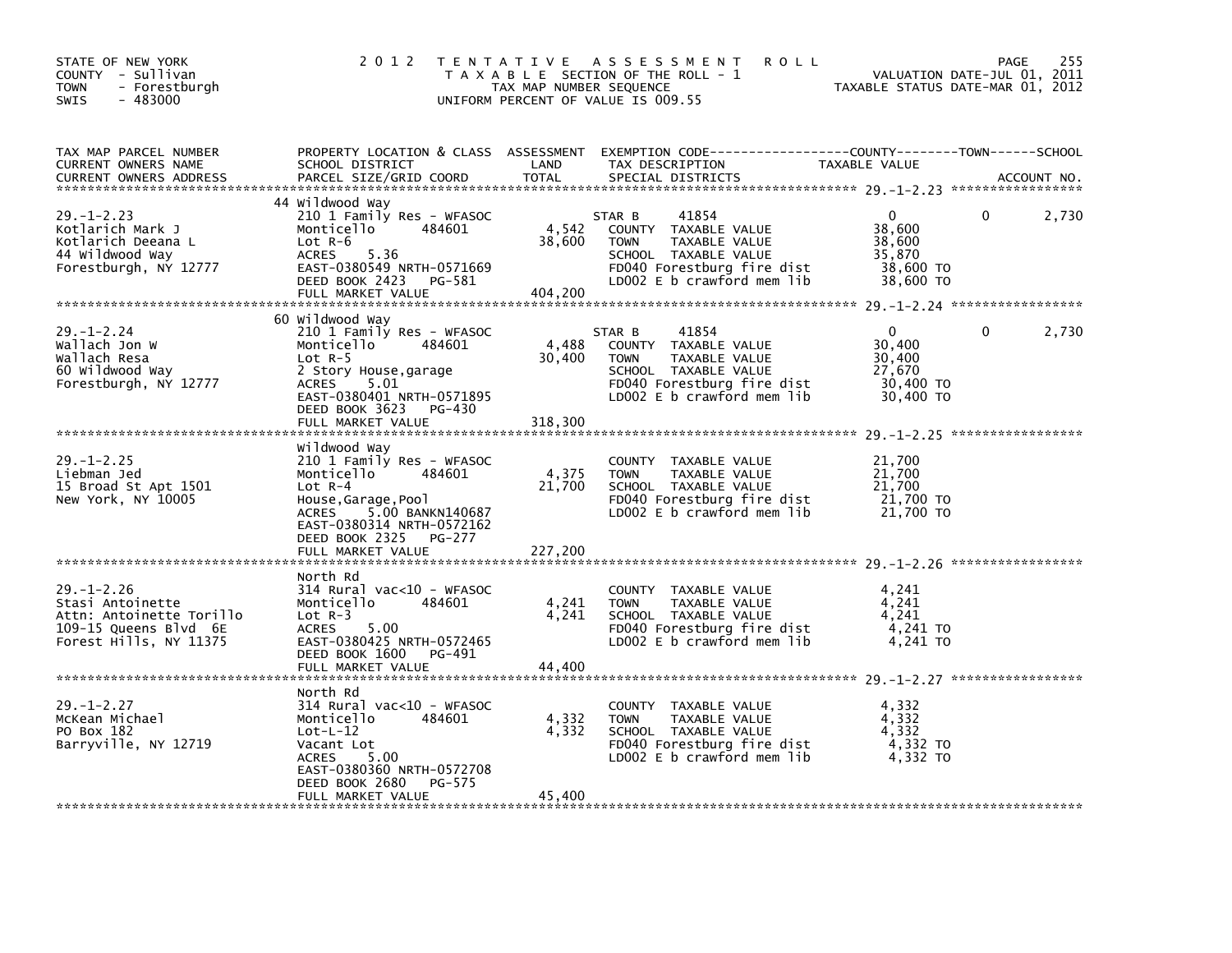| STATE OF NEW YORK<br>COUNTY - Sullivan<br>- Forestburgh<br><b>TOWN</b><br>$-483000$<br><b>SWIS</b>      | 2 0 1 2                                                                                                                                                                                                      | T E N T A T I V E<br>A S S E S S M E N T<br><b>ROLL</b><br>T A X A B L E SECTION OF THE ROLL - 1<br>TAX MAP NUMBER SEQUENCE<br>UNIFORM PERCENT OF VALUE IS 009.55                                                                     | VALUATION DATE-JUL 01, 2011<br>TAXABLE STATUS DATE-MAR 01, 2012                                                     | 256<br>PAGE                            |
|---------------------------------------------------------------------------------------------------------|--------------------------------------------------------------------------------------------------------------------------------------------------------------------------------------------------------------|---------------------------------------------------------------------------------------------------------------------------------------------------------------------------------------------------------------------------------------|---------------------------------------------------------------------------------------------------------------------|----------------------------------------|
| TAX MAP PARCEL NUMBER<br>CURRENT OWNERS NAME                                                            | PROPERTY LOCATION & CLASS ASSESSMENT<br>SCHOOL DISTRICT                                                                                                                                                      | LAND<br>TAX DESCRIPTION                                                                                                                                                                                                               | TAXABLE VALUE                                                                                                       |                                        |
| $29. - 1 - 2.28$<br>Sobell Paul A<br>Sobell Normita P<br>110 Wildwood Way<br>Forestburgh, NY 12777      | 110 Wildwood Way<br>210 1 Family Res - WFASOC<br>Monticello<br>484601<br>$Lot L-11$<br>5.01<br><b>ACRES</b><br>EAST-0380214 NRTH-0573010<br>DEED BOOK 2581<br>PG-639<br>FULL MARKET VALUE                    | COMBAT VET 41132<br>4,547 COMBAT VET 41133<br>30,113 DISABL VET 41142<br>DISABL VET 41143<br>41854<br>STAR B<br>COUNTY TAXABLE VALUE<br>315,300<br>TAXABLE VALUE<br><b>TOWN</b><br>SCHOOL TAXABLE VALUE<br>FD040 Forestburg fire dist | 4.095<br>4,095<br>$\mathbf{0}$<br>753<br>753<br>$\Omega$<br>$\mathbf{0}$<br>25,265<br>25,265<br>27.383<br>30,113 TO | 0<br>$\mathbf{0}$<br>2,730<br>$\Omega$ |
| $29. - 1 - 2.29$<br>Bova John A<br>Bova Maria<br>33 Wildwood Way<br>Forestburgh, NY 12777-6110          | 33 Wildwood Way<br>210 1 Family Res - ASSOC<br>484601<br>Monticello<br>Lot $A-1$<br>House<br>5.01<br><b>ACRES</b><br>EAST-0380154 NRTH-0570959<br>DEED BOOK 1803<br>PG-267<br>FULL MARKET VALUE              | 41854<br>STAR B<br>4,241<br>COUNTY TAXABLE VALUE<br>26,400<br><b>TOWN</b><br>TAXABLE VALUE<br>SCHOOL TAXABLE VALUE<br>FD040 Forestburg fire dist<br>LD002 E b crawford mem lib<br>276,400                                             | $\Omega$<br>26,400<br>26,400<br>23,670<br>26,400 TO<br>26,400 TO                                                    | 2,730<br>0                             |
| $29. - 1 - 2.30$<br>Gehrung Richard R<br>PO Box 165<br>Forestburgh, NY 12777-0165                       | North Rd<br>210 1 Family Res - ASSOC<br>Monticello<br>484601<br>$Lot A-2$<br>Single Family Residence<br>5.00<br><b>ACRES</b><br>EAST-0379950 NRTH-0571389<br>DEED BOOK 1033<br>PG-00045<br>FULL MARKET VALUE | 41854<br>STAR B<br>4,831<br>COUNTY TAXABLE VALUE<br>25,900<br>TAXABLE VALUE<br><b>TOWN</b><br>SCHOOL TAXABLE VALUE<br>FD040 Forestburg fire dist<br>LD002 E b crawford mem lib<br>271.200                                             | $\mathbf{0}$<br>25,900<br>25,900<br>23.170<br>25,900 TO<br>25,900 TO                                                | 2,730<br>0                             |
| $29. - 1 - 2.31$<br>Campbell Kevin P<br>Campbell Sheila L<br>12 Hudson View St<br>Garnerville, NY 10923 | North Rd<br>314 Rural vac<10 - ASSOC<br>Monticello<br>484601<br>$Lot A-3$<br>5.01<br><b>ACRES</b><br>EAST-0379801 NRTH-0571903<br>DEED BOOK 3217<br>PG-456<br>FULL MARKET VALUE                              | COUNTY TAXABLE VALUE<br>5,416<br><b>TOWN</b><br>TAXABLE VALUE<br>5,416<br>SCHOOL TAXABLE VALUE<br>FD040 Forestburg fire dist<br>LD002 E b crawford mem lib<br>56,700                                                                  | 5,416<br>5,416<br>5,416<br>5,416 TO<br>5.416 TO                                                                     |                                        |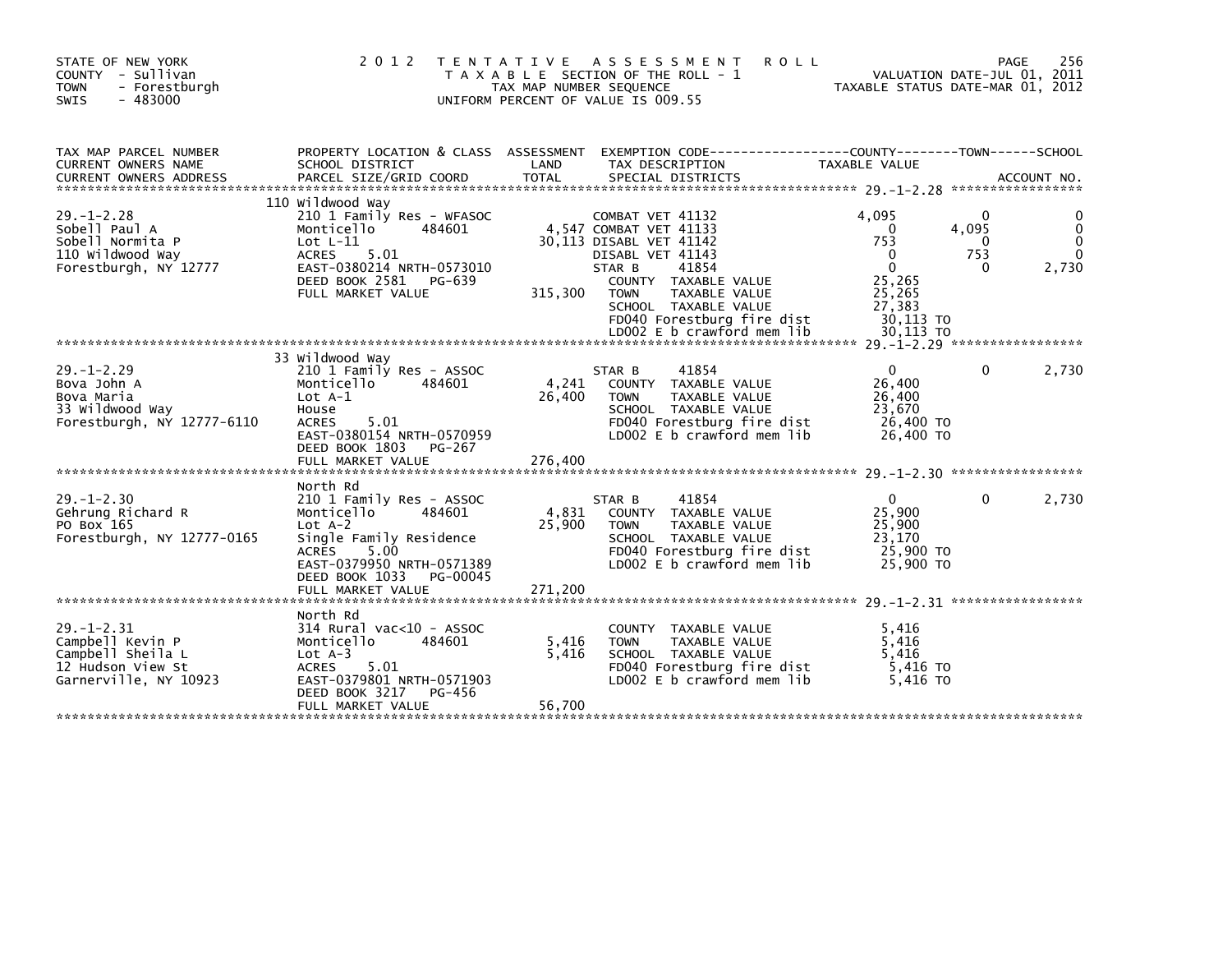| STATE OF NEW YORK<br>COUNTY - Sullivan<br><b>TOWN</b><br>- Forestburgh<br>$-483000$<br>SWIS               | 2 0 1 2                                                                                                                                                                             | TAX MAP NUMBER SEQUENCE     | TENTATIVE ASSESSMENT<br><b>ROLL</b><br>T A X A B L E SECTION OF THE ROLL - 1<br>UNIFORM PERCENT OF VALUE IS 009.55                         | VALUATION DATE-JUL 01, 2011<br>TAXABLE STATUS DATE-MAR 01, 2012 | 257<br>PAGE |
|-----------------------------------------------------------------------------------------------------------|-------------------------------------------------------------------------------------------------------------------------------------------------------------------------------------|-----------------------------|--------------------------------------------------------------------------------------------------------------------------------------------|-----------------------------------------------------------------|-------------|
| TAX MAP PARCEL NUMBER<br>CURRENT OWNERS NAME<br><b>CURRENT OWNERS ADDRESS</b>                             | SCHOOL DISTRICT<br>PARCEL SIZE/GRID COORD                                                                                                                                           | LAND<br><b>TOTAL</b>        | PROPERTY LOCATION & CLASS ASSESSMENT EXEMPTION CODE----------------COUNTY-------TOWN-----SCHOOL<br>TAX DESCRIPTION<br>SPECIAL DISTRICTS    | TAXABLE VALUE                                                   | ACCOUNT NO. |
| $29. - 1 - 2.32$<br>Mahatcek Kevin<br>152 Old Haverstraw Rd<br>Congers, NY 10920                          | North Rd<br>$314$ Rural vac< $10$ - ASSOC<br>Monticello<br>484601<br>$Lot A-4$<br><b>ACRES</b><br>5.00<br>EAST-0379712 NRTH-0572407<br>DEED BOOK 1033 PG-00055<br>FULL MARKET VALUE | 5,172<br>5,172<br>54,200    | COUNTY TAXABLE VALUE<br>TAXABLE VALUE<br><b>TOWN</b><br>SCHOOL TAXABLE VALUE<br>FD040 Forestburg fire dist<br>LD002 E b crawford mem lib   | 5,172<br>5.172<br>5.172<br>5,172 TO<br>5.172 TO                 |             |
|                                                                                                           |                                                                                                                                                                                     |                             |                                                                                                                                            |                                                                 |             |
| $29. - 1 - 2.33$<br>Khan Anjum<br>8059 Twin Creek Trace<br>West Chester, OH 45069                         | Wildwood Way<br>314 Rural vac<10 - ASSOC<br>Monticello<br>484601<br>Lot $A-5$<br><b>ACRES</b><br>5.03<br>EAST-0379677 NRTH-0572907<br>DEED BOOK 2805 PG-466                         | 5,343<br>5,343              | COUNTY TAXABLE VALUE<br>TAXABLE VALUE<br><b>TOWN</b><br>SCHOOL TAXABLE VALUE<br>FD040 Forestburg fire dist<br>LD002 E b crawford mem lib   | 5.343<br>5.343<br>5,343<br>5,343 TO<br>5,343 TO                 |             |
|                                                                                                           | FULL MARKET VALUE                                                                                                                                                                   | 55,900                      |                                                                                                                                            |                                                                 |             |
| $29. - 1 - 2.34$<br>DeAngelis Diane<br>290 Evans Pl<br>Saddle Brook, NJ 07663                             | North Rd<br>$314$ Rural vac< $10$ - ASSOC<br>Monticello<br>484601<br>$Lot A-6$<br>5.00<br>ACRES<br>EAST-0379632 NRTH-0573395<br>DEED BOOK 3634 PG-114                               | 4,780<br>4,780              | COUNTY TAXABLE VALUE<br><b>TOWN</b><br>TAXABLE VALUE<br>SCHOOL TAXABLE VALUE<br>FD040 Forestburg fire dist<br>LD002 E b crawford mem lib   | 4,780<br>4,780<br>4,780<br>4,780 TO<br>$4,780$ TO               |             |
|                                                                                                           |                                                                                                                                                                                     |                             |                                                                                                                                            |                                                                 |             |
| $29. - 1 - 2.35$<br>Wilderness Lakes Assn Inc<br>Attn: L Heydenburg<br>PO Box 74<br>Forestburgh, NY 12777 | North Rd<br>315 Underwtr 1nd - ASSOC<br>Monticello<br>484601<br>Rec Park Area<br>ACRES 14.38<br>EAST-0381053 NRTH-0572035<br>DEED BOOK 1039<br>PG-00319<br>FULL MARKET VALUE        | 10,410<br>10.410<br>109,000 | COUNTY TAXABLE VALUE<br><b>TOWN</b><br>TAXABLE VALUE<br>SCHOOL TAXABLE VALUE<br>FD040 Forestburg fire dist<br>$LD002 E b$ crawford mem lib | 10,410<br>10,410<br>10.410<br>10,410 TO<br>10.410 TO            |             |
|                                                                                                           |                                                                                                                                                                                     |                             |                                                                                                                                            |                                                                 |             |
| $29. - 1 - 2.36$<br>Nurkin Steve<br>Casey John<br>1289 Plank Rd<br>Forestburgh, NY 12777                  | W Of North Rd<br>$314$ Rural vac< $10$ - WFASOC<br>Monticello<br>484601<br>Lot $L-10$<br><b>ACRES</b><br>5.00<br>EAST-0380202 NRTH-0573365<br>DEED BOOK 2487<br>PG-215              | 4,439<br>4,439              | COUNTY TAXABLE VALUE<br><b>TOWN</b><br>TAXABLE VALUE<br>SCHOOL TAXABLE VALUE<br>FD040 Forestburg fire dist<br>LD002 E b crawford mem lib   | 4,439<br>4,439<br>4,439<br>4,439 TO<br>4,439 TO                 |             |
|                                                                                                           | FULL MARKET VALUE                                                                                                                                                                   | 46,500                      |                                                                                                                                            |                                                                 |             |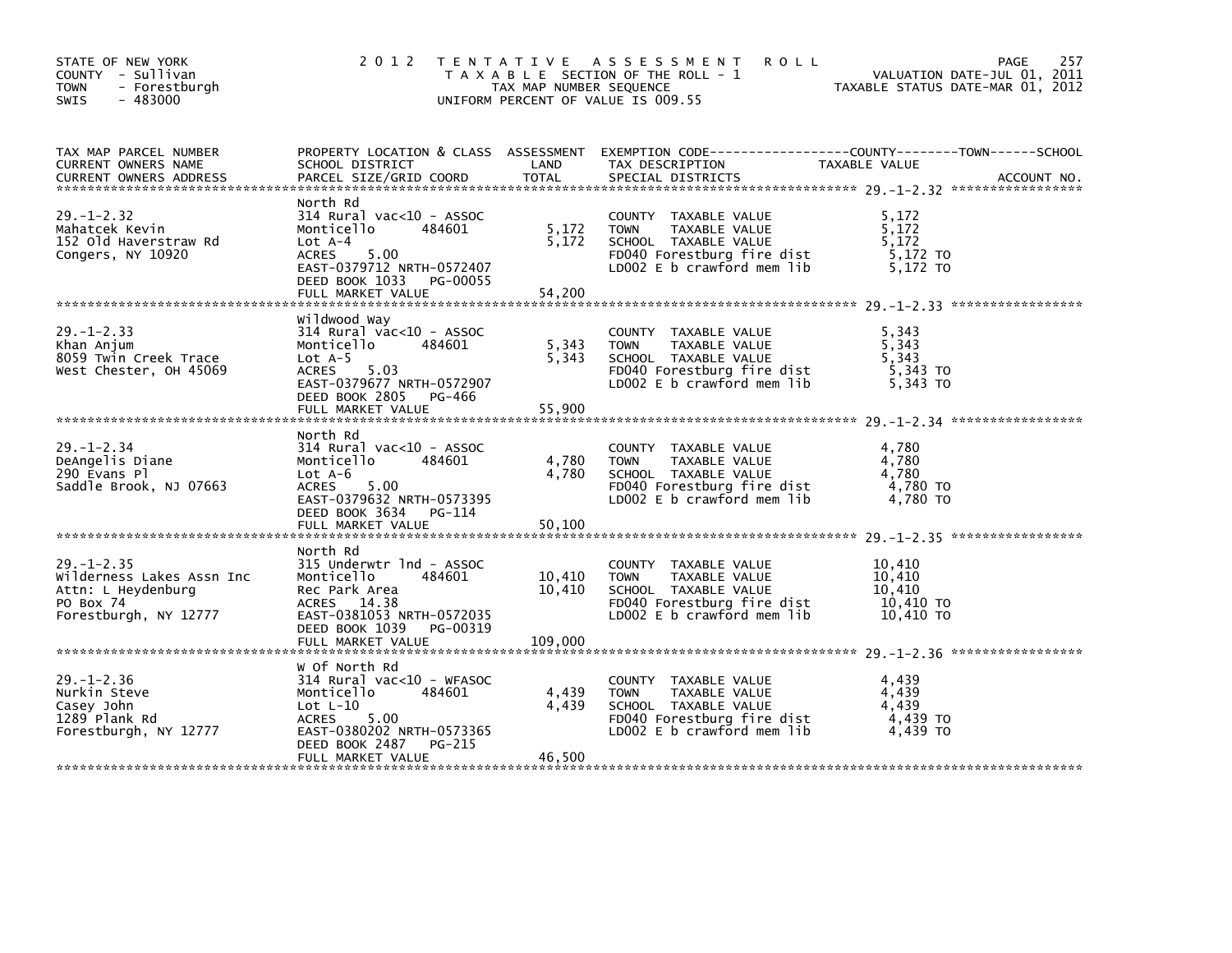| STATE OF NEW YORK<br>COUNTY - Sullivan<br>- Forestburgh<br><b>TOWN</b><br>$-483000$<br><b>SWIS</b>  | 2 0 1 2                                                                                                                                                                                    | TAX MAP NUMBER SEQUENCE    | TENTATIVE ASSESSMENT<br><b>ROLL</b><br>T A X A B L E SECTION OF THE ROLL - 1<br>UNIFORM PERCENT OF VALUE IS 009.55                       | VALUATION DATE-JUL 01, 2011<br>TAXABLE STATUS DATE-MAR 01, 2012 | 258<br><b>PAGE</b> |
|-----------------------------------------------------------------------------------------------------|--------------------------------------------------------------------------------------------------------------------------------------------------------------------------------------------|----------------------------|------------------------------------------------------------------------------------------------------------------------------------------|-----------------------------------------------------------------|--------------------|
| TAX MAP PARCEL NUMBER<br>CURRENT OWNERS NAME<br><b>CURRENT OWNERS ADDRESS</b>                       | SCHOOL DISTRICT<br>PARCEL SIZE/GRID COORD                                                                                                                                                  | LAND<br>TOTAL              | PROPERTY LOCATION & CLASS ASSESSMENT EXEMPTION CODE----------------COUNTY-------TOWN------SCHOOL<br>TAX DESCRIPTION<br>SPECIAL DISTRICTS | TAXABLE VALUE                                                   | ACCOUNT NO.        |
| $29. - 1 - 2.37$<br>Haley Timothy W<br>Haley Martha<br>3 E Stone St<br>Newburgh, NY 12550           | W Of North Rd<br>$314$ Rural vac< $10$ - WFASOC<br>Monticello<br>484601<br>Lot $L-9$<br>5.00<br>ACRES<br>EAST-0380224 NRTH-0573723<br>DEED BOOK 02248 PG-673<br>FULL MARKET VALUE          | 4,425<br>4,425<br>46,300   | COUNTY TAXABLE VALUE<br><b>TOWN</b><br>TAXABLE VALUE<br>SCHOOL TAXABLE VALUE<br>FD040 Forestburg fire dist<br>LD002 E b crawford mem lib | 4,425<br>4,425<br>4.425<br>$4,425$ TO<br>4,425 TO               |                    |
| $29. - 1 - 2.38$<br>Nurkin Steven<br>Casey John J<br>1289 Plank Rd<br>Forestburgh, NY 12777         | w Of North Rd<br>$314$ Rural vac< $10$ - WFASOC<br>Monticello<br>484601<br>Lot $L-8$<br>5.00<br><b>ACRES</b><br>EAST-0380192 NRTH-0574085<br>DEED BOOK 2335<br>PG-495<br>FULL MARKET VALUE | 4,906<br>4,906<br>51,400   | COUNTY TAXABLE VALUE<br><b>TOWN</b><br>TAXABLE VALUE<br>SCHOOL TAXABLE VALUE<br>FD040 Forestburg fire dist<br>LD002 E b crawford mem lib | 4,906<br>4,906<br>4,906<br>4,906 TO<br>4,906 TO                 |                    |
| $29. - 1 - 2.39$<br>Kline Kevin<br>184 Keiber Ct<br>Staten Island, NY 10314                         | w of North Rd<br>$314$ Rural vac< $10$ - WFASOC<br>Monticello<br>484601<br>$Lot L-7$<br>5.00<br>ACRES<br>EAST-0380311 NRTH-0574496<br>DEED BOOK 3544<br>PG-565<br>FULL MARKET VALUE        | 5,607<br>5,607<br>58,700   | COUNTY TAXABLE VALUE<br><b>TOWN</b><br>TAXABLE VALUE<br>SCHOOL TAXABLE VALUE<br>FD040 Forestburg fire dist<br>LD002 E b crawford mem lib | 5,607<br>5,607<br>5.607<br>5,607 TO<br>5,607 TO                 |                    |
| $29. - 1 - 2.40$<br>Lund Robert<br>Vega Cecilia<br>189 wildwood way<br>Forestburgh, NY 12777        | 189 Wildwood Way<br>210 1 Family Res - ASSOC<br>484601<br>Monticello<br>$Lot A-12$<br>house<br>5.24<br>ACRES<br>EAST-0380250 NRTH-0575213<br>DEED BOOK 2982<br>PG-150<br>FULL MARKET VALUE | 4,436<br>27,400<br>286,900 | COUNTY TAXABLE VALUE<br>TAXABLE VALUE<br><b>TOWN</b><br>SCHOOL TAXABLE VALUE<br>FD040 Forestburg fire dist<br>LD002 E b crawford mem lib | 27,400<br>27,400<br>27,400<br>27,400 TO<br>27,400 TO            |                    |
| $29. - 1 - 2.41$<br>Amore Anthony<br>Amore.Burafato.Fasolo<br>1030 Preakness Ave<br>Wayne, NJ 07470 | w Of North Rd<br>$314$ Rural vac< $10$ - ASSOC<br>Monticello<br>484601<br>$Lot A-14$<br>7.14<br><b>ACRES</b><br>EAST-0379977 NRTH-0575732<br>DEED BOOK 2333<br>PG-393<br>FULL MARKET VALUE | 5,054<br>5,054<br>52,900   | COUNTY TAXABLE VALUE<br>TAXABLE VALUE<br><b>TOWN</b><br>SCHOOL TAXABLE VALUE<br>FD040 Forestburg fire dist<br>LD002 E b crawford mem lib | 5,054<br>5,054<br>5.054<br>5,054 TO<br>5.054 TO                 |                    |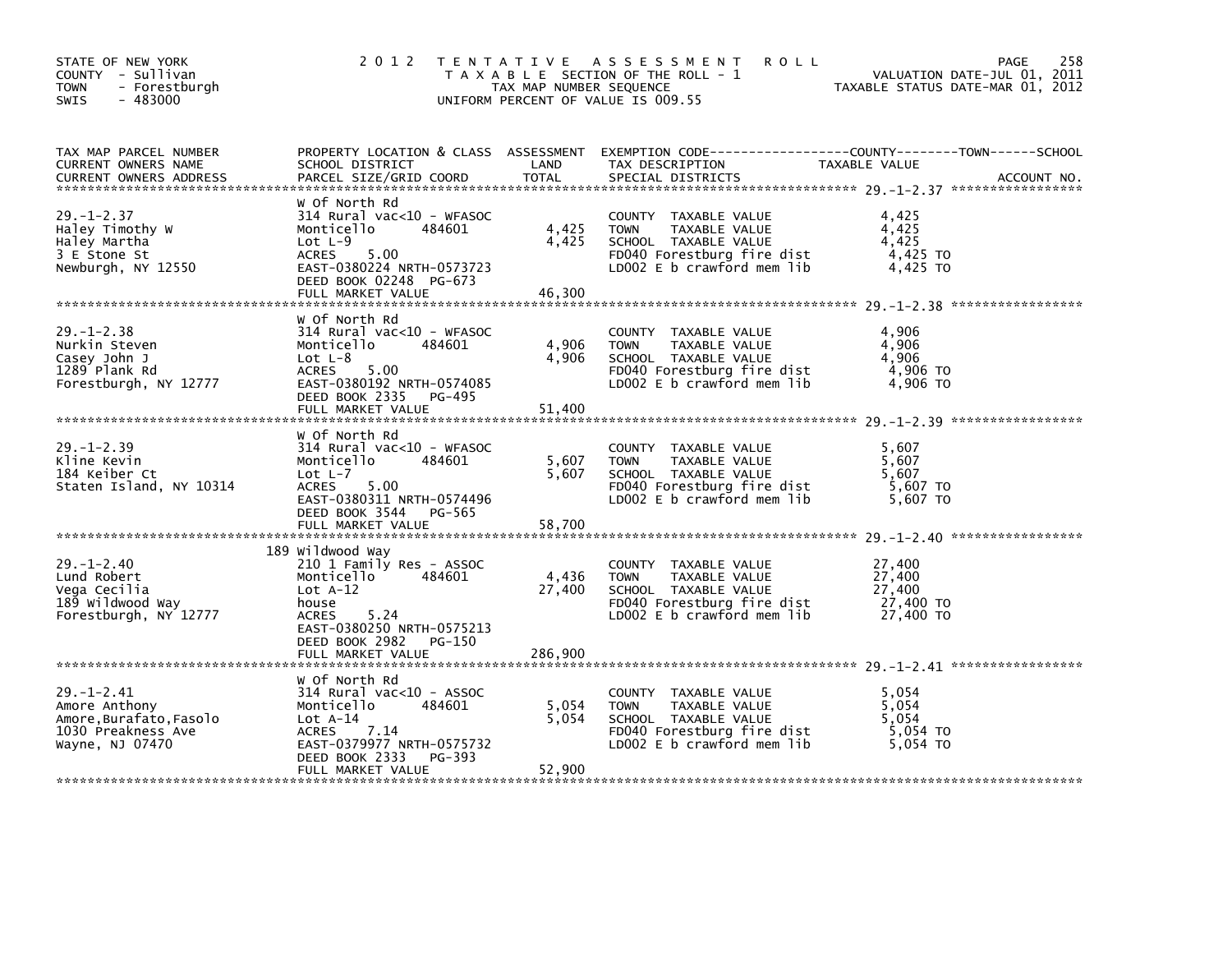| STATE OF NEW YORK<br>COUNTY - Sullivan<br>- Forestburgh<br><b>TOWN</b><br>$-483000$<br>SWIS                                    | 2 0 1 2                                                                                                                                                                                                 | T E N T A T I V E<br>TAX MAP NUMBER SEQUENCE | A S S E S S M E N T<br><b>ROLL</b><br>T A X A B L E SECTION OF THE ROLL - 1<br>UNIFORM PERCENT OF VALUE IS 009.55                                            | VALUATION DATE-JUL 01, 2011<br>TAXABLE STATUS DATE-MAR 01, 2012      | PAGE     | 259         |
|--------------------------------------------------------------------------------------------------------------------------------|---------------------------------------------------------------------------------------------------------------------------------------------------------------------------------------------------------|----------------------------------------------|--------------------------------------------------------------------------------------------------------------------------------------------------------------|----------------------------------------------------------------------|----------|-------------|
| TAX MAP PARCEL NUMBER<br>CURRENT OWNERS NAME<br><b>CURRENT OWNERS ADDRESS</b>                                                  | PROPERTY LOCATION & CLASS ASSESSMENT<br>SCHOOL DISTRICT<br>PARCEL SIZE/GRID COORD                                                                                                                       | LAND<br><b>TOTAL</b>                         | EXEMPTION CODE-----------------COUNTY-------TOWN------SCHOOL<br>TAX DESCRIPTION<br>SPECIAL DISTRICTS                                                         | TAXABLE VALUE                                                        |          | ACCOUNT NO. |
| $29. - 1 - 2.42$<br>Kesten Alan S<br>110 Broadway<br>Monticello, NY 12701                                                      | W Of North Rd<br>210 1 Family Res - ASSOC<br>Monticello<br>484601<br>$Lot A-11$<br>House<br>5.91<br><b>ACRES</b><br>EAST-0379638 NRTH-0575272<br>DEED BOOK 1921<br>PG-38<br>FULL MARKET VALUE           | 4,184<br>30,100<br>315,200                   | 41854<br>STAR B<br>COUNTY TAXABLE VALUE<br><b>TOWN</b><br>TAXABLE VALUE<br>SCHOOL TAXABLE VALUE<br>FD040 Forestburg fire dist<br>LD002 E b crawford mem lib  | $\Omega$<br>30,100<br>30,100<br>27,370<br>30,100 TO<br>30,100 TO     | 0        | 2,730       |
| $29. - 1 - 2.43$<br>Martin Lydia<br>300 First Ave Apt 2A<br>New York, NY 10009                                                 | W Of North Rd<br>$314$ Rural vac< $10$ - ASSOC<br>Monticello<br>484601<br>Lot $A-10$<br>5.07<br><b>ACRES</b><br>EAST-0379927 NRTH-0574911<br>DEED BOOK 2019<br>PG-283<br>FULL MARKET VALUE              | 4,276<br>4,276<br>44.800                     | COUNTY TAXABLE VALUE<br><b>TOWN</b><br>TAXABLE VALUE<br>SCHOOL TAXABLE VALUE<br>FD040 Forestburg fire dist<br>LD002 E b crawford mem lib                     | 4,276<br>4,276<br>4,276<br>4,276 TO<br>4,276 TO                      |          |             |
| $29. - 1 - 2.44$<br>Moore Helen B<br>167 Wildwood Way<br>Forestburgh, NY 12777                                                 | 167 Wildwood Way<br>210 1 Family Res - ASSOC<br>Monticello<br>484601<br>$Lot A-9$<br>1 St House<br>5.00<br><b>ACRES</b><br>EAST-0379663 NRTH-0574644<br>DEED BOOK 1057<br>PG-00198<br>FULL MARKET VALUE | 4,067<br>18,600<br>194,800                   | 41834<br>STAR EN<br>COUNTY TAXABLE VALUE<br><b>TOWN</b><br>TAXABLE VALUE<br>SCHOOL TAXABLE VALUE<br>FD040 Forestburg fire dist<br>LD002 E b crawford mem lib | $\mathbf{0}$<br>18,600<br>18,600<br>12,940<br>18,600 TO<br>18,600 TO | $\Omega$ | 5,660       |
| $29. - 1 - 2.45$<br>Richard Heydenburg H<br>Heydenburg Thomas<br>Linda Heydenburg<br>153 Wildwood Way<br>Forestburgh, NY 12777 | 153 Wildwood Way<br>210 1 Family Res - ASSOC<br>Monticello<br>484601<br>1.5 Story House<br>5.03<br>ACRES<br>EAST-0379650 NRTH-0574284<br>DEED BOOK 3620<br>PG-2476<br>FULL MARKET VALUE                 | 4,383<br>23,900<br>250,300                   | 41854<br>STAR B<br>COUNTY TAXABLE VALUE<br><b>TOWN</b><br>TAXABLE VALUE<br>SCHOOL TAXABLE VALUE<br>FD040 Forestburg fire dist<br>LD002 E b crawford mem lib  | $\mathbf{0}$<br>23,900<br>23,900<br>21,170<br>23,900 TO<br>23,900 TO | 0        | 2,730       |
| $29. - 1 - 2.46$<br>Goldstein Stuart<br>Goldstein Shari<br>7 Waverly Ct<br>New City, NY 10956                                  | W Of North Rd<br>$314$ Rural vac< $10$ - ASSOC<br>Monticello<br>484601<br>$Lot A-7$<br><b>ACRES</b><br>5.02<br>EAST-0379668 NRTH-0573895<br>DEED BOOK 3266<br>PG-428<br>FULL MARKET VALUE               | 4,613<br>4,613<br>48,300                     | COUNTY TAXABLE VALUE<br><b>TOWN</b><br>TAXABLE VALUE<br>SCHOOL TAXABLE VALUE<br>FD040 Forestburg fire dist<br>LD002 E b crawford mem lib                     | 4,613<br>4,613<br>4,613<br>4,613 TO<br>4,613 TO                      |          |             |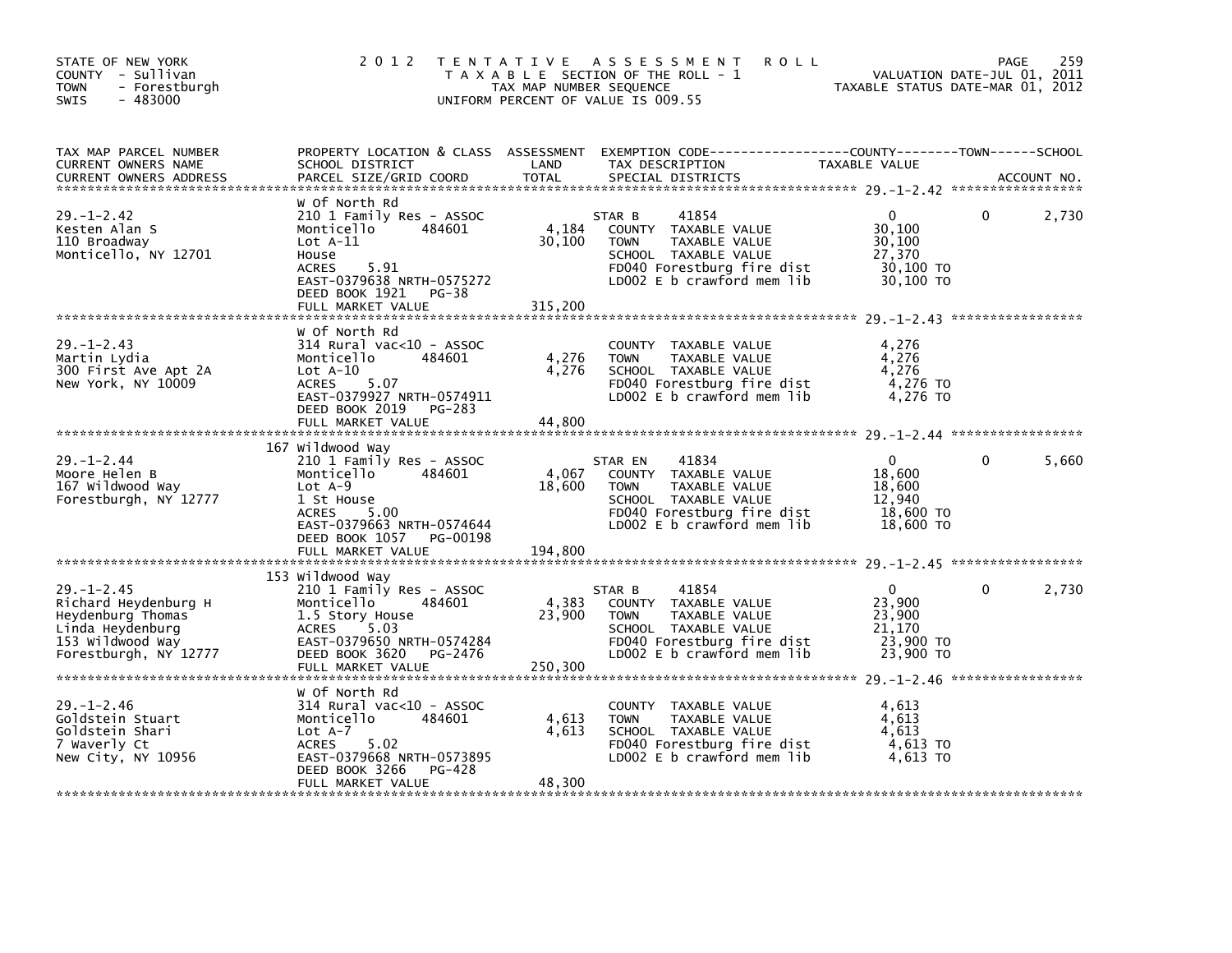| STATE OF NEW YORK<br>COUNTY - Sullivan<br><b>TOWN</b><br>- Forestburgh<br>$-483000$<br>SWIS                                      | 2 0 1 2                                                                                                                                                                                                 |         | TENTATIVE ASSESSMENT<br><b>ROLL</b><br>T A X A B L E SECTION OF THE ROLL - 1 VALUATION DATE-JUL 01, 2011<br>TAX MAP NUMBER SEQUENCE TAXABLE STATUS DATE-MAR 01, 2012<br>JNIFORM PERCENT OF VALUE IS 009.55<br>UNIFORM PERCENT OF VALUE IS 009.55 |                                         | 260<br>PAGE      |
|----------------------------------------------------------------------------------------------------------------------------------|---------------------------------------------------------------------------------------------------------------------------------------------------------------------------------------------------------|---------|--------------------------------------------------------------------------------------------------------------------------------------------------------------------------------------------------------------------------------------------------|-----------------------------------------|------------------|
| TAX MAP PARCEL NUMBER<br><b>CURRENT OWNERS NAME</b>                                                                              | SCHOOL DISTRICT                                                                                                                                                                                         |         | PROPERTY LOCATION & CLASS ASSESSMENT EXEMPTION CODE---------------COUNTY-------TOWN------SCHOOL<br>LAND TAX DESCRIPTION TAXABLE VALUE                                                                                                            |                                         |                  |
| $29. - 1 - 3$<br>Schaefer Daniel vom-Lehn H Monticello 484601<br>109 Perryville Rd 2 St House Barn<br>Pittstown, NJ 08867        | North Rd<br>240 Rural res<br>Gl 7 Div 1<br>Seas 8<br>ACRES 33.00<br>EAST-0380188 NRTH-0569984<br>DEED BOOK 3501<br>PG-444                                                                               | 13,090  | COUNTY TAXABLE VALUE<br>7,355 TOWN TAXABLE VALUE<br>SCHOOL TAXABLE VALUE 13,090<br>FD040 Forestburg fire dist 13,090 TO<br>LDOO2 E b crawford mem lib                                                                                            | 13,090<br>13,090<br>13,090 TO           | 030300           |
|                                                                                                                                  |                                                                                                                                                                                                         |         |                                                                                                                                                                                                                                                  |                                         |                  |
| $29. - 1 - 4$<br>Schilling Carl W<br>Attn: Schilling Mark<br>7182 Strand Cir<br>Bradenton, FL 34203<br>MAY BE SUBJECT TO PAYMENT | Plank Rd<br>912 Forest s480a - WTRFNT<br>Monticello      484601            35.675<br>484601<br>Monticello<br>Pond<br>Gl 6 Div 1<br>ACRES 122.93<br>EAST-0382467 NRTH-0573145<br>DEED BOOK 1524<br>PG-24 | 35,675  | FOREST LND 47460<br>35,675 COUNTY TAXABLE VALUE<br>TAXABLE VALUE 12,011<br><b>TOWN</b><br>LD002 E b crawford mem lib                                                                                                                             | 23,664<br>23,664<br>12,011<br>35,675 TO | 031100<br>23,664 |
| UNDER RPTL480A UNTIL 2021                                                                                                        | FULL MARKET VALUE                                                                                                                                                                                       | 373,600 |                                                                                                                                                                                                                                                  |                                         |                  |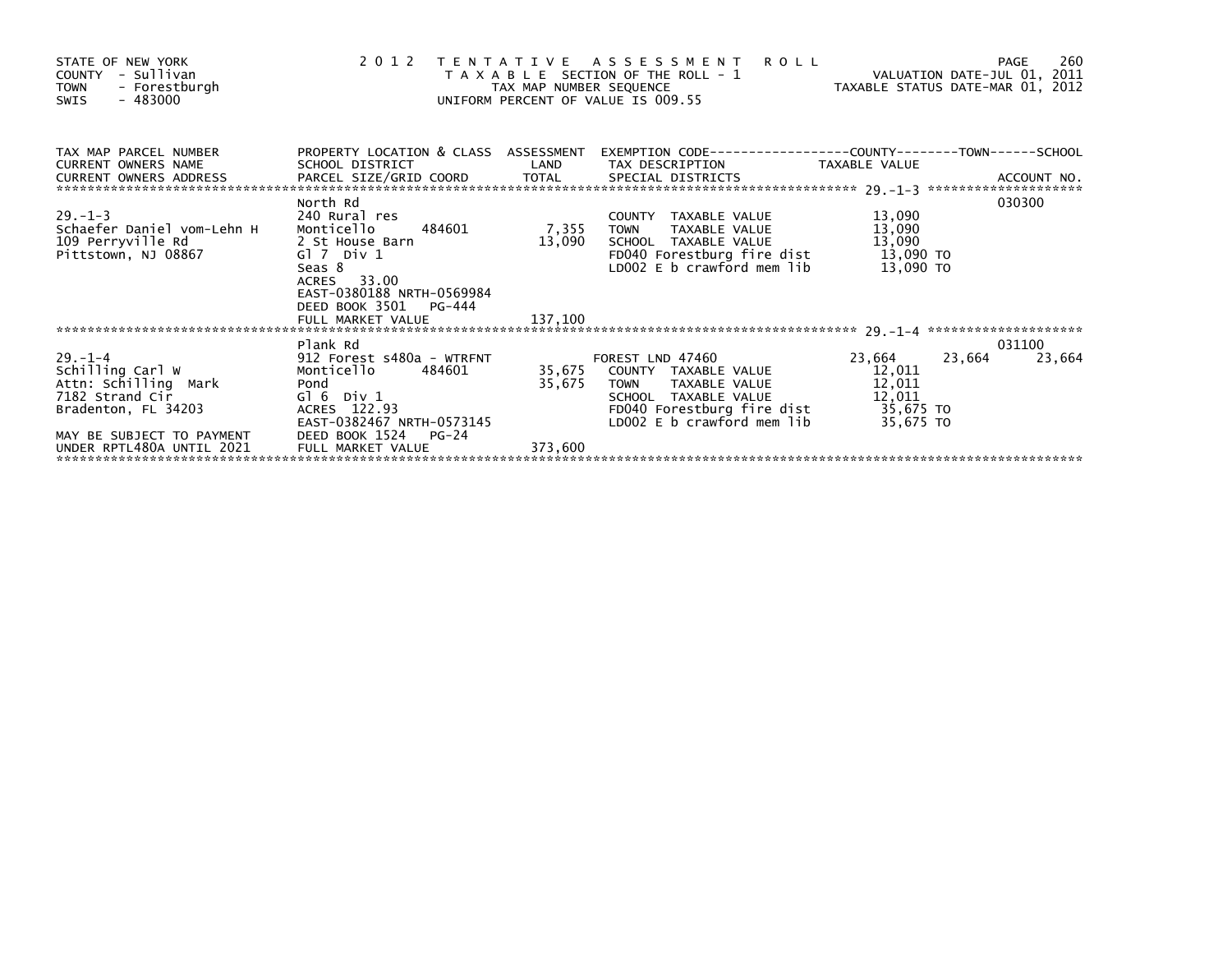| STATE OF NEW YORK            | 2012 TENTATIVE ASSESSMENT ROLL        | 261<br>PAGE                      |
|------------------------------|---------------------------------------|----------------------------------|
| COUNTY - Sullivan            | T A X A B L E SECTION OF THE ROLL - 1 | VALUATION DATE-JUL 01, 2011      |
| - Forestburgh<br><b>TOWN</b> | MAP SECTION - 029                     | TAXABLE STATUS DATE-MAR 01, 2012 |
| - 483000<br>SWIS             | SUB-SECTION-                          | RPS150/V04/L015                  |
|                              | UNIFORM PERCENT OF VALUE IS 009.55    | CURRENT DATE 4/23/2012           |

| CODE | DISTRICT NAME                                | TOTAL<br>PARCELS | EXTENSION<br>TYPF    | EXTENSION<br>VALUE | AD VALOREM<br>VALUE | <b>EXEMPT</b><br><b>AMOUNT</b> | TAXABLE<br>VALUE   |
|------|----------------------------------------------|------------------|----------------------|--------------------|---------------------|--------------------------------|--------------------|
|      | FD040 Forestburg fir<br>LD002 E b crawford m |                  | 46 TOTAL<br>46 TOTAL |                    | 778.956<br>778.956  |                                | 778.956<br>778.956 |

#### \*\*\* S C H O O L D I S T R I C T S U M M A R Y \*\*\*

| CODE   | DISTRICT NAME | <b>TOTAL</b><br><b>PARCELS</b> | ASSESSED<br>∟AND | ASSESSED<br>TOTAL | <b>EXEMPT</b><br><b>AMOUNT</b> | <b>TOTAL</b><br><b>TAXABLE</b> | <b>STAR</b><br><b>AMOUNT</b> | <b>STAR</b><br><b>TAXABLE</b> |
|--------|---------------|--------------------------------|------------------|-------------------|--------------------------------|--------------------------------|------------------------------|-------------------------------|
| 484601 | Monticello    | 46                             | 251,477          | 778.956           | 33,039                         | 745,917                        | 47,010                       | 698,907                       |
|        | SUB-TOTAL     | 46                             | 251,477          | 778.956           | 33,039                         | 745.917                        | 47.010                       | 698,907                       |
|        | <b>TOTAL</b>  | 46                             | 251,477          | 778,956           | 33,039                         | 745,917                        | 47,010                       | 698,907                       |

\*\*\* S Y S T E M C O D E S S U M M A R Y \*\*\*

NO SYSTEM EXEMPTIONS AT THIS LEVEL

#### \*\*\* E X E M P T I O N S U M M A R Y \*\*\*

| CODE           | DESCRIPTION              | <b>TOTAL</b><br><b>PARCELS</b> | <b>COUNTY</b> | <b>TOWN</b> | <b>SCHOOL</b>   |
|----------------|--------------------------|--------------------------------|---------------|-------------|-----------------|
| 41122          | WAR VET                  |                                | 4,914         |             |                 |
| 41123          | WAR VET                  |                                |               | 4,914       |                 |
| 41132<br>41133 | COMBAT VET<br>COMBAT VET |                                | 8,190         | 8,190       |                 |
| 41142          | DISABL VET               |                                | 1,253         |             |                 |
| 41143          | DISABL VET               |                                |               | 1,253       |                 |
| 41800<br>41834 | AGED-CTS<br>STAR EN      |                                | 8,147         | 8,147       | 9,375<br>16,980 |
| 41854          | STAR B                   | 11                             |               |             | 30,030          |
| 47460          | FOREST LND               |                                | 23,664        | 23,664      | 23,664          |
|                | <b>TOTAL</b>             | 28                             | 46,168        | 46,168      | 80,049          |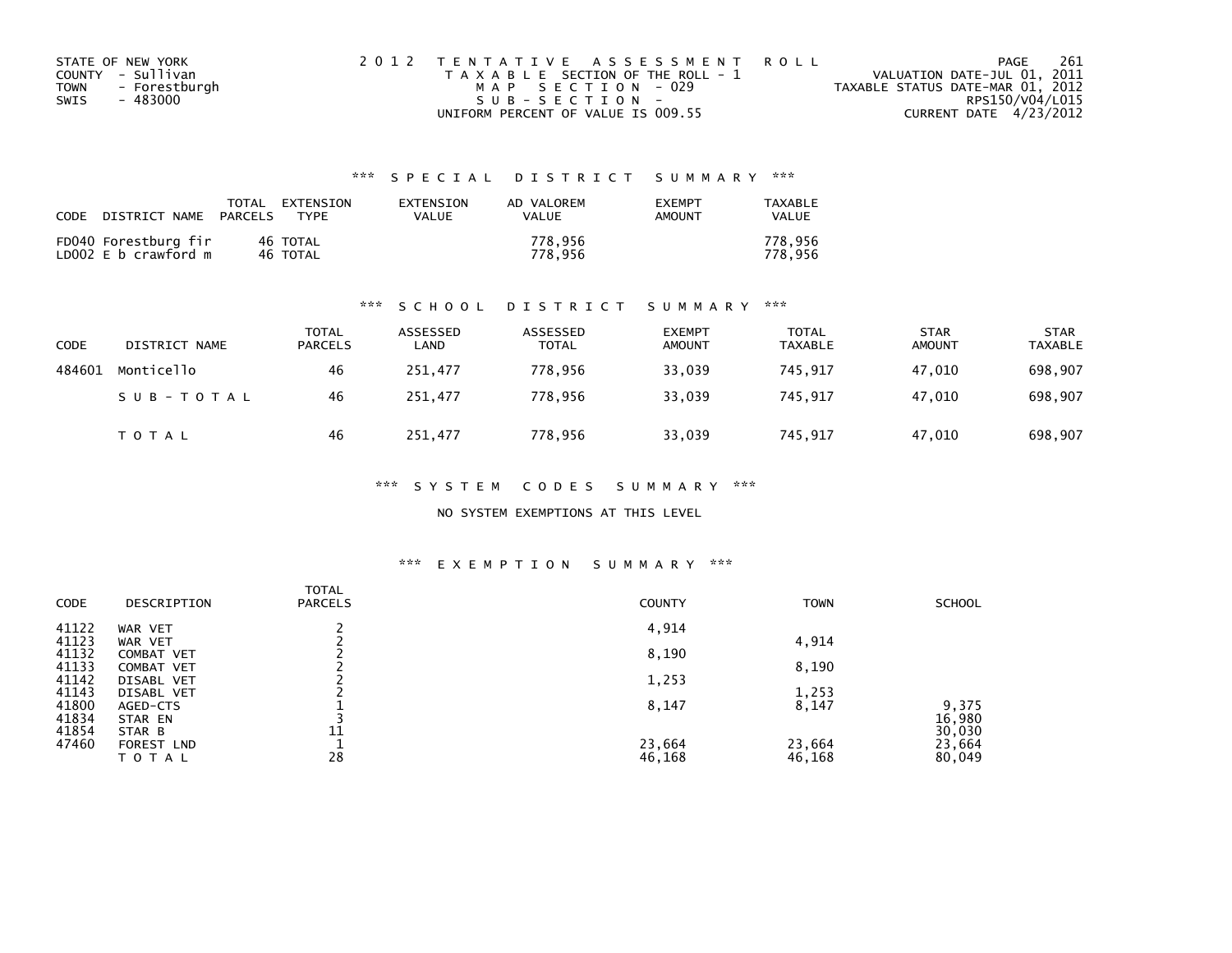|             | STATE OF NEW YORK | 2012 TENTATIVE ASSESSMENT ROLL        | 262<br>PAGE                      |
|-------------|-------------------|---------------------------------------|----------------------------------|
|             | COUNTY - Sullivan | T A X A B L E SECTION OF THE ROLL - 1 | VALUATION DATE-JUL 01, 2011      |
| <b>TOWN</b> | - Forestburgh     | MAP SECTION - 029                     | TAXABLE STATUS DATE-MAR 01, 2012 |
| SWIS        | - 483000          | SUB-SECTION-                          | RPS150/V04/L015                  |
|             |                   | UNIFORM PERCENT OF VALUE IS 009.55    | CURRENT DATE 4/23/2012           |

| ROLL       | DESCRIPTION | <b>TOTAL</b>   | <b>ASSESSED</b> | <b>\SSESSED</b> | <b>TAXABLE</b> | <b>TAXABLE</b> | TAXABLE       | <b>STAR</b>    |
|------------|-------------|----------------|-----------------|-----------------|----------------|----------------|---------------|----------------|
| <b>SEC</b> |             | <b>PARCELS</b> | LAND            | <b>TOTAL</b>    | COUNTY         | TOWN           | <b>SCHOOL</b> | <b>TAXABLE</b> |
|            | TAXABLE     |                | .477            | 778,956         | フつつ<br>32,788  | 732,788        | 745,917       | 698,907        |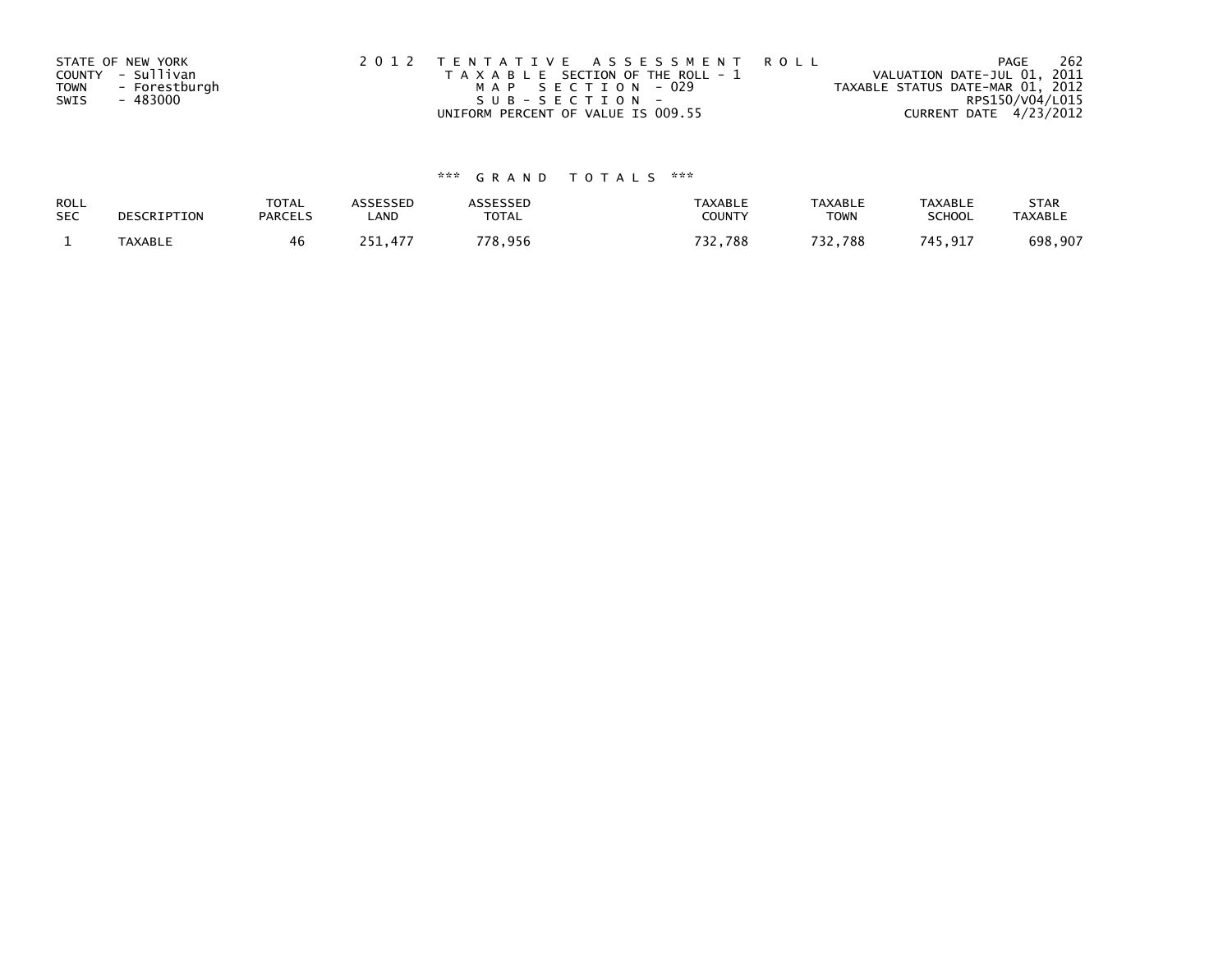| STATE OF NEW YORK<br>COUNTY - Sullivan<br>- Forestburgh<br><b>TOWN</b><br>$-483000$<br>SWIS                                                                        | 2 0 1 2                                                                                                                                                                                             | TAX MAP NUMBER SEQUENCE        | TENTATIVE ASSESSMENT<br><b>ROLL</b><br>T A X A B L E SECTION OF THE ROLL - 1<br>UNIFORM PERCENT OF VALUE IS 009.55                                           | TAXABLE STATUS DATE-MAR 01, 2012                                 | 263<br>PAGE<br>VALUATION DATE-JUL 01, 2011 |
|--------------------------------------------------------------------------------------------------------------------------------------------------------------------|-----------------------------------------------------------------------------------------------------------------------------------------------------------------------------------------------------|--------------------------------|--------------------------------------------------------------------------------------------------------------------------------------------------------------|------------------------------------------------------------------|--------------------------------------------|
| TAX MAP PARCEL NUMBER<br>CURRENT OWNERS NAME<br><b>CURRENT OWNERS ADDRESS</b>                                                                                      | PROPERTY LOCATION & CLASS ASSESSMENT<br>SCHOOL DISTRICT<br>PARCEL SIZE/GRID COORD                                                                                                                   | LAND<br><b>TOTAL</b>           | EXEMPTION CODE-----------------COUNTY-------TOWN------SCHOOL<br>TAX DESCRIPTION<br>SPECIAL DISTRICTS                                                         | TAXABLE VALUE                                                    | ACCOUNT NO.                                |
| $30. -1 - 1.1$<br>Forest Glen Club<br>Attn: Edgar Donohoe<br>37 Anthony Wayne Rd<br>Morristown, NJ 07960<br>MAY BE SUBJECT TO PAYMENT<br>UNDER RPTL480A UNTIL 2021 | Tannery Rd<br>250 Estate<br>- WTRFNT<br>484601<br>Monticello<br>$11/2$ St Hse<br>Gar<br>G] 11 E 12 Div 1<br>ACRES 507.50<br>EAST-0385080 NRTH-0569200<br>DEED BOOK 1809 PG-012<br>FULL MARKET VALUE | 103,300<br>139,900<br>1464,900 | FOREST LND 47460<br>COUNTY TAXABLE VALUE<br>TAXABLE VALUE<br><b>TOWN</b><br>SCHOOL TAXABLE VALUE<br>FD040 Forestburg fire dist<br>LD002 E b crawford mem lib | 62,591<br>77,309<br>77,309<br>77,309<br>139,900 TO<br>139,900 TO | 021500<br>62,591<br>62,591                 |
|                                                                                                                                                                    | County Road 43                                                                                                                                                                                      |                                |                                                                                                                                                              |                                                                  |                                            |
| $30. -1 - 1.4$<br>Williams Richard R<br>127 Forestburgh Rd<br>Forestburgh, NY 12777                                                                                | 240 Rural res<br>484601<br>Monticello<br>house, garage<br>FRNT 1512.26 DPTH<br>ACRES 11.75<br>DEED BOOK 3502<br>PG-652                                                                              | 8,700<br>19,600                | COUNTY TAXABLE VALUE<br>TAXABLE VALUE<br><b>TOWN</b><br>SCHOOL TAXABLE VALUE<br>FD040 Forestburg fire dist<br>LD002 E b crawford mem lib                     | 19,600<br>19,600<br>19,600<br>19,600 TO<br>19,600 TO             |                                            |
|                                                                                                                                                                    |                                                                                                                                                                                                     |                                |                                                                                                                                                              |                                                                  |                                            |
| $30. - 1 - 2$<br>Maloney Walter E<br>Maloney Hilda R<br>Edgar Donohoe<br>37 Anthony Wayne Rd<br>Morristown, NJ 07960                                               | Sackett Lk Rd<br>$314$ Rural vac< $10$<br>484601<br>Monticello<br>Vacant Lot<br>G $11$ Div $1$<br><b>ACRES</b><br>1.02<br>EAST-0384109 NRTH-0566692                                                 | 562<br>562                     | COUNTY TAXABLE VALUE<br>TAXABLE VALUE<br><b>TOWN</b><br>SCHOOL TAXABLE VALUE<br>FD040 Forestburg fire dist<br>LD002 E b crawford mem lib                     | 562<br>562<br>562<br>562 TO<br>562 TO                            | 021510                                     |
|                                                                                                                                                                    | Sackett Lk Rd                                                                                                                                                                                       |                                |                                                                                                                                                              |                                                                  | 021520                                     |
| $30. -1 - 3$<br>Maloney Walter E<br>Maloney Hilda R<br>Edgar Donohoe<br>37 Anthony Wayne Rd<br>Morristown, NJ 07960                                                | $314$ Rural vac< $10$<br>484601<br>Monticello<br>G $\overline{11}$ Div 1<br>Fo Everett<br>FRNT 75.00 DPTH 200.00<br>EAST-0384142 NRTH-0566584                                                       | 166<br>166                     | COUNTY TAXABLE VALUE<br>TAXABLE VALUE<br><b>TOWN</b><br>SCHOOL TAXABLE VALUE<br>FD040 Forestburg fire dist<br>LD002 E b crawford mem lib                     | 166<br>166<br>166<br>166 TO<br>166 TO                            |                                            |
|                                                                                                                                                                    | FULL MARKET VALUE                                                                                                                                                                                   | 1,700                          |                                                                                                                                                              |                                                                  |                                            |
| $30. - 1 - 4$<br>King Joseph A<br>Attn: Michael Vincitore<br>27 Dutchtown Rd<br>Saugerties, NY 12477                                                               | Sackett Lk Rd<br>314 Rural vac<10<br>484601<br>Monticello<br>G1 11 Div 1 V1 9<br>FRNT 75.00 DPTH 200.00<br>EAST-0384153 NRTH-0566520<br>FULL MARKET VALUE                                           | 208<br>208<br>2,200            | 41101<br>VETERAN<br>COUNTY TAXABLE VALUE<br>TAXABLE VALUE<br><b>TOWN</b><br>SCHOOL TAXABLE VALUE<br>FD040 Forestburg fire dist<br>LD002 E b crawford mem lib | 200<br>8<br>8<br>208<br>208 TO<br>208 TO                         | 019000<br>200                              |
|                                                                                                                                                                    |                                                                                                                                                                                                     |                                |                                                                                                                                                              |                                                                  |                                            |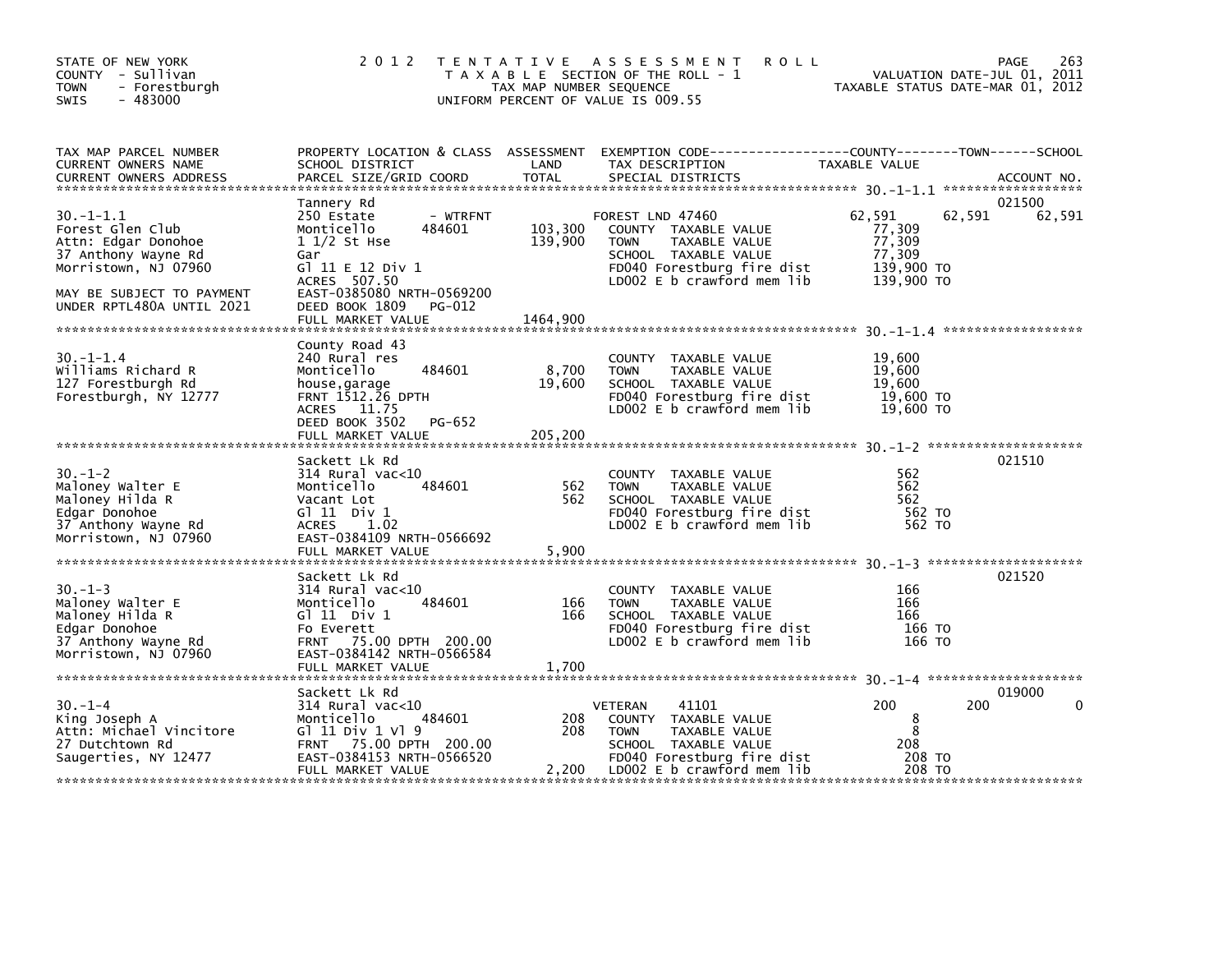| STATE OF NEW YORK<br>COUNTY - Sullivan<br><b>TOWN</b><br>- Forestburgh<br>$-483000$<br><b>SWIS</b> | 2 0 1 2                                                                                                                                                                                                                                   | T E N T A T I V E<br>TAX MAP NUMBER SEQUENCE | A S S E S S M E N T<br><b>ROLL</b><br>T A X A B L E SECTION OF THE ROLL - 1<br>UNIFORM PERCENT OF VALUE IS 009.55                                                 | TAXABLE STATUS DATE-MAR 01, 2012                                 | 264<br>PAGE<br>VALUATION DATE-JUL 01, 2011 |
|----------------------------------------------------------------------------------------------------|-------------------------------------------------------------------------------------------------------------------------------------------------------------------------------------------------------------------------------------------|----------------------------------------------|-------------------------------------------------------------------------------------------------------------------------------------------------------------------|------------------------------------------------------------------|--------------------------------------------|
| TAX MAP PARCEL NUMBER<br>CURRENT OWNERS NAME                                                       | PROPERTY LOCATION & CLASS ASSESSMENT<br>SCHOOL DISTRICT                                                                                                                                                                                   | LAND                                         | TAX DESCRIPTION                                                                                                                                                   | TAXABLE VALUE                                                    |                                            |
| $30. -1 - 5.1$<br>Ventre Madelaine<br>1107 Plank Rd<br>Forestburgh, NY 12777                       | 1107 Plank Rd<br>418 Inn/lodge<br>- WTRFNT<br>Monticello<br>484601<br>2 St Hse & Gar<br>2 Sheds & Pond<br>Tennis Court<br>28.25 BANKC030217<br><b>ACRES</b><br>EAST-0381610 NRTH-0569280<br>DEED BOOK 2113<br>PG-462<br>FULL MARKET VALUE | 10,200<br>30,100<br>315,200                  | 41834<br>STAR EN<br>COUNTY<br>TAXABLE VALUE<br><b>TOWN</b><br>TAXABLE VALUE<br>SCHOOL TAXABLE VALUE<br>FD040 Forestburg fire dist<br>LD002 $E$ b crawford mem lib | $\Omega$<br>30,100<br>30,100<br>24,440<br>30,100 TO<br>30,100 TO | 020600<br>U<br>5,660                       |
| $30. -1 - 5.2$<br>Young Gregory S<br>1171 Second Ave Apt 3S<br>New York, NY 10021                  | Sackett Lake Rd<br>210 1 Family Res<br>Monticello<br>484601<br>House & Pond, addition<br>3.22 BANKC030614<br><b>ACRES</b><br>EAST-0381933 NRTH-0568535<br>DEED BOOK 2779<br>PG-389<br>FULL MARKET VALUE                                   | 1,575<br>37,920<br>397,100                   | COUNTY TAXABLE VALUE<br><b>TOWN</b><br>TAXABLE VALUE<br>SCHOOL TAXABLE VALUE<br>FD040 Forestburg fire dist<br>LD002 E b crawford mem lib                          | 37,920<br>37,920<br>37,920<br>37,920 TO<br>37,920 TO             | 020580                                     |
| $30. -1 - 5.3$<br>Young Gregory<br>1171 Second Ave Apt 3S<br>New York, NY 10021                    | Plank Rd<br>$314$ Rural vac< $10$<br>484601<br>Monticello<br>Vacant Lot<br>5.90<br><b>ACRES</b><br>EAST-0381539 NRTH-0568522<br>DEED BOOK 2915<br>PG-686<br>FULL MARKET VALUE                                                             | 3,103<br>3,103<br>32,500                     | COUNTY TAXABLE VALUE<br><b>TAXABLE VALUE</b><br><b>TOWN</b><br>SCHOOL TAXABLE VALUE<br>FD040 Forestburg fire dist<br>LD002 $E$ b crawford mem lib                 | 3,103<br>3.103<br>3.103<br>3,103 TO<br>3,103 TO                  |                                            |
| $30. - 1 - 5.4$<br>Mandelbaum Richard<br>Kahn Gabrielle<br>1101 Plank Rd<br>Forestburgh, NY 12777  | 1101 Plank Rd<br>210 1 Family Res<br>Monticello<br>484601<br>cape cod house<br><b>FRNT 454.93 DPTH</b><br>2.90 BANK0060806<br><b>ACRES</b><br>EAST-0381920 NRTH-0569033<br>DEED BOOK 2915<br>PG-385<br>FULL MARKET VALUE                  | 1,800<br>10,800<br>113,100                   | COUNTY TAXABLE VALUE<br>TAXABLE VALUE<br><b>TOWN</b><br>SCHOOL TAXABLE VALUE<br>FD040 Forestburg fire dist<br>LD002 E b crawford mem lib                          | 10,800<br>10.800<br>10,800<br>10,800 TO<br>10,800 TO             |                                            |
| $30. - 1 - 6.1$<br>Young Gregory<br>1171 Second Ave Apt 3S<br>New York, NY 10021                   | C.r. #44<br>$314$ Rural vac<10<br>Monticello<br>484601<br>Vacant Lot<br>R 1<br>G1 11 12 Div 1<br><b>ACRES</b><br>3.00<br>EAST-0381624 NRTH-0568165<br>DEED BOOK 2915<br>PG-686<br>FULL MARKET VALUE                                       | 1,294<br>1,294<br>13,600                     | <b>COUNTY</b><br>TAXABLE VALUE<br><b>TOWN</b><br>TAXABLE VALUE<br>SCHOOL TAXABLE VALUE<br>FD040 Forestburg fire dist<br>LD002 E b crawford mem lib                | 1,294<br>1,294<br>1.294<br>1,294 TO<br>1.294 TO                  |                                            |
|                                                                                                    |                                                                                                                                                                                                                                           |                                              |                                                                                                                                                                   |                                                                  |                                            |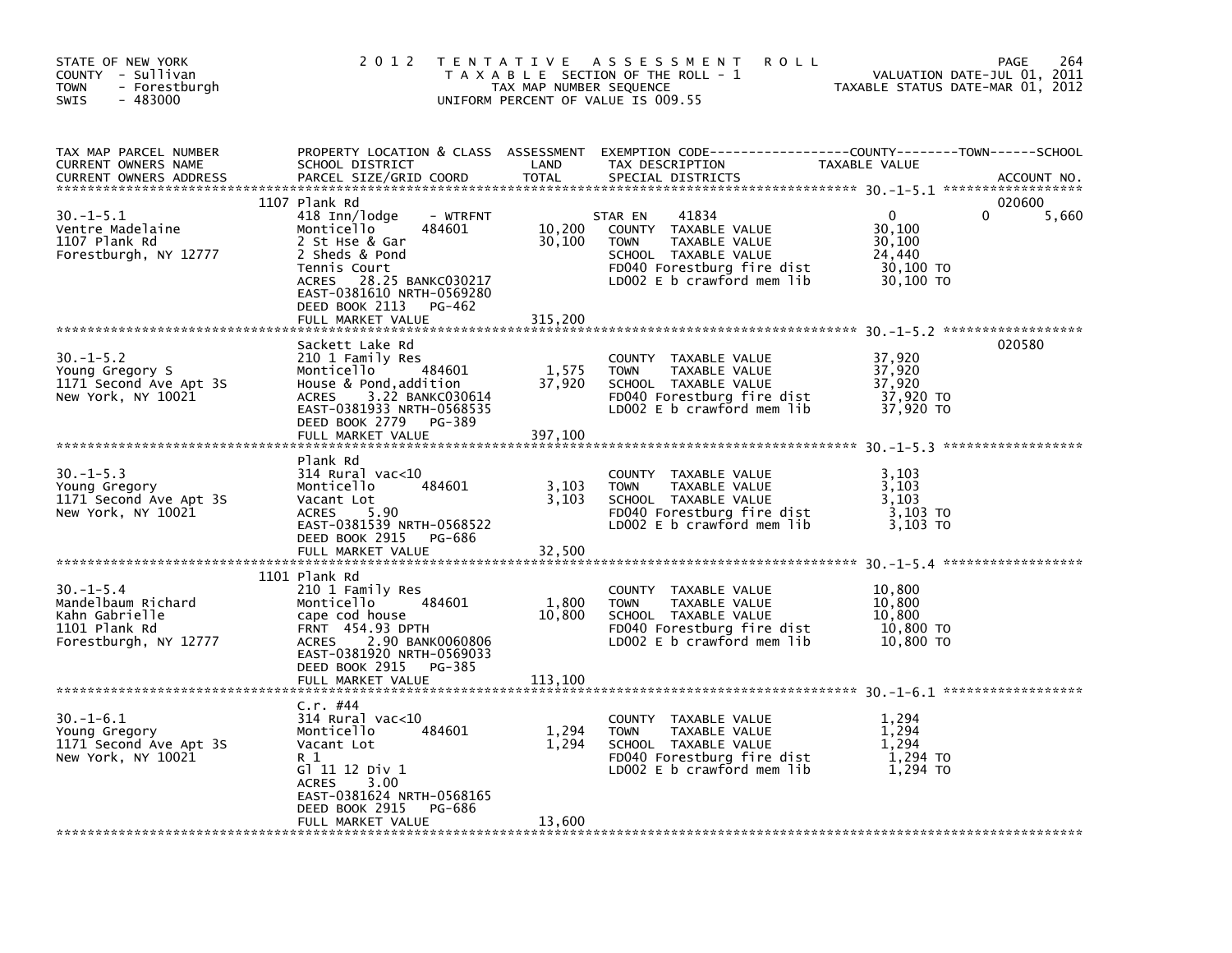| STATE OF NEW YORK<br>COUNTY - Sullivan<br><b>TOWN</b><br>- Forestburgh<br>$-483000$<br>SWIS      | 2 0 1 2                                                                                                                                                                                                              | TAX MAP NUMBER SEQUENCE    | TENTATIVE ASSESSMENT<br><b>ROLL</b><br>T A X A B L E SECTION OF THE ROLL - 1<br>UNIFORM PERCENT OF VALUE IS 009.55                                          | TAXABLE STATUS DATE-MAR 01, 2012                                 | 265<br><b>PAGE</b><br>VALUATION DATE-JUL 01, 2011 |
|--------------------------------------------------------------------------------------------------|----------------------------------------------------------------------------------------------------------------------------------------------------------------------------------------------------------------------|----------------------------|-------------------------------------------------------------------------------------------------------------------------------------------------------------|------------------------------------------------------------------|---------------------------------------------------|
| TAX MAP PARCEL NUMBER<br>CURRENT OWNERS NAME                                                     | PROPERTY LOCATION & CLASS ASSESSMENT<br>SCHOOL DISTRICT                                                                                                                                                              | LAND                       | TAX DESCRIPTION                                                                                                                                             | TAXABLE VALUE                                                    |                                                   |
| $30. -1 - 6.2$<br>Stratton Robert B<br>Stratton Melinda<br>187 North Rd<br>Forestburgh, NY 12777 | 187 North Rd<br>210 1 Family Res<br>Monticello<br>484601<br>1 Story Ranch<br>R 1<br>G] 11 12 Div 1<br>3.00 BANKC130170<br><b>ACRES</b><br>EAST-0381668 NRTH-0567947<br>DEED BOOK 1698<br>PG-572<br>FULL MARKET VALUE | 1.294<br>17,100<br>179.100 | 41854<br>STAR B<br>COUNTY TAXABLE VALUE<br>TAXABLE VALUE<br><b>TOWN</b><br>SCHOOL TAXABLE VALUE<br>FD040 Forestburg fire dist<br>LD002 E b crawford mem lib | $\Omega$<br>17,100<br>17,100<br>14,370<br>17,100 TO<br>17,100 TO | 2,730<br>0                                        |
|                                                                                                  |                                                                                                                                                                                                                      |                            |                                                                                                                                                             |                                                                  |                                                   |
| $30. -1 - 6.3$<br>Tarr Floyd<br>Tarr Gloria<br>215 North Rd<br>Forestburgh, NY 12777             | 215 North Rd<br>210 1 Family Res<br>484601<br>Monticello<br>1 St. House & Garage<br>R 1<br>G1 11 12 Div 1<br><b>ACRES</b><br>5.00 BANKC080370<br>EAST-0381742 NRTH-0567643<br>DEED BOOK 2487 PG-441                  | 1,594<br>18,009            | TAXABLE VALUE<br>COUNTY<br>TAXABLE VALUE<br><b>TOWN</b><br>SCHOOL TAXABLE VALUE<br>FD040 Forestburg fire dist<br>LD002 E b crawford mem lib                 | 18,009<br>18,009<br>18,009<br>18,009 TO<br>18,009 TO             | 002700                                            |
|                                                                                                  | FULL MARKET VALUE                                                                                                                                                                                                    | 188,600                    |                                                                                                                                                             |                                                                  |                                                   |
| $30. - 1 - 6.4$<br>Young Gregory<br>1171 Second Ave Apt 3S<br>New York, NY 10021                 | $C.r.$ #44<br>$314$ Rural vac<10<br>484601<br>Monticello<br>Vacant Lot<br>R 1<br>G] 11 12 Div 1<br>7.00<br><b>ACRES</b><br>EAST-0382165 NRTH-0568174<br>DEED BOOK 2915<br>PG-686                                     | 3,329<br>3,329             | COUNTY TAXABLE VALUE<br>TAXABLE VALUE<br><b>TOWN</b><br>SCHOOL TAXABLE VALUE<br>FD040 Forestburg fire dist<br>LD002 E b crawford mem lib                    | 3,329<br>3,329<br>3,329<br>3,329 TO<br>3.329 TO                  | 002700                                            |
|                                                                                                  | FULL MARKET VALUE                                                                                                                                                                                                    | 34,900                     |                                                                                                                                                             |                                                                  |                                                   |
| $30. -1 - 6.5$<br>Fortunato Gregory<br>1 Oakridge Rd<br>Pomona, NY 10970                         | Sackett Lk Rd<br>240 Rural res<br>484601<br>Monticello<br>building<br>R 1<br>G1 11 12 Div 1<br>ACRES 13.00<br>EAST-0382727 NRTH-0567814<br>DEED BOOK 3533<br>PG-363                                                  | 4,095<br>15,600            | COUNTY TAXABLE VALUE<br><b>TOWN</b><br>TAXABLE VALUE<br>SCHOOL TAXABLE VALUE<br>FD040 Forestburg fire dist<br>LD002 E b crawford mem lib                    | 15,600<br>15,600<br>15.600<br>15,600 TO<br>15,600 TO             | 002700                                            |
|                                                                                                  | FULL MARKET VALUE                                                                                                                                                                                                    | 163,400                    |                                                                                                                                                             |                                                                  |                                                   |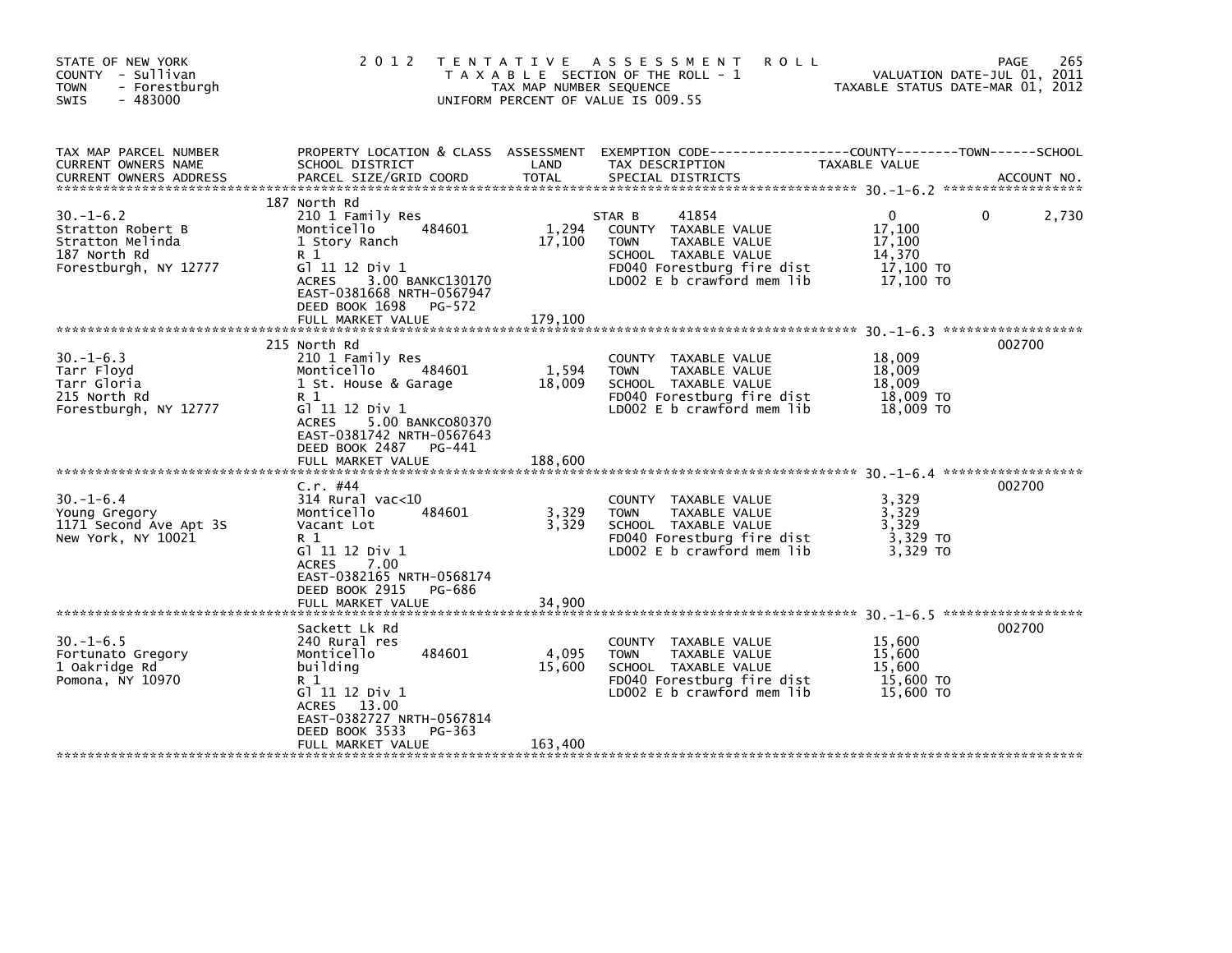| STATE OF NEW YORK<br>COUNTY - Sullivan<br><b>TOWN</b><br>- Forestburgh<br>$-483000$<br><b>SWIS</b> | 2 0 1 2                                                                                                                                                                                                       | TAX MAP NUMBER SEQUENCE    | TENTATIVE ASSESSMENT<br><b>ROLL</b><br>T A X A B L E SECTION OF THE ROLL - 1<br>UNIFORM PERCENT OF VALUE IS 009.55                                           | TAXABLE STATUS DATE-MAR 01, 2012                                | 266<br>PAGE<br>VALUATION DATE-JUL 01, 2011 |
|----------------------------------------------------------------------------------------------------|---------------------------------------------------------------------------------------------------------------------------------------------------------------------------------------------------------------|----------------------------|--------------------------------------------------------------------------------------------------------------------------------------------------------------|-----------------------------------------------------------------|--------------------------------------------|
| TAX MAP PARCEL NUMBER<br>CURRENT OWNERS NAME<br><b>CURRENT OWNERS ADDRESS</b>                      | SCHOOL DISTRICT<br>PARCEL SIZE/GRID COORD                                                                                                                                                                     | LAND<br><b>TOTAL</b>       | PROPERTY LOCATION & CLASS ASSESSMENT EXEMPTION CODE---------------COUNTY-------TOWN-----SCHOOL<br>TAX DESCRIPTION<br>SPECIAL DISTRICTS                       | TAXABLE VALUE                                                   | ACCOUNT NO.                                |
| 30. –1–6.6<br>Creegan Michael<br>Creegan Suzann<br>PO Box 15<br>Forestburgh, NY 12777              | 204 Forestburgh Rd<br>210 1 Family Res<br>484601<br>Monticello<br>2 Story House<br>Garage<br><b>ACRES</b><br>7.76<br>EAST-0382180 NRTH-0567331<br>DEED BOOK 1694<br>PG-414<br>FULL MARKET VALUE               | 4,646<br>26,900<br>281.700 | 41854<br>STAR B<br>COUNTY TAXABLE VALUE<br><b>TOWN</b><br>TAXABLE VALUE<br>SCHOOL TAXABLE VALUE<br>FD040 Forestburg fire dist<br>LD002 E b crawford mem lib  | 0<br>26,900<br>26,900<br>24,170<br>26,900 TO<br>26,900 TO       | 2,730<br>0                                 |
| $30. -1 - 7$<br>Bott Nenita<br>Bott William F<br>76 Britman Rd<br>Mongaup Valley, NY 12762         | 143 Forestburgh Rd<br>210 1 Family Res<br>484601<br>Monticello<br>2 St Hse<br>R 1<br>G1 11 12 Div 1<br><b>ACRES</b><br>1.50<br>EAST-0383110 NRTH-0567700<br>DEED BOOK 3070<br>PG-644<br>FULL MARKET VALUE     | 734<br>7,345<br>76,900     | 41101<br>VETERAN<br>COUNTY TAXABLE VALUE<br><b>TOWN</b><br>TAXABLE VALUE<br>SCHOOL TAXABLE VALUE<br>FD040 Forestburg fire dist<br>LD002 E b crawford mem lib | 5,000<br>2,345<br>2,345<br>7,345<br>7,345 TO<br>7,345 TO        | 002950<br>5,000                            |
| $30. - 1 - 8$<br>Nehwadovich Wayne<br>2939 Ave Y<br>Brooklyn, NY 11235                             | 174 Forestburgh Rd<br>210 1 Family Res<br>Monticello<br>484601<br>2 St Hse & Garage<br>G $12$ Div 1 R 13<br>FRNT 218.00 DPTH 15.00<br>EAST-0383040 NRTH-0567520<br>DEED BOOK 2197 PG-582<br>FULL MARKET VALUE | 330<br>7,424<br>77,700     | COUNTY TAXABLE VALUE<br><b>TOWN</b><br>TAXABLE VALUE<br>SCHOOL TAXABLE VALUE<br>FD040 Forestburg fire dist<br>LD002 E b crawford mem lib                     | 7,424<br>7,424<br>7,424<br>7,424 TO<br>7.424 TO                 | 002800                                     |
| $30. - 1 - 9$<br>Smith Betsy A<br>PO Box 175<br>Forestburgh, NY 12777                              | State Route 42<br>210 1 Family Res<br>484601<br>Monticello<br>Single Family House<br><b>ACRES</b><br>3.60<br>EAST-0386589 NRTH-0567554<br>DEED BOOK 1658<br>PG-48<br>FULL MARKET VALUE                        | 2,456<br>8,304<br>87.000   | 41854<br>STAR B<br>COUNTY TAXABLE VALUE<br><b>TOWN</b><br>TAXABLE VALUE<br>SCHOOL TAXABLE VALUE<br>FD040 Forestburg fire dist<br>LD002 E b crawford mem lib  | $\mathbf{0}$<br>8,304<br>8,304<br>5,574<br>8,304 TO<br>8,304 TO | 10700<br>2,730<br>$\Omega$                 |
| $30. -1 - 10.1$<br>Austie Carol J<br>2349 Route 42<br>Forestburgh, NY 12777-6414                   | Rt 42<br>$314$ Rural vac<10<br>484601<br>Monticello<br>FRNT 100.00 DPTH 555.00<br>1.27 BANKC030982<br><b>ACRES</b><br>EAST-0386549 NRTH-0567403<br>DEED BOOK 1749<br>PG-513<br>FULL MARKET VALUE              | 900<br>900<br>9,400        | COUNTY TAXABLE VALUE<br><b>TOWN</b><br>TAXABLE VALUE<br>SCHOOL TAXABLE VALUE<br>FD040 Forestburg fire dist<br>LD002 $E$ b crawford mem lib                   | 900<br>900<br>900<br>900 TO<br>900 TO                           | 029900                                     |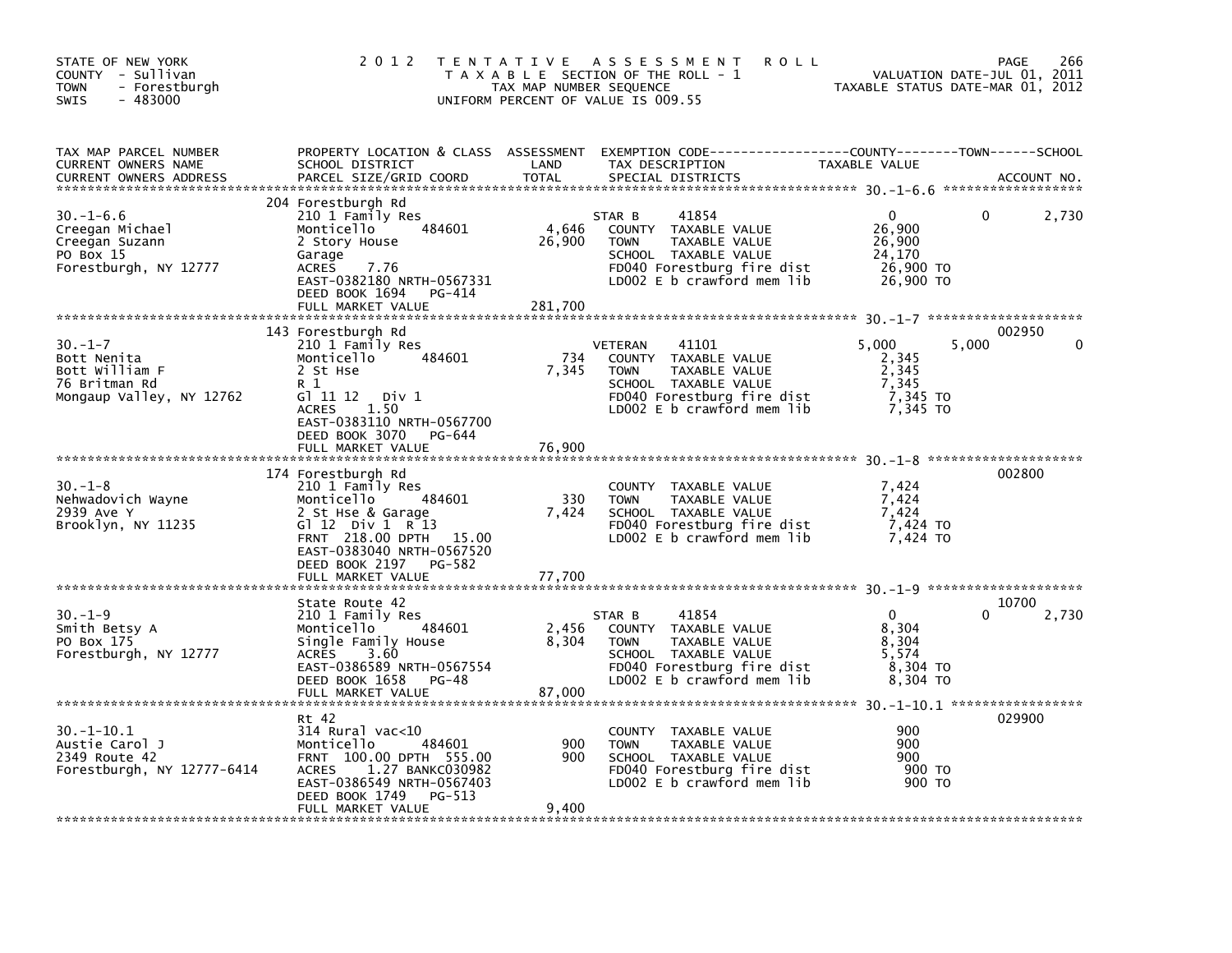| TAX MAP PARCEL NUMBER<br>CURRENT OWNERS NAME<br>2349 State Route 42<br>41854<br>$30. -1 - 10.2$<br>210 1 Family Res<br>$\mathbf{0}$<br>$\mathbf{0}$<br>2,730<br>STAR B<br>404<br>7,983<br>484601<br>COUNTY TAXABLE VALUE<br>Austie Carol J<br>Monticello<br>Starr Douglas W<br>7,983<br>TAXABLE VALUE<br>7,983<br>house and garage<br><b>TOWN</b><br>FRNT 100.07 DPTH 168.19<br>5,253<br>2349 Route 42<br>SCHOOL TAXABLE VALUE<br>0.37 BANKC030982<br>FD040 Forestburg fire dist<br>7,983 то<br>Forestburgh, NY 12777<br><b>ACRES</b><br>LD002 E b crawford mem lib<br>DEED BOOK 2875 PG-83<br>7,983 TO<br>83,600<br>FULL MARKET VALUE<br>035500<br>State Route 42<br>$30. - 1 - 12$<br>3,150<br>3,150<br>3,150<br>210 1 Family Res<br>41800<br>AGED-CTS<br>41834<br>484601<br>335 STAR EN<br>$\overline{0}$<br>Toomey Mary Ann<br>Monticello<br>$\Omega$<br>5,660<br>9.000<br>5.850<br>2 St Hse & Gar<br>COUNTY TAXABLE VALUE<br>PO Box 69<br>5,850<br>Forestburgh, NY 12777-0069<br>TAXABLE VALUE<br><b>TOWN</b><br>GT 12 DIV 1<br>FRNT 200.00 DPTH 100.00<br>COCCO UPTH DEGGGGG<br>SCHOOL TAXABLE VALUE<br>190<br>Rt 42<br>$30 - 1 - 13$<br>$314$ Rural vac< $10$<br>252<br>COUNTY TAXABLE VALUE<br>252<br>252<br>Monticello<br>484601<br>TAXABLE VALUE<br>Toomey Mary Ann<br><b>TOWN</b><br>252<br>vacant lot<br>SCHOOL TAXABLE VALUE<br>252<br>PO Box 69<br>Forestburgh, NY 12777-0069<br>FRNT 100.00 DPTH 150.00<br>FD040 Forestburg fire dist<br>252 TO<br>LD002 E b crawford mem lib<br>EAST-0386521 NRTH-0567015<br>252 TO<br>FULL MARKET VALUE<br>2,600<br>038501<br>Rt 42<br>$30. -1 - 14.1$<br>$314$ Rural vac< $10$<br>COUNTY TAXABLE VALUE<br>2,747<br>484601<br>2,747<br>Murphy Gerald P<br>Monticello<br>2,747<br>TAXABLE VALUE<br><b>TOWN</b><br>2,747<br>Murphy Kathleen M<br>SCHOOL TAXABLE VALUE<br>2,747<br>vacant lot<br>219 Kensington Rd<br>ACRES 9.12<br>FD040 Forestburg fire dist<br>2,747 TO<br>LD002 E b crawford mem lib<br>Lynbrook, NY 11563<br>EAST-0386198 NRTH-0567058<br>2.747 TO<br>DEED BOOK 3100 PG-342<br>28,800<br>FULL MARKET VALUE<br>018920<br>30 Forestburgh Rd<br>$30. -1 - 14.2$<br>270 Mfg housing<br>4,105<br>COUNTY TAXABLE VALUE<br>318<br>Monticello<br>484601<br>TAXABLE VALUE<br>4,105<br>King Mary E<br><b>TOWN</b><br>Trl & Lot 141.9X<br>4,105<br>SCHOOL TAXABLE VALUE<br>4,105<br>King Eugene T<br>4,105 TO<br>126.44x117.33x155.59<br>FD040 Forestburg fire dist | STATE OF NEW YORK<br>COUNTY - Sullivan<br>- Forestburgh<br><b>TOWN</b><br>$-483000$<br><b>SWIS</b> | 2 0 1 2<br>T E N T A T I V E | TAX MAP NUMBER SEQUENCE | A S S E S S M E N T<br><b>ROLL</b><br>T A X A B L E SECTION OF THE ROLL - 1<br>UNIFORM PERCENT OF VALUE IS 009.55 | VALUATION DATE-JUL 01, 2011<br>TAXABLE STATUS DATE-MAR 01, 2012 | 267<br><b>PAGE</b> |
|-----------------------------------------------------------------------------------------------------------------------------------------------------------------------------------------------------------------------------------------------------------------------------------------------------------------------------------------------------------------------------------------------------------------------------------------------------------------------------------------------------------------------------------------------------------------------------------------------------------------------------------------------------------------------------------------------------------------------------------------------------------------------------------------------------------------------------------------------------------------------------------------------------------------------------------------------------------------------------------------------------------------------------------------------------------------------------------------------------------------------------------------------------------------------------------------------------------------------------------------------------------------------------------------------------------------------------------------------------------------------------------------------------------------------------------------------------------------------------------------------------------------------------------------------------------------------------------------------------------------------------------------------------------------------------------------------------------------------------------------------------------------------------------------------------------------------------------------------------------------------------------------------------------------------------------------------------------------------------------------------------------------------------------------------------------------------------------------------------------------------------------------------------------------------------------------------------------------------------------------------------------------------------------------------------------------------------------------------------------------------------------------------------------------------------|----------------------------------------------------------------------------------------------------|------------------------------|-------------------------|-------------------------------------------------------------------------------------------------------------------|-----------------------------------------------------------------|--------------------|
|                                                                                                                                                                                                                                                                                                                                                                                                                                                                                                                                                                                                                                                                                                                                                                                                                                                                                                                                                                                                                                                                                                                                                                                                                                                                                                                                                                                                                                                                                                                                                                                                                                                                                                                                                                                                                                                                                                                                                                                                                                                                                                                                                                                                                                                                                                                                                                                                                             |                                                                                                    |                              |                         |                                                                                                                   |                                                                 |                    |
|                                                                                                                                                                                                                                                                                                                                                                                                                                                                                                                                                                                                                                                                                                                                                                                                                                                                                                                                                                                                                                                                                                                                                                                                                                                                                                                                                                                                                                                                                                                                                                                                                                                                                                                                                                                                                                                                                                                                                                                                                                                                                                                                                                                                                                                                                                                                                                                                                             |                                                                                                    |                              |                         |                                                                                                                   |                                                                 |                    |
|                                                                                                                                                                                                                                                                                                                                                                                                                                                                                                                                                                                                                                                                                                                                                                                                                                                                                                                                                                                                                                                                                                                                                                                                                                                                                                                                                                                                                                                                                                                                                                                                                                                                                                                                                                                                                                                                                                                                                                                                                                                                                                                                                                                                                                                                                                                                                                                                                             |                                                                                                    |                              |                         |                                                                                                                   |                                                                 |                    |
|                                                                                                                                                                                                                                                                                                                                                                                                                                                                                                                                                                                                                                                                                                                                                                                                                                                                                                                                                                                                                                                                                                                                                                                                                                                                                                                                                                                                                                                                                                                                                                                                                                                                                                                                                                                                                                                                                                                                                                                                                                                                                                                                                                                                                                                                                                                                                                                                                             |                                                                                                    |                              |                         |                                                                                                                   |                                                                 |                    |
|                                                                                                                                                                                                                                                                                                                                                                                                                                                                                                                                                                                                                                                                                                                                                                                                                                                                                                                                                                                                                                                                                                                                                                                                                                                                                                                                                                                                                                                                                                                                                                                                                                                                                                                                                                                                                                                                                                                                                                                                                                                                                                                                                                                                                                                                                                                                                                                                                             |                                                                                                    |                              |                         |                                                                                                                   |                                                                 |                    |
| LDOO2 E b crawford mem lib<br><b>ACRES</b><br>0.50<br>EAST-0385369 NRTH-0565411<br>DEED BOOK 3519 PG-325<br>43,000<br>FULL MARKET VALUE                                                                                                                                                                                                                                                                                                                                                                                                                                                                                                                                                                                                                                                                                                                                                                                                                                                                                                                                                                                                                                                                                                                                                                                                                                                                                                                                                                                                                                                                                                                                                                                                                                                                                                                                                                                                                                                                                                                                                                                                                                                                                                                                                                                                                                                                                     | 30 Forestburgh Rd<br>Forestburgh, NY 12777                                                         | G $\overline{1}$ 12 Div 1    |                         |                                                                                                                   | 4,105 TO                                                        |                    |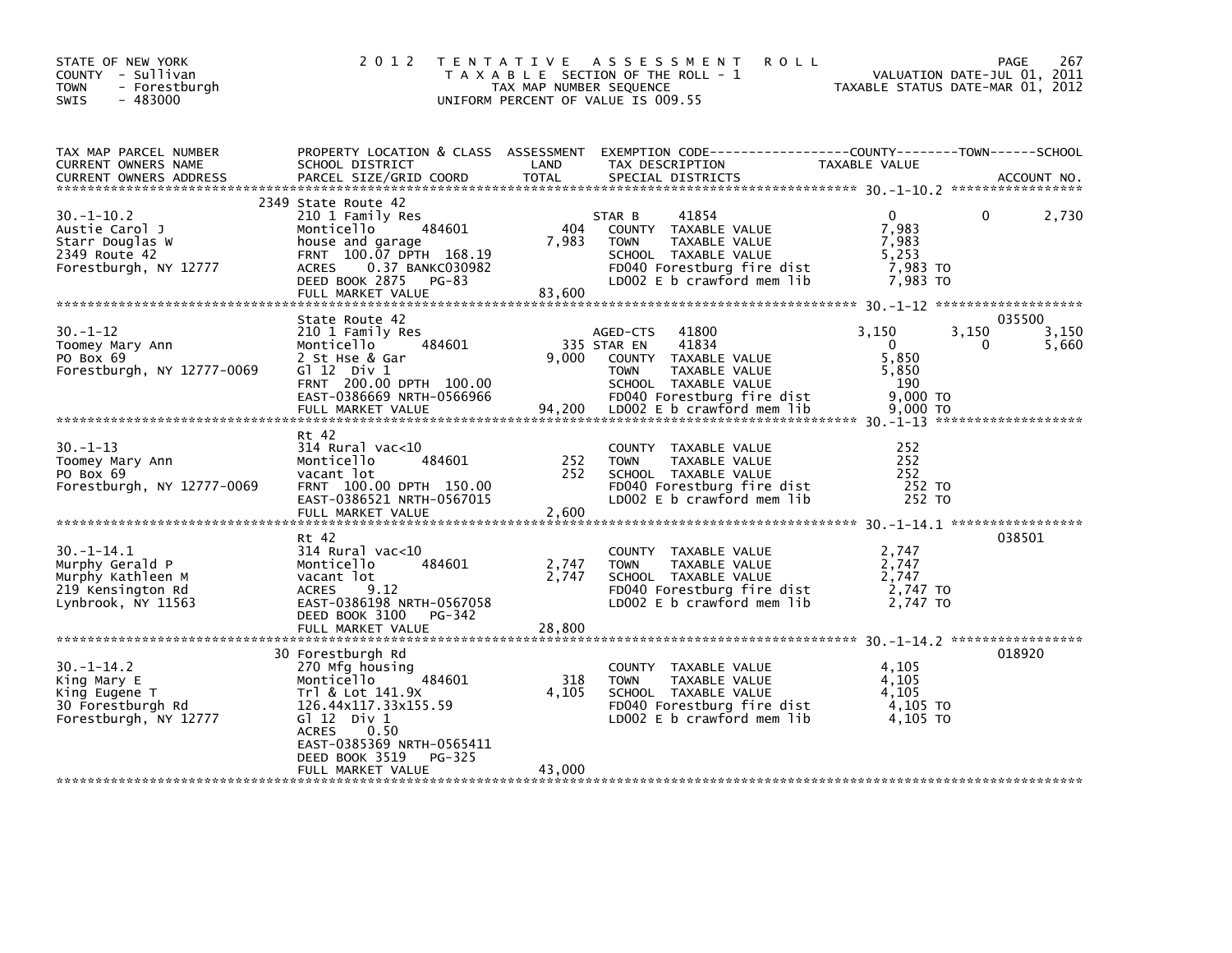| STATE OF NEW YORK<br>COUNTY - Sullivan<br><b>TOWN</b><br>- Forestburgh<br>$-483000$<br>SWIS         | 2 0 1 2                                                                                                                                                                        | TAX MAP NUMBER SEQUENCE    | <b>ROLL</b><br>TENTATIVE ASSESSMENT<br>T A X A B L E SECTION OF THE ROLL - 1<br>UNIFORM PERCENT OF VALUE IS 009.55                                                                   | VALUATION DATE-JUL 01, 2011<br>TAXABLE STATUS DATE-MAR 01, 2012        | 268<br>PAGE           |
|-----------------------------------------------------------------------------------------------------|--------------------------------------------------------------------------------------------------------------------------------------------------------------------------------|----------------------------|--------------------------------------------------------------------------------------------------------------------------------------------------------------------------------------|------------------------------------------------------------------------|-----------------------|
| TAX MAP PARCEL NUMBER<br>CURRENT OWNERS NAME<br><b>CURRENT OWNERS ADDRESS</b>                       | PARCEL SIZE/GRID COORD                                                                                                                                                         | <b>TOTAL</b>               | SPECIAL DISTRICTS                                                                                                                                                                    |                                                                        | ACCOUNT NO.           |
| $30. -1 - 14.4$<br>Murphy Gerald P<br>Murphy Kathleen M<br>219 Kensington Rd<br>Lynbrook, NY 11563  | Rt 42<br>$314$ Rural vac< $10$<br>484601<br>Monticello<br>Vacant Lot<br>ACRES 1.00<br>EAST-0386557 NRTH-0566830<br>DEED BOOK 3100 PG-342                                       | 733<br>733                 | COUNTY TAXABLE VALUE<br><b>TOWN</b><br>TAXABLE VALUE<br>SCHOOL TAXABLE VALUE<br>FD040 Forestburg fire dist<br>LD002 E b crawford mem lib                                             | 733<br>733<br>733<br>733 TO<br>733 TO                                  |                       |
| $30. -1 - 14.5$<br>Abdoo Margaret W<br>44 Forestburgh Rd<br>Forestburgh, NY 12777-6502              | 44 Forestburgh Rd<br>210 1 Family Res<br>Monticello<br>484601<br>2 St House<br>Garage<br>ACRES 2.00<br>EAST-0385302 NRTH-0565664<br>DEED BOOK 1994 PG-131<br>FULL MARKET VALUE | 1,223<br>9,739<br>102,000  | 41834<br>STAR EN<br>COUNTY TAXABLE VALUE<br><b>TOWN</b><br>TAXABLE VALUE<br>SCHOOL TAXABLE VALUE<br>SCHOOL TAXABLE VALUE<br>FD040 Forestburg fire dist<br>LD002 E b crawford mem lib | $\Omega$<br>9,739<br>9,739<br>4.079<br>9,739 то<br>9,739 TO            | $\mathbf{0}$<br>5,660 |
| $30. -1 - 14.6$<br>King William D<br>King Lourdes C<br>2319 State Route 42<br>Forestburgh, NY 12777 | 2319 State Route 42<br>210 1 Family Res<br>Monticello 484601<br>House<br>ACRES<br>5.41 BANKC030982<br>EAST-0385990 NRTH-0566608<br>DEED BOOK 2558 PG-664<br>FULL MARKET VALUE  | 3,883<br>16,900<br>177.000 | 41854<br>STAR B<br>COUNTY TAXABLE VALUE<br>TAXABLE VALUE<br><b>TOWN</b><br>SCHOOL TAXABLE VALUE<br>FD040 Forestburg fire dist<br>LD002 E b crawford mem lib                          | $\overline{0}$<br>16,900<br>16,900<br>14.170<br>16,900 TO<br>16.900 TO | $\mathbf{0}$<br>2,730 |
| $30. -1 - 14.7$<br>Abdoo Margaret Woods<br>44 Forestburgh Rd<br>Forestburgh, NY 12777-6502          | Rt 42<br>314 Rural vac<10<br>484601<br>Monticello<br>vacant lot<br>ACRES<br>9.18<br>EAST-0385600 NRTH-0566420<br>DEED BOOK 1183 PG-00102<br>FULL MARKET VALUE                  | 1,305<br>1,305<br>13,700   | COUNTY TAXABLE VALUE<br>TAXABLE VALUE<br><b>TOWN</b><br>SCHOOL TAXABLE VALUE<br>FD040 Forestburg fire dist<br>LD002 E b crawford mem lib                                             | 1,305<br>1,305<br>1,305<br>1,305 TO<br>1,305 TO                        |                       |
| $30. -1 - 14.8$<br>King Mary E<br>30 N Forestburgh Rd<br>Forestburgh, NY 12777                      | N Forestburgh Rd<br>314 Rural vac<10<br>Monticello<br>484601<br>vacant lot<br>ACRES<br>3.70<br>DEED BOOK 3274 PG-602<br>FULL MARKET VALUE                                      | 1,000<br>1,000<br>10,500   | COUNTY TAXABLE VALUE<br><b>TOWN</b><br>TAXABLE VALUE<br>SCHOOL TAXABLE VALUE<br>FD040 Forestburg fire dist<br>LD002 E b crawford mem lib                                             | 1,000<br>1,000<br>1,000<br>1,000 TO<br>$1.000$ TO                      |                       |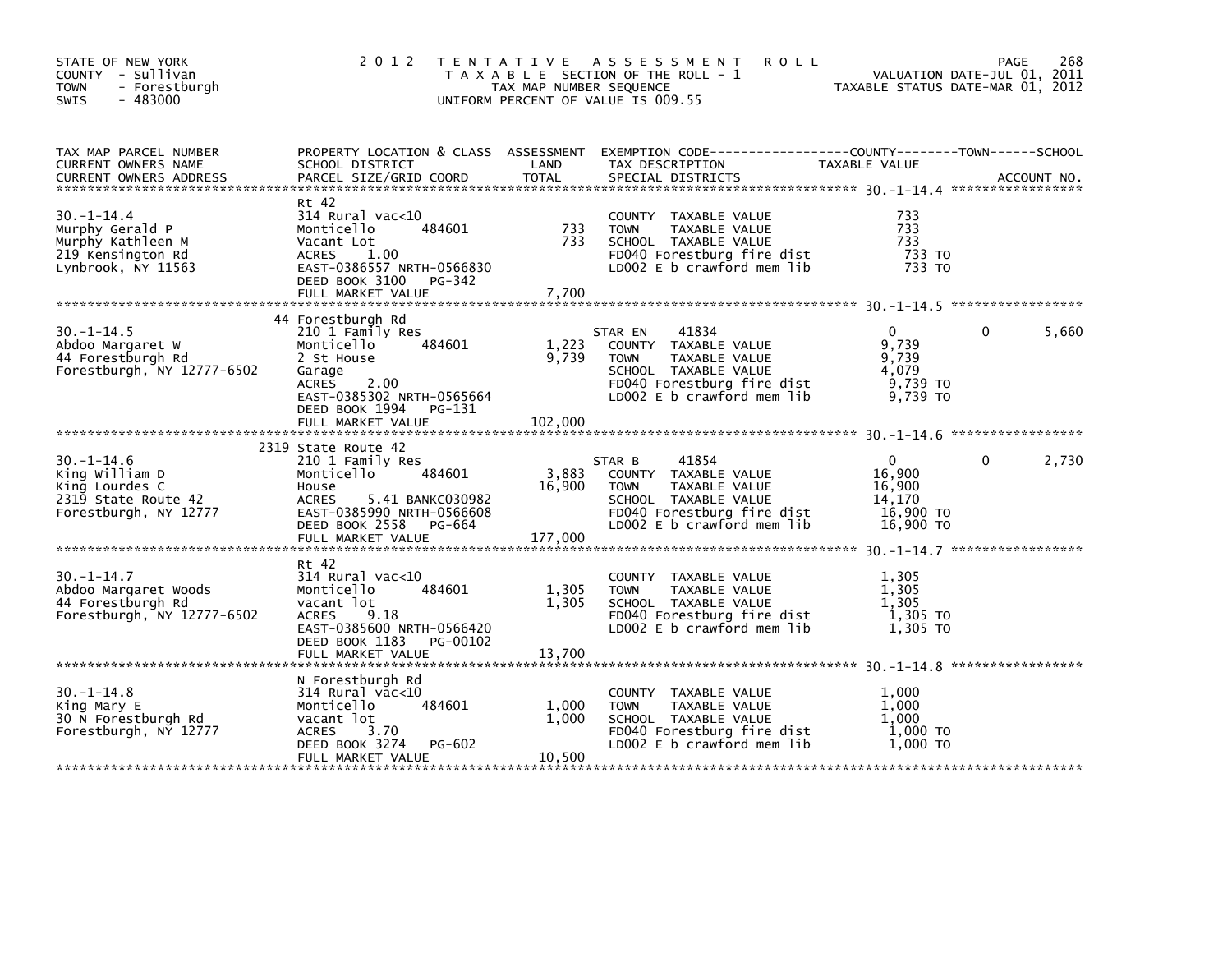| STATE OF NEW YORK<br>COUNTY - Sullivan<br><b>TOWN</b><br>- Forestburgh<br>$-483000$<br><b>SWIS</b>                                                | 2 0 1 2                                                                                                                                                                                           | TAX MAP NUMBER SEQUENCE    | TENTATIVE ASSESSMENT<br><b>ROLL</b><br>T A X A B L E SECTION OF THE ROLL - 1<br>UNIFORM PERCENT OF VALUE IS 009.55                                                                   |                                                                          | 269<br>PAGE<br>VALUATION DATE-JUL 01, 2011<br>TAXABLE STATUS DATE-MAR 01, 2012 |
|---------------------------------------------------------------------------------------------------------------------------------------------------|---------------------------------------------------------------------------------------------------------------------------------------------------------------------------------------------------|----------------------------|--------------------------------------------------------------------------------------------------------------------------------------------------------------------------------------|--------------------------------------------------------------------------|--------------------------------------------------------------------------------|
| TAX MAP PARCEL NUMBER<br>CURRENT OWNERS NAME<br><b>CURRENT OWNERS ADDRESS</b>                                                                     | PROPERTY LOCATION & CLASS ASSESSMENT<br>SCHOOL DISTRICT<br>PARCEL SIZE/GRID COORD                                                                                                                 | LAND<br><b>TOTAL</b>       | EXEMPTION CODE-----------------COUNTY-------TOWN------SCHOOL<br>TAX DESCRIPTION<br>SPECIAL DISTRICTS                                                                                 | TAXABLE VALUE                                                            | ACCOUNT NO.                                                                    |
| $30 - 1 - 14.9$<br>King Mary<br>King Eugene T<br>30 N Forestburgh Rd<br>Forestburgh, NY 12777                                                     | 30 N Forestburgh Rd<br>210 1 Family Res<br>484601<br>Monticello<br>house<br>57.50 DPTH 142.88<br><b>FRNT</b><br><b>ACRES</b><br>0.20<br>DEED BOOK 3519 PG-321<br>FULL MARKET VALUE                | 7,900<br>82,700            | 41101<br>VETERAN<br>41834<br>200 STAR EN<br>COUNTY TAXABLE VALUE<br><b>TOWN</b><br>TAXABLE VALUE<br>SCHOOL TAXABLE VALUE<br>FD040 Forestburg fire dist<br>LD002 E b crawford mem lib | 3,550<br>$\mathbf{0}$<br>4.350<br>4,350<br>2,240<br>7,900 TO<br>7,900 TO | 3,550<br>5,660<br>0                                                            |
| $30. -1 - 14.10$<br>St Thomas Aquinas Church<br>1 forestburgh Rd<br>Forestburgh, NY 12777<br>PRIOR OWNER ON 3/01/2012<br>St Thomas Aquinas Church | forestburgh Rd<br>$314$ Rural vac< $10$<br>484601<br>Monticello<br>vacant<br>75.00 DPTH<br>4.56<br><b>FRNT</b><br>DEED BOOK 2012 PG-1913<br>FULL MARKET VALUE                                     | 100<br>100<br>1,000        | $N/P$ RELIG 25110<br>COUNTY TAXABLE VALUE<br><b>TOWN</b><br>TAXABLE VALUE<br>SCHOOL TAXABLE VALUE<br>FD040 Forestburg fire dist<br>$100$ EX<br>LD002 E b crawford mem lib<br>100 EX  | 100<br>0<br>$\mathbf{0}$<br>$\Omega$<br>0 <sub>T</sub><br>0 <sub>T</sub> | 100<br>100                                                                     |
| $30. -1 - 14.11$<br>King Mary E<br>30 N Forestburgh Rd<br>Forestburgh, NY 12777                                                                   | N Forestburgh Rd<br>$314$ Rural vac<10<br>Monticello<br>484601<br>vacant<br>35.00 DPTH<br>36.00<br><b>FRNT</b><br>FULL MARKET VALUE<br>Rt 42                                                      | 100<br>100<br>1,000        | COUNTY TAXABLE VALUE<br>TAXABLE VALUE<br><b>TOWN</b><br>SCHOOL TAXABLE VALUE<br>FD040 Forestburg fire dist<br>LD002 E b crawford mem lib                                             | 100<br>100<br>100<br>100 TO<br>100 TO                                    | 001500                                                                         |
| $30. - 1 - 15$<br>Church @ Circleville Inc<br>James Beamesderfer<br>80 Shaw Rd<br>Middletown, NY 10941                                            | 314 Rural vac<10<br>Monticello<br>484601<br>vacant lot<br>G1 12 Div 1 V1 9<br>ACRES<br>3.90<br>EAST-0386171 NRTH-0566196<br>DEED BOOK 2962<br>PG-493<br>FULL MARKET VALUE                         | 2,970<br>2,970<br>31,100   | COUNTY TAXABLE VALUE<br>TAXABLE VALUE<br><b>TOWN</b><br>SCHOOL TAXABLE VALUE<br>FD040 Forestburg fire dist<br>LD002 E b crawford mem lib                                             | 2,970<br>2.970<br>2,970<br>2,970 TO<br>2,970 TO                          |                                                                                |
| $30. - 1 - 16$<br>Elliott Donald<br>Elliott Irene T<br>2267 State Route 42<br>Forestburgh, NY 12777                                               | 2267 State Route 42<br>210 1 Family Res<br>Monticello<br>484601<br>New 1 St House<br>With Det. Garage<br>G $1$ 12 Div 1<br><b>ACRES</b><br>4.70<br>EAST-0386039 NRTH-0565448<br>FULL MARKET VALUE | 3,283<br>13,500<br>141,400 | 41834<br>STAR EN<br>COUNTY TAXABLE VALUE<br>TAXABLE VALUE<br><b>TOWN</b><br>SCHOOL TAXABLE VALUE<br>FD040 Forestburg fire dist<br>LD002 E b crawford mem lib                         | $\mathbf{0}$<br>13,500<br>13,500<br>7,840<br>13,500 TO<br>13,500 TO      | 008880<br>5,660                                                                |
|                                                                                                                                                   |                                                                                                                                                                                                   |                            |                                                                                                                                                                                      |                                                                          |                                                                                |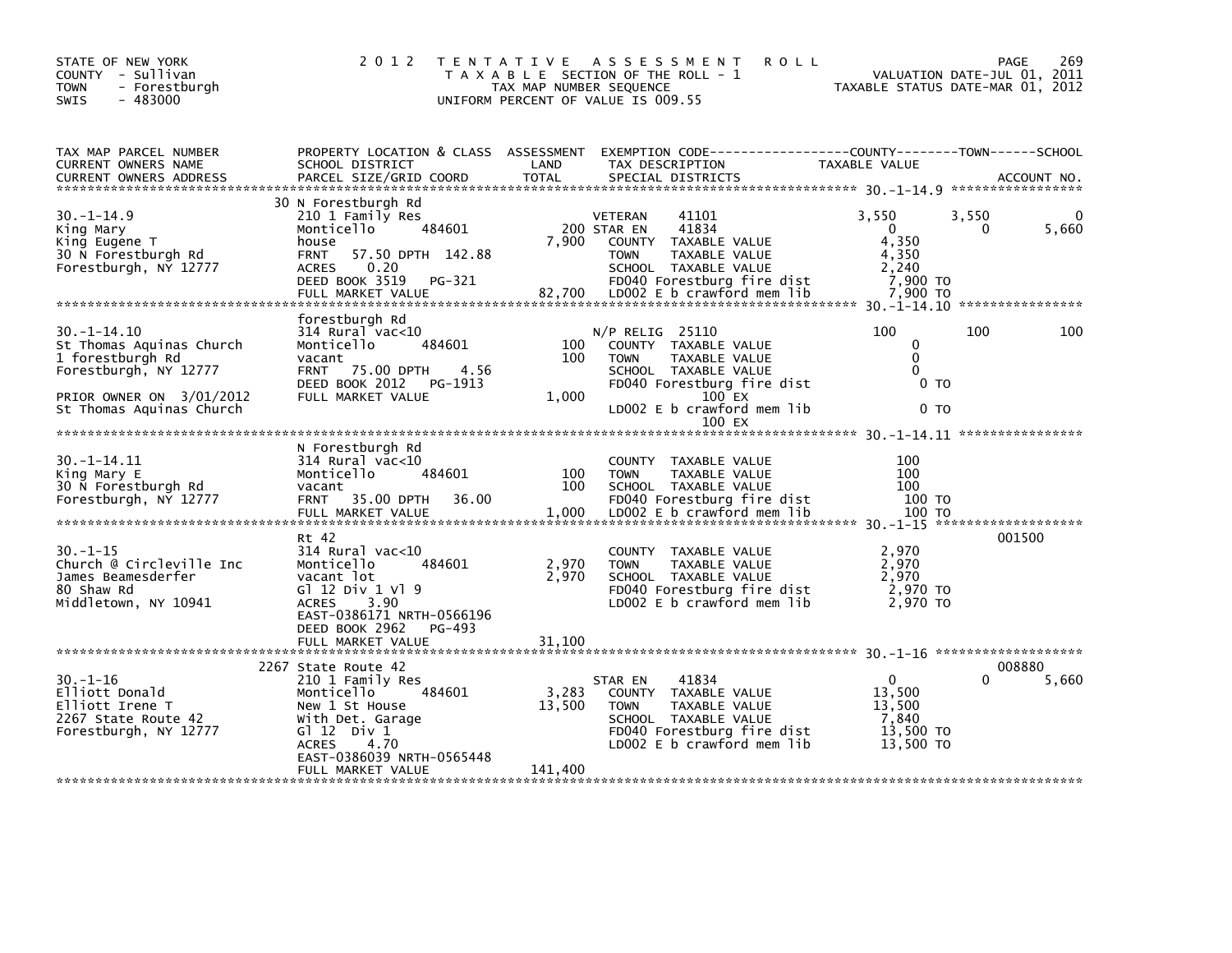| STATE OF NEW YORK<br>COUNTY - Sullivan<br><b>TOWN</b><br>- Forestburgh<br>$-483000$<br>SWIS                                                                                                           | 2012                                                                                                                                                                                        | TAX MAP NUMBER SEQUENCE    | TENTATIVE ASSESSMENT<br><b>ROLL</b><br>T A X A B L E SECTION OF THE ROLL - 1<br>UNIFORM PERCENT OF VALUE IS 009.55                       |                                                      | 270<br>PAGE<br>VALUATION DATE-JUL 01, 2011<br>TAXABLE STATUS DATE-MAR 01, 2012 |
|-------------------------------------------------------------------------------------------------------------------------------------------------------------------------------------------------------|---------------------------------------------------------------------------------------------------------------------------------------------------------------------------------------------|----------------------------|------------------------------------------------------------------------------------------------------------------------------------------|------------------------------------------------------|--------------------------------------------------------------------------------|
| TAX MAP PARCEL NUMBER<br>CURRENT OWNERS NAME<br>CURRENT OWNERS ADDRESS PARCEL SIZE/GRID COORD TOTAL SPECIAL DISTRICTS AND MESS ADDRESS PARCEL SIZE/GRID COORD TOTAL SPECIAL DISTRICTS AND ACCOUNT NO. | SCHOOL DISTRICT                                                                                                                                                                             | LAND                       | PROPERTY LOCATION & CLASS ASSESSMENT EXEMPTION CODE----------------COUNTY-------TOWN------SCHOOL<br>TAX DESCRIPTION                      | TAXABLE VALUE                                        |                                                                                |
| $30 - 1 - 17$<br>Leone Robert J<br>Leone Barbara J<br>30 white St<br>Oyster Bay, NY 11771                                                                                                             | 24 Forestburgh Rd<br>210 1 Family Res<br>Monticello<br>484601<br>2st Hse<br>7.40 BANKN140687<br>ACRES<br>EAST-0385831 NRTH-0565734<br>DEED BOOK 3106 PG-681<br>FULL MARKET VALUE            | 3,538<br>12,283<br>128,600 | COUNTY TAXABLE VALUE<br>TAXABLE VALUE<br><b>TOWN</b><br>SCHOOL TAXABLE VALUE<br>FD040 Forestburg fire dist<br>LD002 E b crawford mem lib | 12,283<br>12,283<br>12,283<br>12,283 TO<br>12,283 TO | 021330                                                                         |
| $30. - 1 - 18$<br>Abdoo Margaret W<br>44 Forestburgh Rd<br>Forestburgh, NY 12777-6502                                                                                                                 | 44 Forestburgh Rd<br>$314$ Rural vac<10<br>Monticello<br>484601<br>vacant lot<br>FRNT 75.00 DPTH 150.00<br>EAST-0385182 NRTH-0565525<br>DEED BOOK 959<br>PG-00199<br>FULL MARKET VALUE      | 159<br>159<br>1,700        | COUNTY TAXABLE VALUE<br>TAXABLE VALUE<br><b>TOWN</b><br>SCHOOL TAXABLE VALUE<br>FD040 Forestburg fire dist<br>LD002 E b crawford mem lib | 159<br>159<br>159<br>159 TO<br>159 TO                | 000050                                                                         |
| $30. - 1 - 19$<br>Leone Robert J<br>Leone Barbara J<br>30 white St<br>Oyster Bay, NY 11771                                                                                                            | Rt 43<br>314 Rural vac<10<br>Monticello<br>484601<br>vacant lot<br>FRNT 105.00 DPTH 105.00<br><b>BANKN140687</b><br>EAST-0385612 NRTH-0565210<br>DEED BOOK 3106 PG-681<br>FULL MARKET VALUE | 120<br>120<br>1,300        | COUNTY TAXABLE VALUE<br>TAXABLE VALUE<br><b>TOWN</b><br>SCHOOL TAXABLE VALUE<br>FD040 Forestburg fire dist<br>LD002 E b crawford mem lib | 120<br>120<br>120<br>120 TO<br>120 TO                |                                                                                |
| $30 - 1 - 21$<br>Senne Edgar P<br>Senne Dorothy<br>18 Coltsway<br>Wayland, MA 01778                                                                                                                   | Rt 48<br>$314$ Rural vac< $10$<br>Monticello<br>484601<br>G $12$ Div $1$<br>FRNT 220.00 DPTH 105.00<br>EAST-0386077 NRTH-0565008<br>FULL MARKET VALUE                                       | 584<br>584<br>6,100        | COUNTY TAXABLE VALUE<br>TAXABLE VALUE<br><b>TOWN</b><br>SCHOOL TAXABLE VALUE<br>FD040 Forestburg fire dist<br>LD002 E b crawford mem lib | 584<br>584<br>584<br>584 TO<br>584 TO                | 031800                                                                         |
| $30. - 1 - 23$<br>Saunders Kenn<br>Saunders Jakuin<br>PO Box 73<br>Forestburgh, NY 12777                                                                                                              | C.r. # 43<br>312 Vac w/imprv<br>484601<br>Monticello<br>Garage<br>FRNT 60.00 DPTH 90.00<br>EAST-0383133 NRTH-0567451<br>DEED BOOK 1688<br>PG-414<br>FULL MARKET VALUE                       | 100<br>500<br>5,200        | COUNTY TAXABLE VALUE<br><b>TOWN</b><br>TAXABLE VALUE<br>SCHOOL TAXABLE VALUE<br>FD040 Forestburg fire dist<br>LD002 E b crawford mem lib | 500<br>500<br>500<br>500 TO<br>500 TO                |                                                                                |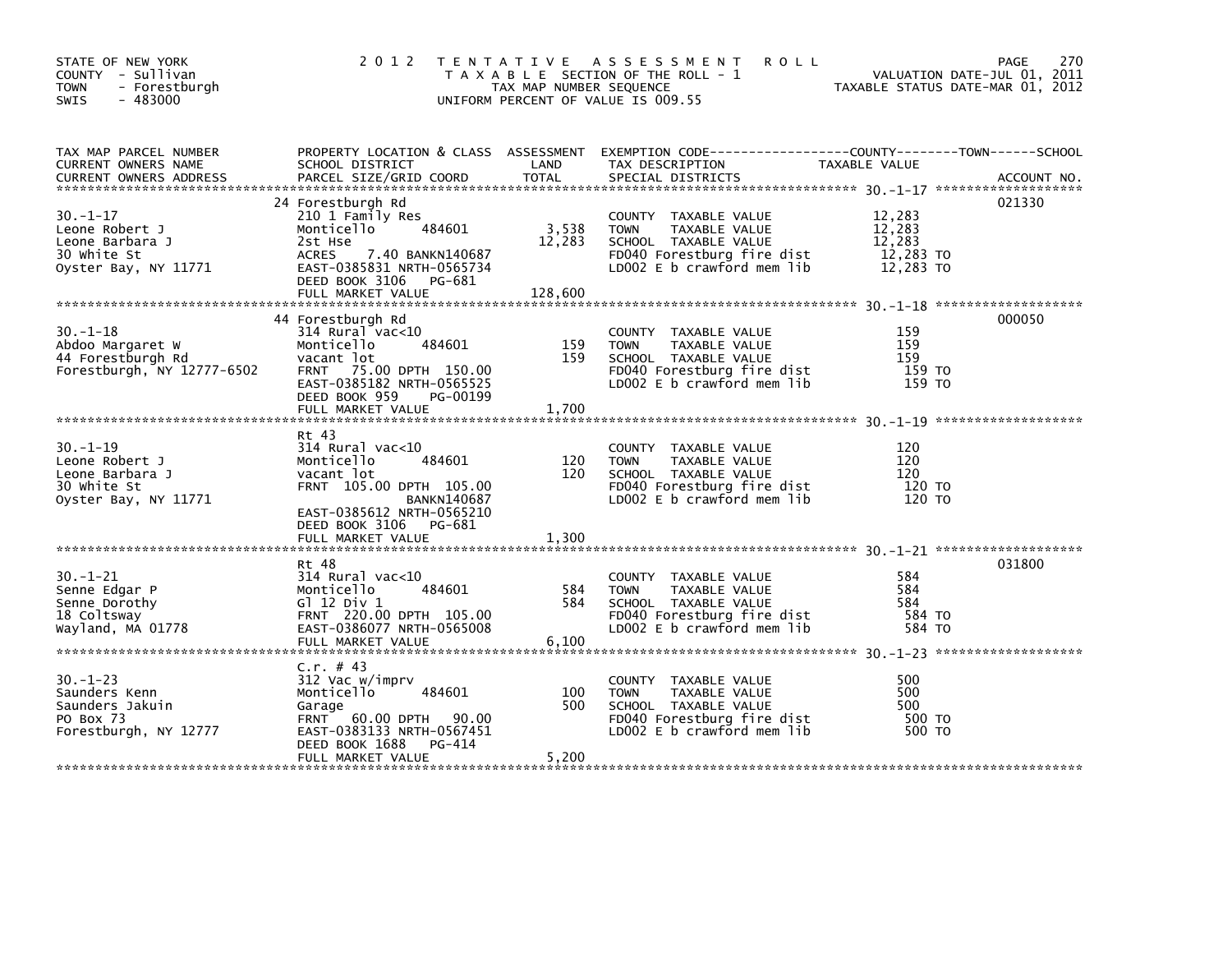| STATE OF NEW YORK<br>COUNTY - Sullivan<br>- Forestburgh<br><b>TOWN</b><br>$-483000$<br><b>SWIS</b> | 2 0 1 2                                                                                                                                                                                                   | TAX MAP NUMBER SEQUENCE     | TENTATIVE ASSESSMENT<br><b>ROLL</b><br>T A X A B L E SECTION OF THE ROLL - 1<br>UNIFORM PERCENT OF VALUE IS 009.55                         | PAGE<br>VALUATION DATE-JUL 01, 2011<br>TAXABLE STATUS DATE-MAR 01, 2012 | 271         |
|----------------------------------------------------------------------------------------------------|-----------------------------------------------------------------------------------------------------------------------------------------------------------------------------------------------------------|-----------------------------|--------------------------------------------------------------------------------------------------------------------------------------------|-------------------------------------------------------------------------|-------------|
| TAX MAP PARCEL NUMBER<br><b>CURRENT OWNERS NAME</b><br><b>CURRENT OWNERS ADDRESS</b>               | SCHOOL DISTRICT<br>PARCEL SIZE/GRID COORD                                                                                                                                                                 | LAND<br><b>TOTAL</b>        | PROPERTY LOCATION & CLASS ASSESSMENT EXEMPTION CODE----------------COUNTY-------TOWN------SCHOOL<br>TAX DESCRIPTION<br>SPECIAL DISTRICTS   | TAXABLE VALUE                                                           | ACCOUNT NO. |
| $30 - 2 - 1.1$<br>ZEL III LLC<br>Tamar Arnowitz<br>701 Westover Ave<br>Norfolk, VA 23507           | Rt 42 E<br>322 Rural vac>10<br>484601<br>Monticello<br>vacant lot<br>ACRES<br>15.11<br>EAST-0387786 NRTH-0567759<br>DEED BOOK 2883<br>PG-229<br>FULL MARKET VALUE                                         | 7,200<br>7,200<br>75,400    | COUNTY TAXABLE VALUE<br>TAXABLE VALUE<br><b>TOWN</b><br>SCHOOL TAXABLE VALUE<br>FD040 Forestburg fire dist<br>LD002 $E$ b crawford mem lib | 025300<br>7,200<br>7,200<br>7,200<br>7,200 TO<br>7,200 TO               |             |
| $30 - 2 - 1.2$<br>ZEL III LLC<br>Tamar Arnowitz<br>701 Westover Ave<br>Norfolk, VA 23507           | NYS Route $#$ 42<br>$322$ Rural vac $>10$<br>484601<br>Monticello<br>vacant land<br><b>FRNT 200.00 DPTH</b><br>ACRES 179.41<br>EAST-0389312 NRTH-0567200<br>DEED BOOK 2883<br>PG-216<br>FULL MARKET VALUE | 41,000<br>41,000<br>429,300 | COUNTY TAXABLE VALUE<br><b>TOWN</b><br>TAXABLE VALUE<br>SCHOOL TAXABLE VALUE<br>FD040 Forestburg fire dist<br>LD002 E b crawford mem lib   | 41,000<br>41,000<br>41,000<br>41,000 TO<br>41,000 TO                    |             |
| $30 - 2 - 1.3$<br>ZEL III LLC<br>Tamar Arnowitz<br>701 Westover Ave<br>Norfolk, VA 23507           | NYS Route $#$ 42 E<br>$322$ Rural vac $>10$<br>Monticello<br>484601<br>vacant lot<br><b>FRNT 600.00 DPTH</b><br>ACRES 16.28<br>EAST-0388230 NRTH-0568771<br>DEED BOOK 2883<br>PG-219                      | 7,400<br>7,400              | COUNTY TAXABLE VALUE<br>TAXABLE VALUE<br><b>TOWN</b><br>SCHOOL TAXABLE VALUE<br>FD040 Forestburg fire dist<br>LD002 E b crawford mem lib   | 7.400<br>7,400<br>7,400<br>$7,400$ TO<br>7,400 TO                       |             |
|                                                                                                    | FULL MARKET VALUE                                                                                                                                                                                         | 77,500                      |                                                                                                                                            |                                                                         |             |
| $30. -2 - 1.4$<br>ZEL III LLC<br>Tamar Arnowitz<br>701 Westover Ave<br>Norfolk, VA 23507           | NYS Route $#$ 42 E<br>322 Rural vac>10<br>Monticello<br>484601<br>vacant lot<br>FRNT 600.00 DPTH<br>ACRES 15.05<br>EAST-0387993 NRTH-0568278                                                              | 7,200<br>7,200              | COUNTY TAXABLE VALUE<br><b>TOWN</b><br>TAXABLE VALUE<br>SCHOOL TAXABLE VALUE<br>FD040 Forestburg fire dist<br>LD002 E b crawford mem lib   | 7,200<br>7,200<br>7.200<br>7,200 TO<br>7,200 TO                         |             |
|                                                                                                    | DEED BOOK 2883<br>PG-225<br>FULL MARKET VALUE                                                                                                                                                             | 75,400                      |                                                                                                                                            |                                                                         |             |
| $30 - 2 - 2$<br>Grund Victor A<br>& Joan T<br>73 Hawthorn Pl<br>Briarcliff Manor, NY 10510         | 20 Stag Forest Rd<br>210 1 Family Res - WTRFNT<br>Monticello<br>484601<br>Hse<br>$G1$ 12 Div 1<br><b>ACRES</b><br>1.11<br>EAST-0386725 NRTH-0565008<br>FULL MARKET VALUE                                  | 562<br>7,642<br>80,000      | COUNTY TAXABLE VALUE<br><b>TOWN</b><br>TAXABLE VALUE<br>SCHOOL TAXABLE VALUE<br>FD040 Forestburg fire dist<br>LD002 E b crawford mem lib   | 013810<br>7,642<br>7,642<br>7,642<br>7,642 TO<br>7,642 TO               |             |
|                                                                                                    |                                                                                                                                                                                                           |                             |                                                                                                                                            |                                                                         |             |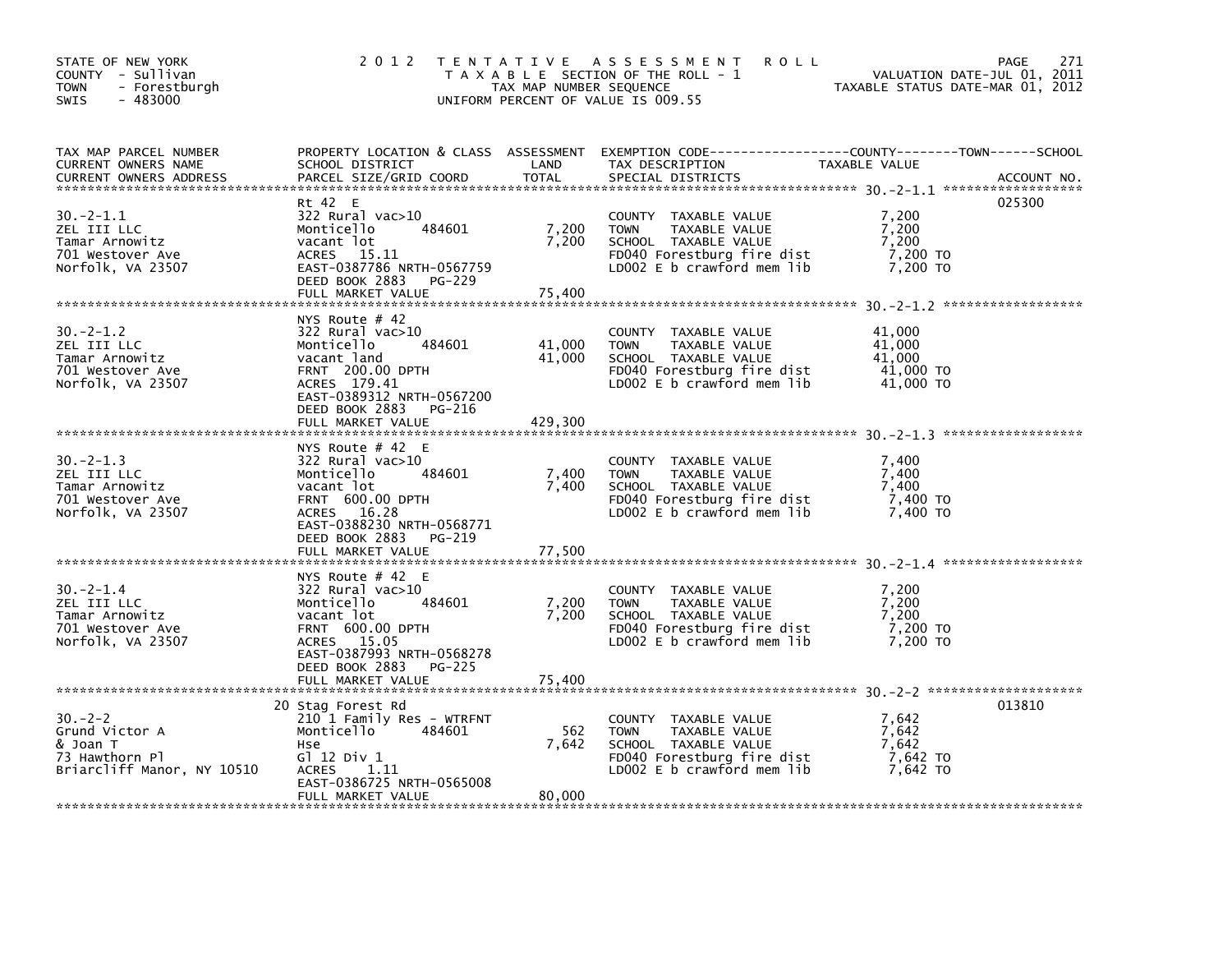| STATE OF NEW YORK<br>COUNTY - Sullivan<br><b>TOWN</b><br>- Forestburgh<br>$-483000$<br>SWIS                     | 2 0 1 2                                                                                                                                                                                        | TAX MAP NUMBER SEQUENCE    | <b>ROLL</b><br>TENTATIVE ASSESSMENT<br>T A X A B L E SECTION OF THE ROLL - 1<br>UNIFORM PERCENT OF VALUE IS 009.55                         | TAXABLE STATUS DATE-MAR 01, 2012                     | 272<br>PAGE<br>VALUATION DATE-JUL 01, 2011 |
|-----------------------------------------------------------------------------------------------------------------|------------------------------------------------------------------------------------------------------------------------------------------------------------------------------------------------|----------------------------|--------------------------------------------------------------------------------------------------------------------------------------------|------------------------------------------------------|--------------------------------------------|
| TAX MAP PARCEL NUMBER<br>CURRENT OWNERS NAME<br><b>CURRENT OWNERS ADDRESS</b>                                   | PROPERTY LOCATION & CLASS ASSESSMENT<br>SCHOOL DISTRICT<br>PARCEL SIZE/GRID COORD                                                                                                              | LAND<br><b>TOTAL</b>       | EXEMPTION CODE-----------------COUNTY-------TOWN------SCHOOL<br>TAX DESCRIPTION<br>SPECIAL DISTRICTS                                       | TAXABLE VALUE                                        | ACCOUNT NO.                                |
| $30 - 2 - 3$<br>Bloch Mitchell<br>Gergen Jamie B<br>Jamie B. Gergen<br>12 Sandstone Ln<br>Stony Brook, NY 11790 | 34 Stag Forest Rd<br>210 1 Family Res - WTRFNT<br>Monticello<br>484601<br>Hse Gar<br>$G1$ 12 Div 1<br>ACRES<br>1.80<br>EAST-0387110 NRTH-0565260<br>DEED BOOK 3623 PG-583<br>FULL MARKET VALUE | 983<br>15,840<br>165,900   | COUNTY TAXABLE VALUE<br><b>TOWN</b><br>TAXABLE VALUE<br>SCHOOL TAXABLE VALUE<br>FD040 Forestburg fire dist<br>LD002 E b crawford mem lib   | 15,840<br>15,840<br>15,840<br>15,840 TO<br>15,840 TO | 009900                                     |
|                                                                                                                 |                                                                                                                                                                                                |                            |                                                                                                                                            |                                                      |                                            |
| $30. -2 - 4.1$<br>Senne Dorthy M<br>18 Coltsway<br>Wayland, MA 01778                                            | Co Rd 48<br>314 Rural vac<10<br>484601<br>Monticello<br>Road To Lake<br>FRNT 10.00 DPTH 490.00<br>EAST-0387638 NRTH-0565495<br>DEED BOOK 329<br>PG-161                                         | 1,000<br>1,000             | COUNTY TAXABLE VALUE<br><b>TOWN</b><br>TAXABLE VALUE<br>SCHOOL TAXABLE VALUE<br>FD040 Forestburg fire dist<br>LD002 E b crawford mem lib   | 1,000<br>1,000<br>1,000<br>1,000 TO<br>1,000 TO      | 031170                                     |
|                                                                                                                 | FULL MARKET VALUE                                                                                                                                                                              | 10,500                     |                                                                                                                                            |                                                      |                                            |
| $30 - 2 - 4.2$<br>Salvadore Guy<br>Henriques Anna R<br>325 W 37th St 3R<br>N.Y., NY 10018                       | Stag Forest Rd<br>$314$ Rural vac< $10$<br>484601<br>Monticello<br>Vacant Lot<br>2.72<br>ACRES<br>EAST-0387622 NRTH-0565629<br>DEED BOOK 3600 PG-31<br>FULL MARKET VALUE                       | 1,926<br>1,926<br>20,200   | COUNTY TAXABLE VALUE<br>TAXABLE VALUE<br>TOWN<br>SCHOOL TAXABLE VALUE<br>FD040 Forestburg fire dist<br>LD002 E b crawford mem lib          | 1.926<br>1,926<br>1,926<br>1,926 то<br>1,926 TO      |                                            |
| $30 - 2 - 4.3$<br>Salvadore Guy<br>Henriques Anna R<br>325 w 37th St 3R<br>N.Y., NY 10018                       | 62 Stag Forest Rd<br>210 1 Family Res - WTRFNT<br>Monticello<br>484601<br>Lake Front Home<br>ACRES<br>2.50<br>EAST-0387578 NRTH-0565388<br>DEED BOOK 3600<br>PG-31<br>FULL MARKET VALUE        | 1,812<br>11,700<br>122.500 | COUNTY TAXABLE VALUE<br><b>TOWN</b><br>TAXABLE VALUE<br>SCHOOL TAXABLE VALUE<br>FD040 Forestburg fire dist<br>LD002 $E$ b crawford mem lib | 11,700<br>11,700<br>11,700<br>11,700 TO<br>11,700 TO |                                            |
|                                                                                                                 |                                                                                                                                                                                                |                            |                                                                                                                                            |                                                      |                                            |
| $30 - 2 - 5$<br>Karvellas Michael<br>PO Box 583<br>Allendale, NJ 07401                                          | 68 Stag Forest Rd<br>210 1 Family Res - WTRFNT<br>Monticello<br>484601<br>Hse Cabin<br>$G1 12$ Div 1<br>ACRES<br>6.68                                                                          | 3,277<br>14,284            | COUNTY TAXABLE VALUE<br><b>TOWN</b><br>TAXABLE VALUE<br>SCHOOL TAXABLE VALUE<br>FD040 Forestburg fire dist<br>LD002 E b crawford mem lib   | 14,284<br>14,284<br>14,284<br>14,284 TO<br>14,284 TO | 036750                                     |
| PRIOR OWNER ON 3/01/2012<br>Karvellas Michael                                                                   | EAST-0388049 NRTH-0565734<br>DEED BOOK 2012<br>PG-880<br>FULL MARKET VALUE                                                                                                                     | 149,600                    |                                                                                                                                            |                                                      |                                            |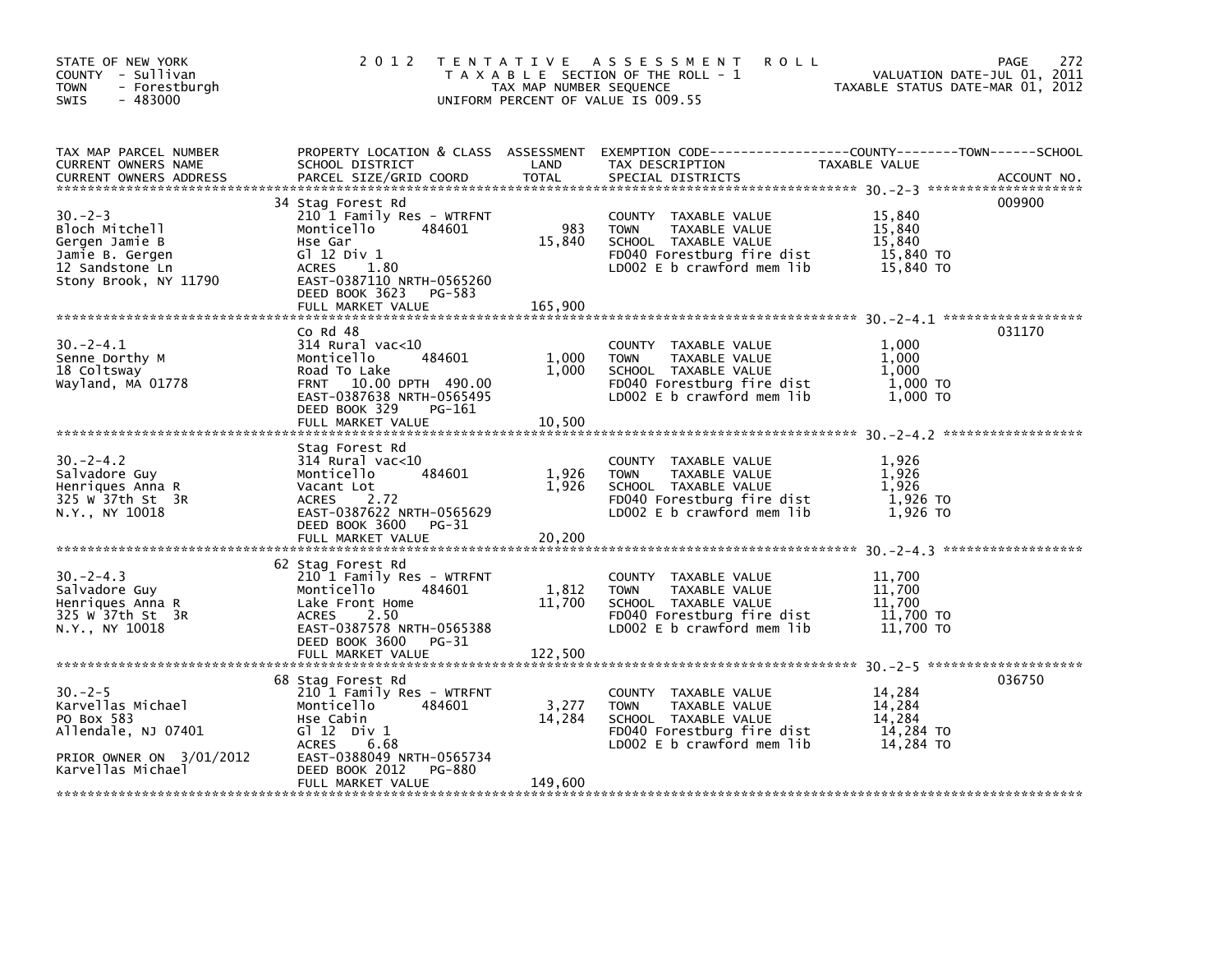| STATE OF NEW YORK<br>COUNTY - Sullivan<br><b>TOWN</b><br>- Forestburgh<br>$-483000$<br><b>SWIS</b>              | 2 0 1 2                                                                                                                                                                                                              | TAX MAP NUMBER SEQUENCE       | <b>ROLL</b><br>TENTATIVE ASSESSMENT<br>T A X A B L E SECTION OF THE ROLL - 1<br>UNIFORM PERCENT OF VALUE IS 009.55                                               | VALUATION DATE-JUL 01, 2011<br>TAXABLE STATUS DATE-MAR 01, 2012    | 273<br>PAGE          |
|-----------------------------------------------------------------------------------------------------------------|----------------------------------------------------------------------------------------------------------------------------------------------------------------------------------------------------------------------|-------------------------------|------------------------------------------------------------------------------------------------------------------------------------------------------------------|--------------------------------------------------------------------|----------------------|
| TAX MAP PARCEL NUMBER<br>CURRENT OWNERS NAME<br><b>CURRENT OWNERS ADDRESS</b>                                   | SCHOOL DISTRICT<br>PARCEL SIZE/GRID COORD                                                                                                                                                                            | LAND<br><b>TOTAL</b>          | PROPERTY LOCATION & CLASS ASSESSMENT EXEMPTION CODE---------------COUNTY-------TOWN------SCHOOL<br>TAX DESCRIPTION<br>SPECIAL DISTRICTS                          | TAXABLE VALUE                                                      | ACCOUNT NO.          |
| 30. – 2–6.1<br>Junction Properties<br>Incorporated<br>95-40 Roosevelt Ave<br>Jackson Hgts, NY 11372             | Rt 48<br>322 Rural vac>10<br>484601<br>Monticello<br>67.00<br><b>ACRES</b><br>EAST-0389130 NRTH-0562701<br>DEED BOOK 907<br>PG-00196<br>FULL MARKET VALUE                                                            | 19,193<br>19,193<br>201,000   | COUNTY TAXABLE VALUE<br>TAXABLE VALUE<br><b>TOWN</b><br>SCHOOL TAXABLE VALUE<br>FD040 Forestburg fire dist<br>LD002 $E$ b crawford mem lib                       | 19,193<br>19,193<br>19,193<br>19,193 TO<br>19,193 TO               | 018645               |
| $30 - 2 - 6.2$<br>Cavallacci Dorando<br>& Danielle<br>14 Center Dr<br>Malba, NY 11357                           | Rt 42<br>260 Seasonal res - WTRFNT<br>Monticello<br>484601<br>Bungalow, shed, pump House<br>ACRES 548.62<br>EAST-0390478 NRTH-0565260<br>DEED BOOK 2079 PG-409<br>FULL MARKET VALUE                                  | 88,005<br>100,849<br>1056,000 | COUNTY TAXABLE VALUE<br><b>TOWN</b><br>TAXABLE VALUE<br>SCHOOL TAXABLE VALUE<br>FD040 Forestburg fire dist<br>LD002 $E$ b crawford mem lib                       | 100,849<br>100,849<br>100,849<br>100,849 TO<br>100,849 TO          |                      |
| $30 - 2 - 8.1$<br>Smith Margaret T<br>Toomey Mary Ellen<br>Mary Riley<br>PO Box 757<br>East Setaucket, NY 11133 | 215 Hartwood Rd<br>240 Rural res<br>484601<br>Monticello<br>2 St Hse Gar<br>Barn Shed<br>$G1 12$ Div $1$<br>ACRES 43.90<br>EAST-0390958 NRTH-0563596<br>FULL MARKET VALUE                                            | 5,328<br>13,900<br>145,600    | COUNTY TAXABLE VALUE<br>TAXABLE VALUE<br><b>TOWN</b><br>SCHOOL TAXABLE VALUE<br>FD040 Forestburg fire dist<br>LD002 $E$ b crawford mem $lib$                     | 13,900<br>13,900<br>13.900<br>13,900 TO<br>13,900 TO               | 035400               |
| $30 - 2 - 8.2$<br>Grund Joan Toomey<br>Grund Elizabeth<br>73 Hawthorn Pl<br>Briarcliff Manor, NY 10510          | 185 Hartwood Rd<br>210 1 Family Res<br>Monticello<br>484601<br>1&1/2 St House Gar<br>$V$ ] 9<br>G1 12 Div 1 R1<br>1.92<br><b>ACRES</b><br>EAST-0390186 NRTH-0562950<br>DEED BOOK 2011<br>PG-631<br>FULL MARKET VALUE | 790<br>8,696<br>91,100        | COUNTY TAXABLE VALUE<br><b>TOWN</b><br>TAXABLE VALUE<br>SCHOOL TAXABLE VALUE<br>FD040 Forestburg fire dist<br>LD002 E b crawford mem lib                         | 8,696<br>8,696<br>8,696<br>8,696 то<br>8,696 TO                    | 035800               |
| $30 - 2 - 8.3$<br>Toomey Sabina Mazzeo Trus<br>187 Hartwood Rd<br>Forestburgh, NY 12777                         | 187 Hartwood Rd<br>210 1 Family Res<br>Monticello<br>484601<br>1st Hse<br>$G1 12$ Div 1<br><b>ACRES</b><br>2.71<br>EAST-0390472 NRTH-0563109<br>DEED BOOK 3540<br>PG-514<br>FULL MARKET VALUE                        | 147<br>13,830<br>144,800      | 41834<br>STAR EN<br>COUNTY TAXABLE VALUE<br><b>TOWN</b><br>TAXABLE VALUE<br>SCHOOL TAXABLE VALUE<br>FD040 Forestburg fire dist<br>LD002 $E$ b crawford mem $lib$ | $\mathbf 0$<br>13,830<br>13,830<br>8,170<br>13,830 TO<br>13,830 TO | 036000<br>0<br>5,660 |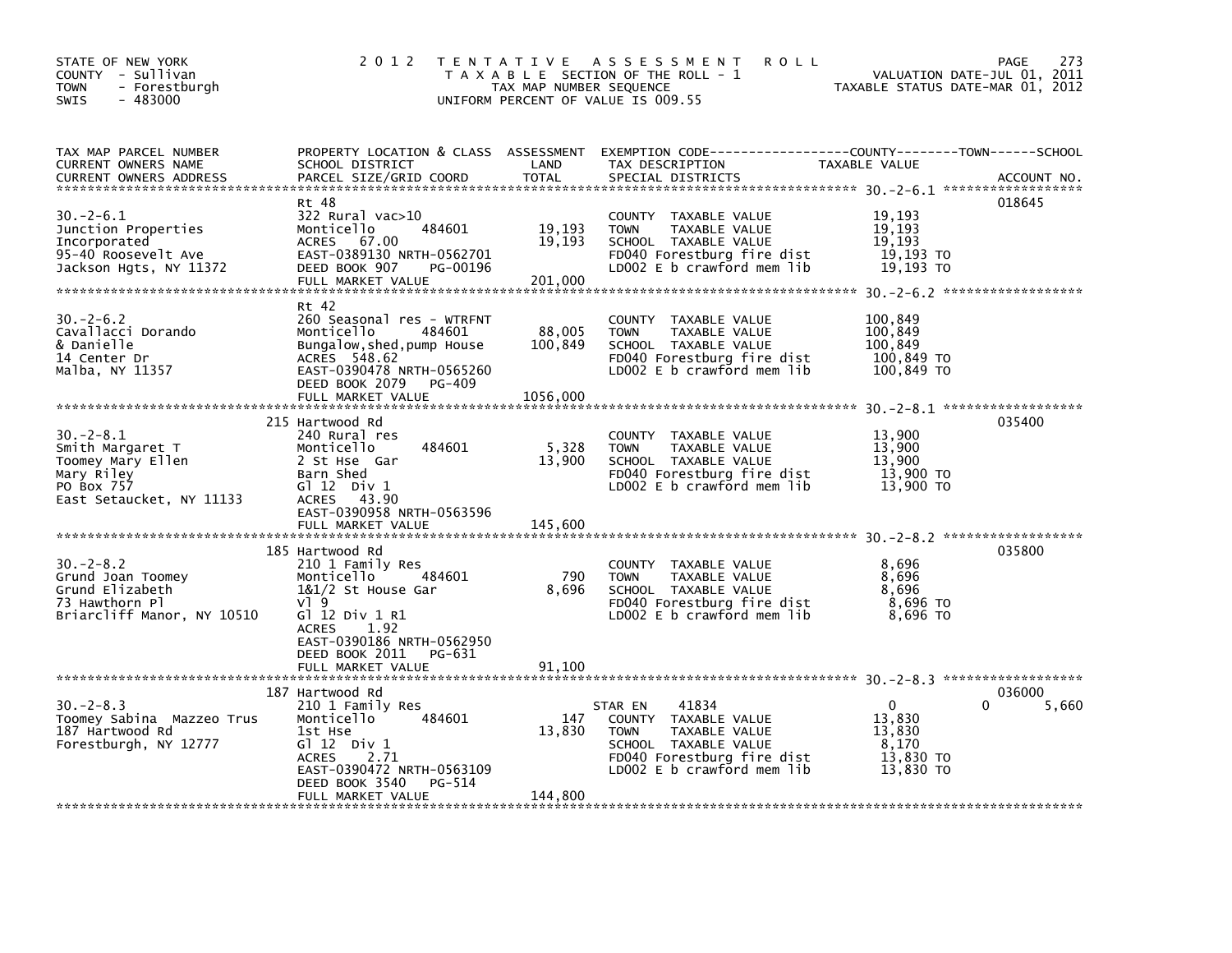| STATE OF NEW YORK<br>COUNTY - Sullivan<br><b>TOWN</b><br>- Forestburgh<br>$-483000$<br><b>SWIS</b>       | 2 0 1 2                                                                                                                                                                                              | TAX MAP NUMBER SEQUENCE | TENTATIVE ASSESSMENT<br><b>ROLL</b><br>T A X A B L E SECTION OF THE ROLL - 1<br>UNIFORM PERCENT OF VALUE IS 009.55                                              | TAXABLE STATUS DATE-MAR 01, 2012                                     | 274<br>PAGE<br>VALUATION DATE-JUL 01, 2011 |
|----------------------------------------------------------------------------------------------------------|------------------------------------------------------------------------------------------------------------------------------------------------------------------------------------------------------|-------------------------|-----------------------------------------------------------------------------------------------------------------------------------------------------------------|----------------------------------------------------------------------|--------------------------------------------|
| TAX MAP PARCEL NUMBER<br>CURRENT OWNERS NAME<br><b>CURRENT OWNERS ADDRESS</b>                            | SCHOOL DISTRICT<br>PARCEL SIZE/GRID COORD                                                                                                                                                            | LAND<br><b>TOTAL</b>    | PROPERTY LOCATION & CLASS ASSESSMENT EXEMPTION CODE---------------COUNTY-------TOWN-----SCHOOL<br>TAX DESCRIPTION<br>SPECIAL DISTRICTS                          | TAXABLE VALUE                                                        | ACCOUNT NO.                                |
| $30 - 2 - 8.4$<br>Toomey Sabina Mazzeo Trus<br>187 Hartwood Rd<br>Forestburgh, NY 12777                  | Cr 48<br>$314$ Rural vac< $10$<br>Monticello<br>484601<br>FRNT 100.00 DPTH 281.00<br>EAST-0390266 NRTH-0563145<br>DEED BOOK 3540 PG-514<br>FULL MARKET VALUE                                         | 294<br>294<br>3,100     | COUNTY TAXABLE VALUE<br>TAXABLE VALUE<br><b>TOWN</b><br>SCHOOL TAXABLE VALUE<br>FD040 Forestburg fire dist<br>LD002 E b crawford mem lib                        | 294<br>294<br>294<br>294 TO<br>294 TO                                | 036050                                     |
| $30 - 2 - 9$<br>Toomey Maureen A<br>16 Wimbledon Ct<br>Woodbury, NY 11797-2410                           | Rt 48<br>$314$ Rural vac<10<br>Monticello<br>484601<br>G1 12 Div 1 V1 9<br>FRNT 60.00 DPTH 200.00<br>EAST-0391061 NRTH-0562868<br>DEED BOOK 1379<br>PG-40<br>FULL MARKET VALUE                       | 630<br>630<br>6,600     | COUNTY TAXABLE VALUE<br><b>TOWN</b><br>TAXABLE VALUE<br>SCHOOL TAXABLE VALUE<br>FD040 Forestburg fire dist<br>LD002 E b crawford mem lib                        | 630<br>630<br>630<br>630 TO<br>630 TO                                | 035600                                     |
| $30 - 2 - 10$<br>Vassallo Charles M<br>Booth Gifford M<br>PO Box 91<br>Forestburgh, NY 12777             | Hartwood Rd<br>210 1 Family Res<br>484601<br>Monticello<br>2 St Hse & Barn<br>$G1 12$ Div $1$<br>FRNT 200.00 DPTH 150.00<br><b>BANKC080007</b><br>EAST-0391056 NRTH-0562650<br>DEED BOOK 2240 PG-629 | 1,247<br>7,291          | 41854<br>STAR B<br>COUNTY TAXABLE VALUE<br><b>TOWN</b><br>TAXABLE VALUE<br>SCHOOL TAXABLE VALUE<br>FD040 Forestburg fire dist<br>LD002 E b crawford mem lib     | $\mathbf{0}$<br>7,291<br>7,291<br>4,561<br>7,291 TO<br>7,291 TO      | 035200<br>0<br>2,730                       |
|                                                                                                          | FULL MARKET VALUE                                                                                                                                                                                    | 76,300                  |                                                                                                                                                                 |                                                                      |                                            |
| $30 - 2 - 11$<br>Rappaport Marvin S<br>Rappaport Denise J<br>169 E 91 st St Apt 3A<br>New York, NY 10128 | Rt 48<br>240 Rural res<br>Monticello<br>484601<br>Stone House<br>G1 12 Div 1 R1<br>ACRES 21.25<br>EAST-0391857 NRTH-0563635                                                                          | 4,201<br>17,149         | 41854<br>STAR B<br>COUNTY TAXABLE VALUE<br><b>TOWN</b><br>TAXABLE VALUE<br>SCHOOL TAXABLE VALUE<br>FD040 Forestburg fire dist<br>LD002 $E$ b crawford mem $lib$ | $\mathbf{0}$<br>17,149<br>17,149<br>14,419<br>17,149 TO<br>17,149 TO | 038300<br>2,730<br>0                       |
|                                                                                                          | DEED BOOK 1653<br>PG-50<br>FULL MARKET VALUE                                                                                                                                                         | 179,600                 |                                                                                                                                                                 |                                                                      |                                            |
| $30 - 2 - 12$<br>Toomey John J<br>316 Violet Ln<br>Wynnewood, PA 19096                                   | Co Rd 48<br>314 Rural vac<10<br>Monticello<br>484601<br>Vacant Lot<br><b>ACRES</b><br>1.00<br>EAST-0391213 NRTH-0563031<br>DEED BOOK 2198<br>PG-514<br>FULL MARKET VALUE                             | 587<br>587<br>6,100     | COUNTY<br>TAXABLE VALUE<br><b>TOWN</b><br>TAXABLE VALUE<br>SCHOOL TAXABLE VALUE<br>FD040 Forestburg fire dist<br>LD002 E b crawford mem lib                     | 587<br>587<br>587<br>587 TO<br>587 TO                                | 035300                                     |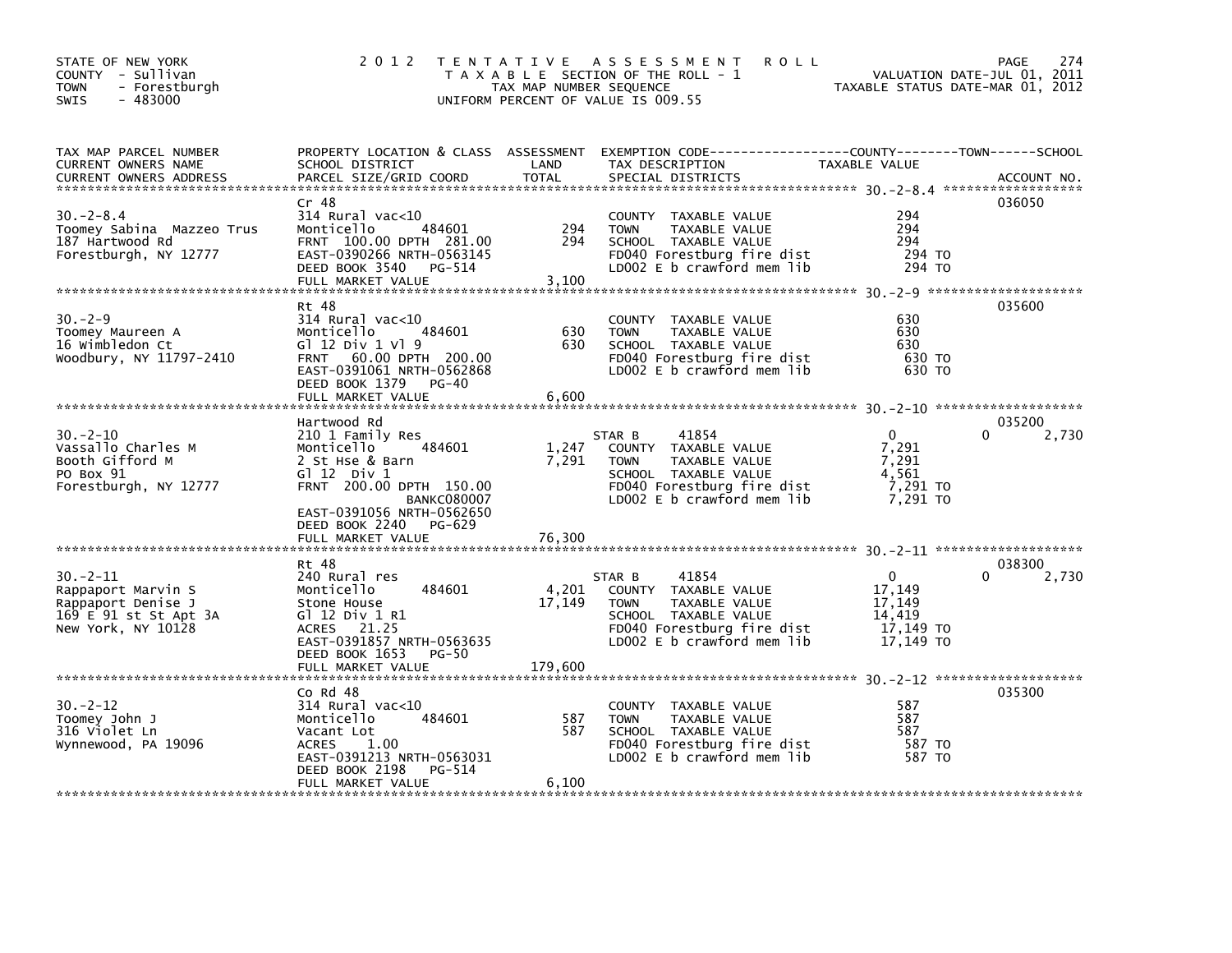| STATE OF NEW YORK     | 2012 TENTATIVE ASSESSMENT ROLL        | 275<br>PAGE                      |
|-----------------------|---------------------------------------|----------------------------------|
| COUNTY - Sullivan     | T A X A B L E SECTION OF THE ROLL - 1 | VALUATION DATE-JUL 01, 2011      |
| - Forestburgh<br>TOWN | MAP SECTION - 030                     | TAXABLE STATUS DATE-MAR 01, 2012 |
| - 483000<br>SWIS      | SUB-SECTION-                          | RPS150/V04/L015                  |
|                       | UNIFORM PERCENT OF VALUE IS 009.55    | CURRENT DATE 4/23/2012           |

| CODE                                         | TOTAL          | EXTENSION            | <b>FXTENSTON</b> | AD VALOREM         | <b>EXEMPT</b> | TAXARI F           |
|----------------------------------------------|----------------|----------------------|------------------|--------------------|---------------|--------------------|
| DISTRICT NAME                                | <b>PARCELS</b> | TYPF                 | VALUE            | <b>VALUE</b>       | AMOUNT        | VALUE              |
| FD040 Forestburg fir<br>LD002 E b crawford m |                | 59 TOTAL<br>59 TOTAL |                  | 738.155<br>738.155 | 100<br>100    | 738.055<br>738.055 |

#### \*\*\* S C H O O L D I S T R I C T S U M M A R Y \*\*\*

| CODE   | DISTRICT NAME | <b>TOTAL</b><br><b>PARCELS</b> | ASSESSED<br>LAND | ASSESSED<br><b>TOTAL</b> | <b>EXEMPT</b><br><b>AMOUNT</b> | <b>TOTAL</b><br><b>TAXABLE</b> | <b>STAR</b><br><b>AMOUNT</b> | <b>STAR</b><br><b>TAXABLE</b> |
|--------|---------------|--------------------------------|------------------|--------------------------|--------------------------------|--------------------------------|------------------------------|-------------------------------|
| 484601 | Monticello    | 59                             | 366.422          | 738,155                  | 65,841                         | 672.314                        | 53.070                       | 619,244                       |
|        | SUB-TOTAL     | 59                             | 366.422          | 738,155                  | 65,841                         | 672.314                        | 53.070                       | 619,244                       |
|        | TOTAL         | 59                             | 366,422          | 738,155                  | 65,841                         | 672,314                        | 53,070                       | 619,244                       |

\*\*\* S Y S T E M C O D E S S U M M A R Y \*\*\*

NO SYSTEM EXEMPTIONS AT THIS LEVEL

#### \*\*\* E X E M P T I O N S U M M A R Y \*\*\*

| CODE           | DESCRIPTION                 | <b>TOTAL</b><br><b>PARCELS</b> | <b>COUNTY</b> | <b>TOWN</b>  | <b>SCHOOL</b>    |
|----------------|-----------------------------|--------------------------------|---------------|--------------|------------------|
| 25110<br>41101 | N/P RELIG<br><b>VETERAN</b> |                                | 100<br>8,750  | 100<br>8,750 | 100              |
| 41800<br>41834 | AGED-CTS<br>STAR EN         |                                | 3,150         | 3,150        | 3,150<br>33,960  |
| 41854<br>47460 | STAR B<br><b>FOREST LND</b> |                                | 62,591        | 62,591       | 19,110<br>62,591 |
|                | ΤΟΤΑΙ                       | 19                             | 74,591        | 74,591       | 118,911          |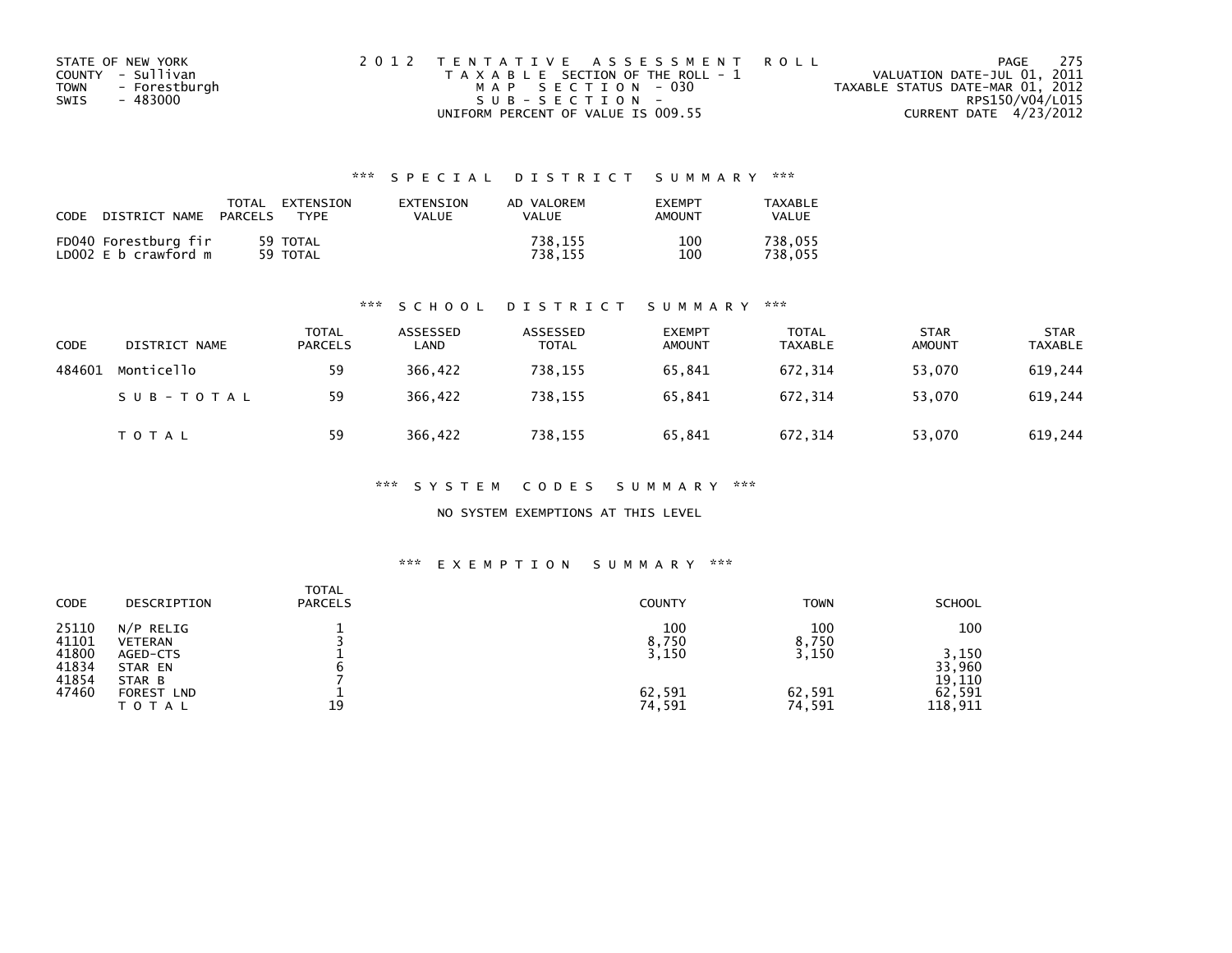|             | STATE OF NEW YORK | 2012 TENTATIVE ASSESSMENT ROLL        | PAGE                             | -276 |
|-------------|-------------------|---------------------------------------|----------------------------------|------|
|             | COUNTY - Sullivan | T A X A B L E SECTION OF THE ROLL - 1 | VALUATION DATE-JUL 01, 2011      |      |
| <b>TOWN</b> | - Forestburgh     | MAP SECTION - 030                     | TAXABLE STATUS DATE-MAR 01, 2012 |      |
| SWIS        | - 483000          | SUB-SECTION-                          | RPS150/V04/L015                  |      |
|             |                   | UNIFORM PERCENT OF VALUE IS 009.55    | CURRENT DATE 4/23/2012           |      |

| ROLL       | DESCRIPTION    | <b>TOTAL</b>   | ASSESSED | ASSESSED | <b>TAXABLE</b> | <b>TAXABLE</b> | <b>TAXABLE</b> | <b>STAR</b>    |
|------------|----------------|----------------|----------|----------|----------------|----------------|----------------|----------------|
| <b>SEC</b> |                | <b>PARCELS</b> | ∟AND     | TOTAL    | <b>COUNTY</b>  | TOWN           | <b>SCHOOL</b>  | <b>TAXABLE</b> |
|            | <b>TAXABLE</b> |                | 366,422  | 738,155  | 663,564        | 663,564        | 672.314        | 619,244        |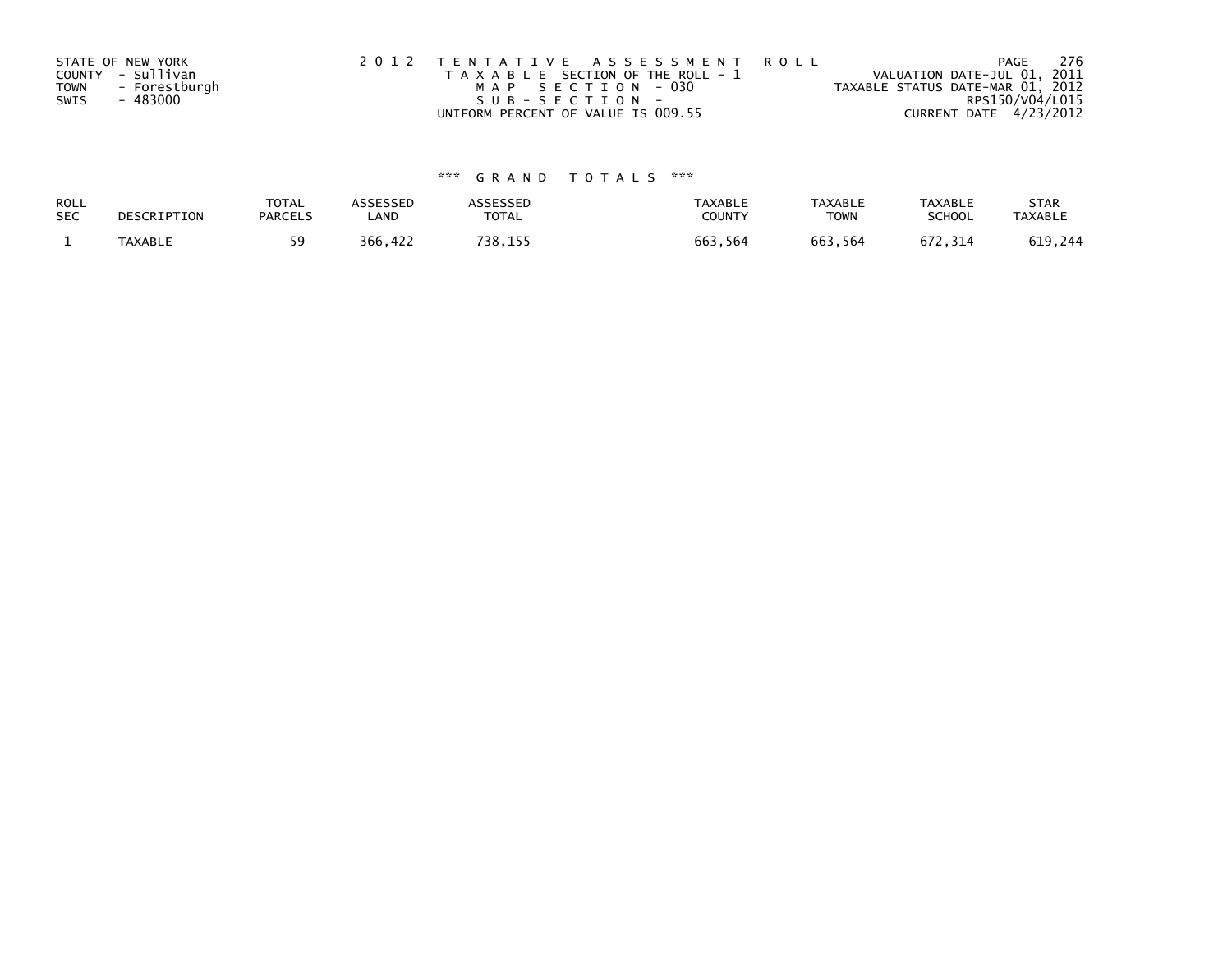| STATE OF NEW YORK<br>COUNTY - Sullivan<br>- Forestburgh<br><b>TOWN</b><br>$-483000$<br><b>SWIS</b>       | 2 0 1 2                                                                                                                                                                     | TAX MAP NUMBER SEQUENCE     | <b>ROLL</b><br>TENTATIVE ASSESSMENT<br>T A X A B L E SECTION OF THE ROLL - 1<br>UNIFORM PERCENT OF VALUE IS 009.55                                                                                                    | VALUATION DATE-JUL 01, 2011<br>VALUATION DATE-JUL 01, 2011<br>TAXABLE STATUS DATE-MAR 01, 2012                                        | PAGE<br>277                                          |
|----------------------------------------------------------------------------------------------------------|-----------------------------------------------------------------------------------------------------------------------------------------------------------------------------|-----------------------------|-----------------------------------------------------------------------------------------------------------------------------------------------------------------------------------------------------------------------|---------------------------------------------------------------------------------------------------------------------------------------|------------------------------------------------------|
| TAX MAP PARCEL NUMBER<br>CURRENT OWNERS NAME<br><b>CURRENT OWNERS ADDRESS</b>                            | SCHOOL DISTRICT<br>PARCEL SIZE/GRID COORD                                                                                                                                   | LAND<br>TOTAL               | PROPERTY LOCATION & CLASS ASSESSMENT EXEMPTION CODE---------------COUNTY-------TOWN------SCHOOL<br>TAX DESCRIPTION<br>SPECIAL DISTRICTS                                                                               | TAXABLE VALUE                                                                                                                         | ACCOUNT NO.                                          |
| $31. - 1 - 1.1$<br>Galligan James P<br>Galligan Ellen B<br>255 Hartwood Rd<br>Forestburgh, NY 12777-6403 | Hartwood Rd<br>322 Rural vac>10<br>484601<br>Monticello<br>Vacant Land<br>ACRES 102.19<br>EAST-0393230 NRTH-0563412<br>DEED BOOK 1808 PG-396<br>FULL MARKET VALUE           | 12,503<br>12,503<br>130,900 | COUNTY TAXABLE VALUE<br><b>TOWN</b><br>TAXABLE VALUE<br>SCHOOL TAXABLE VALUE<br>FD040 Forestburg fire dist<br>LD002 E b crawford mem lib                                                                              | 12,503<br>12,503<br>12.503<br>12,503 TO<br>12,503 TO                                                                                  | 036600                                               |
| $31. - 1 - 1.3$<br>Galligan James P<br>Galligan Ellen B<br>255 Hartwood Rd<br>Forestburgh, NY 12777-6403 | 255 Hartwood Rd<br>210 1 Family Res<br>484601<br>Monticello<br>1st Hse<br>ACRES 4.24<br>EAST-0391943 NRTH-0562421<br>FULL MARKET VALUE                                      | 24,700                      | 41854<br>STAR B<br>3,331 COUNTY TAXABLE VALUE<br>TAXABLE VALUE<br><b>TOWN</b><br>SCHOOL TAXABLE VALUE<br>FD040 Forestburg fire dist<br>258,600 LD002 E b crawford mem lib                                             | $\Omega$<br>24,700<br>24,700<br>21,970<br>24.700 TO<br>24,700 TO                                                                      | 010850<br>2,730                                      |
| $31. - 1 - 1.4$<br>Galligan James P<br>Galligan Ellen B<br>255 Hartwood Rd<br>Forestburgh, NY 12777-6403 | Hartwood Rd<br>$314$ Rural vac< $10$<br>484601<br>Monticello<br>Vacant<br>FRNT 46.91 DPTH 447.84<br>EAST-0391733 NRTH-0562568<br>DEED BOOK 1808 PG-396<br>FULL MARKET VALUE | 49<br>49<br>500             | COUNTY TAXABLE VALUE<br><b>TOWN</b><br>TAXABLE VALUE<br>SCHOOL TAXABLE VALUE<br>FD040 Forestburg fire dist<br>LD002 E b crawford mem lib                                                                              | 49<br>49<br>49<br>49 TO<br>49 TO                                                                                                      |                                                      |
| $31. - 1 - 1.5$<br>Galligan James P<br>Galligan Ellen B<br>255 Hartwood Rd<br>Forestburgh, NY 12777-6403 | Rt 48<br>$314$ Rural vac< $10$<br>Monticello<br>484601<br>vacant<br>FRNT 46.91 DPTH 447.84<br><b>ACRES</b><br>0.48<br>EAST-0392185 NRTH-0562361<br>FULL MARKET VALUE        | 49<br>49<br>500             | COUNTY TAXABLE VALUE<br>TAXABLE VALUE<br><b>TOWN</b><br>SCHOOL TAXABLE VALUE<br>FD040 Forestburg fire dist<br>LD002 E b crawford mem lib                                                                              | 49<br>49<br>49<br>49 TO<br>49 TO                                                                                                      |                                                      |
| $31. - 1 - 1.6$<br>Raponi Eugene D<br>Raponi Michael W<br>295 Hartwood Rd<br>Forestburgh, NY 12777       | 295 Hartwood Rd<br>210 1 Family Res<br>484601<br>Monticello<br>House<br><b>ACRES</b><br>3.42<br>EAST-0393187 NRTH-0562335<br>DEED BOOK 2011 PG-8681<br>FULL MARKET VALUE    | 22,280 STAR EN<br>233,300   | 41122<br>WAR VET<br>41123<br>734 WAR VET<br>41834<br>PHY DIS<br>41906<br>COUNTY TAXABLE VALUE<br>TAXABLE VALUE<br><b>TOWN</b><br>SCHOOL TAXABLE VALUE<br>FD040 Forestburg fire dist<br>LD002 $E$ b crawford mem $lib$ | 2,457<br>$\Omega$<br>$\mathbf 0$<br>2,003<br>$\mathbf{0}$<br>$\Omega$<br>8,928<br>19,823<br>11,349<br>7,692<br>22,280 TO<br>22.280 TO | 029250<br>$\mathbf{0}$<br>$\Omega$<br>5,660<br>8,928 |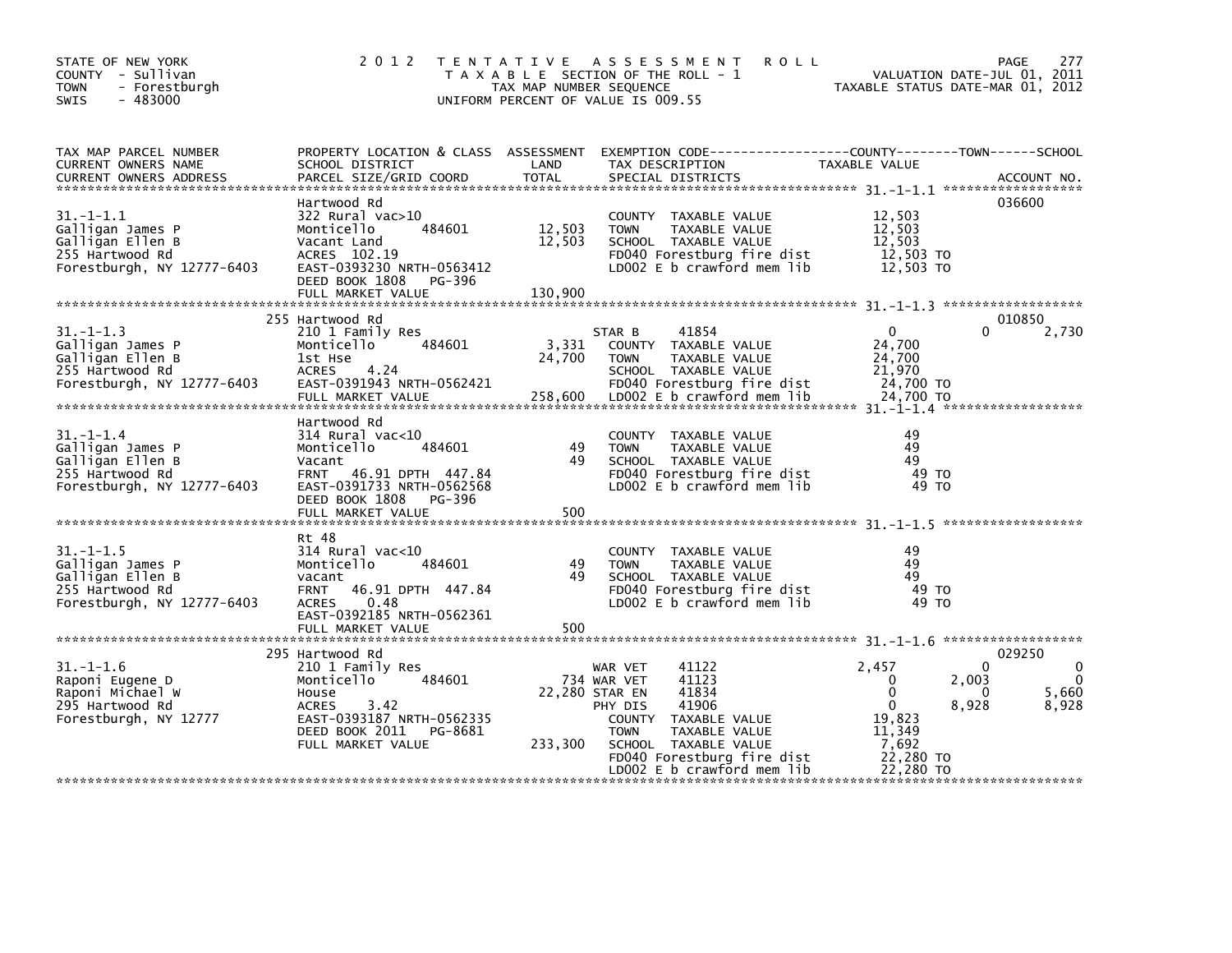| STATE OF NEW YORK<br>COUNTY - Sullivan<br>- Forestburgh<br><b>TOWN</b><br>$-483000$<br>SWIS                                                           | 2 0 1 2                                                                                                                                                                                               | TAX MAP NUMBER SEQUENCE     | TENTATIVE ASSESSMENT<br><b>ROLL</b><br>T A X A B L E SECTION OF THE ROLL - 1<br>UNIFORM PERCENT OF VALUE IS 009.55                                           |                                                                | 278<br>PAGE<br>VALUATION DATE-JUL 01, 2011<br>TAXABLE STATUS DATE-MAR 01, 2012 |
|-------------------------------------------------------------------------------------------------------------------------------------------------------|-------------------------------------------------------------------------------------------------------------------------------------------------------------------------------------------------------|-----------------------------|--------------------------------------------------------------------------------------------------------------------------------------------------------------|----------------------------------------------------------------|--------------------------------------------------------------------------------|
| TAX MAP PARCEL NUMBER<br>CURRENT OWNERS NAME<br><b>CURRENT OWNERS ADDRESS</b>                                                                         | SCHOOL DISTRICT<br>PARCEL SIZE/GRID COORD                                                                                                                                                             | LAND<br><b>TOTAL</b>        | PROPERTY LOCATION & CLASS ASSESSMENT EXEMPTION CODE---------------COUNTY-------TOWN-----SCHOOL<br>TAX DESCRIPTION<br>SPECIAL DISTRICTS                       | TAXABLE VALUE                                                  | ACCOUNT NO.                                                                    |
| $31. - 1 - 1.7$<br>Gordon Rachel<br>351 4th St Apt 2N<br>N Y, NY 10028                                                                                | Hartwood Rd<br>210 1 Family Res<br>484601<br>Monticello<br>House<br>Barn<br>8.00 BANKC030982<br><b>ACRES</b><br>EAST-0392547 NRTH-0562184<br>DEED BOOK 1194<br>PG-00244<br>FULL MARKET VALUE          | 3,912<br>21,360<br>223,700  | COUNTY TAXABLE VALUE<br><b>TOWN</b><br>TAXABLE VALUE<br>SCHOOL TAXABLE VALUE<br>FD040 Forestburg fire dist<br>LD002 E b crawford mem lib                     | 21,360<br>21,360<br>21.360<br>21,360 TO<br>21,360 TO           |                                                                                |
|                                                                                                                                                       |                                                                                                                                                                                                       |                             |                                                                                                                                                              |                                                                |                                                                                |
| $31. - 1 - 1.8$<br>Hummel Ralen<br>Hummel Patricia E<br>293 Hartwood Rd<br>Forestburgh, NY 12777                                                      | Hartwood Rd<br>210 1 Family Res<br>Monticello<br>484601<br>house<br><b>ACRES</b><br>5.10<br>EAST-0393245 NRTH-0562741<br>DEED BOOK 1891<br>PG-211<br>FULL MARKET VALUE                                | 1,958<br>12,900<br>135,100  | 41834<br>STAR EN<br>COUNTY TAXABLE VALUE<br><b>TOWN</b><br>TAXABLE VALUE<br>SCHOOL TAXABLE VALUE<br>FD040 Forestburg fire dist<br>LD002 E b crawford mem lib | 0<br>12,900<br>12,900<br>7,240<br>12,900 TO<br>12,900 TO       | 5,660<br>0                                                                     |
| $31. - 1 - 2.1$<br>Dimock Peter<br>41 Cheever Pl<br>Brooklyn, NY 11231                                                                                | Hartwood Rd<br>210 1 Family Res<br>484601<br>Monticello<br>2 St Hse<br>G] 12 Div 1 Pf 14<br>2.54<br><b>ACRES</b><br>EAST-0391578 NRTH-0562077<br>DEED BOOK 1924<br><b>PG-296</b><br>FULL MARKET VALUE | 2,248<br>13,686<br>143,300  | <b>COUNTY</b><br>TAXABLE VALUE<br><b>TOWN</b><br>TAXABLE VALUE<br>SCHOOL TAXABLE VALUE<br>FD040 Forestburg fire dist<br>LD002 E b crawford mem lib           | 13,686<br>13,686<br>13.686<br>13,686 TO<br>13,686 TO           | 015800                                                                         |
|                                                                                                                                                       | Cr 48                                                                                                                                                                                                 |                             |                                                                                                                                                              |                                                                |                                                                                |
| $31. - 1 - 2.2$<br>Hartwood LLC<br>Donald Partrick<br>1737 Veterans Hwy<br>Islandia, NY 11749<br>MAY BE SUBJECT TO PAYMENT                            | 912 Forest s480a<br>Monticello<br>484601<br>Vacant Land<br>ACRES 80.01<br>EAST-0391721 NRTH-0560967<br>DEED BOOK 2451<br>PG-618<br>FULL MARKET VALUE                                                  | 29,657<br>29,657<br>310.500 | FOREST LND 47460<br>COUNTY TAXABLE VALUE<br><b>TOWN</b><br>TAXABLE VALUE<br>SCHOOL TAXABLE VALUE<br>FD040 Forestburg fire dist<br>LD002 E b crawford mem lib | 20,389<br>9,268<br>9,268<br>9,268<br>29,657 TO<br>29,657 TO    | 20,389<br>20,389                                                               |
| UNDER RPTL480A UNTIL 2021                                                                                                                             |                                                                                                                                                                                                       |                             |                                                                                                                                                              |                                                                |                                                                                |
| $31. - 1 - 3$<br>Hartwood LLC<br>Donald Partrick<br>1737 Veterans Hwy<br>Islandia, NY 11749<br>MAY BE SUBJECT TO PAYMENT<br>UNDER RPTL480A UNTIL 2021 | Rt 48<br>912 Forest s480a<br>Monticello<br>484601<br>G1 12 19 Div 1 Pf 14<br>ACRES 150.29<br>EAST-0393438 NRTH-0560145<br>DEED BOOK 2451 PG-618<br>FULL MARKET VALUE                                  | 52,098<br>52,098<br>545,500 | FOREST LND 47460<br>COUNTY TAXABLE VALUE<br><b>TOWN</b><br>TAXABLE VALUE<br>SCHOOL TAXABLE VALUE<br>FD040 Forestburg fire dist<br>LD002 E b crawford mem lib | 30.251<br>21,847<br>21,847<br>21,847<br>52,098 TO<br>52,098 TO | 015700<br>30,251<br>30,251                                                     |
|                                                                                                                                                       |                                                                                                                                                                                                       |                             |                                                                                                                                                              |                                                                |                                                                                |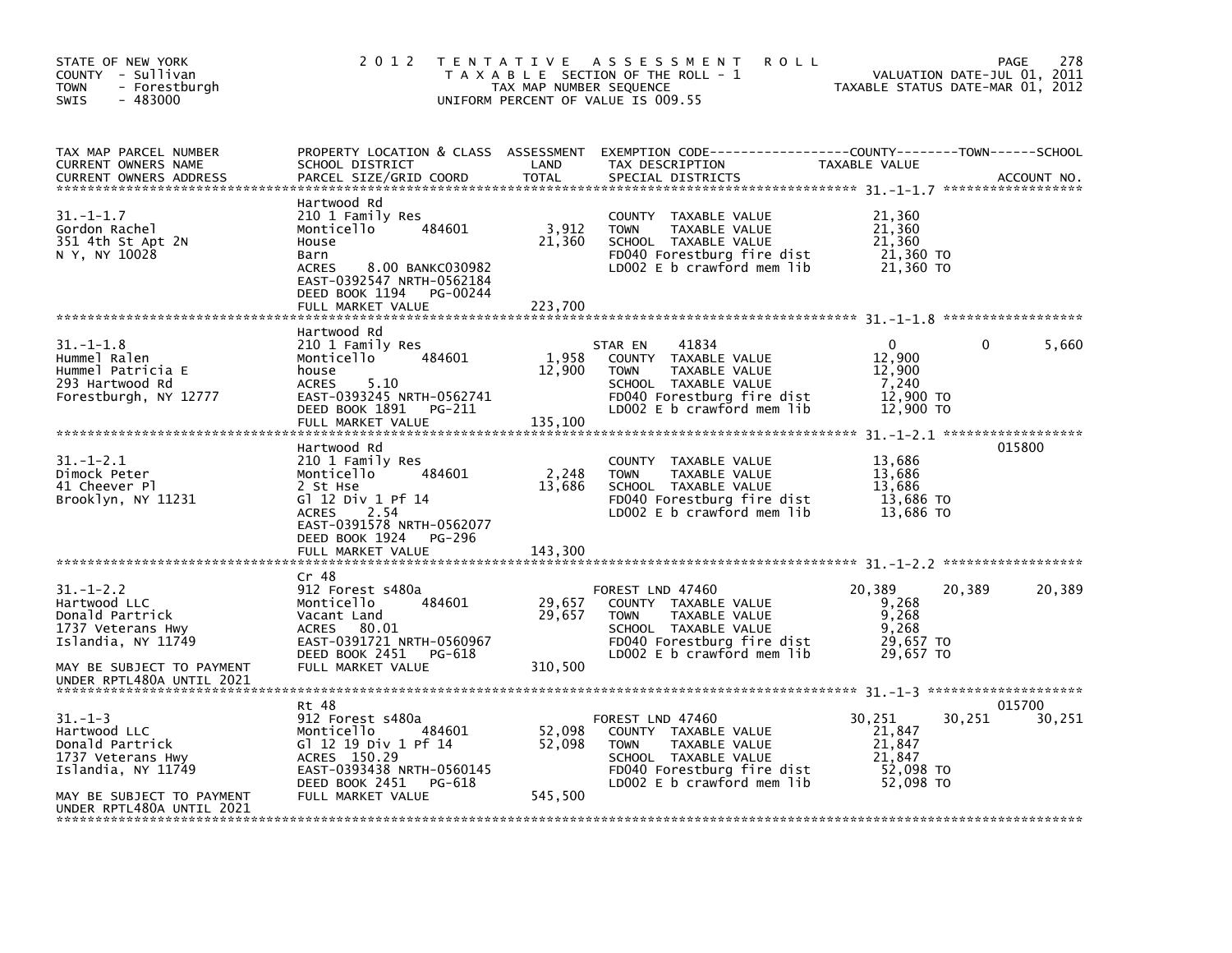| STATE OF NEW YORK<br>COUNTY - Sullivan<br><b>TOWN</b><br>- Forestburgh<br>$-483000$<br>SWIS                                                          | 2 0 1 2                                                                                                                                                                                         | T E N T A T I V E<br>TAX MAP NUMBER SEQUENCE | A S S E S S M E N T<br><b>ROLL</b><br>T A X A B L E SECTION OF THE ROLL - 1<br>UNIFORM PERCENT OF VALUE IS 009.55                                            |                                                                | 279<br>PAGE<br>VALUATION DATE-JUL 01, 2011<br>TAXABLE STATUS DATE-MAR 01, 2012 |
|------------------------------------------------------------------------------------------------------------------------------------------------------|-------------------------------------------------------------------------------------------------------------------------------------------------------------------------------------------------|----------------------------------------------|--------------------------------------------------------------------------------------------------------------------------------------------------------------|----------------------------------------------------------------|--------------------------------------------------------------------------------|
| TAX MAP PARCEL NUMBER<br><b>CURRENT OWNERS NAME</b>                                                                                                  | PROPERTY LOCATION & CLASS ASSESSMENT<br>SCHOOL DISTRICT                                                                                                                                         | LAND                                         | EXEMPTION CODE------------------COUNTY--------TOWN------SCHOOL<br>TAX DESCRIPTION                                                                            | <b>TAXABLE VALUE</b>                                           |                                                                                |
| $31 - 1 - 4$<br>Hartwood LLC<br>Donald Partrick<br>1737 Veterans Hwy<br>Islandia, NY 11749<br>MAY BE SUBJECT TO PAYMENT<br>UNDER RPTL480A UNTIL 2021 | Tr 12<br>912 Forest s480a<br>Monticello<br>484601<br>ACRES 287.51<br>EAST-0395491 NRTH-0558686<br>DEED BOOK 2451<br>PG-618<br>FULL MARKET VALUE                                                 | 46,178<br>46,178<br>483,500                  | FOREST LND 47460<br>COUNTY TAXABLE VALUE<br><b>TOWN</b><br>TAXABLE VALUE<br>SCHOOL TAXABLE VALUE<br>FD040 Forestburg fire dist<br>LD002 E b crawford mem lib | 33,857<br>12,321<br>12,321<br>12,321<br>46,178 TO<br>46.178 TO | 016610<br>33,857<br>33,857                                                     |
| $31. -1 - 5$<br>Owen Forrest E III<br>Attn: Cynthia Ferguson<br>29 Stagecoach Trl<br>Middletown, NY 10940                                            | Rt 48<br>322 Rural vac>10<br>Monticello<br>484601<br>Wild Land<br>G1 19 Div 1 Pf 14<br>ACRES 50.00<br>EAST-0397229 NRTH-0558829<br>DEED BOOK 1614<br>$PG-323$<br>FULL MARKET VALUE              | 7,717<br>7.717<br>80,800                     | TAXABLE VALUE<br>COUNTY<br>TAXABLE VALUE<br><b>TOWN</b><br>SCHOOL TAXABLE VALUE<br>FD040 Forestburg fire dist<br>LD002 E b crawford mem lib                  | 7,717<br>7,717<br>7,717<br>7,717 TO<br>7.717 TO                | 024300                                                                         |
| $31.-1-6.1$<br>Hartwood LLC<br>Donald Partrick<br>1737 Veterans Hwy<br>Islandia, NY 11749<br>MAY BE SUBJECT TO PAYMENT<br>UNDER RPTL480A UNTIL 2021  | County Rte.#48<br>912 Forest s480a<br>Monticello<br>484601<br>Hunting Lodge<br>Formerly $31.-2-2$<br>ACRES 129.06<br>EAST-0398373 NRTH-0558422<br>DEED BOOK 2451<br>PG-618<br>FULL MARKET VALUE | 30,229<br>79,533<br>832,800                  | FOREST LND 47460<br>COUNTY TAXABLE VALUE<br><b>TOWN</b><br>TAXABLE VALUE<br>SCHOOL TAXABLE VALUE<br>FD040 Forestburg fire dist<br>LD002 E b crawford mem lib | 23,794<br>55,739<br>55,739<br>55.739<br>79,533 TO<br>79.533 TO | 23,794<br>23,794                                                               |
| $31. - 1 - 6.2$<br>Hartwood LLC<br>Donald Partrick<br>1737 Veterans Hwy<br>Islandia, NY 11749                                                        | Hartwood Rd<br>920 Priv Hunt/Fi<br>Monticello<br>484601<br>2 St House<br>G $1$ 19 Div 1<br><b>ACRES</b><br>2.71<br>EAST-0398752 NRTH-0559950<br>DEED BOOK 2451<br>PG-614<br>FULL MARKET VALUE   | 2,398<br>12,298<br>128,800                   | COUNTY TAXABLE VALUE<br><b>TOWN</b><br>TAXABLE VALUE<br>SCHOOL TAXABLE VALUE<br>FD040 Forestburg fire dist<br>LD002 E b crawford mem lib                     | 12,298<br>12,298<br>12.298<br>12,298 TO<br>12,298 TO           | 015900                                                                         |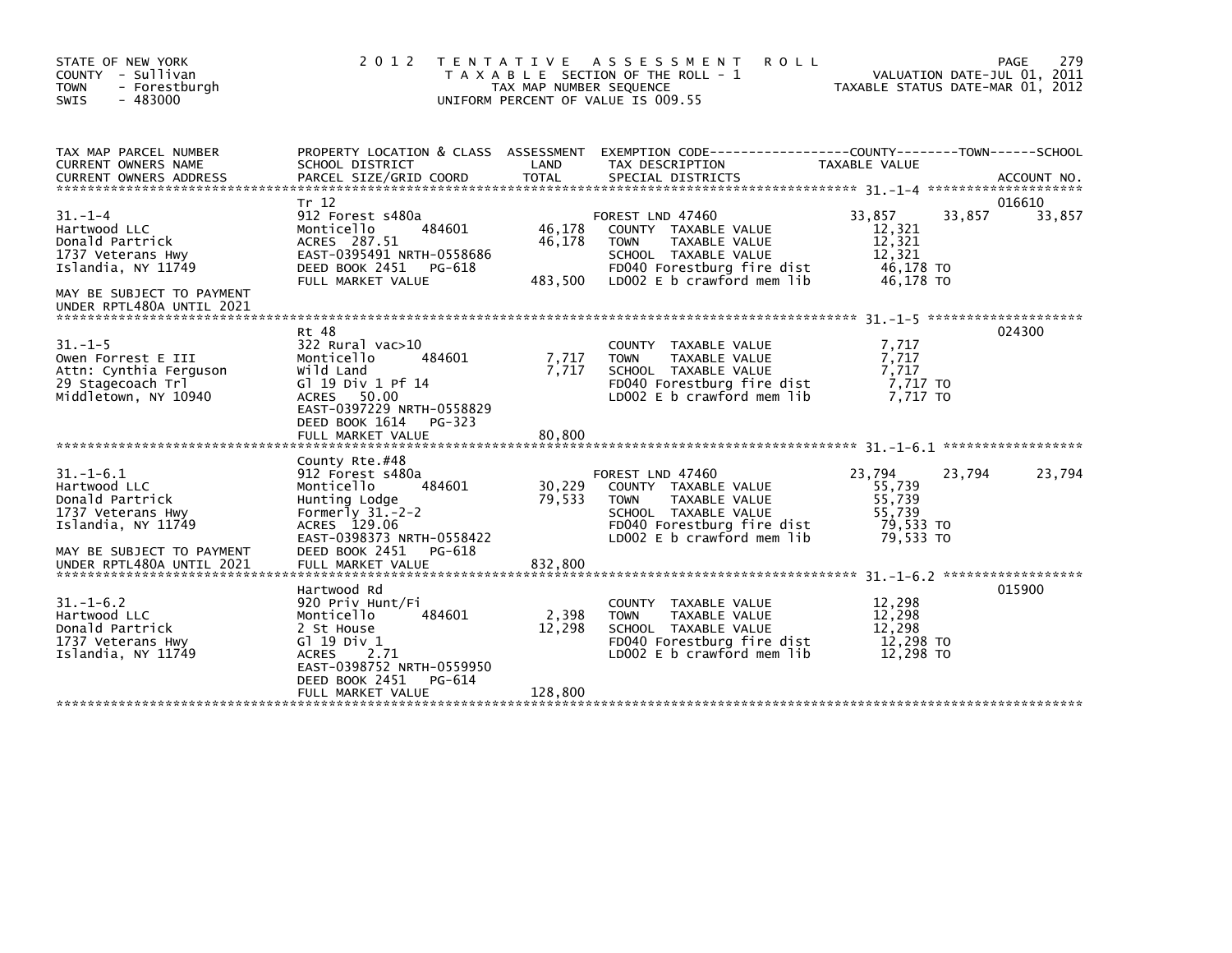| STATE OF NEW YORK<br>COUNTY - Sullivan<br><b>TOWN</b><br>- Forestburgh<br>$-483000$<br>SWIS                                                                          | 2 0 1 2                                                                                                                       |                   | TENTATIVE ASSESSMENT ROLL<br>T A X A B L E SECTION OF THE ROLL - 1<br>TAX MAP NUMBER SEQUENCE<br>UNIFORM PERCENT OF VALUE IS 009.55                                                                    |                                                            |       | 280<br>PAGE     |
|----------------------------------------------------------------------------------------------------------------------------------------------------------------------|-------------------------------------------------------------------------------------------------------------------------------|-------------------|--------------------------------------------------------------------------------------------------------------------------------------------------------------------------------------------------------|------------------------------------------------------------|-------|-----------------|
| TAX MAP PARCEL NUMBER<br><b>CURRENT OWNERS NAME</b>                                                                                                                  | SCHOOL DISTRICT                                                                                                               |                   | PROPERTY LOCATION & CLASS ASSESSMENT EXEMPTION CODE----------------COUNTY-------TOWN------SCHOOL<br>LAND TAX DESCRIPTION TAXABLE VALUE                                                                 |                                                            |       |                 |
|                                                                                                                                                                      |                                                                                                                               |                   |                                                                                                                                                                                                        |                                                            |       |                 |
| $31. - 1 - 7$<br>31.-1-7<br>Kellogg Peter<br>48 Wall St30th Floor<br>N.Y., NY 10005<br>MAY BE SUBJECT TO PAYMENT<br>UNDER RPTL480A UNTIL 2021                        | Hartwood<br>ACRES 179.33                                                                                                      |                   | TOWN       TAXABLE  VALUE<br>SCHOOL    TAXABLE  VALUE<br>FD040 Forestburg fire dist<br>LD002 E b crawford mem lib                                                                                      | 9.130<br>9.801<br>9,801<br>9,801<br>18,931 TO<br>18.931 TO | 9,130 | 015520<br>9,130 |
| 31.-1-8<br>Hartwood LLC<br>Donald Partrick<br>1737 Veterans Hwy<br>Islandia, NY 11749<br>MAY BE SUBJECT TO PAYMENT                                                   | S Of Tr 12<br>912 Forest s480a<br>Monticello<br>Vacant Land<br>Formerly $20.-1-6.6$<br>DEED BOOK 2451 PG-618                  |                   | FD040 Forestburg fire dist<br>LD002 E b crawford mem lib                                                                                                                                               | 8,149<br>3,155<br>3,155<br>3,155<br>11,304 TO<br>11,304 TO | 8,149 | 8,149           |
|                                                                                                                                                                      |                                                                                                                               |                   |                                                                                                                                                                                                        |                                                            |       |                 |
| $31 - 1 - 9$                                                                                                                                                         | Hartwood<br>912 Forest s480a                                                                                                  |                   | FOREST LND 47460                                                                                                                                                                                       | 8,317 8,317                                                |       | 015510<br>8,317 |
| Kellogg Peter R<br>48 wall st. 30th Floor<br>N.Y., NY 10005<br>MITT, MT 19999<br>MAY BE SUBJECT TO PAYMENT<br>UNDER RPTL480A UNTIL 2021<br>UNDER RPTL480A UNTIL 2021 | Monticello<br>Prev.sbl= $20.-1-6.3$<br>ACRES 73.42<br>EAST-0398617 NRTH-0555149<br>DEED BOOK 1510 PG-180<br>FULL MARKET VALUE | 10,396<br>108,900 | 484601 10,396 COUNTY TAXABLE VALUE<br>TAXABLE VALUE<br><b>TOWN</b><br>SCHOOL TAXABLE VALUE<br>FD040 Forestburg fire dist               10,396 TO<br>LD002 E b crawford mem lib               10,396 TO | 2,079<br>2,079<br>2,079                                    |       |                 |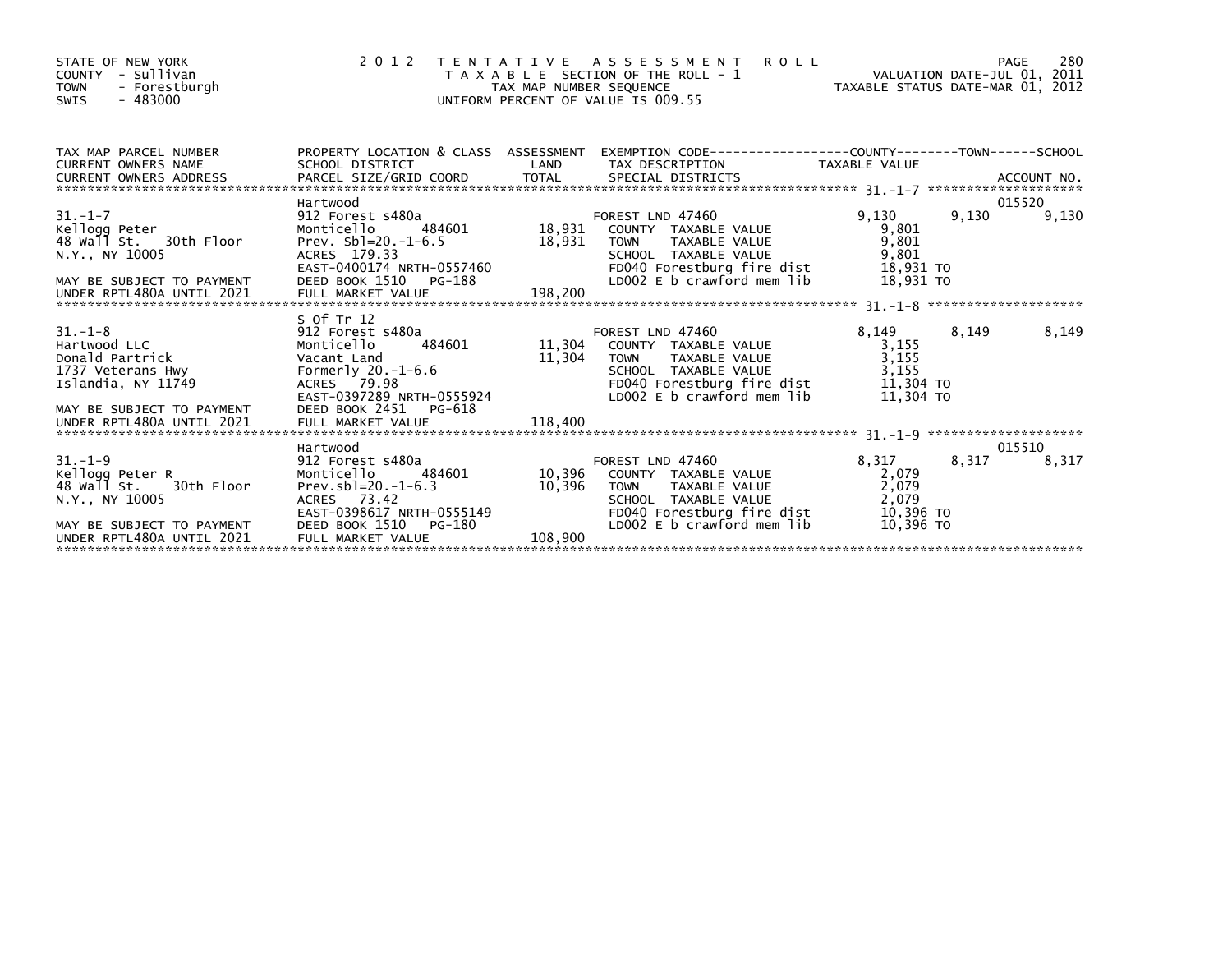| STATE OF NEW YORK |               | 2012 TENTATIVE ASSESSMENT ROLL        |  |                                  | PAGE                   | -281 |
|-------------------|---------------|---------------------------------------|--|----------------------------------|------------------------|------|
| COUNTY - Sullivan |               | T A X A B L E SECTION OF THE ROLL - 1 |  | VALUATION DATE-JUL 01, 2011      |                        |      |
| TOWN              | - Forestburgh | MAP SECTION - 031                     |  | TAXABLE STATUS DATE-MAR 01, 2012 |                        |      |
| SWIS              | - 483000      | $SUB - SECTION -$                     |  |                                  | RPS150/V04/L015        |      |
|                   |               | UNIFORM PERCENT OF VALUE IS 009.55    |  |                                  | CURRENT DATE 4/23/2012 |      |

| CODE | DISTRICT NAME PARCELS                        | TOTAL EXTENSION<br>TYPF | EXTENSION<br>VALUE | AD VALOREM<br>VALUE | <b>EXEMPT</b><br><b>AMOUNT</b> | TAXABLE<br>VALUE   |
|------|----------------------------------------------|-------------------------|--------------------|---------------------|--------------------------------|--------------------|
|      | FD040 Forestburg fir<br>LD002 E b crawford m | 17 TOTAL<br>17 TOTAL    |                    | 375.639<br>375.639  |                                | 375.639<br>375.639 |

#### \*\*\* S C H O O L D I S T R I C T S U M M A R Y \*\*\*

| <b>CODE</b> | DISTRICT NAME | <b>TOTAL</b><br>PARCELS | ASSESSED<br>LAND | ASSESSED<br><b>TOTAL</b> | <b>EXEMPT</b><br><b>AMOUNT</b> | <b>TOTAL</b><br><b>TAXABLE</b> | <b>STAR</b><br><b>AMOUNT</b> | <b>STAR</b><br><b>TAXABLE</b> |
|-------------|---------------|-------------------------|------------------|--------------------------|--------------------------------|--------------------------------|------------------------------|-------------------------------|
| 484601      | Monticello    | 17                      | 233,692          | 375,639                  | 142,815                        | 232,824                        | 14,050                       | 218,774                       |
|             | SUB-TOTAL     | 17                      | 233.692          | 375.639                  | 142.815                        | 232.824                        | 14.050                       | 218,774                       |
|             | <b>TOTAL</b>  | 17                      | 233,692          | 375,639                  | 142,815                        | 232,824                        | 14,050                       | 218,774                       |

\*\*\* S Y S T E M C O D E S S U M M A R Y \*\*\*

NO SYSTEM EXEMPTIONS AT THIS LEVEL

#### \*\*\* E X E M P T I O N S U M M A R Y \*\*\*

| <b>CODE</b>    | DESCRIPTION                | <b>TOTAL</b><br><b>PARCELS</b> | <b>COUNTY</b>      | <b>TOWN</b>        | <b>SCHOOL</b>      |
|----------------|----------------------------|--------------------------------|--------------------|--------------------|--------------------|
| 41122<br>41123 | WAR VET<br>WAR VET         |                                | 2,457              | 2,003              |                    |
| 41834          | STAR EN                    |                                |                    |                    | 11,320             |
| 41854<br>41906 | STAR B<br>PHY DIS          |                                |                    | 8,928              | 2,730<br>8,928     |
| 47460          | <b>FOREST LND</b><br>TOTAL | 13                             | 133,887<br>136,344 | 133,887<br>144,818 | 133,887<br>156,865 |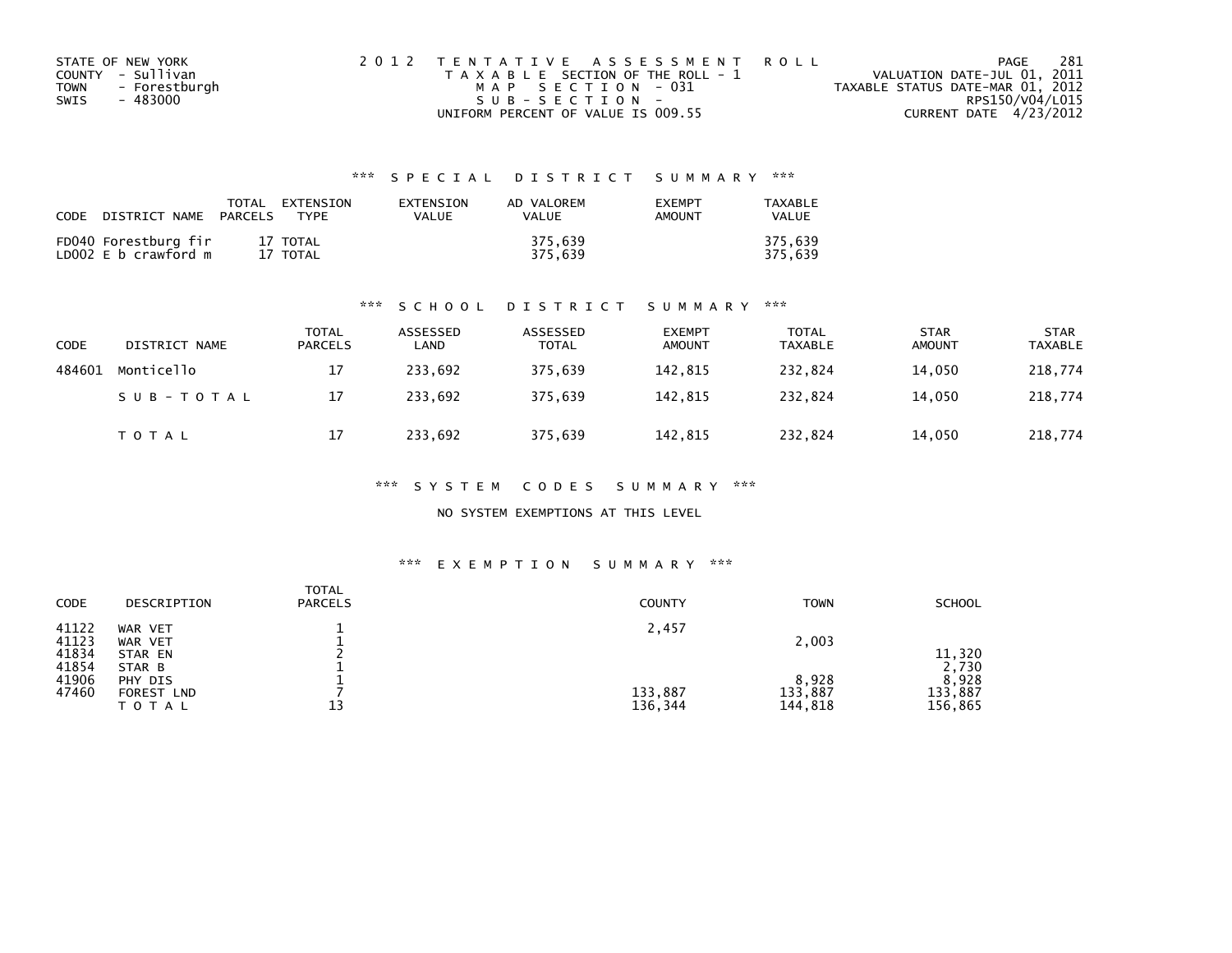|             | STATE OF NEW YORK | 2012 TENTATIVE ASSESSMENT ROLL        | PAGE                             | 282 |
|-------------|-------------------|---------------------------------------|----------------------------------|-----|
|             | COUNTY - Sullivan | T A X A B L E SECTION OF THE ROLL - 1 | VALUATION DATE-JUL 01, 2011      |     |
| <b>TOWN</b> | - Forestburgh     | MAP SECTION - 031                     | TAXABLE STATUS DATE-MAR 01, 2012 |     |
| SWIS        | - 483000          | SUB-SECTION-                          | RPS150/V04/L015                  |     |
|             |                   | UNIFORM PERCENT OF VALUE IS 009.55    | CURRENT DATE 4/23/2012           |     |

| ROLL       | DESCRIPTION    | <b>TOTAL</b>   | <b>ASSESSED</b> | <b>\SSESSED</b> | <b>TAXABLE</b> | <b>TAXABLE</b> | <b>TAXABLE</b> | <b>STAR</b>    |
|------------|----------------|----------------|-----------------|-----------------|----------------|----------------|----------------|----------------|
| <b>SEC</b> |                | <b>PARCELS</b> | ∟AND            | <b>TOTAL</b>    | COUNTY         | TOWN           | <b>SCHOOL</b>  | <b>TAXABLE</b> |
|            | <b>TAXABLE</b> | <b>. .</b>     | 233,692         | 375,639         | 239,295        | 230.821        | 232,824        | 218,774        |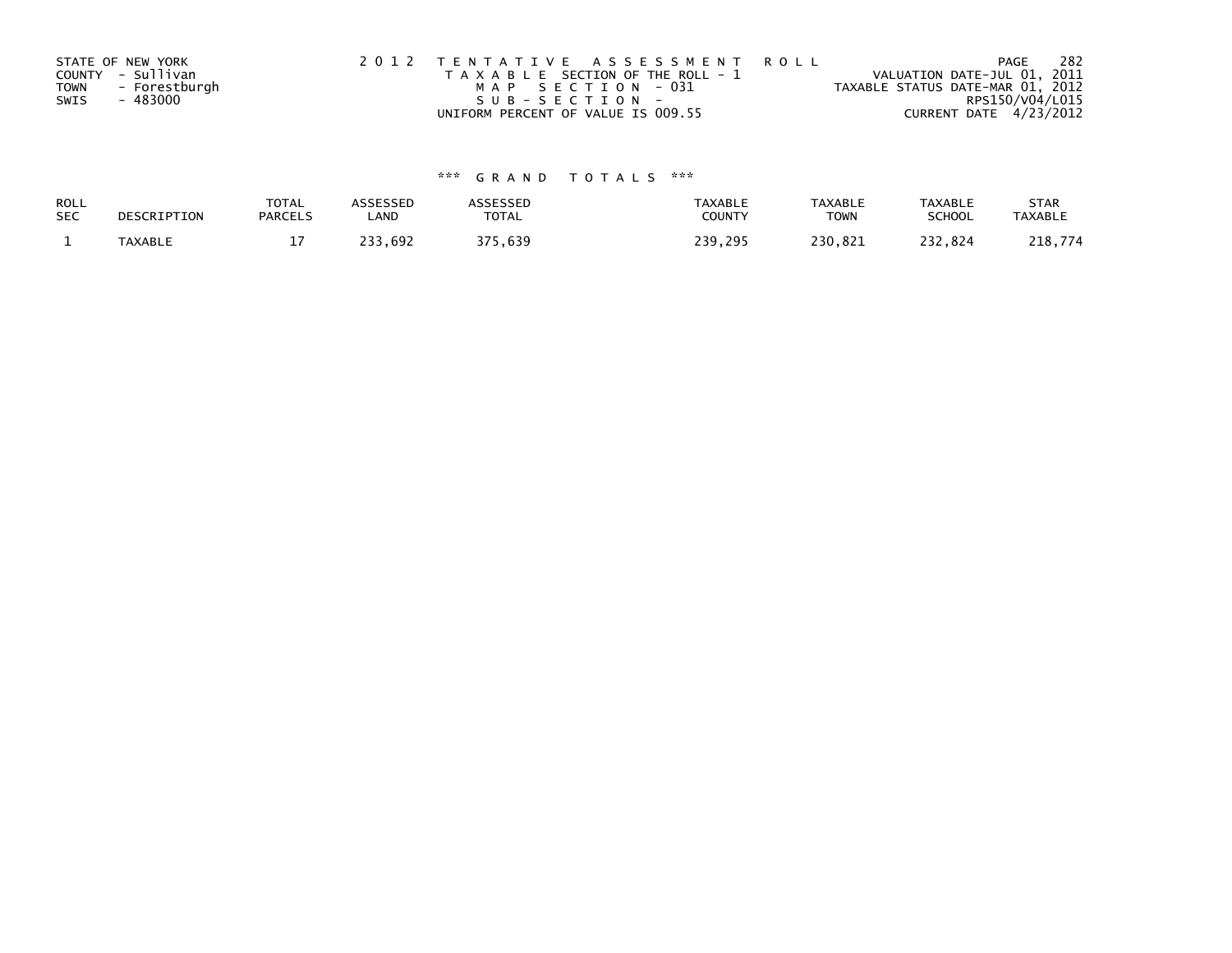| STATE OF NEW YORK<br>- Sullivan<br>COUNTY<br><b>TOWN</b><br>- Forestburgh<br>- 483000<br>SWIS | 2012                                                                                       | TAX MAP NUMBER SEQUENCE | TENTATIVE ASSESSMENT<br><b>ROLL</b><br>T A X A B L E SECTION OF THE ROLL - 1<br>UNIFORM PERCENT OF VALUE IS 009.55       | VALUATION DATE-JUL 01, 2011<br>TAXABLE STATUS DATE-MAR 01, 2012 | -283<br>PAGE |
|-----------------------------------------------------------------------------------------------|--------------------------------------------------------------------------------------------|-------------------------|--------------------------------------------------------------------------------------------------------------------------|-----------------------------------------------------------------|--------------|
| TAX MAP PARCEL NUMBER<br>CURRENT OWNERS NAME                                                  | SCHOOL DISTRICT                                                                            |                         | PROPERTY LOCATION & CLASS ASSESSMENT EXEMPTION CODE----------------COUNTY-------TOWN------SCHOOL<br>LAND TAX DESCRIPTION | TAXABLE VALUE                                                   |              |
| CURRENT OWNERS ADDRESS                                                                        |                                                                                            |                         |                                                                                                                          |                                                                 |              |
|                                                                                               | Town Line                                                                                  |                         |                                                                                                                          |                                                                 | 010910       |
| $32. -1 - 1.1$                                                                                | 322 Rural vac>10                                                                           |                         | COUNTY TAXABLE VALUE                                                                                                     | 6,004                                                           |              |
| Galligan Patricia                                                                             | Port Jervis Csd 331300                                                                     | 6,004                   | TAXABLE VALUE<br><b>TOWN</b>                                                                                             | 6,004                                                           |              |
| 69 Galligan Rd<br>Cuddebackville, NY 12729                                                    | Pf 14<br>Vacant Land<br>ACRES 122.79<br>EAST-0407873 NRTH-0552155<br>DEED BOOK 2164 PG-350 | 6,004                   | SCHOOL TAXABLE VALUE<br>FD041 Cuddebackville fire                                                                        | 6,004<br>$6,004$ TO                                             |              |
|                                                                                               | FULL MARKET VALUE                                                                          | 62,900                  |                                                                                                                          |                                                                 |              |
|                                                                                               | S Of Hwy $#49$                                                                             |                         |                                                                                                                          |                                                                 |              |
| $32. -1 - 1.3$                                                                                | 314 Rural vac<10                                                                           |                         | COUNTY TAXABLE VALUE                                                                                                     | 1,715                                                           |              |
| Galligan John W                                                                               | Port Jervis Csd 331300                                                                     | 1,715                   | TAXABLE VALUE<br><b>TOWN</b>                                                                                             | 1,715                                                           |              |
| 83 Galligan Rd                                                                                | Vacant Lot                                                                                 | 1,715                   | SCHOOL TAXABLE VALUE                                                                                                     | 1,715                                                           |              |
| Cuddebackville, NY 12729                                                                      | ACRES 5.01<br>EAST-0407954 NRTH-0550663<br>DEED BOOK 2164 PG-358                           |                         | FD041 Cuddebackville fire                                                                                                | 1,715 TO                                                        |              |
|                                                                                               | FULL MARKET VALUE                                                                          | 18,000                  |                                                                                                                          |                                                                 |              |
|                                                                                               |                                                                                            |                         |                                                                                                                          |                                                                 |              |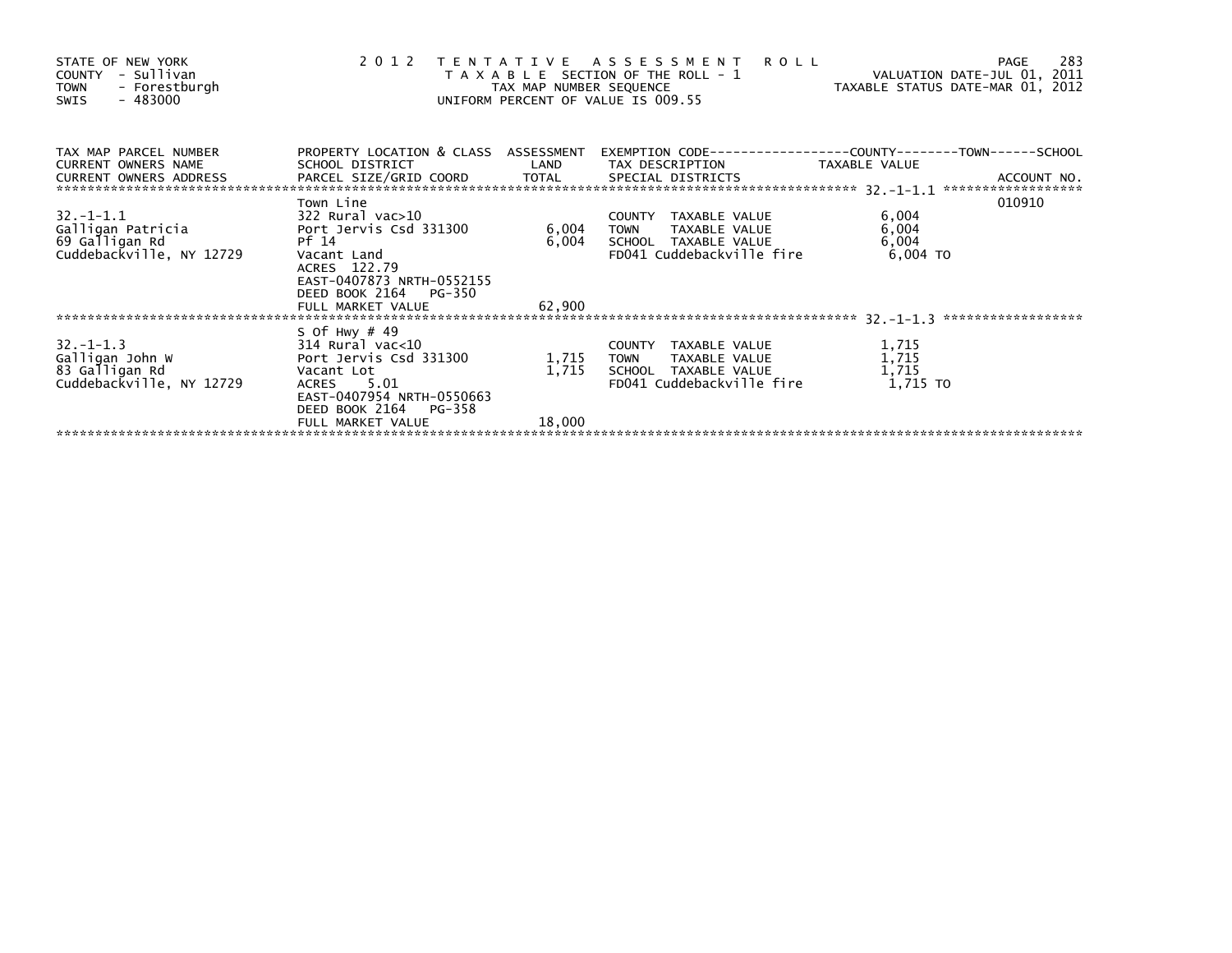| STATE OF NEW YORK |               | 2012 TENTATIVE ASSESSMENT ROLL        |  |                                  | PAGE                   | -284 |
|-------------------|---------------|---------------------------------------|--|----------------------------------|------------------------|------|
| COUNTY - Sullivan |               | T A X A B L E SECTION OF THE ROLL - 1 |  | VALUATION DATE-JUL 01, 2011      |                        |      |
| <b>TOWN</b>       | - Forestburgh | MAP SECTION - 032                     |  | TAXABLE STATUS DATE-MAR 01, 2012 |                        |      |
| SWIS              | - 483000      | $SUB - SECTION -$                     |  |                                  | RPS150/V04/L015        |      |
|                   |               | UNIFORM PERCENT OF VALUE IS 009.55    |  |                                  | CURRENT DATE 4/23/2012 |      |

| <b>CODE</b> | DISTRICT NAME        | PARCELS | TOTAL EXTENSION<br>TYPF | EXTENSION<br>VALUE | AD VALOREM<br>VALUE | <b>FXFMPT</b><br>AMOUNT | <b>TAXABLE</b><br><b>VALUE</b> |
|-------------|----------------------|---------|-------------------------|--------------------|---------------------|-------------------------|--------------------------------|
|             | FD041 Cuddebackville |         | <b>TOTAL</b>            |                    | 7.719               |                         | 7.719                          |

## \*\*\* S C H O O L D I S T R I C T S U M M A R Y \*\*\*

| <b>CODE</b> | DISTRICT NAME   | <b>TOTAL</b><br><b>PARCELS</b> | ASSESSED<br>LAND | ASSESSED<br><b>TOTAL</b> | <b>EXEMPT</b><br>AMOUNT | TOTAL<br>TAXABLE | <b>STAR</b><br>AMOUNT | <b>STAR</b><br>TAXABLE |
|-------------|-----------------|--------------------------------|------------------|--------------------------|-------------------------|------------------|-----------------------|------------------------|
| 331300      | Port Jervis Csd |                                | 7.719            | 7.719                    |                         | 7,719            |                       | 7,719                  |
|             | SUB-TOTAL       |                                | 7.719            | 7,719                    |                         | 7,719            |                       | 7,719                  |
|             | T O T A L       |                                | 7,719            | 7,719                    |                         | 7,719            |                       | 7,719                  |

## \*\*\* S Y S T E M C O D E S S U M M A R Y \*\*\*

NO SYSTEM EXEMPTIONS AT THIS LEVEL

#### \*\*\* E X E M P T I O N S U M M A R Y \*\*\*

### NO EXEMPTIONS AT THIS LEVEL

| ROLL<br><b>SEC</b> | DESCRIPTION | <b>TOTAL</b><br><b>PARCELS</b> | <b>SESSED</b><br><b>AND</b> | <b>TOTAL</b> | <b>TAXABLE</b><br>COUNTY | <b>TAXABLE</b><br><b>TOWN</b> | <b>TAXABLE</b><br><b>SCHOOL</b> | <b>STAR</b><br>TAXABLE |
|--------------------|-------------|--------------------------------|-----------------------------|--------------|--------------------------|-------------------------------|---------------------------------|------------------------|
|                    | TAXABLE     |                                | 71(<br>.                    | -719<br>.    |                          | 71 Q<br>.                     | .719                            | <b>710</b>             |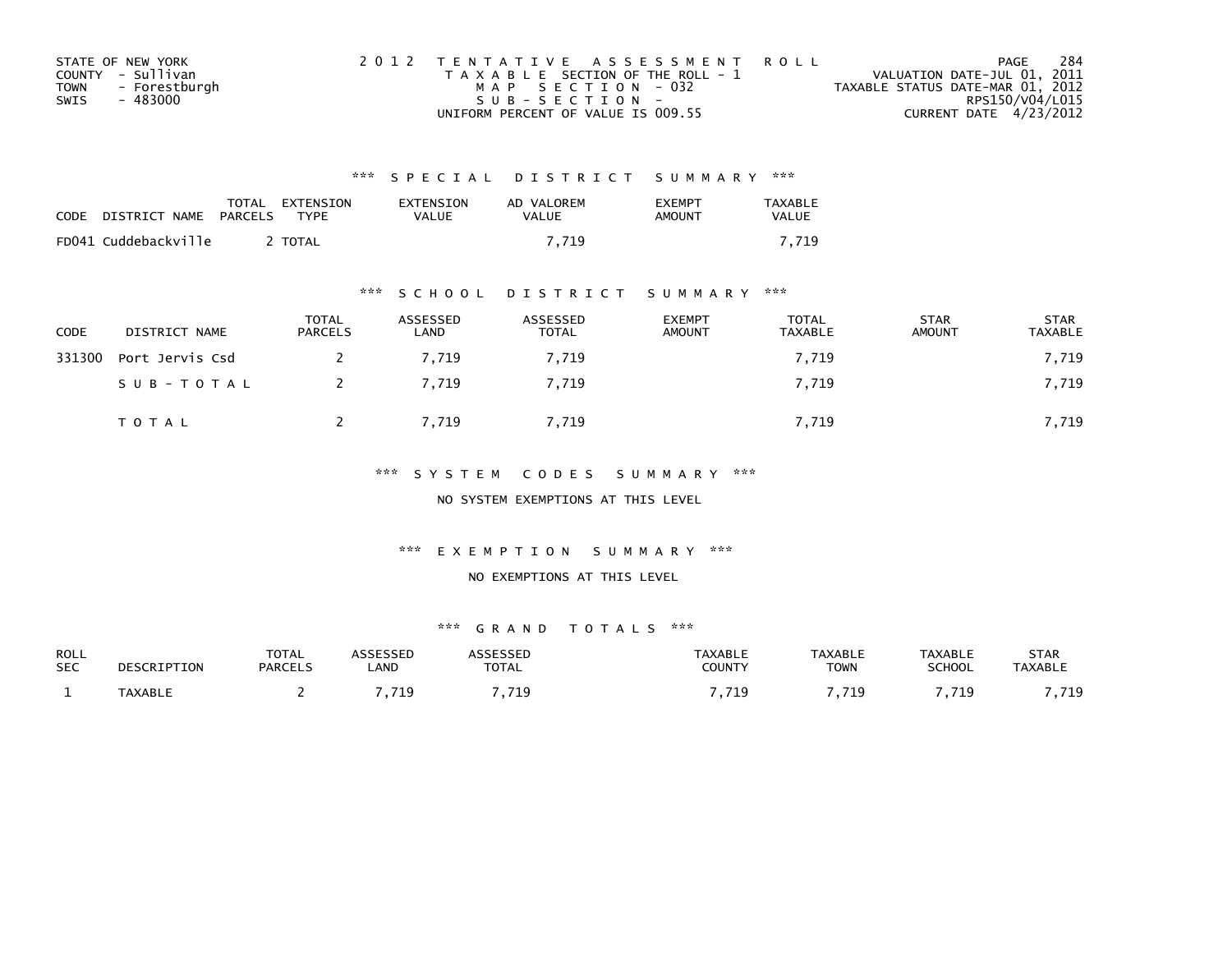| STATE OF NEW YORK<br>COUNTY - Sullivan<br>- Forestburgh<br><b>TOWN</b><br>$-483000$<br><b>SWIS</b> | 2 0 1 2                                                                                                                                                                               | TAX MAP NUMBER SEQUENCE     | <b>ROLL</b><br>TENTATIVE ASSESSMENT<br>T A X A B L E SECTION OF THE ROLL - 1<br>UNIFORM PERCENT OF VALUE IS 009.55                                          | VALUATION DATE-JUL 01,<br>TAXABLE STATUS DATE-MAR 01, 2012           | PAGE<br>285<br>2011  |
|----------------------------------------------------------------------------------------------------|---------------------------------------------------------------------------------------------------------------------------------------------------------------------------------------|-----------------------------|-------------------------------------------------------------------------------------------------------------------------------------------------------------|----------------------------------------------------------------------|----------------------|
| TAX MAP PARCEL NUMBER<br>CURRENT OWNERS NAME<br><b>CURRENT OWNERS ADDRESS</b>                      | SCHOOL DISTRICT<br>PARCEL SIZE/GRID COORD                                                                                                                                             | LAND<br><b>TOTAL</b>        | PROPERTY LOCATION & CLASS ASSESSMENT EXEMPTION CODE----------------COUNTY-------TOWN------SCHOOL<br>TAX DESCRIPTION<br>SPECIAL DISTRICTS                    | TAXABLE VALUE                                                        | ACCOUNT NO.          |
| $33. - 1 - 2$<br>Bender Thomas A<br>& Rose E<br>12 Windsor Rd<br>West Milford N J, 07480           | North Rd<br>322 Rural vac>10<br>Monticello<br>484601<br>G1 11 Div 1<br>ACRES 30.00<br>EAST-0380030 NRTH-0568290<br>FULL MARKET VALUE                                                  | 4,930<br>4,930<br>51,600    | COUNTY TAXABLE VALUE<br>TAXABLE VALUE<br><b>TOWN</b><br>SCHOOL TAXABLE VALUE<br>FD040 Forestburg fire dist<br>LD002 E b crawford mem lib                    | 4,930<br>4,930<br>4,930<br>4,930 TO<br>4,930 TO                      | 001770               |
| $33. - 1 - 3.1$<br>Sipos John J<br>31 Norris Rd<br>Forestburgh, NY 12777                           | North Rd<br>322 Rural vac>10<br>484601<br>Monticello<br>vacant<br>G $11$ Div $1$ R $1$<br>ACRES 93.41<br>EAST-0380420 NRTH-0567220<br>DEED BOOK 2010<br>PG-56120<br>FULL MARKET VALUE | 17,200<br>17,200<br>180,100 | COUNTY TAXABLE VALUE<br><b>TOWN</b><br>TAXABLE VALUE<br>SCHOOL TAXABLE VALUE<br>FD040 Forestburg fire dist<br>LD002 E b crawford mem lib                    | 17,200<br>17,200<br>17,200<br>17,200 TO<br>17,200 TO                 | 016800               |
| $33. - 1 - 3.2$<br>Jankowski Remigiusz<br>231 North Rd<br>Forestburgh, NY 12777                    | North Rd<br>250 Estate<br>484601<br>Monticello<br>2 Houses Sheds<br>Garages<br>8.00<br><b>ACRES</b><br>EAST-0381830 NRTH-0567000<br>DEED BOOK 1084<br>PG-00068                        | 4,911<br>79,100             | 41854<br>STAR B<br>COUNTY TAXABLE VALUE<br><b>TOWN</b><br>TAXABLE VALUE<br>SCHOOL TAXABLE VALUE<br>FD040 Forestburg fire dist<br>LD002 E b crawford mem lib | $\mathbf{0}$<br>79,100<br>79,100<br>76,370<br>79,100 TO<br>79,100 TO | 006000<br>0<br>2,730 |
|                                                                                                    | FULL MARKET VALUE                                                                                                                                                                     | 828,300                     |                                                                                                                                                             |                                                                      |                      |
| $33. - 1 - 3.3$<br>Carliles Georgia R<br>760 SW Ninth St<br>Naples, FL 34117                       | North Rd<br>210 1 Family Res<br>Monticello<br>484601<br>1 St House & Gar<br>5.00<br>ACRES<br>EAST-0381134 NRTH-0567323<br>DEED BOOK 2410<br>PG-641<br>FULL MARKET VALUE               | 1,976<br>14,064<br>147,300  | COUNTY TAXABLE VALUE<br>TAXABLE VALUE<br><b>TOWN</b><br>SCHOOL TAXABLE VALUE<br>FD040 Forestburg fire dist<br>LD002 E b crawford mem lib                    | 14,064<br>14,064<br>14.064<br>14,064 TO<br>14,064 TO                 | 007200               |
|                                                                                                    |                                                                                                                                                                                       |                             |                                                                                                                                                             |                                                                      |                      |
| $33. - 1 - 3.4$<br>Sipos William B<br>21 Valley Rd<br>Forestburgh, NY 12777                        | North Rd<br>270 Mfg housing<br>484601<br>Monticello<br>Manuf housing<br><b>ACRES</b><br>2.55<br>EAST-0380855 NRTH-0568483<br>PG-538<br>DEED BOOK 1661                                 | 1,223<br>14,923             | COUNTY TAXABLE VALUE<br>TAXABLE VALUE<br><b>TOWN</b><br>SCHOOL TAXABLE VALUE<br>FD040 Forestburg fire dist<br>LD002 E b crawford mem lib                    | 14,923<br>14,923<br>14.923<br>14,923 TO<br>14,923 TO                 |                      |
|                                                                                                    | FULL MARKET VALUE                                                                                                                                                                     | 156,300                     |                                                                                                                                                             |                                                                      |                      |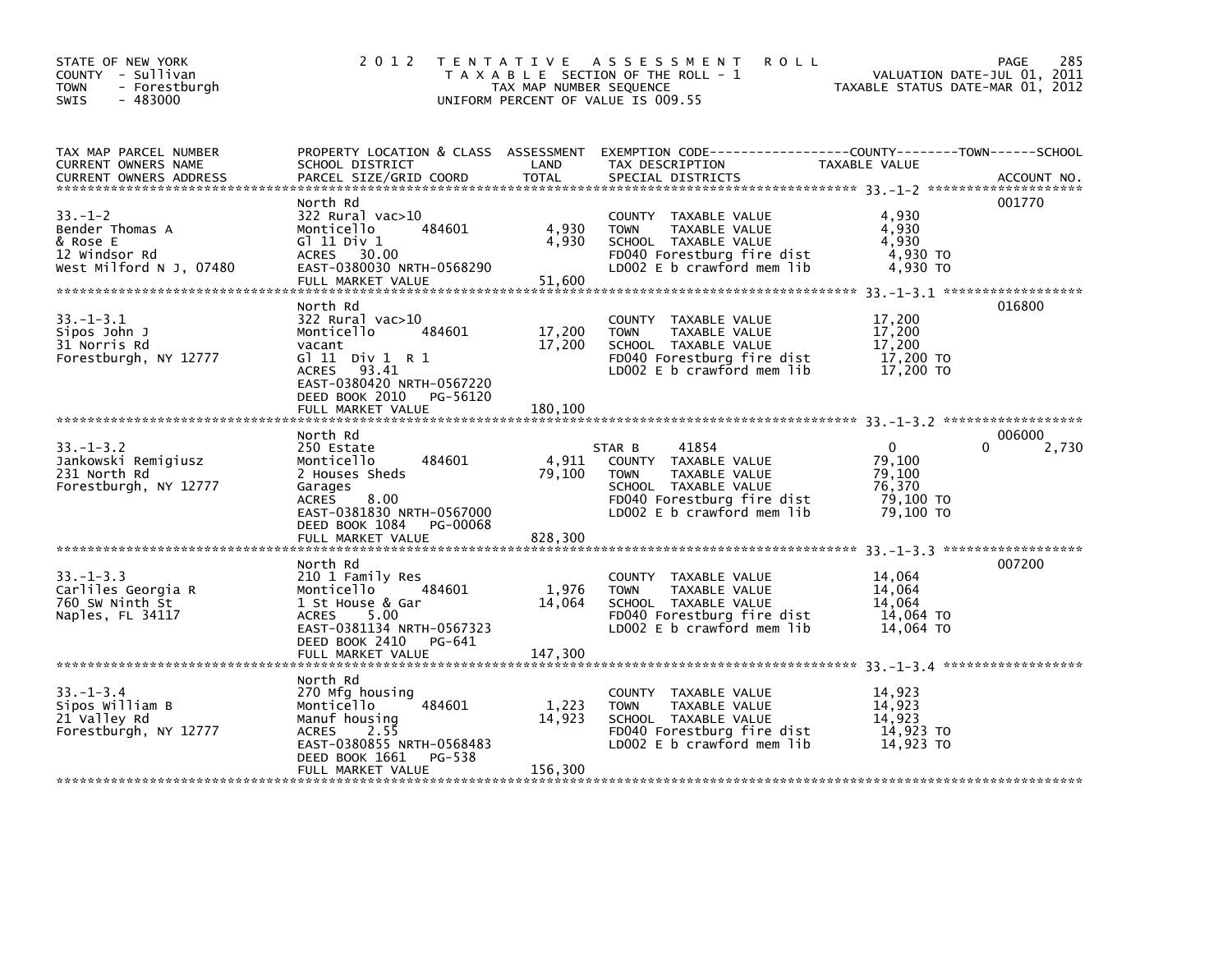| STATE OF NEW YORK<br>COUNTY - Sullivan<br><b>TOWN</b><br>- Forestburgh<br>$-483000$<br>SWIS   | 2 0 1 2                                                                                                                                                                                   | TAX MAP NUMBER SEQUENCE     | <b>ROLL</b><br>TENTATIVE ASSESSMENT<br>T A X A B L E SECTION OF THE ROLL - 1<br>UNIFORM PERCENT OF VALUE IS 009.55                                          | VALUATION DATE-JOL V1, 2012<br>TAXABLE STATUS DATE-MAR 01, 2012      | 286<br>PAGE |
|-----------------------------------------------------------------------------------------------|-------------------------------------------------------------------------------------------------------------------------------------------------------------------------------------------|-----------------------------|-------------------------------------------------------------------------------------------------------------------------------------------------------------|----------------------------------------------------------------------|-------------|
| TAX MAP PARCEL NUMBER<br>CURRENT OWNERS NAME<br><b>CURRENT OWNERS ADDRESS</b>                 | SCHOOL DISTRICT<br>PARCEL SIZE/GRID COORD                                                                                                                                                 | LAND<br>TOTAL               | PROPERTY LOCATION & CLASS ASSESSMENT EXEMPTION CODE---------------COUNTY-------TOWN-----SCHOOL<br>TAX DESCRIPTION<br>SPECIAL DISTRICTS                      | TAXABLE VALUE                                                        | ACCOUNT NO. |
| $33. - 1 - 3.5$<br>Unger Peter<br>Unger Donna<br>164 North Rd<br>Forestburgh, NY 12777        | 164 North Rd<br>270 Mfg housing<br>484601<br>Monticello<br>manuf housing<br>2.52<br><b>ACRES</b><br>EAST-0380945 NRTH-0568303<br>DEED BOOK 2010 PG-55767<br>FULL MARKET VALUE             | 1,232<br>6,046<br>63,300    | 41854<br>STAR B<br>COUNTY TAXABLE VALUE<br>TAXABLE VALUE<br><b>TOWN</b><br>SCHOOL TAXABLE VALUE<br>FD040 Forestburg fire dist<br>LD002 E b crawford mem lib | $\Omega$<br>6,046<br>6,046<br>3,316<br>6,046 TO<br>6,046 TO          | 2,730<br>0  |
| $33. - 1 - 3.6$<br>Krawitz Wendy<br>220 North Rd<br>Forestburgh, NY 12777                     | 220 North Rd<br>210 1 Family Res<br>484601<br>Monticello<br>House & Garage<br>ACRES 2.52 BANKC080370<br>EAST-0381371 NRTH-0567045<br>DEED BOOK 2598<br>PG-244<br>FULL MARKET VALUE        | 1,232<br>18,500<br>193.700  | STAR B<br>41854<br>COUNTY TAXABLE VALUE<br><b>TOWN</b><br>TAXABLE VALUE<br>SCHOOL TAXABLE VALUE<br>FD040 Forestburg fire dist<br>LD002 E b crawford mem lib | $\mathbf{0}$<br>18,500<br>18,500<br>15,770<br>18,500 TO<br>18,500 TO | 0<br>2,730  |
| $33. - 1 - 3.7$<br>Speer Kevin J<br>Speer Kathryne J<br>228 North Rd<br>Forestburgh, NY 12777 | 228 North Rd<br>210 1 Family Res<br>484601<br>Monticello<br>house<br>shed<br><b>FRNT 240.10 DPTH</b><br><b>ACRES</b><br>2.46<br>DEED BOOK 2010 PG-56468<br>FULL MARKET VALUE              | 1,200<br>12,500<br>130,900  | 41854<br>STAR B<br>COUNTY TAXABLE VALUE<br>TAXABLE VALUE<br><b>TOWN</b><br>SCHOOL TAXABLE VALUE<br>FD040 Forestburg fire dist<br>LD002 E b crawford mem lib | $\Omega$<br>12,500<br>12,500<br>9,770<br>12,500 TO<br>12,500 TO      | 0<br>2,730  |
| $33 - 1 - 5$<br>Bott Edward J<br>& Mildred M<br>210 Pine Island Tpke<br>Warwick, NY 10990     | Rt 43<br>322 Rural vac>10<br>484601<br>Monticello<br>G1 11<br>Div 1<br>Pf 14<br>ACRES 22.50<br>EAST-0379533 NRTH-0566315<br>FULL MARKET VALUE                                             | 10,533<br>10,533<br>110,300 | COUNTY TAXABLE VALUE<br><b>TOWN</b><br>TAXABLE VALUE<br>SCHOOL TAXABLE VALUE<br>FD040 Forestburg fire dist<br>LD002 E b crawford mem lib                    | 10,533<br>10,533<br>10,533<br>10,533 TO<br>10,533 TO                 | 002450      |
| $33. - 1 - 6$<br>Billeci George Ignatius<br>983 Plank Rd<br>Forestburgh, NY 12777             | 983 Plank Rd<br>210 1 Family Res<br>484601<br>Monticello<br>Two Story House<br>Garage<br><b>ACRES</b><br>7.11<br>EAST-0383040 NRTH-0567190<br>DEED BOOK 1701<br>PG-1<br>FULL MARKET VALUE | 2,629<br>11,842<br>124,000  | COUNTY TAXABLE VALUE<br><b>TOWN</b><br>TAXABLE VALUE<br>SCHOOL TAXABLE VALUE<br>FD040 Forestburg fire dist<br>LD002 E b crawford mem lib                    | 11,842<br>11,842<br>11,842<br>11,842 TO<br>11,842 TO                 |             |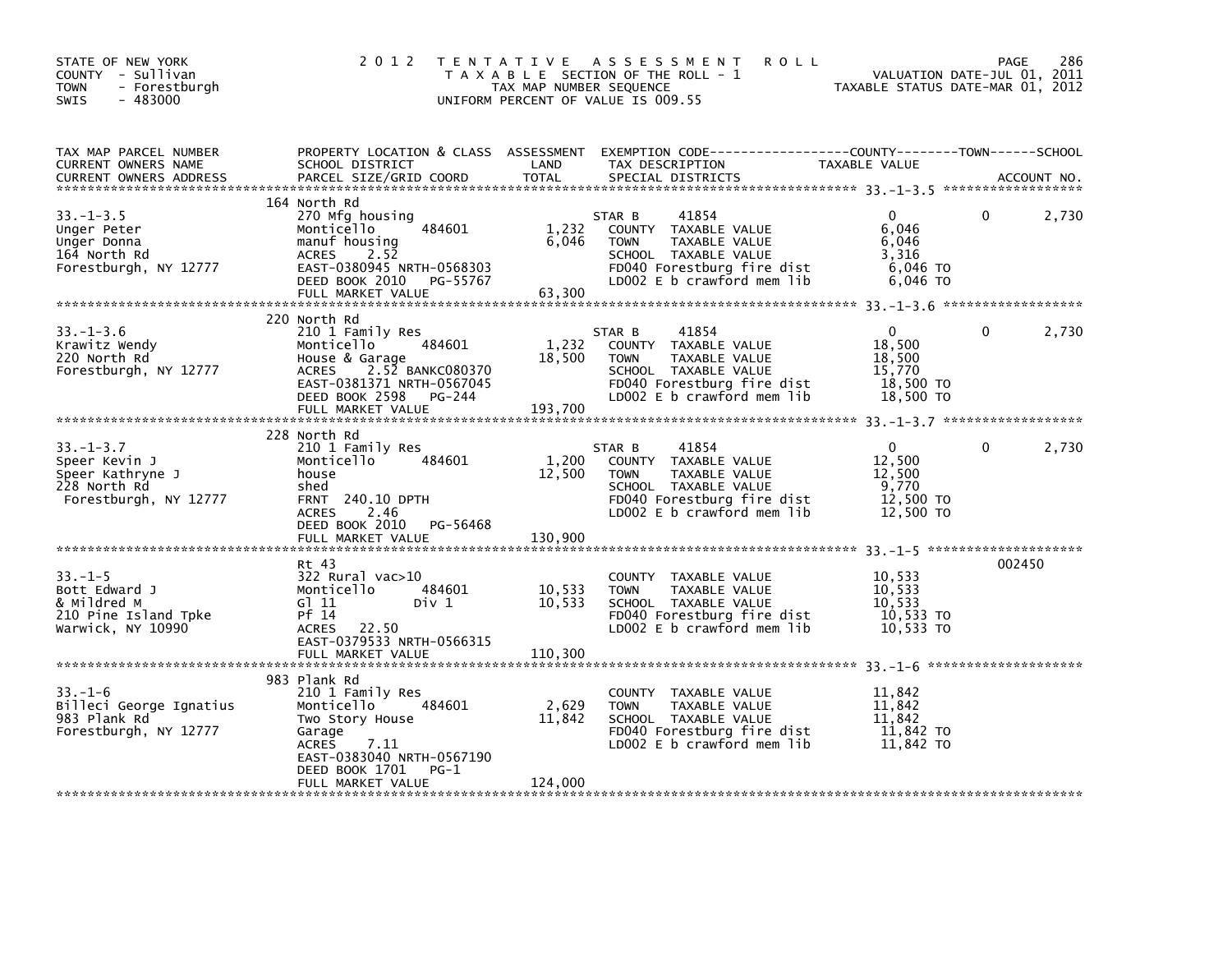| STATE OF NEW YORK<br>COUNTY - Sullivan<br>- Forestburgh<br><b>TOWN</b><br>$-483000$<br>SWIS | 2 0 1 2                                                                                                                                                                                                         | TAX MAP NUMBER SEQUENCE    | TENTATIVE ASSESSMENT<br><b>ROLL</b><br>T A X A B L E SECTION OF THE ROLL - 1<br>UNIFORM PERCENT OF VALUE IS 009.55                           | VALUATION DATE-JUL 01, 2011<br>TAXABLE STATUS DATE-MAR 01, 2012 | 287<br>PAGE |
|---------------------------------------------------------------------------------------------|-----------------------------------------------------------------------------------------------------------------------------------------------------------------------------------------------------------------|----------------------------|----------------------------------------------------------------------------------------------------------------------------------------------|-----------------------------------------------------------------|-------------|
| TAX MAP PARCEL NUMBER<br><b>CURRENT OWNERS NAME</b><br><b>CURRENT OWNERS ADDRESS</b>        | SCHOOL DISTRICT<br>PARCEL SIZE/GRID COORD                                                                                                                                                                       | LAND<br>TOTAL              | PROPERTY LOCATION & CLASS ASSESSMENT EXEMPTION CODE----------------COUNTY-------TOWN------SCHOOL<br>TAX DESCRIPTION<br>SPECIAL DISTRICTS     | TAXABLE VALUE                                                   | ACCOUNT NO. |
| $33. - 1 - 7$<br>Creegan Michael<br>Creegan Suzann<br>PO Box 15<br>Forestburgh, NY 12777    | E.s. County Road $#43$<br>$314$ Rural vac< $10$<br>484601<br>Monticello<br>Vacant Lot<br><b>ACRES</b><br>6.61<br>EAST-0382190 NRTH-0566640<br>DEED BOOK 3545<br>PG-564<br>FULL MARKET VALUE                     | 3,700<br>3,700<br>38,700   | COUNTY TAXABLE VALUE<br><b>TOWN</b><br>TAXABLE VALUE<br>SCHOOL TAXABLE VALUE<br>FD040 Forestburg fire dist<br>LD002 E b crawford mem lib     | 3,700<br>3,700<br>3,700<br>3,700 TO<br>3,700 TO                 | 013800      |
| $33. - 1 - 8$<br>Donley Suzanne<br>Attn: Schoen<br>144 Martin Rd<br>Huguenot, NY 12746      | 233 Forestburgh Rd<br>210 1 Family Res<br>Monticello<br>484601<br>House<br>G1 33<br>Div 1<br>Fo P Bott<br>FRNT 150.00 DPTH 102.50<br>EAST-0381845 NRTH-0566452<br>DEED BOOK 1708<br>PG-674<br>FULL MARKET VALUE | 508<br>5,910<br>61,900     | COUNTY TAXABLE VALUE<br><b>TOWN</b><br>TAXABLE VALUE<br>SCHOOL TAXABLE VALUE<br>FD040 Forestburg fire dist<br>LD002 $E$ b crawford mem $lib$ | 5,910<br>5,910<br>5,910<br>$5,910$ TO<br>5,910 TO               | 023900      |
| $33 - 1 - 9$<br>Lawlor Joseph G<br>Lawlor Melba<br>13 Fairlawn Ave<br>Middletown, NY 10940  | S.s.rt 43<br>$314$ Rural vac<10<br>Monticello<br>484601<br>G1 11 Div 1 R1 3<br><b>ACRES</b><br>0.52<br>EAST-0381744 NRTH-0566395<br>DEED BOOK 1156<br>PG-00344<br>FULL MARKET VALUE                             | 318<br>318<br>3,300        | COUNTY TAXABLE VALUE<br>TAXABLE VALUE<br><b>TOWN</b><br>SCHOOL TAXABLE VALUE<br>FD040 Forestburg fire dist<br>LD002 E b crawford mem lib     | 318<br>318<br>318<br>318 TO<br>318 TO                           | 002300      |
| $33. - 1 - 10$<br>Lawlor Joseph G<br>13 Fairlawn Ave<br>Middletown, NY 10940                | Forestburgh Rd<br>260 Seasonal res<br>Monticello<br>484601<br>house<br><b>ACRES</b><br>0.34<br>EAST-0381690 NRTH-0566336<br>DEED BOOK 1156<br>PG-00344                                                          | 166<br>7.200               | <b>COUNTY</b><br>TAXABLE VALUE<br><b>TOWN</b><br>TAXABLE VALUE<br>SCHOOL TAXABLE VALUE                                                       | 7,200<br>7,200<br>7,200                                         | 002200      |
| 33.–1–11<br>Bott Margaret<br>Bott William F<br>2419 N Third St<br>Harrisburg, PA 17110      | FULL MARKET VALUE<br>Rt 43<br>322 Rural vac>10<br>Monticello<br>484601<br>vacant land<br>25.00<br>ACRES<br>EAST-0381440 NRTH-0565820<br>DEED BOOK 3070<br>PG-649                                                | 75,400<br>12,615<br>12,615 | COUNTY TAXABLE VALUE<br><b>TOWN</b><br>TAXABLE VALUE<br>SCHOOL TAXABLE VALUE<br>FD040 Forestburg fire dist<br>LD002 E b crawford mem lib     | 12,615<br>12,615<br>12,615<br>12,615 TO<br>12,615 TO            | 002900      |
|                                                                                             | FULL MARKET VALUE                                                                                                                                                                                               | 132,100                    |                                                                                                                                              |                                                                 |             |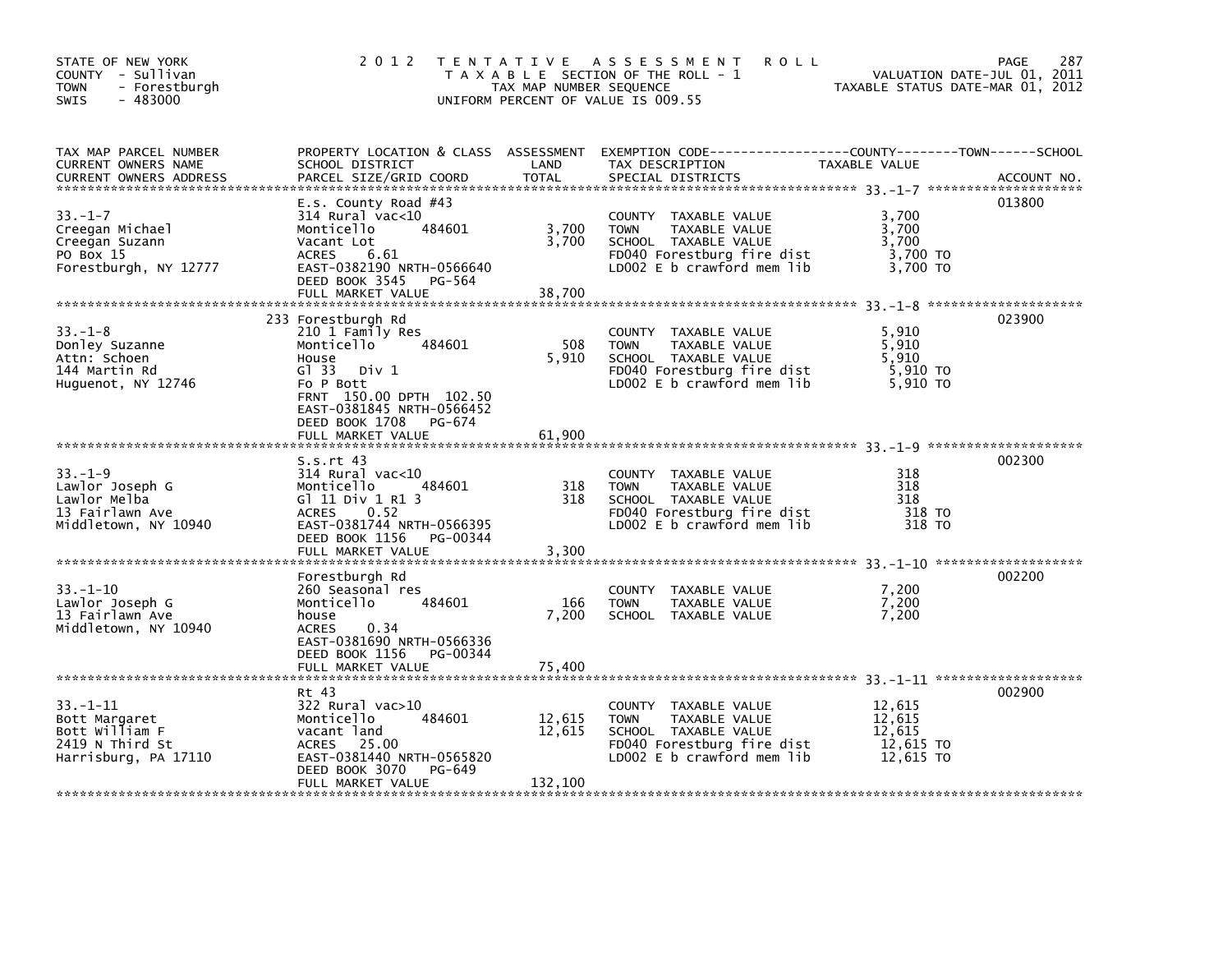| STATE OF NEW YORK<br>COUNTY - Sullivan<br>- Forestburgh<br><b>TOWN</b><br>$-483000$<br><b>SWIS</b> | 2 0 1 2<br>T E N T A T I V E                                                                                                                                                                                  | TAX MAP NUMBER SEQUENCE  | A S S E S S M E N T<br><b>ROLL</b><br>T A X A B L E SECTION OF THE ROLL - 1<br>UNIFORM PERCENT OF VALUE IS 009.55                                                                                                    | VALUATION DATE-JUL 01, 2011<br>TAXABLE STATUS DATE-MAR 01, 2012                                                                   | 288<br>PAGE                                   |
|----------------------------------------------------------------------------------------------------|---------------------------------------------------------------------------------------------------------------------------------------------------------------------------------------------------------------|--------------------------|----------------------------------------------------------------------------------------------------------------------------------------------------------------------------------------------------------------------|-----------------------------------------------------------------------------------------------------------------------------------|-----------------------------------------------|
| TAX MAP PARCEL NUMBER<br>CURRENT OWNERS NAME                                                       | PROPERTY LOCATION & CLASS ASSESSMENT<br>SCHOOL DISTRICT                                                                                                                                                       | LAND                     | EXEMPTION        CODE-----------------COUNTY-------TOWN------SCHOOL<br>TAX DESCRIPTION                                                                                                                               | <b>TAXABLE VALUE</b>                                                                                                              |                                               |
| $33 - 1 - 12$<br>Bormann Eric P<br>Bormann Caroline N<br>100 Ackley Ave<br>Malverne, NY 11565      | Forestburgh Rd<br>240 Rural res<br>Monticello<br>484601<br>Two St House<br>R 1<br>G1 11 Div 1<br>ACRES 32.60 BANKN140687<br>EAST-0382460 NRTH-0565340<br>DEED BOOK 3452 PG-548                                | 8,756<br>15,000          | COUNTY TAXABLE VALUE<br>TAXABLE VALUE<br><b>TOWN</b><br>SCHOOL TAXABLE VALUE<br>FD040 Forestburg fire dist<br>LD002 E b crawford mem lib                                                                             | 15,000<br>15,000<br>15,000<br>15,000 TO<br>15,000 TO                                                                              | 013700                                        |
| $33. - 1 - 13$<br>Stumpsitters Inc<br>Robert Sipos<br>20 Foster Rd<br>Forestburgh, NY 12777        | Plank Rd<br>920 Priv Hunt/Fi<br>Monticello<br>484601<br>Bung<br>G $11$ Div $1$<br>1.77<br><b>ACRES</b><br>EAST-0383230 NRTH-0564540<br>DEED BOOK 1979<br>PG-407                                               | 866<br>5,500             | COUNTY TAXABLE VALUE<br><b>TOWN</b><br>TAXABLE VALUE<br>SCHOOL TAXABLE VALUE<br>FD040 Forestburg fire dist<br>LD002 E b crawford mem lib                                                                             | 5,500<br>5,500<br>5,500<br>5,500 TO<br>5.500 TO                                                                                   | 020550                                        |
| $33. - 1 - 14$<br>Bott Edward J<br>And Mildred M<br>210 Pine Island Tpke<br>Warwick, NY 10990      | Rt 43<br>322 Rural vac>10<br>Monticello<br>484601<br>vacant land<br>G1 11<br>Div 1<br>Pf 14<br>ACRES 11.15<br>EAST-0380530 NRTH-0565800<br>FULL MARKET VALUE                                                  | 5,000<br>5.000<br>52,400 | COUNTY TAXABLE VALUE<br>TAXABLE VALUE<br><b>TOWN</b><br>SCHOOL TAXABLE VALUE<br>FD040 Forestburg fire dist<br>LD002 E b crawford mem lib                                                                             | 5.000<br>5,000<br>5.000<br>5,000 TO<br>5,000 TO                                                                                   | 002350                                        |
| $33. - 1 - 15$<br>Harding Richard A<br>PO Box 42<br>Forestburgh, NY 12777                          | Forestburgh Rd<br>210 1 Family Res<br>Monticello<br>484601<br>Cottage<br>$G1$ $11$ $Div 1$<br>Fo Maurer<br>3.02<br><b>ACRES</b><br>EAST-0380010 NRTH-0565640<br>DEED BOOK 1388<br>PG-243<br>FULL MARKET VALUE | 1,846 WAR VET<br>98,700  | 41122<br>WAR VET<br>41123<br>9.426 AGED-CTS<br>41800<br>41834<br>STAR EN<br>COUNTY TAXABLE VALUE<br>TAXABLE VALUE<br><b>TOWN</b><br>SCHOOL TAXABLE VALUE<br>FD040 Forestburg fire dist<br>LD002 E b crawford mem lib | $\Omega$<br>1,414<br>1,414<br>$\Omega$<br>2,804<br>2,804<br>$\Omega$<br>$\Omega$<br>5.208<br>5,208<br>467<br>9,426 TO<br>9.426 TO | 017050<br>0<br>$\mathbf{0}$<br>3,299<br>5,660 |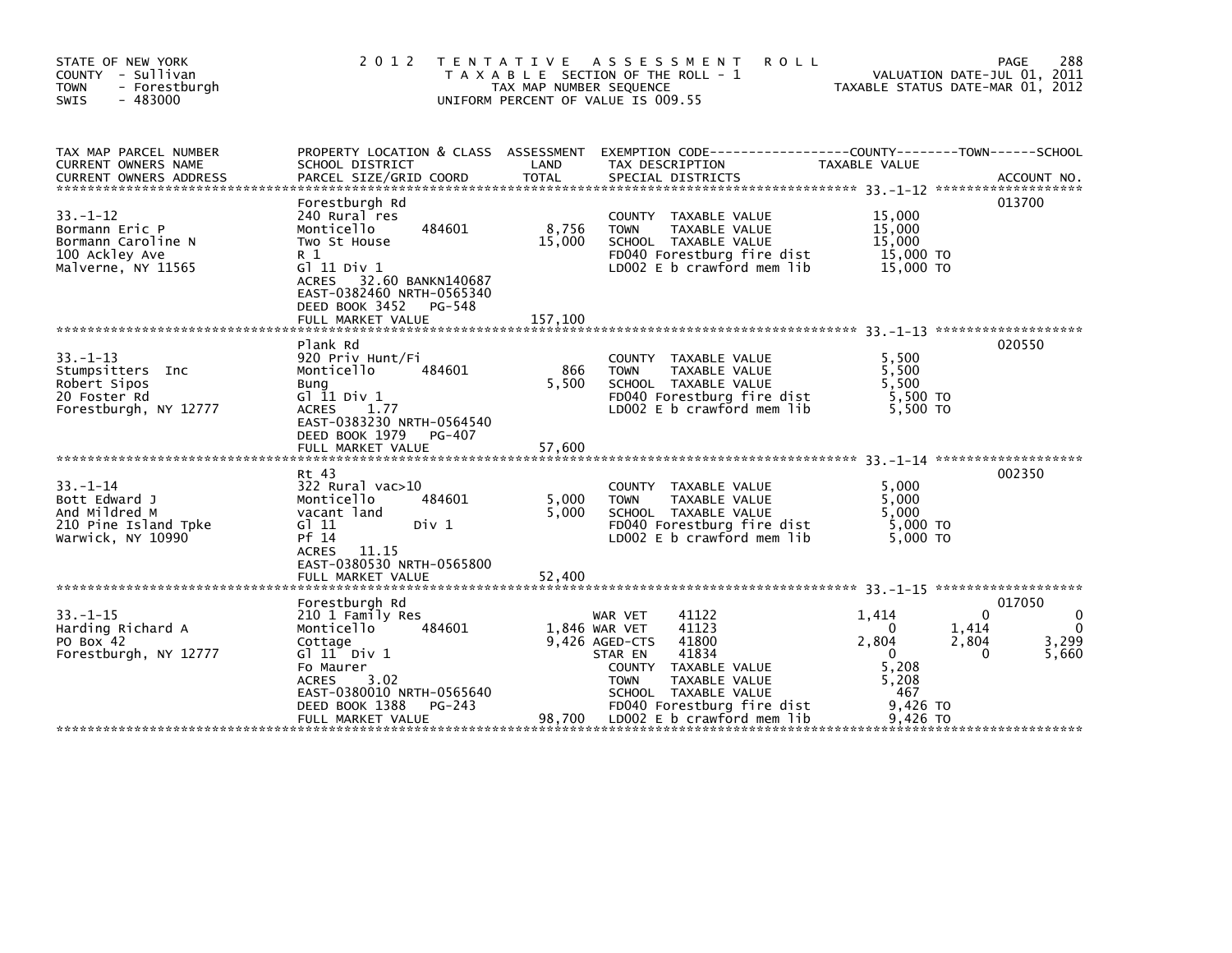| STATE OF NEW YORK<br>COUNTY - Sullivan<br>- Forestburgh<br>TOWN<br>$-483000$<br>SWIS                        | 2 0 1 2                                                                                                                                                                                                     | TAX MAP NUMBER SEQUENCE     | TENTATIVE ASSESSMENT<br><b>ROLL</b><br>T A X A B L E SECTION OF THE ROLL - 1<br>UNIFORM PERCENT OF VALUE IS 009.55                                   | VALUATION DATE-JUL 01,<br>TAXABLE STATUS DATE-MAR 01, 2012 | 289<br>PAGE<br>2011 |
|-------------------------------------------------------------------------------------------------------------|-------------------------------------------------------------------------------------------------------------------------------------------------------------------------------------------------------------|-----------------------------|------------------------------------------------------------------------------------------------------------------------------------------------------|------------------------------------------------------------|---------------------|
| TAX MAP PARCEL NUMBER<br>CURRENT OWNERS NAME                                                                | PROPERTY LOCATION & CLASS ASSESSMENT EXEMPTION CODE---------<br>SCHOOL DISTRICT                                                                                                                             | LAND                        | TAX DESCRIPTION                                                                                                                                      | -----COUNTY--------TOWN------SCHOOL<br>TAXABLE VALUE       |                     |
| $33. - 1 - 18$<br>O'Leary Arthur G<br>Chilton Carla<br>53 Beyers Rd<br>Montgomery, NY 12549                 | $Co$ Rd $43$<br>$312$ Vac w/imprv - WTRFNT<br>Monticello<br>484601<br>vacant w/improvement<br>ACRES 337.00<br>EAST-0381420 NRTH-0563700<br>DEED BOOK 2011<br>PG-3934<br>FULL MARKET VALUE                   | 17,421<br>18,446<br>193.200 | COUNTY TAXABLE VALUE<br>TAXABLE VALUE<br><b>TOWN</b><br>SCHOOL TAXABLE VALUE<br>FD040 Forestburg fire dist<br>LD002 E b crawford mem lib             | 18,446<br>18.446<br>18,446<br>18,446 TO<br>18,446 TO       | 014530              |
|                                                                                                             |                                                                                                                                                                                                             |                             |                                                                                                                                                      |                                                            |                     |
| $33. - 1 - 19$<br>Peters Arnold J<br>10033 37th Ave S W<br>Seattle, WA 98146                                | Plank Rd<br>210 1 Family Res<br>484601<br>Monticello<br>Hse Gar<br><b>ACRES</b><br>1.60<br>EAST-0384007 NRTH-0565481<br>DEED BOOK 1776<br>PG-100                                                            | 557<br>8,611                | COUNTY TAXABLE VALUE<br><b>TOWN</b><br>TAXABLE VALUE<br>SCHOOL TAXABLE VALUE<br>FD040 Forestburg fire dist<br>LD002 E b crawford mem lib             | 8,611<br>8,611<br>8,611<br>8,611 TO<br>8,611 TO            | 024900              |
|                                                                                                             | FULL MARKET VALUE                                                                                                                                                                                           | 90,200                      |                                                                                                                                                      |                                                            |                     |
| $33. - 1 - 20$<br>Bott William F<br>Bott Nenita<br>76 Britman Rd<br>Mongaup Valley, NY 12762                | Forestburgh Rd<br>270 Mfg housing<br>Monticello<br>484601<br>Barn<br>Trailer<br>F 1<br>3.30<br><b>ACRES</b>                                                                                                 | 1,467<br>6.414              | COUNTY TAXABLE VALUE<br><b>TAXABLE VALUE</b><br><b>TOWN</b><br>SCHOOL TAXABLE VALUE<br>FD040 Forestburg fire dist<br>LD002 E b crawford mem lib      | 6.414<br>6.414<br>6.414<br>6,414 TO<br>6,414 TO            | 003000              |
|                                                                                                             | EAST-0383430 NRTH-0566860<br>DEED BOOK 3070<br>PG-644<br>FULL MARKET VALUE                                                                                                                                  | 67,200                      |                                                                                                                                                      |                                                            |                     |
| $33 - 1 - 21.1$<br>Kittel Martin<br>91 Ridgeley Ave<br>Iselin, NJ 08830                                     | North Rd<br>240 Rural res<br>Monticello<br>484601<br>manuf housing<br>15.75<br><b>ACRES</b><br>EAST-0383862 NRTH-0565564<br>DEED BOOK 2010<br>PG-60350                                                      | 6,900<br>8,151              | COUNTY TAXABLE VALUE<br><b>TOWN</b><br>TAXABLE VALUE<br>SCHOOL TAXABLE VALUE<br>FD040 Forestburg fire dist<br>LD002 E b crawford mem lib             | 8.151<br>8.151<br>8.151<br>8,151 TO<br>8,151 TO            | 019401              |
|                                                                                                             | FULL MARKET VALUE                                                                                                                                                                                           | 85,400                      |                                                                                                                                                      |                                                            |                     |
| $33. - 1 - 21.2$<br>Benjamin Ashley A<br>Benjamin Mary A<br>3990 Breakwater Dr NE<br>Jensen Beach, FL 34957 | Forestburgh Rd<br>210 1 Family Res<br>Monticello<br>484601<br>1 Family House<br>G $1$ 12 Div 1 V $1$ 9<br><b>ACRES</b><br>1.83<br>EAST-0384610 NRTH-0565370<br>DEED BOOK 3497<br>PG-84<br>FULL MARKET VALUE | 1,122<br>16,299<br>170,700  | TAXABLE VALUE<br><b>COUNTY</b><br><b>TOWN</b><br>TAXABLE VALUE<br>SCHOOL TAXABLE VALUE<br>FD040 Forestburg fire dist<br>$LD002 E b$ crawford mem lib | 16.299<br>16,299<br>16,299<br>16,299 TO<br>16,299 TO       | 017950              |
| ***********************                                                                                     |                                                                                                                                                                                                             |                             |                                                                                                                                                      |                                                            |                     |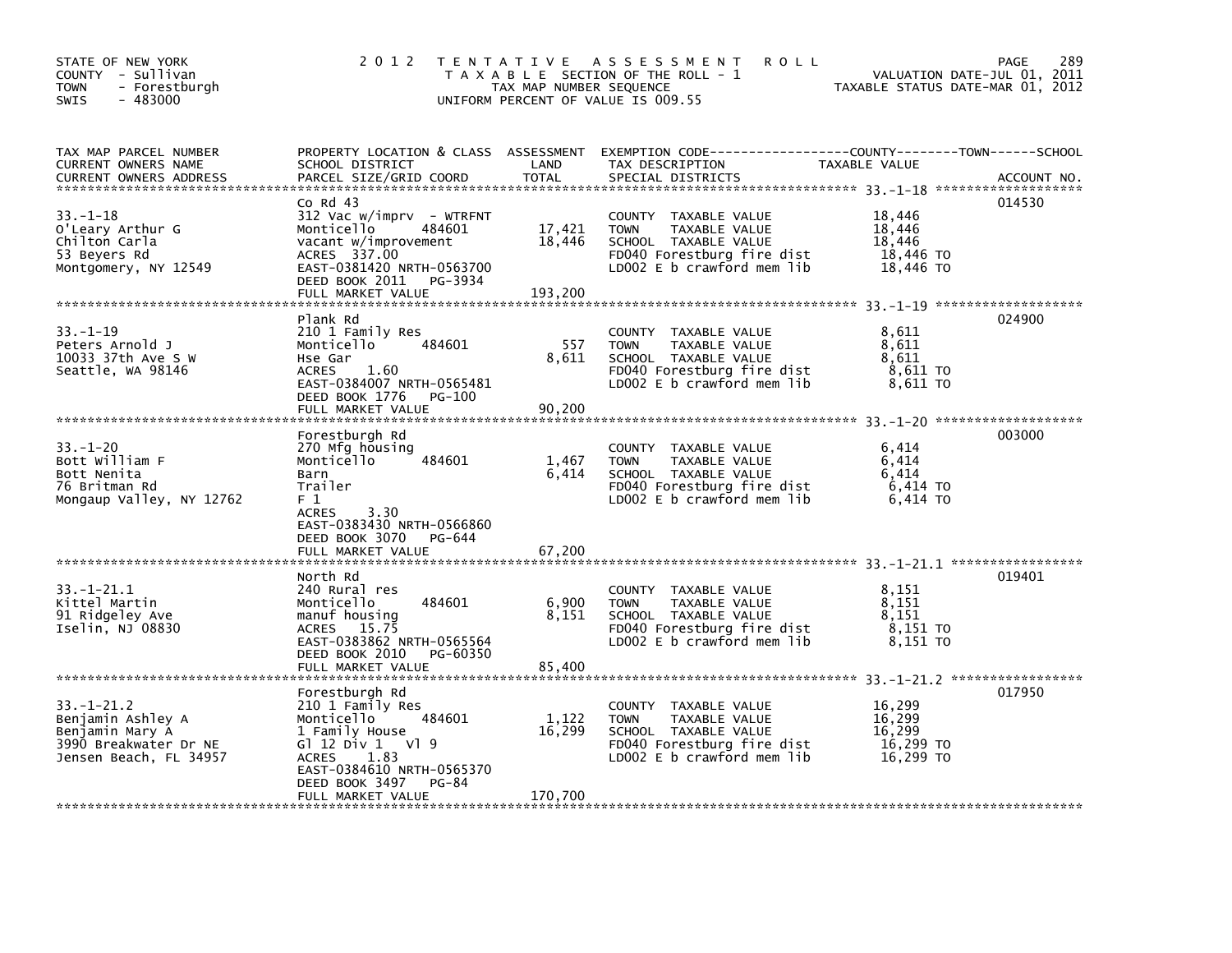| STATE OF NEW YORK<br>COUNTY - Sullivan<br><b>TOWN</b><br>- Forestburgh<br>$-483000$<br><b>SWIS</b> | 2 0 1 2                                                                                                                                                                  | T E N T A T I V E<br>TAX MAP NUMBER SEQUENCE | <b>ROLL</b><br>A S S E S S M E N T<br>T A X A B L E SECTION OF THE ROLL - 1<br>UNIFORM PERCENT OF VALUE IS 009.55                                           | VALUATION DATE-JUL 01, 2011<br>TAXABLE STATUS DATE-MAR 01, 2012 | 290<br>PAGE |
|----------------------------------------------------------------------------------------------------|--------------------------------------------------------------------------------------------------------------------------------------------------------------------------|----------------------------------------------|-------------------------------------------------------------------------------------------------------------------------------------------------------------|-----------------------------------------------------------------|-------------|
| TAX MAP PARCEL NUMBER<br>CURRENT OWNERS NAME<br><b>CURRENT OWNERS ADDRESS</b>                      | SCHOOL DISTRICT<br>PARCEL SIZE/GRID COORD                                                                                                                                | LAND<br><b>TOTAL</b>                         | PROPERTY LOCATION & CLASS ASSESSMENT EXEMPTION CODE---------------COUNTY-------TOWN------SCHOOL<br>TAX DESCRIPTION<br>SPECIAL DISTRICTS                     | TAXABLE VALUE                                                   | ACCOUNT NO. |
| $33. - 1 - 21.3$<br>Kittel Herbert<br>Kittel Margaret<br>8812 3rd Ave<br>Brooklyn, NY 11209        | Rt 48<br>322 Rural vac>10<br>Monticello<br>484601<br>vacant land<br><b>ACRES</b><br>30.89<br>EAST-0382870 NRTH-0566340<br>DEED BOOK 1885<br>$PG-15$<br>FULL MARKET VALUE | 13,993<br>13,993<br>146,500                  | COUNTY TAXABLE VALUE<br>TAXABLE VALUE<br><b>TOWN</b><br>SCHOOL TAXABLE VALUE<br>FD040 Forestburg fire dist<br>LD002 E b crawford mem lib                    | 13,993<br>13,993<br>13,993<br>13,993 TO<br>13,993 TO            | 019250      |
| $33 - 1 - 21.4$<br>Kittel Andrew M<br>Kittel Grace M<br>89 Ridgeley Ave<br>Iselin, NY 08830        | Rt 48<br>$314$ Rural vac<10<br>484601<br>Monticello<br>vacant lot<br><b>ACRES</b><br>5.00<br>EAST-0383390 NRTH-0565390<br>DEED BOOK 3297<br>PG-276                       | 2,523<br>2,523                               | COUNTY TAXABLE VALUE<br><b>TOWN</b><br>TAXABLE VALUE<br>SCHOOL TAXABLE VALUE<br>FD040 Forestburg fire dist<br>LD002 E b crawford mem lib                    | 2,523<br>2,523<br>2,523<br>2,523 TO<br>2,523 TO                 | 019150      |
| $33. - 1 - 21.5$                                                                                   | FULL MARKET VALUE<br>Forestburgh Rd<br>260 Seasonal res                                                                                                                  | 26,400                                       | <b>COUNTY</b><br>TAXABLE VALUE                                                                                                                              | 9,474                                                           | 019125      |
| Kittel Martin<br>91 Ridgeley Ave<br>Iselin, NJ 08830                                               | Monticello<br>484601<br>Hse<br>4.01<br>ACRES<br>EAST-0384450 NRTH-0565600<br>DEED BOOK 2011<br>PG-50                                                                     | 2,451<br>9,474                               | <b>TOWN</b><br>TAXABLE VALUE<br>SCHOOL TAXABLE VALUE<br>FD040 Forestburg fire dist<br>LD002 E b crawford mem lib                                            | 9,474<br>9,474<br>9,474 TO<br>9,474 TO                          |             |
|                                                                                                    | FULL MARKET VALUE                                                                                                                                                        | 99,200                                       |                                                                                                                                                             |                                                                 |             |
| $33. - 1 - 21.6$<br>Slapo Glen E<br>924 Plank Rd<br>PO Box 129<br>Forestburgh, NY 12777            | 924 Plank Rd<br>210 1 Family Res<br>Monticello<br>484601<br>house<br><b>ACRES</b><br>6.11<br>EAST-0383495 NRTH-0565854<br>DEED BOOK 2306<br>PG-658                       | 1,680<br>10.609                              | 41854<br>STAR B<br>COUNTY TAXABLE VALUE<br><b>TOWN</b><br>TAXABLE VALUE<br>SCHOOL TAXABLE VALUE<br>FD040 Forestburg fire dist<br>LD002 E b crawford mem lib | $\Omega$<br>10,609<br>10,609<br>7,879<br>10.609 TO<br>10.609 TO | 0<br>2,730  |
|                                                                                                    | FULL MARKET VALUE                                                                                                                                                        | 111,100                                      |                                                                                                                                                             |                                                                 |             |
|                                                                                                    | 884 Plank Rd                                                                                                                                                             |                                              |                                                                                                                                                             |                                                                 | 033500      |
| $33. - 1 - 23$<br>Magie John<br>884 Plank Rd<br>Forestburgh, NY 12777-6511                         | 210 1 Family Res<br>484601<br>Monticello<br>Hse & Garage<br>G1 11 Div 1<br><b>ACRES</b><br>1.20<br>EAST-0383274 NRTH-0569787                                             | 600<br>10,523                                | COUNTY TAXABLE VALUE<br><b>TOWN</b><br>TAXABLE VALUE<br>SCHOOL TAXABLE VALUE<br>FD040 Forestburg fire dist<br>LD002 E b crawford mem lib                    | 10,523<br>10,523<br>10,523<br>10,523 TO<br>10,523 TO            |             |
|                                                                                                    | DEED BOOK 1358<br>PG-230<br>FULL MARKET VALUE                                                                                                                            | 110,200                                      |                                                                                                                                                             |                                                                 |             |
|                                                                                                    |                                                                                                                                                                          |                                              |                                                                                                                                                             |                                                                 |             |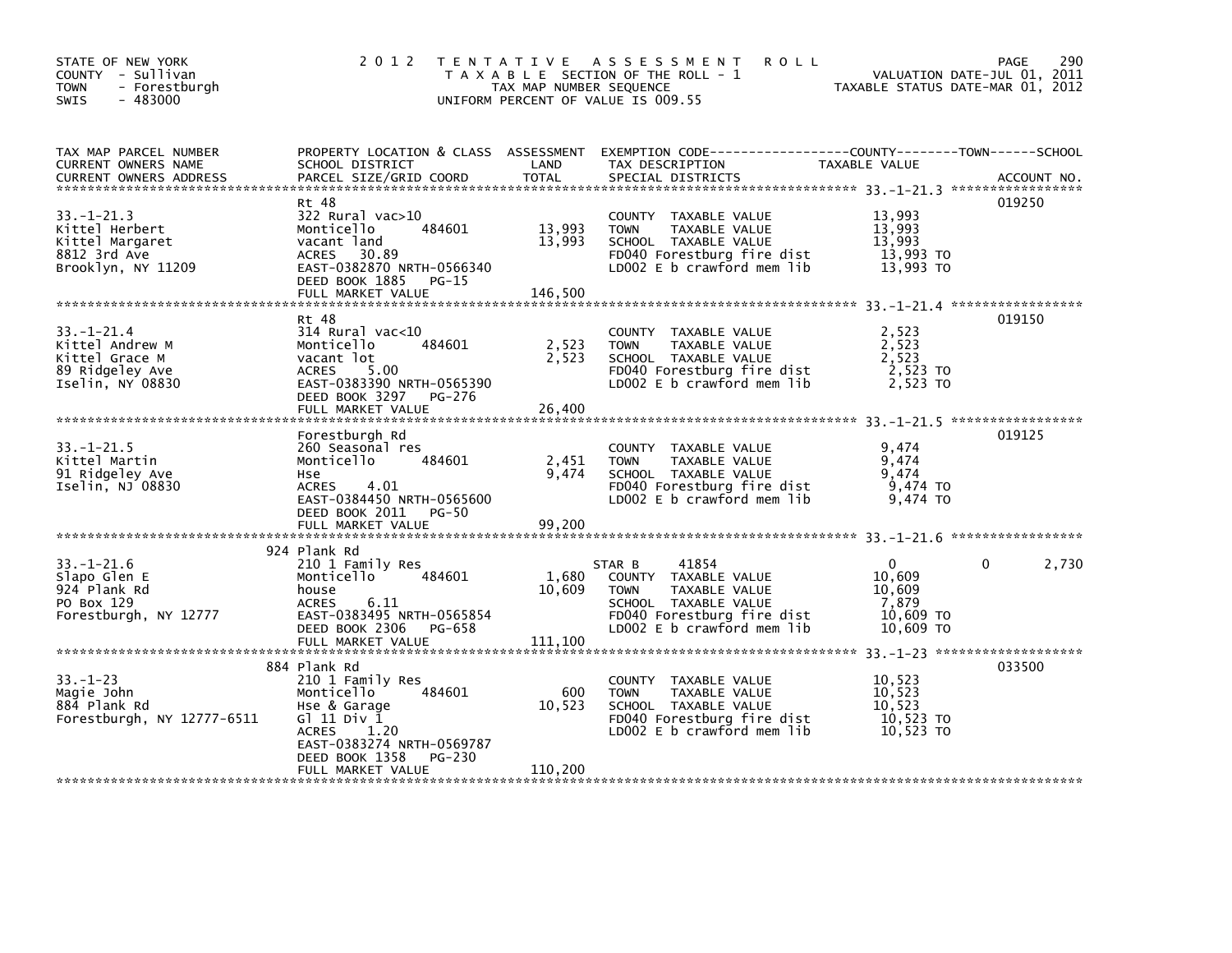| STATE OF NEW YORK<br>COUNTY - Sullivan<br><b>TOWN</b><br>- Forestburgh<br>$-483000$<br><b>SWIS</b>      | 2 0 1 2                                                                                                                                                                                        | TAX MAP NUMBER SEQUENCE    | <b>ROLL</b><br>TENTATIVE ASSESSMENT<br>T A X A B L E SECTION OF THE ROLL - 1<br>UNIFORM PERCENT OF VALUE IS 009.55                                          | VALUATION DATE-JUL 01,<br>TAXABLE STATUS DATE-MAR 01, 2012       | 291<br>PAGE<br>2011 |
|---------------------------------------------------------------------------------------------------------|------------------------------------------------------------------------------------------------------------------------------------------------------------------------------------------------|----------------------------|-------------------------------------------------------------------------------------------------------------------------------------------------------------|------------------------------------------------------------------|---------------------|
| TAX MAP PARCEL NUMBER<br>CURRENT OWNERS NAME<br><b>CURRENT OWNERS ADDRESS</b>                           | PROPERTY LOCATION & CLASS ASSESSMENT<br>SCHOOL DISTRICT<br>PARCEL SIZE/GRID COORD                                                                                                              | LAND<br><b>TOTAL</b>       | EXEMPTION CODE-----------------COUNTY-------TOWN------SCHOOL<br>TAX DESCRIPTION<br>SPECIAL DISTRICTS                                                        | TAXABLE VALUE                                                    | ACCOUNT NO.         |
| $33. - 1 - 24.1$<br>Miller Loraine<br>Miller Glenn<br>40 Bond St Fl 8<br>New York, NY 10012             | Plank Rd<br>210 1 Family Res<br>484601<br>Monticello<br><b>ACRES</b><br>3.65<br>EAST-0383400 NRTH-0564930<br>DEED BOOK 2923<br>PG-646                                                          | 1,434<br>6,227             | COUNTY TAXABLE VALUE<br><b>TOWN</b><br>TAXABLE VALUE<br>SCHOOL TAXABLE VALUE<br>FD040 Forestburg fire dist<br>LD002 $E$ b crawford mem lib                  | 6,227<br>6,227<br>6.227<br>6,227 TO<br>6,227 TO                  | 023300              |
| $33. - 1 - 26.1$<br>Bird Family Ltd.Partnership<br>108 David Ln<br>Lansdale, PA 19446                   | Mill Rd<br>$322$ Rural vac $>10$<br>484601<br>Monticello<br>Vacant Land<br>ACRES 21.53<br>EAST-0384799 NRTH-0564560<br>DEED BOOK 3609<br>PG-584                                                | 6,363<br>6,363             | COUNTY TAXABLE VALUE<br><b>TOWN</b><br>TAXABLE VALUE<br>SCHOOL TAXABLE VALUE<br>FD040 Forestburg fire dist<br>LD002 $E$ b crawford mem lib                  | 6,363<br>6,363<br>6,363<br>$6,363$ TO<br>6,363 TO                |                     |
| $33 - 1 - 26.2$<br>Duttweiler Norman L<br>39 Forestburgh Rd<br>Forestburgh, NY 12777-6500               | Turnpike Rd<br>510 Entertainmnt<br>Monticello<br>484601<br>Summer Theatre & Tavern<br><b>ACRES</b><br>5.16<br>EAST-0385108 NRTH-0565137<br>DEED BOOK 1586<br>PG-289                            | 2,347<br>36,500            | COUNTY TAXABLE VALUE<br>TAXABLE VALUE<br><b>TOWN</b><br>SCHOOL TAXABLE VALUE<br>FD040 Forestburg fire dist<br>LD002 E b crawford mem lib                    | 36,500<br>36,500<br>36.500<br>36,500 TO<br>36,500 TO             |                     |
| $33. - 1 - 26.3$<br>Ribeiro Waleria M<br>Ribeiro Hamilton<br>51 Forestburgh Rd<br>Forestburgh, NY 12777 | 51 Forestburgh Rd<br>210 1 Family Res<br>484601<br>Monticello<br>House & Lot<br>3.46 BANKC030614<br><b>ACRES</b><br>EAST-0385172 NRTH-0564870<br>DEED BOOK 3488<br>PG-291<br>FULL MARKET VALUE | 2,558<br>20,100<br>210,500 | 41854<br>STAR B<br>COUNTY TAXABLE VALUE<br>TAXABLE VALUE<br><b>TOWN</b><br>SCHOOL TAXABLE VALUE<br>FD040 Forestburg fire dist<br>LD002 E b crawford mem lib | $\Omega$<br>20.100<br>20,100<br>17,370<br>20,100 TO<br>20,100 TO | 0<br>2,730          |
| $33. - 1 - 28$<br>Kittel Andrew M<br>Kittel Grace M<br>89 Ridgely Ave<br>Iselin, NJ 08830               | Forestburgh Rd<br>260 Seasonal res<br>Monticello<br>484601<br>Bungalow<br>Gl 13 Div 1 Seas 8<br>5.66<br><b>ACRES</b><br>EAST-0385360 NRTH-0564880<br>DEED BOOK 2619<br>PG-182                  | 2,000<br>5,149             | <b>COUNTY</b><br>TAXABLE VALUE<br>TAXABLE VALUE<br><b>TOWN</b><br>SCHOOL TAXABLE VALUE<br>FD040 Forestburg fire dist<br>LD002 E b crawford mem lib          | 5.149<br>5,149<br>5.149<br>$5,149$ TO<br>5,149 TO                | 019300              |
|                                                                                                         | FULL MARKET VALUE                                                                                                                                                                              | 53,900                     |                                                                                                                                                             |                                                                  |                     |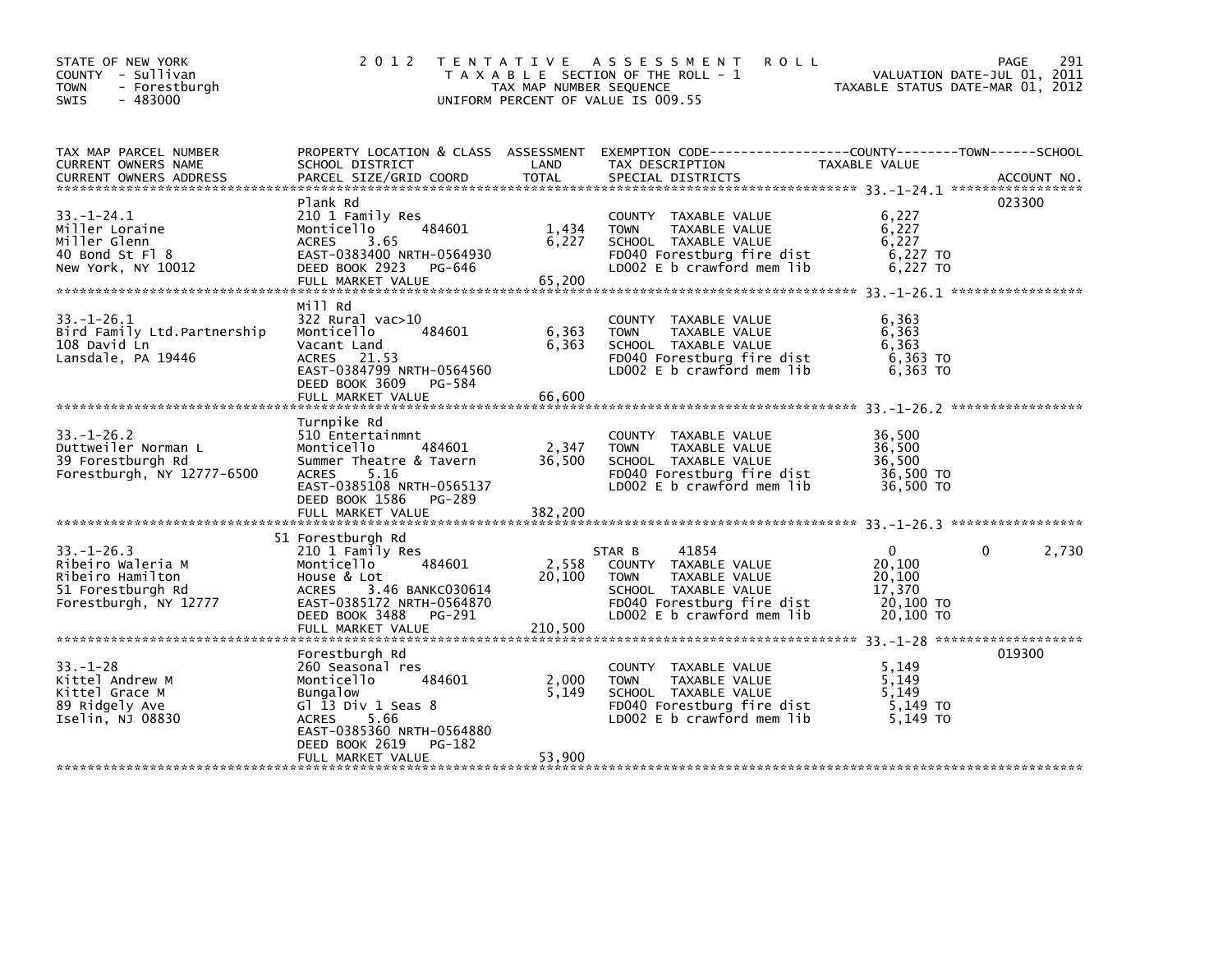| STATE OF NEW YORK<br>COUNTY - Sullivan<br><b>TOWN</b><br>- Forestburgh<br>$-483000$<br><b>SWIS</b>      | 2 0 1 2                                                                                                                                                                                           | TAX MAP NUMBER SEQUENCE  | TENTATIVE ASSESSMENT<br><b>ROLL</b><br>T A X A B L E SECTION OF THE ROLL - 1<br>UNIFORM PERCENT OF VALUE IS 009.55                           | TAXABLE STATUS DATE-MAR 01, 2012                    | 292<br>PAGE<br>VALUATION DATE-JUL 01, 2011 |
|---------------------------------------------------------------------------------------------------------|---------------------------------------------------------------------------------------------------------------------------------------------------------------------------------------------------|--------------------------|----------------------------------------------------------------------------------------------------------------------------------------------|-----------------------------------------------------|--------------------------------------------|
| TAX MAP PARCEL NUMBER<br>CURRENT OWNERS NAME<br><b>CURRENT OWNERS ADDRESS</b>                           | PROPERTY LOCATION & CLASS ASSESSMENT<br>SCHOOL DISTRICT<br>PARCEL SIZE/GRID COORD                                                                                                                 | LAND<br>TOTAL            | TAX DESCRIPTION<br>SPECIAL DISTRICTS                                                                                                         | TAXABLE VALUE                                       | ACCOUNT NO.                                |
| $33 - 1 - 29$<br>Kittel Andrew M<br>Kittel Grace M<br>89 Ridgeley Ave<br>Iselin, NJ 08830               | Forestburgh Rd<br>210 1 Family Res<br>484601<br>Monticello<br>Seas 8<br>Schoolhouse&shed<br>FRNT 100.00 DPTH 150.00<br>EAST-0385570 NRTH-0565050<br>DEED BOOK 2619<br>PG-182<br>FULL MARKET VALUE | 208<br>3,130<br>32,800   | COUNTY TAXABLE VALUE<br><b>TOWN</b><br>TAXABLE VALUE<br>SCHOOL TAXABLE VALUE<br>FD040 Forestburg fire dist<br>LD002 E b crawford mem lib     | 3,130<br>3,130<br>3.130<br>3,130 TO<br>3.130 TO     | 019200                                     |
| $33 - 1 - 30$<br>Kittel Herbert W<br>Kittel Margaret<br>8812 Third Ave<br>Brooklyn, NY 11209            | Forestburgh Rd<br>210 1 Family Res<br>484601<br>Monticello<br>Gl 13 Div 1 Seas 8<br>ACRES<br>2.00<br>EAST-0385690 NRTH-0564870<br>DEED BOOK 1365<br>PG-135<br>FULL MARKET VALUE                   | 1,166<br>7,445<br>78,000 | COUNTY TAXABLE VALUE<br><b>TOWN</b><br>TAXABLE VALUE<br>SCHOOL TAXABLE VALUE<br>FD040 Forestburg fire dist<br>LD002 $E$ b crawford mem $lib$ | 7,445<br>7,445<br>7,445<br>7,445 TO<br>7.445 TO     | 019100                                     |
| $33. - 1 - 32.1$<br>Scott Sean G<br>16 Church Rd<br>Cuddebackville, NY 12729                            | West Of State Rte $#$ 42<br>$314$ Rural vac<10<br>484601<br>Monticello<br>Vacant Lot<br>ACRES<br>7.42<br>EAST-0384896 NRTH-0563956<br>DEED BOOK 2849<br>PG-212<br>FULL MARKET VALUE               | 3,653<br>3,653<br>38,300 | COUNTY TAXABLE VALUE<br><b>TOWN</b><br>TAXABLE VALUE<br>SCHOOL TAXABLE VALUE<br>FD040 Forestburg fire dist<br>LD002 $E$ b crawford mem $lib$ | 3,653<br>3,653<br>3,653<br>3,653 TO<br>3,653 TO     | 010200                                     |
|                                                                                                         | 16 Mill Rd                                                                                                                                                                                        |                          |                                                                                                                                              |                                                     |                                            |
| $33. - 1 - 32.2$<br>Gentile Joseph<br>Gentile Janice<br>16 Mill Rd<br>Forestburgh, NY 12777             | 210 1 Family Res<br>Monticello<br>484601<br>Single Family House<br>1.87 BANKC090188<br><b>ACRES</b><br>EAST-0385696 NRTH-0564638                                                                  | 944<br>16,420            | 41854<br>STAR B<br>COUNTY TAXABLE VALUE<br>TAXABLE VALUE<br><b>TOWN</b><br>SCHOOL TAXABLE VALUE<br>FD040 Forestburg fire dist                | $\Omega$<br>16,420<br>16,420<br>13,690<br>16,420 TO | 2,730<br>0                                 |
|                                                                                                         | DEED BOOK 1934 PG-666<br>FULL MARKET VALUE                                                                                                                                                        | 171,900                  | LD002 E b crawford mem lib                                                                                                                   | 16,420 TO                                           |                                            |
| $33. - 1 - 32.3$<br>Coughlin Pamela Cho<br>Coughlin Michael B<br>41 Marion Ave<br>Stony Brook, NY 11749 | Mill Rd<br>314 Rural vac<10<br>Monticello<br>484601<br>Vacant Lot<br><b>ACRES</b><br>5.10<br>EAST-0385248 NRTH-0563934<br>DEED BOOK 2869<br>$PG-1$<br>FULL MARKET VALUE                           | 1,842<br>1,842<br>19,300 | COUNTY TAXABLE VALUE<br>TAXABLE VALUE<br><b>TOWN</b><br>SCHOOL TAXABLE VALUE<br>FD040 Forestburg fire dist<br>LD002 E b crawford mem lib     | 1,842<br>1,842<br>1,842<br>1,842 TO<br>1,842 TO     |                                            |
|                                                                                                         |                                                                                                                                                                                                   |                          |                                                                                                                                              |                                                     |                                            |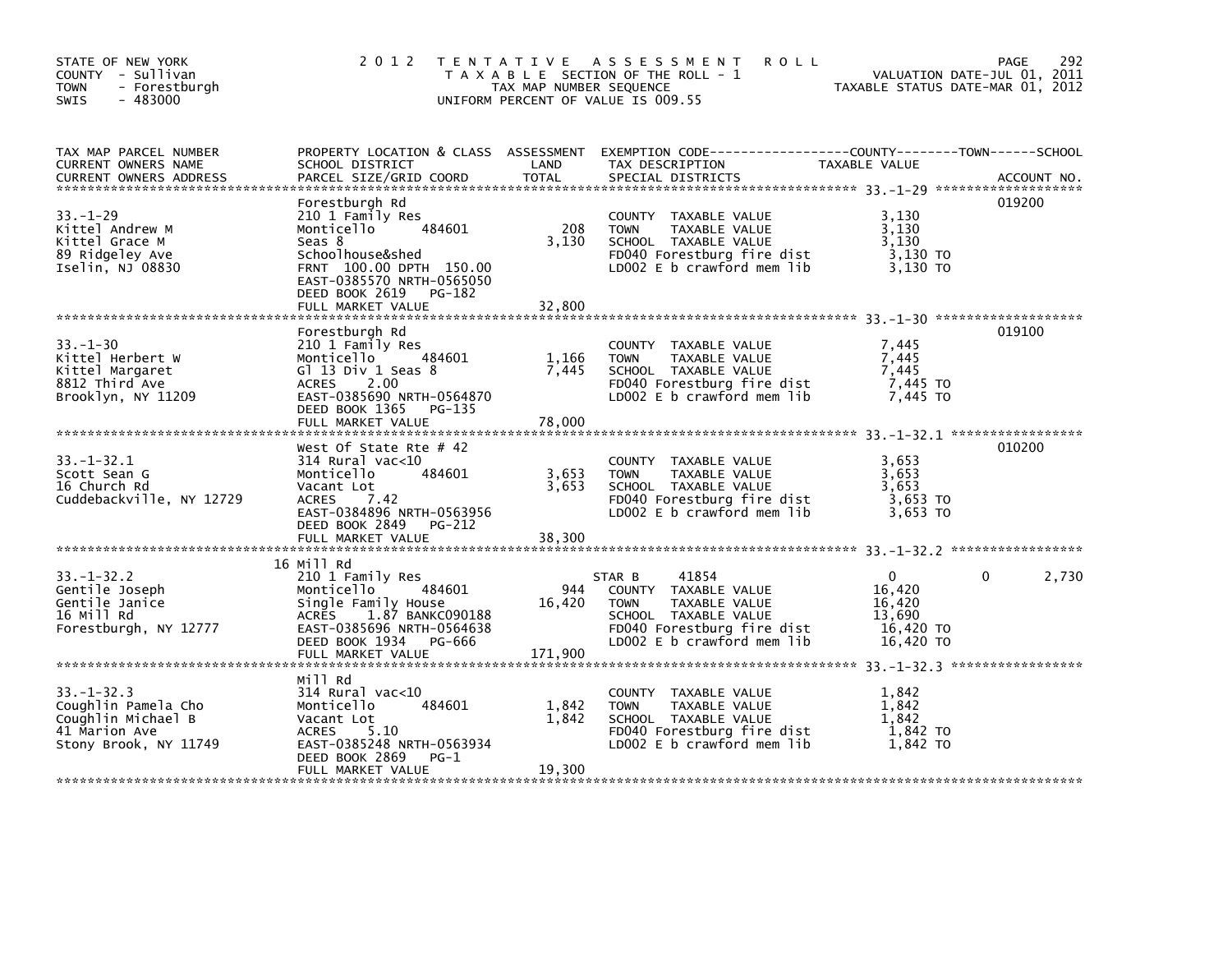| STATE OF NEW YORK<br>COUNTY - Sullivan<br><b>TOWN</b><br>- Forestburgh<br>$-483000$<br><b>SWIS</b>     | 2 0 1 2                                                                                                                                                                   | TAX MAP NUMBER SEQUENCE    | TENTATIVE ASSESSMENT<br><b>ROLL</b><br>T A X A B L E SECTION OF THE ROLL - 1<br>UNIFORM PERCENT OF VALUE IS 009.55                                           |                                                                  | 293<br>PAGE<br>VALUATION DATE-JUL 01, 2011<br>TAXABLE STATUS DATE-MAR 01, 2012 |
|--------------------------------------------------------------------------------------------------------|---------------------------------------------------------------------------------------------------------------------------------------------------------------------------|----------------------------|--------------------------------------------------------------------------------------------------------------------------------------------------------------|------------------------------------------------------------------|--------------------------------------------------------------------------------|
| TAX MAP PARCEL NUMBER<br>CURRENT OWNERS NAME                                                           | SCHOOL DISTRICT                                                                                                                                                           | LAND                       | PROPERTY LOCATION & CLASS ASSESSMENT EXEMPTION CODE---------------COUNTY-------TOWN-----SCHOOL<br>TAX DESCRIPTION                                            | TAXABLE VALUE                                                    |                                                                                |
| $33. - 1 - 32.4$<br>Coughlin Michael B<br>Pamela Coughlin<br>41 Marion Ave<br>Stony Brook, NY 11790    | Mill Rd<br>314 Rural vac<10<br>484601<br>Monticello<br>Vacant Lot<br>ACRES<br>5.10<br>EAST-0385482 NRTH-0564007<br>DEED BOOK 2868<br>PG-685<br>FULL MARKET VALUE          | 1,866<br>1,866<br>19,500   | COUNTY TAXABLE VALUE<br><b>TOWN</b><br>TAXABLE VALUE<br>SCHOOL TAXABLE VALUE<br>FD040 Forestburg fire dist<br>LD002 E b crawford mem lib                     | 1,866<br>1,866<br>1,866<br>1,866 TO<br>1.866 TO                  |                                                                                |
| $33. - 1 - 32.5$<br>Coughlin Pamela Cho<br>41 Marion Ave<br>Stony Brook, NY 11790                      | Mill Rd<br>314 Rural vac<10<br>Monticello<br>484601<br>Vacant Lot<br><b>ACRES</b><br>3.22<br>EAST-0385675 NRTH-0564216<br>DEED BOOK 2869<br>PG-11<br>FULL MARKET VALUE    | 1,495<br>1.495<br>15,700   | COUNTY TAXABLE VALUE<br><b>TOWN</b><br>TAXABLE VALUE<br>SCHOOL TAXABLE VALUE<br>FD040 Forestburg fire dist<br>LD002 $E$ b crawford mem $lib$                 | 1,495<br>1,495<br>1.495<br>1,495 TO<br>1,495 TO                  |                                                                                |
| $33. - 1 - 32.6$<br>Fujii Kenji<br>245 W 51st St Ste 606<br>N.Y., NY 10019-6261                        | State Route 42<br>260 Seasonal res<br>484601<br>Monticello<br>5.10<br>ACRES<br>EAST-0385935 NRTH-0564288<br>DEED BOOK 1377 PG-21<br>FULL MARKET VALUE                     | 3,741<br>6,792<br>71,100   | COUNTY TAXABLE VALUE<br>TAXABLE VALUE<br><b>TOWN</b><br>SCHOOL TAXABLE VALUE<br>FD040 Forestburg fire dist<br>LD002 E b crawford mem lib                     | 6,792<br>6,792<br>6,792<br>6,792 TO<br>6.792 TO                  |                                                                                |
| $33. - 1 - 32.7$<br>Rausch Norbert<br>Rausch Susanne<br>20 St. Joseph Hill Rd<br>Forestburgh, NY 12777 | Rt 42<br>312 Vac w/imprv<br>Monticello<br>484601<br>garage<br>ACRES<br>4.41<br>EAST-0385861 NRTH-0563707<br>DEED BOOK 3228 PG-11                                          | 3,235<br>3,500             | COUNTY TAXABLE VALUE<br>TAXABLE VALUE<br><b>TOWN</b><br>SCHOOL TAXABLE VALUE<br>FD040 Forestburg fire dist<br>LD002 E b crawford mem lib                     | 3,500<br>3,500<br>3,500<br>3,500 TO<br>3,500 TO                  |                                                                                |
| $33. - 1 - 32.8$<br>Distefano Maria J<br>118 Greencroft Ave<br>Staten Island, NY 10308                 | State Route 42<br>210 1 Family Res<br>Monticello<br>484601<br>house<br>5.07<br><b>ACRES</b><br>EAST-0385758 NRTH-0563234<br>DEED BOOK 2102<br>PG-264<br>FULL MARKET VALUE | 3,000<br>15,900<br>166,500 | 41834<br>STAR EN<br>COUNTY TAXABLE VALUE<br><b>TOWN</b><br>TAXABLE VALUE<br>SCHOOL TAXABLE VALUE<br>FD040 Forestburg fire dist<br>LD002 E b crawford mem lib | $\Omega$<br>15,900<br>15,900<br>10,240<br>15,900 TO<br>15,900 TO | 5,660<br>$\Omega$                                                              |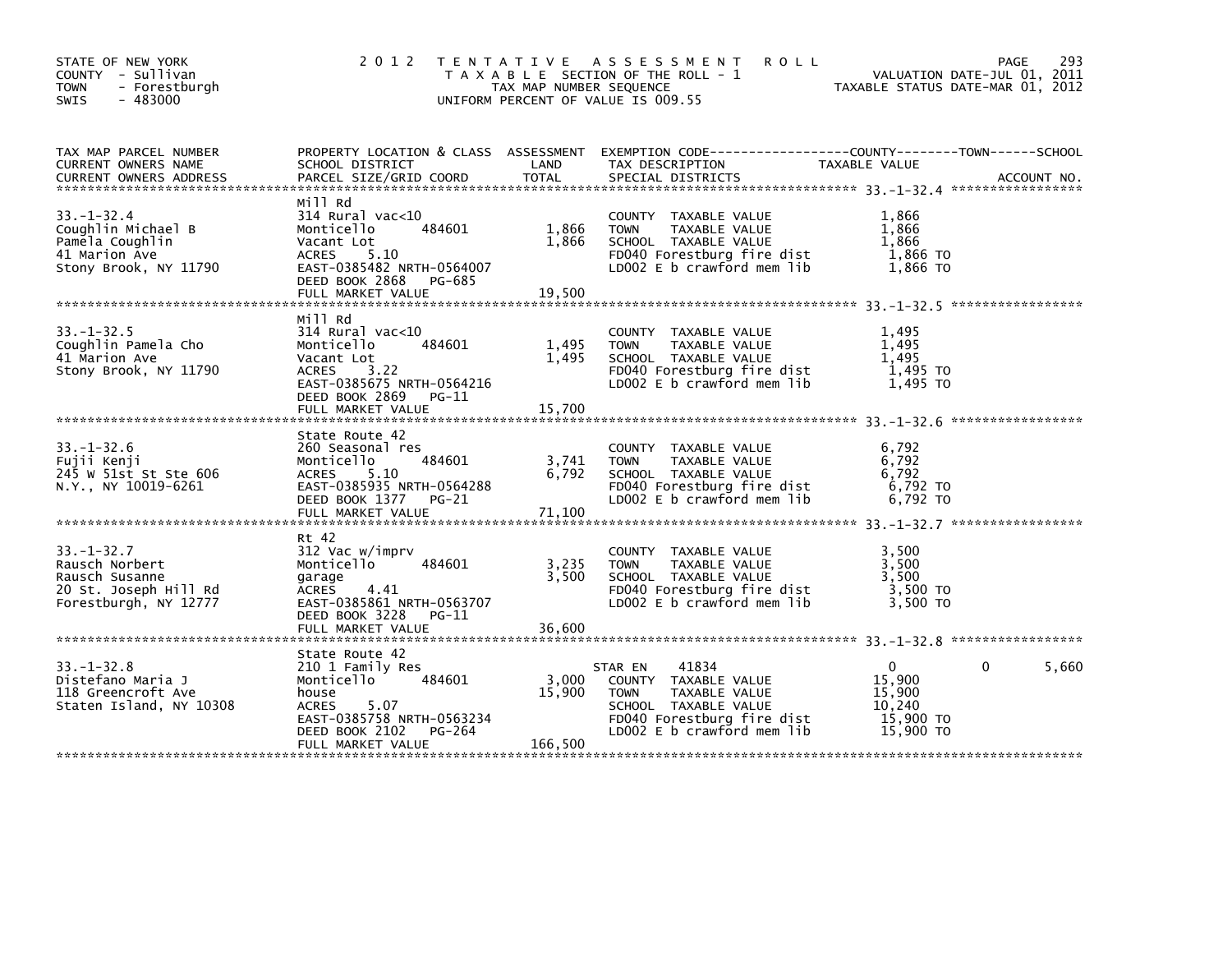| STATE OF NEW YORK<br>COUNTY - Sullivan<br>- Forestburgh<br><b>TOWN</b><br>$-483000$<br><b>SWIS</b> | 2 0 1 2                                                                                                 | TAX MAP NUMBER SEQUENCE | TENTATIVE ASSESSMENT<br><b>ROLL</b><br>T A X A B L E SECTION OF THE ROLL - 1<br>UNIFORM PERCENT OF VALUE IS 009.55                       | TAXABLE STATUS DATE-MAR 01, 2012 | 294<br>PAGE<br>VALUATION DATE-JUL 01, 2011 |
|----------------------------------------------------------------------------------------------------|---------------------------------------------------------------------------------------------------------|-------------------------|------------------------------------------------------------------------------------------------------------------------------------------|----------------------------------|--------------------------------------------|
| TAX MAP PARCEL NUMBER<br>CURRENT OWNERS NAME<br><b>CURRENT OWNERS ADDRESS</b>                      | SCHOOL DISTRICT<br>PARCEL SIZE/GRID COORD                                                               | LAND<br><b>TOTAL</b>    | PROPERTY LOCATION & CLASS ASSESSMENT EXEMPTION CODE----------------COUNTY-------TOWN------SCHOOL<br>TAX DESCRIPTION<br>SPECIAL DISTRICTS | TAXABLE VALUE                    | ACCOUNT NO.                                |
|                                                                                                    | 34 Mill Rd                                                                                              |                         |                                                                                                                                          |                                  |                                            |
| $33. - 1 - 32.9$                                                                                   | 210 1 Family Res<br>484601                                                                              |                         | COUNTY TAXABLE VALUE                                                                                                                     | 10,640                           |                                            |
| Lemmerman Thomas J<br>PO Box 458                                                                   | Monticello<br>Vacant Lot,                                                                               | 2,240<br>10,640         | TAXABLE VALUE<br><b>TOWN</b><br>SCHOOL TAXABLE VALUE                                                                                     | 10,640<br>10,640                 |                                            |
| Rock Hill, NY 12775                                                                                | shed                                                                                                    |                         | FD040 Forestburg fire dist                                                                                                               | 10,640 TO                        |                                            |
|                                                                                                    | ACRES<br>3.06 BANK0060806<br>EAST-0384996 NRTH-0564467<br>DEED BOOK 3610<br>PG-412<br>FULL MARKET VALUE | 111,400                 | LD002 E b crawford mem lib                                                                                                               | 10,640 TO                        |                                            |
|                                                                                                    |                                                                                                         |                         |                                                                                                                                          |                                  |                                            |
|                                                                                                    | West Of State Rte. #42                                                                                  |                         |                                                                                                                                          |                                  |                                            |
| $33 - 1 - 32.10$                                                                                   | $314$ Rural vac<10                                                                                      |                         | COUNTY TAXABLE VALUE                                                                                                                     | 450                              |                                            |
| Coughlin Pamela Cho<br>Coughlin Michael B                                                          | 484601<br>Monticello<br>Private Roadway                                                                 | 450<br>450              | TAXABLE VALUE<br><b>TOWN</b><br>SCHOOL TAXABLE VALUE                                                                                     | 450<br>450                       |                                            |
| 41 Marion Ave                                                                                      | ACRES<br>0.92                                                                                           |                         | FD040 Forestburg fire dist                                                                                                               | 450 TO                           |                                            |
| Stony Brook, NY 11790                                                                              | EAST-0385663 NRTH-0563430                                                                               |                         | LD002 E b crawford mem lib                                                                                                               | 450 TO                           |                                            |
|                                                                                                    | DEED BOOK 2868<br>PG-698                                                                                |                         |                                                                                                                                          |                                  |                                            |
|                                                                                                    | FULL MARKET VALUE                                                                                       | 4,700                   |                                                                                                                                          |                                  |                                            |
|                                                                                                    | Mill Rd                                                                                                 |                         |                                                                                                                                          |                                  | 024700                                     |
| $33 - 1 - 33$                                                                                      | 314 Rural vac<10                                                                                        |                         | COUNTY TAXABLE VALUE                                                                                                                     | 379                              |                                            |
| Mason Steven K                                                                                     | 484601<br>Monticello                                                                                    | 379                     | <b>TOWN</b><br>TAXABLE VALUE                                                                                                             | 379                              |                                            |
| Wilsey Juanita M                                                                                   | Wild Land                                                                                               | 379                     | SCHOOL TAXABLE VALUE                                                                                                                     | 379                              |                                            |
| Lorraine D Mason                                                                                   | G1 12 Div 1 V1 9                                                                                        |                         | FD040 Forestburg fire dist                                                                                                               | 379 TO                           |                                            |
| 71 Mill Rd                                                                                         | FRNT 85.50 DPTH 274.60                                                                                  |                         | LD002 $E$ b crawford mem $lib$                                                                                                           | 379 TO                           |                                            |
| Forestburgh, NY 12777                                                                              | EAST-0384460 NRTH-0564270                                                                               |                         |                                                                                                                                          |                                  |                                            |
|                                                                                                    | DEED BOOK 2514 PG-6                                                                                     |                         |                                                                                                                                          |                                  |                                            |
|                                                                                                    |                                                                                                         |                         |                                                                                                                                          |                                  |                                            |
|                                                                                                    | 65 Mill Rd                                                                                              |                         |                                                                                                                                          |                                  | 008250                                     |
| $33. - 1 - 34$                                                                                     | 210 1 Family Res                                                                                        |                         | 41854<br>STAR B                                                                                                                          | $\mathbf{0}$                     | 2,730<br>0                                 |
| Gunther Leroy                                                                                      | 484601<br>Monticello                                                                                    | 489                     | COUNTY TAXABLE VALUE                                                                                                                     | 6,524                            |                                            |
| PO Box 137                                                                                         | Single Family Residence                                                                                 | 6,524                   | TAXABLE VALUE<br><b>TOWN</b>                                                                                                             | 6,524                            |                                            |
| Forestburgh, NY 12777                                                                              | 1.00<br>ACRES<br>EAST-0384580 NRTH-0564370                                                              |                         | SCHOOL TAXABLE VALUE                                                                                                                     | 3,794<br>6,524 TO                |                                            |
|                                                                                                    | DEED BOOK 1545 PG-365                                                                                   |                         | FD040 Forestburg fire dist<br>LD002 $E$ b crawford mem $lib$                                                                             | 6,524 TO                         |                                            |
|                                                                                                    | FULL MARKET VALUE                                                                                       | 68,300                  |                                                                                                                                          |                                  |                                            |
|                                                                                                    |                                                                                                         |                         |                                                                                                                                          |                                  |                                            |
|                                                                                                    | Mill Rd                                                                                                 |                         |                                                                                                                                          |                                  | 021650                                     |
| $33. - 1 - 35$                                                                                     | $314$ Rural vac< $10$                                                                                   |                         | COUNTY TAXABLE VALUE                                                                                                                     | 316                              |                                            |
| Mason Steven K                                                                                     | 484601<br>Monticello                                                                                    | 316                     | <b>TOWN</b><br>TAXABLE VALUE                                                                                                             | 316<br>316                       |                                            |
| Wilsey Juanita M<br>Lorraine D Mason                                                               | FRNT 85.50 DPTH 315.00<br>EAST-0384380 NRTH-0564220                                                     | 316                     | SCHOOL TAXABLE VALUE<br>FD040 Forestburg fire dist                                                                                       | 316 TO                           |                                            |
| 71 Mill Rd                                                                                         | DEED BOOK 2514<br>$PG-6$                                                                                |                         | LD002 E b crawford mem lib                                                                                                               | 316 TO                           |                                            |
| Forestburgh, NY 12777                                                                              | FULL MARKET VALUE                                                                                       | 3,300                   |                                                                                                                                          |                                  |                                            |
|                                                                                                    |                                                                                                         |                         |                                                                                                                                          |                                  |                                            |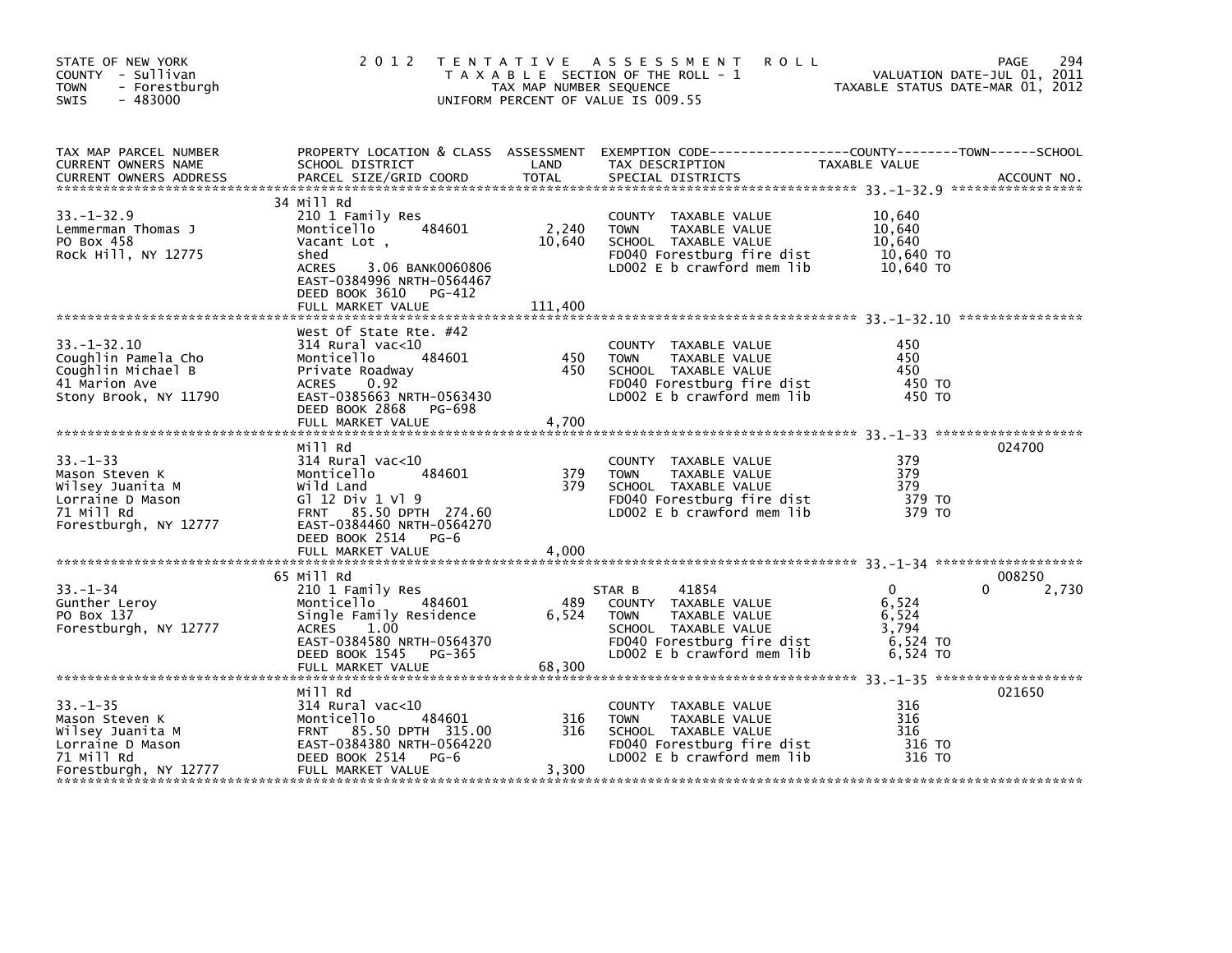| STATE OF NEW YORK<br>COUNTY - Sullivan<br><b>TOWN</b><br>- Forestburgh<br>$-483000$<br><b>SWIS</b>                                          | 2 0 1 2                                                                                                                                                                                               | TAX MAP NUMBER SEQUENCE    | <b>ROLL</b><br>TENTATIVE ASSESSMENT<br>T A X A B L E SECTION OF THE ROLL - 1<br>UNIFORM PERCENT OF VALUE IS 009.55                                                                | VALUATION DATE-JUL 01, 2011<br>TAXABLE STATUS DATE-MAR 01, 2012 | 295<br>PAGE                              |
|---------------------------------------------------------------------------------------------------------------------------------------------|-------------------------------------------------------------------------------------------------------------------------------------------------------------------------------------------------------|----------------------------|-----------------------------------------------------------------------------------------------------------------------------------------------------------------------------------|-----------------------------------------------------------------|------------------------------------------|
| TAX MAP PARCEL NUMBER<br>CURRENT OWNERS NAME                                                                                                | SCHOOL DISTRICT                                                                                                                                                                                       | LAND                       | PROPERTY LOCATION & CLASS ASSESSMENT EXEMPTION CODE----------------COUNTY-------TOWN------SCHOOL<br>TAX DESCRIPTION                                                               | TAXABLE VALUE                                                   |                                          |
|                                                                                                                                             |                                                                                                                                                                                                       |                            |                                                                                                                                                                                   |                                                                 |                                          |
| $33. - 1 - 36.1$<br>Tierra Mar and Fuego LLC<br>Jesus R. Landaez<br>806 Plank Rd<br>Forestburgh, NY 12777                                   | 806 Plank Rd<br>210 1 Family Res - WTRFNT<br>484601<br>Montice<br>House & Garage<br>Gl 11 Div 1 Pf<br>G1 11 Div 1 Pf 14<br>6.28<br><b>ACRES</b><br>EAST-0384120 NRTH-0563540<br>DEED BOOK 3462 PG-414 | 1,900<br>16,900            | COUNTY TAXABLE VALUE<br>TAXABLE VALUE<br><b>TOWN</b><br>SCHOOL TAXABLE VALUE<br>FD040 Forestburg fire dist 16,900 TO<br>LD002 E b crawford mem lib                                | 16,900<br>16,900<br>16,900<br>16,900 TO                         | 007450                                   |
|                                                                                                                                             |                                                                                                                                                                                                       |                            |                                                                                                                                                                                   |                                                                 |                                          |
| $33. - 1 - 36.2$<br>Mason Steven K<br>Wilsey Juanita M<br>Lorraine D Mason<br>71 Mill Rd<br>Forestburgh, NY 12777                           | 71 Mill Rd<br>210 1 Family Res<br>484601<br>Monticello<br>Honcreerio<br>House,garage<br>ACRES 1.00<br>ACRES 1.00<br>EAST-0384190 NRTH-0564170<br>DEED BOOK 2514 PG-6<br>FULL MARKET VALUE             | 18,717 STAR B              | COMBAT VET 41132<br>437 COMBAT VET 41133<br>41854<br>COUNTY TAXABLE VALUE<br>TAXABLE VALUE<br><b>TOWN</b><br>SCHOOL TAXABLE VALUE<br>196,000 FD040 Forestburg fire dist 18,717 TO | 4.095<br>$\mathbf{0}$<br>$\Omega$<br>14,622<br>14,622<br>15,987 | 0<br>4,095<br>$\mathbf{0}$<br>2,730<br>0 |
| $33. - 1 - 36.3$<br>Mason Steven K<br>Wilsey Juanita M<br>Lorraine D Mason<br>71 Mill Rd<br>Forestburgh, NY 12777                           | Mill Rd<br>314 Rural vac<10<br>484601<br>Monticello<br>ACRES 1.92<br>EAST-0383960 NRTH-0564030<br>DEED BOOK 2514 PG-6<br>FULL MARKET VALUE                                                            | $\frac{873}{872}$<br>9,100 | COUNTY TAXABLE VALUE<br>TAXABLE VALUE<br>TOWN<br>SCHOOL TAXABLE VALUE<br>FD040 Forestburg fire dist<br>LD002 E b crawford mem lib                                                 | 873<br>873<br>873<br>873 TO<br>873 TO                           |                                          |
| $33. - 1 - 36.4$<br>Tierra Mar and Fuego LLC Jesus Monticello<br>Nunez Maria E<br>Jesus R. Landaez<br>806 Plank Rd<br>Forestburgh, NY 12777 | Mill Rd<br>322 Rural vac>10 - WTRFNT<br>484601<br>vacant lot<br>Vacant lot<br>FRNT 211.35 DPTH<br>ACRES 12.41<br>ACRES 12.41<br>PG-355<br>DEED BOOK 3382<br>FULL MARKET VALUE                         | 5,100<br>5,100<br>53,400   | COUNTY TAXABLE VALUE<br><b>TOWN</b><br>TAXABLE VALUE<br>SCHOOL TAXABLE VALUE<br>FD040 Forestburg fire dist<br>LD002 E b crawford mem lib                                          | 5,100<br>5,100<br>5,100<br>5,100 TO<br>5,100 TO                 |                                          |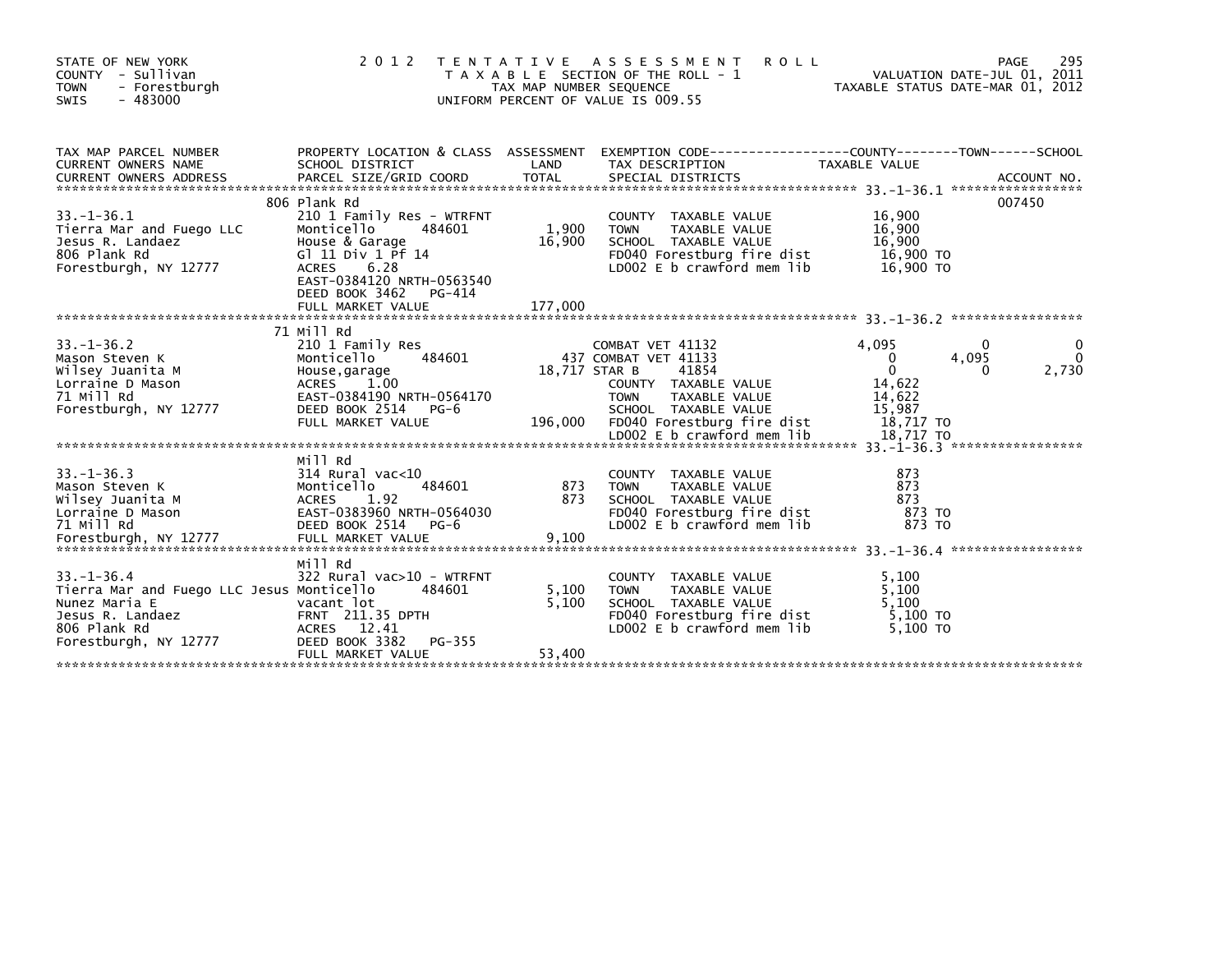|      | STATE OF NEW YORK | 2012 TENTATIVE ASSESSMENT ROLL        | PAGE                             | 296 |
|------|-------------------|---------------------------------------|----------------------------------|-----|
|      | COUNTY - Sullivan | T A X A B L E SECTION OF THE ROLL - 1 | VALUATION DATE-JUL 01, 2011      |     |
| TOWN | - Forestburgh     | MAP SECTION - 033                     | TAXABLE STATUS DATE-MAR 01, 2012 |     |
| SWIS | - 483000          | SUB-SECTION-                          | RPS150/V04/L015                  |     |
|      |                   | UNIFORM PERCENT OF VALUE IS 009.55    | CURRENT DATE 4/23/2012           |     |

| CODE<br>DISTRICT NAME                        | TOTAL<br>EXTENSION<br>PARCELS<br><b>TYPF</b> | EXTENSION<br>VALUE | AD VALOREM<br>VALUE | <b>EXEMPT</b><br>AMOUNT | TAXABLE<br><b>VALUE</b> |
|----------------------------------------------|----------------------------------------------|--------------------|---------------------|-------------------------|-------------------------|
| FD040 Forestburg fir<br>LD002 E b crawford m | 52 TOTAL<br>52 TOTAL                         |                    | 548.431<br>548.431  |                         | 548.431<br>548.431      |

#### \*\*\* S C H O O L D I S T R I C T S U M M A R Y \*\*\*

| <b>CODE</b> | DISTRICT NAME | TOTAL<br><b>PARCELS</b> | ASSESSED<br>LAND | ASSESSED<br><b>TOTAL</b> | <b>EXEMPT</b><br><b>AMOUNT</b> | <b>TOTAL</b><br><b>TAXABLE</b> | <b>STAR</b><br><b>AMOUNT</b> | <b>STAR</b><br><b>TAXABLE</b> |
|-------------|---------------|-------------------------|------------------|--------------------------|--------------------------------|--------------------------------|------------------------------|-------------------------------|
| 484601      | Monticello    | 53                      | 177,591          | 555,631                  | 3,299                          | 552,332                        | 35,890                       | 516,442                       |
|             | SUB-TOTAL     | 53                      | 177,591          | 555.631                  | 3,299                          | 552.332                        | 35,890                       | 516,442                       |
|             | TOTAL         | 53                      | 177,591          | 555,631                  | 3,299                          | 552,332                        | 35,890                       | 516,442                       |

\*\*\* S Y S T E M C O D E S S U M M A R Y \*\*\*

NO SYSTEM EXEMPTIONS AT THIS LEVEL

| CODE           | DESCRIPTION                            | <b>TOTAL</b><br><b>PARCELS</b> | <b>COUNTY</b> | <b>TOWN</b> | <b>SCHOOL</b>    |
|----------------|----------------------------------------|--------------------------------|---------------|-------------|------------------|
| 41122<br>41123 | WAR VET<br>WAR VET                     |                                | 1,414         | 1,414       |                  |
| 41132<br>41133 | <b>COMBAT VET</b><br><b>COMBAT VET</b> |                                | 4,095         | 4,095       |                  |
| 41800<br>41834 | AGED-CTS<br>STAR EN                    |                                | 2,804         | 2,804       | 3,299<br>11,320  |
| 41854          | STAR B<br>TOTAL                        | a<br>16                        | 8,313         | 8,313       | 24,570<br>39,189 |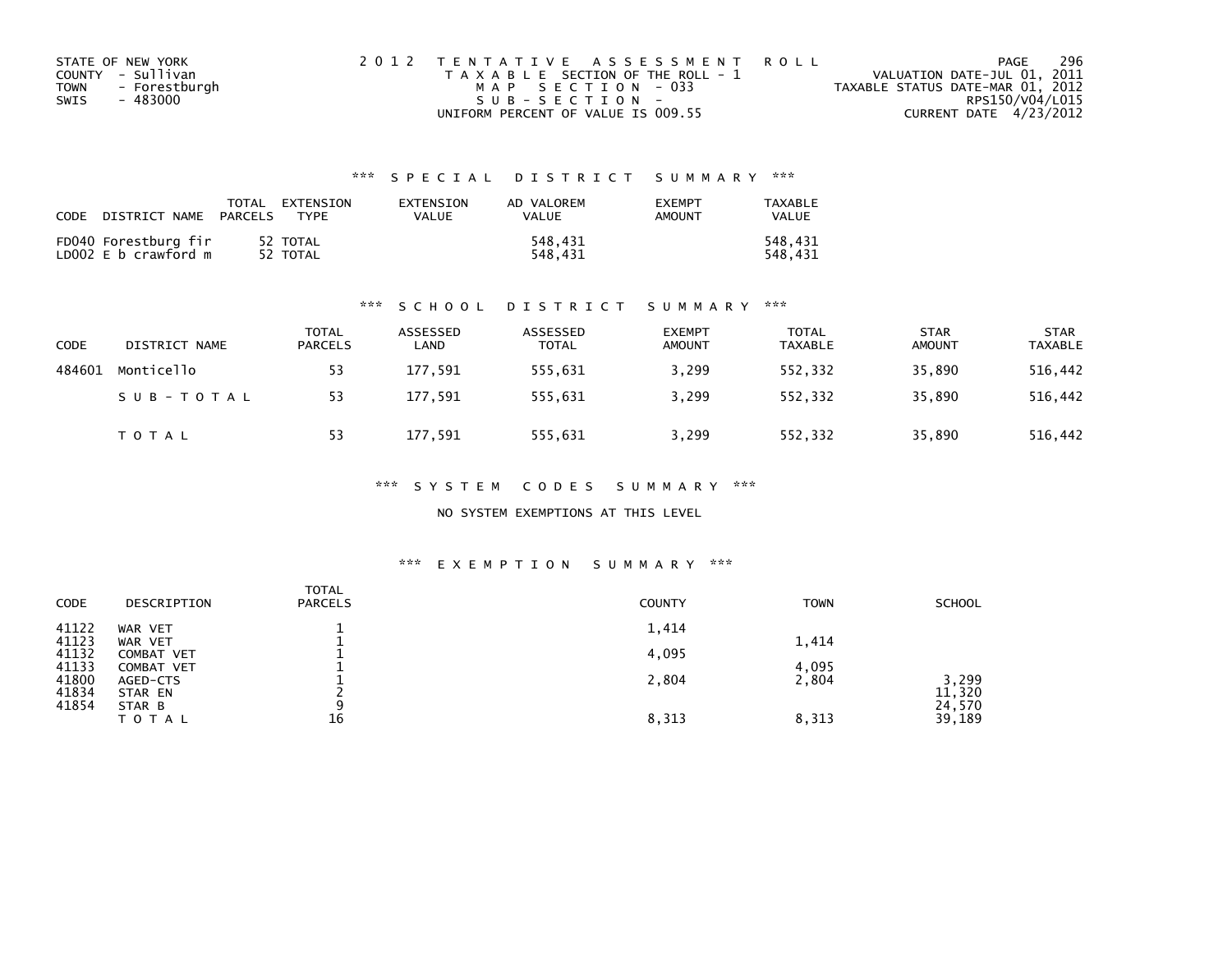| STATE OF NEW YORK            | 2012 TENTATIVE ASSESSMENT ROLL        | PAGE                             | - 297 |
|------------------------------|---------------------------------------|----------------------------------|-------|
| COUNTY - Sullivan            | T A X A B L E SECTION OF THE ROLL - 1 | VALUATION DATE-JUL 01, 2011      |       |
| - Forestburgh<br><b>TOWN</b> | MAP SECTION - 033                     | TAXABLE STATUS DATE-MAR 01, 2012 |       |
| SWIS<br>- 483000             | SUB-SECTION-                          | RPS150/V04/L015                  |       |
|                              | UNIFORM PERCENT OF VALUE IS 009.55    | CURRENT DATE 4/23/2012           |       |

| ROLL<br><b>SEC</b> | DESCRIPTION    | <b>TOTAL</b><br><b>PARCELS</b> | <b>ISSESSED</b><br>LAND | `SSESSED<br>TOTAL | <b>TAXABLE</b><br><b>COUNT</b> | <b>TAXABLE</b><br><b>TOWN</b> | <b>TAXABLE</b><br>SCHOOL | <b>STAR</b><br><b>TAXABLE</b> |
|--------------------|----------------|--------------------------------|-------------------------|-------------------|--------------------------------|-------------------------------|--------------------------|-------------------------------|
|                    | <b>TAXABLE</b> |                                | 591                     |                   | - 47                           |                               | 2.332                    | .442                          |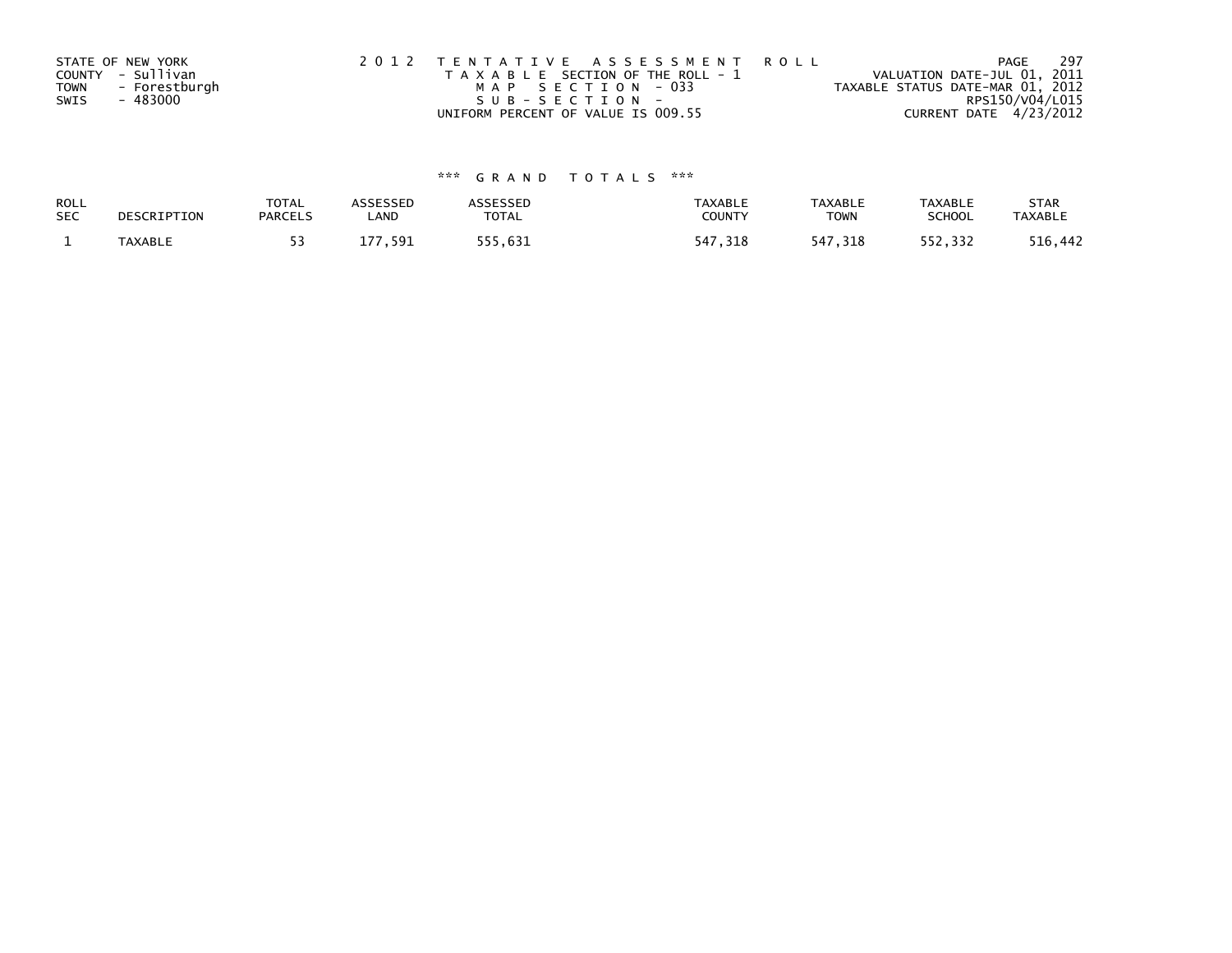| STATE OF NEW YORK<br>COUNTY - Sullivan<br>- Forestburgh<br><b>TOWN</b><br>$-483000$<br>SWIS       | 2 0 1 2                                                                                                                                                                                                                                                 | T E N T A T I V E<br>TAX MAP NUMBER SEQUENCE<br>UNIFORM PERCENT OF VALUE IS 009.55 | A S S E S S M E N T<br><b>ROLL</b><br>T A X A B L E SECTION OF THE ROLL - 1                                                                                                             | VALUATION DATE-JUL 01, 2011<br>TAXABLE STATUS DATE-MAR 01, 2012               | 298<br><b>PAGE</b>            |
|---------------------------------------------------------------------------------------------------|---------------------------------------------------------------------------------------------------------------------------------------------------------------------------------------------------------------------------------------------------------|------------------------------------------------------------------------------------|-----------------------------------------------------------------------------------------------------------------------------------------------------------------------------------------|-------------------------------------------------------------------------------|-------------------------------|
| TAX MAP PARCEL NUMBER<br><b>CURRENT OWNERS NAME</b>                                               | PROPERTY LOCATION & CLASS ASSESSMENT<br>SCHOOL DISTRICT                                                                                                                                                                                                 | LAND                                                                               | EXEMPTION CODE-----------------COUNTY-------TOWN------SCHOOL<br>TAX DESCRIPTION                                                                                                         | TAXABLE VALUE                                                                 |                               |
| $34. - 1 - 1$<br>Senne Edgar P<br>Senne Dorothy<br>18 Coltsway<br>Wayland, MA 01778               | Rt 48<br>$314$ Rural vac<10<br>Monticello<br>484601<br>G $12$ Div $1$<br>FRNT 145.00 DPTH 125.00<br>EAST-0386320 NRTH-0564555<br>FULL MARKET VALUE                                                                                                      | 1,305<br>1,305<br>13,700                                                           | COUNTY TAXABLE VALUE<br><b>TOWN</b><br>TAXABLE VALUE<br>SCHOOL TAXABLE VALUE<br>FD040 Forestburg fire dist<br>LD002 E b crawford mem lib                                                | 1,305<br>1,305<br>1.305<br>1,305 TO<br>1,305 TO                               | 031900                        |
| $34. -1 - 3$<br>Benzien Ernst A<br>van der Bent ILSE M<br>509 Riddle Rd<br>Cincinnati Ohio, 45231 | State Route 42<br>240 Rural res<br>- WTRFNT<br>484601<br>Monticello<br>Bungalow 2 Camps<br>1 St House<br>ACRES 51.64<br>EAST-0386733 NRTH-0563130<br>DEED BOOK 2073<br>PG-472<br>FULL MARKET VALUE                                                      | 28,137<br>63,821<br>668,300                                                        | COUNTY TAXABLE VALUE<br>TAXABLE VALUE<br><b>TOWN</b><br>SCHOOL TAXABLE VALUE<br>FD040 Forestburg fire dist<br>LD002 E b crawford mem lib                                                | 63,821<br>63,821<br>63.821<br>63,821 TO<br>63.821 TO                          | 001900                        |
| $34. - 1 - 4$<br>Cumberland Properties LLC<br>1583 Fairfield Beach Rd<br>Fairfield, CT 06824      | Hartwood Road<br>210 1 Family Res<br>Monticello<br>484601<br>Bung With Garage<br>Under House<br>Gl 15 Div 1 Seas 8<br>40.00 DPTH<br><b>FRNT</b><br>0.37<br><b>ACRES</b><br>EAST-0386474 NRTH-0564103<br>DEED BOOK 2010<br>PG-53615<br>FULL MARKET VALUE | 153<br>13,002<br>48.00<br>136.100                                                  | COUNTY TAXABLE VALUE<br>TAXABLE VALUE<br><b>TOWN</b><br>SCHOOL TAXABLE VALUE<br>FD040 Forestburg fire dist<br>LD002 E b crawford mem lib                                                | 13,002<br>13,002<br>13,002<br>13,002 TO<br>13,002 TO                          | 021300<br>******************  |
| $34. - 1 - 5.1$<br>Toomey Shirley A<br>76 County Rt # 48<br>Forestburgh, NY 12777-6403            | Hartwood Road<br>270 Mfg housing<br>Monticello<br>484601<br>Manuf Housing<br>G $12$ Div $1$<br>2.48<br><b>ACRES</b><br>EAST-0387702 NRTH-0563863<br>DEED BOOK 2003<br>PG-694<br>FULL MARKET VALUE                                                       | 5,836<br>61,100                                                                    | 41800<br>AGED-CTS<br>1,528 STAR EN<br>41834<br>COUNTY TAXABLE VALUE<br>TAXABLE VALUE<br><b>TOWN</b><br>SCHOOL TAXABLE VALUE<br>FD040 Forestburg fire dist<br>LD002 E b crawford mem lib | 2,918<br>2,918<br>$\mathbf{0}$<br>2,918<br>2,918<br>0<br>5,836 TO<br>5.836 TO | 035900<br>2,918<br>0<br>2,918 |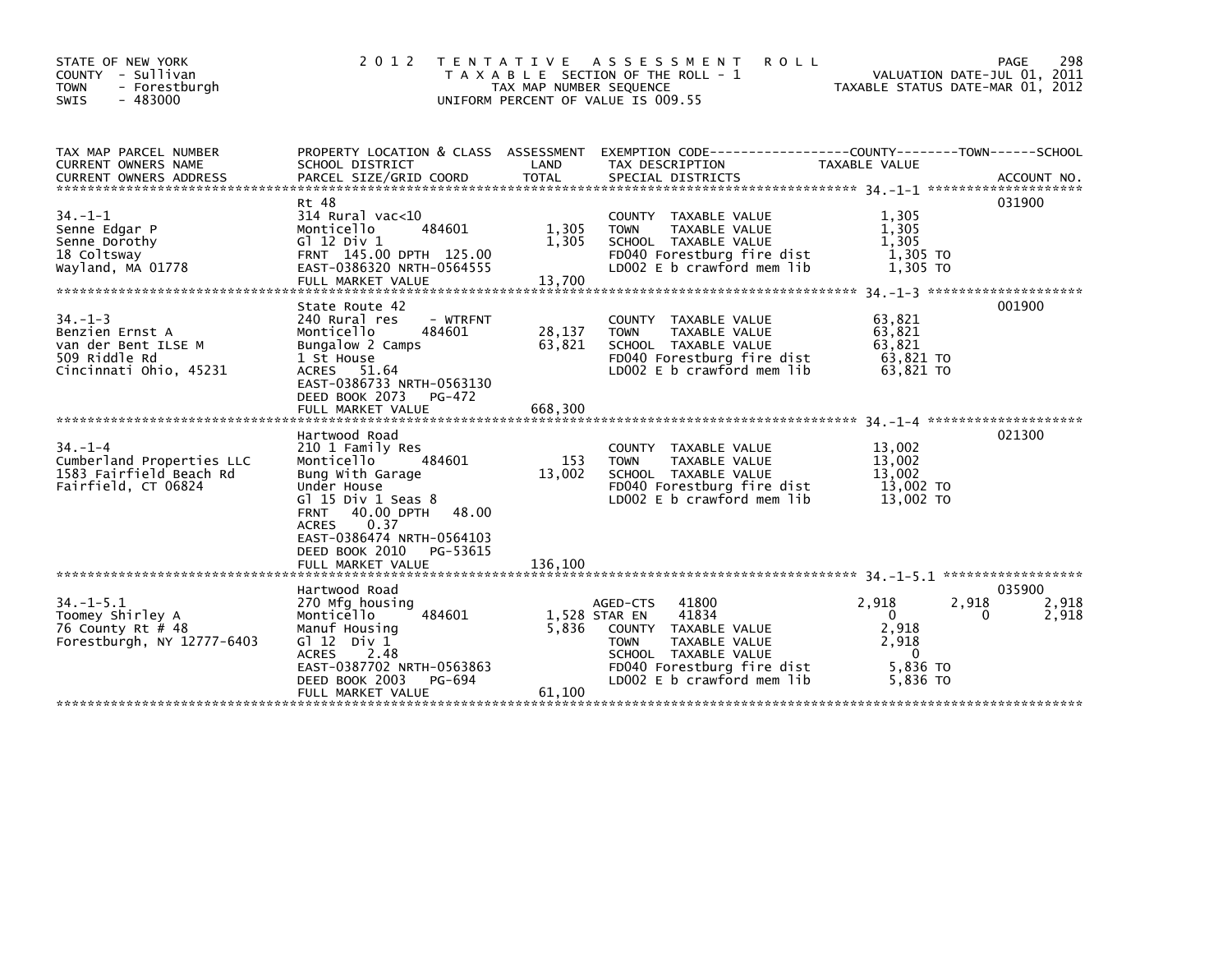| STATE OF NEW YORK<br>COUNTY - Sullivan<br><b>TOWN</b><br>- Forestburgh<br>$-483000$<br>SWIS        |                                                                                                                                                                                                                       | TAX MAP NUMBER SEQUENCE     | 2012 TENTATIVE ASSESSMENT<br><b>ROLL</b><br>T A X A B L E SECTION OF THE ROLL - 1<br>UNIFORM PERCENT OF VALUE IS 009.55                                     | TAXABLE STATUS DATE-MAR 01, 2012                                     | 299<br>PAGE<br>VALUATION DATE-JUL 01, 2011 |
|----------------------------------------------------------------------------------------------------|-----------------------------------------------------------------------------------------------------------------------------------------------------------------------------------------------------------------------|-----------------------------|-------------------------------------------------------------------------------------------------------------------------------------------------------------|----------------------------------------------------------------------|--------------------------------------------|
| TAX MAP PARCEL NUMBER<br>CURRENT OWNERS NAME<br><b>CURRENT OWNERS ADDRESS</b>                      | SCHOOL DISTRICT<br>PARCEL SIZE/GRID COORD                                                                                                                                                                             | LAND<br><b>TOTAL</b>        | PROPERTY LOCATION & CLASS ASSESSMENT EXEMPTION CODE----------------COUNTY-------TOWN------SCHOOL<br>TAX DESCRIPTION<br>SPECIAL DISTRICTS                    | TAXABLE VALUE                                                        | ACCOUNT NO.                                |
| $34. - 1 - 5.2$<br>Katzman Richard I<br>Katzman Sarah C<br>56 Hartwood Rd<br>Forestburgh, NY 12777 | 56 Hartwood Rd<br>210 1 Family Res<br>484601<br>Monticello<br>Modular Home/garage<br>G $12$ Div $1$ V $19$<br>Fo Toomey<br>1.18<br>ACRES<br>EAST-0387423 NRTH-0563991<br>DEED BOOK 2522<br>PG-40<br>FULL MARKET VALUE | 656<br>18,800<br>196,900    | 41854<br>STAR B<br>COUNTY TAXABLE VALUE<br>TAXABLE VALUE<br><b>TOWN</b><br>SCHOOL TAXABLE VALUE<br>FD040 Forestburg fire dist<br>LD002 E b crawford mem lib | $\mathbf{0}$<br>18,800<br>18,800<br>16,070<br>18,800 TO<br>18,800 TO | 018800<br>0<br>2,730                       |
| $34. -1 - 5.3$<br>Katzman Richard I<br>Katzman Sarah C<br>56 Hartwood Rd<br>Forestburgh, NY 12777  | Rt 48<br>$314$ Rural vac<10<br>484601<br>Monticello<br><b>ACRES</b><br>5.34<br>EAST-0387476 NRTH-0563563<br>DEED BOOK 2522 PG-40<br>FULL MARKET VALUE                                                                 | 2,578<br>2,578<br>27,000    | COUNTY TAXABLE VALUE<br><b>TOWN</b><br>TAXABLE VALUE<br>SCHOOL TAXABLE VALUE<br>FD040 Forestburg fire dist<br>LD002 E b crawford mem lib                    | 2,578<br>2,578<br>2.578<br>2,578 TO<br>2,578 TO                      |                                            |
| $34. - 1 - 8$<br>Smith Morgan Corp<br>Attn: Eli Paz<br>3135 Judith Dr<br>Bellmore, NY 11710        | Rt 48<br>$322$ Rural vac $>10$<br>Monticello<br>484601<br>G1 10&11 Div 1 Pf 14<br>ACRES 21.00<br>EAST-0387994 NRTH-0563369<br>DEED BOOK 1306 PG-280                                                                   | 6,959<br>6,959              | COUNTY TAXABLE VALUE<br>TAXABLE VALUE<br><b>TOWN</b><br>SCHOOL TAXABLE VALUE<br>FD040 Forestburg fire dist<br>LD002 E b crawford mem lib                    | 6,959<br>6,959<br>6.959<br>6,959 TO<br>6,959 то                      | 012811                                     |
| $34. - 1 - 9$<br>Oleary Daniel Jr<br>Corran Arthur M<br>2 Memorial Dr<br>Newburgh, NY 12550        | County Route 48<br>240 Rural res<br>Monticello<br>484601<br>House<br>Gl 12 Div 1 Seas 8<br>ACRES 25.00<br>EAST-0390136 NRTH-0562059<br>FULL MARKET VALUE                                                              | 10,868<br>17,666<br>185,000 | COUNTY TAXABLE VALUE<br><b>TOWN</b><br>TAXABLE VALUE<br>SCHOOL TAXABLE VALUE<br>FD040 Forestburg fire dist<br>LD002 E b crawford mem lib                    | 17,666<br>17,666<br>17,666<br>17,666 TO<br>17,666 TO                 | 024100                                     |
| $34. - 1 - 10.1$<br>Hartwood LLC<br>Donald Partrick<br>1737 Veterans Hwy<br>Islandia, NY 11749     | Rt 48<br>$314$ Rural vac<10<br>Monticello<br>484601<br>Vacant Land<br>G $12$ Div 1<br>ACRES 32.66<br>EAST-0390722 NRTH-0561508<br>DEED BOOK 2451<br>PG-618<br>FULL MARKET VALUE                                       | 6,495<br>6,495<br>68,000    | COUNTY TAXABLE VALUE<br><b>TOWN</b><br>TAXABLE VALUE<br>SCHOOL TAXABLE VALUE<br>FD040 Forestburg fire dist<br>LD002 E b crawford mem lib                    | 6,495<br>6,495<br>6,495<br>6,495 то<br>6,495 TO                      | 038400                                     |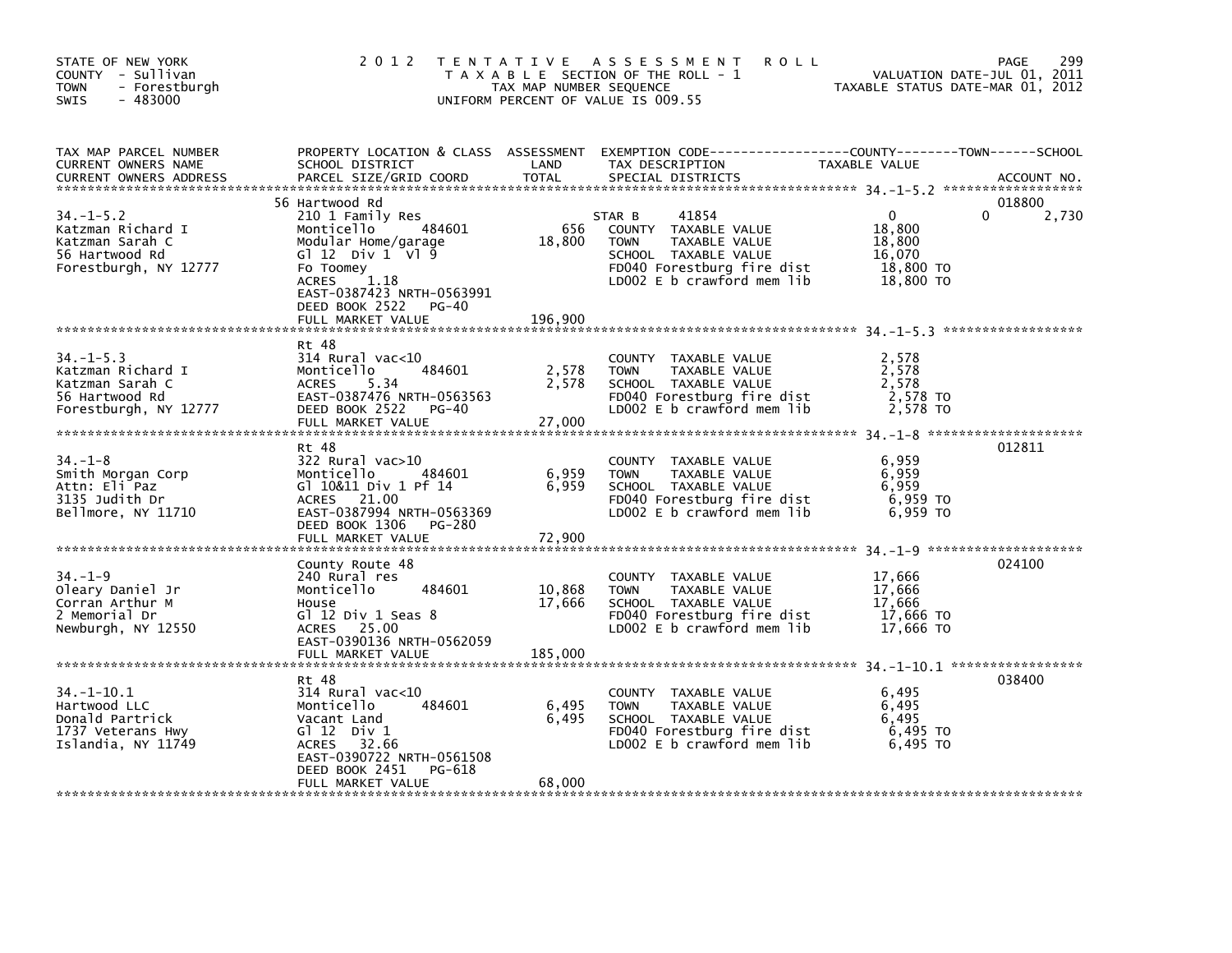| STATE OF NEW YORK<br>COUNTY - Sullivan<br><b>TOWN</b><br>- Forestburgh<br>$-483000$<br><b>SWIS</b>         | 2 0 1 2                                                                                                                                                                                  | TAX MAP NUMBER SEQUENCE  | TENTATIVE ASSESSMENT<br><b>ROLL</b><br>T A X A B L E SECTION OF THE ROLL - 1<br>UNIFORM PERCENT OF VALUE IS 009.55                                           |                                                                      | 300<br>PAGE<br>VALUATION DATE-JUL 01, 2011<br>TAXABLE STATUS DATE-MAR 01, 2012 |
|------------------------------------------------------------------------------------------------------------|------------------------------------------------------------------------------------------------------------------------------------------------------------------------------------------|--------------------------|--------------------------------------------------------------------------------------------------------------------------------------------------------------|----------------------------------------------------------------------|--------------------------------------------------------------------------------|
| TAX MAP PARCEL NUMBER<br>CURRENT OWNERS NAME<br><b>CURRENT OWNERS ADDRESS</b>                              | PROPERTY LOCATION & CLASS ASSESSMENT<br>SCHOOL DISTRICT<br>PARCEL SIZE/GRID COORD                                                                                                        | LAND<br><b>TOTAL</b>     | EXEMPTION CODE-----------------COUNTY-------TOWN------SCHOOL<br>TAX DESCRIPTION<br>SPECIAL DISTRICTS                                                         | TAXABLE VALUE                                                        | ACCOUNT NO.                                                                    |
| $34. -1 - 10.2$<br>Gager Brian<br>Gager Frances Limjoon<br>210 Hartwood Rd<br>Forestburgh, NY 12777-0079   | 210 Hartwood Road<br>210 1 Family Res<br>484601<br>Monticello<br>House<br><b>ACRES</b><br>1.60 BANKC070290<br>EAST-0391014 NRTH-0562289<br>DEED BOOK 1659<br>PG-398<br>FULL MARKET VALUE | 978<br>20,800<br>217,800 | 41854<br>STAR B<br>COUNTY TAXABLE VALUE<br>TAXABLE VALUE<br><b>TOWN</b><br>SCHOOL TAXABLE VALUE<br>FD040 Forestburg fire dist<br>LD002 E b crawford mem lib  | $\mathbf{0}$<br>20,800<br>20,800<br>18,070<br>20,800 TO<br>20,800 TO | 2,730<br>$\Omega$                                                              |
| $34. - 1 - 10.3$<br>Rappaport Marvin S<br>Rappaport Denise J<br>169 E 91st St Apt 3A<br>New York, NY 10128 | $Cr$ # 48<br>312 Vac w/imprv<br>Monticello<br>484601<br>Barn<br><b>ACRES</b><br>2.30<br>EAST-0391286 NRTH-0562188<br>DEED BOOK 1692<br>PG-276<br>FULL MARKET VALUE                       | 3,240<br>7,203<br>75,400 | COUNTY TAXABLE VALUE<br><b>TOWN</b><br>TAXABLE VALUE<br>SCHOOL TAXABLE VALUE<br>FD040 Forestburg fire dist<br>LD002 $E$ b crawford mem $lib$                 | 7,203<br>7,203<br>7,203<br>7,203 TO<br>7,203 TO                      |                                                                                |
| $34. - 1 - 11$<br>Smith Morgan Corp<br>Attn: Eli Paz<br>3135 Judith Dr<br>Bellmore, NY 11710               | Rt 48<br>$322$ Rural vac $>10$<br>Monticello<br>484601<br>Vacant Land<br>Gl 10&11 Div 1 Pf 14<br>ACRES 337.27<br>EAST-0388895 NRTH-0560358<br>DEED BOOK 1306<br>PG-280                   | 88,261<br>88,261         | COUNTY TAXABLE VALUE<br><b>TOWN</b><br>TAXABLE VALUE<br>SCHOOL TAXABLE VALUE<br>FD040 Forestburg fire dist<br>LD002 E b crawford mem lib                     | 88,261<br>88,261<br>88,261<br>88,261 TO<br>88.261 TO                 | 012810                                                                         |
|                                                                                                            | FULL MARKET VALUE                                                                                                                                                                        | 924,200                  |                                                                                                                                                              |                                                                      |                                                                                |
| $34. - 1 - 13.1$<br>Hartwood LLC<br>Donald Partrick<br>1737 Veterans Hwy<br>Islandia, NY 11749             | Rt 42<br>912 Forest s480a<br>Monticello<br>484601<br>$11/2$ St Hse<br>Gl 10&11 Div 1 Pf 14<br>ACRES 365.05<br>EAST-0391254 NRTH-0557134                                                  | 68,303<br>70,343         | FOREST LND 47460<br>COUNTY TAXABLE VALUE<br>TAXABLE VALUE<br><b>TOWN</b><br>SCHOOL TAXABLE VALUE<br>FD040 Forestburg fire dist<br>LD002 E b crawford mem lib | 52,840<br>17,503<br>17,503<br>17,503<br>70,343 TO<br>70.343 TO       | 029700<br>52,840<br>52,840                                                     |
| MAY BE SUBJECT TO PAYMENT<br>UNDER RPTL480A UNTIL 2021                                                     | DEED BOOK 2451<br>PG-618<br>FULL MARKET VALUE                                                                                                                                            | 736,600                  |                                                                                                                                                              |                                                                      |                                                                                |
| $34. - 1 - 13.2$<br>Nor25 LLC<br>Donald Partrick<br>1737 Veterans Hwy<br>Islandia, NY 11749                | Rt 42<br>314 Rural vac<10<br>484601<br>Monticello<br>Vacant Lot<br>2.76<br><b>ACRES</b><br>EAST-0389064 NRTH-0555472<br>DEED BOOK 2451<br>PG-668<br>FULL MARKET VALUE                    | 2,024<br>2,024<br>21,200 | COUNTY TAXABLE VALUE<br>TAXABLE VALUE<br><b>TOWN</b><br>SCHOOL TAXABLE VALUE<br>FD040 Forestburg fire dist<br>LD002 $E$ b crawford mem $lib$                 | 2,024<br>2,024<br>2,024<br>2,024 TO<br>2,024 TO                      |                                                                                |
|                                                                                                            |                                                                                                                                                                                          |                          |                                                                                                                                                              |                                                                      |                                                                                |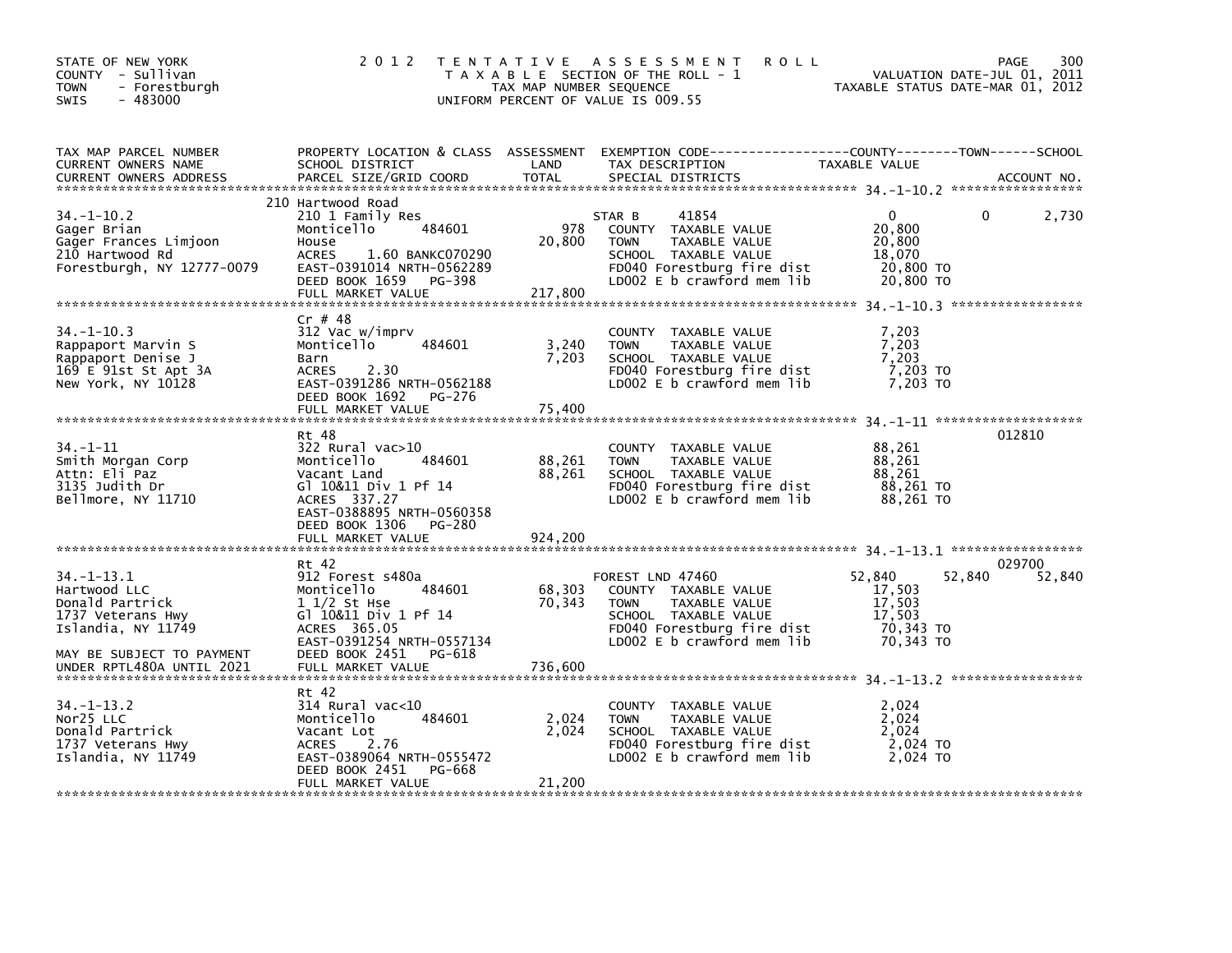| STATE OF NEW YORK<br>COUNTY - Sullivan<br><b>TOWN</b><br>- Forestburgh<br>SWIS<br>$-483000$ | 2012                                                                                                                                                           | TAX MAP NUMBER SEQUENCE  | TENTATIVE ASSESSMENT<br><b>ROLL</b><br>T A X A B L E SECTION OF THE ROLL - 1<br>UNIFORM PERCENT OF VALUE IS 009.55                                  | 901 - MAGE<br>VALUATION DATE-JUL 01, 2011<br>TAYARLE STATIS NATE :::-<br>TAXABLE STATUS DATE-MAR 01, 2012 | 301<br>PAGE |
|---------------------------------------------------------------------------------------------|----------------------------------------------------------------------------------------------------------------------------------------------------------------|--------------------------|-----------------------------------------------------------------------------------------------------------------------------------------------------|-----------------------------------------------------------------------------------------------------------|-------------|
| TAX MAP PARCEL NUMBER<br>CURRENT OWNERS NAME                                                | SCHOOL DISTRICT                                                                                                                                                | <b>Example 12</b>        | PROPERTY LOCATION & CLASS ASSESSMENT EXEMPTION CODE---------------COUNTY-------TOWN------SCHOOL<br>TAX DESCRIPTION                                  | TAXABLE VALUE                                                                                             |             |
| $34. -1 - 13.3$<br>Nor48 LLC<br>Donald Partrick<br>1737 Veterans Hwy<br>Islandia, NY 11749  | Rt 42<br>314 Rural vac<10<br>Monticello<br>484601<br>Vacant Lot<br>ACRES 5.13<br>EAST-0389055 NRTH-0555125<br>DEED BOOK 2451<br>PG-647                         | 3.763<br>3,763           | COUNTY TAXABLE VALUE<br>TAXABLE VALUE<br><b>TOWN</b><br>SCHOOL TAXABLE VALUE<br>FD040 Forestburg fire dist<br>LD002 E b crawford mem lib            | 3,763<br>3,763<br>3,763<br>3,763 TO<br>3.763 TO                                                           |             |
| $34. - 1 - 13.4$<br>Nor25 LLC<br>Donald Partrick<br>1737 Veterans Hwy<br>Islandia, NY 11749 | Rt 42<br>314 Rural vac<10<br>484601<br>Monticello<br>Vacant Lot<br>ACRES<br>2.75<br>EAST-0389072 NRTH-0554788<br>DEED BOOK 2451 PG-668<br>FULL MARKET VALUE    | 2,017<br>2,017<br>21,100 | COUNTY TAXABLE VALUE<br>TAXABLE VALUE<br><b>TOWN</b><br>SCHOOL TAXABLE VALUE<br>FD040 Forestburg fire dist $2,017$ TO<br>LDOO2 E b crawford mem lib | 2,017<br>2,017<br>2,017<br>2.017 TO                                                                       |             |
|                                                                                             | Rt 42                                                                                                                                                          |                          |                                                                                                                                                     |                                                                                                           |             |
| $34 - 1 - 13.5$<br>Nor48 LLC<br>Donald Partrick<br>1737 Veterans Hwy<br>Islandia, NY 11749  | 314 Rural vac<10<br>Monticello<br>484601<br>Vacant Lot<br>ACRES 2.77<br>EAST-0389072 NRTH-0554529<br>DEED BOOK 2451 PG-647                                     | 2,032 TOWN<br>2,032      | COUNTY TAXABLE VALUE<br>TAXABLE VALUE<br>SCHOOL TAXABLE VALUE<br>FD040 Forestburg fire dist<br>LD002 E b crawford mem lib                           | 2,032<br>2,032<br>2,032<br>2,032 TO<br>2,032 TO                                                           |             |
|                                                                                             |                                                                                                                                                                |                          |                                                                                                                                                     |                                                                                                           |             |
| $34. -1 - 13.6$<br>Nor25 LLC<br>Donald Partrick<br>1737 Veterans Hwy<br>Islandia, NY 11749  | Rt 42<br>314 Rural vac<10<br>Monticello<br>484601<br>Vacant Lot<br>3.16<br>ACRES<br>EAST-0389061 NRTH-0554268<br>DEED BOOK 2451<br>PG-668<br>FULL MARKET VALUE | 2,318<br>2,318<br>24,300 | COUNTY TAXABLE VALUE<br>TAXABLE VALUE<br>TOWN<br>SCHOOL TAXABLE VALUE<br>FD040 Forestburg fire dist<br>LD002 E b crawford mem lib                   | 2,318<br>2,318<br>2,318<br>2,318 TO<br>2,318 TO                                                           |             |
|                                                                                             |                                                                                                                                                                |                          |                                                                                                                                                     |                                                                                                           |             |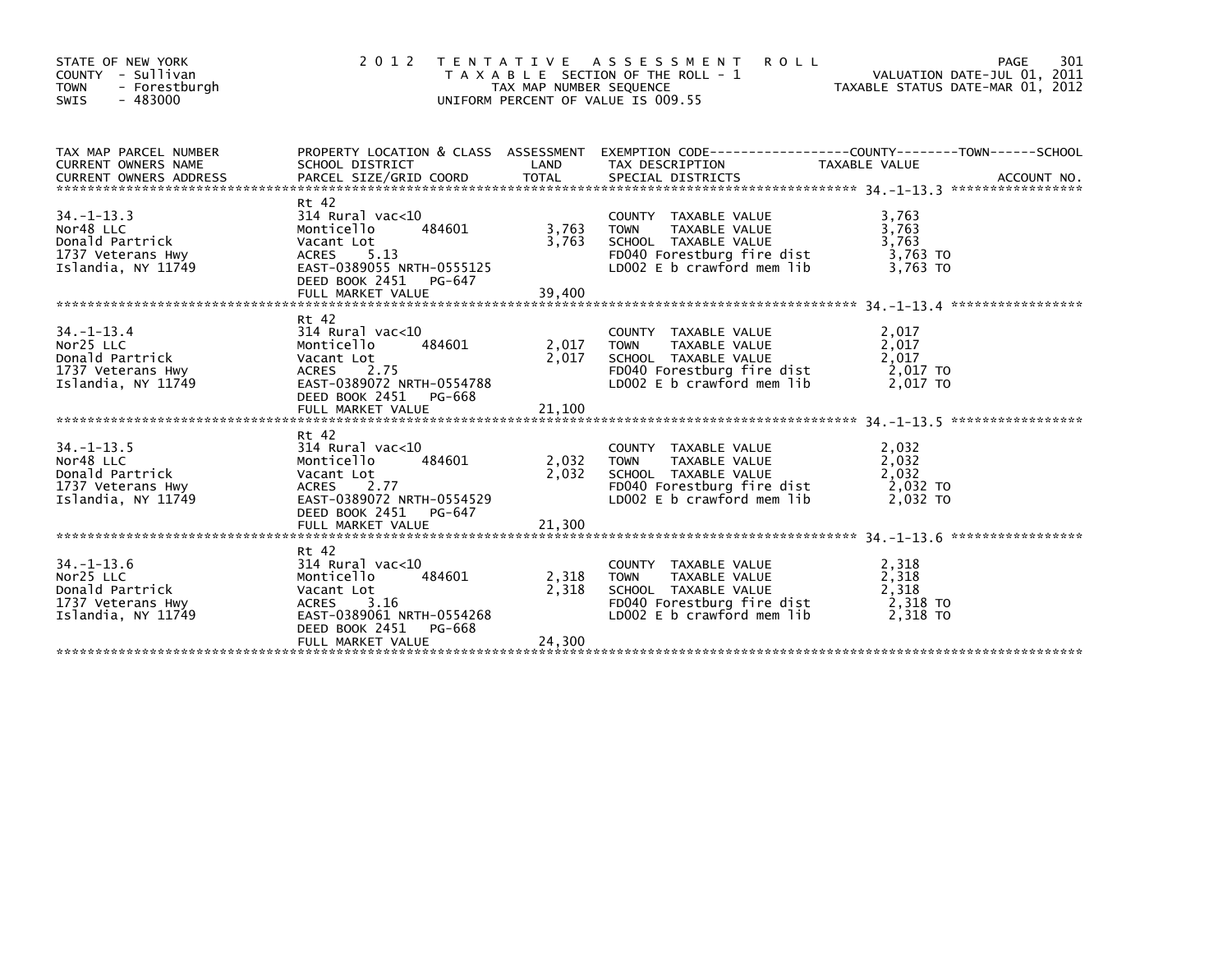| STATE OF NEW YORK            | 2012 TENTATIVE ASSESSMENT ROLL        | 302<br>PAGE                      |
|------------------------------|---------------------------------------|----------------------------------|
| COUNTY - Sullivan            | T A X A B L E SECTION OF THE ROLL - 1 | VALUATION DATE-JUL 01, 2011      |
| - Forestburgh<br><b>TOWN</b> | MAP SECTION - 034                     | TAXABLE STATUS DATE-MAR 01, 2012 |
| - 483000<br>SWIS             | SUB-SECTION-                          | RPS150/V04/L015                  |
|                              | UNIFORM PERCENT OF VALUE IS 009.55    | CURRENT DATE 4/23/2012           |

| <b>CODE</b> | DISTRICT NAME                                | TOTAL<br>PARCELS | EXTENSION<br><b>TYPF</b> | FXTENSTON<br>VALUE | AD VALOREM<br>VALUE | <b>FXFMPT</b><br>AMOUNT | TAXABLE<br><b>VALUE</b> |
|-------------|----------------------------------------------|------------------|--------------------------|--------------------|---------------------|-------------------------|-------------------------|
|             | FD040 Forestburg fir<br>LD002 E b crawford m |                  | 18 TOTAL<br>18 TOTAL     |                    | 335.223<br>335.223  |                         | 335,223<br>335.223      |

#### \*\*\* S C H O O L D I S T R I C T S U M M A R Y \*\*\*

| CODE   | DISTRICT NAME | TOTAL<br><b>PARCELS</b> | ASSESSED<br>LAND | ASSESSED<br>TOTAL | <b>EXEMPT</b><br><b>AMOUNT</b> | <b>TOTAL</b><br><b>TAXABLE</b> | <b>STAR</b><br><b>AMOUNT</b> | <b>STAR</b><br><b>TAXABLE</b> |
|--------|---------------|-------------------------|------------------|-------------------|--------------------------------|--------------------------------|------------------------------|-------------------------------|
| 484601 | Monticello    | 18                      | 231,615          | 335,223           | 55,758                         | 279,465                        | 8,378                        | 271,087                       |
|        | SUB-TOTAL     | 18                      | 231.615          | 335.223           | 55.758                         | 279.465                        | 8.378                        | 271,087                       |
|        | <b>TOTAL</b>  | 18                      | 231,615          | 335,223           | 55,758                         | 279,465                        | 8.378                        | 271,087                       |

#### \*\*\* S Y S T E M C O D E S S U M M A R Y \*\*\*

#### NO SYSTEM EXEMPTIONS AT THIS LEVEL

| CODE                    | DESCRIPTION                              | TOTAL<br><b>PARCELS</b> | <b>COUNTY</b>    | <b>TOWN</b>      | <b>SCHOOL</b>        |
|-------------------------|------------------------------------------|-------------------------|------------------|------------------|----------------------|
| 41800<br>41834<br>41854 | AGED-CTS<br>STAR EN<br>STAR B            |                         | 2,918            | 2,918            | .918<br>.918<br>,460 |
| 47460                   | <b>FOREST</b><br><b>LND</b><br>T O T A L |                         | 52,840<br>55,758 | 52,840<br>55,758 | 52,840<br>64,136     |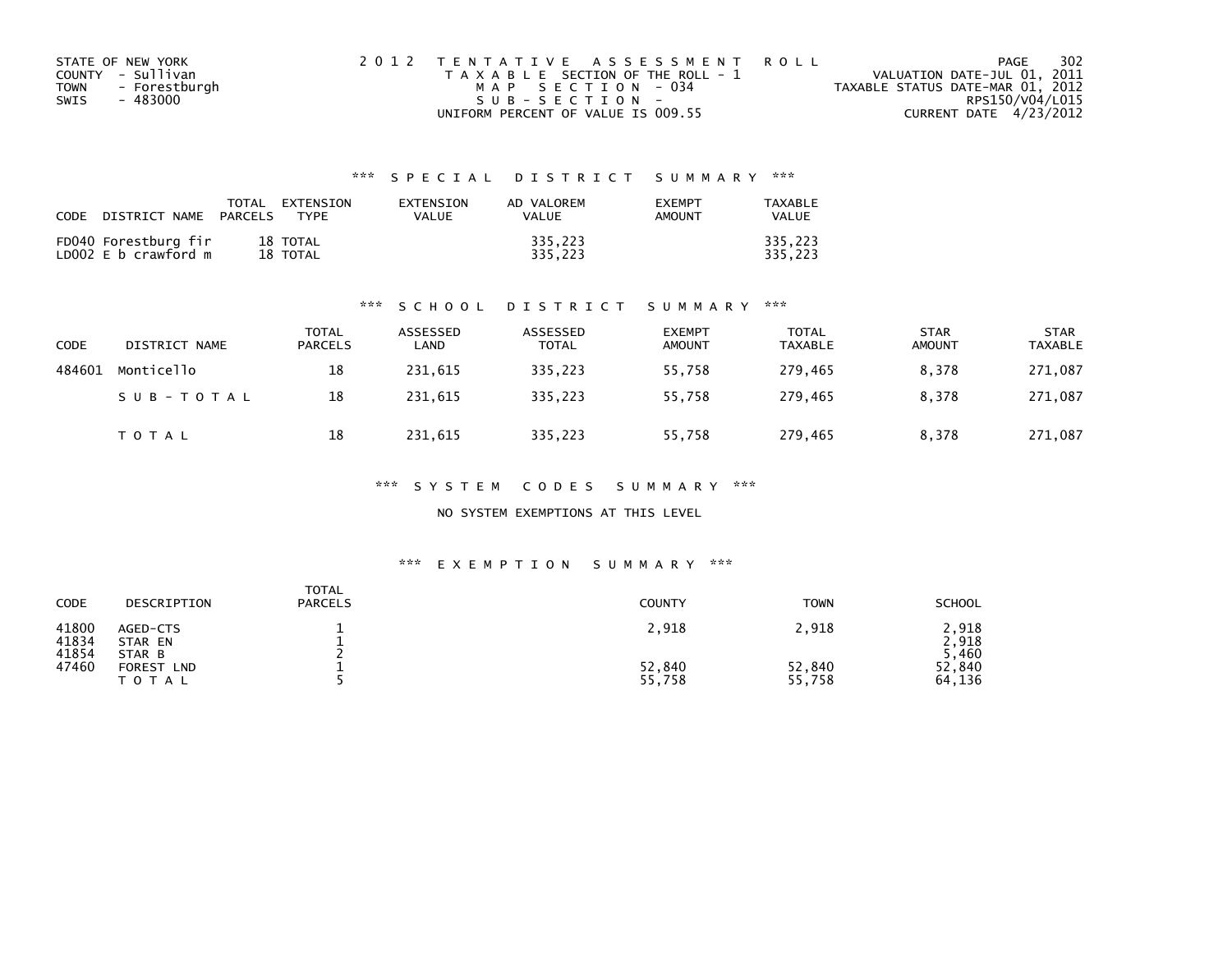|             | STATE OF NEW YORK | 2012 TENTATIVE ASSESSMENT ROLL        | PAGE                             | 303 |
|-------------|-------------------|---------------------------------------|----------------------------------|-----|
|             | COUNTY - Sullivan | T A X A B L E SECTION OF THE ROLL - 1 | VALUATION DATE-JUL 01, 2011      |     |
| <b>TOWN</b> | - Forestburgh     | MAP SECTION - 034                     | TAXABLE STATUS DATE-MAR 01, 2012 |     |
| SWIS        | - 483000          | $SUB - SECTION -$                     | RPS150/V04/L015                  |     |
|             |                   | UNIFORM PERCENT OF VALUE IS 009.55    | CURRENT DATE 4/23/2012           |     |

| ROLL       | DESCRIPTION    | <b>TOTAL</b>   | <b>ASSESSED</b> | <b>\SSESSED</b> | <b>TAXABLE</b> | <b>TAXABLE</b> | <b>TAXABLE</b> | <b>STAR</b>    |
|------------|----------------|----------------|-----------------|-----------------|----------------|----------------|----------------|----------------|
| <b>SEC</b> |                | <b>PARCELS</b> | ∟AND            | <b>TOTAL</b>    | COUNTY         | TOWN           | <b>SCHOOL</b>  | <b>TAXABLE</b> |
|            | <b>TAXABLE</b> | 18             | 231.615         | 335.223         | 279,465        | 279.465        | 279,465        | 271,087        |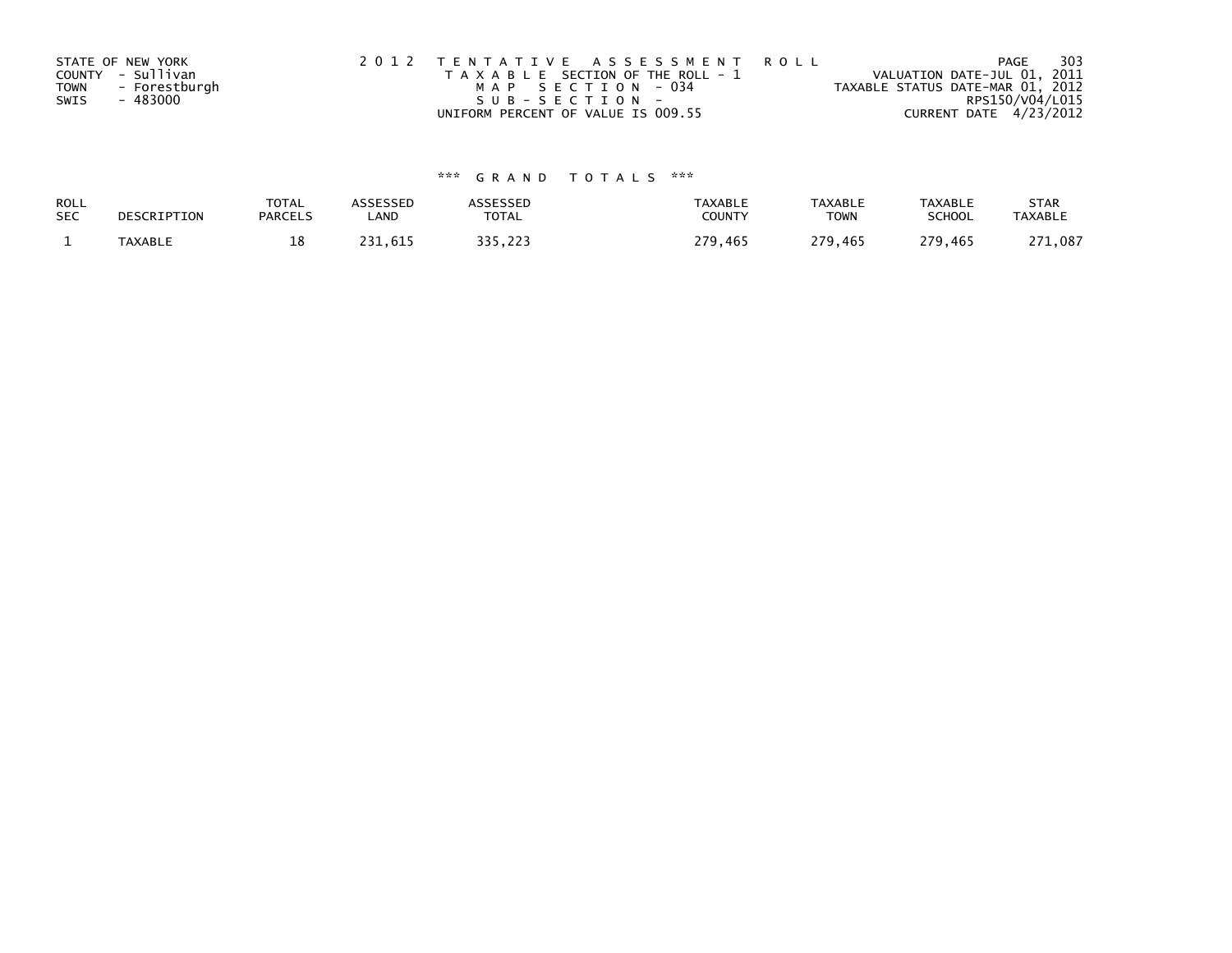| STATE OF NEW YORK<br>- Sullivan<br>COUNTY<br>- Forestburgh<br><b>TOWN</b><br>$-483000$<br>SWIS                            |                                                                                                                                           | TAX MAP NUMBER SEQUENCE     | 2012 TENTATIVE ASSESSMENT<br><b>ROLL</b><br>T A X A B L E SECTION OF THE ROLL - 1<br>UNIFORM PERCENT OF VALUE IS 009.55                                      | VALUATION DATE-JUL 01, 2011<br>TAXABLE STATUS DATE-MAR 01, 2012 |                     | PAGE        | 304    |
|---------------------------------------------------------------------------------------------------------------------------|-------------------------------------------------------------------------------------------------------------------------------------------|-----------------------------|--------------------------------------------------------------------------------------------------------------------------------------------------------------|-----------------------------------------------------------------|---------------------|-------------|--------|
| TAX MAP PARCEL NUMBER<br>CURRENT OWNERS NAME<br>CURRENT OWNERS ADDRESS THE PARCEL SIZE/GRID COORD TOTAL SPECIAL DISTRICTS | PROPERTY LOCATION & CLASS ASSESSMENT<br>SCHOOL DISTRICT LAND                                                                              |                             | EXEMPTION        CODE-----------------COUNTY--------TOWN------SCHOOL<br>TAX DESCRIPTION                                                                      | TAXABLE VALUE                                                   |                     | ACCOUNT NO. |        |
|                                                                                                                           | Rt 42                                                                                                                                     |                             |                                                                                                                                                              |                                                                 | ******************* | 010400      |        |
| 34.A-1-1<br>Schumann Trust<br>Schumann Ortrud & Peter<br>Peter K. Schumann<br>155 Ocean Lane Dr<br>Key Biscayne, FL 33149 | 912 Forest s480a<br>Monticello 484601<br>Pf 14<br>ACRES 121.44<br>EAST-0385152 NRTH-0561080<br>DEED BOOK 3348 PG-417<br>FULL MARKET VALUE | 24,784<br>24.784<br>259.500 | FOREST LND 47460<br>COUNTY TAXABLE VALUE<br><b>TOWN</b><br>TAXABLE VALUE<br>SCHOOL TAXABLE VALUE<br>FD040 Forestburg fire dist<br>LD002 E b crawford mem lib | 18,847<br>5,937<br>5,937<br>5,937<br>24,784 TO<br>24.784 TO     | 18,847              |             | 18,847 |
| MAY BE SUBJECT TO PAYMENT<br>UNDER RPTL480A UNTIL 2021                                                                    |                                                                                                                                           |                             |                                                                                                                                                              |                                                                 |                     |             |        |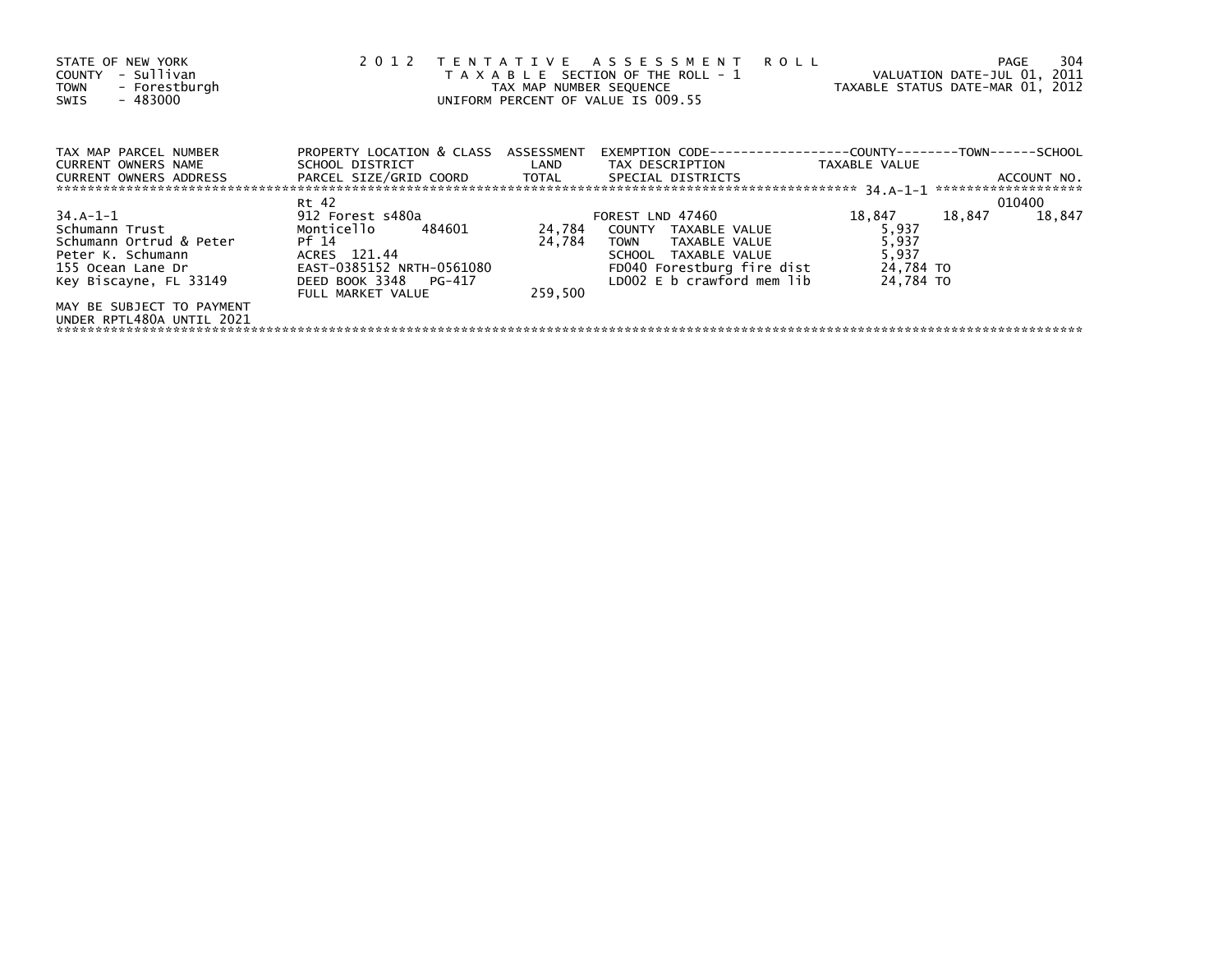| STATE OF NEW YORK            | 2012 TENTATIVE ASSESSMENT ROLL        | PAGE                             | 305 |
|------------------------------|---------------------------------------|----------------------------------|-----|
| COUNTY - Sullivan            | T A X A B L E SECTION OF THE ROLL - 1 | VALUATION DATE-JUL 01, 2011      |     |
| - Forestburgh<br><b>TOWN</b> | MAP SECTION - 034                     | TAXABLE STATUS DATE-MAR 01, 2012 |     |
| - 483000<br>SWIS             | SUB-SECTION - A                       | RPS150/V04/L015                  |     |
|                              | UNIFORM PERCENT OF VALUE IS 009.55    | CURRENT DATE 4/23/2012           |     |

| CODE | DISTRICT NAME                                | TOTAL<br>PARCELS | EXTENSION<br><b>TYPF</b> | <b>FXTENSTON</b><br>VALUE | AD VALOREM<br>VALUE | <b>EXEMPT</b><br><b>AMOUNT</b> | TAXABLE<br>VALUE |
|------|----------------------------------------------|------------------|--------------------------|---------------------------|---------------------|--------------------------------|------------------|
|      | FD040 Forestburg fir<br>LD002 E b crawford m |                  | 1 TOTAL<br>TOTAL         |                           | 24.784<br>24.784    |                                | 24.784<br>24.784 |

#### \*\*\* S C H O O L D I S T R I C T S U M M A R Y \*\*\*

| CODE   | DISTRICT NAME | TOTAL<br><b>PARCELS</b> | ASSESSED<br>LAND | ASSESSED<br><b>TOTAL</b> | <b>EXEMPT</b><br><b>AMOUNT</b> | <b>TOTAL</b><br><b>TAXABLE</b> | <b>STAR</b><br><b>AMOUNT</b> | <b>STAR</b><br><b>TAXABLE</b> |
|--------|---------------|-------------------------|------------------|--------------------------|--------------------------------|--------------------------------|------------------------------|-------------------------------|
| 484601 | Monticello    |                         | 24,784           | 24,784                   | 18,847                         | 5,937                          |                              | 5,937                         |
|        | SUB-TOTAL     |                         | 24.784           | 24.784                   | 18,847                         | 5,937                          |                              | 5,937                         |
|        | <b>TOTAL</b>  |                         | 24,784           | 24,784                   | 18,847                         | 5,937                          |                              | 5,937                         |

#### \*\*\* S Y S T E M C O D E S S U M M A R Y \*\*\*

### NO SYSTEM EXEMPTIONS AT THIS LEVEL

#### \*\*\* E X E M P T I O N S U M M A R Y \*\*\*

| CODE  | DESCRIPTION                              | <b>TOTAL</b><br><b>PARCELS</b> | COUNTY           | TOWN             | SCHOOL           |
|-------|------------------------------------------|--------------------------------|------------------|------------------|------------------|
| 47460 | <b>FOREST</b><br><b>LND</b><br>T O T A L |                                | 18,847<br>18,847 | 18,847<br>18,847 | 18,847<br>18.847 |

| ROLL<br><b>SEC</b> | DESCRIPTION    | <b>TOTAL</b><br><b>PARCELS</b> | <b>SSESSED</b><br>.AND | <b>TOTAL</b> | <b>TAXABLE</b><br>COUNTY | <b>TAXABLE</b><br><b>TOWN</b> | <b>TAXABLE</b><br>SCHOOL | STAR<br><b>TAXABLE</b> |
|--------------------|----------------|--------------------------------|------------------------|--------------|--------------------------|-------------------------------|--------------------------|------------------------|
|                    | <b>TAXABLE</b> |                                | 784                    | .784         | <b>Q37</b><br>، د د ,    | ຸດຊ=                          | 5,937                    | . 937<br>.             |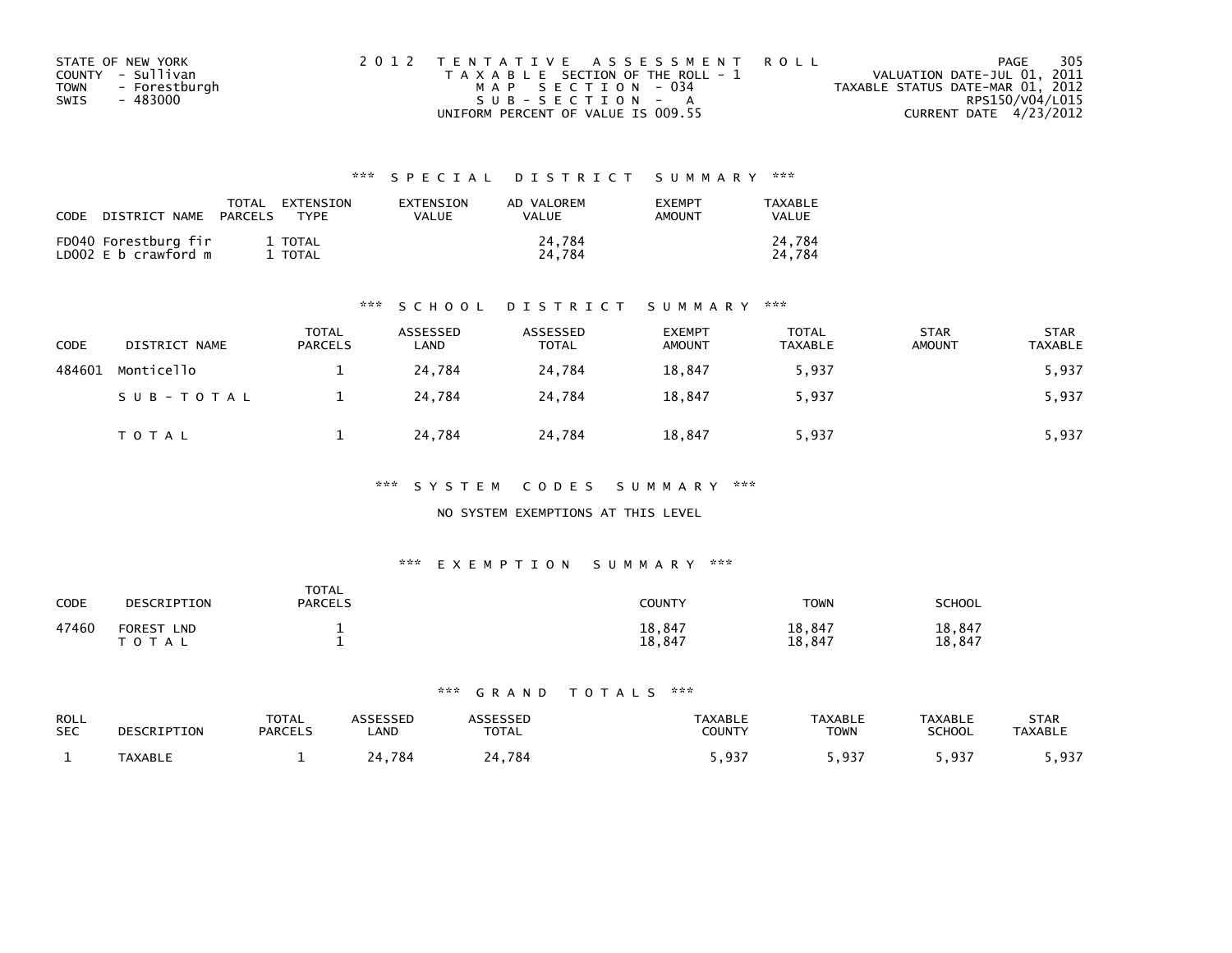| STATE OF NEW YORK<br>COUNTY - Sullivan<br>- Forestburgh<br><b>TOWN</b><br>$-483000$<br><b>SWIS</b>                                       | 2 0 1 2                                                                                                                                                        | T E N T A T I V E<br>TAX MAP NUMBER SEQUENCE | A S S E S S M E N T<br><b>ROLL</b><br>T A X A B L E SECTION OF THE ROLL - 1<br>UNIFORM PERCENT OF VALUE IS 009.55                                            | TAXABLE STATUS DATE-MAR 01, 2012                            | PAGE<br>306<br>VALUATION DATE-JUL 01, 2011 |
|------------------------------------------------------------------------------------------------------------------------------------------|----------------------------------------------------------------------------------------------------------------------------------------------------------------|----------------------------------------------|--------------------------------------------------------------------------------------------------------------------------------------------------------------|-------------------------------------------------------------|--------------------------------------------|
| TAX MAP PARCEL NUMBER<br><b>CURRENT OWNERS NAME</b>                                                                                      | PROPERTY LOCATION & CLASS ASSESSMENT<br>SCHOOL DISTRICT                                                                                                        | LAND                                         | EXEMPTION CODE-----------------COUNTY-------TOWN------SCHOOL<br>TAX DESCRIPTION                                                                              | TAXABLE VALUE                                               | ACCOUNT NO.<br>*********************       |
| $35. -1 - 1$<br>Hartwood Club Inc<br>195 Baer Rd<br>Forestburgh, NY 12777-6601<br>MAY BE SUBJECT TO PAYMENT<br>UNDER RPTL480A UNTIL 2021 | Club Rd<br>912 Forest s480a<br>Monticello<br>484601<br>Wild Land<br>G] 18 Div 1 Pf 14<br>ACRES 52.79<br>EAST-0398861 NRTH-0552526<br>DEED BOOK 1371<br>$PG-25$ | 16,804<br>16,804                             | FOREST LND 47460<br>COUNTY TAXABLE VALUE<br><b>TOWN</b><br>TAXABLE VALUE<br>SCHOOL TAXABLE VALUE<br>FD040 Forestburg fire dist<br>LD002 E b crawford mem lib | 10,489<br>6.315<br>6,315<br>6,315<br>16.804 TO<br>16,804 TO | 016400<br>10,489<br>10,489                 |
|                                                                                                                                          |                                                                                                                                                                |                                              |                                                                                                                                                              |                                                             |                                            |
| $35. - 1 - 2$<br>Hartwood Club<br>195 Baer Rd<br>Forestburgh, NY 12777<br>PRIOR OWNER ON 3/01/2012                                       | Club Rd<br>$314$ Rural vac<10<br>484601<br>Monticello<br>$G1 19$ Div $1$<br>2.00<br><b>ACRES</b><br>EAST-0399512 NRTH-0552068<br>DEED BOOK 2012<br>PG-265      | 1,416<br>1,416                               | COUNTY TAXABLE VALUE<br><b>TOWN</b><br>TAXABLE VALUE<br>SCHOOL TAXABLE VALUE<br>FD040 Forestburg fire dist<br>LD002 E b crawford mem lib                     | 1,416<br>1,416<br>1,416<br>1,416 TO<br>1.416 TO             | 037600                                     |
| Hartwood Club                                                                                                                            | FULL MARKET VALUE                                                                                                                                              | 14,800                                       |                                                                                                                                                              |                                                             |                                            |
| $35. -2 - 1$<br>Hartwood Club<br>195 Baer Rd<br>Forestburgh, NY 12777-6601<br>MAY BE SUBJECT TO PAYMENT<br>UNDER RPTL480A UNTIL 2021     | Hartwood Club Rd<br>912 Forest s480a<br>Port Jervis Csd 331300<br>Pump House<br>Barn<br>ACRES 89.90<br>EAST-0397668 NRTH-0550208<br>FULL MARKET VALUE          | 6,364<br>16,057<br>168,100                   | FOREST LND 47460<br>COUNTY TAXABLE VALUE<br><b>TOWN</b><br>TAXABLE VALUE<br>SCHOOL TAXABLE VALUE<br>FD040 Forestburg fire dist                               | 2,862<br>13,195<br>13.195<br>13,195<br>16.057 TO            | 2,862<br>2,862                             |
| $35. - 3 - 1$<br>Hartwood LLC                                                                                                            | N Of Baer Rd<br>912 Forest s480a<br>Port Jervis Csd 331300                                                                                                     | 30,549                                       | FOREST LND 47460<br>COUNTY TAXABLE VALUE                                                                                                                     | 23,987<br>6,562                                             | 23,987<br>23,987                           |
| Donald Partrick<br>1737 Veterans Hwy<br>Islandia, NY 11749                                                                               | Vacant Land<br>Formerly 38.-1-15.34<br>Fence                                                                                                                   | 30,549                                       | TAXABLE VALUE<br><b>TOWN</b><br>SCHOOL TAXABLE VALUE<br>FD040 Forestburg fire dist                                                                           | 6,562<br>6.562<br>30.549 TO                                 |                                            |
| MAY BE SUBJECT TO PAYMENT<br>UNDER RPTL480A UNTIL 2021                                                                                   | ACRES 215.74<br>EAST-0391720 NRTH-0554117<br>DEED BOOK 2451<br>PG-618<br>FULL MARKET VALUE                                                                     | 319,900                                      |                                                                                                                                                              |                                                             |                                            |
|                                                                                                                                          |                                                                                                                                                                |                                              |                                                                                                                                                              |                                                             |                                            |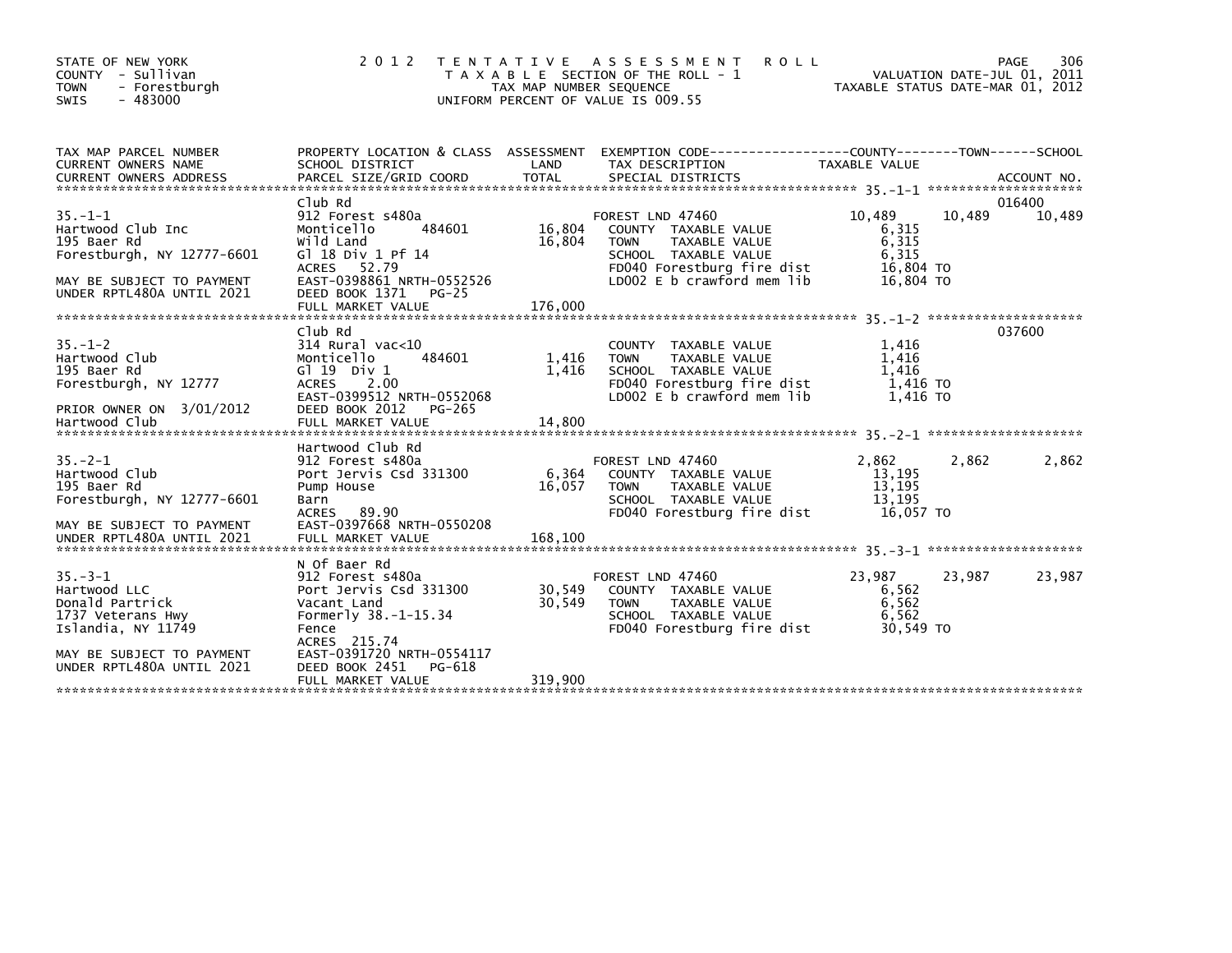| STATE OF NEW YORK            | 2012 TENTATIVE ASSESSMENT ROLL        | PAGE                             | - 307 |
|------------------------------|---------------------------------------|----------------------------------|-------|
| COUNTY - Sullivan            | T A X A B L E SECTION OF THE ROLL - 1 | VALUATION DATE-JUL 01, 2011      |       |
| - Forestburgh<br><b>TOWN</b> | MAP SECTION - 035                     | TAXABLE STATUS DATE-MAR 01, 2012 |       |
| SWIS<br>- 483000             | SUB-SECTION-                          | RPS150/V04/L015                  |       |
|                              | UNIFORM PERCENT OF VALUE IS 009.55    | CURRENT DATE 4/23/2012           |       |

| CODE | DISTRICT NAME                                | TOTAL<br>PARCELS | EXTENSION<br><b>TYPF</b> | EXTENSION<br>VALUE | AD VALOREM<br><b>VALUE</b> | <b>EXEMPT</b><br>AMOUNT | TAXABLE<br>VALUE |
|------|----------------------------------------------|------------------|--------------------------|--------------------|----------------------------|-------------------------|------------------|
|      | FD040 Forestburg fir<br>LD002 E b crawford m |                  | 4 TOTAL<br>TOTAL         |                    | 64.826<br>18.220           |                         | 64.826<br>18.220 |

#### \*\*\* S C H O O L D I S T R I C T S U M M A R Y \*\*\*

| <b>CODE</b>      | DISTRICT NAME                 | <b>TOTAL</b><br><b>PARCELS</b> | ASSESSED<br>LAND | ASSESSED<br><b>TOTAL</b> | <b>EXEMPT</b><br><b>AMOUNT</b> | <b>TOTAL</b><br><b>TAXABLE</b> | <b>STAR</b><br><b>AMOUNT</b> | <b>STAR</b><br><b>TAXABLE</b> |
|------------------|-------------------------------|--------------------------------|------------------|--------------------------|--------------------------------|--------------------------------|------------------------------|-------------------------------|
| 331300<br>484601 | Port Jervis Csd<br>Monticello |                                | 36,913<br>18,220 | 46.606<br>18,220         | 26,849<br>10,489               | 19,757<br>7,731                |                              | 19,757<br>7,731               |
|                  | SUB-TOTAL                     |                                | 55,133           | 64,826                   | 37,338                         | 27,488                         |                              | 27,488                        |
|                  | T O T A L                     |                                | 55,133           | 64,826                   | 37,338                         | 27,488                         |                              | 27,488                        |

#### \*\*\* S Y S T E M C O D E S S U M M A R Y \*\*\*

NO SYSTEM EXEMPTIONS AT THIS LEVEL

| CODE  | DESCRIPTION                        | <b>TOTAL</b><br><b>PARCELS</b> | COUNTY           | TOWN             | <b>SCHOOL</b>        |
|-------|------------------------------------|--------------------------------|------------------|------------------|----------------------|
| 47460 | <b>FOREST</b><br><b>LND</b><br>тот |                                | 37,338<br>37,338 | 37,338<br>37,338 | ,338<br>っっ<br>37,338 |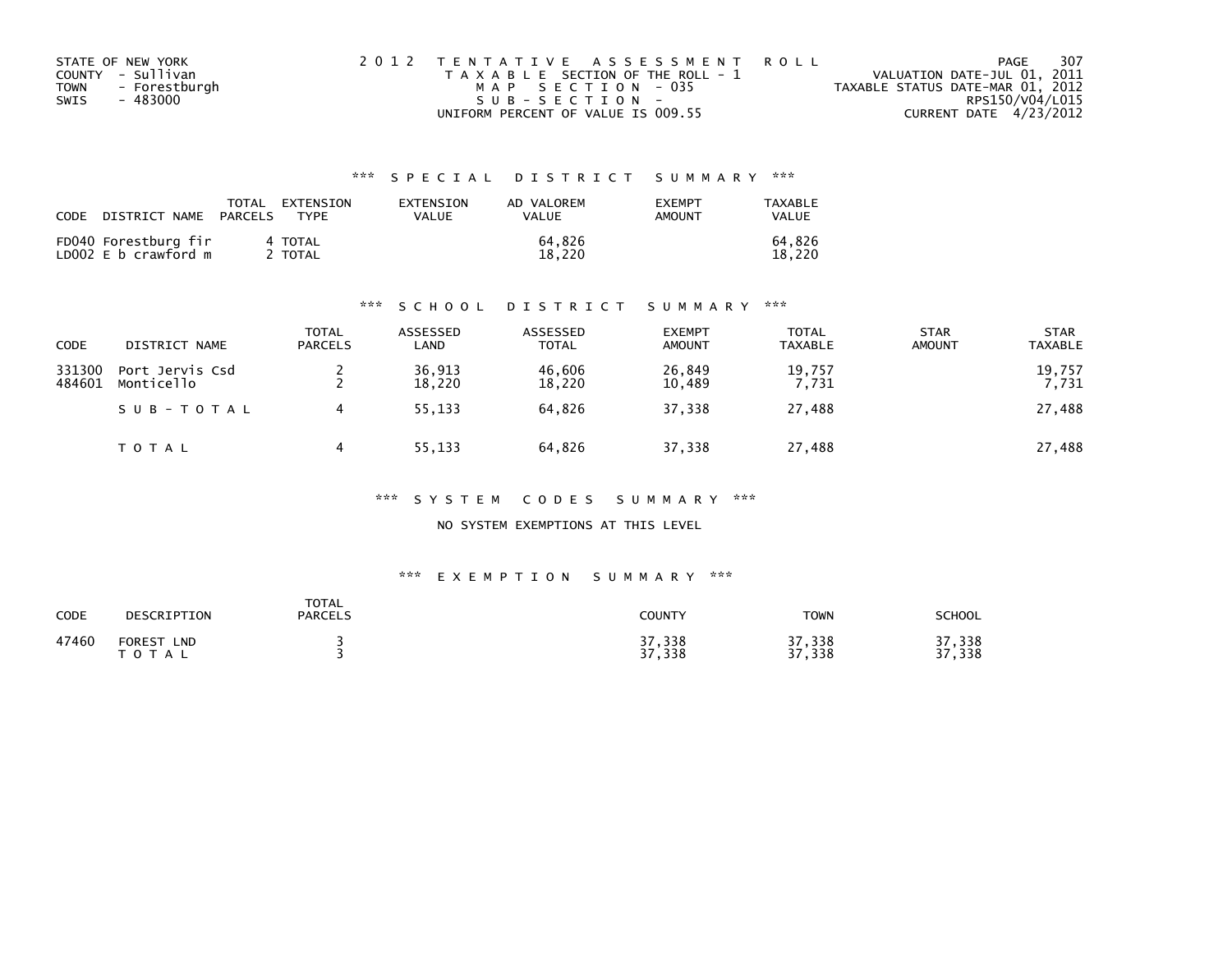|             | STATE OF NEW YORK | 2012 TENTATIVE ASSESSMENT ROLL        | 308<br>PAGE                      |
|-------------|-------------------|---------------------------------------|----------------------------------|
|             | COUNTY - Sullivan | T A X A B L E SECTION OF THE ROLL - 1 | VALUATION DATE-JUL 01, 2011      |
| <b>TOWN</b> | - Forestburgh     | MAP SECTION - 035                     | TAXABLE STATUS DATE-MAR 01, 2012 |
| SWIS        | - 483000          | $SUB - SECTION -$                     | RPS150/V04/L015                  |
|             |                   | UNIFORM PERCENT OF VALUE IS 009.55    | CURRENT DATE 4/23/2012           |

| ROLL       | DESCRIPTION | <b>TOTAL</b>   | <b>ASSESSED</b> | <b>\SSESSED</b> | <b>TAXABLE</b> | <b>TAXABLE</b> | TAXABLE       | <b>STAR</b>    |
|------------|-------------|----------------|-----------------|-----------------|----------------|----------------|---------------|----------------|
| <b>SEC</b> |             | <b>PARCELS</b> | LAND            | TOTAL           | COUNTY         | <b>TOWN</b>    | <b>SCHOOL</b> | <b>TAXABLE</b> |
|            | TAXABLE     |                | 55,133          | 64,826          | .488           | າາ<br>27,488   | 27,488        | ,488           |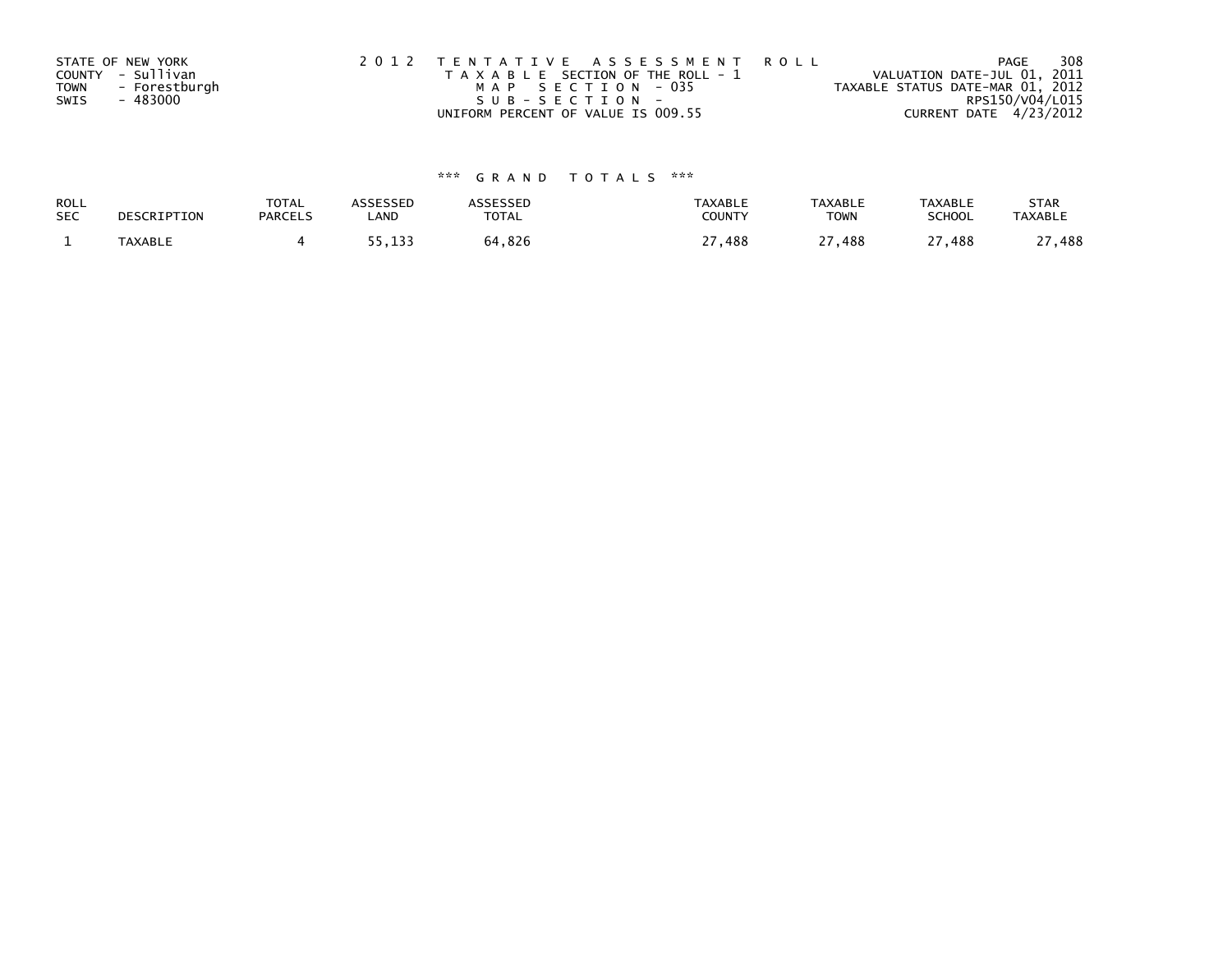| STATE OF NEW YORK<br>COUNTY - Sullivan<br>TOWN - Forestburgh<br>- 483000<br>SWIS                                                                                                                                                                              |                                                               |         | 2012 TENTATIVE ASSESSMENT ROLL PAGE 309<br>TAXABLE SECTION OF THE ROLL - 1 VALUATION DATE-JUL 01, 2011<br>TAX MAP NUMBER SEQUENCE TAXABLE STATUS DATE-MAR 01, 2012<br>UNIFORM PERCENT OF VALUE IS 009.55 |             |       |        |
|---------------------------------------------------------------------------------------------------------------------------------------------------------------------------------------------------------------------------------------------------------------|---------------------------------------------------------------|---------|----------------------------------------------------------------------------------------------------------------------------------------------------------------------------------------------------------|-------------|-------|--------|
| TAX MAP PARCEL NUMBER<br>A MART PARTICLE IN THE SCHOOL DISTRICT WAS ARRESTED TO THE THE THE THE THAT ON TAXABLE VALUE<br>CURRENT OWNERS ADDRESS TO PARCEL SIZE/GRID COORD TOTAL SPECIAL DISTRICTS AND TAXABLE VALUE ACCOUNT NO.<br>************************** |                                                               |         | PROPERTY LOCATION & CLASS ASSESSMENT EXEMPTION CODE----------------COUNTY-------TOWN------SCHOOL                                                                                                         |             |       |        |
|                                                                                                                                                                                                                                                               |                                                               |         |                                                                                                                                                                                                          |             |       |        |
|                                                                                                                                                                                                                                                               | Club Rd                                                       |         |                                                                                                                                                                                                          |             |       | 016300 |
| 36.-1-1<br>Hartwood Club Inc and the Monticello Monticello 484601<br>13,545 COUNTY TAXABLE VALUE 5,182<br>195 Baer Rd wild Land 13,545 COUNTY TAXABLE VALUE 5,182<br>Forestburgh, NY 12777-6601 Gl 18 Div 1 Pf 14<br>MAY BE SUBJECT TO P                      |                                                               |         |                                                                                                                                                                                                          |             | 8,363 | 8,363  |
|                                                                                                                                                                                                                                                               |                                                               |         |                                                                                                                                                                                                          |             |       |        |
|                                                                                                                                                                                                                                                               |                                                               |         |                                                                                                                                                                                                          |             |       |        |
|                                                                                                                                                                                                                                                               |                                                               |         |                                                                                                                                                                                                          |             |       |        |
|                                                                                                                                                                                                                                                               |                                                               |         |                                                                                                                                                                                                          |             |       |        |
| UNDER RPTL480A UNTIL 2021                                                                                                                                                                                                                                     | DEED BOOK 1371 PG-25                                          |         |                                                                                                                                                                                                          |             |       |        |
|                                                                                                                                                                                                                                                               | FULL MARKET VALUE                                             | 141,800 |                                                                                                                                                                                                          |             |       |        |
|                                                                                                                                                                                                                                                               |                                                               |         |                                                                                                                                                                                                          |             |       |        |
|                                                                                                                                                                                                                                                               |                                                               |         |                                                                                                                                                                                                          |             |       |        |
|                                                                                                                                                                                                                                                               |                                                               |         |                                                                                                                                                                                                          | 4,952 4,952 |       | 4,952  |
|                                                                                                                                                                                                                                                               |                                                               |         |                                                                                                                                                                                                          | 2,416       |       |        |
|                                                                                                                                                                                                                                                               |                                                               |         |                                                                                                                                                                                                          | 2,416       |       |        |
| Forestburgh, NY 12777-6601                                                                                                                                                                                                                                    | ACRES 30.84<br>EAST-0399260 NRTH-0550630<br>EULL MARKET VILLE |         |                                                                                                                                                                                                          |             |       |        |
|                                                                                                                                                                                                                                                               |                                                               |         |                                                                                                                                                                                                          |             |       |        |
| MAY BE SUBJECT TO PAYMENT<br>UNDER RPTL480A UNTIL 2021                                                                                                                                                                                                        | FULL MARKET VALUE                                             | 77,200  |                                                                                                                                                                                                          |             |       |        |
|                                                                                                                                                                                                                                                               |                                                               |         |                                                                                                                                                                                                          |             |       |        |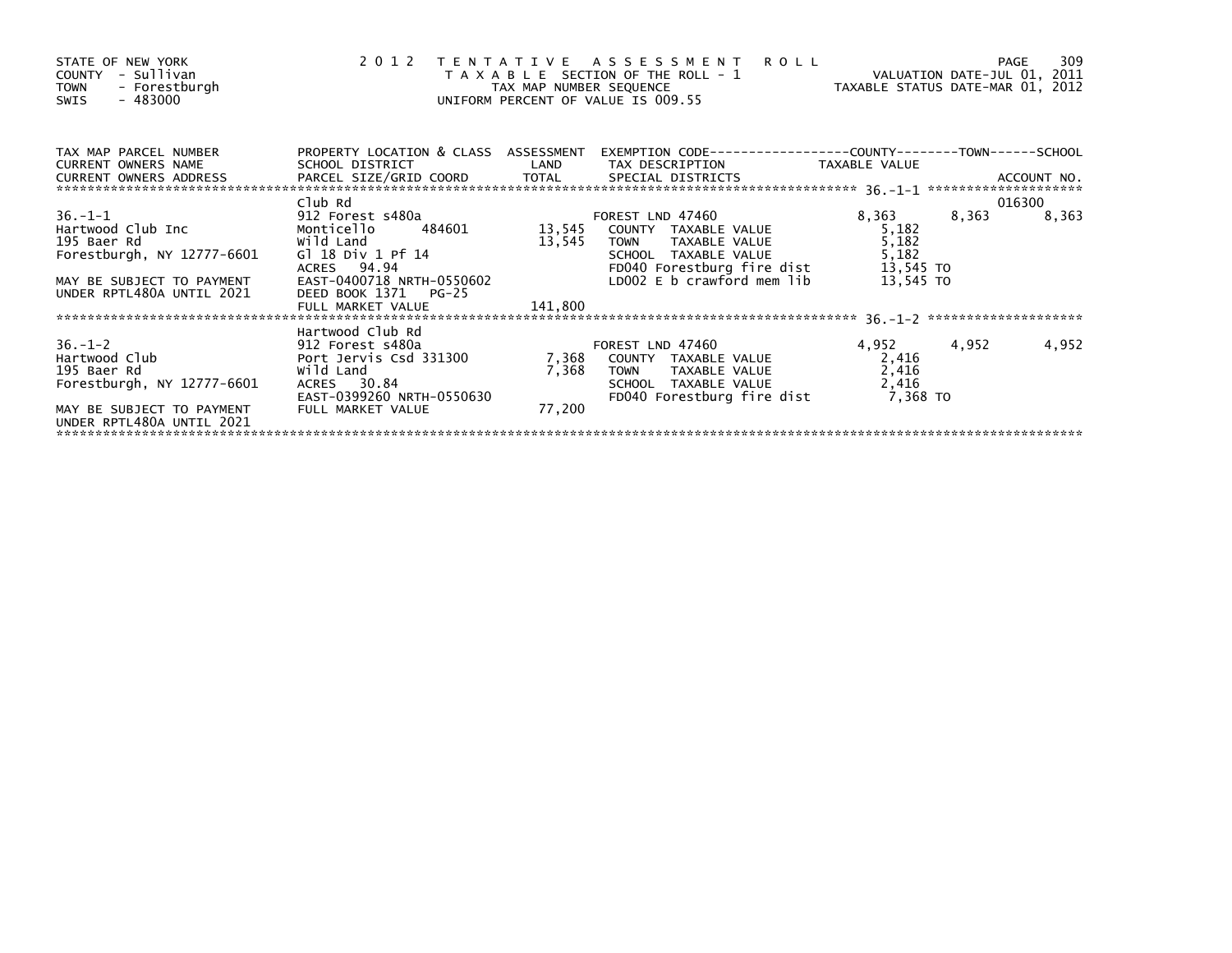| STATE OF NEW YORK     | 2012 TENTATIVE ASSESSMENT ROLL        | 310<br>PAGE                      |
|-----------------------|---------------------------------------|----------------------------------|
| COUNTY - Sullivan     | T A X A B L E SECTION OF THE ROLL - 1 | VALUATION DATE-JUL 01, 2011      |
| - Forestburgh<br>TOWN | MAP SECTION - 036                     | TAXABLE STATUS DATE-MAR 01, 2012 |
| - 483000<br>SWIS      | SUB-SECTION-                          | RPS150/V04/L015                  |
|                       | UNIFORM PERCENT OF VALUE IS 009.55    | CURRENT DATE 4/23/2012           |

| CODE | DISTRICT NAME                                | TOTAL<br>PARCELS | EXTENSION<br><b>TYPF</b> | <b>FXTENSTON</b><br>VALUE | AD VALOREM<br>VALUE | <b>EXEMPT</b><br>AMOUNT | TAXABLE<br><b>VALUE</b> |
|------|----------------------------------------------|------------------|--------------------------|---------------------------|---------------------|-------------------------|-------------------------|
|      | FD040 Forestburg fir<br>LD002 E b crawford m |                  | ' TOTAL<br>TOTAL         |                           | 20.913<br>13.545    |                         | 20.913<br>13.545        |

#### \*\*\* S C H O O L D I S T R I C T S U M M A R Y \*\*\*

| <b>CODE</b>      | DISTRICT NAME                 | <b>TOTAL</b><br><b>PARCELS</b> | ASSESSED<br>LAND | ASSESSED<br><b>TOTAL</b> | <b>EXEMPT</b><br><b>AMOUNT</b> | <b>TOTAL</b><br><b>TAXABLE</b> | <b>STAR</b><br><b>AMOUNT</b> | <b>STAR</b><br><b>TAXABLE</b> |
|------------------|-------------------------------|--------------------------------|------------------|--------------------------|--------------------------------|--------------------------------|------------------------------|-------------------------------|
| 331300<br>484601 | Port Jervis Csd<br>Monticello |                                | 7,368<br>13,545  | 7,368<br>13,545          | 4,952<br>8,363                 | 2,416<br>5,182                 |                              | 2,416<br>5,182                |
|                  | SUB-TOTAL                     |                                | 20.913           | 20,913                   | 13,315                         | 7,598                          |                              | 7,598                         |
|                  | TOTAL                         |                                | 20,913           | 20,913                   | 13,315                         | 7,598                          |                              | 7,598                         |

#### \*\*\* S Y S T E M C O D E S S U M M A R Y \*\*\*

NO SYSTEM EXEMPTIONS AT THIS LEVEL

| CODE  | DESCRIPTION                                 | <b>TOTAL</b><br><b>PARCELS</b> | COUNTY           | <b>TOWN</b>      | <b>SCHOOL</b>                             |
|-------|---------------------------------------------|--------------------------------|------------------|------------------|-------------------------------------------|
| 47460 | <b>FOREST</b><br><b>LND</b><br><b>T O T</b> |                                | 13,315<br>13,315 | 13,315<br>13,315 | , 315<br>1.<br>ـ د ۱<br>, 315<br>1.<br>⊥⊃ |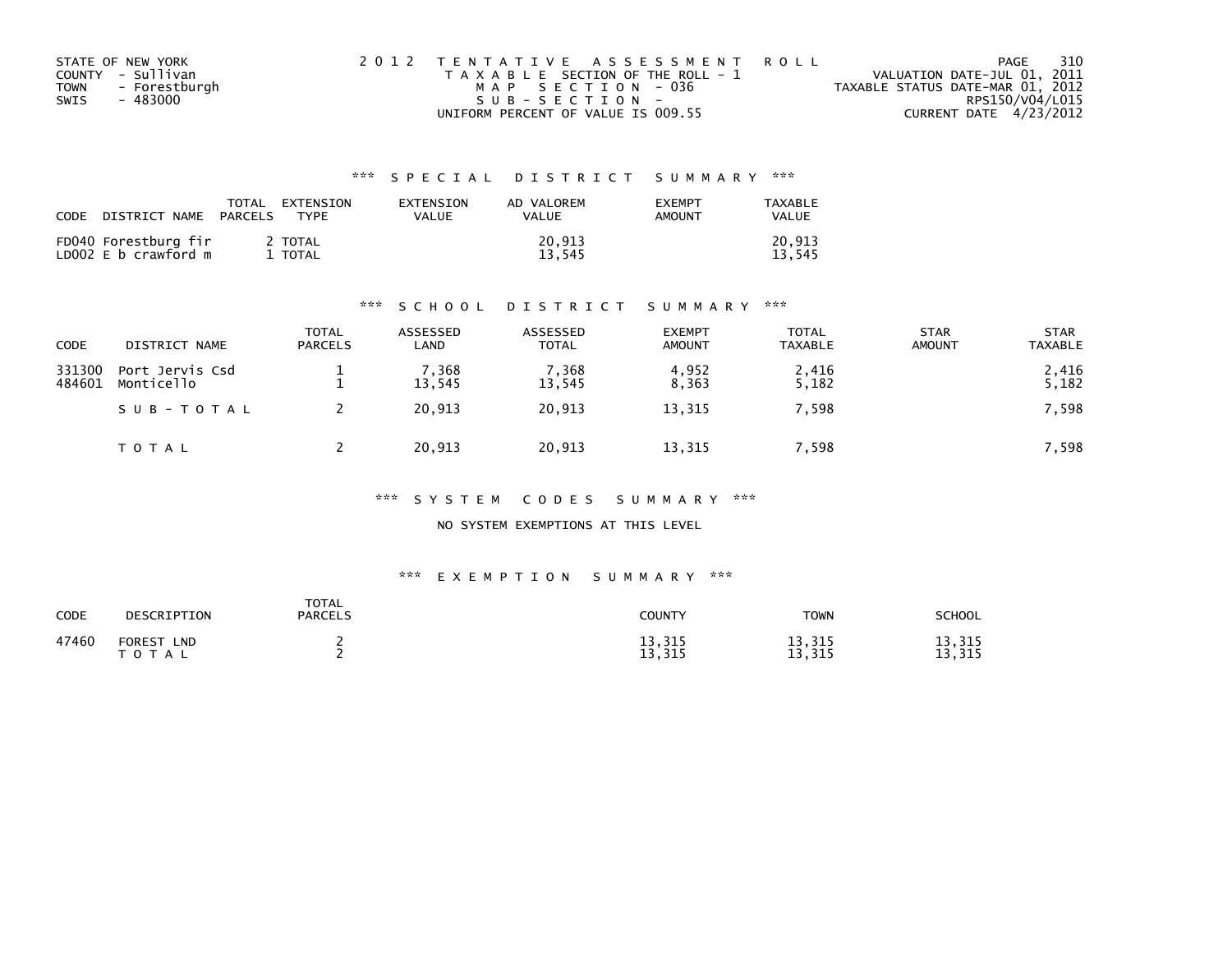|      | STATE OF NEW YORK | 2012 TENTATIVE ASSESSMENT ROLL        | - 311<br>PAGE                    |  |
|------|-------------------|---------------------------------------|----------------------------------|--|
|      | COUNTY - Sullivan | T A X A B L E SECTION OF THE ROLL - 1 | VALUATION DATE-JUL 01, 2011      |  |
| TOWN | - Forestburgh     | MAP SECTION - 036                     | TAXABLE STATUS DATE-MAR 01, 2012 |  |
| SWIS | - 483000          | SUB-SECTION-                          | RPS150/V04/L015                  |  |
|      |                   | UNIFORM PERCENT OF VALUE IS 009.55    | CURRENT DATE 4/23/2012           |  |

| ROLL       | DESCRIPTION    | <b>TOTAL</b>   | ASSESSED | <b>\SSESSED</b> | <b>TAXABLE</b> | <b>TAXABLE</b> | <b>TAXABLE</b> | <b>STAR</b>    |
|------------|----------------|----------------|----------|-----------------|----------------|----------------|----------------|----------------|
| <b>SEC</b> |                | <b>PARCELS</b> | _AND     | <b>TOTAL</b>    | COUNTY         | <b>TOWN</b>    | <b>SCHOOL</b>  | <b>TAXABLE</b> |
|            | <b>TAXABLE</b> |                | 20,913   | 20,913          | .598           | . 598          | ,598           | .598           |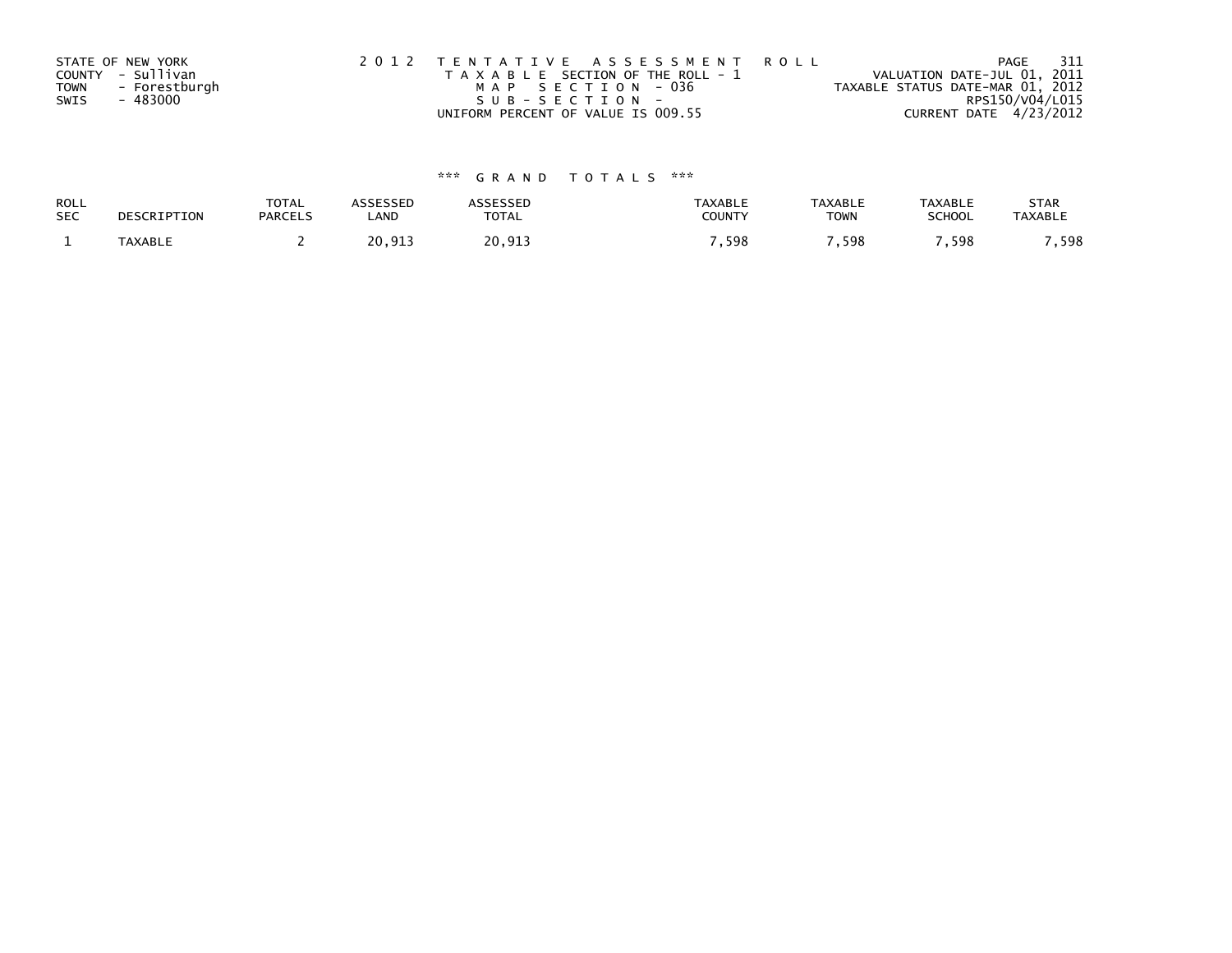| STATE OF NEW YORK<br>- Sullivan<br>COUNTY<br>- Forestburgh<br><b>TOWN</b><br>$-483000$<br>SWIS                                     |                                                                                                                                            | TAX MAP NUMBER SEQUENCE  | 2012 TENTATIVE ASSESSMENT<br>T A X A B L E SECTION OF THE ROLL - 1<br>UNIFORM PERCENT OF VALUE IS 009.55                       | <b>ROLL</b><br>TAXABLE STATUS DATE-MAR 01, 2012 | VALUATION DATE-JUL 01, 2011 | 312<br>PAGE |
|------------------------------------------------------------------------------------------------------------------------------------|--------------------------------------------------------------------------------------------------------------------------------------------|--------------------------|--------------------------------------------------------------------------------------------------------------------------------|-------------------------------------------------|-----------------------------|-------------|
| TAX MAP PARCEL NUMBER<br>CURRENT OWNERS NAME                                                                                       | PROPERTY LOCATION & CLASS ASSESSMENT<br>SCHOOL DISTRICT                                                                                    | LAND                     | EXEMPTION CODE-----------------COUNTY-------TOWN------SCHOOL<br>TAX DESCRIPTION                                                | TAXABLE VALUE                                   |                             |             |
| <b>CURRENT OWNERS ADDRESS</b>                                                                                                      | PARCEL SIZE/GRID COORD                                                                                                                     | TOTAL                    | SPECIAL DISTRICTS                                                                                                              |                                                 |                             | ACCOUNT NO. |
|                                                                                                                                    | E Of Hartwood Club Rd                                                                                                                      |                          |                                                                                                                                |                                                 |                             |             |
| $36.A-1-1$<br>Hartwood Club<br>195 Baer Rd<br>Forestburgh, NY 12777-6601<br>MAY BE SUBJECT TO PAYMENT                              | 912 Forest s480a<br>Port Jervis Csd 331300<br>Formerly $36.-3-1$<br>ACRES 220.00<br>EAST-0403544 NRTH-0546715<br>DEED BOOK 954<br>PG-00137 | 7,800<br>7,800           | FOREST LND 47460<br>COUNTY TAXABLE VALUE<br>TAXABLE VALUE<br>TOWN<br>SCHOOL TAXABLE VALUE<br>FD040 Forestburg fire dist        | 5,871<br>1,929<br>1,929<br>1,929<br>7,800 TO    | 5,871                       | 5,871       |
| UNDER RPTL480A UNTIL 2021                                                                                                          | FULL MARKET VALUE                                                                                                                          | 81,700                   |                                                                                                                                |                                                 |                             |             |
|                                                                                                                                    | Hartwood Rd                                                                                                                                |                          |                                                                                                                                |                                                 |                             | 015250      |
| $36.A-1-2$<br>Hartwood Club<br>195 Baer Rd<br>Forestburgh, NY 12777-6601<br>MAY BE SUBJECT TO PAYMENT<br>UNDER RPTL480A UNTIL 2021 | 912 Forest s480a - WTRFNT<br>Port Jervis Csd 331300<br>Formerly $36.-2-1$<br>ACRES 42.85<br>EAST-0406502 NRTH-0545834<br>FULL MARKET VALUE | 1,600<br>1,600<br>16,800 | FOREST LND 47460<br>COUNTY TAXABLE VALUE<br>TAXABLE VALUE<br><b>TOWN</b><br>SCHOOL TAXABLE VALUE<br>FD040 Forestburg fire dist | 657<br>943<br>943<br>943<br>1,600 TO            | 657                         | 657         |
|                                                                                                                                    |                                                                                                                                            |                          |                                                                                                                                |                                                 |                             |             |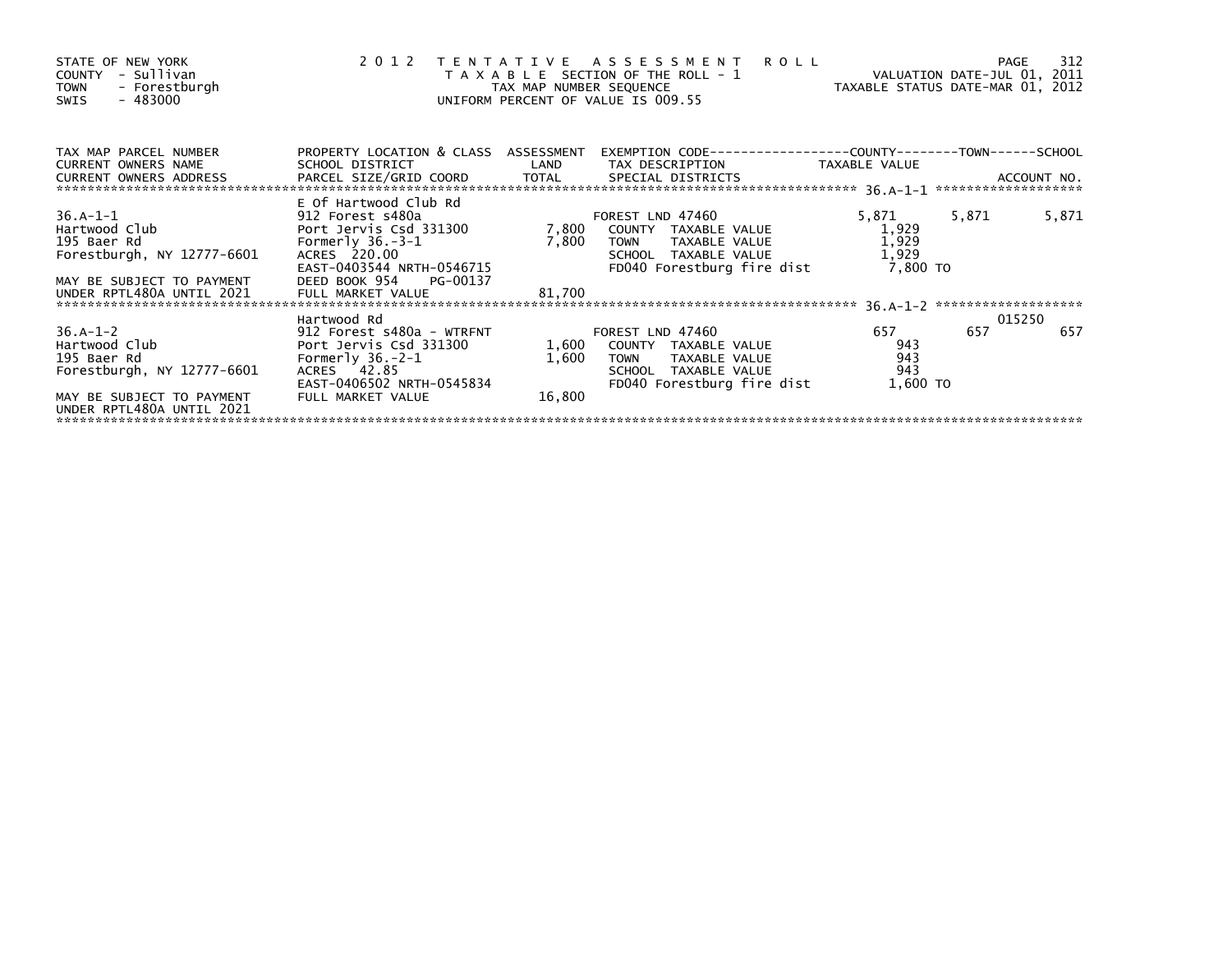|             | STATE OF NEW YORK | 2012 TENTATIVE ASSESSMENT ROLL        | 313<br>PAGE                      |  |
|-------------|-------------------|---------------------------------------|----------------------------------|--|
|             | COUNTY - Sullivan | T A X A B L E SECTION OF THE ROLL - 1 | VALUATION DATE-JUL 01, 2011      |  |
| <b>TOWN</b> | - Forestburgh     | MAP SECTION - 036                     | TAXABLE STATUS DATE-MAR 01, 2012 |  |
| SWIS        | - 483000          | SUB-SECTION - A                       | RPS150/V04/L015                  |  |
|             |                   | UNIFORM PERCENT OF VALUE IS 009.55    | CURRENT DATE 4/23/2012           |  |

| CODE | DISTRICT NAME PARCELS | TOTAL EXTENSION<br><b>TYPF</b> | EXTENSION<br><b>VALUE</b> | AD VALOREM<br>VALUE | <b>FXFMPT</b><br>AMOUNT | <b>TAXABLE</b><br>VALUE |
|------|-----------------------|--------------------------------|---------------------------|---------------------|-------------------------|-------------------------|
|      | FD040 Forestburg fir  | TOTAL                          |                           | 9.400               |                         | 9.400                   |

## \*\*\* S C H O O L D I S T R I C T S U M M A R Y \*\*\*

| <b>CODE</b> | DISTRICT NAME   | <b>TOTAL</b><br><b>PARCELS</b> | ASSESSED<br>LAND | ASSESSED<br>TOTAL | <b>EXEMPT</b><br><b>AMOUNT</b> | TOTAL<br>TAXABLE | <b>STAR</b><br><b>AMOUNT</b> | <b>STAR</b><br>TAXABLE |
|-------------|-----------------|--------------------------------|------------------|-------------------|--------------------------------|------------------|------------------------------|------------------------|
| 331300      | Port Jervis Csd |                                | 9,400            | 9,400             | 6,528                          | 2,872            |                              | 2,872                  |
|             | SUB-TOTAL       |                                | 9.400            | 9.400             | 6.528                          | 2,872            |                              | 2,872                  |
|             | T O T A L       |                                | 9.400            | 9,400             | 6,528                          | 2,872            |                              | 2,872                  |

### \*\*\* S Y S T E M C O D E S S U M M A R Y \*\*\*

### NO SYSTEM EXEMPTIONS AT THIS LEVEL

### \*\*\* E X E M P T I O N S U M M A R Y \*\*\*

| CODE  | DESCRIPTION                      | <b>TOTAL</b><br><b>PARCELS</b> | COUNTY         | <b>TOWN</b>    | <b>SCHOOL</b>  |
|-------|----------------------------------|--------------------------------|----------------|----------------|----------------|
| 47460 | <b>FOREST</b><br><b>LND</b><br>A |                                | 6,528<br>6,528 | 6,528<br>6,528 | 6,528<br>6,528 |

| <b>ROLL</b><br><b>SEC</b> | DESCRIPTION    | $T\cap T$ $\wedge$<br>UIAL<br><b>PARCELS</b> | LAND | TOTAL | TAXABLE<br>COUNTY | <b>TAXABLE</b><br><b>TOWN</b> | TAXABLE<br><b>SCHOOL</b> | STAR<br><b>TAXABLE</b> |
|---------------------------|----------------|----------------------------------------------|------|-------|-------------------|-------------------------------|--------------------------|------------------------|
|                           | <b>TAXABLL</b> |                                              | 400  | 400   | 07'<br>.012       | 07 <sup>2</sup>               |                          | 0.77<br>. . o . z      |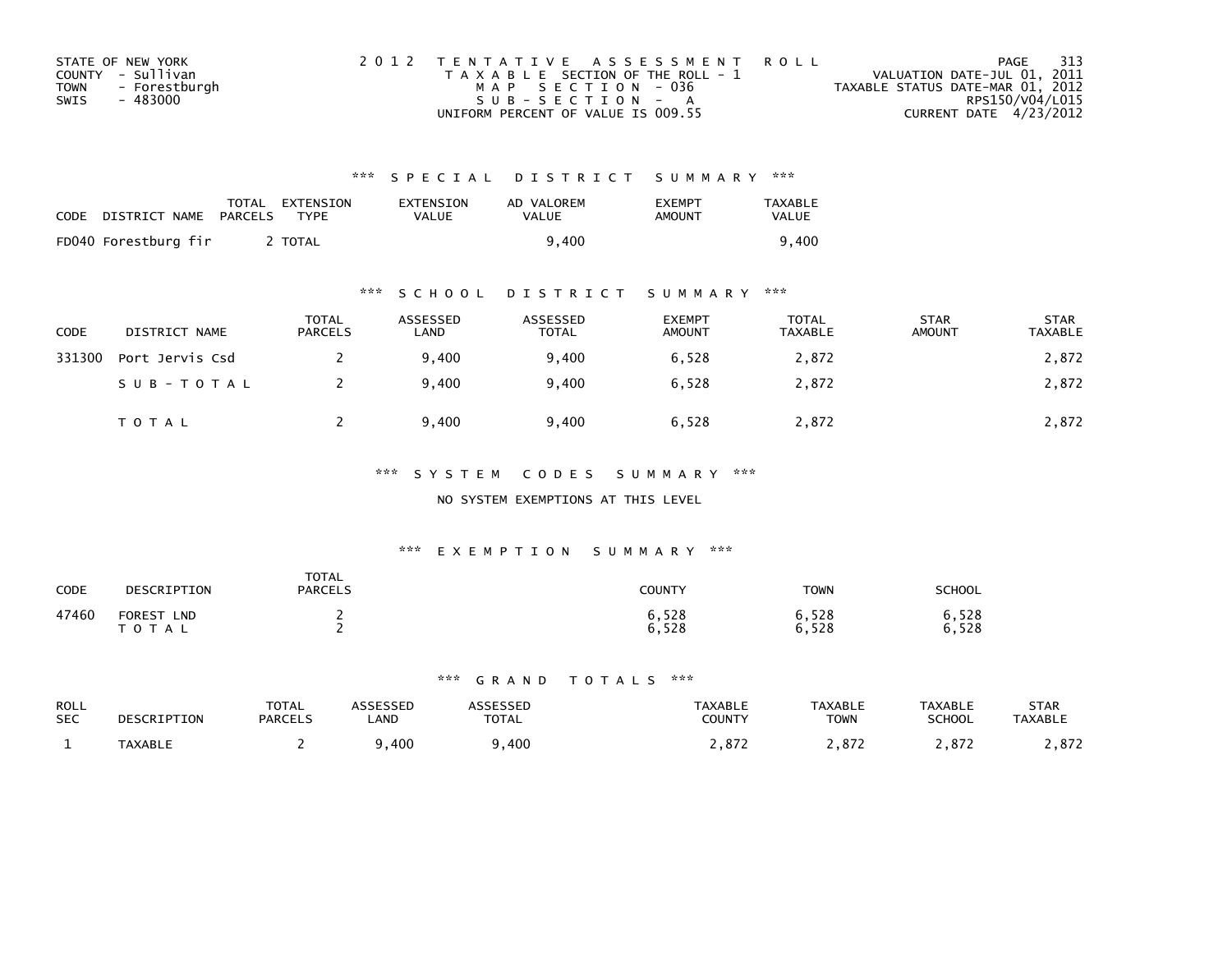| STATE OF NEW YORK<br>COUNTY - Sullivan<br>- Forestburgh<br><b>TOWN</b><br>$-483000$<br><b>SWIS</b>         | 2 0 1 2                                                                                                                                                                                                               | TAX MAP NUMBER SEQUENCE    | TENTATIVE ASSESSMENT<br>T A X A B L E SECTION OF THE ROLL - 1<br>UNIFORM PERCENT OF VALUE IS 009.55                           | <b>ROLL</b><br>TAXABLE STATUS DATE-MAR 01, 2012         | 314<br>PAGE<br>VALUATION DATE-JUL 01, 2011 |
|------------------------------------------------------------------------------------------------------------|-----------------------------------------------------------------------------------------------------------------------------------------------------------------------------------------------------------------------|----------------------------|-------------------------------------------------------------------------------------------------------------------------------|---------------------------------------------------------|--------------------------------------------|
| TAX MAP PARCEL NUMBER<br>CURRENT OWNERS NAME<br><b>CURRENT OWNERS ADDRESS</b>                              | PROPERTY LOCATION & CLASS ASSESSMENT<br>SCHOOL DISTRICT<br>PARCEL SIZE/GRID COORD                                                                                                                                     | LAND<br><b>TOTAL</b>       | TAX DESCRIPTION<br>SPECIAL DISTRICTS                                                                                          | TAXABLE VALUE                                           | ACCOUNT NO.                                |
| $38. - 1 - 2$<br>Kaiser George E Jr<br>Kaiser Sandra M<br>1945 Rt 42<br>Forestburgh, NY 12777              | 1945 State Route 42<br>283 Res w/Comuse<br>Port Jervis Csd 331300<br>Manuf/w/addition<br>Saw Mill<br>3.28<br><b>ACRES</b><br>EAST-0389080 NRTH-0552960<br>DEED BOOK 3316<br>PG-60<br>FULL MARKET VALUE                | 1,711<br>14,000<br>146,600 | 41854<br>STAR B<br>COUNTY TAXABLE VALUE<br><b>TOWN</b><br>TAXABLE VALUE<br>SCHOOL TAXABLE VALUE<br>FD040 Forestburg fire dist | $\mathbf{0}$<br>14.000<br>14,000<br>11,270<br>14,000 TO | 023680<br>0<br>2,730                       |
| $38. -1 - 5.1$<br>Cropley William<br>1738 State Route 42<br>Forestburgh, NY 12777-6514                     | 1738 State Route 42<br>240 Rural res<br>Port Jervis Csd 331300<br>Manuf Housing<br>ACRES 15.81<br>EAST-0390207 NRTH-0551210<br>DEED BOOK 1001 PG-00001<br>FULL MARKET VALUE                                           | 4,137<br>5,513<br>57,700   | 41854<br>STAR B<br>COUNTY TAXABLE VALUE<br>TAXABLE VALUE<br><b>TOWN</b><br>SCHOOL TAXABLE VALUE<br>FD040 Forestburg fire dist | $\mathbf{0}$<br>5,513<br>5,513<br>2.783<br>5,513 TO     | 034100<br>2,730                            |
| $38. - 1 - 5.2$<br>Powers Flora<br>1770 State Route 42<br>Forestburgh, NY 12777                            | Rt 42<br>314 Rural vac<10<br>Port Jervis Csd 331300<br>2.00<br><b>ACRES</b><br>EAST-0389360 NRTH-0548275<br>DEED BOOK 921<br>PG-00020<br>FULL MARKET VALUE                                                            | 587<br>587<br>6,100        | COUNTY TAXABLE VALUE<br><b>TOWN</b><br>TAXABLE VALUE<br>SCHOOL TAXABLE VALUE<br>FD040 Forestburg fire dist                    | 587<br>587<br>587<br>587 TO                             | 028910                                     |
| $38. - 1 - 5.4$<br>Moros Elias<br>Moros Malamateni<br>14933 15th Rd<br>Whitestone, NY 11357                | State Route 42<br>270 Mfg housing<br>Port Jervis Csd 331300<br>Manuf Housing<br>ACRES 10.00<br>EAST-0390314 NRTH-0551630<br>DEED BOOK 3533 PG-603<br>FULL MARKET VALUE                                                | 1,223<br>9,700<br>101,600  | <b>COUNTY</b><br>TAXABLE VALUE<br>TAXABLE VALUE<br><b>TOWN</b><br>SCHOOL TAXABLE VALUE<br>FD040 Forestburg fire dist          | 9,700<br>9,700<br>9,700<br>9.700 TO                     |                                            |
| $38. - 1 - 6$<br>Seidel Herman H<br>Seidel Jennifer M<br>1776 State Route 42<br>Forestburgh, NY 12777-6514 | 1776 State Route 42<br>210 1 Family Res<br>Port Jervis Csd 331300<br>Hse Gar<br>$G1 17$ Div $1$<br>Fo Owen<br>FRNT 165.00 DPTH 225.00<br>EAST-0389040 NRTH-0553610<br>DEED BOOK 1188<br>PG-00303<br>FULL MARKET VALUE | 594<br>14,250<br>149,200   | 41854<br>STAR B<br>COUNTY TAXABLE VALUE<br>TAXABLE VALUE<br><b>TOWN</b><br>SCHOOL TAXABLE VALUE<br>FD040 Forestburg fire dist | $\Omega$<br>14,250<br>14,250<br>11,520<br>14,250 TO     | 038775<br>2,730<br>0                       |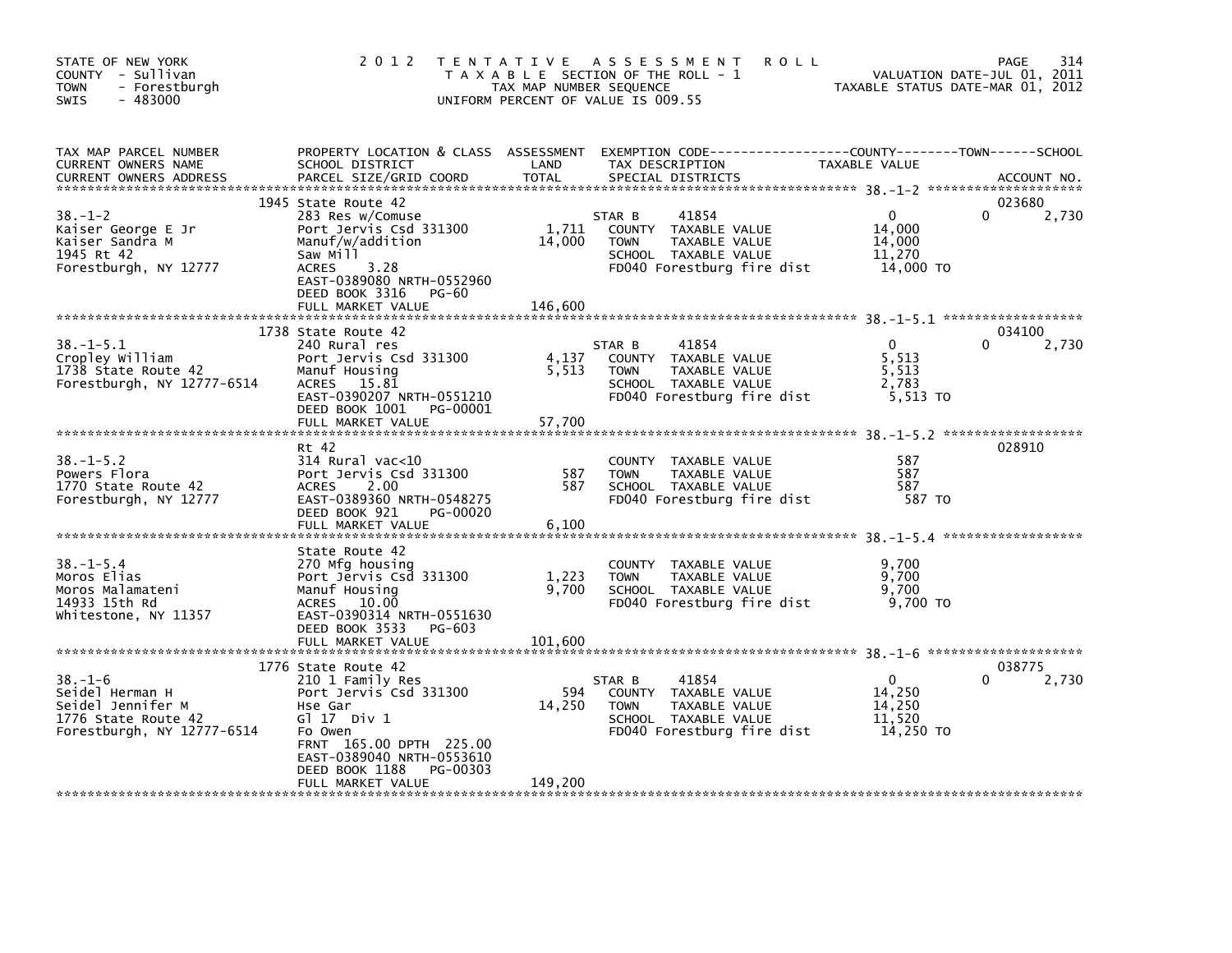| STATE OF NEW YORK<br>COUNTY - Sullivan<br><b>TOWN</b><br>- Forestburgh<br>$-483000$<br>SWIS          | 2 0 1 2                                                                                                                                                                                                         | TAX MAP NUMBER SEQUENCE    | TENTATIVE ASSESSMENT<br>T A X A B L E SECTION OF THE ROLL - 1<br>UNIFORM PERCENT OF VALUE IS 009.55                                                                                | <b>ROLL</b>                                                   | 315<br>PAGE<br>VALUATION DATE-JUL 01, 2011<br>TAXABLE STATUS DATE-MAR 01, 2012 |
|------------------------------------------------------------------------------------------------------|-----------------------------------------------------------------------------------------------------------------------------------------------------------------------------------------------------------------|----------------------------|------------------------------------------------------------------------------------------------------------------------------------------------------------------------------------|---------------------------------------------------------------|--------------------------------------------------------------------------------|
| TAX MAP PARCEL NUMBER<br>CURRENT OWNERS NAME<br><b>CURRENT OWNERS ADDRESS</b>                        | PROPERTY LOCATION & CLASS ASSESSMENT<br>SCHOOL DISTRICT<br>PARCEL SIZE/GRID COORD                                                                                                                               | LAND<br><b>TOTAL</b>       | TAX DESCRIPTION<br>SPECIAL DISTRICTS                                                                                                                                               | TAXABLE VALUE                                                 | ACCOUNT NO.                                                                    |
| $38. - 1 - 7$<br>Powers Flora<br>Powers William<br>1770 State Route 42<br>Forestburgh, NY 12777-6514 | 1770 State Route 42<br>210 1 Family Res<br>Port Jervis Csd 331300<br>2 St Hse Gar<br>G1 17 Div 1<br><b>ACRES</b><br>2.06<br>EAST-0389120 NRTH-0553390<br>FULL MARKET VALUE                                      | 93,600                     | COMBAT VET 41132<br>1,847 COMBAT VET 41133<br>8,943 STAR EN<br>41834<br>COUNTY TAXABLE VALUE<br>TAXABLE VALUE<br><b>TOWN</b><br>SCHOOL TAXABLE VALUE<br>FD040 Forestburg fire dist | 2.236<br>$\Omega$<br>0<br>6,707<br>6,707<br>3,283<br>8,943 TO | 028900<br>$\Omega$<br>2,236<br>5,660<br>0                                      |
| $38. - 1 - 8.1$<br>Cropley William<br>1738 State Route 42<br>Forestburgh, NY 12777-6514              | State Route 42<br>430 Mtor veh srv<br>Port Jervis Csd 331300<br>Garage<br><b>ACRES</b><br>1.92<br>EAST-0389120 NRTH-0552860<br>DEED BOOK 1001<br>PG-00001<br>FULL MARKET VALUE                                  | 1,496<br>5,674<br>59.400   | COUNTY TAXABLE VALUE<br>TAXABLE VALUE<br><b>TOWN</b><br>SCHOOL TAXABLE VALUE<br>FD040 Forestburg fire dist                                                                         | 5,674<br>5,674<br>5,674<br>5,674 TO                           | 034300                                                                         |
| $38. - 1 - 8.2$<br>Goble Steven K<br>Goble Ellen<br>1758 State Route 42<br>Forestburgh, NY 12777     | 1758 State Route 42<br>210 1 Family Res<br>Port Jervis Csd 331300<br>2 St House,<br>Garage<br><b>ACRES</b><br>2.50<br>EAST-0388720 NRTH-0552960<br>DEED BOOK 3222<br>PG-200<br>FULL MARKET VALUE                | 1,886<br>17,184<br>179,900 | 41854<br>STAR B<br>COUNTY TAXABLE VALUE<br><b>TOWN</b><br>TAXABLE VALUE<br>SCHOOL TAXABLE VALUE<br>FD040 Forestburg fire dist                                                      | 0<br>17,184<br>17,184<br>14,454<br>17,184 TO                  | 001950<br>2,730                                                                |
| $38. - 1 - 9$<br>Sciales John<br>163-03 Oak Ave<br>Flushing, NY 11358                                | State Route 42<br>210 1 Family Res<br>Port Jervis Csd 331300<br>2 St Hse<br>Gl 17 Div 1<br>7.21<br><b>ACRES</b><br>EAST-0389210 NRTH-0552520<br>DEED BOOK 3376<br><b>PG-72</b><br>FULL MARKET VALUE             | 5,280<br>16,700<br>174,900 | COUNTY TAXABLE VALUE<br><b>TOWN</b><br>TAXABLE VALUE<br>SCHOOL TAXABLE VALUE<br>FD040 Forestburg fire dist                                                                         | 16,700<br>16,700<br>16,700<br>16,700 TO                       | 010050                                                                         |
| 38. –1–10<br>Mead Michael F<br>Mead Donna A<br>PO Box 266<br>Sparrowbush, NY 12780                   | State Route 42<br>210 1 Family Res<br>Port Jervis Csd 331300<br>$11/2$ St Hse<br>Gar<br>G1 17 Div 1<br>R 1<br>2.42<br><b>ACRES</b><br>EAST-0389180 NRTH-0551910<br>DEED BOOK 1338<br>PG-69<br>FULL MARKET VALUE | 1,892<br>10,680<br>111,800 | 41854<br>STAR B<br>COUNTY TAXABLE VALUE<br><b>TOWN</b><br>TAXABLE VALUE<br>SCHOOL TAXABLE VALUE<br>FD040 Forestburg fire dist                                                      | 0<br>10,680<br>10,680<br>7.950<br>10,680 TO                   | 008200<br>2,730                                                                |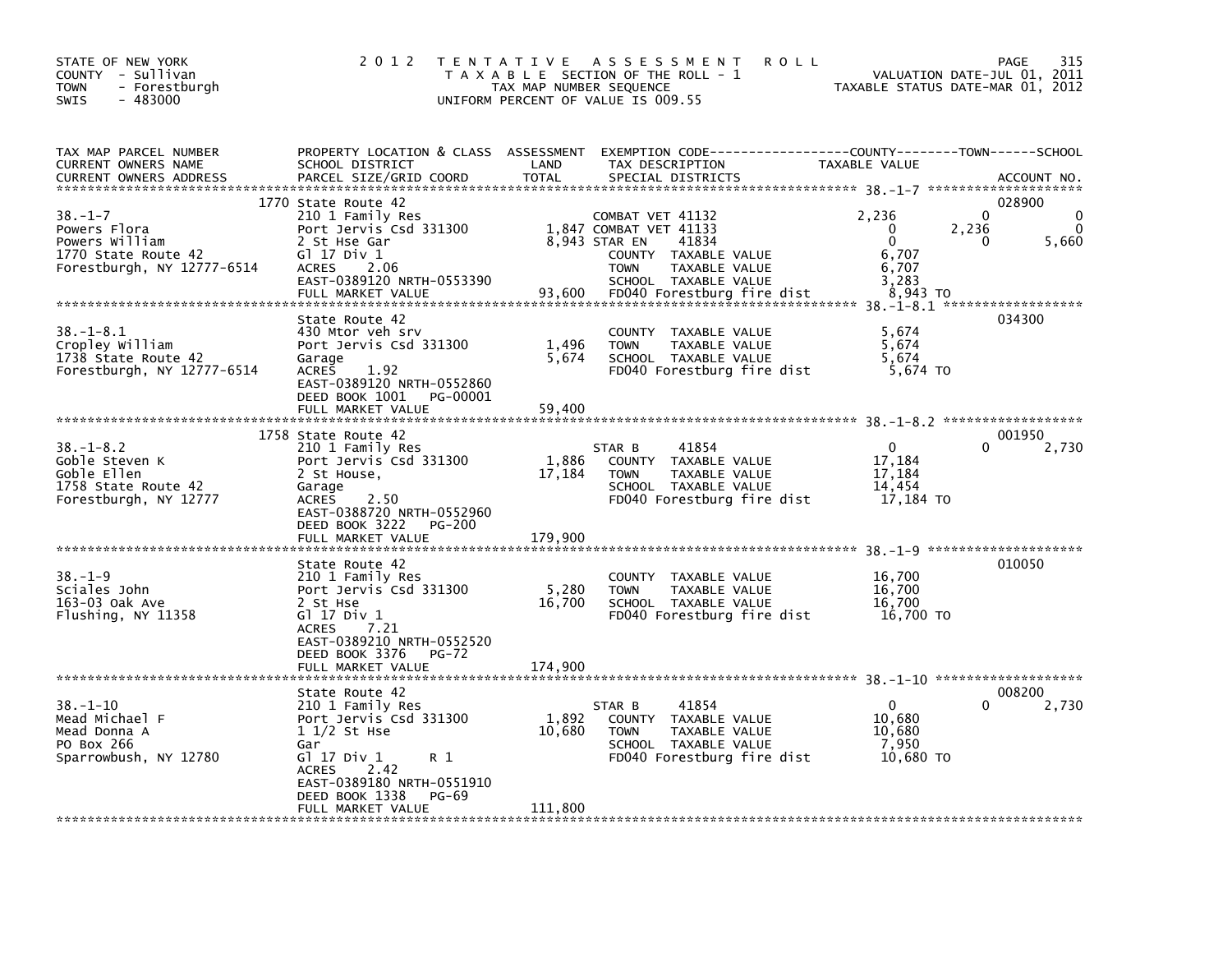| STATE OF NEW YORK<br>COUNTY - Sullivan<br>- Forestburgh<br><b>TOWN</b><br>$-483000$<br><b>SWIS</b>            | 2 0 1 2                                                                                                                                                                                      | T E N T A T I V E<br>TAX MAP NUMBER SEQUENCE | A S S E S S M E N T<br><b>ROLL</b><br>T A X A B L E SECTION OF THE ROLL - 1<br>UNIFORM PERCENT OF VALUE IS 009.55              | VALUATION DATE-JUL 01, 2011<br>TAXABLE STATUS DATE-MAR 01, 2012 | 316<br>PAGE                 |
|---------------------------------------------------------------------------------------------------------------|----------------------------------------------------------------------------------------------------------------------------------------------------------------------------------------------|----------------------------------------------|--------------------------------------------------------------------------------------------------------------------------------|-----------------------------------------------------------------|-----------------------------|
| TAX MAP PARCEL NUMBER<br>CURRENT OWNERS NAME<br><b>CURRENT OWNERS ADDRESS</b>                                 | PROPERTY LOCATION & CLASS ASSESSMENT<br>SCHOOL DISTRICT<br>PARCEL SIZE/GRID COORD                                                                                                            | LAND<br><b>TOTAL</b>                         | TAX DESCRIPTION<br>SPECIAL DISTRICTS                                                                                           | TAXABLE VALUE                                                   | ACCOUNT NO.                 |
| 38. -1-11.1<br>Lehr Bernard E<br>Lehr Hilda<br>& Hilda M<br>1678 State Route 42<br>Forestburgh, NY 12777-6514 | 1678 State Route 42<br>240 Rural res<br>Port Jervis Csd 331300<br>Story House<br>G1 17 Div 1<br>ACRES 10.72<br>EAST-0389042 NRTH-0550602<br>FULL MARKET VALUE                                | 4,394<br>34,900<br>365,400                   | 41834<br>STAR EN<br>COUNTY TAXABLE VALUE<br>TAXABLE VALUE<br><b>TOWN</b><br>SCHOOL TAXABLE VALUE<br>FD040 Forestburg fire dist | $\Omega$<br>34,900<br>34,900<br>29.240<br>34,900 TO             | 020801<br>$\Omega$<br>5,660 |
| $38. - 1 - 11.2$<br>Kranik Robert<br>1660 State Route 42<br>Forestburgh, NY 12777-6514                        | 1660 State Route 42<br>210 1 Family Res<br>Port Jervis Csd 331300<br>House<br><b>ACRES</b><br>2.33 BANKC061222<br>EAST-0388980 NRTH-0550900<br>DEED BOOK 2210<br>PG-321<br>FULL MARKET VALUE | 1,871<br>16,500<br>172,800                   | COUNTY TAXABLE VALUE<br><b>TOWN</b><br>TAXABLE VALUE<br>SCHOOL TAXABLE VALUE<br>FD040 Forestburg fire dist                     | 16,500<br>16,500<br>16,500<br>16,500 TO                         | *****************           |
| $38. - 1 - 11.3$<br>Hartwood LLC<br>Donald Partrick<br>1737 Veterans Hwy<br>Islandia, NY 11749                | Rt 42<br>$314$ Rural vac<10<br>Port Jervis Csd 331300<br>2.40<br><b>ACRES</b><br>EAST-0388598 NRTH-0551100<br>DEED BOOK 2451<br>PG-618<br>FULL MARKET VALUE                                  | 1.712<br>1,712<br>17,900                     | COUNTY TAXABLE VALUE<br>TAXABLE VALUE<br><b>TOWN</b><br>SCHOOL TAXABLE VALUE<br>FD040 Forestburg fire dist                     | 1,712<br>1,712<br>1.712<br>1,712 TO                             |                             |
| $38. - 1 - 11.4$<br>Lehr Bernard E<br>Lehr Hilda<br>1678 Route 42<br>Forestburgh, NY 12777-6514               | Rt 42<br>$314$ Rural vac< $10$<br>Port Jervis Csd 331300<br>2.50<br><b>ACRES</b><br>EAST-0388586 NRTH-0550828<br>FULL MARKET VALUE                                                           | 1,834<br>1,834<br>19.200                     | COUNTY TAXABLE VALUE<br><b>TOWN</b><br>TAXABLE VALUE<br>SCHOOL TAXABLE VALUE<br>FD040 Forestburg fire dist                     | 1,834<br>1,834<br>1,834<br>1,834 TO                             |                             |
| $38. -1 - 11.5$<br>Nor25 LLC<br>Donald Partrick<br>1737 Veterans Hwy<br>Islandia, NY 11749                    | $E$ Of Rt 42<br>$314$ Rural vac< $10$<br>Port Jervis Csd 331300<br>Vacant Land<br>ACRES<br>1.15<br>EAST-0390358 NRTH-0550502<br>DEED BOOK 2451<br>PG-668                                     | 489<br>489                                   | COUNTY TAXABLE VALUE<br>TAXABLE VALUE<br><b>TOWN</b><br>SCHOOL TAXABLE VALUE<br>FD040 Forestburg fire dist                     | 489<br>489<br>489<br>489 TO                                     |                             |
|                                                                                                               | FULL MARKET VALUE                                                                                                                                                                            | 5,100                                        |                                                                                                                                |                                                                 |                             |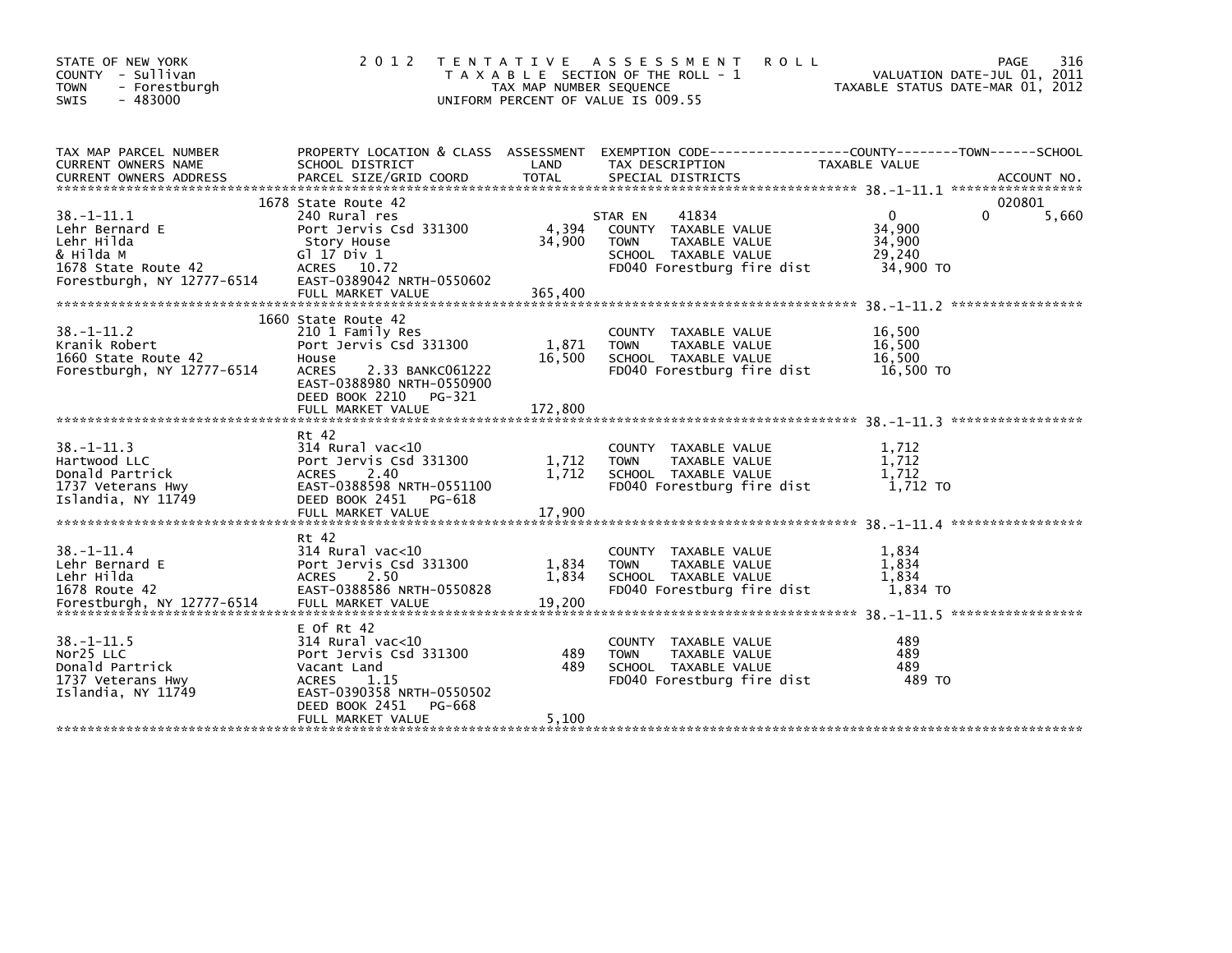| STATE OF NEW YORK<br>COUNTY - Sullivan<br><b>TOWN</b><br>- Forestburgh<br>$-483000$<br>SWIS                | 2 0 1 2                                                                                                                                                                                                               | T E N T A T I V E<br>TAX MAP NUMBER SEQUENCE<br>UNIFORM PERCENT OF VALUE IS 009.55 | A S S E S S M E N T<br>T A X A B L E SECTION OF THE ROLL - 1                                                                  | <b>ROLL</b>                                         | 317<br>PAGE<br>VALUATION DATE-JUL 01, 2011<br>TAXABLE STATUS DATE-MAR 01, 2012 |
|------------------------------------------------------------------------------------------------------------|-----------------------------------------------------------------------------------------------------------------------------------------------------------------------------------------------------------------------|------------------------------------------------------------------------------------|-------------------------------------------------------------------------------------------------------------------------------|-----------------------------------------------------|--------------------------------------------------------------------------------|
| TAX MAP PARCEL NUMBER<br>CURRENT OWNERS NAME<br><b>CURRENT OWNERS ADDRESS</b>                              | PROPERTY LOCATION & CLASS ASSESSMENT EXEMPTION CODE----------------COUNTY-------TOWN------SCHOOL<br>SCHOOL DISTRICT<br>PARCEL SIZE/GRID COORD                                                                         | LAND<br><b>TOTAL</b>                                                               | TAX DESCRIPTION<br>SPECIAL DISTRICTS                                                                                          | TAXABLE VALUE                                       | ACCOUNT NO.                                                                    |
| $38 - 1 - 11.6$<br>Nor25 LLC<br>Donald Partrick<br>1737 Veterans Hwy<br>Islandia, NY 11749                 | State Rt. $#$ 42<br>314 Rural vac<10<br>Port Jervis Csd 331300<br>Vacant Lot<br><b>ACRES</b><br>1.77<br>EAST-0389988 NRTH-0551109<br>DEED BOOK 2451<br>PG-668<br>FULL MARKET VALUE                                    | 1,880<br>1.880<br>19,700                                                           | COUNTY TAXABLE VALUE<br><b>TOWN</b><br>TAXABLE VALUE<br>SCHOOL TAXABLE VALUE<br>FD041 Cuddebackville fire                     | 1,880<br>1,880<br>1.880<br>1,880 TO                 |                                                                                |
| 38.–1–11.7<br>Zanger Jonathon P<br>Zanger Julia A<br>1674 Route 42<br>Forestburgh, NY 12777-6514           | E Nys Rt 42<br>$314$ Rural vac< $10$<br>Port Jervis Csd 331300<br>Vacant Lot<br>1.37<br><b>ACRES</b><br>EAST-0389197 NRTH-0551113<br>DEED BOOK 1806<br>PG-009<br>FULL MARKET VALUE                                    | 922<br>922<br>9,700                                                                | COUNTY TAXABLE VALUE<br>TAXABLE VALUE<br><b>TOWN</b><br>SCHOOL TAXABLE VALUE<br>FD040 Forestburg fire dist                    | 922<br>922<br>922<br>922 TO                         |                                                                                |
|                                                                                                            |                                                                                                                                                                                                                       |                                                                                    |                                                                                                                               |                                                     |                                                                                |
| $38. - 1 - 12$<br>Zanger Jonathon P<br>Zanger Julia A<br>1674 State Route 42<br>Forestburgh, NY 12777-6514 | 1674 State Route 42<br>210 1 Family Res<br>Port Jervis Csd 331300<br>1 St Hse<br>$G1 17$ Div $1$<br>1 St Garage<br>1.26<br><b>ACRES</b><br>EAST-0388453 NRTH-0550629<br>DEED BOOK 1806<br>PG-009<br>FULL MARKET VALUE | 1,183<br>20,600<br>215,700                                                         | 41854<br>STAR B<br>COUNTY TAXABLE VALUE<br><b>TOWN</b><br>TAXABLE VALUE<br>SCHOOL TAXABLE VALUE<br>FD040 Forestburg fire dist | $\Omega$<br>20,600<br>20,600<br>17,870<br>20,600 TO | 020800<br>$\Omega$<br>2,730                                                    |
|                                                                                                            |                                                                                                                                                                                                                       |                                                                                    |                                                                                                                               |                                                     |                                                                                |
| $38. - 1 - 13.1$<br>Lodato Antonio<br>12 Baer Rd<br>Forestburgh, NY 12777                                  | 12 Baer Rd<br>270 Mfg housing<br>Port Jervis Csd 331300<br>trailer/well house<br>Part Of G1 35 & 17<br>Div 1<br>5.27<br><b>ACRES</b><br>EAST-0389190 NRTH-0549680<br>DEED BOOK 2010<br>PG-60076<br>FULL MARKET VALUE  | 3,900<br>7.600<br>79.600                                                           | 41854<br>STAR B<br>COUNTY TAXABLE VALUE<br>TAXABLE VALUE<br><b>TOWN</b><br>SCHOOL TAXABLE VALUE<br>FD040 Forestburg fire dist | $\Omega$<br>7,600<br>7.600<br>4,870<br>7,600 TO     | 036100<br>0<br>2,730                                                           |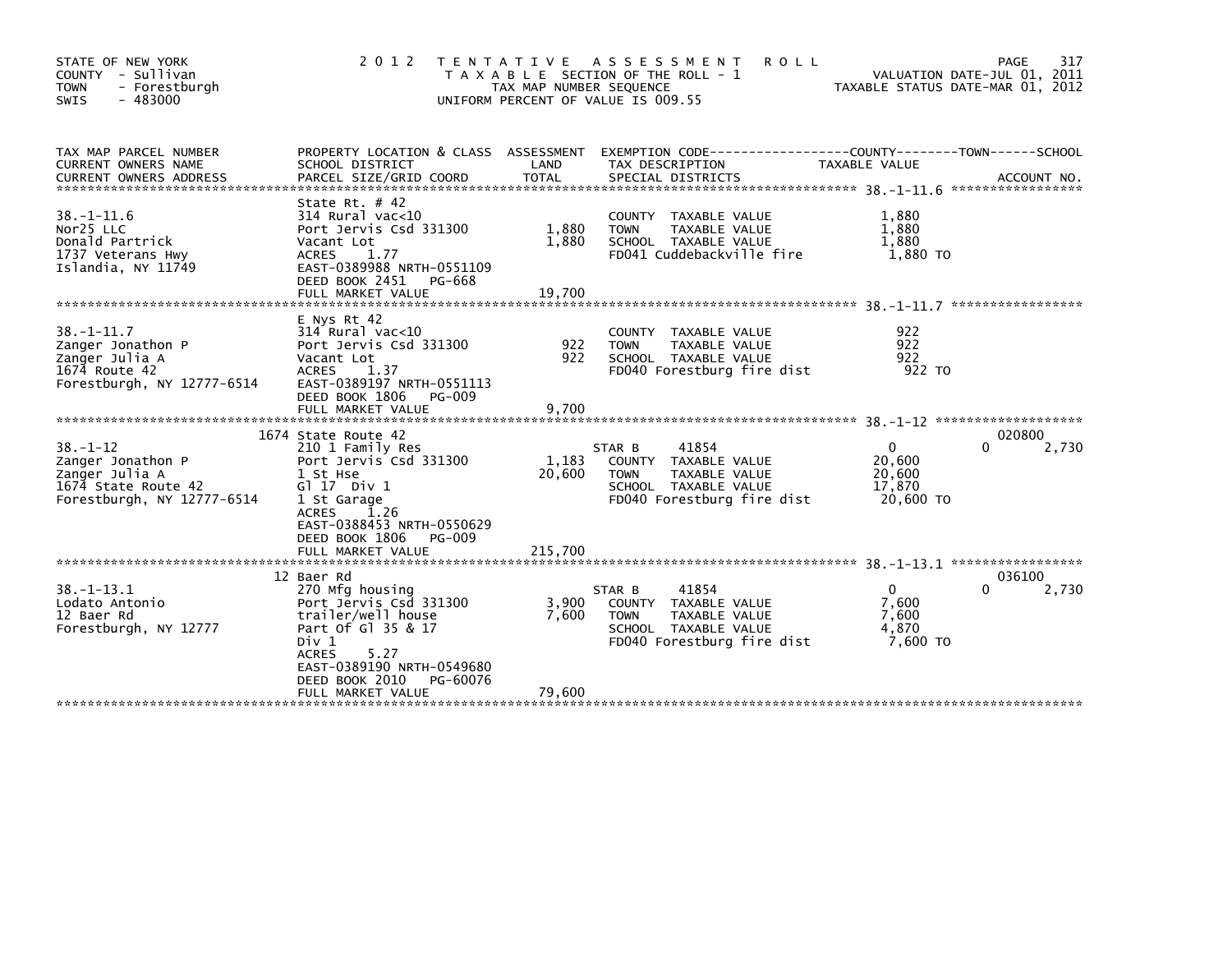| STATE OF NEW YORK<br>COUNTY - Sullivan<br>- Forestburgh<br>TOWN<br>$-483000$<br>SWIS                                                                                       | 2 0 1 2                                                                                                                                                                   | TAX MAP NUMBER SEQUENCE        | TENTATIVE ASSESSMENT<br><b>ROLL</b><br>T A X A B L E SECTION OF THE ROLL - 1<br>UNIFORM PERCENT OF VALUE IS 009.55                                           | TAXABLE STATUS DATE-MAR 01, 2012                                      | 318<br>PAGE<br>VALUATION DATE-JUL 01, 2011 |
|----------------------------------------------------------------------------------------------------------------------------------------------------------------------------|---------------------------------------------------------------------------------------------------------------------------------------------------------------------------|--------------------------------|--------------------------------------------------------------------------------------------------------------------------------------------------------------|-----------------------------------------------------------------------|--------------------------------------------|
| TAX MAP PARCEL NUMBER<br>CURRENT OWNERS NAME<br><b>CURRENT OWNERS ADDRESS</b>                                                                                              | PROPERTY LOCATION & CLASS ASSESSMENT<br>SCHOOL DISTRICT<br>PARCEL SIZE/GRID COORD                                                                                         | LAND<br><b>TOTAL</b>           | TAX DESCRIPTION<br>SPECIAL DISTRICTS                                                                                                                         | TAXABLE VALUE                                                         | ACCOUNT NO.                                |
| $38. - 1 - 13.2$<br>Trigani Frank<br>Trigani Mary L<br>14 Baer Rd<br>Forestburgh, NY 12777                                                                                 | 14 Baer Rd<br>210 1 Family Res<br>Port Jervis Csd 331300<br>house<br>garage<br>FRNT 375.00 DPTH<br>4.70<br><b>ACRES</b><br>PG-1296<br>DEED BOOK 2011<br>FULL MARKET VALUE | 21,400<br>224,100              | 41101<br>VETERAN<br>2,300 STAR B<br>41854<br>COUNTY TAXABLE VALUE<br><b>TOWN</b><br>TAXABLE VALUE<br>SCHOOL TAXABLE VALUE<br>FD040 Forestburg fire dist      | 3,322<br>$\Omega$<br>18,078<br>18,078<br>18,670<br>21,400 TO          | 3,322<br>2,730<br>0                        |
| $38. - 1 - 13.3$<br>Kooistra Kenneth J<br>42 N Railroad Ave<br>Mahwah, NJ 07430                                                                                            | Baer Rd<br>322 Rural vac>10<br>Monticello<br>484601<br>vacant land<br><b>FRNT 2620.26 DPTH</b><br>ACRES 40.00<br>DEED BOOK 3420<br>PG-476<br>FULL MARKET VALUE            | 11,000<br>11,000<br>115,200    | COUNTY TAXABLE VALUE<br><b>TOWN</b><br>TAXABLE VALUE<br>SCHOOL TAXABLE VALUE<br>FD040 Forestburg fire dist                                                   | 11,000<br>11,000<br>11,000<br>11,000 TO                               | *****************                          |
| $38. - 1 - 14$<br>Hartwood Club Inc<br>195 Baer Rd<br>Forestburgh, NY 12777-6601<br>MAY BE SUBJECT TO PAYMENT                                                              | N & S Of Baer Rd<br>912 Forest s480a<br>Port Jervis Csd 331300<br>Vacant Land<br>ACRES 53.71<br>EAST-0390810 NRTH-0550870<br>FULL MARKET VALUE                            | 19,013<br>19,013<br>199,100    | FOREST LND 47460<br>COUNTY TAXABLE VALUE<br>TAXABLE VALUE<br><b>TOWN</b><br>SCHOOL TAXABLE VALUE<br>FD040 Forestburg fire dist<br>LD002 E b crawford mem lib | 11,886<br>11,886<br>7,127<br>7,127<br>7,127<br>19,013 TO<br>19,013 TO | 11,886                                     |
| UNDER RPTL480A UNTIL 2021<br>$38. - 1 - 15.1$<br>Hartwood Club Inc.<br>195 Baer Rd<br>Forestburgh, NY 12777-6601<br>MAY BE SUBJECT TO PAYMENT<br>UNDER RPTL480A UNTIL 2021 | Baer Rd<br>912 Forest s480a<br>Port Jervis Csd 331300<br>Club House<br>2 Barns<br>Garages<br>ACRES 1957.70<br>EAST-0394250 NRTH-0551240<br>FULL MARKET VALUE              | 369,553<br>557,000<br>5832,500 | FOREST LND 47460<br>COUNTY TAXABLE VALUE<br><b>TOWN</b><br>TAXABLE VALUE<br>SCHOOL TAXABLE VALUE<br>FD040 Forestburg fire dist                               | 47,682<br>47,682<br>509,318<br>509.318<br>509,318<br>557,000 TO       | 015500<br>47,682                           |
| $38 - 1 - 15.2$<br>Pitts Howard T<br>Attn: Daret<br>500 Winter Creek Rd<br>Palm City Fla, 34990                                                                            | Rt 42<br>210 1 Family Res<br>Port Jervis Csd 331300<br>1 Hse<br>Seas 8<br>Fo Hartwood Club<br>1.30<br><b>ACRES</b><br>EAST-0395100 NRTH-0549050<br>FULL MARKET VALUE      | 651<br>18,634<br>195,100       | COUNTY<br>TAXABLE VALUE<br><b>TOWN</b><br>TAXABLE VALUE<br>SCHOOL TAXABLE VALUE<br>FD040 Forestburg fire dist                                                | 18,634<br>18,634<br>18,634<br>18,634 TO                               | 028750                                     |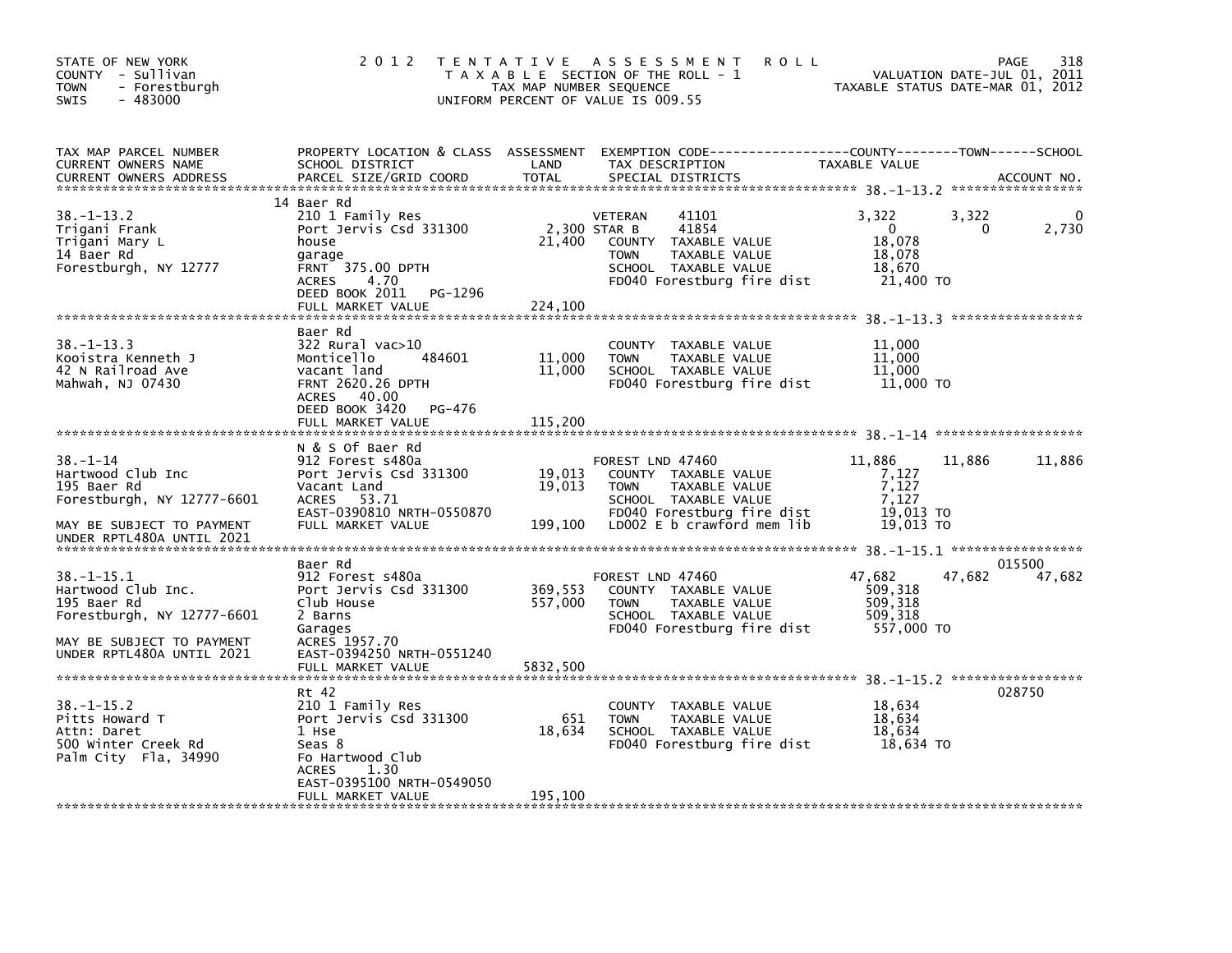| STATE OF NEW YORK<br>COUNTY - Sullivan<br><b>TOWN</b><br>- Forestburgh<br><b>SWIS</b><br>$-483000$                                    | 2 0 1 2                                                                                                                                                                                | TAX MAP NUMBER SEQUENCE    | TENTATIVE ASSESSMENT<br><b>ROLL</b><br>T A X A B L E SECTION OF THE ROLL - 1<br>UNIFORM PERCENT OF VALUE IS 009.55   | TAXABLE STATUS DATE-MAR 01, 2012        | 319<br>PAGE<br>VALUATION DATE-JUL 01, 2011 |
|---------------------------------------------------------------------------------------------------------------------------------------|----------------------------------------------------------------------------------------------------------------------------------------------------------------------------------------|----------------------------|----------------------------------------------------------------------------------------------------------------------|-----------------------------------------|--------------------------------------------|
| TAX MAP PARCEL NUMBER<br>CURRENT OWNERS NAME<br><b>CURRENT OWNERS ADDRESS</b>                                                         | PROPERTY LOCATION & CLASS ASSESSMENT<br>SCHOOL DISTRICT<br>PARCEL SIZE/GRID COORD                                                                                                      | LAND<br>TOTAL              | EXEMPTION CODE-----------------COUNTY-------TOWN------SCHOOL<br>TAX DESCRIPTION<br>SPECIAL DISTRICTS                 | TAXABLE VALUE                           | ACCOUNT NO.                                |
| $38. -1 - 15.3$<br>Hartwood Club Inc<br>195 Baer Rd<br>Forestburgh, NY 12777-6601                                                     | Hartwood<br>314 Rural vac<10<br>Port Jervis Csd 331300<br><b>ACRES</b><br>1.40<br>EAST-0395340 NRTH-0547560<br>FULL MARKET VALUE                                                       | 991<br>991<br>10.400       | COUNTY TAXABLE VALUE<br>TAXABLE VALUE<br><b>TOWN</b><br>SCHOOL TAXABLE VALUE<br>FD040 Forestburg fire dist           | 991<br>991<br>991<br>991 TO             | 015530                                     |
| $38. - 1 - 15.4$<br>Day Corbin<br>Attn: Fodor<br>205 Harvest Ave<br>Staten Island, NY 10310                                           | 7 Cranes Rdg<br>210 1 Family Res<br>Port Jervis Csd 331300<br>1 St Hse Car Port<br>1.50<br><b>ACRES</b><br>EAST-0395030 NRTH-0547820<br>DEED BOOK 992<br>PG-00342<br>FULL MARKET VALUE | 651<br>35,207<br>368,700   | COUNTY TAXABLE VALUE<br><b>TOWN</b><br>TAXABLE VALUE<br>SCHOOL TAXABLE VALUE<br>FD040 Forestburg fire dist           | 35,207<br>35.207<br>35,207<br>35,207 TO | 007220                                     |
| $38. - 1 - 15.5$<br>Jankowski Peter F<br>Jankowski Linda C<br>705 N Roxbury Dr<br>Beverly Hills, CA 90210<br>PRIOR OWNER ON 3/01/2012 | Hartwood<br>210 1 Family Res<br>Port Jervis Csd 331300<br>House<br>1.25<br><b>ACRES</b><br>EAST-0393950 NRTH-0548730<br>DEED BOOK 2012<br>$PG-14$<br>FULL MARKET VALUE                 | 651<br>29,414<br>308,000   | COUNTY TAXABLE VALUE<br><b>TAXABLE VALUE</b><br><b>TOWN</b><br>SCHOOL TAXABLE VALUE<br>FD040 Forestburg fire dist    | 29,414<br>29,414<br>29,414<br>29,414 TO | 006760                                     |
| Jankowski Peter F<br>$38. - 1 - 15.6$<br>Wierdsma Frederick<br>PO Box 31236<br>Greenwich, CT 06831                                    | Rt 42<br>210 1 Family Res - WTRFNT<br>Port Jervis Csd 331300<br>3 Hse Gar Boat Hse<br>Shed, exercise Bldg<br>1.50<br>ACRES<br>EAST-0392706 NRTH-0548617<br>FULL MARKET VALUE           | 1,303<br>42,900<br>449,200 | COUNTY TAXABLE VALUE<br><b>TOWN</b><br>TAXABLE VALUE<br>SCHOOL TAXABLE VALUE<br>FD040 Forestburg fire dist           | 42,900<br>42,900<br>42,900<br>42,900 TO | 038050                                     |
| $38. - 1 - 15.7$<br>Gasiorowski Henry<br>Gasiorowski Michele<br>40 West Elm St<br>Greenwich, CT 06830                                 | Rt 42<br>210 1 Family Res<br>Port Jervis Csd 331300<br>House<br><b>ACRES</b><br>2.18<br>EAST-0394290 NRTH-0548890<br>DEED BOOK 1962<br>PG-226<br>FULL MARKET VALUE                     | 651<br>54,400<br>569,600   | <b>COUNTY</b><br>TAXABLE VALUE<br>TAXABLE VALUE<br><b>TOWN</b><br>SCHOOL TAXABLE VALUE<br>FD040 Forestburg fire dist | 54,400<br>54,400<br>54,400<br>54,400 TO | 000440                                     |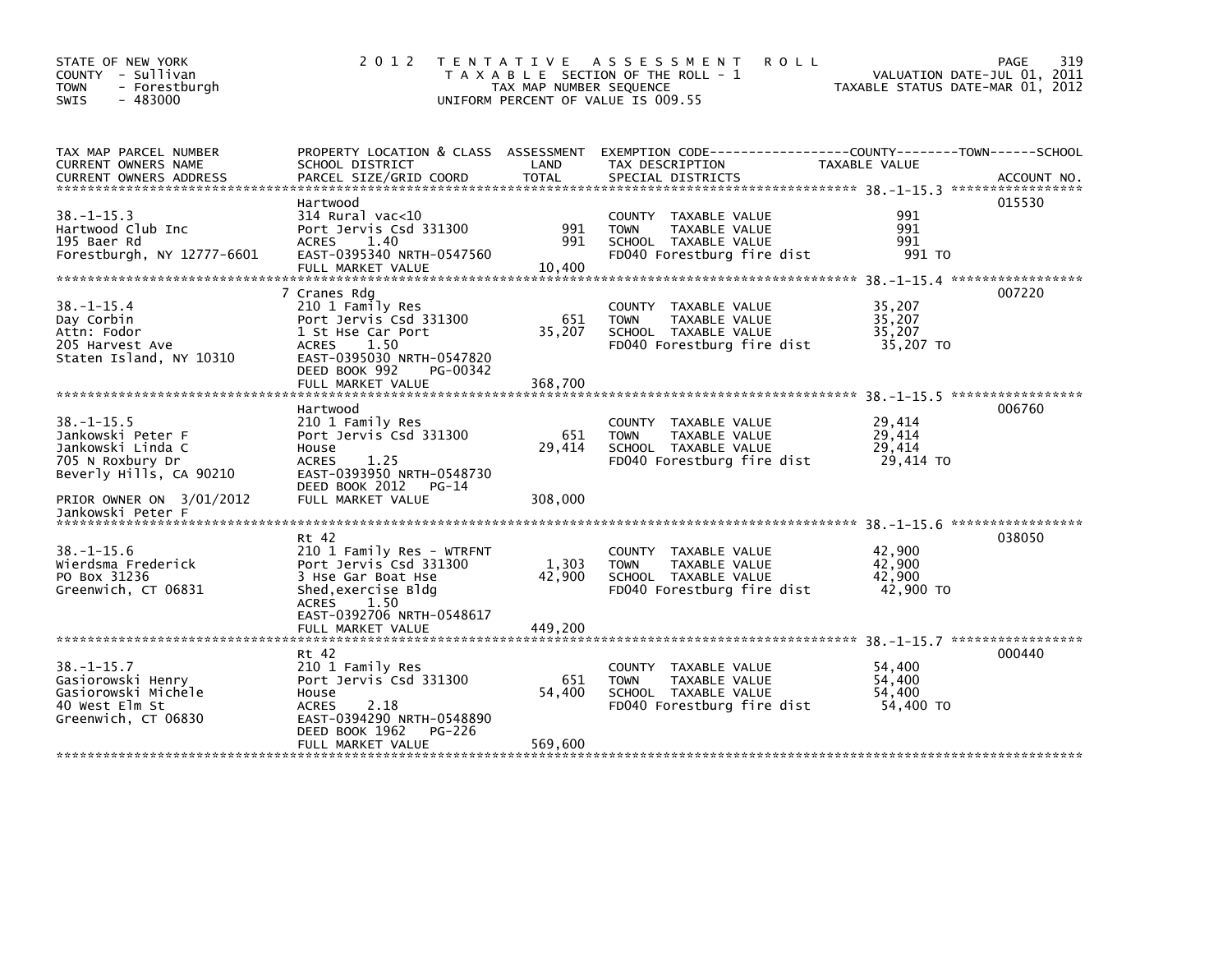| 2 0 1 2                                                                                                                                                                                           |                                                                                                                           |                                                                                                                        |                                                                                                                                           | 320<br>PAGE<br>2011                                                                                                                                                                                                                                                       |
|---------------------------------------------------------------------------------------------------------------------------------------------------------------------------------------------------|---------------------------------------------------------------------------------------------------------------------------|------------------------------------------------------------------------------------------------------------------------|-------------------------------------------------------------------------------------------------------------------------------------------|---------------------------------------------------------------------------------------------------------------------------------------------------------------------------------------------------------------------------------------------------------------------------|
| SCHOOL DISTRICT<br>PARCEL SIZE/GRID COORD                                                                                                                                                         | LAND<br><b>TOTAL</b>                                                                                                      | TAX DESCRIPTION<br>SPECIAL DISTRICTS                                                                                   |                                                                                                                                           | ACCOUNT NO.                                                                                                                                                                                                                                                               |
| Hartwood Club<br>210 1 Family Res - WTRFNT<br>Port Jervis Csd 331300<br>163x180x169x210<br>2 St House<br>G1 17<br>FRNT 163.00 DPTH 210.00<br>EAST-0393270 NRTH-0548670<br>DEED BOOK 3620<br>PG-29 | 651<br>25,147                                                                                                             | COUNTY TAXABLE VALUE<br>TAXABLE VALUE<br><b>TOWN</b><br>SCHOOL TAXABLE VALUE<br>FD040 Forestburg fire dist             | 25,147<br>25,147<br>25,147<br>25,147 TO                                                                                                   | 017350                                                                                                                                                                                                                                                                    |
|                                                                                                                                                                                                   |                                                                                                                           |                                                                                                                        |                                                                                                                                           |                                                                                                                                                                                                                                                                           |
| C <sub>1</sub> ub<br>210 1 Family Res<br>Port Jervis Csd 331300<br>House<br>Fo Phillips<br>FRNT 100.00 DPTH 200.40<br>EAST-0393670 NRTH-0548620<br>DEED BOOK 3395<br>PG-360                       | 920<br>22,960                                                                                                             | COUNTY TAXABLE VALUE<br>TAXABLE VALUE<br><b>TOWN</b><br>SCHOOL TAXABLE VALUE<br>FD040 Forestburg fire dist             | 22,960<br>22,960<br>22,960<br>22,960 TO                                                                                                   | 037300                                                                                                                                                                                                                                                                    |
|                                                                                                                                                                                                   |                                                                                                                           |                                                                                                                        |                                                                                                                                           |                                                                                                                                                                                                                                                                           |
| 210 1 Family Res<br>Port Jervis Csd 331300<br>House & Lot<br>130x150x200x180<br>GI 17 Fo Uhl<br>FRNT 130.00 DPTH 150.00<br>EAST-0393680 NRTH-0548400<br>DEED BOOK 1606<br>PG-514                  | 651<br>24,800                                                                                                             | 41834<br>COUNTY<br>TAXABLE VALUE<br>TAXABLE VALUE<br><b>TOWN</b><br>SCHOOL TAXABLE VALUE<br>FD040 Forestburg fire dist | $\Omega$<br>24,800<br>24,800<br>19,140<br>24,800 TO                                                                                       | 021325<br>5,660                                                                                                                                                                                                                                                           |
|                                                                                                                                                                                                   |                                                                                                                           |                                                                                                                        |                                                                                                                                           |                                                                                                                                                                                                                                                                           |
| 210 1 Family Res<br>Port Jervis Csd 331300<br>House<br>FRNT 150.00 DPTH 110.00<br>EAST-0393810 NRTH-0548490                                                                                       | 304<br>31,200                                                                                                             | COUNTY TAXABLE VALUE<br>TAXABLE VALUE<br><b>TOWN</b><br>SCHOOL TAXABLE VALUE<br>FD040 Forestburg fire dist             | 31,200<br>31,200<br>31,200<br>31,200 TO                                                                                                   | 023525                                                                                                                                                                                                                                                                    |
| FULL MARKET VALUE                                                                                                                                                                                 | 326.700                                                                                                                   |                                                                                                                        |                                                                                                                                           |                                                                                                                                                                                                                                                                           |
| Hartwood Club<br>210 1 Family Res<br>Port Jervis Csd 331300<br>1 Story House<br>FRNT 200.00 DPTH 200.00<br>EAST-0393540 NRTH-0548300<br>DEED BOOK 1894<br><b>PG-299</b><br>FULL MARKET VALUE      | 651<br>26,985<br>282,600                                                                                                  | COUNTY<br>TAXABLE VALUE<br>TAXABLE VALUE<br><b>TOWN</b><br>SCHOOL TAXABLE VALUE<br>FD040 Forestburg fire dist          | 26,985<br>26,985<br>26,985<br>26,985 TO                                                                                                   | 021326                                                                                                                                                                                                                                                                    |
|                                                                                                                                                                                                   | FULL MARKET VALUE<br>FULL MARKET VALUE<br>Hartwood Club<br>FULL MARKET VALUE<br>Hartwood Club<br>DEED BOOK 1556<br>PG-157 | 263,300<br>240,400<br>259,700                                                                                          | TENTATIVE ASSESSMENT<br>T A X A B L E SECTION OF THE ROLL - 1<br>TAX MAP NUMBER SEQUENCE<br>UNIFORM PERCENT OF VALUE IS 009.55<br>STAR EN | <b>ROLL</b><br>VALUATION DATE-JUL 01,<br>TAXABLE STATUS DATE-MAR 01, 2012<br>PROPERTY LOCATION & CLASS ASSESSMENT EXEMPTION CODE----------------COUNTY-------TOWN------SCHOOL<br><b>TAXABLE VALUE</b><br>38. -1-15.11 *****************<br>38. -1-15.12 ***************** |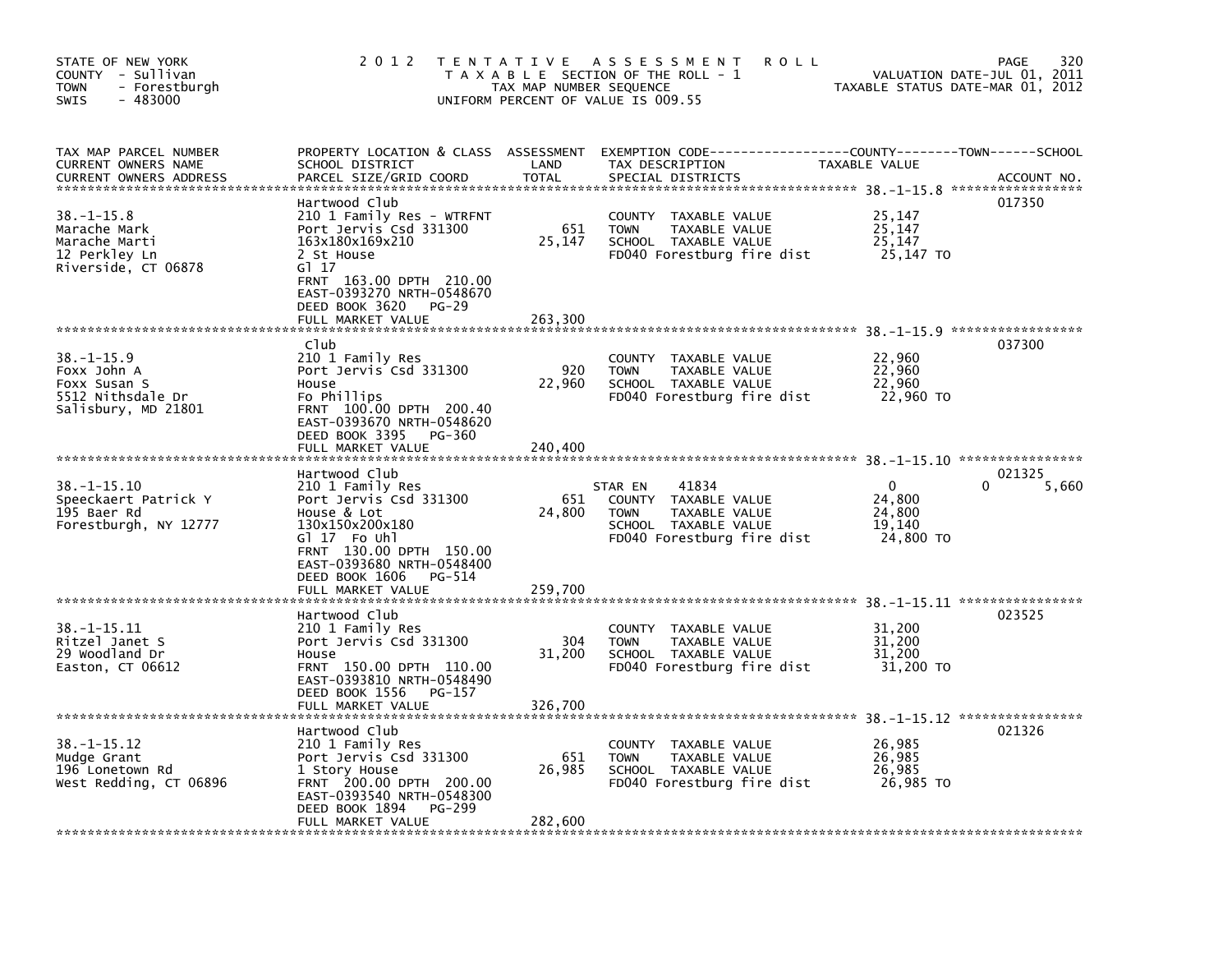| STATE OF NEW YORK<br>COUNTY - Sullivan<br><b>TOWN</b><br>- Forestburgh<br>$-483000$<br>SWIS | 2 0 1 2                                                                                                                                                                                           | TAX MAP NUMBER SEQUENCE  | TENTATIVE ASSESSMENT<br><b>ROLL</b><br>T A X A B L E SECTION OF THE ROLL - 1<br>UNIFORM PERCENT OF VALUE IS 009.55                              | VALUATION DATE-JUL 01, 2011<br>TAXABLE STATUS DATE-MAR 01, 2012            | 321<br>PAGE |
|---------------------------------------------------------------------------------------------|---------------------------------------------------------------------------------------------------------------------------------------------------------------------------------------------------|--------------------------|-------------------------------------------------------------------------------------------------------------------------------------------------|----------------------------------------------------------------------------|-------------|
| TAX MAP PARCEL NUMBER<br>CURRENT OWNERS NAME                                                | PROPERTY LOCATION & CLASS ASSESSMENT<br>SCHOOL DISTRICT                                                                                                                                           | LAND                     | EXEMPTION CODE-----------------COUNTY-------TOWN------SCHOOL<br>TAX DESCRIPTION                                                                 | TAXABLE VALUE                                                              |             |
| $38. -1 - 15.13$<br>Kellogg Peter R<br>48 Wall St<br>30th Floor<br>N.Y., NY 10005           | Hartwood Club<br>210 1 Family Res<br>Port Jervis Csd 331300<br>House<br><b>ACRES</b><br>1.40<br>EAST-0395380 NRTH-0547410<br>FULL MARKET VALUE                                                    | 708<br>34,500<br>361,300 | COUNTY TAXABLE VALUE<br><b>TAXABLE VALUE</b><br><b>TOWN</b><br>SCHOOL TAXABLE VALUE<br>FD040 Forestburg fire dist                               | 34,500<br>34,500<br>34,500<br>34,500 TO                                    | 018825      |
|                                                                                             | Hartwood Club                                                                                                                                                                                     |                          |                                                                                                                                                 |                                                                            | 026300      |
| $38. - 1 - 15.14$<br>Mullery William H<br>195 Baer Rd<br>Forestburgh, NY 12777              | 210 1 Family Res<br>Port Jervis Csd 331300<br>House & Garage<br><b>ACRES</b><br>1.48<br>EAST-0394980 NRTH-0548900<br>DEED BOOK 1488<br>PG-479                                                     | 23,530                   | 41122<br>WAR VET<br>41123<br>651 WAR VET<br>COUNTY TAXABLE VALUE<br>TAXABLE VALUE<br>TOWN<br>SCHOOL TAXABLE VALUE<br>FD040 Forestburg fire dist | 2,457<br>2,457<br>$\Omega$<br>21,073<br>21,073<br>23.530<br>23,530 TO      | 0<br>∩<br>0 |
|                                                                                             | FULL MARKET VALUE                                                                                                                                                                                 | 246,400                  |                                                                                                                                                 |                                                                            |             |
| $38. -1 - 15.15$<br>Scully Meredith<br>508 Mount Holly Rd<br>Katonah, NY 10536              | Hemlock Rd<br>210 1 Family Res<br>Port Jervis Csd 331300<br>House<br><b>ACRES</b><br>1.23<br>EAST-0394090 NRTH-0548820<br>DEED BOOK 3635<br>PG-485                                                | 651<br>24,519            | COUNTY TAXABLE VALUE<br><b>TAXABLE VALUE</b><br><b>TOWN</b><br>SCHOOL TAXABLE VALUE<br>FD040 Forestburg fire dist                               | 38. -1-15. 15 *****************<br>24,519<br>24,519<br>24,519<br>24,519 TO | 038440      |
|                                                                                             |                                                                                                                                                                                                   |                          |                                                                                                                                                 |                                                                            |             |
| $38. -1 - 15.16$<br>Veidenheimer Paul<br>6112 Montrose Rd<br>Cheverly, MD 20785             | 12 Keg Rd<br>210 1 Family Res<br>Port Jervis Csd 331300<br>Lot 10<br>FRNT 275.00 DPTH 280.00<br><b>ACRES</b><br>0.97<br>EAST-0394560 NRTH-0548820<br>DEED BOOK 3309<br>PG-13<br>FULL MARKET VALUE | 651<br>18,703<br>195,800 | COUNTY TAXABLE VALUE<br>TAXABLE VALUE<br><b>TOWN</b><br>SCHOOL TAXABLE VALUE<br>FD040 Forestburg fire dist                                      | 18,703<br>18,703<br>18,703<br>18,703 TO                                    | 020750      |
|                                                                                             |                                                                                                                                                                                                   |                          |                                                                                                                                                 |                                                                            |             |
| $38. -1 - 15.17$<br>Hartwood Club<br>195 Baer Rd<br>Forestburgh, NY 12777-6601              | Hartwood Club Rd<br>$314$ Rural vac<10<br>Port Jervis Csd 331300<br>FRNT 200.00 DPTH 200.00<br>EAST-0396410 NRTH-0546910<br>FULL MARKET VALUE                                                     | 651<br>651<br>6,800      | COUNTY TAXABLE VALUE<br><b>TOWN</b><br><b>TAXABLE VALUE</b><br>SCHOOL TAXABLE VALUE<br>FD040 Forestburg fire dist                               | 651<br>651<br>651<br>651 TO                                                | 015220      |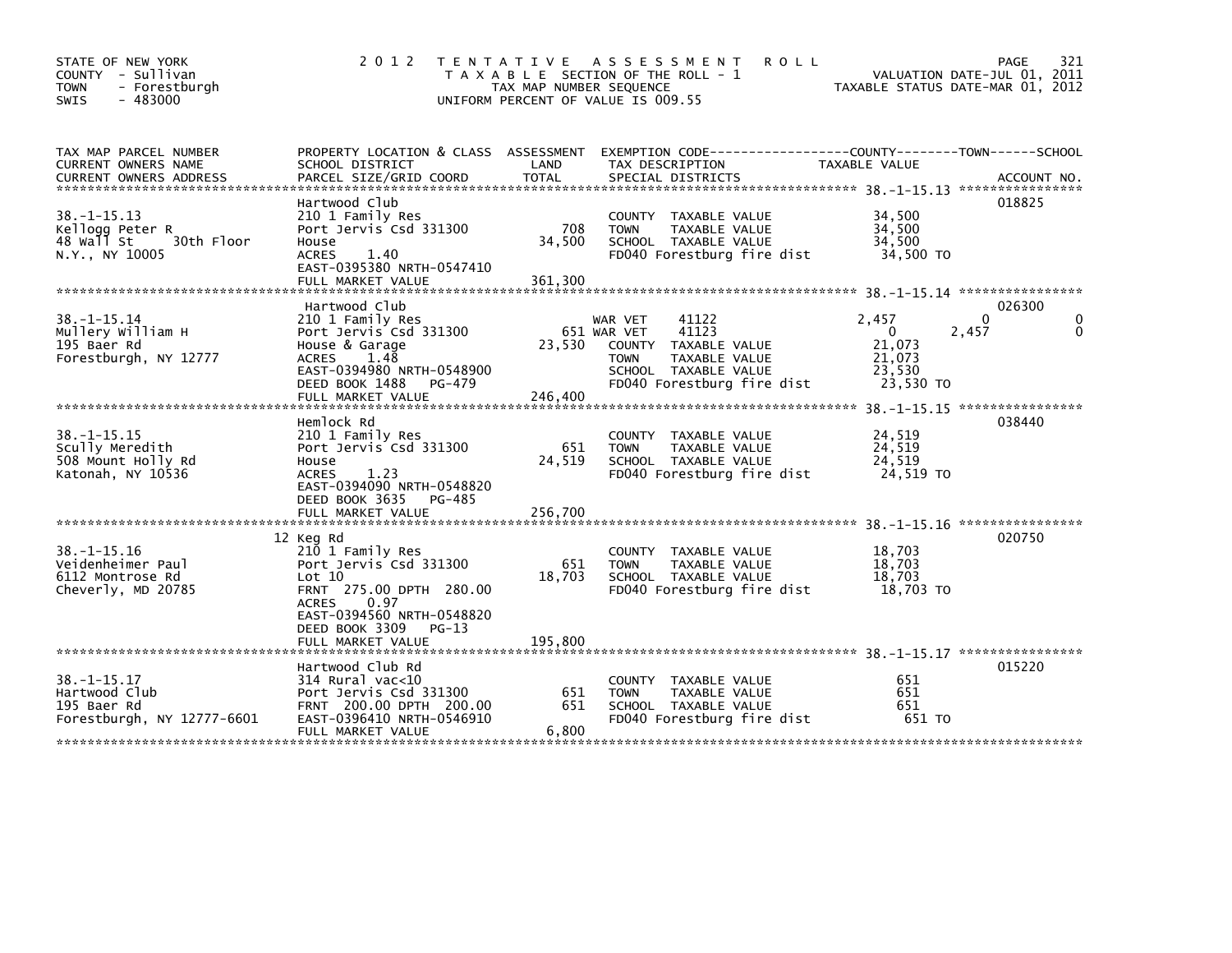| STATE OF NEW YORK<br>COUNTY - Sullivan<br>- Forestburgh<br><b>TOWN</b><br>$-483000$<br>SWIS                         | 2 0 1 2                                                                                                                                                                                 | TAX MAP NUMBER SEQUENCE  | TENTATIVE ASSESSMENT<br><b>ROLL</b><br>T A X A B L E SECTION OF THE ROLL - 1<br>UNIFORM PERCENT OF VALUE IS 009.55                       | VALUATION DATE-JUL 01, 2011<br>TAXABLE STATUS DATE-MAR 01, 2012 | 322<br><b>PAGE</b> |
|---------------------------------------------------------------------------------------------------------------------|-----------------------------------------------------------------------------------------------------------------------------------------------------------------------------------------|--------------------------|------------------------------------------------------------------------------------------------------------------------------------------|-----------------------------------------------------------------|--------------------|
| TAX MAP PARCEL NUMBER<br>CURRENT OWNERS NAME<br><b>CURRENT OWNERS ADDRESS</b>                                       | SCHOOL DISTRICT<br>PARCEL SIZE/GRID COORD                                                                                                                                               | LAND<br><b>TOTAL</b>     | PROPERTY LOCATION & CLASS ASSESSMENT EXEMPTION CODE----------------COUNTY-------TOWN------SCHOOL<br>TAX DESCRIPTION<br>SPECIAL DISTRICTS | TAXABLE VALUE                                                   | ACCOUNT NO.        |
| $38. - 1 - 15.18$<br>Espeland Nelson C 111<br>Meghan Terry<br>4 Watchung Pl<br>Summit, NJ 07901                     | Hartwood Club<br>210 1 Family Res<br>Port Jervis Csd 331300<br>Hse & Lots 34,35,36<br><b>ACRES</b><br>1.72<br>EAST-0394480 NRTH-0548260<br>DEED BOOK 3170<br>PG-86<br>FULL MARKET VALUE | 651<br>19,445<br>203.600 | COUNTY TAXABLE VALUE<br><b>TAXABLE VALUE</b><br><b>TOWN</b><br>SCHOOL TAXABLE VALUE<br>FD040 Forestburg fire dist                        | 19,445<br>19,445<br>19,445<br>19,445 TO                         | 034050             |
|                                                                                                                     |                                                                                                                                                                                         |                          |                                                                                                                                          |                                                                 |                    |
| $38. - 1 - 15.19$<br>Sander Aubin B<br>Redfield Family<br>Jim Bryan<br>305 Kimberly Dr<br>Greensboro, NC 27408-5017 | Hartwood Club<br>210 1 Family Res<br>Port Jervis Csd 331300<br>House<br>Lots 31 & 32<br><b>ACRES</b><br>1.14<br>EAST-0394100 NRTH-0548140                                               | 651<br>18,032            | COUNTY TAXABLE VALUE<br>TAXABLE VALUE<br><b>TOWN</b><br>SCHOOL TAXABLE VALUE<br>FD040 Forestburg fire dist                               | 18,032<br>18.032<br>18,032<br>18,032 TO                         | 029350             |
|                                                                                                                     | DEED BOOK 1717<br><b>PG-50</b><br>FULL MARKET VALUE                                                                                                                                     | 188,800                  |                                                                                                                                          |                                                                 |                    |
|                                                                                                                     |                                                                                                                                                                                         |                          |                                                                                                                                          |                                                                 |                    |
| $38. -1 - 15.20$<br>Gravina Nancy B<br>111 Battin Rd<br>Fair Haven, NJ 07704                                        | Hartwood Club<br>210 1 Family Res<br>Port Jervis Csd 331300<br>Hse & Lots 37 & 38<br><b>ACRES</b><br>1.14<br>EAST-0394720 NRTH-0548120<br>DEED BOOK 1845<br>PG-111<br>FULL MARKET VALUE | 651<br>19,258<br>201.700 | COUNTY TAXABLE VALUE<br><b>TOWN</b><br>TAXABLE VALUE<br>SCHOOL TAXABLE VALUE<br>FD040 Forestburg fire dist                               | 19,258<br>19.258<br>19,258<br>19,258 TO                         | 002150             |
|                                                                                                                     |                                                                                                                                                                                         |                          |                                                                                                                                          | 38. -1-15.21 *****************                                  |                    |
| $38. -1 - 15.21$<br>Williamson Frederick IV<br>4 Eden Roc V2<br>New Hope, PA 18938                                  | Hartwood Club<br>210 1 Family Res<br>Port Jervis Csd 331300<br>Hse & Lot 4<br>170x190x180x230<br><b>ACRES</b><br>0.92<br>EAST-0393390 NRTH-0548490                                      | 651<br>27,337            | COUNTY TAXABLE VALUE<br><b>TOWN</b><br>TAXABLE VALUE<br>SCHOOL TAXABLE VALUE<br>FD040 Forestburg fire dist                               | 27,337<br>27,337<br>27,337<br>27,337 TO                         | 038250             |
|                                                                                                                     | DEED BOOK 3402<br>PG-616<br>FULL MARKET VALUE                                                                                                                                           | 286,300                  |                                                                                                                                          |                                                                 |                    |
|                                                                                                                     | Hartwood Club                                                                                                                                                                           |                          |                                                                                                                                          |                                                                 | 018900             |
| $38. -1 - 15.22$<br>Kent Richard J<br>111 Crosswick Ln<br>Lancaster, PA 17601                                       | 210 1 Family Res<br>Port Jervis Csd 331300<br>Hse $&$ Lot $&$<br>ACRES<br>1.03<br>EAST-0393500 NRTH-0548570                                                                             | 651<br>23,700            | COUNTY TAXABLE VALUE<br>TAXABLE VALUE<br><b>TOWN</b><br>SCHOOL TAXABLE VALUE<br>FD040 Forestburg fire dist                               | 23,700<br>23,700<br>23,700<br>23,700 TO                         |                    |
|                                                                                                                     | DEED BOOK 1918<br><b>PG-269</b><br>FULL MARKET VALUE                                                                                                                                    | 248,200                  |                                                                                                                                          |                                                                 |                    |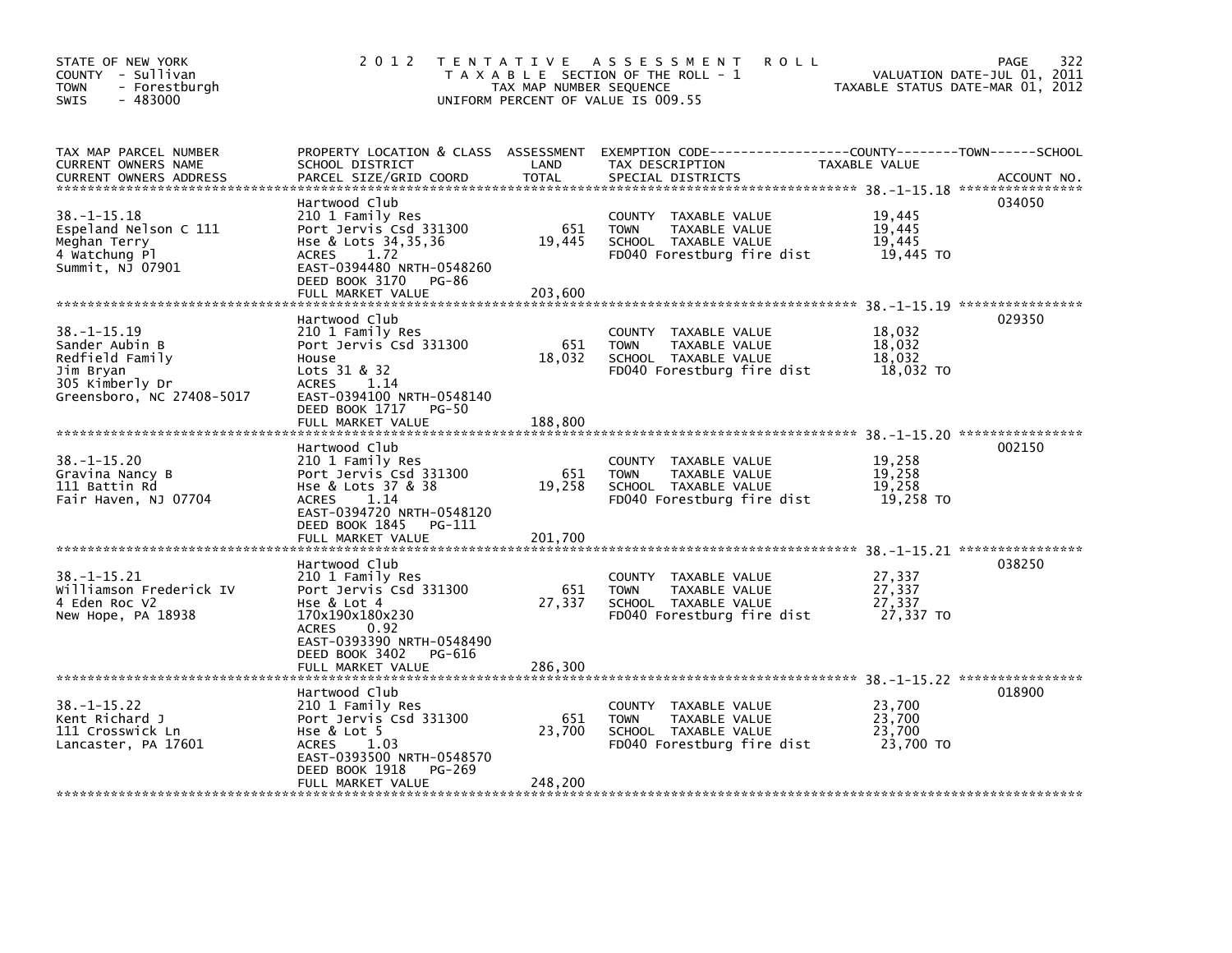| STATE OF NEW YORK<br>COUNTY - Sullivan<br><b>TOWN</b><br>- Forestburgh<br>$-483000$<br><b>SWIS</b>                        | 2 0 1 2                                                                                                                                                                                                          | TAX MAP NUMBER SEQUENCE  | TENTATIVE ASSESSMENT<br><b>ROLL</b><br>T A X A B L E SECTION OF THE ROLL - 1<br>UNIFORM PERCENT OF VALUE IS 009.55 |                                         | 323<br>PAGE<br>VALUATION DATE-JUL 01, 2011<br>TAXABLE STATUS DATE-MAR 01, 2012 |
|---------------------------------------------------------------------------------------------------------------------------|------------------------------------------------------------------------------------------------------------------------------------------------------------------------------------------------------------------|--------------------------|--------------------------------------------------------------------------------------------------------------------|-----------------------------------------|--------------------------------------------------------------------------------|
| TAX MAP PARCEL NUMBER<br>CURRENT OWNERS NAME<br><b>CURRENT OWNERS ADDRESS</b>                                             | PROPERTY LOCATION & CLASS ASSESSMENT<br>SCHOOL DISTRICT<br>PARCEL SIZE/GRID COORD                                                                                                                                | LAND<br><b>TOTAL</b>     | TAX DESCRIPTION<br>SPECIAL DISTRICTS                                                                               | TAXABLE VALUE                           | ACCOUNT NO.                                                                    |
| $38. -1 - 15.23$<br>Barnard Harold<br>111F<br>35 Berch St<br>Wilton, CT 06897                                             | Hartwood Club<br>210 1 Family Res - WTRFNT<br>Port Jervis Csd 331300<br>Hse & Lot 15<br>152x229x150x228<br>FRNT 152.00 DPTH 229.00<br>EAST-0392523 NRTH-0548748<br>DEED BOOK 2061<br>PG-149<br>FULL MARKET VALUE | 651<br>30,900<br>323,600 | COUNTY TAXABLE VALUE<br>TAXABLE VALUE<br><b>TOWN</b><br>SCHOOL TAXABLE VALUE<br>FD040 Forestburg fire dist         | 30,900<br>30,900<br>30,900<br>30,900 TO |                                                                                |
| $38. - 1 - 15.24$<br>Day Jerome C Jr<br>111 lower Cross Rd<br>Greenwich, CT 06830                                         | Hartwood Club<br>210 1 Family Res - WTRFNT<br>Port Jervis Csd 331300<br>Hse & Lot<br>ACRES<br>1.13<br>EAST-0393340 NRTH-0548810<br>DEED BOOK 3170<br>PG-210<br>FULL MARKET VALUE                                 | 651<br>30,268<br>316,900 | COUNTY TAXABLE VALUE<br><b>TOWN</b><br>TAXABLE VALUE<br>SCHOOL TAXABLE VALUE<br>FD040 Forestburg fire dist         | 30,268<br>30,268<br>30,268<br>30,268 TO | 007700                                                                         |
| $38. - 1 - 15.25$<br>Pitts Howard T<br>22 Skymeadow Rd<br>Suffern, NY 10901                                               | Hartwood Club<br>210 1 Family Res - WTRFNT<br>Port Jervis Csd 331300<br>Hse & Lots 18&19<br>ACRES<br>1.37<br>EAST-0393700 NRTH-0549330<br>DEED BOOK 1721<br>PG-616<br>FULL MARKET VALUE                          | 970<br>24,540<br>257,000 | COUNTY TAXABLE VALUE<br><b>TOWN</b><br>TAXABLE VALUE<br>SCHOOL TAXABLE VALUE<br>FD040 Forestburg fire dist         | 24,540<br>24.540<br>24.540<br>24,540 TO | 008675                                                                         |
| $38. - 1 - 15.26$<br>Carter Ogden B<br>Carter Corbin Hannah<br>Robert D. Carter<br>126 East Side Pkwy<br>Newton, MA 02458 | Hartwood Club<br>210 1 Family Res<br>Port Jervis Csd 331300<br>Lot 22 & 23<br>FRNT 155.00 DPTH 170.00<br>EAST-0393830 NRTH-0549100<br>DEED BOOK 863<br>PG-00033<br>FULL MARKET VALUE                             | 651<br>27,825<br>291,400 | COUNTY TAXABLE VALUE<br>TAXABLE VALUE<br><b>TOWN</b><br>SCHOOL TAXABLE VALUE<br>FD040 Forestburg fire dist         | 27,825<br>27,825<br>27,825<br>27,825 TO | 5050                                                                           |
| $38. - 1 - 15.27$<br>Collins Joshua L<br>Collins Kristine W<br>01396 SW Military Rd<br>Portland, OR 97219                 | Hartwood Club<br>210 1 Family Res<br>Port Jervis Csd 331300<br>House<br>1.26<br><b>ACRES</b><br>EAST-0394780 NRTH-0548900<br>DEED BOOK 2765<br>PG-666<br>FULL MARKET VALUE                                       | 651<br>17,187<br>180,000 | COUNTY TAXABLE VALUE<br><b>TOWN</b><br>TAXABLE VALUE<br>SCHOOL TAXABLE VALUE<br>FD040 Forestburg fire dist         | 17,187<br>17,187<br>17,187<br>17,187 TO | 003150                                                                         |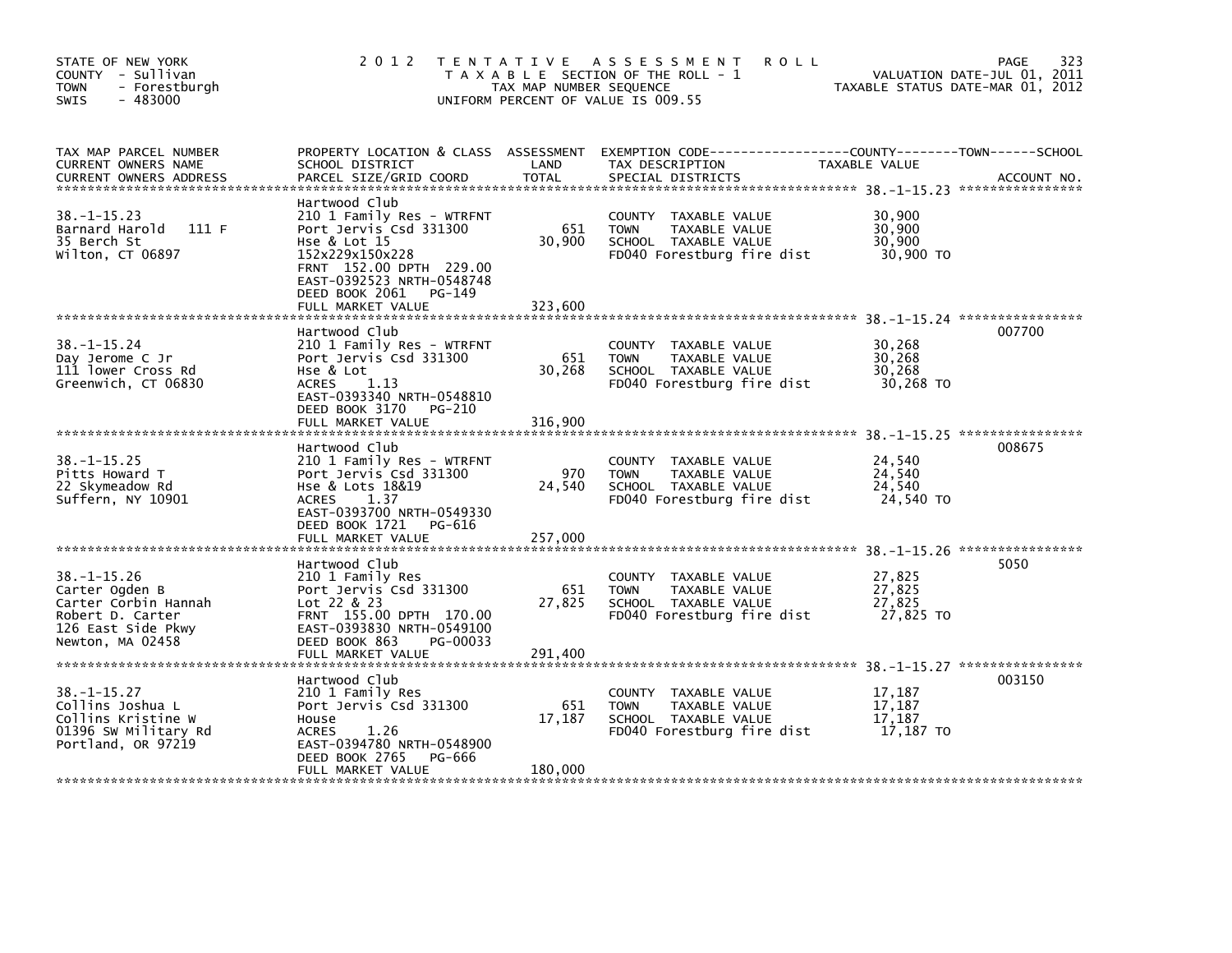| STATE OF NEW YORK<br>COUNTY - Sullivan<br><b>TOWN</b><br>- Forestburgh<br>$-483000$<br><b>SWIS</b>                                        | 2 0 1 2                                                                                                                                                                               | TENTATIVE ASSESSMENT<br><b>ROLL</b><br>T A X A B L E SECTION OF THE ROLL - 1<br>TAX MAP NUMBER SEQUENCE<br>UNIFORM PERCENT OF VALUE IS 009.55                                               | 324<br>PAGE<br>VALUATION DATE-JUL 01, 2011<br>TAXABLE STATUS DATE-MAR 01, 2012                                 |
|-------------------------------------------------------------------------------------------------------------------------------------------|---------------------------------------------------------------------------------------------------------------------------------------------------------------------------------------|---------------------------------------------------------------------------------------------------------------------------------------------------------------------------------------------|----------------------------------------------------------------------------------------------------------------|
| TAX MAP PARCEL NUMBER<br>CURRENT OWNERS NAME<br><b>CURRENT OWNERS ADDRESS</b>                                                             | PROPERTY LOCATION & CLASS ASSESSMENT<br>SCHOOL DISTRICT<br>PARCEL SIZE/GRID COORD                                                                                                     | LAND<br>TAX DESCRIPTION<br><b>TOTAL</b><br>SPECIAL DISTRICTS                                                                                                                                | EXEMPTION CODE-----------------COUNTY-------TOWN------SCHOOL<br>TAXABLE VALUE<br>ACCOUNT NO.                   |
| $38. -1 - 15.28$<br>Clements Cleveland<br>Heirs Of<br>Attn: Vega Lalire<br>195 Baer Rd<br>Forestburgh, NY 12777                           | Hartwood Club<br>210 1 Family Res - WTRFNT<br>Port Jervis Csd 331300<br>FRNT 200.00 DPTH 200.00<br>EAST-0393440 NRTH-0548960<br>FULL MARKET VALUE                                     | COUNTY TAXABLE VALUE<br>651<br><b>TOWN</b><br>TAXABLE VALUE<br>31,794<br>SCHOOL TAXABLE VALUE<br>FD040 Forestburg fire dist<br>332,900                                                      | 000100<br>31,794<br>31,794<br>31,794<br>31,794 TO                                                              |
| $38. - 1 - 15.29$<br>Ball Edward A<br>195 Baer Rd<br>Forestburgh, NY 12777                                                                | Hartwood Club<br>210 1 Family Res - WTRFNT<br>Port Jervis Csd 331300<br>House<br>1.28<br><b>ACRES</b><br>EAST-0393630 NRTH-0549700<br>DEED BOOK 898<br>PG-00339<br>FULL MARKET VALUE  | COMBAT VET 41132<br>651 COMBAT VET 41133<br>33,100 STAR B<br>41854<br>COUNTY TAXABLE VALUE<br><b>TOWN</b><br>TAXABLE VALUE<br>SCHOOL TAXABLE VALUE<br>346,600<br>FD040 Forestburg fire dist | 001140<br>4,095<br>0<br>$\Omega$<br>4,095<br>$\Omega$<br>2,730<br>0<br>29,005<br>29,005<br>30,370<br>33.100 TO |
| $38. - 1 - 15.30$<br>Baily Martin N<br>Baily Vivkie L<br>4702 Waverly Ave<br>PO Box 1<br>Garrett Park, MD 20896                           | Hartwood Club<br>210 1 Family Res<br>Port Jervis Csd 331300<br>House & Shed<br>ACRES<br>1.00<br>EAST-0393195 NRTH-0547808<br>DEED BOOK 3384<br>PG-563<br>FULL MARKET VALUE            | COUNTY TAXABLE VALUE<br>789<br><b>TOWN</b><br>TAXABLE VALUE<br>9.400<br>SCHOOL TAXABLE VALUE<br>FD040 Forestburg fire dist<br>98,400                                                        | 9,400<br>9,400<br>9.400<br>9,400 TO                                                                            |
| $38. -1 - 15.31$<br>Coy Dudley F<br>Coy Adelaide<br>MCAA Mail<br>5650 SW Mapp Rd<br>Palm City, FL 34990<br>****************************** | Hartwood Club<br>210 1 Family Res<br>Port Jervis Csd 331300<br>House, addition, shed<br>1.18<br>ACRES<br>EAST-0394909 NRTH-0547381<br>DEED BOOK 1219<br>PG-00184<br>FULL MARKET VALUE | COUNTY TAXABLE VALUE<br>835<br><b>TOWN</b><br>TAXABLE VALUE<br>49.679<br>SCHOOL TAXABLE VALUE<br>FD040 Forestburg fire dist<br>520,200                                                      | 49.679<br>49,679<br>49,679<br>49,679 TO                                                                        |
| $38. -1 - 15.32$<br>Spencer Graham<br>195 Baer Rd<br>Forestburgh,, NY 12777                                                               | Hartwood Club<br>210 1 Family Res<br>Port Jervis Csd 331300<br>House<br>1.00<br><b>ACRES</b><br>EAST-0393810 NRTH-0549477<br>DEED BOOK 1272<br>PG-00342<br>FULL MARKET VALUE          | 41854<br>STAR B<br>708<br>COUNTY TAXABLE VALUE<br>47,700<br>TAXABLE VALUE<br><b>TOWN</b><br>SCHOOL TAXABLE VALUE<br>FD040 Forestburg fire dist<br>499,500                                   | 2,730<br>$\mathbf{0}$<br>0<br>47,700<br>47,700<br>44,970<br>47,700 TO                                          |
|                                                                                                                                           |                                                                                                                                                                                       |                                                                                                                                                                                             |                                                                                                                |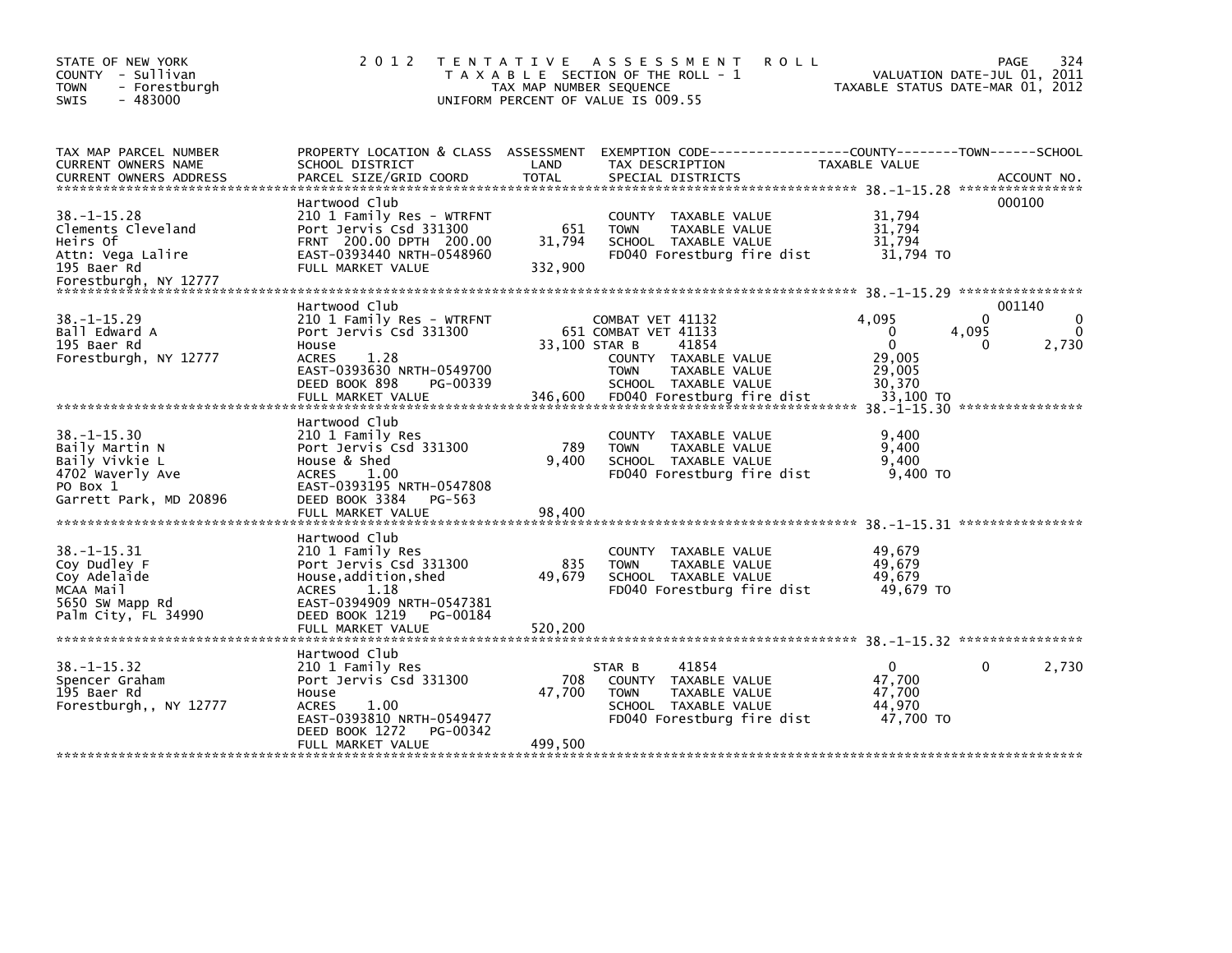| STATE OF NEW YORK<br>COUNTY - Sullivan<br><b>TOWN</b><br>- Forestburgh<br>$-483000$<br><b>SWIS</b>     | 2 0 1 2                                                                                                                                                                       | TAX MAP NUMBER SEQUENCE  | TENTATIVE ASSESSMENT<br>T A X A B L E SECTION OF THE ROLL - 1<br>UNIFORM PERCENT OF VALUE IS 009.55           | <b>ROLL</b>                             | 325<br><b>PAGE</b><br>VALUATION DATE-JUL 01, 2011<br>TAXABLE STATUS DATE-MAR 01, 2012 |
|--------------------------------------------------------------------------------------------------------|-------------------------------------------------------------------------------------------------------------------------------------------------------------------------------|--------------------------|---------------------------------------------------------------------------------------------------------------|-----------------------------------------|---------------------------------------------------------------------------------------|
| TAX MAP PARCEL NUMBER<br>CURRENT OWNERS NAME<br><b>CURRENT OWNERS ADDRESS</b>                          | PROPERTY LOCATION & CLASS ASSESSMENT<br>SCHOOL DISTRICT<br>PARCEL SIZE/GRID COORD                                                                                             | LAND<br>TOTAL            | TAX DESCRIPTION<br>SPECIAL DISTRICTS                                                                          | TAXABLE VALUE                           | ACCOUNT NO.                                                                           |
| $38. - 1 - 15.33$<br>Cleveland David A<br>Cleveland Patricia<br>250 W 82nd St Apt 71<br>N.Y., NY 10024 | Hartwood Club<br>210 1 Family Res<br>Port Jervis Csd 331300<br>House<br><b>ACRES</b><br>1.07<br>EAST-0393649 NRTH-0550019<br>DEED BOOK 2035 PG-628<br>FULL MARKET VALUE       | 758<br>26,050<br>272,800 | COUNTY TAXABLE VALUE<br>TAXABLE VALUE<br><b>TOWN</b><br>SCHOOL TAXABLE VALUE<br>FD040 Forestburg fire dist    | 26,050<br>26,050<br>26,050<br>26,050 TO |                                                                                       |
| $38. - 1 - 15.35$<br>Bland Justin G<br>Bland Karten M<br>1030 Buxton Rd<br>Bridgewater, NJ 08807       | Hartwood Club<br>210 1 Family Res<br>Port Jervis Csd 331300<br>Single Story House<br>ACRES<br>1.01<br>EAST-0395027 NRTH-0547612<br>DEED BOOK 1391 PG-342<br>FULL MARKET VALUE | 708<br>26,840<br>281,000 | COUNTY TAXABLE VALUE<br>TAXABLE VALUE<br><b>TOWN</b><br>SCHOOL TAXABLE VALUE<br>FD040 Forestburg fire dist    | 26,840<br>26,840<br>26,840<br>26,840 TO |                                                                                       |
| $38. - 1 - 15.36$<br>Terry Marie B<br>2546 Seagrass Dr<br>Palm City, FL 34990                          | Hartwood Club<br>210 1 Family Res<br>Port Jervis Csd 331300<br>1 Story House<br>1.00<br>ACRES<br>EAST-0394370 NRTH-0548975<br>DEED BOOK 2666<br>PG-639<br>FULL MARKET VALUE   | 708<br>31,735<br>332,300 | COUNTY<br>TAXABLE VALUE<br>TAXABLE VALUE<br><b>TOWN</b><br>SCHOOL TAXABLE VALUE<br>FD040 Forestburg fire dist | 31,735<br>31,735<br>31,735<br>31.735 TO |                                                                                       |
| $38. - 1 - 15.37$<br>Speeckaert Patrick Y<br>195 Baer Rd<br>Forestburgh, NY 12777                      | Hartwood Club<br>$314$ Rural vac< $10$<br>Port Jervis Csd 331300<br>Vacant Lot<br>FRNT 51.00 DPTH 196.00<br>EAST-0393759 NRTH-0548638<br>DEED BOOK 1606<br>PG-514             | 708<br>708               | COUNTY TAXABLE VALUE<br><b>TOWN</b><br>TAXABLE VALUE<br>SCHOOL TAXABLE VALUE<br>FD040 Forestburg fire dist    | 708<br>708<br>708<br>708 TO             |                                                                                       |
| $38. - 1 - 15.38$<br>Hartwood Club<br>195 Baer Rd<br>Forestburgh, NY 12777                             | Baer Rd<br>322 Rural vac>10<br>Port Jervis Csd 331300<br>Vacant Land<br>ACRES 10.54<br>EAST-0391710 NRTH-0550483<br>DEED BOOK 1712<br>PG-108<br>FULL MARKET VALUE             | 5,990<br>5,990<br>62,700 | COUNTY<br>TAXABLE VALUE<br><b>TOWN</b><br>TAXABLE VALUE<br>SCHOOL TAXABLE VALUE<br>FD040 Forestburg fire dist | 5.990<br>5,990<br>5,990<br>5.990 TO     |                                                                                       |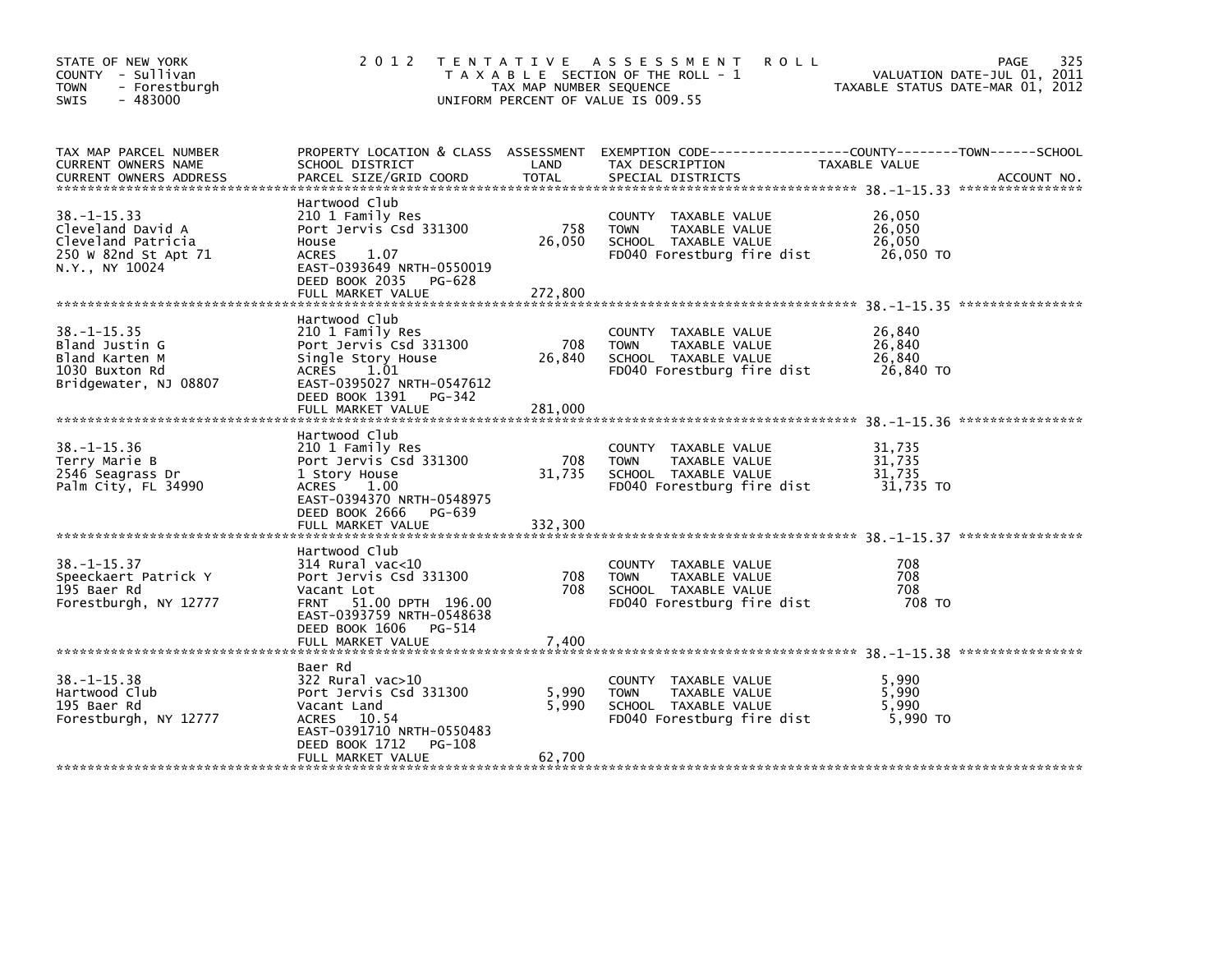| STATE OF NEW YORK<br>COUNTY - Sullivan<br>- Forestburgh<br><b>TOWN</b><br>$-483000$<br>SWIS    |                                                                                                                                                                       | TAX MAP NUMBER SEQUENCE | 2012 TENTATIVE ASSESSMENT<br><b>ROLL</b><br>T A X A B L E SECTION OF THE ROLL - 1<br>UNIFORM PERCENT OF VALUE IS 009.55 | VALUATION DATE-JUL 01, 2011<br>VALUATION DATE-JUL 01, 2011<br>TAXABLE STATUS DATE-MAR 01, 2012 | 326<br>PAGE |
|------------------------------------------------------------------------------------------------|-----------------------------------------------------------------------------------------------------------------------------------------------------------------------|-------------------------|-------------------------------------------------------------------------------------------------------------------------|------------------------------------------------------------------------------------------------|-------------|
| TAX MAP PARCEL NUMBER<br><b>CURRENT OWNERS NAME</b><br>CURRENT OWNERS ADDRESS                  | SCHOOL DISTRICT                                                                                                                                                       | LAND                    | PROPERTY LOCATION & CLASS ASSESSMENT EXEMPTION CODE----------------COUNTY-------TOWN-----SCHOOL<br>TAX DESCRIPTION      | <b>TAXABLE VALUE</b>                                                                           |             |
| $38. - 1 - 15.39$<br>Lampe Stephen<br>Lampe Jill<br>40 E 88th St Apt 10F<br>New York, NY 10128 | Hartwood Club<br>210 1 Family Res<br>Port Jervis Csd 331300<br>House<br>Detached Garage<br><b>ACRES</b><br>2.30<br>EAST-0391936 NRTH-0549802<br>DEED BOOK 1729 PG-205 | 1,628 TOWN<br>41,027    | COUNTY TAXABLE VALUE<br>TAXABLE VALUE<br>SCHOOL TAXABLE VALUE<br>FD040 Forestburg fire dist                             | 41,027<br>41,027<br>41,027<br>41,027 TO                                                        |             |
|                                                                                                |                                                                                                                                                                       |                         |                                                                                                                         |                                                                                                |             |
| $38. - 1 - 15.40$<br>Evans Justin R<br>46 Cherry Tree Ln<br>Kinnelon, NJ 07405                 | Baer Rd<br>210 1 Family Res<br>Port Jervis Csd 331300<br>1&1/2 Story House<br>ACRES 2.30 BANKC030982<br>EAST-0392078 NRTH-0549543<br>DEED BOOK 2691 PG-26             | 1,628 TOWN<br>42,900    | COUNTY TAXABLE VALUE<br>TAXABLE VALUE<br>SCHOOL TAXABLE VALUE<br>FD040 Forestburg fire dist                             | 42,900<br>42,900<br>42,900<br>42.900 TO                                                        |             |
|                                                                                                |                                                                                                                                                                       |                         |                                                                                                                         |                                                                                                |             |
| $38. - 1 - 15.41$<br>Hartwood Club Inc.<br>195 Baer Rd<br>Forestburgh, NY 12777                | Hartwood Club Rd<br>314 Rural vac<10<br>Port Jervis Csd 331300<br>vacant lot<br>FRNT 205.00 DPTH 440.00<br>ACRES 2.30                                                 | 1,600 TOWN<br>1,600     | COUNTY TAXABLE VALUE<br>TAXABLE VALUE<br>SCHOOL TAXABLE VALUE<br>FD040 Forestburg fire dist                             | 1,600<br>1,600<br>1,600<br>1,600 TO                                                            |             |
|                                                                                                | FULL MARKET VALUE                                                                                                                                                     | 16,800                  |                                                                                                                         |                                                                                                |             |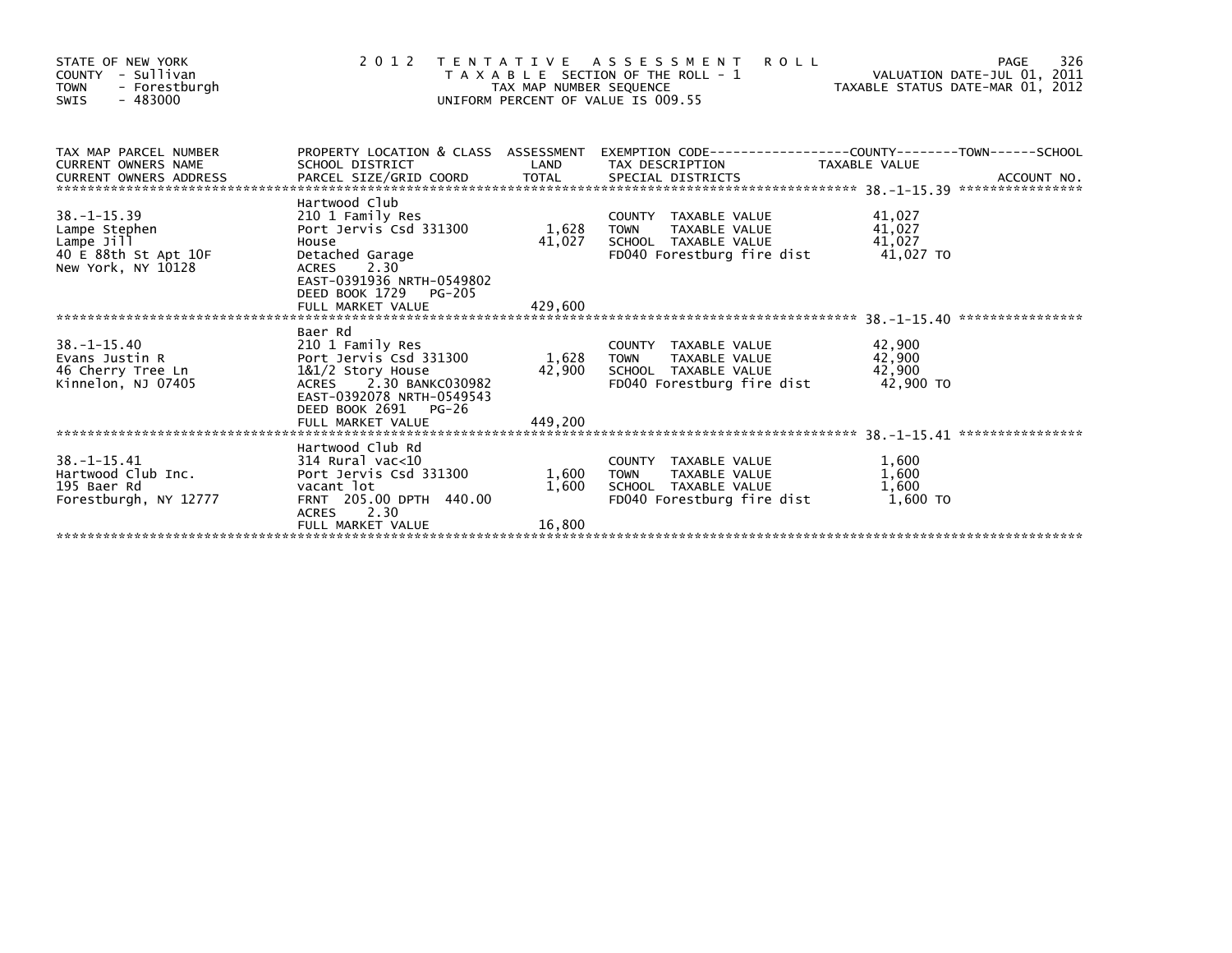| STATE OF NEW YORK            | 2012 TENTATIVE ASSESSMENT ROLL        | PAGE                             | - 327 |
|------------------------------|---------------------------------------|----------------------------------|-------|
| COUNTY - Sullivan            | T A X A B L E SECTION OF THE ROLL - 1 | VALUATION DATE-JUL 01, 2011      |       |
| - Forestburgh<br><b>TOWN</b> | MAP SECTION - 038                     | TAXABLE STATUS DATE-MAR 01, 2012 |       |
| SWIS<br>- 483000             | SUB-SECTION-                          | RPS150/V04/L015                  |       |
|                              | UNIFORM PERCENT OF VALUE IS 009.55    | CURRENT DATE 4/23/2012           |       |

| <b>CODE</b> | DISTRICT NAME                                                              | TOTAL<br>PARCELS | EXTENSION<br><b>TYPF</b>       | EXTENSION<br>VALUE | AD VALOREM<br><b>VALUE</b>  | <b>EXEMPT</b><br>AMOUNT | <b>TAXABLE</b><br>VALUE     |
|-------------|----------------------------------------------------------------------------|------------------|--------------------------------|--------------------|-----------------------------|-------------------------|-----------------------------|
|             | FD040 Forestburg fir<br>FD041 Cuddebackville<br>LD $002 \, E$ b crawford m |                  | 61 TOTAL<br>1 TOTAL<br>1 TOTAL |                    | 1797.757<br>1,880<br>19.013 |                         | 1797.757<br>1.880<br>19.013 |

### \*\*\* S C H O O L D I S T R I C T S U M M A R Y \*\*\*

| <b>CODE</b>      | DISTRICT NAME                 | <b>TOTAL</b><br><b>PARCELS</b> | ASSESSED<br>LAND  | ASSESSED<br><b>TOTAL</b> | <b>EXEMPT</b><br><b>AMOUNT</b> | <b>TOTAL</b><br><b>TAXABLE</b> | <b>STAR</b><br><b>AMOUNT</b> | <b>STAR</b><br><b>TAXABLE</b> |
|------------------|-------------------------------|--------------------------------|-------------------|--------------------------|--------------------------------|--------------------------------|------------------------------|-------------------------------|
| 331300<br>484601 | Port Jervis Csd<br>Monticello | 61                             | 465,282<br>11,000 | 1788.637<br>11,000       | 59.568                         | 1729.069<br>11,000             | 44.280                       | 1684,789<br>11,000            |
|                  | SUB-TOTAL                     | 62                             | 476.282           | 1799.637                 | 59.568                         | 1740.069                       | 44.280                       | 1695,789                      |
|                  | T O T A L                     | 62                             | 476.282           | 1799,637                 | 59,568                         | 1740,069                       | 44.280                       | 1695,789                      |

### \*\*\* S Y S T E M C O D E S S U M M A R Y \*\*\*

### NO SYSTEM EXEMPTIONS AT THIS LEVEL

# \*\*\* E X E M P T I O N S U M M A R Y \*\*\*

| <b>CODE</b> | DESCRIPTION       | <b>TOTAL</b><br><b>PARCELS</b> | <b>COUNTY</b> | <b>TOWN</b> | <b>SCHOOL</b> |
|-------------|-------------------|--------------------------------|---------------|-------------|---------------|
| 41101       | <b>VETERAN</b>    |                                | 3,322         | 3,322       |               |
| 41122       | WAR VET           |                                | 2,457         |             |               |
| 41123       | WAR VET           |                                |               | 2,457       |               |
| 41132       | <b>COMBAT VET</b> |                                | 6,331         |             |               |
| 41133       | <b>COMBAT VET</b> |                                |               | 6,331       |               |
| 41834       | STAR EN           |                                |               |             | 16,980        |
| 41854       | STAR B            | 10                             |               |             | 27,300        |
| 47460       | <b>FOREST LND</b> |                                | 59,568        | 59,568      | 59,568        |
|             | ΤΟΤΑΙ             | 22                             | 71,678        | 71,678      | 103,848       |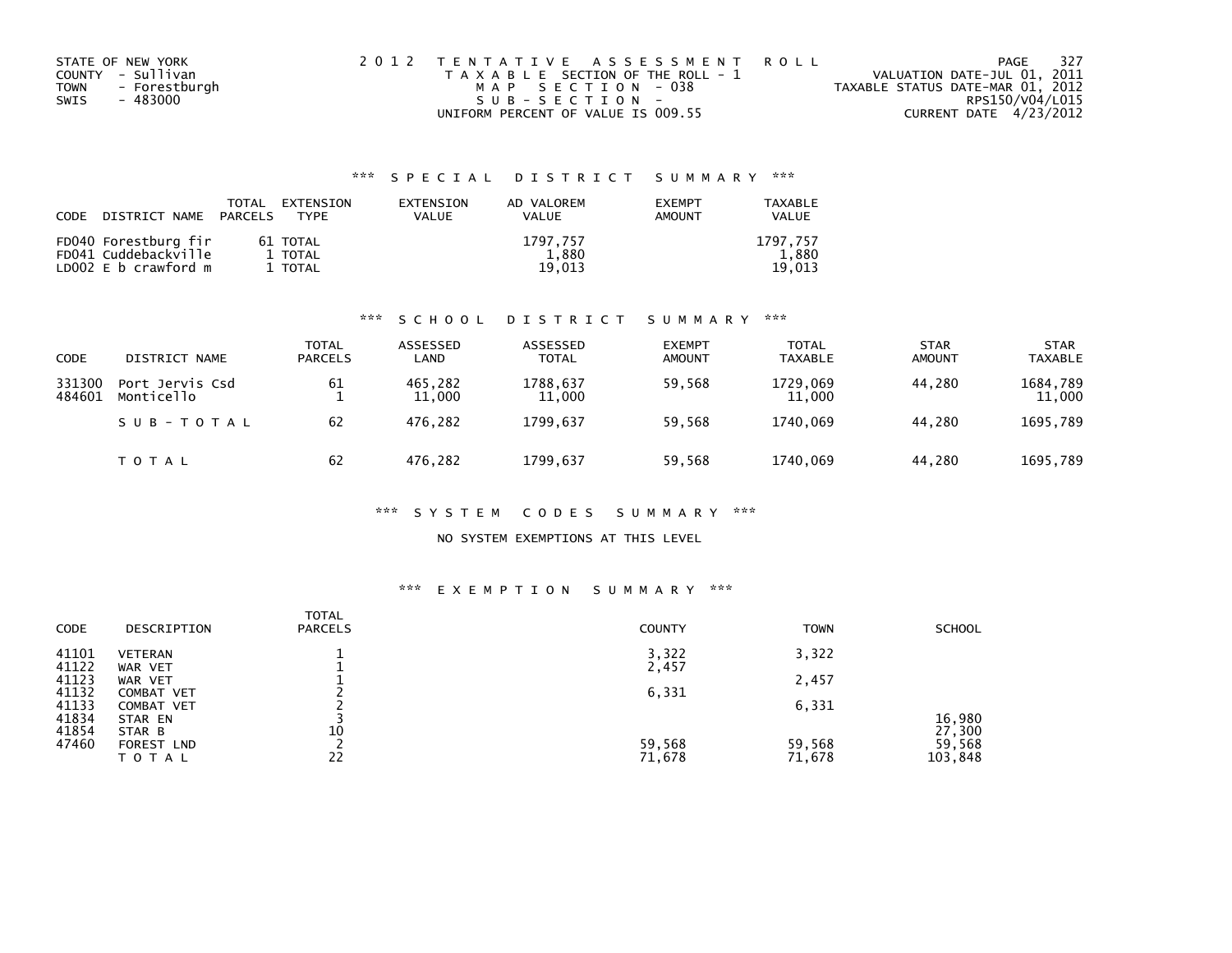|             | STATE OF NEW YORK | 2012 TENTATIVE ASSESSMENT ROLL        | PAGE                             | 328 |
|-------------|-------------------|---------------------------------------|----------------------------------|-----|
|             | COUNTY - Sullivan | T A X A B L E SECTION OF THE ROLL - 1 | VALUATION DATE-JUL 01, 2011      |     |
| <b>TOWN</b> | - Forestburgh     | MAP SECTION - 038                     | TAXABLE STATUS DATE-MAR 01, 2012 |     |
| SWIS        | - 483000          | $SUB - SECTION -$                     | RPS150/V04/L015                  |     |
|             |                   | UNIFORM PERCENT OF VALUE IS 009.55    | CURRENT DATE 4/23/2012           |     |

| ROLL<br><b>SEC</b> | DESCRIPTION    | <b>TOTAL</b><br><b>PARCELS</b> | ASSESSEP<br>LAND | `SSESSED<br>TOTAL    | <b>TAXABLE</b><br><b>COUNT</b> | <b>TAXABLE</b><br><b>TOWN</b> | TAXABLE<br><b>SCHOOL</b> | <b>STAR</b><br><b>TAXABLE</b> |
|--------------------|----------------|--------------------------------|------------------|----------------------|--------------------------------|-------------------------------|--------------------------|-------------------------------|
|                    | <b>TAXABLE</b> | o۷                             | 282<br>17C       | $\sim$ $\sim$<br>700 | $172 -$<br><b>Q50</b>          | 959<br>. J J J                | L740.069                 | 1695<br>789                   |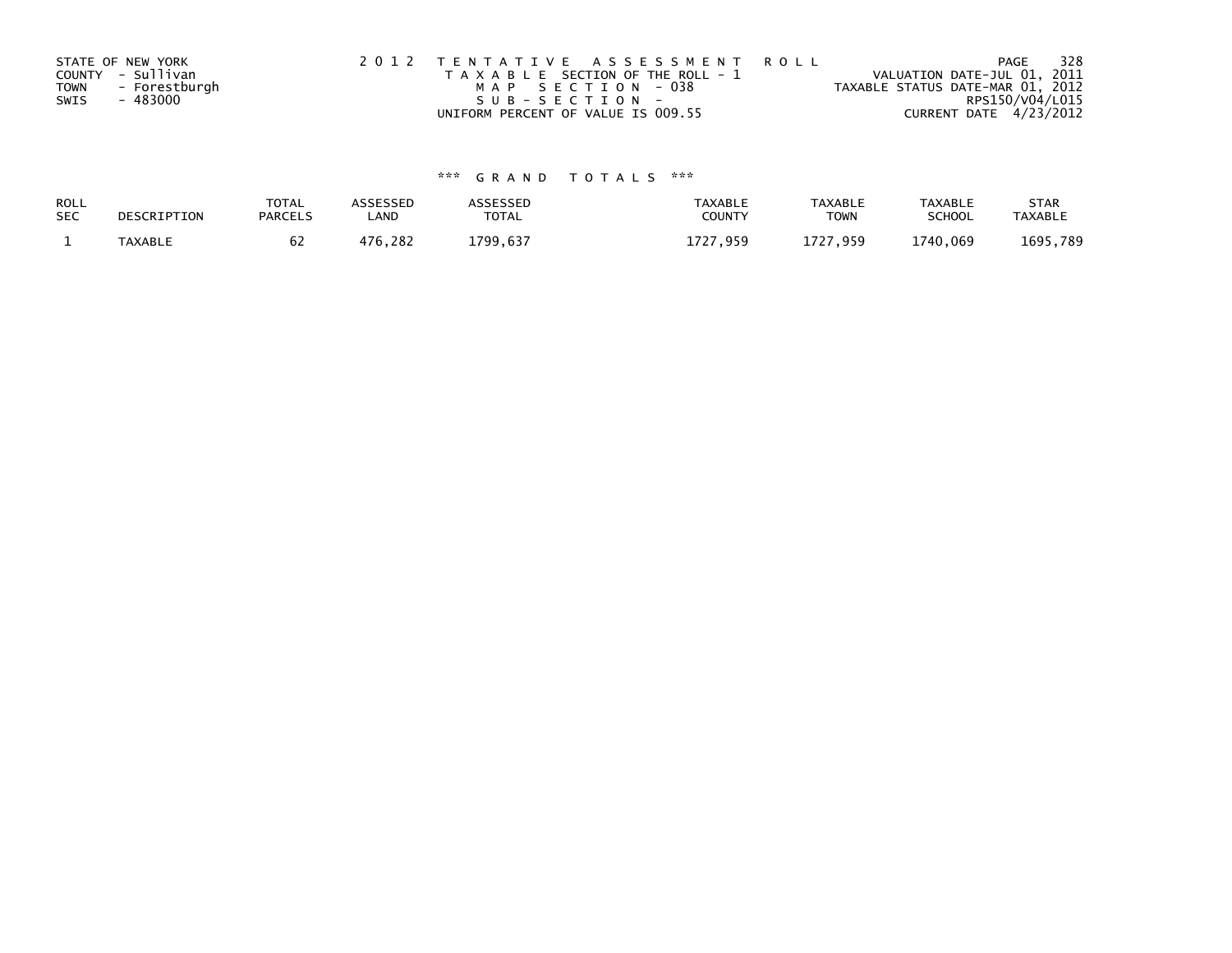| STATE OF NEW YORK<br>COUNTY - Sullivan<br><b>TOWN</b><br>- Forestburgh<br>$-483000$<br><b>SWIS</b>   | 2 0 1 2                                                                                                                                                                          | TAX MAP NUMBER SEQUENCE     | TENTATIVE ASSESSMENT<br><b>ROLL</b><br>T A X A B L E SECTION OF THE ROLL - 1<br>UNIFORM PERCENT OF VALUE IS 009.55             | TAXABLE STATUS DATE-MAR 01, 2012                    | 329<br>PAGE<br>VALUATION DATE-JUL 01, 2011 |
|------------------------------------------------------------------------------------------------------|----------------------------------------------------------------------------------------------------------------------------------------------------------------------------------|-----------------------------|--------------------------------------------------------------------------------------------------------------------------------|-----------------------------------------------------|--------------------------------------------|
| TAX MAP PARCEL NUMBER<br>CURRENT OWNERS NAME<br><b>CURRENT OWNERS ADDRESS</b>                        | PROPERTY LOCATION & CLASS ASSESSMENT<br>SCHOOL DISTRICT<br>PARCEL SIZE/GRID COORD                                                                                                | LAND<br><b>TOTAL</b>        | EXEMPTION CODE-----------------COUNTY-------TOWN------SCHOOL<br>TAX DESCRIPTION<br>SPECIAL DISTRICTS                           | TAXABLE VALUE                                       | ACCOUNT NO.                                |
| $39. - 1 - 1.1$<br>Slywotzky Stefan<br>Slywotzky Wolodymyra<br>241 E 18Th St<br>New York, NY 10003   | Rt 42<br>322 Rural vac>10<br>Port Jervis Csd 331300<br>Fo Zebrausky<br>Seas 8<br>ACRES 86.54<br>EAST-0388020 NRTH-0547490<br>DEED BOOK 1298<br>PG-45<br>FULL MARKET VALUE        | 15,024<br>15,024<br>157,300 | COUNTY TAXABLE VALUE<br>TAXABLE VALUE<br><b>TOWN</b><br>SCHOOL TAXABLE VALUE<br>FD041 Cuddebackville fire                      | 15,024<br>15,024<br>15,024<br>15,024 TO             | 017910                                     |
|                                                                                                      |                                                                                                                                                                                  |                             |                                                                                                                                |                                                     |                                            |
| $39. - 1 - 1.2$<br>O'Dell Roger<br>O'Dell Mary<br>1461 State Route 42<br>Forestburgh, NY 12777-6515  | 1461 State Route 42<br>240 Rural res<br>Port Jervis Csd 331300<br>2 St Hse Gar<br>ACRES 15.10<br>EAST-0387960 NRTH-0546050<br>FULL MARKET VALUE                                  | 5,101<br>15,089<br>158,000  | 41834<br>STAR EN<br>COUNTY TAXABLE VALUE<br>TAXABLE VALUE<br><b>TOWN</b><br>SCHOOL TAXABLE VALUE<br>FD040 Forestburg fire dist | $\Omega$<br>15,089<br>15,089<br>9.429<br>15,089 TO  | 024030<br>5,660<br>0                       |
|                                                                                                      | 1445 State Route 42                                                                                                                                                              |                             |                                                                                                                                |                                                     | 023400                                     |
| $39. - 1 - 2$<br>o'dell Keith R<br>O'dell Susan E<br>1445 State Route 42<br>Forestburgh, NY 12777    | 210 1 Family Res<br>Port Jervis Csd 331300<br>1.5 Story House<br>Barn, Garage<br>G1 17 Div 1 R1<br><b>ACRES</b><br>1.99<br>EAST-0388450 NRTH-0545770<br>DEED BOOK 1691<br>PG-189 | 1,562<br>8,870              | 41854<br>STAR B<br>COUNTY TAXABLE VALUE<br>TAXABLE VALUE<br><b>TOWN</b><br>SCHOOL TAXABLE VALUE<br>FD040 Forestburg fire dist  | $\mathbf{0}$<br>8,870<br>8,870<br>6.140<br>8,870 TO | 2,730                                      |
|                                                                                                      | FULL MARKET VALUE                                                                                                                                                                | 92,900                      |                                                                                                                                |                                                     |                                            |
| $39. - 1 - 3$<br>Gottlieb Joseph<br>& Lorraine<br>1431 Route #42<br>Forestburgh, NY 12777            | 39 Rt 42<br>322 Rural vac>10<br>Port Jervis Csd 331300<br>ACRES 21.70<br>EAST-0387880 NRTH-0545540<br>DEED BOOK 820<br>PG-00055<br>FULL MARKET VALUE                             | 5,159<br>5,159<br>54,000    | COUNTY TAXABLE VALUE<br>TAXABLE VALUE<br><b>TOWN</b><br>SCHOOL TAXABLE VALUE<br>FD040 Forestburg fire dist                     | 5,159<br>5,159<br>5,159<br>5,159 TO                 | 013400                                     |
| $39. - 1 - 5$<br>Gottlieb Joseph<br>Gottlieb Lorraine<br>1431 Route 42<br>Forestburgh, NY 12777-6515 | N Of Town Line<br>322 Rural vac>10<br>Port Jervis Csd 331300<br>ACRES 26.65<br>EAST-0387650 NRTH-0544860<br>FULL MARKET VALUE                                                    | 3,876<br>3,876<br>40,600    | COUNTY TAXABLE VALUE<br>TAXABLE VALUE<br><b>TOWN</b><br>SCHOOL TAXABLE VALUE<br>FD040 Forestburg fire dist                     | 3,876<br>3.876<br>3,876<br>3.876 TO                 |                                            |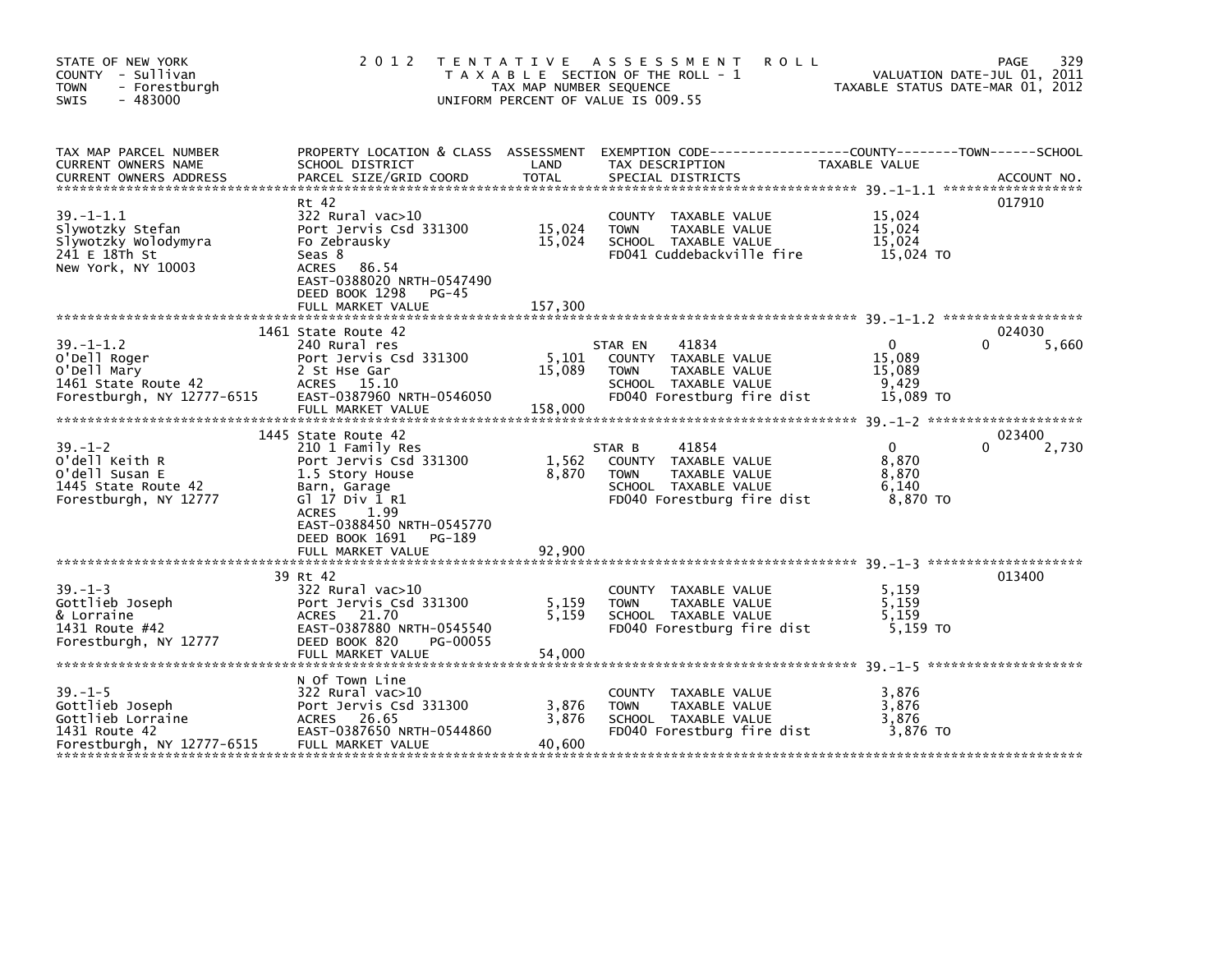| STATE OF NEW YORK<br>COUNTY - Sullivan<br><b>TOWN</b><br>- Forestburgh<br>$-483000$<br><b>SWIS</b>         | 2012                                                                                                                                                                       | TAX MAP NUMBER SEQUENCE  | TENTATIVE ASSESSMENT<br>T A X A B L E SECTION OF THE ROLL - 1<br>UNIFORM PERCENT OF VALUE IS 009.55                                                               | <b>ROLL</b><br>TAXABLE STATUS DATE-MAR 01, 2012                          | 330<br>PAGE<br>VALUATION DATE-JUL 01, 2011 |
|------------------------------------------------------------------------------------------------------------|----------------------------------------------------------------------------------------------------------------------------------------------------------------------------|--------------------------|-------------------------------------------------------------------------------------------------------------------------------------------------------------------|--------------------------------------------------------------------------|--------------------------------------------|
| TAX MAP PARCEL NUMBER<br>CURRENT OWNERS NAME                                                               | PROPERTY LOCATION & CLASS ASSESSMENT EXEMPTION CODE---------------COUNTY-------TOWN-----SCHOOL<br>SCHOOL DISTRICT                                                          | LAND                     | TAX DESCRIPTION                                                                                                                                                   | TAXABLE VALUE                                                            |                                            |
| $39. - 1 - 6$<br>Gottlieb Joseph<br>Gottlieb Lorraine<br>1431 State Route 42<br>Forestburgh, NY 12777-6515 | 1431 State Route 42<br>210 1 Family Res<br>Port Jervis Csd 331300<br>ACRES 4.00<br>EAST-0388360 NRTH-0545120<br>FULL MARKET VALUE                                          | 27,812 STAR B<br>291,200 | COMBAT VET 41132<br>2,934 COMBAT VET 41133<br>41854<br>COUNTY TAXABLE VALUE<br><b>TOWN</b><br>TAXABLE VALUE<br>SCHOOL TAXABLE VALUE<br>FD040 Forestburg fire dist | 4.095<br>$\Omega$<br>$\Omega$<br>23,717<br>23,717<br>25,082<br>27,812 TO | $\Omega$<br>4,095<br>2,730<br>0            |
| $39. - 1 - 7.1$<br>Edugene Evelyn<br>232 Rivers Edge Dr<br>Easley, SC $29642$                              | Rt 42<br>322 Rural vac>10<br>Port Jervis Csd 331300<br>Vacant Land<br>ACRES 13.90<br>EAST-0387962 NRTH-0549993<br>DEED BOOK 2830<br>PG-83<br>FULL MARKET VALUE             | 8,286<br>8,286<br>86,800 | COUNTY TAXABLE VALUE<br>TAXABLE VALUE<br><b>TOWN</b><br>SCHOOL TAXABLE VALUE<br>FD040 Forestburg fire dist                                                        | 8,286<br>8,286<br>8,286<br>8,286 TO                                      |                                            |
| $39. - 1 - 7.2$<br>Begonja Goran<br>149-33 22nd Ave<br>Whitestone, NY 11357                                | Rt 42<br>322 Rural vac>10<br>Port Jervis Csd 331300<br>ACRES 11.19<br>EAST-0388044 NRTH-0549318<br>DEED BOOK 2223 PG-615<br>FULL MARKET VALUE                              | 5,064<br>5,064<br>53,000 | COUNTY TAXABLE VALUE<br>TAXABLE VALUE<br><b>TOWN</b><br>SCHOOL TAXABLE VALUE<br>FD040 Forestburg fire dist                                                        | 5,064<br>5.064<br>5,064<br>5,064 TO                                      |                                            |
| $39. - 1 - 7.3$<br>Begonja Goran<br>149-33 22nd Ave<br>Whitestone, NY 11357                                | 1494 Rt 42<br>$314$ Rural vac<10<br>Port Jervis Csd 331300<br>Vacant Lot<br>ACRES 5.31<br>EAST-0387592 NRTH-0548769<br>FULL MARKET VALUE                                   | 3,797<br>3,797<br>39,800 | COUNTY TAXABLE VALUE<br>TAXABLE VALUE<br><b>TOWN</b><br>SCHOOL TAXABLE VALUE<br>FD040 Forestburg fire dist                                                        | 3,797<br>3,797<br>3,797<br>3,797 TO                                      |                                            |
| $39. - 1 - 7.4$<br>Begonja Goran<br>149-33 22nd Ave<br>Whitestone, NY 11357                                | State Route 42<br>260 Seasonal res<br>Port Jervis Csd 331300<br>Hunting Cabin<br>ACRES 12.93<br>EAST-0388152 NRTH-0548450<br>DEED BOOK 2197<br>PG-521<br>FULL MARKET VALUE | 4,966<br>6,500<br>68,100 | COUNTY TAXABLE VALUE<br><b>TOWN</b><br>TAXABLE VALUE<br>SCHOOL TAXABLE VALUE<br>FD040 Forestburg fire dist                                                        | 6.500<br>6,500<br>6,500<br>6,500 TO                                      |                                            |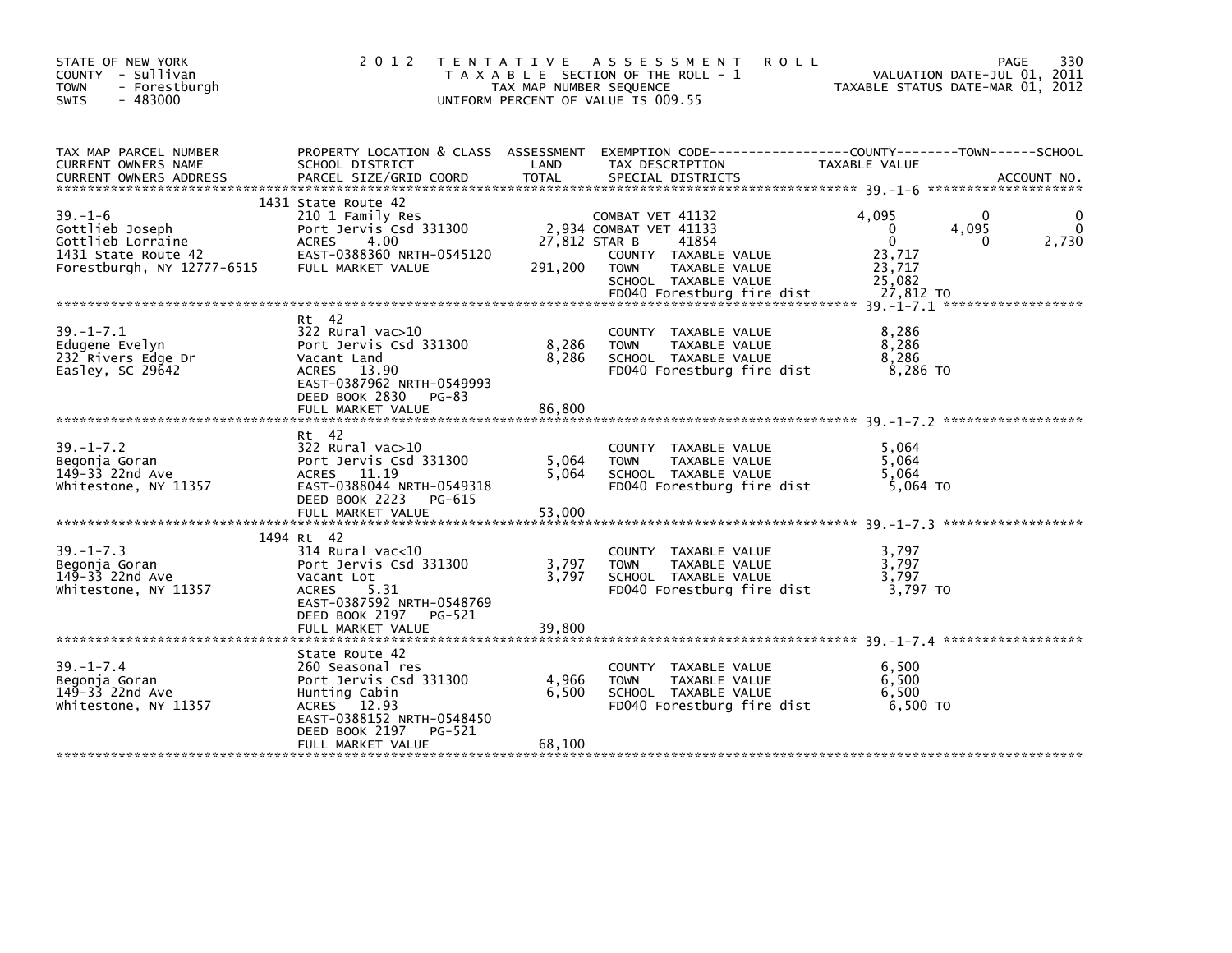| STATE OF NEW YORK<br>COUNTY - Sullivan<br><b>TOWN</b><br>- Forestburgh<br>$-483000$<br><b>SWIS</b> | 2 0 1 2                                                                                                                                          | TAX MAP NUMBER SEQUENCE | TENTATIVE ASSESSMENT<br><b>ROLL</b><br>T A X A B L E SECTION OF THE ROLL - 1<br>UNIFORM PERCENT OF VALUE IS 009.55 | VALUATION DATE-JUL 01, 2011<br>TAXABLE STATUS DATE-MAR 01, 2012 | 331<br>PAGE |
|----------------------------------------------------------------------------------------------------|--------------------------------------------------------------------------------------------------------------------------------------------------|-------------------------|--------------------------------------------------------------------------------------------------------------------|-----------------------------------------------------------------|-------------|
| TAX MAP PARCEL NUMBER<br>CURRENT OWNERS NAME                                                       | PROPERTY LOCATION & CLASS ASSESSMENT EXEMPTION CODE---------------COUNTY-------TOWN------SCHOOL<br>SCHOOL DISTRICT                               | LAND                    | TAX DESCRIPTION                                                                                                    | TAXABLE VALUE                                                   |             |
| $39. - 1 - 7.5$<br>Gingras L.Joseph<br>Gingras Bonnie<br>224 Comfort Trl<br>Montgomery, NY 12549   | Rt 42<br>$322$ Rural vac $>10$<br>Port Jervis Csd 331300<br>Vacant Land<br>ACRES 10.71<br>EAST-0388088 NRTH-0547907<br>DEED BOOK 2717 PG-386     | 4,809<br>4,809          | COUNTY TAXABLE VALUE<br>TAXABLE VALUE<br><b>TOWN</b><br>SCHOOL TAXABLE VALUE<br>FD040 Forestburg fire dist         | 4.809<br>4,809<br>4,809<br>4,809 TO                             |             |
|                                                                                                    | FULL MARKET VALUE                                                                                                                                | 50,400                  |                                                                                                                    |                                                                 |             |
| $39. - 1 - 7.6$<br>Abnoosi Mehrangiz<br>PO Box 333<br>Wood Ridge, NJ 07075                         | Rt 42<br>$314$ Rural vac< $10$<br>Port Jervis Csd 331300<br>Vacant Land<br><b>ACRES</b><br>4.62<br>EAST-0387401 NRTH-0547823                     | 3,861<br>3,861          | COUNTY TAXABLE VALUE<br>TAXABLE VALUE<br><b>TOWN</b><br>SCHOOL TAXABLE VALUE<br>FD040 Forestburg fire dist         | 3.861<br>3,861<br>3,861<br>3,861 TO                             |             |
|                                                                                                    | DEED BOOK 3206 PG-31<br>FULL MARKET VALUE                                                                                                        | 40,400                  |                                                                                                                    |                                                                 |             |
| $39. - 1 - 7.7$<br>Gingras Joseph L<br>Babcock Kevin<br>256 Blooming Rd<br>Middletown, NY 10940    | Rt 42<br>$314$ Rural vac< $10$<br>Port Jervis Csd 331300<br>Vacant Land<br>ACRES<br>5.36<br>EAST-0387352 NRTH-0547361<br>DEED BOOK 2717 PG-389   | 4,469<br>4,469          | COUNTY TAXABLE VALUE<br>TAXABLE VALUE<br><b>TOWN</b><br>SCHOOL TAXABLE VALUE<br>FD040 Forestburg fire dist         | 4,469<br>4,469<br>4,469<br>4.469 TO                             |             |
|                                                                                                    | FULL MARKET VALUE                                                                                                                                | 46,800                  |                                                                                                                    |                                                                 |             |
| $39. - 1 - 7.8$<br>Babcock Kevin Sr.<br>13 Summerset Dr<br>Wallkill, NY 12589                      | Rt 42<br>$322$ Rural vac $>10$<br>Port Jervis Csd 331300<br>Vacant Land<br>ACRES 12.76<br>EAST-0387940 NRTH-0547041<br>DEED BOOK 2011<br>PG-2409 | 5,142<br>5,142          | COUNTY TAXABLE VALUE<br><b>TOWN</b><br>TAXABLE VALUE<br>SCHOOL TAXABLE VALUE<br>FD040 Forestburg fire dist         | 5,142<br>5,142<br>5,142<br>5,142 TO                             |             |
|                                                                                                    |                                                                                                                                                  |                         |                                                                                                                    |                                                                 |             |
| $39. - 1 - 7.9$<br>Lawlor John<br>363 Morsetown Rd<br>West Milford, NJ 07480                       | Rt 42<br>322 Rural vac>10<br>Port Jervis Csd 331300<br>Vacant Land<br>ACRES 11.58<br>EAST-0387837 NRTH-0546532<br>DEED BOOK 2964<br>PG-259       | 4,902<br>4,902          | COUNTY TAXABLE VALUE<br><b>TOWN</b><br>TAXABLE VALUE<br>SCHOOL TAXABLE VALUE<br>FD040 Forestburg fire dist         | 4,902<br>4,902<br>4,902<br>4.902 TO                             |             |
|                                                                                                    | FULL MARKET VALUE                                                                                                                                | 51,300                  |                                                                                                                    |                                                                 |             |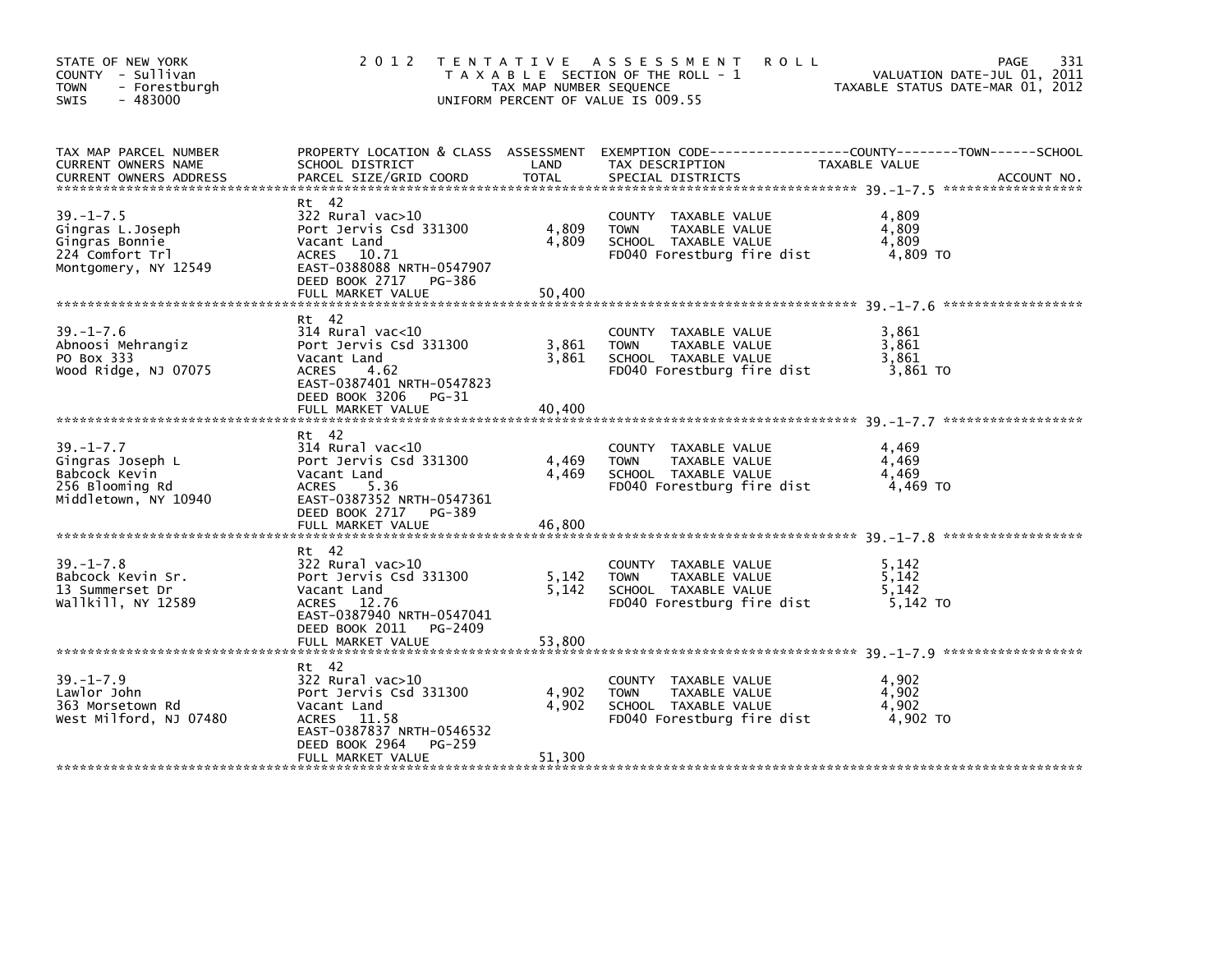| STATE OF NEW YORK<br>COUNTY - Sullivan<br>- Forestburgh<br><b>TOWN</b><br>$-483000$<br><b>SWIS</b>                                  | 2 0 1 2                                                                                                                                                                                                                                     | T E N T A T I V E<br>TAX MAP NUMBER SEQUENCE | ASSESSMENT<br><b>ROLL</b><br>T A X A B L E SECTION OF THE ROLL - 1<br>UNIFORM PERCENT OF VALUE IS 009.55                               | TAXABLE STATUS DATE-MAR 01, 2012                         | 332<br>PAGE<br>VALUATION DATE-JUL 01, 2011 |
|-------------------------------------------------------------------------------------------------------------------------------------|---------------------------------------------------------------------------------------------------------------------------------------------------------------------------------------------------------------------------------------------|----------------------------------------------|----------------------------------------------------------------------------------------------------------------------------------------|----------------------------------------------------------|--------------------------------------------|
| TAX MAP PARCEL NUMBER<br>CURRENT OWNERS NAME<br><b>CURRENT OWNERS ADDRESS</b>                                                       | SCHOOL DISTRICT<br>PARCEL SIZE/GRID COORD                                                                                                                                                                                                   | LAND<br><b>TOTAL</b>                         | PROPERTY LOCATION & CLASS ASSESSMENT EXEMPTION CODE---------------COUNTY-------TOWN-----SCHOOL<br>TAX DESCRIPTION<br>SPECIAL DISTRICTS | TAXABLE VALUE                                            | ACCOUNT NO.                                |
| $39. - 1 - 7.10$<br>Ludwigsen John<br>Ludwigsen Lorraine<br>1422 State Route 42<br>Forestburgh, NY 12777                            | 1422 State Route 42<br>210 1 Family Res<br>Port Jervis Csd 331300<br>2 Story House<br>6.68 BANKC070170<br>ACRES<br>EAST-0387089 NRTH-0546327<br>DEED BOOK 1689<br>PG-459<br>FULL MARKET VALUE                                               | 6,824<br>29,600<br>309,900                   | 41854<br>STAR B<br>COUNTY TAXABLE VALUE<br><b>TOWN</b><br>TAXABLE VALUE<br>SCHOOL TAXABLE VALUE<br>FD040 Forestburg fire dist          | 0<br>29,600<br>29,600<br>26,870<br>29,600 TO             | 0<br>2,730                                 |
| $39. - 1 - 7.11$<br>Metros Alan<br>Metros Cindy<br>1 McPeek Rd<br>Vernon, NJ 07462                                                  | Rt 42<br>$322$ Rural vac $>10$<br>Port Jervis Csd 331300<br>Vacant Land<br>ACRES 13.94<br>EAST-0387777 NRTH-0545937<br>DEED BOOK 3134<br><b>PG-75</b><br>FULL MARKET VALUE                                                                  | 5,648<br>5,648<br>59,100                     | COUNTY TAXABLE VALUE<br>TAXABLE VALUE<br><b>TOWN</b><br>SCHOOL TAXABLE VALUE<br>FD040 Forestburg fire dist                             | 5,648<br>5,648<br>5,648<br>5,648 TO                      |                                            |
| $39. - 1 - 7.12$<br>Hartwood Club<br>195 Baer Rd<br>Forestburgh, NY 12777<br>MAY BE SUBJECT TO PAYMENT<br>UNDER RPTL480A UNTIL 2021 | Rt 42<br>912 Forest s480a<br>Port Jervis Csd 331300<br>Vacant Land<br>ACRES 90.70<br>EAST-0389502 NRTH-0548614<br>FULL MARKET VALUE                                                                                                         | 12,800<br>12,800<br>134,000                  | FOREST LND 47460<br>COUNTY TAXABLE VALUE<br>TAXABLE VALUE<br><b>TOWN</b><br>SCHOOL TAXABLE VALUE<br>FD040 Forestburg fire dist         | 10,240<br>10,240<br>2,560<br>2,560<br>2,560<br>12,800 TO | 10,240                                     |
| $39. - 1 - 8.1$<br>Catskill Country Estates LLC<br>Joseph Kuperblum<br>476 Winding Rd<br>Ardsley, NY 10502                          | Sec A Plank Rd<br>314 Rural vac<10 - WTRFNT<br>Port Jervis Csd 331300<br>Waterfront vacant<br>FRNT 275.00 DPTH<br>4.04<br><b>ACRES</b><br>EAST-0384026 NRTH-0550181<br>DEED BOOK 3100<br>PG-404                                             | 17,500<br>17,500                             | COUNTY TAXABLE VALUE<br>TAXABLE VALUE<br><b>TOWN</b><br>SCHOOL TAXABLE VALUE<br>FD040 Forestburg fire dist                             | 17,500<br>17,500<br>17,500<br>17,500 TO                  | 022800                                     |
| $39. - 1 - 8.3$<br>Billard George<br>Silverman Laura<br>995 State Route $# 55$<br>Eldred, NY 12732                                  | FULL MARKET VALUE<br>Sec A Plank Rd<br>314 Rural vac<10 - WTRFNT<br>Port Jervis Csd 331300<br>vacant lot<br><b>FRNT 400.00 DPTH</b><br>4.39<br><b>ACRES</b><br>EAST-0384521 NRTH-0549610<br>DEED BOOK 2010<br>PG-57325<br>FULL MARKET VALUE | 183,200<br>19,500<br>19,500<br>204,200       | COUNTY TAXABLE VALUE<br><b>TOWN</b><br>TAXABLE VALUE<br>SCHOOL TAXABLE VALUE<br>FD040 Forestburg fire dist                             | 19,500<br>19,500<br>19,500<br>19,500 TO                  |                                            |
|                                                                                                                                     |                                                                                                                                                                                                                                             |                                              |                                                                                                                                        |                                                          |                                            |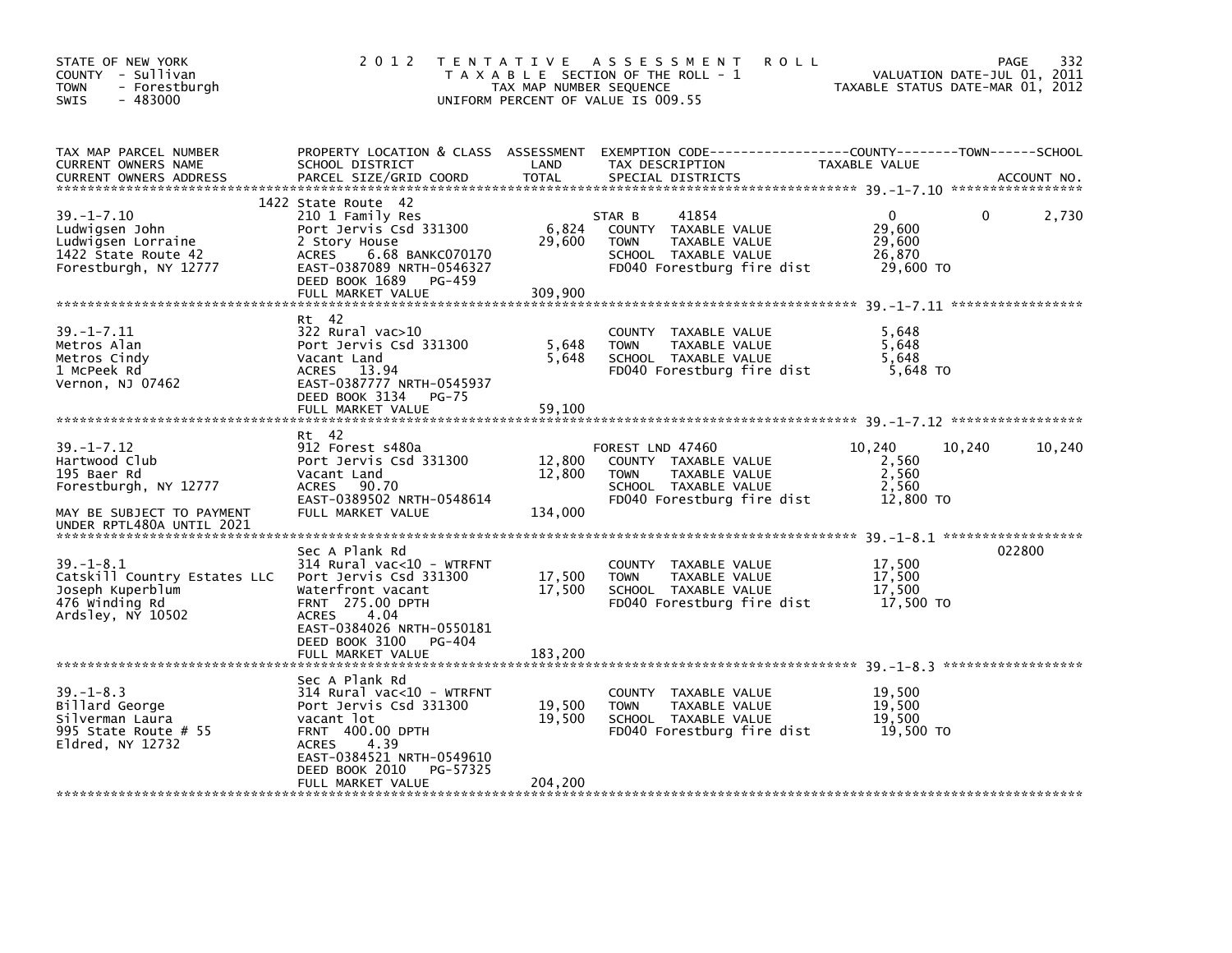| STATE OF NEW YORK<br>COUNTY - Sullivan<br><b>TOWN</b><br>- Forestburgh<br>$-483000$<br>SWIS                | 2 0 1 2                                                                                                                                                                                                   | TAX MAP NUMBER SEQUENCE     | TENTATIVE ASSESSMENT<br><b>ROLL</b><br>T A X A B L E SECTION OF THE ROLL - 1<br>UNIFORM PERCENT OF VALUE IS 009.55 | PAGE<br>VALUATION DATE-JUL 01, 2011<br>TAXABLE STATUS DATE-MAR 01, 2012                                         | 333         |
|------------------------------------------------------------------------------------------------------------|-----------------------------------------------------------------------------------------------------------------------------------------------------------------------------------------------------------|-----------------------------|--------------------------------------------------------------------------------------------------------------------|-----------------------------------------------------------------------------------------------------------------|-------------|
| TAX MAP PARCEL NUMBER<br>CURRENT OWNERS NAME<br><b>CURRENT OWNERS ADDRESS</b>                              | SCHOOL DISTRICT<br>PARCEL SIZE/GRID COORD                                                                                                                                                                 | LAND<br><b>TOTAL</b>        | TAX DESCRIPTION<br>SPECIAL DISTRICTS                                                                               | PROPERTY LOCATION & CLASS ASSESSMENT EXEMPTION CODE---------------COUNTY-------TOWN-----SCHOOL<br>TAXABLE VALUE | ACCOUNT NO. |
| $39. - 1 - 8.4$<br>CatskillCountry Estates LLC<br>Joseph Kuperblum<br>476 Winding Rd<br>Ardsley, NY 10502  | Sec A Plank Rd<br>322 Rural vac>10 - WTRFNT<br>Port Jervis Csd 331300<br>waterfront vacant<br>FRNT 2576.87 DPTH<br>ACRES 35.87<br>EAST-0384581 NRTH-0548023<br>DEED BOOK 3100 PG-404<br>FULL MARKET VALUE | 49,200<br>49,200<br>515,200 | COUNTY TAXABLE VALUE<br><b>TOWN</b><br>TAXABLE VALUE<br>SCHOOL TAXABLE VALUE<br>FD040 Forestburg fire dist         | 49,200<br>49,200<br>49,200<br>49,200 TO                                                                         |             |
| $39. - 1 - 8.5$<br>Goldstein Ira M<br>173 Ellisen Rd<br>Watchung, NJ 07069                                 | Sec.A Plank Rd<br>314 Rural vac<10 - WTRFNT<br>Port Jervis Csd 331300<br>vacant lot<br><b>FRNT 400.00 DPTH</b><br><b>ACRES</b><br>5.20<br>DEED BOOK 3513<br>PG-557<br>FULL MARKET VALUE                   | 25,500<br>25,500<br>267,000 | COUNTY TAXABLE VALUE<br><b>TOWN</b><br>TAXABLE VALUE<br>SCHOOL TAXABLE VALUE<br>FD040 Forestburg fire dist         | 25,500<br>25,500<br>25.500<br>25,500 TO                                                                         |             |
| $39. - 1 - 8.6$<br>Catskill Country Estates LLC<br>Joseph Kuperblum<br>476 Winding Rd<br>Ardsley, NY 10502 | Plank Sec. A Rd<br>314 Rural vac<10 - WTRFNT<br>Port Jervis Csd 331300<br>vacant lot<br>FRNT 300.00 DPTH<br><b>ACRES</b><br>5.17<br>FULL MARKET VALUE                                                     | 19,100<br>19,100<br>200,000 | COUNTY TAXABLE VALUE<br>TAXABLE VALUE<br><b>TOWN</b><br>SCHOOL TAXABLE VALUE<br>FD040 Forestburg fire dist         | 19,100<br>19,100<br>19,100<br>19,100 TO                                                                         |             |
| $39. - 1 - 8.7$<br>Catskill Country Estates LLC<br>Joseph Kuperblum<br>476 winding Rd<br>Ardsley, NY 10502 | Sec A Plank Rd<br>314 Rural vac<10 - WTRFNT<br>Port Jervis Csd 331300<br>vacant lot<br>FRNT 275.00 DPTH<br>ACRES<br>5.25<br>FULL MARKET VALUE                                                             | 17,500<br>17,500<br>183,200 | COUNTY TAXABLE VALUE<br>TAXABLE VALUE<br><b>TOWN</b><br>SCHOOL TAXABLE VALUE<br>FD040 Forestburg fire dist         | 17,500<br>17,500<br>17.500<br>17,500 TO                                                                         |             |
| $39. - 1 - 8.8$<br>Catskill Country Estates LLC<br>Joseph Kuperblum<br>476 Winding Rd<br>Ardsley, NY 10502 | Sec A Plank Rd<br>314 Rural vac<10 - WTRFNT<br>Port Jervis Csd 331300<br>vacant lot<br><b>FRNT 375.00 DPTH</b><br><b>ACRES</b><br>5.25<br>FULL MARKET VALUE                                               | 23,800<br>23,800<br>249,200 | COUNTY TAXABLE VALUE<br><b>TOWN</b><br>TAXABLE VALUE<br>SCHOOL TAXABLE VALUE<br>FD040 Forestburg fire dist         | 23,800<br>23,800<br>23,800<br>23,800 TO                                                                         |             |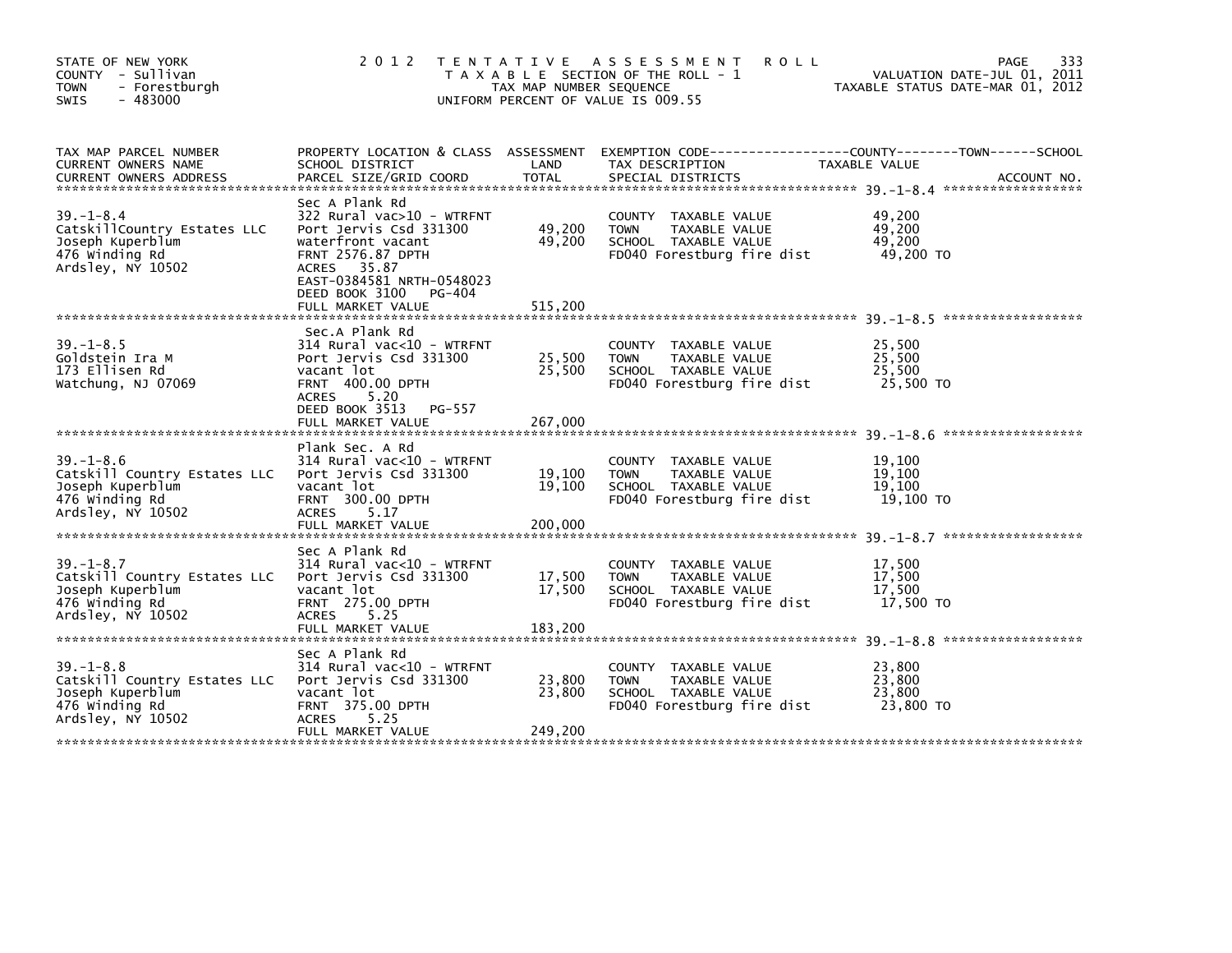| STATE OF NEW YORK<br>COUNTY - Sullivan<br><b>TOWN</b><br>- Forestburgh<br>$-483000$<br>SWIS                                |                                                                                                                                              | TAX MAP NUMBER SEQUENCE | <b>ROLL</b><br>2012 TENTATIVE ASSESSMENT<br>T A X A B L E SECTION OF THE ROLL - 1<br>UNIFORM PERCENT OF VALUE IS 009.55 | VALUATION DATE-JUL 01, 2011<br>VALUATION DATE-JUL 01, 2011<br>TAXABLE STATUS DATE-MAR 01, 2012 | 334<br>PAGE |
|----------------------------------------------------------------------------------------------------------------------------|----------------------------------------------------------------------------------------------------------------------------------------------|-------------------------|-------------------------------------------------------------------------------------------------------------------------|------------------------------------------------------------------------------------------------|-------------|
| TAX MAP PARCEL NUMBER<br><b>CURRENT OWNERS NAME</b>                                                                        | PROPERTY LOCATION & CLASS ASSESSMENT<br>SCHOOL DISTRICT                                                                                      | LAND                    | TAX DESCRIPTION                                                                                                         | TAXABLE VALUE                                                                                  |             |
| <b>CURRENT OWNERS ADDRESS</b>                                                                                              |                                                                                                                                              |                         |                                                                                                                         |                                                                                                |             |
|                                                                                                                            | Tr #9                                                                                                                                        |                         |                                                                                                                         |                                                                                                |             |
| $39. - 1 - 9.1$<br>Hartwood Club<br>195 Baer Rd<br>Forestburgh, NY 12777                                                   | 912 Forest s480a<br>Port Jervis Csd 331300<br>Vacant Land<br>ACRES 104.50                                                                    | 29,500<br>29,500        | FOREST LND 47460<br>COUNTY TAXABLE VALUE<br><b>TOWN</b><br>TAXABLE VALUE<br>SCHOOL TAXABLE VALUE                        | 22,584<br>22,584<br>6,916<br>6,916<br>6,916                                                    | 22,584      |
| MAY BE SUBJECT TO PAYMENT<br>UNDER RPTL480A UNTIL 2021                                                                     | EAST-0391790 NRTH-0545560<br>FULL MARKET VALUE                                                                                               | 308,900                 | FD040 Forestburg fire dist                                                                                              | 29.500 TO                                                                                      |             |
|                                                                                                                            | Hartwood Club Road                                                                                                                           |                         |                                                                                                                         |                                                                                                | 008610      |
| $39. - 1 - 9.2$<br>Dupont Eugenia B<br>17 E 96Th St<br>New York, NY 10028                                                  | 210 1 Family Res<br>Port Jervis Csd 331300<br>1 Shop 2 St Hse Gar<br>R <sub>1</sub><br>ACRES<br>2.00<br>EAST-0391980 NRTH-0545410            | 1,303<br>19,930         | COUNTY TAXABLE VALUE<br>TAXABLE VALUE<br><b>TOWN</b><br>SCHOOL TAXABLE VALUE<br>FD040 Forestburg fire dist              | 19,930<br>19,930<br>19,930<br>19,930 TO                                                        |             |
|                                                                                                                            | FULL MARKET VALUE                                                                                                                            | 208,700                 |                                                                                                                         |                                                                                                |             |
|                                                                                                                            | Rt 42                                                                                                                                        |                         |                                                                                                                         |                                                                                                | 033100      |
| $39. - 1 - 11$<br>L. Smith, W.Gall, A.Masters<br>Masters Michele<br>Adelia M. Masters<br>100 Allen St<br>Netcong, NJ 07857 | 312 Vac w/imprv<br>Port Jervis Csd 331300<br>Barn<br>$G1 17$ Div $1$<br>ACRES 42.92<br>EAST-0388188 NRTH-0549770<br>DEED BOOK 2993<br>PG-640 | 16,844<br>18,200        | COUNTY TAXABLE VALUE<br>TAXABLE VALUE<br><b>TOWN</b><br>SCHOOL TAXABLE VALUE<br>FD040 Forestburg fire dist              | 18,200<br>18,200<br>18,200<br>18,200 TO                                                        |             |
|                                                                                                                            | FULL MARKET VALUE                                                                                                                            | 190,600                 |                                                                                                                         |                                                                                                |             |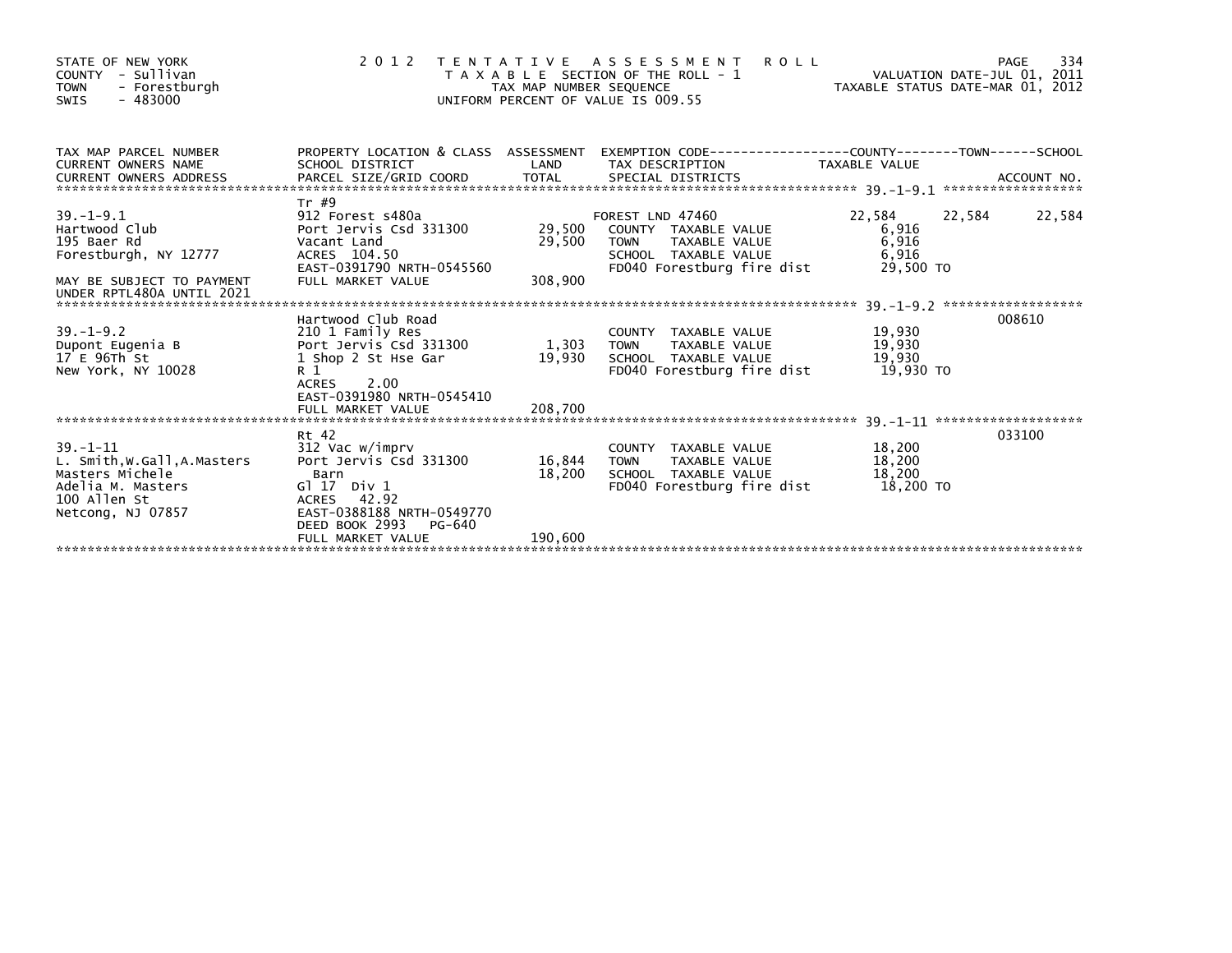| STATE OF NEW YORK     | 2012 TENTATIVE ASSESSMENT ROLL        |                                  | PAGE | 335 |
|-----------------------|---------------------------------------|----------------------------------|------|-----|
| COUNTY - Sullivan     | T A X A B L E SECTION OF THE ROLL - 1 | VALUATION DATE-JUL 01, 2011      |      |     |
| - Forestburgh<br>TOWN | MAP SECTION - 039                     | TAXABLE STATUS DATE-MAR 01, 2012 |      |     |
| - 483000<br>SWIS      | $SUB - SECTION -$                     | RPS150/V04/L015                  |      |     |
|                       | UNIFORM PERCENT OF VALUE IS 009.55    | CURRENT DATE 4/23/2012           |      |     |

| CODE | DISTRICT NAME                                | TOTAL<br>PARCELS | <b>FXTENSTON</b><br><b>TYPF</b> | <b>FXTENSTON</b><br>VALUE | AD VALOREM<br>VALUE | <b>FXFMPT</b><br>AMOUNT | TAXABLE<br><b>VALUE</b> |
|------|----------------------------------------------|------------------|---------------------------------|---------------------------|---------------------|-------------------------|-------------------------|
|      | FD040 Forestburg fir<br>FD041 Cuddebackville |                  | 27 TOTAL<br>TOTAL               |                           | 395,414<br>15.024   |                         | 395,414<br>15.024       |

### \*\*\* S C H O O L D I S T R I C T S U M M A R Y \*\*\*

| CODE   | DISTRICT NAME   | <b>TOTAL</b><br>PARCELS | ASSESSED<br>∟AND | ASSESSED<br><b>TOTAL</b> | <b>EXEMPT</b><br><b>AMOUNT</b> | <b>TOTAL</b><br><b>TAXABLE</b> | <b>STAR</b><br><b>AMOUNT</b> | <b>STAR</b><br><b>TAXABLE</b> |
|--------|-----------------|-------------------------|------------------|--------------------------|--------------------------------|--------------------------------|------------------------------|-------------------------------|
| 331300 | Port Jervis Csd | 28                      | 323,971          | 410.438                  | 32,824                         | 377.614                        | 13,850                       | 363,764                       |
|        | SUB-TOTAL       | 28                      | 323.971          | 410.438                  | 32,824                         | 377.614                        | 13,850                       | 363,764                       |
|        | <b>TOTAL</b>    | 28                      | 323,971          | 410,438                  | 32,824                         | 377,614                        | 13,850                       | 363,764                       |

\*\*\* S Y S T E M C O D E S S U M M A R Y \*\*\*

NO SYSTEM EXEMPTIONS AT THIS LEVEL

### \*\*\* E X E M P T I O N S U M M A R Y \*\*\*

| <b>CODE</b>             | DESCRIPTION                             | <b>TOTAL</b><br><b>PARCELS</b> | <b>COUNTY</b>    | <b>TOWN</b>      | <b>SCHOOL</b>             |
|-------------------------|-----------------------------------------|--------------------------------|------------------|------------------|---------------------------|
| 41132<br>41133<br>41834 | COMBAT VET<br>COMBAT VET<br>STAR EN     |                                | 4,095            | 4,095            | 5,660                     |
| 41854<br>47460          | STAR B<br>FOREST<br><b>LND</b><br>TOTAL | ິດ                             | 32,824<br>36,919 | 32,824<br>36,919 | 8,190<br>32,824<br>46,674 |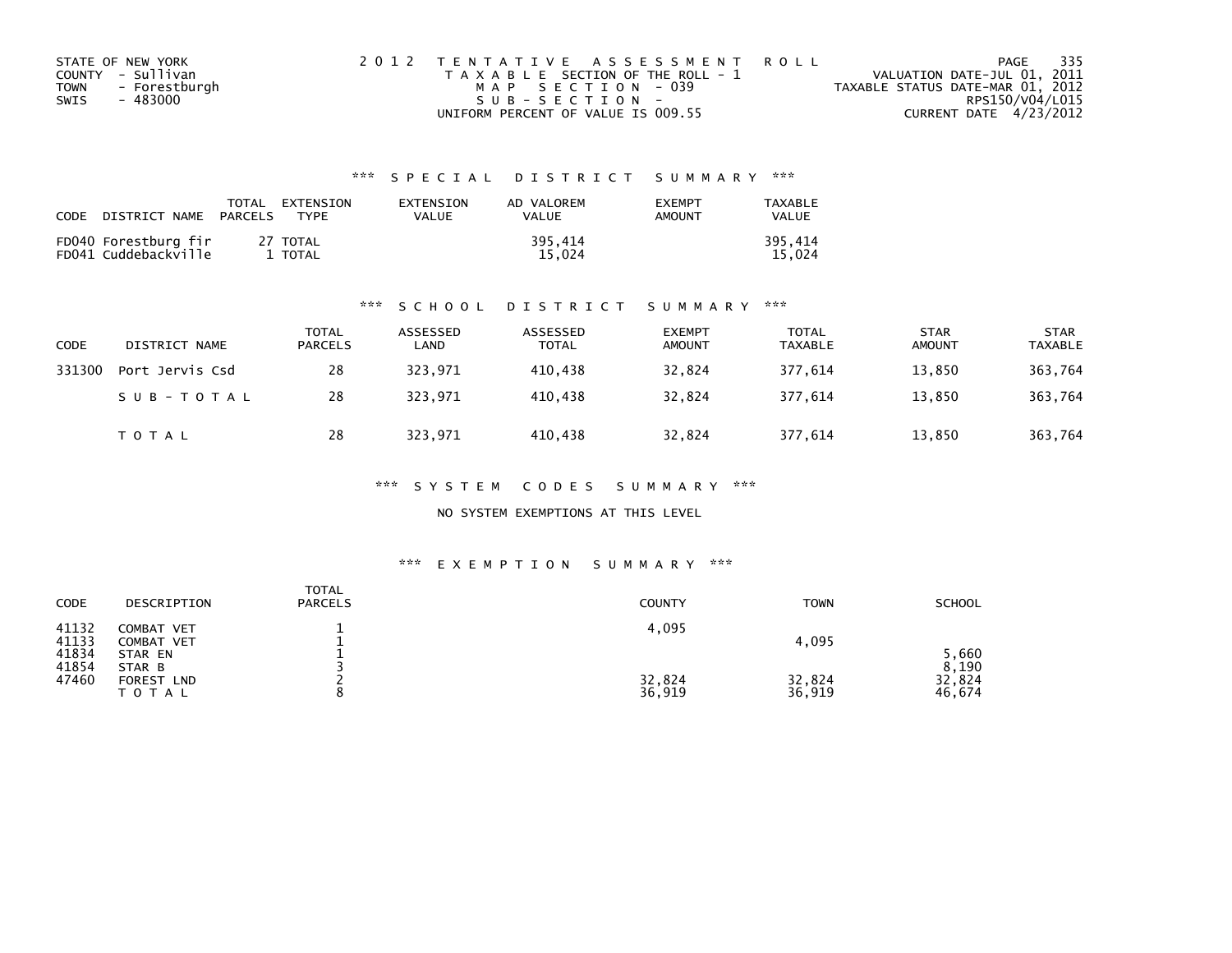|             | STATE OF NEW YORK | 2012 TENTATIVE ASSESSMENT ROLL        | PAGE                             | 336 |
|-------------|-------------------|---------------------------------------|----------------------------------|-----|
|             | COUNTY - Sullivan | T A X A B L E SECTION OF THE ROLL - 1 | VALUATION DATE-JUL 01, 2011      |     |
| <b>TOWN</b> | - Forestburgh     | MAP SECTION - 039                     | TAXABLE STATUS DATE-MAR 01, 2012 |     |
| SWIS        | - 483000          | $SUB - SECTION -$                     | RPS150/V04/L015                  |     |
|             |                   | UNIFORM PERCENT OF VALUE IS 009.55    | CURRENT DATE 4/23/2012           |     |

| ROLL       | DESCRIPTION | <b>TOTAL</b>   | ASSESSED | ASSESSED | <b>TAXABLE</b> | <b>TAXABLE</b> | <b>TAXABLE</b> | <b>STAR</b>    |
|------------|-------------|----------------|----------|----------|----------------|----------------|----------------|----------------|
| <b>SEC</b> |             | <b>PARCELS</b> | ∟AND     | TOTAL    | <b>COUNTY</b>  | <b>TOWN</b>    | <b>SCHOOL</b>  | <b>TAXABLE</b> |
|            | TAXABLE     |                | 323.971  | 410,438  | 373.519        | 373,519        | 377,614        | 363,764        |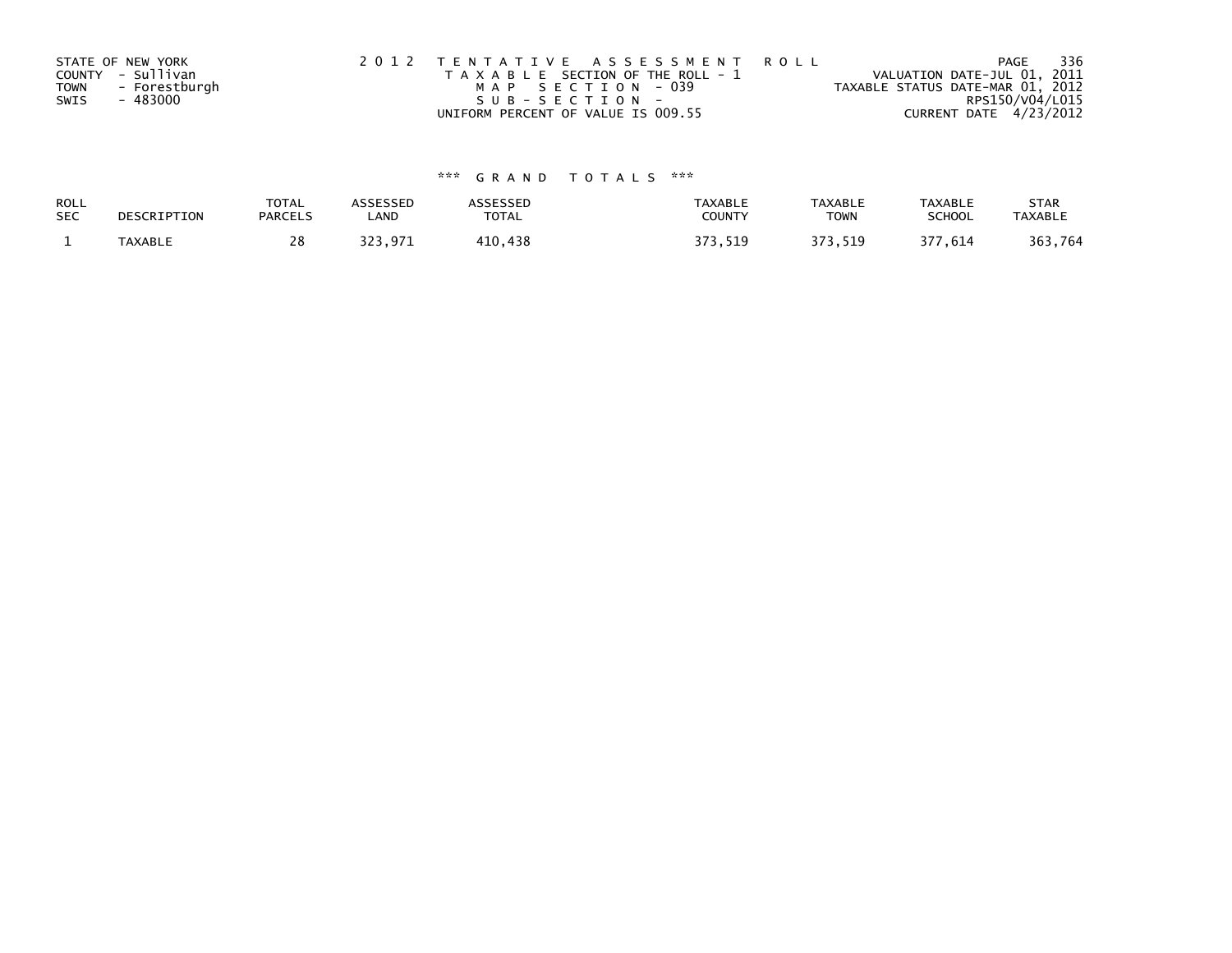| STATE OF NEW YORK     | 2012 TENTATIVE ASSESSMENT ROLL        | - 337<br>PAGE                    |
|-----------------------|---------------------------------------|----------------------------------|
| COUNTY - Sullivan     | T A X A B L E SECTION OF THE ROLL - 1 | VALUATION DATE-JUL 01, 2011      |
| TOWN<br>- Forestburgh |                                       | TAXABLE STATUS DATE-MAR 01, 2012 |
| SWIS<br>- 483000      | UNIFORM PERCENT OF VALUE IS 009.55    | RPS150/V04/L015                  |
|                       |                                       | CURRENT DATE 4/23/2012           |

# ROLL SECTION TOTALS

# \*\*\* S P E C I A L D I S T R I C T S U M M A R Y \*\*\*

| <b>CODE</b> | DISTRICT NAME PARCELS | TOTAL       | EXTENSION<br>TYPE | EXTENSION<br><b>VALUE</b> | AD VALOREM<br><b>VALUE</b> | <b>EXEMPT</b><br><b>AMOUNT</b> | <b>TAXABLE</b><br>VALUE |
|-------------|-----------------------|-------------|-------------------|---------------------------|----------------------------|--------------------------------|-------------------------|
|             | OT012 2012 omited ta  |             | 1 MOVTAX          | 3427.78                   |                            |                                | 3,427.78                |
|             | PT011 2011 pro rated  |             | 1 MOVTAX          | 1017.18                   |                            |                                | 1.017.18                |
|             | FD040 Forestburg fir  | 1.098 TOTAL |                   |                           | 15005,510                  | 100                            | 15005.410               |
|             | FD041 Cuddebackville  |             | 118 TOTAL         |                           | 1109,169                   |                                | 1109,169                |
|             | LD002 E b crawford m  | 1.007 TOTAL |                   |                           | 12768,778                  | 100                            | 12768,678               |

### \*\*\* S C H O O L D I S T R I C T S U M M A R Y \*\*\*

| CODE             | DISTRICT NAME                 | TOTAL<br><b>PARCELS</b> | ASSESSED<br>LAND     | ASSESSED<br><b>TOTAL</b> | <b>EXEMPT</b><br><b>AMOUNT</b> | TOTAL<br>TAXABLE       | STAR<br><b>AMOUNT</b> | <b>STAR</b><br><b>TAXABLE</b> |
|------------------|-------------------------------|-------------------------|----------------------|--------------------------|--------------------------------|------------------------|-----------------------|-------------------------------|
| 331300<br>484601 | Port Jervis Csd<br>Monticello | 210<br>1.010            | 1207,812<br>4839.147 | 3354.714<br>12804.865    | 260,400<br>1192.343            | 3094, 314<br>11612.522 | 164,497<br>779.959    | 2929,817<br>10832,563         |
|                  | SUB-TOTAL                     | 1,220                   | 6046.959             | 16159.579                | 1452.743                       | 14706.836              | 944.456               | 13762,380                     |
|                  | <b>TOTAL</b>                  | 1,220                   | 6046.959             | 16159.579                | 1452,743                       | 14706,836              | 944,456               | 13762,380                     |

### \*\*\* S Y S T E M C O D E S S U M M A R Y \*\*\*

### NO SYSTEM EXEMPTIONS AT THIS LEVEL

### \*\*\* E X E M P T I O N S U M M A R Y \*\*\*

| DESCRIPTION    | <b>TOTAL</b><br><b>PARCELS</b>                                     | <b>COUNTY</b>            | <b>TOWN</b>                         | <b>SCHOOL</b>                       |
|----------------|--------------------------------------------------------------------|--------------------------|-------------------------------------|-------------------------------------|
| N/P RELIG      |                                                                    | 100                      | 100                                 | 100                                 |
| <b>VETERAN</b> | 12                                                                 |                          |                                     |                                     |
| WAR VET        | 24                                                                 |                          |                                     |                                     |
| WAR VET        |                                                                    |                          |                                     |                                     |
|                |                                                                    |                          |                                     |                                     |
|                |                                                                    |                          |                                     |                                     |
|                |                                                                    |                          |                                     |                                     |
|                |                                                                    |                          |                                     |                                     |
| $CW_15_VET/$   |                                                                    | 5,099                    | 5,099                               |                                     |
|                | <b>COMBAT VET</b><br><b>COMBAT VET</b><br>DISABL VET<br>DISABL VET | 24<br>20<br>20<br>4<br>4 | 42,993<br>53,321<br>71,090<br>5,788 | 42,993<br>53,803<br>71,090<br>5,788 |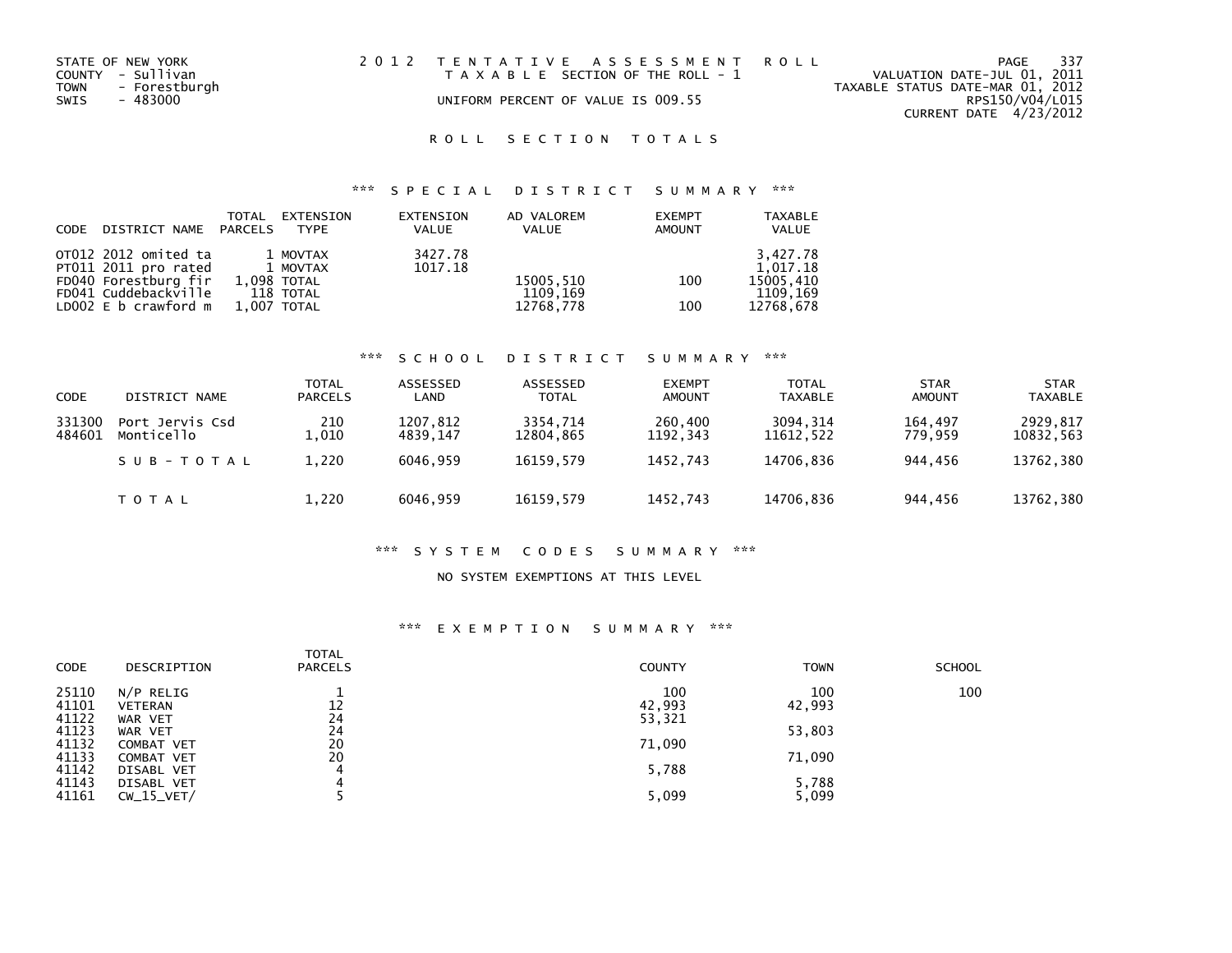| STATE OF NEW YORK     | 2012 TENTATIVE ASSESSMENT ROLL        | PAGE                             | 338 |
|-----------------------|---------------------------------------|----------------------------------|-----|
| COUNTY - Sullivan     | T A X A B L E SECTION OF THE ROLL - 1 | VALUATION DATE-JUL 01, 2011      |     |
| - Forestburgh<br>TOWN |                                       | TAXABLE STATUS DATE-MAR 01, 2012 |     |
| SWIS<br>- 483000      | UNIFORM PERCENT OF VALUE IS 009.55    | RPS150/V04/L015                  |     |
|                       |                                       | CURRENT DATE 4/23/2012           |     |

# ROLL SECTION TOTALS

# \*\*\* E X E M P T I O N S U M M A R Y \*\*\*

| <b>CODE</b>                                                          | DESCRIPTION                                                                                              | <b>TOTAL</b><br><b>PARCELS</b> | <b>COUNTY</b>                                                | <b>TOWN</b>                                                          | <b>SCHOOL</b>                                                                              |
|----------------------------------------------------------------------|----------------------------------------------------------------------------------------------------------|--------------------------------|--------------------------------------------------------------|----------------------------------------------------------------------|--------------------------------------------------------------------------------------------|
| 41700<br>41720<br>41730<br>41800<br>41834<br>41854<br>41906<br>47460 | AGRI BLDGS<br>AGRI DIST<br>AG DIS IND<br>AGED-CTS<br>STAR EN<br>STAR B<br>PHY DIS<br>FOREST LND<br>TOTAL | 12<br>70<br>204<br>109<br>519  | 14,914<br>33,812<br>2,769<br>56,371<br>1332,906<br>1619, 163 | 14.914<br>33,812<br>2,769<br>56,371<br>8,928<br>1332,906<br>1628,573 | 14,914<br>33,812<br>2,769<br>59,314<br>387,536<br>556,920<br>8,928<br>1332,906<br>2397,199 |

| <b>ROLL</b> | DESCRIPTION    | <b>TOTAL</b>   | <b>ASSESSED</b> | <b>ASSESSED</b> | TAXABLE       | <b>TAXABLE</b> | <b>TAXABLE</b> | STAR           |
|-------------|----------------|----------------|-----------------|-----------------|---------------|----------------|----------------|----------------|
| <b>SEC</b>  |                | <b>PARCELS</b> | _AND            | <b>TOTAL</b>    | <b>COUNTY</b> | TOWN           | <b>SCHOOL</b>  | <b>TAXABLE</b> |
|             | <b>TAXABLE</b> | $\pm 0.220$    | 6046.959        | 16159.579       | 14540.416     | 14531.006      | 14706.836      | 13762,380      |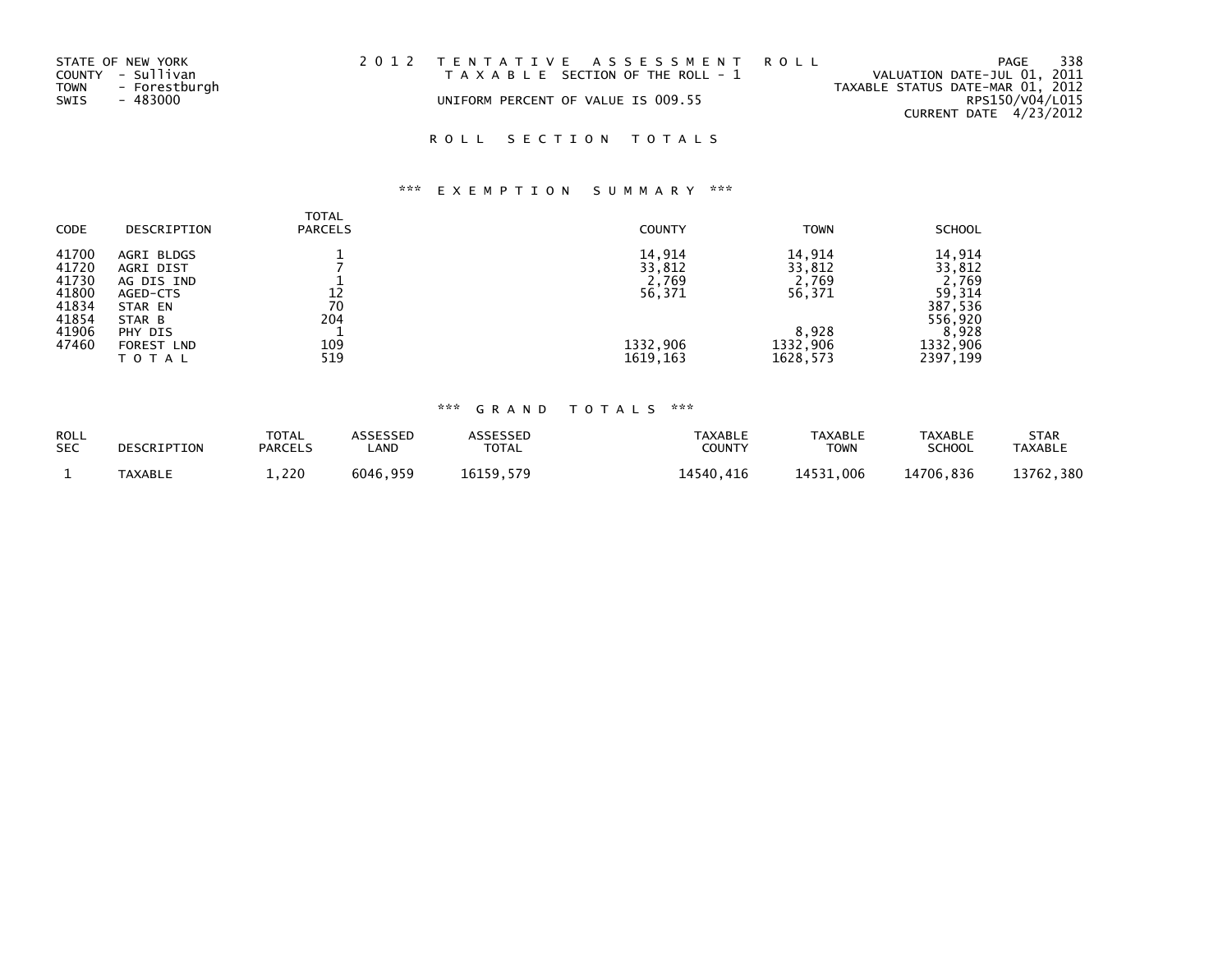| STATE OF NEW YORK<br>- Sullivan<br>COUNTY<br>TOWN - Forestburgh<br>- 483000<br>SWIS |                                                         | TAX MAP NUMBER SEQUENCE | 2012 TENTATIVE ASSESSMENT ROLL<br>STATE OWNED LAND SECTION OF THE ROLL - 3<br>UNIFORM PERCENT OF VALUE IS 009.55 | PAGE<br>VALUATION DATE-JUL 01, 2011<br>TAXABLE STATUS DATE-MAR 01, 2012              | -339 |
|-------------------------------------------------------------------------------------|---------------------------------------------------------|-------------------------|------------------------------------------------------------------------------------------------------------------|--------------------------------------------------------------------------------------|------|
| TAX MAP PARCEL NUMBER<br><b>CURRENT OWNERS NAME</b>                                 | PROPERTY LOCATION & CLASS ASSESSMENT<br>SCHOOL DISTRICT | LAND                    | TAX DESCRIPTION                                                                                                  | EXEMPTION        CODE-----------------COUNTY-------TOWN------SCHOOL<br>TAXABLE VALUE |      |
| <b>CURRENT OWNERS ADDRESS</b>                                                       | PARCEL SIZE/GRID COORD TOTAL                            |                         | SPECIAL DISTRICTS                                                                                                | ACCOUNT NO.                                                                          |      |
| $2. -1 - 1$                                                                         | Neversink Riv<br>961 State park - WTRFNT                |                         | TAXABLE VALUE<br><b>COUNTY</b>                                                                                   | 84,000                                                                               |      |
| New York State Dec<br>Attn: County Treasurer<br>100 North St                        | Monticello 484601<br>State Park<br>ACRES 612.42         | 84,000<br>84.000        | TOWN TAXABLE VALUE<br>SCHOOL TAXABLE VALUE<br>FD040 Forestburg fire dist                                         | 84,000<br>84,000<br>84,000 TO                                                        |      |
| Monticello, NY 12701                                                                | EAST-0419200 NRTH-0571070<br>FULL MARKET VALUE          | 879.600                 | LD002 E b crawford mem lib                                                                                       | 84.000 TO                                                                            |      |
|                                                                                     |                                                         |                         |                                                                                                                  |                                                                                      |      |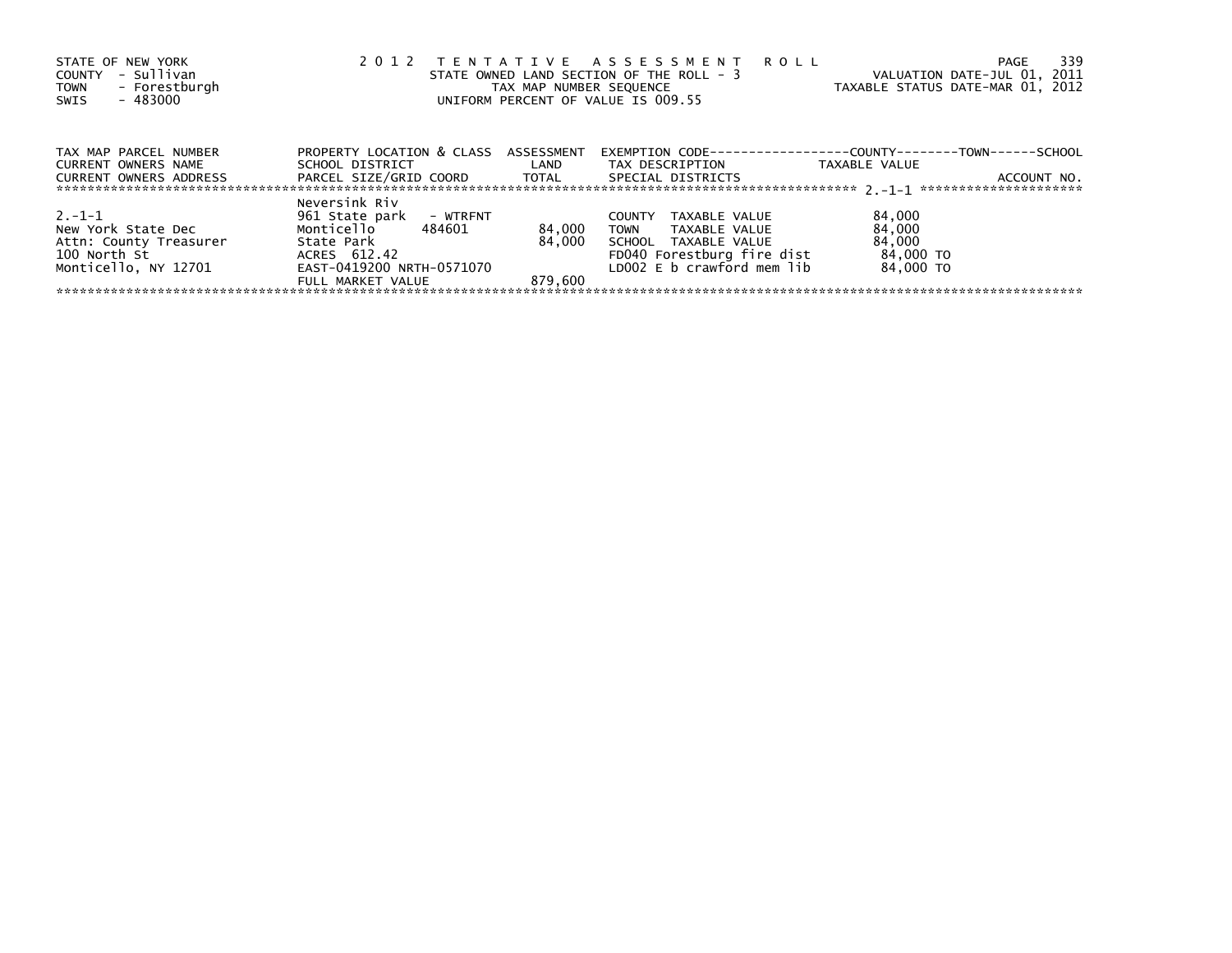| STATE OF NEW YORK            | 2012 TENTATIVE ASSESSMENT ROLL           | 340<br>PAGE                      |
|------------------------------|------------------------------------------|----------------------------------|
| COUNTY - Sullivan            | STATE OWNED LAND SECTION OF THE ROLL - 3 | VALUATION DATE-JUL 01, 2011      |
| - Forestburgh<br><b>TOWN</b> | MAP SECTION - 002                        | TAXABLE STATUS DATE-MAR 01, 2012 |
| SWIS<br>- 483000             | SUB-SECTION-                             | RPS150/V04/L015                  |
|                              | UNIFORM PERCENT OF VALUE IS 009.55       | CURRENT DATE 4/23/2012           |

| CODE | DISTRICT NAME                                | TOTAL<br>PARCELS | EXTENSION<br>TYPF | EXTENSION<br>VALUE | AD VALOREM<br><b>VALUE</b> | <b>FXFMPT</b><br>AMOUNT | TAXABLE<br>VALUE |
|------|----------------------------------------------|------------------|-------------------|--------------------|----------------------------|-------------------------|------------------|
|      | FD040 Forestburg fir<br>LD002 E b crawford m |                  | 1 TOTAL<br>TOTAL  |                    | 84,000<br>84,000           |                         | 84.000<br>84.000 |

### \*\*\* S C H O O L D I S T R I C T S U M M A R Y \*\*\*

| CODE   | DISTRICT NAME | <b>TOTAL</b><br><b>PARCELS</b> | ASSESSED<br>LAND | ASSESSED<br><b>TOTAL</b> | <b>EXEMPT</b><br><b>AMOUNT</b> | <b>TOTAL</b><br>TAXABLE | <b>STAR</b><br><b>AMOUNT</b> | <b>STAR</b><br>TAXABLE |
|--------|---------------|--------------------------------|------------------|--------------------------|--------------------------------|-------------------------|------------------------------|------------------------|
| 484601 | Monticello    |                                | 84.000           | 84,000                   |                                | 84,000                  |                              | 84,000                 |
|        | SUB-TOTAL     |                                | 84.000           | 84,000                   |                                | 84,000                  |                              | 84,000                 |
|        | <b>TOTAL</b>  |                                | 84.000           | 84,000                   |                                | 84,000                  |                              | 84,000                 |

\*\*\* S Y S T E M C O D E S S U M M A R Y \*\*\*

NO SYSTEM EXEMPTIONS AT THIS LEVEL

\*\*\* E X E M P T I O N S U M M A R Y \*\*\*

NO EXEMPTIONS AT THIS LEVEL

| ROLL       | DESCRIPTION      | <b>TOTAL</b>   | ASSESSED   | <b>ASSESSED</b> | TAXABLE       | <b>TAXABLE</b> | <b>TAXABLE</b> | STAR           |
|------------|------------------|----------------|------------|-----------------|---------------|----------------|----------------|----------------|
| <b>SEC</b> |                  | <b>PARCELS</b> | <b>AND</b> | <b>TOTAL</b>    | <b>COUNTY</b> | <b>TOWN</b>    | <b>SCHOOL</b>  | <b>TAXABLE</b> |
|            | STATE OWNED LAND |                | 84,000     | 84,000          | 84,000        | 84,000         | 84,000         | 84,000         |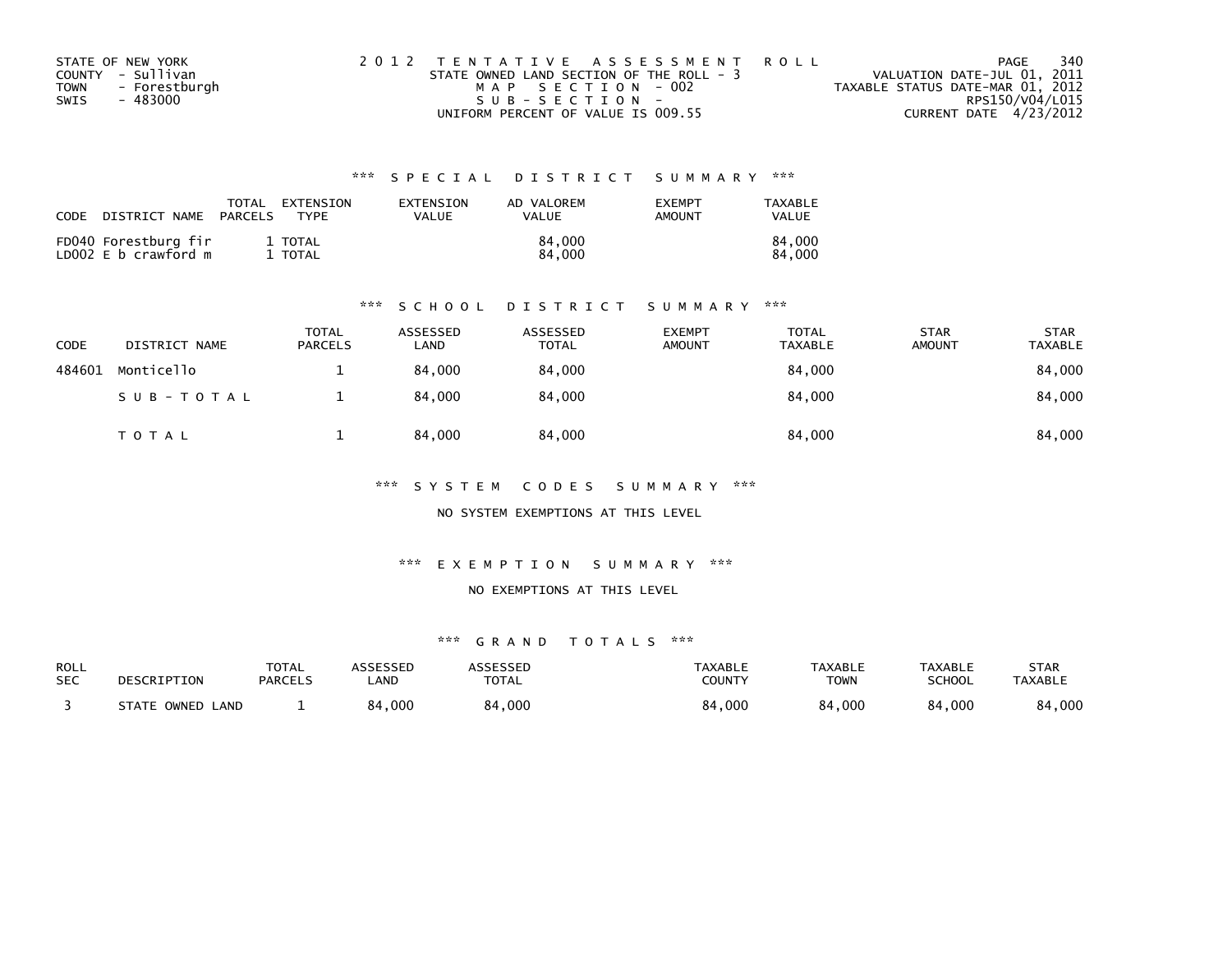| STATE OF NEW YORK<br>- Sullivan<br>COUNTY<br>- Forestburgh<br><b>TOWN</b><br>$-483000$<br>SWIS    | 2 0 1 2                                                                                                                                                                                               | TAX MAP NUMBER SEQUENCE     | TENTATIVE ASSESSMENT ROLL<br>STATE OWNED LAND SECTION OF THE ROLL - 3<br>UNIFORM PERCENT OF VALUE IS 009.55                    | 341<br>PAGE<br>VALUATION DATE-JUL 01, 2011<br>TAXABLE STATUS DATE-MAR 01, 2012                       |
|---------------------------------------------------------------------------------------------------|-------------------------------------------------------------------------------------------------------------------------------------------------------------------------------------------------------|-----------------------------|--------------------------------------------------------------------------------------------------------------------------------|------------------------------------------------------------------------------------------------------|
| TAX MAP PARCEL NUMBER<br>CURRENT OWNERS NAME<br><b>CURRENT OWNERS ADDRESS</b>                     | PROPERTY LOCATION & CLASS ASSESSMENT<br>PARCEL SIZE/GRID COORD TOTAL SPECIAL DISTRICTS                                                                                                                |                             |                                                                                                                                | EXEMPTION        CODE-----------------COUNTY--------TOWN------SCHOOL<br>TAXABLE VALUE<br>ACCOUNT NO. |
| 4.-1-10.9<br>New York State Dec<br>Attn: County Treasurer<br>100 North St<br>Monticello, NY 12701 | Hatchery Road/Rt 101<br>961 State park - WTRFNT<br>Monticello 484601<br>State Park.house.<br>Hatchery Bldgs<br>ACRES 242.42<br>EAST-0410313 NRTH-0571509<br>DEED BOOK 1524 PG-55<br>FULL MARKET VALUE | 43,300<br>88,800<br>929,800 | COUNTY TAXABLE VALUE<br>TOWN TAXABLE VALUE<br>SCHOOL TAXABLE VALUE<br>FD040 Forestburg fire dist<br>LD002 E b crawford mem lib | 88,800<br>88,800<br>88,800<br>88,800 TO<br>88.800 TO                                                 |
|                                                                                                   |                                                                                                                                                                                                       |                             |                                                                                                                                |                                                                                                      |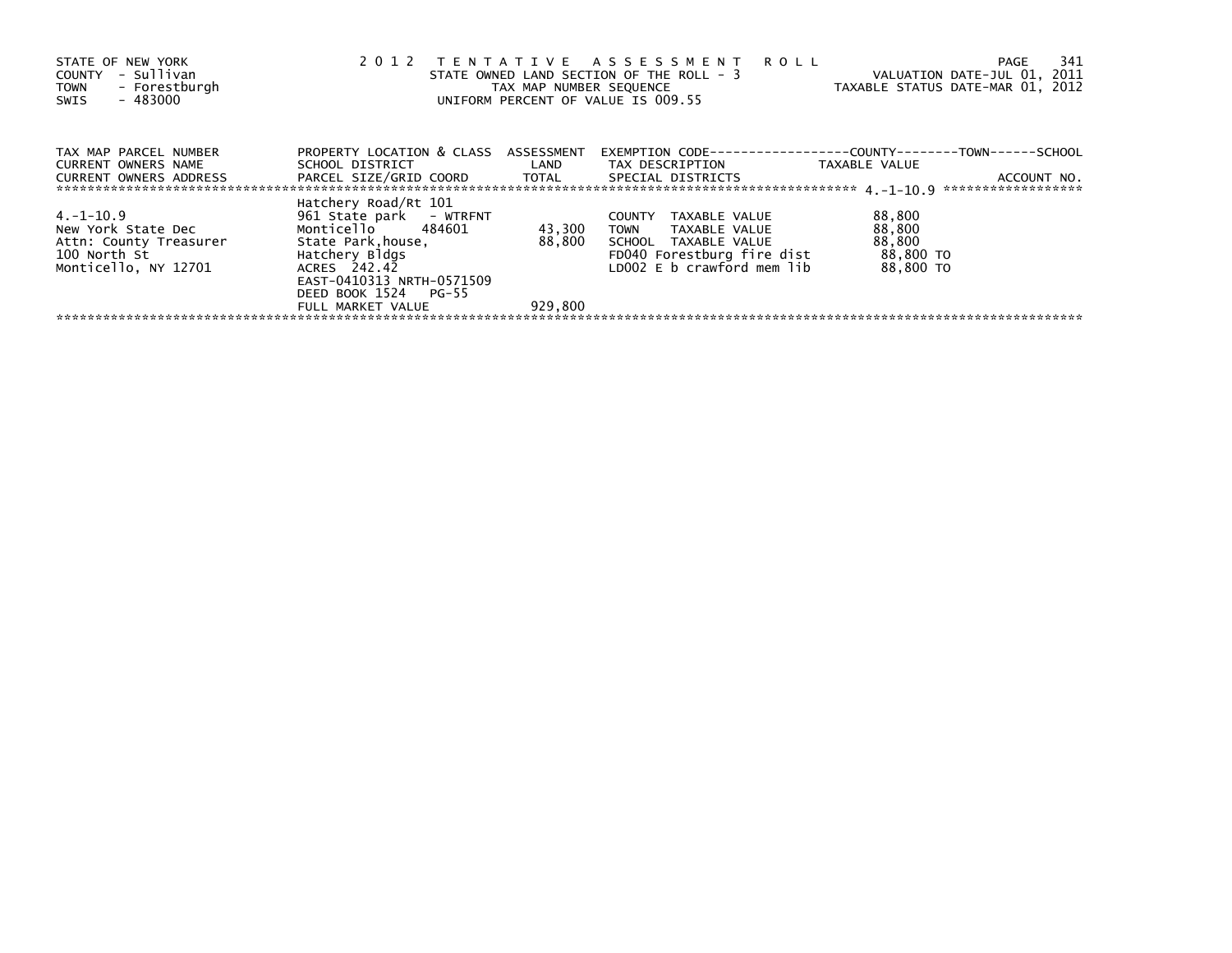| STATE OF NEW YORK            | 2012 TENTATIVE ASSESSMENT ROLL           | -342<br>PAGE                     |
|------------------------------|------------------------------------------|----------------------------------|
| COUNTY - Sullivan            | STATE OWNED LAND SECTION OF THE ROLL - 3 | VALUATION DATE-JUL 01, 2011      |
| - Forestburgh<br><b>TOWN</b> | MAP SECTION - 004                        | TAXABLE STATUS DATE-MAR 01, 2012 |
| SWIS<br>- 483000             | SUB-SECTION-                             | RPS150/V04/L015                  |
|                              | UNIFORM PERCENT OF VALUE IS 009.55       | CURRENT DATE 4/23/2012           |

| CODE | DISTRICT NAME                                | TOTAL<br>PARCELS | EXTENSION<br>TYPF | EXTENSION<br>VALUE | AD VALOREM<br>VALUE | <b>EXEMPT</b><br>AMOUNT | TAXABLE<br>VALUE |
|------|----------------------------------------------|------------------|-------------------|--------------------|---------------------|-------------------------|------------------|
|      | FD040 Forestburg fir<br>LD002 E b crawford m |                  | 1 TOTAL<br>TOTAL  |                    | 88,800<br>88,800    |                         | 88.800<br>88.800 |

### \*\*\* S C H O O L D I S T R I C T S U M M A R Y \*\*\*

| CODE   | DISTRICT NAME | <b>TOTAL</b><br><b>PARCELS</b> | ASSESSED<br>LAND | ASSESSED<br><b>TOTAL</b> | <b>EXEMPT</b><br><b>AMOUNT</b> | <b>TOTAL</b><br><b>TAXABLE</b> | <b>STAR</b><br><b>AMOUNT</b> | <b>STAR</b><br>TAXABLE |
|--------|---------------|--------------------------------|------------------|--------------------------|--------------------------------|--------------------------------|------------------------------|------------------------|
| 484601 | Monticello    | <b>T</b>                       | 43,300           | 88,800                   |                                | 88,800                         |                              | 88,800                 |
|        | SUB-TOTAL     |                                | 43,300           | 88,800                   |                                | 88,800                         |                              | 88,800                 |
|        | <b>TOTAL</b>  |                                | 43,300           | 88,800                   |                                | 88,800                         |                              | 88,800                 |

\*\*\* S Y S T E M C O D E S S U M M A R Y \*\*\*

NO SYSTEM EXEMPTIONS AT THIS LEVEL

\*\*\* E X E M P T I O N S U M M A R Y \*\*\*

### NO EXEMPTIONS AT THIS LEVEL

| ROLL       | DESCRIPTION      | <b>TOTAL</b>   | ASSESSED    | <b>ASSESSED</b> | TAXABLE       | <b>TAXABLE</b> | <b>TAXABLE</b> | STAR           |
|------------|------------------|----------------|-------------|-----------------|---------------|----------------|----------------|----------------|
| <b>SEC</b> |                  | <b>PARCELS</b> | <b>_AND</b> | <b>TOTAL</b>    | <b>COUNTY</b> | <b>TOWN</b>    | <b>SCHOOL</b>  | <b>TAXABLE</b> |
|            | STATE OWNED LAND |                | 43,300      | 88,800          | 88,800        | 88,800         | 88,800         | 88,800         |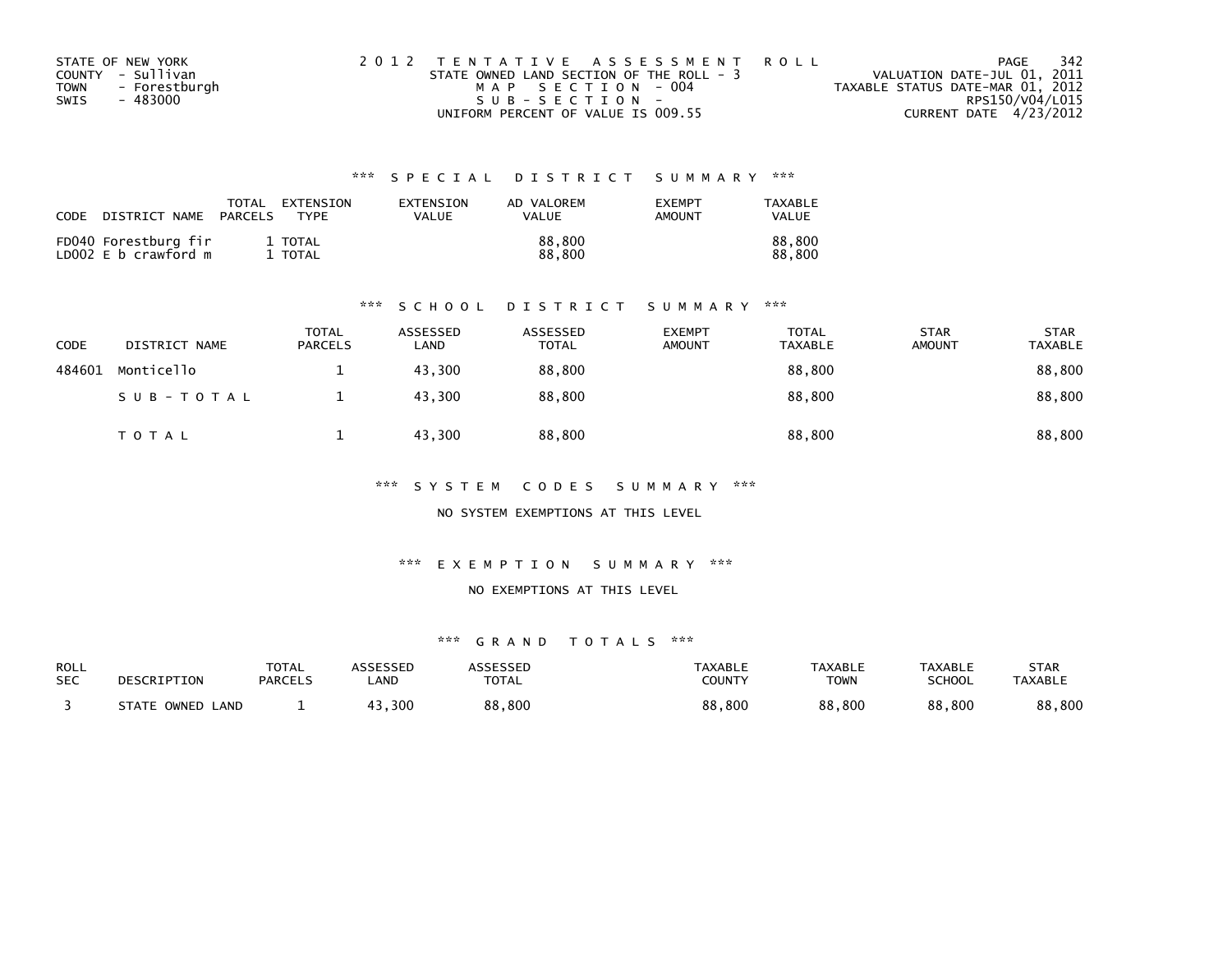| STATE OF NEW YORK<br>- Sullivan<br>COUNTY<br>- Forestburgh<br><b>TOWN</b><br>- 483000<br>SWIS | 2 0 1 2                                                           | TAX MAP NUMBER SEQUENCE | TENTATIVE ASSESSMENT ROLL<br>STATE OWNED LAND SECTION OF THE ROLL - 3<br>UNIFORM PERCENT OF VALUE IS 009.55 | - 343<br>PAGE<br>VALUATION DATE-JUL 01, 2011<br>TAXABLE STATUS DATE-MAR 01, 2012 |
|-----------------------------------------------------------------------------------------------|-------------------------------------------------------------------|-------------------------|-------------------------------------------------------------------------------------------------------------|----------------------------------------------------------------------------------|
| TAX MAP PARCEL NUMBER                                                                         | PROPERTY LOCATION & CLASS ASSESSMENT                              |                         |                                                                                                             | EXEMPTION        CODE-----------------COUNTY-------TOWN------SCHOOL              |
| <b>CURRENT OWNERS NAME</b><br>CURRENT OWNERS ADDRESS                                          | SCHOOL DISTRICT<br>PARCEL SIZE/GRID COORD TOTAL SPECIAL DISTRICTS | <b>Example 1</b>        | TAX DESCRIPTION                                                                                             | TAXABLE VALUE<br>ACCOUNT NO.                                                     |
| $5. - 1 - 1$                                                                                  | Neversink Riv<br>961 State park                                   |                         | TAXABLE VALUE<br><b>COUNTY</b>                                                                              | 77,400                                                                           |
| New York State Dec<br>Attn: County Treasurer                                                  | Monticello 484601<br>State Park                                   | 77,400<br>77.400        | TOWN TAXABLE VALUE<br>SCHOOL TAXABLE VALUE                                                                  | 77,400<br>77,400                                                                 |
| 100 North St<br>Monticello, NY 12701                                                          | ACRES 529.60<br>EAST-0416430 NRTH-0567490                         |                         | FD040 Forestburg fire dist<br>LD002 E b crawford mem lib                                                    | 77,400 TO<br>77.400 TO                                                           |
|                                                                                               | FULL MARKET VALUE                                                 | 810.500                 |                                                                                                             |                                                                                  |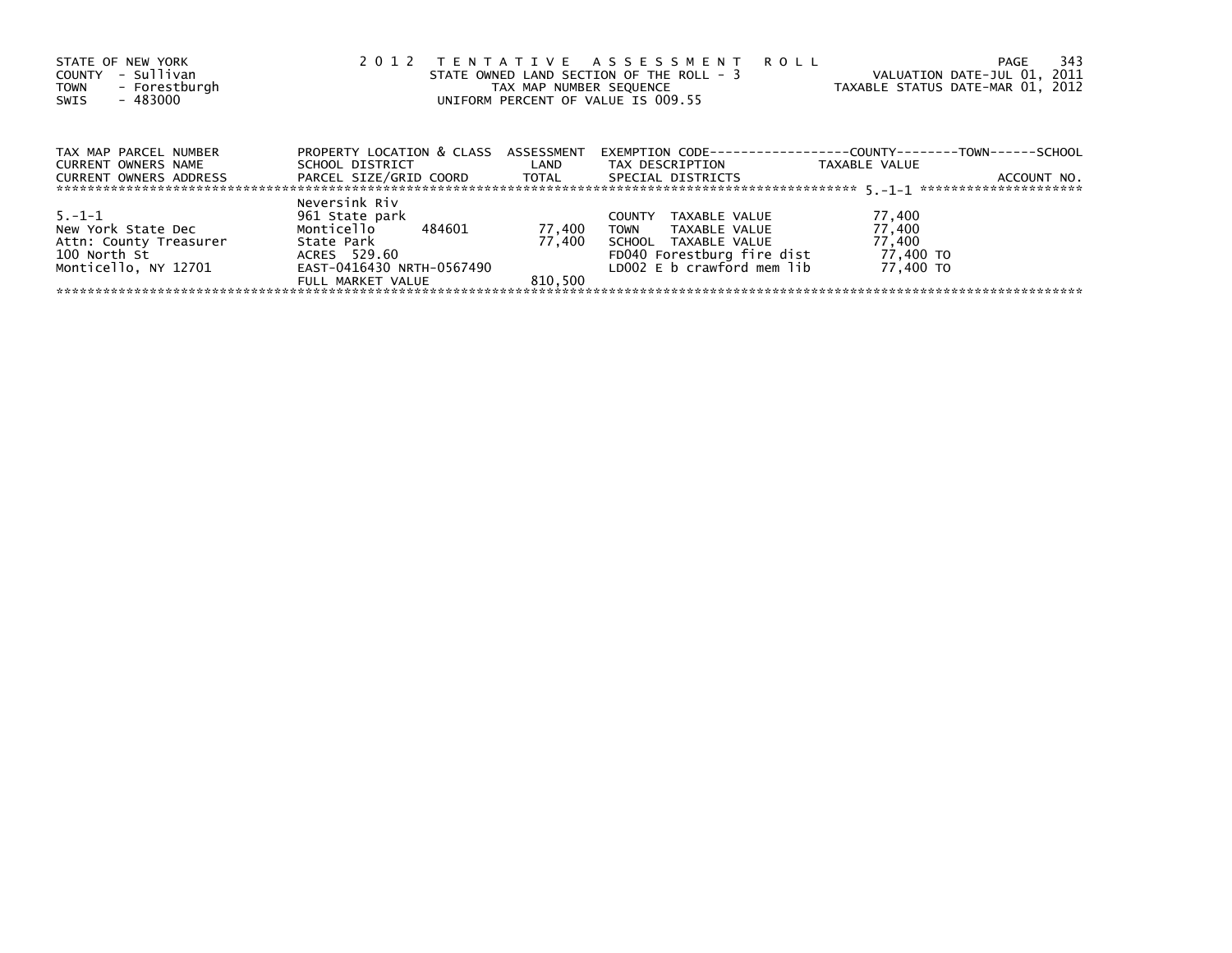| STATE OF NEW YORK     | 2012 TENTATIVE ASSESSMENT ROLL           | PAGE                             | 344 |
|-----------------------|------------------------------------------|----------------------------------|-----|
| COUNTY - Sullivan     | STATE OWNED LAND SECTION OF THE ROLL - 3 | VALUATION DATE-JUL 01, 2011      |     |
| - Forestburgh<br>TOWN | MAP SECTION - 005                        | TAXABLE STATUS DATE-MAR 01, 2012 |     |
| - 483000<br>SWIS      | SUB-SECTION-                             | RPS150/V04/L015                  |     |
|                       | UNIFORM PERCENT OF VALUE IS 009.55       | CURRENT DATE 4/23/2012           |     |

| CODE | DISTRICT NAME                                | TOTAL<br>PARCELS | EXTENSION<br><b>TYPF</b> | <b>FXTENSTON</b><br><b>VALUE</b> | AD VALOREM<br><b>VALUE</b> | <b>EXEMPT</b><br>AMOUNT | TAXABLE<br><b>VALUE</b> |
|------|----------------------------------------------|------------------|--------------------------|----------------------------------|----------------------------|-------------------------|-------------------------|
|      | FD040 Forestburg fir<br>LD002 E b crawford m |                  | 1 TOTAL<br>1 TOTAL       |                                  | 77.400<br>77.400           |                         | 77.400<br>77.400        |

### \*\*\* S C H O O L D I S T R I C T S U M M A R Y \*\*\*

| CODE   | DISTRICT NAME | <b>TOTAL</b><br><b>PARCELS</b> | ASSESSED<br>LAND | ASSESSED<br><b>TOTAL</b> | <b>EXEMPT</b><br><b>AMOUNT</b> | <b>TOTAL</b><br><b>TAXABLE</b> | <b>STAR</b><br><b>AMOUNT</b> | <b>STAR</b><br><b>TAXABLE</b> |
|--------|---------------|--------------------------------|------------------|--------------------------|--------------------------------|--------------------------------|------------------------------|-------------------------------|
| 484601 | Monticello    |                                | 77.400           | 77.400                   |                                | 77,400                         |                              | 77,400                        |
|        | SUB-TOTAL     |                                | 77,400           | 77,400                   |                                | 77,400                         |                              | 77,400                        |
|        | TOTAL         |                                | 77,400           | 77,400                   |                                | 77,400                         |                              | 77,400                        |

\*\*\* S Y S T E M C O D E S S U M M A R Y \*\*\*

NO SYSTEM EXEMPTIONS AT THIS LEVEL

\*\*\* E X E M P T I O N S U M M A R Y \*\*\*

### NO EXEMPTIONS AT THIS LEVEL

| ROLL       | DESCRIPTION         | <b>TOTAL</b>   | ASSESSED | <b>ASSESSED</b>  | <b>TAXABLE</b> | <b>TAXABLE</b> | TAXABLE       | STAR           |
|------------|---------------------|----------------|----------|------------------|----------------|----------------|---------------|----------------|
| <b>SEC</b> |                     | <b>PARCELS</b> | _AND     | <b>TOTAL</b>     | COUNTY         | TOWN           | <b>SCHOOL</b> | <b>TAXABLE</b> |
|            | STATE OWNED<br>LAND |                | ,400     | $^{\prime}$ ,400 | ,400           | ,400           | ,400          | 400            |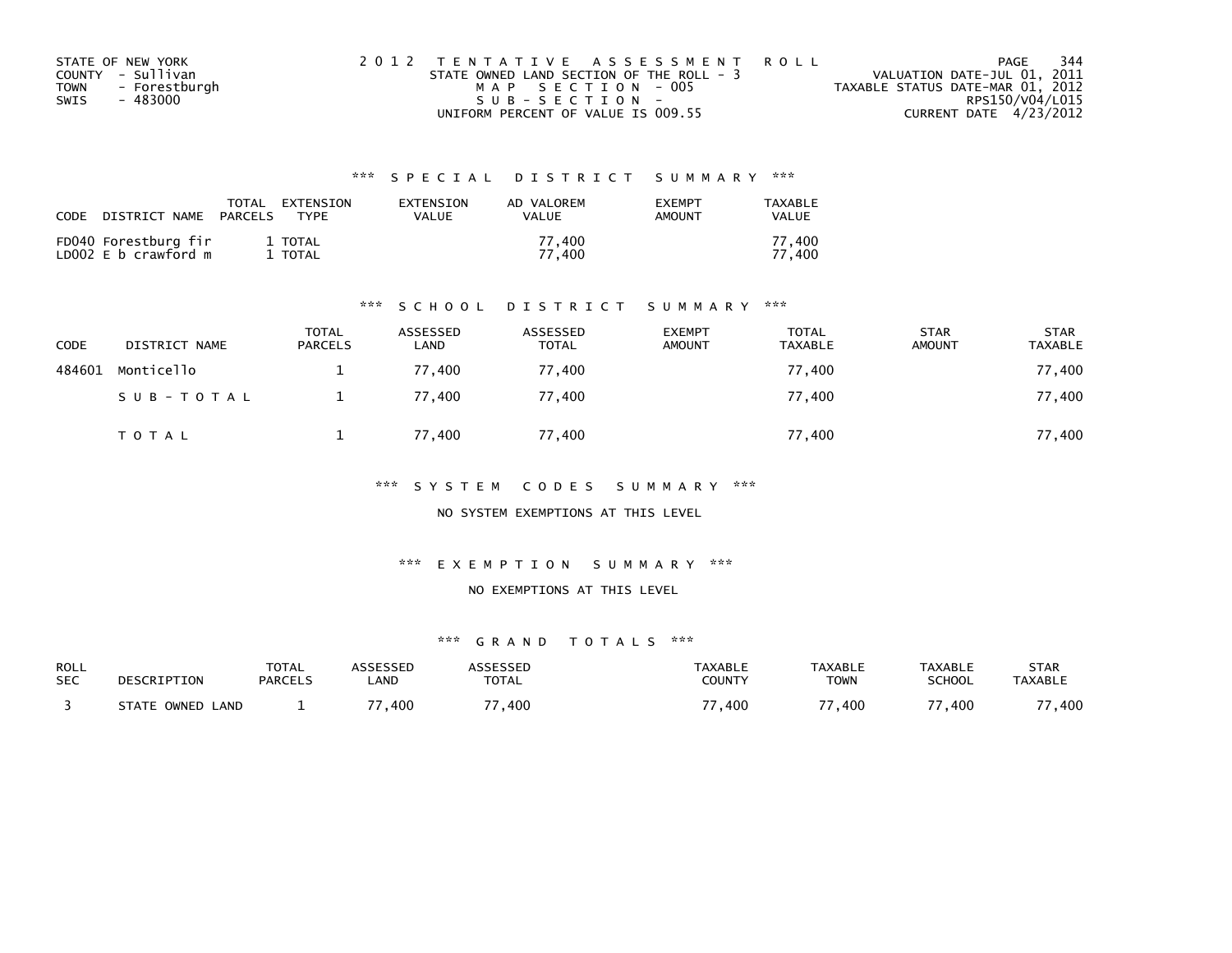| STATE OF NEW YORK<br>- Sullivan<br>COUNTY<br>- Forestburgh<br><b>TOWN</b><br>$-483000$<br>SWIS | 2 0 1 2                                              | TAX MAP NUMBER SEQUENCE | TENTATIVE ASSESSMENT ROLL<br>STATE OWNED LAND SECTION OF THE ROLL - 3<br>UNIFORM PERCENT OF VALUE IS 009.55 | VALUATION DATE-JUL 01, 2011<br>TAXABLE STATUS DATE-MAR 01, 2012 | - 345<br>PAGE |
|------------------------------------------------------------------------------------------------|------------------------------------------------------|-------------------------|-------------------------------------------------------------------------------------------------------------|-----------------------------------------------------------------|---------------|
| TAX MAP PARCEL NUMBER                                                                          | PROPERTY LOCATION & CLASS ASSESSMENT                 |                         | EXEMPTION        CODE-----------------COUNTY-------TOWN------SCHOOL                                         |                                                                 |               |
| <b>CURRENT OWNERS NAME</b><br>CURRENT OWNERS ADDRESS                                           | SCHOOL DISTRICT LAND<br>PARCEL SIZE/GRID COORD TOTAL |                         | TAX DESCRIPTION<br>SPECIAL DISTRICTS                                                                        | TAXABLE VALUE                                                   | ACCOUNT NO.   |
|                                                                                                | Bradford Rd                                          |                         |                                                                                                             |                                                                 |               |
| $8. -1 - 1.1$<br>New York State Dec                                                            | 961 State park<br>Monticello 484601                  | 75,000                  | COUNTY TAXABLE VALUE<br>TOWN TAXABLE VALUE                                                                  | 75,000<br>75,000                                                |               |
| Attn: County Treasurer<br>100 North St                                                         | State Park<br>ACRES 466.95                           | 75.000                  | SCHOOL TAXABLE VALUE<br>FD040 Forestburg fire dist                                                          | 75,000<br>75,000 TO                                             |               |
| Monticello, NY 12701                                                                           | EAST-0407594 NRTH-0569440<br>DEED BOOK 1524 PG-55    |                         | LD002 E b crawford mem lib                                                                                  | 75,000 TO                                                       |               |
|                                                                                                | FULL MARKET VALUE                                    | 785.300                 |                                                                                                             |                                                                 |               |
|                                                                                                |                                                      |                         |                                                                                                             |                                                                 |               |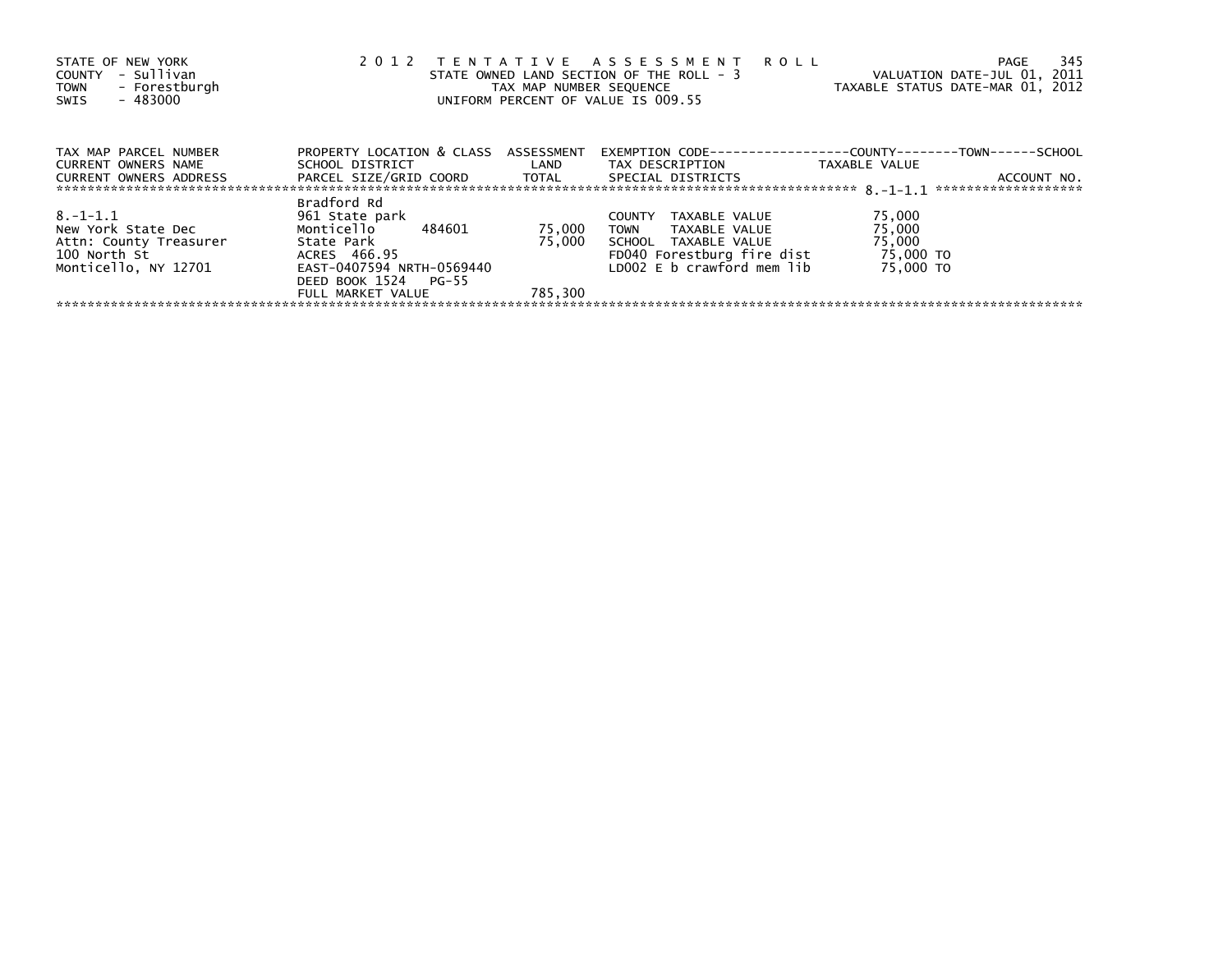| STATE OF NEW YORK            | 2012 TENTATIVE ASSESSMENT ROLL           | 346<br>PAGE                      |
|------------------------------|------------------------------------------|----------------------------------|
| COUNTY - Sullivan            | STATE OWNED LAND SECTION OF THE ROLL - 3 | VALUATION DATE-JUL 01, 2011      |
| - Forestburgh<br><b>TOWN</b> | MAP SECTION - 008                        | TAXABLE STATUS DATE-MAR 01, 2012 |
| - 483000<br>SWIS             | $SUB - SECTION -$                        | RPS150/V04/L015                  |
|                              | UNIFORM PERCENT OF VALUE IS 009.55       | CURRENT DATE 4/23/2012           |

| CODE | DISTRICT NAME                                | TOTAL<br>PARCELS | EXTENSION<br><b>TYPF</b> | EXTENSION<br><b>VALUE</b> | AD VALOREM<br>VALUE | <b>EXEMPT</b><br>AMOUNT | TAXABLE<br><b>VALUE</b> |
|------|----------------------------------------------|------------------|--------------------------|---------------------------|---------------------|-------------------------|-------------------------|
|      | FD040 Forestburg fir<br>LD002 E b crawford m |                  | 1 TOTAL<br>TOTAL         |                           | 75.000<br>75.000    |                         | 75.000<br>75.000        |

### \*\*\* S C H O O L D I S T R I C T S U M M A R Y \*\*\*

| <b>CODE</b> | DISTRICT NAME | <b>TOTAL</b><br><b>PARCELS</b> | ASSESSED<br>LAND | ASSESSED<br><b>TOTAL</b> | <b>EXEMPT</b><br><b>AMOUNT</b> | <b>TOTAL</b><br><b>TAXABLE</b> | <b>STAR</b><br><b>AMOUNT</b> | <b>STAR</b><br><b>TAXABLE</b> |
|-------------|---------------|--------------------------------|------------------|--------------------------|--------------------------------|--------------------------------|------------------------------|-------------------------------|
| 484601      | Monticello    |                                | 75.000           | 75,000                   |                                | 75,000                         |                              | 75,000                        |
|             | SUB-TOTAL     |                                | 75,000           | 75,000                   |                                | 75,000                         |                              | 75,000                        |
|             | T O T A L     |                                | 75,000           | 75,000                   |                                | 75,000                         |                              | 75,000                        |

\*\*\* S Y S T E M C O D E S S U M M A R Y \*\*\*

NO SYSTEM EXEMPTIONS AT THIS LEVEL

\*\*\* E X E M P T I O N S U M M A R Y \*\*\*

### NO EXEMPTIONS AT THIS LEVEL

| ROLL       | DESCRIPTION         | <b>TOTAL</b>   | ASSESSED | <b>ASSESSED</b> | <b>TAXABLE</b> | <b>TAXABLE</b> | <b>TAXABLE</b> | STAR           |
|------------|---------------------|----------------|----------|-----------------|----------------|----------------|----------------|----------------|
| <b>SEC</b> |                     | <b>PARCELS</b> | _AND     | <b>TOTAL</b>    | COUNTY         | TOWN           | <b>SCHOOL</b>  | <b>TAXABLE</b> |
|            | STATE OWNED<br>LAND |                | 5,000    | 5,000           | 5,000          | 000. د         | 5,000          | 5,000          |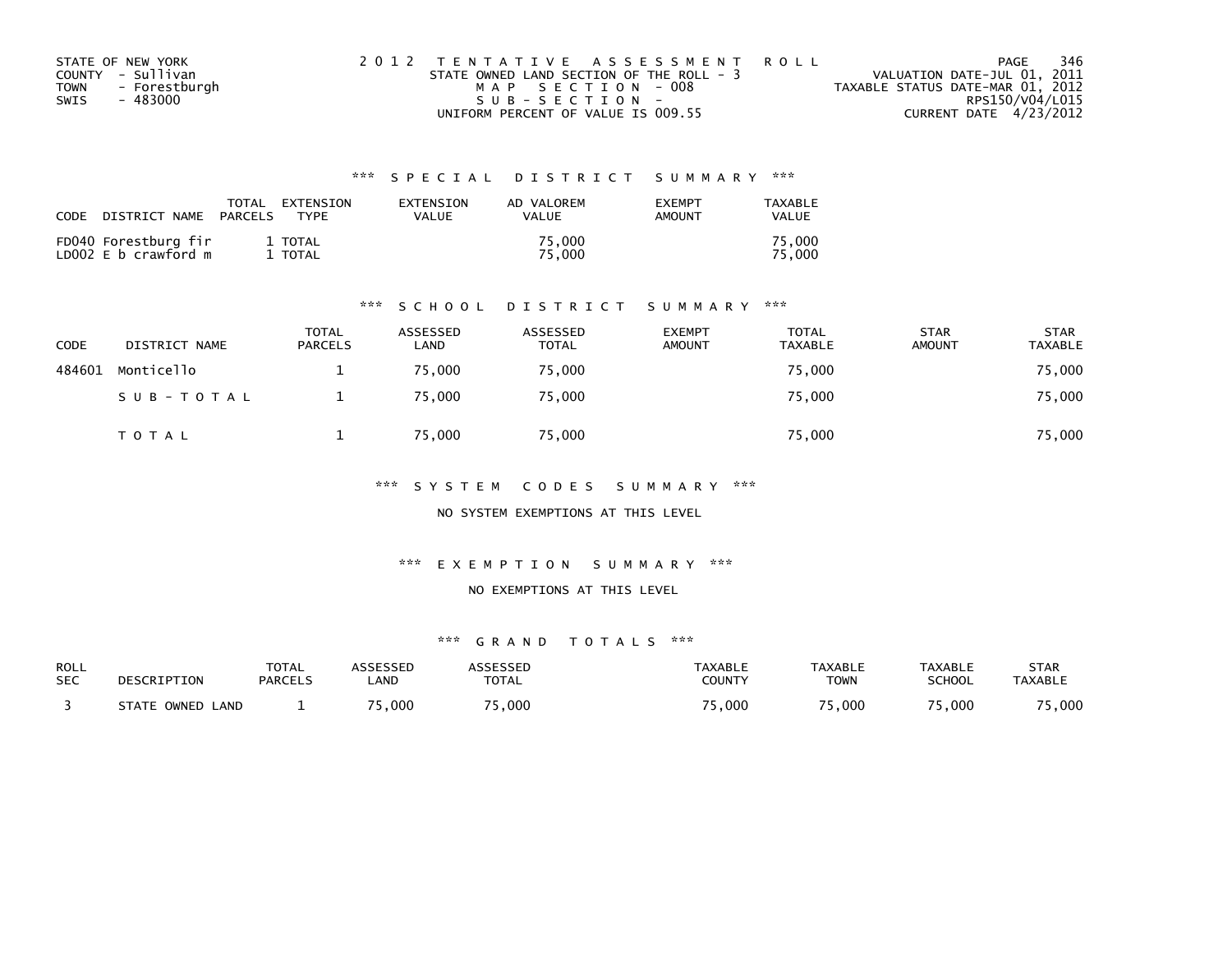| STATE OF NEW YORK<br>- Sullivan<br>COUNTY<br>- Forestburgh<br><b>TOWN</b><br>- 483000<br>SWIS          | 2 0 1 2                                                                                                                                                                | TAX MAP NUMBER SEQUENCE        | TENTATIVE ASSESSMENT<br><b>ROLL</b><br>STATE OWNED LAND SECTION OF THE ROLL - 3<br>UNIFORM PERCENT OF VALUE IS 009.55                    | VALUATION DATE-JUL 01, 2011<br>TAXABLE STATUS DATE-MAR 01, 2012 | 347<br><b>PAGE</b> |
|--------------------------------------------------------------------------------------------------------|------------------------------------------------------------------------------------------------------------------------------------------------------------------------|--------------------------------|------------------------------------------------------------------------------------------------------------------------------------------|-----------------------------------------------------------------|--------------------|
| TAX MAP PARCEL NUMBER<br><b>CURRENT OWNERS NAME</b>                                                    | PROPERTY LOCATION & CLASS ASSESSMENT<br>SCHOOL DISTRICT                                                                                                                | LAND                           | TAX DESCRIPTION                                                                                                                          | TAXABLE VALUE                                                   |                    |
| CURRENT OWNERS ADDRESS PARCEL SIZE/GRID COORD TOTAL SPECIAL DISTRICTS                                  |                                                                                                                                                                        |                                |                                                                                                                                          |                                                                 | ACCOUNT NO.        |
| $9. - 1 - 1.1$<br>New York State Dec<br>Attn: County Treasurer<br>100 North St<br>Monticello, NY 12701 | Bradford Rd<br>961 State park - WTRFNT<br>484601<br>Monticello<br>State Park<br>ACRES 638.88<br>EAST-0410645 NRTH-0564720<br>DEED BOOK 1524 PG-55<br>FULL MARKET VALUE | 100,100<br>100,100<br>1048,200 | COUNTY TAXABLE VALUE<br>TAXABLE VALUE<br><b>TOWN</b><br>SCHOOL TAXABLE VALUE<br>FD040 Forestburg fire dist<br>LD002 E b crawford mem lib | 100,100<br>100,100<br>100,100<br>100,100 TO<br>100,100 TO       |                    |
|                                                                                                        |                                                                                                                                                                        |                                |                                                                                                                                          |                                                                 | ****************** |
| $9. -1 - 1.17$<br>New York State Dec<br>Attn: County Treasurer<br>100 North St<br>Monticello, NY 12701 | Neversink Gorge<br>961 State park - WTRFNT<br>Monticello<br>484601<br>State Park<br>ACRES 182.52<br>EAST-0414508 NRTH-0563578<br>FULL MARKET VALUE                     | 24,300<br>24,300<br>254.500    | COUNTY TAXABLE VALUE<br><b>TOWN</b><br>TAXABLE VALUE<br>SCHOOL TAXABLE VALUE<br>FD040 Forestburg fire dist<br>LD002 E b crawford mem lib | 24,300<br>24,300<br>24,300<br>24,300 TO<br>24,300 TO            |                    |
|                                                                                                        |                                                                                                                                                                        |                                |                                                                                                                                          |                                                                 |                    |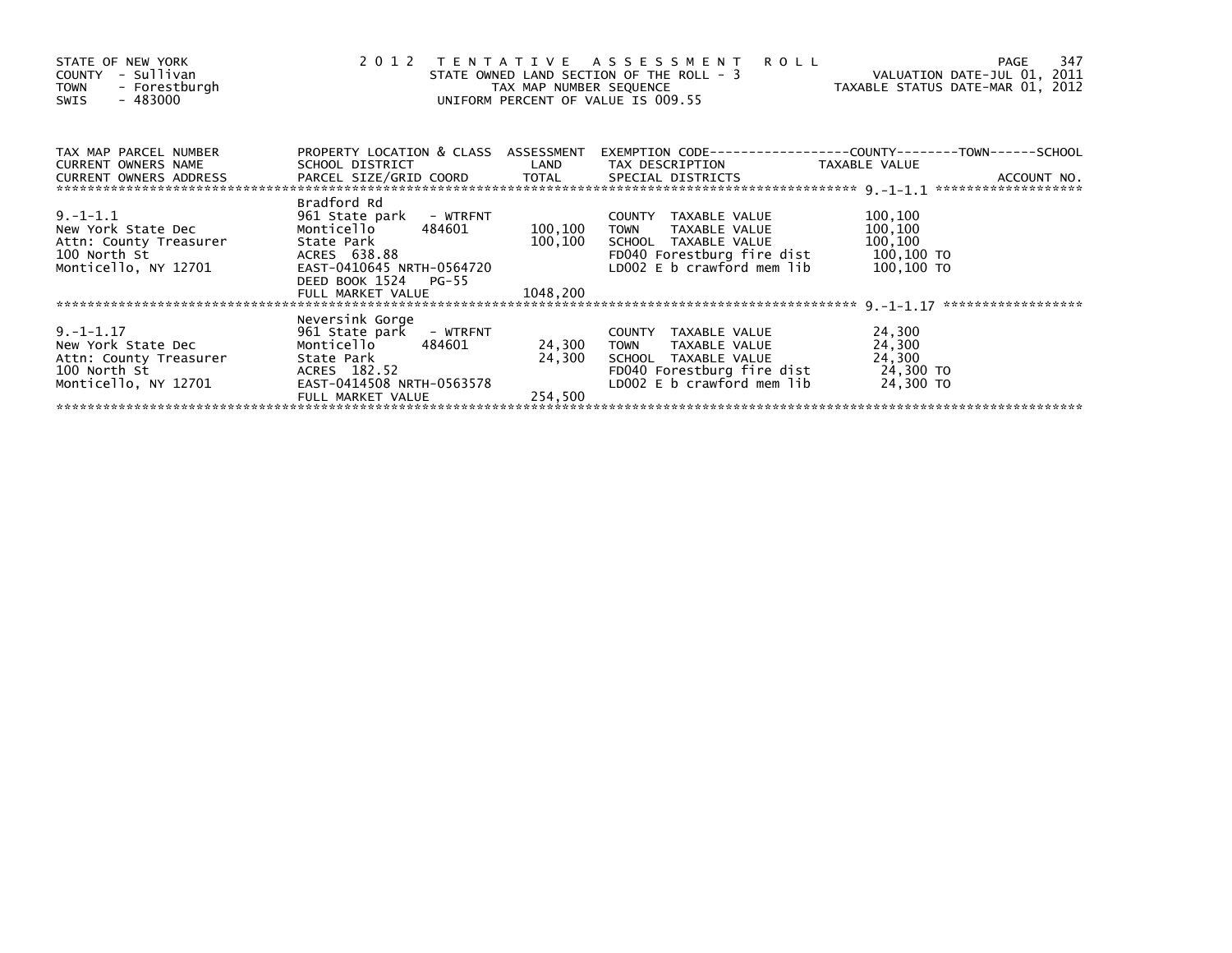| STATE OF NEW YORK            | 2012 TENTATIVE ASSESSMENT ROLL           | 348<br>PAGE                      |
|------------------------------|------------------------------------------|----------------------------------|
| COUNTY - Sullivan            | STATE OWNED LAND SECTION OF THE ROLL - 3 | VALUATION DATE-JUL 01, 2011      |
| - Forestburgh<br><b>TOWN</b> | MAP SECTION - 009                        | TAXABLE STATUS DATE-MAR 01, 2012 |
| - 483000<br>SWIS             | $SUB - SECTION -$                        | RPS150/V04/L015                  |
|                              | UNIFORM PERCENT OF VALUE IS 009.55       | CURRENT DATE 4/23/2012           |

| CODE DISTRICT NAME                           | TOTAL<br>PARCELS | EXTENSION<br>TYPF | EXTENSION<br>VALUE | AD VALOREM<br>VAI UF | <b>EXEMPT</b><br>AMOUNT | TAXABLE<br>VALUE   |
|----------------------------------------------|------------------|-------------------|--------------------|----------------------|-------------------------|--------------------|
| FD040 Forestburg fir<br>LD002 E b crawford m |                  | 2 TOTAL<br>TOTAL  |                    | 124,400<br>124,400   |                         | 124,400<br>124,400 |

### \*\*\* S C H O O L D I S T R I C T S U M M A R Y \*\*\*

| CODE   | DISTRICT NAME | TOTAL<br><b>PARCELS</b> | ASSESSED<br>LAND | ASSESSED<br><b>TOTAL</b> | <b>EXEMPT</b><br><b>AMOUNT</b> | <b>TOTAL</b><br><b>TAXABLE</b> | <b>STAR</b><br><b>AMOUNT</b> | <b>STAR</b><br><b>TAXABLE</b> |
|--------|---------------|-------------------------|------------------|--------------------------|--------------------------------|--------------------------------|------------------------------|-------------------------------|
| 484601 | Monticello    |                         | 124.400          | 124,400                  |                                | 124,400                        |                              | 124,400                       |
|        | SUB-TOTAL     |                         | 124,400          | 124,400                  |                                | 124,400                        |                              | 124,400                       |
|        | T O T A L     |                         | 124,400          | 124,400                  |                                | 124,400                        |                              | 124,400                       |

\*\*\* S Y S T E M C O D E S S U M M A R Y \*\*\*

NO SYSTEM EXEMPTIONS AT THIS LEVEL

\*\*\* E X E M P T I O N S U M M A R Y \*\*\*

NO EXEMPTIONS AT THIS LEVEL

| ROLL       | DESCRIPTION      | <b>TOTAL</b>   | ASSESSED   | ASSESSED     | TAXABLE       | <b>TAXABLE</b> | TAXABLE       | STAR           |
|------------|------------------|----------------|------------|--------------|---------------|----------------|---------------|----------------|
| <b>SEC</b> |                  | <b>PARCELS</b> | <b>AND</b> | <b>TOTAL</b> | <b>COUNTY</b> | TOWN           | <b>SCHOOL</b> | <b>TAXABLE</b> |
|            | STATE OWNED LAND |                | 124.400    | 124,400      | 400،<br>124   | 124,400        | 124,400       | 124,400        |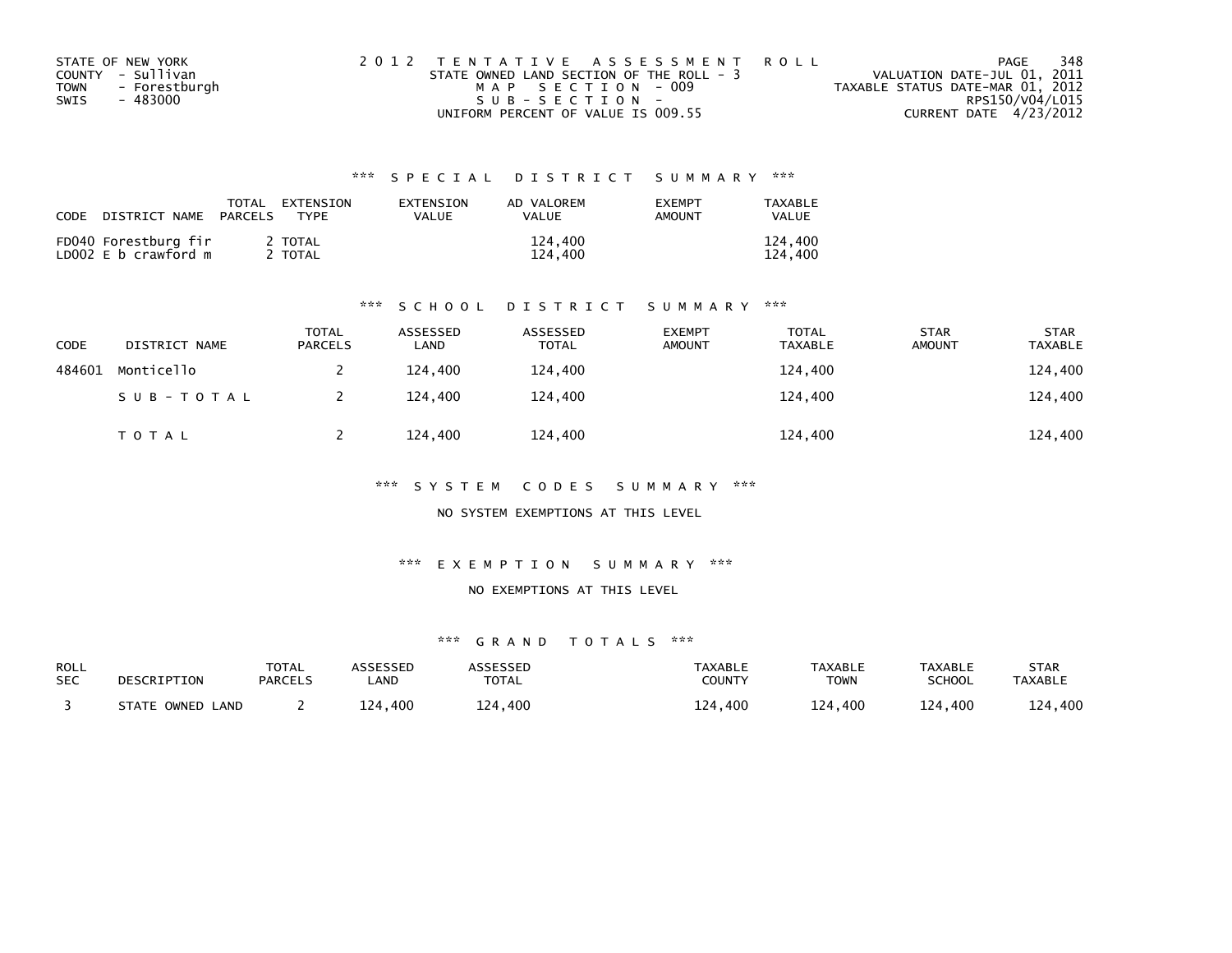| STATE OF NEW YORK<br>- Sullivan<br>COUNTY<br>- Forestburgh<br><b>TOWN</b><br>- 483000<br>SWIS        | 2012<br>TENTATIVE ASSESSMENT<br><b>ROLL</b><br>STATE OWNED LAND SECTION OF THE ROLL - 3<br>VALUATION DATE-JUL 01, 2011<br>TAXABLE STATUS DATE-MAR 01, 2012<br>TAX MAP NUMBER SEQUENCE<br>UNIFORM PERCENT OF VALUE IS 009.55 |                                |                                                                                                           |                                             |  |  |
|------------------------------------------------------------------------------------------------------|-----------------------------------------------------------------------------------------------------------------------------------------------------------------------------------------------------------------------------|--------------------------------|-----------------------------------------------------------------------------------------------------------|---------------------------------------------|--|--|
| TAX MAP PARCEL NUMBER<br>CURRENT OWNERS NAME<br><b>CURRENT OWNERS ADDRESS</b>                        | PROPERTY LOCATION & CLASS ASSESSMENT                                                                                                                                                                                        |                                |                                                                                                           | TAXABLE VALUE                               |  |  |
| $10. -1 - 1$<br>New York State Dec<br>Attn: County Treasurer<br>100 North St<br>Monticello, NY 12701 | Neversink Riv<br>961 State park<br>Port Jervis Csd 331300<br>State Park<br>Gl 31 Div 1 Ut 16<br>ACRES 1035.00<br>EAST-0418230 NRTH-0559060<br>DEED BOOK 1025 PG-00196<br>FULL MARKET VALUE                                  | 136,200<br>136,200<br>1426.200 | TAXABLE VALUE<br><b>COUNTY</b><br>TOWN TAXABLE VALUE<br>SCHOOL TAXABLE VALUE<br>FD041 Cuddebackville fire | 136,200<br>136,200<br>136,200<br>136,200 TO |  |  |
|                                                                                                      |                                                                                                                                                                                                                             |                                |                                                                                                           |                                             |  |  |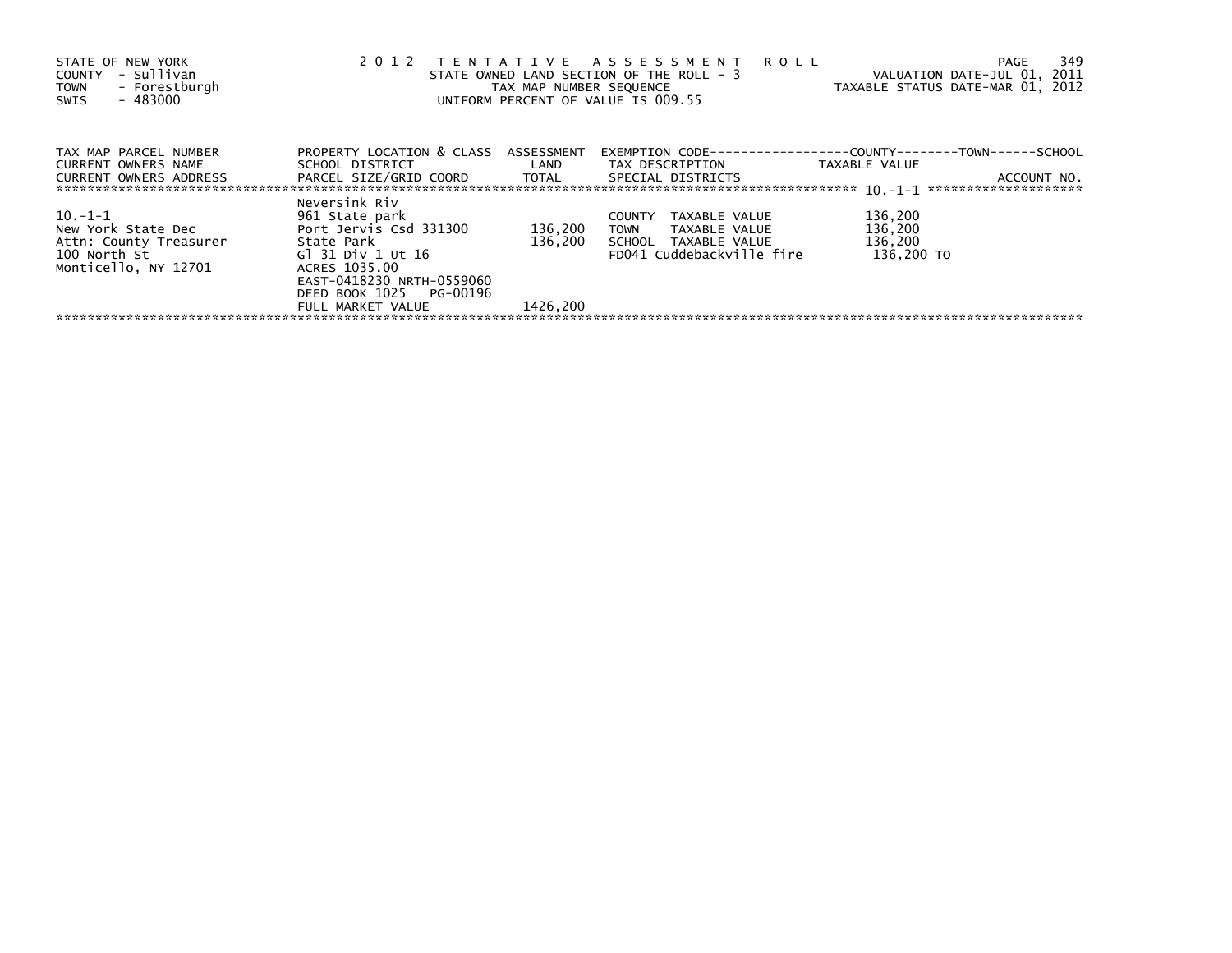| STATE OF NEW YORK     | 2012 TENTATIVE ASSESSMENT ROLL           | PAGE                             | 350 |
|-----------------------|------------------------------------------|----------------------------------|-----|
| COUNTY - Sullivan     | STATE OWNED LAND SECTION OF THE ROLL - 3 | VALUATION DATE-JUL 01, 2011      |     |
| - Forestburgh<br>TOWN | MAP SECTION - 010                        | TAXABLE STATUS DATE-MAR 01, 2012 |     |
| - 483000<br>SWIS      | SUB-SECTION-                             | RPS150/V04/L015                  |     |
|                       | UNIFORM PERCENT OF VALUE IS 009.55       | CURRENT DATE 4/23/2012           |     |

| <b>CODE</b> | DISTRICT NAME        | PARCELS | TOTAL EXTENSION<br><b>TYPF</b> | EXTENSION<br>VALUE | AD VALOREM<br>VALUE | <b>EXEMPT</b><br>AMOUNT | <b>TAXABLE</b><br><b>VALUE</b> |
|-------------|----------------------|---------|--------------------------------|--------------------|---------------------|-------------------------|--------------------------------|
|             | FD041 Cuddebackville |         | TOTAL                          |                    | 136.200             |                         | 136.200                        |

### \*\*\* S C H O O L D I S T R I C T S U M M A R Y \*\*\*

| <b>CODE</b> | DISTRICT NAME   | <b>TOTAL</b><br><b>PARCELS</b> | ASSESSED<br>LAND | ASSESSED<br><b>TOTAL</b> | <b>EXEMPT</b><br>AMOUNT | <b>TOTAL</b><br><b>TAXABLE</b> | <b>STAR</b><br>AMOUNT | <b>STAR</b><br><b>TAXABLE</b> |
|-------------|-----------------|--------------------------------|------------------|--------------------------|-------------------------|--------------------------------|-----------------------|-------------------------------|
| 331300      | Port Jervis Csd |                                | 136.200          | 136,200                  |                         | 136,200                        |                       | 136,200                       |
|             | SUB-TOTAL       |                                | 136.200          | 136,200                  |                         | 136,200                        |                       | 136,200                       |
|             | TOTAL           |                                | 136,200          | 136,200                  |                         | 136,200                        |                       | 136,200                       |

### \*\*\* S Y S T E M C O D E S S U M M A R Y \*\*\*

NO SYSTEM EXEMPTIONS AT THIS LEVEL

### \*\*\* E X E M P T I O N S U M M A R Y \*\*\*

### NO EXEMPTIONS AT THIS LEVEL

| <b>ROLL</b> | DESCRIPTION      | <b>TOTAL</b>   | ASSESSED | <b>ASSESSED</b> | TAXABLE | <b>TAXABLE</b> | <b>TAXABLE</b> | <b>STAR</b>    |
|-------------|------------------|----------------|----------|-----------------|---------|----------------|----------------|----------------|
| <b>SEC</b>  |                  | <b>PARCELS</b> | _AND     | <b>TOTAL</b>    | COUNTY  | <b>TOWN</b>    | SCHOOL         | <b>TAXABLE</b> |
|             | STATE OWNED LAND |                | 136,200  | 136,200         | 136,200 | 136,200        | 136,200        | 136,200        |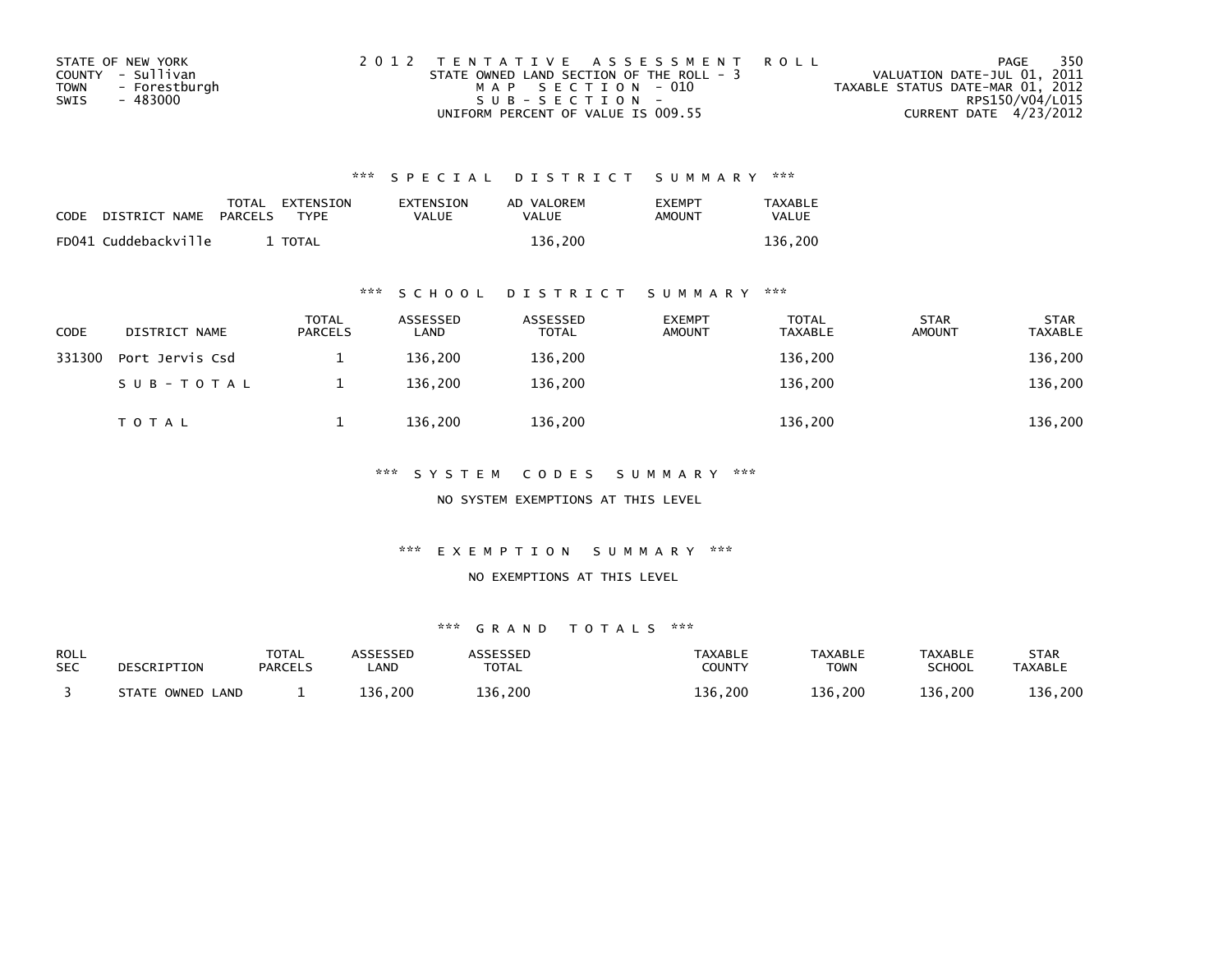| STATE OF NEW YORK<br>COUNTY - Sullivan<br>- Forestburgh<br>TOWN<br>$-483000$<br>SWIS                    | 2012 TENTATIVE ASSESSMENT<br>STATE OWNED LAND SECTION OF THE ROLL - 3<br>TAX MAP NUMBER SEQUENCE<br>UNIFORM PERCENT OF VALUE IS 009.55                                            | <b>ROLL</b><br>ROLL - 3<br>TAXABLE STATUS DATE-MAR 01, 2012 | -351<br>PAGE                                                                                                                             |                                       |         |
|---------------------------------------------------------------------------------------------------------|-----------------------------------------------------------------------------------------------------------------------------------------------------------------------------------|-------------------------------------------------------------|------------------------------------------------------------------------------------------------------------------------------------------|---------------------------------------|---------|
| TAX MAP PARCEL NUMBER<br>CURRENT OWNERS NAME                                                            | PROPERTY LOCATION & CLASS ASSESSMENT<br>SCHOOL DISTRICT                                                                                                                           |                                                             | EXEMPTION CODE-----------------COUNTY-------TOWN------SCHOOL<br>LAND TAX DESCRIPTION TAXABLE VALUE                                       |                                       |         |
| $15. - 2 - 1.2$<br>New York State Dec<br>Attn: County Treasurer<br>100 North St<br>Monticello, NY 12701 | Merriwold Pk<br>931 Forest s532a<br>484601<br>Monticello<br>Merriewold Pk.map Block D<br>Тах Мар #273<br>Lot <sub>53</sub><br>FRNT 80.00 DPTH 270.00<br>EAST-0395502 NRTH-0575422 | <b>COUNTY</b><br>300 TOWN                                   | COUNTY TAXABLE VALUE<br>TAXABLE VALUE<br>300 SCHOOL TAXABLE VALUE<br>FD040 Forestburg fire dist<br>LD002 E b crawford mem lib            | 300<br>300<br>300<br>300 TO<br>300 TO | 0110202 |
|                                                                                                         |                                                                                                                                                                                   |                                                             |                                                                                                                                          |                                       |         |
| $15.-9-3.2$<br>New York State Dec<br>Attn: County Treasurer<br>100 North St<br>Monticello, NY 12701     | Merriwold Park<br>931 Forest s532a<br>484601 200<br>Monticello<br>Lot 120<br>FRNT 80.00 DPTH 240.00<br>EAST-0395419 NRTH-0574137                                                  | 200                                                         | COUNTY TAXABLE VALUE<br><b>TOWN</b><br>TAXABLE VALUE<br>SCHOOL TAXABLE VALUE<br>FD040 Forestburg fire dist<br>LD002 E b crawford mem lib | 200<br>200<br>200<br>200 TO<br>200 TO |         |
|                                                                                                         | FULL MARKET VALUE                                                                                                                                                                 | 2.100                                                       |                                                                                                                                          |                                       |         |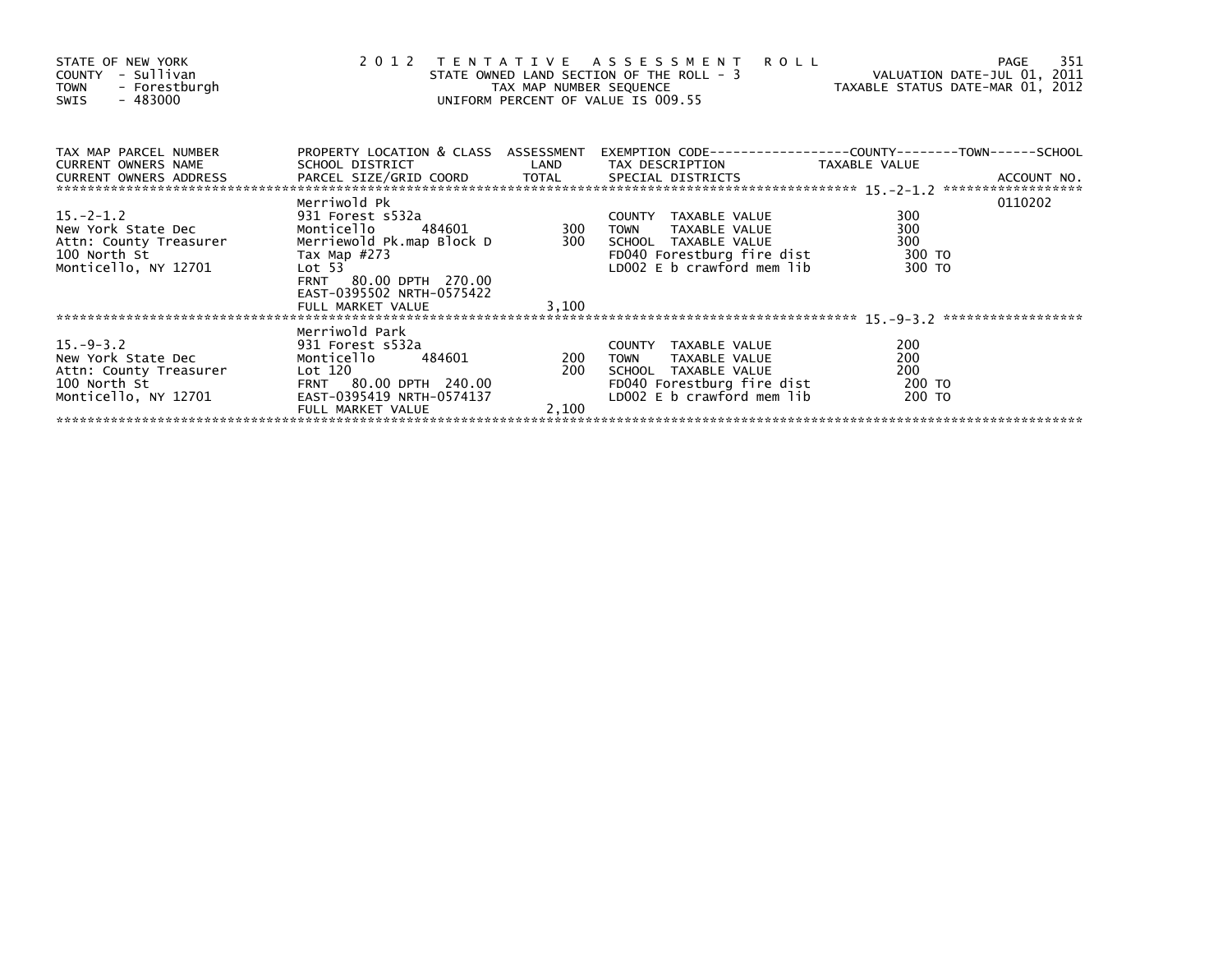| STATE OF NEW YORK            | 2012 TENTATIVE ASSESSMENT ROLL           | - 352<br>PAGE                    |
|------------------------------|------------------------------------------|----------------------------------|
| COUNTY - Sullivan            | STATE OWNED LAND SECTION OF THE ROLL - 3 | VALUATION DATE-JUL 01, 2011      |
| - Forestburgh<br><b>TOWN</b> | MAP SECTION - 015                        | TAXABLE STATUS DATE-MAR 01, 2012 |
| SWIS<br>- 483000             | SUB-SECTION-                             | RPS150/V04/L015                  |
|                              | UNIFORM PERCENT OF VALUE IS 009.55       | CURRENT DATE 4/23/2012           |

| CODE<br>DISTRICT NAME                        | TOTAL<br>EXTENSION<br>PARCELS<br><b>TYPF</b> | EXTENSION<br>VALUE | AD VALOREM<br><b>VALUE</b> | <b>EXEMPT</b><br>AMOUNT | TAXABLE<br>VALUE |
|----------------------------------------------|----------------------------------------------|--------------------|----------------------------|-------------------------|------------------|
| FD040 Forestburg fir<br>LD002 E b crawford m | <b>TOTAL</b><br><b>TOTAL</b>                 |                    | 500<br>500                 |                         | 500<br>500       |

### \*\*\* S C H O O L D I S T R I C T S U M M A R Y \*\*\*

| CODE   | DISTRICT NAME | <b>TOTAL</b><br><b>PARCELS</b> | ASSESSED<br>LAND | ASSESSED<br><b>TOTAL</b> | <b>EXEMPT</b><br><b>AMOUNT</b> | TOTAL<br><b>TAXABLE</b> | <b>STAR</b><br><b>AMOUNT</b> | <b>STAR</b><br>TAXABLE |
|--------|---------------|--------------------------------|------------------|--------------------------|--------------------------------|-------------------------|------------------------------|------------------------|
| 484601 | Monticello    |                                | 500              | 500                      |                                | 500                     |                              | 500                    |
|        | SUB-TOTAL     |                                | 500              | 500                      |                                | 500                     |                              | 500                    |
|        | T O T A L     |                                | 500              | 500                      |                                | 500                     |                              | 500                    |

\*\*\* S Y S T E M C O D E S S U M M A R Y \*\*\*

NO SYSTEM EXEMPTIONS AT THIS LEVEL

\*\*\* E X E M P T I O N S U M M A R Y \*\*\*

### NO EXEMPTIONS AT THIS LEVEL

| ROLL       | DESCRIPTION                     | <b>TOTAL</b>   | <b>\SSESSED</b> | ASSESSED     | <b>TAXABLE</b> | <b>TAXABLE</b> | TAXABLE       | STAR           |
|------------|---------------------------------|----------------|-----------------|--------------|----------------|----------------|---------------|----------------|
| <b>SEC</b> |                                 | <b>PARCELS</b> | _AND            | <b>TOTAL</b> | COUNTY         | <b>TOWN</b>    | <b>SCHOOL</b> | <b>TAXABLE</b> |
|            | <b>STATE L</b><br>LAND<br>OWNED |                | 500             | 500          | 500            | 500            | 500           | 500            |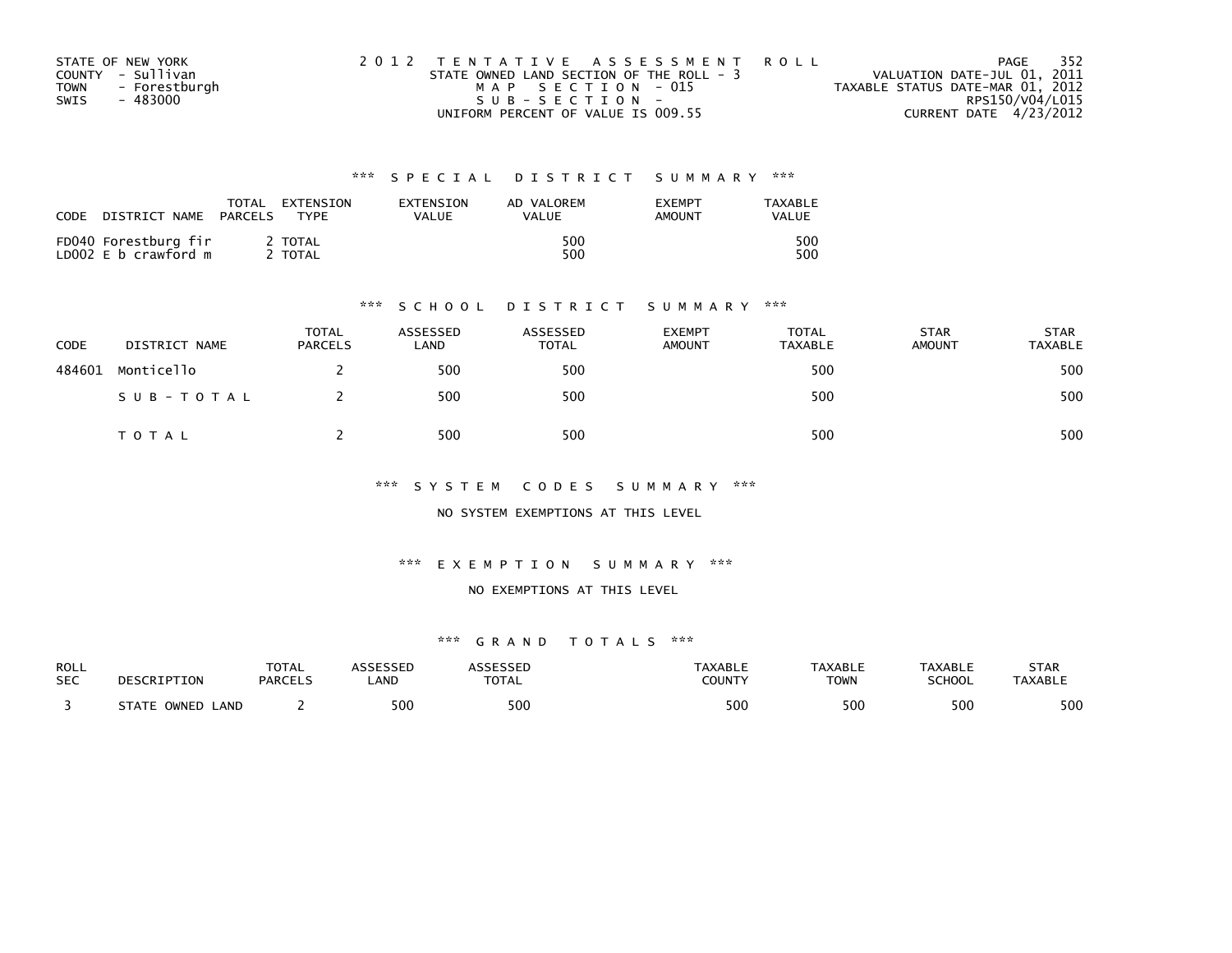| STATE OF NEW YORK<br>COUNTY - Sullivan<br>- Forestburgh<br>TOWN<br>- 483000<br>SWIS | 2 0 1 2                                        | TAX MAP NUMBER SEQUENCE | TENTATIVE ASSESSMENT ROLL<br>STATE OWNED LAND SECTION OF THE ROLL - 3<br>UNIFORM PERCENT OF VALUE IS 009.55 | - 353<br>PAGE<br>VALUATION DATE-JUL 01, 2011<br>TAXABLE STATUS DATE-MAR 01, 2012 |
|-------------------------------------------------------------------------------------|------------------------------------------------|-------------------------|-------------------------------------------------------------------------------------------------------------|----------------------------------------------------------------------------------|
| TAX MAP PARCEL NUMBER                                                               | PROPERTY LOCATION & CLASS ASSESSMENT           |                         |                                                                                                             | EXEMPTION        CODE-----------------COUNTY-------TOWN------SCHOOL              |
| <b>CURRENT OWNERS NAME</b>                                                          | SCHOOL DISTRICT TAX DESCRIPTION                |                         |                                                                                                             | TAXABLE VALUE                                                                    |
| CURRENT OWNERS ADDRESS                                                              | PARCEL SIZE/GRID COORD TOTAL SPECIAL DISTRICTS |                         |                                                                                                             | ACCOUNT NO.                                                                      |
|                                                                                     | Bradford Rd                                    |                         |                                                                                                             |                                                                                  |
| $20. B - 1 - 2$                                                                     | 961 State park                                 |                         | COUNTY TAXABLE VALUE                                                                                        | 134,800                                                                          |
| New York State Dec                                                                  | Monticello 484601                              | 134,800                 | TOWN TAXABLE VALUE                                                                                          | 134,800                                                                          |
| Attn: County Treasurer                                                              | State Park                                     | 134,800                 | SCHOOL TAXABLE VALUE                                                                                        | 134,800                                                                          |
| 100 North St                                                                        | ACRES 721.75                                   |                         | FD040 Forestburg fire dist                                                                                  | 134,800 TO                                                                       |
| Monticello, NY 12701                                                                | EAST-0407579 NRTH-0563356                      |                         | LD002 $E$ b crawford mem $lib$                                                                              | 134,800 TO                                                                       |
|                                                                                     | DEED BOOK 1524 PG-55                           |                         |                                                                                                             |                                                                                  |
|                                                                                     | FULL MARKET VALUE                              | 1411.500                |                                                                                                             |                                                                                  |
|                                                                                     |                                                |                         |                                                                                                             |                                                                                  |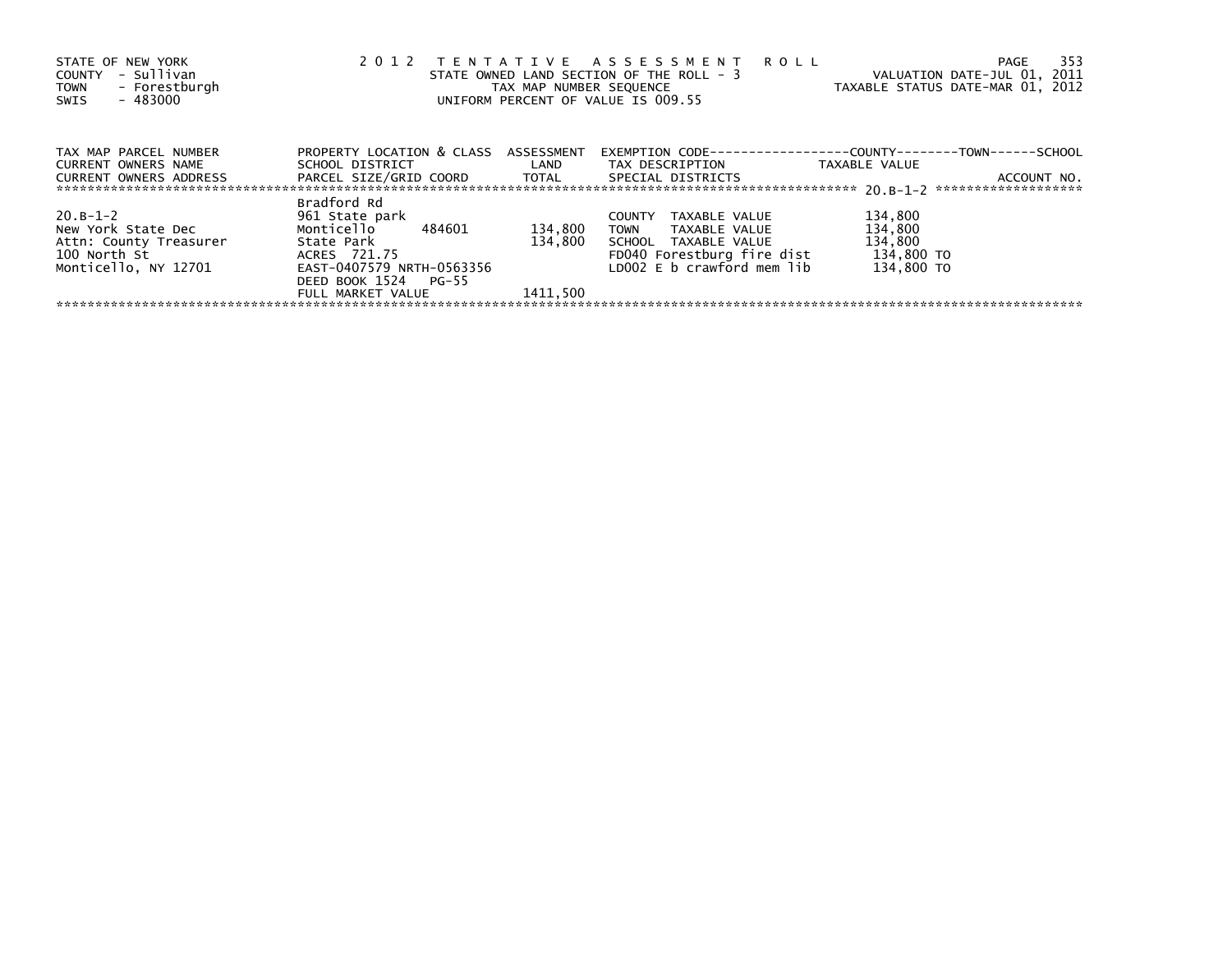| STATE OF NEW YORK            | 2012 TENTATIVE ASSESSMENT ROLL           | - 354<br>PAGE                    |
|------------------------------|------------------------------------------|----------------------------------|
| COUNTY - Sullivan            | STATE OWNED LAND SECTION OF THE ROLL - 3 | VALUATION DATE-JUL 01, 2011      |
| - Forestburgh<br><b>TOWN</b> | MAP SECTION - 020                        | TAXABLE STATUS DATE-MAR 01, 2012 |
| SWIS<br>- 483000             | $SUB - SECTION - B$                      | RPS150/V04/L015                  |
|                              | UNIFORM PERCENT OF VALUE IS 009.55       | CURRENT DATE 4/23/2012           |

| CODE | DISTRICT NAME                                | TOTAL<br>PARCELS | EXTENSION<br><b>TYPF</b> | EXTENSION<br>VALUE | AD VALOREM<br><b>VALUE</b> | <b>EXEMPT</b><br><b>AMOUNT</b> | TAXABLE<br><b>VALUE</b> |
|------|----------------------------------------------|------------------|--------------------------|--------------------|----------------------------|--------------------------------|-------------------------|
|      | FD040 Forestburg fir<br>LD002 E b crawford m |                  | 1 TOTAL<br>TOTAL         |                    | 134.800<br>134.800         |                                | 134.800<br>134.800      |

### \*\*\* S C H O O L D I S T R I C T S U M M A R Y \*\*\*

| CODE   | DISTRICT NAME | TOTAL<br><b>PARCELS</b> | ASSESSED<br>LAND | ASSESSED<br><b>TOTAL</b> | <b>EXEMPT</b><br><b>AMOUNT</b> | TOTAL<br><b>TAXABLE</b> | <b>STAR</b><br><b>AMOUNT</b> | <b>STAR</b><br><b>TAXABLE</b> |
|--------|---------------|-------------------------|------------------|--------------------------|--------------------------------|-------------------------|------------------------------|-------------------------------|
| 484601 | Monticello    |                         | 134.800          | 134,800                  |                                | 134,800                 |                              | 134,800                       |
|        | SUB-TOTAL     |                         | 134.800          | 134.800                  |                                | 134,800                 |                              | 134,800                       |
|        | TOTAL         |                         | 134.800          | 134,800                  |                                | 134,800                 |                              | 134,800                       |

\*\*\* S Y S T E M C O D E S S U M M A R Y \*\*\*

NO SYSTEM EXEMPTIONS AT THIS LEVEL

\*\*\* E X E M P T I O N S U M M A R Y \*\*\*

NO EXEMPTIONS AT THIS LEVEL

| <b>ROLL</b><br><b>SEC</b> | DESCRIPTION         | <b>TOTAL</b><br><b>PARCELS</b> | <b>ASSESSED</b><br>_AND | <b>ARRESSED</b><br><b>TOTAL</b> | <b>TAXABLE</b><br><b>COUNTY</b> | <b>TAXABLE</b><br><b>TOWN</b> | <b>TAXABLE</b><br>SCHOOL | STAR<br><b>TAXABLE</b> |
|---------------------------|---------------------|--------------------------------|-------------------------|---------------------------------|---------------------------------|-------------------------------|--------------------------|------------------------|
|                           | STATE OWNED<br>LAND |                                | 134.800                 | 134,800                         | ,800<br>134                     | 134,800                       | 134,800                  | 134,800                |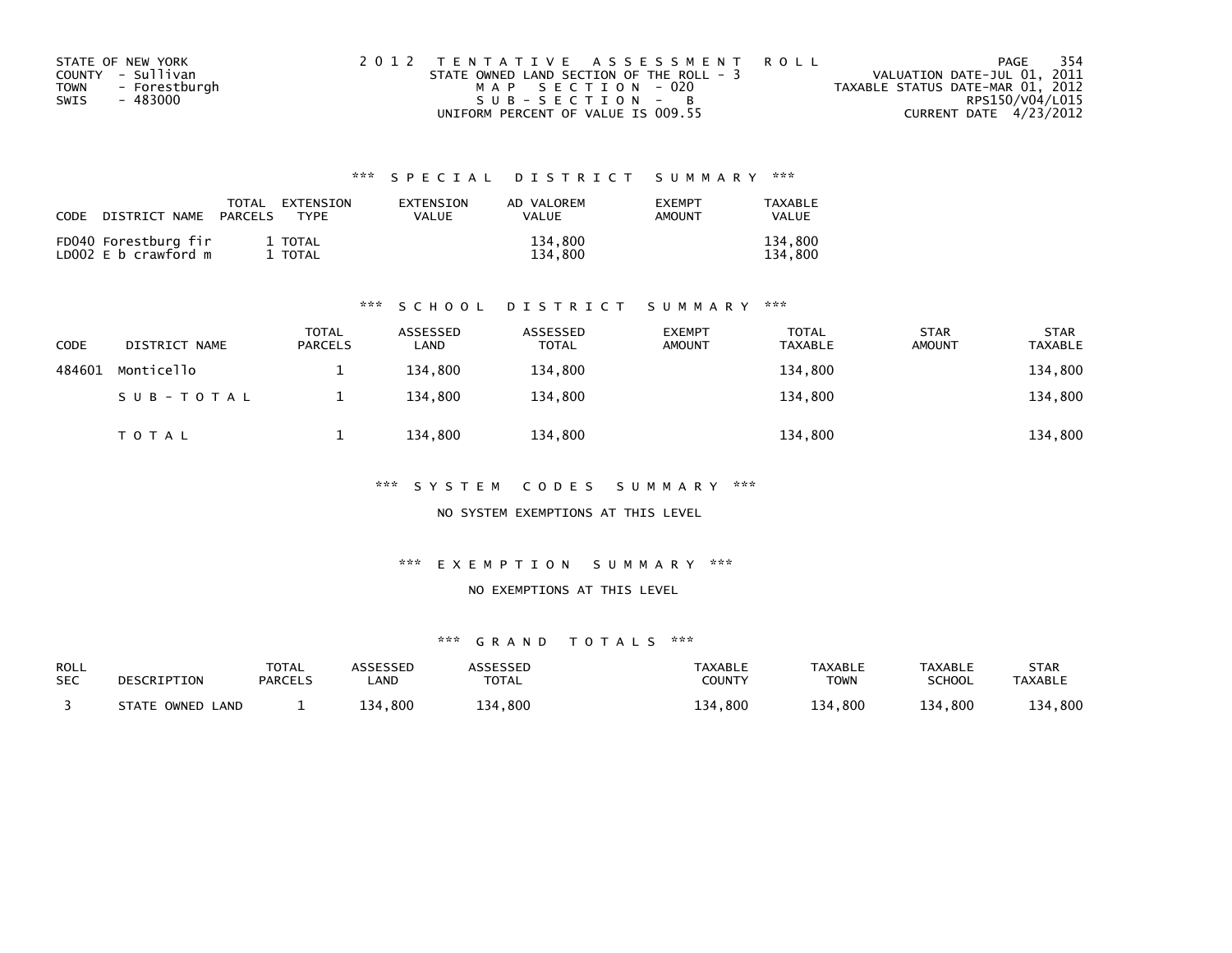| STATE OF NEW YORK<br>- Sullivan<br>COUNTY<br>- Forestburgh<br><b>TOWN</b><br>- 483000<br>SWIS | 2 0 1 2                                        | TAX MAP NUMBER SEQUENCE | TENTATIVE ASSESSMENT ROLL<br>STATE OWNED LAND SECTION OF THE ROLL - 3<br>UNIFORM PERCENT OF VALUE IS 009.55 | VALUATION DATE-JUL 01, 2011<br>TAXABLE STATUS DATE-MAR 01, 2012 | - 355<br>PAGE |
|-----------------------------------------------------------------------------------------------|------------------------------------------------|-------------------------|-------------------------------------------------------------------------------------------------------------|-----------------------------------------------------------------|---------------|
| TAX MAP PARCEL NUMBER                                                                         | PROPERTY LOCATION & CLASS ASSESSMENT           |                         | EXEMPTION        CODE-----------------COUNTY--------TOWN------SCHOOL                                        |                                                                 |               |
| CURRENT OWNERS NAME                                                                           | SCHOOL DISTRICT                                | <b>Example 12</b>       | TAX DESCRIPTION                                                                                             | TAXABLE VALUE                                                   |               |
| <b>CURRENT OWNERS ADDRESS</b>                                                                 | PARCEL SIZE/GRID COORD TOTAL SPECIAL DISTRICTS |                         |                                                                                                             |                                                                 | ACCOUNT NO.   |
|                                                                                               | Town Line                                      |                         |                                                                                                             |                                                                 | 021050        |
| $21. - 1 - 1$                                                                                 | 961 State park - WTRFNT                        |                         | <b>COUNTY</b><br>TAXABLE VALUE                                                                              | 252,700                                                         |               |
| NEW YORK STATE DEC                                                                            | Port Jervis Csd 331300                         | 252,700                 | <b>TOWN</b><br>TAXABLE VALUE                                                                                | 252,700                                                         |               |
| Attn: COUNTY TREASURER                                                                        | ACRES 1696.22                                  | 252.700                 | SCHOOL TAXABLE VALUE                                                                                        | 252,700                                                         |               |
| 100 NORTH St                                                                                  | EAST-0417030 NRTH-0553910                      |                         | FD041 Cuddebackville fire                                                                                   | 252.700 TO                                                      |               |
| MONTICELLO, NY 12701                                                                          | DEED BOOK 2271 PG-132                          |                         |                                                                                                             |                                                                 |               |
|                                                                                               | FULL MARKET VALUE                              | 2646.100                |                                                                                                             |                                                                 |               |
|                                                                                               |                                                |                         |                                                                                                             |                                                                 |               |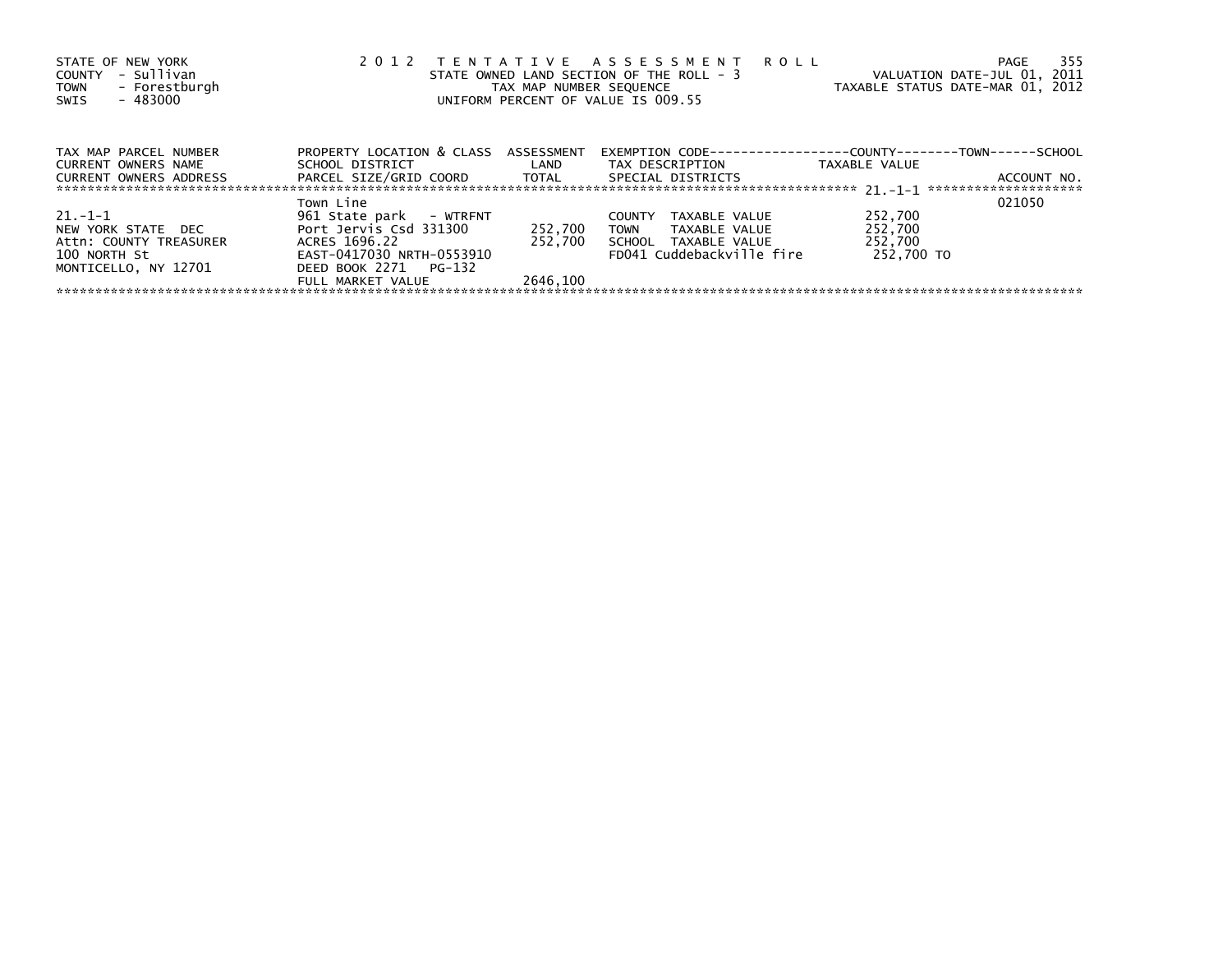| STATE OF NEW YORK |               | 2012 TENTATIVE ASSESSMENT ROLL           |                   |  |                                  |                        | PAGE | - 356 |
|-------------------|---------------|------------------------------------------|-------------------|--|----------------------------------|------------------------|------|-------|
| COUNTY - Sullivan |               | STATE OWNED LAND SECTION OF THE ROLL - 3 |                   |  | VALUATION DATE-JUL 01, 2011      |                        |      |       |
| <b>TOWN</b>       | - Forestburgh |                                          | MAP SECTION - 021 |  | TAXABLE STATUS DATE-MAR 01, 2012 |                        |      |       |
| SWIS              | - 483000      |                                          | $SUB - SECTION -$ |  |                                  | RPS150/V04/L015        |      |       |
|                   |               | UNIFORM PERCENT OF VALUE IS 009.55       |                   |  |                                  | CURRENT DATE 4/23/2012 |      |       |

| CODE | DISTRICT NAME PARCELS | TOTAL EXTENSION<br><b>TYPF</b> | EXTENSION<br>VALUE | AD VALOREM<br>VALUE | <b>FXFMPT</b><br>AMOUNT | TAXABLE<br><b>VALUE</b> |
|------|-----------------------|--------------------------------|--------------------|---------------------|-------------------------|-------------------------|
|      | FD041 Cuddebackville  | <b>TOTAL</b>                   |                    | 252.700             |                         | 252.700                 |

### \*\*\* S C H O O L D I S T R I C T S U M M A R Y \*\*\*

| <b>CODE</b> | DISTRICT NAME   | <b>TOTAL</b><br><b>PARCELS</b> | ASSESSED<br>LAND | ASSESSED<br><b>TOTAL</b> | <b>EXEMPT</b><br>AMOUNT | <b>TOTAL</b><br>TAXABLE | <b>STAR</b><br>AMOUNT | <b>STAR</b><br>TAXABLE |
|-------------|-----------------|--------------------------------|------------------|--------------------------|-------------------------|-------------------------|-----------------------|------------------------|
| 331300      | Port Jervis Csd |                                | 252.700          | 252,700                  |                         | 252,700                 |                       | 252,700                |
|             | SUB-TOTAL       |                                | 252.700          | 252,700                  |                         | 252,700                 |                       | 252,700                |
|             | TOTAL           |                                | 252,700          | 252,700                  |                         | 252,700                 |                       | 252,700                |

### \*\*\* S Y S T E M C O D E S S U M M A R Y \*\*\*

NO SYSTEM EXEMPTIONS AT THIS LEVEL

### \*\*\* E X E M P T I O N S U M M A R Y \*\*\*

### NO EXEMPTIONS AT THIS LEVEL

| <b>ROLL</b> | DESCRIPTION      | <b>TOTAL</b>   | <b>ASSESSED</b> | ASSESSED     | TAXABLE | <b>TAXABLE</b> | TAXABLE | <b>STAR</b>    |
|-------------|------------------|----------------|-----------------|--------------|---------|----------------|---------|----------------|
| <b>SEC</b>  |                  | <b>PARCELS</b> | .AND            | <b>TOTAL</b> | COUNTY  | <b>TOWN</b>    | SCHOOL  | <b>TAXABLE</b> |
|             | STATE OWNED LAND |                | 252.700         | 252,700      | 252,700 | 252,700        | 252,700 | 252,700        |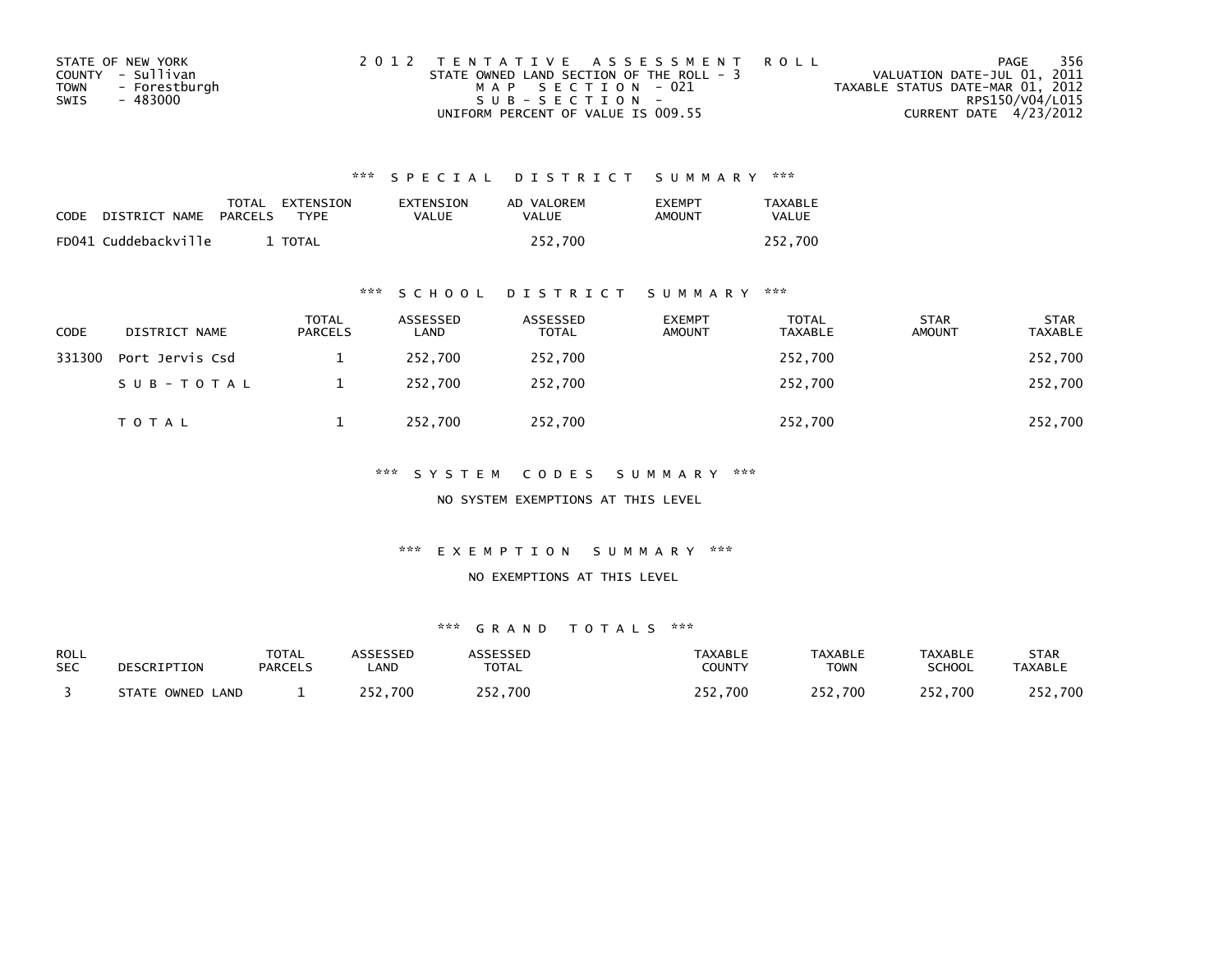| STATE OF NEW YORK<br>- Sullivan<br>COUNTY<br>- Forestburgh<br><b>TOWN</b><br>- 483000<br>SWIS                                                                                                                                                                  |                                                         | TAX MAP NUMBER SEQUENCE | <b>ROLL</b><br>2012 TENTATIVE ASSESSMENT<br>STATE OWNED LAND SECTION OF THE ROLL - 3<br>UNIFORM PERCENT OF VALUE IS 009.55 | VALUATION DATE-JUL 01, 2011<br>VALUATION DATE-MAR 01, 2012 | <b>PAGE</b> | 357 |
|----------------------------------------------------------------------------------------------------------------------------------------------------------------------------------------------------------------------------------------------------------------|---------------------------------------------------------|-------------------------|----------------------------------------------------------------------------------------------------------------------------|------------------------------------------------------------|-------------|-----|
| TAX MAP PARCEL NUMBER<br><b>CURRENT OWNERS NAME</b>                                                                                                                                                                                                            | PROPERTY LOCATION & CLASS ASSESSMENT<br>SCHOOL DISTRICT | LAND                    | EXEMPTION        CODE-----------------COUNTY-------TOWN------SCHOOL<br>TAX DESCRIPTION                                     | TAXABLE VALUE                                              |             |     |
| CURRENT OWNERS ADDRESS FORCEL SIZE/GRID COORD TOTAL SPECIAL DISTRICTS TO SALL ON A ACCOUNT NO.<br>- ACCOUNT NO ARCEL SIZE/GRID COORD TOTAL SPECIAL DISTRICTS (1997) 2014 - 2014 - 2014 - 2014 - 2014 - 2014 - 20<br>- --------------<br>CURRENT OWNERS ADDRESS |                                                         |                         |                                                                                                                            |                                                            |             |     |
|                                                                                                                                                                                                                                                                | forestburgh                                             |                         |                                                                                                                            |                                                            |             |     |
| $333. -3 - 1$<br>New York State DEC                                                                                                                                                                                                                            | 993 Transition t<br>Unknown 888888                      |                         | SCHL EXMPT 50004                                                                                                           | $\Omega$                                                   | $\Omega$    |     |
| Attn: C/O County Treasurer                                                                                                                                                                                                                                     | Transition Assessment                                   | $\overline{0}$          | 0 COUNTY TAXABLE VALUE<br><b>TOWN</b><br>TAXABLE VALUE                                                                     |                                                            |             |     |
| 100 North St                                                                                                                                                                                                                                                   | FULL MARKET VALUE                                       | $\Omega$                | SCHOOL TAXABLE VALUE                                                                                                       |                                                            |             |     |
|                                                                                                                                                                                                                                                                |                                                         |                         |                                                                                                                            |                                                            |             |     |
|                                                                                                                                                                                                                                                                | forestburgh                                             |                         |                                                                                                                            |                                                            |             |     |
| $333. -3 - 2$                                                                                                                                                                                                                                                  | 993 Transition t                                        |                         | SCHL TAXBL 50001                                                                                                           | $\Omega$                                                   | $\Omega$    |     |
| NEW YORK STATE DEC                                                                                                                                                                                                                                             | Port Jervis Csd 331300                                  |                         | 0 COUNTY TAXABLE VALUE                                                                                                     |                                                            |             |     |
| Attn: C/O County Treasurer Transition Assessment                                                                                                                                                                                                               |                                                         | 0 TOWN<br>0 SCHOO       | TAXABLE VALUE                                                                                                              |                                                            |             |     |
| 100 North St                                                                                                                                                                                                                                                   | FULL MARKET VALUE                                       |                         | 0 SCHOOL TAXABLE VALUE                                                                                                     |                                                            |             |     |
|                                                                                                                                                                                                                                                                |                                                         |                         |                                                                                                                            | 14,670 TO                                                  |             |     |
|                                                                                                                                                                                                                                                                | forestburgh                                             |                         |                                                                                                                            |                                                            |             |     |
| $333. -3 -3$                                                                                                                                                                                                                                                   | 993 Transition t                                        |                         | SCHL TAXBL 50001                                                                                                           | $\Omega$                                                   | $\Omega$    |     |
| NEW YORK STATE DEC                                                                                                                                                                                                                                             | Monticello<br>484601                                    |                         | 0 COUNTY TAXABLE VALUE                                                                                                     |                                                            |             |     |
| Attn: C/O County Treasurer                                                                                                                                                                                                                                     | transition assessment                                   | $\mathbf{0}$            | <b>TOWN</b><br>TAXABLE VALUE                                                                                               |                                                            |             |     |
| 100 North St                                                                                                                                                                                                                                                   | FULL MARKET VALUE                                       |                         | SCHOOL TAXABLE VALUE                                                                                                       |                                                            |             |     |
| Monticello, NY 12701                                                                                                                                                                                                                                           |                                                         |                         | FD040 Forestburg fire dist<br>LD002 E b crawford mem lib                                                                   | 0 <sub>T</sub>                                             |             |     |
|                                                                                                                                                                                                                                                                |                                                         |                         |                                                                                                                            | 0 <sub>T</sub>                                             |             |     |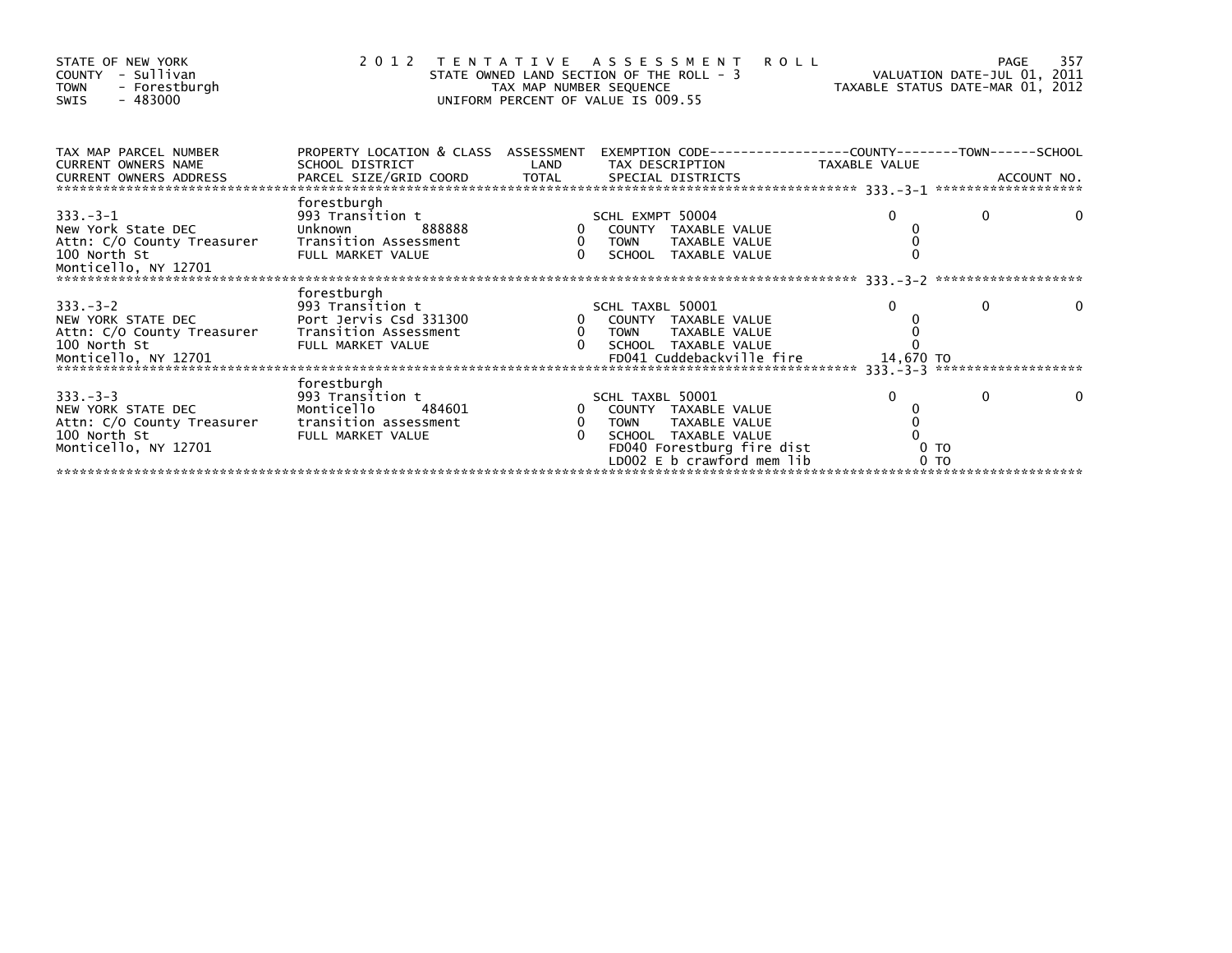|             | STATE OF NEW YORK | 2012 TENTATIVE ASSESSMENT ROLL           | PAGE                             | 358 |
|-------------|-------------------|------------------------------------------|----------------------------------|-----|
|             | COUNTY - Sullivan | STATE OWNED LAND SECTION OF THE ROLL - 3 | VALUATION DATE-JUL 01, 2011      |     |
| <b>TOWN</b> | - Forestburgh     | MAP SECTION - 333                        | TAXABLE STATUS DATE-MAR 01, 2012 |     |
| SWIS        | - 483000          | $SUB - SECTION -$                        | RPS150/V04/L015                  |     |
|             |                   | UNIFORM PERCENT OF VALUE IS 009.55       | CURRENT DATE 4/23/2012           |     |

| CODE | DISTRICT NAME                                                              | TOTAL<br>PARCELS | EXTENSION<br><b>TYPE</b>      | EXTENSION<br>VALUE | AD VALOREM<br><b>VALUE</b> | <b>EXEMPT</b><br><b>AMOUNT</b> | TAXABLE<br>VALUE |
|------|----------------------------------------------------------------------------|------------------|-------------------------------|--------------------|----------------------------|--------------------------------|------------------|
|      | FD040 Forestburg fir<br>FD041 Cuddebackville<br>LD $002 \, E$ b crawford m |                  | 1 TOTAL<br>1 TOTAL<br>1 TOTAL |                    | 14.670                     |                                | 14.670           |

# \*\*\* S C H O O L D I S T R I C T S U M M A R Y \*\*\*

| <b>CODE</b>                | DISTRICT NAME                            | <b>TOTAL</b><br><b>PARCELS</b> | ASSESSED<br>LAND | ASSESSED<br><b>TOTAL</b> | <b>EXEMPT</b><br><b>AMOUNT</b> | <b>TOTAL</b><br><b>TAXABLE</b> | <b>STAR</b><br><b>AMOUNT</b> | <b>STAR</b><br><b>TAXABLE</b> |
|----------------------------|------------------------------------------|--------------------------------|------------------|--------------------------|--------------------------------|--------------------------------|------------------------------|-------------------------------|
| 331300<br>484601<br>888888 | Port Jervis Csd<br>Monticello<br>Unknown |                                |                  |                          |                                |                                |                              |                               |
|                            | SUB-TOTAL                                |                                |                  |                          |                                |                                |                              |                               |
|                            | TOTAL                                    | ર                              |                  |                          |                                |                                |                              |                               |

### \*\*\* S Y S T E M C O D E S S U M M A R Y \*\*\*

| <b>CODE</b>    | DESCRIPTION                                  | TOTAL<br><b>PARCELS</b> | COUNTY | <b>TOWN</b> | <b>SCHOOL</b> |
|----------------|----------------------------------------------|-------------------------|--------|-------------|---------------|
| 50001<br>50004 | SCHL TAXBL<br><b>SCHL EXMPT</b><br>T O T A L | <b>.</b>                |        |             |               |

### \*\*\* E X E M P T I O N S U M M A R Y \*\*\*

NO EXEMPTIONS AT THIS LEVEL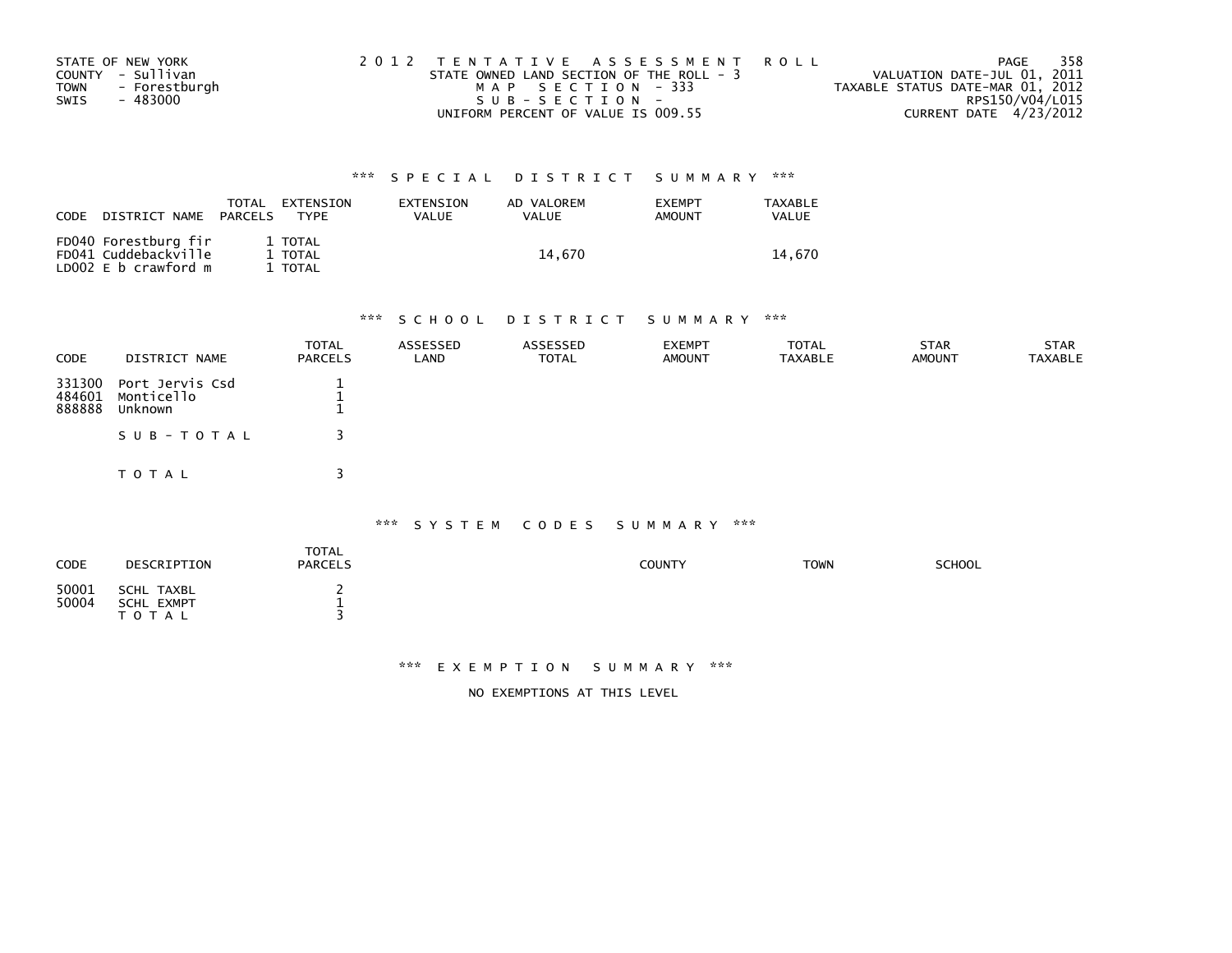|      | STATE OF NEW YORK | 2012 TENTATIVE ASSESSMENT ROLL           | PAGE                             | 359             |
|------|-------------------|------------------------------------------|----------------------------------|-----------------|
|      | COUNTY - Sullivan | STATE OWNED LAND SECTION OF THE ROLL - 3 | VALUATION DATE-JUL 01, 2011      |                 |
| TOWN | - Forestburgh     | MAP SECTION - 333                        | TAXABLE STATUS DATE-MAR 01, 2012 |                 |
| SWIS | - 483000          | SUB-SECTION-                             |                                  | RPS150/V04/L015 |
|      |                   | UNIFORM PERCENT OF VALUE IS 009.55       | CURRENT DATE 4/23/2012           |                 |

| ROLL       | DESCRIPTION         | <b>TOTAL</b>   | <b>ASSESSED</b> | <b>ASSESSED</b> | <b>TAXABLE</b> | <b>TAXABLE</b> | <b>TAXABLE</b> | STAR           |
|------------|---------------------|----------------|-----------------|-----------------|----------------|----------------|----------------|----------------|
| <b>SEC</b> |                     | <b>PARCELS</b> | LAND            | <b>TOTAL</b>    | <b>COUNTY</b>  | <b>TOWN</b>    | <b>SCHOOL</b>  | <b>TAXABLE</b> |
|            | STATE OWNED<br>LAND |                |                 |                 |                |                |                |                |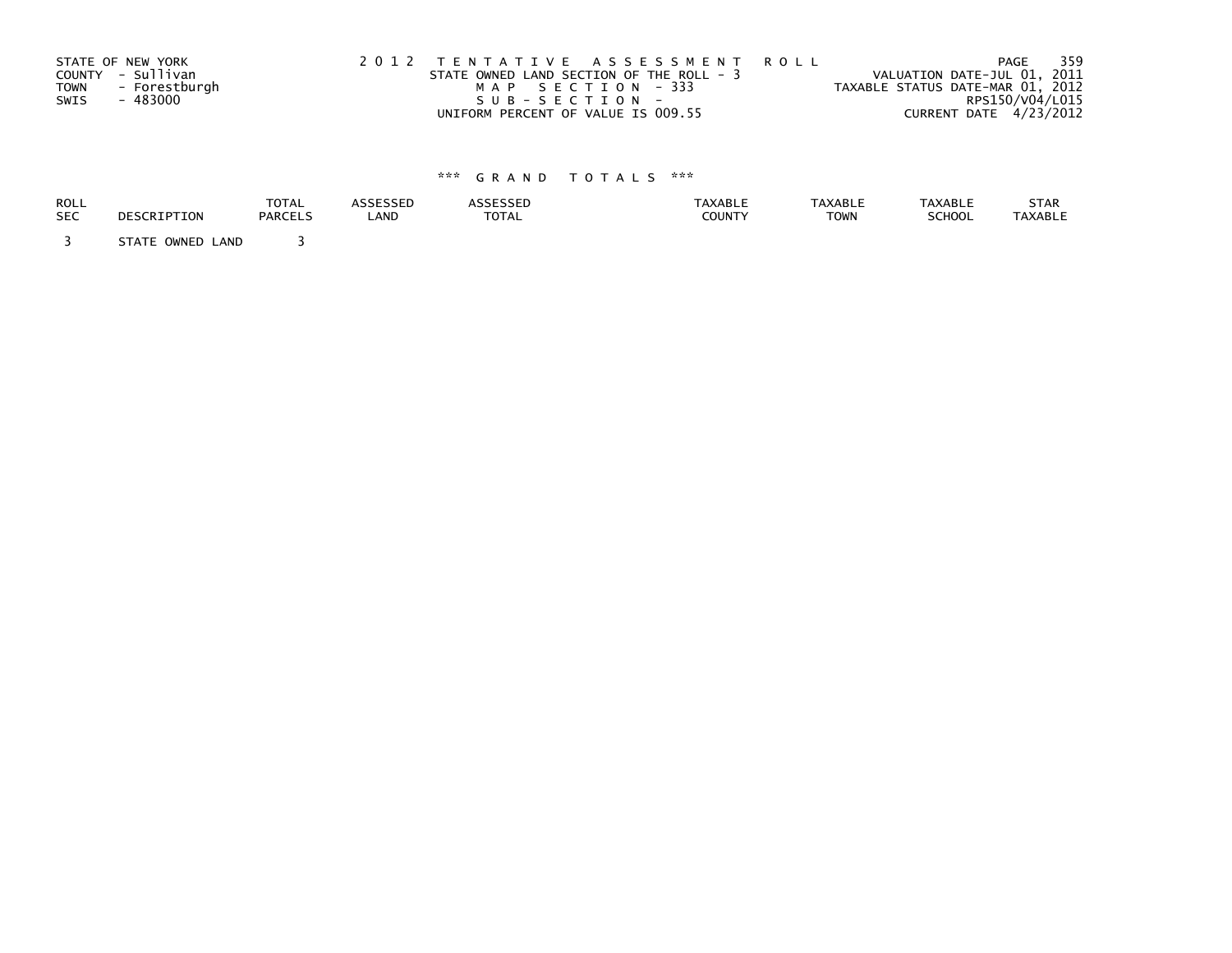| STATE OF NEW YORK<br>- Sullivan<br>COUNTY<br>- Forestburgh<br><b>TOWN</b><br>$-483000$<br>SWIS                                                                                                                                 | 2012                                                         | TAX MAP NUMBER SEQUENCE | TENTATIVE ASSESSMENT ROLL<br>STATE OWNED LAND SECTION OF THE ROLL - 3<br>UNIFORM PERCENT OF VALUE IS 009.55 | VALUATION DATE-JUL 01, 2011<br>TAXABLE STATUS DATE-MAR 01, 2012 | 360<br>PAGE |
|--------------------------------------------------------------------------------------------------------------------------------------------------------------------------------------------------------------------------------|--------------------------------------------------------------|-------------------------|-------------------------------------------------------------------------------------------------------------|-----------------------------------------------------------------|-------------|
| TAX MAP PARCEL NUMBER<br>CURRENT OWNERS NAME                                                                                                                                                                                   | PROPERTY LOCATION & CLASS ASSESSMENT<br>SCHOOL DISTRICT LAND |                         | EXEMPTION        CODE-----------------COUNTY--------TOWN------SCHOOL<br>TAX DESCRIPTION                     | TAXABLE VALUE                                                   |             |
| CURRENT OWNERS ADDRESS                                                                                                                                                                                                         | PARCEL SIZE/GRID COORD TOTAL                                 |                         | SPECIAL DISTRICTS                                                                                           |                                                                 | ACCOUNT NO. |
|                                                                                                                                                                                                                                |                                                              |                         |                                                                                                             |                                                                 | 0130002     |
| 700.-1-1                                                                                                                                                                                                                       | 931 Forest s532a                                             |                         | COUNTY TAXABLE VALUE                                                                                        | 26,900                                                          |             |
| NEW YORK STATE NEWSLESS AND THE STATE OF THE STATE OF THE STATE OF THE STATE OF THE STATE OF THE STATE OF THE STATE OF THE STATE OF THE STATE OF THE STATE OF THE STATE OF THE STATE OF THE STATE OF THE STATE OF THE STATE OF | Monticello 484601                                            | 26,900                  | TOWN TAXABLE VALUE                                                                                          | 26,900                                                          |             |
| Attn: County Treasurer Minisink Patent Div 1                                                                                                                                                                                   |                                                              | 26.900                  | SCHOOL TAXABLE VALUE                                                                                        | 26,900                                                          |             |
| County Government Center Sulli Lot 11                                                                                                                                                                                          |                                                              |                         | FD040 Forestburg fire dist                                                                                  | 26,900 TO                                                       |             |
| 100 North St                                                                                                                                                                                                                   | $1/2$ Interest Of 228 Ac                                     |                         | LD002 E b crawford mem lib                                                                                  | 26,900 TO                                                       |             |
| Monticello, NY 12701                                                                                                                                                                                                           | ACRES 116.42                                                 |                         |                                                                                                             |                                                                 |             |
|                                                                                                                                                                                                                                | FULL MARKET VALUE                                            | 281.700                 |                                                                                                             |                                                                 |             |
|                                                                                                                                                                                                                                |                                                              |                         |                                                                                                             |                                                                 |             |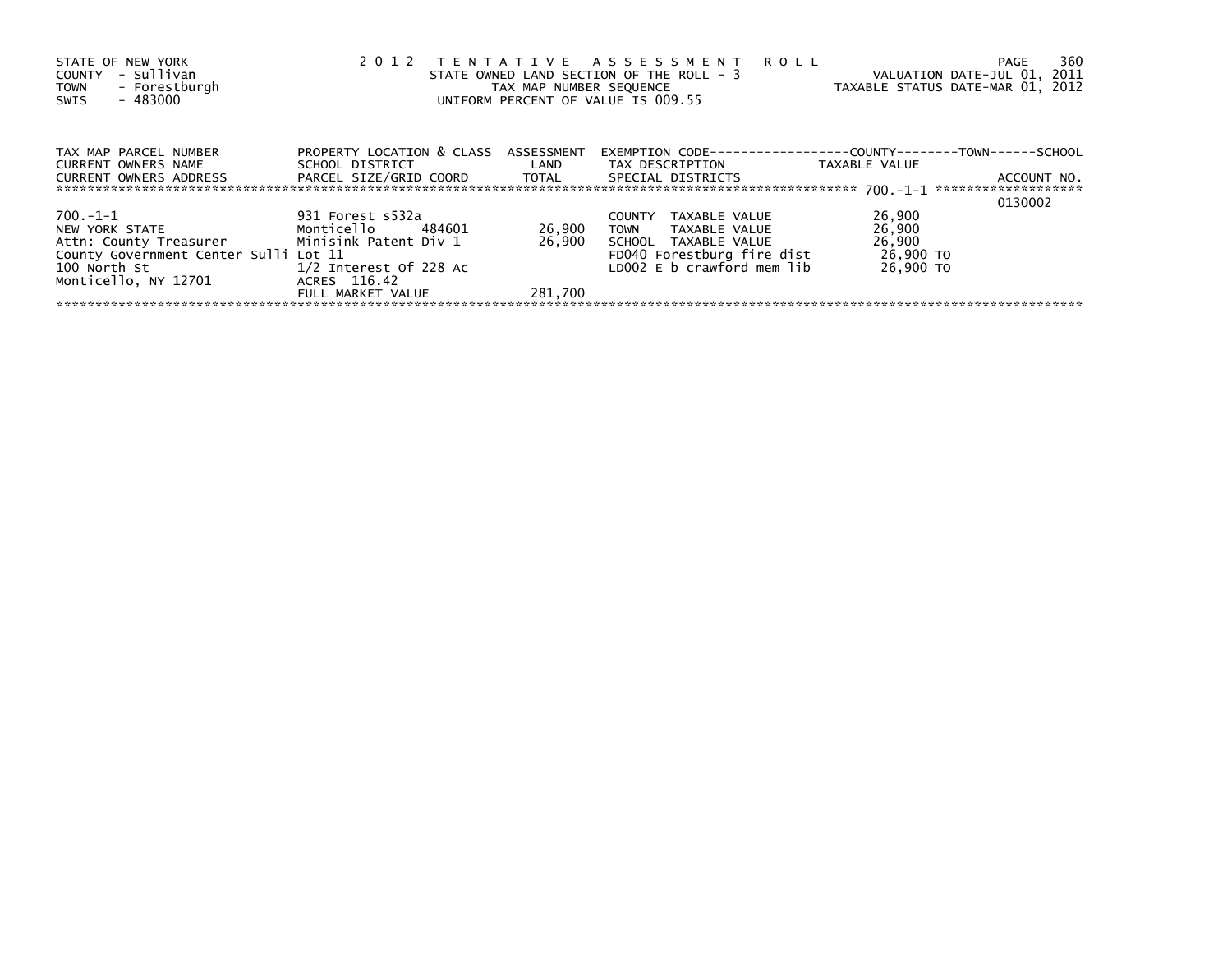| STATE OF NEW YORK            | 2012 TENTATIVE ASSESSMENT ROLL           | 361<br>PAGE                      |
|------------------------------|------------------------------------------|----------------------------------|
| COUNTY - Sullivan            | STATE OWNED LAND SECTION OF THE ROLL - 3 | VALUATION DATE-JUL 01, 2011      |
| - Forestburgh<br><b>TOWN</b> | MAP SECTION - 700                        | TAXABLE STATUS DATE-MAR 01, 2012 |
| - 483000<br>SWIS             | $SUB - SECTION -$                        | RPS150/V04/L015                  |
|                              | UNIFORM PERCENT OF VALUE IS 009.55       | CURRENT DATE 4/23/2012           |

| CODE | DISTRICT NAME                                | TOTAL<br>PARCELS | EXTENSION<br>TYPF | EXTENSION<br>VALUE | AD VALOREM<br>VALUE | <b>EXEMPT</b><br><b>AMOUNT</b> | TAXABLE<br><b>VALUE</b> |
|------|----------------------------------------------|------------------|-------------------|--------------------|---------------------|--------------------------------|-------------------------|
|      | FD040 Forestburg fir<br>LD002 E b crawford m |                  | 1 TOTAL<br>TOTAL  |                    | 26,900<br>26.900    |                                | 26.900<br>26.900        |

#### \*\*\* S C H O O L D I S T R I C T S U M M A R Y \*\*\*

| CODE   | DISTRICT NAME | <b>TOTAL</b><br><b>PARCELS</b> | ASSESSED<br>LAND | ASSESSED<br><b>TOTAL</b> | <b>EXEMPT</b><br><b>AMOUNT</b> | <b>TOTAL</b><br><b>TAXABLE</b> | <b>STAR</b><br><b>AMOUNT</b> | <b>STAR</b><br><b>TAXABLE</b> |
|--------|---------------|--------------------------------|------------------|--------------------------|--------------------------------|--------------------------------|------------------------------|-------------------------------|
| 484601 | Monticello    |                                | 26.900           | 26,900                   |                                | 26,900                         |                              | 26,900                        |
|        | SUB-TOTAL     |                                | 26,900           | 26,900                   |                                | 26,900                         |                              | 26,900                        |
|        | T O T A L     |                                | 26,900           | 26,900                   |                                | 26,900                         |                              | 26,900                        |

\*\*\* S Y S T E M C O D E S S U M M A R Y \*\*\*

NO SYSTEM EXEMPTIONS AT THIS LEVEL

\*\*\* E X E M P T I O N S U M M A R Y \*\*\*

NO EXEMPTIONS AT THIS LEVEL

| ROLL       | DESCRIPTION      | <b>TOTAL</b>   | ASSESSED    | <b>ASSESSED</b> | TAXABLE       | <b>TAXABLE</b> | <b>TAXABLE</b> | STAR           |
|------------|------------------|----------------|-------------|-----------------|---------------|----------------|----------------|----------------|
| <b>SEC</b> |                  | <b>PARCELS</b> | <b>_AND</b> | <b>TOTAL</b>    | <b>COUNTY</b> | <b>TOWN</b>    | <b>SCHOOL</b>  | <b>TAXABLE</b> |
|            | STATE OWNED LAND |                | 26,900      | 26,900          | 26,900        | 26,900         | 26,900         | 26,900         |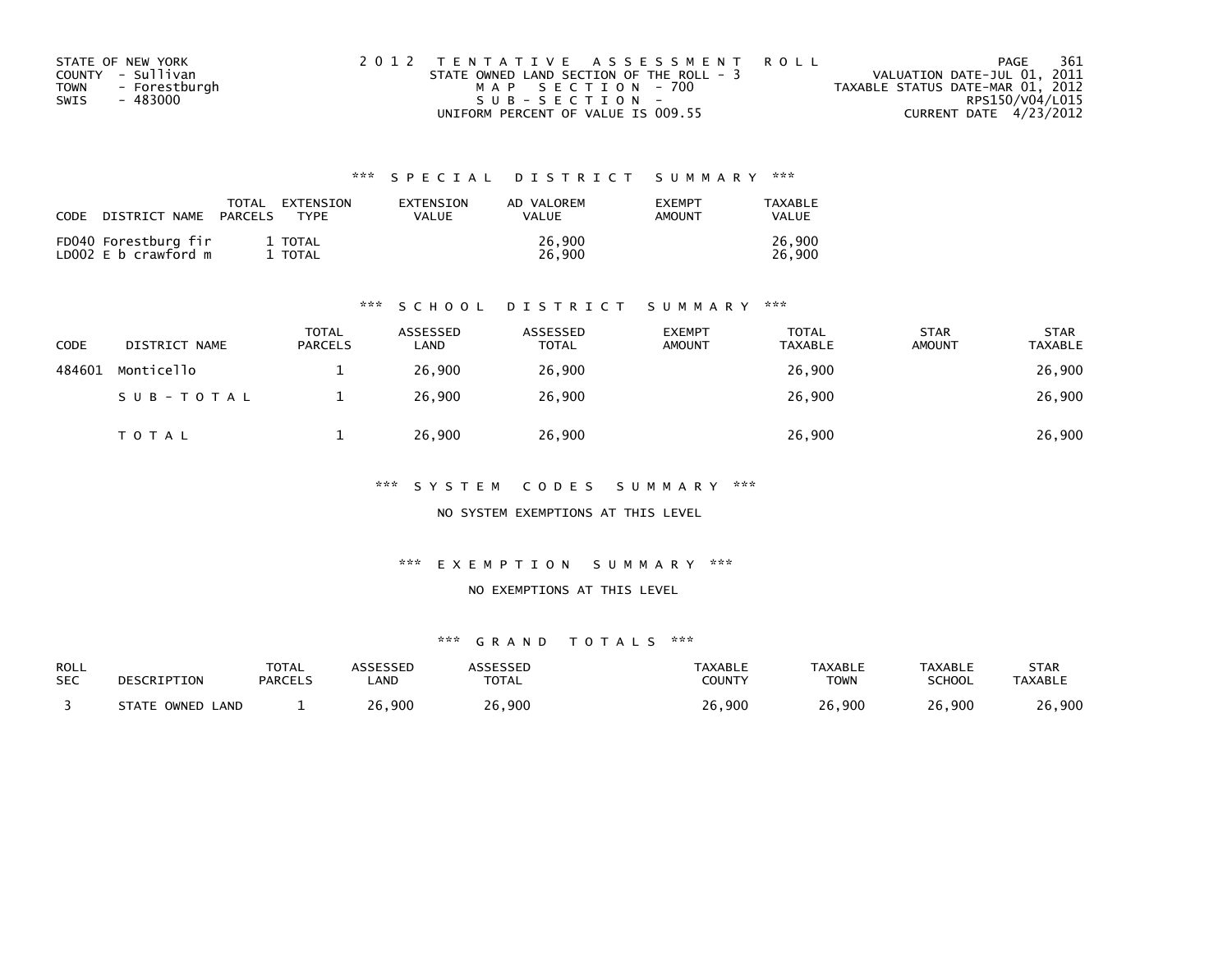| STATE OF NEW YORK  | 2012 TENTATIVE ASSESSMENT ROLL           | 362<br>PAGE                      |
|--------------------|------------------------------------------|----------------------------------|
| COUNTY - Sullivan  | STATE OWNED LAND SECTION OF THE ROLL - 3 | VALUATION DATE-JUL 01, 2011      |
| TOWN - Forestburgh |                                          | TAXABLE STATUS DATE-MAR 01, 2012 |
| SWIS<br>- 483000   | UNIFORM PERCENT OF VALUE IS 009.55       | RPS150/V04/L015                  |
|                    |                                          | CURRENT DATE 4/23/2012           |

## \*\*\* S P E C I A L D I S T R I C T S U M M A R Y \*\*\*

| CODE DISTRICT NAME PARCELS | TOTAL | EXTENSION<br><b>TYPF</b> | EXTENSION<br><b>VALUE</b> | AD VALOREM<br>VALUE | <b>FXFMPT</b><br>AMOUNT | TAXABLE<br><b>VALUE</b> |
|----------------------------|-------|--------------------------|---------------------------|---------------------|-------------------------|-------------------------|
| FD040 Forestburg fir       |       | 11 TOTAL                 |                           | 611.800             |                         | 611.800                 |
| FD041 Cuddebackville       |       | 3 TOTAL                  |                           | 403.570             |                         | 403.570                 |
| LD $002 \, E$ b crawford m |       | 11 TOTAL                 |                           | 611.800             |                         | 611.800                 |

#### \*\*\* S C H O O L D I S T R I C T S U M M A R Y \*\*\*

| CODE                       | DISTRICT NAME                            | TOTAL<br><b>PARCELS</b> | ASSESSED<br>LAND   | ASSESSED<br><b>TOTAL</b> | <b>EXEMPT</b><br><b>AMOUNT</b> | <b>TOTAL</b><br><b>TAXABLE</b> | <b>STAR</b><br><b>AMOUNT</b> | <b>STAR</b><br><b>TAXABLE</b> |
|----------------------------|------------------------------------------|-------------------------|--------------------|--------------------------|--------------------------------|--------------------------------|------------------------------|-------------------------------|
| 331300<br>484601<br>888888 | Port Jervis Csd<br>Monticello<br>Unknown | 11                      | 388,900<br>566,300 | 388,900<br>611,800       |                                | 388,900<br>611,800             |                              | 388,900<br>611,800            |
|                            | SUB-TOTAL                                | 15                      | 955.200            | 1000,700                 |                                | 1000,700                       |                              | 1000,700                      |
|                            | T O T A L                                | 15                      | 955.200            | 1000,700                 |                                | 1000,700                       |                              | 1000,700                      |

### \*\*\* S Y S T E M C O D E S S U M M A R Y \*\*\*

| <b>CODE</b>    | DESCRIPTION                           | <b>TOTAL</b><br><b>PARCELS</b> | <b>COUNTY</b> | <b>TOWN</b> | <b>SCHOOL</b> |
|----------------|---------------------------------------|--------------------------------|---------------|-------------|---------------|
| 50001<br>50004 | SCHL TAXBL<br>SCHL EXMPT<br>T O T A L | <b>.</b>                       |               |             |               |

#### \*\*\* E X E M P T I O N S U M M A R Y \*\*\*

NO EXEMPTIONS AT THIS LEVEL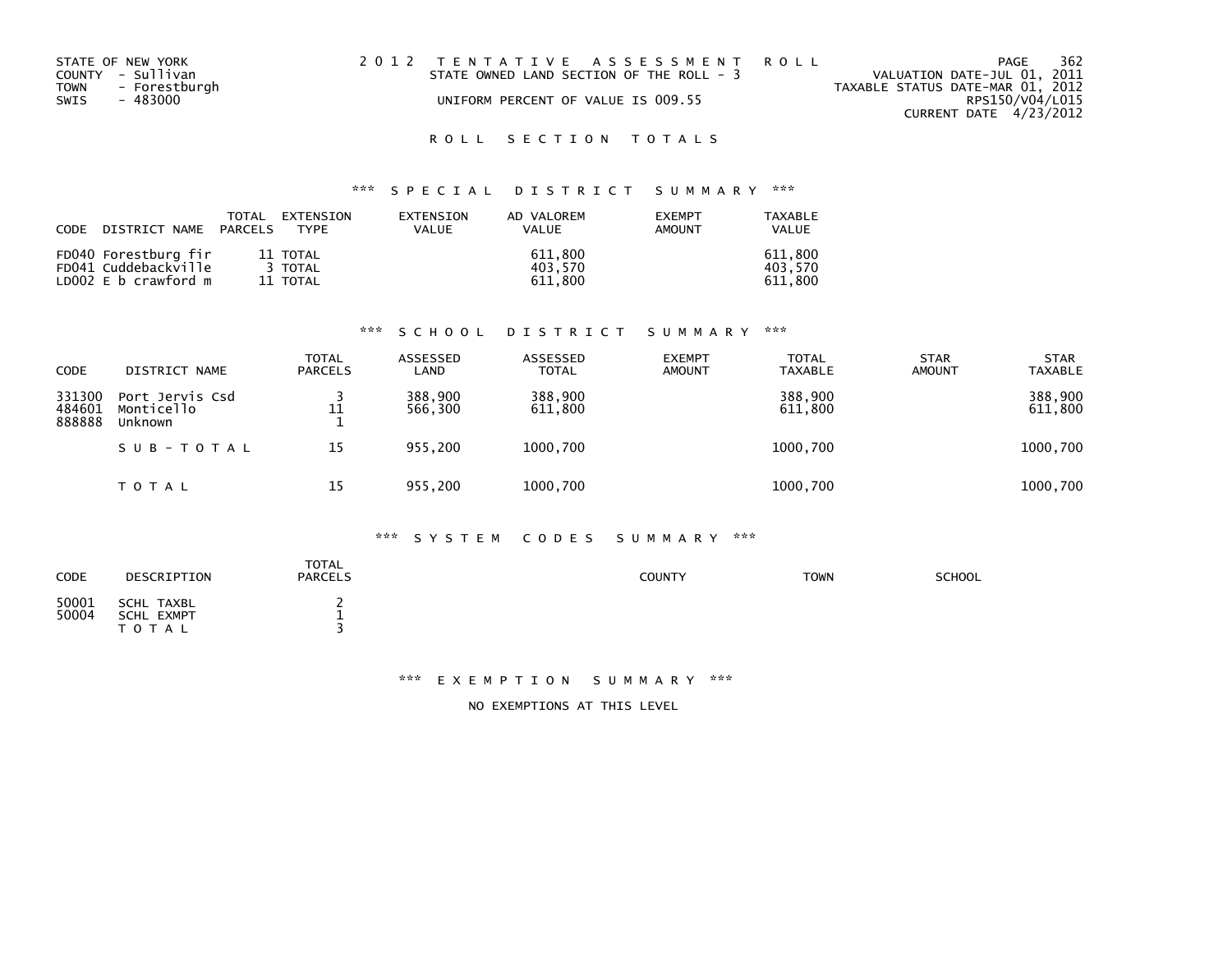| STATE OF NEW YORK            | 2012 TENTATIVE ASSESSMENT ROLL           | 363<br>PAGE                      |
|------------------------------|------------------------------------------|----------------------------------|
| COUNTY - Sullivan            | STATE OWNED LAND SECTION OF THE ROLL - 3 | VALUATION DATE-JUL 01, 2011      |
| <b>TOWN</b><br>- Forestburgh |                                          | TAXABLE STATUS DATE-MAR 01, 2012 |
| SWIS<br>- 483000             | UNIFORM PERCENT OF VALUE IS 009.55       | RPS150/V04/L015                  |
|                              |                                          | CURRENT DATE 4/23/2012           |

| ROLL       | DESCRIPTION      | <b>TOTAL</b>   | <b>ASSESSED</b> | <b>ASSESSED</b> | <b>TAXABLE</b> | <b>TAXABLE</b> | <b>TAXABLE</b> | <b>STAR</b>    |
|------------|------------------|----------------|-----------------|-----------------|----------------|----------------|----------------|----------------|
| <b>SEC</b> |                  | <b>PARCELS</b> | _AND            | TOTAL           | COUNTY         | <b>TOWN</b>    | SCHOOL         | <b>TAXABLE</b> |
|            | STATE OWNED LAND |                | 955.200         | 1000.700        | 1000.700       | 1000.700       | 1000.700       | 1000.700       |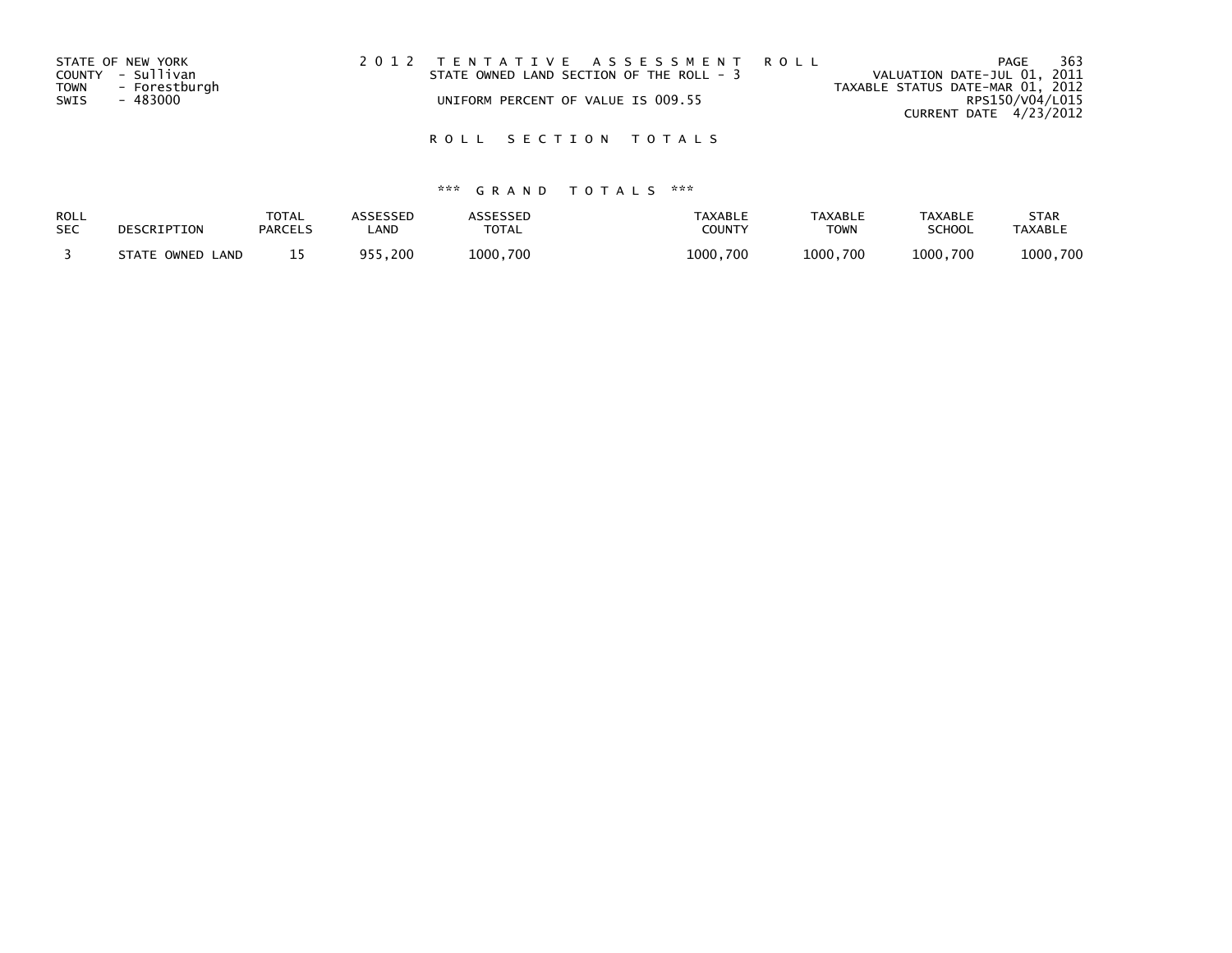| STATE OF NEW YORK<br>COUNTY - Sullivan<br>- Forestburgh<br><b>TOWN</b><br>$-483000$<br><b>SWIS</b>                                  | 2012 TENTATIVE                                                                     | TAX MAP NUMBER SEQUENCE         | A S S E S S M E N T<br><b>ROLL</b><br>SPECIAL FRANCHISE SECTION OF THE ROLL - 5<br>UNIFORM PERCENT OF VALUE IS 009.55                         |                                                      | 364<br>PAGE<br>VALUATION DATE-JUL 01, 2011<br>TAXABLE STATUS DATE-MAR 01, 2012 |
|-------------------------------------------------------------------------------------------------------------------------------------|------------------------------------------------------------------------------------|---------------------------------|-----------------------------------------------------------------------------------------------------------------------------------------------|------------------------------------------------------|--------------------------------------------------------------------------------|
| TAX MAP PARCEL NUMBER<br>CURRENT OWNERS NAME<br><b>CURRENT OWNERS ADDRESS</b>                                                       | PROPERTY LOCATION & CLASS ASSESSMENT<br>SCHOOL DISTRICT<br>PARCEL SIZE/GRID COORD  | LAND<br>TOTAL                   | EXEMPTION CODE------------------COUNTY--------TOWN------SCHOOL<br>TAX DESCRIPTION<br>SPECIAL DISTRICTS                                        | TAXABLE VALUE                                        | ACCOUNT NO.                                                                    |
| $400. -1 - 1$<br>Orange And Rockland<br>Utilities<br>One Blue Hill Plz                                                              | 861 Elec & gas<br>484601<br>Monticello<br>Special Franchise<br>FULL MARKET VALUE   | 0<br>261,100<br>2734,000        | COUNTY TAXABLE VALUE<br><b>TOWN</b><br>TAXABLE VALUE<br>SCHOOL TAXABLE VALUE<br>FD040 Forestburg fire dist<br>LD002 E b crawford mem lib      | 261,100<br>261,100<br>261,100<br>261,100 TO          | 400030                                                                         |
| $400 - 1 - 2$<br>Orange And Rockland<br>Utilities Inc<br>One Blue Hill Plz<br>Pearl River, NY 10965                                 | 861 Elec & gas<br>Port Jervis Csd 331300<br>Special Franchise<br>FULL MARKET VALUE | $\Omega$<br>53,481<br>560,000   | COUNTY TAXABLE VALUE<br>TAXABLE VALUE<br><b>TOWN</b><br>SCHOOL TAXABLE VALUE<br>FD041 Cuddebackville fire                                     | 53,481<br>53,481<br>53,481<br>53,481 TO              | 400030                                                                         |
| $400 - 1 - 3$<br>Verizon New York Inc<br>Property Tax Dept<br>PO Box 152206<br>Irving, TX 75015-2206                                | 866 Telephone<br>Monticello<br>484601<br>Special Franchise<br>FULL MARKET VALUE    | $\Omega$<br>46,500<br>486,900   | COUNTY TAXABLE VALUE<br><b>TOWN</b><br>TAXABLE VALUE<br>SCHOOL TAXABLE VALUE<br>FD040 Forestburg fire dist<br>LD002 E b crawford mem lib      | 46,500<br>46,500<br>46.500<br>46,500 TO<br>46.500 TO | 400130                                                                         |
| $400 - 1 - 4$<br>Verizon New York Inc<br>Property Tax Dept<br>PO Box 152206                                                         | 866 Telephone<br>Port Jervis Csd 331300<br>Special Franchise<br>FULL MARKET VALUE  | $\Omega$<br>9,480<br>99,300     | TAXABLE VALUE<br><b>COUNTY</b><br>TAXABLE VALUE<br><b>TOWN</b><br>SCHOOL TAXABLE VALUE<br>FD041 Cuddebackville fire                           | 9,480<br>9,480<br>9.480<br>9,480 TO                  | 400130                                                                         |
| $400. -1 - 5$<br>CTC Of Upstate Ny Inc<br>Attn: Corporate Tax Dept<br>Citizens Utilities<br>3 High Ridge Park<br>Stamford, CT 06905 | 866 Telephone<br>Monticello<br>484601<br>Special Franchise<br>FULL MARKET VALUE    | $\mathbf{0}$<br>3,757<br>39,300 | COUNTY<br>TAXABLE VALUE<br><b>TOWN</b><br>TAXABLE VALUE<br>SCHOOL TAXABLE VALUE<br>FD040 Forestburg fire dist<br>$LD002 E b$ crawford mem lib | 3,757<br>3,757<br>3,757<br>3,757 TO<br>3.757 TO      | 400210                                                                         |
| $400. -1 - 6$<br>CTC Of Upstate Ny Inc<br>Attn: Corporate Tax Dept<br>Citizens Utilities<br>3 High Ridge Park<br>Stamford, CT 06905 | 866 Telephone<br>Port Jervis Csd 331300<br>Special Franchise<br>FULL MARKET VALUE  | $\mathbf{0}$<br>6,125<br>64,100 | COUNTY TAXABLE VALUE<br><b>TAXABLE VALUE</b><br><b>TOWN</b><br>SCHOOL TAXABLE VALUE<br>FD041 Cuddebackville fire                              | 6,125<br>6,125<br>6,125<br>$6,125$ TO                | 400210                                                                         |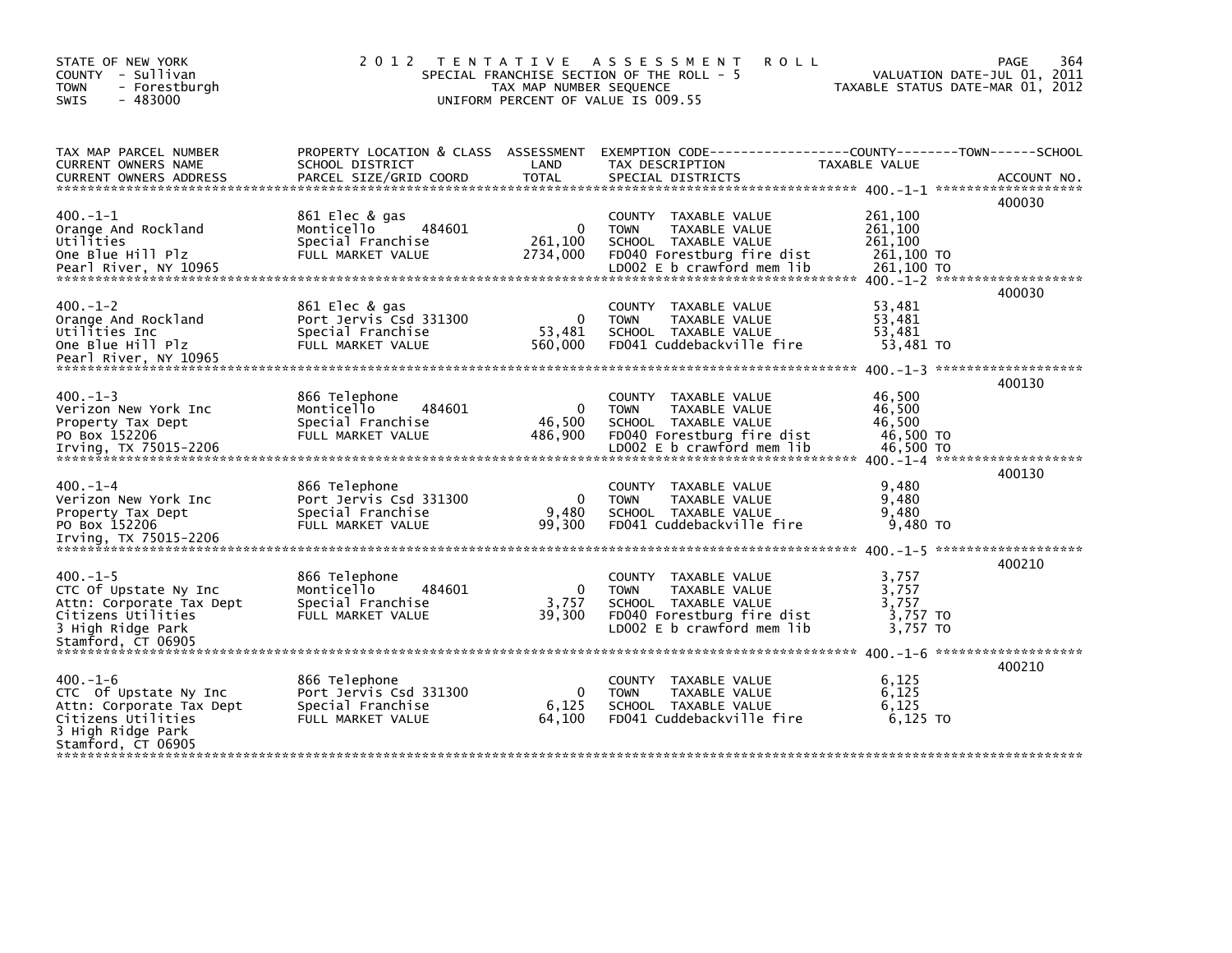| STATE OF NEW YORK<br>- Sullivan<br><b>COUNTY</b><br><b>TOWN</b><br>- Forestburgh<br>- 483000<br><b>SWIS</b>                     | 2012 TENTATIVE ASSESSMENT                                                                            | TAX MAP NUMBER SEQUENCE           | SPECIAL FRANCHISE SECTION OF THE ROLL - 5<br>UNIFORM PERCENT OF VALUE IS 009.55 | <b>ROLL</b>                                                                        | VALUATION DATE-JUL 01, 2011<br>VALUATION DATE-NOT TO THE TAXABLE STATUS DATE-MAR 01, 2012 |        | 365<br><b>PAGE</b> |
|---------------------------------------------------------------------------------------------------------------------------------|------------------------------------------------------------------------------------------------------|-----------------------------------|---------------------------------------------------------------------------------|------------------------------------------------------------------------------------|-------------------------------------------------------------------------------------------|--------|--------------------|
| TAX MAP PARCEL NUMBER<br><b>CURRENT OWNERS NAME</b><br>CURRENT OWNERS ADDRESS                                                   | PROPERTY LOCATION & CLASS ASSESSMENT<br>SCHOOL DISTRICT                                              | LAND                              | TAX DESCRIPTION                                                                 |                                                                                    | TAXABLE VALUE                                                                             |        |                    |
| $400.-1-7$<br>Time Warner Cable<br>8e1 - Tax Dept<br>PO Box 7467                                                                | Forestburgh<br>869 Television<br>484601<br>Monticello<br>Special Franchise<br>90597–4830             | $\overline{0}$<br>30,190          | COUNTY TAXABLE VALUE<br><b>TOWN</b><br>SCHOOL TAXABLE VALUE                     | TAXABLE VALUE<br>FD040 Forestburg fire dist                                        | 30,190<br>30,190<br>30,190<br>30,190 TO                                                   |        |                    |
| $400. -1 - 9$<br>Millennium Pipeline Co. LLC<br>1 Blue Hill Plz<br>PO Box 1565<br>Pearl River, NY 10965                         | 1 pipeline<br>868 Pipeline<br>Monticello<br>484601<br>special franchise assessm<br>FULL MARKET VALUE | 6,051 TOWN<br>63,400              | MIDA<br>0 COUNTY TAXABLE VALUE<br>SCHOOL TAXABLE VALUE                          | 18020<br>TAXABLE VALUE<br>FD040 Forestburg fire dist<br>LD002 E b crawford mem lib | 6,051<br>6,051 TO<br>6,051 TO                                                             | 6,051  | 6,051              |
| $400. -1 - 10$<br>Millennium Pipeline Co. LLC Port Jervis Csd 331300<br>1 Blue Hill Plz<br>PO Box 1565<br>Pearl River, NY 10965 | 1 pipeline<br>883 Gas Trans Impr<br>special franchise<br>FULL MARKET VALUE                           | $\mathbf{0}$<br>31,700<br>331,900 | MIDA<br>COUNTY TAXABLE VALUE<br>TOWN<br>SCHOOL TAXABLE VALUE                    | 18020<br>TAXABLE VALUE<br>FD041 Cuddebackville fire                                | 31,700<br>31,700 TO                                                                       | 31,700 | 31,700             |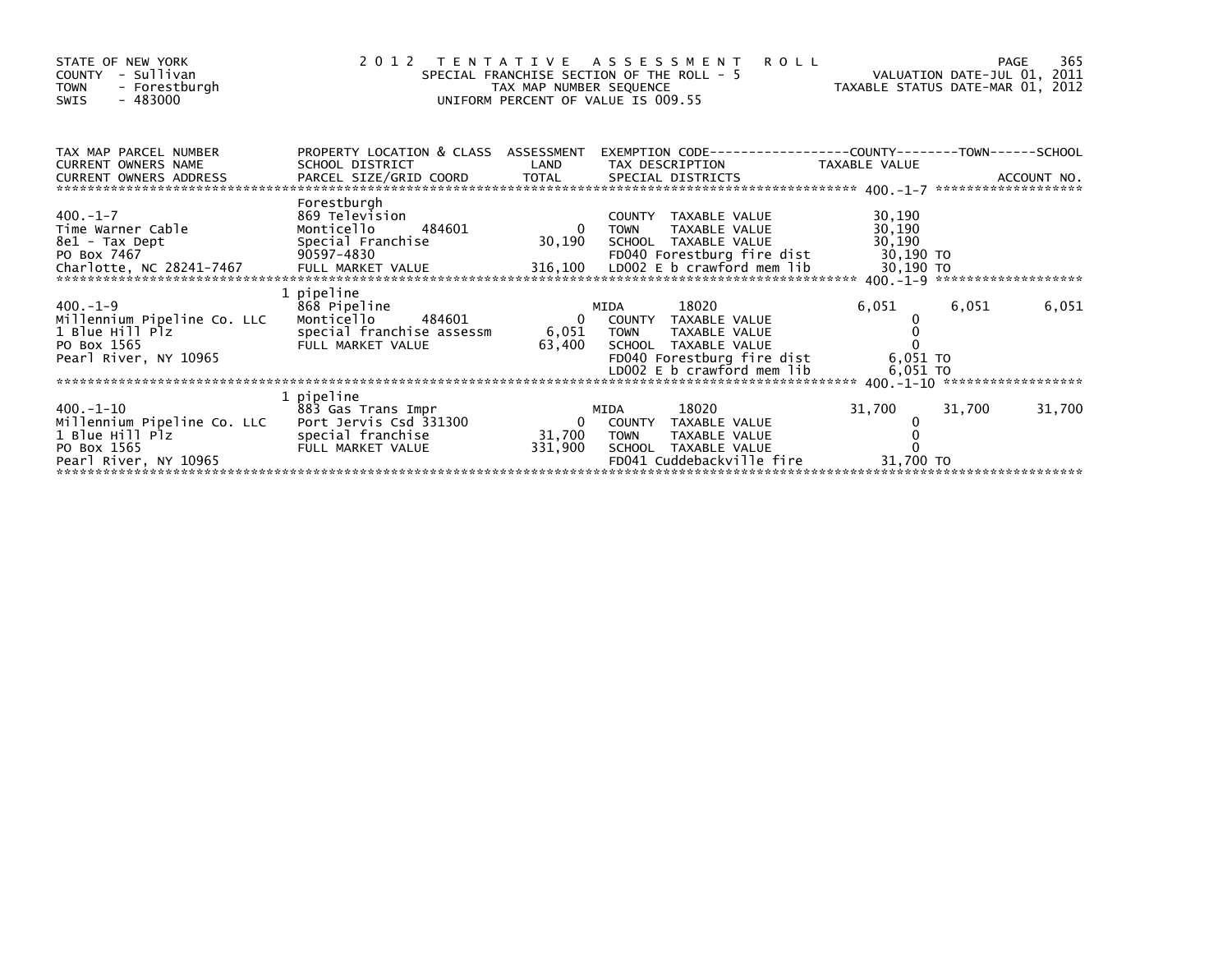|      | STATE OF NEW YORK | 2012 TENTATIVE ASSESSMENT ROLL            | PAGE                             | 366 |
|------|-------------------|-------------------------------------------|----------------------------------|-----|
|      | COUNTY - Sullivan | SPECIAL FRANCHISE SECTION OF THE ROLL - 5 | VALUATION DATE-JUL 01, 2011      |     |
| TOWN | - Forestburgh     | MAP SECTION - 400                         | TAXABLE STATUS DATE-MAR 01, 2012 |     |
| SWIS | - 483000          | SUB-SECTION-                              | RPS150/V04/L015                  |     |
|      |                   | UNIFORM PERCENT OF VALUE IS 009.55        | CURRENT DATE 4/23/2012           |     |

| CODE | DISTRICT NAME PARCELS                                                | <b>TOTAL</b> | EXTENSION<br>TYPF             | EXTENSION<br>VALUE | AD VALOREM<br><b>VALUE</b>    | <b>EXEMPT</b><br>AMOUNT | TAXABLE<br>VALUE              |
|------|----------------------------------------------------------------------|--------------|-------------------------------|--------------------|-------------------------------|-------------------------|-------------------------------|
|      | FD040 Forestburg fir<br>FD041 Cuddebackville<br>LD002 E b crawford m |              | 5 TOTAL<br>4 TOTAL<br>5 TOTAL |                    | 347.598<br>100,786<br>347.598 |                         | 347.598<br>100,786<br>347.598 |

#### \*\*\* S C H O O L D I S T R I C T S U M M A R Y \*\*\*

| CODE             | DISTRICT NAME                 | TOTAL<br><b>PARCELS</b> | ASSESSED<br>LAND | ASSESSED<br><b>TOTAL</b> | <b>EXEMPT</b><br><b>AMOUNT</b> | <b>TOTAL</b><br><b>TAXABLE</b> | <b>STAR</b><br><b>AMOUNT</b> | <b>STAR</b><br><b>TAXABLE</b> |
|------------------|-------------------------------|-------------------------|------------------|--------------------------|--------------------------------|--------------------------------|------------------------------|-------------------------------|
| 331300<br>484601 | Port Jervis Csd<br>Monticello | 4                       |                  | 100.786<br>347.598       | 31,700<br>6.051                | 69.086<br>341,547              |                              | 69,086<br>341,547             |
|                  | SUB-TOTAL                     | Q                       |                  | 448.384                  | 37.751                         | 410.633                        |                              | 410,633                       |
|                  | T O T A L                     | Q                       |                  | 448,384                  | 37,751                         | 410,633                        |                              | 410,633                       |

#### \*\*\* S Y S T E M C O D E S S U M M A R Y \*\*\*

### NO SYSTEM EXEMPTIONS AT THIS LEVEL

## \*\*\* E X E M P T I O N S U M M A R Y \*\*\*

| CODE  | DESCRIPTION               | <b>TOTAL</b><br><b>PARCELS</b> | <b>COUNTY</b>                                | <b>TOWN</b>      | <b>SCHOOL</b>                     |
|-------|---------------------------|--------------------------------|----------------------------------------------|------------------|-----------------------------------|
| 18020 | <b>MIDA</b><br>ο τ<br>A L |                                | '.751<br>— ד<br>ד כ<br>751<br>. <i>. .</i> . | 37,751<br>37,751 | .751<br>. .<br>77<br>フロッ<br>7 J T |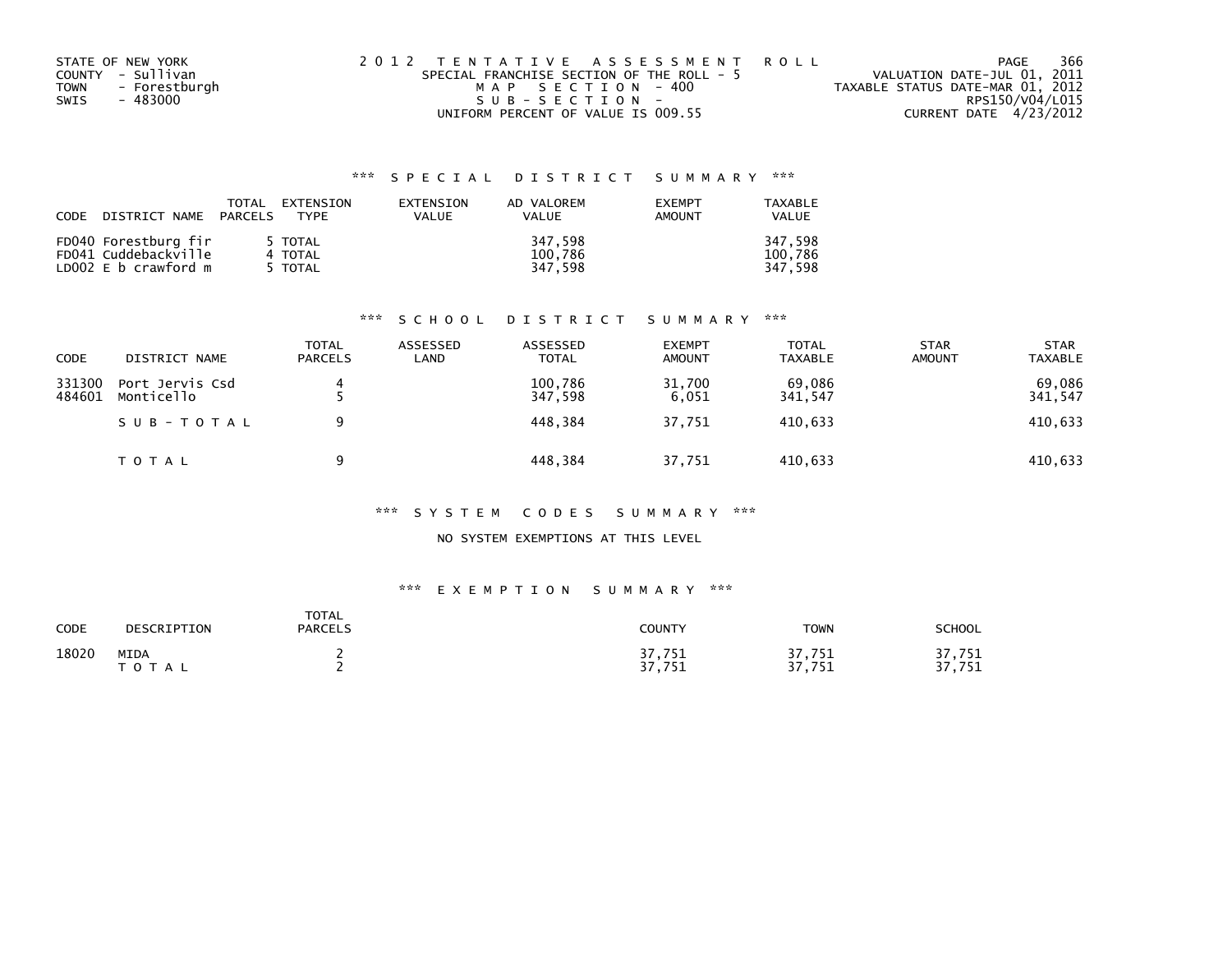|             | STATE OF NEW YORK | 2012 TENTATIVE ASSESSMENT ROLL                                           | PAGE                   | 367 |
|-------------|-------------------|--------------------------------------------------------------------------|------------------------|-----|
|             | COUNTY - Sullivan | VALUATION DATE-JUL 01, 2011<br>SPECIAL FRANCHISE SECTION OF THE ROLL - 5 |                        |     |
| <b>TOWN</b> | - Forestburgh     | TAXABLE STATUS DATE-MAR 01, 2012<br>MAP SECTION - 400                    |                        |     |
| SWIS        | - 483000          | SUB-SECTION-                                                             | RPS150/V04/L015        |     |
|             |                   | UNIFORM PERCENT OF VALUE IS 009.55                                       | CURRENT DATE 4/23/2012 |     |

| ROLL       | DESCRIPTION       | <b>TOTAL</b>   | ASSESSED | ASSESSED     | <b>TAXABLE</b> | <b>TAXABLE</b> | <b>TAXABLE</b> | <b>STAR</b>    |
|------------|-------------------|----------------|----------|--------------|----------------|----------------|----------------|----------------|
| <b>SEC</b> |                   | <b>PARCELS</b> | _AND     | <b>TOTAL</b> | COUNTY         | <b>TOWN</b>    | <b>SCHOOL</b>  | <b>TAXABLE</b> |
|            | SPECIAL FRANCHISE |                |          | 448.384      | 410.633        | 410.633        | 410,633        | 410,633        |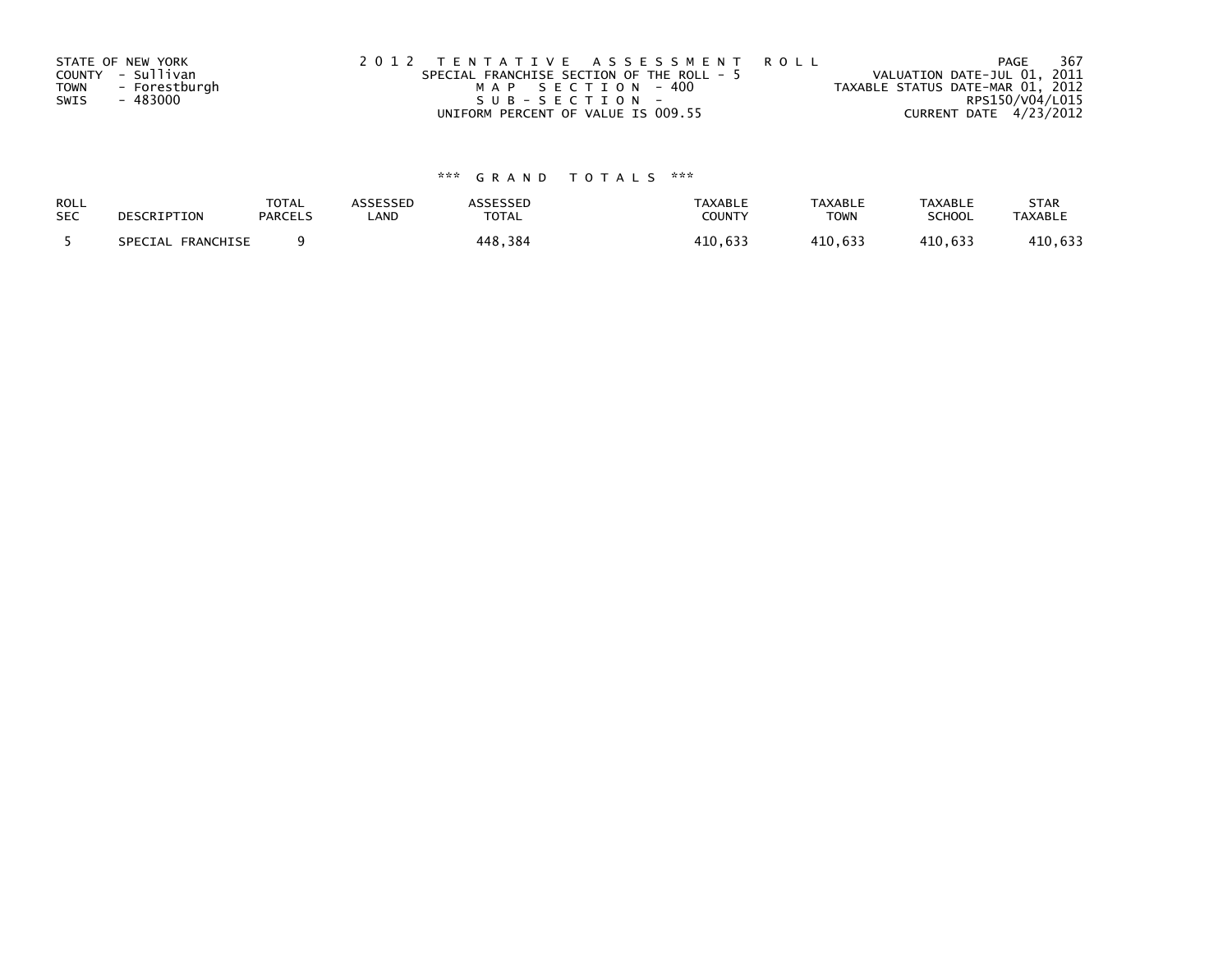| STATE OF NEW YORK     | 2012 TENTATIVE ASSESSMENT ROLL            | 368<br>PAGE                      |
|-----------------------|-------------------------------------------|----------------------------------|
| COUNTY - Sullivan     | SPECIAL FRANCHISE SECTION OF THE ROLL - 5 | VALUATION DATE-JUL 01, 2011      |
| - Forestburgh<br>TOWN |                                           | TAXABLE STATUS DATE-MAR 01, 2012 |
| SWIS<br>- 483000      | UNIFORM PERCENT OF VALUE IS 009.55        | RPS150/V04/L015                  |
|                       |                                           | CURRENT DATE 4/23/2012           |

## \*\*\* S P E C I A L D I S T R I C T S U M M A R Y \*\*\*

| CODE | DISTRICT NAME PARCELS | TOTAL<br>EXTENSION<br>TYPE | EXTENSION<br><b>VALUE</b> | AD VALOREM<br><b>VALUE</b> | <b>FXFMPT</b><br>AMOUNT | TAXABLE<br><b>VALUE</b> |
|------|-----------------------|----------------------------|---------------------------|----------------------------|-------------------------|-------------------------|
|      | FD040 Forestburg fir  | 5 TOTAL                    |                           | 347,598                    |                         | 347.598                 |
|      | FD041 Cuddebackville  | 4 TOTAL                    |                           | 100,786                    |                         | 100.786                 |
|      | LD002 E b crawford m  | 5 TOTAL                    |                           | 347.598                    |                         | 347.598                 |

#### \*\*\* S C H O O L D I S T R I C T S U M M A R Y \*\*\*

| <b>CODE</b>      | DISTRICT NAME                 | <b>TOTAL</b><br><b>PARCELS</b> | ASSESSED<br>LAND | ASSESSED<br><b>TOTAL</b> | <b>EXEMPT</b><br><b>AMOUNT</b> | <b>TOTAL</b><br>TAXABLE | <b>STAR</b><br><b>AMOUNT</b> | <b>STAR</b><br><b>TAXABLE</b> |
|------------------|-------------------------------|--------------------------------|------------------|--------------------------|--------------------------------|-------------------------|------------------------------|-------------------------------|
| 331300<br>484601 | Port Jervis Csd<br>Monticello |                                |                  | 100.786<br>347,598       | 31.700<br>6.051                | 69.086<br>341,547       |                              | 69,086<br>341,547             |
|                  | SUB-TOTAL                     | q                              |                  | 448.384                  | 37.751                         | 410.633                 |                              | 410,633                       |
|                  | T O T A L                     | Q                              |                  | 448,384                  | 37,751                         | 410,633                 |                              | 410,633                       |

#### \*\*\* S Y S T E M C O D E S S U M M A R Y \*\*\*

#### NO SYSTEM EXEMPTIONS AT THIS LEVEL

#### \*\*\* E X E M P T I O N S U M M A R Y \*\*\*

| <b>CODE</b> | DESCRIPTION          | <b>TOTAL</b><br><b>PARCELS</b> | COUNTY           | <b>TOWN</b>           | SCHOOL           |
|-------------|----------------------|--------------------------------|------------------|-----------------------|------------------|
| 18020       | MIDA<br><b>TOTAL</b> |                                | 37,751<br>37,751 | 37,751<br>つフ<br>751,' | 37,751<br>37,751 |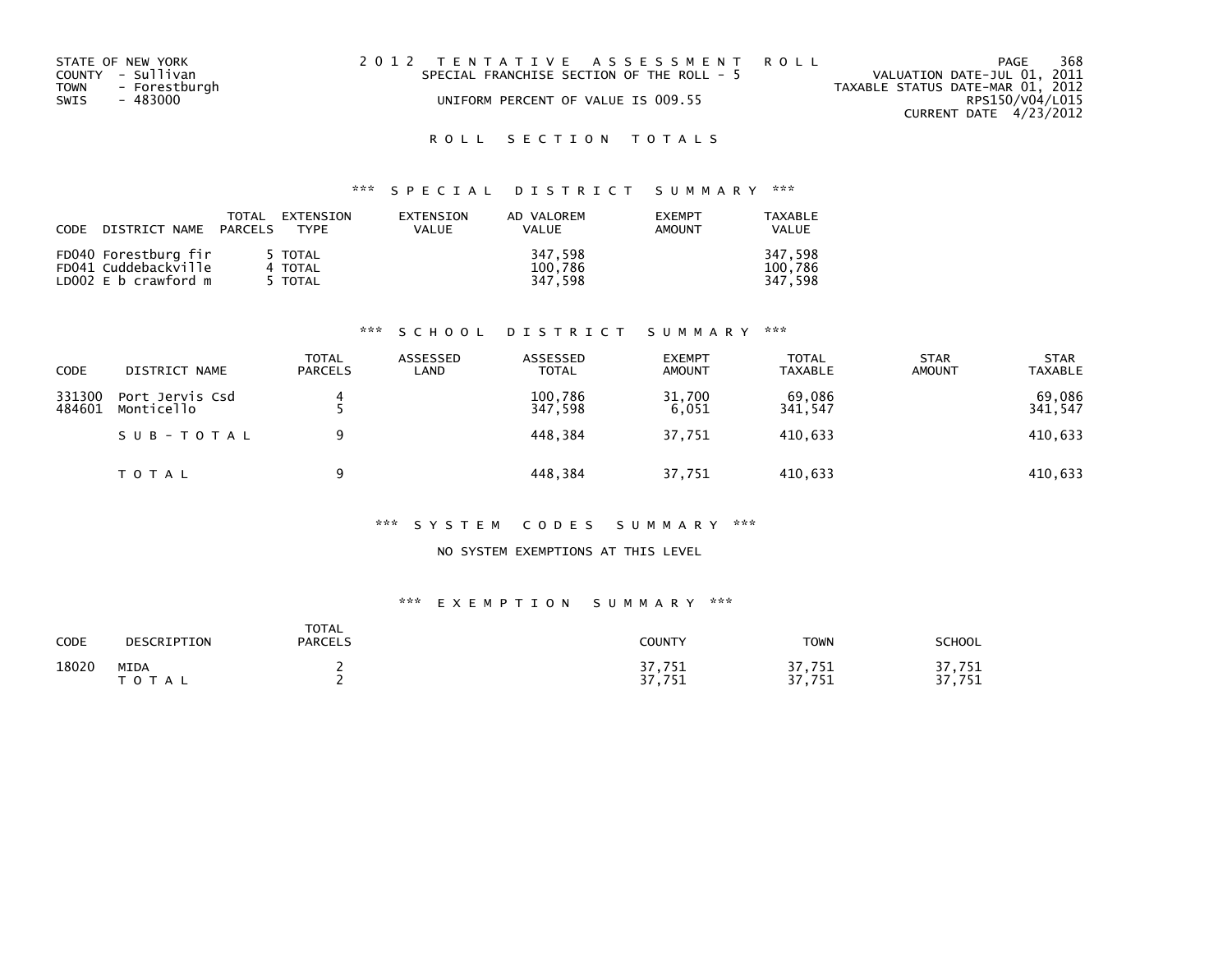| VALUATION DATE-JUL 01, 2011      |
|----------------------------------|
| TAXABLE STATUS DATE-MAR 01, 2012 |
| RPS150/V04/L015                  |
| CURRENT DATE 4/23/2012           |
|                                  |

| ROLL       | DESCRIPTION       | <b>TOTAL</b>   | <b>ASSESSED</b> | <b>ASSESSED</b> | <b>TAXABLE</b> | <b>TAXABLE</b> | <b>TAXABLE</b> | <b>STAR</b>    |
|------------|-------------------|----------------|-----------------|-----------------|----------------|----------------|----------------|----------------|
| <b>SEC</b> |                   | <b>PARCELS</b> | _AND            | TOTAL           | COUNTY         | <b>TOWN</b>    | SCHOOL         | <b>TAXABLE</b> |
|            | SPECIAL FRANCHISE |                |                 | 448,384         | 410,633        | 410.633        | 410.633        | 410,633        |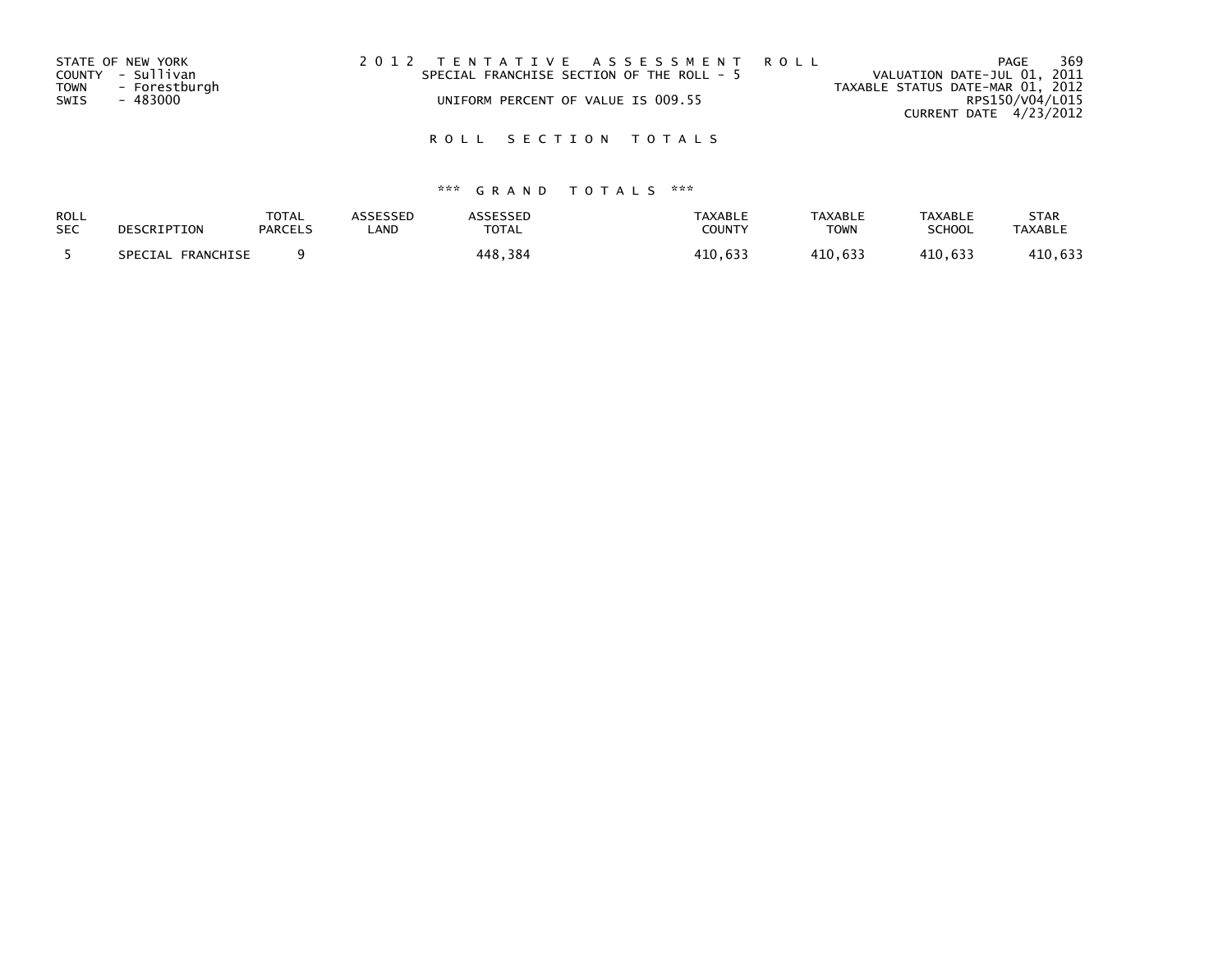| STATE OF NEW YORK<br>- Sullivan<br>COUNTY<br>- Forestburgh<br><b>TOWN</b><br>$-483000$<br>SWIS                        | 2 0 1 2                                                                                                                                                                                    | TAX MAP NUMBER SEQUENCE | TENTATIVE ASSESSMENT ROLL<br>UTILITY & R.R. SECTION OF THE ROLL - 6<br>UNIFORM PERCENT OF VALUE IS 009.55                                      | - 370<br>PAGE<br>VALUATION DATE-JUL 01, 2011<br>TAXABLE STATUS DATE-MAR 01, 2012   |
|-----------------------------------------------------------------------------------------------------------------------|--------------------------------------------------------------------------------------------------------------------------------------------------------------------------------------------|-------------------------|------------------------------------------------------------------------------------------------------------------------------------------------|------------------------------------------------------------------------------------|
| TAX MAP PARCEL NUMBER<br>CURRENT OWNERS NAME<br>CURRENT OWNERS ADDRESS PARCEL SIZE/GRID COORD TOTAL SPECIAL DISTRICTS | PROPERTY LOCATION & CLASS ASSESSMENT                                                                                                                                                       |                         | SCHOOL DISTRICT                      LAND        TAX DESCRIPTION                 TAXABLE VALUE                                                 | EXEMPTION        CODE-----------------COUNTY-------TOWN------SCHOOL<br>ACCOUNT NO. |
| $6. -2 - 36.54$<br>Verizon New York Inc<br>Attn: Property Tax Dept<br>PO Box 152206<br>Irving, TX 75015-2206          | Lake Joseph<br>831 Tele Comm<br>Monticello 484601<br>Lake Joseph<br>Central Office<br>FRNT 100.00 DPTH 100.00<br>EAST-0394493 NRTH-0582186<br>DEED BOOK 1115 PG-00052<br>FULL MARKET VALUE | 230<br>1.182<br>12,400  | TAXABLE VALUE<br>COUNTY<br>TOWN TAXABLE VALUE<br>SCHOOL TAXABLE VALUE<br>FD040 Forestburg fire dist 1,182 TO<br>LD002 $E$ b crawford mem $lib$ | 1,182<br>1,182<br>1,182<br>1.182 TO                                                |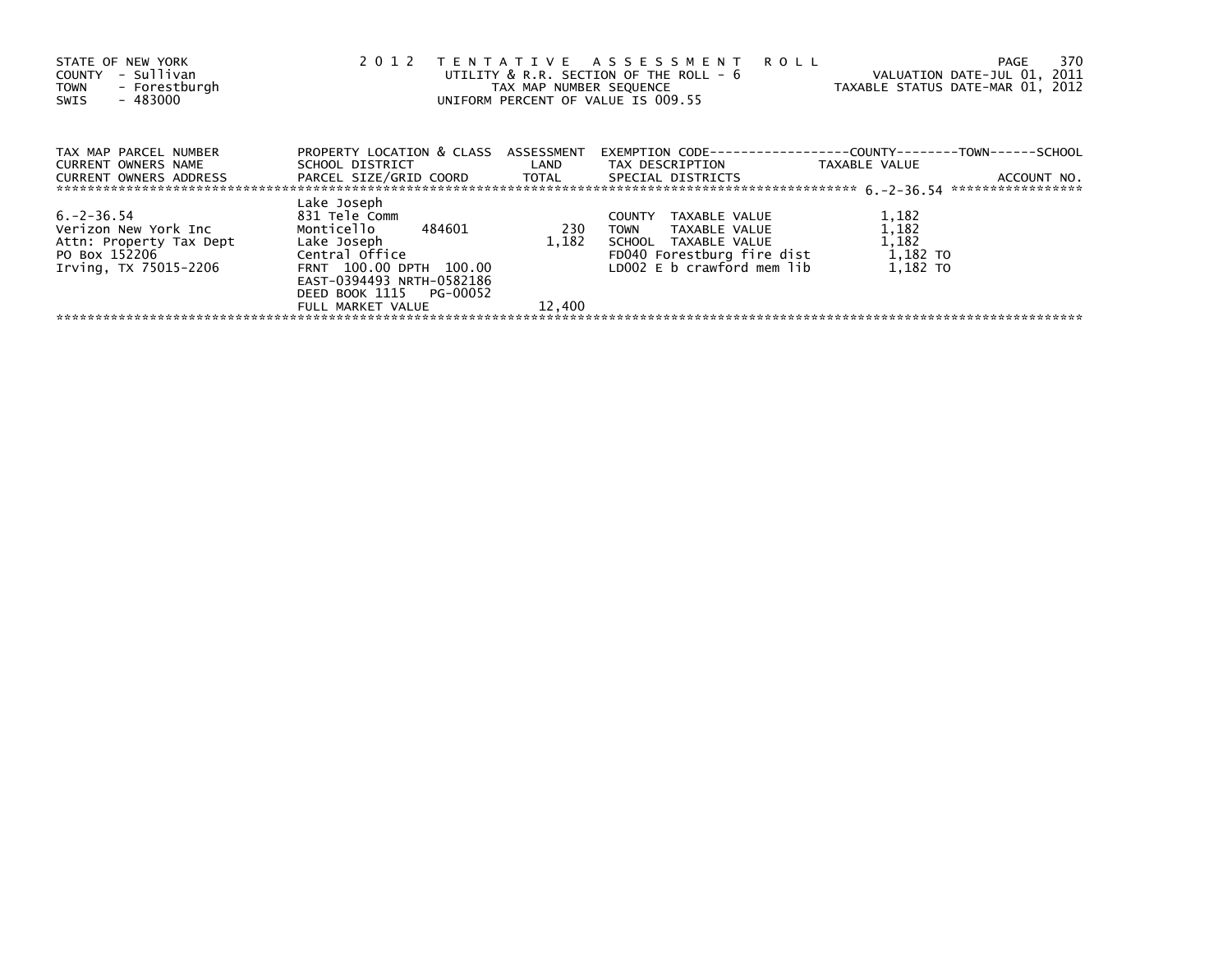| STATE OF NEW YORK     | 2012 TENTATIVE ASSESSMENT ROLL         | PAGE                             | - 371 |
|-----------------------|----------------------------------------|----------------------------------|-------|
| COUNTY - Sullivan     | UTILITY & R.R. SECTION OF THE ROLL - 6 | VALUATION DATE-JUL 01, 2011      |       |
| - Forestburgh<br>TOWN | MAP SECTION - 006                      | TAXABLE STATUS DATE-MAR 01, 2012 |       |
| - 483000<br>SWIS      | SUB-SECTION-                           | RPS150/V04/L015                  |       |
|                       | UNIFORM PERCENT OF VALUE IS 009.55     | CURRENT DATE 4/23/2012           |       |

| CODE | DISTRICT NAME                                | TOTAL<br>PARCELS | EXTENSION<br><b>TYPF</b> | <b>EXTENSION</b><br>VALUE | AD VALOREM<br>VALUE | <b>EXEMPT</b><br><b>AMOUNT</b> | TAXABLE<br><b>VALUE</b> |
|------|----------------------------------------------|------------------|--------------------------|---------------------------|---------------------|--------------------------------|-------------------------|
|      | FD040 Forestburg fir<br>LD002 E b crawford m |                  | 1 TOTAL<br>1 TOTAL       |                           | 1,182<br>1.182      |                                | 1,182<br>1,182          |

#### \*\*\* S C H O O L D I S T R I C T S U M M A R Y \*\*\*

| CODE   | DISTRICT NAME | <b>TOTAL</b><br><b>PARCELS</b> | ASSESSED<br>LAND | ASSESSED<br><b>TOTAL</b> | <b>EXEMPT</b><br><b>AMOUNT</b> | <b>TOTAL</b><br><b>TAXABLE</b> | <b>STAR</b><br><b>AMOUNT</b> | <b>STAR</b><br><b>TAXABLE</b> |
|--------|---------------|--------------------------------|------------------|--------------------------|--------------------------------|--------------------------------|------------------------------|-------------------------------|
| 484601 | Monticello    |                                | 230              | 1,182                    |                                | 1,182                          |                              | 1,182                         |
|        | SUB-TOTAL     |                                | 230              | 1,182                    |                                | 1,182                          |                              | 1,182                         |
|        | T O T A L     |                                | 230              | 1,182                    |                                | 1,182                          |                              | 1,182                         |

\*\*\* S Y S T E M C O D E S S U M M A R Y \*\*\*

NO SYSTEM EXEMPTIONS AT THIS LEVEL

\*\*\* E X E M P T I O N S U M M A R Y \*\*\*

#### NO EXEMPTIONS AT THIS LEVEL

| <b>ROLL</b><br><b>SEC</b> | DESCRIPTION                 | <b>TOTAL</b><br><b>PARCELS</b> | _AND | <b>ASSESSED</b><br>TOTAL | TAXABLE<br>COUNTY | <b>TAXABLE</b><br>TOWN | <b>TAXABLE</b><br><b>SCHOOL</b> | STAR<br><b>TAXABLE</b> |
|---------------------------|-----------------------------|--------------------------------|------|--------------------------|-------------------|------------------------|---------------------------------|------------------------|
|                           | <b>UTTLITTES &amp; N.C.</b> |                                | 230  | L, LOZ                   | .,182             | 1,182                  | .,182                           | ., 182                 |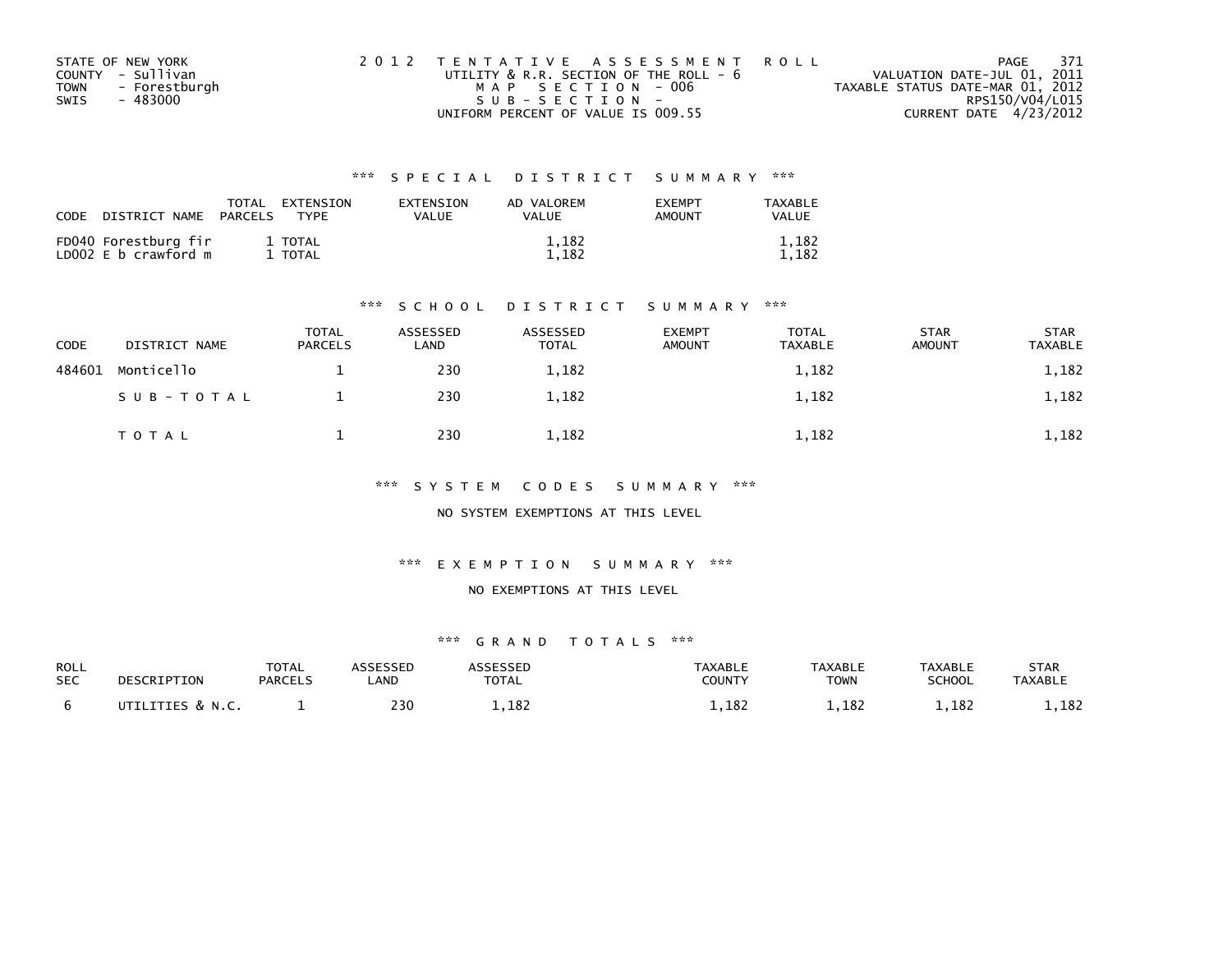| STATE OF NEW YORK<br>- Sullivan<br>COUNTY<br>- Forestburgh<br><b>TOWN</b><br>$-483000$<br>SWIS                                 | 2 0 1 2                                                                                                                                                                                   | TAX MAP NUMBER SEQUENCE   | TENTATIVE ASSESSMENT<br><b>ROLL</b><br>UTILITY & R.R. SECTION OF THE ROLL - 6<br>UNIFORM PERCENT OF VALUE IS 009.55                                | TAXABLE STATUS DATE-MAR 01, 2012                | 372<br>PAGE<br>VALUATION DATE-JUL 01, 2011 |
|--------------------------------------------------------------------------------------------------------------------------------|-------------------------------------------------------------------------------------------------------------------------------------------------------------------------------------------|---------------------------|----------------------------------------------------------------------------------------------------------------------------------------------------|-------------------------------------------------|--------------------------------------------|
| TAX MAP PARCEL NUMBER<br>CURRENT OWNERS NAME<br>CURRENT OWNERS ADDRESS                                                         | PROPERTY LOCATION & CLASS ASSESSMENT<br>SCHOOL DISTRICT<br>PARCEL SIZE/GRID COORD TOTAL                                                                                                   | LAND                      | TAX DESCRIPTION<br>SPECIAL DISTRICTS                                                                                                               | TAXABLE VALUE                                   | ACCOUNT NO.<br>******************          |
| 23. –1–1.1<br>Alliance Energy Renewables LLC Monticello 484601<br>Joseph Klimaszewski<br>613 Plank Rd<br>Forestburgh, NY 12777 | Swinging Br Res<br>315 Underwtr 1nd - WTRFNT<br>Swinging Bridge<br>Land<br>Formerly $33.-1-25$<br>ACRES 119.32<br>EAST-0378493 NRTH-0580630<br>DEED BOOK 2117 PG-383<br>FULL MARKET VALUE | 9,850<br>9,850<br>103,100 | <b>COUNTY</b><br>TAXABLE VALUE<br>TAXABLE VALUE<br><b>TOWN</b><br>SCHOOL TAXABLE VALUE<br>FD040 Forestburg fire dist<br>LD002 E b crawford mem lib | 9,850<br>9,850<br>9,850<br>9,850 TO<br>9,850 TO | 200125                                     |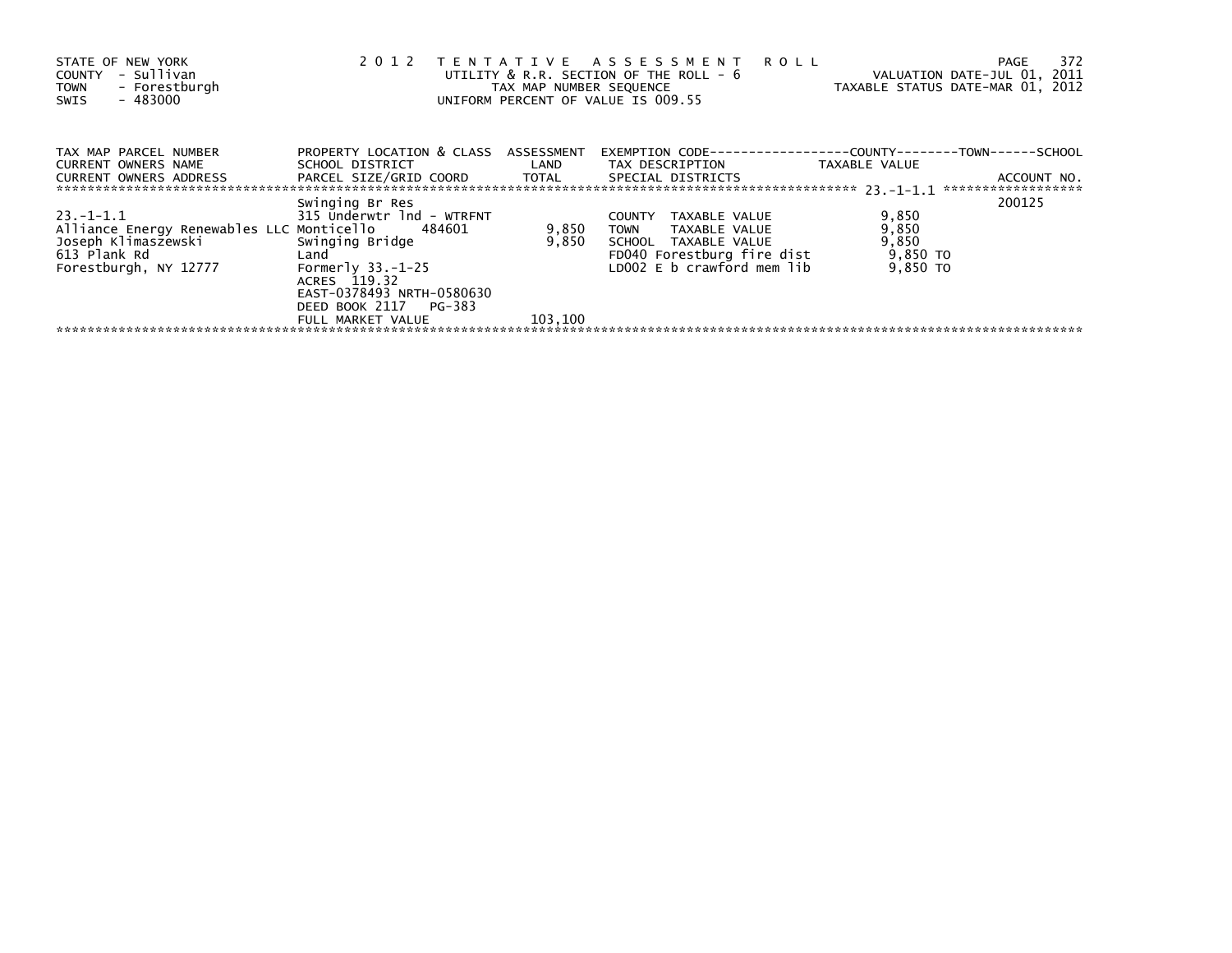| STATE OF NEW YORK     | 2012 TENTATIVE ASSESSMENT ROLL         | PAGE                             | 373 |
|-----------------------|----------------------------------------|----------------------------------|-----|
| COUNTY - Sullivan     | UTILITY & R.R. SECTION OF THE ROLL - 6 | VALUATION DATE-JUL 01, 2011      |     |
| - Forestburgh<br>TOWN | MAP SECTION - 023                      | TAXABLE STATUS DATE-MAR 01, 2012 |     |
| - 483000<br>SWIS      | SUB-SECTION-                           | RPS150/V04/L015                  |     |
|                       | UNIFORM PERCENT OF VALUE IS 009.55     | CURRENT DATE 4/23/2012           |     |

| CODE | DISTRICT NAME                                | TOTAL<br>PARCELS | EXTENSION<br><b>TYPF</b> | EXTENSION<br>VALUE | AD VALOREM<br>VALUE | <b>EXEMPT</b><br>AMOUNT | TAXABLE<br><b>VALUE</b> |
|------|----------------------------------------------|------------------|--------------------------|--------------------|---------------------|-------------------------|-------------------------|
|      | FD040 Forestburg fir<br>LD002 E b crawford m |                  | 1 TOTAL<br>TOTAL         |                    | 9.850<br>9.850      |                         | 9.850<br>9.850          |

#### \*\*\* S C H O O L D I S T R I C T S U M M A R Y \*\*\*

| CODE   | DISTRICT NAME | <b>TOTAL</b><br><b>PARCELS</b> | ASSESSED<br>LAND | ASSESSED<br><b>TOTAL</b> | <b>EXEMPT</b><br><b>AMOUNT</b> | TOTAL<br><b>TAXABLE</b> | <b>STAR</b><br><b>AMOUNT</b> | <b>STAR</b><br><b>TAXABLE</b> |
|--------|---------------|--------------------------------|------------------|--------------------------|--------------------------------|-------------------------|------------------------------|-------------------------------|
| 484601 | Monticello    |                                | 9.850            | 9,850                    |                                | 9,850                   |                              | 9,850                         |
|        | SUB-TOTAL     |                                | 9,850            | 9,850                    |                                | 9,850                   |                              | 9,850                         |
|        | TOTAL         |                                | 9,850            | 9,850                    |                                | 9,850                   |                              | 9,850                         |

\*\*\* S Y S T E M C O D E S S U M M A R Y \*\*\*

NO SYSTEM EXEMPTIONS AT THIS LEVEL

\*\*\* E X E M P T I O N S U M M A R Y \*\*\*

#### NO EXEMPTIONS AT THIS LEVEL

| ROLL       | DESCRIPTION      | <b>TOTAL</b>   | ASSESSED   | <b>ASSESSED</b> | TAXABLE       | <b>TAXABLE</b> | <b>TAXABLE</b> | STAR           |
|------------|------------------|----------------|------------|-----------------|---------------|----------------|----------------|----------------|
| <b>SEC</b> |                  | <b>PARCELS</b> | <b>AND</b> | <b>TOTAL</b>    | <b>COUNTY</b> | TOWN           | <b>SCHOOL</b>  | <b>TAXABLE</b> |
|            | UTILITIES & N.C. |                | 9,850      | ,850            | 9,850         | 9,850          | 9,850          | ,850           |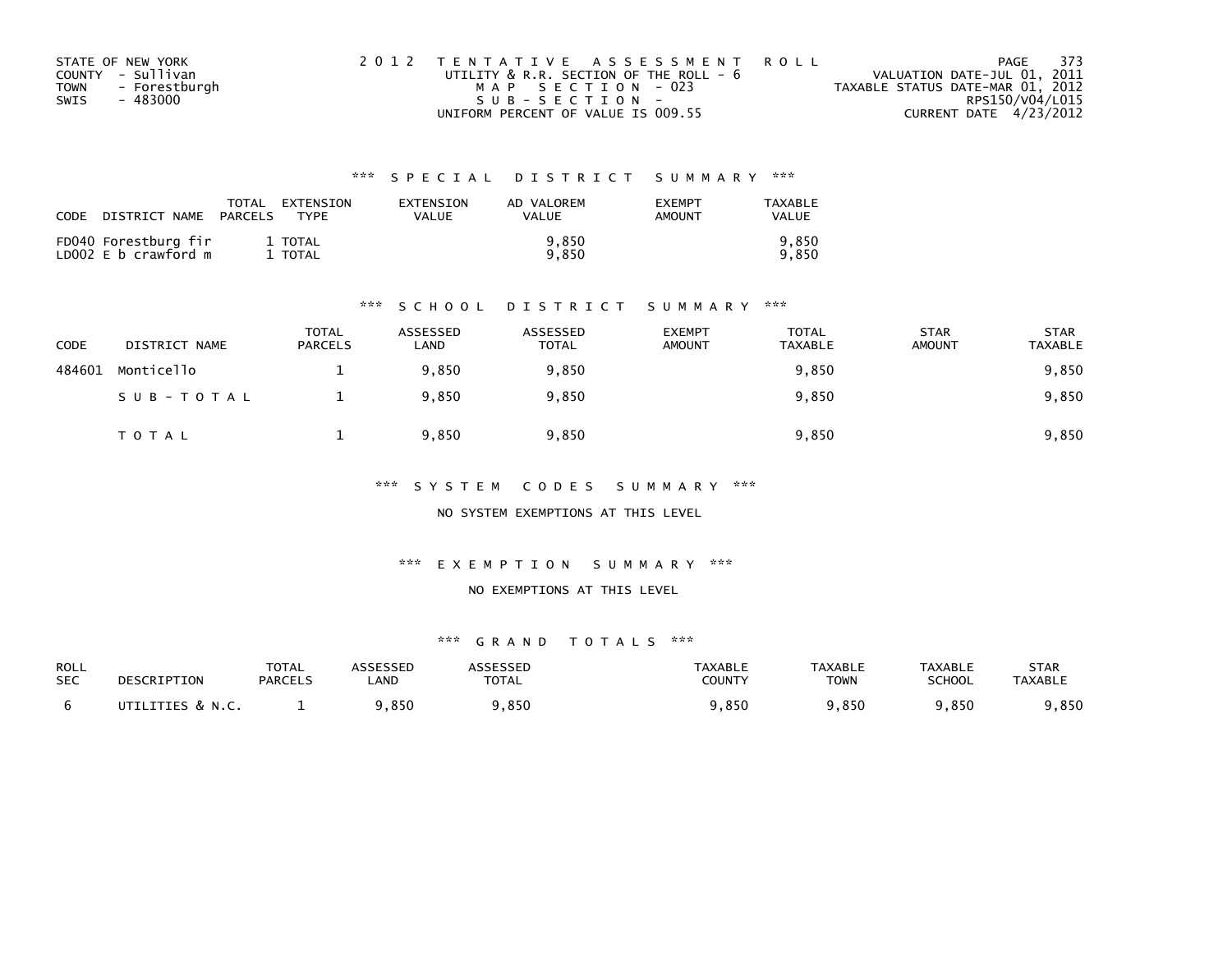| STATE OF NEW YORK<br>- Sullivan<br>COUNTY<br>- Forestburgh<br><b>TOWN</b><br>$-483000$<br>SWIS                                 | 2012                                                                                                                                                                                                      | TAX MAP NUMBER SEQUENCE       | TENTATIVE ASSESSMENT<br><b>ROLL</b><br>UTILITY & R.R. SECTION OF THE ROLL - 6<br>UNIFORM PERCENT OF VALUE IS 009.55                                | VALUATION DATE-JUL 01, 2011<br>TAXABLE STATUS DATE-MAR 01, 2012 | 374<br>PAGE                       |
|--------------------------------------------------------------------------------------------------------------------------------|-----------------------------------------------------------------------------------------------------------------------------------------------------------------------------------------------------------|-------------------------------|----------------------------------------------------------------------------------------------------------------------------------------------------|-----------------------------------------------------------------|-----------------------------------|
| TAX MAP PARCEL NUMBER<br>CURRENT OWNERS NAME                                                                                   | PROPERTY LOCATION & CLASS ASSESSMENT<br>SCHOOL DISTRICT                                                                                                                                                   | LAND                          | TAX DESCRIPTION                                                                                                                                    | TAXABLE VALUE                                                   |                                   |
| CURRENT OWNERS ADDRESS                                                                                                         | PARCEL SIZE/GRID COORD                                                                                                                                                                                    | TOTAL                         | SPECIAL DISTRICTS                                                                                                                                  |                                                                 | ACCOUNT NO.<br>****************** |
| 29. –1–1.1<br>Alliance Energy Renewables LLC Monticello 484601<br>Joseph Klimaszewski<br>613 Plank Rd<br>Forestburgh, NY 12777 | Swinging Br<br>874 Elec-hydro<br>- WTRFNT<br>29-1-1.1<br>Swinging Br Hydro Gen Pla<br>off Forestburgh-Glen Spey<br>ACRES 86.16<br>EAST-0377652 NRTH-0575366<br>DEED BOOK 2117 PG-383<br>FULL MARKET VALUE | 34,464<br>165,748<br>1735.600 | TAXABLE VALUE<br><b>COUNTY</b><br><b>TOWN</b><br>TAXABLE VALUE<br>SCHOOL TAXABLE VALUE<br>FD040 Forestburg fire dist<br>LD002 E b crawford mem lib | 165,748<br>165,748<br>165,748<br>165,748 TO<br>165,748 TO       | 200126                            |
|                                                                                                                                |                                                                                                                                                                                                           |                               |                                                                                                                                                    |                                                                 |                                   |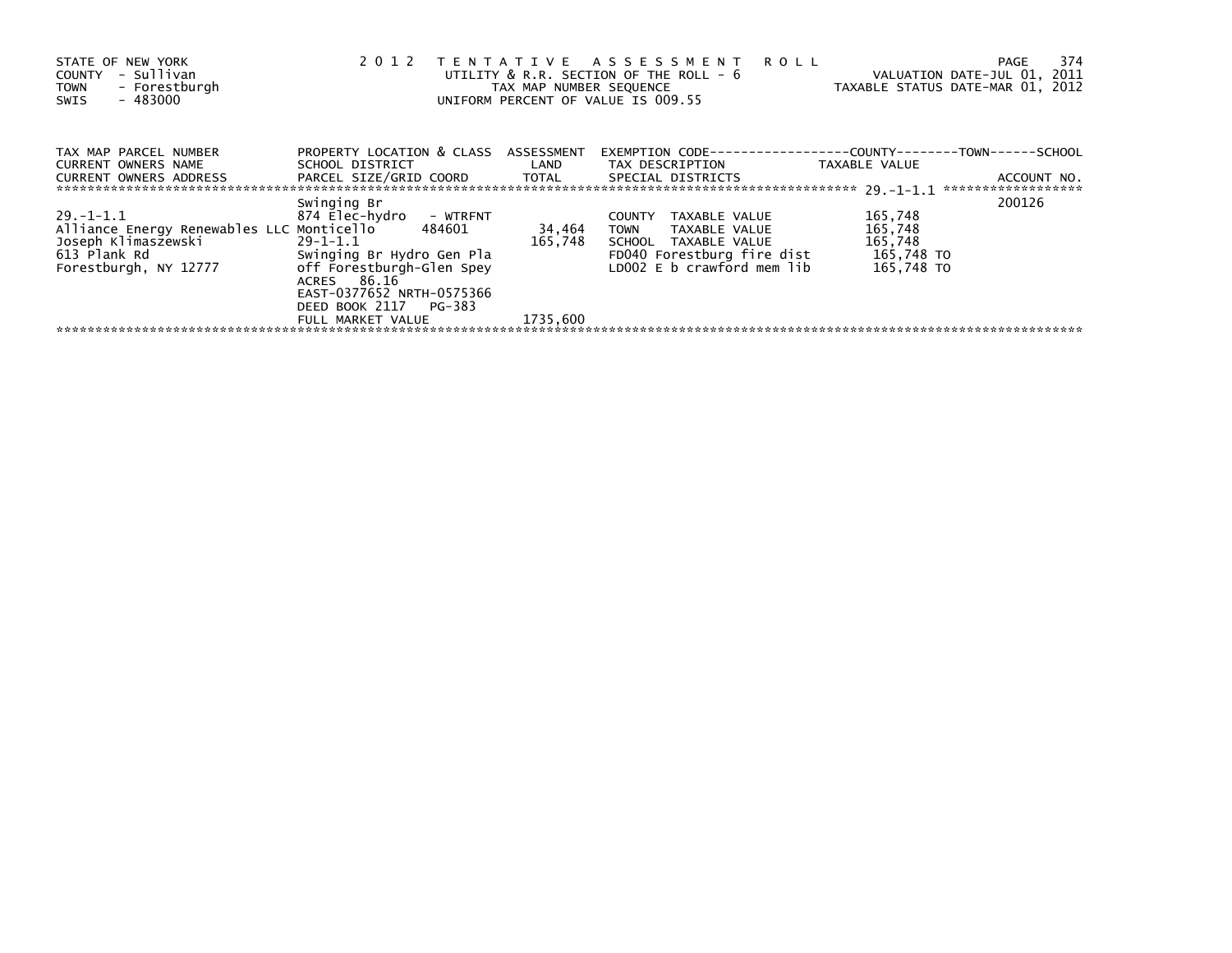| STATE OF NEW YORK     | 2012 TENTATIVE ASSESSMENT ROLL         | PAGE                             | 375 |
|-----------------------|----------------------------------------|----------------------------------|-----|
| COUNTY - Sullivan     | UTILITY & R.R. SECTION OF THE ROLL - 6 | VALUATION DATE-JUL 01, 2011      |     |
| - Forestburgh<br>TOWN | MAP SECTION - 029                      | TAXABLE STATUS DATE-MAR 01, 2012 |     |
| - 483000<br>SWIS      | SUB-SECTION-                           | RPS150/V04/L015                  |     |
|                       | UNIFORM PERCENT OF VALUE IS 009.55     | CURRENT DATE 4/23/2012           |     |

| CODE | DISTRICT NAME                                | TOTAL<br>PARCELS | EXTENSION<br>TYPF  | EXTENSION<br>VALUE | AD VALOREM<br><b>VALUE</b> | <b>EXEMPT</b><br>AMOUNT | TAXABLE<br>VALUE   |
|------|----------------------------------------------|------------------|--------------------|--------------------|----------------------------|-------------------------|--------------------|
|      | FD040 Forestburg fir<br>LD002 E b crawford m |                  | 1 TOTAL<br>1 TOTAL |                    | 165,748<br>165.748         |                         | 165,748<br>165.748 |

#### \*\*\* S C H O O L D I S T R I C T S U M M A R Y \*\*\*

| <b>CODE</b> | DISTRICT NAME | <b>TOTAL</b><br><b>PARCELS</b> | ASSESSED<br>LAND | ASSESSED<br><b>TOTAL</b> | <b>EXEMPT</b><br><b>AMOUNT</b> | <b>TOTAL</b><br><b>TAXABLE</b> | <b>STAR</b><br><b>AMOUNT</b> | <b>STAR</b><br><b>TAXABLE</b> |
|-------------|---------------|--------------------------------|------------------|--------------------------|--------------------------------|--------------------------------|------------------------------|-------------------------------|
| 484601      | Monticello    |                                | 34.464           | 165,748                  |                                | 165,748                        |                              | 165,748                       |
|             | SUB-TOTAL     |                                | 34.464           | 165,748                  |                                | 165,748                        |                              | 165,748                       |
|             | T O T A L     |                                | 34.464           | 165,748                  |                                | 165,748                        |                              | 165,748                       |

\*\*\* S Y S T E M C O D E S S U M M A R Y \*\*\*

NO SYSTEM EXEMPTIONS AT THIS LEVEL

\*\*\* E X E M P T I O N S U M M A R Y \*\*\*

#### NO EXEMPTIONS AT THIS LEVEL

| ROLL<br><b>SEC</b> | DESCRIPTION      | <b>TOTAL</b><br><b>PARCELS</b> | ASSESSED<br>.AND | ASSESSED<br><b>TOTAL</b> | <b>TAXABLE</b><br>COUNTY | <b>TAXABLE</b><br>TOWN | TAXABLE<br><b>SCHOOL</b> | STAR<br><b>TAXABLE</b> |
|--------------------|------------------|--------------------------------|------------------|--------------------------|--------------------------|------------------------|--------------------------|------------------------|
|                    | UTILITIES & N.C. |                                | 34,464           | 165.748                  | 165,748                  | 165,748                | 165,748                  | 165,748                |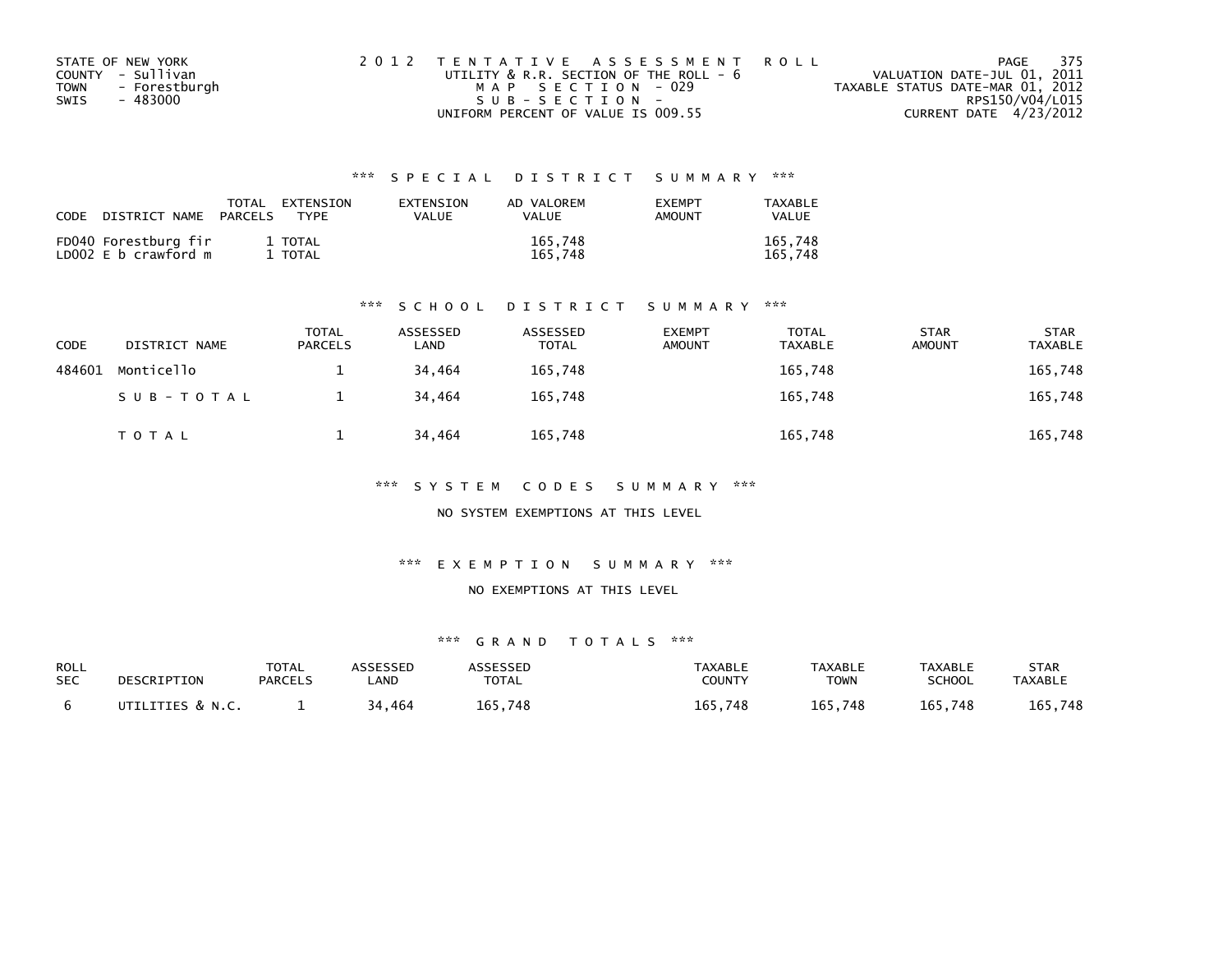| STATE OF NEW YORK<br>- Sullivan<br>COUNTY<br><b>TOWN</b><br>- Forestburgh<br>$-483000$<br><b>SWIS</b>                                                                                                                                |                                                                                                | TAX MAP NUMBER SEQUENCE | 2012 TENTATIVE ASSESSMENT<br><b>ROLL</b><br>UTILITY & R.R. SECTION OF THE ROLL - 6<br>UNIFORM PERCENT OF VALUE IS 009.55 | VALUATION DATE-JUL 01, 2011<br>TAXABLE STATUS DATE-MAR 01, 2012 | 376<br>PAGE |
|--------------------------------------------------------------------------------------------------------------------------------------------------------------------------------------------------------------------------------------|------------------------------------------------------------------------------------------------|-------------------------|--------------------------------------------------------------------------------------------------------------------------|-----------------------------------------------------------------|-------------|
| TAX MAP PARCEL NUMBER<br><b>CURRENT OWNERS NAME</b><br>CURRENT OWNERS ADDRESS TO THE TIME THE SPECIAL SPECIAL DISTRICTS TO THE THE SERVE AND THE SERVE TO TALL SPECIAL SPECIAL DISTRICTS AND A ACCOUNT NO.<br>CURRENT OWNERS ADDRESS | PROPERTY LOCATION & CLASS ASSESSMENT<br>SCHOOL DISTRICT                                        | LAND                    | EXEMPTION        CODE-----------------COUNTY-------TOWN------SCHOOL                                                      |                                                                 |             |
| $33. -1 - 1.1$                                                                                                                                                                                                                       | Mongaup Reservoir<br>972 Underwater - WTRFNT                                                   |                         | COUNTY TAXABLE VALUE                                                                                                     | 15,494                                                          | 200127      |
| Eagle Creek Land Res. LLC                                                                                                                                                                                                            | 484601<br>Monticello                                                                           | 15,494                  | TOWN<br>TAXABLE VALUE                                                                                                    | 15,494                                                          |             |
| Joe Messana                                                                                                                                                                                                                          | Mongaup Hydro Elec.Gen Pl                                                                      |                         | 15,494 SCHOOL TAXABLE VALUE                                                                                              | 15,494                                                          |             |
| 65 Madison Ave                                                                                                                                                                                                                       | Mongaup Reservoir                                                                              |                         | FD040 Forestburg fire dist                                                                                               | 15,494 TO                                                       |             |
| Morristown, NJ 07960                                                                                                                                                                                                                 | W of Fowlerville-Rio Hwy<br>ACRES 69.56<br>EAST-0377196 NRTH-0566508<br>DEED BOOK 2011 PG-1841 |                         | LDOO2 E b crawford mem lib                                                                                               | 15,494 TO                                                       |             |
|                                                                                                                                                                                                                                      | FULL MARKET VALUE                                                                              | 162,200                 |                                                                                                                          |                                                                 |             |
|                                                                                                                                                                                                                                      |                                                                                                |                         |                                                                                                                          |                                                                 |             |
| $33. - 1 - 25$                                                                                                                                                                                                                       | <b>Blackbrook</b><br>874 Elec-hydro                                                            |                         | COUNTY TAXABLE VALUE                                                                                                     | 33,214                                                          | 100140      |
| Eagle Creek Land Res. LLC                                                                                                                                                                                                            | 484601<br>Monticello                                                                           | 22,000                  | TAXABLE VALUE<br>TOWN                                                                                                    | 33,214                                                          |             |
| Joe Messana                                                                                                                                                                                                                          | $33 - 1 - 25$                                                                                  | 33,214                  | SCHOOL TAXABLE VALUE                                                                                                     | 33,214                                                          |             |
| 65 Madison Ave                                                                                                                                                                                                                       | Hse & Land                                                                                     |                         | FD040 Forestburg fire dist                                                                                               | 33,214 TO                                                       |             |
| Morristown, NJ 07960                                                                                                                                                                                                                 | Hydro Facility<br>ACRES 55.00<br>EAST-0382960 NRTH-0563200<br>DEED BOOK 2011<br>PG-1841        |                         | LD002 E b crawford mem lib                                                                                               | 33,214 TO                                                       |             |
|                                                                                                                                                                                                                                      | FULL MARKET VALUE                                                                              | 347,800                 |                                                                                                                          |                                                                 |             |
|                                                                                                                                                                                                                                      |                                                                                                |                         |                                                                                                                          |                                                                 |             |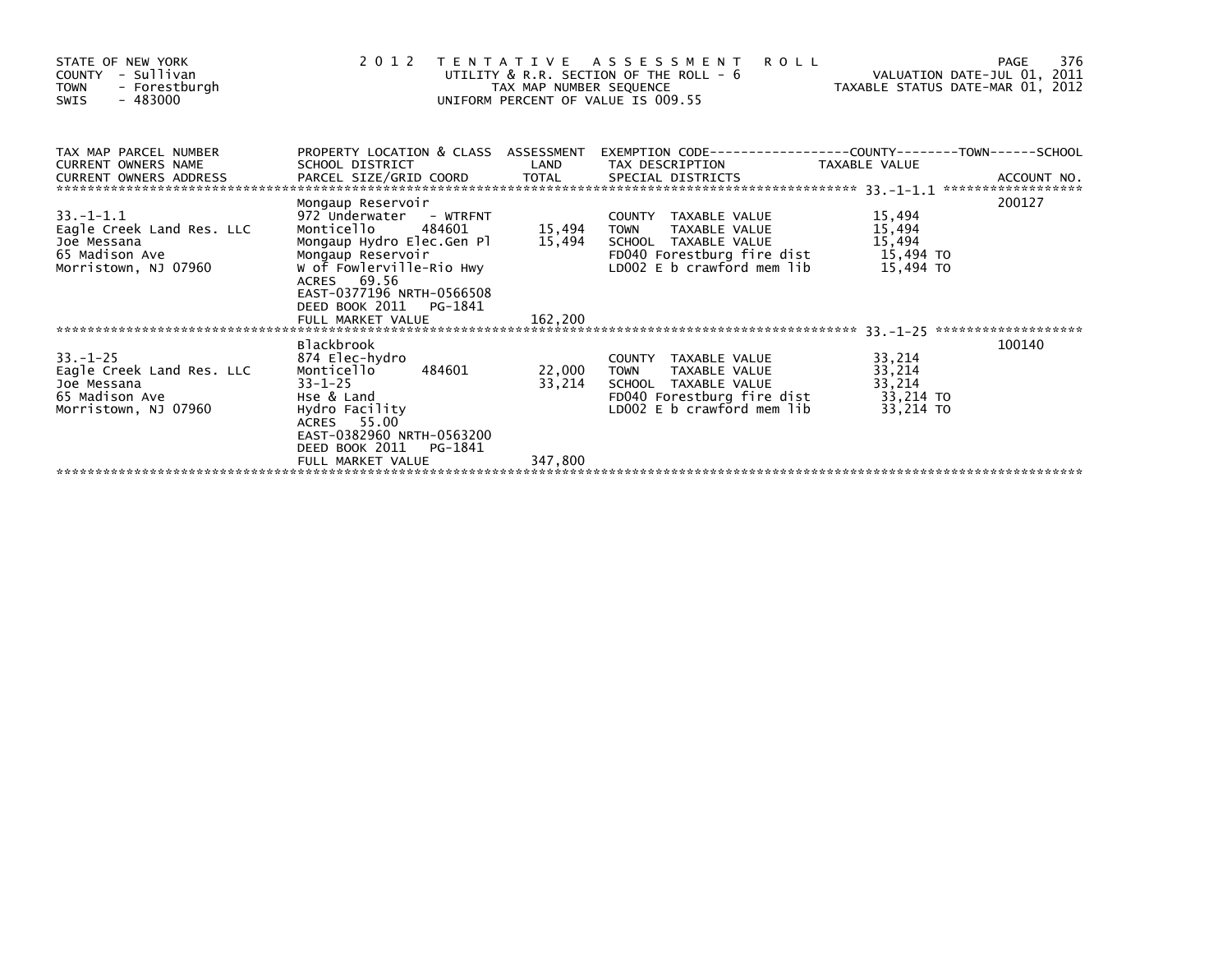| STATE OF NEW YORK     | 2012 TENTATIVE ASSESSMENT ROLL         | PAGE                             | 377 |
|-----------------------|----------------------------------------|----------------------------------|-----|
| COUNTY - Sullivan     | UTILITY & R.R. SECTION OF THE ROLL - 6 | VALUATION DATE-JUL 01, 2011      |     |
| - Forestburgh<br>TOWN | MAP SECTION - 033                      | TAXABLE STATUS DATE-MAR 01, 2012 |     |
| - 483000<br>SWIS      | SUB-SECTION-                           | RPS150/V04/L015                  |     |
|                       | UNIFORM PERCENT OF VALUE IS 009.55     | CURRENT DATE 4/23/2012           |     |

| CODE | DISTRICT NAME                                | TOTAL<br>PARCELS | EXTENSION<br><b>TYPF</b> | EXTENSION<br><b>VALUE</b> | AD VALOREM<br>VALUE | <b>EXEMPT</b><br>AMOUNT | TAXABLE<br>VALUE |
|------|----------------------------------------------|------------------|--------------------------|---------------------------|---------------------|-------------------------|------------------|
|      | FD040 Forestburg fir<br>LD002 E b crawford m |                  | 2 TOTAL<br>TOTAL         |                           | 48.708<br>48.708    |                         | 48.708<br>48.708 |

#### \*\*\* S C H O O L D I S T R I C T S U M M A R Y \*\*\*

| CODE   | DISTRICT NAME | <b>TOTAL</b><br><b>PARCELS</b> | ASSESSED<br>LAND | ASSESSED<br><b>TOTAL</b> | <b>EXEMPT</b><br><b>AMOUNT</b> | <b>TOTAL</b><br><b>TAXABLE</b> | <b>STAR</b><br><b>AMOUNT</b> | <b>STAR</b><br><b>TAXABLE</b> |
|--------|---------------|--------------------------------|------------------|--------------------------|--------------------------------|--------------------------------|------------------------------|-------------------------------|
| 484601 | Monticello    |                                | 37.494           | 48,708                   |                                | 48,708                         |                              | 48,708                        |
|        | SUB-TOTAL     |                                | 37,494           | 48,708                   |                                | 48,708                         |                              | 48,708                        |
|        | TOTAL         |                                | 37,494           | 48,708                   |                                | 48,708                         |                              | 48,708                        |

\*\*\* S Y S T E M C O D E S S U M M A R Y \*\*\*

NO SYSTEM EXEMPTIONS AT THIS LEVEL

\*\*\* E X E M P T I O N S U M M A R Y \*\*\*

#### NO EXEMPTIONS AT THIS LEVEL

| ROLL       | DESCRIPTION      | <b>TOTAL</b>   | ASSESSED   | ASSESSED     | TAXABLE       | <b>TAXABLE</b> | <b>TAXABLE</b> | STAR           |
|------------|------------------|----------------|------------|--------------|---------------|----------------|----------------|----------------|
| <b>SEC</b> |                  | <b>PARCELS</b> | <b>AND</b> | <b>TOTAL</b> | <b>COUNTY</b> | <b>TOWN</b>    | <b>SCHOOL</b>  | <b>TAXABLE</b> |
|            | UTILITIES & N.C. |                | 494, 7د    | 48,708       | 48,708        | 48,708         | 48,708         | 48,708         |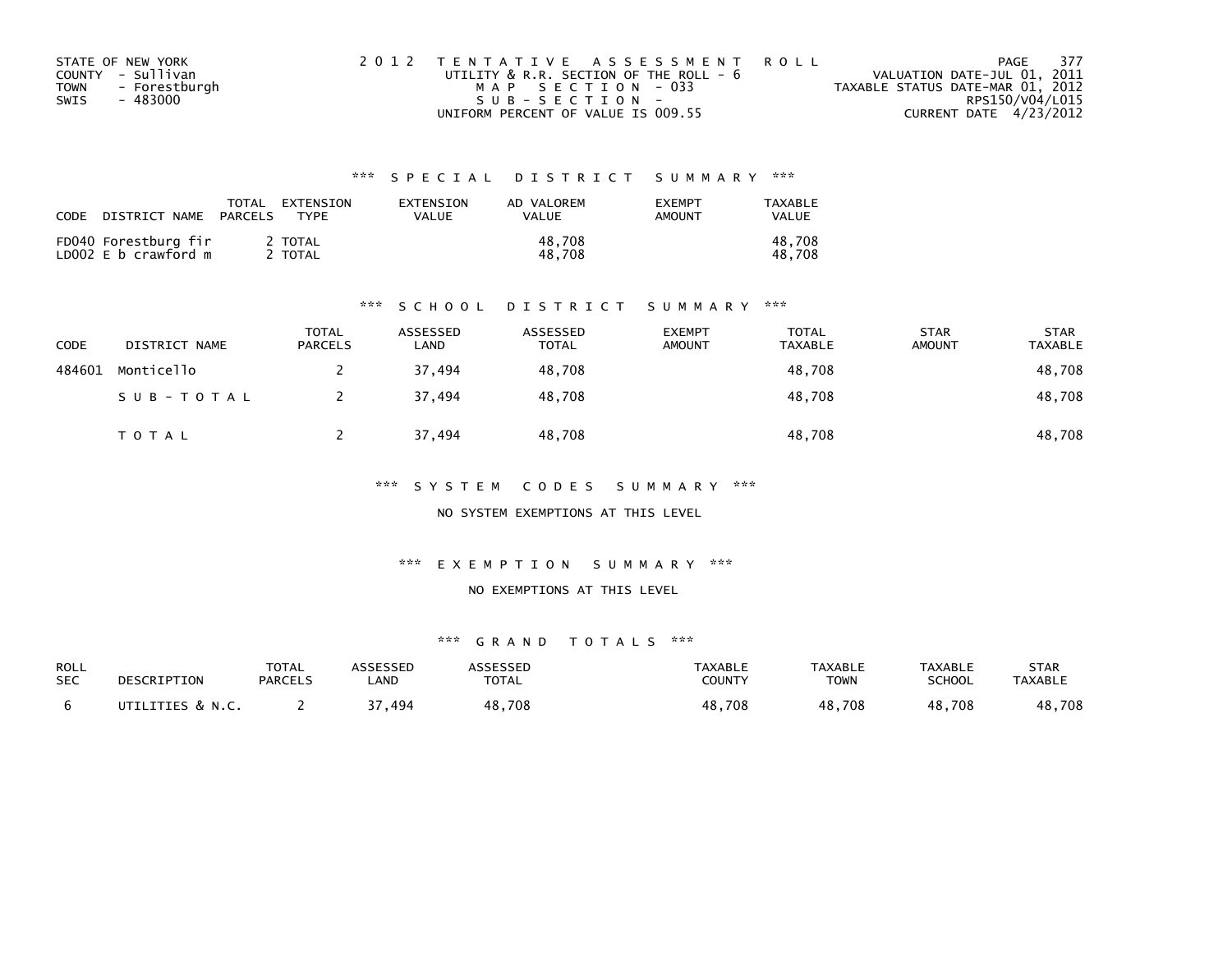| STATE OF NEW YORK<br>COUNTY - Sullivan<br><b>TOWN</b><br>- Forestburgh<br>$-483000$<br>SWIS           | 2 0 1 2                                                                                                                                                                                                        | TAX MAP NUMBER SEQUENCE  | TENTATIVE ASSESSMENT<br><b>ROLL</b><br>UTILITY & R.R. SECTION OF THE ROLL - 6<br>UNIFORM PERCENT OF VALUE IS 009.55                                   | TAXABLE STATUS DATE-MAR 01, 2012                | 378<br>PAGE<br>VALUATION DATE-JUL 01, 2011 |
|-------------------------------------------------------------------------------------------------------|----------------------------------------------------------------------------------------------------------------------------------------------------------------------------------------------------------------|--------------------------|-------------------------------------------------------------------------------------------------------------------------------------------------------|-------------------------------------------------|--------------------------------------------|
| TAX MAP PARCEL NUMBER<br>CURRENT OWNERS NAME<br><b>CURRENT OWNERS ADDRESS</b>                         | SCHOOL DISTRICT                                                                                                                                                                                                | LAND                     | PROPERTY LOCATION & CLASS ASSESSMENT EXEMPTION CODE----------------COUNTY-------TOWN------SCHOOL<br>TAX DESCRIPTION                                   | TAXABLE VALUE                                   |                                            |
| $37. - 1 - 1.1$<br>Eagle Creek Land Res. LLC<br>Joe Messana<br>65 Madison Ave<br>Morristown, NJ 07960 | Mongaup<br>874 Elec-hydro - WTRFNT<br>Monticello<br>484601<br>$37 - 1 - 1.1$<br>Mongaup Hydro Elec Gen<br>Hydro Facility<br>ACRES 72.27<br>EAST-0380534 NRTH-0560486<br>DEED BOOK 2011<br>PG-1841              | 28,900<br>411,165        | COUNTY TAXABLE VALUE<br>TAXABLE VALUE<br><b>TOWN</b><br>SCHOOL TAXABLE VALUE<br>FD040 Forestburg fire dist $411,165$ TO<br>LD002 E b crawford mem lib | 411,165<br>411,165<br>411,165<br>411,165 TO     | 200129                                     |
|                                                                                                       |                                                                                                                                                                                                                |                          |                                                                                                                                                       |                                                 |                                            |
| $37. - 1 - 3.1$<br>Orange & Rockland<br>Utilities Inc<br>One Blue Hill Plz<br>Pearl River, NY 10965   | Rio<br>582 Camping park<br>484601<br>Monticello<br>$37 - 1 - 3$<br>Rio Recreation<br>off Plank Road<br>ACRES 190.99<br>EAST-0384175 NRTH-0553544                                                               | 148,816<br>316,816       | COUNTY TAXABLE VALUE<br>TAXABLE VALUE<br><b>TOWN</b><br>SCHOOL TAXABLE VALUE<br>FD040 Forestburg fire dist 316,816 TO<br>LD002 E b crawford mem lib   | 316,816<br>316,816<br>316,816<br>316,816 TO     | 200130                                     |
|                                                                                                       |                                                                                                                                                                                                                |                          |                                                                                                                                                       |                                                 |                                            |
| $37. - 1 - 3.3$<br>Eagle Creek Land Res. LLC<br>Joe Messana<br>65 Madison Ave<br>Morristown, NJ 07960 | W S Tr 15<br>380 Pub Util Vac - WTRFNT<br>Monticello<br>484601<br>W S T R 15<br>Rio Resevoir<br>Utility Vacant Land<br>ACRES 76.14<br>EAST-0382619 NRTH-0553595<br>DEED BOOK 2011 PG-1841<br>FULL MARKET VALUE | 6,806<br>6,806<br>71,300 | COUNTY TAXABLE VALUE<br>TAXABLE VALUE<br><b>TOWN</b><br>SCHOOL TAXABLE VALUE<br>FD040 Forestburg fire dist<br>LD002 E b crawford mem lib              | 6,806<br>6,806<br>6,806<br>6,806 TO<br>6,806 TO |                                            |
|                                                                                                       |                                                                                                                                                                                                                |                          |                                                                                                                                                       |                                                 |                                            |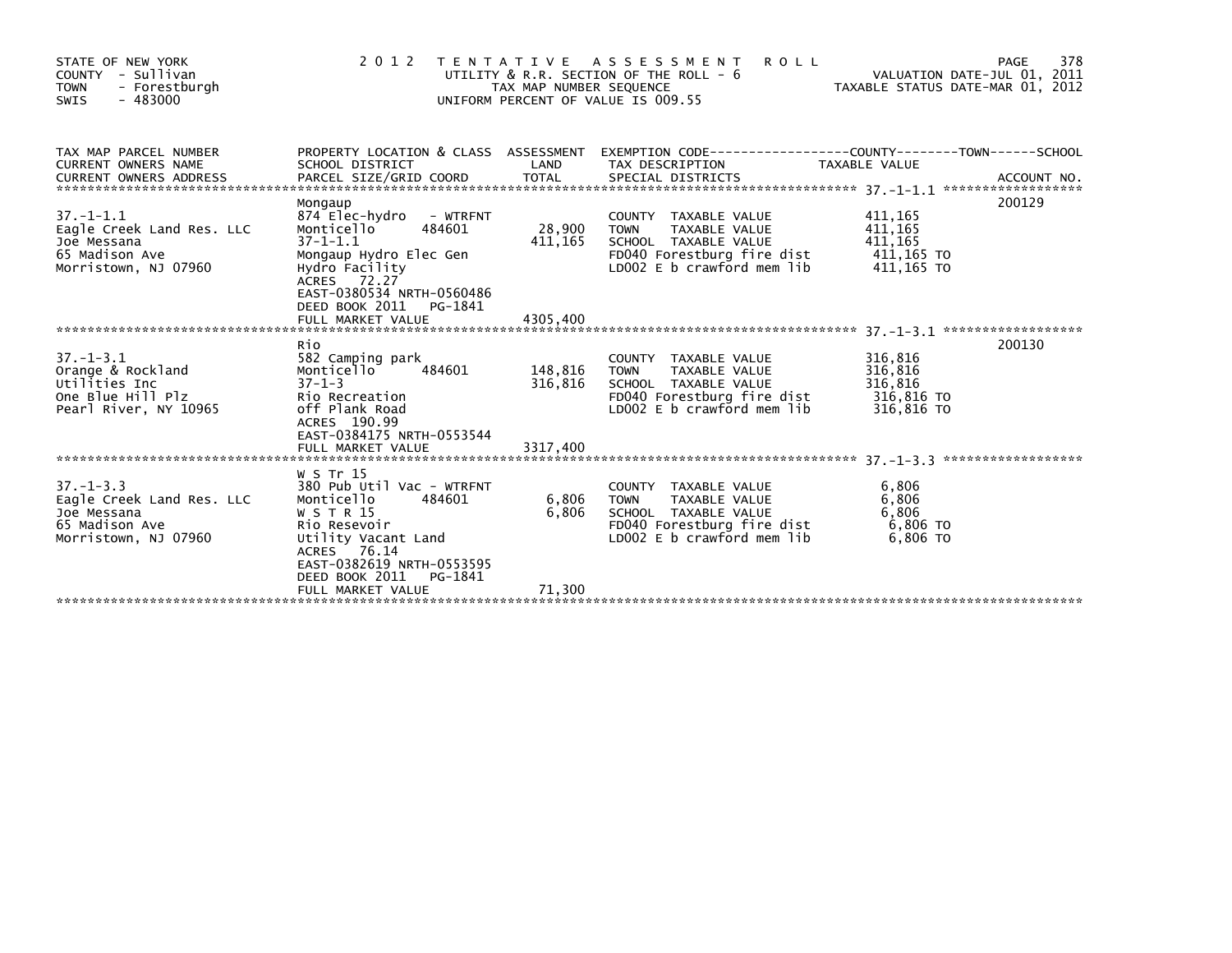| STATE OF NEW YORK            | 2012 TENTATIVE ASSESSMENT ROLL              | PAGE                             | - 379 |
|------------------------------|---------------------------------------------|----------------------------------|-------|
| COUNTY - Sullivan            | UTILITY $\&$ R.R. SECTION OF THE ROLL - $6$ | VALUATION DATE-JUL 01, 2011      |       |
| - Forestburgh<br><b>TOWN</b> | MAP SECTION - 037                           | TAXABLE STATUS DATE-MAR 01, 2012 |       |
| - 483000<br>SWIS             | SUB-SECTION-                                | RPS150/V04/L015                  |       |
|                              | UNIFORM PERCENT OF VALUE IS 009.55          | CURRENT DATE 4/23/2012           |       |

| CODE | DISTRICT NAME                                | TOTAL<br>PARCELS | EXTENSION<br>TYPF  | EXTENSION<br>VALUE | AD VALOREM<br>VALUE | <b>EXEMPT</b><br><b>AMOUNT</b> | TAXABLE<br><b>VALUE</b> |
|------|----------------------------------------------|------------------|--------------------|--------------------|---------------------|--------------------------------|-------------------------|
|      | FD040 Forestburg fir<br>LD002 E b crawford m |                  | 3 TOTAL<br>3 TOTAL |                    | 734,787<br>734.787  |                                | 734.787<br>734.787      |

#### \*\*\* S C H O O L D I S T R I C T S U M M A R Y \*\*\*

| CODE   | DISTRICT NAME | <b>TOTAL</b><br><b>PARCELS</b> | ASSESSED<br>LAND | ASSESSED<br><b>TOTAL</b> | <b>EXEMPT</b><br><b>AMOUNT</b> | <b>TOTAL</b><br><b>TAXABLE</b> | <b>STAR</b><br><b>AMOUNT</b> | <b>STAR</b><br><b>TAXABLE</b> |
|--------|---------------|--------------------------------|------------------|--------------------------|--------------------------------|--------------------------------|------------------------------|-------------------------------|
| 484601 | Monticello    |                                | 184.522          | 734,787                  |                                | 734,787                        |                              | 734,787                       |
|        | SUB-TOTAL     |                                | 184,522          | 734,787                  |                                | 734,787                        |                              | 734,787                       |
|        | T O T A L     |                                | 184,522          | 734,787                  |                                | 734,787                        |                              | 734,787                       |

\*\*\* S Y S T E M C O D E S S U M M A R Y \*\*\*

NO SYSTEM EXEMPTIONS AT THIS LEVEL

\*\*\* E X E M P T I O N S U M M A R Y \*\*\*

#### NO EXEMPTIONS AT THIS LEVEL

| ROLL       | DESCRIPTION      | <b>TOTAL</b>   | ASSESSED | ASSESSED     | TAXABLE       | <b>TAXABLE</b> | TAXABLE       | STAR           |
|------------|------------------|----------------|----------|--------------|---------------|----------------|---------------|----------------|
| <b>SEC</b> |                  | <b>PARCELS</b> | _AND     | <b>TOTAL</b> | <b>COUNTY</b> | TOWN           | <b>SCHOOL</b> | <b>TAXABLE</b> |
|            | UTILITIES & N.C. |                | 184,522  | 734.787      | 734,787       | 734.787        | 734.787       | 734,787        |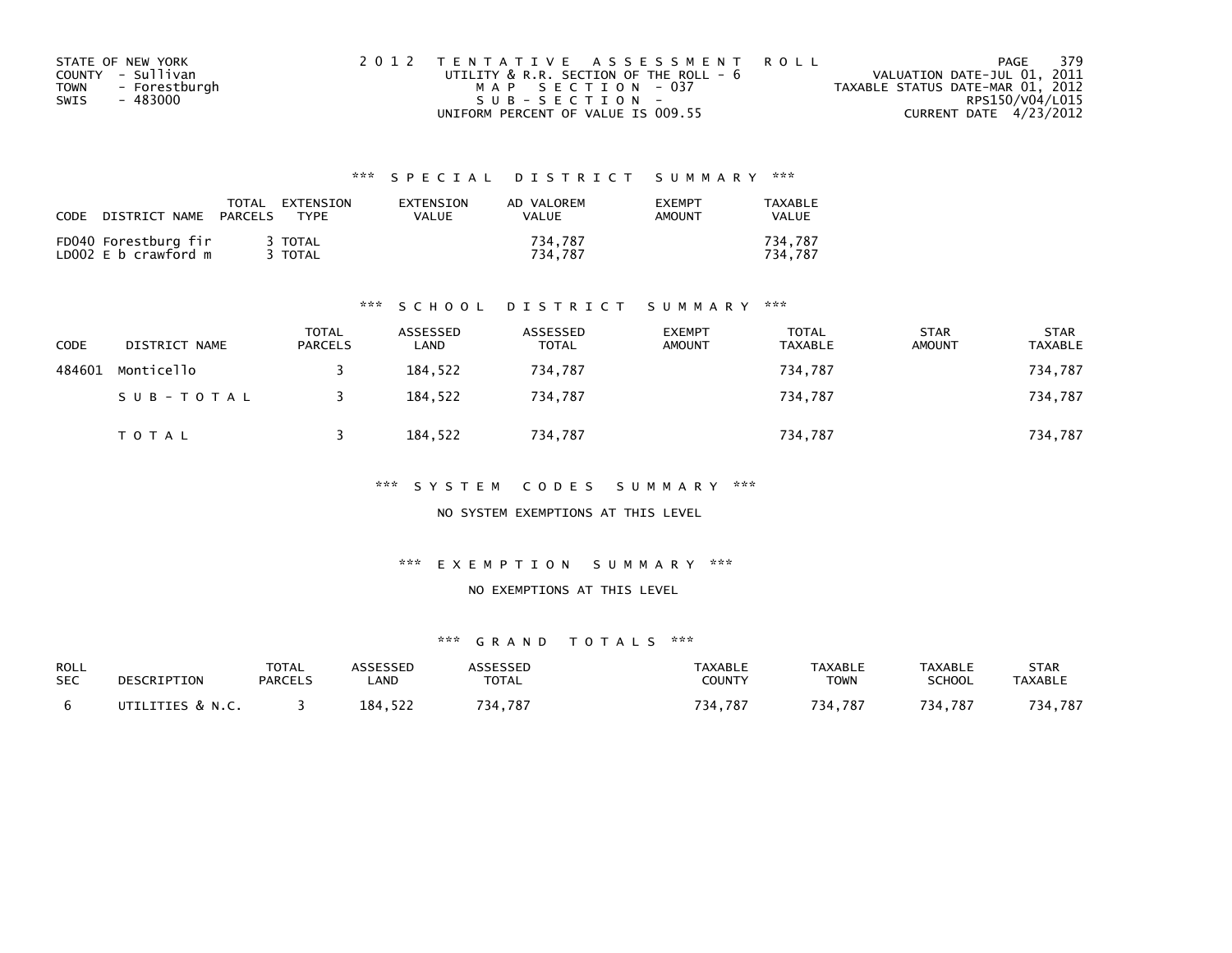| STATE OF NEW YORK<br>COUNTY - Sullivan<br>TOWN - Forestburgh<br>- 483000<br>SWIS | 2012                                                                                                          |        | TENTATIVE ASSESSMENT ROLL<br>UTILITY & R.R. SECTION OF THE ROLL - 6<br>TAX MAP NUMBER SEQUENCE TAXABLE STATUS DATE-MAR 01, 2012<br>UNIFORM PERCENT OF VALUE IS 009.55 | VALUATION DATE-JUL 01, 2011 | 380<br>PAGE |
|----------------------------------------------------------------------------------|---------------------------------------------------------------------------------------------------------------|--------|-----------------------------------------------------------------------------------------------------------------------------------------------------------------------|-----------------------------|-------------|
| TAX MAP PARCEL NUMBER<br>CURRENT OWNERS NAME                                     | PROPERTY LOCATION & CLASS ASSESSMENT                                                                          |        | SCHOOL DISTRICT                         LAND         TAX DESCRIPTION                   TAXABLE VALUE                                                                  |                             |             |
| CURRENT OWNERS ADDRESS                                                           | PARCEL SIZE/GRID COORD TOTAL SPECIAL DISTRICTS                                                                |        |                                                                                                                                                                       |                             | ACCOUNT NO. |
|                                                                                  | Rio                                                                                                           |        |                                                                                                                                                                       |                             | 200131      |
| 39.–1–4.1                                                                        | 380 Pub Util Vac - WTRFNT                                                                                     |        | COUNTY<br>TAXABLE VALUE                                                                                                                                               | 7,723                       |             |
| Eagle Creek Land Res. LLC                                                        | Monticello 484601                                                                                             | 7,723  | TOWN TAXABLE VALUE                                                                                                                                                    | 7,723                       |             |
| Joe Messana                                                                      | $39-1-4.1$                                                                                                    | 7,723  | SCHOOL TAXABLE VALUE                                                                                                                                                  | 7,723                       |             |
| 65 Madison Ave                                                                   |                                                                                                               |        | FD040 Forestburg fire dist $7,723$ TO                                                                                                                                 |                             |             |
| Morristown, NJ 07960                                                             | Rio Reservoir<br>Utility Vacant Land<br>ACRES 69.00<br>EAST-0382536 NRTH-0548605<br>DEED BOOK 2011    PG-1841 |        | LD002 E b crawford mem lib                                                                                                                                            | 7.723 TO                    |             |
|                                                                                  | FULL MARKET VALUE                                                                                             | 80,900 |                                                                                                                                                                       |                             |             |
|                                                                                  |                                                                                                               |        |                                                                                                                                                                       |                             |             |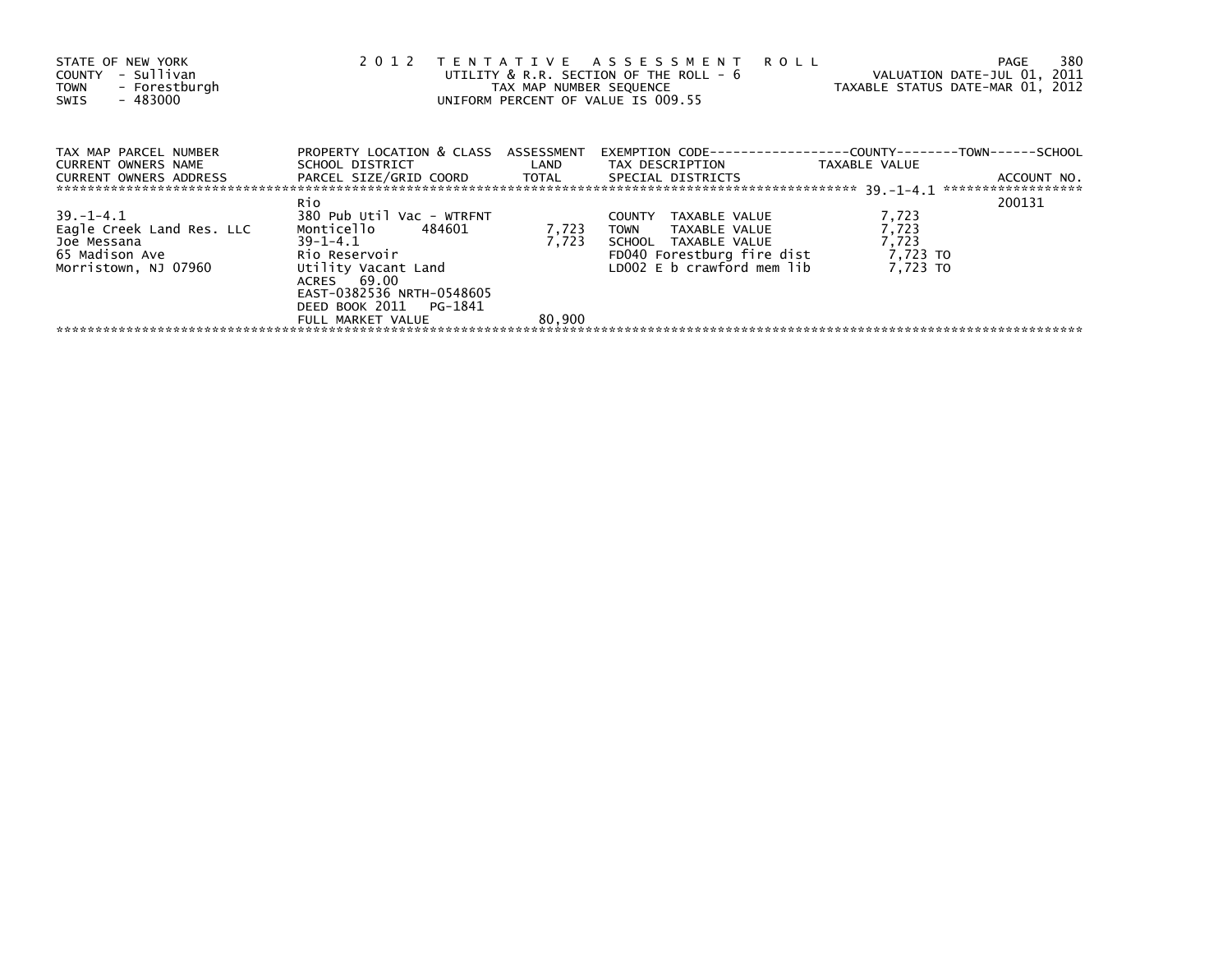| STATE OF NEW YORK            | 2012 TENTATIVE ASSESSMENT ROLL              | PAGE                             | 381 |
|------------------------------|---------------------------------------------|----------------------------------|-----|
| COUNTY - Sullivan            | UTILITY $\&$ R.R. SECTION OF THE ROLL - $6$ | VALUATION DATE-JUL 01, 2011      |     |
| - Forestburgh<br><b>TOWN</b> | MAP SECTION - 039                           | TAXABLE STATUS DATE-MAR 01, 2012 |     |
| - 483000<br>SWIS             | SUB-SECTION-                                | RPS150/V04/L015                  |     |
|                              | UNIFORM PERCENT OF VALUE IS 009.55          | CURRENT DATE 4/23/2012           |     |

| CODE<br>DISTRICT NAME                        | EXTENSION<br>TOTAL<br>PARCELS<br>TYPF | EXTENSION<br>VALUE | AD VALOREM<br>VALUE | <b>EXEMPT</b><br>AMOUNT | TAXABLE<br>VALUE |
|----------------------------------------------|---------------------------------------|--------------------|---------------------|-------------------------|------------------|
| FD040 Forestburg fir<br>LD002 E b crawford m | 1 TOTAL<br>TOTAL                      |                    | 7.723<br>7.723      |                         | 7.723<br>7.723   |

#### \*\*\* S C H O O L D I S T R I C T S U M M A R Y \*\*\*

| <b>CODE</b> | DISTRICT NAME | <b>TOTAL</b><br><b>PARCELS</b> | ASSESSED<br>LAND | ASSESSED<br><b>TOTAL</b> | <b>EXEMPT</b><br><b>AMOUNT</b> | <b>TOTAL</b><br><b>TAXABLE</b> | <b>STAR</b><br><b>AMOUNT</b> | <b>STAR</b><br><b>TAXABLE</b> |
|-------------|---------------|--------------------------------|------------------|--------------------------|--------------------------------|--------------------------------|------------------------------|-------------------------------|
| 484601      | Monticello    |                                | 7.723            | 7.723                    |                                | 7,723                          |                              | 7,723                         |
|             | SUB-TOTAL     |                                | 7,723            | 7,723                    |                                | 7,723                          |                              | 7,723                         |
|             | TOTAL         |                                | 7,723            | 7,723                    |                                | 7,723                          |                              | 7,723                         |

\*\*\* S Y S T E M C O D E S S U M M A R Y \*\*\*

NO SYSTEM EXEMPTIONS AT THIS LEVEL

\*\*\* E X E M P T I O N S U M M A R Y \*\*\*

#### NO EXEMPTIONS AT THIS LEVEL

| ROLL       | DESCRIPTION      | <b>TOTAL</b>   | <b>ASSESSED</b> | <b>ASSESSED</b> | <b>TAXABLE</b> | <b>TAXABLE</b> | <b>TAXABLE</b> | <b>STAR</b>    |
|------------|------------------|----------------|-----------------|-----------------|----------------|----------------|----------------|----------------|
| <b>SEC</b> |                  | <b>PARCELS</b> | LAND            | TOTAL           | COUNTY         | <b>TOWN</b>    | <b>SCHOOL</b>  | <b>TAXABLE</b> |
|            | UTILITIES & N.C. |                | 722<br>.        | 7.703<br>.      | -723<br>.      | - 702          | 722<br>ر ے ہیں | 702<br>,723    |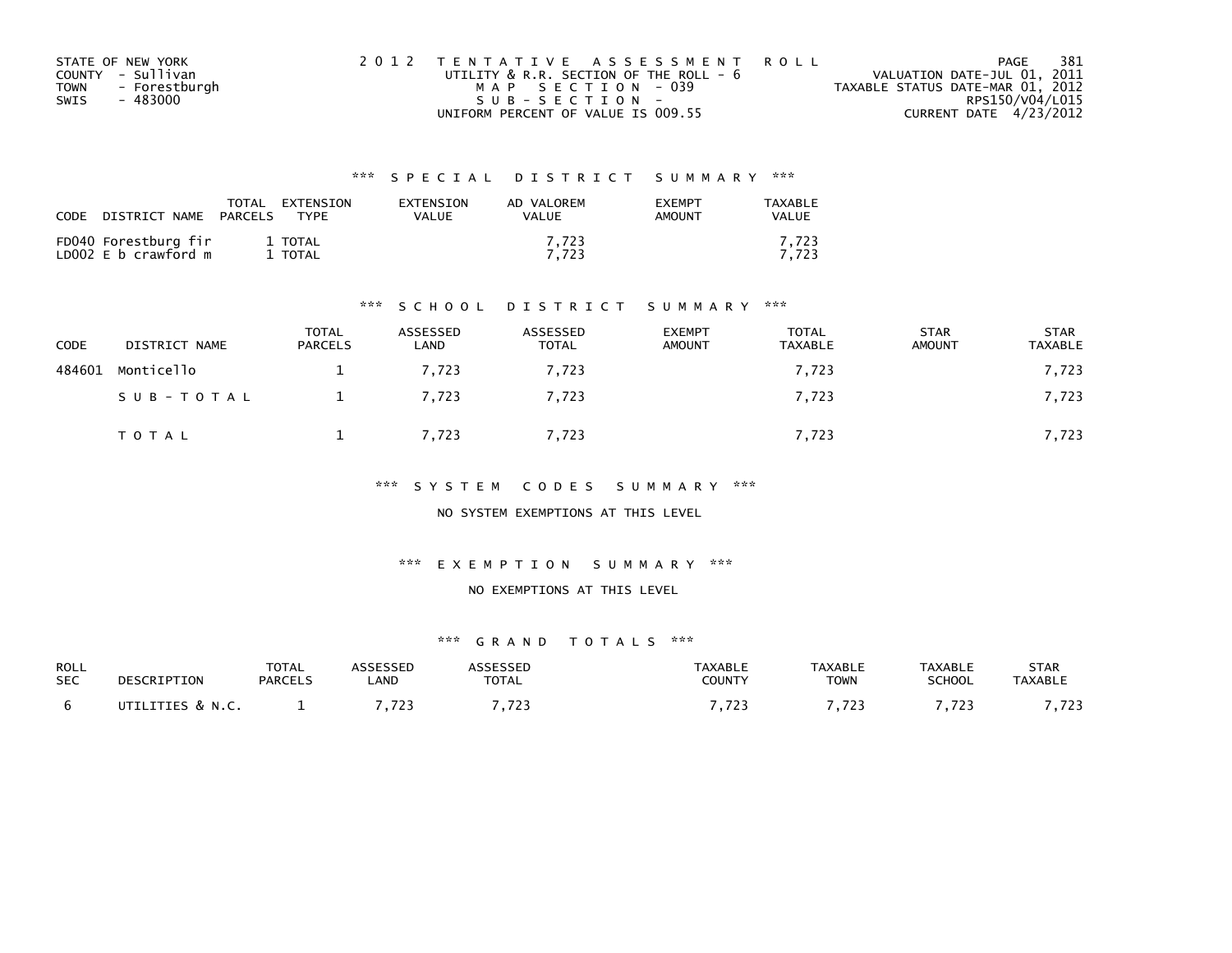| STATE OF NEW YORK<br>COUNTY - Sullivan<br><b>TOWN</b><br>- Forestburgh<br>$-483000$<br>SWIS                                                       | 2 0 1 2                                                                                                                                  | TAX MAP NUMBER SEQUENCE       | TENTATIVE ASSESSMENT<br><b>ROLL</b><br>UTILITY & R.R. SECTION OF THE ROLL - 6<br>UNIFORM PERCENT OF VALUE IS 009.55                                                                                                                                       | TAXABLE STATUS DATE-MAR 01, 2012                     | 382<br>PAGE<br>VALUATION DATE-JUL 01, 2011                                                                                |
|---------------------------------------------------------------------------------------------------------------------------------------------------|------------------------------------------------------------------------------------------------------------------------------------------|-------------------------------|-----------------------------------------------------------------------------------------------------------------------------------------------------------------------------------------------------------------------------------------------------------|------------------------------------------------------|---------------------------------------------------------------------------------------------------------------------------|
| TAX MAP PARCEL NUMBER<br>CURRENT OWNERS NAME<br><b>CURRENT OWNERS ADDRESS</b>                                                                     | SCHOOL DISTRICT<br>PARCEL SIZE/GRID COORD                                                                                                | LAND<br><b>TOTAL</b>          | PROPERTY LOCATION & CLASS ASSESSMENT EXEMPTION CODE----------------COUNTY-------TOWN------SCHOOL<br>TAX DESCRIPTION<br>SPECIAL DISTRICTS                                                                                                                  | TAXABLE VALUE                                        | ACCOUNT NO.                                                                                                               |
| 630.000-99-134.100/1881<br>Orange & Rockland Utilities<br>One Blue Hill Plz<br>Pearl River, NY 10965-3104                                         | Forestburgh<br>884 Elec Dist Out<br>Port Jervis Csd 331300<br>Outside Plant<br>Poles , wires & cables<br>Formerly $666.-1-8$             | 14,994<br>14,994              | COUNTY TAXABLE VALUE<br><b>TOWN</b><br>TAXABLE VALUE<br>SCHOOL TAXABLE VALUE<br>FD040 Forestburg fire dist<br>LD002 E b crawford mem lib                                                                                                                  | 14,994<br>14,994<br>14,994<br>14,994 TO<br>14,994 TO |                                                                                                                           |
|                                                                                                                                                   |                                                                                                                                          |                               |                                                                                                                                                                                                                                                           |                                                      | 200080                                                                                                                    |
| 630.000-99-618.750/1882<br>CTC Of Upstate Ny Inc<br>Attn: Corporate Tax Dept<br>Citizens Utilities<br>Three High Ridge Park<br>Stamford, CT 06905 | 836 Telecom. eq.<br>484601<br>Monticello<br>Outside Plant<br>Poles, wires & cables<br>Formerly $666.-1-3$<br>FULL MARKET VALUE           | 0<br>10,000<br>104,700        | COUNTY TAXABLE VALUE<br><b>TOWN</b><br>TAXABLE VALUE<br>SCHOOL TAXABLE VALUE<br>FD040 Forestburg fire dist<br>LD002 E b crawford mem lib                                                                                                                  | 10,000<br>10,000<br>10.000<br>10,000 TO<br>10,000 TO |                                                                                                                           |
|                                                                                                                                                   | Forestburgh                                                                                                                              |                               |                                                                                                                                                                                                                                                           |                                                      |                                                                                                                           |
| 630.000-9999-134.100/1022<br>Orange & Rockland Utilities<br>One Blue Hill Plz<br>Pearl River, NY 10965-3104                                       | 882 Elec Trans Imp<br>Monticello<br>484601<br>Elec Trans<br>Formerly $666.-1-5$<br>FULL MARKET VALUE                                     | 45,400<br>45,400<br>475,400   | COUNTY TAXABLE VALUE<br><b>TOWN</b><br>TAXABLE VALUE<br>SCHOOL TAXABLE VALUE<br>FD040 Forestburg fire dist<br>LD002 E b crawford mem lib                                                                                                                  | 45,400<br>45,400<br>45,400<br>45,400 TO<br>45,400 TO |                                                                                                                           |
|                                                                                                                                                   | Forestburgh                                                                                                                              |                               |                                                                                                                                                                                                                                                           |                                                      |                                                                                                                           |
| 630.000-9999-134.100/1032<br>Orange & Rockland Utilities<br>One Blue Hill Plz<br>Pearl River, NY 10965-3104                                       | 882 Elec Trans Imp<br>Monticello<br>484601<br>Elec Trans<br>Cir #12&13 Mong. to Shoem<br>Formerly $666.-1-9$                             | 80,800<br>80,800              | COUNTY TAXABLE VALUE<br>TAXABLE VALUE<br><b>TOWN</b><br>SCHOOL TAXABLE VALUE<br>FD040 Forestburg fire dist<br>LD002 E b crawford mem lib                                                                                                                  | 80,800<br>80,800<br>80,800<br>80,800 TO<br>80,800 TO |                                                                                                                           |
| **********************************                                                                                                                | FULL MARKET VALUE                                                                                                                        | 846,100                       |                                                                                                                                                                                                                                                           |                                                      |                                                                                                                           |
| 630.000-9999-134.100/1042<br>Orange And Rockland<br>Utilities Inc<br>One Blue Hill Plz<br>Pearl River, NY 10965                                   | 882 Elec Trans Imp<br>Monticello<br>484601<br>Elec Transmission<br>Mongaup to Shoemaker line<br>formerly $666.-1-6$<br>FULL MARKET VALUE | $\Omega$<br>10,400<br>108,900 | COUNTY TAXABLE VALUE<br>TAXABLE VALUE<br><b>TOWN</b><br>SCHOOL TAXABLE VALUE<br>FD040 Forestburg fire dist<br>LD002 E b crawford mem lib                                                                                                                  | 10,400<br>10,400<br>10,400<br>10,400 TO<br>10,400 TO | 200136                                                                                                                    |
|                                                                                                                                                   |                                                                                                                                          |                               |                                                                                                                                                                                                                                                           |                                                      |                                                                                                                           |
| 630.000-9999-134.100/1882<br>Orange And Rockland<br>Utilities Inc<br>One Blue Hill Plz<br>Pearl River, NY 10965                                   | 884 Elec Dist Out<br>Monticello<br>484601<br>Outside Plant<br>Poles, Wires & Cables<br>Formerly $666. -1 - 7$<br>FULL MARKET VALUE       | 50,971<br>50,971<br>533,700   | COUNTY TAXABLE VALUE<br>TAXABLE VALUE<br><b>TOWN</b><br>SCHOOL TAXABLE VALUE<br>FD040 Forestburg fire dist<br>LD002 E b crawford mem lib<br>ا میں ایک میں ایک میں ایک میں ایک میں ایک میں ایک میں ایک میں ایک میں ایک میں ایک میں ایک میں ایک میں ایک میں | 50,971<br>50,971<br>50,971<br>50,971 TO<br>50.971 TO | 200137<br>واید مراہد مراہد مراہد مراہد مراہد مراہد مراہد مراہد مراہد مراہد مراہد مراہد مراہد مراہد مراہد مراہد مراہد مراہ |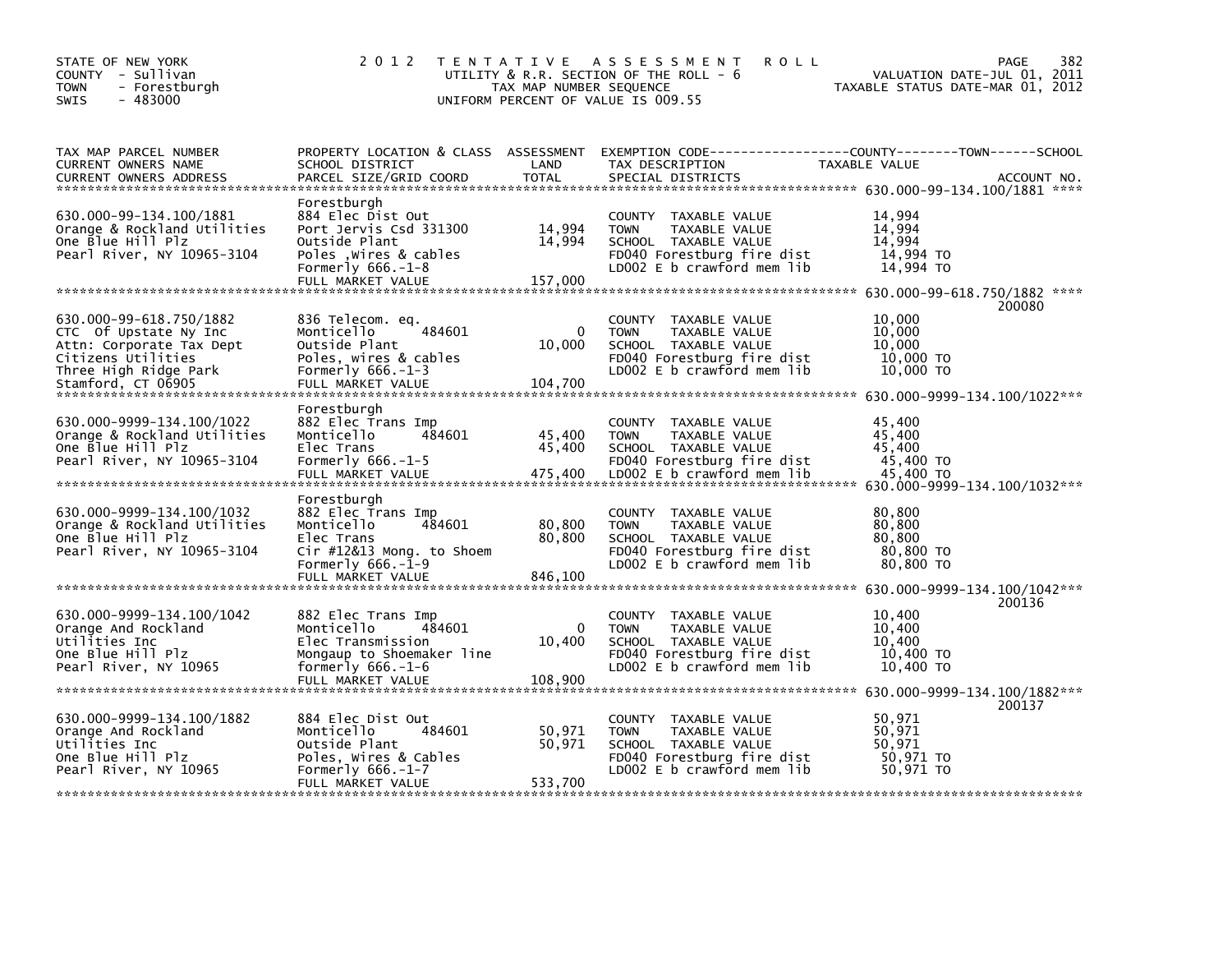| STATE OF NEW YORK<br>COUNTY - Sullivan<br>- Forestburgh<br><b>TOWN</b><br>$-483000$<br>SWIS                                | 2012                                                    | TAX MAP NUMBER SEQUENCE | TENTATIVE ASSESSMENT<br><b>ROLL</b><br>UTILITY & R.R. SECTION OF THE ROLL - 6<br>UNIFORM PERCENT OF VALUE IS 009.55 | VALUATION DATE-JUL 01, 2011<br>TAXABLE STATUS DATE-MAR 01, 2012 | 383<br>PAGE |
|----------------------------------------------------------------------------------------------------------------------------|---------------------------------------------------------|-------------------------|---------------------------------------------------------------------------------------------------------------------|-----------------------------------------------------------------|-------------|
| TAX MAP PARCEL NUMBER<br>CURRENT OWNERS NAME                                                                               | PROPERTY LOCATION & CLASS ASSESSMENT<br>SCHOOL DISTRICT | LAND                    | TAX DESCRIPTION                                                                                                     | TAXABLE VALUE                                                   |             |
| .CURRENT OWNERS ADDRESS PARCEL SIZE/GRID COORD TOTAL SPECIAL DISTRICTS 650.000-9999-618.750/1881<br>CURRENT OWNERS ADDRESS |                                                         |                         |                                                                                                                     |                                                                 | 200090      |
| 630.000-9999-618.750/1881                                                                                                  | 836 Telecom. eq.                                        |                         | TAXABLE VALUE<br>COUNTY                                                                                             | 8,500                                                           |             |
| CTC Of Upstate Ny Inc                                                                                                      | Port Jervis Csd 331300                                  | $\mathbf 0$             | TAXABLE VALUE<br>TOWN                                                                                               | 8,500                                                           |             |
| Attn: Corporate Tax Dept                                                                                                   | Outside Plant                                           | 8,500                   | SCHOOL TAXABLE VALUE                                                                                                | 8,500                                                           |             |
| Citizens Utilities                                                                                                         | Poles, Wires & Cables                                   |                         | FD041 Cuddebackville fire                                                                                           | 8,500 TO                                                        |             |
| Three High Ridge Park                                                                                                      | FORMERLY 666.-1-4                                       |                         |                                                                                                                     |                                                                 |             |
| Stamford, CT 06905                                                                                                         | FULL MARKET VALUE                                       | 89,000                  |                                                                                                                     |                                                                 |             |
|                                                                                                                            |                                                         |                         |                                                                                                                     | 630.000-9999-631.900/1882***                                    | 200780      |
| 630.000-9999-631.900/1882                                                                                                  | 836 Telecom. eq.                                        |                         | COUNTY TAXABLE VALUE                                                                                                | 26,147                                                          |             |
| Verizon New York Inc                                                                                                       | Monticello<br>484601                                    | 26,147                  | <b>TOWN</b><br>TAXABLE VALUE                                                                                        | 26,147                                                          |             |
| Attn: Property Tax Dept                                                                                                    | Poles Wires Cables                                      | 26,147                  | SCHOOL TAXABLE VALUE                                                                                                | 26,147                                                          |             |
| PO Box 152206                                                                                                              | Outside Plant                                           |                         | FD040 Forestburg fire dist                                                                                          | 26,147 TO                                                       |             |
| Irving, TX 75015-2206                                                                                                      | Formerly $666.-1-10$                                    |                         | LD002 E b crawford mem lib                                                                                          | 26,147 TO                                                       |             |
|                                                                                                                            | FULL MARKET VALUE                                       | 273.800                 |                                                                                                                     |                                                                 |             |
|                                                                                                                            |                                                         |                         |                                                                                                                     |                                                                 |             |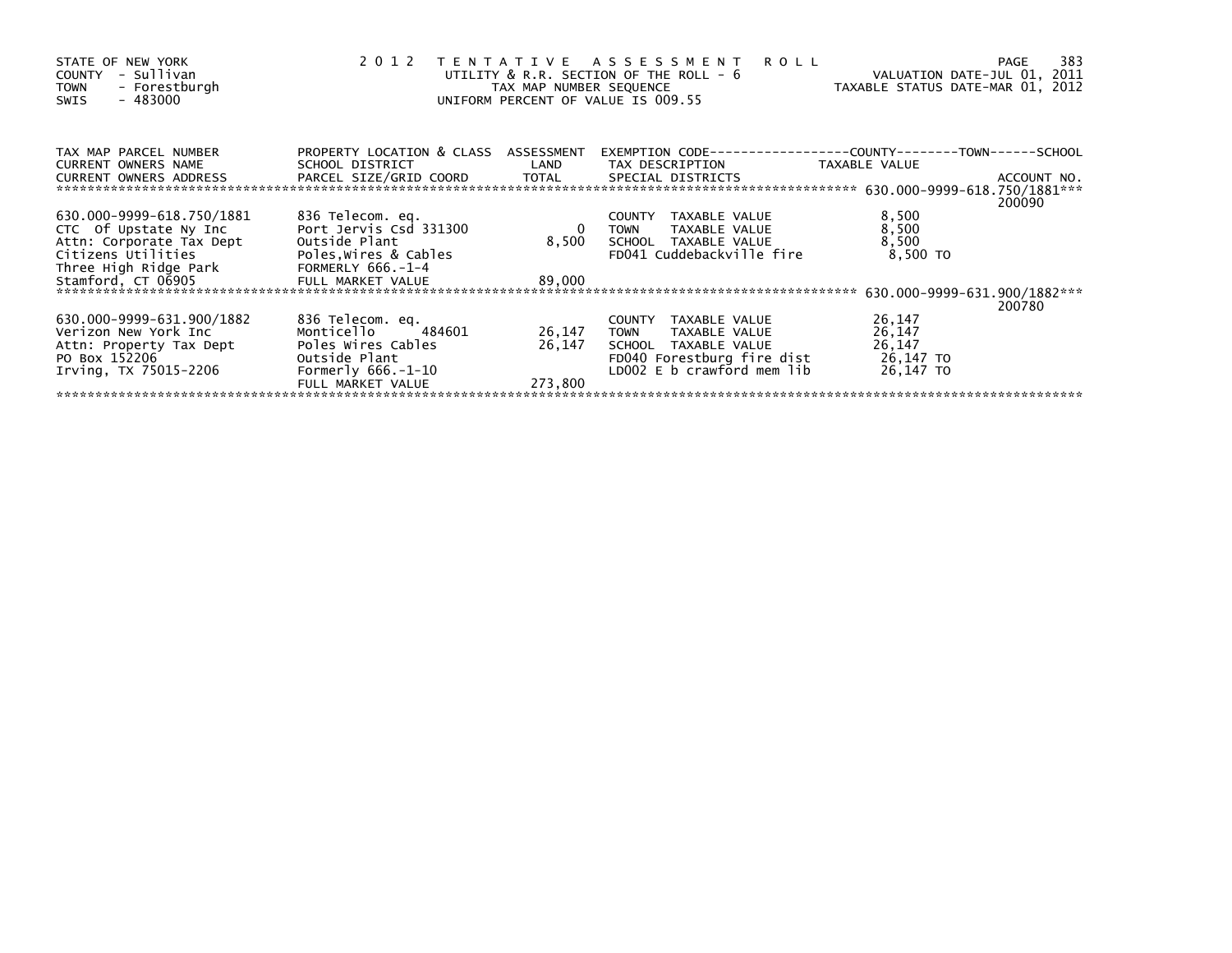| STATE OF NEW YORK     | 2012 TENTATIVE ASSESSMENT ROLL         | PAGE                             | 384 |
|-----------------------|----------------------------------------|----------------------------------|-----|
| COUNTY - Sullivan     | UTILITY & R.R. SECTION OF THE ROLL - 6 | VALUATION DATE-JUL 01, 2011      |     |
| - Forestburgh<br>TOWN | MAP SECTION - 630                      | TAXABLE STATUS DATE-MAR 01, 2012 |     |
| - 483000<br>SWIS      | SUB-SECTION - 000                      | RPS150/V04/L015                  |     |
|                       | UNIFORM PERCENT OF VALUE IS 009.55     | CURRENT DATE 4/23/2012           |     |

| CODE | DISTRICT NAME                                                        | <b>TOTAL</b><br>PARCELS | EXTENSION<br><b>TYPF</b>      | EXTENSION<br>VALUE | AD VALOREM<br><b>VALUE</b>  | <b>EXEMPT</b><br><b>AMOUNT</b> | <b>TAXABLE</b><br><b>VALUE</b> |
|------|----------------------------------------------------------------------|-------------------------|-------------------------------|--------------------|-----------------------------|--------------------------------|--------------------------------|
|      | FD040 Forestburg fir<br>FD041 Cuddebackville<br>LD002 E b crawford m |                         | 7 TOTAL<br>1 TOTAL<br>' TOTAL |                    | 238,712<br>8.500<br>238.712 |                                | 238.712<br>8.500<br>238.712    |

### \*\*\* S C H O O L D I S T R I C T S U M M A R Y \*\*\*

| CODE             | DISTRICT NAME                 | <b>TOTAL</b><br><b>PARCELS</b> | ASSESSED<br>LAND  | ASSESSED<br><b>TOTAL</b> | <b>EXEMPT</b><br><b>AMOUNT</b> | TOTAL<br><b>TAXABLE</b> | <b>STAR</b><br><b>AMOUNT</b> | <b>STAR</b><br><b>TAXABLE</b> |
|------------------|-------------------------------|--------------------------------|-------------------|--------------------------|--------------------------------|-------------------------|------------------------------|-------------------------------|
| 331300<br>484601 | Port Jervis Csd<br>Monticello | 6                              | 14,994<br>203,318 | 23,494<br>223,718        |                                | 23,494<br>223,718       |                              | 23,494<br>223,718             |
|                  | SUB-TOTAL                     |                                | 218.312           | 247,212                  |                                | 247,212                 |                              | 247,212                       |
|                  | TOTAL                         |                                | 218,312           | 247,212                  |                                | 247,212                 |                              | 247,212                       |

#### \*\*\* S Y S T E M C O D E S S U M M A R Y \*\*\*

### NO SYSTEM EXEMPTIONS AT THIS LEVEL

#### \*\*\* E X E M P T I O N S U M M A R Y \*\*\*

#### NO EXEMPTIONS AT THIS LEVEL

| ROLL       | DESCRIPTION      | TOTAL          | <b>ASSESSED</b> | <b>ASSESSED</b> | TAXABLE       | <b>TAXABLE</b> | <b>TAXABLE</b> | <b>STAR</b>    |
|------------|------------------|----------------|-----------------|-----------------|---------------|----------------|----------------|----------------|
| <b>SEC</b> |                  | <b>PARCELS</b> | .AND            | <b>TOTAL</b>    | <b>COUNTY</b> | <b>TOWN</b>    | <b>SCHOOL</b>  | <b>TAXABLE</b> |
|            | UTILITIES & N.C. |                | 218.312         | 247,212         | 247,212       | 247.212        | 247.212        | 247,212        |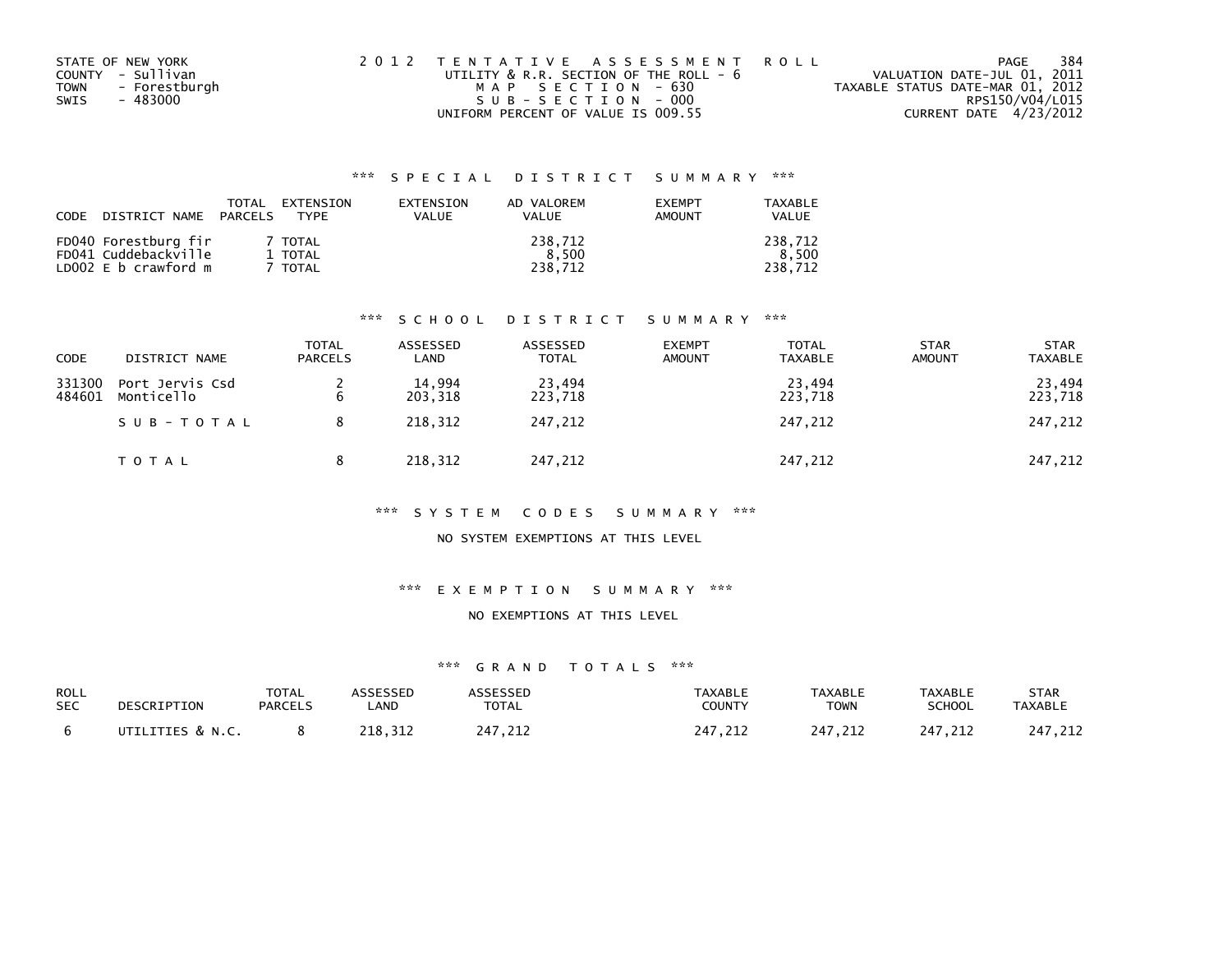| STATE OF NEW YORK     | 2012 TENTATIVE ASSESSMENT ROLL         | 385<br>PAGE                      |
|-----------------------|----------------------------------------|----------------------------------|
| COUNTY - Sullivan     | UTILITY & R.R. SECTION OF THE ROLL - 6 | VALUATION DATE-JUL 01, 2011      |
| TOWN<br>- Forestburgh |                                        | TAXABLE STATUS DATE-MAR 01, 2012 |
| SWIS<br>- 483000      | UNIFORM PERCENT OF VALUE IS 009.55     | RPS150/V04/L015                  |
|                       |                                        | CURRENT DATE 4/23/2012           |

## \*\*\* S P E C I A L D I S T R I C T S U M M A R Y \*\*\*

| CODE DISTRICT NAME PARCELS TYPE | TOTAL | EXTENSION | <b>FXTENSTON</b><br><b>VALUE</b> | AD VALOREM<br>VALUE | <b>FXFMPT</b><br><b>AMOUNT</b> | TAXABLE<br>VALUE |
|---------------------------------|-------|-----------|----------------------------------|---------------------|--------------------------------|------------------|
| FD040 Forestburg fir            |       | 16 TOTAL  |                                  | 1206.710            |                                | 1206.710         |
| FD041 Cuddebackville            |       | 1 TOTAL   |                                  | 8.500               |                                | 8.500            |
| LD $002 \, E$ b crawford m      |       | 16 TOTAL  |                                  | 1206.710            |                                | 1206.710         |

### \*\*\* S C H O O L D I S T R I C T S U M M A R Y \*\*\*

| <b>CODE</b>      | DISTRICT NAME                 | TOTAL<br><b>PARCELS</b> | ASSESSED<br>LAND  | ASSESSED<br><b>TOTAL</b> | <b>EXEMPT</b><br><b>AMOUNT</b> | <b>TOTAL</b><br><b>TAXABLE</b> | <b>STAR</b><br><b>AMOUNT</b> | <b>STAR</b><br><b>TAXABLE</b> |
|------------------|-------------------------------|-------------------------|-------------------|--------------------------|--------------------------------|--------------------------------|------------------------------|-------------------------------|
| 331300<br>484601 | Port Jervis Csd<br>Monticello | 15                      | 14,994<br>477,601 | 23,494<br>1191,716       |                                | 23,494<br>1191,716             |                              | 23,494<br>1191,716            |
|                  | SUB-TOTAL                     | 17                      | 492.595           | 1215,210                 |                                | 1215,210                       |                              | 1215,210                      |
|                  | TOTAL                         | 17                      | 492,595           | 1215,210                 |                                | 1215,210                       |                              | 1215,210                      |

#### \*\*\* S Y S T E M C O D E S S U M M A R Y \*\*\*

#### NO SYSTEM EXEMPTIONS AT THIS LEVEL

## \*\*\* E X E M P T I O N S U M M A R Y \*\*\*

#### NO EXEMPTIONS AT THIS LEVEL

| ROLL       | DESCRIPTION      | TOTAL          | ASSESSED | ASSESSED     | TAXABLE  | <b>TAXABLE</b> | <b>TAXABLE</b> | STAR     |
|------------|------------------|----------------|----------|--------------|----------|----------------|----------------|----------|
| <b>SEC</b> |                  | <b>PARCELS</b> | _AND     | <b>TOTAL</b> | COUNTY   | <b>TOWN</b>    | <b>SCHOOL</b>  | TAXABLE  |
|            | UTILITIES & N.C. |                | 492.595  | 1215.210     | 1215.210 | 1215.210       | 1215.210       | 1215.210 |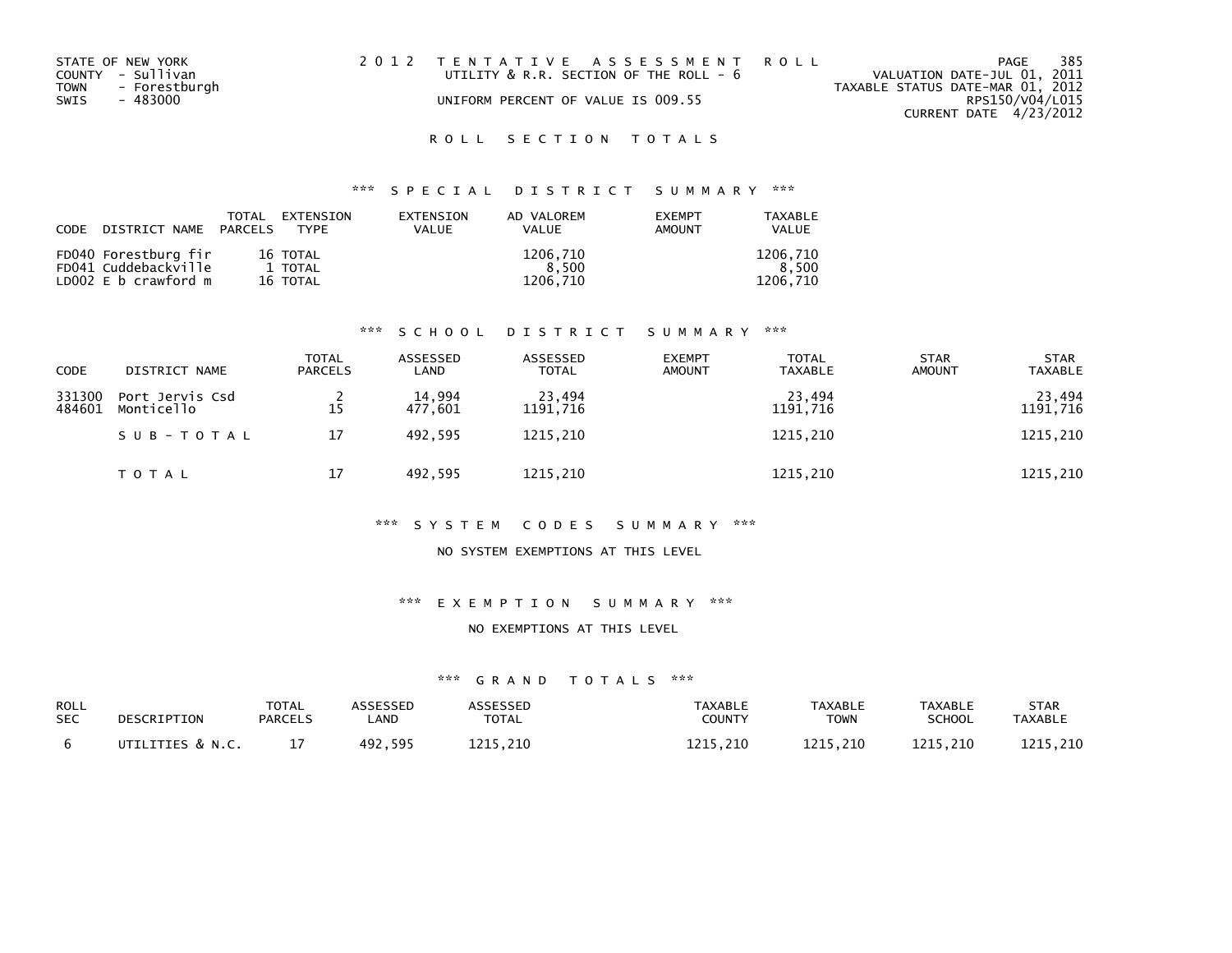| STATE OF NEW YORK<br>- Sullivan<br>COUNTY<br>- Forestburgh<br><b>TOWN</b><br>$-483000$<br>SWIS | 2 0 1 2                                                 | TAX MAP NUMBER SEQUENCE         | TENTATIVE ASSESSMENT ROLL<br>WHOLLY EXEMPT SECTION OF THE ROLL - 8<br>UNIFORM PERCENT OF VALUE IS 009.55 | VALUATION DATE-JUL 01, 2011<br>TAXABLE STATUS DATE-MAR 01, 2012 | 386<br>PAGE                       |
|------------------------------------------------------------------------------------------------|---------------------------------------------------------|---------------------------------|----------------------------------------------------------------------------------------------------------|-----------------------------------------------------------------|-----------------------------------|
| TAX MAP PARCEL NUMBER<br><b>CURRENT OWNERS NAME</b>                                            | PROPERTY LOCATION & CLASS ASSESSMENT<br>SCHOOL DISTRICT | <b>Example 18 Decision CAND</b> | EXEMPTION CODE---<br>TAX DESCRIPTION                                                                     | --------------COUNTY--------TOWN------SCHOOL<br>TAXABLE VALUE   |                                   |
| <b>CURRENT OWNERS ADDRESS</b>                                                                  | PARCEL SIZE/GRID COORD TOTAL                            |                                 | SPECIAL DISTRICTS                                                                                        |                                                                 | ACCOUNT NO.<br>****************** |
|                                                                                                | 1212 Cold Spring Rd                                     |                                 |                                                                                                          |                                                                 |                                   |
| $3. -1 - 2.17$                                                                                 | 418 Inn/lodge                                           |                                 | $N/P$ EDUC 25120                                                                                         | 43,700<br>43,700                                                | 43,700                            |
| Crystal Run Owner Corp                                                                         | Monticello 484601<br>Lot 15                             | 2,636<br>43.700                 | COUNTY TAXABLE VALUE                                                                                     |                                                                 |                                   |
| 601 Stony Ford Rd<br>Middletown, NY 10941                                                      | ACRES 5.19                                              |                                 | TAXABLE VALUE<br>TOWN<br>SCHOOL TAXABLE VALUE                                                            |                                                                 |                                   |
|                                                                                                | EAST-0406997 NRTH-0575687<br>DEED BOOK 2270 PG-626      |                                 | FD040 Forestburg fire dist<br>43.700 EX                                                                  | 0 TO                                                            |                                   |
|                                                                                                | FULL MARKET VALUE                                       | 457,600                         | LDOO2 E b crawford mem lib<br>43.700 EX                                                                  | 0 TO                                                            |                                   |
|                                                                                                |                                                         |                                 |                                                                                                          |                                                                 |                                   |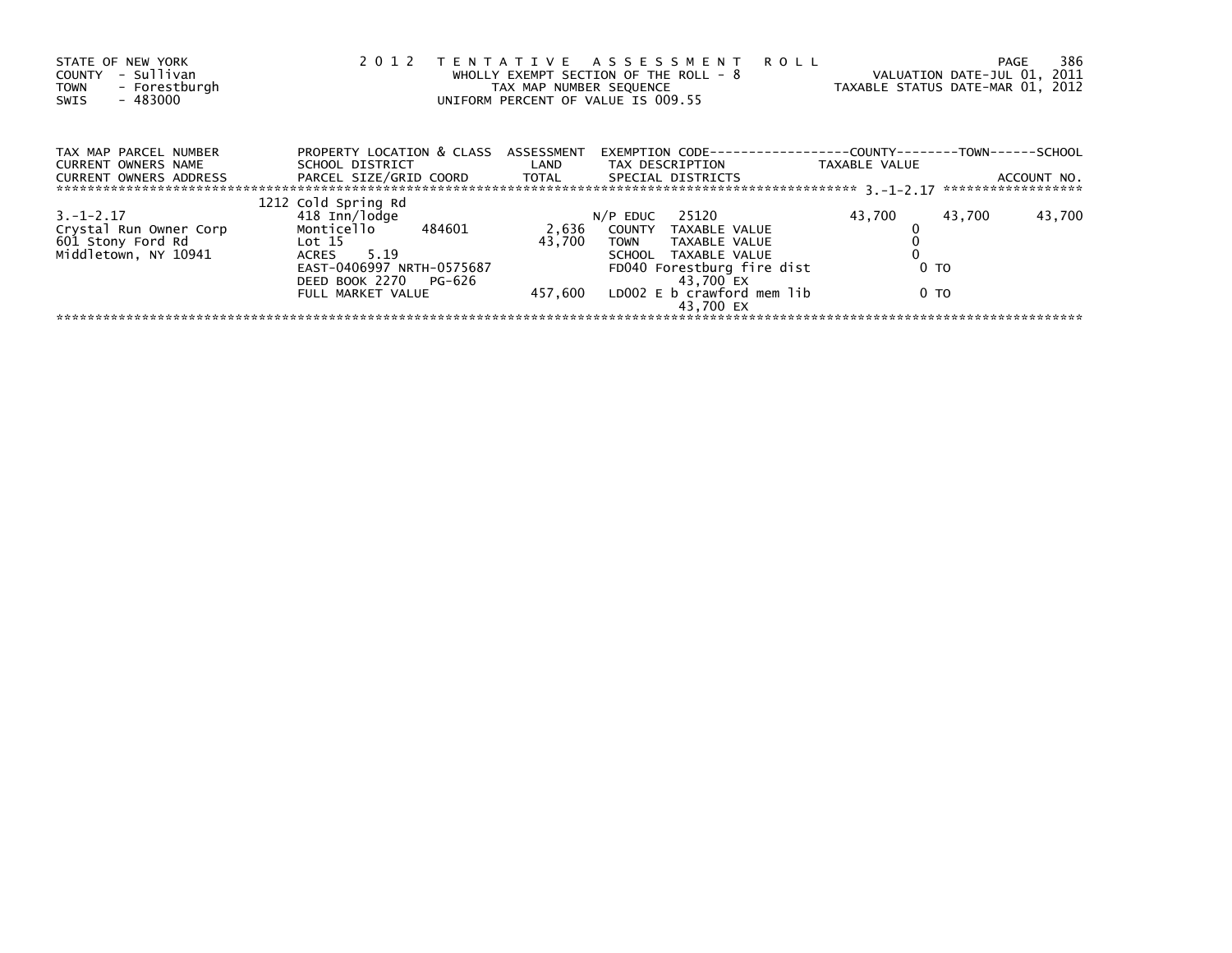| STATE OF NEW YORK            | 2012 TENTATIVE ASSESSMENT ROLL          | PAGE                             | - 387           |
|------------------------------|-----------------------------------------|----------------------------------|-----------------|
| COUNTY - Sullivan            | WHOLLY EXEMPT SECTION OF THE ROLL - $8$ | VALUATION DATE-JUL 01, 2011      |                 |
| <b>TOWN</b><br>- Forestburgh | MAP SECTION - 003                       | TAXABLE STATUS DATE-MAR 01, 2012 |                 |
| SWIS<br>- 483000             | SUB-SECTION-                            |                                  | RPS150/V04/L015 |
|                              | UNIFORM PERCENT OF VALUE IS 009.55      | CURRENT DATE 4/23/2012           |                 |

| CODE | DISTRICT NAME                                | TOTAL<br>PARCELS | EXTENSION<br><b>TYPF</b> | EXTENSION<br>VALUE | AD VALOREM<br>VALUE | <b>FXFMPT</b><br><b>AMOUNT</b> | <b>TAXABLE</b><br>VALUE |
|------|----------------------------------------------|------------------|--------------------------|--------------------|---------------------|--------------------------------|-------------------------|
|      | FD040 Forestburg fir<br>LD002 E b crawford m |                  | 1 TOTAL<br>TOTAL         |                    | 43.700<br>43.700    | 43.700<br>43.700               |                         |

#### \*\*\* S C H O O L D I S T R I C T S U M M A R Y \*\*\*

| CODE   | DISTRICT NAME | <b>TOTAL</b><br><b>PARCELS</b> | ASSESSED<br>∟AND | ASSESSED<br><b>TOTAL</b> | <b>EXEMPT</b><br><b>AMOUNT</b> | <b>TOTAL</b><br>TAXABLE | <b>STAR</b><br><b>AMOUNT</b> | <b>STAR</b><br><b>TAXABLE</b> |
|--------|---------------|--------------------------------|------------------|--------------------------|--------------------------------|-------------------------|------------------------------|-------------------------------|
| 484601 | Monticello    |                                | 2,636            | 43.700                   | 43,700                         |                         |                              |                               |
|        | SUB-TOTAL     |                                | 2,636            | 43.700                   | 43.700                         |                         |                              |                               |
|        | TOTAL         |                                | 2,636            | 43,700                   | 43,700                         |                         |                              |                               |

\*\*\* S Y S T E M C O D E S S U M M A R Y \*\*\*

#### NO SYSTEM EXEMPTIONS AT THIS LEVEL

#### \*\*\* E X E M P T I O N S U M M A R Y \*\*\*

| CODE  | DESCRIPTION             | <b>TOTAL</b><br><b>PARCELS</b> | <b>COUNTY</b>    | <b>TOWN</b>      | SCHOOL           |
|-------|-------------------------|--------------------------------|------------------|------------------|------------------|
| 25120 | $N/P$ EDUC<br>T O T A L |                                | 43,700<br>43,700 | 43,700<br>43,700 | 43.700<br>43,700 |

| ROLL       | DESCRIPTION   | TOTAL   | ASSESSED | <b>ASSESSED</b> | <b>TAXABLE</b> | <b>TAXABLE</b> | TAXABLE       | STAR           |
|------------|---------------|---------|----------|-----------------|----------------|----------------|---------------|----------------|
| <b>SEC</b> |               | PARCELS | LAND     | <b>TOTAL</b>    | COUNTY         | <b>TOWN</b>    | <b>SCHOOL</b> | <b>TAXABLE</b> |
|            | WHOLLY EXEMPT |         | .636     | 43.700          |                |                |               |                |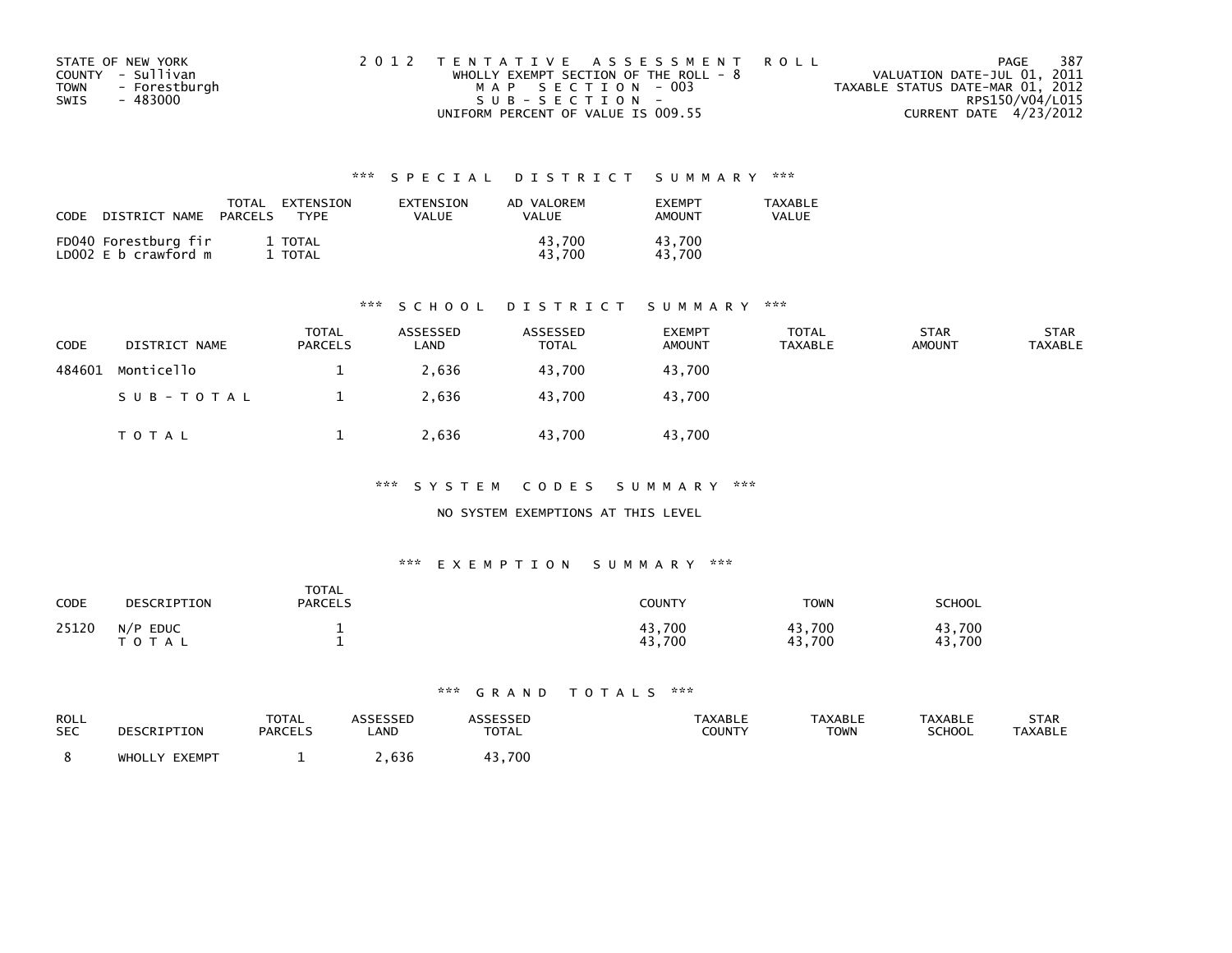| STATE OF NEW YORK<br>COUNTY - Sullivan<br>- Forestburgh<br><b>TOWN</b><br>$-483000$<br>SWIS |                                                         |        | 2012 TENTATIVE ASSESSMENT ROLL<br>E N T A T I V E A 3 3 L J 3  - 8<br>WHOLLY EXEMPT SECTION OF THE ROLL - 8 TAXABLE STATUS DATE-MAR 01, 2012<br>UNIFORM PERCENT OF VALUE IS 009.55 |               |                | 388<br>PAGE |
|---------------------------------------------------------------------------------------------|---------------------------------------------------------|--------|------------------------------------------------------------------------------------------------------------------------------------------------------------------------------------|---------------|----------------|-------------|
| TAX MAP PARCEL NUMBER<br><b>CURRENT OWNERS NAME</b><br>CURRENT OWNERS ADDRESS               | PROPERTY LOCATION & CLASS ASSESSMENT<br>SCHOOL DISTRICT | LAND   | EXEMPTION        CODE-----------------COUNTY-------TOWN------SCHOOL<br>TAX DESCRIPTION                                                                                             | TAXABLE VALUE |                |             |
|                                                                                             |                                                         |        |                                                                                                                                                                                    |               |                |             |
| Forestburgh Town Of The Monticello<br>PO Box 114                                            | Rt 42                                                   | 500    | TWN W/CORP 13500                                                                                                                                                                   |               | 500<br>500     | 500         |
|                                                                                             | Monticello 484601<br>veterans memorial park             |        | COUNTY TAXABLE VALUE<br>500 TOWN TAXABLE VALUE                                                                                                                                     |               |                |             |
| Forestburgh, NY 12777-0114                                                                  | FRNT 350.00 DPTH 85.00                                  |        | SCHOOL TAXABLE VALUE                                                                                                                                                               |               |                |             |
|                                                                                             | EAST-0392706 NRTH-0578582<br>DEED BOOK 1260 PG-00198    |        | FD040 Forestburg fire dist<br>500 EX                                                                                                                                               |               | 0 <sub>T</sub> |             |
|                                                                                             | FULL MARKET VALUE                                       |        | 5,200 LD002 E b crawford mem lib<br>500 EX                                                                                                                                         |               | 0 <sub>T</sub> |             |
|                                                                                             |                                                         |        |                                                                                                                                                                                    |               |                |             |
| $6. - 2 - 36.48$                                                                            | Lake Joseph<br>822 Water supply                         |        | RPTL 1138 29700                                                                                                                                                                    | 33,000        | 33,000         | 33,000      |
| Lake Joseph Realty Co                                                                       | Monticello 484601                                       | 3,000  | COUNTY TAXABLE VALUE                                                                                                                                                               |               | 0              |             |
| Attn: Blank& Katzman                                                                        | Dam                                                     | 33,000 | <b>TOWN</b><br>TAXABLE VALUE                                                                                                                                                       |               |                |             |
| 49 S Main St                                                                                | FRNT 223.00 DPTH 20.00                                  |        | SCHOOL TAXABLE VALUE                                                                                                                                                               |               |                |             |
| Spring Valley, NY 10977                                                                     | EAST-0396048 NRTH-0579910<br>DEED BOOK 1880 PG-174      |        | FD040 Forestburg fire dist<br>33,000 EX                                                                                                                                            |               | 0 <sub>T</sub> |             |
|                                                                                             | FULL MARKET VALUE                                       |        | $345,600$ LD002 E b crawford mem lib<br>33,000 EX                                                                                                                                  |               | 0 TO           |             |
|                                                                                             |                                                         |        |                                                                                                                                                                                    |               |                |             |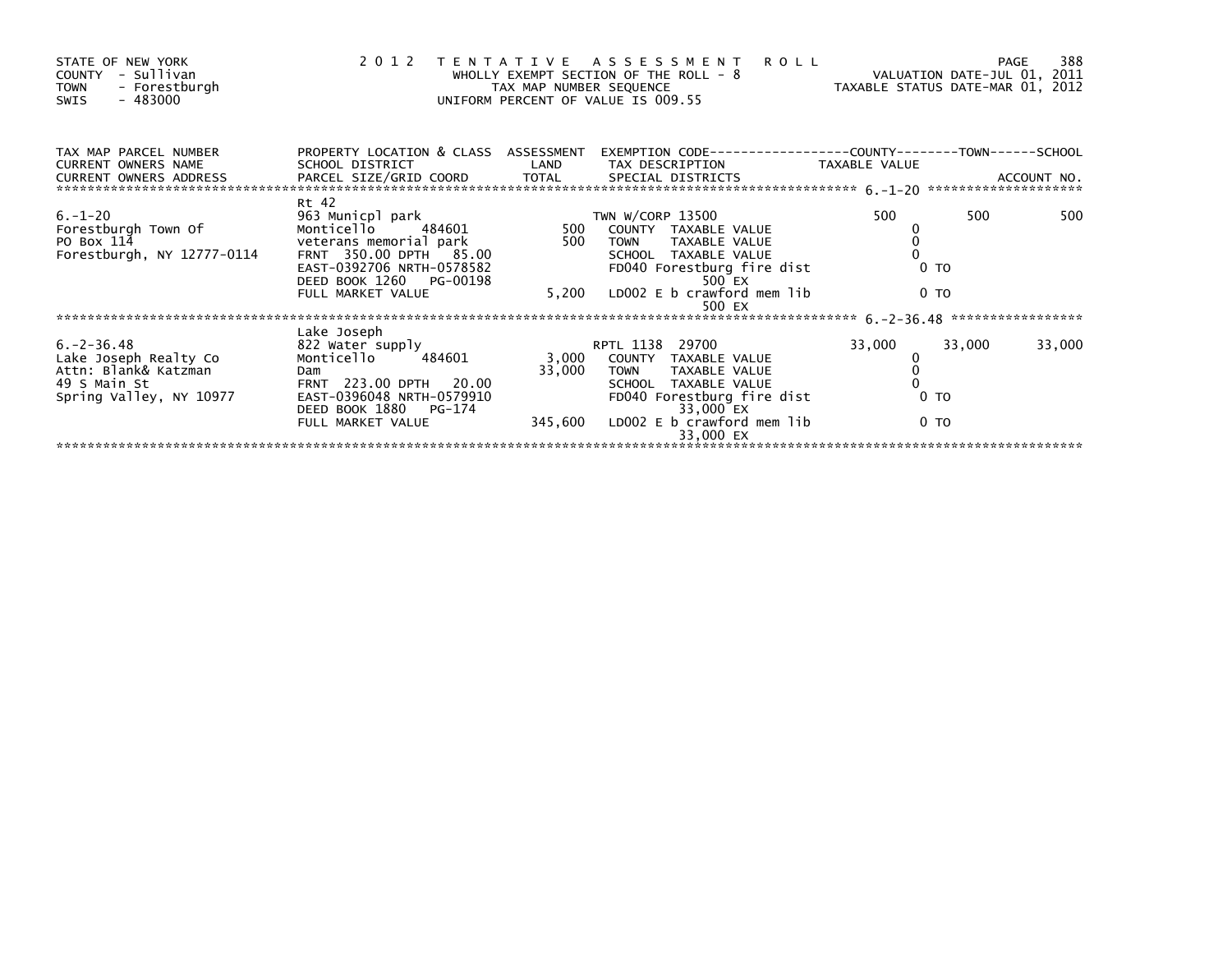| STATE OF NEW YORK            | 2012 TENTATIVE ASSESSMENT ROLL          | PAGE                             | 389             |
|------------------------------|-----------------------------------------|----------------------------------|-----------------|
| COUNTY - Sullivan            | WHOLLY EXEMPT SECTION OF THE ROLL - $8$ | VALUATION DATE-JUL 01, 2011      |                 |
| <b>TOWN</b><br>- Forestburgh | MAP SECTION - 006                       | TAXABLE STATUS DATE-MAR 01, 2012 |                 |
| SWIS<br>- 483000             | SUB-SECTION-                            |                                  | RPS150/V04/L015 |
|                              | UNIFORM PERCENT OF VALUE IS 009.55      | CURRENT DATE 4/23/2012           |                 |

| CODE<br>DISTRICT NAME                        | TOTAL<br>EXTENSION<br><b>TYPF</b><br>PARCELS | EXTENSION<br>VALUE | AD VALOREM<br>VALUE | <b>FXFMPT</b><br><b>AMOUNT</b> | <b>TAXABLE</b><br>VALUE |
|----------------------------------------------|----------------------------------------------|--------------------|---------------------|--------------------------------|-------------------------|
| FD040 Forestburg fir<br>LD002 E b crawford m | 2 TOTAL<br>TOTAL                             |                    | 33,500<br>33.500    | 33,500<br>33.500               |                         |

#### \*\*\* S C H O O L D I S T R I C T S U M M A R Y \*\*\*

| <b>CODE</b> | DISTRICT NAME | <b>TOTAL</b><br><b>PARCELS</b> | ASSESSED<br>∟AND | ASSESSED<br>TOTAL | <b>EXEMPT</b><br><b>AMOUNT</b> | <b>TOTAL</b><br><b>TAXABLE</b> | <b>STAR</b><br><b>AMOUNT</b> | <b>STAR</b><br><b>TAXABLE</b> |
|-------------|---------------|--------------------------------|------------------|-------------------|--------------------------------|--------------------------------|------------------------------|-------------------------------|
| 484601      | Monticello    |                                | 3.500            | 33,500            | 33,500                         |                                |                              |                               |
|             | SUB-TOTAL     |                                | 3,500            | 33,500            | 33,500                         |                                |                              |                               |
|             | TOTAL         |                                | 3,500            | 33,500            | 33,500                         |                                |                              |                               |

\*\*\* S Y S T E M C O D E S S U M M A R Y \*\*\*

NO SYSTEM EXEMPTIONS AT THIS LEVEL

#### \*\*\* E X E M P T I O N S U M M A R Y \*\*\*

| CODE           | DESCRIPTION                                    | <b>TOTAL</b><br><b>PARCELS</b> | <b>COUNTY</b>           | TOWN                    | <b>SCHOOL</b>           |
|----------------|------------------------------------------------|--------------------------------|-------------------------|-------------------------|-------------------------|
| 13500<br>29700 | TWN W/CORP<br>1138<br><b>RPTL</b><br>T O T A L |                                | 500<br>33,000<br>33,500 | 500<br>33,000<br>33,500 | 500<br>33,000<br>33,500 |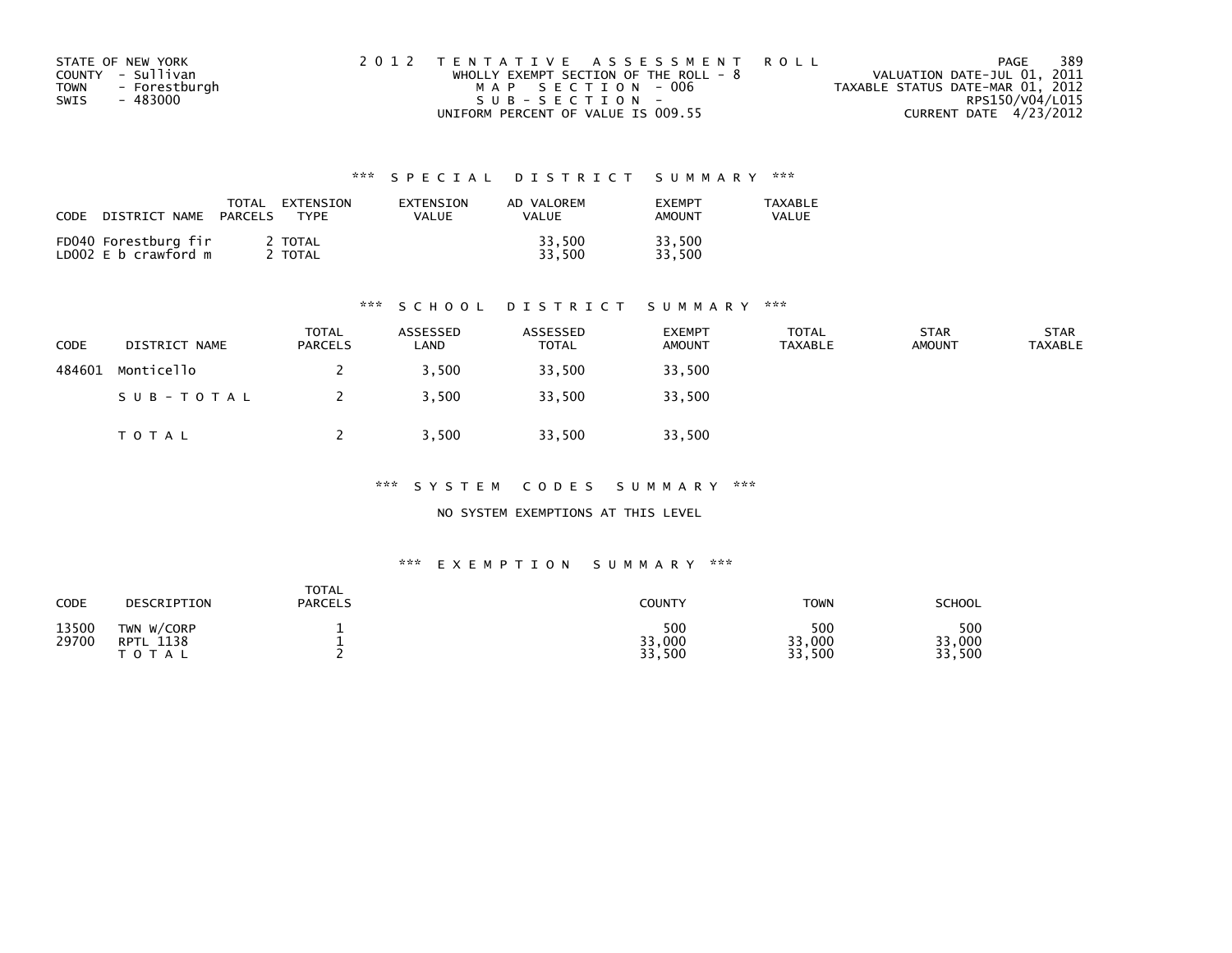|             | STATE OF NEW YORK | 2012 TENTATIVE ASSESSMENT ROLL          | 390<br>PAGE                      |
|-------------|-------------------|-----------------------------------------|----------------------------------|
|             | COUNTY - Sullivan | WHOLLY EXEMPT SECTION OF THE ROLL - $8$ | VALUATION DATE-JUL 01, 2011      |
| <b>TOWN</b> | - Forestburgh     | MAP SECTION - 006                       | TAXABLE STATUS DATE-MAR 01, 2012 |
| SWIS        | - 483000          | $SUB - SECTION -$                       | RPS150/V04/L015                  |
|             |                   | UNIFORM PERCENT OF VALUE IS 009.55      | CURRENT DATE 4/23/2012           |

| ROLL       | DESCRIPTION   | <b>TOTAL</b>   | ASSESSED | <b>ASSESSED</b> | <b>TAXABLE</b> | <b>TAXABLE</b> | <b>TAXABLE</b> | STAR    |
|------------|---------------|----------------|----------|-----------------|----------------|----------------|----------------|---------|
| <b>SEC</b> |               | <b>PARCELS</b> | LAND     | <b>TOTAL</b>    | COUNTY         | <b>TOWN</b>    | SCHOOL         | TAXABLE |
|            | WHOLLY EXEMPT |                | 3,500    | 33,500          |                |                |                |         |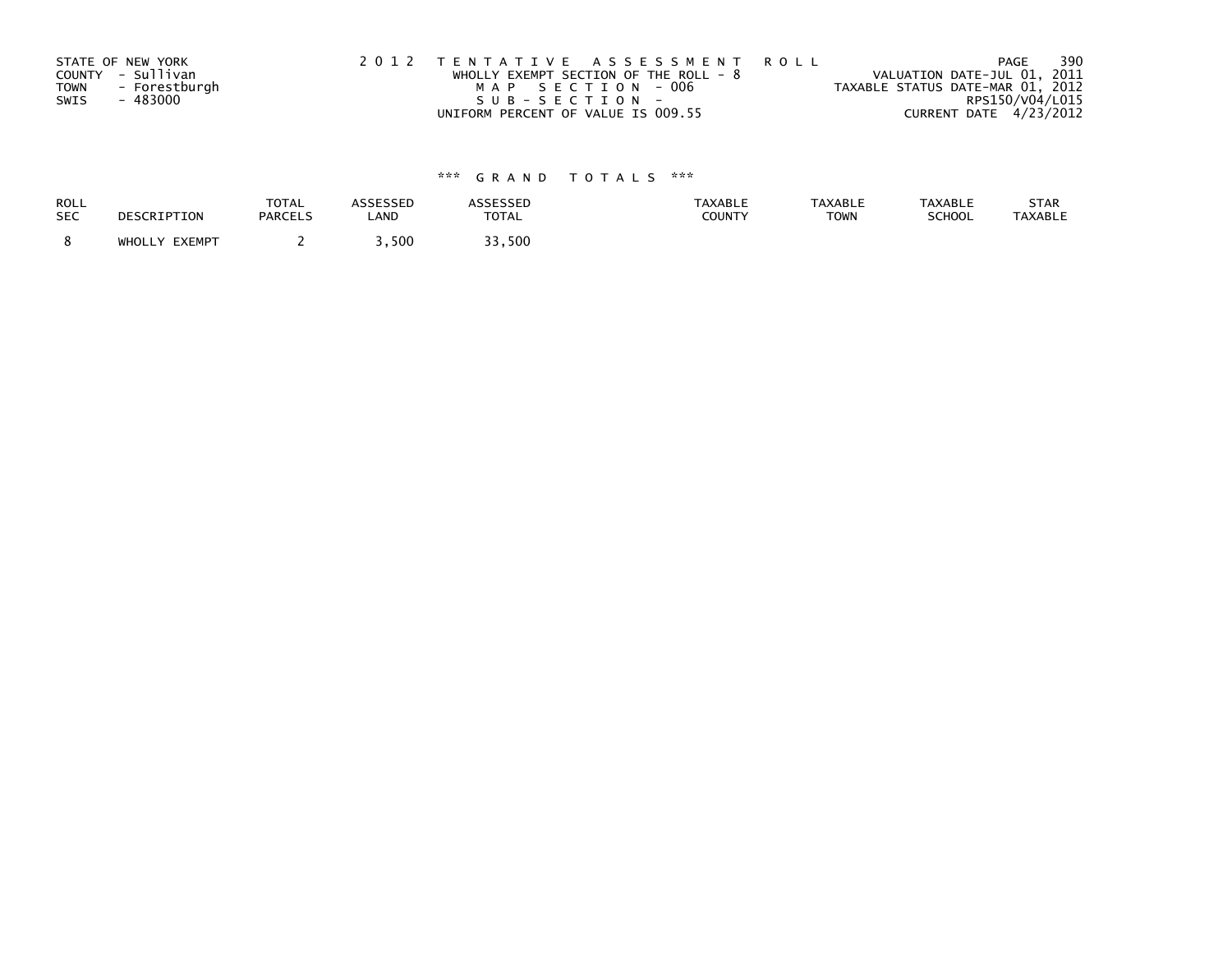| PROPERTY LOCATION & CLASS ASSESSMENT<br>TAX MAP PARCEL NUMBER<br>EXEMPTION        CODE-----------------COUNTY-------TOWN------SCHOOL<br>SCHOOL DISTRICT                        LAND        TAX DESCRIPTION                  TAXABLE VALUE<br><b>CURRENT OWNERS NAME</b><br>PARCEL SIZE/GRID COORD TOTAL SPECIAL DISTRICTS<br>CURRENT OWNERS ADDRESS<br>ACCOUNT NO.<br>Plank Rd<br>600410<br>22,593<br>22,593<br>22,593<br>841 Motr veh srv<br>TWN W/CORP 13500<br>Town Of Forestburgh Monticello 484601<br>Attn: Supervisor 23-1-15<br>Monticello 484601<br>5,913 COUNTY TAXABLE VALUE<br>22,593<br>TOWN TAXABLE VALUE<br>PO Box 114<br>SCHOOL TAXABLE VALUE<br>Forestburgh, NY 12777-0114<br>FD040 Forestburg fire dist<br>0 TO<br>22,593 EX<br>ACRES 5.00<br>LDOO2 E b crawford mem lib<br>EAST-0383266 NRTH-0574980<br>0 TO<br>236,600<br>22.593 EX<br>FULL MARKET VALUE | STATE OF NEW YORK<br>- Sullivan<br>COUNTY<br>- Forestburgh<br><b>TOWN</b><br>- 483000<br>SWIS | 2 0 1 2 | TAX MAP NUMBER SEQUENCE | TENTATIVE ASSESSMENT ROLL<br>WHOLLY EXEMPT SECTION OF THE ROLL - 8<br>UNIFORM PERCENT OF VALUE IS 009.55 | 391<br>PAGE<br>VALUATION DATE-JUL 01, 2011<br>TAXABLE STATUS DATE-MAR 01, 2012 |
|-----------------------------------------------------------------------------------------------------------------------------------------------------------------------------------------------------------------------------------------------------------------------------------------------------------------------------------------------------------------------------------------------------------------------------------------------------------------------------------------------------------------------------------------------------------------------------------------------------------------------------------------------------------------------------------------------------------------------------------------------------------------------------------------------------------------------------------------------------------------------------|-----------------------------------------------------------------------------------------------|---------|-------------------------|----------------------------------------------------------------------------------------------------------|--------------------------------------------------------------------------------|
|                                                                                                                                                                                                                                                                                                                                                                                                                                                                                                                                                                                                                                                                                                                                                                                                                                                                             |                                                                                               |         |                         |                                                                                                          |                                                                                |
|                                                                                                                                                                                                                                                                                                                                                                                                                                                                                                                                                                                                                                                                                                                                                                                                                                                                             |                                                                                               |         |                         |                                                                                                          |                                                                                |
|                                                                                                                                                                                                                                                                                                                                                                                                                                                                                                                                                                                                                                                                                                                                                                                                                                                                             |                                                                                               |         |                         |                                                                                                          |                                                                                |
|                                                                                                                                                                                                                                                                                                                                                                                                                                                                                                                                                                                                                                                                                                                                                                                                                                                                             | $23 - 1 - 15$                                                                                 |         |                         |                                                                                                          |                                                                                |
|                                                                                                                                                                                                                                                                                                                                                                                                                                                                                                                                                                                                                                                                                                                                                                                                                                                                             |                                                                                               |         |                         |                                                                                                          |                                                                                |
|                                                                                                                                                                                                                                                                                                                                                                                                                                                                                                                                                                                                                                                                                                                                                                                                                                                                             |                                                                                               |         |                         |                                                                                                          |                                                                                |
|                                                                                                                                                                                                                                                                                                                                                                                                                                                                                                                                                                                                                                                                                                                                                                                                                                                                             |                                                                                               |         |                         |                                                                                                          |                                                                                |
|                                                                                                                                                                                                                                                                                                                                                                                                                                                                                                                                                                                                                                                                                                                                                                                                                                                                             |                                                                                               |         |                         |                                                                                                          |                                                                                |
|                                                                                                                                                                                                                                                                                                                                                                                                                                                                                                                                                                                                                                                                                                                                                                                                                                                                             |                                                                                               |         |                         |                                                                                                          |                                                                                |
|                                                                                                                                                                                                                                                                                                                                                                                                                                                                                                                                                                                                                                                                                                                                                                                                                                                                             |                                                                                               |         |                         |                                                                                                          |                                                                                |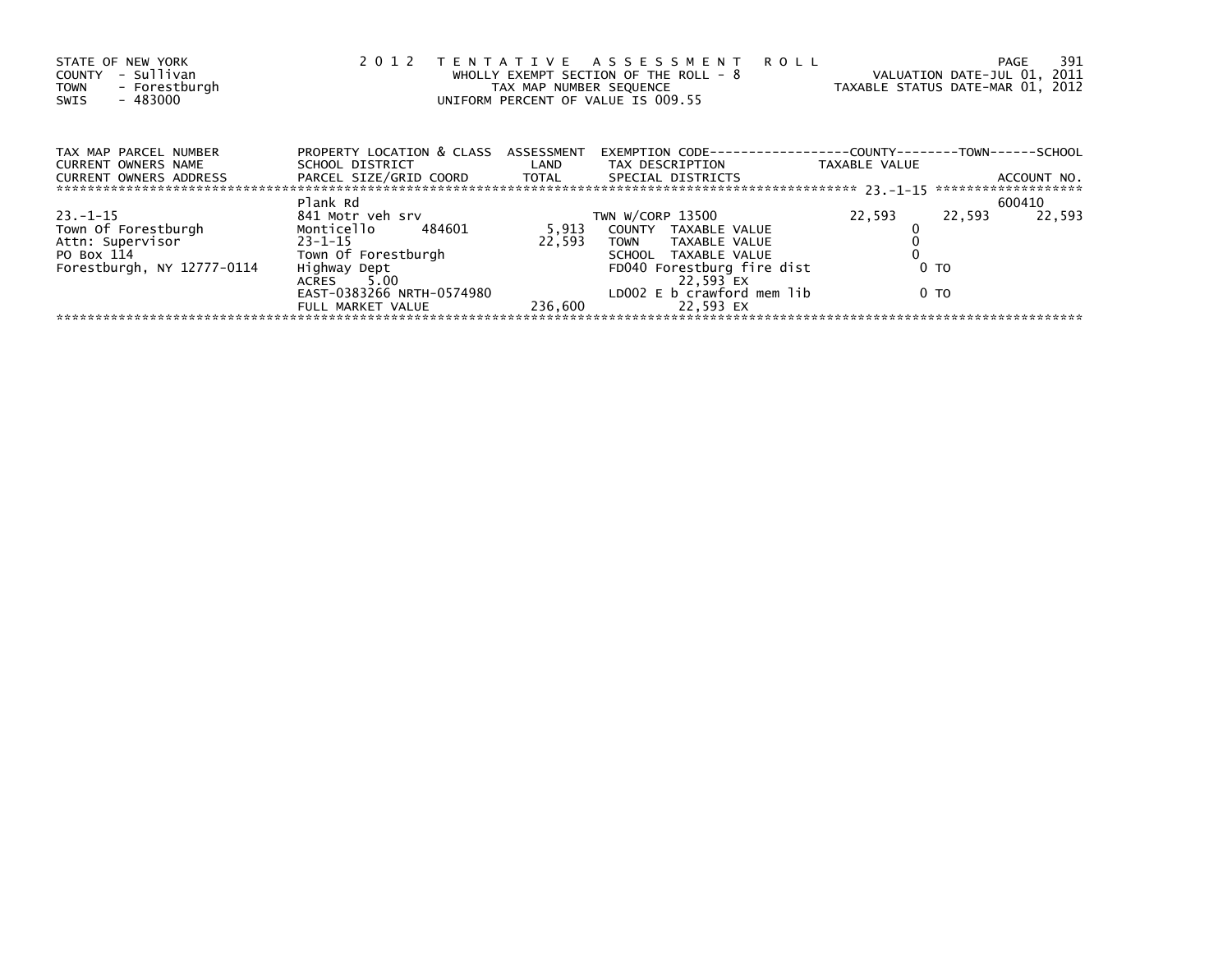| STATE OF NEW YORK            | 2012 TENTATIVE ASSESSMENT ROLL        | PAGE                             | 392 |
|------------------------------|---------------------------------------|----------------------------------|-----|
| COUNTY - Sullivan            | WHOLLY EXEMPT SECTION OF THE ROLL - 8 | VALUATION DATE-JUL 01, 2011      |     |
| - Forestburgh<br><b>TOWN</b> | MAP SECTION - 023                     | TAXABLE STATUS DATE-MAR 01, 2012 |     |
| - 483000<br>SWIS             | SUB-SECTION-                          | RPS150/V04/L015                  |     |
|                              | UNIFORM PERCENT OF VALUE IS 009.55    | CURRENT DATE 4/23/2012           |     |

| CODE<br>DISTRICT NAME                        | TOTAL<br>EXTENSION<br>PARCELS<br><b>TYPF</b> | EXTENSION<br>VALUE | AD VALOREM<br>VALUE | <b>FXFMPT</b><br><b>AMOUNT</b> | <b>TAXABLE</b><br>VALUE |
|----------------------------------------------|----------------------------------------------|--------------------|---------------------|--------------------------------|-------------------------|
| FD040 Forestburg fir<br>LD002 E b crawford m | 1 TOTAL<br>TOTAL                             |                    | 22,593<br>22.593    | 22,593<br>22.593               |                         |

#### \*\*\* S C H O O L D I S T R I C T S U M M A R Y \*\*\*

| <b>CODE</b> | DISTRICT NAME | <b>TOTAL</b><br><b>PARCELS</b> | ASSESSED<br>∟AND | ASSESSED<br><b>TOTAL</b> | <b>EXEMPT</b><br><b>AMOUNT</b> | <b>TOTAL</b><br>TAXABLE | <b>STAR</b><br><b>AMOUNT</b> | <b>STAR</b><br><b>TAXABLE</b> |
|-------------|---------------|--------------------------------|------------------|--------------------------|--------------------------------|-------------------------|------------------------------|-------------------------------|
| 484601      | Monticello    |                                | 5,913            | 22,593                   | 22,593                         |                         |                              |                               |
|             | SUB-TOTAL     |                                | 5,913            | 22,593                   | 22,593                         |                         |                              |                               |
|             | TOTAL         |                                | 5,913            | 22,593                   | 22,593                         |                         |                              |                               |

\*\*\* S Y S T E M C O D E S S U M M A R Y \*\*\*

### NO SYSTEM EXEMPTIONS AT THIS LEVEL

#### \*\*\* E X E M P T I O N S U M M A R Y \*\*\*

| CODE  | DESCRIPTION             | <b>TOTAL</b><br><b>PARCELS</b> | <b>COUNTY</b>    | <b>TOWN</b>      | SCHOOL           |
|-------|-------------------------|--------------------------------|------------------|------------------|------------------|
| 13500 | TWN W/CORP<br>T O T A L |                                | 22,593<br>22,593 | 22,593<br>22,593 | 22,593<br>22,593 |

| ROLL       | DESCRIPTION   | <b>TOTAL</b>   | <b>ASSESSED</b> | ASSESSED     | <b>TAXABLE</b> | <b>TAXABLE</b> | <b>TAXABLE</b> | STAR           |
|------------|---------------|----------------|-----------------|--------------|----------------|----------------|----------------|----------------|
| <b>SEC</b> |               | <b>PARCELS</b> | LAND            | <b>TOTAL</b> | COUNTY         | TOWN           | <b>SCHOOL</b>  | <b>TAXABLE</b> |
|            | WHOLLY EXEMPT |                | -913<br>,,,,,   | 22,593       |                |                |                |                |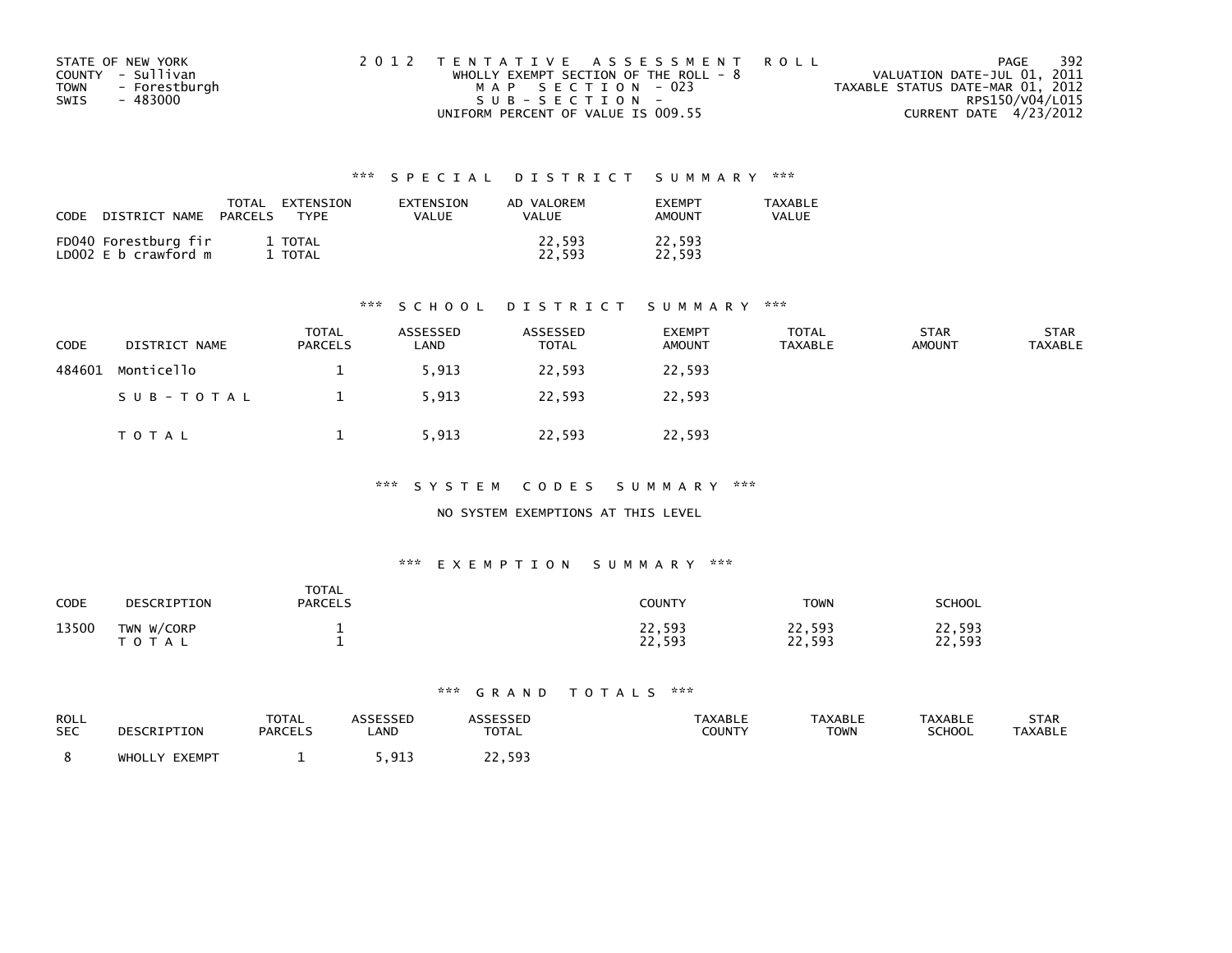| STATE OF NEW YORK<br>- Sullivan<br>COUNTY<br>- Forestburgh<br><b>TOWN</b><br>$-483000$<br>SWIS | 2 0 1 2                                                 | TAX MAP NUMBER SEQUENCE | TENTATIVE ASSESSMENT ROLL<br>WHOLLY EXEMPT SECTION OF THE ROLL - 8<br>UNIFORM PERCENT OF VALUE IS 009.55 |                | -393<br><b>PAGE</b><br>VALUATION DATE-JUL 01, 2011<br>TAXABLE STATUS DATE-MAR 01, 2012 |
|------------------------------------------------------------------------------------------------|---------------------------------------------------------|-------------------------|----------------------------------------------------------------------------------------------------------|----------------|----------------------------------------------------------------------------------------|
| TAX MAP PARCEL NUMBER<br>CURRENT OWNERS NAME                                                   | PROPERTY LOCATION & CLASS ASSESSMENT<br>SCHOOL DISTRICT |                         | EXEMPTION        CODE-----------------COUNTY-------TOWN------SCHOOL<br>LAND TAX DESCRIPTION              | TAXABLE VALUE  |                                                                                        |
| <b>CURRENT OWNERS ADDRESS</b>                                                                  | PARCEL SIZE/GRID COORD TOTAL                            |                         | SPECIAL DISTRICTS                                                                                        |                | ACCOUNT NO.                                                                            |
|                                                                                                | Rt 42                                                   |                         |                                                                                                          |                | 600530                                                                                 |
| $24. - 1 - 23$                                                                                 | 662 Police/fire                                         |                         | SPEC DIST 10100                                                                                          | 81,452         | 81,452<br>81.452                                                                       |
| Forestburgh Fire Dist Monticello 484601                                                        |                                                         | 8,344                   | COUNTY TAXABLE VALUE                                                                                     |                |                                                                                        |
| $24 - 1 - 23$<br>PO Box 61                                                                     |                                                         | 81.452                  | TOWN TAXABLE VALUE                                                                                       |                |                                                                                        |
| Forestburgh, NY 12777-0061                                                                     | Gl 13 Div 1                                             |                         | SCHOOL TAXABLE VALUE                                                                                     |                |                                                                                        |
|                                                                                                | ACRES 5.85                                              |                         | FD040 Forestburg fire dist                                                                               | 0 <sub>T</sub> |                                                                                        |
|                                                                                                | EAST-0388456 NRTH-0571530                               |                         | 81,452 EX                                                                                                |                |                                                                                        |
|                                                                                                | FULL MARKET VALUE                                       |                         | 852,900 LDOO2 E b crawford mem lib                                                                       | 0 TO           |                                                                                        |
|                                                                                                |                                                         |                         | 81.452 EX                                                                                                |                |                                                                                        |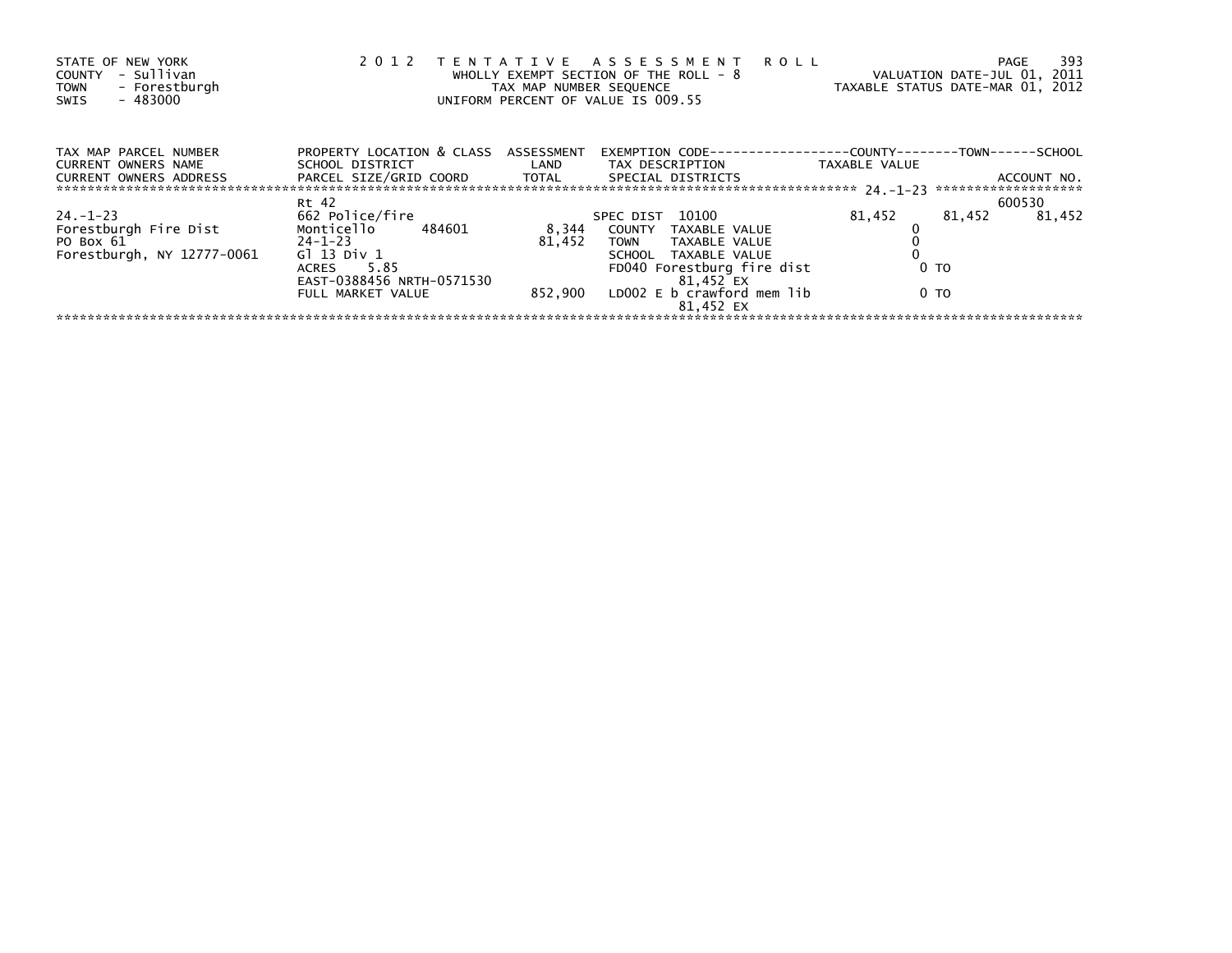| STATE OF NEW YORK            | 2012 TENTATIVE ASSESSMENT ROLL          | PAGE                             | 394 |
|------------------------------|-----------------------------------------|----------------------------------|-----|
| COUNTY - Sullivan            | WHOLLY EXEMPT SECTION OF THE ROLL - $8$ | VALUATION DATE-JUL 01, 2011      |     |
| <b>TOWN</b><br>- Forestburgh | MAP SECTION - 024                       | TAXABLE STATUS DATE-MAR 01, 2012 |     |
| SWIS<br>- 483000             | SUB-SECTION-                            | RPS150/V04/L015                  |     |
|                              | UNIFORM PERCENT OF VALUE IS 009.55      | CURRENT DATE 4/23/2012           |     |

| CODE | DISTRICT NAME                                | TOTAL<br>PARCELS | EXTENSION<br><b>TYPF</b> | EXTENSION<br>VALUE | AD VALOREM<br>VALUE | <b>FXFMPT</b><br><b>AMOUNT</b> | <b>TAXABLE</b><br>VALUE |
|------|----------------------------------------------|------------------|--------------------------|--------------------|---------------------|--------------------------------|-------------------------|
|      | FD040 Forestburg fir<br>LD002 E b crawford m |                  | 1 TOTAL<br>TOTAL         |                    | 81,452<br>81.452    | 81,452<br>81.452               |                         |

#### \*\*\* S C H O O L D I S T R I C T S U M M A R Y \*\*\*

| <b>CODE</b> | DISTRICT NAME | <b>TOTAL</b><br><b>PARCELS</b> | ASSESSED<br>∟AND | ASSESSED<br><b>TOTAL</b> | <b>EXEMPT</b><br><b>AMOUNT</b> | <b>TOTAL</b><br>TAXABLE | <b>STAR</b><br><b>AMOUNT</b> | <b>STAR</b><br><b>TAXABLE</b> |
|-------------|---------------|--------------------------------|------------------|--------------------------|--------------------------------|-------------------------|------------------------------|-------------------------------|
| 484601      | Monticello    |                                | 8,344            | 81,452                   | 81,452                         |                         |                              |                               |
|             | SUB-TOTAL     |                                | 8,344            | 81,452                   | 81,452                         |                         |                              |                               |
|             | T O T A L     |                                | 8,344            | 81,452                   | 81,452                         |                         |                              |                               |

\*\*\* S Y S T E M C O D E S S U M M A R Y \*\*\*

NO SYSTEM EXEMPTIONS AT THIS LEVEL

#### \*\*\* E X E M P T I O N S U M M A R Y \*\*\*

| CODE  | DESCRIPTION            | <b>TOTAL</b><br><b>PARCELS</b> | <b>COUNTY</b>    | <b>TOWN</b>      | SCHOOL           |
|-------|------------------------|--------------------------------|------------------|------------------|------------------|
| 10100 | SPEC DIST<br>T O T A L |                                | 81,452<br>81,452 | 81,452<br>81,452 | 81,452<br>81,452 |

| ROLL       | DESCRIPTION   | <b>TOTAL</b>   | ASSESSED    | <b>ASSESSED</b>              | <b>TAXABLE</b> | <b>TAXABLE</b> | <b>TAXABLE</b> | STAR           |
|------------|---------------|----------------|-------------|------------------------------|----------------|----------------|----------------|----------------|
| <b>SEC</b> |               | <b>PARCELS</b> | <b>_AND</b> | <b>TOTAL</b>                 | COUNTY         | <b>TOWN</b>    | <b>SCHOOL</b>  | <b>TAXABLE</b> |
|            | WHOLLY EXEMPT |                | 8.344       | O <sub>1</sub><br>452<br>õΙ. |                |                |                |                |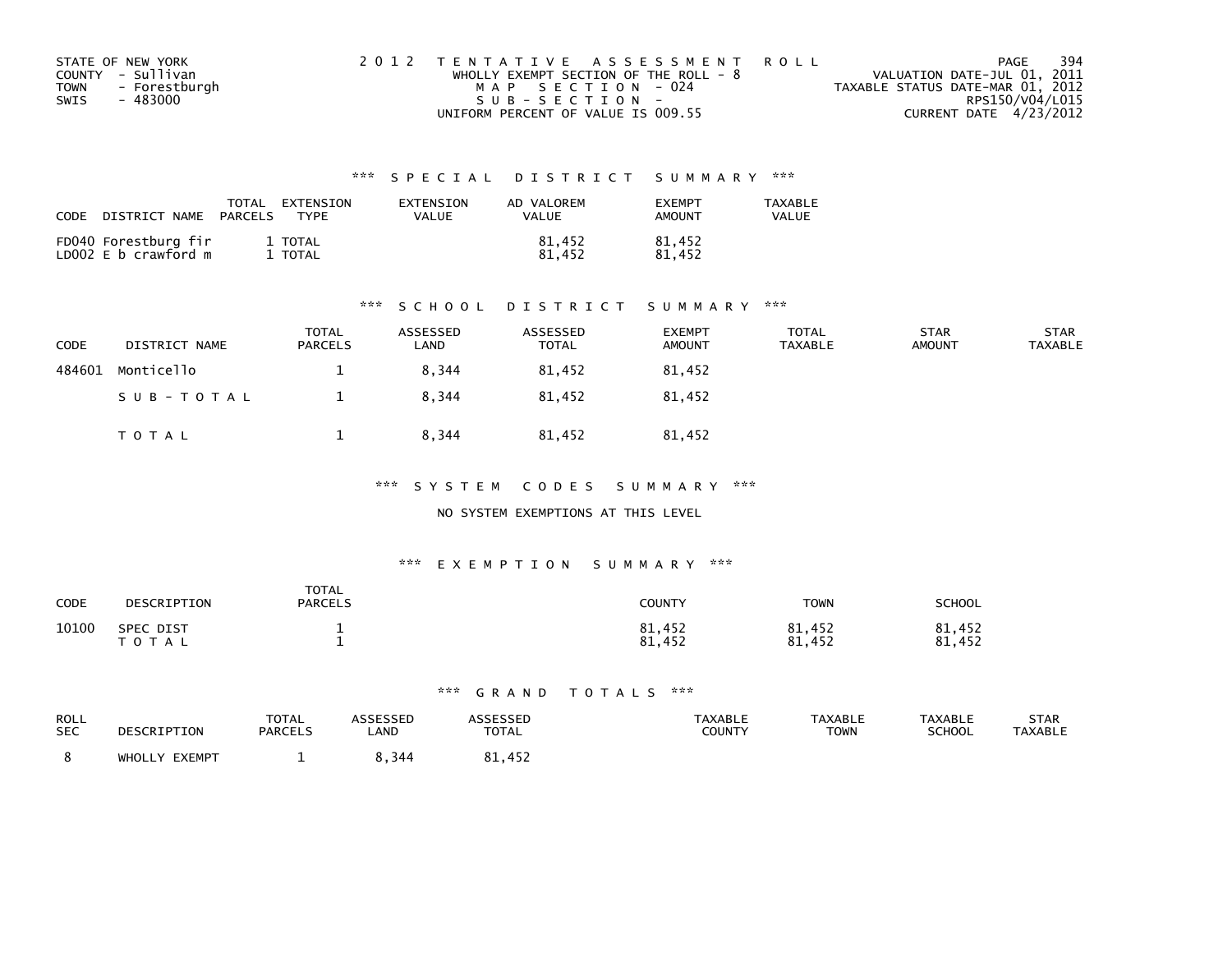| STATE OF NEW YORK<br>- Sullivan<br>COUNTY<br><b>TOWN</b><br>- Forestburgh<br>- 483000<br><b>SWIS</b> | 2012 TENTATIVE                                                                                                                                                                                                                           | TAX MAP NUMBER SEQUENCE | A S S E S S M E N T<br>WHOLLY EXEMPT SECTION OF THE ROLL - 8<br>UNIFORM PERCENT OF VALUE IS 009.55 | <b>ROLL</b><br>VALUATION DATE-MAR 01, 2012 |                | 395<br>PAGE |
|------------------------------------------------------------------------------------------------------|------------------------------------------------------------------------------------------------------------------------------------------------------------------------------------------------------------------------------------------|-------------------------|----------------------------------------------------------------------------------------------------|--------------------------------------------|----------------|-------------|
| TAX MAP PARCEL NUMBER                                                                                | PROPERTY LOCATION & CLASS ASSESSMENT                                                                                                                                                                                                     |                         | EXEMPTION CODE-----------------COUNTY--------TOWN------SCHOOL                                      |                                            |                |             |
| <b>CURRENT OWNERS NAME</b>                                                                           | SCHOOL DISTRICT                                                                                                                                                                                                                          | LAND                    | TAX DESCRIPTION                                                                                    | TAXABLE VALUE                              |                |             |
| $25. - 1 - 5.4$                                                                                      | County Rd 48<br>418 Inn/lodge                                                                                                                                                                                                            |                         | $N/P$ EDUC 25120                                                                                   | 32,600                                     | 32,600         | 32,600      |
| NYARC Inc Sullivan Co                                                                                | 484601<br>Monticello                                                                                                                                                                                                                     | 1,988                   | COUNTY TAXABLE VALUE                                                                               |                                            |                |             |
| D/b/a Crc Of Sullivan Co<br>934 E Broadway                                                           | 2 Story House<br>2 Story House 32,600 TOWN TAXABLE VALUE<br>Residential Housing SCHOOL TAXABLE VALUE<br>ACRES 3.48 FD040 Forestburg fire dist<br>EAST-0394160 NRTH-0561592 32,600 EX<br>DEED BOOK 2049 PG-448 LD002 E b_crawford mem lib | 32,600                  |                                                                                                    |                                            |                |             |
| Monticello, NY 12701                                                                                 |                                                                                                                                                                                                                                          |                         |                                                                                                    |                                            | 0 <sub>T</sub> |             |
|                                                                                                      |                                                                                                                                                                                                                                          |                         |                                                                                                    |                                            |                |             |
|                                                                                                      |                                                                                                                                                                                                                                          |                         |                                                                                                    |                                            | 0 <sub>T</sub> |             |
|                                                                                                      | FULL MARKET VALUE                                                                                                                                                                                                                        | 341,400                 | 32,600 EX                                                                                          |                                            |                |             |
|                                                                                                      | Hartwood Rd                                                                                                                                                                                                                              |                         |                                                                                                    |                                            |                | 600740      |
| $25. - 1 - 12$                                                                                       | 695 Cemetery                                                                                                                                                                                                                             |                         | CEMETERY 27350                                                                                     | 1,800                                      | 1,800          | 1,800       |
| Hartwood Cemetery                                                                                    | Monticello<br>484601<br>$25 - 1 - 12$                                                                                                                                                                                                    | 1,800                   | COUNTY TAXABLE VALUE                                                                               |                                            |                |             |
| Attn: Supervisor<br>PO Box 114                                                                       | ACRES 1.81                                                                                                                                                                                                                               | 1,800                   | TAXABLE VALUE<br><b>TOWN</b><br>SCHOOL TAXABLE VALUE                                               |                                            |                |             |
| Forestburgh, NY 12777                                                                                | EAST-0401190 NRTH-0559560                                                                                                                                                                                                                |                         | FD040 Forestburg fire dist                                                                         |                                            | 0 <sub>T</sub> |             |
|                                                                                                      | FULL MARKET VALUE                                                                                                                                                                                                                        | 18,800                  | 1,800 EX                                                                                           |                                            |                |             |
|                                                                                                      |                                                                                                                                                                                                                                          |                         | LD002 E b crawford mem lib                                                                         |                                            | 0 TO           |             |
|                                                                                                      |                                                                                                                                                                                                                                          |                         | 1,800 EX                                                                                           |                                            |                |             |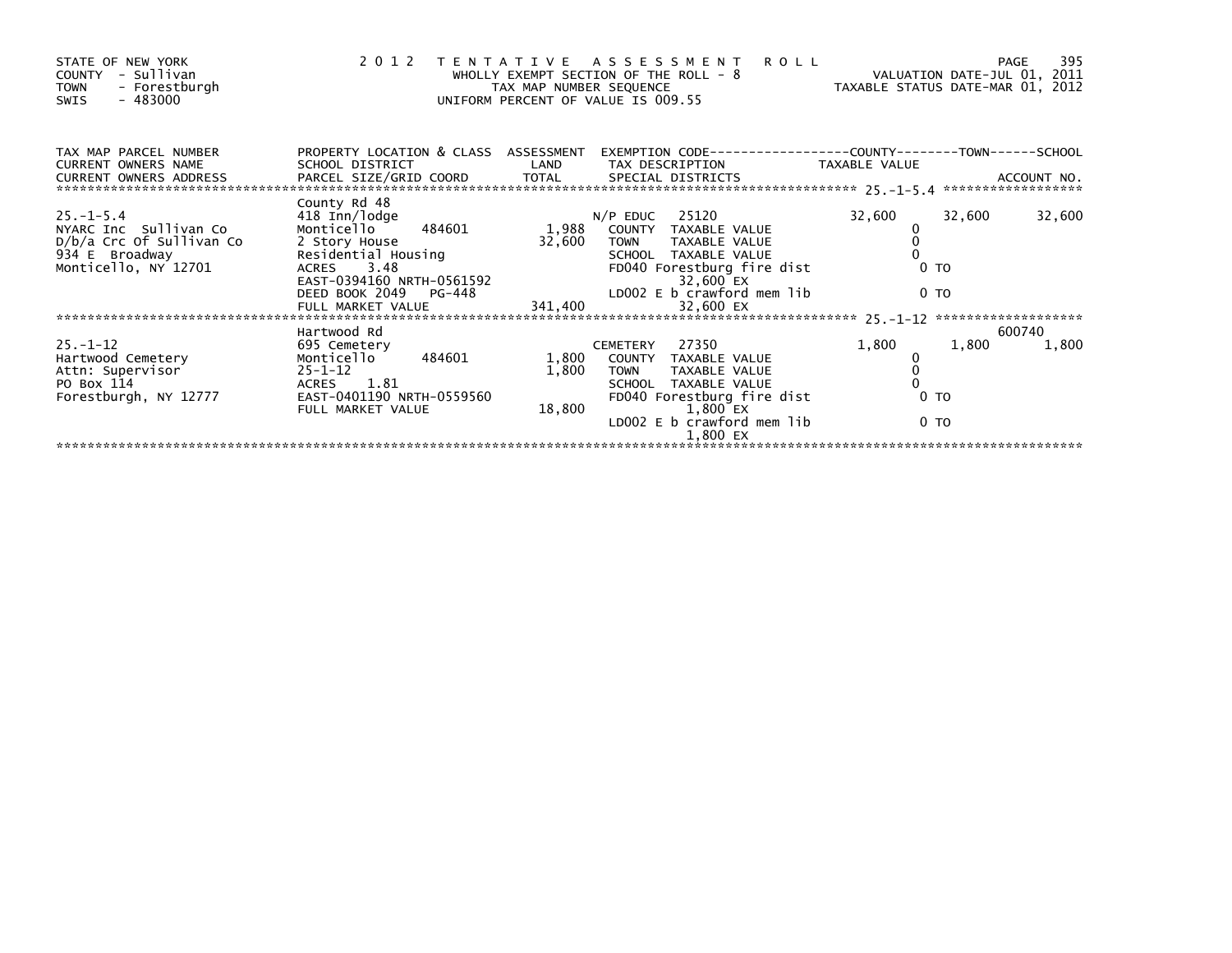| STATE OF NEW YORK            | 2012 TENTATIVE ASSESSMENT ROLL        | PAGE                             | 396 |
|------------------------------|---------------------------------------|----------------------------------|-----|
| COUNTY - Sullivan            | WHOLLY EXEMPT SECTION OF THE ROLL - 8 | VALUATION DATE-JUL 01, 2011      |     |
| - Forestburgh<br><b>TOWN</b> | MAP SECTION - 025                     | TAXABLE STATUS DATE-MAR 01, 2012 |     |
| SWIS<br>- 483000             | $SUB - SECTION -$                     | RPS150/V04/L015                  |     |
|                              | UNIFORM PERCENT OF VALUE IS 009.55    | CURRENT DATE 4/23/2012           |     |

| CODE | DISTRICT NAME                                | TOTAL<br>PARCELS | EXTENSION<br>TYPF | EXTENSION<br>VALUE | AD VALOREM<br>VALUE | <b>FXFMPT</b><br>AMOUNT | TAXABLE<br>VALUE |
|------|----------------------------------------------|------------------|-------------------|--------------------|---------------------|-------------------------|------------------|
|      | FD040 Forestburg fir<br>LD002 E b crawford m |                  | 2 TOTAL<br>TOTAL  |                    | 34,400<br>34,400    | 34,400<br>34.400        |                  |

#### \*\*\* S C H O O L D I S T R I C T S U M M A R Y \*\*\*

| <b>CODE</b> | DISTRICT NAME | TOTAL<br><b>PARCELS</b> | ASSESSED<br>LAND | ASSESSED<br><b>TOTAL</b> | <b>EXEMPT</b><br><b>AMOUNT</b> | <b>TOTAL</b><br><b>TAXABLE</b> | <b>STAR</b><br><b>AMOUNT</b> | <b>STAR</b><br><b>TAXABLE</b> |
|-------------|---------------|-------------------------|------------------|--------------------------|--------------------------------|--------------------------------|------------------------------|-------------------------------|
| 484601      | Monticello    |                         | 3,788            | 34,400                   | 34,400                         |                                |                              |                               |
|             | SUB-TOTAL     |                         | 3,788            | 34,400                   | 34,400                         |                                |                              |                               |
|             | T O T A L     |                         | 3,788            | 34,400                   | 34,400                         |                                |                              |                               |

\*\*\* S Y S T E M C O D E S S U M M A R Y \*\*\*

NO SYSTEM EXEMPTIONS AT THIS LEVEL

#### \*\*\* E X E M P T I O N S U M M A R Y \*\*\*

| CODE           | DESCRIPTION                                         | <b>TOTAL</b><br><b>PARCELS</b> | COUNTY                    | <b>TOWN</b>               | <b>SCHOOL</b>                 |
|----------------|-----------------------------------------------------|--------------------------------|---------------------------|---------------------------|-------------------------------|
| 25120<br>27350 | N/P<br><b>EDUC</b><br><b>CEMETERY</b><br>тот<br>A L |                                | 32,600<br>1,800<br>34,400 | 32,600<br>1,800<br>34,400 | 32,600<br>1,800<br>400<br>34. |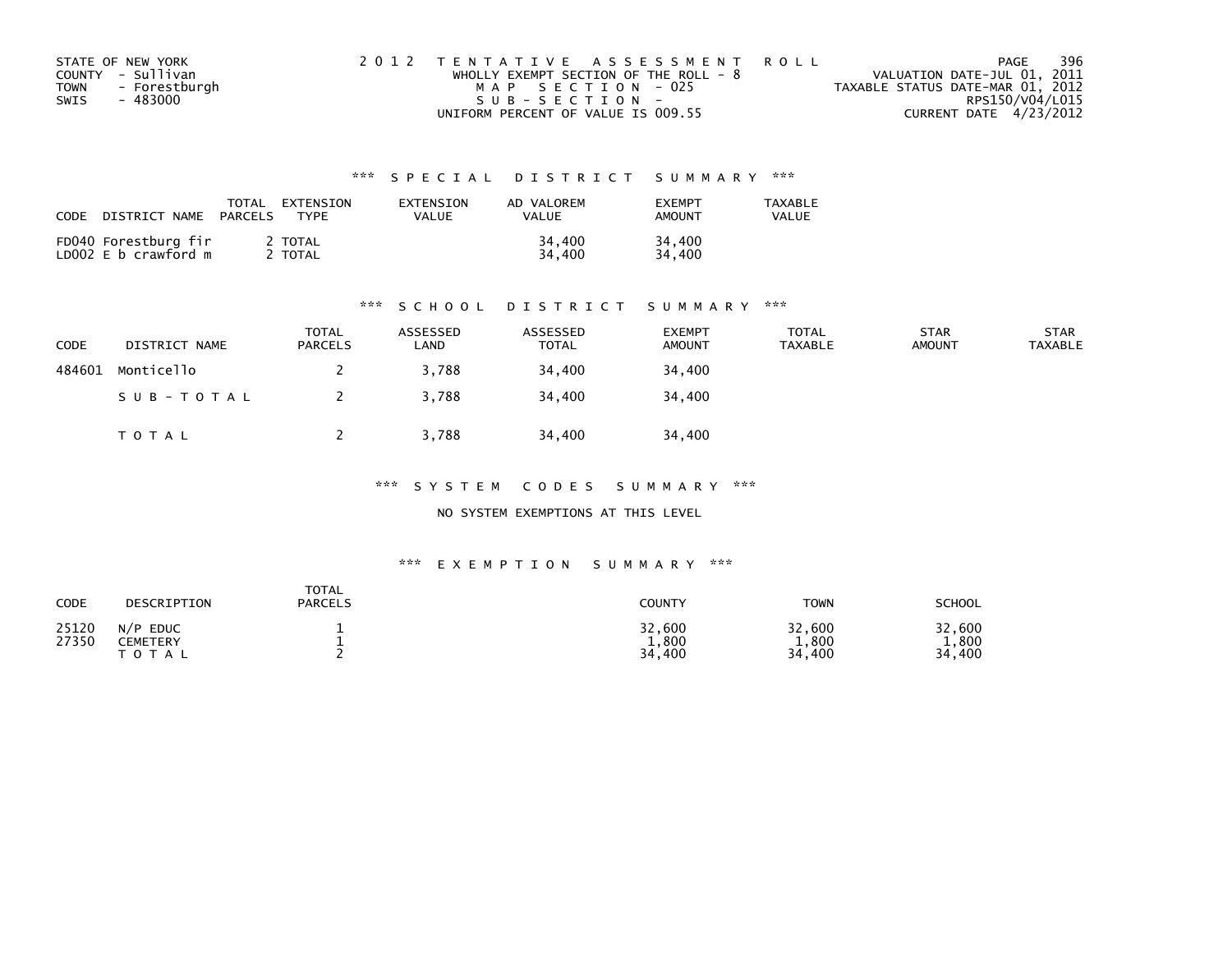|             | STATE OF NEW YORK | 2012 TENTATIVE ASSESSMENT ROLL          | -397<br>PAGE                     |
|-------------|-------------------|-----------------------------------------|----------------------------------|
|             | COUNTY - Sullivan | WHOLLY EXEMPT SECTION OF THE ROLL - $8$ | VALUATION DATE-JUL 01, 2011      |
| <b>TOWN</b> | - Forestburgh     | MAP SECTION - 025                       | TAXABLE STATUS DATE-MAR 01, 2012 |
| SWIS        | - 483000          | $SUB - SECTION -$                       | RPS150/V04/L015                  |
|             |                   | UNIFORM PERCENT OF VALUE IS 009.55      | CURRENT DATE 4/23/2012           |

| ROLL       | DESCRIPTION   | <b>TOTAL</b>   | ASSESSED | <b>ASSESSED</b> | <b>TAXABLE</b> | <b>TAXABLE</b> | <b>TAXABLE</b> | STAR           |
|------------|---------------|----------------|----------|-----------------|----------------|----------------|----------------|----------------|
| <b>SEC</b> |               | <b>PARCELS</b> | LAND     | <b>TOTAL</b>    | <b>COUNTY</b>  | <b>TOWN</b>    | <b>SCHOOL</b>  | <b>TAXABLE</b> |
|            | WHOLLY EXEMPT |                | 788,،    | 34.<br>400      |                |                |                |                |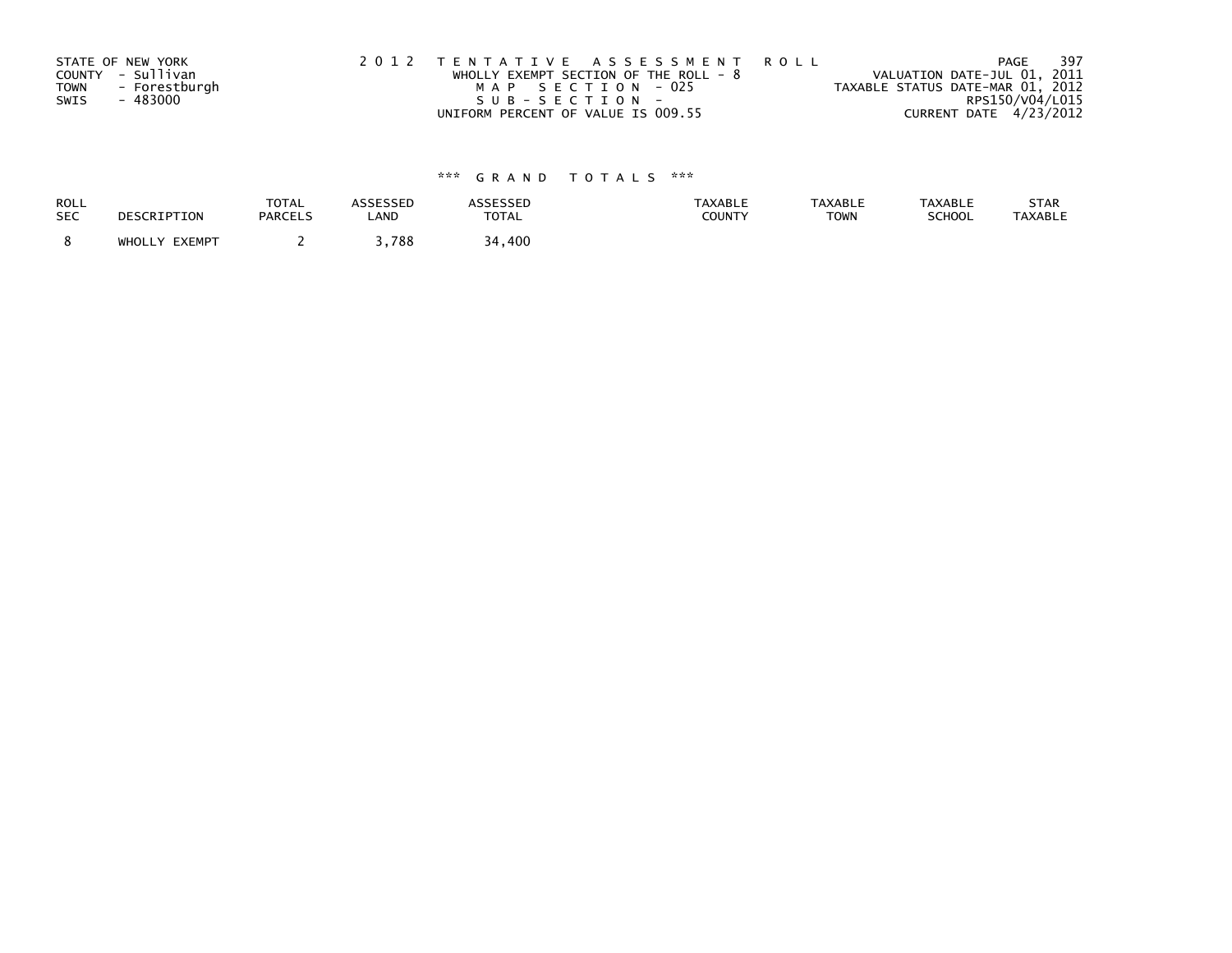| 1,393             |
|-------------------|
| ***************** |
| 500               |
|                   |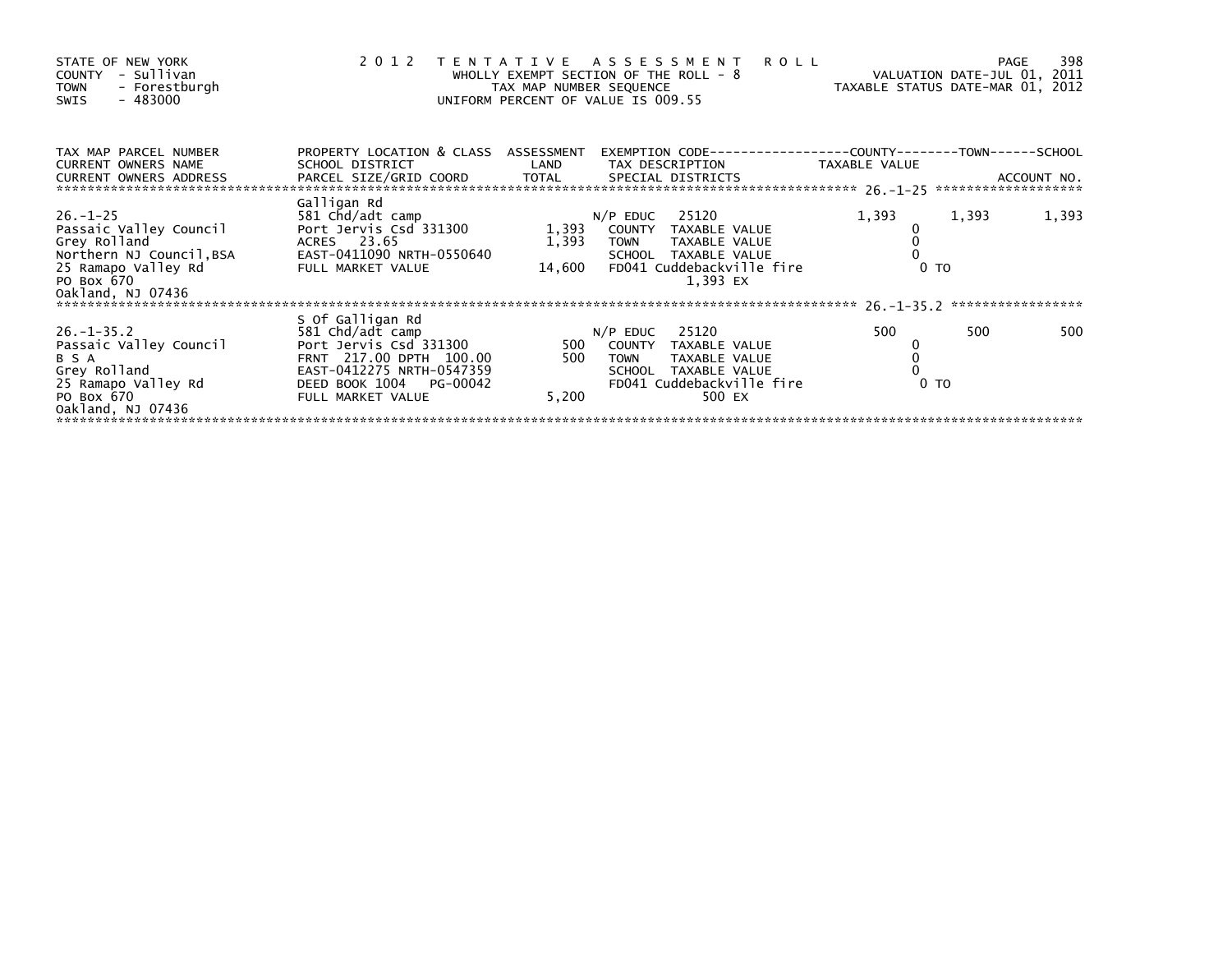| STATE OF NEW YORK            | 2012 TENTATIVE ASSESSMENT ROLL          | PAGE                             | 399 |
|------------------------------|-----------------------------------------|----------------------------------|-----|
| COUNTY - Sullivan            | WHOLLY EXEMPT SECTION OF THE ROLL - $8$ | VALUATION DATE-JUL 01, 2011      |     |
| - Forestburgh<br><b>TOWN</b> | MAP SECTION - 026                       | TAXABLE STATUS DATE-MAR 01, 2012 |     |
| SWIS<br>- 483000             | $SUB - SECTION -$                       | RPS150/V04/L015                  |     |
|                              | UNIFORM PERCENT OF VALUE IS 009.55      | CURRENT DATE 4/23/2012           |     |

| CODE | DISTRICT NAME        | TOTAL<br>PARCELS | EXTENSION<br>TYPF | EXTENSION<br><b>VALUE</b> | AD VALOREM<br>VALUE | <b>FXFMPT</b><br>AMOUNT | <b>TAXABLE</b><br><b>VALUE</b> |
|------|----------------------|------------------|-------------------|---------------------------|---------------------|-------------------------|--------------------------------|
|      | FD041 Cuddebackville |                  | <b>TOTAL</b>      |                           | 1.893               | 1,893                   |                                |

### \*\*\* S C H O O L D I S T R I C T S U M M A R Y \*\*\*

| <b>CODE</b> | DISTRICT NAME   | <b>TOTAL</b><br>PARCELS | ASSESSED<br>LAND | ASSESSED<br><b>TOTAL</b> | <b>EXEMPT</b><br><b>AMOUNT</b> | <b>TOTAL</b><br>TAXABLE | <b>STAR</b><br><b>AMOUNT</b> | <b>STAR</b><br><b>TAXABLE</b> |
|-------------|-----------------|-------------------------|------------------|--------------------------|--------------------------------|-------------------------|------------------------------|-------------------------------|
| 331300      | Port Jervis Csd |                         | 1,893            | 1,893                    | 1,893                          |                         |                              |                               |
|             | SUB-TOTAL       |                         | 1,893            | 1,893                    | 1,893                          |                         |                              |                               |
|             | T O T A L       |                         | 1,893            | 1,893                    | 1,893                          |                         |                              |                               |

\*\*\* S Y S T E M C O D E S S U M M A R Y \*\*\*

NO SYSTEM EXEMPTIONS AT THIS LEVEL

### \*\*\* E X E M P T I O N S U M M A R Y \*\*\*

| <b>CODE</b> | DESCRIPTION             | <b>TOTAL</b><br><b>PARCELS</b> | COUNTY         | <b>TOWN</b>    | SCHOOL         |
|-------------|-------------------------|--------------------------------|----------------|----------------|----------------|
| 25120       | N/P<br><b>EDUC</b><br>A |                                | 1,893<br>1,893 | 1,893<br>1,893 | 1,893<br>1,893 |

| ROLL<br><b>SEC</b> | <b>RIPTION</b>               | <b>TOTAL</b><br><b>PARCELS</b> | LAND | <b>TOTAL</b> | <b>TAXABLE</b><br>COUNTY | <b>TAXABLI</b><br><b>TOWN</b> | TAXABLI<br><b>SCHOOL</b> | <b>STAR</b><br><b>AXABLE</b> |
|--------------------|------------------------------|--------------------------------|------|--------------|--------------------------|-------------------------------|--------------------------|------------------------------|
|                    | <b>EVEMDT</b><br><b>WHO!</b> |                                | ΩQ   | 893          |                          |                               |                          |                              |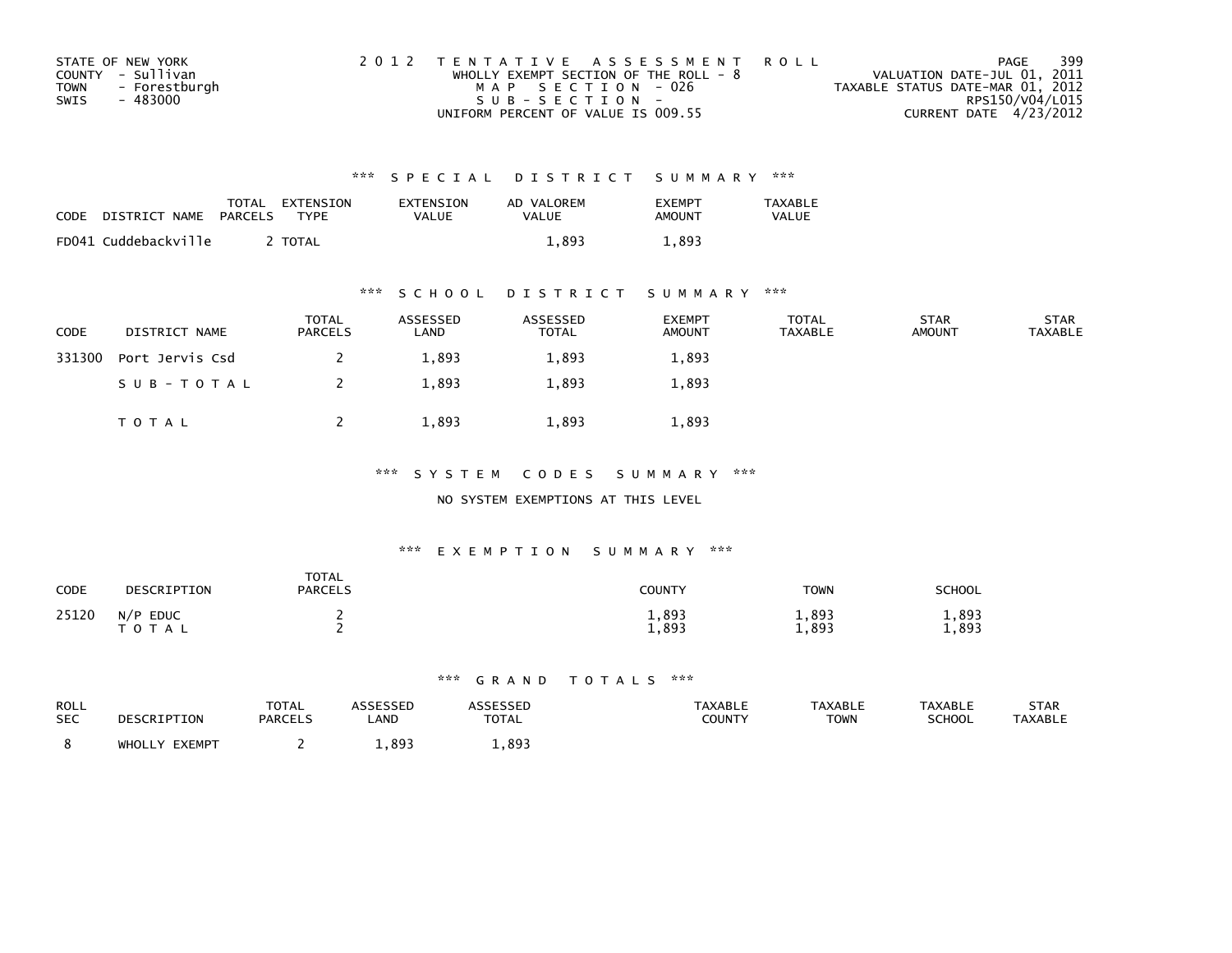| STATE OF NEW YORK<br>- Sullivan<br>COUNTY<br>- Forestburgh<br><b>TOWN</b><br>$-483000$<br>SWIS | 2 0 1 2                                                                                                                                               | TAX MAP NUMBER SEQUENCE | TENTATIVE ASSESSMENT ROLL<br>WHOLLY EXEMPT SECTION OF THE ROLL - 8<br>UNIFORM PERCENT OF VALUE IS 009.55 | TAXABLE STATUS DATE-MAR 01, 2012 | PAGE<br>VALUATION DATE-JUL 01, 2011 | 400 |
|------------------------------------------------------------------------------------------------|-------------------------------------------------------------------------------------------------------------------------------------------------------|-------------------------|----------------------------------------------------------------------------------------------------------|----------------------------------|-------------------------------------|-----|
| TAX MAP PARCEL NUMBER<br>CURRENT OWNERS NAME                                                   | PROPERTY LOCATION & CLASS ASSESSMENT                                                                                                                  |                         | EXEMPTION        CODE------------------COUNTY-------TOWN------SCHOOL                                     |                                  |                                     |     |
| <b>CURRENT OWNERS ADDRESS</b>                                                                  | SCHOOL DISTRICT                        LAND         TAX DESCRIPTION                   TAXABLE VALUE<br>PARCEL SIZE/GRID COORD TOTAL SPECIAL DISTRICTS |                         |                                                                                                          |                                  | ACCOUNT NO.                         |     |
|                                                                                                | Swinging Bridge Res                                                                                                                                   |                         |                                                                                                          |                                  | 006031                              |     |
| $29. - 1 - 1.2$                                                                                | 961 Štate park - WTRFNT                                                                                                                               |                         | N.Y.S. 12100                                                                                             | 115,600                          | 115,600<br>115,600                  |     |
| NYS DEC                                                                                        | Monticello 484601 115,600 COUNTY TAXABLE VALUE                                                                                                        |                         |                                                                                                          |                                  |                                     |     |
| 50 Wolf Rd                                                                                     | wildland                                                                                                                                              | 115.600                 | TOWN TAXABLE VALUE                                                                                       |                                  |                                     |     |
| Albany, NY 12233                                                                               | ACRES 231.26                                                                                                                                          |                         | SCHOOL TAXABLE VALUE                                                                                     |                                  |                                     |     |
|                                                                                                | EAST-0378659 NRTH-0573819                                                                                                                             |                         | FD040 Forestburg fire dist                                                                               |                                  | 0 <sub>T</sub>                      |     |
|                                                                                                | DEED BOOK 1490 PG-435                                                                                                                                 |                         | 115,600 EX                                                                                               |                                  |                                     |     |
|                                                                                                | FULL MARKET VALUE                                                                                                                                     |                         | $1210,500$ LD002 E b crawford mem lib<br>115,600 EX                                                      |                                  | 0 TO                                |     |
|                                                                                                |                                                                                                                                                       |                         |                                                                                                          |                                  |                                     |     |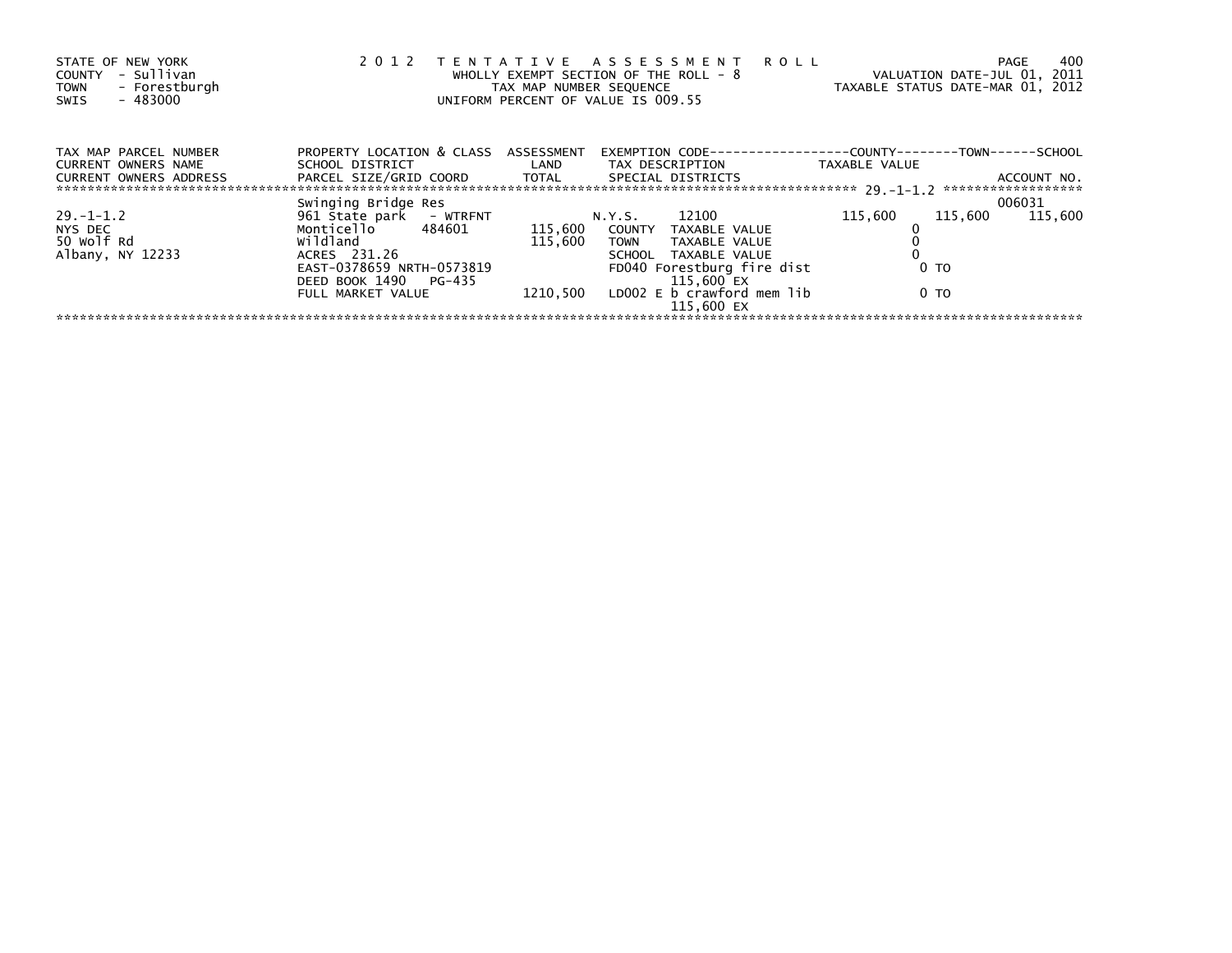|      | STATE OF NEW YORK | 2012 TENTATIVE ASSESSMENT ROLL        | PAGE                             | 401 |
|------|-------------------|---------------------------------------|----------------------------------|-----|
|      | COUNTY - Sullivan | WHOLLY EXEMPT SECTION OF THE ROLL - 8 | VALUATION DATE-JUL 01, 2011      |     |
| TOWN | - Forestburgh     | MAP SECTION - 029                     | TAXABLE STATUS DATE-MAR 01, 2012 |     |
| SWIS | - 483000          | SUB-SECTION-                          | RPS150/V04/L015                  |     |
|      |                   | UNIFORM PERCENT OF VALUE IS 009.55    | CURRENT DATE 4/23/2012           |     |

| CODE<br>DISTRICT NAME                        | <b>TOTAL</b><br>EXTENSION<br>PARCELS<br>TYPF | EXTENSION<br>VALUE | AD VALOREM<br>VALUE | <b>FXFMPT</b><br><b>AMOUNT</b> | <b>TAXABLE</b><br>VALUE |
|----------------------------------------------|----------------------------------------------|--------------------|---------------------|--------------------------------|-------------------------|
| FD040 Forestburg fir<br>LD002 E b crawford m | 1 TOTAL<br>TOTAL                             |                    | 115,600<br>115,600  | 115,600<br>115,600             |                         |

#### \*\*\* S C H O O L D I S T R I C T S U M M A R Y \*\*\*

| <b>CODE</b> | DISTRICT NAME | <b>TOTAL</b><br><b>PARCELS</b> | ASSESSED<br>LAND | ASSESSED<br>TOTAL | <b>EXEMPT</b><br><b>AMOUNT</b> | <b>TOTAL</b><br>TAXABLE | <b>STAR</b><br><b>AMOUNT</b> | <b>STAR</b><br>TAXABLE |
|-------------|---------------|--------------------------------|------------------|-------------------|--------------------------------|-------------------------|------------------------------|------------------------|
| 484601      | Monticello    |                                | 115,600          | 115.600           | 115,600                        |                         |                              |                        |
|             | SUB-TOTAL     |                                | 115,600          | 115,600           | 115,600                        |                         |                              |                        |
|             | TOTAL         |                                | 115,600          | 115,600           | 115,600                        |                         |                              |                        |

\*\*\* S Y S T E M C O D E S S U M M A R Y \*\*\*

#### NO SYSTEM EXEMPTIONS AT THIS LEVEL

#### \*\*\* E X E M P T I O N S U M M A R Y \*\*\*

| CODE  | DESCRIPTION               | <b>TOTAL</b><br><b>PARCELS</b> | COUNTY                            | <b>TOWN</b>        | <b>SCHOOL</b>              |
|-------|---------------------------|--------------------------------|-----------------------------------|--------------------|----------------------------|
| 12100 | N.Y.S.<br>$T \cap T$<br>A |                                | .600<br>115<br>. 600<br>115<br>ᅩㅗ | 115,600<br>115,600 | 115<br>,600<br>115<br>.600 |

| ROLL<br><b>SEC</b> | DESCRIPTION   | <b>TOTAL</b><br><b>PARCELS</b> | <b>_AND</b>          | <b>SESSED</b><br><b>TOTAL</b> | TAXABLE<br>COUNTY | <b>TAXABLE</b><br>TOWN | <b>TAXABLE</b><br><b>SCHOOL</b> | <b>STAR</b><br><b>TAXABLE</b> |
|--------------------|---------------|--------------------------------|----------------------|-------------------------------|-------------------|------------------------|---------------------------------|-------------------------------|
|                    | WHOLLY EXEMPT |                                | 600,<br>11 E L<br>ᅩᅩ | 115,600                       |                   |                        |                                 |                               |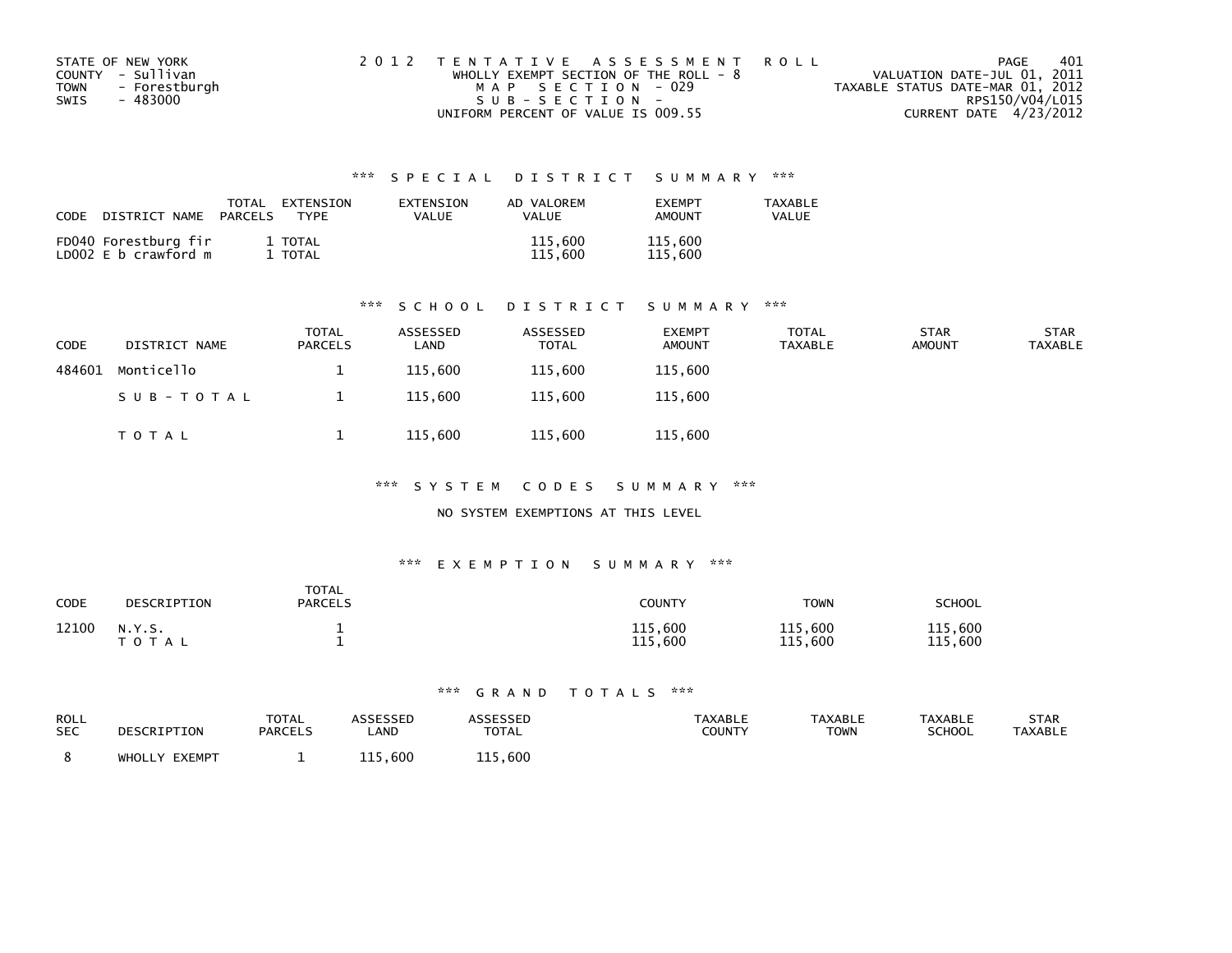| STATE OF NEW YORK<br>COUNTY - Sullivan<br>- Forestburgh<br><b>TOWN</b><br>$-483000$<br>SWIS | 2012                                                            | T E N T A T I V E<br>TAX MAP NUMBER SEQUENCE | A S S E S S M E N T<br><b>ROLL</b><br>WHOLLY EXEMPT SECTION OF THE ROLL - $8$<br>UNIFORM PERCENT OF VALUE IS 009.55 | TAXABLE STATUS DATE-MAR 01, 2012 | 402<br>PAGE<br>VALUATION DATE-JUL 01, 2011 |
|---------------------------------------------------------------------------------------------|-----------------------------------------------------------------|----------------------------------------------|---------------------------------------------------------------------------------------------------------------------|----------------------------------|--------------------------------------------|
| TAX MAP PARCEL NUMBER<br>CURRENT OWNERS NAME                                                | PROPERTY LOCATION & CLASS ASSESSMENT<br>SCHOOL DISTRICT         | LAND                                         | EXEMPTION CODE-----------------COUNTY-------TOWN------SCHOOL<br>TAX DESCRIPTION                                     | TAXABLE VALUE                    |                                            |
| <b>CURRENT OWNERS ADDRESS</b>                                                               | PARCEL SIZE/GRID COORD                                          | <b>TOTAL</b>                                 | SPECIAL DISTRICTS                                                                                                   |                                  | ACCOUNT NO.<br>******************          |
|                                                                                             | State Route #42                                                 |                                              |                                                                                                                     |                                  | 21530                                      |
| $30. - 1 - 1.2$<br>St Thomas Aquinas Church                                                 | 695 Cemetery<br>484601<br>Monticello                            | 7.200                                        | $N/P$ RELIG 25110<br><b>COUNTY</b><br>TAXABLE VALUE                                                                 | 7,200<br>7,200<br>0              | 7,200                                      |
| 1 Forestburgh Rd                                                                            | Vacant Land                                                     | 7,200                                        | <b>TOWN</b><br><b>TAXABLE VALUE</b>                                                                                 | $\mathbf 0$                      |                                            |
| Forestburgh, NY 12777-6500                                                                  | <b>ACRES</b><br>4.80                                            |                                              | SCHOOL TAXABLE VALUE                                                                                                | $\Omega$                         |                                            |
|                                                                                             | EAST-0386799 NRTH-0567811                                       |                                              | FD040 Forestburg fire dist                                                                                          | 0 TO                             |                                            |
|                                                                                             | DEED BOOK 1364<br>$PG-112$<br>FULL MARKET VALUE                 | 75,400                                       | $7.200$ EX<br>LD002 E b crawford mem lib                                                                            | 0 <sub>T</sub>                   |                                            |
|                                                                                             |                                                                 |                                              | 7.200 EX                                                                                                            |                                  |                                            |
|                                                                                             | St Josephs Hl                                                   |                                              |                                                                                                                     |                                  | 600760                                     |
| $30. - 1 - 11$                                                                              | 695 Cemetery                                                    |                                              | 27350<br><b>CEMETERY</b>                                                                                            | 2,220<br>2.220                   | 2,220                                      |
| Catholic Cemetery                                                                           | 484601<br>Monticello                                            | 2,220                                        | COUNTY TAXABLE VALUE                                                                                                | 0                                |                                            |
| Attn: St Thomas Aquinas Church 30-1-11<br>1 Forestburgh Rd                                  | ACRES 1.10                                                      | 2.220                                        | TAXABLE VALUE<br><b>TOWN</b><br>SCHOOL TAXABLE VALUE                                                                | $\mathbf{0}$<br>$\Omega$         |                                            |
| Forestburgh, NY 12777                                                                       | EAST-0386727 NRTH-0567138                                       |                                              | FD040 Forestburg fire dist                                                                                          | 0 <sub>T</sub>                   |                                            |
|                                                                                             | FULL MARKET VALUE                                               | 23,200                                       | 2,220 EX                                                                                                            |                                  |                                            |
|                                                                                             |                                                                 |                                              | LD002 E b crawford mem lib                                                                                          | 0 <sub>T</sub>                   |                                            |
|                                                                                             |                                                                 |                                              |                                                                                                                     |                                  | *****************                          |
|                                                                                             | Lumberland Rd                                                   |                                              |                                                                                                                     |                                  | 600700                                     |
| $30. -1 - 20.1$<br>Catholic Church                                                          | 620 Religious<br>Monticello<br>484601                           | 260                                          | N/P RELIG 25110<br>COUNTY TAXABLE VALUE                                                                             | 21,000<br>21,000<br>0            | 21,000                                     |
| Attn: St Thomas Aquinas Church 30-1-20                                                      |                                                                 | 21,000                                       | TAXABLE VALUE<br><b>TOWN</b>                                                                                        | $\mathbf{0}$                     |                                            |
| 1 Forestburgh Rd                                                                            | Frame Building                                                  |                                              | SCHOOL TAXABLE VALUE                                                                                                | $\Omega$                         |                                            |
| Forestburgh, NY 12777-6500                                                                  | church<br>75.00 DPTH 150.00                                     |                                              | FD040 Forestburg fire dist                                                                                          | 0 <sub>T</sub>                   |                                            |
|                                                                                             | <b>FRNT</b><br>EAST-0385440 NRTH-0565328                        |                                              | 21,000 EX<br>LD002 E b crawford mem lib                                                                             | 0 <sub>T</sub>                   |                                            |
|                                                                                             | FULL MARKET VALUE                                               | 219,900                                      | 21,000 EX                                                                                                           |                                  |                                            |
|                                                                                             |                                                                 |                                              |                                                                                                                     |                                  |                                            |
| $30. - 1 - 20.2$                                                                            | Forestburgh Rd<br>$314$ Rural vac<10                            |                                              | COUNTY TAXABLE VALUE                                                                                                | 100                              |                                            |
| King Mary E                                                                                 | Monticello<br>484601                                            | 100                                          | <b>TOWN</b><br><b>TAXABLE VALUE</b>                                                                                 | 100                              |                                            |
| 30 N Forestburgh Rd                                                                         | vacant                                                          | 100                                          | SCHOOL TAXABLE VALUE                                                                                                | 100                              |                                            |
| Forestburgh, NY 12777                                                                       | 17.79 DPTH<br>78.58<br><b>FRNT</b><br>DEED BOOK 2012<br>PG-1911 |                                              | FD040 Forestburg fire dist<br>LD002 E b crawford mem lib                                                            | 100 TO<br>100 TO                 |                                            |
|                                                                                             | FULL MARKET VALUE                                               | 1.000                                        |                                                                                                                     |                                  |                                            |
|                                                                                             |                                                                 |                                              |                                                                                                                     |                                  |                                            |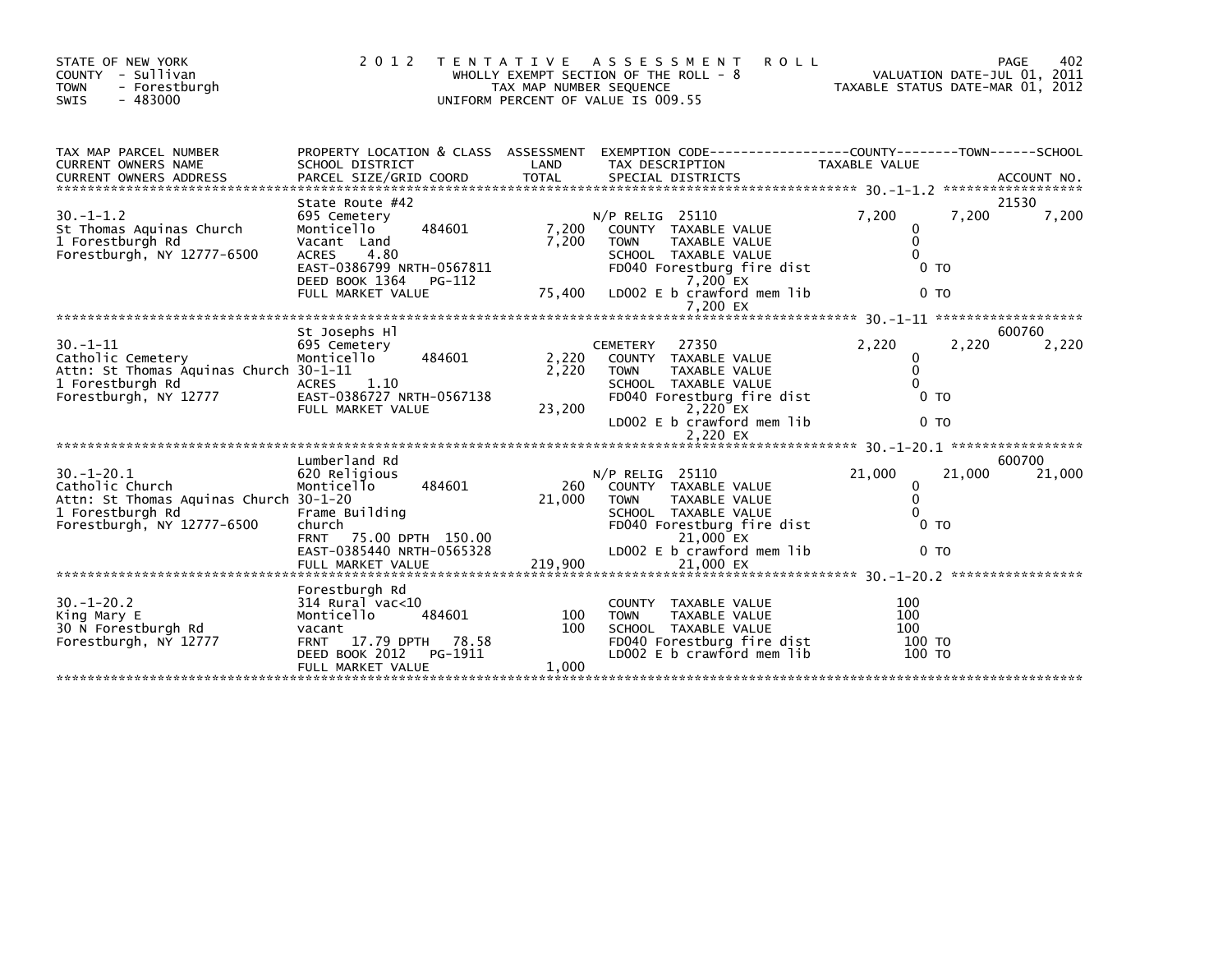| STATE OF NEW YORK            | 2012 TENTATIVE ASSESSMENT ROLL          | 403<br>PAGE                      |
|------------------------------|-----------------------------------------|----------------------------------|
| COUNTY - Sullivan            | WHOLLY EXEMPT SECTION OF THE ROLL - $8$ | VALUATION DATE-JUL 01, 2011      |
| <b>TOWN</b><br>- Forestburgh | MAP SECTION - 030                       | TAXABLE STATUS DATE-MAR 01, 2012 |
| - 483000<br>SWIS             | $SUB - SECTION -$                       | RPS150/V04/L015                  |
|                              | UNIFORM PERCENT OF VALUE IS 009.55      | CURRENT DATE 4/23/2012           |

| CODE | DISTRICT NAME                                | TOTAL<br>PARCELS | EXTENSION<br><b>TYPF</b> | EXTENSION<br>VALUE | AD VALOREM<br><b>VALUE</b> | <b>EXEMPT</b><br>AMOUNT | TAXABLE<br>VALUE |
|------|----------------------------------------------|------------------|--------------------------|--------------------|----------------------------|-------------------------|------------------|
|      | FD040 Forestburg fir<br>LD002 E b crawford m |                  | 4 TOTAL<br>4 TOTAL       |                    | 30.520<br>30.520           | 30.420<br>30.420        | 100<br>100       |

#### \*\*\* S C H O O L D I S T R I C T S U M M A R Y \*\*\*

| CODE   | DISTRICT NAME | <b>TOTAL</b><br><b>PARCELS</b> | ASSESSED<br>LAND | ASSESSED<br><b>TOTAL</b> | <b>EXEMPT</b><br><b>AMOUNT</b> | <b>TOTAL</b><br><b>TAXABLE</b> | <b>STAR</b><br><b>AMOUNT</b> | <b>STAR</b><br>TAXABLE |
|--------|---------------|--------------------------------|------------------|--------------------------|--------------------------------|--------------------------------|------------------------------|------------------------|
| 484601 | Monticello    |                                | 9.780            | 30,520                   | 30.420                         | 100                            |                              | 100                    |
|        | SUB-TOTAL     |                                | 9,780            | 30,520                   | 30,420                         | 100                            |                              | 100                    |
|        | T O T A L     |                                | 9.780            | 30,520                   | 30,420                         | 100                            |                              | 100                    |

\*\*\* S Y S T E M C O D E S S U M M A R Y \*\*\*

NO SYSTEM EXEMPTIONS AT THIS LEVEL

| CODE           | DESCRIPTION                           | TOTAL<br><b>PARCELS</b> | COUNTY                    | <b>TOWN</b>               | <b>SCHOOL</b>                 |
|----------------|---------------------------------------|-------------------------|---------------------------|---------------------------|-------------------------------|
| 25110<br>27350 | N/P<br>RELIG<br>CEMETERY<br>T O T A L |                         | 28,200<br>2,220<br>30,420 | 28,200<br>2,220<br>30,420 | 28,200<br>.220<br>.420<br>30. |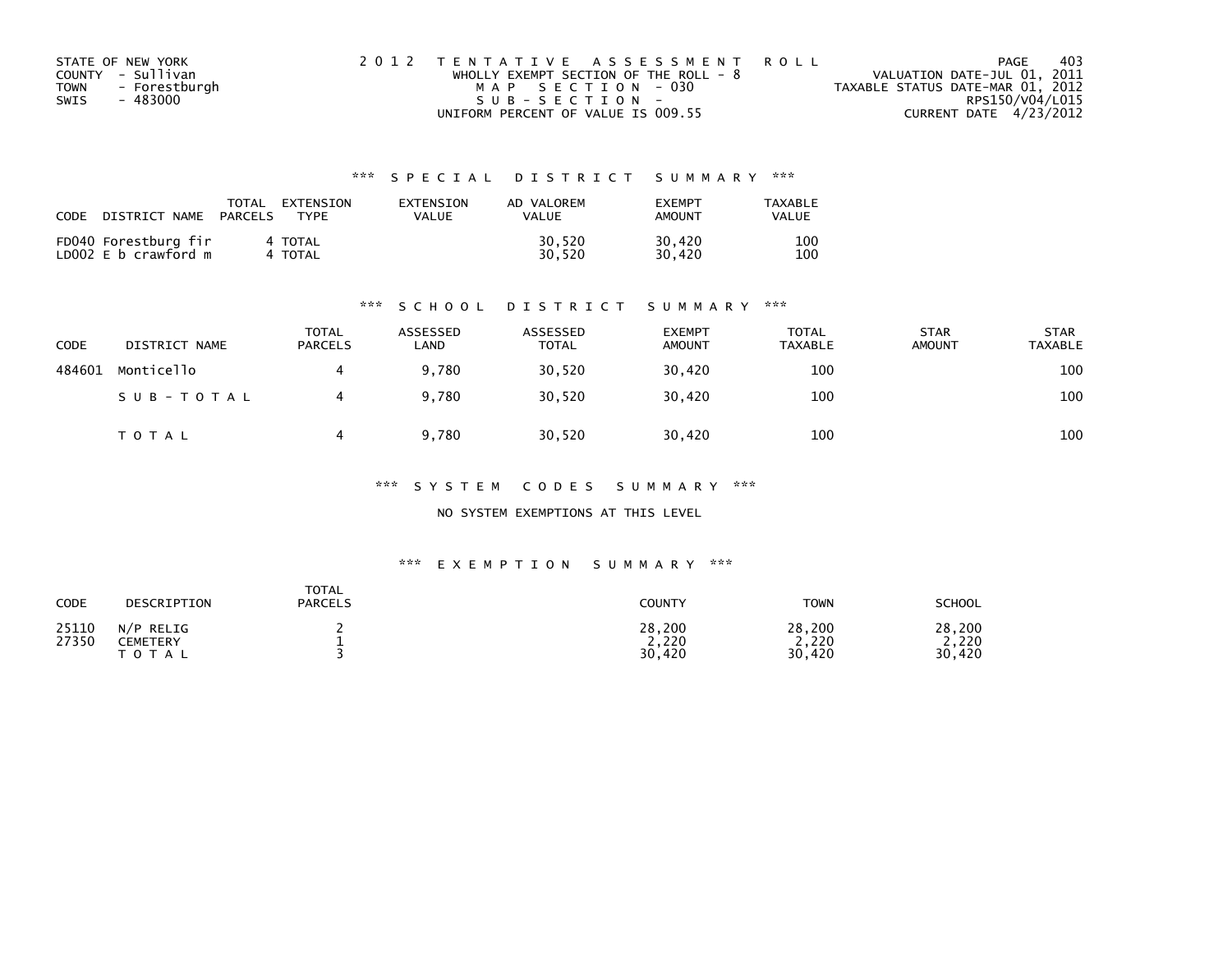|             | STATE OF NEW YORK | 2012 TENTATIVE ASSESSMENT ROLL        | PAGE                             | 404 |
|-------------|-------------------|---------------------------------------|----------------------------------|-----|
|             | COUNTY - Sullivan | WHOLLY EXEMPT SECTION OF THE ROLL - 8 | VALUATION DATE-JUL 01, 2011      |     |
| <b>TOWN</b> | - Forestburgh     | MAP SECTION - 030                     | TAXABLE STATUS DATE-MAR 01, 2012 |     |
| SWIS        | - 483000          | SUB-SECTION-                          | RPS150/V04/L015                  |     |
|             |                   | UNIFORM PERCENT OF VALUE IS 009.55    | CURRENT DATE 4/23/2012           |     |

| ROLL       | DESCRIPTION   | <b>TOTAL</b>   | <b>ASSESSED</b> | <b>ASSESSED</b> | <b>TAXABLE</b> | <b>TAXABLE</b> | <b>TAXABLE</b> | <b>STAR</b>    |
|------------|---------------|----------------|-----------------|-----------------|----------------|----------------|----------------|----------------|
| <b>SEC</b> |               | <b>PARCELS</b> | LAND            | <b>TOTAL</b>    | <b>COUNTY</b>  | <b>TOWN</b>    | SCHOOL         | <b>TAXABLE</b> |
|            | WHOLLY EXEMPT |                | ,780            | 30,520          | 100            | 100            | 100            | 100            |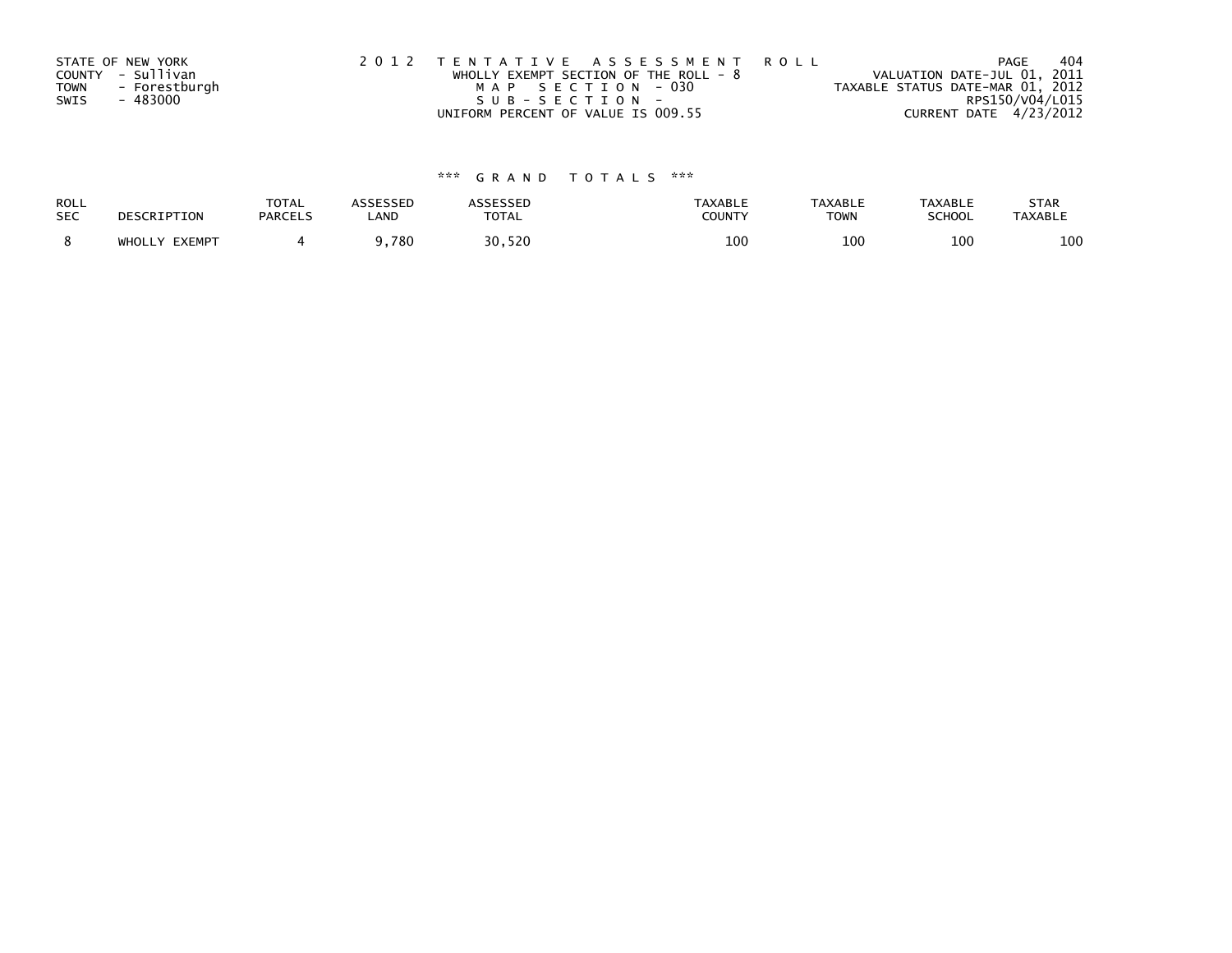| STATE OF NEW YORK<br>- Sullivan<br>COUNTY<br>- Forestburgh<br><b>TOWN</b><br>- 483000<br>SWIS | 2 0 1 2                                        | TAX MAP NUMBER SEQUENCE | TENTATIVE ASSESSMENT ROLL<br>WHOLLY EXEMPT SECTION OF THE ROLL - 8<br>UNIFORM PERCENT OF VALUE IS 009.55 |               | 405<br>PAGE<br>VALUATION DATE-JUL 01, 2011<br>TAXABLE STATUS DATE-MAR 01, 2012 |
|-----------------------------------------------------------------------------------------------|------------------------------------------------|-------------------------|----------------------------------------------------------------------------------------------------------|---------------|--------------------------------------------------------------------------------|
| TAX MAP PARCEL NUMBER<br>CURRENT OWNERS NAME                                                  | PROPERTY LOCATION & CLASS ASSESSMENT           |                         | EXEMPTION        CODE-----------------COUNTY-------TOWN------SCHOOL                                      | TAXABLE VALUE |                                                                                |
| <b>CURRENT OWNERS ADDRESS</b>                                                                 | PARCEL SIZE/GRID COORD TOTAL SPECIAL DISTRICTS |                         |                                                                                                          |               | ACCOUNT NO.<br>******************                                              |
|                                                                                               | Cty Road #48                                   |                         |                                                                                                          |               | 600510                                                                         |
| $31. -1 - 1.2$                                                                                | 652 Govt bldgs                                 |                         | TWN W/CORP 13500                                                                                         | 5,244         | 5,244<br>5,244                                                                 |
| Forestburgh Town Of                                                                           | Monticello 484601                              |                         | 371 COUNTY TAXABLE VALUE                                                                                 |               |                                                                                |
| Attn: Supervisor                                                                              | $31 - 1 - 1.2$                                 | 5.244                   | TOWN TAXABLE VALUE                                                                                       |               |                                                                                |
| PO Box 114                                                                                    | Town Hall & Garage                             |                         | SCHOOL TAXABLE VALUE                                                                                     |               |                                                                                |
| Forestburgh, NY 12777-0114                                                                    | FRNT 125.00 DPTH 45.00                         |                         | FD040 Forestburg fire dist                                                                               | 0 TO          |                                                                                |
|                                                                                               | EAST-0393115 NRTH-0561690                      |                         | 5.244 EX                                                                                                 |               |                                                                                |
|                                                                                               | FULL MARKET VALUE                              |                         | 54,900 LD002 E b crawford mem lib<br>5.244 EX                                                            | 0 TO          |                                                                                |
|                                                                                               |                                                |                         |                                                                                                          |               |                                                                                |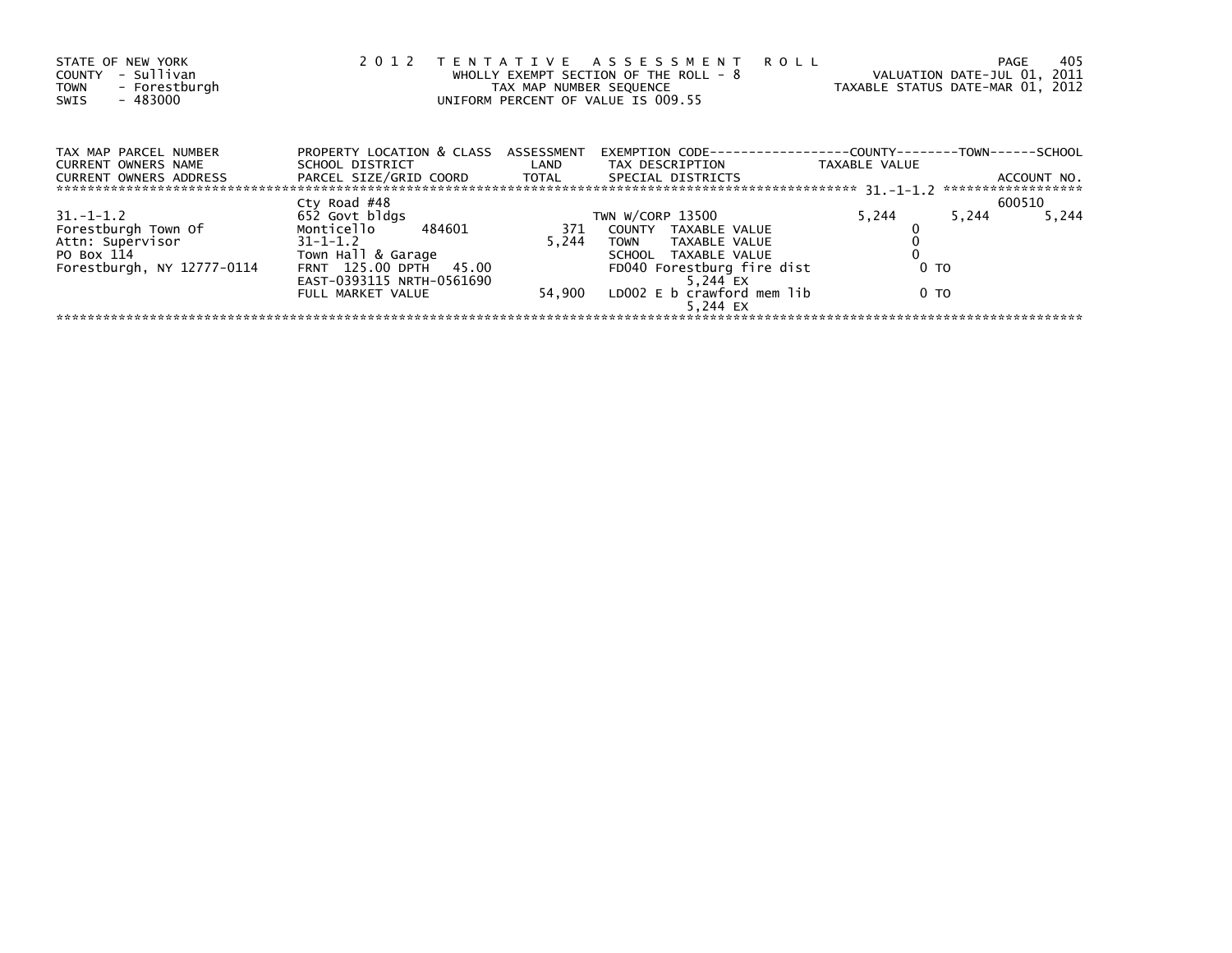| STATE OF NEW YORK            | 2012 TENTATIVE ASSESSMENT ROLL        | PAGE                             | 406 |
|------------------------------|---------------------------------------|----------------------------------|-----|
| COUNTY - Sullivan            | WHOLLY EXEMPT SECTION OF THE ROLL - 8 | VALUATION DATE-JUL 01, 2011      |     |
| - Forestburgh<br><b>TOWN</b> | MAP SECTION - 031                     | TAXABLE STATUS DATE-MAR 01, 2012 |     |
| - 483000<br>SWIS             | SUB-SECTION-                          | RPS150/V04/L015                  |     |
|                              | UNIFORM PERCENT OF VALUE IS 009.55    | CURRENT DATE 4/23/2012           |     |

| CODE | DISTRICT NAME                                | TOTAL<br>PARCELS | EXTENSION<br><b>TYPF</b> | EXTENSION<br>VALUE | AD VALOREM<br>VALUE | <b>FXFMPT</b><br><b>AMOUNT</b> | <b>TAXABLE</b><br>VALUE |
|------|----------------------------------------------|------------------|--------------------------|--------------------|---------------------|--------------------------------|-------------------------|
|      | FD040 Forestburg fir<br>LD002 E b crawford m |                  | 1 TOTAL<br>TOTAL         |                    | 5.244<br>5.244      | 5,244<br>5.244                 |                         |

#### \*\*\* S C H O O L D I S T R I C T S U M M A R Y \*\*\*

| <b>CODE</b> | DISTRICT NAME | <b>TOTAL</b><br><b>PARCELS</b> | ASSESSED<br>LAND | ASSESSED<br><b>TOTAL</b> | <b>EXEMPT</b><br><b>AMOUNT</b> | <b>TOTAL</b><br>TAXABLE | <b>STAR</b><br><b>AMOUNT</b> | <b>STAR</b><br><b>TAXABLE</b> |
|-------------|---------------|--------------------------------|------------------|--------------------------|--------------------------------|-------------------------|------------------------------|-------------------------------|
| 484601      | Monticello    |                                | 371              | 5,244                    | 5,244                          |                         |                              |                               |
|             | SUB-TOTAL     |                                | 371              | 5,244                    | 5,244                          |                         |                              |                               |
|             | T O T A L     |                                | 371              | 5,244                    | 5,244                          |                         |                              |                               |

\*\*\* S Y S T E M C O D E S S U M M A R Y \*\*\*

#### NO SYSTEM EXEMPTIONS AT THIS LEVEL

#### \*\*\* E X E M P T I O N S U M M A R Y \*\*\*

| CODE  | DESCRIPTION                | <b>TOTAL</b><br><b>PARCELS</b> | COUNTY         | <b>TOWN</b>    | <b>SCHOOL</b>   |
|-------|----------------------------|--------------------------------|----------------|----------------|-----------------|
| 13500 | TWN W/CORP<br><b>TOTAL</b> |                                | 5,244<br>5,244 | 5,244<br>5,244 | 5,244<br>244. د |

| ROLL       | DESCRIPTION   | TOTAL   | <b>ASSESSED</b> | <b>ASSESSED</b> | <b>TAXABLE</b> | <b>TAXABLE</b> | <b>TAXABLE</b> | STAR           |
|------------|---------------|---------|-----------------|-----------------|----------------|----------------|----------------|----------------|
| <b>SEC</b> |               | PARCELS | _AND            | <b>TOTAL</b>    | COUNTY         | <b>TOWN</b>    | <b>SCHOOL</b>  | <b>TAXABLE</b> |
|            | WHOLLY EXEMPT |         |                 | 244. ز          |                |                |                |                |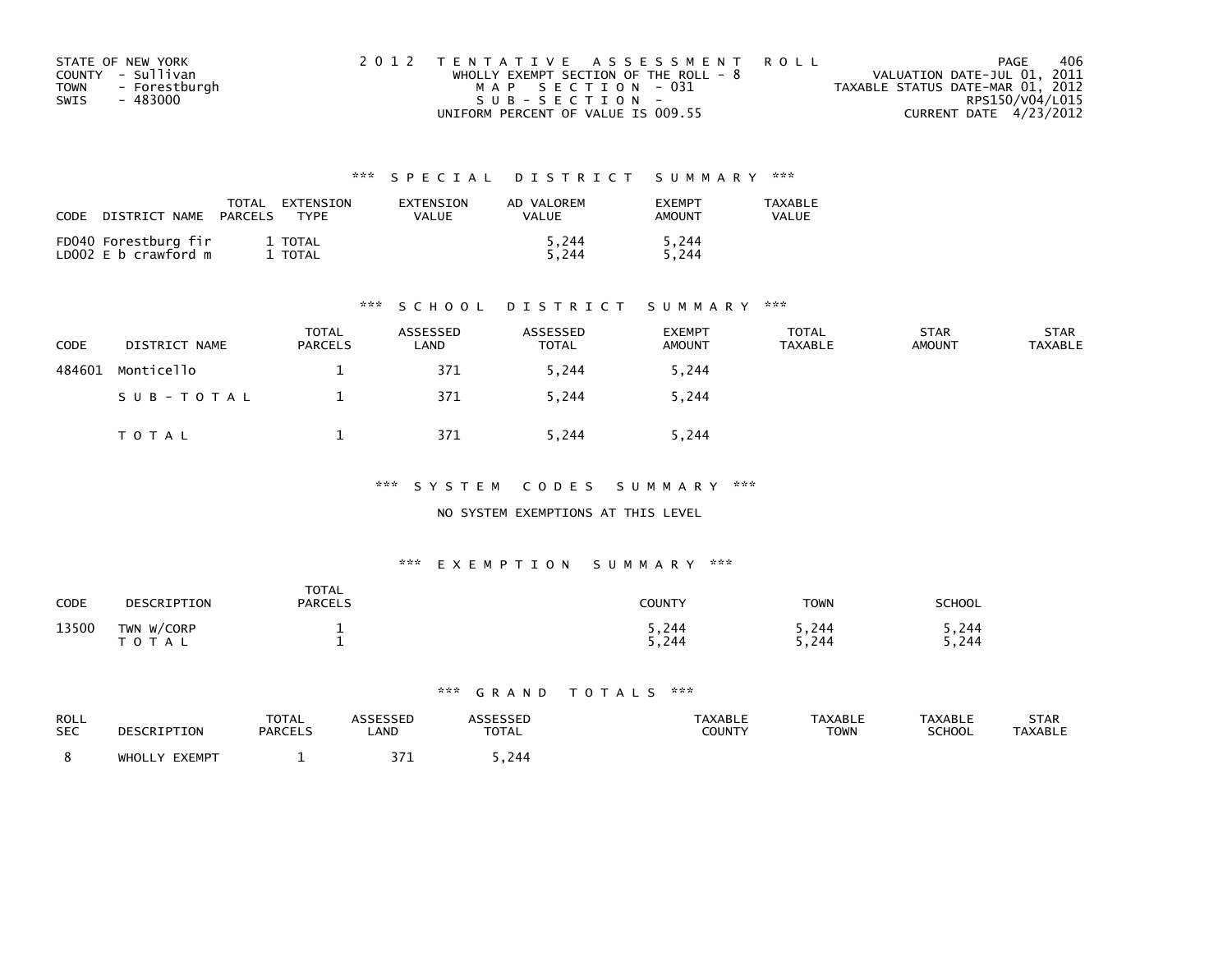| STATE OF NEW YORK<br>- Sullivan<br><b>COUNTY</b><br>- Forestburgh<br><b>TOWN</b><br>- 483000<br>SWIS | 2 0 1 2<br><b>ROLL</b><br>A S S E S S M E N T<br>PAGE<br>T E N T A T I V E<br>VALUATION DATE-JUL 01, 2011<br>WHOLLY EXEMPT SECTION OF THE ROLL - $8$<br>TAX MAP NUMBER SEQUENCE<br>TAXABLE STATUS DATE-MAR 01, 2012<br>UNIFORM PERCENT OF VALUE IS 009.55 |               |                                             |               |                |                    |  |
|------------------------------------------------------------------------------------------------------|-----------------------------------------------------------------------------------------------------------------------------------------------------------------------------------------------------------------------------------------------------------|---------------|---------------------------------------------|---------------|----------------|--------------------|--|
| TAX MAP PARCEL NUMBER<br>CURRENT OWNERS NAME<br><b>CURRENT OWNERS ADDRESS</b>                        | PROPERTY LOCATION & CLASS ASSESSMENT<br>SCHOOL DISTRICT<br>PARCEL SIZE/GRID COORD                                                                                                                                                                         | LAND<br>TOTAL | TAX DESCRIPTION<br>SPECIAL DISTRICTS        | TAXABLE VALUE |                | ACCOUNT NO.        |  |
|                                                                                                      |                                                                                                                                                                                                                                                           |               |                                             |               |                | ****************** |  |
|                                                                                                      | Galligan Rd                                                                                                                                                                                                                                               |               |                                             |               |                | 600910             |  |
| $32. - 1 - 1.2$<br>Passaic Valley Council                                                            | 581 Chd/adt camp - WTRFNT<br>Port Jervis Csd 331300                                                                                                                                                                                                       | 78,500        | 25120<br>$N/P$ EDUC<br>COUNTY TAXABLE VALUE | 78,500        | 78,500         | 78,500             |  |
| Grey Rolland                                                                                         | ACRES 784.83                                                                                                                                                                                                                                              | 78,500        | TAXABLE VALUE<br><b>TOWN</b>                |               |                |                    |  |
| Northern NJ Council, BSA                                                                             | EAST-0407308 NRTH-0549425                                                                                                                                                                                                                                 |               | SCHOOL TAXABLE VALUE                        |               |                |                    |  |
| 25 Ramapo Valley Rd                                                                                  | FULL MARKET VALUE                                                                                                                                                                                                                                         | 822,000       | FD041 Cuddebackville fire                   |               | 0 <sub>T</sub> |                    |  |
| PO Box 670                                                                                           |                                                                                                                                                                                                                                                           |               | 78,500 EX                                   |               |                |                    |  |
| Oakland, NJ 07436                                                                                    |                                                                                                                                                                                                                                                           |               |                                             |               |                |                    |  |
|                                                                                                      | Galligan Rd                                                                                                                                                                                                                                               |               |                                             |               |                | 600900             |  |
| $32 - 1 - 2$                                                                                         | 581 Chd/adt camp - WTRFNT                                                                                                                                                                                                                                 |               | 25120<br>$N/P$ EDUC                         | 197,850       | 197,850        | 197,850            |  |
| Passaic Valley Council                                                                               | Port Jervis Csd 331300                                                                                                                                                                                                                                    | 5,300         | COUNTY TAXABLE VALUE                        |               |                |                    |  |
| Grey Rolland                                                                                         | $32 - 1 - 2$                                                                                                                                                                                                                                              | 197,850       | TAXABLE VALUE<br><b>TOWN</b>                |               |                |                    |  |
| Northern NJ Council, BSA                                                                             | 2 Car Garage                                                                                                                                                                                                                                              |               | TAXABLE VALUE<br>SCHOOL                     |               |                |                    |  |
| 25 Ramapo Valley Rd                                                                                  | Ranger House                                                                                                                                                                                                                                              |               | FD041 Cuddebackville fire                   |               | 0 TO           |                    |  |
| PO Box 670<br>Oakland, NJ 07436                                                                      | ACRES 106.00<br>EAST-0409583 NRTH-0548764                                                                                                                                                                                                                 |               | 197,850 EX                                  |               |                |                    |  |
|                                                                                                      | FULL MARKET VALUE                                                                                                                                                                                                                                         | 2071,700      |                                             |               |                |                    |  |
|                                                                                                      |                                                                                                                                                                                                                                                           |               |                                             |               |                |                    |  |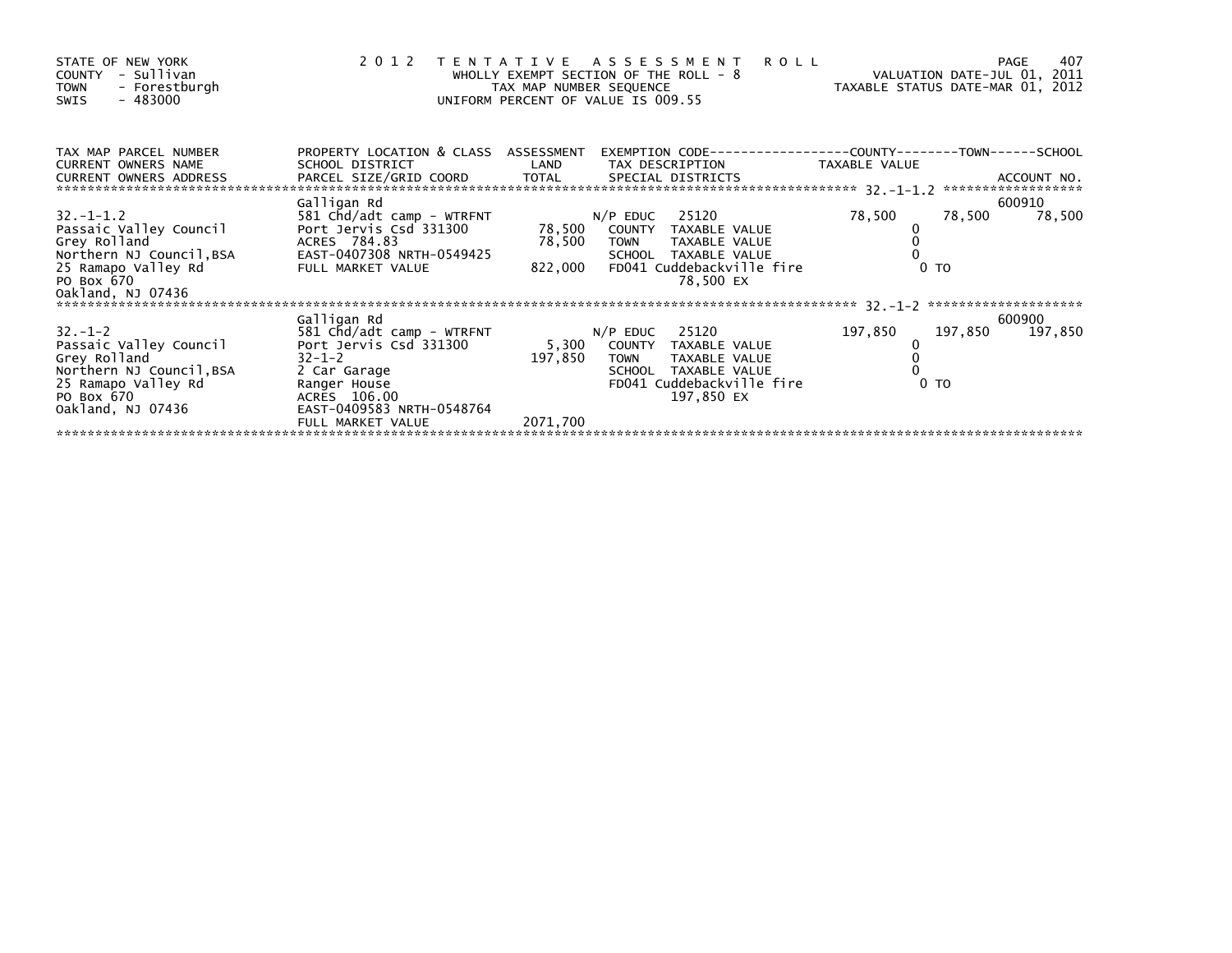| STATE OF NEW YORK            | 2012 TENTATIVE ASSESSMENT ROLL          | PAGE                             | 408 |
|------------------------------|-----------------------------------------|----------------------------------|-----|
| COUNTY - Sullivan            | WHOLLY EXEMPT SECTION OF THE ROLL - $8$ | VALUATION DATE-JUL 01, 2011      |     |
| - Forestburgh<br><b>TOWN</b> | MAP SECTION - 032                       | TAXABLE STATUS DATE-MAR 01, 2012 |     |
| SWIS<br>- 483000             | $SUB - SECTION -$                       | RPS150/V04/L015                  |     |
|                              | UNIFORM PERCENT OF VALUE IS 009.55      | CURRENT DATE 4/23/2012           |     |

| CODE | DISTRICT NAME        | TOTAL<br>PARCELS | EXTENSION<br><b>TYPF</b> | EXTENSION<br>VALUE | AD VALOREM<br>VALUE | <b>FXFMPT</b><br>AMOUNT | <b>TAXABLE</b><br><b>VALUE</b> |
|------|----------------------|------------------|--------------------------|--------------------|---------------------|-------------------------|--------------------------------|
|      | FD041 Cuddebackville |                  | <b>TOTAL</b>             |                    | 276.350             | 276.350                 |                                |

### \*\*\* S C H O O L D I S T R I C T S U M M A R Y \*\*\*

| CODE   | DISTRICT NAME   | <b>TOTAL</b><br><b>PARCELS</b> | ASSESSED<br>LAND | ASSESSED<br><b>TOTAL</b> | <b>EXEMPT</b><br><b>AMOUNT</b> | <b>TOTAL</b><br><b>TAXABLE</b> | <b>STAR</b><br><b>AMOUNT</b> | <b>STAR</b><br><b>TAXABLE</b> |
|--------|-----------------|--------------------------------|------------------|--------------------------|--------------------------------|--------------------------------|------------------------------|-------------------------------|
| 331300 | Port Jervis Csd |                                | 83,800           | 276,350                  | 276,350                        |                                |                              |                               |
|        | SUB-TOTAL       |                                | 83,800           | 276.350                  | 276,350                        |                                |                              |                               |
|        | <b>TOTAL</b>    |                                | 83,800           | 276,350                  | 276,350                        |                                |                              |                               |

\*\*\* S Y S T E M C O D E S S U M M A R Y \*\*\*

NO SYSTEM EXEMPTIONS AT THIS LEVEL

### \*\*\* E X E M P T I O N S U M M A R Y \*\*\*

| CODE  | DESCRIPTION                     | <b>TOTAL</b><br><b>PARCELS</b> | COUNTY             | <b>TOWN</b>        | <b>SCHOOL</b>      |
|-------|---------------------------------|--------------------------------|--------------------|--------------------|--------------------|
| 25120 | <b>EDUC</b><br>N/P<br>T O T A L |                                | 276,350<br>276,350 | 276,350<br>276,350 | 276,350<br>276,350 |

| ROLL<br><b>SEC</b> | DESCRIPTION      | <b>TOTAL</b><br><b>PARCELS</b> | ASSESSED<br>LAND | ASSESSED<br><b>TOTAL</b> | <b>TAXABLE</b><br>COUNTY | <b>TAXABLE</b><br><b>TOWN</b> | <b>TAXABLE</b><br><b>SCHOOL</b> | <b>STAR</b><br><b>TAXABLE</b> |
|--------------------|------------------|--------------------------------|------------------|--------------------------|--------------------------|-------------------------------|---------------------------------|-------------------------------|
|                    | EXEMPT<br>WHOLLY |                                | 83,800           | 276,350                  |                          |                               |                                 |                               |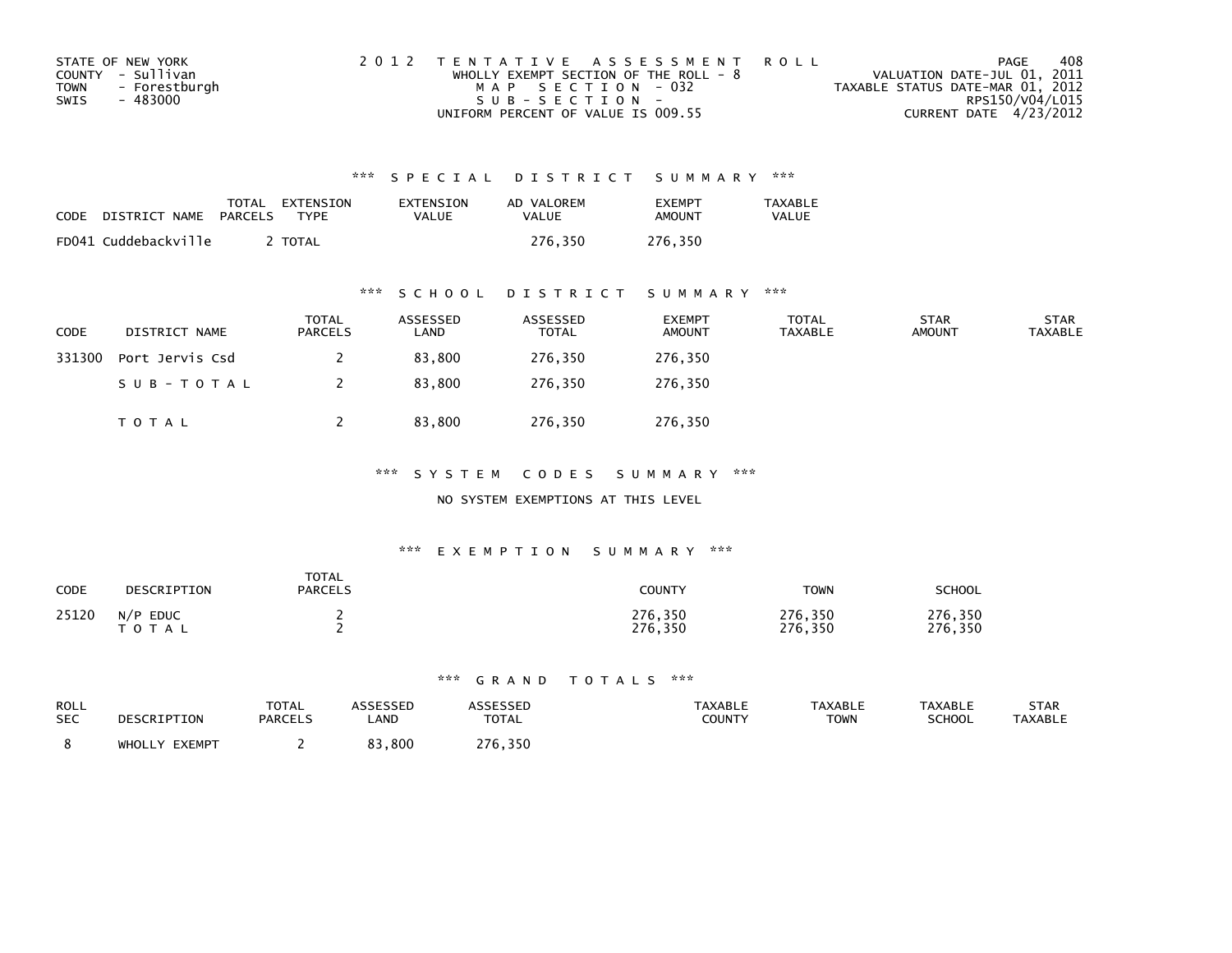| STATE OF NEW YORK<br>- Sullivan<br>COUNTY<br><b>TOWN</b><br>- Forestburgh<br>- 483000<br>SWIS | 2012 TENTATIVE                                                                                                                                                                                              | TAX MAP NUMBER SEQUENCE    | <b>ROLL</b><br>A S S E S S M E N T<br>WHOLLY EXEMPT SECTION OF THE ROLL - 8<br>UNIFORM PERCENT OF VALUE IS 009.55                                                                       | VALUATION DATE-JUL 01, 2011<br>TAXABLE STATUS DATE-MAR 01, 2012                              | 409<br>PAGE      |
|-----------------------------------------------------------------------------------------------|-------------------------------------------------------------------------------------------------------------------------------------------------------------------------------------------------------------|----------------------------|-----------------------------------------------------------------------------------------------------------------------------------------------------------------------------------------|----------------------------------------------------------------------------------------------|------------------|
| TAX MAP PARCEL NUMBER<br><b>CURRENT OWNERS NAME</b>                                           | SCHOOL DISTRICT                                                                                                                                                                                             | LAND                       | PROPERTY LOCATION & CLASS ASSESSMENT EXEMPTION CODE----------------COUNTY-------TOWN-----SCHOOL<br>TAX DESCRIPTION TAXABLE VALUE                                                        |                                                                                              |                  |
|                                                                                               | Town Line                                                                                                                                                                                                   |                            |                                                                                                                                                                                         |                                                                                              | 006032           |
| $33. - 1 - 1.2$<br>NYS DEC<br>50 Wolf Rd<br>Albany, NY 12233                                  | 961 State park - WTRFNT<br>484601<br>Monticello<br>wildland<br>ACRES 340.44<br>EAST-0377548 NRTH-0568867<br>DEED BOOK 1490 PG-398                                                                           | 170,200                    | N.Y.S. 12100<br>170,200 COUNTY TAXABLE VALUE<br><b>TOWN</b><br>TAXABLE VALUE<br>SCHOOL TAXABLE VALUE<br>FD040 Forestburg fire dist<br>170,200 EX                                        | 170,200<br>0 <sub>T</sub>                                                                    | 170,200 170,200  |
|                                                                                               | FULL MARKET VALUE                                                                                                                                                                                           |                            | 1782,200 LD002 E b crawford mem lib                                                                                                                                                     | 0 <sub>T</sub>                                                                               |                  |
|                                                                                               |                                                                                                                                                                                                             |                            |                                                                                                                                                                                         |                                                                                              |                  |
| $33 - 1 - 31$<br>St Thomas Aquinas Church<br>1 Forestburgh Rd<br>Forestburgh, NY 12777        | Rt 42<br>620 Religious<br>Monticello 484601<br>1 St House<br>G1 11 Div 1<br>FRNT 148.00 DPTH 236.00<br>0.80<br><b>ACRES</b><br>EAST-0386000 NRTH-0564790<br>DEED BOOK 1020<br>PG-00004<br>FULL MARKET VALUE | 1,508<br>17,697<br>185,300 | $N/P$ RELIG 25110<br>COUNTY TAXABLE VALUE<br>TAXABLE VALUE<br><b>TOWN</b><br>SCHOOL TAXABLE VALUE<br>FD040 Forestburg fire dist<br>17,697 EX<br>LD002 E b crawford mem lib<br>17,697 EX | 17,697<br>17,697<br>$\begin{matrix} 0 \\ 0 \end{matrix}$<br>0 <sub>T</sub><br>0 <sub>T</sub> | 036700<br>17,697 |
|                                                                                               |                                                                                                                                                                                                             |                            |                                                                                                                                                                                         |                                                                                              |                  |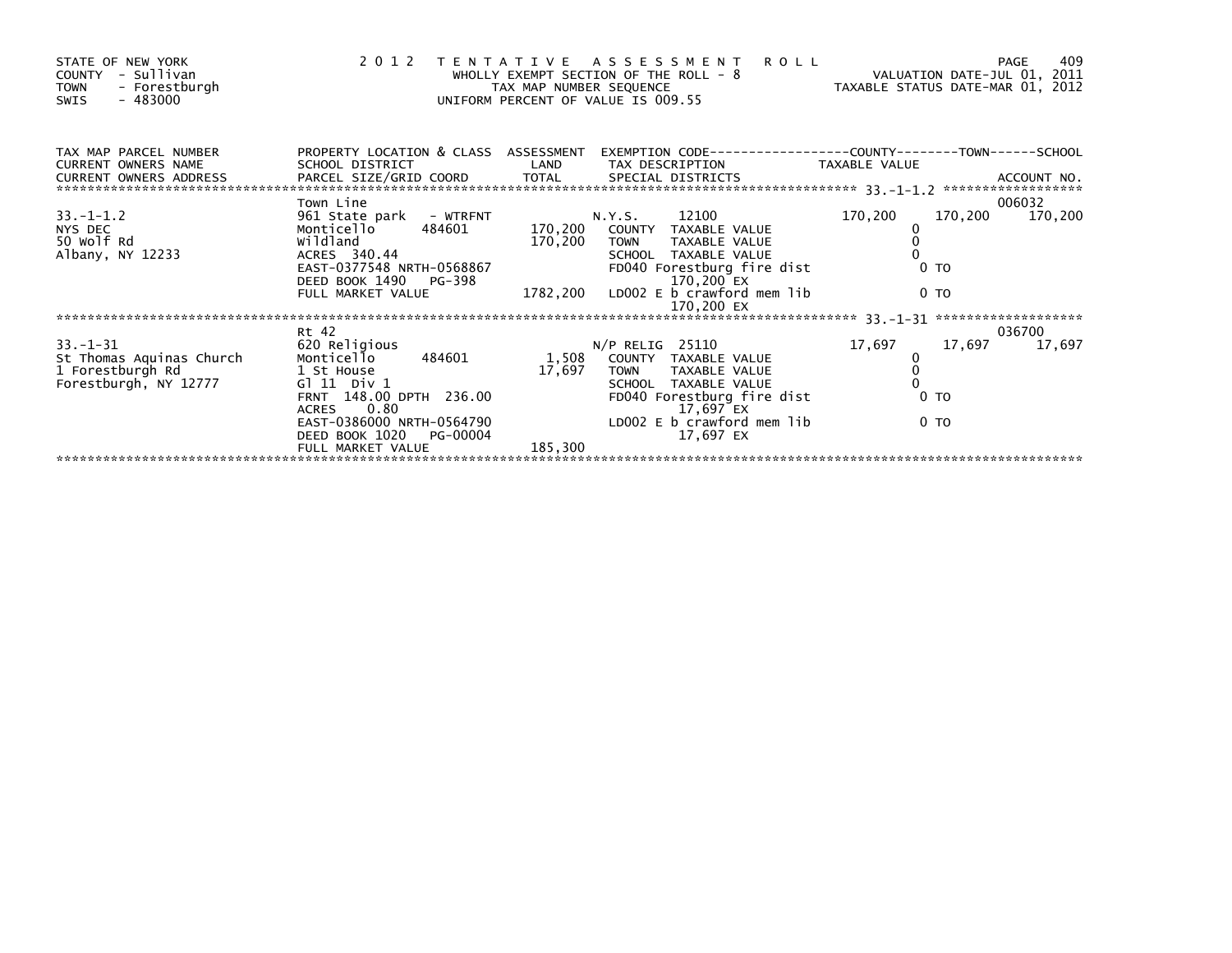| STATE OF NEW YORK            | 2012 TENTATIVE ASSESSMENT ROLL          | PAGE                             | -410 |
|------------------------------|-----------------------------------------|----------------------------------|------|
| COUNTY - Sullivan            | WHOLLY EXEMPT SECTION OF THE ROLL - $8$ | VALUATION DATE-JUL 01, 2011      |      |
| <b>TOWN</b><br>- Forestburgh | MAP SECTION - 033                       | TAXABLE STATUS DATE-MAR 01, 2012 |      |
| SWIS<br>- 483000             | SUB-SECTION-                            | RPS150/V04/L015                  |      |
|                              | UNIFORM PERCENT OF VALUE IS 009.55      | CURRENT DATE 4/23/2012           |      |

| CODE<br>DISTRICT NAME                        | <b>TOTAL</b><br>EXTENSION<br>PARCELS<br>TYPF | EXTENSION<br>VALUE | AD VALOREM<br>VALUE | <b>FXFMPT</b><br><b>AMOUNT</b> | <b>TAXABLE</b><br>VALUE |
|----------------------------------------------|----------------------------------------------|--------------------|---------------------|--------------------------------|-------------------------|
| FD040 Forestburg fir<br>LD002 E b crawford m | 2 TOTAL<br>TOTAL                             |                    | 187,897<br>187.897  | 187.897<br>187.897             |                         |

#### \*\*\* S C H O O L D I S T R I C T S U M M A R Y \*\*\*

| CODE   | DISTRICT NAME | <b>TOTAL</b><br><b>PARCELS</b> | ASSESSED<br>LAND | ASSESSED<br>TOTAL | <b>EXEMPT</b><br><b>AMOUNT</b> | TOTAL<br>TAXABLE | <b>STAR</b><br><b>AMOUNT</b> | <b>STAR</b><br>TAXABLE |
|--------|---------------|--------------------------------|------------------|-------------------|--------------------------------|------------------|------------------------------|------------------------|
| 484601 | Monticello    |                                | 171,708          | 187,897           | 187,897                        |                  |                              |                        |
|        | SUB-TOTAL     | 2                              | 171,708          | 187.897           | 187,897                        |                  |                              |                        |
|        | TOTAL         |                                | 171,708          | 187,897           | 187,897                        |                  |                              |                        |

\*\*\* S Y S T E M C O D E S S U M M A R Y \*\*\*

NO SYSTEM EXEMPTIONS AT THIS LEVEL

| CODE           | DESCRIPTION                         | <b>TOTAL</b><br>PARCELS | <b>COUNTY</b>                    | <b>TOWN</b>                      | <b>SCHOOL</b>                |
|----------------|-------------------------------------|-------------------------|----------------------------------|----------------------------------|------------------------------|
| 12100<br>25110 | N.Y.S.<br>N/P RELIG<br><b>TOTAL</b> |                         | 170,200<br>17,697<br>187<br>.897 | 170,200<br>17,697<br>,897<br>187 | 170,200<br>17,697<br>187,897 |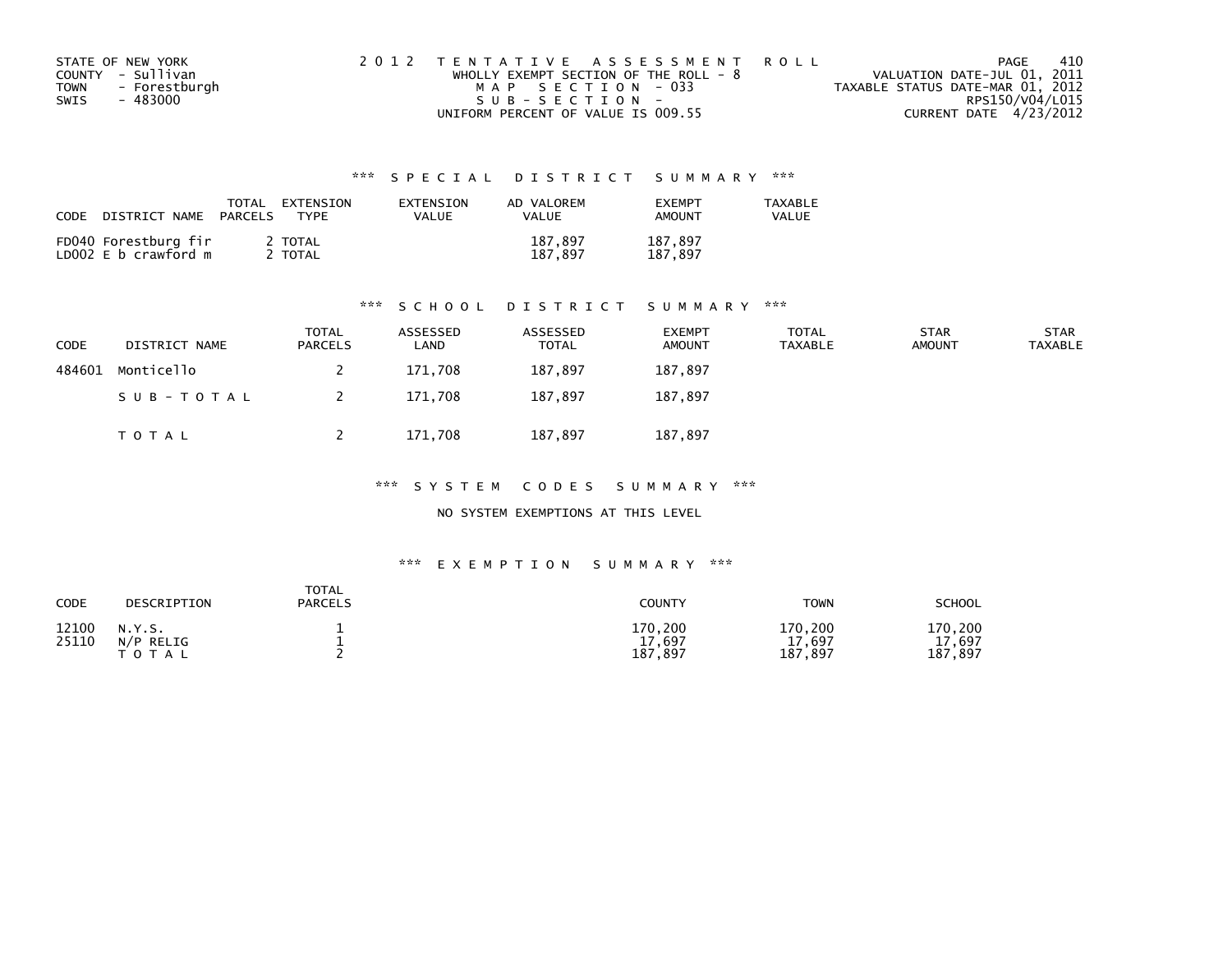|             | STATE OF NEW YORK | 2012 TENTATIVE ASSESSMENT ROLL          |  |                                  | PAGE                   | - 411 |
|-------------|-------------------|-----------------------------------------|--|----------------------------------|------------------------|-------|
|             | COUNTY - Sullivan | WHOLLY EXEMPT SECTION OF THE ROLL - $8$ |  | VALUATION DATE-JUL 01, 2011      |                        |       |
| <b>TOWN</b> | - Forestburgh     | MAP SECTION - 033                       |  | TAXABLE STATUS DATE-MAR 01, 2012 |                        |       |
| SWIS        | - 483000          | SUB-SECTION-                            |  |                                  | RPS150/V04/L015        |       |
|             |                   | UNIFORM PERCENT OF VALUE IS 009.55      |  |                                  | CURRENT DATE 4/23/2012 |       |

| ROLL       | DESCRIPTION   | <b>TOTAL</b>   | ASSESSED | ASSESSED     | <b>TAXABLE</b> | <b>TAXABLE</b> | <b>TAXABLE</b> | STAR           |
|------------|---------------|----------------|----------|--------------|----------------|----------------|----------------|----------------|
| <b>SEC</b> |               | <b>PARCELS</b> | LAND     | <b>TOTAL</b> | <b>COUNTY</b>  | <b>TOWN</b>    | <b>SCHOOL</b>  | <b>TAXABLE</b> |
|            | WHOLLY EXEMPT |                | 1.708    | 187<br>.897  |                |                |                |                |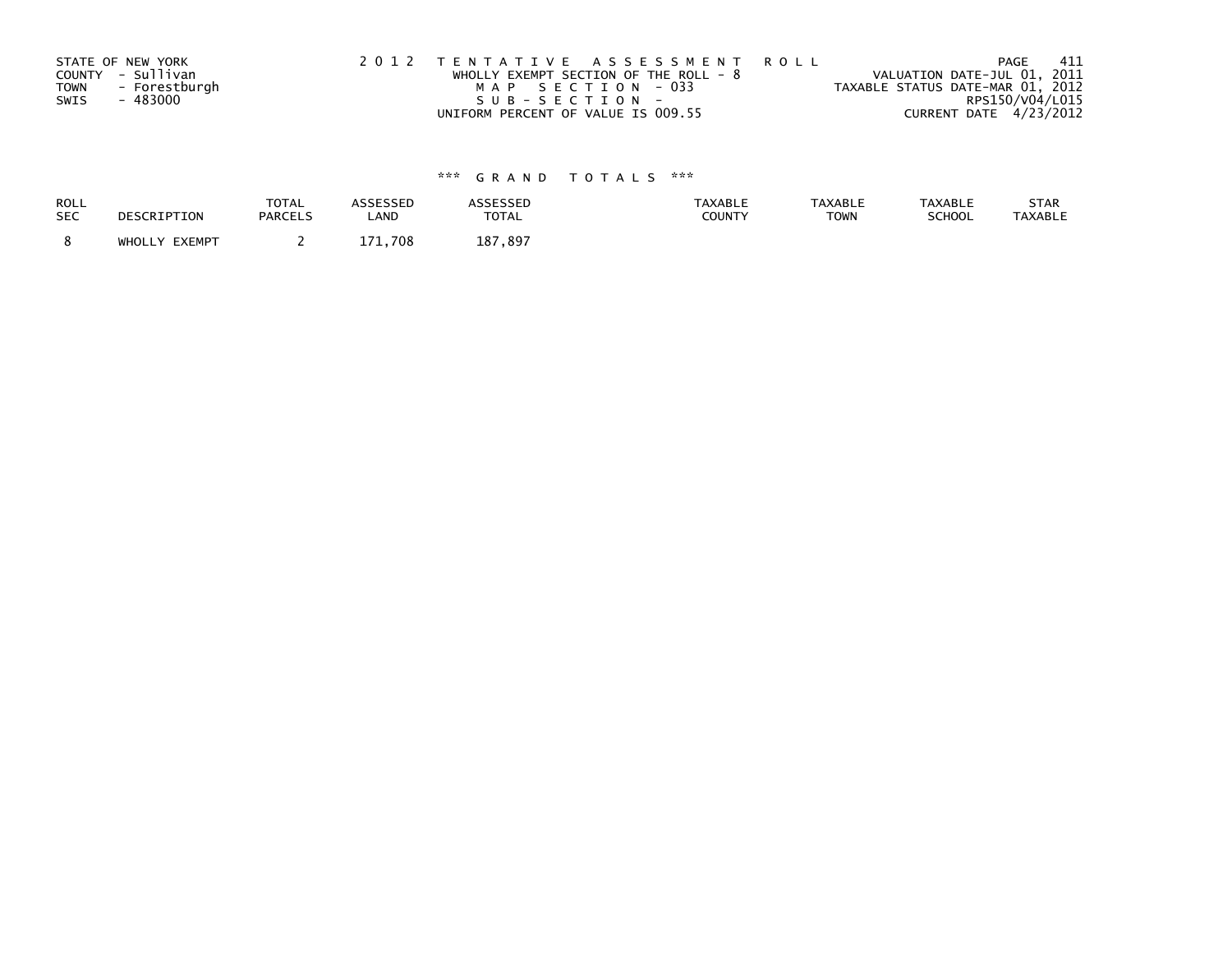| STATE OF NEW YORK<br>- Sullivan<br>COUNTY<br>- Forestburgh<br><b>TOWN</b><br>$-483000$<br>SWIS | 2 0 1 2                                                 | TAX MAP NUMBER SEQUENCE | TENTATIVE ASSESSMENT ROLL<br>WHOLLY EXEMPT SECTION OF THE ROLL - 8<br>UNIFORM PERCENT OF VALUE IS 009.55 | TAXABLE STATUS DATE-MAR 01, 2012 | 412<br><b>PAGE</b><br>VALUATION DATE-JUL 01, 2011 |
|------------------------------------------------------------------------------------------------|---------------------------------------------------------|-------------------------|----------------------------------------------------------------------------------------------------------|----------------------------------|---------------------------------------------------|
| TAX MAP PARCEL NUMBER<br>CURRENT OWNERS NAME                                                   | PROPERTY LOCATION & CLASS ASSESSMENT<br>SCHOOL DISTRICT |                         | EXEMPTION        CODE-----------------COUNTY-------TOWN------SCHOOL<br>LAND TAX DESCRIPTION              | TAXABLE VALUE                    |                                                   |
| CURRENT OWNERS ADDRESS                                                                         | PARCEL SIZE/GRID COORD TOTAL                            |                         | SPECIAL DISTRICTS                                                                                        |                                  | ACCOUNT NO.                                       |
|                                                                                                | Rt 42                                                   |                         |                                                                                                          |                                  | 600720                                            |
| $34. - 1 - 2$                                                                                  | 695 Cemetery                                            |                         | 27350<br><b>CEMETERY</b>                                                                                 | 1,380                            | 1,380<br>1,380                                    |
| Forestburgh Town of                                                                            | Monticello<br>484601                                    | 1,380                   | COUNTY TAXABLE VALUE                                                                                     |                                  |                                                   |
| PO Box 114                                                                                     | $34 - 1 - 2$                                            | 1.380                   | TOWN TAXABLE VALUE                                                                                       |                                  |                                                   |
| Forestburgh, NY 12777                                                                          | FRNT 131.47 DPTH 305.31                                 |                         | SCHOOL TAXABLE VALUE                                                                                     |                                  |                                                   |
|                                                                                                | EAST-0386261 NRTH-0563401                               |                         | FD040 Forestburg fire dist                                                                               | 0 TO                             |                                                   |
|                                                                                                | DEED BOOK 2011 PG-307                                   |                         | 1.380 EX                                                                                                 |                                  |                                                   |
|                                                                                                | FULL MARKET VALUE                                       |                         | 14,500 LD002 E b crawford mem lib                                                                        | 0 TO                             |                                                   |
|                                                                                                |                                                         |                         | 1.380 EX                                                                                                 |                                  |                                                   |
|                                                                                                |                                                         |                         |                                                                                                          |                                  |                                                   |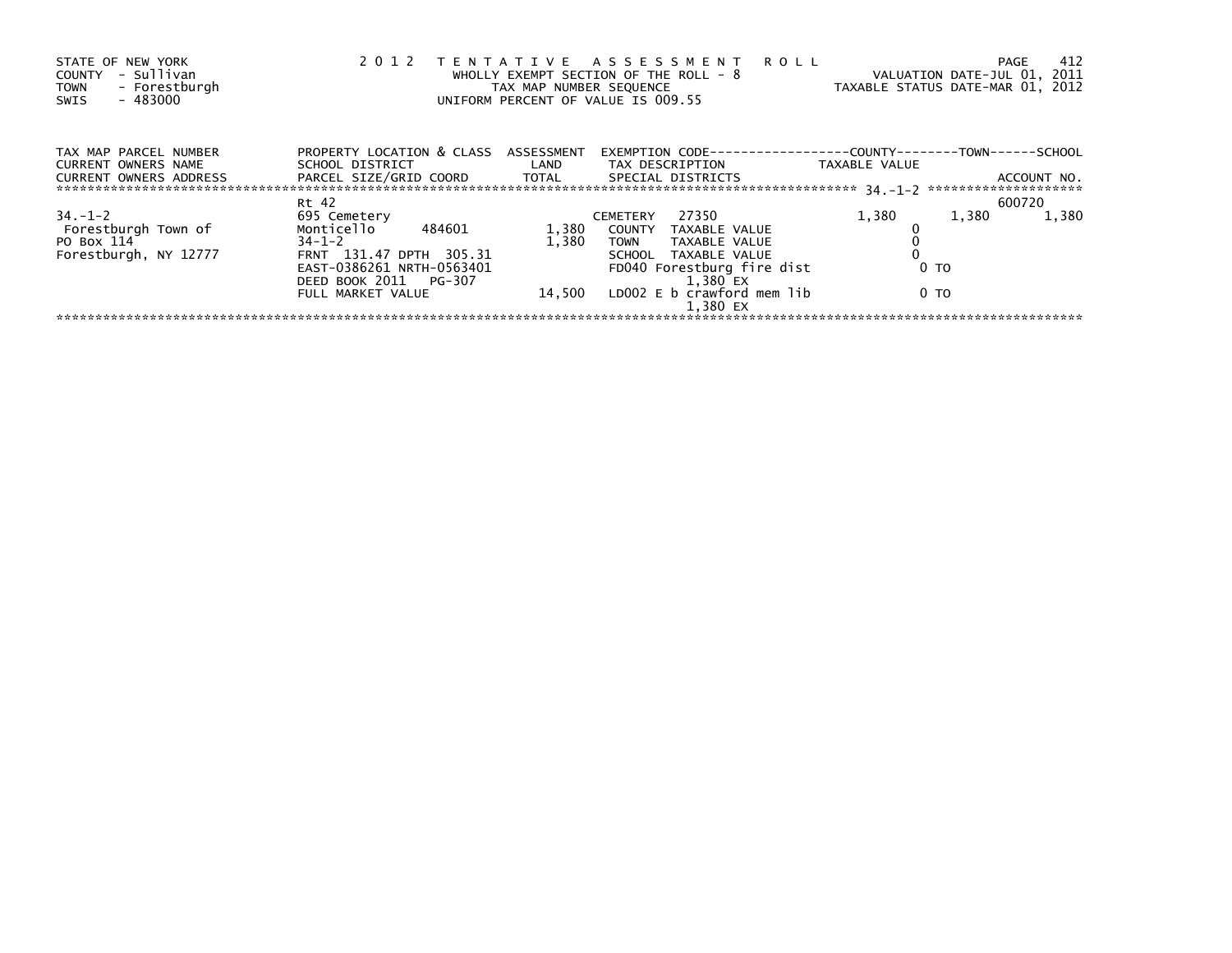| STATE OF NEW YORK            | 2012 TENTATIVE ASSESSMENT ROLL          | PAGE                             | - 413 |
|------------------------------|-----------------------------------------|----------------------------------|-------|
| COUNTY - Sullivan            | WHOLLY EXEMPT SECTION OF THE ROLL - $8$ | VALUATION DATE-JUL 01, 2011      |       |
| - Forestburgh<br><b>TOWN</b> | MAP SECTION - 034                       | TAXABLE STATUS DATE-MAR 01, 2012 |       |
| SWIS<br>- 483000             | SUB-SECTION-                            | RPS150/V04/L015                  |       |
|                              | UNIFORM PERCENT OF VALUE IS 009.55      | CURRENT DATE 4/23/2012           |       |

| CODE<br>DISTRICT NAME                        | TOTAL<br>PARCELS | EXTENSION<br>EXTENSION<br>VALUE<br><b>TYPF</b> | AD VALOREM<br>VALUE | <b>FXFMPT</b><br><b>AMOUNT</b> | <b>TAXABLE</b><br>VALUE |
|----------------------------------------------|------------------|------------------------------------------------|---------------------|--------------------------------|-------------------------|
| FD040 Forestburg fir<br>LD002 E b crawford m | 1 TOTAL<br>TOTAL |                                                | 1,380<br>.380       | 1,380<br>1.380                 |                         |

#### \*\*\* S C H O O L D I S T R I C T S U M M A R Y \*\*\*

| CODE   | DISTRICT NAME | <b>TOTAL</b><br><b>PARCELS</b> | ASSESSED<br>LAND | ASSESSED<br><b>TOTAL</b> | <b>EXEMPT</b><br><b>AMOUNT</b> | <b>TOTAL</b><br><b>TAXABLE</b> | <b>STAR</b><br><b>AMOUNT</b> | <b>STAR</b><br><b>TAXABLE</b> |
|--------|---------------|--------------------------------|------------------|--------------------------|--------------------------------|--------------------------------|------------------------------|-------------------------------|
| 484601 | Monticello    |                                | 1,380            | 1,380                    | 1,380                          |                                |                              |                               |
|        | SUB-TOTAL     |                                | 1,380            | 1,380                    | 1,380                          |                                |                              |                               |
|        | T O T A L     |                                | 1,380            | 1,380                    | 1,380                          |                                |                              |                               |

\*\*\* S Y S T E M C O D E S S U M M A R Y \*\*\*

NO SYSTEM EXEMPTIONS AT THIS LEVEL

#### \*\*\* E X E M P T I O N S U M M A R Y \*\*\*

| CODE  | DESCRIPTION                  | <b>TOTAL</b><br><b>PARCELS</b> | <b>COUNTY</b>  | <b>TOWN</b>    | <b>SCHOOL</b>  |
|-------|------------------------------|--------------------------------|----------------|----------------|----------------|
| 27350 | <b>CEMETERY</b><br>T O T A L |                                | 1,380<br>1,380 | 1,380<br>1,380 | 1,380<br>1,380 |

| ROLL       | DESCRIPTION   | TOTAL          | <b>ASSESSED</b> | ASSESSED | <b>TAXABLE</b> | <b>TAXABLE</b> | <b>TAXABLE</b> | <b>STAR</b> |
|------------|---------------|----------------|-----------------|----------|----------------|----------------|----------------|-------------|
| <b>SEC</b> |               | <b>PARCELS</b> | _AND            | TOTAL    | COUNTY         | <b>TOWN</b>    | <b>SCHOOL</b>  | TAXABLE     |
|            | WHOLLY EXEMPT |                | 1.380           | 1,380    |                |                |                |             |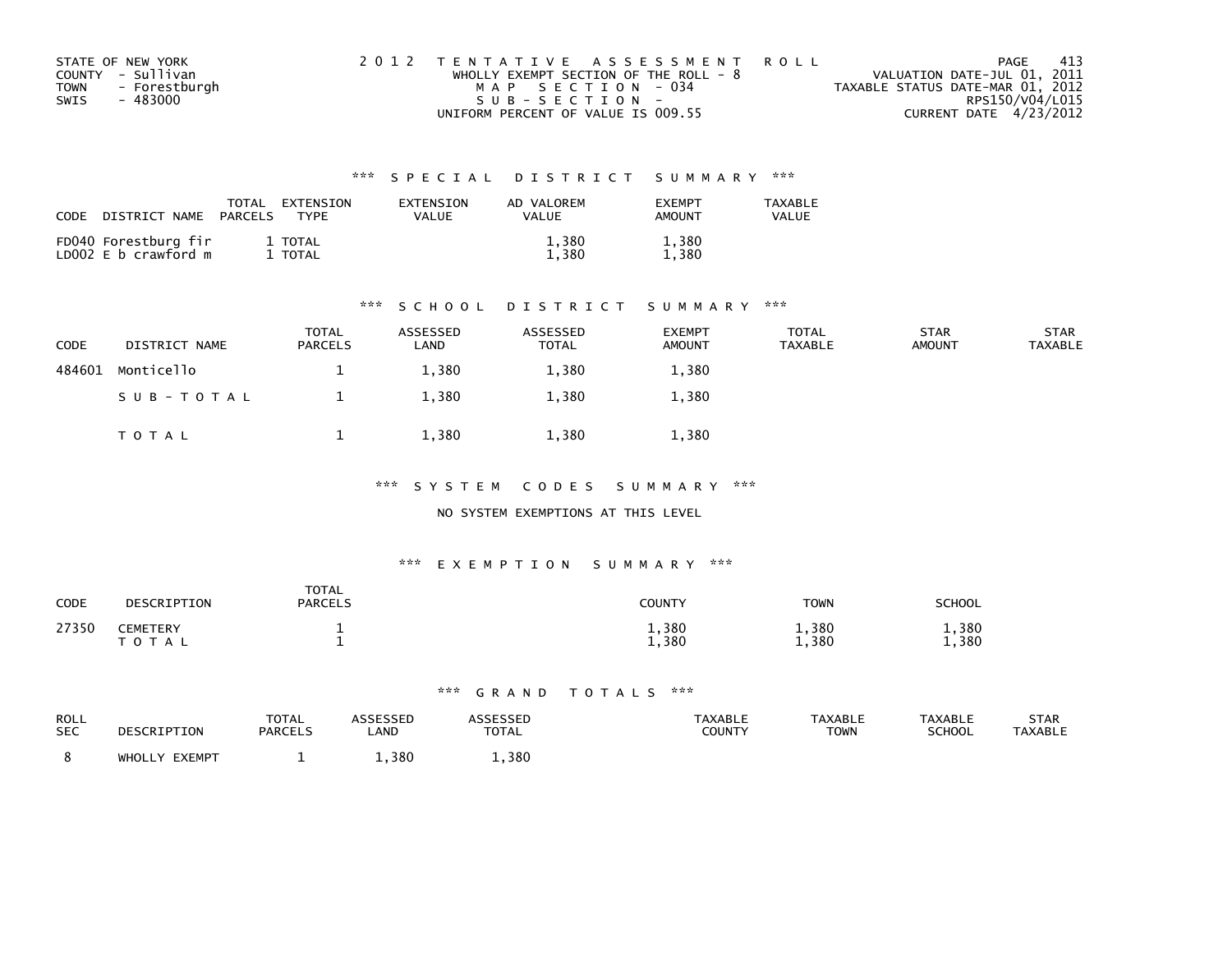| STATE OF NEW YORK<br>COUNTY - Sullivan<br><b>TOWN</b><br>- Forestburgh<br>- 483000<br>SWIS                     | 2 0 1 2                                                 | TAX MAP NUMBER SEQUENCE    | TENTATIVE ASSESSMENT<br>WHOLLY EXEMPT SECTION OF THE ROLL - 8<br>UNIFORM PERCENT OF VALUE IS 009.55 | <b>ROLL</b>   | 414<br>PAGE<br>VALUATION DATE-JUL 01, 2011<br>VALUATION DATE-JUL UI, 2011<br>TAXABLE STATUS DATE-MAR 01, 2012 |
|----------------------------------------------------------------------------------------------------------------|---------------------------------------------------------|----------------------------|-----------------------------------------------------------------------------------------------------|---------------|---------------------------------------------------------------------------------------------------------------|
| TAX MAP PARCEL NUMBER<br>CURRENT OWNERS NAME<br><b>CURRENT OWNERS ADDRESS</b>                                  | PROPERTY LOCATION & CLASS ASSESSMENT<br>SCHOOL DISTRICT | <b>Example 18 The LAND</b> | TAX DESCRIPTION                                                                                     | TAXABLE VALUE |                                                                                                               |
|                                                                                                                | Rt 42                                                   |                            |                                                                                                     |               | 600620                                                                                                        |
| 34.A-1-2                                                                                                       | 314 Rural vac<10                                        |                            | TWN W/CORP 13500                                                                                    | 5,576         | 5,576<br>5,576                                                                                                |
| Town Of Forestburgh                                                                                            | 484601<br>Monticello                                    |                            | 5,576 COUNTY TAXABLE VALUE                                                                          |               |                                                                                                               |
| Attn: Supervisor                                                                                               | Town Hall                                               | 5,576                      | TOWN TAXABLE VALUE                                                                                  |               |                                                                                                               |
| PO Box 114                                                                                                     | ACRES 3.50                                              |                            | SCHOOL TAXABLE VALUE                                                                                |               |                                                                                                               |
| Forestburgh, NY 12777-0114                                                                                     | EAST-0386092 NRTH-0561747                               |                            | FD040 Forestburg fire dist                                                                          |               | 0 <sub>T</sub>                                                                                                |
|                                                                                                                | DEED BOOK 932 PG-00022                                  |                            | 5,576 EX                                                                                            |               |                                                                                                               |
|                                                                                                                | FULL MARKET VALUE                                       |                            | 58,400 LDOO2 E b crawford mem lib<br>5,576 EX                                                       |               | 0 <sub>T</sub>                                                                                                |
|                                                                                                                |                                                         |                            |                                                                                                     |               |                                                                                                               |
|                                                                                                                | Rt 42                                                   |                            |                                                                                                     |               |                                                                                                               |
| $34.A-1-3$                                                                                                     | 581 Chd/adt camp - WTRFNT                               |                            | $N/P$ EDUC 25120                                                                                    | 151,500       | 151,500<br>151,500                                                                                            |
| Monmouth Council Inc                                                                                           | Monticello 484601                                       |                            | 120,616 COUNTY TAXABLE VALUE                                                                        |               |                                                                                                               |
| Boy Scouts Of Amer                                                                                             | Formerly 34.-1-12.1                                     | 151,500                    | <b>TOWN</b><br>TAXABLE VALUE                                                                        |               |                                                                                                               |
| Lee Marconi and a state of the state of the state of the state of the state of the state of the state of the s | ACRES 639.01                                            |                            | SCHOOL TAXABLE VALUE                                                                                |               |                                                                                                               |
| 705 Ginesi Dr                                                                                                  | EAST-0386580 NRTH-0557495                               |                            | FD040 Forestburg fire dist                                                                          |               | 0 <sub>T</sub>                                                                                                |
| Morganville, NJ 07751                                                                                          | FULL MARKET VALUE                                       | 1586,400                   | 151,500 EX                                                                                          |               |                                                                                                               |
|                                                                                                                |                                                         |                            | LD002 E b crawford mem lib                                                                          |               | 0 <sub>T</sub>                                                                                                |
|                                                                                                                |                                                         |                            | 151,500 EX                                                                                          |               |                                                                                                               |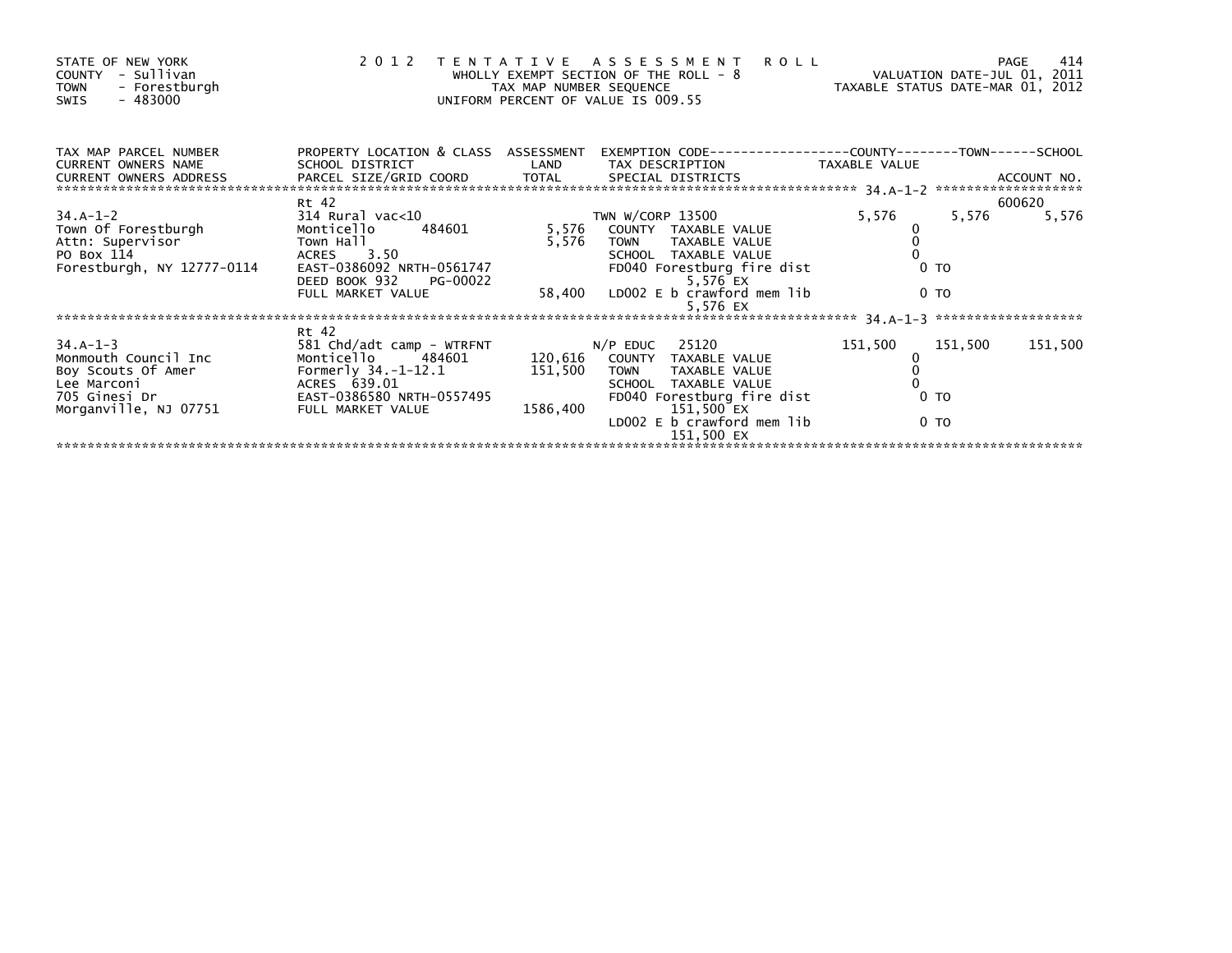| STATE OF NEW YORK            | 2012 TENTATIVE ASSESSMENT ROLL        | PAGE                             | - 415           |
|------------------------------|---------------------------------------|----------------------------------|-----------------|
| COUNTY - Sullivan            | WHOLLY EXEMPT SECTION OF THE ROLL - 8 | VALUATION DATE-JUL 01, 2011      |                 |
| - Forestburgh<br><b>TOWN</b> | MAP SECTION - 034                     | TAXABLE STATUS DATE-MAR 01, 2012 |                 |
| SWIS<br>- 483000             | SUB-SECTION - A                       |                                  | RPS150/V04/L015 |
|                              | UNIFORM PERCENT OF VALUE IS 009.55    | CURRENT DATE 4/23/2012           |                 |

| CODE<br>DISTRICT NAME                        | TOTAL<br>EXTENSION<br>PARCELS<br>TYPF | EXTENSION<br>VALUE | AD VALOREM<br><b>VALUE</b> | <b>FXFMPT</b><br><b>AMOUNT</b> | <b>TAXABLE</b><br><b>VALUE</b> |
|----------------------------------------------|---------------------------------------|--------------------|----------------------------|--------------------------------|--------------------------------|
| FD040 Forestburg fir<br>LD002 E b crawford m | 2 TOTAL<br>TOTAL                      |                    | 157.076<br>157.076         | 157,076<br>157.076             |                                |

#### \*\*\* S C H O O L D I S T R I C T S U M M A R Y \*\*\*

| CODE   | DISTRICT NAME | <b>TOTAL</b><br><b>PARCELS</b> | ASSESSED<br>∟AND | ASSESSED<br><b>TOTAL</b> | <b>EXEMPT</b><br><b>AMOUNT</b> | <b>TOTAL</b><br><b>TAXABLE</b> | <b>STAR</b><br><b>AMOUNT</b> | <b>STAR</b><br><b>TAXABLE</b> |
|--------|---------------|--------------------------------|------------------|--------------------------|--------------------------------|--------------------------------|------------------------------|-------------------------------|
| 484601 | Monticello    |                                | 126,192          | 157,076                  | 157,076                        |                                |                              |                               |
|        | SUB-TOTAL     |                                | 126,192          | 157.076                  | 157,076                        |                                |                              |                               |
|        | T O T A L     |                                | 126,192          | 157,076                  | 157,076                        |                                |                              |                               |

\*\*\* S Y S T E M C O D E S S U M M A R Y \*\*\*

NO SYSTEM EXEMPTIONS AT THIS LEVEL

| CODE           | DESCRIPTION                                      | <b>TOTAL</b><br><b>PARCELS</b> | <b>COUNTY</b>                   | TOWN                            | <b>SCHOOL</b>                  |
|----------------|--------------------------------------------------|--------------------------------|---------------------------------|---------------------------------|--------------------------------|
| 13500<br>25120 | TWN W/CORP<br>N/P<br><b>EDUC</b><br><b>TOTAL</b> |                                | 5.576<br>151,500<br>157<br>.076 | ; 576<br>151,500<br>,076<br>157 | 576,<br>151,500<br>.076<br>157 |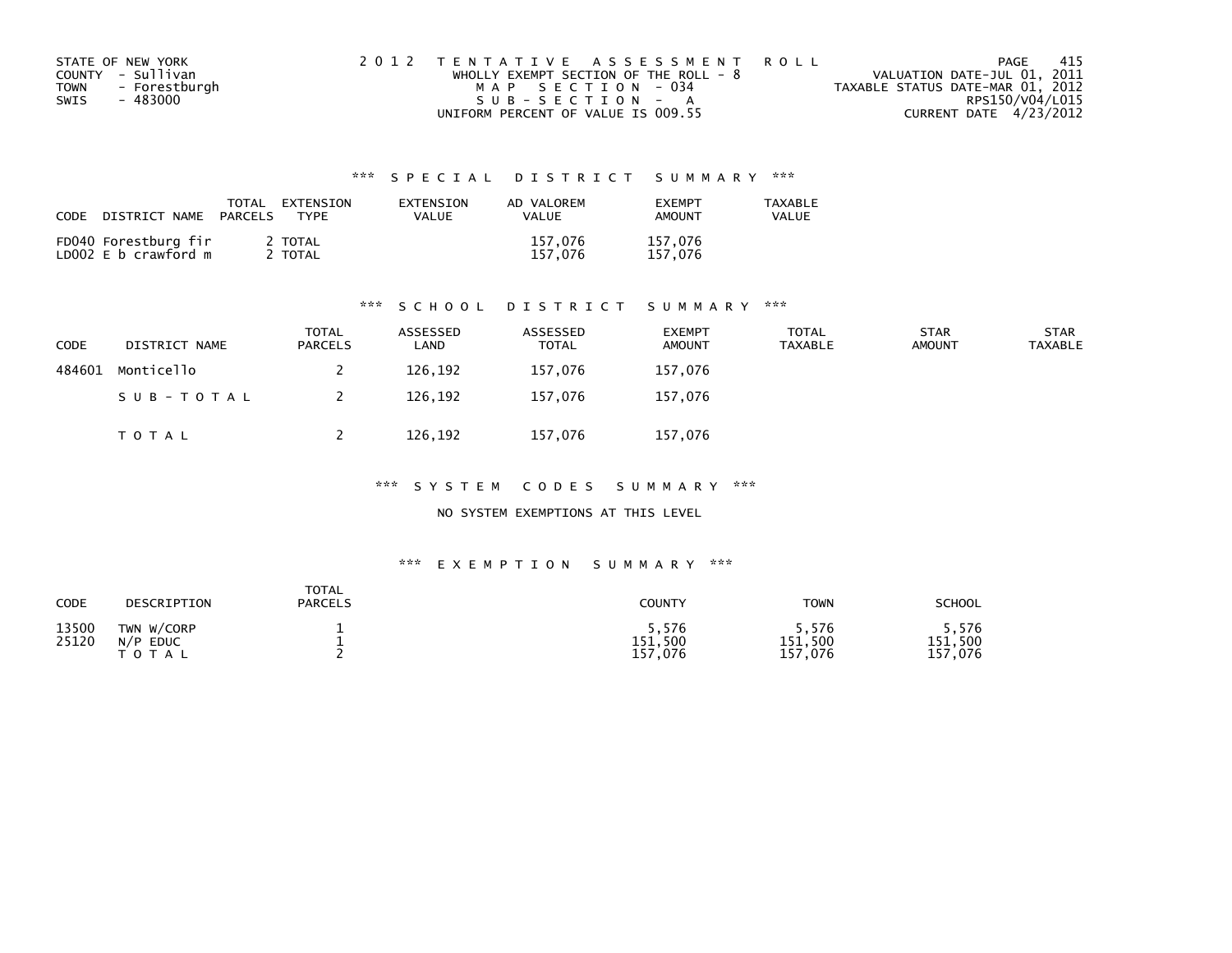|             | STATE OF NEW YORK | 2012 TENTATIVE ASSESSMENT ROLL          | -416<br>PAGE                     |
|-------------|-------------------|-----------------------------------------|----------------------------------|
|             | COUNTY - Sullivan | WHOLLY EXEMPT SECTION OF THE ROLL - $8$ | VALUATION DATE-JUL 01, 2011      |
| <b>TOWN</b> | - Forestburgh     | MAP SECTION - 034                       | TAXABLE STATUS DATE-MAR 01, 2012 |
| SWIS        | - 483000          | SUB-SECTION - A                         | RPS150/V04/L015                  |
|             |                   | UNIFORM PERCENT OF VALUE IS 009.55      | CURRENT DATE 4/23/2012           |

| ROLL       | DESCRIPTION   | <b>TOTAL</b>   | <b>ASSESSED</b> | <b>ASSESSED</b> | <b>TAXABLE</b> | <b>TAXABLE</b> | TAXABLE       | STAR           |
|------------|---------------|----------------|-----------------|-----------------|----------------|----------------|---------------|----------------|
| <b>SEC</b> |               | <b>PARCELS</b> | LAND            | <b>TOTAL</b>    | <b>COUNTY</b>  | <b>TOWN</b>    | <b>SCHOOL</b> | <b>TAXABLE</b> |
|            | WHOLLY EXEMPT |                | 126.192         | 157.076         |                |                |               |                |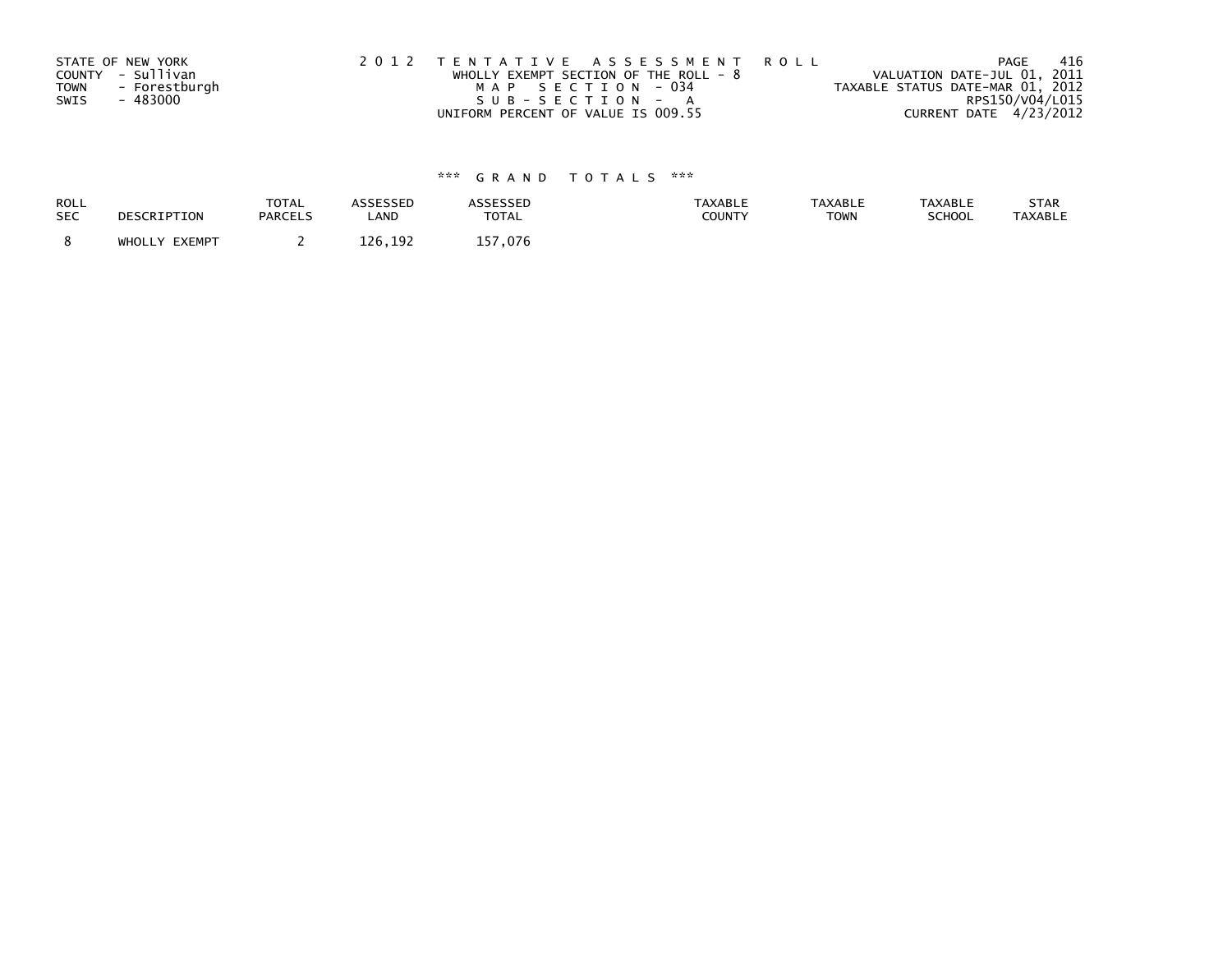| STATE OF NEW YORK<br>- Sullivan<br>COUNTY<br><b>TOWN</b><br>- Forestburgh<br>$-483000$<br><b>SWIS</b>                | 2 0 1 2                                                                                                                                                     | TAX MAP NUMBER SEQUENCE | TENTATIVE ASSESSMENT<br><b>ROLL</b><br>WHOLLY EXEMPT SECTION OF THE ROLL - 8<br>UNIFORM PERCENT OF VALUE IS 009.55                                                                         | VALUATION DATE-JUL 01, 2011<br>TAXABLE STATUS DATE-MAR 01, 2012              | PAGE<br>417       |
|----------------------------------------------------------------------------------------------------------------------|-------------------------------------------------------------------------------------------------------------------------------------------------------------|-------------------------|--------------------------------------------------------------------------------------------------------------------------------------------------------------------------------------------|------------------------------------------------------------------------------|-------------------|
| TAX MAP PARCEL NUMBER<br>CURRENT OWNERS NAME<br><b>CURRENT OWNERS ADDRESS</b>                                        | SCHOOL DISTRICT                                                                                                                                             | LAND                    | PROPERTY LOCATION & CLASS ASSESSMENT EXEMPTION CODE----------------COUNTY-------TOWN-----SCHOOL<br>TAX DESCRIPTION                                                                         | <b>TAXABLE VALUE</b>                                                         |                   |
| $37. - 1 - 1.2$<br>NYS DEC<br>50 Wolf Rd<br>Albany, NY 12233                                                         | Club Rd<br>961 State park<br>484601<br>Monticello<br>wildland<br>ACRES 299.47<br>EAST-0382788 NRTH-0559782<br>DEED BOOK 1490<br>PG-398<br>FULL MARKET VALUE | 149,700                 | 12100<br>N.Y.S.<br>149,700 COUNTY TAXABLE VALUE<br><b>TOWN</b><br>TAXABLE VALUE<br>SCHOOL TAXABLE VALUE<br>FD040 Forestburg fire dist<br>149,700 EX<br>1567,500 LDOO2 E b crawford mem lib | 149,700<br>149,700<br>0<br>0 <sub>T</sub><br>0 <sub>T</sub>                  | 006033<br>149,700 |
|                                                                                                                      |                                                                                                                                                             |                         | 149,700 EX                                                                                                                                                                                 |                                                                              |                   |
| $37. - 1 - 2$<br>Monmouth Council Inc<br>Boy Scouts Of Amer<br>Lee Marconi<br>705 Ginesi Dr<br>Morganville, NJ 07751 | Rt 42<br>581 Chd/adt camp - WTRFNT<br>Monticello<br>484601<br>ACRES 10.00<br>EAST-0384950 NRTH-0558280<br>FULL MARKET VALUE<br>FULL MARKET VALUE            | 10,000<br>104,700       | 25120<br>$N/P$ EDUC<br>10.000 COUNTY TAXABLE VALUE<br><b>TOWN</b><br>TAXABLE VALUE<br>SCHOOL TAXABLE VALUE<br>FD040 Forestburg fire dist<br>$10.000$ EX<br>LD002 $E$ b crawford mem lib    | 10,000<br>10.000<br>$\Omega$<br>$\Omega$<br>0 <sub>T</sub><br>0 <sub>T</sub> | 10,000            |
|                                                                                                                      | Plank Rd                                                                                                                                                    |                         |                                                                                                                                                                                            |                                                                              |                   |
| $37. - 1 - 3.2$<br>NYS DEC<br>50 Wolf Rd<br>Albany, NY 12233                                                         | 961 State park - WTRFNT<br>484601<br>Monticello<br>Wild Land<br>ACRES 11.33<br>EAST-0382708 NRTH-0554419<br>DEED BOOK 1490<br>PG-398                        | 5,700                   | 12100<br>N.Y.S.<br>5,700 COUNTY TAXABLE VALUE<br><b>TOWN</b><br>TAXABLE VALUE<br>SCHOOL TAXABLE VALUE<br>FD040 Forestburg fire dist<br>5,700 EX                                            | 5.700<br>5,700<br>0<br>$\Omega$<br>0 <sub>T</sub>                            | 5,700             |
|                                                                                                                      | FULL MARKET VALUE                                                                                                                                           | 59,700                  | LD002 E b crawford mem lib<br>5,700 EX                                                                                                                                                     | 0 <sub>T</sub>                                                               |                   |
|                                                                                                                      |                                                                                                                                                             |                         |                                                                                                                                                                                            |                                                                              |                   |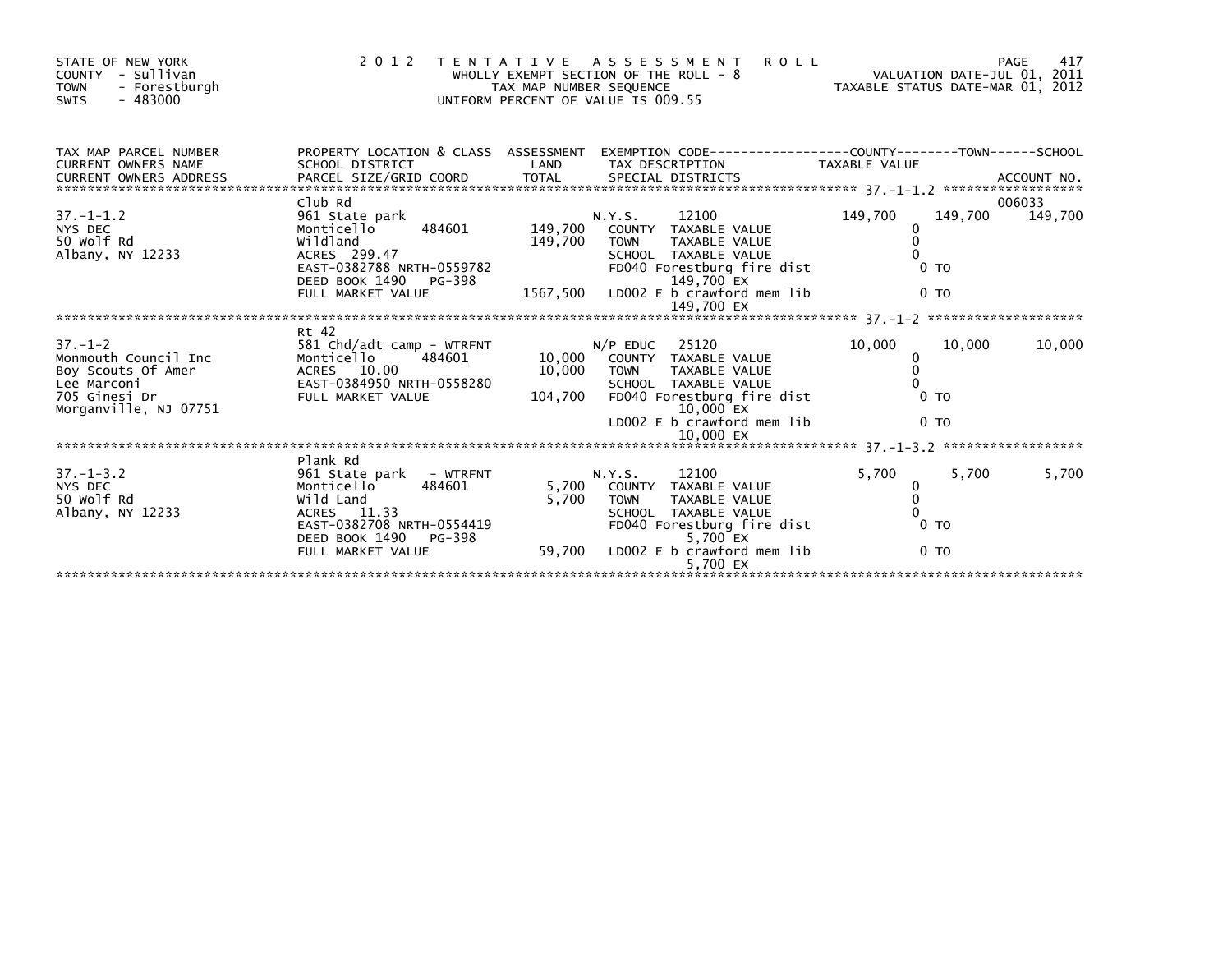| STATE OF NEW YORK            | 2012 TENTATIVE ASSESSMENT ROLL          |                                  | PAGE | 418 |
|------------------------------|-----------------------------------------|----------------------------------|------|-----|
| COUNTY - Sullivan            | WHOLLY EXEMPT SECTION OF THE ROLL - $8$ | VALUATION DATE-JUL 01, 2011      |      |     |
| - Forestburgh<br><b>TOWN</b> | MAP SECTION - 037                       | TAXABLE STATUS DATE-MAR 01, 2012 |      |     |
| SWIS<br>- 483000             | $SUB - SECTION -$                       | RPS150/V04/L015                  |      |     |
|                              | UNIFORM PERCENT OF VALUE IS 009.55      | CURRENT DATE 4/23/2012           |      |     |

| CODE | DISTRICT NAME                                | TOTAL<br>PARCELS | EXTENSION<br><b>TYPF</b> | EXTENSION<br>VALUE | AD VALOREM<br><b>VALUE</b> | <b>FXFMPT</b><br><b>AMOUNT</b> | <b>TAXABLE</b><br><b>VALUE</b> |
|------|----------------------------------------------|------------------|--------------------------|--------------------|----------------------------|--------------------------------|--------------------------------|
|      | FD040 Forestburg fir<br>LD002 E b crawford m |                  | 3 TOTAL<br>TOTAL         |                    | 165,400<br>165.400         | 165,400<br>165,400             |                                |

#### \*\*\* S C H O O L D I S T R I C T S U M M A R Y \*\*\*

| <b>CODE</b> | DISTRICT NAME | <b>TOTAL</b><br><b>PARCELS</b> | ASSESSED<br>∟AND | ASSESSED<br>TOTAL | <b>EXEMPT</b><br><b>AMOUNT</b> | TOTAL<br><b>TAXABLE</b> | <b>STAR</b><br><b>AMOUNT</b> | <b>STAR</b><br><b>TAXABLE</b> |
|-------------|---------------|--------------------------------|------------------|-------------------|--------------------------------|-------------------------|------------------------------|-------------------------------|
| 484601      | Monticello    |                                | 165,400          | 165.400           | 165,400                        |                         |                              |                               |
|             | SUB-TOTAL     |                                | 165,400          | 165,400           | 165,400                        |                         |                              |                               |
|             | T O T A L     |                                | 165,400          | 165,400           | 165,400                        |                         |                              |                               |

\*\*\* S Y S T E M C O D E S S U M M A R Y \*\*\*

NO SYSTEM EXEMPTIONS AT THIS LEVEL

| CODE           | DESCRIPTION                          | TOTAL<br><b>PARCELS</b> | COUNTY                       | TOWN                             | <b>SCHOOL</b>                |
|----------------|--------------------------------------|-------------------------|------------------------------|----------------------------------|------------------------------|
| 12100<br>25120 | N.Y.S.<br>$N/P$ EDUC<br><b>TOTAL</b> |                         | 155,400<br>10,000<br>165,400 | 155,400<br>10,000<br>165<br>.400 | 155,400<br>10,000<br>165,400 |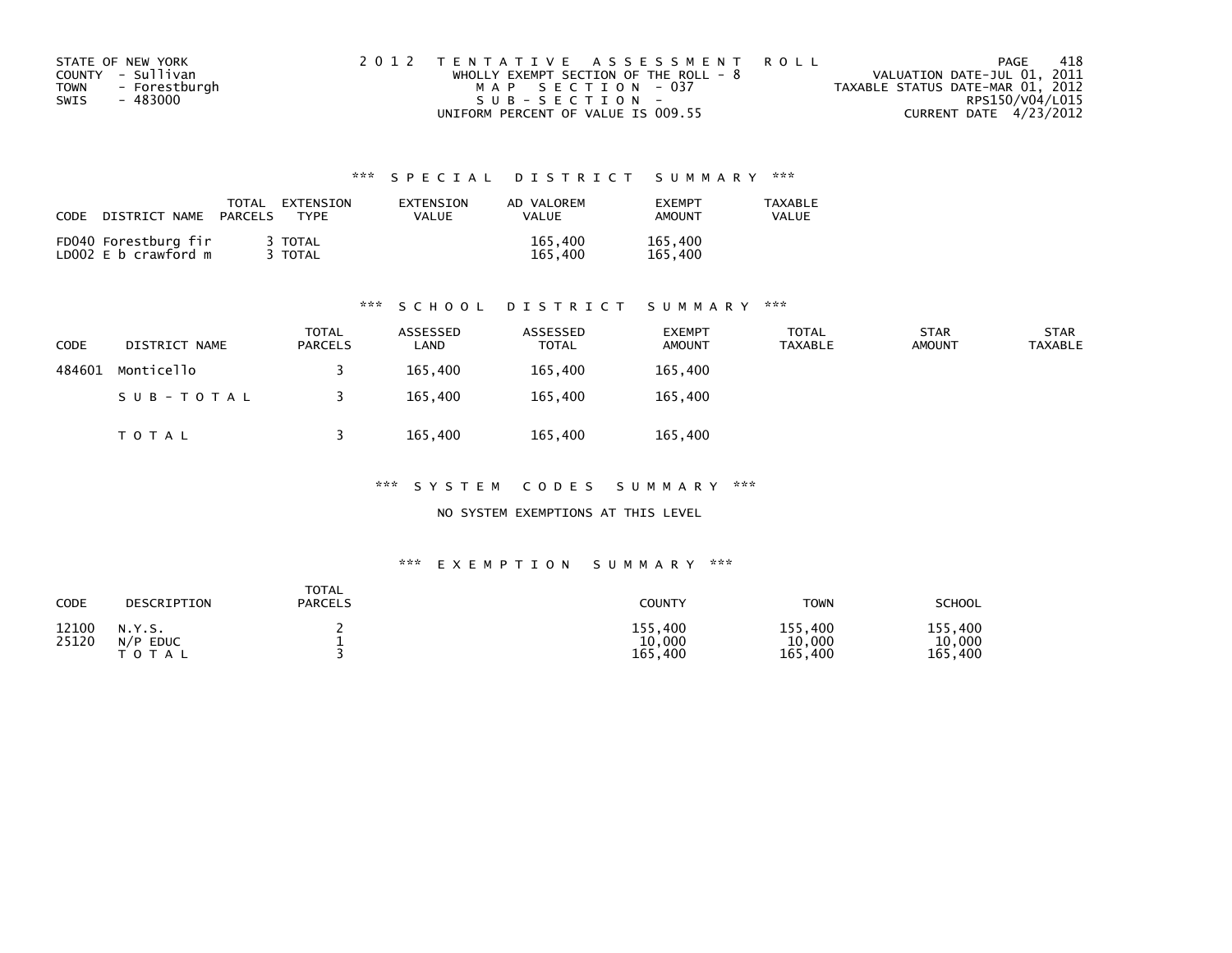|      | STATE OF NEW YORK | 2012 TENTATIVE ASSESSMENT ROLL        | PAGE                             | -419 |
|------|-------------------|---------------------------------------|----------------------------------|------|
|      | COUNTY - Sullivan | WHOLLY EXEMPT SECTION OF THE ROLL - 8 | VALUATION DATE-JUL 01, 2011      |      |
| TOWN | - Forestburgh     | MAP SECTION - 037                     | TAXABLE STATUS DATE-MAR 01, 2012 |      |
| SWIS | - 483000          | SUB-SECTION-                          | RPS150/V04/L015                  |      |
|      |                   | UNIFORM PERCENT OF VALUE IS 009.55    | CURRENT DATE 4/23/2012           |      |

| ROLL       | DESCRIPTION   | <b>TOTAL</b>   | <b>ASSESSED</b> | <b>ASSESSED</b> | <b>TAXABLE</b> | <b>TAXABLE</b> | <b>TAXABLE</b> | STAR           |
|------------|---------------|----------------|-----------------|-----------------|----------------|----------------|----------------|----------------|
| <b>SEC</b> |               | <b>PARCELS</b> | LAND            | <b>TOTAL</b>    | COUNTY         | <b>TOWN</b>    | SCHOOL         | <b>TAXABLE</b> |
|            | WHOLLY EXEMPT |                | 165.400         | 165.400         |                |                |                |                |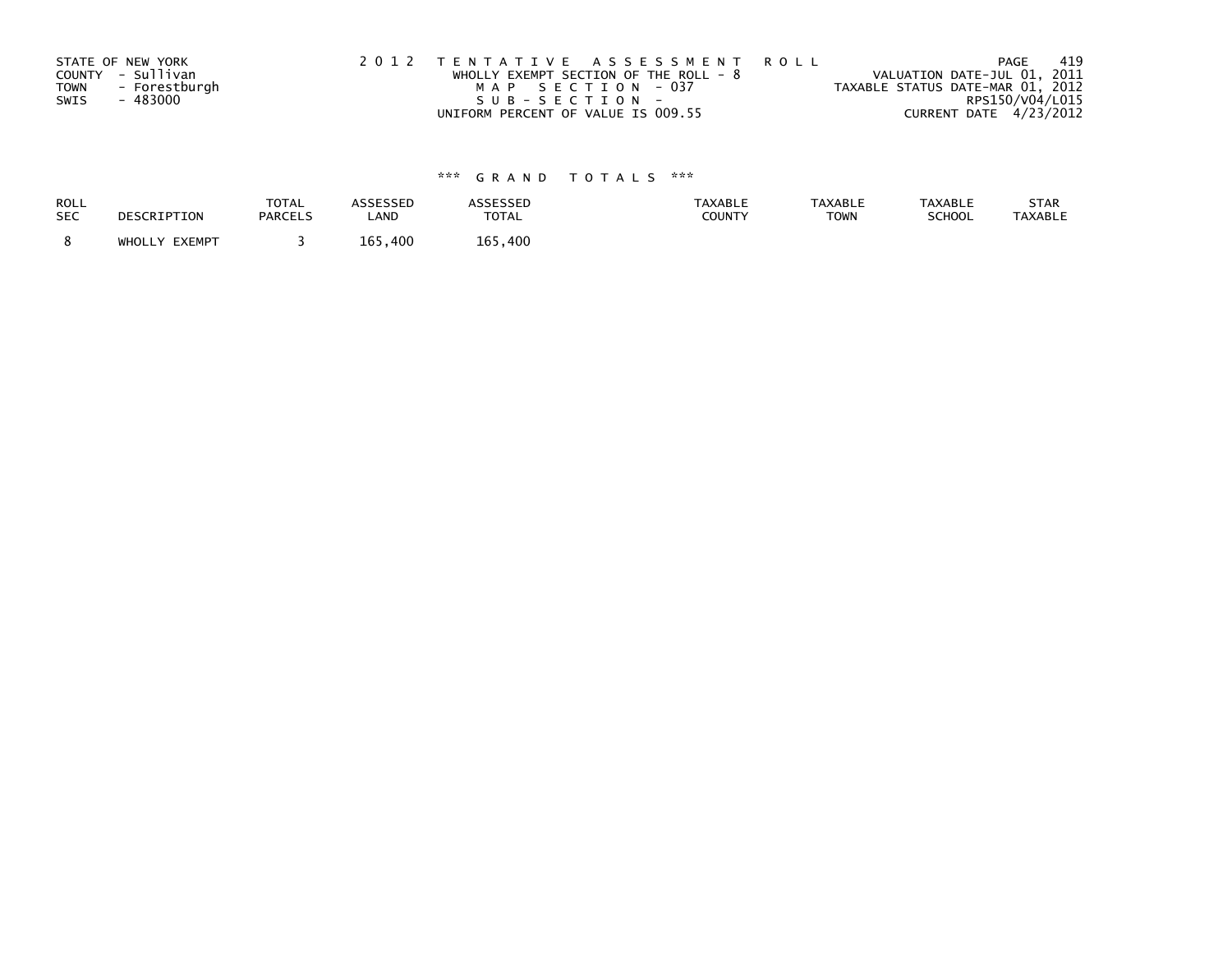| STATE OF NEW YORK<br>- Sullivan<br><b>COUNTY</b><br>- Forestburgh<br><b>TOWN</b><br>$-483000$<br>SWIS | 2012                                                    | TAX MAP NUMBER SEQUENCE | TENTATIVE ASSESSMENT<br>WHOLLY EXEMPT SECTION OF THE ROLL - 8<br>UNIFORM PERCENT OF VALUE IS 009.55 | <b>ROLL</b>                                               | 420<br><b>PAGE</b><br>VALUATION DATE-JUL 01, 2011<br>TAXABLE STATUS DATE-MAR 01, 2012 |
|-------------------------------------------------------------------------------------------------------|---------------------------------------------------------|-------------------------|-----------------------------------------------------------------------------------------------------|-----------------------------------------------------------|---------------------------------------------------------------------------------------|
| TAX MAP PARCEL NUMBER<br><b>CURRENT OWNERS NAME</b>                                                   | PROPERTY LOCATION & CLASS ASSESSMENT<br>SCHOOL DISTRICT | <b>Example 1</b>        | EXEMPTION CODE---<br>TAX DESCRIPTION                                                                | ----------COUNTY--------TOWN------SCHOOL<br>TAXABLE VALUE |                                                                                       |
| <b>CURRENT OWNERS ADDRESS</b>                                                                         | PARCEL SIZE/GRID COORD                                  | TOTAL                   | SPECIAL DISTRICTS                                                                                   |                                                           | ACCOUNT NO.                                                                           |
|                                                                                                       | Rt 42                                                   |                         |                                                                                                     |                                                           |                                                                                       |
| $38. - 1 - 1$                                                                                         | 581 Chd/adt camp                                        |                         | 25120<br>$N/P$ EDUC                                                                                 | 94,380                                                    | 94,380<br>94,380                                                                      |
| Monmouth Council Inc                                                                                  | Monticello<br>484601                                    | 10,127                  | COUNTY TAXABLE VALUE                                                                                |                                                           |                                                                                       |
| Boy Scouts Of Amer                                                                                    | ACRES 53.00                                             | 94,380                  | TAXABLE VALUE<br><b>TOWN</b>                                                                        |                                                           |                                                                                       |
| Lee Marconi                                                                                           | EAST-0388000 NRTH-0548000                               |                         | SCHOOL TAXABLE VALUE                                                                                |                                                           |                                                                                       |
| 705 Ginesi Dr<br>Morganville, NJ 07751                                                                | FULL MARKET VALUE                                       | 988,300                 | FD040 Forestburg fire dist<br>94,380 EX                                                             | 0 <sub>T</sub>                                            |                                                                                       |
|                                                                                                       |                                                         |                         | LD002 $E$ b crawford mem $lib$<br>94.380 EX                                                         | 0 TO                                                      |                                                                                       |
|                                                                                                       |                                                         |                         |                                                                                                     |                                                           |                                                                                       |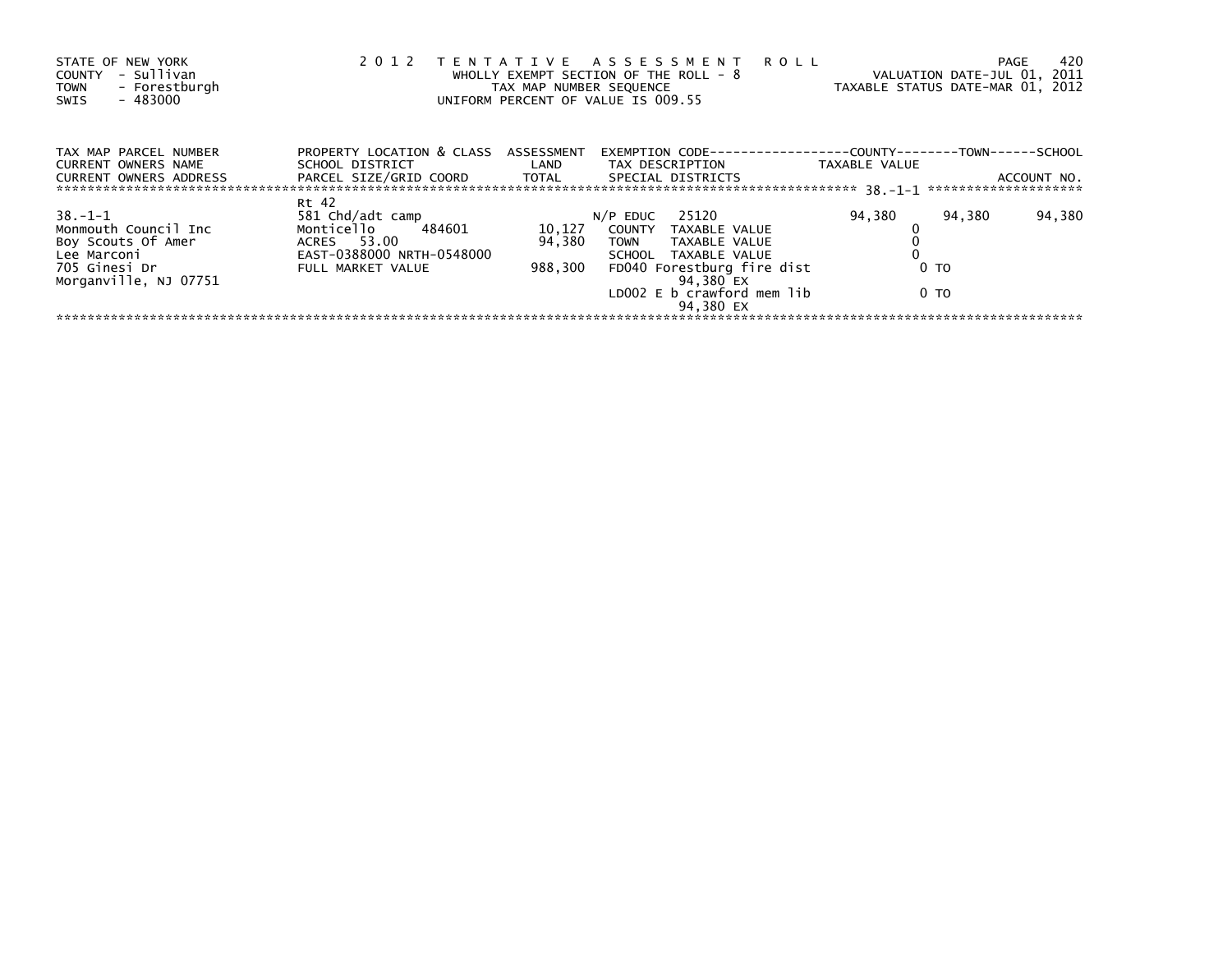| STATE OF NEW YORK            | 2012 TENTATIVE ASSESSMENT ROLL          | PAGE                             | - 421 |
|------------------------------|-----------------------------------------|----------------------------------|-------|
| COUNTY - Sullivan            | WHOLLY EXEMPT SECTION OF THE ROLL - $8$ | VALUATION DATE-JUL 01, 2011      |       |
| - Forestburgh<br><b>TOWN</b> | MAP SECTION - 038                       | TAXABLE STATUS DATE-MAR 01, 2012 |       |
| SWIS<br>- 483000             | SUB-SECTION-                            | RPS150/V04/L015                  |       |
|                              | UNIFORM PERCENT OF VALUE IS 009.55      | CURRENT DATE 4/23/2012           |       |

| CODE | DISTRICT NAME                                | <b>TOTAL</b><br>PARCELS | EXTENSION<br><b>TYPF</b> | EXTENSION<br>VALUE | AD VALOREM<br>VALUE | <b>FXFMPT</b><br><b>AMOUNT</b> | <b>TAXABLE</b><br>VALUE |
|------|----------------------------------------------|-------------------------|--------------------------|--------------------|---------------------|--------------------------------|-------------------------|
|      | FD040 Forestburg fir<br>LD002 E b crawford m |                         | 1 TOTAL<br>TOTAL         |                    | 94.380<br>94.380    | 94,380<br>94.380               |                         |

#### \*\*\* S C H O O L D I S T R I C T S U M M A R Y \*\*\*

| <b>CODE</b> | DISTRICT NAME | <b>TOTAL</b><br><b>PARCELS</b> | ASSESSED<br>∟AND | ASSESSED<br><b>TOTAL</b> | <b>EXEMPT</b><br><b>AMOUNT</b> | <b>TOTAL</b><br>TAXABLE | <b>STAR</b><br><b>AMOUNT</b> | <b>STAR</b><br><b>TAXABLE</b> |
|-------------|---------------|--------------------------------|------------------|--------------------------|--------------------------------|-------------------------|------------------------------|-------------------------------|
| 484601      | Monticello    |                                | 10,127           | 94.380                   | 94,380                         |                         |                              |                               |
|             | SUB-TOTAL     |                                | 10,127           | 94,380                   | 94,380                         |                         |                              |                               |
|             | TOTAL         |                                | 10,127           | 94,380                   | 94,380                         |                         |                              |                               |

\*\*\* S Y S T E M C O D E S S U M M A R Y \*\*\*

#### NO SYSTEM EXEMPTIONS AT THIS LEVEL

#### \*\*\* E X E M P T I O N S U M M A R Y \*\*\*

| CODE  | DESCRIPTION                 | <b>TOTAL</b><br><b>PARCELS</b> | COUNTY           | <b>TOWN</b>      | <b>SCHOOL</b>    |
|-------|-----------------------------|--------------------------------|------------------|------------------|------------------|
| 25120 | N/P<br><b>EDUC</b><br>TOTAL |                                | 94,380<br>94,380 | 94,380<br>94,380 | 94,380<br>94,380 |

| ROLL       | DESCRIPTION   | <b>TOTAL</b>   | <b>ASSESSED</b> | ASSESSED     | <b>TAXABLE</b> | <b>TAXABLE</b> | <b>TAXABLE</b> | STAR           |
|------------|---------------|----------------|-----------------|--------------|----------------|----------------|----------------|----------------|
| <b>SEC</b> |               | <b>PARCELS</b> | LAND            | <b>TOTAL</b> | COUNTY         | TOWN           | <b>SCHOOL</b>  | <b>TAXABLE</b> |
|            | WHOLLY EXEMPT |                | 10,127          | 94,380       |                |                |                |                |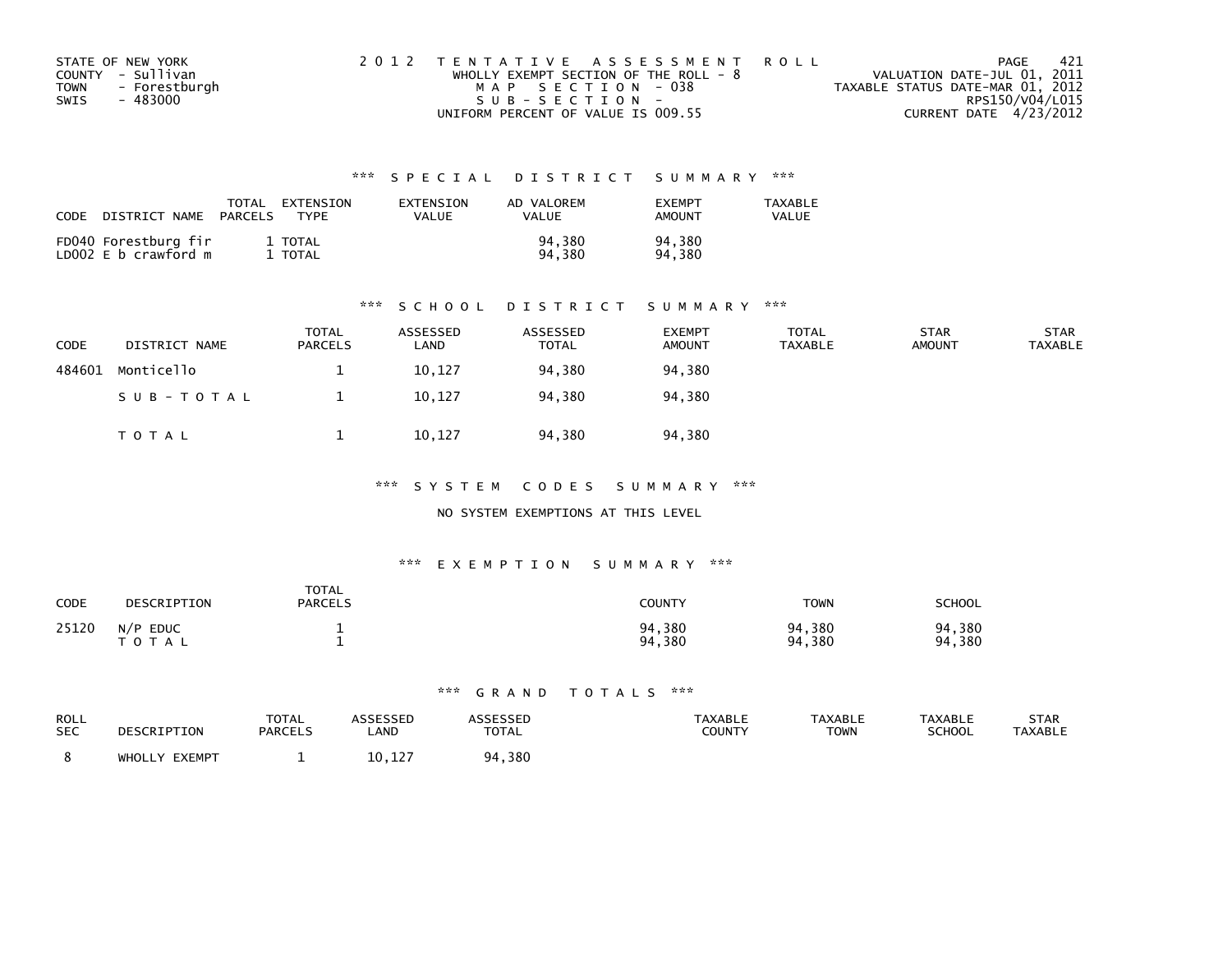| 2 0 1 2                                                                                                                                                                   | T E N T A T I V E        | A S S E S S M E N T<br><b>ROLL</b>                                                                               | VALUATION DATE-JUL 01, 2011<br>TAXABLE STATUS DATE-MAR 01, 2012                                                                                                                                                     | 422<br>PAGE                                                                                                                                                                                                    |
|---------------------------------------------------------------------------------------------------------------------------------------------------------------------------|--------------------------|------------------------------------------------------------------------------------------------------------------|---------------------------------------------------------------------------------------------------------------------------------------------------------------------------------------------------------------------|----------------------------------------------------------------------------------------------------------------------------------------------------------------------------------------------------------------|
| SCHOOL DISTRICT                                                                                                                                                           | LAND                     | TAX DESCRIPTION                                                                                                  | TAXABLE VALUE                                                                                                                                                                                                       |                                                                                                                                                                                                                |
| 961 State park - WTRFNT<br>Port Jervis Csd 331300<br>Wild Land<br>ACRES 72.69<br>EAST-0384120 NRTH-0546185<br>DEED BOOK 1490<br>PG-435                                    | 36,300<br>36,300         | 12100<br>COUNTY<br>TAXABLE VALUE<br><b>TOWN</b><br><b>TAXABLE VALUE</b><br>SCHOOL TAXABLE VALUE<br>36,300 EX     | 36,300<br>36,300<br>0<br>$\Omega$<br>$\Omega$<br>0 <sub>T</sub>                                                                                                                                                     | 006034<br>36,300                                                                                                                                                                                               |
| Town Line<br>961 State park<br>Monticello<br>484601<br>$39 - 1 - 4.3$<br>Scenic Overlook<br>1.10<br><b>ACRES</b><br>EAST-0385890 NRTH-0545750<br>DEED BOOK 1490<br>PG-435 | 600<br>600               | 12100<br><b>COUNTY</b><br>TAXABLE VALUE<br><b>TAXABLE VALUE</b><br><b>TOWN</b><br>SCHOOL TAXABLE VALUE<br>600 EX | 600<br>600<br>0<br>$\Omega$<br>$\Omega$<br>0 <sub>T</sub><br>0 <sub>T</sub>                                                                                                                                         | 200132<br>600                                                                                                                                                                                                  |
| Plank Rd<br>- WTRFNT<br>961 State park<br>Monticello<br>484601<br>Wild Land<br>ACRES 10.56<br>EAST-0384325 NRTH-0547335<br>DEED BOOK 1490<br>PG-435<br>FULL MARKET VALUE  | 5,300<br>5,300<br>55,500 | 12100<br><b>COUNTY</b><br>TAXABLE VALUE<br><b>TOWN</b><br>TAXABLE VALUE<br>SCHOOL TAXABLE VALUE<br>5,300 EX      | 5,300<br>5,300<br>0<br>$\mathbf{0}$<br>$\Omega$<br>0 <sub>T</sub><br>0 <sub>T</sub>                                                                                                                                 | 5,300                                                                                                                                                                                                          |
| w Of Plank Rd<br>581 Chd/adt camp<br>484601<br>Monticello<br>5.70<br><b>ACRES</b><br>EAST-0383990 NRTH-0551140<br>FULL MARKET VALUE                                       | 5,700<br>5,700<br>59.700 | 25120<br><b>COUNTY</b><br>TAXABLE VALUE<br><b>TOWN</b><br>TAXABLE VALUE<br>SCHOOL TAXABLE VALUE<br>5,700 EX      | 5.700<br>5,700<br>0<br>$\mathbf{0}$<br>$\Omega$<br>0 <sub>T</sub><br>0 <sub>T</sub>                                                                                                                                 | 5,700                                                                                                                                                                                                          |
|                                                                                                                                                                           | Town Line                |                                                                                                                  | WHOLLY EXEMPT SECTION OF THE ROLL $-8$<br>TAX MAP NUMBER SEQUENCE<br>UNIFORM PERCENT OF VALUE IS 009.55<br>PROPERTY LOCATION & CLASS ASSESSMENT<br>N.Y.S.<br>N.Y.S.<br>N.Y.S.<br>5,300 EX<br>$N/P$ EDUC<br>5,700 EX | FD040 Forestburg fire dist<br>FD040 Forestburg fire dist<br>LD002 E b crawford mem lib<br>FD040 Forestburg fire dist<br>LD002 E b crawford mem lib<br>FD040 Forestburg fire dist<br>LD002 E b crawford mem lib |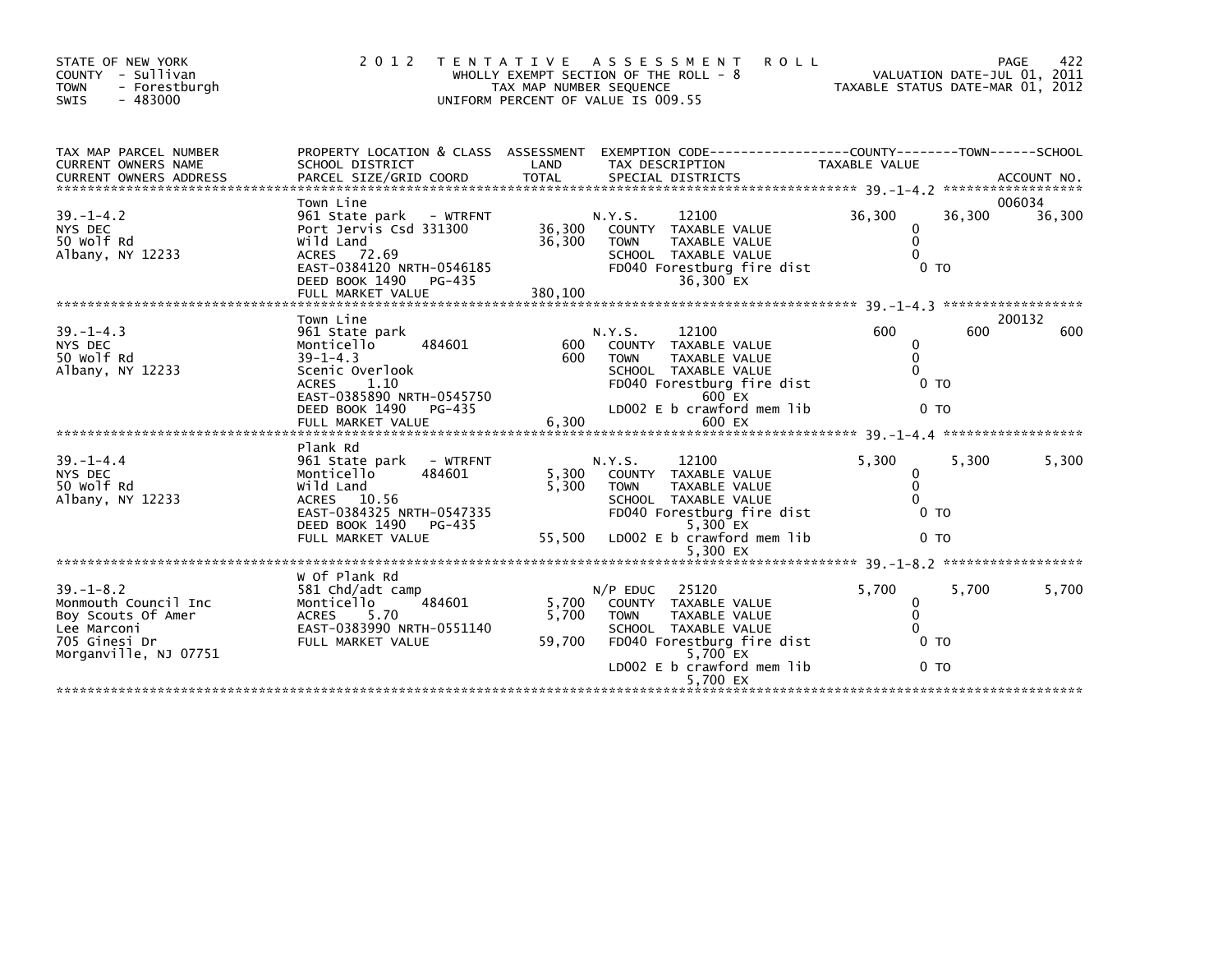| STATE OF NEW YORK<br>- Sullivan<br>COUNTY<br>- Forestburgh<br><b>TOWN</b><br>$-483000$<br>SWIS | 2 0 1 2                                                                           | TAX MAP NUMBER SEQUENCE | TENTATIVE ASSESSMENT<br><b>ROLL</b><br>WHOLLY EXEMPT SECTION OF THE ROLL - 8<br>UNIFORM PERCENT OF VALUE IS 009.55 | TAXABLE STATUS DATE-MAR 01, 2012        | 423<br><b>PAGE</b><br>VALUATION DATE-JUL 01, 2011 |
|------------------------------------------------------------------------------------------------|-----------------------------------------------------------------------------------|-------------------------|--------------------------------------------------------------------------------------------------------------------|-----------------------------------------|---------------------------------------------------|
| TAX MAP PARCEL NUMBER<br><b>CURRENT OWNERS NAME</b><br><b>CURRENT OWNERS ADDRESS</b>           | PROPERTY LOCATION & CLASS ASSESSMENT<br>SCHOOL DISTRICT<br>PARCEL SIZE/GRID COORD | LAND<br>TOTAL           | EXEMPTION CODE-<br>TAX DESCRIPTION<br>SPECIAL DISTRICTS                                                            | ----------COUNTY------<br>TAXABLE VALUE | -T0WN------SCH0OL<br>ACCOUNT NO.                  |
|                                                                                                |                                                                                   |                         |                                                                                                                    |                                         |                                                   |
|                                                                                                | Rt 42                                                                             |                         |                                                                                                                    |                                         | 600840                                            |
| $39. - 1 - 10$                                                                                 | 581 Chd/adt camp                                                                  |                         | 25120<br>$N/P$ EDUC                                                                                                | 70.127                                  | 70,127<br>70.127                                  |
| Monmouth Council Inc                                                                           | Monticello<br>484601                                                              | 70,127                  | COUNTY<br>TAXABLE VALUE                                                                                            |                                         |                                                   |
| Boy Scouts Of Amer                                                                             | ACRES 367.00                                                                      | 70,127                  | TAXABLE VALUE<br><b>TOWN</b>                                                                                       |                                         |                                                   |
| Lee Marconi                                                                                    | EAST-0386236 NRTH-0550121                                                         |                         | SCHOOL TAXABLE VALUE                                                                                               |                                         |                                                   |
| 705 Ginesi Dr<br>Morganville, NJ 07751                                                         | FULL MARKET VALUE                                                                 | 734.300                 | FD040 Forestburg fire dist<br>70.127 EX                                                                            | 0 <sub>T</sub>                          |                                                   |
|                                                                                                |                                                                                   |                         | LD002 E b crawford mem lib<br>70.127 EX                                                                            | 0 <sub>T</sub>                          |                                                   |
|                                                                                                |                                                                                   |                         |                                                                                                                    |                                         |                                                   |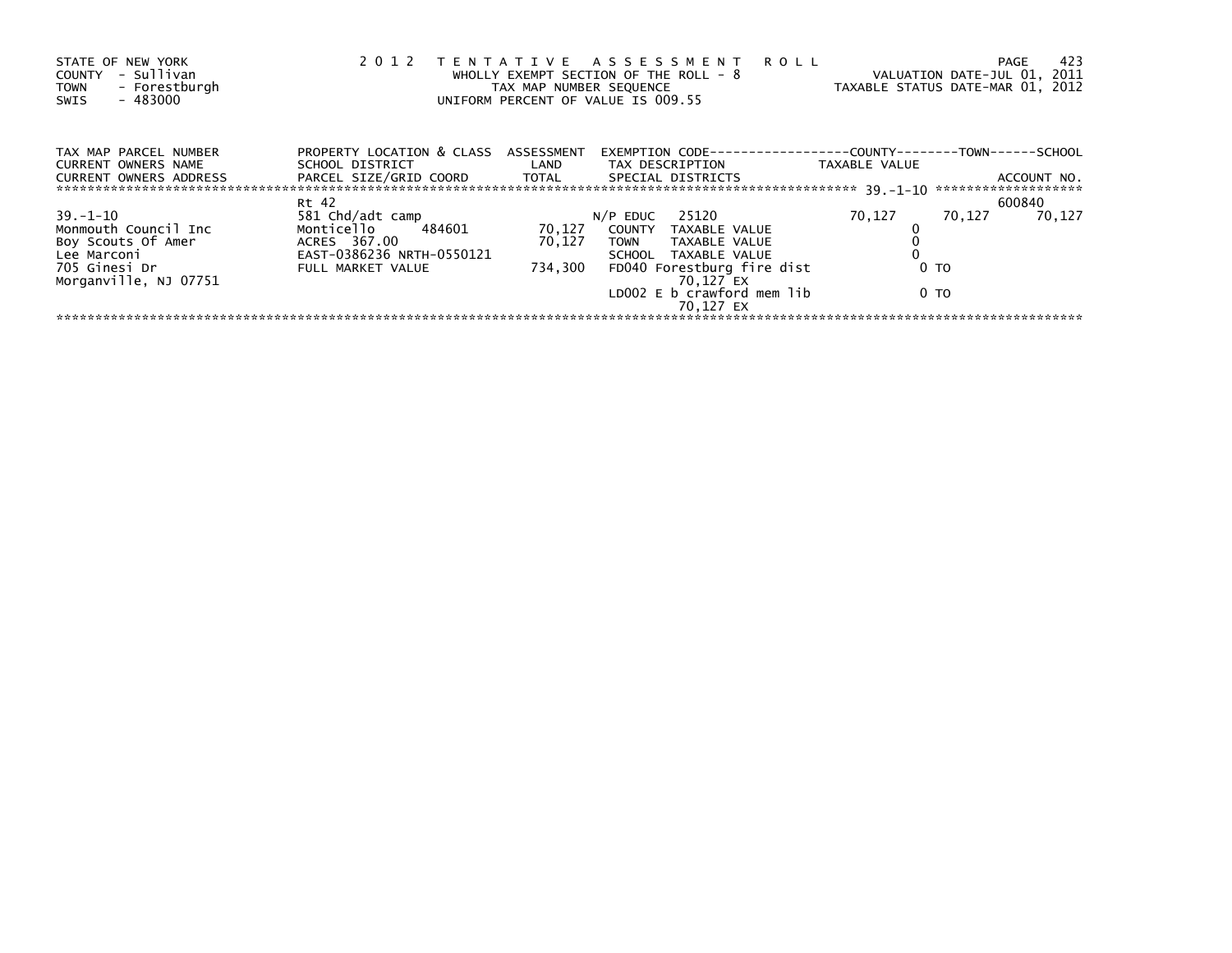| STATE OF NEW YORK     | 2012 TENTATIVE ASSESSMENT ROLL          |                                  | PAGE | -424 |
|-----------------------|-----------------------------------------|----------------------------------|------|------|
| COUNTY - Sullivan     | WHOLLY EXEMPT SECTION OF THE ROLL - $8$ | VALUATION DATE-JUL 01, 2011      |      |      |
| - Forestburgh<br>TOWN | MAP SECTION - 039                       | TAXABLE STATUS DATE-MAR 01, 2012 |      |      |
| - 483000<br>SWIS      | $SUB - SECTION -$                       | RPS150/V04/L015                  |      |      |
|                       | UNIFORM PERCENT OF VALUE IS 009.55      | CURRENT DATE 4/23/2012           |      |      |

| CODE | DISTRICT NAME                                | TOTAL<br>PARCELS | EXTENSION<br><b>TYPF</b> | EXTENSION<br>VALUE | AD VALOREM<br>VALUE | <b>FXFMPT</b><br><b>AMOUNT</b> | <b>TAXABLE</b><br>VALUE |
|------|----------------------------------------------|------------------|--------------------------|--------------------|---------------------|--------------------------------|-------------------------|
|      | FD040 Forestburg fir<br>LD002 E b crawford m |                  | 5 TOTAL<br>4 TOTAL       |                    | 118.027<br>81.727   | 118.027<br>81.727              |                         |

#### \*\*\* S C H O O L D I S T R I C T S U M M A R Y \*\*\*

| <b>CODE</b>      | DISTRICT NAME                 | TOTAL<br><b>PARCELS</b> | ASSESSED<br>LAND | ASSESSED<br>TOTAL | <b>EXEMPT</b><br><b>AMOUNT</b> | <b>TOTAL</b><br><b>TAXABLE</b> | <b>STAR</b><br><b>AMOUNT</b> | <b>STAR</b><br>TAXABLE |
|------------------|-------------------------------|-------------------------|------------------|-------------------|--------------------------------|--------------------------------|------------------------------|------------------------|
| 331300<br>484601 | Port Jervis Csd<br>Monticello | 4                       | 36,300<br>81.727 | 36,300<br>81.727  | 36,300<br>81,727               |                                |                              |                        |
|                  | SUB-TOTAL                     |                         | 118.027          | 118.027           | 118,027                        |                                |                              |                        |
|                  | T O T A L                     |                         | 118,027          | 118,027           | 118,027                        |                                |                              |                        |

#### \*\*\* S Y S T E M C O D E S S U M M A R Y \*\*\*

NO SYSTEM EXEMPTIONS AT THIS LEVEL

| CODE           | DESCRIPTION                               | <b>TOTAL</b><br><b>PARCELS</b> | <b>COUNTY</b>               | <b>TOWN</b>                 | <b>SCHOOL</b>               |
|----------------|-------------------------------------------|--------------------------------|-----------------------------|-----------------------------|-----------------------------|
| 12100<br>25120 | N.Y.S.<br><b>EDUC</b><br>N/P<br>T O T A L |                                | 42,200<br>75,827<br>118,027 | 42,200<br>75,827<br>118,027 | 42,200<br>75,827<br>118,027 |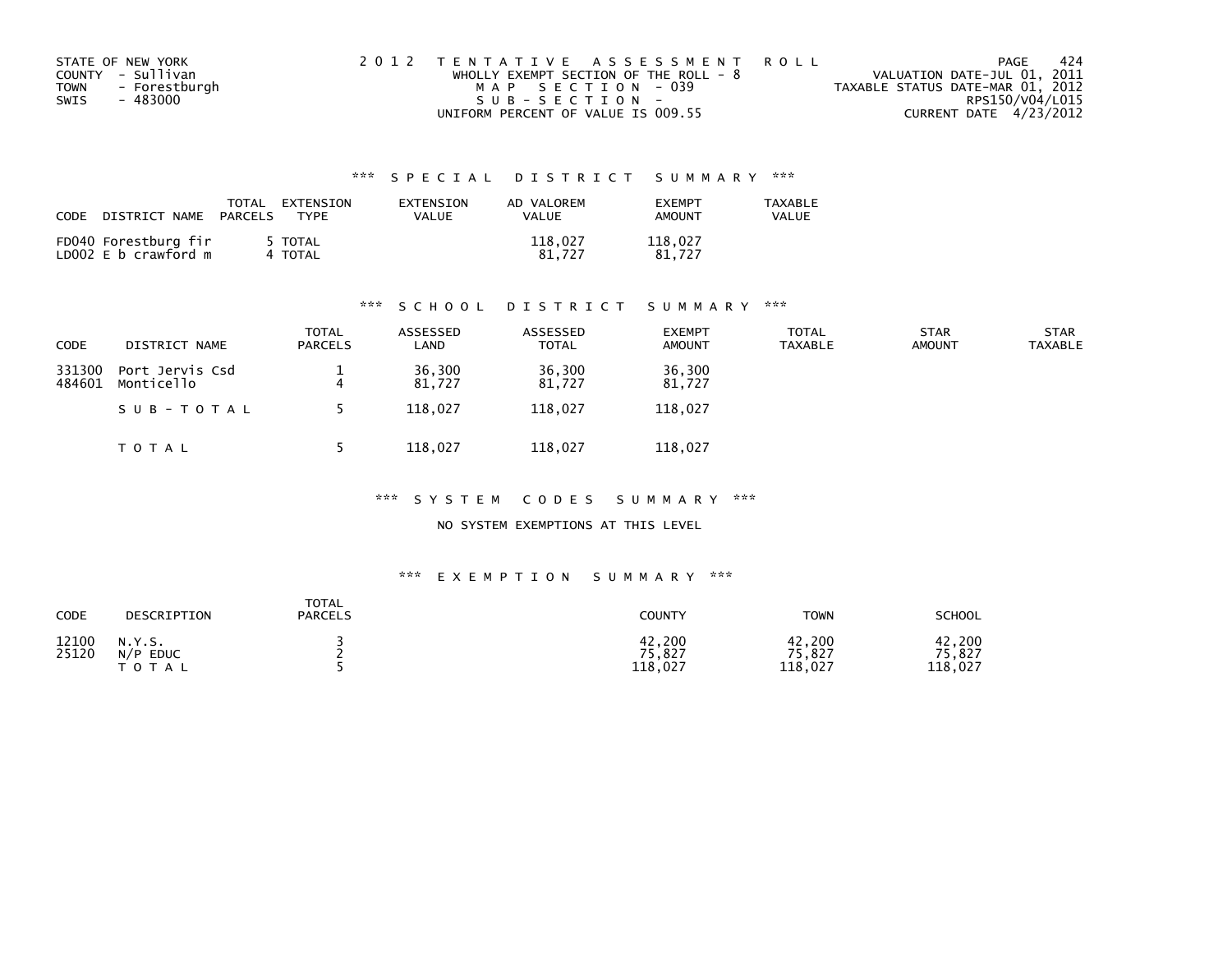| STATE OF NEW YORK |               | 2012 TENTATIVE ASSESSMENT ROLL |                                         |  |                                  | PAGE                   | - 425 |
|-------------------|---------------|--------------------------------|-----------------------------------------|--|----------------------------------|------------------------|-------|
| COUNTY - Sullivan |               |                                | WHOLLY EXEMPT SECTION OF THE ROLL - $8$ |  | VALUATION DATE-JUL 01, 2011      |                        |       |
| <b>TOWN</b>       | - Forestburgh |                                | MAP SECTION - 039                       |  | TAXABLE STATUS DATE-MAR 01, 2012 |                        |       |
| SWIS<br>- 483000  |               |                                | SUB-SECTION-                            |  |                                  | RPS150/V04/L015        |       |
|                   |               |                                | UNIFORM PERCENT OF VALUE IS 009.55      |  |                                  | CURRENT DATE 4/23/2012 |       |

| <b>ROLL</b> | DESCRIPTION   | <b>TOTAL</b>   | ASSESSED | <b>ASSESSED</b> | <b>TAXABLE</b> | <b>TAXABLE</b> | <b>TAXABLE</b> | STAR           |
|-------------|---------------|----------------|----------|-----------------|----------------|----------------|----------------|----------------|
| <b>SEC</b>  |               | <b>PARCELS</b> | LAND     | <b>TOTAL</b>    | COUNTY         | <b>TOWN</b>    | SCHOOL         | <b>TAXABLE</b> |
|             | WHOLLY EXEMPT |                | 118.027  | 118.027         |                |                |                |                |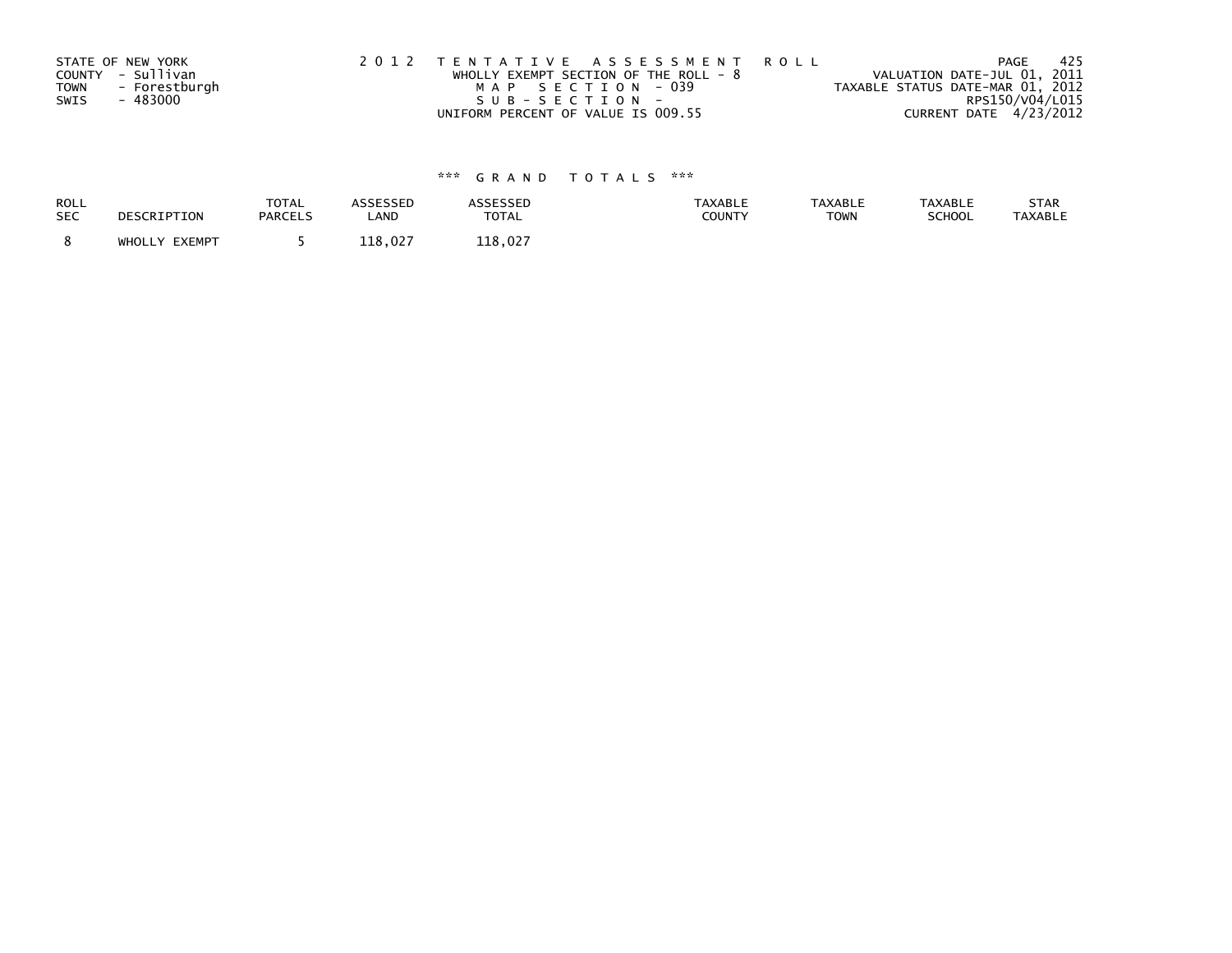| STATE OF NEW YORK<br>- Sullivan<br><b>COUNTY</b><br><b>TOWN</b><br>- Forestburgh<br>$-483000$<br><b>SWIS</b>                                                                                                                                                                                               | 2012 TENTATIVE ASSESSMENT                                                                                 | WHOLLY EXEMPT SECTION OF THE ROLL $-8$<br>TAX MAP NUMBER SEQUENCE<br>UNIFORM PERCENT OF VALUE IS 009.55 |              |                                                                                                                                            | <b>ROLL</b><br>VALUATION DATE-JUL 01, 2011<br>TAXABLE STATUS DATE-MAR 01, 2012 |         | 426<br>PAGE      |
|------------------------------------------------------------------------------------------------------------------------------------------------------------------------------------------------------------------------------------------------------------------------------------------------------------|-----------------------------------------------------------------------------------------------------------|---------------------------------------------------------------------------------------------------------|--------------|--------------------------------------------------------------------------------------------------------------------------------------------|--------------------------------------------------------------------------------|---------|------------------|
| TAX MAP PARCEL NUMBER<br><b>CURRENT OWNERS NAME</b>                                                                                                                                                                                                                                                        | PROPERTY LOCATION & CLASS ASSESSMENT<br>SCHOOL DISTRICT                                                   | LAND                                                                                                    |              | TAX DESCRIPTION                                                                                                                            | EXEMPTION CODE-----------------COUNTY-------TOWN------SCHOOL<br>TAXABLE VALUE  |         |                  |
| 630.000-9999-810.500/2001<br>Millennium Pipeline Co. LLC<br>1 Blue Hill Plz<br>PO Box 1565<br>- Pearl River, NY 10965 - FULL MARKET VALUE 196,300 FD040 Forestburg fire dist 18,745 TO<br>- Annual River, NY 10965 - FULL MARKET VALUE 196,300 - FD040 Forestburg fire dist 18,745 TO 1999-810.500/2022*** | 1 Pipeline<br>873 Gas Meas Sta<br>Port Jervis Csd 331300<br>Meas & Reg. Station<br>216 ft connecting pipe | 18,745 TOWN                                                                                             | MIDA         | 18020<br>18,745 COUNTY TAXABLE VALUE<br>TAXABLE VALUE<br>SCHOOL TAXABLE VALUE                                                              | 18,745                                                                         | 18,745  | 200070<br>18,745 |
| 630.000-9999-810.500/2022<br>Millennium Pipeline Co. LLC<br>1 Blue Hill Plz<br>PO Box 1565<br>Pearl River, NY 10965                                                                                                                                                                                        | 1 pipeline<br>868 Pipeline<br>Monticello<br>484601<br>6889 ft. 30 inch pipeline<br>FULL MARKET VALUE      | 232,779 TOWN<br>2437,500                                                                                | MIDA         | 18020<br>232,779 COUNTY TAXABLE VALUE<br>TAXABLE VALUE<br>SCHOOL TAXABLE VALUE<br>FD040 Forestburg fire dist<br>LD002 E b crawford mem lib | 232,779<br>232,779 TO<br>232,779 TO                                            | 232,779 | 232,779          |
| 630.000-9999-810.700/2021<br>Millennium Pipeline Co. LLC Port Jervis Csd 331300<br>1 Blue Hill Plz<br>PO Box 1565<br>Pearl River, NY 10965                                                                                                                                                                 | 1 Pipeline<br>868 Pipeline<br>10453 ft 30" pipeline<br>FULL MARKET VALUE                                  | 252,209<br>252,209<br>2640,900                                                                          | MIDA<br>TOWN | 18020<br>COUNTY TAXABLE VALUE<br>TAXABLE VALUE<br>SCHOOL TAXABLE VALUE<br>FD040 Forestburg fire dist                                       | 252,209<br>252,209 TO                                                          | 252,209 | 252,209          |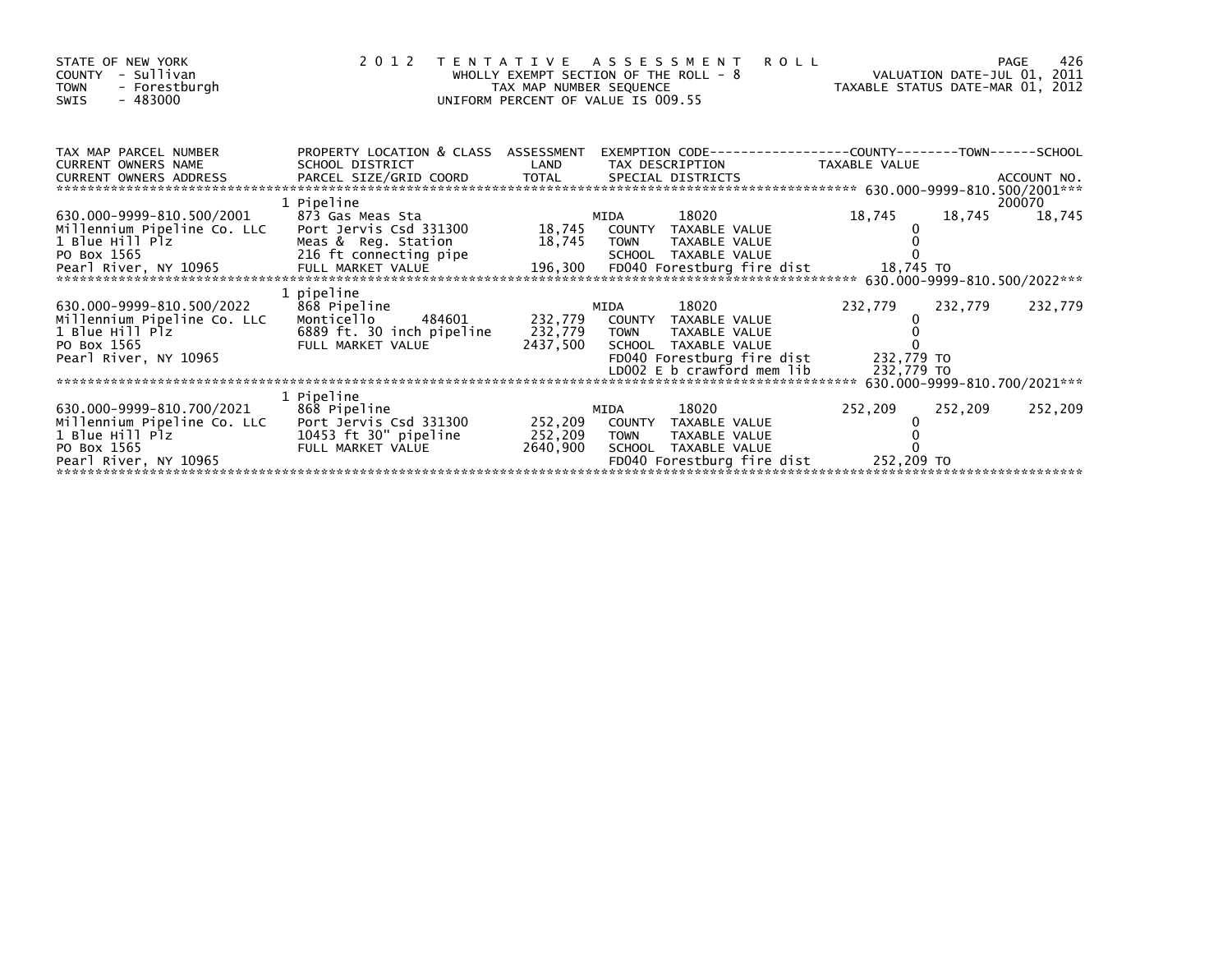|      | STATE OF NEW YORK | 2012 TENTATIVE ASSESSMENT ROLL          | PAGE                             | - 427 |
|------|-------------------|-----------------------------------------|----------------------------------|-------|
|      | COUNTY - Sullivan | WHOLLY EXEMPT SECTION OF THE ROLL - $8$ | VALUATION DATE-JUL 01, 2011      |       |
| TOWN | - Forestburgh     | MAP SECTION - 630                       | TAXABLE STATUS DATE-MAR 01, 2012 |       |
| SWIS | - 483000          | SUB-SECTION - 000                       | RPS150/V04/L015                  |       |
|      |                   | UNIFORM PERCENT OF VALUE IS 009.55      | CURRENT DATE 4/23/2012           |       |

| <b>CODE</b> | DISTRICT NAME                                | PARCELS | TOTAL EXTENSION<br>TYPF | EXTENSION<br>VALUE | AD VALOREM<br>VALUE | <b>EXEMPT</b><br>AMOUNT | TAXABLE<br>VALUE   |
|-------------|----------------------------------------------|---------|-------------------------|--------------------|---------------------|-------------------------|--------------------|
|             | FD040 Forestburg fir<br>LD002 E b crawford m |         | 3 TOTAL<br>TOTAL        |                    | 503.733<br>232.779  |                         | 503.733<br>232.779 |

#### \*\*\* S C H O O L D I S T R I C T S U M M A R Y \*\*\*

| <b>CODE</b>      | DISTRICT NAME                 | <b>TOTAL</b><br><b>PARCELS</b> | ASSESSED<br>LAND   | ASSESSED<br><b>TOTAL</b> | <b>EXEMPT</b><br><b>AMOUNT</b> | <b>TOTAL</b><br><b>TAXABLE</b> | <b>STAR</b><br><b>AMOUNT</b> | <b>STAR</b><br><b>TAXABLE</b> |
|------------------|-------------------------------|--------------------------------|--------------------|--------------------------|--------------------------------|--------------------------------|------------------------------|-------------------------------|
| 331300<br>484601 | Port Jervis Csd<br>Monticello |                                | 270,954<br>232,779 | 270,954<br>232,779       | 270,954<br>232,779             |                                |                              |                               |
|                  | SUB-TOTAL                     |                                | 503.733            | 503.733                  | 503,733                        |                                |                              |                               |
|                  | T O T A L                     |                                | 503,733            | 503,733                  | 503,733                        |                                |                              |                               |

\*\*\* S Y S T E M C O D E S S U M M A R Y \*\*\*

NO SYSTEM EXEMPTIONS AT THIS LEVEL

| CODE  | DESCRIPTION              | TOTAL<br><b>PARCELS</b> | COUNTY             | <b>TOWN</b>        | SCHOOL             |
|-------|--------------------------|-------------------------|--------------------|--------------------|--------------------|
| 18020 | MIDA<br>тот<br><b>AL</b> |                         | 503,733<br>503,733 | 503,733<br>503,733 | 503,733<br>503,733 |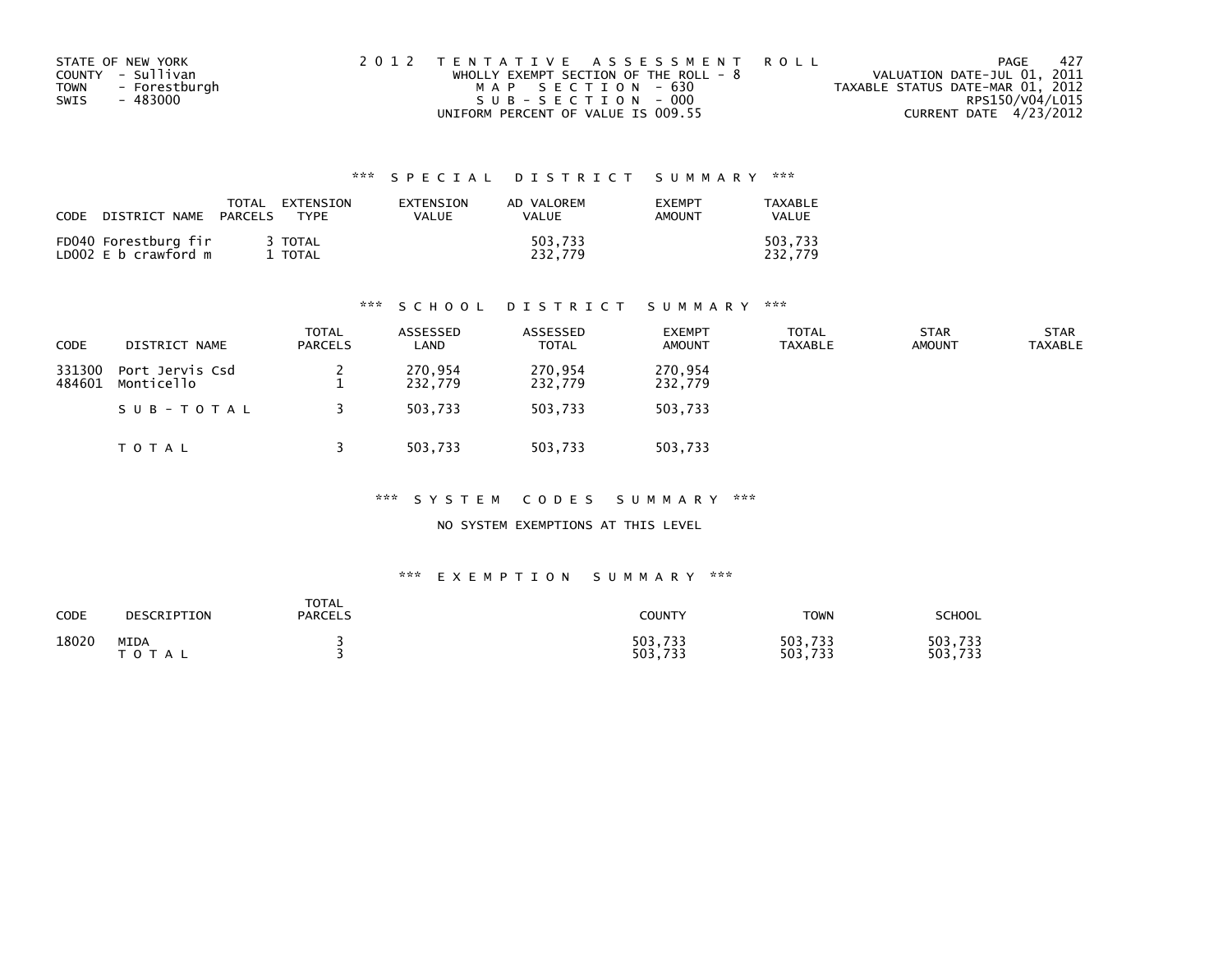| STATE OF NEW YORK     | 2012 TENTATIVE ASSESSMENT ROLL          | -428<br>PAGE                     |
|-----------------------|-----------------------------------------|----------------------------------|
| COUNTY - Sullivan     | WHOLLY EXEMPT SECTION OF THE ROLL - $8$ | VALUATION DATE-JUL 01, 2011      |
| - Forestburgh<br>TOWN | MAP SECTION - 630                       | TAXABLE STATUS DATE-MAR 01, 2012 |
| SWIS<br>- 483000      | SUB-SECTION - 000                       | RPS150/V04/L015                  |
|                       | UNIFORM PERCENT OF VALUE IS 009.55      | CURRENT DATE 4/23/2012           |

| ROLL       | DESCRIPTION   | <b>TOTAL</b>   | ASSESSED | <b>ASSESSED</b> | <b>TAXABLE</b> | <b>TAXABLE</b> | <b>TAXABLE</b> | STAR    |
|------------|---------------|----------------|----------|-----------------|----------------|----------------|----------------|---------|
| <b>SEC</b> |               | <b>PARCELS</b> | LAND     | <b>TOTAL</b>    | COUNTY         | <b>TOWN</b>    | SCHOOL         | TAXABLE |
|            | WHOLLY EXEMPT |                | 503,733  | 503.733         |                |                |                |         |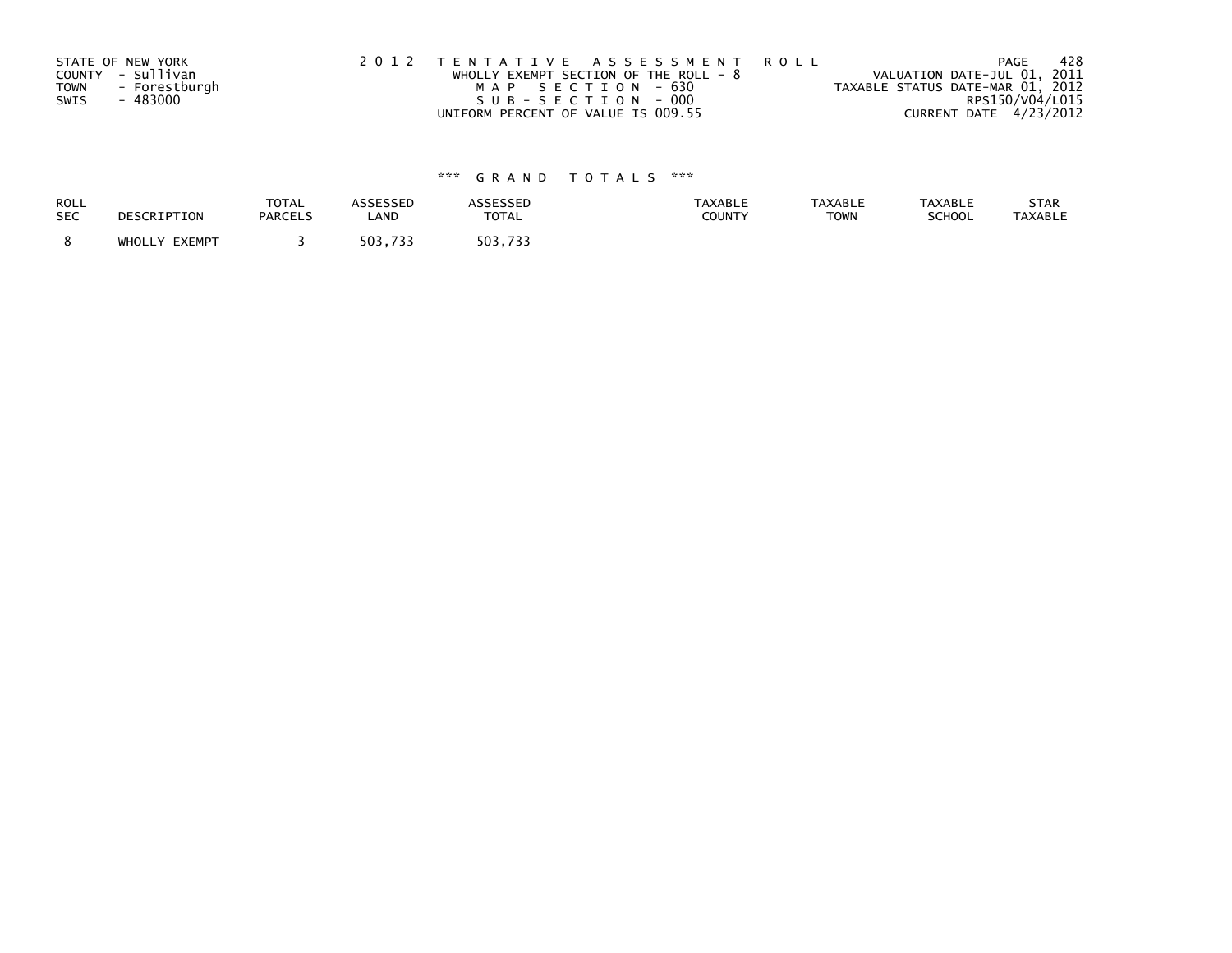| STATE OF NEW YORK     | 2012 TENTATIVE ASSESSMENT ROLL          | PAGE                             | 429 |
|-----------------------|-----------------------------------------|----------------------------------|-----|
| COUNTY - Sullivan     | WHOLLY EXEMPT SECTION OF THE ROLL - $8$ | VALUATION DATE-JUL 01, 2011      |     |
| TOWN<br>- Forestburgh |                                         | TAXABLE STATUS DATE-MAR 01, 2012 |     |
| SWIS<br>- 483000      | UNIFORM PERCENT OF VALUE IS 009.55      | RPS150/V04/L015                  |     |
|                       |                                         | CURRENT DATE 4/23/2012           |     |

## ROLL SECTION TOTALS

## \*\*\* S P E C I A L D I S T R I C T S U M M A R Y \*\*\*

| CODE | DISTRICT NAME PARCELS | TOTAL | EXTENSION<br>TYPF | EXTENSION<br>VALUE | AD VALOREM<br><b>VALUE</b> | <b>FXFMPT</b><br>AMOUNT | <b>TAXABLE</b><br>VALUE |
|------|-----------------------|-------|-------------------|--------------------|----------------------------|-------------------------|-------------------------|
|      | FD040 Forestburg fir  |       | 30 TOTAL          |                    | 1594.902                   | 1091,069                | 503,833                 |
|      | FD041 Cuddebackville  |       | 4 TOTAL           |                    | 278.243                    | 278.243                 |                         |
|      | LD002 E b crawford m  |       | 27 TOTAL          |                    | 1287,648                   | 1054.769                | 232.879                 |

#### \*\*\* S C H O O L D I S T R I C T S U M M A R Y \*\*\*

| <b>CODE</b>      | DISTRICT NAME                 | TOTAL<br><b>PARCELS</b> | ASSESSED<br>LAND   | ASSESSED<br><b>TOTAL</b> | <b>EXEMPT</b><br><b>AMOUNT</b> | <b>TOTAL</b><br><b>TAXABLE</b> | <b>STAR</b><br><b>AMOUNT</b> | <b>STAR</b><br><b>TAXABLE</b> |
|------------------|-------------------------------|-------------------------|--------------------|--------------------------|--------------------------------|--------------------------------|------------------------------|-------------------------------|
| 331300<br>484601 | Port Jervis Csd<br>Monticello | 27                      | 392,947<br>939.245 | 585.497<br>1287,648      | 585,497<br>1287,548            | 100                            |                              | 100                           |
|                  | SUB-TOTAL                     | 34                      | 1332.192           | 1873.145                 | 1873.045                       | 100                            |                              | 100                           |
|                  | <b>TOTAL</b>                  | 34                      | 1332, 192          | 1873, 145                | 1873,045                       | 100                            |                              | 100                           |

#### \*\*\* S Y S T E M C O D E S S U M M A R Y \*\*\*

#### NO SYSTEM EXEMPTIONS AT THIS LEVEL

| <b>CODE</b>                                                          | DESCRIPTION                                                                                                                 | <b>TOTAL</b><br><b>PARCELS</b> | <b>COUNTY</b>                                                                  | <b>TOWN</b>                                                                    | <b>SCHOOL</b>                                                                  |
|----------------------------------------------------------------------|-----------------------------------------------------------------------------------------------------------------------------|--------------------------------|--------------------------------------------------------------------------------|--------------------------------------------------------------------------------|--------------------------------------------------------------------------------|
| 10100<br>12100<br>13500<br>18020<br>25110<br>25120<br>27350<br>29700 | <b>SPEC DIST</b><br>N.Y.S.<br>TWN W/CORP<br><b>MIDA</b><br>$N/P$ RELIG<br>$N/P$ EDUC<br><b>CEMETERY</b><br><b>RPTL 1138</b> |                                | 81,452<br>483,400<br>33,913<br>503,733<br>45,897<br>686.250<br>5,400<br>33,000 | 81,452<br>483,400<br>33,913<br>503,733<br>45,897<br>686,250<br>5,400<br>33,000 | 81,452<br>483,400<br>33,913<br>503,733<br>45,897<br>686.250<br>5,400<br>33,000 |
|                                                                      | TOTAL                                                                                                                       | 33                             | 1873,045                                                                       | 1873,045                                                                       | 1873,045                                                                       |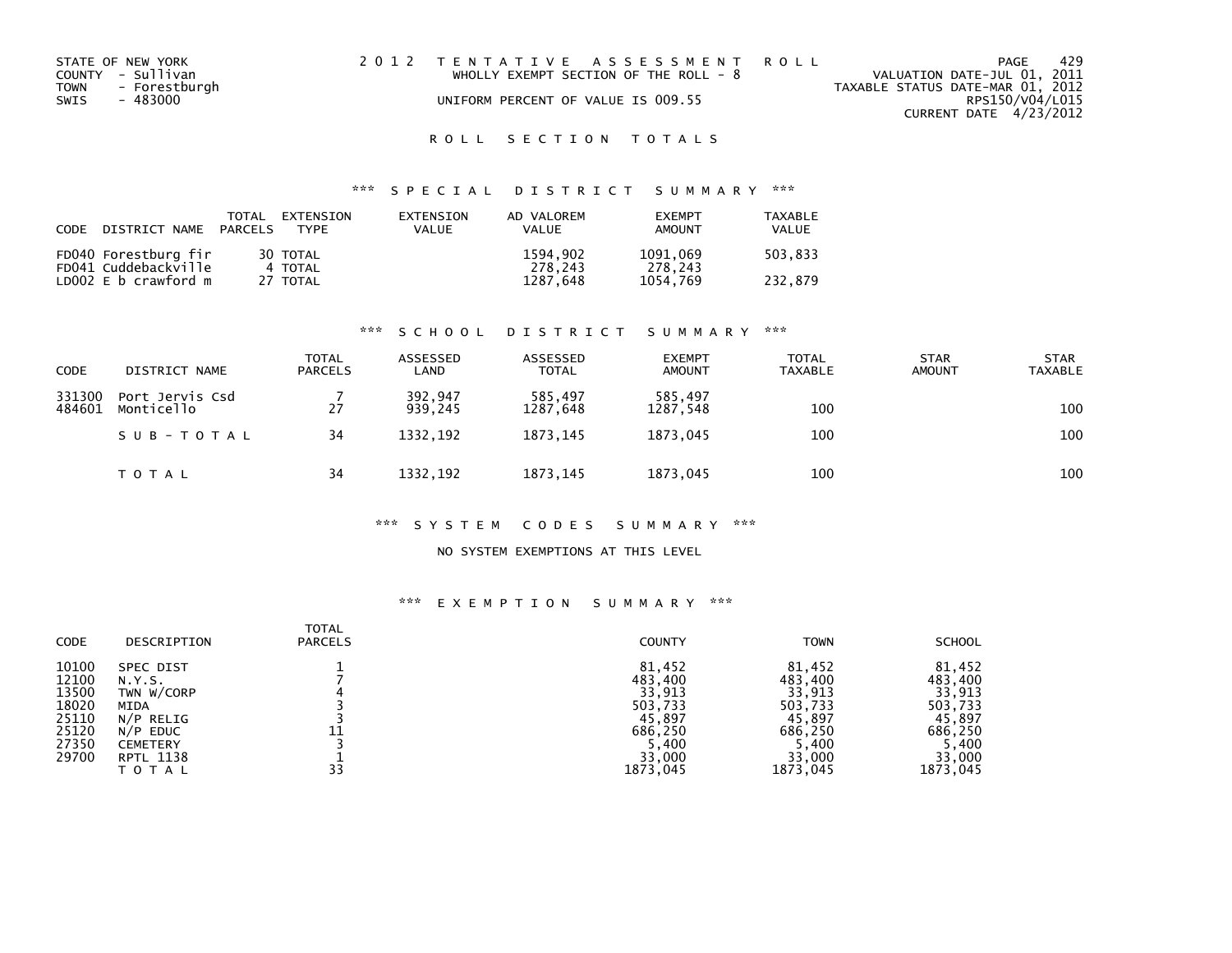| STATE OF NEW YORK       | 2012 TENTATIVE ASSESSMENT ROLL        |                                  | PAGE | 430 |
|-------------------------|---------------------------------------|----------------------------------|------|-----|
| COUNTY - Sullivan       | WHOLLY EXEMPT SECTION OF THE ROLL - 8 | VALUATION DATE-JUL 01, 2011      |      |     |
| TOWN<br>- Forestburgh   |                                       | TAXABLE STATUS DATE-MAR 01, 2012 |      |     |
| <b>SWIS</b><br>- 483000 | UNIFORM PERCENT OF VALUE IS 009.55    | RPS150/V04/L015                  |      |     |
|                         |                                       | CURRENT DATE 4/23/2012           |      |     |
|                         |                                       |                                  |      |     |

## ROLL SECTION TOTALS

| ROLL       | DESCRIPTION   | <b>TOTAL</b>   | ASSESSED | ASSESSED | <b>TAXABLE</b> | <b>TAXABLE</b> | <b>TAXABLE</b> | <b>STAR</b>    |
|------------|---------------|----------------|----------|----------|----------------|----------------|----------------|----------------|
| <b>SEC</b> |               | <b>PARCELS</b> | _AND     | TOTAL    | COUNTY         | <b>TOWN</b>    | <b>SCHOOL</b>  | <b>TAXABLE</b> |
|            | WHOLLY EXEMPT |                | 1332.192 | 1873.145 | 100            | 100            | 100            | 100            |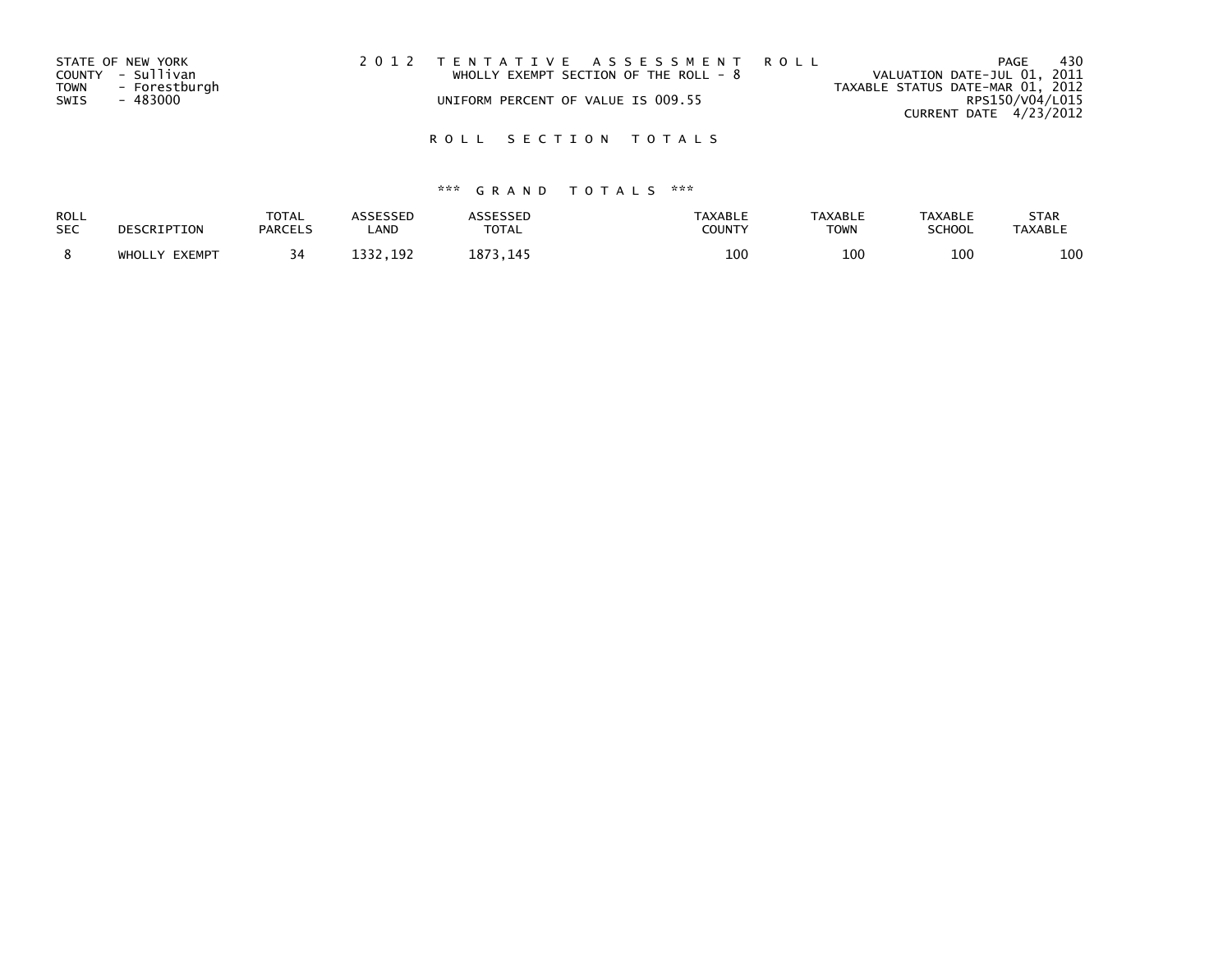| STATE OF NEW YORK<br>COUNTY - Sullivan<br>TOWN - Forestburgh<br>SWIS<br>- 483000 |  | 2012 TENTATIVE ASSESSMENT ROLL<br>SWIS TOTALS<br>UNIFORM PERCENT OF VALUE IS 009.55 |  | PAGE<br>VALUATION DATE-JUL 01, 2011<br>TAXABLE STATUS DATE-MAR 01, 2012<br>RPS150/V04/L015<br>CURRENT DATE 4/23/2012 | - 431 |
|----------------------------------------------------------------------------------|--|-------------------------------------------------------------------------------------|--|----------------------------------------------------------------------------------------------------------------------|-------|
|----------------------------------------------------------------------------------|--|-------------------------------------------------------------------------------------|--|----------------------------------------------------------------------------------------------------------------------|-------|

|                            | TOTAL | EXTENSION     | EXTENSION    | AD VALOREM | <b>EXEMPT</b> | <b>TAXABLE</b> |
|----------------------------|-------|---------------|--------------|------------|---------------|----------------|
| CODE DISTRICT NAME PARCELS |       | TYPE          | <b>VALUE</b> | VALUE      | <b>AMOUNT</b> | VALUE          |
| OT012 2012 omited ta       |       | 1 MOVTAX      | 3427.78      |            |               | 3.427.78       |
| PT011 2011 pro rated       |       | 1 MOVTAX      | 1017.18      |            |               | 1.017.18       |
| FD040 Forestburg fir       |       | $1.160$ TOTAL |              | 18766,520  | 1091,169      | 17675.351      |
| FD041 Cuddebackville       |       | 130 TOTAL     |              | 1900.268   | 278.243       | 1622.025       |
| LD002 $E$ b crawford $m$   |       | 1,066 TOTAL   |              | 16222.534  | 1054.869      | 15167.665      |

#### \*\*\* S C H O O L D I S T R I C T S U M M A R Y \*\*\*

| <b>CODE</b>                | DISTRICT NAME                            | <b>TOTAL</b><br><b>PARCELS</b> | ASSESSED<br>LAND     | ASSESSED<br><b>TOTAL</b> | <b>EXEMPT</b><br><b>AMOUNT</b> | <b>TOTAL</b><br><b>TAXABLE</b> | <b>STAR</b><br><b>AMOUNT</b> | <b>STAR</b><br><b>TAXABLE</b> |
|----------------------------|------------------------------------------|--------------------------------|----------------------|--------------------------|--------------------------------|--------------------------------|------------------------------|-------------------------------|
| 331300<br>484601<br>888888 | Port Jervis Csd<br>Monticello<br>Unknown | 226<br>1,068                   | 2004.653<br>6822.293 | 4453,391<br>16243,627    | 877,597<br>2485.942            | 3575.794<br>13757,685          | 164.497<br>779.959           | 3411,297<br>12977,726         |
|                            | SUB-TOTAL                                | 1,295                          | 8826.946             | 20697.018                | 3363.539                       | 17333.479                      | 944.456                      | 16389,023                     |
|                            | <b>TOTAL</b>                             | 1,295                          | 8826,946             | 20697,018                | 3363,539                       | 17333,479                      | 944,456                      | 16389,023                     |

### \*\*\* S Y S T E M C O D E S S U M M A R Y \*\*\*

| <b>CODE</b>    | DESCRIPTION                                  | <b>TOTAL</b><br><b>PARCELS</b> | COUNTY | <b>TOWN</b> | <b>SCHOOL</b> |
|----------------|----------------------------------------------|--------------------------------|--------|-------------|---------------|
| 50001<br>50004 | SCHL TAXBL<br><b>SCHL EXMPT</b><br>T O T A L |                                |        |             |               |

| CODE  | DESCRIPTION      | TOTAL<br><b>PARCELS</b> | COUNTY  | <b>TOWN</b> | <b>SCHOOL</b> |
|-------|------------------|-------------------------|---------|-------------|---------------|
| 10100 | <b>SPEC DIST</b> |                         | 81,452  | 81,452      | 81,452        |
| 12100 | N.Y.S.           |                         | 483,400 | 483,400     | 483,400       |
| 13500 | TWN W/CORP       |                         | 33,913  | 33,913      | 33,913        |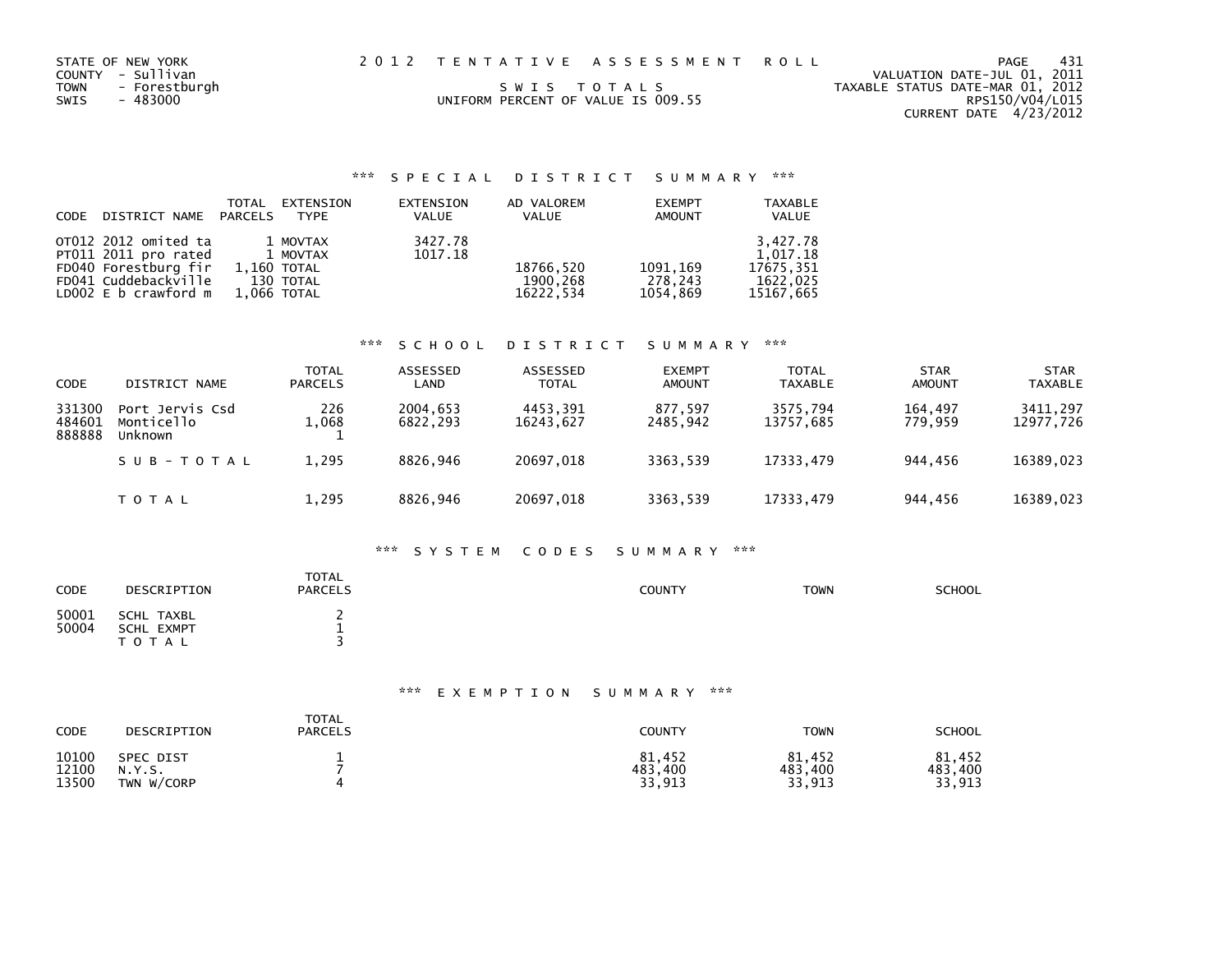| STATE OF NEW YORK<br>COUNTY - Sullivan<br>TOWN - Forestburgh<br>SWIS<br>- 483000 | 2012 TENTATIVE ASSESSMENT ROLL<br>SWIS TOTALS<br>UNIFORM PERCENT OF VALUE IS 009.55 |  | VALUATION DATE-JUL 01, 2011<br>TAXABLE STATUS DATE-MAR 01, 2012<br>RPS150/V04/L015 | PAGE | 432 |
|----------------------------------------------------------------------------------|-------------------------------------------------------------------------------------|--|------------------------------------------------------------------------------------|------|-----|
|                                                                                  |                                                                                     |  | CURRENT DATE 4/23/2012                                                             |      |     |

## \*\*\* E X E M P T I O N S U M M A R Y \*\*\*

|       |                  | <b>TOTAL</b>               |               |             |               |
|-------|------------------|----------------------------|---------------|-------------|---------------|
| CODE  | DESCRIPTION      | <b>PARCELS</b>             | <b>COUNTY</b> | <b>TOWN</b> | <b>SCHOOL</b> |
| 18020 | <b>MIDA</b>      |                            | 541,484       | 541,484     | 541,484       |
| 25110 | $N/P$ RELIG      |                            | 45,997        | 45,997      | 45,997        |
| 25120 | $N/P$ EDUC       | 11                         | 686,250       | 686,250     | 686,250       |
| 27350 | <b>CEMETERY</b>  |                            | 5,400         | 5,400       | 5,400         |
| 29700 | <b>RPTL 1138</b> |                            | 33,000        | 33,000      | 33,000        |
| 41101 | <b>VETERAN</b>   | $1\overline{2}$            | 42,993        | 42,993      |               |
| 41122 | WAR VET          | $\overline{2}\overline{4}$ | 53,321        |             |               |
| 41123 | WAR VET          | 24                         |               | 53,803      |               |
| 41132 | COMBAT VET       | 20                         | 71,090        |             |               |
| 41133 | COMBAT VET       | 20                         |               | 71,090      |               |
| 41142 | DISABL VET       | 4                          | 5,788         |             |               |
| 41143 | DISABL VET       |                            |               | 5,788       |               |
| 41161 | $CW_15_VET/$     |                            | 5,099         | 5,099       |               |
| 41700 | AGRI BLDGS       |                            | 14,914        | 14,914      | 14,914        |
| 41720 | AGRI DIST        |                            | 33,812        | 33,812      | 33,812        |
| 41730 | AG DIS IND       |                            | 2,769         | 2,769       | 2,769         |
| 41800 | AGED-CTS         |                            | 56,371        | 56,371      | 59,314        |
| 41834 | STAR EN          | 12<br>70                   |               |             | 387,536       |
| 41854 | STAR B           | 204                        |               |             | 556,920       |
| 41906 | PHY DIS          |                            |               | 8,928       | 8,928         |
| 47460 | FOREST LND       | 109                        | 1332,906      | 1332,906    | 1332,906      |
|       | TOTAL            | 554                        | 3529,959      | 3539,369    | 4307,995      |

| <b>ROLL</b><br><b>SEC</b> | DESCRIPTION       | TOTAL<br><b>PARCELS</b> | ASSESSED<br>∟AND | ASSESSED<br><b>TOTAL</b> | <b>TAXABLE</b><br><b>COUNTY</b> | <b>TAXABLE</b><br><b>TOWN</b> | <b>TAXABLE</b><br><b>SCHOOL</b> | <b>STAR</b><br><b>TAXABLE</b> |
|---------------------------|-------------------|-------------------------|------------------|--------------------------|---------------------------------|-------------------------------|---------------------------------|-------------------------------|
|                           | TAXABLE           | 1,220                   | 6046.959         | 16159.579                | 14540.416                       | 14531.006                     | 14706.836                       | 13762,380                     |
|                           | STATE OWNED LAND  | 15                      | 955.200          | 1000,700                 | 1000,700                        | 1000.700                      | 1000.700                        | 1000,700                      |
|                           | SPECIAL FRANCHISE |                         |                  | 448,384                  | 410,633                         | 410.633                       | 410,633                         | 410,633                       |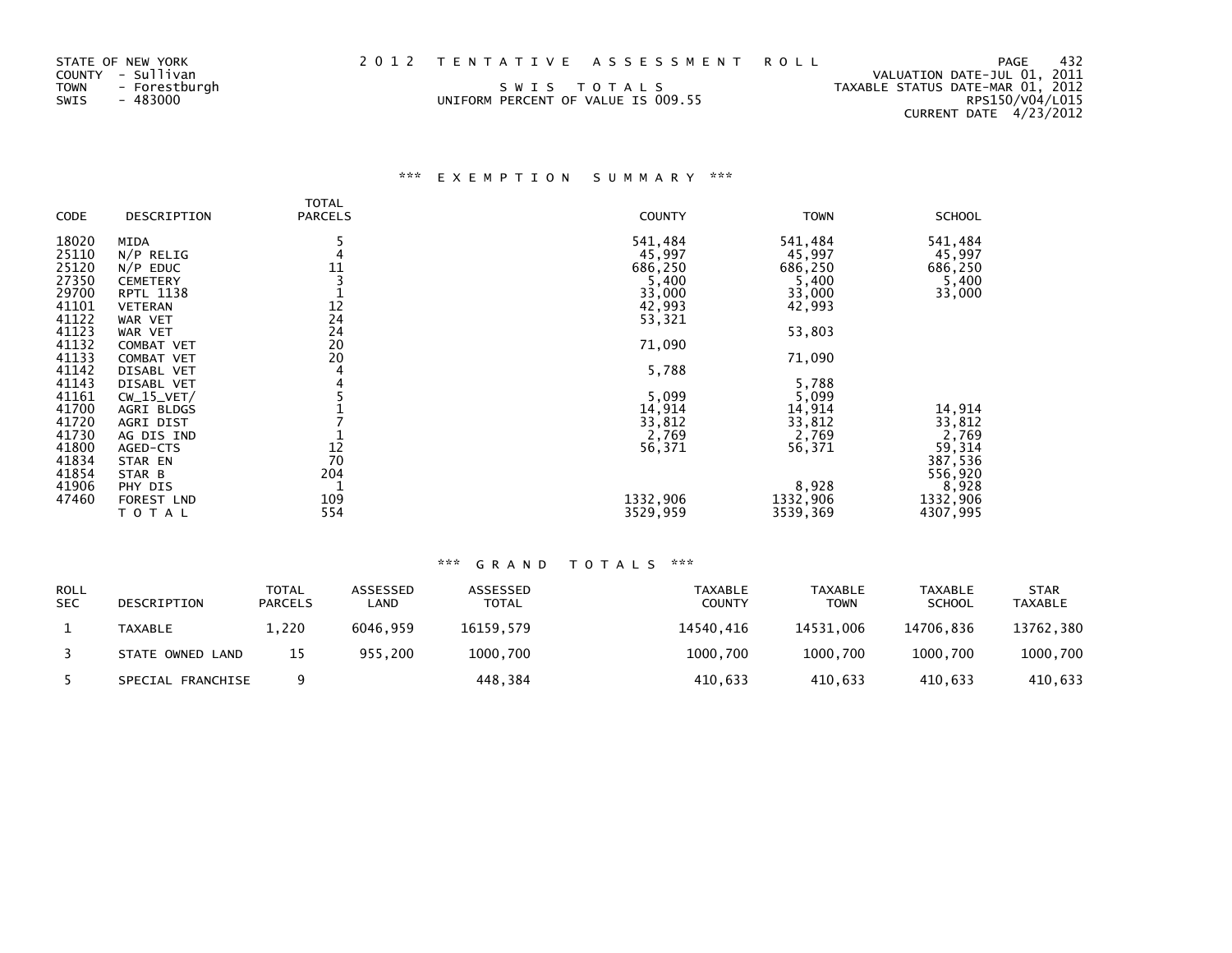| STATE OF NEW YORK<br>COUNTY - Sullivan<br>TOWN<br>- Forestburgh<br>SWIS<br>- 483000 | 2012 TENTATIVE ASSESSMENT ROLL<br>SWIS TOTALS<br>UNIFORM PERCENT OF VALUE IS 009.55 | 433<br>PAGE<br>VALUATION DATE-JUL 01, 2011<br>TAXABLE STATUS DATE-MAR 01, 2012<br>RPS150/V04/L015 |
|-------------------------------------------------------------------------------------|-------------------------------------------------------------------------------------|---------------------------------------------------------------------------------------------------|
|                                                                                     |                                                                                     | CURRENT DATE 4/23/2012                                                                            |

# \*\*\* G R A N D T O T A L S \*\*\*

| <b>ROLL</b><br><b>SEC</b> | DESCRIPTION        | <b>TOTAL</b><br><b>PARCELS</b> | ASSESSED<br>LAND | ASSESSED<br><b>TOTAL</b> | <b>TAXABLE</b><br><b>COUNTY</b> | <b>TAXABLE</b><br><b>TOWN</b> | <b>TAXABLE</b><br><b>SCHOOL</b> | <b>STAR</b><br><b>TAXABLE</b> |
|---------------------------|--------------------|--------------------------------|------------------|--------------------------|---------------------------------|-------------------------------|---------------------------------|-------------------------------|
| 6                         | UTILITIES & N.C.   | 17                             | 492.595          | 1215,210                 | 1215,210                        | 1215,210                      | 1215,210                        | 1215,210                      |
| 8                         | WHOLLY EXEMPT      | 34                             | 1332.192         | 1873.145                 | 100                             | 100                           | 100                             | 100                           |
| *                         | TOTAL<br>SUB       | 1,295                          | 8826.946         | 20697.018                | 17167,059                       | 17157.649                     | 17333,479                       | 16389,023                     |
| **                        | <b>GRAND TOTAL</b> | 1,295                          | 8826,946         | 20697,018                | 17167,059                       | 17157.649                     | 17333,479                       | 16389,023                     |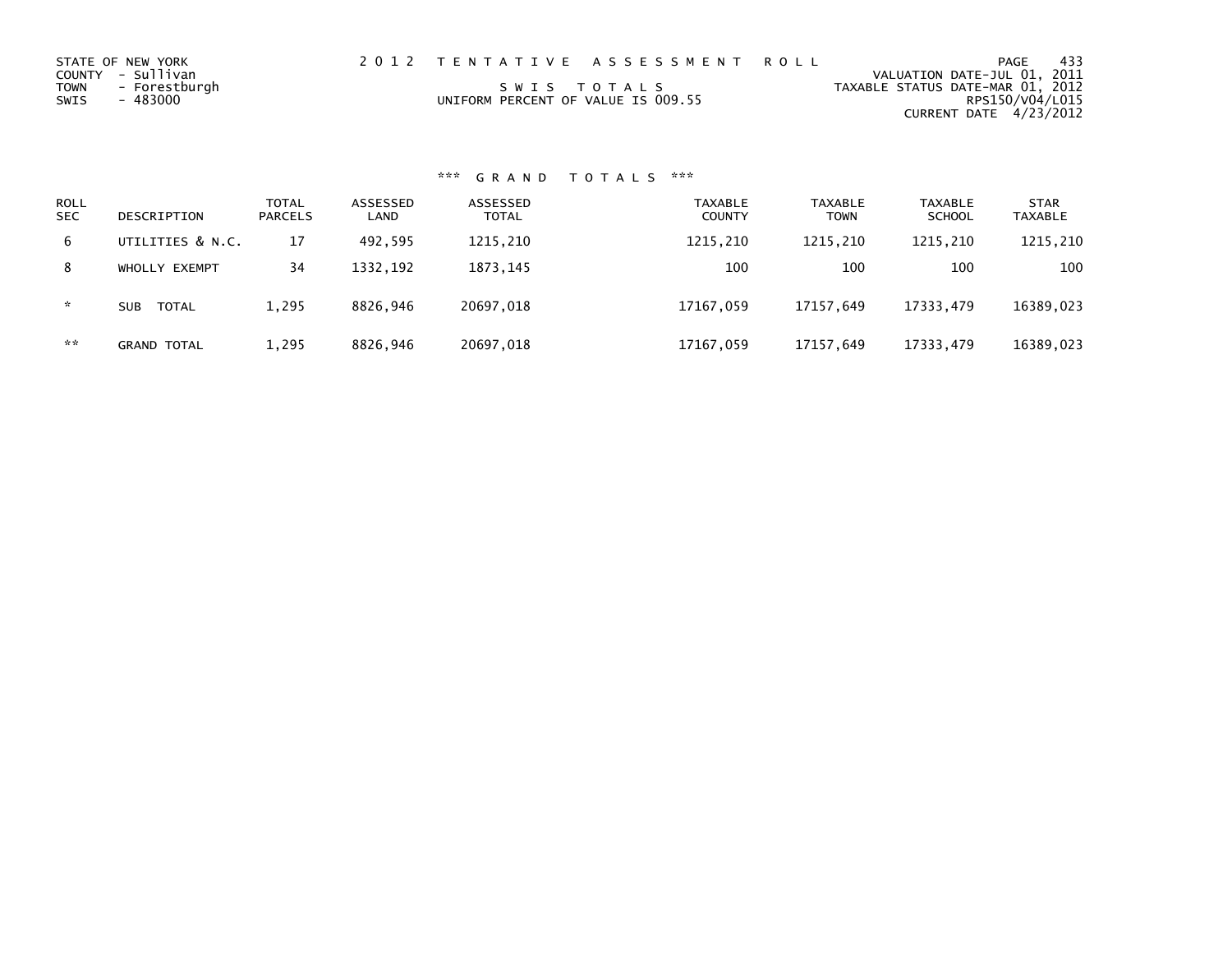| STATE OF NEW YORK<br>COUNTY - Sullivan<br>TOWN - Forestburgh<br>SWIS<br>- 4830 | 2012 TENTATIVE ASSESSMENT ROLL<br>TOWN TOTALS<br>UNIFORM PERCENT OF VALUE IS 009.55 | -434<br>PAGE<br>VALUATION DATE-JUL 01, 2011<br>TAXABLE STATUS DATE-MAR 01, 2012<br>RPS150/V04/L015<br>CURRENT DATE 4/23/2012 |
|--------------------------------------------------------------------------------|-------------------------------------------------------------------------------------|------------------------------------------------------------------------------------------------------------------------------|
|                                                                                |                                                                                     |                                                                                                                              |

### \*\*\* S P E C I A L D I S T R I C T S U M M A R Y \*\*\*

| CODE | DISTRICT NAME                                                                                                        | TOTAL<br>PARCELS           | EXTENSION<br>TYPE                 | EXTENSION<br><b>VALUE</b> | AD VALOREM<br>VALUE                | <b>EXEMPT</b><br><b>AMOUNT</b>   | <b>TAXABLE</b><br>VALUE                                    |
|------|----------------------------------------------------------------------------------------------------------------------|----------------------------|-----------------------------------|---------------------------|------------------------------------|----------------------------------|------------------------------------------------------------|
|      | OT012 2012 omited ta<br>PT011 2011 pro rated<br>FD040 Forestburg fir<br>FD041 Cuddebackville<br>LD002 E b crawford m | 1,160 TOTAL<br>1,066 TOTAL | 1 MOVTAX<br>1 MOVTAX<br>130 TOTAL | 3427.78<br>1017.18        | 18766,520<br>1900.268<br>16222.534 | 1091, 169<br>278,243<br>1054.869 | 3.427.78<br>1.017.18<br>17675.351<br>1622,025<br>15167,665 |

#### \*\*\* S C H O O L D I S T R I C T S U M M A R Y \*\*\*

| <b>CODE</b>                | DISTRICT NAME                            | <b>TOTAL</b><br><b>PARCELS</b> | ASSESSED<br>LAND     | ASSESSED<br><b>TOTAL</b> | <b>EXEMPT</b><br><b>AMOUNT</b> | <b>TOTAL</b><br><b>TAXABLE</b> | <b>STAR</b><br><b>AMOUNT</b> | <b>STAR</b><br><b>TAXABLE</b> |
|----------------------------|------------------------------------------|--------------------------------|----------------------|--------------------------|--------------------------------|--------------------------------|------------------------------|-------------------------------|
| 331300<br>484601<br>888888 | Port Jervis Csd<br>Monticello<br>Unknown | 226<br>1,068                   | 2004.653<br>6822.293 | 4453,391<br>16243,627    | 877,597<br>2485.942            | 3575.794<br>13757,685          | 164.497<br>779.959           | 3411,297<br>12977,726         |
|                            | SUB-TOTAL                                | 1,295                          | 8826.946             | 20697.018                | 3363.539                       | 17333.479                      | 944.456                      | 16389,023                     |
|                            | <b>TOTAL</b>                             | 1,295                          | 8826,946             | 20697,018                | 3363,539                       | 17333,479                      | 944,456                      | 16389,023                     |

#### \*\*\* S Y S T E M C O D E S S U M M A R Y \*\*\*

| <b>CODE</b>    | DESCRIPTION                                  | <b>TOTAL</b><br><b>PARCELS</b> | COUNTY | <b>TOWN</b> | <b>SCHOOL</b> |
|----------------|----------------------------------------------|--------------------------------|--------|-------------|---------------|
| 50001<br>50004 | SCHL TAXBL<br><b>SCHL EXMPT</b><br>T O T A L | <b></b>                        |        |             |               |

#### \*\*\* E X E M P T I O N S U M M A R Y \*\*\*

| CODE  | DESCRIPTION      | TOTAL<br><b>PARCELS</b> | COUNTY  | <b>TOWN</b> | <b>SCHOOL</b> |
|-------|------------------|-------------------------|---------|-------------|---------------|
| 10100 | <b>SPEC DIST</b> |                         | 81,452  | 81,452      | 81,452        |
| 12100 | N.Y.S.           |                         | 483,400 | 483,400     | 483,400       |
| 13500 | TWN W/CORP       |                         | 33,913  | 33,913      | 33,913        |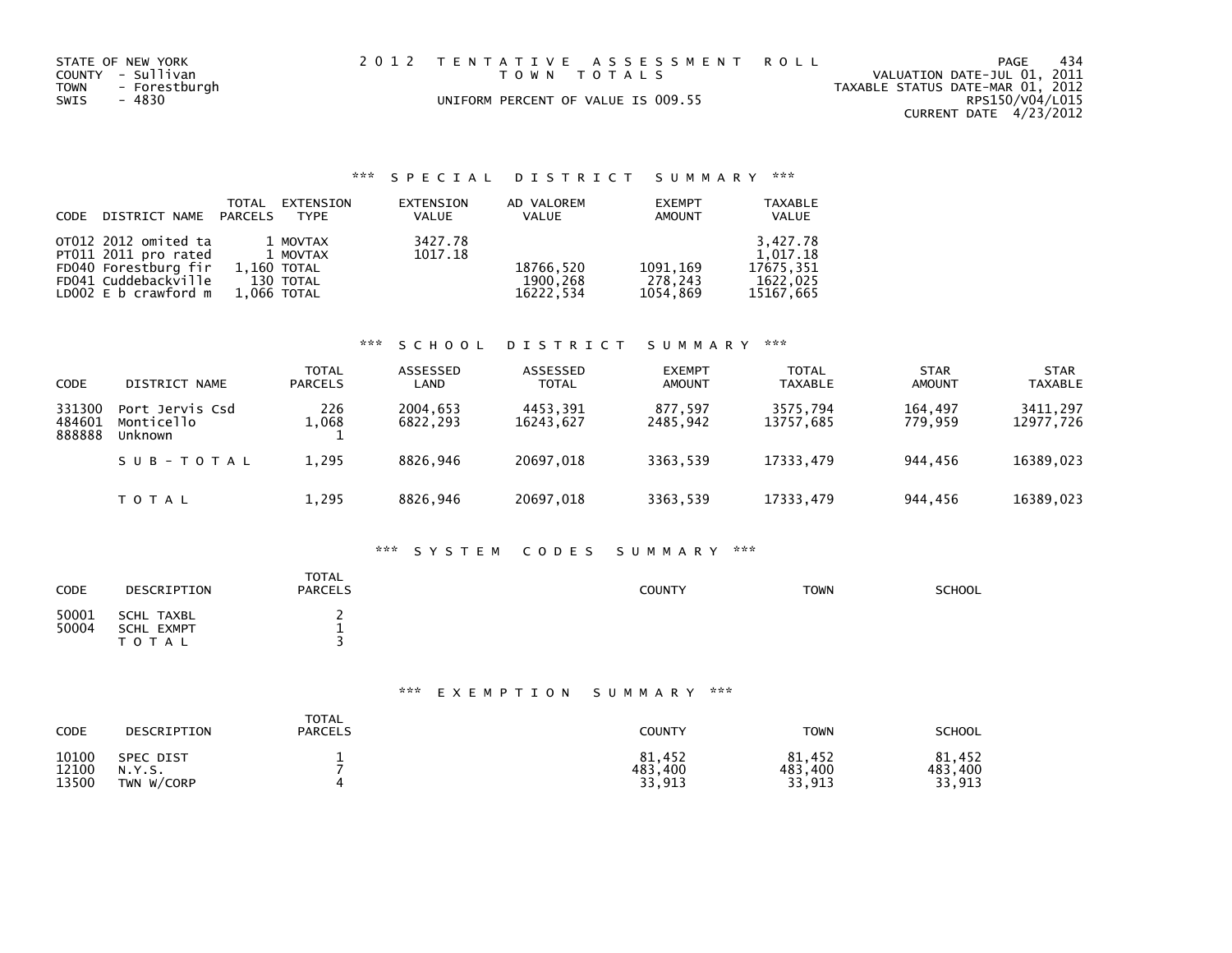| STATE OF NEW YORK<br>COUNTY - Sullivan<br>TOWN - Forestburgh<br>SWIS<br>- 4830 | 2012 TENTATIVE ASSESSMENT ROLL<br>TOWN TOTALS<br>UNIFORM PERCENT OF VALUE IS 009.55 | - 435<br>PAGE<br>VALUATION DATE-JUL 01, 2011<br>TAXABLE STATUS DATE-MAR 01, 2012<br>RPS150/V04/L015<br>CURRENT DATE 4/23/2012 |
|--------------------------------------------------------------------------------|-------------------------------------------------------------------------------------|-------------------------------------------------------------------------------------------------------------------------------|
|                                                                                |                                                                                     |                                                                                                                               |

# \*\*\* E X E M P T I O N S U M M A R Y \*\*\*

|       |                   | <b>TOTAL</b>   |               |             |               |
|-------|-------------------|----------------|---------------|-------------|---------------|
| CODE  | DESCRIPTION       | <b>PARCELS</b> | <b>COUNTY</b> | <b>TOWN</b> | <b>SCHOOL</b> |
| 18020 | MIDA              |                | 541,484       | 541,484     | 541,484       |
| 25110 | $N/P$ RELIG       |                | 45,997        | 45,997      | 45,997        |
| 25120 | $N/P$ EDUC        | 11             | 686,250       | 686,250     | 686,250       |
| 27350 | <b>CEMETERY</b>   |                | 5,400         | 5,400       | 5,400         |
| 29700 | <b>RPTL 1138</b>  |                | 33,000        | 33,000      | 33,000        |
| 41101 | <b>VETERAN</b>    | 12             | 42,993        | 42,993      |               |
| 41122 | WAR VET           | 24             | 53,321        |             |               |
| 41123 | WAR VET           | 24             |               | 53,803      |               |
| 41132 | <b>COMBAT VET</b> | 20             | 71,090        |             |               |
| 41133 | <b>COMBAT VET</b> | 20             |               | 71,090      |               |
| 41142 | DISABL VET        |                | 5,788         |             |               |
| 41143 | DISABL VET        |                |               | 5,788       |               |
| 41161 | $CW_15_VET/$      |                | 5,099         | 5,099       |               |
| 41700 | AGRI BLDGS        |                | 14,914        | 14,914      | 14,914        |
| 41720 | AGRI DIST         |                | 33,812        | 33,812      | 33,812        |
| 41730 | AG DIS IND        |                | 2,769         | 2,769       | 2,769         |
| 41800 | AGED-CTS          | 12             | 56,371        | 56,371      | 59,314        |
| 41834 | STAR EN           | 70             |               |             | 387,536       |
| 41854 | STAR B            | 204            |               |             | 556,920       |
| 41906 | PHY DIS           |                |               | 8,928       | 8,928         |
| 47460 | FOREST LND        | 109            | 1332,906      | 1332,906    | 1332,906      |
|       | TOTAL             | 554            | 3529,959      | 3539,369    | 4307,995      |

### \*\*\* G R A N D T O T A L S \*\*\*

| <b>ROLL</b><br><b>SEC</b> | DESCRIPTION       | TOTAL<br><b>PARCELS</b> | ASSESSED<br>_AND | ASSESSED<br>TOTAL | TAXABLE<br><b>COUNTY</b> | <b>TAXABLE</b><br><b>TOWN</b> | <b>TAXABLE</b><br><b>SCHOOL</b> | <b>STAR</b><br><b>TAXABLE</b> |
|---------------------------|-------------------|-------------------------|------------------|-------------------|--------------------------|-------------------------------|---------------------------------|-------------------------------|
|                           | TAXABLE           | 1.220                   | 6046.959         | 16159.579         | 14540.416                | 14531.006                     | 14706.836                       | 13762.380                     |
|                           | STATE OWNED LAND  | 15                      | 955.200          | 1000.700          | 1000.700                 | 1000.700                      | 1000.700                        | 1000,700                      |
|                           | SPECIAL FRANCHISE |                         |                  | 448,384           | 410.633                  | 410.633                       | 410.633                         | 410,633                       |